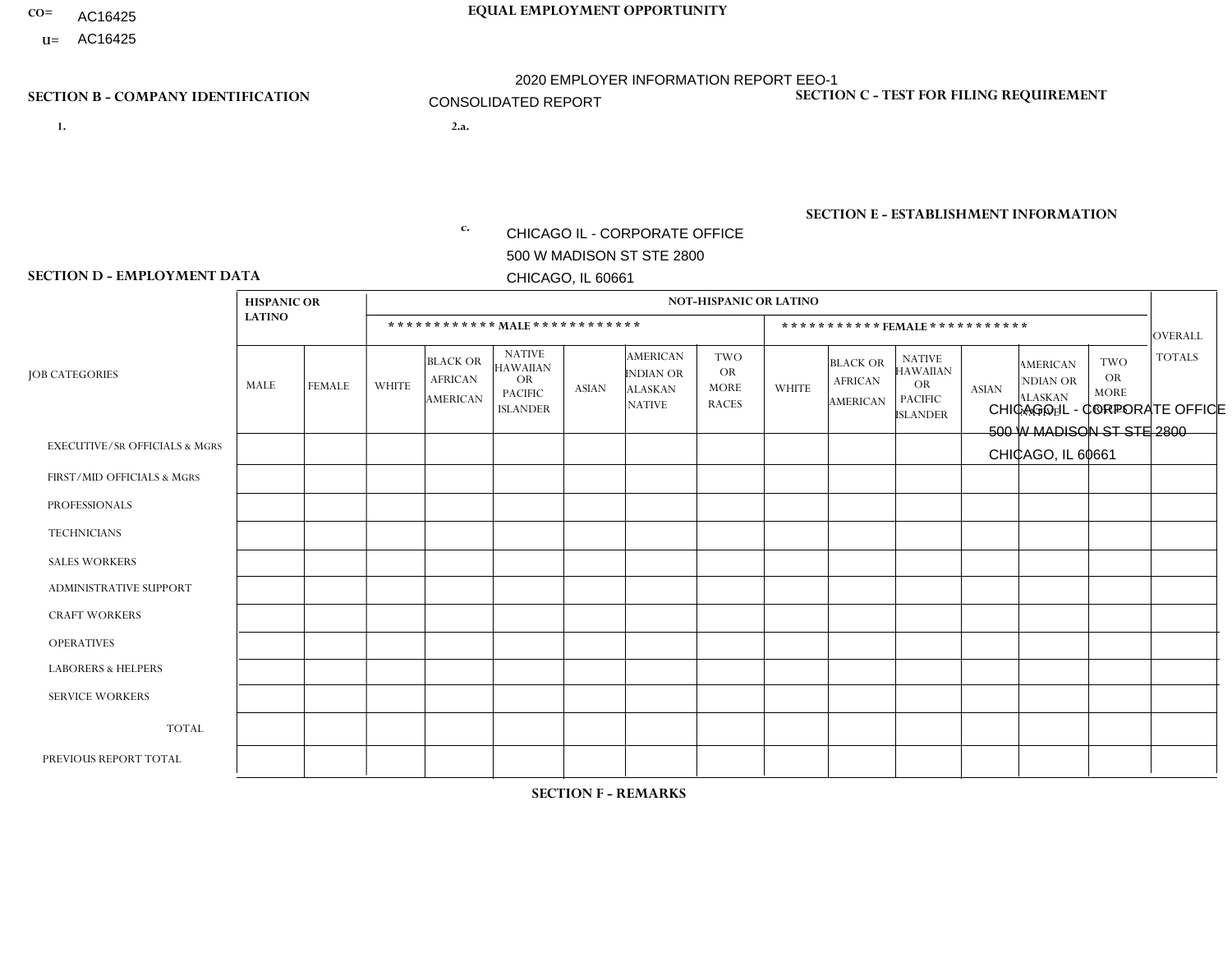- AC16425
- **U=**

# **CO= EQUAL EMPLOYMENT OPPORTUNITY** AC16425 2020 EMPLOYER INFORMATION REPORT EEO-1 HEADQUARTERS REPORT

**SECTION D - EMPLOYMENT DATA**

- **1. 2.a.** CHICAGO IL CORPORATE OFFICE 500 W MADISON ST STE 2800 CHICAGO, IL 60661
- 2.a. CHICAGO IL CORPORATE OFFICE 500 W MADISON ST STE 2800 CHICAGO, IL 60661

 $c.$  EIN= 952920557

### **SECTION B - COMPANY IDENTIFICATION SECTION C - TEST FOR FILING REQUIREMENT**

1- Y 2- Y 3- N DUNS= 000123456

# **SECTION E - ESTABLISHMENT INFORMATION c.** NAICS: 551114 - Corporate, Subsidiary, and Regional Managing Offices

### **HISPANIC OR NOT-HISPANIC OR LATINO LATINO \* \* \* \* \* \* \* \* \* \* \* \* MALE \* \* \* \* \* \* \* \* \* \* \* \* \* \* \* \* \* \* \* \* \* \* \* FEMALE \* \* \* \* \* \* \* \* \* \* \*** OVERALL  $TWO$   $TOTALS$ OR MORE NATIVE RACES ALASKAN INDIAN OR **AMERICAN** ASIAN ISLANDER PACIFIC OR NATIVE HAWAIIAN BLACK OR AFRICAN AMERICAN **WHITE** TWO OR MORE NATIVE RACES ALASKAN INDIAN OR AMERICAN ASIAN NATIVE HAWAIIAN PACIFIC OR ISLANDER BLACK OR AFRICAN AMERICAN MALE FEMALE WHITE JOB CATEGORIES EXECUTIVE/SR OFFICIALS & MGRS FIRST/MID OFFICIALS & MGRS PROFESSIONALS **TECHNICIANS** SALES WORKERS ADMINISTRATIVE SUPPORT CRAFT WORKERS OPERATIVES LABORERS & HELPERS SERVICE WORKERS TOTAL PREVIOUS REPORT TOTAL 1  $\Omega$ 1 0 0 0 0 0 0 0 2 3 0 1 1 0 0 0 0  $\Omega$ 0 0 2 1 12 7 12 0 0 1 0 0  $\overline{0}$ 0 32 35 0  $\overline{0}$ 1 0 0 0 0 0  $\overline{0}$ 0 1 3 0  $\Omega$ 0 0 0 0 0  $\Omega$  $\Omega$ 0 0  $\Omega$ 0 1 1 0 0 0 0 0  $\overline{0}$ 0 2 2 0  $\Omega$  $\Omega$ 0 0 0 0  $\Omega$  $\Omega$  $\Omega$ 0  $\Omega$ 1  $\Omega$  $\Omega$ 0 0 0 0  $\Omega$  $\Omega$ 0 1 3 5  $\Omega$ 5 0 0 1 0  $\Omega$  $\Omega$ 0 11 16  $\Omega$ 2  $\Omega$ 0 0 0 0  $\Omega$  $\Omega$ 0 2 2  $\Omega$  $\Omega$  $\Omega$ 0  $\Omega$ 0 0  $\Omega$  $\Omega$  $\Omega$ 0  $\Omega$ 1 2 3 0 0 0 0  $\Omega$  $\Omega$ 0 6 7  $\Omega$  $\Omega$  $\Omega$ 0  $\Omega$ 0  $\Omega$  $\Omega$  $\Omega$  $\Omega$ 0  $\Omega$  $\Omega$  $\Omega$ 1 0  $\Omega$ 0  $\Omega$  $\Omega$  $\Omega$  $\Omega$ 1 2 20 13 25 0 0 2 0 0 0 0 60 74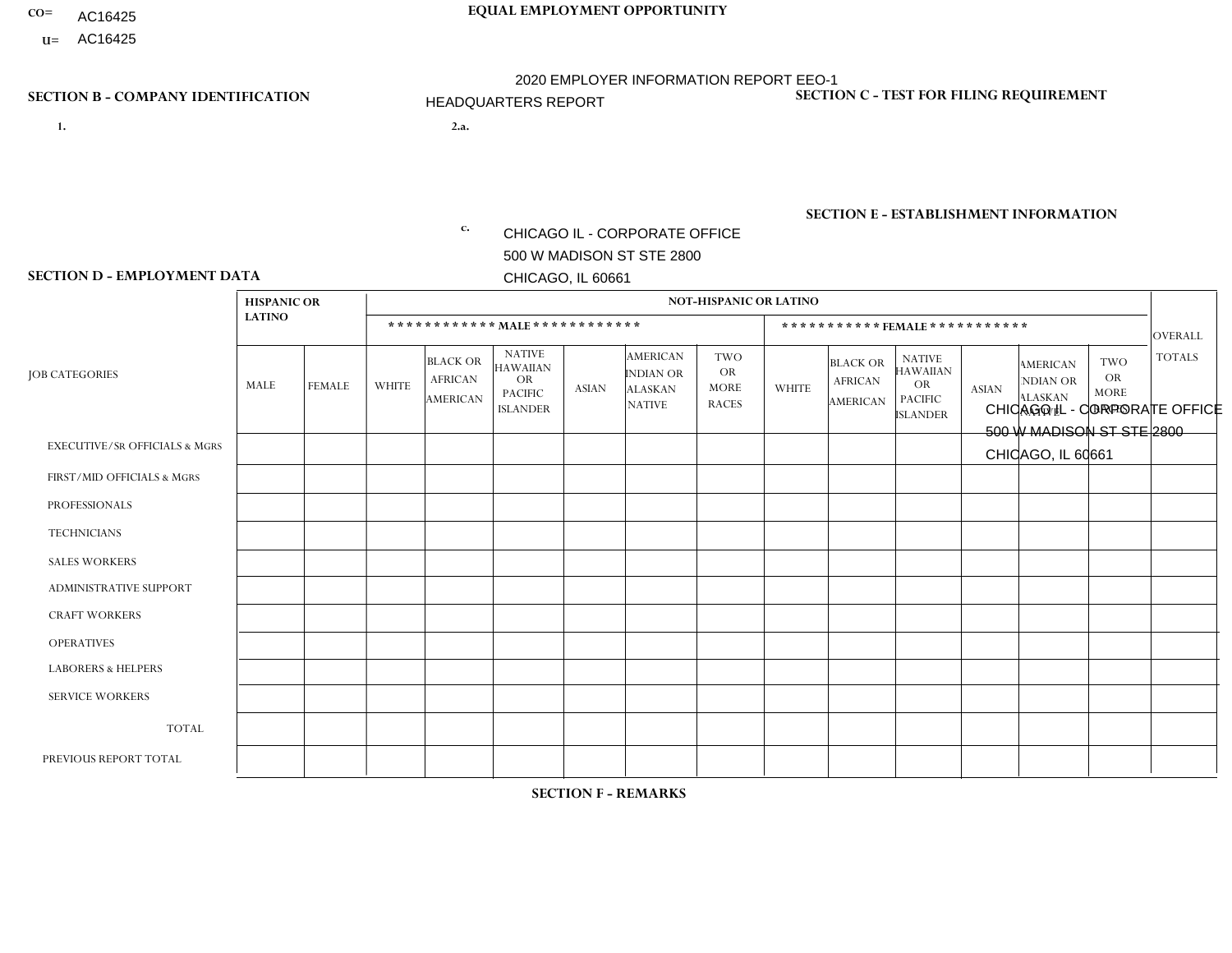- AC16425
- **U=**

- **1. 2.a.** CHICAGO IL CORPORATE OFFICE 500 W MADISON ST STE 2800 CHICAGO, IL 60661
- 2.a. ST LOUIS MO 275 CORPORATE WOODS PLACE Bridgeton, MO 63044

c. EIN= 952920557

# **SECTION B - COMPANY IDENTIFICATION SECTION C - TEST FOR FILING REQUIREMENT**

1- Y 2- Y 3- N DUNS= 000123456

**SECTION E - ESTABLISHMENT INFORMATION c.** NAICS: 423140

### **SECTION D - EMPLOYMENT DATA**

|                                          | <b>HISPANIC OR</b> |                |                |                                                      |                                                                                    |              |                                                                        | <b>NOT-HISPANIC OR LATINO</b>                          |              |                                               |                                                                             |              |                                                                       |                                                        |                |
|------------------------------------------|--------------------|----------------|----------------|------------------------------------------------------|------------------------------------------------------------------------------------|--------------|------------------------------------------------------------------------|--------------------------------------------------------|--------------|-----------------------------------------------|-----------------------------------------------------------------------------|--------------|-----------------------------------------------------------------------|--------------------------------------------------------|----------------|
|                                          | <b>LATINO</b>      |                |                |                                                      | ************ MALE *************                                                    |              |                                                                        |                                                        |              | ***********FEMALE***********                  |                                                                             |              |                                                                       |                                                        | <b>OVERALL</b> |
| <b>JOB CATEGORIES</b>                    | MALE               | <b>FEMALE</b>  | <b>WHITE</b>   | <b>BLACK OR</b><br><b>AFRICAN</b><br><b>AMERICAN</b> | <b>NATIVE</b><br><b>HAWAIIAN</b><br><b>OR</b><br><b>PACIFIC</b><br><b>ISLANDER</b> | <b>ASIAN</b> | <b>AMERICAN</b><br><b>INDIAN OR</b><br><b>ALASKAN</b><br><b>NATIVE</b> | <b>TWO</b><br><b>OR</b><br><b>MORE</b><br><b>RACES</b> | <b>WHITE</b> | <b>BLACK OR</b><br><b>AFRICAN</b><br>AMERICAN | <b>NATIVE</b><br><b>HAWAIIAN</b><br>OR<br><b>PACIFIC</b><br><b>ISLANDER</b> | <b>ASIAN</b> | <b>AMERICAN</b><br><b>NDIAN OR</b><br><b>ALASKAN</b><br><b>NATIVE</b> | <b>TWO</b><br><b>OR</b><br><b>MORE</b><br><b>RACES</b> | <b>TOTALS</b>  |
| <b>EXECUTIVE/SR OFFICIALS &amp; MGRS</b> | $\Omega$           | $\Omega$       | $\mathbf 0$    | $\mathbf 0$                                          | $\mathbf 0$                                                                        | $\Omega$     | $\Omega$                                                               | $\Omega$                                               | $\Omega$     | $\Omega$                                      | $\Omega$                                                                    | $\Omega$     | $\Omega$                                                              | $\Omega$                                               | $\Omega$       |
| FIRST/MID OFFICIALS & MGRS               | 0                  | $\mathbf{1}$   | $\overline{4}$ | $\mathbf 0$                                          | $\Omega$                                                                           | $\Omega$     | $\Omega$                                                               | $\Omega$                                               | 0            | $\Omega$                                      | $\Omega$                                                                    | $\Omega$     | $\Omega$                                                              | $\Omega$                                               | 5              |
| <b>PROFESSIONALS</b>                     | 0                  | $\Omega$       | $\mathbf 0$    | $\mathbf 0$                                          | 0                                                                                  | $\Omega$     | $\Omega$                                                               | $\Omega$                                               | 0            | $\Omega$                                      | $\Omega$                                                                    | $\Omega$     | $\Omega$                                                              | $\Omega$                                               | $\mathbf 0$    |
| <b>TECHNICIANS</b>                       | 0                  | $\overline{0}$ | $\mathbf 0$    | $\mathbf 0$                                          | $\mathbf 0$                                                                        | $\mathbf 0$  | $\Omega$                                                               | $\Omega$                                               | 0            | $\mathbf 0$                                   | $\mathbf 0$                                                                 | $\mathbf 0$  | $\mathbf 0$                                                           | $\mathbf 0$                                            | $\mathbf 0$    |
| <b>SALES WORKERS</b>                     | 0                  | $\Omega$       | 9              | $\mathbf 0$                                          | $\Omega$                                                                           | $\Omega$     | $\Omega$                                                               | $\Omega$                                               |              | $\Omega$                                      | $\Omega$                                                                    | $\Omega$     | $\Omega$                                                              | $\overline{2}$                                         | 12             |
| <b>ADMINISTRATIVE SUPPORT</b>            | 0                  | 0              | $\mathbf 0$    | $\mathbf 0$                                          | $\mathbf 0$                                                                        | $\Omega$     | $\Omega$                                                               | $\Omega$                                               | 0            | $\Omega$                                      | $\Omega$                                                                    | $\Omega$     | $\Omega$                                                              | $\Omega$                                               | $\Omega$       |
| <b>CRAFT WORKERS</b>                     | 0                  | $\Omega$       | $\Omega$       | $\mathbf 0$                                          | $\Omega$                                                                           | $\Omega$     | $\Omega$                                                               | $\Omega$                                               | 0            | $\Omega$                                      | $\Omega$                                                                    | $\Omega$     | $\Omega$                                                              | $\Omega$                                               | $\Omega$       |
| <b>OPERATIVES</b>                        | 0                  | $\overline{0}$ | 19             | $\overline{7}$                                       | 0                                                                                  | $\Omega$     | $\Omega$                                                               | $\Omega$                                               | 0            | $\Omega$                                      | $\Omega$                                                                    | $\Omega$     | 0                                                                     | $\Omega$                                               | 26             |
| <b>LABORERS &amp; HELPERS</b>            |                    | $\Omega$       | $\overline{2}$ | $\overline{4}$                                       | $\mathbf{0}$                                                                       | 0            | $\Omega$                                                               |                                                        | $\Omega$     | $\Omega$                                      | $\Omega$                                                                    | $\Omega$     | $\Omega$                                                              | $\Omega$                                               | 8              |
| <b>SERVICE WORKERS</b>                   | 0                  | $\Omega$       | $\mathbf 0$    | 0                                                    | 0                                                                                  | $\Omega$     | $\Omega$                                                               | $\Omega$                                               | $\Omega$     | $\Omega$                                      | $\Omega$                                                                    | $\Omega$     | $\Omega$                                                              | $\Omega$                                               | $\mathbf 0$    |
| <b>TOTAL</b>                             | 1                  | $\mathbf{1}$   | 34             | 11                                                   | 0                                                                                  | 0            | $\Omega$                                                               | 1                                                      |              | 0                                             | $\mathbf 0$                                                                 | $\mathbf 0$  | $\mathbf 0$                                                           | 2                                                      | 51             |
| PREVIOUS REPORT TOTAL                    | $\overline{2}$     | $\mathbf 1$    | 39             | 13                                                   | $\Omega$                                                                           | $\Omega$     | $\Omega$                                                               |                                                        | 3            | $\Omega$                                      | $\Omega$                                                                    | $\Omega$     | $\Omega$                                                              | $\overline{2}$                                         | 61             |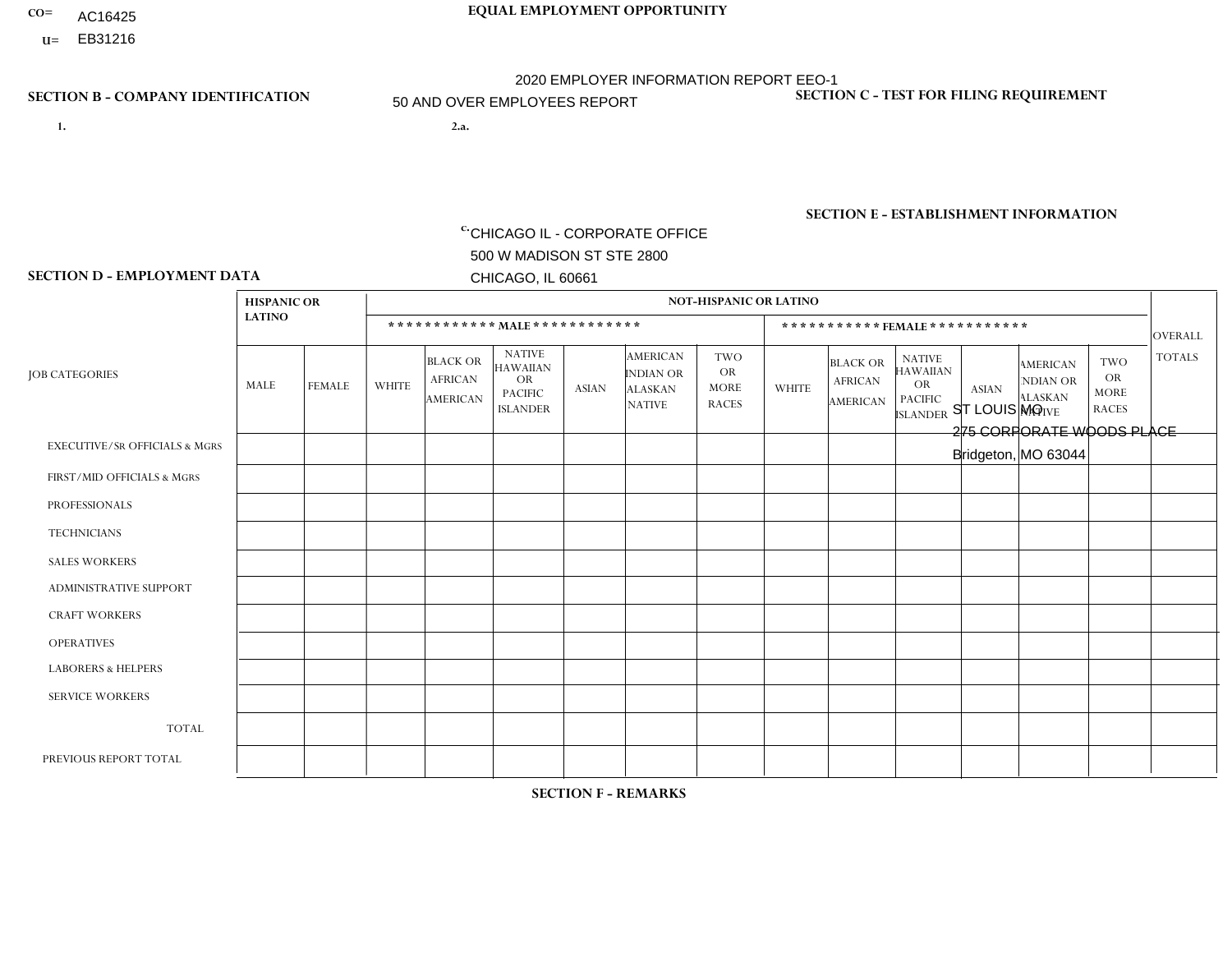- AC16425
- **U=**

- **1. 2.a.** CHICAGO IL CORPORATE OFFICE 500 W MADISON ST STE 2800 CHICAGO, IL 60661
- 2.a. GRAND PRAIRIE TX 4003 GRAND LAKES WAY STE 200 Grand Prairie, TX 75050

c. EIN= 952920557

# **SECTION B - COMPANY IDENTIFICATION SECTION C - TEST FOR FILING REQUIREMENT**

1- Y 2- Y 3- N DUNS= 000123456

**SECTION E - ESTABLISHMENT INFORMATION c.** NAICS: 423140

### **SECTION D - EMPLOYMENT DATA**

|                                          | <b>HISPANIC OR</b> |                |              |                                               |                                                                                    |              |                                                                        | <b>NOT-HISPANIC OR LATINO</b>                          |                |                                               |                                                                             |                |                                                                       |                                                        |                |
|------------------------------------------|--------------------|----------------|--------------|-----------------------------------------------|------------------------------------------------------------------------------------|--------------|------------------------------------------------------------------------|--------------------------------------------------------|----------------|-----------------------------------------------|-----------------------------------------------------------------------------|----------------|-----------------------------------------------------------------------|--------------------------------------------------------|----------------|
|                                          | <b>LATINO</b>      |                |              | ************ MALE ************                |                                                                                    |              |                                                                        |                                                        |                | ***********FEMALE***********                  |                                                                             |                |                                                                       |                                                        | <b>OVERALL</b> |
| <b>JOB CATEGORIES</b>                    | MALE               | <b>FEMALE</b>  | <b>WHITE</b> | <b>BLACK OR</b><br><b>AFRICAN</b><br>AMERICAN | <b>NATIVE</b><br><b>HAWAIIAN</b><br><b>OR</b><br><b>PACIFIC</b><br><b>ISLANDER</b> | ASIAN        | <b>AMERICAN</b><br><b>INDIAN OR</b><br><b>ALASKAN</b><br><b>NATIVE</b> | <b>TWO</b><br><b>OR</b><br><b>MORE</b><br><b>RACES</b> | <b>WHITE</b>   | <b>BLACK OR</b><br><b>AFRICAN</b><br>AMERICAN | <b>NATIVE</b><br><b>HAWAIIAN</b><br>OR<br><b>PACIFIC</b><br><b>ISLANDER</b> | <b>ASIAN</b>   | <b>AMERICAN</b><br><b>NDIAN OR</b><br><b>ALASKAN</b><br><b>NATIVE</b> | <b>TWO</b><br><b>OR</b><br><b>MORE</b><br><b>RACES</b> | <b>TOTALS</b>  |
| <b>EXECUTIVE/SR OFFICIALS &amp; MGRS</b> | $\Omega$           | $\Omega$       | $\Omega$     | $\Omega$                                      | $\Omega$                                                                           | $\mathbf{0}$ | $\Omega$                                                               | $\Omega$                                               | 0              | $\Omega$                                      | $\Omega$                                                                    | $\Omega$       | $\Omega$                                                              | $\Omega$                                               | $\mathbf 0$    |
| FIRST/MID OFFICIALS & MGRS               | $\overline{2}$     | $\Omega$       | 9            | $\mathbf 0$                                   | $\Omega$                                                                           | $\Omega$     | $\Omega$                                                               | $\Omega$                                               |                | $\Omega$                                      | $\Omega$                                                                    | $\mathbf{0}$   | $\Omega$                                                              | $\mathbf{0}$                                           | 12             |
| <b>PROFESSIONALS</b>                     | 0                  | $\Omega$       | $\Omega$     | $\mathbf 0$                                   | $\Omega$                                                                           | $\Omega$     | $\Omega$                                                               | $\Omega$                                               | 0              | $\Omega$                                      | $\Omega$                                                                    | $\Omega$       | $\Omega$                                                              | $\Omega$                                               | $\overline{0}$ |
| <b>TECHNICIANS</b>                       | $\Omega$           | $\overline{0}$ | $\mathbf 0$  | $\mathbf 0$                                   | $\mathbf 0$                                                                        | $\Omega$     | $\Omega$                                                               | $\Omega$                                               | $\Omega$       | $\mathbf 0$                                   | $\Omega$                                                                    | $\mathbf 0$    | $\mathbf 0$                                                           | $\mathbf 0$                                            | $\mathbf{0}$   |
| <b>SALES WORKERS</b>                     | 14                 | 4              | 13           | $\overline{4}$                                | $\Omega$                                                                           | $\Omega$     | $\overline{\mathbf{1}}$                                                | 3                                                      | $\Omega$       | $\overline{1}$                                | $\Omega$                                                                    | $\Omega$       | $\Omega$                                                              | $\Omega$                                               | 40             |
| <b>ADMINISTRATIVE SUPPORT</b>            | $\Omega$           | 3              | $\Omega$     | $\mathbf 0$                                   | $\Omega$                                                                           | $\Omega$     | $\Omega$                                                               | $\Omega$                                               | 0              | $\Omega$                                      | $\Omega$                                                                    |                | $\Omega$                                                              | $\mathbf{0}$                                           | 4              |
| <b>CRAFT WORKERS</b>                     | 0                  | $\Omega$       | $\Omega$     | $\mathbf 0$                                   | $\Omega$                                                                           | $\Omega$     | $\Omega$                                                               | $\Omega$                                               | 0              | $\Omega$                                      | $\Omega$                                                                    | $\Omega$       | $\Omega$                                                              | $\Omega$                                               | $\mathbf 0$    |
| <b>OPERATIVES</b>                        | 6                  | $\Omega$       | 3            | $\Omega$                                      | $\Omega$                                                                           | $\Omega$     | $\Omega$                                                               |                                                        | 0              | $\Omega$                                      | $\Omega$                                                                    | $\Omega$       | $\Omega$                                                              | $\Omega$                                               | 10             |
| <b>LABORERS &amp; HELPERS</b>            | 25                 | $\Omega$       | 5            | 8                                             | $\mathbf{0}$                                                                       | $\Omega$     | $\Omega$                                                               |                                                        |                | $\Omega$                                      | $\Omega$                                                                    | $\Omega$       | $\Omega$                                                              | $\Omega$                                               | 40             |
| <b>SERVICE WORKERS</b>                   | 0                  | $\mathbf{1}$   | $\mathbf 0$  | 0                                             | 0                                                                                  | $\Omega$     | $\Omega$                                                               | $\Omega$                                               | $\Omega$       | $\Omega$                                      | $\Omega$                                                                    | $\mathbf 0$    | $\Omega$                                                              | $\Omega$                                               | $\mathbf{1}$   |
| <b>TOTAL</b>                             | 47                 | 8              | 30           | 12                                            | 0                                                                                  | $\mathbf 0$  | 1                                                                      | 5                                                      | $\overline{2}$ |                                               | $\mathbf 0$                                                                 |                | 0                                                                     | $\mathbf 0$                                            | 107            |
| PREVIOUS REPORT TOTAL                    | 54                 | 11             | 30           | 21                                            | $\Omega$                                                                           | $\Omega$     | -1                                                                     | 8                                                      | $\overline{7}$ |                                               | $\Omega$                                                                    | $\overline{2}$ | $\Omega$                                                              | $\mathbf 0$                                            | 135            |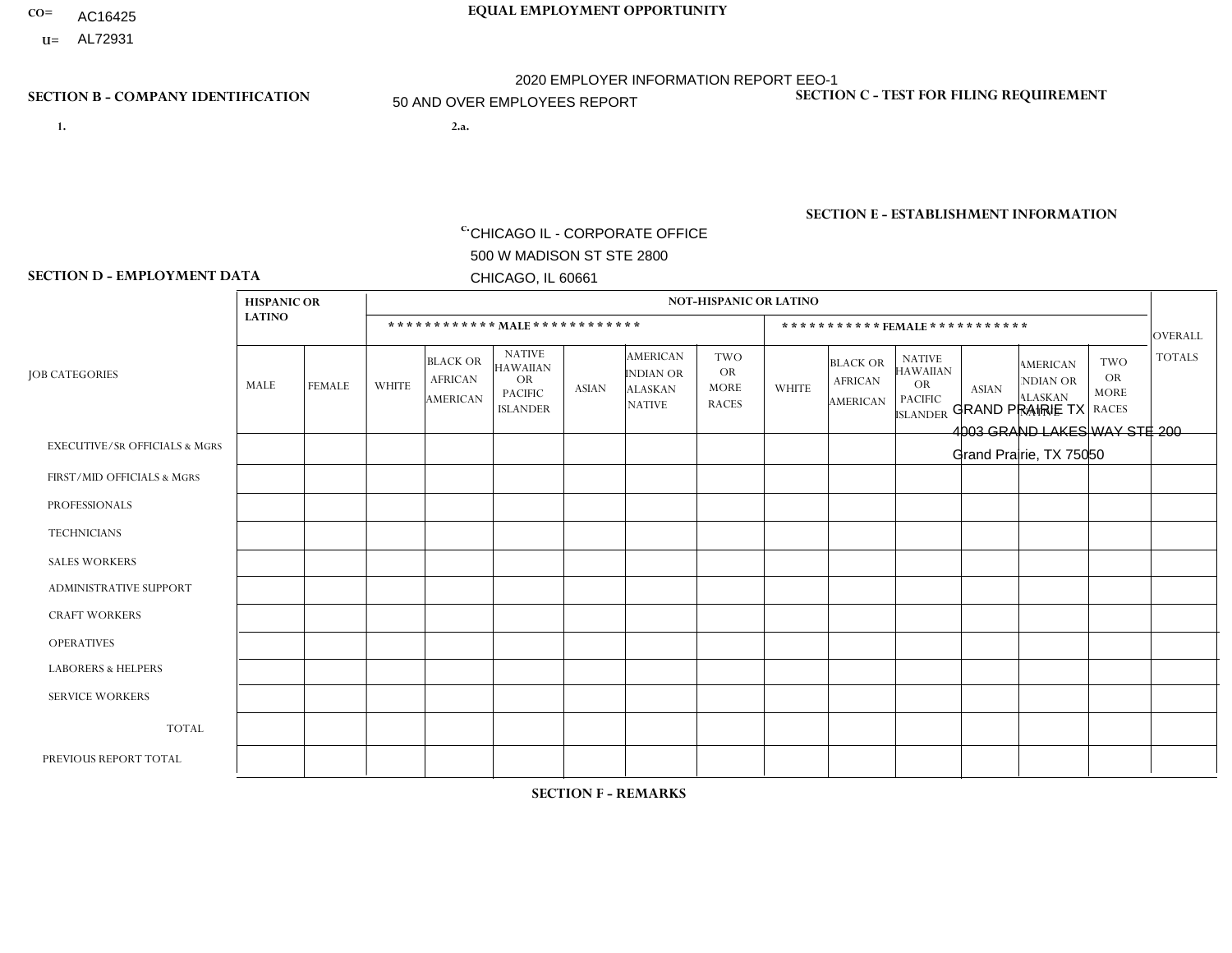- AC16425
- **U=**

- **1. 2.a.** CHICAGO IL CORPORATE OFFICE 500 W MADISON ST STE 2800 CHICAGO, IL 60661
- 2.a. SALT LAKE CITY UT 3455 WEST NINIGRET DRIVE Salt Lake City, UT 84104

EIN= 952920557

# **SECTION B - COMPANY IDENTIFICATION SECTION C - TEST FOR FILING REQUIREMENT**

1- Y 2- Y 3- N DUNS= 000123456

**SECTION E - ESTABLISHMENT INFORMATION c.** NAICS: 423140

### **SECTION D - EMPLOYMENT DATA**

|                                          | <b>HISPANIC OR</b> |                |              |                                               |                                                                                    |              |                                                                        | NOT-HISPANIC OR LATINO                                 |                |                                               |                                                                             |              |                                                                       |                                                        |                |
|------------------------------------------|--------------------|----------------|--------------|-----------------------------------------------|------------------------------------------------------------------------------------|--------------|------------------------------------------------------------------------|--------------------------------------------------------|----------------|-----------------------------------------------|-----------------------------------------------------------------------------|--------------|-----------------------------------------------------------------------|--------------------------------------------------------|----------------|
|                                          | <b>LATINO</b>      |                |              |                                               | ************ MALE ************                                                     |              |                                                                        |                                                        |                | ***********FEMALE***********                  |                                                                             |              |                                                                       |                                                        | <b>OVERALL</b> |
| <b>JOB CATEGORIES</b>                    | MALE               | <b>FEMALE</b>  | <b>WHITE</b> | <b>BLACK OR</b><br><b>AFRICAN</b><br>AMERICAN | <b>NATIVE</b><br><b>HAWAIIAN</b><br><b>OR</b><br><b>PACIFIC</b><br><b>ISLANDER</b> | ASIAN        | <b>AMERICAN</b><br><b>INDIAN OR</b><br><b>ALASKAN</b><br><b>NATIVE</b> | <b>TWO</b><br><b>OR</b><br><b>MORE</b><br><b>RACES</b> | <b>WHITE</b>   | <b>BLACK OR</b><br><b>AFRICAN</b><br>AMERICAN | <b>NATIVE</b><br><b>HAWAIIAN</b><br>OR<br><b>PACIFIC</b><br><b>ISLANDER</b> | <b>ASIAN</b> | <b>AMERICAN</b><br><b>NDIAN OR</b><br><b>ALASKAN</b><br><b>NATIVE</b> | <b>TWO</b><br><b>OR</b><br><b>MORE</b><br><b>RACES</b> | <b>TOTALS</b>  |
| <b>EXECUTIVE/SR OFFICIALS &amp; MGRS</b> | $\Omega$           | $\Omega$       | $\Omega$     | $\Omega$                                      | $\Omega$                                                                           | $\mathbf{0}$ | $\Omega$                                                               | $\Omega$                                               | 0              | $\Omega$                                      | $\Omega$                                                                    | $\Omega$     | $\Omega$                                                              | $\Omega$                                               | $\mathbf{0}$   |
| FIRST/MID OFFICIALS & MGRS               |                    | $\Omega$       | 5            | $\mathbf 0$                                   | $\Omega$                                                                           | $\Omega$     | $\Omega$                                                               |                                                        | $\overline{2}$ | $\Omega$                                      | $\Omega$                                                                    | $\mathbf{0}$ | $\Omega$                                                              | $\mathbf{0}$                                           | 9              |
| <b>PROFESSIONALS</b>                     | $\Omega$           | $\Omega$       | $\Omega$     | $\mathbf 0$                                   | $\Omega$                                                                           | $\Omega$     | $\Omega$                                                               | $\Omega$                                               | 0              | $\Omega$                                      | $\Omega$                                                                    | $\Omega$     | $\Omega$                                                              | $\Omega$                                               | $\mathbf{0}$   |
| <b>TECHNICIANS</b>                       | 0                  | $\overline{0}$ | $\Omega$     | $\mathbf 0$                                   | $\mathbf 0$                                                                        | $\Omega$     | $\Omega$                                                               | $\Omega$                                               | $\Omega$       | $\Omega$                                      | $\Omega$                                                                    | $\mathbf 0$  | $\mathbf 0$                                                           | $\mathbf 0$                                            | $\mathbf{0}$   |
| <b>SALES WORKERS</b>                     | 3                  | $\mathbf{1}$   | 21           | $\Omega$                                      | $\overline{2}$                                                                     | $\Omega$     | $\overline{\mathbf{1}}$                                                | $\overline{2}$                                         | 0              | $\Omega$                                      | $\Omega$                                                                    | $\Omega$     | $\Omega$                                                              | $\Omega$                                               | 30             |
| <b>ADMINISTRATIVE SUPPORT</b>            | 0                  | $\Omega$       | $\Omega$     | $\mathbf 0$                                   | $\Omega$                                                                           | $\Omega$     | $\Omega$                                                               | $\Omega$                                               |                | $\Omega$                                      | $\Omega$                                                                    | $\Omega$     | $\Omega$                                                              | $\Omega$                                               | $\mathbf{1}$   |
| <b>CRAFT WORKERS</b>                     | 0                  | $\Omega$       | $\Omega$     | $\mathbf 0$                                   | $\Omega$                                                                           | $\Omega$     | $\Omega$                                                               | $\Omega$                                               | 0              | $\Omega$                                      | $\Omega$                                                                    | $\Omega$     | $\Omega$                                                              | $\Omega$                                               | $\mathbf 0$    |
| <b>OPERATIVES</b>                        | $\overline{2}$     | $\Omega$       | 3            | $\Omega$                                      | $\Omega$                                                                           | $\Omega$     | $\Omega$                                                               | $\Omega$                                               | $\overline{0}$ | $\Omega$                                      | $\Omega$                                                                    | $\Omega$     | $\Omega$                                                              | $\Omega$                                               | 5              |
| <b>LABORERS &amp; HELPERS</b>            | $\overline{2}$     | $\Omega$       | 5            | $\overline{1}$                                | $\overline{2}$                                                                     | -1           | -1                                                                     | $\Omega$                                               | $\Omega$       | $\Omega$                                      | $\Omega$                                                                    | $\Omega$     | $\Omega$                                                              | $\Omega$                                               | 12             |
| <b>SERVICE WORKERS</b>                   | 0                  | $\Omega$       | $\mathbf 0$  | 0                                             | 0                                                                                  | $\Omega$     | $\Omega$                                                               | $\Omega$                                               | $\Omega$       | $\Omega$                                      | $\Omega$                                                                    | $\Omega$     | $\Omega$                                                              | $\Omega$                                               | $\mathbf 0$    |
| <b>TOTAL</b>                             | 8                  | $\mathbf{1}$   | 34           | $\overline{A}$                                | 4                                                                                  | -1           | 2                                                                      | 3                                                      | 3              | 0                                             | $\Omega$                                                                    | $\mathbf 0$  | 0                                                                     | $\mathbf 0$                                            | 57             |
| PREVIOUS REPORT TOTAL                    | 14                 | $\mathbf{1}$   | 43           | $\overline{1}$                                | 4                                                                                  | -1           | 2                                                                      | 4                                                      | 3              | $\Omega$                                      | $\Omega$                                                                    | $\Omega$     | $\Omega$                                                              | $\mathbf 0$                                            | 73             |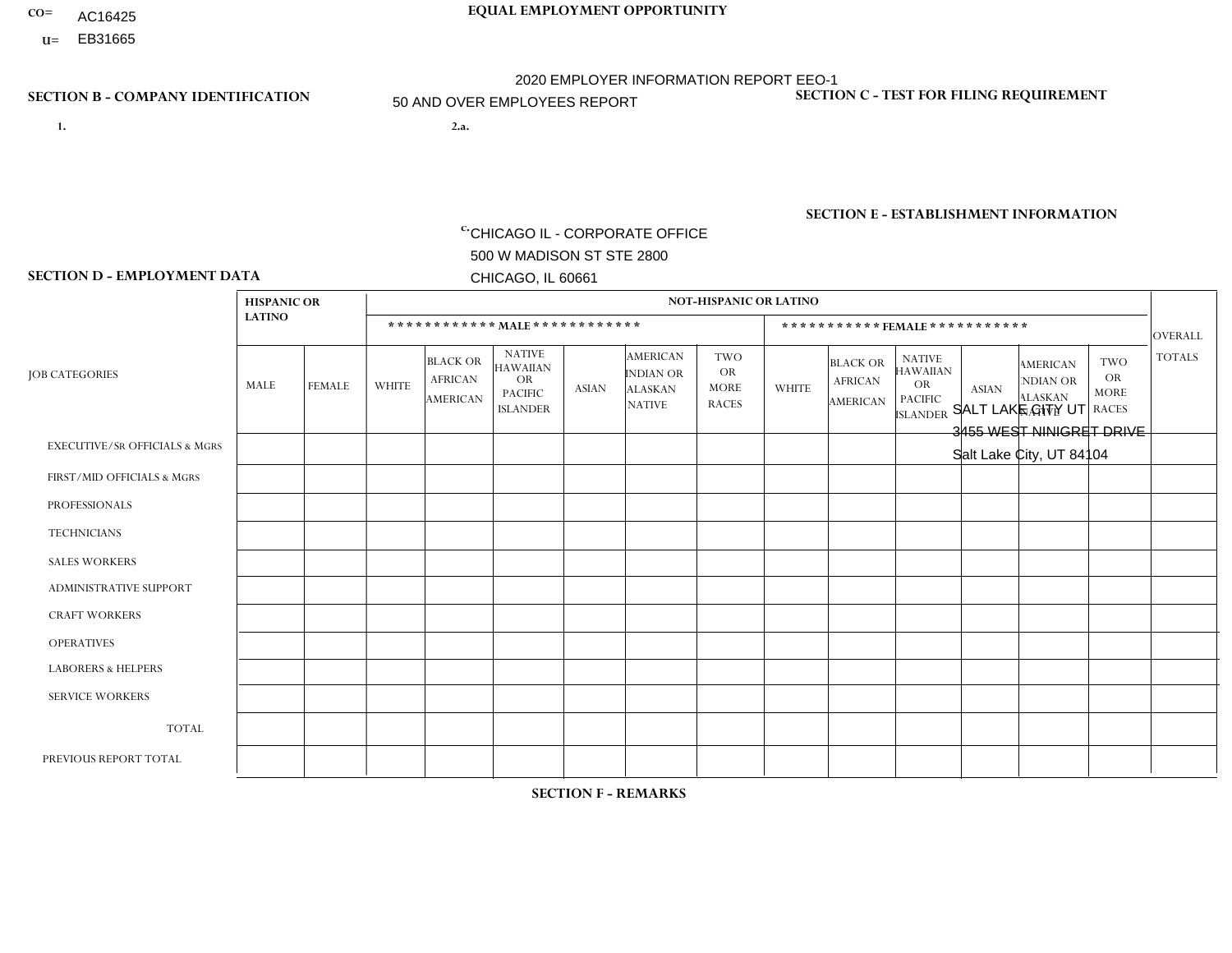- AC16425
- **U=**

**1. 2.a.** CHICAGO IL - CORPORATE OFFICE 500 W MADISON ST STE 2800 CHICAGO, IL 60661

2.a. ADELANTO CA 11200 ALDEN ROAD Adelanto, CA 92301

EIN= 364261867

# **SECTION B - COMPANY IDENTIFICATION SECTION C - TEST FOR FILING REQUIREMENT**

1- Y 2- Y 3- N DUNS= 000123456

**SECTION E - ESTABLISHMENT INFORMATION c.** NAICS: 423140

### **SECTION D - EMPLOYMENT DATA**

|                                          | <b>HISPANIC OR</b> |                |              |                                                      |                                                                                    |              |                                                                        | <b>NOT-HISPANIC OR LATINO</b>                          |              |                                                      |                                                                                    |              |                                                                       |                                                        |                |
|------------------------------------------|--------------------|----------------|--------------|------------------------------------------------------|------------------------------------------------------------------------------------|--------------|------------------------------------------------------------------------|--------------------------------------------------------|--------------|------------------------------------------------------|------------------------------------------------------------------------------------|--------------|-----------------------------------------------------------------------|--------------------------------------------------------|----------------|
|                                          | <b>LATINO</b>      |                |              | ************ MALE ************                       |                                                                                    |              |                                                                        |                                                        |              |                                                      | ***********FEMALE***********                                                       |              |                                                                       |                                                        | <b>OVERALL</b> |
| <b>JOB CATEGORIES</b>                    | <b>MALE</b>        | <b>FEMALE</b>  | <b>WHITE</b> | <b>BLACK OR</b><br><b>AFRICAN</b><br><b>AMERICAN</b> | <b>NATIVE</b><br><b>HAWAIIAN</b><br><b>OR</b><br><b>PACIFIC</b><br><b>ISLANDER</b> | <b>ASIAN</b> | <b>AMERICAN</b><br><b>INDIAN OR</b><br><b>ALASKAN</b><br><b>NATIVE</b> | <b>TWO</b><br><b>OR</b><br><b>MORE</b><br><b>RACES</b> | <b>WHITE</b> | <b>BLACK OR</b><br><b>AFRICAN</b><br><b>AMERICAN</b> | <b>NATIVE</b><br><b>HAWAIIAN</b><br><b>OR</b><br><b>PACIFIC</b><br><b>ISLANDER</b> | <b>ASIAN</b> | <b>AMERICAN</b><br><b>NDIAN OR</b><br><b>ALASKAN</b><br><b>NATIVE</b> | <b>TWO</b><br><b>OR</b><br><b>MORE</b><br><b>RACES</b> | <b>TOTALS</b>  |
| <b>EXECUTIVE/SR OFFICIALS &amp; MGRS</b> | $\Omega$           | $\Omega$       | $\Omega$     | $\Omega$                                             | $\Omega$                                                                           | $\Omega$     | $\Omega$                                                               | $\Omega$                                               | $\Omega$     | $\mathbf{0}$                                         | $\mathbf{0}$                                                                       | $\Omega$     | $\Omega$                                                              | $\Omega$                                               | $\Omega$       |
| FIRST/MID OFFICIALS & MGRS               | $\overline{2}$     | $\Omega$       | $\Omega$     | $\mathbf 0$                                          | 0                                                                                  | $\Omega$     | $\Omega$                                                               | $\Omega$                                               | $\Omega$     | $\mathbf{0}$                                         | $\mathbf{0}$                                                                       | $\Omega$     | $\Omega$                                                              | $\Omega$                                               | $\overline{2}$ |
| <b>PROFESSIONALS</b>                     | $\Omega$           | $\Omega$       | $\mathbf 0$  | $\mathbf 0$                                          | $\overline{0}$                                                                     | $\Omega$     | $\overline{0}$                                                         | $\Omega$                                               | $\Omega$     | $\Omega$                                             | $\mathbf{0}$                                                                       | $\Omega$     | $\Omega$                                                              | $\Omega$                                               | $\mathbf 0$    |
| <b>TECHNICIANS</b>                       | $\Omega$           | $\mathbf 0$    | $\Omega$     | $\mathbf 0$                                          | 0                                                                                  | $\Omega$     | $\overline{0}$                                                         | $\Omega$                                               | $\mathbf 0$  | $\mathbf 0$                                          | $\mathbf 0$                                                                        | $\mathbf 0$  | $\Omega$                                                              | $\Omega$                                               | $\mathbf 0$    |
| <b>SALES WORKERS</b>                     | -1                 | $\Omega$       | $\Omega$     | $\Omega$                                             | $\Omega$                                                                           | $\Omega$     | $\Omega$                                                               | $\Omega$                                               | $\Omega$     | $\Omega$                                             | $\Omega$                                                                           | $\Omega$     | $\Omega$                                                              | $\Omega$                                               | $\mathbf{1}$   |
| <b>ADMINISTRATIVE SUPPORT</b>            | 5                  | $\overline{1}$ | 1            | $\mathbf{1}$                                         | $\mathbf 0$                                                                        | $\Omega$     | $\Omega$                                                               | $\Omega$                                               | $\Omega$     | $\mathbf{0}$                                         | $\mathbf{0}$                                                                       | $\Omega$     | $\Omega$                                                              | $\Omega$                                               | 8              |
| <b>CRAFT WORKERS</b>                     | 11                 | $\mathbf 0$    | 1            | $\mathbf 0$                                          | 0                                                                                  | $\Omega$     | $\Omega$                                                               |                                                        | $\Omega$     | $\Omega$                                             | $\Omega$                                                                           | $\Omega$     | $\Omega$                                                              | $\Omega$                                               | 13             |
| <b>OPERATIVES</b>                        | 24                 | $\mathbf 0$    | 10           | $\overline{2}$                                       | 0                                                                                  | $\Omega$     | $\overline{0}$                                                         | 6                                                      | 1            | $\Omega$                                             | $\Omega$                                                                           | $\Omega$     | $\Omega$                                                              | $\mathbf{0}$                                           | 43             |
| <b>LABORERS &amp; HELPERS</b>            | $\Omega$           | $\Omega$       | $\Omega$     | $\mathbf{1}$                                         | 0                                                                                  | $\Omega$     | $\Omega$                                                               | $\Omega$                                               | $\Omega$     | $\Omega$                                             | $\mathbf{0}$                                                                       | $\Omega$     | $\Omega$                                                              | $\Omega$                                               | $\mathbf{1}$   |
| <b>SERVICE WORKERS</b>                   | 0                  | 0              | $\Omega$     | 0                                                    | 0                                                                                  | $\Omega$     | $\Omega$                                                               | $\Omega$                                               | $\Omega$     | $\Omega$                                             | $\mathbf{0}$                                                                       | $\Omega$     | $\Omega$                                                              | $\Omega$                                               | 0              |
| <b>TOTAL</b>                             | 43                 | $\mathbf{1}$   | 12           | $\overline{4}$                                       | 0                                                                                  | $\mathbf 0$  | $\mathbf 0$                                                            | $\overline{7}$                                         | 1            | $\mathbf{0}$                                         | $\Omega$                                                                           | $\mathbf 0$  | $\Omega$                                                              | $\Omega$                                               | 68             |
| PREVIOUS REPORT TOTAL                    | 45                 | 3              | 9            | 6                                                    | 0                                                                                  | $\Omega$     | $\Omega$                                                               | 12                                                     | $\Omega$     | $\Omega$                                             | $\mathbf{0}$                                                                       | $\Omega$     | $\Omega$                                                              | 2                                                      | 77             |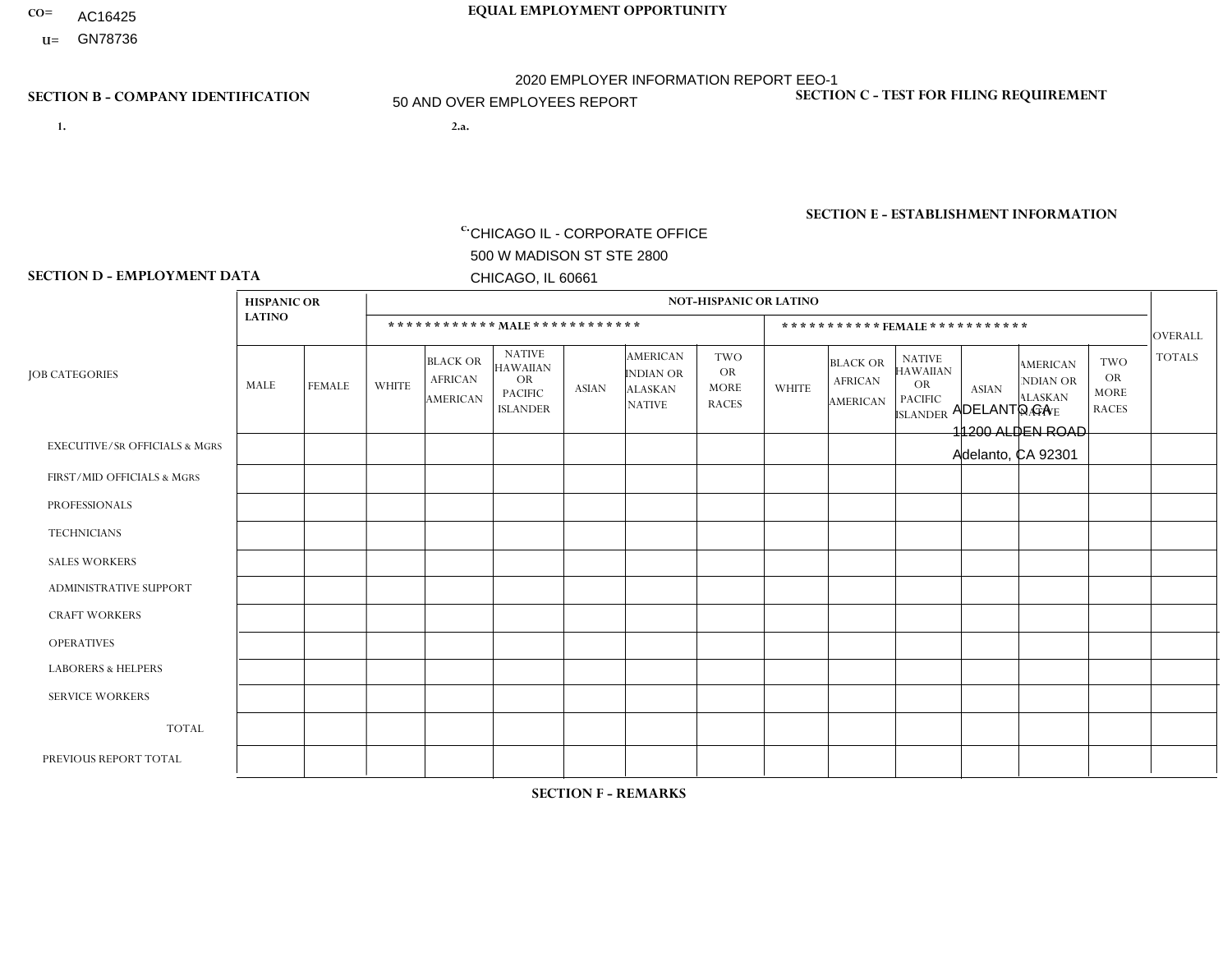- AC16425
- **U=**

- **1. 2.a.** CHICAGO IL CORPORATE OFFICE 500 W MADISON ST STE 2800 CHICAGO, IL 60661
- 2.a. HOUSTON TX BEST CORE 1710 WEST MT HOUSTON ROAD Houston, TX 77038

c. EIN= 952920557

# **SECTION B - COMPANY IDENTIFICATION SECTION C - TEST FOR FILING REQUIREMENT**

1- Y 2- Y 3- N DUNS= 000123456

**SECTION E - ESTABLISHMENT INFORMATION c.** NAICS: 423140

### **SECTION D - EMPLOYMENT DATA**

|                                          | <b>HISPANIC OR</b> |               |                |                                                      |                                                                                    |              |                                                                 | <b>NOT-HISPANIC OR LATINO</b>                          |                |                                                      |                                                                                    |              |                                                                       |                                                        |                |
|------------------------------------------|--------------------|---------------|----------------|------------------------------------------------------|------------------------------------------------------------------------------------|--------------|-----------------------------------------------------------------|--------------------------------------------------------|----------------|------------------------------------------------------|------------------------------------------------------------------------------------|--------------|-----------------------------------------------------------------------|--------------------------------------------------------|----------------|
|                                          | <b>LATINO</b>      |               |                | ************ MALE ************                       |                                                                                    |              |                                                                 |                                                        |                |                                                      | ***********FEMALE***********                                                       |              |                                                                       |                                                        | <b>OVERALL</b> |
| <b>JOB CATEGORIES</b>                    | <b>MALE</b>        | <b>FEMALE</b> | <b>WHITE</b>   | <b>BLACK OR</b><br><b>AFRICAN</b><br><b>AMERICAN</b> | <b>NATIVE</b><br><b>HAWAIIAN</b><br><b>OR</b><br><b>PACIFIC</b><br><b>ISLANDER</b> | <b>ASIAN</b> | <b>AMERICAN</b><br>INDIAN OR<br><b>ALASKAN</b><br><b>NATIVE</b> | <b>TWO</b><br><b>OR</b><br><b>MORE</b><br><b>RACES</b> | <b>WHITE</b>   | <b>BLACK OR</b><br><b>AFRICAN</b><br><b>AMERICAN</b> | <b>NATIVE</b><br><b>HAWAIIAN</b><br><b>OR</b><br><b>PACIFIC</b><br><b>ISLANDER</b> | <b>ASIAN</b> | <b>AMERICAN</b><br><b>NDIAN OR</b><br><b>ALASKAN</b><br><b>NATIVE</b> | <b>TWO</b><br><b>OR</b><br><b>MORE</b><br><b>RACES</b> | <b>TOTALS</b>  |
| <b>EXECUTIVE/SR OFFICIALS &amp; MGRS</b> | $\mathbf{0}$       | $\Omega$      | $\Omega$       | $\Omega$                                             | 0                                                                                  | $\Omega$     | $\Omega$                                                        | $\Omega$                                               | $\Omega$       | $\mathbf{0}$                                         | $\Omega$                                                                           | $\Omega$     | $\Omega$                                                              | $\Omega$                                               | $\Omega$       |
| FIRST/MID OFFICIALS & MGRS               | 3                  | $\Omega$      | $\overline{7}$ | $\mathbf 0$                                          | $\mathbf 0$                                                                        | $\Omega$     | $\Omega$                                                        | $\Omega$                                               | 1              | $\mathbf{0}$                                         | $\Omega$                                                                           | $\Omega$     | $\Omega$                                                              | $\Omega$                                               | 11             |
| <b>PROFESSIONALS</b>                     | $\Omega$           | $\mathbf 0$   | 1              | $\mathbf 0$                                          | $\Omega$                                                                           | $\Omega$     | $\Omega$                                                        | $\Omega$                                               | $\Omega$       | $\Omega$                                             | $\Omega$                                                                           | $\Omega$     | $\Omega$                                                              | $\mathbf{0}$                                           | $\mathbf{1}$   |
| <b>TECHNICIANS</b>                       | $\Omega$           | $\Omega$      | $\Omega$       | $\Omega$                                             | 0                                                                                  | $\Omega$     | $\overline{0}$                                                  | $\Omega$                                               | $\Omega$       | $\Omega$                                             | $\Omega$                                                                           | $\Omega$     | $\mathbf{0}$                                                          | $\Omega$                                               | $\mathbf 0$    |
| <b>SALES WORKERS</b>                     | 1                  | $\Omega$      | 3              | $\Omega$                                             | $\Omega$                                                                           | $\Omega$     | $\Omega$                                                        | $\Omega$                                               | $\mathbf{1}$   | $\Omega$                                             | $\Omega$                                                                           | $\Omega$     | $\Omega$                                                              | $\mathbf{0}$                                           | 5              |
| <b>ADMINISTRATIVE SUPPORT</b>            | $\overline{2}$     | $\mathbf 0$   | $\Omega$       | $\mathbf 0$                                          | $\mathbf 0$                                                                        | $\mathbf 0$  | $\Omega$                                                        | $\Omega$                                               | $\Omega$       |                                                      | $\Omega$                                                                           | $\Omega$     | $\Omega$                                                              | $\Omega$                                               | 3              |
| <b>CRAFT WORKERS</b>                     | 9                  | $\Omega$      | $\Omega$       | $\mathbf{1}$                                         | 0                                                                                  | $\Omega$     | $\Omega$                                                        | $\Omega$                                               | $\Omega$       | $\Omega$                                             | $\Omega$                                                                           | $\Omega$     | $\Omega$                                                              | $\Omega$                                               | 10             |
| <b>OPERATIVES</b>                        | 8                  | $\Omega$      | $\Omega$       | $\mathbf 0$                                          | $\mathbf{1}$                                                                       | $\Omega$     | $\Omega$                                                        |                                                        | $\Omega$       | $\Omega$                                             | $\Omega$                                                                           | $\Omega$     | $\Omega$                                                              | $\Omega$                                               | 10             |
| <b>LABORERS &amp; HELPERS</b>            | 65                 | $\Omega$      | 1              | 4                                                    | 0                                                                                  | $\Omega$     | 1                                                               | $\overline{4}$                                         | $\Omega$       | $\Omega$                                             | $\Omega$                                                                           | $\Omega$     | $\Omega$                                                              | $\Omega$                                               | 75             |
| <b>SERVICE WORKERS</b>                   | $\Omega$           | 0             | $\Omega$       | 0                                                    | $\mathbf{0}$                                                                       | $\Omega$     | $\Omega$                                                        | $\Omega$                                               | $\Omega$       | $\Omega$                                             | $\Omega$                                                                           | $\Omega$     | $\Omega$                                                              | $\Omega$                                               | $\mathbf 0$    |
| <b>TOTAL</b>                             | 88                 | 0             | 12             | 5                                                    | $\mathbf{1}$                                                                       | $\mathbf 0$  | 1                                                               | 5                                                      | $\overline{2}$ |                                                      | $\Omega$                                                                           | $\mathbf 0$  | $\Omega$                                                              | $\mathbf 0$                                            | 115            |
| PREVIOUS REPORT TOTAL                    | 103                | $\mathbf 0$   | 12             | $\overline{7}$                                       | 1                                                                                  | $\Omega$     | 1                                                               | 4                                                      | 2              | 2                                                    | $\mathbf{0}$                                                                       | $\Omega$     | $\Omega$                                                              | $\mathbf 0$                                            | 132            |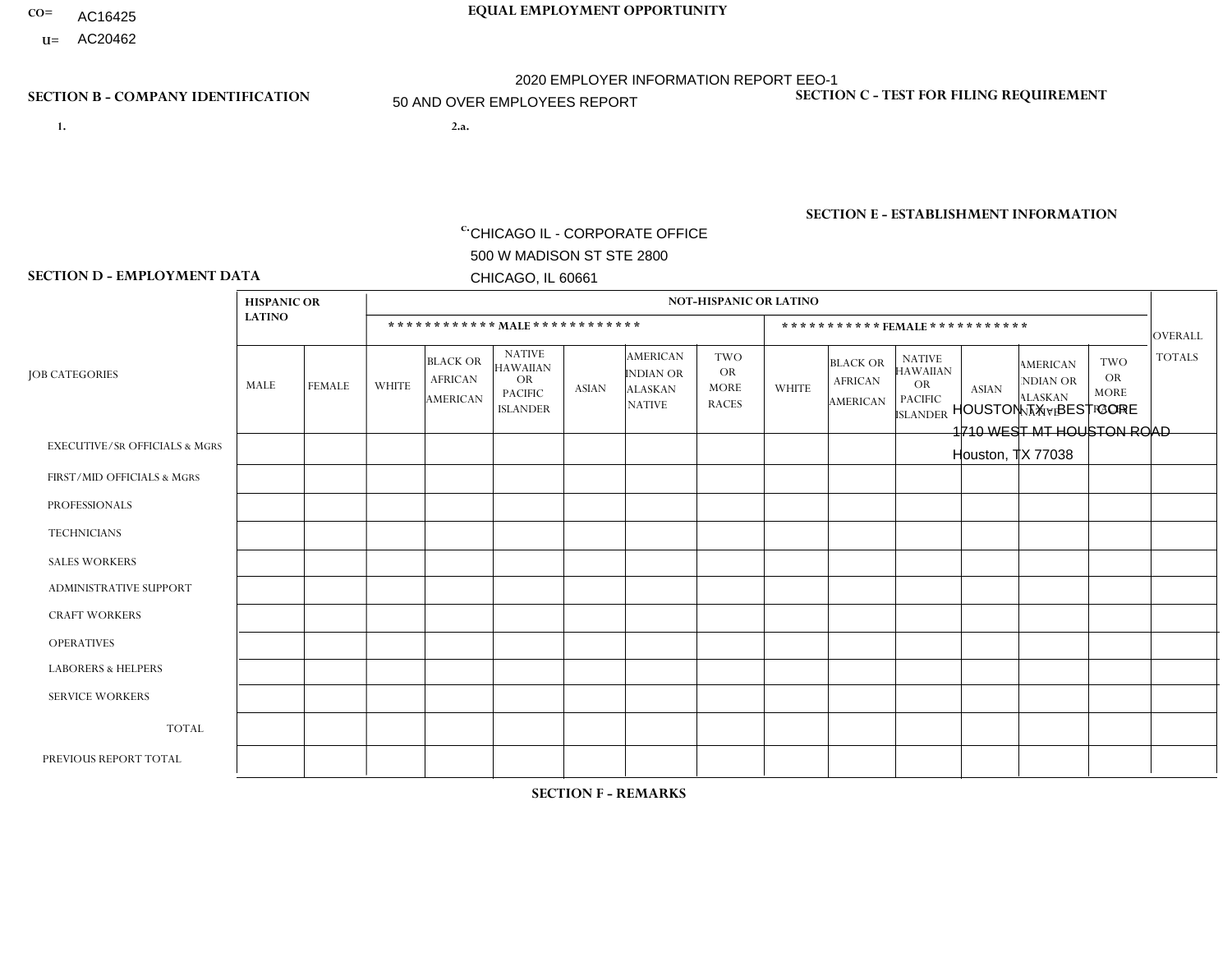- AC16425
- **U=**

**1. 2.a.** CHICAGO IL - CORPORATE OFFICE 500 W MADISON ST STE 2800 CHICAGO, IL 60661

2.a. HUTCHINS TX - NORTH TX 904 I-45 SOUTH Hutchins, TX 75141

EIN= 952920557

# **SECTION B - COMPANY IDENTIFICATION SECTION C - TEST FOR FILING REQUIREMENT**

1- Y 2- Y 3- N DUNS= 000123456

**SECTION E - ESTABLISHMENT INFORMATION c.** NAICS: 423140

### **SECTION D - EMPLOYMENT DATA**

|                                          | <b>HISPANIC OR</b> |                |              |                                                      |                                                                                    |              |                                                                        | <b>NOT-HISPANIC OR LATINO</b>                          |                |                                               |                                                                                    |              |                                                                       |                                                        |                |
|------------------------------------------|--------------------|----------------|--------------|------------------------------------------------------|------------------------------------------------------------------------------------|--------------|------------------------------------------------------------------------|--------------------------------------------------------|----------------|-----------------------------------------------|------------------------------------------------------------------------------------|--------------|-----------------------------------------------------------------------|--------------------------------------------------------|----------------|
|                                          | <b>LATINO</b>      |                |              | ************ MALE ************                       |                                                                                    |              |                                                                        |                                                        |                | ***********FEMALE***********                  |                                                                                    |              |                                                                       |                                                        | <b>OVERALL</b> |
| <b>JOB CATEGORIES</b>                    | MALE               | <b>FEMALE</b>  | <b>WHITE</b> | <b>BLACK OR</b><br><b>AFRICAN</b><br><b>AMERICAN</b> | <b>NATIVE</b><br><b>HAWAIIAN</b><br><b>OR</b><br><b>PACIFIC</b><br><b>ISLANDER</b> | ASIAN        | <b>AMERICAN</b><br><b>INDIAN OR</b><br><b>ALASKAN</b><br><b>NATIVE</b> | <b>TWO</b><br><b>OR</b><br><b>MORE</b><br><b>RACES</b> | <b>WHITE</b>   | <b>BLACK OR</b><br><b>AFRICAN</b><br>AMERICAN | <b>NATIVE</b><br><b>HAWAIIAN</b><br><b>OR</b><br><b>PACIFIC</b><br><b>ISLANDER</b> | <b>ASIAN</b> | <b>AMERICAN</b><br><b>NDIAN OR</b><br><b>ALASKAN</b><br><b>NATIVE</b> | <b>TWO</b><br><b>OR</b><br><b>MORE</b><br><b>RACES</b> | <b>TOTALS</b>  |
| <b>EXECUTIVE/SR OFFICIALS &amp; MGRS</b> | $\Omega$           | $\Omega$       | $\Omega$     | $\mathbf 0$                                          | $\Omega$                                                                           | $\mathbf{0}$ | $\Omega$                                                               | $\Omega$                                               | 0              | $\Omega$                                      | $\Omega$                                                                           | $\Omega$     | $\Omega$                                                              | $\Omega$                                               | $\mathbf{0}$   |
| FIRST/MID OFFICIALS & MGRS               | $\overline{2}$     | $\Omega$       | 5            | $\mathbf 0$                                          | $\Omega$                                                                           | $\Omega$     | $\Omega$                                                               | $\Omega$                                               | $\overline{2}$ | $\Omega$                                      | $\Omega$                                                                           | $\Omega$     | $\Omega$                                                              | $\Omega$                                               | 9              |
| <b>PROFESSIONALS</b>                     | 0                  | $\overline{0}$ |              | 1                                                    | $\Omega$                                                                           | $\Omega$     | $\Omega$                                                               | $\Omega$                                               | 0              | $\Omega$                                      | $\Omega$                                                                           | $\Omega$     | $\Omega$                                                              | $\Omega$                                               | $\overline{2}$ |
| <b>TECHNICIANS</b>                       | 0                  | $\Omega$       | $\Omega$     | $\mathbf 0$                                          | $\Omega$                                                                           | $\Omega$     | $\Omega$                                                               | $\Omega$                                               | $\Omega$       | $\Omega$                                      | $\Omega$                                                                           | $\Omega$     | $\Omega$                                                              | $\Omega$                                               | $\Omega$       |
| <b>SALES WORKERS</b>                     | 11                 | $\overline{2}$ | 23           | $\Omega$                                             | $\Omega$                                                                           | $\mathbf{1}$ | $\Omega$                                                               |                                                        |                | $\Omega$                                      | $\Omega$                                                                           | $\Omega$     | $\Omega$                                                              | $\Omega$                                               | 39             |
| <b>ADMINISTRATIVE SUPPORT</b>            |                    | 0              |              | $\mathbf 0$                                          | 0                                                                                  | $\Omega$     | $\Omega$                                                               | $\Omega$                                               |                | $\Omega$                                      | $\Omega$                                                                           | $\mathbf{0}$ | $\mathbf{0}$                                                          | $\mathbf 0$                                            | 3              |
| <b>CRAFT WORKERS</b>                     | 6                  | $\Omega$       | $\Omega$     | $\mathbf 0$                                          | $\Omega$                                                                           | $\Omega$     | $\Omega$                                                               | $\Omega$                                               | 0              | $\Omega$                                      | $\Omega$                                                                           | $\Omega$     | $\Omega$                                                              | $\Omega$                                               | 6              |
| <b>OPERATIVES</b>                        | 4                  | $\Omega$       | 3            | 5                                                    | $\Omega$                                                                           | $\Omega$     | $\Omega$                                                               | $\overline{2}$                                         | $\Omega$       | $\Omega$                                      | $\Omega$                                                                           | $\Omega$     | $\Omega$                                                              | $\Omega$                                               | 14             |
| <b>LABORERS &amp; HELPERS</b>            | $\overline{2}$     | $\Omega$       | -1           | 5                                                    | $\Omega$                                                                           | $\Omega$     | $\Omega$                                                               |                                                        | $\Omega$       | $\Omega$                                      | $\Omega$                                                                           | $\Omega$     | $\Omega$                                                              | $\mathbf{0}$                                           | 9              |
| <b>SERVICE WORKERS</b>                   |                    | $\Omega$       | $\Omega$     | 0                                                    | 0                                                                                  | $\Omega$     | $\Omega$                                                               | $\Omega$                                               | $\Omega$       | $\Omega$                                      | $\Omega$                                                                           | $\Omega$     | $\Omega$                                                              | $\mathbf 0$                                            | $\mathbf{1}$   |
| <b>TOTAL</b>                             | 27                 | $\overline{2}$ | 34           | 11                                                   | 0                                                                                  | 1            | $\Omega$                                                               | 4                                                      | 4              | $\Omega$                                      | $\Omega$                                                                           | $\mathbf 0$  | 0                                                                     | $\mathbf 0$                                            | 83             |
| PREVIOUS REPORT TOTAL                    | 29                 | 6              | 45           | 16                                                   | 0                                                                                  | -1           | $\Omega$                                                               | 5                                                      | 6              | $\Omega$                                      | $\Omega$                                                                           | $\Omega$     | $\Omega$                                                              | $\mathbf 0$                                            | 108            |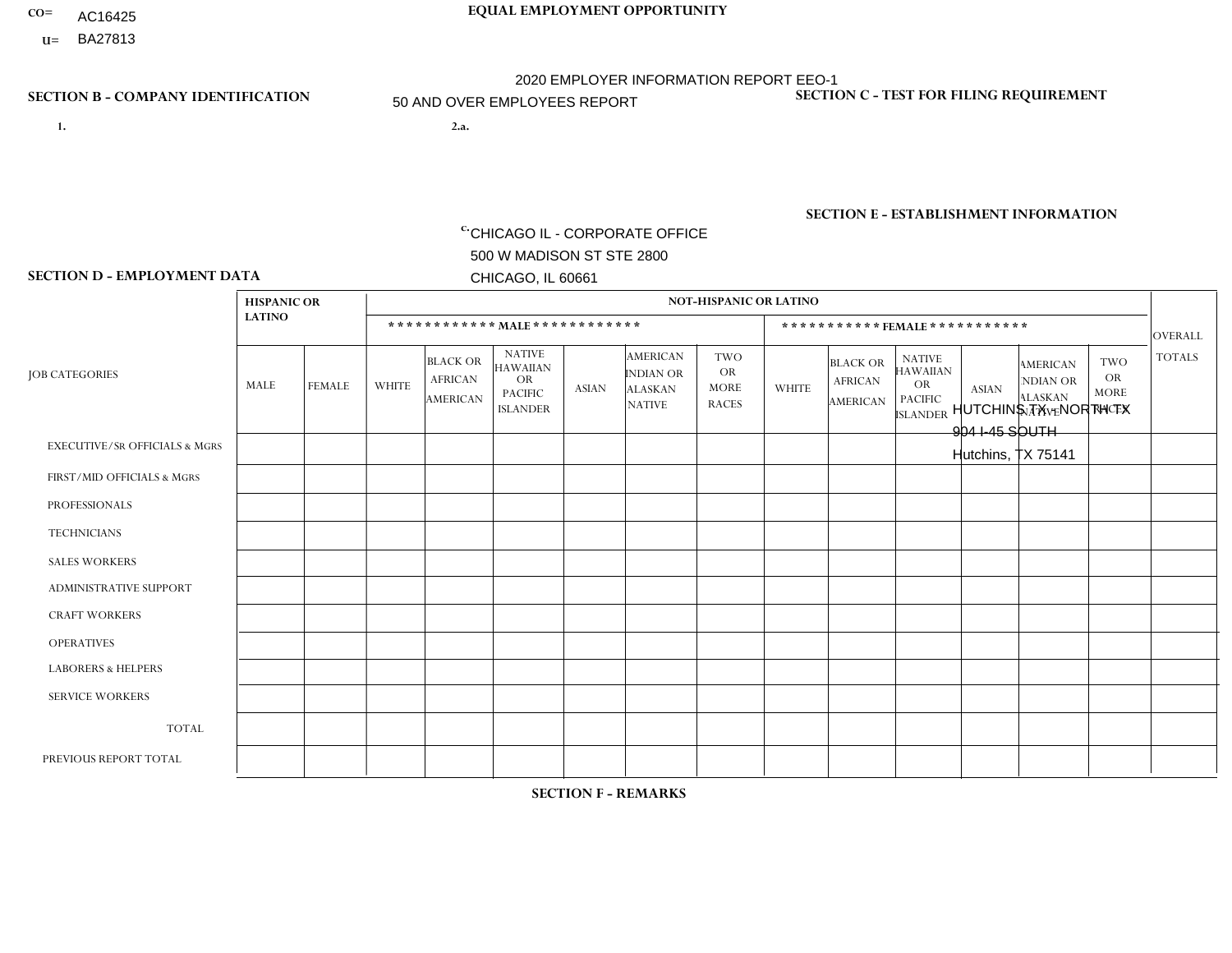- **CO= EQUAL EMPLOYMENT OPPORTUNITY** AC16425
- **U=**

# **SECTION B - COMPANY IDENTIFICATION SECTION C - TEST FOR FILING REQUIREMENT**

- **1. 2.a.** CHICAGO IL CORPORATE OFFICE 500 W MADISON ST STE 2800 CHICAGO, IL 60661
- 2.a. NEW BRAUNFELS TX GOODWIN 5545 GOODWIN LANE New Braunfels, TX 78130

2020 EMPLOYER INFORMATION REPORT EEO-1 50 AND OVER EMPLOYEES REPORT

EIN= 952920557

1- Y 2- Y 3- N DUNS= 000123456

**SECTION E - ESTABLISHMENT INFORMATION c.** NAICS: 423140

### **SECTION D - EMPLOYMENT DATA**

|                                          | <b>HISPANIC OR</b> |               |                |                                                      |                                                                             |              |                                                                 | <b>NOT-HISPANIC OR LATINO</b>                          |              |                                               |                                                                                    |              |                                                                       |                                                        |                 |
|------------------------------------------|--------------------|---------------|----------------|------------------------------------------------------|-----------------------------------------------------------------------------|--------------|-----------------------------------------------------------------|--------------------------------------------------------|--------------|-----------------------------------------------|------------------------------------------------------------------------------------|--------------|-----------------------------------------------------------------------|--------------------------------------------------------|-----------------|
|                                          | <b>LATINO</b>      |               |                |                                                      | ************ MALE************                                               |              |                                                                 |                                                        |              |                                               | ***********FEMALE***********                                                       |              |                                                                       |                                                        | <b>OVERALL</b>  |
| <b>JOB CATEGORIES</b>                    | MALE               | <b>FEMALE</b> | <b>WHITE</b>   | <b>BLACK OR</b><br><b>AFRICAN</b><br><b>AMERICAN</b> | <b>NATIVE</b><br><b>HAWAIIAN</b><br>OR<br><b>PACIFIC</b><br><b>ISLANDER</b> | <b>ASIAN</b> | <b>AMERICAN</b><br>INDIAN OR<br><b>ALASKAN</b><br><b>NATIVE</b> | <b>TWO</b><br><b>OR</b><br><b>MORE</b><br><b>RACES</b> | <b>WHITE</b> | <b>BLACK OR</b><br><b>AFRICAN</b><br>AMERICAN | <b>NATIVE</b><br><b>HAWAIIAN</b><br><b>OR</b><br><b>PACIFIC</b><br><b>ISLANDER</b> | <b>ASIAN</b> | <b>AMERICAN</b><br><b>NDIAN OR</b><br><b>ALASKAN</b><br><b>NATIVE</b> | <b>TWO</b><br><b>OR</b><br><b>MORE</b><br><b>RACES</b> | <b>TOTALS</b>   |
| <b>EXECUTIVE/SR OFFICIALS &amp; MGRS</b> | $\Omega$           | $\Omega$      | $\mathbf 0$    | $\mathbf 0$                                          | $\mathbf 0$                                                                 | $\Omega$     | $\Omega$                                                        | $\Omega$                                               | $\Omega$     | $\Omega$                                      | $\Omega$                                                                           | $\Omega$     | $\mathbf{0}$                                                          | $\Omega$                                               | $\mathbf 0$     |
| FIRST/MID OFFICIALS & MGRS               | $\overline{2}$     | $\Omega$      | $\overline{c}$ | $\mathbf 0$                                          | $\mathbf 0$                                                                 | $\Omega$     | $\Omega$                                                        | $\Omega$                                               |              | $\Omega$                                      | $\mathbf{0}$                                                                       | $\mathbf{0}$ | $\Omega$                                                              | $\Omega$                                               | $5\phantom{.0}$ |
| <b>PROFESSIONALS</b>                     | 0                  | $\Omega$      | $\mathbf{1}$   | $\mathbf 0$                                          | $\mathbf 0$                                                                 | $\Omega$     | $\Omega$                                                        | $\Omega$                                               | $\Omega$     | $\Omega$                                      | $\Omega$                                                                           | $\Omega$     | $\Omega$                                                              | $\mathbf{0}$                                           | $\mathbf{1}$    |
| <b>TECHNICIANS</b>                       | 0                  | $\mathbf 0$   | $\mathbf 0$    | $\mathbf 0$                                          | $\mathbf 0$                                                                 | $\mathbf 0$  | $\Omega$                                                        | $\Omega$                                               | $\mathbf 0$  | $\mathbf 0$                                   | $\mathbf 0$                                                                        | $\mathbf 0$  | $\mathbf 0$                                                           | $\mathbf 0$                                            | $\mathbf 0$     |
| <b>SALES WORKERS</b>                     | 0                  | $\mathbf{1}$  | 3              | $\mathbf 0$                                          | $\Omega$                                                                    | $\Omega$     | $\Omega$                                                        | $\Omega$                                               | $\Omega$     | $\Omega$                                      | $\Omega$                                                                           | $\Omega$     | $\Omega$                                                              | $\Omega$                                               | $\overline{4}$  |
| <b>ADMINISTRATIVE SUPPORT</b>            | $\overline{2}$     | $\mathbf 0$   | 2              | $\mathbf 0$                                          | $\mathbf 0$                                                                 | $\mathbf 0$  | $\Omega$                                                        | $\Omega$                                               | $\Omega$     | $\Omega$                                      | $\Omega$                                                                           | $\Omega$     | $\Omega$                                                              | $\Omega$                                               | $\overline{4}$  |
| <b>CRAFT WORKERS</b>                     | 8                  | $\Omega$      | 8              | $\mathbf 0$                                          | $\Omega$                                                                    | $\Omega$     | $\Omega$                                                        | $\Omega$                                               | $\Omega$     | $\Omega$                                      | $\Omega$                                                                           | $\Omega$     | $\Omega$                                                              | $\mathbf{0}$                                           | 16              |
| <b>OPERATIVES</b>                        | 11                 | $\mathbf 0$   | $\overline{4}$ | $\mathbf 0$                                          | $\overline{2}$                                                              | $\mathbf 0$  | $\Omega$                                                        | 1                                                      | $\Omega$     | $\Omega$                                      | $\Omega$                                                                           | $\Omega$     | $\Omega$                                                              | $\Omega$                                               | 18              |
| <b>LABORERS &amp; HELPERS</b>            | 9                  | $\Omega$      | 3              | $\mathbf 0$                                          | $\mathbf 0$                                                                 | $\mathbf 0$  | $\Omega$                                                        | $\overline{2}$                                         | $\Omega$     | $\Omega$                                      | $\Omega$                                                                           | $\Omega$     | $\Omega$                                                              | $\Omega$                                               | 14              |
| <b>SERVICE WORKERS</b>                   | 0                  | $\mathbf 0$   | $\mathbf 0$    | 0                                                    | $\mathbf 0$                                                                 | $\mathbf 0$  | $\Omega$                                                        | $\Omega$                                               | $\Omega$     | $\Omega$                                      | $\Omega$                                                                           | $\Omega$     | $\Omega$                                                              | $\mathbf{0}$                                           | $\mathbf 0$     |
| <b>TOTAL</b>                             | 32                 | $\mathbf{1}$  | 23             | $\mathbf 0$                                          | $\overline{2}$                                                              | $\mathbf 0$  | $\Omega$                                                        | 3                                                      |              | 0                                             | $\mathbf 0$                                                                        | $\mathbf 0$  | $\mathbf 0$                                                           | $\mathbf 0$                                            | 62              |
| PREVIOUS REPORT TOTAL                    | 40                 | $\mathbf{1}$  | 27             | $\overline{2}$                                       | $\overline{2}$                                                              | $\Omega$     | $\Omega$                                                        | $\overline{2}$                                         |              | $\Omega$                                      | $\Omega$                                                                           | $\Omega$     | $\mathbf{0}$                                                          | $\Omega$                                               | 75              |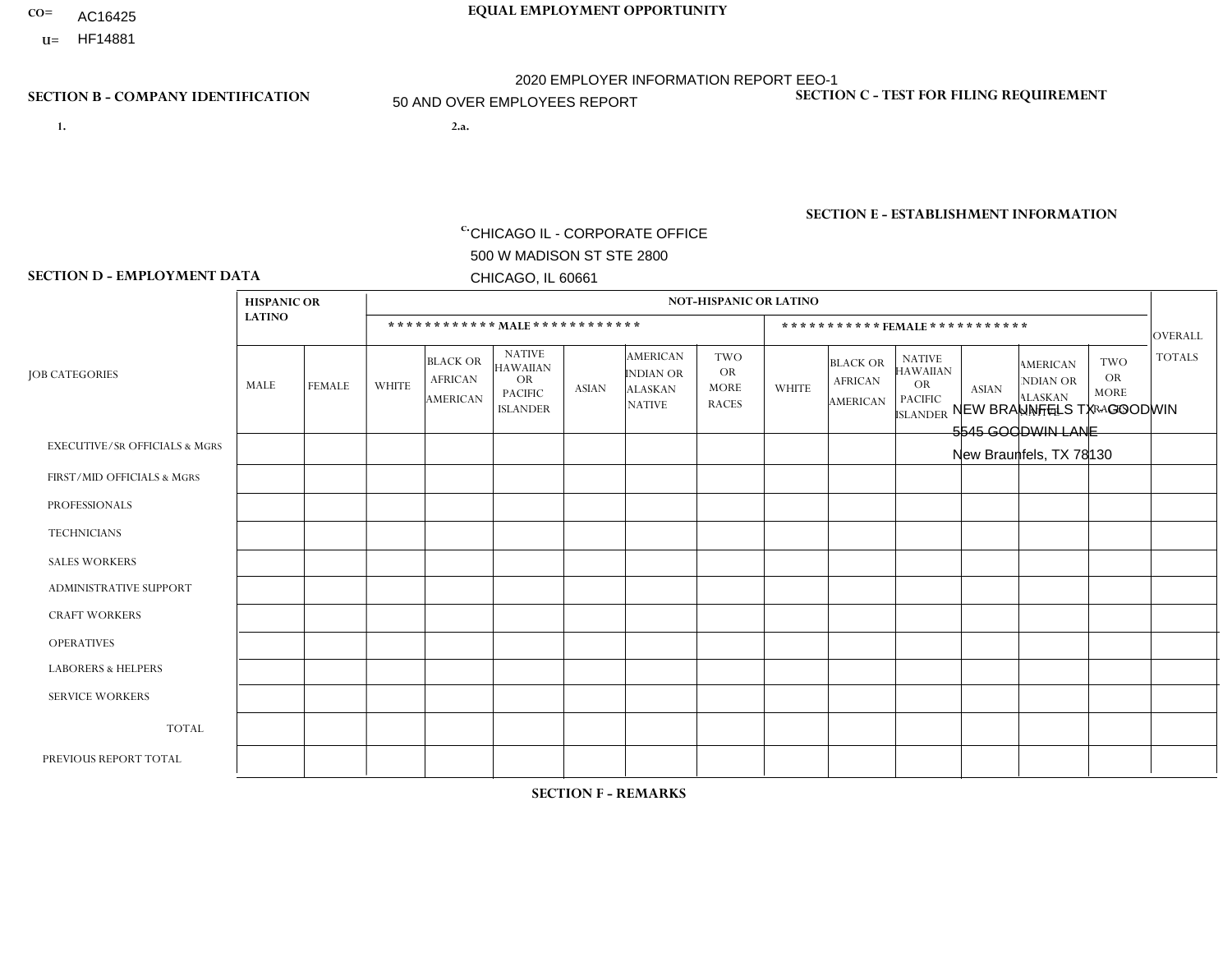- AC16425
- **U=**

**1. 2.a.** CHICAGO IL - CORPORATE OFFICE 500 W MADISON ST STE 2800 CHICAGO, IL 60661

2.a. AURORA CO 3225 N HIMALAYA RD Aurora, CO 80011

EIN= 952920557

# **SECTION B - COMPANY IDENTIFICATION SECTION C - TEST FOR FILING REQUIREMENT**

1- Y 2- Y 3- N DUNS= 000123456

**SECTION E - ESTABLISHMENT INFORMATION c.** NAICS: 423140

### **SECTION D - EMPLOYMENT DATA**

|                                          | <b>HISPANIC OR</b> |                |                |                                                      |                                                                                    |              |                                                                        | <b>NOT-HISPANIC OR LATINO</b>                          |              |                                               |                                                                                    |              |                                                                |                                                        |                |
|------------------------------------------|--------------------|----------------|----------------|------------------------------------------------------|------------------------------------------------------------------------------------|--------------|------------------------------------------------------------------------|--------------------------------------------------------|--------------|-----------------------------------------------|------------------------------------------------------------------------------------|--------------|----------------------------------------------------------------|--------------------------------------------------------|----------------|
|                                          | <b>LATINO</b>      |                |                | ************ MALE ************                       |                                                                                    |              |                                                                        |                                                        |              |                                               | *********** FEMALE ***********                                                     |              |                                                                |                                                        | <b>OVERALL</b> |
| <b>JOB CATEGORIES</b>                    | <b>MALE</b>        | <b>FEMALE</b>  | <b>WHITE</b>   | <b>BLACK OR</b><br><b>AFRICAN</b><br><b>AMERICAN</b> | <b>NATIVE</b><br><b>HAWAIIAN</b><br><b>OR</b><br><b>PACIFIC</b><br><b>ISLANDER</b> | <b>ASIAN</b> | <b>AMERICAN</b><br><b>INDIAN OR</b><br><b>ALASKAN</b><br><b>NATIVE</b> | <b>TWO</b><br><b>OR</b><br><b>MORE</b><br><b>RACES</b> | <b>WHITE</b> | <b>BLACK OR</b><br><b>AFRICAN</b><br>AMERICAN | <b>NATIVE</b><br><b>HAWAIIAN</b><br><b>OR</b><br><b>PACIFIC</b><br><b>ISLANDER</b> | <b>ASIAN</b> | <b>AMERICAN</b><br>NDIAN OR<br><b>ALASKAN</b><br><b>NATIVE</b> | <b>TWO</b><br><b>OR</b><br><b>MORE</b><br><b>RACES</b> | <b>TOTALS</b>  |
| <b>EXECUTIVE/SR OFFICIALS &amp; MGRS</b> | $\Omega$           | $\Omega$       | $\mathbf{0}$   | $\Omega$                                             | $\Omega$                                                                           | $\Omega$     | $\Omega$                                                               | $\Omega$                                               | 0            | $\Omega$                                      | $\Omega$                                                                           | $\Omega$     | $\Omega$                                                       | $\Omega$                                               | $\Omega$       |
| FIRST/MID OFFICIALS & MGRS               | 2                  | $\Omega$       | 4              | $\Omega$                                             | $\Omega$                                                                           | $\Omega$     | $\Omega$                                                               | $\Omega$                                               | 1            | $\Omega$                                      | 0                                                                                  | $\Omega$     | $\Omega$                                                       | $\Omega$                                               | $\overline{7}$ |
| <b>PROFESSIONALS</b>                     | $\Omega$           | $\overline{0}$ | 1              | $\mathbf 0$                                          | $\Omega$                                                                           | $\Omega$     | $\Omega$                                                               | $\Omega$                                               | $\Omega$     | $\Omega$                                      | 0                                                                                  | 0            | $\Omega$                                                       | $\mathbf 0$                                            | $\mathbf{1}$   |
| <b>TECHNICIANS</b>                       | $\Omega$           | $\Omega$       | $\Omega$       | $\Omega$                                             | $\Omega$                                                                           | $\Omega$     | $\Omega$                                                               | $\Omega$                                               | $\Omega$     | $\Omega$                                      | $\overline{0}$                                                                     | $\mathbf 0$  | $\Omega$                                                       | $\mathbf 0$                                            | $\Omega$       |
| <b>SALES WORKERS</b>                     | 11                 | 3              | $\overline{7}$ | 3                                                    | 1                                                                                  | $\Omega$     | $\Omega$                                                               | $\overline{2}$                                         | $\Omega$     | $\Omega$                                      | $\Omega$                                                                           | $\Omega$     | $\Omega$                                                       | $\Omega$                                               | 27             |
| <b>ADMINISTRATIVE SUPPORT</b>            | $\Omega$           | $\overline{2}$ | $\Omega$       | $\mathbf 0$                                          | 0                                                                                  | $\Omega$     | $\Omega$                                                               | $\Omega$                                               | 0            | $\Omega$                                      | 0                                                                                  | $\mathbf 0$  | $\Omega$                                                       | $\mathbf 0$                                            | $\overline{2}$ |
| <b>CRAFT WORKERS</b>                     | $\Omega$           | $\Omega$       | $\Omega$       | $\mathbf 0$                                          | $\Omega$                                                                           | $\Omega$     | $\Omega$                                                               | $\Omega$                                               | 0            | $\Omega$                                      | 0                                                                                  | $\Omega$     | $\Omega$                                                       | $\Omega$                                               | $\Omega$       |
| <b>OPERATIVES</b>                        | $\overline{7}$     | $\Omega$       | 9              | $\mathbf 0$                                          | $\Omega$                                                                           | $\Omega$     | $\Omega$                                                               | $\Omega$                                               | 1            | $\Omega$                                      | 0                                                                                  | $\mathbf 0$  | $\Omega$                                                       | $\Omega$                                               | 17             |
| <b>LABORERS &amp; HELPERS</b>            | 10                 | $\mathbf{1}$   | -1             | $\overline{ }$                                       | $\Omega$                                                                           | $\Omega$     | $\Omega$                                                               | $\overline{2}$                                         | 1            | $\Omega$                                      | $\Omega$                                                                           | $\Omega$     | $\Omega$                                                       | $\Omega$                                               | 16             |
| <b>SERVICE WORKERS</b>                   | $\Omega$           | $\Omega$       | $\Omega$       | 0                                                    | $\mathbf 0$                                                                        | $\Omega$     | $\Omega$                                                               | $\Omega$                                               | $\Omega$     | $\Omega$                                      | $\Omega$                                                                           | $\mathbf 0$  | $\Omega$                                                       | $\Omega$                                               | $\mathbf 0$    |
| <b>TOTAL</b>                             | 30                 | 6              | 22             | 4                                                    | 1                                                                                  | 0            | $\Omega$                                                               | $\overline{4}$                                         | 3            | $\mathbf{0}$                                  | 0                                                                                  | $\mathbf 0$  | 0                                                              | $\mathbf 0$                                            | 70             |
| PREVIOUS REPORT TOTAL                    | 29                 | $\overline{7}$ | 22             | 10 <sup>°</sup>                                      | $\mathbf 0$                                                                        | $\Omega$     | $\Omega$                                                               | $\overline{4}$                                         | 3            | $\mathbf{1}$                                  | 0                                                                                  | $\mathbf 0$  | 1                                                              | $\overline{1}$                                         | 78             |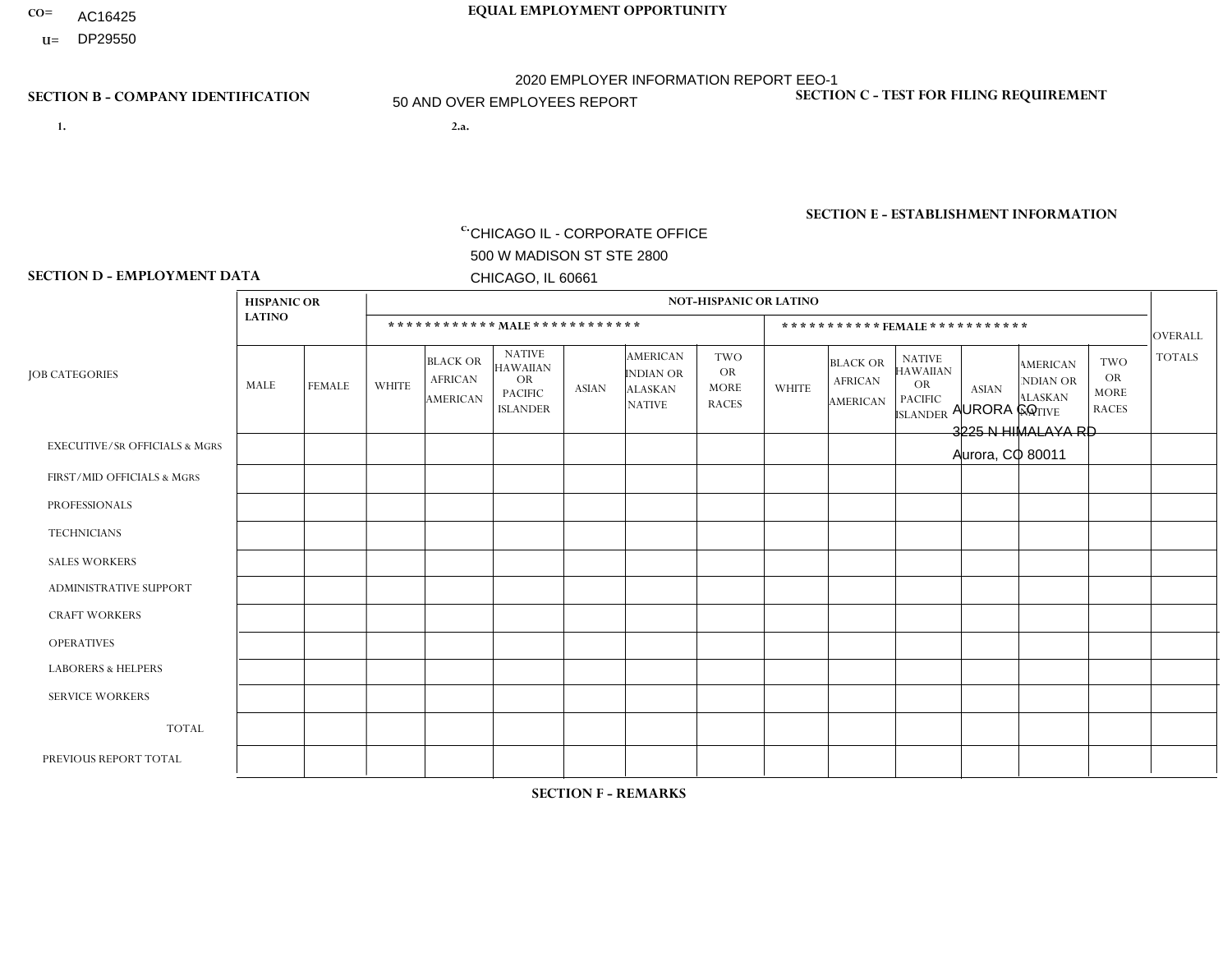- AC16425
- **U=**

- **1. 2.a.** CHICAGO IL CORPORATE OFFICE 500 W MADISON ST STE 2800 CHICAGO, IL 60661
- 2.a. SEATTLE WA 4123 142ND AVE E SUITE#100 Sumner, WA 98390

EIN= 952920557

# **SECTION B - COMPANY IDENTIFICATION SECTION C - TEST FOR FILING REQUIREMENT**

1- Y 2- Y 3- N DUNS= 000123456

**SECTION E - ESTABLISHMENT INFORMATION c.** NAICS: 423140

### **SECTION D - EMPLOYMENT DATA**

|                                          | <b>HISPANIC OR</b> |                |              |                                                      |                                                                                    |              |                                                                        | <b>NOT-HISPANIC OR LATINO</b>                          |                |                                               |                                                                                    |              |                                                                       |                                                        |                 |
|------------------------------------------|--------------------|----------------|--------------|------------------------------------------------------|------------------------------------------------------------------------------------|--------------|------------------------------------------------------------------------|--------------------------------------------------------|----------------|-----------------------------------------------|------------------------------------------------------------------------------------|--------------|-----------------------------------------------------------------------|--------------------------------------------------------|-----------------|
|                                          | <b>LATINO</b>      |                |              | ************ MALE ************                       |                                                                                    |              |                                                                        |                                                        |                | ***********FEMALE***********                  |                                                                                    |              |                                                                       |                                                        | <b>OVERALL</b>  |
| <b>JOB CATEGORIES</b>                    | MALE               | <b>FEMALE</b>  | <b>WHITE</b> | <b>BLACK OR</b><br><b>AFRICAN</b><br><b>AMERICAN</b> | <b>NATIVE</b><br><b>HAWAIIAN</b><br><b>OR</b><br><b>PACIFIC</b><br><b>ISLANDER</b> | ASIAN        | <b>AMERICAN</b><br><b>INDIAN OR</b><br><b>ALASKAN</b><br><b>NATIVE</b> | <b>TWO</b><br><b>OR</b><br><b>MORE</b><br><b>RACES</b> | <b>WHITE</b>   | <b>BLACK OR</b><br><b>AFRICAN</b><br>AMERICAN | <b>NATIVE</b><br><b>HAWAIIAN</b><br><b>OR</b><br><b>PACIFIC</b><br><b>ISLANDER</b> | <b>ASIAN</b> | <b>AMERICAN</b><br><b>NDIAN OR</b><br><b>ALASKAN</b><br><b>NATIVE</b> | <b>TWO</b><br><b>OR</b><br><b>MORE</b><br><b>RACES</b> | <b>TOTALS</b>   |
| <b>EXECUTIVE/SR OFFICIALS &amp; MGRS</b> | $\Omega$           | $\Omega$       | $\Omega$     | $\mathbf 0$                                          | $\Omega$                                                                           | $\mathbf{0}$ | $\Omega$                                                               | $\Omega$                                               | 0              | $\Omega$                                      | $\Omega$                                                                           | $\Omega$     | $\Omega$                                                              | $\mathbf{0}$                                           | $\mathbf 0$     |
| FIRST/MID OFFICIALS & MGRS               |                    | $\overline{1}$ | 3            | $\overline{1}$                                       | $\Omega$                                                                           | -1           | $\Omega$                                                               | $\overline{2}$                                         | 0              | $\Omega$                                      | $\Omega$                                                                           |              | $\Omega$                                                              | $\mathbf{0}$                                           | 10 <sup>°</sup> |
| <b>PROFESSIONALS</b>                     | 0                  | $\Omega$       | 4            | $\mathbf 0$                                          | $\Omega$                                                                           | $\Omega$     | $\Omega$                                                               | $\Omega$                                               | 0              | $\Omega$                                      | $\Omega$                                                                           | $\mathbf{0}$ | $\Omega$                                                              | $\mathbf{0}$                                           | $\overline{4}$  |
| <b>TECHNICIANS</b>                       | 0                  | $\overline{0}$ | $\Omega$     | $\mathbf 0$                                          | $\Omega$                                                                           | $\Omega$     | $\Omega$                                                               | $\Omega$                                               | $\Omega$       | $\Omega$                                      | $\Omega$                                                                           | $\Omega$     | $\Omega$                                                              | $\Omega$                                               | $\overline{0}$  |
| <b>SALES WORKERS</b>                     | $\Omega$           | $\mathbf{1}$   | 6            | $\mathbf 0$                                          | $\Omega$                                                                           | $\Omega$     | $\Omega$                                                               |                                                        |                | $\Omega$                                      | $\Omega$                                                                           | $\Omega$     | $\Omega$                                                              | $\Omega$                                               | 9               |
| ADMINISTRATIVE SUPPORT                   | $\Omega$           | $\Omega$       | $\Omega$     | $\Omega$                                             | $\Omega$                                                                           | $\Omega$     | $\Omega$                                                               | $\Omega$                                               | 3              | $\Omega$                                      | $\Omega$                                                                           | $\Omega$     | $\mathbf{0}$                                                          | $\mathbf{1}$                                           | $\overline{4}$  |
| <b>CRAFT WORKERS</b>                     | 0                  | $\Omega$       | $\Omega$     | $\mathbf 0$                                          | $\Omega$                                                                           | $\Omega$     | $\Omega$                                                               | $\Omega$                                               | 0              | $\Omega$                                      | $\Omega$                                                                           | $\mathbf{0}$ | $\Omega$                                                              | $\Omega$                                               | $\Omega$        |
| <b>OPERATIVES</b>                        |                    | $\Omega$       | 14           | 3                                                    |                                                                                    | -1           | -1                                                                     | 4                                                      | 5              | $\Omega$                                      | $\Omega$                                                                           | $\mathbf{0}$ | $\Omega$                                                              | $\Omega$                                               | 30              |
| <b>LABORERS &amp; HELPERS</b>            | $\overline{2}$     | $\Omega$       | 11           | 4                                                    | $\Omega$                                                                           | 1            | $\Omega$                                                               | $\overline{2}$                                         | 6              | $\Omega$                                      | $\Omega$                                                                           | $\Omega$     | $\Omega$                                                              | 2                                                      | 28              |
| <b>SERVICE WORKERS</b>                   | 0                  | $\mathbf 0$    | 3            | 0                                                    | 0                                                                                  | $\mathbf 0$  | $\Omega$                                                               |                                                        | $\overline{7}$ | $\Omega$                                      | $\Omega$                                                                           | 0            | $\Omega$                                                              | $\mathbf 0$                                            | 11              |
| <b>TOTAL</b>                             | 4                  | $\overline{2}$ | 41           | 8                                                    |                                                                                    | 3            | $\overline{\mathbf{1}}$                                                | 10                                                     | 22             | $\Omega$                                      | $\Omega$                                                                           |              | 0                                                                     | 3                                                      | 96              |
| PREVIOUS REPORT TOTAL                    | 5                  | $\overline{2}$ | 65           | 10                                                   |                                                                                    | 6            | $\overline{2}$                                                         | 10                                                     | 35             | $\Omega$                                      | $\Omega$                                                                           | 3            | 1                                                                     | 5                                                      | 145             |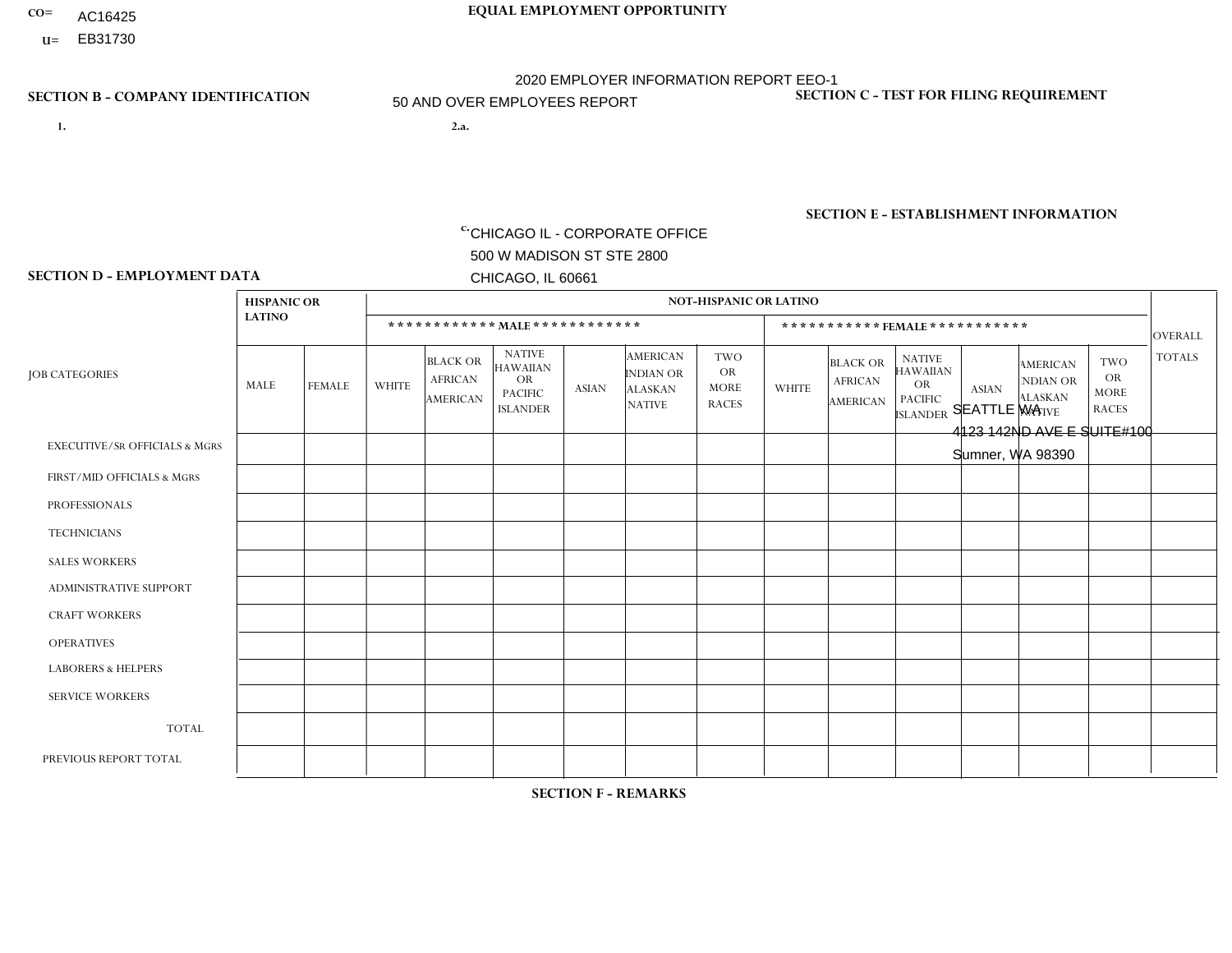- AC16425
- **U=** DY29811

- **1. 2.a.** CHICAGO IL CORPORATE OFFICE 500 W MADISON ST STE 2800 CHICAGO, IL 60661
- 2.a. ANAHEIM CA PYP ADMIN 1360 SOUTH ANAHEIM BOULEVARD Anaheim, CA 92805

EIN= 953406551

# **SECTION B - COMPANY IDENTIFICATION SECTION C - TEST FOR FILING REQUIREMENT**

1- Y 2- Y 3- N DUNS= 000123456

**SECTION E - ESTABLISHMENT INFORMATION c.** NAICS: 551114

### **SECTION D - EMPLOYMENT DATA**

|                                          | <b>HISPANIC OR</b> |              |                |                                                      |                                                                                    |                |                                                                        | <b>NOT-HISPANIC OR LATINO</b>                          |              |                                               |                                                                                    |                |                                                                |                                                        |                |
|------------------------------------------|--------------------|--------------|----------------|------------------------------------------------------|------------------------------------------------------------------------------------|----------------|------------------------------------------------------------------------|--------------------------------------------------------|--------------|-----------------------------------------------|------------------------------------------------------------------------------------|----------------|----------------------------------------------------------------|--------------------------------------------------------|----------------|
|                                          | <b>LATINO</b>      |              |                |                                                      | ************ MAIE************                                                      |                |                                                                        |                                                        |              | ***********FEMALE***********                  |                                                                                    |                |                                                                |                                                        | <b>OVERALL</b> |
| <b>JOB CATEGORIES</b>                    | MALE               | FEMALE       | <b>WHITE</b>   | <b>BLACK OR</b><br><b>AFRICAN</b><br><b>AMERICAN</b> | <b>NATIVE</b><br><b>HAWAIIAN</b><br><b>OR</b><br><b>PACIFIC</b><br><b>ISLANDER</b> | <b>ASIAN</b>   | <b>AMERICAN</b><br><b>INDIAN OR</b><br><b>ALASKAN</b><br><b>NATIVE</b> | <b>TWO</b><br><b>OR</b><br><b>MORE</b><br><b>RACES</b> | <b>WHITE</b> | <b>BLACK OR</b><br><b>AFRICAN</b><br>AMERICAN | <b>NATIVE</b><br><b>HAWAIIAN</b><br><b>OR</b><br><b>PACIFIC</b><br><b>ISLANDER</b> | <b>ASIAN</b>   | <b>AMERICAN</b><br>NDIAN OR<br><b>ALASKAN</b><br><b>NATIVE</b> | <b>TWO</b><br><b>OR</b><br><b>MORE</b><br><b>RACES</b> | <b>TOTALS</b>  |
| <b>EXECUTIVE/SR OFFICIALS &amp; MGRS</b> | $\Omega$           | $\Omega$     | $\Omega$       | $\mathbf 0$                                          | $\Omega$                                                                           | $\mathbf{0}$   | $\Omega$                                                               | $\Omega$                                               |              | $\Omega$                                      | $\Omega$                                                                           | $\Omega$       | $\Omega$                                                       | $\Omega$                                               | $\mathbf{1}$   |
| FIRST/MID OFFICIALS & MGRS               | 3                  | $\mathbf{1}$ | 1              | $\mathbf 0$                                          | $\Omega$                                                                           | -1             | $\Omega$                                                               | $\Omega$                                               |              | $\Omega$                                      | $\Omega$                                                                           | $\mathbf{0}$   | $\Omega$                                                       | $\mathbf 0$                                            | $\overline{7}$ |
| <b>PROFESSIONALS</b>                     | 3                  | 14           | 3              | $\mathbf 0$                                          | $\mathbf 0$                                                                        | $\Omega$       | $\Omega$                                                               |                                                        |              | $\Omega$                                      | $\Omega$                                                                           |                | 0                                                              | 6                                                      | 29             |
| <b>TECHNICIANS</b>                       | 0                  | $\mathbf 0$  | $\mathbf 0$    | $\mathbf 0$                                          | $\mathbf 0$                                                                        | $\Omega$       | $\Omega$                                                               | $\Omega$                                               | $\Omega$     | $\Omega$                                      | $\Omega$                                                                           | $\mathbf 0$    | $\mathbf 0$                                                    | $\mathbf 0$                                            | $\overline{0}$ |
| <b>SALES WORKERS</b>                     | $\Omega$           | $\Omega$     | $\Omega$       | $\mathbf 0$                                          | $\Omega$                                                                           | $\Omega$       | $\Omega$                                                               | $\Omega$                                               | 0            | $\Omega$                                      | $\Omega$                                                                           | $\Omega$       | $\Omega$                                                       | $\mathbf{0}$                                           | $\mathbf 0$    |
| <b>ADMINISTRATIVE SUPPORT</b>            |                    | 14           | $\Omega$       | $\mathbf 0$                                          | $\Omega$                                                                           | $\Omega$       | $\Omega$                                                               | $\Omega$                                               | 6            | 3                                             | $\Omega$                                                                           | 3              | $\Omega$                                                       | 3                                                      | 30             |
| <b>CRAFT WORKERS</b>                     | $\Omega$           | $\Omega$     | $\Omega$       | $\mathbf 0$                                          | $\Omega$                                                                           | $\Omega$       | $\Omega$                                                               | $\Omega$                                               | 0            | $\Omega$                                      | $\Omega$                                                                           | $\Omega$       | $\Omega$                                                       | $\Omega$                                               | $\mathbf{0}$   |
| <b>OPERATIVES</b>                        | 0                  | $\Omega$     | 1              | $\mathbf 0$                                          | $\Omega$                                                                           | $\Omega$       | $\Omega$                                                               | $\Omega$                                               | $\Omega$     | $\Omega$                                      | $\Omega$                                                                           | $\Omega$       | $\Omega$                                                       | $\Omega$                                               | $\mathbf{1}$   |
| <b>LABORERS &amp; HELPERS</b>            | 0                  | $\Omega$     | $\Omega$       | $\mathbf 0$                                          | $\Omega$                                                                           | $\Omega$       | $\Omega$                                                               | $\Omega$                                               | 0            | $\Omega$                                      | $\Omega$                                                                           | $\Omega$       | $\Omega$                                                       | $\Omega$                                               | 0              |
| <b>SERVICE WORKERS</b>                   | 0                  | 4            | $\mathbf 0$    | 0                                                    | $\mathbf{0}$                                                                       | $\Omega$       | $\Omega$                                                               |                                                        | $\Omega$     | $\Omega$                                      | $\Omega$                                                                           | $\Omega$       | $\Omega$                                                       | 10                                                     | 15             |
| <b>TOTAL</b>                             | $\overline{7}$     | 33           | 5              | 0                                                    | 0                                                                                  | 1              | $\Omega$                                                               | $\overline{2}$                                         | 9            | 3                                             | $\Omega$                                                                           | 4              | $\Omega$                                                       | 19                                                     | 83             |
| PREVIOUS REPORT TOTAL                    | 6                  | 33           | $\overline{7}$ | $\mathbf 0$                                          | $\mathbf 0$                                                                        | $\overline{1}$ | $\Omega$                                                               | $\overline{2}$                                         | 9            | $\overline{2}$                                | $\Omega$                                                                           | $\overline{4}$ | $\Omega$                                                       | 8                                                      | 72             |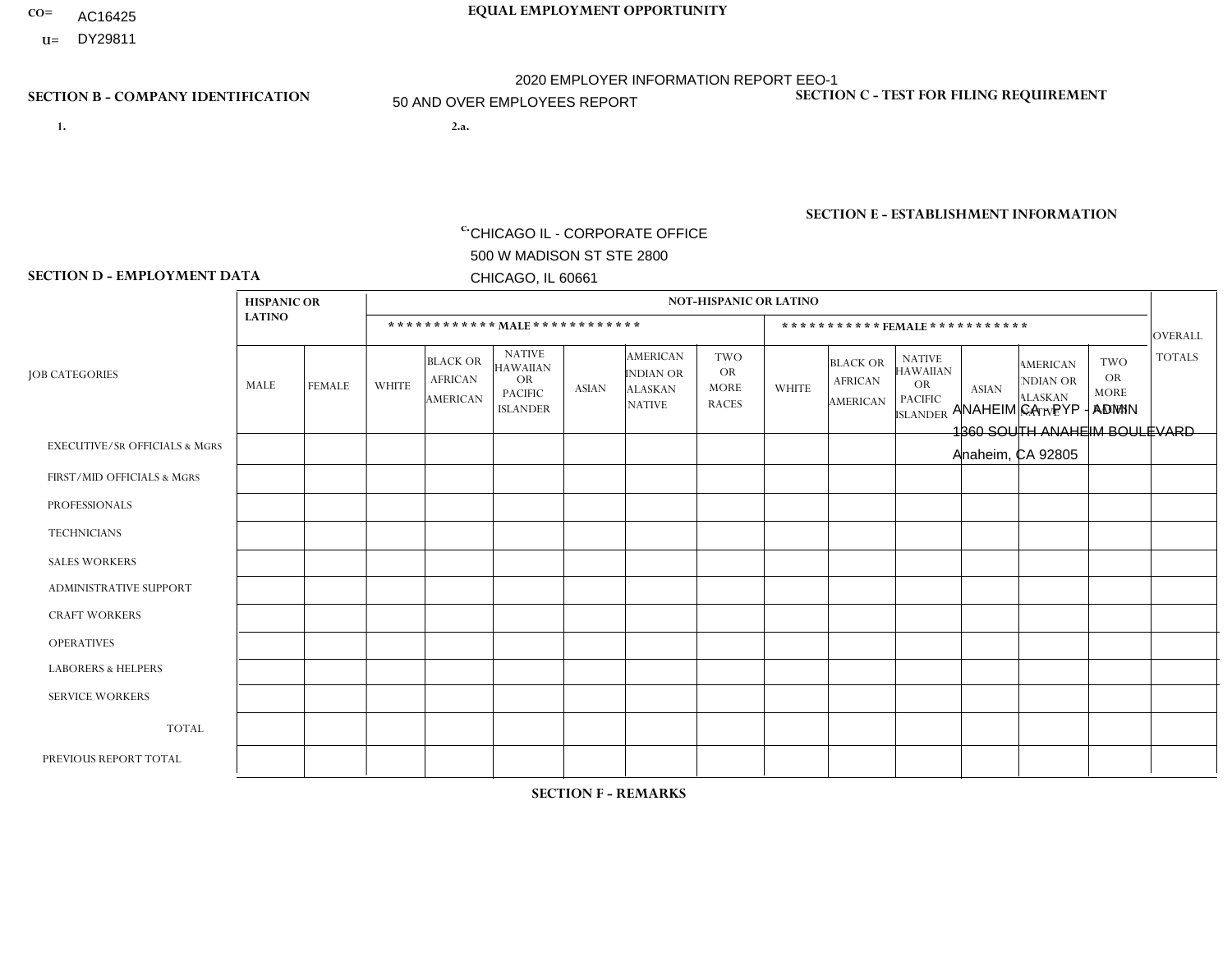- AC16425
- **U=**

**1. 2.a.** CHICAGO IL - CORPORATE OFFICE 500 W MADISON ST STE 2800 CHICAGO, IL 60661

2.a. DAVIE FL - SHREDDER 4500 OAKES ROAD DAVIE, FL 33314

EIN= 952920557

# **SECTION B - COMPANY IDENTIFICATION SECTION C - TEST FOR FILING REQUIREMENT**

1- Y 2- Y 3- N DUNS= 000123456

**SECTION E - ESTABLISHMENT INFORMATION c.** NAICS: 423140

### **SECTION D - EMPLOYMENT DATA**

|                                          | <b>HISPANIC OR</b> |               |                |                                                      |                                                                                    |              |                                                                        | <b>NOT-HISPANIC OR LATINO</b>                          |                |                                               |                                                                                    |              |                                                                       |                                                        |                |
|------------------------------------------|--------------------|---------------|----------------|------------------------------------------------------|------------------------------------------------------------------------------------|--------------|------------------------------------------------------------------------|--------------------------------------------------------|----------------|-----------------------------------------------|------------------------------------------------------------------------------------|--------------|-----------------------------------------------------------------------|--------------------------------------------------------|----------------|
|                                          | <b>LATINO</b>      |               |                |                                                      | ************ MAIE************                                                      |              |                                                                        |                                                        |                |                                               | ***********FEMALE***********                                                       |              |                                                                       |                                                        | <b>OVERALL</b> |
| <b>JOB CATEGORIES</b>                    | MALE               | <b>FEMALE</b> | <b>WHITE</b>   | <b>BLACK OR</b><br><b>AFRICAN</b><br><b>AMERICAN</b> | <b>NATIVE</b><br><b>HAWAIIAN</b><br><b>OR</b><br><b>PACIFIC</b><br><b>ISLANDER</b> | <b>ASIAN</b> | <b>AMERICAN</b><br><b>INDIAN OR</b><br><b>ALASKAN</b><br><b>NATIVE</b> | <b>TWO</b><br><b>OR</b><br><b>MORE</b><br><b>RACES</b> | <b>WHITE</b>   | <b>BLACK OR</b><br><b>AFRICAN</b><br>AMERICAN | <b>NATIVE</b><br><b>HAWAIIAN</b><br><b>OR</b><br><b>PACIFIC</b><br><b>ISLANDER</b> | <b>ASIAN</b> | <b>AMERICAN</b><br><b>NDIAN OR</b><br><b>ALASKAN</b><br><b>NATIVE</b> | <b>TWO</b><br><b>OR</b><br><b>MORE</b><br><b>RACES</b> | <b>TOTALS</b>  |
| <b>EXECUTIVE/SR OFFICIALS &amp; MGRS</b> | $\Omega$           | 0             | $\mathbf 0$    | $\mathbf 0$                                          | 0                                                                                  | $\mathbf 0$  | $\Omega$                                                               | $\Omega$                                               | $\Omega$       | $\Omega$                                      | $\Omega$                                                                           | $\mathbf 0$  | 0                                                                     | $\mathbf 0$                                            | $\mathbf 0$    |
| FIRST/MID OFFICIALS & MGRS               | $\overline{2}$     | $\mathbf{1}$  | $\overline{1}$ | $\overline{1}$                                       | $\Omega$                                                                           | $\Omega$     | $\Omega$                                                               | $\Omega$                                               | $\overline{0}$ | 1                                             | $\Omega$                                                                           | $\Omega$     | $\Omega$                                                              | $\Omega$                                               | 6              |
| <b>PROFESSIONALS</b>                     | 0                  | $\mathbf 0$   | ×              | $\mathbf 0$                                          | $\Omega$                                                                           | $\Omega$     | $\Omega$                                                               | $\Omega$                                               | 0              | $\Omega$                                      | $\Omega$                                                                           | $\Omega$     | $\Omega$                                                              | $\mathbf{0}$                                           | $\mathbf{1}$   |
| <b>TECHNICIANS</b>                       | 0                  | $\mathbf 0$   | $\mathbf 0$    | $\mathbf 0$                                          | $\Omega$                                                                           | $\Omega$     | $\Omega$                                                               | $\Omega$                                               | 0              | $\Omega$                                      | $\Omega$                                                                           | $\Omega$     | $\Omega$                                                              | $\Omega$                                               | $\mathbf{0}$   |
| <b>SALES WORKERS</b>                     | $\Omega$           | $\Omega$      | $\Omega$       | $\mathbf 0$                                          | $\Omega$                                                                           | $\Omega$     | $\Omega$                                                               | $\Omega$                                               | $\Omega$       | $\Omega$                                      | $\Omega$                                                                           | $\Omega$     | $\Omega$                                                              | $\Omega$                                               | $\mathbf{0}$   |
| ADMINISTRATIVE SUPPORT                   | 1                  | $\mathbf{1}$  | $\Omega$       | $\mathbf 0$                                          | $\Omega$                                                                           | $\Omega$     | $\Omega$                                                               | $\Omega$                                               | 0              | $\Omega$                                      | $\Omega$                                                                           | $\Omega$     | $\Omega$                                                              | $\Omega$                                               | $\overline{2}$ |
| <b>CRAFT WORKERS</b>                     | $\overline{2}$     | $\mathbf 0$   | $\Omega$       | $\mathbf 0$                                          | 0                                                                                  | $\Omega$     | $\Omega$                                                               | $\Omega$                                               | $\Omega$       | $\Omega$                                      | $\Omega$                                                                           | $\mathbf{0}$ | $\mathbf{0}$                                                          | $\mathbf 0$                                            | $\overline{2}$ |
| <b>OPERATIVES</b>                        | 12                 | $\mathbf{1}$  | 4              | 18                                                   | $\Omega$                                                                           | $\Omega$     | $\Omega$                                                               | $\overline{2}$                                         | 0              | $\Omega$                                      | $\Omega$                                                                           | $\Omega$     | $\Omega$                                                              | $\mathbf{1}$                                           | 38             |
| <b>LABORERS &amp; HELPERS</b>            |                    | $\Omega$      | 1              | 2                                                    | $\mathbf{0}$                                                                       | $\Omega$     | $\Omega$                                                               | $\Omega$                                               | $\Omega$       | $\Omega$                                      | $\Omega$                                                                           | $\Omega$     | $\Omega$                                                              | $\Omega$                                               | $\overline{4}$ |
| <b>SERVICE WORKERS</b>                   | 0                  | $\Omega$      | $\mathbf 0$    | $\overline{ }$                                       | $\mathbf{0}$                                                                       | $\mathbf 0$  | $\Omega$                                                               | $\Omega$                                               | 0              | $\overline{2}$                                | $\Omega$                                                                           | $\Omega$     | $\Omega$                                                              | $\mathbf 0$                                            | 3              |
| <b>TOTAL</b>                             | 18                 | 3             | $\overline{7}$ | 22                                                   | 0                                                                                  | $\Omega$     | $\Omega$                                                               | $\overline{2}$                                         | $\Omega$       | 3                                             | $\Omega$                                                                           | $\mathbf 0$  | $\Omega$                                                              | $\mathbf{1}$                                           | 56             |
| PREVIOUS REPORT TOTAL                    | 10                 | 3             | 11             | 24                                                   | $\mathbf{0}$                                                                       | $\Omega$     | $\Omega$                                                               | 2                                                      | 0              | 1                                             | $\Omega$                                                                           | $\Omega$     | 0                                                                     | $\mathbf 0$                                            | 51             |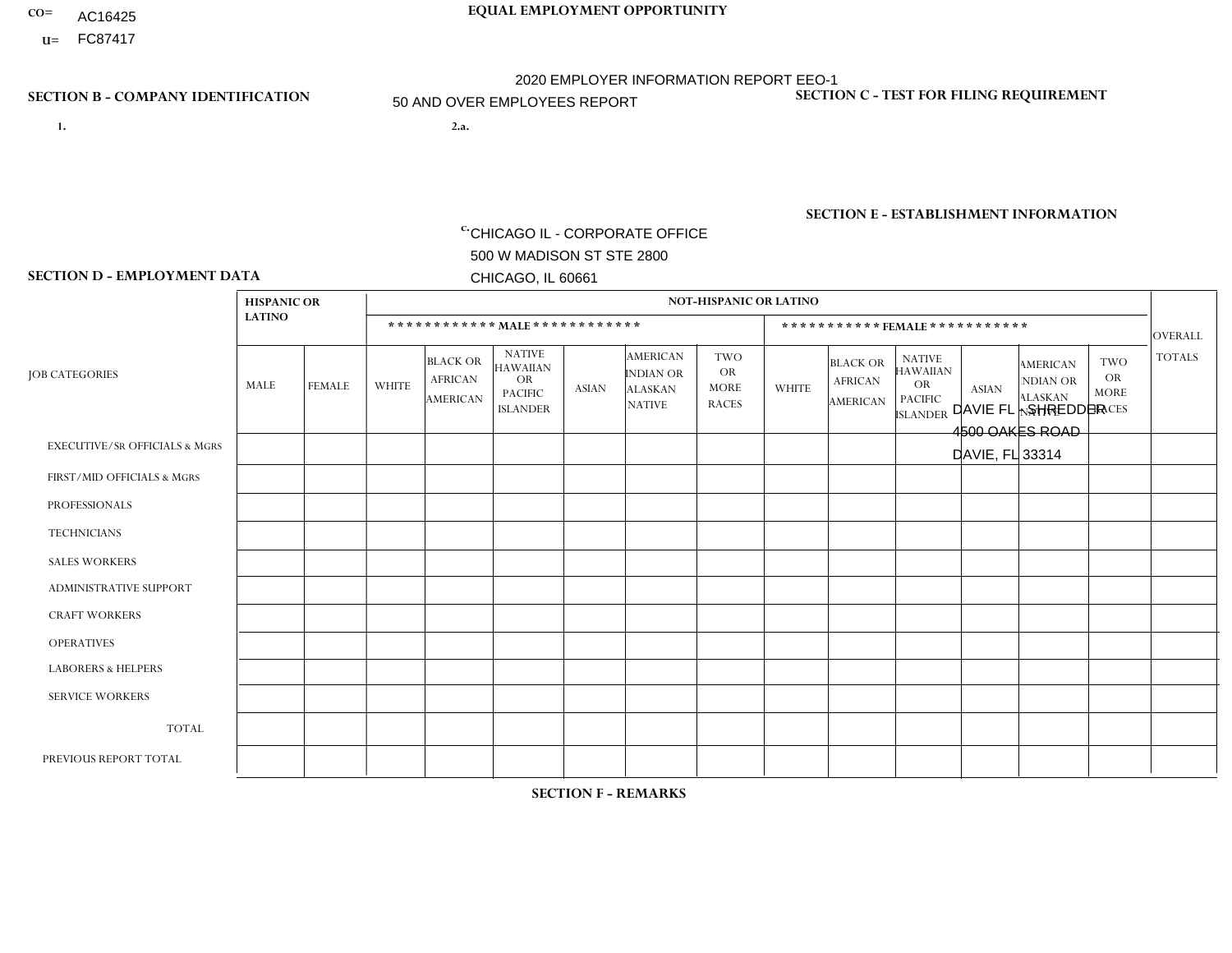- AC16425
- **U=**

- **1. 2.a.** CHICAGO IL CORPORATE OFFICE 500 W MADISON ST STE 2800 CHICAGO, IL 60661
- 2.a. BURLESON TX 2955 S BURLESON BLVD Burleson, TX 76028

EIN= 952920557

# **SECTION B - COMPANY IDENTIFICATION SECTION C - TEST FOR FILING REQUIREMENT**

1- Y 2- Y 3- N DUNS= 000123456

**SECTION E - ESTABLISHMENT INFORMATION c.** NAICS: 423140

### **SECTION D - EMPLOYMENT DATA**

|                                          | <b>HISPANIC OR</b> |                |                |                                                      |                                                                                    |              |                                                                 | <b>NOT-HISPANIC OR LATINO</b>                          |                |                                                      |                                                                                    |              |                                                                       |                                                        |                 |
|------------------------------------------|--------------------|----------------|----------------|------------------------------------------------------|------------------------------------------------------------------------------------|--------------|-----------------------------------------------------------------|--------------------------------------------------------|----------------|------------------------------------------------------|------------------------------------------------------------------------------------|--------------|-----------------------------------------------------------------------|--------------------------------------------------------|-----------------|
|                                          | <b>LATINO</b>      |                |                | ************ MALE ************                       |                                                                                    |              |                                                                 |                                                        |                |                                                      | ***********FEMALE***********                                                       |              |                                                                       |                                                        | <b>OVERALL</b>  |
| <b>JOB CATEGORIES</b>                    | <b>MALE</b>        | <b>FEMALE</b>  | <b>WHITE</b>   | <b>BLACK OR</b><br><b>AFRICAN</b><br><b>AMERICAN</b> | <b>NATIVE</b><br><b>HAWAIIAN</b><br><b>OR</b><br><b>PACIFIC</b><br><b>ISLANDER</b> | <b>ASIAN</b> | <b>AMERICAN</b><br>INDIAN OR<br><b>ALASKAN</b><br><b>NATIVE</b> | <b>TWO</b><br><b>OR</b><br><b>MORE</b><br><b>RACES</b> | <b>WHITE</b>   | <b>BLACK OR</b><br><b>AFRICAN</b><br><b>AMERICAN</b> | <b>NATIVE</b><br><b>HAWAIIAN</b><br><b>OR</b><br><b>PACIFIC</b><br><b>ISLANDER</b> | <b>ASIAN</b> | <b>AMERICAN</b><br><b>NDIAN OR</b><br><b>ALASKAN</b><br><b>NATIVE</b> | <b>TWO</b><br><b>OR</b><br><b>MORE</b><br><b>RACES</b> | <b>TOTALS</b>   |
| <b>EXECUTIVE/SR OFFICIALS &amp; MGRS</b> | $\mathbf{0}$       | $\Omega$       | $\Omega$       | $\Omega$                                             | 0                                                                                  | $\Omega$     | $\Omega$                                                        | $\Omega$                                               | $\Omega$       | $\mathbf{0}$                                         | $\Omega$                                                                           | $\Omega$     | $\Omega$                                                              | $\Omega$                                               | $\Omega$        |
| FIRST/MID OFFICIALS & MGRS               | $\Omega$           | $\Omega$       | $\overline{c}$ | $\mathbf{1}$                                         | 0                                                                                  | $\Omega$     | $\Omega$                                                        | $\Omega$                                               | 3              | $\Omega$                                             | $\Omega$                                                                           | $\Omega$     | $\Omega$                                                              | $\Omega$                                               | 6               |
| <b>PROFESSIONALS</b>                     | $\Omega$           | $\mathbf 0$    | $\overline{2}$ | $\mathbf 0$                                          | $\overline{0}$                                                                     | $\Omega$     | $\Omega$                                                        | $\Omega$                                               | $\Omega$       | $\Omega$                                             | $\Omega$                                                                           | $\Omega$     | $\Omega$                                                              | $\mathbf{0}$                                           | $\overline{2}$  |
| <b>TECHNICIANS</b>                       | $\Omega$           | $\Omega$       | $\Omega$       | $\Omega$                                             | 0                                                                                  | $\Omega$     | $\overline{0}$                                                  | $\Omega$                                               | $\Omega$       | $\Omega$                                             | $\Omega$                                                                           | $\Omega$     | $\mathbf{0}$                                                          | $\Omega$                                               | $\Omega$        |
| <b>SALES WORKERS</b>                     | $\overline{1}$     | $\Omega$       | 13             | $\mathbf{0}$                                         | 0                                                                                  | $\Omega$     | $\Omega$                                                        |                                                        | $\overline{2}$ | $\Omega$                                             | $\Omega$                                                                           | $\Omega$     | $\Omega$                                                              | $\mathbf{0}$                                           | 17              |
| <b>ADMINISTRATIVE SUPPORT</b>            | $\Omega$           | $\mathbf 0$    | 3              | 2                                                    | $\mathbf 0$                                                                        | $\mathbf 0$  | $\Omega$                                                        | $\Omega$                                               | 5              | $\mathbf{0}$                                         | $\Omega$                                                                           | $\Omega$     | $\Omega$                                                              | $\Omega$                                               | 10 <sup>°</sup> |
| <b>CRAFT WORKERS</b>                     | 10                 | $\Omega$       | 5              | $\mathbf 0$                                          | 0                                                                                  | $\Omega$     | $\Omega$                                                        | $\Omega$                                               | $\Omega$       | $\Omega$                                             | $\Omega$                                                                           | $\Omega$     | $\Omega$                                                              | $\Omega$                                               | 15              |
| <b>OPERATIVES</b>                        | 10                 | 0              | 13             | $\overline{4}$                                       | 0                                                                                  | $\Omega$     | $\Omega$                                                        | $\Omega$                                               | $\Omega$       | $\Omega$                                             | $\Omega$                                                                           | $\Omega$     | $\Omega$                                                              | $\Omega$                                               | 27              |
| <b>LABORERS &amp; HELPERS</b>            | -1                 | $\Omega$       | 8              | $\mathbf{1}$                                         | 0                                                                                  | $\Omega$     | $\Omega$                                                        |                                                        | $\Omega$       | $\Omega$                                             | $\Omega$                                                                           | $\Omega$     | $\Omega$                                                              | $\Omega$                                               | 11              |
| <b>SERVICE WORKERS</b>                   | $\Omega$           | 1              | $\Omega$       | $\mathbf 0$                                          | $\mathbf{0}$                                                                       | $\Omega$     | $\Omega$                                                        | $\Omega$                                               | $\Omega$       | $\Omega$                                             | $\Omega$                                                                           | $\Omega$     | $\Omega$                                                              | $\Omega$                                               | $\mathbf{1}$    |
| <b>TOTAL</b>                             | 22                 | $\mathbf{1}$   | 46             | 8                                                    | 0                                                                                  | $\mathbf 0$  | $\Omega$                                                        | $\overline{2}$                                         | 10             | $\Omega$                                             | $\Omega$                                                                           | $\mathbf 0$  | $\Omega$                                                              | $\Omega$                                               | 89              |
| PREVIOUS REPORT TOTAL                    | 19                 | $\overline{2}$ | 46             | 14                                                   | $\mathbf 0$                                                                        | $\Omega$     | $\overline{1}$                                                  | $\overline{4}$                                         | 9              | $\Omega$                                             | $\mathbf{0}$                                                                       | $\Omega$     | $\Omega$                                                              | $\mathbf 0$                                            | 95              |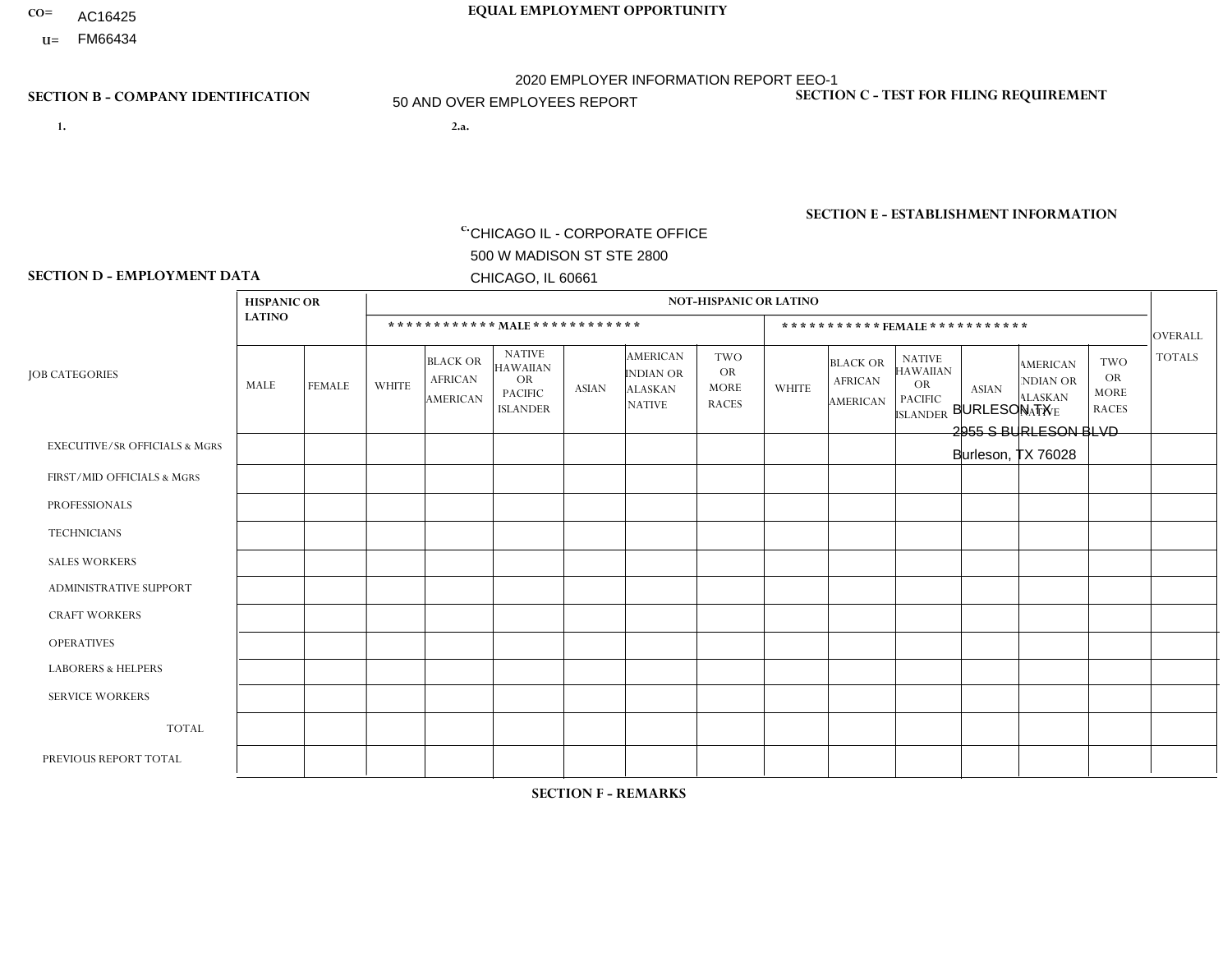- **CO= EQUAL EMPLOYMENT OPPORTUNITY** AC16425
	- **U=**

**1. 2.a.** CHICAGO IL - CORPORATE OFFICE 500 W MADISON ST STE 2800 CHICAGO, IL 60661

2.a. LEOMINSTER MA - ABC AUTO PART 1525 CENTRAL STREET Leominster, MA 01453

2020 EMPLOYER INFORMATION REPORT EEO-1 50 AND OVER EMPLOYEES REPORT

c. EIN= 952920557

# **SECTION B - COMPANY IDENTIFICATION SECTION C - TEST FOR FILING REQUIREMENT**

1- Y 2- Y 3- N DUNS= 000123456

**SECTION E - ESTABLISHMENT INFORMATION c.** NAICS: 423140

### **SECTION D - EMPLOYMENT DATA**

|                                          | <b>HISPANIC OR</b> |               |                |                                                      |                                                                                    |              |                                                                        | <b>NOT-HISPANIC OR LATINO</b>                          |                |                                                      |                                                                                    |              |                                                                       |                                                        |                |
|------------------------------------------|--------------------|---------------|----------------|------------------------------------------------------|------------------------------------------------------------------------------------|--------------|------------------------------------------------------------------------|--------------------------------------------------------|----------------|------------------------------------------------------|------------------------------------------------------------------------------------|--------------|-----------------------------------------------------------------------|--------------------------------------------------------|----------------|
|                                          | <b>LATINO</b>      |               |                |                                                      | ************ MALE *************                                                    |              |                                                                        |                                                        |                | ***********FEMALE***********                         |                                                                                    |              |                                                                       |                                                        | <b>OVERALL</b> |
| <b>JOB CATEGORIES</b>                    | MALE               | <b>FEMALE</b> | <b>WHITE</b>   | <b>BLACK OR</b><br><b>AFRICAN</b><br><b>AMERICAN</b> | <b>NATIVE</b><br><b>HAWAIIAN</b><br><b>OR</b><br><b>PACIFIC</b><br><b>ISLANDER</b> | <b>ASIAN</b> | <b>AMERICAN</b><br><b>INDIAN OR</b><br><b>ALASKAN</b><br><b>NATIVE</b> | <b>TWO</b><br><b>OR</b><br><b>MORE</b><br><b>RACES</b> | <b>WHITE</b>   | <b>BLACK OR</b><br><b>AFRICAN</b><br><b>AMERICAN</b> | <b>NATIVE</b><br><b>HAWAIIAN</b><br><b>OR</b><br><b>PACIFIC</b><br><b>ISLANDER</b> | <b>ASIAN</b> | <b>AMERICAN</b><br><b>NDIAN OR</b><br><b>ALASKAN</b><br><b>NATIVE</b> | <b>TWO</b><br><b>OR</b><br><b>MORE</b><br><b>RACES</b> | <b>TOTALS</b>  |
| <b>EXECUTIVE/SR OFFICIALS &amp; MGRS</b> | 0                  | $\Omega$      | $\Omega$       | $\mathbf 0$                                          | $\Omega$                                                                           | $\Omega$     | $\Omega$                                                               | $\Omega$                                               | 0              | $\Omega$                                             | $\Omega$                                                                           | $\Omega$     | $\Omega$                                                              | $\Omega$                                               | $\Omega$       |
| FIRST/MID OFFICIALS & MGRS               | 0                  | $\Omega$      | 5              | $\mathbf 0$                                          | $\mathbf 0$                                                                        | $\Omega$     | $\Omega$                                                               | $\Omega$                                               |                | $\Omega$                                             | $\Omega$                                                                           | $\Omega$     | $\Omega$                                                              | $\Omega$                                               | 6              |
| <b>PROFESSIONALS</b>                     | 0                  | $\mathbf{0}$  | $\overline{2}$ | $\mathbf 0$                                          | $\mathbf 0$                                                                        | $\Omega$     | $\Omega$                                                               | $\Omega$                                               | 0              | $\Omega$                                             | $\Omega$                                                                           | $\Omega$     | $\Omega$                                                              | $\Omega$                                               | 2              |
| <b>TECHNICIANS</b>                       | 0                  | $\Omega$      | $\Omega$       | $\mathbf 0$                                          | $\Omega$                                                                           | $\Omega$     | $\Omega$                                                               | $\Omega$                                               | $\Omega$       | $\Omega$                                             | $\Omega$                                                                           | $\Omega$     | $\Omega$                                                              | $\Omega$                                               | $\mathbf 0$    |
| <b>SALES WORKERS</b>                     | $\overline{2}$     | $\Omega$      | 17             | $\mathbf{1}$                                         | $\Omega$                                                                           | $\Omega$     | $\Omega$                                                               | $\Omega$                                               | $\overline{2}$ | $\Omega$                                             | $\Omega$                                                                           | $\Omega$     | $\Omega$                                                              | $\Omega$                                               | 22             |
| <b>ADMINISTRATIVE SUPPORT</b>            | 0                  | 0             | 2              | $\mathbf 0$                                          | $\mathbf 0$                                                                        | $\Omega$     | $\Omega$                                                               | $\Omega$                                               | 0              | $\Omega$                                             | $\Omega$                                                                           | $\Omega$     | $\Omega$                                                              | $\Omega$                                               | 2              |
| <b>CRAFT WORKERS</b>                     | 5                  | $\Omega$      | 11             | $\mathbf 0$                                          | $\Omega$                                                                           | $\Omega$     | $\Omega$                                                               | $\Omega$                                               | $\Omega$       | $\Omega$                                             | $\Omega$                                                                           | $\Omega$     | $\Omega$                                                              | $\Omega$                                               | 16             |
| <b>OPERATIVES</b>                        | 3                  | $\Omega$      | 8              | $\mathbf 0$                                          | 0                                                                                  | $\Omega$     | $\Omega$                                                               | $\Omega$                                               | $\Omega$       | $\Omega$                                             | $\Omega$                                                                           | $\Omega$     | $\Omega$                                                              | $\Omega$                                               | 11             |
| <b>LABORERS &amp; HELPERS</b>            | $\overline{2}$     | $\Omega$      | 6              | $\mathbf 0$                                          | 0                                                                                  | $\Omega$     | $\Omega$                                                               | $\Omega$                                               | $\Omega$       | $\Omega$                                             | $\Omega$                                                                           | $\Omega$     | $\Omega$                                                              | $\Omega$                                               | 8              |
| <b>SERVICE WORKERS</b>                   | 0                  | $\Omega$      | $\mathbf 0$    | $\mathbf 0$                                          | 0                                                                                  | 0            | $\Omega$                                                               | $\Omega$                                               | $\Omega$       | $\Omega$                                             | $\Omega$                                                                           | $\Omega$     | $\Omega$                                                              | $\Omega$                                               | $\mathbf 0$    |
| <b>TOTAL</b>                             | 12                 | 0             | 51             | 1                                                    | 0                                                                                  | 0            | $\Omega$                                                               | $\Omega$                                               | 3              | $\Omega$                                             | $\Omega$                                                                           | $\mathbf 0$  | $\Omega$                                                              | 0                                                      | 67             |
| PREVIOUS REPORT TOTAL                    | 15                 | 0             | 70             | $\overline{2}$                                       | $\mathbf 0$                                                                        | $\Omega$     | $\Omega$                                                               | $\Omega$                                               | 4              | $\Omega$                                             | $\Omega$                                                                           | $\Omega$     | $\Omega$                                                              | $\overline{1}$                                         | 92             |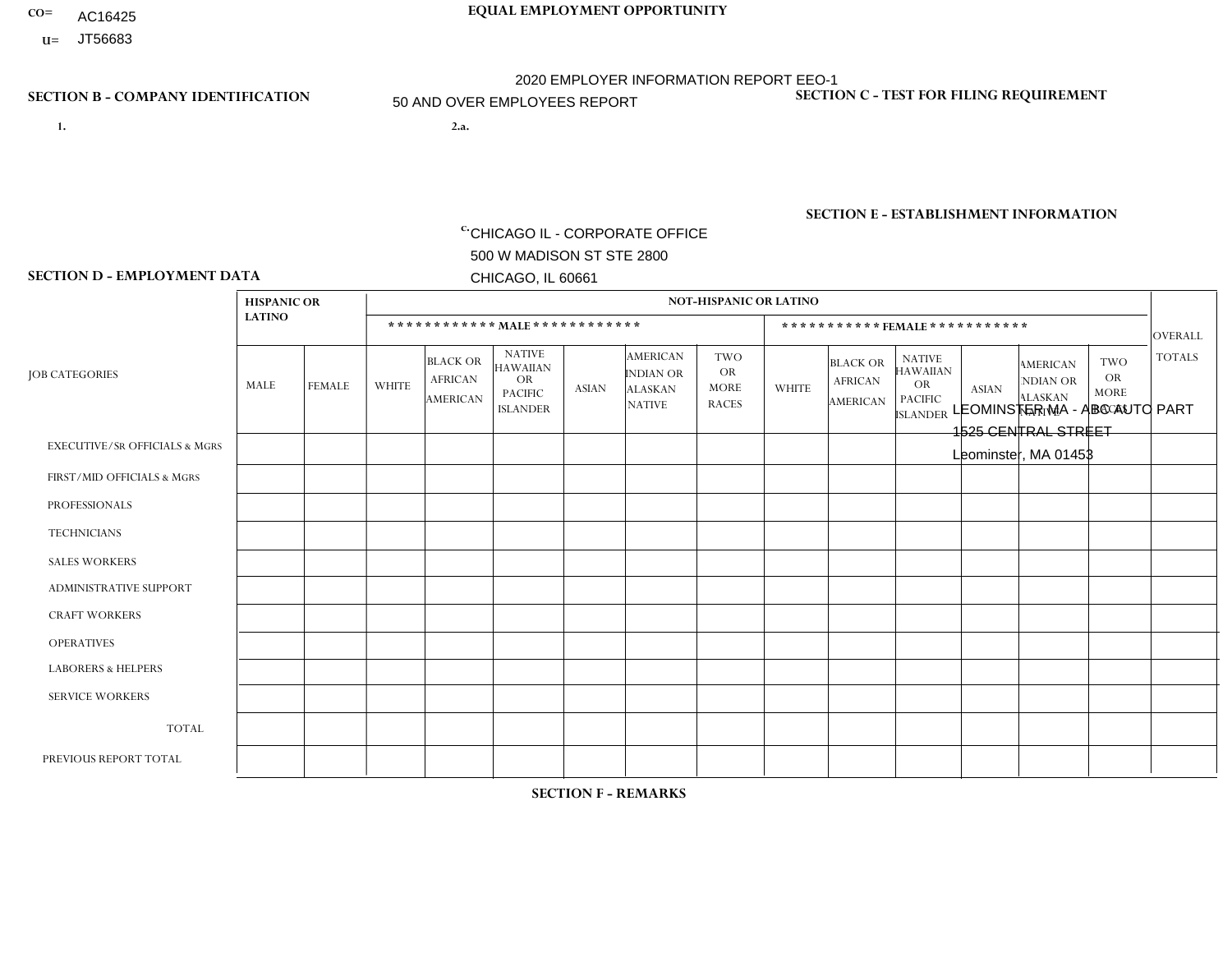- AC16425
- **U=**

- **1. 2.a.** CHICAGO IL CORPORATE OFFICE 500 W MADISON ST STE 2800 CHICAGO, IL 60661
- 2.a. KANSAS CITY KS 555 RIVERPARK DRIVE Kansas City, KS 66105

c. EIN= 952920557

# **SECTION B - COMPANY IDENTIFICATION SECTION C - TEST FOR FILING REQUIREMENT**

1- Y 2- Y 3- N DUNS= 000123456

**SECTION E - ESTABLISHMENT INFORMATION c.** NAICS: 423140

### **SECTION D - EMPLOYMENT DATA**

|                                          | <b>HISPANIC OR</b> |               |              |                                                      |                                                                                    |              |                                                                 | <b>NOT-HISPANIC OR LATINO</b>                          |                |                                                      |                                                                                    |              |                                                                       |                                                        |                |
|------------------------------------------|--------------------|---------------|--------------|------------------------------------------------------|------------------------------------------------------------------------------------|--------------|-----------------------------------------------------------------|--------------------------------------------------------|----------------|------------------------------------------------------|------------------------------------------------------------------------------------|--------------|-----------------------------------------------------------------------|--------------------------------------------------------|----------------|
|                                          | <b>LATINO</b>      |               |              | ************ MALE ************                       |                                                                                    |              |                                                                 |                                                        |                |                                                      | ***********FEMALE***********                                                       |              |                                                                       |                                                        | <b>OVERALL</b> |
| <b>JOB CATEGORIES</b>                    | <b>MALE</b>        | <b>FEMALE</b> | <b>WHITE</b> | <b>BLACK OR</b><br><b>AFRICAN</b><br><b>AMERICAN</b> | <b>NATIVE</b><br><b>HAWAIIAN</b><br><b>OR</b><br><b>PACIFIC</b><br><b>ISLANDER</b> | <b>ASIAN</b> | <b>AMERICAN</b><br>INDIAN OR<br><b>ALASKAN</b><br><b>NATIVE</b> | <b>TWO</b><br><b>OR</b><br><b>MORE</b><br><b>RACES</b> | <b>WHITE</b>   | <b>BLACK OR</b><br><b>AFRICAN</b><br><b>AMERICAN</b> | <b>NATIVE</b><br><b>HAWAIIAN</b><br><b>OR</b><br><b>PACIFIC</b><br><b>ISLANDER</b> | <b>ASIAN</b> | <b>AMERICAN</b><br><b>NDIAN OR</b><br><b>ALASKAN</b><br><b>NATIVE</b> | <b>TWO</b><br><b>OR</b><br><b>MORE</b><br><b>RACES</b> | <b>TOTALS</b>  |
| <b>EXECUTIVE/SR OFFICIALS &amp; MGRS</b> | $\Omega$           | $\Omega$      | $\Omega$     | $\mathbf 0$                                          | $\Omega$                                                                           | $\Omega$     | $\Omega$                                                        | $\Omega$                                               | $\Omega$       | $\Omega$                                             | $\mathbf{0}$                                                                       | $\Omega$     | $\Omega$                                                              | $\Omega$                                               | $\mathbf{0}$   |
| FIRST/MID OFFICIALS & MGRS               | $\Omega$           | $\Omega$      | 5            | $\Omega$                                             | $\Omega$                                                                           | $\Omega$     | $\Omega$                                                        | $\Omega$                                               | $\Omega$       | $\Omega$                                             | $\Omega$                                                                           | $\Omega$     | $\Omega$                                                              | $\Omega$                                               | 5              |
| <b>PROFESSIONALS</b>                     | $\Omega$           | $\Omega$      | $\mathbf 0$  | $\mathbf 0$                                          | $\Omega$                                                                           | $\Omega$     | $\Omega$                                                        | $\Omega$                                               | $\Omega$       | $\Omega$                                             | $\Omega$                                                                           | $\Omega$     | $\Omega$                                                              | $\Omega$                                               | $\mathbf 0$    |
| <b>TECHNICIANS</b>                       | $\Omega$           | $\mathbf 0$   | $\Omega$     | $\mathbf 0$                                          | $\mathbf 0$                                                                        | $\Omega$     | $\overline{0}$                                                  | $\Omega$                                               | $\mathbf 0$    | $\mathbf 0$                                          | $\mathbf 0$                                                                        | $\mathbf 0$  | $\Omega$                                                              | $\mathbf{0}$                                           | $\mathbf 0$    |
| <b>SALES WORKERS</b>                     | 3                  | 4             | 15           | 3                                                    | 0                                                                                  | $\Omega$     | $\Omega$                                                        | $\overline{2}$                                         | 3              | $\Omega$                                             | $\Omega$                                                                           | $\Omega$     | $\Omega$                                                              | $\Omega$                                               | 30             |
| <b>ADMINISTRATIVE SUPPORT</b>            | $\Omega$           | $\mathbf 0$   | $\mathbf 0$  | $\mathbf 0$                                          | $\mathbf 0$                                                                        | $\mathbf 0$  | $\Omega$                                                        | $\Omega$                                               | 1              |                                                      | $\mathbf{0}$                                                                       | $\Omega$     | $\Omega$                                                              | $\Omega$                                               | $\overline{2}$ |
| <b>CRAFT WORKERS</b>                     | $\Omega$           | $\Omega$      | $\mathbf{0}$ | $\mathbf 0$                                          | $\Omega$                                                                           | $\Omega$     | $\Omega$                                                        | $\Omega$                                               | $\Omega$       | $\Omega$                                             | $\Omega$                                                                           | $\Omega$     | $\Omega$                                                              | $\Omega$                                               | $\Omega$       |
| <b>OPERATIVES</b>                        | $\Omega$           | $\mathbf{1}$  | 3            | $\overline{2}$                                       | 0                                                                                  | $\Omega$     | $\Omega$                                                        | $\Omega$                                               | $\mathbf{1}$   | $\Omega$                                             | $\mathbf{0}$                                                                       | $\Omega$     | $\Omega$                                                              | $\Omega$                                               | $\overline{7}$ |
| <b>LABORERS &amp; HELPERS</b>            | $\overline{2}$     | $\mathbf 0$   | 9            | $\overline{2}$                                       | $\mathbf{0}$                                                                       | 14           | $\Omega$                                                        |                                                        | $\overline{2}$ |                                                      | $\Omega$                                                                           | $\Omega$     | $\Omega$                                                              | $\mathbf{0}$                                           | 31             |
| <b>SERVICE WORKERS</b>                   | $\Omega$           | $\Omega$      | $\Omega$     | $\mathbf 0$                                          | $\mathbf{0}$                                                                       | $\Omega$     | $\Omega$                                                        | $\Omega$                                               | $\Omega$       | $\Omega$                                             | $\Omega$                                                                           | $\Omega$     | $\Omega$                                                              | $\Omega$                                               | $\mathbf 0$    |
| <b>TOTAL</b>                             | 5                  | 5             | 32           | $\overline{7}$                                       | 0                                                                                  | 14           | $\Omega$                                                        | 3                                                      | $\overline{7}$ | 2                                                    | $\mathbf 0$                                                                        | $\mathbf 0$  | 0                                                                     | $\mathbf 0$                                            | 75             |
| PREVIOUS REPORT TOTAL                    | 12                 | 3             | 33           | 19                                                   | $\Omega$                                                                           | 5            | $\Omega$                                                        | $\overline{2}$                                         | 5              | $\overline{2}$                                       | $\Omega$                                                                           | $\Omega$     | $\Omega$                                                              |                                                        | 82             |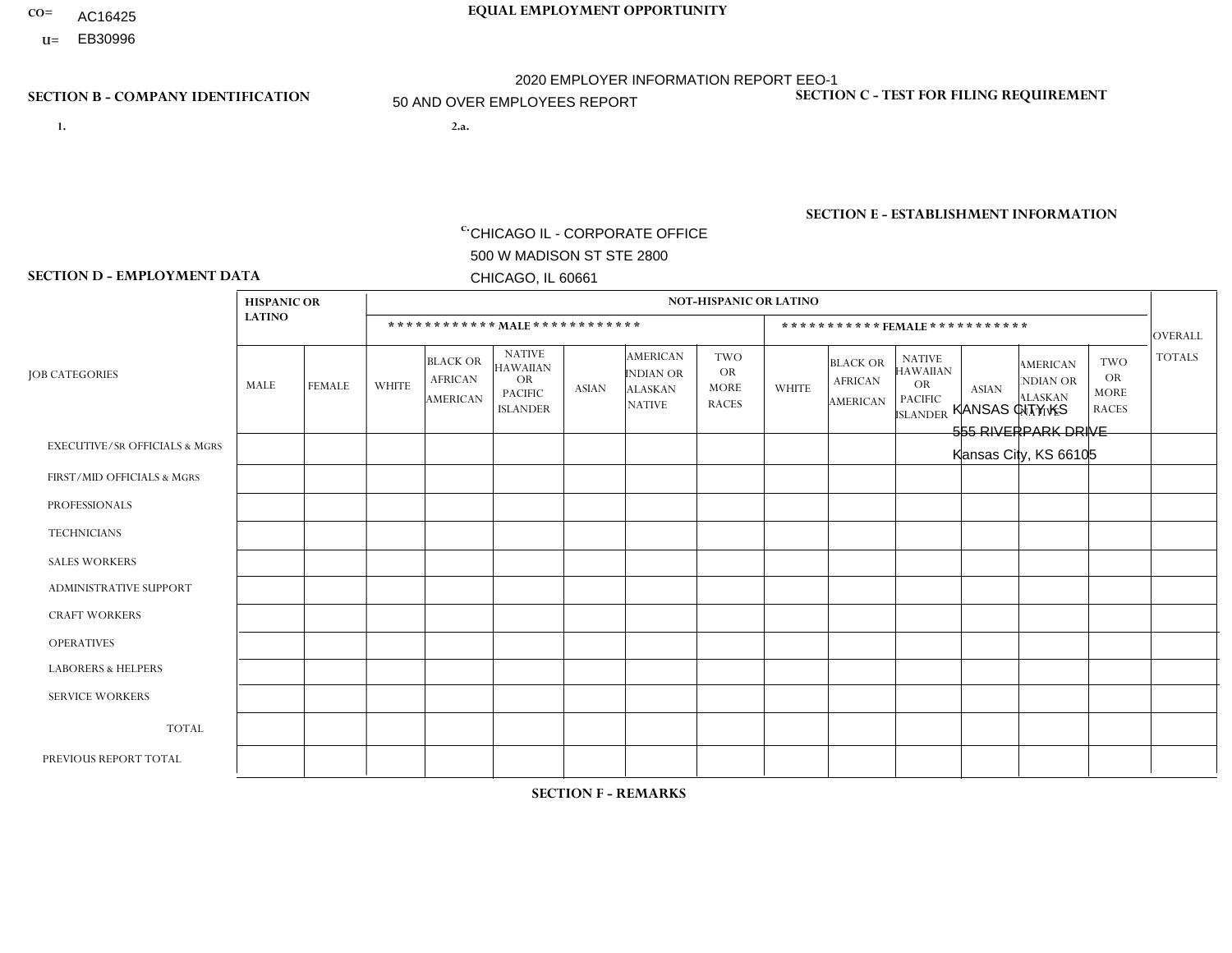- AC16425
- **U=**

- **1. 2.a.** CHICAGO IL CORPORATE OFFICE 500 W MADISON ST STE 2800 CHICAGO, IL 60661
- 2.a. ATLANTA GA 1700 WESTGATE PARKWAY SW Atlanta, GA 30336

c. EIN= 952920557

# **SECTION B - COMPANY IDENTIFICATION SECTION C - TEST FOR FILING REQUIREMENT**

1- Y 2- Y 3- N DUNS= 000123456

**SECTION E - ESTABLISHMENT INFORMATION c.** NAICS: 423140

### **SECTION D - EMPLOYMENT DATA**

|                                          | <b>HISPANIC OR</b> |                |              |                                                      |                                                                                    |              |                                                                 | <b>NOT-HISPANIC OR LATINO</b>                          |                |                                                      |                                                                                    |              |                                                                       |                                                        |                |
|------------------------------------------|--------------------|----------------|--------------|------------------------------------------------------|------------------------------------------------------------------------------------|--------------|-----------------------------------------------------------------|--------------------------------------------------------|----------------|------------------------------------------------------|------------------------------------------------------------------------------------|--------------|-----------------------------------------------------------------------|--------------------------------------------------------|----------------|
|                                          | <b>LATINO</b>      |                |              | ************ MALE ************                       |                                                                                    |              |                                                                 |                                                        |                |                                                      | ***********FEMALE***********                                                       |              |                                                                       |                                                        | <b>OVERALL</b> |
| <b>JOB CATEGORIES</b>                    | <b>MALE</b>        | <b>FEMALE</b>  | <b>WHITE</b> | <b>BLACK OR</b><br><b>AFRICAN</b><br><b>AMERICAN</b> | <b>NATIVE</b><br><b>HAWAIIAN</b><br><b>OR</b><br><b>PACIFIC</b><br><b>ISLANDER</b> | <b>ASIAN</b> | <b>AMERICAN</b><br>INDIAN OR<br><b>ALASKAN</b><br><b>NATIVE</b> | <b>TWO</b><br><b>OR</b><br><b>MORE</b><br><b>RACES</b> | <b>WHITE</b>   | <b>BLACK OR</b><br><b>AFRICAN</b><br><b>AMERICAN</b> | <b>NATIVE</b><br><b>HAWAIIAN</b><br><b>OR</b><br><b>PACIFIC</b><br><b>ISLANDER</b> | <b>ASIAN</b> | <b>AMERICAN</b><br><b>NDIAN OR</b><br><b>ALASKAN</b><br><b>NATIVE</b> | <b>TWO</b><br><b>OR</b><br><b>MORE</b><br><b>RACES</b> | <b>TOTALS</b>  |
| <b>EXECUTIVE/SR OFFICIALS &amp; MGRS</b> | $\mathbf{0}$       | $\Omega$       |              | $\Omega$                                             | 0                                                                                  | $\Omega$     | $\Omega$                                                        | $\Omega$                                               | $\Omega$       | $\mathbf{0}$                                         | $\Omega$                                                                           | $\Omega$     | $\Omega$                                                              | $\Omega$                                               |                |
| FIRST/MID OFFICIALS & MGRS               | и                  | $\Omega$       | 10           | 5                                                    | 0                                                                                  | $\Omega$     | $\Omega$                                                        | $\Omega$                                               | 3              | 2                                                    | $\Omega$                                                                           | $\Omega$     | $\Omega$                                                              | $\Omega$                                               | 21             |
| <b>PROFESSIONALS</b>                     |                    | $\mathbf 0$    | 1            | $\mathbf 0$                                          | $\overline{0}$                                                                     | $\Omega$     | $\Omega$                                                        | $\Omega$                                               | 1              | $\Omega$                                             | $\Omega$                                                                           | $\Omega$     | $\Omega$                                                              | $\mathbf{0}$                                           | 3              |
| <b>TECHNICIANS</b>                       | $\Omega$           | $\Omega$       | $\Omega$     | $\Omega$                                             | 0                                                                                  | $\Omega$     | $\overline{0}$                                                  | $\Omega$                                               | $\Omega$       | $\Omega$                                             | $\Omega$                                                                           | $\Omega$     | $\mathbf{0}$                                                          | $\Omega$                                               | $\mathbf 0$    |
| <b>SALES WORKERS</b>                     | $\overline{1}$     | $\Omega$       | 10           | 3                                                    | $\Omega$                                                                           | $\Omega$     | $\Omega$                                                        | $\Omega$                                               | $\overline{2}$ | $\Omega$                                             | $\Omega$                                                                           | $\Omega$     | $\Omega$                                                              | $\mathbf{0}$                                           | 16             |
| <b>ADMINISTRATIVE SUPPORT</b>            | $\Omega$           | 3              | $\Omega$     | 2                                                    | $\mathbf 0$                                                                        | $\mathbf 0$  | $\Omega$                                                        |                                                        | 8              | 9                                                    | $\Omega$                                                                           | $\Omega$     | $\Omega$                                                              | $\overline{2}$                                         | 25             |
| <b>CRAFT WORKERS</b>                     | $\Omega$           | $\Omega$       | 0            | $\mathbf 0$                                          | 0                                                                                  | $\Omega$     | $\Omega$                                                        | $\Omega$                                               | $\Omega$       | $\mathbf{0}$                                         | $\Omega$                                                                           | $\Omega$     | $\Omega$                                                              | $\Omega$                                               | $\Omega$       |
| <b>OPERATIVES</b>                        |                    | $\Omega$       | 5            | 21                                                   | $\mathbf{0}$                                                                       | $\mathbf 0$  | $\Omega$                                                        | $\overline{2}$                                         | 3              | 1                                                    | $\mathbf{0}$                                                                       | $\Omega$     | $\Omega$                                                              | $\Omega$                                               | 33             |
| <b>LABORERS &amp; HELPERS</b>            | 3                  | $\overline{2}$ | 6            | 33                                                   | 0                                                                                  | $\mathbf{1}$ | 1                                                               | 2                                                      | $\mathbf{1}$   | 3                                                    | $\Omega$                                                                           | $\Omega$     | $\Omega$                                                              | $\Omega$                                               | 52             |
| <b>SERVICE WORKERS</b>                   | $\Omega$           | 0              | $\Omega$     | 0                                                    | $\mathbf 0$                                                                        | $\mathbf 0$  | $\Omega$                                                        | $\Omega$                                               | $\overline{2}$ | $\Omega$                                             | $\Omega$                                                                           | $\Omega$     | $\Omega$                                                              | $\Omega$                                               | $\overline{2}$ |
| <b>TOTAL</b>                             | $\overline{7}$     | 5              | 33           | 64                                                   | 0                                                                                  | $\mathbf 1$  | 1                                                               | 5                                                      | 20             | 15                                                   | $\Omega$                                                                           | $\mathbf 0$  | $\Omega$                                                              | $\overline{2}$                                         | 153            |
| PREVIOUS REPORT TOTAL                    | $\overline{7}$     | $\overline{4}$ | 38           | 87                                                   | $\mathbf 0$                                                                        | $\Omega$     | $\overline{2}$                                                  | $\overline{7}$                                         | 24             | 28                                                   | $\mathbf{0}$                                                                       |              | $\Omega$                                                              | $\overline{4}$                                         | 202            |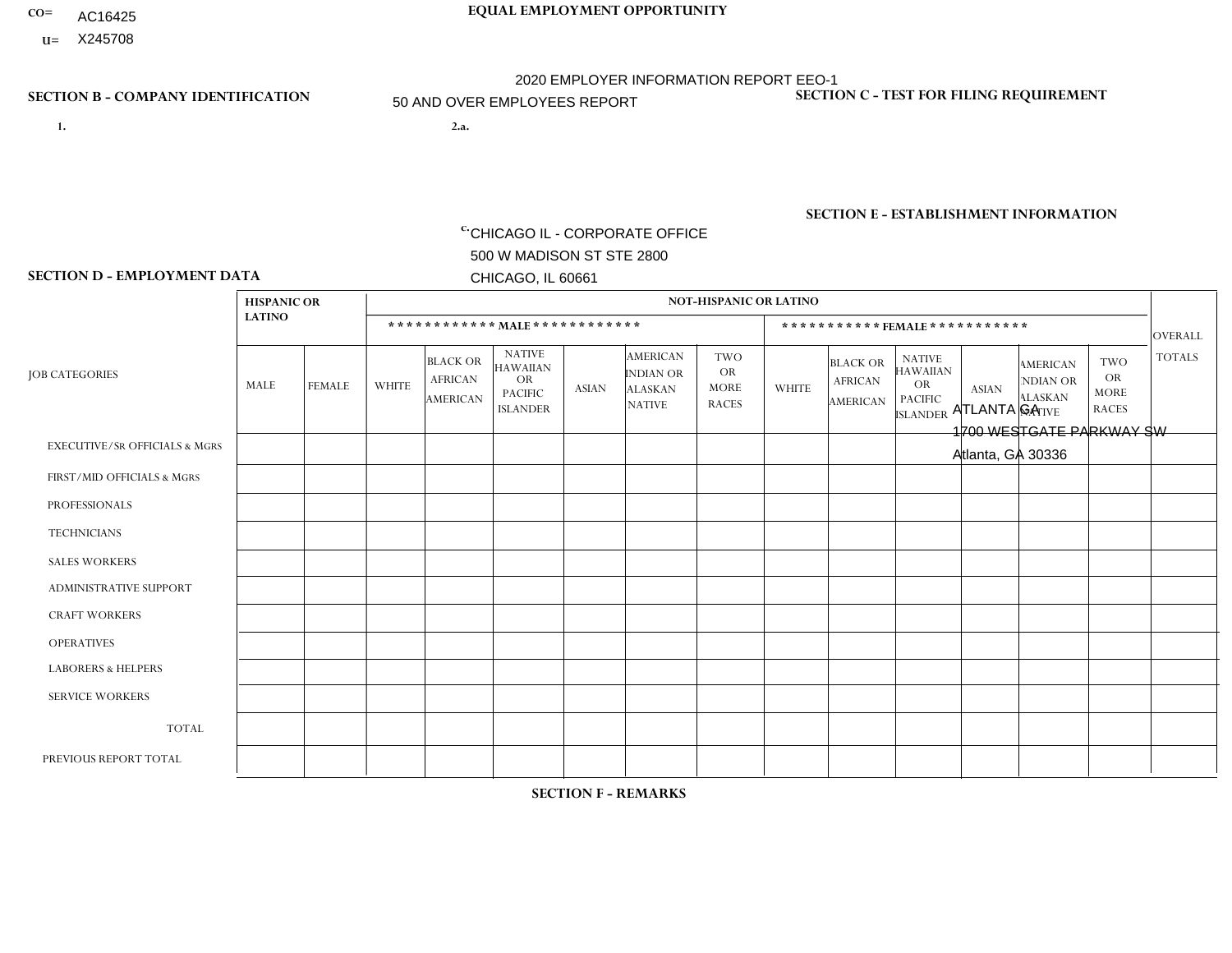- **CO= EQUAL EMPLOYMENT OPPORTUNITY** AC16425
- **U=**

**1. 2.a.** CHICAGO IL - CORPORATE OFFICE 500 W MADISON ST STE 2800 CHICAGO, IL 60661

2.a. HARRISVILLE OH-RT 250AUTOPART 152 STATE ROUTE 250 Harrisville, OH 43974

2020 EMPLOYER INFORMATION REPORT EEO-1 50 AND OVER EMPLOYEES REPORT

c. EIN= 952920557

# **SECTION B - COMPANY IDENTIFICATION SECTION C - TEST FOR FILING REQUIREMENT**

1- Y 2- Y 3- N DUNS= 000123456

**SECTION E - ESTABLISHMENT INFORMATION c.** NAICS: 423140

### **SECTION D - EMPLOYMENT DATA**

|                                          | <b>HISPANIC OR</b> |                |                |                                                      |                                                                                    |              |                                                                        | <b>NOT-HISPANIC OR LATINO</b>                          |                |                                               |                                                                                    |              |                                                                       |                                                        |                |
|------------------------------------------|--------------------|----------------|----------------|------------------------------------------------------|------------------------------------------------------------------------------------|--------------|------------------------------------------------------------------------|--------------------------------------------------------|----------------|-----------------------------------------------|------------------------------------------------------------------------------------|--------------|-----------------------------------------------------------------------|--------------------------------------------------------|----------------|
|                                          | <b>LATINO</b>      |                |                |                                                      | ************ MAIE************                                                      |              |                                                                        |                                                        |                | ***********FEMALE***********                  |                                                                                    |              |                                                                       |                                                        | <b>OVERALL</b> |
| <b>JOB CATEGORIES</b>                    | <b>MALE</b>        | <b>FEMALE</b>  | <b>WHITE</b>   | <b>BLACK OR</b><br><b>AFRICAN</b><br><b>AMERICAN</b> | <b>NATIVE</b><br><b>HAWAIIAN</b><br><b>OR</b><br><b>PACIFIC</b><br><b>ISLANDER</b> | <b>ASIAN</b> | <b>AMERICAN</b><br><b>INDIAN OR</b><br><b>ALASKAN</b><br><b>NATIVE</b> | <b>TWO</b><br><b>OR</b><br><b>MORE</b><br><b>RACES</b> | <b>WHITE</b>   | <b>BLACK OR</b><br><b>AFRICAN</b><br>AMERICAN | <b>NATIVE</b><br><b>HAWAIIAN</b><br><b>OR</b><br><b>PACIFIC</b><br><b>ISLANDER</b> | <b>ASIAN</b> | <b>AMERICAN</b><br><b>NDIAN OR</b><br><b>ALASKAN</b><br><b>NATIVE</b> | <b>TWO</b><br><b>OR</b><br><b>MORE</b><br><b>RACES</b> | <b>TOTALS</b>  |
| <b>EXECUTIVE/SR OFFICIALS &amp; MGRS</b> | $\Omega$           | $\Omega$       | $\Omega$       | $\Omega$                                             | $\Omega$                                                                           | $\Omega$     | $\Omega$                                                               | $\Omega$                                               | $\Omega$       | $\Omega$                                      | $\Omega$                                                                           | $\Omega$     | $\Omega$                                                              | $\Omega$                                               | $\mathbf 0$    |
| FIRST/MID OFFICIALS & MGRS               | 0                  | $\mathbf 0$    | $\overline{7}$ | $\Omega$                                             | $\mathbf{0}$                                                                       | $\mathbf{0}$ | $\Omega$                                                               | 0                                                      |                | $\Omega$                                      | $\Omega$                                                                           | $\Omega$     | $\Omega$                                                              | $\Omega$                                               | 8              |
| <b>PROFESSIONALS</b>                     | $\mathbf{0}$       | $\mathbf 0$    | $\mathbf 0$    | $\mathbf 0$                                          | $\Omega$                                                                           | $\Omega$     | $\Omega$                                                               | 0                                                      | $\Omega$       | $\Omega$                                      | 0                                                                                  | $\mathbf 0$  | $\Omega$                                                              | $\mathbf 0$                                            | $\mathbf 0$    |
| <b>TECHNICIANS</b>                       | 0                  | $\mathbf 0$    | $\Omega$       | $\mathbf 0$                                          | $\Omega$                                                                           | $\Omega$     | $\Omega$                                                               | 0                                                      | $\Omega$       | $\Omega$                                      | $\mathbf 0$                                                                        | $\mathbf 0$  | $\Omega$                                                              | $\mathbf 0$                                            | $\mathbf 0$    |
| <b>SALES WORKERS</b>                     | $\Omega$           | $\Omega$       | 15             | $\mathbf{1}$                                         | $\mathbf{0}$                                                                       | $\Omega$     | $\Omega$                                                               | 0                                                      | 3              | $\Omega$                                      | $\Omega$                                                                           | $\Omega$     | $\Omega$                                                              | $\Omega$                                               | 19             |
| <b>ADMINISTRATIVE SUPPORT</b>            | $\Omega$           | $\mathbf 0$    | 8              | $\mathbf 0$                                          | $\mathbf{0}$                                                                       | $\Omega$     | $\Omega$                                                               | 1                                                      | $\overline{2}$ | $\Omega$                                      | $\Omega$                                                                           | $\Omega$     | $\Omega$                                                              | $\Omega$                                               | 11             |
| <b>CRAFT WORKERS</b>                     | 0                  | $\mathbf 0$    | 14             | $\mathbf 0$                                          |                                                                                    | $\Omega$     | 0                                                                      | 1                                                      | $\Omega$       | $\Omega$                                      | $\Omega$                                                                           | $\Omega$     | $\Omega$                                                              | $\Omega$                                               | 16             |
| <b>OPERATIVES</b>                        | 0                  | $\Omega$       | 18             | $\Omega$                                             | $\mathbf{0}$                                                                       | $\mathbf{0}$ | $\Omega$                                                               | 0                                                      | $\Omega$       | $\Omega$                                      | $\Omega$                                                                           | $\Omega$     | $\Omega$                                                              | $\Omega$                                               | 18             |
| <b>LABORERS &amp; HELPERS</b>            | 0                  | $\overline{0}$ | 6              | $\mathbf 0$                                          | $\mathbf{0}$                                                                       | $\mathbf{0}$ | $\Omega$                                                               | 0                                                      | $\Omega$       | $\Omega$                                      | $\Omega$                                                                           | $\Omega$     | $\Omega$                                                              | $\Omega$                                               | 6              |
| <b>SERVICE WORKERS</b>                   | $\Omega$           | $\Omega$       | $\mathbf 0$    | $\mathbf 0$                                          | $\Omega$                                                                           | $\mathbf{0}$ | $\Omega$                                                               | $\Omega$                                               | $\Omega$       | $\Omega$                                      | $\Omega$                                                                           | $\Omega$     | $\Omega$                                                              | $\Omega$                                               | 0              |
| <b>TOTAL</b>                             | $\Omega$           | $\mathbf 0$    | 68             | $\mathbf{1}$                                         |                                                                                    | $\mathbf{0}$ | 0                                                                      | $\overline{2}$                                         | 6              | $\Omega$                                      | $\Omega$                                                                           | $\Omega$     | $\Omega$                                                              | $\Omega$                                               | 78             |
| PREVIOUS REPORT TOTAL                    | 0                  |                | 82             | 2                                                    |                                                                                    | $\Omega$     | $\Omega$                                                               | 3                                                      | 11             | $\Omega$                                      | 0                                                                                  | $\mathbf 0$  | $\Omega$                                                              | $\mathbf 0$                                            | 100            |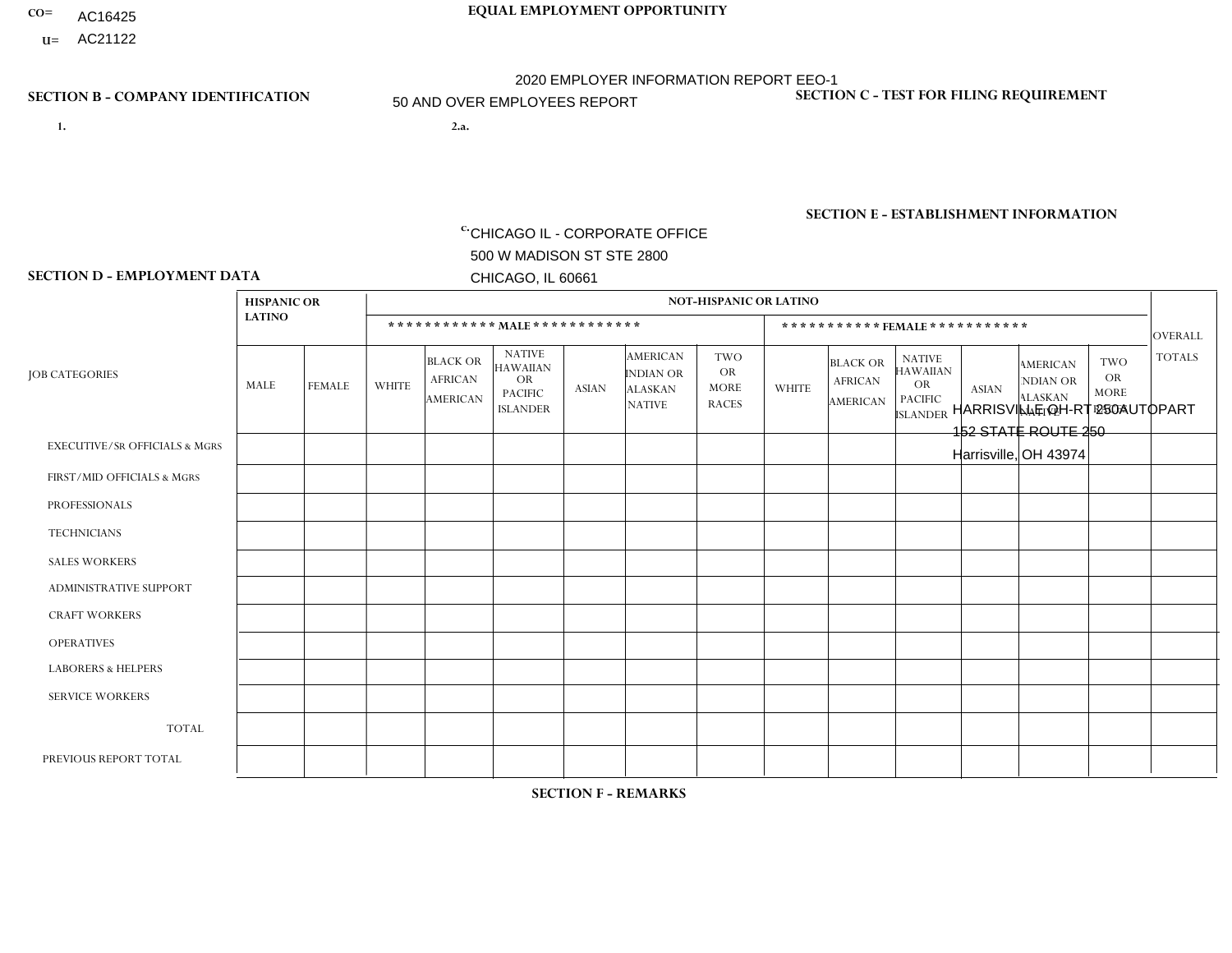- AC16425
- **U=**

- **1. 2.a.** CHICAGO IL CORPORATE OFFICE 500 W MADISON ST STE 2800 CHICAGO, IL 60661
- 2.a. HOUSTON TX SOUTH TX 19423 ALDINE WESTFIELD RD Houston, TX 77073

c. EIN= 952920557

# **SECTION B - COMPANY IDENTIFICATION SECTION C - TEST FOR FILING REQUIREMENT**

1- Y 2- Y 3- N DUNS= 000123456

**SECTION E - ESTABLISHMENT INFORMATION c.** NAICS: 423140

### **SECTION D - EMPLOYMENT DATA**

|                                          | <b>HISPANIC OR</b> |               |                |                                                      |                                                                                    |              |                                                                 | <b>NOT-HISPANIC OR LATINO</b>                          |                |                                                      |                                                                                    |              |                                                                       |                                                        |                |
|------------------------------------------|--------------------|---------------|----------------|------------------------------------------------------|------------------------------------------------------------------------------------|--------------|-----------------------------------------------------------------|--------------------------------------------------------|----------------|------------------------------------------------------|------------------------------------------------------------------------------------|--------------|-----------------------------------------------------------------------|--------------------------------------------------------|----------------|
|                                          | <b>LATINO</b>      |               |                | ************ MALE ************                       |                                                                                    |              |                                                                 |                                                        |                |                                                      | ***********FEMALE***********                                                       |              |                                                                       |                                                        | <b>OVERALL</b> |
| <b>JOB CATEGORIES</b>                    | <b>MALE</b>        | <b>FEMALE</b> | <b>WHITE</b>   | <b>BLACK OR</b><br><b>AFRICAN</b><br><b>AMERICAN</b> | <b>NATIVE</b><br><b>HAWAIIAN</b><br><b>OR</b><br><b>PACIFIC</b><br><b>ISLANDER</b> | <b>ASIAN</b> | <b>AMERICAN</b><br>INDIAN OR<br><b>ALASKAN</b><br><b>NATIVE</b> | <b>TWO</b><br><b>OR</b><br><b>MORE</b><br><b>RACES</b> | <b>WHITE</b>   | <b>BLACK OR</b><br><b>AFRICAN</b><br><b>AMERICAN</b> | <b>NATIVE</b><br><b>HAWAIIAN</b><br><b>OR</b><br><b>PACIFIC</b><br><b>ISLANDER</b> | <b>ASIAN</b> | <b>AMERICAN</b><br><b>NDIAN OR</b><br><b>ALASKAN</b><br><b>NATIVE</b> | <b>TWO</b><br><b>OR</b><br><b>MORE</b><br><b>RACES</b> | <b>TOTALS</b>  |
| <b>EXECUTIVE/SR OFFICIALS &amp; MGRS</b> | $\Omega$           | $\Omega$      | $\Omega$       | $\mathbf 0$                                          | $\Omega$                                                                           | $\Omega$     | $\Omega$                                                        | $\Omega$                                               | $\Omega$       | $\Omega$                                             | $\mathbf{0}$                                                                       | $\Omega$     | $\Omega$                                                              | $\Omega$                                               | $\mathbf{0}$   |
| FIRST/MID OFFICIALS & MGRS               | $\overline{2}$     | $\Omega$      | 1              | $\Omega$                                             | $\Omega$                                                                           | $\Omega$     | $\Omega$                                                        | $\Omega$                                               | 1              | $\mathbf{0}$                                         | $\Omega$                                                                           | $\Omega$     | $\Omega$                                                              | $\Omega$                                               | $\overline{4}$ |
| <b>PROFESSIONALS</b>                     |                    | 0             | $\overline{c}$ | $\mathbf 0$                                          | $\Omega$                                                                           | $\Omega$     | $\Omega$                                                        | $\Omega$                                               | $\Omega$       |                                                      | $\mathbf{0}$                                                                       | $\Omega$     | $\Omega$                                                              | $\Omega$                                               | $\overline{4}$ |
| <b>TECHNICIANS</b>                       | $\Omega$           | $\mathbf 0$   | $\Omega$       | $\mathbf 0$                                          | 0                                                                                  | $\Omega$     | $\overline{0}$                                                  | $\Omega$                                               | $\mathbf 0$    | $\mathbf 0$                                          | $\mathbf 0$                                                                        | $\mathbf 0$  | $\Omega$                                                              | $\Omega$                                               | $\mathbf 0$    |
| <b>SALES WORKERS</b>                     | 4                  | $\Omega$      | 4              | $\Omega$                                             | 0                                                                                  | $\Omega$     | $\Omega$                                                        | $\Omega$                                               | $\Omega$       | $\Omega$                                             | $\Omega$                                                                           | $\Omega$     | $\Omega$                                                              | $\Omega$                                               | 8              |
| <b>ADMINISTRATIVE SUPPORT</b>            | 4                  | $\mathbf{1}$  | 1              | $\overline{1}$                                       | $\mathbf 0$                                                                        | $\mathbf 0$  | $\Omega$                                                        | $\Omega$                                               | $\Omega$       | $\Omega$                                             | $\mathbf{0}$                                                                       | $\Omega$     | $\Omega$                                                              | $\Omega$                                               | $\overline{7}$ |
| <b>CRAFT WORKERS</b>                     | 14                 | $\Omega$      | $\overline{2}$ | $\mathbf 0$                                          | $\Omega$                                                                           | $\Omega$     | $\Omega$                                                        | $\Omega$                                               | $\Omega$       | $\Omega$                                             | $\Omega$                                                                           | $\Omega$     | $\Omega$                                                              | $\Omega$                                               | 16             |
| <b>OPERATIVES</b>                        | 22                 | $\Omega$      | 4              | $\overline{2}$                                       | 0                                                                                  | $\Omega$     | $\Omega$                                                        | $\Omega$                                               | $\mathbf{1}$   | $\Omega$                                             | $\Omega$                                                                           | $\Omega$     | $\Omega$                                                              | $\Omega$                                               | 29             |
| <b>LABORERS &amp; HELPERS</b>            | 4                  | $\mathbf 0$   | 3              | $\mathbf{1}$                                         | 0                                                                                  | $\mathbf 0$  | $\Omega$                                                        | $\Omega$                                               | $\Omega$       | $\Omega$                                             | $\Omega$                                                                           | $\Omega$     | $\Omega$                                                              | $\Omega$                                               | 8              |
| <b>SERVICE WORKERS</b>                   | $\Omega$           | $\Omega$      | 0              | $\mathbf 0$                                          | $\mathbf 0$                                                                        | $\Omega$     | $\Omega$                                                        | $\Omega$                                               | $\Omega$       | $\Omega$                                             | $\Omega$                                                                           | $\Omega$     | $\Omega$                                                              | $\Omega$                                               | $\mathbf 0$    |
| <b>TOTAL</b>                             | 51                 | $\mathbf{1}$  | 17             | $\overline{4}$                                       | 0                                                                                  | $\mathbf 0$  | $\Omega$                                                        | $\Omega$                                               | $\overline{2}$ | $\overline{1}$                                       | $\mathbf 0$                                                                        | $\mathbf 0$  | 0                                                                     | $\mathbf 0$                                            | 76             |
| PREVIOUS REPORT TOTAL                    | 53                 | 3             | 23             | $\overline{7}$                                       | $\Omega$                                                                           | $\Omega$     | $\Omega$                                                        | $\overline{2}$                                         | $\mathbf 1$    |                                                      | $\Omega$                                                                           | $\Omega$     | $\Omega$                                                              | $\mathbf{0}$                                           | 90             |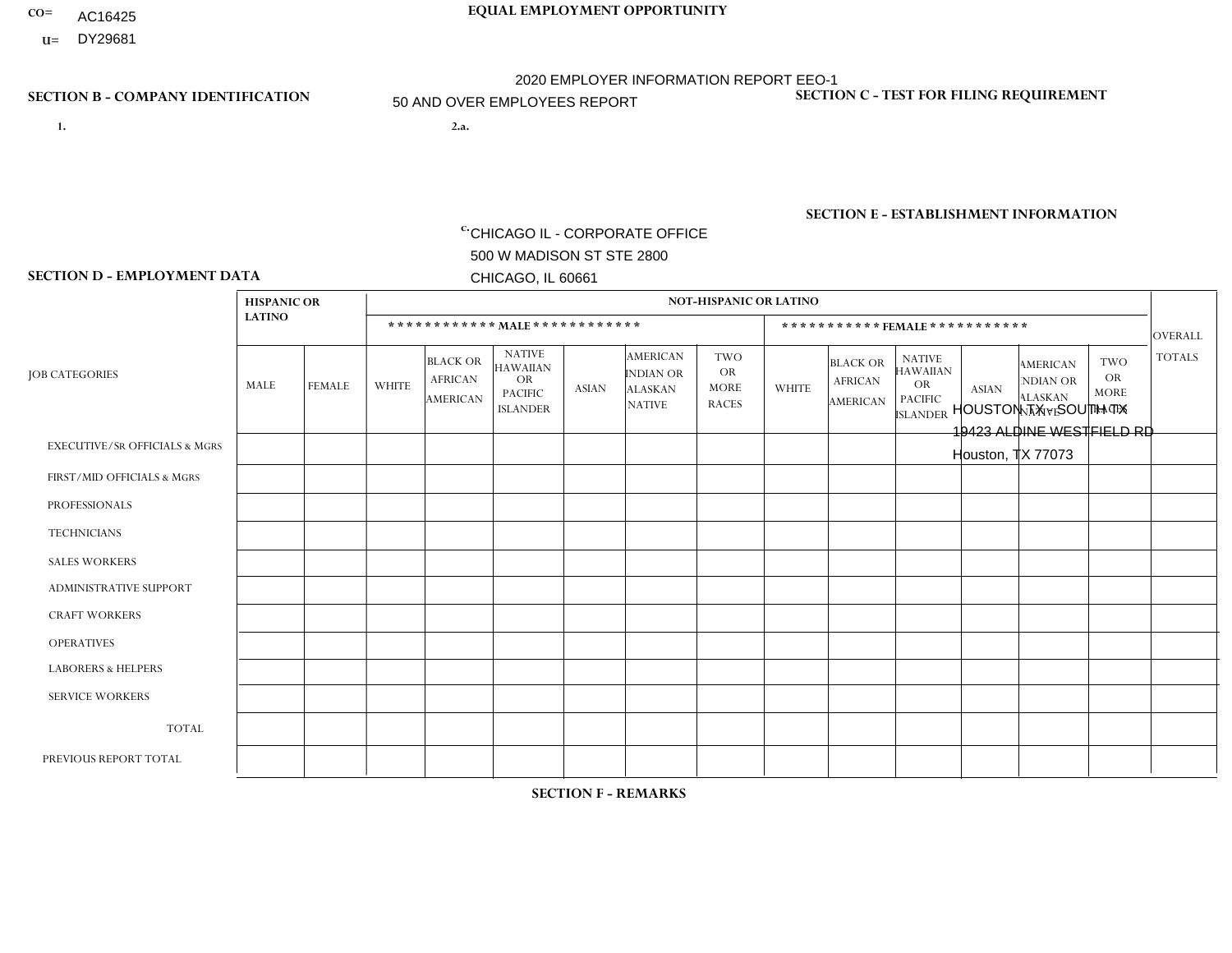- **CO= EQUAL EMPLOYMENT OPPORTUNITY** AC16425
	- **U=**

# 2020 EMPLOYER INFORMATION REPORT EEO-1 50 AND OVER EMPLOYEES REPORT

**1. 2.a.** CHICAGO IL - CORPORATE OFFICE 500 W MADISON ST STE 2800 CHICAGO, IL 60661

2.a. SPOKANE WA - KAO WAREHOUSE 9212 W HALLET RD Spokane, WA 99004

c. EIN= 952920557

# **SECTION B - COMPANY IDENTIFICATION SECTION C - TEST FOR FILING REQUIREMENT**

1- Y 2- Y 3- N DUNS= 000123456

**SECTION E - ESTABLISHMENT INFORMATION c.** NAICS: 423140

### **SECTION D - EMPLOYMENT DATA**

|                                          | <b>HISPANIC OR</b> |                |                |                                                      |                                                                                    |              |                                                                 | <b>NOT-HISPANIC OR LATINO</b>                          |                |                                               |                                                                                    |              |                                                                       |                                                        |                |
|------------------------------------------|--------------------|----------------|----------------|------------------------------------------------------|------------------------------------------------------------------------------------|--------------|-----------------------------------------------------------------|--------------------------------------------------------|----------------|-----------------------------------------------|------------------------------------------------------------------------------------|--------------|-----------------------------------------------------------------------|--------------------------------------------------------|----------------|
|                                          | <b>LATINO</b>      |                |                | ************ MALE ************                       |                                                                                    |              |                                                                 |                                                        |                |                                               | ***********FEMALE***********                                                       |              |                                                                       |                                                        | <b>OVERALL</b> |
| <b>JOB CATEGORIES</b>                    | <b>MALE</b>        | <b>FEMALE</b>  | <b>WHITE</b>   | <b>BLACK OR</b><br><b>AFRICAN</b><br><b>AMERICAN</b> | <b>NATIVE</b><br><b>HAWAIIAN</b><br><b>OR</b><br><b>PACIFIC</b><br><b>ISLANDER</b> | <b>ASIAN</b> | <b>AMERICAN</b><br>INDIAN OR<br><b>ALASKAN</b><br><b>NATIVE</b> | <b>TWO</b><br><b>OR</b><br><b>MORE</b><br><b>RACES</b> | <b>WHITE</b>   | <b>BLACK OR</b><br><b>AFRICAN</b><br>AMERICAN | <b>NATIVE</b><br><b>HAWAIIAN</b><br><b>OR</b><br><b>PACIFIC</b><br><b>ISLANDER</b> | <b>ASIAN</b> | <b>AMERICAN</b><br><b>NDIAN OR</b><br><b>ALASKAN</b><br><b>NATIVE</b> | <b>TWO</b><br><b>OR</b><br><b>MORE</b><br><b>RACES</b> | <b>TOTALS</b>  |
| <b>EXECUTIVE/SR OFFICIALS &amp; MGRS</b> | $\Omega$           | $\Omega$       |                | $\Omega$                                             | 0                                                                                  | $\Omega$     | $\Omega$                                                        | $\Omega$                                               | $\Omega$       | $\Omega$                                      | $\Omega$                                                                           | $\Omega$     | $\Omega$                                                              | $\Omega$                                               |                |
| FIRST/MID OFFICIALS & MGRS               |                    | 1              | 4              | $\overline{c}$                                       | $\Omega$                                                                           | $\Omega$     | $\Omega$                                                        | 1                                                      | 0              | $\Omega$                                      | 0                                                                                  | $\Omega$     | $\Omega$                                                              | $\Omega$                                               | 9              |
| <b>PROFESSIONALS</b>                     | $\Omega$           | $\Omega$       | $\overline{2}$ | $\mathbf 0$                                          | $\Omega$                                                                           | $\Omega$     | $\Omega$                                                        | $\Omega$                                               | $\Omega$       | $\Omega$                                      | 0                                                                                  | 0            | $\Omega$                                                              | $\mathbf 0$                                            | $\overline{2}$ |
| <b>TECHNICIANS</b>                       | $\Omega$           | $\mathbf 0$    | $\Omega$       | $\mathbf 0$                                          | $\mathbf 0$                                                                        | $\Omega$     | $\Omega$                                                        | $\Omega$                                               | 0              | $\mathbf 0$                                   | 0                                                                                  | $\mathbf 0$  | $\Omega$                                                              | $\mathbf 0$                                            | $\mathbf{0}$   |
| <b>SALES WORKERS</b>                     | $\Omega$           | $\Omega$       | $\Omega$       | $\Omega$                                             | $\Omega$                                                                           | $\Omega$     | $\Omega$                                                        | $\Omega$                                               | $\Omega$       | $\Omega$                                      | $\Omega$                                                                           | $\Omega$     | $\Omega$                                                              | $\Omega$                                               | $\Omega$       |
| <b>ADMINISTRATIVE SUPPORT</b>            | $\Omega$           | $\Omega$       | 1              | 0                                                    | $\Omega$                                                                           | $\Omega$     | $\Omega$                                                        | $\Omega$                                               | 0              | $\Omega$                                      | 0                                                                                  | $\Omega$     | $\Omega$                                                              | $\Omega$                                               | $\overline{1}$ |
| <b>CRAFT WORKERS</b>                     | $\Omega$           | $\Omega$       | $\Omega$       | $\mathbf 0$                                          | $\Omega$                                                                           | $\Omega$     | $\Omega$                                                        | $\Omega$                                               | 0              | $\Omega$                                      | 0                                                                                  | $\Omega$     | $\Omega$                                                              | $\Omega$                                               | $\Omega$       |
| <b>OPERATIVES</b>                        | 5                  | $\Omega$       | 19             | $\overline{2}$                                       | $\mathbf 0$                                                                        | $\Omega$     | $\Omega$                                                        | 1                                                      | $\Omega$       | $\Omega$                                      | 0                                                                                  | $\mathbf 0$  | $\Omega$                                                              | $\Omega$                                               | 27             |
| <b>LABORERS &amp; HELPERS</b>            | 5                  | $\Omega$       | 33             | $\mathbf 0$                                          | $\overline{1}$                                                                     | 4            | 1                                                               | $\overline{1}$                                         | 9              | $\overline{1}$                                | 0                                                                                  | $\Omega$     | $\Omega$                                                              | $\Omega$                                               | 55             |
| <b>SERVICE WORKERS</b>                   | $\Omega$           | $\Omega$       | $\Omega$       | $\mathbf 0$                                          | $\mathbf 0$                                                                        | $\Omega$     | $\Omega$                                                        | $\Omega$                                               | 0              | $\Omega$                                      | $\Omega$                                                                           | $\mathbf 0$  | $\Omega$                                                              | $\Omega$                                               | $\mathbf 0$    |
| <b>TOTAL</b>                             | 11                 | $\mathbf{1}$   | 60             | 4                                                    | 1                                                                                  | 4            | 1                                                               | 3                                                      | 9              | $\mathbf{1}$                                  | 0                                                                                  | $\mathbf 0$  | 0                                                                     | $\mathbf 0$                                            | 95             |
| PREVIOUS REPORT TOTAL                    | 10                 | $\overline{2}$ | 50             | 5                                                    | $\overline{2}$                                                                     | 2            | 1                                                               | 3                                                      | $\overline{7}$ | $\overline{1}$                                | 0                                                                                  | $\Omega$     | $\Omega$                                                              | $\mathbf 0$                                            | 83             |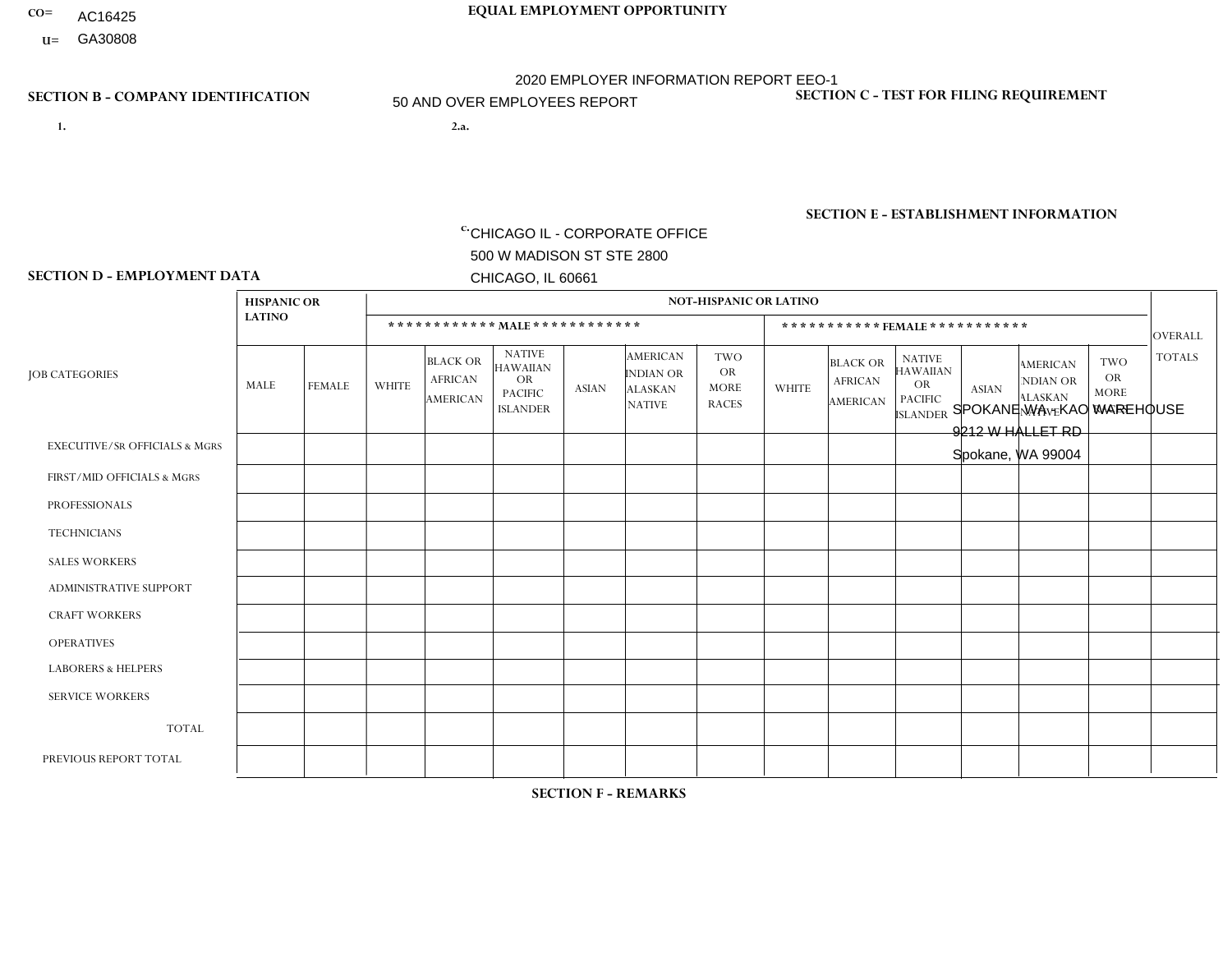- AC16425
- **U=**

**1. 2.a.** CHICAGO IL - CORPORATE OFFICE 500 W MADISON ST STE 2800 CHICAGO, IL 60661

2.a. MIAMI FL 11701 NW 101 RD Medley, FL 33178

c. EIN= 952920557

# **SECTION B - COMPANY IDENTIFICATION SECTION C - TEST FOR FILING REQUIREMENT**

1- Y 2- Y 3- N DUNS= 000123456

**SECTION E - ESTABLISHMENT INFORMATION c.** NAICS: 423140

### **SECTION D - EMPLOYMENT DATA**

|                                          | <b>HISPANIC OR</b> |                |                |                                                      |                                                                                    |              |                                                                 | <b>NOT-HISPANIC OR LATINO</b>                          |              |                                                      |                                                                                    |              |                                                                       |                                                        |                |
|------------------------------------------|--------------------|----------------|----------------|------------------------------------------------------|------------------------------------------------------------------------------------|--------------|-----------------------------------------------------------------|--------------------------------------------------------|--------------|------------------------------------------------------|------------------------------------------------------------------------------------|--------------|-----------------------------------------------------------------------|--------------------------------------------------------|----------------|
|                                          | <b>LATINO</b>      |                |                |                                                      |                                                                                    |              |                                                                 |                                                        |              |                                                      |                                                                                    |              |                                                                       |                                                        |                |
|                                          |                    |                |                | ************ MALE ************                       |                                                                                    |              |                                                                 |                                                        |              |                                                      | ***********FEMALE***********                                                       |              |                                                                       |                                                        | <b>OVERALL</b> |
| <b>JOB CATEGORIES</b>                    | <b>MALE</b>        | <b>FEMALE</b>  | <b>WHITE</b>   | <b>BLACK OR</b><br><b>AFRICAN</b><br><b>AMERICAN</b> | <b>NATIVE</b><br><b>HAWAIIAN</b><br><b>OR</b><br><b>PACIFIC</b><br><b>ISLANDER</b> | <b>ASIAN</b> | <b>AMERICAN</b><br>INDIAN OR<br><b>ALASKAN</b><br><b>NATIVE</b> | <b>TWO</b><br><b>OR</b><br><b>MORE</b><br><b>RACES</b> | <b>WHITE</b> | <b>BLACK OR</b><br><b>AFRICAN</b><br><b>AMERICAN</b> | <b>NATIVE</b><br><b>HAWAIIAN</b><br><b>OR</b><br><b>PACIFIC</b><br><b>ISLANDER</b> | <b>ASIAN</b> | <b>AMERICAN</b><br><b>NDIAN OR</b><br><b>ALASKAN</b><br><b>NATIVE</b> | <b>TWO</b><br><b>OR</b><br><b>MORE</b><br><b>RACES</b> | <b>TOTALS</b>  |
| <b>EXECUTIVE/SR OFFICIALS &amp; MGRS</b> | $\mathbf{0}$       | $\Omega$       | $\Omega$       | $\Omega$                                             | 0                                                                                  | $\Omega$     | $\Omega$                                                        | $\Omega$                                               | $\Omega$     | $\mathbf{0}$                                         | $\Omega$                                                                           | $\Omega$     | $\Omega$                                                              | $\Omega$                                               | $\Omega$       |
| FIRST/MID OFFICIALS & MGRS               | 5                  | $\Omega$       | $\Omega$       | $\mathbf 0$                                          | $\mathbf 0$                                                                        | $\Omega$     | $\Omega$                                                        | $\Omega$                                               | $\Omega$     | $\Omega$                                             | $\Omega$                                                                           | $\Omega$     | $\Omega$                                                              | $\Omega$                                               | 5              |
| <b>PROFESSIONALS</b>                     | $\Omega$           | $\mathbf 0$    | 1              | $\mathbf 0$                                          | $\overline{0}$                                                                     | $\Omega$     | $\Omega$                                                        | $\Omega$                                               | $\Omega$     | $\Omega$                                             | $\Omega$                                                                           | $\Omega$     | $\Omega$                                                              | $\Omega$                                               | $\mathbf{1}$   |
| <b>TECHNICIANS</b>                       | $\Omega$           | $\Omega$       | $\Omega$       | $\Omega$                                             | 0                                                                                  | $\Omega$     | $\overline{0}$                                                  | $\Omega$                                               | $\Omega$     | $\Omega$                                             | $\Omega$                                                                           | $\Omega$     | $\mathbf{0}$                                                          | $\Omega$                                               | $\Omega$       |
| <b>SALES WORKERS</b>                     | 15                 | $\Omega$       | 1              | $\mathbf{1}$                                         | 0                                                                                  | $\Omega$     | $\Omega$                                                        | $\Omega$                                               | $\Omega$     | $\Omega$                                             | $\Omega$                                                                           | $\Omega$     | $\Omega$                                                              | $\Omega$                                               | 17             |
| <b>ADMINISTRATIVE SUPPORT</b>            | $\Omega$           | $\overline{2}$ | $\Omega$       | $\mathbf 0$                                          | $\mathbf 0$                                                                        | $\mathbf 0$  | $\Omega$                                                        | $\Omega$                                               | $\Omega$     | $\mathbf{0}$                                         | $\Omega$                                                                           | $\Omega$     | $\Omega$                                                              | $\Omega$                                               | $\overline{2}$ |
| <b>CRAFT WORKERS</b>                     | $\Omega$           | $\Omega$       | $\Omega$       | 0                                                    | 0                                                                                  | $\Omega$     | $\Omega$                                                        | $\Omega$                                               | $\Omega$     | $\Omega$                                             | $\Omega$                                                                           | $\Omega$     | $\Omega$                                                              | $\Omega$                                               | $\Omega$       |
| <b>OPERATIVES</b>                        | 16                 | $\mathbf{1}$   | $\overline{c}$ | $\mathbf{1}$                                         | 0                                                                                  | $\Omega$     | $\Omega$                                                        | $\Omega$                                               | $\Omega$     | $\Omega$                                             | $\Omega$                                                                           | $\Omega$     | $\Omega$                                                              | $\Omega$                                               | 20             |
| <b>LABORERS &amp; HELPERS</b>            | 22                 | $\Omega$       | $\Omega$       | $\mathbf 0$                                          | 0                                                                                  | $\Omega$     | $\Omega$                                                        | $\Omega$                                               | $\Omega$     | $\Omega$                                             | $\Omega$                                                                           | $\Omega$     | $\Omega$                                                              | $\Omega$                                               | 22             |
| <b>SERVICE WORKERS</b>                   | $\Omega$           | 0              | $\Omega$       | 0                                                    | $\mathbf 0$                                                                        | $\Omega$     | $\Omega$                                                        | $\Omega$                                               | $\Omega$     | $\Omega$                                             | $\Omega$                                                                           | $\Omega$     | $\Omega$                                                              | $\Omega$                                               | $\mathbf 0$    |
| <b>TOTAL</b>                             | 58                 | 3              | 4              | $\overline{2}$                                       | 0                                                                                  | $\mathbf 0$  | $\mathbf{0}$                                                    | $\Omega$                                               | 0            | $\Omega$                                             | $\Omega$                                                                           | $\mathbf 0$  | $\Omega$                                                              | $\Omega$                                               | 67             |
| PREVIOUS REPORT TOTAL                    | 88                 | $\overline{7}$ | 3              | 3                                                    | 0                                                                                  | $\Omega$     | $\Omega$                                                        | 2                                                      | $\Omega$     | $\Omega$                                             | $\mathbf{0}$                                                                       | $\Omega$     | $\Omega$                                                              | $\mathbf 0$                                            | 103            |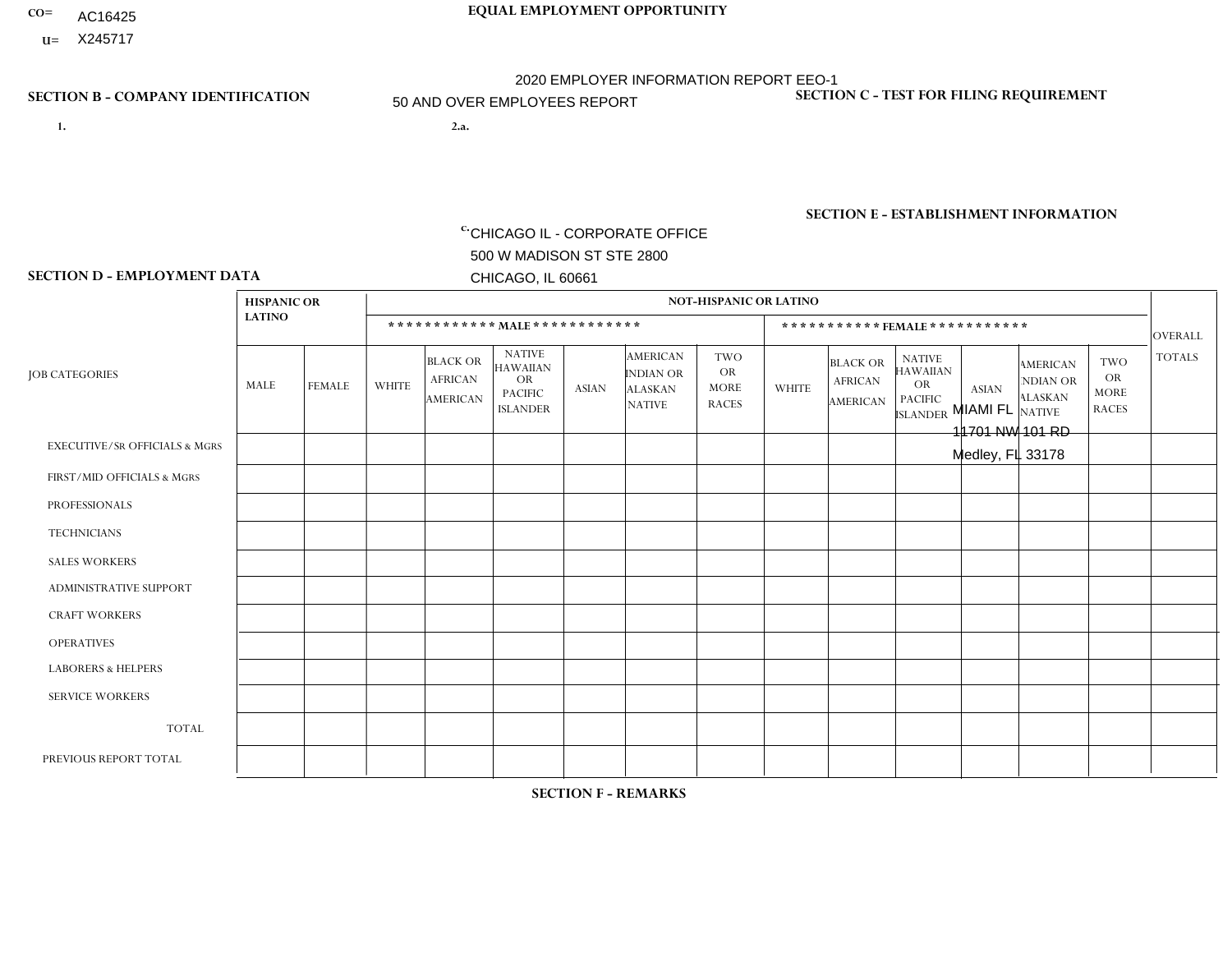- AC16425
- **U=**

- **1. 2.a.** CHICAGO IL CORPORATE OFFICE 500 W MADISON ST STE 2800 CHICAGO, IL 60661
- 2.a. AUSTELL GA KAO WHSE ATL 600 HARTMAN INDUSTRIAL CT Austell, GA 30168

c. EIN= 952920557

# **SECTION B - COMPANY IDENTIFICATION SECTION C - TEST FOR FILING REQUIREMENT**

1- Y 2- Y 3- N DUNS= 000123456

**SECTION E - ESTABLISHMENT INFORMATION c.** NAICS: 423140

### **SECTION D - EMPLOYMENT DATA**

|                                          | <b>HISPANIC OR</b>   |               |                |                                                      |                                                                             |              |                                                                        | <b>NOT-HISPANIC OR LATINO</b>                          |                |                                               |                                                                                    |              |                                                                       |                                                        |                |
|------------------------------------------|----------------------|---------------|----------------|------------------------------------------------------|-----------------------------------------------------------------------------|--------------|------------------------------------------------------------------------|--------------------------------------------------------|----------------|-----------------------------------------------|------------------------------------------------------------------------------------|--------------|-----------------------------------------------------------------------|--------------------------------------------------------|----------------|
|                                          | <b>LATINO</b>        |               |                |                                                      | ************ MAIE************                                               |              |                                                                        |                                                        |                | ***********FEMALE***********                  |                                                                                    |              |                                                                       |                                                        | <b>OVERALL</b> |
| <b>JOB CATEGORIES</b>                    | <b>MALE</b>          | <b>FEMALE</b> | <b>WHITE</b>   | <b>BLACK OR</b><br><b>AFRICAN</b><br><b>AMERICAN</b> | <b>NATIVE</b><br>HAWAIIAN<br><b>OR</b><br><b>PACIFIC</b><br><b>ISLANDER</b> | <b>ASIAN</b> | <b>AMERICAN</b><br><b>INDIAN OR</b><br><b>ALASKAN</b><br><b>NATIVE</b> | <b>TWO</b><br><b>OR</b><br><b>MORE</b><br><b>RACES</b> | <b>WHITE</b>   | <b>BLACK OR</b><br><b>AFRICAN</b><br>AMERICAN | <b>NATIVE</b><br><b>HAWAIIAN</b><br><b>OR</b><br><b>PACIFIC</b><br><b>ISLANDER</b> | <b>ASIAN</b> | <b>AMERICAN</b><br><b>NDIAN OR</b><br><b>ALASKAN</b><br><b>NATIVE</b> | <b>TWO</b><br><b>OR</b><br><b>MORE</b><br><b>RACES</b> | <b>TOTALS</b>  |
| <b>EXECUTIVE/SR OFFICIALS &amp; MGRS</b> | $\Omega$             | $\Omega$      | 1              | $\Omega$                                             | $\mathbf{0}$                                                                | $\Omega$     | $\Omega$                                                               | $\Omega$                                               | $\Omega$       | $\Omega$                                      | $\Omega$                                                                           | $\Omega$     | $\Omega$                                                              | $\Omega$                                               | $\mathbf{1}$   |
| FIRST/MID OFFICIALS & MGRS               | 0                    | $\mathbf 0$   | 4              | $\overline{7}$                                       | $\Omega$                                                                    | $\mathbf{0}$ | $\Omega$                                                               | 0                                                      | $\overline{2}$ |                                               | $\Omega$                                                                           | 0            | $\Omega$                                                              | $\mathbf 0$                                            | 14             |
| <b>PROFESSIONALS</b>                     | 0                    | $\mathbf 0$   | 3              | $\mathbf{1}$                                         | $\Omega$                                                                    | $\Omega$     | $\Omega$                                                               | 1                                                      | $\overline{2}$ | 2                                             | 0                                                                                  | 0            | $\Omega$                                                              | $\mathbf 0$                                            | 9              |
| <b>TECHNICIANS</b>                       | 0                    | $\mathbf 0$   | $\mathbf 0$    | $\mathbf 0$                                          | $\Omega$                                                                    | $\Omega$     | $\Omega$                                                               | 0                                                      | $\Omega$       | $\Omega$                                      | $\mathbf 0$                                                                        | $\mathbf 0$  | $\Omega$                                                              | $\mathbf 0$                                            | $\mathbf 0$    |
| <b>SALES WORKERS</b>                     | $\mathbf 0$          | $\Omega$      | 1              | $\Omega$                                             | $\Omega$                                                                    | $\Omega$     | $\Omega$                                                               | 0                                                      | $\overline{2}$ | $\Omega$                                      | $\Omega$                                                                           | $\mathbf{0}$ | $\Omega$                                                              | $\Omega$                                               | 3              |
| ADMINISTRATIVE SUPPORT                   | 1                    |               | $\Omega$       | 3                                                    | $\mathbf{0}$                                                                | $\Omega$     | $\Omega$                                                               | 0                                                      | $\overline{2}$ | $\Omega$                                      | $\Omega$                                                                           | $\Omega$     | $\Omega$                                                              | $\Omega$                                               | $\overline{7}$ |
| <b>CRAFT WORKERS</b>                     | 0                    | $\Omega$      | $\mathbf 0$    | $\Omega$                                             | $\mathbf{0}$                                                                | $\Omega$     | 0                                                                      | $\Omega$                                               | $\Omega$       | $\Omega$                                      | $\Omega$                                                                           | $\Omega$     | $\Omega$                                                              | $\Omega$                                               | $\Omega$       |
| <b>OPERATIVES</b>                        | 0                    | $\Omega$      | $\overline{7}$ | 30                                                   | $\Omega$                                                                    | 1            | $\Omega$                                                               | 0                                                      |                | 2                                             | $\Omega$                                                                           | $\Omega$     | $\Omega$                                                              | $\Omega$                                               | 41             |
| <b>LABORERS &amp; HELPERS</b>            | $\blacktriangleleft$ | $\Omega$      | 6              | 70                                                   | $\Omega$                                                                    | $\Omega$     | $\Omega$                                                               | 4                                                      | 3              | 14                                            | $\Omega$                                                                           | $\Omega$     | $\Omega$                                                              | $\overline{4}$                                         | 102            |
| <b>SERVICE WORKERS</b>                   | $\Omega$             | $\mathbf 0$   | 0              | $\mathbf 0$                                          | $\Omega$                                                                    | $\mathbf{0}$ | $\Omega$                                                               | 0                                                      | $\Omega$       | $\Omega$                                      | $\Omega$                                                                           | $\mathbf 0$  | $\Omega$                                                              | $\Omega$                                               | 0              |
| <b>TOTAL</b>                             | $\overline{2}$       |               | 22             | 111                                                  | $\mathbf 0$                                                                 | 1            | $\Omega$                                                               | 5                                                      | 12             | 19                                            | $\Omega$                                                                           | $\mathbf 0$  | $\Omega$                                                              | $\overline{4}$                                         | 177            |
| PREVIOUS REPORT TOTAL                    | 2                    | 3             | 22             | 97                                                   | $\mathbf{0}$                                                                | $\Omega$     | $\Omega$                                                               | 4                                                      | 13             | 22                                            | $\Omega$                                                                           | $\Omega$     | $\Omega$                                                              | $\overline{4}$                                         | 167            |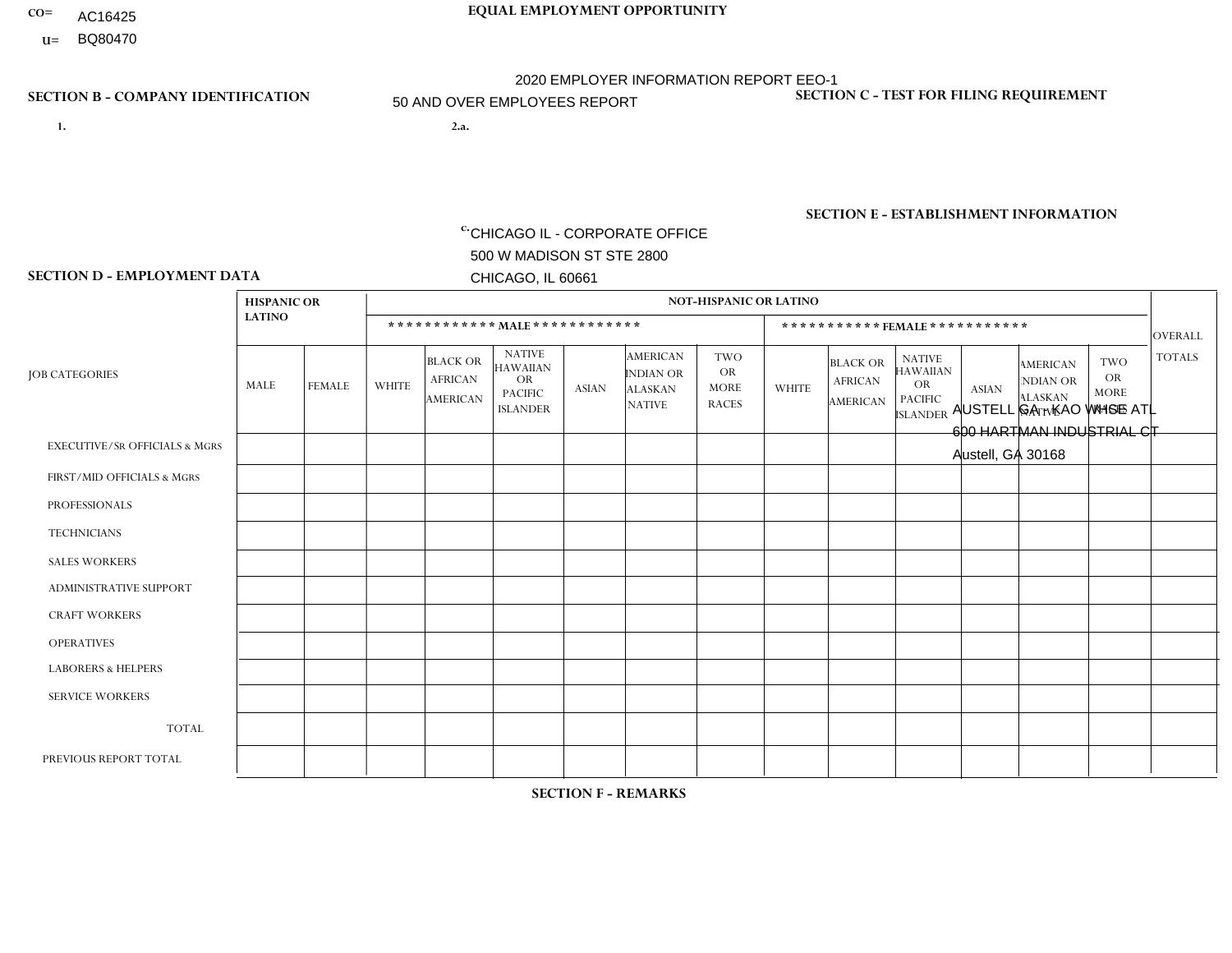- AC16425
- **U=**

- **1. 2.a.** CHICAGO IL CORPORATE OFFICE 500 W MADISON ST STE 2800 CHICAGO, IL 60661
- 2.a. CRYSTAL RIVER FL 4950 WEST NORVELL BRYANT HIGHWAY Crystal River, FL 34429

c. EIN= 952920557

# **SECTION B - COMPANY IDENTIFICATION SECTION C - TEST FOR FILING REQUIREMENT**

1- Y 2- Y 3- N DUNS= 000123456

**SECTION E - ESTABLISHMENT INFORMATION c.** NAICS: 423140

### **SECTION D - EMPLOYMENT DATA**

|                                          | <b>HISPANIC OR</b> |                |                |                                                      |                                                                                    |              |                                                                 | <b>NOT-HISPANIC OR LATINO</b>                          |                |                                                      |                                                                             |              |                                                                       |                                                        |                |
|------------------------------------------|--------------------|----------------|----------------|------------------------------------------------------|------------------------------------------------------------------------------------|--------------|-----------------------------------------------------------------|--------------------------------------------------------|----------------|------------------------------------------------------|-----------------------------------------------------------------------------|--------------|-----------------------------------------------------------------------|--------------------------------------------------------|----------------|
|                                          | <b>LATINO</b>      |                |                | ************ MALE ************                       |                                                                                    |              |                                                                 |                                                        |                |                                                      | *********** FEMALE ***********                                              |              |                                                                       |                                                        | <b>OVERALL</b> |
| <b>JOB CATEGORIES</b>                    | <b>MALE</b>        | <b>FEMALE</b>  | <b>WHITE</b>   | <b>BLACK OR</b><br><b>AFRICAN</b><br><b>AMERICAN</b> | <b>NATIVE</b><br><b>HAWAIIAN</b><br><b>OR</b><br><b>PACIFIC</b><br><b>ISLANDER</b> | <b>ASIAN</b> | <b>AMERICAN</b><br>INDIAN OR<br><b>ALASKAN</b><br><b>NATIVE</b> | <b>TWO</b><br><b>OR</b><br><b>MORE</b><br><b>RACES</b> | <b>WHITE</b>   | <b>BLACK OR</b><br><b>AFRICAN</b><br><b>AMERICAN</b> | <b>NATIVE</b><br><b>HAWAIIAN</b><br>OR<br><b>PACIFIC</b><br><b>ISLANDER</b> | <b>ASIAN</b> | <b>AMERICAN</b><br><b>NDIAN OR</b><br><b>ALASKAN</b><br><b>NATIVE</b> | <b>TWO</b><br><b>OR</b><br><b>MORE</b><br><b>RACES</b> | <b>TOTALS</b>  |
| <b>EXECUTIVE/SR OFFICIALS &amp; MGRS</b> | $\Omega$           | $\Omega$       | $\Omega$       | $\mathbf{0}$                                         | $\Omega$                                                                           | $\Omega$     | $\Omega$                                                        | $\Omega$                                               | 1              | $\Omega$                                             | $\Omega$                                                                    | $\Omega$     | $\Omega$                                                              | $\Omega$                                               |                |
| FIRST/MID OFFICIALS & MGRS               | 2                  | $\Omega$       | 9              | $\overline{ }$                                       | $\Omega$                                                                           | $\Omega$     | $\Omega$                                                        | $\Omega$                                               | 1              | $\Omega$                                             | 0                                                                           | $\mathbf 0$  | $\Omega$                                                              | $\Omega$                                               | 13             |
| <b>PROFESSIONALS</b>                     | $\Omega$           | $\mathbf 0$    | 5              | $\mathbf 0$                                          | $\Omega$                                                                           | $\Omega$     | $\Omega$                                                        | $\Omega$                                               | $\overline{2}$ | $\Omega$                                             | 0                                                                           | $\mathbf 0$  | $\Omega$                                                              | $\mathbf 0$                                            | $\overline{7}$ |
| <b>TECHNICIANS</b>                       | $\Omega$           | $\Omega$       | $\Omega$       | $\Omega$                                             | $\Omega$                                                                           | $\Omega$     | $\Omega$                                                        | $\Omega$                                               | $\Omega$       | $\Omega$                                             | $\Omega$                                                                    | $\Omega$     | $\Omega$                                                              | $\Omega$                                               | $\Omega$       |
| <b>SALES WORKERS</b>                     |                    | $\Omega$       | 13             | $\Omega$                                             | $\Omega$                                                                           | $\Omega$     | $\Omega$                                                        | $\Omega$                                               | 5              | $\Omega$                                             | $\Omega$                                                                    | $\Omega$     | $\Omega$                                                              | $\Omega$                                               | 19             |
| <b>ADMINISTRATIVE SUPPORT</b>            |                    | $\Omega$       | 3              | $\mathbf 0$                                          | $\Omega$                                                                           | $\Omega$     | $\Omega$                                                        | $\Omega$                                               | $\overline{7}$ | $\Omega$                                             | 0                                                                           | $\Omega$     | $\Omega$                                                              | $\Omega$                                               | 11             |
| <b>CRAFT WORKERS</b>                     | 2                  | $\Omega$       | 17             | $\overline{2}$                                       | $\Omega$                                                                           | $\Omega$     | 1                                                               | 2                                                      | 1              | $\Omega$                                             | 0                                                                           | $\Omega$     | $\Omega$                                                              | $\Omega$                                               | 25             |
| <b>OPERATIVES</b>                        | 6                  | $\Omega$       | 47             | 4                                                    | 0                                                                                  | $\Omega$     | $\Omega$                                                        | $\Omega$                                               | 4              | $\Omega$                                             | 0                                                                           | $\Omega$     | $\Omega$                                                              | $\Omega$                                               | 61             |
| <b>LABORERS &amp; HELPERS</b>            | $\Omega$           | $\Omega$       | $\overline{7}$ | $\mathbf 0$                                          | $\Omega$                                                                           | $\Omega$     | $\Omega$                                                        | $\Omega$                                               | 0              | $\Omega$                                             | $\Omega$                                                                    | $\Omega$     | $\Omega$                                                              | $\Omega$                                               | $\overline{7}$ |
| <b>SERVICE WORKERS</b>                   | $\Omega$           | 0              | $\mathbf{0}$   | $\mathbf 0$                                          | $\mathbf 0$                                                                        | $\Omega$     | $\Omega$                                                        | $\Omega$                                               | 0              | $\mathbf{0}$                                         | $\Omega$                                                                    | 0            | $\Omega$                                                              | $\mathbf 0$                                            | $\overline{0}$ |
| <b>TOTAL</b>                             | 12                 | $\Omega$       | 101            | $\overline{7}$                                       | $\mathbf 0$                                                                        | $\Omega$     | 1                                                               | $\overline{2}$                                         | 21             | $\Omega$                                             | $\mathbf 0$                                                                 | 0            | $\Omega$                                                              | $\Omega$                                               | 144            |
| PREVIOUS REPORT TOTAL                    | 19                 | $\overline{0}$ | 137            | 12                                                   | 0                                                                                  | 2            | $\overline{2}$                                                  | 5                                                      | 30             | $\Omega$                                             | 0                                                                           | $\mathbf 0$  | 0                                                                     | $\mathbf 0$                                            | 207            |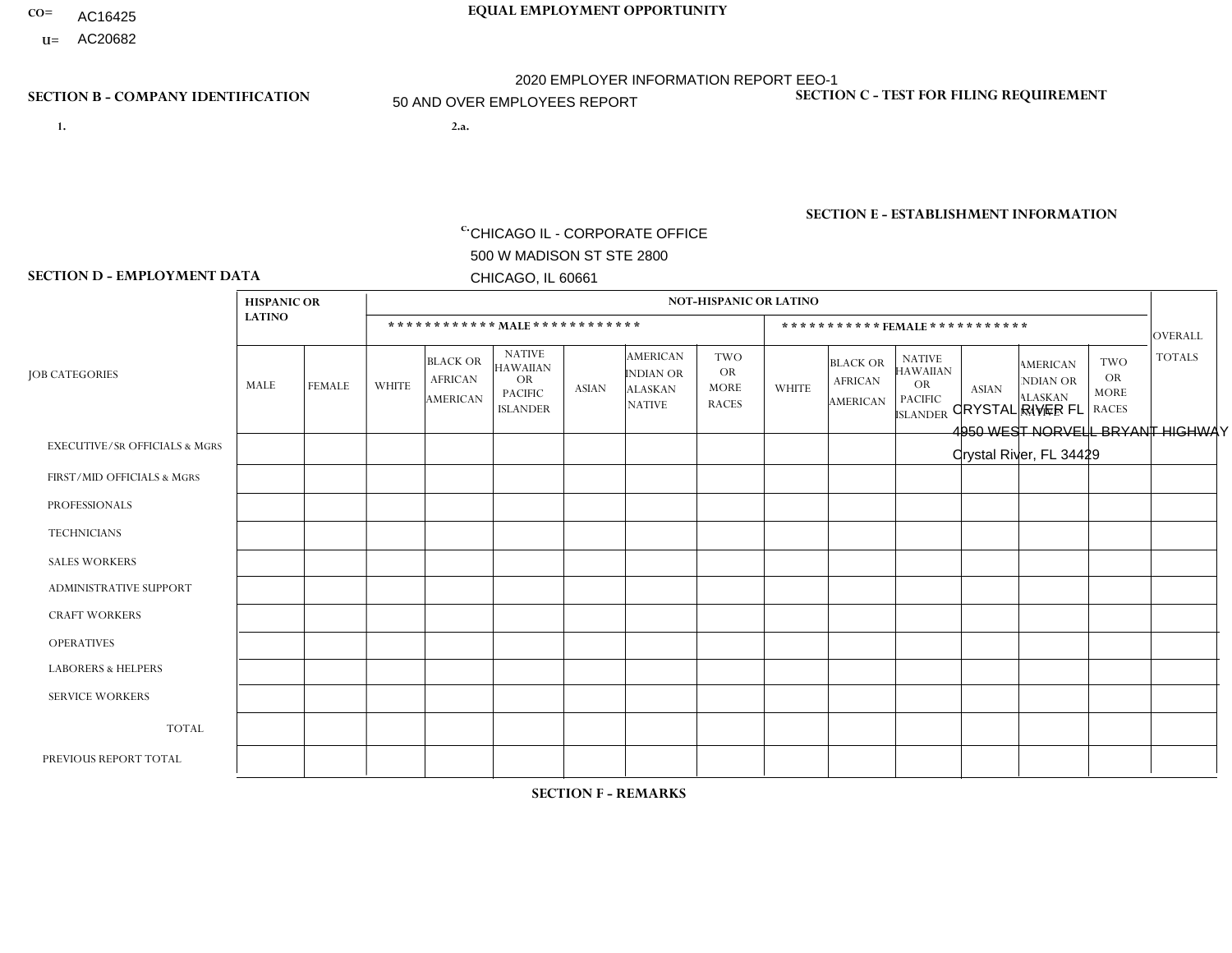- AC16425
- **U=**

- **1. 2.a.** CHICAGO IL CORPORATE OFFICE 500 W MADISON ST STE 2800 CHICAGO, IL 60661
- 2.a. ROMULUS MI 36555 ECORSE RD Romulus, MI 48174

EIN= 952920557

# **SECTION B - COMPANY IDENTIFICATION SECTION C - TEST FOR FILING REQUIREMENT**

1- Y 2- Y 3- N DUNS= 000123456

**SECTION E - ESTABLISHMENT INFORMATION c.** NAICS: 423140

### **SECTION D - EMPLOYMENT DATA**

|                                          | <b>HISPANIC OR</b> |                      |                |                                               |                                                                                    |              |                                                                        | <b>NOT-HISPANIC OR LATINO</b>                          |                         |                                               |                                                                             |              |                                                                       |                                                        |                |
|------------------------------------------|--------------------|----------------------|----------------|-----------------------------------------------|------------------------------------------------------------------------------------|--------------|------------------------------------------------------------------------|--------------------------------------------------------|-------------------------|-----------------------------------------------|-----------------------------------------------------------------------------|--------------|-----------------------------------------------------------------------|--------------------------------------------------------|----------------|
|                                          | <b>LATINO</b>      |                      |                | ************ MALE ************                |                                                                                    |              |                                                                        |                                                        |                         | ***********FEMALE***********                  |                                                                             |              |                                                                       |                                                        | <b>OVERALL</b> |
| <b>JOB CATEGORIES</b>                    | MALE               | <b>FEMALE</b>        | <b>WHITE</b>   | <b>BLACK OR</b><br><b>AFRICAN</b><br>AMERICAN | <b>NATIVE</b><br><b>HAWAIIAN</b><br><b>OR</b><br><b>PACIFIC</b><br><b>ISLANDER</b> | <b>ASIAN</b> | <b>AMERICAN</b><br><b>INDIAN OR</b><br><b>ALASKAN</b><br><b>NATIVE</b> | <b>TWO</b><br><b>OR</b><br><b>MORE</b><br><b>RACES</b> | <b>WHITE</b>            | <b>BLACK OR</b><br><b>AFRICAN</b><br>AMERICAN | <b>NATIVE</b><br><b>HAWAIIAN</b><br>OR<br><b>PACIFIC</b><br><b>ISLANDER</b> | <b>ASIAN</b> | <b>AMERICAN</b><br><b>NDIAN OR</b><br><b>ALASKAN</b><br><b>NATIVE</b> | <b>TWO</b><br><b>OR</b><br><b>MORE</b><br><b>RACES</b> | <b>TOTALS</b>  |
| <b>EXECUTIVE/SR OFFICIALS &amp; MGRS</b> | $\Omega$           | $\Omega$             | $\Omega$       | $\mathbf 0$                                   | $\Omega$                                                                           | $\Omega$     | $\Omega$                                                               | $\Omega$                                               | $\Omega$                | $\Omega$                                      | $\Omega$                                                                    | $\Omega$     | $\Omega$                                                              | $\mathbf{0}$                                           | $\mathbf{0}$   |
| FIRST/MID OFFICIALS & MGRS               | 0                  | $\Omega$             | 4              | $\mathbf 0$                                   | $\Omega$                                                                           | $\Omega$     | $\Omega$                                                               | $\Omega$                                               |                         | $\Omega$                                      | $\Omega$                                                                    | $\Omega$     | $\Omega$                                                              | $\Omega$                                               | 5              |
| <b>PROFESSIONALS</b>                     | 0                  | $\Omega$             | $\Omega$       | $\mathbf 0$                                   | $\Omega$                                                                           | $\Omega$     | $\Omega$                                                               | $\Omega$                                               | 0                       | $\Omega$                                      | $\Omega$                                                                    | $\Omega$     | $\Omega$                                                              | $\Omega$                                               | $\mathbf{0}$   |
| <b>TECHNICIANS</b>                       | 0                  | $\mathbf 0$          | $\Omega$       | $\mathbf 0$                                   | $\mathbf 0$                                                                        | $\Omega$     | $\Omega$                                                               | $\Omega$                                               | $\Omega$                | $\mathbf 0$                                   | $\Omega$                                                                    | $\mathbf 0$  | 0                                                                     | $\mathbf 0$                                            | $\mathbf 0$    |
| <b>SALES WORKERS</b>                     | $\Omega$           | $\Omega$             | $\overline{2}$ | $\Omega$                                      | $\Omega$                                                                           | $\Omega$     | $\Omega$                                                               | $\Omega$                                               | $\overline{2}$          | $\Omega$                                      | $\Omega$                                                                    | $\Omega$     | $\Omega$                                                              | $\mathbf{0}$                                           | $\overline{4}$ |
| <b>ADMINISTRATIVE SUPPORT</b>            | $\Omega$           | $\mathbf{1}$         |                | $\mathbf 0$                                   | $\mathbf 0$                                                                        | $\Omega$     | $\Omega$                                                               | $\Omega$                                               | $\overline{2}$          | $\Omega$                                      | $\Omega$                                                                    | $\mathbf{0}$ | $\mathbf{0}$                                                          | $\mathbf 0$                                            | 4              |
| <b>CRAFT WORKERS</b>                     | $\Omega$           | $\Omega$             | $\Omega$       | $\Omega$                                      | $\Omega$                                                                           | $\Omega$     | $\Omega$                                                               | $\Omega$                                               | $\Omega$                | $\Omega$                                      | $\Omega$                                                                    | $\Omega$     | $\Omega$                                                              | $\Omega$                                               | $\Omega$       |
| <b>OPERATIVES</b>                        | 4                  | $\Omega$             | 22             | 9                                             | $\Omega$                                                                           | $\Omega$     | $\Omega$                                                               | $\overline{2}$                                         |                         | $\Omega$                                      | $\Omega$                                                                    | $\Omega$     | $\Omega$                                                              | $\Omega$                                               | 38             |
| <b>LABORERS &amp; HELPERS</b>            | и                  | $\Omega$             | 23             | 16                                            | $\mathbf{0}$                                                                       | -1           | $\overline{\phantom{a}}$                                               | $\overline{2}$                                         | $\overline{\mathbf{A}}$ | $\blacktriangleleft$                          | $\Omega$                                                                    | $\mathbf{0}$ | $\Omega$                                                              | $\mathbf{0}$                                           | 46             |
| <b>SERVICE WORKERS</b>                   | 0                  | $\Omega$             | $\Omega$       | $\mathbf 0$                                   | $\mathbf{0}$                                                                       | $\Omega$     | $\Omega$                                                               | $\Omega$                                               | $\Omega$                | $\Omega$                                      | $\Omega$                                                                    | $\Omega$     | $\Omega$                                                              | $\Omega$                                               | $\overline{0}$ |
| <b>TOTAL</b>                             | 5                  | $\mathbf{1}$         | 52             | 25                                            | $\mathbf{0}$                                                                       | $\mathbf 1$  | 1                                                                      | 4                                                      | $\overline{7}$          | $\mathbf 1$                                   | $\Omega$                                                                    | $\mathbf 0$  | 0                                                                     | $\mathbf 0$                                            | 97             |
| PREVIOUS REPORT TOTAL                    | 5                  | $\blacktriangleleft$ | 64             | 42                                            | $\Omega$                                                                           | $\Omega$     | $\overline{\phantom{a}}$                                               | $\overline{7}$                                         | 11                      |                                               | $\Omega$                                                                    | $\Omega$     | $\Omega$                                                              | $\mathbf{1}$                                           | 133            |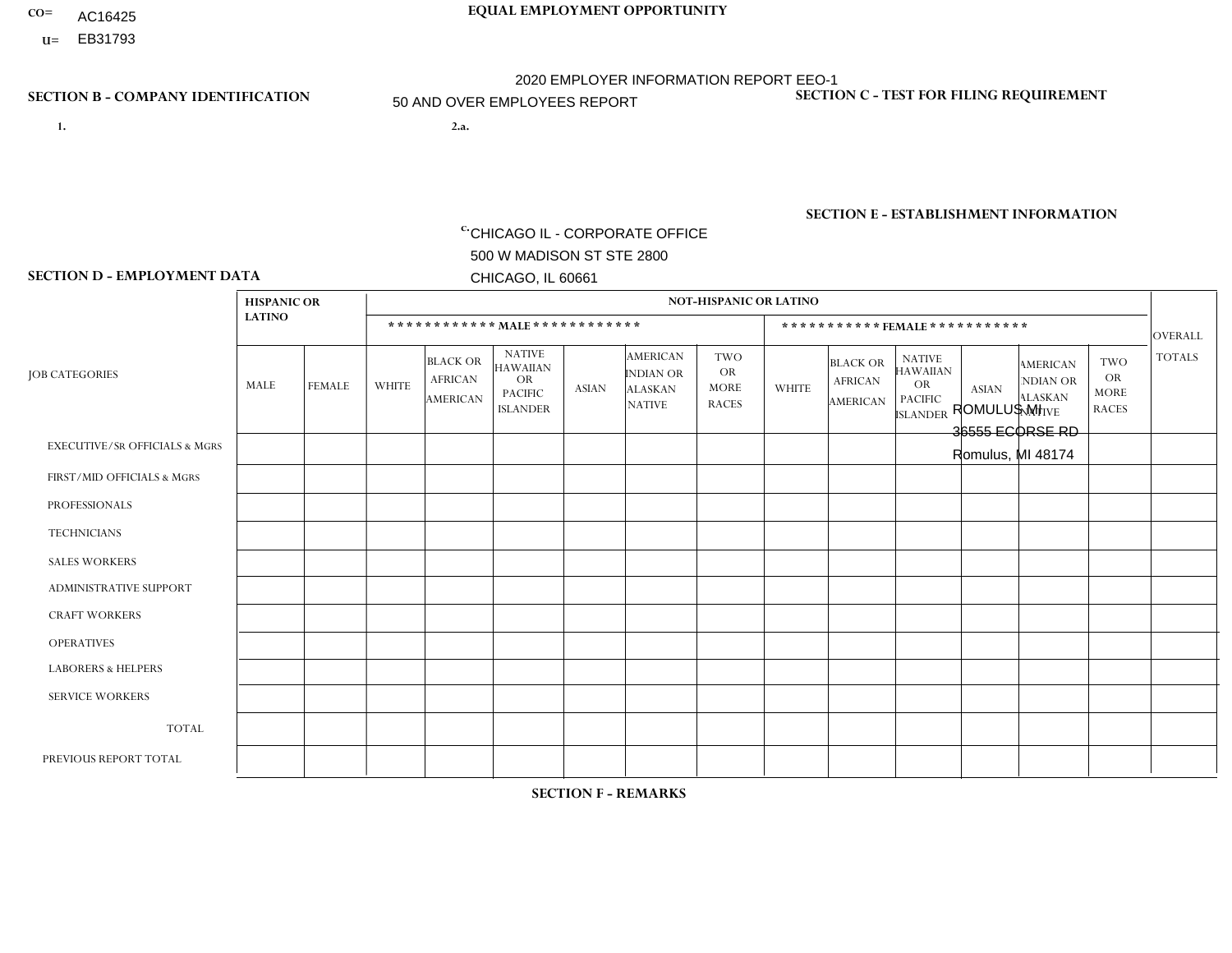- AC16425
- **U=**

**1. 2.a.** CHICAGO IL - CORPORATE OFFICE 500 W MADISON ST STE 2800 CHICAGO, IL 60661

2.a. MELBOURNE FL 7298 WAELTI DRIVE Melbourne, FL 32940

EIN= 952920557

# **SECTION B - COMPANY IDENTIFICATION SECTION C - TEST FOR FILING REQUIREMENT**

1- Y 2- Y 3- N DUNS= 000123456

**SECTION E - ESTABLISHMENT INFORMATION c.** NAICS: 423140

### **SECTION D - EMPLOYMENT DATA**

|                                          | <b>HISPANIC OR</b> |               |                |                                                      |                                                                                    |              |                                                                        | <b>NOT-HISPANIC OR LATINO</b>                          |                |                                               |                                                                             |              |                                                                       |                                                        |                      |
|------------------------------------------|--------------------|---------------|----------------|------------------------------------------------------|------------------------------------------------------------------------------------|--------------|------------------------------------------------------------------------|--------------------------------------------------------|----------------|-----------------------------------------------|-----------------------------------------------------------------------------|--------------|-----------------------------------------------------------------------|--------------------------------------------------------|----------------------|
|                                          | <b>LATINO</b>      |               |                | ************ MALE ************                       |                                                                                    |              |                                                                        |                                                        |                |                                               | *********** FEMALE ***********                                              |              |                                                                       |                                                        | <b>OVERALL</b>       |
| <b>JOB CATEGORIES</b>                    | <b>MALE</b>        | <b>FEMALE</b> | <b>WHITE</b>   | <b>BLACK OR</b><br><b>AFRICAN</b><br><b>AMERICAN</b> | <b>NATIVE</b><br><b>HAWAIIAN</b><br><b>OR</b><br><b>PACIFIC</b><br><b>ISLANDER</b> | <b>ASIAN</b> | <b>AMERICAN</b><br><b>INDIAN OR</b><br><b>ALASKAN</b><br><b>NATIVE</b> | <b>TWO</b><br><b>OR</b><br><b>MORE</b><br><b>RACES</b> | <b>WHITE</b>   | <b>BLACK OR</b><br><b>AFRICAN</b><br>AMERICAN | <b>NATIVE</b><br><b>HAWAIIAN</b><br>OR<br><b>PACIFIC</b><br><b>ISLANDER</b> | <b>ASIAN</b> | <b>AMERICAN</b><br><b>NDIAN OR</b><br><b>ALASKAN</b><br><b>NATIVE</b> | <b>TWO</b><br><b>OR</b><br><b>MORE</b><br><b>RACES</b> | <b>TOTALS</b>        |
| <b>EXECUTIVE/SR OFFICIALS &amp; MGRS</b> | $\Omega$           | $\Omega$      | $\Omega$       | $\mathbf 0$                                          | $\mathbf 0$                                                                        | $\Omega$     | $\Omega$                                                               | $\Omega$                                               | $\Omega$       | $\Omega$                                      | $\mathbf 0$                                                                 | $\mathbf 0$  | $\Omega$                                                              | $\Omega$                                               | $\mathbf 0$          |
| FIRST/MID OFFICIALS & MGRS               | $\Omega$           | 0             | 2              | $\mathbf 0$                                          | $\mathbf{0}$                                                                       | $\Omega$     | $\Omega$                                                               | $\Omega$                                               | 1              | $\Omega$                                      | $\Omega$                                                                    | $\mathbf 0$  | 0                                                                     | $\mathbf 0$                                            | 3                    |
| <b>PROFESSIONALS</b>                     | $\Omega$           | $\Omega$      | 3              | $\mathbf 0$                                          | $\Omega$                                                                           | $\Omega$     | $\Omega$                                                               | $\Omega$                                               | $\Omega$       | $\Omega$                                      | $\Omega$                                                                    | $\Omega$     | $\Omega$                                                              | $\Omega$                                               | 3                    |
| <b>TECHNICIANS</b>                       | $\Omega$           | $\Omega$      | $\Omega$       | $\mathbf 0$                                          | $\Omega$                                                                           | $\Omega$     | $\Omega$                                                               | $\Omega$                                               | 0              | $\Omega$                                      | 0                                                                           | 0            | $\Omega$                                                              | $\mathbf 0$                                            | $\overline{0}$       |
| <b>SALES WORKERS</b>                     | -1                 | $\Omega$      | $\overline{7}$ | $\mathbf 0$                                          | $\Omega$                                                                           | $\Omega$     | $\Omega$                                                               | $\Omega$                                               | $\overline{0}$ | $\Omega$                                      | $\Omega$                                                                    | $\Omega$     | $\Omega$                                                              | $\Omega$                                               | 8                    |
| ADMINISTRATIVE SUPPORT                   | $\Omega$           | $\mathbf 0$   | 1              | $\mathbf 0$                                          | 0                                                                                  | $\Omega$     | $\Omega$                                                               | $\Omega$                                               | 0              | $\Omega$                                      | 0                                                                           | $\mathbf 0$  | 0                                                                     | $\mathbf 0$                                            | $\blacktriangleleft$ |
| <b>CRAFT WORKERS</b>                     | $\Omega$           | $\Omega$      | 3              | $\Omega$                                             | $\Omega$                                                                           | $\Omega$     | $\Omega$                                                               | 1                                                      | 0              | $\Omega$                                      | 0                                                                           | $\Omega$     | $\Omega$                                                              | $\Omega$                                               | $\overline{4}$       |
| <b>OPERATIVES</b>                        | 3                  | $\Omega$      | 15             | 5                                                    | $\Omega$                                                                           | $\Omega$     | $\Omega$                                                               | 2                                                      | $\Omega$       | $\Omega$                                      | 0                                                                           | $\Omega$     | $\Omega$                                                              | $\Omega$                                               | 25                   |
| <b>LABORERS &amp; HELPERS</b>            | $\Omega$           | $\Omega$      | 9              | $\overline{2}$                                       | $\mathbf 0$                                                                        | $\Omega$     | $\Omega$                                                               | $\Omega$                                               | $\Omega$       | $\Omega$                                      | $\Omega$                                                                    | $\Omega$     | $\Omega$                                                              | $\Omega$                                               | 11                   |
| <b>SERVICE WORKERS</b>                   | $\Omega$           | 0             | $\mathbf 0$    | 0                                                    | $\mathbf 0$                                                                        | $\mathbf 0$  | $\Omega$                                                               | $\Omega$                                               | 0              | $\Omega$                                      | 0                                                                           | $\mathbf 0$  | $\Omega$                                                              | $\mathbf 0$                                            | $\overline{0}$       |
| <b>TOTAL</b>                             | 4                  | 0             | 40             | $\overline{7}$                                       | 0                                                                                  | 0            | $\Omega$                                                               | 3                                                      | $\mathbf{1}$   | $\Omega$                                      | $\Omega$                                                                    | $\mathbf 0$  | $\Omega$                                                              | $\mathbf 0$                                            | 55                   |
| PREVIOUS REPORT TOTAL                    | 8                  | $\Omega$      | 47             | 8                                                    | $\Omega$                                                                           | $\Omega$     | $\Omega$                                                               | 8                                                      | 3              | $\Omega$                                      | 0                                                                           | $\mathbf 0$  | $\Omega$                                                              | 0                                                      | 74                   |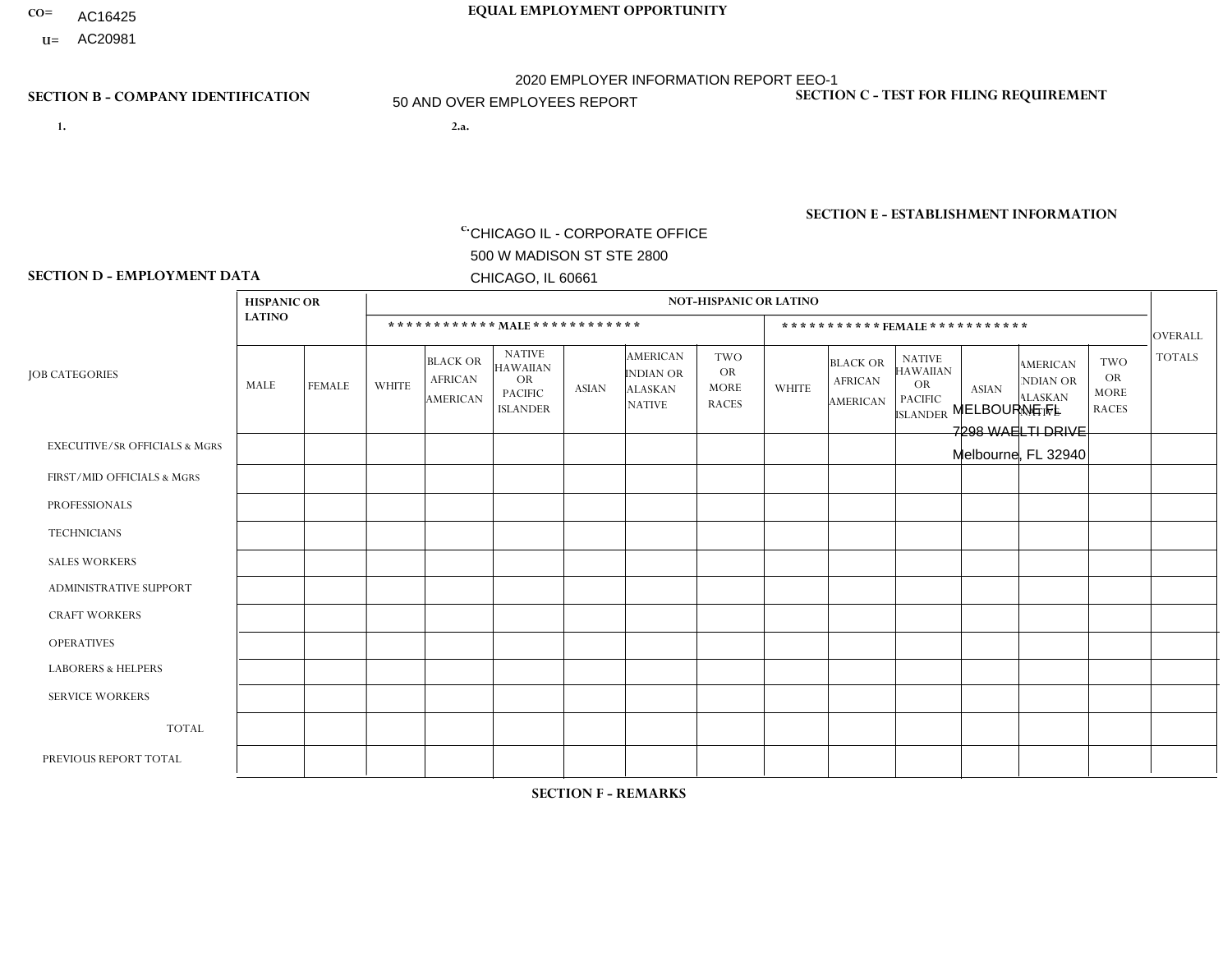- **CO= EQUAL EMPLOYMENT OPPORTUNITY** AC16425
- **U=**

- **1. 2.a.** CHICAGO IL CORPORATE OFFICE 500 W MADISON ST STE 2800 CHICAGO, IL 60661
- 2.a. CASA GRANDE AZ 37 SOUTH THORNTON ROAD Casa Grande, AZ 85193

2020 EMPLOYER INFORMATION REPORT EEO-1 50 AND OVER EMPLOYEES REPORT

c. EIN= 952920557

# **SECTION B - COMPANY IDENTIFICATION SECTION C - TEST FOR FILING REQUIREMENT**

1- Y 2- Y 3- N DUNS= 000123456

**SECTION E - ESTABLISHMENT INFORMATION c.** NAICS: 423140

### **SECTION D - EMPLOYMENT DATA**

|                                          | <b>HISPANIC OR</b> |                |              |                                                      |                                                                                    |              |                                                                        | <b>NOT-HISPANIC OR LATINO</b>                          |              |                                               |                                                                                    |              |                                                                       |                                                        |                |
|------------------------------------------|--------------------|----------------|--------------|------------------------------------------------------|------------------------------------------------------------------------------------|--------------|------------------------------------------------------------------------|--------------------------------------------------------|--------------|-----------------------------------------------|------------------------------------------------------------------------------------|--------------|-----------------------------------------------------------------------|--------------------------------------------------------|----------------|
|                                          | <b>LATINO</b>      |                |              | ************ MALE ************                       |                                                                                    |              |                                                                        |                                                        |              | ***********FEMALE***********                  |                                                                                    |              |                                                                       |                                                        | <b>OVERALL</b> |
| <b>JOB CATEGORIES</b>                    | MALE               | <b>FEMALE</b>  | <b>WHITE</b> | <b>BLACK OR</b><br><b>AFRICAN</b><br><b>AMERICAN</b> | <b>NATIVE</b><br><b>HAWAIIAN</b><br><b>OR</b><br><b>PACIFIC</b><br><b>ISLANDER</b> | ASIAN        | <b>AMERICAN</b><br><b>INDIAN OR</b><br><b>ALASKAN</b><br><b>NATIVE</b> | <b>TWO</b><br><b>OR</b><br><b>MORE</b><br><b>RACES</b> | <b>WHITE</b> | <b>BLACK OR</b><br><b>AFRICAN</b><br>AMERICAN | <b>NATIVE</b><br><b>HAWAIIAN</b><br><b>OR</b><br><b>PACIFIC</b><br><b>ISLANDER</b> | <b>ASIAN</b> | <b>AMERICAN</b><br><b>NDIAN OR</b><br><b>ALASKAN</b><br><b>NATIVE</b> | <b>TWO</b><br><b>OR</b><br><b>MORE</b><br><b>RACES</b> | <b>TOTALS</b>  |
| <b>EXECUTIVE/SR OFFICIALS &amp; MGRS</b> | $\Omega$           | $\Omega$       | $\Omega$     | $\mathbf 0$                                          | $\Omega$                                                                           | $\mathbf{0}$ | $\Omega$                                                               | $\Omega$                                               | 0            | $\Omega$                                      | $\Omega$                                                                           | $\Omega$     | $\Omega$                                                              | $\Omega$                                               | $\mathbf{0}$   |
| FIRST/MID OFFICIALS & MGRS               | 0                  | $\Omega$       | 3            | $\mathbf 0$                                          | $\Omega$                                                                           | $\Omega$     | $\Omega$                                                               |                                                        | 0            | $\Omega$                                      | $\Omega$                                                                           | $\Omega$     | $\Omega$                                                              | $\Omega$                                               | $\overline{4}$ |
| <b>PROFESSIONALS</b>                     | 0                  | $\mathbf 0$    | $\mathbf 0$  | $\mathbf 0$                                          | $\Omega$                                                                           | $\Omega$     | $\Omega$                                                               | $\Omega$                                               | 0            | $\Omega$                                      | $\Omega$                                                                           | $\Omega$     | $\Omega$                                                              | $\Omega$                                               | $\mathbf{0}$   |
| <b>TECHNICIANS</b>                       | 0                  | $\Omega$       | $\Omega$     | $\mathbf 0$                                          | $\Omega$                                                                           | $\Omega$     | $\Omega$                                                               | $\Omega$                                               | $\Omega$     | $\Omega$                                      | $\Omega$                                                                           | $\Omega$     | $\Omega$                                                              | $\Omega$                                               | $\mathbf{0}$   |
| <b>SALES WORKERS</b>                     | 0                  | $\Omega$       | $\Omega$     | $\Omega$                                             | $\Omega$                                                                           | $\Omega$     | $\Omega$                                                               | $\Omega$                                               | 0            | $\Omega$                                      | $\Omega$                                                                           | $\Omega$     | $\Omega$                                                              | $\Omega$                                               | $\Omega$       |
| <b>ADMINISTRATIVE SUPPORT</b>            | $\overline{2}$     | $\overline{2}$ |              | $\mathbf 0$                                          | 0                                                                                  | $\Omega$     | $\Omega$                                                               | $\Omega$                                               | $\Omega$     | $\Omega$                                      | $\Omega$                                                                           | $\mathbf{0}$ | $\mathbf{0}$                                                          | $\mathbf 0$                                            | 5              |
| <b>CRAFT WORKERS</b>                     | 6                  | $\Omega$       | 10           | $\mathbf 0$                                          | $\Omega$                                                                           | $\Omega$     | $\Omega$                                                               | $\Omega$                                               | 0            | $\Omega$                                      | $\Omega$                                                                           | $\Omega$     | $\Omega$                                                              | $\Omega$                                               | 16             |
| <b>OPERATIVES</b>                        | 10                 | $\Omega$       | 12           | $\mathbf 0$                                          | $\Omega$                                                                           | $\Omega$     | $\Omega$                                                               | $\Omega$                                               |              | $\Omega$                                      | $\Omega$                                                                           | $\Omega$     | $\Omega$                                                              | $\Omega$                                               | 23             |
| <b>LABORERS &amp; HELPERS</b>            | $\overline{2}$     | $\Omega$       | 4            | $\mathbf 0$                                          | $\Omega$                                                                           | $\Omega$     | $\Omega$                                                               | $\Omega$                                               | $\Omega$     | $\Omega$                                      | $\Omega$                                                                           | $\Omega$     | $\Omega$                                                              | $\Omega$                                               | 6              |
| <b>SERVICE WORKERS</b>                   | 0                  | $\Omega$       | $\Omega$     | 0                                                    | 0                                                                                  | $\Omega$     | $\Omega$                                                               | $\Omega$                                               | $\Omega$     | $\Omega$                                      | $\Omega$                                                                           | $\Omega$     | $\Omega$                                                              | $\mathbf 0$                                            | $\overline{0}$ |
| <b>TOTAL</b>                             | 20                 | $\overline{2}$ | 30           | 0                                                    | 0                                                                                  | $\mathbf 0$  | $\Omega$                                                               |                                                        |              | $\Omega$                                      | $\Omega$                                                                           | $\mathbf 0$  | 0                                                                     | $\mathbf 0$                                            | 54             |
| PREVIOUS REPORT TOTAL                    | 26                 | $\mathbf{1}$   | 29           | $\mathbf 0$                                          |                                                                                    | $\Omega$     | $\Omega$                                                               |                                                        |              | $\Omega$                                      | $\Omega$                                                                           | $\Omega$     | $\Omega$                                                              | $\mathbf 0$                                            | 59             |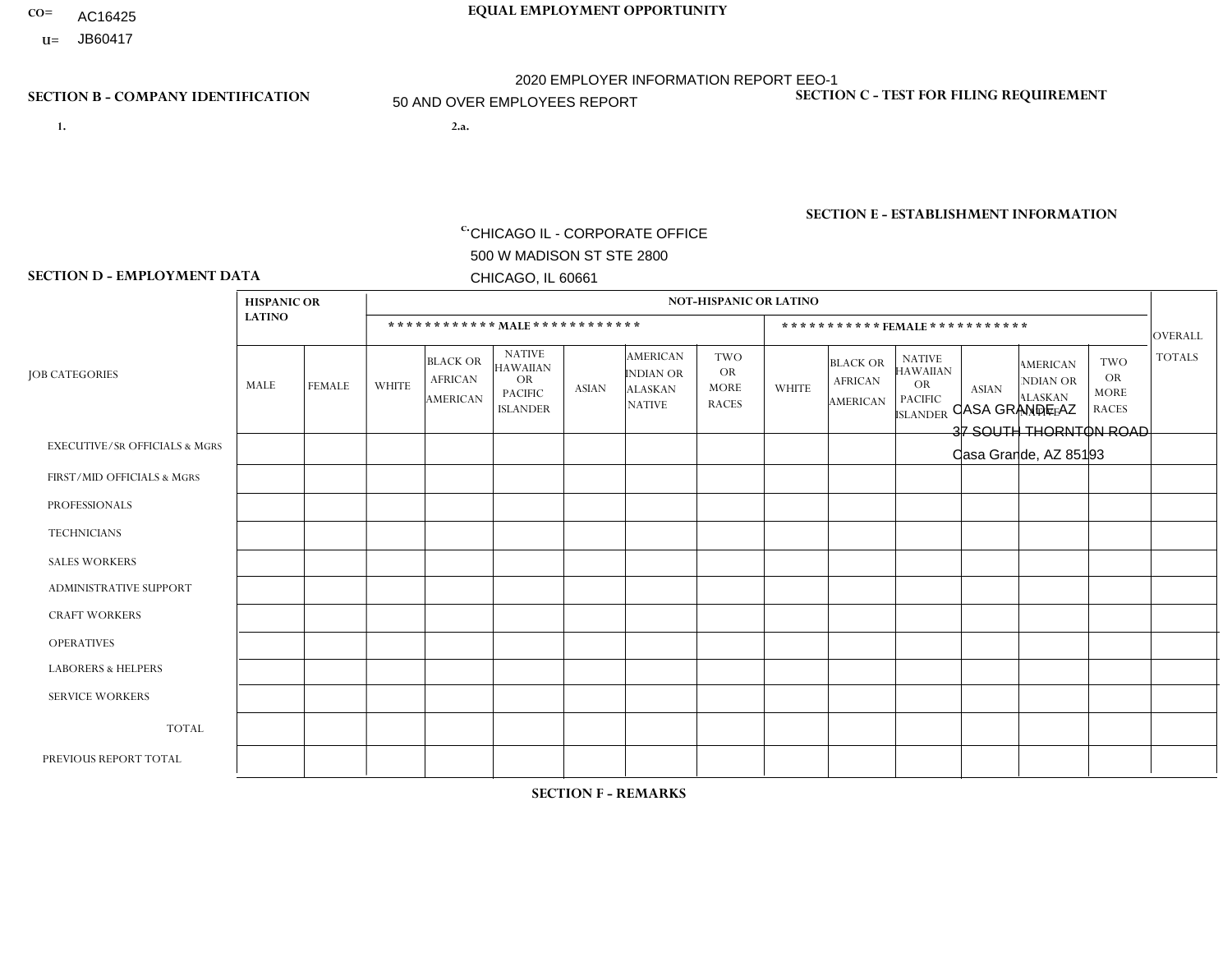- **CO= EQUAL EMPLOYMENT OPPORTUNITY** AC16425
	- **U=**

# **SECTION B - COMPANY IDENTIFICATION SECTION C - TEST FOR FILING REQUIREMENT**

- **1. 2.a.** CHICAGO IL CORPORATE OFFICE 500 W MADISON ST STE 2800 CHICAGO, IL 60661
- 2.a. BAKERSFIELD CA CENTRAL CA 2115 SOUTH UNION AVENUE Bakersfield, CA 93307

2020 EMPLOYER INFORMATION REPORT EEO-1 50 AND OVER EMPLOYEES REPORT

EIN= 952907390

1- Y 2- Y 3- N DUNS= 000123456

**SECTION E - ESTABLISHMENT INFORMATION c.** NAICS: 423140

### **SECTION D - EMPLOYMENT DATA**

|                                          | <b>HISPANIC OR</b> |                |                |                                                      |                                                                                    |              |                                                                        | <b>NOT-HISPANIC OR LATINO</b>                          |              |                                               |                                                                                    |                |                                                                       |                                                        |                |
|------------------------------------------|--------------------|----------------|----------------|------------------------------------------------------|------------------------------------------------------------------------------------|--------------|------------------------------------------------------------------------|--------------------------------------------------------|--------------|-----------------------------------------------|------------------------------------------------------------------------------------|----------------|-----------------------------------------------------------------------|--------------------------------------------------------|----------------|
|                                          | <b>LATINO</b>      |                |                | ************ MALE ************                       |                                                                                    |              |                                                                        |                                                        |              | ***********FEMALE***********                  |                                                                                    |                |                                                                       |                                                        | <b>OVERALL</b> |
| <b>JOB CATEGORIES</b>                    | MALE               | <b>FEMALE</b>  | <b>WHITE</b>   | <b>BLACK OR</b><br><b>AFRICAN</b><br><b>AMERICAN</b> | <b>NATIVE</b><br><b>HAWAIIAN</b><br><b>OR</b><br><b>PACIFIC</b><br><b>ISLANDER</b> | ASIAN        | <b>AMERICAN</b><br><b>INDIAN OR</b><br><b>ALASKAN</b><br><b>NATIVE</b> | <b>TWO</b><br><b>OR</b><br><b>MORE</b><br><b>RACES</b> | <b>WHITE</b> | <b>BLACK OR</b><br><b>AFRICAN</b><br>AMERICAN | <b>NATIVE</b><br><b>HAWAIIAN</b><br><b>OR</b><br><b>PACIFIC</b><br><b>ISLANDER</b> | <b>ASIAN</b>   | <b>AMERICAN</b><br><b>NDIAN OR</b><br><b>ALASKAN</b><br><b>NATIVE</b> | <b>TWO</b><br><b>OR</b><br><b>MORE</b><br><b>RACES</b> | <b>TOTALS</b>  |
| <b>EXECUTIVE/SR OFFICIALS &amp; MGRS</b> | $\Omega$           | $\Omega$       | $\Omega$       | $\mathbf 0$                                          | $\Omega$                                                                           | $\mathbf{0}$ | $\Omega$                                                               | $\Omega$                                               | 0            | $\Omega$                                      | $\Omega$                                                                           | $\Omega$       | $\Omega$                                                              | $\Omega$                                               | $\mathbf{0}$   |
| FIRST/MID OFFICIALS & MGRS               | 0                  | $\Omega$       | 3              | $\mathbf 0$                                          | $\Omega$                                                                           | $\Omega$     | $\Omega$                                                               | $\Omega$                                               | 0            | $\Omega$                                      | $\Omega$                                                                           |                | $\Omega$                                                              | $\Omega$                                               | $\overline{4}$ |
| <b>PROFESSIONALS</b>                     | 0                  | $\overline{0}$ |                | $\mathbf 0$                                          | $\Omega$                                                                           | $\Omega$     | $\Omega$                                                               | $\Omega$                                               | 0            | $\Omega$                                      | $\Omega$                                                                           | $\Omega$       | $\Omega$                                                              | $\Omega$                                               | $\mathbf{1}$   |
| <b>TECHNICIANS</b>                       | 0                  | $\Omega$       | $\Omega$       | $\mathbf 0$                                          | $\Omega$                                                                           | $\Omega$     | $\Omega$                                                               | $\Omega$                                               | $\Omega$     | $\Omega$                                      | $\Omega$                                                                           | $\Omega$       | $\Omega$                                                              | $\Omega$                                               | $\mathbf{0}$   |
| <b>SALES WORKERS</b>                     | 4                  | $\Omega$       | $\overline{c}$ | $\Omega$                                             | $\Omega$                                                                           | $\Omega$     | $\Omega$                                                               | $\Omega$                                               | 0            | $\Omega$                                      | $\Omega$                                                                           | $\Omega$       | $\Omega$                                                              | $\mathbf{1}$                                           | $\overline{7}$ |
| <b>ADMINISTRATIVE SUPPORT</b>            | 4                  | $\overline{2}$ | $\Omega$       | $\mathbf 0$                                          | 0                                                                                  | $\Omega$     | $\Omega$                                                               | $\Omega$                                               | $\Omega$     | $\Omega$                                      | $\Omega$                                                                           | $\overline{1}$ | $\mathbf{0}$                                                          | $\mathbf 0$                                            | $\overline{7}$ |
| <b>CRAFT WORKERS</b>                     | 5                  | $\Omega$       | 3              | $\mathbf 0$                                          |                                                                                    | 3            | $\Omega$                                                               | $\Omega$                                               | 0            | $\Omega$                                      | $\Omega$                                                                           | $\Omega$       | $\Omega$                                                              | $\Omega$                                               | 12             |
| <b>OPERATIVES</b>                        | 17                 | $\mathbf{1}$   | 5              | $\overline{c}$                                       | $\Omega$                                                                           | $\mathbf{1}$ | $\Omega$                                                               | $\Omega$                                               | $\Omega$     | $\Omega$                                      | $\Omega$                                                                           | $\Omega$       | $\Omega$                                                              | $\Omega$                                               | 26             |
| <b>LABORERS &amp; HELPERS</b>            | 5                  | $\overline{2}$ | 6              | $\mathbf 0$                                          | -1                                                                                 | $\Omega$     | $\Omega$                                                               | $\Omega$                                               | $\Omega$     | $\Omega$                                      | $\Omega$                                                                           | $\Omega$       | $\Omega$                                                              | $\Omega$                                               | 14             |
| <b>SERVICE WORKERS</b>                   | 0                  | $\Omega$       | $\Omega$       | 0                                                    | 0                                                                                  | $\Omega$     | $\Omega$                                                               | $\Omega$                                               | $\Omega$     | $\Omega$                                      | $\Omega$                                                                           | $\Omega$       | $\Omega$                                                              | $\mathbf 0$                                            | 0              |
| <b>TOTAL</b>                             | 35                 | 5              | 20             | $\overline{c}$                                       | $\overline{c}$                                                                     | 4            | $\Omega$                                                               | $\Omega$                                               | $\Omega$     | $\Omega$                                      | $\Omega$                                                                           | $\overline{2}$ | 0                                                                     | $\mathbf{1}$                                           | 71             |
| PREVIOUS REPORT TOTAL                    | 46                 | 8              | 21             | $\overline{2}$                                       | 3                                                                                  | 4            | $\Omega$                                                               | $\Omega$                                               |              | $\Omega$                                      | $\Omega$                                                                           | $\overline{1}$ | 0                                                                     | 2                                                      | 88             |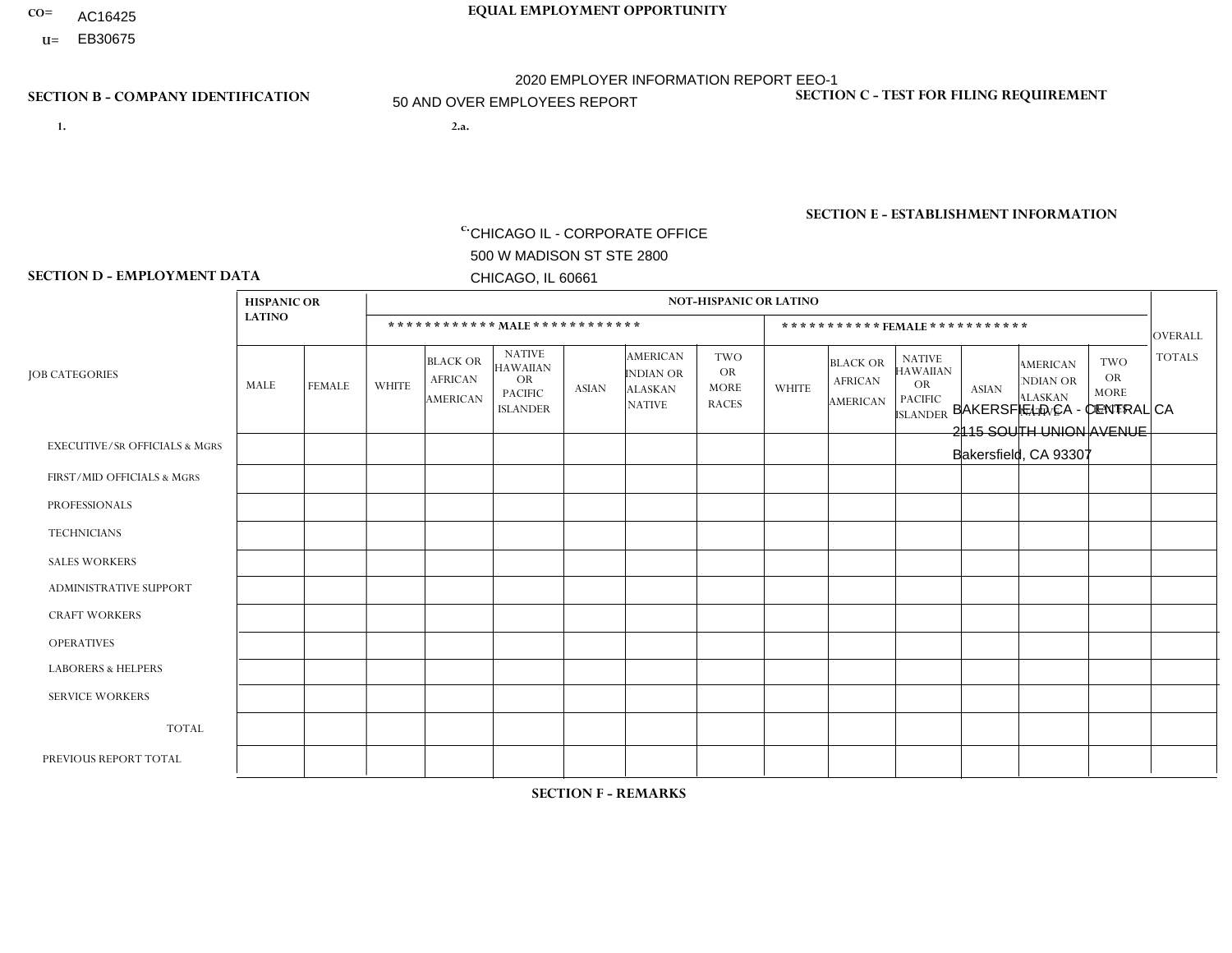- AC16425
- **U=**

- **1. 2.a.** CHICAGO IL CORPORATE OFFICE 500 W MADISON ST STE 2800 CHICAGO, IL 60661
- 2.a. LAS VEGAS NV 3370 E LONE MOUNTAIN RD North Las Vegas, NV 89081

c. EIN= 952920557

# **SECTION B - COMPANY IDENTIFICATION SECTION C - TEST FOR FILING REQUIREMENT**

1- Y 2- Y 3- N DUNS= 000123456

**SECTION E - ESTABLISHMENT INFORMATION c.** NAICS: 423140

### **SECTION D - EMPLOYMENT DATA**

|                                          | <b>HISPANIC OR</b> |                |                |                                               |                                                                                    |                |                                                                        | NOT-HISPANIC OR LATINO                                 |                |                                               |                                                                             |              |                                                                       |                                                        |                |
|------------------------------------------|--------------------|----------------|----------------|-----------------------------------------------|------------------------------------------------------------------------------------|----------------|------------------------------------------------------------------------|--------------------------------------------------------|----------------|-----------------------------------------------|-----------------------------------------------------------------------------|--------------|-----------------------------------------------------------------------|--------------------------------------------------------|----------------|
|                                          | <b>LATINO</b>      |                |                | ************ MALE ************                |                                                                                    |                |                                                                        |                                                        |                | ***********FEMALE***********                  |                                                                             |              |                                                                       |                                                        | <b>OVERALL</b> |
| <b>JOB CATEGORIES</b>                    | MALE               | <b>FEMALE</b>  | <b>WHITE</b>   | <b>BLACK OR</b><br><b>AFRICAN</b><br>AMERICAN | <b>NATIVE</b><br><b>HAWAIIAN</b><br><b>OR</b><br><b>PACIFIC</b><br><b>ISLANDER</b> | ASIAN          | <b>AMERICAN</b><br><b>INDIAN OR</b><br><b>ALASKAN</b><br><b>NATIVE</b> | <b>TWO</b><br><b>OR</b><br><b>MORE</b><br><b>RACES</b> | <b>WHITE</b>   | <b>BLACK OR</b><br><b>AFRICAN</b><br>AMERICAN | <b>NATIVE</b><br><b>HAWAIIAN</b><br>OR<br><b>PACIFIC</b><br><b>ISLANDER</b> | <b>ASIAN</b> | <b>AMERICAN</b><br><b>NDIAN OR</b><br><b>ALASKAN</b><br><b>NATIVE</b> | <b>TWO</b><br><b>OR</b><br><b>MORE</b><br><b>RACES</b> | <b>TOTALS</b>  |
| <b>EXECUTIVE/SR OFFICIALS &amp; MGRS</b> | $\Omega$           | $\Omega$       | $\Omega$       | $\Omega$                                      | $\Omega$                                                                           | $\mathbf{0}$   | $\Omega$                                                               | $\Omega$                                               | 0              | $\Omega$                                      | $\Omega$                                                                    | $\Omega$     | $\Omega$                                                              | $\Omega$                                               | $\mathbf{0}$   |
| FIRST/MID OFFICIALS & MGRS               | 4                  | $\mathbf 0$    | 4              | $\mathbf 0$                                   | $\Omega$                                                                           | $\Omega$       | $\Omega$                                                               |                                                        | 0              | $\Omega$                                      | $\Omega$                                                                    | $\Omega$     | $\Omega$                                                              | $\Omega$                                               | 6              |
| <b>PROFESSIONALS</b>                     | 0                  | $\Omega$       | 1              | $\mathbf 0$                                   | $\Omega$                                                                           | $\Omega$       | $\Omega$                                                               | $\Omega$                                               | 0              | $\Omega$                                      | $\Omega$                                                                    | $\Omega$     | $\Omega$                                                              | $\Omega$                                               | $\mathbf{1}$   |
| <b>TECHNICIANS</b>                       | $\Omega$           | $\mathbf 0$    | $\Omega$       | $\mathbf 0$                                   | $\mathbf 0$                                                                        | $\Omega$       | $\Omega$                                                               | $\Omega$                                               | $\Omega$       | $\Omega$                                      | $\Omega$                                                                    | $\mathbf 0$  | $\mathbf 0$                                                           | $\mathbf 0$                                            | $\mathbf{0}$   |
| <b>SALES WORKERS</b>                     | 13                 | $\mathbf{1}$   | 4              | $\Omega$                                      | $\Omega$                                                                           | $\overline{2}$ | $\Omega$                                                               |                                                        | $\overline{2}$ | $\Omega$                                      | $\Omega$                                                                    | $\Omega$     | $\Omega$                                                              | $\Omega$                                               | 23             |
| <b>ADMINISTRATIVE SUPPORT</b>            |                    | $\overline{1}$ |                | $\mathbf 0$                                   | $\Omega$                                                                           | $\Omega$       | $\Omega$                                                               | $\Omega$                                               |                | $\Omega$                                      | $\Omega$                                                                    | $\Omega$     | $\Omega$                                                              | $\mathbf{0}$                                           | $\overline{4}$ |
| <b>CRAFT WORKERS</b>                     | 4                  | $\Omega$       | $\Omega$       | $\mathbf 0$                                   | $\Omega$                                                                           | $\Omega$       | $\Omega$                                                               | $\Omega$                                               | 0              | $\Omega$                                      | $\Omega$                                                                    | $\Omega$     | $\Omega$                                                              | $\Omega$                                               | $\overline{4}$ |
| <b>OPERATIVES</b>                        | 5                  | $\mathbf{1}$   | 3              | 3                                             | $\Omega$                                                                           | $\Omega$       | $\Omega$                                                               |                                                        |                | $\Omega$                                      | $\Omega$                                                                    | $\Omega$     | $\Omega$                                                              | $\Omega$                                               | 14             |
| <b>LABORERS &amp; HELPERS</b>            | 5                  | $\Omega$       | $\overline{c}$ | $\overline{1}$                                | 1                                                                                  | $\Omega$       | $\Omega$                                                               | 3                                                      | 0              | $\Omega$                                      | $\Omega$                                                                    | $\Omega$     | $\Omega$                                                              | $\Omega$                                               | 12             |
| <b>SERVICE WORKERS</b>                   | 0                  | $\Omega$       | $\mathbf 0$    | 0                                             | 0                                                                                  | $\Omega$       | $\Omega$                                                               | $\Omega$                                               | $\Omega$       | $\Omega$                                      | $\Omega$                                                                    | $\Omega$     | $\Omega$                                                              | $\Omega$                                               | $\overline{0}$ |
| <b>TOTAL</b>                             | 32                 | 3              | 12             | 4                                             |                                                                                    | 2              | $\Omega$                                                               | 6                                                      | 4              | 0                                             | $\Omega$                                                                    | $\mathbf 0$  | 0                                                                     | $\mathbf 0$                                            | 64             |
| PREVIOUS REPORT TOTAL                    | 53                 | 6              | 15             | 9                                             | $\overline{2}$                                                                     | 2              | $\Omega$                                                               | 4                                                      | 4              | $\overline{2}$                                | $\Omega$                                                                    | $\mathbf{0}$ | $\Omega$                                                              | $\mathbf{1}$                                           | 98             |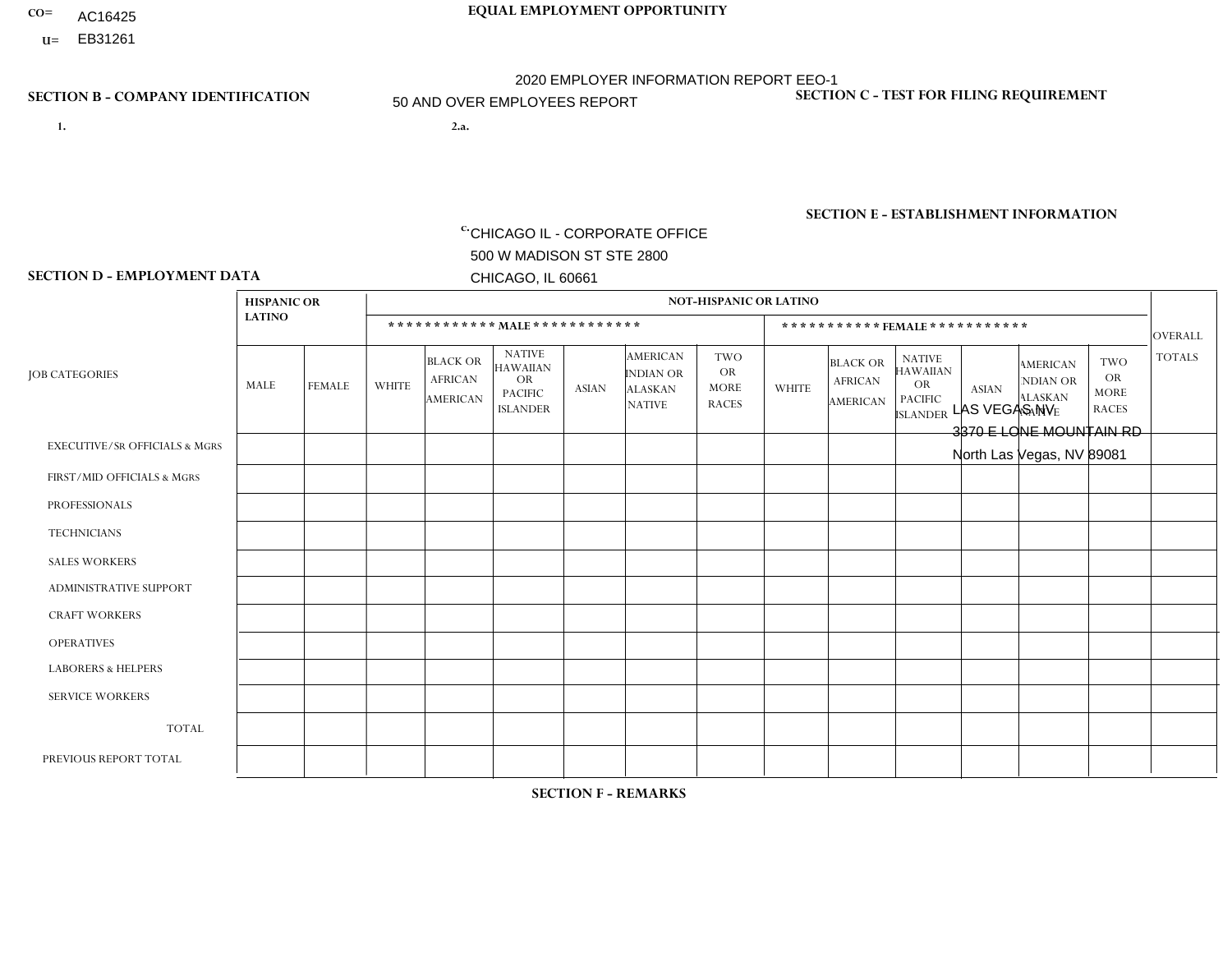- AC16425
- **U=**

**SECTION D - EMPLOYMENT DATA**

- **1. 2.a.** CHICAGO IL CORPORATE OFFICE 500 W MADISON ST STE 2800 CHICAGO, IL 60661
- 2.a. SANTA FE SPRINGS CA 13603 FOSTER ROAD Santa Fe Springs, CA 90670

 $c.$  EIN= 952920557

### **SECTION B - COMPANY IDENTIFICATION SECTION C - TEST FOR FILING REQUIREMENT**

1- Y 2- Y 3- N DUNS= 000123456

### **SECTION E - ESTABLISHMENT INFORMATION c.**

NAICS: 423140 - Motor Vehicle Parts (Used) Merchant Wholesalers

### **HISPANIC OR NOT-HISPANIC OR LATINO LATINO \* \* \* \* \* \* \* \* \* \* \* \* MALE \* \* \* \* \* \* \* \* \* \* \* \* \* \* \* \* \* \* \* \* \* \* \* FEMALE \* \* \* \* \* \* \* \* \* \* \*** OVERALL  $TWO$   $TOTALS$ OR MORE NATIVE RACES ALASKAN INDIAN OR AMERICAN ASIAN ISLANDER PACIFIC OR NATIVE HAWAIIAN BLACK OR AFRICAN AMERICAN **WHITE** TWO OR MORE NATIVE RACES ALASKAN INDIAN OR AMERICAN ASIAN NATIVE HAWAIIAN PACIFIC OR ISLANDER BLACK OR AFRICAN AMERICAN MALE FEMALE WHITE JOB CATEGORIES EXECUTIVE/SR OFFICIALS & MGRS FIRST/MID OFFICIALS & MGRS PROFESSIONALS **TECHNICIANS** SALES WORKERS ADMINISTRATIVE SUPPORT CRAFT WORKERS OPERATIVES LABORERS & HELPERS SERVICE WORKERS TOTAL PREVIOUS REPORT TOTAL 0 2 0 0 6 1 0 13 14 0 36 62 0 1 0 0 1 1 0  $\Omega$ 0 3 6 7 0 1 0 0 2 0 0 0 1 0 4 5 0  $\overline{0}$ 0 0 0 0 0 0 1 0 1 3 0  $\Omega$ 0 0 0 0 0  $\Omega$  $\Omega$ 0 0 0 0  $\Omega$ 0 0 0 1 0 0  $\overline{0}$ 0 1 1 0  $\Omega$ 0 0 0 0 0  $\Omega$  $\Omega$ 0 0 1 0  $\Omega$  $\Omega$ 0 0 0 0 2  $\Omega$ 0 2 5 0  $\Omega$ 0 0 0 1 0  $\Omega$  $\Omega$ 0 1 1 0  $\Omega$  $\Omega$ 0 0 0 0  $\Omega$  $\Omega$ 0 0  $\Omega$  $\Omega$  $\Omega$  $\Omega$ 0  $\Omega$ 0 0  $\Omega$  $\Omega$ 0 0  $\Omega$ 0  $\Omega$ 0 0 0 0 0  $\Omega$  $\Omega$ 0 0  $\Omega$  $\Omega$  $\Omega$ 0 0  $\Omega$ 0 0  $\Omega$  $\Omega$  $\Omega$ 0  $\Omega$  $\Omega$  $\Omega$ 0 0  $\Omega$ 0  $\Omega$  $\Omega$  $\Omega$  $\Omega$ 0 0 0 4 0 0 9 4 0 15 16 3 51 85

**SECTION F - REMARKS**

2020 pandemic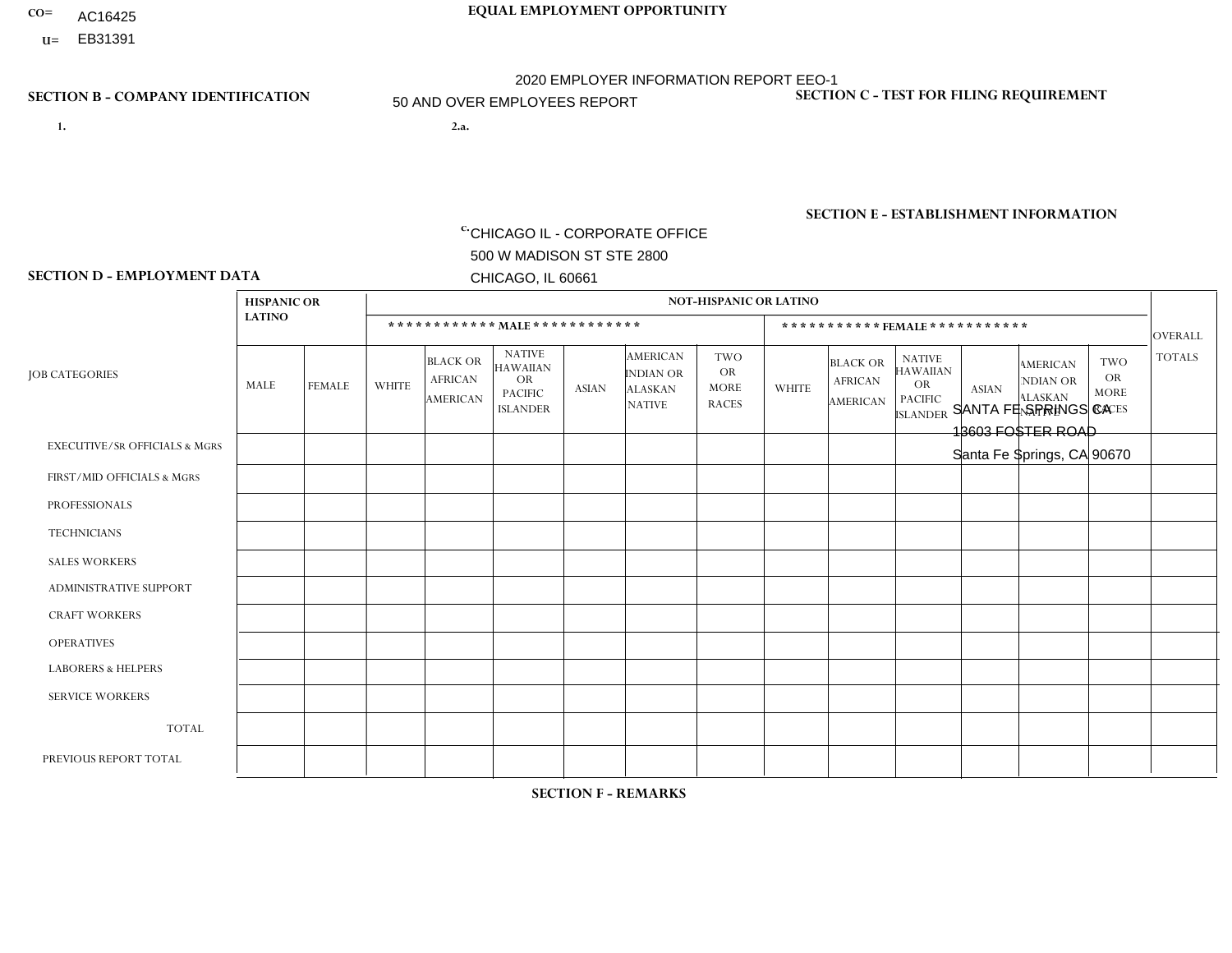- AC16425
- **U=**

- **1. 2.a.** CHICAGO IL CORPORATE OFFICE 500 W MADISON ST STE 2800 CHICAGO, IL 60661
- 2.a. CHARLOTTE NC 1706 QUEEN CITY DRIVE Charlotte, NC 28208

c. EIN= 952920557

# **SECTION B - COMPANY IDENTIFICATION SECTION C - TEST FOR FILING REQUIREMENT**

1- Y 2- Y 3- N DUNS= 000123456

**SECTION E - ESTABLISHMENT INFORMATION c.** NAICS: 423140

### **SECTION D - EMPLOYMENT DATA**

|                                          | <b>HISPANIC OR</b> |               |              |                                                      |                                                                                    |              |                                                                        | <b>NOT-HISPANIC OR LATINO</b>                          |                |                                               |                                                                                    |              |                                                                |                                                        |                |
|------------------------------------------|--------------------|---------------|--------------|------------------------------------------------------|------------------------------------------------------------------------------------|--------------|------------------------------------------------------------------------|--------------------------------------------------------|----------------|-----------------------------------------------|------------------------------------------------------------------------------------|--------------|----------------------------------------------------------------|--------------------------------------------------------|----------------|
|                                          | <b>LATINO</b>      |               |              | ************ MALE ************                       |                                                                                    |              |                                                                        |                                                        |                |                                               | ***********FEMALE***********                                                       |              |                                                                |                                                        | <b>OVERALL</b> |
| <b>JOB CATEGORIES</b>                    | <b>MALE</b>        | <b>FEMALE</b> | <b>WHITE</b> | <b>BLACK OR</b><br><b>AFRICAN</b><br><b>AMERICAN</b> | <b>NATIVE</b><br><b>HAWAIIAN</b><br><b>OR</b><br><b>PACIFIC</b><br><b>ISLANDER</b> | <b>ASIAN</b> | <b>AMERICAN</b><br><b>INDIAN OR</b><br><b>ALASKAN</b><br><b>NATIVE</b> | <b>TWO</b><br><b>OR</b><br><b>MORE</b><br><b>RACES</b> | <b>WHITE</b>   | <b>BLACK OR</b><br><b>AFRICAN</b><br>AMERICAN | <b>NATIVE</b><br><b>HAWAIIAN</b><br><b>OR</b><br><b>PACIFIC</b><br><b>ISLANDER</b> | <b>ASIAN</b> | <b>AMERICAN</b><br>NDIAN OR<br><b>ALASKAN</b><br><b>NATIVE</b> | <b>TWO</b><br><b>OR</b><br><b>MORE</b><br><b>RACES</b> | <b>TOTALS</b>  |
| <b>EXECUTIVE/SR OFFICIALS &amp; MGRS</b> | $\Omega$           | $\mathbf 0$   | $\Omega$     | $\mathbf 0$                                          | $\mathbf 0$                                                                        | $\mathbf 0$  | $\Omega$                                                               | $\Omega$                                               | $\Omega$       | $\Omega$                                      | $\Omega$                                                                           | $\Omega$     | $\Omega$                                                       | $\Omega$                                               | $\mathbf 0$    |
| FIRST/MID OFFICIALS & MGRS               | $\Omega$           | 0             | 5            | 3                                                    | $\mathbf{0}$                                                                       | $\mathbf 0$  | $\Omega$                                                               | $\Omega$                                               | $\Omega$       | $\Omega$                                      | $\Omega$                                                                           | $\Omega$     | $\Omega$                                                       | $\Omega$                                               | 8              |
| <b>PROFESSIONALS</b>                     | $\Omega$           | $\Omega$      | $\Omega$     | $\mathbf 0$                                          | $\Omega$                                                                           | $\Omega$     | $\Omega$                                                               | $\Omega$                                               | $\mathbf{1}$   | $\Omega$                                      | $\Omega$                                                                           | $\Omega$     | $\Omega$                                                       | $\mathbf{0}$                                           | $\mathbf{1}$   |
| <b>TECHNICIANS</b>                       | $\Omega$           | $\mathbf 0$   | $\Omega$     | $\mathbf 0$                                          | $\mathbf{0}$                                                                       | $\Omega$     | $\Omega$                                                               | $\Omega$                                               | $\mathbf{0}$   | $\Omega$                                      | $\Omega$                                                                           | $\Omega$     | $\mathbf{0}$                                                   | $\Omega$                                               | $\mathbf 0$    |
| <b>SALES WORKERS</b>                     | 2                  | $\Omega$      | 1            | $\mathbf 0$                                          | 0                                                                                  | $\Omega$     | $\Omega$                                                               | $\Omega$                                               | $\overline{4}$ | $\Omega$                                      | $\Omega$                                                                           | $\Omega$     | $\Omega$                                                       | $\mathbf{0}$                                           | $\overline{7}$ |
| <b>ADMINISTRATIVE SUPPORT</b>            | $\Omega$           | $\mathbf 0$   | $\mathbf 0$  | $\mathbf{1}$                                         | $\mathbf 0$                                                                        | $\mathbf 0$  | $\Omega$                                                               | $\Omega$                                               | $\overline{2}$ | $\Omega$                                      | $\Omega$                                                                           | $\Omega$     | $\Omega$                                                       | $\mathbf 0$                                            | 3              |
| <b>CRAFT WORKERS</b>                     | $\Omega$           | $\Omega$      | $\Omega$     | $\Omega$                                             | $\Omega$                                                                           | $\Omega$     | $\Omega$                                                               | $\Omega$                                               | $\Omega$       | $\Omega$                                      | $\mathbf{0}$                                                                       | $\Omega$     | $\Omega$                                                       | $\Omega$                                               | $\Omega$       |
| <b>OPERATIVES</b>                        | 3                  | $\Omega$      | 3            | 12                                                   | $\mathbf 0$                                                                        | $\Omega$     | $\Omega$                                                               | 2                                                      | $\Omega$       | $\Omega$                                      | $\Omega$                                                                           | $\Omega$     | $\Omega$                                                       | $\Omega$                                               | 20             |
| <b>LABORERS &amp; HELPERS</b>            | $\overline{2}$     | $\Omega$      | 12           | 23                                                   | 0                                                                                  | $\mathbf 0$  | $\Omega$                                                               | $\Omega$                                               | $\mathbf 1$    | 2                                             | $\Omega$                                                                           | $\Omega$     | $\Omega$                                                       | $\Omega$                                               | 40             |
| <b>SERVICE WORKERS</b>                   | $\Omega$           | $\mathbf 0$   | 0            | $\mathbf 0$                                          | $\mathbf 0$                                                                        | $\mathbf 0$  | $\Omega$                                                               | $\Omega$                                               | $\Omega$       | $\Omega$                                      | $\Omega$                                                                           | $\mathbf 0$  | $\Omega$                                                       | $\mathbf 0$                                            | 0              |
| <b>TOTAL</b>                             | $\overline{7}$     | $\mathbf 0$   | 21           | 39                                                   | 0                                                                                  | $\mathbf 0$  | $\Omega$                                                               | $\overline{2}$                                         | 8              | 2                                             | $\Omega$                                                                           | $\mathbf 0$  | $\Omega$                                                       | $\Omega$                                               | 79             |
| PREVIOUS REPORT TOTAL                    | $\overline{7}$     |               | 28           | 56                                                   | $\mathbf{0}$                                                                       | $\Omega$     | $\Omega$                                                               | 9                                                      | 8              | 4                                             | $\mathbf{0}$                                                                       | $\Omega$     | $\Omega$                                                       | $\mathbf 0$                                            | 113            |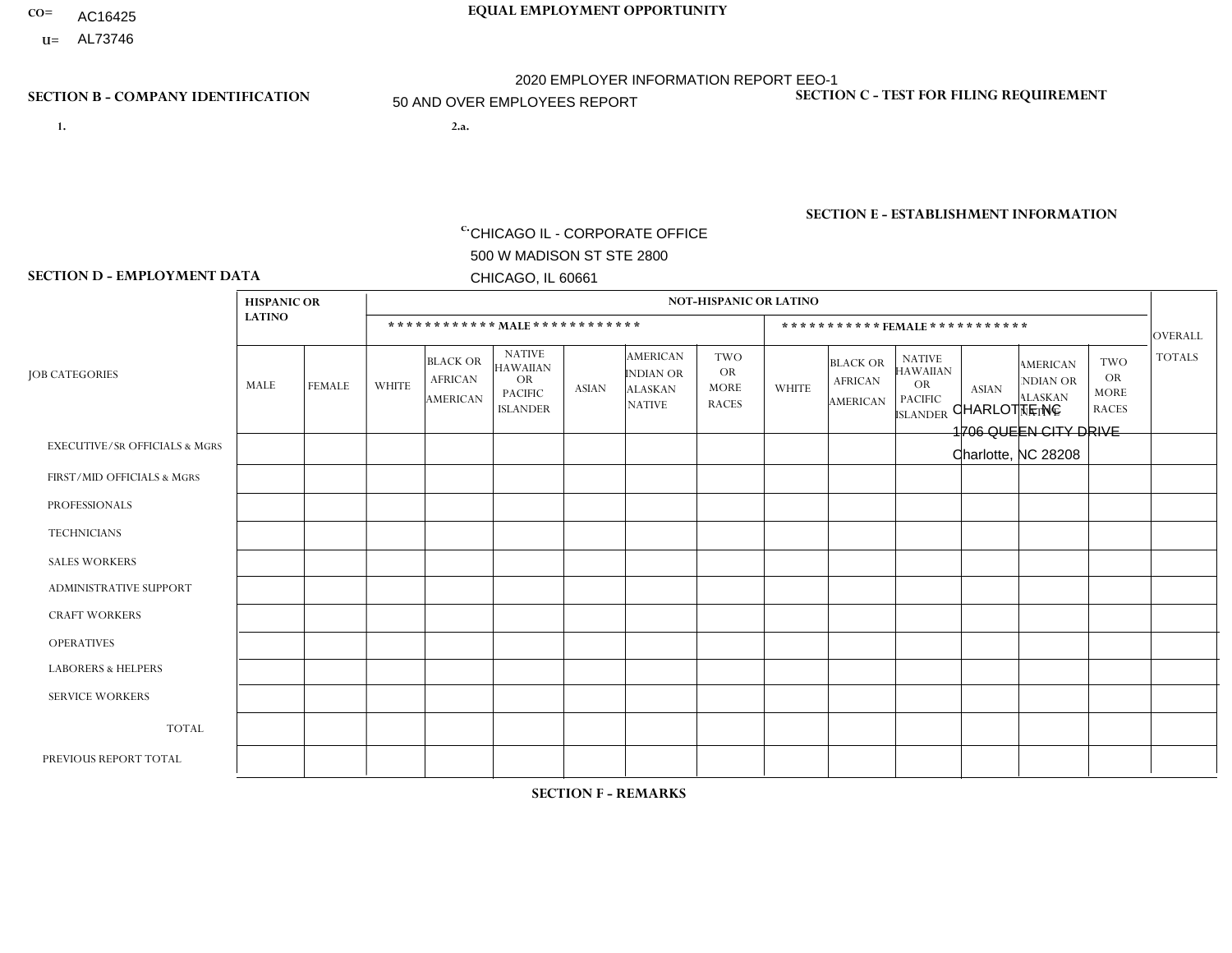- AC16425
- **U=**

**1. 2.a.** CHICAGO IL - CORPORATE OFFICE 500 W MADISON ST STE 2800 CHICAGO, IL 60661

2.a. AKRON OH - TRIPLETT 1435 TRIPLETT BLVD Akron, OH 44306

EIN= 952920557

# **SECTION B - COMPANY IDENTIFICATION SECTION C - TEST FOR FILING REQUIREMENT**

1- Y 2- Y 3- N DUNS= 000123456

**SECTION E - ESTABLISHMENT INFORMATION c.** NAICS: 423140

### **SECTION D - EMPLOYMENT DATA**

|                                          | <b>HISPANIC OR</b> |               |              |                                                      |                                                                                    |              |                                                                        | <b>NOT-HISPANIC OR LATINO</b>                          |                |                                               |                                                                                    |              |                                                                |                                                        |                |
|------------------------------------------|--------------------|---------------|--------------|------------------------------------------------------|------------------------------------------------------------------------------------|--------------|------------------------------------------------------------------------|--------------------------------------------------------|----------------|-----------------------------------------------|------------------------------------------------------------------------------------|--------------|----------------------------------------------------------------|--------------------------------------------------------|----------------|
|                                          | <b>LATINO</b>      |               |              | ************ MALE ************                       |                                                                                    |              |                                                                        |                                                        |                |                                               | *********** FEMALE ***********                                                     |              |                                                                |                                                        | <b>OVERALL</b> |
| <b>JOB CATEGORIES</b>                    | <b>MALE</b>        | <b>FEMALE</b> | <b>WHITE</b> | <b>BLACK OR</b><br><b>AFRICAN</b><br><b>AMERICAN</b> | <b>NATIVE</b><br><b>HAWAIIAN</b><br><b>OR</b><br><b>PACIFIC</b><br><b>ISLANDER</b> | <b>ASIAN</b> | <b>AMERICAN</b><br><b>INDIAN OR</b><br><b>ALASKAN</b><br><b>NATIVE</b> | <b>TWO</b><br><b>OR</b><br><b>MORE</b><br><b>RACES</b> | <b>WHITE</b>   | <b>BLACK OR</b><br><b>AFRICAN</b><br>AMERICAN | <b>NATIVE</b><br><b>HAWAIIAN</b><br><b>OR</b><br><b>PACIFIC</b><br><b>ISLANDER</b> | <b>ASIAN</b> | <b>AMERICAN</b><br>NDIAN OR<br><b>ALASKAN</b><br><b>NATIVE</b> | <b>TWO</b><br><b>OR</b><br><b>MORE</b><br><b>RACES</b> | <b>TOTALS</b>  |
| <b>EXECUTIVE/SR OFFICIALS &amp; MGRS</b> | $\Omega$           | $\Omega$      |              | $\Omega$                                             | $\Omega$                                                                           | $\Omega$     | $\Omega$                                                               | $\Omega$                                               | 0              | $\Omega$                                      | $\Omega$                                                                           | $\Omega$     | $\Omega$                                                       | $\Omega$                                               |                |
| FIRST/MID OFFICIALS & MGRS               | $\Omega$           | $\Omega$      | 18           | $\mathbf 0$                                          | $\Omega$                                                                           | $\Omega$     | $\Omega$                                                               | $\Omega$                                               | 9              | $\Omega$                                      | 0                                                                                  | 1            | $\Omega$                                                       | $\Omega$                                               | 28             |
| <b>PROFESSIONALS</b>                     | $\Omega$           | $\Omega$      | 11           | $\mathbf 0$                                          | $\Omega$                                                                           | $\mathbf{1}$ | $\Omega$                                                               | $\Omega$                                               | 10             | $\Omega$                                      | 0                                                                                  | $\mathbf 0$  | $\Omega$                                                       | $\mathbf 0$                                            | 22             |
| <b>TECHNICIANS</b>                       | $\Omega$           | $\Omega$      | $\Omega$     | $\mathbf 0$                                          | $\Omega$                                                                           | $\Omega$     | $\Omega$                                                               | $\Omega$                                               | 0              | $\Omega$                                      | 0                                                                                  | $\mathbf 0$  | $\Omega$                                                       | $\mathbf 0$                                            | $\overline{0}$ |
| <b>SALES WORKERS</b>                     | $\Omega$           | $\mathbf{1}$  | 31           | 1                                                    | $\Omega$                                                                           | $\Omega$     | $\Omega$                                                               | $\Omega$                                               | 19             | 3                                             | 0                                                                                  | $\Omega$     | $\Omega$                                                       | $\Omega$                                               | 55             |
| <b>ADMINISTRATIVE SUPPORT</b>            | $\Omega$           | 0             | 5            | $\mathbf 0$                                          | 0                                                                                  | $\Omega$     | $\Omega$                                                               | $\Omega$                                               | 18             | 3                                             | 0                                                                                  | $\mathbf 0$  | $\Omega$                                                       | $\mathbf 0$                                            | 26             |
| <b>CRAFT WORKERS</b>                     | $\Omega$           | $\Omega$      | 15           | $\mathbf 0$                                          | $\Omega$                                                                           | $\Omega$     | $\Omega$                                                               | $\Omega$                                               | 0              | $\Omega$                                      | 0                                                                                  | $\Omega$     | $\Omega$                                                       | $\Omega$                                               | 15             |
| <b>OPERATIVES</b>                        | 2                  | $\Omega$      | 47           | 13                                                   | $\mathbf 0$                                                                        | $\Omega$     | $\Omega$                                                               | 3                                                      | $\overline{2}$ | 2                                             | 0                                                                                  | $\mathbf 0$  | $\Omega$                                                       | $\Omega$                                               | 69             |
| <b>LABORERS &amp; HELPERS</b>            | $\Omega$           | $\Omega$      | $\mathbf{0}$ | $\overline{1}$                                       | $\mathbf 0$                                                                        | $\Omega$     | $\Omega$                                                               | $\Omega$                                               | $\Omega$       | $\Omega$                                      | $\Omega$                                                                           | $\Omega$     | $\Omega$                                                       | $\Omega$                                               | $\mathbf{1}$   |
| <b>SERVICE WORKERS</b>                   | $\Omega$           | 0             | $\Omega$     | 0                                                    | $\mathbf 0$                                                                        | $\Omega$     | $\Omega$                                                               | $\Omega$                                               | 0              | $\Omega$                                      | $\Omega$                                                                           | $\mathbf 0$  | $\Omega$                                                       | $\Omega$                                               | $\mathbf 0$    |
| <b>TOTAL</b>                             | $\overline{c}$     | $\mathbf{1}$  | 128          | 15                                                   | $\mathbf 0$                                                                        | 1            | $\Omega$                                                               | 3                                                      | 58             | 8                                             | 0                                                                                  | 1            | 0                                                              | $\mathbf 0$                                            | 217            |
| PREVIOUS REPORT TOTAL                    | 2                  |               | 164          | 28                                                   | $\mathbf 0$                                                                        | 2            | $\Omega$                                                               | $\overline{7}$                                         | 82             | 11                                            | 0                                                                                  | $\mathbf 0$  | $\Omega$                                                       | $\mathbf 0$                                            | 297            |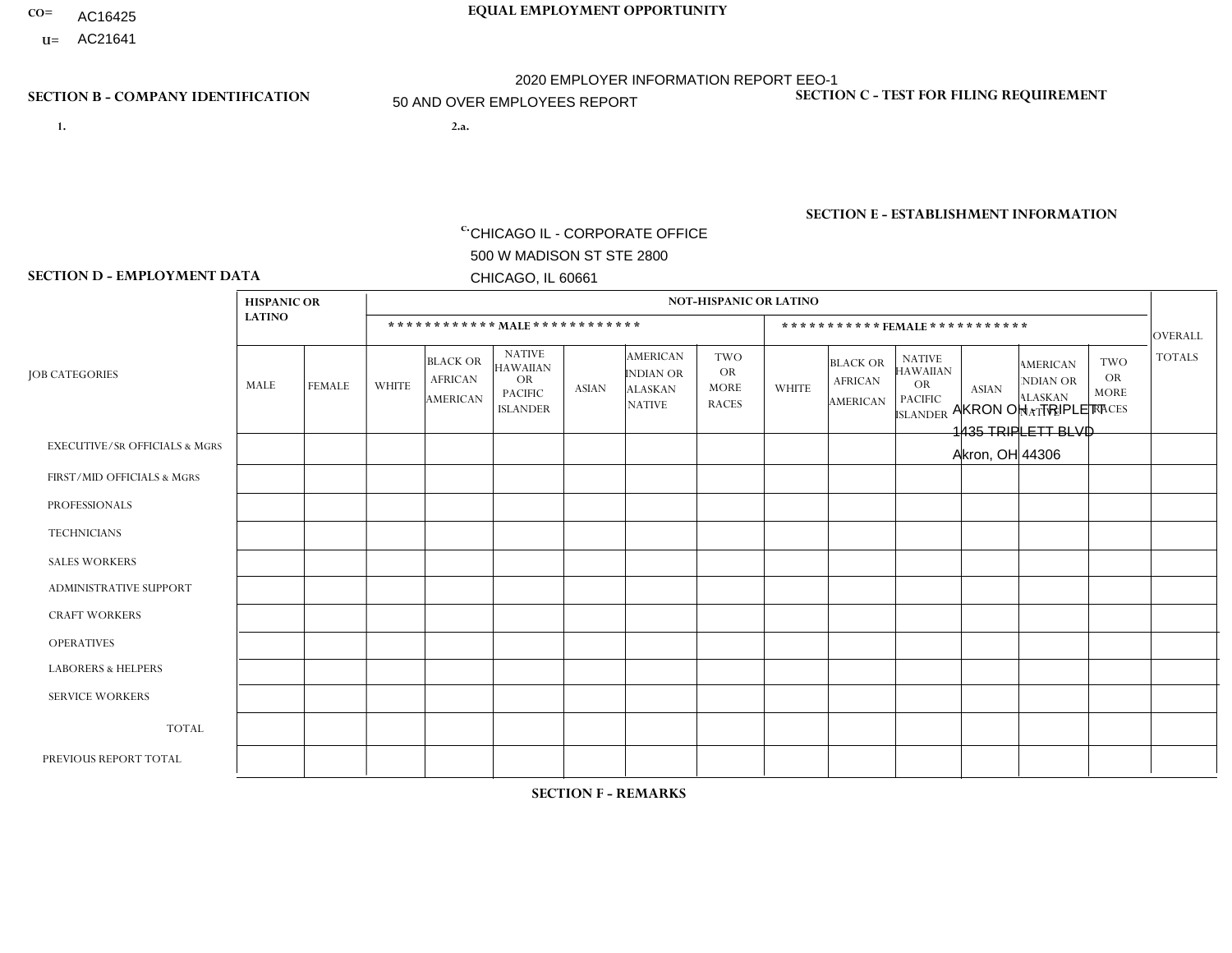- AC16425
- **U=**

**1. 2.a.** CHICAGO IL - CORPORATE OFFICE 500 W MADISON ST STE 2800 CHICAGO, IL 60661

2.a. JANESVILLE WI - STAR AUTO 2101 BELOIT AVENUE Janesville, WI 53546

EIN= 952920557

# **SECTION B - COMPANY IDENTIFICATION SECTION C - TEST FOR FILING REQUIREMENT**

1- Y 2- Y 3- N DUNS= 000123456

**SECTION E - ESTABLISHMENT INFORMATION c.** NAICS: 423140

### **SECTION D - EMPLOYMENT DATA**

|                                          | <b>HISPANIC OR</b> |               |                |                                                      |                                                                                    |              |                                                                        | <b>NOT-HISPANIC OR LATINO</b>                          |              |                                               |                                                                             |              |                                                                       |                                                        |                |
|------------------------------------------|--------------------|---------------|----------------|------------------------------------------------------|------------------------------------------------------------------------------------|--------------|------------------------------------------------------------------------|--------------------------------------------------------|--------------|-----------------------------------------------|-----------------------------------------------------------------------------|--------------|-----------------------------------------------------------------------|--------------------------------------------------------|----------------|
|                                          | <b>LATINO</b>      |               |                | ************ MALE ************                       |                                                                                    |              |                                                                        |                                                        |              | ***********FEMALE***********                  |                                                                             |              |                                                                       |                                                        | <b>OVERALL</b> |
| <b>JOB CATEGORIES</b>                    | MALE               | <b>FEMALE</b> | <b>WHITE</b>   | <b>BLACK OR</b><br><b>AFRICAN</b><br><b>AMERICAN</b> | <b>NATIVE</b><br><b>HAWAIIAN</b><br><b>OR</b><br><b>PACIFIC</b><br><b>ISLANDER</b> | <b>ASIAN</b> | <b>AMERICAN</b><br><b>INDIAN OR</b><br><b>ALASKAN</b><br><b>NATIVE</b> | <b>TWO</b><br><b>OR</b><br><b>MORE</b><br><b>RACES</b> | <b>WHITE</b> | <b>BLACK OR</b><br><b>AFRICAN</b><br>AMERICAN | <b>NATIVE</b><br><b>HAWAIIAN</b><br>OR<br><b>PACIFIC</b><br><b>ISLANDER</b> | <b>ASIAN</b> | <b>AMERICAN</b><br><b>NDIAN OR</b><br><b>ALASKAN</b><br><b>NATIVE</b> | <b>TWO</b><br><b>OR</b><br><b>MORE</b><br><b>RACES</b> | <b>TOTALS</b>  |
| <b>EXECUTIVE/SR OFFICIALS &amp; MGRS</b> | $\Omega$           | $\Omega$      | $\Omega$       | $\mathbf 0$                                          | $\Omega$                                                                           | $\Omega$     | $\Omega$                                                               | $\Omega$                                               | $\Omega$     | $\Omega$                                      | $\Omega$                                                                    | $\Omega$     | $\Omega$                                                              | $\Omega$                                               | $\mathbf 0$    |
| FIRST/MID OFFICIALS & MGRS               | 0                  | $\mathbf 0$   | 5              | $\mathbf 0$                                          | 0                                                                                  | $\Omega$     | $\Omega$                                                               | $\Omega$                                               |              | $\Omega$                                      | $\Omega$                                                                    | $\Omega$     | $\Omega$                                                              | $\Omega$                                               | 6              |
| <b>PROFESSIONALS</b>                     | 0                  | $\Omega$      | 5              | $\mathbf 0$                                          | $\Omega$                                                                           | $\Omega$     | $\Omega$                                                               | $\Omega$                                               | 0            | $\Omega$                                      | $\Omega$                                                                    | $\Omega$     | $\Omega$                                                              | $\Omega$                                               | 5              |
| <b>TECHNICIANS</b>                       | 0                  | $\Omega$      | $\Omega$       | $\Omega$                                             | $\Omega$                                                                           | $\Omega$     | $\Omega$                                                               | $\Omega$                                               | $\Omega$     | $\Omega$                                      | $\Omega$                                                                    | $\Omega$     | $\Omega$                                                              | $\Omega$                                               | $\Omega$       |
| <b>SALES WORKERS</b>                     | 0                  | $\Omega$      | $\overline{7}$ | $\Omega$                                             | $\Omega$                                                                           | $\Omega$     | $\Omega$                                                               | $\Omega$                                               | 4            | $\Omega$                                      | $\Omega$                                                                    | $\Omega$     | $\Omega$                                                              | $\Omega$                                               | 11             |
| ADMINISTRATIVE SUPPORT                   | 0                  | $\Omega$      |                | $\mathbf 0$                                          | $\Omega$                                                                           | $\Omega$     | $\Omega$                                                               | $\Omega$                                               | 3            | $\Omega$                                      | $\Omega$                                                                    | $\Omega$     | $\Omega$                                                              | $\Omega$                                               | $\overline{4}$ |
| <b>CRAFT WORKERS</b>                     | 0                  | $\Omega$      | 6              | 1                                                    | $\Omega$                                                                           | $\Omega$     | $\Omega$                                                               | $\Omega$                                               | 0            | $\Omega$                                      | $\Omega$                                                                    | $\Omega$     | $\Omega$                                                              | $\Omega$                                               | $\overline{7}$ |
| <b>OPERATIVES</b>                        | 1                  | $\Omega$      | 30             | $\mathbf 0$                                          | $\Omega$                                                                           | $\Omega$     | $\Omega$                                                               |                                                        | $\Omega$     | $\Omega$                                      | $\Omega$                                                                    | $\Omega$     | $\Omega$                                                              | $\Omega$                                               | 32             |
| <b>LABORERS &amp; HELPERS</b>            | $\Omega$           | $\Omega$      | $\overline{ }$ | $\mathbf 0$                                          | $\mathbf 0$                                                                        | $\Omega$     | $\Omega$                                                               | $\Omega$                                               | $\Omega$     | $\Omega$                                      | $\Omega$                                                                    | $\Omega$     | $\Omega$                                                              | $\mathbf 0$                                            | $\mathbf{1}$   |
| <b>SERVICE WORKERS</b>                   | 0                  | $\Omega$      | $\Omega$       | $\mathbf 0$                                          | $\mathbf{0}$                                                                       | $\Omega$     | $\Omega$                                                               | $\Omega$                                               | $\Omega$     | $\Omega$                                      | $\Omega$                                                                    | $\Omega$     | $\Omega$                                                              | $\Omega$                                               | $\overline{0}$ |
| <b>TOTAL</b>                             | 1                  | 0             | 55             | $\mathbf{1}$                                         | 0                                                                                  | $\Omega$     | $\Omega$                                                               |                                                        | 8            | $\Omega$                                      | $\Omega$                                                                    | $\mathbf 0$  | 0                                                                     | $\mathbf 0$                                            | 66             |
| PREVIOUS REPORT TOTAL                    | $\overline{2}$     | $\Omega$      | 76             | $\overline{1}$                                       | $\Omega$                                                                           | $\Omega$     | $\Omega$                                                               |                                                        | 9            | $\Omega$                                      | $\Omega$                                                                    | $\Omega$     | $\Omega$                                                              | $\mathbf{1}$                                           | 90             |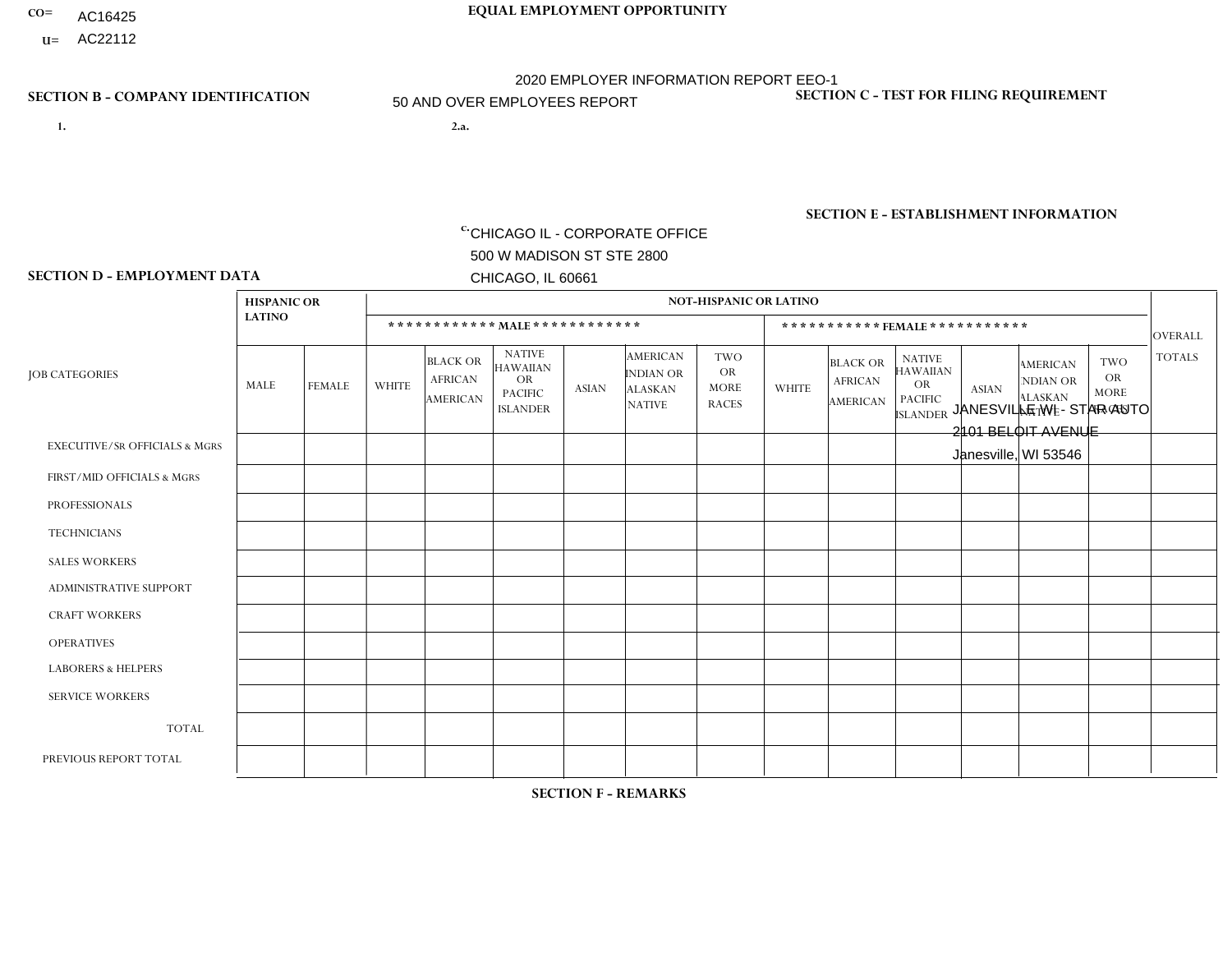- AC16425
- **U=**

- **1. 2.a.** CHICAGO IL CORPORATE OFFICE 500 W MADISON ST STE 2800 CHICAGO, IL 60661
- 2.a. STERLING MA 21 CHOCKSETT ROAD Sterling, MA 01564

c. EIN= 952920557

# **SECTION B - COMPANY IDENTIFICATION SECTION C - TEST FOR FILING REQUIREMENT**

1- Y 2- Y 3- N DUNS= 000123456

**SECTION E - ESTABLISHMENT INFORMATION c.** NAICS: 423140

### **SECTION D - EMPLOYMENT DATA**

|                                          | <b>HISPANIC OR</b> |                |              |                                                      |                                                                                    |              |                                                                        | <b>NOT-HISPANIC OR LATINO</b>                          |                |                                               |                                                                             |              |                                                                       |                                                        |                |
|------------------------------------------|--------------------|----------------|--------------|------------------------------------------------------|------------------------------------------------------------------------------------|--------------|------------------------------------------------------------------------|--------------------------------------------------------|----------------|-----------------------------------------------|-----------------------------------------------------------------------------|--------------|-----------------------------------------------------------------------|--------------------------------------------------------|----------------|
|                                          | <b>LATINO</b>      |                |              | ************ MALE ************                       |                                                                                    |              |                                                                        |                                                        |                | ***********FEMALE***********                  |                                                                             |              |                                                                       |                                                        | <b>OVERALL</b> |
| <b>JOB CATEGORIES</b>                    | MALE               | <b>FEMALE</b>  | <b>WHITE</b> | <b>BLACK OR</b><br><b>AFRICAN</b><br><b>AMERICAN</b> | <b>NATIVE</b><br><b>HAWAIIAN</b><br><b>OR</b><br><b>PACIFIC</b><br><b>ISLANDER</b> | <b>ASIAN</b> | <b>AMERICAN</b><br><b>INDIAN OR</b><br><b>ALASKAN</b><br><b>NATIVE</b> | <b>TWO</b><br><b>OR</b><br><b>MORE</b><br><b>RACES</b> | <b>WHITE</b>   | <b>BLACK OR</b><br><b>AFRICAN</b><br>AMERICAN | <b>NATIVE</b><br><b>HAWAIIAN</b><br>OR<br><b>PACIFIC</b><br><b>ISLANDER</b> | <b>ASIAN</b> | <b>AMERICAN</b><br><b>NDIAN OR</b><br><b>ALASKAN</b><br><b>NATIVE</b> | <b>TWO</b><br><b>OR</b><br><b>MORE</b><br><b>RACES</b> | <b>TOTALS</b>  |
| <b>EXECUTIVE/SR OFFICIALS &amp; MGRS</b> | $\Omega$           | $\Omega$       | $\Omega$     | $\Omega$                                             | $\Omega$                                                                           | $\mathbf{0}$ | $\Omega$                                                               | $\Omega$                                               | 0              | $\Omega$                                      | $\Omega$                                                                    | $\Omega$     | $\Omega$                                                              | $\Omega$                                               | $\Omega$       |
| FIRST/MID OFFICIALS & MGRS               |                    | $\Omega$       | 4            | $\mathbf 0$                                          | $\Omega$                                                                           | $\Omega$     | $\Omega$                                                               | $\Omega$                                               | $\Omega$       | $\Omega$                                      | $\Omega$                                                                    | $\Omega$     | $\Omega$                                                              | $\mathbf 0$                                            | 5              |
| <b>PROFESSIONALS</b>                     | 0                  | $\Omega$       | 1            | $\mathbf 0$                                          | $\Omega$                                                                           | $\Omega$     | $\Omega$                                                               | $\Omega$                                               | 0              | $\Omega$                                      | $\Omega$                                                                    | $\Omega$     | $\Omega$                                                              | $\Omega$                                               | $\mathbf{1}$   |
| <b>TECHNICIANS</b>                       | $\Omega$           | $\overline{0}$ | $\Omega$     | $\mathbf 0$                                          | $\mathbf 0$                                                                        | $\Omega$     | $\Omega$                                                               | $\Omega$                                               | $\overline{0}$ | $\Omega$                                      | $\Omega$                                                                    | $\mathbf 0$  | $\mathbf 0$                                                           | $\mathbf 0$                                            | $\mathbf{0}$   |
| <b>SALES WORKERS</b>                     | $\Omega$           | $\Omega$       | $\Omega$     | $\Omega$                                             | $\Omega$                                                                           | $\Omega$     | $\Omega$                                                               | $\Omega$                                               | $\Omega$       | $\Omega$                                      | $\Omega$                                                                    | $\mathbf{0}$ | $\Omega$                                                              | $\mathbf{0}$                                           | $\Omega$       |
| ADMINISTRATIVE SUPPORT                   | 0                  | 0              | $\mathbf 0$  | $\mathbf 0$                                          | 0                                                                                  | $\Omega$     | $\Omega$                                                               | $\Omega$                                               |                | $\Omega$                                      | $\Omega$                                                                    | $\Omega$     | $\Omega$                                                              | $\mathbf 0$                                            | $\mathbf{1}$   |
| <b>CRAFT WORKERS</b>                     | 0                  | $\Omega$       | $\Omega$     | $\mathbf 0$                                          | $\Omega$                                                                           | $\Omega$     | $\Omega$                                                               | $\Omega$                                               | 0              | $\Omega$                                      | $\Omega$                                                                    | $\mathbf{0}$ | $\Omega$                                                              | $\Omega$                                               | $\Omega$       |
| <b>OPERATIVES</b>                        | 5                  | $\Omega$       | 34           | $\overline{1}$                                       | $\Omega$                                                                           | $\Omega$     | -1                                                                     | $\Omega$                                               | 0              | $\Omega$                                      | $\Omega$                                                                    | $\Omega$     | $\Omega$                                                              | $\Omega$                                               | 41             |
| <b>LABORERS &amp; HELPERS</b>            | 11                 | $\Omega$       | 12           | $\mathbf 0$                                          | 1                                                                                  | $\Omega$     | $\Omega$                                                               | 3                                                      | $\Omega$       | $\Omega$                                      | $\Omega$                                                                    | $\Omega$     | $\Omega$                                                              | $\Omega$                                               | 27             |
| <b>SERVICE WORKERS</b>                   | 0                  | 0              | $\mathbf 0$  | 0                                                    | 0                                                                                  | $\Omega$     | $\Omega$                                                               | $\Omega$                                               | $\Omega$       | $\Omega$                                      | $\Omega$                                                                    | $\mathbf 0$  | 0                                                                     | $\mathbf 0$                                            | $\mathbf{0}$   |
| <b>TOTAL</b>                             | 17                 | $\mathbf 0$    | 51           | $\overline{ }$                                       |                                                                                    | $\Omega$     |                                                                        | 3                                                      |                | $\Omega$                                      | $\Omega$                                                                    | $\Omega$     | $\Omega$                                                              | $\Omega$                                               | 75             |
| PREVIOUS REPORT TOTAL                    | 23                 | $\Omega$       | 58           | 4                                                    | $\overline{2}$                                                                     | 1            | -1                                                                     | $\overline{7}$                                         |                | $\Omega$                                      | $\Omega$                                                                    | $\mathbf{0}$ | $\Omega$                                                              | $\mathbf 0$                                            | 97             |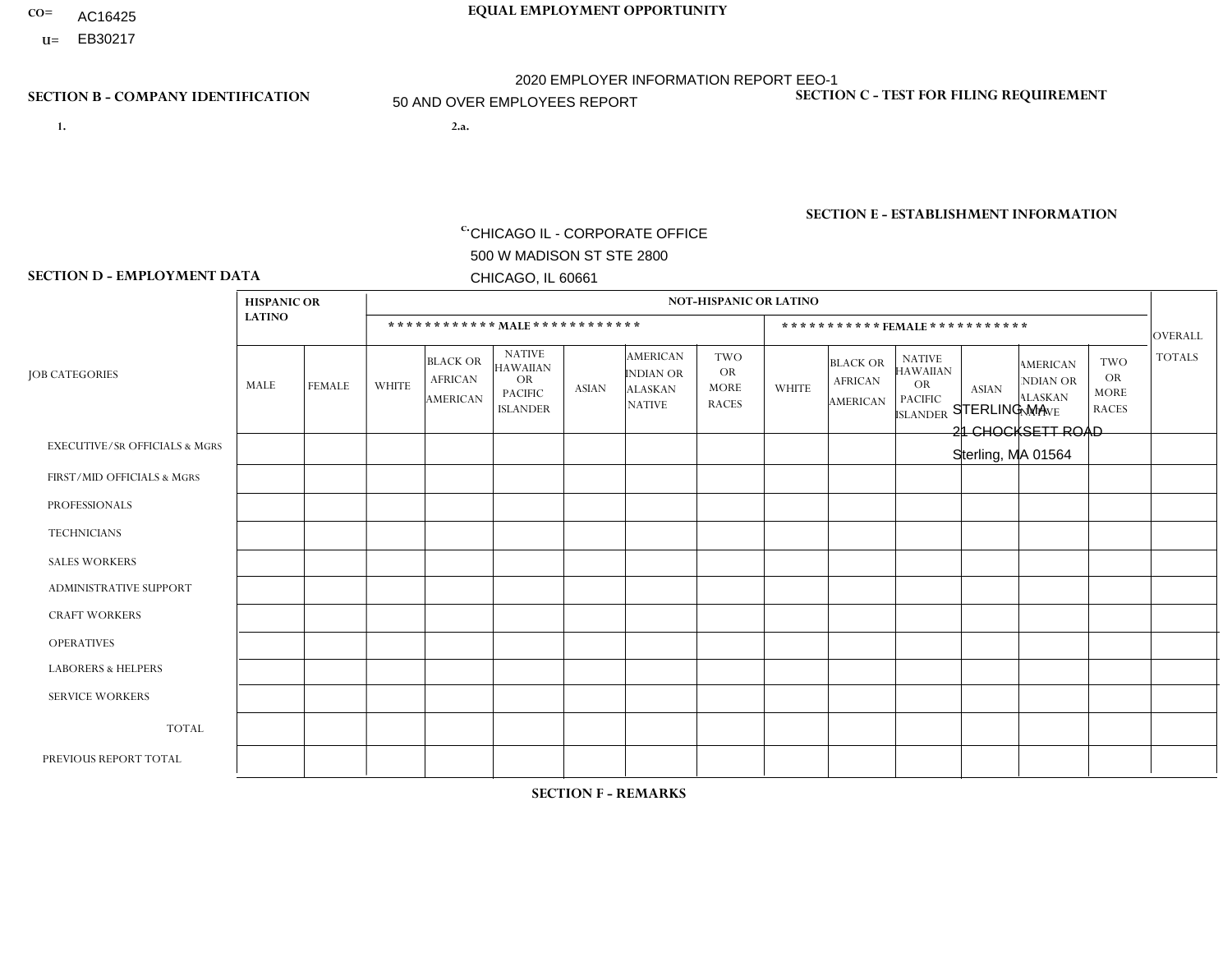- AC16425
- **U=**

**1. 2.a.** CHICAGO IL - CORPORATE OFFICE 500 W MADISON ST STE 2800 CHICAGO, IL 60661

**CO= EQUAL EMPLOYMENT OPPORTUNITY** 2020 EMPLOYER INFORMATION REPORT EEO-1 50 AND OVER EMPLOYEES REPORT

> 2.a. EASTVALE CA - KAO WAREHOUSE 15640 CANTU-GALLEANO RANCH ROAD Eastvale, CA 91752

c. EIN= 952920557

# **SECTION B - COMPANY IDENTIFICATION SECTION C - TEST FOR FILING REQUIREMENT**

1- Y 2- Y 3- N DUNS= 000123456

**SECTION E - ESTABLISHMENT INFORMATION c.** NAICS: 423140

### **SECTION D - EMPLOYMENT DATA**

|                                          | <b>HISPANIC OR</b> |               |                |                                                      |                                                                                    |                |                                                                        | <b>NOT-HISPANIC OR LATINO</b>                          |                |                                                      |                                                                                    |                |                                                                       |                                                        |                |
|------------------------------------------|--------------------|---------------|----------------|------------------------------------------------------|------------------------------------------------------------------------------------|----------------|------------------------------------------------------------------------|--------------------------------------------------------|----------------|------------------------------------------------------|------------------------------------------------------------------------------------|----------------|-----------------------------------------------------------------------|--------------------------------------------------------|----------------|
|                                          | <b>LATINO</b>      |               |                |                                                      | ************ MALE *************                                                    |                |                                                                        |                                                        |                | ***********FEMALE***********                         |                                                                                    |                |                                                                       |                                                        | <b>OVERALL</b> |
| <b>JOB CATEGORIES</b>                    | MALE               | <b>FEMALE</b> | <b>WHITE</b>   | <b>BLACK OR</b><br><b>AFRICAN</b><br><b>AMERICAN</b> | <b>NATIVE</b><br><b>HAWAIIAN</b><br><b>OR</b><br><b>PACIFIC</b><br><b>ISLANDER</b> | <b>ASIAN</b>   | <b>AMERICAN</b><br><b>INDIAN OR</b><br><b>ALASKAN</b><br><b>NATIVE</b> | <b>TWO</b><br><b>OR</b><br><b>MORE</b><br><b>RACES</b> | <b>WHITE</b>   | <b>BLACK OR</b><br><b>AFRICAN</b><br><b>AMERICAN</b> | <b>NATIVE</b><br><b>HAWAIIAN</b><br><b>OR</b><br><b>PACIFIC</b><br><b>ISLANDER</b> | <b>ASIAN</b>   | <b>AMERICAN</b><br><b>NDIAN OR</b><br><b>ALASKAN</b><br><b>NATIVE</b> | <b>TWO</b><br><b>OR</b><br><b>MORE</b><br><b>RACES</b> | <b>TOTALS</b>  |
| <b>EXECUTIVE/SR OFFICIALS &amp; MGRS</b> | 0                  | $\Omega$      | 1              | $\mathbf 0$                                          | $\Omega$                                                                           | $\Omega$       | $\Omega$                                                               | $\Omega$                                               | 0              | $\Omega$                                             | $\Omega$                                                                           | $\Omega$       | $\Omega$                                                              | $\Omega$                                               |                |
| FIRST/MID OFFICIALS & MGRS               | 5                  | $\Omega$      | 8              | $\mathbf 0$                                          | $\mathbf 0$                                                                        | $\overline{2}$ | $\Omega$                                                               | $\Omega$                                               | 0              | $\Omega$                                             | $\Omega$                                                                           | $\Omega$       | $\Omega$                                                              | $\Omega$                                               | 15             |
| <b>PROFESSIONALS</b>                     |                    | $\mathbf{1}$  | 3              | $\mathbf 0$                                          | $\mathbf 0$                                                                        | $\Omega$       | $\Omega$                                                               | $\Omega$                                               | $\Omega$       | $\Omega$                                             | $\Omega$                                                                           | $\mathbf 0$    | $\Omega$                                                              | $\Omega$                                               | 5              |
| <b>TECHNICIANS</b>                       | 0                  | $\Omega$      | $\Omega$       | 0                                                    | $\mathbf 0$                                                                        | $\Omega$       | $\Omega$                                                               | $\Omega$                                               | $\Omega$       | $\Omega$                                             | $\Omega$                                                                           | $\Omega$       | $\Omega$                                                              | $\Omega$                                               | $\mathbf 0$    |
| <b>SALES WORKERS</b>                     | 1                  | $\mathbf{1}$  | 3              | $\mathbf 0$                                          | $\Omega$                                                                           | $\Omega$       | $\Omega$                                                               | $\Omega$                                               |                | $\Omega$                                             | $\Omega$                                                                           | $\Omega$       |                                                                       | $\Omega$                                               | $\overline{7}$ |
| <b>ADMINISTRATIVE SUPPORT</b>            | 0                  | $\mathbf{1}$  | $\overline{2}$ | $\mathbf 0$                                          | $\mathbf 0$                                                                        | 0              | $\Omega$                                                               | $\Omega$                                               | $\overline{2}$ | $\Omega$                                             | $\Omega$                                                                           | $\Omega$       | $\Omega$                                                              | $\Omega$                                               | 5              |
| <b>CRAFT WORKERS</b>                     | 0                  | $\Omega$      | $\mathbf 0$    | $\mathbf 0$                                          | 0                                                                                  | $\Omega$       | $\Omega$                                                               | $\Omega$                                               | $\Omega$       | $\Omega$                                             | $\Omega$                                                                           | $\Omega$       | $\Omega$                                                              | $\Omega$                                               | $\Omega$       |
| <b>OPERATIVES</b>                        | 21                 | $\mathbf{1}$  | 6              | 1                                                    | 0                                                                                  | $\Omega$       | $\Omega$                                                               | $\Omega$                                               | 0              | $\Omega$                                             | $\Omega$                                                                           | $\Omega$       | $\Omega$                                                              | $\Omega$                                               | 29             |
| <b>LABORERS &amp; HELPERS</b>            | 37                 | 11            | 21             | 6                                                    | 0                                                                                  | 3              | $\Omega$                                                               | 6                                                      | 5              | 1                                                    | $\Omega$                                                                           | -1             | 0                                                                     | $\Omega$                                               | 91             |
| <b>SERVICE WORKERS</b>                   | 0                  | $\Omega$      | 1              | $\mathbf 0$                                          | 0                                                                                  | 0              | $\Omega$                                                               | $\Omega$                                               | $\Omega$       | $\Omega$                                             | $\Omega$                                                                           | $\Omega$       | $\Omega$                                                              | $\Omega$                                               | $\mathbf{1}$   |
| <b>TOTAL</b>                             | 65                 | 15            | 45             | $\overline{7}$                                       | 0                                                                                  | 5              | $\Omega$                                                               | 6                                                      | 8              | 1                                                    | $\mathbf 0$                                                                        |                |                                                                       | 0                                                      | 154            |
| PREVIOUS REPORT TOTAL                    | 61                 | 23            | 36             | $\overline{7}$                                       | $\mathbf 0$                                                                        | 8              | $\Omega$                                                               | $\overline{7}$                                         | 10             | 1                                                    | $\Omega$                                                                           | $\overline{2}$ |                                                                       | $\mathbf{1}$                                           | 157            |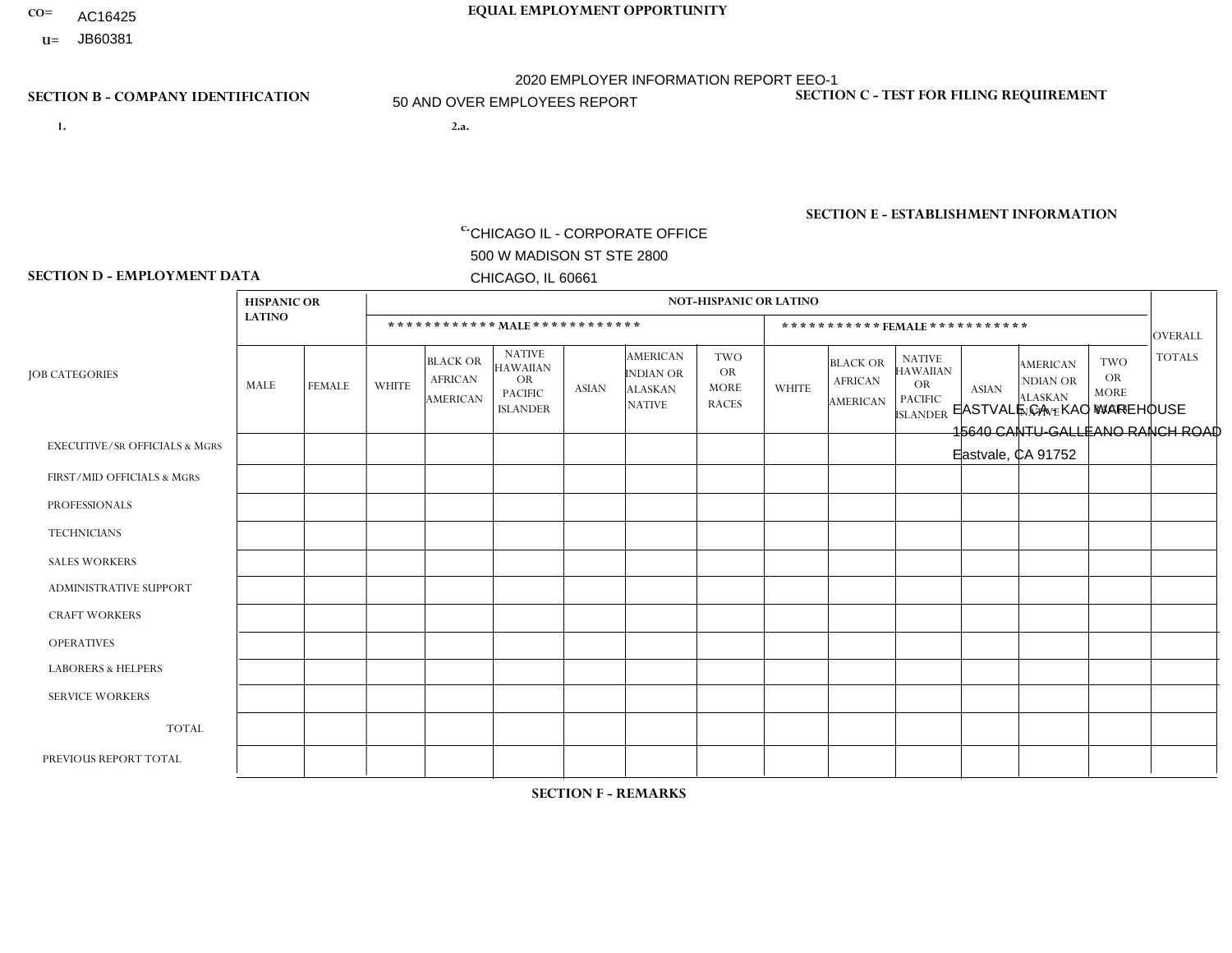- AC16425
- **U=**

- **1. 2.a.** CHICAGO IL CORPORATE OFFICE 500 W MADISON ST STE 2800 CHICAGO, IL 60661
- 2.a. MEMPHIS TN 4640 HICKORY HILL RD Memphis, TN 38141

c. EIN= 952920557

# **SECTION B - COMPANY IDENTIFICATION SECTION C - TEST FOR FILING REQUIREMENT**

1- Y 2- Y 3- N DUNS= 000123456

**SECTION E - ESTABLISHMENT INFORMATION c.** NAICS: 423140

### **SECTION D - EMPLOYMENT DATA**

|                                          | <b>HISPANIC OR</b> |               |              |                                                      |                                                                                    |              |                                                                        | <b>NOT-HISPANIC OR LATINO</b>                          |                |                                               |                                                                                    |              |                                                                |                                                        |                |
|------------------------------------------|--------------------|---------------|--------------|------------------------------------------------------|------------------------------------------------------------------------------------|--------------|------------------------------------------------------------------------|--------------------------------------------------------|----------------|-----------------------------------------------|------------------------------------------------------------------------------------|--------------|----------------------------------------------------------------|--------------------------------------------------------|----------------|
|                                          | <b>LATINO</b>      |               |              | ************ MALE ************                       |                                                                                    |              |                                                                        |                                                        |                |                                               | *********** FEMALE ***********                                                     |              |                                                                |                                                        | <b>OVERALL</b> |
| <b>JOB CATEGORIES</b>                    | <b>MALE</b>        | <b>FEMALE</b> | <b>WHITE</b> | <b>BLACK OR</b><br><b>AFRICAN</b><br><b>AMERICAN</b> | <b>NATIVE</b><br><b>HAWAIIAN</b><br><b>OR</b><br><b>PACIFIC</b><br><b>ISLANDER</b> | <b>ASIAN</b> | <b>AMERICAN</b><br><b>INDIAN OR</b><br><b>ALASKAN</b><br><b>NATIVE</b> | <b>TWO</b><br><b>OR</b><br><b>MORE</b><br><b>RACES</b> | <b>WHITE</b>   | <b>BLACK OR</b><br><b>AFRICAN</b><br>AMERICAN | <b>NATIVE</b><br><b>HAWAIIAN</b><br><b>OR</b><br><b>PACIFIC</b><br><b>ISLANDER</b> | <b>ASIAN</b> | <b>AMERICAN</b><br>NDIAN OR<br><b>ALASKAN</b><br><b>NATIVE</b> | <b>TWO</b><br><b>OR</b><br><b>MORE</b><br><b>RACES</b> | <b>TOTALS</b>  |
| <b>EXECUTIVE/SR OFFICIALS &amp; MGRS</b> | $\Omega$           | $\Omega$      | $\mathbf{0}$ | $\mathbf 0$                                          | $\Omega$                                                                           | $\Omega$     | $\Omega$                                                               | $\Omega$                                               | 0              | $\Omega$                                      | $\Omega$                                                                           | $\Omega$     | $\Omega$                                                       | $\Omega$                                               | $\Omega$       |
| FIRST/MID OFFICIALS & MGRS               | $\Omega$           | $\Omega$      | 3            | $\overline{ }$                                       | $\Omega$                                                                           | $\Omega$     | $\Omega$                                                               | $\Omega$                                               | $\overline{2}$ | $\Omega$                                      | 0                                                                                  | $\Omega$     | $\Omega$                                                       | $\Omega$                                               | 6              |
| <b>PROFESSIONALS</b>                     | $\Omega$           | $\Omega$      | $\mathbf 0$  | $\mathbf 0$                                          | $\Omega$                                                                           | $\Omega$     | $\Omega$                                                               | $\mathbf{1}$                                           | $\Omega$       | $\Omega$                                      | 0                                                                                  | 0            | $\Omega$                                                       | $\mathbf 0$                                            | $\mathbf{1}$   |
| <b>TECHNICIANS</b>                       | $\Omega$           | $\Omega$      | $\Omega$     | $\Omega$                                             | $\Omega$                                                                           | $\Omega$     | $\Omega$                                                               | $\Omega$                                               | $\Omega$       | $\Omega$                                      | 0                                                                                  | $\mathbf 0$  | $\Omega$                                                       | $\mathbf 0$                                            | $\Omega$       |
| <b>SALES WORKERS</b>                     | 1                  | $\Omega$      | 4            | $\overline{ }$                                       | $\Omega$                                                                           | $\Omega$     | $\Omega$                                                               | $\Omega$                                               | $\Omega$       | $\Omega$                                      | $\Omega$                                                                           | $\Omega$     | $\Omega$                                                       | $\Omega$                                               | 6              |
| <b>ADMINISTRATIVE SUPPORT</b>            | $\Omega$           | 0             | 1            | $\mathbf 0$                                          | 0                                                                                  | $\Omega$     | $\Omega$                                                               | $\Omega$                                               | 1              | $\Omega$                                      | 0                                                                                  | $\mathbf 0$  | $\Omega$                                                       | $\mathbf 0$                                            | $\overline{2}$ |
| <b>CRAFT WORKERS</b>                     | $\Omega$           | $\Omega$      | $\mathbf{0}$ | $\Omega$                                             | $\Omega$                                                                           | $\Omega$     | $\Omega$                                                               | $\Omega$                                               | 0              | $\Omega$                                      | 0                                                                                  | $\Omega$     | $\Omega$                                                       | $\Omega$                                               | $\Omega$       |
| <b>OPERATIVES</b>                        |                    | $\Omega$      | 14           | 27                                                   | $\mathbf 0$                                                                        | $\Omega$     | $\Omega$                                                               | 1                                                      | 1              | $\overline{1}$                                | 0                                                                                  | $\mathbf 0$  | $\Omega$                                                       | $\Omega$                                               | 45             |
| <b>LABORERS &amp; HELPERS</b>            | $\Omega$           | $\Omega$      | -1           | 3                                                    | $\Omega$                                                                           | $\Omega$     | $\Omega$                                                               | $\Omega$                                               | $\Omega$       | $\Omega$                                      | $\Omega$                                                                           | $\Omega$     | $\Omega$                                                       | $\Omega$                                               | 4              |
| <b>SERVICE WORKERS</b>                   | $\Omega$           | $\Omega$      | $\Omega$     | $\mathbf 0$                                          | $\mathbf 0$                                                                        | $\Omega$     | $\Omega$                                                               | $\Omega$                                               | 0              | $\Omega$                                      | $\Omega$                                                                           | $\mathbf 0$  | $\Omega$                                                       | $\Omega$                                               | $\mathbf{0}$   |
| <b>TOTAL</b>                             | $\overline{c}$     | 0             | 23           | 32                                                   | $\mathbf 0$                                                                        | 0            | $\Omega$                                                               | $\overline{2}$                                         | 4              | $\mathbf{1}$                                  | 0                                                                                  | $\mathbf 0$  | 0                                                              | $\mathbf 0$                                            | 64             |
| PREVIOUS REPORT TOTAL                    | 3                  | $\Omega$      | 27           | 35                                                   | $\mathbf 0$                                                                        | $\Omega$     | $\Omega$                                                               | 2                                                      | 5              | $\overline{1}$                                | 0                                                                                  | $\Omega$     | $\Omega$                                                       | $\mathbf 0$                                            | 73             |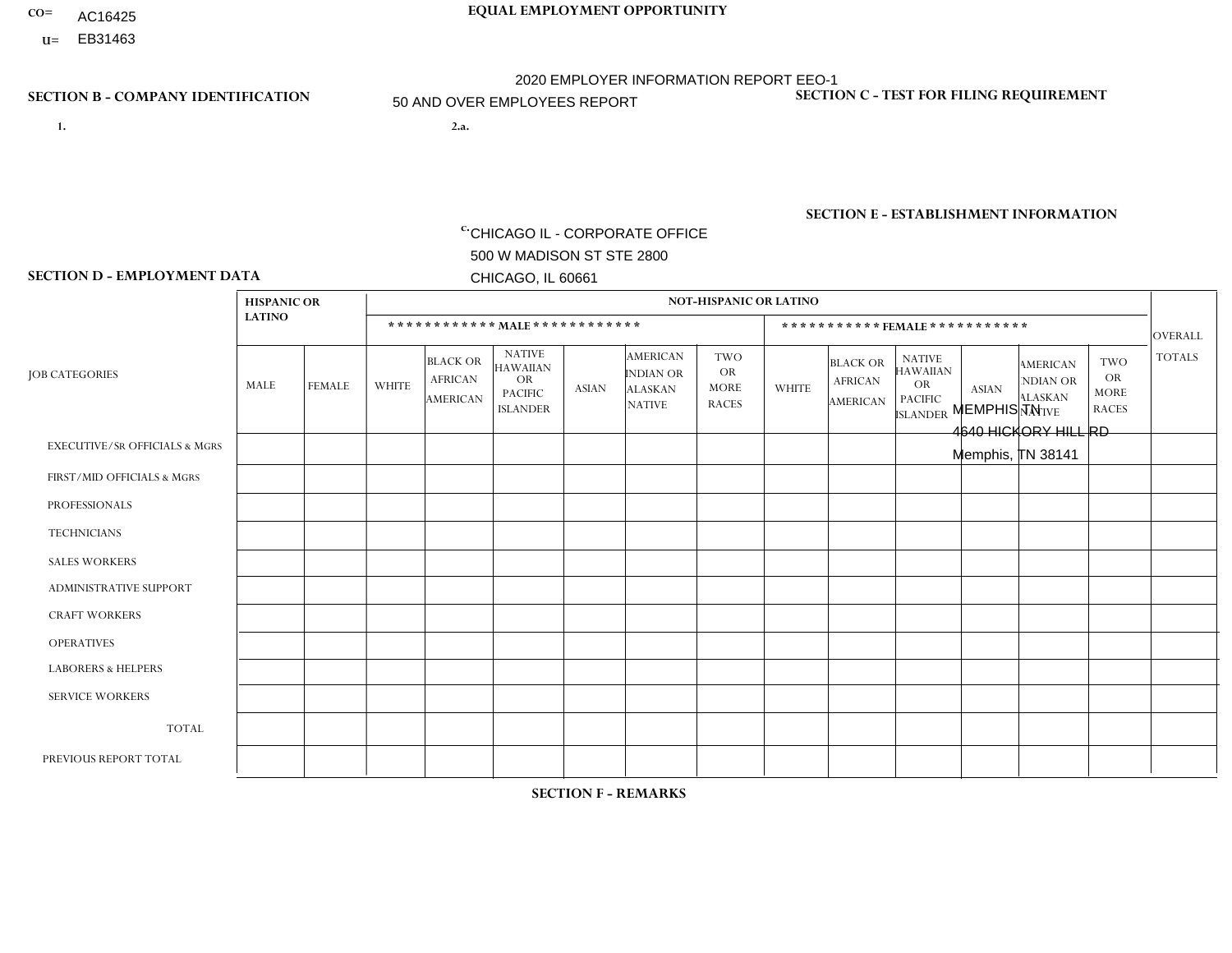- AC16425
- **U=**

**1. 2.a.** CHICAGO IL - CORPORATE OFFICE 500 W MADISON ST STE 2800 CHICAGO, IL 60661

2.a. NEWNAN GA - GPS 32 DART ROAD Newnan, GA 30265

c. EIN= 952920557

# **SECTION B - COMPANY IDENTIFICATION SECTION C - TEST FOR FILING REQUIREMENT**

1- Y 2- Y 3- N DUNS= 000123456

**SECTION E - ESTABLISHMENT INFORMATION c.** NAICS: 423140

### **SECTION D - EMPLOYMENT DATA**

|                                          | <b>HISPANIC OR</b> |                |                |                                                      |                                                                                    |                |                                                                 | <b>NOT-HISPANIC OR LATINO</b>                          |                |                                                      |                                                                                    |              |                                                                       |                                                        |                |
|------------------------------------------|--------------------|----------------|----------------|------------------------------------------------------|------------------------------------------------------------------------------------|----------------|-----------------------------------------------------------------|--------------------------------------------------------|----------------|------------------------------------------------------|------------------------------------------------------------------------------------|--------------|-----------------------------------------------------------------------|--------------------------------------------------------|----------------|
|                                          | <b>LATINO</b>      |                |                | ************ MALE ************                       |                                                                                    |                |                                                                 |                                                        |                |                                                      | ***********FEMALE***********                                                       |              |                                                                       |                                                        | <b>OVERALL</b> |
| <b>JOB CATEGORIES</b>                    | <b>MALE</b>        | <b>FEMALE</b>  | <b>WHITE</b>   | <b>BLACK OR</b><br><b>AFRICAN</b><br><b>AMERICAN</b> | <b>NATIVE</b><br><b>HAWAIIAN</b><br><b>OR</b><br><b>PACIFIC</b><br><b>ISLANDER</b> | <b>ASIAN</b>   | <b>AMERICAN</b><br>INDIAN OR<br><b>ALASKAN</b><br><b>NATIVE</b> | <b>TWO</b><br><b>OR</b><br><b>MORE</b><br><b>RACES</b> | <b>WHITE</b>   | <b>BLACK OR</b><br><b>AFRICAN</b><br><b>AMERICAN</b> | <b>NATIVE</b><br><b>HAWAIIAN</b><br><b>OR</b><br><b>PACIFIC</b><br><b>ISLANDER</b> | <b>ASIAN</b> | <b>AMERICAN</b><br><b>NDIAN OR</b><br><b>ALASKAN</b><br><b>NATIVE</b> | <b>TWO</b><br><b>OR</b><br><b>MORE</b><br><b>RACES</b> | <b>TOTALS</b>  |
| <b>EXECUTIVE/SR OFFICIALS &amp; MGRS</b> | $\mathbf{0}$       | $\Omega$       | $\Omega$       | $\Omega$                                             | 0                                                                                  | $\Omega$       | $\Omega$                                                        | $\Omega$                                               | $\Omega$       | $\mathbf{0}$                                         | $\Omega$                                                                           | $\Omega$     | $\Omega$                                                              | $\Omega$                                               | $\Omega$       |
| FIRST/MID OFFICIALS & MGRS               | $\Omega$           | $\Omega$       | $\overline{7}$ | $\mathbf 0$                                          | $\mathbf 0$                                                                        | $\Omega$       | $\Omega$                                                        | $\Omega$                                               | $\Omega$       | $\Omega$                                             | $\Omega$                                                                           | $\Omega$     | $\Omega$                                                              | $\Omega$                                               | $\overline{7}$ |
| <b>PROFESSIONALS</b>                     | $\Omega$           | $\Omega$       | 4              | $\mathbf{1}$                                         | $\Omega$                                                                           | $\Omega$       | $\Omega$                                                        | $\Omega$                                               | $\Omega$       | $\Omega$                                             | $\Omega$                                                                           | $\Omega$     | $\Omega$                                                              | $\mathbf{0}$                                           | 5              |
| <b>TECHNICIANS</b>                       | $\Omega$           | $\Omega$       | $\Omega$       | $\Omega$                                             | 0                                                                                  | $\Omega$       | $\overline{0}$                                                  | $\Omega$                                               | $\Omega$       | $\Omega$                                             | $\Omega$                                                                           | $\Omega$     | $\mathbf{0}$                                                          | $\Omega$                                               | $\mathbf 0$    |
| <b>SALES WORKERS</b>                     | $\Omega$           | $\Omega$       | $\Omega$       | $\Omega$                                             | 0                                                                                  | $\Omega$       | $\Omega$                                                        | $\Omega$                                               | $\mathbf{1}$   | $\overline{1}$                                       | $\Omega$                                                                           | $\Omega$     | $\Omega$                                                              | $\mathbf{0}$                                           | $\overline{2}$ |
| <b>ADMINISTRATIVE SUPPORT</b>            | $\Omega$           | $\mathbf 0$    |                | $\mathbf 0$                                          | $\mathbf 0$                                                                        | $\mathbf 0$    | $\Omega$                                                        | $\Omega$                                               | $\overline{2}$ | $\mathbf{0}$                                         | $\Omega$                                                                           | $\Omega$     | $\Omega$                                                              | $\Omega$                                               | 3              |
| <b>CRAFT WORKERS</b>                     | $\Omega$           | $\Omega$       | $\Omega$       | $\mathbf 0$                                          | 0                                                                                  | $\Omega$       | $\Omega$                                                        | $\Omega$                                               | $\Omega$       | $\Omega$                                             | $\Omega$                                                                           | $\Omega$     | $\Omega$                                                              | $\Omega$                                               | $\Omega$       |
| <b>OPERATIVES</b>                        | $\overline{2}$     | $\Omega$       | 22             | 14                                                   | $\mathbf{0}$                                                                       | $\overline{1}$ | $\Omega$                                                        | 3                                                      | 3              | 8                                                    | $\Omega$                                                                           | $\Omega$     | $\Omega$                                                              | 2                                                      | 55             |
| <b>LABORERS &amp; HELPERS</b>            | $\Omega$           | $\Omega$       | 4              | $\overline{7}$                                       | 0                                                                                  | $\Omega$       | $\Omega$                                                        | $\Omega$                                               | 3              | 2                                                    | $\Omega$                                                                           | $\Omega$     | $\Omega$                                                              | $\Omega$                                               | 16             |
| <b>SERVICE WORKERS</b>                   | $\Omega$           | $\Omega$       | $\Omega$       | 0                                                    | $\mathbf 0$                                                                        | $\Omega$       | $\Omega$                                                        | $\Omega$                                               | $\mathbf 1$    |                                                      | $\Omega$                                                                           | $\Omega$     | $\Omega$                                                              | $\Omega$                                               | $\overline{2}$ |
| <b>TOTAL</b>                             | $\overline{2}$     | $\mathbf 0$    | 38             | 22                                                   | 0                                                                                  | $\mathbf 1$    | $\Omega$                                                        | 3                                                      | 10             | 12                                                   | $\Omega$                                                                           | $\mathbf 0$  | $\Omega$                                                              | 2                                                      | 90             |
| PREVIOUS REPORT TOTAL                    | 2                  | $\overline{2}$ | 38             | 32                                                   | $\mathbf 0$                                                                        | $\Omega$       | $\Omega$                                                        | 5                                                      | 10             | 17                                                   | $\mathbf{0}$                                                                       | $\Omega$     | $\mathbf{0}$                                                          | $\overline{1}$                                         | 107            |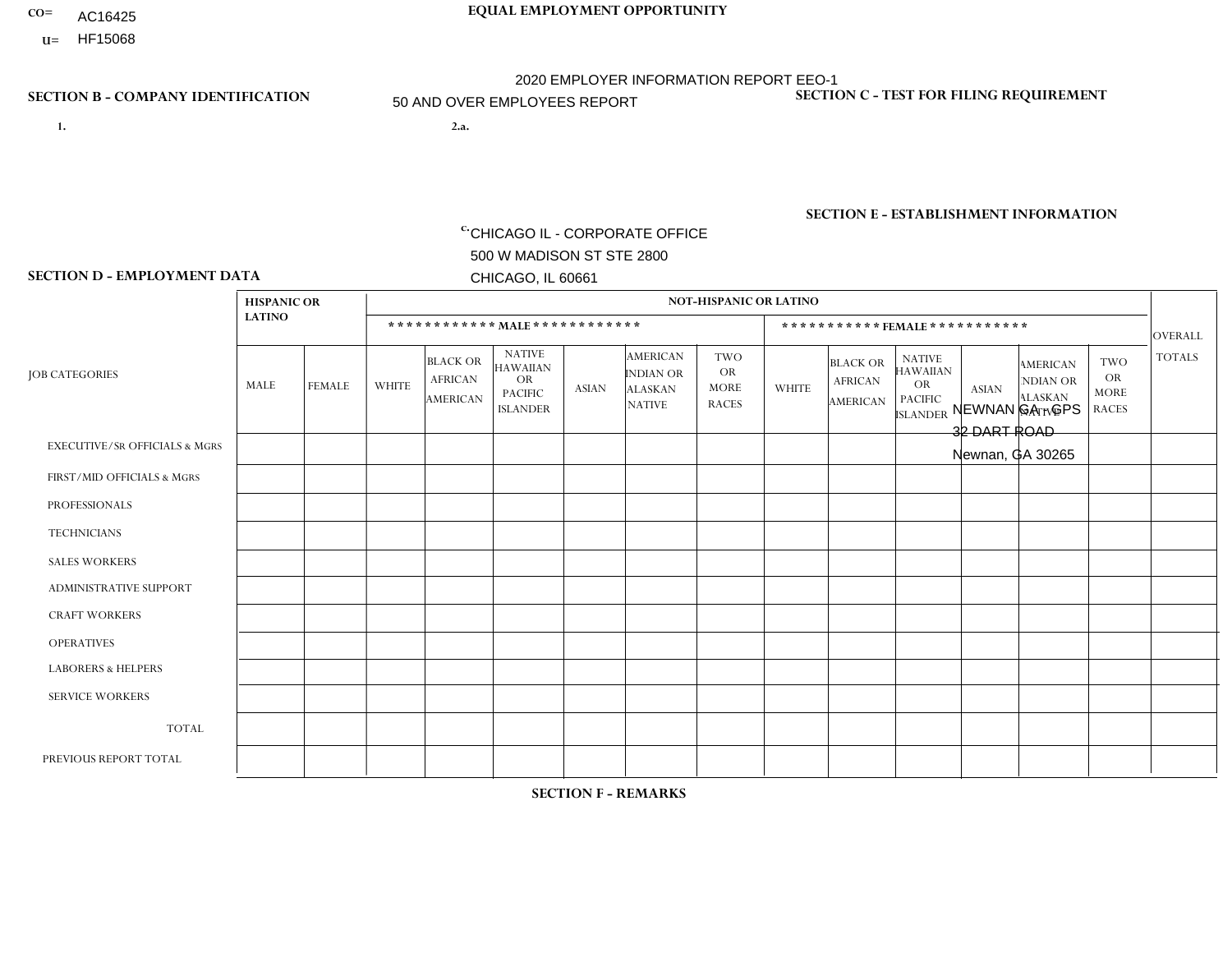- AC16425
- **U=**

**1. 2.a.** CHICAGO IL - CORPORATE OFFICE 500 W MADISON ST STE 2800 CHICAGO, IL 60661

2.a. CHILLICOTHE OH - PGW 850 SOUTHERN AVE Chillicothe, OH 45601

c. EIN= 952920557

## **SECTION B - COMPANY IDENTIFICATION SECTION C - TEST FOR FILING REQUIREMENT**

1- Y 2- Y 3- N DUNS= 000123456

**SECTION E - ESTABLISHMENT INFORMATION c.** NAICS: 811122

### **SECTION D - EMPLOYMENT DATA**

|                                          | <b>HISPANIC OR</b> |               |              |                                                      |                                                                                    |              |                                                                 | <b>NOT-HISPANIC OR LATINO</b>                          |                |                                               |                                                                                    |              |                                                                       |                                                        |                |
|------------------------------------------|--------------------|---------------|--------------|------------------------------------------------------|------------------------------------------------------------------------------------|--------------|-----------------------------------------------------------------|--------------------------------------------------------|----------------|-----------------------------------------------|------------------------------------------------------------------------------------|--------------|-----------------------------------------------------------------------|--------------------------------------------------------|----------------|
|                                          | <b>LATINO</b>      |               |              | ************ MALE ************                       |                                                                                    |              |                                                                 |                                                        |                |                                               | ***********FEMALE***********                                                       |              |                                                                       |                                                        | <b>OVERALL</b> |
| <b>JOB CATEGORIES</b>                    | MALE               | <b>FEMALE</b> | <b>WHITE</b> | <b>BLACK OR</b><br><b>AFRICAN</b><br><b>AMERICAN</b> | <b>NATIVE</b><br><b>HAWAIIAN</b><br><b>OR</b><br><b>PACIFIC</b><br><b>ISLANDER</b> | <b>ASIAN</b> | <b>AMERICAN</b><br>INDIAN OR<br><b>ALASKAN</b><br><b>NATIVE</b> | <b>TWO</b><br><b>OR</b><br><b>MORE</b><br><b>RACES</b> | <b>WHITE</b>   | <b>BLACK OR</b><br><b>AFRICAN</b><br>AMERICAN | <b>NATIVE</b><br><b>HAWAIIAN</b><br><b>OR</b><br><b>PACIFIC</b><br><b>ISLANDER</b> | <b>ASIAN</b> | <b>AMERICAN</b><br><b>NDIAN OR</b><br><b>ALASKAN</b><br><b>NATIVE</b> | <b>TWO</b><br><b>OR</b><br><b>MORE</b><br><b>RACES</b> | <b>TOTALS</b>  |
| <b>EXECUTIVE/SR OFFICIALS &amp; MGRS</b> |                    | $\Omega$      |              | $\Omega$                                             | 0                                                                                  | $\Omega$     | $\Omega$                                                        | $\Omega$                                               | $\Omega$       | $\Omega$                                      | $\Omega$                                                                           | $\Omega$     | $\Omega$                                                              | $\Omega$                                               | $\overline{2}$ |
| FIRST/MID OFFICIALS & MGRS               | $\Omega$           | $\Omega$      | 4            | $\mathbf 0$                                          | $\Omega$                                                                           | $\Omega$     | $\Omega$                                                        | $\Omega$                                               | 1              | $\Omega$                                      | 0                                                                                  | $\Omega$     | $\Omega$                                                              | $\Omega$                                               | $\overline{2}$ |
| <b>PROFESSIONALS</b>                     | $\Omega$           | $\Omega$      | 2            | $\mathbf 0$                                          | $\Omega$                                                                           | $\Omega$     | $\Omega$                                                        | $\Omega$                                               | 1              | $\Omega$                                      | 0                                                                                  | 0            | $\Omega$                                                              | $\mathbf 0$                                            | 3              |
| <b>TECHNICIANS</b>                       | $\Omega$           | $\mathbf 0$   | $\Omega$     | $\mathbf 0$                                          | $\mathbf 0$                                                                        | $\Omega$     | $\Omega$                                                        | $\Omega$                                               | 0              | $\mathbf 0$                                   | 0                                                                                  | $\mathbf 0$  | $\Omega$                                                              | $\mathbf 0$                                            | $\mathbf{0}$   |
| <b>SALES WORKERS</b>                     | $\Omega$           | $\Omega$      | $\Omega$     | $\Omega$                                             | $\Omega$                                                                           | $\Omega$     | $\Omega$                                                        | $\Omega$                                               | $\Omega$       | $\Omega$                                      | $\Omega$                                                                           | $\Omega$     | $\Omega$                                                              | $\Omega$                                               | $\Omega$       |
| <b>ADMINISTRATIVE SUPPORT</b>            | $\Omega$           | $\Omega$      | 1            | 0                                                    | $\Omega$                                                                           | $\Omega$     | $\Omega$                                                        | $\Omega$                                               | 1              | $\Omega$                                      | 0                                                                                  | $\Omega$     | $\Omega$                                                              | $\Omega$                                               | $\overline{2}$ |
| <b>CRAFT WORKERS</b>                     | $\Omega$           | $\Omega$      | $\Omega$     | $\mathbf 0$                                          | $\Omega$                                                                           | $\Omega$     | $\Omega$                                                        | $\Omega$                                               | $\Omega$       | $\Omega$                                      | 0                                                                                  | $\Omega$     | $\Omega$                                                              | $\Omega$                                               | $\Omega$       |
| <b>OPERATIVES</b>                        | $\Omega$           | $\Omega$      | 10           | $\mathbf 0$                                          | $\mathbf 0$                                                                        | $\Omega$     | $\Omega$                                                        | $\Omega$                                               | $\overline{2}$ | $\Omega$                                      | 0                                                                                  | $\mathbf 0$  | $\Omega$                                                              | $\Omega$                                               | 12             |
| <b>LABORERS &amp; HELPERS</b>            | $\Omega$           | $\Omega$      | 64           | 4                                                    | $\Omega$                                                                           | $\Omega$     | $\Omega$                                                        | 5                                                      | 16             | $\overline{1}$                                | 0                                                                                  | $\Omega$     | $\Omega$                                                              | -1                                                     | 91             |
| <b>SERVICE WORKERS</b>                   | $\Omega$           | $\Omega$      | $\Omega$     | $\mathbf 0$                                          | $\mathbf 0$                                                                        | $\Omega$     | $\Omega$                                                        | $\Omega$                                               | 0              | $\Omega$                                      | 0                                                                                  | $\mathbf 0$  | $\Omega$                                                              | 0                                                      | $\overline{0}$ |
| <b>TOTAL</b>                             | -1                 | $\mathbf 0$   | 79           | $\overline{4}$                                       | $\mathbf{0}$                                                                       | 0            | $\Omega$                                                        | 5                                                      | 21             | $\mathbf{1}$                                  | 0                                                                                  | $\mathbf 0$  | 0                                                                     | $\mathbf 1$                                            | 112            |
| PREVIOUS REPORT TOTAL                    | $\Omega$           | $\Omega$      | 87           | $\overline{ }$                                       | 0                                                                                  | $\Omega$     | $\Omega$                                                        | 5                                                      | 27             | $\overline{1}$                                | 0                                                                                  | $\Omega$     | $\Omega$                                                              |                                                        | 122            |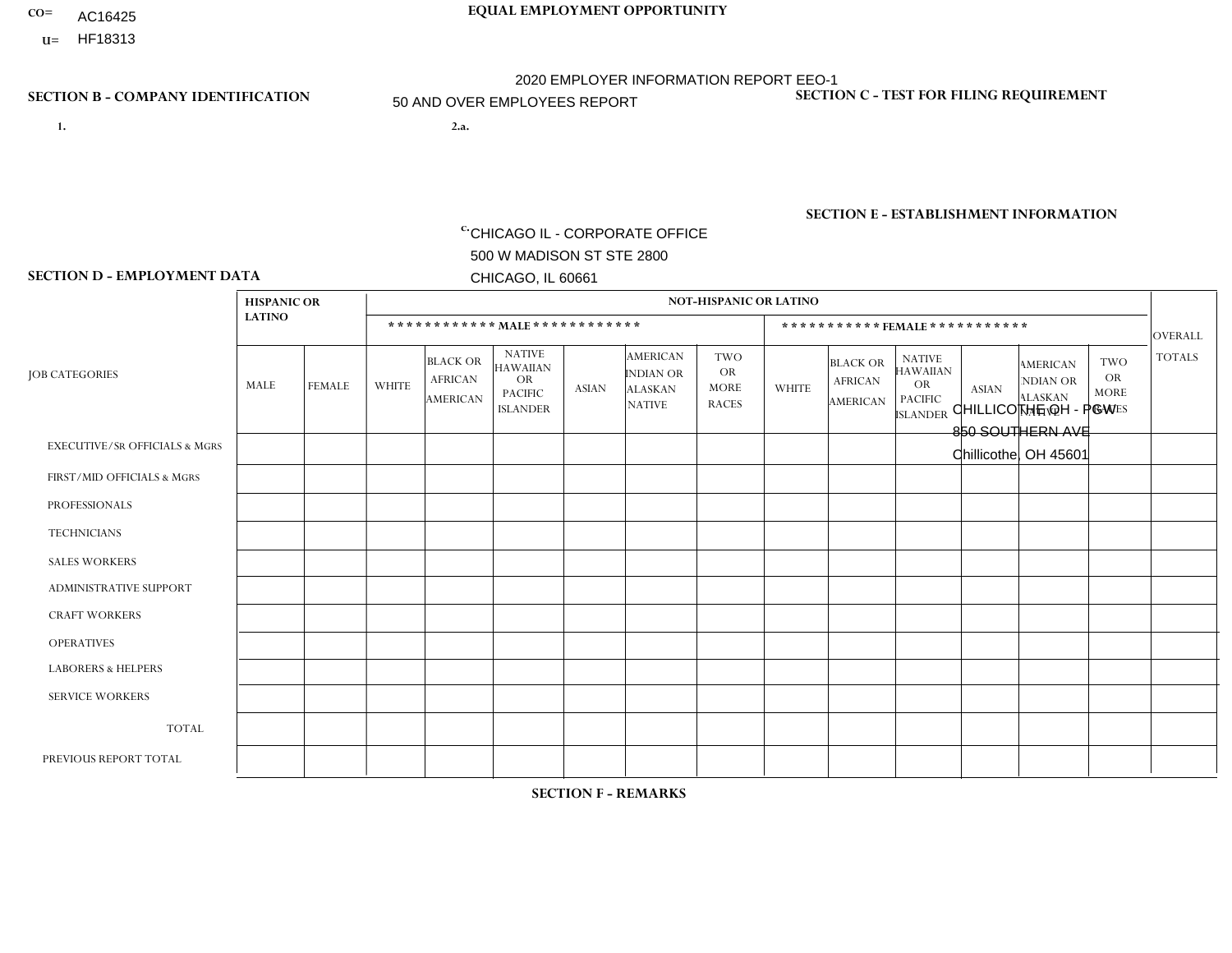- **CO= EQUAL EMPLOYMENT OPPORTUNITY** AC16425
	- **U=**

- **1. 2.a.** CHICAGO IL CORPORATE OFFICE 500 W MADISON ST STE 2800 CHICAGO, IL 60661
- 2.a. NORTHFIELD MN VIKING AUTO 26548 CHIPPENDALE AVE WEST Northfield, MN 55057

2020 EMPLOYER INFORMATION REPORT EEO-1 50 AND OVER EMPLOYEES REPORT

c. EIN= 952920557

## **SECTION B - COMPANY IDENTIFICATION SECTION C - TEST FOR FILING REQUIREMENT**

1- Y 2- Y 3- N DUNS= 000123456

**SECTION E - ESTABLISHMENT INFORMATION c.** NAICS: 423140

## **SECTION D - EMPLOYMENT DATA**

|                                          | <b>HISPANIC OR</b> |               |                |                                                      |                                                                                    |              |                                                                        | <b>NOT-HISPANIC OR LATINO</b>                          |                |                                                      |                                                                                    |              |                                                                       |                                                        |                |
|------------------------------------------|--------------------|---------------|----------------|------------------------------------------------------|------------------------------------------------------------------------------------|--------------|------------------------------------------------------------------------|--------------------------------------------------------|----------------|------------------------------------------------------|------------------------------------------------------------------------------------|--------------|-----------------------------------------------------------------------|--------------------------------------------------------|----------------|
|                                          | <b>LATINO</b>      |               |                |                                                      | ************ MALE ************                                                     |              |                                                                        |                                                        |                |                                                      | ***********FEMALE***********                                                       |              |                                                                       |                                                        | <b>OVERALL</b> |
| <b>JOB CATEGORIES</b>                    | MALE               | <b>FEMALE</b> | <b>WHITE</b>   | <b>BLACK OR</b><br><b>AFRICAN</b><br><b>AMERICAN</b> | <b>NATIVE</b><br><b>HAWAIIAN</b><br><b>OR</b><br><b>PACIFIC</b><br><b>ISLANDER</b> | <b>ASIAN</b> | <b>AMERICAN</b><br><b>INDIAN OR</b><br><b>ALASKAN</b><br><b>NATIVE</b> | <b>TWO</b><br><b>OR</b><br><b>MORE</b><br><b>RACES</b> | <b>WHITE</b>   | <b>BLACK OR</b><br><b>AFRICAN</b><br><b>AMERICAN</b> | <b>NATIVE</b><br><b>HAWAIIAN</b><br><b>OR</b><br><b>PACIFIC</b><br><b>ISLANDER</b> | <b>ASIAN</b> | <b>AMERICAN</b><br><b>NDIAN OR</b><br><b>ALASKAN</b><br><b>NATIVE</b> | <b>TWO</b><br><b>OR</b><br><b>MORE</b><br><b>RACES</b> | <b>TOTALS</b>  |
| <b>EXECUTIVE/SR OFFICIALS &amp; MGRS</b> | 0                  | $\Omega$      | $\Omega$       | $\mathbf 0$                                          | $\Omega$                                                                           | $\Omega$     | $\Omega$                                                               | $\Omega$                                               | 0              | $\Omega$                                             | $\Omega$                                                                           | $\Omega$     | $\Omega$                                                              | $\Omega$                                               | $\Omega$       |
| FIRST/MID OFFICIALS & MGRS               | 0                  | $\Omega$      | 4              | $\mathbf 0$                                          | $\mathbf 0$                                                                        | $\Omega$     | $\Omega$                                                               | $\Omega$                                               | 0              | $\Omega$                                             | $\Omega$                                                                           | $\Omega$     | $\Omega$                                                              | $\Omega$                                               | $\overline{4}$ |
| <b>PROFESSIONALS</b>                     | 0                  | $\mathbf{0}$  | $\mathbf 0$    | $\mathbf 0$                                          | $\mathbf 0$                                                                        | $\Omega$     | $\Omega$                                                               | $\Omega$                                               | $\Omega$       | $\Omega$                                             | $\Omega$                                                                           | $\Omega$     | $\Omega$                                                              | $\Omega$                                               | $\mathbf 0$    |
| <b>TECHNICIANS</b>                       | 0                  | $\Omega$      | $\Omega$       | 0                                                    | $\mathbf 0$                                                                        | $\Omega$     | $\Omega$                                                               | $\Omega$                                               | $\Omega$       | $\Omega$                                             | $\Omega$                                                                           | $\Omega$     | $\Omega$                                                              | $\Omega$                                               | $\mathbf 0$    |
| <b>SALES WORKERS</b>                     | 0                  | 0             | 4              | $\mathbf 0$                                          | $\Omega$                                                                           | $\Omega$     | $\Omega$                                                               | $\Omega$                                               | $\overline{2}$ | $\Omega$                                             | $\Omega$                                                                           | $\Omega$     | $\Omega$                                                              | $\Omega$                                               | 6              |
| <b>ADMINISTRATIVE SUPPORT</b>            |                    | 0             | 1              | $\mathbf 0$                                          | $\mathbf 0$                                                                        | $\Omega$     | $\Omega$                                                               | $\Omega$                                               | 3              | $\Omega$                                             | $\Omega$                                                                           | $\Omega$     | $\Omega$                                                              | $\Omega$                                               | 5              |
| <b>CRAFT WORKERS</b>                     | 3                  | $\Omega$      | $\overline{7}$ | $\mathbf 0$                                          | $\Omega$                                                                           | $\Omega$     | $\Omega$                                                               | $\Omega$                                               | $\Omega$       | $\Omega$                                             | $\Omega$                                                                           | $\Omega$     | $\Omega$                                                              | $\Omega$                                               | 10             |
| <b>OPERATIVES</b>                        |                    | $\Omega$      | 19             | $\mathbf 0$                                          | 0                                                                                  | $\Omega$     | 1                                                                      | 1                                                      | $\overline{2}$ | $\Omega$                                             | $\Omega$                                                                           | $\Omega$     | $\Omega$                                                              | $\Omega$                                               | 24             |
| <b>LABORERS &amp; HELPERS</b>            | 0                  | $\Omega$      | 8              | 1                                                    | 0                                                                                  | $\Omega$     | $\Omega$                                                               | 3                                                      |                | $\Omega$                                             | $\Omega$                                                                           | $\Omega$     | 0                                                                     | $\Omega$                                               | 13             |
| <b>SERVICE WORKERS</b>                   | 0                  | $\Omega$      | $\mathbf 0$    | $\mathbf 0$                                          | 0                                                                                  | 0            | $\Omega$                                                               | $\Omega$                                               | $\Omega$       | $\Omega$                                             | $\Omega$                                                                           | $\Omega$     | $\Omega$                                                              | $\Omega$                                               | $\mathbf 0$    |
| <b>TOTAL</b>                             | 5                  | 0             | 43             | 1                                                    | 0                                                                                  | 0            |                                                                        | 4                                                      | 8              | 0                                                    | $\Omega$                                                                           | $\mathbf 0$  | $\Omega$                                                              | 0                                                      | 62             |
| PREVIOUS REPORT TOTAL                    | 8                  | $\Omega$      | 51             | 3                                                    | $\mathbf 0$                                                                        | 0            |                                                                        | 5                                                      | 8              | $\Omega$                                             | $\Omega$                                                                           | $\Omega$     | $\Omega$                                                              | $\mathbf 0$                                            | 76             |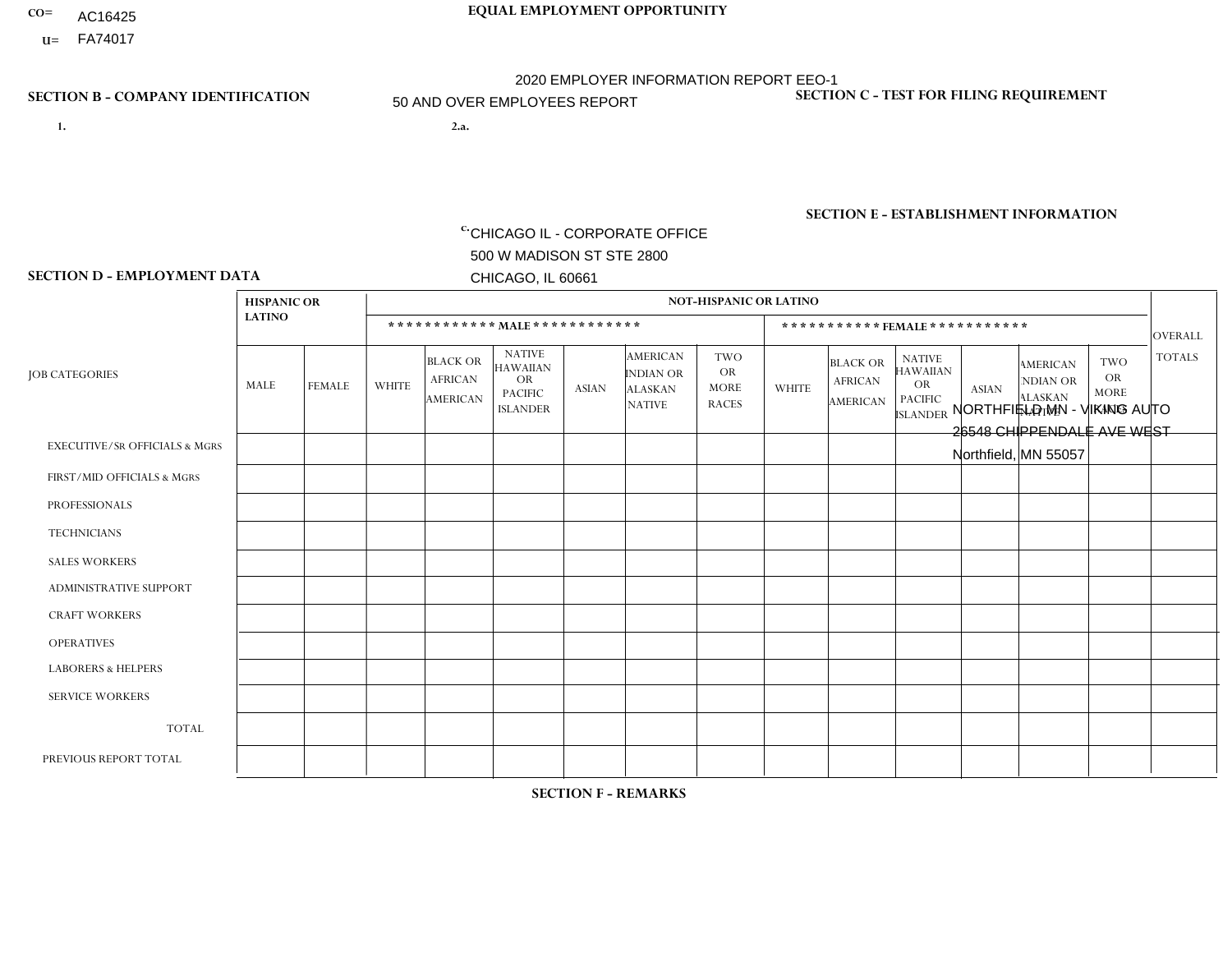- **CO= EQUAL EMPLOYMENT OPPORTUNITY** AC16425
	- **U=**

# 2020 EMPLOYER INFORMATION REPORT EEO-1 50 AND OVER EMPLOYEES REPORT

**1. 2.a.** CHICAGO IL - CORPORATE OFFICE 500 W MADISON ST STE 2800 CHICAGO, IL 60661

BLUE ISLAND IL - A-RELIABLE 2247 139TH STREET Blue Island, IL 60406

EIN= 952920557

## **SECTION B - COMPANY IDENTIFICATION SECTION C - TEST FOR FILING REQUIREMENT**

1- Y 2- Y 3- N DUNS= 000123456

**SECTION E - ESTABLISHMENT INFORMATION c.** NAICS: 423140

### **SECTION D - EMPLOYMENT DATA**

| <b>NOT-HISPANIC OR LATINO</b><br><b>HISPANIC OR</b><br><b>LATINO</b><br>************ MAIE************<br>***********FEMALE***********<br><b>NATIVE</b><br><b>AMERICAN</b><br><b>TWO</b><br><b>NATIVE</b><br><b>BLACK OR</b><br><b>TWO</b><br><b>BLACK OR</b><br><b>AMERICAN</b><br><b>HAWAIIAN</b><br><b>HAWAIIAN</b><br><b>OR</b><br><b>INDIAN OR</b><br><b>JOB CATEGORIES</b><br><b>OR</b><br><b>AFRICAN</b><br><b>OR</b><br><b>AFRICAN</b><br><b>NDIAN OR</b><br><b>OR</b><br>MALE<br><b>WHITE</b><br><b>FEMALE</b><br><b>MORE</b><br><b>WHITE</b><br><b>ASIAN</b><br><b>ASIAN</b><br><b>ALASKAN</b><br><b>PACIFIC</b><br><b>MORE</b><br><b>ALASKAN</b><br><b>PACIFIC</b><br><b>AMERICAN</b><br>AMERICAN<br><b>RACES</b><br><b>NATIVE</b><br><b>ISLANDER</b><br><b>RACES</b><br><b>NATIVE</b><br><b>ISLANDER</b><br><b>EXECUTIVE/SR OFFICIALS &amp; MGRS</b><br>$\Omega$<br>$\Omega$<br>$\mathbf 0$<br>$\Omega$<br>$\Omega$<br>$\Omega$<br>$\Omega$<br>$\Omega$<br>$\Omega$<br>$\mathbf{0}$<br>$\mathbf{0}$<br>$\Omega$<br>$\Omega$<br>3<br>$\Omega$<br>$\overline{2}$<br>$\Omega$<br>$\Omega$<br>0<br>$\Omega$<br>$\Omega$<br>$\Omega$<br>$\Omega$<br>$\Omega$<br>$\Omega$<br>1<br>FIRST/MID OFFICIALS & MGRS<br>$\Omega$<br>$\Omega$<br>$\Omega$<br>$\Omega$<br>$\Omega$<br>$\Omega$<br>$\Omega$<br>$\Omega$<br>$\Omega$<br>$\Omega$<br>$\Omega$<br><b>PROFESSIONALS</b><br>1<br>$\mathbf 0$<br>$\mathbf 0$<br>$\Omega$<br>$\Omega$<br>$\Omega$<br>0<br>$\Omega$<br>$\Omega$<br>$\mathbf{0}$<br>$\Omega$<br>$\Omega$<br>$\Omega$<br>$\Omega$<br><b>TECHNICIANS</b><br>3<br>$\overline{2}$<br>$\Omega$<br>$\mathbf{1}$<br>$\Omega$<br>$\Omega$<br>$\Omega$<br>$\Omega$<br>$\Omega$<br>$\Omega$<br>$\Omega$<br>$\Omega$<br>$\Omega$<br><b>SALES WORKERS</b><br><b>ADMINISTRATIVE SUPPORT</b><br>3<br>$\Omega$<br>$\Omega$<br>$\mathbf{1}$<br>$\Omega$<br>$\Omega$<br>$\Omega$<br>$\Omega$<br>$\Omega$<br>$\Omega$<br>$\Omega$<br>$\Omega$<br>$\Omega$<br><b>CRAFT WORKERS</b><br>3<br>$\overline{7}$<br>2<br>$\Omega$<br>$\Omega$<br>$\Omega$<br>$\Omega$<br>$\Omega$<br>$\Omega$<br>$\Omega$<br>$\Omega$<br>$\Omega$<br>$\Omega$ | <b>OVERALL</b><br><b>TOTALS</b><br>$\Omega$<br>$\Omega$<br>$\Omega$ | $\mathbf 0$<br>6 |
|--------------------------------------------------------------------------------------------------------------------------------------------------------------------------------------------------------------------------------------------------------------------------------------------------------------------------------------------------------------------------------------------------------------------------------------------------------------------------------------------------------------------------------------------------------------------------------------------------------------------------------------------------------------------------------------------------------------------------------------------------------------------------------------------------------------------------------------------------------------------------------------------------------------------------------------------------------------------------------------------------------------------------------------------------------------------------------------------------------------------------------------------------------------------------------------------------------------------------------------------------------------------------------------------------------------------------------------------------------------------------------------------------------------------------------------------------------------------------------------------------------------------------------------------------------------------------------------------------------------------------------------------------------------------------------------------------------------------------------------------------------------------------------------------------------------------------------------------------------------------------------------------------------------------------------------------------------------------------------------------------------------------------------------------------------------------------------------------------------------------------------------|---------------------------------------------------------------------|------------------|
|                                                                                                                                                                                                                                                                                                                                                                                                                                                                                                                                                                                                                                                                                                                                                                                                                                                                                                                                                                                                                                                                                                                                                                                                                                                                                                                                                                                                                                                                                                                                                                                                                                                                                                                                                                                                                                                                                                                                                                                                                                                                                                                                      |                                                                     |                  |
|                                                                                                                                                                                                                                                                                                                                                                                                                                                                                                                                                                                                                                                                                                                                                                                                                                                                                                                                                                                                                                                                                                                                                                                                                                                                                                                                                                                                                                                                                                                                                                                                                                                                                                                                                                                                                                                                                                                                                                                                                                                                                                                                      |                                                                     |                  |
|                                                                                                                                                                                                                                                                                                                                                                                                                                                                                                                                                                                                                                                                                                                                                                                                                                                                                                                                                                                                                                                                                                                                                                                                                                                                                                                                                                                                                                                                                                                                                                                                                                                                                                                                                                                                                                                                                                                                                                                                                                                                                                                                      |                                                                     |                  |
|                                                                                                                                                                                                                                                                                                                                                                                                                                                                                                                                                                                                                                                                                                                                                                                                                                                                                                                                                                                                                                                                                                                                                                                                                                                                                                                                                                                                                                                                                                                                                                                                                                                                                                                                                                                                                                                                                                                                                                                                                                                                                                                                      |                                                                     |                  |
|                                                                                                                                                                                                                                                                                                                                                                                                                                                                                                                                                                                                                                                                                                                                                                                                                                                                                                                                                                                                                                                                                                                                                                                                                                                                                                                                                                                                                                                                                                                                                                                                                                                                                                                                                                                                                                                                                                                                                                                                                                                                                                                                      |                                                                     |                  |
|                                                                                                                                                                                                                                                                                                                                                                                                                                                                                                                                                                                                                                                                                                                                                                                                                                                                                                                                                                                                                                                                                                                                                                                                                                                                                                                                                                                                                                                                                                                                                                                                                                                                                                                                                                                                                                                                                                                                                                                                                                                                                                                                      |                                                                     | $\overline{2}$   |
|                                                                                                                                                                                                                                                                                                                                                                                                                                                                                                                                                                                                                                                                                                                                                                                                                                                                                                                                                                                                                                                                                                                                                                                                                                                                                                                                                                                                                                                                                                                                                                                                                                                                                                                                                                                                                                                                                                                                                                                                                                                                                                                                      | $\Omega$                                                            | $\mathbf 0$      |
|                                                                                                                                                                                                                                                                                                                                                                                                                                                                                                                                                                                                                                                                                                                                                                                                                                                                                                                                                                                                                                                                                                                                                                                                                                                                                                                                                                                                                                                                                                                                                                                                                                                                                                                                                                                                                                                                                                                                                                                                                                                                                                                                      | $\Omega$                                                            | 6                |
|                                                                                                                                                                                                                                                                                                                                                                                                                                                                                                                                                                                                                                                                                                                                                                                                                                                                                                                                                                                                                                                                                                                                                                                                                                                                                                                                                                                                                                                                                                                                                                                                                                                                                                                                                                                                                                                                                                                                                                                                                                                                                                                                      | $\Omega$                                                            | $\overline{4}$   |
|                                                                                                                                                                                                                                                                                                                                                                                                                                                                                                                                                                                                                                                                                                                                                                                                                                                                                                                                                                                                                                                                                                                                                                                                                                                                                                                                                                                                                                                                                                                                                                                                                                                                                                                                                                                                                                                                                                                                                                                                                                                                                                                                      | $\Omega$                                                            | 12 <sup>°</sup>  |
| <b>OPERATIVES</b><br>15<br>12<br>$\Omega$<br>$\mathbf 0$<br>$\Omega$<br>$\overline{0}$<br>$\Omega$<br>$\Omega$<br>$\Omega$<br>$\mathbf{0}$<br>$\Omega$<br>$\Omega$<br>$\mathbf 1$                                                                                                                                                                                                                                                                                                                                                                                                                                                                                                                                                                                                                                                                                                                                                                                                                                                                                                                                                                                                                                                                                                                                                                                                                                                                                                                                                                                                                                                                                                                                                                                                                                                                                                                                                                                                                                                                                                                                                    | $\Omega$                                                            | 28               |
| <b>LABORERS &amp; HELPERS</b><br>$\Omega$<br>0<br>0<br>$\blacktriangleleft$<br>$\Omega$<br>$\Omega$<br>$\Omega$<br>$\Omega$<br>$\Omega$<br>$\Omega$<br>$\Omega$<br>$\overline{\mathbf{A}}$<br>-1                                                                                                                                                                                                                                                                                                                                                                                                                                                                                                                                                                                                                                                                                                                                                                                                                                                                                                                                                                                                                                                                                                                                                                                                                                                                                                                                                                                                                                                                                                                                                                                                                                                                                                                                                                                                                                                                                                                                     | $\Omega$                                                            | 3                |
| <b>SERVICE WORKERS</b><br>$\mathbf 0$<br>$\mathbf 0$<br>$\mathbf 0$<br>$\mathbf 0$<br>$\Omega$<br>$\Omega$<br>$\Omega$<br>$\Omega$<br>$\Omega$<br>$\Omega$<br>0<br>$\mathbf{0}$<br>$\mathbf 0$                                                                                                                                                                                                                                                                                                                                                                                                                                                                                                                                                                                                                                                                                                                                                                                                                                                                                                                                                                                                                                                                                                                                                                                                                                                                                                                                                                                                                                                                                                                                                                                                                                                                                                                                                                                                                                                                                                                                       | $\mathbf 0$                                                         | 0                |
| <b>TOTAL</b><br>5<br>25<br>24<br>$\mathbf 0$<br>0<br>$\Omega$<br>$\Omega$<br>6<br>$\Omega$<br>$\Omega$<br>$\Omega$<br>$\mathbf{1}$<br>$\Omega$                                                                                                                                                                                                                                                                                                                                                                                                                                                                                                                                                                                                                                                                                                                                                                                                                                                                                                                                                                                                                                                                                                                                                                                                                                                                                                                                                                                                                                                                                                                                                                                                                                                                                                                                                                                                                                                                                                                                                                                       | $\Omega$                                                            | 61               |
| 39<br>27<br>10<br>$\mathbf{1}$<br>$\overline{1}$<br>$\overline{0}$<br>8<br>$\Omega$<br>$\Omega$<br>$\mathbf 0$<br>$\mathbf{0}$<br>$\Omega$<br>PREVIOUS REPORT TOTAL                                                                                                                                                                                                                                                                                                                                                                                                                                                                                                                                                                                                                                                                                                                                                                                                                                                                                                                                                                                                                                                                                                                                                                                                                                                                                                                                                                                                                                                                                                                                                                                                                                                                                                                                                                                                                                                                                                                                                                  | $\mathbf 0$                                                         | 87               |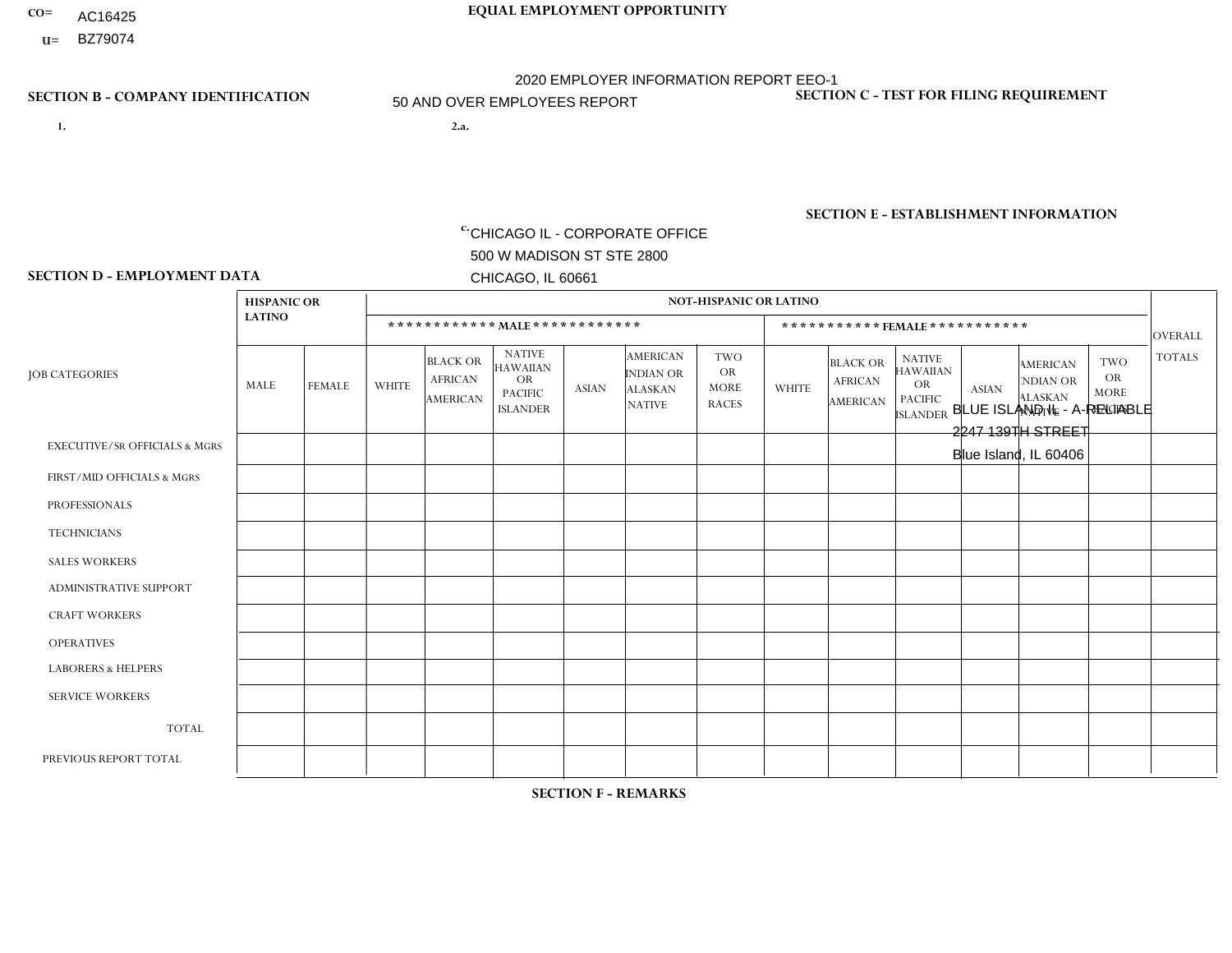- AC16425
- **U=**

**1. 2.a.** CHICAGO IL - CORPORATE OFFICE 500 W MADISON ST STE 2800 CHICAGO, IL 60661

**CO= EQUAL EMPLOYMENT OPPORTUNITY** 2020 EMPLOYER INFORMATION REPORT EEO-1 50 AND OVER EMPLOYEES REPORT

> 2.a. SPRINGFIELD MO - PROFORMANCE 2720 NORTH AIRPORT COMMERCE AVE Springfield, MO 65803

c. EIN= 952920557

## **SECTION B - COMPANY IDENTIFICATION SECTION C - TEST FOR FILING REQUIREMENT**

1- Y 2- Y 3- N DUNS= 000123456

**SECTION E - ESTABLISHMENT INFORMATION c.** NAICS: 333618

### **SECTION D - EMPLOYMENT DATA**

|                                          | <b>HISPANIC OR</b> |                      |                |                                               |                                                                                    |              |                                                                        | <b>NOT-HISPANIC OR LATINO</b>                          |                |                                               |                                                                             |                      |                                                                       |                                                        |                 |
|------------------------------------------|--------------------|----------------------|----------------|-----------------------------------------------|------------------------------------------------------------------------------------|--------------|------------------------------------------------------------------------|--------------------------------------------------------|----------------|-----------------------------------------------|-----------------------------------------------------------------------------|----------------------|-----------------------------------------------------------------------|--------------------------------------------------------|-----------------|
|                                          | <b>LATINO</b>      |                      |                | ************ MALE ************                |                                                                                    |              |                                                                        |                                                        |                | ***********FEMALE***********                  |                                                                             |                      |                                                                       |                                                        | <b>OVERALL</b>  |
| <b>JOB CATEGORIES</b>                    | MALE               | <b>FEMALE</b>        | <b>WHITE</b>   | <b>BLACK OR</b><br><b>AFRICAN</b><br>AMERICAN | <b>NATIVE</b><br><b>HAWAIIAN</b><br><b>OR</b><br><b>PACIFIC</b><br><b>ISLANDER</b> | ASIAN        | <b>AMERICAN</b><br><b>INDIAN OR</b><br><b>ALASKAN</b><br><b>NATIVE</b> | <b>TWO</b><br><b>OR</b><br><b>MORE</b><br><b>RACES</b> | <b>WHITE</b>   | <b>BLACK OR</b><br><b>AFRICAN</b><br>AMERICAN | <b>NATIVE</b><br><b>HAWAIIAN</b><br>OR<br><b>PACIFIC</b><br><b>ISLANDER</b> | <b>ASIAN</b>         | <b>AMERICAN</b><br><b>NDIAN OR</b><br><b>ALASKAN</b><br><b>NATIVE</b> | <b>TWO</b><br><b>OR</b><br><b>MORE</b><br><b>RACES</b> | <b>TOTALS</b>   |
| <b>EXECUTIVE/SR OFFICIALS &amp; MGRS</b> | $\Omega$           | $\Omega$             | $\Omega$       | $\Omega$                                      | $\Omega$                                                                           | $\mathbf{0}$ | $\Omega$                                                               | $\Omega$                                               | 0              | $\Omega$                                      | $\Omega$                                                                    | $\Omega$             | $\Omega$                                                              | $\Omega$                                               | $\mathbf 0$     |
| FIRST/MID OFFICIALS & MGRS               | 0                  | $\Omega$             | 6              | $\mathbf 0$                                   | $\Omega$                                                                           | $\Omega$     | $\Omega$                                                               | $\Omega$                                               | $\overline{2}$ | $\Omega$                                      | $\Omega$                                                                    | $\mathbf{0}$         | $\Omega$                                                              | $\mathbf{0}$                                           | 8               |
| <b>PROFESSIONALS</b>                     | 0                  | $\Omega$             | $\overline{c}$ | $\mathbf 0$                                   | $\Omega$                                                                           | $\Omega$     | $\Omega$                                                               | $\Omega$                                               | $\overline{2}$ | $\Omega$                                      | $\Omega$                                                                    | $\Omega$             | $\Omega$                                                              | $\Omega$                                               | $\overline{4}$  |
| <b>TECHNICIANS</b>                       | 0                  | $\mathbf 0$          | $\Omega$       | $\mathbf 0$                                   | $\mathbf 0$                                                                        | $\Omega$     | $\Omega$                                                               | $\Omega$                                               | $\Omega$       | $\mathbf 0$                                   | $\Omega$                                                                    | $\mathbf 0$          | $\mathbf 0$                                                           | $\mathbf 0$                                            | $\mathbf{0}$    |
| <b>SALES WORKERS</b>                     | $\Omega$           | $\Omega$             | 1              | $\mathbf 0$                                   | $\Omega$                                                                           | $\Omega$     | $\Omega$                                                               | $\Omega$                                               | 0              | $\Omega$                                      | $\Omega$                                                                    | $\Omega$             | $\Omega$                                                              | $\Omega$                                               | $\overline{1}$  |
| <b>ADMINISTRATIVE SUPPORT</b>            | 0                  | $\Omega$             | 5              | $\mathbf 0$                                   | $\Omega$                                                                           |              | $\Omega$                                                               | $\Omega$                                               | 4              | $\Omega$                                      | $\Omega$                                                                    | $\Omega$             | $\Omega$                                                              | $\mathbf{0}$                                           | 10 <sup>°</sup> |
| <b>CRAFT WORKERS</b>                     | 0                  | $\Omega$             | $\Omega$       | $\mathbf 0$                                   | $\Omega$                                                                           | $\Omega$     | $\Omega$                                                               | $\Omega$                                               | 0              | $\Omega$                                      | $\Omega$                                                                    | $\Omega$             | $\Omega$                                                              | $\Omega$                                               | $\Omega$        |
| <b>OPERATIVES</b>                        | 6                  | $\mathbf{1}$         | 112            | $\overline{7}$                                | $\Omega$                                                                           | $\Omega$     | 2                                                                      | 9                                                      | 10             | $\Omega$                                      | $\Omega$                                                                    | $\blacktriangleleft$ | $\Omega$                                                              | $\mathbf{1}$                                           | 149             |
| <b>LABORERS &amp; HELPERS</b>            | 0                  | $\Omega$             | $\overline{7}$ | $\mathbf 0$                                   | $\mathbf{0}$                                                                       | $\Omega$     | $\Omega$                                                               | $\Omega$                                               | 3              | $\Omega$                                      | $\Omega$                                                                    | $\Omega$             | $\Omega$                                                              | $\Omega$                                               | 10              |
| <b>SERVICE WORKERS</b>                   | 0                  | 0                    | $\mathbf 0$    | 0                                             | 0                                                                                  | $\Omega$     | $\Omega$                                                               | $\Omega$                                               | $\Omega$       | $\Omega$                                      | $\Omega$                                                                    | $\mathbf 0$          | $\Omega$                                                              | $\Omega$                                               | $\overline{0}$  |
| <b>TOTAL</b>                             | 6                  | $\mathbf{1}$         | 133            | $\overline{7}$                                | 0                                                                                  | -1           | 2                                                                      | 9                                                      | 21             | $\mathbf 0$                                   | $\mathbf 0$                                                                 |                      | 0                                                                     | $\mathbf{1}$                                           | 182             |
| PREVIOUS REPORT TOTAL                    | 5                  | $\blacktriangleleft$ | 158            | $\overline{7}$                                | $\Omega$                                                                           | 2            | 2                                                                      | 9                                                      | 22             | $\overline{1}$                                | $\mathbf{0}$                                                                | $\overline{A}$       | 0                                                                     | $\mathbf{1}$                                           | 209             |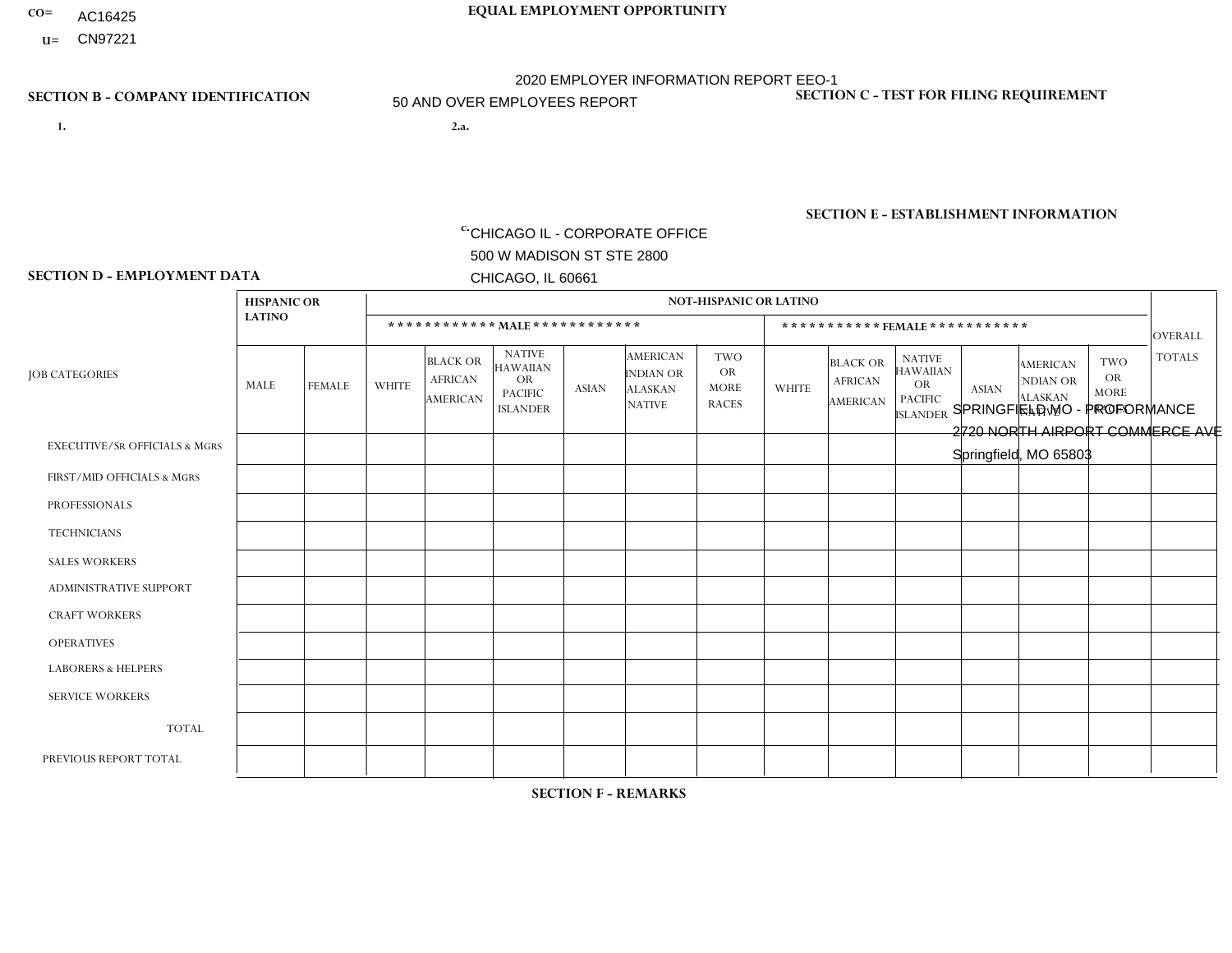- AC16425
- **U=**

**1. 2.a.** CHICAGO IL - CORPORATE OFFICE 500 W MADISON ST STE 2800 CHICAGO, IL 60661

2.a. NASHVILLE TN - REGIONAL 5846 CROSSINGS BLVD Antioch, TN 37013

c. EIN= 952920557

## **SECTION B - COMPANY IDENTIFICATION SECTION C - TEST FOR FILING REQUIREMENT**

1- Y 2- Y 3- N DUNS= 000123456

**SECTION E - ESTABLISHMENT INFORMATION c.** NAICS: 551114

### **SECTION D - EMPLOYMENT DATA**

|                                          | <b>HISPANIC OR</b> |                |                |                                                      |                                                                                    |              |                                                                 | <b>NOT-HISPANIC OR LATINO</b>                          |                |                                                      |                                                                                    |                |                                                                       |                                                        |                |
|------------------------------------------|--------------------|----------------|----------------|------------------------------------------------------|------------------------------------------------------------------------------------|--------------|-----------------------------------------------------------------|--------------------------------------------------------|----------------|------------------------------------------------------|------------------------------------------------------------------------------------|----------------|-----------------------------------------------------------------------|--------------------------------------------------------|----------------|
|                                          | <b>LATINO</b>      |                |                |                                                      | ************ MALE ************                                                     |              |                                                                 |                                                        |                |                                                      | *********** FEMALE ***********                                                     |                |                                                                       |                                                        | <b>OVERALL</b> |
| <b>JOB CATEGORIES</b>                    | <b>MALE</b>        | <b>FEMALE</b>  | <b>WHITE</b>   | <b>BLACK OR</b><br><b>AFRICAN</b><br><b>AMERICAN</b> | <b>NATIVE</b><br><b>HAWAIIAN</b><br><b>OR</b><br><b>PACIFIC</b><br><b>ISLANDER</b> | <b>ASIAN</b> | <b>AMERICAN</b><br>INDIAN OR<br><b>ALASKAN</b><br><b>NATIVE</b> | <b>TWO</b><br><b>OR</b><br><b>MORE</b><br><b>RACES</b> | <b>WHITE</b>   | <b>BLACK OR</b><br><b>AFRICAN</b><br><b>AMERICAN</b> | <b>NATIVE</b><br><b>HAWAIIAN</b><br><b>OR</b><br><b>PACIFIC</b><br><b>ISLANDER</b> | <b>ASIAN</b>   | <b>AMERICAN</b><br><b>NDIAN OR</b><br><b>ALASKAN</b><br><b>NATIVE</b> | <b>TWO</b><br><b>OR</b><br><b>MORE</b><br><b>RACES</b> | <b>TOTALS</b>  |
| <b>EXECUTIVE/SR OFFICIALS &amp; MGRS</b> | 4                  | $\mathbf 0$    | 62             | $\overline{c}$                                       | $\mathbf 0$                                                                        | 2            | $\Omega$                                                        | 3                                                      | 11             | $\overline{1}$                                       | $\mathbf 0$                                                                        | $\mathbf 0$    | $\Omega$                                                              | $\mathbf 0$                                            | 85             |
| FIRST/MID OFFICIALS & MGRS               | 4                  | $\overline{2}$ | 105            | 3                                                    | 1                                                                                  | 3            | 1                                                               | $\overline{4}$                                         | 22             | 5                                                    | 0                                                                                  | $\Omega$       | $\Omega$                                                              | $\Omega$                                               | 150            |
| <b>PROFESSIONALS</b>                     | 12                 | 3              | 154            | 16                                                   | $\mathbf 0$                                                                        | 9            | $\Omega$                                                        | 13                                                     | 75             | 12                                                   | $\Omega$                                                                           | $\overline{7}$ | $\Omega$                                                              | 6                                                      | 307            |
| <b>TECHNICIANS</b>                       | $\Omega$           | $\mathbf{0}$   | $\mathbf 0$    | $\mathbf 0$                                          | $\Omega$                                                                           | $\Omega$     | $\Omega$                                                        | $\Omega$                                               | $\Omega$       | $\Omega$                                             | $\mathbf{0}$                                                                       | 0              | $\Omega$                                                              | $\mathbf 0$                                            | $\overline{0}$ |
| <b>SALES WORKERS</b>                     | $\overline{1}$     | $\overline{0}$ | 33             | $\mathbf{1}$                                         | $\mathbf 0$                                                                        | $\mathbf{1}$ | $\Omega$                                                        | $\Omega$                                               | $\overline{7}$ | $\mathbf 0$                                          | $\overline{0}$                                                                     | $\mathbf 0$    | $\mathbf 0$                                                           | $\overline{1}$                                         | 44             |
| ADMINISTRATIVE SUPPORT                   | $\Omega$           | $\overline{2}$ | 15             | $\mathbf 0$                                          | 1                                                                                  | $\Omega$     | $\Omega$                                                        | $\overline{2}$                                         | 44             | $\overline{7}$                                       | $\Omega$                                                                           | $\mathbf{1}$   | 1                                                                     | 2                                                      | 75             |
| <b>CRAFT WORKERS</b>                     | $\Omega$           | $\mathbf 0$    | $\mathbf 0$    | $\mathbf 0$                                          | 0                                                                                  | $\Omega$     | $\Omega$                                                        | $\Omega$                                               | 0              | $\Omega$                                             | 0                                                                                  | $\mathbf 0$    | $\Omega$                                                              | $\mathbf 0$                                            | $\overline{0}$ |
| <b>OPERATIVES</b>                        | 15                 | $\Omega$       | 74             | 5                                                    | $\Omega$                                                                           | $\mathbf{1}$ | $\blacktriangleleft$                                            | $\overline{4}$                                         | $\mathbf{1}$   | $\blacktriangleleft$                                 | 0                                                                                  | $\Omega$       | $\overline{1}$                                                        | $\Omega$                                               | 103            |
| <b>LABORERS &amp; HELPERS</b>            | $\Omega$           | $\Omega$       | $\Omega$       | $\mathbf 0$                                          | $\mathbf 0$                                                                        | $\Omega$     | $\Omega$                                                        | $\Omega$                                               | $\Omega$       | $\Omega$                                             | $\Omega$                                                                           | $\Omega$       | $\Omega$                                                              | $\Omega$                                               | $\mathbf 0$    |
| <b>SERVICE WORKERS</b>                   |                    | $\Omega$       | $\overline{c}$ | $\mathbf 0$                                          | $\mathbf 0$                                                                        | $\Omega$     | $\Omega$                                                        | $\Omega$                                               | 3              | $\Omega$                                             | 0                                                                                  | $\Omega$       | $\Omega$                                                              | $\Omega$                                               | 6              |
| <b>TOTAL</b>                             | 37                 | $\overline{7}$ | 445            | 27                                                   | $\overline{2}$                                                                     | 16           | $\overline{2}$                                                  | 26                                                     | 163            | 26                                                   | 0                                                                                  | 8              | 2                                                                     | 9                                                      | 770            |
| PREVIOUS REPORT TOTAL                    | 38                 | 8              | 464            | 29                                                   | 1                                                                                  | 18           | 3                                                               | 24                                                     | 157            | 25                                                   | 0                                                                                  | 11             | $\overline{2}$                                                        | 12                                                     | 792            |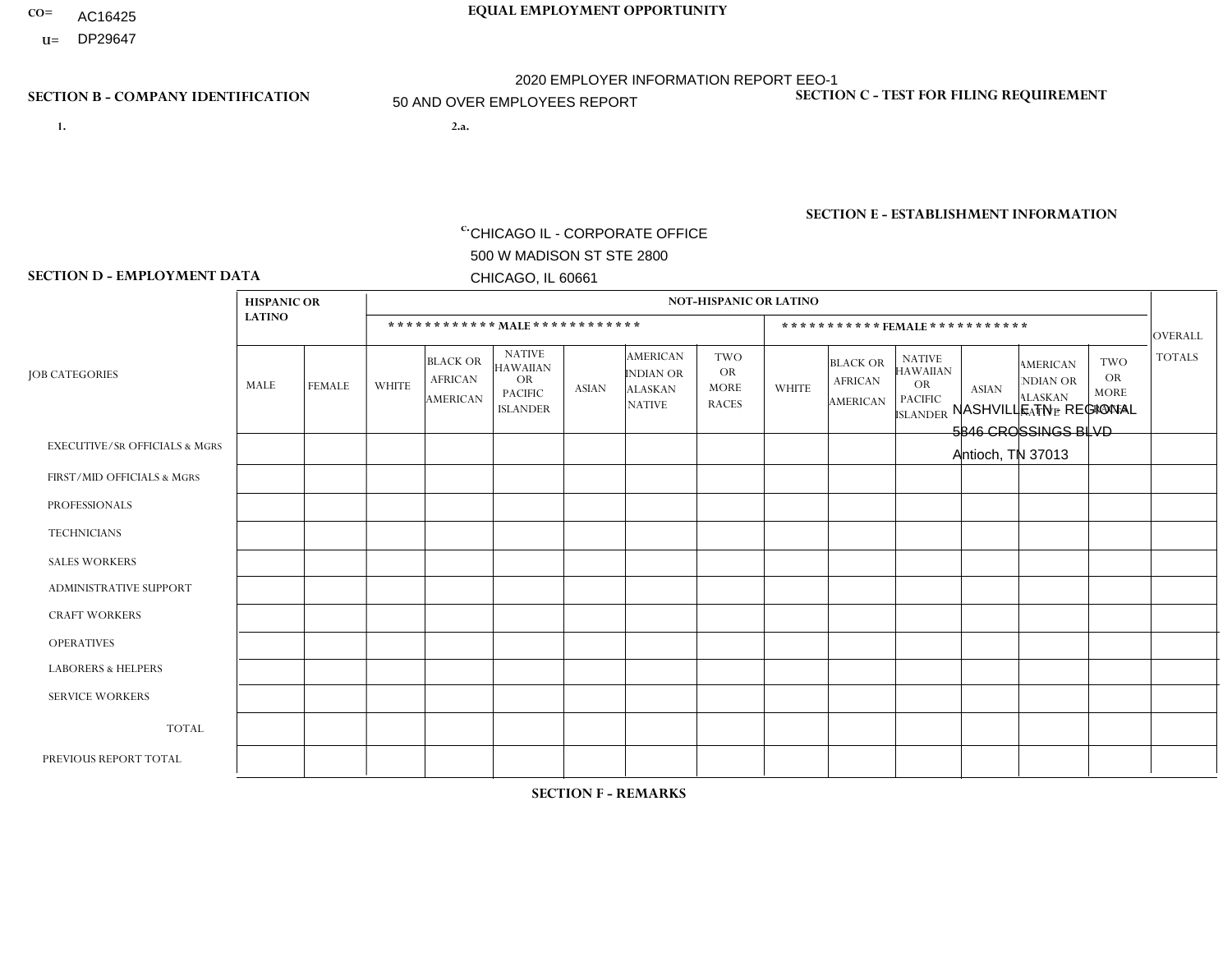- AC16425
- **U=**

**1. 2.a.** CHICAGO IL - CORPORATE OFFICE 500 W MADISON ST STE 2800 CHICAGO, IL 60661

2.a. FRIDLEY MN 60 51ST WAY NE Fridley, MN 55421

EIN= 952920557

## **SECTION B - COMPANY IDENTIFICATION SECTION C - TEST FOR FILING REQUIREMENT**

1- Y 2- Y 3- N DUNS= 000123456

**SECTION E - ESTABLISHMENT INFORMATION c.** NAICS: 423140

### **SECTION D - EMPLOYMENT DATA**

|                                          | <b>HISPANIC OR</b> |                |              |                                                      |                                                                                    |                |                                                                 | <b>NOT-HISPANIC OR LATINO</b>                          |                |                                               |                                                                                    |              |                                                                |                                                        |                |
|------------------------------------------|--------------------|----------------|--------------|------------------------------------------------------|------------------------------------------------------------------------------------|----------------|-----------------------------------------------------------------|--------------------------------------------------------|----------------|-----------------------------------------------|------------------------------------------------------------------------------------|--------------|----------------------------------------------------------------|--------------------------------------------------------|----------------|
|                                          | <b>LATINO</b>      |                |              |                                                      | ************ MALE ************                                                     |                |                                                                 |                                                        |                | ***********FEMALE***********                  |                                                                                    |              |                                                                |                                                        | <b>OVERALL</b> |
| <b>JOB CATEGORIES</b>                    | MALE               | <b>FEMALE</b>  | <b>WHITE</b> | <b>BLACK OR</b><br><b>AFRICAN</b><br><b>AMERICAN</b> | <b>NATIVE</b><br><b>HAWAIIAN</b><br><b>OR</b><br><b>PACIFIC</b><br><b>ISLANDER</b> | <b>ASIAN</b>   | <b>AMERICAN</b><br>INDIAN OR<br><b>ALASKAN</b><br><b>NATIVE</b> | <b>TWO</b><br><b>OR</b><br><b>MORE</b><br><b>RACES</b> | <b>WHITE</b>   | <b>BLACK OR</b><br><b>AFRICAN</b><br>AMERICAN | <b>NATIVE</b><br><b>HAWAIIAN</b><br><b>OR</b><br><b>PACIFIC</b><br><b>ISLANDER</b> | <b>ASIAN</b> | <b>AMERICAN</b><br>NDIAN OR<br><b>ALASKAN</b><br><b>NATIVE</b> | <b>TWO</b><br><b>OR</b><br><b>MORE</b><br><b>RACES</b> | <b>TOTALS</b>  |
| <b>EXECUTIVE/SR OFFICIALS &amp; MGRS</b> | $\Omega$           | $\Omega$       | $\Omega$     | $\Omega$                                             | $\Omega$                                                                           | $\mathbf{0}$   | $\Omega$                                                        | $\Omega$                                               | 0              | $\Omega$                                      | $\Omega$                                                                           | $\Omega$     | $\Omega$                                                       | $\Omega$                                               | $\Omega$       |
| FIRST/MID OFFICIALS & MGRS               | 0                  | $\Omega$       | 3            | $\mathbf 0$                                          | $\Omega$                                                                           | $\mathbf{0}$   | $\mathbf{0}$                                                    |                                                        | 0              | $\Omega$                                      | $\Omega$                                                                           | $\Omega$     | $\Omega$                                                       | $\Omega$                                               | $\overline{4}$ |
| <b>PROFESSIONALS</b>                     | 0                  | $\Omega$       | $\Omega$     | $\mathbf 0$                                          | $\Omega$                                                                           | $\Omega$       | $\Omega$                                                        | $\Omega$                                               | 0              | $\Omega$                                      | $\Omega$                                                                           | $\Omega$     | $\Omega$                                                       | $\Omega$                                               | $\mathbf{0}$   |
| <b>TECHNICIANS</b>                       | 0                  | $\overline{0}$ | $\Omega$     | $\mathbf 0$                                          | $\overline{0}$                                                                     | $\Omega$       | $\Omega$                                                        | $\Omega$                                               | $\Omega$       | $\Omega$                                      | $\Omega$                                                                           | $\mathbf 0$  | $\mathbf 0$                                                    | $\mathbf 0$                                            | $\mathbf 0$    |
| <b>SALES WORKERS</b>                     | $\Omega$           | $\Omega$       | 16           | $\Omega$                                             | $\Omega$                                                                           | $\Omega$       | $\Omega$                                                        | $\Omega$                                               | 3              | $\Omega$                                      | $\Omega$                                                                           | $\Omega$     | $\Omega$                                                       | $\Omega$                                               | 19             |
| <b>ADMINISTRATIVE SUPPORT</b>            | 0                  | $\Omega$       | $\Omega$     | $\mathbf 0$                                          | $\Omega$                                                                           | $\mathbf{0}$   | $\Omega$                                                        | $\Omega$                                               | $\overline{2}$ | $\Omega$                                      | $\Omega$                                                                           | $\Omega$     | 1                                                              | $\Omega$                                               | 3              |
| <b>CRAFT WORKERS</b>                     | 0                  | $\Omega$       | $\Omega$     | $\mathbf 0$                                          | $\Omega$                                                                           | $\Omega$       | $\Omega$                                                        | $\Omega$                                               | 0              | $\Omega$                                      | $\Omega$                                                                           | $\Omega$     | $\Omega$                                                       | $\Omega$                                               | $\Omega$       |
| <b>OPERATIVES</b>                        | $\overline{2}$     | $\Omega$       | 19           | $\overline{1}$                                       | $\mathbf 0$                                                                        | -1             | $\Omega$                                                        | $\Omega$                                               | $\overline{0}$ | $\Omega$                                      | $\Omega$                                                                           | $\mathbf 0$  | $\mathbf 0$                                                    | $\mathbf 0$                                            | 23             |
| <b>LABORERS &amp; HELPERS</b>            | $\overline{2}$     | $\Omega$       | 20           | $\overline{1}$                                       | $\Omega$                                                                           | $\Omega$       | $\Omega$                                                        |                                                        | $\Omega$       | $\Omega$                                      | $\Omega$                                                                           | $\Omega$     | $\Omega$                                                       | $\Omega$                                               | 24             |
| <b>SERVICE WORKERS</b>                   | 0                  | $\Omega$       | $\Omega$     | 0                                                    | 0                                                                                  | $\Omega$       | $\Omega$                                                        | $\Omega$                                               | $\Omega$       | $\Omega$                                      | $\Omega$                                                                           | 0            | $\Omega$                                                       | $\Omega$                                               | $\mathbf 0$    |
| <b>TOTAL</b>                             | 4                  | $\mathbf 0$    | 58           | $\overline{c}$                                       | 0                                                                                  | -1             | $\Omega$                                                        | $\overline{2}$                                         | 5              | $\Omega$                                      | $\Omega$                                                                           | $\mathbf 0$  | 1                                                              | $\mathbf 0$                                            | 73             |
| PREVIOUS REPORT TOTAL                    | $\overline{2}$     | $\Omega$       | 64           | $\overline{4}$                                       | 0                                                                                  | $\overline{1}$ | $\Omega$                                                        | 4                                                      | 5              | $\Omega$                                      | $\Omega$                                                                           | $\Omega$     | 1                                                              | $\mathbf{1}$                                           | 82             |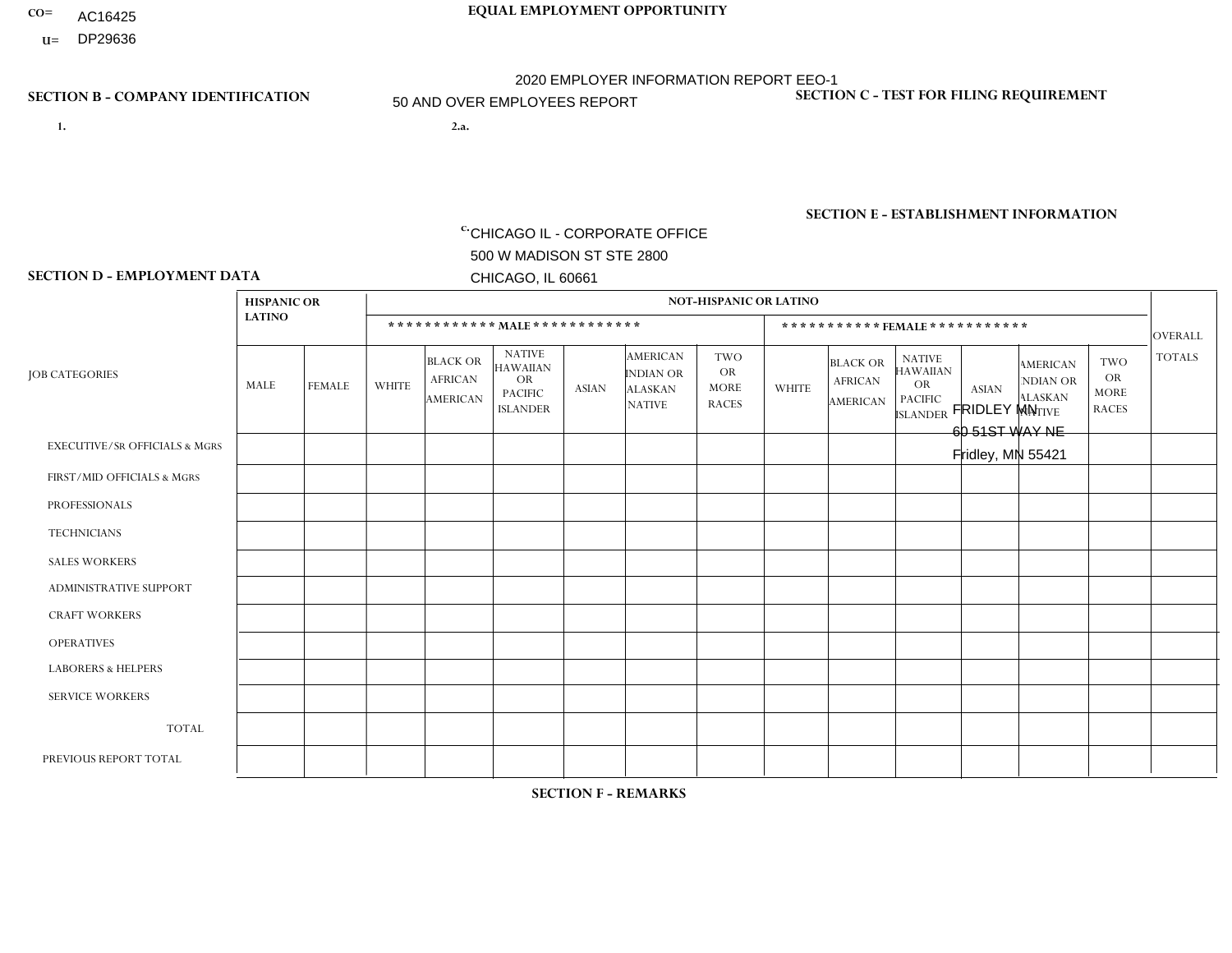- AC16425
- **U=**

**1. 2.a.** CHICAGO IL - CORPORATE OFFICE 500 W MADISON ST STE 2800 CHICAGO, IL 60661

2.a. LAVERGNE TN - NASHVILLE 501 MASON RD SUITE 260 La Vergne, TN 37086

c. EIN= 952920557

## **SECTION B - COMPANY IDENTIFICATION SECTION C - TEST FOR FILING REQUIREMENT**

1- Y 2- Y 3- N DUNS= 000123456

**SECTION E - ESTABLISHMENT INFORMATION c.** NAICS: 423140

### **SECTION D - EMPLOYMENT DATA**

|                                          | <b>HISPANIC OR</b> |               |                |                                                      |                                                                                    |              |                                                                 | <b>NOT-HISPANIC OR LATINO</b>                          |                |                                                      |                                                                                    |              |                                                                       |                                                        |                |
|------------------------------------------|--------------------|---------------|----------------|------------------------------------------------------|------------------------------------------------------------------------------------|--------------|-----------------------------------------------------------------|--------------------------------------------------------|----------------|------------------------------------------------------|------------------------------------------------------------------------------------|--------------|-----------------------------------------------------------------------|--------------------------------------------------------|----------------|
|                                          | <b>LATINO</b>      |               |                |                                                      | ************ MAIE************                                                      |              |                                                                 |                                                        |                |                                                      | ***********FEMALE***********                                                       |              |                                                                       |                                                        | <b>OVERALL</b> |
| <b>JOB CATEGORIES</b>                    | MALE               | <b>FEMALE</b> | <b>WHITE</b>   | <b>BLACK OR</b><br><b>AFRICAN</b><br><b>AMERICAN</b> | <b>NATIVE</b><br><b>HAWAIIAN</b><br><b>OR</b><br><b>PACIFIC</b><br><b>ISLANDER</b> | <b>ASIAN</b> | <b>AMERICAN</b><br>INDIAN OR<br><b>ALASKAN</b><br><b>NATIVE</b> | <b>TWO</b><br><b>OR</b><br><b>MORE</b><br><b>RACES</b> | <b>WHITE</b>   | <b>BLACK OR</b><br><b>AFRICAN</b><br><b>AMERICAN</b> | <b>NATIVE</b><br><b>HAWAIIAN</b><br><b>OR</b><br><b>PACIFIC</b><br><b>ISLANDER</b> | <b>ASIAN</b> | <b>AMERICAN</b><br><b>NDIAN OR</b><br><b>ALASKAN</b><br><b>NATIVE</b> | <b>TWO</b><br><b>OR</b><br><b>MORE</b><br><b>RACES</b> | <b>TOTALS</b>  |
| <b>EXECUTIVE/SR OFFICIALS &amp; MGRS</b> | $\Omega$           | $\Omega$      | $\mathbf 0$    | $\Omega$                                             | $\Omega$                                                                           | $\Omega$     | $\Omega$                                                        | $\Omega$                                               | $\Omega$       | $\Omega$                                             | $\mathbf{0}$                                                                       | $\Omega$     | $\Omega$                                                              | 0                                                      | $\Omega$       |
| FIRST/MID OFFICIALS & MGRS               | 0                  | $\mathbf{0}$  | $\overline{7}$ | $\mathbf 0$                                          | $\mathbf 0$                                                                        | $\Omega$     | $\Omega$                                                        | $\Omega$                                               |                | $\Omega$                                             | $\Omega$                                                                           | $\mathbf{0}$ | $\mathbf{0}$                                                          | $\Omega$                                               | 8              |
| <b>PROFESSIONALS</b>                     | 0                  | $\mathbf{0}$  | $\mathbf{1}$   | $\mathbf 0$                                          | $\mathbf 0$                                                                        | $\Omega$     | $\Omega$                                                        | $\Omega$                                               |                | $\Omega$                                             | $\Omega$                                                                           | $\Omega$     | $\Omega$                                                              | $\Omega$                                               | $\overline{2}$ |
| <b>TECHNICIANS</b>                       | 0                  | $\mathbf 0$   | $\mathbf 0$    | $\mathbf 0$                                          | $\mathbf 0$                                                                        | $\Omega$     | $\Omega$                                                        | $\Omega$                                               | $\Omega$       | $\Omega$                                             | $\mathbf{0}$                                                                       | $\Omega$     | $\mathbf{0}$                                                          | $\Omega$                                               | $\mathbf 0$    |
| <b>SALES WORKERS</b>                     | $\overline{1}$     | $\mathbf 0$   | 11             | $\mathbf 0$                                          | $\mathbf 0$                                                                        | $\Omega$     | $\mathbf{0}$                                                    | $\Omega$                                               | 5              | $\Omega$                                             | $\Omega$                                                                           | $\mathbf{0}$ | $\Omega$                                                              | $\mathbf{0}$                                           | 17             |
| <b>ADMINISTRATIVE SUPPORT</b>            | 0                  | $\mathbf 0$   | $\mathbf{1}$   | $\mathbf 0$                                          | $\mathbf 0$                                                                        | $\mathbf 0$  | $\mathbf{0}$                                                    | $\Omega$                                               | $\overline{2}$ | $\Omega$                                             | $\Omega$                                                                           | $\Omega$     | $\mathbf{0}$                                                          | $\Omega$                                               | 3              |
| <b>CRAFT WORKERS</b>                     | 0                  | $\Omega$      | $\mathbf{0}$   | $\mathbf 0$                                          | $\Omega$                                                                           | $\Omega$     | $\mathbf{0}$                                                    | $\Omega$                                               | $\Omega$       | $\Omega$                                             | $\Omega$                                                                           | $\mathbf{0}$ | $\Omega$                                                              | $\Omega$                                               | $\Omega$       |
| <b>OPERATIVES</b>                        | 4                  | $\Omega$      | 22             | 4                                                    | $\Omega$                                                                           | $\mathbf{1}$ | $\Omega$                                                        | $\Omega$                                               | 3              | $\Omega$                                             | $\Omega$                                                                           | $\Omega$     | $\mathbf{0}$                                                          | 1                                                      | 35             |
| <b>LABORERS &amp; HELPERS</b>            | 1                  | $\Omega$      | 10             | $\mathbf{1}$                                         | $\Omega$                                                                           | $\Omega$     | $\Omega$                                                        | $\Omega$                                               |                | $\Omega$                                             | $\Omega$                                                                           | $\Omega$     | $\Omega$                                                              | $\Omega$                                               | 13             |
| <b>SERVICE WORKERS</b>                   | 0                  | $\mathbf 0$   | $\overline{1}$ | $\mathbf 0$                                          | $\mathbf 0$                                                                        | $\mathbf 0$  | $\mathbf{0}$                                                    | $\Omega$                                               |                | $\Omega$                                             | $\mathbf{0}$                                                                       | $\mathbf{0}$ | $\mathbf{0}$                                                          | $\Omega$                                               | 2              |
| <b>TOTAL</b>                             | 6                  | $\mathbf 0$   | 53             | 5                                                    | $\mathbf 0$                                                                        | $\mathbf{1}$ | $\Omega$                                                        | $\mathbf 0$                                            | 14             | 0                                                    | $\mathbf 0$                                                                        | $\mathbf 0$  | 0                                                                     | 1                                                      | 80             |
| PREVIOUS REPORT TOTAL                    | 4                  | $\mathbf 0$   | 56             | 10                                                   | $\mathbf 0$                                                                        | $\mathbf{1}$ | $\Omega$                                                        | $\Omega$                                               | 12             | $\Omega$                                             | $\mathbf{0}$                                                                       | $\Omega$     | $\Omega$                                                              | 1                                                      | 84             |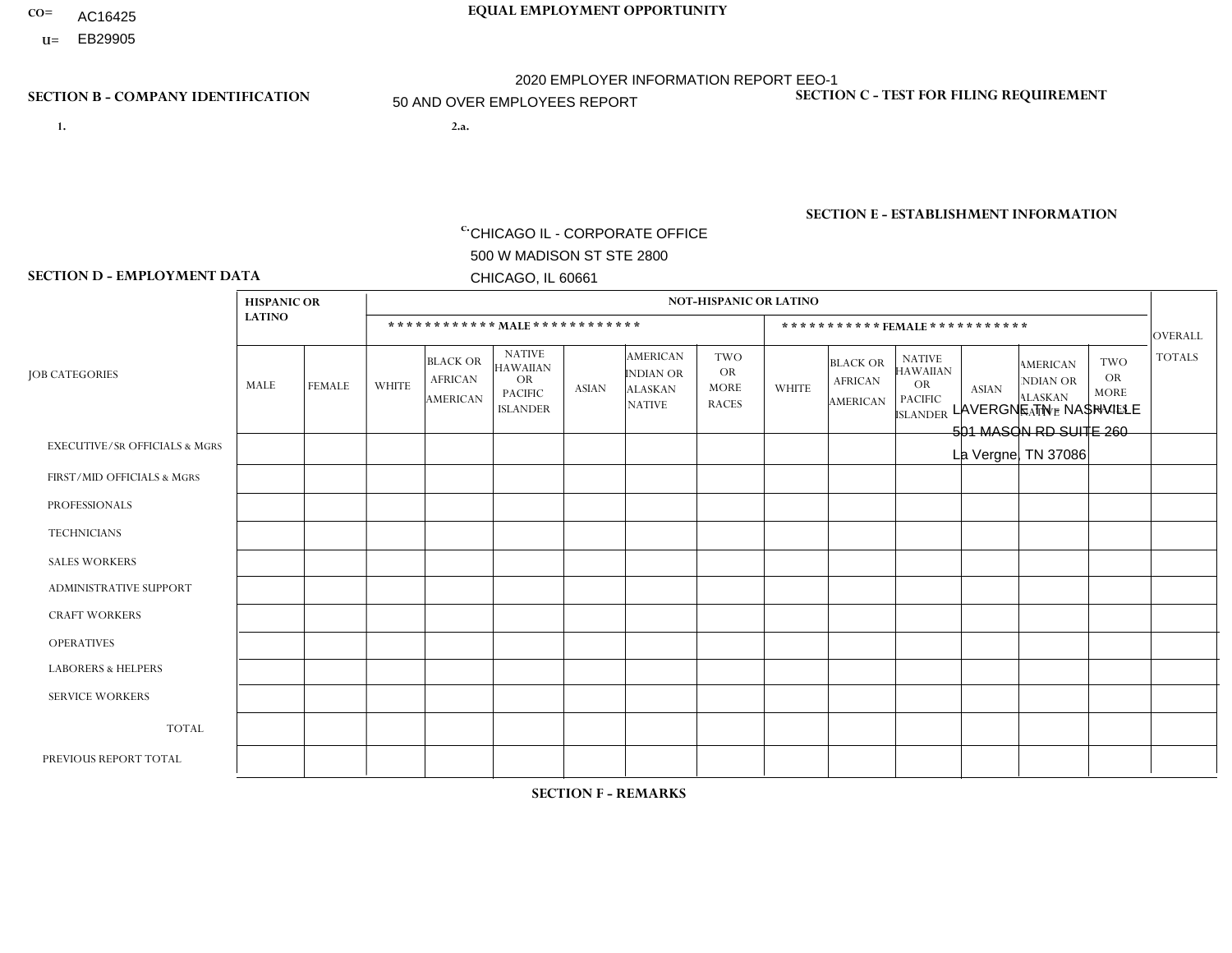- **CO= EQUAL EMPLOYMENT OPPORTUNITY** AC16425
- **U=**

## **SECTION B - COMPANY IDENTIFICATION SECTION C - TEST FOR FILING REQUIREMENT**

- **1. 2.a.** CHICAGO IL CORPORATE OFFICE 500 W MADISON ST STE 2800 CHICAGO, IL 60661
- 2.a. HUSTISFORD WI SMART PARTS N4079 HIGHWAY E Hustisford, WI 53034

2020 EMPLOYER INFORMATION REPORT EEO-1 50 AND OVER EMPLOYEES REPORT

c. EIN= 952920557

1- Y 2- Y 3- N DUNS= 000123456

**SECTION E - ESTABLISHMENT INFORMATION c.** NAICS: 423140

### **SECTION D - EMPLOYMENT DATA**

|                                          | <b>HISPANIC OR</b> |               |                |                                                      |                                                                                    |              |                                                                        | <b>NOT-HISPANIC OR LATINO</b>                          |                |                                               |                                                                                    |              |                                                                       |                                                        |                |
|------------------------------------------|--------------------|---------------|----------------|------------------------------------------------------|------------------------------------------------------------------------------------|--------------|------------------------------------------------------------------------|--------------------------------------------------------|----------------|-----------------------------------------------|------------------------------------------------------------------------------------|--------------|-----------------------------------------------------------------------|--------------------------------------------------------|----------------|
|                                          | <b>LATINO</b>      |               |                |                                                      | ************ MALE ************                                                     |              |                                                                        |                                                        |                | ***********FEMALE***********                  |                                                                                    |              |                                                                       |                                                        | <b>OVERALL</b> |
| <b>JOB CATEGORIES</b>                    | MALE               | <b>FEMALE</b> | <b>WHITE</b>   | <b>BLACK OR</b><br><b>AFRICAN</b><br><b>AMERICAN</b> | <b>NATIVE</b><br><b>HAWAIIAN</b><br><b>OR</b><br><b>PACIFIC</b><br><b>ISLANDER</b> | ASIAN        | <b>AMERICAN</b><br><b>INDIAN OR</b><br><b>ALASKAN</b><br><b>NATIVE</b> | <b>TWO</b><br><b>OR</b><br><b>MORE</b><br><b>RACES</b> | <b>WHITE</b>   | <b>BLACK OR</b><br><b>AFRICAN</b><br>AMERICAN | <b>NATIVE</b><br><b>HAWAIIAN</b><br><b>OR</b><br><b>PACIFIC</b><br><b>ISLANDER</b> | <b>ASIAN</b> | <b>AMERICAN</b><br><b>NDIAN OR</b><br><b>ALASKAN</b><br><b>NATIVE</b> | <b>TWO</b><br><b>OR</b><br><b>MORE</b><br><b>RACES</b> | <b>TOTALS</b>  |
| <b>EXECUTIVE/SR OFFICIALS &amp; MGRS</b> | $\Omega$           | $\Omega$      | $\Omega$       | $\mathbf 0$                                          | $\Omega$                                                                           | $\mathbf{0}$ | $\Omega$                                                               | $\Omega$                                               | 0              | $\Omega$                                      | $\Omega$                                                                           | $\Omega$     | $\Omega$                                                              | $\Omega$                                               | $\mathbf{0}$   |
| FIRST/MID OFFICIALS & MGRS               | 0                  | $\Omega$      |                | $\mathbf 0$                                          | $\Omega$                                                                           | $\Omega$     | $\Omega$                                                               | $\Omega$                                               | 3              | $\Omega$                                      | $\Omega$                                                                           | $\Omega$     | $\Omega$                                                              | $\Omega$                                               | $\overline{4}$ |
| <b>PROFESSIONALS</b>                     | 0                  | $\mathbf 0$   | 2              | $\mathbf 0$                                          | $\Omega$                                                                           | $\Omega$     | $\Omega$                                                               | $\Omega$                                               |                | $\Omega$                                      | $\Omega$                                                                           | $\Omega$     | $\Omega$                                                              | $\Omega$                                               | 3              |
| <b>TECHNICIANS</b>                       | 0                  | $\Omega$      | $\Omega$       | $\mathbf 0$                                          | $\Omega$                                                                           | $\Omega$     | $\Omega$                                                               | $\Omega$                                               | $\Omega$       | $\Omega$                                      | $\Omega$                                                                           | $\Omega$     | $\Omega$                                                              | $\Omega$                                               | $\mathbf{0}$   |
| <b>SALES WORKERS</b>                     | 0                  | $\Omega$      | 6              | $\Omega$                                             | $\Omega$                                                                           | $\Omega$     | $\Omega$                                                               | $\Omega$                                               | $\overline{2}$ | $\Omega$                                      | $\Omega$                                                                           | $\Omega$     | $\overline{1}$                                                        | $\Omega$                                               | 9              |
| <b>ADMINISTRATIVE SUPPORT</b>            | 0                  | 0             | 4              | $\mathbf 0$                                          | 0                                                                                  | $\Omega$     | $\Omega$                                                               | $\Omega$                                               |                | $\Omega$                                      | $\Omega$                                                                           | $\mathbf{0}$ | $\mathbf{0}$                                                          | $\mathbf 0$                                            | 5              |
| <b>CRAFT WORKERS</b>                     | 0                  | $\Omega$      | $\overline{7}$ | $\mathbf 0$                                          | $\Omega$                                                                           | $\Omega$     | $\Omega$                                                               | $\Omega$                                               | 0              | $\Omega$                                      | $\Omega$                                                                           | $\Omega$     | $\Omega$                                                              | $\Omega$                                               | $\overline{7}$ |
| <b>OPERATIVES</b>                        |                    | $\Omega$      | 20             | $\mathbf 0$                                          | $\Omega$                                                                           | $\Omega$     | $\Omega$                                                               | $\Omega$                                               | 3              | $\Omega$                                      | $\Omega$                                                                           | $\Omega$     | $\Omega$                                                              | $\Omega$                                               | 24             |
| <b>LABORERS &amp; HELPERS</b>            | 0                  | $\Omega$      | $\Omega$       | $\mathbf 0$                                          | $\Omega$                                                                           | $\Omega$     | $\Omega$                                                               | $\Omega$                                               | $\Omega$       | $\Omega$                                      | $\Omega$                                                                           | $\mathbf{0}$ | $\Omega$                                                              | $\overline{1}$                                         | $\mathbf{1}$   |
| <b>SERVICE WORKERS</b>                   | 0                  | $\Omega$      | $\Omega$       | 0                                                    | 0                                                                                  | $\Omega$     | $\Omega$                                                               | $\Omega$                                               | $\Omega$       | $\Omega$                                      | $\Omega$                                                                           | $\Omega$     | $\Omega$                                                              | $\mathbf 0$                                            | $\overline{0}$ |
| <b>TOTAL</b>                             | 1                  | 0             | 40             | 0                                                    | 0                                                                                  | $\mathbf 0$  | $\Omega$                                                               | $\Omega$                                               | 10             | $\Omega$                                      | $\Omega$                                                                           | $\mathbf 0$  | $\overline{1}$                                                        | $\mathbf{1}$                                           | 53             |
| PREVIOUS REPORT TOTAL                    | $\overline{2}$     | $\Omega$      | 51             | $\overline{1}$                                       | 0                                                                                  | $\mathbf{0}$ | $\Omega$                                                               |                                                        | 14             | $\Omega$                                      | $\Omega$                                                                           | $\Omega$     | 1                                                                     | $\mathbf{1}$                                           | 71             |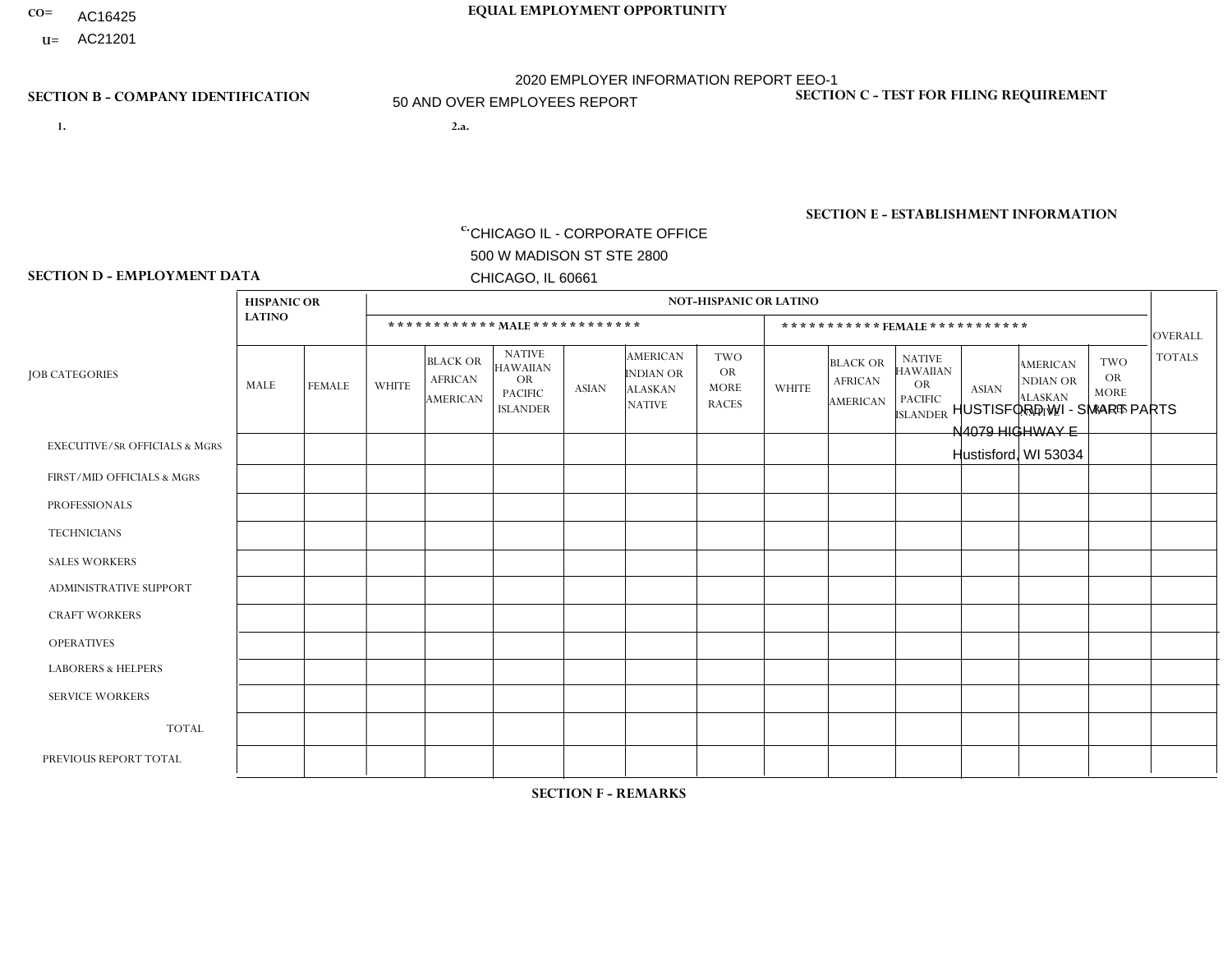- **CO= EQUAL EMPLOYMENT OPPORTUNITY** AC16425
	- **U=**

## **SECTION B - COMPANY IDENTIFICATION SECTION C - TEST FOR FILING REQUIREMENT**

**1. 2.a.** CHICAGO IL - CORPORATE OFFICE 500 W MADISON ST STE 2800 CHICAGO, IL 60661

2.a. EXETER PA - KAO OPERATIONS 44 TUNKHANNOCK AVE Exeter, PA 18643

2020 EMPLOYER INFORMATION REPORT EEO-1 50 AND OVER EMPLOYEES REPORT

EIN= 952920557

1- Y 2- Y 3- N DUNS= 000123456

**SECTION E - ESTABLISHMENT INFORMATION c.** NAICS: 423140

### **SECTION D - EMPLOYMENT DATA**

|                                          | <b>HISPANIC OR</b> |                |                 |                                               |                                                                                    |              |                                                                        | <b>NOT-HISPANIC OR LATINO</b>                          |                |                                               |                                                                             |              |                                                                       |                                                        |                |
|------------------------------------------|--------------------|----------------|-----------------|-----------------------------------------------|------------------------------------------------------------------------------------|--------------|------------------------------------------------------------------------|--------------------------------------------------------|----------------|-----------------------------------------------|-----------------------------------------------------------------------------|--------------|-----------------------------------------------------------------------|--------------------------------------------------------|----------------|
|                                          | <b>LATINO</b>      |                |                 |                                               | ************ MAIE************                                                      |              |                                                                        |                                                        |                |                                               | *********** FEMALE ***********                                              |              |                                                                       |                                                        | <b>OVERALL</b> |
| <b>JOB CATEGORIES</b>                    | MALE               | <b>FEMALE</b>  | <b>WHITE</b>    | <b>BLACK OR</b><br><b>AFRICAN</b><br>AMERICAN | <b>NATIVE</b><br><b>HAWAIIAN</b><br><b>OR</b><br><b>PACIFIC</b><br><b>ISLANDER</b> | <b>ASIAN</b> | <b>AMERICAN</b><br><b>INDIAN OR</b><br><b>ALASKAN</b><br><b>NATIVE</b> | <b>TWO</b><br><b>OR</b><br><b>MORE</b><br><b>RACES</b> | <b>WHITE</b>   | <b>BLACK OR</b><br><b>AFRICAN</b><br>AMERICAN | <b>NATIVE</b><br><b>HAWAIIAN</b><br>OR<br><b>PACIFIC</b><br><b>ISLANDER</b> | <b>ASIAN</b> | <b>AMERICAN</b><br><b>NDIAN OR</b><br><b>ALASKAN</b><br><b>NATIVE</b> | <b>TWO</b><br><b>OR</b><br><b>MORE</b><br><b>RACES</b> | <b>TOTALS</b>  |
| <b>EXECUTIVE/SR OFFICIALS &amp; MGRS</b> | $\mathbf{0}$       | $\Omega$       | 19              | 0                                             | $\Omega$                                                                           | $\Omega$     | $\Omega$                                                               | $\Omega$                                               | 4              | $\Omega$                                      | $\Omega$                                                                    |              | $\Omega$                                                              | $\Omega$                                               | 24             |
| FIRST/MID OFFICIALS & MGRS               | 0                  | 1              | 23              | $\mathbf 0$                                   | $\mathbf{0}$                                                                       | $\Omega$     | $\Omega$                                                               | $\Omega$                                               | 11             | $\Omega$                                      | $\Omega$                                                                    | $\Omega$     | $\Omega$                                                              | 1                                                      | 36             |
| <b>PROFESSIONALS</b>                     | 1                  | $\mathbf{0}$   | 42              | 0                                             | $\Omega$                                                                           | $\Omega$     | $\Omega$                                                               | $\Omega$                                               | 37             | $\Omega$                                      | $\Omega$                                                                    | $\mathbf 0$  | $\Omega$                                                              | $\Omega$                                               | 80             |
| <b>TECHNICIANS</b>                       | $\mathbf 0$        | $\mathbf 0$    | $\mathbf 0$     | $\mathbf 0$                                   | $\Omega$                                                                           | $\Omega$     | $\Omega$                                                               | $\mathbf 0$                                            | $\Omega$       | $\mathbf 0$                                   | $\Omega$                                                                    | $\Omega$     | $\Omega$                                                              | $\Omega$                                               | $\mathbf 0$    |
| <b>SALES WORKERS</b>                     | $\mathbf 0$        | $\mathbf 0$    | 5               | $\mathbf{1}$                                  | $\Omega$                                                                           | $\Omega$     | $\Omega$                                                               | $\Omega$                                               | $\overline{2}$ | $\Omega$                                      | $\Omega$                                                                    | $\Omega$     | $\Omega$                                                              | $\Omega$                                               | 8              |
| ADMINISTRATIVE SUPPORT                   | $\mathbf 0$        | 1              | 15              | $\overline{2}$                                | $\mathbf{0}$                                                                       | $\Omega$     | $\Omega$                                                               | $\Omega$                                               | 39             | 2                                             | $\Omega$                                                                    | $\Omega$     | $\Omega$                                                              | $\Omega$                                               | 59             |
| <b>CRAFT WORKERS</b>                     | $\Omega$           | 0              | 5               | 0                                             | $\Omega$                                                                           | $\Omega$     | $\Omega$                                                               | $\Omega$                                               | $\Omega$       | $\Omega$                                      | $\Omega$                                                                    | $\Omega$     | $\Omega$                                                              | $\Omega$                                               | 5              |
| <b>OPERATIVES</b>                        | $\mathbf 0$        | $\mathbf 0$    | 42              | $\mathbf{1}$                                  | $\Omega$                                                                           | $\Omega$     | $\Omega$                                                               | $\Omega$                                               | $\overline{2}$ | $\Omega$                                      | $\Omega$                                                                    | $\Omega$     | $\Omega$                                                              | $\Omega$                                               | 45             |
| <b>LABORERS &amp; HELPERS</b>            | $\mathbf{0}$       | $\Omega$       | $5\phantom{.0}$ | 0                                             | $\Omega$                                                                           | $\Omega$     | $\Omega$                                                               | $\Omega$                                               | $\Omega$       | $\Omega$                                      | $\Omega$                                                                    | $\Omega$     | $\Omega$                                                              | $\Omega$                                               | 5              |
| <b>SERVICE WORKERS</b>                   |                    | $\overline{2}$ | $\overline{4}$  | 0                                             | $\Omega$                                                                           | $\Omega$     | $\Omega$                                                               | $\Omega$                                               | 9              | $\Omega$                                      | $\Omega$                                                                    | $\Omega$     | $\Omega$                                                              | $\Omega$                                               | 16             |
| <b>TOTAL</b>                             | $\overline{2}$     | 4              | 160             | 4                                             | $\Omega$                                                                           | $\Omega$     | $\Omega$                                                               | $\Omega$                                               | 104            | $\overline{2}$                                | $\Omega$                                                                    |              | $\Omega$                                                              | $\mathbf{1}$                                           | 278            |
| PREVIOUS REPORT TOTAL                    | 2                  | 3              | 163             | $\mathbf 0$                                   | $\Omega$                                                                           | $\Omega$     | $\Omega$                                                               |                                                        | 108            | $\overline{4}$                                | 0                                                                           |              | $\Omega$                                                              | 2                                                      | 284            |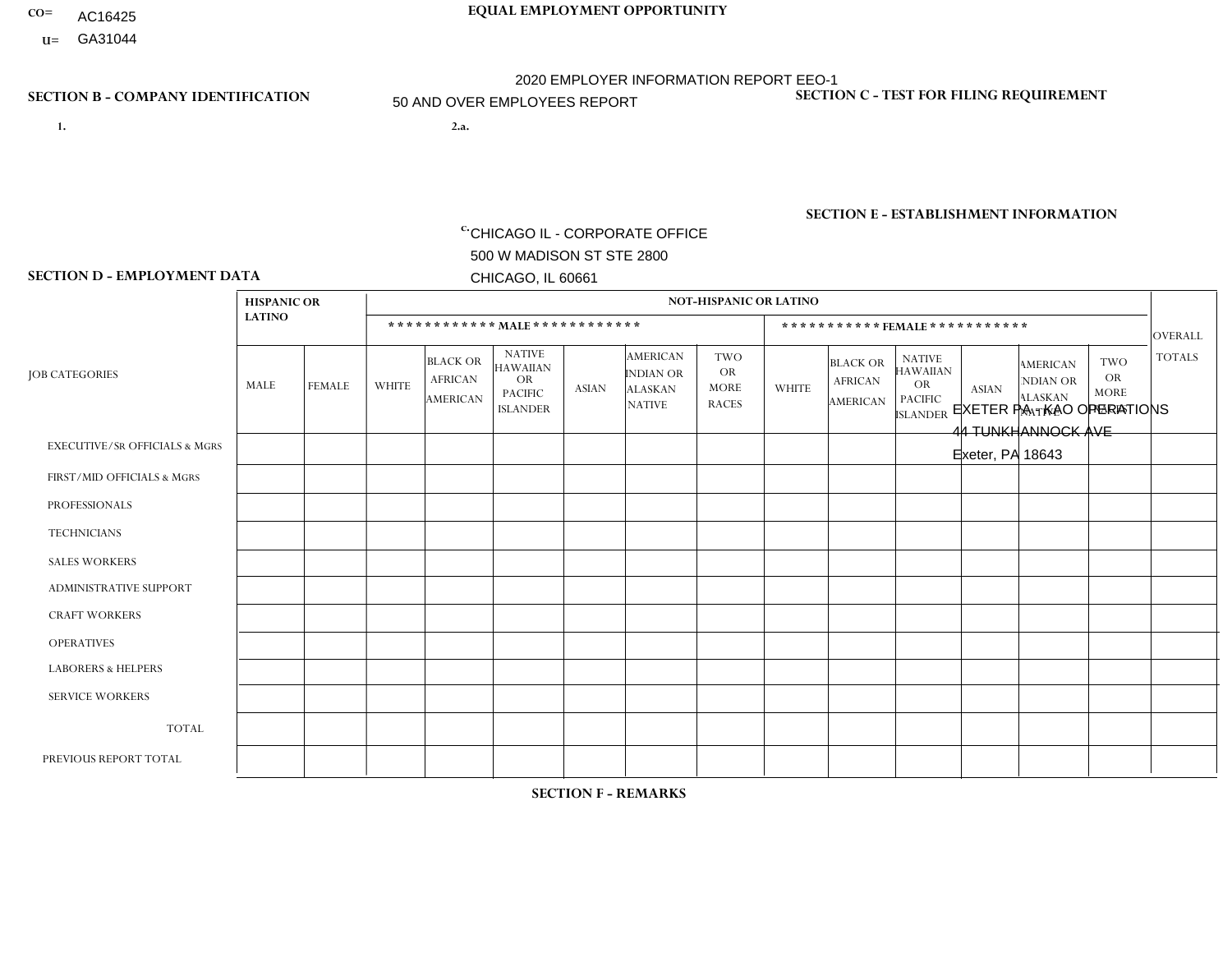- **CO= EQUAL EMPLOYMENT OPPORTUNITY** AC16425
- **U=** AC21623 2020 EMPLOYER INFORMATION REPORT EEO-1

**SECTION D - EMPLOYMENT DATA**

- **1. 2.a.** CHICAGO IL CORPORATE OFFICE 500 W MADISON ST STE 2800 CHICAGO, IL 60661
- 2.a. SANTA FE SPRINGS CA LAKENOR 13603 FOSTER ROAD Santa Fe Springs, CA 90670

50 AND OVER EMPLOYEES REPORT

EIN= 364261867

### **SECTION B - COMPANY IDENTIFICATION SECTION C - TEST FOR FILING REQUIREMENT**

1- Y 2- Y 3- N DUNS= 000123456

### **SECTION E - ESTABLISHMENT INFORMATION c.**

NAICS: 423140 - Motor Vehicle Parts (Used) Merchant Wholesalers

### **HISPANIC OR NOT-HISPANIC OR LATINO LATINO \* \* \* \* \* \* \* \* \* \* \* \* MALE \* \* \* \* \* \* \* \* \* \* \* \* \* \* \* \* \* \* \* \* \* \* \* FEMALE \* \* \* \* \* \* \* \* \* \* \*** OVERALL  $TWO$   $TOTALS$ OR MORE NATIVE RACES ALASKAN INDIAN OR AMERICAN ASIAN ISLANDER PACIFIC OR NATIVE HAWAIIAN BLACK OR AFRICAN AMERICAN **WHITE** TWO OR MORE NATIVE RACES ALASKAN INDIAN OR AMERICAN ASIAN NATIVE HAWAIIAN PACIFIC OR ISLANDER BLACK OR AFRICAN AMERICAN MALE FEMALE WHITE JOB CATEGORIES EXECUTIVE/SR OFFICIALS & MGRS FIRST/MID OFFICIALS & MGRS PROFESSIONALS **TECHNICIANS** SALES WORKERS ADMINISTRATIVE SUPPORT CRAFT WORKERS OPERATIVES LABORERS & HELPERS SERVICE WORKERS TOTAL PREVIOUS REPORT TOTAL 0 4 1 0 10 0 0 18 10 0 43 68 0 1 0 0 0 7 0  $\Omega$ 0 3 11 13 0  $\Omega$ 0 0 1 0 0 0  $\overline{0}$ 0 1 5 0  $\overline{0}$ 0 0 0 0 0 0  $\overline{0}$ 0 0 2 0  $\Omega$ 0 0 0 0 0  $\Omega$  $\Omega$ 0 0 0 0  $\Omega$ 0 0 3 0 0 0  $\overline{0}$ 0 3 4 0  $\Omega$ 0 0 0 0 0  $\Omega$  $\Omega$ 0 0  $\Omega$ 0  $\Omega$  $\Omega$ 0 1 0 0 2 2 0 5 5 0  $\Omega$  $\Omega$ 0 1 0 0  $\Omega$  $\Omega$ 0 1 3 0  $\Omega$  $\Omega$ 0 0 0 0  $\Omega$  $\Omega$ 0 0  $\Omega$  $\Omega$  $\Omega$  $\Omega$ 0  $\Omega$ 0 0  $\Omega$  $\Omega$ 0 0  $\Omega$ 0  $\Omega$ 0 0 0 1 0  $\Omega$  $\Omega$ 0 1 1  $\Omega$  $\Omega$  $\Omega$ 0 0 0 0  $\Omega$  $\Omega$  $\Omega$ 0  $\Omega$  $\Omega$  $\Omega$ 0 0  $\Omega$ 0 0  $\Omega$  $\Omega$  $\Omega$ 0 0 0 5 1 0 16 8 0 20 12 3 65 101

**SECTION F - REMARKS**

2020 pandemic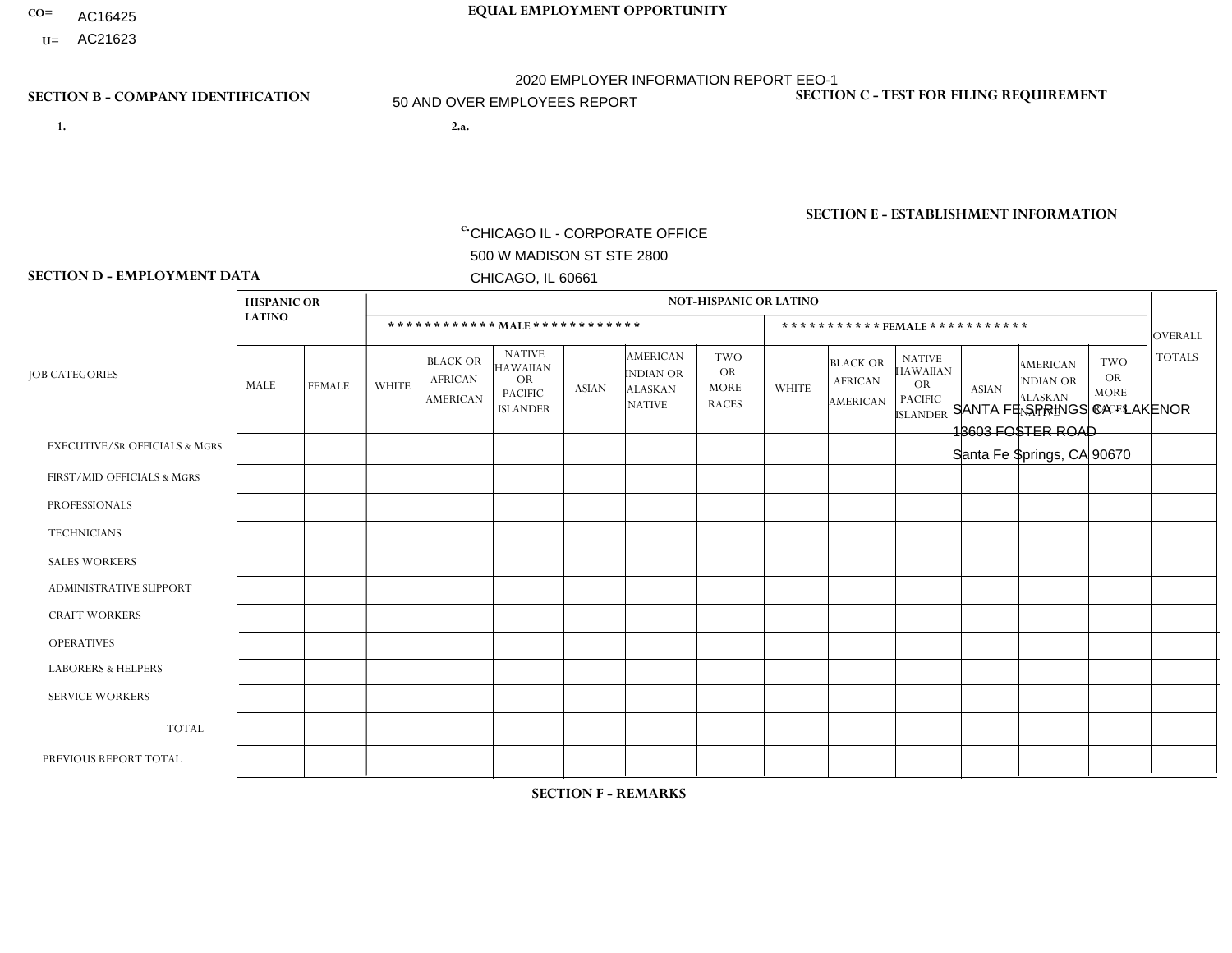- AC16425
- **U=**

- **1. 2.a.** CHICAGO IL CORPORATE OFFICE 500 W MADISON ST STE 2800 CHICAGO, IL 60661
- 2.a. BRAINERD MN 2110 SOUTH 10TH STEET Brainerd, MN 56401

EIN= 952920557

## **SECTION B - COMPANY IDENTIFICATION SECTION C - TEST FOR FILING REQUIREMENT**

1- Y 2- Y 3- N DUNS= 000123456

**SECTION E - ESTABLISHMENT INFORMATION c.** NAICS: 339999

### **SECTION D - EMPLOYMENT DATA**

|                                          | <b>HISPANIC OR</b> |               |                |                                                      |                                                                                    |              |                                                                        | <b>NOT-HISPANIC OR LATINO</b>                          |                |                                               |                                                                                    |              |                                                                       |                                                        |                |
|------------------------------------------|--------------------|---------------|----------------|------------------------------------------------------|------------------------------------------------------------------------------------|--------------|------------------------------------------------------------------------|--------------------------------------------------------|----------------|-----------------------------------------------|------------------------------------------------------------------------------------|--------------|-----------------------------------------------------------------------|--------------------------------------------------------|----------------|
|                                          | <b>LATINO</b>      |               |                |                                                      | ************ MALE ************                                                     |              |                                                                        |                                                        |                | ***********FEMALE***********                  |                                                                                    |              |                                                                       |                                                        | <b>OVERALL</b> |
| <b>JOB CATEGORIES</b>                    | MALE               | <b>FEMALE</b> | <b>WHITE</b>   | <b>BLACK OR</b><br><b>AFRICAN</b><br><b>AMERICAN</b> | <b>NATIVE</b><br><b>HAWAIIAN</b><br><b>OR</b><br><b>PACIFIC</b><br><b>ISLANDER</b> | ASIAN        | <b>AMERICAN</b><br><b>INDIAN OR</b><br><b>ALASKAN</b><br><b>NATIVE</b> | <b>TWO</b><br><b>OR</b><br><b>MORE</b><br><b>RACES</b> | <b>WHITE</b>   | <b>BLACK OR</b><br><b>AFRICAN</b><br>AMERICAN | <b>NATIVE</b><br><b>HAWAIIAN</b><br><b>OR</b><br><b>PACIFIC</b><br><b>ISLANDER</b> | <b>ASIAN</b> | <b>AMERICAN</b><br><b>NDIAN OR</b><br><b>ALASKAN</b><br><b>NATIVE</b> | <b>TWO</b><br><b>OR</b><br><b>MORE</b><br><b>RACES</b> | <b>TOTALS</b>  |
| <b>EXECUTIVE/SR OFFICIALS &amp; MGRS</b> | $\Omega$           | $\Omega$      | $\Omega$       | $\mathbf 0$                                          | $\Omega$                                                                           | $\mathbf{0}$ | $\Omega$                                                               | $\Omega$                                               | 0              | $\Omega$                                      | $\Omega$                                                                           | $\Omega$     | $\Omega$                                                              | $\Omega$                                               | $\mathbf 0$    |
| FIRST/MID OFFICIALS & MGRS               | 0                  | $\Omega$      | $\overline{7}$ | $\mathbf 0$                                          | $\Omega$                                                                           | $\Omega$     | $\Omega$                                                               | $\Omega$                                               |                | $\Omega$                                      | $\Omega$                                                                           | $\Omega$     | $\Omega$                                                              | $\Omega$                                               | 8              |
| <b>PROFESSIONALS</b>                     | 0                  | $\Omega$      | $\Omega$       | $\mathbf 0$                                          | $\Omega$                                                                           | $\Omega$     | $\Omega$                                                               | $\Omega$                                               | 0              | $\Omega$                                      | $\Omega$                                                                           | $\Omega$     | $\Omega$                                                              | $\Omega$                                               | $\mathbf{0}$   |
| <b>TECHNICIANS</b>                       | 0                  | $\Omega$      | $\Omega$       | $\mathbf 0$                                          | $\Omega$                                                                           | $\Omega$     | $\Omega$                                                               | $\Omega$                                               | $\Omega$       | $\Omega$                                      | $\Omega$                                                                           | $\Omega$     | $\Omega$                                                              | $\Omega$                                               | $\mathbf{0}$   |
| <b>SALES WORKERS</b>                     | $\Omega$           | $\Omega$      |                | $\mathbf 0$                                          | $\Omega$                                                                           | $\Omega$     | $\Omega$                                                               | $\Omega$                                               | $\Omega$       | $\Omega$                                      | $\Omega$                                                                           | $\Omega$     | $\Omega$                                                              | $\Omega$                                               | $\mathbf{1}$   |
| <b>ADMINISTRATIVE SUPPORT</b>            | $\Omega$           | $\Omega$      | $\Omega$       | $\Omega$                                             | $\Omega$                                                                           | $\Omega$     | $\Omega$                                                               | $\Omega$                                               | $\overline{2}$ | $\Omega$                                      | $\Omega$                                                                           | $\Omega$     | $\mathbf{0}$                                                          | $\Omega$                                               | $\overline{2}$ |
| <b>CRAFT WORKERS</b>                     | 0                  | $\Omega$      | $\Omega$       | $\mathbf 0$                                          | $\Omega$                                                                           | $\Omega$     | $\Omega$                                                               | $\Omega$                                               | 0              | $\Omega$                                      | $\Omega$                                                                           | $\Omega$     | $\Omega$                                                              | $\Omega$                                               | $\Omega$       |
| <b>OPERATIVES</b>                        |                    | $\Omega$      | 53             | $\Omega$                                             | $\Omega$                                                                           | 1            | $\Omega$                                                               | $\overline{2}$                                         | $\Omega$       | $\Omega$                                      | $\Omega$                                                                           | $\Omega$     | $\Omega$                                                              | $\Omega$                                               | 57             |
| <b>LABORERS &amp; HELPERS</b>            | $\Omega$           | $\Omega$      | 3              | $\mathbf 0$                                          | $\Omega$                                                                           | $\Omega$     | $\Omega$                                                               | $\Omega$                                               | 0              | $\Omega$                                      | $\Omega$                                                                           | $\Omega$     | $\Omega$                                                              | $\Omega$                                               | 3              |
| <b>SERVICE WORKERS</b>                   | 0                  | $\mathbf 0$   | $\mathbf 0$    | $\mathbf 0$                                          | 0                                                                                  | $\mathbf 0$  | $\Omega$                                                               | $\Omega$                                               | $\Omega$       | $\Omega$                                      | $\Omega$                                                                           | $\mathbf 0$  | $\Omega$                                                              | $\mathbf 0$                                            | $\mathbf 0$    |
| <b>TOTAL</b>                             | 1                  | 0             | 64             | 0                                                    | 0                                                                                  | 1            | $\Omega$                                                               | $\overline{2}$                                         | 3              | $\Omega$                                      | $\Omega$                                                                           | $\mathbf 0$  | 0                                                                     | $\mathbf 0$                                            | 71             |
| PREVIOUS REPORT TOTAL                    | $\overline{2}$     | $\Omega$      | 81             | $\mathbf 0$                                          | $\mathbf 0$                                                                        |              | $\Omega$                                                               | $\overline{2}$                                         | 5              | $\Omega$                                      | $\Omega$                                                                           | $\Omega$     | $\Omega$                                                              | $\Omega$                                               | 91             |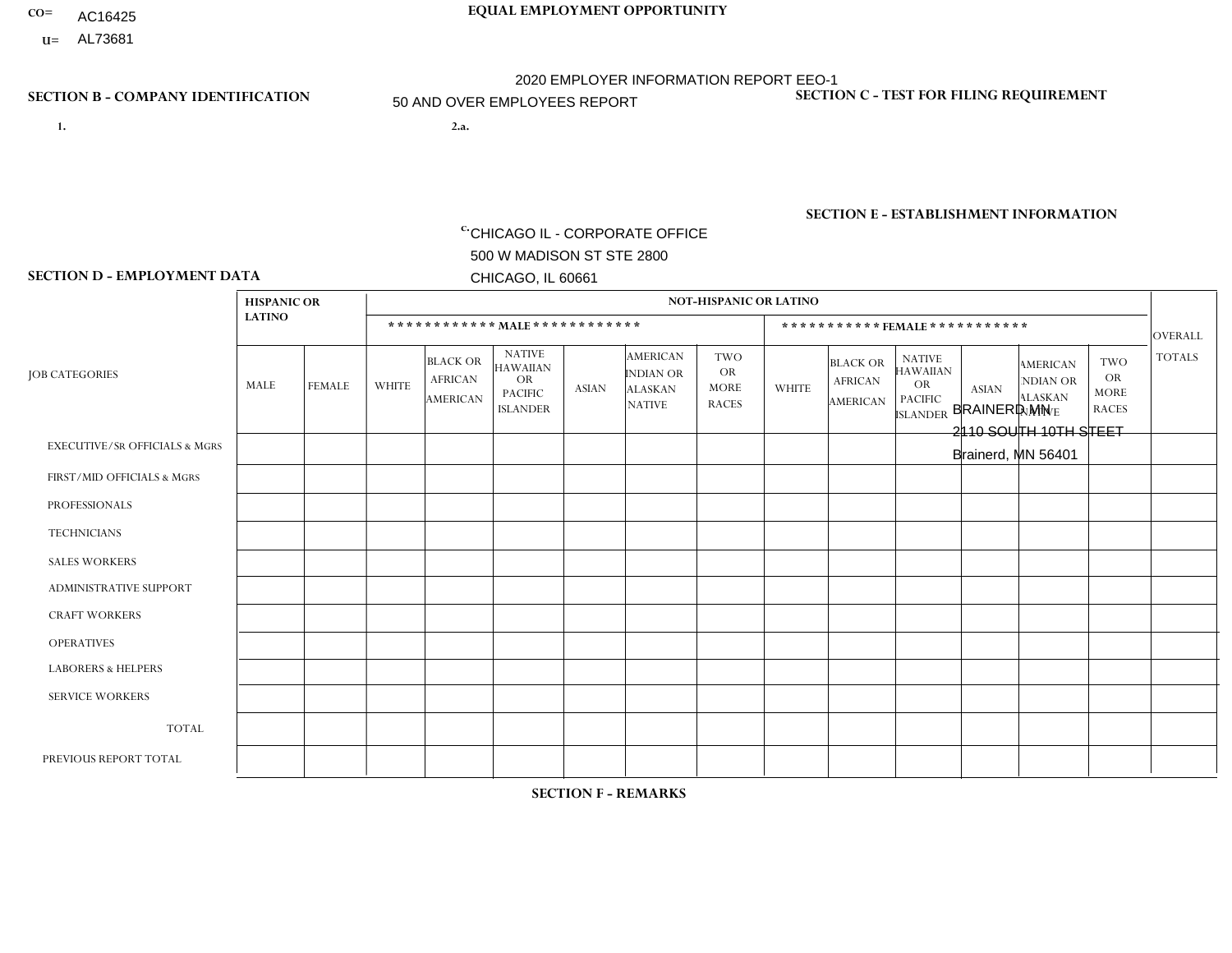- **CO= EQUAL EMPLOYMENT OPPORTUNITY** AC16425
- **U=** X245681 2020 EMPLOYER INFORMATION REPORT EEO-1

**1. 2.a.** CHICAGO IL - CORPORATE OFFICE 500 W MADISON ST STE 2800 CHICAGO, IL 60661

**SECTION D - EMPLOYMENT DATA**

2.a. ALSIP IL 5100 W 123RD STREET Alsip, IL 60803

50 AND OVER EMPLOYEES REPORT

 $c.$  EIN= 952920557

### **SECTION B - COMPANY IDENTIFICATION SECTION C - TEST FOR FILING REQUIREMENT**

1- Y 2- Y 3- N DUNS= 000123456

### **SECTION E - ESTABLISHMENT INFORMATION c.**

NAICS: 423140 - Motor Vehicle Parts (Used) Merchant Wholesalers

### **HISPANIC OR NOT-HISPANIC OR LATINO LATINO \* \* \* \* \* \* \* \* \* \* \* \* MALE \* \* \* \* \* \* \* \* \* \* \* \* \* \* \* \* \* \* \* \* \* \* \* FEMALE \* \* \* \* \* \* \* \* \* \* \*** OVERALL  $TWO$   $TOTALS$ OR MORE NATIVE RACES ALASKAN INDIAN OR AMERICAN ASIAN ISLANDER PACIFIC OR NATIVE HAWAIIAN BLACK OR AFRICAN AMERICAN **WHITE** TWO OR MORE NATIVE RACES ALASKAN INDIAN OR AMERICAN ASIAN NATIVE HAWAIIAN PACIFIC OR ISLANDER BLACK OR AFRICAN AMERICAN MALE FEMALE WHITE JOB CATEGORIES EXECUTIVE/SR OFFICIALS & MGRS FIRST/MID OFFICIALS & MGRS PROFESSIONALS **TECHNICIANS** SALES WORKERS ADMINISTRATIVE SUPPORT CRAFT WORKERS OPERATIVES LABORERS & HELPERS SERVICE WORKERS TOTAL PREVIOUS REPORT TOTAL 0 1 0 0 2 0 0 10 22 0 35 55 0  $\Omega$ 0 0 2 2 0 0 1 0 5 6 0 4 0 0 8 0 0 10 11 0 33 49 0 1 0 0 0 0 0 9 24 0 34 55 0  $\Omega$ 0 0 0 0 0  $\Omega$  $\Omega$ 0 0 1 0  $\Omega$ 0 0 0 0 0 0  $\overline{0}$ 0 0 0 0  $\Omega$ 0 0 0 0 0  $\Omega$  $\Omega$ 0 0  $\Omega$ 0  $\Omega$  $\Omega$ 0 0 0 0 1 3 0 4 6 0 1 0 0 0 1 0  $\Omega$ 1 0 3 4 0  $\Omega$  $\Omega$ 0 0 0 0  $\Omega$ 1 0 1 3  $\Omega$  $\Omega$  $\Omega$ 0  $\Omega$ 0 0  $\Omega$  $\Omega$ 0 0  $\Omega$ 0  $\Omega$ 0 0 0 0 0  $\Omega$  $\Omega$ 0 0  $\Omega$  $\Omega$  $\Omega$ 0 0 0 0 0  $\Omega$  $\Omega$  $\Omega$ 0  $\Omega$  $\Omega$  $\Omega$ 0 0  $\Omega$ 0 0  $\Omega$ 1  $\Omega$ 1 1 0 7 0 0 12 3 0 30 64 0 116 180

**SECTION F - REMARKS**

2020 pandemic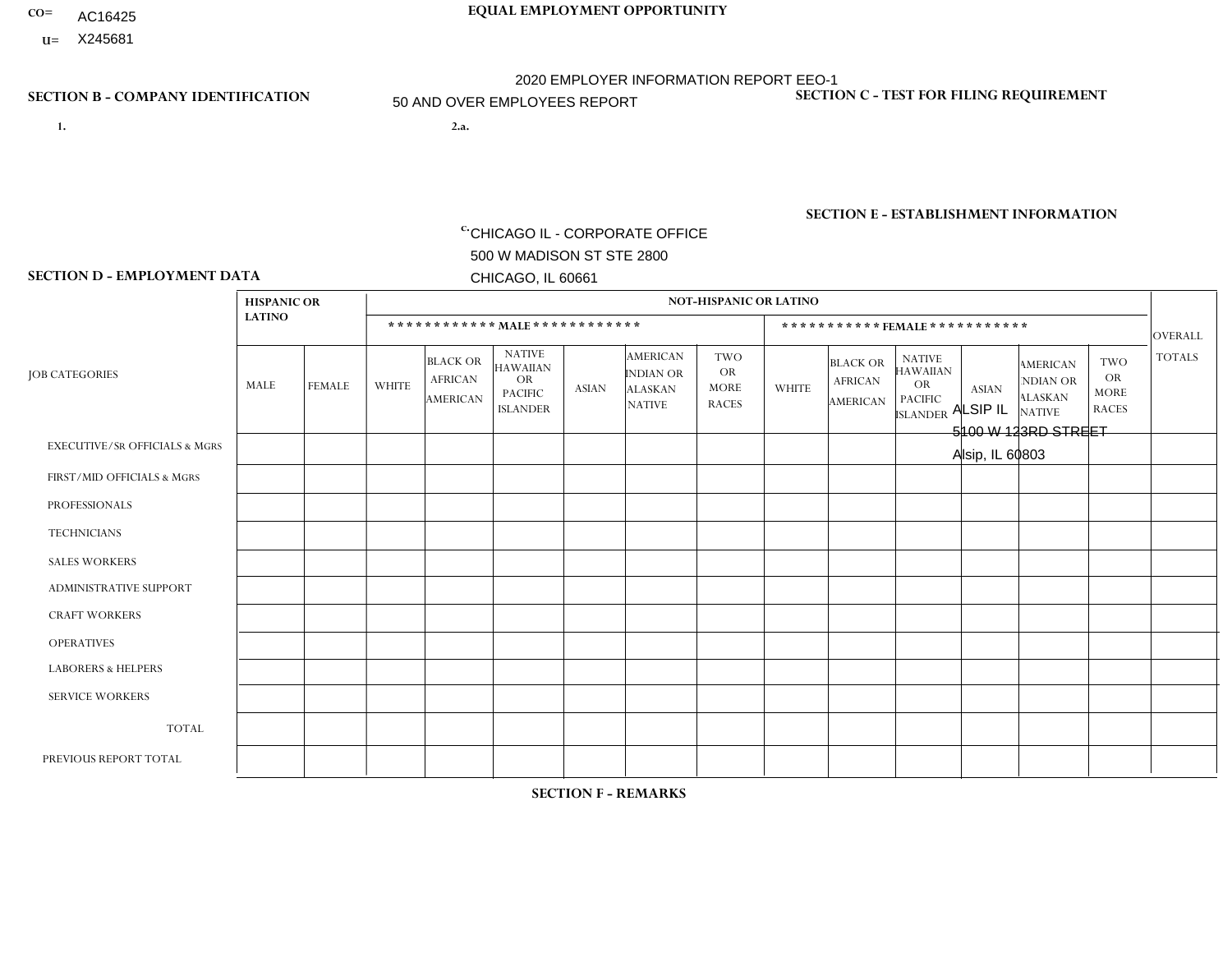- AC16425
- **U=**

**1. 2.a.** CHICAGO IL - CORPORATE OFFICE 500 W MADISON ST STE 2800 CHICAGO, IL 60661

2.a. SUN VALLEY CA - PYP 9128 TUJUNGA STREET Sun Valley, CA 91352

EIN= 953406551

## **SECTION B - COMPANY IDENTIFICATION SECTION C - TEST FOR FILING REQUIREMENT**

1- Y 2- Y 3- N DUNS= 000123456

**SECTION E - ESTABLISHMENT INFORMATION c.** NAICS: 423140

### **SECTION D - EMPLOYMENT DATA**

|                                          | <b>HISPANIC OR</b> |                |                |                                                      |                                                                                    |              |                                                                 | <b>NOT-HISPANIC OR LATINO</b>                          |              |                                                      |                                                                                    |              |                                                                       |                                                        |                 |
|------------------------------------------|--------------------|----------------|----------------|------------------------------------------------------|------------------------------------------------------------------------------------|--------------|-----------------------------------------------------------------|--------------------------------------------------------|--------------|------------------------------------------------------|------------------------------------------------------------------------------------|--------------|-----------------------------------------------------------------------|--------------------------------------------------------|-----------------|
|                                          | <b>LATINO</b>      |                |                | ************ MALE ************                       |                                                                                    |              |                                                                 |                                                        |              |                                                      | ***********FEMALE***********                                                       |              |                                                                       |                                                        | <b>OVERALL</b>  |
| <b>JOB CATEGORIES</b>                    | MALE               | <b>FEMALE</b>  | <b>WHITE</b>   | <b>BLACK OR</b><br><b>AFRICAN</b><br><b>AMERICAN</b> | <b>NATIVE</b><br><b>HAWAIIAN</b><br><b>OR</b><br><b>PACIFIC</b><br><b>ISLANDER</b> | <b>ASIAN</b> | <b>AMERICAN</b><br>INDIAN OR<br><b>ALASKAN</b><br><b>NATIVE</b> | <b>TWO</b><br><b>OR</b><br><b>MORE</b><br><b>RACES</b> | <b>WHITE</b> | <b>BLACK OR</b><br><b>AFRICAN</b><br><b>AMERICAN</b> | <b>NATIVE</b><br><b>HAWAIIAN</b><br><b>OR</b><br><b>PACIFIC</b><br><b>ISLANDER</b> | <b>ASIAN</b> | <b>AMERICAN</b><br><b>NDIAN OR</b><br><b>ALASKAN</b><br><b>NATIVE</b> | <b>TWO</b><br><b>OR</b><br><b>MORE</b><br><b>RACES</b> | <b>TOTALS</b>   |
| <b>EXECUTIVE/SR OFFICIALS &amp; MGRS</b> | $\mathbf{0}$       | $\Omega$       | $\Omega$       | $\Omega$                                             | 0                                                                                  | $\Omega$     | $\Omega$                                                        | $\Omega$                                               | $\Omega$     | $\mathbf{0}$                                         | $\Omega$                                                                           | $\Omega$     | $\Omega$                                                              | $\Omega$                                               | $\Omega$        |
| FIRST/MID OFFICIALS & MGRS               | $\overline{2}$     | $\overline{1}$ | $\Omega$       | $\Omega$                                             | $\mathbf{0}$                                                                       | $\Omega$     | $\Omega$                                                        | $\Omega$                                               | $\Omega$     | $\Omega$                                             | $\Omega$                                                                           | $\Omega$     | $\Omega$                                                              | $\Omega$                                               | 3               |
| <b>PROFESSIONALS</b>                     |                    | $\Omega$       | $\mathbf 0$    | $\mathbf 0$                                          | $\overline{0}$                                                                     | $\Omega$     | $\Omega$                                                        | $\Omega$                                               | $\Omega$     | $\Omega$                                             | $\Omega$                                                                           | $\Omega$     | $\Omega$                                                              | $\mathbf{0}$                                           | $\mathbf{1}$    |
| <b>TECHNICIANS</b>                       | $\Omega$           | $\Omega$       | $\Omega$       | $\Omega$                                             | 0                                                                                  | $\Omega$     | $\overline{0}$                                                  | $\Omega$                                               | $\Omega$     | $\Omega$                                             | $\Omega$                                                                           | $\Omega$     | $\mathbf{0}$                                                          | $\Omega$                                               | $\mathbf 0$     |
| <b>SALES WORKERS</b>                     | 6                  | $\Omega$       | $\Omega$       | $\Omega$                                             | 0                                                                                  | $\Omega$     | $\Omega$                                                        | $\Omega$                                               | $\Omega$     | $\Omega$                                             | $\Omega$                                                                           | $\Omega$     | $\Omega$                                                              | $\mathbf{0}$                                           | 6               |
| <b>ADMINISTRATIVE SUPPORT</b>            | 3                  | 6              | 1              | $\mathbf 0$                                          | $\mathbf 0$                                                                        | $\Omega$     | $\Omega$                                                        | $\Omega$                                               | $\Omega$     | $\mathbf{0}$                                         | $\Omega$                                                                           | $\Omega$     | $\Omega$                                                              | $\Omega$                                               | 10 <sup>°</sup> |
| <b>CRAFT WORKERS</b>                     | $\Omega$           | $\Omega$       | $\Omega$       | 0                                                    | 0                                                                                  | $\Omega$     | $\Omega$                                                        | $\Omega$                                               | $\Omega$     | $\Omega$                                             | $\Omega$                                                                           | $\Omega$     | $\Omega$                                                              | $\Omega$                                               | $\Omega$        |
| <b>OPERATIVES</b>                        | 29                 | 0              | $\overline{c}$ | $\mathbf 0$                                          | 0                                                                                  | $\Omega$     | $\Omega$                                                        | $\Omega$                                               | $\Omega$     | $\Omega$                                             | $\Omega$                                                                           | $\Omega$     | $\Omega$                                                              | $\Omega$                                               | 31              |
| <b>LABORERS &amp; HELPERS</b>            | $\overline{2}$     | $\Omega$       | $\Omega$       | $\mathbf 0$                                          | 0                                                                                  | $\Omega$     | $\Omega$                                                        | $\Omega$                                               | $\Omega$     | $\Omega$                                             | $\Omega$                                                                           | $\Omega$     | $\Omega$                                                              | $\Omega$                                               | $\overline{2}$  |
| <b>SERVICE WORKERS</b>                   | $\Omega$           | $\Omega$       | $\Omega$       | 0                                                    | $\mathbf 0$                                                                        | $\Omega$     | $\Omega$                                                        | $\Omega$                                               | $\Omega$     | $\Omega$                                             | $\Omega$                                                                           | $\Omega$     | $\Omega$                                                              | $\Omega$                                               | 0               |
| <b>TOTAL</b>                             | 43                 | $\overline{7}$ | 3              | 0                                                    | 0                                                                                  | $\mathbf 0$  | $\Omega$                                                        | $\Omega$                                               | 0            | $\Omega$                                             | $\Omega$                                                                           | $\mathbf 0$  | $\Omega$                                                              | $\Omega$                                               | 53              |
| PREVIOUS REPORT TOTAL                    | 35                 | 9              |                | $\mathbf{1}$                                         | 0                                                                                  | $\Omega$     | $\Omega$                                                        | 3                                                      | $\Omega$     | $\Omega$                                             | $\mathbf{0}$                                                                       | $\Omega$     | $\Omega$                                                              | $\mathbf 0$                                            | 49              |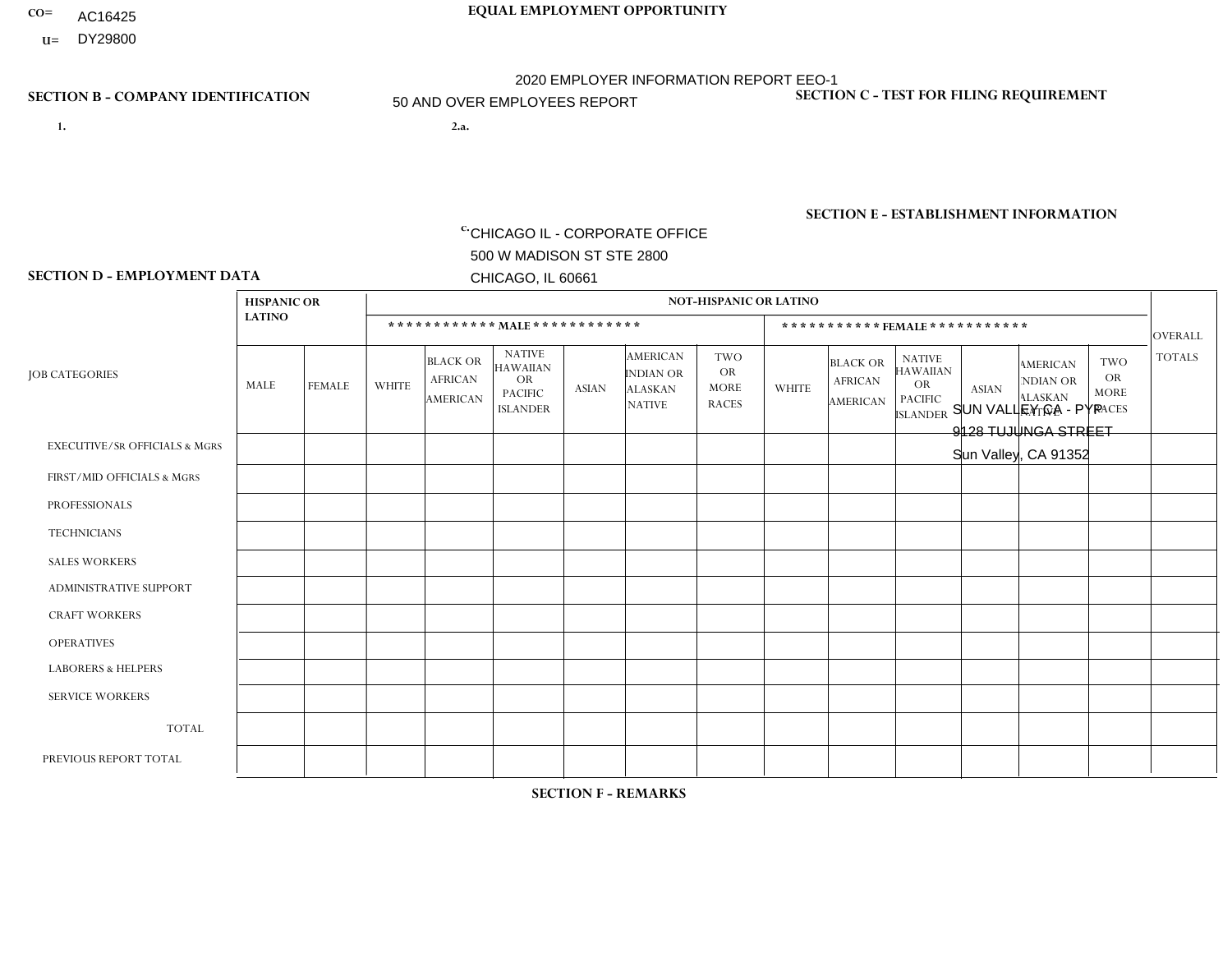- AC16425
- **U=**

- **1. 2.a.** CHICAGO IL CORPORATE OFFICE 500 W MADISON ST STE 2800 CHICAGO, IL 60661
- 2.a. COLUMBUS OH 5830 A GREEN POINTE DRIVE S STE A Groveport, OH 43125
	- c. EIN= 952920557

## **SECTION B - COMPANY IDENTIFICATION SECTION C - TEST FOR FILING REQUIREMENT**

1- Y 2- Y 3- N DUNS= 000123456

**SECTION E - ESTABLISHMENT INFORMATION c.** NAICS: 423140

### **SECTION D - EMPLOYMENT DATA**

|                                          | <b>HISPANIC OR</b> |               |                |                                                      |                                                                                    |                |                                                                        | <b>NOT-HISPANIC OR LATINO</b>                          |              |                                               |                                                                                    |                |                                                                |                                                        |                |
|------------------------------------------|--------------------|---------------|----------------|------------------------------------------------------|------------------------------------------------------------------------------------|----------------|------------------------------------------------------------------------|--------------------------------------------------------|--------------|-----------------------------------------------|------------------------------------------------------------------------------------|----------------|----------------------------------------------------------------|--------------------------------------------------------|----------------|
|                                          | <b>LATINO</b>      |               |                | ************ MALE ************                       |                                                                                    |                |                                                                        |                                                        |              |                                               | ***********FEMALE***********                                                       |                |                                                                |                                                        | <b>OVERALL</b> |
| <b>JOB CATEGORIES</b>                    | MALE               | <b>FEMALE</b> | <b>WHITE</b>   | <b>BLACK OR</b><br><b>AFRICAN</b><br><b>AMERICAN</b> | <b>NATIVE</b><br><b>HAWAIIAN</b><br><b>OR</b><br><b>PACIFIC</b><br><b>ISLANDER</b> | ASIAN          | <b>AMERICAN</b><br><b>INDIAN OR</b><br><b>ALASKAN</b><br><b>NATIVE</b> | <b>TWO</b><br><b>OR</b><br><b>MORE</b><br><b>RACES</b> | <b>WHITE</b> | <b>BLACK OR</b><br><b>AFRICAN</b><br>AMERICAN | <b>NATIVE</b><br><b>HAWAIIAN</b><br><b>OR</b><br><b>PACIFIC</b><br><b>ISLANDER</b> | <b>ASIAN</b>   | <b>AMERICAN</b><br>NDIAN OR<br><b>ALASKAN</b><br><b>NATIVE</b> | <b>TWO</b><br><b>OR</b><br><b>MORE</b><br><b>RACES</b> | <b>TOTALS</b>  |
| <b>EXECUTIVE/SR OFFICIALS &amp; MGRS</b> | $\Omega$           | $\mathbf 0$   | $\Omega$       | $\mathbf 0$                                          | $\mathbf 0$                                                                        | $\mathbf 0$    | $\Omega$                                                               | $\Omega$                                               | $\Omega$     | $\Omega$                                      | $\Omega$                                                                           | $\Omega$       | $\Omega$                                                       | $\Omega$                                               | $\mathbf 0$    |
| FIRST/MID OFFICIALS & MGRS               | $\Omega$           | 0             | $\overline{7}$ | $\mathbf{1}$                                         | $\mathbf 0$                                                                        | $\mathbf 0$    | $\Omega$                                                               | $\Omega$                                               | 3            | $\Omega$                                      | $\Omega$                                                                           | $\Omega$       | $\Omega$                                                       | $\Omega$                                               | 11             |
| <b>PROFESSIONALS</b>                     | $\Omega$           | $\Omega$      | $\Omega$       | $\mathbf 0$                                          | $\Omega$                                                                           | $\Omega$       | $\Omega$                                                               | $\Omega$                                               | $\Omega$     | $\Omega$                                      | $\Omega$                                                                           | $\Omega$       | $\Omega$                                                       | $\mathbf{0}$                                           | $\mathbf 0$    |
| <b>TECHNICIANS</b>                       | $\Omega$           | $\mathbf 0$   | $\Omega$       | $\mathbf 0$                                          | $\mathbf{0}$                                                                       | $\Omega$       | $\Omega$                                                               | $\Omega$                                               | $\mathbf{0}$ | $\Omega$                                      | $\Omega$                                                                           | $\Omega$       | $\Omega$                                                       | $\Omega$                                               | $\mathbf 0$    |
| <b>SALES WORKERS</b>                     | $\Omega$           | $\Omega$      | 8              | $\mathbf 0$                                          | 0                                                                                  | $\Omega$       | $\Omega$                                                               | $\Omega$                                               | 9            | $\Omega$                                      | $\Omega$                                                                           | $\overline{1}$ | $\Omega$                                                       | $\mathbf{0}$                                           | 18             |
| <b>ADMINISTRATIVE SUPPORT</b>            | $\Omega$           | $\mathbf 0$   | 4              | $\mathbf 0$                                          | $\mathbf{0}$                                                                       | $\mathbf 0$    | $\Omega$                                                               | $\Omega$                                               | 5            | $\Omega$                                      | $\Omega$                                                                           | $\Omega$       | $\Omega$                                                       | $\mathbf 0$                                            | 9              |
| <b>CRAFT WORKERS</b>                     | $\Omega$           | $\Omega$      | $\Omega$       | $\mathbf 0$                                          | 0                                                                                  | $\Omega$       | $\Omega$                                                               | $\Omega$                                               | $\Omega$     | $\Omega$                                      | $\mathbf{0}$                                                                       | $\Omega$       | $\Omega$                                                       | $\Omega$                                               | $\Omega$       |
| <b>OPERATIVES</b>                        | $\Omega$           | $\Omega$      | 18             | 5                                                    | 0                                                                                  | $\Omega$       | $\Omega$                                                               | $\Omega$                                               | $\mathbf{1}$ | $\Omega$                                      | $\Omega$                                                                           | $\Omega$       | $\Omega$                                                       | $\Omega$                                               | 24             |
| <b>LABORERS &amp; HELPERS</b>            | $\Omega$           | $\Omega$      | 25             | 4                                                    | 0                                                                                  | $\mathbf 0$    | $\Omega$                                                               | $\overline{2}$                                         | 5            | $\Omega$                                      | $\mathbf{0}$                                                                       | $\Omega$       | $\Omega$                                                       | $\Omega$                                               | 36             |
| <b>SERVICE WORKERS</b>                   | $\Omega$           | $\mathbf 0$   | $\mathbf 0$    | 0                                                    | $\mathbf{0}$                                                                       | $\mathbf 0$    | $\Omega$                                                               | $\Omega$                                               | $\Omega$     | $\Omega$                                      | $\Omega$                                                                           | $\mathbf 0$    | $\Omega$                                                       | $\mathbf 0$                                            | 0              |
| <b>TOTAL</b>                             | $\Omega$           | $\mathbf 0$   | 62             | 10                                                   | 0                                                                                  | $\mathbf 0$    | $\Omega$                                                               | $\overline{2}$                                         | 23           | $\Omega$                                      | $\Omega$                                                                           |                | $\Omega$                                                       | $\Omega$                                               | 98             |
| PREVIOUS REPORT TOTAL                    | $\Omega$           | $\Omega$      | 80             | 22                                                   | $\mathbf 0$                                                                        | $\overline{4}$ | $\Omega$                                                               | 10                                                     | 25           | $\Omega$                                      | $\mathbf{0}$                                                                       | $\overline{2}$ | $\Omega$                                                       | $\mathbf 0$                                            | 143            |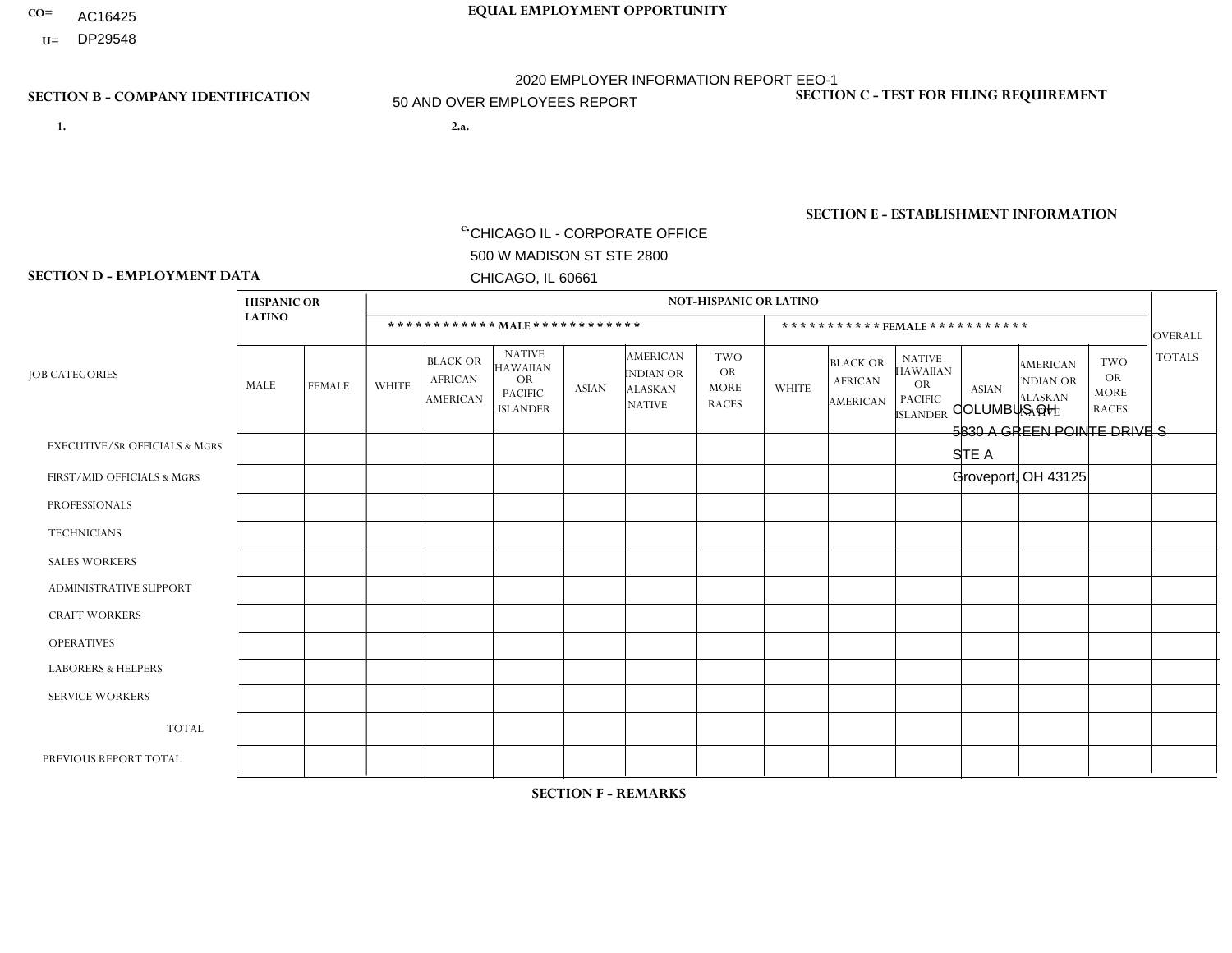- AC16425
- **U=**

**1. 2.a.** CHICAGO IL - CORPORATE OFFICE 500 W MADISON ST STE 2800 CHICAGO, IL 60661

2.a. STOCKTON CA - SALVAGE 2041 NAVY DRIVE Stockton, CA 95206

EIN= 364261871

## **SECTION B - COMPANY IDENTIFICATION SECTION C - TEST FOR FILING REQUIREMENT**

1- Y 2- Y 3- N DUNS= 000123456

**SECTION E - ESTABLISHMENT INFORMATION c.** NAICS: 423140

### **SECTION D - EMPLOYMENT DATA**

|                                          | <b>HISPANIC OR</b> |               |                |                                                      |                                                                                    |                |                                                                 | <b>NOT-HISPANIC OR LATINO</b>                          |                |                                                      |                                                                                    |              |                                                                       |                                                        |                |
|------------------------------------------|--------------------|---------------|----------------|------------------------------------------------------|------------------------------------------------------------------------------------|----------------|-----------------------------------------------------------------|--------------------------------------------------------|----------------|------------------------------------------------------|------------------------------------------------------------------------------------|--------------|-----------------------------------------------------------------------|--------------------------------------------------------|----------------|
|                                          | <b>LATINO</b>      |               |                | ************ MALE ************                       |                                                                                    |                |                                                                 |                                                        |                |                                                      | ***********FEMALE***********                                                       |              |                                                                       |                                                        | <b>OVERALL</b> |
| <b>JOB CATEGORIES</b>                    | MALE               | <b>FEMALE</b> | <b>WHITE</b>   | <b>BLACK OR</b><br><b>AFRICAN</b><br><b>AMERICAN</b> | <b>NATIVE</b><br><b>HAWAIIAN</b><br><b>OR</b><br><b>PACIFIC</b><br><b>ISLANDER</b> | <b>ASIAN</b>   | <b>AMERICAN</b><br>INDIAN OR<br><b>ALASKAN</b><br><b>NATIVE</b> | <b>TWO</b><br><b>OR</b><br><b>MORE</b><br><b>RACES</b> | <b>WHITE</b>   | <b>BLACK OR</b><br><b>AFRICAN</b><br><b>AMERICAN</b> | <b>NATIVE</b><br><b>HAWAIIAN</b><br><b>OR</b><br><b>PACIFIC</b><br><b>ISLANDER</b> | <b>ASIAN</b> | <b>AMERICAN</b><br><b>NDIAN OR</b><br><b>ALASKAN</b><br><b>NATIVE</b> | <b>TWO</b><br><b>OR</b><br><b>MORE</b><br><b>RACES</b> | <b>TOTALS</b>  |
| <b>EXECUTIVE/SR OFFICIALS &amp; MGRS</b> | $\Omega$           | $\Omega$      | $\Omega$       | $\mathbf 0$                                          | $\Omega$                                                                           | $\Omega$       | $\Omega$                                                        | $\Omega$                                               | $\Omega$       | $\Omega$                                             | $\mathbf{0}$                                                                       | $\Omega$     | $\Omega$                                                              | $\Omega$                                               | $\mathbf 0$    |
| FIRST/MID OFFICIALS & MGRS               |                    | $\Omega$      | $\overline{2}$ | $\Omega$                                             | $\Omega$                                                                           | $\overline{2}$ | $\Omega$                                                        | $\Omega$                                               | $\Omega$       | $\Omega$                                             | $\Omega$                                                                           | $\Omega$     | $\Omega$                                                              | $\Omega$                                               | 5              |
| <b>PROFESSIONALS</b>                     | $\Omega$           | 0             | $\mathbf 0$    | $\mathbf 0$                                          | $\Omega$                                                                           | $\Omega$       | $\Omega$                                                        | $\Omega$                                               | $\Omega$       | $\Omega$                                             | $\Omega$                                                                           | $\Omega$     | $\Omega$                                                              | $\Omega$                                               | $\mathbf 0$    |
| <b>TECHNICIANS</b>                       | $\Omega$           | $\mathbf 0$   | $\Omega$       | $\mathbf 0$                                          | 0                                                                                  | $\Omega$       | $\overline{0}$                                                  | $\Omega$                                               | $\mathbf 0$    | $\mathbf 0$                                          | $\mathbf 0$                                                                        | $\mathbf 0$  | $\Omega$                                                              | $\Omega$                                               | $\mathbf 0$    |
| <b>SALES WORKERS</b>                     | 3                  | 3             | 4              | $\Omega$                                             | 0                                                                                  | $\Omega$       | $\Omega$                                                        |                                                        | $\overline{2}$ | $\Omega$                                             | $\Omega$                                                                           | $\Omega$     | $\Omega$                                                              | $\Omega$                                               | 13             |
| <b>ADMINISTRATIVE SUPPORT</b>            | 3                  | $\mathbf{1}$  | $\mathbf 0$    | $\mathbf 0$                                          | $\mathbf 0$                                                                        | $\overline{2}$ | $\Omega$                                                        | $\Omega$                                               | $\Omega$       | $\Omega$                                             | $\mathbf{0}$                                                                       | $\Omega$     | $\Omega$                                                              | $\Omega$                                               | 6              |
| <b>CRAFT WORKERS</b>                     | $\overline{2}$     | $\Omega$      | $\mathbf{0}$   | $\mathbf 0$                                          | $\mathbf 0$                                                                        | $\overline{1}$ | $\Omega$                                                        | $\Omega$                                               | $\Omega$       | $\Omega$                                             | $\Omega$                                                                           | $\Omega$     | $\Omega$                                                              | $\Omega$                                               | 3              |
| <b>OPERATIVES</b>                        | 12                 | $\mathbf{1}$  | 9              | 3                                                    | 0                                                                                  | 12             | $\Omega$                                                        | 3                                                      | $\Omega$       | $\Omega$                                             | $\Omega$                                                                           | $\Omega$     | $\Omega$                                                              | $\Omega$                                               | 40             |
| <b>LABORERS &amp; HELPERS</b>            | 9                  | $\mathbf 0$   | 4              | $\mathbf{1}$                                         | 0                                                                                  | $\overline{4}$ | $\Omega$                                                        |                                                        | $\Omega$       | $\Omega$                                             | $\Omega$                                                                           | $\Omega$     | $\Omega$                                                              | $\Omega$                                               | 19             |
| <b>SERVICE WORKERS</b>                   | $\Omega$           | $\Omega$      | 0              | $\mathbf 0$                                          | $\mathbf{0}$                                                                       | $\Omega$       | $\Omega$                                                        | $\Omega$                                               | $\Omega$       | $\Omega$                                             | $\Omega$                                                                           | $\Omega$     | $\Omega$                                                              | $\Omega$                                               | $\mathbf 0$    |
| <b>TOTAL</b>                             | 30                 | 5             | 19             | $\overline{4}$                                       | 0                                                                                  | 21             | $\mathbf{0}$                                                    | 5                                                      | $\overline{2}$ | $\mathbf 0$                                          | $\mathbf 0$                                                                        | $\mathbf 0$  | 0                                                                     | $\mathbf 0$                                            | 86             |
| PREVIOUS REPORT TOTAL                    | 32                 | 3             | 22             | $\overline{7}$                                       | $\Omega$                                                                           | 29             | $\Omega$                                                        | 5                                                      | 3              | $\Omega$                                             | $\Omega$                                                                           | $\Omega$     | $\Omega$                                                              |                                                        | 102            |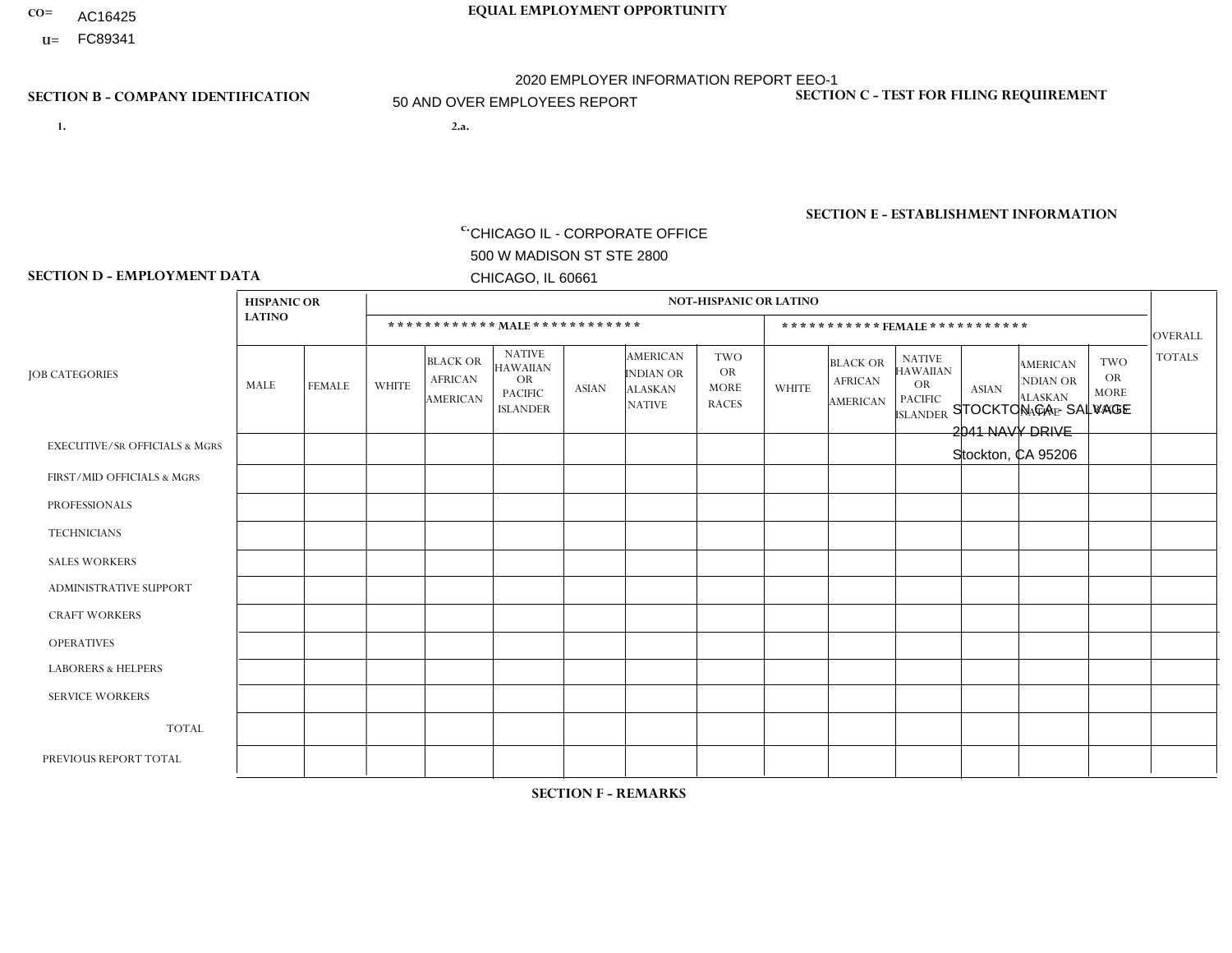- **CO= EQUAL EMPLOYMENT OPPORTUNITY** AC16425
	- **U=**

## **SECTION B - COMPANY IDENTIFICATION SECTION C - TEST FOR FILING REQUIREMENT**

- **1. 2.a.** CHICAGO IL CORPORATE OFFICE 500 W MADISON ST STE 2800 CHICAGO, IL 60661
- 2.a. HALETHORPE MD LINTHICUM 4803 HOLLINS FERRY ROAD Halethorpe, MD 21227

2020 EMPLOYER INFORMATION REPORT EEO-1 50 AND OVER EMPLOYEES REPORT

c. EIN= 952920557

1- Y 2- Y 3- N DUNS= 000123456

**SECTION E - ESTABLISHMENT INFORMATION c.** NAICS: 423140

## **SECTION D - EMPLOYMENT DATA**

|                                          | <b>HISPANIC OR</b> |               |              |                                               |                                                                                    |              |                                                                        | <b>NOT-HISPANIC OR LATINO</b>                          |              |                                               |                                                                             |              |                                                                       |                                                        |                |
|------------------------------------------|--------------------|---------------|--------------|-----------------------------------------------|------------------------------------------------------------------------------------|--------------|------------------------------------------------------------------------|--------------------------------------------------------|--------------|-----------------------------------------------|-----------------------------------------------------------------------------|--------------|-----------------------------------------------------------------------|--------------------------------------------------------|----------------|
|                                          | <b>LATINO</b>      |               |              | ************ MALE ************                |                                                                                    |              |                                                                        |                                                        |              | ***********FEMALE***********                  |                                                                             |              |                                                                       |                                                        | <b>OVERALL</b> |
| <b>JOB CATEGORIES</b>                    | MALE               | <b>FEMALE</b> | <b>WHITE</b> | <b>BLACK OR</b><br><b>AFRICAN</b><br>AMERICAN | <b>NATIVE</b><br><b>HAWAIIAN</b><br><b>OR</b><br><b>PACIFIC</b><br><b>ISLANDER</b> | <b>ASIAN</b> | <b>AMERICAN</b><br><b>INDIAN OR</b><br><b>ALASKAN</b><br><b>NATIVE</b> | <b>TWO</b><br><b>OR</b><br><b>MORE</b><br><b>RACES</b> | <b>WHITE</b> | <b>BLACK OR</b><br><b>AFRICAN</b><br>AMERICAN | <b>NATIVE</b><br><b>HAWAIIAN</b><br>OR<br><b>PACIFIC</b><br><b>ISLANDER</b> | <b>ASIAN</b> | <b>AMERICAN</b><br><b>NDIAN OR</b><br><b>ALASKAN</b><br><b>NATIVE</b> | <b>TWO</b><br><b>OR</b><br><b>MORE</b><br><b>RACES</b> | <b>TOTALS</b>  |
| <b>EXECUTIVE/SR OFFICIALS &amp; MGRS</b> | $\Omega$           | $\Omega$      |              | $\mathbf 0$                                   | $\Omega$                                                                           | $\Omega$     | $\Omega$                                                               | $\Omega$                                               | $\Omega$     | $\Omega$                                      | $\Omega$                                                                    | $\Omega$     | $\Omega$                                                              | $\Omega$                                               | 1              |
| FIRST/MID OFFICIALS & MGRS               | $\overline{2}$     | $\Omega$      | 5            | $\mathbf 0$                                   | $\Omega$                                                                           | $\Omega$     | $\Omega$                                                               | $\Omega$                                               | 3            |                                               | $\Omega$                                                                    | $\Omega$     | $\Omega$                                                              | $\Omega$                                               | 11             |
| <b>PROFESSIONALS</b>                     | 0                  | $\Omega$      | $\Omega$     | $\mathbf 0$                                   | $\Omega$                                                                           | $\Omega$     | $\Omega$                                                               | $\Omega$                                               | 0            | $\Omega$                                      | $\Omega$                                                                    | $\Omega$     | $\Omega$                                                              | $\Omega$                                               | $\overline{0}$ |
| <b>TECHNICIANS</b>                       | 0                  | $\mathbf 0$   | $\Omega$     | $\mathbf 0$                                   | $\mathbf 0$                                                                        | $\Omega$     | $\Omega$                                                               | $\Omega$                                               | $\Omega$     | $\Omega$                                      | $\Omega$                                                                    | $\mathbf 0$  | $\mathbf 0$                                                           | $\mathbf 0$                                            | $\mathbf{0}$   |
| <b>SALES WORKERS</b>                     | $\overline{2}$     | $\Omega$      | 8            | $\Omega$                                      | $\Omega$                                                                           | $\Omega$     | $\Omega$                                                               | $\Omega$                                               | 5            | $\overline{2}$                                | $\Omega$                                                                    | $\Omega$     | $\Omega$                                                              | $\Omega$                                               | 17             |
| <b>ADMINISTRATIVE SUPPORT</b>            | $\Omega$           | $\mathbf 0$   |              | $\mathbf 0$                                   | $\mathbf 0$                                                                        | $\Omega$     | $\Omega$                                                               | $\Omega$                                               |              | $\Omega$                                      | $\Omega$                                                                    | $\Omega$     | $\Omega$                                                              | $\mathbf 0$                                            | 2              |
| <b>CRAFT WORKERS</b>                     | 0                  | $\Omega$      | $\Omega$     | $\Omega$                                      | $\Omega$                                                                           | $\Omega$     | $\Omega$                                                               | $\Omega$                                               | $\Omega$     | $\Omega$                                      | $\Omega$                                                                    | $\Omega$     | $\Omega$                                                              | $\Omega$                                               | $\Omega$       |
| <b>OPERATIVES</b>                        | $\overline{2}$     | $\Omega$      | 15           | 13                                            | $\Omega$                                                                           | $\Omega$     | $\Omega$                                                               | $\Omega$                                               | 0            | $\Omega$                                      | $\Omega$                                                                    | $\Omega$     | $\Omega$                                                              | $\Omega$                                               | 30             |
| <b>LABORERS &amp; HELPERS</b>            | 4                  | 3             | 16           | 11                                            | $\mathbf{0}$                                                                       | $\Omega$     | $\Omega$                                                               | $\Omega$                                               |              | $\Omega$                                      | $\Omega$                                                                    | $\mathbf{0}$ | $\Omega$                                                              | $\mathbf{0}$                                           | 35             |
| <b>SERVICE WORKERS</b>                   | 0                  | $\Omega$      | $\Omega$     | $\mathbf 0$                                   | $\mathbf{0}$                                                                       | $\Omega$     | $\Omega$                                                               | $\Omega$                                               | $\Omega$     | $\Omega$                                      | $\Omega$                                                                    | $\Omega$     | $\Omega$                                                              | $\Omega$                                               | $\mathbf 0$    |
| <b>TOTAL</b>                             | 10                 | 3             | 46           | 24                                            | $\mathbf{0}$                                                                       | $\mathbf 0$  | $\Omega$                                                               | $\Omega$                                               | 10           | 3                                             | $\Omega$                                                                    | $\mathbf 0$  | 0                                                                     | $\mathbf 0$                                            | 96             |
| PREVIOUS REPORT TOTAL                    | 11                 | 4             | 60           | 45                                            | $\Omega$                                                                           | -1           |                                                                        | $\overline{4}$                                         | 14           | 5                                             | $\Omega$                                                                    | $\Omega$     | $\Omega$                                                              | $\Omega$                                               | 145            |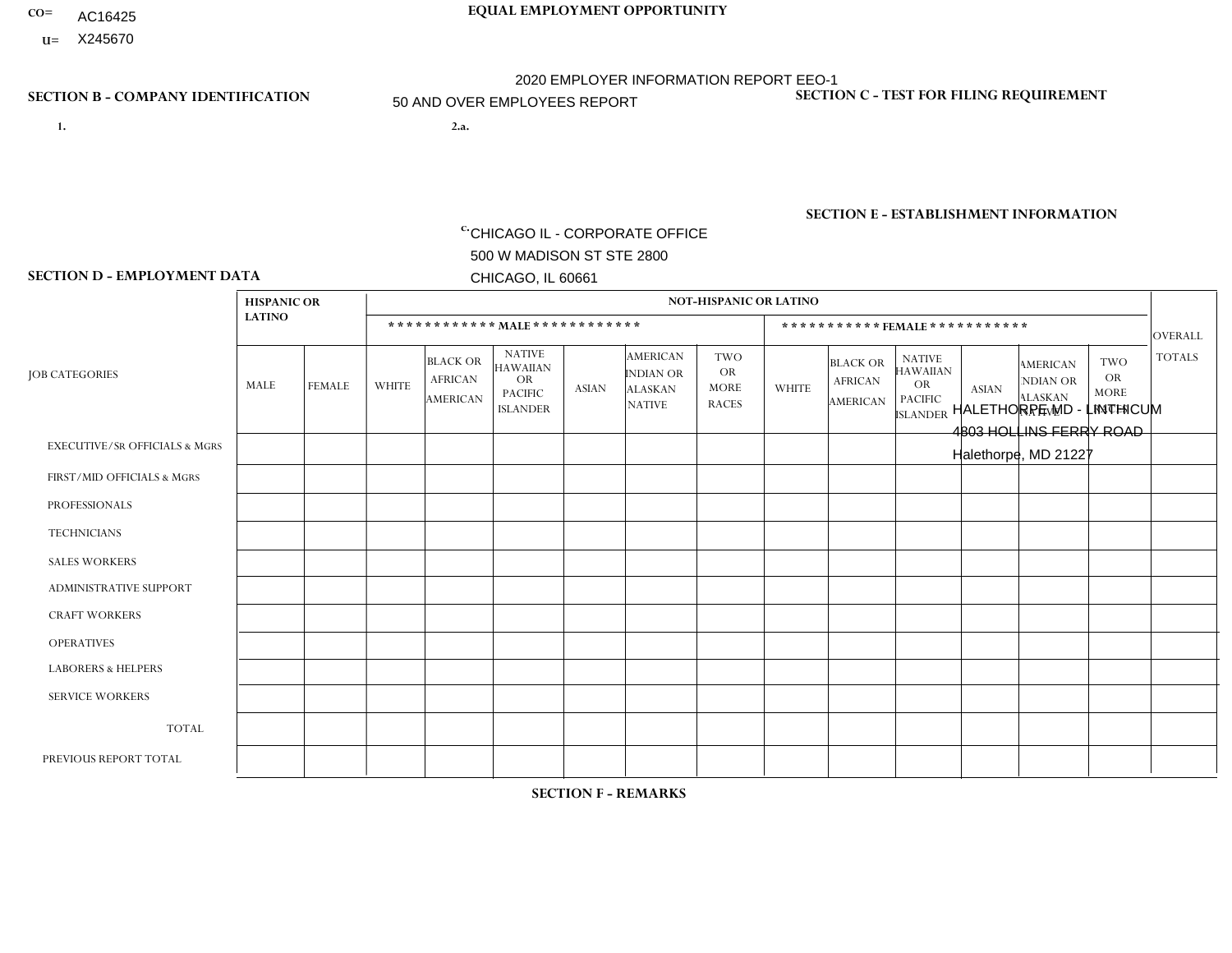- AC16425
- **U=**

**SECTION D - EMPLOYMENT DATA**

**1. 2.a.** CHICAGO IL - CORPORATE OFFICE 500 W MADISON ST STE 2800 CHICAGO, IL 60661

2.a. KEARNY NJ 40 WESTERN RD Kearny, NJ 07032

 $c.$  EIN= 952920557

### **SECTION B - COMPANY IDENTIFICATION SECTION C - TEST FOR FILING REQUIREMENT**

1- Y 2- Y 3- N DUNS= 000123456

### **SECTION E - ESTABLISHMENT INFORMATION c.**

NAICS: 423140 - Motor Vehicle Parts (Used) Merchant Wholesalers

### **HISPANIC OR NOT-HISPANIC OR LATINO LATINO \* \* \* \* \* \* \* \* \* \* \* \* MALE \* \* \* \* \* \* \* \* \* \* \* \* \* \* \* \* \* \* \* \* \* \* \* FEMALE \* \* \* \* \* \* \* \* \* \* \*** OVERALL  $TWO$   $TOTALS$ OR MORE NATIVE RACES ALASKAN INDIAN OR **AMERICAN** ASIAN ISLANDER PACIFIC OR NATIVE HAWAIIAN BLACK OR AFRICAN AMERICAN **WHITE** TWO OR MORE NATIVE RACES ALASKAN INDIAN OR AMERICAN ASIAN NATIVE HAWAIIAN PACIFIC OR ISLANDER BLACK OR AFRICAN AMERICAN MALE FEMALE WHITE JOB CATEGORIES EXECUTIVE/SR OFFICIALS & MGRS FIRST/MID OFFICIALS & MGRS PROFESSIONALS **TECHNICIANS** SALES WORKERS ADMINISTRATIVE SUPPORT CRAFT WORKERS OPERATIVES LABORERS & HELPERS SERVICE WORKERS TOTAL PREVIOUS REPORT TOTAL 0 1 0 0 6 0 0 6 14 1 28 43 0  $\Omega$ 0 0 0 1 0 0 0 0 1 8 0 2 0 0 5 0 0 1 2 0 10 14 0 1 0 0 2 0 0 3 3 0 9 22 0  $\Omega$ 0 0 1 0 0  $\Omega$  $\Omega$ 0 1 1 0  $\Omega$ 0 0 0 0 0 1  $\overline{0}$ 0 1 2 0  $\Omega$ 0 0 0 0 0  $\Omega$  $\Omega$ 0 0  $\Omega$ 0 1  $\Omega$ 0 0 0 0 2 1 0 4 4 0  $\Omega$  $\Omega$ 0 0 0 0  $\Omega$  $\Omega$ 0 0  $\Omega$ 0  $\Omega$  $\Omega$ 0 0 0 0  $\Omega$  $\Omega$ 0 0 1  $\Omega$  $\Omega$  $\Omega$ 0  $\Omega$ 0 0  $\Omega$  $\Omega$ 0 0  $\Omega$ 0  $\Omega$ 0 0 0 0 0  $\Omega$  $\Omega$ 0 0  $\Omega$  $\Omega$  $\Omega$ 0 0 0 0 0  $\Omega$  $\Omega$  $\Omega$ 0  $\Omega$  $\Omega$  $\Omega$ 0 0  $\Omega$ 0 0 1 1  $\Omega$ 2 3 0 5 0 0 14 1 0 14 21 1 56 98

**SECTION F - REMARKS**

2020 pandemic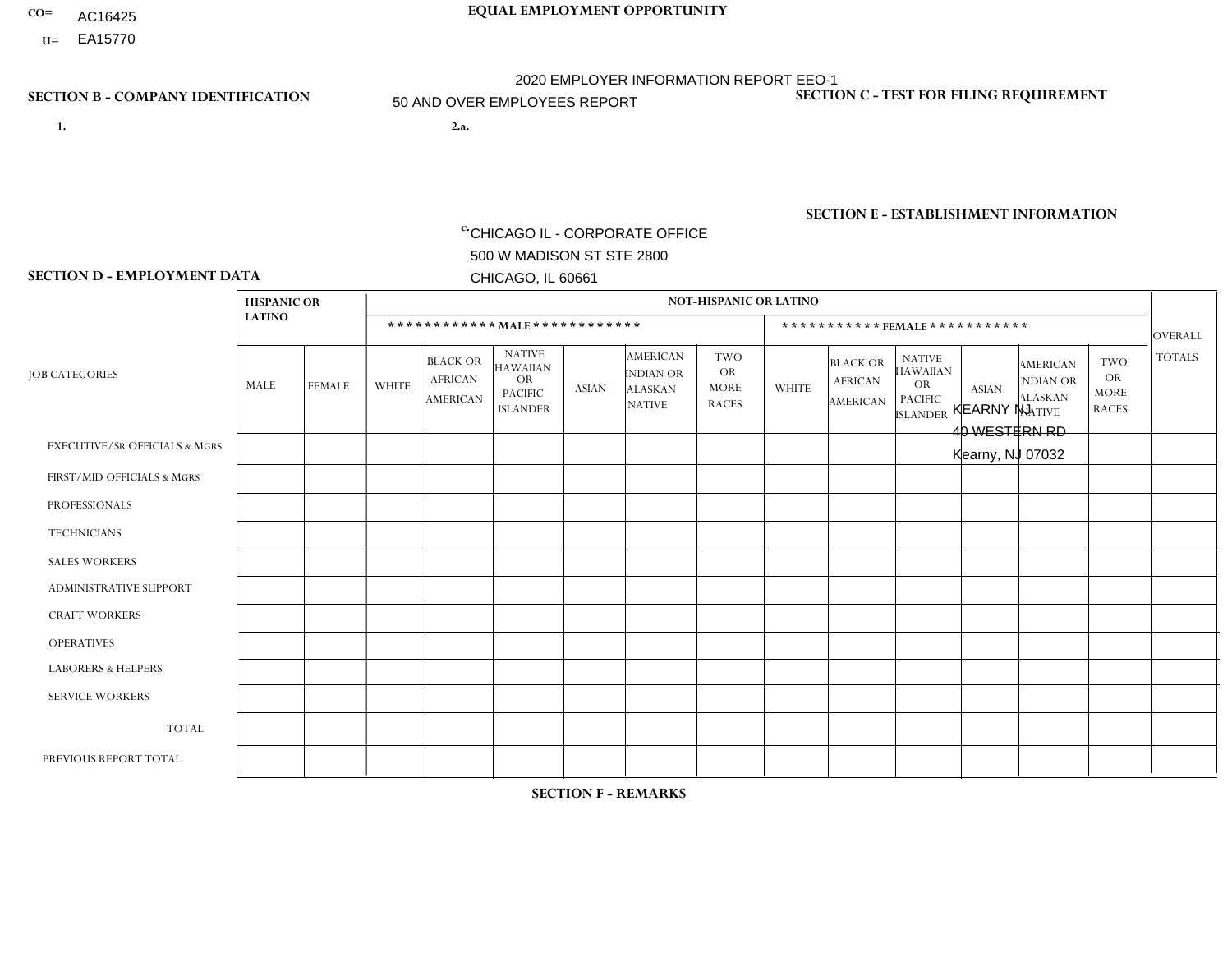- AC16425
- **U=**

**1. 2.a.** CHICAGO IL - CORPORATE OFFICE 500 W MADISON ST STE 2800 CHICAGO, IL 60661

2.a. SATURN WHEEL - WARREN IN 507 E 9TH ST Warren, IN 46792

**SECTION B - COMPANY IDENTIFICATION SECTION C - TEST FOR FILING REQUIREMENT** 

1- Y 2- Y 3- N DUNS= 000123456

EIN= 952920557

## **SECTION E - ESTABLISHMENT INFORMATION c.** NAICS: 339999

### **SECTION D - EMPLOYMENT DATA**

|                                          | <b>HISPANIC OR</b> |             |                |                                                      |                                                                                    |              |                                                                        | <b>NOT-HISPANIC OR LATINO</b>                          |                |                                               |                                                                                    |              |                                                                |                                                        |                |
|------------------------------------------|--------------------|-------------|----------------|------------------------------------------------------|------------------------------------------------------------------------------------|--------------|------------------------------------------------------------------------|--------------------------------------------------------|----------------|-----------------------------------------------|------------------------------------------------------------------------------------|--------------|----------------------------------------------------------------|--------------------------------------------------------|----------------|
|                                          | <b>LATINO</b>      |             |                |                                                      | ************ MAIE************                                                      |              |                                                                        |                                                        |                | *********** FEMALE ***********                |                                                                                    |              |                                                                |                                                        | <b>OVERALL</b> |
| <b>JOB CATEGORIES</b>                    | MALE               | FEMALE      | <b>WHITE</b>   | <b>BLACK OR</b><br><b>AFRICAN</b><br><b>AMERICAN</b> | <b>NATIVE</b><br><b>HAWAIIAN</b><br><b>OR</b><br><b>PACIFIC</b><br><b>ISLANDER</b> | <b>ASIAN</b> | <b>AMERICAN</b><br><b>INDIAN OR</b><br><b>ALASKAN</b><br><b>NATIVE</b> | <b>TWO</b><br><b>OR</b><br><b>MORE</b><br><b>RACES</b> | <b>WHITE</b>   | <b>BLACK OR</b><br><b>AFRICAN</b><br>AMERICAN | <b>NATIVE</b><br><b>HAWAIIAN</b><br><b>OR</b><br><b>PACIFIC</b><br><b>ISLANDER</b> | <b>ASIAN</b> | <b>AMERICAN</b><br>NDIAN OR<br><b>ALASKAN</b><br><b>NATIVE</b> | <b>TWO</b><br><b>OR</b><br><b>MORE</b><br><b>RACES</b> | <b>TOTALS</b>  |
| <b>EXECUTIVE/SR OFFICIALS &amp; MGRS</b> | $\Omega$           | $\Omega$    | $\Omega$       | $\Omega$                                             | $\Omega$                                                                           | $\mathbf{0}$ | $\Omega$                                                               | $\Omega$                                               | 0              | $\Omega$                                      | $\Omega$                                                                           | $\Omega$     | $\Omega$                                                       | $\Omega$                                               | $\Omega$       |
| FIRST/MID OFFICIALS & MGRS               | 0                  | $\Omega$    | 1              | $\mathbf 0$                                          | $\Omega$                                                                           | $\mathbf{0}$ | $\mathbf{0}$                                                           | $\Omega$                                               | 0              | $\Omega$                                      | $\Omega$                                                                           | $\Omega$     | $\Omega$                                                       | $\mathbf 0$                                            | $\mathbf{1}$   |
| <b>PROFESSIONALS</b>                     | 0                  | $\Omega$    | $\Omega$       | $\mathbf 0$                                          | $\Omega$                                                                           | $\Omega$     | $\Omega$                                                               | $\Omega$                                               | 0              | $\Omega$                                      | $\Omega$                                                                           | $\mathbf 0$  | $\Omega$                                                       | $\Omega$                                               | $\overline{0}$ |
| <b>TECHNICIANS</b>                       | $\Omega$           | $\mathbf 0$ | $\Omega$       | $\mathbf 0$                                          | $\Omega$                                                                           | $\Omega$     | $\Omega$                                                               | $\Omega$                                               | $\overline{0}$ | $\Omega$                                      | $\Omega$                                                                           | $\Omega$     | $\Omega$                                                       | $\mathbf 0$                                            | $\mathbf 0$    |
| <b>SALES WORKERS</b>                     | $\Omega$           | $\Omega$    | $\Omega$       | $\mathbf 0$                                          | $\Omega$                                                                           | $\Omega$     | $\Omega$                                                               | $\Omega$                                               | $\Omega$       | $\Omega$                                      | $\Omega$                                                                           | $\Omega$     | $\Omega$                                                       | $\mathbf{0}$                                           | $\mathbf 0$    |
| <b>ADMINISTRATIVE SUPPORT</b>            | 0                  | $\mathbf 0$ | $\mathbf 0$    | $\mathbf 0$                                          | $\mathbf 0$                                                                        | $\mathbf{0}$ | $\Omega$                                                               | $\Omega$                                               |                | $\Omega$                                      | $\Omega$                                                                           | $\Omega$     | $\Omega$                                                       | $\mathbf 0$                                            | $\mathbf{1}$   |
| <b>CRAFT WORKERS</b>                     | 0                  | $\Omega$    | $\Omega$       | $\Omega$                                             | $\Omega$                                                                           | $\Omega$     | $\Omega$                                                               | $\Omega$                                               | 0              | $\Omega$                                      | $\Omega$                                                                           | $\mathbf{0}$ | $\Omega$                                                       | $\Omega$                                               | $\Omega$       |
| <b>OPERATIVES</b>                        | 3                  | $\Omega$    | 30             | $\overline{2}$                                       | $\Omega$                                                                           | -1           | $\Omega$                                                               | 3                                                      | $\overline{7}$ | $\Omega$                                      | $\Omega$                                                                           | $\Omega$     | $\Omega$                                                       | $\Omega$                                               | 46             |
| <b>LABORERS &amp; HELPERS</b>            | 0                  | $\Omega$    | $\overline{2}$ | $\mathbf 0$                                          | $\Omega$                                                                           | $\Omega$     | $\Omega$                                                               | $\Omega$                                               | $\Omega$       | $\Omega$                                      | $\Omega$                                                                           | $\Omega$     | $\Omega$                                                       | $\Omega$                                               | $\overline{2}$ |
| <b>SERVICE WORKERS</b>                   | $\Omega$           | $\Omega$    | $\mathbf 0$    | $\mathbf 0$                                          | 0                                                                                  | $\mathbf 0$  | $\Omega$                                                               | $\Omega$                                               | $\Omega$       | $\Omega$                                      | $\Omega$                                                                           | 0            | $\Omega$                                                       | $\mathbf 0$                                            | $\mathbf{0}$   |
| <b>TOTAL</b>                             | 3                  | $\mathbf 0$ | 33             | $\overline{c}$                                       | $\mathbf{0}$                                                                       | -1           | $\Omega$                                                               | 3                                                      | 8              | $\Omega$                                      | $\Omega$                                                                           | $\mathbf 0$  | 0                                                              | $\mathbf 0$                                            | 50             |
| PREVIOUS REPORT TOTAL                    |                    | $\Omega$    | 35             | $\overline{2}$                                       | $\Omega$                                                                           | $\mathbf{0}$ | $\Omega$                                                               | 3                                                      | 5              | $\Omega$                                      | $\Omega$                                                                           | $\Omega$     | $\Omega$                                                       | $\mathbf 0$                                            | 46             |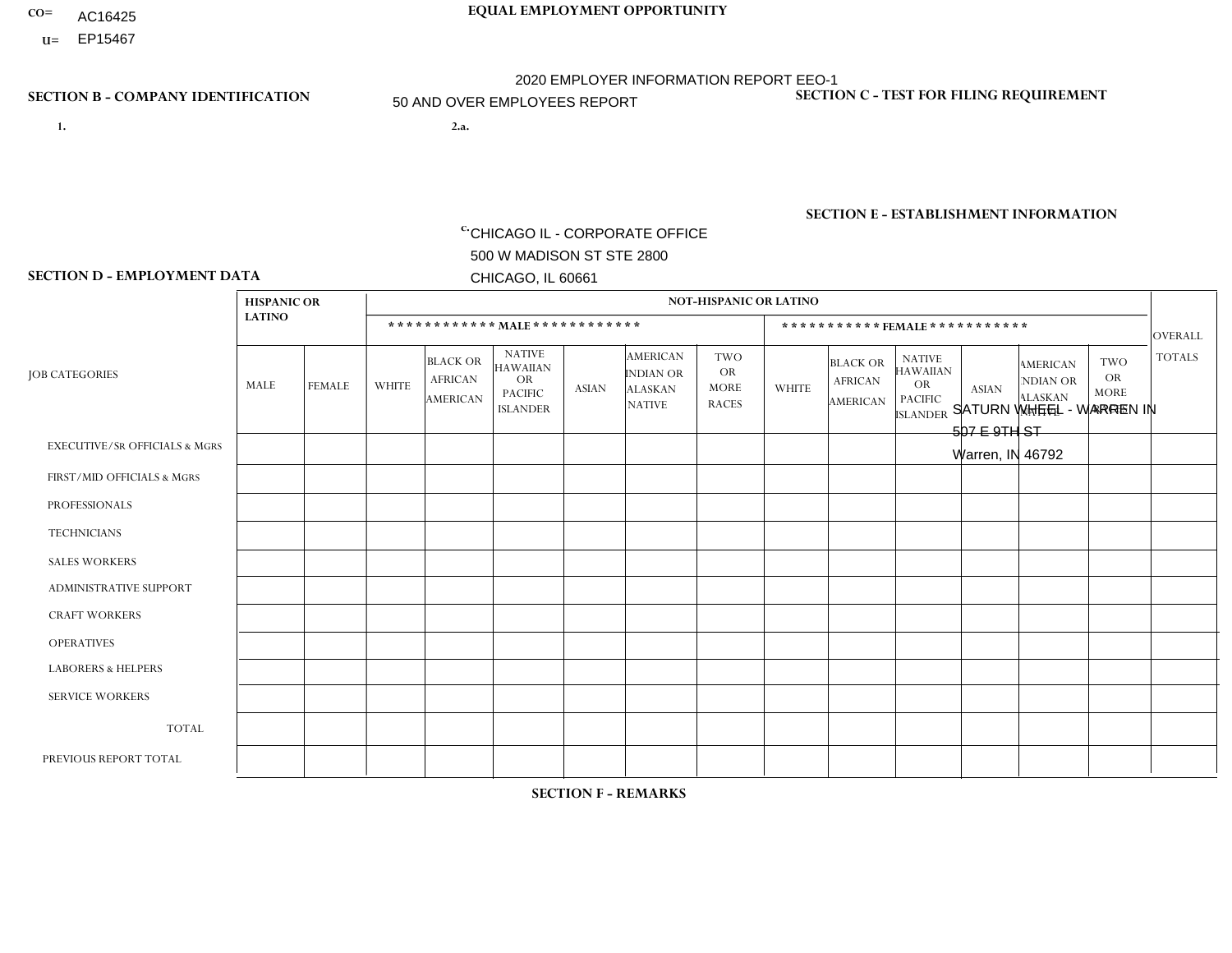- **CO= EQUAL EMPLOYMENT OPPORTUNITY** AC16425
	- **U=**

## **SECTION B - COMPANY IDENTIFICATION SECTION C - TEST FOR FILING REQUIREMENT**

- **1. 2.a.** CHICAGO IL CORPORATE OFFICE 500 W MADISON ST STE 2800 CHICAGO, IL 60661
- 2.a. MANCHESTER TN 3055 HILLSBORO HIGHWAY Manchester, TN 37355

2020 EMPLOYER INFORMATION REPORT EEO-1 50 AND OVER EMPLOYEES REPORT

c. EIN= 952920557

1- Y 2- Y 3- N DUNS= 000123456

**SECTION E - ESTABLISHMENT INFORMATION c.** NAICS: 423140

### **SECTION D - EMPLOYMENT DATA**

|                                          | <b>HISPANIC OR</b> |               |                |                                                      |                                                                                    |              |                                                                        | <b>NOT-HISPANIC OR LATINO</b>                          |                |                                               |                                                                                    |              |                                                                       |                                                        |                |
|------------------------------------------|--------------------|---------------|----------------|------------------------------------------------------|------------------------------------------------------------------------------------|--------------|------------------------------------------------------------------------|--------------------------------------------------------|----------------|-----------------------------------------------|------------------------------------------------------------------------------------|--------------|-----------------------------------------------------------------------|--------------------------------------------------------|----------------|
|                                          | <b>LATINO</b>      |               |                |                                                      | ************ MALE ************                                                     |              |                                                                        |                                                        |                | ***********FEMALE***********                  |                                                                                    |              |                                                                       |                                                        | <b>OVERALL</b> |
| <b>JOB CATEGORIES</b>                    | MALE               | <b>FEMALE</b> | <b>WHITE</b>   | <b>BLACK OR</b><br><b>AFRICAN</b><br><b>AMERICAN</b> | <b>NATIVE</b><br><b>HAWAIIAN</b><br><b>OR</b><br><b>PACIFIC</b><br><b>ISLANDER</b> | ASIAN        | <b>AMERICAN</b><br><b>INDIAN OR</b><br><b>ALASKAN</b><br><b>NATIVE</b> | <b>TWO</b><br><b>OR</b><br><b>MORE</b><br><b>RACES</b> | <b>WHITE</b>   | <b>BLACK OR</b><br><b>AFRICAN</b><br>AMERICAN | <b>NATIVE</b><br><b>HAWAIIAN</b><br><b>OR</b><br><b>PACIFIC</b><br><b>ISLANDER</b> | <b>ASIAN</b> | <b>AMERICAN</b><br><b>NDIAN OR</b><br><b>ALASKAN</b><br><b>NATIVE</b> | <b>TWO</b><br><b>OR</b><br><b>MORE</b><br><b>RACES</b> | <b>TOTALS</b>  |
| <b>EXECUTIVE/SR OFFICIALS &amp; MGRS</b> | $\Omega$           | $\Omega$      | $\Omega$       | $\mathbf 0$                                          | $\Omega$                                                                           | $\mathbf{0}$ | $\Omega$                                                               | $\Omega$                                               | 0              | $\Omega$                                      | $\Omega$                                                                           | $\Omega$     | $\Omega$                                                              | $\Omega$                                               | $\mathbf{0}$   |
| FIRST/MID OFFICIALS & MGRS               | 0                  | $\Omega$      | 5              | $\mathbf 0$                                          | $\Omega$                                                                           | $\Omega$     | $\Omega$                                                               | $\Omega$                                               |                | $\Omega$                                      | $\Omega$                                                                           | $\Omega$     | $\Omega$                                                              | $\Omega$                                               | 6              |
| <b>PROFESSIONALS</b>                     | 0                  | $\mathbf 0$   | $\mathbf 0$    | $\mathbf 0$                                          | $\Omega$                                                                           | $\Omega$     | $\Omega$                                                               | $\Omega$                                               | 0              | $\Omega$                                      | $\Omega$                                                                           | $\Omega$     | $\Omega$                                                              | $\Omega$                                               | $\mathbf{0}$   |
| <b>TECHNICIANS</b>                       | 0                  | $\Omega$      | $\Omega$       | $\Omega$                                             | $\Omega$                                                                           | $\Omega$     | $\Omega$                                                               | $\Omega$                                               | $\Omega$       | $\Omega$                                      | $\Omega$                                                                           | $\Omega$     | $\Omega$                                                              | $\Omega$                                               | $\mathbf{0}$   |
| <b>SALES WORKERS</b>                     | 0                  | $\Omega$      | $\overline{7}$ | $\Omega$                                             | $\Omega$                                                                           | $\Omega$     | $\Omega$                                                               | $\Omega$                                               | 0              | $\Omega$                                      | $\Omega$                                                                           | $\Omega$     | $\Omega$                                                              | $\Omega$                                               | $\overline{7}$ |
| <b>ADMINISTRATIVE SUPPORT</b>            | 0                  | 0             | 8              | $\mathbf 0$                                          | 0                                                                                  | $\Omega$     | $\Omega$                                                               | $\Omega$                                               | $\overline{2}$ | $\Omega$                                      | $\Omega$                                                                           | $\mathbf{0}$ | $\mathbf{0}$                                                          | $\mathbf 0$                                            | 10             |
| <b>CRAFT WORKERS</b>                     | $\overline{2}$     | $\Omega$      | 4              | $\mathbf 0$                                          | $\Omega$                                                                           | $\Omega$     | $\Omega$                                                               | $\Omega$                                               | 0              | $\Omega$                                      | $\Omega$                                                                           | $\Omega$     | $\Omega$                                                              | $\Omega$                                               | 6              |
| <b>OPERATIVES</b>                        |                    | $\Omega$      | 34             | $\mathbf 0$                                          | $\Omega$                                                                           | $\Omega$     | $\overline{ }$                                                         | $\Omega$                                               | $\Omega$       | $\Omega$                                      | $\Omega$                                                                           | $\Omega$     | $\Omega$                                                              | $\Omega$                                               | 36             |
| <b>LABORERS &amp; HELPERS</b>            | 0                  | $\Omega$      | 5              | $\mathbf 0$                                          | $\Omega$                                                                           | $\Omega$     | $\Omega$                                                               | $\Omega$                                               | $\Omega$       | $\Omega$                                      | $\Omega$                                                                           | $\mathbf{0}$ | $\Omega$                                                              | $\mathbf{0}$                                           | 5              |
| <b>SERVICE WORKERS</b>                   | 0                  | $\Omega$      | $\Omega$       | 0                                                    | 0                                                                                  | $\Omega$     | $\Omega$                                                               | $\Omega$                                               | $\Omega$       | $\Omega$                                      | $\Omega$                                                                           | $\Omega$     | $\Omega$                                                              | $\Omega$                                               | $\overline{0}$ |
| <b>TOTAL</b>                             | 3                  | 0             | 63             | 0                                                    | 0                                                                                  | $\mathbf 0$  | $\overline{1}$                                                         | $\Omega$                                               | 3              | $\Omega$                                      | $\Omega$                                                                           | $\mathbf 0$  | 0                                                                     | $\mathbf 0$                                            | 70             |
| PREVIOUS REPORT TOTAL                    | 3                  | $\Omega$      | 62             | $\mathbf{1}$                                         | 0                                                                                  | $\Omega$     | $\overline{ }$                                                         |                                                        | 6              | $\Omega$                                      | $\Omega$                                                                           | $\Omega$     | $\Omega$                                                              | $\mathbf 0$                                            | 74             |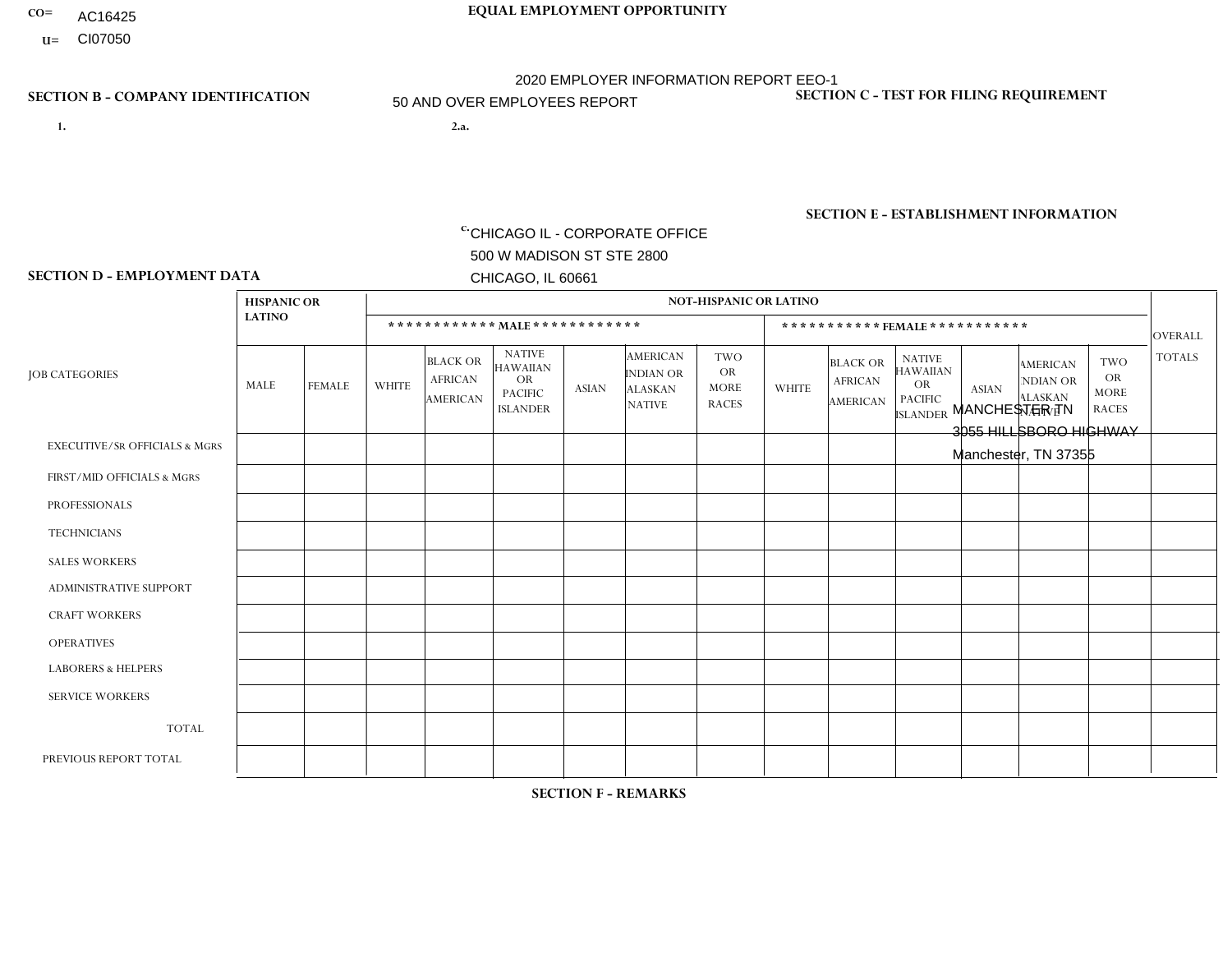- **CO= EQUAL EMPLOYMENT OPPORTUNITY** AC16425
- **U=**

## **SECTION B - COMPANY IDENTIFICATION SECTION C - TEST FOR FILING REQUIREMENT**

**1. 2.a.** CHICAGO IL - CORPORATE OFFICE 500 W MADISON ST STE 2800 CHICAGO, IL 60661

2.a. KANSAS CITY KS - KAO WHSE 90 SHAWNEE AVE Kansas City, KS 66105

2020 EMPLOYER INFORMATION REPORT EEO-1 50 AND OVER EMPLOYEES REPORT

c. EIN= 952920557

1- Y 2- Y 3- N DUNS= 000123456

**SECTION E - ESTABLISHMENT INFORMATION c.** NAICS: 423140

### **SECTION D - EMPLOYMENT DATA**

|                                          | <b>HISPANIC OR</b> |                |                |                                                      |                                                                                    |              |                                                                 | <b>NOT-HISPANIC OR LATINO</b>                          |                      |                                               |                                                                                    |              |                                                                       |                                                        |                |
|------------------------------------------|--------------------|----------------|----------------|------------------------------------------------------|------------------------------------------------------------------------------------|--------------|-----------------------------------------------------------------|--------------------------------------------------------|----------------------|-----------------------------------------------|------------------------------------------------------------------------------------|--------------|-----------------------------------------------------------------------|--------------------------------------------------------|----------------|
|                                          | <b>LATINO</b>      |                |                | ************ MALE ************                       |                                                                                    |              |                                                                 |                                                        |                      |                                               | ***********FEMALE***********                                                       |              |                                                                       |                                                        | <b>OVERALL</b> |
| <b>JOB CATEGORIES</b>                    | MALE               | <b>FEMALE</b>  | <b>WHITE</b>   | <b>BLACK OR</b><br><b>AFRICAN</b><br><b>AMERICAN</b> | <b>NATIVE</b><br><b>HAWAIIAN</b><br><b>OR</b><br><b>PACIFIC</b><br><b>ISLANDER</b> | <b>ASIAN</b> | <b>AMERICAN</b><br>INDIAN OR<br><b>ALASKAN</b><br><b>NATIVE</b> | <b>TWO</b><br><b>OR</b><br><b>MORE</b><br><b>RACES</b> | <b>WHITE</b>         | <b>BLACK OR</b><br><b>AFRICAN</b><br>AMERICAN | <b>NATIVE</b><br><b>HAWAIIAN</b><br><b>OR</b><br><b>PACIFIC</b><br><b>ISLANDER</b> | <b>ASIAN</b> | <b>AMERICAN</b><br><b>NDIAN OR</b><br><b>ALASKAN</b><br><b>NATIVE</b> | <b>TWO</b><br><b>OR</b><br><b>MORE</b><br><b>RACES</b> | <b>TOTALS</b>  |
| <b>EXECUTIVE/SR OFFICIALS &amp; MGRS</b> | $\Omega$           | $\Omega$       | 4              | $\Omega$                                             | 0                                                                                  | $\Omega$     | $\Omega$                                                        | $\Omega$                                               | $\Omega$             | $\Omega$                                      | $\Omega$                                                                           | $\Omega$     | $\Omega$                                                              | $\Omega$                                               | 4              |
| FIRST/MID OFFICIALS & MGRS               | $\Omega$           | $\Omega$       | 11             | $\overline{ }$                                       | $\Omega$                                                                           | $\Omega$     | $\Omega$                                                        | $\Omega$                                               | 3                    | $\overline{1}$                                | 0                                                                                  | $\Omega$     | $\Omega$                                                              | $\Omega$                                               | 16             |
| <b>PROFESSIONALS</b>                     | 3                  | $\Omega$       | 1              | $\mathbf 0$                                          | $\Omega$                                                                           | $\Omega$     | $\Omega$                                                        | $\Omega$                                               | 1                    | $\Omega$                                      | 0                                                                                  | 0            | $\Omega$                                                              | $\mathbf 0$                                            | 5              |
| <b>TECHNICIANS</b>                       | $\Omega$           | $\mathbf 0$    | $\Omega$       | $\mathbf 0$                                          | $\mathbf 0$                                                                        | $\Omega$     | $\Omega$                                                        | $\Omega$                                               | 0                    | $\mathbf 0$                                   | 0                                                                                  | $\mathbf 0$  | $\Omega$                                                              | $\mathbf 0$                                            | $\mathbf 0$    |
| <b>SALES WORKERS</b>                     | $\Omega$           | $\mathbf{1}$   | 4              | $\Omega$                                             | $\Omega$                                                                           | $\Omega$     | $\Omega$                                                        | $\Omega$                                               | $\mathbf{1}$         | $\Omega$                                      | $\Omega$                                                                           | $\Omega$     | $\Omega$                                                              | $\Omega$                                               | 6              |
| <b>ADMINISTRATIVE SUPPORT</b>            | $\Omega$           | $\mathbf{1}$   | $\overline{2}$ | $\overline{1}$                                       | $\Omega$                                                                           | $\Omega$     | $\Omega$                                                        | $\Omega$                                               | 1                    | $\overline{1}$                                | 0                                                                                  | $\Omega$     | $\Omega$                                                              | $\Omega$                                               | 6              |
| <b>CRAFT WORKERS</b>                     | $\Omega$           | $\Omega$       | $\Omega$       | $\mathbf 0$                                          | $\Omega$                                                                           | $\Omega$     | $\Omega$                                                        | $\Omega$                                               | $\Omega$             | $\Omega$                                      | 0                                                                                  | $\mathbf 0$  | $\Omega$                                                              | $\Omega$                                               | $\Omega$       |
| <b>OPERATIVES</b>                        | 4                  | $\Omega$       | 15             | $\overline{4}$                                       | $\mathbf 0$                                                                        | $\Omega$     | $\Omega$                                                        | 1                                                      | 1                    | $\Omega$                                      | 0                                                                                  | $\mathbf 0$  | $\Omega$                                                              | $\overline{1}$                                         | 26             |
| <b>LABORERS &amp; HELPERS</b>            | 3                  | $\Omega$       | 10             | 30                                                   | $\Omega$                                                                           | 3            | $\Omega$                                                        | 3                                                      | $\blacktriangleleft$ | 6                                             | 0                                                                                  | $\Omega$     | $\Omega$                                                              | $\Omega$                                               | 56             |
| <b>SERVICE WORKERS</b>                   | $\Omega$           | $\Omega$       | $\Omega$       | $\mathbf 0$                                          | $\mathbf 0$                                                                        | $\Omega$     | $\Omega$                                                        | $\Omega$                                               | 0                    | $\Omega$                                      | $\Omega$                                                                           | $\mathbf 0$  | $\Omega$                                                              | $\mathbf 0$                                            | $\overline{0}$ |
| <b>TOTAL</b>                             | 10                 | $\overline{2}$ | 47             | 36                                                   | $\mathbf 0$                                                                        | 3            | $\Omega$                                                        | $\overline{4}$                                         | 8                    | 8                                             | 0                                                                                  | $\mathbf 0$  | 0                                                                     | $\mathbf 1$                                            | 119            |
| PREVIOUS REPORT TOTAL                    | $\overline{7}$     | 3              | 39             | 31                                                   | 0                                                                                  | 6            | 1                                                               | $\overline{7}$                                         | $\overline{7}$       | 9                                             | 0                                                                                  | $\Omega$     | $\Omega$                                                              | $\mathbf 0$                                            | 110            |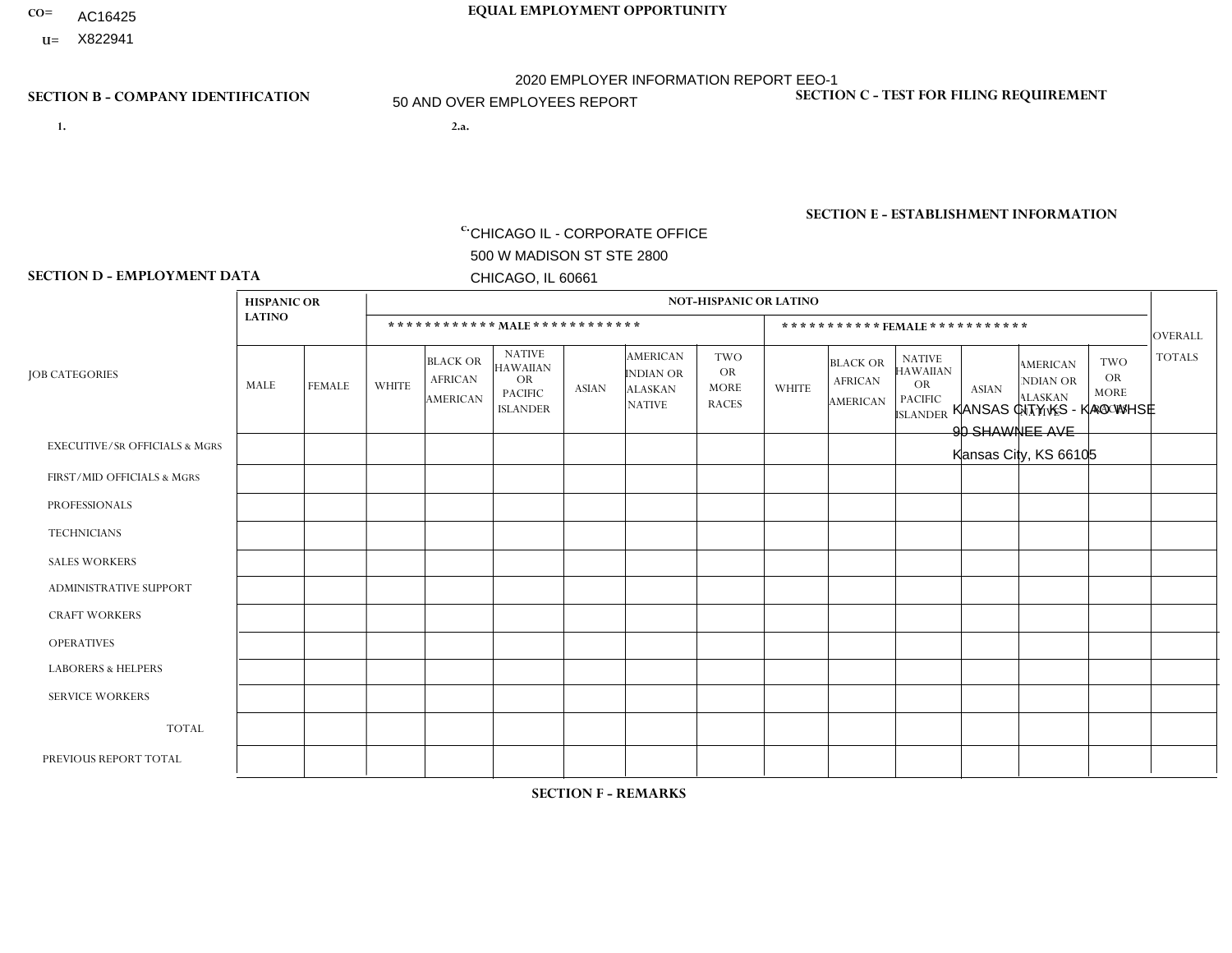- AC16425
- **U=**

- **1. 2.a.** CHICAGO IL CORPORATE OFFICE 500 W MADISON ST STE 2800 CHICAGO, IL 60661
- 2.a. BRYANT AR 25631 INTERSTATE 30 Bryant, AR 72022

EIN= 952920557

## **SECTION B - COMPANY IDENTIFICATION SECTION C - TEST FOR FILING REQUIREMENT**

1- Y 2- Y 3- N DUNS= 000123456

**SECTION E - ESTABLISHMENT INFORMATION c.** NAICS: 423140

### **SECTION D - EMPLOYMENT DATA**

|                                          | <b>HISPANIC OR</b> |               |              |                                                      |                                                                                    |              |                                                                 | <b>NOT-HISPANIC OR LATINO</b>                          |                |                                                      |                                                                                    |              |                                                                       |                                                        |                |
|------------------------------------------|--------------------|---------------|--------------|------------------------------------------------------|------------------------------------------------------------------------------------|--------------|-----------------------------------------------------------------|--------------------------------------------------------|----------------|------------------------------------------------------|------------------------------------------------------------------------------------|--------------|-----------------------------------------------------------------------|--------------------------------------------------------|----------------|
|                                          | <b>LATINO</b>      |               |              | ************ MALE ************                       |                                                                                    |              |                                                                 |                                                        |                |                                                      | ***********FEMALE***********                                                       |              |                                                                       |                                                        | <b>OVERALL</b> |
| <b>JOB CATEGORIES</b>                    | MALE               | <b>FEMALE</b> | <b>WHITE</b> | <b>BLACK OR</b><br><b>AFRICAN</b><br><b>AMERICAN</b> | <b>NATIVE</b><br><b>HAWAIIAN</b><br><b>OR</b><br><b>PACIFIC</b><br><b>ISLANDER</b> | <b>ASIAN</b> | <b>AMERICAN</b><br>INDIAN OR<br><b>ALASKAN</b><br><b>NATIVE</b> | <b>TWO</b><br><b>OR</b><br><b>MORE</b><br><b>RACES</b> | <b>WHITE</b>   | <b>BLACK OR</b><br><b>AFRICAN</b><br><b>AMERICAN</b> | <b>NATIVE</b><br><b>HAWAIIAN</b><br><b>OR</b><br><b>PACIFIC</b><br><b>ISLANDER</b> | <b>ASIAN</b> | <b>AMERICAN</b><br><b>NDIAN OR</b><br><b>ALASKAN</b><br><b>NATIVE</b> | <b>TWO</b><br><b>OR</b><br><b>MORE</b><br><b>RACES</b> | <b>TOTALS</b>  |
| <b>EXECUTIVE/SR OFFICIALS &amp; MGRS</b> | $\mathbf{0}$       | $\Omega$      | $\Omega$     | $\Omega$                                             | 0                                                                                  | $\Omega$     | $\Omega$                                                        | $\Omega$                                               | $\Omega$       | $\mathbf{0}$                                         | $\Omega$                                                                           | $\Omega$     | $\Omega$                                                              | $\Omega$                                               | $\Omega$       |
| FIRST/MID OFFICIALS & MGRS               | $\Omega$           | $\Omega$      | 8            | $\mathbf 0$                                          | $\mathbf 0$                                                                        | $\Omega$     | $\Omega$                                                        | $\Omega$                                               | 1              | $\mathbf{0}$                                         | $\Omega$                                                                           | $\Omega$     | $\Omega$                                                              | $\Omega$                                               | 9              |
| <b>PROFESSIONALS</b>                     | $\Omega$           | $\Omega$      | $\mathbf 0$  | $\mathbf 0$                                          | $\overline{0}$                                                                     | $\Omega$     | $\Omega$                                                        | $\Omega$                                               | $\Omega$       | $\Omega$                                             | $\Omega$                                                                           | $\Omega$     | $\Omega$                                                              | $\mathbf{0}$                                           | $\mathbf 0$    |
| <b>TECHNICIANS</b>                       | $\Omega$           | $\Omega$      | $\Omega$     | $\Omega$                                             | 0                                                                                  | $\Omega$     | $\overline{0}$                                                  | $\Omega$                                               | $\Omega$       | $\Omega$                                             | $\Omega$                                                                           | $\Omega$     | $\mathbf{0}$                                                          | $\Omega$                                               | $\Omega$       |
| <b>SALES WORKERS</b>                     | $\overline{2}$     | $\Omega$      | 16           | $\mathbf{1}$                                         | 0                                                                                  | $\Omega$     | $\Omega$                                                        | $\Omega$                                               | $\overline{4}$ | $\Omega$                                             | $\Omega$                                                                           | $\Omega$     | $\Omega$                                                              | $\mathbf{0}$                                           | 23             |
| <b>ADMINISTRATIVE SUPPORT</b>            | $\Omega$           | $\mathbf 0$   | $\mathbf{0}$ | $\mathbf 0$                                          | $\mathbf 0$                                                                        | $\mathbf 0$  | $\Omega$                                                        | $\Omega$                                               | 1              | $\mathbf{0}$                                         | $\Omega$                                                                           | $\Omega$     | $\Omega$                                                              | $\Omega$                                               | $\mathbf{1}$   |
| <b>CRAFT WORKERS</b>                     | $\Omega$           | $\Omega$      | $\Omega$     | $\mathbf 0$                                          | 0                                                                                  | $\Omega$     | $\Omega$                                                        | $\Omega$                                               | $\Omega$       | $\mathbf{0}$                                         | $\Omega$                                                                           | $\Omega$     | $\Omega$                                                              | $\Omega$                                               | $\Omega$       |
| <b>OPERATIVES</b>                        | $\Omega$           | $\Omega$      | 10           | $\overline{2}$                                       | 0                                                                                  | $\Omega$     | $\overline{0}$                                                  |                                                        | $\mathbf{1}$   | $\Omega$                                             | $\Omega$                                                                           | $\Omega$     | $\Omega$                                                              | $\Omega$                                               | 14             |
| <b>LABORERS &amp; HELPERS</b>            | $\Omega$           | $\Omega$      | 9            | 3                                                    | 0                                                                                  | $\Omega$     | $\overline{1}$                                                  |                                                        | 1              | $\Omega$                                             | $\Omega$                                                                           | $\Omega$     | $\Omega$                                                              | $\Omega$                                               | 15             |
| <b>SERVICE WORKERS</b>                   | $\Omega$           | 0             | $\Omega$     | 0                                                    | $\mathbf 0$                                                                        | $\Omega$     | $\Omega$                                                        | $\Omega$                                               | $\Omega$       | $\Omega$                                             | $\Omega$                                                                           | $\Omega$     | $\Omega$                                                              | $\Omega$                                               | $\mathbf 0$    |
| <b>TOTAL</b>                             | $\overline{2}$     | 0             | 43           | 6                                                    | 0                                                                                  | $\mathbf 0$  | 1                                                               | 2                                                      | 8              | $\Omega$                                             | $\Omega$                                                                           | $\mathbf 0$  | $\Omega$                                                              | $\Omega$                                               | 62             |
| PREVIOUS REPORT TOTAL                    |                    | $\mathbf{1}$  | 49           | 8                                                    | 0                                                                                  | $\Omega$     | $\mathbf{1}$                                                    |                                                        | 9              | $\Omega$                                             | $\mathbf{0}$                                                                       | $\Omega$     | $\Omega$                                                              | $\mathbf 0$                                            | 70             |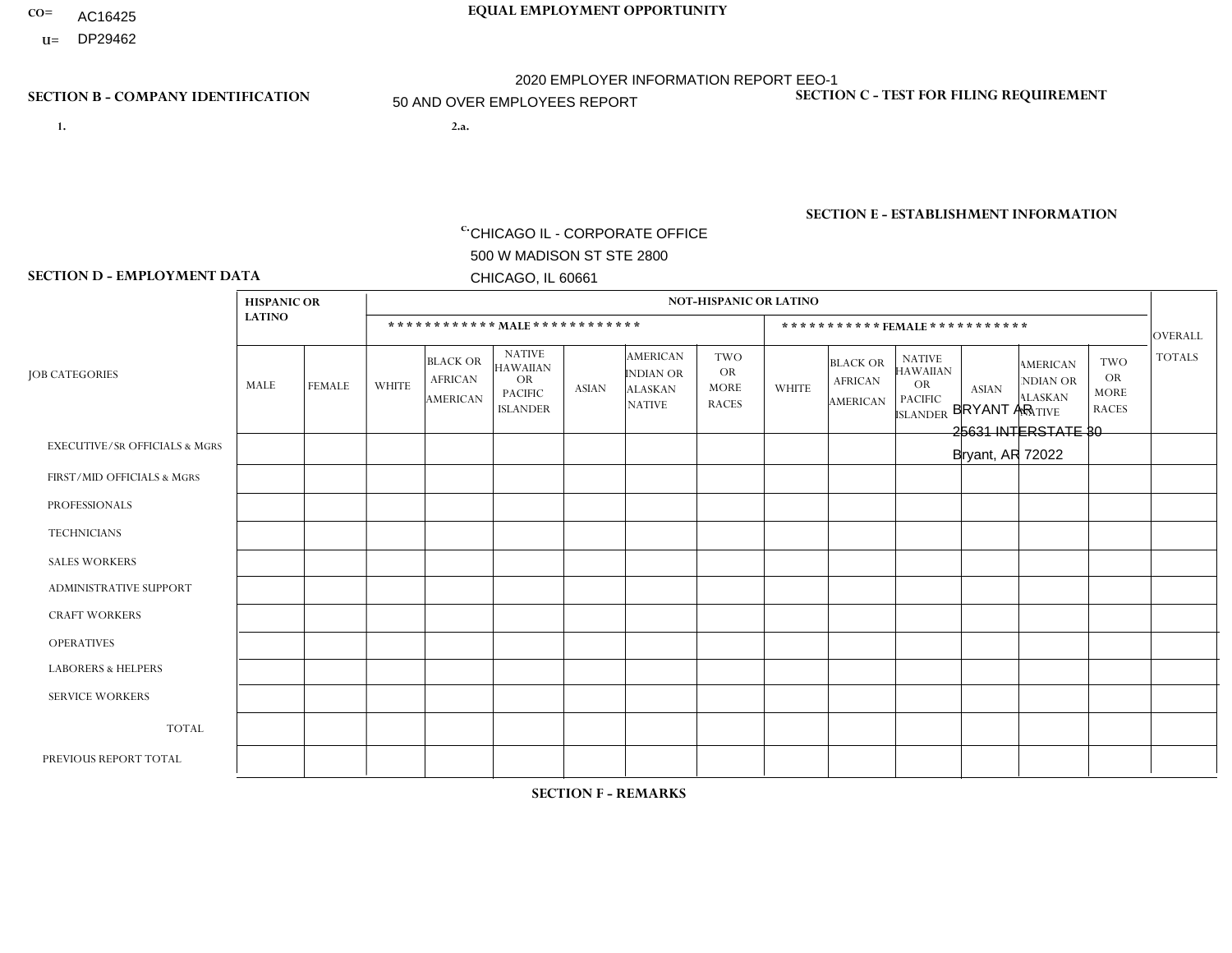- AC16425
- **U=** AC21694

- **1. 2.a.** CHICAGO IL CORPORATE OFFICE 500 W MADISON ST STE 2800 CHICAGO, IL 60661
- 2.a. TOPEKA KS 5725 SW TOPEKA BLVD Topeka, KS 66619

EIN= 952920557

## **SECTION B - COMPANY IDENTIFICATION SECTION C - TEST FOR FILING REQUIREMENT**

1- Y 2- Y 3- N DUNS= 000123456

**SECTION E - ESTABLISHMENT INFORMATION c.** NAICS: 423140

### **SECTION D - EMPLOYMENT DATA**

|                                          | <b>HISPANIC OR</b> |               |                |                                                      |                                                                                    |              |                                                                        | <b>NOT-HISPANIC OR LATINO</b>                          |                |                                               |                                                                                    |              |                                                                       |                                                        |                |
|------------------------------------------|--------------------|---------------|----------------|------------------------------------------------------|------------------------------------------------------------------------------------|--------------|------------------------------------------------------------------------|--------------------------------------------------------|----------------|-----------------------------------------------|------------------------------------------------------------------------------------|--------------|-----------------------------------------------------------------------|--------------------------------------------------------|----------------|
|                                          | <b>LATINO</b>      |               |                | ************ MALE ************                       |                                                                                    |              |                                                                        |                                                        |                |                                               | ***********FEMALE***********                                                       |              |                                                                       |                                                        | <b>OVERALL</b> |
| <b>JOB CATEGORIES</b>                    | MALE               | <b>FEMALE</b> | <b>WHITE</b>   | <b>BLACK OR</b><br><b>AFRICAN</b><br><b>AMERICAN</b> | <b>NATIVE</b><br><b>HAWAIIAN</b><br><b>OR</b><br><b>PACIFIC</b><br><b>ISLANDER</b> | <b>ASIAN</b> | <b>AMERICAN</b><br><b>INDIAN OR</b><br><b>ALASKAN</b><br><b>NATIVE</b> | <b>TWO</b><br><b>OR</b><br><b>MORE</b><br><b>RACES</b> | <b>WHITE</b>   | <b>BLACK OR</b><br><b>AFRICAN</b><br>AMERICAN | <b>NATIVE</b><br><b>HAWAIIAN</b><br><b>OR</b><br><b>PACIFIC</b><br><b>ISLANDER</b> | <b>ASIAN</b> | <b>AMERICAN</b><br><b>NDIAN OR</b><br><b>ALASKAN</b><br><b>NATIVE</b> | <b>TWO</b><br><b>OR</b><br><b>MORE</b><br><b>RACES</b> | <b>TOTALS</b>  |
| <b>EXECUTIVE/SR OFFICIALS &amp; MGRS</b> | $\Omega$           | $\Omega$      | $\overline{ }$ | $\Omega$                                             | $\Omega$                                                                           | $\mathbf{0}$ | $\Omega$                                                               | $\Omega$                                               | 0              | $\Omega$                                      | $\Omega$                                                                           | $\Omega$     | $\Omega$                                                              | $\Omega$                                               |                |
| FIRST/MID OFFICIALS & MGRS               | $\Omega$           | $\Omega$      | 14             | $\mathbf 0$                                          | $\Omega$                                                                           | $\Omega$     | $\Omega$                                                               | $\Omega$                                               | $\overline{2}$ | $\Omega$                                      | 0                                                                                  | $\Omega$     | $\Omega$                                                              | $\Omega$                                               | 16             |
| <b>PROFESSIONALS</b>                     |                    | $\mathbf 0$   | 26             | $\mathbf 0$                                          | $\mathbf 0$                                                                        | $\Omega$     | $\Omega$                                                               | $\Omega$                                               | 1              | $\Omega$                                      | 0                                                                                  | $\mathbf 0$  | $\Omega$                                                              | $\Omega$                                               | 28             |
| <b>TECHNICIANS</b>                       | $\Omega$           | $\Omega$      | $\Omega$       | $\Omega$                                             | $\Omega$                                                                           | $\Omega$     | $\Omega$                                                               | $\Omega$                                               | $\Omega$       | $\Omega$                                      | $\Omega$                                                                           | $\Omega$     | $\Omega$                                                              | $\Omega$                                               | $\mathbf{0}$   |
| <b>SALES WORKERS</b>                     | 3                  | $\Omega$      | 35             | $\Omega$                                             | 1                                                                                  | $\Omega$     | $\Omega$                                                               | 1                                                      | $\overline{2}$ | $\Omega$                                      | 0                                                                                  | $\Omega$     | $\Omega$                                                              | $\Omega$                                               | 42             |
| <b>ADMINISTRATIVE SUPPORT</b>            |                    | $\Omega$      | $\overline{7}$ | $\mathbf 0$                                          | $\mathbf 0$                                                                        | $\Omega$     | $\Omega$                                                               | $\Omega$                                               | 5              | $\Omega$                                      | 0                                                                                  | $\Omega$     | $\Omega$                                                              | $\Omega$                                               | 13             |
| <b>CRAFT WORKERS</b>                     | $\Omega$           | $\Omega$      | 14             | $\Omega$                                             | 1                                                                                  | 2            | $\Omega$                                                               | $\overline{2}$                                         | 0              | $\Omega$                                      | 0                                                                                  | $\Omega$     | $\Omega$                                                              | $\Omega$                                               | 19             |
| <b>OPERATIVES</b>                        | 2                  | $\Omega$      | 29             | 3                                                    | $\Omega$                                                                           | $\Omega$     | $\Omega$                                                               | $\Omega$                                               | 1              | $\Omega$                                      | 0                                                                                  | $\Omega$     | $\Omega$                                                              | $\Omega$                                               | 35             |
| <b>LABORERS &amp; HELPERS</b>            | 3                  | $\Omega$      | 10             | $\mathbf 0$                                          | $\mathbf 0$                                                                        | $\Omega$     | $\Omega$                                                               | 1                                                      | $\Omega$       | $\Omega$                                      | 0                                                                                  | $\mathbf 0$  | $\Omega$                                                              | $\Omega$                                               | 14             |
| <b>SERVICE WORKERS</b>                   | $\Omega$           | $\Omega$      | $\mathbf{0}$   | $\mathbf 0$                                          | $\Omega$                                                                           | $\Omega$     | $\Omega$                                                               | $\Omega$                                               | 0              | $\Omega$                                      | $\Omega$                                                                           | 0            | $\Omega$                                                              | $\Omega$                                               | $\overline{0}$ |
| <b>TOTAL</b>                             | 10                 | $\Omega$      | 136            | 3                                                    | $\overline{2}$                                                                     | 2            | $\Omega$                                                               | $\overline{4}$                                         | 11             | $\Omega$                                      | 0                                                                                  | $\mathbf 0$  | $\Omega$                                                              | $\mathbf 0$                                            | 168            |
| PREVIOUS REPORT TOTAL                    | 14                 | $\Omega$      | 145            | 3                                                    | 3                                                                                  | 2            | $\Omega$                                                               | $\overline{4}$                                         | 11             | $\Omega$                                      | $\Omega$                                                                           | $\mathbf 0$  | $\mathbf 0$                                                           | $\mathbf 0$                                            | 182            |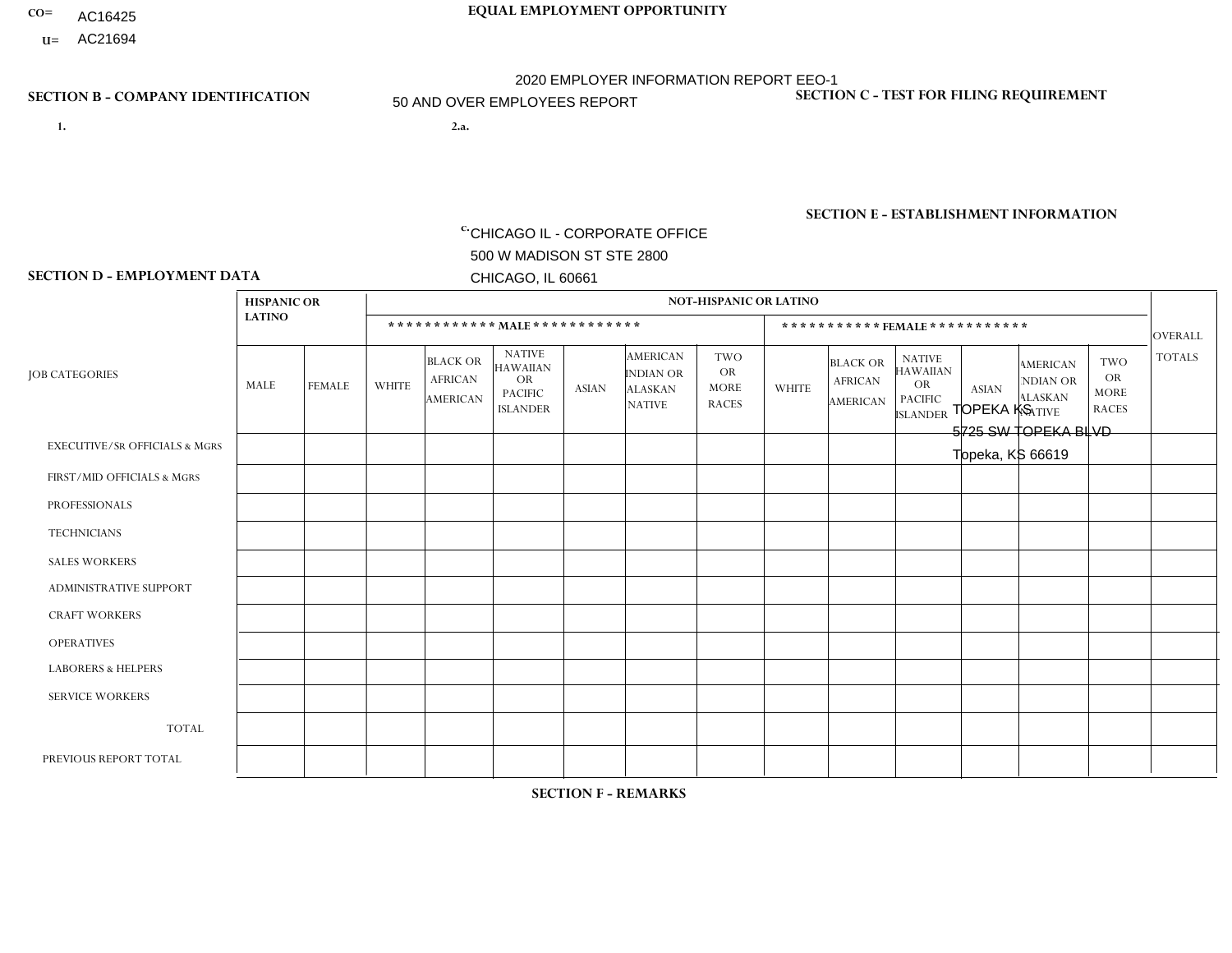- **CO= EQUAL EMPLOYMENT OPPORTUNITY** AC16425
- **U=**

## **SECTION B - COMPANY IDENTIFICATION SECTION C - TEST FOR FILING REQUIREMENT**

- **1. 2.a.** CHICAGO IL CORPORATE OFFICE 500 W MADISON ST STE 2800 CHICAGO, IL 60661
- 2.a. BELLINGHAM WA YAMATO 2020 E BAKERVIEW ROAD Bellingham, WA 98226

2020 EMPLOYER INFORMATION REPORT EEO-1 50 AND OVER EMPLOYEES REPORT

c. EIN= 952920557

1- Y 2- Y 3- N DUNS= 000123456

**SECTION E - ESTABLISHMENT INFORMATION c.** NAICS: 336390

## **SECTION D - EMPLOYMENT DATA**

|                                          | <b>HISPANIC OR</b> |               |              |                                               |                                                                                    |                |                                                                        | <b>NOT-HISPANIC OR LATINO</b>                          |              |                                               |                                                                             |                |                                                                       |                                                        |                 |
|------------------------------------------|--------------------|---------------|--------------|-----------------------------------------------|------------------------------------------------------------------------------------|----------------|------------------------------------------------------------------------|--------------------------------------------------------|--------------|-----------------------------------------------|-----------------------------------------------------------------------------|----------------|-----------------------------------------------------------------------|--------------------------------------------------------|-----------------|
|                                          | <b>LATINO</b>      |               |              | ************ MALE ************                |                                                                                    |                |                                                                        |                                                        |              | ***********FEMALE***********                  |                                                                             |                |                                                                       |                                                        | <b>OVERALL</b>  |
| <b>JOB CATEGORIES</b>                    | MALE               | <b>FEMALE</b> | <b>WHITE</b> | <b>BLACK OR</b><br><b>AFRICAN</b><br>AMERICAN | <b>NATIVE</b><br><b>HAWAIIAN</b><br><b>OR</b><br><b>PACIFIC</b><br><b>ISLANDER</b> | <b>ASIAN</b>   | <b>AMERICAN</b><br><b>INDIAN OR</b><br><b>ALASKAN</b><br><b>NATIVE</b> | <b>TWO</b><br><b>OR</b><br><b>MORE</b><br><b>RACES</b> | <b>WHITE</b> | <b>BLACK OR</b><br><b>AFRICAN</b><br>AMERICAN | <b>NATIVE</b><br><b>HAWAIIAN</b><br>OR<br><b>PACIFIC</b><br><b>ISLANDER</b> | <b>ASIAN</b>   | <b>AMERICAN</b><br><b>NDIAN OR</b><br><b>ALASKAN</b><br><b>NATIVE</b> | <b>TWO</b><br><b>OR</b><br><b>MORE</b><br><b>RACES</b> | <b>TOTALS</b>   |
| <b>EXECUTIVE/SR OFFICIALS &amp; MGRS</b> | $\Omega$           | $\Omega$      | $\Omega$     | $\mathbf 0$                                   | $\Omega$                                                                           | $\Omega$       | $\Omega$                                                               | $\Omega$                                               | $\Omega$     | $\Omega$                                      | $\Omega$                                                                    | $\Omega$       | $\Omega$                                                              | $\mathbf{0}$                                           | $\mathbf 0$     |
| FIRST/MID OFFICIALS & MGRS               |                    | $\Omega$      | 6            | $\mathbf 0$                                   | $\Omega$                                                                           | $\overline{2}$ | $\Omega$                                                               | $\Omega$                                               |              | $\Omega$                                      | $\Omega$                                                                    | $\Omega$       | $\Omega$                                                              | $\Omega$                                               | 10 <sup>°</sup> |
| <b>PROFESSIONALS</b>                     | 0                  | $\Omega$      | $\Omega$     | $\mathbf 0$                                   | $\Omega$                                                                           | $\Omega$       | $\Omega$                                                               | $\Omega$                                               | 0            | $\Omega$                                      | $\Omega$                                                                    | $\Omega$       | $\Omega$                                                              | $\Omega$                                               | $\overline{0}$  |
| <b>TECHNICIANS</b>                       | 0                  | $\mathbf 0$   | $\Omega$     | $\mathbf 0$                                   | $\mathbf 0$                                                                        | $\Omega$       | $\Omega$                                                               | $\Omega$                                               | $\Omega$     | $\mathbf 0$                                   | $\Omega$                                                                    | $\mathbf 0$    | 0                                                                     | $\mathbf 0$                                            | $\mathbf 0$     |
| <b>SALES WORKERS</b>                     | $\Omega$           | $\Omega$      | 1            | $\Omega$                                      | $\Omega$                                                                           | $\Omega$       | $\Omega$                                                               | $\Omega$                                               | 0            | $\Omega$                                      | $\Omega$                                                                    | $\Omega$       | $\Omega$                                                              | $\Omega$                                               | $\mathbf{1}$    |
| <b>ADMINISTRATIVE SUPPORT</b>            | $\Omega$           | $\mathbf 0$   |              | $\mathbf 0$                                   | $\mathbf 0$                                                                        | $\Omega$       | $\Omega$                                                               | $\Omega$                                               | $\Omega$     | $\Omega$                                      | $\Omega$                                                                    | $\mathbf{0}$   | $\mathbf 0$                                                           | $\mathbf{1}$                                           | 2               |
| <b>CRAFT WORKERS</b>                     | 0                  | $\Omega$      | $\Omega$     | $\mathbf 0$                                   | $\Omega$                                                                           | $\Omega$       | $\Omega$                                                               | $\Omega$                                               | $\Omega$     | $\Omega$                                      | $\Omega$                                                                    | $\Omega$       | $\Omega$                                                              | $\Omega$                                               | $\Omega$        |
| <b>OPERATIVES</b>                        | 34                 | 5             | 25           | 4                                             | $\Omega$                                                                           | 24             | 1                                                                      | 3                                                      | 4            | $\Omega$                                      | $\Omega$                                                                    | $\Omega$       | $\Omega$                                                              | $\Omega$                                               | 100             |
| <b>LABORERS &amp; HELPERS</b>            | 6                  | 5             | 13           | $\mathbf 0$                                   | $\mathbf{0}$                                                                       | 4              | $\overline{2}$                                                         |                                                        | 10           | $\Omega$                                      | $\Omega$                                                                    | 2              | $\Omega$                                                              | $\mathbf{0}$                                           | 43              |
| <b>SERVICE WORKERS</b>                   | 0                  | $\Omega$      | $\Omega$     | 0                                             | $\mathbf{0}$                                                                       | $\Omega$       | $\Omega$                                                               | $\Omega$                                               | $\Omega$     | $\Omega$                                      | $\Omega$                                                                    | $\Omega$       | $\Omega$                                                              | $\Omega$                                               | $\mathbf{0}$    |
| <b>TOTAL</b>                             | 41                 | 10            | 46           | $\overline{4}$                                | $\mathbf{0}$                                                                       | 30             | 3                                                                      | 4                                                      | 15           | $\Omega$                                      | $\Omega$                                                                    | 2              | 0                                                                     | $\mathbf{1}$                                           | 156             |
| PREVIOUS REPORT TOTAL                    | 48                 | 8             | 58           | $\overline{4}$                                | $\Omega$                                                                           | 33             | 3                                                                      | $\overline{4}$                                         | 17           | $\Omega$                                      | $\Omega$                                                                    | $\overline{4}$ | 1                                                                     | $\overline{2}$                                         | 182             |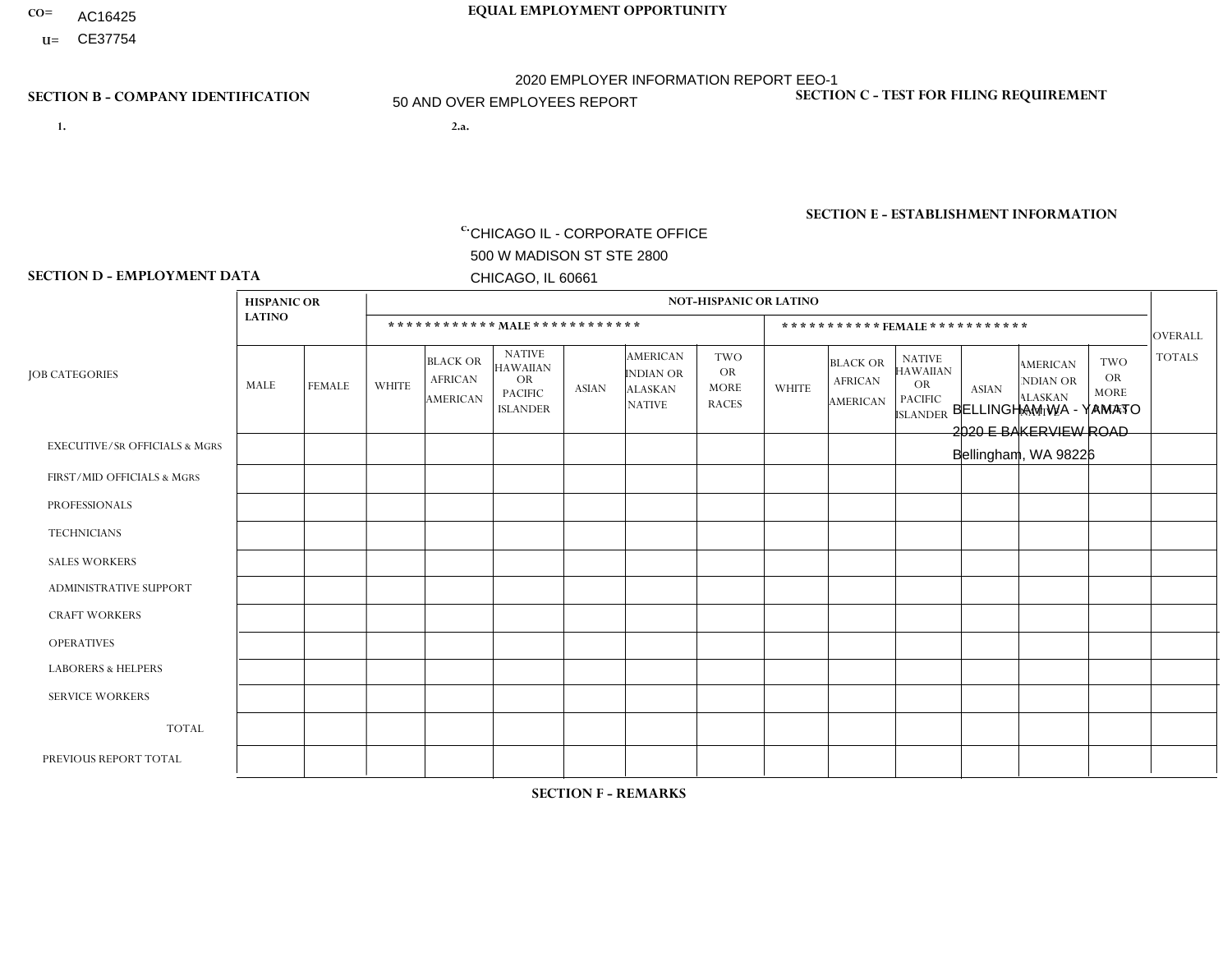- **CO= EQUAL EMPLOYMENT OPPORTUNITY** AC16425
- **U=**

- **1. 2.a.** CHICAGO IL CORPORATE OFFICE 500 W MADISON ST STE 2800 CHICAGO, IL 60661
- 2.a. INDIANAPOLIS IN 849 WHITAKER ROAD SUITE 190 Plainfield, IN 46168

2020 EMPLOYER INFORMATION REPORT EEO-1 50 AND OVER EMPLOYEES REPORT

c. EIN= 952920557

## **SECTION B - COMPANY IDENTIFICATION SECTION C - TEST FOR FILING REQUIREMENT**

1- Y 2- Y 3- N DUNS= 000123456

**SECTION E - ESTABLISHMENT INFORMATION c.** NAICS: 423140

### **SECTION D - EMPLOYMENT DATA**

|                                          | <b>HISPANIC OR</b> |               |                |                                                      |                                                                                    |              |                                                                        | <b>NOT-HISPANIC OR LATINO</b>                          |                |                                               |                                                                                    |                |                                                                       |                                                        |                |
|------------------------------------------|--------------------|---------------|----------------|------------------------------------------------------|------------------------------------------------------------------------------------|--------------|------------------------------------------------------------------------|--------------------------------------------------------|----------------|-----------------------------------------------|------------------------------------------------------------------------------------|----------------|-----------------------------------------------------------------------|--------------------------------------------------------|----------------|
|                                          | <b>LATINO</b>      |               |                |                                                      | ************ MALE ************                                                     |              |                                                                        |                                                        |                | ***********FEMALE***********                  |                                                                                    |                |                                                                       |                                                        | <b>OVERALL</b> |
| <b>JOB CATEGORIES</b>                    | MALE               | <b>FEMALE</b> | <b>WHITE</b>   | <b>BLACK OR</b><br><b>AFRICAN</b><br><b>AMERICAN</b> | <b>NATIVE</b><br><b>HAWAIIAN</b><br><b>OR</b><br><b>PACIFIC</b><br><b>ISLANDER</b> | ASIAN        | <b>AMERICAN</b><br><b>INDIAN OR</b><br><b>ALASKAN</b><br><b>NATIVE</b> | <b>TWO</b><br><b>OR</b><br><b>MORE</b><br><b>RACES</b> | <b>WHITE</b>   | <b>BLACK OR</b><br><b>AFRICAN</b><br>AMERICAN | <b>NATIVE</b><br><b>HAWAIIAN</b><br><b>OR</b><br><b>PACIFIC</b><br><b>ISLANDER</b> | <b>ASIAN</b>   | <b>AMERICAN</b><br><b>NDIAN OR</b><br><b>ALASKAN</b><br><b>NATIVE</b> | <b>TWO</b><br><b>OR</b><br><b>MORE</b><br><b>RACES</b> | <b>TOTALS</b>  |
| <b>EXECUTIVE/SR OFFICIALS &amp; MGRS</b> | $\Omega$           | $\Omega$      |                | $\mathbf 0$                                          | $\Omega$                                                                           | $\mathbf{0}$ | $\Omega$                                                               | $\Omega$                                               | 0              | $\Omega$                                      | $\Omega$                                                                           | $\Omega$       | $\Omega$                                                              | $\Omega$                                               | $\mathbf{1}$   |
| FIRST/MID OFFICIALS & MGRS               | 0                  | $\mathbf 1$   | $\overline{c}$ | $\overline{1}$                                       | $\Omega$                                                                           | $\Omega$     | $\Omega$                                                               | $\Omega$                                               |                | $\Omega$                                      | $\Omega$                                                                           | $\Omega$       | $\Omega$                                                              | $\Omega$                                               | 5              |
| <b>PROFESSIONALS</b>                     | 0                  | $\mathbf 0$   | 2              | $\mathbf 0$                                          | $\Omega$                                                                           | $\Omega$     | $\Omega$                                                               | $\Omega$                                               | 0              | $\Omega$                                      | $\Omega$                                                                           | $\Omega$       | $\Omega$                                                              | $\Omega$                                               | $\overline{2}$ |
| <b>TECHNICIANS</b>                       | 0                  | $\Omega$      | $\Omega$       | $\mathbf 0$                                          | $\Omega$                                                                           | $\Omega$     | $\Omega$                                                               | $\Omega$                                               | $\Omega$       | $\Omega$                                      | $\Omega$                                                                           | $\Omega$       | $\Omega$                                                              | $\Omega$                                               | $\mathbf{0}$   |
| <b>SALES WORKERS</b>                     | 0                  | $\Omega$      | 4              | $\Omega$                                             | $\Omega$                                                                           | $\Omega$     | $\Omega$                                                               | $\Omega$                                               | 0              | $\Omega$                                      | $\Omega$                                                                           | $\Omega$       | $\Omega$                                                              | $\Omega$                                               | $\overline{4}$ |
| <b>ADMINISTRATIVE SUPPORT</b>            | 0                  | 0             | 3              | 2                                                    | 0                                                                                  | $\Omega$     | $\Omega$                                                               | $\Omega$                                               | $\overline{2}$ | $\Omega$                                      | $\Omega$                                                                           | $\Omega$       | $\mathbf{0}$                                                          | $\mathbf 0$                                            | $\overline{7}$ |
| <b>CRAFT WORKERS</b>                     | 0                  | $\Omega$      | 4              | $\mathbf 0$                                          | $\Omega$                                                                           | $\Omega$     | $\Omega$                                                               | $\Omega$                                               | 0              | $\Omega$                                      | $\Omega$                                                                           | $\Omega$       | $\Omega$                                                              | $\Omega$                                               | $\overline{4}$ |
| <b>OPERATIVES</b>                        | $\overline{2}$     | $\Omega$      | 22             | $\overline{7}$                                       | $\Omega$                                                                           | $\Omega$     | $\Omega$                                                               | $\Omega$                                               |                | $\Omega$                                      | $\Omega$                                                                           | $\Omega$       | $\Omega$                                                              | $\Omega$                                               | 32             |
| <b>LABORERS &amp; HELPERS</b>            | 3                  | $\Omega$      | 8              | $\overline{2}$                                       | $\Omega$                                                                           | $\Omega$     | $\Omega$                                                               | $\overline{2}$                                         | 3              | $\Omega$                                      | $\Omega$                                                                           | $\Omega$       | $\Omega$                                                              | $\overline{1}$                                         | 19             |
| <b>SERVICE WORKERS</b>                   | 0                  | $\Omega$      | $\Omega$       | 0                                                    | 0                                                                                  | $\Omega$     | $\Omega$                                                               | $\Omega$                                               | $\Omega$       | $\Omega$                                      | $\Omega$                                                                           | $\Omega$       | $\Omega$                                                              | $\mathbf 0$                                            | 0              |
| <b>TOTAL</b>                             | 5                  | $\mathbf{1}$  | 46             | 12                                                   | $\mathbf{0}$                                                                       | $\mathbf 0$  | $\Omega$                                                               | $\overline{2}$                                         | $\overline{7}$ | $\Omega$                                      | $\Omega$                                                                           | $\mathbf 0$    | 0                                                                     | $\mathbf{1}$                                           | 74             |
| PREVIOUS REPORT TOTAL                    | 9                  | 3             | 62             | 18                                                   | 0                                                                                  | $\mathbf{0}$ | $\Omega$                                                               | $\Omega$                                               | 11             | $\overline{2}$                                | $\Omega$                                                                           | $\overline{1}$ | 0                                                                     | $\mathbf{1}$                                           | 107            |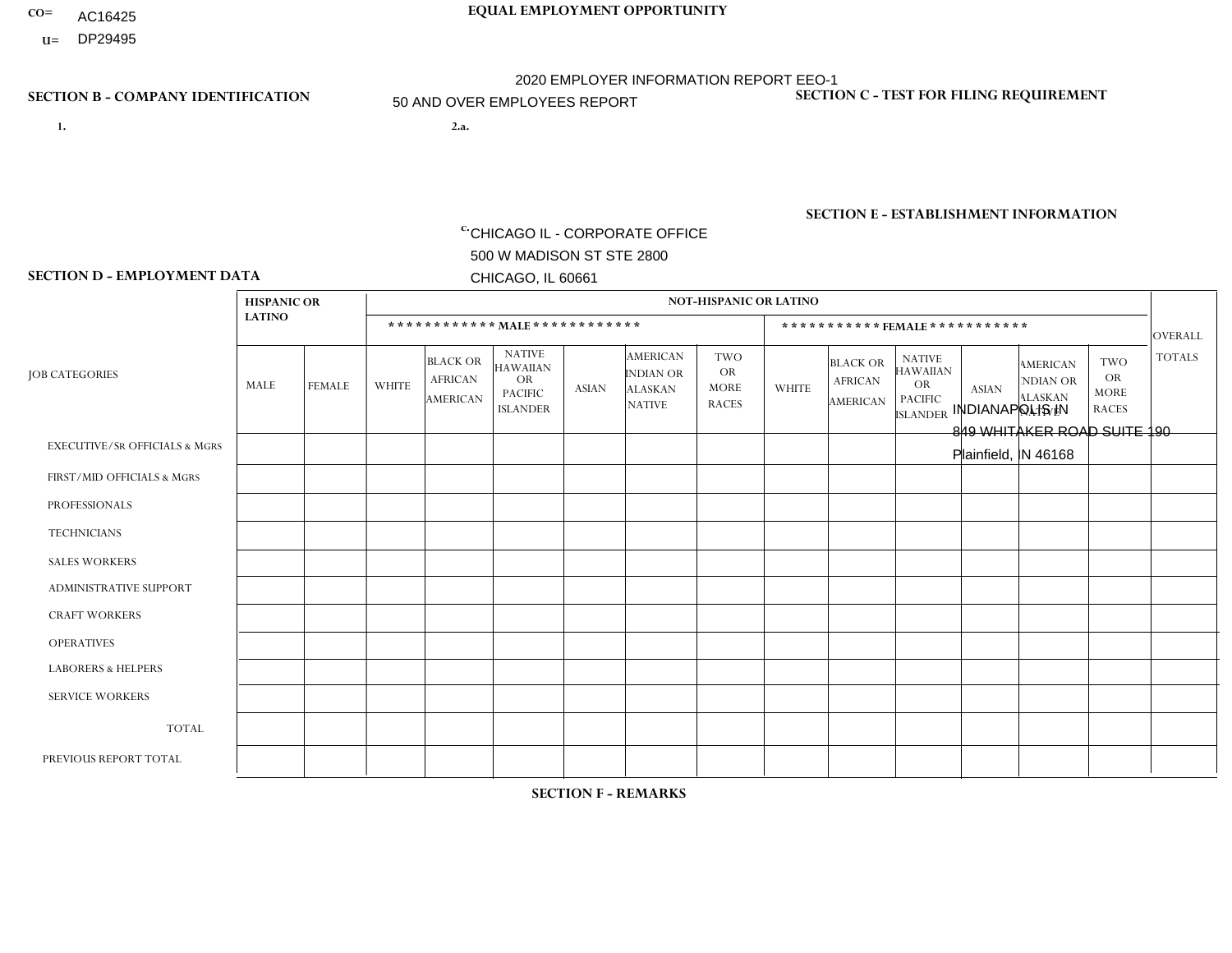- AC16425
- **U=**

**1. 2.a.** CHICAGO IL - CORPORATE OFFICE 500 W MADISON ST STE 2800 CHICAGO, IL 60661

2.a. TRW HUNTINGTON IN 3000 YEOMAN WAY Huntington, IN 46750

c. EIN= 952920557

## **SECTION B - COMPANY IDENTIFICATION SECTION C - TEST FOR FILING REQUIREMENT**

1- Y 2- Y 3- N DUNS= 000123456

**SECTION E - ESTABLISHMENT INFORMATION c.** NAICS: 339999

### **SECTION D - EMPLOYMENT DATA**

|                                          | <b>HISPANIC OR</b> |               |                |                                                      |                                                                                    |              |                                                                        | <b>NOT-HISPANIC OR LATINO</b>                          |                |                                               |                                                                                    |              |                                                                       |                                                        |                |
|------------------------------------------|--------------------|---------------|----------------|------------------------------------------------------|------------------------------------------------------------------------------------|--------------|------------------------------------------------------------------------|--------------------------------------------------------|----------------|-----------------------------------------------|------------------------------------------------------------------------------------|--------------|-----------------------------------------------------------------------|--------------------------------------------------------|----------------|
|                                          | <b>LATINO</b>      |               |                | ************ MAIE************                        |                                                                                    |              |                                                                        |                                                        |                |                                               | ***********FEMALE***********                                                       |              |                                                                       |                                                        | <b>OVERALL</b> |
| <b>JOB CATEGORIES</b>                    | MALE               | <b>FEMALE</b> | <b>WHITE</b>   | <b>BLACK OR</b><br><b>AFRICAN</b><br><b>AMERICAN</b> | <b>NATIVE</b><br><b>HAWAIIAN</b><br><b>OR</b><br><b>PACIFIC</b><br><b>ISLANDER</b> | <b>ASIAN</b> | <b>AMERICAN</b><br><b>INDIAN OR</b><br><b>ALASKAN</b><br><b>NATIVE</b> | <b>TWO</b><br><b>OR</b><br><b>MORE</b><br><b>RACES</b> | <b>WHITE</b>   | <b>BLACK OR</b><br><b>AFRICAN</b><br>AMERICAN | <b>NATIVE</b><br><b>HAWAIIAN</b><br><b>OR</b><br><b>PACIFIC</b><br><b>ISLANDER</b> | <b>ASIAN</b> | <b>AMERICAN</b><br><b>NDIAN OR</b><br><b>ALASKAN</b><br><b>NATIVE</b> | <b>TWO</b><br><b>OR</b><br><b>MORE</b><br><b>RACES</b> | <b>TOTALS</b>  |
| <b>EXECUTIVE/SR OFFICIALS &amp; MGRS</b> | $\Omega$           | $\Omega$      | $\overline{c}$ | $\mathbf 0$                                          | $\Omega$                                                                           | $\Omega$     | $\Omega$                                                               | $\Omega$                                               | 1              | $\mathbf{0}$                                  | $\mathbf{0}$                                                                       | $\Omega$     | $\Omega$                                                              | $\Omega$                                               | 3              |
| FIRST/MID OFFICIALS & MGRS               | $\Omega$           | $\Omega$      | $\Omega$       | 0                                                    | 0                                                                                  | $\Omega$     | $\Omega$                                                               | $\Omega$                                               | $\overline{2}$ | $\Omega$                                      | $\Omega$                                                                           | $\Omega$     | $\Omega$                                                              | $\Omega$                                               | $\overline{2}$ |
| <b>PROFESSIONALS</b>                     | $\Omega$           | $\Omega$      | $\overline{c}$ | $\Omega$                                             | $\Omega$                                                                           | $\Omega$     | $\Omega$                                                               | $\Omega$                                               | $\overline{2}$ | $\Omega$                                      | $\Omega$                                                                           | $\Omega$     | $\Omega$                                                              | $\Omega$                                               | $\overline{4}$ |
| <b>TECHNICIANS</b>                       | $\Omega$           | $\mathbf 0$   | $\Omega$       | $\mathbf 0$                                          | 0                                                                                  | $\Omega$     | $\Omega$                                                               | $\Omega$                                               | $\mathbf{0}$   | $\Omega$                                      | $\Omega$                                                                           | $\Omega$     | $\Omega$                                                              | $\Omega$                                               | $\mathbf 0$    |
| <b>SALES WORKERS</b>                     | $\Omega$           | $\Omega$      | $\Omega$       | $\Omega$                                             | $\Omega$                                                                           | $\Omega$     | $\Omega$                                                               | $\Omega$                                               | $\Omega$       | $\Omega$                                      | $\Omega$                                                                           | $\Omega$     | $\Omega$                                                              | $\mathbf{0}$                                           | $\mathbf 0$    |
| <b>ADMINISTRATIVE SUPPORT</b>            | $\Omega$           | $\Omega$      | $\Omega$       | $\Omega$                                             | $\Omega$                                                                           | $\Omega$     | $\Omega$                                                               | $\Omega$                                               | $\overline{2}$ | $\Omega$                                      | $\Omega$                                                                           | $\Omega$     | $\Omega$                                                              | $\Omega$                                               | $\overline{2}$ |
| <b>CRAFT WORKERS</b>                     | 0                  | $\Omega$      | $\Omega$       | $\mathbf 0$                                          | $\Omega$                                                                           | $\Omega$     | $\Omega$                                                               | $\Omega$                                               | $\Omega$       | $\Omega$                                      | $\Omega$                                                                           | $\Omega$     | $\Omega$                                                              | $\Omega$                                               | $\Omega$       |
| <b>OPERATIVES</b>                        | $\Omega$           | $\Omega$      | 51             | $\mathbf 0$                                          | $\Omega$                                                                           | $\Omega$     | $\overline{0}$                                                         | $\Omega$                                               | 11             | $\Omega$                                      | $\mathbf{0}$                                                                       | $\Omega$     | $\Omega$                                                              | $\Omega$                                               | 62             |
| <b>LABORERS &amp; HELPERS</b>            | $\Omega$           | $\Omega$      | 4              | $\mathbf 0$                                          | 0                                                                                  | $\Omega$     | $\Omega$                                                               | $\Omega$                                               | $\Omega$       | $\Omega$                                      | $\Omega$                                                                           | $\Omega$     | $\Omega$                                                              | $\Omega$                                               | 4              |
| <b>SERVICE WORKERS</b>                   | $\Omega$           | $\mathbf 0$   | 0              | $\mathbf 0$                                          | $\mathbf 0$                                                                        | $\mathbf 0$  | $\Omega$                                                               | $\Omega$                                               | $\Omega$       | $\Omega$                                      | $\mathbf{0}$                                                                       | $\mathbf 0$  | $\Omega$                                                              | $\mathbf 0$                                            | 0              |
| <b>TOTAL</b>                             | $\Omega$           | $\mathbf 0$   | 59             | $\mathbf 0$                                          | 0                                                                                  | $\mathbf 0$  | $\Omega$                                                               | $\Omega$                                               | 18             | $\Omega$                                      | $\Omega$                                                                           | $\Omega$     | $\Omega$                                                              | $\Omega$                                               | 77             |
| PREVIOUS REPORT TOTAL                    |                    | $\mathbf 0$   | 72             | $\mathbf 0$                                          | 0                                                                                  | $\Omega$     | $\Omega$                                                               | $\Omega$                                               | 21             | $\Omega$                                      | $\mathbf{0}$                                                                       | $\Omega$     | $\Omega$                                                              | $\mathbf 0$                                            | 94             |
|                                          |                    |               |                |                                                      |                                                                                    |              |                                                                        |                                                        |                |                                               |                                                                                    |              |                                                                       |                                                        |                |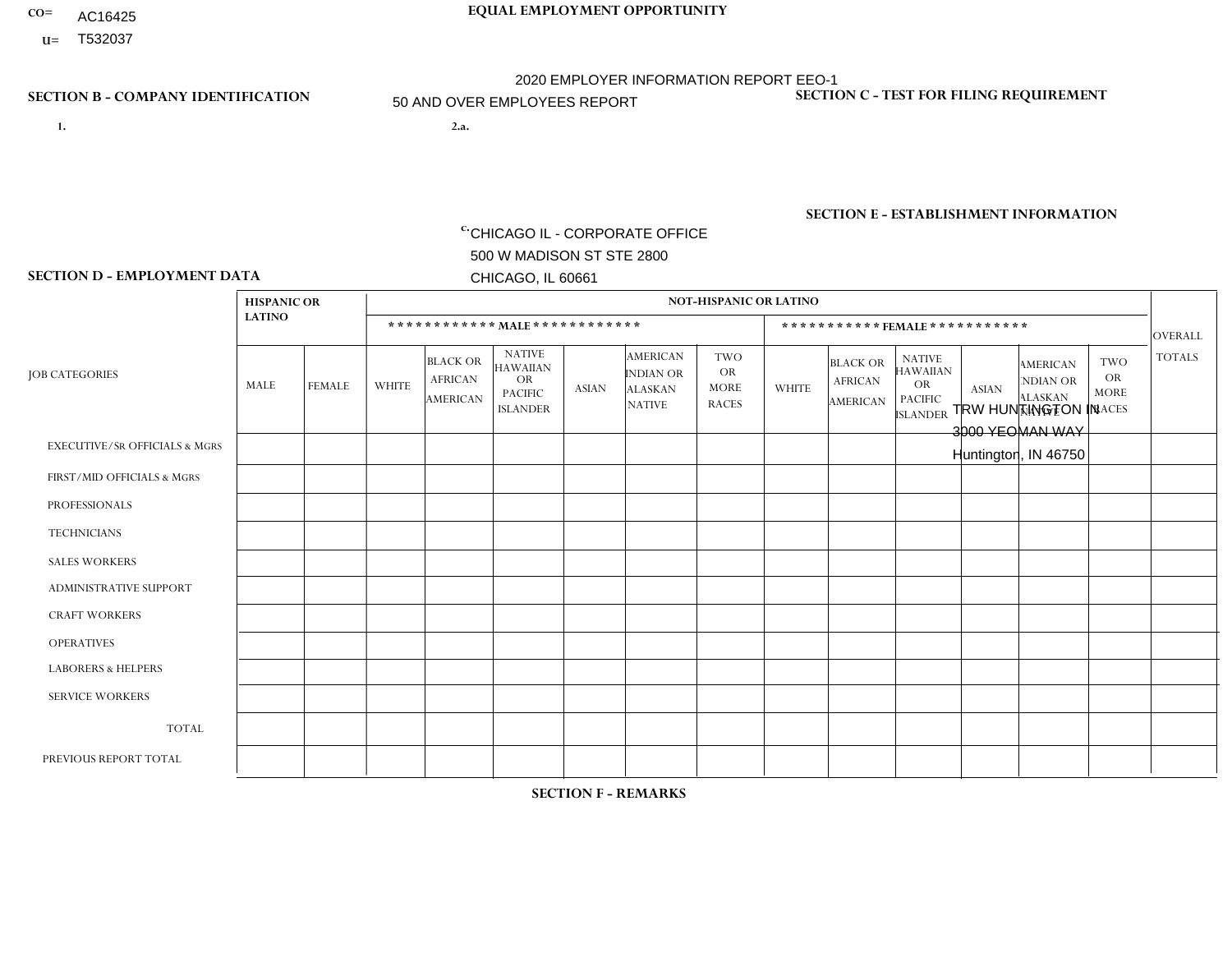- AC16425
- **U=**

- **1. 2.a.** CHICAGO IL CORPORATE OFFICE 500 W MADISON ST STE 2800 CHICAGO, IL 60661
- 2.a. PHOENIX AZ 5670 S 32ND STREET Phoenix, AZ 85040

EIN= 952920557

## **SECTION B - COMPANY IDENTIFICATION SECTION C - TEST FOR FILING REQUIREMENT**

1- Y 2- Y 3- N DUNS= 000123456

**SECTION E - ESTABLISHMENT INFORMATION c.** NAICS: 423140

## **SECTION D - EMPLOYMENT DATA**

|                                          | <b>HISPANIC OR</b> |                |              |                                                      |                                                                                    |                |                                                                 | <b>NOT-HISPANIC OR LATINO</b>                          |                |                                                      |                                                                                    |              |                                                                       |                                                        |                |
|------------------------------------------|--------------------|----------------|--------------|------------------------------------------------------|------------------------------------------------------------------------------------|----------------|-----------------------------------------------------------------|--------------------------------------------------------|----------------|------------------------------------------------------|------------------------------------------------------------------------------------|--------------|-----------------------------------------------------------------------|--------------------------------------------------------|----------------|
|                                          | <b>LATINO</b>      |                |              | ************ MALE ************                       |                                                                                    |                |                                                                 |                                                        |                |                                                      | *********** FEMALE ***********                                                     |              |                                                                       |                                                        | <b>OVERALL</b> |
| <b>JOB CATEGORIES</b>                    | MALE               | <b>FEMALE</b>  | <b>WHITE</b> | <b>BLACK OR</b><br><b>AFRICAN</b><br><b>AMERICAN</b> | <b>NATIVE</b><br><b>HAWAIIAN</b><br><b>OR</b><br><b>PACIFIC</b><br><b>ISLANDER</b> | <b>ASIAN</b>   | <b>AMERICAN</b><br>INDIAN OR<br><b>ALASKAN</b><br><b>NATIVE</b> | <b>TWO</b><br><b>OR</b><br><b>MORE</b><br><b>RACES</b> | <b>WHITE</b>   | <b>BLACK OR</b><br><b>AFRICAN</b><br><b>AMERICAN</b> | <b>NATIVE</b><br><b>HAWAIIAN</b><br><b>OR</b><br><b>PACIFIC</b><br><b>ISLANDER</b> | <b>ASIAN</b> | <b>AMERICAN</b><br><b>NDIAN OR</b><br><b>ALASKAN</b><br><b>NATIVE</b> | <b>TWO</b><br><b>OR</b><br><b>MORE</b><br><b>RACES</b> | <b>TOTALS</b>  |
| <b>EXECUTIVE/SR OFFICIALS &amp; MGRS</b> | $\Omega$           | $\Omega$       | $\Omega$     | $\Omega$                                             | $\Omega$                                                                           | $\Omega$       | $\Omega$                                                        | 0                                                      | $\Omega$       | $\mathbf{0}$                                         | $\mathbf{0}$                                                                       | $\Omega$     | $\Omega$                                                              | $\Omega$                                               | $\Omega$       |
| FIRST/MID OFFICIALS & MGRS               |                    | $\Omega$       | 6            | $\mathbf 0$                                          | 0                                                                                  | $\overline{1}$ | $\overline{0}$                                                  |                                                        | $\overline{2}$ | $\Omega$                                             | $\mathbf{0}$                                                                       | $\mathbf 0$  | $\Omega$                                                              | $\Omega$                                               | 11             |
| <b>PROFESSIONALS</b>                     | $\Omega$           | $\Omega$       | 1            | $\mathbf 0$                                          | $\Omega$                                                                           | $\Omega$       | $\Omega$                                                        | $\Omega$                                               | $\Omega$       | $\Omega$                                             | $\Omega$                                                                           | $\Omega$     | $\Omega$                                                              | $\Omega$                                               | $\mathbf{1}$   |
| <b>TECHNICIANS</b>                       | $\Omega$           | $\mathbf 0$    | $\Omega$     | $\mathbf 0$                                          | 0                                                                                  | $\Omega$       | $\overline{0}$                                                  | $\Omega$                                               | $\mathbf 0$    | $\mathbf 0$                                          | $\mathbf 0$                                                                        | $\mathbf 0$  | $\Omega$                                                              | $\mathbf 0$                                            | $\mathbf 0$    |
| <b>SALES WORKERS</b>                     | 15                 | $\mathbf{1}$   | 17           | $\overline{2}$                                       | 0                                                                                  | $\Omega$       | 1                                                               |                                                        | $\overline{2}$ | $\Omega$                                             | $\Omega$                                                                           | $\Omega$     | $\Omega$                                                              | $\overline{1}$                                         | 40             |
| <b>ADMINISTRATIVE SUPPORT</b>            | $\Omega$           | $\Omega$       | $\Omega$     | $\mathbf 0$                                          | $\Omega$                                                                           | $\Omega$       | $\Omega$                                                        | $\Omega$                                               | 1              | $\mathbf{0}$                                         | $\mathbf{0}$                                                                       | $\Omega$     | $\Omega$                                                              | $\Omega$                                               | $\mathbf{1}$   |
| <b>CRAFT WORKERS</b>                     | $\Omega$           | 0              | 0            | $\mathbf 0$                                          | 0                                                                                  | $\mathbf 0$    | $\Omega$                                                        | $\Omega$                                               | $\Omega$       | $\Omega$                                             | $\mathbf{0}$                                                                       | $\Omega$     | $\Omega$                                                              | $\Omega$                                               | $\mathbf 0$    |
| <b>OPERATIVES</b>                        | 3                  | $\overline{2}$ | 6            | $\mathbf{1}$                                         | $\Omega$                                                                           | $\Omega$       | $\overline{0}$                                                  | $\Omega$                                               | $\mathbf 1$    | $\Omega$                                             | $\Omega$                                                                           | $\Omega$     | $\Omega$                                                              | $\mathbf{0}$                                           | 13             |
| <b>LABORERS &amp; HELPERS</b>            | 9                  | $\Omega$       | 4            | $\mathbf{1}$                                         | $\overline{7}$                                                                     | $\Omega$       | $\Omega$                                                        | $\Omega$                                               | $\Omega$       | $\Omega$                                             | $\Omega$                                                                           | $\mathbf 0$  | $\Omega$                                                              | $\Omega$                                               | 21             |
| <b>SERVICE WORKERS</b>                   | 0                  | 0              | 0            | 0                                                    | 0                                                                                  | $\Omega$       | $\Omega$                                                        | $\Omega$                                               | $\Omega$       | $\Omega$                                             | $\Omega$                                                                           | $\Omega$     | $\Omega$                                                              | $\mathbf 0$                                            | $\mathbf 0$    |
| <b>TOTAL</b>                             | 28                 | 3              | 34           | $\overline{4}$                                       | $\overline{7}$                                                                     | $\mathbf{1}$   | 1                                                               | 2                                                      | 6              | $\mathbf 0$                                          | $\mathbf 0$                                                                        | $\mathbf 0$  | $\Omega$                                                              | $\overline{1}$                                         | 87             |
| PREVIOUS REPORT TOTAL                    | 40                 | $\overline{7}$ | 37           | 3                                                    | 11                                                                                 | $\overline{1}$ | $\overline{2}$                                                  | 5                                                      | 6              | $\mathbf{0}$                                         | $\mathbf{0}$                                                                       | $\Omega$     | $\Omega$                                                              | $\overline{\mathbf{1}}$                                | 113            |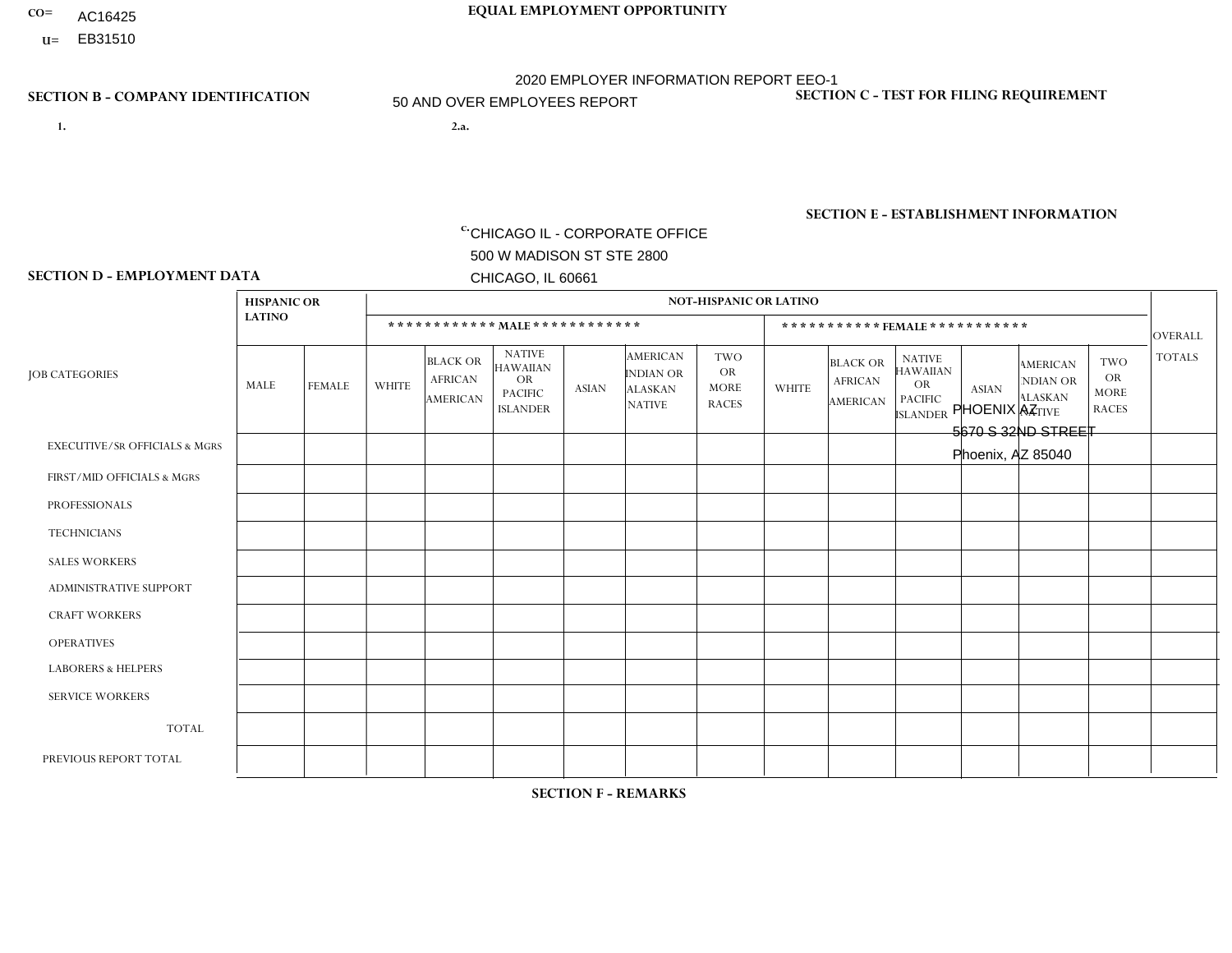- AC16425
- **U=** AC21584

**1. 2.a.** CHICAGO IL - CORPORATE OFFICE 500 W MADISON ST STE 2800 CHICAGO, IL 60661

2.a. REDDING CA - NORTHERN CA 2850 VIKING WAY Redding, CA 96003

EIN= 364261871

## **SECTION B - COMPANY IDENTIFICATION SECTION C - TEST FOR FILING REQUIREMENT**

1- Y 2- Y 3- N DUNS= 000123456

**SECTION E - ESTABLISHMENT INFORMATION c.** NAICS: 423140

### **SECTION D - EMPLOYMENT DATA**

|                                          | <b>HISPANIC OR</b> |                      |                |                                                      |                                                                                    |                |                                                                        | <b>NOT-HISPANIC OR LATINO</b>                          |                |                                               |                                                                                    |              |                                                                |                                                        |                |
|------------------------------------------|--------------------|----------------------|----------------|------------------------------------------------------|------------------------------------------------------------------------------------|----------------|------------------------------------------------------------------------|--------------------------------------------------------|----------------|-----------------------------------------------|------------------------------------------------------------------------------------|--------------|----------------------------------------------------------------|--------------------------------------------------------|----------------|
|                                          | <b>LATINO</b>      |                      |                | ************ MALE ************                       |                                                                                    |                |                                                                        |                                                        |                |                                               | *********** FEMALE ***********                                                     |              |                                                                |                                                        | <b>OVERALL</b> |
| <b>JOB CATEGORIES</b>                    | MALE               | <b>FEMALE</b>        | <b>WHITE</b>   | <b>BLACK OR</b><br><b>AFRICAN</b><br><b>AMERICAN</b> | <b>NATIVE</b><br><b>HAWAIIAN</b><br><b>OR</b><br><b>PACIFIC</b><br><b>ISLANDER</b> | <b>ASIAN</b>   | <b>AMERICAN</b><br><b>INDIAN OR</b><br><b>ALASKAN</b><br><b>NATIVE</b> | <b>TWO</b><br><b>OR</b><br><b>MORE</b><br><b>RACES</b> | <b>WHITE</b>   | <b>BLACK OR</b><br><b>AFRICAN</b><br>AMERICAN | <b>NATIVE</b><br><b>HAWAIIAN</b><br><b>OR</b><br><b>PACIFIC</b><br><b>ISLANDER</b> | <b>ASIAN</b> | <b>AMERICAN</b><br>NDIAN OR<br><b>ALASKAN</b><br><b>NATIVE</b> | <b>TWO</b><br><b>OR</b><br><b>MORE</b><br><b>RACES</b> | <b>TOTALS</b>  |
| <b>EXECUTIVE/SR OFFICIALS &amp; MGRS</b> | $\Omega$           | $\Omega$             | $\mathbf{0}$   | $\Omega$                                             | $\Omega$                                                                           | $\Omega$       | $\Omega$                                                               | $\Omega$                                               | 0              | $\Omega$                                      | $\Omega$                                                                           | $\Omega$     | $\Omega$                                                       | $\Omega$                                               | $\Omega$       |
| FIRST/MID OFFICIALS & MGRS               | $\Omega$           | $\Omega$             | $\overline{7}$ | $\mathbf 0$                                          | $\Omega$                                                                           | $\Omega$       | $\Omega$                                                               | $\Omega$                                               | 0              | $\Omega$                                      | 0                                                                                  | $\Omega$     | $\Omega$                                                       | $\Omega$                                               | $\overline{7}$ |
| <b>PROFESSIONALS</b>                     | $\Omega$           | $\mathbf 0$          | $\overline{1}$ | $\mathbf 0$                                          | $\Omega$                                                                           | $\Omega$       | $\Omega$                                                               | $\Omega$                                               | $\Omega$       | $\Omega$                                      | 0                                                                                  | 0            | $\Omega$                                                       | $\mathbf 0$                                            | $\mathbf{1}$   |
| <b>TECHNICIANS</b>                       | $\Omega$           | $\Omega$             | $\Omega$       | $\Omega$                                             | $\Omega$                                                                           | $\Omega$       | $\Omega$                                                               | $\Omega$                                               | $\Omega$       | $\Omega$                                      | 0                                                                                  | $\mathbf 0$  | $\Omega$                                                       | $\mathbf 0$                                            | $\Omega$       |
| <b>SALES WORKERS</b>                     | 1                  | $\Omega$             | 12             | $\Omega$                                             | $\Omega$                                                                           | $\overline{1}$ | 1                                                                      | $\mathbf 1$                                            | $\Omega$       | $\Omega$                                      | $\Omega$                                                                           | $\Omega$     | $\Omega$                                                       | $\Omega$                                               | 16             |
| <b>ADMINISTRATIVE SUPPORT</b>            | $\Omega$           | $\Omega$             | 4              | $\mathbf 0$                                          | 0                                                                                  | $\Omega$       | 1                                                                      | $\overline{2}$                                         | $\overline{2}$ | $\Omega$                                      | 0                                                                                  | $\mathbf 0$  | $\Omega$                                                       | $\mathbf 0$                                            | 9              |
| <b>CRAFT WORKERS</b>                     |                    | $\Omega$             | 14             | $\mathbf 0$                                          | 1                                                                                  | $\Omega$       | $\Omega$                                                               | $\Omega$                                               | 0              | $\Omega$                                      | 0                                                                                  | $\Omega$     | $\Omega$                                                       | $\Omega$                                               | 16             |
| <b>OPERATIVES</b>                        | 4                  | $\Omega$             | 33             | $\overline{1}$                                       |                                                                                    | 2              | $\Omega$                                                               | 1                                                      | 1              | $\Omega$                                      | 0                                                                                  | $\mathbf 0$  | $\Omega$                                                       | $\Omega$                                               | 43             |
| <b>LABORERS &amp; HELPERS</b>            | $\Omega$           | $\Omega$             | $\mathbf{0}$   | $\mathbf 0$                                          | $\Omega$                                                                           | $\Omega$       | $\Omega$                                                               | $\Omega$                                               | $\Omega$       | $\Omega$                                      | $\Omega$                                                                           | $\Omega$     | $\Omega$                                                       | $\Omega$                                               | $\mathbf 0$    |
| <b>SERVICE WORKERS</b>                   | $\Omega$           | $\Omega$             | $\Omega$       | 0                                                    | $\Omega$                                                                           | $\Omega$       | $\Omega$                                                               | $\Omega$                                               | 0              | $\Omega$                                      | $\Omega$                                                                           | $\mathbf 0$  | $\Omega$                                                       | $\Omega$                                               | $\mathbf 0$    |
| <b>TOTAL</b>                             | 6                  | 0                    | 71             | $\overline{A}$                                       | $\overline{2}$                                                                     | 3              | $\overline{2}$                                                         | $\overline{4}$                                         | 3              | $\Omega$                                      | 0                                                                                  | $\mathbf 0$  | 0                                                              | $\mathbf 0$                                            | 92             |
| PREVIOUS REPORT TOTAL                    | 9                  | $\blacktriangleleft$ | 81             | $\overline{2}$                                       | $\overline{2}$                                                                     | 6              | 3                                                                      | $5^{\circ}$                                            | $\overline{7}$ | $\Omega$                                      | 0                                                                                  | $\mathbf 0$  | $\Omega$                                                       | $\mathbf 0$                                            | 116            |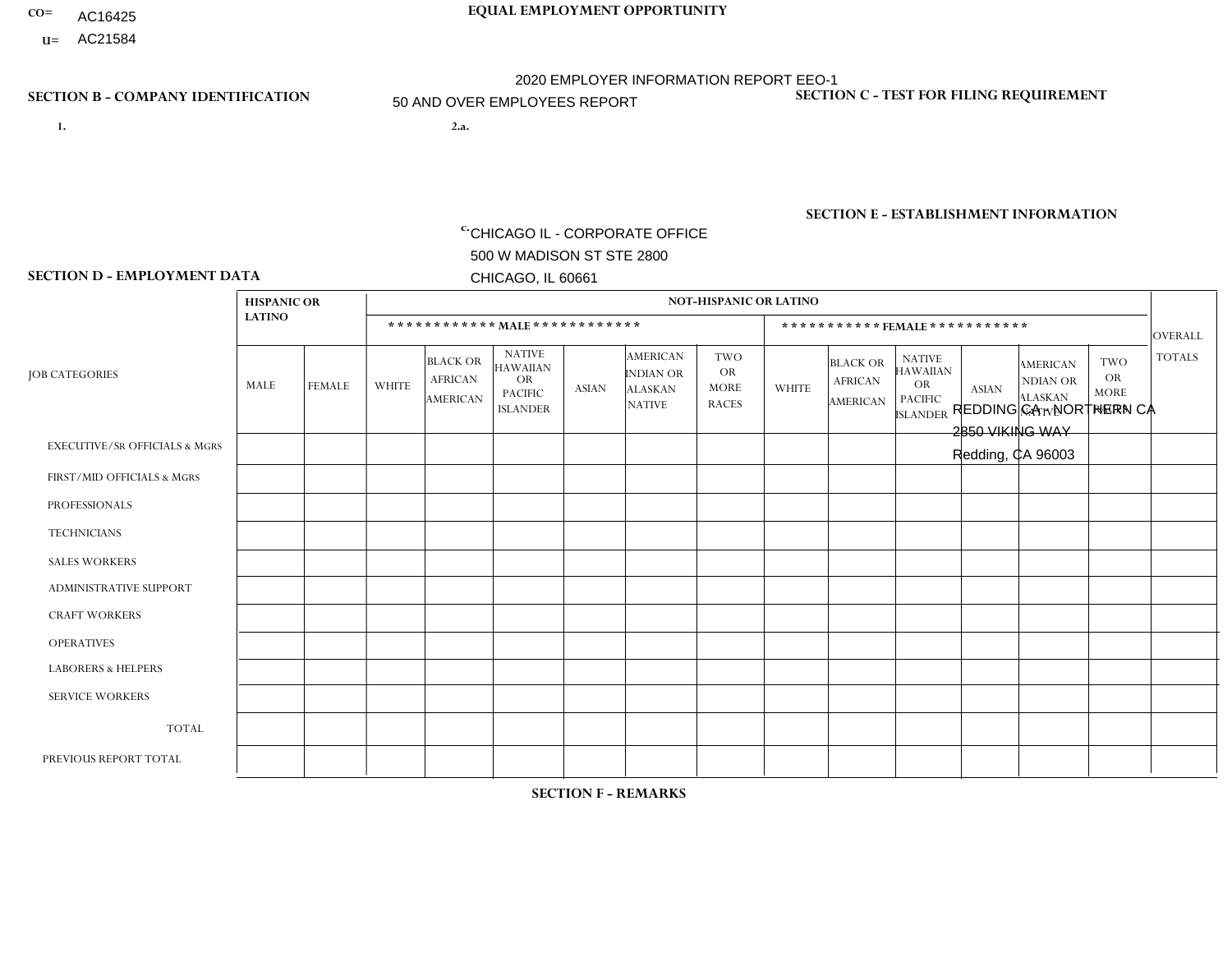- AC16425
- **U=**

**1. 2.a.** CHICAGO IL - CORPORATE OFFICE 500 W MADISON ST STE 2800 CHICAGO, IL 60661

2.a. HOUSTON TX - NORTHVILLE - SS 1100 NORTHVILLE ROAD Houston, TX 77038

c. EIN= 952920557

## **SECTION B - COMPANY IDENTIFICATION SECTION C - TEST FOR FILING REQUIREMENT**

1- Y 2- Y 3- N DUNS= 000123456

**SECTION E - ESTABLISHMENT INFORMATION c.** NAICS: 423140

### **SECTION D - EMPLOYMENT DATA**

|                                          | <b>HISPANIC OR</b><br><b>LATINO</b> |                |              |                                                      |                                                                                    | <b>NOT-HISPANIC OR LATINO</b> |                                                                        |                                                        |              |                                               |                                                                                    |              |                                                                |                                                        |                |  |  |  |
|------------------------------------------|-------------------------------------|----------------|--------------|------------------------------------------------------|------------------------------------------------------------------------------------|-------------------------------|------------------------------------------------------------------------|--------------------------------------------------------|--------------|-----------------------------------------------|------------------------------------------------------------------------------------|--------------|----------------------------------------------------------------|--------------------------------------------------------|----------------|--|--|--|
|                                          |                                     |                |              | ************ MAIE************                        |                                                                                    |                               |                                                                        |                                                        |              |                                               | ***********FEMALE***********                                                       |              |                                                                |                                                        | <b>OVERALL</b> |  |  |  |
| <b>JOB CATEGORIES</b>                    | MALE                                | <b>FEMALE</b>  | <b>WHITE</b> | <b>BLACK OR</b><br><b>AFRICAN</b><br><b>AMERICAN</b> | <b>NATIVE</b><br><b>HAWAIIAN</b><br><b>OR</b><br><b>PACIFIC</b><br><b>ISLANDER</b> | <b>ASIAN</b>                  | <b>AMERICAN</b><br><b>INDIAN OR</b><br><b>ALASKAN</b><br><b>NATIVE</b> | <b>TWO</b><br><b>OR</b><br><b>MORE</b><br><b>RACES</b> | <b>WHITE</b> | <b>BLACK OR</b><br><b>AFRICAN</b><br>AMERICAN | <b>NATIVE</b><br><b>HAWAIIAN</b><br><b>OR</b><br><b>PACIFIC</b><br><b>ISLANDER</b> | <b>ASIAN</b> | <b>AMERICAN</b><br>NDIAN OR<br><b>ALASKAN</b><br><b>NATIVE</b> | <b>TWO</b><br><b>OR</b><br><b>MORE</b><br><b>RACES</b> | <b>TOTALS</b>  |  |  |  |
| <b>EXECUTIVE/SR OFFICIALS &amp; MGRS</b> | $\Omega$                            | $\mathbf 0$    | $\Omega$     | $\mathbf 0$                                          | $\mathbf 0$                                                                        | $\mathbf 0$                   | $\Omega$                                                               | $\Omega$                                               | $\mathbf 0$  | $\Omega$                                      | $\Omega$                                                                           | $\mathbf 0$  | $\Omega$                                                       | $\Omega$                                               | $\mathbf 0$    |  |  |  |
| FIRST/MID OFFICIALS & MGRS               | $\overline{2}$                      | $\Omega$       | 1            | $\mathbf{1}$                                         | $\Omega$                                                                           | $\Omega$                      | $\Omega$                                                               | $\Omega$                                               | 1            | $\Omega$                                      | $\Omega$                                                                           | $\Omega$     | $\Omega$                                                       | $\mathbf{0}$                                           | 5              |  |  |  |
| <b>PROFESSIONALS</b>                     |                                     | $\mathbf 0$    | 3            | $\mathbf{1}$                                         | $\Omega$                                                                           | $\Omega$                      | $\Omega$                                                               | $\Omega$                                               | $\Omega$     | $\Omega$                                      | $\mathbf{0}$                                                                       | $\Omega$     | $\Omega$                                                       | $\Omega$                                               | 5              |  |  |  |
| <b>TECHNICIANS</b>                       | $\Omega$                            | $\mathbf 0$    | $\mathbf 0$  | $\mathbf 0$                                          | $\mathbf 0$                                                                        | $\mathbf 0$                   | $\Omega$                                                               | $\Omega$                                               | $\mathbf 0$  | $\mathbf 0$                                   | $\Omega$                                                                           | $\Omega$     | $\Omega$                                                       | $\mathbf{0}$                                           | $\mathbf 0$    |  |  |  |
| <b>SALES WORKERS</b>                     | 5                                   | $\overline{4}$ | 1            | $\Omega$                                             | $\Omega$                                                                           | $\Omega$                      | $\overline{0}$                                                         | $\Omega$                                               | $\Omega$     | $\Omega$                                      | $\Omega$                                                                           | $\Omega$     | $\Omega$                                                       | $\mathbf{0}$                                           | 10             |  |  |  |
| ADMINISTRATIVE SUPPORT                   | $\overline{1}$                      | 19             | $\mathbf{0}$ | $\mathbf 0$                                          | $\mathbf{0}$                                                                       | $\Omega$                      | $\Omega$                                                               |                                                        | $\Omega$     | 5                                             | $\Omega$                                                                           | $\Omega$     | $\Omega$                                                       | $\overline{\mathbf{1}}$                                | 27             |  |  |  |
| <b>CRAFT WORKERS</b>                     |                                     | $\mathbf 0$    | $\mathbf 0$  | $\mathbf 0$                                          | 0                                                                                  | $\mathbf 0$                   | $\overline{0}$                                                         | $\Omega$                                               | $\Omega$     | $\Omega$                                      | $\mathbf{0}$                                                                       | $\Omega$     | $\Omega$                                                       | $\Omega$                                               | $\mathbf{1}$   |  |  |  |
| <b>OPERATIVES</b>                        | 10                                  | $\mathbf{1}$   | $\Omega$     | $\mathbf{1}$                                         | $\Omega$                                                                           | $\Omega$                      | $\Omega$                                                               | $\Omega$                                               | $\Omega$     | $\Omega$                                      | $\Omega$                                                                           | $\Omega$     | $\Omega$                                                       | $\Omega$                                               | 12             |  |  |  |
| <b>LABORERS &amp; HELPERS</b>            | $\Omega$                            | $\Omega$       | $\Omega$     | $\mathbf 0$                                          | 0                                                                                  | $\Omega$                      | $\Omega$                                                               | $\Omega$                                               | $\Omega$     | $\Omega$                                      | $\Omega$                                                                           | $\Omega$     | $\Omega$                                                       | $\Omega$                                               | 0              |  |  |  |
| <b>SERVICE WORKERS</b>                   | $\Omega$                            | $\mathbf 0$    | 0            | $\mathbf 0$                                          | $\mathbf 0$                                                                        | $\mathbf 0$                   | $\overline{0}$                                                         | $\Omega$                                               | $\Omega$     | $\Omega$                                      | $\Omega$                                                                           | $\mathbf 0$  | $\Omega$                                                       | $\mathbf 0$                                            | 0              |  |  |  |
| <b>TOTAL</b>                             | 20                                  | 24             | 5            | 3                                                    | 0                                                                                  | $\mathbf 0$                   | $\Omega$                                                               |                                                        | $\mathbf 1$  | 5                                             | $\Omega$                                                                           | $\Omega$     | $\Omega$                                                       | $\overline{1}$                                         | 60             |  |  |  |
| PREVIOUS REPORT TOTAL                    | 16                                  | 20             | 6            | $\overline{4}$                                       | 0                                                                                  | $\Omega$                      | $\overline{0}$                                                         | $\mathbf{1}$                                           | $\mathbf{1}$ | 5                                             | $\mathbf{0}$                                                                       | $\Omega$     | $\mathbf{0}$                                                   | $\overline{\mathbf{1}}$                                | 54             |  |  |  |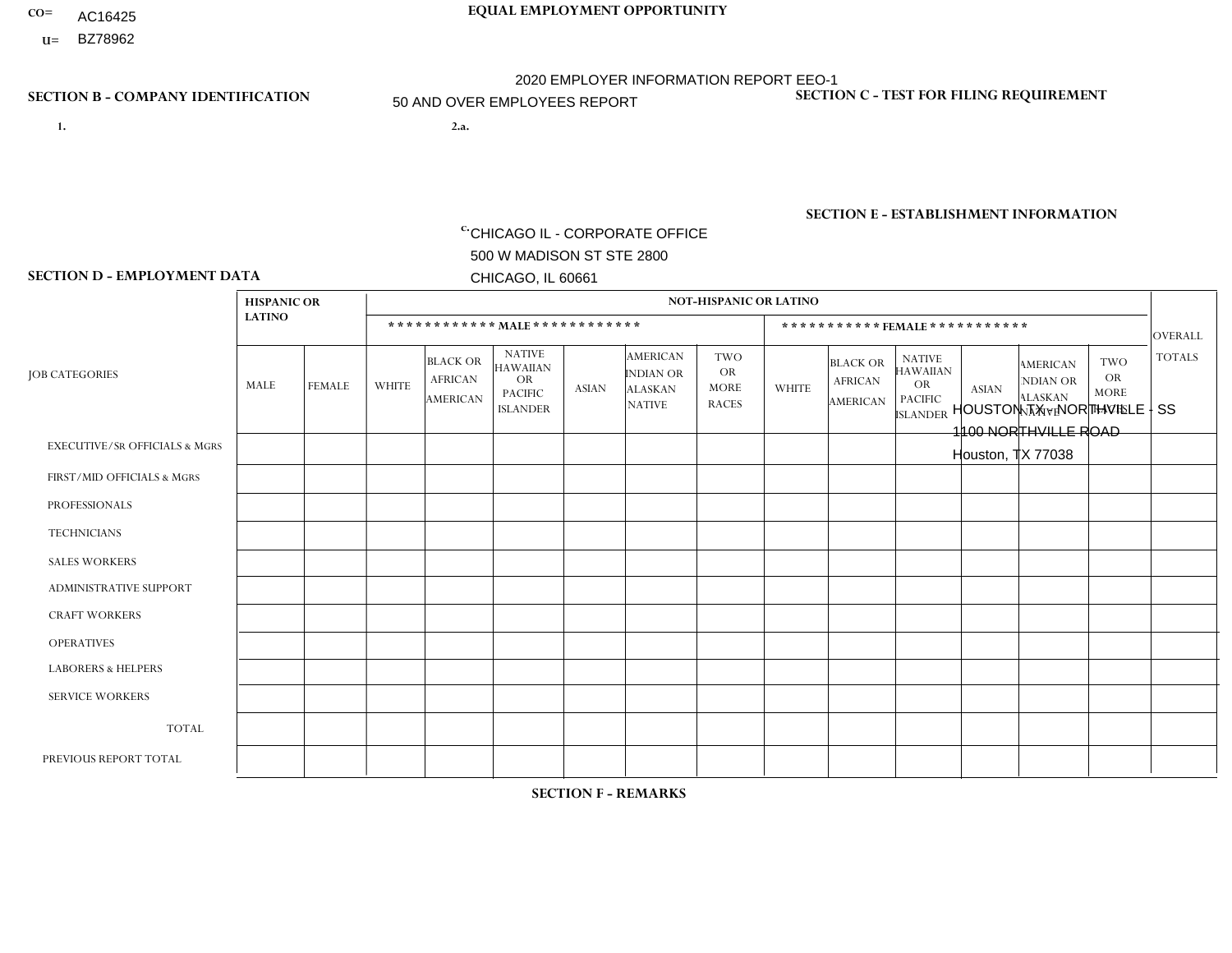- AC16425
- **U=**

**1. 2.a.** CHICAGO IL - CORPORATE OFFICE 500 W MADISON ST STE 2800 CHICAGO, IL 60661

2.a. TAMPA FL - COPHER SS 5109 CAUSEWAY BLVD Tampa, FL 33619

EIN= 952920557

## **SECTION B - COMPANY IDENTIFICATION SECTION C - TEST FOR FILING REQUIREMENT**

1- Y 2- Y 3- N DUNS= 000123456

**SECTION E - ESTABLISHMENT INFORMATION c.** NAICS: 423140

### **SECTION D - EMPLOYMENT DATA**

|                                          |                | <b>NOT-HISPANIC OR LATINO</b> |                |                                                      |                                                                                    |              |                                                                        |                                                        |                |                                                      |                                                                                    |              |                                                                |                                                        |                |
|------------------------------------------|----------------|-------------------------------|----------------|------------------------------------------------------|------------------------------------------------------------------------------------|--------------|------------------------------------------------------------------------|--------------------------------------------------------|----------------|------------------------------------------------------|------------------------------------------------------------------------------------|--------------|----------------------------------------------------------------|--------------------------------------------------------|----------------|
|                                          | <b>LATINO</b>  |                               |                | ************ MAIE************                        |                                                                                    |              |                                                                        |                                                        |                |                                                      | *********** FEMALE ***********                                                     |              |                                                                |                                                        | <b>OVERALL</b> |
| <b>JOB CATEGORIES</b>                    | MALE           | <b>FEMALE</b>                 | <b>WHITE</b>   | <b>BLACK OR</b><br><b>AFRICAN</b><br><b>AMERICAN</b> | <b>NATIVE</b><br><b>HAWAIIAN</b><br><b>OR</b><br><b>PACIFIC</b><br><b>ISLANDER</b> | <b>ASIAN</b> | <b>AMERICAN</b><br><b>INDIAN OR</b><br><b>ALASKAN</b><br><b>NATIVE</b> | <b>TWO</b><br><b>OR</b><br><b>MORE</b><br><b>RACES</b> | <b>WHITE</b>   | <b>BLACK OR</b><br><b>AFRICAN</b><br><b>AMERICAN</b> | <b>NATIVE</b><br><b>HAWAIIAN</b><br><b>OR</b><br><b>PACIFIC</b><br><b>ISLANDER</b> | <b>ASIAN</b> | <b>AMERICAN</b><br>NDIAN OR<br><b>ALASKAN</b><br><b>NATIVE</b> | <b>TWO</b><br><b>OR</b><br><b>MORE</b><br><b>RACES</b> | <b>TOTALS</b>  |
| <b>EXECUTIVE/SR OFFICIALS &amp; MGRS</b> | $\Omega$       | $\Omega$                      | $\mathbf{0}$   |                                                      | $\mathbf 0$                                                                        | $\Omega$     | $\Omega$                                                               | $\Omega$                                               | 0              | $\Omega$                                             | 0                                                                                  | $\mathbf 0$  | $\Omega$                                                       | $\mathbf 0$                                            | $\overline{1}$ |
| FIRST/MID OFFICIALS & MGRS               | $\Omega$       | $\Omega$                      | $\overline{c}$ | $\Omega$                                             | 0                                                                                  | $\Omega$     | $\Omega$                                                               | $\Omega$                                               | $\Omega$       | $\Omega$                                             | 0                                                                                  | $\Omega$     | $\Omega$                                                       | $\Omega$                                               | $\overline{2}$ |
| <b>PROFESSIONALS</b>                     | $\Omega$       | $\mathbf{1}$                  | 1              | $\overline{ }$                                       | $\Omega$                                                                           | $\mathbf{0}$ | $\Omega$                                                               | $\mathbf{1}$                                           | 1              | $\Omega$                                             | $\Omega$                                                                           | $\mathbf 0$  | $\Omega$                                                       | $\mathbf 0$                                            | 5              |
| <b>TECHNICIANS</b>                       | $\Omega$       | $\Omega$                      | $\Omega$       | $\mathbf 0$                                          | $\Omega$                                                                           | $\Omega$     | $\Omega$                                                               | $\Omega$                                               | $\Omega$       | $\Omega$                                             | 0                                                                                  | 0            | $\Omega$                                                       | $\mathbf 0$                                            | $\mathbf{0}$   |
| <b>SALES WORKERS</b>                     | $\Omega$       | $\Omega$                      | $\Omega$       | $\Omega$                                             | $\Omega$                                                                           | $\Omega$     | $\Omega$                                                               | $\Omega$                                               | $\overline{0}$ | $\Omega$                                             | $\Omega$                                                                           | $\Omega$     | $\Omega$                                                       | $\Omega$                                               | $\Omega$       |
| <b>ADMINISTRATIVE SUPPORT</b>            | 10             | 22                            | $\Omega$       | $\overline{2}$                                       | $\Omega$                                                                           | $\Omega$     | $\Omega$                                                               | $\Omega$                                               | 6              | 10                                                   | $\Omega$                                                                           | $\Omega$     | $\Omega$                                                       | $\Omega$                                               | 50             |
| <b>CRAFT WORKERS</b>                     | $\overline{2}$ | $\Omega$                      | 3              | $\mathbf 0$                                          | $\Omega$                                                                           | $\Omega$     | $\Omega$                                                               | $\Omega$                                               | 0              | $\Omega$                                             | 0                                                                                  | $\Omega$     | $\Omega$                                                       | $\Omega$                                               | 5              |
| <b>OPERATIVES</b>                        | 4              | $\Omega$                      | 1              | $\overline{\mathbf{A}}$                              | $\Omega$                                                                           | $\Omega$     | $\Omega$                                                               | 1                                                      | $\Omega$       | $\Omega$                                             | $\Omega$                                                                           | $\Omega$     | $\Omega$                                                       | $\Omega$                                               | $\overline{7}$ |
| <b>LABORERS &amp; HELPERS</b>            | $\Omega$       | $\Omega$                      | $\Omega$       | $\mathbf 0$                                          | 0                                                                                  | $\Omega$     | $\Omega$                                                               | $\Omega$                                               | $\Omega$       | $\Omega$                                             | 0                                                                                  | $\Omega$     | $\Omega$                                                       | $\Omega$                                               | $\overline{0}$ |
| <b>SERVICE WORKERS</b>                   | $\Omega$       | $\Omega$                      | $\mathbf 0$    | 0                                                    | $\mathbf 0$                                                                        | $\Omega$     | $\Omega$                                                               | $\Omega$                                               | 0              | $\Omega$                                             | $\Omega$                                                                           | $\mathbf 0$  | $\Omega$                                                       | $\Omega$                                               | $\mathbf{0}$   |
| <b>TOTAL</b>                             | 16             | 23                            | $\overline{7}$ | 5                                                    | $\Omega$                                                                           | $\Omega$     | $\Omega$                                                               | 2                                                      | $\overline{7}$ | 10 <sup>°</sup>                                      | $\Omega$                                                                           | $\mathbf 0$  | $\Omega$                                                       | $\Omega$                                               | 70             |
| PREVIOUS REPORT TOTAL                    | 12             | 22                            | 6              | 12                                                   | $\mathbf 0$                                                                        | $\Omega$     | $\Omega$                                                               | $\overline{2}$                                         | 6              | 12                                                   | 0                                                                                  | $\Omega$     | $\Omega$                                                       |                                                        | 73             |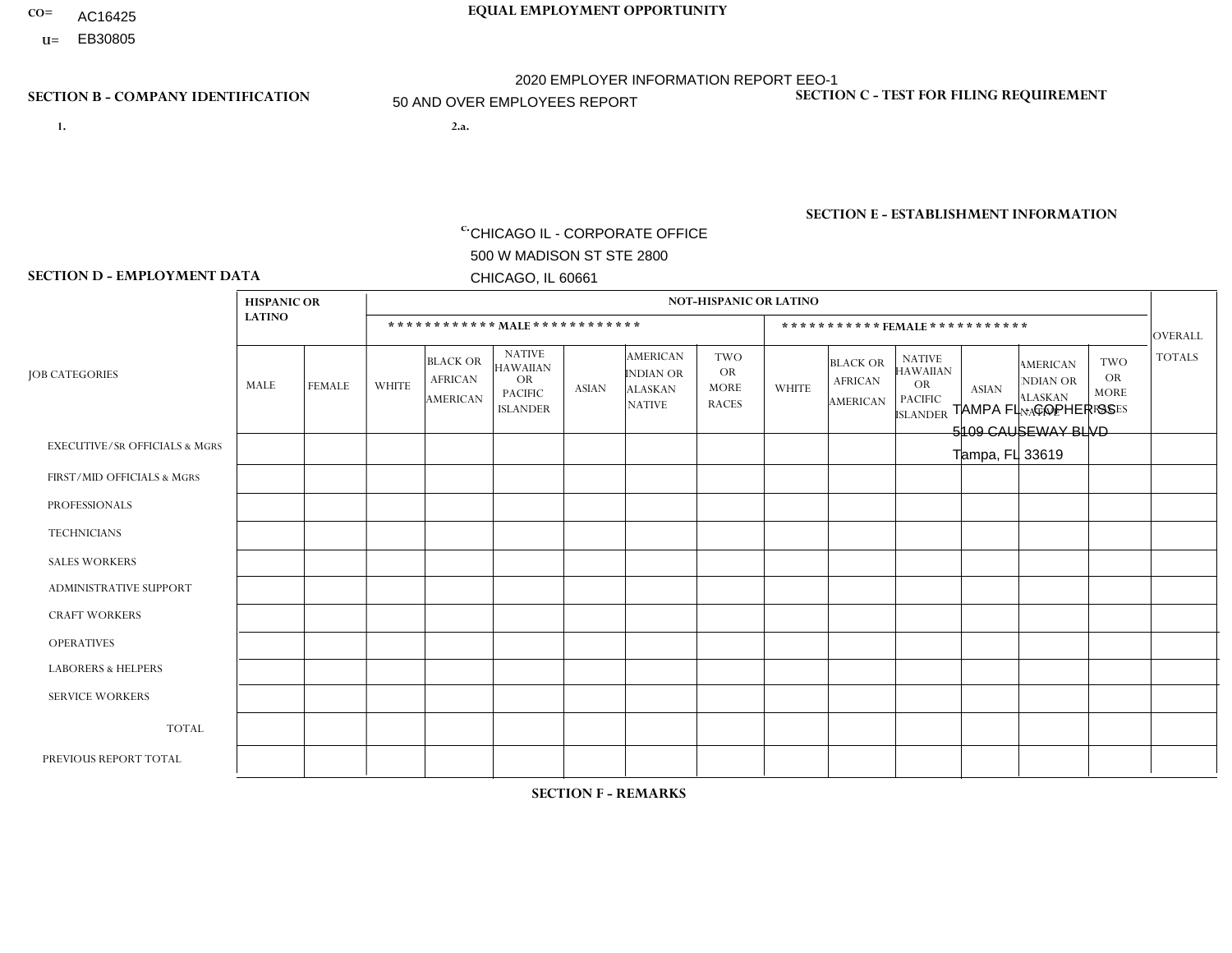- AC16425
- **U=**

- **1. 2.a.** CHICAGO IL CORPORATE OFFICE 500 W MADISON ST STE 2800 CHICAGO, IL 60661
- 2.a. PORTLAND OR 16393 NE CAMERON BLVD Portland, OR 97230

c. EIN= 952920557

## **SECTION B - COMPANY IDENTIFICATION SECTION C - TEST FOR FILING REQUIREMENT**

1- Y 2- Y 3- N DUNS= 000123456

**SECTION E - ESTABLISHMENT INFORMATION c.** NAICS: 423140

### **SECTION D - EMPLOYMENT DATA**

|                                          | <b>HISPANIC OR</b> |                      | <b>NOT-HISPANIC OR LATINO</b> |                                                      |                                                                                    |                |                                                                        |                                                 |                |                                               |                                                                             |                |                                                                       |                                                        |                |
|------------------------------------------|--------------------|----------------------|-------------------------------|------------------------------------------------------|------------------------------------------------------------------------------------|----------------|------------------------------------------------------------------------|-------------------------------------------------|----------------|-----------------------------------------------|-----------------------------------------------------------------------------|----------------|-----------------------------------------------------------------------|--------------------------------------------------------|----------------|
|                                          | <b>LATINO</b>      |                      |                               |                                                      | ************ MALE ************                                                     |                |                                                                        |                                                 |                | ***********FEMALE***********                  |                                                                             |                |                                                                       |                                                        | <b>OVERALL</b> |
| <b>JOB CATEGORIES</b>                    | MALE               | FEMALE               | <b>WHITE</b>                  | <b>BLACK OR</b><br><b>AFRICAN</b><br><b>AMERICAN</b> | <b>NATIVE</b><br><b>HAWAIIAN</b><br><b>OR</b><br><b>PACIFIC</b><br><b>ISLANDER</b> | <b>ASIAN</b>   | <b>AMERICAN</b><br><b>INDIAN OR</b><br><b>ALASKAN</b><br><b>NATIVE</b> | TWO<br><b>OR</b><br><b>MORE</b><br><b>RACES</b> | <b>WHITE</b>   | <b>BLACK OR</b><br><b>AFRICAN</b><br>AMERICAN | <b>NATIVE</b><br><b>HAWAIIAN</b><br>OR<br><b>PACIFIC</b><br><b>ISLANDER</b> | <b>ASIAN</b>   | <b>AMERICAN</b><br><b>NDIAN OR</b><br><b>ALASKAN</b><br><b>NATIVE</b> | <b>TWO</b><br><b>OR</b><br><b>MORE</b><br><b>RACES</b> | <b>TOTALS</b>  |
| <b>EXECUTIVE/SR OFFICIALS &amp; MGRS</b> | $\Omega$           | $\Omega$             | $\Omega$                      | $\Omega$                                             | $\Omega$                                                                           | $\mathbf{0}$   | $\Omega$                                                               | $\Omega$                                        | 0              | $\Omega$                                      | $\Omega$                                                                    | $\mathbf{0}$   | $\Omega$                                                              | $\Omega$                                               | $\Omega$       |
| FIRST/MID OFFICIALS & MGRS               | 0                  | $\Omega$             | 4                             | $\mathbf 0$                                          | $\Omega$                                                                           | $\mathbf{0}$   | $\Omega$                                                               | $\Omega$                                        | 3              | $\Omega$                                      | $\Omega$                                                                    | $\Omega$       | $\Omega$                                                              | $\mathbf 0$                                            | $\overline{7}$ |
| <b>PROFESSIONALS</b>                     | 0                  | $\mathbf 0$          | 1                             | $\mathbf 0$                                          | $\mathbf 0$                                                                        | $\Omega$       | $\Omega$                                                               | $\Omega$                                        | 1              | 0                                             | $\mathbf 0$                                                                 | $\mathbf{1}$   | 0                                                                     | $\mathbf 0$                                            | 3              |
| <b>TECHNICIANS</b>                       | $\Omega$           | $\Omega$             | $\Omega$                      | $\mathbf 0$                                          | $\Omega$                                                                           | $\Omega$       | $\Omega$                                                               | $\Omega$                                        | $\overline{0}$ | $\Omega$                                      | $\Omega$                                                                    | $\Omega$       | $\Omega$                                                              | $\Omega$                                               | $\mathbf{0}$   |
| <b>SALES WORKERS</b>                     |                    | $\mathbf 1$          | 3                             | $\mathbf 0$                                          | $\Omega$                                                                           | $\Omega$       | $\Omega$                                                               | $\Omega$                                        | $\Omega$       | $\Omega$                                      | $\Omega$                                                                    | $\Omega$       | $\Omega$                                                              | $\Omega$                                               | 5              |
| <b>ADMINISTRATIVE SUPPORT</b>            | 0                  | $\mathbf 1$          | $\Omega$                      | $\mathbf 0$                                          | $\Omega$                                                                           | $\Omega$       | $\Omega$                                                               | $\Omega$                                        | $\overline{2}$ | $\Omega$                                      | $\Omega$                                                                    | $\Omega$       | $\Omega$                                                              | $\Omega$                                               | 3              |
| <b>CRAFT WORKERS</b>                     | 0                  | $\Omega$             | $\Omega$                      | $\mathbf 0$                                          | $\mathbf{0}$                                                                       | $\Omega$       | $\Omega$                                                               | $\Omega$                                        | 0              | $\Omega$                                      | $\Omega$                                                                    | $\Omega$       | $\Omega$                                                              | $\Omega$                                               | $\mathbf 0$    |
| <b>OPERATIVES</b>                        | 3                  | $\Omega$             | 17                            | $\Omega$                                             | $\Omega$                                                                           | $\Omega$       | $\overline{\mathbf{A}}$                                                | $\overline{2}$                                  | $\Omega$       | $\Omega$                                      | $\Omega$                                                                    | $\Omega$       | $\Omega$                                                              | $\Omega$                                               | 23             |
| <b>LABORERS &amp; HELPERS</b>            | 3                  | $\Omega$             | 12                            | $\overline{c}$                                       | $\Omega$                                                                           | $\overline{2}$ | $\Omega$                                                               |                                                 | $\Omega$       |                                               | $\Omega$                                                                    | $\Omega$       | $\Omega$                                                              | $\Omega$                                               | 21             |
| <b>SERVICE WORKERS</b>                   | 0                  | 0                    | 1                             | 0                                                    | 0                                                                                  | $\Omega$       | $\Omega$                                                               | $\Omega$                                        |                | $\Omega$                                      | $\Omega$                                                                    | $\mathbf 0$    | 0                                                                     | $\mathbf 0$                                            | $\overline{2}$ |
| <b>TOTAL</b>                             | $\overline{7}$     | $\overline{2}$       | 38                            | $\overline{c}$                                       | $\Omega$                                                                           | 2              |                                                                        | 3                                               | $\overline{7}$ |                                               | $\Omega$                                                                    |                | $\Omega$                                                              | $\Omega$                                               | 64             |
| PREVIOUS REPORT TOTAL                    | 9                  | $\blacktriangleleft$ | 54                            | 5                                                    | 2                                                                                  | 2              | 2                                                                      | $\overline{7}$                                  | 12             | $\overline{2}$                                | $\mathbf{0}$                                                                | $\overline{ }$ | $\Omega$                                                              | $\mathbf 0$                                            | 97             |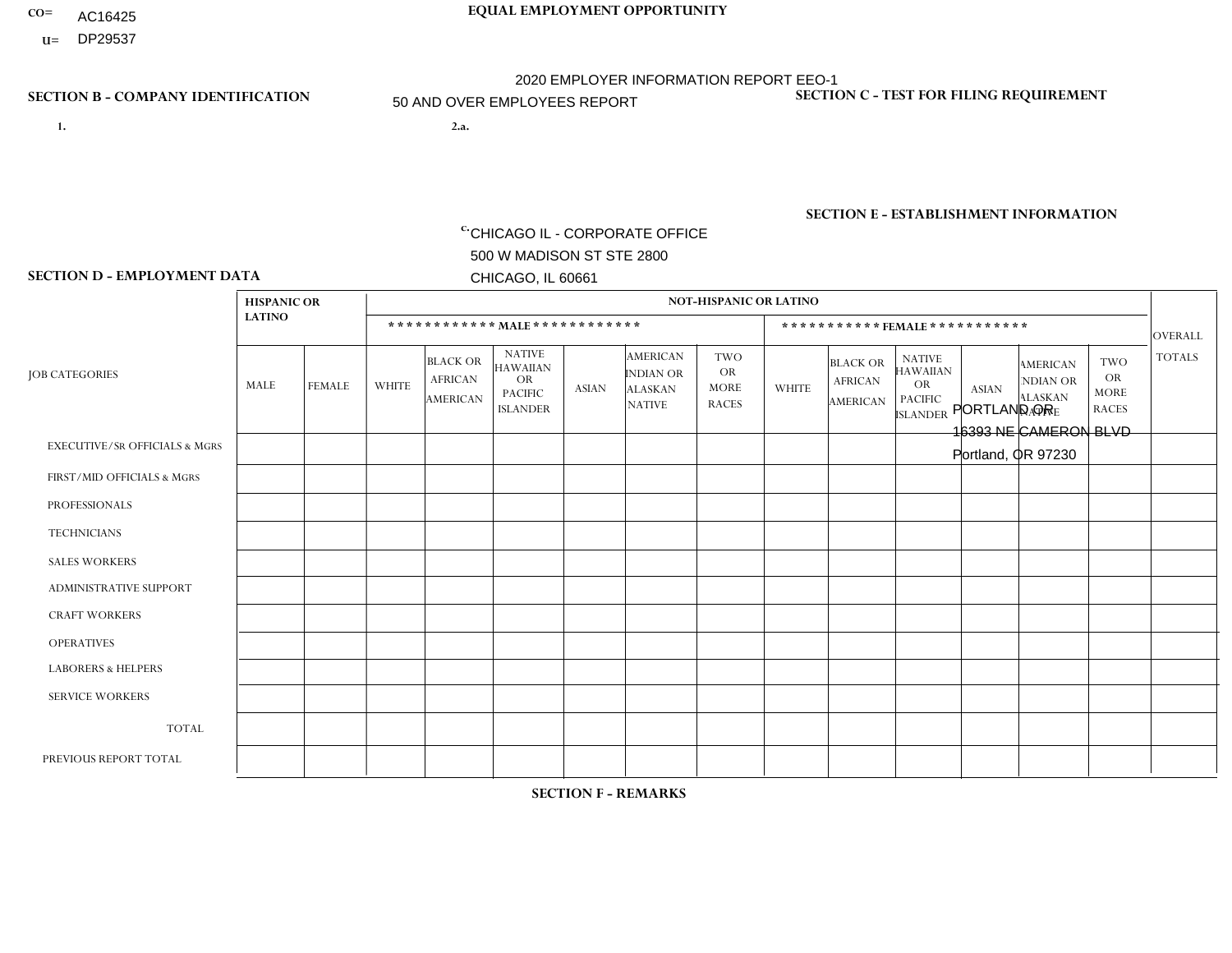- AC16425
- **U=** ET09026

- **1. 2.a.** CHICAGO IL CORPORATE OFFICE 500 W MADISON ST STE 2800 CHICAGO, IL 60661
- GRAND PRAIRIE TX ATK 1102 W N CARRIER PARKWAY SUITE 100 Grand Prairie, TX 75050
	- EIN= 952920557

## **SECTION B - COMPANY IDENTIFICATION SECTION C - TEST FOR FILING REQUIREMENT**

1- Y 2- Y 3- N DUNS= 000123456

**SECTION E - ESTABLISHMENT INFORMATION c.** NAICS: 336390

## **SECTION D - EMPLOYMENT DATA**

|                                          | <b>HISPANIC OR</b> |               | <b>NOT-HISPANIC OR LATINO</b> |                                                      |                                                                                    |                |                                                                        |                                                        |                |                                                      |                                                                                    |              |                                                                |                                                        |                |
|------------------------------------------|--------------------|---------------|-------------------------------|------------------------------------------------------|------------------------------------------------------------------------------------|----------------|------------------------------------------------------------------------|--------------------------------------------------------|----------------|------------------------------------------------------|------------------------------------------------------------------------------------|--------------|----------------------------------------------------------------|--------------------------------------------------------|----------------|
|                                          | <b>LATINO</b>      |               |                               | ************ MAIE************                        |                                                                                    |                |                                                                        |                                                        |                |                                                      | ***********FEMALE***********                                                       |              |                                                                |                                                        | <b>OVERALL</b> |
| <b>JOB CATEGORIES</b>                    | MALE               | <b>FEMALE</b> | <b>WHITE</b>                  | <b>BLACK OR</b><br><b>AFRICAN</b><br><b>AMERICAN</b> | <b>NATIVE</b><br><b>HAWAIIAN</b><br><b>OR</b><br><b>PACIFIC</b><br><b>ISLANDER</b> | <b>ASIAN</b>   | <b>AMERICAN</b><br><b>INDIAN OR</b><br><b>ALASKAN</b><br><b>NATIVE</b> | <b>TWO</b><br><b>OR</b><br><b>MORE</b><br><b>RACES</b> | <b>WHITE</b>   | <b>BLACK OR</b><br><b>AFRICAN</b><br><b>AMERICAN</b> | <b>NATIVE</b><br><b>HAWAIIAN</b><br><b>OR</b><br><b>PACIFIC</b><br><b>ISLANDER</b> | <b>ASIAN</b> | <b>AMERICAN</b><br>NDIAN OR<br><b>ALASKAN</b><br><b>NATIVE</b> | <b>TWO</b><br><b>OR</b><br><b>MORE</b><br><b>RACES</b> | <b>TOTALS</b>  |
| <b>EXECUTIVE/SR OFFICIALS &amp; MGRS</b> | $\Omega$           | $\Omega$      | 2                             | $\Omega$                                             | $\Omega$                                                                           | $\Omega$       | $\Omega$                                                               | $\Omega$                                               | 1              | $\mathbf{0}$                                         | $\Omega$                                                                           | $\Omega$     | $\Omega$                                                       | $\Omega$                                               | 3              |
| FIRST/MID OFFICIALS & MGRS               | 6                  | $\mathbf{1}$  | 12                            | $\mathbf 0$                                          | $\mathbf{0}$                                                                       | $\overline{1}$ | $\Omega$                                                               |                                                        | 1              | $\mathbf{0}$                                         | $\Omega$                                                                           | $\mathbf 0$  | $\Omega$                                                       | $\Omega$                                               | 22             |
| <b>PROFESSIONALS</b>                     | 0                  | $\mathbf{1}$  | 6                             | $\mathbf 0$                                          | 0                                                                                  | $\overline{2}$ | $\overline{0}$                                                         | $\Omega$                                               | 1              | $\Omega$                                             | $\Omega$                                                                           | $\mathbf 0$  | $\Omega$                                                       | $\mathbf{0}$                                           | 10             |
| <b>TECHNICIANS</b>                       | $\Omega$           | $\mathbf 0$   | $\Omega$                      | $\mathbf 0$                                          | 0                                                                                  | $\Omega$       | $\overline{0}$                                                         | $\Omega$                                               | $\mathbf 0$    | $\mathbf 0$                                          | $\mathbf 0$                                                                        | $\mathbf 0$  | $\Omega$                                                       | $\mathbf{0}$                                           | $\mathbf 0$    |
| <b>SALES WORKERS</b>                     | $\overline{7}$     | $\mathbf 0$   | $\overline{7}$                | $\mathbf 0$                                          | 0                                                                                  | $\Omega$       | $\Omega$                                                               | $\Omega$                                               | $\Omega$       | $\Omega$                                             | $\Omega$                                                                           | $\Omega$     | $\Omega$                                                       | $\mathbf{0}$                                           | 14             |
| <b>ADMINISTRATIVE SUPPORT</b>            | 4                  | 6             | 5                             | $\overline{2}$                                       | $\mathbf 0$                                                                        | $\Omega$       | $\Omega$                                                               | $\overline{2}$                                         | $\overline{2}$ | $\Omega$                                             | $\mathbf{0}$                                                                       | $\Omega$     | $\Omega$                                                       | 3                                                      | 24             |
| <b>CRAFT WORKERS</b>                     | $\Omega$           | $\Omega$      | $\mathbf{0}$                  | $\mathbf 0$                                          | 0                                                                                  | $\Omega$       | $\Omega$                                                               | $\Omega$                                               | $\Omega$       | $\Omega$                                             | $\Omega$                                                                           | $\Omega$     | $\Omega$                                                       | $\Omega$                                               | $\Omega$       |
| <b>OPERATIVES</b>                        | 12                 | 5             | 10                            | 3                                                    | $\mathbf 0$                                                                        | $\mathbf{1}$   | $\mathbf{1}$                                                           | 1                                                      | $\Omega$       | $\Omega$                                             | $\mathbf{0}$                                                                       | $\Omega$     | $\Omega$                                                       | $\Omega$                                               | 33             |
| <b>LABORERS &amp; HELPERS</b>            | 8                  | $\Omega$      | -1                            | $\overline{c}$                                       | 0                                                                                  | $\Omega$       | $\overline{0}$                                                         |                                                        | $\Omega$       | $\Omega$                                             | $\mathbf{0}$                                                                       | $\Omega$     | $\Omega$                                                       | $\Omega$                                               | 12             |
| <b>SERVICE WORKERS</b>                   | $\Omega$           | 6             | 1                             | $\mathbf{1}$                                         | $\mathbf 0$                                                                        | $\mathbf 0$    | $\Omega$                                                               |                                                        | $\Omega$       | $\Omega$                                             | $\Omega$                                                                           | $\Omega$     | $\Omega$                                                       | 2                                                      | 11             |
| <b>TOTAL</b>                             | 37                 | 19            | 44                            | 8                                                    | 0                                                                                  | $\overline{4}$ | $\mathbf{1}$                                                           | 6                                                      | 5              | $\Omega$                                             | $\Omega$                                                                           | $\mathbf{0}$ | $\Omega$                                                       | 5                                                      | 129            |
| PREVIOUS REPORT TOTAL                    | 43                 | 15            | 46                            | 9                                                    | 0                                                                                  | $\overline{2}$ | 1                                                                      | 3                                                      | 10             | 3                                                    | $\Omega$                                                                           |              | $\Omega$                                                       | 2                                                      | 135            |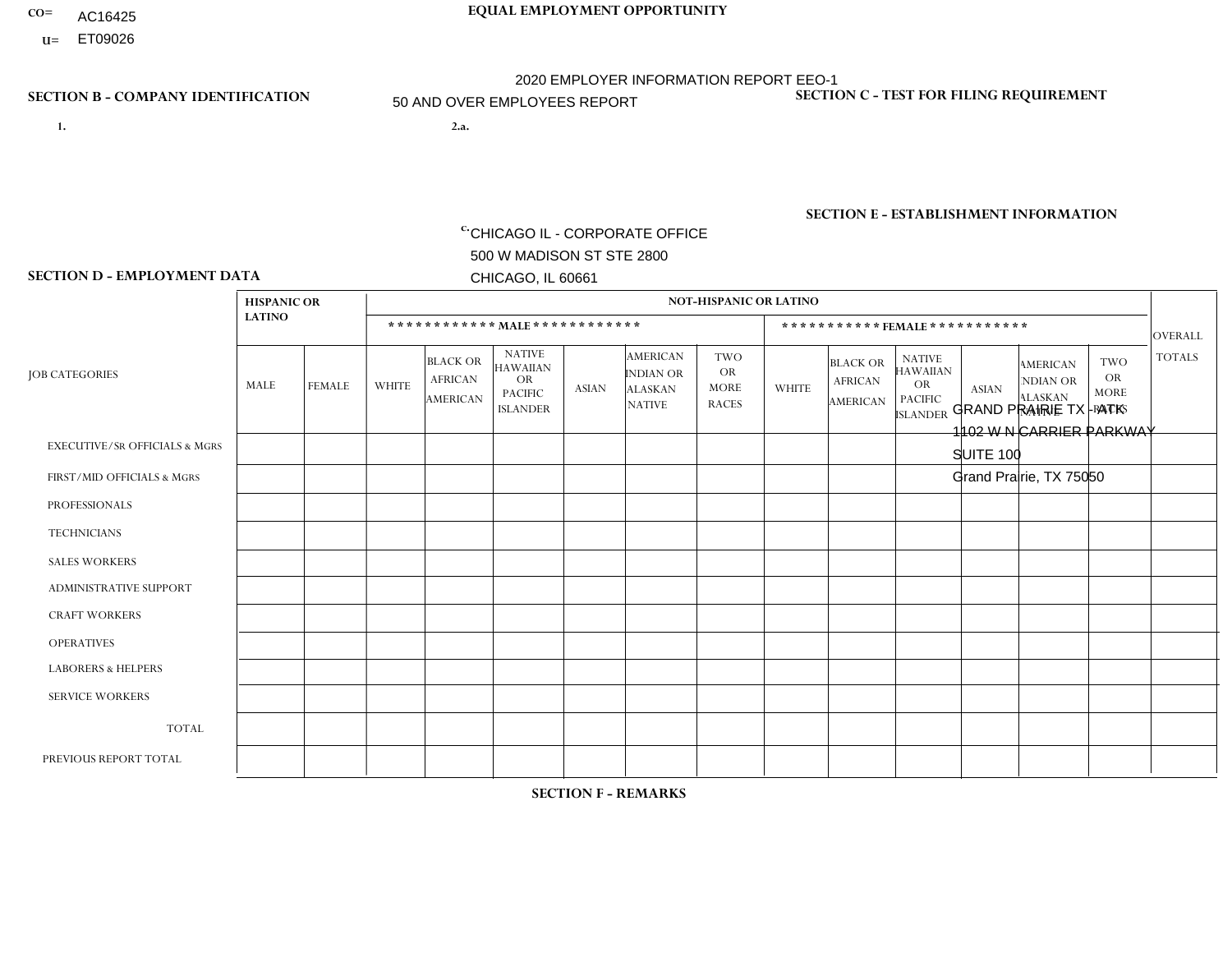- AC16425
- **U=**

- **1. 2.a.** CHICAGO IL CORPORATE OFFICE 500 W MADISON ST STE 2800 CHICAGO, IL 60661
- 2.a. HOUSTON TX 1101 EAST RICHEY ROAD HOUSTON, TX 77073

**SECTION B - COMPANY IDENTIFICATION SECTION C - TEST FOR FILING REQUIREMENT**

**SECTION E - ESTABLISHMENT INFORMATION c.**

1- Y 2- Y 3- N DUNS= 000123456

NAICS: 423140

EIN= 952920557

|                                          | <b>HISPANIC OR</b> |                | <b>NOT-HISPANIC OR LATINO</b> |                                                      |                                                                                    |              |                                                                        |                                                        |              |                                               |                                                                                    |                |                                                                       |                                                        |                |  |
|------------------------------------------|--------------------|----------------|-------------------------------|------------------------------------------------------|------------------------------------------------------------------------------------|--------------|------------------------------------------------------------------------|--------------------------------------------------------|--------------|-----------------------------------------------|------------------------------------------------------------------------------------|----------------|-----------------------------------------------------------------------|--------------------------------------------------------|----------------|--|
|                                          | <b>LATINO</b>      |                |                               |                                                      | ************ MAIE************                                                      |              |                                                                        |                                                        |              |                                               | ***********FEMALE***********                                                       |                |                                                                       |                                                        | <b>OVERALL</b> |  |
| <b>JOB CATEGORIES</b>                    | <b>MALE</b>        | <b>FEMALE</b>  | <b>WHITE</b>                  | <b>BLACK OR</b><br><b>AFRICAN</b><br><b>AMERICAN</b> | <b>NATIVE</b><br><b>HAWAIIAN</b><br><b>OR</b><br><b>PACIFIC</b><br><b>ISLANDER</b> | <b>ASIAN</b> | <b>AMERICAN</b><br><b>INDIAN OR</b><br><b>ALASKAN</b><br><b>NATIVE</b> | <b>TWO</b><br><b>OR</b><br><b>MORE</b><br><b>RACES</b> | <b>WHITE</b> | <b>BLACK OR</b><br><b>AFRICAN</b><br>AMERICAN | <b>NATIVE</b><br><b>HAWAIIAN</b><br><b>OR</b><br><b>PACIFIC</b><br><b>ISLANDER</b> | <b>ASIAN</b>   | <b>AMERICAN</b><br><b>NDIAN OR</b><br><b>ALASKAN</b><br><b>NATIVE</b> | <b>TWO</b><br><b>OR</b><br><b>MORE</b><br><b>RACES</b> | <b>TOTALS</b>  |  |
| <b>EXECUTIVE/SR OFFICIALS &amp; MGRS</b> | $\mathbf 0$        | $\mathbf 0$    | 1                             | $\Omega$                                             | $\Omega$                                                                           | 0            | $\Omega$                                                               | $\Omega$                                               | $\Omega$     | $\mathbf{0}$                                  | $\Omega$                                                                           | $\Omega$       | $\mathbf 0$                                                           | $\mathbf 0$                                            |                |  |
| FIRST/MID OFFICIALS & MGRS               | $\overline{2}$     |                | 1                             | $\Omega$                                             | $\Omega$                                                                           | 0            | $\Omega$                                                               | -1                                                     | $\Omega$     | $\Omega$                                      | $\Omega$                                                                           | $\Omega$       | $\mathbf 0$                                                           | $\Omega$                                               | 5              |  |
| <b>PROFESSIONALS</b>                     | 0                  | $\mathbf 0$    | $\mathbf{1}$                  | $\Omega$                                             | $\Omega$                                                                           | 0            | $\mathbf 0$                                                            | $\mathbf 0$                                            | $\Omega$     | $\Omega$                                      | $\mathbf 0$                                                                        | $\mathbf 0$    | $\mathbf 0$                                                           | $\mathbf 0$                                            | $\mathbf{1}$   |  |
| <b>TECHNICIANS</b>                       | 0                  | $\mathbf 0$    | $\mathbf 0$                   | $\Omega$                                             | $\Omega$                                                                           | 0            | $\Omega$                                                               | $\Omega$                                               | $\Omega$     | $\Omega$                                      | $\Omega$                                                                           | $\Omega$       | $\mathbf 0$                                                           | $\mathbf 0$                                            | $\mathbf 0$    |  |
| <b>SALES WORKERS</b>                     | 12                 | $\overline{4}$ | 6                             | $\overline{7}$                                       | $\Omega$                                                                           | 0            | $\mathbf{0}$                                                           | 3                                                      | $\Omega$     | $\Omega$                                      | $\Omega$                                                                           | $\mathbf 0$    | $\mathbf 0$                                                           | $\mathbf 0$                                            | 32             |  |
| <b>ADMINISTRATIVE SUPPORT</b>            | 0                  | $\overline{2}$ | $\Omega$                      | $\Omega$                                             | $\Omega$                                                                           | 0            | $\Omega$                                                               | $\Omega$                                               | $\Omega$     | 2                                             | $\Omega$                                                                           | $\Omega$       | $\mathbf 0$                                                           | 0                                                      | 4              |  |
| <b>CRAFT WORKERS</b>                     | 0                  | $\mathbf 0$    | 0                             | $\Omega$                                             | $\Omega$                                                                           | 0            | $\mathbf{0}$                                                           | $\mathbf 0$                                            | $\Omega$     | $\Omega$                                      | $\mathbf{0}$                                                                       | $\mathbf 0$    | $\mathbf 0$                                                           | $\mathbf 0$                                            | 0              |  |
| <b>OPERATIVES</b>                        | 10                 | $\mathbf 0$    | $\overline{c}$                | 4                                                    | $\Omega$                                                                           | 0            | $\mathbf 0$                                                            | $\mathbf 0$                                            | $\Omega$     | $\mathbf 0$                                   | $\mathbf{0}$                                                                       | $\overline{0}$ | $\mathbf{0}$                                                          | $\mathbf 0$                                            | 16             |  |
| <b>LABORERS &amp; HELPERS</b>            | 8                  | $\mathbf{0}$   | 1                             | 4                                                    | $\Omega$                                                                           | 0            | $\Omega$                                                               | 1                                                      | $\Omega$     | $\Omega$                                      | $\Omega$                                                                           | $\mathbf{0}$   | $\Omega$                                                              | $\Omega$                                               | 14             |  |
| <b>SERVICE WORKERS</b>                   | 0                  | $\mathbf 0$    | $\Omega$                      | $\Omega$                                             | $\Omega$                                                                           | $\Omega$     | $\Omega$                                                               | $\Omega$                                               | $\Omega$     | $\Omega$                                      | $\Omega$                                                                           | $\Omega$       | $\Omega$                                                              | $\Omega$                                               | $\mathbf 0$    |  |
| <b>TOTAL</b>                             | 32                 | $\overline{7}$ | 12                            | 15                                                   | $\Omega$                                                                           | 0            | $\mathbf 0$                                                            | 5                                                      | $\Omega$     | 2                                             | 0                                                                                  | $\mathbf 0$    | $\mathbf{0}$                                                          | $\mathbf 0$                                            | 73             |  |
| PREVIOUS REPORT TOTAL                    | 44                 | 9              | 16                            | 20                                                   | $\Omega$                                                                           | $\mathbf{1}$ |                                                                        | 4                                                      |              | 3                                             | $\Omega$                                                                           | $\Omega$       | 0                                                                     | $\overline{2}$                                         | 101            |  |

**SECTION D - EMPLOYMENT DATA**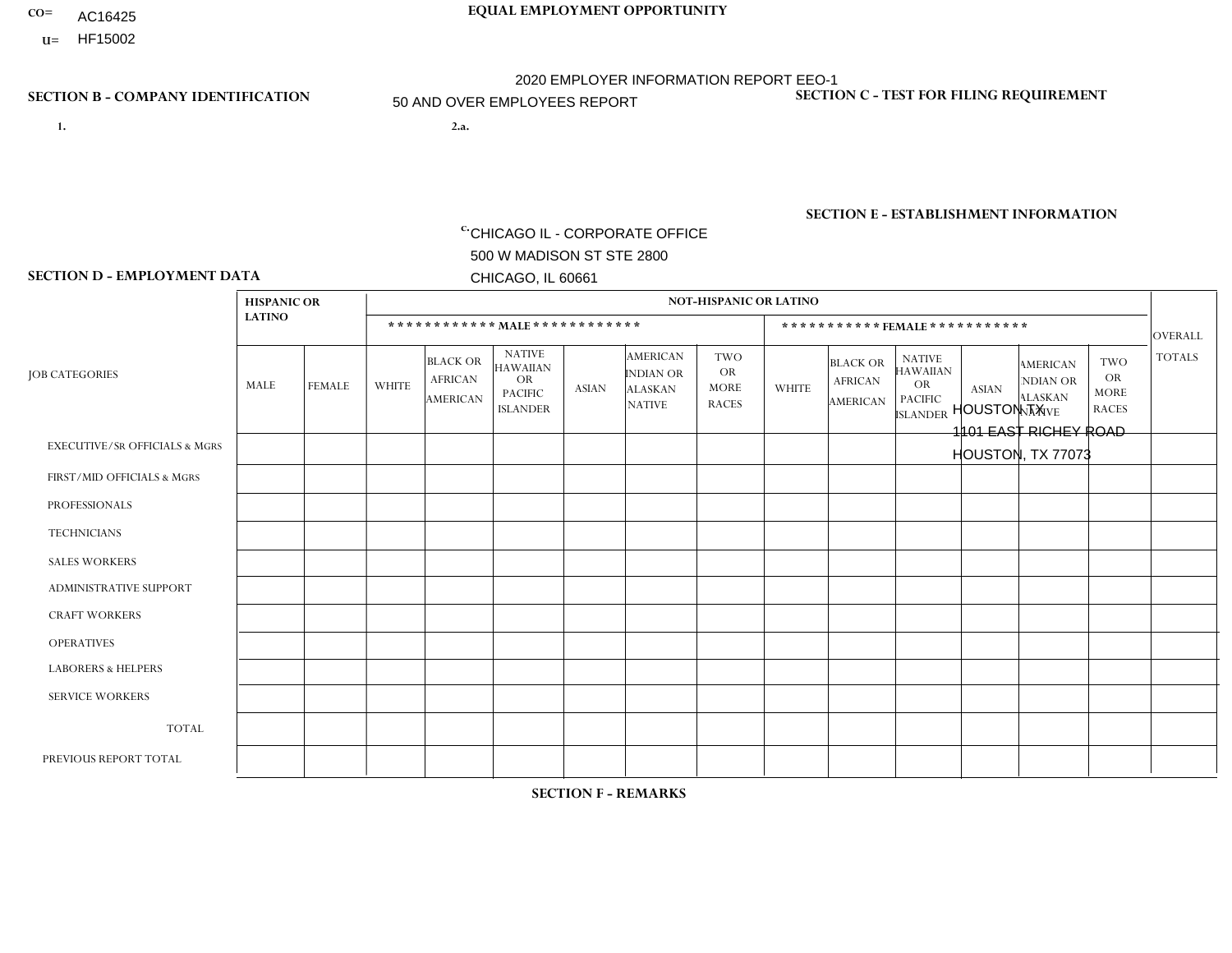- **CO= EQUAL EMPLOYMENT OPPORTUNITY** AC16425
	- **U=**

- **1. 2.a.** CHICAGO IL CORPORATE OFFICE 500 W MADISON ST STE 2800 CHICAGO, IL 60661
- 2.a. JENKINSBURG GA ATLANTA 2401 HIGHWAY 42 NORTH Jenkinsburg, GA 30234

2020 EMPLOYER INFORMATION REPORT EEO-1 50 AND OVER EMPLOYEES REPORT

c. EIN= 952920557

## **SECTION B - COMPANY IDENTIFICATION SECTION C - TEST FOR FILING REQUIREMENT**

1- Y 2- Y 3- N DUNS= 000123456

**SECTION E - ESTABLISHMENT INFORMATION c.** NAICS: 423140

### **SECTION D - EMPLOYMENT DATA**

|                                          | <b>HISPANIC OR</b> |                | <b>NOT-HISPANIC OR LATINO</b> |                                                      |                                                                                    |              |                                                                        |                                                        |                |                                               |                                                                                    |              |                                                                       |                                                        |                |
|------------------------------------------|--------------------|----------------|-------------------------------|------------------------------------------------------|------------------------------------------------------------------------------------|--------------|------------------------------------------------------------------------|--------------------------------------------------------|----------------|-----------------------------------------------|------------------------------------------------------------------------------------|--------------|-----------------------------------------------------------------------|--------------------------------------------------------|----------------|
|                                          | <b>LATINO</b>      |                |                               | ************ MALE ************                       |                                                                                    |              |                                                                        |                                                        |                | ***********FEMALE***********                  |                                                                                    |              |                                                                       |                                                        | <b>OVERALL</b> |
| <b>JOB CATEGORIES</b>                    | MALE               | <b>FEMALE</b>  | <b>WHITE</b>                  | <b>BLACK OR</b><br><b>AFRICAN</b><br><b>AMERICAN</b> | <b>NATIVE</b><br><b>HAWAIIAN</b><br><b>OR</b><br><b>PACIFIC</b><br><b>ISLANDER</b> | ASIAN        | <b>AMERICAN</b><br><b>INDIAN OR</b><br><b>ALASKAN</b><br><b>NATIVE</b> | <b>TWO</b><br><b>OR</b><br><b>MORE</b><br><b>RACES</b> | <b>WHITE</b>   | <b>BLACK OR</b><br><b>AFRICAN</b><br>AMERICAN | <b>NATIVE</b><br><b>HAWAIIAN</b><br><b>OR</b><br><b>PACIFIC</b><br><b>ISLANDER</b> | <b>ASIAN</b> | <b>AMERICAN</b><br><b>NDIAN OR</b><br><b>ALASKAN</b><br><b>NATIVE</b> | <b>TWO</b><br><b>OR</b><br><b>MORE</b><br><b>RACES</b> | <b>TOTALS</b>  |
| <b>EXECUTIVE/SR OFFICIALS &amp; MGRS</b> | $\Omega$           | $\Omega$       | $\Omega$                      | $\mathbf 0$                                          | $\Omega$                                                                           | $\mathbf{0}$ | $\Omega$                                                               | $\Omega$                                               | 0              | $\Omega$                                      | $\Omega$                                                                           | $\Omega$     | $\Omega$                                                              | $\Omega$                                               | $\mathbf{0}$   |
| FIRST/MID OFFICIALS & MGRS               | 0                  | $\Omega$       |                               | $\overline{c}$                                       | $\Omega$                                                                           | $\Omega$     | $\Omega$                                                               | $\Omega$                                               | $\overline{2}$ | $\Omega$                                      | $\Omega$                                                                           | $\Omega$     | $\Omega$                                                              | $\Omega$                                               | 5              |
| <b>PROFESSIONALS</b>                     | 0                  | $\mathbf 0$    | $\mathbf 0$                   | $\mathbf 0$                                          | $\Omega$                                                                           | $\Omega$     | $\Omega$                                                               | $\Omega$                                               |                | $\Omega$                                      | $\Omega$                                                                           | $\Omega$     | $\Omega$                                                              | $\Omega$                                               | $\mathbf{1}$   |
| <b>TECHNICIANS</b>                       | 0                  | $\Omega$       | $\Omega$                      | $\mathbf 0$                                          | $\Omega$                                                                           | $\Omega$     | $\Omega$                                                               | $\Omega$                                               | $\Omega$       | $\Omega$                                      | $\Omega$                                                                           | $\Omega$     | $\Omega$                                                              | $\Omega$                                               | $\mathbf{0}$   |
| <b>SALES WORKERS</b>                     | 0                  | $\Omega$       | 3                             | $\Omega$                                             | $\Omega$                                                                           | $\Omega$     | $\Omega$                                                               |                                                        | $\overline{2}$ | $\Omega$                                      | $\Omega$                                                                           | $\Omega$     | $\Omega$                                                              | $\Omega$                                               | 6              |
| <b>ADMINISTRATIVE SUPPORT</b>            | 0                  | 0              | 4                             | $\mathbf 0$                                          | 0                                                                                  | $\Omega$     | $\Omega$                                                               | $\Omega$                                               | $\overline{2}$ | 3                                             | $\Omega$                                                                           | $\mathbf{0}$ | $\mathbf{0}$                                                          | $\mathbf 0$                                            | 9              |
| <b>CRAFT WORKERS</b>                     |                    | $\Omega$       | 4                             | 4                                                    | $\Omega$                                                                           | $\Omega$     | $\Omega$                                                               |                                                        | 0              | $\Omega$                                      | $\Omega$                                                                           | $\Omega$     | $\Omega$                                                              | $\Omega$                                               | 10             |
| <b>OPERATIVES</b>                        |                    | $\overline{1}$ | 16                            | 16                                                   | $\mathbf{0}$                                                                       | 2            | 1                                                                      | 3                                                      |                | $\Omega$                                      | $\Omega$                                                                           | $\Omega$     | $\Omega$                                                              | $\Omega$                                               | 41             |
| <b>LABORERS &amp; HELPERS</b>            | 0                  | $\Omega$       | 3                             | $\mathbf 0$                                          | $\Omega$                                                                           | $\Omega$     | $\Omega$                                                               | $\Omega$                                               | $\overline{2}$ | $\Omega$                                      | $\Omega$                                                                           | $\mathbf{0}$ | $\Omega$                                                              | $\Omega$                                               | 5              |
| <b>SERVICE WORKERS</b>                   | 0                  | $\Omega$       | $\Omega$                      | $\mathbf 0$                                          | 0                                                                                  | $\Omega$     | $\Omega$                                                               | $\Omega$                                               | $\Omega$       | $\Omega$                                      | $\Omega$                                                                           | $\Omega$     | $\Omega$                                                              | $\mathbf 0$                                            | $\overline{0}$ |
| <b>TOTAL</b>                             | $\overline{2}$     | $\mathbf{1}$   | 31                            | 22                                                   | 0                                                                                  | 2            | -1                                                                     | 5                                                      | 10             | 3                                             | $\Omega$                                                                           | $\mathbf 0$  | 0                                                                     | $\mathbf 0$                                            | 77             |
| PREVIOUS REPORT TOTAL                    | 5                  | $\overline{2}$ | 49                            | 32                                                   | 0                                                                                  | $\Omega$     | $\overline{ }$                                                         | 8                                                      | 14             |                                               | $\Omega$                                                                           | $\Omega$     | 1                                                                     | $\mathbf 0$                                            | 113            |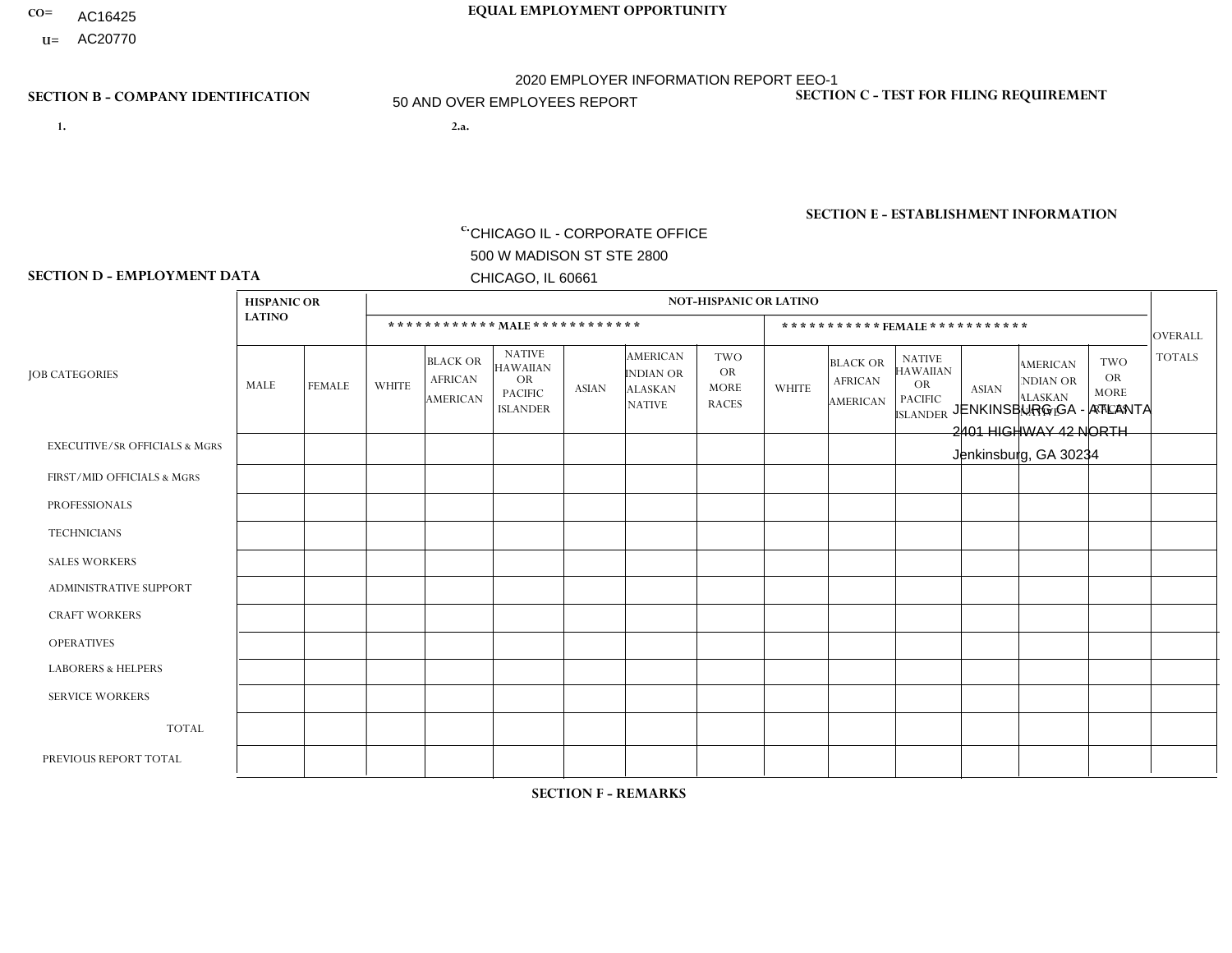- AC16425
- **U=**

**1. 2.a.** CHICAGO IL - CORPORATE OFFICE 500 W MADISON ST STE 2800 CHICAGO, IL 60661

2.a. YORK PA 275A CROSS FARM LN York, PA 17406

EIN= 952920557

## **SECTION B - COMPANY IDENTIFICATION SECTION C - TEST FOR FILING REQUIREMENT**

1- Y 2- Y 3- N DUNS= 000123456

**SECTION E - ESTABLISHMENT INFORMATION c.** NAICS: 423140

### **SECTION D - EMPLOYMENT DATA**

|                                          |               | <b>NOT-HISPANIC OR LATINO</b> |              |                                                      |                                                                                    |              |                                                                        |                                                        |                |                                               |                                                                                    |              |                                                                |                                                        |                |
|------------------------------------------|---------------|-------------------------------|--------------|------------------------------------------------------|------------------------------------------------------------------------------------|--------------|------------------------------------------------------------------------|--------------------------------------------------------|----------------|-----------------------------------------------|------------------------------------------------------------------------------------|--------------|----------------------------------------------------------------|--------------------------------------------------------|----------------|
|                                          | <b>LATINO</b> |                               |              | ************ MALE ************                       |                                                                                    |              |                                                                        |                                                        |                |                                               | *********** FEMALE ***********                                                     |              |                                                                |                                                        | <b>OVERALL</b> |
| <b>JOB CATEGORIES</b>                    | MALE          | <b>FEMALE</b>                 | <b>WHITE</b> | <b>BLACK OR</b><br><b>AFRICAN</b><br><b>AMERICAN</b> | <b>NATIVE</b><br><b>HAWAIIAN</b><br><b>OR</b><br><b>PACIFIC</b><br><b>ISLANDER</b> | <b>ASIAN</b> | <b>AMERICAN</b><br><b>INDIAN OR</b><br><b>ALASKAN</b><br><b>NATIVE</b> | <b>TWO</b><br><b>OR</b><br><b>MORE</b><br><b>RACES</b> | <b>WHITE</b>   | <b>BLACK OR</b><br><b>AFRICAN</b><br>AMERICAN | <b>NATIVE</b><br><b>HAWAIIAN</b><br><b>OR</b><br><b>PACIFIC</b><br><b>ISLANDER</b> | <b>ASIAN</b> | <b>AMERICAN</b><br>NDIAN OR<br><b>ALASKAN</b><br><b>NATIVE</b> | <b>TWO</b><br><b>OR</b><br><b>MORE</b><br><b>RACES</b> | <b>TOTALS</b>  |
| <b>EXECUTIVE/SR OFFICIALS &amp; MGRS</b> | $\Omega$      | $\Omega$                      | $\mathbf{0}$ | $\Omega$                                             | $\Omega$                                                                           | $\Omega$     | $\Omega$                                                               | $\Omega$                                               | 0              | $\Omega$                                      | $\Omega$                                                                           | $\Omega$     | $\Omega$                                                       | $\Omega$                                               | $\Omega$       |
| FIRST/MID OFFICIALS & MGRS               | $\Omega$      | $\Omega$                      | 5            | $\Omega$                                             | $\Omega$                                                                           | $\Omega$     | $\Omega$                                                               | 1                                                      | 1              | $\Omega$                                      | 0                                                                                  | $\Omega$     | $\Omega$                                                       | $\Omega$                                               | $\overline{7}$ |
| <b>PROFESSIONALS</b>                     | $\Omega$      | $\overline{0}$                | 1            | $\mathbf 0$                                          | $\Omega$                                                                           | $\Omega$     | $\Omega$                                                               | $\Omega$                                               | $\Omega$       | $\Omega$                                      | 0                                                                                  | 0            | $\Omega$                                                       | $\mathbf 0$                                            | $\mathbf{1}$   |
| <b>TECHNICIANS</b>                       | $\Omega$      | $\Omega$                      | $\Omega$     | $\Omega$                                             | $\Omega$                                                                           | $\Omega$     | $\Omega$                                                               | $\Omega$                                               | $\Omega$       | $\Omega$                                      | 0                                                                                  | $\mathbf 0$  | $\Omega$                                                       | $\mathbf 0$                                            | $\Omega$       |
| <b>SALES WORKERS</b>                     | 2             | $\Omega$                      | 3            | $\Omega$                                             | $\Omega$                                                                           | $\Omega$     | $\Omega$                                                               | $\Omega$                                               | $\Omega$       | $\Omega$                                      | $\Omega$                                                                           | $\Omega$     | $\Omega$                                                       | $\Omega$                                               | 5              |
| <b>ADMINISTRATIVE SUPPORT</b>            | $\Omega$      | $\Omega$                      | $\Omega$     | $\overline{ }$                                       | 0                                                                                  | $\Omega$     | $\Omega$                                                               | $\Omega$                                               | $\overline{2}$ | $\Omega$                                      | 0                                                                                  | $\mathbf 0$  | $\Omega$                                                       | $\mathbf 0$                                            | 3              |
| <b>CRAFT WORKERS</b>                     | $\Omega$      | $\Omega$                      | $\mathbf{0}$ | $\mathbf 0$                                          | $\Omega$                                                                           | $\Omega$     | $\Omega$                                                               | $\Omega$                                               | 0              | $\Omega$                                      | 0                                                                                  | $\Omega$     | $\Omega$                                                       | $\Omega$                                               | $\Omega$       |
| <b>OPERATIVES</b>                        | 2             | $\Omega$                      | 19           | $\overline{2}$                                       | $\Omega$                                                                           | $\Omega$     | $\Omega$                                                               | 1                                                      | 0              | $\Omega$                                      | 0                                                                                  | $\mathbf 0$  | $\Omega$                                                       | $\Omega$                                               | 24             |
| <b>LABORERS &amp; HELPERS</b>            | 2             | $\Omega$                      | 12           | $\overline{1}$                                       | $\Omega$                                                                           | $\Omega$     | $\Omega$                                                               | $\Omega$                                               | $\Omega$       | $\Omega$                                      | $\Omega$                                                                           | $\Omega$     | $\Omega$                                                       | $\Omega$                                               | 15             |
| <b>SERVICE WORKERS</b>                   | $\Omega$      | $\Omega$                      | $\Omega$     | 0                                                    | $\Omega$                                                                           | $\Omega$     | $\Omega$                                                               | $\Omega$                                               | 0              | $\Omega$                                      | $\Omega$                                                                           | $\mathbf 0$  | $\Omega$                                                       | $\Omega$                                               | $\mathbf 0$    |
| <b>TOTAL</b>                             | 6             | 0                             | 40           | 4                                                    | $\mathbf{0}$                                                                       | 0            | $\Omega$                                                               | $\overline{2}$                                         | 3              | $\Omega$                                      | 0                                                                                  | $\mathbf 0$  | 0                                                              | $\mathbf 0$                                            | 55             |
| PREVIOUS REPORT TOTAL                    | 12            | $\mathbf{1}$                  | 44           | 8                                                    | 0                                                                                  | $\Omega$     | $\Omega$                                                               | 5                                                      | $\overline{2}$ | $\Omega$                                      | 0                                                                                  | $\Omega$     | $\Omega$                                                       | $\mathbf 0$                                            | 72             |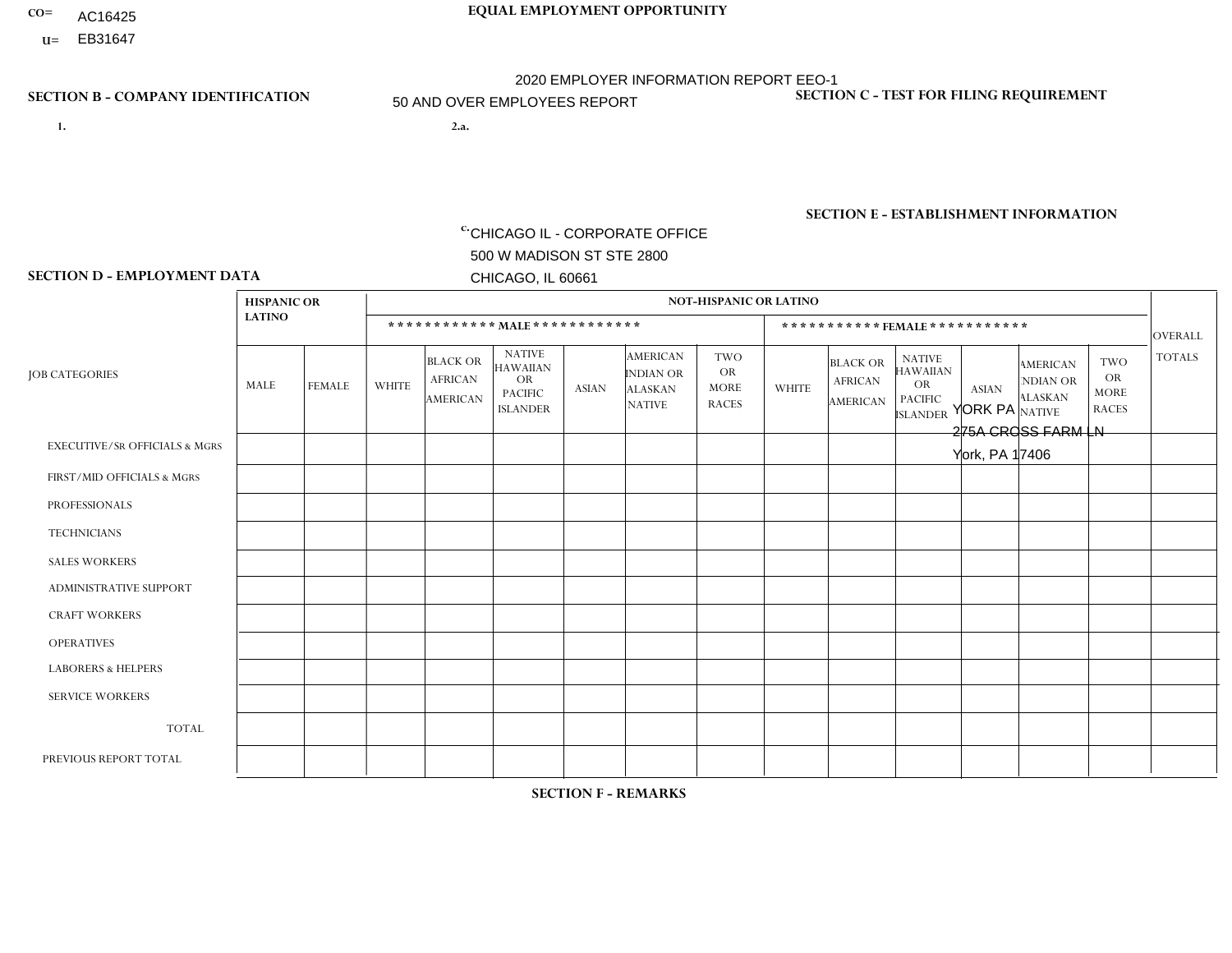- **CO= EQUAL EMPLOYMENT OPPORTUNITY** AC16425
	- **U=**

- **1. 2.a.** CHICAGO IL CORPORATE OFFICE 500 W MADISON ST STE 2800 CHICAGO, IL 60661
- 2.a. BROWNSTOWN MI KAO WAREHOUSE 17950 DIX TOLEDO HIGHWAY Brownstown, MI 48193

2020 EMPLOYER INFORMATION REPORT EEO-1 50 AND OVER EMPLOYEES REPORT

c. EIN= 952920557

## **SECTION B - COMPANY IDENTIFICATION SECTION C - TEST FOR FILING REQUIREMENT**

1- Y 2- Y 3- N DUNS= 000123456

**SECTION E - ESTABLISHMENT INFORMATION c.** NAICS: 423140

## **SECTION D - EMPLOYMENT DATA**

|                                          | <b>HISPANIC OR</b> |              | <b>NOT-HISPANIC OR LATINO</b> |                                                      |                                                                                    |              |                                                                 |                                                        |                |                                                      |                                                                                    |              |                                                                       |                                                        |                |
|------------------------------------------|--------------------|--------------|-------------------------------|------------------------------------------------------|------------------------------------------------------------------------------------|--------------|-----------------------------------------------------------------|--------------------------------------------------------|----------------|------------------------------------------------------|------------------------------------------------------------------------------------|--------------|-----------------------------------------------------------------------|--------------------------------------------------------|----------------|
|                                          | <b>LATINO</b>      |              |                               |                                                      | ************ MALE ************                                                     |              |                                                                 |                                                        |                |                                                      | ***********FEMALE***********                                                       |              |                                                                       |                                                        | <b>OVERALL</b> |
| <b>JOB CATEGORIES</b>                    | MALE               | FEMALE       | <b>WHITE</b>                  | <b>BLACK OR</b><br><b>AFRICAN</b><br><b>AMERICAN</b> | <b>NATIVE</b><br><b>HAWAIIAN</b><br><b>OR</b><br><b>PACIFIC</b><br><b>ISLANDER</b> | <b>ASIAN</b> | <b>AMERICAN</b><br>INDIAN OR<br><b>ALASKAN</b><br><b>NATIVE</b> | <b>TWO</b><br><b>OR</b><br><b>MORE</b><br><b>RACES</b> | <b>WHITE</b>   | <b>BLACK OR</b><br><b>AFRICAN</b><br><b>AMERICAN</b> | <b>NATIVE</b><br><b>HAWAIIAN</b><br><b>OR</b><br><b>PACIFIC</b><br><b>ISLANDER</b> | <b>ASIAN</b> | <b>AMERICAN</b><br><b>NDIAN OR</b><br><b>ALASKAN</b><br><b>NATIVE</b> | <b>TWO</b><br><b>OR</b><br><b>MORE</b><br><b>RACES</b> | <b>TOTALS</b>  |
| <b>EXECUTIVE/SR OFFICIALS &amp; MGRS</b> | $\Omega$           | $\Omega$     | $\overline{\mathbf{1}}$       | $\mathbf 0$                                          | $\mathbf 0$                                                                        | $\Omega$     | $\Omega$                                                        | $\Omega$                                               | $\Omega$       | $\Omega$                                             | $\Omega$                                                                           | $\mathbf{0}$ | $\Omega$                                                              | $\Omega$                                               |                |
| FIRST/MID OFFICIALS & MGRS               | 0                  | $\mathbf{0}$ | 8                             | $\mathbf{1}$                                         | $\mathbf 0$                                                                        | $\mathbf 0$  | $\Omega$                                                        | 1                                                      |                | $\Omega$                                             | $\mathbf{0}$                                                                       | $\mathbf{0}$ | $\Omega$                                                              | $\Omega$                                               | 11             |
| <b>PROFESSIONALS</b>                     | 0                  | $\mathbf{0}$ | $\mathbf{1}$                  | $\mathbf 0$                                          | $\mathbf 0$                                                                        | $\mathbf{0}$ | $\Omega$                                                        | $\Omega$                                               | $\Omega$       | $\Omega$                                             | $\Omega$                                                                           | $\mathbf 0$  | $\Omega$                                                              | $\mathbf{0}$                                           | $\overline{1}$ |
| <b>TECHNICIANS</b>                       | 0                  | $\mathbf 0$  | $\mathbf 0$                   | $\mathbf 0$                                          | $\mathbf 0$                                                                        | $\mathbf 0$  | $\mathbf{0}$                                                    | $\Omega$                                               | $\mathbf 0$    | $\mathbf 0$                                          | $\mathbf 0$                                                                        | $\mathbf 0$  | $\mathbf 0$                                                           | $\mathbf 0$                                            | $\mathbf 0$    |
| <b>SALES WORKERS</b>                     | 0                  | $\mathbf 0$  | $\mathbf 0$                   | $\mathbf 0$                                          | $\mathbf 0$                                                                        | $\Omega$     | $\mathbf{0}$                                                    | $\Omega$                                               | $\Omega$       | $\Omega$                                             | $\mathbf{0}$                                                                       | $\mathbf{0}$ | $\Omega$                                                              | $\Omega$                                               | $\mathbf 0$    |
| <b>ADMINISTRATIVE SUPPORT</b>            | $\Omega$           | $\Omega$     | $\mathbf 0$                   | $\Omega$                                             | $\mathbf 0$                                                                        | $\Omega$     | $\mathbf{0}$                                                    | $\Omega$                                               |                | $\blacktriangleleft$                                 | $\Omega$                                                                           | $\mathbf{0}$ | $\Omega$                                                              | $\Omega$                                               | 2              |
| <b>CRAFT WORKERS</b>                     | 0                  | $\Omega$     | $\mathbf 0$                   | $\mathbf 0$                                          | $\Omega$                                                                           | $\Omega$     | $\Omega$                                                        | $\Omega$                                               | $\Omega$       | $\Omega$                                             | $\Omega$                                                                           | $\Omega$     | $\Omega$                                                              | $\Omega$                                               | $\Omega$       |
| <b>OPERATIVES</b>                        |                    | $\mathbf 0$  | 17                            | $\overline{4}$                                       | $\mathbf 0$                                                                        | $\mathbf 0$  | $\Omega$                                                        | $\Omega$                                               | $\overline{2}$ | $\Omega$                                             | $\Omega$                                                                           | $\mathbf{0}$ | $\Omega$                                                              | $\mathbf{0}$                                           | 24             |
| <b>LABORERS &amp; HELPERS</b>            | 4                  | $\Omega$     | 22                            | 29                                                   | $\mathbf 0$                                                                        | $\Omega$     | -1                                                              | $\overline{2}$                                         | 12             | 13                                                   | $\mathbf{0}$                                                                       | $\Omega$     | $\Omega$                                                              | $\overline{ }$                                         | 84             |
| <b>SERVICE WORKERS</b>                   | 0                  | $\mathbf 0$  | $\mathbf 0$                   | $\mathbf 0$                                          | $\mathbf 0$                                                                        | $\mathbf 0$  | $\Omega$                                                        | $\Omega$                                               | $\Omega$       | $\Omega$                                             | $\Omega$                                                                           | $\Omega$     | $\mathbf{0}$                                                          | $\mathbf{0}$                                           | $\overline{0}$ |
| <b>TOTAL</b>                             | 5                  | 0            | 49                            | 34                                                   | 0                                                                                  | 0            | -1                                                              | 3                                                      | 16             | 14                                                   | $\Omega$                                                                           | $\mathbf 0$  | 0                                                                     | $\mathbf{1}$                                           | 123            |
| PREVIOUS REPORT TOTAL                    | 4                  | $\mathbf 0$  | 33                            | 34                                                   | $\mathbf 0$                                                                        | $\Omega$     | $\Omega$                                                        | $\overline{2}$                                         | 15             | 13                                                   | $\mathbf{0}$                                                                       | $\Omega$     | $\Omega$                                                              | $\overline{c}$                                         | 103            |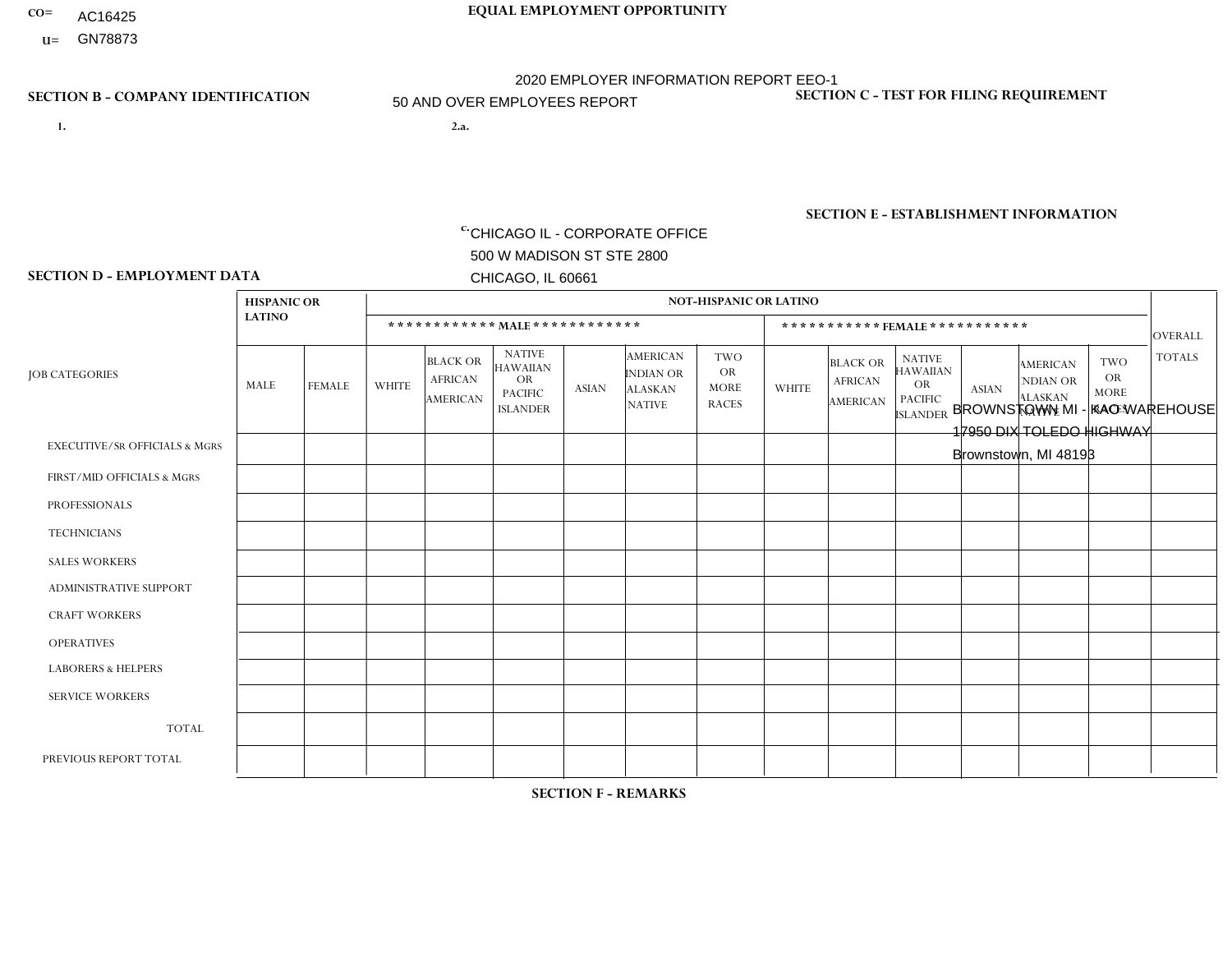- AC16425
- **U=**

**1. 2.a.** CHICAGO IL - CORPORATE OFFICE 500 W MADISON ST STE 2800 CHICAGO, IL 60661

2.a. GREENSBORO NC 4224 TUDOR LANE STE 105 Greensboro, NC 27410

EIN= 952920557

## **SECTION B - COMPANY IDENTIFICATION SECTION C - TEST FOR FILING REQUIREMENT**

1- Y 2- Y 3- N DUNS= 000123456

**SECTION E - ESTABLISHMENT INFORMATION c.** NAICS: 423140

### **SECTION D - EMPLOYMENT DATA**

|                                          | <b>HISPANIC OR</b><br><b>LATINO</b> |               | <b>NOT-HISPANIC OR LATINO</b> |                                                      |                                                                                    |              |                                                                        |                                                        |                |                                               |                                                                                    |              |                                                                       |                                                        |                |
|------------------------------------------|-------------------------------------|---------------|-------------------------------|------------------------------------------------------|------------------------------------------------------------------------------------|--------------|------------------------------------------------------------------------|--------------------------------------------------------|----------------|-----------------------------------------------|------------------------------------------------------------------------------------|--------------|-----------------------------------------------------------------------|--------------------------------------------------------|----------------|
|                                          |                                     |               |                               |                                                      | ************ MAIE************                                                      |              |                                                                        |                                                        |                |                                               | ***********FEMALE***********                                                       |              |                                                                       |                                                        | <b>OVERALL</b> |
| <b>JOB CATEGORIES</b>                    | <b>MALE</b>                         | <b>FEMALE</b> | <b>WHITE</b>                  | <b>BLACK OR</b><br><b>AFRICAN</b><br><b>AMERICAN</b> | <b>NATIVE</b><br><b>HAWAIIAN</b><br><b>OR</b><br><b>PACIFIC</b><br><b>ISLANDER</b> | <b>ASIAN</b> | <b>AMERICAN</b><br><b>INDIAN OR</b><br><b>ALASKAN</b><br><b>NATIVE</b> | <b>TWO</b><br><b>OR</b><br><b>MORE</b><br><b>RACES</b> | <b>WHITE</b>   | <b>BLACK OR</b><br><b>AFRICAN</b><br>AMERICAN | <b>NATIVE</b><br><b>HAWAIIAN</b><br><b>OR</b><br><b>PACIFIC</b><br><b>ISLANDER</b> | <b>ASIAN</b> | <b>AMERICAN</b><br><b>NDIAN OR</b><br><b>ALASKAN</b><br><b>NATIVE</b> | <b>TWO</b><br><b>OR</b><br><b>MORE</b><br><b>RACES</b> | <b>TOTALS</b>  |
| <b>EXECUTIVE/SR OFFICIALS &amp; MGRS</b> | $\mathbf 0$                         | 0             | $\mathbf 0$                   | $\mathbf 0$                                          | $\Omega$                                                                           | $\Omega$     | $\Omega$                                                               | $\Omega$                                               | $\Omega$       | $\Omega$                                      | $\Omega$                                                                           | 0            | $\Omega$                                                              | $\Omega$                                               | $\mathbf 0$    |
| FIRST/MID OFFICIALS & MGRS               | 0                                   | $\mathbf 0$   | 6                             | -1                                                   | $\Omega$                                                                           | $\Omega$     | $\Omega$                                                               | $\Omega$                                               | $\Omega$       | $\Omega$                                      | $\Omega$                                                                           | $\Omega$     | $\Omega$                                                              | $\mathbf 0$                                            | $\overline{7}$ |
| <b>PROFESSIONALS</b>                     | 0                                   | 0             | $\overline{1}$                | $\Omega$                                             | $\Omega$                                                                           | $\mathbf{0}$ | $\Omega$                                                               | $\Omega$                                               | 3              | $\Omega$                                      | $\Omega$                                                                           | $\Omega$     | $\Omega$                                                              | $\Omega$                                               | 4              |
| <b>TECHNICIANS</b>                       | 0                                   | 0             | $\Omega$                      | 0                                                    | $\Omega$                                                                           | $\Omega$     | $\Omega$                                                               | $\Omega$                                               | $\Omega$       | $\Omega$                                      | $\Omega$                                                                           | $\Omega$     | $\Omega$                                                              | $\mathbf 0$                                            | $\overline{0}$ |
| <b>SALES WORKERS</b>                     | 1                                   | $\Omega$      | 14                            | $\Omega$                                             | $\mathbf{0}$                                                                       | $\Omega$     | $\Omega$                                                               | $\Omega$                                               | $\mathbf{1}$   | $\Omega$                                      | $\Omega$                                                                           | $\Omega$     | $\Omega$                                                              | $\mathbf{0}$                                           | 16             |
| ADMINISTRATIVE SUPPORT                   | 0                                   | $\mathbf 0$   | 1                             | $\mathbf 0$                                          | $\Omega$                                                                           | $\Omega$     | $\mathbf{0}$                                                           | $\Omega$                                               | $\Omega$       | $\Omega$                                      | $\mathbf{0}$                                                                       | $\Omega$     | $\Omega$                                                              | $\mathbf 0$                                            | $\overline{1}$ |
| <b>CRAFT WORKERS</b>                     | 0                                   | $\Omega$      | $\Omega$                      | $\Omega$                                             | $\Omega$                                                                           | $\mathbf{0}$ | $\Omega$                                                               | $\Omega$                                               | $\Omega$       | $\Omega$                                      | $\mathbf{0}$                                                                       | $\Omega$     | $\Omega$                                                              | $\mathbf{0}$                                           | $\Omega$       |
| <b>OPERATIVES</b>                        | 1                                   | $\Omega$      | 31                            | 9                                                    | $\Omega$                                                                           | $\Omega$     | $\Omega$                                                               | 2                                                      | $\Omega$       | $\Omega$                                      | $\Omega$                                                                           | $\Omega$     | $\Omega$                                                              | $\mathbf{0}$                                           | 43             |
| <b>LABORERS &amp; HELPERS</b>            | 1                                   | $\Omega$      | $\overline{c}$                | 1                                                    | $\Omega$                                                                           | $\Omega$     | $\Omega$                                                               | $\Omega$                                               | $\Omega$       | $\Omega$                                      | $\Omega$                                                                           | $\Omega$     | $\Omega$                                                              | $\mathbf{0}$                                           | 4              |
| <b>SERVICE WORKERS</b>                   | 0                                   | $\mathbf 0$   | 0                             | 0                                                    | $\mathbf 0$                                                                        | $\mathbf{0}$ | $\Omega$                                                               | $\Omega$                                               | $\Omega$       | $\Omega$                                      | $\mathbf{0}$                                                                       | 0            | $\Omega$                                                              | $\mathbf 0$                                            | $\mathbf{0}$   |
| <b>TOTAL</b>                             | 3                                   | 0             | 55                            | 11                                                   | $\mathbf 0$                                                                        | $\mathbf{0}$ | $\Omega$                                                               | 2                                                      | $\overline{4}$ | $\Omega$                                      | $\mathbf{0}$                                                                       | 0            | $\Omega$                                                              | $\mathbf 0$                                            | 75             |
| PREVIOUS REPORT TOTAL                    | 3                                   | $\Omega$      | 63                            | 14                                                   | $\Omega$                                                                           | $\Omega$     | $\Omega$                                                               | $\overline{2}$                                         | $\overline{4}$ | $\Omega$                                      | $\mathbf{0}$                                                                       | $\Omega$     | $\Omega$                                                              | $\Omega$                                               | 86             |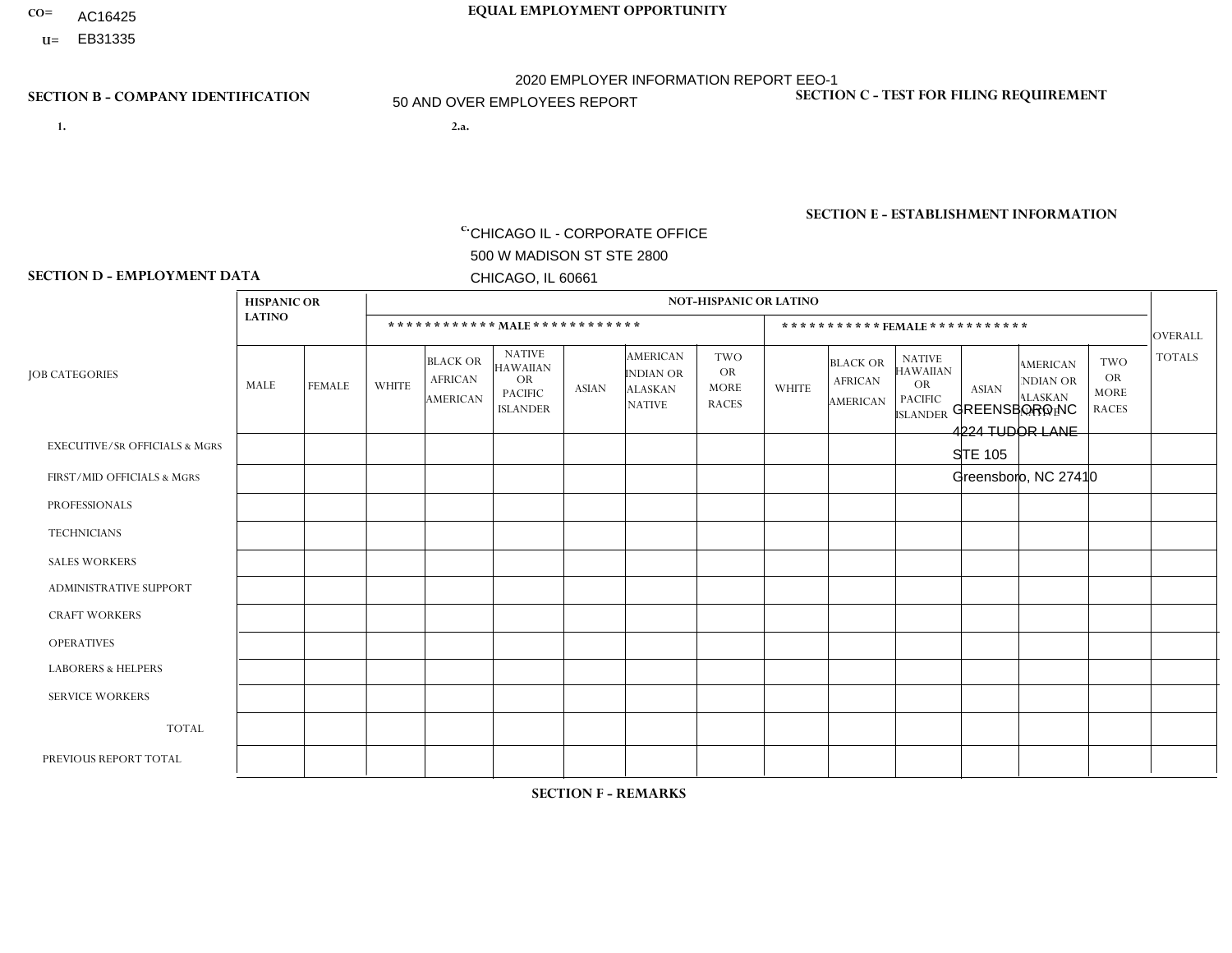- AC16425
- **U=**

**1. 2.a.** CHICAGO IL - CORPORATE OFFICE 500 W MADISON ST STE 2800 CHICAGO, IL 60661

2.a. EXETER PA - KAO WAREHOUSE 68 SLOCUM AVE Exeter, PA 18643

EIN= 952920557

# **SECTION B - COMPANY IDENTIFICATION SECTION C - TEST FOR FILING REQUIREMENT**

1- Y 2- Y 3- N DUNS= 000123456

**SECTION E - ESTABLISHMENT INFORMATION c.** NAICS: 423140

### **SECTION D - EMPLOYMENT DATA**

|                                          | <b>HISPANIC OR</b> |                |              |                                                      |                                                                                    |              |                                                                        | <b>NOT-HISPANIC OR LATINO</b>                          |                |                                               |                                                                                    |              |                                                                       |                                                        |                |
|------------------------------------------|--------------------|----------------|--------------|------------------------------------------------------|------------------------------------------------------------------------------------|--------------|------------------------------------------------------------------------|--------------------------------------------------------|----------------|-----------------------------------------------|------------------------------------------------------------------------------------|--------------|-----------------------------------------------------------------------|--------------------------------------------------------|----------------|
|                                          | <b>LATINO</b>      |                |              |                                                      | ************ MAIE************                                                      |              |                                                                        |                                                        |                | *********** FEMALE ***********                |                                                                                    |              |                                                                       |                                                        | <b>OVERALL</b> |
| <b>JOB CATEGORIES</b>                    | MALE               | FEMALE         | <b>WHITE</b> | <b>BLACK OR</b><br><b>AFRICAN</b><br><b>AMERICAN</b> | <b>NATIVE</b><br><b>HAWAIIAN</b><br><b>OR</b><br><b>PACIFIC</b><br><b>ISLANDER</b> | <b>ASIAN</b> | <b>AMERICAN</b><br><b>INDIAN OR</b><br><b>ALASKAN</b><br><b>NATIVE</b> | <b>TWO</b><br><b>OR</b><br><b>MORE</b><br><b>RACES</b> | <b>WHITE</b>   | <b>BLACK OR</b><br><b>AFRICAN</b><br>AMERICAN | <b>NATIVE</b><br><b>HAWAIIAN</b><br><b>OR</b><br><b>PACIFIC</b><br><b>ISLANDER</b> | <b>ASIAN</b> | <b>AMERICAN</b><br><b>NDIAN OR</b><br><b>ALASKAN</b><br><b>NATIVE</b> | <b>TWO</b><br><b>OR</b><br><b>MORE</b><br><b>RACES</b> | <b>TOTALS</b>  |
| <b>EXECUTIVE/SR OFFICIALS &amp; MGRS</b> | $\Omega$           | $\Omega$       | 2            | $\Omega$                                             | $\Omega$                                                                           | $\mathbf{0}$ | $\Omega$                                                               | $\Omega$                                               | 0              | $\Omega$                                      | $\Omega$                                                                           | $\Omega$     | $\Omega$                                                              | $\Omega$                                               | $\overline{2}$ |
| FIRST/MID OFFICIALS & MGRS               | 0                  | $\Omega$       | 13           | $\mathbf 0$                                          | $\Omega$                                                                           | $\mathbf{0}$ | $\mathbf{0}$                                                           |                                                        | 0              | $\Omega$                                      | $\Omega$                                                                           | $\Omega$     | $\Omega$                                                              | $\Omega$                                               | 14             |
| <b>PROFESSIONALS</b>                     | 0                  | $\mathbf{0}$   | 1            | $\mathbf 0$                                          | $\Omega$                                                                           | $\Omega$     | $\Omega$                                                               | $\Omega$                                               | $\overline{2}$ | $\Omega$                                      | $\Omega$                                                                           | $\mathbf 0$  | $\Omega$                                                              | $\Omega$                                               | 3              |
| <b>TECHNICIANS</b>                       | $\Omega$           | $\mathbf 0$    | $\Omega$     | $\mathbf 0$                                          | $\Omega$                                                                           | $\Omega$     | $\Omega$                                                               | $\Omega$                                               | $\overline{0}$ | $\Omega$                                      | $\Omega$                                                                           | $\Omega$     | $\Omega$                                                              | $\mathbf 0$                                            | $\mathbf 0$    |
| <b>SALES WORKERS</b>                     | $\Omega$           | $\Omega$       | $\Omega$     | $\mathbf 0$                                          | $\Omega$                                                                           | $\Omega$     | $\Omega$                                                               | $\Omega$                                               | $\Omega$       | $\Omega$                                      | $\Omega$                                                                           | $\mathbf{0}$ | $\Omega$                                                              | $\mathbf{0}$                                           | $\mathbf 0$    |
| <b>ADMINISTRATIVE SUPPORT</b>            | 0                  | $\mathbf 0$    | 4            | $\mathbf 0$                                          | $\mathbf 0$                                                                        | $\mathbf{0}$ | $\Omega$                                                               | $\Omega$                                               | 5              | $\Omega$                                      | $\Omega$                                                                           | $\mathbf 0$  | $\Omega$                                                              | $\mathbf 0$                                            | 9              |
| <b>CRAFT WORKERS</b>                     | 0                  | $\Omega$       | $\Omega$     | $\Omega$                                             | $\Omega$                                                                           | $\Omega$     | $\Omega$                                                               | $\Omega$                                               | 0              | $\Omega$                                      | $\Omega$                                                                           | $\mathbf{0}$ | $\Omega$                                                              | $\Omega$                                               | $\Omega$       |
| <b>OPERATIVES</b>                        | 0                  | $\Omega$       | $\Omega$     | $\Omega$                                             | $\Omega$                                                                           | $\Omega$     | $\Omega$                                                               | $\Omega$                                               | 0              | $\Omega$                                      | $\Omega$                                                                           | $\Omega$     | $\Omega$                                                              | $\Omega$                                               | $\Omega$       |
| <b>LABORERS &amp; HELPERS</b>            | 4                  | $\overline{2}$ | 85           | 4                                                    | $\Omega$                                                                           | $\Omega$     | $\Omega$                                                               | $\overline{2}$                                         | 38             | $\overline{2}$                                | $\Omega$                                                                           | $\Omega$     | $\Omega$                                                              | $\overline{1}$                                         | 138            |
| <b>SERVICE WORKERS</b>                   | 0                  | $\mathbf 0$    | 2            | $\mathbf 0$                                          | 0                                                                                  | $\Omega$     | $\Omega$                                                               | $\Omega$                                               | $\overline{2}$ | $\Omega$                                      | $\Omega$                                                                           | 0            | $\Omega$                                                              | $\mathbf 0$                                            | 4              |
| <b>TOTAL</b>                             | 4                  | 2              | 107          | 4                                                    | $\mathbf{0}$                                                                       | $\mathbf 0$  | $\Omega$                                                               | 3                                                      | 47             | $\overline{2}$                                | $\Omega$                                                                           | $\mathbf 0$  | 0                                                                     | $\mathbf{1}$                                           | 170            |
| PREVIOUS REPORT TOTAL                    | 4                  | 4              | 135          | 8                                                    | $\Omega$                                                                           | $\mathbf{0}$ | $\Omega$                                                               | 5                                                      | 58             | $\overline{2}$                                | $\Omega$                                                                           | $\Omega$     | 0                                                                     | $\mathbf{1}$                                           | 217            |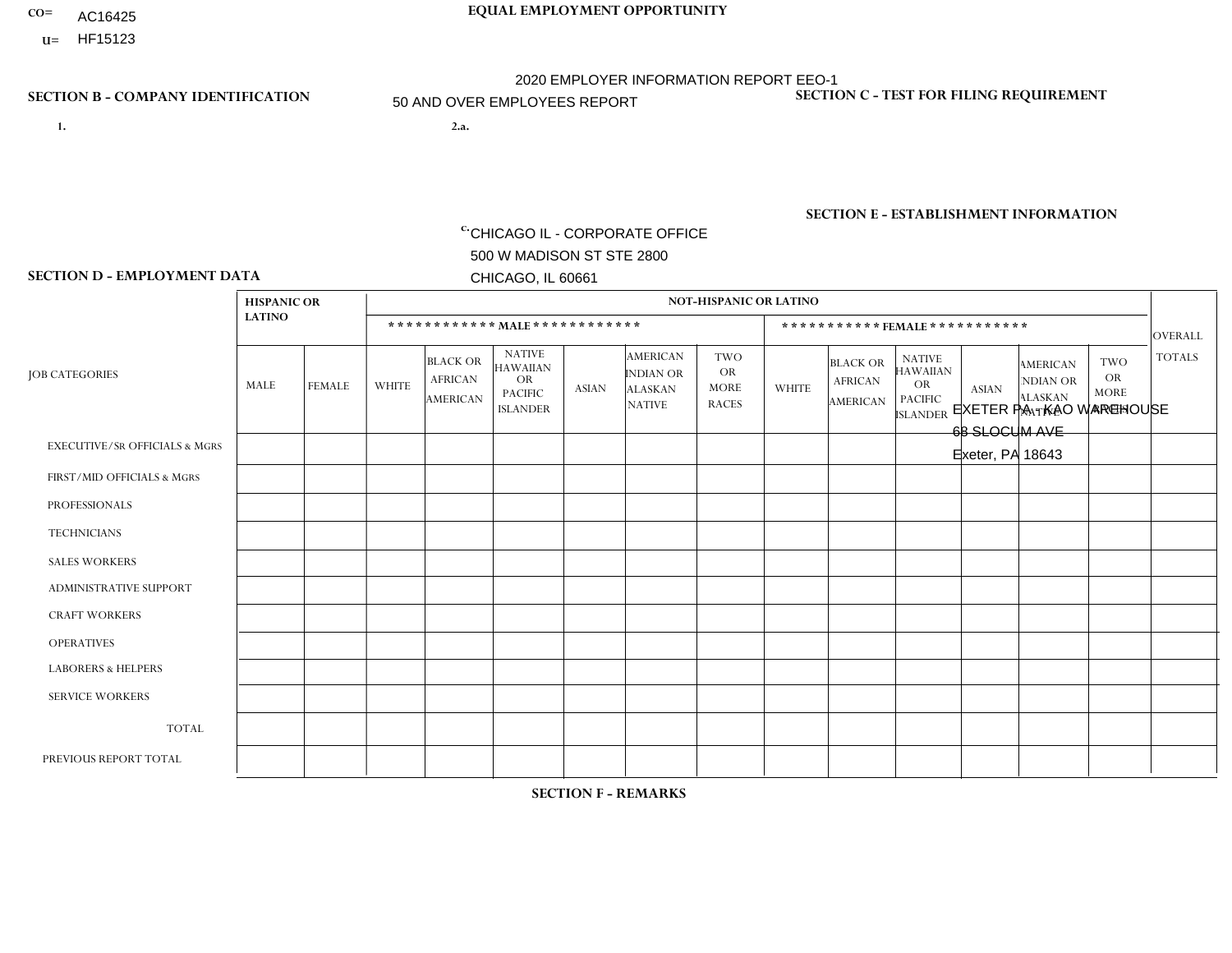- AC16425
- **U=**

- **1. 2.a.** CHICAGO IL CORPORATE OFFICE 500 W MADISON ST STE 2800 CHICAGO, IL 60661
- 2.a. BIRMINGHAM AL 24559 HIGHWAY 79 NORTH Trafford, AL 35172

c. EIN= 952920557

# **SECTION B - COMPANY IDENTIFICATION SECTION C - TEST FOR FILING REQUIREMENT**

1- Y 2- Y 3- N DUNS= 000123456

**SECTION E - ESTABLISHMENT INFORMATION c.** NAICS: 423140

### **SECTION D - EMPLOYMENT DATA**

|                                          | <b>HISPANIC OR</b> |                |              |                                                      |                                                                                    |              |                                                                        | <b>NOT-HISPANIC OR LATINO</b>                          |                |                                               |                                                                                    |              |                                                                       |                                                        |                |
|------------------------------------------|--------------------|----------------|--------------|------------------------------------------------------|------------------------------------------------------------------------------------|--------------|------------------------------------------------------------------------|--------------------------------------------------------|----------------|-----------------------------------------------|------------------------------------------------------------------------------------|--------------|-----------------------------------------------------------------------|--------------------------------------------------------|----------------|
|                                          | <b>LATINO</b>      |                |              |                                                      | ************ MALE ************                                                     |              |                                                                        |                                                        |                | ***********FEMALE***********                  |                                                                                    |              |                                                                       |                                                        | <b>OVERALL</b> |
| <b>JOB CATEGORIES</b>                    | MALE               | <b>FEMALE</b>  | <b>WHITE</b> | <b>BLACK OR</b><br><b>AFRICAN</b><br><b>AMERICAN</b> | <b>NATIVE</b><br><b>HAWAIIAN</b><br><b>OR</b><br><b>PACIFIC</b><br><b>ISLANDER</b> | ASIAN        | <b>AMERICAN</b><br><b>INDIAN OR</b><br><b>ALASKAN</b><br><b>NATIVE</b> | <b>TWO</b><br><b>OR</b><br><b>MORE</b><br><b>RACES</b> | <b>WHITE</b>   | <b>BLACK OR</b><br><b>AFRICAN</b><br>AMERICAN | <b>NATIVE</b><br><b>HAWAIIAN</b><br><b>OR</b><br><b>PACIFIC</b><br><b>ISLANDER</b> | <b>ASIAN</b> | <b>AMERICAN</b><br><b>NDIAN OR</b><br><b>ALASKAN</b><br><b>NATIVE</b> | <b>TWO</b><br><b>OR</b><br><b>MORE</b><br><b>RACES</b> | <b>TOTALS</b>  |
| <b>EXECUTIVE/SR OFFICIALS &amp; MGRS</b> | $\Omega$           | $\Omega$       | $\Omega$     | $\mathbf 0$                                          | $\Omega$                                                                           | $\mathbf{0}$ | $\Omega$                                                               | $\Omega$                                               | 0              | $\Omega$                                      | $\Omega$                                                                           | $\Omega$     | $\Omega$                                                              | $\Omega$                                               | $\mathbf{0}$   |
| FIRST/MID OFFICIALS & MGRS               | 0                  | $\Omega$       | 3            | $\mathbf 0$                                          | $\Omega$                                                                           | $\Omega$     | $\Omega$                                                               | $\Omega$                                               | 3              | $\Omega$                                      | $\Omega$                                                                           | $\Omega$     | $\Omega$                                                              | $\Omega$                                               | 6              |
| <b>PROFESSIONALS</b>                     | 0                  | $\overline{0}$ | 1            | $\mathbf 0$                                          | $\Omega$                                                                           | $\Omega$     | $\Omega$                                                               | $\Omega$                                               | 0              | $\Omega$                                      | $\Omega$                                                                           | $\Omega$     | $\Omega$                                                              | $\Omega$                                               | $\mathbf{1}$   |
| <b>TECHNICIANS</b>                       | 0                  | $\Omega$       | $\Omega$     | $\mathbf 0$                                          | $\Omega$                                                                           | $\Omega$     | $\Omega$                                                               | $\Omega$                                               | $\Omega$       | $\Omega$                                      | $\Omega$                                                                           | $\Omega$     | $\Omega$                                                              | $\Omega$                                               | $\mathbf{0}$   |
| <b>SALES WORKERS</b>                     | 0                  | $\Omega$       | 5            | $\Omega$                                             | $\Omega$                                                                           | $\Omega$     | $\Omega$                                                               | $\Omega$                                               | $\overline{2}$ | $\Omega$                                      | $\Omega$                                                                           | $\Omega$     | $\Omega$                                                              | $\Omega$                                               | $\overline{7}$ |
| <b>ADMINISTRATIVE SUPPORT</b>            | $\Omega$           | $\overline{1}$ | 6            | $\mathbf 0$                                          | 0                                                                                  | $\Omega$     | $\Omega$                                                               | $\Omega$                                               | $\Omega$       | $\Omega$                                      | $\Omega$                                                                           | $\mathbf{0}$ | $\mathbf{0}$                                                          | $\mathbf 0$                                            | $\overline{7}$ |
| <b>CRAFT WORKERS</b>                     | 0                  | $\Omega$       | 5            | $\mathbf 0$                                          | $\Omega$                                                                           | $\Omega$     | $\Omega$                                                               | $\Omega$                                               | 0              | $\Omega$                                      | $\Omega$                                                                           | $\Omega$     | $\Omega$                                                              | $\Omega$                                               | 5              |
| <b>OPERATIVES</b>                        |                    | $\Omega$       | 28           | 5                                                    | $\Omega$                                                                           | $\Omega$     | $\Omega$                                                               | $\Omega$                                               | $\Omega$       | $\Omega$                                      | $\Omega$                                                                           | $\Omega$     | $\Omega$                                                              | $\Omega$                                               | 34             |
| <b>LABORERS &amp; HELPERS</b>            | 0                  | $\Omega$       | 2            | $\mathbf 0$                                          | $\Omega$                                                                           | $\Omega$     | $\Omega$                                                               | $\Omega$                                               | $\Omega$       | $\Omega$                                      | $\Omega$                                                                           | $\mathbf{0}$ | $\Omega$                                                              | $\mathbf{0}$                                           | $\overline{2}$ |
| <b>SERVICE WORKERS</b>                   | 0                  | $\Omega$       | $\Omega$     | 0                                                    | 0                                                                                  | $\Omega$     | $\Omega$                                                               | $\Omega$                                               | $\Omega$       | $\Omega$                                      | $\Omega$                                                                           | $\Omega$     | $\Omega$                                                              | $\mathbf 0$                                            | $\overline{0}$ |
| <b>TOTAL</b>                             | 1                  | $\mathbf{1}$   | 50           | 5                                                    | 0                                                                                  | $\mathbf 0$  | $\Omega$                                                               | $\Omega$                                               | 5              | $\Omega$                                      | $\Omega$                                                                           | $\mathbf 0$  | 0                                                                     | $\mathbf 0$                                            | 62             |
| PREVIOUS REPORT TOTAL                    |                    | $\mathbf{1}$   | 56           | 5                                                    | $\Omega$                                                                           | $\mathbf{0}$ | $\Omega$                                                               | $\Omega$                                               | 8              | $\Omega$                                      | 1                                                                                  | $\Omega$     | $\Omega$                                                              | $\mathbf 0$                                            | 72             |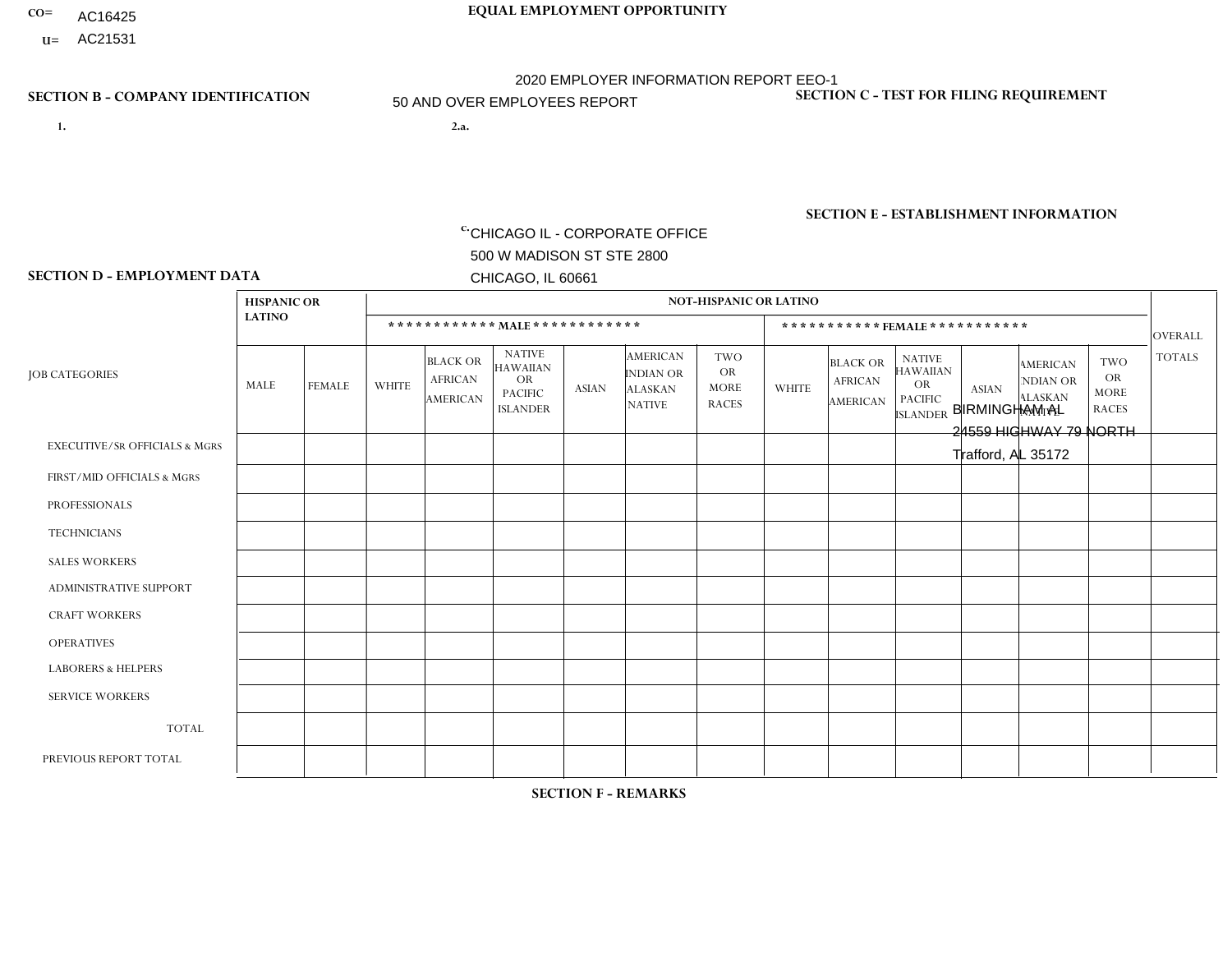- AC16425
- **U=**

- **1. 2.a.** CHICAGO IL CORPORATE OFFICE 500 W MADISON ST STE 2800 CHICAGO, IL 60661
- 2.a. GRAND PRAIRIE TX DALAS 1102 WEST CARRIER PKWY SUITE 300 Grand Prairie, TX 75050
	- EIN= 952920557

# **SECTION B - COMPANY IDENTIFICATION SECTION C - TEST FOR FILING REQUIREMENT**

1- Y 2- Y 3- N DUNS= 000123456

**SECTION E - ESTABLISHMENT INFORMATION c.** NAICS: 423140

### **SECTION D - EMPLOYMENT DATA**

|                                          | <b>HISPANIC OR</b> |               |                |                                                      |                                                                             |              |                                                                        | <b>NOT-HISPANIC OR LATINO</b>                   |              |                                               |                                                                             |              |                                                                       |                                                 |                |
|------------------------------------------|--------------------|---------------|----------------|------------------------------------------------------|-----------------------------------------------------------------------------|--------------|------------------------------------------------------------------------|-------------------------------------------------|--------------|-----------------------------------------------|-----------------------------------------------------------------------------|--------------|-----------------------------------------------------------------------|-------------------------------------------------|----------------|
|                                          | <b>LATINO</b>      |               |                |                                                      | ************ MALE ************                                              |              |                                                                        |                                                 |              | *********** FEMALE ***********                |                                                                             |              |                                                                       |                                                 | <b>OVERALL</b> |
| <b>JOB CATEGORIES</b>                    | MALE               | <b>FEMALE</b> | <b>WHITE</b>   | <b>BLACK OR</b><br><b>AFRICAN</b><br><b>AMERICAN</b> | <b>NATIVE</b><br><b>HAWAIIAN</b><br>OR<br><b>PACIFIC</b><br><b>ISLANDER</b> | <b>ASIAN</b> | <b>AMERICAN</b><br><b>INDIAN OR</b><br><b>ALASKAN</b><br><b>NATIVE</b> | TWO<br><b>OR</b><br><b>MORE</b><br><b>RACES</b> | <b>WHITE</b> | <b>BLACK OR</b><br><b>AFRICAN</b><br>AMERICAN | <b>NATIVE</b><br><b>HAWAIIAN</b><br>OR<br><b>PACIFIC</b><br><b>ISLANDER</b> | <b>ASIAN</b> | <b>AMERICAN</b><br><b>NDIAN OR</b><br><b>ALASKAN</b><br><b>NATIVE</b> | TWO<br><b>OR</b><br><b>MORE</b><br><b>RACES</b> | <b>TOTALS</b>  |
| <b>EXECUTIVE/SR OFFICIALS &amp; MGRS</b> |                    | $\mathbf 0$   | $\mathbf 0$    | 0                                                    | $\Omega$                                                                    | $\Omega$     | $\Omega$                                                               | 0                                               | $\Omega$     | $\Omega$                                      | $\Omega$                                                                    | 0            | $\Omega$                                                              | $\Omega$                                        | $\overline{1}$ |
| FIRST/MID OFFICIALS & MGRS               | $\overline{2}$     | $\mathbf 0$   | $\overline{1}$ | 0                                                    | $\Omega$                                                                    | 0            | $\Omega$                                                               | 0                                               | $\Omega$     | $\Omega$                                      | $\Omega$                                                                    | 0            | $\Omega$                                                              | $\mathbf{0}$                                    | 3              |
| <b>PROFESSIONALS</b>                     | $\mathbf 0$        | $\mathbf 0$   | $\mathbf 0$    | $\mathbf 0$                                          | $\Omega$                                                                    | $\Omega$     | $\Omega$                                                               | $\Omega$                                        | $\Omega$     | $\Omega$                                      | $\Omega$                                                                    | 0            | $\Omega$                                                              | $\mathbf 0$                                     | $\mathbf 0$    |
| <b>TECHNICIANS</b>                       | 0                  | $\mathbf 0$   | $\mathbf 0$    | $\mathbf 0$                                          | $\Omega$                                                                    | $\Omega$     | $\Omega$                                                               | 0                                               | $\Omega$     | $\Omega$                                      | $\Omega$                                                                    | $\mathbf 0$  | $\Omega$                                                              | $\Omega$                                        | $\mathbf 0$    |
| <b>SALES WORKERS</b>                     | $\mathbf 0$        | $\mathbf 0$   | $\mathbf 0$    | $\mathbf 0$                                          | $\Omega$                                                                    | $\Omega$     | $\Omega$                                                               | 0                                               | $\Omega$     | $\Omega$                                      | $\Omega$                                                                    | 0            | $\Omega$                                                              | $\Omega$                                        | $\mathbf 0$    |
| <b>ADMINISTRATIVE SUPPORT</b>            | $\Omega$           | $\mathbf 0$   | $\Omega$       | $\Omega$                                             | $\Omega$                                                                    | $\Omega$     | $\Omega$                                                               | 0                                               | $\Omega$     | $\Omega$                                      | $\Omega$                                                                    | $\Omega$     | $\Omega$                                                              | $\Omega$                                        | $\mathbf 0$    |
| <b>CRAFT WORKERS</b>                     | $\Omega$           | $\mathbf 0$   | $\mathbf 0$    | $\mathbf{0}$                                         | $\Omega$                                                                    | 0            | $\Omega$                                                               | 0                                               | $\Omega$     | $\Omega$                                      | $\Omega$                                                                    | 0            | $\Omega$                                                              | $\mathbf{0}$                                    | $\Omega$       |
| <b>OPERATIVES</b>                        | 22                 | 5             | 6              | 14                                                   | $\Omega$                                                                    | $\Omega$     | $\Omega$                                                               | 4                                               | $\Omega$     | 2                                             | $\Omega$                                                                    | 0            | $\Omega$                                                              | $\mathbf{0}$                                    | 53             |
| <b>LABORERS &amp; HELPERS</b>            | $\mathbf 0$        | $\mathbf 0$   | $\mathbf 0$    | $\mathbf 0$                                          | $\Omega$                                                                    | $\Omega$     | $\Omega$                                                               | $\Omega$                                        | $\Omega$     | $\Omega$                                      | $\Omega$                                                                    | 0            | $\Omega$                                                              | $\mathbf{0}$                                    | $\mathbf 0$    |
| <b>SERVICE WORKERS</b>                   | $\mathbf 0$        | $\mathbf 0$   | 0              | $\mathbf 0$                                          | 0                                                                           | $\Omega$     | $\Omega$                                                               | 0                                               | $\Omega$     | $\Omega$                                      | $\Omega$                                                                    | 0            | $\Omega$                                                              | $\mathbf 0$                                     | 0              |
| <b>TOTAL</b>                             | 25                 | 5             | $\overline{7}$ | 14                                                   | $\mathbf 0$                                                                 | $\mathbf 0$  | $\Omega$                                                               | 4                                               | $\Omega$     | 2                                             | $\mathbf 0$                                                                 | 0            | 0                                                                     | $\mathbf 0$                                     | 57             |
| PREVIOUS REPORT TOTAL                    | 25                 | 5             | 6              | 20                                                   | $\Omega$                                                                    | $\mathbf{1}$ | $\Omega$                                                               | 5                                               |              | 1                                             | $\Omega$                                                                    | 0            | $\Omega$                                                              | $\Omega$                                        | 64             |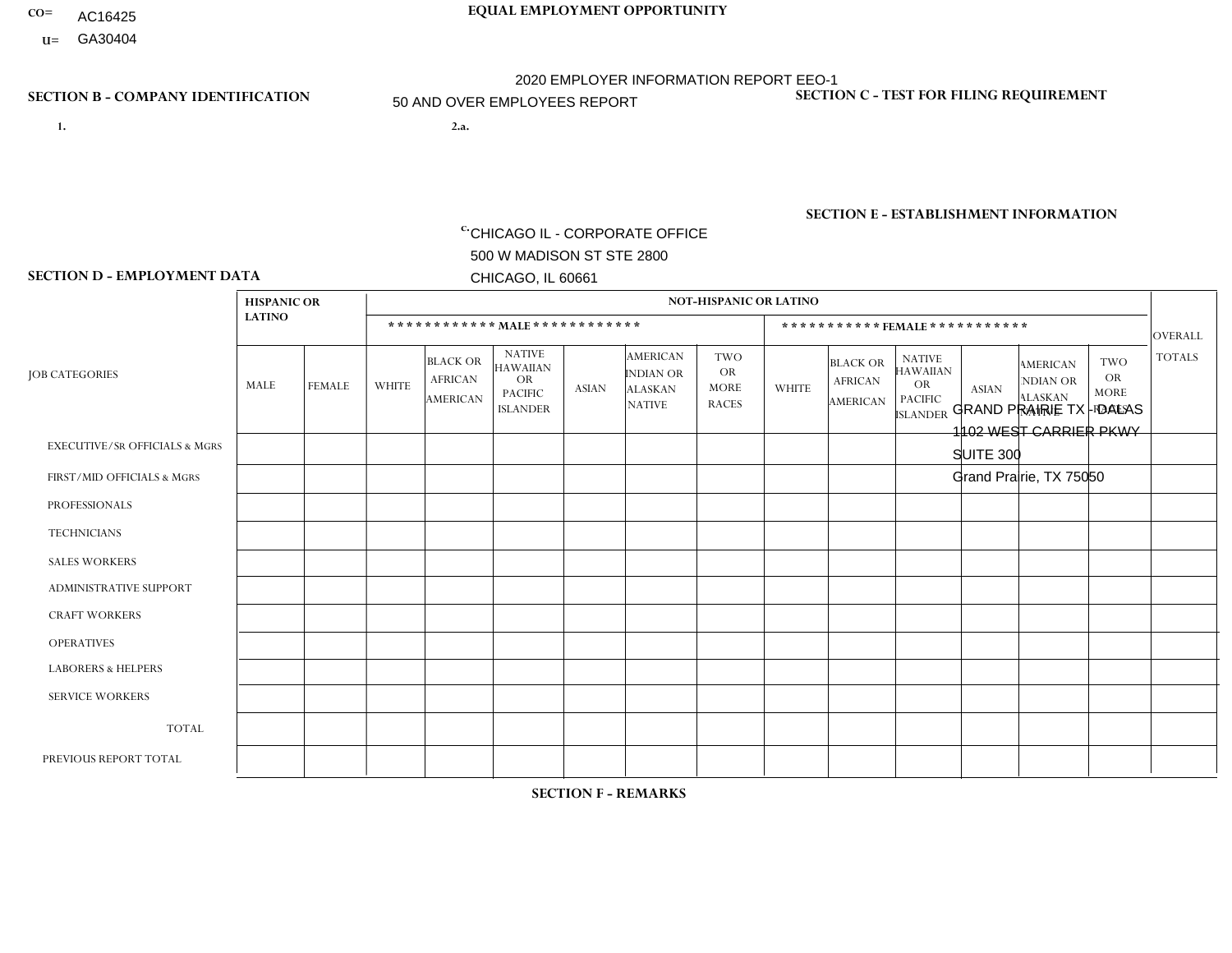- **CO= EQUAL EMPLOYMENT OPPORTUNITY** AC16425
	- **U=**

- **1. 2.a.** CHICAGO IL CORPORATE OFFICE 500 W MADISON ST STE 2800 CHICAGO, IL 60661
- 2.a. FLOWER MOUND TX KAO WHSE 351 LAKESIDE PARKWAY Flower Mound, TX 75028

2020 EMPLOYER INFORMATION REPORT EEO-1 50 AND OVER EMPLOYEES REPORT

c. EIN= 952920557

# **SECTION B - COMPANY IDENTIFICATION SECTION C - TEST FOR FILING REQUIREMENT**

1- Y 2- Y 3- N DUNS= 000123456

**SECTION E - ESTABLISHMENT INFORMATION c.** NAICS: 423140

### **SECTION D - EMPLOYMENT DATA**

|                                          | <b>HISPANIC OR</b> |                |              |                                                      |                                                                                    |                |                                                                        | <b>NOT-HISPANIC OR LATINO</b>                          |                |                                               |                                                                                    |                |                                                                       |                                                        |                |
|------------------------------------------|--------------------|----------------|--------------|------------------------------------------------------|------------------------------------------------------------------------------------|----------------|------------------------------------------------------------------------|--------------------------------------------------------|----------------|-----------------------------------------------|------------------------------------------------------------------------------------|----------------|-----------------------------------------------------------------------|--------------------------------------------------------|----------------|
|                                          | <b>LATINO</b>      |                |              | ************ MALE ************                       |                                                                                    |                |                                                                        |                                                        |                | ***********FEMALE***********                  |                                                                                    |                |                                                                       |                                                        | <b>OVERALL</b> |
| <b>JOB CATEGORIES</b>                    | MALE               | <b>FEMALE</b>  | <b>WHITE</b> | <b>BLACK OR</b><br><b>AFRICAN</b><br><b>AMERICAN</b> | <b>NATIVE</b><br><b>HAWAIIAN</b><br><b>OR</b><br><b>PACIFIC</b><br><b>ISLANDER</b> | ASIAN          | <b>AMERICAN</b><br><b>INDIAN OR</b><br><b>ALASKAN</b><br><b>NATIVE</b> | <b>TWO</b><br><b>OR</b><br><b>MORE</b><br><b>RACES</b> | <b>WHITE</b>   | <b>BLACK OR</b><br><b>AFRICAN</b><br>AMERICAN | <b>NATIVE</b><br><b>HAWAIIAN</b><br><b>OR</b><br><b>PACIFIC</b><br><b>ISLANDER</b> | <b>ASIAN</b>   | <b>AMERICAN</b><br><b>NDIAN OR</b><br><b>ALASKAN</b><br><b>NATIVE</b> | <b>TWO</b><br><b>OR</b><br><b>MORE</b><br><b>RACES</b> | <b>TOTALS</b>  |
| <b>EXECUTIVE/SR OFFICIALS &amp; MGRS</b> | $\overline{2}$     | $\Omega$       | 6            | $\Omega$                                             | $\Omega$                                                                           | $\mathbf{0}$   | $\Omega$                                                               | $\Omega$                                               | 0              | $\Omega$                                      | $\Omega$                                                                           | $\Omega$       | $\Omega$                                                              | $\Omega$                                               | 8              |
| FIRST/MID OFFICIALS & MGRS               |                    | $\Omega$       | 6            | $\overline{c}$                                       | $\Omega$                                                                           | $\Omega$       | $\Omega$                                                               | $\Omega$                                               | 4              | $\blacktriangleleft$                          | $\Omega$                                                                           | $\Omega$       | $\Omega$                                                              | $\Omega$                                               | 14             |
| <b>PROFESSIONALS</b>                     | 0                  | $\overline{0}$ | 5            | 1                                                    | $\Omega$                                                                           | $\Omega$       | $\Omega$                                                               | $\Omega$                                               | $\overline{2}$ |                                               | $\Omega$                                                                           | $\Omega$       | $\Omega$                                                              | $\Omega$                                               | 9              |
| <b>TECHNICIANS</b>                       | 0                  | $\Omega$       | $\Omega$     | $\Omega$                                             | $\Omega$                                                                           | $\Omega$       | $\Omega$                                                               | $\Omega$                                               | $\Omega$       | $\Omega$                                      | $\Omega$                                                                           | $\Omega$       | $\Omega$                                                              | $\Omega$                                               | $\mathbf{0}$   |
| <b>SALES WORKERS</b>                     | 1                  | $\overline{2}$ | 3            | $\Omega$                                             | $\Omega$                                                                           | $\Omega$       | $\Omega$                                                               | $\Omega$                                               | $\overline{2}$ | $\Omega$                                      | $\Omega$                                                                           | $\Omega$       | $\Omega$                                                              | $\Omega$                                               | 8              |
| <b>ADMINISTRATIVE SUPPORT</b>            | $\overline{2}$     | $\mathbf 0$    |              | $\mathbf 0$                                          | 0                                                                                  | -1             | $\Omega$                                                               | $\Omega$                                               |                | $\Omega$                                      | $\Omega$                                                                           | $\Omega$       | $\mathbf{0}$                                                          | $\mathbf 0$                                            | 5              |
| <b>CRAFT WORKERS</b>                     | 0                  | $\Omega$       | $\Omega$     | $\mathbf 0$                                          | $\Omega$                                                                           | $\Omega$       | $\Omega$                                                               | $\Omega$                                               | 0              | $\Omega$                                      | $\Omega$                                                                           | $\Omega$       | $\Omega$                                                              | $\Omega$                                               | $\Omega$       |
| <b>OPERATIVES</b>                        | 11                 | $\Omega$       | 5            | $\overline{7}$                                       | $\Omega$                                                                           | $\Omega$       | $\Omega$                                                               |                                                        | $\Omega$       | $\overline{2}$                                | $\Omega$                                                                           | $\Omega$       | $\Omega$                                                              | $\Omega$                                               | 26             |
| <b>LABORERS &amp; HELPERS</b>            | 17                 | 6              | 12           | 18                                                   | -1                                                                                 | $\overline{7}$ | $\Omega$                                                               | 4                                                      | $\overline{2}$ | 3                                             | $\Omega$                                                                           | 4              | $\Omega$                                                              | $\Omega$                                               | 74             |
| <b>SERVICE WORKERS</b>                   | 3                  | $\Omega$       | $\Omega$     | $\overline{2}$                                       | 0                                                                                  | -1             | $\Omega$                                                               |                                                        |                | 3                                             | $\Omega$                                                                           | $\Omega$       | $\Omega$                                                              | $\Omega$                                               | 11             |
| <b>TOTAL</b>                             | 37                 | 8              | 38           | 30                                                   |                                                                                    | 9              | $\Omega$                                                               | 6                                                      | 12             | 10                                            | $\Omega$                                                                           | $\overline{4}$ | 0                                                                     | $\mathbf 0$                                            | 155            |
| PREVIOUS REPORT TOTAL                    | 23                 | 9              | 46           | 22                                                   |                                                                                    | 3              | $\Omega$                                                               | $\overline{4}$                                         | 10             | 11                                            | $\Omega$                                                                           | 5              | 0                                                                     | $\mathbf 0$                                            | 134            |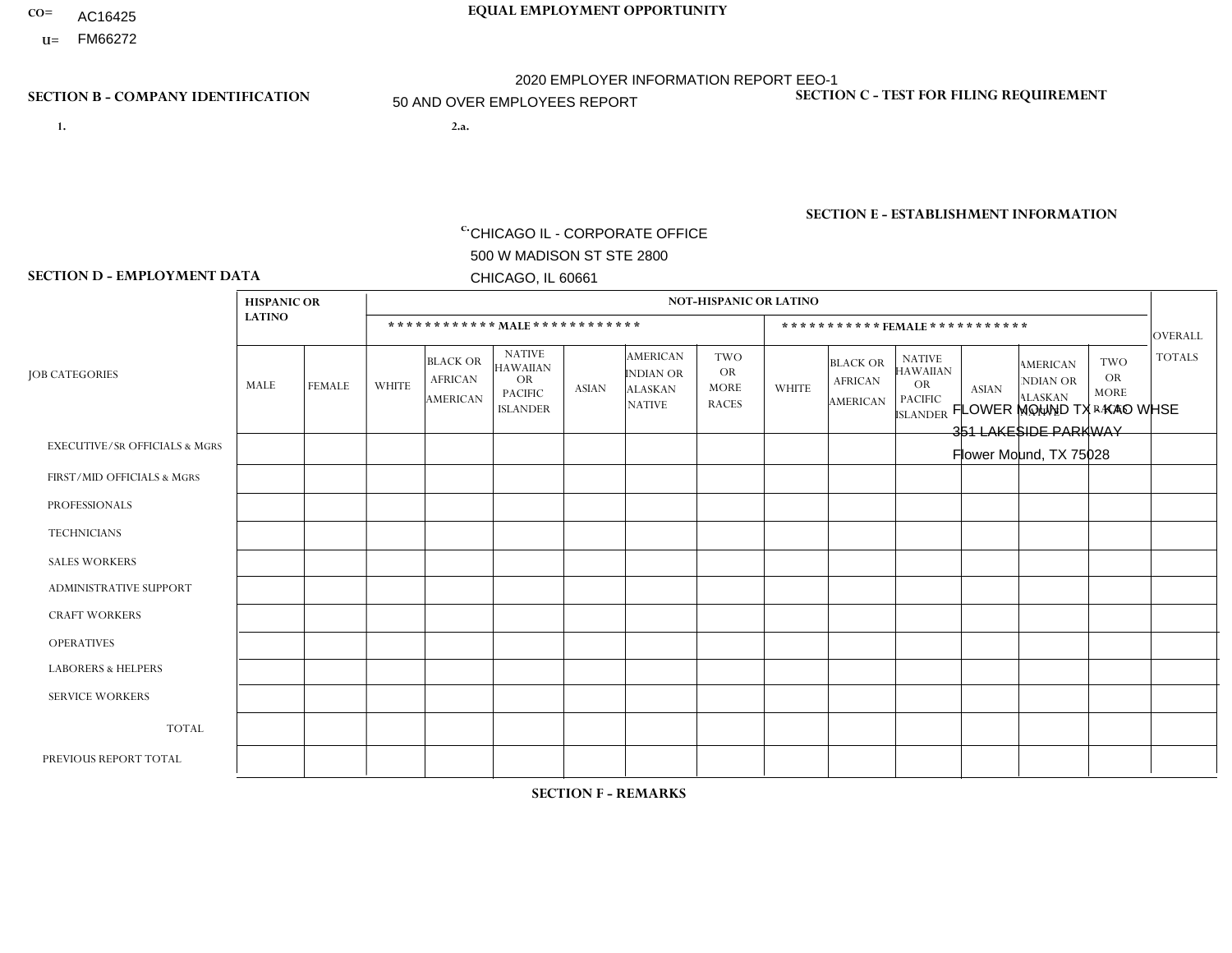- AC16425
- **U=**

- **1. 2.a.** CHICAGO IL CORPORATE OFFICE 500 W MADISON ST STE 2800 CHICAGO, IL 60661
- 2.a. TAUNTON MA 250 JOHN HANCOCK ROAD Taunton, MA 02780

c. EIN= 952920557

# **SECTION B - COMPANY IDENTIFICATION SECTION C - TEST FOR FILING REQUIREMENT**

1- Y 2- Y 3- N DUNS= 000123456

**SECTION E - ESTABLISHMENT INFORMATION c.** NAICS: 423140

### **SECTION D - EMPLOYMENT DATA**

|                                          | <b>HISPANIC OR</b> |                |              |                                                      |                                                                                    |              |                                                                        | <b>NOT-HISPANIC OR LATINO</b>                          |                |                                               |                                                                             |              |                                                                       |                                                        |                |
|------------------------------------------|--------------------|----------------|--------------|------------------------------------------------------|------------------------------------------------------------------------------------|--------------|------------------------------------------------------------------------|--------------------------------------------------------|----------------|-----------------------------------------------|-----------------------------------------------------------------------------|--------------|-----------------------------------------------------------------------|--------------------------------------------------------|----------------|
|                                          | <b>LATINO</b>      |                |              |                                                      | ************ MALE ************                                                     |              |                                                                        |                                                        |                | ***********FEMALE***********                  |                                                                             |              |                                                                       |                                                        | <b>OVERALL</b> |
| <b>JOB CATEGORIES</b>                    | MALE               | <b>FEMALE</b>  | <b>WHITE</b> | <b>BLACK OR</b><br><b>AFRICAN</b><br><b>AMERICAN</b> | <b>NATIVE</b><br><b>HAWAIIAN</b><br><b>OR</b><br><b>PACIFIC</b><br><b>ISLANDER</b> | <b>ASIAN</b> | <b>AMERICAN</b><br><b>INDIAN OR</b><br><b>ALASKAN</b><br><b>NATIVE</b> | <b>TWO</b><br><b>OR</b><br><b>MORE</b><br><b>RACES</b> | <b>WHITE</b>   | <b>BLACK OR</b><br><b>AFRICAN</b><br>AMERICAN | <b>NATIVE</b><br><b>HAWAIIAN</b><br>OR<br><b>PACIFIC</b><br><b>ISLANDER</b> | <b>ASIAN</b> | <b>AMERICAN</b><br><b>NDIAN OR</b><br><b>ALASKAN</b><br><b>NATIVE</b> | <b>TWO</b><br><b>OR</b><br><b>MORE</b><br><b>RACES</b> | <b>TOTALS</b>  |
| <b>EXECUTIVE/SR OFFICIALS &amp; MGRS</b> | $\Omega$           | $\Omega$       | $\Omega$     | $\Omega$                                             | $\Omega$                                                                           | $\mathbf{0}$ | $\Omega$                                                               | $\Omega$                                               | 0              | $\Omega$                                      | $\Omega$                                                                    | $\Omega$     | $\Omega$                                                              | $\Omega$                                               | $\Omega$       |
| FIRST/MID OFFICIALS & MGRS               |                    | $\Omega$       | 4            | $\mathbf 0$                                          | $\Omega$                                                                           | $\mathbf{0}$ | $\Omega$                                                               | $\Omega$                                               | $\overline{2}$ | $\Omega$                                      | $\Omega$                                                                    | $\Omega$     | $\Omega$                                                              | $\mathbf 0$                                            | $\overline{7}$ |
| <b>PROFESSIONALS</b>                     | 0                  | $\Omega$       | 1            | $\mathbf 0$                                          | $\Omega$                                                                           | $\Omega$     | $\Omega$                                                               | $\Omega$                                               | 3              | $\Omega$                                      | $\Omega$                                                                    | $\Omega$     | $\Omega$                                                              | $\Omega$                                               | $\overline{4}$ |
| <b>TECHNICIANS</b>                       | $\Omega$           | $\overline{0}$ | $\Omega$     | $\mathbf 0$                                          | $\mathbf 0$                                                                        | $\Omega$     | $\Omega$                                                               | $\Omega$                                               | $\Omega$       | $\Omega$                                      | $\Omega$                                                                    | $\mathbf 0$  | $\mathbf 0$                                                           | $\mathbf 0$                                            | $\mathbf{0}$   |
| <b>SALES WORKERS</b>                     |                    | $\Omega$       | 4            | $\Omega$                                             | $\Omega$                                                                           | $\Omega$     | $\Omega$                                                               | $\Omega$                                               | 9              | $\Omega$                                      | $\Omega$                                                                    | $\mathbf{0}$ | $\Omega$                                                              | $\mathbf{0}$                                           | 14             |
| <b>ADMINISTRATIVE SUPPORT</b>            |                    | 0              | $\mathbf 0$  | $\mathbf 0$                                          | 0                                                                                  | $\Omega$     | $\Omega$                                                               | $\Omega$                                               | 13             | $\Omega$                                      | $\Omega$                                                                    | $\Omega$     | $\Omega$                                                              | $\mathbf{1}$                                           | 15             |
| <b>CRAFT WORKERS</b>                     | $\Omega$           | $\Omega$       | $\Omega$     | $\mathbf 0$                                          | $\Omega$                                                                           | $\Omega$     | $\Omega$                                                               | $\Omega$                                               | $\Omega$       | $\Omega$                                      | $\Omega$                                                                    | $\mathbf{0}$ | $\Omega$                                                              | $\Omega$                                               | $\Omega$       |
| <b>OPERATIVES</b>                        | 4                  | $\Omega$       | 11           | $\overline{2}$                                       | $\Omega$                                                                           | $\Omega$     | $\Omega$                                                               | 4                                                      | 0              | $\Omega$                                      | $\Omega$                                                                    | $\Omega$     | $\Omega$                                                              | $\Omega$                                               | 21             |
| <b>LABORERS &amp; HELPERS</b>            | 0                  | 1              | 9            | 4                                                    | 1                                                                                  | $\Omega$     | $\Omega$                                                               | $\overline{2}$                                         | $\Omega$       | $\Omega$                                      | $\Omega$                                                                    | $\Omega$     | $\Omega$                                                              | $\Omega$                                               | 17             |
| <b>SERVICE WORKERS</b>                   | 0                  | 0              | $\mathbf 0$  | 0                                                    | 0                                                                                  | $\Omega$     | $\Omega$                                                               | $\Omega$                                               | $\Omega$       | $\Omega$                                      | $\Omega$                                                                    | $\mathbf 0$  | 0                                                                     | $\mathbf 0$                                            | $\mathbf{0}$   |
| <b>TOTAL</b>                             | $\overline{7}$     | $\mathbf{1}$   | 29           | 6                                                    |                                                                                    | $\Omega$     | $\Omega$                                                               | 6                                                      | 27             | $\Omega$                                      | $\Omega$                                                                    | $\Omega$     | $\Omega$                                                              | $\mathbf{1}$                                           | 78             |
| PREVIOUS REPORT TOTAL                    | 10                 | $\overline{2}$ | 49           | 5                                                    |                                                                                    | $\Omega$     | $\Omega$                                                               | $\overline{7}$                                         | 24             | $\Omega$                                      | $\Omega$                                                                    | $\mathbf{0}$ | $\Omega$                                                              | 2                                                      | 100            |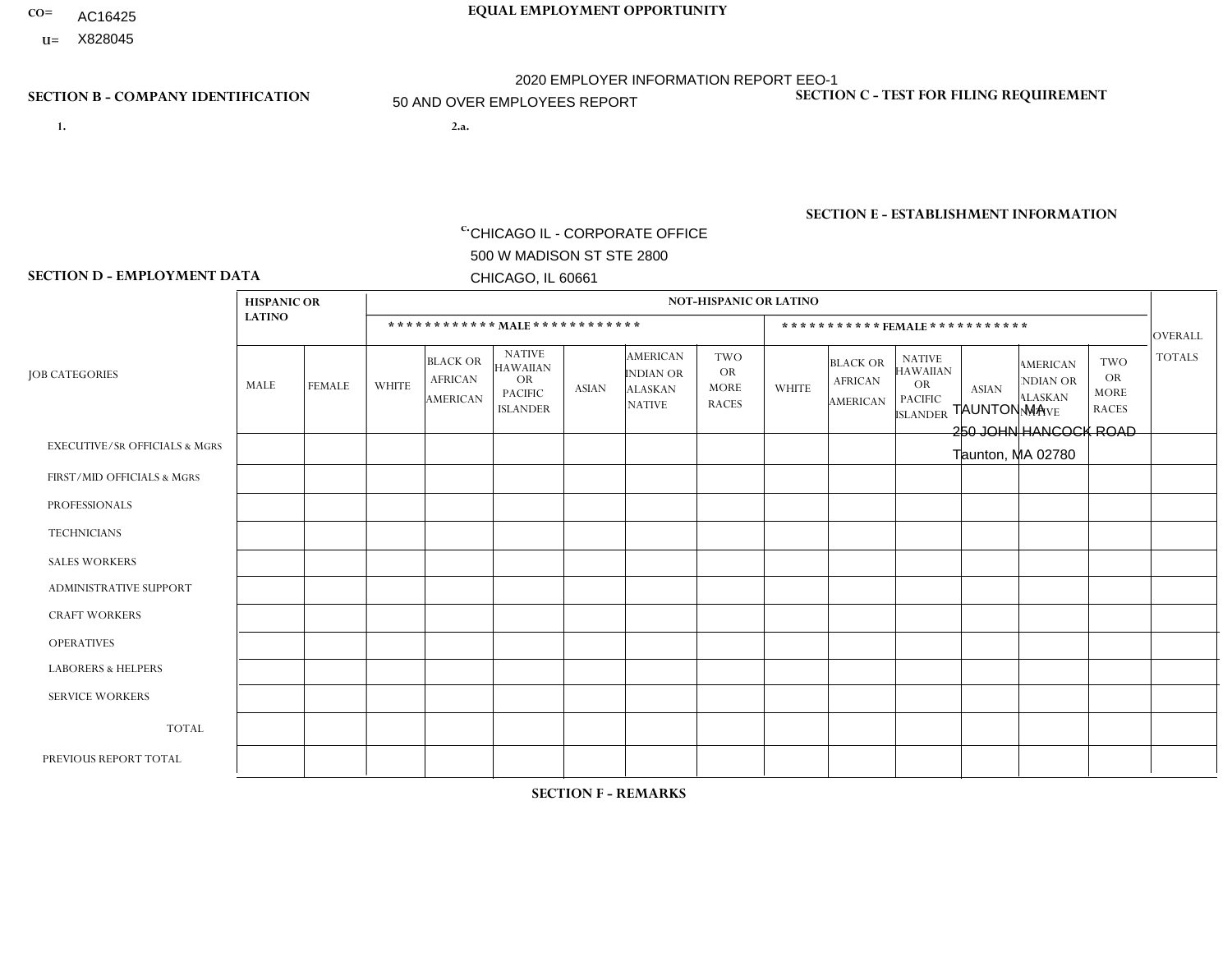- AC16425
- **U=**

- **1. 2.a.** CHICAGO IL CORPORATE OFFICE 500 W MADISON ST STE 2800 CHICAGO, IL 60661
- 2.a. WEST DEPTFORD NJ 39 PHOENIX DRIVE West Deptford, NJ 08086

c. EIN= 952920557

# **SECTION B - COMPANY IDENTIFICATION SECTION C - TEST FOR FILING REQUIREMENT**

1- Y 2- Y 3- N DUNS= 000123456

**SECTION E - ESTABLISHMENT INFORMATION c.** NAICS: 423140

### **SECTION D - EMPLOYMENT DATA**

|                                          | <b>HISPANIC OR</b> |               |              |                                                      |                                                                                    |              |                                                                 | <b>NOT-HISPANIC OR LATINO</b>                          |                |                                                      |                                                                             |                |                                                                |                                                        |                      |
|------------------------------------------|--------------------|---------------|--------------|------------------------------------------------------|------------------------------------------------------------------------------------|--------------|-----------------------------------------------------------------|--------------------------------------------------------|----------------|------------------------------------------------------|-----------------------------------------------------------------------------|----------------|----------------------------------------------------------------|--------------------------------------------------------|----------------------|
|                                          | <b>LATINO</b>      |               |              | ************ MALE ************                       |                                                                                    |              |                                                                 |                                                        |                |                                                      | ***********FEMALE***********                                                |                |                                                                |                                                        | <b>OVERALL</b>       |
| <b>JOB CATEGORIES</b>                    | <b>MALE</b>        | <b>FEMALE</b> | <b>WHITE</b> | <b>BLACK OR</b><br><b>AFRICAN</b><br><b>AMERICAN</b> | <b>NATIVE</b><br><b>HAWAIIAN</b><br><b>OR</b><br><b>PACIFIC</b><br><b>ISLANDER</b> | <b>ASIAN</b> | <b>AMERICAN</b><br>INDIAN OR<br><b>ALASKAN</b><br><b>NATIVE</b> | <b>TWO</b><br><b>OR</b><br><b>MORE</b><br><b>RACES</b> | <b>WHITE</b>   | <b>BLACK OR</b><br><b>AFRICAN</b><br><b>AMERICAN</b> | <b>NATIVE</b><br><b>HAWAIIAN</b><br>OR<br><b>PACIFIC</b><br><b>ISLANDER</b> | <b>ASIAN</b>   | <b>AMERICAN</b><br>NDIAN OR<br><b>ALASKAN</b><br><b>NATIVE</b> | <b>TWO</b><br><b>OR</b><br><b>MORE</b><br><b>RACES</b> | <b>TOTALS</b>        |
| <b>EXECUTIVE/SR OFFICIALS &amp; MGRS</b> | $\Omega$           | $\Omega$      | $\Omega$     | $\Omega$                                             | 0                                                                                  | $\Omega$     | $\Omega$                                                        | $\Omega$                                               | 0              | $\Omega$                                             | $\Omega$                                                                    | $\Omega$       | $\Omega$                                                       | $\Omega$                                               | $\Omega$             |
| FIRST/MID OFFICIALS & MGRS               | 2                  | $\Omega$      | 5            | $\overline{ }$                                       | 0                                                                                  | $\mathbf{0}$ | $\Omega$                                                        | $\Omega$                                               | 1              | $\Omega$                                             | 0                                                                           | $\mathbf 0$    | $\Omega$                                                       | $\mathbf 0$                                            | 9                    |
| <b>PROFESSIONALS</b>                     |                    | $\Omega$      | $\Omega$     | $\mathbf 0$                                          | $\Omega$                                                                           | $\Omega$     | $\Omega$                                                        | $\Omega$                                               | 0              | $\Omega$                                             | 0                                                                           | $\Omega$       | $\Omega$                                                       | $\mathbf 0$                                            | $\mathbf{1}$         |
| <b>TECHNICIANS</b>                       | $\mathbf 0$        | $\mathbf 0$   | $\Omega$     | $\mathbf 0$                                          | $\mathbf 0$                                                                        | $\Omega$     | $\Omega$                                                        | $\Omega$                                               | 0              | $\mathbf 0$                                          | 0                                                                           | $\mathbf 0$    | $\Omega$                                                       | $\mathbf 0$                                            | $\mathbf{0}$         |
| <b>SALES WORKERS</b>                     | 4                  | $\mathbf{1}$  | 6            | $\Omega$                                             | $\Omega$                                                                           | $\Omega$     | $\Omega$                                                        | $\Omega$                                               | $\mathbf 1$    | $\Omega$                                             | $\Omega$                                                                    | $\Omega$       | $\Omega$                                                       | $\Omega$                                               | 12                   |
| <b>ADMINISTRATIVE SUPPORT</b>            | $\Omega$           | $\Omega$      | $\Omega$     | $\mathbf 0$                                          | $\Omega$                                                                           | $\Omega$     | $\Omega$                                                        | $\Omega$                                               | 1              | $\Omega$                                             | 0                                                                           | $\Omega$       | $\Omega$                                                       | $\Omega$                                               | $\blacktriangleleft$ |
| <b>CRAFT WORKERS</b>                     | $\Omega$           | $\Omega$      | $\mathbf{0}$ | $\mathbf 0$                                          | $\mathbf 0$                                                                        | $\Omega$     | $\Omega$                                                        | $\Omega$                                               | 0              | $\Omega$                                             | 0                                                                           | $\mathbf 0$    | $\Omega$                                                       | $\mathbf 0$                                            | $\Omega$             |
| <b>OPERATIVES</b>                        | 9                  | $\Omega$      | 15           | 10                                                   | $\Omega$                                                                           | $\Omega$     | $\Omega$                                                        | 1                                                      | $\Omega$       | $\Omega$                                             | $\Omega$                                                                    | $\Omega$       | $\Omega$                                                       | $\Omega$                                               | 35                   |
| <b>LABORERS &amp; HELPERS</b>            | $\overline{7}$     | $\Omega$      | 6            | 3                                                    | $\mathbf 0$                                                                        | $\Omega$     | $\Omega$                                                        | $\overline{2}$                                         | 1              | $\Omega$                                             | 0                                                                           | $\mathbf 0$    | $\Omega$                                                       | $\Omega$                                               | 19                   |
| <b>SERVICE WORKERS</b>                   | $\Omega$           | 0             | $\mathbf 0$  | $\mathbf 0$                                          | $\mathbf 0$                                                                        | $\Omega$     | $\Omega$                                                        | $\Omega$                                               | 0              | $\Omega$                                             | $\Omega$                                                                    | 0              | $\Omega$                                                       | $\mathbf 0$                                            | $\mathbf 0$          |
| <b>TOTAL</b>                             | 23                 | $\mathbf{1}$  | 32           | 14                                                   | $\mathbf 0$                                                                        | 0            | $\Omega$                                                        | 3                                                      | $\overline{4}$ | $\mathbf 0$                                          | 0                                                                           | $\mathbf 0$    | $\Omega$                                                       | $\mathbf 0$                                            | 77                   |
| PREVIOUS REPORT TOTAL                    | 22                 | 3             | 47           | 13                                                   | $\Omega$                                                                           | $\Omega$     | $\Omega$                                                        | 4                                                      | 5              | $\overline{1}$                                       | 0                                                                           | $\overline{2}$ | $\Omega$                                                       | $\mathbf 0$                                            | 97                   |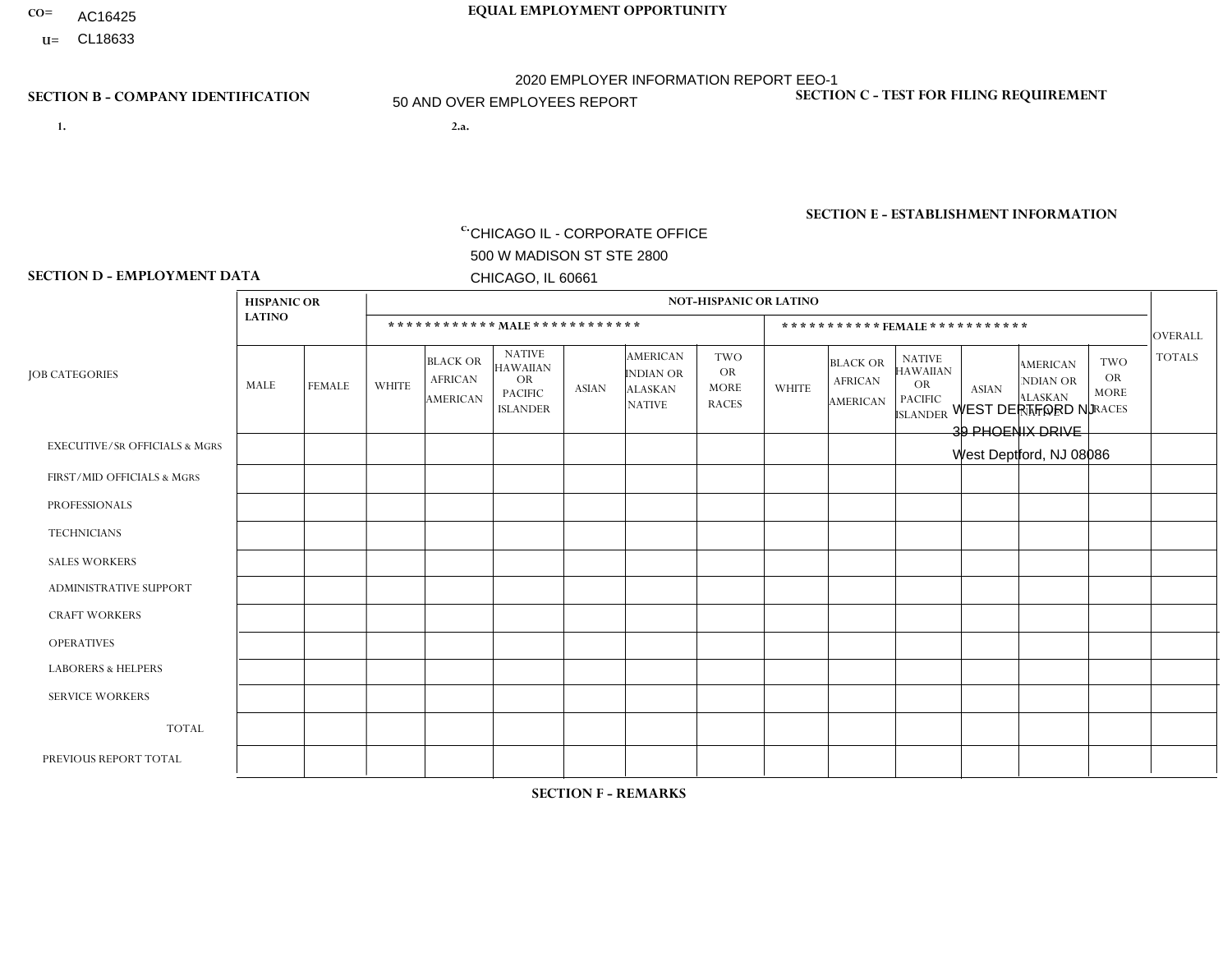- **CO= EQUAL EMPLOYMENT OPPORTUNITY** AC16425
	- **U=** EV49046

# 2020 EMPLOYER INFORMATION REPORT EEO-1 UNDER 50 EMPLOYEES REPORT

- **1. 2.a.** CHICAGO IL CORPORATE OFFICE 500 W MADISON ST STE 2800 CHICAGO, IL 60661
- 2.a. OMAHA NE CHROME ENHANCEMENT 4533 S 88TH STREET Omaha, NE 68127

**SECTION B - COMPANY IDENTIFICATION SECTION C - TEST FOR FILING REQUIREMENT** 

1- Y 2- Y 3- N DUNS= 000123456

c. EIN= 952920557

## **SECTION E - ESTABLISHMENT INFORMATION c.** NAICS: 423140

### **SECTION D - EMPLOYMENT DATA**

|                                          | <b>HISPANIC OR</b> |               |                |                                                      |                                                                             |              |                                                                        | <b>NOT-HISPANIC OR LATINO</b>                          |                      |                                               |                                                                                    |              |                                                                       |                                                        |                |
|------------------------------------------|--------------------|---------------|----------------|------------------------------------------------------|-----------------------------------------------------------------------------|--------------|------------------------------------------------------------------------|--------------------------------------------------------|----------------------|-----------------------------------------------|------------------------------------------------------------------------------------|--------------|-----------------------------------------------------------------------|--------------------------------------------------------|----------------|
|                                          | <b>LATINO</b>      |               |                |                                                      | ************ MALE ************                                              |              |                                                                        |                                                        |                      |                                               | *********** FEMALE ***********                                                     |              |                                                                       |                                                        | <b>OVERALL</b> |
| <b>JOB CATEGORIES</b>                    | MALE               | <b>FEMALE</b> | <b>WHITE</b>   | <b>BLACK OR</b><br><b>AFRICAN</b><br><b>AMERICAN</b> | <b>NATIVE</b><br><b>HAWAIIAN</b><br>OR<br><b>PACIFIC</b><br><b>ISLANDER</b> | <b>ASIAN</b> | <b>AMERICAN</b><br><b>INDIAN OR</b><br><b>ALASKAN</b><br><b>NATIVE</b> | <b>TWO</b><br><b>OR</b><br><b>MORE</b><br><b>RACES</b> | <b>WHITE</b>         | <b>BLACK OR</b><br><b>AFRICAN</b><br>AMERICAN | <b>NATIVE</b><br><b>HAWAIIAN</b><br><b>OR</b><br><b>PACIFIC</b><br><b>ISLANDER</b> | <b>ASIAN</b> | <b>AMERICAN</b><br><b>NDIAN OR</b><br><b>ALASKAN</b><br><b>NATIVE</b> | <b>TWO</b><br><b>OR</b><br><b>MORE</b><br><b>RACES</b> | <b>TOTALS</b>  |
| <b>EXECUTIVE/SR OFFICIALS &amp; MGRS</b> | $\Omega$           | $\mathbf 0$   | $\mathbf 0$    | 0                                                    | $\Omega$                                                                    | $\Omega$     | $\Omega$                                                               | 0                                                      | $\Omega$             | $\Omega$                                      | 0                                                                                  | $\mathbf 0$  | $\Omega$                                                              | $\Omega$                                               | $\mathbf 0$    |
| FIRST/MID OFFICIALS & MGRS               | $\Omega$           | $\mathbf 0$   | 5              | 0                                                    | $\Omega$                                                                    | $\mathbf{0}$ | $\Omega$                                                               | 0                                                      | $\Omega$             | $\mathbf{0}$                                  | 0                                                                                  | $\Omega$     | $\Omega$                                                              | $\Omega$                                               | 5              |
| <b>PROFESSIONALS</b>                     | $\Omega$           | $\mathbf 0$   | $\mathbf 0$    | $\mathbf{0}$                                         | $\Omega$                                                                    | $\Omega$     | $\Omega$                                                               | 0                                                      | $\Omega$             | $\Omega$                                      | 0                                                                                  | $\Omega$     | $\Omega$                                                              | $\Omega$                                               | $\mathbf 0$    |
| <b>TECHNICIANS</b>                       | 0                  | 0             | $\mathbf 0$    | $\mathbf 0$                                          | $\Omega$                                                                    | $\Omega$     | $\Omega$                                                               | $\Omega$                                               | $\Omega$             | $\Omega$                                      | 0                                                                                  | $\mathbf 0$  | $\Omega$                                                              | $\Omega$                                               | 0              |
| <b>SALES WORKERS</b>                     | $\Omega$           | $\mathbf 0$   | $\overline{c}$ | $\Omega$                                             | $\Omega$                                                                    | $\Omega$     | $\Omega$                                                               | $\Omega$                                               | $\Omega$             | $\Omega$                                      | $\Omega$                                                                           | $\Omega$     | $\Omega$                                                              | $\Omega$                                               | 2              |
| ADMINISTRATIVE SUPPORT                   | $\mathbf{0}$       | $\mathbf 0$   | $\mathbf 0$    | $\mathbf 0$                                          | $\mathbf 0$                                                                 | $\Omega$     | $\Omega$                                                               | $\Omega$                                               | $\blacktriangleleft$ | $\mathbf{0}$                                  | 0                                                                                  | $\Omega$     | $\mathbf{0}$                                                          | $\Omega$                                               | $\mathbf{1}$   |
| <b>CRAFT WORKERS</b>                     | $\Omega$           | $\Omega$      | $\mathbf 0$    | $\Omega$                                             | $\Omega$                                                                    | $\Omega$     | $\Omega$                                                               | 0                                                      | $\Omega$             | $\mathbf{0}$                                  | 0                                                                                  | $\Omega$     | $\Omega$                                                              | $\Omega$                                               | $\mathbf 0$    |
| <b>OPERATIVES</b>                        | $\Omega$           | 0             | $\mathbf 0$    | $\mathbf 0$                                          | $\Omega$                                                                    | $\Omega$     | $\Omega$                                                               | 0                                                      | $\Omega$             | $\Omega$                                      | $\Omega$                                                                           | $\Omega$     | $\Omega$                                                              | $\Omega$                                               | $\mathbf 0$    |
| <b>LABORERS &amp; HELPERS</b>            | $\Omega$           | 0             | $\mathbf 0$    | 0                                                    | $\Omega$                                                                    | $\Omega$     | $\Omega$                                                               | 0                                                      | $\Omega$             | $\Omega$                                      | 0                                                                                  | $\Omega$     | $\Omega$                                                              | $\Omega$                                               | $\mathbf 0$    |
| <b>SERVICE WORKERS</b>                   | $\Omega$           | 0             | $\mathbf 0$    | $\mathbf 0$                                          | $\mathbf 0$                                                                 | $\mathbf{0}$ | $\Omega$                                                               | 0                                                      | $\Omega$             | $\Omega$                                      | 0                                                                                  | 0            | $\Omega$                                                              | $\Omega$                                               | $\mathbf 0$    |
| <b>TOTAL</b>                             | $\mathbf 0$        | 0             | $\overline{7}$ | 0                                                    | $\mathbf 0$                                                                 | $\Omega$     | $\Omega$                                                               | 0                                                      | $\mathbf{1}$         | $\mathbf{0}$                                  | $\Omega$                                                                           | 0            | $\Omega$                                                              | $\Omega$                                               | 8              |
| PREVIOUS REPORT TOTAL                    | $\Omega$           | $\mathbf 0$   | 8              | $\Omega$                                             | $\Omega$                                                                    | $\Omega$     | $\Omega$                                                               | 0                                                      | 2                    | $\mathbf{0}$                                  | 0                                                                                  | $\Omega$     | $\Omega$                                                              | $\Omega$                                               | 10             |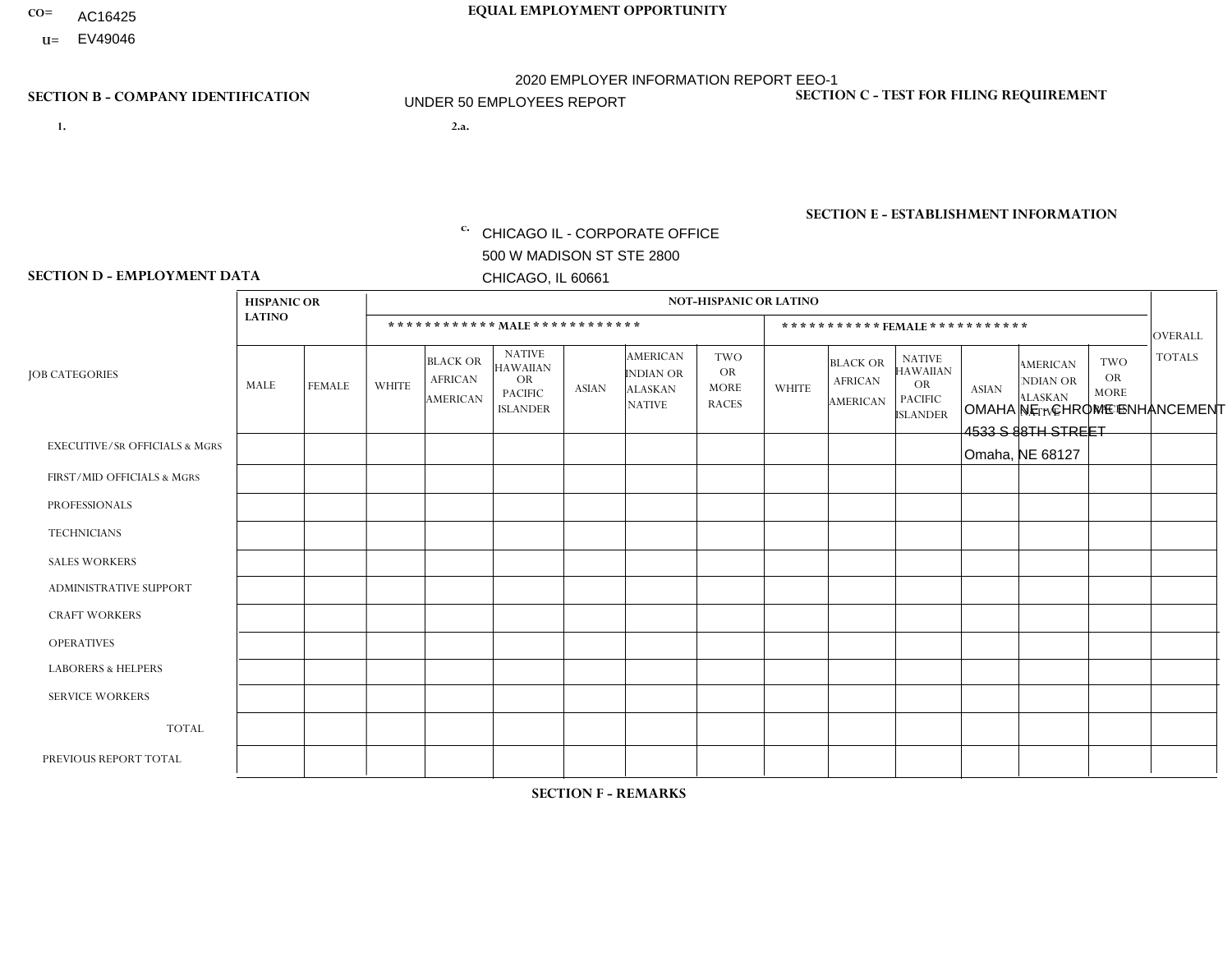- AC16425
- **U=**

**1. 2.a.** CHICAGO IL - CORPORATE OFFICE 500 W MADISON ST STE 2800 CHICAGO, IL 60661

DALLAS PA - KAO A&A 38 MEMORIAL HWY Dallas, PA 18612

EIN= 952920557

# **SECTION B - COMPANY IDENTIFICATION SECTION C - TEST FOR FILING REQUIREMENT**

1- Y 2- Y 3- N DUNS= 000123456

**SECTION E - ESTABLISHMENT INFORMATION c.** NAICS: 423140

### **SECTION D - EMPLOYMENT DATA**

|                                          | <b>HISPANIC OR</b> |               |                |                                                      |                                                                                    |              |                                                                        | <b>NOT-HISPANIC OR LATINO</b>                          |                |                                               |                                                                                    |              |                                                                       |                                                        |                |
|------------------------------------------|--------------------|---------------|----------------|------------------------------------------------------|------------------------------------------------------------------------------------|--------------|------------------------------------------------------------------------|--------------------------------------------------------|----------------|-----------------------------------------------|------------------------------------------------------------------------------------|--------------|-----------------------------------------------------------------------|--------------------------------------------------------|----------------|
|                                          | <b>LATINO</b>      |               |                | ************ MALE ************                       |                                                                                    |              |                                                                        |                                                        |                | ***********FEMALE***********                  |                                                                                    |              |                                                                       |                                                        | <b>OVERALL</b> |
| <b>JOB CATEGORIES</b>                    | MALE               | <b>FEMALE</b> | <b>WHITE</b>   | <b>BLACK OR</b><br><b>AFRICAN</b><br><b>AMERICAN</b> | <b>NATIVE</b><br><b>HAWAIIAN</b><br><b>OR</b><br><b>PACIFIC</b><br><b>ISLANDER</b> | ASIAN        | <b>AMERICAN</b><br><b>INDIAN OR</b><br><b>ALASKAN</b><br><b>NATIVE</b> | <b>TWO</b><br><b>OR</b><br><b>MORE</b><br><b>RACES</b> | <b>WHITE</b>   | <b>BLACK OR</b><br><b>AFRICAN</b><br>AMERICAN | <b>NATIVE</b><br><b>HAWAIIAN</b><br><b>OR</b><br><b>PACIFIC</b><br><b>ISLANDER</b> | <b>ASIAN</b> | <b>AMERICAN</b><br><b>NDIAN OR</b><br><b>ALASKAN</b><br><b>NATIVE</b> | <b>TWO</b><br><b>OR</b><br><b>MORE</b><br><b>RACES</b> | <b>TOTALS</b>  |
| <b>EXECUTIVE/SR OFFICIALS &amp; MGRS</b> | $\Omega$           | $\Omega$      | $\Omega$       | $\mathbf 0$                                          | $\Omega$                                                                           | $\mathbf{0}$ | $\Omega$                                                               | $\Omega$                                               | 0              | $\Omega$                                      | $\Omega$                                                                           | $\Omega$     | $\Omega$                                                              | $\Omega$                                               | $\mathbf{0}$   |
| FIRST/MID OFFICIALS & MGRS               | 0                  | $\Omega$      |                | $\mathbf 0$                                          | $\Omega$                                                                           | $\Omega$     | $\Omega$                                                               | $\Omega$                                               | 0              | $\Omega$                                      | $\Omega$                                                                           | $\Omega$     | $\Omega$                                                              | $\Omega$                                               | $\mathbf{1}$   |
| <b>PROFESSIONALS</b>                     | 0                  | $\mathbf 0$   | $\mathbf 0$    | $\mathbf 0$                                          | $\Omega$                                                                           | $\Omega$     | $\Omega$                                                               | $\Omega$                                               | 0              | $\Omega$                                      | $\Omega$                                                                           | $\Omega$     | $\Omega$                                                              | $\Omega$                                               | $\mathbf{0}$   |
| <b>TECHNICIANS</b>                       | 0                  | $\Omega$      | $\Omega$       | $\mathbf 0$                                          | $\Omega$                                                                           | $\Omega$     | $\Omega$                                                               | $\Omega$                                               | $\Omega$       | $\Omega$                                      | $\Omega$                                                                           | $\Omega$     | $\Omega$                                                              | $\Omega$                                               | $\mathbf{0}$   |
| <b>SALES WORKERS</b>                     | 0                  | $\Omega$      | 6              | $\Omega$                                             | $\Omega$                                                                           | $\Omega$     | $\Omega$                                                               | $\Omega$                                               | 0              | $\Omega$                                      | $\Omega$                                                                           | $\Omega$     | $\Omega$                                                              | $\Omega$                                               | 6              |
| <b>ADMINISTRATIVE SUPPORT</b>            | 0                  | 0             | $\Omega$       | $\mathbf 0$                                          | 0                                                                                  | $\Omega$     | $\Omega$                                                               | $\Omega$                                               | $\Omega$       | $\Omega$                                      | $\Omega$                                                                           | $\mathbf{0}$ | $\mathbf{0}$                                                          | $\mathbf 0$                                            | $\mathbf 0$    |
| <b>CRAFT WORKERS</b>                     | 0                  | $\Omega$      | $\Omega$       | $\mathbf 0$                                          | $\Omega$                                                                           | $\Omega$     | $\Omega$                                                               | $\Omega$                                               | 0              | $\Omega$                                      | $\Omega$                                                                           | $\Omega$     | $\Omega$                                                              | $\Omega$                                               | $\mathbf 0$    |
| <b>OPERATIVES</b>                        | 0                  | $\Omega$      | $\Omega$       | $\mathbf 0$                                          | $\Omega$                                                                           | $\Omega$     | $\Omega$                                                               | $\Omega$                                               |                | $\Omega$                                      | $\Omega$                                                                           | $\Omega$     | $\Omega$                                                              | $\Omega$                                               | $\mathbf{1}$   |
| <b>LABORERS &amp; HELPERS</b>            | 0                  | $\Omega$      | $\Omega$       | $\mathbf 0$                                          | $\Omega$                                                                           | $\Omega$     | $\Omega$                                                               | $\Omega$                                               | $\Omega$       | $\Omega$                                      | $\Omega$                                                                           | $\Omega$     | $\Omega$                                                              | $\Omega$                                               | $\mathbf 0$    |
| <b>SERVICE WORKERS</b>                   | 0                  | $\Omega$      | $\mathbf 0$    | 0                                                    | 0                                                                                  | $\Omega$     | $\Omega$                                                               | $\Omega$                                               | $\Omega$       | $\Omega$                                      | $\Omega$                                                                           | $\Omega$     | $\Omega$                                                              | $\Omega$                                               | $\overline{0}$ |
| <b>TOTAL</b>                             | $\mathbf 0$        | 0             | $\overline{7}$ | 0                                                    | 0                                                                                  | $\mathbf 0$  | $\Omega$                                                               | $\Omega$                                               |                | 0                                             | $\Omega$                                                                           | $\mathbf 0$  | 0                                                                     | $\mathbf 0$                                            | 8              |
| PREVIOUS REPORT TOTAL                    | 0                  | $\Omega$      | 6              | $\mathbf 0$                                          | $\Omega$                                                                           | $\mathbf{0}$ | $\Omega$                                                               | $\Omega$                                               | $\overline{2}$ | $\Omega$                                      | $\Omega$                                                                           | $\Omega$     | $\Omega$                                                              | $\mathbf 0$                                            | 8              |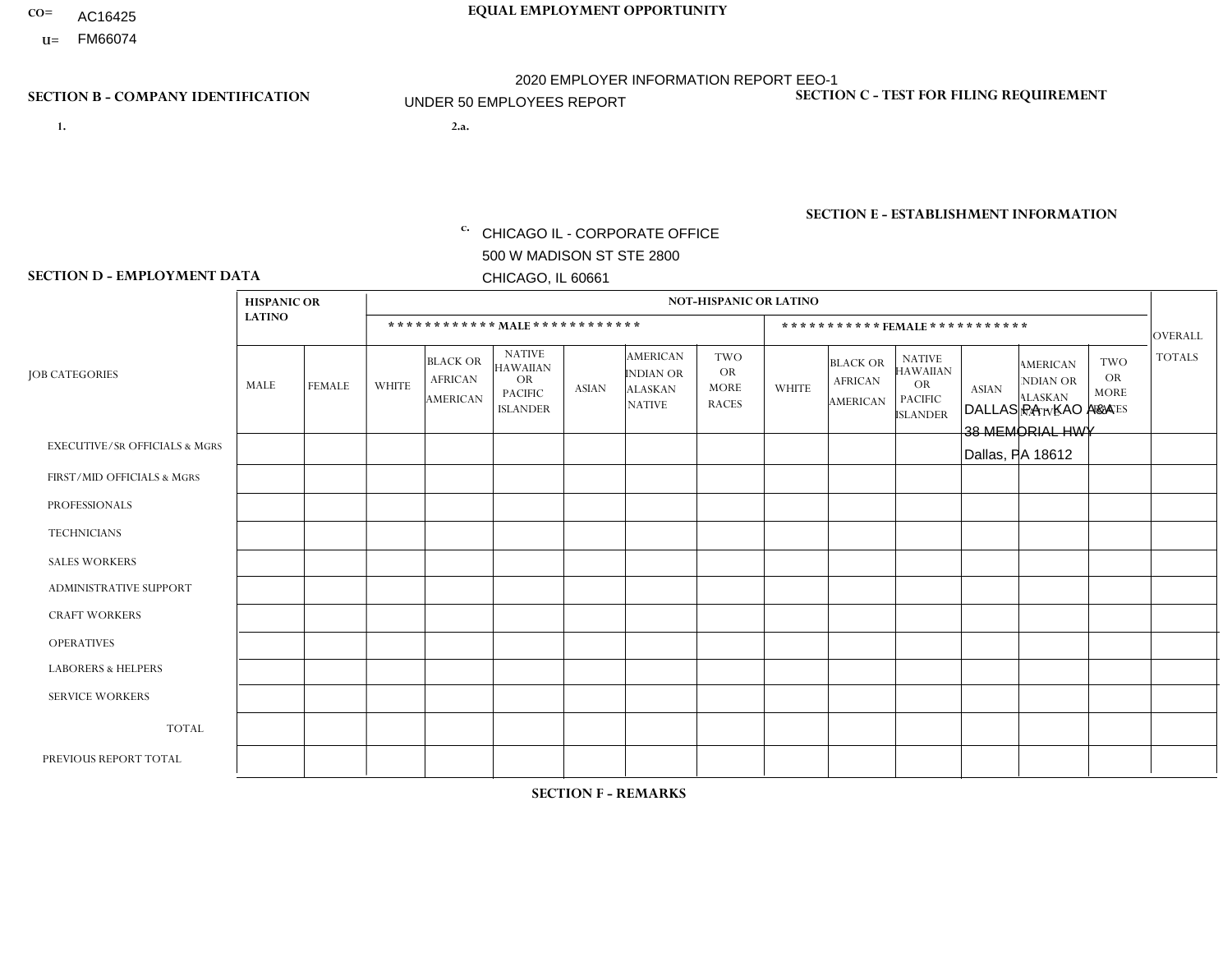- AC16425
- **U=**

- **1. 2.a.** CHICAGO IL CORPORATE OFFICE 500 W MADISON ST STE 2800 CHICAGO, IL 60661
- 2.a. RICHMOND IN KAO LOGISTICS 910 WEST INDUSTRIES RD Richmond, IN 47374

c. EIN= 952920557

# **SECTION B - COMPANY IDENTIFICATION SECTION C - TEST FOR FILING REQUIREMENT**

1- Y 2- Y 3- N DUNS= 000123456

**SECTION E - ESTABLISHMENT INFORMATION c.** NAICS: 423140

### **SECTION D - EMPLOYMENT DATA**

|                                          | <b>HISPANIC OR</b> |               |              |                                                      |                                                                                    |                      |                                                                        | <b>NOT-HISPANIC OR LATINO</b>                          |              |                                               |                                                                                    |              |                                                                       |                                                        |                |
|------------------------------------------|--------------------|---------------|--------------|------------------------------------------------------|------------------------------------------------------------------------------------|----------------------|------------------------------------------------------------------------|--------------------------------------------------------|--------------|-----------------------------------------------|------------------------------------------------------------------------------------|--------------|-----------------------------------------------------------------------|--------------------------------------------------------|----------------|
|                                          | <b>LATINO</b>      |               |              | ************ MALE ************                       |                                                                                    |                      |                                                                        |                                                        |              |                                               | ***********FEMALE***********                                                       |              |                                                                       |                                                        | <b>OVERALL</b> |
| <b>JOB CATEGORIES</b>                    | <b>MALE</b>        | <b>FEMALE</b> | <b>WHITE</b> | <b>BLACK OR</b><br><b>AFRICAN</b><br><b>AMERICAN</b> | <b>NATIVE</b><br><b>HAWAIIAN</b><br><b>OR</b><br><b>PACIFIC</b><br><b>ISLANDER</b> | <b>ASIAN</b>         | <b>AMERICAN</b><br><b>INDIAN OR</b><br><b>ALASKAN</b><br><b>NATIVE</b> | <b>TWO</b><br><b>OR</b><br><b>MORE</b><br><b>RACES</b> | <b>WHITE</b> | <b>BLACK OR</b><br><b>AFRICAN</b><br>AMERICAN | <b>NATIVE</b><br><b>HAWAIIAN</b><br><b>OR</b><br><b>PACIFIC</b><br><b>ISLANDER</b> | <b>ASIAN</b> | <b>AMERICAN</b><br><b>NDIAN OR</b><br><b>ALASKAN</b><br><b>NATIVE</b> | <b>TWO</b><br><b>OR</b><br><b>MORE</b><br><b>RACES</b> | <b>TOTALS</b>  |
| <b>EXECUTIVE/SR OFFICIALS &amp; MGRS</b> | $\Omega$           | $\mathbf 0$   | $\Omega$     | $\mathbf 0$                                          | $\mathbf 0$                                                                        | $\mathbf 0$          | $\Omega$                                                               | $\Omega$                                               | $\Omega$     | $\Omega$                                      | $\Omega$                                                                           | $\Omega$     | $\Omega$                                                              | $\Omega$                                               | $\mathbf 0$    |
| FIRST/MID OFFICIALS & MGRS               | $\Omega$           | $\mathbf 0$   | 2            | $\mathbf 0$                                          | $\mathbf{0}$                                                                       | $\mathbf 0$          | $\Omega$                                                               | $\Omega$                                               | $\Omega$     | $\Omega$                                      | $\Omega$                                                                           | $\Omega$     | $\Omega$                                                              | $\Omega$                                               | $\overline{2}$ |
| <b>PROFESSIONALS</b>                     | $\Omega$           | $\Omega$      | 1            | $\mathbf 0$                                          | $\Omega$                                                                           | $\Omega$             | $\Omega$                                                               | $\Omega$                                               | $\Omega$     | $\Omega$                                      | $\Omega$                                                                           | $\Omega$     | $\Omega$                                                              | $\mathbf{0}$                                           | $\mathbf{1}$   |
| <b>TECHNICIANS</b>                       | $\Omega$           | $\mathbf 0$   | $\Omega$     | $\mathbf 0$                                          | $\mathbf{0}$                                                                       | $\Omega$             | $\overline{0}$                                                         | $\Omega$                                               | $\mathbf{0}$ | $\Omega$                                      | $\Omega$                                                                           | $\Omega$     | $\Omega$                                                              | $\Omega$                                               | $\mathbf 0$    |
| <b>SALES WORKERS</b>                     | $\Omega$           | $\Omega$      | $\Omega$     | $\mathbf 0$                                          | 0                                                                                  | $\Omega$             | $\Omega$                                                               | $\Omega$                                               | $\Omega$     | $\Omega$                                      | $\Omega$                                                                           | $\Omega$     | $\Omega$                                                              | $\mathbf{0}$                                           | $\mathbf 0$    |
| <b>ADMINISTRATIVE SUPPORT</b>            | $\Omega$           | $\mathbf 0$   | 0            | $\mathbf 0$                                          | $\mathbf{0}$                                                                       | $\mathbf 0$          | $\Omega$                                                               | $\Omega$                                               | 0            | $\Omega$                                      | $\Omega$                                                                           | $\Omega$     | $\Omega$                                                              | $\mathbf 0$                                            | $\mathbf 0$    |
| <b>CRAFT WORKERS</b>                     | $\Omega$           | $\Omega$      | $\Omega$     | $\mathbf 0$                                          | 0                                                                                  | $\Omega$             | $\Omega$                                                               | $\Omega$                                               | $\Omega$     | $\Omega$                                      | $\mathbf{0}$                                                                       | $\Omega$     | $\Omega$                                                              | $\Omega$                                               | $\Omega$       |
| <b>OPERATIVES</b>                        | $\Omega$           | $\Omega$      | 30           | $\mathbf 0$                                          | $\mathbf{0}$                                                                       | $\mathbf{1}$         | $\Omega$                                                               | $\Omega$                                               | $\Omega$     | $\Omega$                                      | $\Omega$                                                                           | $\Omega$     | $\Omega$                                                              | $\Omega$                                               | 31             |
| <b>LABORERS &amp; HELPERS</b>            | 0                  | $\Omega$      | $\mathbf 0$  | $\mathbf 0$                                          | 0                                                                                  | $\Omega$             | $\Omega$                                                               | $\Omega$                                               | $\Omega$     | $\Omega$                                      | $\Omega$                                                                           | $\Omega$     | $\Omega$                                                              | $\mathbf{0}$                                           | 0              |
| <b>SERVICE WORKERS</b>                   | $\Omega$           | $\mathbf 0$   | 0            | $\mathbf 0$                                          | $\mathbf 0$                                                                        | $\mathbf 0$          | $\Omega$                                                               | $\Omega$                                               | $\Omega$     | $\Omega$                                      | $\Omega$                                                                           | $\mathbf 0$  | $\Omega$                                                              | $\mathbf 0$                                            | 0              |
| <b>TOTAL</b>                             | $\Omega$           | $\mathbf 0$   | 33           | 0                                                    | 0                                                                                  | $\mathbf{1}$         | $\Omega$                                                               | $\Omega$                                               | $\Omega$     | $\Omega$                                      | $\Omega$                                                                           | $\mathbf 0$  | $\Omega$                                                              | $\Omega$                                               | 34             |
| PREVIOUS REPORT TOTAL                    | $\Omega$           | $\Omega$      | 32           | $\mathbf 0$                                          | $\mathbf{0}$                                                                       | $\blacktriangleleft$ | $\Omega$                                                               | $\Omega$                                               | $\Omega$     | $\Omega$                                      | $\mathbf{0}$                                                                       | $\Omega$     | $\Omega$                                                              | $\Omega$                                               | 33             |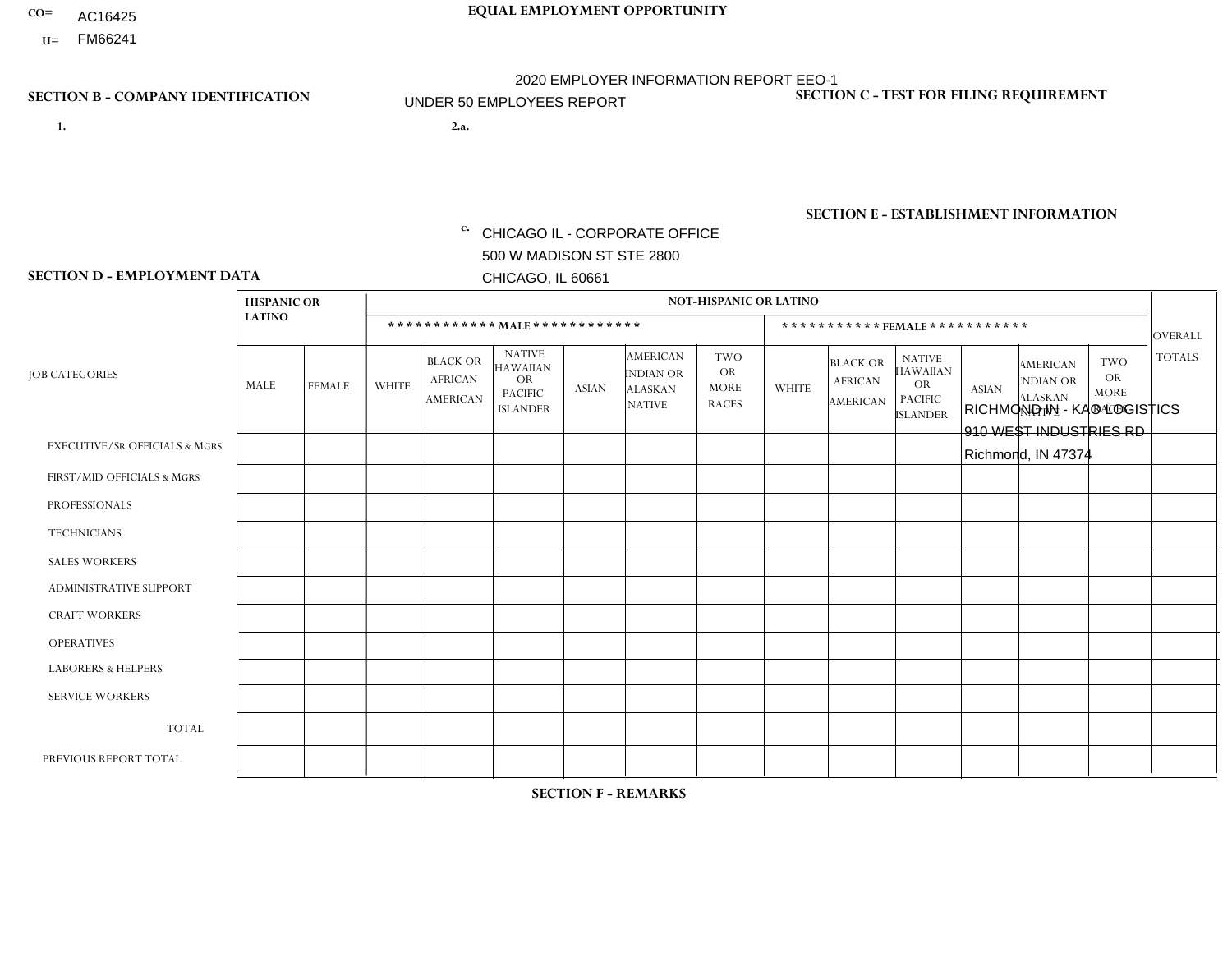- AC16425
- **U=**

**1. 2.a.** CHICAGO IL - CORPORATE OFFICE 500 W MADISON ST STE 2800 CHICAGO, IL 60661

FARMINGTON NM - PGW 813 W ARRINGTON ST Farmington, NM 87401

c. EIN= 952920557

# **SECTION B - COMPANY IDENTIFICATION SECTION C - TEST FOR FILING REQUIREMENT**

1- Y 2- Y 3- N DUNS= 000123456

**SECTION E - ESTABLISHMENT INFORMATION c.** NAICS: 811122

### **SECTION D - EMPLOYMENT DATA**

|                                          | <b>HISPANIC OR</b> |               |                |                                                      |                                                                                    |              |                                                                        | <b>NOT-HISPANIC OR LATINO</b>                          |              |                                                      |                                                                                    |              |                                                                       |                                                        |                |
|------------------------------------------|--------------------|---------------|----------------|------------------------------------------------------|------------------------------------------------------------------------------------|--------------|------------------------------------------------------------------------|--------------------------------------------------------|--------------|------------------------------------------------------|------------------------------------------------------------------------------------|--------------|-----------------------------------------------------------------------|--------------------------------------------------------|----------------|
|                                          | <b>LATINO</b>      |               |                | ************ MALE ************                       |                                                                                    |              |                                                                        |                                                        |              |                                                      | ***********FEMALE***********                                                       |              |                                                                       |                                                        | <b>OVERALL</b> |
| <b>JOB CATEGORIES</b>                    | <b>MALE</b>        | <b>FEMALE</b> | <b>WHITE</b>   | <b>BLACK OR</b><br><b>AFRICAN</b><br><b>AMERICAN</b> | <b>NATIVE</b><br><b>HAWAIIAN</b><br><b>OR</b><br><b>PACIFIC</b><br><b>ISLANDER</b> | <b>ASIAN</b> | <b>AMERICAN</b><br><b>INDIAN OR</b><br><b>ALASKAN</b><br><b>NATIVE</b> | <b>TWO</b><br><b>OR</b><br><b>MORE</b><br><b>RACES</b> | <b>WHITE</b> | <b>BLACK OR</b><br><b>AFRICAN</b><br><b>AMERICAN</b> | <b>NATIVE</b><br><b>HAWAIIAN</b><br><b>OR</b><br><b>PACIFIC</b><br><b>ISLANDER</b> | <b>ASIAN</b> | <b>AMERICAN</b><br><b>NDIAN OR</b><br><b>ALASKAN</b><br><b>NATIVE</b> | <b>TWO</b><br><b>OR</b><br><b>MORE</b><br><b>RACES</b> | <b>TOTALS</b>  |
| <b>EXECUTIVE/SR OFFICIALS &amp; MGRS</b> | $\mathbf{0}$       | $\Omega$      | $\Omega$       | $\Omega$                                             | 0                                                                                  | $\Omega$     | $\Omega$                                                               | $\Omega$                                               | $\Omega$     | $\mathbf{0}$                                         | $\Omega$                                                                           | $\Omega$     | $\Omega$                                                              | $\Omega$                                               | $\Omega$       |
| FIRST/MID OFFICIALS & MGRS               | $\Omega$           | $\Omega$      | 1              | $\Omega$                                             | $\mathbf{0}$                                                                       | $\Omega$     | $\Omega$                                                               | $\Omega$                                               | $\Omega$     | $\Omega$                                             | $\Omega$                                                                           | $\Omega$     | $\Omega$                                                              | $\Omega$                                               | $\mathbf{1}$   |
| <b>PROFESSIONALS</b>                     | $\Omega$           | $\Omega$      | $\mathbf 0$    | $\mathbf 0$                                          | $\overline{0}$                                                                     | $\Omega$     | $\Omega$                                                               | $\Omega$                                               | $\Omega$     | $\Omega$                                             | $\Omega$                                                                           | $\Omega$     | $\Omega$                                                              | $\Omega$                                               | $\mathbf 0$    |
| <b>TECHNICIANS</b>                       | $\Omega$           | $\Omega$      | $\Omega$       | $\Omega$                                             | 0                                                                                  | $\Omega$     | $\overline{0}$                                                         | $\Omega$                                               | $\Omega$     | $\Omega$                                             | $\Omega$                                                                           | $\Omega$     | $\mathbf{0}$                                                          | $\Omega$                                               | $\mathbf 0$    |
| <b>SALES WORKERS</b>                     | $\Omega$           | $\Omega$      | $\Omega$       | $\Omega$                                             | $\Omega$                                                                           | $\Omega$     | $\Omega$                                                               | $\Omega$                                               | $\Omega$     | $\Omega$                                             | $\Omega$                                                                           | $\Omega$     | $\Omega$                                                              | $\Omega$                                               | $\mathbf 0$    |
| <b>ADMINISTRATIVE SUPPORT</b>            | $\Omega$           | $\mathbf 0$   | $\Omega$       | $\mathbf 0$                                          | $\mathbf 0$                                                                        | $\Omega$     | $\Omega$                                                               | $\Omega$                                               | $\Omega$     | $\Omega$                                             | $\Omega$                                                                           | $\Omega$     | $\Omega$                                                              | $\Omega$                                               | $\mathbf 0$    |
| <b>CRAFT WORKERS</b>                     | $\Omega$           | $\Omega$      | $\Omega$       | 0                                                    | 0                                                                                  | $\Omega$     | $\Omega$                                                               | $\Omega$                                               | $\Omega$     | $\Omega$                                             | $\Omega$                                                                           | $\Omega$     | $\Omega$                                                              | $\Omega$                                               | $\Omega$       |
| <b>OPERATIVES</b>                        | $\Omega$           | $\Omega$      | $\overline{c}$ | $\mathbf 0$                                          | 0                                                                                  | $\Omega$     | $\overline{0}$                                                         | $\Omega$                                               | $\Omega$     | $\Omega$                                             | $\Omega$                                                                           | $\Omega$     | $\Omega$                                                              | $\Omega$                                               | $\overline{2}$ |
| <b>LABORERS &amp; HELPERS</b>            | $\Omega$           | $\Omega$      | $\Omega$       | $\mathbf 0$                                          | 0                                                                                  | $\Omega$     | 1                                                                      | $\Omega$                                               | $\Omega$     | $\Omega$                                             | $\Omega$                                                                           | $\Omega$     | $\Omega$                                                              | $\mathbf{0}$                                           | $\mathbf{1}$   |
| <b>SERVICE WORKERS</b>                   | $\Omega$           | $\Omega$      | $\Omega$       | 0                                                    | $\mathbf{0}$                                                                       | $\Omega$     | $\Omega$                                                               | $\Omega$                                               | $\Omega$     | $\Omega$                                             | $\Omega$                                                                           | $\Omega$     | $\Omega$                                                              | $\Omega$                                               | 0              |
| <b>TOTAL</b>                             | 0                  | $\mathbf 0$   | 3              | $\mathbf 0$                                          | 0                                                                                  | $\mathbf 0$  | 1                                                                      | $\Omega$                                               | 0            | $\Omega$                                             | $\Omega$                                                                           | $\mathbf 0$  | $\Omega$                                                              | $\mathbf 0$                                            | 4              |
| PREVIOUS REPORT TOTAL                    | $\Omega$           | $\mathbf 0$   | 2              | $\mathbf 0$                                          | 0                                                                                  | $\Omega$     | 1                                                                      | $\Omega$                                               | $\Omega$     | $\Omega$                                             | $\mathbf{0}$                                                                       | $\Omega$     | $\Omega$                                                              | $\Omega$                                               | 3              |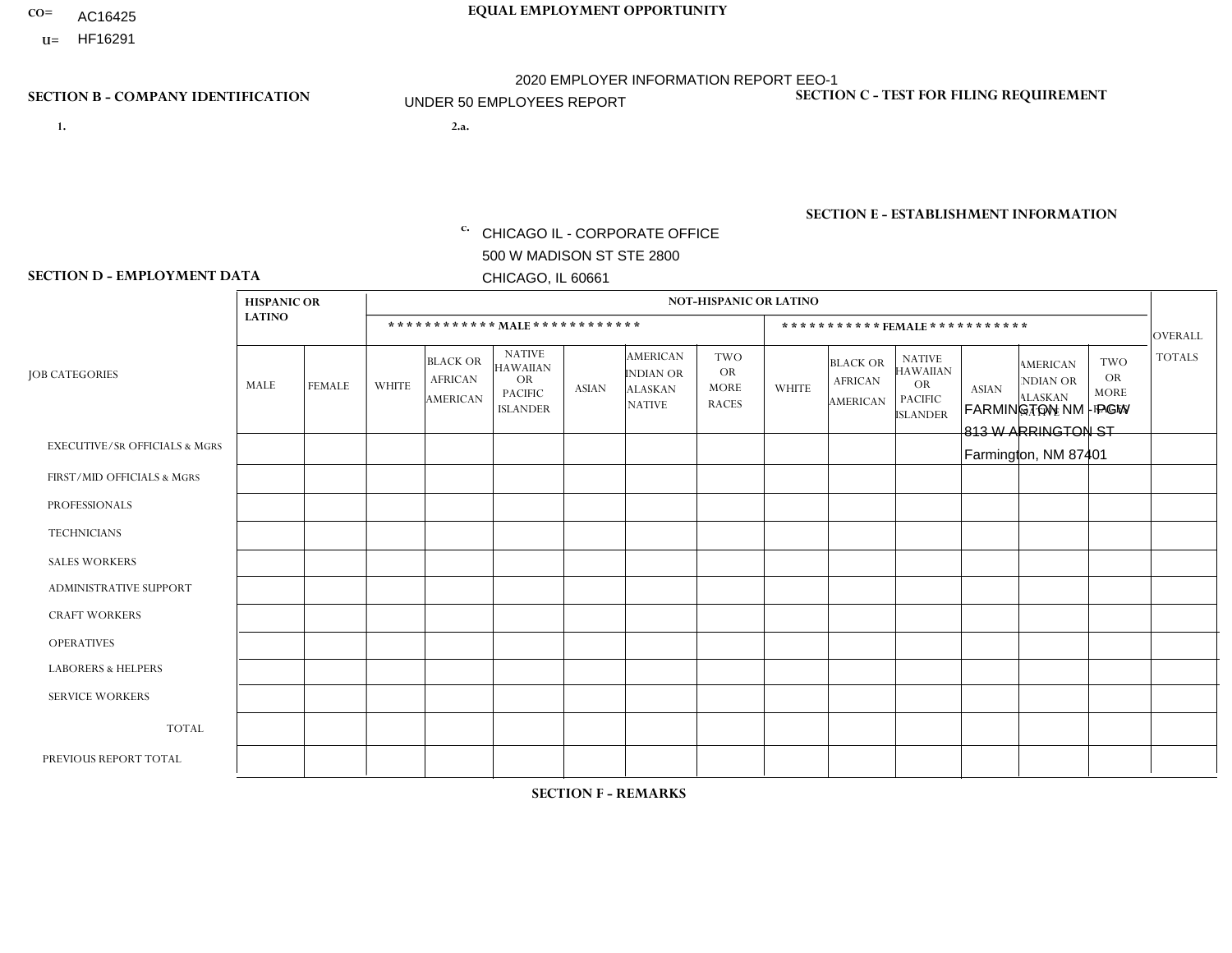- AC16425
- **U=**

**1. 2.a.** CHICAGO IL - CORPORATE OFFICE 500 W MADISON ST STE 2800 CHICAGO, IL 60661

2.a. PITTSBURGH PA - PGW 3010 SASSAFRAS WAY Pittsburgh, PA 15201

c. EIN= 952920557

# **SECTION B - COMPANY IDENTIFICATION SECTION C - TEST FOR FILING REQUIREMENT**

1- Y 2- Y 3- N DUNS= 000123456

**SECTION E - ESTABLISHMENT INFORMATION c.** NAICS: 811122

### **SECTION D - EMPLOYMENT DATA**

|                                          | <b>HISPANIC OR</b> |             |                |                                                      |                                                                                    |              |                                                                        | <b>NOT-HISPANIC OR LATINO</b>                          |              |                                               |                                                                                    |              |                                                                |                                                        |                |
|------------------------------------------|--------------------|-------------|----------------|------------------------------------------------------|------------------------------------------------------------------------------------|--------------|------------------------------------------------------------------------|--------------------------------------------------------|--------------|-----------------------------------------------|------------------------------------------------------------------------------------|--------------|----------------------------------------------------------------|--------------------------------------------------------|----------------|
|                                          | <b>LATINO</b>      |             |                |                                                      | ************ MAIE************                                                      |              |                                                                        |                                                        |              | ***********FEMALE***********                  |                                                                                    |              |                                                                |                                                        | <b>OVERALL</b> |
| <b>JOB CATEGORIES</b>                    | MALE               | FEMALE      | <b>WHITE</b>   | <b>BLACK OR</b><br><b>AFRICAN</b><br><b>AMERICAN</b> | <b>NATIVE</b><br><b>HAWAIIAN</b><br><b>OR</b><br><b>PACIFIC</b><br><b>ISLANDER</b> | <b>ASIAN</b> | <b>AMERICAN</b><br><b>INDIAN OR</b><br><b>ALASKAN</b><br><b>NATIVE</b> | <b>TWO</b><br><b>OR</b><br><b>MORE</b><br><b>RACES</b> | <b>WHITE</b> | <b>BLACK OR</b><br><b>AFRICAN</b><br>AMERICAN | <b>NATIVE</b><br><b>HAWAIIAN</b><br><b>OR</b><br><b>PACIFIC</b><br><b>ISLANDER</b> | <b>ASIAN</b> | <b>AMERICAN</b><br>NDIAN OR<br><b>ALASKAN</b><br><b>NATIVE</b> | <b>TWO</b><br><b>OR</b><br><b>MORE</b><br><b>RACES</b> | <b>TOTALS</b>  |
| <b>EXECUTIVE/SR OFFICIALS &amp; MGRS</b> | $\Omega$           | $\Omega$    | $\Omega$       | $\mathbf 0$                                          | $\Omega$                                                                           | $\mathbf{0}$ | $\Omega$                                                               | $\Omega$                                               | $\Omega$     | $\Omega$                                      | $\Omega$                                                                           | $\Omega$     | $\Omega$                                                       | $\mathbf{0}$                                           | $\mathbf{0}$   |
| FIRST/MID OFFICIALS & MGRS               | 0                  | 0           | 1              | $\mathbf 0$                                          | $\Omega$                                                                           | $\Omega$     | $\Omega$                                                               | $\Omega$                                               | 0            | $\Omega$                                      | $\Omega$                                                                           | $\mathbf{0}$ | $\Omega$                                                       | $\mathbf 0$                                            | $\mathbf{1}$   |
| <b>PROFESSIONALS</b>                     | $\Omega$           | $\mathbf 0$ | $\mathbf 0$    | $\mathbf 0$                                          | $\mathbf 0$                                                                        | $\Omega$     | $\Omega$                                                               | $\Omega$                                               | 0            | $\Omega$                                      | $\Omega$                                                                           | $\mathbf 0$  | 0                                                              | $\mathbf 0$                                            | $\mathbf{0}$   |
| <b>TECHNICIANS</b>                       | 0                  | $\mathbf 0$ | $\mathbf 0$    | $\mathbf 0$                                          | $\mathbf 0$                                                                        | $\Omega$     | $\Omega$                                                               | $\Omega$                                               | $\Omega$     | $\Omega$                                      | $\Omega$                                                                           | $\mathbf 0$  | $\Omega$                                                       | $\mathbf 0$                                            | $\mathbf 0$    |
| <b>SALES WORKERS</b>                     | $\Omega$           | $\mathbf 0$ | $\Omega$       | $\mathbf 0$                                          | $\Omega$                                                                           | $\Omega$     | $\Omega$                                                               | $\Omega$                                               | 0            | $\Omega$                                      | $\Omega$                                                                           | $\Omega$     | $\Omega$                                                       | $\mathbf{0}$                                           | $\mathbf 0$    |
| <b>ADMINISTRATIVE SUPPORT</b>            | 0                  | $\Omega$    | $\Omega$       | $\mathbf 0$                                          | $\Omega$                                                                           | $\Omega$     | $\Omega$                                                               | $\Omega$                                               | $\Omega$     | $\Omega$                                      | $\Omega$                                                                           | $\mathbf{0}$ | $\mathbf{0}$                                                   | $\mathbf{0}$                                           | $\mathbf 0$    |
| <b>CRAFT WORKERS</b>                     | 0                  | $\Omega$    | $\Omega$       | $\mathbf 0$                                          | $\Omega$                                                                           | $\Omega$     | $\Omega$                                                               | $\Omega$                                               | 0            | $\Omega$                                      | $\Omega$                                                                           | $\Omega$     | $\Omega$                                                       | $\Omega$                                               | $\Omega$       |
| <b>OPERATIVES</b>                        | 0                  | $\Omega$    | $\overline{2}$ | 2                                                    | $\Omega$                                                                           | $\Omega$     | $\Omega$                                                               |                                                        | $\Omega$     | $\Omega$                                      | $\Omega$                                                                           | $\Omega$     | $\Omega$                                                       | $\Omega$                                               | 5              |
| <b>LABORERS &amp; HELPERS</b>            | 0                  | $\Omega$    | $\Omega$       | $\overline{1}$                                       | $\Omega$                                                                           | $\Omega$     | $\Omega$                                                               | $\Omega$                                               | 0            | $\Omega$                                      | $\Omega$                                                                           | $\Omega$     | $\Omega$                                                       | $\Omega$                                               | $\mathbf{1}$   |
| <b>SERVICE WORKERS</b>                   | 0                  | $\Omega$    | $\mathbf 0$    | 0                                                    | $\mathbf{0}$                                                                       | $\Omega$     | $\Omega$                                                               | $\Omega$                                               | $\Omega$     | $\Omega$                                      | $\Omega$                                                                           | $\Omega$     | $\Omega$                                                       | $\mathbf 0$                                            | $\overline{0}$ |
| <b>TOTAL</b>                             | $\Omega$           | 0           | 3              | 3                                                    | 0                                                                                  | $\mathbf 0$  | $\Omega$                                                               |                                                        | $\Omega$     | $\Omega$                                      | $\Omega$                                                                           | $\mathbf 0$  | 0                                                              | $\mathbf 0$                                            | $\overline{7}$ |
| PREVIOUS REPORT TOTAL                    | $\Omega$           | $\Omega$    | 3              | $\overline{1}$                                       | $\Omega$                                                                           | $\Omega$     | $\Omega$                                                               | 4                                                      |              | $\Omega$                                      | $\Omega$                                                                           | $\Omega$     | $\Omega$                                                       | $\mathbf 0$                                            | 9              |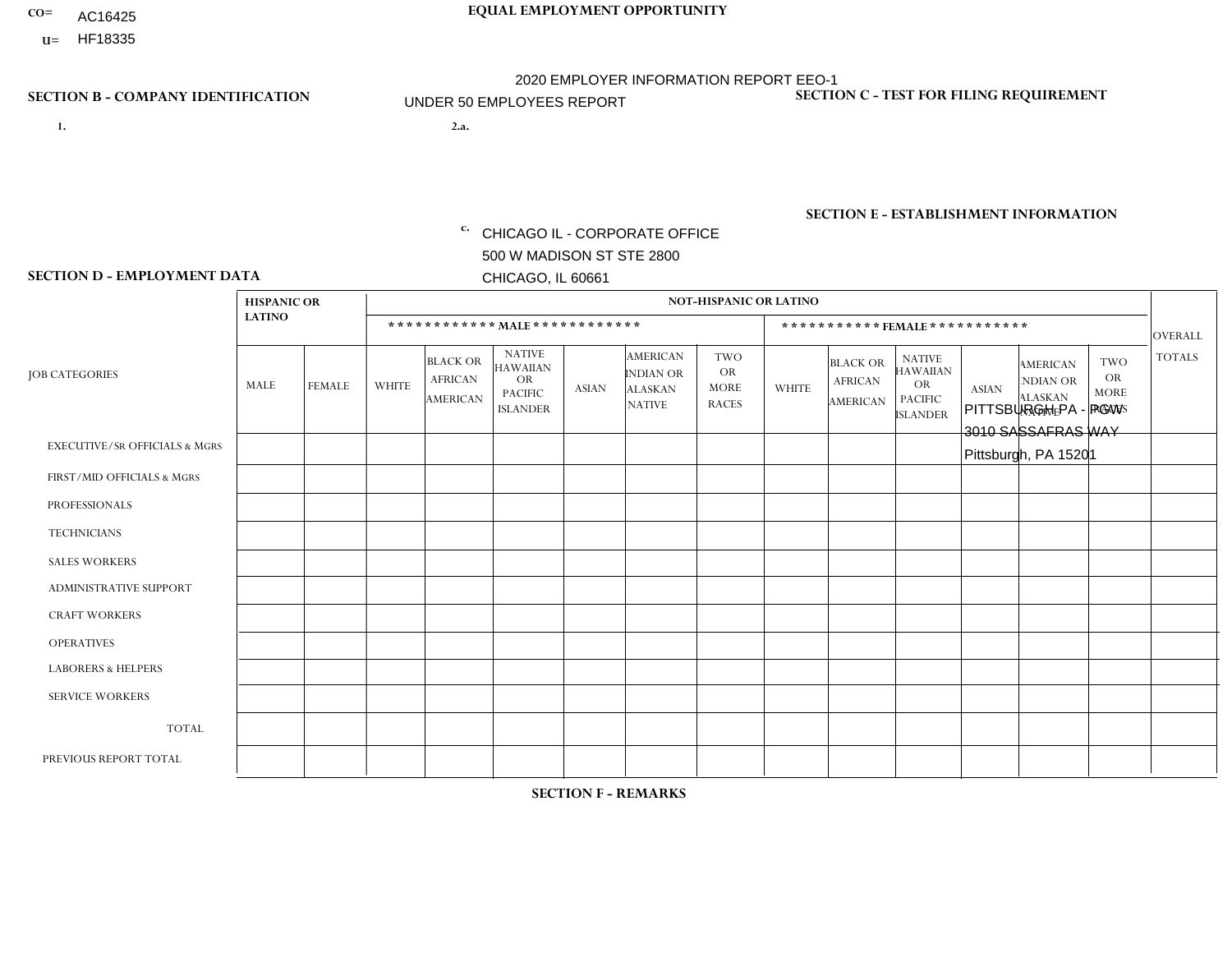- AC16425
- **U=**

- **1. 2.a.** CHICAGO IL CORPORATE OFFICE 500 W MADISON ST STE 2800 CHICAGO, IL 60661
- 2.a. JONESBORO AR 2415 INDUSTRIAL DRIVE Jonesboro, AR 72401

EIN= 952920557

# **SECTION B - COMPANY IDENTIFICATION SECTION C - TEST FOR FILING REQUIREMENT**

1- Y 2- Y 3- N DUNS= 000123456

**SECTION E - ESTABLISHMENT INFORMATION c.** NAICS: 423140

### **SECTION D - EMPLOYMENT DATA**

|                                          | <b>HISPANIC OR</b> |               |              |                                                      |                                                                                    |              |                                                                        | <b>NOT-HISPANIC OR LATINO</b>                          |                |                                               |                                                                                    |              |                                                                |                                                        |                |
|------------------------------------------|--------------------|---------------|--------------|------------------------------------------------------|------------------------------------------------------------------------------------|--------------|------------------------------------------------------------------------|--------------------------------------------------------|----------------|-----------------------------------------------|------------------------------------------------------------------------------------|--------------|----------------------------------------------------------------|--------------------------------------------------------|----------------|
|                                          | <b>LATINO</b>      |               |              | ************ MALE ************                       |                                                                                    |              |                                                                        |                                                        |                |                                               | *********** FEMALE ***********                                                     |              |                                                                |                                                        | <b>OVERALL</b> |
| <b>JOB CATEGORIES</b>                    | <b>MALE</b>        | <b>FEMALE</b> | <b>WHITE</b> | <b>BLACK OR</b><br><b>AFRICAN</b><br><b>AMERICAN</b> | <b>NATIVE</b><br><b>HAWAIIAN</b><br><b>OR</b><br><b>PACIFIC</b><br><b>ISLANDER</b> | <b>ASIAN</b> | <b>AMERICAN</b><br><b>INDIAN OR</b><br><b>ALASKAN</b><br><b>NATIVE</b> | <b>TWO</b><br><b>OR</b><br><b>MORE</b><br><b>RACES</b> | <b>WHITE</b>   | <b>BLACK OR</b><br><b>AFRICAN</b><br>AMERICAN | <b>NATIVE</b><br><b>HAWAIIAN</b><br><b>OR</b><br><b>PACIFIC</b><br><b>ISLANDER</b> | <b>ASIAN</b> | <b>AMERICAN</b><br>NDIAN OR<br><b>ALASKAN</b><br><b>NATIVE</b> | <b>TWO</b><br><b>OR</b><br><b>MORE</b><br><b>RACES</b> | <b>TOTALS</b>  |
| <b>EXECUTIVE/SR OFFICIALS &amp; MGRS</b> | $\Omega$           | $\Omega$      | $\mathbf{0}$ | $\Omega$                                             | $\Omega$                                                                           | $\Omega$     | $\Omega$                                                               | $\Omega$                                               | 0              | $\Omega$                                      | $\Omega$                                                                           | $\Omega$     | $\Omega$                                                       | $\Omega$                                               | $\Omega$       |
| FIRST/MID OFFICIALS & MGRS               | $\Omega$           | $\Omega$      | 1            | $\mathbf{0}$                                         | $\Omega$                                                                           | $\Omega$     | $\Omega$                                                               | $\Omega$                                               | 1              | $\Omega$                                      | 0                                                                                  | $\Omega$     | $\Omega$                                                       | $\Omega$                                               | $\overline{2}$ |
| <b>PROFESSIONALS</b>                     | $\Omega$           | $\Omega$      | $\Omega$     | $\mathbf 0$                                          | $\Omega$                                                                           | $\Omega$     | $\Omega$                                                               | $\Omega$                                               | $\Omega$       | $\Omega$                                      | 0                                                                                  | 0            | $\Omega$                                                       | $\mathbf 0$                                            | $\mathbf{0}$   |
| <b>TECHNICIANS</b>                       | $\Omega$           | $\Omega$      | $\Omega$     | $\Omega$                                             | $\Omega$                                                                           | $\Omega$     | $\Omega$                                                               | $\Omega$                                               | $\Omega$       | $\Omega$                                      | 0                                                                                  | $\mathbf 0$  | $\Omega$                                                       | $\mathbf 0$                                            | $\overline{0}$ |
| <b>SALES WORKERS</b>                     | $\Omega$           | $\Omega$      | 13           | $\Omega$                                             | $\Omega$                                                                           | $\Omega$     | $\Omega$                                                               | $\Omega$                                               | 1              | $\Omega$                                      | $\Omega$                                                                           | $\Omega$     | $\Omega$                                                       | $\Omega$                                               | 14             |
| <b>ADMINISTRATIVE SUPPORT</b>            | $\Omega$           | $\Omega$      | $\mathbf{0}$ | $\mathbf 0$                                          | 0                                                                                  | $\Omega$     | $\Omega$                                                               | $\Omega$                                               | 0              | $\Omega$                                      | 0                                                                                  | $\mathbf 0$  | $\Omega$                                                       | $\mathbf 0$                                            | $\overline{0}$ |
| <b>CRAFT WORKERS</b>                     | $\Omega$           | $\Omega$      | $\Omega$     | $\mathbf 0$                                          | $\Omega$                                                                           | $\Omega$     | $\Omega$                                                               | $\Omega$                                               | $\Omega$       | $\Omega$                                      | 0                                                                                  | $\Omega$     | $\Omega$                                                       | $\Omega$                                               | $\Omega$       |
| <b>OPERATIVES</b>                        | $\Omega$           | $\Omega$      | 3            | $\mathbf 0$                                          | $\Omega$                                                                           | $\Omega$     | $\Omega$                                                               | $\Omega$                                               | 0              | $\Omega$                                      | 0                                                                                  | $\mathbf 0$  | $\Omega$                                                       | $\Omega$                                               | 3              |
| <b>LABORERS &amp; HELPERS</b>            | $\Omega$           | $\Omega$      | 4            | $\overline{ }$                                       | $\Omega$                                                                           | $\Omega$     | $\Omega$                                                               | $\Omega$                                               | $\Omega$       | $\Omega$                                      | $\Omega$                                                                           | $\Omega$     | $\Omega$                                                       | $\Omega$                                               | 5              |
| <b>SERVICE WORKERS</b>                   | $\Omega$           | $\Omega$      | $\Omega$     | 0                                                    | $\Omega$                                                                           | $\Omega$     | $\Omega$                                                               | $\Omega$                                               | 0              | $\Omega$                                      | $\Omega$                                                                           | $\mathbf 0$  | $\Omega$                                                       | $\Omega$                                               | $\mathbf{0}$   |
| <b>TOTAL</b>                             | 0                  | 0             | 21           | $\overline{1}$                                       | $\mathbf{0}$                                                                       | 0            | $\Omega$                                                               | $\Omega$                                               | $\overline{2}$ | $\Omega$                                      | 0                                                                                  | $\mathbf 0$  | 0                                                              | $\mathbf 0$                                            | 24             |
| PREVIOUS REPORT TOTAL                    | $\Omega$           | $\Omega$      | 20           | $\overline{2}$                                       | 0                                                                                  | $\Omega$     | $\Omega$                                                               | 1                                                      | 1              | $\Omega$                                      | 0                                                                                  | $\mathbf 0$  | $\Omega$                                                       | $\mathbf 0$                                            | 24             |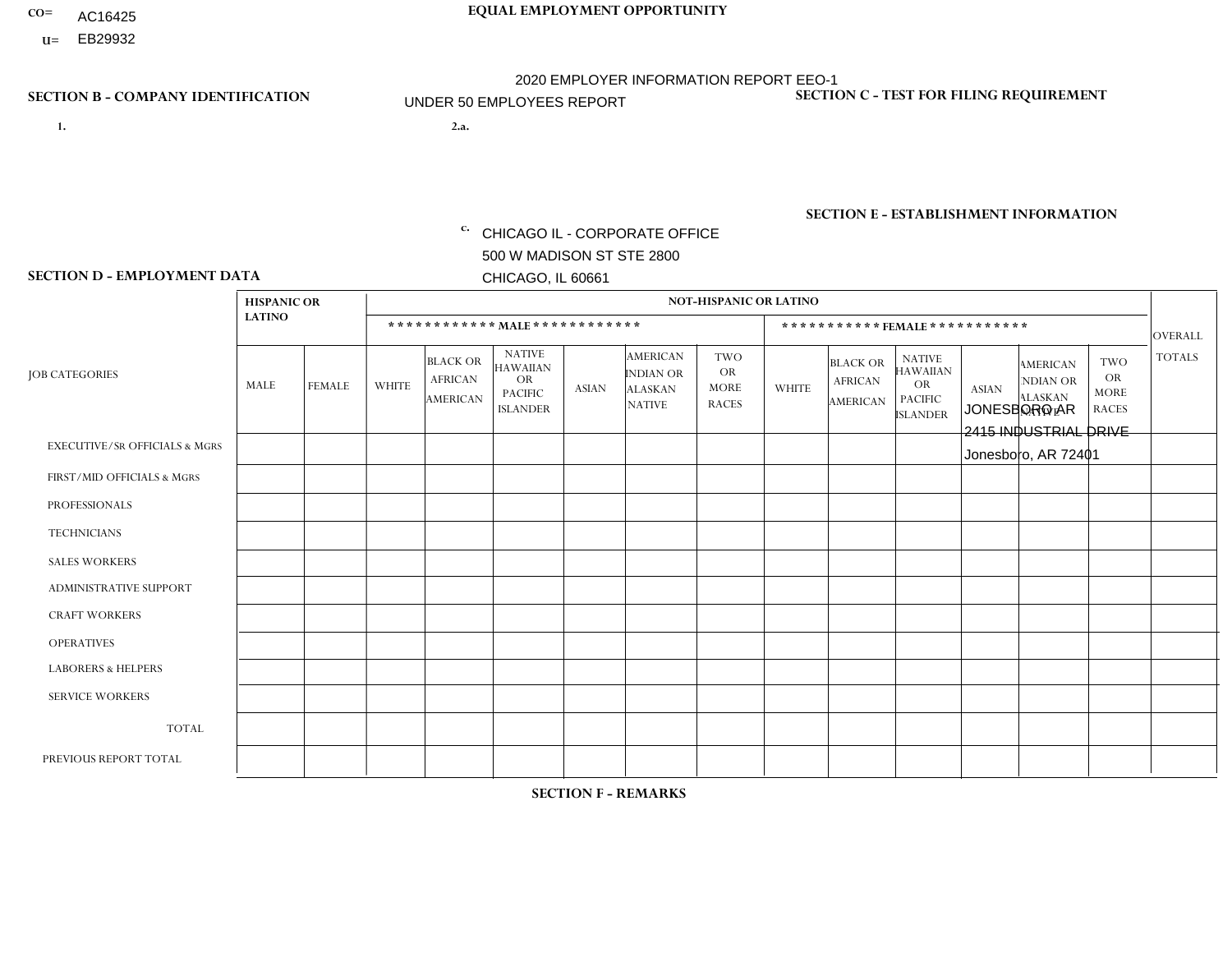- AC16425
- **U=**

**1. 2.a.** CHICAGO IL - CORPORATE OFFICE 500 W MADISON ST STE 2800 CHICAGO, IL 60661

2.a. TULSA OK 874 N 165TH EAST AVE SUITE B Tulsa, OK 74116

EIN= 952920557

# **SECTION B - COMPANY IDENTIFICATION SECTION C - TEST FOR FILING REQUIREMENT**

1- Y 2- Y 3- N DUNS= 000123456

**SECTION E - ESTABLISHMENT INFORMATION c.** NAICS: 423140

### **SECTION D - EMPLOYMENT DATA**

|                                          | <b>HISPANIC OR</b> |               |                |                                                      |                                                                                    |                |                                                                        | <b>NOT-HISPANIC OR LATINO</b>                          |              |                                               |                                                                                    |              |                                                                       |                                                        |                |
|------------------------------------------|--------------------|---------------|----------------|------------------------------------------------------|------------------------------------------------------------------------------------|----------------|------------------------------------------------------------------------|--------------------------------------------------------|--------------|-----------------------------------------------|------------------------------------------------------------------------------------|--------------|-----------------------------------------------------------------------|--------------------------------------------------------|----------------|
|                                          | <b>LATINO</b>      |               |                |                                                      | ************ MALE ************                                                     |                |                                                                        |                                                        |              | ***********FEMALE***********                  |                                                                                    |              |                                                                       |                                                        | <b>OVERALL</b> |
| <b>JOB CATEGORIES</b>                    | MALE               | <b>FEMALE</b> | <b>WHITE</b>   | <b>BLACK OR</b><br><b>AFRICAN</b><br><b>AMERICAN</b> | <b>NATIVE</b><br><b>HAWAIIAN</b><br><b>OR</b><br><b>PACIFIC</b><br><b>ISLANDER</b> | <b>ASIAN</b>   | <b>AMERICAN</b><br><b>INDIAN OR</b><br><b>ALASKAN</b><br><b>NATIVE</b> | <b>TWO</b><br><b>OR</b><br><b>MORE</b><br><b>RACES</b> | <b>WHITE</b> | <b>BLACK OR</b><br><b>AFRICAN</b><br>AMERICAN | <b>NATIVE</b><br><b>HAWAIIAN</b><br><b>OR</b><br><b>PACIFIC</b><br><b>ISLANDER</b> | <b>ASIAN</b> | <b>AMERICAN</b><br><b>NDIAN OR</b><br><b>ALASKAN</b><br><b>NATIVE</b> | <b>TWO</b><br><b>OR</b><br><b>MORE</b><br><b>RACES</b> | <b>TOTALS</b>  |
| <b>EXECUTIVE/SR OFFICIALS &amp; MGRS</b> | $\mathbf 0$        | $\mathbf 0$   | $\mathbf 0$    | $\mathbf 0$                                          | $\mathbf 0$                                                                        | $\Omega$       | $\Omega$                                                               | $\Omega$                                               | $\Omega$     | $\Omega$                                      | $\mathbf 0$                                                                        | $\mathbf 0$  | $\Omega$                                                              | 0                                                      | $\mathbf 0$    |
| FIRST/MID OFFICIALS & MGRS               | $\mathbf 0$        | $\Omega$      | 3              | $\mathbf 0$                                          | $\mathbf{0}$                                                                       | $\Omega$       |                                                                        | 0                                                      |              | $\Omega$                                      | $\Omega$                                                                           | $\Omega$     | $\Omega$                                                              | $\Omega$                                               | 5              |
| <b>PROFESSIONALS</b>                     | 0                  | $\mathbf 0$   | $\mathbf 0$    | $\Omega$                                             | $\mathbf{0}$                                                                       | $\Omega$       | $\Omega$                                                               | 0                                                      | $\Omega$     | $\Omega$                                      | $\Omega$                                                                           | $\Omega$     | $\Omega$                                                              | $\Omega$                                               | $\mathbf 0$    |
| <b>TECHNICIANS</b>                       | $\mathbf 0$        | $\mathbf{0}$  | $\mathbf 0$    | $\mathbf{0}$                                         | $\Omega$                                                                           | $\Omega$       | $\Omega$                                                               | $\Omega$                                               | $\Omega$     | $\Omega$                                      | $\mathbf 0$                                                                        | $\Omega$     | $\Omega$                                                              | $\mathbf 0$                                            | $\overline{0}$ |
| <b>SALES WORKERS</b>                     | $\overline{2}$     | $\mathbf{0}$  | $\overline{7}$ | $\mathbf{1}$                                         | $\Omega$                                                                           | 1              | 3                                                                      | 0                                                      | 4            | $\Omega$                                      | $\mathbf 0$                                                                        | $\mathbf 0$  | $\Omega$                                                              | $\Omega$                                               | 18             |
| ADMINISTRATIVE SUPPORT                   | $\mathbf 0$        | $\mathbf 0$   | $\mathbf 0$    | $\Omega$                                             | $\Omega$                                                                           | $\Omega$       | $\Omega$                                                               | 0                                                      | $\Omega$     | $\Omega$                                      | $\Omega$                                                                           | $\mathbf{0}$ | $\Omega$                                                              | $\Omega$                                               | $\mathbf 0$    |
| <b>CRAFT WORKERS</b>                     | 0                  | $\mathbf 0$   | $\mathbf 0$    | $\mathbf 0$                                          | $\mathbf 0$                                                                        | $\Omega$       | $\Omega$                                                               | 0                                                      | $\Omega$     | $\Omega$                                      | $\Omega$                                                                           | $\mathbf 0$  | $\Omega$                                                              | $\mathbf 0$                                            | $\mathbf 0$    |
| <b>OPERATIVES</b>                        | 1                  | $\mathbf 0$   | $\overline{4}$ | 1                                                    | $\Omega$                                                                           | $\Omega$       | $\Omega$                                                               | 1                                                      | $\Omega$     | $\Omega$                                      | $\Omega$                                                                           | $\Omega$     | $\Omega$                                                              | $\mathbf 0$                                            | $\overline{7}$ |
| <b>LABORERS &amp; HELPERS</b>            | $\Omega$           | $\Omega$      | $\overline{4}$ | $\Omega$                                             | $\Omega$                                                                           | $\Omega$       | $\Omega$                                                               | 1                                                      | $\Omega$     | $\Omega$                                      | $\Omega$                                                                           | $\Omega$     | $\Omega$                                                              | $\Omega$                                               | 5              |
| <b>SERVICE WORKERS</b>                   | $\Omega$           | $\Omega$      | $\Omega$       | $\mathbf 0$                                          | $\Omega$                                                                           | $\mathbf{0}$   | $\Omega$                                                               | 0                                                      | $\Omega$     | $\Omega$                                      | $\Omega$                                                                           | $\Omega$     | $\Omega$                                                              | $\Omega$                                               | $\mathbf 0$    |
| <b>TOTAL</b>                             | 3                  | $\mathbf 0$   | 18             | $\overline{2}$                                       | $\mathbf 0$                                                                        |                | 4                                                                      | $\overline{2}$                                         | 5            | $\Omega$                                      | $\mathbf 0$                                                                        | $\mathbf 0$  | $\Omega$                                                              | $\mathbf 0$                                            | 35             |
| PREVIOUS REPORT TOTAL                    | 1                  | $\mathbf 0$   | 16             | 2                                                    | $\Omega$                                                                           | $\overline{1}$ | 4                                                                      | $\overline{2}$                                         | 5            | $\Omega$                                      | $\mathbf 0$                                                                        | $\mathbf 0$  | 1                                                                     | $\mathbf 0$                                            | 32             |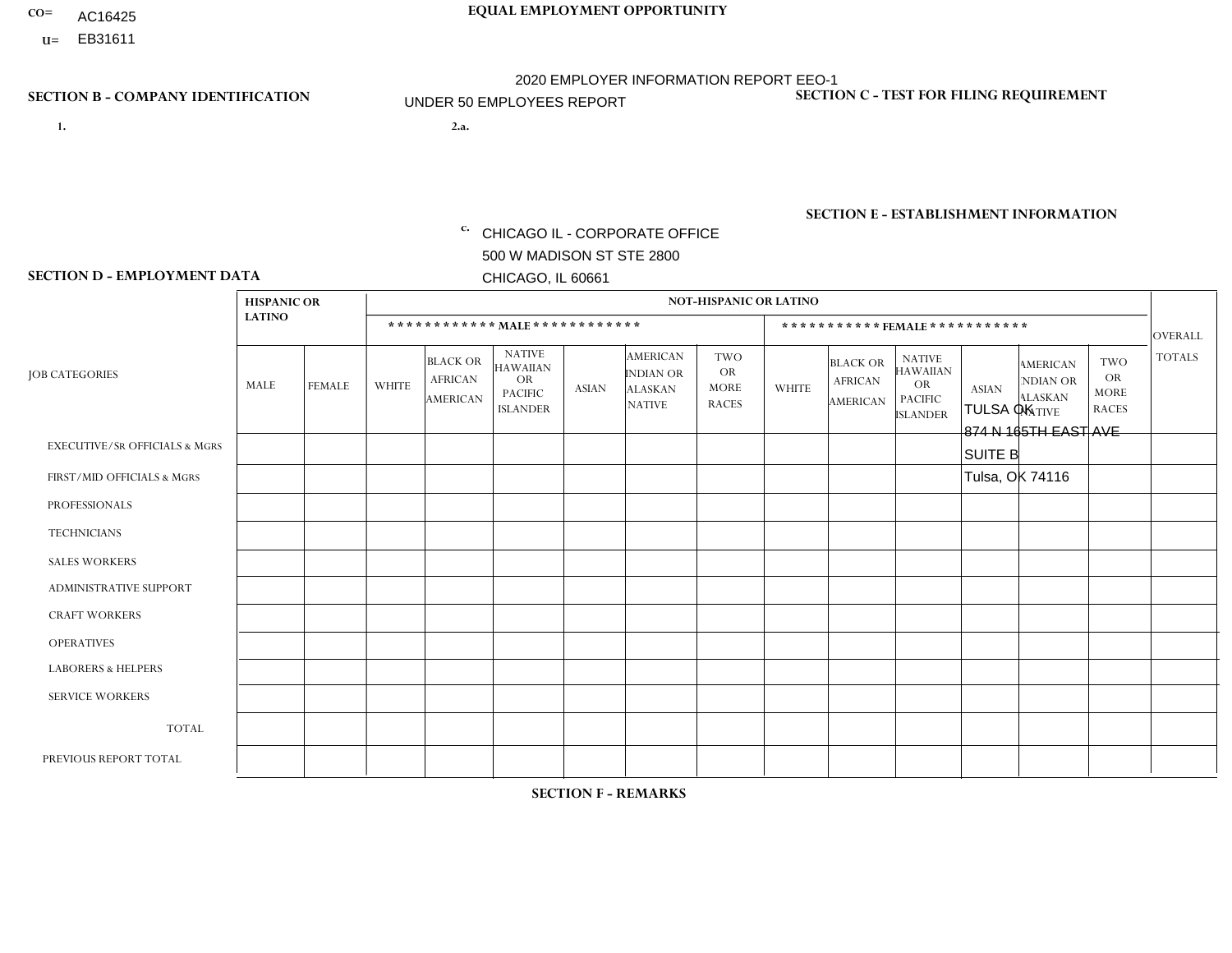- AC16425
- **U=**

- **1. 2.a.** CHICAGO IL CORPORATE OFFICE 500 W MADISON ST STE 2800 CHICAGO, IL 60661
- 2.a. CHARLESTON WV 3000 SISSONVILLE DR Charleston, WV 25312

EIN= 952920557

# **SECTION B - COMPANY IDENTIFICATION SECTION C - TEST FOR FILING REQUIREMENT**

1- Y 2- Y 3- N DUNS= 000123456

**SECTION E - ESTABLISHMENT INFORMATION c.** NAICS: 423140

### **SECTION D - EMPLOYMENT DATA**

|                                          | <b>HISPANIC OR</b> |               |              |                                                      |                                                                                    |              |                                                                        | <b>NOT-HISPANIC OR LATINO</b>                          |              |                                                      |                                                                                    |              |                                                                       |                                                        |                |
|------------------------------------------|--------------------|---------------|--------------|------------------------------------------------------|------------------------------------------------------------------------------------|--------------|------------------------------------------------------------------------|--------------------------------------------------------|--------------|------------------------------------------------------|------------------------------------------------------------------------------------|--------------|-----------------------------------------------------------------------|--------------------------------------------------------|----------------|
|                                          | <b>LATINO</b>      |               |              | ************ MALE ************                       |                                                                                    |              |                                                                        |                                                        |              |                                                      | ***********FEMALE***********                                                       |              |                                                                       |                                                        | <b>OVERALL</b> |
| <b>JOB CATEGORIES</b>                    | <b>MALE</b>        | <b>FEMALE</b> | <b>WHITE</b> | <b>BLACK OR</b><br><b>AFRICAN</b><br><b>AMERICAN</b> | <b>NATIVE</b><br><b>HAWAIIAN</b><br><b>OR</b><br><b>PACIFIC</b><br><b>ISLANDER</b> | <b>ASIAN</b> | <b>AMERICAN</b><br><b>INDIAN OR</b><br><b>ALASKAN</b><br><b>NATIVE</b> | <b>TWO</b><br><b>OR</b><br><b>MORE</b><br><b>RACES</b> | <b>WHITE</b> | <b>BLACK OR</b><br><b>AFRICAN</b><br><b>AMERICAN</b> | <b>NATIVE</b><br><b>HAWAIIAN</b><br><b>OR</b><br><b>PACIFIC</b><br><b>ISLANDER</b> | <b>ASIAN</b> | <b>AMERICAN</b><br><b>NDIAN OR</b><br><b>ALASKAN</b><br><b>NATIVE</b> | <b>TWO</b><br><b>OR</b><br><b>MORE</b><br><b>RACES</b> | <b>TOTALS</b>  |
| <b>EXECUTIVE/SR OFFICIALS &amp; MGRS</b> | $\mathbf{0}$       | $\Omega$      | $\Omega$     | $\Omega$                                             | 0                                                                                  | $\Omega$     | $\Omega$                                                               | $\Omega$                                               | $\Omega$     | $\mathbf{0}$                                         | $\Omega$                                                                           | $\Omega$     | $\Omega$                                                              | $\Omega$                                               | $\Omega$       |
| FIRST/MID OFFICIALS & MGRS               | $\Omega$           | $\Omega$      | 5            | $\mathbf 0$                                          | $\mathbf 0$                                                                        | $\Omega$     | $\Omega$                                                               | $\Omega$                                               | $\Omega$     | $\Omega$                                             | $\Omega$                                                                           | $\Omega$     | $\Omega$                                                              | $\Omega$                                               | 5              |
| <b>PROFESSIONALS</b>                     | $\Omega$           | $\Omega$      | $\mathbf 0$  | $\mathbf 0$                                          | $\overline{0}$                                                                     | $\Omega$     | $\Omega$                                                               | $\Omega$                                               | $\Omega$     | $\Omega$                                             | $\Omega$                                                                           | $\Omega$     | $\Omega$                                                              | $\Omega$                                               | $\mathbf 0$    |
| <b>TECHNICIANS</b>                       | $\Omega$           | $\Omega$      | $\Omega$     | $\Omega$                                             | 0                                                                                  | $\Omega$     | $\overline{0}$                                                         | $\Omega$                                               | $\Omega$     | $\Omega$                                             | $\Omega$                                                                           | $\Omega$     | $\mathbf{0}$                                                          | $\Omega$                                               | $\mathbf 0$    |
| <b>SALES WORKERS</b>                     | $\Omega$           | $\Omega$      | $\Omega$     | $\Omega$                                             | $\Omega$                                                                           | $\Omega$     | $\Omega$                                                               | $\Omega$                                               | $\Omega$     | $\Omega$                                             | $\Omega$                                                                           | $\Omega$     | $\Omega$                                                              | $\Omega$                                               | $\mathbf 0$    |
| <b>ADMINISTRATIVE SUPPORT</b>            | $\Omega$           | $\mathbf 0$   | $\Omega$     | $\mathbf 0$                                          | $\mathbf 0$                                                                        | $\mathbf 0$  | $\Omega$                                                               | $\Omega$                                               | $\Omega$     | $\Omega$                                             | $\Omega$                                                                           | $\Omega$     | $\Omega$                                                              | $\Omega$                                               | $\mathbf{0}$   |
| <b>CRAFT WORKERS</b>                     | $\Omega$           | $\Omega$      | $\Omega$     | 0                                                    | 0                                                                                  | $\Omega$     | $\Omega$                                                               | $\Omega$                                               | $\Omega$     | $\Omega$                                             | $\Omega$                                                                           | $\Omega$     | $\Omega$                                                              | $\Omega$                                               | $\Omega$       |
| <b>OPERATIVES</b>                        | $\Omega$           | $\Omega$      | 9            | $\mathbf 0$                                          | 0                                                                                  | $\Omega$     | $\Omega$                                                               |                                                        | $\Omega$     | $\Omega$                                             | $\Omega$                                                                           | $\Omega$     | $\Omega$                                                              | $\Omega$                                               | 10             |
| <b>LABORERS &amp; HELPERS</b>            | $\Omega$           | $\Omega$      | 3            | $\mathbf 0$                                          | 0                                                                                  | $\Omega$     | $\Omega$                                                               | $\Omega$                                               | $\Omega$     | $\Omega$                                             | $\Omega$                                                                           | $\Omega$     | $\Omega$                                                              | $\Omega$                                               | 3              |
| <b>SERVICE WORKERS</b>                   | $\Omega$           | $\Omega$      | $\Omega$     | 0                                                    | $\mathbf{0}$                                                                       | $\Omega$     | $\Omega$                                                               | $\Omega$                                               | $\Omega$     | $\Omega$                                             | $\Omega$                                                                           | $\Omega$     | $\Omega$                                                              | $\Omega$                                               | 0              |
| <b>TOTAL</b>                             | 0                  | 0             | 17           | $\mathbf 0$                                          | 0                                                                                  | $\mathbf{0}$ | $\mathbf{0}$                                                           |                                                        | 0            | $\Omega$                                             | $\Omega$                                                                           | $\mathbf 0$  | $\Omega$                                                              | $\Omega$                                               | 18             |
| PREVIOUS REPORT TOTAL                    | $\Omega$           | $\Omega$      | 22           | $\mathbf 0$                                          | 0                                                                                  | $\Omega$     | $\Omega$                                                               |                                                        | 2            | $\Omega$                                             | $\mathbf{0}$                                                                       | $\Omega$     | $\Omega$                                                              | $\mathbf 0$                                            | 25             |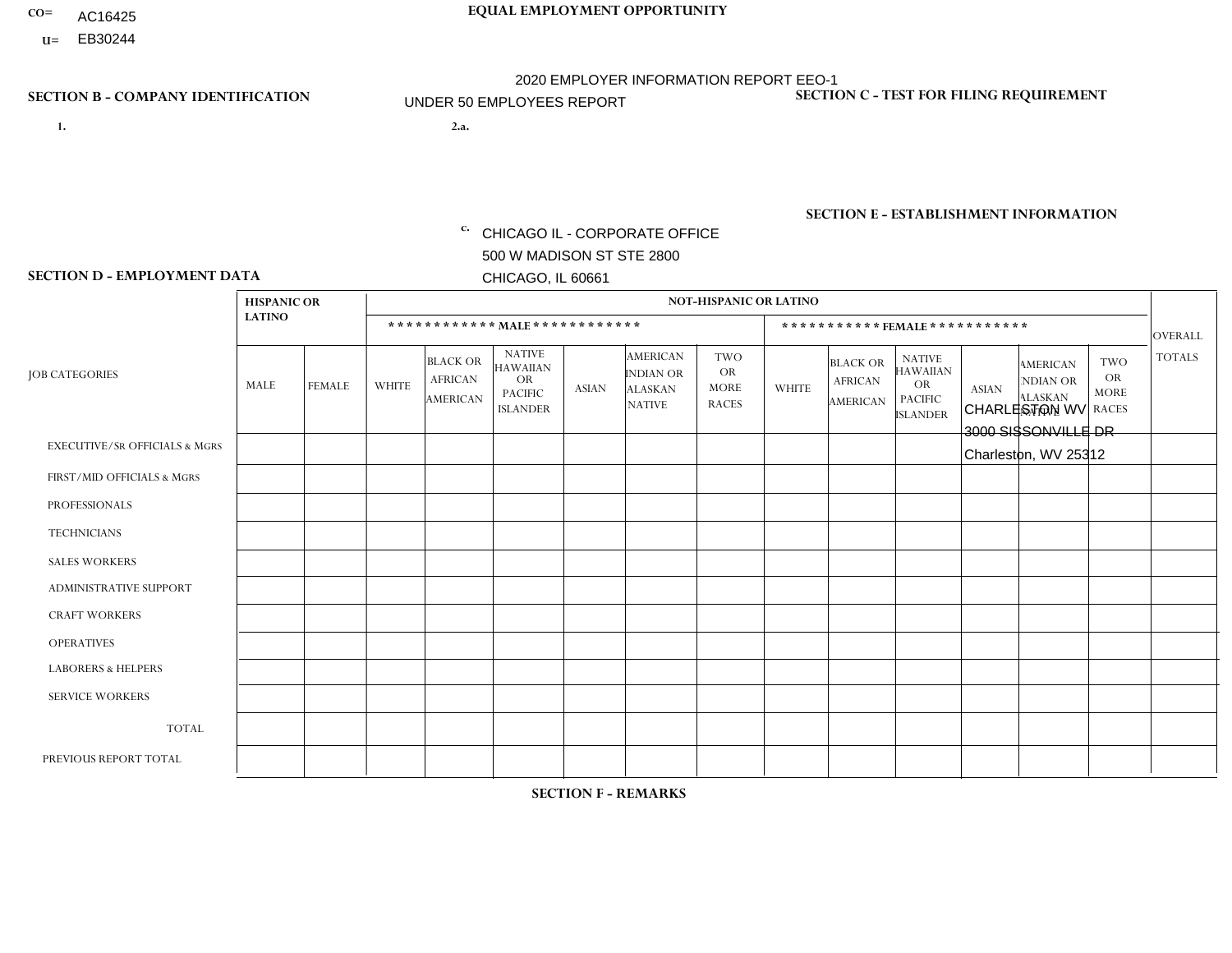- AC16425
- **U=**

**1. 2.a.** CHICAGO IL - CORPORATE OFFICE 500 W MADISON ST STE 2800 CHICAGO, IL 60661

2.a. HOLLAND MI - SELF SERVICE 11475 CHICAGO DRIVE Holland, MI 49424

EIN= 952920557

# **SECTION B - COMPANY IDENTIFICATION SECTION C - TEST FOR FILING REQUIREMENT**

1- Y 2- Y 3- N DUNS= 000123456

**SECTION E - ESTABLISHMENT INFORMATION c.** NAICS: 423140

### **SECTION D - EMPLOYMENT DATA**

|                                          | <b>HISPANIC OR</b> |               |                |                                                      |                                                                                    |              |                                                                        | <b>NOT-HISPANIC OR LATINO</b>                          |                         |                                               |                                                                                    |              |                                                                       |                                                        |                 |
|------------------------------------------|--------------------|---------------|----------------|------------------------------------------------------|------------------------------------------------------------------------------------|--------------|------------------------------------------------------------------------|--------------------------------------------------------|-------------------------|-----------------------------------------------|------------------------------------------------------------------------------------|--------------|-----------------------------------------------------------------------|--------------------------------------------------------|-----------------|
|                                          | <b>LATINO</b>      |               |                |                                                      | ************ MAIE************                                                      |              |                                                                        |                                                        |                         | ***********FEMALE***********                  |                                                                                    |              |                                                                       |                                                        | <b>OVERALL</b>  |
| <b>JOB CATEGORIES</b>                    | <b>MALE</b>        | <b>FEMALE</b> | <b>WHITE</b>   | <b>BLACK OR</b><br><b>AFRICAN</b><br><b>AMERICAN</b> | <b>NATIVE</b><br><b>HAWAIIAN</b><br><b>OR</b><br><b>PACIFIC</b><br><b>ISLANDER</b> | <b>ASIAN</b> | <b>AMERICAN</b><br><b>INDIAN OR</b><br><b>ALASKAN</b><br><b>NATIVE</b> | <b>TWO</b><br><b>OR</b><br><b>MORE</b><br><b>RACES</b> | <b>WHITE</b>            | <b>BLACK OR</b><br><b>AFRICAN</b><br>AMERICAN | <b>NATIVE</b><br><b>HAWAIIAN</b><br><b>OR</b><br><b>PACIFIC</b><br><b>ISLANDER</b> | <b>ASIAN</b> | <b>AMERICAN</b><br><b>NDIAN OR</b><br><b>ALASKAN</b><br><b>NATIVE</b> | <b>TWO</b><br><b>OR</b><br><b>MORE</b><br><b>RACES</b> | <b>TOTALS</b>   |
| <b>EXECUTIVE/SR OFFICIALS &amp; MGRS</b> | $\mathbf{0}$       | $\Omega$      | $\Omega$       | $\Omega$                                             | $\mathbf{0}$                                                                       | $\Omega$     | $\Omega$                                                               | $\Omega$                                               | $\Omega$                | $\Omega$                                      | $\Omega$                                                                           | $\Omega$     | $\Omega$                                                              | $\Omega$                                               | $\mathbf 0$     |
| FIRST/MID OFFICIALS & MGRS               | 0                  | $\mathbf 0$   | $\overline{1}$ | $\mathbf 0$                                          | $\mathbf{0}$                                                                       | $\mathbf{0}$ | $\Omega$                                                               | 0                                                      | $\Omega$                | $\Omega$                                      | $\Omega$                                                                           | $\mathbf 0$  | $\Omega$                                                              | $\mathbf 0$                                            | $\mathbf{1}$    |
| <b>PROFESSIONALS</b>                     | 0                  | $\mathbf 0$   | $\mathbf 0$    | $\mathbf 0$                                          | $\Omega$                                                                           | $\Omega$     | $\Omega$                                                               | 0                                                      | $\Omega$                | $\Omega$                                      | 0                                                                                  | $\mathbf 0$  | $\Omega$                                                              | $\mathbf 0$                                            | $\mathbf{0}$    |
| <b>TECHNICIANS</b>                       | 0                  | $\mathbf 0$   | $\mathbf 0$    | $\mathbf 0$                                          | $\Omega$                                                                           | $\Omega$     | $\Omega$                                                               | 0                                                      | $\Omega$                | $\Omega$                                      | $\mathbf 0$                                                                        | $\mathbf 0$  | $\Omega$                                                              | $\mathbf 0$                                            | $\mathbf 0$     |
| <b>SALES WORKERS</b>                     | $\mathbf 0$        | $\mathbf 0$   | 1              | $\mathbf 0$                                          | $\Omega$                                                                           | $\Omega$     | $\Omega$                                                               | 1                                                      | $\overline{\mathbf{A}}$ | $\Omega$                                      | $\Omega$                                                                           | $\mathbf{0}$ | $\Omega$                                                              | $\Omega$                                               | 3               |
| <b>ADMINISTRATIVE SUPPORT</b>            | 1                  |               | 1              | $\Omega$                                             | $\mathbf{0}$                                                                       | $\Omega$     | $\Omega$                                                               | 0                                                      | $\Omega$                | $\Omega$                                      | $\Omega$                                                                           | $\Omega$     | $\Omega$                                                              | $\Omega$                                               | 3               |
| <b>CRAFT WORKERS</b>                     | $\Omega$           | $\Omega$      | $\mathbf 0$    | $\Omega$                                             | $\Omega$                                                                           | $\Omega$     | $\Omega$                                                               | 0                                                      | $\Omega$                | $\Omega$                                      | $\Omega$                                                                           | $\Omega$     | $\Omega$                                                              | $\Omega$                                               | $\Omega$        |
| <b>OPERATIVES</b>                        | 0                  | $\Omega$      | 3              | $\mathbf{1}$                                         | $\mathbf{0}$                                                                       | $\Omega$     | $\Omega$                                                               | 1                                                      | $\Omega$                | $\Omega$                                      | $\Omega$                                                                           | $\Omega$     | $\Omega$                                                              | $\Omega$                                               | 5               |
| <b>LABORERS &amp; HELPERS</b>            | 0                  | $\Omega$      | $\mathbf 0$    | $\Omega$                                             | $\mathbf{0}$                                                                       | $\Omega$     | $\Omega$                                                               | 0                                                      | $\Omega$                | $\Omega$                                      | $\Omega$                                                                           | $\Omega$     | $\Omega$                                                              | $\Omega$                                               | 0               |
| <b>SERVICE WORKERS</b>                   | $\Omega$           | $\mathbf 0$   | $\mathbf 0$    | $\mathbf 0$                                          | $\mathbf{0}$                                                                       | $\mathbf{0}$ | $\Omega$                                                               | 0                                                      | $\Omega$                | $\Omega$                                      | $\Omega$                                                                           | $\mathbf 0$  | $\Omega$                                                              | $\Omega$                                               | 0               |
| <b>TOTAL</b>                             | 1                  |               | 6              | 1                                                    | $\mathbf 0$                                                                        | $\mathbf{0}$ | $\Omega$                                                               | $\overline{2}$                                         | -1                      | $\Omega$                                      | 0                                                                                  | $\mathbf 0$  | $\Omega$                                                              | 0                                                      | 12              |
| PREVIOUS REPORT TOTAL                    | 1                  | $\Omega$      | 5              | $\mathbf{1}$                                         | $\Omega$                                                                           | $\Omega$     | $\Omega$                                                               | 1                                                      | 2                       | $\Omega$                                      | $\Omega$                                                                           | $\Omega$     | $\Omega$                                                              | $\mathbf 0$                                            | 10 <sup>°</sup> |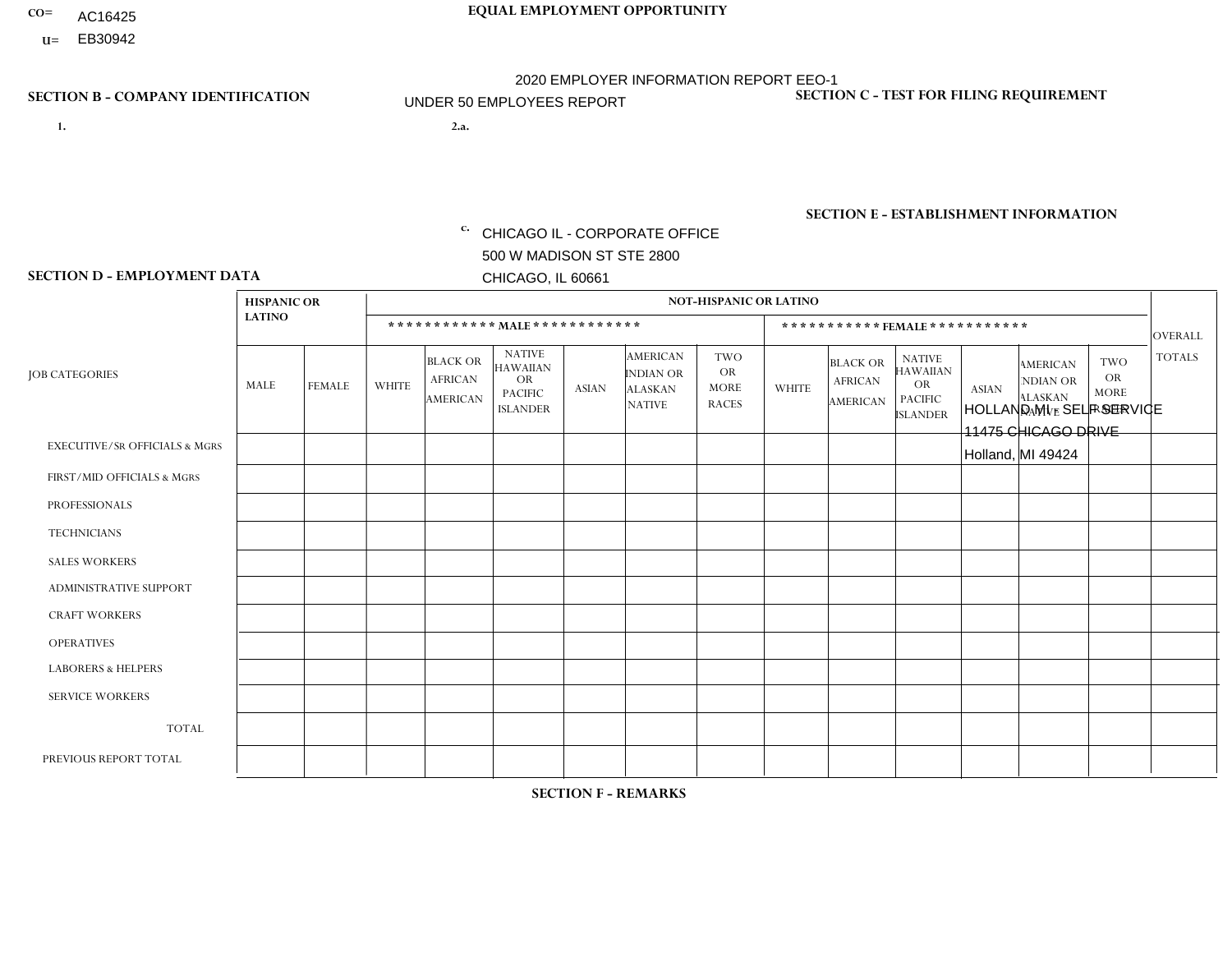- AC16425
- **U=**

- **1. 2.a.** CHICAGO IL CORPORATE OFFICE 500 W MADISON ST STE 2800 CHICAGO, IL 60661
- 2.a. CORPUS CHRISTI TX 1721 TANCAHUA STREET Corpus Christi, TX 78401

c. EIN= 952920557

# **SECTION B - COMPANY IDENTIFICATION SECTION C - TEST FOR FILING REQUIREMENT**

1- Y 2- Y 3- N DUNS= 000123456

**SECTION E - ESTABLISHMENT INFORMATION c.** NAICS: 423140

## **SECTION D - EMPLOYMENT DATA**

|                                          | <b>HISPANIC OR</b> |                |                |                                                      |                                                                                    |              |                                                                        | <b>NOT-HISPANIC OR LATINO</b>                          |              |                                               |                                                                                    |              |                                                                       |                                                        |                 |
|------------------------------------------|--------------------|----------------|----------------|------------------------------------------------------|------------------------------------------------------------------------------------|--------------|------------------------------------------------------------------------|--------------------------------------------------------|--------------|-----------------------------------------------|------------------------------------------------------------------------------------|--------------|-----------------------------------------------------------------------|--------------------------------------------------------|-----------------|
|                                          | <b>LATINO</b>      |                |                | ************ MAIE************                        |                                                                                    |              |                                                                        |                                                        |              |                                               | ***********FEMALE***********                                                       |              |                                                                       |                                                        | <b>OVERALL</b>  |
| <b>JOB CATEGORIES</b>                    | <b>MALE</b>        | <b>FEMALE</b>  | <b>WHITE</b>   | <b>BLACK OR</b><br><b>AFRICAN</b><br><b>AMERICAN</b> | <b>NATIVE</b><br><b>HAWAIIAN</b><br><b>OR</b><br><b>PACIFIC</b><br><b>ISLANDER</b> | <b>ASIAN</b> | <b>AMERICAN</b><br><b>INDIAN OR</b><br><b>ALASKAN</b><br><b>NATIVE</b> | <b>TWO</b><br><b>OR</b><br><b>MORE</b><br><b>RACES</b> | <b>WHITE</b> | <b>BLACK OR</b><br><b>AFRICAN</b><br>AMERICAN | <b>NATIVE</b><br><b>HAWAIIAN</b><br><b>OR</b><br><b>PACIFIC</b><br><b>ISLANDER</b> | <b>ASIAN</b> | <b>AMERICAN</b><br><b>NDIAN OR</b><br><b>ALASKAN</b><br><b>NATIVE</b> | <b>TWO</b><br><b>OR</b><br><b>MORE</b><br><b>RACES</b> | <b>TOTALS</b>   |
| <b>EXECUTIVE/SR OFFICIALS &amp; MGRS</b> | $\Omega$           | $\Omega$       | $\Omega$       | $\mathbf 0$                                          | $\Omega$                                                                           | $\Omega$     | $\Omega$                                                               | $\Omega$                                               | $\Omega$     | $\mathbf{0}$                                  | $\mathbf{0}$                                                                       | $\Omega$     | $\Omega$                                                              | $\Omega$                                               | $\mathbf 0$     |
| FIRST/MID OFFICIALS & MGRS               | $\Omega$           | $\Omega$       | $\overline{1}$ | $\Omega$                                             | 0                                                                                  | $\Omega$     | $\Omega$                                                               | $\Omega$                                               | $\Omega$     | $\Omega$                                      | $\Omega$                                                                           | $\Omega$     | $\Omega$                                                              | $\Omega$                                               | $\mathbf{1}$    |
| <b>PROFESSIONALS</b>                     | $\Omega$           | $\Omega$       | $\Omega$       | $\Omega$                                             | $\Omega$                                                                           | $\Omega$     | $\Omega$                                                               | $\Omega$                                               | $\Omega$     | $\Omega$                                      | $\Omega$                                                                           | $\Omega$     | $\Omega$                                                              | $\Omega$                                               | $\mathbf 0$     |
| <b>TECHNICIANS</b>                       | $\Omega$           | $\mathbf 0$    | $\Omega$       | $\mathbf 0$                                          | 0                                                                                  | $\Omega$     | $\Omega$                                                               | $\Omega$                                               | $\mathbf{0}$ | $\Omega$                                      | $\Omega$                                                                           | $\Omega$     | $\Omega$                                                              | $\Omega$                                               | $\mathbf 0$     |
| <b>SALES WORKERS</b>                     | $\overline{2}$     | $\mathbf{1}$   | 1              | $\mathbf{1}$                                         | $\Omega$                                                                           | $\Omega$     | $\Omega$                                                               | $\Omega$                                               | $\Omega$     | $\Omega$                                      | $\Omega$                                                                           |              | $\Omega$                                                              | $\Omega$                                               | 6               |
| <b>ADMINISTRATIVE SUPPORT</b>            | $\Omega$           | $\overline{1}$ | $\Omega$       | $\Omega$                                             | $\Omega$                                                                           | $\Omega$     | $\Omega$                                                               | $\Omega$                                               | $\Omega$     | $\Omega$                                      | $\Omega$                                                                           | $\Omega$     | $\Omega$                                                              | $\Omega$                                               | $\mathbf{1}$    |
| <b>CRAFT WORKERS</b>                     | 0                  | $\Omega$       | $\mathbf 0$    | $\mathbf 0$                                          | $\Omega$                                                                           | $\Omega$     | $\Omega$                                                               | $\Omega$                                               | $\Omega$     | $\Omega$                                      | $\Omega$                                                                           | $\Omega$     | $\Omega$                                                              | $\Omega$                                               | $\mathbf{0}$    |
| <b>OPERATIVES</b>                        | $\Omega$           | $\Omega$       | $\Omega$       | $\mathbf 0$                                          | $\Omega$                                                                           | $\Omega$     | $\overline{0}$                                                         | $\Omega$                                               | $\Omega$     | $\Omega$                                      | $\mathbf{0}$                                                                       | $\Omega$     | $\Omega$                                                              | $\Omega$                                               | $\mathbf{0}$    |
| <b>LABORERS &amp; HELPERS</b>            | $\overline{2}$     | $\Omega$       | $\Omega$       | $\Omega$                                             | 0                                                                                  | $\Omega$     | $\Omega$                                                               | $\Omega$                                               | $\Omega$     | $\Omega$                                      | $\Omega$                                                                           | $\Omega$     | $\Omega$                                                              | $\Omega$                                               | $\overline{2}$  |
| <b>SERVICE WORKERS</b>                   | $\Omega$           | $\mathbf 0$    | 0              | $\mathbf 0$                                          | $\mathbf 0$                                                                        | $\mathbf 0$  | $\Omega$                                                               | $\Omega$                                               | $\Omega$     | $\Omega$                                      | $\Omega$                                                                           | $\mathbf 0$  | $\Omega$                                                              | $\mathbf 0$                                            | 0               |
| <b>TOTAL</b>                             | 4                  | $\overline{2}$ | $\overline{c}$ | $\mathbf{1}$                                         | 0                                                                                  | $\mathbf{0}$ | $\Omega$                                                               | $\Omega$                                               | $\Omega$     | $\Omega$                                      | $\Omega$                                                                           |              | $\Omega$                                                              | $\Omega$                                               | 10 <sup>°</sup> |
| PREVIOUS REPORT TOTAL                    | 5                  | $\overline{2}$ | $\overline{2}$ | 2                                                    | 0                                                                                  | $\Omega$     | $\Omega$                                                               | $\Omega$                                               | $\Omega$     | $\Omega$                                      | $\mathbf{0}$                                                                       |              | $\Omega$                                                              | $\mathbf 0$                                            | 12              |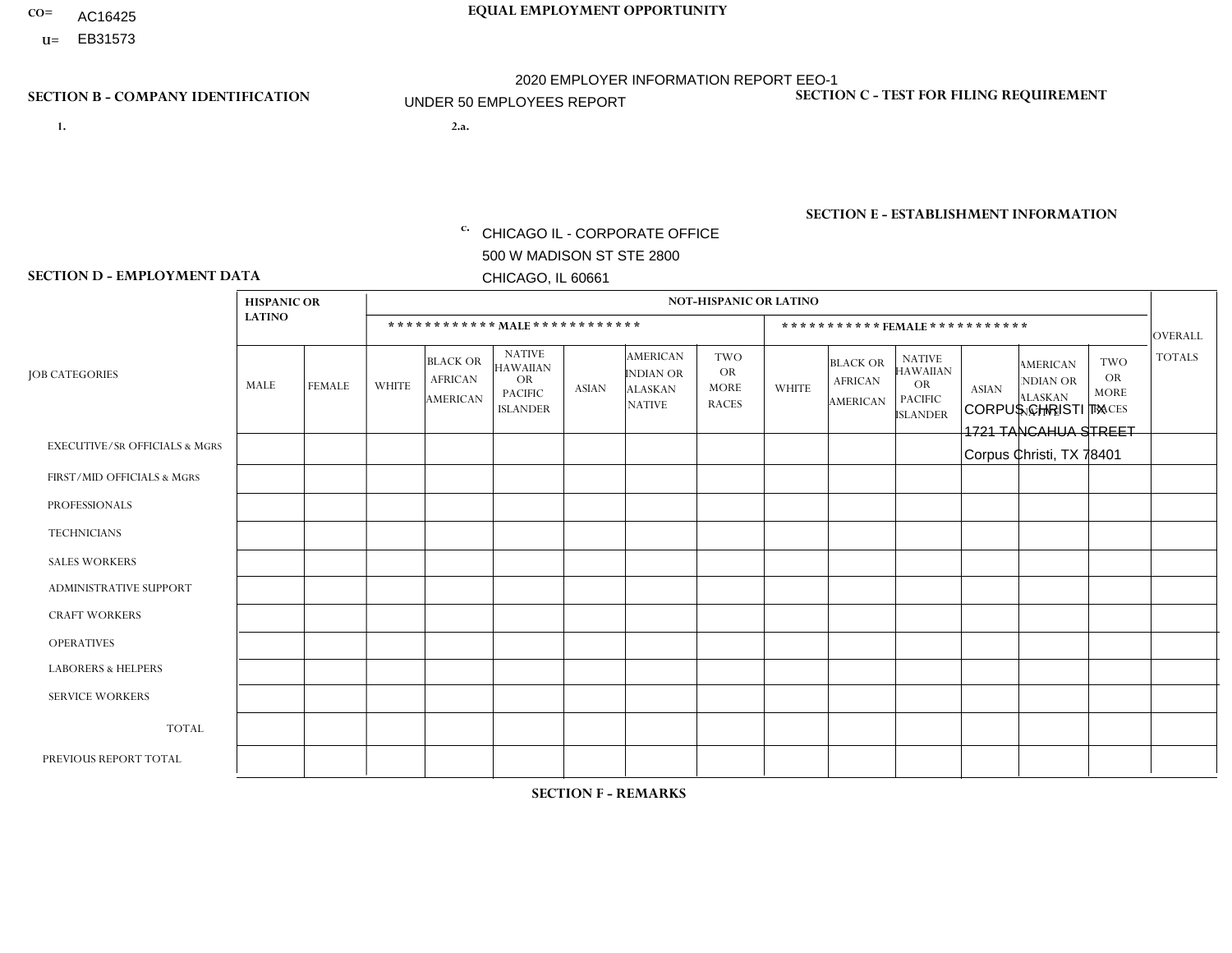- AC16425
- **U=**

- **1. 2.a.** CHICAGO IL CORPORATE OFFICE 500 W MADISON ST STE 2800 CHICAGO, IL 60661
- 2.a. SPRINGFIELD MO 2727 NORTH OAK GROVE AVE Springfield, MO 65803

c. EIN= 952920557

# **SECTION B - COMPANY IDENTIFICATION SECTION C - TEST FOR FILING REQUIREMENT**

1- Y 2- Y 3- N DUNS= 000123456

**SECTION E - ESTABLISHMENT INFORMATION c.** NAICS: 423140

### **SECTION D - EMPLOYMENT DATA**

|                                          | <b>HISPANIC OR</b> |               |                |                                                      |                                                                                    |              |                                                                        | <b>NOT-HISPANIC OR LATINO</b>                          |                |                                                      |                                                                                    |              |                                                                       |                                                        |                |
|------------------------------------------|--------------------|---------------|----------------|------------------------------------------------------|------------------------------------------------------------------------------------|--------------|------------------------------------------------------------------------|--------------------------------------------------------|----------------|------------------------------------------------------|------------------------------------------------------------------------------------|--------------|-----------------------------------------------------------------------|--------------------------------------------------------|----------------|
|                                          | <b>LATINO</b>      |               |                | ************ MALE ************                       |                                                                                    |              |                                                                        |                                                        |                |                                                      | ***********FEMALE***********                                                       |              |                                                                       |                                                        | <b>OVERALL</b> |
| <b>JOB CATEGORIES</b>                    | <b>MALE</b>        | <b>FEMALE</b> | <b>WHITE</b>   | <b>BLACK OR</b><br><b>AFRICAN</b><br><b>AMERICAN</b> | <b>NATIVE</b><br><b>HAWAIIAN</b><br><b>OR</b><br><b>PACIFIC</b><br><b>ISLANDER</b> | <b>ASIAN</b> | <b>AMERICAN</b><br><b>INDIAN OR</b><br><b>ALASKAN</b><br><b>NATIVE</b> | <b>TWO</b><br><b>OR</b><br><b>MORE</b><br><b>RACES</b> | <b>WHITE</b>   | <b>BLACK OR</b><br><b>AFRICAN</b><br><b>AMERICAN</b> | <b>NATIVE</b><br><b>HAWAIIAN</b><br><b>OR</b><br><b>PACIFIC</b><br><b>ISLANDER</b> | <b>ASIAN</b> | <b>AMERICAN</b><br><b>NDIAN OR</b><br><b>ALASKAN</b><br><b>NATIVE</b> | <b>TWO</b><br><b>OR</b><br><b>MORE</b><br><b>RACES</b> | <b>TOTALS</b>  |
| <b>EXECUTIVE/SR OFFICIALS &amp; MGRS</b> | $\mathbf{0}$       | $\Omega$      | $\Omega$       | $\Omega$                                             | 0                                                                                  | $\Omega$     | $\Omega$                                                               | $\Omega$                                               | $\Omega$       | $\mathbf{0}$                                         | $\Omega$                                                                           | $\Omega$     | $\Omega$                                                              | $\Omega$                                               | $\Omega$       |
| FIRST/MID OFFICIALS & MGRS               | $\Omega$           | $\Omega$      | 4              | $\mathbf 0$                                          | $\mathbf{0}$                                                                       | $\Omega$     | $\Omega$                                                               | $\Omega$                                               | 1              | $\mathbf{0}$                                         | $\Omega$                                                                           | $\Omega$     | $\Omega$                                                              | $\Omega$                                               | 5              |
| <b>PROFESSIONALS</b>                     | $\Omega$           | $\Omega$      | $\mathbf 0$    | $\mathbf 0$                                          | $\overline{0}$                                                                     | $\Omega$     | $\Omega$                                                               | $\Omega$                                               | $\Omega$       | $\Omega$                                             | $\Omega$                                                                           | $\Omega$     | $\Omega$                                                              | $\mathbf{0}$                                           | $\mathbf 0$    |
| <b>TECHNICIANS</b>                       | $\Omega$           | $\Omega$      | $\Omega$       | $\Omega$                                             | 0                                                                                  | $\Omega$     | $\overline{0}$                                                         | $\Omega$                                               | $\Omega$       | $\Omega$                                             | $\Omega$                                                                           | $\Omega$     | $\mathbf{0}$                                                          | $\Omega$                                               | $\mathbf 0$    |
| <b>SALES WORKERS</b>                     | $\overline{1}$     | $\Omega$      | 13             | $\mathbf{0}$                                         | 0                                                                                  | $\Omega$     | $\Omega$                                                               | $\Omega$                                               | $\Omega$       | $\Omega$                                             | $\Omega$                                                                           | $\Omega$     | $\Omega$                                                              | $\mathbf{0}$                                           | 14             |
| <b>ADMINISTRATIVE SUPPORT</b>            | $\Omega$           | $\mathbf 0$   | $\mathbf{0}$   | $\mathbf 0$                                          | $\mathbf 0$                                                                        | $\mathbf 0$  | $\Omega$                                                               | $\Omega$                                               | $\Omega$       | $\Omega$                                             | $\Omega$                                                                           | $\Omega$     | $\Omega$                                                              | $\Omega$                                               | $\mathbf 0$    |
| <b>CRAFT WORKERS</b>                     | $\Omega$           | $\Omega$      | $\Omega$       | 0                                                    | 0                                                                                  | $\Omega$     | $\Omega$                                                               | $\Omega$                                               | $\Omega$       | $\Omega$                                             | $\Omega$                                                                           | $\Omega$     | $\Omega$                                                              | $\Omega$                                               | $\Omega$       |
| <b>OPERATIVES</b>                        | $\Omega$           | $\Omega$      | $\overline{c}$ | $\mathbf{1}$                                         | 0                                                                                  | $\Omega$     | $\Omega$                                                               |                                                        | $\Omega$       | $\Omega$                                             | $\Omega$                                                                           | $\Omega$     | $\Omega$                                                              | $\Omega$                                               | 4              |
| <b>LABORERS &amp; HELPERS</b>            | $\Omega$           | $\Omega$      | 4              | $\mathbf 0$                                          | 0                                                                                  | $\Omega$     | $\Omega$                                                               | $\Omega$                                               | $\mathbf{1}$   | $\Omega$                                             | $\Omega$                                                                           | $\Omega$     | $\Omega$                                                              | $\Omega$                                               | 5              |
| <b>SERVICE WORKERS</b>                   | $\Omega$           | $\Omega$      | $\Omega$       | 0                                                    | $\mathbf 0$                                                                        | $\Omega$     | $\Omega$                                                               | $\Omega$                                               | $\Omega$       | $\Omega$                                             | $\Omega$                                                                           | $\Omega$     | $\Omega$                                                              | $\Omega$                                               | 0              |
| <b>TOTAL</b>                             | 1                  | 0             | 23             | $\mathbf{1}$                                         | 0                                                                                  | $\mathbf 0$  | $\mathbf{0}$                                                           |                                                        | $\overline{2}$ | $\Omega$                                             | $\Omega$                                                                           | $\mathbf 0$  | $\Omega$                                                              | $\Omega$                                               | 28             |
| PREVIOUS REPORT TOTAL                    |                    | $\mathbf 0$   | 27             | $\mathbf 0$                                          | 0                                                                                  | $\Omega$     | $\overline{0}$                                                         | $\Omega$                                               | $\overline{2}$ | $\Omega$                                             | $\mathbf{0}$                                                                       | $\Omega$     | $\Omega$                                                              | $\mathbf 0$                                            | 30             |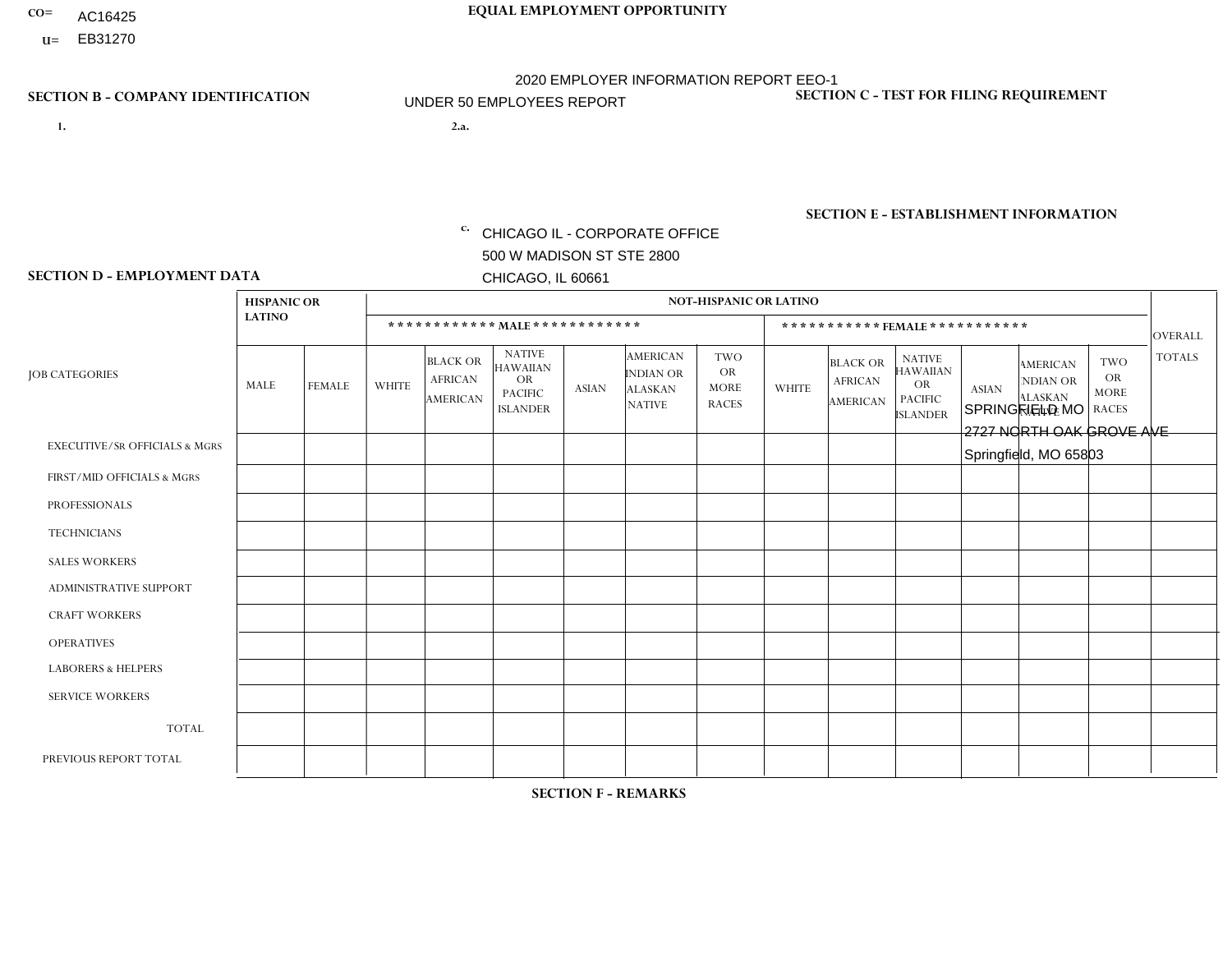- AC16425
- **U=**

**1. 2.a.** CHICAGO IL - CORPORATE OFFICE 500 W MADISON ST STE 2800 CHICAGO, IL 60661

2.a. MILFORD CT 138 FURNITURE ROAD Milford, CT 06460

EIN= 952920557

# **SECTION B - COMPANY IDENTIFICATION SECTION C - TEST FOR FILING REQUIREMENT**

1- Y 2- Y 3- N DUNS= 000123456

**SECTION E - ESTABLISHMENT INFORMATION c.** NAICS: 423140

### **SECTION D - EMPLOYMENT DATA**

|                                          | <b>HISPANIC OR</b> |                |              |                                                      |                                                                                    |              |                                                                        | <b>NOT-HISPANIC OR LATINO</b>                          |              |                                               |                                                                                    |              |                                                                       |                                                        |                |
|------------------------------------------|--------------------|----------------|--------------|------------------------------------------------------|------------------------------------------------------------------------------------|--------------|------------------------------------------------------------------------|--------------------------------------------------------|--------------|-----------------------------------------------|------------------------------------------------------------------------------------|--------------|-----------------------------------------------------------------------|--------------------------------------------------------|----------------|
|                                          | <b>LATINO</b>      |                |              |                                                      | ************ MALE ************                                                     |              |                                                                        |                                                        |              | ***********FEMALE***********                  |                                                                                    |              |                                                                       |                                                        | <b>OVERALL</b> |
| <b>JOB CATEGORIES</b>                    | MALE               | <b>FEMALE</b>  | <b>WHITE</b> | <b>BLACK OR</b><br><b>AFRICAN</b><br><b>AMERICAN</b> | <b>NATIVE</b><br><b>HAWAIIAN</b><br><b>OR</b><br><b>PACIFIC</b><br><b>ISLANDER</b> | ASIAN        | <b>AMERICAN</b><br><b>INDIAN OR</b><br><b>ALASKAN</b><br><b>NATIVE</b> | <b>TWO</b><br><b>OR</b><br><b>MORE</b><br><b>RACES</b> | <b>WHITE</b> | <b>BLACK OR</b><br><b>AFRICAN</b><br>AMERICAN | <b>NATIVE</b><br><b>HAWAIIAN</b><br><b>OR</b><br><b>PACIFIC</b><br><b>ISLANDER</b> | <b>ASIAN</b> | <b>AMERICAN</b><br><b>NDIAN OR</b><br><b>ALASKAN</b><br><b>NATIVE</b> | <b>TWO</b><br><b>OR</b><br><b>MORE</b><br><b>RACES</b> | <b>TOTALS</b>  |
| <b>EXECUTIVE/SR OFFICIALS &amp; MGRS</b> | $\Omega$           | $\Omega$       | $\Omega$     | $\mathbf 0$                                          | $\Omega$                                                                           | $\mathbf{0}$ | $\Omega$                                                               | $\Omega$                                               | 0            | $\Omega$                                      | $\Omega$                                                                           | $\Omega$     | $\Omega$                                                              | $\Omega$                                               | $\mathbf{0}$   |
| FIRST/MID OFFICIALS & MGRS               | 0                  | $\Omega$       | 3            | $\mathbf 0$                                          | $\Omega$                                                                           | $\Omega$     | $\Omega$                                                               |                                                        | 0            | $\Omega$                                      | $\Omega$                                                                           | $\Omega$     | $\Omega$                                                              | $\Omega$                                               | $\overline{4}$ |
| <b>PROFESSIONALS</b>                     | 0                  | $\overline{0}$ | $\mathbf 0$  | $\mathbf 0$                                          | $\Omega$                                                                           | $\Omega$     | $\Omega$                                                               | $\Omega$                                               | 0            | $\Omega$                                      | $\Omega$                                                                           | $\Omega$     | $\Omega$                                                              | $\Omega$                                               | $\mathbf{0}$   |
| <b>TECHNICIANS</b>                       | 0                  | $\Omega$       | $\Omega$     | $\Omega$                                             | $\Omega$                                                                           | $\Omega$     | $\Omega$                                                               | $\Omega$                                               | $\Omega$     | $\Omega$                                      | $\Omega$                                                                           | $\Omega$     | $\Omega$                                                              | $\Omega$                                               | $\mathbf{0}$   |
| <b>SALES WORKERS</b>                     | 0                  | $\Omega$       | 1            | $\Omega$                                             | $\Omega$                                                                           | $\Omega$     | $\Omega$                                                               | $\Omega$                                               | 0            | $\Omega$                                      | $\Omega$                                                                           | $\Omega$     | $\Omega$                                                              | $\Omega$                                               | $\mathbf{1}$   |
| <b>ADMINISTRATIVE SUPPORT</b>            | 0                  | 0              | $\Omega$     | $\mathbf 0$                                          | 0                                                                                  | $\Omega$     | $\Omega$                                                               | $\Omega$                                               | $\Omega$     | $\Omega$                                      | $\Omega$                                                                           | $\mathbf{0}$ | $\mathbf{0}$                                                          | $\mathbf 0$                                            | $\mathbf 0$    |
| <b>CRAFT WORKERS</b>                     | 0                  | $\Omega$       | $\Omega$     | $\mathbf 0$                                          | $\Omega$                                                                           | $\Omega$     | $\Omega$                                                               | $\Omega$                                               | 0            | $\Omega$                                      | $\Omega$                                                                           | $\Omega$     | $\Omega$                                                              | $\Omega$                                               | $\Omega$       |
| <b>OPERATIVES</b>                        | $\overline{2}$     | $\Omega$       | 5            | $\overline{c}$                                       | $\Omega$                                                                           | $\Omega$     | $\Omega$                                                               |                                                        | $\Omega$     | $\Omega$                                      | $\Omega$                                                                           | $\Omega$     | $\Omega$                                                              | $\Omega$                                               | 10             |
| <b>LABORERS &amp; HELPERS</b>            | 0                  | $\mathbf{1}$   | 3            | $\mathbf 0$                                          | $\Omega$                                                                           | $\Omega$     | $\Omega$                                                               | $\Omega$                                               | $\Omega$     | $\Omega$                                      | $\Omega$                                                                           | $\mathbf{0}$ | $\Omega$                                                              | $\mathbf{0}$                                           | 4              |
| <b>SERVICE WORKERS</b>                   | 0                  | $\Omega$       | $\Omega$     | 0                                                    | 0                                                                                  | $\Omega$     | $\Omega$                                                               | $\Omega$                                               | $\Omega$     | $\Omega$                                      | $\Omega$                                                                           | $\Omega$     | $\Omega$                                                              | $\mathbf 0$                                            | $\overline{0}$ |
| <b>TOTAL</b>                             | $\overline{2}$     | $\mathbf{1}$   | 12           | $\overline{c}$                                       | 0                                                                                  | $\mathbf 0$  | $\Omega$                                                               | $\overline{2}$                                         | $\Omega$     | $\Omega$                                      | $\Omega$                                                                           | $\mathbf 0$  | 0                                                                     | $\mathbf 0$                                            | 19             |
| PREVIOUS REPORT TOTAL                    | 6                  | $\mathbf{1}$   | 19           | 6                                                    | $\Omega$                                                                           | $\mathbf{0}$ | $\Omega$                                                               | 3                                                      | 0            | $\Omega$                                      | $\Omega$                                                                           | $\Omega$     | $\Omega$                                                              | $\mathbf 0$                                            | 35             |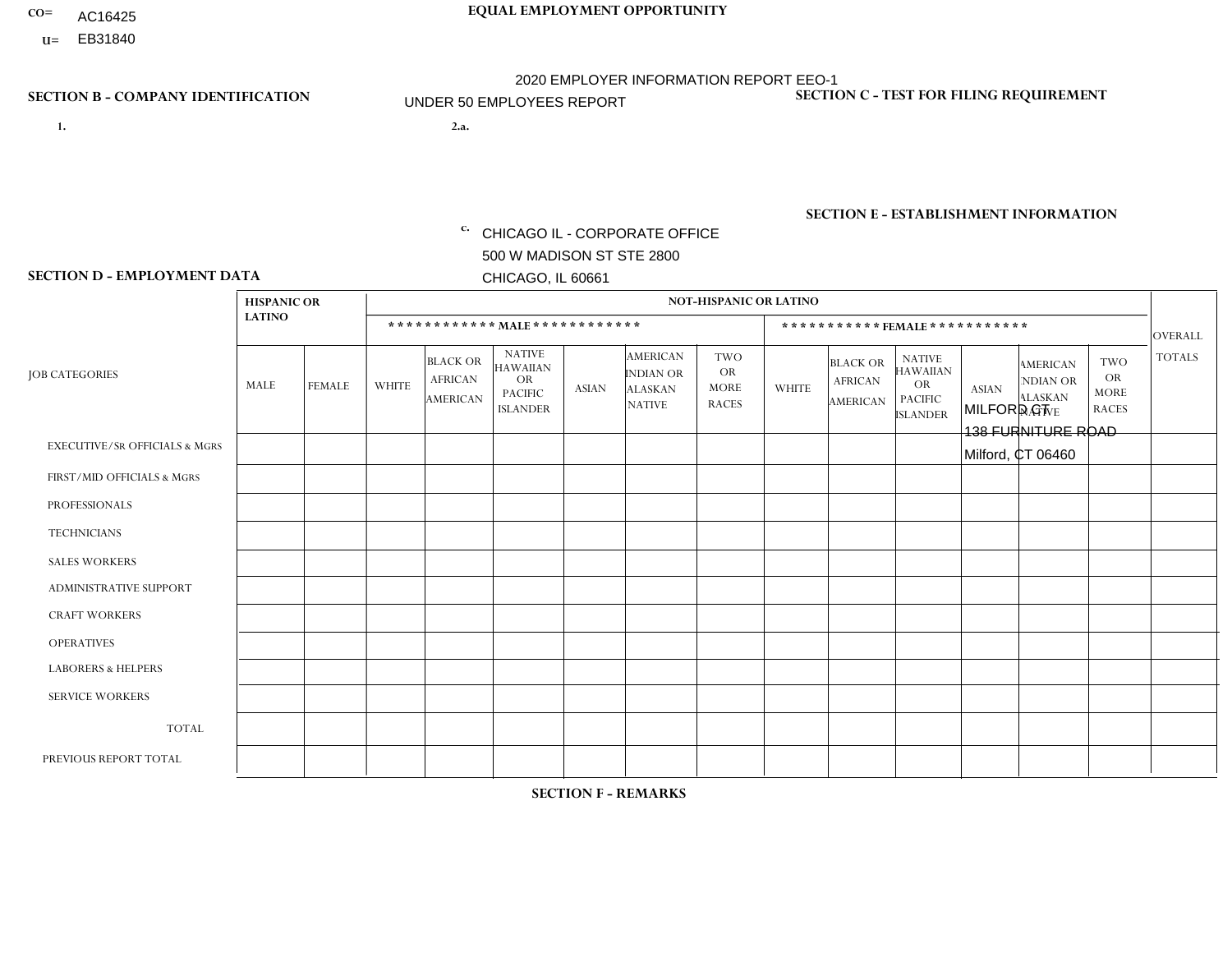- AC16425
- **U=**

- **1. 2.a.** CHICAGO IL CORPORATE OFFICE 500 W MADISON ST STE 2800 CHICAGO, IL 60661
- 2.a. SARASOTA FL 237 INTERSTATE BLVD Sarasota, FL 34240

EIN= 952920557

# **SECTION B - COMPANY IDENTIFICATION SECTION C - TEST FOR FILING REQUIREMENT**

1- Y 2- Y 3- N DUNS= 000123456

**SECTION E - ESTABLISHMENT INFORMATION c.** NAICS: 423140

### **SECTION D - EMPLOYMENT DATA**

|                                          | <b>HISPANIC OR</b> |               |                |                                                      |                                                                                    |              |                                                                        | <b>NOT-HISPANIC OR LATINO</b>                          |              |                                               |                                                                                    |              |                                                                       |                                                        |                      |
|------------------------------------------|--------------------|---------------|----------------|------------------------------------------------------|------------------------------------------------------------------------------------|--------------|------------------------------------------------------------------------|--------------------------------------------------------|--------------|-----------------------------------------------|------------------------------------------------------------------------------------|--------------|-----------------------------------------------------------------------|--------------------------------------------------------|----------------------|
|                                          | <b>LATINO</b>      |               |                | ************ MALE ************                       |                                                                                    |              |                                                                        |                                                        |              |                                               | *********** FEMALE ***********                                                     |              |                                                                       |                                                        | <b>OVERALL</b>       |
| <b>JOB CATEGORIES</b>                    | <b>MALE</b>        | <b>FEMALE</b> | <b>WHITE</b>   | <b>BLACK OR</b><br><b>AFRICAN</b><br><b>AMERICAN</b> | <b>NATIVE</b><br><b>HAWAIIAN</b><br><b>OR</b><br><b>PACIFIC</b><br><b>ISLANDER</b> | <b>ASIAN</b> | <b>AMERICAN</b><br><b>INDIAN OR</b><br><b>ALASKAN</b><br><b>NATIVE</b> | <b>TWO</b><br><b>OR</b><br><b>MORE</b><br><b>RACES</b> | <b>WHITE</b> | <b>BLACK OR</b><br><b>AFRICAN</b><br>AMERICAN | <b>NATIVE</b><br><b>HAWAIIAN</b><br><b>OR</b><br><b>PACIFIC</b><br><b>ISLANDER</b> | <b>ASIAN</b> | <b>AMERICAN</b><br><b>NDIAN OR</b><br><b>ALASKAN</b><br><b>NATIVE</b> | <b>TWO</b><br><b>OR</b><br><b>MORE</b><br><b>RACES</b> | <b>TOTALS</b>        |
| <b>EXECUTIVE/SR OFFICIALS &amp; MGRS</b> | $\Omega$           | $\Omega$      | $\mathbf{0}$   | $\Omega$                                             | $\Omega$                                                                           | $\Omega$     | $\Omega$                                                               | $\Omega$                                               | 0            | $\Omega$                                      | $\Omega$                                                                           | $\Omega$     | $\Omega$                                                              | $\Omega$                                               | $\Omega$             |
| FIRST/MID OFFICIALS & MGRS               | $\Omega$           | $\Omega$      | $\mathbf{0}$   | $\Omega$                                             | $\Omega$                                                                           | $\Omega$     | $\Omega$                                                               | $\Omega$                                               | 0            | $\Omega$                                      | 0                                                                                  | $\Omega$     | $\Omega$                                                              | $\Omega$                                               | $\overline{0}$       |
| <b>PROFESSIONALS</b>                     | $\Omega$           | $\Omega$      | $\mathbf 0$    | $\mathbf 0$                                          | $\Omega$                                                                           | $\Omega$     | $\Omega$                                                               | $\Omega$                                               | $\Omega$     | $\Omega$                                      | 0                                                                                  | $\mathbf 0$  | $\Omega$                                                              | $\mathbf 0$                                            | $\mathbf{0}$         |
| <b>TECHNICIANS</b>                       | $\Omega$           | $\Omega$      | $\Omega$       | $\Omega$                                             | $\Omega$                                                                           | $\Omega$     | $\Omega$                                                               | $\Omega$                                               | $\Omega$     | $\Omega$                                      | $\Omega$                                                                           | $\mathbf 0$  | $\Omega$                                                              | $\mathbf 0$                                            | $\Omega$             |
| <b>SALES WORKERS</b>                     | $\Omega$           | $\Omega$      | 1              | $\Omega$                                             | $\Omega$                                                                           | $\Omega$     | $\Omega$                                                               | $\Omega$                                               | $\Omega$     | $\Omega$                                      | $\Omega$                                                                           | $\Omega$     | $\Omega$                                                              | $\Omega$                                               | $\blacktriangleleft$ |
| <b>ADMINISTRATIVE SUPPORT</b>            | $\Omega$           | $\Omega$      | $\mathbf{0}$   | $\mathbf 0$                                          | 0                                                                                  | $\Omega$     | $\Omega$                                                               | $\Omega$                                               | 0            | $\Omega$                                      | 0                                                                                  | $\mathbf 0$  | $\Omega$                                                              | $\mathbf 0$                                            | $\mathbf 0$          |
| <b>CRAFT WORKERS</b>                     | $\Omega$           | $\Omega$      | $\Omega$       | $\mathbf 0$                                          | $\Omega$                                                                           | $\Omega$     | $\Omega$                                                               | $\Omega$                                               | 0            | $\Omega$                                      | 0                                                                                  | $\Omega$     | $\Omega$                                                              | $\Omega$                                               | $\Omega$             |
| <b>OPERATIVES</b>                        | $\Omega$           | $\Omega$      | $\Omega$       | $\mathbf 0$                                          | $\Omega$                                                                           | $\Omega$     | $\Omega$                                                               | $\Omega$                                               | 1            | $\Omega$                                      | 0                                                                                  | $\mathbf 0$  | $\Omega$                                                              | $\Omega$                                               | $\mathbf{1}$         |
| <b>LABORERS &amp; HELPERS</b>            | $\Omega$           | $\Omega$      | $\mathbf{0}$   | $\mathbf 0$                                          | $\Omega$                                                                           | $\Omega$     | $\Omega$                                                               | $\Omega$                                               | $\Omega$     | $\Omega$                                      | $\Omega$                                                                           | $\Omega$     | $\Omega$                                                              | $\Omega$                                               | $\mathbf 0$          |
| <b>SERVICE WORKERS</b>                   | $\Omega$           | $\Omega$      | $\Omega$       | $\mathbf 0$                                          | $\mathbf 0$                                                                        | $\Omega$     | $\Omega$                                                               | $\Omega$                                               | 0            | $\Omega$                                      | $\Omega$                                                                           | $\mathbf 0$  | $\Omega$                                                              | $\Omega$                                               | $\mathbf 0$          |
| <b>TOTAL</b>                             | 0                  | 0             | $\overline{ }$ | 0                                                    | $\mathbf 0$                                                                        | 0            | $\Omega$                                                               | $\Omega$                                               | $\mathbf{1}$ | $\mathbf 0$                                   | 0                                                                                  | $\mathbf 0$  | 0                                                                     | $\mathbf 0$                                            | $\overline{2}$       |
| PREVIOUS REPORT TOTAL                    | $\Omega$           | $\Omega$      |                | $\mathbf 0$                                          | 0                                                                                  | $\Omega$     | $\Omega$                                                               | $\Omega$                                               | 0            | $\Omega$                                      | 0                                                                                  | $\Omega$     | $\Omega$                                                              | $\mathbf 0$                                            | $\mathbf{1}$         |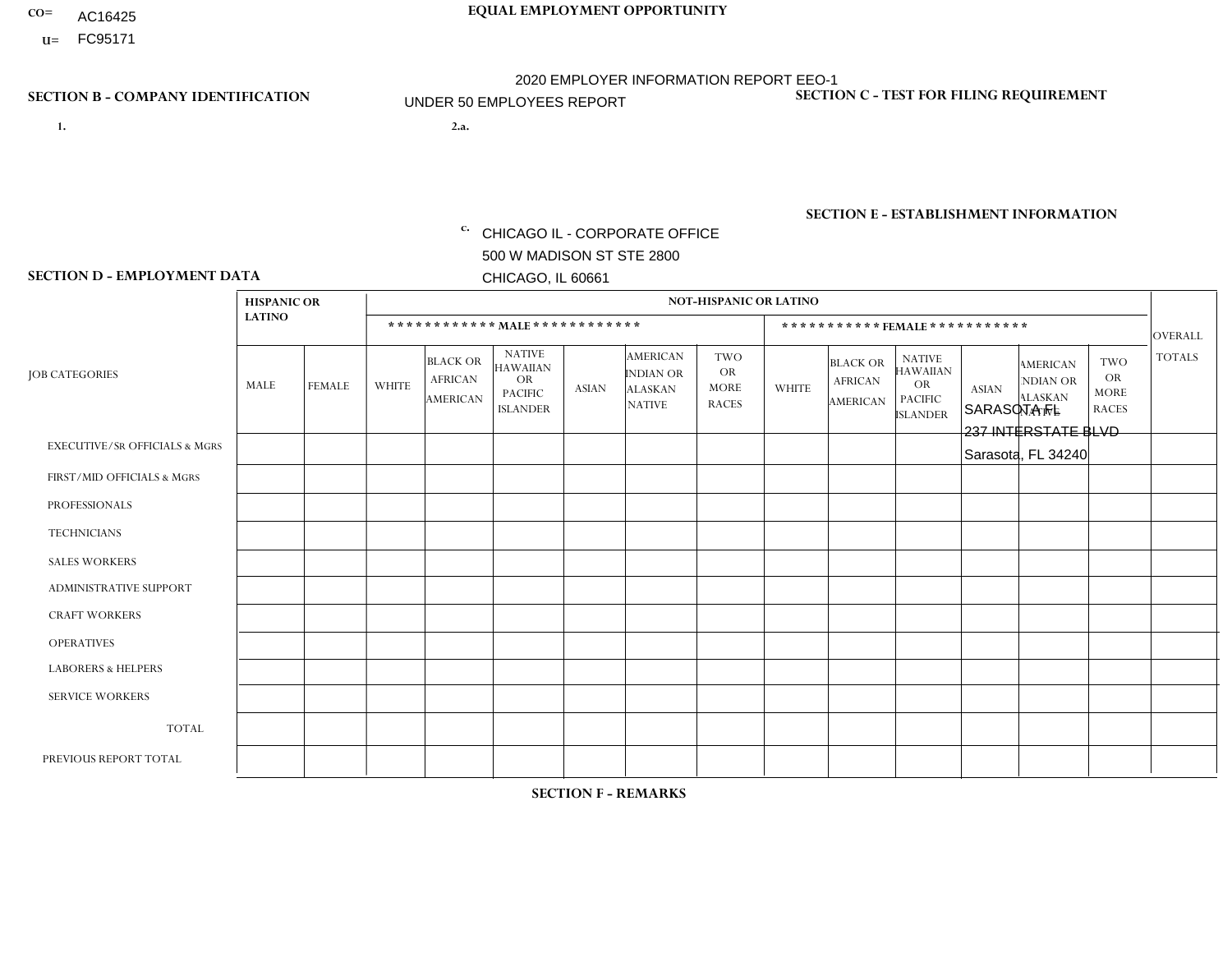- AC16425
- **U=**

**1. 2.a.** CHICAGO IL - CORPORATE OFFICE 500 W MADISON ST STE 2800 CHICAGO, IL 60661

2.a. MISSOULA MT - PGW 1650D RODGERS ST Missoula, MT 59802

EIN= 952920557

# **SECTION B - COMPANY IDENTIFICATION SECTION C - TEST FOR FILING REQUIREMENT**

1- Y 2- Y 3- N DUNS= 000123456

**SECTION E - ESTABLISHMENT INFORMATION c.** NAICS: 811122

### **SECTION D - EMPLOYMENT DATA**

|                                          | <b>HISPANIC OR</b> |                |                |                                                      |                                                                                    |              |                                                                 | <b>NOT-HISPANIC OR LATINO</b>                          |                |                                               |                                                                                    |              |                                                                |                                                        |                |
|------------------------------------------|--------------------|----------------|----------------|------------------------------------------------------|------------------------------------------------------------------------------------|--------------|-----------------------------------------------------------------|--------------------------------------------------------|----------------|-----------------------------------------------|------------------------------------------------------------------------------------|--------------|----------------------------------------------------------------|--------------------------------------------------------|----------------|
|                                          | <b>LATINO</b>      |                |                |                                                      | ************ MALE ************                                                     |              |                                                                 |                                                        |                | ***********FEMALE***********                  |                                                                                    |              |                                                                |                                                        | <b>OVERALL</b> |
| <b>JOB CATEGORIES</b>                    | MALE               | <b>FEMALE</b>  | <b>WHITE</b>   | <b>BLACK OR</b><br><b>AFRICAN</b><br><b>AMERICAN</b> | <b>NATIVE</b><br><b>HAWAIIAN</b><br><b>OR</b><br><b>PACIFIC</b><br><b>ISLANDER</b> | <b>ASIAN</b> | <b>AMERICAN</b><br>INDIAN OR<br><b>ALASKAN</b><br><b>NATIVE</b> | <b>TWO</b><br><b>OR</b><br><b>MORE</b><br><b>RACES</b> | <b>WHITE</b>   | <b>BLACK OR</b><br><b>AFRICAN</b><br>AMERICAN | <b>NATIVE</b><br><b>HAWAIIAN</b><br><b>OR</b><br><b>PACIFIC</b><br><b>ISLANDER</b> | <b>ASIAN</b> | <b>AMERICAN</b><br>NDIAN OR<br><b>ALASKAN</b><br><b>NATIVE</b> | <b>TWO</b><br><b>OR</b><br><b>MORE</b><br><b>RACES</b> | <b>TOTALS</b>  |
| <b>EXECUTIVE/SR OFFICIALS &amp; MGRS</b> | $\Omega$           | $\Omega$       | $\Omega$       | $\Omega$                                             | $\Omega$                                                                           | $\mathbf{0}$ | $\Omega$                                                        | $\Omega$                                               | 0              | $\Omega$                                      | $\Omega$                                                                           | $\Omega$     | $\Omega$                                                       | $\Omega$                                               | $\Omega$       |
| FIRST/MID OFFICIALS & MGRS               | 0                  | $\Omega$       | 1              | $\mathbf 0$                                          | $\Omega$                                                                           | $\mathbf{0}$ | $\mathbf{0}$                                                    | $\Omega$                                               | 0              | $\Omega$                                      | $\Omega$                                                                           | $\Omega$     | $\Omega$                                                       | $\Omega$                                               | $\mathbf{1}$   |
| <b>PROFESSIONALS</b>                     | 0                  | $\Omega$       | $\Omega$       | $\mathbf 0$                                          | $\Omega$                                                                           | $\Omega$     | $\Omega$                                                        | $\Omega$                                               | 0              | $\Omega$                                      | $\Omega$                                                                           | $\Omega$     | $\Omega$                                                       | $\Omega$                                               | $\mathbf{0}$   |
| <b>TECHNICIANS</b>                       | 0                  | $\overline{0}$ | $\mathbf 0$    | $\mathbf 0$                                          | $\overline{0}$                                                                     | $\Omega$     | $\Omega$                                                        | $\Omega$                                               | $\Omega$       | $\Omega$                                      | $\Omega$                                                                           | $\mathbf 0$  | $\mathbf 0$                                                    | $\mathbf 0$                                            | $\mathbf 0$    |
| <b>SALES WORKERS</b>                     | $\Omega$           | $\Omega$       | $\Omega$       | $\Omega$                                             | $\Omega$                                                                           | $\Omega$     | $\Omega$                                                        | $\Omega$                                               | $\overline{0}$ | $\Omega$                                      | $\Omega$                                                                           | $\Omega$     | $\Omega$                                                       | $\mathbf{0}$                                           | $\Omega$       |
| <b>ADMINISTRATIVE SUPPORT</b>            | 0                  | $\Omega$       | $\Omega$       | $\mathbf 0$                                          | $\Omega$                                                                           | $\mathbf{0}$ | $\Omega$                                                        | $\Omega$                                               | $\Omega$       | $\Omega$                                      | $\Omega$                                                                           | $\Omega$     | $\mathbf{0}$                                                   | $\Omega$                                               | $\mathbf 0$    |
| <b>CRAFT WORKERS</b>                     | 0                  | $\Omega$       | $\mathbf 0$    | $\mathbf 0$                                          | $\Omega$                                                                           | $\Omega$     | $\Omega$                                                        | $\Omega$                                               | 0              | $\Omega$                                      | $\Omega$                                                                           | $\mathbf{0}$ | $\Omega$                                                       | $\mathbf{0}$                                           | $\mathbf 0$    |
| <b>OPERATIVES</b>                        | 0                  | $\Omega$       | 6              | $\mathbf 0$                                          | $\mathbf 0$                                                                        | $\Omega$     | $\Omega$                                                        | $\Omega$                                               | $\overline{0}$ | $\Omega$                                      | $\Omega$                                                                           | $\mathbf 0$  | $\mathbf 0$                                                    | $\mathbf 0$                                            | 6              |
| <b>LABORERS &amp; HELPERS</b>            | 0                  | $\Omega$       | -1             | $\Omega$                                             | $\Omega$                                                                           | $\Omega$     | $\Omega$                                                        | $\Omega$                                               | 0              | $\Omega$                                      | $\Omega$                                                                           | $\mathbf{0}$ | $\Omega$                                                       | $\Omega$                                               | $\mathbf{1}$   |
| <b>SERVICE WORKERS</b>                   | 0                  | $\Omega$       | $\mathbf 0$    | 0                                                    | 0                                                                                  | $\Omega$     | $\mathbf{0}$                                                    | $\Omega$                                               | $\Omega$       | $\Omega$                                      | $\Omega$                                                                           | 0            | $\Omega$                                                       | $\mathbf 0$                                            | 0              |
| <b>TOTAL</b>                             | $\mathbf 0$        | $\mathbf 0$    | 8              | $\mathbf 0$                                          | 0                                                                                  | $\mathbf 0$  | $\Omega$                                                        | $\Omega$                                               | $\Omega$       | $\Omega$                                      | $\Omega$                                                                           | $\mathbf 0$  | 0                                                              | $\mathbf 0$                                            | 8              |
| PREVIOUS REPORT TOTAL                    | 0                  | $\mathbf 0$    | $\overline{7}$ | $\mathbf 0$                                          | $\Omega$                                                                           | $\Omega$     | $\Omega$                                                        | $\Omega$                                               | 0              | $\Omega$                                      | $\Omega$                                                                           | $\Omega$     | $\Omega$                                                       | $\mathbf 0$                                            | $\overline{7}$ |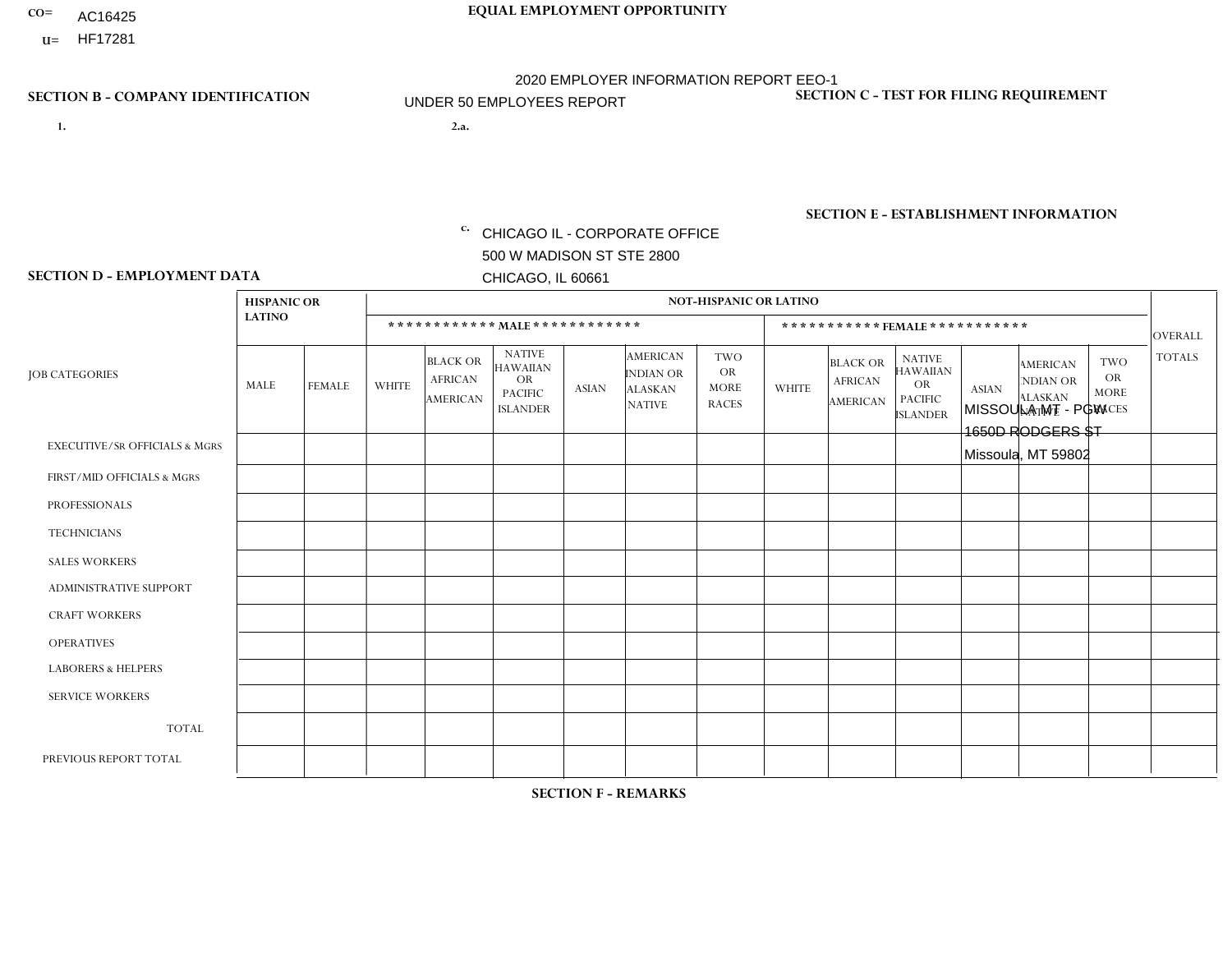- AC16425
- **U=**

- **1. 2.a.** CHICAGO IL CORPORATE OFFICE 500 W MADISON ST STE 2800 CHICAGO, IL 60661
- 2.a. CLEARWATER FL COPHER SS 12501 40TH STREET NORTH Clearwater, FL 33762

c. EIN= 952920557

# **SECTION B - COMPANY IDENTIFICATION SECTION C - TEST FOR FILING REQUIREMENT**

1- Y 2- Y 3- N DUNS= 000123456

**SECTION E - ESTABLISHMENT INFORMATION c.** NAICS: 423140

### **SECTION D - EMPLOYMENT DATA**

|                                          | <b>HISPANIC OR</b> |               |                         |                                                      |                                                                                    |              |                                                                        | <b>NOT-HISPANIC OR LATINO</b>                   |                |                                               |                                                                             |              |                                                                       |                                                        |                      |
|------------------------------------------|--------------------|---------------|-------------------------|------------------------------------------------------|------------------------------------------------------------------------------------|--------------|------------------------------------------------------------------------|-------------------------------------------------|----------------|-----------------------------------------------|-----------------------------------------------------------------------------|--------------|-----------------------------------------------------------------------|--------------------------------------------------------|----------------------|
|                                          | <b>LATINO</b>      |               |                         | ************ MAIE************                        |                                                                                    |              |                                                                        |                                                 |                |                                               | ***********FEMALE***********                                                |              |                                                                       |                                                        | <b>OVERALL</b>       |
| <b>JOB CATEGORIES</b>                    | <b>MALE</b>        | <b>FEMALE</b> | <b>WHITE</b>            | <b>BLACK OR</b><br><b>AFRICAN</b><br><b>AMERICAN</b> | <b>NATIVE</b><br><b>HAWAIIAN</b><br><b>OR</b><br><b>PACIFIC</b><br><b>ISLANDER</b> | <b>ASIAN</b> | <b>AMERICAN</b><br><b>INDIAN OR</b><br><b>ALASKAN</b><br><b>NATIVE</b> | TWO<br><b>OR</b><br><b>MORE</b><br><b>RACES</b> | <b>WHITE</b>   | <b>BLACK OR</b><br><b>AFRICAN</b><br>AMERICAN | NATIVE<br><b>HAWAIIAN</b><br><b>OR</b><br><b>PACIFIC</b><br><b>ISLANDER</b> | <b>ASIAN</b> | <b>AMERICAN</b><br><b>NDIAN OR</b><br><b>ALASKAN</b><br><b>NATIVE</b> | <b>TWO</b><br><b>OR</b><br><b>MORE</b><br><b>RACES</b> | <b>TOTALS</b>        |
| <b>EXECUTIVE/SR OFFICIALS &amp; MGRS</b> | $\Omega$           | $\Omega$      | $\Omega$                | $\mathbf 0$                                          | $\Omega$                                                                           | $\Omega$     | $\Omega$                                                               | $\Omega$                                        | $\Omega$       | $\Omega$                                      | $\Omega$                                                                    | $\Omega$     | $\Omega$                                                              | $\Omega$                                               | $\Omega$             |
| FIRST/MID OFFICIALS & MGRS               | $\Omega$           | $\mathbf 0$   | $\mathbf 0$             | $\overline{1}$                                       | 0                                                                                  | $\mathbf 0$  | $\Omega$                                                               | $\Omega$                                        | 0              | $\Omega$                                      | 0                                                                           | $\mathbf 0$  | $\Omega$                                                              | $\mathbf 0$                                            | $\blacktriangleleft$ |
| <b>PROFESSIONALS</b>                     | -1                 | $\mathbf 0$   | 1                       | 0                                                    | $\mathbf 0$                                                                        | $\Omega$     | $\Omega$                                                               | $\Omega$                                        | $\mathbf{1}$   | $\Omega$                                      | 0                                                                           | $\mathbf 0$  | $\Omega$                                                              | $\mathbf 0$                                            | 3                    |
| <b>TECHNICIANS</b>                       | $\Omega$           | $\mathbf 0$   | $\Omega$                | $\mathbf 0$                                          | $\mathbf 0$                                                                        | $\Omega$     | $\Omega$                                                               | $\Omega$                                        | $\Omega$       | $\Omega$                                      | 0                                                                           | $\mathbf 0$  | $\Omega$                                                              | $\mathbf 0$                                            | $\mathbf{0}$         |
| <b>SALES WORKERS</b>                     | $\Omega$           | $\Omega$      | 1                       | $\mathbf 0$                                          | $\Omega$                                                                           | $\Omega$     | $\Omega$                                                               | $\Omega$                                        | $\overline{0}$ | $\Omega$                                      | $\Omega$                                                                    | $\Omega$     | $\Omega$                                                              | $\Omega$                                               | $\blacktriangleleft$ |
| <b>ADMINISTRATIVE SUPPORT</b>            |                    | $\mathbf 0$   | $\overline{2}$          | $\mathbf 0$                                          | $\mathbf 0$                                                                        | $\Omega$     | $\Omega$                                                               | $\Omega$                                        | $\Omega$       | $\Omega$                                      | $\Omega$                                                                    | $\mathbf 0$  | $\Omega$                                                              | $\mathbf 0$                                            | 3                    |
| <b>CRAFT WORKERS</b>                     | $\Omega$           | $\Omega$      | $\overline{\mathbf{1}}$ | $\mathbf 0$                                          | $\mathbf 0$                                                                        | $\Omega$     | $\Omega$                                                               | $\Omega$                                        | $\Omega$       | $\Omega$                                      | $\Omega$                                                                    | $\mathbf 0$  | $\Omega$                                                              | $\mathbf 0$                                            | $\blacktriangleleft$ |
| <b>OPERATIVES</b>                        | 3                  | $\Omega$      | $\Omega$                | $\overline{1}$                                       | $\Omega$                                                                           | $\Omega$     | $\Omega$                                                               | $\Omega$                                        | $\Omega$       | $\Omega$                                      | $\Omega$                                                                    | $\mathbf 0$  | $\Omega$                                                              | $\Omega$                                               | 4                    |
| <b>LABORERS &amp; HELPERS</b>            | $\Omega$           | $\Omega$      | $\Omega$                | $\mathbf 0$                                          | $\overline{0}$                                                                     | $\Omega$     | $\Omega$                                                               | $\Omega$                                        | $\Omega$       | $\Omega$                                      | $\Omega$                                                                    | $\Omega$     | $\Omega$                                                              | $\Omega$                                               | $\mathbf{0}$         |
| <b>SERVICE WORKERS</b>                   | $\Omega$           | $\Omega$      | $\mathbf 0$             | 0                                                    | $\mathbf 0$                                                                        | $\mathbf 0$  | $\Omega$                                                               | $\Omega$                                        | $\Omega$       | $\Omega$                                      | $\Omega$                                                                    | $\mathbf 0$  | $\Omega$                                                              | $\Omega$                                               | $\mathbf 0$          |
| <b>TOTAL</b>                             | 5                  | 0             | 5                       | $\overline{2}$                                       | 0                                                                                  | 0            | $\Omega$                                                               | $\mathbf 0$                                     | $\mathbf{1}$   | $\mathbf 0$                                   | 0                                                                           | 0            | 0                                                                     | $\mathbf 0$                                            | 13                   |
| PREVIOUS REPORT TOTAL                    | 2                  | $\mathbf 0$   | $\overline{7}$          |                                                      | $\mathbf 0$                                                                        | $\Omega$     | $\Omega$                                                               | $\Omega$                                        | $\overline{2}$ | $\Omega$                                      | 0                                                                           | $\mathbf 0$  | $\Omega$                                                              | $\mathbf 0$                                            | 12                   |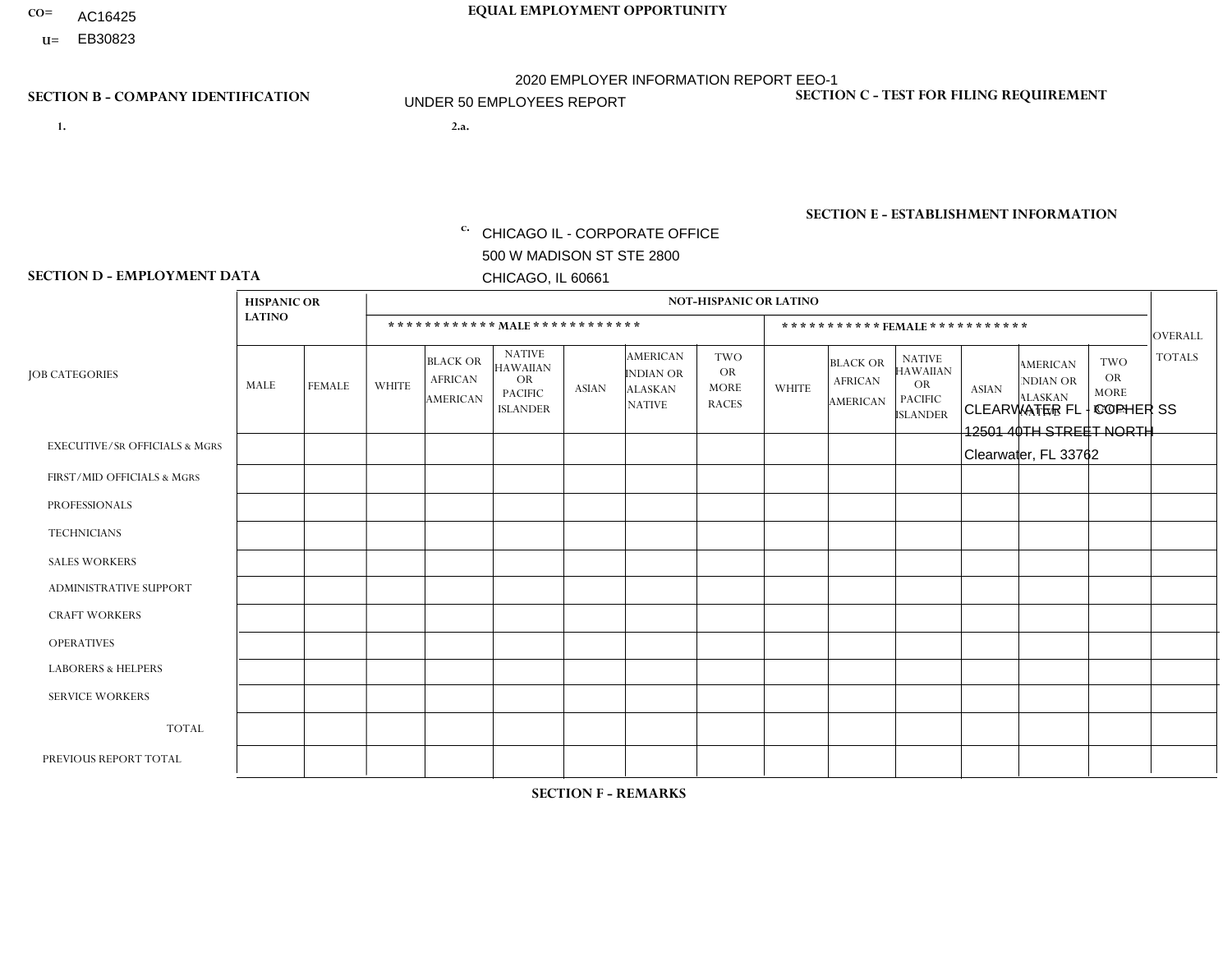- AC16425
- **U=**

**1. 2.a.** CHICAGO IL - CORPORATE OFFICE 500 W MADISON ST STE 2800 CHICAGO, IL 60661

2.a. AURORA CO - SELF SERVICE 11602 E 33RD AVENUE Aurora, CO 80010

c. EIN= 952920557

# **SECTION B - COMPANY IDENTIFICATION SECTION C - TEST FOR FILING REQUIREMENT**

1- Y 2- Y 3- N DUNS= 000123456

**SECTION E - ESTABLISHMENT INFORMATION c.** NAICS: 423140

### **SECTION D - EMPLOYMENT DATA**

|                                          | <b>HISPANIC OR</b> |                |                |                                               |                                                                                    |                |                                                                        | <b>NOT-HISPANIC OR LATINO</b>                          |              |                                                      |                                                                                    |              |                                                                       |                                                        |                |
|------------------------------------------|--------------------|----------------|----------------|-----------------------------------------------|------------------------------------------------------------------------------------|----------------|------------------------------------------------------------------------|--------------------------------------------------------|--------------|------------------------------------------------------|------------------------------------------------------------------------------------|--------------|-----------------------------------------------------------------------|--------------------------------------------------------|----------------|
|                                          | <b>LATINO</b>      |                |                |                                               | ************ MALE ************                                                     |                |                                                                        |                                                        |              |                                                      | ***********FEMALE***********                                                       |              |                                                                       |                                                        | <b>OVERALL</b> |
| <b>JOB CATEGORIES</b>                    | MALE               | <b>FEMALE</b>  | <b>WHITE</b>   | <b>BLACK OR</b><br><b>AFRICAN</b><br>AMERICAN | <b>NATIVE</b><br><b>HAWAIIAN</b><br><b>OR</b><br><b>PACIFIC</b><br><b>ISLANDER</b> | <b>ASIAN</b>   | <b>AMERICAN</b><br><b>INDIAN OR</b><br><b>ALASKAN</b><br><b>NATIVE</b> | <b>TWO</b><br><b>OR</b><br><b>MORE</b><br><b>RACES</b> | <b>WHITE</b> | <b>BLACK OR</b><br><b>AFRICAN</b><br><b>AMERICAN</b> | <b>NATIVE</b><br><b>HAWAIIAN</b><br><b>OR</b><br><b>PACIFIC</b><br><b>ISLANDER</b> | <b>ASIAN</b> | <b>AMERICAN</b><br><b>NDIAN OR</b><br><b>ALASKAN</b><br><b>NATIVE</b> | <b>TWO</b><br><b>OR</b><br><b>MORE</b><br><b>RACES</b> | <b>TOTALS</b>  |
| <b>EXECUTIVE/SR OFFICIALS &amp; MGRS</b> | $\Omega$           | 0              | $\mathbf 0$    | $\mathbf 0$                                   | 0                                                                                  | $\mathbf 0$    | $\Omega$                                                               | $\Omega$                                               | $\Omega$     | $\Omega$                                             | $\Omega$                                                                           | $\mathbf 0$  | 0                                                                     | $\mathbf 0$                                            | $\mathbf 0$    |
| FIRST/MID OFFICIALS & MGRS               | 0                  | $\Omega$       | $\overline{c}$ | $\Omega$                                      | $\Omega$                                                                           | $\Omega$       | $\Omega$                                                               | $\Omega$                                               | 0            | $\Omega$                                             | $\Omega$                                                                           | $\Omega$     | $\Omega$                                                              | $\Omega$                                               | $\overline{2}$ |
| <b>PROFESSIONALS</b>                     | 0                  | $\mathbf 0$    | $\mathbf 0$    | $\mathbf 0$                                   | $\mathbf 0$                                                                        | $\Omega$       | $\Omega$                                                               | $\Omega$                                               | $\Omega$     | $\Omega$                                             | $\Omega$                                                                           | $\mathbf{0}$ | $\Omega$                                                              | $\mathbf 0$                                            | $\mathbf{0}$   |
| <b>TECHNICIANS</b>                       | 0                  | $\mathbf{0}$   | $\mathbf 0$    | $\mathbf 0$                                   | $\Omega$                                                                           | $\Omega$       | $\Omega$                                                               | $\Omega$                                               | 0            | $\Omega$                                             | $\Omega$                                                                           | $\mathbf 0$  | $\Omega$                                                              | $\Omega$                                               | $\overline{0}$ |
| <b>SALES WORKERS</b>                     | 0                  | $\overline{0}$ | $\Omega$       | $\mathbf 0$                                   | $\overline{0}$                                                                     | $\Omega$       | $\Omega$                                                               | $\Omega$                                               | $\Omega$     | $\Omega$                                             | $\Omega$                                                                           | $\mathbf 0$  | $\mathbf 0$                                                           | $\mathbf 0$                                            | $\mathbf{0}$   |
| ADMINISTRATIVE SUPPORT                   | $\overline{ }$     | 3              |                | $\overline{1}$                                | $\Omega$                                                                           | -1             | $\Omega$                                                               | $\Omega$                                               | 3            | $\Omega$                                             | $\Omega$                                                                           | $\Omega$     | $\Omega$                                                              | $\Omega$                                               | 10             |
| <b>CRAFT WORKERS</b>                     |                    | $\mathbf 0$    |                | $\mathbf 0$                                   | 0                                                                                  | $\Omega$       | $\Omega$                                                               | $\Omega$                                               | 0            | $\Omega$                                             | $\Omega$                                                                           | $\mathbf{0}$ | $\Omega$                                                              | $\mathbf 0$                                            | 2              |
| <b>OPERATIVES</b>                        | $\overline{7}$     | $\Omega$       | 3              | $\mathbf 0$                                   | $\Omega$                                                                           | $\Omega$       | $\Omega$                                                               |                                                        | $\Omega$     | $\Omega$                                             | $\Omega$                                                                           | $\Omega$     | $\Omega$                                                              | $\Omega$                                               | 11             |
| <b>LABORERS &amp; HELPERS</b>            | $\Omega$           | $\Omega$       | $\Omega$       | $\mathbf 0$                                   | $\mathbf 0$                                                                        | $\Omega$       | $\Omega$                                                               | $\Omega$                                               | $\Omega$     | $\Omega$                                             | $\Omega$                                                                           | $\Omega$     | $\Omega$                                                              | $\Omega$                                               | $\mathbf{0}$   |
| <b>SERVICE WORKERS</b>                   | 0                  | $\Omega$       | $\mathbf 0$    | $\mathbf 0$                                   | $\mathbf{0}$                                                                       | $\Omega$       | $\Omega$                                                               | $\Omega$                                               | $\Omega$     | $\Omega$                                             | $\Omega$                                                                           | $\Omega$     | $\Omega$                                                              | $\Omega$                                               | $\overline{0}$ |
| <b>TOTAL</b>                             | 9                  | 3              | $\overline{7}$ | 1                                             | 0                                                                                  | $\mathbf{1}$   | $\Omega$                                                               |                                                        | 3            | $\Omega$                                             | $\Omega$                                                                           | $\mathbf 0$  | 0                                                                     | $\mathbf 0$                                            | 25             |
| PREVIOUS REPORT TOTAL                    | 11                 | $\overline{2}$ | 6              | $\mathbf 0$                                   | $\Omega$                                                                           | $\overline{2}$ | $\Omega$                                                               | $\Omega$                                               | 3            | $\Omega$                                             | $\Omega$                                                                           | $\Omega$     | $\Omega$                                                              | $\mathbf 0$                                            | 24             |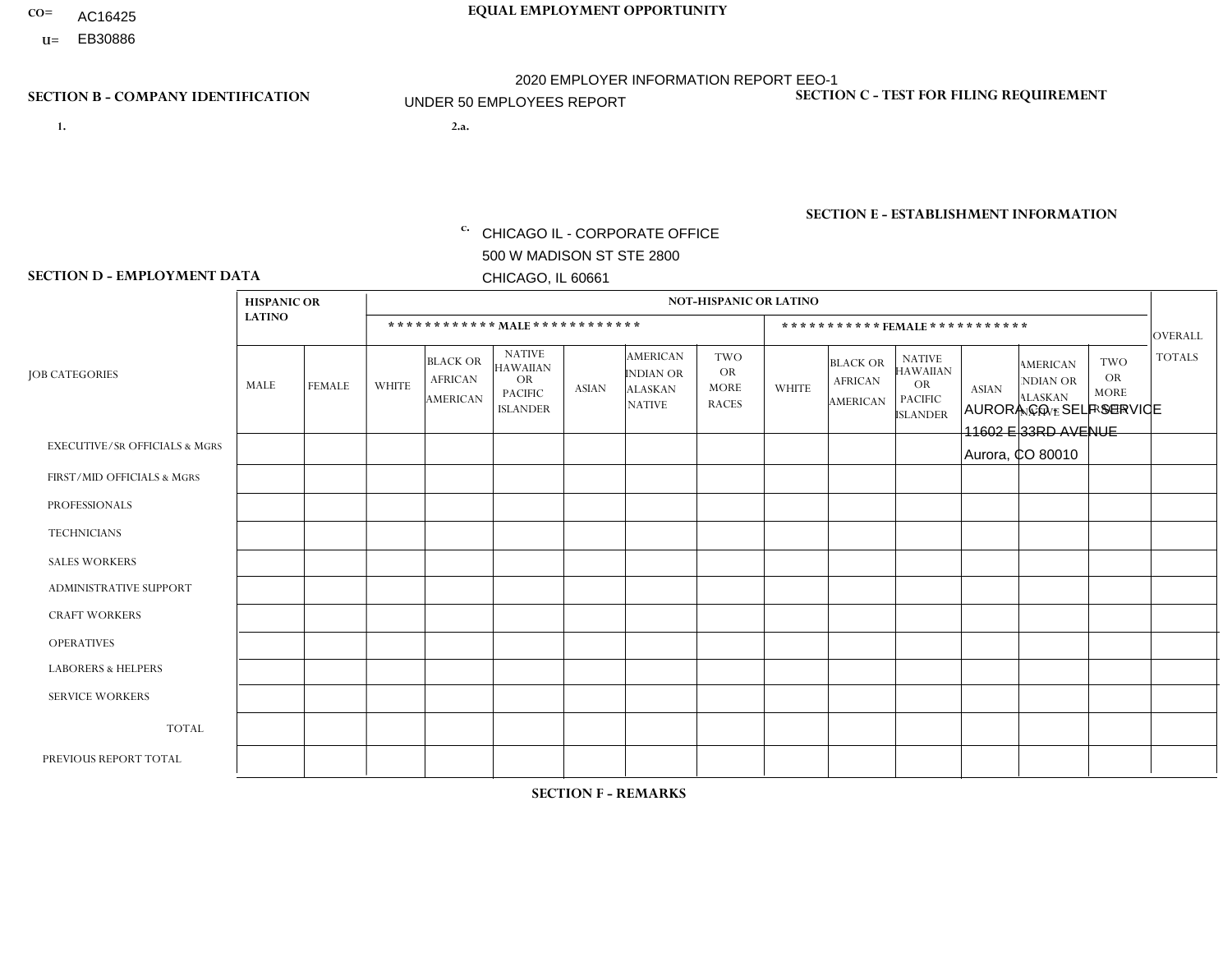- AC16425
- **U=**

- **1. 2.a.** CHICAGO IL CORPORATE OFFICE 500 W MADISON ST STE 2800 CHICAGO, IL 60661
- 2.a. DOTHAN AL 2700 REEVES STREET Dothan, AL 36303

EIN= 952920557

# **SECTION B - COMPANY IDENTIFICATION SECTION C - TEST FOR FILING REQUIREMENT**

1- Y 2- Y 3- N DUNS= 000123456

**SECTION E - ESTABLISHMENT INFORMATION c.** NAICS: 423140

### **SECTION D - EMPLOYMENT DATA**

|                                          |                    | <b>NOT-HISPANIC OR LATINO</b> |              |                                                      |                                                                                    |              |                                                                        |                                                        |              |                                               |                                                                                    |              |                                                                       |                                                        |                |
|------------------------------------------|--------------------|-------------------------------|--------------|------------------------------------------------------|------------------------------------------------------------------------------------|--------------|------------------------------------------------------------------------|--------------------------------------------------------|--------------|-----------------------------------------------|------------------------------------------------------------------------------------|--------------|-----------------------------------------------------------------------|--------------------------------------------------------|----------------|
|                                          | <b>HISPANIC OR</b> |                               |              |                                                      |                                                                                    |              |                                                                        |                                                        |              |                                               |                                                                                    |              |                                                                       |                                                        |                |
|                                          | <b>LATINO</b>      |                               |              | ************ MALE ************                       |                                                                                    |              |                                                                        |                                                        |              |                                               | ***********FEMALE***********                                                       |              |                                                                       |                                                        | <b>OVERALL</b> |
| <b>JOB CATEGORIES</b>                    | <b>MALE</b>        | <b>FEMALE</b>                 | <b>WHITE</b> | <b>BLACK OR</b><br><b>AFRICAN</b><br><b>AMERICAN</b> | <b>NATIVE</b><br><b>HAWAIIAN</b><br><b>OR</b><br><b>PACIFIC</b><br><b>ISLANDER</b> | <b>ASIAN</b> | <b>AMERICAN</b><br><b>INDIAN OR</b><br><b>ALASKAN</b><br><b>NATIVE</b> | <b>TWO</b><br><b>OR</b><br><b>MORE</b><br><b>RACES</b> | <b>WHITE</b> | <b>BLACK OR</b><br><b>AFRICAN</b><br>AMERICAN | <b>NATIVE</b><br><b>HAWAIIAN</b><br><b>OR</b><br><b>PACIFIC</b><br><b>ISLANDER</b> | <b>ASIAN</b> | <b>AMERICAN</b><br><b>NDIAN OR</b><br><b>ALASKAN</b><br><b>NATIVE</b> | <b>TWO</b><br><b>OR</b><br><b>MORE</b><br><b>RACES</b> | <b>TOTALS</b>  |
| <b>EXECUTIVE/SR OFFICIALS &amp; MGRS</b> | $\Omega$           | $\mathbf 0$                   | $\Omega$     | $\mathbf 0$                                          | $\mathbf 0$                                                                        | $\mathbf 0$  | $\Omega$                                                               | $\Omega$                                               | $\mathbf 0$  | $\mathbf 0$                                   | $\Omega$                                                                           | $\mathbf 0$  | $\Omega$                                                              | $\mathbf 0$                                            | $\mathbf 0$    |
| FIRST/MID OFFICIALS & MGRS               | $\Omega$           | $\Omega$                      | 1            | $\Omega$                                             | 0                                                                                  | $\Omega$     | $\Omega$                                                               | $\Omega$                                               | $\Omega$     | $\Omega$                                      | $\Omega$                                                                           | $\Omega$     | $\Omega$                                                              | $\Omega$                                               | $\mathbf{1}$   |
| <b>PROFESSIONALS</b>                     | $\Omega$           | $\mathbf 0$                   | $\mathbf 0$  | $\mathbf 0$                                          | $\mathbf 0$                                                                        | $\mathbf 0$  | $\Omega$                                                               | $\Omega$                                               | $\Omega$     | $\Omega$                                      | $\Omega$                                                                           | $\mathbf 0$  | $\Omega$                                                              | $\mathbf 0$                                            | $\mathbf 0$    |
| <b>TECHNICIANS</b>                       | $\Omega$           | $\mathbf 0$                   | $\Omega$     | $\mathbf 0$                                          | $\Omega$                                                                           | $\Omega$     | $\Omega$                                                               | $\Omega$                                               | $\Omega$     | $\Omega$                                      | $\Omega$                                                                           | $\Omega$     | $\Omega$                                                              | $\Omega$                                               | $\mathbf 0$    |
| <b>SALES WORKERS</b>                     | $\Omega$           | $\mathbf 0$                   | 1            | $\mathbf 0$                                          | 0                                                                                  | $\Omega$     | $\Omega$                                                               | $\Omega$                                               | $\Omega$     | $\Omega$                                      | $\Omega$                                                                           | $\Omega$     | $\Omega$                                                              | $\Omega$                                               | $\mathbf{1}$   |
| ADMINISTRATIVE SUPPORT                   | $\Omega$           | $\mathbf 0$                   | $\Omega$     | $\mathbf 0$                                          | $\mathbf 0$                                                                        | $\mathbf 0$  | $\Omega$                                                               | $\Omega$                                               | $\mathbf{0}$ | $\Omega$                                      | $\Omega$                                                                           | $\Omega$     | $\Omega$                                                              | $\Omega$                                               | $\mathbf 0$    |
| <b>CRAFT WORKERS</b>                     | $\Omega$           | $\Omega$                      | $\Omega$     | $\mathbf 0$                                          | $\Omega$                                                                           | $\Omega$     | $\Omega$                                                               | $\Omega$                                               | $\Omega$     | $\Omega$                                      | $\mathbf{0}$                                                                       | $\Omega$     | $\Omega$                                                              | $\Omega$                                               | $\mathbf 0$    |
| <b>OPERATIVES</b>                        | $\Omega$           | $\mathbf 0$                   | 1            | $\mathbf 0$                                          | $\mathbf{0}$                                                                       | $\Omega$     | $\Omega$                                                               | $\Omega$                                               | $\Omega$     | $\Omega$                                      | $\Omega$                                                                           | $\Omega$     | $\Omega$                                                              | $\Omega$                                               | $\mathbf{1}$   |
| <b>LABORERS &amp; HELPERS</b>            | 0                  | $\Omega$                      | 1            | $\mathbf 0$                                          | 0                                                                                  | $\Omega$     | $\overline{0}$                                                         | $\Omega$                                               | $\Omega$     | $\Omega$                                      | $\Omega$                                                                           | $\Omega$     | $\Omega$                                                              | $\Omega$                                               | $\mathbf{1}$   |
| <b>SERVICE WORKERS</b>                   | $\Omega$           | $\mathbf 0$                   | 0            | 0                                                    | $\mathbf{0}$                                                                       | $\mathbf{0}$ | $\Omega$                                                               | $\Omega$                                               | $\Omega$     | $\Omega$                                      | $\Omega$                                                                           | $\mathbf 0$  | $\Omega$                                                              | $\mathbf 0$                                            | 0              |
| <b>TOTAL</b>                             | 0                  | $\mathbf 0$                   | 4            | $\mathbf 0$                                          | 0                                                                                  | $\mathbf 0$  | $\mathbf{0}$                                                           | 0                                                      | $\mathbf{0}$ | $\mathbf 0$                                   | $\mathbf{0}$                                                                       | $\mathbf{0}$ | 0                                                                     | 0                                                      | 4              |
| PREVIOUS REPORT TOTAL                    |                    | 0                             | 5            | $\mathbf 0$                                          | $\mathbf{0}$                                                                       | $\Omega$     | $\overline{0}$                                                         | $\Omega$                                               | $\Omega$     | $\Omega$                                      | $\mathbf{0}$                                                                       | $\Omega$     | $\Omega$                                                              | $\Omega$                                               | 6              |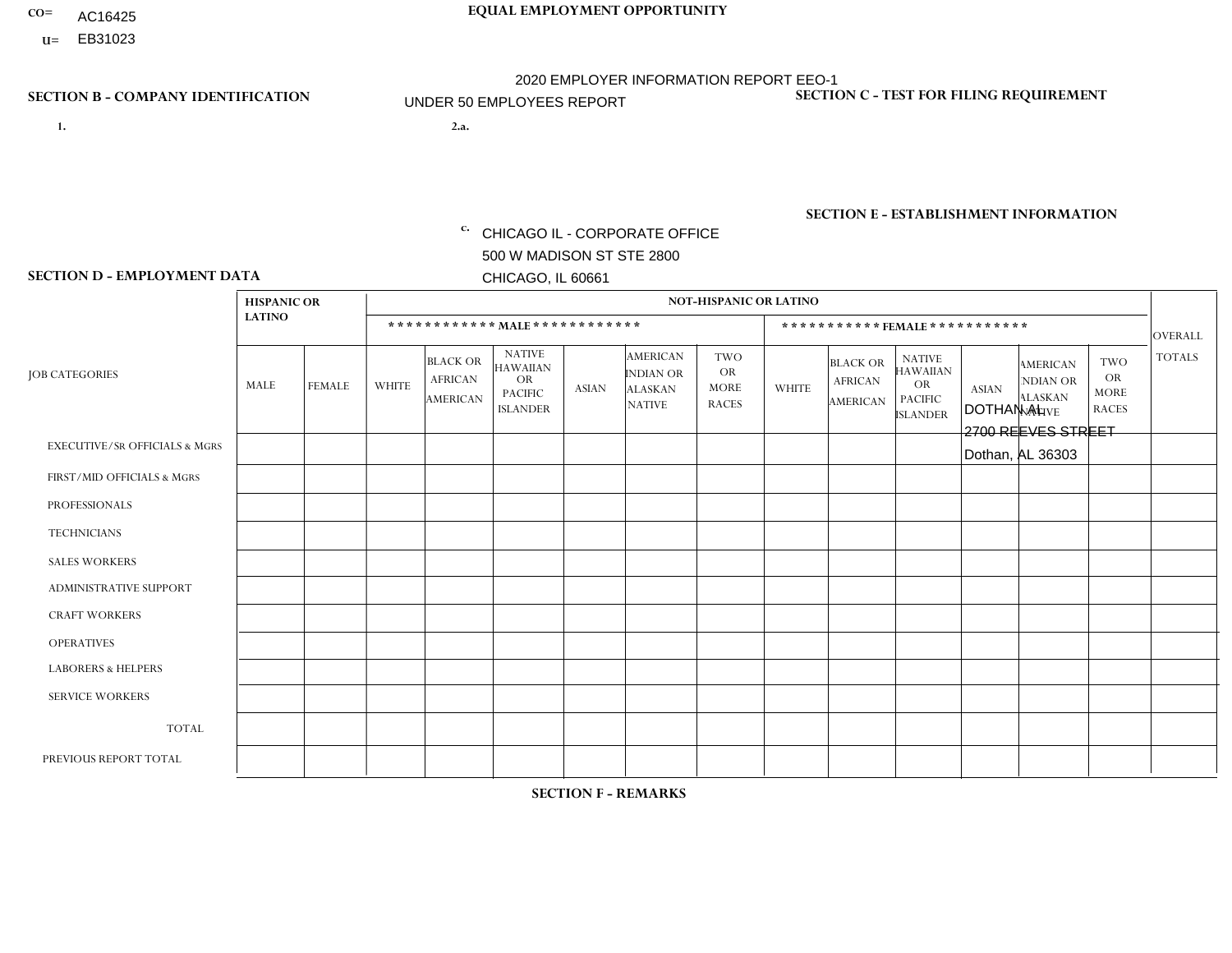- AC16425
- **U=**

**1. 2.a.** CHICAGO IL - CORPORATE OFFICE 500 W MADISON ST STE 2800 CHICAGO, IL 60661

2.a. DENVER CO - MID AMERICA 1355 W 52ND AVE Denver, CO 80221

c. EIN= 952920557

# **SECTION B - COMPANY IDENTIFICATION SECTION C - TEST FOR FILING REQUIREMENT**

1- Y 2- Y 3- N DUNS= 000123456

**SECTION E - ESTABLISHMENT INFORMATION c.** NAICS: 423140

### **SECTION D - EMPLOYMENT DATA**

|                                          | <b>HISPANIC OR</b> |                |                |                                                      |                                                                                    |              |                                                                        | <b>NOT-HISPANIC OR LATINO</b>                          |                |                                               |                                                                             |              |                                                                       |                                                        |                |
|------------------------------------------|--------------------|----------------|----------------|------------------------------------------------------|------------------------------------------------------------------------------------|--------------|------------------------------------------------------------------------|--------------------------------------------------------|----------------|-----------------------------------------------|-----------------------------------------------------------------------------|--------------|-----------------------------------------------------------------------|--------------------------------------------------------|----------------|
|                                          | <b>LATINO</b>      |                |                | ************ MALE ************                       |                                                                                    |              |                                                                        |                                                        |                |                                               | *********** FEMALE ***********                                              |              |                                                                       |                                                        | <b>OVERALL</b> |
| <b>JOB CATEGORIES</b>                    | <b>MALE</b>        | <b>FEMALE</b>  | <b>WHITE</b>   | <b>BLACK OR</b><br><b>AFRICAN</b><br><b>AMERICAN</b> | <b>NATIVE</b><br><b>HAWAIIAN</b><br><b>OR</b><br><b>PACIFIC</b><br><b>ISLANDER</b> | <b>ASIAN</b> | <b>AMERICAN</b><br><b>INDIAN OR</b><br><b>ALASKAN</b><br><b>NATIVE</b> | <b>TWO</b><br><b>OR</b><br><b>MORE</b><br><b>RACES</b> | <b>WHITE</b>   | <b>BLACK OR</b><br><b>AFRICAN</b><br>AMERICAN | <b>NATIVE</b><br><b>HAWAIIAN</b><br>OR<br><b>PACIFIC</b><br><b>ISLANDER</b> | <b>ASIAN</b> | <b>AMERICAN</b><br><b>NDIAN OR</b><br><b>ALASKAN</b><br><b>NATIVE</b> | <b>TWO</b><br><b>OR</b><br><b>MORE</b><br><b>RACES</b> | <b>TOTALS</b>  |
| <b>EXECUTIVE/SR OFFICIALS &amp; MGRS</b> | $\Omega$           | $\Omega$       | $\mathbf{0}$   | $\mathbf 0$                                          | $\mathbf 0$                                                                        | $\Omega$     | $\Omega$                                                               | $\Omega$                                               | $\Omega$       | $\Omega$                                      | $\mathbf 0$                                                                 | $\mathbf 0$  | $\Omega$                                                              | $\Omega$                                               | $\mathbf 0$    |
| FIRST/MID OFFICIALS & MGRS               | $\Omega$           | $\mathbf 1$    | 3              | $\mathbf 0$                                          | $\mathbf{0}$                                                                       | $\Omega$     | $\Omega$                                                               | $\Omega$                                               | 0              | $\Omega$                                      | $\Omega$                                                                    | $\mathbf 0$  | 0                                                                     | $\mathbf 0$                                            | $\overline{4}$ |
| <b>PROFESSIONALS</b>                     | $\Omega$           | $\Omega$       | $\Omega$       | $\mathbf 0$                                          | $\Omega$                                                                           | $\Omega$     | $\Omega$                                                               | $\Omega$                                               | $\Omega$       | $\Omega$                                      | $\Omega$                                                                    | $\Omega$     | $\Omega$                                                              | $\Omega$                                               | $\mathbf{0}$   |
| <b>TECHNICIANS</b>                       | $\Omega$           | $\Omega$       | $\Omega$       | $\mathbf 0$                                          | $\Omega$                                                                           | $\Omega$     | $\Omega$                                                               | $\Omega$                                               | 0              | $\Omega$                                      | 0                                                                           | 0            | $\Omega$                                                              | $\mathbf 0$                                            | $\overline{0}$ |
| <b>SALES WORKERS</b>                     | -1                 | $\mathbf{1}$   | $\Omega$       | $\mathbf 0$                                          | $\Omega$                                                                           | $\Omega$     | $\Omega$                                                               | $\overline{1}$                                         | $\mathbf{1}$   | $\mathbf{1}$                                  | $\Omega$                                                                    | $\Omega$     | $\Omega$                                                              | $\Omega$                                               | 5              |
| ADMINISTRATIVE SUPPORT                   | -1                 | 1              | 3              | $\mathbf 0$                                          | 0                                                                                  | $\mathbf{0}$ | $\Omega$                                                               | $\Omega$                                               | $\overline{2}$ | $\Omega$                                      | 0                                                                           | $\mathbf 0$  | 0                                                                     | $\mathbf 0$                                            | $\overline{7}$ |
| <b>CRAFT WORKERS</b>                     | 4                  | $\Omega$       | 1              | $\Omega$                                             | $\Omega$                                                                           | $\Omega$     | $\Omega$                                                               | 1                                                      | 0              | $\Omega$                                      | 0                                                                           | $\Omega$     | $\Omega$                                                              | $\Omega$                                               | 6              |
| <b>OPERATIVES</b>                        | 3                  | $\Omega$       | 3              | $\mathbf 0$                                          | $\Omega$                                                                           | $\Omega$     | $\Omega$                                                               | $\Omega$                                               | 0              | $\Omega$                                      | 0                                                                           | $\Omega$     | $\Omega$                                                              | $\Omega$                                               | 6              |
| <b>LABORERS &amp; HELPERS</b>            | 2                  | $\Omega$       | $\overline{c}$ | $\overline{1}$                                       | 0                                                                                  | $\Omega$     | $\Omega$                                                               | $\overline{2}$                                         | 1              | $\Omega$                                      | $\Omega$                                                                    | $\Omega$     | $\Omega$                                                              | $\Omega$                                               | 8              |
| <b>SERVICE WORKERS</b>                   |                    | $\mathbf{1}$   |                | 0                                                    | $\mathbf 0$                                                                        | $\mathbf 0$  | $\Omega$                                                               | $\Omega$                                               | $\overline{2}$ | $\blacktriangleleft$                          | 0                                                                           | $\mathbf 0$  | $\Omega$                                                              | $\mathbf 0$                                            | 6              |
| <b>TOTAL</b>                             | 12                 | $\overline{4}$ | 13             | $\mathbf{1}$                                         | 0                                                                                  | 0            | $\Omega$                                                               | $\overline{4}$                                         | 6              | 2                                             | $\Omega$                                                                    | $\mathbf 0$  | $\Omega$                                                              | $\mathbf 0$                                            | 42             |
| PREVIOUS REPORT TOTAL                    | 16                 | 5              | 17             | 3                                                    | $\Omega$                                                                           | $\Omega$     | $\Omega$                                                               | 3                                                      | 8              | $\overline{2}$                                | 0                                                                           | $\mathbf 0$  | $\Omega$                                                              | 0                                                      | 54             |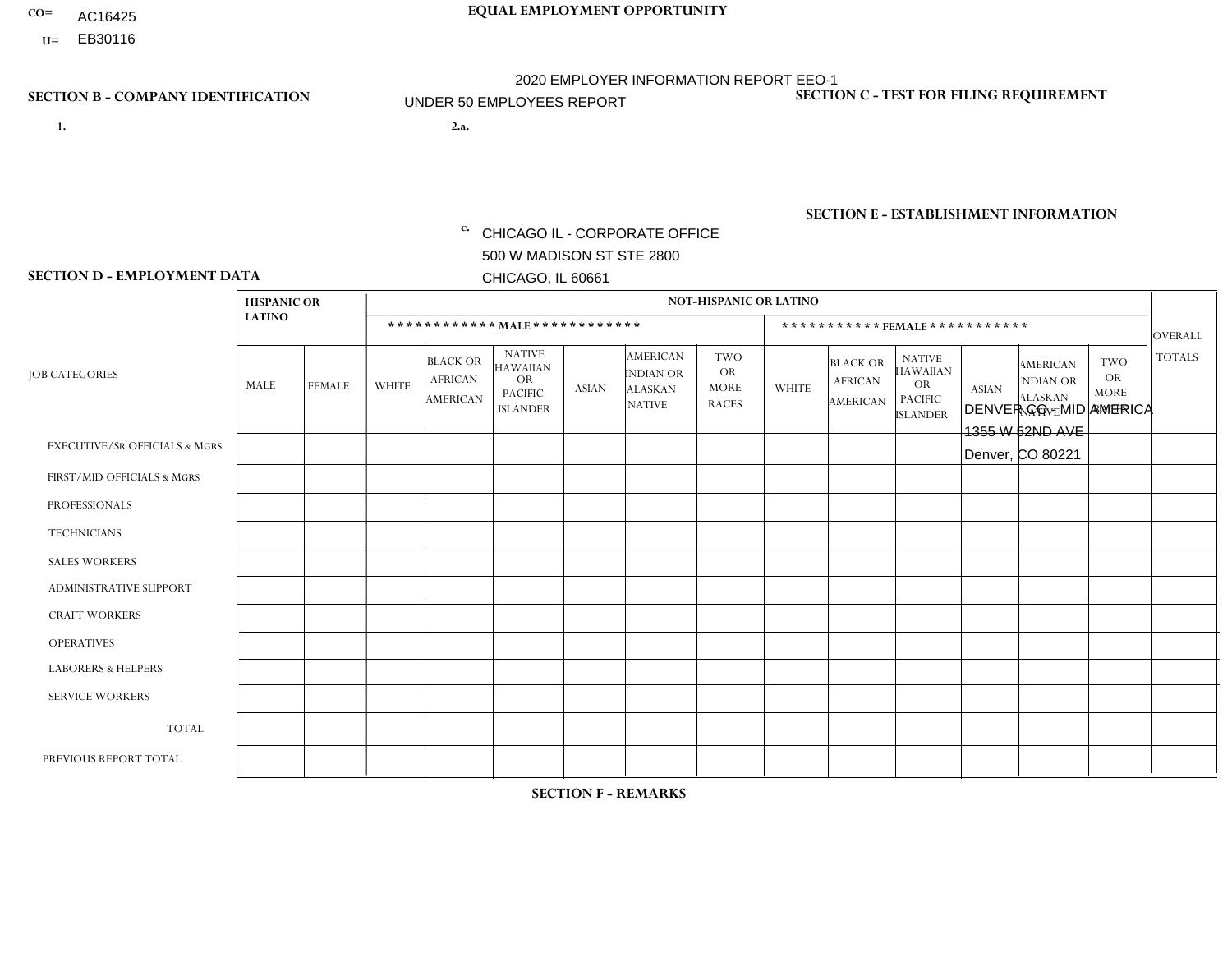- AC16425
- **U=**

- **1. 2.a.** CHICAGO IL CORPORATE OFFICE 500 W MADISON ST STE 2800 CHICAGO, IL 60661
- 2.a. SCHERTZ TX 17745 LOOKOUT ROAD STE 100 Schertz, TX 78154
	- EIN= 952920557

# **SECTION B - COMPANY IDENTIFICATION SECTION C - TEST FOR FILING REQUIREMENT**

1- Y 2- Y 3- N DUNS= 000123456

**SECTION E - ESTABLISHMENT INFORMATION c.** NAICS: 423140

### **SECTION D - EMPLOYMENT DATA**

|                                          | <b>HISPANIC OR</b> |                |                |                                                      |                                                                                    |                |                                                                 | <b>NOT-HISPANIC OR LATINO</b>                   |                |                                                      |                                                                                    |                      |                                                                       |                                                        |                |
|------------------------------------------|--------------------|----------------|----------------|------------------------------------------------------|------------------------------------------------------------------------------------|----------------|-----------------------------------------------------------------|-------------------------------------------------|----------------|------------------------------------------------------|------------------------------------------------------------------------------------|----------------------|-----------------------------------------------------------------------|--------------------------------------------------------|----------------|
|                                          | <b>LATINO</b>      |                |                |                                                      | ************ MALE ************                                                     |                |                                                                 |                                                 |                |                                                      | ***********FEMALE***********                                                       |                      |                                                                       |                                                        | <b>OVERALL</b> |
| <b>JOB CATEGORIES</b>                    | MALE               | <b>FEMALE</b>  | <b>WHITE</b>   | <b>BLACK OR</b><br><b>AFRICAN</b><br><b>AMERICAN</b> | <b>NATIVE</b><br><b>HAWAIIAN</b><br><b>OR</b><br><b>PACIFIC</b><br><b>ISLANDER</b> | <b>ASIAN</b>   | <b>AMERICAN</b><br>INDIAN OR<br><b>ALASKAN</b><br><b>NATIVE</b> | TWO<br><b>OR</b><br><b>MORE</b><br><b>RACES</b> | <b>WHITE</b>   | <b>BLACK OR</b><br><b>AFRICAN</b><br><b>AMERICAN</b> | <b>NATIVE</b><br><b>HAWAIIAN</b><br><b>OR</b><br><b>PACIFIC</b><br><b>ISLANDER</b> | <b>ASIAN</b>         | <b>AMERICAN</b><br><b>NDIAN OR</b><br><b>ALASKAN</b><br><b>NATIVE</b> | <b>TWO</b><br><b>OR</b><br><b>MORE</b><br><b>RACES</b> | <b>TOTALS</b>  |
| <b>EXECUTIVE/SR OFFICIALS &amp; MGRS</b> | $\mathbf 0$        | $\mathbf 0$    | $\mathbf 0$    | $\mathbf 0$                                          | $\mathbf 0$                                                                        | $\Omega$       | $\Omega$                                                        | 0                                               | $\Omega$       | $\mathbf 0$                                          | $\mathbf 0$                                                                        | $\mathbf 0$          | 0                                                                     | $\mathbf 0$                                            | $\mathbf 0$    |
| FIRST/MID OFFICIALS & MGRS               | 0                  | $\mathbf 0$    | $\mathbf{1}$   | $\mathbf 0$                                          | $\Omega$                                                                           | $\Omega$       | $\Omega$                                                        | 0                                               | 1              | $\Omega$                                             | $\mathbf{0}$                                                                       | $\Omega$             | $\Omega$                                                              | $\Omega$                                               | $\overline{2}$ |
| <b>PROFESSIONALS</b>                     | $\Omega$           | $\mathbf 0$    | $\mathbf 0$    | $\Omega$                                             | $\mathbf{0}$                                                                       | $\Omega$       | $\Omega$                                                        | $\Omega$                                        | $\Omega$       | $\mathbf{0}$                                         | $\mathbf{0}$                                                                       | $\mathbf 0$          | $\Omega$                                                              | $\Omega$                                               | $\mathbf 0$    |
| <b>TECHNICIANS</b>                       | 0                  | 0              | $\mathbf 0$    | $\Omega$                                             | $\Omega$                                                                           | $\Omega$       | $\Omega$                                                        | $\Omega$                                        | $\Omega$       | $\Omega$                                             | $\Omega$                                                                           | 0                    | 0                                                                     | $\Omega$                                               | $\mathbf 0$    |
| <b>SALES WORKERS</b>                     | $\overline{7}$     | $\overline{1}$ | $\overline{4}$ | 5                                                    | $\mathbf{0}$                                                                       | $\overline{0}$ | $\Omega$                                                        |                                                 | $\overline{2}$ | $\Omega$                                             | $\Omega$                                                                           | $\blacktriangleleft$ | 0                                                                     | $\Omega$                                               | 21             |
| ADMINISTRATIVE SUPPORT                   | $\mathbf 0$        | -1             | $\mathbf 0$    | $\mathbf{1}$                                         | $\Omega$                                                                           | $\Omega$       | $\Omega$                                                        | $\Omega$                                        | $\Omega$       | $\Omega$                                             | $\Omega$                                                                           | $\Omega$             | $\Omega$                                                              | $\Omega$                                               | 2              |
| <b>CRAFT WORKERS</b>                     | 0                  | $\mathbf 0$    | $\mathbf 0$    | $\mathbf 0$                                          | $\mathbf 0$                                                                        | $\Omega$       | $\Omega$                                                        | 0                                               | $\Omega$       | $\Omega$                                             | $\mathbf{0}$                                                                       | $\mathbf 0$          | 0                                                                     | $\mathbf 0$                                            | $\mathbf 0$    |
| <b>OPERATIVES</b>                        | $\overline{2}$     | $\mathbf 0$    | $\mathbf 0$    | $\mathbf 0$                                          | $\mathbf{0}$                                                                       | $\Omega$       | $\Omega$                                                        | $\Omega$                                        | $\Omega$       | $\Omega$                                             | $\mathbf{0}$                                                                       | $\mathbf 0$          | 0                                                                     | $\mathbf 0$                                            | 2              |
| <b>LABORERS &amp; HELPERS</b>            | 5                  | $\Omega$       | $\overline{c}$ | 2                                                    | $\mathbf{0}$                                                                       | $\Omega$       | $\Omega$                                                        |                                                 | 3              |                                                      | $\Omega$                                                                           | $\Omega$             | $\Omega$                                                              | $\Omega$                                               | 14             |
| <b>SERVICE WORKERS</b>                   | $\Omega$           | $\Omega$       | $\mathbf 0$    | $\Omega$                                             | $\Omega$                                                                           | $\Omega$       | $\Omega$                                                        | $\Omega$                                        | $\Omega$       | $\Omega$                                             | $\Omega$                                                                           | $\Omega$             | $\Omega$                                                              | $\Omega$                                               | $\mathbf 0$    |
| <b>TOTAL</b>                             | 14                 | $\overline{2}$ | $\overline{7}$ | 8                                                    | $\mathbf 0$                                                                        | 0              | $\Omega$                                                        | $\overline{2}$                                  | 6              | 1                                                    | $\mathbf{0}$                                                                       |                      | $\Omega$                                                              | $\Omega$                                               | 41             |
| PREVIOUS REPORT TOTAL                    | 27                 | 6              | 14             | 14                                                   | $\mathbf{0}$                                                                       | $\Omega$       | $\Omega$                                                        | $\overline{2}$                                  | 5              |                                                      | $\mathbf 0$                                                                        | 1                    | 0                                                                     | $\mathbf 0$                                            | 70             |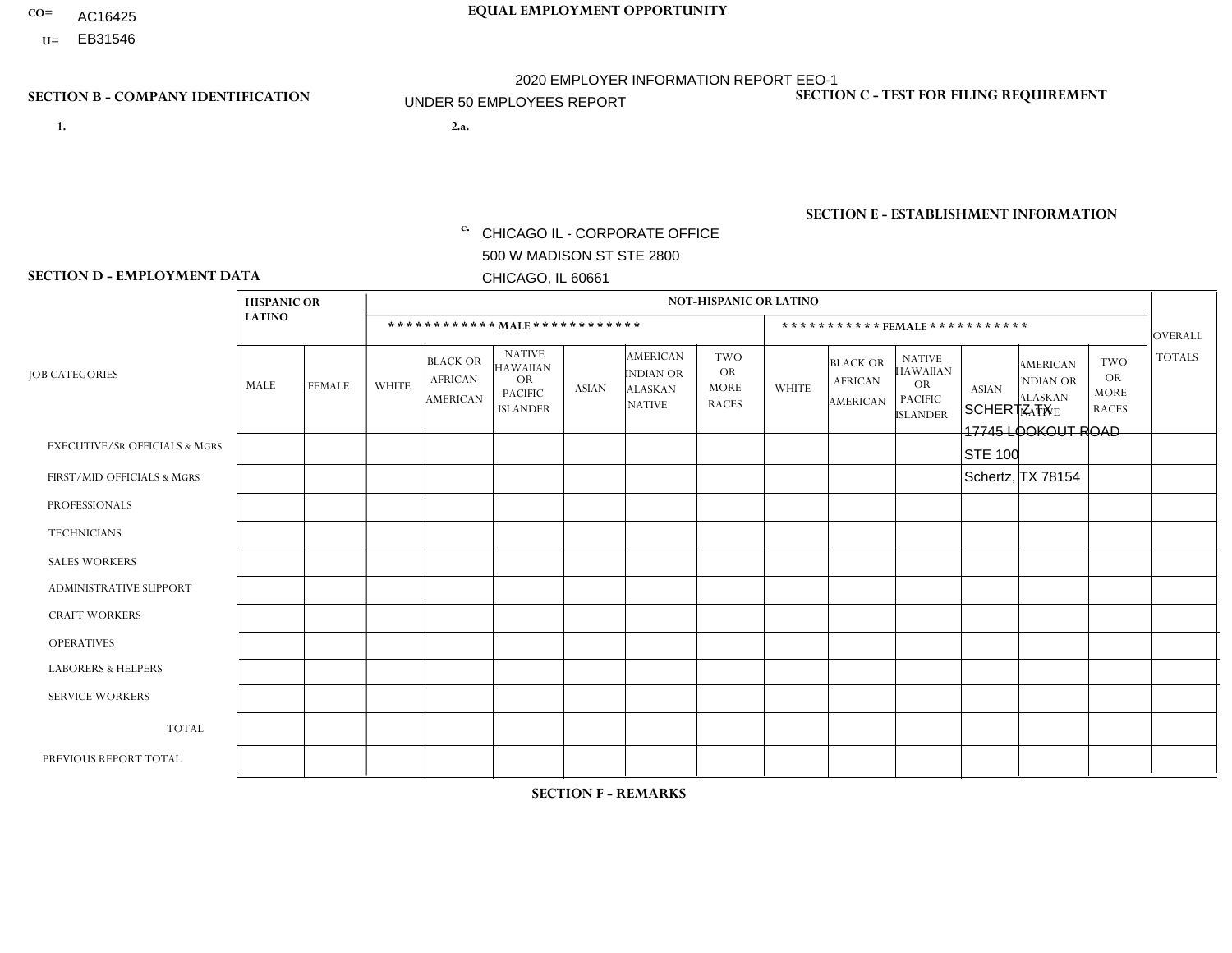- AC16425
- **U=**

- **1. 2.a.** CHICAGO IL CORPORATE OFFICE 500 W MADISON ST STE 2800 CHICAGO, IL 60661
- 2.a. ALBUQUERQUE NM 3800 PRINCE STREET SE Albuquerque, NM 87105

c. EIN= 952920557

# **SECTION B - COMPANY IDENTIFICATION SECTION C - TEST FOR FILING REQUIREMENT**

1- Y 2- Y 3- N DUNS= 000123456

**SECTION E - ESTABLISHMENT INFORMATION c.** NAICS: 423140

### **SECTION D - EMPLOYMENT DATA**

|                                          |                    |               | <b>NOT-HISPANIC OR LATINO</b> |                                                      |                                                                                    |              |                                                                        |                                                        |              |                                                      |                                                                                    |              |                                                                       |                                                        |                |
|------------------------------------------|--------------------|---------------|-------------------------------|------------------------------------------------------|------------------------------------------------------------------------------------|--------------|------------------------------------------------------------------------|--------------------------------------------------------|--------------|------------------------------------------------------|------------------------------------------------------------------------------------|--------------|-----------------------------------------------------------------------|--------------------------------------------------------|----------------|
|                                          | <b>HISPANIC OR</b> |               |                               |                                                      |                                                                                    |              |                                                                        |                                                        |              |                                                      |                                                                                    |              |                                                                       |                                                        |                |
|                                          | <b>LATINO</b>      |               |                               | ************ MALE ************                       |                                                                                    |              |                                                                        |                                                        |              |                                                      | ***********FEMALE***********                                                       |              |                                                                       |                                                        | <b>OVERALL</b> |
| <b>JOB CATEGORIES</b>                    | <b>MALE</b>        | <b>FEMALE</b> | <b>WHITE</b>                  | <b>BLACK OR</b><br><b>AFRICAN</b><br><b>AMERICAN</b> | <b>NATIVE</b><br><b>HAWAIIAN</b><br><b>OR</b><br><b>PACIFIC</b><br><b>ISLANDER</b> | <b>ASIAN</b> | <b>AMERICAN</b><br><b>INDIAN OR</b><br><b>ALASKAN</b><br><b>NATIVE</b> | <b>TWO</b><br><b>OR</b><br><b>MORE</b><br><b>RACES</b> | <b>WHITE</b> | <b>BLACK OR</b><br><b>AFRICAN</b><br><b>AMERICAN</b> | <b>NATIVE</b><br><b>HAWAIIAN</b><br><b>OR</b><br><b>PACIFIC</b><br><b>ISLANDER</b> | <b>ASIAN</b> | <b>AMERICAN</b><br><b>NDIAN OR</b><br><b>ALASKAN</b><br><b>NATIVE</b> | <b>TWO</b><br><b>OR</b><br><b>MORE</b><br><b>RACES</b> | <b>TOTALS</b>  |
| <b>EXECUTIVE/SR OFFICIALS &amp; MGRS</b> | $\mathbf{0}$       | $\Omega$      | $\Omega$                      | $\Omega$                                             | 0                                                                                  | $\Omega$     | $\Omega$                                                               | $\Omega$                                               | $\Omega$     | $\mathbf{0}$                                         | $\Omega$                                                                           | $\Omega$     | $\Omega$                                                              | $\Omega$                                               | $\Omega$       |
| FIRST/MID OFFICIALS & MGRS               | $\overline{2}$     | $\Omega$      | $\overline{c}$                | $\mathbf 0$                                          | $\mathbf 0$                                                                        | $\Omega$     | $\Omega$                                                               | $\Omega$                                               | 1            | $\mathbf{0}$                                         | $\Omega$                                                                           | $\Omega$     | $\Omega$                                                              | $\Omega$                                               | 5              |
| <b>PROFESSIONALS</b>                     | $\Omega$           | $\Omega$      | $\mathbf 0$                   | $\mathbf 0$                                          | $\overline{0}$                                                                     | $\Omega$     | $\Omega$                                                               | $\Omega$                                               | $\Omega$     | $\Omega$                                             | $\Omega$                                                                           | $\Omega$     | $\Omega$                                                              | $\mathbf{0}$                                           | $\mathbf 0$    |
| <b>TECHNICIANS</b>                       | $\Omega$           | $\Omega$      | $\Omega$                      | $\Omega$                                             | 0                                                                                  | $\Omega$     | $\overline{0}$                                                         | $\Omega$                                               | $\Omega$     | $\Omega$                                             | $\Omega$                                                                           | $\Omega$     | $\mathbf{0}$                                                          | $\Omega$                                               | $\Omega$       |
| <b>SALES WORKERS</b>                     | 8                  | $\Omega$      | 1                             | $\Omega$                                             | 0                                                                                  | $\Omega$     | $\Omega$                                                               | $\Omega$                                               | $\Omega$     | $\Omega$                                             | $\Omega$                                                                           | $\Omega$     | $\Omega$                                                              | $\mathbf{0}$                                           | 9              |
| <b>ADMINISTRATIVE SUPPORT</b>            | $\overline{2}$     | $\mathbf 0$   | $\overline{1}$                | $\mathbf 0$                                          | $\mathbf 0$                                                                        | $\mathbf 0$  | $\Omega$                                                               | $\Omega$                                               | $\Omega$     | $\Omega$                                             | $\Omega$                                                                           | $\Omega$     | $\Omega$                                                              | $\Omega$                                               | 3              |
| <b>CRAFT WORKERS</b>                     | 3                  | $\Omega$      | 3                             | $\mathbf 0$                                          | 0                                                                                  | $\Omega$     | $\Omega$                                                               | $\Omega$                                               | $\Omega$     | $\Omega$                                             | $\Omega$                                                                           | $\Omega$     | $\Omega$                                                              | $\Omega$                                               | 6              |
| <b>OPERATIVES</b>                        | 4                  | 0             | 1                             | 0                                                    | 0                                                                                  | $\Omega$     | $\overline{2}$                                                         |                                                        | $\Omega$     | $\Omega$                                             | $\Omega$                                                                           | $\Omega$     | $\Omega$                                                              | $\Omega$                                               | 8              |
| <b>LABORERS &amp; HELPERS</b>            | 5                  | $\Omega$      | 1                             | $\mathbf{1}$                                         | 0                                                                                  | $\Omega$     | 1                                                                      | $\Omega$                                               | $\Omega$     | $\Omega$                                             | $\Omega$                                                                           | $\Omega$     | $\Omega$                                                              | $\Omega$                                               | 8              |
| <b>SERVICE WORKERS</b>                   | $\Omega$           | $\Omega$      | $\Omega$                      | 0                                                    | $\mathbf{0}$                                                                       | $\Omega$     | $\Omega$                                                               | $\Omega$                                               | $\Omega$     | $\Omega$                                             | $\Omega$                                                                           | $\Omega$     | $\Omega$                                                              | $\Omega$                                               | 0              |
| <b>TOTAL</b>                             | 24                 | $\mathbf 0$   | 9                             | $\mathbf{1}$                                         | 0                                                                                  | $\mathbf 0$  | 3                                                                      |                                                        | 1            | $\Omega$                                             | $\Omega$                                                                           | $\mathbf 0$  | $\Omega$                                                              | $\mathbf 0$                                            | 39             |
| PREVIOUS REPORT TOTAL                    | 30                 | 3             | 10                            | $\mathbf 1$                                          | 0                                                                                  | $\Omega$     | $\Omega$                                                               | 3                                                      | 2            | $\Omega$                                             | $\mathbf{0}$                                                                       | $\Omega$     | $\mathbf{0}$                                                          | $\overline{1}$                                         | 50             |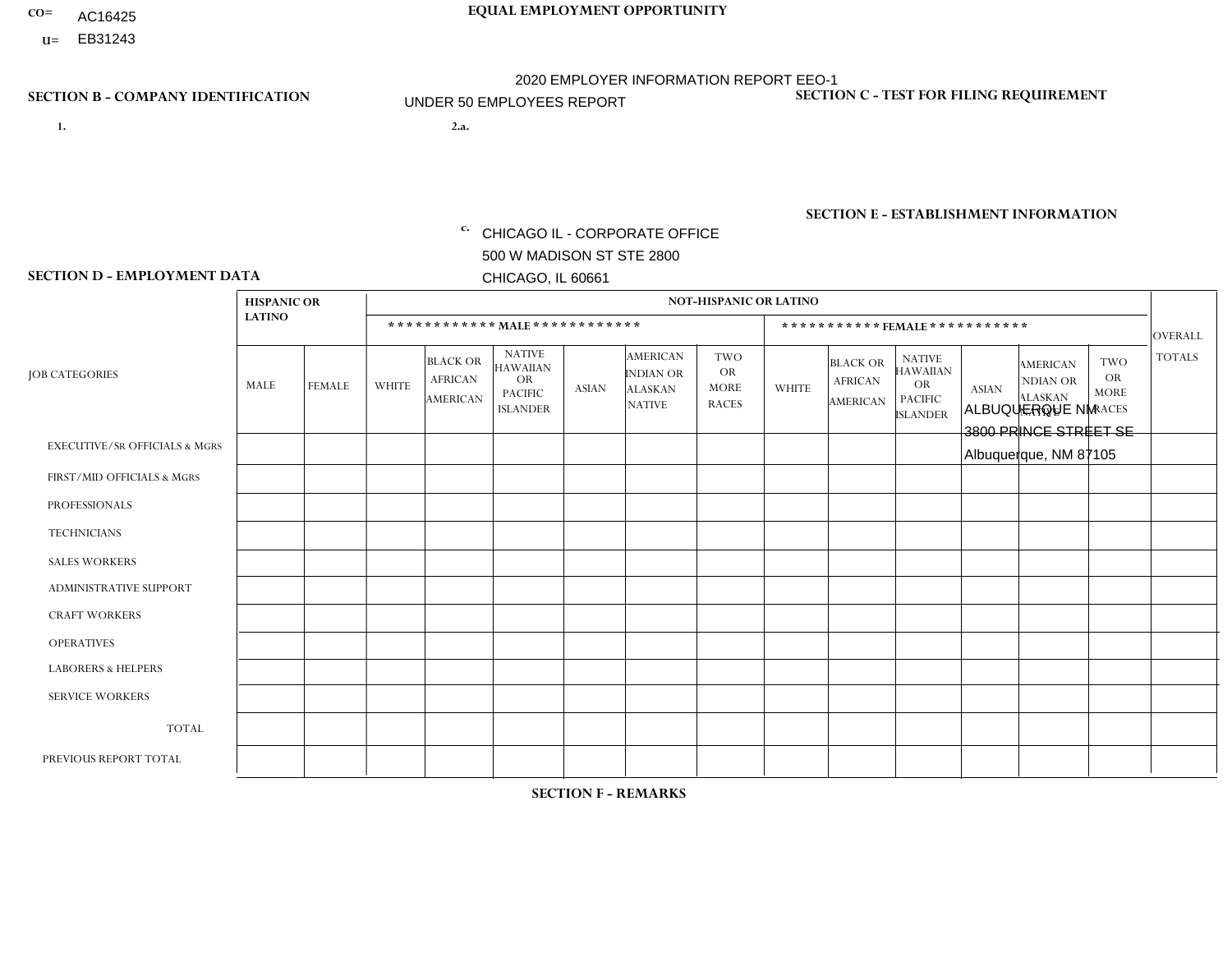- AC16425
- **U=**

- **1. 2.a.** CHICAGO IL CORPORATE OFFICE 500 W MADISON ST STE 2800 CHICAGO, IL 60661
- FONTANA CA KEYSTONE 15895 VALLEY BLVD SUITE 100 Fontana, CA 92335
	- EIN= 952920557

# **SECTION B - COMPANY IDENTIFICATION SECTION C - TEST FOR FILING REQUIREMENT**

1- Y 2- Y 3- N DUNS= 000123456

**SECTION E - ESTABLISHMENT INFORMATION c.** NAICS: 423140

## **SECTION D - EMPLOYMENT DATA**

|                                          | <b>HISPANIC OR</b> |                |                |                                                      |                                                                             |              |                                                                        | <b>NOT-HISPANIC OR LATINO</b>                   |                      |                                               |                                                                                    |              |                                                                       |                                                        |                |
|------------------------------------------|--------------------|----------------|----------------|------------------------------------------------------|-----------------------------------------------------------------------------|--------------|------------------------------------------------------------------------|-------------------------------------------------|----------------------|-----------------------------------------------|------------------------------------------------------------------------------------|--------------|-----------------------------------------------------------------------|--------------------------------------------------------|----------------|
|                                          | <b>LATINO</b>      |                |                |                                                      | ************ MALE ************                                              |              |                                                                        |                                                 |                      | ***********FEMALE ***********                 |                                                                                    |              |                                                                       |                                                        | <b>OVERALL</b> |
| <b>JOB CATEGORIES</b>                    | MALE               | <b>FEMALE</b>  | <b>WHITE</b>   | <b>BLACK OR</b><br><b>AFRICAN</b><br><b>AMERICAN</b> | <b>NATIVE</b><br>HAWAIIAN<br><b>OR</b><br><b>PACIFIC</b><br><b>ISLANDER</b> | <b>ASIAN</b> | <b>AMERICAN</b><br><b>INDIAN OR</b><br><b>ALASKAN</b><br><b>NATIVE</b> | TWO<br><b>OR</b><br><b>MORE</b><br><b>RACES</b> | <b>WHITE</b>         | <b>BLACK OR</b><br><b>AFRICAN</b><br>AMERICAN | <b>NATIVE</b><br><b>HAWAIIAN</b><br><b>OR</b><br><b>PACIFIC</b><br><b>ISLANDER</b> | <b>ASIAN</b> | <b>AMERICAN</b><br><b>NDIAN OR</b><br><b>ALASKAN</b><br><b>NATIVE</b> | <b>TWO</b><br><b>OR</b><br><b>MORE</b><br><b>RACES</b> | <b>TOTALS</b>  |
| <b>EXECUTIVE/SR OFFICIALS &amp; MGRS</b> | $\mathbf 0$        | $\mathbf 0$    | $\mathbf 0$    | $\mathbf 0$                                          | $\mathbf 0$                                                                 | $\Omega$     | $\Omega$                                                               | 0                                               | $\Omega$             | $\Omega$                                      | 0                                                                                  | $\mathbf 0$  | $\Omega$                                                              | 0                                                      | $\mathbf 0$    |
| FIRST/MID OFFICIALS & MGRS               | 1                  | $\Omega$       | $\overline{c}$ | $\Omega$                                             | $\mathbf{0}$                                                                | $\Omega$     | $\Omega$                                                               | $\Omega$                                        | $\Omega$             | $\Omega$                                      | $\Omega$                                                                           | $\Omega$     | $\Omega$                                                              | $\Omega$                                               | 3              |
| <b>PROFESSIONALS</b>                     | 0                  | $\mathbf 0$    | $\mathbf 0$    | $\mathbf 0$                                          | $\mathbf{0}$                                                                | $\Omega$     | $\Omega$                                                               | 0                                               | $\Omega$             | $\Omega$                                      | $\Omega$                                                                           | $\mathbf 0$  | $\Omega$                                                              | $\mathbf 0$                                            | $\mathbf 0$    |
| <b>TECHNICIANS</b>                       | 0                  | $\mathbf 0$    | $\mathbf 0$    | $\mathbf 0$                                          | $\Omega$                                                                    | $\Omega$     | $\Omega$                                                               | 0                                               | $\Omega$             | $\Omega$                                      | 0                                                                                  | $\mathbf 0$  | $\Omega$                                                              | $\mathbf 0$                                            | $\mathbf{0}$   |
| <b>SALES WORKERS</b>                     | 6                  | $\mathbf 0$    | $\overline{1}$ | $\mathbf 0$                                          | $\Omega$                                                                    | $\Omega$     | $\Omega$                                                               | $\mathbf{1}$                                    | $\overline{2}$       | $\Omega$                                      | $\mathbf{0}$                                                                       | $\mathbf 0$  | $\Omega$                                                              | $\mathbf 0$                                            | 10             |
| <b>ADMINISTRATIVE SUPPORT</b>            | $\mathbf{0}$       | -1             | $\mathbf 0$    | $\mathbf 0$                                          | $\mathbf{0}$                                                                | $\Omega$     | $\Omega$                                                               | $\Omega$                                        | $\blacktriangleleft$ | $\Omega$                                      | $\mathbf 0$                                                                        | $\Omega$     | $\Omega$                                                              | $\Omega$                                               | 2              |
| <b>CRAFT WORKERS</b>                     | $\Omega$           | $\Omega$       | $\mathbf 0$    | $\mathbf 0$                                          | $\mathbf 0$                                                                 | $\Omega$     | $\Omega$                                                               | 0                                               | $\Omega$             | $\Omega$                                      | $\mathbf 0$                                                                        | $\mathbf 0$  | $\Omega$                                                              | $\mathbf 0$                                            | $\overline{0}$ |
| <b>OPERATIVES</b>                        | 12                 | $\mathbf 0$    | 1              | 2                                                    | $\mathbf{0}$                                                                | $\mathbf{0}$ | 0                                                                      | 0                                               | $\Omega$             | $\Omega$                                      | $\Omega$                                                                           | $\Omega$     | $\Omega$                                                              | $\Omega$                                               | 15             |
| <b>LABORERS &amp; HELPERS</b>            | 8                  | $\overline{2}$ | 1              | $\mathbf 0$                                          |                                                                             | $\mathbf 0$  | 0                                                                      | 0                                               | $\Omega$             | $\Omega$                                      | $\Omega$                                                                           | $\mathbf 0$  | $\Omega$                                                              | $\mathbf 0$                                            | 12             |
| <b>SERVICE WORKERS</b>                   | $\Omega$           | $\overline{0}$ | $\mathbf 0$    | $\mathbf 0$                                          | $\mathbf{0}$                                                                | $\mathbf{0}$ | $\Omega$                                                               | 0                                               | $\Omega$             | $\Omega$                                      | $\Omega$                                                                           | $\Omega$     | $\Omega$                                                              | $\Omega$                                               | $\mathbf 0$    |
| <b>TOTAL</b>                             | 27                 | 3              | 5              | $\overline{2}$                                       |                                                                             | $\mathbf{0}$ | $\Omega$                                                               | $\overline{1}$                                  | 3                    | $\Omega$                                      | $\mathbf 0$                                                                        | $\mathbf 0$  | 0                                                                     | $\mathbf 0$                                            | 42             |
| PREVIOUS REPORT TOTAL                    | 47                 | 3              | $\overline{7}$ | 2                                                    |                                                                             | 1            | 0                                                                      | $\overline{2}$                                  | 3                    | $\Omega$                                      | 0                                                                                  | 0            | $\Omega$                                                              | 0                                                      | 66             |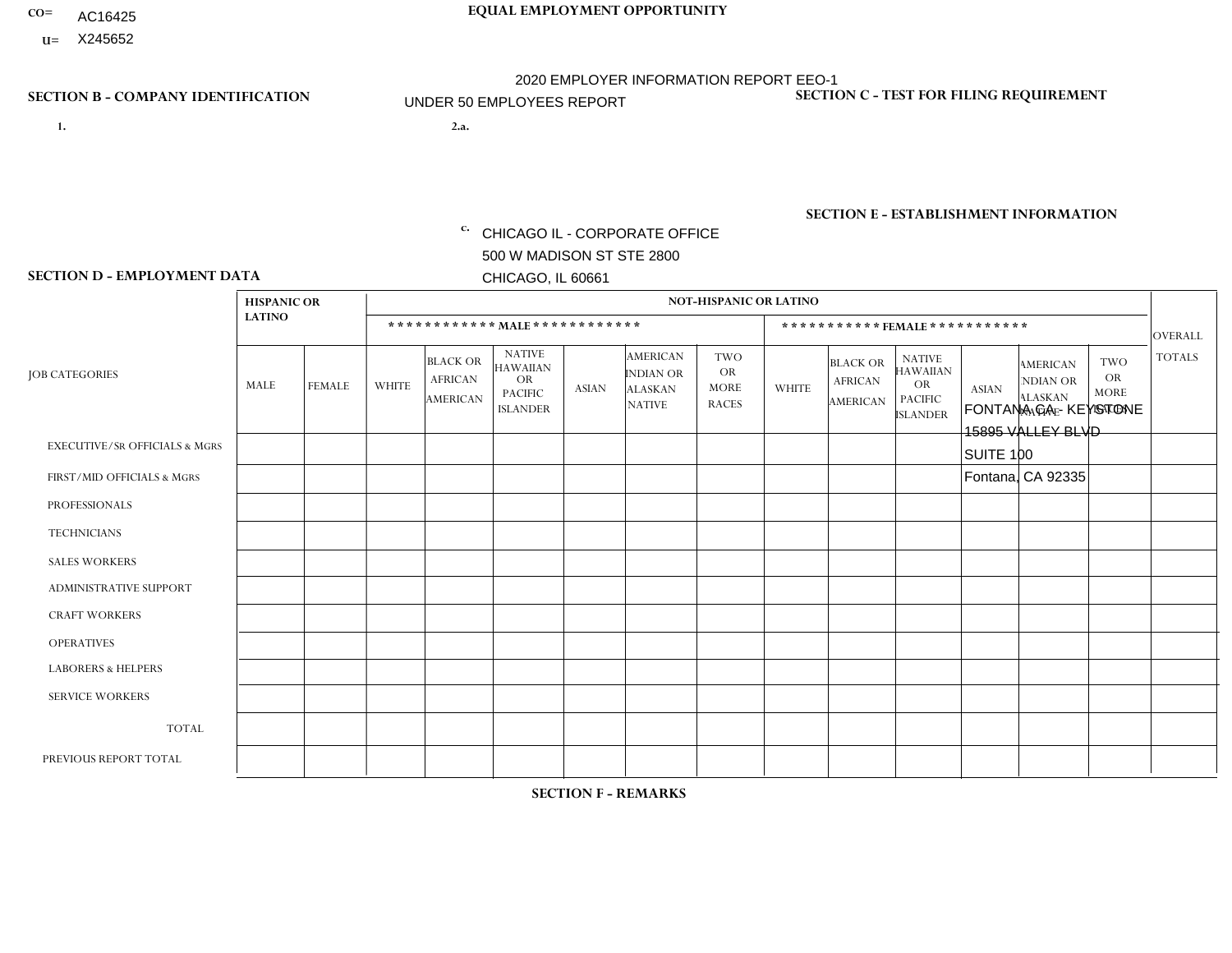- AC16425
- **U=**

- **1. 2.a.** CHICAGO IL CORPORATE OFFICE 500 W MADISON ST STE 2800 CHICAGO, IL 60661
- 2.a. BALTIMORE MD 2801 HAWKINS POINT ROAD Baltimore, MD 21226

EIN= 952920557

# **SECTION B - COMPANY IDENTIFICATION SECTION C - TEST FOR FILING REQUIREMENT**

1- Y 2- Y 3- N DUNS= 000123456

**SECTION E - ESTABLISHMENT INFORMATION c.** NAICS: 423140

### **SECTION D - EMPLOYMENT DATA**

|                                          | <b>HISPANIC OR</b> |               |                |                                                      |                                                                                    |              |                                                                        |                                                        |                |                                               |                                                                                    |              |                                                                       |                                                        |                |
|------------------------------------------|--------------------|---------------|----------------|------------------------------------------------------|------------------------------------------------------------------------------------|--------------|------------------------------------------------------------------------|--------------------------------------------------------|----------------|-----------------------------------------------|------------------------------------------------------------------------------------|--------------|-----------------------------------------------------------------------|--------------------------------------------------------|----------------|
|                                          |                    |               |                |                                                      |                                                                                    |              |                                                                        | <b>NOT-HISPANIC OR LATINO</b>                          |                |                                               |                                                                                    |              |                                                                       |                                                        |                |
|                                          | <b>LATINO</b>      |               |                | ************ MAIE************                        |                                                                                    |              |                                                                        |                                                        |                |                                               | ***********FEMALE ***********                                                      |              |                                                                       |                                                        | <b>OVERALL</b> |
| <b>JOB CATEGORIES</b>                    | <b>MALE</b>        | <b>FEMALE</b> | <b>WHITE</b>   | <b>BLACK OR</b><br><b>AFRICAN</b><br><b>AMERICAN</b> | <b>NATIVE</b><br><b>HAWAIIAN</b><br><b>OR</b><br><b>PACIFIC</b><br><b>ISLANDER</b> | <b>ASIAN</b> | <b>AMERICAN</b><br><b>INDIAN OR</b><br><b>ALASKAN</b><br><b>NATIVE</b> | <b>TWO</b><br><b>OR</b><br><b>MORE</b><br><b>RACES</b> | <b>WHITE</b>   | <b>BLACK OR</b><br><b>AFRICAN</b><br>AMERICAN | <b>NATIVE</b><br><b>HAWAIIAN</b><br><b>OR</b><br><b>PACIFIC</b><br><b>ISLANDER</b> | <b>ASIAN</b> | <b>AMERICAN</b><br><b>NDIAN OR</b><br><b>ALASKAN</b><br><b>NATIVE</b> | <b>TWO</b><br><b>OR</b><br><b>MORE</b><br><b>RACES</b> | <b>TOTALS</b>  |
| <b>EXECUTIVE/SR OFFICIALS &amp; MGRS</b> | $\Omega$           | $\Omega$      | $\Omega$       | $\mathbf 0$                                          | $\Omega$                                                                           | $\Omega$     | $\Omega$                                                               | $\Omega$                                               | $\Omega$       | $\mathbf{0}$                                  | $\mathbf{0}$                                                                       | $\Omega$     | $\Omega$                                                              | $\Omega$                                               | $\mathbf 0$    |
| FIRST/MID OFFICIALS & MGRS               | $\Omega$           | $\Omega$      | $\overline{1}$ | $\Omega$                                             | 0                                                                                  | $\Omega$     | $\Omega$                                                               | $\Omega$                                               | $\Omega$       | $\Omega$                                      | $\Omega$                                                                           | $\Omega$     | $\Omega$                                                              | $\Omega$                                               | $\mathbf{1}$   |
| <b>PROFESSIONALS</b>                     | $\Omega$           | $\Omega$      | $\Omega$       | $\Omega$                                             | $\Omega$                                                                           | $\Omega$     | $\Omega$                                                               | $\Omega$                                               | $\Omega$       | $\Omega$                                      | $\Omega$                                                                           | $\Omega$     | $\mathbf{0}$                                                          | $\overline{1}$                                         | $\mathbf{1}$   |
| <b>TECHNICIANS</b>                       | $\Omega$           | $\mathbf 0$   | $\Omega$       | $\mathbf 0$                                          | $\mathbf{0}$                                                                       | $\Omega$     | $\Omega$                                                               | $\Omega$                                               | $\mathbf{0}$   | $\Omega$                                      | $\Omega$                                                                           | $\Omega$     | $\Omega$                                                              | $\Omega$                                               | $\mathbf 0$    |
| <b>SALES WORKERS</b>                     | $\Omega$           | $\Omega$      | $\Omega$       | $\Omega$                                             | $\Omega$                                                                           | $\Omega$     | $\Omega$                                                               | $\Omega$                                               | $\Omega$       | $\Omega$                                      | $\Omega$                                                                           | $\Omega$     | $\Omega$                                                              | $\Omega$                                               | $\mathbf 0$    |
| <b>ADMINISTRATIVE SUPPORT</b>            | $\Omega$           | $\Omega$      | $\overline{2}$ | $\Omega$                                             | $\Omega$                                                                           | $\Omega$     | $\Omega$                                                               |                                                        | $\overline{2}$ | $\overline{1}$                                | $\Omega$                                                                           | $\Omega$     | $\Omega$                                                              | $\Omega$                                               | 6              |
| <b>CRAFT WORKERS</b>                     | 0                  | $\Omega$      | $\mathbf 0$    | $\mathbf 0$                                          | $\Omega$                                                                           | $\Omega$     | $\Omega$                                                               | $\Omega$                                               | $\Omega$       | $\Omega$                                      | $\Omega$                                                                           | $\Omega$     | $\Omega$                                                              | $\Omega$                                               | $\Omega$       |
| <b>OPERATIVES</b>                        | 3                  | $\Omega$      | 5              | 6                                                    | $\Omega$                                                                           | $\Omega$     | $\overline{0}$                                                         |                                                        | $\Omega$       | $\Omega$                                      | $\mathbf{0}$                                                                       | $\Omega$     | $\Omega$                                                              | $\Omega$                                               | 15             |
| <b>LABORERS &amp; HELPERS</b>            | $\Omega$           | $\Omega$      | $\Omega$       | $\mathbf 0$                                          | 0                                                                                  | $\Omega$     | $\Omega$                                                               | $\Omega$                                               | $\Omega$       | $\Omega$                                      | $\Omega$                                                                           | $\Omega$     | $\Omega$                                                              | $\Omega$                                               | 0              |
| <b>SERVICE WORKERS</b>                   | $\Omega$           | $\mathbf 0$   | 0              | $\mathbf 0$                                          | $\mathbf 0$                                                                        | $\mathbf 0$  | $\Omega$                                                               | $\Omega$                                               | $\Omega$       | $\Omega$                                      | $\Omega$                                                                           | $\mathbf 0$  | $\Omega$                                                              | $\mathbf 0$                                            | 0              |
| <b>TOTAL</b>                             | 3                  | $\mathbf 0$   | 8              | 6                                                    | 0                                                                                  | $\mathbf{0}$ | $\Omega$                                                               | 2                                                      | $\overline{2}$ | $\overline{1}$                                | $\Omega$                                                                           | $\Omega$     | $\Omega$                                                              | $\overline{1}$                                         | 23             |
| PREVIOUS REPORT TOTAL                    | 3                  | $\Omega$      | 6              | 9                                                    | 0                                                                                  | $\Omega$     | $\Omega$                                                               | 2                                                      | $\overline{2}$ |                                               | $\mathbf{0}$                                                                       | $\Omega$     | $\mathbf{0}$                                                          | $\overline{1}$                                         | 24             |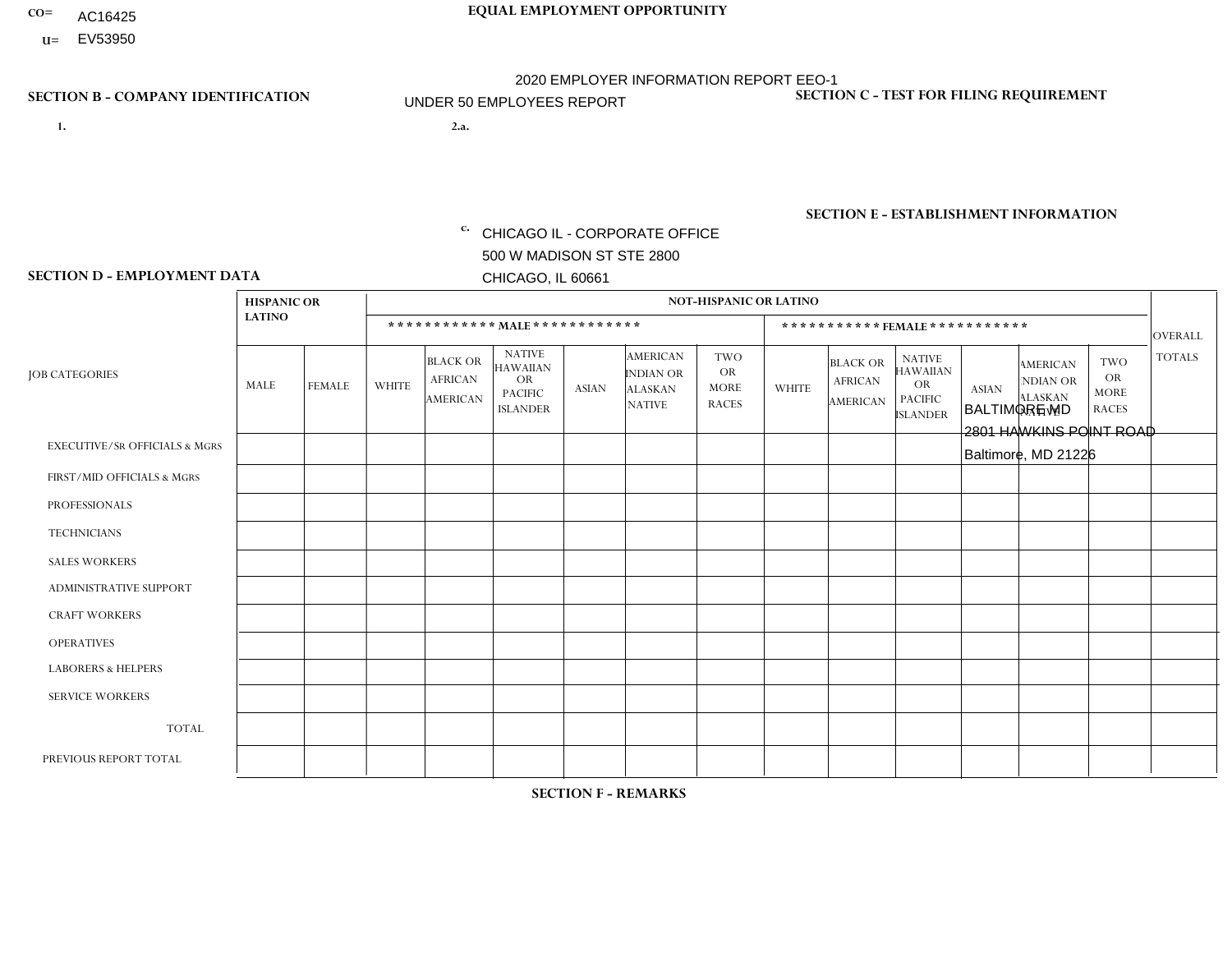- **CO= EQUAL EMPLOYMENT OPPORTUNITY** AC16425
	- **U=**

- **1. 2.a.** CHICAGO IL CORPORATE OFFICE 500 W MADISON ST STE 2800 CHICAGO, IL 60661
- **SECTION B COMPANY IDENTIFICATION SECTION C TEST FOR FILING REQUIREMENT** 2.a. SELINSGROVE PA-KAO AA HUMMELS 2075 N SUSQUEHANNA TRL

2020 EMPLOYER INFORMATION REPORT EEO-1 UNDER 50 EMPLOYEES REPORT

Selinsgrove, PA 17870

c. EIN= 952920557

1- Y 2- Y 3- N DUNS= 000123456

**SECTION E - ESTABLISHMENT INFORMATION c.** NAICS: 423140

### **SECTION D - EMPLOYMENT DATA**

|                                          | <b>HISPANIC OR</b> |               |                |                                                      |                                                                                    |              |                                                                        | <b>NOT-HISPANIC OR LATINO</b>                          |              |                                                      |                                                                                    |              |                                                                       |                                                  |                |
|------------------------------------------|--------------------|---------------|----------------|------------------------------------------------------|------------------------------------------------------------------------------------|--------------|------------------------------------------------------------------------|--------------------------------------------------------|--------------|------------------------------------------------------|------------------------------------------------------------------------------------|--------------|-----------------------------------------------------------------------|--------------------------------------------------|----------------|
|                                          | <b>LATINO</b>      |               |                |                                                      |                                                                                    |              |                                                                        |                                                        |              | ***********FEMALE ***********                        |                                                                                    |              |                                                                       |                                                  | <b>OVERALL</b> |
| <b>JOB CATEGORIES</b>                    | MALE               | <b>FEMALE</b> | <b>WHITE</b>   | <b>BLACK OR</b><br><b>AFRICAN</b><br><b>AMERICAN</b> | <b>NATIVE</b><br><b>HAWAIIAN</b><br><b>OR</b><br><b>PACIFIC</b><br><b>ISLANDER</b> | <b>ASIAN</b> | <b>AMERICAN</b><br><b>INDIAN OR</b><br><b>ALASKAN</b><br><b>NATIVE</b> | <b>TWO</b><br><b>OR</b><br><b>MORE</b><br><b>RACES</b> | <b>WHITE</b> | <b>BLACK OR</b><br><b>AFRICAN</b><br><b>AMERICAN</b> | <b>NATIVE</b><br><b>HAWAIIAN</b><br><b>OR</b><br><b>PACIFIC</b><br><b>ISLANDER</b> | <b>ASIAN</b> | <b>AMERICAN</b><br><b>NDIAN OR</b><br><b>ALASKAN</b><br><b>NATIVE</b> | <b>TWO</b><br>OR.<br><b>MORE</b><br><b>RACES</b> | <b>TOTALS</b>  |
| <b>EXECUTIVE/SR OFFICIALS &amp; MGRS</b> | $\mathbf 0$        | 0             | $\Omega$       | 0                                                    | $\Omega$                                                                           | $\Omega$     | $\Omega$                                                               | $\Omega$                                               | $\Omega$     | $\Omega$                                             | $\Omega$                                                                           | $\mathbf{0}$ | $\Omega$                                                              | $\mathbf 0$                                      | $\mathbf 0$    |
| FIRST/MID OFFICIALS & MGRS               | $\mathbf 0$        | 0             | 1              | 0                                                    | $\Omega$                                                                           | $\Omega$     | $\Omega$                                                               | $\Omega$                                               | $\Omega$     | $\Omega$                                             | 0                                                                                  | $\mathbf 0$  | $\Omega$                                                              | $\mathbf 0$                                      | $\mathbf{1}$   |
| <b>PROFESSIONALS</b>                     | $\mathbf 0$        | $\mathbf 0$   | $\Omega$       | $\Omega$                                             | $\Omega$                                                                           | $\Omega$     | $\Omega$                                                               | $\Omega$                                               | $\Omega$     | $\Omega$                                             | $\Omega$                                                                           | $\Omega$     | $\Omega$                                                              | $\Omega$                                         | $\overline{0}$ |
| <b>TECHNICIANS</b>                       | $\mathbf 0$        | 0             | $\Omega$       | $\Omega$                                             | $\Omega$                                                                           | $\Omega$     | $\Omega$                                                               | $\Omega$                                               | $\Omega$     | $\Omega$                                             | $\mathbf{0}$                                                                       | $\Omega$     | $\Omega$                                                              | $\Omega$                                         | $\Omega$       |
| <b>SALES WORKERS</b>                     | $\mathbf 0$        | $\mathbf 0$   | $\overline{2}$ | $\mathbf 0$                                          | $\Omega$                                                                           | $\Omega$     | $\Omega$                                                               | $\Omega$                                               | $\Omega$     | $\Omega$                                             | $\Omega$                                                                           | $\Omega$     | $\Omega$                                                              | $\Omega$                                         | $\overline{2}$ |
| ADMINISTRATIVE SUPPORT                   | $\mathbf 0$        | $\mathbf 0$   | $\Omega$       | $\mathbf 0$                                          | $\Omega$                                                                           | $\Omega$     | $\Omega$                                                               | $\Omega$                                               | $\Omega$     | $\Omega$                                             | $\mathbf{0}$                                                                       | $\Omega$     | $\Omega$                                                              | $\Omega$                                         | $\mathbf 0$    |
| <b>CRAFT WORKERS</b>                     | $\Omega$           | $\Omega$      | $\Omega$       | $\Omega$                                             | $\Omega$                                                                           | $\Omega$     | $\Omega$                                                               | $\Omega$                                               | $\Omega$     | $\Omega$                                             | $\Omega$                                                                           | $\mathbf{0}$ | $\Omega$                                                              | $\Omega$                                         | $\mathbf 0$    |
| <b>OPERATIVES</b>                        | 0                  | $\mathbf 0$   | $\overline{1}$ | 0                                                    | $\Omega$                                                                           | $\Omega$     | $\Omega$                                                               | $\Omega$                                               | $\Omega$     | $\Omega$                                             | $\Omega$                                                                           | $\Omega$     | $\Omega$                                                              | $\mathbf 0$                                      | $\mathbf{1}$   |
| <b>LABORERS &amp; HELPERS</b>            | $\mathbf 0$        | $\mathbf 0$   | $\Omega$       | 0                                                    | $\Omega$                                                                           | $\Omega$     | $\Omega$                                                               | $\Omega$                                               | $\Omega$     | $\Omega$                                             | $\Omega$                                                                           | $\Omega$     | $\Omega$                                                              | $\Omega$                                         | $\mathbf 0$    |
| <b>SERVICE WORKERS</b>                   | $\mathbf 0$        | $\mathbf 0$   | $\mathbf 0$    | 0                                                    | $\Omega$                                                                           | $\Omega$     | $\Omega$                                                               | $\Omega$                                               | $\Omega$     | $\Omega$                                             | $\mathbf{0}$                                                                       | $\mathbf{0}$ | $\Omega$                                                              | $\Omega$                                         | 0              |
| <b>TOTAL</b>                             | $\mathbf 0$        | 0             | $\overline{4}$ | 0                                                    | $\mathbf 0$                                                                        | $\Omega$     | $\Omega$                                                               | $\Omega$                                               | $\Omega$     | 0                                                    | 0                                                                                  | $\mathbf 0$  | 0                                                                     | 0                                                | 4              |
| PREVIOUS REPORT TOTAL                    | $\mathbf 0$        | $\mathbf 0$   | 6              | $\mathbf 0$                                          | $\Omega$                                                                           | $\Omega$     | $\Omega$                                                               | $\Omega$                                               | $\Omega$     | 0                                                    | 0                                                                                  | $\mathbf{0}$ | $\Omega$                                                              | 0                                                | 6              |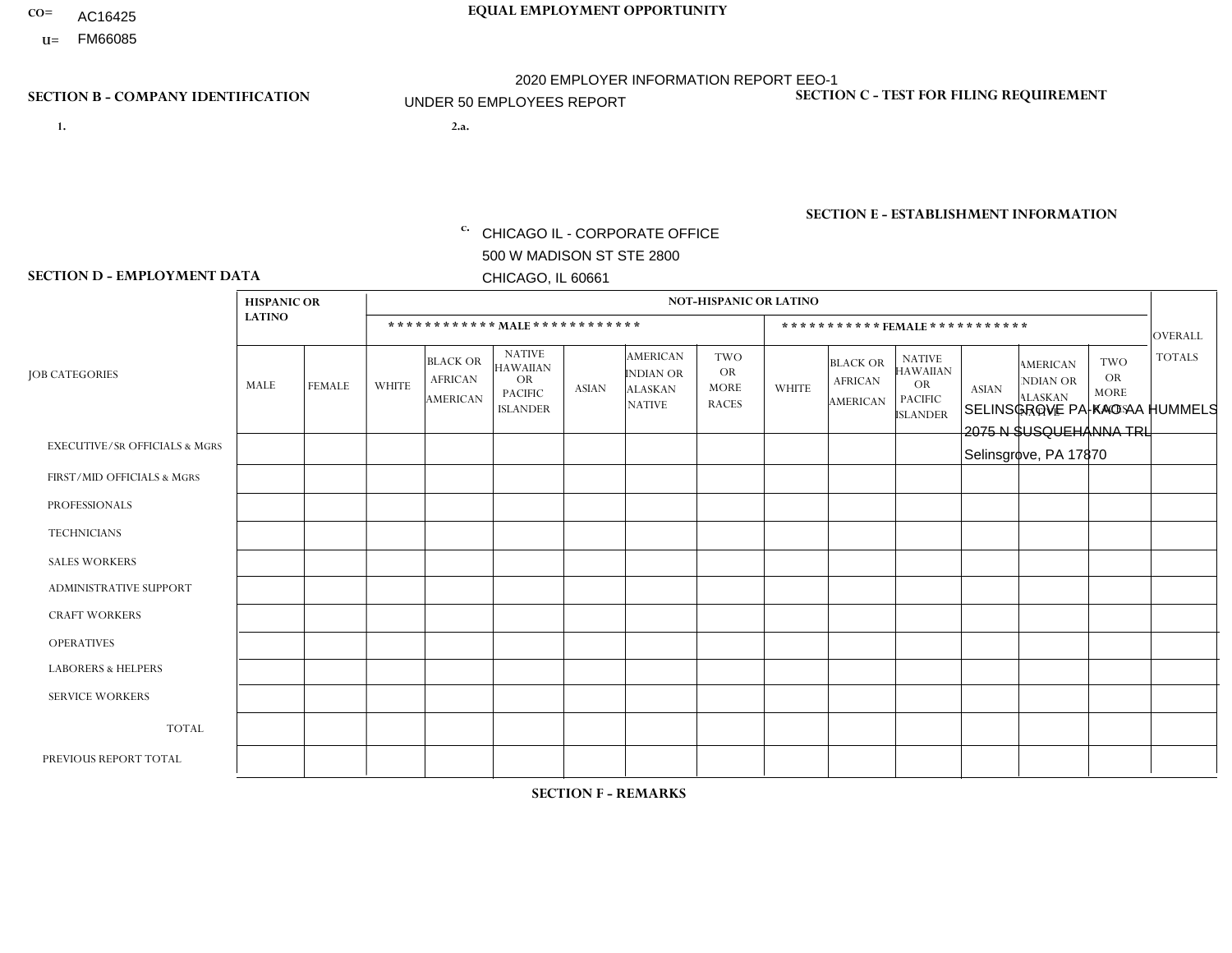- AC16425
- **U=**

- **1. 2.a.** CHICAGO IL CORPORATE OFFICE 500 W MADISON ST STE 2800 CHICAGO, IL 60661
- 2.a. COLUMBIA SC 112 N MONTAGUE DRIVE Columbia, SC 29203

EIN= 952920557

# **SECTION B - COMPANY IDENTIFICATION SECTION C - TEST FOR FILING REQUIREMENT**

1- Y 2- Y 3- N DUNS= 000123456

**SECTION E - ESTABLISHMENT INFORMATION c.** NAICS: 423140

### **SECTION D - EMPLOYMENT DATA**

|                                          | <b>HISPANIC OR</b> |               |                |                                                      |                                                                                    |              |                                                                        | <b>NOT-HISPANIC OR LATINO</b>                          |              |                                               |                                                                                    |              |                                                                       |                                                        |                |
|------------------------------------------|--------------------|---------------|----------------|------------------------------------------------------|------------------------------------------------------------------------------------|--------------|------------------------------------------------------------------------|--------------------------------------------------------|--------------|-----------------------------------------------|------------------------------------------------------------------------------------|--------------|-----------------------------------------------------------------------|--------------------------------------------------------|----------------|
|                                          | <b>LATINO</b>      |               |                | ************ MAIE************                        |                                                                                    |              |                                                                        |                                                        |              |                                               | ***********FEMALE ***********                                                      |              |                                                                       |                                                        | <b>OVERALL</b> |
| <b>JOB CATEGORIES</b>                    | <b>MALE</b>        | <b>FEMALE</b> | <b>WHITE</b>   | <b>BLACK OR</b><br><b>AFRICAN</b><br><b>AMERICAN</b> | <b>NATIVE</b><br><b>HAWAIIAN</b><br><b>OR</b><br><b>PACIFIC</b><br><b>ISLANDER</b> | <b>ASIAN</b> | <b>AMERICAN</b><br><b>INDIAN OR</b><br><b>ALASKAN</b><br><b>NATIVE</b> | <b>TWO</b><br><b>OR</b><br><b>MORE</b><br><b>RACES</b> | <b>WHITE</b> | <b>BLACK OR</b><br><b>AFRICAN</b><br>AMERICAN | <b>NATIVE</b><br><b>HAWAIIAN</b><br><b>OR</b><br><b>PACIFIC</b><br><b>ISLANDER</b> | <b>ASIAN</b> | <b>AMERICAN</b><br><b>NDIAN OR</b><br><b>ALASKAN</b><br><b>NATIVE</b> | <b>TWO</b><br><b>OR</b><br><b>MORE</b><br><b>RACES</b> | <b>TOTALS</b>  |
| <b>EXECUTIVE/SR OFFICIALS &amp; MGRS</b> | $\Omega$           | $\Omega$      | $\Omega$       | $\mathbf 0$                                          | $\Omega$                                                                           | $\Omega$     | $\Omega$                                                               | $\Omega$                                               | $\Omega$     | $\mathbf{0}$                                  | $\mathbf{0}$                                                                       | $\Omega$     | $\Omega$                                                              | $\Omega$                                               | $\mathbf 0$    |
| FIRST/MID OFFICIALS & MGRS               | $\Omega$           | $\Omega$      | $\overline{c}$ | $\mathbf{1}$                                         | 0                                                                                  | $\Omega$     | $\Omega$                                                               | $\Omega$                                               | 1            | $\Omega$                                      | $\Omega$                                                                           | $\Omega$     | $\Omega$                                                              | $\mathbf{0}$                                           | $\overline{4}$ |
| <b>PROFESSIONALS</b>                     | $\Omega$           | $\Omega$      | $\Omega$       | $\Omega$                                             | $\Omega$                                                                           | $\Omega$     | $\Omega$                                                               | $\Omega$                                               | $\Omega$     | $\Omega$                                      | $\Omega$                                                                           | $\Omega$     | $\Omega$                                                              | $\Omega$                                               | $\mathbf 0$    |
| <b>TECHNICIANS</b>                       | $\Omega$           | $\mathbf 0$   | $\Omega$       | $\mathbf 0$                                          | 0                                                                                  | $\Omega$     | $\Omega$                                                               | $\Omega$                                               | $\mathbf{0}$ | $\Omega$                                      | $\Omega$                                                                           | $\Omega$     | $\Omega$                                                              | $\Omega$                                               | $\mathbf 0$    |
| <b>SALES WORKERS</b>                     | $\Omega$           | $\Omega$      | 3              | $\Omega$                                             | $\Omega$                                                                           | $\Omega$     | $\Omega$                                                               | $\Omega$                                               | $\mathbf{1}$ | $\Omega$                                      | $\Omega$                                                                           | $\Omega$     | $\Omega$                                                              | $\mathbf{0}$                                           | $\overline{4}$ |
| ADMINISTRATIVE SUPPORT                   | $\Omega$           | $\Omega$      | $\Omega$       | $\Omega$                                             | $\Omega$                                                                           | $\Omega$     | $\Omega$                                                               | $\Omega$                                               | $\Omega$     | $\Omega$                                      | $\Omega$                                                                           | $\Omega$     | $\Omega$                                                              | $\Omega$                                               | $\mathbf 0$    |
| <b>CRAFT WORKERS</b>                     | 0                  | $\Omega$      | $\mathbf 0$    | $\mathbf 0$                                          | $\Omega$                                                                           | $\Omega$     | $\Omega$                                                               | $\Omega$                                               | $\Omega$     | $\Omega$                                      | $\Omega$                                                                           | $\Omega$     | $\Omega$                                                              | $\Omega$                                               | $\Omega$       |
| <b>OPERATIVES</b>                        | $\Omega$           | $\Omega$      | 12             | 3                                                    | 0                                                                                  | $\Omega$     | $\overline{0}$                                                         | $\Omega$                                               | $\Omega$     | $\Omega$                                      | $\mathbf{0}$                                                                       | $\Omega$     | $\Omega$                                                              | $\mathbf{0}$                                           | 15             |
| <b>LABORERS &amp; HELPERS</b>            | $\Omega$           | $\Omega$      | $\Omega$       | 4                                                    | 0                                                                                  | $\Omega$     | $\Omega$                                                               | $\Omega$                                               | $\mathbf{1}$ | $\Omega$                                      | $\Omega$                                                                           | $\Omega$     | $\Omega$                                                              | $\Omega$                                               | 5              |
| <b>SERVICE WORKERS</b>                   | $\Omega$           | $\mathbf 0$   | 0              | $\mathbf 0$                                          | $\mathbf 0$                                                                        | $\mathbf 0$  | $\Omega$                                                               | $\Omega$                                               | $\Omega$     | $\Omega$                                      | $\mathbf{0}$                                                                       | $\mathbf 0$  | $\Omega$                                                              | $\mathbf 0$                                            | 0              |
| <b>TOTAL</b>                             | $\Omega$           | $\mathbf 0$   | 17             | 8                                                    | 0                                                                                  | $\mathbf{0}$ | $\Omega$                                                               | $\Omega$                                               | 3            | $\Omega$                                      | $\Omega$                                                                           | $\Omega$     | $\Omega$                                                              | $\Omega$                                               | 28             |
| PREVIOUS REPORT TOTAL                    | $\Omega$           | $\Omega$      | 17             | 8                                                    | 0                                                                                  | $\Omega$     | $\overline{0}$                                                         |                                                        | 2            | $\Omega$                                      | $\mathbf{0}$                                                                       | $\Omega$     | $\Omega$                                                              | $\mathbf 0$                                            | 28             |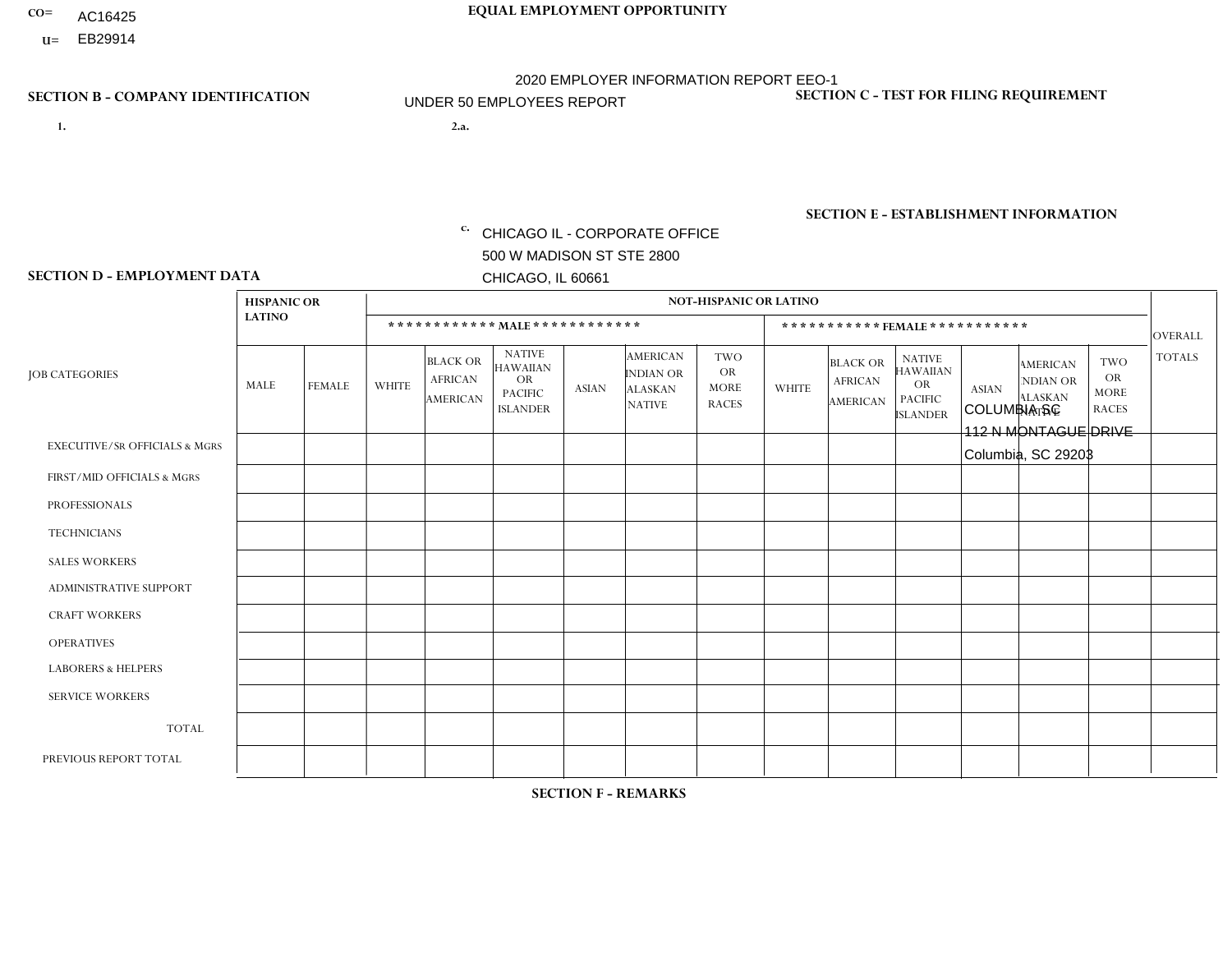- AC16425
- **U=**

- **1. 2.a.** CHICAGO IL CORPORATE OFFICE 500 W MADISON ST STE 2800 CHICAGO, IL 60661
- 2.a. MADISON WI 5969 HAASE ROAD SUITE B Deforest, WI 53532
	- EIN= 952920557

# **SECTION B - COMPANY IDENTIFICATION SECTION C - TEST FOR FILING REQUIREMENT**

1- Y 2- Y 3- N DUNS= 000123456

**SECTION E - ESTABLISHMENT INFORMATION c.** NAICS: 423140

### **SECTION D - EMPLOYMENT DATA**

|                                          | <b>HISPANIC OR</b> |               |                     |                                                      |                                                                                    |              |                                                                        | <b>NOT-HISPANIC OR LATINO</b>                          |              |                                               |                                                                             |              |                                                                       |                                                        |                |
|------------------------------------------|--------------------|---------------|---------------------|------------------------------------------------------|------------------------------------------------------------------------------------|--------------|------------------------------------------------------------------------|--------------------------------------------------------|--------------|-----------------------------------------------|-----------------------------------------------------------------------------|--------------|-----------------------------------------------------------------------|--------------------------------------------------------|----------------|
|                                          | <b>LATINO</b>      |               |                     |                                                      | ************ MAIE************                                                      |              |                                                                        |                                                        |              |                                               | ***********FEMALE***********                                                |              |                                                                       |                                                        | <b>OVERALL</b> |
| <b>JOB CATEGORIES</b>                    | MALE               | <b>FEMALE</b> | <b>WHITE</b>        | <b>BLACK OR</b><br><b>AFRICAN</b><br><b>AMERICAN</b> | <b>NATIVE</b><br><b>HAWAIIAN</b><br><b>OR</b><br><b>PACIFIC</b><br><b>ISLANDER</b> | <b>ASIAN</b> | <b>AMERICAN</b><br><b>INDIAN OR</b><br><b>ALASKAN</b><br><b>NATIVE</b> | <b>TWO</b><br><b>OR</b><br><b>MORE</b><br><b>RACES</b> | <b>WHITE</b> | <b>BLACK OR</b><br><b>AFRICAN</b><br>AMERICAN | <b>NATIVE</b><br><b>HAWAIIAN</b><br>OR<br><b>PACIFIC</b><br><b>ISLANDER</b> | <b>ASIAN</b> | <b>AMERICAN</b><br><b>NDIAN OR</b><br><b>ALASKAN</b><br><b>NATIVE</b> | <b>TWO</b><br><b>OR</b><br><b>MORE</b><br><b>RACES</b> | <b>TOTALS</b>  |
| <b>EXECUTIVE/SR OFFICIALS &amp; MGRS</b> | $\Omega$           | $\mathbf 0$   | $\mathbf 0$         | $\mathbf 0$                                          | $\Omega$                                                                           | $\Omega$     | $\Omega$                                                               | $\Omega$                                               | $\Omega$     | $\Omega$                                      | $\Omega$                                                                    | $\Omega$     | $\Omega$                                                              | $\Omega$                                               | $\mathbf 0$    |
| FIRST/MID OFFICIALS & MGRS               | $\mathbf 0$        | $\mathbf 0$   | $\overline{2}$      | 0                                                    | $\Omega$                                                                           | $\Omega$     | $\Omega$                                                               | $\Omega$                                               | $\Omega$     | $\Omega$                                      | $\Omega$                                                                    | $\Omega$     | $\Omega$                                                              | $\Omega$                                               | 2              |
| <b>PROFESSIONALS</b>                     | $\mathbf 0$        | 0             | $\mathsf{O}\xspace$ | 0                                                    | $\Omega$                                                                           | $\Omega$     | $\Omega$                                                               | $\Omega$                                               | $\Omega$     | $\Omega$                                      | $\Omega$                                                                    | $\mathbf 0$  | $\Omega$                                                              | $\Omega$                                               | $\mathbf 0$    |
| <b>TECHNICIANS</b>                       | $\mathbf 0$        | $\mathbf{0}$  | $\mathbf 0$         | 0                                                    | $\Omega$                                                                           | $\Omega$     | $\Omega$                                                               | $\Omega$                                               | $\Omega$     | $\Omega$                                      | $\Omega$                                                                    | $\Omega$     | $\Omega$                                                              | $\Omega$                                               | $\mathbf 0$    |
| <b>SALES WORKERS</b>                     | $\mathbf 0$        | $\mathbf 0$   | $\overline{c}$      | $\mathbf 0$                                          | $\Omega$                                                                           | $\Omega$     | $\Omega$                                                               | $\mathbf 0$                                            | 1            | $\mathbf 0$                                   | $\mathbf 0$                                                                 | $\mathbf 0$  | $\Omega$                                                              | $\Omega$                                               | 3              |
| ADMINISTRATIVE SUPPORT                   | $\mathbf 0$        | $\mathbf 0$   | $\mathbf 0$         | 0                                                    | $\Omega$                                                                           | $\Omega$     | $\Omega$                                                               | $\Omega$                                               | 1            | $\Omega$                                      | $\Omega$                                                                    | $\Omega$     | $\Omega$                                                              | $\Omega$                                               | $\mathbf{1}$   |
| <b>CRAFT WORKERS</b>                     | $\Omega$           | $\Omega$      | $\Omega$            | $\mathbf 0$                                          | $\mathbf{0}$                                                                       | $\Omega$     | $\Omega$                                                               | $\mathbf{0}$                                           | $\Omega$     | $\Omega$                                      | $\Omega$                                                                    | $\Omega$     | $\Omega$                                                              | $\Omega$                                               | $\mathbf 0$    |
| <b>OPERATIVES</b>                        | 0                  | 0             | 9                   | $\mathbf{1}$                                         | $\Omega$                                                                           | $\Omega$     | $\Omega$                                                               | $\Omega$                                               | $\Omega$     | $\Omega$                                      | $\Omega$                                                                    | $\Omega$     | $\Omega$                                                              | $\Omega$                                               | 10             |
| <b>LABORERS &amp; HELPERS</b>            | 0                  | $\mathbf{0}$  | $\mathbf{1}$        | $\mathbf 0$                                          | $\Omega$                                                                           | $\Omega$     | $\Omega$                                                               | $\Omega$                                               | 1            | $\Omega$                                      | $\Omega$                                                                    | $\Omega$     | $\Omega$                                                              | $\Omega$                                               | $\overline{2}$ |
| <b>SERVICE WORKERS</b>                   | $\mathbf{0}$       | $\mathbf{0}$  | $\mathbf 0$         | 0                                                    | $\Omega$                                                                           | $\Omega$     | $\Omega$                                                               | $\Omega$                                               | $\Omega$     | $\Omega$                                      | $\Omega$                                                                    | $\Omega$     | $\Omega$                                                              | $\Omega$                                               | 0              |
| <b>TOTAL</b>                             | $\mathbf{0}$       | $\mathbf 0$   | 14                  | $\mathbf 1$                                          | $\Omega$                                                                           | $\Omega$     | $\Omega$                                                               | $\Omega$                                               | 3            | $\Omega$                                      | $\Omega$                                                                    | $\Omega$     | $\Omega$                                                              | $\Omega$                                               | 18             |
| PREVIOUS REPORT TOTAL                    | $\mathbf 0$        | $\mathbf 0$   | 14                  | $\mathbf{1}$                                         | $\Omega$                                                                           | $\Omega$     | $\mathbf 0$                                                            | $\Omega$                                               | 4            | $\mathbf 0$                                   | 0                                                                           | $\mathbf 0$  | $\Omega$                                                              | $\mathbf 0$                                            | 19             |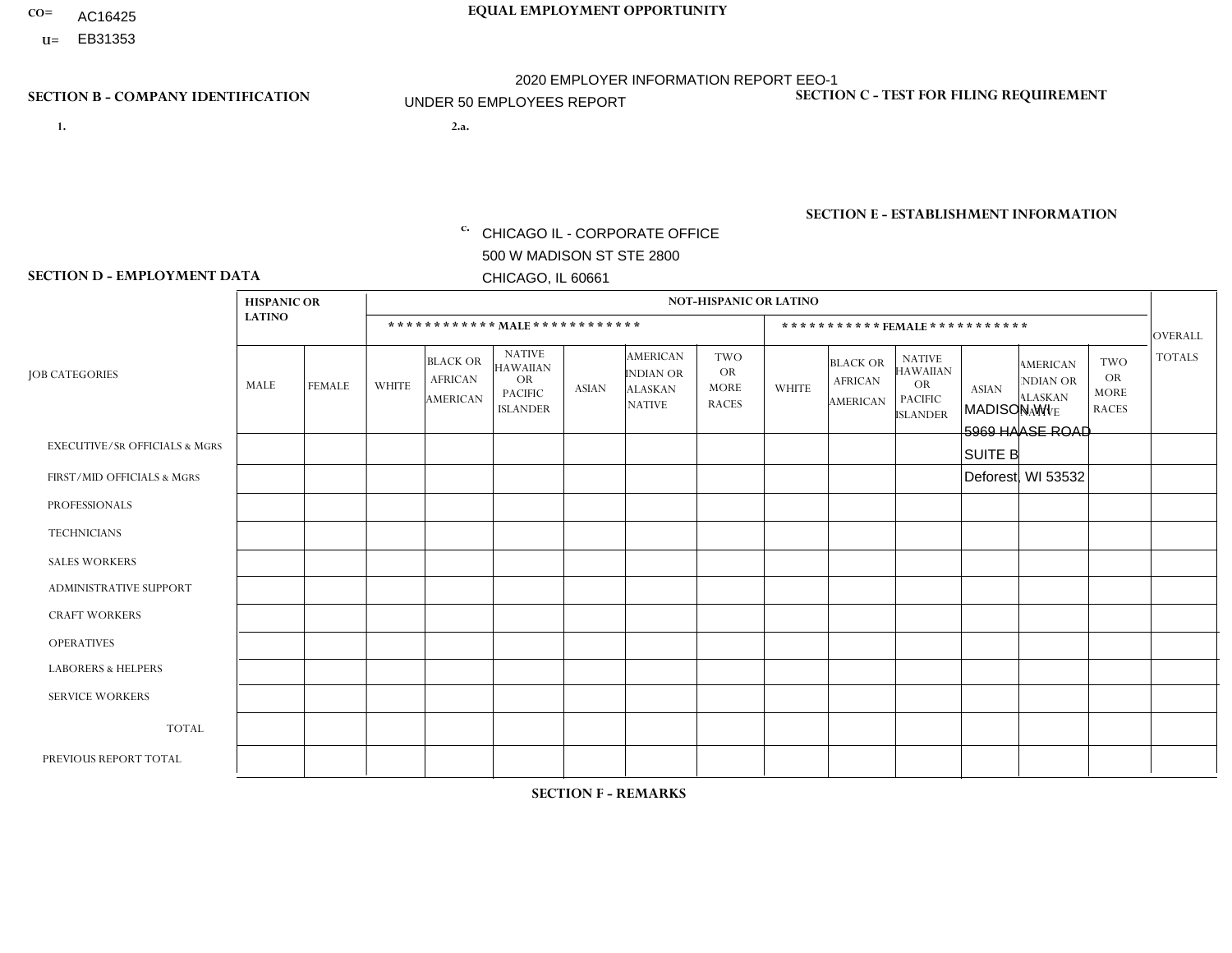- AC16425
- **U=**

- **1. 2.a.** CHICAGO IL CORPORATE OFFICE 500 W MADISON ST STE 2800 CHICAGO, IL 60661
- 2.a. COLORADO SPRINGS CO PGW 2510 AVIATION WAY SUITE 150 Colorado Springs, CO 80916
	- c. EIN= 952920557

# **SECTION B - COMPANY IDENTIFICATION SECTION C - TEST FOR FILING REQUIREMENT**

1- Y 2- Y 3- N DUNS= 000123456

**SECTION E - ESTABLISHMENT INFORMATION c.** NAICS: 811122

## **SECTION D - EMPLOYMENT DATA**

|                                          | <b>HISPANIC OR</b> |               |                |                                                      |                                                                             |              |                                                                        | <b>NOT-HISPANIC OR LATINO</b>                          |              |                                                      |                                                                                    |              |                                                                       |                                                  |                |
|------------------------------------------|--------------------|---------------|----------------|------------------------------------------------------|-----------------------------------------------------------------------------|--------------|------------------------------------------------------------------------|--------------------------------------------------------|--------------|------------------------------------------------------|------------------------------------------------------------------------------------|--------------|-----------------------------------------------------------------------|--------------------------------------------------|----------------|
|                                          | <b>LATINO</b>      |               |                |                                                      | ************ MALE ************                                              |              |                                                                        |                                                        |              | ***********FEMALE ***********                        |                                                                                    |              |                                                                       |                                                  | <b>OVERALL</b> |
| <b>JOB CATEGORIES</b>                    | MALE               | <b>FEMALE</b> | <b>WHITE</b>   | <b>BLACK OR</b><br><b>AFRICAN</b><br><b>AMERICAN</b> | <b>NATIVE</b><br><b>HAWAIIAN</b><br>OR<br><b>PACIFIC</b><br><b>ISLANDER</b> | <b>ASIAN</b> | <b>AMERICAN</b><br><b>INDIAN OR</b><br><b>ALASKAN</b><br><b>NATIVE</b> | <b>TWO</b><br><b>OR</b><br><b>MORE</b><br><b>RACES</b> | <b>WHITE</b> | <b>BLACK OR</b><br><b>AFRICAN</b><br><b>AMERICAN</b> | <b>NATIVE</b><br><b>HAWAIIAN</b><br><b>OR</b><br><b>PACIFIC</b><br><b>ISLANDER</b> | <b>ASIAN</b> | <b>AMERICAN</b><br><b>NDIAN OR</b><br><b>ALASKAN</b><br><b>NATIVE</b> | <b>TWO</b><br>OR.<br><b>MORE</b><br><b>RACES</b> | <b>TOTALS</b>  |
| <b>EXECUTIVE/SR OFFICIALS &amp; MGRS</b> | $\mathbf 0$        | 0             | $\Omega$       | $\Omega$                                             | $\Omega$                                                                    | $\Omega$     | $\Omega$                                                               | $\Omega$                                               | $\Omega$     | $\Omega$                                             | $\Omega$                                                                           | $\mathbf{0}$ | $\Omega$                                                              | $\Omega$                                         | $\mathbf 0$    |
| FIRST/MID OFFICIALS & MGRS               | $\mathbf 0$        | $\mathbf 0$   | $\overline{1}$ | $\mathbf 0$                                          | $\Omega$                                                                    | $\mathbf{0}$ | $\Omega$                                                               | $\Omega$                                               | $\Omega$     | $\Omega$                                             | $\Omega$                                                                           | $\mathbf{0}$ | $\Omega$                                                              | $\mathbf 0$                                      | $\mathbf{1}$   |
| <b>PROFESSIONALS</b>                     | $\Omega$           | $\Omega$      | $\Omega$       | $\Omega$                                             | $\Omega$                                                                    | $\Omega$     | $\Omega$                                                               | $\Omega$                                               | $\Omega$     | $\Omega$                                             | $\Omega$                                                                           | $\Omega$     | $\Omega$                                                              | $\Omega$                                         | $\overline{0}$ |
| <b>TECHNICIANS</b>                       | $\mathbf 0$        | $\mathbf 0$   | $\Omega$       | $\Omega$                                             | $\Omega$                                                                    | $\Omega$     | $\Omega$                                                               | $\Omega$                                               | $\Omega$     | $\Omega$                                             | $\Omega$                                                                           | $\Omega$     | $\Omega$                                                              | $\Omega$                                         | $\Omega$       |
| <b>SALES WORKERS</b>                     | $\mathbf 0$        | $\mathbf 0$   | $\Omega$       | $\Omega$                                             | $\Omega$                                                                    | $\Omega$     | $\Omega$                                                               | $\Omega$                                               | $\Omega$     | $\Omega$                                             | $\Omega$                                                                           | $\Omega$     | $\Omega$                                                              | $\Omega$                                         | $\Omega$       |
| ADMINISTRATIVE SUPPORT                   | $\mathbf 0$        | $\mathbf 0$   | $\Omega$       | 0                                                    | $\Omega$                                                                    | $\Omega$     | $\Omega$                                                               | $\Omega$                                               | $\Omega$     | $\Omega$                                             | $\mathbf{0}$                                                                       | $\mathbf{0}$ | $\Omega$                                                              | $\Omega$                                         | $\mathbf 0$    |
| <b>CRAFT WORKERS</b>                     | $\mathbf 0$        | $\mathbf 0$   | $\Omega$       | $\mathbf 0$                                          | $\Omega$                                                                    | $\Omega$     | $\Omega$                                                               | $\Omega$                                               | $\Omega$     | $\Omega$                                             | $\Omega$                                                                           | $\Omega$     | $\Omega$                                                              | $\Omega$                                         | $\mathbf 0$    |
| <b>OPERATIVES</b>                        | 2                  | $\mathbf 0$   | $\overline{1}$ | 0                                                    | $\Omega$                                                                    | $\Omega$     | $\Omega$                                                               | $\Omega$                                               | $\Omega$     | $\Omega$                                             | $\Omega$                                                                           | $\mathbf{0}$ | $\Omega$                                                              | $\Omega$                                         | 3              |
| <b>LABORERS &amp; HELPERS</b>            | $\mathbf 0$        | $\mathbf 0$   | $\Omega$       | 0                                                    | $\Omega$                                                                    | $\Omega$     | $\Omega$                                                               | $\Omega$                                               | $\Omega$     | $\Omega$                                             | $\Omega$                                                                           | $\Omega$     | $\Omega$                                                              | $\Omega$                                         | $\mathbf{0}$   |
| <b>SERVICE WORKERS</b>                   | $\Omega$           | $\mathbf 0$   | $\mathbf 0$    | 0                                                    | $\Omega$                                                                    | $\mathbf{0}$ | $\Omega$                                                               | $\Omega$                                               | $\Omega$     | $\Omega$                                             | $\mathbf{0}$                                                                       | $\mathbf{0}$ | $\Omega$                                                              | $\Omega$                                         | 0              |
| <b>TOTAL</b>                             | $\overline{2}$     | 0             | $\overline{2}$ | 0                                                    | $\mathbf 0$                                                                 | $\Omega$     | $\Omega$                                                               | $\Omega$                                               | $\Omega$     | $\mathbf 0$                                          | $\mathbf 0$                                                                        | $\mathbf 0$  | $\Omega$                                                              | $\mathbf 0$                                      | $\overline{4}$ |
| PREVIOUS REPORT TOTAL                    | $\overline{2}$     | $\mathbf 0$   | $\overline{c}$ | $\mathbf{1}$                                         | $\overline{1}$                                                              | $\Omega$     | $\Omega$                                                               |                                                        | $\Omega$     | $\Omega$                                             | $\Omega$                                                                           | $\mathbf{0}$ | $\Omega$                                                              | $\mathbf 0$                                      | $\overline{7}$ |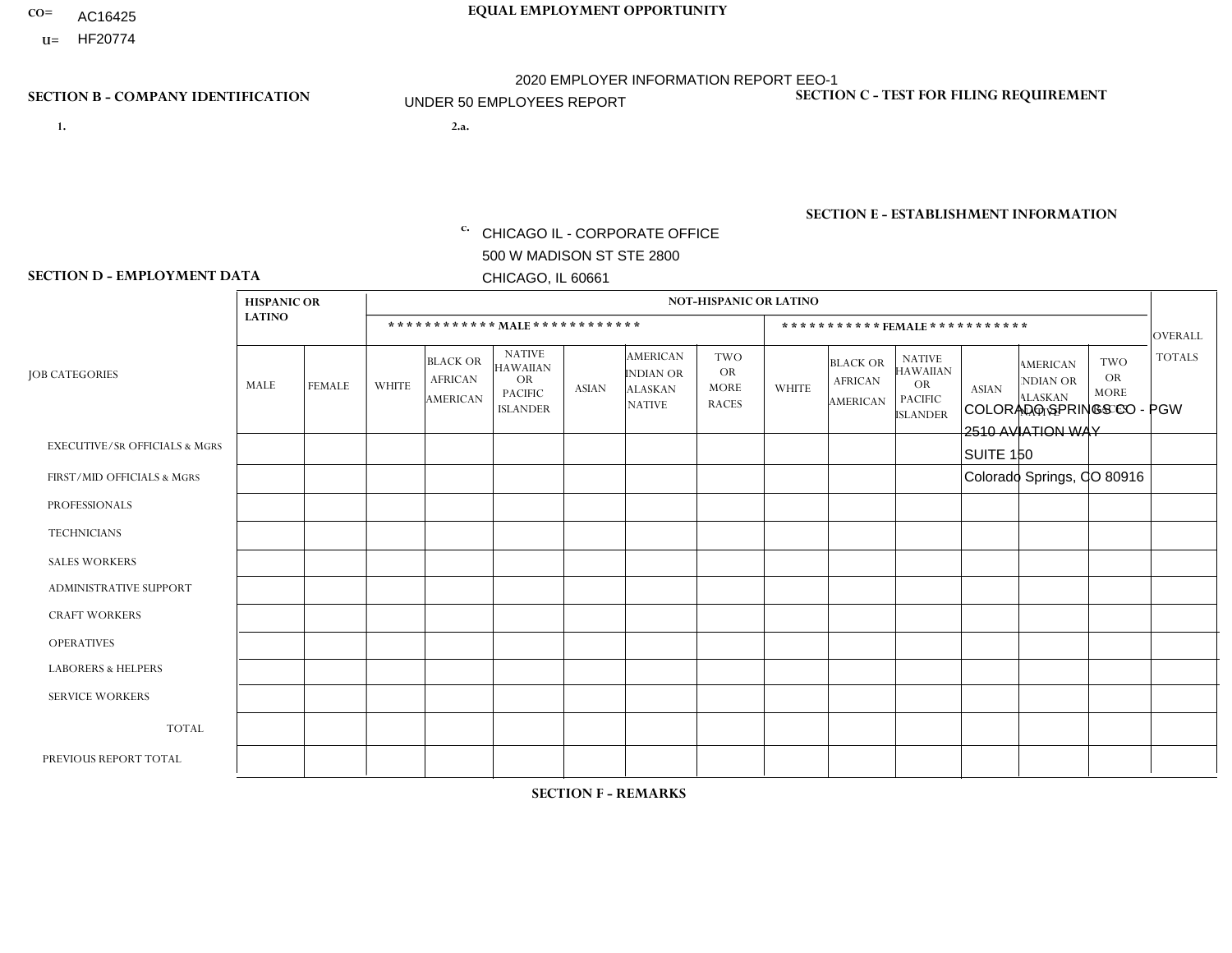- AC16425
- **U=**

- **1. 2.a.** CHICAGO IL CORPORATE OFFICE 500 W MADISON ST STE 2800 CHICAGO, IL 60661
- 2.a. BETHLEHEM PA 3658 ROUTE 378 PO BOX 3658 Bethlehem, PA 18015
	- EIN= 952920557

# **SECTION B - COMPANY IDENTIFICATION SECTION C - TEST FOR FILING REQUIREMENT**

1- Y 2- Y 3- N DUNS= 000123456

**SECTION E - ESTABLISHMENT INFORMATION c.** NAICS: 423140

### **SECTION D - EMPLOYMENT DATA**

|                                          | <b>HISPANIC OR</b> |               |              |                                                      |                                                                             |              |                                                                 | <b>NOT-HISPANIC OR LATINO</b>                          |                |                                               |                                                                             |              |                                                                       |                                                        |                |
|------------------------------------------|--------------------|---------------|--------------|------------------------------------------------------|-----------------------------------------------------------------------------|--------------|-----------------------------------------------------------------|--------------------------------------------------------|----------------|-----------------------------------------------|-----------------------------------------------------------------------------|--------------|-----------------------------------------------------------------------|--------------------------------------------------------|----------------|
|                                          | <b>LATINO</b>      |               |              | ************ MALE ************                       |                                                                             |              |                                                                 |                                                        |                |                                               | *********** FEMALE ***********                                              |              |                                                                       |                                                        | <b>OVERALL</b> |
| <b>JOB CATEGORIES</b>                    | <b>MALE</b>        | <b>FEMALE</b> | <b>WHITE</b> | <b>BLACK OR</b><br><b>AFRICAN</b><br><b>AMERICAN</b> | <b>NATIVE</b><br>HAWAIIAN<br><b>OR</b><br><b>PACIFIC</b><br><b>ISLANDER</b> | <b>ASIAN</b> | <b>AMERICAN</b><br>INDIAN OR<br><b>ALASKAN</b><br><b>NATIVE</b> | <b>TWO</b><br><b>OR</b><br><b>MORE</b><br><b>RACES</b> | <b>WHITE</b>   | <b>BLACK OR</b><br><b>AFRICAN</b><br>AMERICAN | <b>NATIVE</b><br><b>HAWAIIAN</b><br>OR<br><b>PACIFIC</b><br><b>ISLANDER</b> | <b>ASIAN</b> | <b>AMERICAN</b><br><b>NDIAN OR</b><br><b>ALASKAN</b><br><b>NATIVE</b> | <b>TWO</b><br><b>OR</b><br><b>MORE</b><br><b>RACES</b> | <b>TOTALS</b>  |
| <b>EXECUTIVE/SR OFFICIALS &amp; MGRS</b> | $\Omega$           | $\mathbf 0$   | $\Omega$     | $\mathbf 0$                                          | 0                                                                           | $\mathbf 0$  | $\Omega$                                                        | $\Omega$                                               | 0              | $\mathbf 0$                                   | 0                                                                           | $\mathbf 0$  | $\Omega$                                                              | $\mathbf 0$                                            | $\mathbf 0$    |
| FIRST/MID OFFICIALS & MGRS               | $\Omega$           | $\Omega$      | 4            | $\mathbf 0$                                          | $\Omega$                                                                    | $\Omega$     | $\Omega$                                                        | $\Omega$                                               | 0              | $\Omega$                                      | 0                                                                           | $\Omega$     | $\Omega$                                                              | $\Omega$                                               | $\overline{4}$ |
| <b>PROFESSIONALS</b>                     | $\Omega$           | $\mathbf 0$   | $\Omega$     | $\mathbf 0$                                          | $\mathbf 0$                                                                 | $\mathbf{0}$ | $\Omega$                                                        | $\Omega$                                               | 0              | $\Omega$                                      | 0                                                                           | $\mathbf 0$  | $\Omega$                                                              | $\mathbf 0$                                            | $\mathbf{0}$   |
| <b>TECHNICIANS</b>                       | $\Omega$           | $\Omega$      | $\mathbf 0$  | 0                                                    | $\Omega$                                                                    | $\Omega$     | $\Omega$                                                        | $\Omega$                                               | $\Omega$       | $\Omega$                                      | 0                                                                           | $\mathbf 0$  | $\Omega$                                                              | $\mathbf 0$                                            | $\mathbf{0}$   |
| <b>SALES WORKERS</b>                     | $\Omega$           | $\Omega$      | 3            | $\mathbf 0$                                          | $\Omega$                                                                    | $\Omega$     | $\Omega$                                                        | $\Omega$                                               | $\overline{0}$ | $\Omega$                                      | $\overline{0}$                                                              | $\mathbf 0$  | $\Omega$                                                              | $\mathbf 0$                                            | 3              |
| ADMINISTRATIVE SUPPORT                   | $\Omega$           | $\Omega$      | $\mathbf{0}$ | $\Omega$                                             | $\Omega$                                                                    | $\Omega$     | $\Omega$                                                        | $\Omega$                                               | $\mathbf 1$    | $\Omega$                                      | $\Omega$                                                                    | $\Omega$     | $\Omega$                                                              | $\Omega$                                               | $\mathbf{1}$   |
| <b>CRAFT WORKERS</b>                     | $\Omega$           | $\Omega$      | $\mathbf{0}$ | $\mathbf 0$                                          | 0                                                                           | $\Omega$     | $\Omega$                                                        | $\Omega$                                               | 0              | $\Omega$                                      | 0                                                                           | $\Omega$     | $\Omega$                                                              | $\Omega$                                               | $\Omega$       |
| <b>OPERATIVES</b>                        | 8                  | $\Omega$      | 18           | $\Omega$                                             | $\Omega$                                                                    | $\Omega$     | $\Omega$                                                        | 1                                                      | 0              | $\Omega$                                      | 0                                                                           | $\Omega$     | $\Omega$                                                              | $\Omega$                                               | 27             |
| <b>LABORERS &amp; HELPERS</b>            | 3                  | $\Omega$      | 5            | $\overline{A}$                                       | 0                                                                           | $\Omega$     | $\Omega$                                                        | $\Omega$                                               | 0              | $\Omega$                                      | 0                                                                           | $\Omega$     | $\Omega$                                                              | $\Omega$                                               | 9              |
| <b>SERVICE WORKERS</b>                   | $\Omega$           | $\Omega$      | $\mathbf{0}$ | 0                                                    | 0                                                                           | $\Omega$     | $\Omega$                                                        | $\Omega$                                               | 0              | $\Omega$                                      | 0                                                                           | $\Omega$     | $\Omega$                                                              | $\Omega$                                               | $\mathbf 0$    |
| <b>TOTAL</b>                             | 11                 | $\Omega$      | 30           | $\overline{ }$                                       | 0                                                                           | $\Omega$     | $\Omega$                                                        | 1                                                      | 1              | $\Omega$                                      | 0                                                                           | $\mathbf 0$  | $\Omega$                                                              | $\Omega$                                               | 44             |
| PREVIOUS REPORT TOTAL                    | 16                 | $\mathbf{1}$  | 43           | $\overline{2}$                                       | $\mathbf{0}$                                                                | $\Omega$     | $\Omega$                                                        | 1                                                      | 6              | 0                                             | 0                                                                           | $\mathbf 0$  | 0                                                                     | 0                                                      | 69             |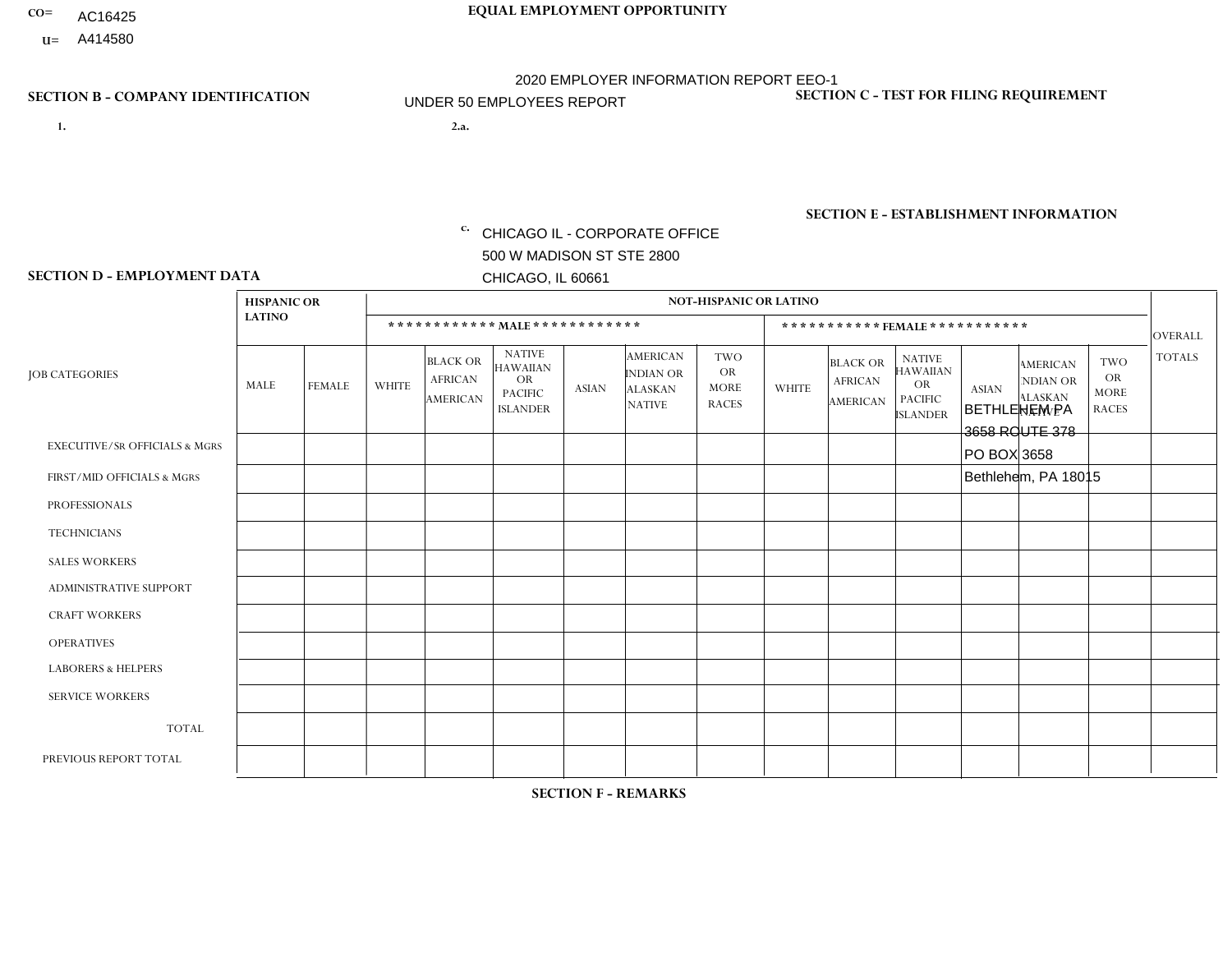- AC16425
- **U=**

**1. 2.a.** CHICAGO IL - CORPORATE OFFICE 500 W MADISON ST STE 2800 CHICAGO, IL 60661

2.a. PICO RIVERA CA -PARTS CHANNEL 8905 REX ROAD Pico Rivera, CA 90660

c. EIN= 952920557

# **SECTION B - COMPANY IDENTIFICATION SECTION C - TEST FOR FILING REQUIREMENT**

1- Y 2- Y 3- N DUNS= 000123456

**SECTION E - ESTABLISHMENT INFORMATION c.** NAICS: 441310

### **SECTION D - EMPLOYMENT DATA**

|                                          | <b>HISPANIC OR</b> |                |                |                                                      |                                                                                    |                |                                                                        | <b>NOT-HISPANIC OR LATINO</b>                          |              |                                                      |                                                                                    |              |                                                                       |                                                        |                |
|------------------------------------------|--------------------|----------------|----------------|------------------------------------------------------|------------------------------------------------------------------------------------|----------------|------------------------------------------------------------------------|--------------------------------------------------------|--------------|------------------------------------------------------|------------------------------------------------------------------------------------|--------------|-----------------------------------------------------------------------|--------------------------------------------------------|----------------|
|                                          | <b>LATINO</b>      |                |                | ************ MALE ************                       |                                                                                    |                |                                                                        |                                                        |              |                                                      | ***********FEMALE***********                                                       |              |                                                                       |                                                        | <b>OVERALL</b> |
| <b>JOB CATEGORIES</b>                    | <b>MALE</b>        | <b>FEMALE</b>  | <b>WHITE</b>   | <b>BLACK OR</b><br><b>AFRICAN</b><br><b>AMERICAN</b> | <b>NATIVE</b><br><b>HAWAIIAN</b><br><b>OR</b><br><b>PACIFIC</b><br><b>ISLANDER</b> | <b>ASIAN</b>   | <b>AMERICAN</b><br><b>INDIAN OR</b><br><b>ALASKAN</b><br><b>NATIVE</b> | <b>TWO</b><br><b>OR</b><br><b>MORE</b><br><b>RACES</b> | <b>WHITE</b> | <b>BLACK OR</b><br><b>AFRICAN</b><br><b>AMERICAN</b> | <b>NATIVE</b><br><b>HAWAIIAN</b><br><b>OR</b><br><b>PACIFIC</b><br><b>ISLANDER</b> | <b>ASIAN</b> | <b>AMERICAN</b><br><b>NDIAN OR</b><br><b>ALASKAN</b><br><b>NATIVE</b> | <b>TWO</b><br><b>OR</b><br><b>MORE</b><br><b>RACES</b> | <b>TOTALS</b>  |
| <b>EXECUTIVE/SR OFFICIALS &amp; MGRS</b> | $\Omega$           | $\Omega$       | $\Omega$       | $\Omega$                                             | $\Omega$                                                                           | $\Omega$       | $\Omega$                                                               | $\Omega$                                               | $\Omega$     | $\mathbf{0}$                                         | $\Omega$                                                                           | $\Omega$     | $\Omega$                                                              | $\Omega$                                               | $\Omega$       |
| FIRST/MID OFFICIALS & MGRS               | $\Omega$           | $\overline{1}$ | 1              | $\Omega$                                             | 0                                                                                  | $\Omega$       | 1                                                                      | $\Omega$                                               | $\Omega$     | $\mathbf{0}$                                         | $\mathbf{0}$                                                                       |              | $\Omega$                                                              | $\Omega$                                               | 4              |
| <b>PROFESSIONALS</b>                     | $\Omega$           | $\Omega$       | $\mathbf 0$    | $\mathbf 0$                                          | $\overline{0}$                                                                     | $\Omega$       | $\Omega$                                                               | $\Omega$                                               | $\Omega$     | $\Omega$                                             | $\mathbf{0}$                                                                       | $\Omega$     | $\Omega$                                                              | $\Omega$                                               | $\mathbf 0$    |
| <b>TECHNICIANS</b>                       | $\Omega$           | $\mathbf 0$    | $\Omega$       | $\mathbf 0$                                          | 0                                                                                  | $\Omega$       | $\overline{0}$                                                         | $\Omega$                                               | $\mathbf 0$  | $\mathbf 0$                                          | $\mathbf 0$                                                                        | $\mathbf 0$  | $\Omega$                                                              | $\mathbf{0}$                                           | $\mathbf 0$    |
| <b>SALES WORKERS</b>                     | 6                  | 3              | $\Omega$       | $\Omega$                                             | $\Omega$                                                                           | $\overline{2}$ | $\Omega$                                                               |                                                        | $\Omega$     | $\Omega$                                             | $\Omega$                                                                           | $\Omega$     | $\Omega$                                                              | $\mathbf{0}$                                           | 12             |
| <b>ADMINISTRATIVE SUPPORT</b>            | $\Omega$           | $\overline{1}$ | $\Omega$       | 0                                                    | $\mathbf 0$                                                                        | $\Omega$       | $\Omega$                                                               | $\Omega$                                               | $\Omega$     | $\mathbf{0}$                                         | $\mathbf{0}$                                                                       |              | $\Omega$                                                              | $\Omega$                                               | $\overline{2}$ |
| <b>CRAFT WORKERS</b>                     | $\Omega$           | $\Omega$       | $\mathbf 0$    | $\mathbf 0$                                          | 0                                                                                  | $\Omega$       | $\Omega$                                                               | $\Omega$                                               | $\Omega$     | $\Omega$                                             | $\Omega$                                                                           | $\Omega$     | $\Omega$                                                              | $\mathbf{0}$                                           | $\mathbf{0}$   |
| <b>OPERATIVES</b>                        | $\Omega$           | $\mathbf 0$    | $\Omega$       | $\mathbf 0$                                          | 0                                                                                  | $\mathbf 0$    | $\overline{0}$                                                         | $\Omega$                                               | $\Omega$     | $\Omega$                                             | $\Omega$                                                                           |              | $\Omega$                                                              | $\mathbf{0}$                                           | $\mathbf{1}$   |
| <b>LABORERS &amp; HELPERS</b>            | 10                 | $\Omega$       | 1              | $\Omega$                                             | 0                                                                                  | 5              | $\Omega$                                                               |                                                        | $\Omega$     | $\Omega$                                             | $\mathbf{0}$                                                                       | $\Omega$     | $\Omega$                                                              | $\Omega$                                               | 17             |
| <b>SERVICE WORKERS</b>                   | $\Omega$           | 0              | 0              | 0                                                    | 0                                                                                  | $\mathbf 0$    | $\Omega$                                                               | $\Omega$                                               | $\Omega$     | $\Omega$                                             | $\mathbf{0}$                                                                       | $\Omega$     | $\Omega$                                                              | $\Omega$                                               | 0              |
| <b>TOTAL</b>                             | 16                 | 5              | $\overline{c}$ | $\mathbf 0$                                          | 0                                                                                  | $\overline{7}$ | 1                                                                      | 2                                                      | 0            | $\Omega$                                             | $\Omega$                                                                           | 3            | $\Omega$                                                              | $\Omega$                                               | 36             |
| PREVIOUS REPORT TOTAL                    | 27                 | $\overline{7}$ | 2              | $\mathbf 0$                                          | 0                                                                                  | 6              | $\Omega$                                                               | 2                                                      | $\Omega$     | $\Omega$                                             | $\mathbf{0}$                                                                       | 5            | $\Omega$                                                              | $\mathbf 0$                                            | 49             |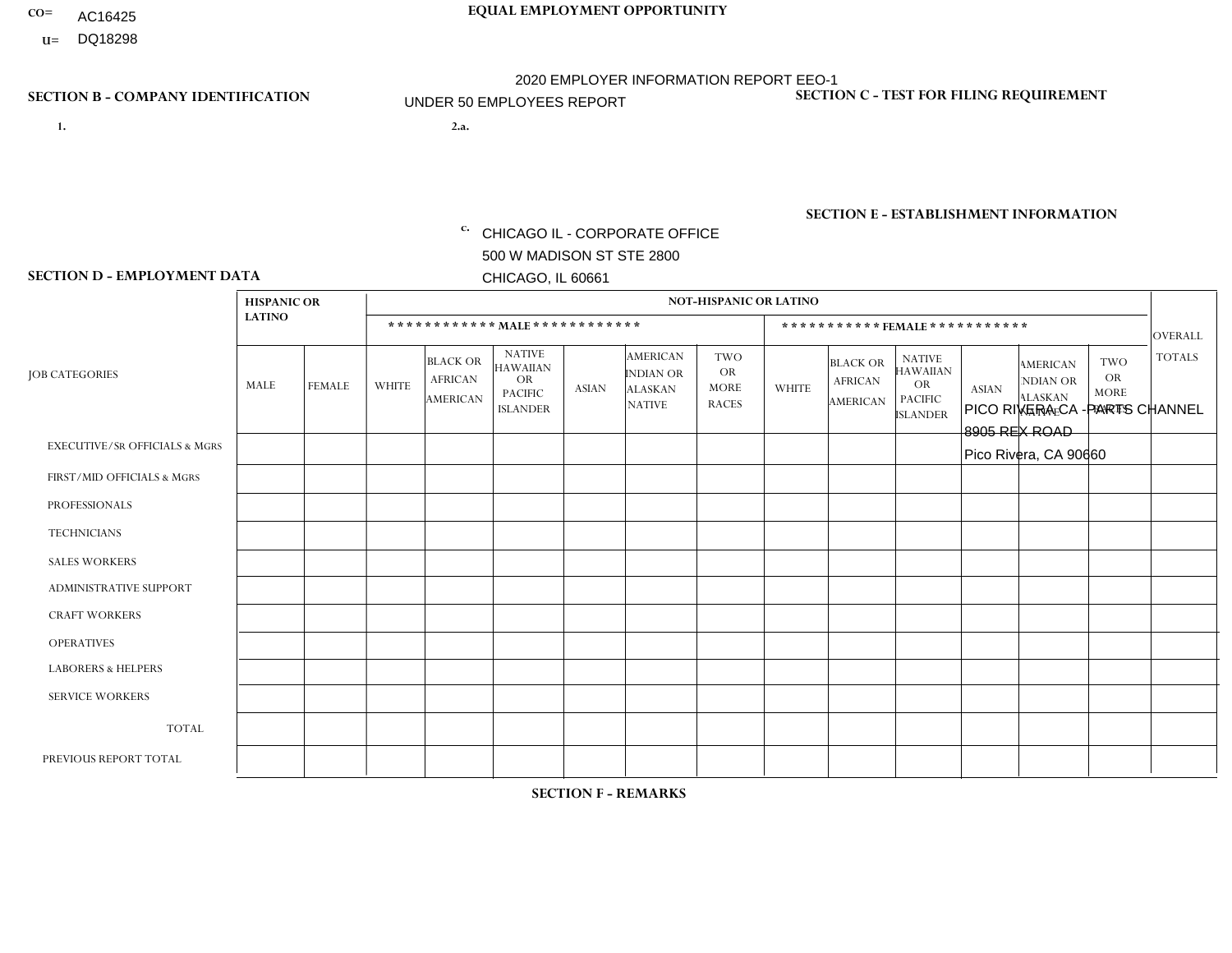- AC16425
- **U=**

**1. 2.a.** CHICAGO IL - CORPORATE OFFICE 500 W MADISON ST STE 2800 CHICAGO, IL 60661

2.a. ROCKFORD IL - SELF SERVICE 601 HARRISON AVENUE Rockford, IL 61104

EIN= 952920557

# **SECTION B - COMPANY IDENTIFICATION SECTION C - TEST FOR FILING REQUIREMENT**

1- Y 2- Y 3- N DUNS= 000123456

**SECTION E - ESTABLISHMENT INFORMATION c.** NAICS: 423140

### **SECTION D - EMPLOYMENT DATA**

|                                          | <b>HISPANIC OR</b> |                |                |                                               |                                                                                    |              |                                                                        | <b>NOT-HISPANIC OR LATINO</b>                          |                |                                               |                                                                                    |              |                                                                       |                                                        |                |
|------------------------------------------|--------------------|----------------|----------------|-----------------------------------------------|------------------------------------------------------------------------------------|--------------|------------------------------------------------------------------------|--------------------------------------------------------|----------------|-----------------------------------------------|------------------------------------------------------------------------------------|--------------|-----------------------------------------------------------------------|--------------------------------------------------------|----------------|
|                                          | <b>LATINO</b>      |                |                |                                               | ************ MALE ************                                                     |              |                                                                        |                                                        |                |                                               | ***********FEMALE***********                                                       |              |                                                                       |                                                        | <b>OVERALL</b> |
| <b>JOB CATEGORIES</b>                    | MALE               | <b>FEMALE</b>  | <b>WHITE</b>   | <b>BLACK OR</b><br><b>AFRICAN</b><br>AMERICAN | <b>NATIVE</b><br><b>HAWAIIAN</b><br><b>OR</b><br><b>PACIFIC</b><br><b>ISLANDER</b> | <b>ASIAN</b> | <b>AMERICAN</b><br><b>INDIAN OR</b><br><b>ALASKAN</b><br><b>NATIVE</b> | <b>TWO</b><br><b>OR</b><br><b>MORE</b><br><b>RACES</b> | <b>WHITE</b>   | <b>BLACK OR</b><br><b>AFRICAN</b><br>AMERICAN | <b>NATIVE</b><br><b>HAWAIIAN</b><br><b>OR</b><br><b>PACIFIC</b><br><b>ISLANDER</b> | <b>ASIAN</b> | <b>AMERICAN</b><br><b>NDIAN OR</b><br><b>ALASKAN</b><br><b>NATIVE</b> | <b>TWO</b><br><b>OR</b><br><b>MORE</b><br><b>RACES</b> | <b>TOTALS</b>  |
| <b>EXECUTIVE/SR OFFICIALS &amp; MGRS</b> | $\Omega$           | $\Omega$       | $\Omega$       | $\mathbf 0$                                   | 0                                                                                  | $\Omega$     | $\Omega$                                                               | $\Omega$                                               | $\Omega$       | $\Omega$                                      | $\Omega$                                                                           | $\mathbf 0$  | $\Omega$                                                              | $\Omega$                                               | $\mathbf 0$    |
| FIRST/MID OFFICIALS & MGRS               |                    | $\Omega$       | 1              | $\mathbf 0$                                   | $\Omega$                                                                           | $\Omega$     | $\Omega$                                                               | $\Omega$                                               | $\Omega$       | $\Omega$                                      | $\Omega$                                                                           | $\Omega$     | $\Omega$                                                              | $\mathbf{0}$                                           | $\overline{2}$ |
| <b>PROFESSIONALS</b>                     | 0                  | $\Omega$       | $\Omega$       | $\mathbf 0$                                   | $\Omega$                                                                           | $\Omega$     | $\Omega$                                                               | $\Omega$                                               | 0              | $\Omega$                                      | $\Omega$                                                                           | $\mathbf{0}$ | $\Omega$                                                              | $\mathbf{0}$                                           | $\mathbf{0}$   |
| <b>TECHNICIANS</b>                       | 0                  | $\mathbf{0}$   | $\Omega$       | $\mathbf 0$                                   | $\Omega$                                                                           | $\Omega$     | $\Omega$                                                               | $\Omega$                                               | 0              | $\Omega$                                      | $\Omega$                                                                           | $\mathbf 0$  | 0                                                                     | $\mathbf 0$                                            | $\mathbf{0}$   |
| <b>SALES WORKERS</b>                     | 0                  | $\overline{0}$ | $\overline{2}$ | $\mathbf 0$                                   | $\mathbf 0$                                                                        | $\Omega$     | $\Omega$                                                               | $\Omega$                                               |                | $\Omega$                                      | $\Omega$                                                                           | $\mathbf 0$  | $\mathbf 0$                                                           | $\mathbf 0$                                            | 3              |
| <b>ADMINISTRATIVE SUPPORT</b>            | $\Omega$           | $\Omega$       | $\Omega$       | $\Omega$                                      | $\Omega$                                                                           | $\Omega$     | $\Omega$                                                               | $\Omega$                                               | $\overline{1}$ | $\Omega$                                      | $\Omega$                                                                           | $\mathbf{0}$ | $\Omega$                                                              | $\mathbf{0}$                                           | $\mathbf{1}$   |
| <b>CRAFT WORKERS</b>                     | 0                  | $\Omega$       | $\Omega$       | $\mathbf 0$                                   | $\Omega$                                                                           | $\Omega$     | $\Omega$                                                               | $\Omega$                                               | $\Omega$       | $\Omega$                                      | $\Omega$                                                                           | $\Omega$     | $\Omega$                                                              | $\mathbf{0}$                                           | $\mathbf 0$    |
| <b>OPERATIVES</b>                        | $\overline{2}$     | 0              | 5              | $\overline{c}$                                | $\Omega$                                                                           | $\Omega$     | $\Omega$                                                               | $\Omega$                                               | 0              | $\Omega$                                      | $\Omega$                                                                           | $\Omega$     | $\Omega$                                                              | $\mathbf{0}$                                           | 9              |
| <b>LABORERS &amp; HELPERS</b>            | 0                  | $\Omega$       | $\Omega$       | $\mathbf 0$                                   | $\Omega$                                                                           | $\Omega$     | $\Omega$                                                               | $\Omega$                                               | $\Omega$       | $\Omega$                                      | $\Omega$                                                                           | $\Omega$     | $\Omega$                                                              | $\mathbf{0}$                                           | $\overline{0}$ |
| <b>SERVICE WORKERS</b>                   | 0                  | $\Omega$       | $\mathbf 0$    | 0                                             | $\mathbf{0}$                                                                       | $\Omega$     | $\Omega$                                                               | $\Omega$                                               | $\Omega$       | $\Omega$                                      | $\Omega$                                                                           | $\Omega$     | $\Omega$                                                              | $\Omega$                                               | $\overline{0}$ |
| <b>TOTAL</b>                             | 3                  | $\mathbf 0$    | 8              | $\overline{a}$                                | 0                                                                                  | $\Omega$     | $\Omega$                                                               | $\Omega$                                               | $\overline{2}$ | $\Omega$                                      | $\Omega$                                                                           | $\mathbf 0$  | 0                                                                     | $\mathbf{0}$                                           | 15             |
| PREVIOUS REPORT TOTAL                    |                    | $\overline{1}$ | 8              | $\overline{ }$                                | 0                                                                                  | $\Omega$     | $\Omega$                                                               | $\Omega$                                               |                | $\Omega$                                      | $\Omega$                                                                           | $\Omega$     | 0                                                                     | $\mathbf 0$                                            | 12             |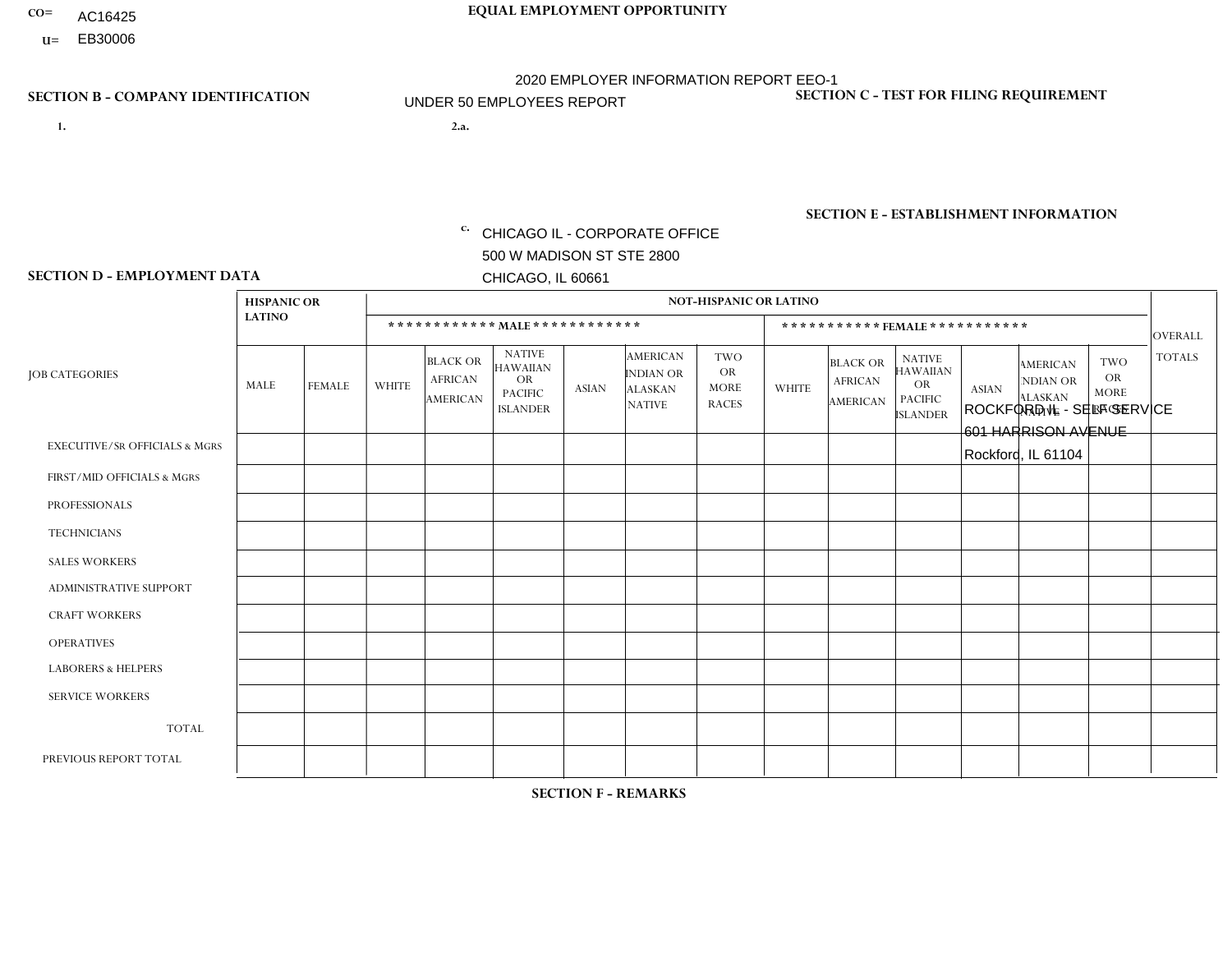- AC16425
- **U=**

**1. 2.a.** CHICAGO IL - CORPORATE OFFICE 500 W MADISON ST STE 2800 CHICAGO, IL 60661

2.a. STUYVESANT NY - BROADWAY AUTO 1572 US ROUTE 9 Stuyvesant, NY 12173

c. EIN= 952920557

# **SECTION B - COMPANY IDENTIFICATION SECTION C - TEST FOR FILING REQUIREMENT**

1- Y 2- Y 3- N DUNS= 000123456

**SECTION E - ESTABLISHMENT INFORMATION c.** NAICS: 423140

### **SECTION D - EMPLOYMENT DATA**

|                                          | <b>HISPANIC OR</b> |               |                |                                                      |                                                                                    |              |                                                                 | <b>NOT-HISPANIC OR LATINO</b>                          |                |                                                      |                                                                                    |              |                                                                       |                                                 |                |
|------------------------------------------|--------------------|---------------|----------------|------------------------------------------------------|------------------------------------------------------------------------------------|--------------|-----------------------------------------------------------------|--------------------------------------------------------|----------------|------------------------------------------------------|------------------------------------------------------------------------------------|--------------|-----------------------------------------------------------------------|-------------------------------------------------|----------------|
|                                          | <b>LATINO</b>      |               |                |                                                      |                                                                                    |              |                                                                 |                                                        |                | ***********FEMALE***********                         |                                                                                    |              |                                                                       |                                                 | <b>OVERALL</b> |
| <b>JOB CATEGORIES</b>                    | MALE               | <b>FEMALE</b> | <b>WHITE</b>   | <b>BLACK OR</b><br><b>AFRICAN</b><br><b>AMERICAN</b> | <b>NATIVE</b><br><b>HAWAIIAN</b><br><b>OR</b><br><b>PACIFIC</b><br><b>ISLANDER</b> | <b>ASIAN</b> | <b>AMERICAN</b><br>INDIAN OR<br><b>ALASKAN</b><br><b>NATIVE</b> | <b>TWO</b><br><b>OR</b><br><b>MORE</b><br><b>RACES</b> | <b>WHITE</b>   | <b>BLACK OR</b><br><b>AFRICAN</b><br><b>AMERICAN</b> | <b>NATIVE</b><br><b>HAWAIIAN</b><br><b>OR</b><br><b>PACIFIC</b><br><b>ISLANDER</b> | <b>ASIAN</b> | <b>AMERICAN</b><br><b>NDIAN OR</b><br><b>ALASKAN</b><br><b>NATIVE</b> | TWO<br><b>OR</b><br><b>MORE</b><br><b>RACES</b> | <b>TOTALS</b>  |
| <b>EXECUTIVE/SR OFFICIALS &amp; MGRS</b> | $\Omega$           | $\mathbf 0$   | $\Omega$       | 0                                                    | $\Omega$                                                                           | $\Omega$     | $\Omega$                                                        | $\Omega$                                               | $\Omega$       | $\Omega$                                             | $\Omega$                                                                           | 0            | $\Omega$                                                              | $\mathbf{0}$                                    | $\mathbf 0$    |
| FIRST/MID OFFICIALS & MGRS               |                    | $\mathbf 0$   | $\overline{1}$ | 0                                                    | $\Omega$                                                                           | $\Omega$     | $\Omega$                                                        | 0                                                      | $\overline{2}$ | $\Omega$                                             | $\Omega$                                                                           | 0            | $\Omega$                                                              | $\mathbf 0$                                     | $\overline{4}$ |
| <b>PROFESSIONALS</b>                     | $\mathbf 0$        | $\mathbf 0$   | $\Omega$       | $\mathbf{0}$                                         | $\Omega$                                                                           | $\Omega$     | $\Omega$                                                        | $\Omega$                                               | $\Omega$       | $\Omega$                                             | $\Omega$                                                                           | 0            | $\Omega$                                                              | $\mathbf{0}$                                    | $\mathbf 0$    |
| <b>TECHNICIANS</b>                       | 0                  | $\mathbf 0$   | $\Omega$       | $\mathbf{0}$                                         | $\Omega$                                                                           | $\Omega$     | $\Omega$                                                        | 0                                                      | $\Omega$       | $\Omega$                                             | $\Omega$                                                                           | 0            | $\Omega$                                                              | $\Omega$                                        | $\Omega$       |
| <b>SALES WORKERS</b>                     | $\mathbf 0$        | $\mathbf 0$   | $\overline{4}$ | $\Omega$                                             | $\Omega$                                                                           | $\Omega$     | $\Omega$                                                        | 0                                                      | $\Omega$       | $\Omega$                                             | $\Omega$                                                                           | $\Omega$     | $\Omega$                                                              | $\Omega$                                        | $\overline{4}$ |
| <b>ADMINISTRATIVE SUPPORT</b>            | $\Omega$           | $\mathbf 0$   | $\overline{2}$ | 0                                                    | $\Omega$                                                                           | $\Omega$     | $\Omega$                                                        | 0                                                      | $\Omega$       | $\Omega$                                             | $\Omega$                                                                           | 0            | $\Omega$                                                              | $\mathbf{0}$                                    | $\overline{2}$ |
| <b>CRAFT WORKERS</b>                     | $\mathbf 0$        | $\mathbf 0$   | 8              | 0                                                    | $\Omega$                                                                           | $\Omega$     | $\Omega$                                                        | 0                                                      | $\Omega$       | $\Omega$                                             | $\Omega$                                                                           | 0            | $\Omega$                                                              | $\mathbf{0}$                                    | 8              |
| <b>OPERATIVES</b>                        | 0                  | $\mathbf 0$   | 3              | $\mathbf 0$                                          | $\Omega$                                                                           | $\Omega$     | $\Omega$                                                        | 0                                                      | $\Omega$       | $\Omega$                                             | $\Omega$                                                                           | 0            | $\Omega$                                                              | $\mathbf{0}$                                    | 3              |
| <b>LABORERS &amp; HELPERS</b>            | $\mathbf 0$        | $\mathbf 0$   | 4              | 0                                                    | $\Omega$                                                                           | $\Omega$     | $\Omega$                                                        | $\Omega$                                               | $\Omega$       | $\Omega$                                             | $\Omega$                                                                           | 0            | $\Omega$                                                              | $\mathbf{0}$                                    | 4              |
| <b>SERVICE WORKERS</b>                   | $\mathbf 0$        | $\mathbf 0$   | $\mathbf 0$    | $\mathbf 0$                                          | $\Omega$                                                                           | $\Omega$     | $\Omega$                                                        | $\Omega$                                               | $\Omega$       | $\Omega$                                             | $\Omega$                                                                           | 0            | $\Omega$                                                              | $\mathbf 0$                                     | $\mathbf 0$    |
| <b>TOTAL</b>                             | 1                  | $\mathbf 0$   | 22             | 0                                                    | 0                                                                                  | $\Omega$     | $\Omega$                                                        | 0                                                      | $\overline{2}$ | $\Omega$                                             | $\mathbf 0$                                                                        | 0            | $\Omega$                                                              | $\mathbf 0$                                     | 25             |
| PREVIOUS REPORT TOTAL                    |                    | $\mathbf 0$   | 26             | $\mathbf 0$                                          | $\Omega$                                                                           | $\Omega$     | $\Omega$                                                        | $\overline{2}$                                         | 3              | $\Omega$                                             | $\Omega$                                                                           | 0            | $\Omega$                                                              | $\Omega$                                        | 32             |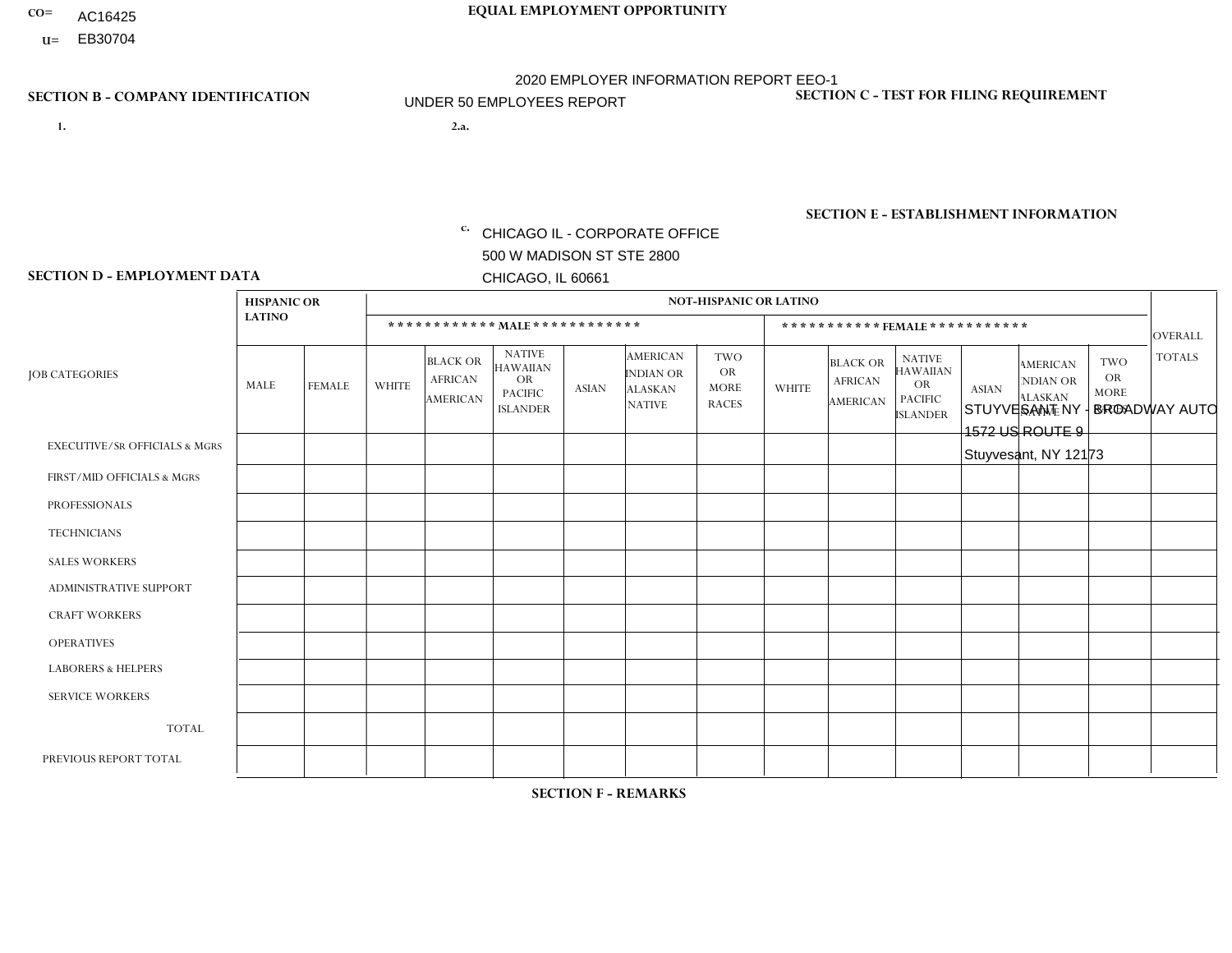- AC16425
- **U=**

**1. 2.a.** CHICAGO IL - CORPORATE OFFICE 500 W MADISON ST STE 2800 CHICAGO, IL 60661

2.a. MEDFORD MA - KWIK 163 MYSTIC AVENUE Medford, MA 02155

EIN= 952920557

## **SECTION B - COMPANY IDENTIFICATION SECTION C - TEST FOR FILING REQUIREMENT**

1- Y 2- Y 3- N DUNS= 000123456

**SECTION E - ESTABLISHMENT INFORMATION c.** NAICS: 423140

### **SECTION D - EMPLOYMENT DATA**

|                                          | <b>HISPANIC OR</b> |               |                |                                                      |                                                                                    |              |                                                                        | <b>NOT-HISPANIC OR LATINO</b>                          |                |                                                      |                                                                             |              |                                                                       |                                                        |                      |
|------------------------------------------|--------------------|---------------|----------------|------------------------------------------------------|------------------------------------------------------------------------------------|--------------|------------------------------------------------------------------------|--------------------------------------------------------|----------------|------------------------------------------------------|-----------------------------------------------------------------------------|--------------|-----------------------------------------------------------------------|--------------------------------------------------------|----------------------|
|                                          | <b>LATINO</b>      |               |                | ************ MALE ************                       |                                                                                    |              |                                                                        |                                                        |                |                                                      | ***********FEMALE***********                                                |              |                                                                       |                                                        | <b>OVERALL</b>       |
| <b>JOB CATEGORIES</b>                    | <b>MALE</b>        | <b>FEMALE</b> | <b>WHITE</b>   | <b>BLACK OR</b><br><b>AFRICAN</b><br><b>AMERICAN</b> | <b>NATIVE</b><br><b>HAWAIIAN</b><br><b>OR</b><br><b>PACIFIC</b><br><b>ISLANDER</b> | <b>ASIAN</b> | <b>AMERICAN</b><br><b>INDIAN OR</b><br><b>ALASKAN</b><br><b>NATIVE</b> | <b>TWO</b><br><b>OR</b><br><b>MORE</b><br><b>RACES</b> | <b>WHITE</b>   | <b>BLACK OR</b><br><b>AFRICAN</b><br><b>AMERICAN</b> | <b>NATIVE</b><br><b>HAWAIIAN</b><br>OR<br><b>PACIFIC</b><br><b>ISLANDER</b> | <b>ASIAN</b> | <b>AMERICAN</b><br><b>NDIAN OR</b><br><b>ALASKAN</b><br><b>NATIVE</b> | <b>TWO</b><br><b>OR</b><br><b>MORE</b><br><b>RACES</b> | <b>TOTALS</b>        |
| <b>EXECUTIVE/SR OFFICIALS &amp; MGRS</b> | $\Omega$           | $\Omega$      | $\Omega$       | $\mathbf 0$                                          | $\Omega$                                                                           | $\Omega$     | $\Omega$                                                               | $\Omega$                                               | $\Omega$       | $\Omega$                                             | $\Omega$                                                                    | $\Omega$     | $\Omega$                                                              | $\Omega$                                               | $\mathbf 0$          |
| FIRST/MID OFFICIALS & MGRS               | $\Omega$           | $\mathbf 0$   | $\overline{c}$ | $\mathbf 0$                                          | 0                                                                                  | $\Omega$     | $\Omega$                                                               | $\Omega$                                               | 0              | $\Omega$                                             | 0                                                                           | $\mathbf 0$  | $\Omega$                                                              | 0                                                      | $\overline{2}$       |
| <b>PROFESSIONALS</b>                     | $\Omega$           | $\Omega$      | $\Omega$       | $\mathbf 0$                                          | $\Omega$                                                                           | $\Omega$     | $\Omega$                                                               | $\Omega$                                               | $\Omega$       | $\Omega$                                             | 0                                                                           | $\Omega$     | $\Omega$                                                              | $\Omega$                                               | $\Omega$             |
| <b>TECHNICIANS</b>                       | $\Omega$           | $\Omega$      | $\Omega$       | $\Omega$                                             | $\Omega$                                                                           | $\Omega$     | $\Omega$                                                               | $\Omega$                                               | $\overline{0}$ | $\Omega$                                             | $\Omega$                                                                    | $\mathbf 0$  | $\Omega$                                                              | $\mathbf 0$                                            | $\Omega$             |
| <b>SALES WORKERS</b>                     | $\Omega$           | $\Omega$      | 5              | $\Omega$                                             | $\Omega$                                                                           | $\Omega$     | $\Omega$                                                               | $\Omega$                                               | $\Omega$       | $\Omega$                                             | $\Omega$                                                                    | $\Omega$     | $\Omega$                                                              | $\Omega$                                               | 5                    |
| ADMINISTRATIVE SUPPORT                   | $\Omega$           | $\Omega$      | $\mathbf{0}$   | $\mathbf 0$                                          | 0                                                                                  | $\Omega$     | $\Omega$                                                               | $\Omega$                                               | 1              | $\Omega$                                             | 0                                                                           | $\Omega$     | $\Omega$                                                              | $\Omega$                                               | $\blacktriangleleft$ |
| <b>CRAFT WORKERS</b>                     | $\Omega$           | $\Omega$      | $\Omega$       | $\mathbf 0$                                          | $\Omega$                                                                           | $\Omega$     | $\Omega$                                                               | $\Omega$                                               | $\Omega$       | $\Omega$                                             | 0                                                                           | $\Omega$     | $\Omega$                                                              | $\Omega$                                               | $\Omega$             |
| <b>OPERATIVES</b>                        | 1                  | $\Omega$      | 1              | $\mathbf 0$                                          | 0                                                                                  | $\Omega$     | $\Omega$                                                               | 1                                                      | 0              | $\Omega$                                             | 0                                                                           | $\mathbf 0$  | $\Omega$                                                              | $\Omega$                                               | 3                    |
| <b>LABORERS &amp; HELPERS</b>            | $\overline{2}$     | $\Omega$      | -1             | $\mathbf 0$                                          | 0                                                                                  | $\Omega$     | $\Omega$                                                               | $\Omega$                                               | $\Omega$       | $\Omega$                                             | 0                                                                           | $\Omega$     | $\Omega$                                                              | $\Omega$                                               | 3                    |
| <b>SERVICE WORKERS</b>                   | $\Omega$           | $\Omega$      | 0              | 0                                                    | $\mathbf 0$                                                                        | $\Omega$     | $\Omega$                                                               | $\Omega$                                               | 0              | $\Omega$                                             | $\Omega$                                                                    | $\mathbf 0$  | $\Omega$                                                              | $\Omega$                                               | $\mathbf{0}$         |
| <b>TOTAL</b>                             | 3                  | 0             | 9              | $\mathbf 0$                                          | $\mathbf 0$                                                                        | 0            | $\Omega$                                                               | $\mathbf{1}$                                           | $\mathbf{1}$   | $\Omega$                                             | $\Omega$                                                                    | $\mathbf 0$  | $\Omega$                                                              | $\mathbf 0$                                            | 14                   |
| PREVIOUS REPORT TOTAL                    | 3                  | $\Omega$      | 11             | $\overline{ }$                                       | 0                                                                                  | $\Omega$     | $\Omega$                                                               | $\mathbf{1}$                                           | 1              | $\Omega$                                             | 0                                                                           | $\mathbf 0$  | $\Omega$                                                              | 0                                                      | 17                   |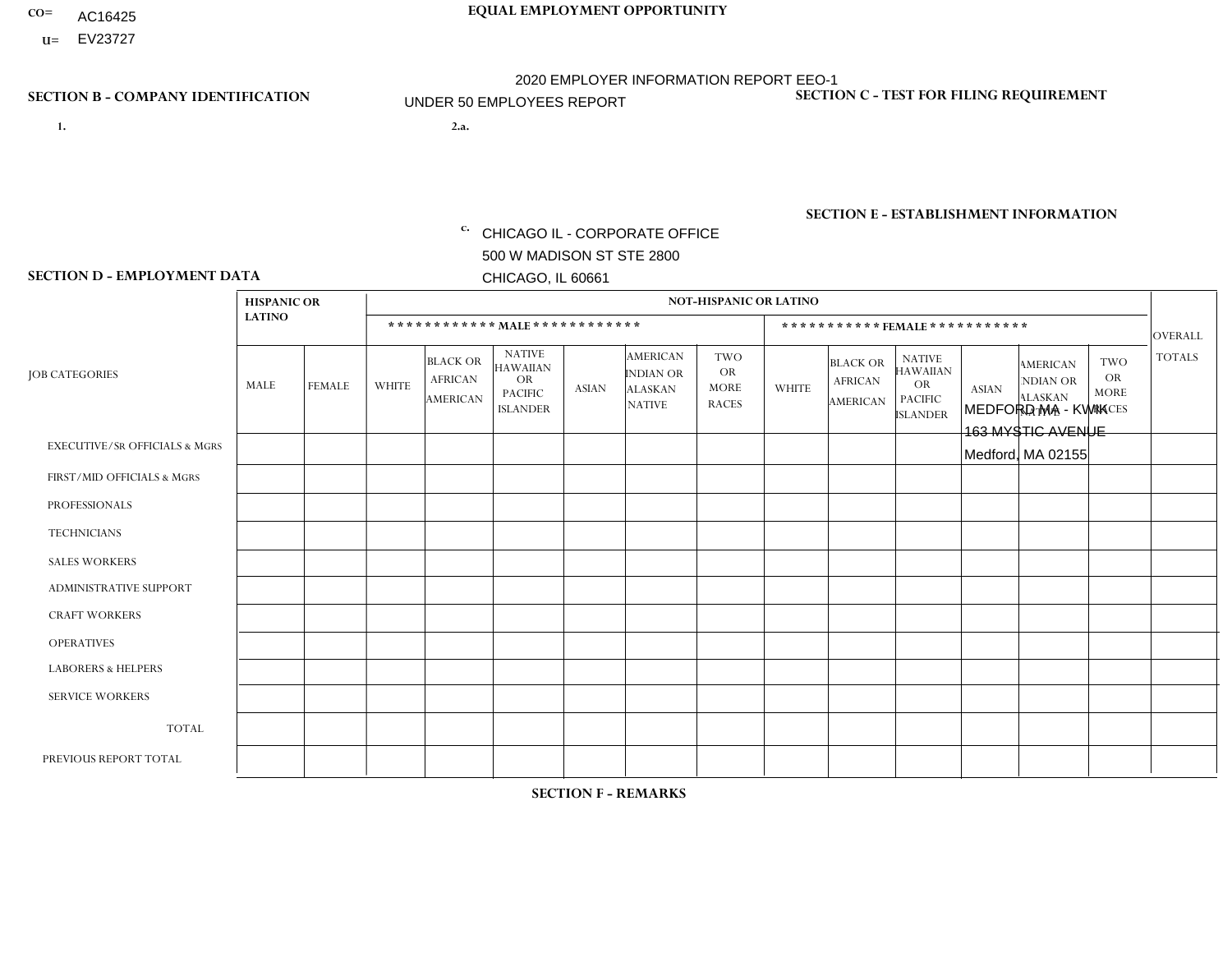- AC16425
- **U=**

**1. 2.a.** CHICAGO IL - CORPORATE OFFICE 500 W MADISON ST STE 2800 CHICAGO, IL 60661

2.a. JACKSON MS 865 BOLING ST Jackson, MS 39209

EIN= 952920557

## **SECTION B - COMPANY IDENTIFICATION SECTION C - TEST FOR FILING REQUIREMENT**

1- Y 2- Y 3- N DUNS= 000123456

**SECTION E - ESTABLISHMENT INFORMATION c.** NAICS: 423140

### **SECTION D - EMPLOYMENT DATA**

|                                          | <b>HISPANIC OR</b> |               |                |                                                      |                                                                                    |              |                                                                        | <b>NOT-HISPANIC OR LATINO</b>                          |              |                                                      |                                                                                    |              |                                                                       |                                                        |                |
|------------------------------------------|--------------------|---------------|----------------|------------------------------------------------------|------------------------------------------------------------------------------------|--------------|------------------------------------------------------------------------|--------------------------------------------------------|--------------|------------------------------------------------------|------------------------------------------------------------------------------------|--------------|-----------------------------------------------------------------------|--------------------------------------------------------|----------------|
|                                          | <b>LATINO</b>      |               |                | ************ MALE ************                       |                                                                                    |              |                                                                        |                                                        |              |                                                      | *********** FEMALE ***********                                                     |              |                                                                       |                                                        | <b>OVERALL</b> |
| <b>JOB CATEGORIES</b>                    | <b>MALE</b>        | <b>FEMALE</b> | <b>WHITE</b>   | <b>BLACK OR</b><br><b>AFRICAN</b><br><b>AMERICAN</b> | <b>NATIVE</b><br><b>HAWAIIAN</b><br><b>OR</b><br><b>PACIFIC</b><br><b>ISLANDER</b> | <b>ASIAN</b> | <b>AMERICAN</b><br><b>INDIAN OR</b><br><b>ALASKAN</b><br><b>NATIVE</b> | <b>TWO</b><br><b>OR</b><br><b>MORE</b><br><b>RACES</b> | <b>WHITE</b> | <b>BLACK OR</b><br><b>AFRICAN</b><br><b>AMERICAN</b> | <b>NATIVE</b><br><b>HAWAIIAN</b><br><b>OR</b><br><b>PACIFIC</b><br><b>ISLANDER</b> | <b>ASIAN</b> | <b>AMERICAN</b><br><b>NDIAN OR</b><br><b>ALASKAN</b><br><b>NATIVE</b> | <b>TWO</b><br><b>OR</b><br><b>MORE</b><br><b>RACES</b> | <b>TOTALS</b>  |
| <b>EXECUTIVE/SR OFFICIALS &amp; MGRS</b> | $\Omega$           | $\Omega$      | $\Omega$       | $\Omega$                                             | $\Omega$                                                                           | $\Omega$     | $\Omega$                                                               | $\Omega$                                               | $\Omega$     | $\mathbf{0}$                                         | $\mathbf{0}$                                                                       | $\Omega$     | $\Omega$                                                              | $\Omega$                                               | $\Omega$       |
| FIRST/MID OFFICIALS & MGRS               | $\Omega$           | $\Omega$      | $\Omega$       | $\mathbf 0$                                          | 0                                                                                  | $\Omega$     | $\Omega$                                                               | $\Omega$                                               | $\Omega$     | $\mathbf{0}$                                         | $\mathbf{0}$                                                                       | $\Omega$     | $\Omega$                                                              | $\Omega$                                               | 0              |
| <b>PROFESSIONALS</b>                     | $\Omega$           | $\Omega$      | $\mathbf 0$    | $\mathbf 0$                                          | $\overline{0}$                                                                     | $\Omega$     | $\overline{0}$                                                         | $\Omega$                                               | $\Omega$     | $\Omega$                                             | $\mathbf{0}$                                                                       | $\Omega$     | $\Omega$                                                              | $\Omega$                                               | $\mathbf 0$    |
| <b>TECHNICIANS</b>                       | $\mathbf 0$        | $\mathbf 0$   | $\Omega$       | $\mathbf 0$                                          | 0                                                                                  | $\Omega$     | $\overline{0}$                                                         | $\Omega$                                               | $\mathbf 0$  | $\mathbf 0$                                          | $\mathbf 0$                                                                        | $\mathbf 0$  | $\Omega$                                                              | $\mathbf{0}$                                           | $\mathbf 0$    |
| <b>SALES WORKERS</b>                     | $\Omega$           | $\Omega$      | $\Omega$       | $\Omega$                                             | $\Omega$                                                                           | $\Omega$     | $\Omega$                                                               | $\Omega$                                               | $\Omega$     | $\Omega$                                             | $\Omega$                                                                           | $\Omega$     | $\Omega$                                                              | $\mathbf{0}$                                           | $\mathbf 0$    |
| <b>ADMINISTRATIVE SUPPORT</b>            | $\Omega$           | $\Omega$      | $\Omega$       | 0                                                    | $\mathbf 0$                                                                        | $\Omega$     | $\Omega$                                                               | $\Omega$                                               | $\Omega$     | $\mathbf{0}$                                         | $\mathbf{0}$                                                                       | $\Omega$     | $\Omega$                                                              | $\Omega$                                               | $\mathbf 0$    |
| <b>CRAFT WORKERS</b>                     | 0                  | $\Omega$      | $\mathbf 0$    | $\mathbf 0$                                          | 0                                                                                  | $\Omega$     | $\Omega$                                                               | $\Omega$                                               | $\Omega$     | $\Omega$                                             | $\Omega$                                                                           | $\Omega$     | $\Omega$                                                              | $\Omega$                                               | $\mathbf 0$    |
| <b>OPERATIVES</b>                        | 0                  | $\mathbf 0$   | $\overline{c}$ | $\mathbf 0$                                          | 0                                                                                  | $\Omega$     | $\overline{0}$                                                         | $\Omega$                                               | $\Omega$     | $\Omega$                                             | $\Omega$                                                                           | $\Omega$     | $\Omega$                                                              | $\mathbf{0}$                                           | $\overline{2}$ |
| <b>LABORERS &amp; HELPERS</b>            | $\Omega$           | $\Omega$      | $\Omega$       | $\Omega$                                             | 0                                                                                  | $\Omega$     | $\Omega$                                                               | $\Omega$                                               | $\Omega$     | $\Omega$                                             | $\mathbf{0}$                                                                       | $\Omega$     | $\Omega$                                                              | $\Omega$                                               | 0              |
| <b>SERVICE WORKERS</b>                   | 0                  | 0             | 0              | 0                                                    | 0                                                                                  | $\Omega$     | $\Omega$                                                               | $\Omega$                                               | $\Omega$     | $\Omega$                                             | $\mathbf{0}$                                                                       | $\Omega$     | $\Omega$                                                              | $\Omega$                                               | 0              |
| <b>TOTAL</b>                             | 0                  | $\mathbf 0$   | $\overline{c}$ | $\mathbf 0$                                          | 0                                                                                  | $\mathbf 0$  | $\Omega$                                                               | $\Omega$                                               | 0            | $\Omega$                                             | $\Omega$                                                                           | $\mathbf 0$  | $\Omega$                                                              | $\mathbf 0$                                            | $\overline{2}$ |
| PREVIOUS REPORT TOTAL                    | $\Omega$           | $\Omega$      | 8              | 2                                                    | 0                                                                                  | $\Omega$     | $\Omega$                                                               | $\Omega$                                               | $\mathbf 1$  | $\Omega$                                             | $\mathbf{0}$                                                                       | $\Omega$     | $\Omega$                                                              | $\mathbf 0$                                            | 11             |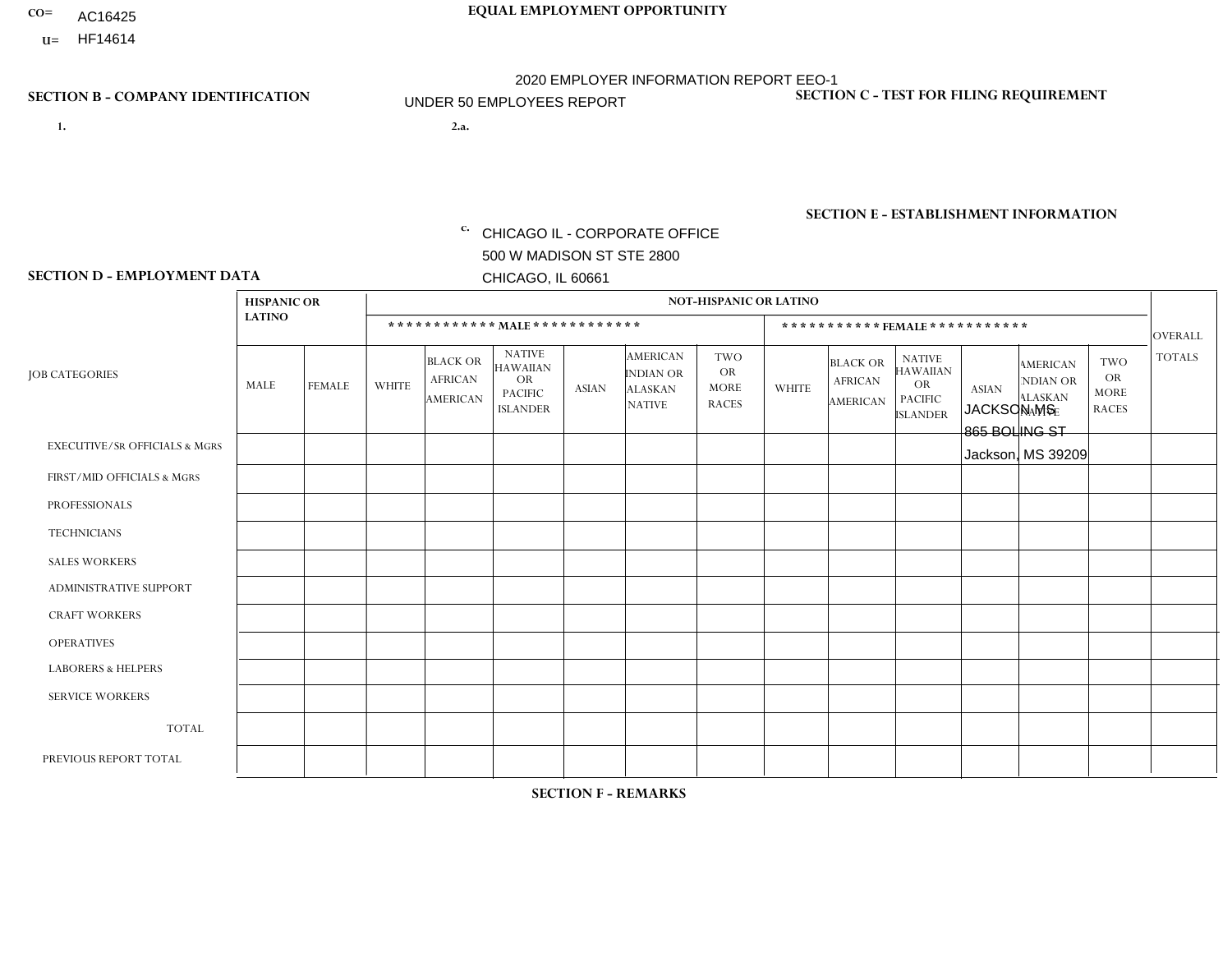- AC16425
- **U=**

**1. 2.a.** CHICAGO IL - CORPORATE OFFICE 500 W MADISON ST STE 2800 CHICAGO, IL 60661

2.a. MONROE LA 4950 CENTRAL AVE Monroe, LA 71203

EIN= 952920557

## **SECTION B - COMPANY IDENTIFICATION SECTION C - TEST FOR FILING REQUIREMENT**

1- Y 2- Y 3- N DUNS= 000123456

**SECTION E - ESTABLISHMENT INFORMATION c.** NAICS: 423140

### **SECTION D - EMPLOYMENT DATA**

|                                          | <b>HISPANIC OR</b> |               |                |                                                      |                                                                                    |                      |                                                                        | <b>NOT-HISPANIC OR LATINO</b>                          |                |                                               |                                                                                    |              |                                                                |                                                        |                |
|------------------------------------------|--------------------|---------------|----------------|------------------------------------------------------|------------------------------------------------------------------------------------|----------------------|------------------------------------------------------------------------|--------------------------------------------------------|----------------|-----------------------------------------------|------------------------------------------------------------------------------------|--------------|----------------------------------------------------------------|--------------------------------------------------------|----------------|
|                                          | <b>LATINO</b>      |               |                | ************ MALE ************                       |                                                                                    |                      |                                                                        |                                                        |                |                                               | *********** FEMALE ***********                                                     |              |                                                                |                                                        | <b>OVERALL</b> |
| <b>JOB CATEGORIES</b>                    | <b>MALE</b>        | <b>FEMALE</b> | <b>WHITE</b>   | <b>BLACK OR</b><br><b>AFRICAN</b><br><b>AMERICAN</b> | <b>NATIVE</b><br><b>HAWAIIAN</b><br><b>OR</b><br><b>PACIFIC</b><br><b>ISLANDER</b> | <b>ASIAN</b>         | <b>AMERICAN</b><br><b>INDIAN OR</b><br><b>ALASKAN</b><br><b>NATIVE</b> | <b>TWO</b><br><b>OR</b><br><b>MORE</b><br><b>RACES</b> | <b>WHITE</b>   | <b>BLACK OR</b><br><b>AFRICAN</b><br>AMERICAN | <b>NATIVE</b><br><b>HAWAIIAN</b><br><b>OR</b><br><b>PACIFIC</b><br><b>ISLANDER</b> | <b>ASIAN</b> | <b>AMERICAN</b><br>NDIAN OR<br><b>ALASKAN</b><br><b>NATIVE</b> | <b>TWO</b><br><b>OR</b><br><b>MORE</b><br><b>RACES</b> | <b>TOTALS</b>  |
| <b>EXECUTIVE/SR OFFICIALS &amp; MGRS</b> | $\Omega$           | $\Omega$      | $\mathbf{0}$   | $\Omega$                                             | $\Omega$                                                                           | $\Omega$             | $\Omega$                                                               | $\Omega$                                               | 0              | $\Omega$                                      | $\Omega$                                                                           | $\Omega$     | $\Omega$                                                       | $\Omega$                                               | $\Omega$       |
| FIRST/MID OFFICIALS & MGRS               | $\Omega$           | $\Omega$      | 1              | $\mathbf{0}$                                         | $\Omega$                                                                           | $\Omega$             | $\Omega$                                                               | $\Omega$                                               | 0              | $\Omega$                                      | 0                                                                                  | $\Omega$     | $\Omega$                                                       | $\Omega$                                               | $\mathbf{1}$   |
| <b>PROFESSIONALS</b>                     | $\Omega$           | $\mathbf 0$   | $\overline{1}$ | $\mathbf 0$                                          | $\Omega$                                                                           | $\Omega$             | $\Omega$                                                               | $\Omega$                                               | $\Omega$       | $\Omega$                                      | 0                                                                                  | 0            | $\Omega$                                                       | $\mathbf 0$                                            | $\mathbf{1}$   |
| <b>TECHNICIANS</b>                       | $\Omega$           | $\Omega$      | $\Omega$       | $\Omega$                                             | $\Omega$                                                                           | $\Omega$             | $\Omega$                                                               | $\Omega$                                               | $\Omega$       | $\Omega$                                      | $\overline{0}$                                                                     | $\mathbf 0$  | $\Omega$                                                       | $\mathbf 0$                                            | $\Omega$       |
| <b>SALES WORKERS</b>                     | $\Omega$           | $\Omega$      | $\overline{7}$ | $\overline{ }$                                       | $\Omega$                                                                           | $\Omega$             | $\Omega$                                                               | $\Omega$                                               | $\overline{2}$ | $\Omega$                                      | $\Omega$                                                                           | $\Omega$     | $\Omega$                                                       | $\Omega$                                               | 10             |
| <b>ADMINISTRATIVE SUPPORT</b>            | $\Omega$           | $\Omega$      | $\Omega$       | $\mathbf 0$                                          | 0                                                                                  | $\Omega$             | $\Omega$                                                               | $\Omega$                                               | 0              | $\Omega$                                      | 0                                                                                  | $\mathbf 0$  | $\Omega$                                                       | $\mathbf 0$                                            | $\overline{0}$ |
| <b>CRAFT WORKERS</b>                     | $\Omega$           | $\Omega$      | $\Omega$       | $\mathbf 0$                                          | $\Omega$                                                                           | $\Omega$             | $\Omega$                                                               | $\Omega$                                               | $\Omega$       | $\Omega$                                      | 0                                                                                  | $\Omega$     | $\Omega$                                                       | $\Omega$                                               | $\Omega$       |
| <b>OPERATIVES</b>                        | $\Omega$           | $\Omega$      | 1              | $\mathbf 0$                                          | $\Omega$                                                                           | $\Omega$             | $\Omega$                                                               | $\Omega$                                               | 0              | $\Omega$                                      | 0                                                                                  | $\mathbf 0$  | $\Omega$                                                       | $\Omega$                                               | $\mathbf{1}$   |
| <b>LABORERS &amp; HELPERS</b>            | $\Omega$           | $\Omega$      | $\overline{c}$ | $\overline{2}$                                       | $\Omega$                                                                           | $\blacktriangleleft$ | $\Omega$                                                               | $\mathbf 1$                                            | $\Omega$       | $\Omega$                                      | $\Omega$                                                                           | $\Omega$     | $\Omega$                                                       | $\Omega$                                               | 6              |
| <b>SERVICE WORKERS</b>                   | $\Omega$           | $\Omega$      | $\Omega$       | 0                                                    | $\mathbf 0$                                                                        | $\Omega$             | $\Omega$                                                               | $\Omega$                                               | 0              | $\Omega$                                      | $\Omega$                                                                           | $\mathbf 0$  | $\Omega$                                                       | $\Omega$                                               | $\mathbf 0$    |
| <b>TOTAL</b>                             | 0                  | 0             | 12             | 3                                                    | $\mathbf 0$                                                                        | $\blacktriangleleft$ | $\Omega$                                                               | $\overline{1}$                                         | $\overline{2}$ | $\mathbf 0$                                   | 0                                                                                  | $\mathbf 0$  | 0                                                              | $\mathbf 0$                                            | 19             |
| PREVIOUS REPORT TOTAL                    | $\Omega$           | $\Omega$      | 14             | $\overline{4}$                                       | 0                                                                                  |                      | $\Omega$                                                               |                                                        | 3              | $\Omega$                                      | 0                                                                                  | $\mathbf 0$  | $\Omega$                                                       | $\mathbf 0$                                            | 23             |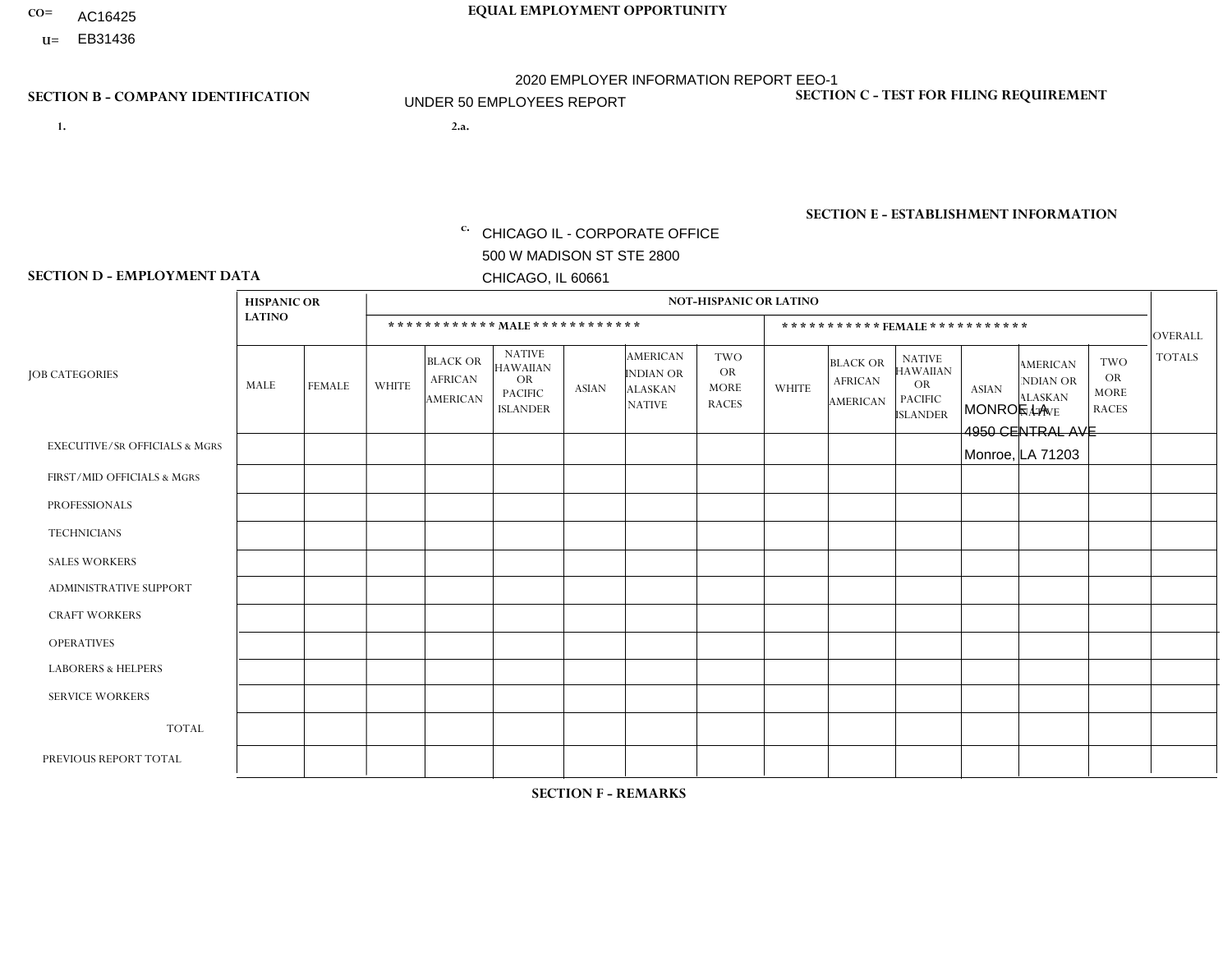- AC16425
- **U=**

**1. 2.a.** CHICAGO IL - CORPORATE OFFICE 500 W MADISON ST STE 2800 CHICAGO, IL 60661

WACO TX 307 DEPOT DRIVE Waco, TX 76712

EIN= 952920557

## **SECTION B - COMPANY IDENTIFICATION SECTION C - TEST FOR FILING REQUIREMENT**

1- Y 2- Y 3- N DUNS= 000123456

**SECTION E - ESTABLISHMENT INFORMATION c.** NAICS: 423140

### **SECTION D - EMPLOYMENT DATA**

|                                          | <b>HISPANIC OR</b> |                |                |                                               |                                                                                    |              |                                                                        | <b>NOT-HISPANIC OR LATINO</b>                          |                |                                               |                                                                             |              |                                                                       |                                                        |                |
|------------------------------------------|--------------------|----------------|----------------|-----------------------------------------------|------------------------------------------------------------------------------------|--------------|------------------------------------------------------------------------|--------------------------------------------------------|----------------|-----------------------------------------------|-----------------------------------------------------------------------------|--------------|-----------------------------------------------------------------------|--------------------------------------------------------|----------------|
|                                          | <b>LATINO</b>      |                |                | ************ MALE ************                |                                                                                    |              |                                                                        |                                                        |                | ***********FEMALE***********                  |                                                                             |              |                                                                       |                                                        | <b>OVERALL</b> |
| <b>JOB CATEGORIES</b>                    | MALE               | <b>FEMALE</b>  | <b>WHITE</b>   | <b>BLACK OR</b><br><b>AFRICAN</b><br>AMERICAN | <b>NATIVE</b><br><b>HAWAIIAN</b><br><b>OR</b><br><b>PACIFIC</b><br><b>ISLANDER</b> | ASIAN        | <b>AMERICAN</b><br><b>INDIAN OR</b><br><b>ALASKAN</b><br><b>NATIVE</b> | <b>TWO</b><br><b>OR</b><br><b>MORE</b><br><b>RACES</b> | <b>WHITE</b>   | <b>BLACK OR</b><br><b>AFRICAN</b><br>AMERICAN | <b>NATIVE</b><br><b>HAWAIIAN</b><br>OR<br><b>PACIFIC</b><br><b>ISLANDER</b> | <b>ASIAN</b> | <b>AMERICAN</b><br><b>NDIAN OR</b><br><b>ALASKAN</b><br><b>NATIVE</b> | <b>TWO</b><br><b>OR</b><br><b>MORE</b><br><b>RACES</b> | <b>TOTALS</b>  |
| <b>EXECUTIVE/SR OFFICIALS &amp; MGRS</b> | $\Omega$           | $\Omega$       | $\Omega$       | $\mathbf 0$                                   | $\Omega$                                                                           | $\Omega$     | $\Omega$                                                               | $\Omega$                                               | $\Omega$       | $\Omega$                                      | $\Omega$                                                                    | $\Omega$     | $\Omega$                                                              | $\Omega$                                               | $\mathbf{0}$   |
| FIRST/MID OFFICIALS & MGRS               |                    | $\Omega$       | 1              | $\Omega$                                      | $\Omega$                                                                           | $\Omega$     | $\Omega$                                                               | $\Omega$                                               | 0              | $\Omega$                                      | $\Omega$                                                                    | $\Omega$     | $\Omega$                                                              | $\Omega$                                               | $\overline{2}$ |
| <b>PROFESSIONALS</b>                     | 0                  | $\Omega$       | $\Omega$       | $\mathbf 0$                                   | $\Omega$                                                                           | $\Omega$     | $\Omega$                                                               | $\Omega$                                               | 0              | $\Omega$                                      | $\Omega$                                                                    | $\Omega$     | $\Omega$                                                              | $\Omega$                                               | $\mathbf{0}$   |
| <b>TECHNICIANS</b>                       | 0                  | $\mathbf 0$    | $\Omega$       | $\mathbf 0$                                   | $\mathbf 0$                                                                        | $\Omega$     | $\Omega$                                                               | $\Omega$                                               | $\Omega$       | $\Omega$                                      | $\Omega$                                                                    | $\mathbf 0$  | $\mathbf 0$                                                           | $\mathbf 0$                                            | $\mathbf{0}$   |
| <b>SALES WORKERS</b>                     | 4                  | $\Omega$       | $\overline{7}$ | $\Omega$                                      | $\Omega$                                                                           | $\Omega$     | $\Omega$                                                               | $\Omega$                                               | 1              | $\Omega$                                      | $\Omega$                                                                    | $\Omega$     | $\Omega$                                                              | $\Omega$                                               | 12             |
| <b>ADMINISTRATIVE SUPPORT</b>            | $\Omega$           | $\mathbf 0$    | $\Omega$       | $\mathbf 0$                                   | $\mathbf 0$                                                                        | $\Omega$     | $\Omega$                                                               | $\Omega$                                               |                | $\Omega$                                      | $\Omega$                                                                    | $\Omega$     | $\mathbf{0}$                                                          | $\mathbf 0$                                            | $\mathbf{1}$   |
| <b>CRAFT WORKERS</b>                     | $\Omega$           | $\Omega$       | $\Omega$       | $\Omega$                                      | $\Omega$                                                                           | $\Omega$     | $\Omega$                                                               | $\Omega$                                               | $\Omega$       | $\Omega$                                      | $\Omega$                                                                    | $\Omega$     | $\Omega$                                                              | $\Omega$                                               | $\Omega$       |
| <b>OPERATIVES</b>                        | 0                  | $\Omega$       | $\Omega$       | $\mathbf 0$                                   | $\Omega$                                                                           | $\Omega$     | $\Omega$                                                               | $\Omega$                                               | 0              | $\Omega$                                      | $\Omega$                                                                    | $\Omega$     | $\Omega$                                                              | $\Omega$                                               | $\mathbf{0}$   |
| <b>LABORERS &amp; HELPERS</b>            | 0                  | $\Omega$       | $\overline{c}$ | $\mathbf 0$                                   | $\mathbf{0}$                                                                       | $\Omega$     | $\Omega$                                                               | $\Omega$                                               | $\Omega$       | $\Omega$                                      | $\Omega$                                                                    | $\mathbf{0}$ | $\Omega$                                                              | $\mathbf{0}$                                           | $\overline{2}$ |
| <b>SERVICE WORKERS</b>                   | 0                  | $\Omega$       | $\Omega$       | 0                                             | $\mathbf{0}$                                                                       | $\Omega$     | $\Omega$                                                               | $\Omega$                                               | $\Omega$       | $\Omega$                                      | $\Omega$                                                                    | $\Omega$     | $\Omega$                                                              | $\Omega$                                               | $\overline{0}$ |
| <b>TOTAL</b>                             | 5                  | $\overline{0}$ | 10             | $\mathbf 0$                                   | $\mathbf{0}$                                                                       | $\Omega$     | $\Omega$                                                               | $\Omega$                                               | $\overline{2}$ | $\Omega$                                      | $\Omega$                                                                    | $\mathbf 0$  | 0                                                                     | $\mathbf 0$                                            | 17             |
| PREVIOUS REPORT TOTAL                    | 4                  | $\Omega$       | 13             | $\Omega$                                      | $\Omega$                                                                           | $\mathbf{0}$ | $\Omega$                                                               |                                                        | $\overline{2}$ | $\Omega$                                      | $\Omega$                                                                    | $\Omega$     | $\Omega$                                                              | $\Omega$                                               | 20             |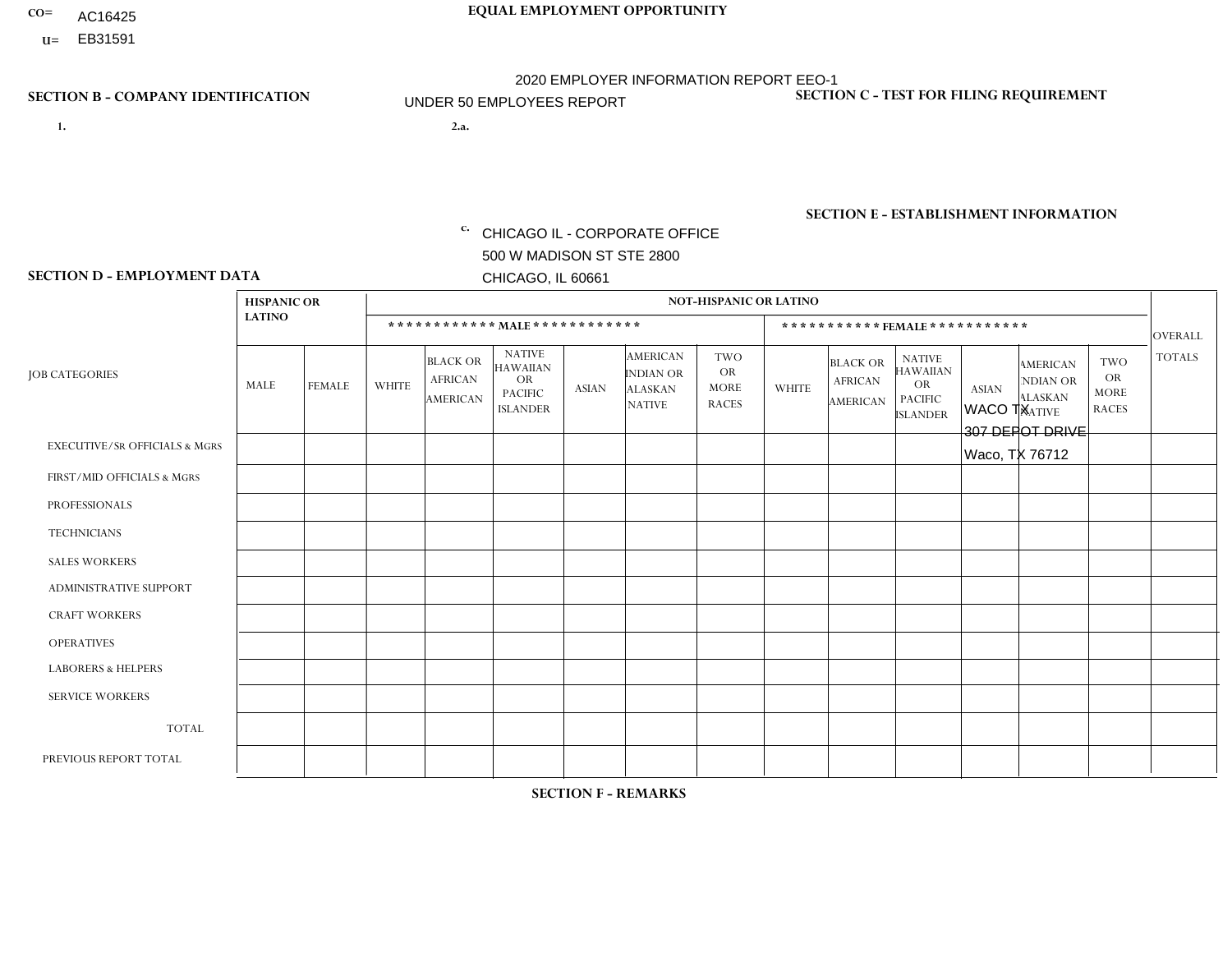- AC16425
- **U=**

- **1. 2.a.** CHICAGO IL CORPORATE OFFICE 500 W MADISON ST STE 2800 CHICAGO, IL 60661
- 2.a. PARKERSBURG WV 3706 CAMDEN AVE Parkersburg, WV 26101

c. EIN= 952920557

## **SECTION B - COMPANY IDENTIFICATION SECTION C - TEST FOR FILING REQUIREMENT**

1- Y 2- Y 3- N DUNS= 000123456

**SECTION E - ESTABLISHMENT INFORMATION c.** NAICS: 423140

### **SECTION D - EMPLOYMENT DATA**

|                                          | <b>HISPANIC OR</b> |                |                |                                                      |                                                                                    |              |                                                                        | <b>NOT-HISPANIC OR LATINO</b>                          |              |                                               |                                                                                    |              |                                                                       |                                                        |                |
|------------------------------------------|--------------------|----------------|----------------|------------------------------------------------------|------------------------------------------------------------------------------------|--------------|------------------------------------------------------------------------|--------------------------------------------------------|--------------|-----------------------------------------------|------------------------------------------------------------------------------------|--------------|-----------------------------------------------------------------------|--------------------------------------------------------|----------------|
|                                          | <b>LATINO</b>      |                |                | ************ MALE ************                       |                                                                                    |              |                                                                        |                                                        |              | ***********FEMALE***********                  |                                                                                    |              |                                                                       |                                                        | <b>OVERALL</b> |
| <b>JOB CATEGORIES</b>                    | MALE               | <b>FEMALE</b>  | <b>WHITE</b>   | <b>BLACK OR</b><br><b>AFRICAN</b><br><b>AMERICAN</b> | <b>NATIVE</b><br><b>HAWAIIAN</b><br><b>OR</b><br><b>PACIFIC</b><br><b>ISLANDER</b> | ASIAN        | <b>AMERICAN</b><br><b>INDIAN OR</b><br><b>ALASKAN</b><br><b>NATIVE</b> | <b>TWO</b><br><b>OR</b><br><b>MORE</b><br><b>RACES</b> | <b>WHITE</b> | <b>BLACK OR</b><br><b>AFRICAN</b><br>AMERICAN | <b>NATIVE</b><br><b>HAWAIIAN</b><br><b>OR</b><br><b>PACIFIC</b><br><b>ISLANDER</b> | <b>ASIAN</b> | <b>AMERICAN</b><br><b>NDIAN OR</b><br><b>ALASKAN</b><br><b>NATIVE</b> | <b>TWO</b><br><b>OR</b><br><b>MORE</b><br><b>RACES</b> | <b>TOTALS</b>  |
| <b>EXECUTIVE/SR OFFICIALS &amp; MGRS</b> | $\Omega$           | $\Omega$       | $\Omega$       | $\mathbf 0$                                          | $\Omega$                                                                           | $\mathbf{0}$ | $\Omega$                                                               | $\Omega$                                               | 0            | $\Omega$                                      | $\Omega$                                                                           | $\Omega$     | $\Omega$                                                              | $\Omega$                                               | $\mathbf{0}$   |
| FIRST/MID OFFICIALS & MGRS               | 0                  | $\Omega$       |                | $\mathbf 0$                                          | $\Omega$                                                                           | $\Omega$     | $\Omega$                                                               | $\Omega$                                               | 0            | $\Omega$                                      | $\Omega$                                                                           | $\Omega$     | $\Omega$                                                              | $\Omega$                                               | $\mathbf{1}$   |
| <b>PROFESSIONALS</b>                     | 0                  | $\overline{0}$ | $\mathbf 0$    | $\mathbf 0$                                          | $\Omega$                                                                           | $\Omega$     | $\Omega$                                                               | $\Omega$                                               | 0            | $\Omega$                                      | $\Omega$                                                                           | $\Omega$     | $\Omega$                                                              | $\Omega$                                               | $\mathbf{0}$   |
| <b>TECHNICIANS</b>                       | 0                  | $\Omega$       | $\Omega$       | $\mathbf 0$                                          | $\Omega$                                                                           | $\Omega$     | $\Omega$                                                               | $\Omega$                                               | $\Omega$     | $\Omega$                                      | $\Omega$                                                                           | $\Omega$     | $\Omega$                                                              | $\Omega$                                               | $\mathbf{0}$   |
| <b>SALES WORKERS</b>                     | 0                  | $\Omega$       | $\overline{c}$ | $\Omega$                                             | $\Omega$                                                                           | $\Omega$     | $\Omega$                                                               | $\Omega$                                               |              | $\Omega$                                      | $\Omega$                                                                           | $\Omega$     | $\Omega$                                                              | $\Omega$                                               | 3              |
| <b>ADMINISTRATIVE SUPPORT</b>            | 0                  | 0              | $\Omega$       | $\mathbf 0$                                          | 0                                                                                  | $\Omega$     | $\Omega$                                                               | $\Omega$                                               | $\Omega$     | $\Omega$                                      | $\Omega$                                                                           | $\mathbf{0}$ | $\mathbf{0}$                                                          | $\mathbf 0$                                            | $\mathbf 0$    |
| <b>CRAFT WORKERS</b>                     | 0                  | $\Omega$       | $\Omega$       | $\mathbf 0$                                          | $\Omega$                                                                           | $\Omega$     | $\Omega$                                                               | $\Omega$                                               | 0            | $\Omega$                                      | $\Omega$                                                                           | $\Omega$     | $\Omega$                                                              | $\Omega$                                               | $\Omega$       |
| <b>OPERATIVES</b>                        | 0                  | $\Omega$       | 8              | $\mathbf 0$                                          | $\Omega$                                                                           | $\Omega$     | $\Omega$                                                               | $\Omega$                                               | $\Omega$     | $\Omega$                                      | $\Omega$                                                                           | $\Omega$     | $\Omega$                                                              | $\Omega$                                               | 8              |
| <b>LABORERS &amp; HELPERS</b>            | 0                  | $\Omega$       | -1             | $\mathbf 0$                                          | $\Omega$                                                                           | $\Omega$     | $\Omega$                                                               | $\Omega$                                               | $\Omega$     | $\Omega$                                      | $\Omega$                                                                           | $\Omega$     | $\Omega$                                                              | $\mathbf 0$                                            | $\mathbf{1}$   |
| <b>SERVICE WORKERS</b>                   | 0                  | $\Omega$       | $\Omega$       | 0                                                    | 0                                                                                  | $\Omega$     | $\Omega$                                                               | $\Omega$                                               | $\Omega$     | $\Omega$                                      | $\Omega$                                                                           | $\Omega$     | $\Omega$                                                              | $\mathbf 0$                                            | $\overline{0}$ |
| <b>TOTAL</b>                             | $\mathbf 0$        | 0              | 12             | 0                                                    | 0                                                                                  | $\mathbf 0$  | $\Omega$                                                               | $\Omega$                                               |              | $\Omega$                                      | $\Omega$                                                                           | $\mathbf 0$  | 0                                                                     | $\mathbf 0$                                            | 13             |
| PREVIOUS REPORT TOTAL                    | 0                  | $\Omega$       | 17             | $\mathbf 0$                                          | $\Omega$                                                                           | $\mathbf{0}$ | $\Omega$                                                               | $\Omega$                                               |              | $\Omega$                                      | $\Omega$                                                                           | $\Omega$     | $\Omega$                                                              | $\mathbf 0$                                            | 18             |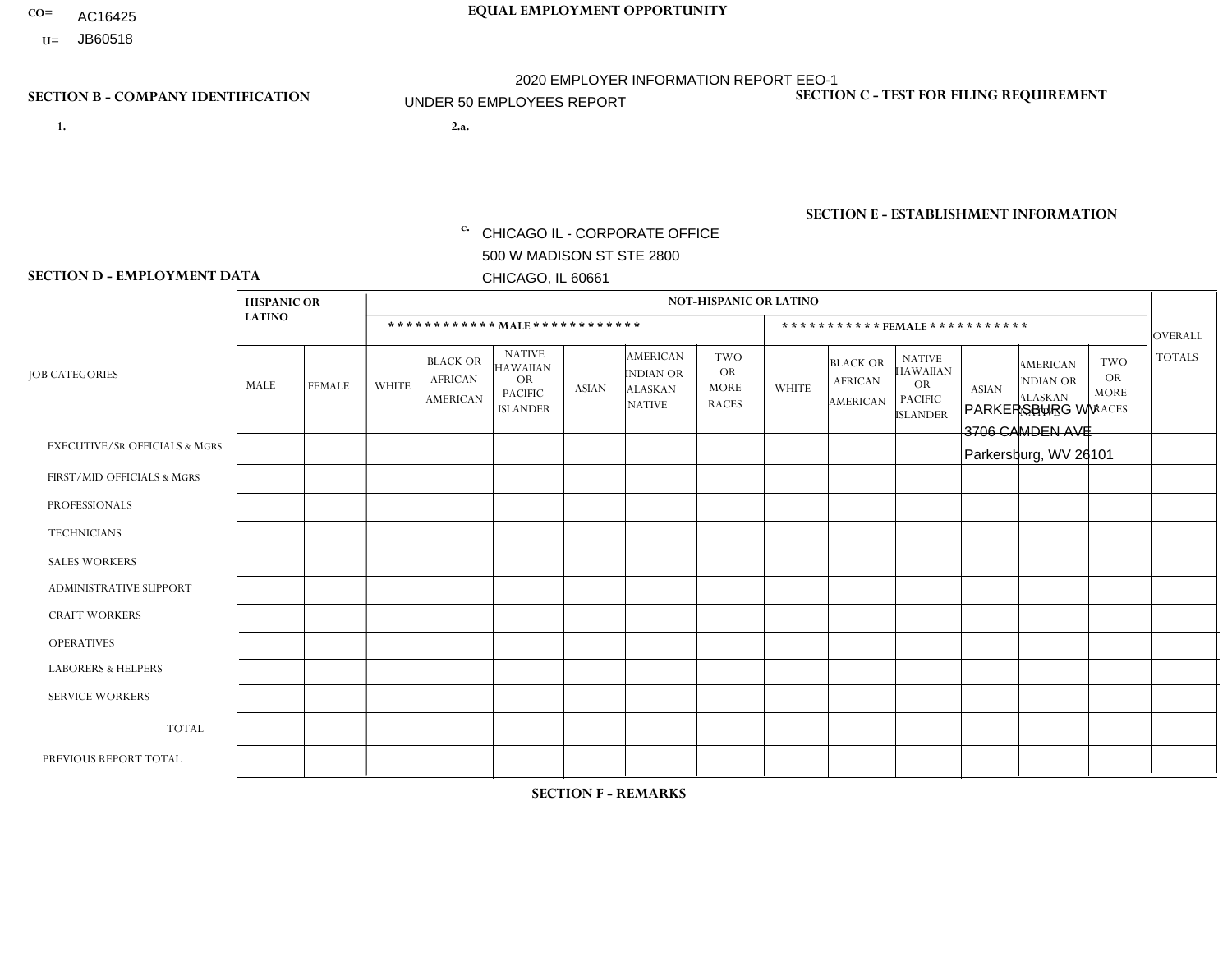- AC16425
- **U=**

- **1. 2.a.** CHICAGO IL CORPORATE OFFICE 500 W MADISON ST STE 2800 CHICAGO, IL 60661
- 2.a. SUN VALLEY CA 11651 SHELDON STREET Sun Valley, CA 91352

EIN= 364261867

## **SECTION B - COMPANY IDENTIFICATION SECTION C - TEST FOR FILING REQUIREMENT**

1- Y 2- Y 3- N DUNS= 000123456

**SECTION E - ESTABLISHMENT INFORMATION c.** NAICS: 423140

### **SECTION D - EMPLOYMENT DATA**

|                                          | <b>HISPANIC OR</b> |               |              |                                                      |                                                                                    |              |                                                                        | <b>NOT-HISPANIC OR LATINO</b>                          |              |                                               |                                                                                    |              |                                                                       |                                                        |                |
|------------------------------------------|--------------------|---------------|--------------|------------------------------------------------------|------------------------------------------------------------------------------------|--------------|------------------------------------------------------------------------|--------------------------------------------------------|--------------|-----------------------------------------------|------------------------------------------------------------------------------------|--------------|-----------------------------------------------------------------------|--------------------------------------------------------|----------------|
|                                          | <b>LATINO</b>      |               |              | ************ MAIE************                        |                                                                                    |              |                                                                        |                                                        |              |                                               | ***********FEMALE ***********                                                      |              |                                                                       |                                                        | <b>OVERALL</b> |
| <b>JOB CATEGORIES</b>                    | <b>MALE</b>        | <b>FEMALE</b> | <b>WHITE</b> | <b>BLACK OR</b><br><b>AFRICAN</b><br><b>AMERICAN</b> | <b>NATIVE</b><br><b>HAWAIIAN</b><br><b>OR</b><br><b>PACIFIC</b><br><b>ISLANDER</b> | <b>ASIAN</b> | <b>AMERICAN</b><br><b>INDIAN OR</b><br><b>ALASKAN</b><br><b>NATIVE</b> | <b>TWO</b><br><b>OR</b><br><b>MORE</b><br><b>RACES</b> | <b>WHITE</b> | <b>BLACK OR</b><br><b>AFRICAN</b><br>AMERICAN | <b>NATIVE</b><br><b>HAWAIIAN</b><br><b>OR</b><br><b>PACIFIC</b><br><b>ISLANDER</b> | <b>ASIAN</b> | <b>AMERICAN</b><br><b>NDIAN OR</b><br><b>ALASKAN</b><br><b>NATIVE</b> | <b>TWO</b><br><b>OR</b><br><b>MORE</b><br><b>RACES</b> | <b>TOTALS</b>  |
| <b>EXECUTIVE/SR OFFICIALS &amp; MGRS</b> | $\Omega$           | $\Omega$      | $\Omega$     | $\mathbf 0$                                          | $\Omega$                                                                           | $\Omega$     | $\Omega$                                                               | $\Omega$                                               | $\Omega$     | $\Omega$                                      | $\mathbf{0}$                                                                       | $\Omega$     | $\Omega$                                                              | $\Omega$                                               | $\mathbf 0$    |
| FIRST/MID OFFICIALS & MGRS               | $\Omega$           | $\Omega$      | $\Omega$     | $\Omega$                                             | 0                                                                                  | $\Omega$     | $\Omega$                                                               | $\Omega$                                               | $\Omega$     | $\Omega$                                      | $\Omega$                                                                           | $\Omega$     | $\Omega$                                                              | $\mathbf{0}$                                           | $\mathbf 0$    |
| <b>PROFESSIONALS</b>                     | $\Omega$           | $\Omega$      | $\Omega$     | $\Omega$                                             | $\Omega$                                                                           | $\Omega$     | $\Omega$                                                               | $\Omega$                                               | $\Omega$     | $\Omega$                                      | $\Omega$                                                                           | $\Omega$     | $\Omega$                                                              | $\Omega$                                               | $\mathbf 0$    |
| <b>TECHNICIANS</b>                       | $\Omega$           | $\mathbf 0$   | $\Omega$     | $\mathbf 0$                                          | 0                                                                                  | $\Omega$     | $\Omega$                                                               | $\Omega$                                               | $\mathbf{0}$ | $\Omega$                                      | $\Omega$                                                                           | $\Omega$     | $\Omega$                                                              | $\Omega$                                               | $\mathbf 0$    |
| <b>SALES WORKERS</b>                     | $\Omega$           | $\Omega$      | $\Omega$     | $\Omega$                                             | $\Omega$                                                                           | $\Omega$     | $\Omega$                                                               | $\Omega$                                               | $\Omega$     | $\Omega$                                      | $\Omega$                                                                           | $\Omega$     | $\Omega$                                                              | $\mathbf{0}$                                           | $\mathbf 0$    |
| <b>ADMINISTRATIVE SUPPORT</b>            | 1                  | $\Omega$      | $\Omega$     | $\Omega$                                             | $\Omega$                                                                           | $\Omega$     | $\Omega$                                                               | $\Omega$                                               | $\Omega$     | $\Omega$                                      | $\Omega$                                                                           | $\Omega$     | $\Omega$                                                              | $\Omega$                                               | $\mathbf{1}$   |
| <b>CRAFT WORKERS</b>                     | 0                  | $\Omega$      | $\mathbf 0$  | $\mathbf 0$                                          | $\Omega$                                                                           | $\Omega$     | $\Omega$                                                               | $\Omega$                                               | $\Omega$     | $\Omega$                                      | $\Omega$                                                                           | $\Omega$     | $\Omega$                                                              | $\Omega$                                               | $\mathbf 0$    |
| <b>OPERATIVES</b>                        | $\Omega$           | $\Omega$      | $\Omega$     | $\mathbf 0$                                          | $\Omega$                                                                           | $\Omega$     | $\overline{0}$                                                         | $\Omega$                                               | $\Omega$     | $\Omega$                                      | $\mathbf{0}$                                                                       | $\Omega$     | $\Omega$                                                              | $\Omega$                                               | $\mathbf 0$    |
| <b>LABORERS &amp; HELPERS</b>            | 0                  | $\Omega$      | $\Omega$     | $\mathbf 0$                                          | 0                                                                                  | $\Omega$     | $\Omega$                                                               | $\Omega$                                               | $\Omega$     | $\Omega$                                      | $\Omega$                                                                           | $\Omega$     | $\Omega$                                                              | $\Omega$                                               | 0              |
| <b>SERVICE WORKERS</b>                   | $\Omega$           | $\mathbf 0$   | 0            | $\mathbf 0$                                          | $\mathbf 0$                                                                        | $\mathbf 0$  | $\Omega$                                                               | $\Omega$                                               | $\Omega$     | $\Omega$                                      | $\Omega$                                                                           | $\mathbf 0$  | $\Omega$                                                              | $\mathbf 0$                                            | 0              |
| <b>TOTAL</b>                             | 1                  | $\mathbf 0$   | 0            | $\mathbf 0$                                          | 0                                                                                  | $\mathbf 0$  | $\Omega$                                                               | $\Omega$                                               | $\Omega$     | $\Omega$                                      | $\Omega$                                                                           | $\Omega$     | $\Omega$                                                              | $\mathbf 0$                                            | $\mathbf{1}$   |
| PREVIOUS REPORT TOTAL                    |                    | $\mathbf 0$   | $\Omega$     | $\mathbf 0$                                          | 0                                                                                  | $\Omega$     | $\Omega$                                                               | $\Omega$                                               | $\Omega$     | $\Omega$                                      | $\mathbf{0}$                                                                       | $\Omega$     | $\Omega$                                                              | $\mathbf 0$                                            | $\mathbf{1}$   |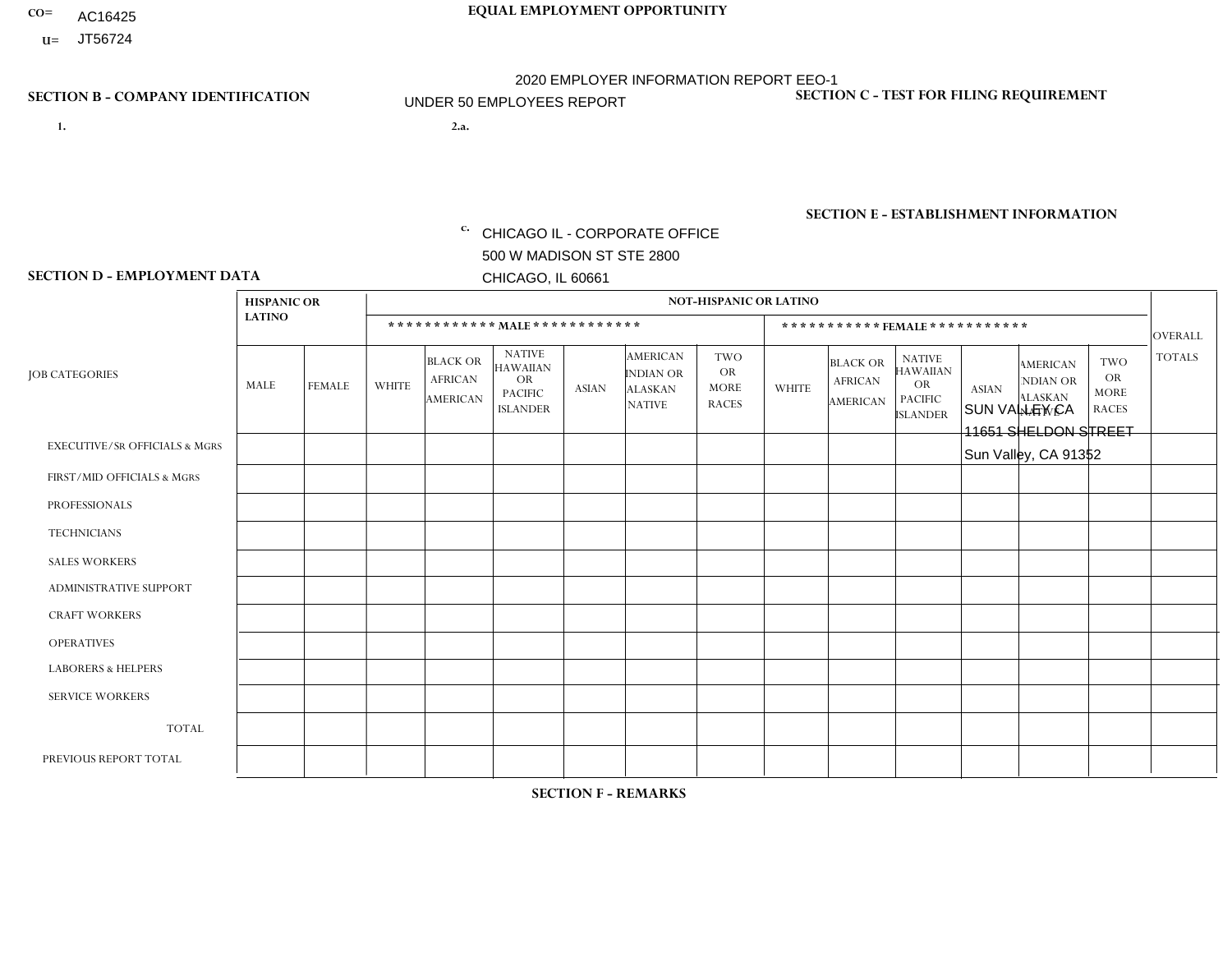- AC16425
- **U=**

**1. 2.a.** CHICAGO IL - CORPORATE OFFICE 500 W MADISON ST STE 2800 CHICAGO, IL 60661

2.a. PHILADELPHIA PA - APO 3250 S 76TH STREET SUITE 500 Philadelphia, PA 19153

EIN= 952920557

## **SECTION B - COMPANY IDENTIFICATION SECTION C - TEST FOR FILING REQUIREMENT**

1- Y 2- Y 3- N DUNS= 000123456

**SECTION E - ESTABLISHMENT INFORMATION c.** NAICS: 423140

### **SECTION D - EMPLOYMENT DATA**

|                                          | <b>HISPANIC OR</b> |                |              |                                                      |                                                                                    |              |                                                                        | <b>NOT-HISPANIC OR LATINO</b>                          |              |                                               |                                                                                    |              |                                                                       |                                                        |                |
|------------------------------------------|--------------------|----------------|--------------|------------------------------------------------------|------------------------------------------------------------------------------------|--------------|------------------------------------------------------------------------|--------------------------------------------------------|--------------|-----------------------------------------------|------------------------------------------------------------------------------------|--------------|-----------------------------------------------------------------------|--------------------------------------------------------|----------------|
|                                          | <b>LATINO</b>      |                |              |                                                      | ************ MALE ************                                                     |              |                                                                        |                                                        |              |                                               | ***********FEMALE***********                                                       |              |                                                                       |                                                        | <b>OVERALL</b> |
| <b>JOB CATEGORIES</b>                    | MALE               | <b>FEMALE</b>  | <b>WHITE</b> | <b>BLACK OR</b><br><b>AFRICAN</b><br><b>AMERICAN</b> | <b>NATIVE</b><br><b>HAWAIIAN</b><br><b>OR</b><br><b>PACIFIC</b><br><b>ISLANDER</b> | <b>ASIAN</b> | <b>AMERICAN</b><br><b>INDIAN OR</b><br><b>ALASKAN</b><br><b>NATIVE</b> | <b>TWO</b><br><b>OR</b><br><b>MORE</b><br><b>RACES</b> | <b>WHITE</b> | <b>BLACK OR</b><br><b>AFRICAN</b><br>AMERICAN | <b>NATIVE</b><br><b>HAWAIIAN</b><br><b>OR</b><br><b>PACIFIC</b><br><b>ISLANDER</b> | <b>ASIAN</b> | <b>AMERICAN</b><br><b>NDIAN OR</b><br><b>ALASKAN</b><br><b>NATIVE</b> | <b>TWO</b><br><b>OR</b><br><b>MORE</b><br><b>RACES</b> | <b>TOTALS</b>  |
| <b>EXECUTIVE/SR OFFICIALS &amp; MGRS</b> | $\mathbf 0$        | 0              | $\mathbf 0$  | 0                                                    | $\mathbf 0$                                                                        | $\Omega$     | $\Omega$                                                               | $\mathbf 0$                                            | 0            | $\mathbf 0$                                   | $\mathbf 0$                                                                        | $\mathbf 0$  | $\mathbf 0$                                                           | $\mathbf 0$                                            | $\mathbf 0$    |
| FIRST/MID OFFICIALS & MGRS               | 2                  | $\mathbf 0$    | $\mathbf 0$  | 0                                                    | $\Omega$                                                                           | $\Omega$     | $\Omega$                                                               | $\Omega$                                               | $\Omega$     | $\Omega$                                      | $\Omega$                                                                           | $\Omega$     | $\Omega$                                                              | $\Omega$                                               | 2              |
| <b>PROFESSIONALS</b>                     | $\mathbf 0$        | $\mathbf 0$    | $\mathbf 0$  | $\mathbf 0$                                          | $\Omega$                                                                           | $\Omega$     | $\Omega$                                                               | $\Omega$                                               | $\Omega$     | $\Omega$                                      | $\Omega$                                                                           | $\Omega$     | $\Omega$                                                              | $\Omega$                                               | $\mathbf 0$    |
| <b>TECHNICIANS</b>                       | $\mathbf 0$        | $\mathbf 0$    | $\mathbf 0$  | $\mathbf 0$                                          | $\Omega$                                                                           | $\Omega$     | $\Omega$                                                               | $\Omega$                                               | $\Omega$     | $\Omega$                                      | $\Omega$                                                                           | $\Omega$     | $\Omega$                                                              | $\Omega$                                               | $\mathbf 0$    |
| <b>SALES WORKERS</b>                     |                    | $\mathbf{1}$   | $\mathbf 0$  | $\mathbf 0$                                          | $\Omega$                                                                           | $\Omega$     | $\Omega$                                                               | $\mathbf 0$                                            | $\mathbf{0}$ | 0                                             | $\Omega$                                                                           | $\Omega$     | $\Omega$                                                              | $\mathbf 0$                                            | $\overline{2}$ |
| <b>ADMINISTRATIVE SUPPORT</b>            |                    | $\mathbf 0$    | $\mathbf 0$  | 0                                                    | $\Omega$                                                                           | $\Omega$     | $\Omega$                                                               | $\Omega$                                               | $\Omega$     | $\Omega$                                      | $\Omega$                                                                           | $\Omega$     | $\Omega$                                                              | $\Omega$                                               | $\mathbf{1}$   |
| <b>CRAFT WORKERS</b>                     | $\mathbf 0$        | $\mathbf 0$    | $\mathbf 0$  | $\mathbf 0$                                          | $\Omega$                                                                           | $\Omega$     | $\Omega$                                                               | $\Omega$                                               | $\Omega$     | $\Omega$                                      | $\Omega$                                                                           | $\Omega$     | $\Omega$                                                              | $\mathbf 0$                                            | $\mathbf 0$    |
| <b>OPERATIVES</b>                        | 0                  | $\mathbf 0$    | $\mathbf 0$  | $\mathbf 0$                                          | $\Omega$                                                                           | $\Omega$     | $\Omega$                                                               | $\Omega$                                               | $\Omega$     | $\Omega$                                      | $\Omega$                                                                           | $\Omega$     | $\Omega$                                                              | $\Omega$                                               | $\mathbf 0$    |
| <b>LABORERS &amp; HELPERS</b>            | $\overline{2}$     | $\mathbf{0}$   | $\mathbf{1}$ | 0                                                    | $\mathbf 0$                                                                        | $\mathbf 0$  | $\Omega$                                                               | $\Omega$                                               | 0            | 0                                             | $\Omega$                                                                           | $\Omega$     | $\Omega$                                                              | $\Omega$                                               | 3              |
| <b>SERVICE WORKERS</b>                   | $\mathbf 0$        | $\mathbf 0$    | $\mathbf 0$  | $\mathbf 0$                                          | $\Omega$                                                                           | $\Omega$     | $\Omega$                                                               | $\Omega$                                               | $\Omega$     | $\Omega$                                      | $\Omega$                                                                           | $\Omega$     | $\Omega$                                                              | $\Omega$                                               | $\mathbf 0$    |
| <b>TOTAL</b>                             | 6                  | $\overline{1}$ | $\mathbf{1}$ | $\mathbf 0$                                          | $\mathbf 0$                                                                        | $\Omega$     | $\Omega$                                                               | $\mathbf 0$                                            | 0            | $\mathbf 0$                                   | $\Omega$                                                                           | $\Omega$     | 0                                                                     | $\mathbf 0$                                            | 8              |
| PREVIOUS REPORT TOTAL                    | 6                  | $\mathbf{0}$   | $\mathbf 0$  | $\mathbf 0$                                          | $\Omega$                                                                           | $\Omega$     | $\Omega$                                                               | $\Omega$                                               | 0            | 0                                             | 0                                                                                  | $\mathbf 0$  | 0                                                                     | 0                                                      | 6              |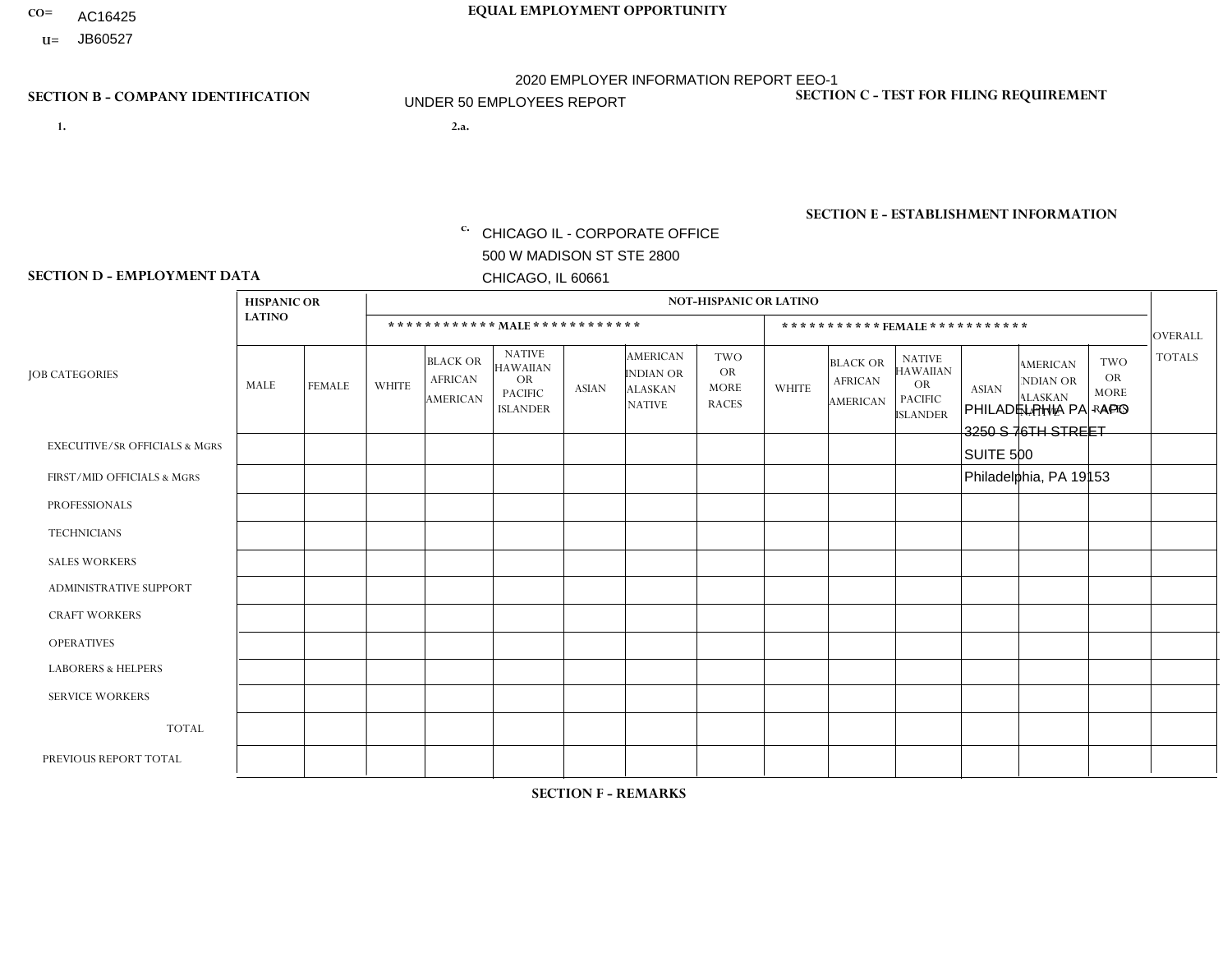- AC16425
- **U=**

- **1. 2.a.** CHICAGO IL CORPORATE OFFICE 500 W MADISON ST STE 2800 CHICAGO, IL 60661
- 2.a. MEMPHIS TN SELF SERVICE 966 WEST MITCHELL ROAD Memphis, TN 38109

c. EIN= 952920557

## **SECTION B - COMPANY IDENTIFICATION SECTION C - TEST FOR FILING REQUIREMENT**

1- Y 2- Y 3- N DUNS= 000123456

**SECTION E - ESTABLISHMENT INFORMATION c.** NAICS: 423140

### **SECTION D - EMPLOYMENT DATA**

|                                          | <b>HISPANIC OR</b> |               |                |                                                      |                                                                             |              |                                                                 | <b>NOT-HISPANIC OR LATINO</b>                          |              |                                                      |                                                                                    |              |                                                                       |                                                        |                |
|------------------------------------------|--------------------|---------------|----------------|------------------------------------------------------|-----------------------------------------------------------------------------|--------------|-----------------------------------------------------------------|--------------------------------------------------------|--------------|------------------------------------------------------|------------------------------------------------------------------------------------|--------------|-----------------------------------------------------------------------|--------------------------------------------------------|----------------|
|                                          | <b>LATINO</b>      |               |                |                                                      | ************ MALE************                                               |              |                                                                 |                                                        |              |                                                      | *********** FEMALE ***********                                                     |              |                                                                       |                                                        | <b>OVERALL</b> |
| <b>JOB CATEGORIES</b>                    | MALE               | <b>FEMALE</b> | <b>WHITE</b>   | <b>BLACK OR</b><br><b>AFRICAN</b><br><b>AMERICAN</b> | <b>NATIVE</b><br><b>HAWAIIAN</b><br>OR<br><b>PACIFIC</b><br><b>ISLANDER</b> | <b>ASIAN</b> | <b>AMERICAN</b><br>INDIAN OR<br><b>ALASKAN</b><br><b>NATIVE</b> | <b>TWO</b><br><b>OR</b><br><b>MORE</b><br><b>RACES</b> | <b>WHITE</b> | <b>BLACK OR</b><br><b>AFRICAN</b><br><b>AMERICAN</b> | <b>NATIVE</b><br><b>HAWAIIAN</b><br><b>OR</b><br><b>PACIFIC</b><br><b>ISLANDER</b> | <b>ASIAN</b> | <b>AMERICAN</b><br><b>NDIAN OR</b><br><b>ALASKAN</b><br><b>NATIVE</b> | <b>TWO</b><br><b>OR</b><br><b>MORE</b><br><b>RACES</b> | <b>TOTALS</b>  |
| <b>EXECUTIVE/SR OFFICIALS &amp; MGRS</b> | $\Omega$           | $\mathbf 0$   | $\mathbf 0$    | $\mathbf 0$                                          | $\mathbf 0$                                                                 | $\mathbf 0$  | $\Omega$                                                        | $\Omega$                                               | $\Omega$     | $\Omega$                                             | $\Omega$                                                                           | $\mathbf 0$  | $\Omega$                                                              | $\Omega$                                               | $\mathbf 0$    |
| FIRST/MID OFFICIALS & MGRS               | 0                  | $\mathbf{0}$  | 1              | $\mathbf 0$                                          | $\mathbf 0$                                                                 | $\mathbf 0$  | $\Omega$                                                        | $\Omega$                                               | $\Omega$     | $\Omega$                                             | $\Omega$                                                                           | $\Omega$     | $\mathbf{0}$                                                          | 0                                                      | $\overline{1}$ |
| <b>PROFESSIONALS</b>                     | 0                  | $\Omega$      | $\mathbf 0$    | $\mathbf 0$                                          | $\Omega$                                                                    | $\Omega$     | $\Omega$                                                        | $\Omega$                                               | $\Omega$     | $\overline{2}$                                       | $\Omega$                                                                           | $\Omega$     | $\Omega$                                                              | $\mathbf{0}$                                           | 2              |
| <b>TECHNICIANS</b>                       | 0                  | $\mathbf{0}$  | $\mathbf 0$    | $\mathbf 0$                                          | $\mathbf 0$                                                                 | $\mathbf{0}$ | $\Omega$                                                        | $\Omega$                                               | $\Omega$     | $\Omega$                                             | $\Omega$                                                                           | $\mathbf 0$  | $\Omega$                                                              | $\mathbf{0}$                                           | $\mathbf 0$    |
| <b>SALES WORKERS</b>                     | $\Omega$           | $\mathbf 0$   | $\mathbf 0$    | $\mathbf 0$                                          | $\mathbf 0$                                                                 | $\Omega$     | $\Omega$                                                        | $\Omega$                                               | $\Omega$     | $\Omega$                                             | $\mathbf{0}$                                                                       | $\Omega$     | $\mathbf{0}$                                                          | $\Omega$                                               | $\mathbf 0$    |
| <b>ADMINISTRATIVE SUPPORT</b>            | 0                  | $\mathbf 0$   | 1              | $\overline{4}$                                       | $\mathbf 0$                                                                 | $\mathbf 0$  | $\Omega$                                                        | $\Omega$                                               | $\Omega$     | 1                                                    | $\Omega$                                                                           | $\mathbf{0}$ | $\Omega$                                                              | $\mathbf 0$                                            | 6              |
| <b>CRAFT WORKERS</b>                     | 0                  | $\Omega$      | $\mathbf 0$    | $\mathbf 0$                                          | $\Omega$                                                                    | $\Omega$     | $\Omega$                                                        | $\Omega$                                               | $\Omega$     | $\Omega$                                             | $\Omega$                                                                           | $\Omega$     | $\Omega$                                                              | $\mathbf{0}$                                           | $\Omega$       |
| <b>OPERATIVES</b>                        | $\overline{2}$     | $\Omega$      | $\mathbf 0$    | $\overline{7}$                                       | $\mathbf 0$                                                                 | $\Omega$     | $\Omega$                                                        | $\Omega$                                               | $\Omega$     | $\Omega$                                             | $\Omega$                                                                           | $\Omega$     | $\Omega$                                                              | $\Omega$                                               | 9              |
| <b>LABORERS &amp; HELPERS</b>            | 0                  | $\Omega$      | $\mathbf 0$    | $\mathbf{1}$                                         | $\mathbf 0$                                                                 | $\Omega$     | $\Omega$                                                        | $\Omega$                                               | $\Omega$     | $\Omega$                                             | $\mathbf{0}$                                                                       | $\mathbf{0}$ | $\Omega$                                                              | $\Omega$                                               | $\mathbf 1$    |
| <b>SERVICE WORKERS</b>                   | 0                  | $\mathbf 0$   | $\mathbf 0$    | $\mathbf 0$                                          | $\mathbf 0$                                                                 | $\mathbf 0$  | $\Omega$                                                        | $\Omega$                                               | $\Omega$     | $\Omega$                                             | $\Omega$                                                                           | $\Omega$     | $\mathbf 0$                                                           | $\mathbf 0$                                            | $\mathbf{0}$   |
| <b>TOTAL</b>                             | $\overline{2}$     | $\mathbf 0$   | $\overline{2}$ | 12                                                   | $\mathbf 0$                                                                 | $\mathbf 0$  | $\Omega$                                                        | $\Omega$                                               | $\Omega$     | 3                                                    | $\Omega$                                                                           | $\Omega$     | $\Omega$                                                              | $\Omega$                                               | 19             |
| PREVIOUS REPORT TOTAL                    | $\overline{2}$     | $\mathbf 0$   | $\overline{c}$ | 8                                                    | $\mathbf 0$                                                                 | $\Omega$     | $\Omega$                                                        | $\Omega$                                               | $\Omega$     | $\overline{2}$                                       | $\Omega$                                                                           | $\Omega$     | $\mathbf{0}$                                                          | $\Omega$                                               | 14             |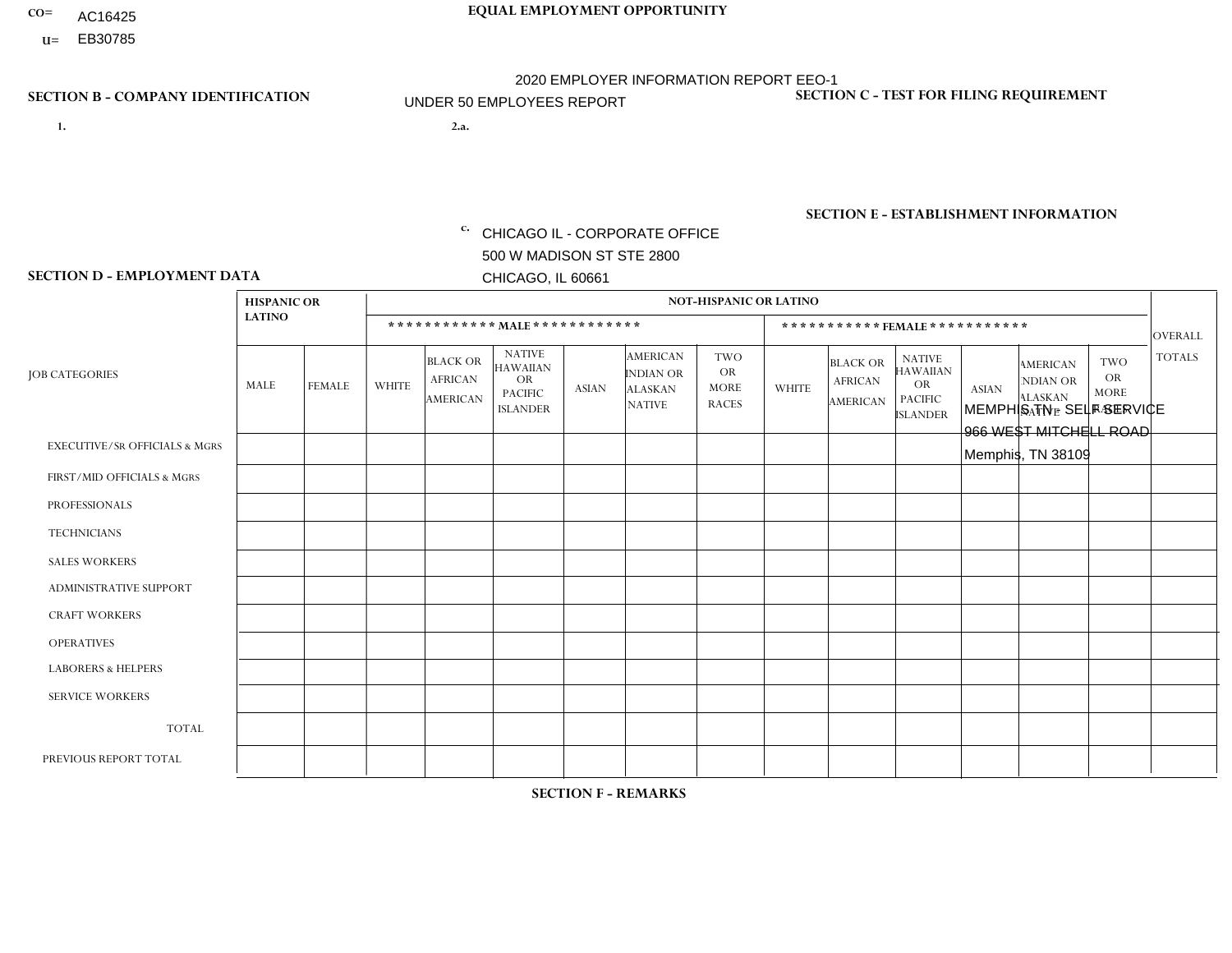- AC16425
- **U=**

**1. 2.a.** CHICAGO IL - CORPORATE OFFICE 500 W MADISON ST STE 2800 CHICAGO, IL 60661

2.a. PORT ALLEN LA -BATON ROUGE 1944 COMMERCIAL DRIVE Port Allen, LA 70767

EIN= 952920557

## **SECTION B - COMPANY IDENTIFICATION SECTION C - TEST FOR FILING REQUIREMENT**

1- Y 2- Y 3- N DUNS= 000123456

**SECTION E - ESTABLISHMENT INFORMATION c.** NAICS: 423140

### **SECTION D - EMPLOYMENT DATA**

|                                          | <b>HISPANIC OR</b> |               |                |                                                      |                                                                                    |              |                                                                 | <b>NOT-HISPANIC OR LATINO</b>                          |                         |                                               |                                                                                    |              |                                                                |                                                        |                |
|------------------------------------------|--------------------|---------------|----------------|------------------------------------------------------|------------------------------------------------------------------------------------|--------------|-----------------------------------------------------------------|--------------------------------------------------------|-------------------------|-----------------------------------------------|------------------------------------------------------------------------------------|--------------|----------------------------------------------------------------|--------------------------------------------------------|----------------|
|                                          | <b>LATINO</b>      |               |                |                                                      | ************ MALE ************                                                     |              |                                                                 |                                                        |                         | ***********FEMALE***********                  |                                                                                    |              |                                                                |                                                        | <b>OVERALL</b> |
| <b>JOB CATEGORIES</b>                    | MALE               | <b>FEMALE</b> | <b>WHITE</b>   | <b>BLACK OR</b><br><b>AFRICAN</b><br><b>AMERICAN</b> | <b>NATIVE</b><br><b>HAWAIIAN</b><br><b>OR</b><br><b>PACIFIC</b><br><b>ISLANDER</b> | <b>ASIAN</b> | <b>AMERICAN</b><br>INDIAN OR<br><b>ALASKAN</b><br><b>NATIVE</b> | <b>TWO</b><br><b>OR</b><br><b>MORE</b><br><b>RACES</b> | <b>WHITE</b>            | <b>BLACK OR</b><br><b>AFRICAN</b><br>AMERICAN | <b>NATIVE</b><br><b>HAWAIIAN</b><br><b>OR</b><br><b>PACIFIC</b><br><b>ISLANDER</b> | <b>ASIAN</b> | <b>AMERICAN</b><br>NDIAN OR<br><b>ALASKAN</b><br><b>NATIVE</b> | <b>TWO</b><br><b>OR</b><br><b>MORE</b><br><b>RACES</b> | <b>TOTALS</b>  |
| <b>EXECUTIVE/SR OFFICIALS &amp; MGRS</b> | $\Omega$           | $\Omega$      | $\Omega$       | $\Omega$                                             | $\Omega$                                                                           | $\mathbf{0}$ | $\Omega$                                                        | $\Omega$                                               | 0                       | $\Omega$                                      | $\Omega$                                                                           | $\Omega$     | $\Omega$                                                       | $\Omega$                                               | $\Omega$       |
| FIRST/MID OFFICIALS & MGRS               | 0                  | $\Omega$      | $\overline{c}$ | $\overline{1}$                                       | $\Omega$                                                                           | $\mathbf{0}$ | $\mathbf{0}$                                                    | $\Omega$                                               | 0                       | $\Omega$                                      | $\Omega$                                                                           | $\Omega$     | $\Omega$                                                       | $\Omega$                                               | 3              |
| <b>PROFESSIONALS</b>                     | 0                  | $\Omega$      | $\overline{1}$ | $\mathbf 0$                                          | $\Omega$                                                                           | $\Omega$     | $\Omega$                                                        | $\Omega$                                               | 0                       | $\Omega$                                      | $\Omega$                                                                           | $\Omega$     | $\Omega$                                                       | $\mathbf{0}$                                           | $\mathbf{1}$   |
| <b>TECHNICIANS</b>                       | 0                  | $\mathbf 0$   | $\Omega$       | $\mathbf 0$                                          | $\mathbf 0$                                                                        | $\Omega$     | $\Omega$                                                        | $\Omega$                                               | $\Omega$                | $\Omega$                                      | $\Omega$                                                                           | $\mathbf 0$  | $\mathbf 0$                                                    | $\mathbf 0$                                            | $\mathbf 0$    |
| <b>SALES WORKERS</b>                     | $\Omega$           | $\Omega$      | 8              | 9                                                    | $\Omega$                                                                           | $\Omega$     | -1                                                              | $\overline{2}$                                         | 3                       | $\Omega$                                      | $\Omega$                                                                           | $\Omega$     | $\Omega$                                                       | $\Omega$                                               | 23             |
| <b>ADMINISTRATIVE SUPPORT</b>            | 0                  | $\Omega$      | $\Omega$       | $\mathbf 0$                                          | $\Omega$                                                                           | $\mathbf{0}$ | $\mathbf{0}$                                                    | $\Omega$                                               | $\overline{2}$          | $\Omega$                                      | $\Omega$                                                                           | $\Omega$     | $\mathbf{0}$                                                   | $\Omega$                                               | 2              |
| <b>CRAFT WORKERS</b>                     | 0                  | $\Omega$      | $\Omega$       | $\mathbf 0$                                          | $\Omega$                                                                           | $\Omega$     | $\Omega$                                                        | $\Omega$                                               | 0                       | $\Omega$                                      | $\Omega$                                                                           | $\mathbf{0}$ | $\Omega$                                                       | $\mathbf{0}$                                           | $\Omega$       |
| <b>OPERATIVES</b>                        | 0                  | $\Omega$      | 1              | 5                                                    | $\Omega$                                                                           | $\Omega$     | $\Omega$                                                        |                                                        | 0                       |                                               | $\Omega$                                                                           | $\mathbf 0$  | $\mathbf 0$                                                    | $\mathbf 0$                                            | 8              |
| <b>LABORERS &amp; HELPERS</b>            | 0                  | $\Omega$      | 3              | 5                                                    | $\Omega$                                                                           | $\Omega$     | $\Omega$                                                        |                                                        | $\overline{\mathbf{A}}$ | $\blacktriangleleft$                          | $\Omega$                                                                           | $\mathbf{0}$ | $\Omega$                                                       | $\mathbf{0}$                                           | 11             |
| <b>SERVICE WORKERS</b>                   | 0                  | $\Omega$      | $\Omega$       | $\mathbf 0$                                          | 0                                                                                  | $\Omega$     | $\mathbf{0}$                                                    | $\Omega$                                               | $\Omega$                | $\Omega$                                      | $\Omega$                                                                           | 0            | $\Omega$                                                       | $\mathbf 0$                                            | 0              |
| <b>TOTAL</b>                             | $\mathbf 0$        | $\mathbf 0$   | 15             | 20                                                   | $\mathbf{0}$                                                                       | $\mathbf 0$  | -1                                                              | 4                                                      | 6                       | $\overline{2}$                                | $\Omega$                                                                           | $\mathbf 0$  | 0                                                              | $\mathbf 0$                                            | 48             |
| PREVIOUS REPORT TOTAL                    | 0                  | $\Omega$      | 13             | 23                                                   | $\mathbf 0$                                                                        | $\Omega$     | $\Omega$                                                        | 3                                                      | $\overline{7}$          | 5                                             | $\Omega$                                                                           | $\Omega$     | $\Omega$                                                       | $\mathbf 0$                                            | 51             |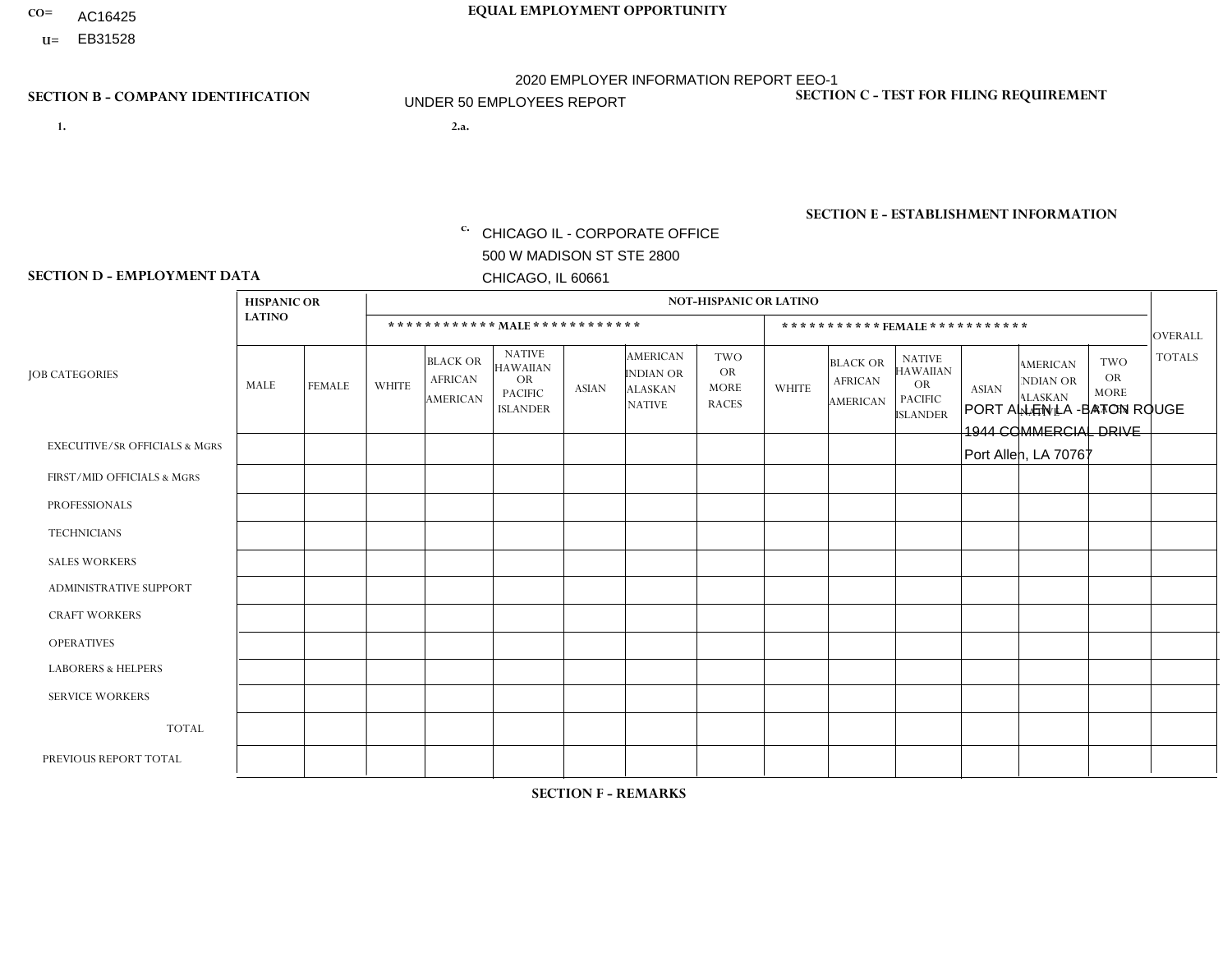- AC16425
- **U=**

- **1. 2.a.** CHICAGO IL CORPORATE OFFICE 500 W MADISON ST STE 2800 CHICAGO, IL 60661
- 2.a. DALLAS TX GREENLEAF 5311 SOUTH LAMAR STREET Dallas, TX 75215

EIN= 952920557

## **SECTION B - COMPANY IDENTIFICATION SECTION C - TEST FOR FILING REQUIREMENT**

1- Y 2- Y 3- N DUNS= 000123456

**SECTION E - ESTABLISHMENT INFORMATION c.** NAICS: 423140

### **SECTION D - EMPLOYMENT DATA**

|                                          | <b>HISPANIC OR</b>   |               |                |                                                      |                                                                                    |              |                                                                        | <b>NOT-HISPANIC OR LATINO</b>                          |              |                                               |                                                                                    |              |                                                                       |                                                        |                |
|------------------------------------------|----------------------|---------------|----------------|------------------------------------------------------|------------------------------------------------------------------------------------|--------------|------------------------------------------------------------------------|--------------------------------------------------------|--------------|-----------------------------------------------|------------------------------------------------------------------------------------|--------------|-----------------------------------------------------------------------|--------------------------------------------------------|----------------|
|                                          | <b>LATINO</b>        |               |                |                                                      | ************ MAIE************                                                      |              |                                                                        |                                                        |              | ***********FEMALE ***********                 |                                                                                    |              |                                                                       |                                                        | <b>OVERALL</b> |
| <b>JOB CATEGORIES</b>                    | <b>MALE</b>          | <b>FEMALE</b> | <b>WHITE</b>   | <b>BLACK OR</b><br><b>AFRICAN</b><br><b>AMERICAN</b> | <b>NATIVE</b><br><b>HAWAIIAN</b><br><b>OR</b><br><b>PACIFIC</b><br><b>ISLANDER</b> | <b>ASIAN</b> | <b>AMERICAN</b><br><b>INDIAN OR</b><br><b>ALASKAN</b><br><b>NATIVE</b> | <b>TWO</b><br><b>OR</b><br><b>MORE</b><br><b>RACES</b> | <b>WHITE</b> | <b>BLACK OR</b><br><b>AFRICAN</b><br>AMERICAN | <b>NATIVE</b><br><b>HAWAIIAN</b><br><b>OR</b><br><b>PACIFIC</b><br><b>ISLANDER</b> | <b>ASIAN</b> | <b>AMERICAN</b><br><b>NDIAN OR</b><br><b>ALASKAN</b><br><b>NATIVE</b> | <b>TWO</b><br><b>OR</b><br><b>MORE</b><br><b>RACES</b> | <b>TOTALS</b>  |
| <b>EXECUTIVE/SR OFFICIALS &amp; MGRS</b> | $\mathbf{0}$         | $\Omega$      | $\Omega$       | $\Omega$                                             | $\mathbf{0}$                                                                       | $\Omega$     | $\Omega$                                                               | $\Omega$                                               | $\Omega$     | $\Omega$                                      | $\Omega$                                                                           | $\Omega$     | $\Omega$                                                              | $\Omega$                                               | $\mathbf 0$    |
| FIRST/MID OFFICIALS & MGRS               | $\blacktriangleleft$ | $\mathbf 0$   | $\mathbf 0$    | $\mathbf 0$                                          | $\mathbf{0}$                                                                       | $\mathbf{0}$ | $\Omega$                                                               | 0                                                      | $\Omega$     | $\Omega$                                      | $\Omega$                                                                           | 0            | $\Omega$                                                              | $\mathbf 0$                                            | $\mathbf{1}$   |
| <b>PROFESSIONALS</b>                     | 0                    | $\mathbf 0$   | $\mathbf 0$    | $\mathbf 0$                                          | $\Omega$                                                                           | $\Omega$     | $\Omega$                                                               | 0                                                      | $\Omega$     | $\Omega$                                      | 0                                                                                  | $\mathbf 0$  | $\Omega$                                                              | $\mathbf 0$                                            | $\mathbf{0}$   |
| <b>TECHNICIANS</b>                       | 0                    | $\mathbf 0$   | $\mathbf 0$    | $\mathbf 0$                                          | $\Omega$                                                                           | $\Omega$     | $\Omega$                                                               | 0                                                      | $\Omega$     | $\Omega$                                      | $\mathbf 0$                                                                        | $\mathbf 0$  | $\Omega$                                                              | $\mathbf 0$                                            | $\mathbf 0$    |
| <b>SALES WORKERS</b>                     | $\mathbf 0$          | $\mathbf 0$   | $\mathbf 0$    | $\mathbf 0$                                          | $\Omega$                                                                           | $\Omega$     | $\Omega$                                                               | 0                                                      | $\Omega$     | $\Omega$                                      | $\Omega$                                                                           | $\mathbf{0}$ | $\Omega$                                                              | $\mathbf 0$                                            | $\mathbf 0$    |
| <b>ADMINISTRATIVE SUPPORT</b>            | $\Omega$             | $\Omega$      | 1              | 1                                                    | $\mathbf{0}$                                                                       | $\Omega$     | $\Omega$                                                               | 0                                                      | $\Omega$     | $\Omega$                                      | $\Omega$                                                                           | $\Omega$     | $\Omega$                                                              | $\Omega$                                               | $\overline{2}$ |
| <b>CRAFT WORKERS</b>                     | $\mathbf 1$          | $\Omega$      | 4              | $\Omega$                                             | $\Omega$                                                                           | $\Omega$     | $\Omega$                                                               | 0                                                      | $\Omega$     | $\Omega$                                      | $\Omega$                                                                           | $\Omega$     | $\Omega$                                                              | $\Omega$                                               | 5              |
| <b>OPERATIVES</b>                        | 3                    | $\Omega$      | 3              | $\mathbf{1}$                                         | $\mathbf{0}$                                                                       | $\Omega$     | $\Omega$                                                               | 0                                                      | $\Omega$     | $\Omega$                                      | $\Omega$                                                                           | $\Omega$     | $\Omega$                                                              | $\Omega$                                               | $\overline{7}$ |
| <b>LABORERS &amp; HELPERS</b>            | 0                    | $\Omega$      | $\overline{1}$ | $\Omega$                                             | $\mathbf{0}$                                                                       | $\Omega$     | $\Omega$                                                               | 0                                                      | $\Omega$     | $\Omega$                                      | $\Omega$                                                                           | $\Omega$     | $\Omega$                                                              | $\Omega$                                               | $\mathbf{1}$   |
| <b>SERVICE WORKERS</b>                   | $\mathbf 0$          | $\mathbf 0$   | $\mathbf 0$    | $\mathbf 0$                                          | $\mathbf{0}$                                                                       | $\mathbf{0}$ | $\Omega$                                                               | 0                                                      | $\Omega$     | $\Omega$                                      | $\Omega$                                                                           | $\mathbf 0$  | $\Omega$                                                              | $\Omega$                                               | 0              |
| <b>TOTAL</b>                             | 5                    | $\mathbf 0$   | 9              | 2                                                    | $\mathbf 0$                                                                        | $\mathbf{0}$ | $\Omega$                                                               | 0                                                      | $\Omega$     | $\Omega$                                      | 0                                                                                  | $\mathbf 0$  | $\Omega$                                                              | 0                                                      | 16             |
| PREVIOUS REPORT TOTAL                    | 11                   | $\Omega$      | 10             | 3                                                    | $\Omega$                                                                           | $\Omega$     | $\Omega$                                                               | $\Omega$                                               |              | $\Omega$                                      | $\Omega$                                                                           | $\mathbf{0}$ | $\Omega$                                                              | $\mathbf 0$                                            | 25             |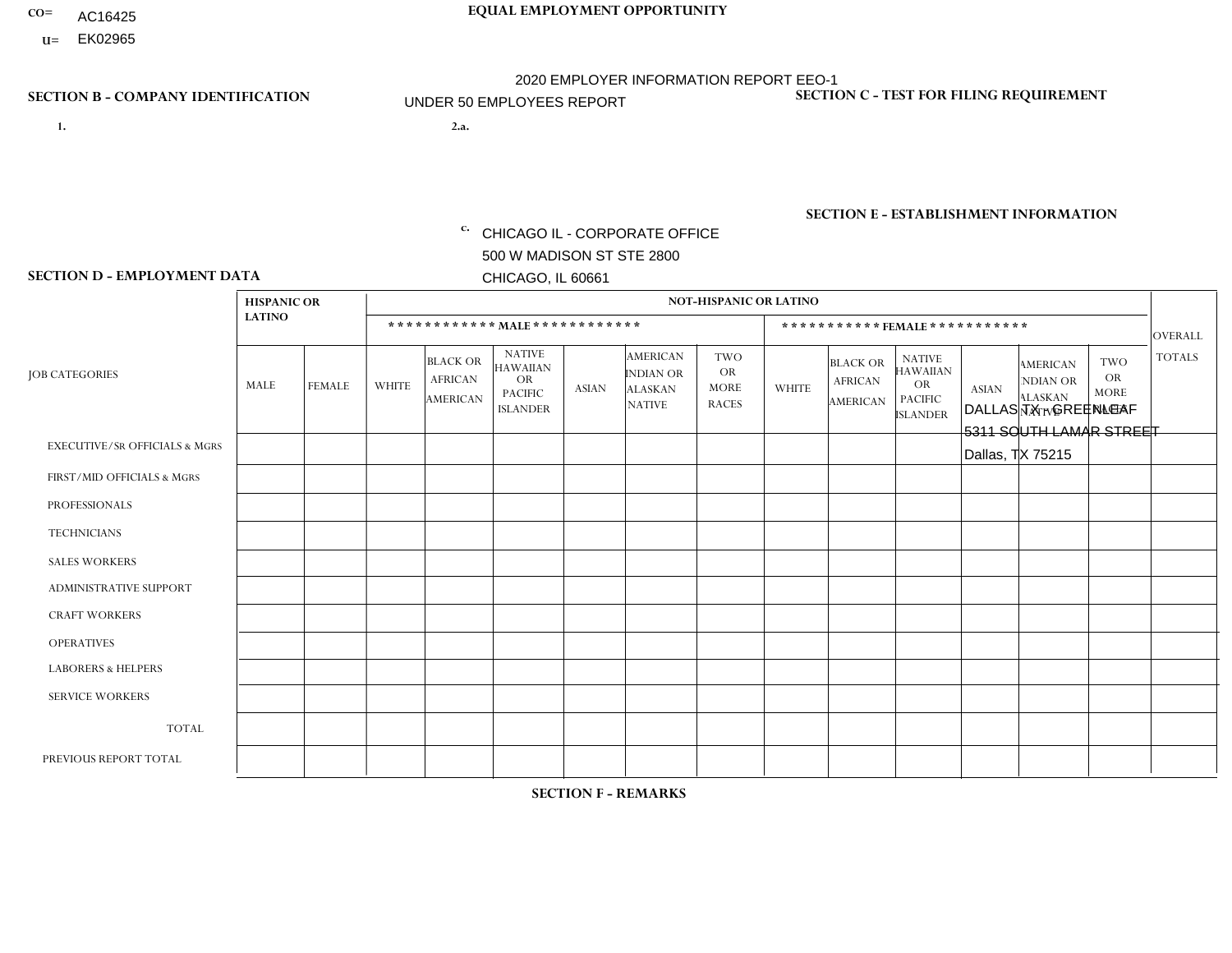- AC16425
- **U=**

**1. 2.a.** CHICAGO IL - CORPORATE OFFICE 500 W MADISON ST STE 2800 CHICAGO, IL 60661

2.a. MONROVIA CA - PICK A PART 3333 PECK RD Monrovia, CA 91016

EIN= 953072886

## **SECTION B - COMPANY IDENTIFICATION SECTION C - TEST FOR FILING REQUIREMENT**

1- Y 2- Y 3- N DUNS= 000123456

**SECTION E - ESTABLISHMENT INFORMATION c.** NAICS: 423140

### **SECTION D - EMPLOYMENT DATA**

|                                          | <b>HISPANIC OR</b> |                |              |                                                      |                                                                                    |              |                                                                        | <b>NOT-HISPANIC OR LATINO</b>                          |                |                                                      |                                                                                    |              |                                                                       |                                                        |                |
|------------------------------------------|--------------------|----------------|--------------|------------------------------------------------------|------------------------------------------------------------------------------------|--------------|------------------------------------------------------------------------|--------------------------------------------------------|----------------|------------------------------------------------------|------------------------------------------------------------------------------------|--------------|-----------------------------------------------------------------------|--------------------------------------------------------|----------------|
|                                          | <b>LATINO</b>      |                |              | ************ MALE ************                       |                                                                                    |              |                                                                        |                                                        |                |                                                      | ***********FEMALE***********                                                       |              |                                                                       |                                                        | <b>OVERALL</b> |
| <b>JOB CATEGORIES</b>                    | <b>MALE</b>        | <b>FEMALE</b>  | <b>WHITE</b> | <b>BLACK OR</b><br><b>AFRICAN</b><br><b>AMERICAN</b> | <b>NATIVE</b><br><b>HAWAIIAN</b><br><b>OR</b><br><b>PACIFIC</b><br><b>ISLANDER</b> | <b>ASIAN</b> | <b>AMERICAN</b><br><b>INDIAN OR</b><br><b>ALASKAN</b><br><b>NATIVE</b> | <b>TWO</b><br><b>OR</b><br><b>MORE</b><br><b>RACES</b> | <b>WHITE</b>   | <b>BLACK OR</b><br><b>AFRICAN</b><br><b>AMERICAN</b> | <b>NATIVE</b><br><b>HAWAIIAN</b><br><b>OR</b><br><b>PACIFIC</b><br><b>ISLANDER</b> | <b>ASIAN</b> | <b>AMERICAN</b><br><b>NDIAN OR</b><br><b>ALASKAN</b><br><b>NATIVE</b> | <b>TWO</b><br><b>OR</b><br><b>MORE</b><br><b>RACES</b> | <b>TOTALS</b>  |
| <b>EXECUTIVE/SR OFFICIALS &amp; MGRS</b> | $\Omega$           | $\Omega$       | $\Omega$     | $\Omega$                                             | $\Omega$                                                                           | $\Omega$     | $\Omega$                                                               | $\Omega$                                               | $\Omega$       | $\mathbf{0}$                                         | $\mathbf{0}$                                                                       | $\Omega$     | $\Omega$                                                              | $\Omega$                                               | $\Omega$       |
| FIRST/MID OFFICIALS & MGRS               | $\overline{2}$     | $\Omega$       | $\Omega$     | $\mathbf 0$                                          | 0                                                                                  | $\Omega$     | $\Omega$                                                               | $\Omega$                                               | 1              | $\mathbf{0}$                                         | $\mathbf{0}$                                                                       | $\Omega$     | $\Omega$                                                              | $\Omega$                                               | 3              |
| <b>PROFESSIONALS</b>                     |                    | $\Omega$       | $\mathbf 0$  | $\mathbf 0$                                          | $\overline{0}$                                                                     | $\Omega$     | $\overline{0}$                                                         | $\Omega$                                               | $\Omega$       | $\Omega$                                             | $\mathbf{0}$                                                                       | $\Omega$     | $\Omega$                                                              | $\Omega$                                               | $\mathbf{1}$   |
| <b>TECHNICIANS</b>                       | $\Omega$           | $\mathbf 0$    | $\Omega$     | $\mathbf 0$                                          | 0                                                                                  | $\Omega$     | $\overline{0}$                                                         | $\Omega$                                               | $\mathbf 0$    | $\mathbf 0$                                          | $\mathbf 0$                                                                        | $\mathbf 0$  | $\Omega$                                                              | $\mathbf{0}$                                           | $\mathbf 0$    |
| <b>SALES WORKERS</b>                     | 4                  | $\Omega$       | $\Omega$     | $\Omega$                                             | $\Omega$                                                                           | $\Omega$     | $\Omega$                                                               | $\Omega$                                               | $\Omega$       | $\Omega$                                             | $\Omega$                                                                           | $\Omega$     | $\Omega$                                                              | $\mathbf{0}$                                           | $\overline{4}$ |
| <b>ADMINISTRATIVE SUPPORT</b>            | 3                  | 4              | $\Omega$     | 0                                                    | $\mathbf 0$                                                                        | $\Omega$     | $\Omega$                                                               | $\Omega$                                               | $\Omega$       | $\mathbf{0}$                                         | $\mathbf{0}$                                                                       | $\Omega$     | $\Omega$                                                              | $\Omega$                                               | $\overline{7}$ |
| <b>CRAFT WORKERS</b>                     | 0                  | $\Omega$       | $\mathbf 0$  | $\mathbf 0$                                          | 0                                                                                  | $\Omega$     | $\Omega$                                                               | $\Omega$                                               | $\Omega$       | $\Omega$                                             | $\Omega$                                                                           | $\Omega$     | $\Omega$                                                              | $\mathbf{0}$                                           | $\mathbf 0$    |
| <b>OPERATIVES</b>                        | 16                 | $\mathbf 0$    | $\Omega$     | $\mathbf 0$                                          | 0                                                                                  | $\Omega$     | $\overline{0}$                                                         | $\Omega$                                               | 1              | $\Omega$                                             | $\Omega$                                                                           | $\Omega$     | $\Omega$                                                              | $\overline{1}$                                         | 18             |
| <b>LABORERS &amp; HELPERS</b>            | 6                  | $\Omega$       | $\Omega$     | $\Omega$                                             | 0                                                                                  | $\Omega$     | $\Omega$                                                               | $\Omega$                                               | $\Omega$       | $\Omega$                                             | $\mathbf{0}$                                                                       | $\Omega$     | $\Omega$                                                              | $\Omega$                                               | 6              |
| <b>SERVICE WORKERS</b>                   | 0                  | 0              | 0            | 0                                                    | 0                                                                                  | $\Omega$     | $\Omega$                                                               | $\Omega$                                               | $\Omega$       | $\Omega$                                             | $\mathbf{0}$                                                                       | $\Omega$     | $\Omega$                                                              | $\Omega$                                               | 0              |
| <b>TOTAL</b>                             | 32                 | $\overline{4}$ | 0            | $\mathbf 0$                                          | 0                                                                                  | $\mathbf 0$  | $\Omega$                                                               | $\Omega$                                               | $\overline{2}$ | $\Omega$                                             | $\Omega$                                                                           | $\mathbf 0$  | $\Omega$                                                              | $\overline{1}$                                         | 39             |
| PREVIOUS REPORT TOTAL                    | 34                 | 3              | $\Omega$     | $\mathbf 0$                                          | 0                                                                                  | $\Omega$     | $\Omega$                                                               | $\Omega$                                               | $\mathbf 1$    | $\Omega$                                             | $\mathbf{0}$                                                                       | $\Omega$     | $\Omega$                                                              | $\mathbf 0$                                            | 38             |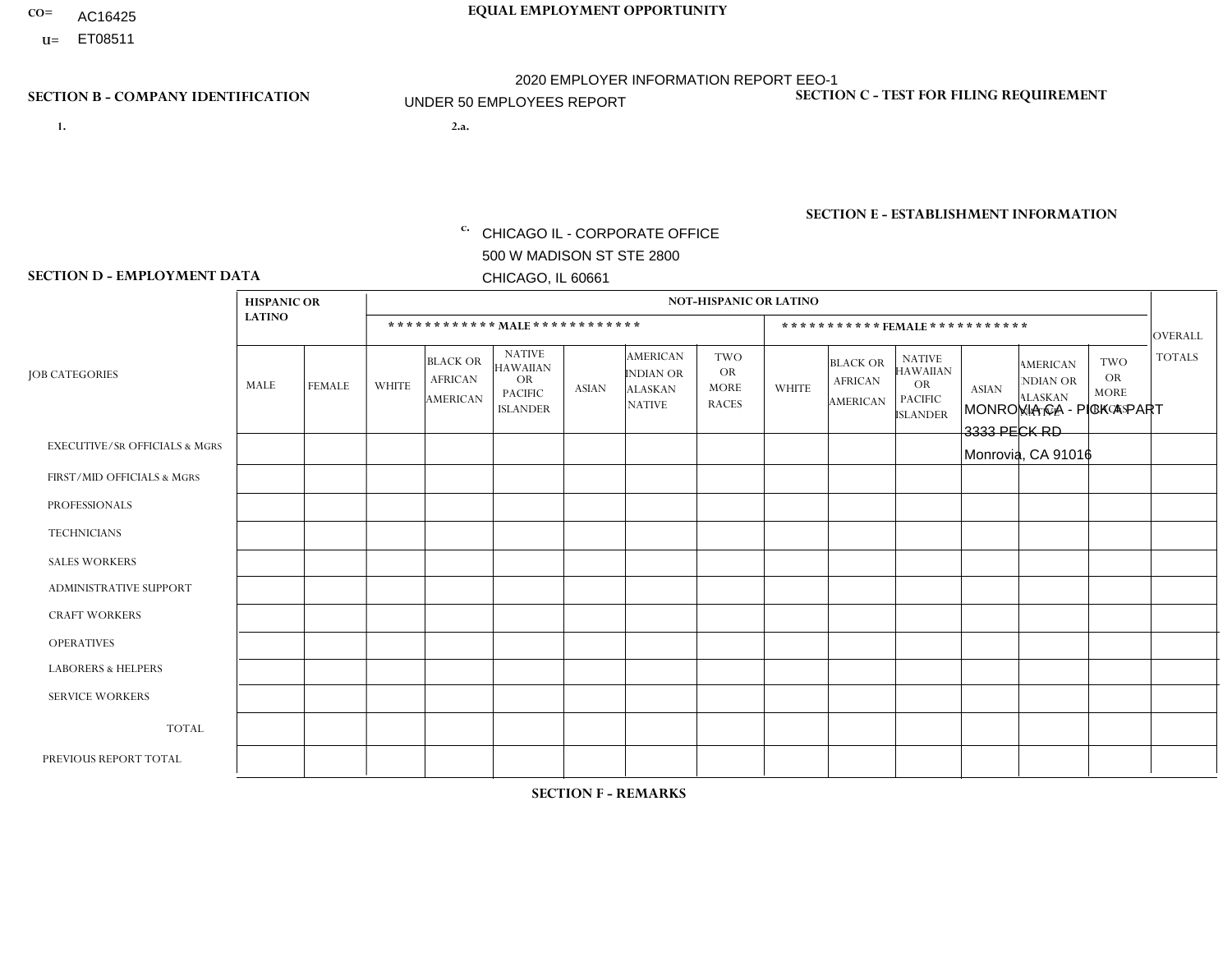- AC16425
- **U=** EV52192

**1. 2.a.** CHICAGO IL - CORPORATE OFFICE 500 W MADISON ST STE 2800 CHICAGO, IL 60661

2.a. WEST PALM BEACH FL - ATLANTIC 6000 DYER BLVD Riviera Beach, FL 33407

EIN= 952920557

## **SECTION B - COMPANY IDENTIFICATION SECTION C - TEST FOR FILING REQUIREMENT**

1- Y 2- Y 3- N DUNS= 000123456

**SECTION E - ESTABLISHMENT INFORMATION c.** NAICS: 423140

### **SECTION D - EMPLOYMENT DATA**

|                                          | <b>HISPANIC OR</b> |               |              |                                                      |                                                                                    |              |                                                                        | <b>NOT-HISPANIC OR LATINO</b>                          |              |                                               |                                                                                    |              |                                                                       |                                                        |                |
|------------------------------------------|--------------------|---------------|--------------|------------------------------------------------------|------------------------------------------------------------------------------------|--------------|------------------------------------------------------------------------|--------------------------------------------------------|--------------|-----------------------------------------------|------------------------------------------------------------------------------------|--------------|-----------------------------------------------------------------------|--------------------------------------------------------|----------------|
|                                          | <b>LATINO</b>      |               |              | ************ MALE ************                       |                                                                                    |              |                                                                        |                                                        |              |                                               | ***********FEMALE***********                                                       |              |                                                                       |                                                        | <b>OVERALL</b> |
| <b>JOB CATEGORIES</b>                    | <b>MALE</b>        | <b>FEMALE</b> | <b>WHITE</b> | <b>BLACK OR</b><br><b>AFRICAN</b><br><b>AMERICAN</b> | <b>NATIVE</b><br><b>HAWAIIAN</b><br><b>OR</b><br><b>PACIFIC</b><br><b>ISLANDER</b> | <b>ASIAN</b> | <b>AMERICAN</b><br><b>INDIAN OR</b><br><b>ALASKAN</b><br><b>NATIVE</b> | <b>TWO</b><br><b>OR</b><br><b>MORE</b><br><b>RACES</b> | <b>WHITE</b> | <b>BLACK OR</b><br><b>AFRICAN</b><br>AMERICAN | <b>NATIVE</b><br><b>HAWAIIAN</b><br><b>OR</b><br><b>PACIFIC</b><br><b>ISLANDER</b> | <b>ASIAN</b> | <b>AMERICAN</b><br><b>NDIAN OR</b><br><b>ALASKAN</b><br><b>NATIVE</b> | <b>TWO</b><br><b>OR</b><br><b>MORE</b><br><b>RACES</b> | <b>TOTALS</b>  |
| <b>EXECUTIVE/SR OFFICIALS &amp; MGRS</b> | $\Omega$           | $\mathbf 0$   | $\Omega$     | $\mathbf 0$                                          | $\mathbf 0$                                                                        | $\mathbf 0$  | $\Omega$                                                               | $\Omega$                                               | $\Omega$     | $\Omega$                                      | $\Omega$                                                                           | $\Omega$     | $\Omega$                                                              | $\Omega$                                               | $\mathbf 0$    |
| FIRST/MID OFFICIALS & MGRS               | $\Omega$           | 0             | 1            | $\mathbf 0$                                          | $\mathbf{0}$                                                                       | $\mathbf 0$  | $\Omega$                                                               | $\Omega$                                               | $\Omega$     | $\Omega$                                      | $\Omega$                                                                           | $\Omega$     | $\Omega$                                                              | $\Omega$                                               | $\mathbf{1}$   |
| <b>PROFESSIONALS</b>                     | $\Omega$           | $\Omega$      | $\Omega$     | $\mathbf 0$                                          | $\Omega$                                                                           | $\Omega$     | $\Omega$                                                               | $\Omega$                                               | $\Omega$     | $\Omega$                                      | $\Omega$                                                                           | $\Omega$     | $\Omega$                                                              | $\Omega$                                               | $\mathbf 0$    |
| <b>TECHNICIANS</b>                       | $\Omega$           | $\mathbf 0$   | $\Omega$     | $\mathbf 0$                                          | $\mathbf{0}$                                                                       | $\Omega$     | $\overline{0}$                                                         | $\Omega$                                               | $\mathbf{0}$ | $\Omega$                                      | $\Omega$                                                                           | $\Omega$     | $\Omega$                                                              | $\Omega$                                               | $\mathbf 0$    |
| <b>SALES WORKERS</b>                     | $\Omega$           | $\Omega$      | 1            | $\mathbf 0$                                          | 0                                                                                  | $\Omega$     | $\Omega$                                                               | $\Omega$                                               | $\Omega$     | $\Omega$                                      | $\Omega$                                                                           | $\Omega$     | $\Omega$                                                              | $\Omega$                                               | $\mathbf{1}$   |
| <b>ADMINISTRATIVE SUPPORT</b>            | 1                  | $\mathbf 0$   | $\Omega$     | $\mathbf 0$                                          | $\mathbf{0}$                                                                       | $\mathbf 0$  | $\Omega$                                                               | $\Omega$                                               | 0            |                                               | $\Omega$                                                                           | $\Omega$     | $\Omega$                                                              | $\mathbf 0$                                            | $\overline{2}$ |
| <b>CRAFT WORKERS</b>                     | $\Omega$           | $\Omega$      | $\Omega$     | $\Omega$                                             | 0                                                                                  | $\Omega$     | $\Omega$                                                               | $\Omega$                                               | $\Omega$     | $\Omega$                                      | $\mathbf{0}$                                                                       | $\Omega$     | $\Omega$                                                              | $\Omega$                                               | $\Omega$       |
| <b>OPERATIVES</b>                        | 1                  | $\mathbf{1}$  | 1            | $\overline{2}$                                       | $\Omega$                                                                           | $\Omega$     | $\Omega$                                                               | $\Omega$                                               | $\Omega$     | $\Omega$                                      | $\Omega$                                                                           | $\Omega$     | $\Omega$                                                              | $\Omega$                                               | 5              |
| <b>LABORERS &amp; HELPERS</b>            | $\Omega$           | $\Omega$      | $\Omega$     | $\mathbf 0$                                          | 0                                                                                  | $\Omega$     | $\Omega$                                                               | $\Omega$                                               | $\Omega$     | $\Omega$                                      | $\mathbf{0}$                                                                       | $\Omega$     | $\Omega$                                                              | $\mathbf{0}$                                           | 0              |
| <b>SERVICE WORKERS</b>                   | $\Omega$           | $\mathbf 0$   | 0            | $\mathbf 0$                                          | $\mathbf 0$                                                                        | $\mathbf 0$  | $\Omega$                                                               | $\Omega$                                               | $\Omega$     | $\mathbf 0$                                   | $\Omega$                                                                           | $\mathbf 0$  | $\Omega$                                                              | $\mathbf 0$                                            | 0              |
| <b>TOTAL</b>                             | 2                  | $\mathbf{1}$  | 3            | $\overline{2}$                                       | 0                                                                                  | $\mathbf 0$  | $\Omega$                                                               | $\Omega$                                               | $\Omega$     | $\overline{1}$                                | $\Omega$                                                                           | $\mathbf 0$  | $\Omega$                                                              | $\Omega$                                               | 9              |
| PREVIOUS REPORT TOTAL                    |                    | $\mathbf{1}$  | 1            | 1                                                    | $\mathbf 0$                                                                        | $\Omega$     | $\Omega$                                                               | $\Omega$                                               | $\mathbf{1}$ | $\mathbf{0}$                                  | $\mathbf{0}$                                                                       | $\Omega$     | $\Omega$                                                              | $\Omega$                                               | 5              |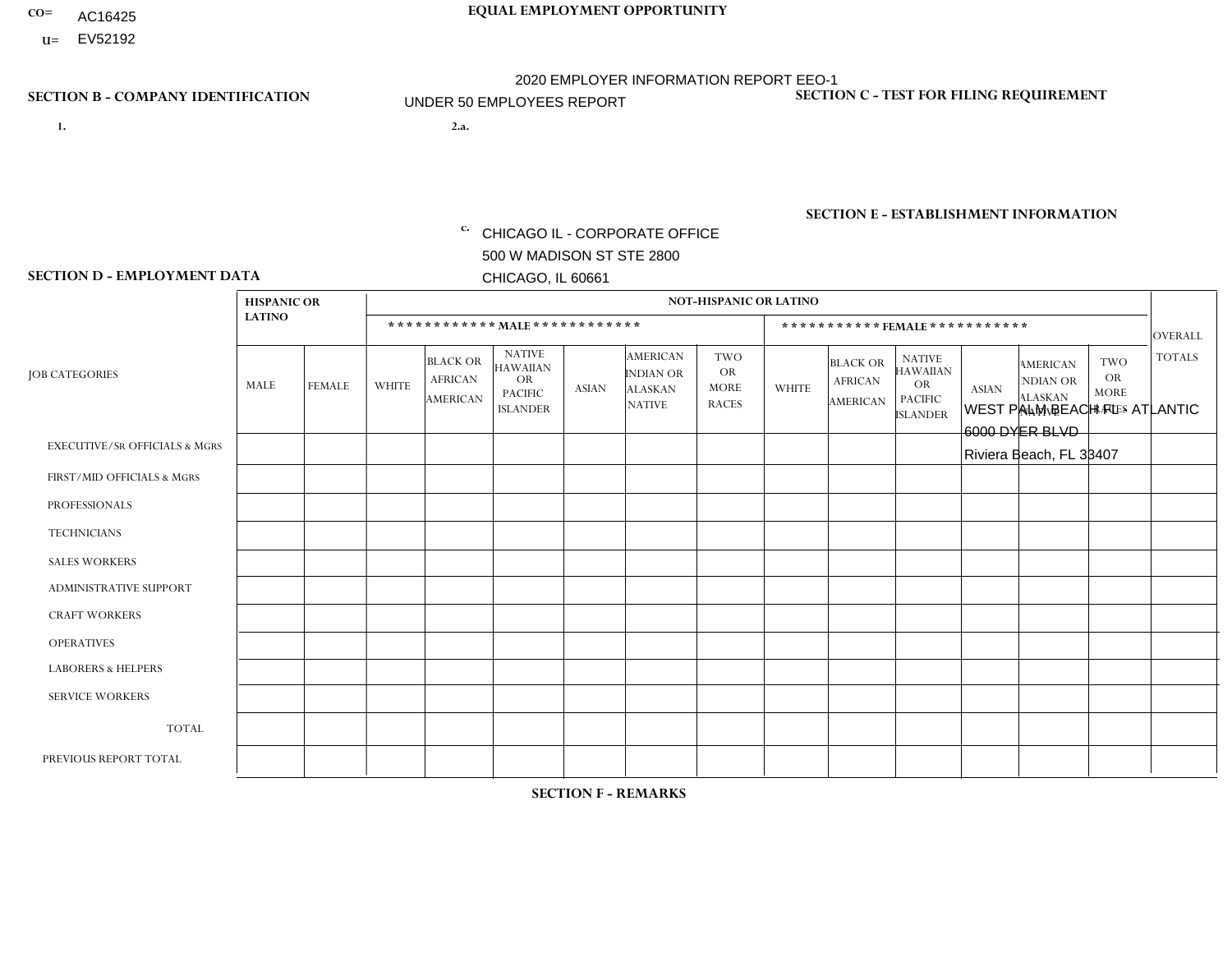- AC16425
- **U=**

- **1. 2.a.** CHICAGO IL CORPORATE OFFICE 500 W MADISON ST STE 2800 CHICAGO, IL 60661
- 2.a. RANCHO CORDOVA CA SPI 8681 YOUNGER CREEK DRIVE Sacramento, CA 95828

EIN= 364261871

## **SECTION B - COMPANY IDENTIFICATION SECTION C - TEST FOR FILING REQUIREMENT**

1- Y 2- Y 3- N DUNS= 000123456

**SECTION E - ESTABLISHMENT INFORMATION c.** NAICS: 423140

### **SECTION D - EMPLOYMENT DATA**

|                                          | <b>HISPANIC OR</b>      |               |                |                                                      |                                                                                    |                |                                                                        | <b>NOT-HISPANIC OR LATINO</b>                          |              |                                                      |                                                                                    |              |                                                                       |                                                        |                |
|------------------------------------------|-------------------------|---------------|----------------|------------------------------------------------------|------------------------------------------------------------------------------------|----------------|------------------------------------------------------------------------|--------------------------------------------------------|--------------|------------------------------------------------------|------------------------------------------------------------------------------------|--------------|-----------------------------------------------------------------------|--------------------------------------------------------|----------------|
|                                          | <b>LATINO</b>           |               |                | ************ MALE ************                       |                                                                                    |                |                                                                        |                                                        |              |                                                      | ***********FEMALE***********                                                       |              |                                                                       |                                                        | <b>OVERALL</b> |
| <b>JOB CATEGORIES</b>                    | <b>MALE</b>             | <b>FEMALE</b> | <b>WHITE</b>   | <b>BLACK OR</b><br><b>AFRICAN</b><br><b>AMERICAN</b> | <b>NATIVE</b><br><b>HAWAIIAN</b><br><b>OR</b><br><b>PACIFIC</b><br><b>ISLANDER</b> | <b>ASIAN</b>   | <b>AMERICAN</b><br><b>INDIAN OR</b><br><b>ALASKAN</b><br><b>NATIVE</b> | <b>TWO</b><br><b>OR</b><br><b>MORE</b><br><b>RACES</b> | <b>WHITE</b> | <b>BLACK OR</b><br><b>AFRICAN</b><br><b>AMERICAN</b> | <b>NATIVE</b><br><b>HAWAIIAN</b><br><b>OR</b><br><b>PACIFIC</b><br><b>ISLANDER</b> | <b>ASIAN</b> | <b>AMERICAN</b><br><b>NDIAN OR</b><br><b>ALASKAN</b><br><b>NATIVE</b> | <b>TWO</b><br><b>OR</b><br><b>MORE</b><br><b>RACES</b> | <b>TOTALS</b>  |
| <b>EXECUTIVE/SR OFFICIALS &amp; MGRS</b> | $\Omega$                | $\Omega$      | $\Omega$       | $\mathbf 0$                                          | $\Omega$                                                                           | $\Omega$       | $\Omega$                                                               | $\Omega$                                               | $\Omega$     | $\Omega$                                             | $\mathbf{0}$                                                                       | $\Omega$     | $\Omega$                                                              | $\Omega$                                               | $\mathbf 0$    |
| FIRST/MID OFFICIALS & MGRS               | $\Omega$                | $\Omega$      | $\overline{2}$ | $\Omega$                                             | $\Omega$                                                                           | $\Omega$       | $\Omega$                                                               | $\Omega$                                               | $\Omega$     | $\Omega$                                             | $\Omega$                                                                           | $\Omega$     | $\Omega$                                                              | $\Omega$                                               | $\overline{2}$ |
| <b>PROFESSIONALS</b>                     | $\Omega$                | $\Omega$      | $\Omega$       | $\mathbf 0$                                          | $\Omega$                                                                           | $\Omega$       | $\Omega$                                                               | $\Omega$                                               | $\Omega$     | $\Omega$                                             | $\Omega$                                                                           | $\Omega$     | $\Omega$                                                              | $\Omega$                                               | $\mathbf 0$    |
| <b>TECHNICIANS</b>                       | $\Omega$                | $\mathbf 0$   | $\Omega$       | $\mathbf 0$                                          | 0                                                                                  | $\Omega$       | $\overline{0}$                                                         | $\Omega$                                               | $\mathbf 0$  | $\mathbf 0$                                          | $\mathbf 0$                                                                        | $\mathbf 0$  | $\Omega$                                                              | $\mathbf{0}$                                           | $\mathbf 0$    |
| <b>SALES WORKERS</b>                     | $\Omega$                | $\Omega$      | $\Omega$       | $\mathbf{0}$                                         | 0                                                                                  | $\Omega$       | $\Omega$                                                               | $\Omega$                                               | $\Omega$     | $\Omega$                                             | $\Omega$                                                                           | $\Omega$     | $\Omega$                                                              | $\Omega$                                               | $\mathbf 0$    |
| <b>ADMINISTRATIVE SUPPORT</b>            | $\Omega$                | $\mathbf 0$   | $\mathbf 0$    | $\mathbf 0$                                          | $\mathbf 0$                                                                        | $\mathbf 0$    | $\Omega$                                                               | $\Omega$                                               | $\Omega$     | $\Omega$                                             | $\mathbf{0}$                                                                       | $\Omega$     | $\Omega$                                                              | $\mathbf{0}$                                           | $\mathbf 0$    |
| <b>CRAFT WORKERS</b>                     | $\Omega$                | $\Omega$      | $\mathbf{0}$   | $\mathbf 0$                                          | 0                                                                                  | $\Omega$       | $\Omega$                                                               | $\Omega$                                               | $\Omega$     | $\Omega$                                             | $\Omega$                                                                           | $\Omega$     | $\Omega$                                                              | $\Omega$                                               | $\Omega$       |
| <b>OPERATIVES</b>                        | 3                       | $\Omega$      | 3              | $\mathbf{1}$                                         | 0                                                                                  | $\overline{2}$ | $\overline{0}$                                                         | $\overline{4}$                                         | $\Omega$     | $\Omega$                                             | $\Omega$                                                                           | $\Omega$     | $\Omega$                                                              | $\Omega$                                               | 13             |
| <b>LABORERS &amp; HELPERS</b>            | $\overline{\mathbf{A}}$ | $\mathbf 0$   | -1             | $\mathbf 0$                                          | 0                                                                                  | $\mathbf 0$    | $\Omega$                                                               |                                                        | $\Omega$     | $\Omega$                                             | $\Omega$                                                                           | $\Omega$     | $\Omega$                                                              | $\Omega$                                               | 3              |
| <b>SERVICE WORKERS</b>                   | $\Omega$                | $\Omega$      | 0              | 0                                                    | $\Omega$                                                                           | $\Omega$       | $\Omega$                                                               | $\Omega$                                               | $\Omega$     | $\Omega$                                             | $\Omega$                                                                           | $\Omega$     | $\Omega$                                                              | $\Omega$                                               | 0              |
| <b>TOTAL</b>                             | 4                       | $\mathbf 0$   | 6              | $\mathbf{1}$                                         | 0                                                                                  | 2              | $\Omega$                                                               | 5                                                      | $\mathbf{0}$ | $\mathbf 0$                                          | $\mathbf 0$                                                                        | $\mathbf 0$  | 0                                                                     | $\mathbf 0$                                            | 18             |
| PREVIOUS REPORT TOTAL                    | 3                       | $\Omega$      | 6              | $\overline{c}$                                       | 1                                                                                  | 2              | $\Omega$                                                               | $\overline{2}$                                         | $\Omega$     | $\Omega$                                             | $\Omega$                                                                           | $\Omega$     | $\Omega$                                                              | $\mathbf{0}$                                           | 16             |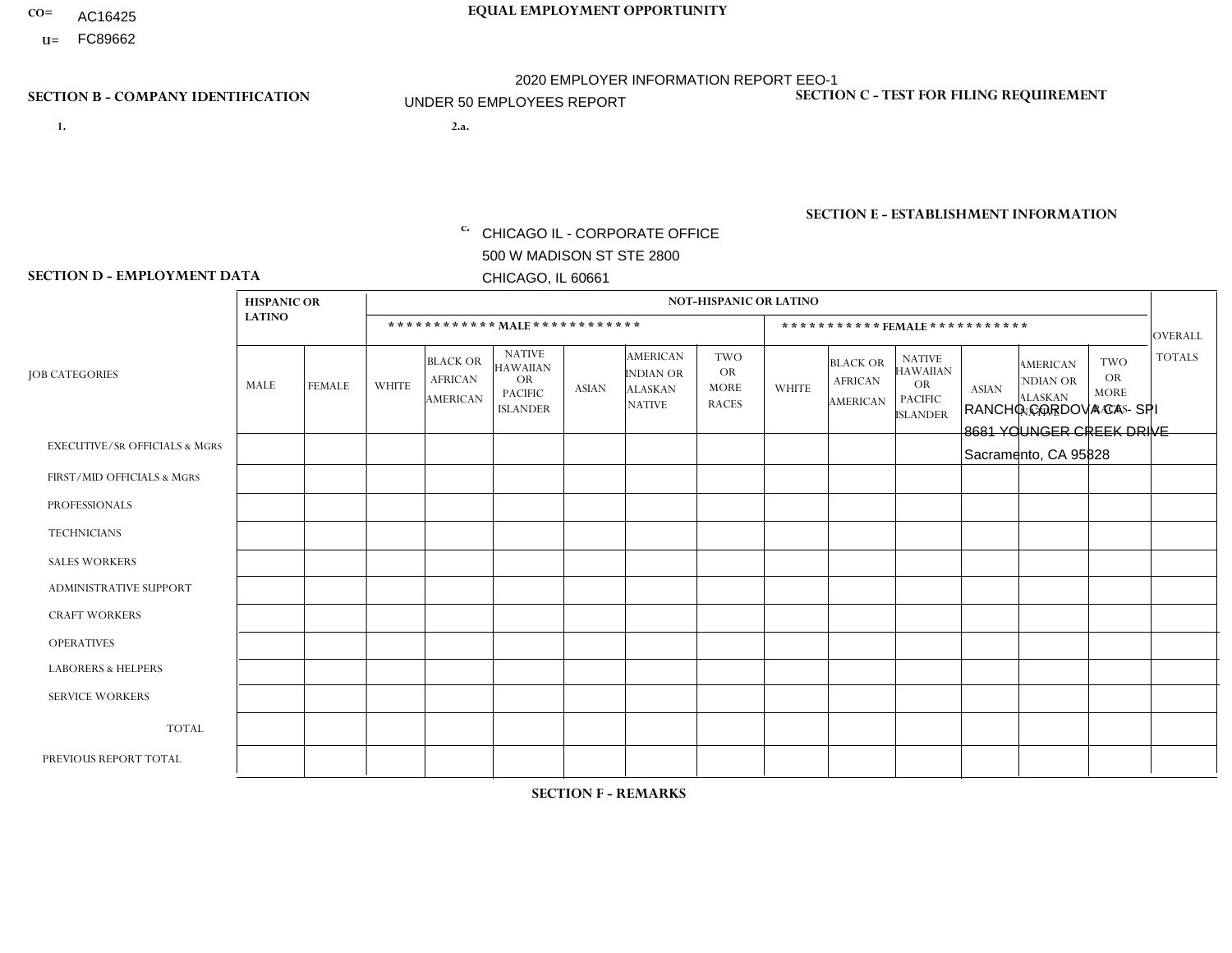- AC16425
- **U=**

**1. 2.a.** CHICAGO IL - CORPORATE OFFICE 500 W MADISON ST STE 2800 CHICAGO, IL 60661

POTTSVILLE PA - KAO A&A 850 GORDON NAGLE TRAI Pottsville, PA 17901

c. EIN= 952920557

## **SECTION B - COMPANY IDENTIFICATION SECTION C - TEST FOR FILING REQUIREMENT**

1- Y 2- Y 3- N DUNS= 000123456

**SECTION E - ESTABLISHMENT INFORMATION c.** NAICS: 423140

### **SECTION D - EMPLOYMENT DATA**

|                                          | <b>HISPANIC OR</b> |               |              |                                                      |                                                                                    |              |                                                                 | <b>NOT-HISPANIC OR LATINO</b>                          |                |                                               |                                                                                    |              |                                                                |                                                        |                |
|------------------------------------------|--------------------|---------------|--------------|------------------------------------------------------|------------------------------------------------------------------------------------|--------------|-----------------------------------------------------------------|--------------------------------------------------------|----------------|-----------------------------------------------|------------------------------------------------------------------------------------|--------------|----------------------------------------------------------------|--------------------------------------------------------|----------------|
|                                          | <b>LATINO</b>      |               |              |                                                      | ************ MALE ************                                                     |              |                                                                 |                                                        |                | ***********FEMALE***********                  |                                                                                    |              |                                                                |                                                        | <b>OVERALL</b> |
| <b>JOB CATEGORIES</b>                    | MALE               | <b>FEMALE</b> | <b>WHITE</b> | <b>BLACK OR</b><br><b>AFRICAN</b><br><b>AMERICAN</b> | <b>NATIVE</b><br><b>HAWAIIAN</b><br><b>OR</b><br><b>PACIFIC</b><br><b>ISLANDER</b> | <b>ASIAN</b> | <b>AMERICAN</b><br>INDIAN OR<br><b>ALASKAN</b><br><b>NATIVE</b> | <b>TWO</b><br><b>OR</b><br><b>MORE</b><br><b>RACES</b> | <b>WHITE</b>   | <b>BLACK OR</b><br><b>AFRICAN</b><br>AMERICAN | <b>NATIVE</b><br><b>HAWAIIAN</b><br><b>OR</b><br><b>PACIFIC</b><br><b>ISLANDER</b> | <b>ASIAN</b> | <b>AMERICAN</b><br>NDIAN OR<br><b>ALASKAN</b><br><b>NATIVE</b> | <b>TWO</b><br><b>OR</b><br><b>MORE</b><br><b>RACES</b> | <b>TOTALS</b>  |
| <b>EXECUTIVE/SR OFFICIALS &amp; MGRS</b> | $\Omega$           | $\Omega$      | $\Omega$     | $\Omega$                                             | $\Omega$                                                                           | $\mathbf{0}$ | $\Omega$                                                        | $\Omega$                                               | 0              | $\Omega$                                      | $\Omega$                                                                           | $\Omega$     | $\Omega$                                                       | $\Omega$                                               | $\Omega$       |
| FIRST/MID OFFICIALS & MGRS               | 0                  | $\Omega$      | 1            | $\mathbf 0$                                          | $\Omega$                                                                           | $\mathbf{0}$ | $\mathbf{0}$                                                    | $\Omega$                                               | 0              | $\Omega$                                      | $\Omega$                                                                           | $\Omega$     | $\Omega$                                                       | $\Omega$                                               | $\mathbf{1}$   |
| <b>PROFESSIONALS</b>                     | 0                  | $\Omega$      | $\Omega$     | $\mathbf 0$                                          | $\Omega$                                                                           | $\Omega$     | $\Omega$                                                        | $\Omega$                                               | 0              | $\Omega$                                      | $\Omega$                                                                           | $\Omega$     | $\Omega$                                                       | $\Omega$                                               | $\mathbf{0}$   |
| <b>TECHNICIANS</b>                       | 0                  | $\mathbf 0$   | $\mathbf 0$  | $\mathbf 0$                                          | $\mathbf 0$                                                                        | $\Omega$     | $\Omega$                                                        | $\Omega$                                               | $\overline{0}$ | $\Omega$                                      | $\Omega$                                                                           | $\mathbf 0$  | $\mathbf 0$                                                    | $\mathbf 0$                                            | $\mathbf 0$    |
| <b>SALES WORKERS</b>                     |                    | $\Omega$      | 3            | $\Omega$                                             | $\Omega$                                                                           | $\Omega$     | $\Omega$                                                        | $\Omega$                                               | $\overline{0}$ | $\Omega$                                      | $\Omega$                                                                           | $\Omega$     | $\Omega$                                                       | $\mathbf{0}$                                           | $\overline{4}$ |
| <b>ADMINISTRATIVE SUPPORT</b>            | 0                  | $\Omega$      | $\Omega$     | $\mathbf 0$                                          | $\Omega$                                                                           | $\mathbf{0}$ | $\Omega$                                                        | $\Omega$                                               | $\Omega$       | $\Omega$                                      | $\Omega$                                                                           | $\Omega$     | $\mathbf{0}$                                                   | $\Omega$                                               | $\mathbf 0$    |
| <b>CRAFT WORKERS</b>                     | 0                  | $\Omega$      | $\Omega$     | $\mathbf 0$                                          | $\Omega$                                                                           | $\Omega$     | $\Omega$                                                        | $\Omega$                                               | 0              | $\Omega$                                      | $\Omega$                                                                           | $\mathbf{0}$ | $\Omega$                                                       | $\mathbf{0}$                                           | $\mathbf 0$    |
| <b>OPERATIVES</b>                        | 0                  | $\mathbf 0$   | 1            | $\mathbf 0$                                          | $\mathbf 0$                                                                        | $\Omega$     | $\Omega$                                                        | $\Omega$                                               | $\overline{0}$ | $\Omega$                                      | $\Omega$                                                                           | $\mathbf 0$  | $\mathbf 0$                                                    | $\mathbf 0$                                            | $\mathbf{1}$   |
| <b>LABORERS &amp; HELPERS</b>            | 0                  | $\Omega$      | $\Omega$     | $\Omega$                                             | $\Omega$                                                                           | $\Omega$     | $\Omega$                                                        | $\Omega$                                               | 0              | $\Omega$                                      | $\Omega$                                                                           | $\mathbf{0}$ | $\Omega$                                                       | $\mathbf{0}$                                           | $\mathbf 0$    |
| <b>SERVICE WORKERS</b>                   | 0                  | $\Omega$      | $\mathbf 0$  | 0                                                    | 0                                                                                  | $\Omega$     | $\mathbf{0}$                                                    | $\Omega$                                               | $\Omega$       | $\Omega$                                      | $\Omega$                                                                           | 0            | $\Omega$                                                       | $\mathbf 0$                                            | 0              |
| <b>TOTAL</b>                             |                    | $\mathbf 0$   | 5            | $\mathbf 0$                                          | 0                                                                                  | $\mathbf 0$  | $\Omega$                                                        | $\Omega$                                               | $\Omega$       | $\Omega$                                      | $\Omega$                                                                           | $\mathbf 0$  | 0                                                              | $\mathbf 0$                                            | 6              |
| PREVIOUS REPORT TOTAL                    |                    | $\Omega$      | 5            | $\mathbf 0$                                          | $\Omega$                                                                           | $\Omega$     | $\Omega$                                                        | $\Omega$                                               | 0              | $\Omega$                                      | $\Omega$                                                                           | $\Omega$     | $\Omega$                                                       | $\mathbf 0$                                            | 6              |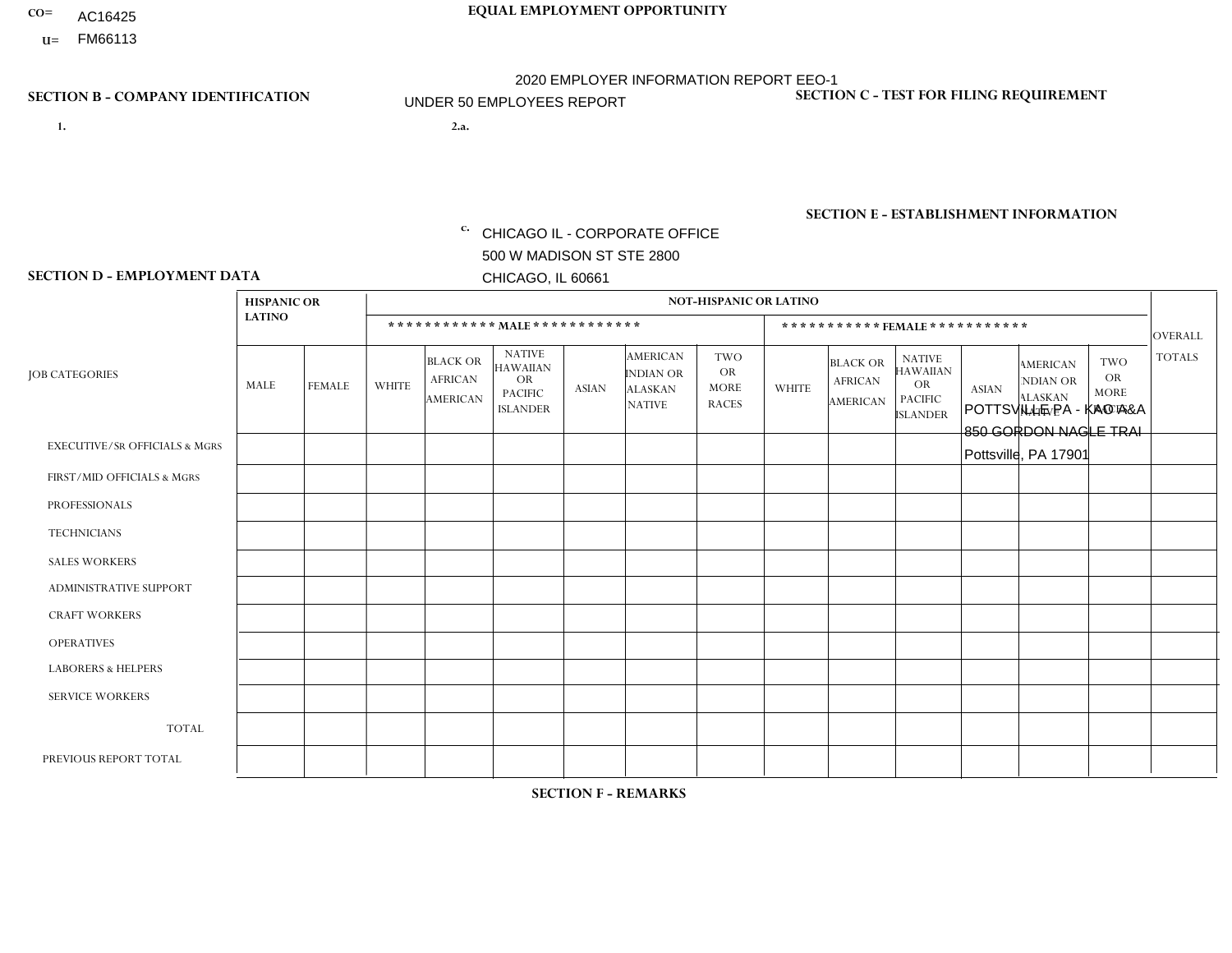- AC16425
- **U=**

**1. 2.a.** CHICAGO IL - CORPORATE OFFICE 500 W MADISON ST STE 2800 CHICAGO, IL 60661

2.a. HOUSTON TX - APO 1020 NORTHVILLE STREET HOUSTON, TX 77038

EIN= 952920557

## **SECTION B - COMPANY IDENTIFICATION SECTION C - TEST FOR FILING REQUIREMENT**

1- Y 2- Y 3- N DUNS= 000123456

**SECTION E - ESTABLISHMENT INFORMATION c.** NAICS: 423140

### **SECTION D - EMPLOYMENT DATA**

|                                          | <b>HISPANIC OR</b> |                |              |                                                      |                                                                                    |              |                                                                 | <b>NOT-HISPANIC OR LATINO</b>                          |              |                                               |                                                                                    |              |                                                                       |                                                        |                      |
|------------------------------------------|--------------------|----------------|--------------|------------------------------------------------------|------------------------------------------------------------------------------------|--------------|-----------------------------------------------------------------|--------------------------------------------------------|--------------|-----------------------------------------------|------------------------------------------------------------------------------------|--------------|-----------------------------------------------------------------------|--------------------------------------------------------|----------------------|
|                                          | <b>LATINO</b>      |                |              | ************ MALE ************                       |                                                                                    |              |                                                                 |                                                        |              |                                               | ***********FEMALE***********                                                       |              |                                                                       |                                                        | <b>OVERALL</b>       |
| <b>JOB CATEGORIES</b>                    | <b>MALE</b>        | <b>FEMALE</b>  | <b>WHITE</b> | <b>BLACK OR</b><br><b>AFRICAN</b><br><b>AMERICAN</b> | <b>NATIVE</b><br><b>HAWAIIAN</b><br><b>OR</b><br><b>PACIFIC</b><br><b>ISLANDER</b> | <b>ASIAN</b> | <b>AMERICAN</b><br>INDIAN OR<br><b>ALASKAN</b><br><b>NATIVE</b> | <b>TWO</b><br><b>OR</b><br><b>MORE</b><br><b>RACES</b> | <b>WHITE</b> | <b>BLACK OR</b><br><b>AFRICAN</b><br>AMERICAN | <b>NATIVE</b><br><b>HAWAIIAN</b><br><b>OR</b><br><b>PACIFIC</b><br><b>ISLANDER</b> | <b>ASIAN</b> | <b>AMERICAN</b><br><b>NDIAN OR</b><br><b>ALASKAN</b><br><b>NATIVE</b> | <b>TWO</b><br><b>OR</b><br><b>MORE</b><br><b>RACES</b> | <b>TOTALS</b>        |
| <b>EXECUTIVE/SR OFFICIALS &amp; MGRS</b> | $\Omega$           | $\Omega$       | $\Omega$     | $\Omega$                                             | 0                                                                                  | $\Omega$     | $\Omega$                                                        | $\Omega$                                               | $\Omega$     | $\Omega$                                      | $\Omega$                                                                           | $\Omega$     | $\Omega$                                                              | $\Omega$                                               | $\Omega$             |
| FIRST/MID OFFICIALS & MGRS               |                    | $\Omega$       | $\mathbf{0}$ | $\mathbf 0$                                          | $\Omega$                                                                           | $\Omega$     | $\Omega$                                                        | $\Omega$                                               | 0            | $\Omega$                                      | 0                                                                                  | $\Omega$     | $\Omega$                                                              | 0                                                      | $\mathbf{1}$         |
| <b>PROFESSIONALS</b>                     | $\Omega$           | $\Omega$       | $\Omega$     | $\mathbf 0$                                          | $\Omega$                                                                           | $\Omega$     | $\Omega$                                                        | $\Omega$                                               | $\Omega$     | $\Omega$                                      | 0                                                                                  | 0            | $\Omega$                                                              | $\mathbf 0$                                            | $\mathbf{0}$         |
| <b>TECHNICIANS</b>                       | $\Omega$           | $\mathbf 0$    | $\Omega$     | $\mathbf 0$                                          | $\mathbf 0$                                                                        | $\Omega$     | $\Omega$                                                        | $\Omega$                                               | 0            | $\mathbf 0$                                   | 0                                                                                  | $\mathbf 0$  | $\Omega$                                                              | $\mathbf 0$                                            | $\mathbf{0}$         |
| <b>SALES WORKERS</b>                     | $\Omega$           | $\mathbf{1}$   | $\Omega$     | $\Omega$                                             | $\Omega$                                                                           | $\Omega$     | $\Omega$                                                        | $\Omega$                                               | $\Omega$     | $\Omega$                                      | $\Omega$                                                                           | $\Omega$     | $\Omega$                                                              | $\Omega$                                               | $\blacktriangleleft$ |
| <b>ADMINISTRATIVE SUPPORT</b>            | $\Omega$           | $\Omega$       | $\mathbf{0}$ | $\mathbf 0$                                          | $\Omega$                                                                           | $\Omega$     | $\Omega$                                                        | $\Omega$                                               | 0            | $\Omega$                                      | 0                                                                                  | $\Omega$     | $\Omega$                                                              | $\Omega$                                               | $\mathbf 0$          |
| <b>CRAFT WORKERS</b>                     | $\Omega$           | $\Omega$       | $\Omega$     | $\mathbf 0$                                          | $\Omega$                                                                           | $\Omega$     | $\Omega$                                                        | $\Omega$                                               | 0            | $\Omega$                                      | $\Omega$                                                                           | $\Omega$     | $\Omega$                                                              | $\Omega$                                               | $\Omega$             |
| <b>OPERATIVES</b>                        | $\Omega$           | $\Omega$       | $\Omega$     | $\mathbf 0$                                          | $\mathbf 0$                                                                        | $\Omega$     | $\Omega$                                                        | $\Omega$                                               | $\Omega$     | $\Omega$                                      | 0                                                                                  | $\mathbf 0$  | $\Omega$                                                              | $\mathbf 0$                                            | $\mathbf 0$          |
| <b>LABORERS &amp; HELPERS</b>            | $\overline{ }$     | $\Omega$       | $\mathbf{0}$ | $\Omega$                                             | $\Omega$                                                                           | $\Omega$     | $\Omega$                                                        | $\Omega$                                               | 0            | $\Omega$                                      | 0                                                                                  | $\Omega$     | $\Omega$                                                              | $\Omega$                                               | $\mathbf{1}$         |
| <b>SERVICE WORKERS</b>                   | $\Omega$           | $\Omega$       | 0            | 0                                                    | $\mathbf 0$                                                                        | $\Omega$     | $\Omega$                                                        | $\Omega$                                               | 0            | $\Omega$                                      | $\Omega$                                                                           | $\mathbf 0$  | $\Omega$                                                              | $\Omega$                                               | $\mathbf 0$          |
| <b>TOTAL</b>                             | 2                  | $\overline{1}$ | $\mathbf 0$  | $\mathbf 0$                                          | $\mathbf 0$                                                                        | 0            | $\Omega$                                                        | $\Omega$                                               | 0            | $\Omega$                                      | 0                                                                                  | $\mathbf 0$  | $\mathbf 0$                                                           | $\mathbf 0$                                            | 3                    |
| PREVIOUS REPORT TOTAL                    | 3                  | $\mathbf{1}$   | $\Omega$     | $\mathbf 0$                                          | 0                                                                                  | $\Omega$     | $\Omega$                                                        | $\Omega$                                               | 0            | $\Omega$                                      | 0                                                                                  | $\Omega$     | $\Omega$                                                              | $\mathbf 0$                                            | $\overline{4}$       |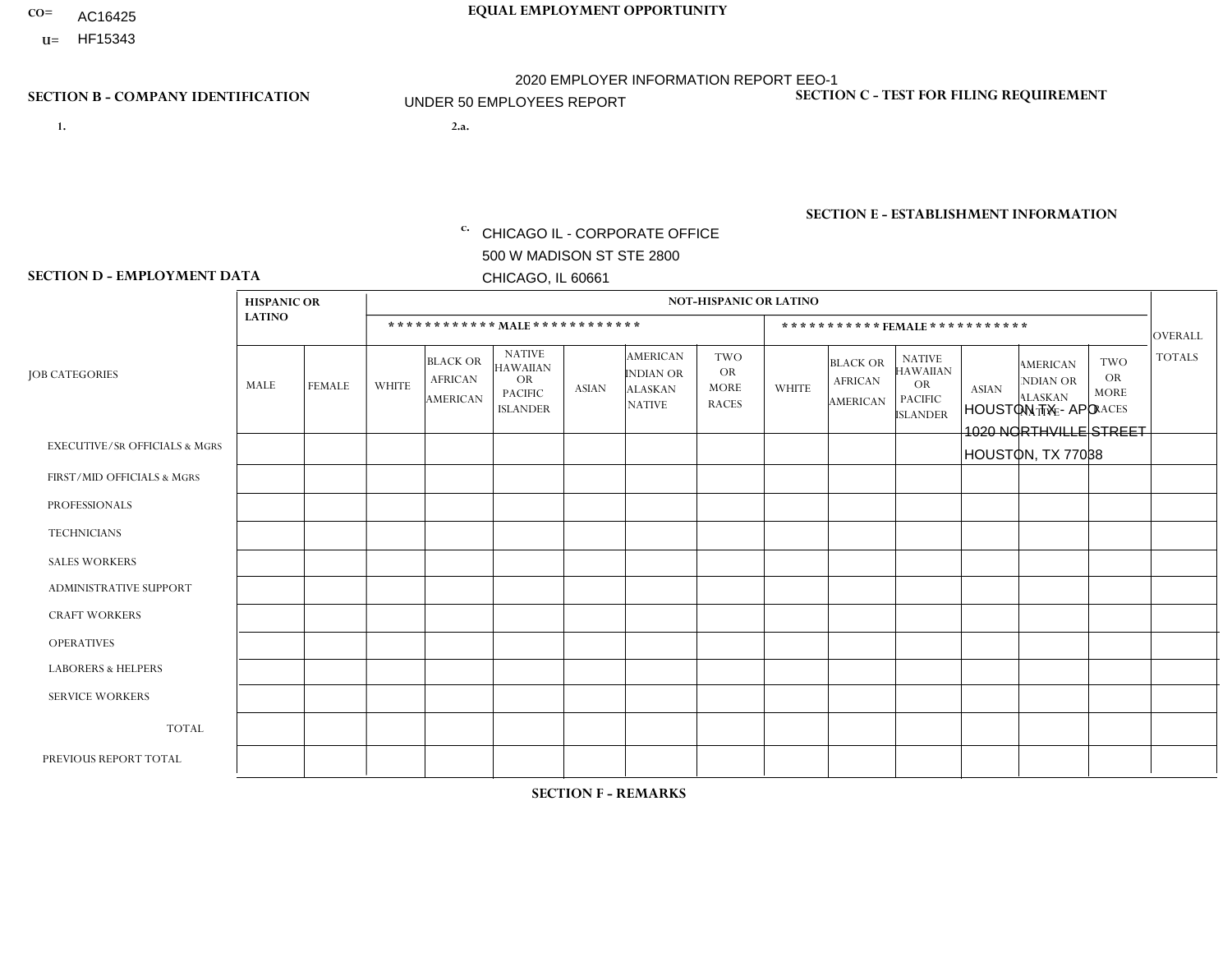- AC16425
- **U=**

- **1. 2.a.** CHICAGO IL CORPORATE OFFICE 500 W MADISON ST STE 2800 CHICAGO, IL 60661
- 2.a. CADES SC 3580 N WILLIAMSBURG COUNTY HWY Cades, SC 29518

c. EIN= 952920557

## **SECTION B - COMPANY IDENTIFICATION SECTION C - TEST FOR FILING REQUIREMENT**

1- Y 2- Y 3- N DUNS= 000123456

**SECTION E - ESTABLISHMENT INFORMATION c.** NAICS: 423140

### **SECTION D - EMPLOYMENT DATA**

|                                          | <b>HISPANIC OR</b> |               |              |                                                      |                                                                                    |             |                                                                        | <b>NOT-HISPANIC OR LATINO</b>                          |                |                                               |                                                                             |              |                                                                       |                                                        |                |
|------------------------------------------|--------------------|---------------|--------------|------------------------------------------------------|------------------------------------------------------------------------------------|-------------|------------------------------------------------------------------------|--------------------------------------------------------|----------------|-----------------------------------------------|-----------------------------------------------------------------------------|--------------|-----------------------------------------------------------------------|--------------------------------------------------------|----------------|
|                                          | <b>LATINO</b>      |               |              | ************ MALE ************                       |                                                                                    |             |                                                                        |                                                        |                | ***********FEMALE***********                  |                                                                             |              |                                                                       |                                                        | <b>OVERALL</b> |
| <b>JOB CATEGORIES</b>                    | MALE               | <b>FEMALE</b> | <b>WHITE</b> | <b>BLACK OR</b><br><b>AFRICAN</b><br><b>AMERICAN</b> | <b>NATIVE</b><br><b>HAWAIIAN</b><br><b>OR</b><br><b>PACIFIC</b><br><b>ISLANDER</b> | ASIAN       | <b>AMERICAN</b><br><b>INDIAN OR</b><br><b>ALASKAN</b><br><b>NATIVE</b> | <b>TWO</b><br><b>OR</b><br><b>MORE</b><br><b>RACES</b> | <b>WHITE</b>   | <b>BLACK OR</b><br><b>AFRICAN</b><br>AMERICAN | <b>NATIVE</b><br><b>HAWAIIAN</b><br>OR<br><b>PACIFIC</b><br><b>ISLANDER</b> | <b>ASIAN</b> | <b>AMERICAN</b><br><b>NDIAN OR</b><br><b>ALASKAN</b><br><b>NATIVE</b> | <b>TWO</b><br><b>OR</b><br><b>MORE</b><br><b>RACES</b> | <b>TOTALS</b>  |
| <b>EXECUTIVE/SR OFFICIALS &amp; MGRS</b> | $\Omega$           | $\Omega$      | $\Omega$     | $\mathbf 0$                                          | $\mathbf 0$                                                                        | $\Omega$    | $\Omega$                                                               | $\Omega$                                               | $\Omega$       | $\Omega$                                      | $\Omega$                                                                    | $\mathbf 0$  | $\Omega$                                                              | $\mathbf 0$                                            | $\mathbf{0}$   |
| FIRST/MID OFFICIALS & MGRS               | 0                  | 0             | 3            | $\mathbf 0$                                          | 0                                                                                  | $\Omega$    | $\Omega$                                                               | $\Omega$                                               |                | $\Omega$                                      | $\Omega$                                                                    | $\mathbf{0}$ | $\Omega$                                                              | $\mathbf 0$                                            | $\overline{4}$ |
| <b>PROFESSIONALS</b>                     | $\Omega$           | $\Omega$      | $\Omega$     | $\mathbf 0$                                          | $\Omega$                                                                           | $\Omega$    | $\Omega$                                                               | $\Omega$                                               | $\overline{0}$ | $\Omega$                                      | $\Omega$                                                                    | $\Omega$     | $\Omega$                                                              | $\Omega$                                               | $\mathbf 0$    |
| <b>TECHNICIANS</b>                       | 0                  | $\mathbf 0$   | $\Omega$     | $\mathbf 0$                                          | $\Omega$                                                                           | $\Omega$    | $\Omega$                                                               | $\Omega$                                               | $\Omega$       | $\Omega$                                      | $\Omega$                                                                    | $\Omega$     | $\Omega$                                                              | $\Omega$                                               | $\mathbf{0}$   |
| <b>SALES WORKERS</b>                     | $\Omega$           | $\Omega$      |              | $\mathbf 0$                                          | $\Omega$                                                                           | $\Omega$    | $\Omega$                                                               | $\Omega$                                               | $\overline{0}$ | $\Omega$                                      | $\Omega$                                                                    | $\Omega$     | $\Omega$                                                              | $\mathbf{0}$                                           | $\mathbf{1}$   |
| ADMINISTRATIVE SUPPORT                   | $\mathbf 0$        | $\mathbf 0$   |              | $\mathbf 0$                                          | 0                                                                                  | $\Omega$    | $\Omega$                                                               | $\Omega$                                               |                | $\Omega$                                      | $\Omega$                                                                    | $\Omega$     | $\Omega$                                                              | $\mathbf 0$                                            | $\overline{2}$ |
| <b>CRAFT WORKERS</b>                     | 0                  | $\Omega$      | 1            | $\mathbf 0$                                          | $\Omega$                                                                           | $\Omega$    | $\Omega$                                                               | $\Omega$                                               | 0              | $\Omega$                                      | $\Omega$                                                                    | $\Omega$     | $\Omega$                                                              | $\Omega$                                               | $\mathbf{1}$   |
| <b>OPERATIVES</b>                        | 0                  | $\Omega$      | 11           | 3                                                    | $\Omega$                                                                           | $\Omega$    | $\Omega$                                                               | $\Omega$                                               | $\Omega$       | $\Omega$                                      | $\Omega$                                                                    | $\Omega$     | $\Omega$                                                              | $\Omega$                                               | 14             |
| <b>LABORERS &amp; HELPERS</b>            | $\Omega$           | $\Omega$      | $\Omega$     | 3                                                    | $\mathbf 0$                                                                        | $\Omega$    | $\Omega$                                                               |                                                        | $\Omega$       | $\Omega$                                      | $\Omega$                                                                    | $\Omega$     | $\Omega$                                                              | $\Omega$                                               | $\overline{4}$ |
| <b>SERVICE WORKERS</b>                   | 0                  | $\mathbf 0$   | $\mathbf 0$  | $\mathbf 0$                                          | $\mathbf{0}$                                                                       | $\mathbf 0$ | $\Omega$                                                               | $\Omega$                                               | $\Omega$       | $\Omega$                                      | $\Omega$                                                                    | $\mathbf 0$  | $\Omega$                                                              | $\mathbf 0$                                            | $\overline{0}$ |
| <b>TOTAL</b>                             | $\Omega$           | 0             | 17           | 6                                                    | 0                                                                                  | $\Omega$    | $\Omega$                                                               |                                                        | $\overline{2}$ | $\Omega$                                      | $\Omega$                                                                    | $\mathbf 0$  | 0                                                                     | $\mathbf 0$                                            | 26             |
| PREVIOUS REPORT TOTAL                    |                    | $\Omega$      | 15           | 8                                                    | $\Omega$                                                                           | $\Omega$    | $\Omega$                                                               | $\overline{2}$                                         | $\overline{2}$ | $\Omega$                                      | $\Omega$                                                                    | $\Omega$     | $\Omega$                                                              | $\mathbf 0$                                            | 28             |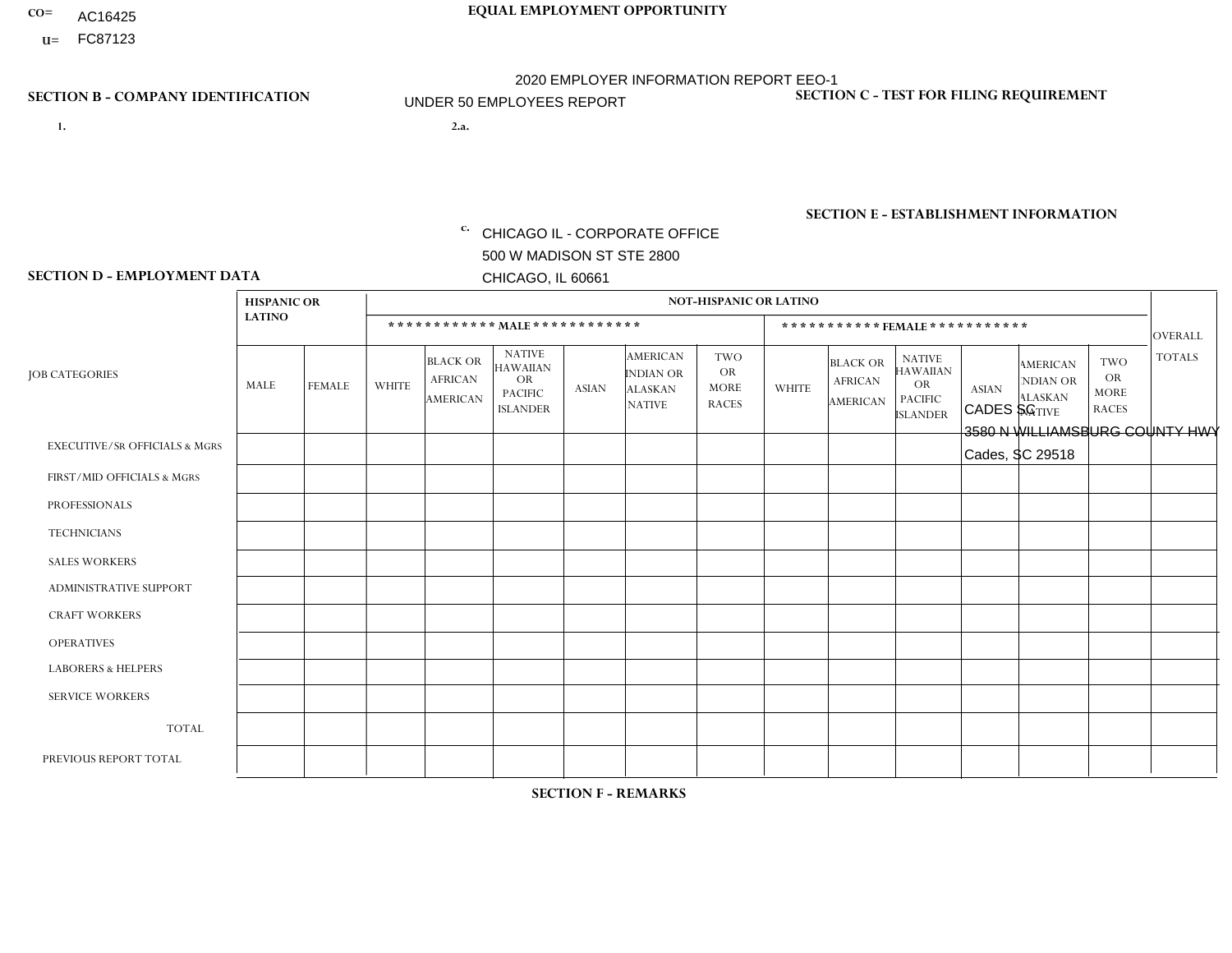- AC16425
- **U=**

**1. 2.a.** CHICAGO IL - CORPORATE OFFICE 500 W MADISON ST STE 2800 CHICAGO, IL 60661

2.a. WATSEKA IL - GEIGER TRUCKPART 1489 EAST WALNUT ST Watseka, IL 60970

EIN= 952920557

## **SECTION B - COMPANY IDENTIFICATION SECTION C - TEST FOR FILING REQUIREMENT**

1- Y 2- Y 3- N DUNS= 000123456

**SECTION E - ESTABLISHMENT INFORMATION c.** NAICS: 423140

### **SECTION D - EMPLOYMENT DATA**

|                                          | <b>HISPANIC OR</b> |               |                |                                                      |                                                                                    |              |                                                                 | <b>NOT-HISPANIC OR LATINO</b>                          |                |                                                      |                                                                                    |              |                                                                       |                                                        |                |
|------------------------------------------|--------------------|---------------|----------------|------------------------------------------------------|------------------------------------------------------------------------------------|--------------|-----------------------------------------------------------------|--------------------------------------------------------|----------------|------------------------------------------------------|------------------------------------------------------------------------------------|--------------|-----------------------------------------------------------------------|--------------------------------------------------------|----------------|
|                                          | <b>LATINO</b>      |               |                | ************ MALE ************                       |                                                                                    |              |                                                                 |                                                        |                |                                                      | ***********FEMALE***********                                                       |              |                                                                       |                                                        | <b>OVERALL</b> |
| <b>JOB CATEGORIES</b>                    | <b>MALE</b>        | <b>FEMALE</b> | <b>WHITE</b>   | <b>BLACK OR</b><br><b>AFRICAN</b><br><b>AMERICAN</b> | <b>NATIVE</b><br><b>HAWAIIAN</b><br><b>OR</b><br><b>PACIFIC</b><br><b>ISLANDER</b> | <b>ASIAN</b> | <b>AMERICAN</b><br>INDIAN OR<br><b>ALASKAN</b><br><b>NATIVE</b> | <b>TWO</b><br><b>OR</b><br><b>MORE</b><br><b>RACES</b> | <b>WHITE</b>   | <b>BLACK OR</b><br><b>AFRICAN</b><br><b>AMERICAN</b> | <b>NATIVE</b><br><b>HAWAIIAN</b><br><b>OR</b><br><b>PACIFIC</b><br><b>ISLANDER</b> | <b>ASIAN</b> | <b>AMERICAN</b><br><b>NDIAN OR</b><br><b>ALASKAN</b><br><b>NATIVE</b> | <b>TWO</b><br><b>OR</b><br><b>MORE</b><br><b>RACES</b> | <b>TOTALS</b>  |
| <b>EXECUTIVE/SR OFFICIALS &amp; MGRS</b> | $\Omega$           | $\Omega$      | $\mathbf{0}$   | $\mathbf 0$                                          | $\mathbf 0$                                                                        | $\Omega$     | $\Omega$                                                        | $\Omega$                                               | 0              | $\Omega$                                             | 0                                                                                  | $\mathbf 0$  | $\Omega$                                                              | $\Omega$                                               | $\mathbf 0$    |
| FIRST/MID OFFICIALS & MGRS               | $\Omega$           | $\Omega$      | 3              | $\Omega$                                             | 0                                                                                  | $\Omega$     | $\Omega$                                                        | $\Omega$                                               | $\Omega$       | $\Omega$                                             | 0                                                                                  | $\Omega$     | $\Omega$                                                              | $\Omega$                                               | 3              |
| <b>PROFESSIONALS</b>                     | $\Omega$           | $\mathbf 0$   | 1              | $\mathbf 0$                                          | $\Omega$                                                                           | $\mathbf{0}$ | $\Omega$                                                        | $\Omega$                                               | 1              | $\Omega$                                             | 0                                                                                  | $\mathbf 0$  | $\Omega$                                                              | $\mathbf 0$                                            | $\overline{2}$ |
| <b>TECHNICIANS</b>                       | $\Omega$           | $\Omega$      | $\Omega$       | $\mathbf 0$                                          | $\Omega$                                                                           | $\Omega$     | $\Omega$                                                        | $\Omega$                                               | $\Omega$       | $\Omega$                                             | $\Omega$                                                                           | $\Omega$     | $\Omega$                                                              | $\Omega$                                               | $\Omega$       |
| <b>SALES WORKERS</b>                     | $\Omega$           | $\Omega$      | $\overline{2}$ | $\mathbf 0$                                          | $\Omega$                                                                           | $\Omega$     | $\Omega$                                                        | $\Omega$                                               | $\overline{0}$ | $\Omega$                                             | 0                                                                                  | $\mathbf 0$  | $\Omega$                                                              | $\Omega$                                               | $\overline{2}$ |
| ADMINISTRATIVE SUPPORT                   | $\Omega$           | $\Omega$      | $\mathbf{0}$   | $\Omega$                                             | $\Omega$                                                                           | $\Omega$     | $\Omega$                                                        | $\Omega$                                               | 1              | $\Omega$                                             | $\Omega$                                                                           | $\Omega$     | $\Omega$                                                              | $\Omega$                                               | $\mathbf{1}$   |
| <b>CRAFT WORKERS</b>                     | $\Omega$           | $\Omega$      | 4              | $\mathbf 0$                                          | $\Omega$                                                                           | $\Omega$     | $\Omega$                                                        | $\Omega$                                               | $\Omega$       | $\Omega$                                             | 0                                                                                  | $\Omega$     | $\Omega$                                                              | $\Omega$                                               | $\overline{4}$ |
| <b>OPERATIVES</b>                        | $\Omega$           | $\Omega$      | $\overline{c}$ | $\mathbf{0}$                                         | $\Omega$                                                                           | $\Omega$     | $\Omega$                                                        | $\Omega$                                               | $\Omega$       | $\Omega$                                             | 0                                                                                  | $\Omega$     | $\Omega$                                                              | $\Omega$                                               | $\overline{2}$ |
| <b>LABORERS &amp; HELPERS</b>            | 1                  | $\Omega$      | 5              | $\mathbf 0$                                          | 0                                                                                  | $\Omega$     | $\Omega$                                                        | $\Omega$                                               | $\Omega$       | $\Omega$                                             | 0                                                                                  | $\Omega$     | $\Omega$                                                              | $\Omega$                                               | 6              |
| <b>SERVICE WORKERS</b>                   | $\Omega$           | $\Omega$      | $\mathbf{0}$   | 0                                                    | $\mathbf 0$                                                                        | $\Omega$     | $\Omega$                                                        | $\Omega$                                               | $\Omega$       | $\Omega$                                             | $\Omega$                                                                           | $\mathbf 0$  | $\Omega$                                                              | $\Omega$                                               | $\mathbf{0}$   |
| <b>TOTAL</b>                             |                    | 0             | 17             | $\mathbf 0$                                          | $\Omega$                                                                           | $\Omega$     | $\Omega$                                                        | $\Omega$                                               | $\overline{2}$ | $\Omega$                                             | $\Omega$                                                                           | $\mathbf 0$  | $\Omega$                                                              | $\Omega$                                               | 20             |
| PREVIOUS REPORT TOTAL                    | 2                  | $\Omega$      | 24             | $\mathbf 0$                                          | $\Omega$                                                                           | $\Omega$     | $\Omega$                                                        |                                                        | $\overline{2}$ | $\Omega$                                             | 0                                                                                  | $\Omega$     | $\Omega$                                                              | $\mathbf 0$                                            | 29             |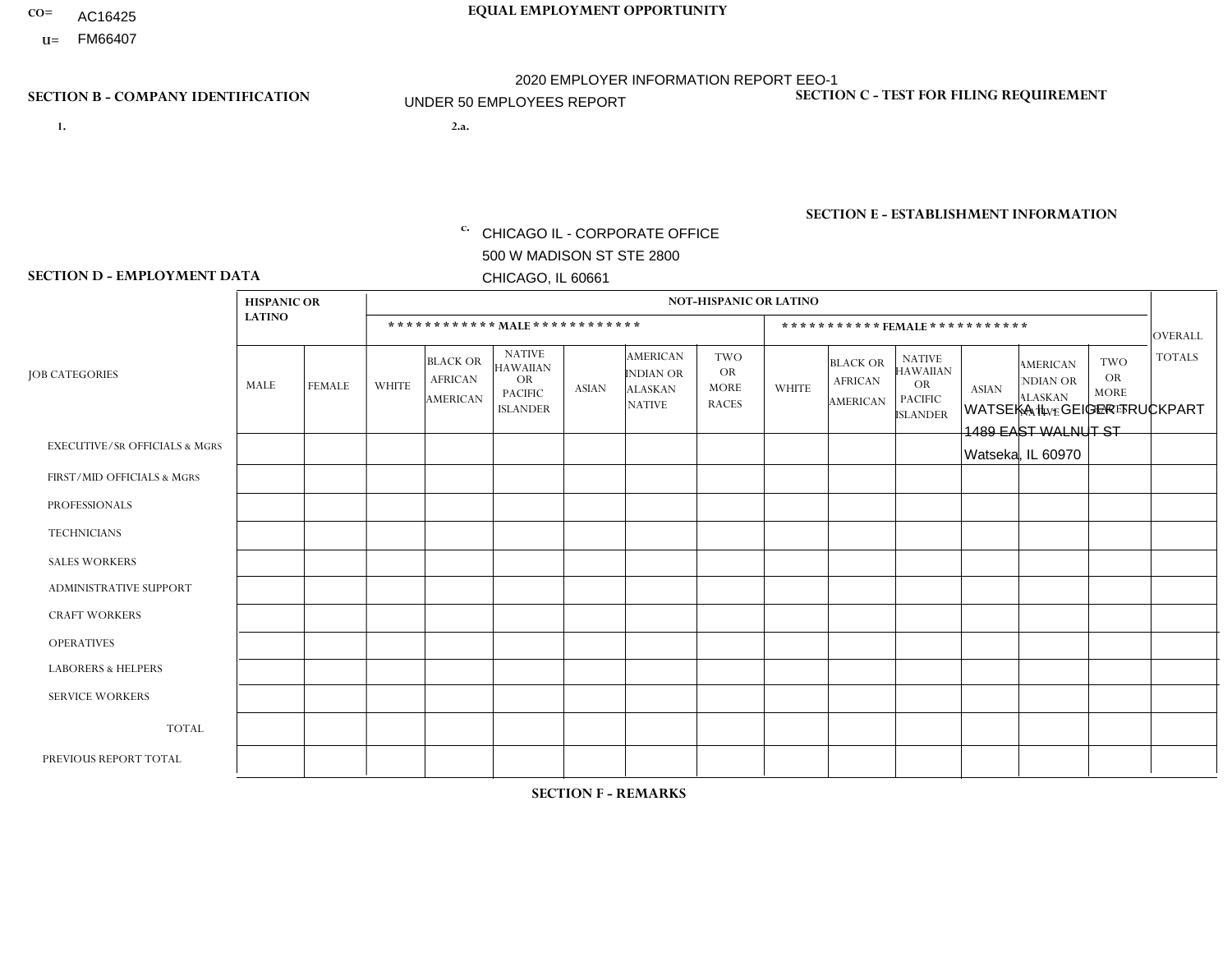- AC16425
- **U=**

**1. 2.a.** CHICAGO IL - CORPORATE OFFICE 500 W MADISON ST STE 2800 CHICAGO, IL 60661

2.a. PITTSBURG CA - PGW 701 WILLOW PASS RD SUITE 7 Pittsburg, CA 94565

EIN= 952920557

## **SECTION B - COMPANY IDENTIFICATION SECTION C - TEST FOR FILING REQUIREMENT**

1- Y 2- Y 3- N DUNS= 000123456

**SECTION E - ESTABLISHMENT INFORMATION c.** NAICS: 811122

### **SECTION D - EMPLOYMENT DATA**

|                                          | <b>HISPANIC OR</b> |               |                |                                                      |                                                                                    |              |                                                                        | <b>NOT-HISPANIC OR LATINO</b>                          |              |                                                      |                                                                                    |              |                                                                       |                                                        |                 |
|------------------------------------------|--------------------|---------------|----------------|------------------------------------------------------|------------------------------------------------------------------------------------|--------------|------------------------------------------------------------------------|--------------------------------------------------------|--------------|------------------------------------------------------|------------------------------------------------------------------------------------|--------------|-----------------------------------------------------------------------|--------------------------------------------------------|-----------------|
|                                          | <b>LATINO</b>      |               |                |                                                      | ************ MALE ************                                                     |              |                                                                        |                                                        |              | ***********FEMALE ***********                        |                                                                                    |              |                                                                       |                                                        | <b>OVERALL</b>  |
| <b>JOB CATEGORIES</b>                    | MALE               | <b>FEMALE</b> | WHITE          | <b>BLACK OR</b><br><b>AFRICAN</b><br><b>AMERICAN</b> | <b>NATIVE</b><br><b>HAWAIIAN</b><br><b>OR</b><br><b>PACIFIC</b><br><b>ISLANDER</b> | <b>ASIAN</b> | <b>AMERICAN</b><br><b>INDIAN OR</b><br><b>ALASKAN</b><br><b>NATIVE</b> | <b>TWO</b><br><b>OR</b><br><b>MORE</b><br><b>RACES</b> | <b>WHITE</b> | <b>BLACK OR</b><br><b>AFRICAN</b><br><b>AMERICAN</b> | <b>NATIVE</b><br><b>HAWAIIAN</b><br><b>OR</b><br><b>PACIFIC</b><br><b>ISLANDER</b> | <b>ASIAN</b> | <b>AMERICAN</b><br><b>NDIAN OR</b><br><b>ALASKAN</b><br><b>NATIVE</b> | <b>TWO</b><br><b>OR</b><br><b>MORE</b><br><b>RACES</b> | <b>TOTALS</b>   |
| <b>EXECUTIVE/SR OFFICIALS &amp; MGRS</b> | $\mathbf 0$        | 0             | $\Omega$       | 0                                                    | $\Omega$                                                                           | $\mathbf{0}$ | $\Omega$                                                               | $\Omega$                                               | $\Omega$     | $\Omega$                                             | $\Omega$                                                                           | $\mathbf 0$  | $\Omega$                                                              | 0                                                      | $\mathbf 0$     |
| FIRST/MID OFFICIALS & MGRS               | $\mathbf 0$        | 0             | 1              | $\mathbf 0$                                          | $\Omega$                                                                           | $\Omega$     | $\Omega$                                                               | $\Omega$                                               | $\Omega$     | $\Omega$                                             | $\Omega$                                                                           | $\Omega$     | $\Omega$                                                              | $\Omega$                                               | $\mathbf{1}$    |
| <b>PROFESSIONALS</b>                     | $\mathbf 0$        | $\mathbf 0$   | $\mathbf 0$    | $\mathbf 0$                                          | $\Omega$                                                                           | $\Omega$     | $\Omega$                                                               | $\Omega$                                               | $\Omega$     | $\Omega$                                             | $\Omega$                                                                           | $\mathbf{0}$ | $\Omega$                                                              | $\Omega$                                               | $\mathbf 0$     |
| <b>TECHNICIANS</b>                       | $\mathbf 0$        | $\mathbf 0$   | $\Omega$       | $\mathbf 0$                                          | $\Omega$                                                                           | $\Omega$     | $\Omega$                                                               | $\Omega$                                               | $\Omega$     | $\Omega$                                             | $\Omega$                                                                           | $\Omega$     | $\Omega$                                                              | $\mathbf 0$                                            | $\mathbf 0$     |
| <b>SALES WORKERS</b>                     | $\mathbf 0$        | $\mathbf 0$   | $\Omega$       | 0                                                    | $\Omega$                                                                           | $\Omega$     | $\Omega$                                                               | $\Omega$                                               | $\Omega$     | $\Omega$                                             | $\Omega$                                                                           | $\Omega$     | $\Omega$                                                              | $\Omega$                                               | $\mathbf 0$     |
| <b>ADMINISTRATIVE SUPPORT</b>            | $\mathbf 0$        | $\mathbf 0$   | $\Omega$       | $\mathbf 0$                                          | $\Omega$                                                                           | $\Omega$     | $\Omega$                                                               | $\Omega$                                               | $\Omega$     | $\mathbf 0$                                          | 0                                                                                  | $\Omega$     | $\Omega$                                                              | $\mathbf 0$                                            | $\mathbf 0$     |
| <b>CRAFT WORKERS</b>                     | $\mathbf 0$        | $\mathbf 0$   | $\Omega$       | $\mathbf 0$                                          | $\Omega$                                                                           | $\mathbf{0}$ | $\Omega$                                                               | $\Omega$                                               | $\Omega$     | $\Omega$                                             | $\mathbf{0}$                                                                       | $\Omega$     | $\Omega$                                                              | $\Omega$                                               | $\mathbf 0$     |
| <b>OPERATIVES</b>                        |                    | $\mathbf 0$   | 1              | $\overline{2}$                                       | $\mathbf 0$                                                                        | $\mathbf{0}$ |                                                                        |                                                        | $\Omega$     | $\Omega$                                             | $\Omega$                                                                           | $\mathbf{0}$ | $\Omega$                                                              | $\mathbf 0$                                            | 6               |
| <b>LABORERS &amp; HELPERS</b>            | $\mathbf 0$        | 0             | $\mathbf 0$    | $\mathbf 0$                                          | $\Omega$                                                                           | $\Omega$     | $\Omega$                                                               | $\Omega$                                               | $\Omega$     | $\Omega$                                             | $\mathbf{0}$                                                                       | $\Omega$     | $\Omega$                                                              | $\Omega$                                               | $\mathbf 0$     |
| <b>SERVICE WORKERS</b>                   | $\mathbf 0$        | $\mathbf 0$   | $\mathbf 0$    | 0                                                    | $\Omega$                                                                           | $\Omega$     | $\Omega$                                                               | $\Omega$                                               | $\Omega$     | $\Omega$                                             | $\mathbf{0}$                                                                       | $\mathbf{0}$ | $\Omega$                                                              | $\Omega$                                               | $\mathbf 0$     |
| <b>TOTAL</b>                             | $\overline{1}$     | 0             | $\overline{2}$ | 2                                                    | $\Omega$                                                                           | $\Omega$     |                                                                        |                                                        | $\Omega$     | $\Omega$                                             | $\mathbf{0}$                                                                       | $\Omega$     | $\Omega$                                                              | $\Omega$                                               | $\overline{7}$  |
| PREVIOUS REPORT TOTAL                    | $\overline{2}$     | $\mathbf 0$   | $\overline{4}$ | $\mathbf 0$                                          | $\mathbf 0$                                                                        | $\Omega$     | $\overline{2}$                                                         | $\overline{2}$                                         | $\Omega$     | 0                                                    | 0                                                                                  | $\mathbf 0$  | 0                                                                     | 0                                                      | 10 <sup>1</sup> |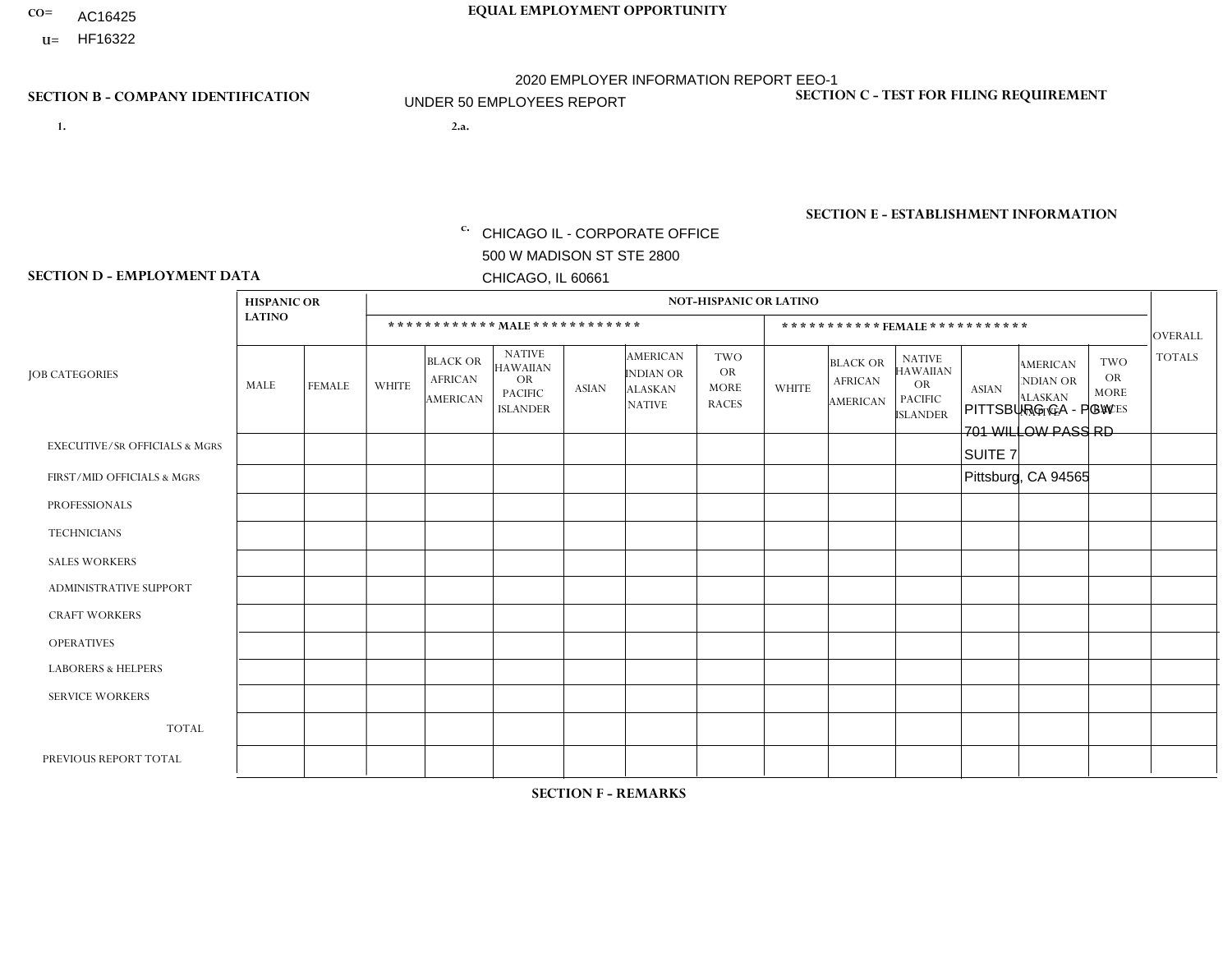- AC16425
- **U=**

**1. 2.a.** CHICAGO IL - CORPORATE OFFICE 500 W MADISON ST STE 2800 CHICAGO, IL 60661

2.a. TOLEDO OH - SALVAGE 5245 LEWIS AVENUE Toledo, OH 43612

c. EIN= 952920557

## **SECTION B - COMPANY IDENTIFICATION SECTION C - TEST FOR FILING REQUIREMENT**

1- Y 2- Y 3- N DUNS= 000123456

**SECTION E - ESTABLISHMENT INFORMATION c.** NAICS: 423140

### **SECTION D - EMPLOYMENT DATA**

|                                          | <b>HISPANIC OR</b> |               |                |                                                      |                                                                                    |              |                                                                        | <b>NOT-HISPANIC OR LATINO</b>                          |          |                                               |                                                                                    |              |                                                                       |                                                        |                |
|------------------------------------------|--------------------|---------------|----------------|------------------------------------------------------|------------------------------------------------------------------------------------|--------------|------------------------------------------------------------------------|--------------------------------------------------------|----------|-----------------------------------------------|------------------------------------------------------------------------------------|--------------|-----------------------------------------------------------------------|--------------------------------------------------------|----------------|
|                                          | <b>LATINO</b>      |               |                |                                                      | ************ MAIE************                                                      |              |                                                                        |                                                        |          | ***********FEMALE ***********                 |                                                                                    |              |                                                                       |                                                        | <b>OVERALL</b> |
| <b>JOB CATEGORIES</b>                    | <b>MALE</b>        | <b>FEMALE</b> | <b>WHITE</b>   | <b>BLACK OR</b><br><b>AFRICAN</b><br><b>AMERICAN</b> | <b>NATIVE</b><br><b>HAWAIIAN</b><br><b>OR</b><br><b>PACIFIC</b><br><b>ISLANDER</b> | <b>ASIAN</b> | <b>AMERICAN</b><br><b>INDIAN OR</b><br><b>ALASKAN</b><br><b>NATIVE</b> | <b>TWO</b><br><b>OR</b><br><b>MORE</b><br><b>RACES</b> | WHITE    | <b>BLACK OR</b><br><b>AFRICAN</b><br>AMERICAN | <b>NATIVE</b><br><b>HAWAIIAN</b><br><b>OR</b><br><b>PACIFIC</b><br><b>ISLANDER</b> | <b>ASIAN</b> | <b>AMERICAN</b><br><b>NDIAN OR</b><br><b>ALASKAN</b><br><b>NATIVE</b> | <b>TWO</b><br><b>OR</b><br><b>MORE</b><br><b>RACES</b> | <b>TOTALS</b>  |
| <b>EXECUTIVE/SR OFFICIALS &amp; MGRS</b> | $\mathbf{0}$       | $\Omega$      | $\Omega$       | $\Omega$                                             | $\mathbf{0}$                                                                       | $\Omega$     | $\Omega$                                                               | $\Omega$                                               | $\Omega$ | $\Omega$                                      | $\Omega$                                                                           | $\Omega$     | $\Omega$                                                              | $\Omega$                                               | $\Omega$       |
| FIRST/MID OFFICIALS & MGRS               | 0                  | $\mathbf 0$   | $\overline{2}$ | $\mathbf 0$                                          | $\mathbf{0}$                                                                       | $\mathbf{0}$ | $\Omega$                                                               | 0                                                      | $\Omega$ | $\Omega$                                      | $\Omega$                                                                           | $\mathbf 0$  | $\Omega$                                                              | 0                                                      | 2              |
| <b>PROFESSIONALS</b>                     | 0                  | $\mathbf 0$   | $\mathbf 0$    | $\mathbf 0$                                          | $\Omega$                                                                           | $\Omega$     | $\Omega$                                                               | 0                                                      | $\Omega$ | $\Omega$                                      | 0                                                                                  | $\mathbf 0$  | $\Omega$                                                              | $\mathbf 0$                                            | $\mathbf 0$    |
| <b>TECHNICIANS</b>                       | 0                  | $\mathbf 0$   | $\mathbf 0$    | $\mathbf 0$                                          | $\Omega$                                                                           | $\Omega$     | $\Omega$                                                               | 0                                                      | $\Omega$ | $\Omega$                                      | $\mathbf 0$                                                                        | $\mathbf 0$  | $\Omega$                                                              | $\mathbf 0$                                            | $\mathbf 0$    |
| <b>SALES WORKERS</b>                     | $\mathbf 0$        | $\mathbf 0$   | $\mathbf 0$    | $\mathbf 0$                                          | $\Omega$                                                                           | $\Omega$     | $\Omega$                                                               | 0                                                      | $\Omega$ | $\Omega$                                      | $\Omega$                                                                           | $\mathbf{0}$ | $\Omega$                                                              | $\Omega$                                               | $\mathbf 0$    |
| <b>ADMINISTRATIVE SUPPORT</b>            | $\Omega$           | $\Omega$      | $\overline{c}$ | $\Omega$                                             | $\mathbf{0}$                                                                       | $\Omega$     | $\Omega$                                                               | 0                                                      | $\Omega$ | $\Omega$                                      | $\Omega$                                                                           | $\Omega$     | $\Omega$                                                              | $\Omega$                                               | $\overline{2}$ |
| <b>CRAFT WORKERS</b>                     | $\Omega$           | $\Omega$      | 3              | $\Omega$                                             | $\mathbf{0}$                                                                       | $\Omega$     | $\Omega$                                                               | 0                                                      | $\Omega$ | $\Omega$                                      | $\Omega$                                                                           | $\Omega$     | $\Omega$                                                              | $\Omega$                                               | 3              |
| <b>OPERATIVES</b>                        | 0                  | $\Omega$      | 9              | $\mathbf{1}$                                         |                                                                                    | $\Omega$     | $\Omega$                                                               | 0                                                      | $\Omega$ | $\Omega$                                      | $\Omega$                                                                           | $\Omega$     | $\Omega$                                                              | $\Omega$                                               | 11             |
| <b>LABORERS &amp; HELPERS</b>            | 0                  | $\Omega$      | $\overline{c}$ | $\Omega$                                             | $\mathbf{0}$                                                                       | $\Omega$     | $\Omega$                                                               | 0                                                      | $\Omega$ | $\Omega$                                      | $\Omega$                                                                           | $\Omega$     | $\Omega$                                                              | $\Omega$                                               | $\overline{2}$ |
| <b>SERVICE WORKERS</b>                   | $\Omega$           | $\mathbf 0$   | $\mathbf 0$    | $\mathbf 0$                                          | $\mathbf{0}$                                                                       | $\mathbf{0}$ | $\Omega$                                                               | 0                                                      | $\Omega$ | $\Omega$                                      | $\Omega$                                                                           | $\mathbf 0$  | $\Omega$                                                              | $\Omega$                                               | 0              |
| <b>TOTAL</b>                             | $\mathbf 0$        | $\mathbf 0$   | 18             | $\mathbf{1}$                                         |                                                                                    | $\mathbf{0}$ | $\Omega$                                                               | 0                                                      | $\Omega$ | $\Omega$                                      | 0                                                                                  | $\mathbf 0$  | $\Omega$                                                              | $\mathbf 0$                                            | 20             |
| PREVIOUS REPORT TOTAL                    | $\Omega$           | $\Omega$      | 15             | $\Omega$                                             | $\Omega$                                                                           | $\Omega$     | $\Omega$                                                               | $\Omega$                                               | $\Omega$ | $\Omega$                                      | $\Omega$                                                                           | $\mathbf{0}$ | $\Omega$                                                              | $\mathbf 0$                                            | 15             |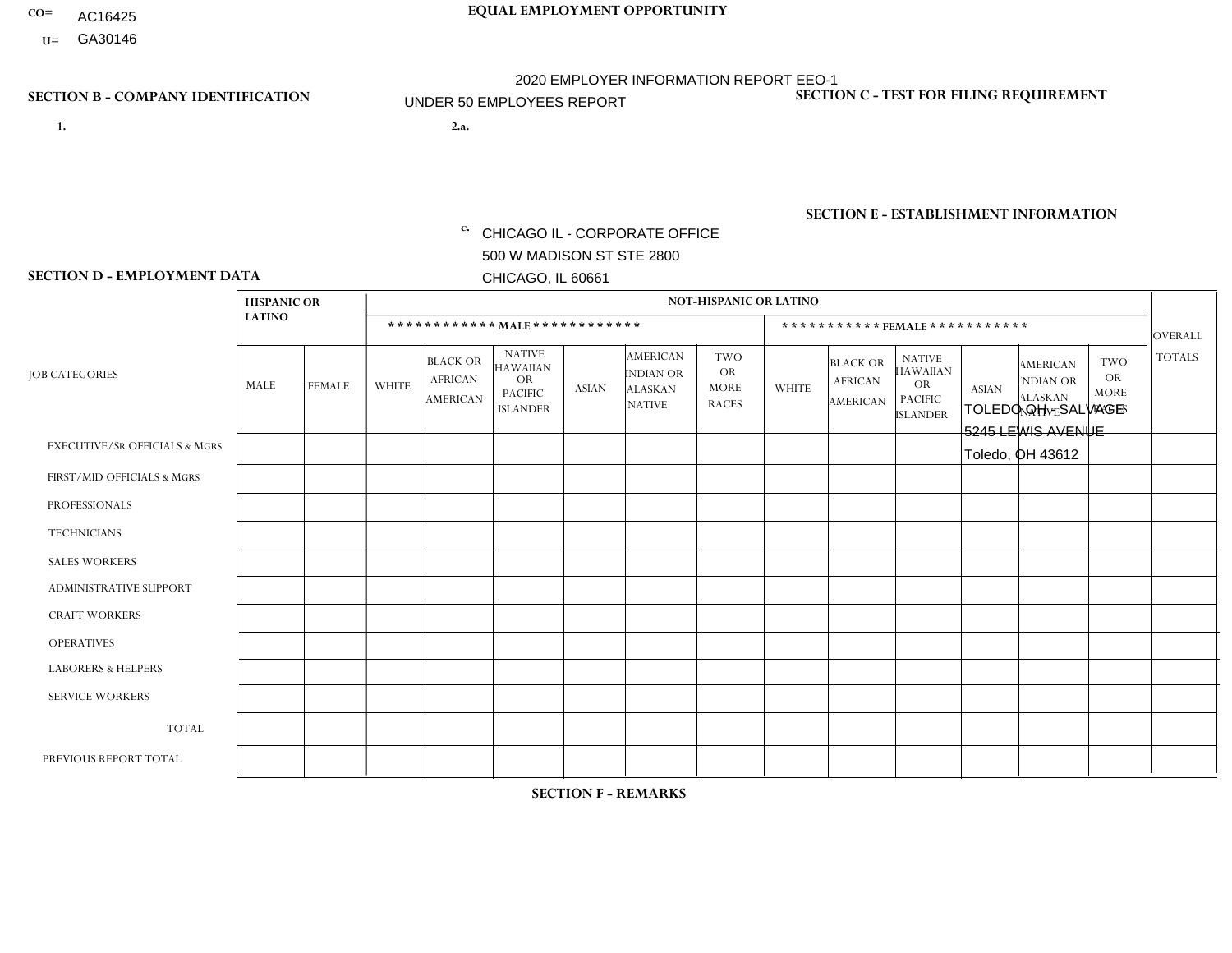- AC16425
- **U=**

- **1. 2.a.** CHICAGO IL CORPORATE OFFICE 500 W MADISON ST STE 2800 CHICAGO, IL 60661
- MOLINE IL 4725 44TH STREET Moline, IL 61265

EIN= 952920557

## **SECTION B - COMPANY IDENTIFICATION SECTION C - TEST FOR FILING REQUIREMENT**

1- Y 2- Y 3- N DUNS= 000123456

**SECTION E - ESTABLISHMENT INFORMATION c.** NAICS: 423140

### **SECTION D - EMPLOYMENT DATA**

|                                          | <b>HISPANIC OR</b> |               |                |                                                      |                                                                                    |              |                                                                        | <b>NOT-HISPANIC OR LATINO</b>                          |                |                                                      |                                                                                    |              |                                                                       |                                                        |                |
|------------------------------------------|--------------------|---------------|----------------|------------------------------------------------------|------------------------------------------------------------------------------------|--------------|------------------------------------------------------------------------|--------------------------------------------------------|----------------|------------------------------------------------------|------------------------------------------------------------------------------------|--------------|-----------------------------------------------------------------------|--------------------------------------------------------|----------------|
|                                          | <b>LATINO</b>      |               |                | ************ MALE ************                       |                                                                                    |              |                                                                        |                                                        |                |                                                      | ***********FEMALE***********                                                       |              |                                                                       |                                                        | <b>OVERALL</b> |
| <b>JOB CATEGORIES</b>                    | <b>MALE</b>        | <b>FEMALE</b> | <b>WHITE</b>   | <b>BLACK OR</b><br><b>AFRICAN</b><br><b>AMERICAN</b> | <b>NATIVE</b><br><b>HAWAIIAN</b><br><b>OR</b><br><b>PACIFIC</b><br><b>ISLANDER</b> | <b>ASIAN</b> | <b>AMERICAN</b><br><b>INDIAN OR</b><br><b>ALASKAN</b><br><b>NATIVE</b> | <b>TWO</b><br><b>OR</b><br><b>MORE</b><br><b>RACES</b> | <b>WHITE</b>   | <b>BLACK OR</b><br><b>AFRICAN</b><br><b>AMERICAN</b> | <b>NATIVE</b><br><b>HAWAIIAN</b><br><b>OR</b><br><b>PACIFIC</b><br><b>ISLANDER</b> | <b>ASIAN</b> | <b>AMERICAN</b><br><b>NDIAN OR</b><br><b>ALASKAN</b><br><b>NATIVE</b> | <b>TWO</b><br><b>OR</b><br><b>MORE</b><br><b>RACES</b> | <b>TOTALS</b>  |
| <b>EXECUTIVE/SR OFFICIALS &amp; MGRS</b> | $\mathbf{0}$       | $\Omega$      | $\Omega$       | $\Omega$                                             | 0                                                                                  | $\Omega$     | $\Omega$                                                               | $\Omega$                                               | $\Omega$       | $\mathbf{0}$                                         | $\Omega$                                                                           | $\Omega$     | $\Omega$                                                              | $\Omega$                                               | $\Omega$       |
| FIRST/MID OFFICIALS & MGRS               | $\Omega$           | $\Omega$      | 1              | $\Omega$                                             | $\mathbf{0}$                                                                       | $\Omega$     | $\Omega$                                                               | $\Omega$                                               | $\Omega$       | $\Omega$                                             | $\Omega$                                                                           | $\Omega$     | $\Omega$                                                              | $\Omega$                                               | $\mathbf{1}$   |
| <b>PROFESSIONALS</b>                     | $\Omega$           | $\Omega$      | $\mathbf 0$    | $\mathbf 0$                                          | $\overline{0}$                                                                     | $\Omega$     | $\Omega$                                                               | $\Omega$                                               | $\Omega$       | $\Omega$                                             | $\Omega$                                                                           | $\Omega$     | $\Omega$                                                              | $\mathbf{0}$                                           | $\mathbf 0$    |
| <b>TECHNICIANS</b>                       | $\Omega$           | $\Omega$      | $\Omega$       | $\Omega$                                             | 0                                                                                  | $\Omega$     | $\overline{0}$                                                         | $\Omega$                                               | $\Omega$       | $\Omega$                                             | $\Omega$                                                                           | $\Omega$     | $\mathbf{0}$                                                          | $\Omega$                                               | $\mathbf 0$    |
| <b>SALES WORKERS</b>                     | $\Omega$           | $\Omega$      | 1              | $\Omega$                                             | $\Omega$                                                                           | $\Omega$     | $\Omega$                                                               | $\Omega$                                               | $\overline{2}$ | $\Omega$                                             | $\Omega$                                                                           | $\Omega$     | $\Omega$                                                              | $\mathbf{0}$                                           | 3              |
| <b>ADMINISTRATIVE SUPPORT</b>            | $\Omega$           | $\mathbf 0$   | $\Omega$       | $\mathbf 0$                                          | $\mathbf 0$                                                                        | $\mathbf 0$  | $\Omega$                                                               | $\Omega$                                               | 1              | $\mathbf{0}$                                         | $\Omega$                                                                           | $\Omega$     | $\Omega$                                                              | $\Omega$                                               | $\mathbf{1}$   |
| <b>CRAFT WORKERS</b>                     | $\Omega$           | $\Omega$      | $\Omega$       | 0                                                    | 0                                                                                  | $\Omega$     | $\Omega$                                                               | $\Omega$                                               | $\Omega$       | $\Omega$                                             | $\Omega$                                                                           | $\Omega$     | $\Omega$                                                              | $\Omega$                                               | $\Omega$       |
| <b>OPERATIVES</b>                        |                    | $\Omega$      | 4              | 0                                                    | 0                                                                                  | $\Omega$     | $\Omega$                                                               | $\Omega$                                               | $\Omega$       | $\Omega$                                             | $\Omega$                                                                           | $\Omega$     | $\Omega$                                                              | $\Omega$                                               | 5              |
| <b>LABORERS &amp; HELPERS</b>            | $\Omega$           | $\Omega$      | $\overline{2}$ | $\mathbf 0$                                          | 0                                                                                  | $\Omega$     | $\Omega$                                                               | $\Omega$                                               | $\mathbf{1}$   | $\Omega$                                             | $\Omega$                                                                           | $\Omega$     | $\Omega$                                                              | $\Omega$                                               | 3              |
| <b>SERVICE WORKERS</b>                   | $\Omega$           | $\Omega$      | $\Omega$       | 0                                                    | $\mathbf 0$                                                                        | $\Omega$     | $\Omega$                                                               | $\Omega$                                               | $\Omega$       | $\Omega$                                             | $\Omega$                                                                           | $\Omega$     | $\Omega$                                                              | $\Omega$                                               | 0              |
| <b>TOTAL</b>                             | 1                  | $\mathbf 0$   | 8              | 0                                                    | 0                                                                                  | $\mathbf 0$  | $\Omega$                                                               | $\Omega$                                               | $\overline{4}$ | $\Omega$                                             | $\Omega$                                                                           | $\mathbf 0$  | $\Omega$                                                              | $\Omega$                                               | 13             |
| PREVIOUS REPORT TOTAL                    | $\Omega$           | $\mathbf 0$   | 8              | $\mathbf 0$                                          | 0                                                                                  | $\Omega$     | $\overline{0}$                                                         | $\Omega$                                               | 6              | $\Omega$                                             | $\mathbf{0}$                                                                       | $\Omega$     | $\Omega$                                                              | $\mathbf 0$                                            | 14             |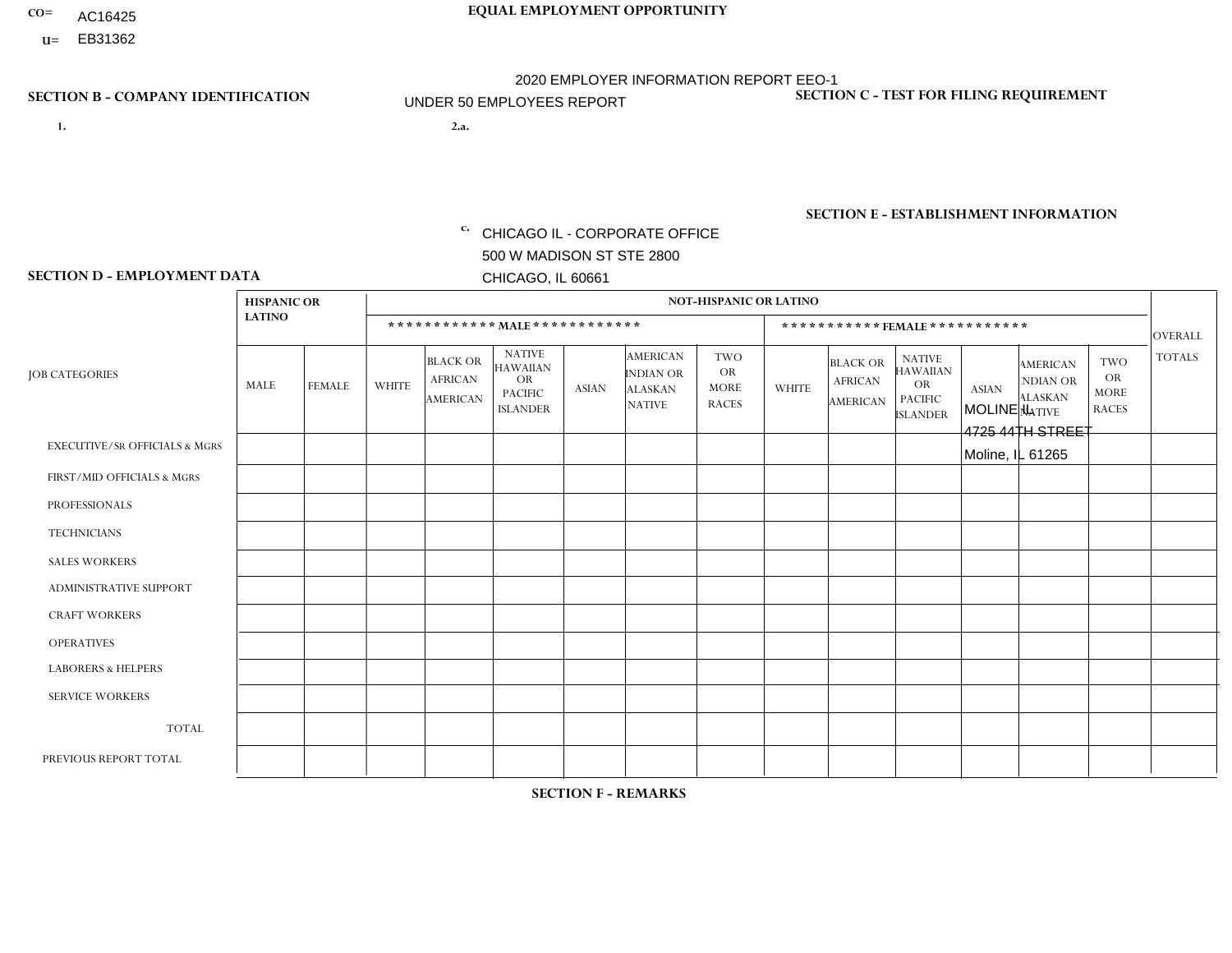- AC16425
- **U=**

- **1. 2.a.** CHICAGO IL CORPORATE OFFICE 500 W MADISON ST STE 2800 CHICAGO, IL 60661
- 2.a. MACON GA 580 JOE TAMPLIN INDUSTRIAL BLVD SUITE A Macon, GA 31217
	- EIN= 952920557

## **SECTION B - COMPANY IDENTIFICATION SECTION C - TEST FOR FILING REQUIREMENT**

1- Y 2- Y 3- N DUNS= 000123456

**SECTION E - ESTABLISHMENT INFORMATION c.** NAICS: 423140

### **SECTION D - EMPLOYMENT DATA**

|                                          | <b>HISPANIC OR</b> |               |                |                                                      |                                                                                    |              |                                                                        | <b>NOT-HISPANIC OR LATINO</b>                          |              |                                                      |                                                                                    |              |                                                                       |                                                        |                |
|------------------------------------------|--------------------|---------------|----------------|------------------------------------------------------|------------------------------------------------------------------------------------|--------------|------------------------------------------------------------------------|--------------------------------------------------------|--------------|------------------------------------------------------|------------------------------------------------------------------------------------|--------------|-----------------------------------------------------------------------|--------------------------------------------------------|----------------|
|                                          | <b>LATINO</b>      |               |                |                                                      | ************ MAIE************                                                      |              |                                                                        |                                                        |              | ***********FEMALE ***********                        |                                                                                    |              |                                                                       |                                                        | <b>OVERALL</b> |
| <b>JOB CATEGORIES</b>                    | MALE               | <b>FEMALE</b> | <b>WHITE</b>   | <b>BLACK OR</b><br><b>AFRICAN</b><br><b>AMERICAN</b> | <b>NATIVE</b><br><b>HAWAIIAN</b><br><b>OR</b><br><b>PACIFIC</b><br><b>ISLANDER</b> | <b>ASIAN</b> | <b>AMERICAN</b><br><b>INDIAN OR</b><br><b>ALASKAN</b><br><b>NATIVE</b> | <b>TWO</b><br><b>OR</b><br><b>MORE</b><br><b>RACES</b> | <b>WHITE</b> | <b>BLACK OR</b><br><b>AFRICAN</b><br><b>AMERICAN</b> | <b>NATIVE</b><br><b>HAWAIIAN</b><br><b>OR</b><br><b>PACIFIC</b><br><b>ISLANDER</b> | <b>ASIAN</b> | <b>AMERICAN</b><br><b>NDIAN OR</b><br><b>ALASKAN</b><br><b>NATIVE</b> | <b>TWO</b><br><b>OR</b><br><b>MORE</b><br><b>RACES</b> | <b>TOTALS</b>  |
| <b>EXECUTIVE/SR OFFICIALS &amp; MGRS</b> | $\mathbf 0$        | 0             | $\Omega$       | $\Omega$                                             | $\Omega$                                                                           | $\Omega$     | $\Omega$                                                               | $\Omega$                                               | $\Omega$     | $\Omega$                                             | $\mathbf{0}$                                                                       | $\mathbf{0}$ | $\Omega$                                                              | $\Omega$                                               | $\mathbf 0$    |
| FIRST/MID OFFICIALS & MGRS               | $\mathbf 0$        | $\mathbf 0$   | $\overline{c}$ | $\mathbf 0$                                          | $\Omega$                                                                           | $\Omega$     | $\Omega$                                                               | $\Omega$                                               | $\Omega$     | $\Omega$                                             | $\mathbf{0}$                                                                       | $\mathbf 0$  | $\Omega$                                                              | $\mathbf 0$                                            | $\overline{2}$ |
| <b>PROFESSIONALS</b>                     | $\mathbf 0$        | $\mathbf 0$   | $\mathbf 0$    | $\mathbf 0$                                          | $\Omega$                                                                           | $\Omega$     | $\Omega$                                                               | $\Omega$                                               | $\Omega$     | $\mathbf 0$                                          | 0                                                                                  | $\mathbf 0$  | $\Omega$                                                              | $\mathbf 0$                                            | $\mathbf 0$    |
| <b>TECHNICIANS</b>                       | $\mathbf 0$        | $\mathbf 0$   | $\Omega$       | $\mathbf 0$                                          | $\Omega$                                                                           | $\Omega$     | $\Omega$                                                               | $\Omega$                                               | 0            | $\mathbf 0$                                          | $\mathbf 0$                                                                        | $\mathbf 0$  | $\Omega$                                                              | $\mathbf 0$                                            | $\mathbf 0$    |
| <b>SALES WORKERS</b>                     | $\mathbf 0$        | $\mathbf 0$   | 3              | $\mathbf 0$                                          | $\Omega$                                                                           | $\Omega$     | $\Omega$                                                               | $\Omega$                                               | $\Omega$     | $\Omega$                                             | $\Omega$                                                                           | $\Omega$     | $\Omega$                                                              | $\Omega$                                               | 3              |
| <b>ADMINISTRATIVE SUPPORT</b>            | $\Omega$           | $\mathbf 0$   | $\Omega$       | 1                                                    | $\Omega$                                                                           | $\mathbf{0}$ | $\Omega$                                                               | $\Omega$                                               | 1            | $\Omega$                                             | $\Omega$                                                                           | $\mathbf{0}$ | $\Omega$                                                              | $\Omega$                                               | 2              |
| <b>CRAFT WORKERS</b>                     | $\mathbf 0$        | $\mathbf 0$   | $\Omega$       | 0                                                    | $\Omega$                                                                           | $\Omega$     | $\Omega$                                                               | $\Omega$                                               | $\Omega$     | $\Omega$                                             | $\Omega$                                                                           | $\mathbf{0}$ | $\Omega$                                                              | $\Omega$                                               | $\Omega$       |
| <b>OPERATIVES</b>                        | $\mathbf 0$        | 0             | $\overline{4}$ | $\overline{c}$                                       | $\Omega$                                                                           | $\Omega$     | $\Omega$                                                               | $\Omega$                                               | $\Omega$     | $\overline{2}$                                       | $\Omega$                                                                           | $\mathbf{0}$ | $\Omega$                                                              | $\Omega$                                               | 8              |
| <b>LABORERS &amp; HELPERS</b>            | $\Omega$           | $\Omega$      | $\overline{2}$ | $\mathbf{1}$                                         | $\Omega$                                                                           | $\Omega$     | $\Omega$                                                               | $\Omega$                                               | $\Omega$     | $\Omega$                                             | $\Omega$                                                                           | $\mathbf{0}$ | $\Omega$                                                              | $\Omega$                                               | 3              |
| <b>SERVICE WORKERS</b>                   | $\mathbf 0$        | $\mathbf 0$   | $\mathbf 0$    | 0                                                    | $\Omega$                                                                           | $\mathbf{0}$ | $\Omega$                                                               | $\Omega$                                               | $\Omega$     | $\Omega$                                             | $\mathbf{0}$                                                                       | $\mathbf{0}$ | $\Omega$                                                              | $\Omega$                                               | 0              |
| <b>TOTAL</b>                             | $\mathbf 0$        | $\mathbf 0$   | 11             | 4                                                    | $\mathbf 0$                                                                        | $\Omega$     | $\Omega$                                                               | $\Omega$                                               | 1            | $\overline{2}$                                       | $\mathbf 0$                                                                        | $\mathbf{0}$ | $\Omega$                                                              | $\mathbf 0$                                            | 18             |
| PREVIOUS REPORT TOTAL                    | $\mathbf 0$        | $\mathbf 0$   | 9              | $\overline{7}$                                       | $\Omega$                                                                           | $\Omega$     | $\Omega$                                                               |                                                        |              | $\overline{2}$                                       | $\Omega$                                                                           | $\Omega$     | $\Omega$                                                              | $\mathbf 0$                                            | 20             |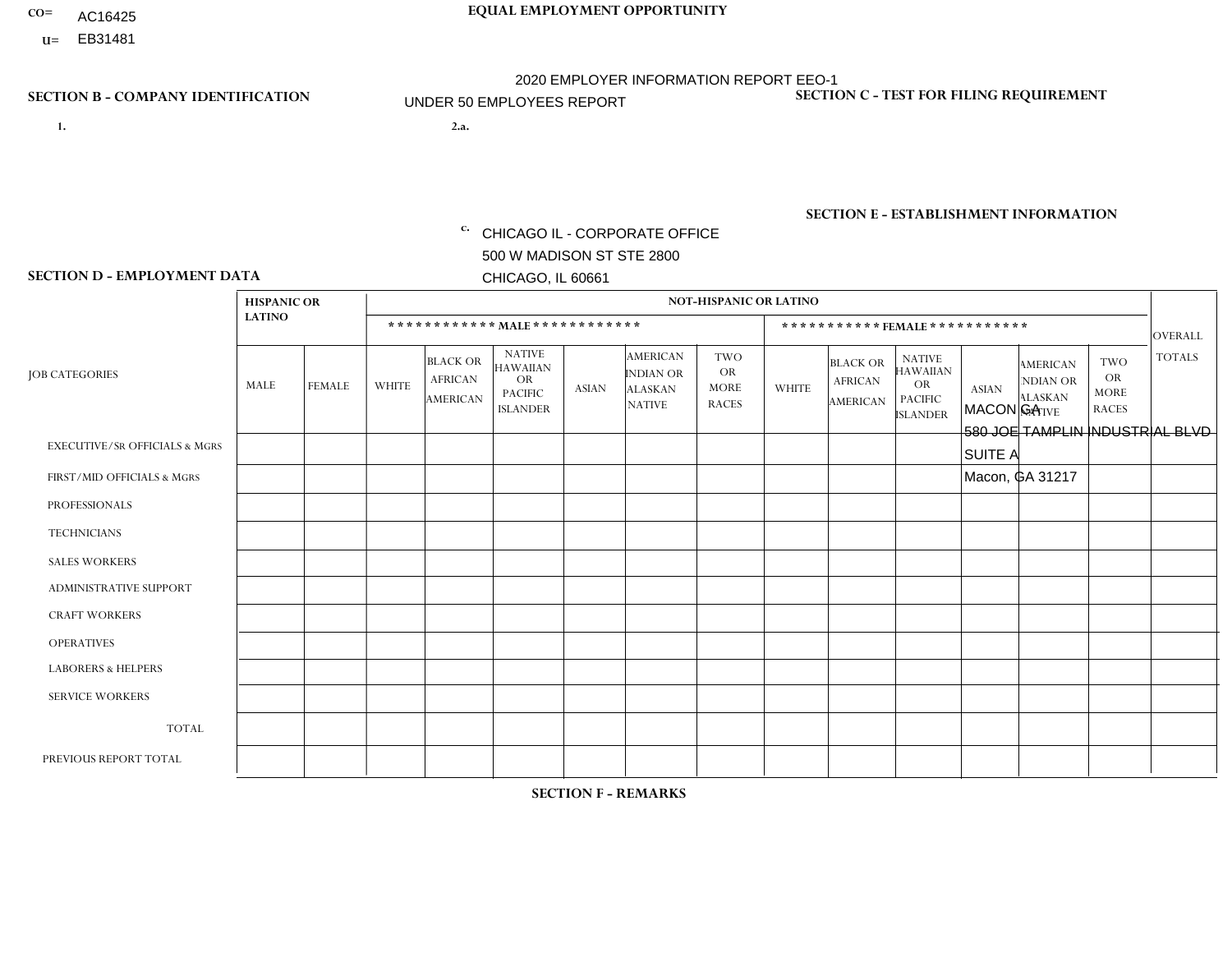- AC16425
- **U=**

- **1. 2.a.** CHICAGO IL CORPORATE OFFICE 500 W MADISON ST STE 2800 CHICAGO, IL 60661
- 2.a. AUSTIN TX 2500 SCARBROUGH DR STE 100 Austin, TX 78728

c. EIN= 952920557

## **SECTION B - COMPANY IDENTIFICATION SECTION C - TEST FOR FILING REQUIREMENT**

1- Y 2- Y 3- N DUNS= 000123456

**SECTION E - ESTABLISHMENT INFORMATION c.** NAICS: 423140

### **SECTION D - EMPLOYMENT DATA**

|                                          | <b>HISPANIC OR</b> |                         |                |                                                      |                                                                                    |              |                                                                        | <b>NOT-HISPANIC OR LATINO</b>                   |                |                                                      |                                                                                    |              |                                                                       |                                                        |                |
|------------------------------------------|--------------------|-------------------------|----------------|------------------------------------------------------|------------------------------------------------------------------------------------|--------------|------------------------------------------------------------------------|-------------------------------------------------|----------------|------------------------------------------------------|------------------------------------------------------------------------------------|--------------|-----------------------------------------------------------------------|--------------------------------------------------------|----------------|
|                                          | <b>LATINO</b>      |                         |                |                                                      | ************ MALE ************                                                     |              |                                                                        |                                                 |                | ***********FEMALE ***********                        |                                                                                    |              |                                                                       |                                                        | <b>OVERALL</b> |
| <b>JOB CATEGORIES</b>                    | <b>MALE</b>        | <b>FEMALE</b>           | <b>WHITE</b>   | <b>BLACK OR</b><br><b>AFRICAN</b><br><b>AMERICAN</b> | <b>NATIVE</b><br><b>HAWAIIAN</b><br><b>OR</b><br><b>PACIFIC</b><br><b>ISLANDER</b> | <b>ASIAN</b> | <b>AMERICAN</b><br><b>INDIAN OR</b><br><b>ALASKAN</b><br><b>NATIVE</b> | TWO<br><b>OR</b><br><b>MORE</b><br><b>RACES</b> | <b>WHITE</b>   | <b>BLACK OR</b><br><b>AFRICAN</b><br><b>AMERICAN</b> | <b>NATIVE</b><br><b>HAWAIIAN</b><br><b>OR</b><br><b>PACIFIC</b><br><b>ISLANDER</b> | <b>ASIAN</b> | <b>AMERICAN</b><br><b>NDIAN OR</b><br><b>ALASKAN</b><br><b>NATIVE</b> | <b>TWO</b><br><b>OR</b><br><b>MORE</b><br><b>RACES</b> | <b>TOTALS</b>  |
| <b>EXECUTIVE/SR OFFICIALS &amp; MGRS</b> | $\Omega$           | $\Omega$                | $\Omega$       | $\Omega$                                             | $\Omega$                                                                           | $\Omega$     | $\Omega$                                                               | $\Omega$                                        | $\Omega$       | $\Omega$                                             | $\Omega$                                                                           | $\Omega$     | $\Omega$                                                              | $\Omega$                                               | $\mathbf 0$    |
| FIRST/MID OFFICIALS & MGRS               | 1                  | $\Omega$                | $\overline{4}$ | $\mathbf 0$                                          | $\mathbf{0}$                                                                       | $\Omega$     | $\Omega$                                                               | 0                                               |                | $\Omega$                                             | $\Omega$                                                                           | $\mathbf 0$  | $\Omega$                                                              | $\mathbf 0$                                            | 6              |
| <b>PROFESSIONALS</b>                     | 0                  | $\Omega$                | $\Omega$       | $\Omega$                                             | $\Omega$                                                                           | $\Omega$     | $\Omega$                                                               | 0                                               | $\Omega$       | $\Omega$                                             | $\Omega$                                                                           | $\Omega$     | $\Omega$                                                              | $\Omega$                                               | $\Omega$       |
| <b>TECHNICIANS</b>                       | 0                  | $\Omega$                | $\Omega$       | $\Omega$                                             | $\Omega$                                                                           | $\Omega$     | $\Omega$                                                               | 0                                               | $\Omega$       | $\Omega$                                             | $\Omega$                                                                           | $\Omega$     | $\Omega$                                                              | $\Omega$                                               | $\Omega$       |
| <b>SALES WORKERS</b>                     | 5                  | $\overline{\mathbf{A}}$ | 4              | 3                                                    | $\mathbf{0}$                                                                       | $\Omega$     | $\Omega$                                                               | 1                                               | $\overline{2}$ | 1                                                    | $\Omega$                                                                           | $\Omega$     | $\Omega$                                                              | $\Omega$                                               | 17             |
| ADMINISTRATIVE SUPPORT                   | $\Omega$           |                         | $\overline{1}$ | $\Omega$                                             | $\mathbf{0}$                                                                       | $\Omega$     | $\Omega$                                                               | 0                                               | $\overline{2}$ | $\Omega$                                             | $\Omega$                                                                           | $\Omega$     | $\Omega$                                                              | $\Omega$                                               | $\overline{4}$ |
| <b>CRAFT WORKERS</b>                     | 0                  | $\mathbf 0$             | $\mathbf 0$    | $\Omega$                                             | $\mathbf{0}$                                                                       | $\Omega$     | 0                                                                      | $\Omega$                                        | $\Omega$       | $\Omega$                                             | $\Omega$                                                                           | $\Omega$     | $\Omega$                                                              | $\Omega$                                               | $\mathbf 0$    |
| <b>OPERATIVES</b>                        | 3                  | $\Omega$                | $\mathbf{3}$   | 3                                                    | $\mathbf{0}$                                                                       | $\Omega$     | $\Omega$                                                               | 0                                               | $\Omega$       | $\Omega$                                             | $\Omega$                                                                           | $\Omega$     | $\Omega$                                                              | $\Omega$                                               | 9              |
| <b>LABORERS &amp; HELPERS</b>            | 3                  | $\Omega$                | $\mathbf 0$    | $\overline{2}$                                       | $\Omega$                                                                           | $\Omega$     | $\Omega$                                                               | 1                                               | $\Omega$       | $\Omega$                                             | $\Omega$                                                                           | $\Omega$     | $\Omega$                                                              | $\Omega$                                               | 6              |
| <b>SERVICE WORKERS</b>                   | $\Omega$           | $\mathbf 0$             | $\mathbf 0$    | $\mathbf 0$                                          | $\overline{0}$                                                                     | $\mathbf{0}$ | $\Omega$                                                               | 0                                               | $\Omega$       | $\Omega$                                             | $\Omega$                                                                           | $\Omega$     | $\Omega$                                                              | $\Omega$                                               | 0              |
| <b>TOTAL</b>                             | 12                 | $\overline{2}$          | 12             | 8                                                    | $\Omega$                                                                           | $\mathbf{0}$ | $\Omega$                                                               | $\overline{2}$                                  | 5              | 1                                                    | $\mathbf 0$                                                                        | $\mathbf 0$  | $\Omega$                                                              | $\mathbf 0$                                            | 42             |
| PREVIOUS REPORT TOTAL                    | 12                 | $\overline{7}$          | 11             | 12                                                   | $\mathbf{0}$                                                                       |              | $\Omega$                                                               | 3                                               | $\overline{7}$ | 2                                                    | $\Omega$                                                                           | $\Omega$     | $\Omega$                                                              | $\mathbf 0$                                            | 55             |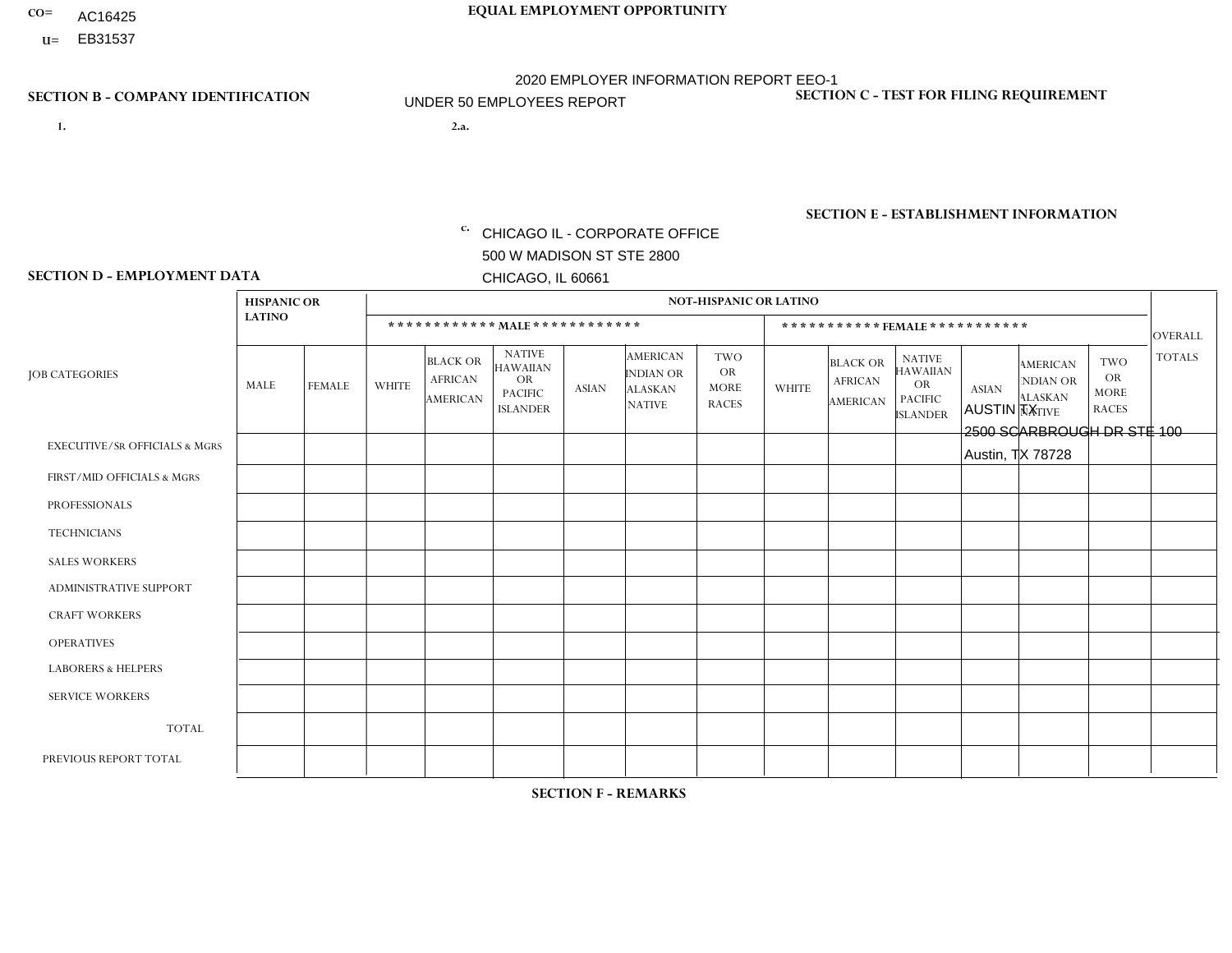- AC16425
- **U=**

- **1. 2.a.** CHICAGO IL CORPORATE OFFICE 500 W MADISON ST STE 2800 CHICAGO, IL 60661
- 2.a. DUMFRIES VA 17445 OLD STAGECOACH ROAD Dumfries, VA 22026

EIN= 952920557

## **SECTION B - COMPANY IDENTIFICATION SECTION C - TEST FOR FILING REQUIREMENT**

1- Y 2- Y 3- N DUNS= 000123456

**SECTION E - ESTABLISHMENT INFORMATION c.** NAICS: 423140

### **SECTION D - EMPLOYMENT DATA**

|                                          |                    |               | <b>NOT-HISPANIC OR LATINO</b> |                                                      |                                                                                    |              |                                                                 |                                                        |              |                                                      |                                                                                    |              |                                                                       |                                                        |                |
|------------------------------------------|--------------------|---------------|-------------------------------|------------------------------------------------------|------------------------------------------------------------------------------------|--------------|-----------------------------------------------------------------|--------------------------------------------------------|--------------|------------------------------------------------------|------------------------------------------------------------------------------------|--------------|-----------------------------------------------------------------------|--------------------------------------------------------|----------------|
|                                          | <b>HISPANIC OR</b> |               |                               |                                                      |                                                                                    |              |                                                                 |                                                        |              |                                                      |                                                                                    |              |                                                                       |                                                        |                |
|                                          | <b>LATINO</b>      |               |                               | ************ MALE ************                       |                                                                                    |              |                                                                 |                                                        |              |                                                      | ***********FEMALE***********                                                       |              |                                                                       |                                                        | <b>OVERALL</b> |
| <b>JOB CATEGORIES</b>                    | <b>MALE</b>        | <b>FEMALE</b> | <b>WHITE</b>                  | <b>BLACK OR</b><br><b>AFRICAN</b><br><b>AMERICAN</b> | <b>NATIVE</b><br><b>HAWAIIAN</b><br><b>OR</b><br><b>PACIFIC</b><br><b>ISLANDER</b> | <b>ASIAN</b> | <b>AMERICAN</b><br>INDIAN OR<br><b>ALASKAN</b><br><b>NATIVE</b> | <b>TWO</b><br><b>OR</b><br><b>MORE</b><br><b>RACES</b> | <b>WHITE</b> | <b>BLACK OR</b><br><b>AFRICAN</b><br><b>AMERICAN</b> | <b>NATIVE</b><br><b>HAWAIIAN</b><br><b>OR</b><br><b>PACIFIC</b><br><b>ISLANDER</b> | <b>ASIAN</b> | <b>AMERICAN</b><br><b>NDIAN OR</b><br><b>ALASKAN</b><br><b>NATIVE</b> | <b>TWO</b><br><b>OR</b><br><b>MORE</b><br><b>RACES</b> | <b>TOTALS</b>  |
| <b>EXECUTIVE/SR OFFICIALS &amp; MGRS</b> | $\mathbf{0}$       | $\Omega$      | $\Omega$                      | $\Omega$                                             | 0                                                                                  | $\Omega$     | $\Omega$                                                        | $\Omega$                                               | $\Omega$     | $\mathbf{0}$                                         | $\Omega$                                                                           | $\Omega$     | $\Omega$                                                              | $\Omega$                                               | $\Omega$       |
| FIRST/MID OFFICIALS & MGRS               | $\Omega$           | $\Omega$      | 3                             | $\mathbf 0$                                          | $\mathbf 0$                                                                        | $\Omega$     | $\Omega$                                                        | $\Omega$                                               | $\Omega$     | $\Omega$                                             | $\Omega$                                                                           | $\Omega$     | $\Omega$                                                              | $\Omega$                                               | 3              |
| <b>PROFESSIONALS</b>                     | $\Omega$           | $\Omega$      | $\mathbf 0$                   | $\mathbf 0$                                          | $\overline{0}$                                                                     | $\Omega$     | $\Omega$                                                        | $\Omega$                                               | $\Omega$     | $\Omega$                                             | $\Omega$                                                                           | $\Omega$     | $\Omega$                                                              | $\mathbf{0}$                                           | $\mathbf 0$    |
| <b>TECHNICIANS</b>                       | $\Omega$           | $\Omega$      | $\Omega$                      | $\Omega$                                             | 0                                                                                  | $\Omega$     | $\overline{0}$                                                  | $\Omega$                                               | $\Omega$     | $\Omega$                                             | $\Omega$                                                                           | $\Omega$     | $\mathbf{0}$                                                          | $\Omega$                                               | $\mathbf 0$    |
| <b>SALES WORKERS</b>                     | $\overline{1}$     | $\Omega$      | $\overline{2}$                | $\mathbf{1}$                                         | $\mathbf{1}$                                                                       | $\Omega$     | $\Omega$                                                        | $\overline{2}$                                         | $\Omega$     | $\Omega$                                             | $\Omega$                                                                           | $\Omega$     | $\Omega$                                                              | $\mathbf{0}$                                           | $\overline{7}$ |
| <b>ADMINISTRATIVE SUPPORT</b>            | $\Omega$           | $\mathbf 0$   |                               | 1                                                    | $\mathbf 0$                                                                        | $\Omega$     | $\Omega$                                                        | $\Omega$                                               | $\Omega$     |                                                      | $\Omega$                                                                           | $\Omega$     | $\Omega$                                                              | $\Omega$                                               | 3              |
| <b>CRAFT WORKERS</b>                     | $\Omega$           | $\Omega$      | 1                             | 4                                                    | 0                                                                                  | $\Omega$     | $\Omega$                                                        | $\Omega$                                               | $\Omega$     | $\Omega$                                             | $\Omega$                                                                           | $\Omega$     | $\Omega$                                                              | $\Omega$                                               | 5              |
| <b>OPERATIVES</b>                        | 3                  | $\Omega$      | $\overline{c}$                | $\mathbf{1}$                                         | 0                                                                                  | $\Omega$     | $\Omega$                                                        | 3                                                      | $\Omega$     | $\Omega$                                             | $\Omega$                                                                           | $\Omega$     | $\Omega$                                                              | $\Omega$                                               | 9              |
| <b>LABORERS &amp; HELPERS</b>            | -1                 | $\Omega$      | 1                             | 3                                                    | $\Omega$                                                                           | $\Omega$     | $\Omega$                                                        |                                                        | $\Omega$     | $\Omega$                                             | $\Omega$                                                                           | $\Omega$     | $\Omega$                                                              | $\Omega$                                               | 6              |
| <b>SERVICE WORKERS</b>                   | $\Omega$           | $\Omega$      | $\Omega$                      | 0                                                    | $\mathbf{0}$                                                                       | $\Omega$     | $\Omega$                                                        | $\Omega$                                               | $\Omega$     | $\Omega$                                             | $\Omega$                                                                           | $\Omega$     | $\Omega$                                                              | $\Omega$                                               | 0              |
| <b>TOTAL</b>                             | 5                  | 0             | 10                            | 10                                                   | $\mathbf{1}$                                                                       | $\mathbf 0$  | $\mathbf{0}$                                                    | 6                                                      | 0            |                                                      | $\Omega$                                                                           | $\mathbf 0$  | $\Omega$                                                              | $\Omega$                                               | 33             |
| PREVIOUS REPORT TOTAL                    | 8                  | $\Omega$      | 15                            | 22                                                   | $\mathbf{1}$                                                                       | $\Omega$     | $\overline{0}$                                                  | 6                                                      | $\mathbf 1$  | 2                                                    | $\mathbf{0}$                                                                       | $\Omega$     | $\Omega$                                                              | $\mathbf 0$                                            | 55             |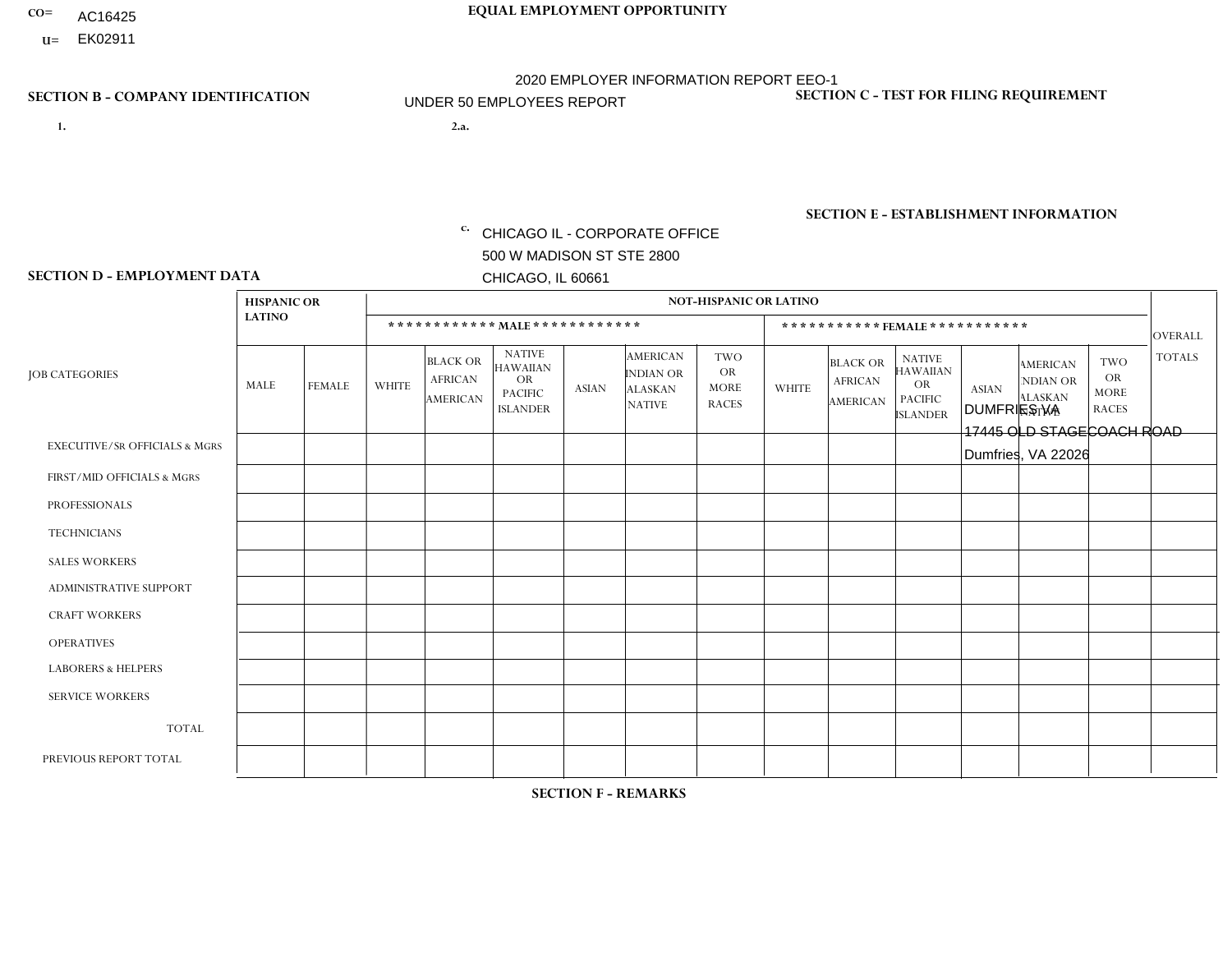- AC16425
- **U=**

- **1. 2.a.** CHICAGO IL CORPORATE OFFICE 500 W MADISON ST STE 2800 CHICAGO, IL 60661
- 2.a. TROTWOOD OH SS DAYTON 4283 NORTH JAMES H MCGEE BLVD Dayton, OH 45417

c. EIN= 952920557

## **SECTION B - COMPANY IDENTIFICATION SECTION C - TEST FOR FILING REQUIREMENT**

1- Y 2- Y 3- N DUNS= 000123456

**SECTION E - ESTABLISHMENT INFORMATION c.** NAICS: 423140

### **SECTION D - EMPLOYMENT DATA**

|                                          | <b>HISPANIC OR</b> |               |                          |                                                      |                                                                                    |             |                                                                        | <b>NOT-HISPANIC OR LATINO</b>                          |                |                                               |                                                                             |              |                                                                       |                                                        |                |
|------------------------------------------|--------------------|---------------|--------------------------|------------------------------------------------------|------------------------------------------------------------------------------------|-------------|------------------------------------------------------------------------|--------------------------------------------------------|----------------|-----------------------------------------------|-----------------------------------------------------------------------------|--------------|-----------------------------------------------------------------------|--------------------------------------------------------|----------------|
|                                          | <b>LATINO</b>      |               |                          | ************ MALE ************                       |                                                                                    |             |                                                                        |                                                        |                | ***********FEMALE***********                  |                                                                             |              |                                                                       |                                                        | <b>OVERALL</b> |
| <b>JOB CATEGORIES</b>                    | MALE               | <b>FEMALE</b> | <b>WHITE</b>             | <b>BLACK OR</b><br><b>AFRICAN</b><br><b>AMERICAN</b> | <b>NATIVE</b><br><b>HAWAIIAN</b><br><b>OR</b><br><b>PACIFIC</b><br><b>ISLANDER</b> | ASIAN       | <b>AMERICAN</b><br><b>INDIAN OR</b><br><b>ALASKAN</b><br><b>NATIVE</b> | <b>TWO</b><br><b>OR</b><br><b>MORE</b><br><b>RACES</b> | <b>WHITE</b>   | <b>BLACK OR</b><br><b>AFRICAN</b><br>AMERICAN | <b>NATIVE</b><br><b>HAWAIIAN</b><br>OR<br><b>PACIFIC</b><br><b>ISLANDER</b> | <b>ASIAN</b> | <b>AMERICAN</b><br><b>NDIAN OR</b><br><b>ALASKAN</b><br><b>NATIVE</b> | <b>TWO</b><br><b>OR</b><br><b>MORE</b><br><b>RACES</b> | <b>TOTALS</b>  |
| <b>EXECUTIVE/SR OFFICIALS &amp; MGRS</b> | $\Omega$           | $\Omega$      | $\Omega$                 | $\mathbf 0$                                          | $\mathbf 0$                                                                        | $\Omega$    | $\Omega$                                                               | $\Omega$                                               | $\Omega$       | $\Omega$                                      | $\Omega$                                                                    | $\mathbf 0$  | $\Omega$                                                              | $\mathbf 0$                                            | $\mathbf{0}$   |
| FIRST/MID OFFICIALS & MGRS               | 0                  | 0             | 1                        | $\mathbf 0$                                          | 0                                                                                  | $\Omega$    | $\Omega$                                                               | $\Omega$                                               | 0              | $\Omega$                                      | $\Omega$                                                                    | $\mathbf{0}$ | $\Omega$                                                              | $\mathbf 0$                                            | $\mathbf{1}$   |
| <b>PROFESSIONALS</b>                     | $\Omega$           | $\Omega$      | $\Omega$                 | $\mathbf 0$                                          | $\Omega$                                                                           | $\Omega$    | $\Omega$                                                               | $\Omega$                                               | $\overline{0}$ | $\Omega$                                      | $\Omega$                                                                    | $\Omega$     | $\Omega$                                                              | $\Omega$                                               | $\mathbf 0$    |
| <b>TECHNICIANS</b>                       | 0                  | $\mathbf 0$   | $\Omega$                 | $\mathbf 0$                                          | $\Omega$                                                                           | $\Omega$    | $\Omega$                                                               | $\Omega$                                               | $\Omega$       | $\Omega$                                      | $\Omega$                                                                    | $\Omega$     | $\Omega$                                                              | $\Omega$                                               | $\mathbf{0}$   |
| <b>SALES WORKERS</b>                     | $\Omega$           | $\Omega$      | $\Omega$                 | $\overline{1}$                                       | $\Omega$                                                                           | $\Omega$    | $\Omega$                                                               | $\Omega$                                               | $\overline{0}$ | $\Omega$                                      | $\Omega$                                                                    | $\Omega$     | $\Omega$                                                              | $\mathbf{0}$                                           | $\mathbf{1}$   |
| ADMINISTRATIVE SUPPORT                   | $\mathbf 0$        | 0             | $\Omega$                 | 3                                                    | 0                                                                                  | $\Omega$    | $\Omega$                                                               | $\Omega$                                               | $\overline{2}$ | $\Omega$                                      | $\Omega$                                                                    | $\Omega$     | $\mathbf{0}$                                                          | $\mathbf 0$                                            | 5              |
| <b>CRAFT WORKERS</b>                     | 0                  | $\Omega$      | $\overline{\phantom{a}}$ | $\mathbf 0$                                          | $\Omega$                                                                           | $\Omega$    | $\Omega$                                                               | $\Omega$                                               | 0              | $\Omega$                                      | $\Omega$                                                                    | $\Omega$     | $\Omega$                                                              | $\Omega$                                               | $\mathbf{1}$   |
| <b>OPERATIVES</b>                        | 0                  | $\Omega$      | 5                        | $\overline{1}$                                       | $\Omega$                                                                           | $\Omega$    | $\Omega$                                                               | $\Omega$                                               | $\Omega$       | $\Omega$                                      | $\Omega$                                                                    | $\Omega$     | $\Omega$                                                              | $\Omega$                                               | 6              |
| <b>LABORERS &amp; HELPERS</b>            | 0                  | $\Omega$      | $\mathbf 0$              | $\mathbf 0$                                          | $\mathbf 0$                                                                        | $\Omega$    | $\Omega$                                                               | $\Omega$                                               | $\Omega$       | $\Omega$                                      | $\Omega$                                                                    | $\Omega$     | $\Omega$                                                              | $\Omega$                                               | $\mathbf{0}$   |
| <b>SERVICE WORKERS</b>                   | 0                  | $\mathbf 0$   | $\mathbf 0$              | $\mathbf 0$                                          | $\mathbf{0}$                                                                       | $\mathbf 0$ | $\Omega$                                                               | $\Omega$                                               | $\Omega$       | $\Omega$                                      | $\Omega$                                                                    | $\mathbf 0$  | $\Omega$                                                              | $\mathbf 0$                                            | $\overline{0}$ |
| <b>TOTAL</b>                             | $\Omega$           | 0             | $\overline{7}$           | 5                                                    | 0                                                                                  | $\Omega$    | $\Omega$                                                               | $\Omega$                                               | $\overline{2}$ | $\Omega$                                      | $\Omega$                                                                    | $\mathbf 0$  | 0                                                                     | $\Omega$                                               | 14             |
| PREVIOUS REPORT TOTAL                    | 0                  | $\Omega$      | 4                        | 6                                                    | $\Omega$                                                                           | $\Omega$    | $\Omega$                                                               | $\Omega$                                               | $\overline{2}$ | $\Omega$                                      | $\Omega$                                                                    | $\Omega$     | $\Omega$                                                              | $\mathbf 0$                                            | 12             |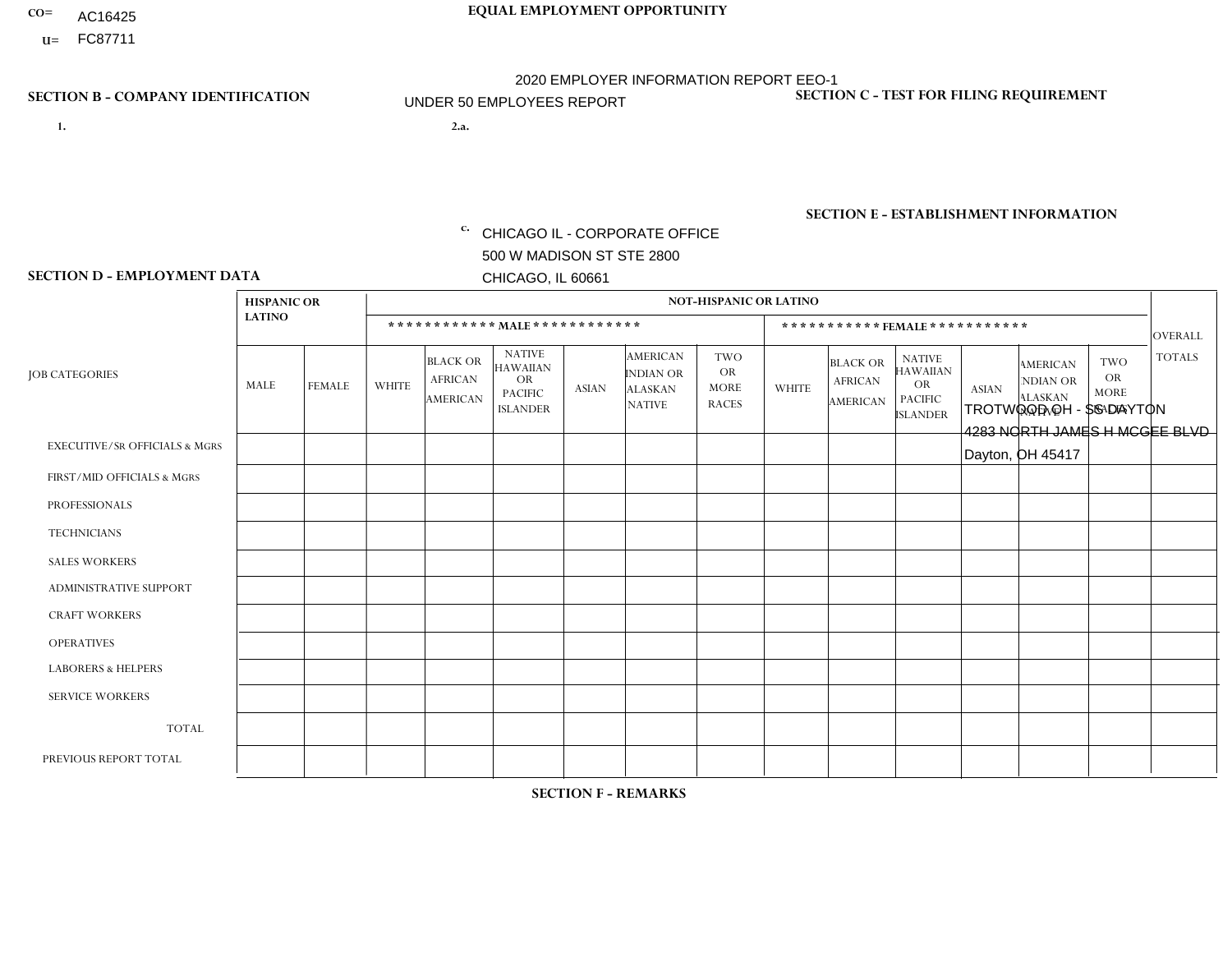- AC16425
- **U=**

**1. 2.a.** CHICAGO IL - CORPORATE OFFICE 500 W MADISON ST STE 2800 CHICAGO, IL 60661

2.a. BELLEVILLE MI - SURPLUS PARTS 13000 HAGGERTY ROAD Belleville, MI 48111

c. EIN= 952920557

## **SECTION B - COMPANY IDENTIFICATION SECTION C - TEST FOR FILING REQUIREMENT**

1- Y 2- Y 3- N DUNS= 000123456

**SECTION E - ESTABLISHMENT INFORMATION c.** NAICS: 423140

### **SECTION D - EMPLOYMENT DATA**

|                                          | <b>HISPANIC OR</b> |               |              |                                               |                                                                                    |          |                                                                        | <b>NOT-HISPANIC OR LATINO</b>                          |              |                                               |                                                                                    |              |                                                                       |                                                        |                |
|------------------------------------------|--------------------|---------------|--------------|-----------------------------------------------|------------------------------------------------------------------------------------|----------|------------------------------------------------------------------------|--------------------------------------------------------|--------------|-----------------------------------------------|------------------------------------------------------------------------------------|--------------|-----------------------------------------------------------------------|--------------------------------------------------------|----------------|
|                                          | <b>LATINO</b>      |               |              | ************ MALE ************                |                                                                                    |          |                                                                        |                                                        |              | ***********FEMALE***********                  |                                                                                    |              |                                                                       |                                                        | <b>OVERALL</b> |
| <b>JOB CATEGORIES</b>                    | MALE               | <b>FEMALE</b> | <b>WHITE</b> | <b>BLACK OR</b><br><b>AFRICAN</b><br>AMERICAN | <b>NATIVE</b><br><b>HAWAIIAN</b><br><b>OR</b><br><b>PACIFIC</b><br><b>ISLANDER</b> | ASIAN    | <b>AMERICAN</b><br><b>INDIAN OR</b><br><b>ALASKAN</b><br><b>NATIVE</b> | <b>TWO</b><br><b>OR</b><br><b>MORE</b><br><b>RACES</b> | <b>WHITE</b> | <b>BLACK OR</b><br><b>AFRICAN</b><br>AMERICAN | <b>NATIVE</b><br><b>HAWAIIAN</b><br><b>OR</b><br><b>PACIFIC</b><br><b>ISLANDER</b> | <b>ASIAN</b> | <b>AMERICAN</b><br><b>NDIAN OR</b><br><b>ALASKAN</b><br><b>NATIVE</b> | <b>TWO</b><br><b>OR</b><br><b>MORE</b><br><b>RACES</b> | <b>TOTALS</b>  |
| <b>EXECUTIVE/SR OFFICIALS &amp; MGRS</b> | $\Omega$           | $\mathbf 0$   | $\mathbf 0$  | $\mathbf 0$                                   | $\mathbf 0$                                                                        | $\Omega$ | $\Omega$                                                               | $\Omega$                                               | $\Omega$     | $\Omega$                                      | $\Omega$                                                                           | $\mathbf 0$  | $\mathbf 0$                                                           | $\mathbf 0$                                            | $\mathbf 0$    |
| FIRST/MID OFFICIALS & MGRS               | 0                  | $\Omega$      | $\Omega$     | $\Omega$                                      | $\Omega$                                                                           | $\Omega$ | $\Omega$                                                               | $\Omega$                                               | 0            | $\Omega$                                      | $\Omega$                                                                           | $\mathbf{0}$ | $\Omega$                                                              | $\mathbf{0}$                                           | $\mathbf{0}$   |
| <b>PROFESSIONALS</b>                     | 0                  | $\Omega$      | $\mathbf 0$  | $\mathbf 0$                                   | $\Omega$                                                                           | $\Omega$ | $\Omega$                                                               | $\Omega$                                               | 0            | $\Omega$                                      | $\Omega$                                                                           | $\Omega$     | $\Omega$                                                              | $\mathbf{0}$                                           | $\mathbf{0}$   |
| <b>TECHNICIANS</b>                       | $\Omega$           | $\mathbf 0$   | $\mathbf 0$  | $\mathbf 0$                                   | $\mathbf 0$                                                                        | $\Omega$ | $\Omega$                                                               | $\Omega$                                               | $\Omega$     | $\Omega$                                      | $\Omega$                                                                           | $\Omega$     | $\Omega$                                                              | $\Omega$                                               | $\mathbf{0}$   |
| <b>SALES WORKERS</b>                     | $\Omega$           | $\Omega$      | $\Omega$     | $\mathbf 0$                                   | $\Omega$                                                                           | $\Omega$ | $\Omega$                                                               | $\Omega$                                               | $\Omega$     | $\Omega$                                      | $\Omega$                                                                           | $\Omega$     | $\Omega$                                                              | $\Omega$                                               | $\Omega$       |
| ADMINISTRATIVE SUPPORT                   | $\Omega$           | $\Omega$      | $\Omega$     | $\Omega$                                      | $\Omega$                                                                           | $\Omega$ | $\Omega$                                                               | $\Omega$                                               | $\Omega$     | $\Omega$                                      | $\Omega$                                                                           | $\Omega$     | $\Omega$                                                              | $\Omega$                                               | $\mathbf 0$    |
| <b>CRAFT WORKERS</b>                     | 0                  | $\Omega$      | 1            | $\mathbf 0$                                   | $\Omega$                                                                           | $\Omega$ | $\Omega$                                                               | $\Omega$                                               | 0            | $\Omega$                                      | $\Omega$                                                                           | $\mathbf{0}$ | $\Omega$                                                              | $\Omega$                                               | $\mathbf{1}$   |
| <b>OPERATIVES</b>                        | 0                  | $\Omega$      | $\Omega$     | $\Omega$                                      | $\Omega$                                                                           | $\Omega$ | $\Omega$                                                               | $\Omega$                                               | $\Omega$     | $\Omega$                                      | $\Omega$                                                                           | $\Omega$     | $\Omega$                                                              | $\Omega$                                               | $\overline{0}$ |
| <b>LABORERS &amp; HELPERS</b>            | 0                  | $\Omega$      | $\Omega$     | $\mathbf 0$                                   | $\Omega$                                                                           | $\Omega$ | $\Omega$                                                               | $\Omega$                                               | $\Omega$     | $\Omega$                                      | $\Omega$                                                                           | $\Omega$     | $\Omega$                                                              | $\Omega$                                               | $\overline{0}$ |
| <b>SERVICE WORKERS</b>                   | 0                  | $\Omega$      | $\mathbf 0$  | $\mathbf 0$                                   | $\mathbf{0}$                                                                       | $\Omega$ | $\Omega$                                                               | $\Omega$                                               | $\Omega$     | $\Omega$                                      | $\Omega$                                                                           | $\Omega$     | $\Omega$                                                              | $\mathbf 0$                                            | $\mathbf{0}$   |
| <b>TOTAL</b>                             | $\Omega$           | $\Omega$      | -1           | 0                                             | $\Omega$                                                                           | $\Omega$ | $\Omega$                                                               | $\Omega$                                               | $\Omega$     | $\Omega$                                      | $\Omega$                                                                           | $\mathbf{0}$ | $\Omega$                                                              | $\mathbf 0$                                            | $\mathbf{1}$   |
| PREVIOUS REPORT TOTAL                    | 0                  | $\mathbf{0}$  |              | $\mathbf 0$                                   | $\Omega$                                                                           | $\Omega$ | $\Omega$                                                               | $\Omega$                                               | 0            | $\Omega$                                      | $\Omega$                                                                           | $\Omega$     | $\Omega$                                                              | $\mathbf 0$                                            | $\mathbf{1}$   |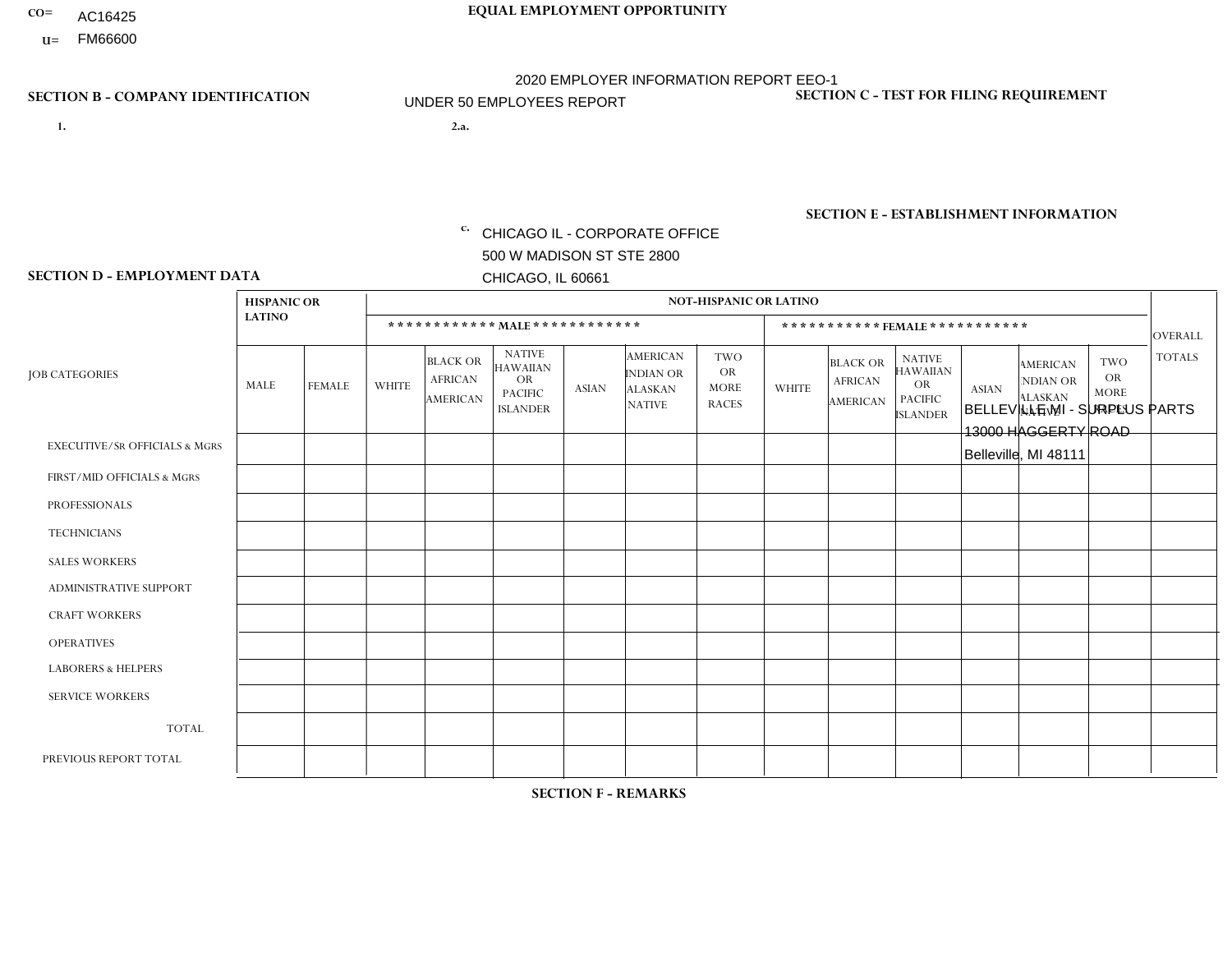- AC16425
- **U=**

**1. 2.a.** CHICAGO IL - CORPORATE OFFICE 500 W MADISON ST STE 2800 CHICAGO, IL 60661

2.a. SUN VALLEY CA - PARTS CHANNEL 11651 SHELDON ST Sun Valley, CA 91352

c. EIN= 952920557

## **SECTION B - COMPANY IDENTIFICATION SECTION C - TEST FOR FILING REQUIREMENT**

1- Y 2- Y 3- N DUNS= 000123456

**SECTION E - ESTABLISHMENT INFORMATION c.** NAICS: 423140

### **SECTION D - EMPLOYMENT DATA**

|                                          | <b>HISPANIC OR</b> |                |                |                                                      |                                                                                    |                      |                                                                        | <b>NOT-HISPANIC OR LATINO</b>                          |                |                                               |                                                                                    |              |                                                                       |                                                        |                |
|------------------------------------------|--------------------|----------------|----------------|------------------------------------------------------|------------------------------------------------------------------------------------|----------------------|------------------------------------------------------------------------|--------------------------------------------------------|----------------|-----------------------------------------------|------------------------------------------------------------------------------------|--------------|-----------------------------------------------------------------------|--------------------------------------------------------|----------------|
|                                          | <b>LATINO</b>      |                |                | ************ MALE ************                       |                                                                                    |                      |                                                                        |                                                        |                |                                               | *********** FEMALE ***********                                                     |              |                                                                       |                                                        | <b>OVERALL</b> |
| <b>JOB CATEGORIES</b>                    | <b>MALE</b>        | <b>FEMALE</b>  | <b>WHITE</b>   | <b>BLACK OR</b><br><b>AFRICAN</b><br><b>AMERICAN</b> | <b>NATIVE</b><br><b>HAWAIIAN</b><br><b>OR</b><br><b>PACIFIC</b><br><b>ISLANDER</b> | <b>ASIAN</b>         | <b>AMERICAN</b><br><b>INDIAN OR</b><br><b>ALASKAN</b><br><b>NATIVE</b> | <b>TWO</b><br><b>OR</b><br><b>MORE</b><br><b>RACES</b> | <b>WHITE</b>   | <b>BLACK OR</b><br><b>AFRICAN</b><br>AMERICAN | <b>NATIVE</b><br><b>HAWAIIAN</b><br><b>OR</b><br><b>PACIFIC</b><br><b>ISLANDER</b> | <b>ASIAN</b> | <b>AMERICAN</b><br><b>NDIAN OR</b><br><b>ALASKAN</b><br><b>NATIVE</b> | <b>TWO</b><br><b>OR</b><br><b>MORE</b><br><b>RACES</b> | <b>TOTALS</b>  |
| <b>EXECUTIVE/SR OFFICIALS &amp; MGRS</b> | $\Omega$           | $\Omega$       | $\mathbf{0}$   | $\Omega$                                             | $\Omega$                                                                           | $\Omega$             | $\Omega$                                                               | $\Omega$                                               | 0              | $\Omega$                                      | $\Omega$                                                                           | $\Omega$     | $\Omega$                                                              | $\Omega$                                               | $\Omega$       |
| FIRST/MID OFFICIALS & MGRS               | $\Omega$           | $\Omega$       | 1              | $\mathbf{0}$                                         | $\Omega$                                                                           | $\Omega$             | $\Omega$                                                               | $\Omega$                                               | 1              | $\Omega$                                      | 0                                                                                  | $\Omega$     | $\Omega$                                                              | $\Omega$                                               | $\overline{2}$ |
| <b>PROFESSIONALS</b>                     | $\Omega$           | $\Omega$       | $\Omega$       | $\mathbf 0$                                          | $\Omega$                                                                           | $\Omega$             | $\Omega$                                                               | $\Omega$                                               | $\Omega$       | $\Omega$                                      | 0                                                                                  | $\mathbf 0$  | $\Omega$                                                              | $\mathbf 0$                                            | $\mathbf{0}$   |
| <b>TECHNICIANS</b>                       | $\Omega$           | $\Omega$       | $\Omega$       | $\Omega$                                             | $\Omega$                                                                           | $\Omega$             | $\Omega$                                                               | $\Omega$                                               | $\Omega$       | $\Omega$                                      | $\Omega$                                                                           | $\mathbf 0$  | $\Omega$                                                              | $\mathbf 0$                                            | $\Omega$       |
| <b>SALES WORKERS</b>                     | -1                 | $\mathbf{1}$   | $\overline{c}$ | $\Omega$                                             | $\Omega$                                                                           | $\Omega$             | $\Omega$                                                               | $\Omega$                                               | $\Omega$       | $\Omega$                                      | $\mathbf{1}$                                                                       | $\Omega$     | $\Omega$                                                              | $\Omega$                                               | 5              |
| <b>ADMINISTRATIVE SUPPORT</b>            | $\Omega$           | $\Omega$       | $\Omega$       | $\mathbf 0$                                          | 0                                                                                  | $\Omega$             | $\Omega$                                                               | $\Omega$                                               | 1              | $\Omega$                                      | $\Omega$                                                                           | $\mathbf 0$  | $\Omega$                                                              | $\mathbf 0$                                            | $\mathbf 1$    |
| <b>CRAFT WORKERS</b>                     | $\Omega$           | $\Omega$       | $\Omega$       | $\mathbf 0$                                          | $\Omega$                                                                           | $\Omega$             | $\Omega$                                                               | $\Omega$                                               | 0              | $\Omega$                                      | 0                                                                                  | $\Omega$     | $\Omega$                                                              | $\Omega$                                               | $\Omega$       |
| <b>OPERATIVES</b>                        | 8                  | $\Omega$       | 1              | $\mathbf 0$                                          | $\Omega$                                                                           | $\Omega$             | $\Omega$                                                               | 1                                                      | 0              | $\Omega$                                      | 0                                                                                  | $\mathbf 0$  | $\Omega$                                                              | $\Omega$                                               | 10             |
| <b>LABORERS &amp; HELPERS</b>            | 4                  | $\Omega$       | -1             | $\mathbf 0$                                          | $\Omega$                                                                           | $\blacktriangleleft$ | $\Omega$                                                               | $\Omega$                                               | $\Omega$       | $\Omega$                                      | $\Omega$                                                                           | $\Omega$     | $\Omega$                                                              | $\Omega$                                               | 6              |
| <b>SERVICE WORKERS</b>                   | $\Omega$           | $\Omega$       | 0              | $\mathbf 0$                                          | $\Omega$                                                                           | $\Omega$             | $\Omega$                                                               | $\Omega$                                               | 0              | $\Omega$                                      | $\Omega$                                                                           | $\mathbf 0$  | $\Omega$                                                              | $\Omega$                                               | $\mathbf{0}$   |
| <b>TOTAL</b>                             | 13                 | $\mathbf{1}$   | 5              | 0                                                    | $\mathbf 0$                                                                        | $\blacktriangleleft$ | $\Omega$                                                               | $\mathbf 1$                                            | $\overline{2}$ | $\mathbf 0$                                   | $\mathbf{1}$                                                                       | $\mathbf 0$  | 0                                                                     | $\mathbf 0$                                            | 24             |
| PREVIOUS REPORT TOTAL                    | 15                 | $\overline{2}$ | 6              | $\mathbf 0$                                          | 0                                                                                  | 3                    | $\Omega$                                                               | $\overline{2}$                                         | $\overline{2}$ | $\Omega$                                      | 0                                                                                  | $\Omega$     | $\Omega$                                                              | $\mathbf 0$                                            | 30             |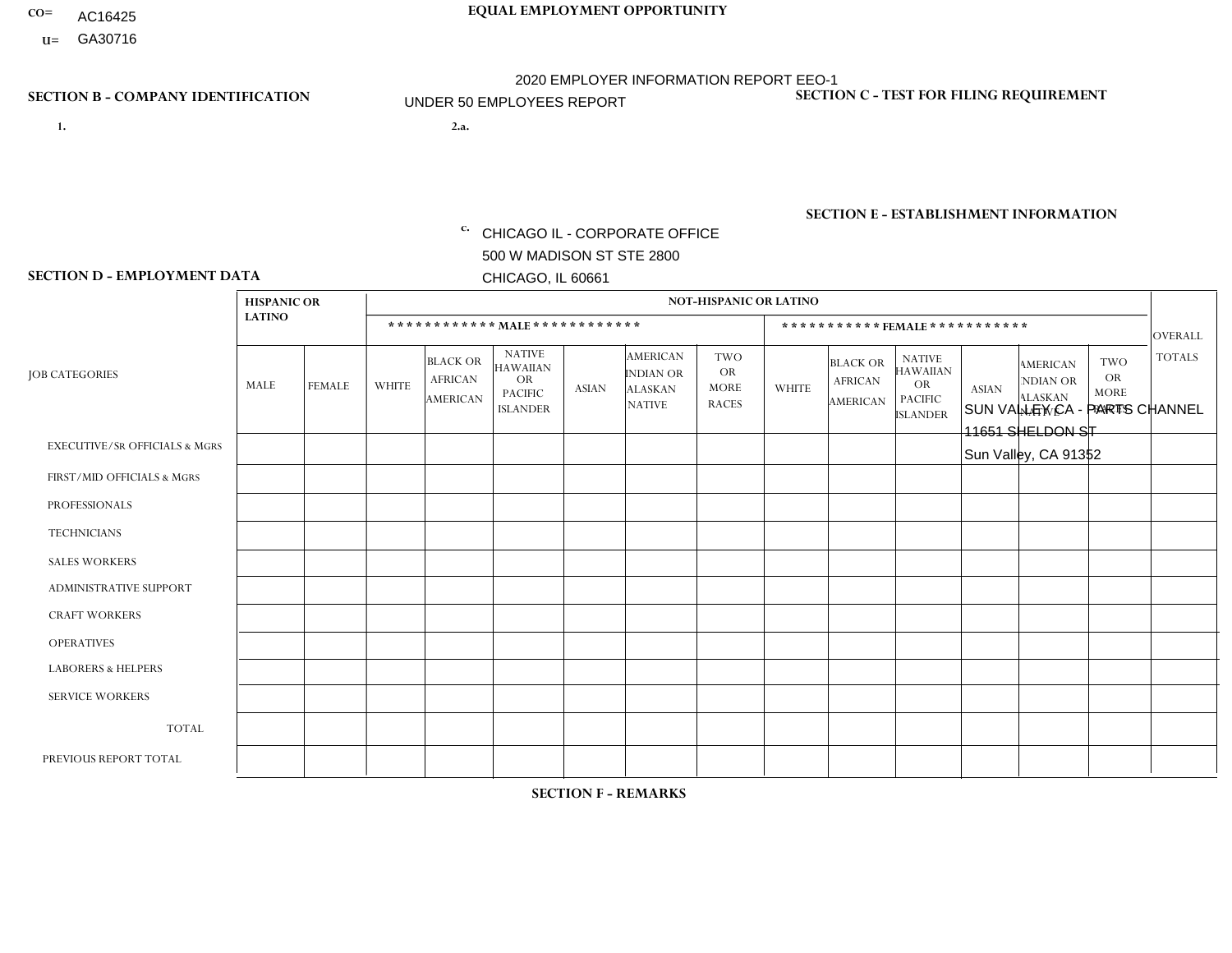- AC16425
- **U=**

**1. 2.a.** CHICAGO IL - CORPORATE OFFICE 500 W MADISON ST STE 2800 CHICAGO, IL 60661

ELKHART IN - COAST R&D 524 PINE CREEK COURT Elkhart, IN 46516

EIN= 952920557

## **SECTION B - COMPANY IDENTIFICATION SECTION C - TEST FOR FILING REQUIREMENT**

1- Y 2- Y 3- N DUNS= 000123456

**SECTION E - ESTABLISHMENT INFORMATION c.** NAICS: 423140

### **SECTION D - EMPLOYMENT DATA**

|                                          | <b>HISPANIC OR</b> |               |                |                                               |                                                                                    |              |                                                                        | <b>NOT-HISPANIC OR LATINO</b>                          |                |                                               |                                                                                    |              |                                                                       |                                                        |                 |
|------------------------------------------|--------------------|---------------|----------------|-----------------------------------------------|------------------------------------------------------------------------------------|--------------|------------------------------------------------------------------------|--------------------------------------------------------|----------------|-----------------------------------------------|------------------------------------------------------------------------------------|--------------|-----------------------------------------------------------------------|--------------------------------------------------------|-----------------|
|                                          | <b>LATINO</b>      |               |                | ************ MALE ************                |                                                                                    |              |                                                                        |                                                        |                |                                               | ***********FEMALE***********                                                       |              |                                                                       |                                                        | <b>OVERALL</b>  |
| <b>JOB CATEGORIES</b>                    | MALE               | <b>FEMALE</b> | <b>WHITE</b>   | <b>BLACK OR</b><br><b>AFRICAN</b><br>AMERICAN | <b>NATIVE</b><br><b>HAWAIIAN</b><br><b>OR</b><br><b>PACIFIC</b><br><b>ISLANDER</b> | <b>ASIAN</b> | <b>AMERICAN</b><br><b>INDIAN OR</b><br><b>ALASKAN</b><br><b>NATIVE</b> | <b>TWO</b><br><b>OR</b><br><b>MORE</b><br><b>RACES</b> | <b>WHITE</b>   | <b>BLACK OR</b><br><b>AFRICAN</b><br>AMERICAN | <b>NATIVE</b><br><b>HAWAIIAN</b><br><b>OR</b><br><b>PACIFIC</b><br><b>ISLANDER</b> | <b>ASIAN</b> | <b>AMERICAN</b><br><b>NDIAN OR</b><br><b>ALASKAN</b><br><b>NATIVE</b> | <b>TWO</b><br><b>OR</b><br><b>MORE</b><br><b>RACES</b> | <b>TOTALS</b>   |
| <b>EXECUTIVE/SR OFFICIALS &amp; MGRS</b> | $\mathbf 0$        | $\mathbf 0$   | $\mathbf 0$    | $\mathbf 0$                                   | $\mathbf 0$                                                                        | $\mathbf 0$  | $\Omega$                                                               | $\Omega$                                               | $\Omega$       | $\Omega$                                      | $\Omega$                                                                           | $\mathbf 0$  | $\mathbf 0$                                                           | $\mathbf 0$                                            | $\mathbf 0$     |
| FIRST/MID OFFICIALS & MGRS               | 0                  | $\Omega$      | $\overline{c}$ | $\mathbf 0$                                   | $\Omega$                                                                           | $\Omega$     | $\Omega$                                                               | $\Omega$                                               | 0              | $\Omega$                                      | $\Omega$                                                                           | $\mathbf{0}$ | $\Omega$                                                              | $\Omega$                                               | 2               |
| <b>PROFESSIONALS</b>                     | $\Omega$           | $\mathbf 0$   | $\overline{2}$ | $\mathbf 0$                                   | $\Omega$                                                                           | $\Omega$     | $\Omega$                                                               | $\Omega$                                               |                | $\Omega$                                      | $\Omega$                                                                           | $\mathbf 0$  | $\Omega$                                                              | $\mathbf 0$                                            | 3               |
| <b>TECHNICIANS</b>                       | 0                  | $\Omega$      | $\Omega$       | $\mathbf 0$                                   | $\Omega$                                                                           | $\Omega$     | $\Omega$                                                               | $\Omega$                                               | $\Omega$       | $\Omega$                                      | $\Omega$                                                                           | $\Omega$     | $\Omega$                                                              | $\Omega$                                               | $\mathbf{0}$    |
| <b>SALES WORKERS</b>                     | 0                  | $\Omega$      | $\Omega$       | $\mathbf 0$                                   | $\Omega$                                                                           | $\Omega$     | $\Omega$                                                               | $\Omega$                                               | $\Omega$       | $\Omega$                                      | $\Omega$                                                                           | $\Omega$     | $\Omega$                                                              | $\Omega$                                               | $\mathbf 0$     |
| ADMINISTRATIVE SUPPORT                   | $\Omega$           | $\mathbf 0$   | и              | $\mathbf 0$                                   | 0                                                                                  | $\Omega$     | $\Omega$                                                               | $\Omega$                                               | $\overline{2}$ | $\Omega$                                      | $\Omega$                                                                           | $\Omega$     | $\Omega$                                                              | $\mathbf 0$                                            | 3               |
| <b>CRAFT WORKERS</b>                     | 0                  | $\Omega$      | $\Omega$       | $\mathbf 0$                                   | $\Omega$                                                                           | $\Omega$     | $\Omega$                                                               | $\Omega$                                               | 0              | $\Omega$                                      | $\Omega$                                                                           | $\mathbf{0}$ | $\Omega$                                                              | $\mathbf{0}$                                           | $\mathbf 0$     |
| <b>OPERATIVES</b>                        | 0                  | $\Omega$      | $\mathbf 0$    | $\mathbf 0$                                   | $\Omega$                                                                           | $\Omega$     | $\Omega$                                                               | $\Omega$                                               | $\Omega$       | $\Omega$                                      | $\Omega$                                                                           | $\Omega$     | $\Omega$                                                              | $\Omega$                                               | $\mathbf 0$     |
| <b>LABORERS &amp; HELPERS</b>            | 0                  | $\Omega$      | $\Omega$       | $\mathbf 0$                                   | $\Omega$                                                                           | $\Omega$     | $\Omega$                                                               | $\Omega$                                               | $\overline{0}$ | $\Omega$                                      | $\Omega$                                                                           | $\Omega$     | $\Omega$                                                              | $\Omega$                                               | $\mathbf{0}$    |
| <b>SERVICE WORKERS</b>                   | 0                  | $\Omega$      | $\mathbf 0$    | 0                                             | 0                                                                                  | $\mathbf 0$  | $\Omega$                                                               | $\Omega$                                               | $\Omega$       | $\Omega$                                      | $\Omega$                                                                           | $\Omega$     | $\Omega$                                                              | $\mathbf 0$                                            | $\overline{0}$  |
| <b>TOTAL</b>                             | $\mathbf 0$        | 0             | 5              | 0                                             | 0                                                                                  | $\mathbf{0}$ | $\Omega$                                                               | $\Omega$                                               | 3              | 0                                             | $\Omega$                                                                           | 0            | 0                                                                     | $\mathbf 0$                                            | 8               |
| PREVIOUS REPORT TOTAL                    | 0                  | $\Omega$      | 5              | $\overline{1}$                                | $\Omega$                                                                           | $\Omega$     | $\Omega$                                                               | $\Omega$                                               | 4              | $\Omega$                                      | $\Omega$                                                                           | $\Omega$     | $\Omega$                                                              | $\mathbf 0$                                            | 10 <sup>°</sup> |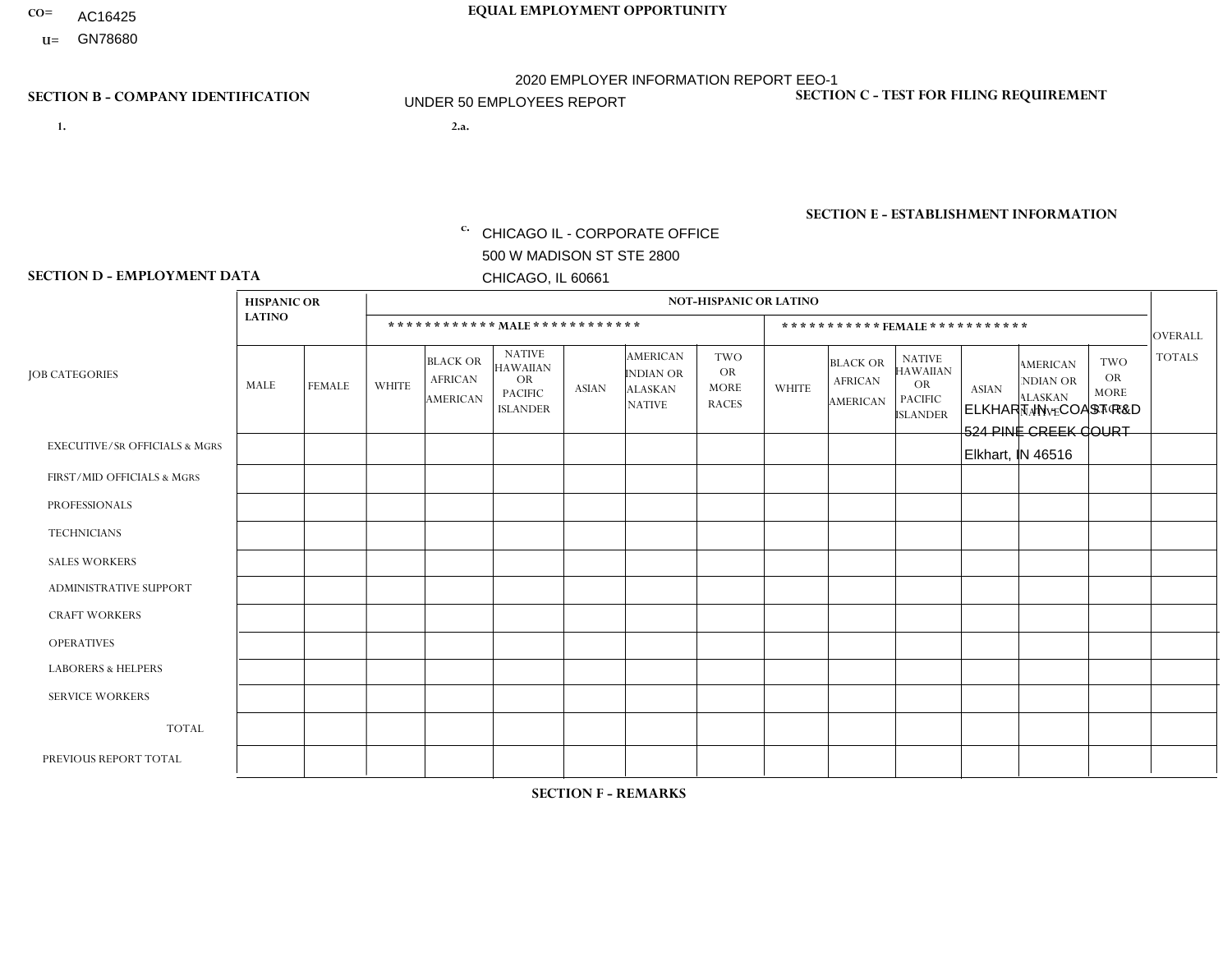- AC16425
- **U=**

- **1. 2.a.** CHICAGO IL CORPORATE OFFICE 500 W MADISON ST STE 2800 CHICAGO, IL 60661
- 2.a. HOUSTON TX PGW 4555 AIRLINE DR STE 170 Houston, TX 77022

EIN= 952920557

## **SECTION B - COMPANY IDENTIFICATION SECTION C - TEST FOR FILING REQUIREMENT**

1- Y 2- Y 3- N DUNS= 000123456

**SECTION E - ESTABLISHMENT INFORMATION c.** NAICS: 811122

### **SECTION D - EMPLOYMENT DATA**

|                                          | <b>HISPANIC OR</b> |               |              |                                                      |                                                                                    |              |                                                                        | <b>NOT-HISPANIC OR LATINO</b>                          |              |                                                      |                                                                                    |              |                                                                       |                                                        |                |
|------------------------------------------|--------------------|---------------|--------------|------------------------------------------------------|------------------------------------------------------------------------------------|--------------|------------------------------------------------------------------------|--------------------------------------------------------|--------------|------------------------------------------------------|------------------------------------------------------------------------------------|--------------|-----------------------------------------------------------------------|--------------------------------------------------------|----------------|
|                                          | <b>LATINO</b>      |               |              | ************ MALE ************                       |                                                                                    |              |                                                                        |                                                        |              |                                                      | *********** FEMALE ***********                                                     |              |                                                                       |                                                        | <b>OVERALL</b> |
| <b>JOB CATEGORIES</b>                    | <b>MALE</b>        | <b>FEMALE</b> | <b>WHITE</b> | <b>BLACK OR</b><br><b>AFRICAN</b><br><b>AMERICAN</b> | <b>NATIVE</b><br><b>HAWAIIAN</b><br><b>OR</b><br><b>PACIFIC</b><br><b>ISLANDER</b> | <b>ASIAN</b> | <b>AMERICAN</b><br><b>INDIAN OR</b><br><b>ALASKAN</b><br><b>NATIVE</b> | <b>TWO</b><br><b>OR</b><br><b>MORE</b><br><b>RACES</b> | <b>WHITE</b> | <b>BLACK OR</b><br><b>AFRICAN</b><br><b>AMERICAN</b> | <b>NATIVE</b><br><b>HAWAIIAN</b><br><b>OR</b><br><b>PACIFIC</b><br><b>ISLANDER</b> | <b>ASIAN</b> | <b>AMERICAN</b><br><b>NDIAN OR</b><br><b>ALASKAN</b><br><b>NATIVE</b> | <b>TWO</b><br><b>OR</b><br><b>MORE</b><br><b>RACES</b> | <b>TOTALS</b>  |
| <b>EXECUTIVE/SR OFFICIALS &amp; MGRS</b> | $\Omega$           | $\Omega$      | $\Omega$     | $\Omega$                                             | $\Omega$                                                                           | $\Omega$     | $\Omega$                                                               | $\Omega$                                               | $\Omega$     | $\mathbf{0}$                                         | $\Omega$                                                                           | $\Omega$     | $\Omega$                                                              | $\Omega$                                               | $\Omega$       |
| FIRST/MID OFFICIALS & MGRS               | $\Omega$           | $\Omega$      | $\Omega$     | $\mathbf{1}$                                         | 0                                                                                  | $\Omega$     | $\Omega$                                                               | $\Omega$                                               | $\Omega$     | $\mathbf{0}$                                         | $\mathbf{0}$                                                                       | $\Omega$     | $\Omega$                                                              | $\Omega$                                               | $\mathbf{1}$   |
| <b>PROFESSIONALS</b>                     | $\Omega$           | $\Omega$      | $\mathbf 0$  | $\mathbf 0$                                          | $\overline{0}$                                                                     | $\Omega$     | $\overline{0}$                                                         | $\Omega$                                               | $\Omega$     | $\Omega$                                             | $\mathbf{0}$                                                                       | $\Omega$     | $\Omega$                                                              | $\Omega$                                               | $\mathbf 0$    |
| <b>TECHNICIANS</b>                       | $\mathbf 0$        | $\mathbf 0$   | $\Omega$     | $\mathbf 0$                                          | 0                                                                                  | $\Omega$     | $\overline{0}$                                                         | $\Omega$                                               | $\mathbf 0$  | $\mathbf 0$                                          | $\mathbf 0$                                                                        | $\mathbf 0$  | $\Omega$                                                              | $\mathbf{0}$                                           | $\mathbf 0$    |
| <b>SALES WORKERS</b>                     | $\Omega$           | $\Omega$      | $\Omega$     | $\Omega$                                             | $\Omega$                                                                           | $\Omega$     | $\Omega$                                                               | $\Omega$                                               | $\Omega$     | $\Omega$                                             | $\Omega$                                                                           | $\Omega$     | $\Omega$                                                              | $\mathbf{0}$                                           | $\mathbf 0$    |
| <b>ADMINISTRATIVE SUPPORT</b>            | $\Omega$           | $\Omega$      | $\Omega$     | 0                                                    | $\mathbf 0$                                                                        | $\Omega$     | $\Omega$                                                               | $\Omega$                                               | $\Omega$     | $\mathbf{0}$                                         | $\mathbf{0}$                                                                       | $\Omega$     | $\Omega$                                                              | $\Omega$                                               | $\mathbf 0$    |
| <b>CRAFT WORKERS</b>                     | 0                  | $\Omega$      | $\mathbf 0$  | $\mathbf 0$                                          | 0                                                                                  | $\Omega$     | $\Omega$                                                               | $\Omega$                                               | $\Omega$     | $\Omega$                                             | $\Omega$                                                                           | $\Omega$     | $\Omega$                                                              | $\Omega$                                               | $\mathbf 0$    |
| <b>OPERATIVES</b>                        | 4                  | $\mathbf 0$   | $\Omega$     | 2                                                    | 0                                                                                  | $\Omega$     | $\overline{0}$                                                         | $\Omega$                                               | $\Omega$     | $\Omega$                                             | $\Omega$                                                                           | $\Omega$     | $\Omega$                                                              | $\mathbf{0}$                                           | 6              |
| <b>LABORERS &amp; HELPERS</b>            | $\Omega$           | $\Omega$      | $\Omega$     | $\Omega$                                             | 0                                                                                  | $\Omega$     | $\Omega$                                                               | $\Omega$                                               | $\Omega$     | $\Omega$                                             | $\mathbf{0}$                                                                       | $\Omega$     | $\Omega$                                                              | $\Omega$                                               | 0              |
| <b>SERVICE WORKERS</b>                   | 0                  | 0             | 0            | 0                                                    | 0                                                                                  | $\Omega$     | $\Omega$                                                               | $\Omega$                                               | $\Omega$     | $\Omega$                                             | $\mathbf{0}$                                                                       | $\Omega$     | $\Omega$                                                              | $\Omega$                                               | 0              |
| <b>TOTAL</b>                             | 4                  | $\mathbf 0$   | 0            | 3                                                    | 0                                                                                  | $\mathbf 0$  | $\Omega$                                                               | $\Omega$                                               | $\Omega$     | $\Omega$                                             | $\Omega$                                                                           | $\mathbf 0$  | $\Omega$                                                              | $\mathbf 0$                                            | $\overline{7}$ |
| PREVIOUS REPORT TOTAL                    |                    | $\mathbf 0$   | $\Omega$     | 3                                                    | 0                                                                                  | $\Omega$     | $\Omega$                                                               | $\Omega$                                               | $\Omega$     | $\Omega$                                             | $\mathbf{0}$                                                                       | $\Omega$     | $\Omega$                                                              | $\mathbf 0$                                            | $\overline{4}$ |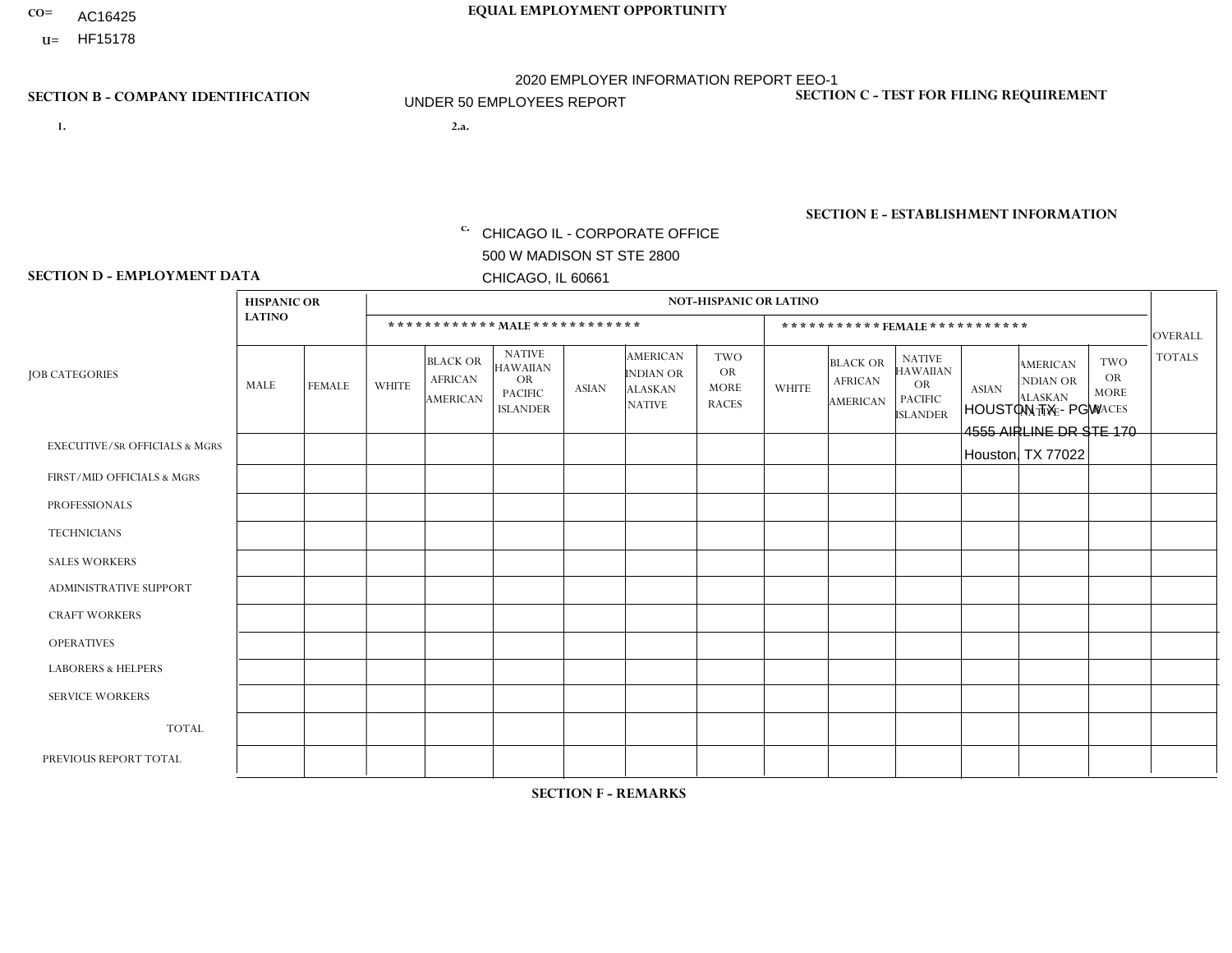- AC16425
- **U=**

- **1. 2.a.** CHICAGO IL CORPORATE OFFICE 500 W MADISON ST STE 2800 CHICAGO, IL 60661
- 2.a. ROCHESTER NY 72 SPENCERPORT ROAD Rochester, NY 14606

EIN= 952920557

## **SECTION B - COMPANY IDENTIFICATION SECTION C - TEST FOR FILING REQUIREMENT**

1- Y 2- Y 3- N DUNS= 000123456

**SECTION E - ESTABLISHMENT INFORMATION c.** NAICS: 423140

### **SECTION D - EMPLOYMENT DATA**

|                                          | <b>NOT-HISPANIC OR LATINO</b><br><b>HISPANIC OR</b> |               |                |                                                      |                                                                                    |              |                                                                        |                                                        |                |                                               |                                                                                    |              |                                                                       |                                                        |                                 |
|------------------------------------------|-----------------------------------------------------|---------------|----------------|------------------------------------------------------|------------------------------------------------------------------------------------|--------------|------------------------------------------------------------------------|--------------------------------------------------------|----------------|-----------------------------------------------|------------------------------------------------------------------------------------|--------------|-----------------------------------------------------------------------|--------------------------------------------------------|---------------------------------|
|                                          | <b>LATINO</b>                                       |               |                |                                                      | ************ MALE************                                                      |              |                                                                        |                                                        |                | ***********FEMALE***********                  |                                                                                    |              |                                                                       |                                                        |                                 |
| <b>JOB CATEGORIES</b>                    | MALE                                                | <b>FEMALE</b> | <b>WHITE</b>   | <b>BLACK OR</b><br><b>AFRICAN</b><br><b>AMERICAN</b> | <b>NATIVE</b><br><b>HAWAIIAN</b><br><b>OR</b><br><b>PACIFIC</b><br><b>ISLANDER</b> | <b>ASIAN</b> | <b>AMERICAN</b><br><b>INDIAN OR</b><br><b>ALASKAN</b><br><b>NATIVE</b> | <b>TWO</b><br><b>OR</b><br><b>MORE</b><br><b>RACES</b> | <b>WHITE</b>   | <b>BLACK OR</b><br><b>AFRICAN</b><br>AMERICAN | <b>NATIVE</b><br><b>HAWAIIAN</b><br><b>OR</b><br><b>PACIFIC</b><br><b>ISLANDER</b> | <b>ASIAN</b> | <b>AMERICAN</b><br><b>NDIAN OR</b><br><b>ALASKAN</b><br><b>NATIVE</b> | <b>TWO</b><br><b>OR</b><br><b>MORE</b><br><b>RACES</b> | <b>OVERALL</b><br><b>TOTALS</b> |
| <b>EXECUTIVE/SR OFFICIALS &amp; MGRS</b> | $\Omega$                                            | $\Omega$      | $\Omega$       | $\mathbf 0$                                          | $\Omega$                                                                           | $\mathbf{0}$ | $\mathbf{0}$                                                           | $\mathbf{0}$                                           | 0              | $\Omega$                                      | $\Omega$                                                                           | 0            | $\Omega$                                                              | $\mathbf 0$                                            | $\mathbf 0$                     |
| FIRST/MID OFFICIALS & MGRS               | 0                                                   | $\Omega$      | 3              | $\mathbf 0$                                          | $\Omega$                                                                           | $\Omega$     | -1                                                                     | $\Omega$                                               | 0              | $\Omega$                                      | $\Omega$                                                                           | $\mathbf{0}$ | $\Omega$                                                              | $\mathbf{0}$                                           | $\overline{4}$                  |
| <b>PROFESSIONALS</b>                     | 0                                                   | $\Omega$      | $\Omega$       | $\mathbf 0$                                          | $\Omega$                                                                           | $\Omega$     | $\Omega$                                                               |                                                        | 0              | $\Omega$                                      | $\Omega$                                                                           | $\Omega$     | $\Omega$                                                              | $\mathbf{0}$                                           | $\mathbf{1}$                    |
| <b>TECHNICIANS</b>                       | $\Omega$                                            | $\mathbf 0$   | $\mathbf 0$    | $\mathbf 0$                                          | $\mathbf 0$                                                                        | $\Omega$     | $\Omega$                                                               | $\Omega$                                               | $\Omega$       | $\mathbf 0$                                   | $\Omega$                                                                           | $\mathbf 0$  | $\mathbf 0$                                                           | $\mathbf 0$                                            | $\mathbf{0}$                    |
| <b>SALES WORKERS</b>                     | 0                                                   | $\Omega$      | $\Omega$       | $\Omega$                                             | $\Omega$                                                                           | $\Omega$     | $\Omega$                                                               | $\Omega$                                               | $\overline{0}$ | $\Omega$                                      | $\Omega$                                                                           | $\Omega$     | $\Omega$                                                              | $\Omega$                                               | $\mathbf 0$                     |
| <b>ADMINISTRATIVE SUPPORT</b>            | $\Omega$                                            | $\Omega$      | $\Omega$       | $\mathbf 0$                                          | $\Omega$                                                                           | $\Omega$     | $\Omega$                                                               | $\Omega$                                               | $\Omega$       | $\Omega$                                      | $\Omega$                                                                           | $\mathbf{0}$ | $\mathbf{0}$                                                          | $\Omega$                                               | $\mathbf 0$                     |
| <b>CRAFT WORKERS</b>                     | 0                                                   | $\Omega$      | $\Omega$       | $\mathbf 0$                                          | $\Omega$                                                                           | $\Omega$     | $\Omega$                                                               | $\Omega$                                               | 0              | $\Omega$                                      | $\Omega$                                                                           | $\mathbf{0}$ | $\Omega$                                                              | $\Omega$                                               | $\Omega$                        |
| <b>OPERATIVES</b>                        | $\overline{2}$                                      | $\Omega$      | 11             | 4                                                    | $\Omega$                                                                           | $\Omega$     | $\Omega$                                                               | $\Omega$                                               |                | $\Omega$                                      | $\Omega$                                                                           | $\mathbf{0}$ | $\Omega$                                                              | $\Omega$                                               | 18                              |
| <b>LABORERS &amp; HELPERS</b>            | 0                                                   | $\Omega$      | $\overline{ }$ | $\overline{1}$                                       | $\Omega$                                                                           | $\Omega$     | $\Omega$                                                               | $\Omega$                                               | 0              | $\Omega$                                      | $\Omega$                                                                           | $\Omega$     | $\Omega$                                                              | $\Omega$                                               | $\overline{2}$                  |
| <b>SERVICE WORKERS</b>                   | 0                                                   | $\mathbf 0$   | $\mathbf 0$    | $\mathbf 0$                                          | $\mathbf 0$                                                                        | $\mathbf 0$  | $\Omega$                                                               | $\Omega$                                               | $\Omega$       | $\Omega$                                      | $\Omega$                                                                           | $\mathbf 0$  | $\Omega$                                                              | $\mathbf 0$                                            | $\mathbf 0$                     |
| <b>TOTAL</b>                             | $\overline{2}$                                      | 0             | 15             | 5                                                    | 0                                                                                  | $\mathbf 0$  | $\overline{1}$                                                         |                                                        |                | $\Omega$                                      | $\Omega$                                                                           | $\mathbf 0$  | 0                                                                     | $\mathbf 0$                                            | 25                              |
| PREVIOUS REPORT TOTAL                    | 5                                                   | $\Omega$      | 22             | 5                                                    | $\Omega$                                                                           | $\Omega$     | $\overline{1}$                                                         |                                                        |                | $\Omega$                                      | $\Omega$                                                                           | $\Omega$     | $\Omega$                                                              | $\mathbf 0$                                            | 35                              |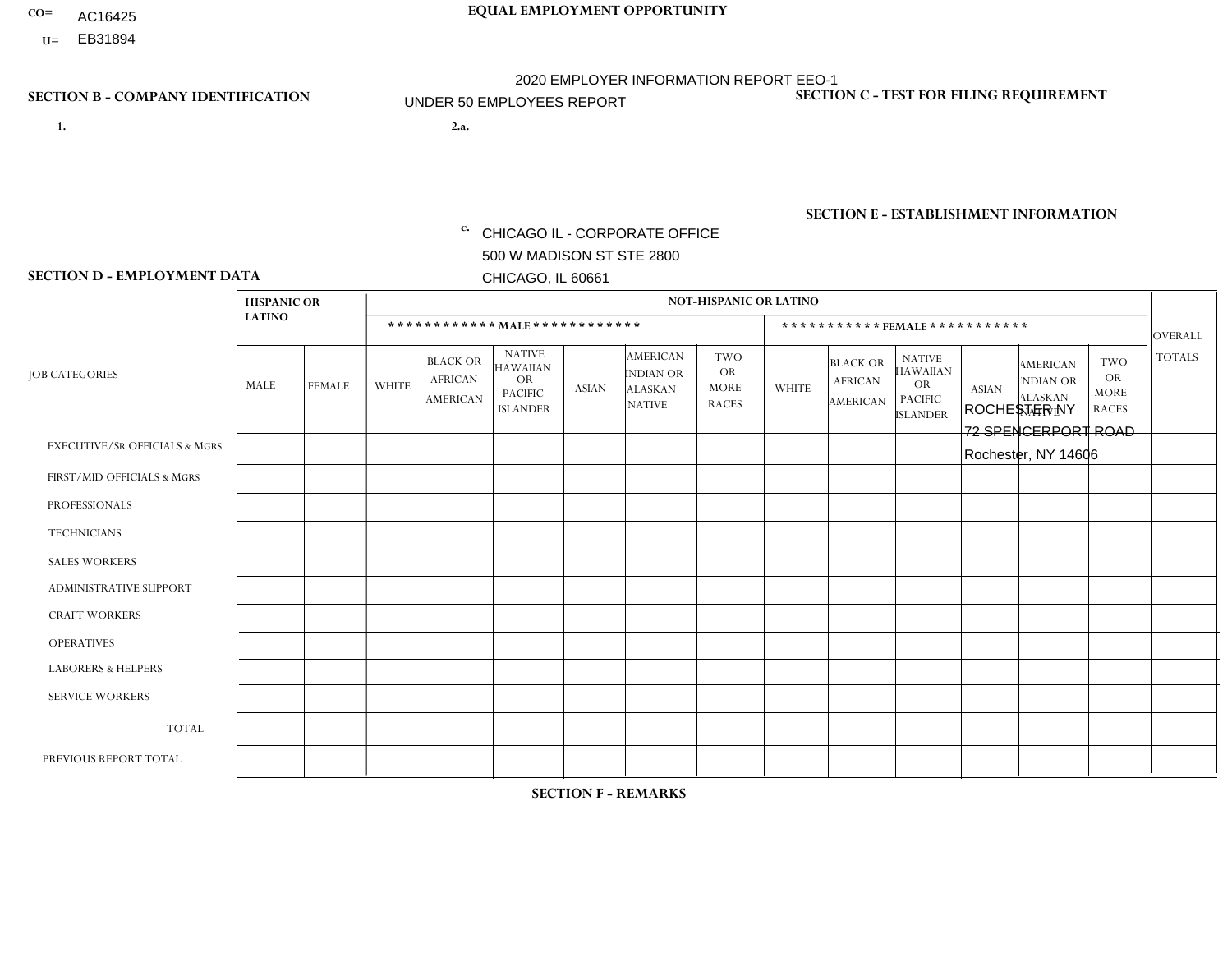- AC16425
- **U=**

- **1. 2.a.** CHICAGO IL CORPORATE OFFICE 500 W MADISON ST STE 2800 CHICAGO, IL 60661
- 2.a. BELLEVILLE MI 41247 E HURON RIVER Belleville, MI 48111

EIN= 952920557

## **SECTION B - COMPANY IDENTIFICATION SECTION C - TEST FOR FILING REQUIREMENT**

1- Y 2- Y 3- N DUNS= 000123456

**SECTION E - ESTABLISHMENT INFORMATION c.** NAICS: 423140

### **SECTION D - EMPLOYMENT DATA**

|                                          | <b>HISPANIC OR</b> |                |                |                                                      |                                                                                    |              |                                                                 | <b>NOT-HISPANIC OR LATINO</b>                          |                |                                                      |                                                                                    |              |                                                                       |                                                        |                |
|------------------------------------------|--------------------|----------------|----------------|------------------------------------------------------|------------------------------------------------------------------------------------|--------------|-----------------------------------------------------------------|--------------------------------------------------------|----------------|------------------------------------------------------|------------------------------------------------------------------------------------|--------------|-----------------------------------------------------------------------|--------------------------------------------------------|----------------|
|                                          | <b>LATINO</b>      |                |                | ************ MALE ************                       |                                                                                    |              |                                                                 |                                                        |                |                                                      | ***********FEMALE***********                                                       |              |                                                                       |                                                        | <b>OVERALL</b> |
| <b>JOB CATEGORIES</b>                    | <b>MALE</b>        | <b>FEMALE</b>  | <b>WHITE</b>   | <b>BLACK OR</b><br><b>AFRICAN</b><br><b>AMERICAN</b> | <b>NATIVE</b><br><b>HAWAIIAN</b><br><b>OR</b><br><b>PACIFIC</b><br><b>ISLANDER</b> | <b>ASIAN</b> | <b>AMERICAN</b><br>INDIAN OR<br><b>ALASKAN</b><br><b>NATIVE</b> | <b>TWO</b><br><b>OR</b><br><b>MORE</b><br><b>RACES</b> | <b>WHITE</b>   | <b>BLACK OR</b><br><b>AFRICAN</b><br><b>AMERICAN</b> | <b>NATIVE</b><br><b>HAWAIIAN</b><br><b>OR</b><br><b>PACIFIC</b><br><b>ISLANDER</b> | <b>ASIAN</b> | <b>AMERICAN</b><br><b>NDIAN OR</b><br><b>ALASKAN</b><br><b>NATIVE</b> | <b>TWO</b><br><b>OR</b><br><b>MORE</b><br><b>RACES</b> | <b>TOTALS</b>  |
| <b>EXECUTIVE/SR OFFICIALS &amp; MGRS</b> | $\Omega$           | $\Omega$       | $\Omega$       | $\mathbf 0$                                          | $\Omega$                                                                           | $\Omega$     | $\Omega$                                                        | $\Omega$                                               | $\Omega$       | $\Omega$                                             | $\mathbf{0}$                                                                       | $\Omega$     | $\Omega$                                                              | $\Omega$                                               | $\mathbf 0$    |
| FIRST/MID OFFICIALS & MGRS               | $\Omega$           | $\Omega$       | 4              | $\Omega$                                             | $\Omega$                                                                           | $\Omega$     | $\Omega$                                                        | $\Omega$                                               | $\Omega$       | $\Omega$                                             | $\Omega$                                                                           | $\Omega$     | $\Omega$                                                              | $\Omega$                                               | $\overline{4}$ |
| <b>PROFESSIONALS</b>                     | $\Omega$           | 0              | $\overline{c}$ | $\mathbf 0$                                          | $\Omega$                                                                           | $\Omega$     | $\Omega$                                                        | $\Omega$                                               | 1              | $\Omega$                                             | $\Omega$                                                                           | $\Omega$     | $\Omega$                                                              | $\Omega$                                               | 3              |
| <b>TECHNICIANS</b>                       | $\Omega$           | $\mathbf 0$    | $\Omega$       | $\mathbf 0$                                          | 0                                                                                  | $\Omega$     | $\overline{0}$                                                  | $\Omega$                                               | $\mathbf 0$    | $\mathbf 0$                                          | $\mathbf 0$                                                                        | $\mathbf 0$  | $\Omega$                                                              | $\mathbf{0}$                                           | $\mathbf 0$    |
| <b>SALES WORKERS</b>                     | $\Omega$           | $\Omega$       | 10             | $\mathbf{0}$                                         | 0                                                                                  | $\Omega$     | $\Omega$                                                        | $\Omega$                                               | 5              | $\Omega$                                             | $\Omega$                                                                           | $\Omega$     | $\Omega$                                                              | $\Omega$                                               | 15             |
| <b>ADMINISTRATIVE SUPPORT</b>            | $\Omega$           | $\mathbf 0$    | 5              | $\mathbf 0$                                          | $\mathbf 0$                                                                        | $\mathbf 0$  | $\Omega$                                                        | $\Omega$                                               | $\overline{2}$ | $\Omega$                                             | $\mathbf{0}$                                                                       | $\Omega$     | $\Omega$                                                              | $\mathbf{0}$                                           | $\overline{7}$ |
| <b>CRAFT WORKERS</b>                     | $\Omega$           | $\Omega$       | 5              | $\mathbf 0$                                          | $\Omega$                                                                           | $\Omega$     | $\Omega$                                                        | $\Omega$                                               | $\Omega$       | $\Omega$                                             | $\Omega$                                                                           | $\Omega$     | $\Omega$                                                              | $\Omega$                                               | 5              |
| <b>OPERATIVES</b>                        |                    | $\Omega$       | 4              | $\mathbf 0$                                          | 0                                                                                  | $\Omega$     | $\Omega$                                                        | $\overline{2}$                                         | $\Omega$       | $\Omega$                                             | $\Omega$                                                                           | $\Omega$     | $\Omega$                                                              | $\Omega$                                               | $\overline{7}$ |
| <b>LABORERS &amp; HELPERS</b>            | $\overline{2}$     | $\mathbf 0$    | 4              | $\mathbf 0$                                          | 0                                                                                  | $\mathbf 0$  | $\Omega$                                                        | $\Omega$                                               | $\Omega$       | $\Omega$                                             | $\Omega$                                                                           | $\Omega$     | $\Omega$                                                              | $\Omega$                                               | 6              |
| <b>SERVICE WORKERS</b>                   | $\Omega$           | $\Omega$       | $\Omega$       | $\mathbf 0$                                          | $\Omega$                                                                           | $\Omega$     | $\Omega$                                                        | $\Omega$                                               | $\Omega$       | $\Omega$                                             | $\Omega$                                                                           | $\Omega$     | $\Omega$                                                              | $\Omega$                                               | 0              |
| <b>TOTAL</b>                             | 3                  | $\mathbf 0$    | 34             | $\mathbf 0$                                          | 0                                                                                  | $\mathbf{0}$ | $\Omega$                                                        | 2                                                      | 8              | $\mathbf 0$                                          | $\mathbf 0$                                                                        | $\mathbf 0$  | $\Omega$                                                              | $\mathbf 0$                                            | 47             |
| PREVIOUS REPORT TOTAL                    | 3                  | $\overline{2}$ | 42             | 1                                                    | $\Omega$                                                                           | $\Omega$     | $\Omega$                                                        | 3                                                      | 9              | $\Omega$                                             | $\Omega$                                                                           | $\Omega$     | $\Omega$                                                              | $\mathbf{0}$                                           | 60             |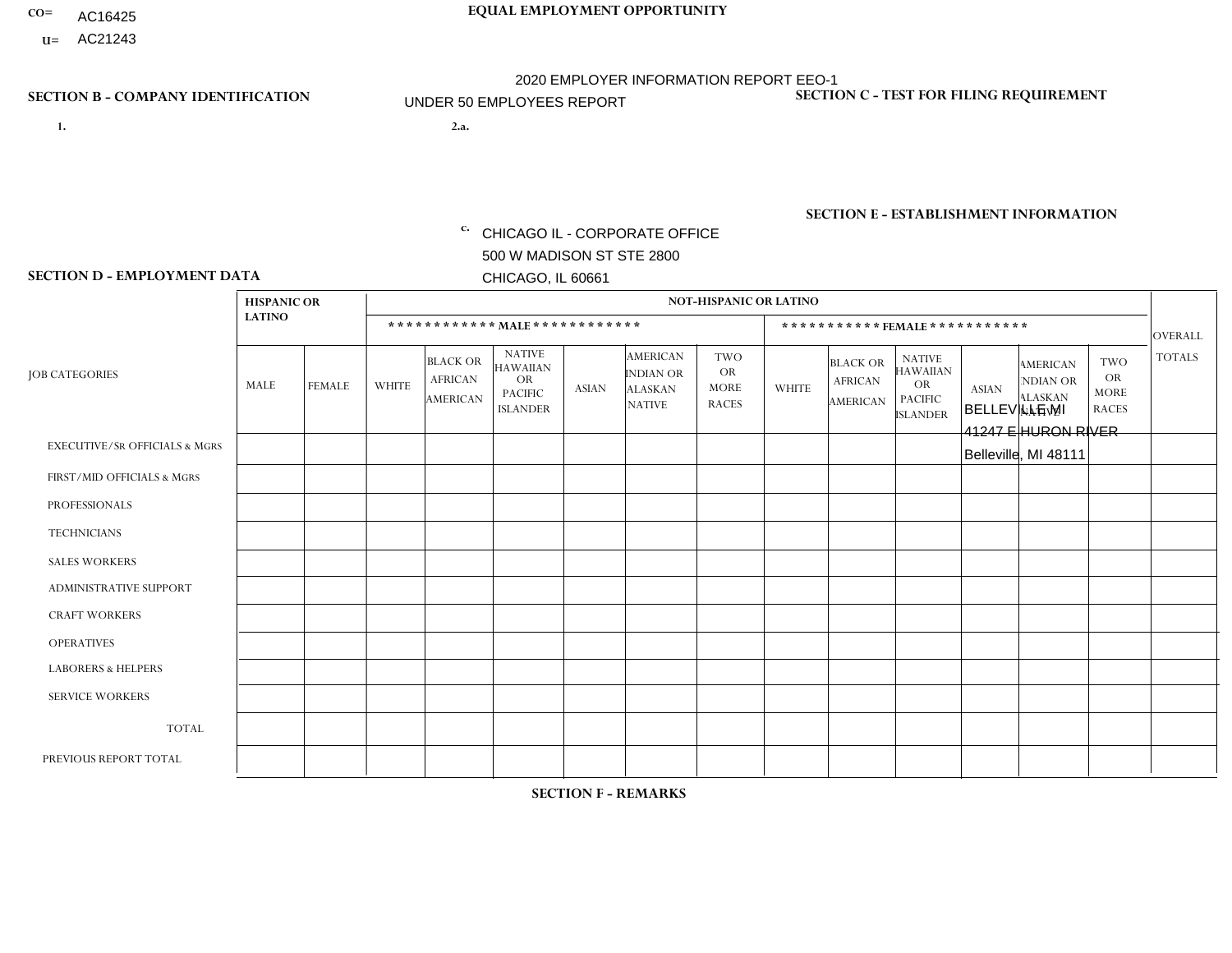- AC16425
- **U=**

- **1. 2.a.** CHICAGO IL CORPORATE OFFICE 500 W MADISON ST STE 2800 CHICAGO, IL 60661
- 2.a. MOBILE AL 5235 KOOIMAN ROAD BLDG 1 Theodore, AL 36582

EIN= 952920557

## **SECTION B - COMPANY IDENTIFICATION SECTION C - TEST FOR FILING REQUIREMENT**

1- Y 2- Y 3- N DUNS= 000123456

**SECTION E - ESTABLISHMENT INFORMATION c.** NAICS: 423140

### **SECTION D - EMPLOYMENT DATA**

|                                          | <b>HISPANIC OR</b> |                |              |                                                      |                                                                                    |              |                                                                        | <b>NOT-HISPANIC OR LATINO</b>                          |                |                                                      |                                                                             |              |                                                                       |                                                        |                |
|------------------------------------------|--------------------|----------------|--------------|------------------------------------------------------|------------------------------------------------------------------------------------|--------------|------------------------------------------------------------------------|--------------------------------------------------------|----------------|------------------------------------------------------|-----------------------------------------------------------------------------|--------------|-----------------------------------------------------------------------|--------------------------------------------------------|----------------|
|                                          | <b>LATINO</b>      |                |              |                                                      | ************ MALE ************                                                     |              |                                                                        |                                                        |                |                                                      | *********** FEMALE ***********                                              |              |                                                                       |                                                        | <b>OVERALL</b> |
| <b>JOB CATEGORIES</b>                    | MALE               | <b>FEMALE</b>  | <b>WHITE</b> | <b>BLACK OR</b><br><b>AFRICAN</b><br><b>AMERICAN</b> | <b>NATIVE</b><br><b>HAWAIIAN</b><br><b>OR</b><br><b>PACIFIC</b><br><b>ISLANDER</b> | <b>ASIAN</b> | <b>AMERICAN</b><br><b>INDIAN OR</b><br><b>ALASKAN</b><br><b>NATIVE</b> | <b>TWO</b><br><b>OR</b><br><b>MORE</b><br><b>RACES</b> | <b>WHITE</b>   | <b>BLACK OR</b><br><b>AFRICAN</b><br><b>AMERICAN</b> | <b>NATIVE</b><br><b>HAWAIIAN</b><br>OR<br><b>PACIFIC</b><br><b>ISLANDER</b> | <b>ASIAN</b> | <b>AMERICAN</b><br><b>NDIAN OR</b><br><b>ALASKAN</b><br><b>NATIVE</b> | <b>TWO</b><br><b>OR</b><br><b>MORE</b><br><b>RACES</b> | <b>TOTALS</b>  |
| <b>EXECUTIVE/SR OFFICIALS &amp; MGRS</b> | $\Omega$           | $\Omega$       | $\Omega$     | $\mathbf 0$                                          | $\Omega$                                                                           | $\Omega$     | $\Omega$                                                               | $\Omega$                                               | $\Omega$       | $\Omega$                                             | $\Omega$                                                                    | $\Omega$     | $\Omega$                                                              | $\Omega$                                               | $\Omega$       |
| FIRST/MID OFFICIALS & MGRS               | 0                  | $\Omega$       | 1            | $\mathbf 0$                                          | $\mathbf 0$                                                                        | $\Omega$     | $\Omega$                                                               | $\Omega$                                               |                | $\Omega$                                             | $\Omega$                                                                    | $\Omega$     | $\Omega$                                                              | $\Omega$                                               | 2              |
| <b>PROFESSIONALS</b>                     | $\Omega$           | $\Omega$       | $\Omega$     | $\mathbf 0$                                          | $\Omega$                                                                           | $\Omega$     | $\Omega$                                                               | $\Omega$                                               | $\Omega$       | $\Omega$                                             | $\Omega$                                                                    | $\Omega$     | $\Omega$                                                              | $\Omega$                                               | $\mathbf 0$    |
| <b>TECHNICIANS</b>                       | 0                  | $\mathbf{0}$   | $\mathbf 0$  | $\mathbf 0$                                          | 0                                                                                  | $\Omega$     | $\Omega$                                                               | $\Omega$                                               | $\Omega$       | $\Omega$                                             | $\Omega$                                                                    | $\Omega$     | $\Omega$                                                              | $\Omega$                                               | $\mathbf 0$    |
| <b>SALES WORKERS</b>                     | 0                  | $\Omega$       | $\mathbf 0$  | $\mathbf 0$                                          | $\mathbf 0$                                                                        | $\Omega$     | $\Omega$                                                               | $\Omega$                                               | 3              | $\Omega$                                             | $\Omega$                                                                    | $\Omega$     | $\Omega$                                                              | $\Omega$                                               | 3              |
| ADMINISTRATIVE SUPPORT                   | 0                  | $\Omega$       | $\mathbf 0$  | $\mathbf 0$                                          | 0                                                                                  | $\Omega$     | $\Omega$                                                               | $\Omega$                                               |                | $\Omega$                                             | $\Omega$                                                                    | $\Omega$     | $\Omega$                                                              | $\Omega$                                               | $\overline{1}$ |
| <b>CRAFT WORKERS</b>                     | 0                  | $\Omega$       | $\mathbf 0$  | $\mathbf 0$                                          | $\mathbf 0$                                                                        | $\Omega$     | $\Omega$                                                               | $\Omega$                                               | $\Omega$       | $\Omega$                                             | $\Omega$                                                                    | $\Omega$     | $\Omega$                                                              | $\Omega$                                               | $\Omega$       |
| <b>OPERATIVES</b>                        | 0                  | $\Omega$       | 4            | 3                                                    | $\Omega$                                                                           | $\Omega$     | $\Omega$                                                               | $\Omega$                                               | $\overline{2}$ | $\Omega$                                             | $\Omega$                                                                    | $\Omega$     | $\Omega$                                                              | $\Omega$                                               | 9              |
| <b>LABORERS &amp; HELPERS</b>            | 0                  | $\Omega$       | 4            | $\mathbf 0$                                          | $\Omega$                                                                           | $\Omega$     | $\Omega$                                                               | $\Omega$                                               | 0              | $\Omega$                                             | $\Omega$                                                                    | $\Omega$     | $\Omega$                                                              | $\Omega$                                               | $\overline{4}$ |
| <b>SERVICE WORKERS</b>                   | 0                  | $\mathbf 0$    | $\mathbf 0$  | $\mathbf 0$                                          | $\mathbf 0$                                                                        | $\mathbf 0$  | $\Omega$                                                               | $\Omega$                                               | $\Omega$       | $\Omega$                                             | $\Omega$                                                                    | $\mathbf 0$  | $\Omega$                                                              | 0                                                      | $\mathbf 0$    |
| <b>TOTAL</b>                             | 0                  | 0              | 9            | 3                                                    | 0                                                                                  | 0            | $\Omega$                                                               | $\Omega$                                               | $\overline{7}$ | $\Omega$                                             | $\Omega$                                                                    | $\mathbf 0$  | $\Omega$                                                              | $\Omega$                                               | 19             |
| PREVIOUS REPORT TOTAL                    | 0                  | $\overline{0}$ | 13           | 3                                                    | $\mathbf 0$                                                                        | $\Omega$     | $\Omega$                                                               | $\Omega$                                               | $\overline{7}$ | $\Omega$                                             | $\Omega$                                                                    | $\Omega$     | $\Omega$                                                              | $\mathbf 0$                                            | 23             |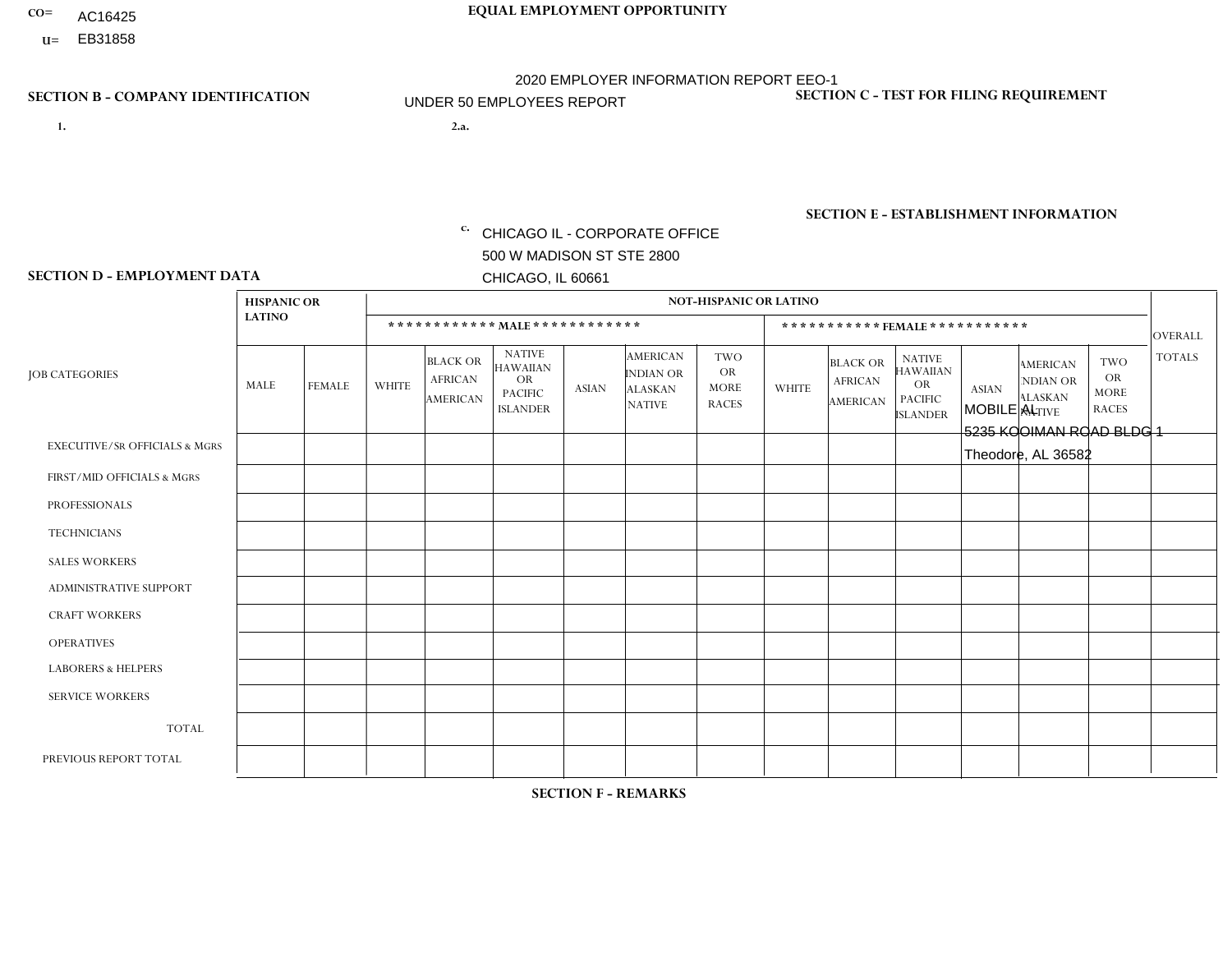- AC16425
- **U=**

- **1. 2.a.** CHICAGO IL CORPORATE OFFICE 500 W MADISON ST STE 2800 CHICAGO, IL 60661
- 2.a. MILWAUKEE WI -SS AUTOPARTS 6102 SOUTH 13TH STREET Milwaukee, WI 53221

c. EIN= 952920557

## **SECTION B - COMPANY IDENTIFICATION SECTION C - TEST FOR FILING REQUIREMENT**

1- Y 2- Y 3- N DUNS= 000123456

**SECTION E - ESTABLISHMENT INFORMATION c.** NAICS: 423140

### **SECTION D - EMPLOYMENT DATA**

|                                          | <b>HISPANIC OR</b> |               |              |                                                      |                                                                                    |              |                                                                        | <b>NOT-HISPANIC OR LATINO</b>                          |              |                                               |                                                                                    |              |                                                                |                                                        |                |
|------------------------------------------|--------------------|---------------|--------------|------------------------------------------------------|------------------------------------------------------------------------------------|--------------|------------------------------------------------------------------------|--------------------------------------------------------|--------------|-----------------------------------------------|------------------------------------------------------------------------------------|--------------|----------------------------------------------------------------|--------------------------------------------------------|----------------|
|                                          | <b>LATINO</b>      |               |              | ************ MAIE************                        |                                                                                    |              |                                                                        |                                                        |              |                                               | *********** FEMALE ***********                                                     |              |                                                                |                                                        | <b>OVERALL</b> |
| <b>JOB CATEGORIES</b>                    | <b>MALE</b>        | <b>FEMALE</b> | <b>WHITE</b> | <b>BLACK OR</b><br><b>AFRICAN</b><br><b>AMERICAN</b> | <b>NATIVE</b><br><b>HAWAIIAN</b><br><b>OR</b><br><b>PACIFIC</b><br><b>ISLANDER</b> | <b>ASIAN</b> | <b>AMERICAN</b><br><b>INDIAN OR</b><br><b>ALASKAN</b><br><b>NATIVE</b> | <b>TWO</b><br><b>OR</b><br><b>MORE</b><br><b>RACES</b> | <b>WHITE</b> | <b>BLACK OR</b><br><b>AFRICAN</b><br>AMERICAN | <b>NATIVE</b><br><b>HAWAIIAN</b><br><b>OR</b><br><b>PACIFIC</b><br><b>ISLANDER</b> | <b>ASIAN</b> | <b>AMERICAN</b><br>NDIAN OR<br><b>ALASKAN</b><br><b>NATIVE</b> | <b>TWO</b><br><b>OR</b><br><b>MORE</b><br><b>RACES</b> | <b>TOTALS</b>  |
| <b>EXECUTIVE/SR OFFICIALS &amp; MGRS</b> | $\Omega$           | $\Omega$      | $\Omega$     | $\Omega$                                             | $\Omega$                                                                           | $\Omega$     | $\Omega$                                                               | $\Omega$                                               | $\Omega$     | $\Omega$                                      | $\Omega$                                                                           | $\Omega$     | $\Omega$                                                       | $\Omega$                                               | $\Omega$       |
| FIRST/MID OFFICIALS & MGRS               | $\Omega$           | $\mathbf 0$   | 1            | $\mathbf 0$                                          | 0                                                                                  | $\Omega$     | $\Omega$                                                               | $\Omega$                                               | 0            | $\Omega$                                      | 0                                                                                  | $\mathbf 0$  | $\Omega$                                                       | $\mathbf 0$                                            | $\mathbf{1}$   |
| <b>PROFESSIONALS</b>                     | $\Omega$           | $\mathbf 0$   | $\mathbf 0$  | $\mathbf 0$                                          | $\Omega$                                                                           | $\Omega$     | $\Omega$                                                               | $\Omega$                                               | $\Omega$     | $\mathbf 0$                                   | 0                                                                                  | $\mathbf 0$  | $\Omega$                                                       | $\mathbf 0$                                            | $\overline{0}$ |
| <b>TECHNICIANS</b>                       | $\Omega$           | $\mathbf 0$   | $\Omega$     | $\mathbf 0$                                          | $\mathbf 0$                                                                        | $\Omega$     | $\Omega$                                                               | $\Omega$                                               | 0            | $\mathbf 0$                                   | 0                                                                                  | $\mathbf 0$  | $\Omega$                                                       | $\mathbf 0$                                            | $\mathbf{0}$   |
| <b>SALES WORKERS</b>                     | $\Omega$           | $\Omega$      | $\Omega$     | $\mathbf 0$                                          | $\mathbf 0$                                                                        | $\Omega$     | $\Omega$                                                               | $\Omega$                                               | $\Omega$     | $\Omega$                                      | $\Omega$                                                                           | $\Omega$     | $\Omega$                                                       | $\Omega$                                               | $\mathbf 0$    |
| <b>ADMINISTRATIVE SUPPORT</b>            | 5                  | $\Omega$      |              | $\mathbf 0$                                          | $\Omega$                                                                           | $\Omega$     | $\Omega$                                                               | $\Omega$                                               | 1            | $\Omega$                                      | 0                                                                                  | $\Omega$     | $\Omega$                                                       | $\Omega$                                               | $\overline{7}$ |
| <b>CRAFT WORKERS</b>                     | $\Omega$           | $\Omega$      | $\mathbf{0}$ | $\mathbf 0$                                          | $\Omega$                                                                           | $\Omega$     | $\Omega$                                                               | $\Omega$                                               | 0            | $\Omega$                                      | 0                                                                                  | $\Omega$     | $\Omega$                                                       | $\Omega$                                               | $\Omega$       |
| <b>OPERATIVES</b>                        | 6                  | $\Omega$      | 1            | $\mathbf 0$                                          | $\Omega$                                                                           | $\Omega$     | $\Omega$                                                               | $\mathbf{1}$                                           | 0            | $\Omega$                                      | 0                                                                                  | $\Omega$     | $\Omega$                                                       | $\Omega$                                               | 8              |
| <b>LABORERS &amp; HELPERS</b>            | $\Omega$           | $\Omega$      | $\mathbf{0}$ | $\mathbf 0$                                          | 0                                                                                  | $\Omega$     | $\Omega$                                                               | $\Omega$                                               | $\Omega$     | $\Omega$                                      | 0                                                                                  | $\Omega$     | $\Omega$                                                       | $\Omega$                                               | $\mathbf{0}$   |
| <b>SERVICE WORKERS</b>                   | $\Omega$           | $\Omega$      | $\mathbf 0$  | 0                                                    | $\mathbf 0$                                                                        | $\Omega$     | $\Omega$                                                               | $\Omega$                                               | 0            | $\Omega$                                      | $\Omega$                                                                           | $\mathbf 0$  | $\Omega$                                                       | $\Omega$                                               | $\mathbf{0}$   |
| <b>TOTAL</b>                             | 11                 | 0             | 3            | 0                                                    | $\mathbf 0$                                                                        | 0            | $\Omega$                                                               | $\mathbf 1$                                            | $\mathbf{1}$ | $\Omega$                                      | 0                                                                                  | 0            | $\Omega$                                                       | $\mathbf 0$                                            | 16             |
| PREVIOUS REPORT TOTAL                    | 4                  | $\Omega$      | 4            | $\overline{2}$                                       | $\Omega$                                                                           | $\Omega$     | $\Omega$                                                               | $\Omega$                                               | 1            | 2                                             | 0                                                                                  | $\mathbf 0$  | $\Omega$                                                       | $\mathbf 0$                                            | 13             |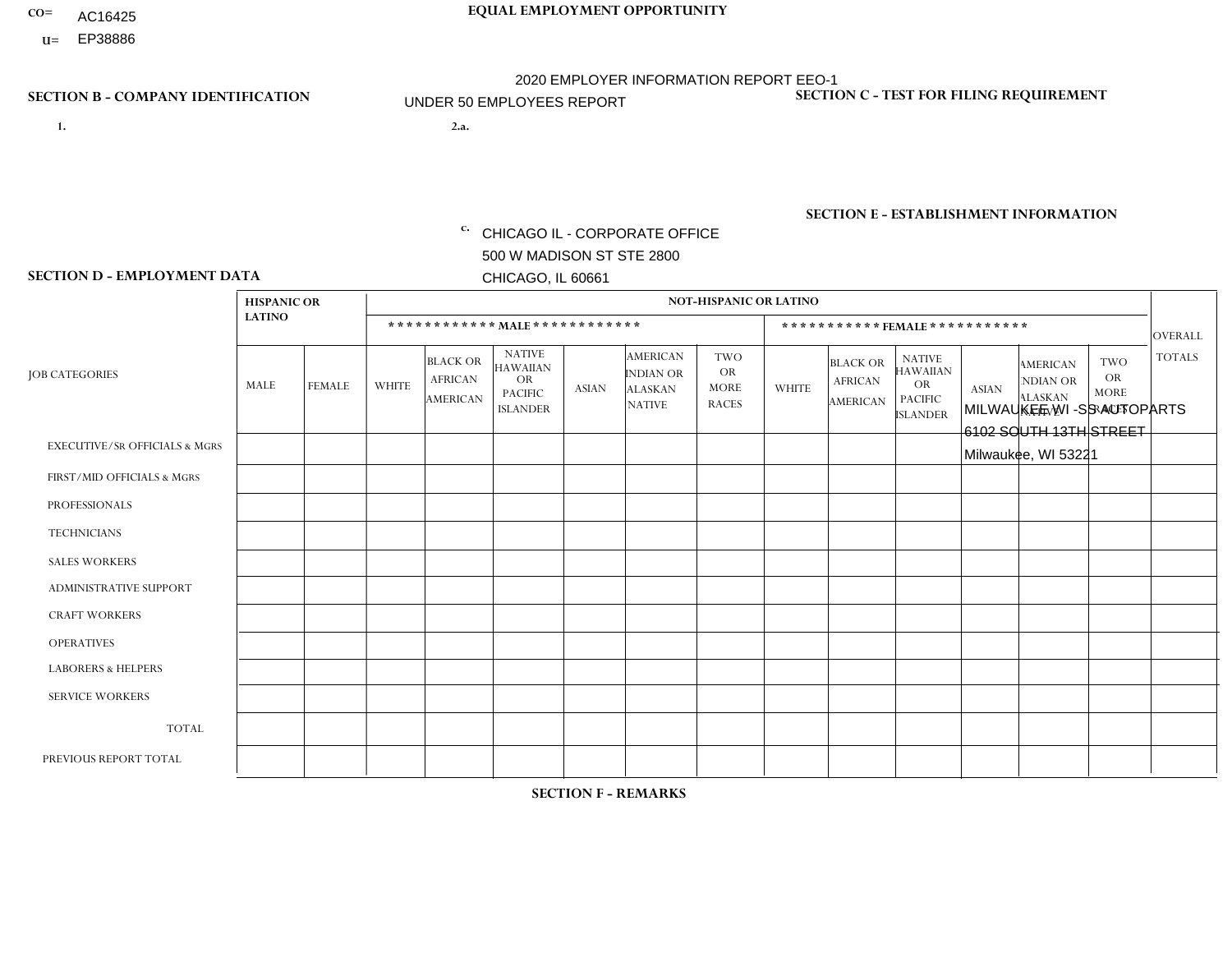- AC16425
- **U=**

- **1. 2.a.** CHICAGO IL CORPORATE OFFICE 500 W MADISON ST STE 2800 CHICAGO, IL 60661
- 2.a. RALEIGH NC 1500 WATERFIELD DR Garner, NC 27529

EIN= 952920557

## **SECTION B - COMPANY IDENTIFICATION SECTION C - TEST FOR FILING REQUIREMENT**

1- Y 2- Y 3- N DUNS= 000123456

**SECTION E - ESTABLISHMENT INFORMATION c.** NAICS: 423140

### **SECTION D - EMPLOYMENT DATA**

|                                          | <b>HISPANIC OR</b> |               |              |                                                      |                                                                                    |              |                                                                        | <b>NOT-HISPANIC OR LATINO</b>                          |                |                                               |                                                                                    |              |                                                                |                                                        |                |
|------------------------------------------|--------------------|---------------|--------------|------------------------------------------------------|------------------------------------------------------------------------------------|--------------|------------------------------------------------------------------------|--------------------------------------------------------|----------------|-----------------------------------------------|------------------------------------------------------------------------------------|--------------|----------------------------------------------------------------|--------------------------------------------------------|----------------|
|                                          | <b>LATINO</b>      |               |              | ************ MALE ************                       |                                                                                    |              |                                                                        |                                                        |                |                                               | *********** FEMALE ***********                                                     |              |                                                                |                                                        | <b>OVERALL</b> |
| <b>JOB CATEGORIES</b>                    | <b>MALE</b>        | <b>FEMALE</b> | <b>WHITE</b> | <b>BLACK OR</b><br><b>AFRICAN</b><br><b>AMERICAN</b> | <b>NATIVE</b><br><b>HAWAIIAN</b><br><b>OR</b><br><b>PACIFIC</b><br><b>ISLANDER</b> | <b>ASIAN</b> | <b>AMERICAN</b><br><b>INDIAN OR</b><br><b>ALASKAN</b><br><b>NATIVE</b> | <b>TWO</b><br><b>OR</b><br><b>MORE</b><br><b>RACES</b> | <b>WHITE</b>   | <b>BLACK OR</b><br><b>AFRICAN</b><br>AMERICAN | <b>NATIVE</b><br><b>HAWAIIAN</b><br><b>OR</b><br><b>PACIFIC</b><br><b>ISLANDER</b> | <b>ASIAN</b> | <b>AMERICAN</b><br>NDIAN OR<br><b>ALASKAN</b><br><b>NATIVE</b> | <b>TWO</b><br><b>OR</b><br><b>MORE</b><br><b>RACES</b> | <b>TOTALS</b>  |
| <b>EXECUTIVE/SR OFFICIALS &amp; MGRS</b> | $\Omega$           | $\Omega$      |              | $\Omega$                                             | $\Omega$                                                                           | $\Omega$     | $\Omega$                                                               | $\Omega$                                               | 0              | $\Omega$                                      | $\Omega$                                                                           | $\Omega$     | $\Omega$                                                       | $\Omega$                                               |                |
| FIRST/MID OFFICIALS & MGRS               | $\Omega$           | $\Omega$      | 4            | $\overline{ }$                                       | $\Omega$                                                                           | $\Omega$     | $\Omega$                                                               | $\Omega$                                               | 1              | $\Omega$                                      | 0                                                                                  | $\Omega$     | $\Omega$                                                       | $\Omega$                                               | 6              |
| <b>PROFESSIONALS</b>                     | $\Omega$           | $\Omega$      | $\mathbf 0$  | $\mathbf 0$                                          | $\Omega$                                                                           | $\Omega$     | $\Omega$                                                               | $\Omega$                                               | $\Omega$       | $\Omega$                                      | 0                                                                                  | 0            | $\Omega$                                                       | $\mathbf 0$                                            | $\mathbf{0}$   |
| <b>TECHNICIANS</b>                       | $\Omega$           | $\Omega$      | $\Omega$     | $\Omega$                                             | $\Omega$                                                                           | $\Omega$     | $\Omega$                                                               | $\Omega$                                               | $\Omega$       | $\Omega$                                      | $\Omega$                                                                           | $\mathbf 0$  | $\Omega$                                                       | $\mathbf 0$                                            | $\Omega$       |
| <b>SALES WORKERS</b>                     | $\Omega$           | $\Omega$      | 11           | $\Omega$                                             | $\Omega$                                                                           | $\Omega$     | $\Omega$                                                               | $\mathbf 1$                                            | $\overline{2}$ | $\Omega$                                      | $\Omega$                                                                           | $\Omega$     | $\Omega$                                                       | $\Omega$                                               | 14             |
| <b>ADMINISTRATIVE SUPPORT</b>            | $\Omega$           | $\Omega$      | $\Omega$     | $\mathbf 0$                                          | 0                                                                                  | $\Omega$     | $\Omega$                                                               | $\Omega$                                               | $\overline{2}$ | $\Omega$                                      | 0                                                                                  | $\mathbf 0$  | $\Omega$                                                       | $\mathbf 0$                                            | $\overline{2}$ |
| <b>CRAFT WORKERS</b>                     | $\Omega$           | $\Omega$      | $\Omega$     | $\mathbf 0$                                          | $\Omega$                                                                           | $\Omega$     | $\Omega$                                                               | $\Omega$                                               | 0              | $\Omega$                                      | 0                                                                                  | $\Omega$     | $\Omega$                                                       | $\Omega$                                               | $\Omega$       |
| <b>OPERATIVES</b>                        |                    | $\Omega$      | 5            | 8                                                    | $\Omega$                                                                           | $\Omega$     | $\Omega$                                                               | 1                                                      | 0              | $\Omega$                                      | 0                                                                                  | $\mathbf 0$  | $\Omega$                                                       | $\Omega$                                               | 15             |
| <b>LABORERS &amp; HELPERS</b>            | $\Omega$           | $\Omega$      | -1           | $\overline{2}$                                       | $\Omega$                                                                           | $\Omega$     | $\Omega$                                                               | $\Omega$                                               | $\Omega$       | $\Omega$                                      | $\Omega$                                                                           | $\Omega$     | $\Omega$                                                       | $\Omega$                                               | 3              |
| <b>SERVICE WORKERS</b>                   |                    | $\Omega$      | $\Omega$     | 0                                                    | $\mathbf 0$                                                                        | $\Omega$     | $\Omega$                                                               | $\Omega$                                               | $\overline{2}$ | $\Omega$                                      | $\Omega$                                                                           | $\mathbf 0$  | $\Omega$                                                       | $\Omega$                                               | 3              |
| <b>TOTAL</b>                             | $\overline{c}$     | 0             | 22           | 11                                                   | $\mathbf 0$                                                                        | 0            | $\Omega$                                                               | $\overline{2}$                                         | $\overline{7}$ | $\Omega$                                      | 0                                                                                  | $\mathbf 0$  | 0                                                              | $\mathbf 0$                                            | 44             |
| PREVIOUS REPORT TOTAL                    |                    | $\Omega$      | 31           | 17                                                   | $\mathbf 0$                                                                        | $\Omega$     | $\Omega$                                                               | 3                                                      | 10             | 2                                             | 0                                                                                  | $\mathbf 0$  | $\Omega$                                                       |                                                        | 65             |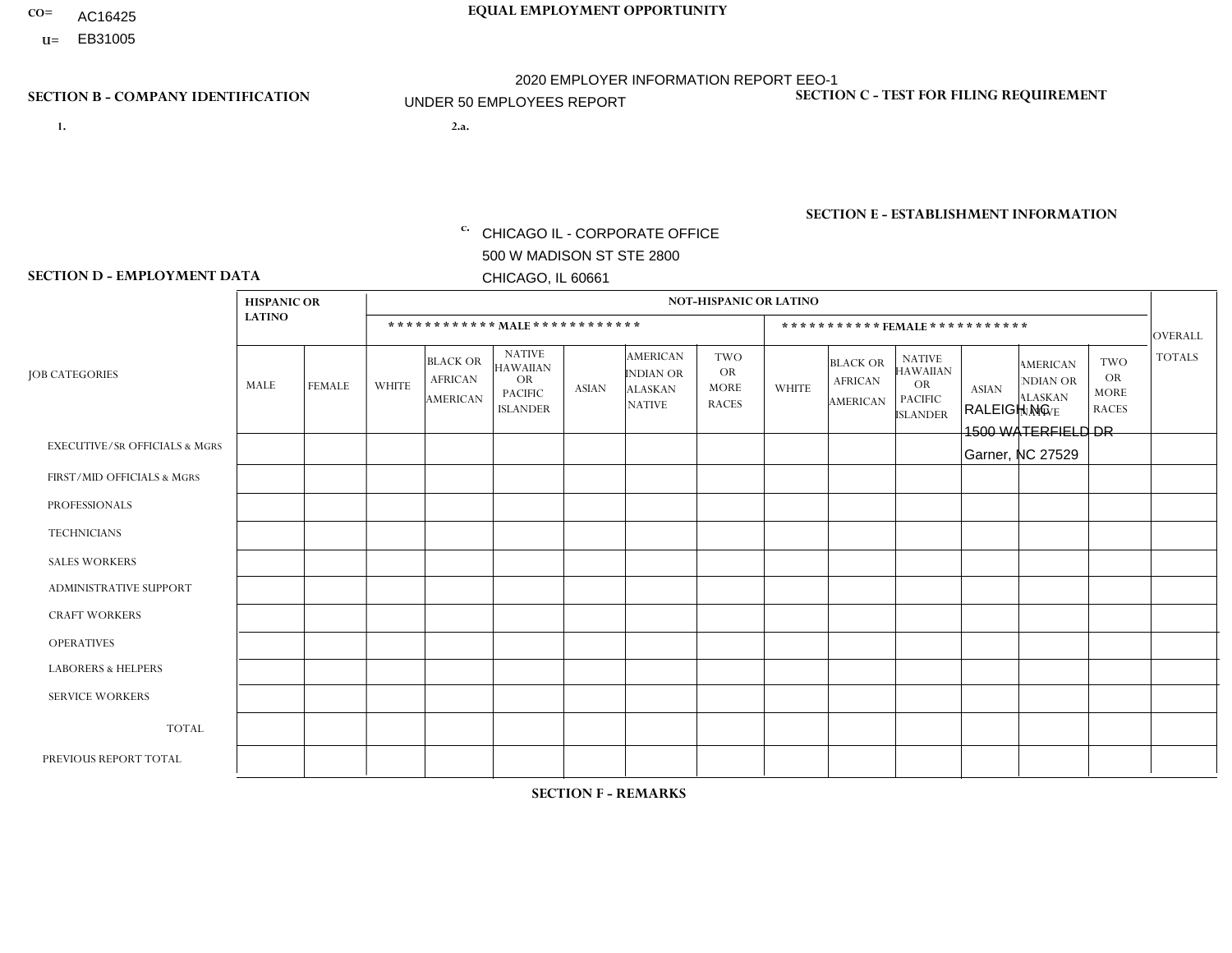- AC16425
- **U=**

- **1. 2.a.** CHICAGO IL CORPORATE OFFICE 500 W MADISON ST STE 2800 CHICAGO, IL 60661
- 2.a. PITTSBURGH PA 615 ALPHA DRIVE REAR PITTSBURGH, PA 15238

EIN= 952920557

## **SECTION B - COMPANY IDENTIFICATION SECTION C - TEST FOR FILING REQUIREMENT**

1- Y 2- Y 3- N DUNS= 000123456

**SECTION E - ESTABLISHMENT INFORMATION c.** NAICS: 423140

### **SECTION D - EMPLOYMENT DATA**

|                                          | <b>HISPANIC OR</b> |               |              |                                                      |                                                                                    |              |                                                                 | <b>NOT-HISPANIC OR LATINO</b>                          |              |                                                      |                                                                                    |              |                                                                       |                                                        |                 |
|------------------------------------------|--------------------|---------------|--------------|------------------------------------------------------|------------------------------------------------------------------------------------|--------------|-----------------------------------------------------------------|--------------------------------------------------------|--------------|------------------------------------------------------|------------------------------------------------------------------------------------|--------------|-----------------------------------------------------------------------|--------------------------------------------------------|-----------------|
|                                          | <b>LATINO</b>      |               |              | ************ MALE ************                       |                                                                                    |              |                                                                 |                                                        |              |                                                      | ***********FEMALE***********                                                       |              |                                                                       |                                                        | <b>OVERALL</b>  |
| <b>JOB CATEGORIES</b>                    | <b>MALE</b>        | <b>FEMALE</b> | <b>WHITE</b> | <b>BLACK OR</b><br><b>AFRICAN</b><br><b>AMERICAN</b> | <b>NATIVE</b><br><b>HAWAIIAN</b><br><b>OR</b><br><b>PACIFIC</b><br><b>ISLANDER</b> | <b>ASIAN</b> | <b>AMERICAN</b><br>INDIAN OR<br><b>ALASKAN</b><br><b>NATIVE</b> | <b>TWO</b><br><b>OR</b><br><b>MORE</b><br><b>RACES</b> | <b>WHITE</b> | <b>BLACK OR</b><br><b>AFRICAN</b><br><b>AMERICAN</b> | <b>NATIVE</b><br><b>HAWAIIAN</b><br><b>OR</b><br><b>PACIFIC</b><br><b>ISLANDER</b> | <b>ASIAN</b> | <b>AMERICAN</b><br><b>NDIAN OR</b><br><b>ALASKAN</b><br><b>NATIVE</b> | <b>TWO</b><br><b>OR</b><br><b>MORE</b><br><b>RACES</b> | <b>TOTALS</b>   |
| <b>EXECUTIVE/SR OFFICIALS &amp; MGRS</b> | $\Omega$           | $\Omega$      | $\Omega$     | $\mathbf 0$                                          | $\Omega$                                                                           | $\Omega$     | $\Omega$                                                        | $\Omega$                                               | $\Omega$     | $\Omega$                                             | $\mathbf{0}$                                                                       | $\Omega$     | $\Omega$                                                              | $\Omega$                                               | $\mathbf 0$     |
| FIRST/MID OFFICIALS & MGRS               | $\Omega$           | $\Omega$      | 5            | $\Omega$                                             | $\Omega$                                                                           | $\Omega$     | $\Omega$                                                        | $\Omega$                                               | $\Omega$     |                                                      | $\Omega$                                                                           | $\Omega$     | $\Omega$                                                              | $\Omega$                                               | 6               |
| <b>PROFESSIONALS</b>                     | $\Omega$           | $\Omega$      | $\mathbf 0$  | $\mathbf 0$                                          | $\Omega$                                                                           | $\Omega$     | $\Omega$                                                        | $\Omega$                                               | $\Omega$     | $\Omega$                                             | $\mathbf{0}$                                                                       | $\Omega$     | $\Omega$                                                              | $\Omega$                                               | $\mathbf 0$     |
| <b>TECHNICIANS</b>                       | $\Omega$           | $\mathbf 0$   | $\Omega$     | $\mathbf 0$                                          | 0                                                                                  | $\Omega$     | $\overline{0}$                                                  | $\Omega$                                               | $\mathbf 0$  | $\mathbf 0$                                          | $\mathbf 0$                                                                        | $\mathbf 0$  | $\Omega$                                                              | $\Omega$                                               | $\mathbf 0$     |
| <b>SALES WORKERS</b>                     | $\Omega$           | $\Omega$      | 9            | $\Omega$                                             | 0                                                                                  | $\Omega$     | $\Omega$                                                        |                                                        | $\Omega$     | $\Omega$                                             | $\Omega$                                                                           | $\Omega$     | $\Omega$                                                              | $\Omega$                                               | 10 <sup>°</sup> |
| <b>ADMINISTRATIVE SUPPORT</b>            | $\Omega$           | $\mathbf 0$   | $\mathbf 0$  | $\mathbf 0$                                          | $\mathbf 0$                                                                        | $\mathbf 0$  | $\Omega$                                                        |                                                        | 5            |                                                      | $\mathbf{0}$                                                                       | $\Omega$     | $\Omega$                                                              | $\Omega$                                               | $\overline{7}$  |
| <b>CRAFT WORKERS</b>                     | $\Omega$           | $\Omega$      | $\mathbf{0}$ | $\mathbf 0$                                          | $\Omega$                                                                           | $\Omega$     | $\Omega$                                                        | $\Omega$                                               | $\Omega$     | $\Omega$                                             | $\Omega$                                                                           | $\Omega$     | $\Omega$                                                              | $\Omega$                                               | $\Omega$        |
| <b>OPERATIVES</b>                        |                    | $\Omega$      | 10           | $\mathbf 0$                                          | 0                                                                                  | $\Omega$     | $\Omega$                                                        | $\Omega$                                               | $\Omega$     | $\Omega$                                             | $\Omega$                                                                           | $\Omega$     | $\Omega$                                                              | $\Omega$                                               | 11              |
| <b>LABORERS &amp; HELPERS</b>            | $\Omega$           | $\Omega$      | 8            | $\mathbf{1}$                                         | 0                                                                                  | $\mathbf 0$  | $\Omega$                                                        |                                                        | $\mathbf{1}$ | $\Omega$                                             | $\Omega$                                                                           | $\Omega$     | $\Omega$                                                              | $\Omega$                                               | 11              |
| <b>SERVICE WORKERS</b>                   | $\Omega$           | $\Omega$      | $\Omega$     | $\mathbf 0$                                          | $\Omega$                                                                           | $\Omega$     | $\Omega$                                                        | $\Omega$                                               | $\Omega$     | $\Omega$                                             | $\Omega$                                                                           | $\Omega$     | $\Omega$                                                              | $\Omega$                                               | $\mathbf 0$     |
| <b>TOTAL</b>                             | 1                  | $\mathbf 0$   | 32           | $\mathbf{1}$                                         | 0                                                                                  | $\mathbf 0$  | $\Omega$                                                        | 3                                                      | 6            | 2                                                    | $\mathbf 0$                                                                        | $\mathbf 0$  | 0                                                                     | $\mathbf 0$                                            | 45              |
| PREVIOUS REPORT TOTAL                    |                    | $\Omega$      | 54           | $\overline{2}$                                       | $\Omega$                                                                           | $\Omega$     | $\Omega$                                                        | 3                                                      | 4            | $\Omega$                                             | $\Omega$                                                                           | $\Omega$     | $\Omega$                                                              | $\mathbf{0}$                                           | 64              |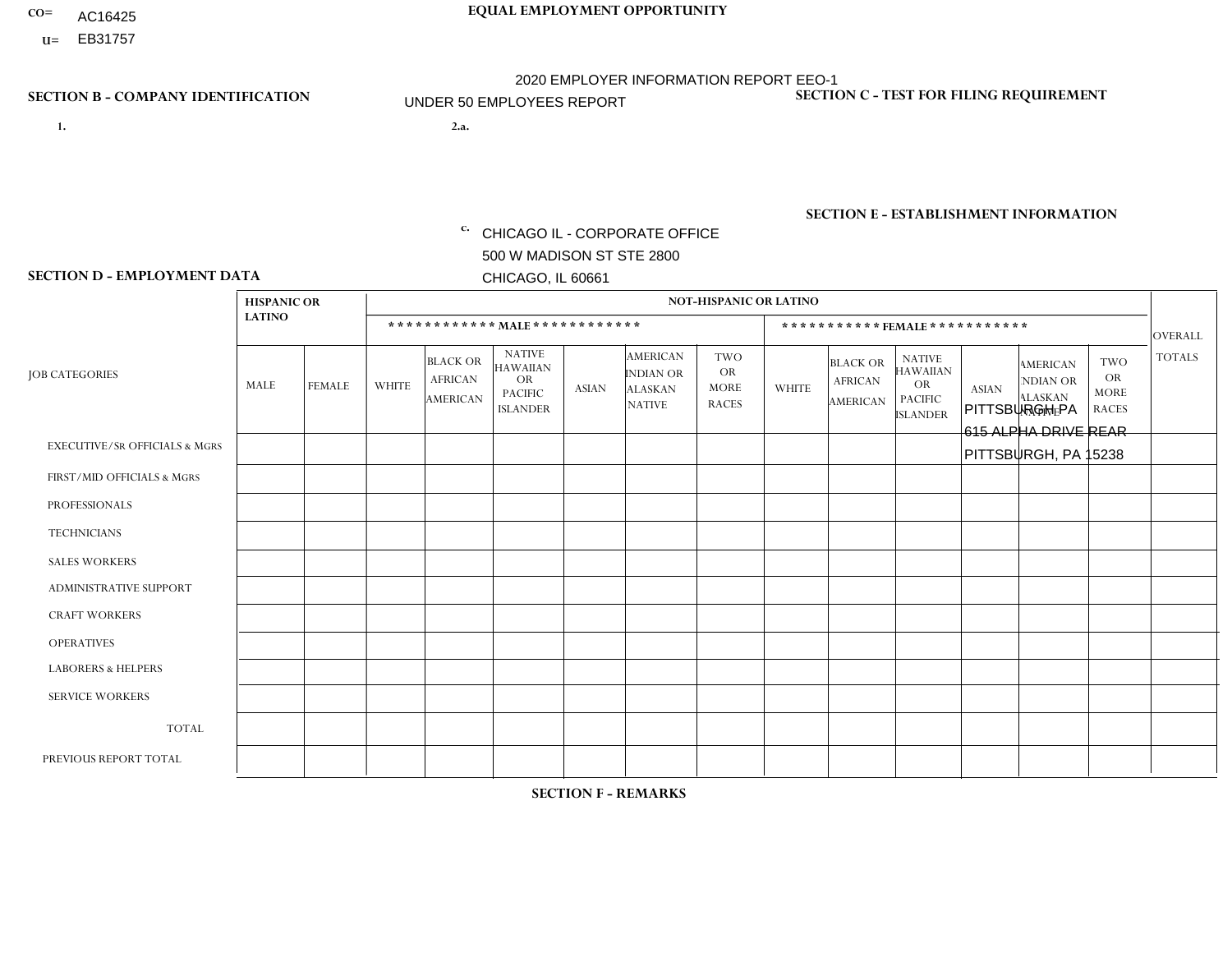- AC16425
- **U=** EK02507

**1. 2.a.** CHICAGO IL - CORPORATE OFFICE 500 W MADISON ST STE 2800 CHICAGO, IL 60661

2.a. LAKE CITY FL - GREENLEAF 4686 E US HWY 90 Lake City, FL 32055

EIN= 952920557

## **SECTION B - COMPANY IDENTIFICATION SECTION C - TEST FOR FILING REQUIREMENT**

1- Y 2- Y 3- N DUNS= 000123456

**SECTION E - ESTABLISHMENT INFORMATION c.** NAICS: 423140

### **SECTION D - EMPLOYMENT DATA**

|                                          | <b>HISPANIC OR</b> |               |                |                                                      |                                                                                    |              |                                                                        | <b>NOT-HISPANIC OR LATINO</b>                          |                |                                               |                                                                                    |              |                                                                       |                                                        |                |
|------------------------------------------|--------------------|---------------|----------------|------------------------------------------------------|------------------------------------------------------------------------------------|--------------|------------------------------------------------------------------------|--------------------------------------------------------|----------------|-----------------------------------------------|------------------------------------------------------------------------------------|--------------|-----------------------------------------------------------------------|--------------------------------------------------------|----------------|
|                                          | <b>LATINO</b>      |               |                | ************ MALE ************                       |                                                                                    |              |                                                                        |                                                        |                | ***********FEMALE***********                  |                                                                                    |              |                                                                       |                                                        | <b>OVERALL</b> |
| <b>JOB CATEGORIES</b>                    | MALE               | <b>FEMALE</b> | <b>WHITE</b>   | <b>BLACK OR</b><br><b>AFRICAN</b><br><b>AMERICAN</b> | <b>NATIVE</b><br><b>HAWAIIAN</b><br><b>OR</b><br><b>PACIFIC</b><br><b>ISLANDER</b> | ASIAN        | <b>AMERICAN</b><br><b>INDIAN OR</b><br><b>ALASKAN</b><br><b>NATIVE</b> | <b>TWO</b><br><b>OR</b><br><b>MORE</b><br><b>RACES</b> | <b>WHITE</b>   | <b>BLACK OR</b><br><b>AFRICAN</b><br>AMERICAN | <b>NATIVE</b><br><b>HAWAIIAN</b><br><b>OR</b><br><b>PACIFIC</b><br><b>ISLANDER</b> | <b>ASIAN</b> | <b>AMERICAN</b><br><b>NDIAN OR</b><br><b>ALASKAN</b><br><b>NATIVE</b> | <b>TWO</b><br><b>OR</b><br><b>MORE</b><br><b>RACES</b> | <b>TOTALS</b>  |
| <b>EXECUTIVE/SR OFFICIALS &amp; MGRS</b> | $\Omega$           | $\Omega$      | $\Omega$       | $\mathbf 0$                                          | $\Omega$                                                                           | $\mathbf{0}$ | $\Omega$                                                               | $\Omega$                                               | 0              | $\Omega$                                      | $\Omega$                                                                           | $\Omega$     | $\Omega$                                                              | $\Omega$                                               | $\mathbf{0}$   |
| FIRST/MID OFFICIALS & MGRS               |                    | $\Omega$      | $\overline{c}$ | $\mathbf 0$                                          | $\Omega$                                                                           | $\Omega$     | $\Omega$                                                               | $\Omega$                                               |                | $\Omega$                                      | $\Omega$                                                                           | $\Omega$     | $\Omega$                                                              | $\Omega$                                               | $\overline{4}$ |
| <b>PROFESSIONALS</b>                     | 0                  | $\mathbf 0$   | $\mathbf 0$    | $\mathbf 0$                                          | $\Omega$                                                                           | $\Omega$     | $\Omega$                                                               | $\Omega$                                               | 0              | $\Omega$                                      | $\Omega$                                                                           | $\Omega$     | $\Omega$                                                              | $\Omega$                                               | $\mathbf{0}$   |
| <b>TECHNICIANS</b>                       | 0                  | $\Omega$      | $\Omega$       | $\Omega$                                             | $\Omega$                                                                           | $\Omega$     | $\Omega$                                                               | $\Omega$                                               | 0              | $\Omega$                                      | $\Omega$                                                                           | $\Omega$     | $\Omega$                                                              | $\Omega$                                               | $\mathbf{0}$   |
| <b>SALES WORKERS</b>                     |                    | $\Omega$      | 3              | $\Omega$                                             | $\Omega$                                                                           | $\Omega$     | $\Omega$                                                               | $\Omega$                                               | 0              | $\Omega$                                      | $\Omega$                                                                           | $\Omega$     | $\Omega$                                                              | $\Omega$                                               | $\overline{4}$ |
| <b>ADMINISTRATIVE SUPPORT</b>            | 0                  | 0             | 3              | $\mathbf 0$                                          | 0                                                                                  | $\Omega$     | $\Omega$                                                               | $\Omega$                                               |                | $\Omega$                                      | $\Omega$                                                                           | $\Omega$     | $\mathbf{0}$                                                          | $\mathbf 0$                                            | 4              |
| <b>CRAFT WORKERS</b>                     | 0                  | $\Omega$      | 3              | $\mathbf 0$                                          | $\Omega$                                                                           | $\Omega$     | $\Omega$                                                               | $\Omega$                                               | 1              | $\Omega$                                      | $\Omega$                                                                           | $\Omega$     | $\Omega$                                                              | $\Omega$                                               | $\overline{4}$ |
| <b>OPERATIVES</b>                        | 0                  | $\Omega$      | 15             | $\overline{2}$                                       | $\Omega$                                                                           | $\Omega$     | $\Omega$                                                               | $\overline{2}$                                         | $\overline{2}$ | $\Omega$                                      | $\Omega$                                                                           | $\Omega$     | $\Omega$                                                              | $\Omega$                                               | 21             |
| <b>LABORERS &amp; HELPERS</b>            | 0                  | $\Omega$      | $\Omega$       | $\mathbf 0$                                          | $\Omega$                                                                           | $\Omega$     | $\Omega$                                                               | $\Omega$                                               | $\Omega$       | $\Omega$                                      | $\Omega$                                                                           | $\Omega$     | $\Omega$                                                              | $\Omega$                                               | $\mathbf 0$    |
| <b>SERVICE WORKERS</b>                   | 0                  | $\Omega$      | $\Omega$       | 0                                                    | 0                                                                                  | $\Omega$     | $\Omega$                                                               | $\Omega$                                               | $\Omega$       | $\Omega$                                      | $\Omega$                                                                           | $\Omega$     | $\Omega$                                                              | $\Omega$                                               | $\overline{0}$ |
| <b>TOTAL</b>                             | $\overline{2}$     | 0             | 26             | $\overline{c}$                                       | 0                                                                                  | $\mathbf 0$  | $\Omega$                                                               | $\overline{2}$                                         | 5              | $\Omega$                                      | $\Omega$                                                                           | $\mathbf 0$  | 0                                                                     | $\mathbf 0$                                            | 37             |
| PREVIOUS REPORT TOTAL                    | $\overline{2}$     | $\Omega$      | 43             | 3                                                    | $\Omega$                                                                           | $\mathbf{0}$ | $\Omega$                                                               | $\Omega$                                               | 4              | $\Omega$                                      | $\Omega$                                                                           | $\Omega$     | $\Omega$                                                              | $\mathbf 0$                                            | 52             |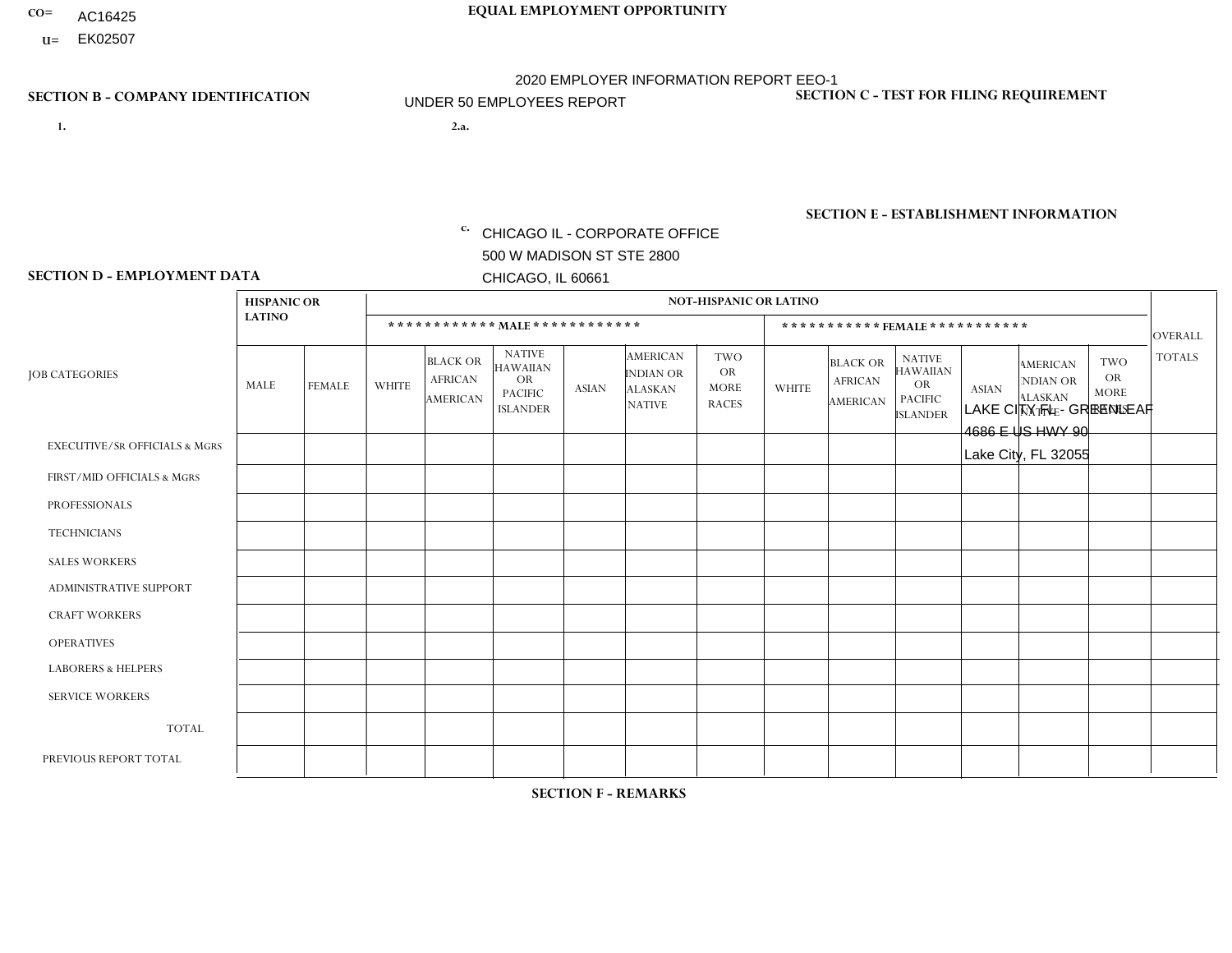- AC16425
- **U=**

- **1. 2.a.** CHICAGO IL CORPORATE OFFICE 500 W MADISON ST STE 2800 CHICAGO, IL 60661
- 2.a. CULLMAN AL 215 COUNTY ROAD 490 Cullman, AL 35055

EIN= 952920557

## **SECTION B - COMPANY IDENTIFICATION SECTION C - TEST FOR FILING REQUIREMENT**

1- Y 2- Y 3- N DUNS= 000123456

**SECTION E - ESTABLISHMENT INFORMATION c.** NAICS: 423140

### **SECTION D - EMPLOYMENT DATA**

|                                          | <b>HISPANIC OR</b> |                |                |                                                      |                                                                                    |              |                                                                        | <b>NOT-HISPANIC OR LATINO</b>                          |                |                                               |                                                                                    |              |                                                                |                                                        |                 |
|------------------------------------------|--------------------|----------------|----------------|------------------------------------------------------|------------------------------------------------------------------------------------|--------------|------------------------------------------------------------------------|--------------------------------------------------------|----------------|-----------------------------------------------|------------------------------------------------------------------------------------|--------------|----------------------------------------------------------------|--------------------------------------------------------|-----------------|
|                                          | <b>LATINO</b>      |                |                |                                                      | ************ MALE ************                                                     |              |                                                                        |                                                        |                |                                               | *********** FEMALE ***********                                                     |              |                                                                |                                                        | <b>OVERALL</b>  |
| <b>JOB CATEGORIES</b>                    | MALE               | FEMALE         | <b>WHITE</b>   | <b>BLACK OR</b><br><b>AFRICAN</b><br><b>AMERICAN</b> | <b>NATIVE</b><br><b>HAWAIIAN</b><br><b>OR</b><br><b>PACIFIC</b><br><b>ISLANDER</b> | <b>ASIAN</b> | <b>AMERICAN</b><br><b>INDIAN OR</b><br><b>ALASKAN</b><br><b>NATIVE</b> | <b>TWO</b><br><b>OR</b><br><b>MORE</b><br><b>RACES</b> | <b>WHITE</b>   | <b>BLACK OR</b><br><b>AFRICAN</b><br>AMERICAN | <b>NATIVE</b><br><b>HAWAIIAN</b><br><b>OR</b><br><b>PACIFIC</b><br><b>ISLANDER</b> | <b>ASIAN</b> | <b>AMERICAN</b><br>NDIAN OR<br><b>ALASKAN</b><br><b>NATIVE</b> | <b>TWO</b><br><b>OR</b><br><b>MORE</b><br><b>RACES</b> | <b>TOTALS</b>   |
| <b>EXECUTIVE/SR OFFICIALS &amp; MGRS</b> | $\Omega$           | $\Omega$       | $\mathbf{0}$   | $\Omega$                                             | 0                                                                                  | $\Omega$     | $\Omega$                                                               | $\Omega$                                               | 0              | $\Omega$                                      | 0                                                                                  | $\Omega$     | $\Omega$                                                       | $\Omega$                                               | $\Omega$        |
| FIRST/MID OFFICIALS & MGRS               | $\Omega$           | $\Omega$       | 3              | 0                                                    | $\Omega$                                                                           | $\Omega$     | $\Omega$                                                               | $\Omega$                                               | 1              | $\Omega$                                      | 0                                                                                  | $\mathbf 0$  | $\Omega$                                                       | $\mathbf 0$                                            | 4               |
| <b>PROFESSIONALS</b>                     | $\Omega$           | $\mathbf 0$    | $\mathbf 0$    | $\mathbf 0$                                          | $\mathbf 0$                                                                        | $\Omega$     | $\Omega$                                                               | $\Omega$                                               | 0              | $\mathbf{0}$                                  | 0                                                                                  | 0            | $\Omega$                                                       | $\mathbf 0$                                            | $\mathbf{0}$    |
| <b>TECHNICIANS</b>                       | $\Omega$           | $\Omega$       | $\Omega$       | $\mathbf 0$                                          | $\Omega$                                                                           | $\Omega$     | $\Omega$                                                               | $\Omega$                                               | $\overline{0}$ | $\Omega$                                      | $\Omega$                                                                           | $\Omega$     | $\Omega$                                                       | $\Omega$                                               | $\mathbf{0}$    |
| <b>SALES WORKERS</b>                     | $\Omega$           | 1              | $\overline{2}$ | $\overline{ }$                                       | $\Omega$                                                                           | $\mathbf{0}$ | $\Omega$                                                               | $\Omega$                                               | 0              | $\Omega$                                      | $\Omega$                                                                           | $\Omega$     | $\Omega$                                                       | $\Omega$                                               | $\overline{4}$  |
| <b>ADMINISTRATIVE SUPPORT</b>            | $\Omega$           | 1              | $\Omega$       | $\Omega$                                             | $\Omega$                                                                           | $\Omega$     | $\Omega$                                                               | $\Omega$                                               | 0              | $\Omega$                                      | 0                                                                                  | $\Omega$     | $\Omega$                                                       | $\Omega$                                               | -1              |
| <b>CRAFT WORKERS</b>                     | $\Omega$           | $\Omega$       | $\mathbf{0}$   | $\mathbf 0$                                          | $\mathbf 0$                                                                        | $\Omega$     | $\Omega$                                                               | $\Omega$                                               | $\Omega$       | $\Omega$                                      | 0                                                                                  | $\mathbf 0$  | $\Omega$                                                       | $\mathbf 0$                                            | $\mathbf 0$     |
| <b>OPERATIVES</b>                        | $\Omega$           | $\Omega$       | 20             | 3                                                    | $\Omega$                                                                           | $\Omega$     | $\Omega$                                                               | $\Omega$                                               | $\Omega$       | $\Omega$                                      | $\Omega$                                                                           | $\Omega$     | $\Omega$                                                       | $\Omega$                                               | 23              |
| <b>LABORERS &amp; HELPERS</b>            | и                  | $\Omega$       | $\overline{7}$ | $\overline{ }$                                       | $\Omega$                                                                           | $\Omega$     | $\Omega$                                                               | $\Omega$                                               | 1              | $\Omega$                                      | 0                                                                                  | $\Omega$     | $\Omega$                                                       | $\Omega$                                               | 10 <sup>°</sup> |
| <b>SERVICE WORKERS</b>                   | $\Omega$           | 0              | $\mathbf 0$    | 0                                                    | $\mathbf 0$                                                                        | $\Omega$     | $\Omega$                                                               | $\Omega$                                               | 0              | $\Omega$                                      | $\Omega$                                                                           | 0            | $\Omega$                                                       | $\mathbf 0$                                            | $\overline{0}$  |
| <b>TOTAL</b>                             |                    | $\overline{2}$ | 32             | 5                                                    | 0                                                                                  | $\Omega$     | $\Omega$                                                               | $\Omega$                                               | $\overline{2}$ | $\Omega$                                      | 0                                                                                  | $\mathbf 0$  | $\Omega$                                                       | $\Omega$                                               | 42              |
| PREVIOUS REPORT TOTAL                    | 2                  | $\overline{2}$ | 31             | 3                                                    | 0                                                                                  | $\Omega$     | $\Omega$                                                               | $\Omega$                                               | 4              | $\Omega$                                      | 0                                                                                  | $\mathbf 0$  | $\Omega$                                                       | $\mathbf 0$                                            | 42              |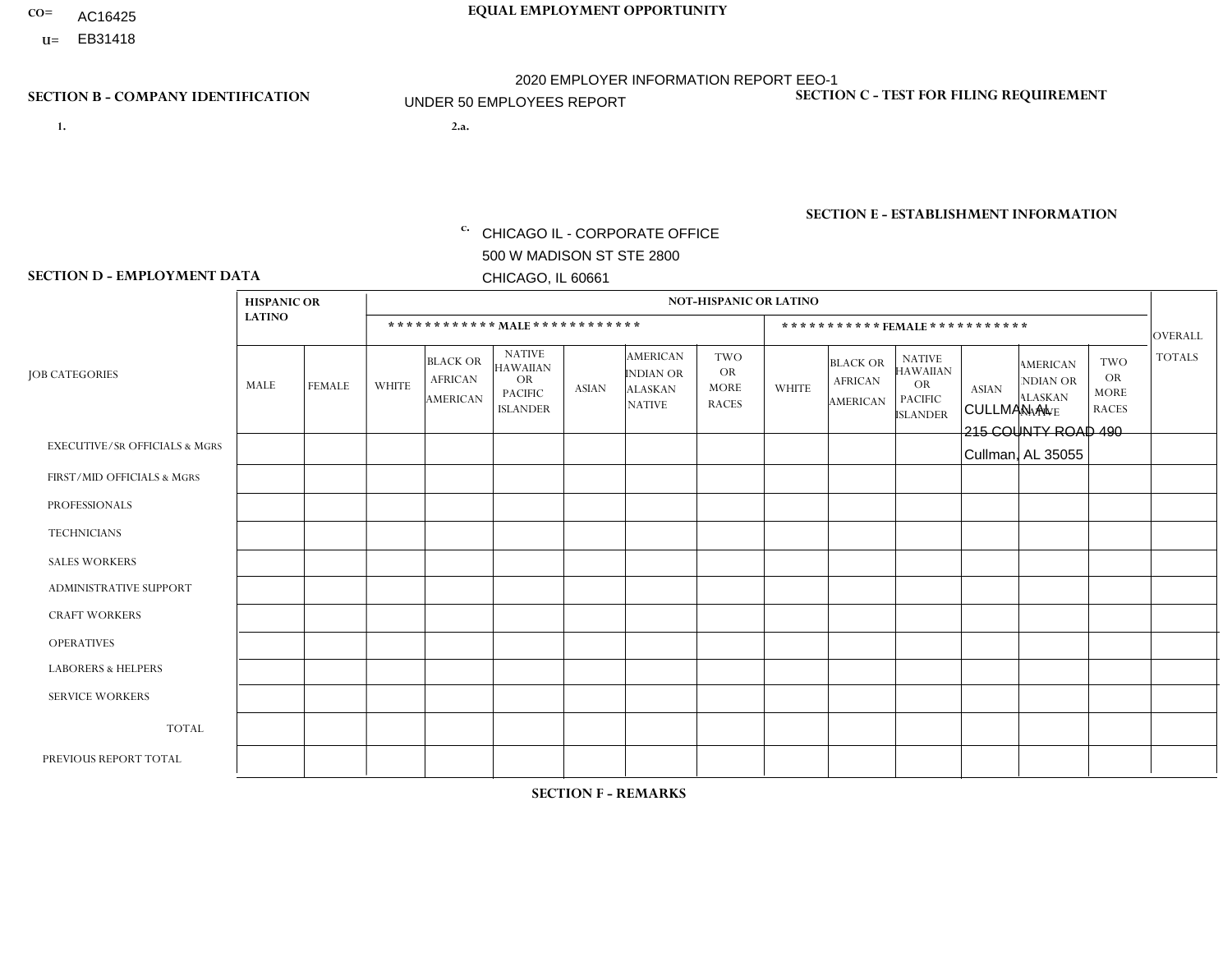- AC16425
- **U=**

- **1. 2.a.** CHICAGO IL CORPORATE OFFICE 500 W MADISON ST STE 2800 CHICAGO, IL 60661
- 2.a. COLUMBUS GA 145 CHALLENGER COURT SUITE 1 SUITE 1 Columbus, GA 31904
	- EIN= 952920557

## **SECTION B - COMPANY IDENTIFICATION SECTION C - TEST FOR FILING REQUIREMENT**

1- Y 2- Y 3- N DUNS= 000123456

**SECTION E - ESTABLISHMENT INFORMATION c.** NAICS: 423140

### **SECTION D - EMPLOYMENT DATA**

|                                          | <b>HISPANIC OR</b> |               |                |                                                      |                                                                                    |             |                                                                        | <b>NOT-HISPANIC OR LATINO</b>                          |                |                                               |                                                                             |              |                                                                       |                                                        |                 |
|------------------------------------------|--------------------|---------------|----------------|------------------------------------------------------|------------------------------------------------------------------------------------|-------------|------------------------------------------------------------------------|--------------------------------------------------------|----------------|-----------------------------------------------|-----------------------------------------------------------------------------|--------------|-----------------------------------------------------------------------|--------------------------------------------------------|-----------------|
|                                          | <b>LATINO</b>      |               |                | ************ MALE ************                       |                                                                                    |             |                                                                        |                                                        |                | ***********FEMALE***********                  |                                                                             |              |                                                                       |                                                        | <b>OVERALL</b>  |
| <b>JOB CATEGORIES</b>                    | MALE               | <b>FEMALE</b> | <b>WHITE</b>   | <b>BLACK OR</b><br><b>AFRICAN</b><br><b>AMERICAN</b> | <b>NATIVE</b><br><b>HAWAIIAN</b><br><b>OR</b><br><b>PACIFIC</b><br><b>ISLANDER</b> | ASIAN       | <b>AMERICAN</b><br><b>INDIAN OR</b><br><b>ALASKAN</b><br><b>NATIVE</b> | <b>TWO</b><br><b>OR</b><br><b>MORE</b><br><b>RACES</b> | <b>WHITE</b>   | <b>BLACK OR</b><br><b>AFRICAN</b><br>AMERICAN | <b>NATIVE</b><br><b>HAWAIIAN</b><br>OR<br><b>PACIFIC</b><br><b>ISLANDER</b> | <b>ASIAN</b> | <b>AMERICAN</b><br><b>NDIAN OR</b><br><b>ALASKAN</b><br><b>NATIVE</b> | <b>TWO</b><br><b>OR</b><br><b>MORE</b><br><b>RACES</b> | <b>TOTALS</b>   |
| <b>EXECUTIVE/SR OFFICIALS &amp; MGRS</b> | $\Omega$           | $\Omega$      | $\Omega$       | $\mathbf 0$                                          | $\mathbf 0$                                                                        | $\Omega$    | $\Omega$                                                               | $\Omega$                                               | $\Omega$       | $\Omega$                                      | $\Omega$                                                                    | $\mathbf 0$  | $\Omega$                                                              | $\mathbf 0$                                            | $\mathbf{0}$    |
| FIRST/MID OFFICIALS & MGRS               | 0                  | 0             | 1              | $\mathbf 0$                                          | 0                                                                                  | $\Omega$    | $\Omega$                                                               | $\Omega$                                               | 0              | $\Omega$                                      | $\Omega$                                                                    | $\mathbf{0}$ | $\Omega$                                                              | $\mathbf 0$                                            | $\mathbf{1}$    |
| <b>PROFESSIONALS</b>                     | $\Omega$           | $\Omega$      | $\Omega$       | $\mathbf 0$                                          | $\Omega$                                                                           | $\Omega$    | $\Omega$                                                               | $\Omega$                                               | $\overline{0}$ | $\Omega$                                      | $\Omega$                                                                    | $\Omega$     | $\Omega$                                                              | $\Omega$                                               | $\mathbf 0$     |
| <b>TECHNICIANS</b>                       | 0                  | $\mathbf 0$   | $\Omega$       | $\mathbf 0$                                          | $\Omega$                                                                           | $\Omega$    | $\Omega$                                                               | $\Omega$                                               | $\Omega$       | $\Omega$                                      | $\Omega$                                                                    | $\Omega$     | $\Omega$                                                              | $\Omega$                                               | $\mathbf{0}$    |
| <b>SALES WORKERS</b>                     | $\Omega$           | $\Omega$      | $\Omega$       | $\mathbf 0$                                          | $\Omega$                                                                           | $\Omega$    | $\Omega$                                                               | $\Omega$                                               | $\overline{0}$ | $\Omega$                                      | $\Omega$                                                                    | $\Omega$     | $\Omega$                                                              | $\mathbf{0}$                                           | $\mathbf{0}$    |
| ADMINISTRATIVE SUPPORT                   | $\mathbf 0$        | 0             | $\mathbf 0$    | $\mathbf 0$                                          | 0                                                                                  | $\Omega$    | $\Omega$                                                               | $\Omega$                                               | $\Omega$       | $\Omega$                                      | $\Omega$                                                                    | $\mathbf{0}$ | $\mathbf{0}$                                                          | $\mathbf 0$                                            | $\mathbf 0$     |
| <b>CRAFT WORKERS</b>                     | 0                  | $\Omega$      | $\Omega$       | $\mathbf 0$                                          | $\Omega$                                                                           | $\Omega$    | $\Omega$                                                               | $\Omega$                                               | 0              | $\Omega$                                      | $\Omega$                                                                    | $\Omega$     | $\Omega$                                                              | $\Omega$                                               | $\Omega$        |
| <b>OPERATIVES</b>                        | 0                  | $\Omega$      | 3              | $\overline{c}$                                       | $\Omega$                                                                           | $\Omega$    | $\Omega$                                                               | $\Omega$                                               | $\Omega$       | $\Omega$                                      | $\Omega$                                                                    | $\Omega$     | $\Omega$                                                              | $\Omega$                                               | 5               |
| <b>LABORERS &amp; HELPERS</b>            | 0                  | $\Omega$      | $\overline{ }$ | $\mathbf 0$                                          | $\mathbf 0$                                                                        | $\Omega$    | $\Omega$                                                               | $\Omega$                                               | $\Omega$       | $\Omega$                                      | $\Omega$                                                                    | $\Omega$     | $\Omega$                                                              | $\Omega$                                               | $\mathbf{1}$    |
| <b>SERVICE WORKERS</b>                   | 0                  | $\mathbf 0$   | $\mathbf 0$    | $\mathbf 0$                                          | $\mathbf{0}$                                                                       | $\mathbf 0$ | $\Omega$                                                               | $\Omega$                                               | $\Omega$       | $\Omega$                                      | $\Omega$                                                                    | $\mathbf 0$  | $\Omega$                                                              | $\mathbf 0$                                            | $\overline{0}$  |
| <b>TOTAL</b>                             | $\Omega$           | 0             | 5              | $\overline{2}$                                       | 0                                                                                  | $\Omega$    | $\Omega$                                                               | $\Omega$                                               | $\Omega$       | $\Omega$                                      | $\Omega$                                                                    | $\mathbf 0$  | 0                                                                     | $\mathbf 0$                                            | $\overline{7}$  |
| PREVIOUS REPORT TOTAL                    | 0                  | $\Omega$      | 5              | $\overline{1}$                                       | $\Omega$                                                                           | $\Omega$    | $\Omega$                                                               | $\Omega$                                               | 0              | $\Omega$                                      | $\Omega$                                                                    | $\Omega$     | $\Omega$                                                              | $\mathbf 0$                                            | $6\phantom{.}6$ |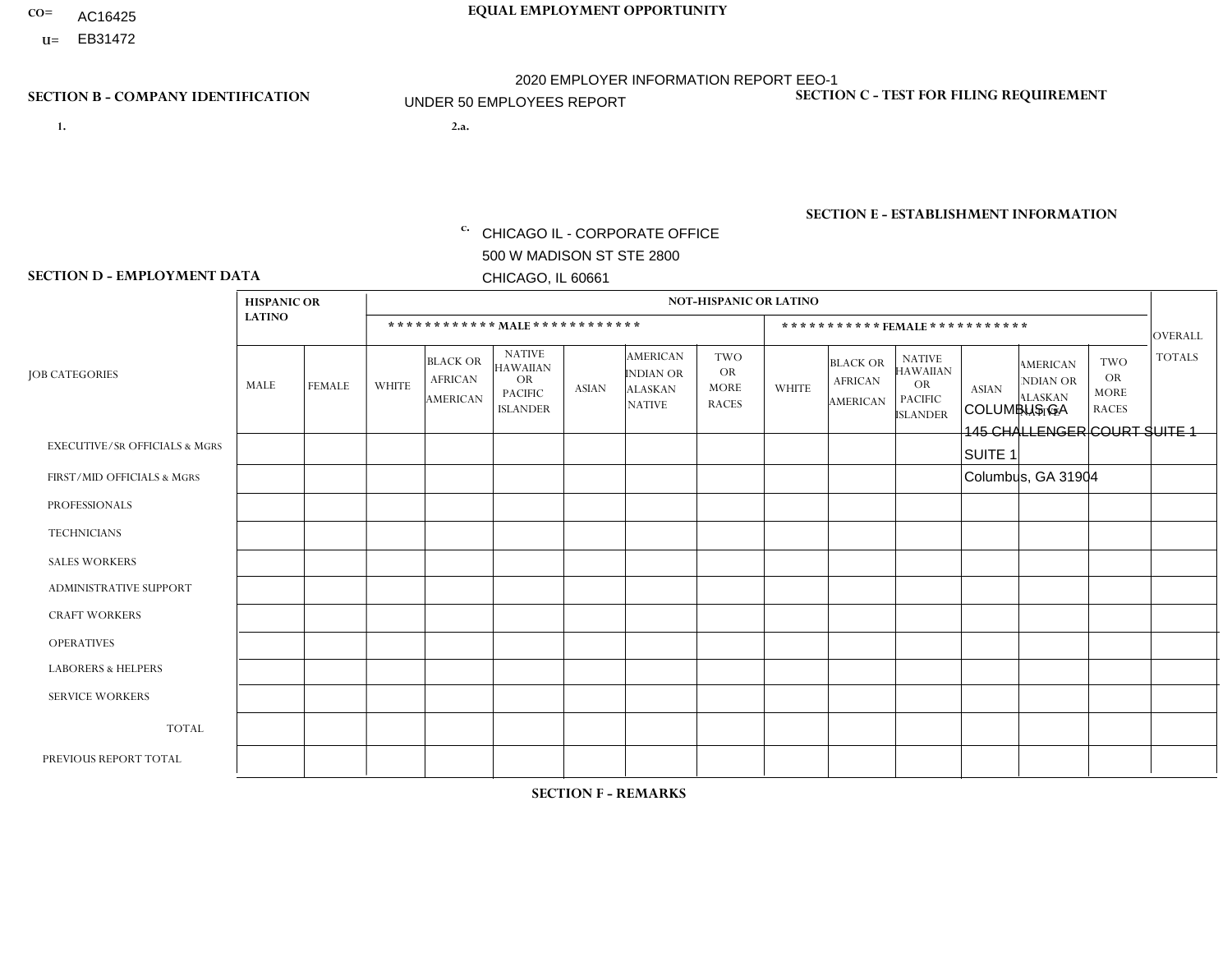- AC16425
- **U=**

- **1. 2.a.** CHICAGO IL CORPORATE OFFICE 500 W MADISON ST STE 2800 CHICAGO, IL 60661
- 2.a. WINDBER PA 320 DOBSON STREET Windber, PA 15963

EIN= 952920557

## **SECTION B - COMPANY IDENTIFICATION SECTION C - TEST FOR FILING REQUIREMENT**

1- Y 2- Y 3- N DUNS= 000123456

**SECTION E - ESTABLISHMENT INFORMATION c.** NAICS: 423140

### **SECTION D - EMPLOYMENT DATA**

|                                          | <b>HISPANIC OR</b> |               |                |                                                      |                                                                                    |              | <b>NOT-HISPANIC OR LATINO</b>                                          |                                                        |                |                                                      |                                                                                    |              |                                                                       |                                                        |                |
|------------------------------------------|--------------------|---------------|----------------|------------------------------------------------------|------------------------------------------------------------------------------------|--------------|------------------------------------------------------------------------|--------------------------------------------------------|----------------|------------------------------------------------------|------------------------------------------------------------------------------------|--------------|-----------------------------------------------------------------------|--------------------------------------------------------|----------------|
|                                          | <b>LATINO</b>      |               |                | ************ MALE ************                       |                                                                                    |              |                                                                        |                                                        |                |                                                      | ***********FEMALE***********                                                       |              |                                                                       |                                                        | <b>OVERALL</b> |
| <b>JOB CATEGORIES</b>                    | <b>MALE</b>        | <b>FEMALE</b> | <b>WHITE</b>   | <b>BLACK OR</b><br><b>AFRICAN</b><br><b>AMERICAN</b> | <b>NATIVE</b><br><b>HAWAIIAN</b><br><b>OR</b><br><b>PACIFIC</b><br><b>ISLANDER</b> | <b>ASIAN</b> | <b>AMERICAN</b><br><b>INDIAN OR</b><br><b>ALASKAN</b><br><b>NATIVE</b> | <b>TWO</b><br><b>OR</b><br><b>MORE</b><br><b>RACES</b> | <b>WHITE</b>   | <b>BLACK OR</b><br><b>AFRICAN</b><br><b>AMERICAN</b> | <b>NATIVE</b><br><b>HAWAIIAN</b><br><b>OR</b><br><b>PACIFIC</b><br><b>ISLANDER</b> | <b>ASIAN</b> | <b>AMERICAN</b><br><b>NDIAN OR</b><br><b>ALASKAN</b><br><b>NATIVE</b> | <b>TWO</b><br><b>OR</b><br><b>MORE</b><br><b>RACES</b> | <b>TOTALS</b>  |
| <b>EXECUTIVE/SR OFFICIALS &amp; MGRS</b> | $\mathbf{0}$       | $\Omega$      | $\Omega$       | $\Omega$                                             | 0                                                                                  | $\Omega$     | $\Omega$                                                               | $\Omega$                                               | $\Omega$       | $\mathbf{0}$                                         | $\Omega$                                                                           | $\Omega$     | $\Omega$                                                              | $\Omega$                                               | $\Omega$       |
| FIRST/MID OFFICIALS & MGRS               | $\Omega$           | $\Omega$      | 3              | $\mathbf 0$                                          | $\mathbf{0}$                                                                       | $\Omega$     | $\Omega$                                                               | $\Omega$                                               | $\Omega$       | $\Omega$                                             | $\Omega$                                                                           | $\Omega$     | $\Omega$                                                              | $\Omega$                                               | 3              |
| <b>PROFESSIONALS</b>                     | $\Omega$           | $\mathbf 0$   | 1              | $\mathbf 0$                                          | $\overline{0}$                                                                     | $\Omega$     | $\Omega$                                                               | $\Omega$                                               | $\Omega$       | $\Omega$                                             | $\Omega$                                                                           | $\Omega$     | $\Omega$                                                              | $\mathbf{0}$                                           | $\mathbf{1}$   |
| <b>TECHNICIANS</b>                       | $\Omega$           | $\Omega$      | $\Omega$       | $\Omega$                                             | 0                                                                                  | $\Omega$     | $\overline{0}$                                                         | $\Omega$                                               | $\Omega$       | $\Omega$                                             | $\Omega$                                                                           | $\Omega$     | $\mathbf{0}$                                                          | $\Omega$                                               | $\mathbf 0$    |
| <b>SALES WORKERS</b>                     | $\Omega$           | $\Omega$      | $\Omega$       | $\Omega$                                             | $\Omega$                                                                           | $\Omega$     | $\Omega$                                                               | $\Omega$                                               | $\overline{2}$ | $\Omega$                                             | $\Omega$                                                                           | $\Omega$     | $\Omega$                                                              | $\mathbf{0}$                                           | $\overline{2}$ |
| <b>ADMINISTRATIVE SUPPORT</b>            | $\Omega$           | $\mathbf 0$   | $\Omega$       | $\mathbf 0$                                          | $\mathbf 0$                                                                        | $\mathbf 0$  | $\Omega$                                                               | $\Omega$                                               | 1              | $\mathbf{0}$                                         | $\Omega$                                                                           | $\Omega$     | $\Omega$                                                              | $\Omega$                                               | $\mathbf{1}$   |
| <b>CRAFT WORKERS</b>                     | $\Omega$           | $\Omega$      | $\Omega$       | 0                                                    | 0                                                                                  | $\Omega$     | $\Omega$                                                               | $\Omega$                                               | $\Omega$       | $\Omega$                                             | $\Omega$                                                                           | $\Omega$     | $\Omega$                                                              | $\Omega$                                               | $\Omega$       |
| <b>OPERATIVES</b>                        | $\Omega$           | $\Omega$      | $\overline{7}$ | 0                                                    | 0                                                                                  | $\Omega$     | $\Omega$                                                               | $\Omega$                                               | $\Omega$       | $\Omega$                                             | $\Omega$                                                                           | $\Omega$     | $\Omega$                                                              | $\Omega$                                               | $\overline{7}$ |
| <b>LABORERS &amp; HELPERS</b>            | $\Omega$           | $\Omega$      | 5              | $\mathbf 0$                                          | 0                                                                                  | $\Omega$     | $\Omega$                                                               | $\Omega$                                               | $\Omega$       | $\Omega$                                             | $\Omega$                                                                           | $\Omega$     | $\Omega$                                                              | $\Omega$                                               | 5              |
| <b>SERVICE WORKERS</b>                   | $\Omega$           | $\Omega$      | $\Omega$       | 0                                                    | $\mathbf 0$                                                                        | $\Omega$     | $\Omega$                                                               | $\Omega$                                               | $\Omega$       | $\Omega$                                             | $\Omega$                                                                           | $\Omega$     | $\Omega$                                                              | $\Omega$                                               | 0              |
| <b>TOTAL</b>                             | $\mathbf{0}$       | 0             | 16             | $\mathbf 0$                                          | 0                                                                                  | $\mathbf 0$  | $\Omega$                                                               | $\Omega$                                               | 3              | $\Omega$                                             | $\Omega$                                                                           | $\mathbf 0$  | $\Omega$                                                              | $\Omega$                                               | 19             |
| PREVIOUS REPORT TOTAL                    | $\Omega$           | $\Omega$      | 20             | $\mathbf 0$                                          | 0                                                                                  | $\Omega$     | $\overline{0}$                                                         | $\Omega$                                               | 4              | $\Omega$                                             | $\mathbf{0}$                                                                       | $\Omega$     | $\Omega$                                                              | $\mathbf 0$                                            | 24             |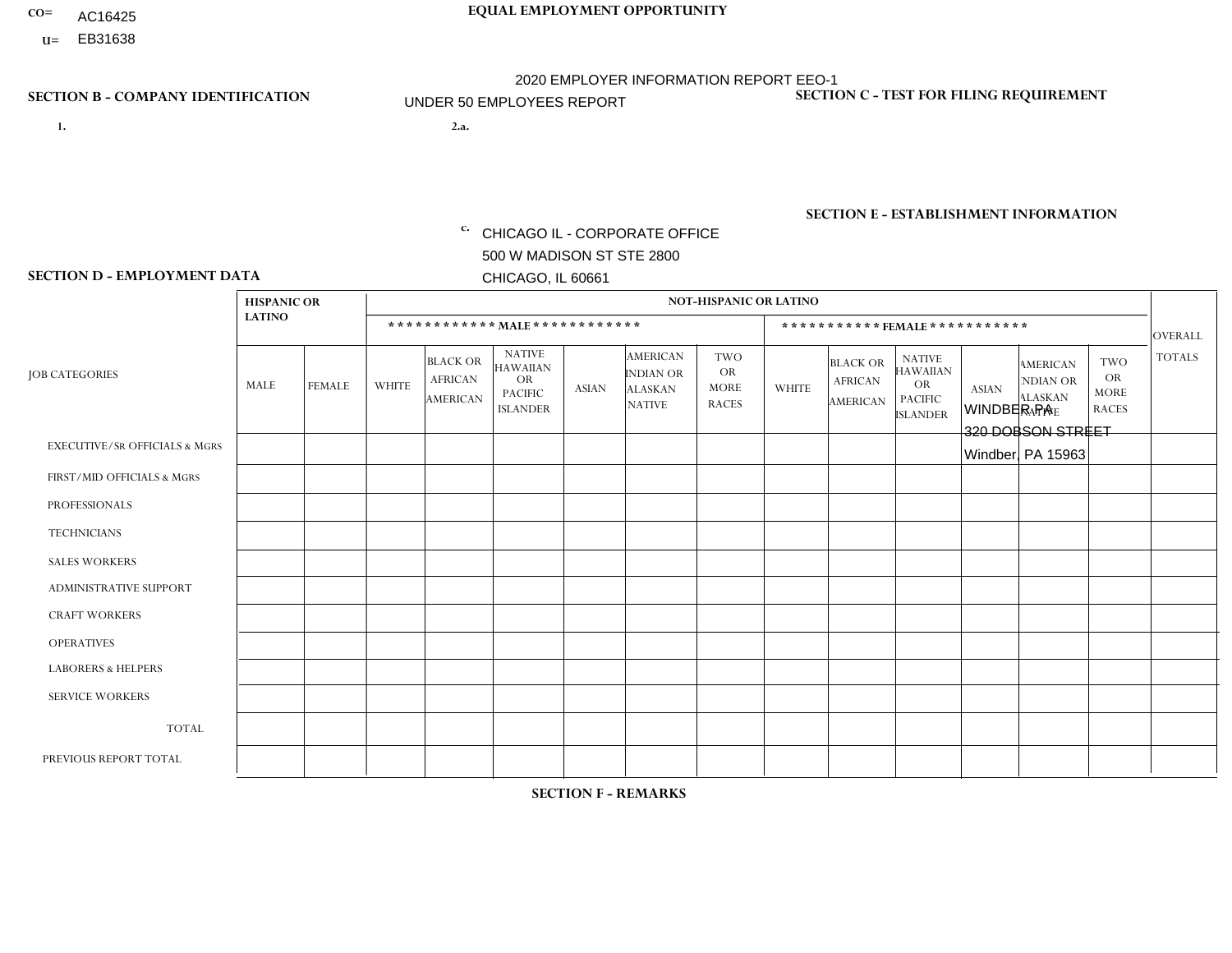- AC16425
- **U=**

**1. 2.a.** CHICAGO IL - CORPORATE OFFICE 500 W MADISON ST STE 2800 CHICAGO, IL 60661

2.a. CRESTVIEW FL - GREENLEAF 2497 PANHANDLE LANE Bonifay, FL 32425

**SECTION B - COMPANY IDENTIFICATION SECTION C - TEST FOR FILING REQUIREMENT** 

1- Y 2- Y 3- N DUNS= 000123456

|                   | <b>SECTION E - ESTABLISHMENT INFORMATION</b> |
|-------------------|----------------------------------------------|
| c. EIN= 952920557 | NAICS: 423140                                |

### **SECTION D - EMPLOYMENT DATA**

|                                          | <b>HISPANIC OR</b> |               |                |                                                      |                                                                                    |              |                                                                        | <b>NOT-HISPANIC OR LATINO</b>                          |                |                                               |                                                                                    |              |                                                                       |                                                        |                |
|------------------------------------------|--------------------|---------------|----------------|------------------------------------------------------|------------------------------------------------------------------------------------|--------------|------------------------------------------------------------------------|--------------------------------------------------------|----------------|-----------------------------------------------|------------------------------------------------------------------------------------|--------------|-----------------------------------------------------------------------|--------------------------------------------------------|----------------|
|                                          | <b>LATINO</b>      |               |                | ************ MAIE************                        |                                                                                    |              |                                                                        |                                                        |                |                                               | ***********FEMALE***********                                                       |              |                                                                       |                                                        | <b>OVERALL</b> |
| <b>IOB CATEGORIES</b>                    | <b>MALE</b>        | <b>FEMALE</b> | <b>WHITE</b>   | <b>BLACK OR</b><br><b>AFRICAN</b><br><b>AMERICAN</b> | <b>NATIVE</b><br><b>HAWAIIAN</b><br><b>OR</b><br><b>PACIFIC</b><br><b>ISLANDER</b> | <b>ASIAN</b> | <b>AMERICAN</b><br><b>INDIAN OR</b><br><b>ALASKAN</b><br><b>NATIVE</b> | <b>TWO</b><br><b>OR</b><br><b>MORE</b><br><b>RACES</b> | <b>WHITE</b>   | <b>BLACK OR</b><br><b>AFRICAN</b><br>AMERICAN | <b>NATIVE</b><br><b>HAWAIIAN</b><br><b>OR</b><br><b>PACIFIC</b><br><b>ISLANDER</b> | <b>ASIAN</b> | <b>AMERICAN</b><br><b>NDIAN OR</b><br><b>ALASKAN</b><br><b>NATIVE</b> | <b>TWO</b><br><b>OR</b><br><b>MORE</b><br><b>RACES</b> | <b>TOTALS</b>  |
| <b>EXECUTIVE/SR OFFICIALS &amp; MGRS</b> | $\Omega$           | $\Omega$      | $\Omega$       | $\Omega$                                             | 0                                                                                  | $\Omega$     | $\Omega$                                                               | $\Omega$                                               | $\Omega$       | $\mathbf{0}$                                  | $\Omega$                                                                           | $\Omega$     | $\Omega$                                                              | $\Omega$                                               | $\mathbf 0$    |
| FIRST/MID OFFICIALS & MGRS               | 0                  | $\Omega$      | 4              | $\mathbf 0$                                          | $\Omega$                                                                           | $\Omega$     | $\Omega$                                                               | $\Omega$                                               | $\Omega$       | $\mathbf{0}$                                  | $\mathbf{0}$                                                                       | $\Omega$     | $\Omega$                                                              | $\Omega$                                               | $\overline{4}$ |
| <b>PROFESSIONALS</b>                     | $\Omega$           | $\mathbf 0$   | $\Omega$       | $\mathbf 0$                                          | 0                                                                                  | $\Omega$     | $\overline{0}$                                                         | $\Omega$                                               | $\mathbf 0$    | $\Omega$                                      | $\mathbf{0}$                                                                       | $\Omega$     | $\Omega$                                                              | $\mathbf{0}$                                           | $\mathbf 0$    |
| <b>TECHNICIANS</b>                       | $\Omega$           | $\Omega$      | $\Omega$       | $\Omega$                                             | $\Omega$                                                                           | $\Omega$     | $\overline{0}$                                                         | $\Omega$                                               | $\Omega$       | $\Omega$                                      | $\Omega$                                                                           | $\Omega$     | $\Omega$                                                              | $\mathbf{0}$                                           | $\Omega$       |
| <b>SALES WORKERS</b>                     | $\Omega$           | $\Omega$      | 5              | $\Omega$                                             | $\Omega$                                                                           | $\Omega$     | $\Omega$                                                               | $\Omega$                                               | $\Omega$       | $\Omega$                                      | $\Omega$                                                                           | $\Omega$     | $\Omega$                                                              | $\Omega$                                               | 5              |
| <b>ADMINISTRATIVE SUPPORT</b>            | $\Omega$           | $\Omega$      | 1              | $\mathbf 0$                                          | 0                                                                                  | $\Omega$     | $\Omega$                                                               | $\Omega$                                               | $\overline{2}$ | $\mathbf{0}$                                  | $\mathbf{0}$                                                                       | $\Omega$     | $\Omega$                                                              | $\Omega$                                               | 3              |
| <b>CRAFT WORKERS</b>                     | $\Omega$           | $\Omega$      | $\overline{c}$ | 0                                                    | $\mathbf 0$                                                                        | $\Omega$     | $\Omega$                                                               | $\Omega$                                               | $\Omega$       | $\Omega$                                      | $\mathbf{0}$                                                                       | $\Omega$     | $\Omega$                                                              | $\Omega$                                               | $\overline{2}$ |
| <b>OPERATIVES</b>                        | 0                  | $\Omega$      | 14             | $\mathbf{1}$                                         | $\Omega$                                                                           | $\Omega$     | $\Omega$                                                               | $\Omega$                                               | $\Omega$       | $\Omega$                                      | $\Omega$                                                                           | $\Omega$     | $\Omega$                                                              | $\Omega$                                               | 15             |
| <b>LABORERS &amp; HELPERS</b>            | $\Omega$           | $\mathbf 0$   | 5              | $\mathbf 0$                                          | $\mathbf 0$                                                                        | $\mathbf 0$  | $\Omega$                                                               | $\Omega$                                               | $\Omega$       | $\Omega$                                      | $\Omega$                                                                           | $\mathbf 0$  | $\Omega$                                                              | $\Omega$                                               | 5              |
| <b>SERVICE WORKERS</b>                   | $\Omega$           | $\Omega$      | $\Omega$       | $\mathbf 0$                                          | 0                                                                                  | $\Omega$     | $\Omega$                                                               | $\Omega$                                               | $\Omega$       | $\Omega$                                      | $\Omega$                                                                           | $\Omega$     | $\Omega$                                                              | $\Omega$                                               | 0              |
| <b>TOTAL</b>                             | $\Omega$           | $\mathbf 0$   | 31             | $\mathbf{1}$                                         | 0                                                                                  | $\Omega$     | $\Omega$                                                               | $\Omega$                                               | $\overline{2}$ | $\Omega$                                      | $\Omega$                                                                           | $\mathbf 0$  | $\Omega$                                                              | $\Omega$                                               | 34             |
| PREVIOUS REPORT TOTAL                    | 0                  | $\Omega$      | 34             | 1                                                    | $\overline{2}$                                                                     | $\Omega$     | $\Omega$                                                               |                                                        | $\overline{2}$ | $\Omega$                                      | $\mathbf{0}$                                                                       | $\Omega$     | $\Omega$                                                              | $\mathbf 0$                                            | 40             |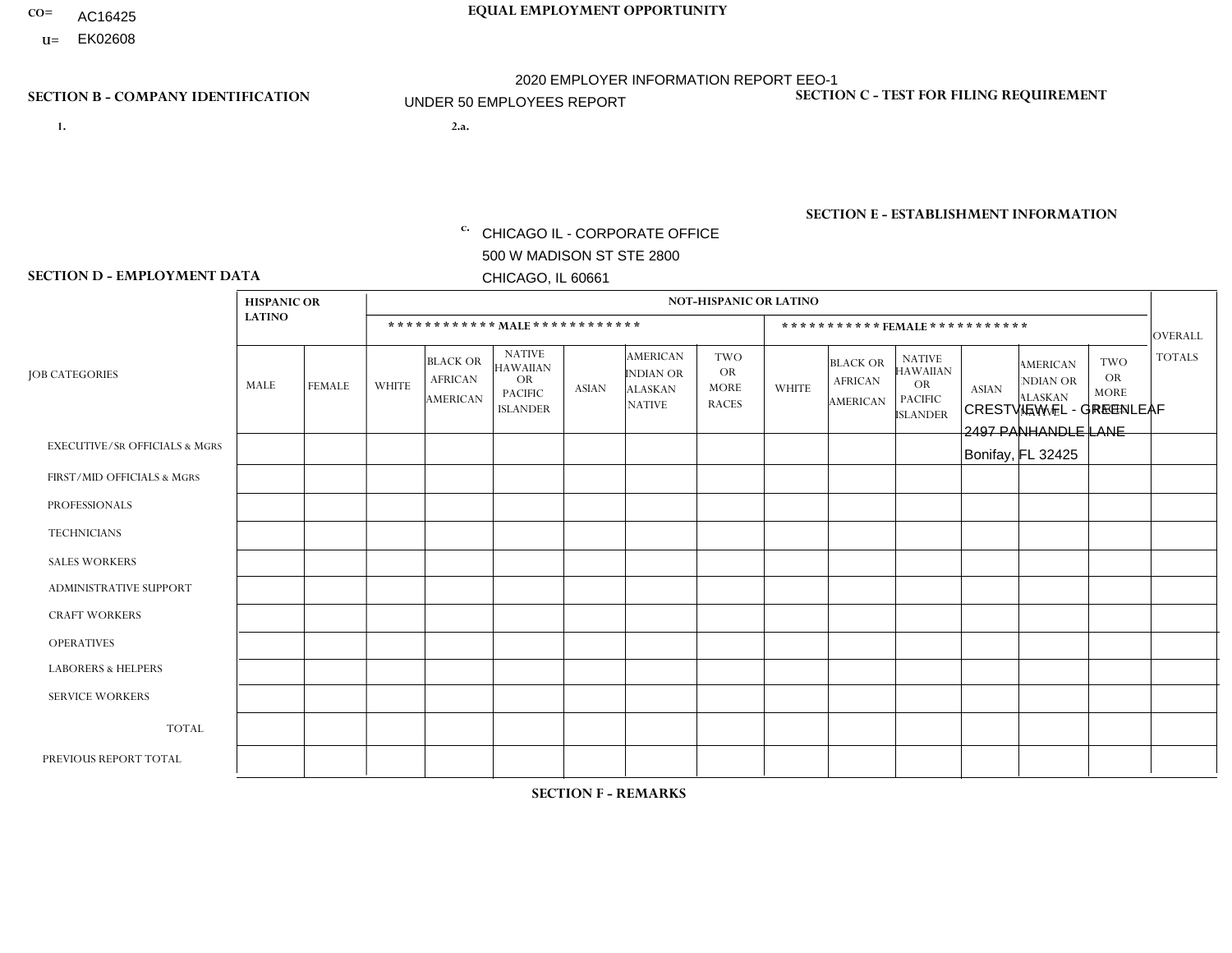- AC16425
- **U=**

- **1. 2.a.** CHICAGO IL CORPORATE OFFICE 500 W MADISON ST STE 2800 CHICAGO, IL 60661
- 2.a. SAGINAW MI 1661 S CHAMPAGNE DR Saginaw, MI 48604

c. EIN= 952920557

## **SECTION B - COMPANY IDENTIFICATION SECTION C - TEST FOR FILING REQUIREMENT**

1- Y 2- Y 3- N DUNS= 000123456

**SECTION E - ESTABLISHMENT INFORMATION c.** NAICS: 423140

### **SECTION D - EMPLOYMENT DATA**

|                                          | <b>HISPANIC OR</b> |               |                |                                                      |                                                                                    |              |                                                                        | <b>NOT-HISPANIC OR LATINO</b>                          |                |                                               |                                                                             |              |                                                                       |                                                        |                |
|------------------------------------------|--------------------|---------------|----------------|------------------------------------------------------|------------------------------------------------------------------------------------|--------------|------------------------------------------------------------------------|--------------------------------------------------------|----------------|-----------------------------------------------|-----------------------------------------------------------------------------|--------------|-----------------------------------------------------------------------|--------------------------------------------------------|----------------|
|                                          | <b>LATINO</b>      |               |                | ************ MALE ************                       |                                                                                    |              |                                                                        |                                                        |                |                                               | *********** FEMALE ***********                                              |              |                                                                       |                                                        | <b>OVERALL</b> |
| <b>JOB CATEGORIES</b>                    | <b>MALE</b>        | <b>FEMALE</b> | <b>WHITE</b>   | <b>BLACK OR</b><br><b>AFRICAN</b><br><b>AMERICAN</b> | <b>NATIVE</b><br><b>HAWAIIAN</b><br><b>OR</b><br><b>PACIFIC</b><br><b>ISLANDER</b> | <b>ASIAN</b> | <b>AMERICAN</b><br><b>INDIAN OR</b><br><b>ALASKAN</b><br><b>NATIVE</b> | <b>TWO</b><br><b>OR</b><br><b>MORE</b><br><b>RACES</b> | <b>WHITE</b>   | <b>BLACK OR</b><br><b>AFRICAN</b><br>AMERICAN | <b>NATIVE</b><br><b>HAWAIIAN</b><br>OR<br><b>PACIFIC</b><br><b>ISLANDER</b> | <b>ASIAN</b> | <b>AMERICAN</b><br><b>NDIAN OR</b><br><b>ALASKAN</b><br><b>NATIVE</b> | <b>TWO</b><br><b>OR</b><br><b>MORE</b><br><b>RACES</b> | <b>TOTALS</b>  |
| <b>EXECUTIVE/SR OFFICIALS &amp; MGRS</b> | $\Omega$           | $\Omega$      | $\Omega$       | $\mathbf 0$                                          | $\mathbf 0$                                                                        | $\Omega$     | $\Omega$                                                               | $\Omega$                                               | $\Omega$       | $\Omega$                                      | $\mathbf 0$                                                                 | $\mathbf 0$  | $\Omega$                                                              | $\Omega$                                               | $\mathbf 0$    |
| FIRST/MID OFFICIALS & MGRS               | $\Omega$           | 0             | -1             | $\mathbf 0$                                          | $\mathbf{0}$                                                                       | $\Omega$     | $\Omega$                                                               | $\Omega$                                               | 0              | $\Omega$                                      | $\Omega$                                                                    | $\mathbf 0$  | 0                                                                     | 0                                                      | $\mathbf{1}$   |
| <b>PROFESSIONALS</b>                     | $\Omega$           | $\Omega$      | $\Omega$       | $\mathbf 0$                                          | $\Omega$                                                                           | $\Omega$     | $\Omega$                                                               | $\Omega$                                               | $\Omega$       | $\Omega$                                      | $\Omega$                                                                    | $\Omega$     | $\Omega$                                                              | $\Omega$                                               | $\mathbf{0}$   |
| <b>TECHNICIANS</b>                       | $\Omega$           | $\Omega$      | $\Omega$       | $\mathbf 0$                                          | $\Omega$                                                                           | $\Omega$     | $\Omega$                                                               | $\Omega$                                               | 0              | $\Omega$                                      | 0                                                                           | 0            | $\Omega$                                                              | $\mathbf 0$                                            | $\overline{0}$ |
| <b>SALES WORKERS</b>                     | $\Omega$           | $\Omega$      | $\Omega$       | $\mathbf 0$                                          | $\Omega$                                                                           | $\Omega$     | $\Omega$                                                               | $\Omega$                                               | $\overline{0}$ | $\Omega$                                      | $\Omega$                                                                    | $\Omega$     | $\Omega$                                                              | $\Omega$                                               | $\mathbf{0}$   |
| ADMINISTRATIVE SUPPORT                   | $\Omega$           | $\mathbf 0$   | $\Omega$       | $\mathbf 0$                                          | 0                                                                                  | $\mathbf{0}$ | $\Omega$                                                               | $\Omega$                                               | 0              | $\Omega$                                      | 0                                                                           | $\mathbf 0$  | 0                                                                     | $\mathbf 0$                                            | $\overline{0}$ |
| <b>CRAFT WORKERS</b>                     | $\Omega$           | $\Omega$      | $\mathbf{0}$   | $\Omega$                                             | $\Omega$                                                                           | $\Omega$     | $\Omega$                                                               | $\Omega$                                               | 0              | $\Omega$                                      | 0                                                                           | $\Omega$     | $\Omega$                                                              | $\Omega$                                               | $\Omega$       |
| <b>OPERATIVES</b>                        | $\Omega$           | $\Omega$      | 3              | $\overline{1}$                                       | $\Omega$                                                                           | $\Omega$     | $\Omega$                                                               | $\Omega$                                               | $\Omega$       | $\Omega$                                      | 0                                                                           | $\Omega$     | $\Omega$                                                              | $\Omega$                                               | 4              |
| <b>LABORERS &amp; HELPERS</b>            | $\Omega$           | $\Omega$      | $\overline{2}$ | $\mathbf 0$                                          | 0                                                                                  | $\Omega$     | $\Omega$                                                               | $\Omega$                                               | $\Omega$       | $\Omega$                                      | $\Omega$                                                                    | $\Omega$     | $\Omega$                                                              | $\Omega$                                               | $\overline{2}$ |
| <b>SERVICE WORKERS</b>                   | $\Omega$           | $\mathbf 0$   | $\mathbf 0$    | 0                                                    | $\mathbf 0$                                                                        | $\mathbf 0$  | $\Omega$                                                               | $\Omega$                                               | 0              | $\Omega$                                      | 0                                                                           | $\mathbf 0$  | $\Omega$                                                              | $\mathbf 0$                                            | $\mathbf{0}$   |
| <b>TOTAL</b>                             | $\Omega$           | 0             | 6              | $\overline{1}$                                       | 0                                                                                  | 0            | $\Omega$                                                               | $\Omega$                                               | 0              | $\Omega$                                      | $\Omega$                                                                    | $\mathbf 0$  | $\Omega$                                                              | $\mathbf 0$                                            | $\overline{7}$ |
| PREVIOUS REPORT TOTAL                    | $\Omega$           | $\Omega$      | $\overline{7}$ | $\mathbf 0$                                          | $\mathbf 0$                                                                        | $\Omega$     | $\Omega$                                                               | $\Omega$                                               | 1              | $\Omega$                                      | 0                                                                           | $\mathbf 0$  | $\Omega$                                                              | $\mathbf 0$                                            | 8              |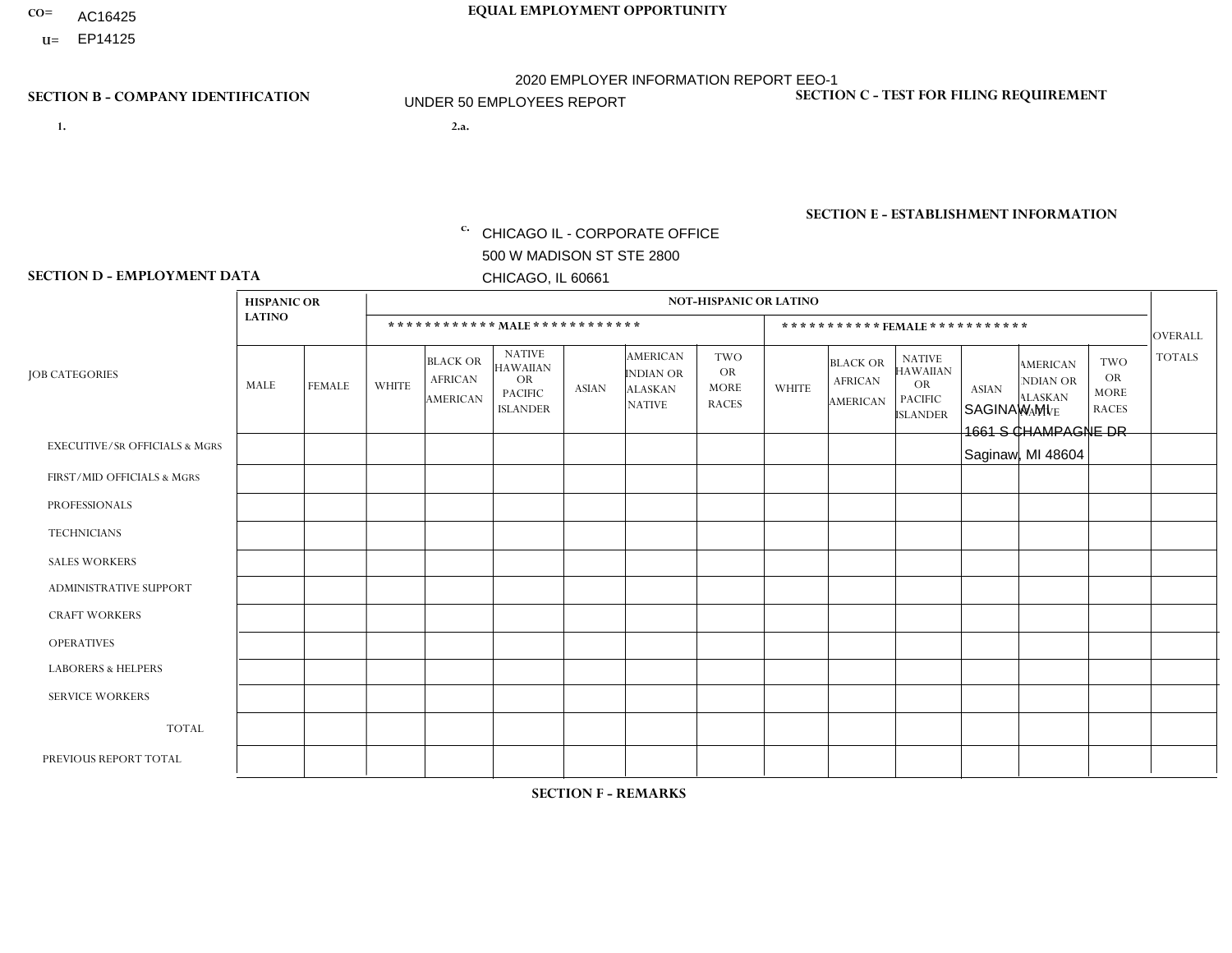- AC16425
- **U=**

- **1. 2.a.** CHICAGO IL CORPORATE OFFICE 500 W MADISON ST STE 2800 CHICAGO, IL 60661
- 2.a. GRANTS PASS OR 2001 NE FOOTHILL BLVD SUITE E9 Grants Pass, OR 97526
	- EIN= 952920557

## **SECTION B - COMPANY IDENTIFICATION SECTION C - TEST FOR FILING REQUIREMENT**

1- Y 2- Y 3- N DUNS= 000123456

**SECTION E - ESTABLISHMENT INFORMATION c.** NAICS: 423140

### **SECTION D - EMPLOYMENT DATA**

|                                          | <b>HISPANIC OR</b> |               |              |                                                      |                                                                                    |              |                                                                        | <b>NOT-HISPANIC OR LATINO</b>                          |              |                                               |                                                                                    |              |                                                                       |                                                        |                |
|------------------------------------------|--------------------|---------------|--------------|------------------------------------------------------|------------------------------------------------------------------------------------|--------------|------------------------------------------------------------------------|--------------------------------------------------------|--------------|-----------------------------------------------|------------------------------------------------------------------------------------|--------------|-----------------------------------------------------------------------|--------------------------------------------------------|----------------|
|                                          | <b>LATINO</b>      |               |              | ************ MALE ************                       |                                                                                    |              |                                                                        |                                                        |              | *********** FEMALE ***********                |                                                                                    |              |                                                                       |                                                        | <b>OVERALL</b> |
| <b>JOB CATEGORIES</b>                    | <b>MALE</b>        | <b>FEMALE</b> | <b>WHITE</b> | <b>BLACK OR</b><br><b>AFRICAN</b><br><b>AMERICAN</b> | <b>NATIVE</b><br><b>HAWAIIAN</b><br><b>OR</b><br><b>PACIFIC</b><br><b>ISLANDER</b> | <b>ASIAN</b> | <b>AMERICAN</b><br><b>INDIAN OR</b><br><b>ALASKAN</b><br><b>NATIVE</b> | <b>TWO</b><br><b>OR</b><br><b>MORE</b><br><b>RACES</b> | <b>WHITE</b> | <b>BLACK OR</b><br><b>AFRICAN</b><br>AMERICAN | <b>NATIVE</b><br><b>HAWAIIAN</b><br><b>OR</b><br><b>PACIFIC</b><br><b>ISLANDER</b> | <b>ASIAN</b> | <b>AMERICAN</b><br><b>NDIAN OR</b><br><b>ALASKAN</b><br><b>NATIVE</b> | <b>TWO</b><br><b>OR</b><br><b>MORE</b><br><b>RACES</b> | <b>TOTALS</b>  |
| <b>EXECUTIVE/SR OFFICIALS &amp; MGRS</b> | $\Omega$           | $\Omega$      | $\Omega$     | $\mathbf 0$                                          | $\Omega$                                                                           | $\Omega$     | $\Omega$                                                               | $\Omega$                                               | $\Omega$     | $\Omega$                                      | $\Omega$                                                                           | $\Omega$     | $\Omega$                                                              | $\Omega$                                               | $\mathbf 0$    |
| FIRST/MID OFFICIALS & MGRS               | 1                  | 0             | 0            | $\mathbf 0$                                          | $\mathbf 0$                                                                        | $\mathbf 0$  | $\Omega$                                                               | $\Omega$                                               | $\Omega$     | $\mathbf{0}$                                  | $\Omega$                                                                           | $\mathbf 0$  | $\Omega$                                                              | $\mathbf 0$                                            | $\mathbf{1}$   |
| <b>PROFESSIONALS</b>                     | $\Omega$           | $\Omega$      | $\Omega$     | $\mathbf 0$                                          | $\Omega$                                                                           | $\Omega$     | $\Omega$                                                               | $\Omega$                                               | $\Omega$     | $\Omega$                                      | $\Omega$                                                                           | $\Omega$     | $\Omega$                                                              | $\Omega$                                               | $\mathbf 0$    |
| <b>TECHNICIANS</b>                       | $\Omega$           | $\Omega$      | $\Omega$     | $\mathbf 0$                                          | $\Omega$                                                                           | $\Omega$     | $\overline{0}$                                                         | $\Omega$                                               | $\Omega$     | $\Omega$                                      | $\Omega$                                                                           | $\Omega$     | $\Omega$                                                              | $\mathbf{0}$                                           | $\mathbf 0$    |
| <b>SALES WORKERS</b>                     | $\Omega$           | $\Omega$      | $\Omega$     | $\Omega$                                             | 0                                                                                  | $\Omega$     | $\Omega$                                                               | $\Omega$                                               | $\Omega$     | $\Omega$                                      | $\Omega$                                                                           | $\Omega$     | $\Omega$                                                              | $\Omega$                                               | $\mathbf 0$    |
| ADMINISTRATIVE SUPPORT                   | $\Omega$           | $\Omega$      | $\Omega$     | $\mathbf 0$                                          | $\mathbf 0$                                                                        | $\Omega$     | $\Omega$                                                               | $\Omega$                                               | $\Omega$     | $\Omega$                                      | $\Omega$                                                                           | $\Omega$     | $\Omega$                                                              | $\Omega$                                               | 0              |
| <b>CRAFT WORKERS</b>                     | $\Omega$           | $\Omega$      | $\mathbf 0$  | $\mathbf 0$                                          | $\Omega$                                                                           | $\Omega$     | $\Omega$                                                               | $\Omega$                                               | $\Omega$     | $\Omega$                                      | $\Omega$                                                                           | $\Omega$     | $\Omega$                                                              | $\Omega$                                               | $\mathbf 0$    |
| <b>OPERATIVES</b>                        | $\Omega$           | $\Omega$      | $\Omega$     | $\mathbf 0$                                          | $\mathbf 0$                                                                        | $\mathbf 0$  | $\mathbf{1}$                                                           | $\Omega$                                               | 1            | $\Omega$                                      | $\mathbf{0}$                                                                       | $\Omega$     | $\Omega$                                                              | $\Omega$                                               | $\overline{2}$ |
| <b>LABORERS &amp; HELPERS</b>            | 0                  | $\Omega$      | 0            | $\mathbf 0$                                          | 0                                                                                  | $\mathbf 0$  | $\Omega$                                                               | $\Omega$                                               | $\Omega$     | $\Omega$                                      | $\mathbf{0}$                                                                       | $\Omega$     | $\Omega$                                                              | $\Omega$                                               | 0              |
| <b>SERVICE WORKERS</b>                   | $\Omega$           | $\Omega$      | 0            | 0                                                    | $\mathbf{0}$                                                                       | $\mathbf 0$  | $\Omega$                                                               | $\Omega$                                               | $\Omega$     | $\Omega$                                      | $\Omega$                                                                           | $\Omega$     | $\Omega$                                                              | $\Omega$                                               | 0              |
| <b>TOTAL</b>                             | 1                  | $\mathbf 0$   | 0            | $\mathbf 0$                                          | 0                                                                                  | $\mathbf 0$  | $\mathbf{1}$                                                           | $\Omega$                                               | $\mathbf{1}$ | $\Omega$                                      | $\Omega$                                                                           | $\mathbf 0$  | $\Omega$                                                              | $\Omega$                                               | 3              |
| PREVIOUS REPORT TOTAL                    |                    | 0             | 1            | $\mathbf 0$                                          | $\mathbf{0}$                                                                       | $\Omega$     | 1                                                                      | $\Omega$                                               | $\mathbf{1}$ | $\mathbf{0}$                                  | $\mathbf{0}$                                                                       | $\Omega$     | $\Omega$                                                              | $\Omega$                                               | $\overline{4}$ |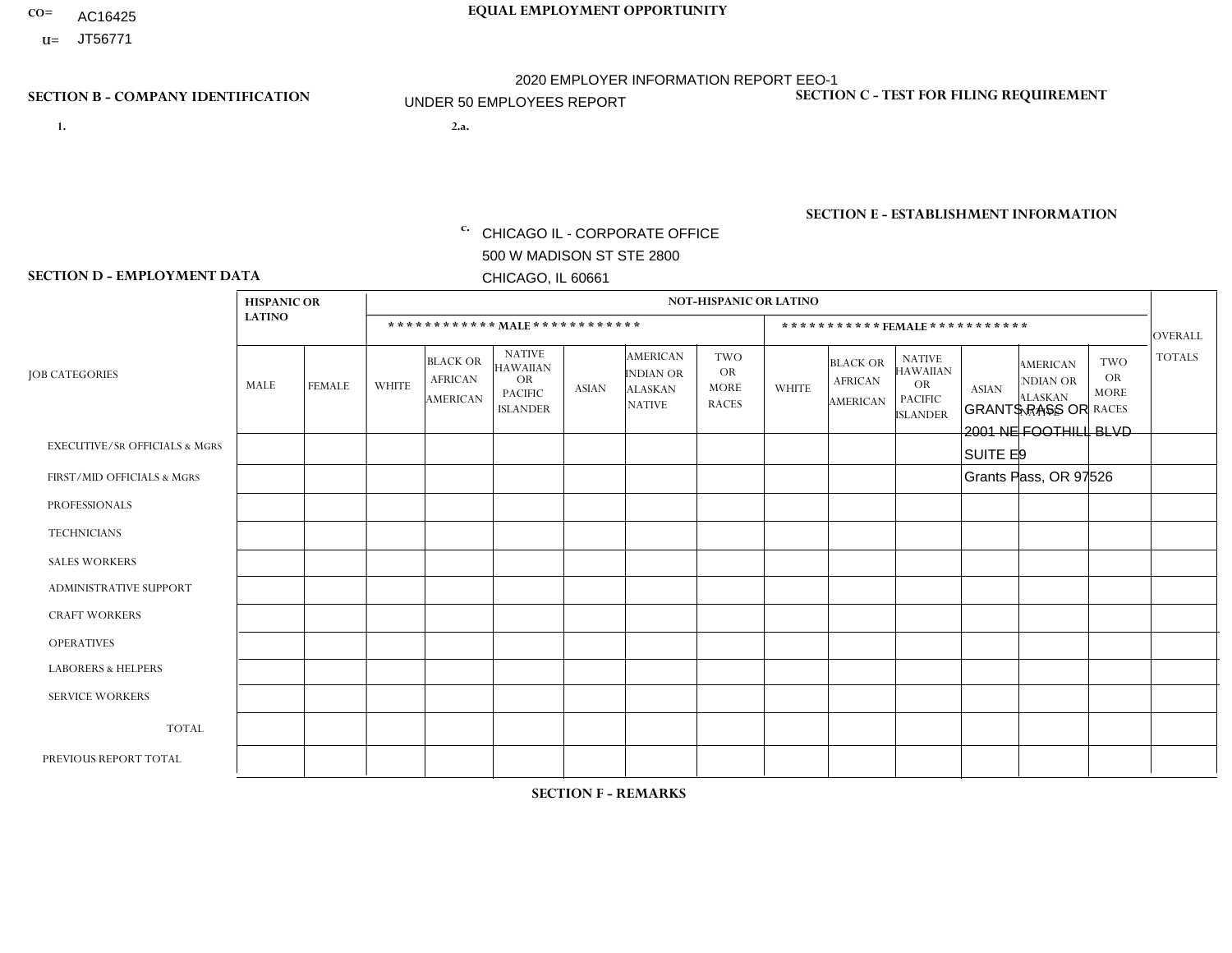- AC16425
- **U=**

- **1. 2.a.** CHICAGO IL CORPORATE OFFICE 500 W MADISON ST STE 2800 CHICAGO, IL 60661
- 2.a. SAN JOSE CA 5995 HELLYER AVE SUITE 10 San Jose, CA 95138
	- EIN= 952920557

## **SECTION B - COMPANY IDENTIFICATION SECTION C - TEST FOR FILING REQUIREMENT**

1- Y 2- Y 3- N DUNS= 000123456

**SECTION E - ESTABLISHMENT INFORMATION c.** NAICS: 423140

### **SECTION D - EMPLOYMENT DATA**

|                                          | <b>HISPANIC OR</b> |               |                |                                                      |                                                                                    |             |                                                                        | <b>NOT-HISPANIC OR LATINO</b>                          |                |                                               |                                                                                    |              |                                                                       |                                                        |                |
|------------------------------------------|--------------------|---------------|----------------|------------------------------------------------------|------------------------------------------------------------------------------------|-------------|------------------------------------------------------------------------|--------------------------------------------------------|----------------|-----------------------------------------------|------------------------------------------------------------------------------------|--------------|-----------------------------------------------------------------------|--------------------------------------------------------|----------------|
|                                          | <b>LATINO</b>      |               |                |                                                      | ************ MALE ************                                                     |             |                                                                        |                                                        |                |                                               | *********** FEMALE ***********                                                     |              |                                                                       |                                                        | <b>OVERALL</b> |
| <b>JOB CATEGORIES</b>                    | MALE               | <b>FEMALE</b> | <b>WHITE</b>   | <b>BLACK OR</b><br><b>AFRICAN</b><br><b>AMERICAN</b> | <b>NATIVE</b><br><b>HAWAIIAN</b><br><b>OR</b><br><b>PACIFIC</b><br><b>ISLANDER</b> | ASIAN       | <b>AMERICAN</b><br><b>INDIAN OR</b><br><b>ALASKAN</b><br><b>NATIVE</b> | <b>TWO</b><br><b>OR</b><br><b>MORE</b><br><b>RACES</b> | <b>WHITE</b>   | <b>BLACK OR</b><br><b>AFRICAN</b><br>AMERICAN | <b>NATIVE</b><br><b>HAWAIIAN</b><br><b>OR</b><br><b>PACIFIC</b><br><b>ISLANDER</b> | <b>ASIAN</b> | <b>AMERICAN</b><br><b>NDIAN OR</b><br><b>ALASKAN</b><br><b>NATIVE</b> | <b>TWO</b><br><b>OR</b><br><b>MORE</b><br><b>RACES</b> | <b>TOTALS</b>  |
| <b>EXECUTIVE/SR OFFICIALS &amp; MGRS</b> | $\Omega$           | 0             | $\mathbf 0$    | $\mathbf 0$                                          | 0                                                                                  | $\mathbf 0$ | $\Omega$                                                               | $\Omega$                                               | $\Omega$       | $\Omega$                                      | $\Omega$                                                                           | $\mathbf 0$  | 0                                                                     | $\mathbf 0$                                            | $\mathbf 0$    |
| FIRST/MID OFFICIALS & MGRS               | 0                  | $\Omega$      | 1              | $\mathbf 0$                                          | $\Omega$                                                                           | $\Omega$    | $\Omega$                                                               | $\Omega$                                               | $\Omega$       | $\Omega$                                      | $\Omega$                                                                           | $\Omega$     | $\Omega$                                                              | $\mathbf{0}$                                           | $\mathbf{1}$   |
| <b>PROFESSIONALS</b>                     | 0                  | $\mathbf 0$   | $\mathbf 0$    | $\mathbf 0$                                          | $\Omega$                                                                           | $\Omega$    | $\Omega$                                                               | $\Omega$                                               | 0              | $\Omega$                                      | $\Omega$                                                                           | $\mathbf{0}$ | $\Omega$                                                              | $\mathbf{0}$                                           | $\mathbf{0}$   |
| <b>TECHNICIANS</b>                       | 0                  | $\Omega$      | $\mathbf 0$    | $\mathbf 0$                                          | $\Omega$                                                                           | $\Omega$    | $\Omega$                                                               | $\Omega$                                               | 0              | $\Omega$                                      | $\Omega$                                                                           | $\Omega$     | $\Omega$                                                              | $\Omega$                                               | $\mathbf{0}$   |
| <b>SALES WORKERS</b>                     | $\mathbf 0$        | $\mathbf 0$   | $\mathbf 0$    | $\mathbf 0$                                          | $\mathbf 0$                                                                        | $\Omega$    | $\Omega$                                                               | $\Omega$                                               | $\Omega$       | $\Omega$                                      | $\Omega$                                                                           | $\Omega$     | 0                                                                     | $\Omega$                                               | $\mathbf{0}$   |
| <b>ADMINISTRATIVE SUPPORT</b>            | 1                  | $\mathbf 0$   | 1              | $\mathbf 0$                                          | $\mathbf 0$                                                                        | $\Omega$    | $\Omega$                                                               | $\Omega$                                               | $\overline{0}$ | $\Omega$                                      | $\Omega$                                                                           | $\Omega$     | $\Omega$                                                              | $\Omega$                                               | $\overline{2}$ |
| <b>CRAFT WORKERS</b>                     | $\Omega$           | $\mathbf 0$   | $\Omega$       | $\mathbf 0$                                          | 0                                                                                  | $\Omega$    | $\Omega$                                                               | $\Omega$                                               | $\Omega$       | $\Omega$                                      | $\Omega$                                                                           | $\Omega$     | $\mathbf{0}$                                                          | $\Omega$                                               | $\mathbf 0$    |
| <b>OPERATIVES</b>                        | 4                  | $\Omega$      | $\Omega$       | 3                                                    | $\Omega$                                                                           | 1           | $\Omega$                                                               | -4                                                     | 1              | $\Omega$                                      | $\Omega$                                                                           | $\Omega$     | $\Omega$                                                              | $\mathbf{0}$                                           | 10             |
| <b>LABORERS &amp; HELPERS</b>            | и                  | 0             | $\mathbf 0$    | $\mathbf 0$                                          | 0                                                                                  | 1           | $\Omega$                                                               | $\Omega$                                               | $\Omega$       | $\Omega$                                      | $\Omega$                                                                           | $\Omega$     | $\Omega$                                                              | $\Omega$                                               | $\overline{2}$ |
| <b>SERVICE WORKERS</b>                   | 0                  | $\Omega$      | $\mathbf 0$    | 0                                                    | 0                                                                                  | $\Omega$    | $\Omega$                                                               | $\Omega$                                               | 0              | $\Omega$                                      | $\Omega$                                                                           | $\Omega$     | $\Omega$                                                              | $\Omega$                                               | $\mathbf{0}$   |
| <b>TOTAL</b>                             | 6                  | $\mathbf 0$   | $\overline{c}$ | $\mathbf{3}$                                         | 0                                                                                  | 2           | $\mathbf{0}$                                                           |                                                        |                | $\Omega$                                      | $\Omega$                                                                           | $\mathbf{0}$ | $\Omega$                                                              | $\mathbf 0$                                            | 15             |
| PREVIOUS REPORT TOTAL                    | 0                  | $\mathbf{0}$  | 3              | $\mathbf 0$                                          | 0                                                                                  | 3           | $\Omega$                                                               |                                                        |                | $\Omega$                                      | $\Omega$                                                                           | $\mathbf 0$  | 0                                                                     | $\mathbf 0$                                            | 8              |
|                                          |                    |               |                |                                                      |                                                                                    |             |                                                                        |                                                        |                |                                               |                                                                                    |              |                                                                       |                                                        |                |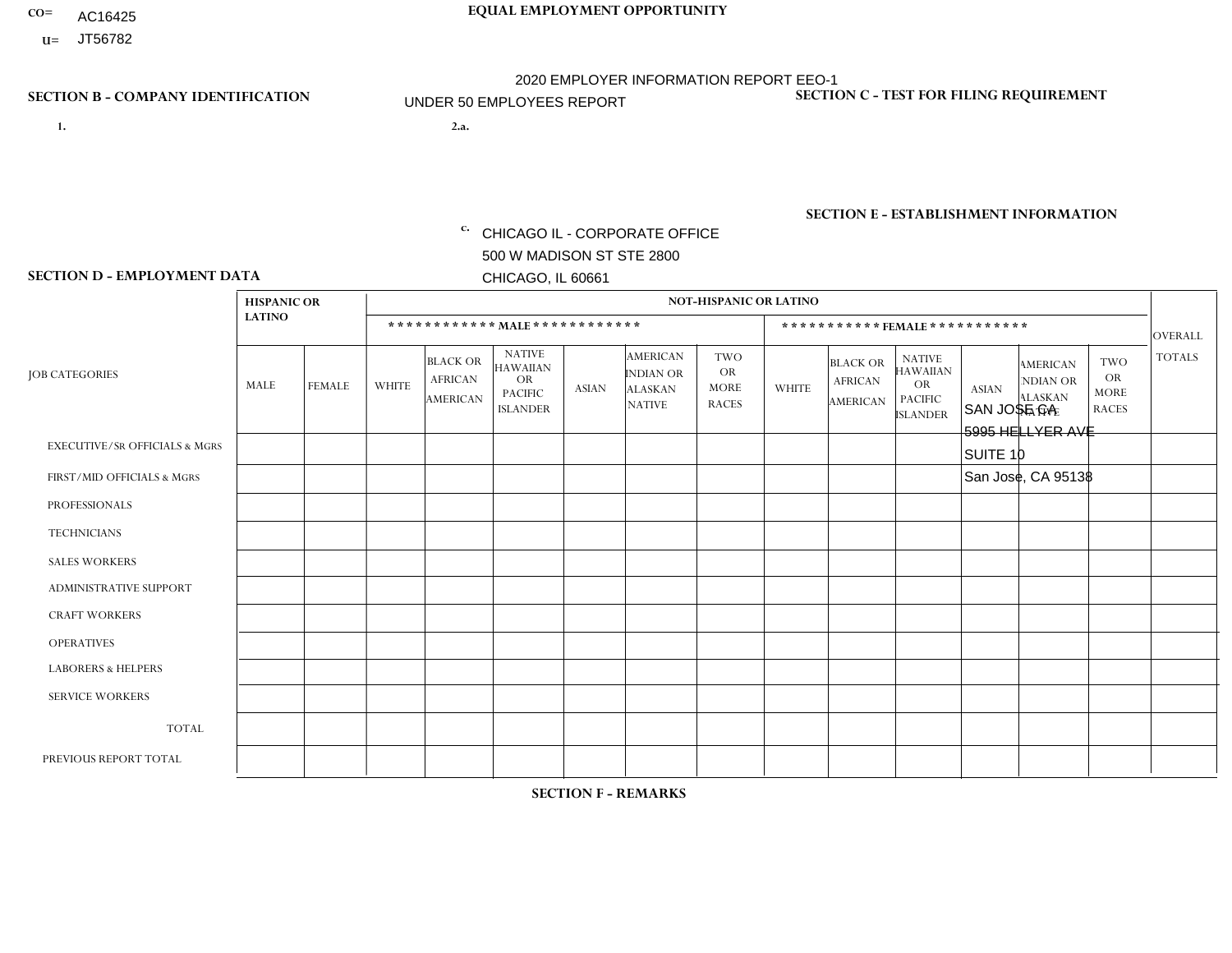- AC16425
- **U=**

**1. 2.a.** CHICAGO IL - CORPORATE OFFICE 500 W MADISON ST STE 2800 CHICAGO, IL 60661

2.a. HELENA MT 1810 EAST LYNDALE Helena, MT 59601

EIN= 952920557

## **SECTION B - COMPANY IDENTIFICATION SECTION C - TEST FOR FILING REQUIREMENT**

1- Y 2- Y 3- N DUNS= 000123456

**SECTION E - ESTABLISHMENT INFORMATION c.** NAICS: 423140

### **SECTION D - EMPLOYMENT DATA**

|                                          | <b>HISPANIC OR</b> |                |              |                                                      |                                                                                    |              |                                                                        | <b>NOT-HISPANIC OR LATINO</b>                          |              |                                               |                                                                                    |              |                                                                       |                                                        |                |
|------------------------------------------|--------------------|----------------|--------------|------------------------------------------------------|------------------------------------------------------------------------------------|--------------|------------------------------------------------------------------------|--------------------------------------------------------|--------------|-----------------------------------------------|------------------------------------------------------------------------------------|--------------|-----------------------------------------------------------------------|--------------------------------------------------------|----------------|
|                                          | <b>LATINO</b>      |                |              | ************ MALE ************                       |                                                                                    |              |                                                                        |                                                        |              | ***********FEMALE***********                  |                                                                                    |              |                                                                       |                                                        | <b>OVERALL</b> |
| <b>JOB CATEGORIES</b>                    | MALE               | <b>FEMALE</b>  | <b>WHITE</b> | <b>BLACK OR</b><br><b>AFRICAN</b><br><b>AMERICAN</b> | <b>NATIVE</b><br><b>HAWAIIAN</b><br><b>OR</b><br><b>PACIFIC</b><br><b>ISLANDER</b> | ASIAN        | <b>AMERICAN</b><br><b>INDIAN OR</b><br><b>ALASKAN</b><br><b>NATIVE</b> | <b>TWO</b><br><b>OR</b><br><b>MORE</b><br><b>RACES</b> | <b>WHITE</b> | <b>BLACK OR</b><br><b>AFRICAN</b><br>AMERICAN | <b>NATIVE</b><br><b>HAWAIIAN</b><br><b>OR</b><br><b>PACIFIC</b><br><b>ISLANDER</b> | <b>ASIAN</b> | <b>AMERICAN</b><br><b>NDIAN OR</b><br><b>ALASKAN</b><br><b>NATIVE</b> | <b>TWO</b><br><b>OR</b><br><b>MORE</b><br><b>RACES</b> | <b>TOTALS</b>  |
| <b>EXECUTIVE/SR OFFICIALS &amp; MGRS</b> | $\Omega$           | $\Omega$       | $\Omega$     | $\mathbf 0$                                          | $\Omega$                                                                           | $\mathbf{0}$ | $\Omega$                                                               | $\Omega$                                               | 0            | $\Omega$                                      | $\Omega$                                                                           | $\Omega$     | $\Omega$                                                              | $\Omega$                                               | $\mathbf{0}$   |
| FIRST/MID OFFICIALS & MGRS               | 0                  | $\Omega$       | 3            | $\mathbf 0$                                          | $\Omega$                                                                           | $\Omega$     | $\Omega$                                                               | $\Omega$                                               | 0            | $\Omega$                                      | $\Omega$                                                                           | $\Omega$     | $\Omega$                                                              | $\Omega$                                               | 3              |
| <b>PROFESSIONALS</b>                     | 0                  | $\overline{0}$ | $\mathbf 0$  | $\mathbf 0$                                          | $\Omega$                                                                           | $\Omega$     | $\Omega$                                                               | $\Omega$                                               | 0            | $\Omega$                                      | $\Omega$                                                                           | $\Omega$     | $\Omega$                                                              | $\Omega$                                               | $\mathbf{0}$   |
| <b>TECHNICIANS</b>                       | 0                  | $\Omega$       | $\Omega$     | $\mathbf 0$                                          | $\Omega$                                                                           | $\Omega$     | $\Omega$                                                               | $\Omega$                                               | $\Omega$     | $\Omega$                                      | $\Omega$                                                                           | $\Omega$     | $\Omega$                                                              | $\Omega$                                               | $\mathbf{0}$   |
| <b>SALES WORKERS</b>                     | 0                  | $\Omega$       | $\Omega$     | $\Omega$                                             | $\Omega$                                                                           | $\Omega$     | $\Omega$                                                               | $\Omega$                                               | 0            | $\Omega$                                      | $\Omega$                                                                           | $\Omega$     | $\Omega$                                                              | $\Omega$                                               | $\Omega$       |
| <b>ADMINISTRATIVE SUPPORT</b>            | 0                  | 0              | $\Omega$     | $\mathbf 0$                                          | 0                                                                                  | $\Omega$     | $\Omega$                                                               | $\Omega$                                               | $\Omega$     | $\Omega$                                      | $\Omega$                                                                           | $\mathbf{0}$ | $\mathbf{0}$                                                          | $\mathbf 0$                                            | $\mathbf 0$    |
| <b>CRAFT WORKERS</b>                     | 0                  | $\Omega$       | $\Omega$     | $\mathbf 0$                                          | $\Omega$                                                                           | $\Omega$     | $\Omega$                                                               | $\Omega$                                               | 0            | $\Omega$                                      | $\Omega$                                                                           | $\Omega$     | $\Omega$                                                              | $\Omega$                                               | $\Omega$       |
| <b>OPERATIVES</b>                        | 0                  | $\Omega$       | 5            | $\mathbf 0$                                          | $\Omega$                                                                           | $\Omega$     | $\Omega$                                                               | $\Omega$                                               |              | $\Omega$                                      | $\Omega$                                                                           | $\Omega$     | $\Omega$                                                              | $\Omega$                                               | 6              |
| <b>LABORERS &amp; HELPERS</b>            | 0                  | $\Omega$       | $\Omega$     | $\mathbf 0$                                          | $\Omega$                                                                           | $\Omega$     | $\Omega$                                                               | $\Omega$                                               | $\Omega$     | $\Omega$                                      | $\Omega$                                                                           | $\mathbf{0}$ | $\Omega$                                                              | $\mathbf{0}$                                           | $\mathbf 0$    |
| <b>SERVICE WORKERS</b>                   | 0                  | $\Omega$       | $\mathbf 0$  | 0                                                    | 0                                                                                  | $\Omega$     | $\Omega$                                                               | $\Omega$                                               | $\Omega$     | $\Omega$                                      | $\Omega$                                                                           | $\Omega$     | $\Omega$                                                              | $\Omega$                                               | $\overline{0}$ |
| <b>TOTAL</b>                             | $\mathbf 0$        | 0              | 8            | 0                                                    | 0                                                                                  | $\mathbf 0$  | $\Omega$                                                               | $\Omega$                                               |              | $\Omega$                                      | $\Omega$                                                                           | $\mathbf 0$  | 0                                                                     | $\mathbf 0$                                            | 9              |
| PREVIOUS REPORT TOTAL                    | 0                  | $\Omega$       | 10           | $\mathbf 0$                                          | $\Omega$                                                                           | $\mathbf{0}$ | $\Omega$                                                               | $\Omega$                                               |              | $\Omega$                                      | $\Omega$                                                                           | $\Omega$     | $\Omega$                                                              | $\mathbf 0$                                            | 11             |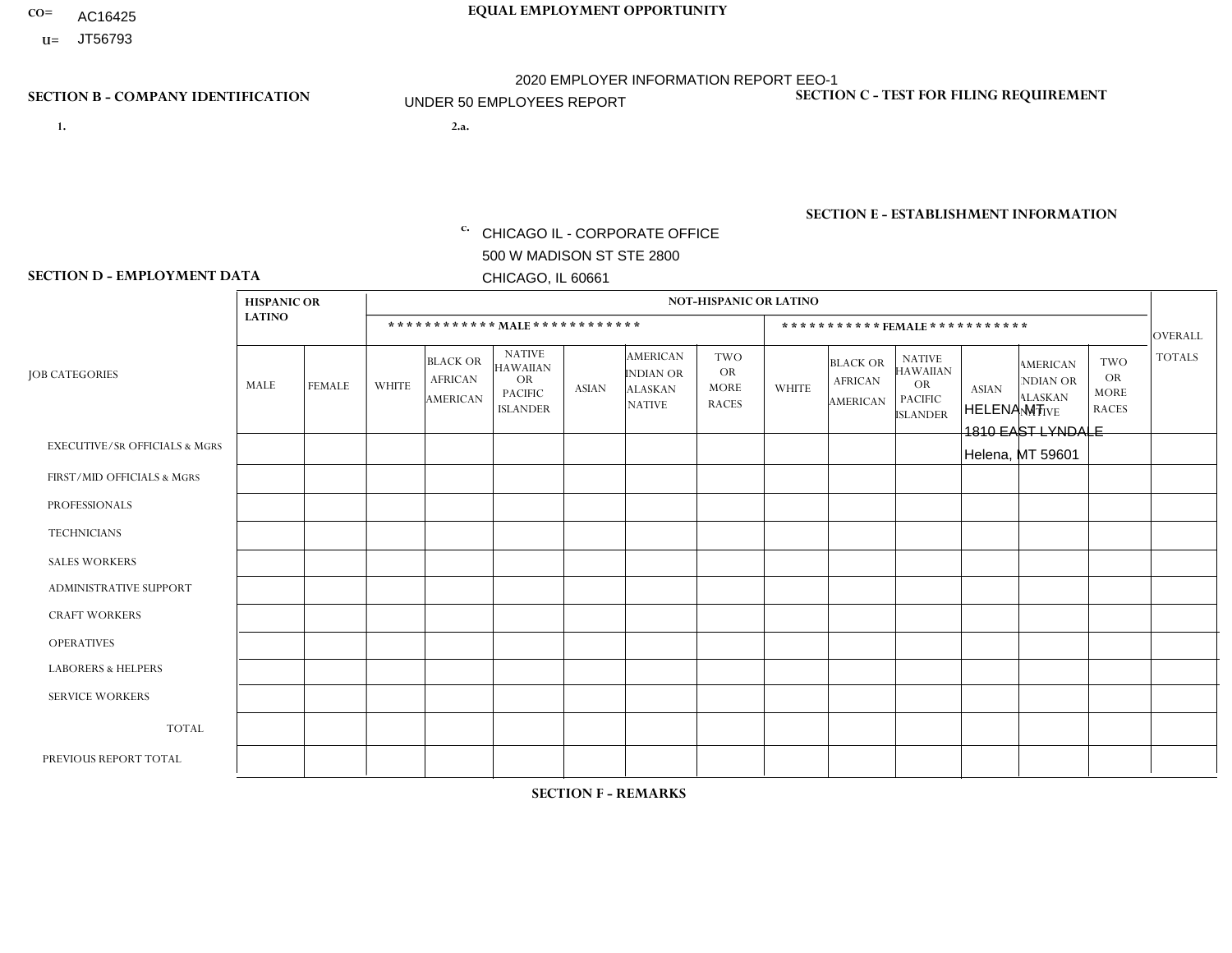- AC16425
- **U=**

- **1. 2.a.** CHICAGO IL CORPORATE OFFICE 500 W MADISON ST STE 2800 CHICAGO, IL 60661
- 2.a. BELLINGHAM WA 2020 E BAKERVIEW ROAD Bellingham, WA 98226

c. EIN= 952920557

## **SECTION B - COMPANY IDENTIFICATION SECTION C - TEST FOR FILING REQUIREMENT**

1- Y 2- Y 3- N DUNS= 000123456

**SECTION E - ESTABLISHMENT INFORMATION c.** NAICS: 423140

### **SECTION D - EMPLOYMENT DATA**

|                                          | <b>HISPANIC OR</b> |               |                |                                                      |                                                                                    |                |                                                                        | <b>NOT-HISPANIC OR LATINO</b>                          |              |                                               |                                                                                    |              |                                                                       |                                                        |                |
|------------------------------------------|--------------------|---------------|----------------|------------------------------------------------------|------------------------------------------------------------------------------------|----------------|------------------------------------------------------------------------|--------------------------------------------------------|--------------|-----------------------------------------------|------------------------------------------------------------------------------------|--------------|-----------------------------------------------------------------------|--------------------------------------------------------|----------------|
|                                          | <b>LATINO</b>      |               |                | ************ MAIE************                        |                                                                                    |                |                                                                        |                                                        |              |                                               | ***********FEMALE***********                                                       |              |                                                                       |                                                        | <b>OVERALL</b> |
| <b>JOB CATEGORIES</b>                    | <b>MALE</b>        | <b>FEMALE</b> | <b>WHITE</b>   | <b>BLACK OR</b><br><b>AFRICAN</b><br><b>AMERICAN</b> | <b>NATIVE</b><br><b>HAWAIIAN</b><br><b>OR</b><br><b>PACIFIC</b><br><b>ISLANDER</b> | <b>ASIAN</b>   | <b>AMERICAN</b><br><b>INDIAN OR</b><br><b>ALASKAN</b><br><b>NATIVE</b> | <b>TWO</b><br><b>OR</b><br><b>MORE</b><br><b>RACES</b> | <b>WHITE</b> | <b>BLACK OR</b><br><b>AFRICAN</b><br>AMERICAN | <b>NATIVE</b><br><b>HAWAIIAN</b><br><b>OR</b><br><b>PACIFIC</b><br><b>ISLANDER</b> | <b>ASIAN</b> | <b>AMERICAN</b><br><b>NDIAN OR</b><br><b>ALASKAN</b><br><b>NATIVE</b> | <b>TWO</b><br><b>OR</b><br><b>MORE</b><br><b>RACES</b> | <b>TOTALS</b>  |
| <b>EXECUTIVE/SR OFFICIALS &amp; MGRS</b> | $\Omega$           | $\Omega$      | $\Omega$       | $\mathbf 0$                                          | $\Omega$                                                                           | $\Omega$       | $\Omega$                                                               | $\Omega$                                               | $\Omega$     | $\Omega$                                      | $\mathbf{0}$                                                                       | $\Omega$     | $\Omega$                                                              | $\Omega$                                               | $\mathbf 0$    |
| FIRST/MID OFFICIALS & MGRS               | $\Omega$           | $\Omega$      | $\Omega$       | $\Omega$                                             | 0                                                                                  | $\overline{1}$ | $\Omega$                                                               | $\Omega$                                               | $\Omega$     | $\Omega$                                      | $\Omega$                                                                           | $\Omega$     | $\Omega$                                                              | $\mathbf{0}$                                           | $\mathbf{1}$   |
| <b>PROFESSIONALS</b>                     | $\Omega$           | $\Omega$      | $\Omega$       | $\Omega$                                             | $\Omega$                                                                           | $\Omega$       | $\Omega$                                                               | $\Omega$                                               | $\Omega$     | $\Omega$                                      | $\Omega$                                                                           | $\Omega$     | $\Omega$                                                              | $\Omega$                                               | $\mathbf 0$    |
| <b>TECHNICIANS</b>                       | $\Omega$           | $\mathbf 0$   | $\Omega$       | $\mathbf 0$                                          | $\mathbf{0}$                                                                       | $\Omega$       | $\Omega$                                                               | $\Omega$                                               | $\mathbf{0}$ | $\Omega$                                      | $\Omega$                                                                           | $\Omega$     | $\Omega$                                                              | $\Omega$                                               | $\mathbf 0$    |
| <b>SALES WORKERS</b>                     | $\Omega$           | $\Omega$      | $\Omega$       | $\Omega$                                             | $\Omega$                                                                           | $\Omega$       | $\Omega$                                                               | $\Omega$                                               | $\Omega$     | $\Omega$                                      | $\Omega$                                                                           | $\Omega$     | $\Omega$                                                              | $\mathbf{0}$                                           | $\mathbf 0$    |
| ADMINISTRATIVE SUPPORT                   | $\Omega$           | $\Omega$      | $\Omega$       | $\Omega$                                             | $\Omega$                                                                           | $\Omega$       | $\Omega$                                                               | $\Omega$                                               | $\Omega$     | $\Omega$                                      | $\Omega$                                                                           | $\Omega$     | $\Omega$                                                              | $\Omega$                                               | $\mathbf 0$    |
| <b>CRAFT WORKERS</b>                     | 0                  | $\Omega$      | $\mathbf 0$    | $\mathbf 0$                                          | $\Omega$                                                                           | $\Omega$       | $\Omega$                                                               | $\Omega$                                               | $\Omega$     | $\Omega$                                      | $\Omega$                                                                           | $\Omega$     | $\Omega$                                                              | $\Omega$                                               | $\mathbf 0$    |
| <b>OPERATIVES</b>                        |                    | $\Omega$      | $\Omega$       | $\mathbf 0$                                          | $\Omega$                                                                           | $\Omega$       | $\overline{0}$                                                         |                                                        | $\Omega$     | $\Omega$                                      | $\mathbf{0}$                                                                       | $\Omega$     | $\Omega$                                                              | $\Omega$                                               | $\overline{2}$ |
| <b>LABORERS &amp; HELPERS</b>            | 0                  | $\Omega$      | $\Omega$       | $\mathbf 0$                                          | 0                                                                                  | $\Omega$       | $\Omega$                                                               | $\Omega$                                               | $\Omega$     | $\Omega$                                      | $\Omega$                                                                           | $\Omega$     | $\Omega$                                                              | $\Omega$                                               | 0              |
| <b>SERVICE WORKERS</b>                   | $\Omega$           | $\mathbf 0$   | 0              | $\mathbf 0$                                          | $\mathbf 0$                                                                        | $\mathbf 0$    | $\Omega$                                                               | $\Omega$                                               | $\Omega$     | $\Omega$                                      | $\Omega$                                                                           | $\mathbf 0$  | $\Omega$                                                              | $\mathbf 0$                                            | 0              |
| <b>TOTAL</b>                             | 1                  | $\mathbf 0$   | 0              | $\mathbf 0$                                          | 0                                                                                  | $\mathbf{1}$   | $\Omega$                                                               |                                                        | $\Omega$     | $\Omega$                                      | $\Omega$                                                                           | $\Omega$     | $\Omega$                                                              | $\Omega$                                               | 3              |
| PREVIOUS REPORT TOTAL                    |                    | $\mathbf 0$   | $\overline{2}$ | $\mathbf 0$                                          | 0                                                                                  | $\Omega$       | $\Omega$                                                               | $\Omega$                                               | $\Omega$     | $\Omega$                                      | $\mathbf{0}$                                                                       | $\Omega$     | $\Omega$                                                              | $\Omega$                                               | 3              |
|                                          |                    |               |                |                                                      |                                                                                    |                |                                                                        |                                                        |              |                                               |                                                                                    |              |                                                                       |                                                        |                |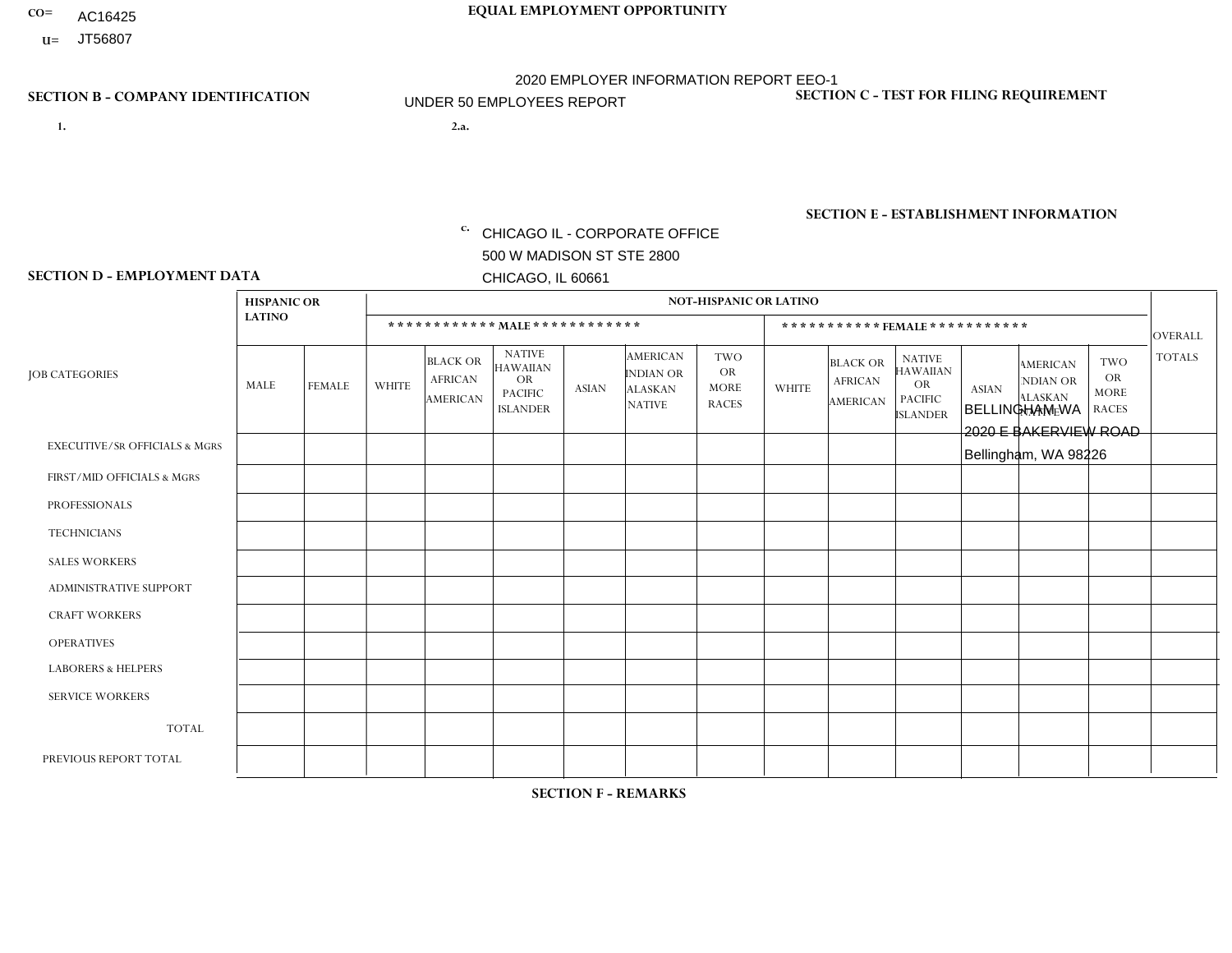- AC16425
- **U=**

**1. 2.a.** CHICAGO IL - CORPORATE OFFICE 500 W MADISON ST STE 2800 CHICAGO, IL 60661

2.a. BAKERSFIELD CA - PYP 5311 S UNION AVENUE Bakersfield, CA 93307

EIN= 953406551

## **SECTION B - COMPANY IDENTIFICATION SECTION C - TEST FOR FILING REQUIREMENT**

1- Y 2- Y 3- N DUNS= 000123456

**SECTION E - ESTABLISHMENT INFORMATION c.** NAICS: 423140

### **SECTION D - EMPLOYMENT DATA**

|                                          | <b>HISPANIC OR</b> |                |              |                                                      |                                                                                    |              |                                                                        | <b>NOT-HISPANIC OR LATINO</b>                          |              |                                                      |                                                                             |              |                                                                       |                                                        |                |
|------------------------------------------|--------------------|----------------|--------------|------------------------------------------------------|------------------------------------------------------------------------------------|--------------|------------------------------------------------------------------------|--------------------------------------------------------|--------------|------------------------------------------------------|-----------------------------------------------------------------------------|--------------|-----------------------------------------------------------------------|--------------------------------------------------------|----------------|
|                                          | <b>LATINO</b>      |                |              |                                                      | ************ MALE ************                                                     |              |                                                                        |                                                        |              | ***********FEMALE***********                         |                                                                             |              |                                                                       |                                                        | <b>OVERALL</b> |
| <b>JOB CATEGORIES</b>                    | MALE               | <b>FEMALE</b>  | <b>WHITE</b> | <b>BLACK OR</b><br><b>AFRICAN</b><br><b>AMERICAN</b> | <b>NATIVE</b><br><b>HAWAIIAN</b><br><b>OR</b><br><b>PACIFIC</b><br><b>ISLANDER</b> | <b>ASIAN</b> | <b>AMERICAN</b><br><b>INDIAN OR</b><br><b>ALASKAN</b><br><b>NATIVE</b> | <b>TWO</b><br><b>OR</b><br><b>MORE</b><br><b>RACES</b> | <b>WHITE</b> | <b>BLACK OR</b><br><b>AFRICAN</b><br><b>AMERICAN</b> | <b>NATIVE</b><br><b>HAWAIIAN</b><br>OR<br><b>PACIFIC</b><br><b>ISLANDER</b> | <b>ASIAN</b> | <b>AMERICAN</b><br><b>NDIAN OR</b><br><b>ALASKAN</b><br><b>NATIVE</b> | <b>TWO</b><br><b>OR</b><br><b>MORE</b><br><b>RACES</b> | <b>TOTALS</b>  |
| <b>EXECUTIVE/SR OFFICIALS &amp; MGRS</b> | $\Omega$           | $\Omega$       | $\Omega$     | $\mathbf 0$                                          | $\Omega$                                                                           | $\Omega$     | $\Omega$                                                               | $\Omega$                                               | $\Omega$     | $\Omega$                                             | $\Omega$                                                                    | $\Omega$     | $\Omega$                                                              | $\mathbf{0}$                                           | $\mathbf 0$    |
| FIRST/MID OFFICIALS & MGRS               | $\overline{2}$     | $\mathbf 0$    | $\Omega$     | $\mathbf 0$                                          | $\Omega$                                                                           | $\Omega$     | $\Omega$                                                               | $\Omega$                                               | 0            | $\Omega$                                             | $\Omega$                                                                    | $\mathbf{0}$ | $\Omega$                                                              | $\mathbf{0}$                                           | $\overline{2}$ |
| <b>PROFESSIONALS</b>                     | 0                  | $\Omega$       | $\Omega$     | $\Omega$                                             | $\Omega$                                                                           | $\Omega$     | $\Omega$                                                               | $\Omega$                                               | 0            | $\Omega$                                             | $\Omega$                                                                    | $\Omega$     | $\Omega$                                                              | $\Omega$                                               | $\Omega$       |
| <b>TECHNICIANS</b>                       | 0                  | $\Omega$       | $\Omega$     | $\Omega$                                             | $\Omega$                                                                           | $\Omega$     | $\Omega$                                                               | $\Omega$                                               | $\Omega$     | $\Omega$                                             | $\Omega$                                                                    | $\Omega$     | $\Omega$                                                              | $\Omega$                                               | $\Omega$       |
| <b>SALES WORKERS</b>                     |                    | $\Omega$       | $\Omega$     | $\Omega$                                             | $\Omega$                                                                           | $\mathbf{1}$ | $\Omega$                                                               |                                                        | 0            | $\Omega$                                             | $\Omega$                                                                    | $\Omega$     | $\Omega$                                                              | $\mathbf{0}$                                           | 3              |
| ADMINISTRATIVE SUPPORT                   |                    | $\overline{2}$ | $\Omega$     | $\mathbf 0$                                          | $\Omega$                                                                           | $\Omega$     | $\Omega$                                                               | $\Omega$                                               | $\Omega$     | $\Omega$                                             | $\Omega$                                                                    | $\Omega$     | $\Omega$                                                              | $\Omega$                                               | 3              |
| <b>CRAFT WORKERS</b>                     | 0                  | $\Omega$       | $\Omega$     | $\mathbf 0$                                          | $\Omega$                                                                           | $\Omega$     | $\Omega$                                                               | $\Omega$                                               | 0            | $\Omega$                                             | $\Omega$                                                                    | $\mathbf{0}$ | $\Omega$                                                              | $\mathbf{0}$                                           | $\Omega$       |
| <b>OPERATIVES</b>                        | 8                  | $\mathbf{1}$   | 2            | $\mathbf 0$                                          | 1                                                                                  | $\Omega$     | $\Omega$                                                               | $\Omega$                                               | $\Omega$     | $\Omega$                                             | $\Omega$                                                                    | $\mathbf{0}$ | $\Omega$                                                              | $\Omega$                                               | 12             |
| <b>LABORERS &amp; HELPERS</b>            | $\Omega$           | $\Omega$       | $\mathbf 0$  | $\mathbf 0$                                          | $\mathbf 0$                                                                        | $\Omega$     | $\Omega$                                                               | $\Omega$                                               | $\Omega$     | $\Omega$                                             | $\Omega$                                                                    | $\Omega$     | $\Omega$                                                              | $\Omega$                                               | 0              |
| <b>SERVICE WORKERS</b>                   | 0                  | $\Omega$       | $\Omega$     | $\mathbf 0$                                          | $\mathbf{0}$                                                                       | $\Omega$     | $\Omega$                                                               | $\Omega$                                               | $\Omega$     | $\Omega$                                             | $\Omega$                                                                    | $\Omega$     | $\Omega$                                                              | $\Omega$                                               | $\overline{0}$ |
| <b>TOTAL</b>                             | 12                 | 3              | 2            | 0                                                    |                                                                                    | 1            | $\Omega$                                                               |                                                        | 0            | $\Omega$                                             | $\Omega$                                                                    | $\mathbf 0$  | 0                                                                     | $\mathbf 0$                                            | 20             |
| PREVIOUS REPORT TOTAL                    | 12                 | $\overline{4}$ |              | $\mathbf 0$                                          | $\Omega$                                                                           | $\Omega$     | $\Omega$                                                               | $\Omega$                                               | 0            | $\Omega$                                             | $\Omega$                                                                    | $\Omega$     | $\Omega$                                                              | $\mathbf 0$                                            | 17             |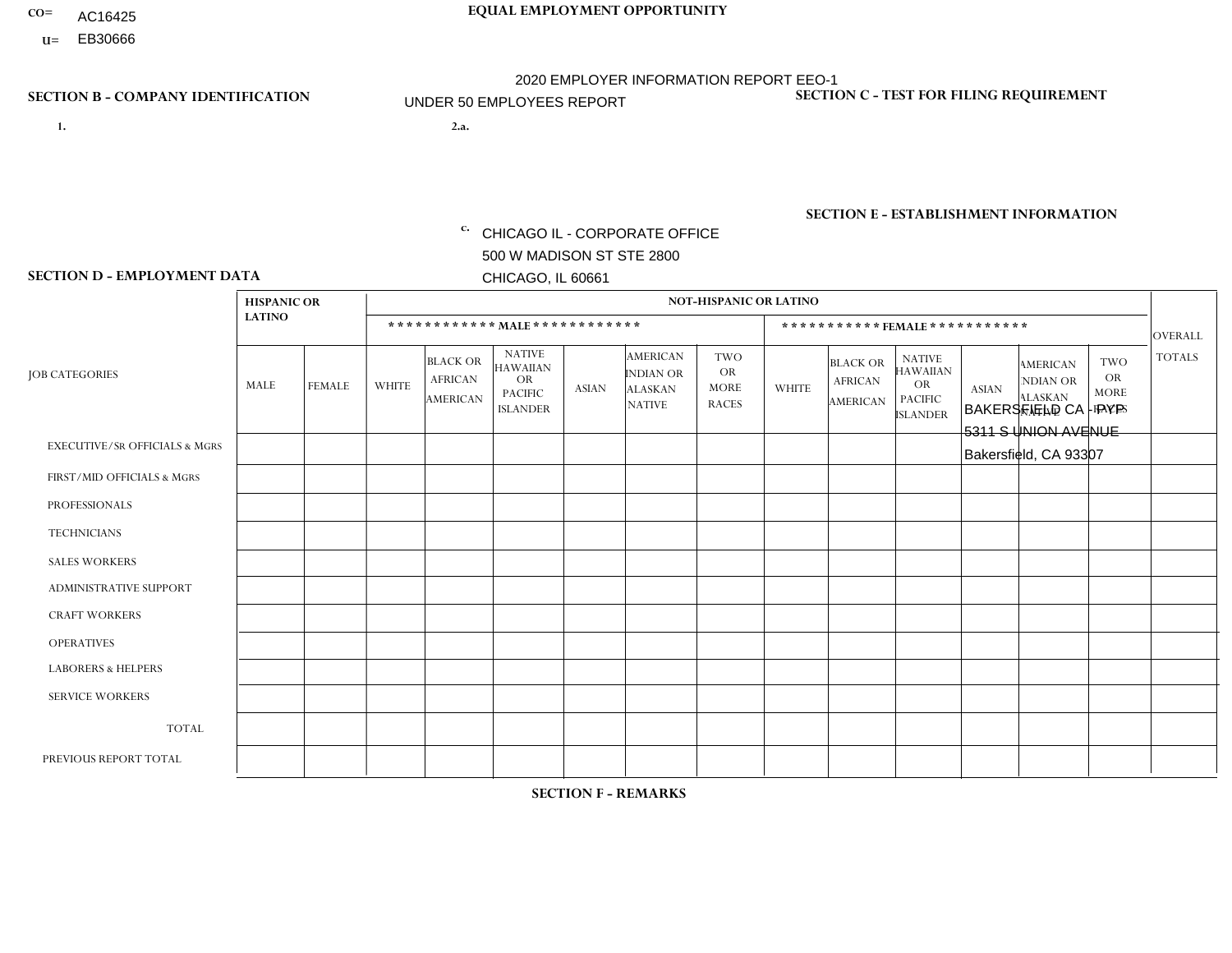- AC16425
- **U=**

- **1. 2.a.** CHICAGO IL CORPORATE OFFICE 500 W MADISON ST STE 2800 CHICAGO, IL 60661
- 2.a. HUNTINGTON IN IDC 1870 RIVERFORK DRIVE W Huntington, IN 46750

c. EIN= 952920557

## **SECTION B - COMPANY IDENTIFICATION SECTION C - TEST FOR FILING REQUIREMENT**

1- Y 2- Y 3- N DUNS= 000123456

**SECTION E - ESTABLISHMENT INFORMATION c.** NAICS: 339999

### **SECTION D - EMPLOYMENT DATA**

|                                          | <b>HISPANIC OR</b> |               |                |                                               |                                                                                    |              |                                                                        | NOT-HISPANIC OR LATINO                                 |                |                                               |                                                                             |              |                                                                       |                                                        |                |
|------------------------------------------|--------------------|---------------|----------------|-----------------------------------------------|------------------------------------------------------------------------------------|--------------|------------------------------------------------------------------------|--------------------------------------------------------|----------------|-----------------------------------------------|-----------------------------------------------------------------------------|--------------|-----------------------------------------------------------------------|--------------------------------------------------------|----------------|
|                                          | <b>LATINO</b>      |               |                | ************ MALE ************                |                                                                                    |              |                                                                        |                                                        |                | ***********FEMALE***********                  |                                                                             |              |                                                                       |                                                        | <b>OVERALL</b> |
| <b>JOB CATEGORIES</b>                    | MALE               | <b>FEMALE</b> | <b>WHITE</b>   | <b>BLACK OR</b><br><b>AFRICAN</b><br>AMERICAN | <b>NATIVE</b><br><b>HAWAIIAN</b><br><b>OR</b><br><b>PACIFIC</b><br><b>ISLANDER</b> | ASIAN        | <b>AMERICAN</b><br><b>INDIAN OR</b><br><b>ALASKAN</b><br><b>NATIVE</b> | <b>TWO</b><br><b>OR</b><br><b>MORE</b><br><b>RACES</b> | <b>WHITE</b>   | <b>BLACK OR</b><br><b>AFRICAN</b><br>AMERICAN | <b>NATIVE</b><br><b>HAWAIIAN</b><br>OR<br><b>PACIFIC</b><br><b>ISLANDER</b> | <b>ASIAN</b> | <b>AMERICAN</b><br><b>NDIAN OR</b><br><b>ALASKAN</b><br><b>NATIVE</b> | <b>TWO</b><br><b>OR</b><br><b>MORE</b><br><b>RACES</b> | <b>TOTALS</b>  |
| <b>EXECUTIVE/SR OFFICIALS &amp; MGRS</b> | $\Omega$           | $\Omega$      | $\Omega$       | $\Omega$                                      | $\Omega$                                                                           | $\mathbf{0}$ | $\Omega$                                                               | $\Omega$                                               | 0              | $\Omega$                                      | $\Omega$                                                                    | $\Omega$     | $\Omega$                                                              | $\Omega$                                               | $\mathbf{0}$   |
| FIRST/MID OFFICIALS & MGRS               | 0                  | $\mathbf 0$   | 2              | $\mathbf 0$                                   | $\Omega$                                                                           | $\Omega$     | $\Omega$                                                               | $\Omega$                                               |                | $\Omega$                                      | $\Omega$                                                                    | $\Omega$     | $\Omega$                                                              | $\Omega$                                               | 3              |
| <b>PROFESSIONALS</b>                     | 0                  | $\Omega$      | 4              | $\mathbf 0$                                   | $\Omega$                                                                           | $\Omega$     | $\Omega$                                                               | $\Omega$                                               |                | $\Omega$                                      | $\Omega$                                                                    | $\Omega$     | $\Omega$                                                              | $\Omega$                                               | 5              |
| <b>TECHNICIANS</b>                       | 0                  | $\mathbf 0$   | $\mathbf 0$    | $\mathbf 0$                                   | $\mathbf 0$                                                                        | $\Omega$     | $\Omega$                                                               | $\Omega$                                               | $\Omega$       | $\Omega$                                      | $\Omega$                                                                    | $\mathbf 0$  | $\mathbf 0$                                                           | $\mathbf 0$                                            | $\mathbf 0$    |
| <b>SALES WORKERS</b>                     | $\Omega$           | $\Omega$      | $\Omega$       | $\Omega$                                      | $\Omega$                                                                           | $\Omega$     | $\Omega$                                                               | $\Omega$                                               | 0              | $\Omega$                                      | $\Omega$                                                                    | $\Omega$     | $\Omega$                                                              | $\Omega$                                               | $\Omega$       |
| <b>ADMINISTRATIVE SUPPORT</b>            | 0                  | $\Omega$      | $\overline{7}$ | $\mathbf 0$                                   | $\Omega$                                                                           | $\Omega$     | $\Omega$                                                               | $\Omega$                                               | 5              | $\Omega$                                      | $\Omega$                                                                    | $\Omega$     | $\Omega$                                                              | $\Omega$                                               | 12             |
| <b>CRAFT WORKERS</b>                     | 0                  | $\Omega$      | $\Omega$       | $\mathbf 0$                                   | $\Omega$                                                                           | $\Omega$     | $\Omega$                                                               | $\Omega$                                               | 0              | $\Omega$                                      | $\Omega$                                                                    | $\Omega$     | $\Omega$                                                              | $\Omega$                                               | $\mathbf{0}$   |
| <b>OPERATIVES</b>                        | 0                  | $\Omega$      | 9              | $\Omega$                                      | $\Omega$                                                                           | $\Omega$     | $\Omega$                                                               | $\Omega$                                               | $\overline{2}$ | $\Omega$                                      | $\Omega$                                                                    | $\Omega$     | $\Omega$                                                              | $\Omega$                                               | 11             |
| <b>LABORERS &amp; HELPERS</b>            | 0                  | $\Omega$      | 13             | $\mathbf 0$                                   | $\mathbf{0}$                                                                       | $\Omega$     | $\Omega$                                                               | $\Omega$                                               | 5              | $\Omega$                                      | $\Omega$                                                                    | $\Omega$     | $\Omega$                                                              | $\Omega$                                               | 18             |
| <b>SERVICE WORKERS</b>                   | 0                  | $\Omega$      | $\mathbf 0$    | 0                                             | 0                                                                                  | $\Omega$     | $\Omega$                                                               | $\Omega$                                               | $\Omega$       | $\Omega$                                      | $\Omega$                                                                    | $\Omega$     | $\Omega$                                                              | $\Omega$                                               | $\mathbf 0$    |
| <b>TOTAL</b>                             | 0                  | $\mathbf 0$   | 35             | $\mathbf 0$                                   | 0                                                                                  | $\mathbf 0$  | $\Omega$                                                               | $\Omega$                                               | 14             | $\mathbf 0$                                   | $\Omega$                                                                    | $\mathbf 0$  | 0                                                                     | $\mathbf 0$                                            | 49             |
| PREVIOUS REPORT TOTAL                    | 0                  | $\Omega$      | 38             | $\mathbf 0$                                   | $\Omega$                                                                           | $\Omega$     | -1                                                                     | $\Omega$                                               | 16             | $\Omega$                                      | $\Omega$                                                                    | $\mathbf{0}$ | $\Omega$                                                              | $\mathbf 0$                                            | 55             |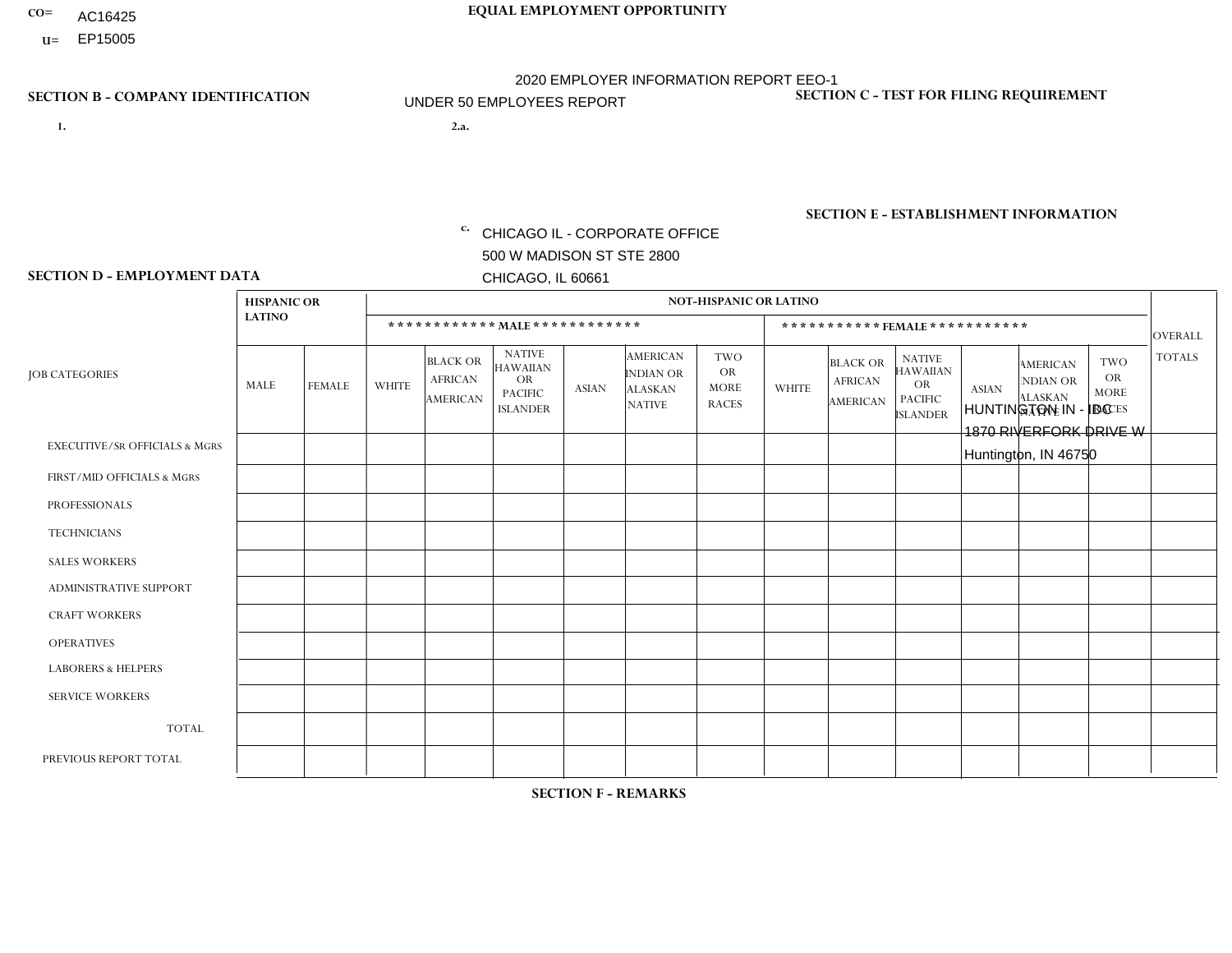- AC16425
- **U=**

- **1. 2.a.** CHICAGO IL CORPORATE OFFICE 500 W MADISON ST STE 2800 CHICAGO, IL 60661
- 2.a. SANTA FE SPRINGS CA 13780 E IMPERIAL HIGHWAY Santa Fe Springs, CA 90670

EIN= 953072886

## **SECTION B - COMPANY IDENTIFICATION SECTION C - TEST FOR FILING REQUIREMENT**

1- Y 2- Y 3- N DUNS= 000123456

**SECTION E - ESTABLISHMENT INFORMATION c.** NAICS: 423140

### **SECTION D - EMPLOYMENT DATA**

|                                          | <b>HISPANIC OR</b> |               |                |                                                      |                                                                                    |              |                                                                        | <b>NOT-HISPANIC OR LATINO</b>                          |              |                                               |                                                                                    |              |                                                                |                                                        |                |
|------------------------------------------|--------------------|---------------|----------------|------------------------------------------------------|------------------------------------------------------------------------------------|--------------|------------------------------------------------------------------------|--------------------------------------------------------|--------------|-----------------------------------------------|------------------------------------------------------------------------------------|--------------|----------------------------------------------------------------|--------------------------------------------------------|----------------|
|                                          | <b>LATINO</b>      |               |                | ************ MAIE************                        |                                                                                    |              |                                                                        |                                                        |              |                                               | ***********FEMALE ***********                                                      |              |                                                                |                                                        | <b>OVERALL</b> |
| <b>JOB CATEGORIES</b>                    | <b>MALE</b>        | <b>FEMALE</b> | <b>WHITE</b>   | <b>BLACK OR</b><br><b>AFRICAN</b><br><b>AMERICAN</b> | <b>NATIVE</b><br><b>HAWAIIAN</b><br><b>OR</b><br><b>PACIFIC</b><br><b>ISLANDER</b> | <b>ASIAN</b> | <b>AMERICAN</b><br><b>INDIAN OR</b><br><b>ALASKAN</b><br><b>NATIVE</b> | <b>TWO</b><br><b>OR</b><br><b>MORE</b><br><b>RACES</b> | <b>WHITE</b> | <b>BLACK OR</b><br><b>AFRICAN</b><br>AMERICAN | <b>NATIVE</b><br><b>HAWAIIAN</b><br><b>OR</b><br><b>PACIFIC</b><br><b>ISLANDER</b> | <b>ASIAN</b> | <b>AMERICAN</b><br>NDIAN OR<br><b>ALASKAN</b><br><b>NATIVE</b> | <b>TWO</b><br><b>OR</b><br><b>MORE</b><br><b>RACES</b> | <b>TOTALS</b>  |
| <b>EXECUTIVE/SR OFFICIALS &amp; MGRS</b> | $\Omega$           | $\mathbf 0$   | $\Omega$       | $\mathbf 0$                                          | $\mathbf 0$                                                                        | $\mathbf 0$  | $\Omega$                                                               | $\Omega$                                               | $\mathbf 0$  | $\Omega$                                      | $\Omega$                                                                           | $\mathbf 0$  | $\Omega$                                                       | $\Omega$                                               | $\mathbf 0$    |
| FIRST/MID OFFICIALS & MGRS               | 1                  | $\Omega$      | 1              | $\Omega$                                             | $\Omega$                                                                           | $\Omega$     | $\Omega$                                                               | $\Omega$                                               | $\Omega$     | $\Omega$                                      | $\Omega$                                                                           | $\Omega$     | $\Omega$                                                       | $\mathbf{0}$                                           | $\overline{2}$ |
| <b>PROFESSIONALS</b>                     |                    | $\mathbf 0$   | 1              | $\mathbf 0$                                          | $\Omega$                                                                           | $\Omega$     | $\Omega$                                                               | $\Omega$                                               | $\Omega$     | $\Omega$                                      | $\mathbf{0}$                                                                       | $\Omega$     | $\Omega$                                                       | $\Omega$                                               | $\overline{2}$ |
| <b>TECHNICIANS</b>                       | $\Omega$           | $\mathbf 0$   | $\mathbf 0$    | $\mathbf 0$                                          | $\mathbf 0$                                                                        | $\mathbf 0$  | $\Omega$                                                               | $\Omega$                                               | $\mathbf 0$  | $\mathbf 0$                                   | $\Omega$                                                                           | $\Omega$     | $\Omega$                                                       | $\mathbf{0}$                                           | $\mathbf 0$    |
| <b>SALES WORKERS</b>                     | 6                  | $\Omega$      | $\Omega$       | $\Omega$                                             | $\Omega$                                                                           | $\Omega$     | $\Omega$                                                               | $\Omega$                                               | $\Omega$     | $\Omega$                                      | $\Omega$                                                                           | $\Omega$     | $\Omega$                                                       | $\Omega$                                               | 6              |
| ADMINISTRATIVE SUPPORT                   | 3                  | 4             | $\Omega$       | $\mathbf 0$                                          | $\mathbf 0$                                                                        | $\Omega$     | $\Omega$                                                               | $\Omega$                                               | $\Omega$     | $\Omega$                                      | $\Omega$                                                                           | $\Omega$     | $\Omega$                                                       |                                                        | 8              |
| <b>CRAFT WORKERS</b>                     | $\Omega$           | $\mathbf 0$   | $\mathbf 0$    | $\mathbf 0$                                          | 0                                                                                  | $\Omega$     | $\overline{0}$                                                         | $\Omega$                                               | $\Omega$     | $\Omega$                                      | $\mathbf{0}$                                                                       | $\Omega$     | $\Omega$                                                       | $\Omega$                                               | $\mathbf 0$    |
| <b>OPERATIVES</b>                        | 23                 | $\mathbf{1}$  | $\Omega$       | $\mathbf{1}$                                         | $\Omega$                                                                           | $\Omega$     | $\Omega$                                                               | $\Omega$                                               | $\Omega$     | $\Omega$                                      | $\Omega$                                                                           | $\Omega$     | $\Omega$                                                       | $\Omega$                                               | 25             |
| <b>LABORERS &amp; HELPERS</b>            | 2                  | $\Omega$      | $\Omega$       | $\mathbf 0$                                          | 0                                                                                  | $\Omega$     | $\Omega$                                                               | $\Omega$                                               | $\Omega$     | $\Omega$                                      | $\Omega$                                                                           | $\Omega$     | $\Omega$                                                       | $\Omega$                                               | $\overline{2}$ |
| <b>SERVICE WORKERS</b>                   | $\Omega$           | $\mathbf 0$   | 0              | 0                                                    | $\mathbf 0$                                                                        | $\mathbf 0$  | $\overline{0}$                                                         | $\Omega$                                               | $\Omega$     | $\Omega$                                      | $\Omega$                                                                           | $\mathbf 0$  | $\Omega$                                                       | $\mathbf 0$                                            | 0              |
| <b>TOTAL</b>                             | 36                 | 5             | $\overline{c}$ | $\mathbf{1}$                                         | 0                                                                                  | $\mathbf 0$  | $\Omega$                                                               | $\Omega$                                               | $\Omega$     | $\Omega$                                      | $\Omega$                                                                           | $\Omega$     | 0                                                              | $\overline{1}$                                         | 45             |
| PREVIOUS REPORT TOTAL                    | 29                 | 6             | 1              | 1                                                    | 0                                                                                  | $\Omega$     | $\overline{0}$                                                         | $\Omega$                                               | $\Omega$     | $\Omega$                                      | $\mathbf{0}$                                                                       | $\Omega$     | $\mathbf{0}$                                                   | $\overline{\mathbf{1}}$                                | 38             |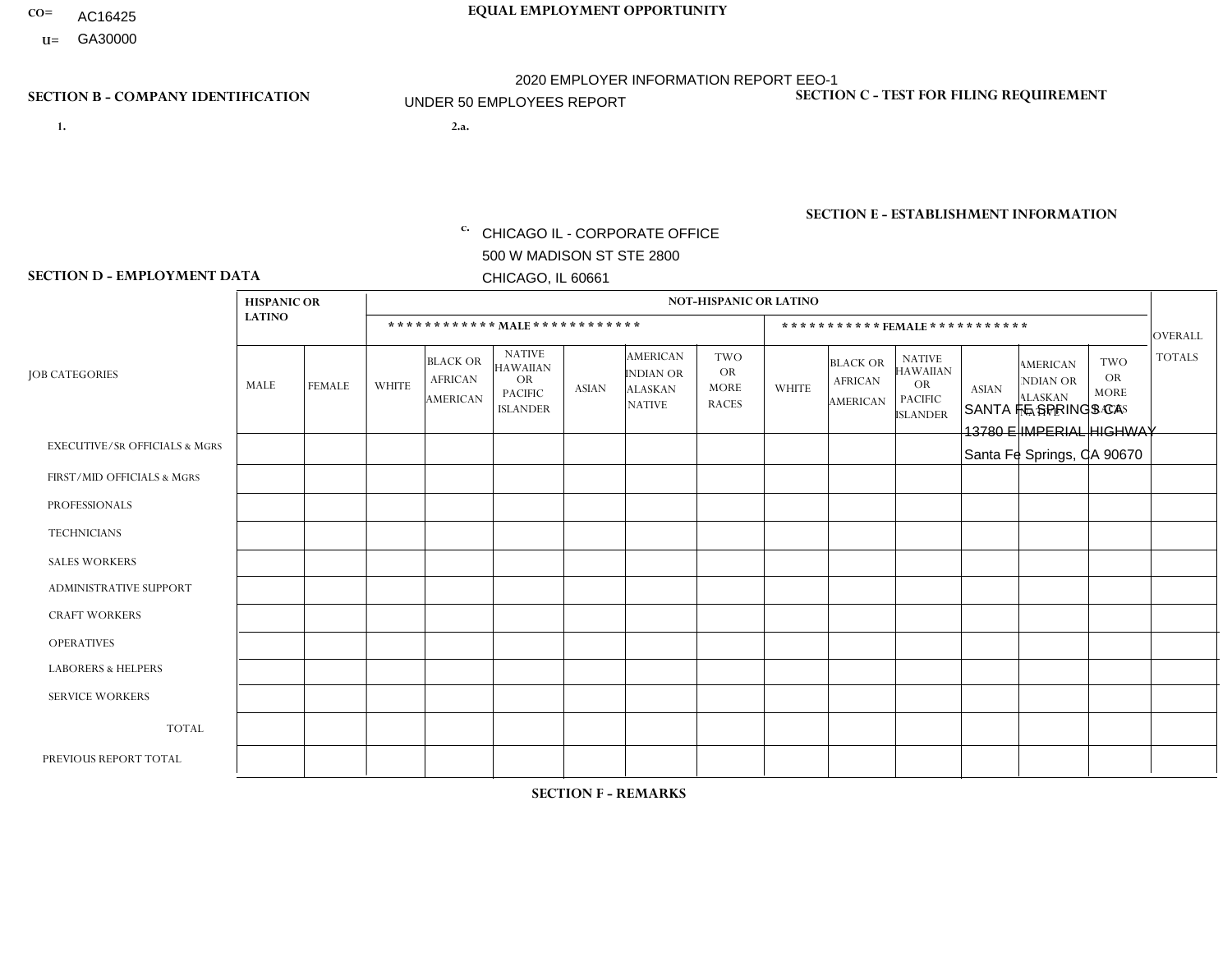- AC16425
- **U=**

**1. 2.a.** CHICAGO IL - CORPORATE OFFICE 500 W MADISON ST STE 2800 CHICAGO, IL 60661

2.a. PORTSMOUTH OH - DEPOT 344 SPERRY RD South Portsmouth, KY 41174

c. EIN= 952920557

## **SECTION B - COMPANY IDENTIFICATION SECTION C - TEST FOR FILING REQUIREMENT**

1- Y 2- Y 3- N DUNS= 000123456

**SECTION E - ESTABLISHMENT INFORMATION c.** NAICS: 423140

### **SECTION D - EMPLOYMENT DATA**

|                                          | <b>HISPANIC OR</b> |               |              |                                                      |                                                                                    |              |                                                                 | NOT-HISPANIC OR LATINO                                 |                |                                               |                                                                             |              |                                                                       |                                                        |                |
|------------------------------------------|--------------------|---------------|--------------|------------------------------------------------------|------------------------------------------------------------------------------------|--------------|-----------------------------------------------------------------|--------------------------------------------------------|----------------|-----------------------------------------------|-----------------------------------------------------------------------------|--------------|-----------------------------------------------------------------------|--------------------------------------------------------|----------------|
|                                          | <b>LATINO</b>      |               |              | ************ MALE ************                       |                                                                                    |              |                                                                 |                                                        |                |                                               | *********** FEMALE ***********                                              |              |                                                                       |                                                        | <b>OVERALL</b> |
| <b>JOB CATEGORIES</b>                    | <b>MALE</b>        | <b>FEMALE</b> | <b>WHITE</b> | <b>BLACK OR</b><br><b>AFRICAN</b><br><b>AMERICAN</b> | <b>NATIVE</b><br><b>HAWAIIAN</b><br><b>OR</b><br><b>PACIFIC</b><br><b>ISLANDER</b> | <b>ASIAN</b> | <b>AMERICAN</b><br>INDIAN OR<br><b>ALASKAN</b><br><b>NATIVE</b> | <b>TWO</b><br><b>OR</b><br><b>MORE</b><br><b>RACES</b> | <b>WHITE</b>   | <b>BLACK OR</b><br><b>AFRICAN</b><br>AMERICAN | <b>NATIVE</b><br><b>HAWAIIAN</b><br>OR<br><b>PACIFIC</b><br><b>ISLANDER</b> | <b>ASIAN</b> | <b>AMERICAN</b><br><b>NDIAN OR</b><br><b>ALASKAN</b><br><b>NATIVE</b> | <b>TWO</b><br><b>OR</b><br><b>MORE</b><br><b>RACES</b> | <b>TOTALS</b>  |
| <b>EXECUTIVE/SR OFFICIALS &amp; MGRS</b> | $\Omega$           | $\Omega$      | $\Omega$     | $\mathbf 0$                                          | $\Omega$                                                                           | $\Omega$     | $\Omega$                                                        | $\Omega$                                               | $\Omega$       | $\Omega$                                      | $\Omega$                                                                    | $\mathbf 0$  | $\Omega$                                                              | $\Omega$                                               | $\mathbf 0$    |
| FIRST/MID OFFICIALS & MGRS               | $\Omega$           | $\Omega$      | $\Omega$     | $\mathbf 0$                                          | $\Omega$                                                                           | $\Omega$     | $\Omega$                                                        | $\Omega$                                               | $\Omega$       | $\Omega$                                      | $\Omega$                                                                    | $\Omega$     | $\Omega$                                                              | $\Omega$                                               | $\mathbf{0}$   |
| <b>PROFESSIONALS</b>                     | $\Omega$           | $\Omega$      | $\Omega$     | $\Omega$                                             | $\Omega$                                                                           | $\mathbf{0}$ | $\Omega$                                                        | $\Omega$                                               | 0              | $\Omega$                                      | 0                                                                           | $\Omega$     | $\Omega$                                                              | $\Omega$                                               | $\overline{0}$ |
| <b>TECHNICIANS</b>                       | $\Omega$           | $\Omega$      | $\Omega$     | $\mathbf 0$                                          | $\Omega$                                                                           | $\Omega$     | $\Omega$                                                        | $\Omega$                                               | 0              | $\Omega$                                      | 0                                                                           | 0            | $\Omega$                                                              | 0                                                      | $\overline{0}$ |
| <b>SALES WORKERS</b>                     | $\Omega$           | $\Omega$      | $\Omega$     | $\Omega$                                             | $\Omega$                                                                           | $\Omega$     | $\Omega$                                                        | $\Omega$                                               | $\overline{0}$ | $\Omega$                                      | $\overline{0}$                                                              | $\Omega$     | $\Omega$                                                              | $\Omega$                                               | $\mathbf 0$    |
| <b>ADMINISTRATIVE SUPPORT</b>            | $\Omega$           | $\Omega$      | $\mathbf{0}$ | $\Omega$                                             | $\Omega$                                                                           | $\Omega$     | $\Omega$                                                        | $\Omega$                                               | 0              | $\Omega$                                      | 0                                                                           | $\Omega$     | $\Omega$                                                              | $\Omega$                                               | $\Omega$       |
| <b>CRAFT WORKERS</b>                     | $\Omega$           | $\Omega$      | $\Omega$     | $\mathbf 0$                                          | $\Omega$                                                                           | $\Omega$     | $\Omega$                                                        | $\Omega$                                               | $\Omega$       | $\Omega$                                      | $\Omega$                                                                    | $\Omega$     | $\Omega$                                                              | $\Omega$                                               | $\Omega$       |
| <b>OPERATIVES</b>                        | $\Omega$           | $\Omega$      | 4            | $\Omega$                                             | $\Omega$                                                                           | $\Omega$     | $\Omega$                                                        | $\Omega$                                               | $\Omega$       | $\Omega$                                      | $\Omega$                                                                    | $\Omega$     | $\Omega$                                                              | $\Omega$                                               | 4              |
| <b>LABORERS &amp; HELPERS</b>            | $\Omega$           | $\Omega$      | $\mathbf{0}$ | $\mathbf 0$                                          | $\Omega$                                                                           | $\Omega$     | $\Omega$                                                        | $\Omega$                                               | $\Omega$       | $\Omega$                                      | 0                                                                           | $\Omega$     | $\Omega$                                                              | $\Omega$                                               | $\mathbf{0}$   |
| <b>SERVICE WORKERS</b>                   | $\Omega$           | $\mathbf 0$   | $\mathbf 0$  | $\mathbf 0$                                          | $\mathbf 0$                                                                        | $\mathbf 0$  | $\Omega$                                                        | $\Omega$                                               | $\Omega$       | $\Omega$                                      | $\mathbf 0$                                                                 | $\mathbf 0$  | $\Omega$                                                              | $\mathbf 0$                                            | $\mathbf 0$    |
| <b>TOTAL</b>                             | $\Omega$           | 0             | 4            | 0                                                    | $\mathbf 0$                                                                        | $\Omega$     | $\Omega$                                                        | $\Omega$                                               | 0              | $\Omega$                                      | 0                                                                           | $\mathbf 0$  | $\Omega$                                                              | $\mathbf 0$                                            | 4              |
| PREVIOUS REPORT TOTAL                    | $\Omega$           | $\Omega$      | 5            | $\mathbf 0$                                          | 0                                                                                  | $\Omega$     | $\Omega$                                                        | $\Omega$                                               | $\Omega$       | $\Omega$                                      | $\Omega$                                                                    | $\Omega$     | $\Omega$                                                              | $\mathbf 0$                                            | 5              |
|                                          |                    |               |              |                                                      |                                                                                    |              |                                                                 |                                                        |                |                                               |                                                                             |              |                                                                       |                                                        |                |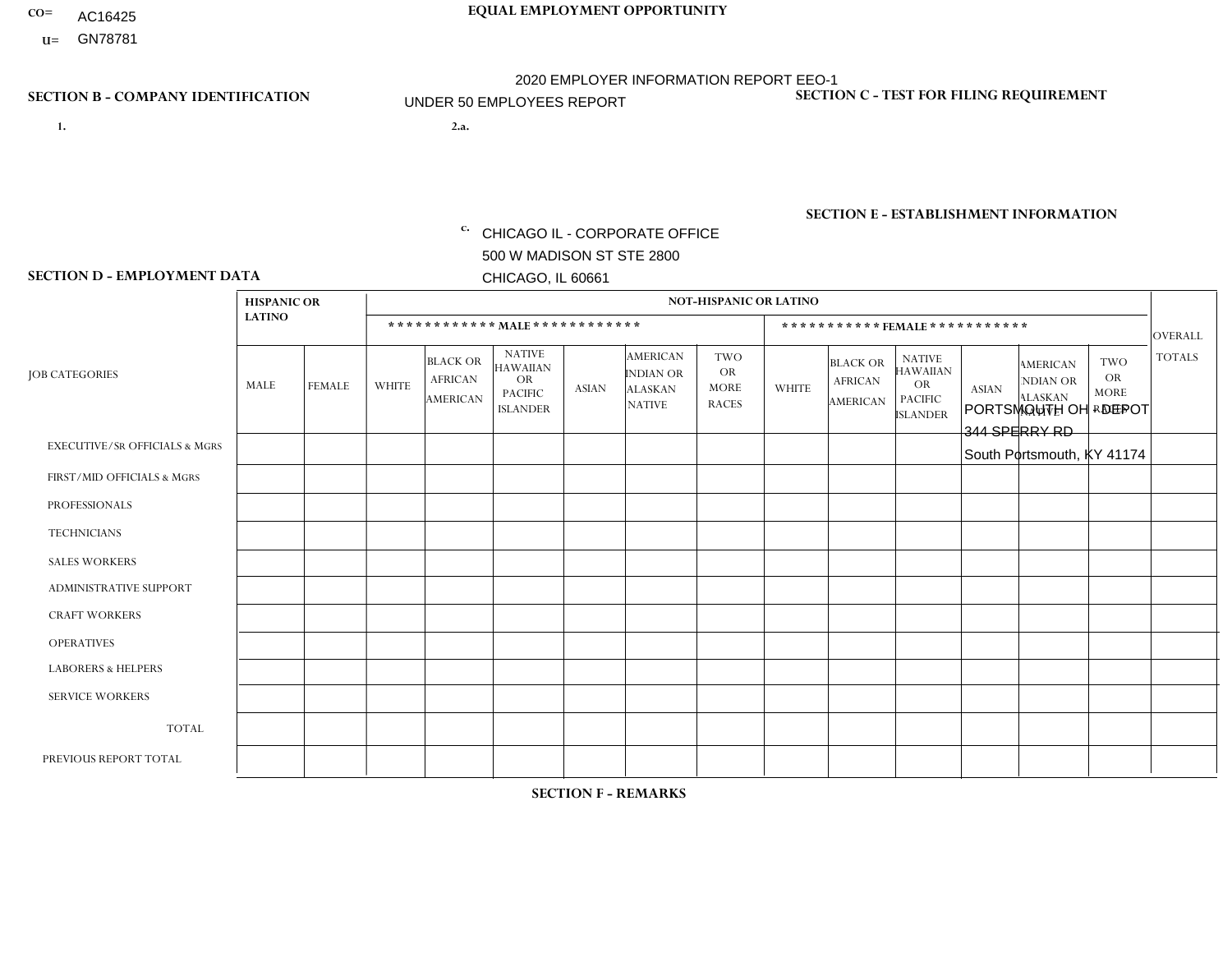- AC16425
- **U=**

**1. 2.a.** CHICAGO IL - CORPORATE OFFICE 500 W MADISON ST STE 2800 CHICAGO, IL 60661

2.a. LAGRANGE NC - EAST CAROLINA 7135 HIGHWAY 70 WEST La Grange, NC 28551

c. EIN= 952920557

## **SECTION B - COMPANY IDENTIFICATION SECTION C - TEST FOR FILING REQUIREMENT**

1- Y 2- Y 3- N DUNS= 000123456

**SECTION E - ESTABLISHMENT INFORMATION c.** NAICS: 423140

### **SECTION D - EMPLOYMENT DATA**

|                                          | <b>HISPANIC OR</b> |               |                |                                                      |                                                                             |              |                                                                        | <b>NOT-HISPANIC OR LATINO</b>                          |                |                                                      |                                                                                    |              |                                                                |                                                        |                |
|------------------------------------------|--------------------|---------------|----------------|------------------------------------------------------|-----------------------------------------------------------------------------|--------------|------------------------------------------------------------------------|--------------------------------------------------------|----------------|------------------------------------------------------|------------------------------------------------------------------------------------|--------------|----------------------------------------------------------------|--------------------------------------------------------|----------------|
|                                          | <b>LATINO</b>      |               |                |                                                      | ************ MALE ************                                              |              |                                                                        |                                                        |                |                                                      | ***********FEMALE ***********                                                      |              |                                                                |                                                        | <b>OVERALL</b> |
| <b>JOB CATEGORIES</b>                    | MALE               | <b>FEMALE</b> | <b>WHITE</b>   | <b>BLACK OR</b><br><b>AFRICAN</b><br><b>AMERICAN</b> | <b>NATIVE</b><br>HAWAIIAN<br><b>OR</b><br><b>PACIFIC</b><br><b>ISLANDER</b> | <b>ASIAN</b> | <b>AMERICAN</b><br><b>INDIAN OR</b><br><b>ALASKAN</b><br><b>NATIVE</b> | <b>TWO</b><br><b>OR</b><br><b>MORE</b><br><b>RACES</b> | <b>WHITE</b>   | <b>BLACK OR</b><br><b>AFRICAN</b><br><b>AMERICAN</b> | <b>NATIVE</b><br><b>HAWAIIAN</b><br><b>OR</b><br><b>PACIFIC</b><br><b>ISLANDER</b> | <b>ASIAN</b> | <b>AMERICAN</b><br>NDIAN OR<br><b>ALASKAN</b><br><b>NATIVE</b> | <b>TWO</b><br><b>OR</b><br><b>MORE</b><br><b>RACES</b> | <b>TOTALS</b>  |
| <b>EXECUTIVE/SR OFFICIALS &amp; MGRS</b> | $\Omega$           | 0             | $\Omega$       | $\Omega$                                             | $\Omega$                                                                    | $\Omega$     | $\Omega$                                                               | $\Omega$                                               | $\Omega$       | $\Omega$                                             | $\Omega$                                                                           | $\Omega$     | $\Omega$                                                       | $\Omega$                                               | $\mathbf 0$    |
| FIRST/MID OFFICIALS & MGRS               | $\Omega$           | $\mathbf 0$   | $\overline{c}$ | $\Omega$                                             | $\Omega$                                                                    | $\Omega$     | $\Omega$                                                               | 0                                                      | $\overline{ }$ | $\Omega$                                             | $\Omega$                                                                           | $\Omega$     | $\Omega$                                                       | $\Omega$                                               | 3              |
| <b>PROFESSIONALS</b>                     | $\Omega$           | $\mathbf 0$   | $\Omega$       | $\Omega$                                             | $\mathbf{0}$                                                                | $\Omega$     | $\Omega$                                                               | 0                                                      | $\Omega$       | $\Omega$                                             | $\Omega$                                                                           | $\Omega$     | $\Omega$                                                       | $\Omega$                                               | $\mathbf{0}$   |
| <b>TECHNICIANS</b>                       | $\mathbf 0$        | 0             | $\mathbf 0$    | $\Omega$                                             | $\Omega$                                                                    | $\Omega$     | $\Omega$                                                               | $\Omega$                                               | $\Omega$       | $\Omega$                                             | $\Omega$                                                                           | $\Omega$     | $\Omega$                                                       | $\Omega$                                               | $\mathbf 0$    |
| <b>SALES WORKERS</b>                     | $\mathbf 0$        | $\mathbf 0$   | $\overline{c}$ | $\Omega$                                             | $\Omega$                                                                    | $\Omega$     | $\Omega$                                                               | $\Omega$                                               | $\Omega$       | $\Omega$                                             | $\Omega$                                                                           | $\Omega$     | $\Omega$                                                       | $\Omega$                                               | $\overline{2}$ |
| <b>ADMINISTRATIVE SUPPORT</b>            | 1                  | $\mathbf 0$   | $\overline{1}$ | $\Omega$                                             | $\Omega$                                                                    | $\mathbf{0}$ | $\Omega$                                                               | 0                                                      | $\overline{2}$ | $\Omega$                                             | $\Omega$                                                                           | $\Omega$     | $\Omega$                                                       |                                                        | 5              |
| <b>CRAFT WORKERS</b>                     | $\overline{2}$     | $\mathbf 0$   | 2              | $\mathbf{1}$                                         | $\mathbf{0}$                                                                | $\Omega$     | $\Omega$                                                               | 1                                                      | $\Omega$       | $\Omega$                                             | $\Omega$                                                                           | $\Omega$     | $\Omega$                                                       | $\Omega$                                               | 6              |
| <b>OPERATIVES</b>                        | 2                  | $\mathbf 0$   | 14             | $\mathbf{1}$                                         | $\mathbf{0}$                                                                | $\Omega$     | $\Omega$                                                               | 0                                                      | $\mathbf{1}$   | $\Omega$                                             | $\Omega$                                                                           | $\Omega$     | $\Omega$                                                       | $\Omega$                                               | 18             |
| <b>LABORERS &amp; HELPERS</b>            | -1                 | $\mathbf 0$   | $\mathbf{1}$   | 0                                                    | $\mathbf{0}$                                                                | $\Omega$     | $\Omega$                                                               | $\Omega$                                               | $\Omega$       | $\Omega$                                             | $\Omega$                                                                           | $\Omega$     | $\Omega$                                                       | $\Omega$                                               | $\overline{2}$ |
| <b>SERVICE WORKERS</b>                   | $\mathbf 0$        | $\mathbf 0$   | $\mathbf 0$    | $\mathbf 0$                                          | $\Omega$                                                                    | $\Omega$     | $\Omega$                                                               | $\Omega$                                               | $\Omega$       | $\Omega$                                             | $\Omega$                                                                           | 0            | $\Omega$                                                       | $\mathbf 0$                                            | 0              |
| <b>TOTAL</b>                             | 6                  | 0             | 22             | $\overline{c}$                                       | $\mathbf{0}$                                                                | $\mathbf{0}$ | $\Omega$                                                               | 1                                                      | 4              | $\Omega$                                             | $\Omega$                                                                           | $\mathbf 0$  | $\Omega$                                                       | $\overline{1}$                                         | 36             |
| PREVIOUS REPORT TOTAL                    | 6                  | $\mathbf 0$   | 30             | 6                                                    | $\Omega$                                                                    | $\Omega$     |                                                                        | 1                                                      | 6              | $\Omega$                                             | $\Omega$                                                                           | $\Omega$     | $\Omega$                                                       |                                                        | 51             |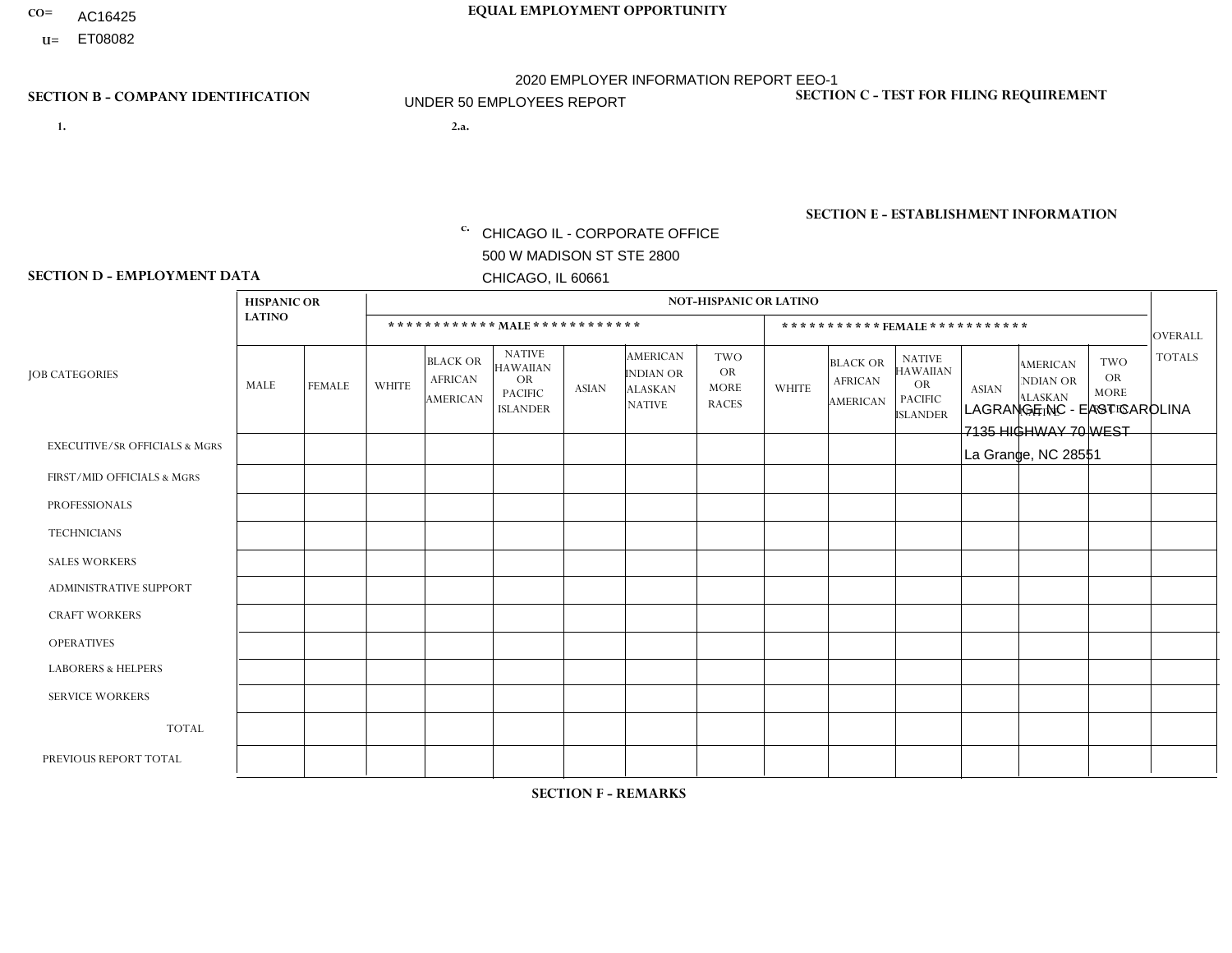- AC16425
- **U=**

- **1. 2.a.** CHICAGO IL CORPORATE OFFICE 500 W MADISON ST STE 2800 CHICAGO, IL 60661
- GRAND RAPIDS MI 2929 32ND STREET SE SUITE 6 Kentwood, MI 49512
	- EIN= 952920557

## **SECTION B - COMPANY IDENTIFICATION SECTION C - TEST FOR FILING REQUIREMENT**

1- Y 2- Y 3- N DUNS= 000123456

**SECTION E - ESTABLISHMENT INFORMATION c.** NAICS: 423140

### **SECTION D - EMPLOYMENT DATA**

|                                          | <b>HISPANIC OR</b> |                |              |                                                      |                                                                                    |              |                                                                        | <b>NOT-HISPANIC OR LATINO</b>                          |                |                                               |                                                                             |              |                                                                       |                                                        |                |
|------------------------------------------|--------------------|----------------|--------------|------------------------------------------------------|------------------------------------------------------------------------------------|--------------|------------------------------------------------------------------------|--------------------------------------------------------|----------------|-----------------------------------------------|-----------------------------------------------------------------------------|--------------|-----------------------------------------------------------------------|--------------------------------------------------------|----------------|
|                                          | <b>LATINO</b>      |                |              | ************ MALE ************                       |                                                                                    |              |                                                                        |                                                        |                | ***********FEMALE***********                  |                                                                             |              |                                                                       |                                                        | <b>OVERALL</b> |
| <b>JOB CATEGORIES</b>                    | MALE               | <b>FEMALE</b>  | <b>WHITE</b> | <b>BLACK OR</b><br><b>AFRICAN</b><br><b>AMERICAN</b> | <b>NATIVE</b><br><b>HAWAIIAN</b><br><b>OR</b><br><b>PACIFIC</b><br><b>ISLANDER</b> | ASIAN        | <b>AMERICAN</b><br><b>INDIAN OR</b><br><b>ALASKAN</b><br><b>NATIVE</b> | <b>TWO</b><br><b>OR</b><br><b>MORE</b><br><b>RACES</b> | <b>WHITE</b>   | <b>BLACK OR</b><br><b>AFRICAN</b><br>AMERICAN | <b>NATIVE</b><br><b>HAWAIIAN</b><br>OR<br><b>PACIFIC</b><br><b>ISLANDER</b> | <b>ASIAN</b> | <b>AMERICAN</b><br><b>NDIAN OR</b><br><b>ALASKAN</b><br><b>NATIVE</b> | <b>TWO</b><br><b>OR</b><br><b>MORE</b><br><b>RACES</b> | <b>TOTALS</b>  |
| <b>EXECUTIVE/SR OFFICIALS &amp; MGRS</b> | $\Omega$           | $\Omega$       | $\Omega$     | $\mathbf 0$                                          | $\Omega$                                                                           | $\mathbf{0}$ | $\Omega$                                                               | $\Omega$                                               | 0              | $\Omega$                                      | $\Omega$                                                                    | 0            | $\Omega$                                                              | $\mathbf 0$                                            | $\mathbf 0$    |
| FIRST/MID OFFICIALS & MGRS               | 0                  | $\Omega$       | 4            | $\mathbf 0$                                          | $\Omega$                                                                           | $\mathbf{0}$ | $\Omega$                                                               | $\Omega$                                               | 0              | $\Omega$                                      | $\Omega$                                                                    | $\mathbf{0}$ | $\Omega$                                                              | $\mathbf{0}$                                           | $\overline{4}$ |
| <b>PROFESSIONALS</b>                     | 0                  | $\mathbf 0$    | 1            | $\mathbf 0$                                          | $\Omega$                                                                           | $\Omega$     | $\Omega$                                                               | $\Omega$                                               | 0              | $\Omega$                                      | $\Omega$                                                                    | $\mathbf{0}$ | $\Omega$                                                              | $\mathbf 0$                                            | $\mathbf{1}$   |
| <b>TECHNICIANS</b>                       | 0                  | $\Omega$       | $\Omega$     | $\mathbf 0$                                          | $\Omega$                                                                           | $\Omega$     | $\Omega$                                                               | $\Omega$                                               | 0              | $\Omega$                                      | $\Omega$                                                                    | $\Omega$     | $\Omega$                                                              | $\Omega$                                               | $\mathbf{0}$   |
| <b>SALES WORKERS</b>                     | 0                  | $\Omega$       | 3            | $\mathbf 0$                                          | $\Omega$                                                                           | $\Omega$     | $\Omega$                                                               | $\Omega$                                               | $\Omega$       | $\Omega$                                      | $\Omega$                                                                    | $\Omega$     | $\Omega$                                                              | $\Omega$                                               | 3              |
| <b>ADMINISTRATIVE SUPPORT</b>            | $\Omega$           | $\Omega$       | 1            | $\Omega$                                             | $\Omega$                                                                           | $\Omega$     | $\Omega$                                                               | $\Omega$                                               | $\overline{0}$ | $\Omega$                                      | $\Omega$                                                                    | $\Omega$     | $\Omega$                                                              | $\Omega$                                               | $\mathbf{1}$   |
| <b>CRAFT WORKERS</b>                     | 0                  | $\Omega$       | $\Omega$     | $\mathbf 0$                                          | $\Omega$                                                                           | $\Omega$     | $\Omega$                                                               | $\Omega$                                               | $\Omega$       | $\Omega$                                      | $\Omega$                                                                    | $\mathbf{0}$ | $\mathbf{0}$                                                          | $\Omega$                                               | $\mathbf{0}$   |
| <b>OPERATIVES</b>                        | 0                  | $\Omega$       | 13           | 3                                                    | $\Omega$                                                                           | $\Omega$     | $\Omega$                                                               | $\Omega$                                               | 1              | $\Omega$                                      | $\Omega$                                                                    | $\mathbf{0}$ | $\Omega$                                                              | $\mathbf{0}$                                           | 17             |
| <b>LABORERS &amp; HELPERS</b>            | 6                  | $\Omega$       | $\mathbf{3}$ | 5                                                    | 0                                                                                  | $\Omega$     | $\Omega$                                                               | $\overline{2}$                                         | $\Omega$       | $\Omega$                                      | $\Omega$                                                                    | $\Omega$     | $\Omega$                                                              | $\Omega$                                               | 16             |
| <b>SERVICE WORKERS</b>                   | 0                  | $\Omega$       | $\Omega$     | $\mathbf 0$                                          | $\Omega$                                                                           | $\Omega$     | $\Omega$                                                               | $\Omega$                                               | 0              | $\Omega$                                      | $\Omega$                                                                    | $\Omega$     | $\Omega$                                                              | $\Omega$                                               | $\mathbf 0$    |
| <b>TOTAL</b>                             | 6                  | $\mathbf 0$    | 25           | 8                                                    | 0                                                                                  | $\Omega$     | $\Omega$                                                               | $\overline{2}$                                         | 1              | $\Omega$                                      | $\Omega$                                                                    | $\mathbf{0}$ | $\Omega$                                                              | $\mathbf 0$                                            | 42             |
| PREVIOUS REPORT TOTAL                    | 9                  | $\overline{0}$ | 27           | 12                                                   | $\mathbf 0$                                                                        | $\Omega$     | $\Omega$                                                               | 3                                                      |                | $\Omega$                                      | $\Omega$                                                                    | $\mathbf 0$  | 0                                                                     | $\mathbf 0$                                            | 52             |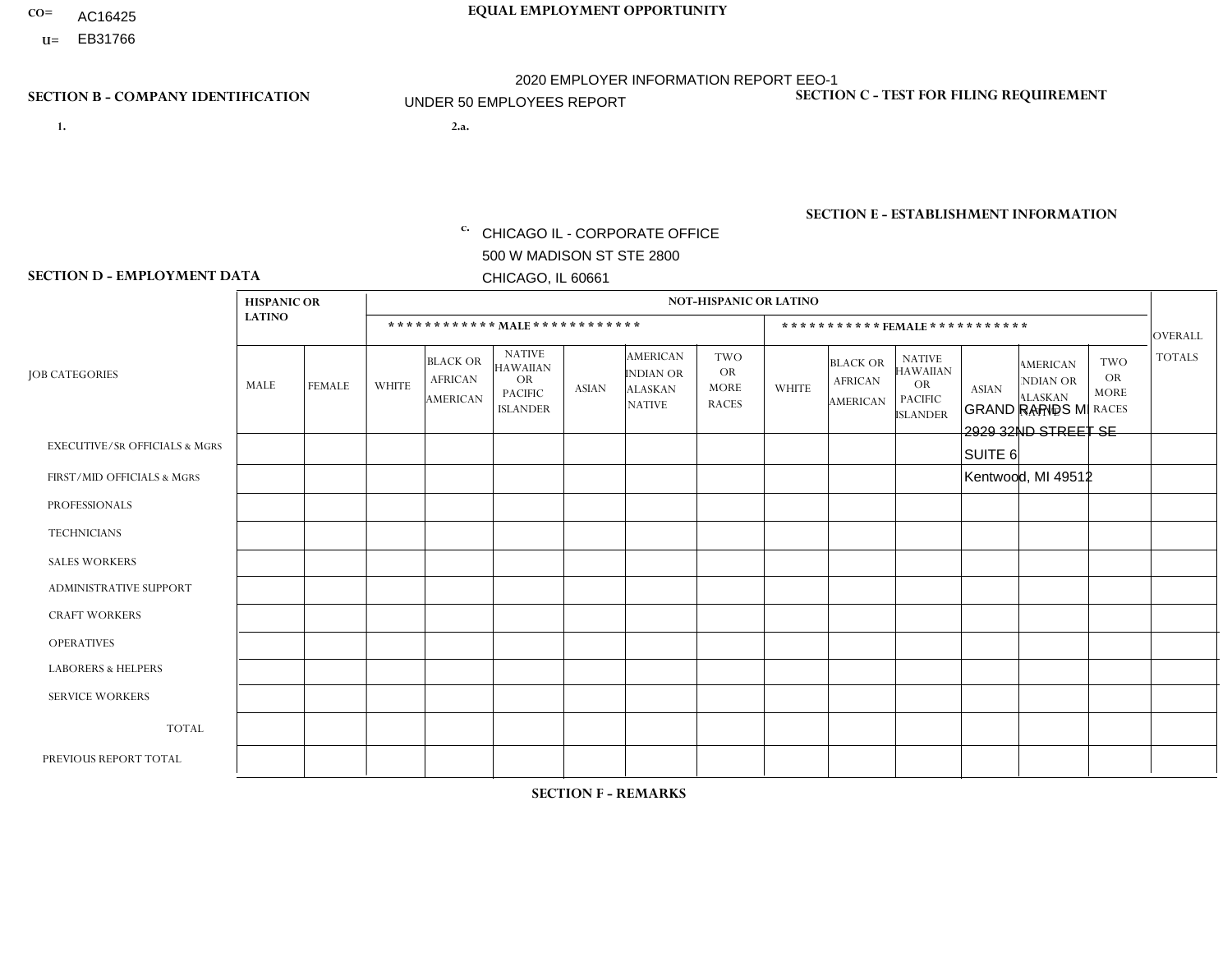- AC16425
- **U=**

**1. 2.a.** CHICAGO IL - CORPORATE OFFICE 500 W MADISON ST STE 2800 CHICAGO, IL 60661

WEST FARGO ND - PGW FARGO 601 11TH AVE NE SUITE A West Fargo, ND 58078

c. EIN= 952920557

## **SECTION B - COMPANY IDENTIFICATION SECTION C - TEST FOR FILING REQUIREMENT**

1- Y 2- Y 3- N DUNS= 000123456

**SECTION E - ESTABLISHMENT INFORMATION c.** NAICS: 811122

### **SECTION D - EMPLOYMENT DATA**

|                                          | <b>HISPANIC OR</b> |               |                |                                                      |                                                                                    |              |                                                                        | <b>NOT-HISPANIC OR LATINO</b>                          |              |                                                      |                                                                             |              |                                                                       |                                                        |                |
|------------------------------------------|--------------------|---------------|----------------|------------------------------------------------------|------------------------------------------------------------------------------------|--------------|------------------------------------------------------------------------|--------------------------------------------------------|--------------|------------------------------------------------------|-----------------------------------------------------------------------------|--------------|-----------------------------------------------------------------------|--------------------------------------------------------|----------------|
|                                          | <b>LATINO</b>      |               |                |                                                      | ************ MALE ************                                                     |              |                                                                        |                                                        |              |                                                      | *********** FEMALE ***********                                              |              |                                                                       |                                                        | <b>OVERALL</b> |
| <b>JOB CATEGORIES</b>                    | <b>MALE</b>        | <b>FEMALE</b> | <b>WHITE</b>   | <b>BLACK OR</b><br><b>AFRICAN</b><br><b>AMERICAN</b> | <b>NATIVE</b><br><b>HAWAIIAN</b><br><b>OR</b><br><b>PACIFIC</b><br><b>ISLANDER</b> | <b>ASIAN</b> | <b>AMERICAN</b><br><b>INDIAN OR</b><br><b>ALASKAN</b><br><b>NATIVE</b> | <b>TWO</b><br><b>OR</b><br><b>MORE</b><br><b>RACES</b> | <b>WHITE</b> | <b>BLACK OR</b><br><b>AFRICAN</b><br><b>AMERICAN</b> | <b>NATIVE</b><br><b>HAWAIIAN</b><br>OR<br><b>PACIFIC</b><br><b>ISLANDER</b> | <b>ASIAN</b> | <b>AMERICAN</b><br><b>NDIAN OR</b><br><b>ALASKAN</b><br><b>NATIVE</b> | <b>TWO</b><br><b>OR</b><br><b>MORE</b><br><b>RACES</b> | <b>TOTALS</b>  |
| <b>EXECUTIVE/SR OFFICIALS &amp; MGRS</b> | $\Omega$           | $\mathbf 0$   | $\mathbf 0$    | $\Omega$                                             | $\Omega$                                                                           | $\Omega$     | $\Omega$                                                               | $\Omega$                                               | $\Omega$     | $\Omega$                                             | $\Omega$                                                                    | $\Omega$     | $\Omega$                                                              | $\Omega$                                               | $\mathbf 0$    |
| FIRST/MID OFFICIALS & MGRS               | $\Omega$           | $\mathbf 0$   | 1              | 0                                                    | $\mathbf{0}$                                                                       | $\Omega$     | $\Omega$                                                               | $\Omega$                                               | $\Omega$     | 0                                                    | $\Omega$                                                                    | 0            | $\Omega$                                                              | $\Omega$                                               | $\mathbf{1}$   |
| <b>PROFESSIONALS</b>                     | $\Omega$           | 0             | $\mathbf 0$    | $\Omega$                                             | $\Omega$                                                                           | $\Omega$     | $\Omega$                                                               | $\Omega$                                               | $\Omega$     | 0                                                    | $\Omega$                                                                    | 0            | $\Omega$                                                              | $\Omega$                                               | $\mathbf{0}$   |
| <b>TECHNICIANS</b>                       | $\mathbf 0$        | 0             | $\mathbf 0$    | $\mathbf 0$                                          | $\Omega$                                                                           | $\Omega$     | $\Omega$                                                               | $\Omega$                                               | 0            | 0                                                    | $\Omega$                                                                    | $\Omega$     | $\Omega$                                                              | $\Omega$                                               | $\mathbf 0$    |
| <b>SALES WORKERS</b>                     | $\Omega$           | $\mathbf 0$   | $\mathbf 0$    | $\Omega$                                             | $\mathbf{0}$                                                                       | $\Omega$     | $\Omega$                                                               | $\Omega$                                               | $\Omega$     | $\Omega$                                             | $\Omega$                                                                    | $\Omega$     | $\Omega$                                                              | $\Omega$                                               | $\mathbf 0$    |
| <b>ADMINISTRATIVE SUPPORT</b>            | $\Omega$           | $\Omega$      | $\Omega$       | $\Omega$                                             | $\Omega$                                                                           | $\Omega$     | $\Omega$                                                               | $\Omega$                                               | $\Omega$     | 0                                                    | $\Omega$                                                                    | 0            | $\Omega$                                                              | $\Omega$                                               | $\mathbf{0}$   |
| <b>CRAFT WORKERS</b>                     | $\Omega$           | $\Omega$      | $\mathbf 0$    | $\Omega$                                             | $\mathbf{0}$                                                                       | $\mathbf{0}$ | $\Omega$                                                               | $\Omega$                                               | $\Omega$     | 0                                                    | $\Omega$                                                                    | 0            | $\Omega$                                                              | $\Omega$                                               | $\mathbf 0$    |
| <b>OPERATIVES</b>                        | $\Omega$           | $\Omega$      | $\overline{2}$ | $\mathbf{1}$                                         | $\Omega$                                                                           | $\Omega$     | $\Omega$                                                               | $\Omega$                                               | $\Omega$     | 0                                                    | $\Omega$                                                                    | $\mathbf{1}$ | $\Omega$                                                              | $\Omega$                                               | 4              |
| <b>LABORERS &amp; HELPERS</b>            | $\Omega$           | $\Omega$      | $\mathbf{1}$   | $\Omega$                                             | $\Omega$                                                                           | $\Omega$     | $\Omega$                                                               | $\Omega$                                               | $\Omega$     | $\overline{1}$                                       | $\Omega$                                                                    | 0            | $\Omega$                                                              | $\Omega$                                               | $\overline{a}$ |
| <b>SERVICE WORKERS</b>                   | $\Omega$           | 0             | $\mathbf 0$    | $\mathbf 0$                                          | $\Omega$                                                                           | $\Omega$     | $\Omega$                                                               | $\Omega$                                               | $\Omega$     | $\Omega$                                             | $\Omega$                                                                    | 0            | $\Omega$                                                              | $\Omega$                                               | $\mathbf 0$    |
| <b>TOTAL</b>                             | $\mathbf{0}$       | $\mathbf 0$   | $\overline{4}$ | $\mathbf 1$                                          | 0                                                                                  | $\mathbf 0$  | $\Omega$                                                               | $\Omega$                                               | $\mathbf 0$  | 1                                                    | $\mathbf 0$                                                                 | $\mathbf 1$  | $\mathbf 0$                                                           | $\mathbf 0$                                            | $\overline{7}$ |
| PREVIOUS REPORT TOTAL                    | 1                  | 0             | $\mathbf{3}$   | $\mathbf 1$                                          | $\Omega$                                                                           | $\Omega$     | $\Omega$                                                               | $\Omega$                                               | $\Omega$     | 0                                                    | $\mathbf 0$                                                                 | 0            | $\mathbf 0$                                                           | $\Omega$                                               | 5              |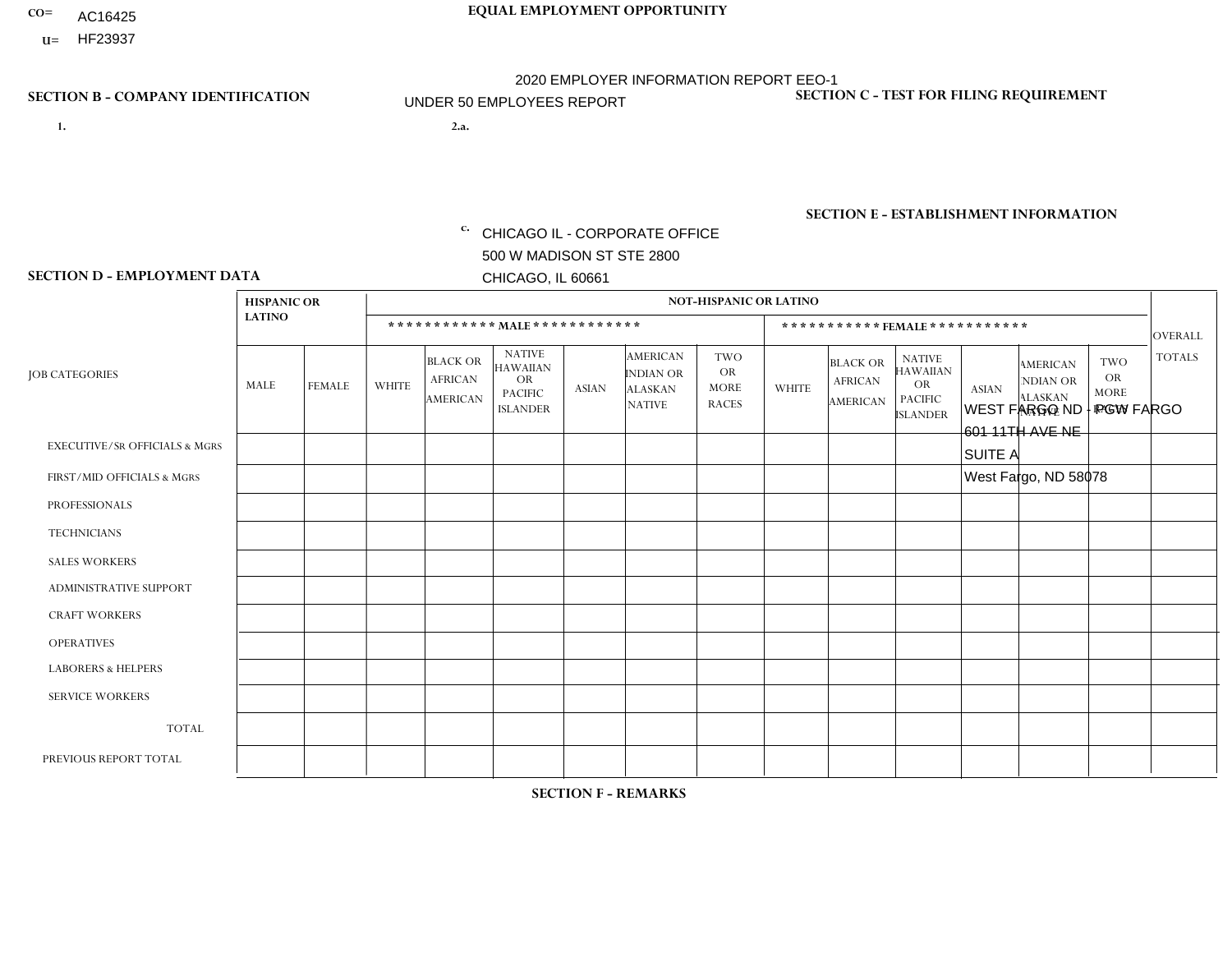- AC16425
- **U=**

**1. 2.a.** CHICAGO IL - CORPORATE OFFICE 500 W MADISON ST STE 2800 CHICAGO, IL 60661

2.a. MANCHESTER CT 50 UTOPIA ROAD Manchester, CT 06040

EIN= 952920557

## **SECTION B - COMPANY IDENTIFICATION SECTION C - TEST FOR FILING REQUIREMENT**

1- Y 2- Y 3- N DUNS= 000123456

**SECTION E - ESTABLISHMENT INFORMATION c.** NAICS: 423140

### **SECTION D - EMPLOYMENT DATA**

|                                          | <b>HISPANIC OR</b> |               |                |                                                      |                                                                                    |              |                                                                        | <b>NOT-HISPANIC OR LATINO</b>                          |              |                                                      |                                                                                    |              |                                                                       |                                                        |                |
|------------------------------------------|--------------------|---------------|----------------|------------------------------------------------------|------------------------------------------------------------------------------------|--------------|------------------------------------------------------------------------|--------------------------------------------------------|--------------|------------------------------------------------------|------------------------------------------------------------------------------------|--------------|-----------------------------------------------------------------------|--------------------------------------------------------|----------------|
|                                          | <b>LATINO</b>      |               |                | ************ MALE ************                       |                                                                                    |              |                                                                        |                                                        |              |                                                      | *********** FEMALE ***********                                                     |              |                                                                       |                                                        | <b>OVERALL</b> |
| <b>JOB CATEGORIES</b>                    | <b>MALE</b>        | <b>FEMALE</b> | <b>WHITE</b>   | <b>BLACK OR</b><br><b>AFRICAN</b><br><b>AMERICAN</b> | <b>NATIVE</b><br><b>HAWAIIAN</b><br><b>OR</b><br><b>PACIFIC</b><br><b>ISLANDER</b> | <b>ASIAN</b> | <b>AMERICAN</b><br><b>INDIAN OR</b><br><b>ALASKAN</b><br><b>NATIVE</b> | <b>TWO</b><br><b>OR</b><br><b>MORE</b><br><b>RACES</b> | <b>WHITE</b> | <b>BLACK OR</b><br><b>AFRICAN</b><br><b>AMERICAN</b> | <b>NATIVE</b><br><b>HAWAIIAN</b><br><b>OR</b><br><b>PACIFIC</b><br><b>ISLANDER</b> | <b>ASIAN</b> | <b>AMERICAN</b><br><b>NDIAN OR</b><br><b>ALASKAN</b><br><b>NATIVE</b> | <b>TWO</b><br><b>OR</b><br><b>MORE</b><br><b>RACES</b> | <b>TOTALS</b>  |
| <b>EXECUTIVE/SR OFFICIALS &amp; MGRS</b> | $\Omega$           | $\Omega$      | $\mathbf{0}$   | $\mathbf 0$                                          | $\Omega$                                                                           | $\Omega$     | $\Omega$                                                               | $\Omega$                                               | $\Omega$     | $\Omega$                                             | $\Omega$                                                                           | $\Omega$     | $\Omega$                                                              | $\Omega$                                               | $\mathbf 0$    |
| FIRST/MID OFFICIALS & MGRS               | $\Omega$           | $\Omega$      | $\overline{2}$ | $\Omega$                                             | $\Omega$                                                                           | $\Omega$     | $\Omega$                                                               | $\Omega$                                               | 1            | $\Omega$                                             | 0                                                                                  | $\Omega$     | $\Omega$                                                              | $\Omega$                                               | 3              |
| <b>PROFESSIONALS</b>                     | $\Omega$           | $\Omega$      | $\Omega$       | $\mathbf 0$                                          | $\Omega$                                                                           | $\Omega$     | $\Omega$                                                               | $\Omega$                                               | $\Omega$     | $\Omega$                                             | 0                                                                                  | 0            | $\Omega$                                                              | $\mathbf 0$                                            | $\Omega$       |
| <b>TECHNICIANS</b>                       | $\Omega$           | $\mathbf 0$   | $\Omega$       | $\mathbf 0$                                          | $\mathbf 0$                                                                        | $\Omega$     | $\Omega$                                                               | $\Omega$                                               | 0            | $\mathbf 0$                                          | 0                                                                                  | $\mathbf 0$  | $\Omega$                                                              | $\mathbf 0$                                            | $\mathbf{0}$   |
| <b>SALES WORKERS</b>                     | $\Omega$           | $\Omega$      | $\overline{2}$ | $\Omega$                                             | $\Omega$                                                                           | $\Omega$     | $\Omega$                                                               | $\Omega$                                               | $\Omega$     | $\Omega$                                             | $\Omega$                                                                           | $\Omega$     | $\Omega$                                                              | $\Omega$                                               | $\overline{2}$ |
| <b>ADMINISTRATIVE SUPPORT</b>            | $\Omega$           | $\mathbf 0$   | $\Omega$       | $\mathbf 0$                                          | 0                                                                                  | $\Omega$     | $\Omega$                                                               | $\Omega$                                               | $\Omega$     | $\Omega$                                             | $\Omega$                                                                           | $\mathbf 0$  | $\Omega$                                                              | $\mathbf 0$                                            | $\mathbf{0}$   |
| <b>CRAFT WORKERS</b>                     | $\Omega$           | $\Omega$      | $\mathbf{0}$   | $\mathbf 0$                                          | $\Omega$                                                                           | $\Omega$     | $\Omega$                                                               | $\Omega$                                               | 0            | $\Omega$                                             | $\Omega$                                                                           | $\Omega$     | $\Omega$                                                              | $\Omega$                                               | $\Omega$       |
| <b>OPERATIVES</b>                        | 3                  | $\Omega$      | $\overline{2}$ | $\overline{1}$                                       | $\Omega$                                                                           | $\Omega$     | $\Omega$                                                               | $\Omega$                                               | $\Omega$     | $\Omega$                                             | 0                                                                                  | $\Omega$     | $\Omega$                                                              | $\Omega$                                               | 6              |
| <b>LABORERS &amp; HELPERS</b>            | и                  | $\Omega$      | и              | $\mathbf 0$                                          | $\Omega$                                                                           | $\mathbf{0}$ | $\Omega$                                                               | $\Omega$                                               | $\Omega$     | $\Omega$                                             | $\Omega$                                                                           | $\mathbf 0$  | $\Omega$                                                              | $\Omega$                                               | $\overline{2}$ |
| <b>SERVICE WORKERS</b>                   | $\Omega$           | $\Omega$      | $\mathbf 0$    | $\mathbf 0$                                          | $\mathbf 0$                                                                        | $\Omega$     | $\Omega$                                                               | $\Omega$                                               | 0            | $\Omega$                                             | $\Omega$                                                                           | $\Omega$     | $\Omega$                                                              | $\Omega$                                               | $\mathbf 0$    |
| <b>TOTAL</b>                             | 4                  | $\mathbf 0$   | $\overline{7}$ | $\overline{ }$                                       | $\mathbf 0$                                                                        | $\Omega$     | $\Omega$                                                               | $\Omega$                                               | $\mathbf{1}$ | $\mathbf 0$                                          | 0                                                                                  | $\mathbf 0$  | 0                                                                     | $\mathbf 0$                                            | 13             |
| PREVIOUS REPORT TOTAL                    | 4                  | $\Omega$      | 11             | $\overline{c}$                                       | $\overline{0}$                                                                     | $\Omega$     | $\Omega$                                                               | $\Omega$                                               | 4            | $\Omega$                                             | $\Omega$                                                                           | $\Omega$     | $\Omega$                                                              | $\mathbf 0$                                            | 21             |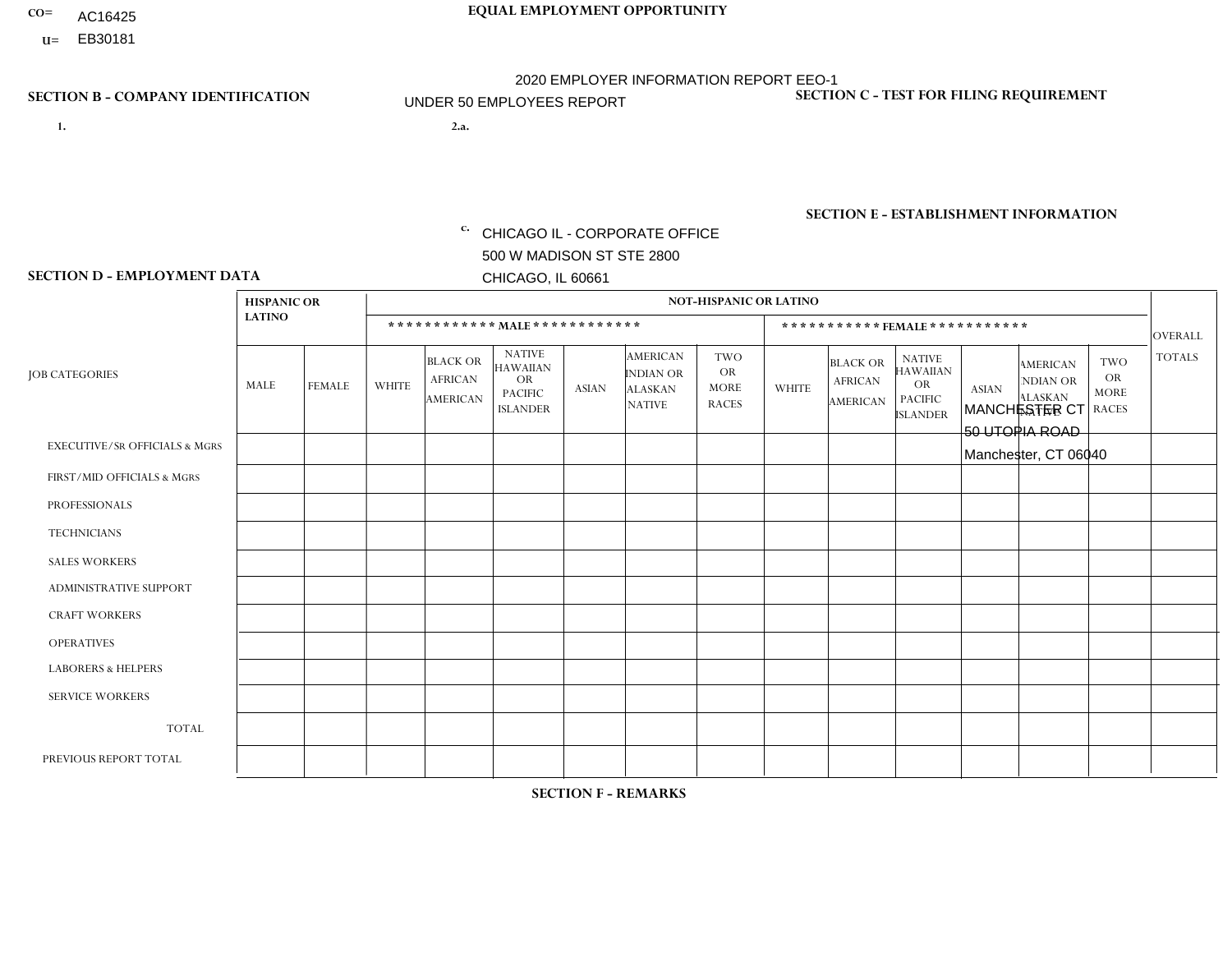- AC16425
- **U=**

- **1. 2.a.** CHICAGO IL CORPORATE OFFICE 500 W MADISON ST STE 2800 CHICAGO, IL 60661
- 2.a. DAYTONA FL SELF SERVICE 3157 W INTL SPEEDWAY BLVD Daytona Beach, FL 32124

c. EIN= 952920557

## **SECTION B - COMPANY IDENTIFICATION SECTION C - TEST FOR FILING REQUIREMENT**

1- Y 2- Y 3- N DUNS= 000123456

**SECTION E - ESTABLISHMENT INFORMATION c.** NAICS: 423140

### **SECTION D - EMPLOYMENT DATA**

|                                          | <b>HISPANIC OR</b> |               |                |                                                      |                                                                                    |              |                                                                        | <b>NOT-HISPANIC OR LATINO</b>                          |                |                                                      |                                                                                    |              |                                                                       |                                                        |                |
|------------------------------------------|--------------------|---------------|----------------|------------------------------------------------------|------------------------------------------------------------------------------------|--------------|------------------------------------------------------------------------|--------------------------------------------------------|----------------|------------------------------------------------------|------------------------------------------------------------------------------------|--------------|-----------------------------------------------------------------------|--------------------------------------------------------|----------------|
|                                          | <b>LATINO</b>      |               |                | ************ MALE ************                       |                                                                                    |              |                                                                        |                                                        |                |                                                      | ***********FEMALE***********                                                       |              |                                                                       |                                                        | <b>OVERALL</b> |
| <b>JOB CATEGORIES</b>                    | <b>MALE</b>        | <b>FEMALE</b> | <b>WHITE</b>   | <b>BLACK OR</b><br><b>AFRICAN</b><br><b>AMERICAN</b> | <b>NATIVE</b><br><b>HAWAIIAN</b><br><b>OR</b><br><b>PACIFIC</b><br><b>ISLANDER</b> | <b>ASIAN</b> | <b>AMERICAN</b><br><b>INDIAN OR</b><br><b>ALASKAN</b><br><b>NATIVE</b> | <b>TWO</b><br><b>OR</b><br><b>MORE</b><br><b>RACES</b> | <b>WHITE</b>   | <b>BLACK OR</b><br><b>AFRICAN</b><br><b>AMERICAN</b> | <b>NATIVE</b><br><b>HAWAIIAN</b><br><b>OR</b><br><b>PACIFIC</b><br><b>ISLANDER</b> | <b>ASIAN</b> | <b>AMERICAN</b><br><b>NDIAN OR</b><br><b>ALASKAN</b><br><b>NATIVE</b> | <b>TWO</b><br><b>OR</b><br><b>MORE</b><br><b>RACES</b> | <b>TOTALS</b>  |
| <b>EXECUTIVE/SR OFFICIALS &amp; MGRS</b> | $\Omega$           | $\mathbf 0$   | $\Omega$       | $\mathbf 0$                                          | $\mathbf 0$                                                                        | $\mathbf 0$  | $\Omega$                                                               | $\Omega$                                               | $\Omega$       | $\Omega$                                             | $\Omega$                                                                           | $\mathbf 0$  | $\Omega$                                                              | $\Omega$                                               | $\mathbf 0$    |
| FIRST/MID OFFICIALS & MGRS               | $\Omega$           | $\Omega$      | 1              | $\Omega$                                             | 0                                                                                  | $\Omega$     | $\Omega$                                                               | $\Omega$                                               | 1              | $\mathbf{0}$                                         | $\Omega$                                                                           | $\Omega$     | $\Omega$                                                              | $\Omega$                                               | $\overline{2}$ |
| <b>PROFESSIONALS</b>                     | $\overline{2}$     | $\mathbf 0$   | $\overline{c}$ | $\mathbf 0$                                          | $\mathbf 0$                                                                        | $\mathbf 0$  | $\Omega$                                                               | $\Omega$                                               | $\mathbf 0$    | $\Omega$                                             | $\mathbf{0}$                                                                       | $\mathbf 0$  | $\Omega$                                                              | $\mathbf 0$                                            | $\overline{4}$ |
| <b>TECHNICIANS</b>                       | $\Omega$           | $\mathbf 0$   | $\Omega$       | $\mathbf 0$                                          | 0                                                                                  | $\Omega$     | $\overline{0}$                                                         | $\Omega$                                               | $\mathbf{0}$   | $\mathbf 0$                                          | $\Omega$                                                                           | $\Omega$     | $\Omega$                                                              | $\Omega$                                               | $\mathbf 0$    |
| <b>SALES WORKERS</b>                     | $\Omega$           | $\Omega$      | $\Omega$       | $\Omega$                                             | $\Omega$                                                                           | $\Omega$     | $\Omega$                                                               | $\Omega$                                               | $\Omega$       | $\Omega$                                             | $\Omega$                                                                           | $\Omega$     | $\Omega$                                                              | $\mathbf{0}$                                           | $\Omega$       |
| <b>ADMINISTRATIVE SUPPORT</b>            | $\Omega$           | $\mathbf 0$   | 3              | $\mathbf 0$                                          | $\mathbf 0$                                                                        | $\Omega$     | $\Omega$                                                               |                                                        | 1              | $\Omega$                                             | $\Omega$                                                                           | $\Omega$     | $\Omega$                                                              | $\mathbf{0}$                                           | 5              |
| <b>CRAFT WORKERS</b>                     | $\Omega$           | $\Omega$      | $\mathbf{0}$   | $\mathbf 0$                                          | 0                                                                                  | $\Omega$     | $\Omega$                                                               | $\Omega$                                               | $\Omega$       | $\Omega$                                             | $\Omega$                                                                           | $\Omega$     | $\Omega$                                                              | $\Omega$                                               | $\Omega$       |
| <b>OPERATIVES</b>                        | $\overline{7}$     | $\mathbf 0$   | 1              | $\mathbf 0$                                          | 0                                                                                  | $\mathbf 0$  | $\Omega$                                                               |                                                        | $\Omega$       | $\Omega$                                             | $\Omega$                                                                           | $\Omega$     | $\Omega$                                                              | $\Omega$                                               | 9              |
| <b>LABORERS &amp; HELPERS</b>            | $\Omega$           | $\Omega$      | $\Omega$       | $\mathbf 0$                                          | 0                                                                                  | $\Omega$     | $\Omega$                                                               | $\Omega$                                               | $\Omega$       | $\Omega$                                             | $\Omega$                                                                           | $\Omega$     | $\Omega$                                                              | $\Omega$                                               | 0              |
| <b>SERVICE WORKERS</b>                   | $\Omega$           | $\mathbf 0$   | 0              | 0                                                    | $\mathbf{0}$                                                                       | $\mathbf 0$  | $\Omega$                                                               | $\Omega$                                               | $\Omega$       | $\Omega$                                             | $\Omega$                                                                           | $\mathbf 0$  | $\Omega$                                                              | $\mathbf 0$                                            | 0              |
| <b>TOTAL</b>                             | 9                  | $\mathbf 0$   | $\overline{7}$ | $\mathbf 0$                                          | 0                                                                                  | $\mathbf{0}$ | $\Omega$                                                               | 2                                                      | $\overline{2}$ | $\Omega$                                             | $\Omega$                                                                           | $\mathbf 0$  | $\Omega$                                                              | $\Omega$                                               | 20             |
| PREVIOUS REPORT TOTAL                    | 8                  | $\Omega$      | 5              | $\Omega$                                             | $\Omega$                                                                           | $\Omega$     | $\mathbf{1}$                                                           |                                                        | $\overline{2}$ | $\overline{2}$                                       | $\Omega$                                                                           | $\Omega$     | $\Omega$                                                              | $\Omega$                                               | 19             |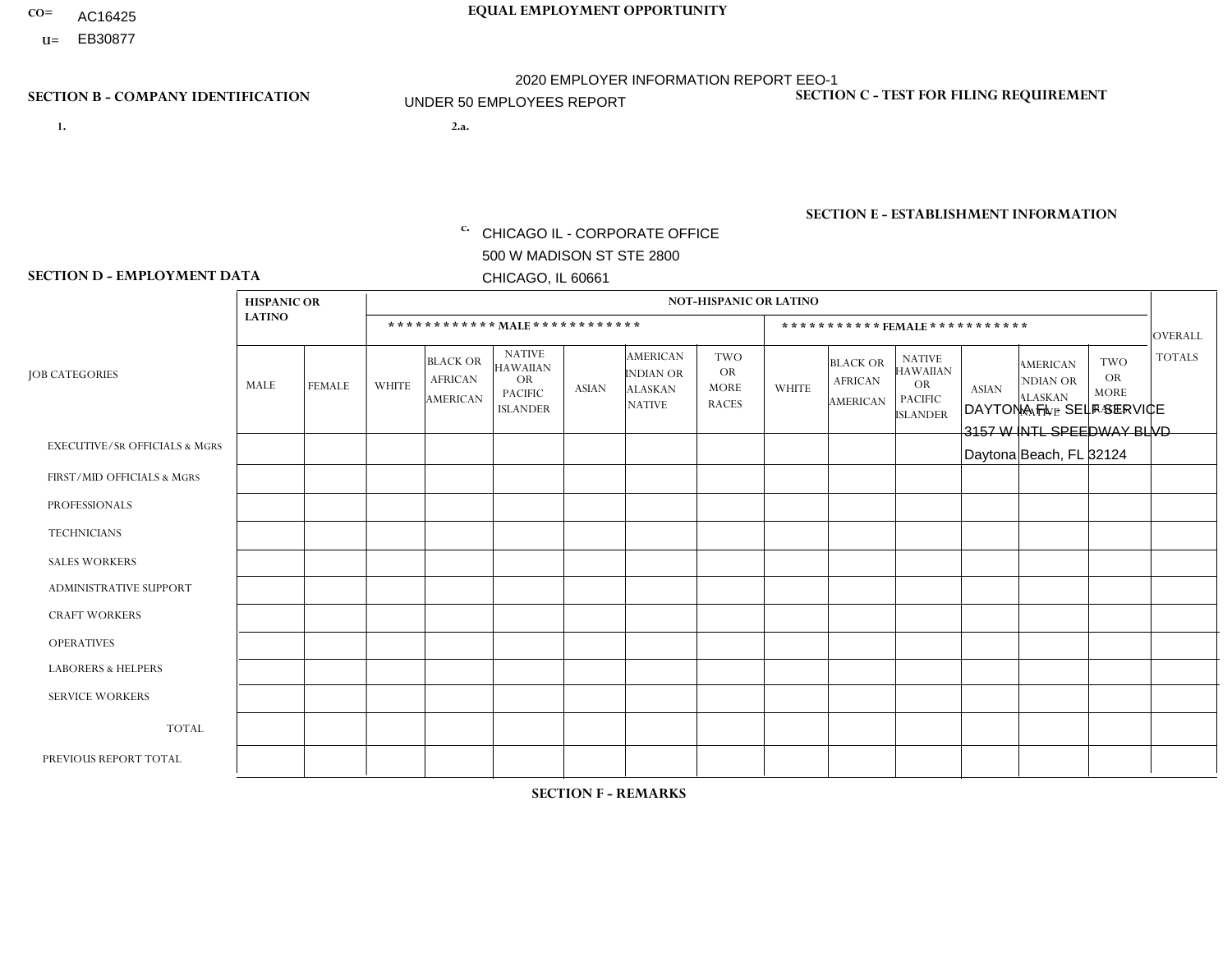- AC16425
- **U=**

**1. 2.a.** CHICAGO IL - CORPORATE OFFICE 500 W MADISON ST STE 2800 CHICAGO, IL 60661

2.a. CHARLOTTE NC - SELF SERVICE 3900 CHESPEAKE DRIVE Charlotte, NC 28216

EIN= 952920557

## **SECTION B - COMPANY IDENTIFICATION SECTION C - TEST FOR FILING REQUIREMENT**

1- Y 2- Y 3- N DUNS= 000123456

**SECTION E - ESTABLISHMENT INFORMATION c.** NAICS: 423140

### **SECTION D - EMPLOYMENT DATA**

|                                          | <b>HISPANIC OR</b> |                |                |                                                      |                                                                                    |              |                                                                        | <b>NOT-HISPANIC OR LATINO</b>                          |              |                                               |                                                                                    |              |                                                                |                                                        |                |
|------------------------------------------|--------------------|----------------|----------------|------------------------------------------------------|------------------------------------------------------------------------------------|--------------|------------------------------------------------------------------------|--------------------------------------------------------|--------------|-----------------------------------------------|------------------------------------------------------------------------------------|--------------|----------------------------------------------------------------|--------------------------------------------------------|----------------|
|                                          | <b>LATINO</b>      |                |                | ************ MALE ************                       |                                                                                    |              |                                                                        |                                                        |              |                                               | *********** FEMALE ***********                                                     |              |                                                                |                                                        | <b>OVERALL</b> |
| <b>JOB CATEGORIES</b>                    | <b>MALE</b>        | <b>FEMALE</b>  | <b>WHITE</b>   | <b>BLACK OR</b><br><b>AFRICAN</b><br><b>AMERICAN</b> | <b>NATIVE</b><br><b>HAWAIIAN</b><br><b>OR</b><br><b>PACIFIC</b><br><b>ISLANDER</b> | <b>ASIAN</b> | <b>AMERICAN</b><br><b>INDIAN OR</b><br><b>ALASKAN</b><br><b>NATIVE</b> | <b>TWO</b><br><b>OR</b><br><b>MORE</b><br><b>RACES</b> | <b>WHITE</b> | <b>BLACK OR</b><br><b>AFRICAN</b><br>AMERICAN | <b>NATIVE</b><br><b>HAWAIIAN</b><br><b>OR</b><br><b>PACIFIC</b><br><b>ISLANDER</b> | <b>ASIAN</b> | <b>AMERICAN</b><br>NDIAN OR<br><b>ALASKAN</b><br><b>NATIVE</b> | <b>TWO</b><br><b>OR</b><br><b>MORE</b><br><b>RACES</b> | <b>TOTALS</b>  |
| <b>EXECUTIVE/SR OFFICIALS &amp; MGRS</b> | $\Omega$           | $\Omega$       | $\mathbf{0}$   | $\Omega$                                             | $\Omega$                                                                           | $\Omega$     | $\Omega$                                                               | $\Omega$                                               | 0            | $\Omega$                                      | $\Omega$                                                                           | $\Omega$     | $\Omega$                                                       | $\Omega$                                               | $\Omega$       |
| FIRST/MID OFFICIALS & MGRS               | $\Omega$           | $\Omega$       | 1              | $\mathbf{0}$                                         | $\Omega$                                                                           | $\Omega$     | $\Omega$                                                               | $\Omega$                                               | 0            | $\Omega$                                      | 0                                                                                  | $\Omega$     | $\Omega$                                                       | $\Omega$                                               | $\mathbf{1}$   |
| <b>PROFESSIONALS</b>                     |                    | $\mathbf 0$    | $\Omega$       | $\mathbf 0$                                          | $\Omega$                                                                           | $\Omega$     | $\Omega$                                                               | $\Omega$                                               | $\Omega$     | $\Omega$                                      | 0                                                                                  | 0            | $\Omega$                                                       | $\mathbf 0$                                            | $\mathbf{1}$   |
| <b>TECHNICIANS</b>                       | $\Omega$           | $\Omega$       | $\Omega$       | $\Omega$                                             | $\Omega$                                                                           | $\Omega$     | $\Omega$                                                               | $\Omega$                                               | $\Omega$     | $\Omega$                                      | 0                                                                                  | $\mathbf 0$  | $\Omega$                                                       | $\mathbf 0$                                            | $\mathbf{0}$   |
| <b>SALES WORKERS</b>                     | $\Omega$           | $\Omega$       | $\Omega$       | $\Omega$                                             | $\Omega$                                                                           | $\Omega$     | $\Omega$                                                               | $\Omega$                                               | $\Omega$     | $\Omega$                                      | $\Omega$                                                                           | $\Omega$     | $\Omega$                                                       | $\Omega$                                               | $\Omega$       |
| <b>ADMINISTRATIVE SUPPORT</b>            | 3                  | $\overline{2}$ | 1              | $\mathbf 0$                                          | 0                                                                                  | $\Omega$     | $\Omega$                                                               | $\Omega$                                               | 0            | $\Omega$                                      | 0                                                                                  | $\mathbf 0$  | $\Omega$                                                       | $\mathbf 0$                                            | 6              |
| <b>CRAFT WORKERS</b>                     | $\Omega$           | $\Omega$       | $\Omega$       | $\mathbf 0$                                          | $\Omega$                                                                           | $\Omega$     | $\Omega$                                                               | $\Omega$                                               | 0            | $\Omega$                                      | 0                                                                                  | $\Omega$     | $\Omega$                                                       | $\Omega$                                               | $\Omega$       |
| <b>OPERATIVES</b>                        | 6                  | $\Omega$       | $\Omega$       | 3                                                    | $\Omega$                                                                           | 2            | $\Omega$                                                               | $\Omega$                                               | 0            | $\Omega$                                      | 0                                                                                  | $\mathbf 0$  | $\Omega$                                                       | $\Omega$                                               | 11             |
| <b>LABORERS &amp; HELPERS</b>            | $\Omega$           | $\Omega$       | $\mathbf{0}$   | $\mathbf 0$                                          | $\Omega$                                                                           | $\Omega$     | $\Omega$                                                               | $\Omega$                                               | $\Omega$     | $\Omega$                                      | $\Omega$                                                                           | $\Omega$     | $\Omega$                                                       | $\Omega$                                               | $\mathbf 0$    |
| <b>SERVICE WORKERS</b>                   | $\Omega$           | $\Omega$       | $\Omega$       | $\mathbf 0$                                          | $\Omega$                                                                           | $\Omega$     | $\Omega$                                                               | $\Omega$                                               | 0            | $\Omega$                                      | $\Omega$                                                                           | $\mathbf 0$  | $\Omega$                                                       | $\Omega$                                               | $\mathbf 0$    |
| <b>TOTAL</b>                             | 10                 | $\overline{2}$ | $\overline{c}$ | 3                                                    | $\mathbf 0$                                                                        | 2            | $\Omega$                                                               | $\Omega$                                               | 0            | $\mathbf 0$                                   | 0                                                                                  | $\mathbf 0$  | 0                                                              | $\mathbf 0$                                            | 19             |
| PREVIOUS REPORT TOTAL                    | 6                  | $\overline{2}$ | 3              | 5                                                    | $\Omega$                                                                           | 2            | $\Omega$                                                               | $\Omega$                                               | 0            | $\Omega$                                      | 0                                                                                  | $\mathbf 0$  | $\Omega$                                                       | $\mathbf 0$                                            | 18             |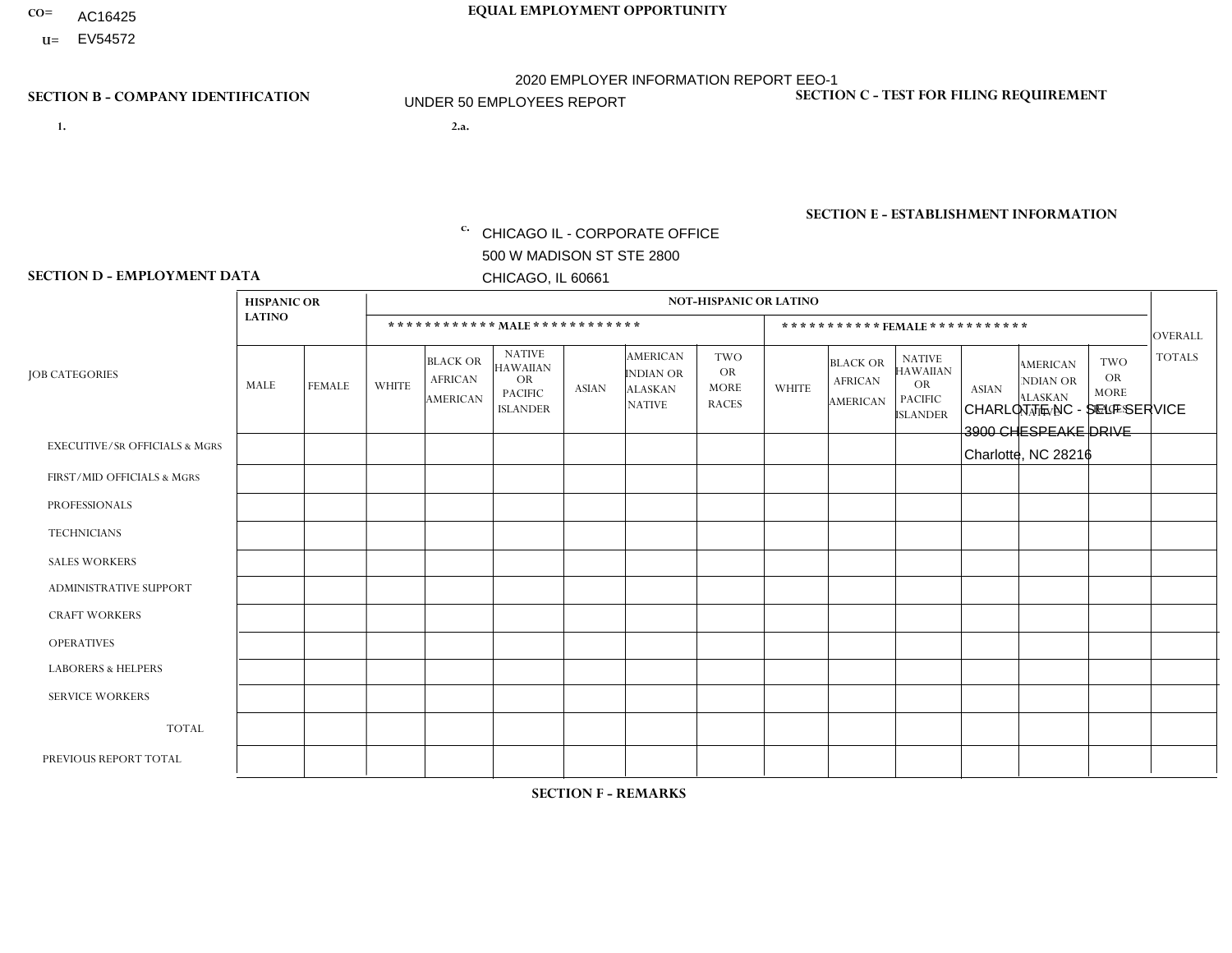- AC16425
- **U=**

**1. 2.a.** CHICAGO IL - CORPORATE OFFICE 500 W MADISON ST STE 2800 CHICAGO, IL 60661

WEST FARGO ND - KAO LOGISTICS 830 11TH AVE NE West Fargo, ND 58078

c. EIN= 952920557

## **SECTION B - COMPANY IDENTIFICATION SECTION C - TEST FOR FILING REQUIREMENT**

1- Y 2- Y 3- N DUNS= 000123456

**SECTION E - ESTABLISHMENT INFORMATION c.** NAICS: 423140

### **SECTION D - EMPLOYMENT DATA**

|                                          | <b>HISPANIC OR</b> |               |              |                                                      |                                                                                    |              |                                                                 | <b>NOT-HISPANIC OR LATINO</b>                          |              |                                                      |                                                                                    |              |                                                                       |                                                        |                |
|------------------------------------------|--------------------|---------------|--------------|------------------------------------------------------|------------------------------------------------------------------------------------|--------------|-----------------------------------------------------------------|--------------------------------------------------------|--------------|------------------------------------------------------|------------------------------------------------------------------------------------|--------------|-----------------------------------------------------------------------|--------------------------------------------------------|----------------|
|                                          | <b>LATINO</b>      |               |              | ************ MALE ************                       |                                                                                    |              |                                                                 |                                                        |              |                                                      | ***********FEMALE***********                                                       |              |                                                                       |                                                        | <b>OVERALL</b> |
| <b>JOB CATEGORIES</b>                    | <b>MALE</b>        | <b>FEMALE</b> | <b>WHITE</b> | <b>BLACK OR</b><br><b>AFRICAN</b><br><b>AMERICAN</b> | <b>NATIVE</b><br><b>HAWAIIAN</b><br><b>OR</b><br><b>PACIFIC</b><br><b>ISLANDER</b> | <b>ASIAN</b> | <b>AMERICAN</b><br>INDIAN OR<br><b>ALASKAN</b><br><b>NATIVE</b> | <b>TWO</b><br><b>OR</b><br><b>MORE</b><br><b>RACES</b> | <b>WHITE</b> | <b>BLACK OR</b><br><b>AFRICAN</b><br><b>AMERICAN</b> | <b>NATIVE</b><br><b>HAWAIIAN</b><br><b>OR</b><br><b>PACIFIC</b><br><b>ISLANDER</b> | <b>ASIAN</b> | <b>AMERICAN</b><br><b>NDIAN OR</b><br><b>ALASKAN</b><br><b>NATIVE</b> | <b>TWO</b><br><b>OR</b><br><b>MORE</b><br><b>RACES</b> | <b>TOTALS</b>  |
| <b>EXECUTIVE/SR OFFICIALS &amp; MGRS</b> | $\mathbf{0}$       | $\Omega$      | $\Omega$     | $\Omega$                                             | 0                                                                                  | $\Omega$     | $\Omega$                                                        | $\Omega$                                               | $\Omega$     | $\mathbf{0}$                                         | $\Omega$                                                                           | $\Omega$     | $\Omega$                                                              | $\Omega$                                               | $\Omega$       |
| FIRST/MID OFFICIALS & MGRS               | $\Omega$           | $\Omega$      | $\Omega$     | $\mathbf 0$                                          | $\mathbf{0}$                                                                       | $\Omega$     | $\Omega$                                                        | $\Omega$                                               | 1            | $\mathbf{0}$                                         | $\Omega$                                                                           | $\Omega$     | $\Omega$                                                              | $\Omega$                                               | $\mathbf{1}$   |
| <b>PROFESSIONALS</b>                     | $\Omega$           | $\mathbf 0$   | 1            | $\mathbf 0$                                          | $\overline{0}$                                                                     | $\Omega$     | $\Omega$                                                        | $\Omega$                                               | $\Omega$     | $\Omega$                                             | $\Omega$                                                                           | $\Omega$     | $\Omega$                                                              | $\mathbf{0}$                                           | $\mathbf{1}$   |
| <b>TECHNICIANS</b>                       | $\Omega$           | $\Omega$      | $\Omega$     | $\Omega$                                             | 0                                                                                  | $\Omega$     | $\overline{0}$                                                  | $\Omega$                                               | $\Omega$     | $\Omega$                                             | $\Omega$                                                                           | $\Omega$     | $\mathbf{0}$                                                          | $\Omega$                                               | $\mathbf 0$    |
| <b>SALES WORKERS</b>                     | $\Omega$           | $\Omega$      | $\Omega$     | $\Omega$                                             | $\Omega$                                                                           | $\Omega$     | $\Omega$                                                        | $\Omega$                                               | $\Omega$     | $\Omega$                                             | $\Omega$                                                                           | $\Omega$     | $\Omega$                                                              | $\mathbf{0}$                                           | $\mathbf 0$    |
| <b>ADMINISTRATIVE SUPPORT</b>            | $\Omega$           | $\mathbf 0$   | $\Omega$     | $\mathbf 0$                                          | $\mathbf 0$                                                                        | $\mathbf 0$  | $\Omega$                                                        | $\Omega$                                               | $\Omega$     | $\Omega$                                             | $\Omega$                                                                           | $\Omega$     | $\Omega$                                                              | $\Omega$                                               | $\mathbf{0}$   |
| <b>CRAFT WORKERS</b>                     | $\Omega$           | $\Omega$      | $\Omega$     | $\mathbf 0$                                          | 0                                                                                  | $\Omega$     | $\Omega$                                                        | $\Omega$                                               | $\Omega$     | $\Omega$                                             | $\Omega$                                                                           | $\Omega$     | $\Omega$                                                              | $\Omega$                                               | $\Omega$       |
| <b>OPERATIVES</b>                        |                    | $\Omega$      | 8            | $\mathbf{1}$                                         | 0                                                                                  | $\Omega$     | $\Omega$                                                        |                                                        | $\Omega$     | $\Omega$                                             | $\Omega$                                                                           | $\Omega$     | $\Omega$                                                              | $\Omega$                                               | 11             |
| <b>LABORERS &amp; HELPERS</b>            | $\Omega$           | $\Omega$      | $\Omega$     | $\mathbf 0$                                          | 0                                                                                  | $\Omega$     | $\Omega$                                                        | $\Omega$                                               | $\Omega$     | $\Omega$                                             | $\Omega$                                                                           | $\Omega$     | $\Omega$                                                              | $\Omega$                                               | $\mathbf 0$    |
| <b>SERVICE WORKERS</b>                   | $\Omega$           | $\Omega$      | $\Omega$     | 0                                                    | $\mathbf 0$                                                                        | $\Omega$     | $\Omega$                                                        | $\Omega$                                               | $\Omega$     | $\Omega$                                             | $\Omega$                                                                           | $\Omega$     | $\Omega$                                                              | $\Omega$                                               | 0              |
| <b>TOTAL</b>                             | 1                  | $\mathbf 0$   | 9            | $\mathbf{1}$                                         | 0                                                                                  | $\mathbf 0$  | $\mathbf{0}$                                                    |                                                        | 1            | $\Omega$                                             | $\Omega$                                                                           | $\mathbf 0$  | $\Omega$                                                              | $\Omega$                                               | 13             |
| PREVIOUS REPORT TOTAL                    |                    | $\mathbf 0$   | 8            | 3                                                    | 0                                                                                  | $\Omega$     | $\Omega$                                                        |                                                        | 1            |                                                      | $\mathbf{0}$                                                                       | $\Omega$     | $\Omega$                                                              | $\mathbf 0$                                            | 15             |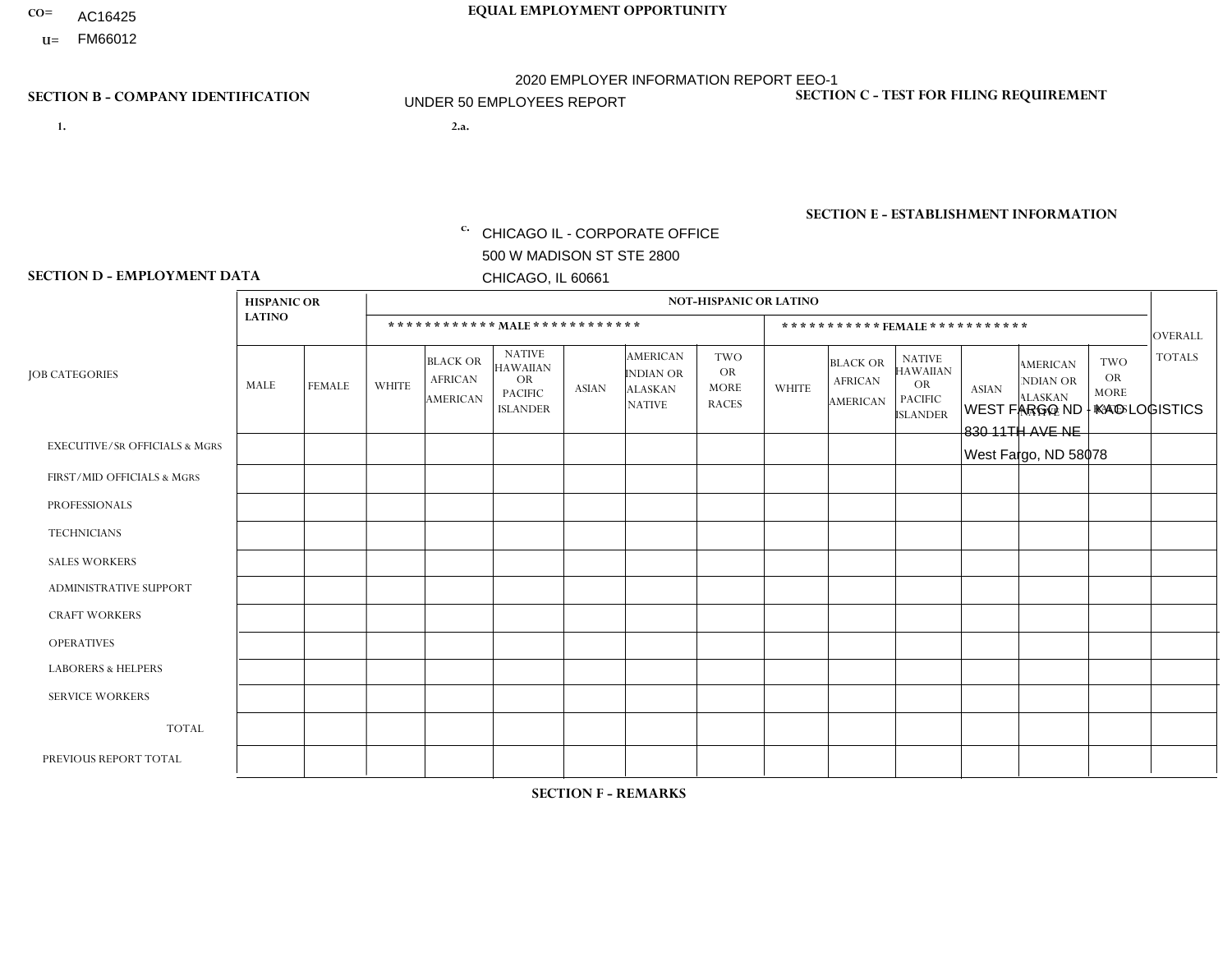- AC16425
- **U=**

**1. 2.a.** CHICAGO IL - CORPORATE OFFICE 500 W MADISON ST STE 2800 CHICAGO, IL 60661

2.a. ALLENTOWN PA - KAO A&A 4630 BROADWAY ST Allentown, PA 18104

c. EIN= 952920557

## **SECTION B - COMPANY IDENTIFICATION SECTION C - TEST FOR FILING REQUIREMENT**

1- Y 2- Y 3- N DUNS= 000123456

**SECTION E - ESTABLISHMENT INFORMATION c.** NAICS: 423140

### **SECTION D - EMPLOYMENT DATA**

|                                          | <b>HISPANIC OR</b> |               |                |                                                      |                                                                                    |              |                                                                        | <b>NOT-HISPANIC OR LATINO</b>                          |              |                                               |                                                                                    |              |                                                                       |                                                        |                |
|------------------------------------------|--------------------|---------------|----------------|------------------------------------------------------|------------------------------------------------------------------------------------|--------------|------------------------------------------------------------------------|--------------------------------------------------------|--------------|-----------------------------------------------|------------------------------------------------------------------------------------|--------------|-----------------------------------------------------------------------|--------------------------------------------------------|----------------|
|                                          | <b>LATINO</b>      |               |                | ************ MALE ************                       |                                                                                    |              |                                                                        |                                                        |              |                                               | ***********FEMALE***********                                                       |              |                                                                       |                                                        | <b>OVERALL</b> |
| <b>JOB CATEGORIES</b>                    | <b>MALE</b>        | <b>FEMALE</b> | <b>WHITE</b>   | <b>BLACK OR</b><br><b>AFRICAN</b><br><b>AMERICAN</b> | <b>NATIVE</b><br><b>HAWAIIAN</b><br><b>OR</b><br><b>PACIFIC</b><br><b>ISLANDER</b> | <b>ASIAN</b> | <b>AMERICAN</b><br><b>INDIAN OR</b><br><b>ALASKAN</b><br><b>NATIVE</b> | <b>TWO</b><br><b>OR</b><br><b>MORE</b><br><b>RACES</b> | <b>WHITE</b> | <b>BLACK OR</b><br><b>AFRICAN</b><br>AMERICAN | <b>NATIVE</b><br><b>HAWAIIAN</b><br><b>OR</b><br><b>PACIFIC</b><br><b>ISLANDER</b> | <b>ASIAN</b> | <b>AMERICAN</b><br><b>NDIAN OR</b><br><b>ALASKAN</b><br><b>NATIVE</b> | <b>TWO</b><br><b>OR</b><br><b>MORE</b><br><b>RACES</b> | <b>TOTALS</b>  |
| <b>EXECUTIVE/SR OFFICIALS &amp; MGRS</b> | $\Omega$           | $\mathbf 0$   | $\Omega$       | $\mathbf 0$                                          | $\mathbf 0$                                                                        | $\mathbf 0$  | $\Omega$                                                               | $\Omega$                                               | $\Omega$     | $\Omega$                                      | $\Omega$                                                                           | $\Omega$     | $\Omega$                                                              | $\Omega$                                               | $\mathbf 0$    |
| FIRST/MID OFFICIALS & MGRS               | $\Omega$           | 0             | 1              | $\mathbf 0$                                          | $\mathbf 0$                                                                        | $\mathbf 0$  | $\Omega$                                                               | $\Omega$                                               | $\Omega$     | $\Omega$                                      | $\Omega$                                                                           | $\Omega$     | $\Omega$                                                              | $\Omega$                                               | $\mathbf{1}$   |
| <b>PROFESSIONALS</b>                     | $\Omega$           | $\Omega$      | $\Omega$       | $\mathbf 0$                                          | $\Omega$                                                                           | $\Omega$     | $\Omega$                                                               | $\Omega$                                               | $\Omega$     | $\Omega$                                      | $\Omega$                                                                           | $\Omega$     | $\Omega$                                                              | $\mathbf{0}$                                           | $\mathbf 0$    |
| <b>TECHNICIANS</b>                       | $\Omega$           | $\mathbf 0$   | $\Omega$       | $\mathbf 0$                                          | $\mathbf 0$                                                                        | $\Omega$     | $\overline{0}$                                                         | $\Omega$                                               | $\mathbf{0}$ | $\Omega$                                      | $\Omega$                                                                           | $\Omega$     | $\Omega$                                                              | $\Omega$                                               | $\mathbf 0$    |
| <b>SALES WORKERS</b>                     | $\Omega$           | $\Omega$      | $\Omega$       | $\mathbf{1}$                                         | 0                                                                                  | $\Omega$     | $\Omega$                                                               | 1                                                      | $\mathbf{1}$ | $\Omega$                                      | $\Omega$                                                                           | $\Omega$     | $\Omega$                                                              | $\mathbf{0}$                                           | 3              |
| <b>ADMINISTRATIVE SUPPORT</b>            | $\Omega$           | $\mathbf 0$   | 0              | $\mathbf 0$                                          | $\mathbf 0$                                                                        | $\mathbf 0$  | $\Omega$                                                               | $\Omega$                                               | 0            | $\Omega$                                      | $\Omega$                                                                           | $\Omega$     | $\Omega$                                                              | $\mathbf 0$                                            | $\mathbf 0$    |
| <b>CRAFT WORKERS</b>                     | $\Omega$           | $\Omega$      | $\Omega$       | $\mathbf 0$                                          | 0                                                                                  | $\Omega$     | $\Omega$                                                               | $\Omega$                                               | $\Omega$     | $\Omega$                                      | $\mathbf{0}$                                                                       | $\Omega$     | $\Omega$                                                              | $\Omega$                                               | $\Omega$       |
| <b>OPERATIVES</b>                        | 1                  | $\Omega$      | $\Omega$       | 0                                                    | $\Omega$                                                                           | $\Omega$     | $\Omega$                                                               | $\Omega$                                               | $\Omega$     | $\Omega$                                      | $\Omega$                                                                           | $\Omega$     | $\Omega$                                                              | $\Omega$                                               | $\mathbf{1}$   |
| <b>LABORERS &amp; HELPERS</b>            | 0                  | $\Omega$      | $\mathbf 0$    | $\mathbf 0$                                          | 0                                                                                  | $\mathbf 0$  | $\Omega$                                                               | $\Omega$                                               | $\Omega$     | $\Omega$                                      | $\mathbf{0}$                                                                       | $\Omega$     | $\Omega$                                                              | $\mathbf{0}$                                           | 0              |
| <b>SERVICE WORKERS</b>                   | $\Omega$           | $\mathbf 0$   | 0              | $\mathbf 0$                                          | $\mathbf 0$                                                                        | $\mathbf 0$  | $\Omega$                                                               | $\Omega$                                               | $\Omega$     | $\Omega$                                      | $\Omega$                                                                           | $\mathbf 0$  | $\Omega$                                                              | $\mathbf 0$                                            | 0              |
| <b>TOTAL</b>                             | 1                  | $\mathbf 0$   | 1              | $\mathbf{1}$                                         | 0                                                                                  | $\mathbf 0$  | $\Omega$                                                               |                                                        | $\mathbf{1}$ | $\Omega$                                      | $\Omega$                                                                           | $\mathbf 0$  | $\Omega$                                                              | $\Omega$                                               | 5              |
| PREVIOUS REPORT TOTAL                    |                    | 0             | $\overline{2}$ | 1                                                    | $\mathbf 0$                                                                        | $\Omega$     | $\Omega$                                                               |                                                        | 1            | $\mathbf{0}$                                  | $\mathbf{0}$                                                                       | $\Omega$     | $\Omega$                                                              | $\Omega$                                               | 6              |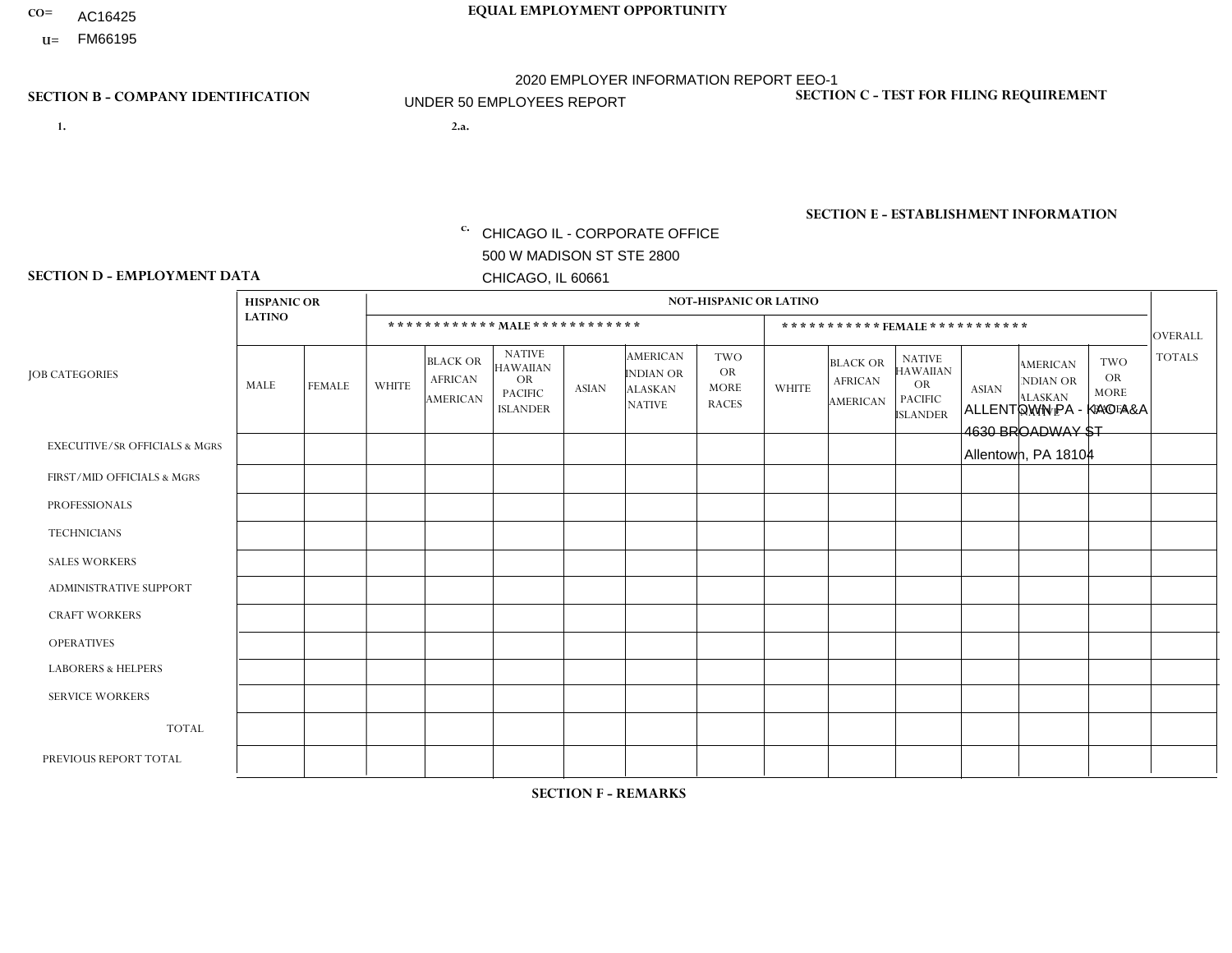- AC16425
- **U=**

**1. 2.a.** CHICAGO IL - CORPORATE OFFICE 500 W MADISON ST STE 2800 CHICAGO, IL 60661

2.a. ELITEK VEHICLE SVCS - EAST 4095 COMMERCE DRIVE Green Lane, PA 18054

EIN= 952920557

## **SECTION B - COMPANY IDENTIFICATION SECTION C - TEST FOR FILING REQUIREMENT**

1- Y 2- Y 3- N DUNS= 000123456

**SECTION E - ESTABLISHMENT INFORMATION c.** NAICS: 423140

### **SECTION D - EMPLOYMENT DATA**

|                                          | <b>HISPANIC OR</b> |               |                |                                                      |                                                                                    |                      |                                                                 | <b>NOT-HISPANIC OR LATINO</b>                          |                |                                               |                                                                             |              |                                                                       |                                                        |                |
|------------------------------------------|--------------------|---------------|----------------|------------------------------------------------------|------------------------------------------------------------------------------------|----------------------|-----------------------------------------------------------------|--------------------------------------------------------|----------------|-----------------------------------------------|-----------------------------------------------------------------------------|--------------|-----------------------------------------------------------------------|--------------------------------------------------------|----------------|
|                                          | <b>LATINO</b>      |               |                | ************ MALE ************                       |                                                                                    |                      |                                                                 |                                                        |                |                                               | *********** FEMALE ***********                                              |              |                                                                       |                                                        | <b>OVERALL</b> |
| <b>JOB CATEGORIES</b>                    | <b>MALE</b>        | <b>FEMALE</b> | <b>WHITE</b>   | <b>BLACK OR</b><br><b>AFRICAN</b><br><b>AMERICAN</b> | <b>NATIVE</b><br><b>HAWAIIAN</b><br><b>OR</b><br><b>PACIFIC</b><br><b>ISLANDER</b> | <b>ASIAN</b>         | <b>AMERICAN</b><br>INDIAN OR<br><b>ALASKAN</b><br><b>NATIVE</b> | <b>TWO</b><br><b>OR</b><br><b>MORE</b><br><b>RACES</b> | <b>WHITE</b>   | <b>BLACK OR</b><br><b>AFRICAN</b><br>AMERICAN | <b>NATIVE</b><br><b>HAWAIIAN</b><br>OR<br><b>PACIFIC</b><br><b>ISLANDER</b> | <b>ASIAN</b> | <b>AMERICAN</b><br><b>NDIAN OR</b><br><b>ALASKAN</b><br><b>NATIVE</b> | <b>TWO</b><br><b>OR</b><br><b>MORE</b><br><b>RACES</b> | <b>TOTALS</b>  |
| <b>EXECUTIVE/SR OFFICIALS &amp; MGRS</b> | $\Omega$           | $\Omega$      | $\Omega$       | $\mathbf 0$                                          | $\Omega$                                                                           | $\Omega$             | $\Omega$                                                        | $\Omega$                                               | $\Omega$       | $\Omega$                                      | $\Omega$                                                                    | $\mathbf 0$  | $\Omega$                                                              | $\Omega$                                               | $\mathbf 0$    |
| FIRST/MID OFFICIALS & MGRS               | $\Omega$           | $\Omega$      | $\overline{7}$ | $\mathbf 0$                                          | $\Omega$                                                                           | $\mathbf{0}$         | $\Omega$                                                        | 1                                                      | 1              | $\Omega$                                      | $\Omega$                                                                    | $\Omega$     | $\Omega$                                                              | $\Omega$                                               | 9              |
| <b>PROFESSIONALS</b>                     | $\Omega$           | $\Omega$      | $\Omega$       | $\Omega$                                             | $\Omega$                                                                           | $\mathbf{0}$         | $\Omega$                                                        | $\Omega$                                               | 0              | $\Omega$                                      | 0                                                                           | $\Omega$     | $\Omega$                                                              | $\Omega$                                               | $\overline{0}$ |
| <b>TECHNICIANS</b>                       | $\Omega$           | $\Omega$      | $\Omega$       | $\mathbf 0$                                          | $\Omega$                                                                           | $\Omega$             | $\Omega$                                                        | $\Omega$                                               | 0              | $\Omega$                                      | 0                                                                           | 0            | $\Omega$                                                              | 0                                                      | $\overline{0}$ |
| <b>SALES WORKERS</b>                     | $\Omega$           | $\Omega$      | $\Omega$       | $\mathbf 0$                                          | $\Omega$                                                                           | $\Omega$             | $\Omega$                                                        | $\Omega$                                               | $\overline{0}$ | $\Omega$                                      | $\overline{0}$                                                              | $\Omega$     | $\Omega$                                                              | $\Omega$                                               | $\mathbf 0$    |
| ADMINISTRATIVE SUPPORT                   | $\Omega$           | $\Omega$      | $\mathbf{0}$   | $\Omega$                                             | $\Omega$                                                                           | $\Omega$             | $\Omega$                                                        | $\Omega$                                               | 1              | $\Omega$                                      | 0                                                                           | $\Omega$     | $\Omega$                                                              | $\Omega$                                               | $\mathbf{1}$   |
| <b>CRAFT WORKERS</b>                     | $\Omega$           | $\Omega$      | $\Omega$       | $\mathbf 0$                                          | $\Omega$                                                                           | $\Omega$             | $\Omega$                                                        | $\Omega$                                               | $\Omega$       | $\Omega$                                      | $\Omega$                                                                    | $\Omega$     | $\Omega$                                                              | $\Omega$                                               | $\Omega$       |
| <b>OPERATIVES</b>                        |                    | $\Omega$      | 4              | $\overline{A}$                                       | $\Omega$                                                                           | $\mathbf{1}$         | $\Omega$                                                        | $\Omega$                                               | $\Omega$       | $\Omega$                                      | $\Omega$                                                                    | $\Omega$     | $\Omega$                                                              | $\Omega$                                               | $\overline{7}$ |
| <b>LABORERS &amp; HELPERS</b>            | $\Omega$           | $\Omega$      | $\mathbf{0}$   | $\mathbf 0$                                          | $\Omega$                                                                           | $\Omega$             | $\Omega$                                                        | $\Omega$                                               | $\Omega$       | $\Omega$                                      | 0                                                                           | $\Omega$     | $\Omega$                                                              | $\Omega$                                               | $\mathbf{0}$   |
| <b>SERVICE WORKERS</b>                   | $\Omega$           | $\mathbf 0$   | $\mathbf 0$    | 0                                                    | $\mathbf 0$                                                                        | $\mathbf 0$          | $\Omega$                                                        | $\Omega$                                               | $\Omega$       | $\Omega$                                      | $\mathbf 0$                                                                 | $\mathbf 0$  | $\Omega$                                                              | $\mathbf 0$                                            | $\mathbf 0$    |
| <b>TOTAL</b>                             | -1                 | 0             | 11             | $\overline{ }$                                       | $\mathbf 0$                                                                        | $\blacktriangleleft$ | $\Omega$                                                        | 1                                                      | $\overline{2}$ | $\Omega$                                      | 0                                                                           | $\mathbf 0$  | $\Omega$                                                              | $\mathbf 0$                                            | 17             |
| PREVIOUS REPORT TOTAL                    |                    | $\mathbf{1}$  | 14             | $\overline{A}$                                       | 0                                                                                  | $\Omega$             | $\Omega$                                                        |                                                        | $\overline{2}$ | $\Omega$                                      | $\Omega$                                                                    | $\Omega$     | $\Omega$                                                              | $\mathbf 0$                                            | 20             |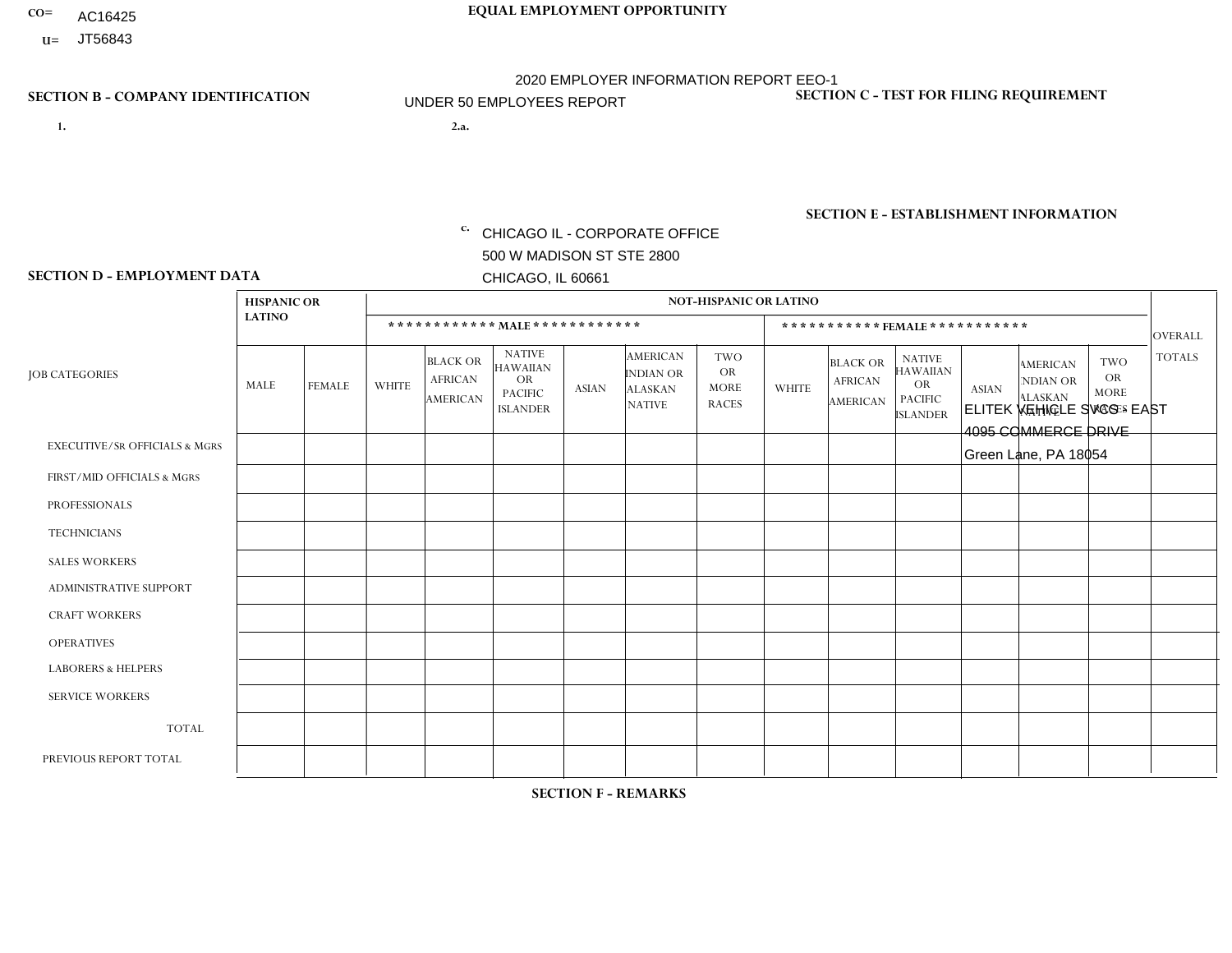- AC16425
- **U=**

- **1. 2.a.** CHICAGO IL CORPORATE OFFICE 500 W MADISON ST STE 2800 CHICAGO, IL 60661
- 2.a. SPRINGDALE AR 252 INDUSTRIAL CIRCLE WEST Springdale, AR 72762

EIN= 952920557

## **SECTION B - COMPANY IDENTIFICATION SECTION C - TEST FOR FILING REQUIREMENT**

1- Y 2- Y 3- N DUNS= 000123456

**SECTION E - ESTABLISHMENT INFORMATION c.** NAICS: 423140

### **SECTION D - EMPLOYMENT DATA**

|                                          |                                     | <b>NOT-HISPANIC OR LATINO</b> |              |                                                      |                                                                                    |              |                                                                        |                                                        |                |                                               |                                                                                    |              |                                                                |                                                        |                      |
|------------------------------------------|-------------------------------------|-------------------------------|--------------|------------------------------------------------------|------------------------------------------------------------------------------------|--------------|------------------------------------------------------------------------|--------------------------------------------------------|----------------|-----------------------------------------------|------------------------------------------------------------------------------------|--------------|----------------------------------------------------------------|--------------------------------------------------------|----------------------|
|                                          | <b>HISPANIC OR</b><br><b>LATINO</b> |                               |              |                                                      |                                                                                    |              |                                                                        |                                                        |                |                                               |                                                                                    |              |                                                                |                                                        |                      |
|                                          |                                     |                               |              | ************ MALE ************                       |                                                                                    |              |                                                                        |                                                        |                |                                               | *********** FEMALE ***********                                                     |              |                                                                |                                                        | <b>OVERALL</b>       |
| <b>JOB CATEGORIES</b>                    | MALE                                | <b>FEMALE</b>                 | <b>WHITE</b> | <b>BLACK OR</b><br><b>AFRICAN</b><br><b>AMERICAN</b> | <b>NATIVE</b><br><b>HAWAIIAN</b><br><b>OR</b><br><b>PACIFIC</b><br><b>ISLANDER</b> | <b>ASIAN</b> | <b>AMERICAN</b><br><b>INDIAN OR</b><br><b>ALASKAN</b><br><b>NATIVE</b> | <b>TWO</b><br><b>OR</b><br><b>MORE</b><br><b>RACES</b> | <b>WHITE</b>   | <b>BLACK OR</b><br><b>AFRICAN</b><br>AMERICAN | <b>NATIVE</b><br><b>HAWAIIAN</b><br><b>OR</b><br><b>PACIFIC</b><br><b>ISLANDER</b> | <b>ASIAN</b> | <b>AMERICAN</b><br>NDIAN OR<br><b>ALASKAN</b><br><b>NATIVE</b> | <b>TWO</b><br><b>OR</b><br><b>MORE</b><br><b>RACES</b> | <b>TOTALS</b>        |
| <b>EXECUTIVE/SR OFFICIALS &amp; MGRS</b> | $\Omega$                            | $\Omega$                      | $\Omega$     | $\mathbf 0$                                          | 0                                                                                  | $\Omega$     | $\Omega$                                                               | $\Omega$                                               | $\Omega$       | $\Omega$                                      | 0                                                                                  | $\mathbf 0$  | $\Omega$                                                       | 0                                                      | $\mathbf 0$          |
| FIRST/MID OFFICIALS & MGRS               | $\Omega$                            | $\Omega$                      | 2            | $\mathbf 0$                                          | $\Omega$                                                                           | $\Omega$     | $\Omega$                                                               | $\Omega$                                               | 0              | $\Omega$                                      | 0                                                                                  | $\Omega$     | $\Omega$                                                       | $\Omega$                                               | $\overline{2}$       |
| <b>PROFESSIONALS</b>                     | $\Omega$                            | $\Omega$                      | $\Omega$     | $\mathbf 0$                                          | $\Omega$                                                                           | $\Omega$     | $\Omega$                                                               | $\Omega$                                               | 0              | $\Omega$                                      | 0                                                                                  | $\Omega$     | $\Omega$                                                       | $\mathbf 0$                                            | $\mathbf{0}$         |
| <b>TECHNICIANS</b>                       | $\Omega$                            | $\overline{0}$                | $\Omega$     | $\mathbf 0$                                          | $\mathbf 0$                                                                        | $\Omega$     | $\Omega$                                                               | $\Omega$                                               | 0              | $\mathbf 0$                                   | 0                                                                                  | $\mathbf 0$  | $\Omega$                                                       | $\mathbf 0$                                            | $\overline{0}$       |
| <b>SALES WORKERS</b>                     | $\overline{2}$                      | $\mathbf{1}$                  | 10           | $\Omega$                                             | $\Omega$                                                                           | $\Omega$     | $\Omega$                                                               | $\mathbf 1$                                            | $\Omega$       | $\Omega$                                      | $\overline{0}$                                                                     | $\Omega$     | $\Omega$                                                       | $\Omega$                                               | 14                   |
| <b>ADMINISTRATIVE SUPPORT</b>            | $\Omega$                            | $\Omega$                      | $\mathbf{0}$ | $\mathbf 0$                                          | 0                                                                                  | $\Omega$     | $\Omega$                                                               | $\Omega$                                               | 1              | $\Omega$                                      | $\Omega$                                                                           | $\Omega$     | $\Omega$                                                       | $\Omega$                                               | $\blacktriangleleft$ |
| <b>CRAFT WORKERS</b>                     | $\Omega$                            | $\Omega$                      | $\Omega$     | $\mathbf 0$                                          | $\Omega$                                                                           | $\Omega$     | $\Omega$                                                               | $\Omega$                                               | 0              | $\Omega$                                      | 0                                                                                  | $\Omega$     | $\Omega$                                                       | $\Omega$                                               | $\Omega$             |
| <b>OPERATIVES</b>                        | $\Omega$                            | $\Omega$                      | 2            | $\mathbf 0$                                          | $\Omega$                                                                           | $\Omega$     | $\Omega$                                                               | $\Omega$                                               | 0              | $\Omega$                                      | $\Omega$                                                                           | $\mathbf 0$  | $\Omega$                                                       | $\Omega$                                               | $\overline{2}$       |
| <b>LABORERS &amp; HELPERS</b>            | 2                                   | $\Omega$                      | 6            | $\mathbf 0$                                          | 0                                                                                  | $\Omega$     | $\Omega$                                                               | $\Omega$                                               | $\Omega$       | $\Omega$                                      | 0                                                                                  | $\Omega$     | $\Omega$                                                       | $\Omega$                                               | 8                    |
| <b>SERVICE WORKERS</b>                   | $\Omega$                            | $\mathbf 0$                   | $\Omega$     | $\mathbf 0$                                          | $\mathbf 0$                                                                        | $\mathbf 0$  | $\Omega$                                                               | $\Omega$                                               | $\Omega$       | $\Omega$                                      | $\mathbf 0$                                                                        | $\mathbf 0$  | $\Omega$                                                       | $\mathbf 0$                                            | $\mathbf 0$          |
| <b>TOTAL</b>                             | 4                                   | $\mathbf{1}$                  | 20           | $\mathbf 0$                                          | $\mathbf 0$                                                                        | 0            | $\Omega$                                                               | 1                                                      | $\mathbf{1}$   | $\Omega$                                      | 0                                                                                  | $\mathbf 0$  | $\Omega$                                                       | $\mathbf 0$                                            | 27                   |
| PREVIOUS REPORT TOTAL                    | $\overline{7}$                      |                               | 21           | $\mathbf 0$                                          | 0                                                                                  | $\Omega$     | $\Omega$                                                               | $\Omega$                                               | $\overline{2}$ | $\Omega$                                      | 0                                                                                  | $\Omega$     | $\Omega$                                                       | $\mathbf 0$                                            | 31                   |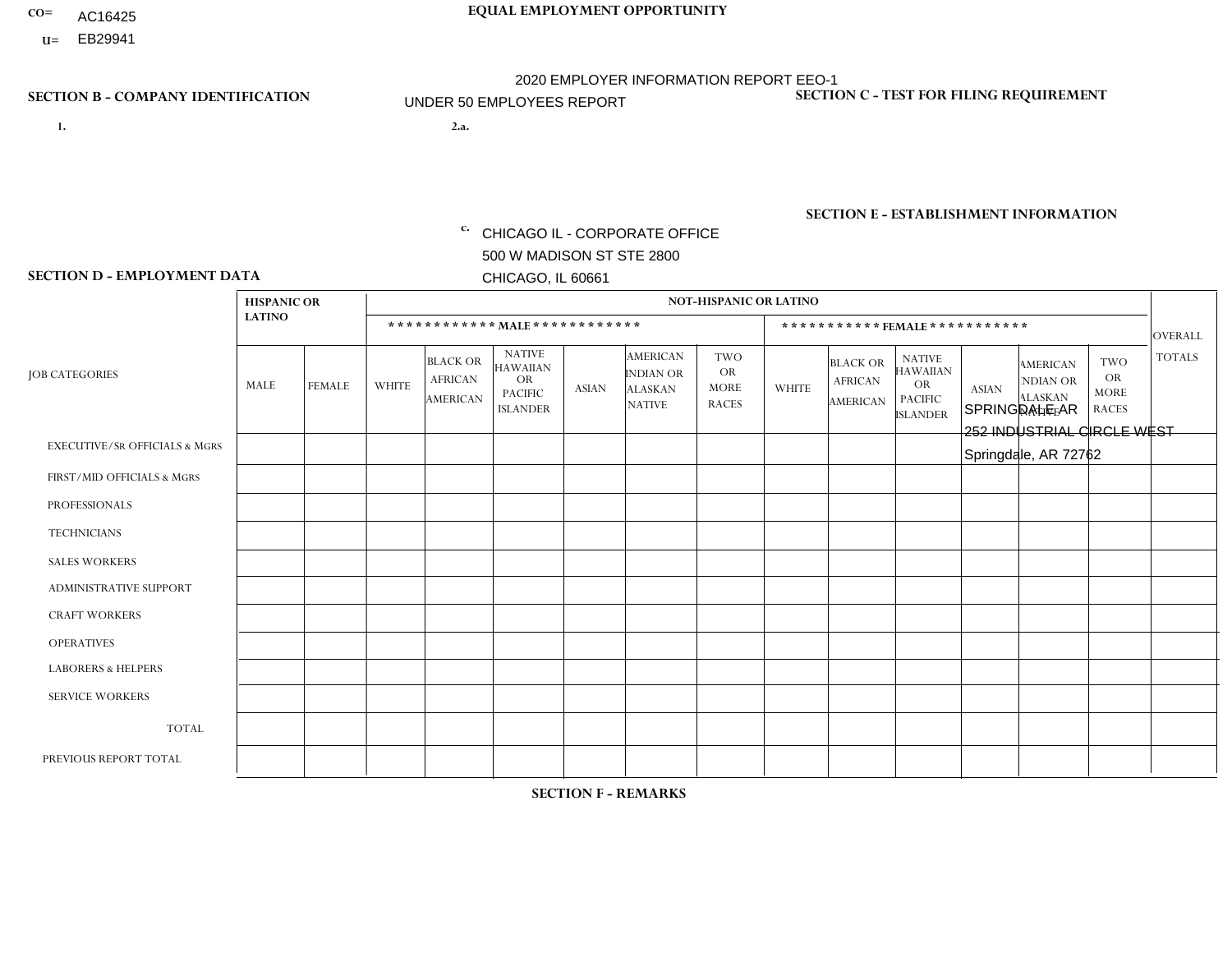- AC16425
- **U=**

**1. 2.a.** CHICAGO IL - CORPORATE OFFICE 500 W MADISON ST STE 2800 CHICAGO, IL 60661

2.a. FT MYERS FL - US21 5001 STATE ROAD 82 Fort Myers, FL 33905

EIN= 952920557

## **SECTION B - COMPANY IDENTIFICATION SECTION C - TEST FOR FILING REQUIREMENT**

1- Y 2- Y 3- N DUNS= 000123456

**SECTION E - ESTABLISHMENT INFORMATION c.** NAICS: 423140

### **SECTION D - EMPLOYMENT DATA**

|                                          | <b>HISPANIC OR</b> |               |                |                                                      |                                                                                    |              |                                                                        | <b>NOT-HISPANIC OR LATINO</b>                          |              |                                               |                                                                                    |              |                                                                |                                                        |                |
|------------------------------------------|--------------------|---------------|----------------|------------------------------------------------------|------------------------------------------------------------------------------------|--------------|------------------------------------------------------------------------|--------------------------------------------------------|--------------|-----------------------------------------------|------------------------------------------------------------------------------------|--------------|----------------------------------------------------------------|--------------------------------------------------------|----------------|
|                                          | <b>LATINO</b>      |               |                | ************ MALE ************                       |                                                                                    |              |                                                                        |                                                        |              |                                               | *********** FEMALE ***********                                                     |              |                                                                |                                                        | <b>OVERALL</b> |
| <b>JOB CATEGORIES</b>                    | MALE               | <b>FEMALE</b> | <b>WHITE</b>   | <b>BLACK OR</b><br><b>AFRICAN</b><br><b>AMERICAN</b> | <b>NATIVE</b><br><b>HAWAIIAN</b><br><b>OR</b><br><b>PACIFIC</b><br><b>ISLANDER</b> | <b>ASIAN</b> | <b>AMERICAN</b><br><b>INDIAN OR</b><br><b>ALASKAN</b><br><b>NATIVE</b> | <b>TWO</b><br><b>OR</b><br><b>MORE</b><br><b>RACES</b> | <b>WHITE</b> | <b>BLACK OR</b><br><b>AFRICAN</b><br>AMERICAN | <b>NATIVE</b><br><b>HAWAIIAN</b><br><b>OR</b><br><b>PACIFIC</b><br><b>ISLANDER</b> | <b>ASIAN</b> | <b>AMERICAN</b><br>NDIAN OR<br><b>ALASKAN</b><br><b>NATIVE</b> | <b>TWO</b><br><b>OR</b><br><b>MORE</b><br><b>RACES</b> | <b>TOTALS</b>  |
| <b>EXECUTIVE/SR OFFICIALS &amp; MGRS</b> | $\Omega$           | $\Omega$      | $\Omega$       | $\Omega$                                             | $\Omega$                                                                           | $\Omega$     | $\Omega$                                                               | $\Omega$                                               | $\Omega$     | $\mathbf{0}$                                  | $\mathbf{0}$                                                                       | $\Omega$     | $\Omega$                                                       | $\Omega$                                               | $\mathbf 0$    |
| FIRST/MID OFFICIALS & MGRS               | $\Omega$           | 0             | $\overline{c}$ | 0                                                    | $\mathbf 0$                                                                        | $\Omega$     | $\Omega$                                                               | $\Omega$                                               | $\Omega$     | $\mathbf{0}$                                  | $\mathbf{0}$                                                                       | $\Omega$     | $\Omega$                                                       | $\Omega$                                               | $\overline{2}$ |
| <b>PROFESSIONALS</b>                     | $\Omega$           | $\mathbf 0$   | 1              | $\mathbf 0$                                          | 0                                                                                  | $\mathbf 0$  | $\Omega$                                                               | $\Omega$                                               | $\mathbf{0}$ | $\Omega$                                      | $\Omega$                                                                           | $\Omega$     | $\Omega$                                                       | $\Omega$                                               | $\mathbf{1}$   |
| <b>TECHNICIANS</b>                       | $\Omega$           | $\Omega$      | $\Omega$       | 0                                                    | $\Omega$                                                                           | $\Omega$     | $\overline{0}$                                                         | $\Omega$                                               | $\Omega$     | $\Omega$                                      | $\Omega$                                                                           | $\Omega$     | $\Omega$                                                       | $\mathbf{0}$                                           | $\mathbf 0$    |
| <b>SALES WORKERS</b>                     | $\Omega$           | 1             | -1             | $\mathbf 0$                                          | $\mathbf 0$                                                                        | $\Omega$     | $\Omega$                                                               | $\Omega$                                               | $\Omega$     | $\Omega$                                      | $\Omega$                                                                           | $\Omega$     | $\Omega$                                                       | $\Omega$                                               | $\overline{2}$ |
| <b>ADMINISTRATIVE SUPPORT</b>            | $\Omega$           | $\Omega$      | $\overline{c}$ | $\Omega$                                             | 0                                                                                  | $\Omega$     | $\Omega$                                                               | $\Omega$                                               | $\Omega$     | $\mathbf{0}$                                  | $\Omega$                                                                           | $\Omega$     | $\Omega$                                                       | $\Omega$                                               | 2              |
| <b>CRAFT WORKERS</b>                     | 1                  | $\Omega$      | $\Omega$       | $\mathbf 0$                                          | 0                                                                                  | $\Omega$     | $\Omega$                                                               | $\Omega$                                               | $\Omega$     | $\Omega$                                      | $\mathbf{0}$                                                                       | $\Omega$     | $\Omega$                                                       | $\Omega$                                               | $\mathbf{1}$   |
| <b>OPERATIVES</b>                        | 6                  | $\Omega$      | 5              | $\Omega$                                             | $\Omega$                                                                           | $\Omega$     | $\Omega$                                                               | $\Omega$                                               | $\Omega$     | $\Omega$                                      | $\mathbf{0}$                                                                       | $\Omega$     | $\Omega$                                                       | $\Omega$                                               | 11             |
| <b>LABORERS &amp; HELPERS</b>            | 4                  | $\Omega$      | $\Omega$       | 0                                                    | $\Omega$                                                                           | $\Omega$     | $\Omega$                                                               | $\Omega$                                               | $\Omega$     | $\Omega$                                      | $\Omega$                                                                           | $\Omega$     | $\Omega$                                                       | $\Omega$                                               | $\mathbf{1}$   |
| <b>SERVICE WORKERS</b>                   | 0                  | $\mathbf 0$   | 0              | $\boldsymbol{0}$                                     | 0                                                                                  | $\mathbf 0$  | $\Omega$                                                               | $\Omega$                                               | $\Omega$     | $\Omega$                                      | $\Omega$                                                                           | $\mathbf 0$  | $\Omega$                                                       | $\mathbf 0$                                            | 0              |
| <b>TOTAL</b>                             | 8                  | $\mathbf{1}$  | 11             | $\mathbf 0$                                          | 0                                                                                  | $\mathbf{0}$ | $\Omega$                                                               | $\Omega$                                               | $\Omega$     | $\Omega$                                      | $\Omega$                                                                           | $\Omega$     | $\Omega$                                                       | $\Omega$                                               | 20             |
| PREVIOUS REPORT TOTAL                    | 11                 | $\mathbf{1}$  | 15             | 3                                                    | 0                                                                                  | $\Omega$     | 0                                                                      | $\Omega$                                               | $\Omega$     | $\mathbf{0}$                                  | $\mathbf{0}$                                                                       | $\Omega$     | $\Omega$                                                       | $\mathbf 0$                                            | 30             |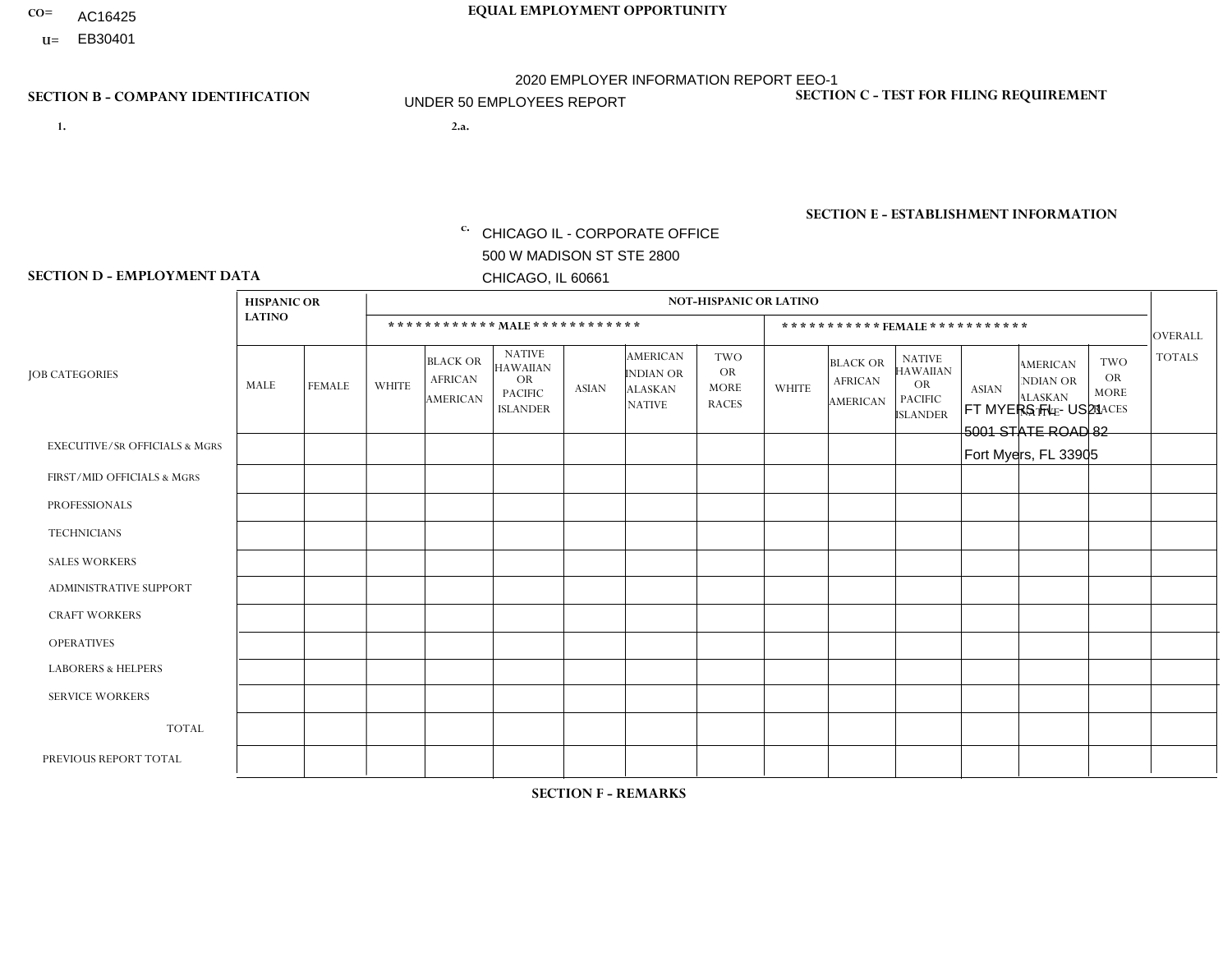- AC16425
- **U=**

**1. 2.a.** CHICAGO IL - CORPORATE OFFICE 500 W MADISON ST STE 2800 CHICAGO, IL 60661

2.a. FORT WAYNE IN - KNOPF 2250 RESEARCH DR Fort Wayne, IN 46808

c. EIN= 952920557

## **SECTION B - COMPANY IDENTIFICATION SECTION C - TEST FOR FILING REQUIREMENT**

1- Y 2- Y 3- N DUNS= 000123456

**SECTION E - ESTABLISHMENT INFORMATION c.** NAICS: 423140

### **SECTION D - EMPLOYMENT DATA**

|                                          | <b>HISPANIC OR</b> |               |              |                                                      |                                                                                    |              |                                                                 | NOT-HISPANIC OR LATINO                                 |                |                                               |                                                                             |              |                                                                       |                                                        |                |
|------------------------------------------|--------------------|---------------|--------------|------------------------------------------------------|------------------------------------------------------------------------------------|--------------|-----------------------------------------------------------------|--------------------------------------------------------|----------------|-----------------------------------------------|-----------------------------------------------------------------------------|--------------|-----------------------------------------------------------------------|--------------------------------------------------------|----------------|
|                                          | <b>LATINO</b>      |               |              | ************ MALE ************                       |                                                                                    |              |                                                                 |                                                        |                |                                               | *********** FEMALE ***********                                              |              |                                                                       |                                                        | <b>OVERALL</b> |
| <b>JOB CATEGORIES</b>                    | <b>MALE</b>        | <b>FEMALE</b> | <b>WHITE</b> | <b>BLACK OR</b><br><b>AFRICAN</b><br><b>AMERICAN</b> | <b>NATIVE</b><br><b>HAWAIIAN</b><br><b>OR</b><br><b>PACIFIC</b><br><b>ISLANDER</b> | <b>ASIAN</b> | <b>AMERICAN</b><br>INDIAN OR<br><b>ALASKAN</b><br><b>NATIVE</b> | <b>TWO</b><br><b>OR</b><br><b>MORE</b><br><b>RACES</b> | <b>WHITE</b>   | <b>BLACK OR</b><br><b>AFRICAN</b><br>AMERICAN | <b>NATIVE</b><br><b>HAWAIIAN</b><br>OR<br><b>PACIFIC</b><br><b>ISLANDER</b> | <b>ASIAN</b> | <b>AMERICAN</b><br><b>NDIAN OR</b><br><b>ALASKAN</b><br><b>NATIVE</b> | <b>TWO</b><br><b>OR</b><br><b>MORE</b><br><b>RACES</b> | <b>TOTALS</b>  |
| <b>EXECUTIVE/SR OFFICIALS &amp; MGRS</b> | $\Omega$           | $\Omega$      | $\Omega$     | $\mathbf 0$                                          | $\Omega$                                                                           | $\Omega$     | $\Omega$                                                        | $\Omega$                                               | $\Omega$       | $\Omega$                                      | $\Omega$                                                                    | $\mathbf 0$  | $\Omega$                                                              | $\Omega$                                               | $\mathbf 0$    |
| FIRST/MID OFFICIALS & MGRS               | $\Omega$           | $\Omega$      | $\Omega$     | $\overline{ }$                                       | $\Omega$                                                                           | $\Omega$     | $\Omega$                                                        | $\Omega$                                               | $\Omega$       | $\Omega$                                      | $\Omega$                                                                    | $\Omega$     | $\Omega$                                                              | $\Omega$                                               | $\mathbf{1}$   |
| <b>PROFESSIONALS</b>                     | $\Omega$           | $\Omega$      | $\Omega$     | $\overline{1}$                                       | $\Omega$                                                                           | $\Omega$     | $\Omega$                                                        | $\Omega$                                               | 0              | $\Omega$                                      | 0                                                                           | $\Omega$     | $\Omega$                                                              | $\Omega$                                               | $\mathbf{1}$   |
| <b>TECHNICIANS</b>                       | $\Omega$           | $\Omega$      | $\Omega$     | $\mathbf 0$                                          | $\Omega$                                                                           | $\Omega$     | $\Omega$                                                        | $\Omega$                                               | 0              | $\Omega$                                      | 0                                                                           | 0            | $\Omega$                                                              | $\mathbf 0$                                            | $\overline{0}$ |
| <b>SALES WORKERS</b>                     | $\Omega$           | $\Omega$      | $\Omega$     | $\Omega$                                             | $\Omega$                                                                           | $\Omega$     | $\Omega$                                                        | $\Omega$                                               | $\overline{0}$ | $\Omega$                                      | $\overline{0}$                                                              | $\Omega$     | $\Omega$                                                              | $\Omega$                                               | $\mathbf 0$    |
| ADMINISTRATIVE SUPPORT                   | $\Omega$           | $\Omega$      | $\mathbf{0}$ | $\Omega$                                             | $\Omega$                                                                           | $\Omega$     | $\Omega$                                                        | $\Omega$                                               | 0              | $\Omega$                                      | 0                                                                           | $\Omega$     | $\Omega$                                                              | $\Omega$                                               | $\Omega$       |
| <b>CRAFT WORKERS</b>                     | $\Omega$           | $\Omega$      | $\Omega$     | $\mathbf 0$                                          | $\Omega$                                                                           | $\Omega$     | $\Omega$                                                        | $\Omega$                                               | $\Omega$       | $\Omega$                                      | $\Omega$                                                                    | $\Omega$     | $\Omega$                                                              | $\Omega$                                               | $\Omega$       |
| <b>OPERATIVES</b>                        | $\Omega$           | $\Omega$      | $\Omega$     | $\Omega$                                             | $\Omega$                                                                           | $\Omega$     | $\Omega$                                                        | $\Omega$                                               | $\Omega$       | $\Omega$                                      | $\Omega$                                                                    | $\Omega$     | $\Omega$                                                              | $\Omega$                                               | $\overline{0}$ |
| <b>LABORERS &amp; HELPERS</b>            | $\Omega$           | $\Omega$      | $\Omega$     | $\mathbf 0$                                          | $\Omega$                                                                           | $\Omega$     | $\Omega$                                                        | $\Omega$                                               | $\Omega$       | $\Omega$                                      | 0                                                                           | $\Omega$     | $\Omega$                                                              | $\Omega$                                               | $\mathbf{0}$   |
| <b>SERVICE WORKERS</b>                   | $\Omega$           | $\mathbf 0$   | $\mathbf 0$  | 0                                                    | $\mathbf 0$                                                                        | $\mathbf 0$  | $\Omega$                                                        | $\Omega$                                               | $\Omega$       | $\Omega$                                      | $\mathbf 0$                                                                 | $\mathbf 0$  | $\Omega$                                                              | $\mathbf 0$                                            | $\mathbf{0}$   |
| <b>TOTAL</b>                             | $\Omega$           | 0             | $\mathbf 0$  | $\overline{2}$                                       | $\mathbf 0$                                                                        | $\Omega$     | $\Omega$                                                        | $\Omega$                                               | 0              | $\Omega$                                      | 0                                                                           | $\mathbf 0$  | $\Omega$                                                              | $\mathbf 0$                                            | $\overline{2}$ |
| PREVIOUS REPORT TOTAL                    | $\Omega$           | $\Omega$      | $\Omega$     | $\overline{2}$                                       | $\Omega$                                                                           | $\Omega$     | $\Omega$                                                        | $\Omega$                                               | $\Omega$       | $\Omega$                                      | $\Omega$                                                                    | $\Omega$     | $\Omega$                                                              | $\mathbf 0$                                            | $\overline{2}$ |
|                                          |                    |               |              |                                                      |                                                                                    |              |                                                                 |                                                        |                |                                               |                                                                             |              |                                                                       |                                                        |                |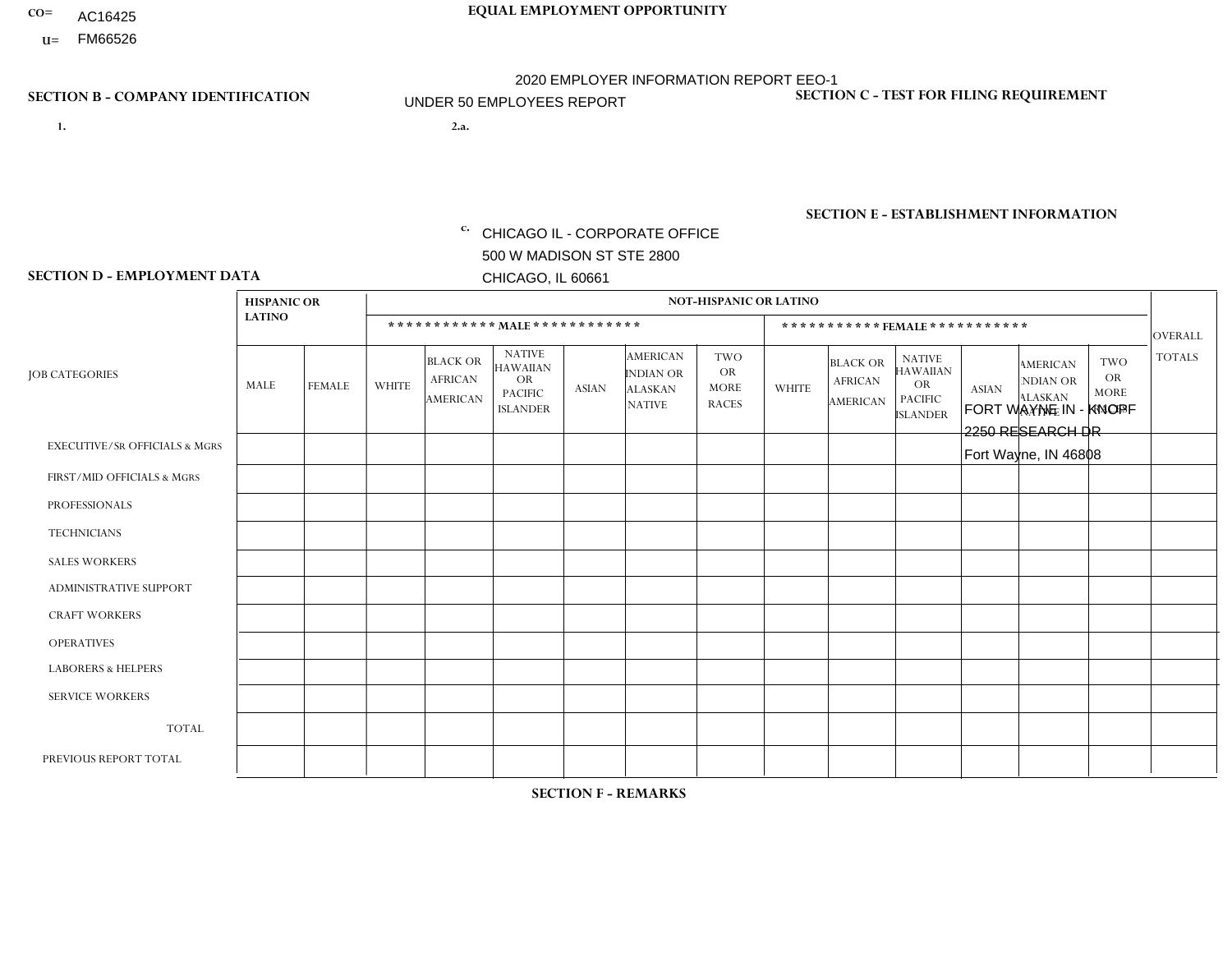- AC16425
- **U=**

- **1. 2.a.** CHICAGO IL CORPORATE OFFICE 500 W MADISON ST STE 2800 CHICAGO, IL 60661
- 2.a. FRESNO CA KAO LOGISTICS 2933 SOUTH ELM AVE SUITE 106 Fresno, CA 93706
	- EIN= 952920557

## **SECTION B - COMPANY IDENTIFICATION SECTION C - TEST FOR FILING REQUIREMENT**

1- Y 2- Y 3- N DUNS= 000123456

**SECTION E - ESTABLISHMENT INFORMATION c.** NAICS: 423140

### **SECTION D - EMPLOYMENT DATA**

|                                          | <b>HISPANIC OR</b> |               |                |                                                      |                                                                                    |              |                                                                        | <b>NOT-HISPANIC OR LATINO</b>                          |              |                                                      |                                                                                    |              |                                                                       |                                                        |                |
|------------------------------------------|--------------------|---------------|----------------|------------------------------------------------------|------------------------------------------------------------------------------------|--------------|------------------------------------------------------------------------|--------------------------------------------------------|--------------|------------------------------------------------------|------------------------------------------------------------------------------------|--------------|-----------------------------------------------------------------------|--------------------------------------------------------|----------------|
|                                          | <b>LATINO</b>      |               |                |                                                      | ************ MALE ************                                                     |              |                                                                        |                                                        |              | ***********FEMALE***********                         |                                                                                    |              |                                                                       |                                                        | <b>OVERALL</b> |
| <b>JOB CATEGORIES</b>                    | MALE               | <b>FEMALE</b> | <b>WHITE</b>   | <b>BLACK OR</b><br><b>AFRICAN</b><br><b>AMERICAN</b> | <b>NATIVE</b><br><b>HAWAIIAN</b><br><b>OR</b><br><b>PACIFIC</b><br><b>ISLANDER</b> | <b>ASIAN</b> | <b>AMERICAN</b><br><b>INDIAN OR</b><br><b>ALASKAN</b><br><b>NATIVE</b> | <b>TWO</b><br><b>OR</b><br><b>MORE</b><br><b>RACES</b> | <b>WHITE</b> | <b>BLACK OR</b><br><b>AFRICAN</b><br><b>AMERICAN</b> | <b>NATIVE</b><br><b>HAWAIIAN</b><br><b>OR</b><br><b>PACIFIC</b><br><b>ISLANDER</b> | <b>ASIAN</b> | <b>AMERICAN</b><br><b>NDIAN OR</b><br><b>ALASKAN</b><br><b>NATIVE</b> | <b>TWO</b><br><b>OR</b><br><b>MORE</b><br><b>RACES</b> | <b>TOTALS</b>  |
| <b>EXECUTIVE/SR OFFICIALS &amp; MGRS</b> | $\mathbf 0$        | $\mathbf 0$   | $\mathbf 0$    | $\mathbf 0$                                          | $\mathbf 0$                                                                        | $\mathbf{0}$ | $\Omega$                                                               | $\Omega$                                               | $\Omega$     | $\Omega$                                             | $\mathbf 0$                                                                        | $\mathbf 0$  | $\Omega$                                                              | $\mathbf 0$                                            | $\mathbf 0$    |
| FIRST/MID OFFICIALS & MGRS               | $\mathbf 0$        | $\mathbf 0$   | $\Omega$       | $\mathbf 0$                                          | $\Omega$                                                                           | $\Omega$     | $\Omega$                                                               |                                                        | $\Omega$     | $\Omega$                                             | $\Omega$                                                                           | $\Omega$     | $\Omega$                                                              | $\Omega$                                               | $\mathbf{1}$   |
| <b>PROFESSIONALS</b>                     |                    | 0             | $\mathbf 0$    | $\mathbf 0$                                          | $\Omega$                                                                           | $\Omega$     | $\Omega$                                                               | $\Omega$                                               | $\Omega$     | $\Omega$                                             | $\Omega$                                                                           | $\mathbf 0$  | $\Omega$                                                              | $\mathbf 0$                                            | $\mathbf{1}$   |
| <b>TECHNICIANS</b>                       | $\mathbf 0$        | 0             | $\mathbf 0$    | $\mathbf 0$                                          | $\Omega$                                                                           | $\Omega$     | $\Omega$                                                               | $\Omega$                                               | $\Omega$     | $\Omega$                                             | $\Omega$                                                                           | $\Omega$     | $\Omega$                                                              | $\mathbf 0$                                            | $\mathbf 0$    |
| <b>SALES WORKERS</b>                     | $\mathbf 0$        | $\mathbf 0$   | $\Omega$       | $\mathbf 0$                                          | $\Omega$                                                                           | $\Omega$     | $\Omega$                                                               | $\Omega$                                               | $\Omega$     | $\Omega$                                             | $\Omega$                                                                           | $\Omega$     | $\Omega$                                                              | $\Omega$                                               | $\mathbf 0$    |
| <b>ADMINISTRATIVE SUPPORT</b>            | $\mathbf 0$        | $\mathbf 0$   | $\Omega$       | $\mathbf 0$                                          | $\Omega$                                                                           | $\Omega$     | $\Omega$                                                               | $\Omega$                                               | $\Omega$     | $\Omega$                                             | $\Omega$                                                                           | $\Omega$     | $\Omega$                                                              | $\mathbf 0$                                            | $\mathbf 0$    |
| <b>CRAFT WORKERS</b>                     | $\mathbf 0$        | $\mathbf 0$   | $\Omega$       | 0                                                    | $\Omega$                                                                           | $\Omega$     | $\Omega$                                                               | $\Omega$                                               | $\Omega$     | $\Omega$                                             | $\Omega$                                                                           | $\Omega$     | $\Omega$                                                              | $\Omega$                                               | $\mathbf 0$    |
| <b>OPERATIVES</b>                        | 6                  | $\mathbf{1}$  | $\overline{1}$ | 0                                                    | $\Omega$                                                                           | 1            | $\Omega$                                                               | $\Omega$                                               | $\Omega$     | $\Omega$                                             | $\Omega$                                                                           | $\Omega$     | $\Omega$                                                              | $\Omega$                                               | 9              |
| <b>LABORERS &amp; HELPERS</b>            | $\mathbf 0$        | $\mathbf 0$   | $\mathbf 0$    | 0                                                    | $\Omega$                                                                           | $\Omega$     | $\Omega$                                                               | $\Omega$                                               | $\Omega$     | $\Omega$                                             | $\Omega$                                                                           | $\mathbf{0}$ | $\Omega$                                                              | $\Omega$                                               | 0              |
| <b>SERVICE WORKERS</b>                   | $\Omega$           | $\mathbf 0$   | $\mathbf 0$    | 0                                                    | $\Omega$                                                                           | $\Omega$     | $\Omega$                                                               | $\Omega$                                               | $\Omega$     | $\Omega$                                             | $\Omega$                                                                           | $\mathbf{0}$ | $\Omega$                                                              | $\Omega$                                               | $\mathbf 0$    |
| <b>TOTAL</b>                             | $\overline{7}$     | 1             | $\overline{A}$ | 0                                                    | $\Omega$                                                                           | 1            | $\Omega$                                                               |                                                        | $\Omega$     | $\Omega$                                             | $\Omega$                                                                           | $\mathbf{0}$ | $\Omega$                                                              | $\Omega$                                               | 11             |
| PREVIOUS REPORT TOTAL                    | $\overline{7}$     | 1             | 2              | 2                                                    | $\Omega$                                                                           | 1            | $\Omega$                                                               |                                                        | $\Omega$     | $\Omega$                                             | $\Omega$                                                                           | $\Omega$     | 0                                                                     | $\mathbf 0$                                            | 14             |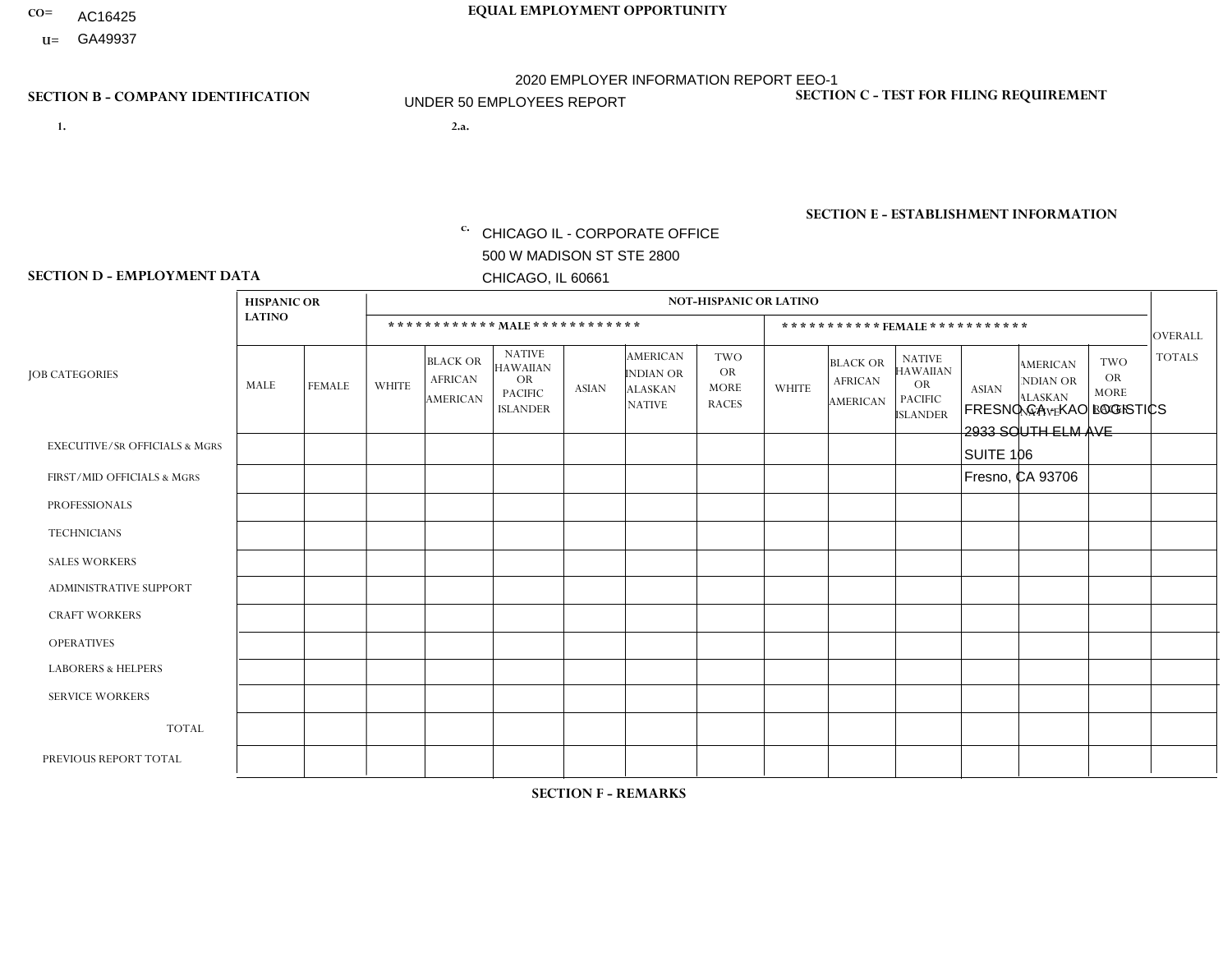- AC16425
- **U=**

- **1. 2.a.** CHICAGO IL CORPORATE OFFICE 500 W MADISON ST STE 2800 CHICAGO, IL 60661
- 2.a. KNOXVILLE TN PGW 1801 THIRD CREEK RD SUITE 113 Knoxville, TN 37921
	- EIN= 952920557

## **SECTION B - COMPANY IDENTIFICATION SECTION C - TEST FOR FILING REQUIREMENT**

1- Y 2- Y 3- N DUNS= 000123456

**SECTION E - ESTABLISHMENT INFORMATION c.** NAICS: 811122

### **SECTION D - EMPLOYMENT DATA**

|                                          | <b>HISPANIC OR</b> |               |              |                                                      |                                                                      |              |                                                                        | <b>NOT-HISPANIC OR LATINO</b>                   |              |                                               |                                                                                    |              |                                                                       |                                                        |                |
|------------------------------------------|--------------------|---------------|--------------|------------------------------------------------------|----------------------------------------------------------------------|--------------|------------------------------------------------------------------------|-------------------------------------------------|--------------|-----------------------------------------------|------------------------------------------------------------------------------------|--------------|-----------------------------------------------------------------------|--------------------------------------------------------|----------------|
|                                          | <b>LATINO</b>      |               |              |                                                      | ************ MALE ************                                       |              |                                                                        |                                                 |              | ***********FEMALE ***********                 |                                                                                    |              |                                                                       |                                                        | <b>OVERALL</b> |
| <b>JOB CATEGORIES</b>                    | MALE               | <b>FEMALE</b> | <b>WHITE</b> | <b>BLACK OR</b><br><b>AFRICAN</b><br><b>AMERICAN</b> | <b>NATIVE</b><br>HAWAIIAN<br>OR<br><b>PACIFIC</b><br><b>ISLANDER</b> | <b>ASIAN</b> | <b>AMERICAN</b><br><b>INDIAN OR</b><br><b>ALASKAN</b><br><b>NATIVE</b> | TWO<br><b>OR</b><br><b>MORE</b><br><b>RACES</b> | <b>WHITE</b> | <b>BLACK OR</b><br><b>AFRICAN</b><br>AMERICAN | <b>NATIVE</b><br><b>HAWAIIAN</b><br><b>OR</b><br><b>PACIFIC</b><br><b>ISLANDER</b> | <b>ASIAN</b> | <b>AMERICAN</b><br><b>NDIAN OR</b><br><b>ALASKAN</b><br><b>NATIVE</b> | <b>TWO</b><br><b>OR</b><br><b>MORE</b><br><b>RACES</b> | <b>TOTALS</b>  |
| <b>EXECUTIVE/SR OFFICIALS &amp; MGRS</b> | $\mathbf 0$        | $\mathbf 0$   | $\mathbf 0$  | $\mathbf 0$                                          | $\mathbf{0}$                                                         | $\Omega$     | $\Omega$                                                               | 0                                               | $\Omega$     | $\Omega$                                      | $\mathbf 0$                                                                        | $\mathbf 0$  | $\Omega$                                                              | $\mathbf 0$                                            | $\mathbf 0$    |
| FIRST/MID OFFICIALS & MGRS               | 0                  | $\mathbf 0$   | 1            | $\Omega$                                             | $\mathbf{0}$                                                         | $\Omega$     | 0                                                                      | 0                                               | $\Omega$     | $\Omega$                                      | $\Omega$                                                                           | $\Omega$     | $\Omega$                                                              | $\Omega$                                               | $\mathbf{1}$   |
| <b>PROFESSIONALS</b>                     | 0                  | $\mathbf 0$   | $\mathbf 0$  | $\mathbf 0$                                          | $\mathbf{0}$                                                         | $\Omega$     | $\Omega$                                                               | 0                                               | $\Omega$     | $\Omega$                                      | $\Omega$                                                                           | $\mathbf 0$  | $\Omega$                                                              | $\mathbf 0$                                            | $\mathbf 0$    |
| <b>TECHNICIANS</b>                       | 0                  | $\mathbf 0$   | $\mathbf 0$  | $\mathbf 0$                                          | $\Omega$                                                             | $\Omega$     | $\Omega$                                                               | 0                                               | $\Omega$     | $\Omega$                                      | $\mathbf 0$                                                                        | $\mathbf 0$  | $\Omega$                                                              | $\mathbf 0$                                            | $\mathbf 0$    |
| <b>SALES WORKERS</b>                     | 0                  | $\mathbf 0$   | $\mathbf 0$  | $\mathbf 0$                                          | $\Omega$                                                             | $\Omega$     | $\Omega$                                                               | $\Omega$                                        | $\Omega$     | $\Omega$                                      | $\Omega$                                                                           | $\mathbf 0$  | $\Omega$                                                              | $\Omega$                                               | $\mathbf 0$    |
| <b>ADMINISTRATIVE SUPPORT</b>            | $\Omega$           | $\Omega$      | $\Omega$     | $\Omega$                                             | $\mathbf{0}$                                                         | $\mathbf{0}$ | $\Omega$                                                               | 0                                               | $\Omega$     | $\Omega$                                      | $\Omega$                                                                           | $\Omega$     | $\Omega$                                                              | $\Omega$                                               | $\Omega$       |
| <b>CRAFT WORKERS</b>                     | $\Omega$           | $\Omega$      | $\Omega$     | $\Omega$                                             | $\mathbf{0}$                                                         | $\Omega$     | $\Omega$                                                               | 0                                               | $\Omega$     | $\Omega$                                      | $\Omega$                                                                           | $\Omega$     | $\Omega$                                                              | $\Omega$                                               | $\mathbf 0$    |
| <b>OPERATIVES</b>                        | 0                  | $\Omega$      | 4            | $\Omega$                                             | $\mathbf{0}$                                                         | $\mathbf{0}$ | 0                                                                      | 0                                               | $\Omega$     | $\Omega$                                      | $\Omega$                                                                           | $\Omega$     | $\Omega$                                                              | $\Omega$                                               | $\overline{4}$ |
| <b>LABORERS &amp; HELPERS</b>            | 0                  | $\mathbf 0$   | 1            | $\mathbf 0$                                          | $\mathbf{0}$                                                         | $\mathbf{0}$ | $\Omega$                                                               | 0                                               | $\Omega$     | $\Omega$                                      | $\Omega$                                                                           | $\Omega$     | $\Omega$                                                              | $\Omega$                                               | $\mathbf{1}$   |
| <b>SERVICE WORKERS</b>                   | $\Omega$           | $\Omega$      | $\mathbf 0$  | $\Omega$                                             | $\mathbf{0}$                                                         | $\mathbf{0}$ | $\Omega$                                                               | 0                                               | $\Omega$     | $\Omega$                                      | $\Omega$                                                                           | $\Omega$     | $\Omega$                                                              | $\Omega$                                               | $\Omega$       |
| <b>TOTAL</b>                             | $\Omega$           | $\Omega$      | 6            | $\mathbf 0$                                          | $\mathbf{0}$                                                         | $\Omega$     | $\Omega$                                                               | 0                                               | $\Omega$     | $\Omega$                                      | $\Omega$                                                                           | $\Omega$     | $\Omega$                                                              | $\Omega$                                               | 6              |
| PREVIOUS REPORT TOTAL                    | 0                  | $\mathbf{0}$  | 4            | 2                                                    | 0                                                                    | $\Omega$     | 0                                                                      | 0                                               | $\Omega$     | 0                                             | 0                                                                                  | 0            | 0                                                                     | 0                                                      | 6              |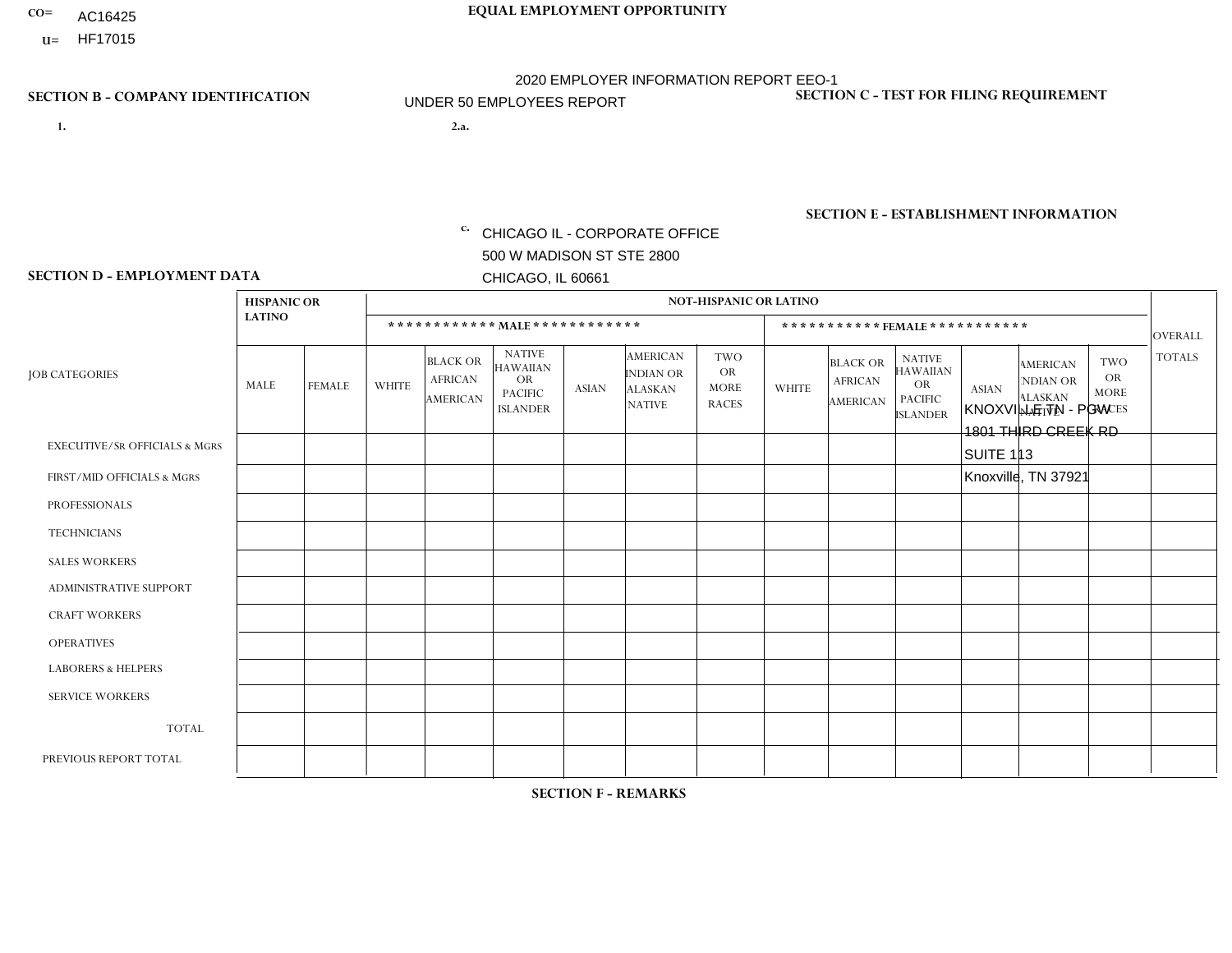- AC16425
- **U=**

**1. 2.a.** CHICAGO IL - CORPORATE OFFICE 500 W MADISON ST STE 2800 CHICAGO, IL 60661

2.a. ALBERT LEA MN 21647 785TH AVENUE Albert Lea, MN 56007

EIN= 952920557

## **SECTION B - COMPANY IDENTIFICATION SECTION C - TEST FOR FILING REQUIREMENT**

1- Y 2- Y 3- N DUNS= 000123456

**SECTION E - ESTABLISHMENT INFORMATION c.** NAICS: 423140

### **SECTION D - EMPLOYMENT DATA**

|                                          | <b>HISPANIC OR</b> |               |                |                                                      |                                                                                    |                |                                                                        | <b>NOT-HISPANIC OR LATINO</b>                          |              |                                               |                                                                                    |              |                                                                |                                                        |                |
|------------------------------------------|--------------------|---------------|----------------|------------------------------------------------------|------------------------------------------------------------------------------------|----------------|------------------------------------------------------------------------|--------------------------------------------------------|--------------|-----------------------------------------------|------------------------------------------------------------------------------------|--------------|----------------------------------------------------------------|--------------------------------------------------------|----------------|
|                                          | <b>LATINO</b>      |               |                | ************ MAIE************                        |                                                                                    |                |                                                                        |                                                        |              |                                               | ***********FEMALE***********                                                       |              |                                                                |                                                        | <b>OVERALL</b> |
| <b>JOB CATEGORIES</b>                    | <b>MALE</b>        | <b>FEMALE</b> | <b>WHITE</b>   | <b>BLACK OR</b><br><b>AFRICAN</b><br><b>AMERICAN</b> | <b>NATIVE</b><br><b>HAWAIIAN</b><br><b>OR</b><br><b>PACIFIC</b><br><b>ISLANDER</b> | <b>ASIAN</b>   | <b>AMERICAN</b><br><b>INDIAN OR</b><br><b>ALASKAN</b><br><b>NATIVE</b> | <b>TWO</b><br><b>OR</b><br><b>MORE</b><br><b>RACES</b> | <b>WHITE</b> | <b>BLACK OR</b><br><b>AFRICAN</b><br>AMERICAN | <b>NATIVE</b><br><b>HAWAIIAN</b><br><b>OR</b><br><b>PACIFIC</b><br><b>ISLANDER</b> | <b>ASIAN</b> | <b>AMERICAN</b><br>NDIAN OR<br><b>ALASKAN</b><br><b>NATIVE</b> | <b>TWO</b><br><b>OR</b><br><b>MORE</b><br><b>RACES</b> | <b>TOTALS</b>  |
| <b>EXECUTIVE/SR OFFICIALS &amp; MGRS</b> | $\Omega$           | $\Omega$      | $\Omega$       | $\Omega$                                             | 0                                                                                  | $\Omega$       | $\Omega$                                                               | $\Omega$                                               | $\Omega$     | $\mathbf{0}$                                  | $\Omega$                                                                           | $\Omega$     | $\Omega$                                                       | $\Omega$                                               | $\Omega$       |
| FIRST/MID OFFICIALS & MGRS               | 0                  | 0             | 3              | $\mathbf 0$                                          | $\mathbf 0$                                                                        | $\Omega$       | $\Omega$                                                               | $\Omega$                                               | $\Omega$     | $\mathbf{0}$                                  | $\mathbf{0}$                                                                       | $\Omega$     | $\Omega$                                                       | $\Omega$                                               | 3              |
| <b>PROFESSIONALS</b>                     | $\Omega$           | $\mathbf 0$   | 0              | $\mathbf 0$                                          | 0                                                                                  | $\Omega$       | $\Omega$                                                               | $\Omega$                                               | $\Omega$     | $\Omega$                                      | $\Omega$                                                                           | $\Omega$     | $\Omega$                                                       | $\Omega$                                               | $\mathbf 0$    |
| <b>TECHNICIANS</b>                       | $\Omega$           | $\mathbf 0$   | $\Omega$       | $\mathbf 0$                                          | 0                                                                                  | $\Omega$       | $\overline{0}$                                                         | $\Omega$                                               | $\Omega$     | $\Omega$                                      | $\Omega$                                                                           | $\Omega$     | $\Omega$                                                       | $\mathbf{0}$                                           | $\mathbf 0$    |
| <b>SALES WORKERS</b>                     | $\Omega$           | $\mathbf 0$   | $\overline{2}$ | $\Omega$                                             | 0                                                                                  | $\Omega$       | $\Omega$                                                               | $\Omega$                                               | $\Omega$     | $\Omega$                                      | $\Omega$                                                                           | $\Omega$     | $\Omega$                                                       | $\mathbf{0}$                                           | $\overline{2}$ |
| <b>ADMINISTRATIVE SUPPORT</b>            | $\Omega$           | $\mathbf 0$   | 1              | $\mathbf 0$                                          | $\mathbf 0$                                                                        | $\mathbf 0$    | 1                                                                      | $\Omega$                                               | $\Omega$     | $\mathbf{0}$                                  | $\mathbf{0}$                                                                       | $\Omega$     | $\Omega$                                                       | $\Omega$                                               | 2              |
| <b>CRAFT WORKERS</b>                     | $\Omega$           | $\Omega$      | 4              | $\mathbf 0$                                          | 0                                                                                  | $\mathbf 1$    | $\Omega$                                                               | $\Omega$                                               | $\Omega$     | $\Omega$                                      | $\Omega$                                                                           | $\Omega$     | $\Omega$                                                       | $\Omega$                                               | 5              |
| <b>OPERATIVES</b>                        | 0                  | $\Omega$      | 8              | $\Omega$                                             | $\Omega$                                                                           | $\Omega$       | 1                                                                      | $\Omega$                                               | $\Omega$     | $\Omega$                                      | $\mathbf{0}$                                                                       | $\Omega$     | $\Omega$                                                       | $\mathbf{0}$                                           | 9              |
| <b>LABORERS &amp; HELPERS</b>            | $\Omega$           | $\Omega$      | $\overline{2}$ | $\Omega$                                             | 0                                                                                  | $\Omega$       | $\Omega$                                                               | $\Omega$                                               | $\Omega$     | $\Omega$                                      | $\Omega$                                                                           | $\Omega$     | $\Omega$                                                       | $\Omega$                                               | $\overline{2}$ |
| <b>SERVICE WORKERS</b>                   | $\Omega$           | $\mathbf 0$   | $\Omega$       | $\mathbf 0$                                          | 0                                                                                  | $\mathbf 0$    | $\Omega$                                                               | $\Omega$                                               | $\Omega$     | $\Omega$                                      | $\Omega$                                                                           | $\Omega$     | $\Omega$                                                       | $\Omega$                                               | $\mathbf 0$    |
| <b>TOTAL</b>                             | 0                  | $\mathbf 0$   | 20             | $\mathbf 0$                                          | 0                                                                                  | $\mathbf 1$    | $\overline{2}$                                                         | $\Omega$                                               | 0            | $\Omega$                                      | $\Omega$                                                                           | $\mathbf 0$  | $\Omega$                                                       | $\Omega$                                               | 23             |
| PREVIOUS REPORT TOTAL                    | $\Omega$           | $\Omega$      | 24             | $\mathbf 0$                                          | 0                                                                                  | $\overline{1}$ | $\overline{2}$                                                         | $\Omega$                                               | $\Omega$     | $\Omega$                                      | $\mathbf{0}$                                                                       | $\Omega$     | $\Omega$                                                       | $\mathbf 0$                                            | 27             |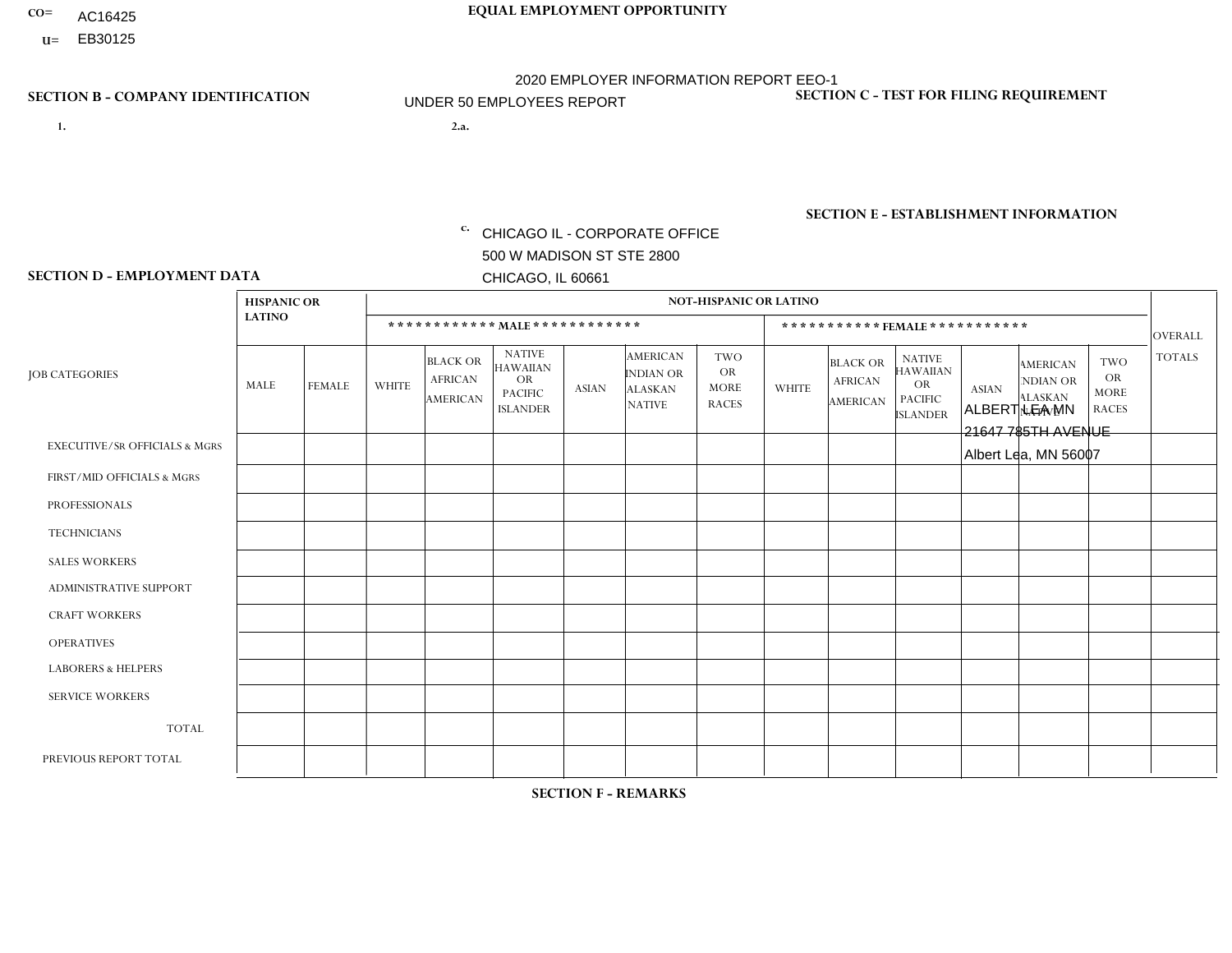- AC16425
- **U=**

**1. 2.a.** CHICAGO IL - CORPORATE OFFICE 500 W MADISON ST STE 2800 CHICAGO, IL 60661

BUFFALO NY - 1304 40 HOPKINS ST Buffalo, NY 14220

EIN= 952920557

## **SECTION B - COMPANY IDENTIFICATION SECTION C - TEST FOR FILING REQUIREMENT**

1- Y 2- Y 3- N DUNS= 000123456

**SECTION E - ESTABLISHMENT INFORMATION c.** NAICS: 423140

### **SECTION D - EMPLOYMENT DATA**

|                                          | <b>HISPANIC OR</b> |               |              |                                                      |                                                                                    |             |                                                                        | <b>NOT-HISPANIC OR LATINO</b>                          |              |                                               |                                                                                    |              |                                                                       |                                                        |                 |
|------------------------------------------|--------------------|---------------|--------------|------------------------------------------------------|------------------------------------------------------------------------------------|-------------|------------------------------------------------------------------------|--------------------------------------------------------|--------------|-----------------------------------------------|------------------------------------------------------------------------------------|--------------|-----------------------------------------------------------------------|--------------------------------------------------------|-----------------|
|                                          | <b>LATINO</b>      |               |              | ************ MALE ************                       |                                                                                    |             |                                                                        |                                                        |              |                                               | ***********FEMALE***********                                                       |              |                                                                       |                                                        | <b>OVERALL</b>  |
| <b>JOB CATEGORIES</b>                    | <b>MALE</b>        | <b>FEMALE</b> | <b>WHITE</b> | <b>BLACK OR</b><br><b>AFRICAN</b><br><b>AMERICAN</b> | <b>NATIVE</b><br><b>HAWAIIAN</b><br><b>OR</b><br><b>PACIFIC</b><br><b>ISLANDER</b> | ASIAN       | <b>AMERICAN</b><br><b>INDIAN OR</b><br><b>ALASKAN</b><br><b>NATIVE</b> | <b>TWO</b><br><b>OR</b><br><b>MORE</b><br><b>RACES</b> | <b>WHITE</b> | <b>BLACK OR</b><br><b>AFRICAN</b><br>AMERICAN | <b>NATIVE</b><br><b>HAWAIIAN</b><br><b>OR</b><br><b>PACIFIC</b><br><b>ISLANDER</b> | <b>ASIAN</b> | <b>AMERICAN</b><br><b>NDIAN OR</b><br><b>ALASKAN</b><br><b>NATIVE</b> | <b>TWO</b><br><b>OR</b><br><b>MORE</b><br><b>RACES</b> | <b>TOTALS</b>   |
| <b>EXECUTIVE/SR OFFICIALS &amp; MGRS</b> | $\Omega$           | $\mathbf 0$   | $\Omega$     | $\mathbf 0$                                          | $\mathbf 0$                                                                        | $\mathbf 0$ | $\Omega$                                                               | $\Omega$                                               | $\Omega$     | $\Omega$                                      | $\Omega$                                                                           | $\Omega$     | $\Omega$                                                              | $\Omega$                                               | $\mathbf 0$     |
| FIRST/MID OFFICIALS & MGRS               | $\Omega$           | 0             | 1            | $\mathbf 0$                                          | $\mathbf{0}$                                                                       | $\mathbf 0$ | $\Omega$                                                               | $\Omega$                                               | $\Omega$     | $\Omega$                                      | $\Omega$                                                                           | $\Omega$     | $\Omega$                                                              | $\Omega$                                               | $\mathbf{1}$    |
| <b>PROFESSIONALS</b>                     | $\Omega$           | $\Omega$      | $\Omega$     | $\mathbf 0$                                          | $\Omega$                                                                           | $\Omega$    | $\Omega$                                                               | $\Omega$                                               | $\mathbf{1}$ | $\Omega$                                      | $\Omega$                                                                           | $\Omega$     | $\Omega$                                                              | $\mathbf{0}$                                           | $\mathbf{1}$    |
| <b>TECHNICIANS</b>                       | $\Omega$           | $\mathbf 0$   | $\Omega$     | $\mathbf 0$                                          | $\mathbf{0}$                                                                       | $\Omega$    | $\overline{0}$                                                         | $\Omega$                                               | $\mathbf{0}$ | $\Omega$                                      | $\Omega$                                                                           | $\Omega$     | $\Omega$                                                              | $\Omega$                                               | $\mathbf 0$     |
| <b>SALES WORKERS</b>                     | $\Omega$           | $\Omega$      | $\Omega$     | $\mathbf 0$                                          | 0                                                                                  | $\Omega$    | $\Omega$                                                               | $\Omega$                                               | $\Omega$     | $\Omega$                                      | $\Omega$                                                                           | $\Omega$     | $\Omega$                                                              | $\mathbf{0}$                                           | $\mathbf 0$     |
| <b>ADMINISTRATIVE SUPPORT</b>            | $\Omega$           | $\mathbf 0$   | 0            | $\mathbf 0$                                          | $\mathbf{0}$                                                                       | $\mathbf 0$ | $\Omega$                                                               | $\Omega$                                               | 0            | $\Omega$                                      | $\Omega$                                                                           | $\Omega$     | $\Omega$                                                              | $\mathbf 0$                                            | $\mathbf 0$     |
| <b>CRAFT WORKERS</b>                     |                    | $\Omega$      | 3            | $\mathbf{1}$                                         | 0                                                                                  | $\Omega$    | $\Omega$                                                               | $\Omega$                                               | $\Omega$     | $\Omega$                                      | $\mathbf{0}$                                                                       | $\Omega$     | $\Omega$                                                              | $\Omega$                                               | 5               |
| <b>OPERATIVES</b>                        | $\Omega$           | $\Omega$      | 1            | $\overline{2}$                                       | $\Omega$                                                                           | $\Omega$    | $\Omega$                                                               | $\Omega$                                               | $\Omega$     | $\Omega$                                      | $\Omega$                                                                           | $\Omega$     | $\Omega$                                                              | $\Omega$                                               | 3               |
| <b>LABORERS &amp; HELPERS</b>            | $\Omega$           | $\Omega$      | $\Omega$     | $\mathbf 0$                                          | 0                                                                                  | $\mathbf 0$ | $\Omega$                                                               | $\Omega$                                               | $\Omega$     | $\Omega$                                      | $\mathbf{0}$                                                                       | $\Omega$     | $\Omega$                                                              | $\mathbf{0}$                                           | 0               |
| <b>SERVICE WORKERS</b>                   | $\Omega$           | $\mathbf 0$   | 0            | $\mathbf 0$                                          | $\mathbf 0$                                                                        | $\mathbf 0$ | $\Omega$                                                               | $\Omega$                                               | $\Omega$     | $\Omega$                                      | $\Omega$                                                                           | $\mathbf 0$  | $\Omega$                                                              | $\mathbf 0$                                            | 0               |
| <b>TOTAL</b>                             | 1                  | $\mathbf 0$   | 5            | 3                                                    | 0                                                                                  | $\mathbf 0$ | $\Omega$                                                               | $\Omega$                                               | $\mathbf{1}$ | $\Omega$                                      | $\Omega$                                                                           | $\mathbf 0$  | $\Omega$                                                              | $\Omega$                                               | 10 <sup>°</sup> |
| PREVIOUS REPORT TOTAL                    | $\Omega$           | $\Omega$      | 12           | $\overline{2}$                                       | $\mathbf 0$                                                                        | $\Omega$    | $\Omega$                                                               | $\Omega$                                               | $\mathbf{1}$ | $\mathbf{0}$                                  | $\mathbf{0}$                                                                       | $\Omega$     | $\Omega$                                                              | $\Omega$                                               | 15              |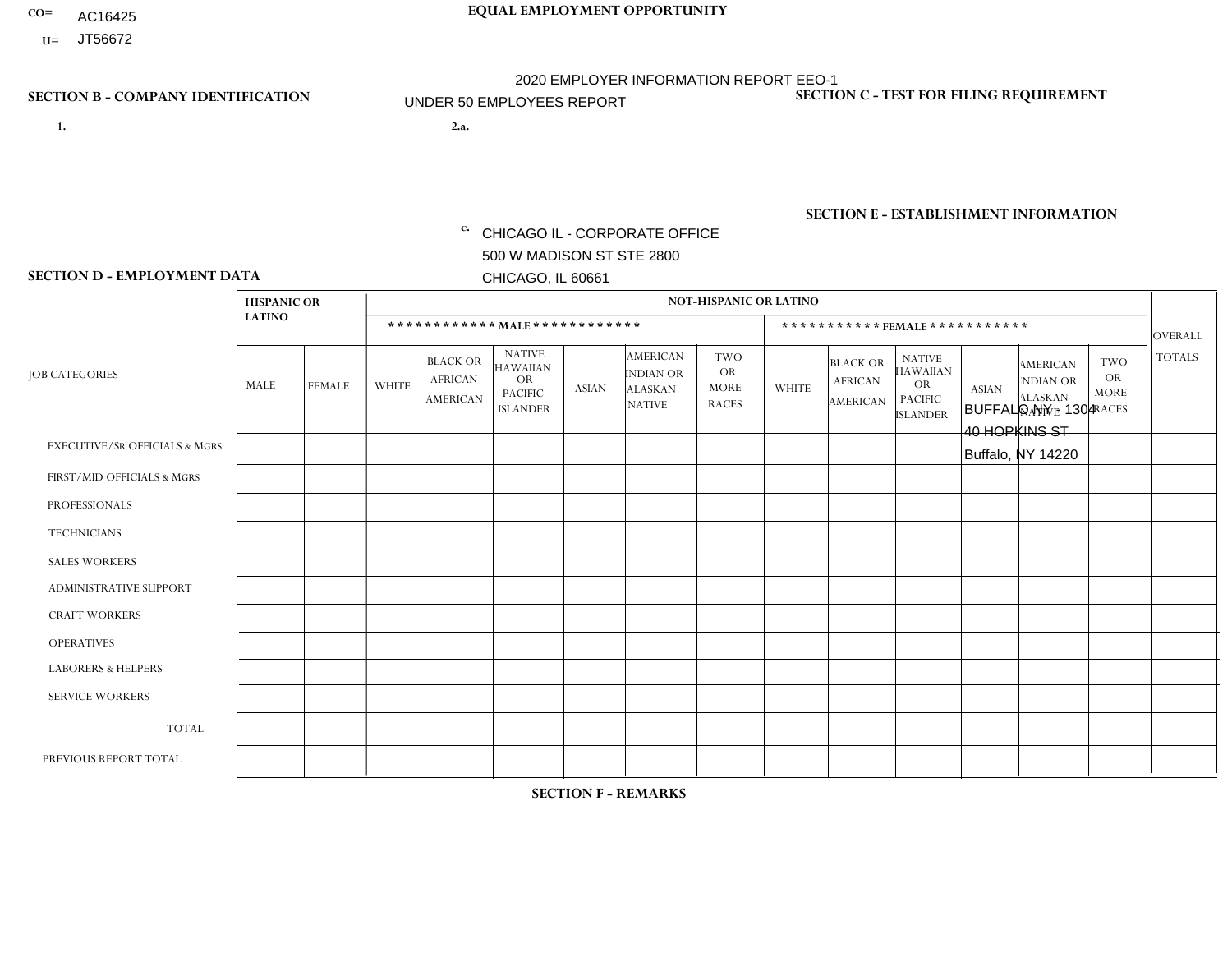- AC16425
- **U=**

**1. 2.a.** CHICAGO IL - CORPORATE OFFICE 500 W MADISON ST STE 2800 CHICAGO, IL 60661

2.a. RIVERSIDE CA - PGW 710 PALMYRITA AVE # B Riverside, CA 92507

EIN= 952920557

## **SECTION B - COMPANY IDENTIFICATION SECTION C - TEST FOR FILING REQUIREMENT**

1- Y 2- Y 3- N DUNS= 000123456

**SECTION E - ESTABLISHMENT INFORMATION c.** NAICS: 811122

### **SECTION D - EMPLOYMENT DATA**

|                                          | <b>HISPANIC OR</b> |               |                |                                                      |                                                                                    |              |                                                                        | <b>NOT-HISPANIC OR LATINO</b>                          |              |                                               |                                                                                    |              |                                                                       |                                                        |                |
|------------------------------------------|--------------------|---------------|----------------|------------------------------------------------------|------------------------------------------------------------------------------------|--------------|------------------------------------------------------------------------|--------------------------------------------------------|--------------|-----------------------------------------------|------------------------------------------------------------------------------------|--------------|-----------------------------------------------------------------------|--------------------------------------------------------|----------------|
|                                          | <b>LATINO</b>      |               |                | ************ MALE ************                       |                                                                                    |              |                                                                        |                                                        |              |                                               | *********** FEMALE ***********                                                     |              |                                                                       |                                                        | <b>OVERALL</b> |
| <b>JOB CATEGORIES</b>                    | <b>MALE</b>        | <b>FEMALE</b> | <b>WHITE</b>   | <b>BLACK OR</b><br><b>AFRICAN</b><br><b>AMERICAN</b> | <b>NATIVE</b><br><b>HAWAIIAN</b><br><b>OR</b><br><b>PACIFIC</b><br><b>ISLANDER</b> | <b>ASIAN</b> | <b>AMERICAN</b><br><b>INDIAN OR</b><br><b>ALASKAN</b><br><b>NATIVE</b> | <b>TWO</b><br><b>OR</b><br><b>MORE</b><br><b>RACES</b> | <b>WHITE</b> | <b>BLACK OR</b><br><b>AFRICAN</b><br>AMERICAN | <b>NATIVE</b><br><b>HAWAIIAN</b><br><b>OR</b><br><b>PACIFIC</b><br><b>ISLANDER</b> | <b>ASIAN</b> | <b>AMERICAN</b><br><b>NDIAN OR</b><br><b>ALASKAN</b><br><b>NATIVE</b> | <b>TWO</b><br><b>OR</b><br><b>MORE</b><br><b>RACES</b> | <b>TOTALS</b>  |
| <b>EXECUTIVE/SR OFFICIALS &amp; MGRS</b> | $\Omega$           | $\Omega$      | $\mathbf{0}$   | $\Omega$                                             | $\Omega$                                                                           | $\Omega$     | $\Omega$                                                               | $\Omega$                                               | 0            | $\Omega$                                      | $\Omega$                                                                           | $\Omega$     | $\Omega$                                                              | $\Omega$                                               | $\Omega$       |
| FIRST/MID OFFICIALS & MGRS               | $\Omega$           | $\Omega$      | $\mathbf{0}$   | $\overline{ }$                                       | $\Omega$                                                                           | $\Omega$     | $\Omega$                                                               | $\Omega$                                               | 0            | $\Omega$                                      | 0                                                                                  | $\Omega$     | $\Omega$                                                              | $\Omega$                                               | $\mathbf{1}$   |
| <b>PROFESSIONALS</b>                     | $\Omega$           | $\Omega$      | $\mathbf 0$    | $\mathbf 0$                                          | $\Omega$                                                                           | $\Omega$     | $\Omega$                                                               | $\Omega$                                               | $\Omega$     | $\Omega$                                      | 0                                                                                  | 0            | $\Omega$                                                              | $\mathbf 0$                                            | $\mathbf{0}$   |
| <b>TECHNICIANS</b>                       | $\Omega$           | $\Omega$      | $\Omega$       | $\Omega$                                             | $\Omega$                                                                           | $\Omega$     | $\Omega$                                                               | $\Omega$                                               | $\Omega$     | $\Omega$                                      | 0                                                                                  | $\mathbf 0$  | $\Omega$                                                              | $\mathbf 0$                                            | $\Omega$       |
| <b>SALES WORKERS</b>                     | $\Omega$           | $\Omega$      | $\Omega$       | $\Omega$                                             | $\Omega$                                                                           | $\Omega$     | $\Omega$                                                               | $\Omega$                                               | $\Omega$     | $\Omega$                                      | $\Omega$                                                                           | $\Omega$     | $\Omega$                                                              | $\Omega$                                               | $\Omega$       |
| <b>ADMINISTRATIVE SUPPORT</b>            | $\Omega$           | $\Omega$      | $\Omega$       | $\mathbf 0$                                          | 0                                                                                  | $\Omega$     | $\Omega$                                                               | $\Omega$                                               | 0            | $\Omega$                                      | 0                                                                                  | $\mathbf 0$  | $\Omega$                                                              | $\mathbf 0$                                            | $\mathbf 0$    |
| <b>CRAFT WORKERS</b>                     | $\Omega$           | $\Omega$      | $\Omega$       | $\mathbf 0$                                          | $\Omega$                                                                           | $\Omega$     | $\Omega$                                                               | $\Omega$                                               | 0            | $\Omega$                                      | 0                                                                                  | $\Omega$     | $\Omega$                                                              | $\Omega$                                               | $\Omega$       |
| <b>OPERATIVES</b>                        |                    | $\Omega$      | $\overline{c}$ | $\overline{1}$                                       | $\Omega$                                                                           | $\Omega$     | $\Omega$                                                               | $\Omega$                                               | 0            | $\Omega$                                      | 0                                                                                  | $\mathbf 0$  | $\Omega$                                                              | $\Omega$                                               | 4              |
| <b>LABORERS &amp; HELPERS</b>            | -1                 | $\Omega$      | $\mathbf{0}$   | $\mathbf 0$                                          | $\Omega$                                                                           | $\Omega$     | $\Omega$                                                               | $\Omega$                                               | $\Omega$     | $\Omega$                                      | $\Omega$                                                                           | $\Omega$     | $\Omega$                                                              | $\Omega$                                               | $\mathbf{1}$   |
| <b>SERVICE WORKERS</b>                   | $\Omega$           | $\Omega$      | 0              | 0                                                    | $\mathbf 0$                                                                        | $\Omega$     | $\Omega$                                                               | $\Omega$                                               | 0            | $\Omega$                                      | $\Omega$                                                                           | $\mathbf 0$  | $\Omega$                                                              | $\Omega$                                               | $\mathbf 0$    |
| <b>TOTAL</b>                             | $\overline{c}$     | 0             | $\overline{c}$ | $\overline{2}$                                       | $\mathbf 0$                                                                        | 0            | $\Omega$                                                               | $\Omega$                                               | 0            | $\mathbf 0$                                   | 0                                                                                  | $\mathbf 0$  | 0                                                                     | $\mathbf 0$                                            | 6              |
| PREVIOUS REPORT TOTAL                    | 3                  | $\mathbf{1}$  |                | $\overline{2}$                                       | 0                                                                                  | $\Omega$     | $\Omega$                                                               |                                                        | 0            | $\Omega$                                      | 0                                                                                  | $\Omega$     | $\Omega$                                                              | $\mathbf 0$                                            | 8              |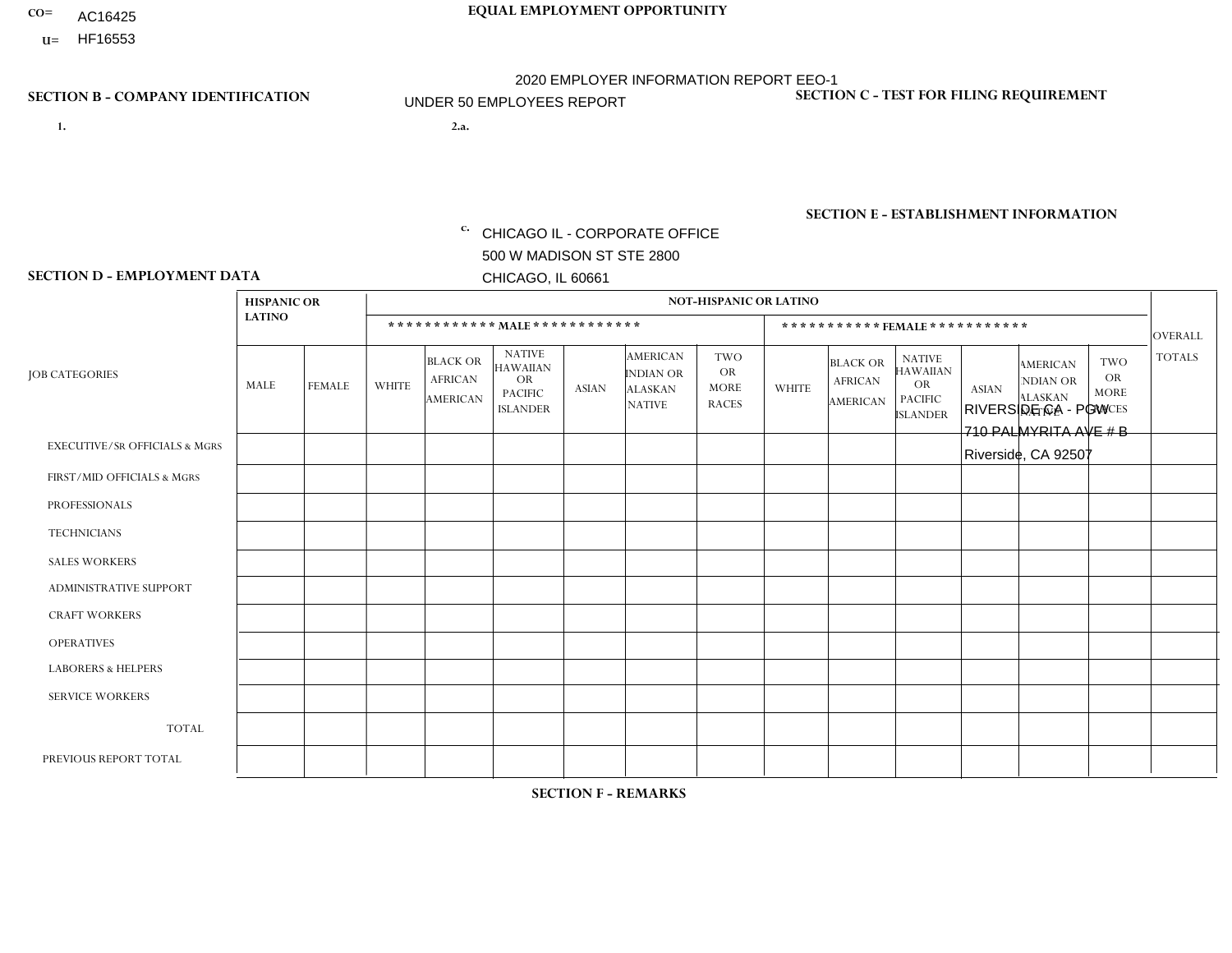- AC16425
- **U=**

**1. 2.a.** CHICAGO IL - CORPORATE OFFICE 500 W MADISON ST STE 2800 CHICAGO, IL 60661

CARLISLE PA - KAO A&A 1053 HARRISBURG PIKE Carlisle, PA 17013

EIN= 952920557

## **SECTION B - COMPANY IDENTIFICATION SECTION C - TEST FOR FILING REQUIREMENT**

1- Y 2- Y 3- N DUNS= 000123456

**SECTION E - ESTABLISHMENT INFORMATION c.** NAICS: 423140

### **SECTION D - EMPLOYMENT DATA**

|                                          | <b>HISPANIC OR</b> |               |                |                                               |                                                                                    |              |                                                                        | <b>NOT-HISPANIC OR LATINO</b>                          |              |                                                      |                                                                                    |              |                                                                       |                                                        |                |
|------------------------------------------|--------------------|---------------|----------------|-----------------------------------------------|------------------------------------------------------------------------------------|--------------|------------------------------------------------------------------------|--------------------------------------------------------|--------------|------------------------------------------------------|------------------------------------------------------------------------------------|--------------|-----------------------------------------------------------------------|--------------------------------------------------------|----------------|
|                                          | <b>LATINO</b>      |               |                |                                               | ************ MALE ************                                                     |              |                                                                        |                                                        |              |                                                      | ***********FEMALE***********                                                       |              |                                                                       |                                                        | <b>OVERALL</b> |
| <b>JOB CATEGORIES</b>                    | <b>MALE</b>        | <b>FEMALE</b> | <b>WHITE</b>   | <b>BLACK OR</b><br><b>AFRICAN</b><br>AMERICAN | <b>NATIVE</b><br><b>HAWAIIAN</b><br><b>OR</b><br><b>PACIFIC</b><br><b>ISLANDER</b> | <b>ASIAN</b> | <b>AMERICAN</b><br><b>INDIAN OR</b><br><b>ALASKAN</b><br><b>NATIVE</b> | <b>TWO</b><br><b>OR</b><br><b>MORE</b><br><b>RACES</b> | <b>WHITE</b> | <b>BLACK OR</b><br><b>AFRICAN</b><br><b>AMERICAN</b> | <b>NATIVE</b><br><b>HAWAIIAN</b><br><b>OR</b><br><b>PACIFIC</b><br><b>ISLANDER</b> | <b>ASIAN</b> | <b>AMERICAN</b><br><b>NDIAN OR</b><br><b>ALASKAN</b><br><b>NATIVE</b> | <b>TWO</b><br><b>OR</b><br><b>MORE</b><br><b>RACES</b> | <b>TOTALS</b>  |
| <b>EXECUTIVE/SR OFFICIALS &amp; MGRS</b> | $\Omega$           | 0             | $\mathbf 0$    | $\mathbf 0$                                   | 0                                                                                  | $\mathbf 0$  | $\Omega$                                                               | $\Omega$                                               | $\Omega$     | $\Omega$                                             | $\Omega$                                                                           | $\mathbf 0$  | 0                                                                     | $\mathbf 0$                                            | $\mathbf{0}$   |
| FIRST/MID OFFICIALS & MGRS               | 0                  | $\Omega$      | $\Omega$       | $\Omega$                                      | $\Omega$                                                                           | $\Omega$     | $\Omega$                                                               | $\Omega$                                               |              | $\Omega$                                             | $\Omega$                                                                           | $\Omega$     | $\Omega$                                                              | $\Omega$                                               | $\mathbf{1}$   |
| <b>PROFESSIONALS</b>                     | 0                  | $\mathbf 0$   | $\mathbf 0$    | $\mathbf 0$                                   | $\mathbf 0$                                                                        | $\Omega$     | $\Omega$                                                               | $\Omega$                                               | $\Omega$     | $\Omega$                                             | $\Omega$                                                                           | $\mathbf{0}$ | $\Omega$                                                              | $\mathbf 0$                                            | $\mathbf{0}$   |
| <b>TECHNICIANS</b>                       | 0                  | $\Omega$      | $\mathbf 0$    | $\mathbf 0$                                   | $\Omega$                                                                           | $\Omega$     | $\Omega$                                                               | $\Omega$                                               | 0            | $\Omega$                                             | $\Omega$                                                                           | $\mathbf 0$  | $\Omega$                                                              | $\Omega$                                               | $\overline{0}$ |
| <b>SALES WORKERS</b>                     | 0                  | $\mathbf 0$   | 2              | $\mathbf 0$                                   | $\mathbf 0$                                                                        | $\Omega$     | $\Omega$                                                               | $\Omega$                                               | $\Omega$     | $\Omega$                                             | $\Omega$                                                                           | $\mathbf 0$  | $\mathbf 0$                                                           | $\mathbf 0$                                            | $\overline{2}$ |
| ADMINISTRATIVE SUPPORT                   | $\Omega$           | $\Omega$      | $\Omega$       | $\Omega$                                      | $\Omega$                                                                           | $\Omega$     | $\Omega$                                                               | $\Omega$                                               | $\Omega$     | $\Omega$                                             | $\Omega$                                                                           | $\Omega$     | $\Omega$                                                              | $\Omega$                                               | $\Omega$       |
| <b>CRAFT WORKERS</b>                     | 0                  | $\mathbf 0$   | $\overline{2}$ | $\mathbf 0$                                   | 0                                                                                  | $\Omega$     | $\Omega$                                                               | $\Omega$                                               | $\Omega$     | $\Omega$                                             | $\Omega$                                                                           | $\Omega$     | $\Omega$                                                              | $\mathbf 0$                                            | 2              |
| <b>OPERATIVES</b>                        | 0                  | $\Omega$      | $\Omega$       | $\mathbf 0$                                   | $\Omega$                                                                           | $\Omega$     | $\Omega$                                                               | $\Omega$                                               | $\Omega$     | $\Omega$                                             | $\Omega$                                                                           | $\Omega$     | $\Omega$                                                              | $\Omega$                                               | $\overline{0}$ |
| <b>LABORERS &amp; HELPERS</b>            | 0                  | $\Omega$      | $\Omega$       | $\mathbf 0$                                   | $\mathbf 0$                                                                        | $\Omega$     | $\Omega$                                                               | $\Omega$                                               | $\Omega$     | $\Omega$                                             | $\Omega$                                                                           | $\Omega$     | $\Omega$                                                              | $\Omega$                                               | $\mathbf{0}$   |
| <b>SERVICE WORKERS</b>                   | 0                  | $\Omega$      | $\mathbf 0$    | $\mathbf 0$                                   | $\mathbf{0}$                                                                       | $\Omega$     | $\Omega$                                                               | $\Omega$                                               | $\Omega$     | $\Omega$                                             | $\Omega$                                                                           | $\Omega$     | $\Omega$                                                              | $\Omega$                                               | $\overline{0}$ |
| <b>TOTAL</b>                             | $\Omega$           | 0             | 4              | $\mathbf 0$                                   | 0                                                                                  | $\mathbf{0}$ | $\Omega$                                                               | $\Omega$                                               |              | $\Omega$                                             | $\Omega$                                                                           | $\mathbf 0$  | 0                                                                     | $\mathbf 0$                                            | 5              |
| PREVIOUS REPORT TOTAL                    | 0                  | $\Omega$      | 6              | $\mathbf 0$                                   | $\Omega$                                                                           | $\Omega$     | $\Omega$                                                               | $\Omega$                                               |              | $\Omega$                                             | $\Omega$                                                                           | $\Omega$     | $\Omega$                                                              | $\mathbf 0$                                            | $\overline{7}$ |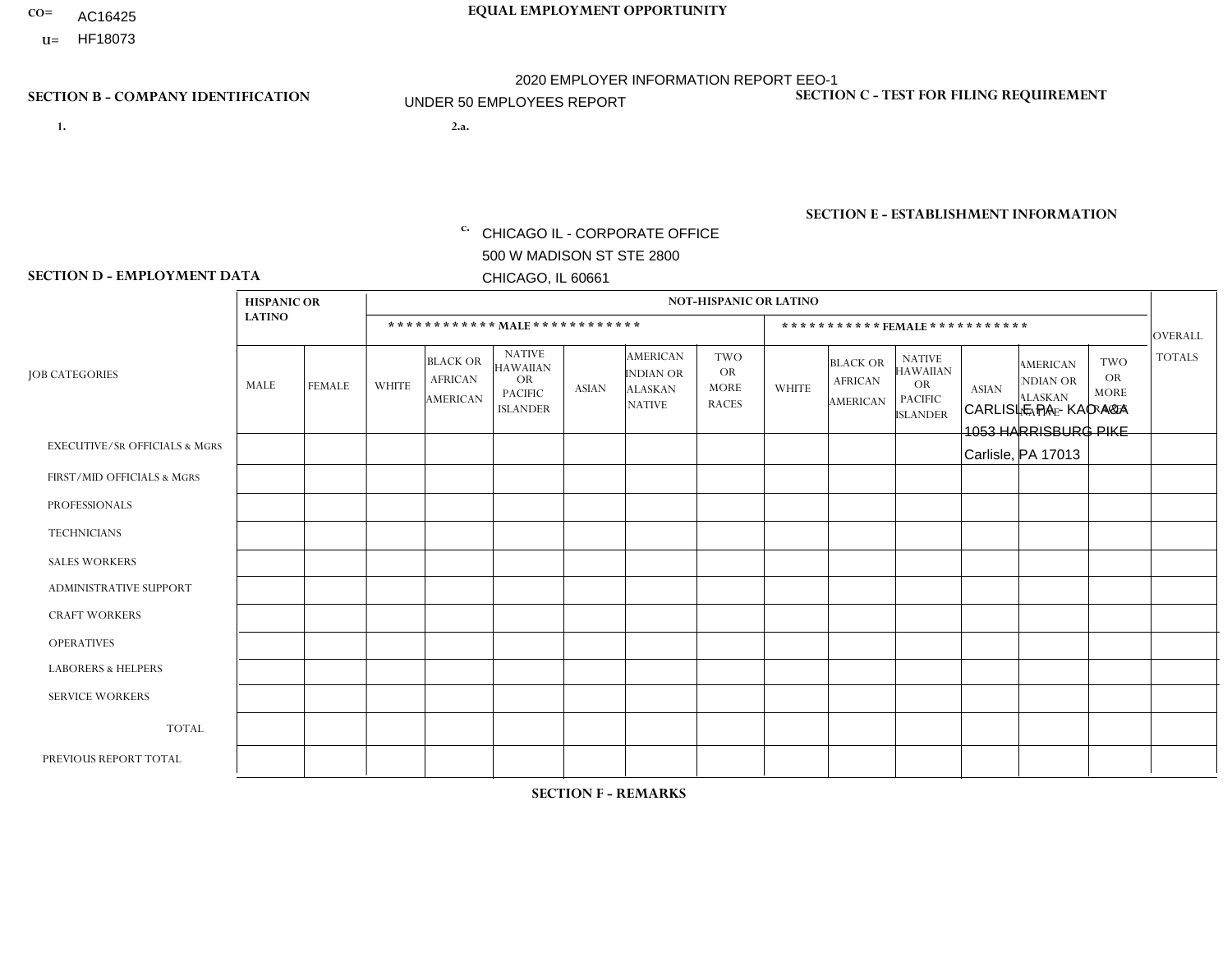- AC16425
- **U=**

**1. 2.a.** CHICAGO IL - CORPORATE OFFICE 500 W MADISON ST STE 2800 CHICAGO, IL 60661

2.a. RICHMOND VA - PGW 2600 MAGNOLIA ST Richmond, VA 23223

EIN= 952920557

## **SECTION B - COMPANY IDENTIFICATION SECTION C - TEST FOR FILING REQUIREMENT**

1- Y 2- Y 3- N DUNS= 000123456

**SECTION E - ESTABLISHMENT INFORMATION c.** NAICS: 811122

### **SECTION D - EMPLOYMENT DATA**

|                                          | <b>HISPANIC OR</b> |               |                |                                                      |                                                                                    |              |                                                                 | <b>NOT-HISPANIC OR LATINO</b>                          |              |                                                      |                                                                                    |              |                                                                       |                                                        |                |
|------------------------------------------|--------------------|---------------|----------------|------------------------------------------------------|------------------------------------------------------------------------------------|--------------|-----------------------------------------------------------------|--------------------------------------------------------|--------------|------------------------------------------------------|------------------------------------------------------------------------------------|--------------|-----------------------------------------------------------------------|--------------------------------------------------------|----------------|
|                                          | <b>LATINO</b>      |               |                | ************ MALE ************                       |                                                                                    |              |                                                                 |                                                        |              |                                                      | ***********FEMALE***********                                                       |              |                                                                       |                                                        | <b>OVERALL</b> |
| <b>JOB CATEGORIES</b>                    | <b>MALE</b>        | <b>FEMALE</b> | <b>WHITE</b>   | <b>BLACK OR</b><br><b>AFRICAN</b><br><b>AMERICAN</b> | <b>NATIVE</b><br><b>HAWAIIAN</b><br><b>OR</b><br><b>PACIFIC</b><br><b>ISLANDER</b> | <b>ASIAN</b> | <b>AMERICAN</b><br>INDIAN OR<br><b>ALASKAN</b><br><b>NATIVE</b> | <b>TWO</b><br><b>OR</b><br><b>MORE</b><br><b>RACES</b> | <b>WHITE</b> | <b>BLACK OR</b><br><b>AFRICAN</b><br><b>AMERICAN</b> | <b>NATIVE</b><br><b>HAWAIIAN</b><br><b>OR</b><br><b>PACIFIC</b><br><b>ISLANDER</b> | <b>ASIAN</b> | <b>AMERICAN</b><br><b>NDIAN OR</b><br><b>ALASKAN</b><br><b>NATIVE</b> | <b>TWO</b><br><b>OR</b><br><b>MORE</b><br><b>RACES</b> | <b>TOTALS</b>  |
| <b>EXECUTIVE/SR OFFICIALS &amp; MGRS</b> | $\Omega$           | $\Omega$      | $\Omega$       | $\mathbf 0$                                          | $\Omega$                                                                           | $\Omega$     | $\Omega$                                                        | $\Omega$                                               | $\Omega$     | $\Omega$                                             | $\mathbf{0}$                                                                       | $\Omega$     | $\Omega$                                                              | $\Omega$                                               | $\mathbf 0$    |
| FIRST/MID OFFICIALS & MGRS               | $\Omega$           | $\Omega$      | $\Omega$       | $\Omega$                                             | $\Omega$                                                                           | $\Omega$     | $\Omega$                                                        | $\Omega$                                               | $\Omega$     | $\Omega$                                             | $\Omega$                                                                           | $\Omega$     | $\Omega$                                                              | $\Omega$                                               | $\mathbf 0$    |
| <b>PROFESSIONALS</b>                     | $\Omega$           | 0             | 1              | $\mathbf 0$                                          | $\Omega$                                                                           | $\Omega$     | $\Omega$                                                        | $\Omega$                                               | $\Omega$     | $\Omega$                                             | $\Omega$                                                                           | $\Omega$     | $\Omega$                                                              | $\Omega$                                               | $\mathbf{1}$   |
| <b>TECHNICIANS</b>                       | $\Omega$           | $\mathbf 0$   | $\Omega$       | $\mathbf 0$                                          | $\mathbf 0$                                                                        | $\Omega$     | $\overline{0}$                                                  | $\Omega$                                               | $\mathbf 0$  | $\mathbf 0$                                          | $\mathbf 0$                                                                        | $\mathbf 0$  | $\Omega$                                                              | $\Omega$                                               | $\mathbf 0$    |
| <b>SALES WORKERS</b>                     | $\Omega$           | $\Omega$      | $\Omega$       | $\Omega$                                             | 0                                                                                  | $\Omega$     | $\Omega$                                                        | $\Omega$                                               | $\Omega$     | $\Omega$                                             | $\Omega$                                                                           | $\Omega$     | $\Omega$                                                              | $\Omega$                                               | $\mathbf 0$    |
| <b>ADMINISTRATIVE SUPPORT</b>            | $\Omega$           | $\mathbf 0$   | $\mathbf 0$    | $\mathbf 0$                                          | $\mathbf 0$                                                                        | $\mathbf 0$  | $\Omega$                                                        | $\Omega$                                               | $\Omega$     | $\Omega$                                             | $\mathbf{0}$                                                                       | $\Omega$     | $\Omega$                                                              | $\Omega$                                               | $\mathbf 0$    |
| <b>CRAFT WORKERS</b>                     | $\Omega$           | $\Omega$      | $\mathbf{0}$   | $\mathbf 0$                                          | 0                                                                                  | $\Omega$     | $\Omega$                                                        | $\Omega$                                               | $\Omega$     | $\Omega$                                             | $\Omega$                                                                           | $\Omega$     | $\Omega$                                                              | $\Omega$                                               | $\Omega$       |
| <b>OPERATIVES</b>                        | $\Omega$           | $\Omega$      | $\overline{2}$ | $\mathbf{1}$                                         | 0                                                                                  | $\Omega$     | $\Omega$                                                        | $\Omega$                                               | $\Omega$     | $\Omega$                                             | $\mathbf{0}$                                                                       | $\Omega$     | $\Omega$                                                              | $\Omega$                                               | 3              |
| <b>LABORERS &amp; HELPERS</b>            | $\Omega$           | $\mathbf 0$   | $\mathbf 0$    | $\mathbf{1}$                                         | 0                                                                                  | $\mathbf 0$  | $\Omega$                                                        | $\Omega$                                               | $\Omega$     | $\Omega$                                             | $\Omega$                                                                           | $\Omega$     | $\Omega$                                                              | $\Omega$                                               | $\mathbf{1}$   |
| <b>SERVICE WORKERS</b>                   | $\Omega$           | $\Omega$      | 0              | 0                                                    | $\Omega$                                                                           | $\Omega$     | $\Omega$                                                        | $\Omega$                                               | $\Omega$     | $\Omega$                                             | $\Omega$                                                                           | $\Omega$     | $\Omega$                                                              | $\Omega$                                               | 0              |
| <b>TOTAL</b>                             | $\mathbf 0$        | $\mathbf 0$   | 3              | $\overline{2}$                                       | 0                                                                                  | $\mathbf 0$  | $\Omega$                                                        | $\Omega$                                               | $\mathbf{0}$ | $\mathbf 0$                                          | $\mathbf 0$                                                                        | $\mathbf 0$  | 0                                                                     | $\mathbf 0$                                            | 5              |
| PREVIOUS REPORT TOTAL                    | 0                  | $\Omega$      |                | $\overline{2}$                                       | $\Omega$                                                                           | $\Omega$     | $\Omega$                                                        | $\Omega$                                               | $\Omega$     | $\Omega$                                             | $\Omega$                                                                           | $\Omega$     | $\Omega$                                                              | $\mathbf{0}$                                           | 3              |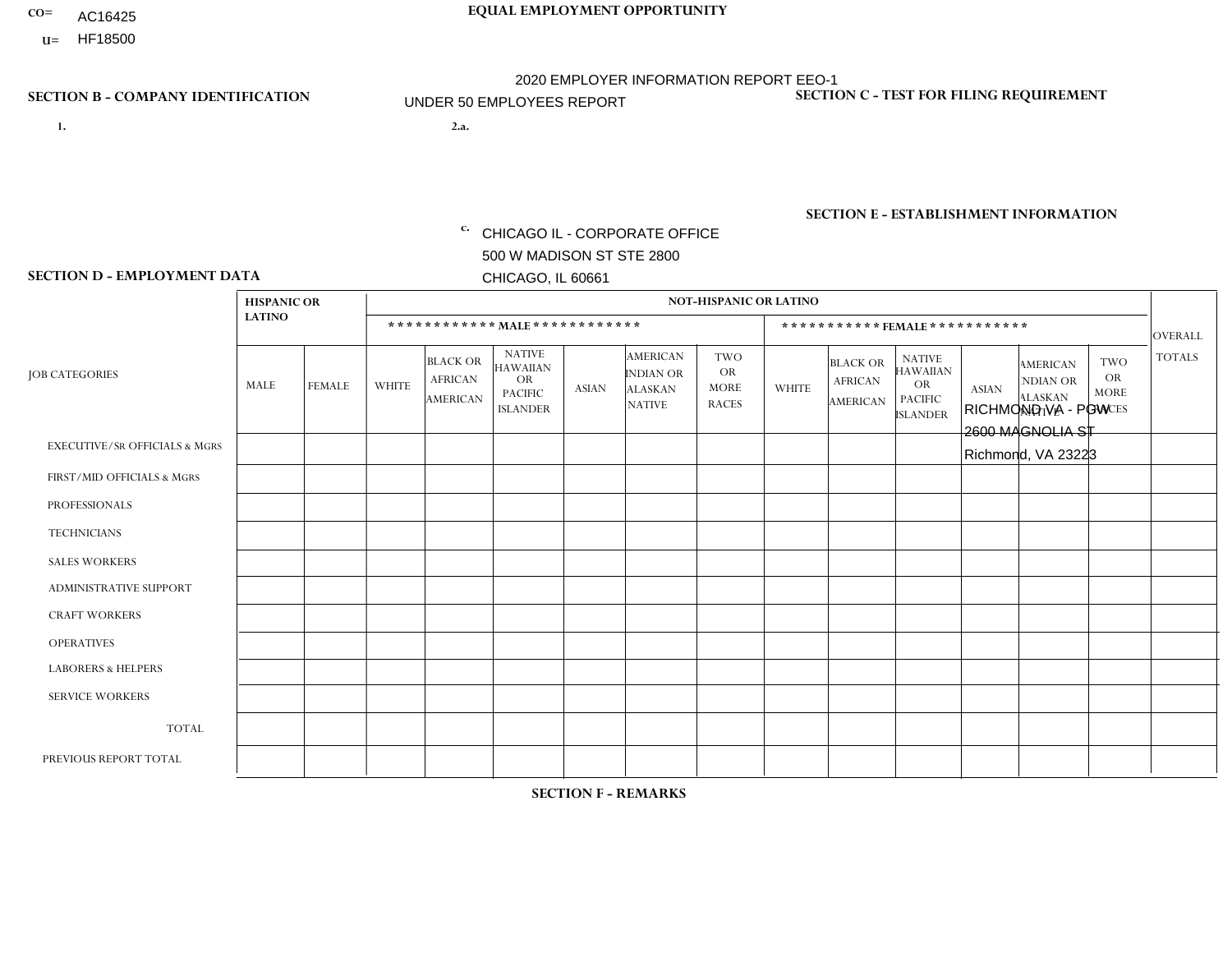- AC16425
- **U=**

- **1. 2.a.** CHICAGO IL CORPORATE OFFICE 500 W MADISON ST STE 2800 CHICAGO, IL 60661
- 2.a. ATLANTA GA PGW 575 FORREST PARKWAY SUITE B Atlanta, GA 30349
	- EIN= 952920557

## **SECTION B - COMPANY IDENTIFICATION SECTION C - TEST FOR FILING REQUIREMENT**

1- Y 2- Y 3- N DUNS= 000123456

**SECTION E - ESTABLISHMENT INFORMATION c.** NAICS: 811122

### **SECTION D - EMPLOYMENT DATA**

|                                          | <b>HISPANIC OR</b> |               |              |                                                      |                                                                      |              |                                                                        | <b>NOT-HISPANIC OR LATINO</b>                   |              |                                               |                                                                                    |              |                                                                       |                                                        |                |
|------------------------------------------|--------------------|---------------|--------------|------------------------------------------------------|----------------------------------------------------------------------|--------------|------------------------------------------------------------------------|-------------------------------------------------|--------------|-----------------------------------------------|------------------------------------------------------------------------------------|--------------|-----------------------------------------------------------------------|--------------------------------------------------------|----------------|
|                                          | <b>LATINO</b>      |               |              |                                                      | ************ MALE ************                                       |              |                                                                        |                                                 |              | ***********FEMALE ***********                 |                                                                                    |              |                                                                       |                                                        | <b>OVERALL</b> |
| <b>JOB CATEGORIES</b>                    | MALE               | <b>FEMALE</b> | <b>WHITE</b> | <b>BLACK OR</b><br><b>AFRICAN</b><br><b>AMERICAN</b> | <b>NATIVE</b><br>HAWAIIAN<br>OR<br><b>PACIFIC</b><br><b>ISLANDER</b> | <b>ASIAN</b> | <b>AMERICAN</b><br><b>INDIAN OR</b><br><b>ALASKAN</b><br><b>NATIVE</b> | TWO<br><b>OR</b><br><b>MORE</b><br><b>RACES</b> | <b>WHITE</b> | <b>BLACK OR</b><br><b>AFRICAN</b><br>AMERICAN | <b>NATIVE</b><br><b>HAWAIIAN</b><br><b>OR</b><br><b>PACIFIC</b><br><b>ISLANDER</b> | <b>ASIAN</b> | <b>AMERICAN</b><br><b>NDIAN OR</b><br><b>ALASKAN</b><br><b>NATIVE</b> | <b>TWO</b><br><b>OR</b><br><b>MORE</b><br><b>RACES</b> | <b>TOTALS</b>  |
| <b>EXECUTIVE/SR OFFICIALS &amp; MGRS</b> | $\mathbf 0$        | $\mathbf 0$   | $\mathbf 0$  | $\mathbf 0$                                          | $\mathbf{0}$                                                         | $\Omega$     | $\Omega$                                                               | 0                                               | $\Omega$     | $\Omega$                                      | 0                                                                                  | $\mathbf 0$  | $\Omega$                                                              | 0                                                      | $\mathbf 0$    |
| FIRST/MID OFFICIALS & MGRS               | 0                  | $\Omega$      | $\mathbf 0$  | $\Omega$                                             | $\mathbf{0}$                                                         | $\Omega$     | 0                                                                      | 0                                               | $\Omega$     | $\Omega$                                      | $\Omega$                                                                           | $\Omega$     | $\Omega$                                                              | $\Omega$                                               | $\mathbf 0$    |
| <b>PROFESSIONALS</b>                     | 0                  | $\mathbf 0$   | $\mathbf 0$  | $\mathbf 0$                                          | $\mathbf{0}$                                                         | $\Omega$     | $\Omega$                                                               | 0                                               | $\Omega$     | $\Omega$                                      | $\Omega$                                                                           | $\mathbf 0$  | $\Omega$                                                              | $\mathbf 0$                                            | $\mathbf 0$    |
| <b>TECHNICIANS</b>                       | 0                  | $\mathbf 0$   | $\mathbf 0$  | $\mathbf 0$                                          | $\Omega$                                                             | $\Omega$     | $\Omega$                                                               | 0                                               | $\Omega$     | $\Omega$                                      | $\mathbf 0$                                                                        | $\mathbf 0$  | $\Omega$                                                              | $\mathbf 0$                                            | $\mathbf 0$    |
| <b>SALES WORKERS</b>                     | 0                  | $\mathbf 0$   | $\mathbf 0$  | $\mathbf 0$                                          | $\Omega$                                                             | $\Omega$     | $\Omega$                                                               | $\Omega$                                        | $\Omega$     | $\Omega$                                      | $\Omega$                                                                           | $\mathbf 0$  | $\Omega$                                                              | $\Omega$                                               | $\mathbf 0$    |
| <b>ADMINISTRATIVE SUPPORT</b>            | $\Omega$           | $\Omega$      | $\Omega$     | $\Omega$                                             | $\mathbf{0}$                                                         | $\mathbf{0}$ | $\Omega$                                                               | 0                                               | $\Omega$     | $\Omega$                                      | $\Omega$                                                                           | $\Omega$     | $\Omega$                                                              | $\Omega$                                               | $\Omega$       |
| <b>CRAFT WORKERS</b>                     | $\Omega$           | $\Omega$      | $\Omega$     | $\Omega$                                             | $\mathbf{0}$                                                         | $\mathbf{0}$ | $\Omega$                                                               | 0                                               | $\Omega$     | $\Omega$                                      | $\Omega$                                                                           | $\Omega$     | $\Omega$                                                              | $\Omega$                                               | $\mathbf 0$    |
| <b>OPERATIVES</b>                        | 0                  | $\Omega$      | $\Omega$     | 4                                                    | $\mathbf{0}$                                                         | $\mathbf{0}$ | 0                                                                      | 0                                               | $\Omega$     | $\Omega$                                      | $\Omega$                                                                           | $\Omega$     | $\Omega$                                                              | $\Omega$                                               | $\overline{4}$ |
| <b>LABORERS &amp; HELPERS</b>            | 0                  | $\Omega$      | $\mathbf 0$  | $\mathbf{1}$                                         | $\mathbf{0}$                                                         | $\mathbf{0}$ | $\Omega$                                                               | 0                                               | $\Omega$     | $\Omega$                                      | $\Omega$                                                                           | $\Omega$     | $\Omega$                                                              | $\Omega$                                               | $\mathbf{1}$   |
| <b>SERVICE WORKERS</b>                   | $\Omega$           | $\Omega$      | $\mathbf 0$  | $\Omega$                                             | $\mathbf{0}$                                                         | $\mathbf{0}$ | $\Omega$                                                               | 0                                               | $\Omega$     | $\Omega$                                      | $\Omega$                                                                           | $\Omega$     | $\Omega$                                                              | $\Omega$                                               | $\Omega$       |
| <b>TOTAL</b>                             | $\Omega$           | $\Omega$      | $\mathbf 0$  | $5\phantom{.0}$                                      | $\mathbf{0}$                                                         | $\Omega$     | $\Omega$                                                               | 0                                               | $\Omega$     | $\Omega$                                      | $\Omega$                                                                           | $\Omega$     | $\Omega$                                                              | $\Omega$                                               | 5              |
| PREVIOUS REPORT TOTAL                    | 0                  | $\mathbf{0}$  | $\mathbf 0$  | $\mathbf{1}$                                         | 0                                                                    | $\Omega$     | 0                                                                      | 1                                               | $\Omega$     | 0                                             | 0                                                                                  | 0            | 0                                                                     | 0                                                      | $\overline{2}$ |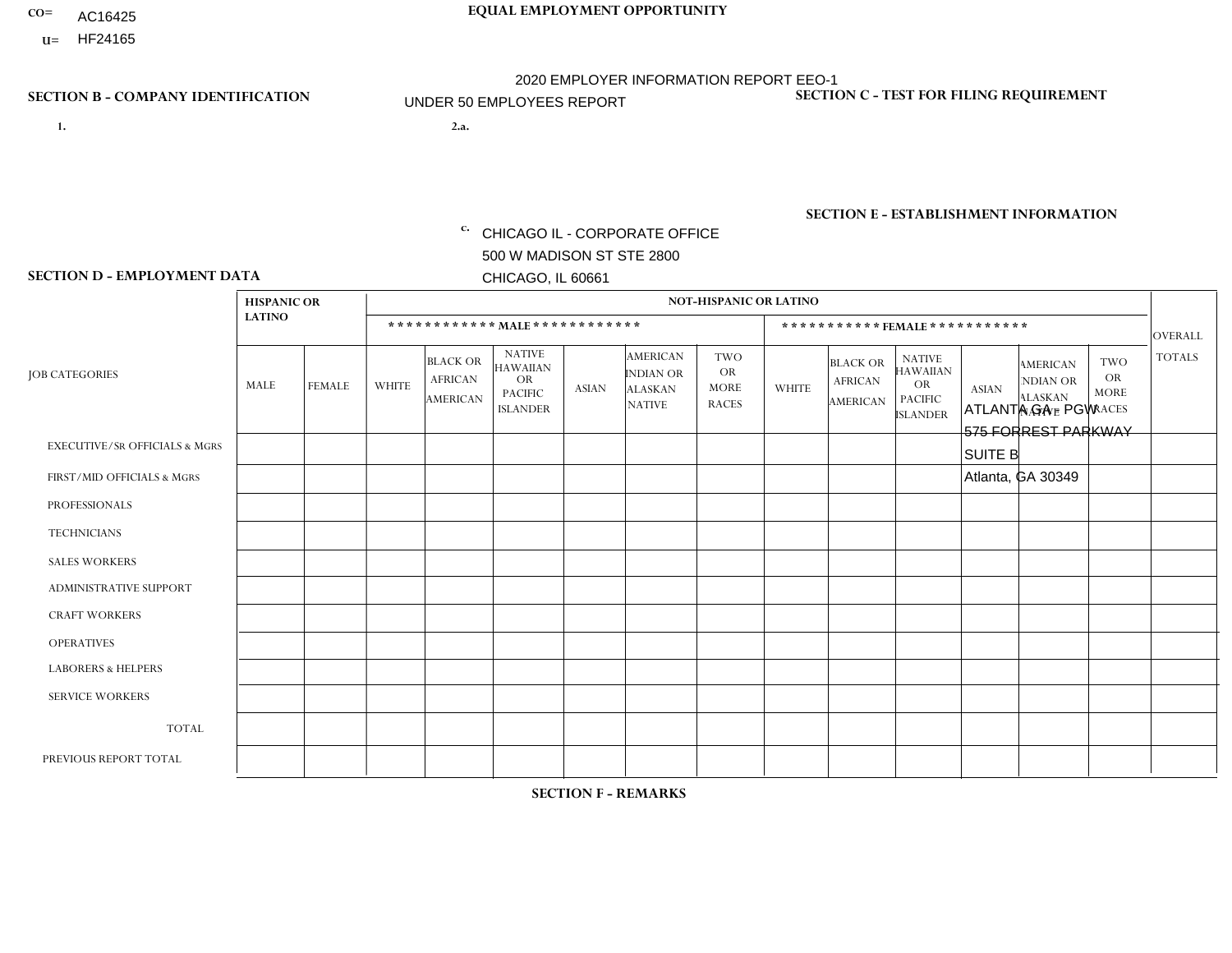- AC16425
- **U=**

- **1. 2.a.** CHICAGO IL CORPORATE OFFICE 500 W MADISON ST STE 2800 CHICAGO, IL 60661
- 2.a. ST AUGUSTINE FL POTOMAC 1301 S ORANGE BLOSSOM TRAIL Orlando, FL 32805

c. EIN= 952920557

## **SECTION B - COMPANY IDENTIFICATION SECTION C - TEST FOR FILING REQUIREMENT**

1- Y 2- Y 3- N DUNS= 000123456

**SECTION E - ESTABLISHMENT INFORMATION c.** NAICS: 423140

### **SECTION D - EMPLOYMENT DATA**

|                                          | <b>HISPANIC OR</b> |               |                |                                                      |                                                                                    |             |                                                                        | <b>NOT-HISPANIC OR LATINO</b>                          |                |                                               |                                                                             |              |                                                                       |                                                        |                |
|------------------------------------------|--------------------|---------------|----------------|------------------------------------------------------|------------------------------------------------------------------------------------|-------------|------------------------------------------------------------------------|--------------------------------------------------------|----------------|-----------------------------------------------|-----------------------------------------------------------------------------|--------------|-----------------------------------------------------------------------|--------------------------------------------------------|----------------|
|                                          | <b>LATINO</b>      |               |                | ************ MALE ************                       |                                                                                    |             |                                                                        |                                                        |                | ***********FEMALE***********                  |                                                                             |              |                                                                       |                                                        | <b>OVERALL</b> |
| <b>JOB CATEGORIES</b>                    | MALE               | <b>FEMALE</b> | <b>WHITE</b>   | <b>BLACK OR</b><br><b>AFRICAN</b><br><b>AMERICAN</b> | <b>NATIVE</b><br><b>HAWAIIAN</b><br><b>OR</b><br><b>PACIFIC</b><br><b>ISLANDER</b> | ASIAN       | <b>AMERICAN</b><br><b>INDIAN OR</b><br><b>ALASKAN</b><br><b>NATIVE</b> | <b>TWO</b><br><b>OR</b><br><b>MORE</b><br><b>RACES</b> | <b>WHITE</b>   | <b>BLACK OR</b><br><b>AFRICAN</b><br>AMERICAN | <b>NATIVE</b><br><b>HAWAIIAN</b><br>OR<br><b>PACIFIC</b><br><b>ISLANDER</b> | <b>ASIAN</b> | <b>AMERICAN</b><br><b>NDIAN OR</b><br><b>ALASKAN</b><br><b>NATIVE</b> | <b>TWO</b><br><b>OR</b><br><b>MORE</b><br><b>RACES</b> | <b>TOTALS</b>  |
| <b>EXECUTIVE/SR OFFICIALS &amp; MGRS</b> | $\Omega$           | $\Omega$      | $\Omega$       | $\mathbf 0$                                          | $\mathbf 0$                                                                        | $\Omega$    | $\Omega$                                                               | $\Omega$                                               | $\Omega$       | $\Omega$                                      | $\Omega$                                                                    | $\mathbf 0$  | $\Omega$                                                              | $\mathbf 0$                                            | $\mathbf{0}$   |
| FIRST/MID OFFICIALS & MGRS               | 0                  | 0             | $\Omega$       | $\mathbf 0$                                          | 0                                                                                  | $\Omega$    | $\Omega$                                                               | $\Omega$                                               |                | $\Omega$                                      | $\Omega$                                                                    | $\mathbf{0}$ | $\Omega$                                                              | $\mathbf 0$                                            | $\mathbf{1}$   |
| <b>PROFESSIONALS</b>                     | $\Omega$           | $\Omega$      | $\Omega$       | $\mathbf 0$                                          | $\Omega$                                                                           | $\Omega$    | $\Omega$                                                               | $\Omega$                                               | $\overline{0}$ | $\Omega$                                      | $\Omega$                                                                    | $\Omega$     | $\Omega$                                                              | $\Omega$                                               | $\mathbf 0$    |
| <b>TECHNICIANS</b>                       | 0                  | $\mathbf 0$   | $\Omega$       | $\mathbf 0$                                          | $\Omega$                                                                           | $\Omega$    | $\Omega$                                                               | $\Omega$                                               | $\Omega$       | $\Omega$                                      | $\Omega$                                                                    | $\Omega$     | $\Omega$                                                              | $\Omega$                                               | $\mathbf{0}$   |
| <b>SALES WORKERS</b>                     | $\Omega$           | $\Omega$      | $\Omega$       | $\mathbf 0$                                          | $\Omega$                                                                           | $\Omega$    | $\Omega$                                                               | $\Omega$                                               | $\overline{0}$ | $\Omega$                                      | $\Omega$                                                                    | $\Omega$     | $\Omega$                                                              | $\mathbf{0}$                                           | $\mathbf{0}$   |
| ADMINISTRATIVE SUPPORT                   | $\mathbf 0$        | $\mathbf 0$   | 1              | $\mathbf 0$                                          | 0                                                                                  | $\Omega$    | $\Omega$                                                               | $\Omega$                                               | $\Omega$       | $\Omega$                                      | $\Omega$                                                                    | $\Omega$     | $\mathbf{0}$                                                          | $\mathbf 0$                                            | $\mathbf{1}$   |
| <b>CRAFT WORKERS</b>                     | 0                  | $\Omega$      | $\Omega$       | $\mathbf 0$                                          | $\Omega$                                                                           | $\Omega$    | $\Omega$                                                               | $\Omega$                                               | 0              | $\Omega$                                      | $\Omega$                                                                    | $\Omega$     | $\Omega$                                                              | $\Omega$                                               | $\Omega$       |
| <b>OPERATIVES</b>                        | 0                  | $\Omega$      | $\Omega$       | $\mathbf 0$                                          | $\Omega$                                                                           | $\Omega$    | $\Omega$                                                               |                                                        | $\Omega$       | $\Omega$                                      | $\Omega$                                                                    | $\Omega$     | $\Omega$                                                              | $\Omega$                                               | $\mathbf{1}$   |
| <b>LABORERS &amp; HELPERS</b>            | 1                  | $\Omega$      | $\overline{1}$ | $\mathbf 0$                                          | $\mathbf 0$                                                                        | $\Omega$    | $\Omega$                                                               | $\Omega$                                               | $\Omega$       | $\Omega$                                      | $\Omega$                                                                    | $\Omega$     | $\Omega$                                                              | $\Omega$                                               | $\overline{2}$ |
| <b>SERVICE WORKERS</b>                   | 0                  | $\mathbf 0$   | $\mathbf 0$    | $\mathbf 0$                                          | $\mathbf{0}$                                                                       | $\mathbf 0$ | $\Omega$                                                               | $\Omega$                                               | $\Omega$       | $\Omega$                                      | $\Omega$                                                                    | $\mathbf 0$  | $\Omega$                                                              | $\mathbf 0$                                            | $\overline{0}$ |
| <b>TOTAL</b>                             |                    | 0             | 2              | 0                                                    | 0                                                                                  | $\Omega$    | $\Omega$                                                               |                                                        | 1              | $\Omega$                                      | $\Omega$                                                                    | $\mathbf 0$  | 0                                                                     | $\mathbf 0$                                            | 5              |
| PREVIOUS REPORT TOTAL                    | 8                  | $\mathbf{1}$  | 3              | $\mathbf 0$                                          | $\Omega$                                                                           | $\Omega$    | $\Omega$                                                               |                                                        | $\overline{2}$ | $\Omega$                                      | $\Omega$                                                                    | $\Omega$     | $\Omega$                                                              | $\mathbf 0$                                            | 15             |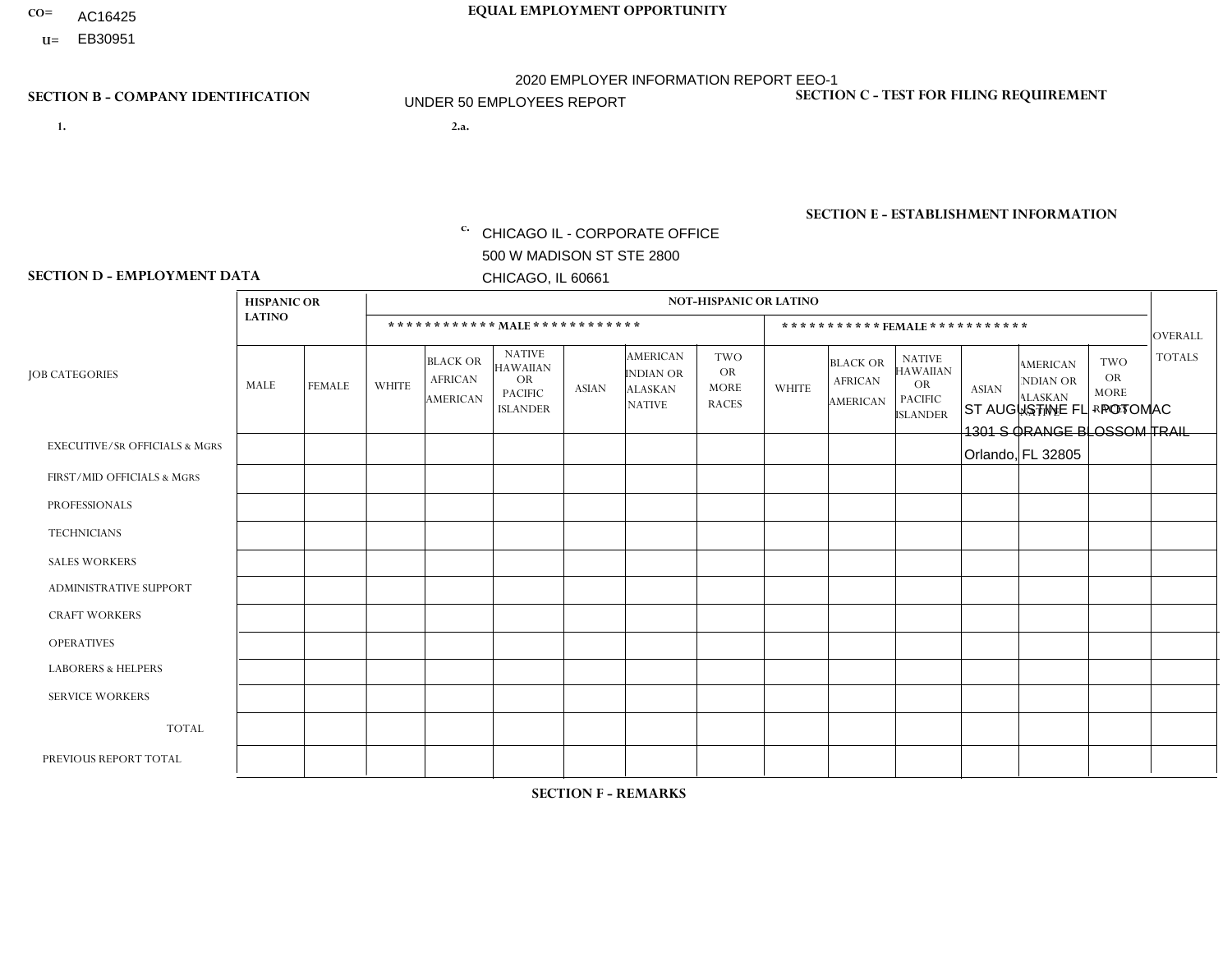- AC16425
- **U=**

- **1. 2.a.** CHICAGO IL CORPORATE OFFICE 500 W MADISON ST STE 2800 CHICAGO, IL 60661
- 2.a. SLIPPERY ROCK PA KENNEDY 3844 WILLIAM FLYNN HWY Slippery Rock, PA 16057

EIN= 952920557

## **SECTION B - COMPANY IDENTIFICATION SECTION C - TEST FOR FILING REQUIREMENT**

1- Y 2- Y 3- N DUNS= 000123456

**SECTION E - ESTABLISHMENT INFORMATION c.** NAICS: 423140

### **SECTION D - EMPLOYMENT DATA**

|                                          | <b>HISPANIC OR</b> |               |              |                                                      |                                                                                    |              |                                                                 | NOT-HISPANIC OR LATINO                                 |                |                                               |                                                                             |              |                                                                       |                                                        |                      |
|------------------------------------------|--------------------|---------------|--------------|------------------------------------------------------|------------------------------------------------------------------------------------|--------------|-----------------------------------------------------------------|--------------------------------------------------------|----------------|-----------------------------------------------|-----------------------------------------------------------------------------|--------------|-----------------------------------------------------------------------|--------------------------------------------------------|----------------------|
|                                          | <b>LATINO</b>      |               |              | ************ MALE ************                       |                                                                                    |              |                                                                 |                                                        |                |                                               | *********** FEMALE ***********                                              |              |                                                                       |                                                        | <b>OVERALL</b>       |
| <b>JOB CATEGORIES</b>                    | <b>MALE</b>        | <b>FEMALE</b> | <b>WHITE</b> | <b>BLACK OR</b><br><b>AFRICAN</b><br><b>AMERICAN</b> | <b>NATIVE</b><br><b>HAWAIIAN</b><br><b>OR</b><br><b>PACIFIC</b><br><b>ISLANDER</b> | <b>ASIAN</b> | <b>AMERICAN</b><br>INDIAN OR<br><b>ALASKAN</b><br><b>NATIVE</b> | <b>TWO</b><br><b>OR</b><br><b>MORE</b><br><b>RACES</b> | <b>WHITE</b>   | <b>BLACK OR</b><br><b>AFRICAN</b><br>AMERICAN | <b>NATIVE</b><br><b>HAWAIIAN</b><br>OR<br><b>PACIFIC</b><br><b>ISLANDER</b> | <b>ASIAN</b> | <b>AMERICAN</b><br><b>NDIAN OR</b><br><b>ALASKAN</b><br><b>NATIVE</b> | <b>TWO</b><br><b>OR</b><br><b>MORE</b><br><b>RACES</b> | <b>TOTALS</b>        |
| <b>EXECUTIVE/SR OFFICIALS &amp; MGRS</b> | $\Omega$           | $\Omega$      | $\Omega$     | $\mathbf 0$                                          | $\Omega$                                                                           | $\Omega$     | $\Omega$                                                        | $\Omega$                                               | $\Omega$       | $\Omega$                                      | $\Omega$                                                                    | $\mathbf 0$  | $\Omega$                                                              | $\Omega$                                               | $\mathbf 0$          |
| FIRST/MID OFFICIALS & MGRS               | $\Omega$           | $\Omega$      | 4            | $\mathbf 0$                                          | $\Omega$                                                                           | $\mathbf{0}$ | $\Omega$                                                        | $\Omega$                                               | 1              | $\Omega$                                      | $\Omega$                                                                    | $\Omega$     | $\Omega$                                                              | $\Omega$                                               | 5                    |
| <b>PROFESSIONALS</b>                     | $\Omega$           | $\Omega$      | $\Omega$     | $\Omega$                                             | $\Omega$                                                                           | $\mathbf{0}$ | $\Omega$                                                        | $\Omega$                                               | 0              | $\Omega$                                      | 0                                                                           | $\Omega$     | $\Omega$                                                              | $\Omega$                                               | $\Omega$             |
| <b>TECHNICIANS</b>                       | $\Omega$           | $\Omega$      | $\Omega$     | $\mathbf 0$                                          | $\Omega$                                                                           | $\Omega$     | $\Omega$                                                        | $\Omega$                                               | 0              | $\Omega$                                      | 0                                                                           | 0            | $\Omega$                                                              | 0                                                      | $\overline{0}$       |
| <b>SALES WORKERS</b>                     | $\Omega$           | $\Omega$      | $\Omega$     | $\Omega$                                             | $\Omega$                                                                           | $\Omega$     | $\Omega$                                                        | $\Omega$                                               | $\overline{0}$ | $\Omega$                                      | $\overline{0}$                                                              | $\Omega$     | $\Omega$                                                              | $\Omega$                                               | $\mathbf 0$          |
| ADMINISTRATIVE SUPPORT                   | $\Omega$           | $\Omega$      | 1            | $\mathbf{0}$                                         | $\Omega$                                                                           | $\Omega$     | $\Omega$                                                        | $\Omega$                                               | 0              | $\Omega$                                      | 0                                                                           | $\Omega$     | $\Omega$                                                              | $\Omega$                                               | $\mathbf{1}$         |
| <b>CRAFT WORKERS</b>                     | $\Omega$           | $\Omega$      | 6            | $\mathbf 0$                                          | $\Omega$                                                                           | $\Omega$     | $\Omega$                                                        | $\Omega$                                               | $\Omega$       | $\Omega$                                      | $\Omega$                                                                    | $\Omega$     | $\Omega$                                                              | $\Omega$                                               | 6                    |
| <b>OPERATIVES</b>                        |                    | $\Omega$      | 10           | $\mathbf 0$                                          | $\Omega$                                                                           | $\Omega$     | $\Omega$                                                        | $\Omega$                                               | $\Omega$       | $\Omega$                                      | $\Omega$                                                                    | $\Omega$     | $\Omega$                                                              | $\Omega$                                               | 11                   |
| <b>LABORERS &amp; HELPERS</b>            | $\Omega$           | $\Omega$      | -1           | $\mathbf 0$                                          | $\Omega$                                                                           | $\Omega$     | $\Omega$                                                        | $\Omega$                                               | $\Omega$       | $\Omega$                                      | 0                                                                           | $\Omega$     | $\Omega$                                                              | $\Omega$                                               | $\blacktriangleleft$ |
| <b>SERVICE WORKERS</b>                   | $\Omega$           | $\mathbf 0$   | 0            | 0                                                    | $\mathbf 0$                                                                        | $\mathbf 0$  | $\Omega$                                                        | $\Omega$                                               | $\Omega$       | $\Omega$                                      | $\mathbf 0$                                                                 | $\mathbf 0$  | $\Omega$                                                              | $\mathbf 0$                                            | $\mathbf 0$          |
| <b>TOTAL</b>                             | -1                 | 0             | 22           | $\mathbf 0$                                          | $\mathbf 0$                                                                        | 0            | $\Omega$                                                        | $\Omega$                                               | $\mathbf{1}$   | $\Omega$                                      | 0                                                                           | $\mathbf 0$  | $\Omega$                                                              | $\mathbf 0$                                            | 24                   |
| PREVIOUS REPORT TOTAL                    |                    | $\Omega$      | 21           | $\mathbf 0$                                          | 0                                                                                  | $\Omega$     | $\Omega$                                                        | 1                                                      | $\overline{2}$ | $\Omega$                                      | $\Omega$                                                                    | $\Omega$     | $\Omega$                                                              | $\mathbf 0$                                            | 25                   |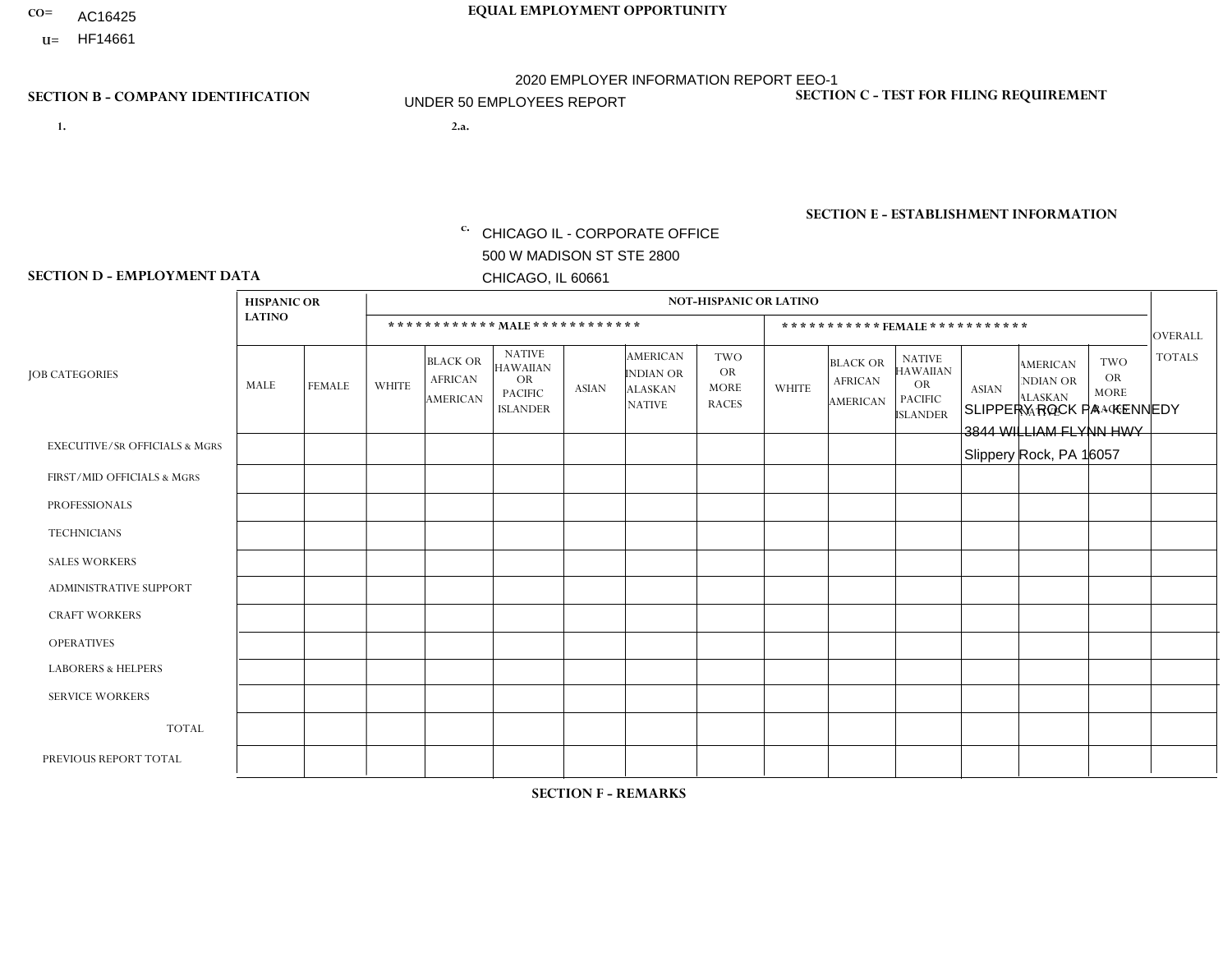- AC16425
- **U=**

**1. 2.a.** CHICAGO IL - CORPORATE OFFICE 500 W MADISON ST STE 2800 CHICAGO, IL 60661

2.a. PARRYVILLE PA-THRUWAYAUTOPART 201 STATE RD (PA-248) Parryville, PA 18244

c. EIN= 952920557

## **SECTION B - COMPANY IDENTIFICATION SECTION C - TEST FOR FILING REQUIREMENT**

1- Y 2- Y 3- N DUNS= 000123456

**SECTION E - ESTABLISHMENT INFORMATION c.** NAICS: 423140

### **SECTION D - EMPLOYMENT DATA**

|                                          | <b>HISPANIC OR</b> |                |                |                                                      |                                                                                    |              |                                                                        | <b>NOT-HISPANIC OR LATINO</b>                          |              |                                               |                                                                                    |              |                                                                       |                                                        |                |
|------------------------------------------|--------------------|----------------|----------------|------------------------------------------------------|------------------------------------------------------------------------------------|--------------|------------------------------------------------------------------------|--------------------------------------------------------|--------------|-----------------------------------------------|------------------------------------------------------------------------------------|--------------|-----------------------------------------------------------------------|--------------------------------------------------------|----------------|
|                                          | <b>LATINO</b>      |                |                |                                                      | ************ MALE ************                                                     |              |                                                                        |                                                        |              |                                               | *********** FEMALE ***********                                                     |              |                                                                       |                                                        | <b>OVERALL</b> |
| <b>JOB CATEGORIES</b>                    | MALE               | <b>FEMALE</b>  | <b>WHITE</b>   | <b>BLACK OR</b><br><b>AFRICAN</b><br><b>AMERICAN</b> | <b>NATIVE</b><br><b>HAWAIIAN</b><br><b>OR</b><br><b>PACIFIC</b><br><b>ISLANDER</b> | <b>ASIAN</b> | <b>AMERICAN</b><br><b>INDIAN OR</b><br><b>ALASKAN</b><br><b>NATIVE</b> | <b>TWO</b><br><b>OR</b><br><b>MORE</b><br><b>RACES</b> | <b>WHITE</b> | <b>BLACK OR</b><br><b>AFRICAN</b><br>AMERICAN | <b>NATIVE</b><br><b>HAWAIIAN</b><br><b>OR</b><br><b>PACIFIC</b><br><b>ISLANDER</b> | <b>ASIAN</b> | <b>AMERICAN</b><br><b>NDIAN OR</b><br><b>ALASKAN</b><br><b>NATIVE</b> | <b>TWO</b><br><b>OR</b><br><b>MORE</b><br><b>RACES</b> | <b>TOTALS</b>  |
| <b>EXECUTIVE/SR OFFICIALS &amp; MGRS</b> | $\Omega$           | $\mathbf 0$    | $\mathbf 0$    | 0                                                    | $\mathbf{0}$                                                                       | $\Omega$     | $\Omega$                                                               | 0                                                      | $\Omega$     | $\mathbf{0}$                                  | $\Omega$                                                                           | $\Omega$     | $\Omega$                                                              | $\mathbf{0}$                                           | $\Omega$       |
| FIRST/MID OFFICIALS & MGRS               | $\mathbf 0$        | $\mathbf 0$    | 3              | 0                                                    | $\Omega$                                                                           | $\Omega$     | $\Omega$                                                               | 0                                                      | $\Omega$     | $\mathbf{0}$                                  | $\Omega$                                                                           | $\mathbf 0$  | $\Omega$                                                              | $\Omega$                                               | 3              |
| <b>PROFESSIONALS</b>                     | $\mathbf{0}$       | $\mathbf 0$    | $\mathbf 0$    | 0                                                    | $\Omega$                                                                           | $\Omega$     | $\Omega$                                                               | $\Omega$                                               | $\Omega$     | $\mathbf{0}$                                  | $\Omega$                                                                           | $\Omega$     | 0                                                                     | $\Omega$                                               | $\mathbf 0$    |
| <b>TECHNICIANS</b>                       | $\mathbf 0$        | $\mathbf 0$    | $\Omega$       | 0                                                    | $\Omega$                                                                           | $\Omega$     | $\Omega$                                                               | 0                                                      | $\Omega$     | $\Omega$                                      | $\Omega$                                                                           | $\mathbf 0$  | $\Omega$                                                              | $\Omega$                                               | $\mathbf 0$    |
| <b>SALES WORKERS</b>                     | $\mathbf 0$        | $\mathbf 0$    | $\overline{2}$ | 0                                                    | $\Omega$                                                                           | $\Omega$     | $\Omega$                                                               | 0                                                      | $\Omega$     | $\Omega$                                      | $\Omega$                                                                           | $\Omega$     | $\Omega$                                                              | $\Omega$                                               | $\overline{2}$ |
| ADMINISTRATIVE SUPPORT                   | $\mathbf{0}$       | $\mathbf 0$    | 1              | 0                                                    | $\Omega$                                                                           | $\mathbf{0}$ | $\Omega$                                                               | $\Omega$                                               | $\mathbf 1$  | $\Omega$                                      | $\Omega$                                                                           | $\Omega$     | $\Omega$                                                              | $\Omega$                                               | 2              |
| <b>CRAFT WORKERS</b>                     |                    | $\mathbf 0$    | $\overline{7}$ | 0                                                    | $\Omega$                                                                           | $\Omega$     | $\Omega$                                                               | 0                                                      | $\Omega$     | $\mathbf{0}$                                  | $\Omega$                                                                           | $\Omega$     | $\Omega$                                                              | $\Omega$                                               | 8              |
| <b>OPERATIVES</b>                        | $\mathbf{0}$       | $\mathbf{0}$   | 12             | 0                                                    | $\Omega$                                                                           | $\Omega$     | $\Omega$                                                               | 0                                                      | $\Omega$     | $\Omega$                                      | $\Omega$                                                                           | $\Omega$     | $\Omega$                                                              | $\Omega$                                               | 12             |
| <b>LABORERS &amp; HELPERS</b>            | $\mathbf{0}$       | $\Omega$       | $\overline{2}$ | 0                                                    | $\mathbf{0}$                                                                       | $\Omega$     | $\Omega$                                                               | 0                                                      | $\Omega$     | $\Omega$                                      | $\Omega$                                                                           | $\Omega$     | $\Omega$                                                              | $\Omega$                                               | $\overline{2}$ |
| <b>SERVICE WORKERS</b>                   | $\Omega$           | $\overline{0}$ | $\mathbf 0$    | 0                                                    | $\mathbf 0$                                                                        | $\Omega$     | $\Omega$                                                               | 0                                                      | $\Omega$     | $\Omega$                                      | $\Omega$                                                                           | $\Omega$     | $\Omega$                                                              | $\mathbf 0$                                            | 0              |
| <b>TOTAL</b>                             | 1                  | $\mathbf 0$    | 27             | 0                                                    | 0                                                                                  | $\mathbf{0}$ | $\Omega$                                                               | 0                                                      | $\mathbf 1$  | $\Omega$                                      | $\mathbf 0$                                                                        | 0            | 0                                                                     | $\mathbf 0$                                            | 29             |
| PREVIOUS REPORT TOTAL                    |                    | $\mathbf 0$    | 29             | 0                                                    | $\Omega$                                                                           | $\Omega$     | $\Omega$                                                               | 0                                                      | 1            | $\Omega$                                      | $\Omega$                                                                           | $\mathbf 0$  | 0                                                                     | $\mathbf 0$                                            | 31             |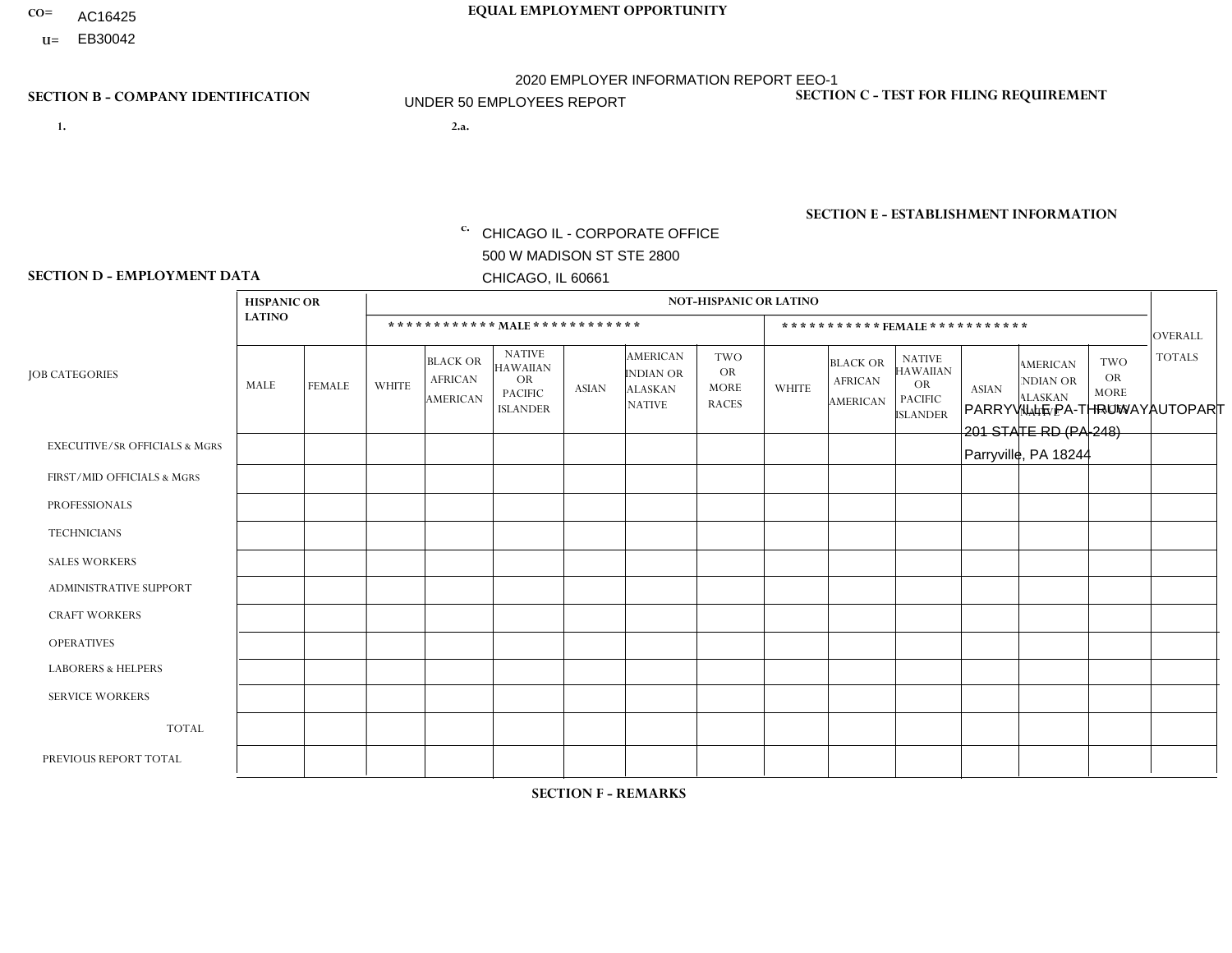- AC16425
- **U=**

**1. 2.a.** CHICAGO IL - CORPORATE OFFICE 500 W MADISON ST STE 2800 CHICAGO, IL 60661

2.a. TAMPA FL - COAST TO COAST 8820 MAISLIN DR Tampa, FL 33637

c. EIN= 952920557

## **SECTION B - COMPANY IDENTIFICATION SECTION C - TEST FOR FILING REQUIREMENT**

1- Y 2- Y 3- N DUNS= 000123456

**SECTION E - ESTABLISHMENT INFORMATION c.** NAICS: 423140

### **SECTION D - EMPLOYMENT DATA**

|                                          | <b>HISPANIC OR</b><br><b>LATINO</b> |               | <b>NOT-HISPANIC OR LATINO</b> |                                                      |                                                                                    |              |                                                                        |                                                        |                              |                                                      |                                                                                    |              |                                                                       |                                                        |                |
|------------------------------------------|-------------------------------------|---------------|-------------------------------|------------------------------------------------------|------------------------------------------------------------------------------------|--------------|------------------------------------------------------------------------|--------------------------------------------------------|------------------------------|------------------------------------------------------|------------------------------------------------------------------------------------|--------------|-----------------------------------------------------------------------|--------------------------------------------------------|----------------|
|                                          |                                     |               | ************ MAIE************ |                                                      |                                                                                    |              |                                                                        |                                                        | ***********FEMALE*********** |                                                      |                                                                                    |              |                                                                       |                                                        | <b>OVERALL</b> |
| <b>JOB CATEGORIES</b>                    | <b>MALE</b>                         | <b>FEMALE</b> | <b>WHITE</b>                  | <b>BLACK OR</b><br><b>AFRICAN</b><br><b>AMERICAN</b> | <b>NATIVE</b><br><b>HAWAIIAN</b><br><b>OR</b><br><b>PACIFIC</b><br><b>ISLANDER</b> | <b>ASIAN</b> | <b>AMERICAN</b><br><b>INDIAN OR</b><br><b>ALASKAN</b><br><b>NATIVE</b> | <b>TWO</b><br><b>OR</b><br><b>MORE</b><br><b>RACES</b> | <b>WHITE</b>                 | <b>BLACK OR</b><br><b>AFRICAN</b><br><b>AMERICAN</b> | <b>NATIVE</b><br><b>HAWAIIAN</b><br><b>OR</b><br><b>PACIFIC</b><br><b>ISLANDER</b> | <b>ASIAN</b> | <b>AMERICAN</b><br><b>NDIAN OR</b><br><b>ALASKAN</b><br><b>NATIVE</b> | <b>TWO</b><br><b>OR</b><br><b>MORE</b><br><b>RACES</b> | <b>TOTALS</b>  |
| <b>EXECUTIVE/SR OFFICIALS &amp; MGRS</b> | $\mathbf{0}$                        | $\Omega$      | $\Omega$                      | $\Omega$                                             | $\Omega$                                                                           | $\Omega$     | $\Omega$                                                               | $\Omega$                                               | $\Omega$                     | $\Omega$                                             | $\Omega$                                                                           | $\Omega$     | $\Omega$                                                              | $\Omega$                                               | $\mathbf 0$    |
| FIRST/MID OFFICIALS & MGRS               | 0                                   | 0             | $\overline{c}$                | $\mathbf 0$                                          | $\mathbf{0}$                                                                       | $\Omega$     | $\Omega$                                                               | 0                                                      | $\Omega$                     | $\Omega$                                             | $\Omega$                                                                           | $\Omega$     | $\Omega$                                                              | $\mathbf 0$                                            | $\overline{2}$ |
| <b>PROFESSIONALS</b>                     | $\mathbf 0$                         | $\mathbf 0$   | $\overline{1}$                | $\mathbf 0$                                          | $\Omega$                                                                           | $\Omega$     | $\Omega$                                                               | 0                                                      | $\Omega$                     | $\Omega$                                             | 0                                                                                  | $\Omega$     | $\Omega$                                                              | $\mathbf 0$                                            | $\mathbf{1}$   |
| <b>TECHNICIANS</b>                       | 0                                   | $\mathbf 0$   | $\Omega$                      | $\mathbf 0$                                          | $\Omega$                                                                           | $\Omega$     | $\Omega$                                                               | 0                                                      | $\Omega$                     | $\Omega$                                             | $\mathbf 0$                                                                        | $\mathbf 0$  | $\Omega$                                                              | $\mathbf 0$                                            | $\mathbf 0$    |
| <b>SALES WORKERS</b>                     | $\mathbf 0$                         | $\Omega$      | $\overline{c}$                | $\Omega$                                             | $\Omega$                                                                           | $\Omega$     | $\Omega$                                                               | 0                                                      | $\overline{2}$               | $\Omega$                                             | $\Omega$                                                                           | $\mathbf{0}$ | $\Omega$                                                              | $\Omega$                                               | $\overline{4}$ |
| ADMINISTRATIVE SUPPORT                   | 0                                   | $\mathbf 0$   | $\mathbf 0$                   | 1                                                    | $\mathbf{0}$                                                                       | $\Omega$     | $\Omega$                                                               | 0                                                      | $\Omega$                     | $\Omega$                                             | $\Omega$                                                                           | $\Omega$     | $\Omega$                                                              | $\mathbf 0$                                            | $\mathbf{1}$   |
| <b>CRAFT WORKERS</b>                     | $\mathbf 0$                         | $\mathbf 0$   | $\mathbf 0$                   | $\mathbf 0$                                          | $\Omega$                                                                           | $\Omega$     | $\Omega$                                                               | 0                                                      | $\Omega$                     | $\Omega$                                             | $\Omega$                                                                           | $\Omega$     | $\Omega$                                                              | $\Omega$                                               | $\mathbf 0$    |
| <b>OPERATIVES</b>                        | 0                                   | $\mathbf 0$   | $\mathbf 0$                   | $\mathbf 0$                                          | $\Omega$                                                                           | $\Omega$     | $\Omega$                                                               | $\Omega$                                               | $\Omega$                     | $\Omega$                                             | $\Omega$                                                                           | $\Omega$     | $\Omega$                                                              | $\Omega$                                               | $\mathbf 0$    |
| <b>LABORERS &amp; HELPERS</b>            | $\Omega$                            | $\Omega$      | $\Omega$                      | $\Omega$                                             | $\Omega$                                                                           | $\Omega$     | $\Omega$                                                               | $\Omega$                                               | $\Omega$                     | $\Omega$                                             | $\Omega$                                                                           | $\Omega$     | $\Omega$                                                              | $\Omega$                                               | 0              |
| <b>SERVICE WORKERS</b>                   | $\overline{1}$                      | $\mathbf 0$   | $\mathbf 0$                   | $\mathbf 0$                                          | $\Omega$                                                                           | $\Omega$     | $\Omega$                                                               | $\Omega$                                               | $\Omega$                     | $\Omega$                                             | $\Omega$                                                                           | $\mathbf 0$  | $\Omega$                                                              | $\mathbf 0$                                            | $\mathbf{1}$   |
| <b>TOTAL</b>                             | 1                                   | $\mathbf 0$   | 5                             | 1                                                    | $\Omega$                                                                           | $\mathbf{0}$ | $\Omega$                                                               | 0                                                      | $\overline{2}$               | $\Omega$                                             | 0                                                                                  | $\mathbf 0$  | $\Omega$                                                              | 0                                                      | 9              |
| PREVIOUS REPORT TOTAL                    | $\Omega$                            | $\Omega$      | $\overline{7}$                | $\overline{1}$                                       | $\Omega$                                                                           | $\Omega$     | $\Omega$                                                               | $\Omega$                                               | 3                            | $\Omega$                                             | $\Omega$                                                                           | $\Omega$     | $\Omega$                                                              | $\mathbf 0$                                            | 11             |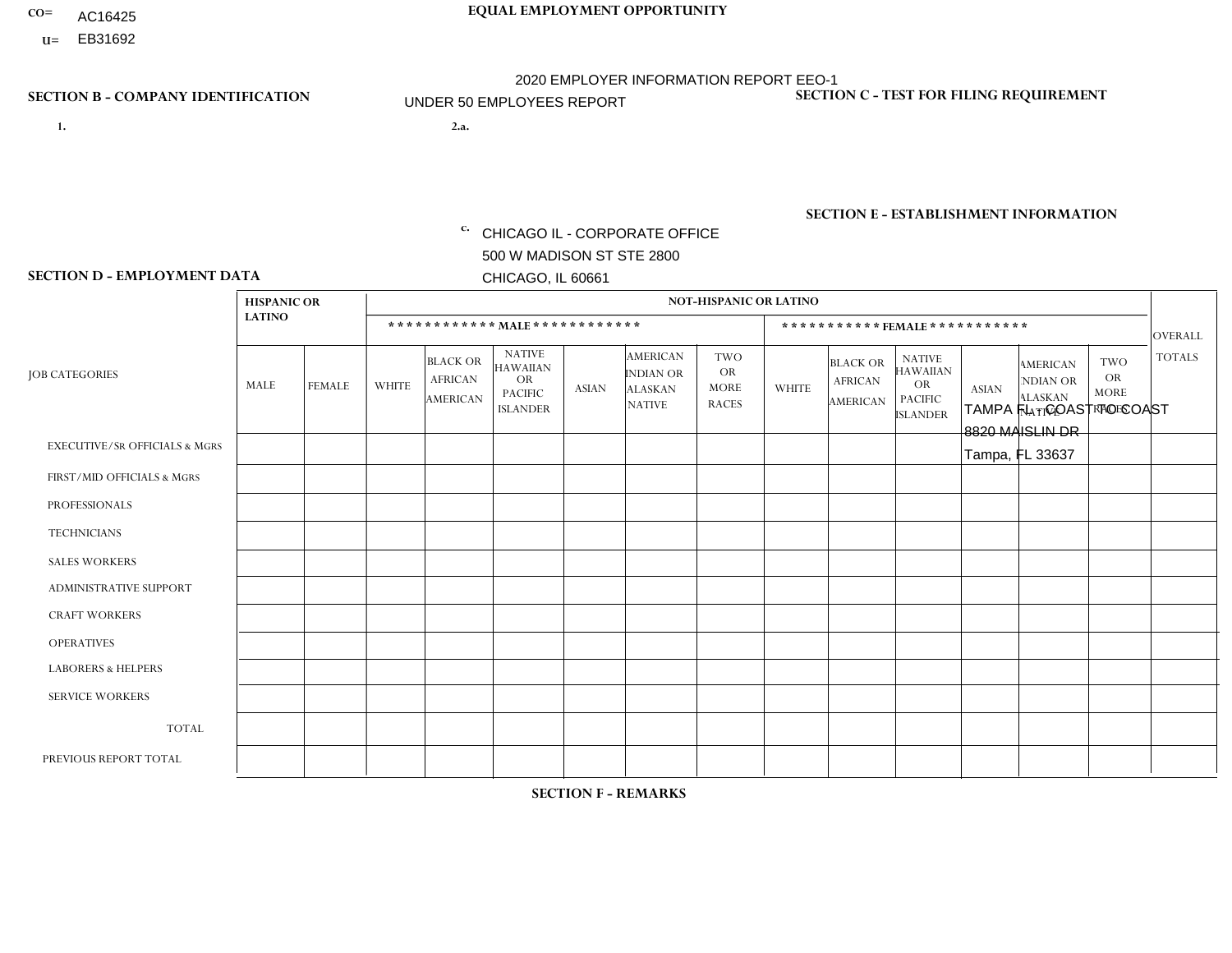- AC16425
- **U=**

**1. 2.a.** CHICAGO IL - CORPORATE OFFICE 500 W MADISON ST STE 2800 CHICAGO, IL 60661

2.a. KING OF PRUSSIA PA - US04 310 HANSEN ACCESS RD SUITE 108 King Of Prussia, PA 19406

c. EIN= 952920557

## **SECTION B - COMPANY IDENTIFICATION SECTION C - TEST FOR FILING REQUIREMENT**

1- Y 2- Y 3- N DUNS= 000123456

**SECTION E - ESTABLISHMENT INFORMATION c.** NAICS: 423140

### **SECTION D - EMPLOYMENT DATA**

|                                          | <b>HISPANIC OR</b> |               |                |                                                      |                                                                                    |          |                                                                        | <b>NOT-HISPANIC OR LATINO</b>                          |              |                                               |                                                                                    |              |                                                                       |                                                        |                |
|------------------------------------------|--------------------|---------------|----------------|------------------------------------------------------|------------------------------------------------------------------------------------|----------|------------------------------------------------------------------------|--------------------------------------------------------|--------------|-----------------------------------------------|------------------------------------------------------------------------------------|--------------|-----------------------------------------------------------------------|--------------------------------------------------------|----------------|
|                                          | <b>LATINO</b>      |               |                | ************ MALE ************                       |                                                                                    |          |                                                                        |                                                        |              | *********** FEMALE ***********                |                                                                                    |              |                                                                       |                                                        | <b>OVERALL</b> |
| <b>JOB CATEGORIES</b>                    | MALE               | <b>FEMALE</b> | <b>WHITE</b>   | <b>BLACK OR</b><br><b>AFRICAN</b><br><b>AMERICAN</b> | <b>NATIVE</b><br><b>HAWAIIAN</b><br><b>OR</b><br><b>PACIFIC</b><br><b>ISLANDER</b> | ASIAN    | <b>AMERICAN</b><br><b>INDIAN OR</b><br><b>ALASKAN</b><br><b>NATIVE</b> | <b>TWO</b><br><b>OR</b><br><b>MORE</b><br><b>RACES</b> | <b>WHITE</b> | <b>BLACK OR</b><br><b>AFRICAN</b><br>AMERICAN | <b>NATIVE</b><br><b>HAWAIIAN</b><br><b>OR</b><br><b>PACIFIC</b><br><b>ISLANDER</b> | <b>ASIAN</b> | <b>AMERICAN</b><br><b>NDIAN OR</b><br><b>ALASKAN</b><br><b>NATIVE</b> | <b>TWO</b><br><b>OR</b><br><b>MORE</b><br><b>RACES</b> | <b>TOTALS</b>  |
| <b>EXECUTIVE/SR OFFICIALS &amp; MGRS</b> | $\Omega$           | $\Omega$      | $\Omega$       | $\mathbf 0$                                          | 0                                                                                  | $\Omega$ | $\Omega$                                                               | $\Omega$                                               | $\Omega$     | $\Omega$                                      | $\Omega$                                                                           | $\mathbf 0$  | $\Omega$                                                              | $\mathbf 0$                                            | $\mathbf{0}$   |
| FIRST/MID OFFICIALS & MGRS               | 0                  | $\Omega$      | 1              | $\mathbf 0$                                          | $\Omega$                                                                           | $\Omega$ | $\Omega$                                                               | $\Omega$                                               | 0            | $\Omega$                                      | $\Omega$                                                                           | $\mathbf{0}$ | $\Omega$                                                              | $\mathbf{0}$                                           | $\mathbf{1}$   |
| <b>PROFESSIONALS</b>                     | 0                  | $\Omega$      | $\Omega$       | $\pmb{0}$                                            | $\Omega$                                                                           | $\Omega$ | $\Omega$                                                               | $\Omega$                                               | $\Omega$     | $\Omega$                                      | $\Omega$                                                                           | $\mathbf{0}$ | $\Omega$                                                              | $\mathbf{0}$                                           | $\mathbf{0}$   |
| <b>TECHNICIANS</b>                       | 0                  | $\Omega$      | $\mathbf 0$    | $\mathbf 0$                                          | $\Omega$                                                                           | $\Omega$ | $\Omega$                                                               | $\Omega$                                               | 0            | $\Omega$                                      | $\Omega$                                                                           | $\mathbf 0$  | $\Omega$                                                              | $\Omega$                                               | $\overline{0}$ |
| <b>SALES WORKERS</b>                     | $\Omega$           | $\mathbf 0$   | 3              | $\mathbf 0$                                          | $\Omega$                                                                           | $\Omega$ | $\Omega$                                                               | $\Omega$                                               | $\Omega$     | $\Omega$                                      | $\Omega$                                                                           | $\mathbf 0$  | $\Omega$                                                              | $\Omega$                                               | $\mathbf{3}$   |
| ADMINISTRATIVE SUPPORT                   | $\Omega$           | $\Omega$      | $\overline{ }$ | $\mathbf 0$                                          | $\Omega$                                                                           | $\Omega$ | $\Omega$                                                               | $\Omega$                                               | $\Omega$     | $\Omega$                                      | $\Omega$                                                                           | $\Omega$     | $\Omega$                                                              | $\Omega$                                               | $\overline{1}$ |
| <b>CRAFT WORKERS</b>                     | 0                  | $\mathbf 0$   | $\mathbf 0$    | $\mathbf 0$                                          | 0                                                                                  | $\Omega$ | $\Omega$                                                               | $\Omega$                                               | $\Omega$     | $\Omega$                                      | $\Omega$                                                                           | $\mathbf{0}$ | $\mathbf{0}$                                                          | $\mathbf 0$                                            | $\mathbf 0$    |
| <b>OPERATIVES</b>                        | 0                  | 0             | -1             | $\mathbf 0$                                          | 0                                                                                  | $\Omega$ | $\Omega$                                                               | $\Omega$                                               | 0            | $\Omega$                                      | $\Omega$                                                                           | $\mathbf{0}$ | $\Omega$                                                              | $\mathbf 0$                                            | $\mathbf{1}$   |
| <b>LABORERS &amp; HELPERS</b>            | 0                  | $\Omega$      | $\Omega$       | $\mathbf 0$                                          | $\Omega$                                                                           | $\Omega$ | $\Omega$                                                               | $\Omega$                                               | $\Omega$     | $\Omega$                                      | $\Omega$                                                                           | $\mathbf{0}$ | $\Omega$                                                              | $\mathbf{0}$                                           | $\mathbf{0}$   |
| <b>SERVICE WORKERS</b>                   | 0                  | $\Omega$      | $\mathbf 0$    | 0                                                    | $\Omega$                                                                           | $\Omega$ | $\Omega$                                                               | $\Omega$                                               | $\Omega$     | $\Omega$                                      | $\Omega$                                                                           | $\Omega$     | $\Omega$                                                              | $\Omega$                                               | 0              |
| <b>TOTAL</b>                             | 0                  | 0             | 6              | 0                                                    | 0                                                                                  | $\Omega$ | $\Omega$                                                               | $\Omega$                                               | $\Omega$     | $\Omega$                                      | $\Omega$                                                                           | $\mathbf 0$  | $\Omega$                                                              | $\Omega$                                               | 6              |
| PREVIOUS REPORT TOTAL                    | 0                  | $\mathbf{0}$  | 8              | $\mathbf 0$                                          | $\mathbf{0}$                                                                       | $\Omega$ | $\Omega$                                                               | $\Omega$                                               | 0            | $\Omega$                                      | $\Omega$                                                                           | $\mathbf{0}$ | 0                                                                     | $\mathbf 0$                                            | 8              |
|                                          |                    |               |                |                                                      |                                                                                    |          |                                                                        |                                                        |              |                                               |                                                                                    |              |                                                                       |                                                        |                |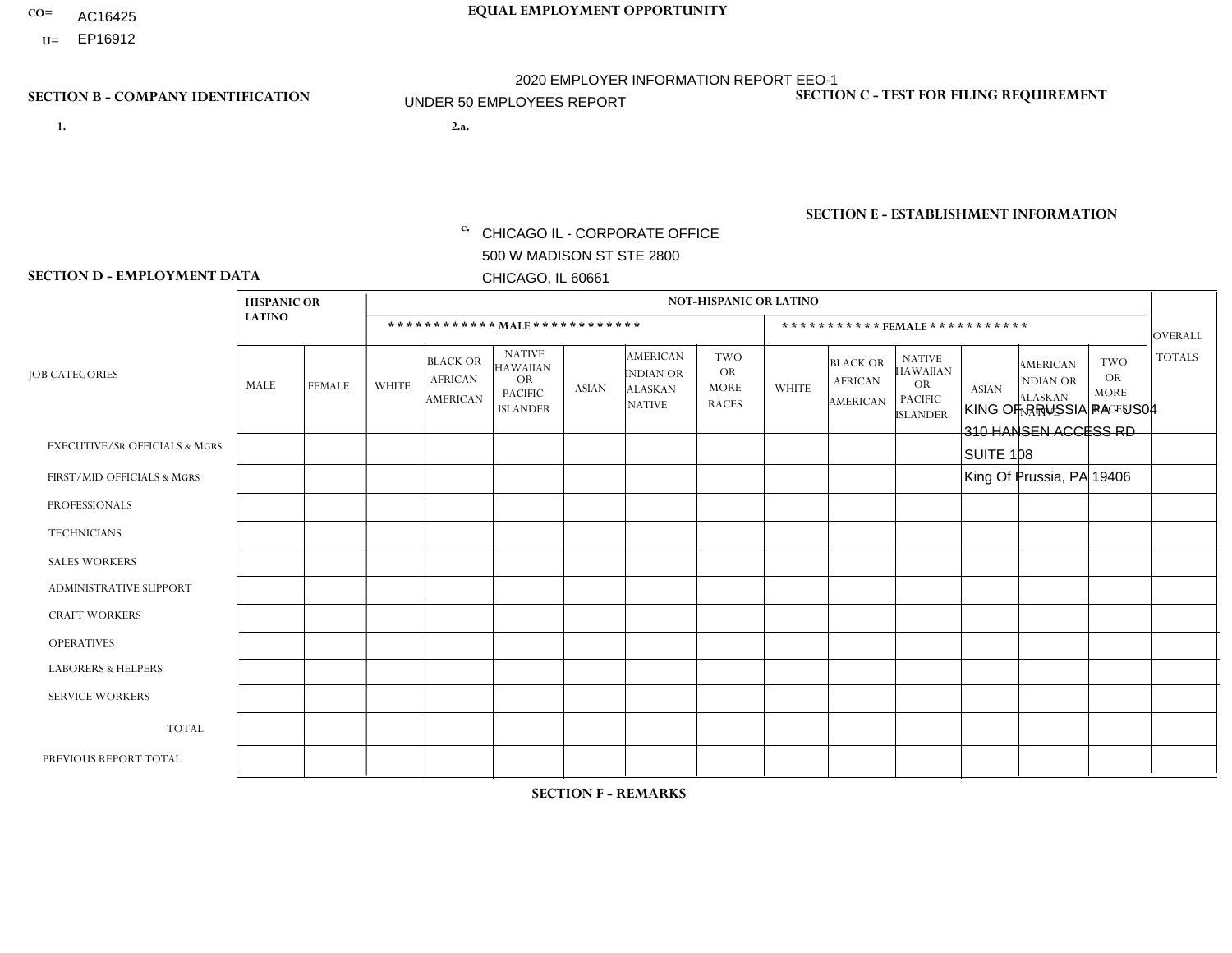- AC16425
- **U=** EV54316

**1. 2.a.** CHICAGO IL - CORPORATE OFFICE 500 W MADISON ST STE 2800 CHICAGO, IL 60661

GAINESVILLE FL - SELF SERVICE 8910 NW 13TH STREET Gainesville, FL 32653

EIN= 952920557

## **SECTION B - COMPANY IDENTIFICATION SECTION C - TEST FOR FILING REQUIREMENT**

1- Y 2- Y 3- N DUNS= 000123456

**SECTION E - ESTABLISHMENT INFORMATION c.** NAICS: 423140

### **SECTION D - EMPLOYMENT DATA**

|                                          | <b>HISPANIC OR</b> |                |                |                                                      |                                                                                    |              |                                                                        | <b>NOT-HISPANIC OR LATINO</b>                          |                |                                                      |                                                                                    |                         |                                                                       |                                                        |                |
|------------------------------------------|--------------------|----------------|----------------|------------------------------------------------------|------------------------------------------------------------------------------------|--------------|------------------------------------------------------------------------|--------------------------------------------------------|----------------|------------------------------------------------------|------------------------------------------------------------------------------------|-------------------------|-----------------------------------------------------------------------|--------------------------------------------------------|----------------|
|                                          | <b>LATINO</b>      |                |                |                                                      | ************ MALE ************                                                     |              |                                                                        |                                                        |                | ***********FEMALE***********                         |                                                                                    |                         |                                                                       |                                                        | <b>OVERALL</b> |
| <b>JOB CATEGORIES</b>                    | MALE               | <b>FEMALE</b>  | <b>WHITE</b>   | <b>BLACK OR</b><br><b>AFRICAN</b><br><b>AMERICAN</b> | <b>NATIVE</b><br><b>HAWAIIAN</b><br><b>OR</b><br><b>PACIFIC</b><br><b>ISLANDER</b> | <b>ASIAN</b> | <b>AMERICAN</b><br><b>INDIAN OR</b><br><b>ALASKAN</b><br><b>NATIVE</b> | <b>TWO</b><br><b>OR</b><br><b>MORE</b><br><b>RACES</b> | <b>WHITE</b>   | <b>BLACK OR</b><br><b>AFRICAN</b><br><b>AMERICAN</b> | <b>NATIVE</b><br><b>HAWAIIAN</b><br><b>OR</b><br><b>PACIFIC</b><br><b>ISLANDER</b> | <b>ASIAN</b>            | <b>AMERICAN</b><br><b>NDIAN OR</b><br><b>ALASKAN</b><br><b>NATIVE</b> | <b>TWO</b><br><b>OR</b><br><b>MORE</b><br><b>RACES</b> | <b>TOTALS</b>  |
| <b>EXECUTIVE/SR OFFICIALS &amp; MGRS</b> | 0                  | 0              | $\Omega$       | $\Omega$                                             | $\Omega$                                                                           | $\Omega$     | $\Omega$                                                               | $\Omega$                                               | 0              | $\Omega$                                             | $\Omega$                                                                           | $\Omega$                | $\Omega$                                                              | $\Omega$                                               | $\Omega$       |
| FIRST/MID OFFICIALS & MGRS               | 0                  | $\Omega$       | $\mathbf 0$    | $\mathbf 0$                                          | $\mathbf 0$                                                                        | $\Omega$     | $\Omega$                                                               | $\Omega$                                               | 0              | $\Omega$                                             | $\Omega$                                                                           | $\overline{\mathbf{A}}$ | $\Omega$                                                              | $\Omega$                                               | $\mathbf 1$    |
| <b>PROFESSIONALS</b>                     |                    | $\overline{0}$ | 1              | $\mathbf 0$                                          | $\mathbf 0$                                                                        | $\Omega$     | $\Omega$                                                               | $\Omega$                                               | $\Omega$       | $\Omega$                                             | $\Omega$                                                                           | $\Omega$                | $\Omega$                                                              | $\Omega$                                               | $\overline{2}$ |
| <b>TECHNICIANS</b>                       | 0                  | $\overline{0}$ | $\mathbf 0$    | $\mathbf 0$                                          | $\mathbf 0$                                                                        | $\Omega$     | $\Omega$                                                               | $\Omega$                                               | $\mathbf 0$    | $\Omega$                                             | $\mathbf 0$                                                                        | $\mathbf 0$             | $\Omega$                                                              | $\Omega$                                               | $\mathbf 0$    |
| <b>SALES WORKERS</b>                     | 0                  | $\Omega$       | $\Omega$       | $\Omega$                                             | $\Omega$                                                                           | $\Omega$     | $\Omega$                                                               | $\Omega$                                               | $\Omega$       | $\Omega$                                             | $\Omega$                                                                           | $\Omega$                | $\Omega$                                                              | $\Omega$                                               | $\Omega$       |
| ADMINISTRATIVE SUPPORT                   | 0                  | $\Omega$       | $\overline{c}$ | $\mathbf{1}$                                         | $\mathbf 0$                                                                        | $\Omega$     | $\Omega$                                                               | $\Omega$                                               | $\overline{2}$ | $\Omega$                                             | $\Omega$                                                                           | $\Omega$                | $\Omega$                                                              | $\Omega$                                               | 5              |
| <b>CRAFT WORKERS</b>                     | 0                  | $\Omega$       | $\mathbf 0$    | $\mathbf 0$                                          | $\mathbf 0$                                                                        | $\Omega$     | $\Omega$                                                               | $\Omega$                                               | $\Omega$       | $\Omega$                                             | $\Omega$                                                                           | $\Omega$                | $\Omega$                                                              | $\Omega$                                               | $\Omega$       |
| <b>OPERATIVES</b>                        |                    | $\Omega$       | 0              | 4                                                    | 0                                                                                  | $\Omega$     | $\Omega$                                                               | $\Omega$                                               | $\Omega$       | $\Omega$                                             | $\Omega$                                                                           | $\Omega$                | $\Omega$                                                              | $\Omega$                                               | 5              |
| <b>LABORERS &amp; HELPERS</b>            | 0                  | $\Omega$       | $\Omega$       | $\Omega$                                             | $\Omega$                                                                           | $\Omega$     | $\Omega$                                                               | $\Omega$                                               | $\Omega$       | $\Omega$                                             | $\Omega$                                                                           | $\Omega$                | 0                                                                     | $\Omega$                                               | $\mathbf 0$    |
| <b>SERVICE WORKERS</b>                   | 0                  | $\Omega$       | $\mathbf 0$    | $\mathbf 0$                                          | 0                                                                                  | 0            | $\Omega$                                                               | $\Omega$                                               | 0              | $\Omega$                                             | $\Omega$                                                                           | $\Omega$                | $\Omega$                                                              | $\Omega$                                               | $\mathbf 0$    |
| <b>TOTAL</b>                             | 2                  | 0              | 3              | 5                                                    | 0                                                                                  | 0            | $\Omega$                                                               | $\Omega$                                               | 2              | $\Omega$                                             | $\Omega$                                                                           |                         | $\Omega$                                                              | 0                                                      | 13             |
| PREVIOUS REPORT TOTAL                    | $\overline{2}$     | 0              | 3              | $\overline{4}$                                       | $\mathbf 0$                                                                        | $\Omega$     | $\Omega$                                                               | $\Omega$                                               |                | $\Omega$                                             | $\Omega$                                                                           |                         | $\Omega$                                                              | $\mathbf 0$                                            | 11             |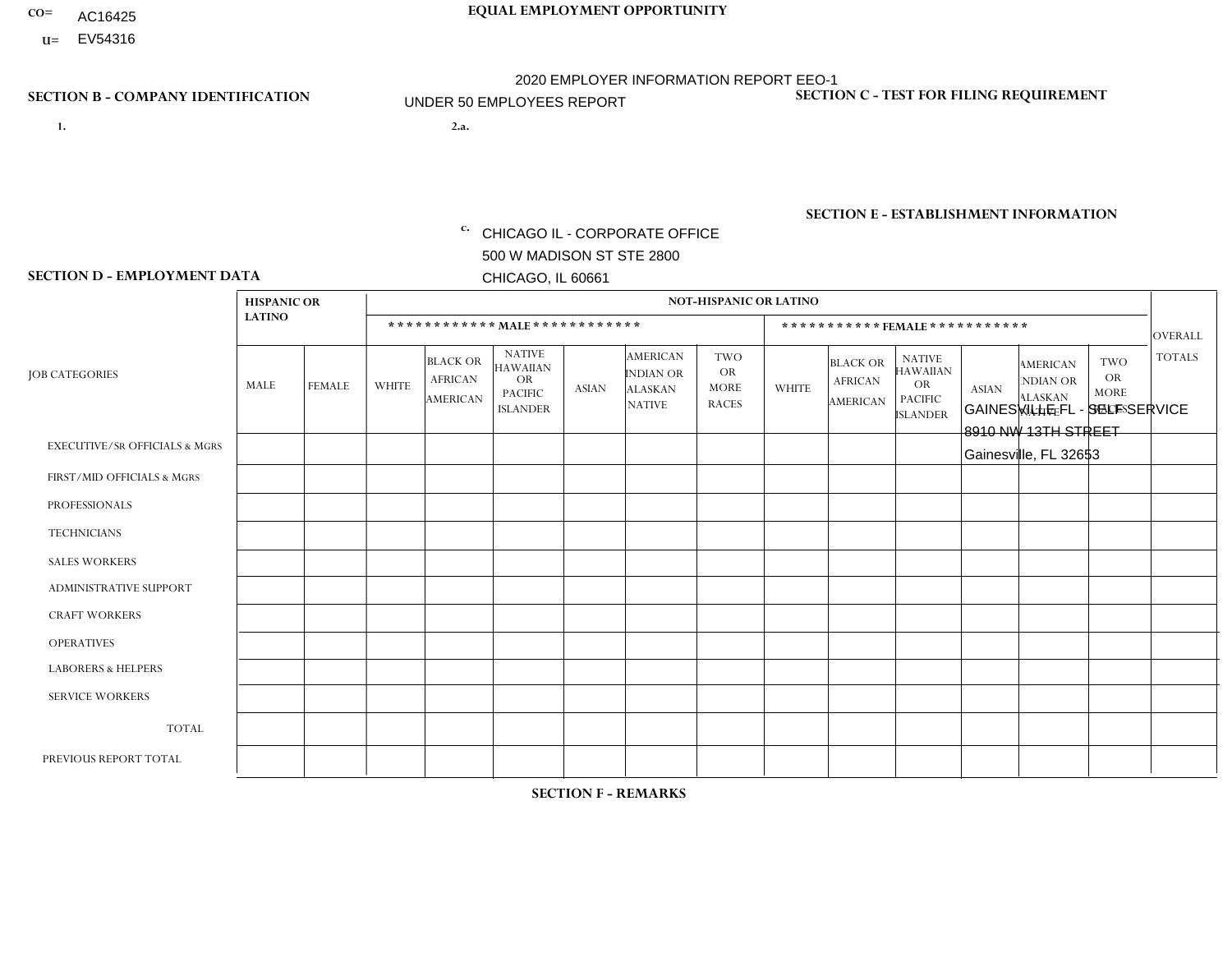- AC16425
- **U=**

- **1. 2.a.** CHICAGO IL CORPORATE OFFICE 500 W MADISON ST STE 2800 CHICAGO, IL 60661
- 2.a. RANCHO CORDOVA CA SACRAMENTO 1020 DEL PASO ROAD SUITE 200 Sacramento, CA 95834
	- c. EIN= 952920557

## **SECTION B - COMPANY IDENTIFICATION SECTION C - TEST FOR FILING REQUIREMENT**

1- Y 2- Y 3- N DUNS= 000123456

**SECTION E - ESTABLISHMENT INFORMATION c.** NAICS: 423140

### **SECTION D - EMPLOYMENT DATA**

|                                          | <b>HISPANIC OR</b> |               |                |                                                      |                                                                                    |                |                                                                        | <b>NOT-HISPANIC OR LATINO</b>                   |              |                                                      |                                                                                    |              |                                                                       |                                                        |                |
|------------------------------------------|--------------------|---------------|----------------|------------------------------------------------------|------------------------------------------------------------------------------------|----------------|------------------------------------------------------------------------|-------------------------------------------------|--------------|------------------------------------------------------|------------------------------------------------------------------------------------|--------------|-----------------------------------------------------------------------|--------------------------------------------------------|----------------|
|                                          | <b>LATINO</b>      |               |                |                                                      |                                                                                    |                |                                                                        |                                                 |              |                                                      | ***********FEMALE ***********                                                      |              |                                                                       |                                                        | <b>OVERALL</b> |
| <b>JOB CATEGORIES</b>                    | MALE               | <b>FEMALE</b> | <b>WHITE</b>   | <b>BLACK OR</b><br><b>AFRICAN</b><br><b>AMERICAN</b> | <b>NATIVE</b><br><b>HAWAIIAN</b><br><b>OR</b><br><b>PACIFIC</b><br><b>ISLANDER</b> | <b>ASIAN</b>   | <b>AMERICAN</b><br><b>INDIAN OR</b><br><b>ALASKAN</b><br><b>NATIVE</b> | TWO<br><b>OR</b><br><b>MORE</b><br><b>RACES</b> | <b>WHITE</b> | <b>BLACK OR</b><br><b>AFRICAN</b><br><b>AMERICAN</b> | <b>NATIVE</b><br><b>HAWAIIAN</b><br><b>OR</b><br><b>PACIFIC</b><br><b>ISLANDER</b> | <b>ASIAN</b> | <b>AMERICAN</b><br><b>NDIAN OR</b><br><b>ALASKAN</b><br><b>NATIVE</b> | <b>TWO</b><br><b>OR</b><br><b>MORE</b><br><b>RACES</b> | <b>TOTALS</b>  |
| <b>EXECUTIVE/SR OFFICIALS &amp; MGRS</b> | $\Omega$           | $\mathbf 0$   | $\mathbf 0$    | $\mathbf 0$                                          | $\Omega$                                                                           | $\Omega$       | $\Omega$                                                               | $\Omega$                                        | $\Omega$     | $\Omega$                                             | $\Omega$                                                                           | $\Omega$     | $\Omega$                                                              | $\Omega$                                               | $\mathbf 0$    |
| FIRST/MID OFFICIALS & MGRS               | $\mathbf 0$        | $\mathbf 0$   | $\mathbf 0$    | $\overline{1}$                                       | $\mathbf{0}$                                                                       | $\Omega$       | $\Omega$                                                               | 0                                               | $\Omega$     | $\Omega$                                             | $\Omega$                                                                           | $\Omega$     | $\Omega$                                                              | $\Omega$                                               | $\mathbf{1}$   |
| <b>PROFESSIONALS</b>                     | $\Omega$           | $\mathbf 0$   | $\mathbf{1}$   | $\Omega$                                             | $\Omega$                                                                           | $\Omega$       | $\Omega$                                                               | $\Omega$                                        | $\Omega$     | $\Omega$                                             | $\Omega$                                                                           | $\Omega$     | $\Omega$                                                              | $\Omega$                                               | $\mathbf{1}$   |
| <b>TECHNICIANS</b>                       | $\mathbf 0$        | 0             | $\Omega$       | 0                                                    | $\mathbf{0}$                                                                       | $\Omega$       | $\Omega$                                                               | 0                                               | $\Omega$     | $\Omega$                                             | $\Omega$                                                                           | $\Omega$     | $\Omega$                                                              | $\Omega$                                               | $\mathbf 0$    |
| <b>SALES WORKERS</b>                     | $\mathbf 0$        | $\mathbf 0$   | $\mathbf 0$    | $\mathbf 0$                                          | $\Omega$                                                                           | $\Omega$       | $\Omega$                                                               | $\Omega$                                        | $\Omega$     | $\Omega$                                             | $\Omega$                                                                           | $\Omega$     | $\Omega$                                                              | $\Omega$                                               | $\mathbf 0$    |
| <b>ADMINISTRATIVE SUPPORT</b>            | $\mathbf 0$        | $\mathbf 0$   | $\mathbf 0$    | $\mathbf 0$                                          | $\mathbf 0$                                                                        | $\mathbf{0}$   | $\Omega$                                                               | 0                                               | $\Omega$     | $\Omega$                                             | $\Omega$                                                                           | $\Omega$     | $\Omega$                                                              | $\Omega$                                               | $\mathbf 0$    |
| <b>CRAFT WORKERS</b>                     | $\Omega$           | $\mathbf 0$   | $\mathbf 0$    | $\Omega$                                             | $\mathbf{0}$                                                                       | $\mathbf{0}$   | $\Omega$                                                               | 0                                               | $\Omega$     | $\Omega$                                             | $\Omega$                                                                           | $\Omega$     | $\Omega$                                                              | $\Omega$                                               | $\Omega$       |
| <b>OPERATIVES</b>                        | $\overline{2}$     | $\mathbf 0$   | $\overline{7}$ | 0                                                    | $\mathbf{0}$                                                                       | $\overline{2}$ | $\Omega$                                                               | $\overline{2}$                                  | $\Omega$     | $\Omega$                                             | $\Omega$                                                                           | $\Omega$     | $\Omega$                                                              | $\Omega$                                               | 13             |
| <b>LABORERS &amp; HELPERS</b>            | $\Omega$           | $\mathbf 0$   | $\mathbf 0$    | $\Omega$                                             | $\Omega$                                                                           | $\Omega$       | $\Omega$                                                               | $\Omega$                                        | $\Omega$     | $\Omega$                                             | $\Omega$                                                                           | $\Omega$     | $\Omega$                                                              | $\Omega$                                               | $\mathbf 0$    |
| <b>SERVICE WORKERS</b>                   | $\mathbf 0$        | $\mathbf 0$   | $\mathbf 0$    | $\mathbf 0$                                          | $\mathbf 0$                                                                        | $\mathbf{0}$   | $\Omega$                                                               | 0                                               | $\Omega$     | $\Omega$                                             | $\Omega$                                                                           | 0            | $\Omega$                                                              | $\mathbf 0$                                            | 0              |
| <b>TOTAL</b>                             | $\overline{2}$     | 0             | 8              | $\mathbf{1}$                                         | $\mathbf{0}$                                                                       | $\overline{2}$ | $\Omega$                                                               | $\overline{2}$                                  | $\Omega$     | $\Omega$                                             | $\mathbf 0$                                                                        | 0            | $\Omega$                                                              | $\Omega$                                               | 15             |
| PREVIOUS REPORT TOTAL                    | $\overline{2}$     | 0             | 8              | $\Omega$                                             | $\mathbf{0}$                                                                       | $\overline{2}$ | $\Omega$                                                               | 3                                               | $\Omega$     | $\Omega$                                             | $\Omega$                                                                           | $\Omega$     | $\Omega$                                                              | $\Omega$                                               | 15             |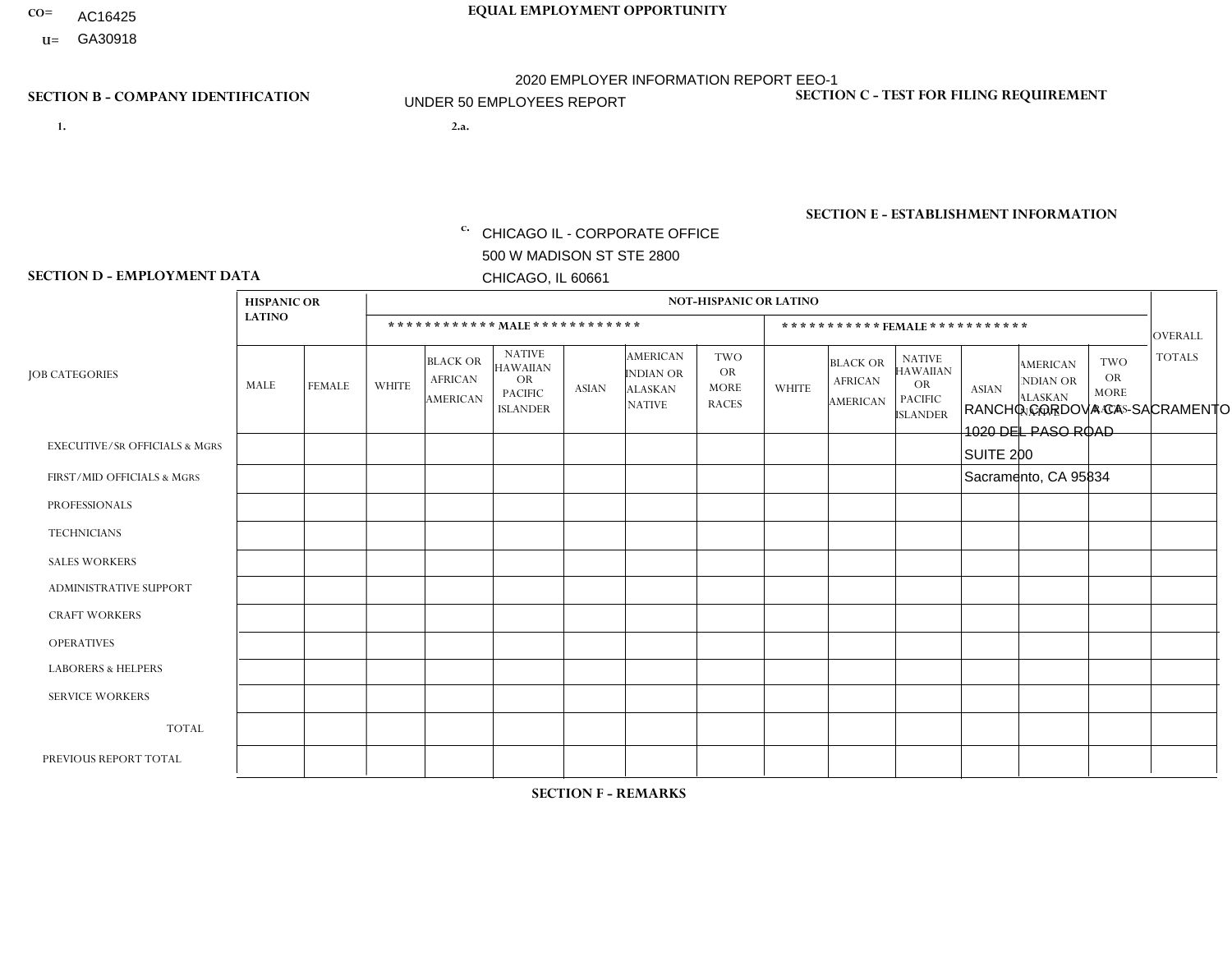- AC16425
- **U=**

- **1. 2.a.** CHICAGO IL CORPORATE OFFICE 500 W MADISON ST STE 2800 CHICAGO, IL 60661
- 2.a. DAMASCUS OR 19510 SE SUNNYSIDE ROAD Damascus, OR 97089

EIN= 952920557

## **SECTION B - COMPANY IDENTIFICATION SECTION C - TEST FOR FILING REQUIREMENT**

1- Y 2- Y 3- N DUNS= 000123456

**SECTION E - ESTABLISHMENT INFORMATION c.** NAICS: 423140

### **SECTION D - EMPLOYMENT DATA**

|                                          | <b>HISPANIC OR</b> |                |                |                                                      |                                                                                    |              |                                                                        | <b>NOT-HISPANIC OR LATINO</b>                          |                |                                               |                                                                                    |              |                                                                       |                                                        |                |
|------------------------------------------|--------------------|----------------|----------------|------------------------------------------------------|------------------------------------------------------------------------------------|--------------|------------------------------------------------------------------------|--------------------------------------------------------|----------------|-----------------------------------------------|------------------------------------------------------------------------------------|--------------|-----------------------------------------------------------------------|--------------------------------------------------------|----------------|
|                                          | <b>LATINO</b>      |                |                |                                                      | ************ MALE************                                                      |              |                                                                        |                                                        |                |                                               | ***********FEMALE***********                                                       |              |                                                                       |                                                        | <b>OVERALL</b> |
| <b>JOB CATEGORIES</b>                    | MALE               | <b>FEMALE</b>  | <b>WHITE</b>   | <b>BLACK OR</b><br><b>AFRICAN</b><br><b>AMERICAN</b> | <b>NATIVE</b><br><b>HAWAIIAN</b><br><b>OR</b><br><b>PACIFIC</b><br><b>ISLANDER</b> | <b>ASIAN</b> | <b>AMERICAN</b><br><b>INDIAN OR</b><br><b>ALASKAN</b><br><b>NATIVE</b> | <b>TWO</b><br><b>OR</b><br><b>MORE</b><br><b>RACES</b> | <b>WHITE</b>   | <b>BLACK OR</b><br><b>AFRICAN</b><br>AMERICAN | <b>NATIVE</b><br><b>HAWAIIAN</b><br><b>OR</b><br><b>PACIFIC</b><br><b>ISLANDER</b> | <b>ASIAN</b> | <b>AMERICAN</b><br><b>NDIAN OR</b><br><b>ALASKAN</b><br><b>NATIVE</b> | <b>TWO</b><br><b>OR</b><br><b>MORE</b><br><b>RACES</b> | <b>TOTALS</b>  |
| <b>EXECUTIVE/SR OFFICIALS &amp; MGRS</b> | $\Omega$           | $\Omega$       | $\Omega$       | $\mathbf 0$                                          | $\Omega$                                                                           | $\mathbf{0}$ | $\mathbf{0}$                                                           | $\Omega$                                               | 0              | $\Omega$                                      | $\Omega$                                                                           | 0            | $\Omega$                                                              | $\mathbf 0$                                            | $\mathbf{0}$   |
| FIRST/MID OFFICIALS & MGRS               | 0                  | $\Omega$       | 1              | $\mathbf 0$                                          | $\Omega$                                                                           | $\Omega$     | $\Omega$                                                               | $\Omega$                                               | 0              | $\Omega$                                      | $\Omega$                                                                           | $\Omega$     | $\Omega$                                                              | $\Omega$                                               | $\mathbf{1}$   |
| <b>PROFESSIONALS</b>                     | 0                  | $\Omega$       | $\Omega$       | $\mathbf 0$                                          | $\Omega$                                                                           | $\Omega$     | $\Omega$                                                               | $\Omega$                                               | 0              | $\Omega$                                      | $\Omega$                                                                           | $\Omega$     | $\Omega$                                                              | $\Omega$                                               | $\mathbf{0}$   |
| <b>TECHNICIANS</b>                       | 0                  | $\overline{0}$ | $\mathbf 0$    | $\mathbf 0$                                          | $\overline{0}$                                                                     | $\Omega$     | $\Omega$                                                               | $\Omega$                                               | $\Omega$       | $\mathbf 0$                                   | $\Omega$                                                                           | $\mathbf 0$  | $\mathbf 0$                                                           | $\mathbf 0$                                            | $\mathbf{0}$   |
| <b>SALES WORKERS</b>                     | 0                  | $\Omega$       | $\Omega$       | $\Omega$                                             | $\Omega$                                                                           | $\Omega$     | $\Omega$                                                               | $\Omega$                                               | $\overline{0}$ | $\Omega$                                      | $\Omega$                                                                           | $\Omega$     | $\Omega$                                                              | $\Omega$                                               | $\mathbf 0$    |
| <b>ADMINISTRATIVE SUPPORT</b>            | $\Omega$           | $\Omega$       | 3              | $\mathbf 0$                                          | $\Omega$                                                                           | $\Omega$     | $\Omega$                                                               | $\Omega$                                               | $\Omega$       | $\Omega$                                      | $\Omega$                                                                           | $\Omega$     | $\mathbf{0}$                                                          | $\Omega$                                               | 3              |
| <b>CRAFT WORKERS</b>                     | 3                  | $\Omega$       | $\Omega$       | $\mathbf 0$                                          | $\Omega$                                                                           | $\Omega$     | $\Omega$                                                               | $\Omega$                                               | 0              | $\Omega$                                      | $\Omega$                                                                           | $\Omega$     | $\Omega$                                                              | $\Omega$                                               | 3              |
| <b>OPERATIVES</b>                        | 0                  | $\Omega$       | 3              | $\mathbf 0$                                          | $\Omega$                                                                           | $\Omega$     | $\Omega$                                                               |                                                        | $\Omega$       | $\Omega$                                      | $\Omega$                                                                           | $\Omega$     | $\Omega$                                                              | $\Omega$                                               | $\overline{4}$ |
| <b>LABORERS &amp; HELPERS</b>            | 0                  | $\Omega$       | $\overline{ }$ | $\mathbf 0$                                          | $\Omega$                                                                           | $\Omega$     | $\Omega$                                                               | $\Omega$                                               | 0              | $\Omega$                                      | $\Omega$                                                                           | $\Omega$     | $\Omega$                                                              | $\Omega$                                               | $\mathbf{1}$   |
| <b>SERVICE WORKERS</b>                   | 0                  | $\mathbf 0$    | $\mathbf 0$    | $\mathbf 0$                                          | $\mathbf 0$                                                                        | $\mathbf 0$  | $\Omega$                                                               | $\Omega$                                               | $\Omega$       | $\Omega$                                      | $\Omega$                                                                           | $\mathbf 0$  | $\Omega$                                                              | $\mathbf 0$                                            | $\mathbf 0$    |
| <b>TOTAL</b>                             | 3                  | 0              | 8              | 0                                                    | 0                                                                                  | $\mathbf 0$  | $\Omega$                                                               |                                                        | $\Omega$       | $\Omega$                                      | $\Omega$                                                                           | $\mathbf 0$  | 0                                                                     | $\mathbf 0$                                            | 12             |
| PREVIOUS REPORT TOTAL                    | 4                  | $\Omega$       | 10             | $\mathbf 0$                                          | $\Omega$                                                                           | $\Omega$     | $\Omega$                                                               | $\Omega$                                               | $\Omega$       | $\Omega$                                      | $\Omega$                                                                           | $\Omega$     | $\Omega$                                                              | $\mathbf 0$                                            | 14             |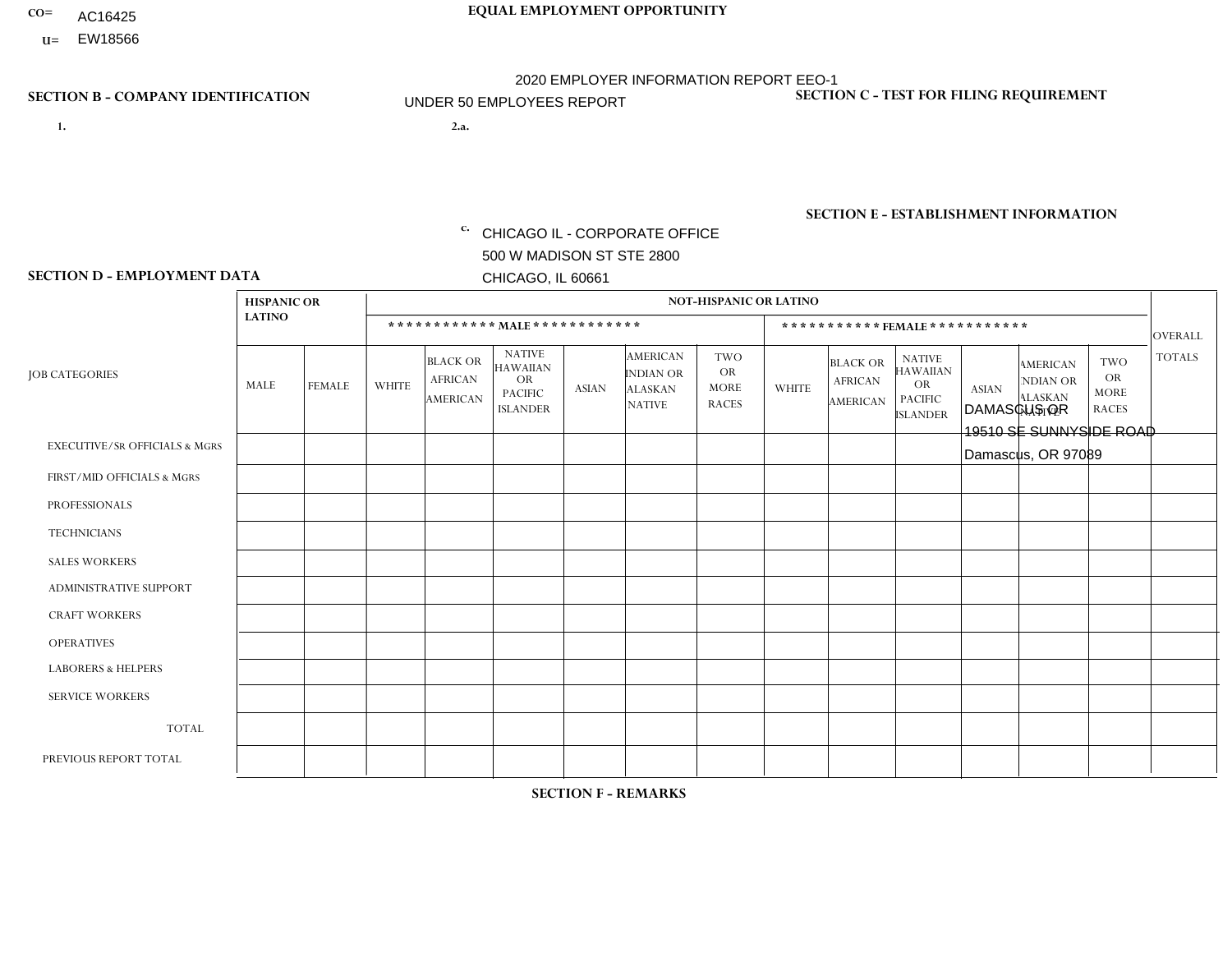- AC16425
- **U=**

**1. 2.a.** CHICAGO IL - CORPORATE OFFICE 500 W MADISON ST STE 2800 CHICAGO, IL 60661

HAZELTON PA - KAO A&A 459 W BROAD ST Hazleton, PA 18201

EIN= 952920557

## **SECTION B - COMPANY IDENTIFICATION SECTION C - TEST FOR FILING REQUIREMENT**

1- Y 2- Y 3- N DUNS= 000123456

**SECTION E - ESTABLISHMENT INFORMATION c.** NAICS: 423140

### **SECTION D - EMPLOYMENT DATA**

|                                          | <b>HISPANIC OR</b> |               |              |                                                      |                                                                                    |              |                                                                        | <b>NOT-HISPANIC OR LATINO</b>                          |              |                                               |                                                                                    |              |                                                                       |                                                        |                |
|------------------------------------------|--------------------|---------------|--------------|------------------------------------------------------|------------------------------------------------------------------------------------|--------------|------------------------------------------------------------------------|--------------------------------------------------------|--------------|-----------------------------------------------|------------------------------------------------------------------------------------|--------------|-----------------------------------------------------------------------|--------------------------------------------------------|----------------|
|                                          | <b>LATINO</b>      |               |              | ************ MALE ************                       |                                                                                    |              |                                                                        |                                                        |              |                                               | *********** FEMALE ***********                                                     |              |                                                                       |                                                        | <b>OVERALL</b> |
| <b>JOB CATEGORIES</b>                    | <b>MALE</b>        | <b>FEMALE</b> | <b>WHITE</b> | <b>BLACK OR</b><br><b>AFRICAN</b><br><b>AMERICAN</b> | <b>NATIVE</b><br><b>HAWAIIAN</b><br><b>OR</b><br><b>PACIFIC</b><br><b>ISLANDER</b> | <b>ASIAN</b> | <b>AMERICAN</b><br><b>INDIAN OR</b><br><b>ALASKAN</b><br><b>NATIVE</b> | <b>TWO</b><br><b>OR</b><br><b>MORE</b><br><b>RACES</b> | <b>WHITE</b> | <b>BLACK OR</b><br><b>AFRICAN</b><br>AMERICAN | <b>NATIVE</b><br><b>HAWAIIAN</b><br><b>OR</b><br><b>PACIFIC</b><br><b>ISLANDER</b> | <b>ASIAN</b> | <b>AMERICAN</b><br><b>NDIAN OR</b><br><b>ALASKAN</b><br><b>NATIVE</b> | <b>TWO</b><br><b>OR</b><br><b>MORE</b><br><b>RACES</b> | <b>TOTALS</b>  |
| <b>EXECUTIVE/SR OFFICIALS &amp; MGRS</b> | $\Omega$           | $\Omega$      | $\mathbf{0}$ | $\Omega$                                             | $\Omega$                                                                           | $\Omega$     | $\Omega$                                                               | $\Omega$                                               | 0            | $\Omega$                                      | $\Omega$                                                                           | $\Omega$     | $\Omega$                                                              | $\Omega$                                               | $\Omega$       |
| FIRST/MID OFFICIALS & MGRS               | $\Omega$           | $\Omega$      | 1            | $\mathbf{0}$                                         | $\Omega$                                                                           | $\Omega$     | $\Omega$                                                               | $\Omega$                                               | 0            | $\Omega$                                      | 0                                                                                  | $\Omega$     | $\Omega$                                                              | $\Omega$                                               | $\mathbf{1}$   |
| <b>PROFESSIONALS</b>                     | $\Omega$           | $\Omega$      | $\Omega$     | $\mathbf 0$                                          | $\Omega$                                                                           | $\Omega$     | $\Omega$                                                               | $\Omega$                                               | $\Omega$     | $\Omega$                                      | 0                                                                                  | 0            | $\Omega$                                                              | $\mathbf 0$                                            | $\mathbf{0}$   |
| <b>TECHNICIANS</b>                       | $\Omega$           | $\Omega$      | $\Omega$     | $\Omega$                                             | $\Omega$                                                                           | $\Omega$     | $\Omega$                                                               | $\Omega$                                               | $\Omega$     | $\Omega$                                      | 0                                                                                  | $\mathbf 0$  | $\Omega$                                                              | $\mathbf 0$                                            | $\Omega$       |
| <b>SALES WORKERS</b>                     | $\Omega$           | $\mathbf{1}$  | $\Omega$     | $\Omega$                                             | $\Omega$                                                                           | $\Omega$     | $\Omega$                                                               | $\mathbf 1$                                            | $\Omega$     | $\Omega$                                      | $\Omega$                                                                           | $\Omega$     | $\Omega$                                                              | $\Omega$                                               | $\overline{2}$ |
| <b>ADMINISTRATIVE SUPPORT</b>            | $\Omega$           | $\Omega$      | $\Omega$     | $\mathbf 0$                                          | 0                                                                                  | $\Omega$     | $\Omega$                                                               | $\Omega$                                               | 0            | $\Omega$                                      | 0                                                                                  | $\mathbf 0$  | $\Omega$                                                              | $\mathbf 0$                                            | $\mathbf{0}$   |
| <b>CRAFT WORKERS</b>                     | $\Omega$           | $\Omega$      | $\Omega$     | $\mathbf 0$                                          | $\Omega$                                                                           | $\Omega$     | $\Omega$                                                               | $\Omega$                                               | $\Omega$     | $\Omega$                                      | 0                                                                                  | $\Omega$     | $\Omega$                                                              | $\Omega$                                               | $\Omega$       |
| <b>OPERATIVES</b>                        |                    | $\Omega$      | $\Omega$     | $\mathbf 0$                                          | $\Omega$                                                                           | $\Omega$     | $\Omega$                                                               | $\Omega$                                               | 0            | $\Omega$                                      | 0                                                                                  | $\mathbf 0$  | $\Omega$                                                              | $\Omega$                                               | $\mathbf{1}$   |
| <b>LABORERS &amp; HELPERS</b>            | $\Omega$           | $\Omega$      | $\mathbf{0}$ | $\mathbf 0$                                          | $\Omega$                                                                           | $\Omega$     | $\Omega$                                                               | $\Omega$                                               | $\Omega$     | $\Omega$                                      | $\Omega$                                                                           | $\Omega$     | $\Omega$                                                              | $\Omega$                                               | $\mathbf 0$    |
| <b>SERVICE WORKERS</b>                   | $\Omega$           | $\Omega$      | $\Omega$     | 0                                                    | $\mathbf 0$                                                                        | $\Omega$     | $\Omega$                                                               | $\Omega$                                               | 0            | $\Omega$                                      | $\Omega$                                                                           | $\mathbf 0$  | $\Omega$                                                              | $\Omega$                                               | $\mathbf 0$    |
| <b>TOTAL</b>                             | -1                 | $\mathbf{1}$  | 1            | 0                                                    | $\mathbf 0$                                                                        | 0            | $\Omega$                                                               | $\mathbf 1$                                            | 0            | $\mathbf 0$                                   | 0                                                                                  | $\mathbf 0$  | 0                                                                     | $\mathbf 0$                                            | 4              |
| PREVIOUS REPORT TOTAL                    | 3                  | $\mathbf{1}$  |              | $\mathbf 0$                                          | 0                                                                                  | $\Omega$     | $\Omega$                                                               | $\Omega$                                               | 0            | $\Omega$                                      | 0                                                                                  | $\Omega$     | $\Omega$                                                              | $\mathbf 0$                                            | 5              |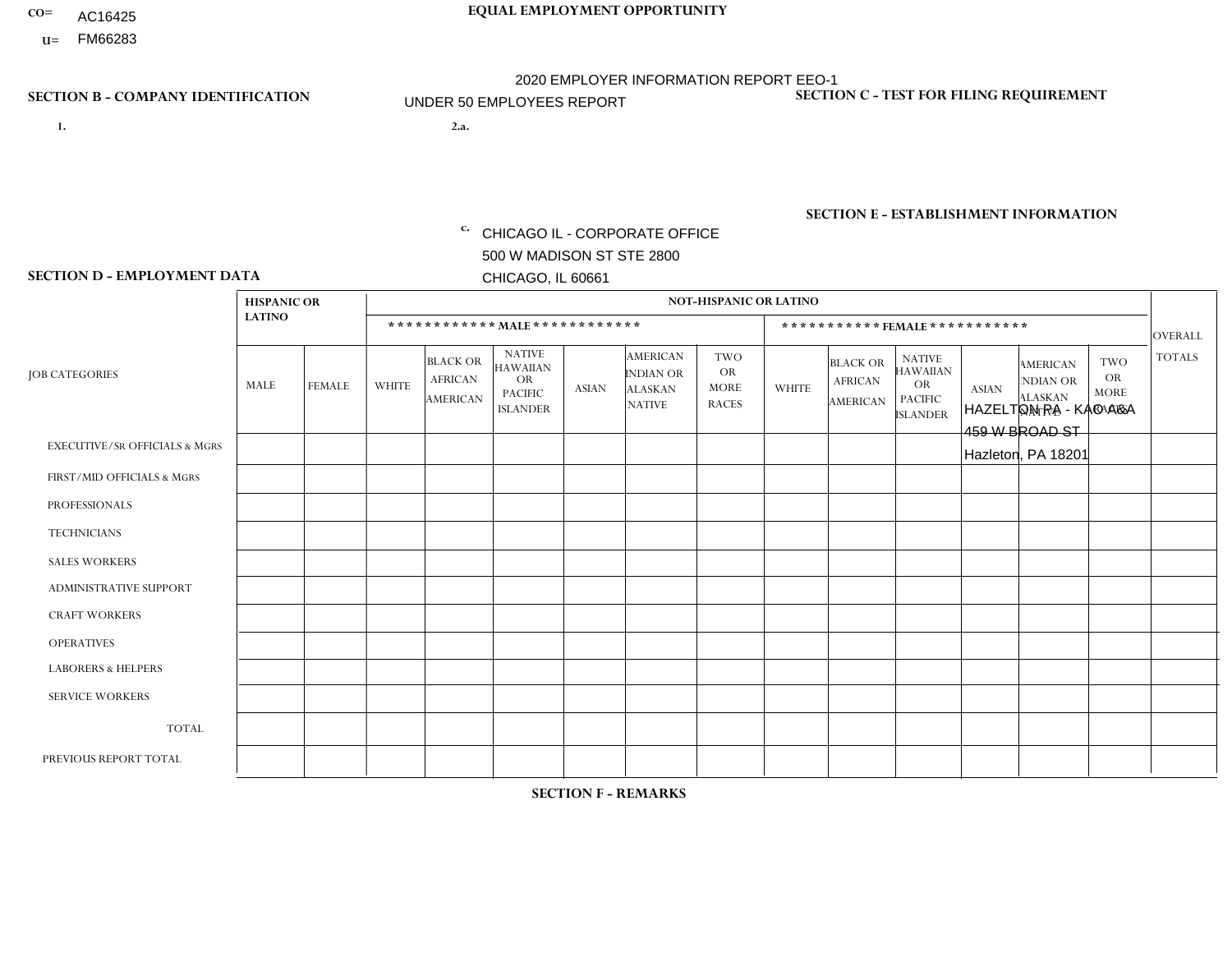- AC16425
- **U=**

**1. 2.a.** CHICAGO IL - CORPORATE OFFICE 500 W MADISON ST STE 2800 CHICAGO, IL 60661

2.a. CHATTANOOGA TN - PYP 400 WORKMAN RD Chattanooga, TN 37410

c. EIN= 952920557

## **SECTION B - COMPANY IDENTIFICATION SECTION C - TEST FOR FILING REQUIREMENT**

1- Y 2- Y 3- N DUNS= 000123456

**SECTION E - ESTABLISHMENT INFORMATION c.** NAICS: 423140

### **SECTION D - EMPLOYMENT DATA**

|                                          | <b>HISPANIC OR</b> |               |              |                                                      |                                                                                    |              |                                                                        | <b>NOT-HISPANIC OR LATINO</b>                          |              |                                               |                                                                                    |              |                                                                       |                                                        |                |
|------------------------------------------|--------------------|---------------|--------------|------------------------------------------------------|------------------------------------------------------------------------------------|--------------|------------------------------------------------------------------------|--------------------------------------------------------|--------------|-----------------------------------------------|------------------------------------------------------------------------------------|--------------|-----------------------------------------------------------------------|--------------------------------------------------------|----------------|
|                                          | <b>LATINO</b>      |               |              | ************ MALE ************                       |                                                                                    |              |                                                                        |                                                        |              |                                               | ***********FEMALE***********                                                       |              |                                                                       |                                                        | <b>OVERALL</b> |
| <b>JOB CATEGORIES</b>                    | <b>MALE</b>        | <b>FEMALE</b> | <b>WHITE</b> | <b>BLACK OR</b><br><b>AFRICAN</b><br><b>AMERICAN</b> | <b>NATIVE</b><br><b>HAWAIIAN</b><br><b>OR</b><br><b>PACIFIC</b><br><b>ISLANDER</b> | <b>ASIAN</b> | <b>AMERICAN</b><br><b>INDIAN OR</b><br><b>ALASKAN</b><br><b>NATIVE</b> | <b>TWO</b><br><b>OR</b><br><b>MORE</b><br><b>RACES</b> | <b>WHITE</b> | <b>BLACK OR</b><br><b>AFRICAN</b><br>AMERICAN | <b>NATIVE</b><br><b>HAWAIIAN</b><br><b>OR</b><br><b>PACIFIC</b><br><b>ISLANDER</b> | <b>ASIAN</b> | <b>AMERICAN</b><br><b>NDIAN OR</b><br><b>ALASKAN</b><br><b>NATIVE</b> | <b>TWO</b><br><b>OR</b><br><b>MORE</b><br><b>RACES</b> | <b>TOTALS</b>  |
| <b>EXECUTIVE/SR OFFICIALS &amp; MGRS</b> | $\Omega$           | $\mathbf 0$   | $\Omega$     | $\mathbf 0$                                          | $\mathbf 0$                                                                        | $\mathbf 0$  | $\Omega$                                                               | $\Omega$                                               | $\Omega$     | $\Omega$                                      | $\Omega$                                                                           | $\Omega$     | $\Omega$                                                              | $\Omega$                                               | $\mathbf 0$    |
| FIRST/MID OFFICIALS & MGRS               | $\Omega$           | 0             | 1            | $\mathbf 0$                                          | $\mathbf{0}$                                                                       | $\mathbf 0$  | $\Omega$                                                               | $\Omega$                                               | $\Omega$     | $\Omega$                                      | $\Omega$                                                                           | $\Omega$     | $\Omega$                                                              | $\Omega$                                               | $\mathbf{1}$   |
| <b>PROFESSIONALS</b>                     |                    | $\Omega$      | 1            | $\mathbf 0$                                          | $\Omega$                                                                           | $\Omega$     | $\Omega$                                                               | $\Omega$                                               | $\Omega$     | $\Omega$                                      | $\Omega$                                                                           | $\Omega$     | $\Omega$                                                              | $\mathbf{0}$                                           | $\overline{2}$ |
| <b>TECHNICIANS</b>                       | $\Omega$           | $\mathbf 0$   | $\Omega$     | $\mathbf 0$                                          | $\mathbf{0}$                                                                       | $\Omega$     | $\overline{0}$                                                         | $\Omega$                                               | $\mathbf{0}$ | $\Omega$                                      | $\Omega$                                                                           | $\Omega$     | $\Omega$                                                              | $\Omega$                                               | $\mathbf 0$    |
| <b>SALES WORKERS</b>                     | $\Omega$           | $\Omega$      | 3            | $\mathbf 0$                                          | 0                                                                                  | $\Omega$     | $\mathbf{1}$                                                           | $\Omega$                                               | $\Omega$     | $\Omega$                                      | $\Omega$                                                                           | $\Omega$     | $\Omega$                                                              | $\mathbf{0}$                                           | $\overline{4}$ |
| <b>ADMINISTRATIVE SUPPORT</b>            | $\Omega$           | $\mathbf 0$   | 0            | $\mathbf 0$                                          | $\mathbf{0}$                                                                       | $\mathbf 0$  | $\Omega$                                                               | $\Omega$                                               | 0            | $\Omega$                                      | $\Omega$                                                                           | $\Omega$     | $\Omega$                                                              | $\mathbf 0$                                            | $\mathbf 0$    |
| <b>CRAFT WORKERS</b>                     | $\Omega$           | $\Omega$      | $\Omega$     | $\mathbf 0$                                          | 0                                                                                  | $\Omega$     | $\Omega$                                                               | $\Omega$                                               | $\Omega$     | $\Omega$                                      | $\mathbf{0}$                                                                       | $\Omega$     | $\Omega$                                                              | $\Omega$                                               | $\Omega$       |
| <b>OPERATIVES</b>                        | $\Omega$           | $\Omega$      | 9            | $\mathbf{1}$                                         | $\Omega$                                                                           | $\Omega$     | $\Omega$                                                               | $\Omega$                                               | $\Omega$     | $\Omega$                                      | $\Omega$                                                                           | $\Omega$     | $\Omega$                                                              | $\Omega$                                               | 10             |
| <b>LABORERS &amp; HELPERS</b>            | $\Omega$           | $\Omega$      | $\mathbf 0$  | $\mathbf 0$                                          | 0                                                                                  | $\Omega$     | $\Omega$                                                               | $\Omega$                                               | $\Omega$     | $\Omega$                                      | $\mathbf{0}$                                                                       | $\Omega$     | $\Omega$                                                              | $\mathbf{0}$                                           | 0              |
| <b>SERVICE WORKERS</b>                   | $\Omega$           | $\mathbf 0$   | 0            | 0                                                    | $\mathbf 0$                                                                        | $\mathbf 0$  | $\Omega$                                                               | $\Omega$                                               | $\Omega$     | $\Omega$                                      | $\Omega$                                                                           | $\mathbf 0$  | $\Omega$                                                              | $\mathbf 0$                                            | 0              |
| <b>TOTAL</b>                             | 1                  | 0             | 14           | $\mathbf{1}$                                         | 0                                                                                  | $\mathbf 0$  | $\mathbf{1}$                                                           | $\Omega$                                               | $\Omega$     | $\Omega$                                      | $\Omega$                                                                           | $\mathbf 0$  | $\Omega$                                                              | $\Omega$                                               | 17             |
| PREVIOUS REPORT TOTAL                    | 2                  | $\Omega$      | 11           | 3                                                    | $\mathbf 0$                                                                        | $\Omega$     | $\Omega$                                                               | $\Omega$                                               | $\Omega$     | $\Omega$                                      | $\mathbf{0}$                                                                       | $\Omega$     | $\Omega$                                                              | $\Omega$                                               | 16             |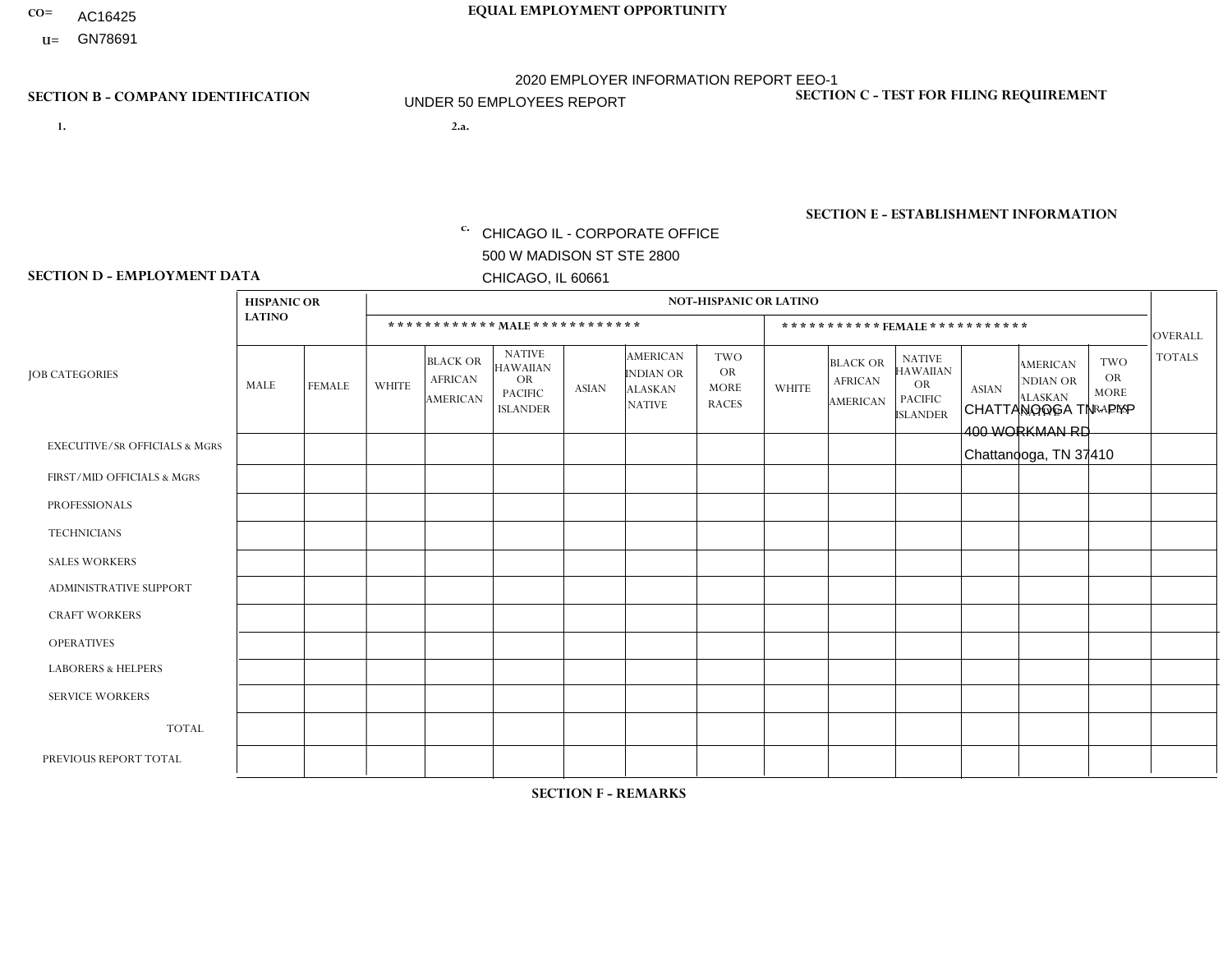- AC16425
- **U=**

- **1. 2.a.** CHICAGO IL CORPORATE OFFICE 500 W MADISON ST STE 2800 CHICAGO, IL 60661
- 2.a. IRVING TX PGW 300 UNION BOWER CT STE 320 Irving, TX 75061

c. EIN= 952920557

## **SECTION B - COMPANY IDENTIFICATION SECTION C - TEST FOR FILING REQUIREMENT**

1- Y 2- Y 3- N DUNS= 000123456

**SECTION E - ESTABLISHMENT INFORMATION c.** NAICS: 811122

### **SECTION D - EMPLOYMENT DATA**

|                                          | <b>HISPANIC OR</b> |               |              |                                                      |                                                                                    |             |                                                                        | <b>NOT-HISPANIC OR LATINO</b>                          |              |                                               |                                                                                    |              |                                                                       |                                                        |                |
|------------------------------------------|--------------------|---------------|--------------|------------------------------------------------------|------------------------------------------------------------------------------------|-------------|------------------------------------------------------------------------|--------------------------------------------------------|--------------|-----------------------------------------------|------------------------------------------------------------------------------------|--------------|-----------------------------------------------------------------------|--------------------------------------------------------|----------------|
|                                          | <b>LATINO</b>      |               |              | ************ MALE ************                       |                                                                                    |             |                                                                        |                                                        |              |                                               | ***********FEMALE***********                                                       |              |                                                                       |                                                        | <b>OVERALL</b> |
| <b>JOB CATEGORIES</b>                    | <b>MALE</b>        | <b>FEMALE</b> | <b>WHITE</b> | <b>BLACK OR</b><br><b>AFRICAN</b><br><b>AMERICAN</b> | <b>NATIVE</b><br><b>HAWAIIAN</b><br><b>OR</b><br><b>PACIFIC</b><br><b>ISLANDER</b> | ASIAN       | <b>AMERICAN</b><br><b>INDIAN OR</b><br><b>ALASKAN</b><br><b>NATIVE</b> | <b>TWO</b><br><b>OR</b><br><b>MORE</b><br><b>RACES</b> | <b>WHITE</b> | <b>BLACK OR</b><br><b>AFRICAN</b><br>AMERICAN | <b>NATIVE</b><br><b>HAWAIIAN</b><br><b>OR</b><br><b>PACIFIC</b><br><b>ISLANDER</b> | <b>ASIAN</b> | <b>AMERICAN</b><br><b>NDIAN OR</b><br><b>ALASKAN</b><br><b>NATIVE</b> | <b>TWO</b><br><b>OR</b><br><b>MORE</b><br><b>RACES</b> | <b>TOTALS</b>  |
| <b>EXECUTIVE/SR OFFICIALS &amp; MGRS</b> | $\Omega$           | $\mathbf 0$   | $\Omega$     | $\mathbf 0$                                          | $\mathbf 0$                                                                        | $\mathbf 0$ | $\Omega$                                                               | $\Omega$                                               | $\Omega$     | $\Omega$                                      | $\Omega$                                                                           | $\Omega$     | $\Omega$                                                              | $\Omega$                                               | $\mathbf 0$    |
| FIRST/MID OFFICIALS & MGRS               | $\Omega$           | 0             | 1            | $\mathbf 0$                                          | $\mathbf 0$                                                                        | $\mathbf 0$ | $\Omega$                                                               | $\Omega$                                               | $\Omega$     | $\Omega$                                      | $\Omega$                                                                           | $\Omega$     | $\Omega$                                                              | $\Omega$                                               | $\mathbf{1}$   |
| <b>PROFESSIONALS</b>                     | $\Omega$           | $\Omega$      | $\Omega$     | $\mathbf 0$                                          | $\Omega$                                                                           | $\Omega$    | $\Omega$                                                               | $\Omega$                                               | $\Omega$     | $\Omega$                                      | $\Omega$                                                                           | $\Omega$     | $\Omega$                                                              | $\mathbf{0}$                                           | $\mathbf 0$    |
| <b>TECHNICIANS</b>                       | $\Omega$           | $\mathbf 0$   | $\Omega$     | $\mathbf 0$                                          | $\mathbf 0$                                                                        | $\Omega$    | $\Omega$                                                               | $\Omega$                                               | $\mathbf{0}$ | $\Omega$                                      | $\Omega$                                                                           | $\Omega$     | $\Omega$                                                              | $\Omega$                                               | $\mathbf{0}$   |
| <b>SALES WORKERS</b>                     | $\Omega$           | $\Omega$      | $\Omega$     | $\mathbf 0$                                          | 0                                                                                  | $\Omega$    | $\Omega$                                                               | $\Omega$                                               | $\Omega$     | $\Omega$                                      | $\Omega$                                                                           | $\Omega$     | $\Omega$                                                              | $\mathbf{0}$                                           | $\mathbf 0$    |
| <b>ADMINISTRATIVE SUPPORT</b>            | $\Omega$           | $\mathbf 0$   | 0            | $\mathbf 0$                                          | $\mathbf{0}$                                                                       | $\mathbf 0$ | $\Omega$                                                               | $\Omega$                                               | 0            | $\Omega$                                      | $\Omega$                                                                           | $\Omega$     | $\Omega$                                                              | $\mathbf 0$                                            | $\mathbf{0}$   |
| <b>CRAFT WORKERS</b>                     | $\Omega$           | $\Omega$      | $\Omega$     | $\mathbf{0}$                                         | 0                                                                                  | $\Omega$    | $\Omega$                                                               | $\Omega$                                               | $\Omega$     | $\Omega$                                      | $\mathbf{0}$                                                                       | $\Omega$     | $\Omega$                                                              | $\Omega$                                               | $\Omega$       |
| <b>OPERATIVES</b>                        | 2                  | $\Omega$      | 1            | $\mathbf{1}$                                         | 0                                                                                  | $\Omega$    | $\Omega$                                                               | $\Omega$                                               | $\Omega$     | $\Omega$                                      | $\Omega$                                                                           | $\Omega$     | $\Omega$                                                              | $\Omega$                                               | 4              |
| <b>LABORERS &amp; HELPERS</b>            | $\Omega$           | $\Omega$      | 1            | $\mathbf{1}$                                         | 0                                                                                  | $\Omega$    | $\Omega$                                                               | $\Omega$                                               | $\Omega$     | $\Omega$                                      | $\mathbf{0}$                                                                       | $\Omega$     | $\Omega$                                                              | $\Omega$                                               | $\overline{2}$ |
| <b>SERVICE WORKERS</b>                   | $\Omega$           | $\mathbf 0$   | 0            | $\mathbf 0$                                          | $\mathbf{0}$                                                                       | $\mathbf 0$ | $\Omega$                                                               | $\Omega$                                               | $\Omega$     | $\Omega$                                      | $\Omega$                                                                           | $\mathbf 0$  | $\Omega$                                                              | $\mathbf 0$                                            | 0              |
| <b>TOTAL</b>                             | $\overline{2}$     | $\mathbf 0$   | 3            | $\overline{2}$                                       | 0                                                                                  | $\mathbf 0$ | $\Omega$                                                               | $\Omega$                                               | $\Omega$     | $\Omega$                                      | $\Omega$                                                                           | $\mathbf 0$  | $\Omega$                                                              | $\Omega$                                               | $\overline{7}$ |
| PREVIOUS REPORT TOTAL                    |                    | 0             | $\Omega$     | 1                                                    | $\mathbf{0}$                                                                       | $\Omega$    | $\Omega$                                                               | $\Omega$                                               | $\Omega$     | $\Omega$                                      | $\mathbf{0}$                                                                       | $\Omega$     | $\Omega$                                                              | $\Omega$                                               | $\overline{2}$ |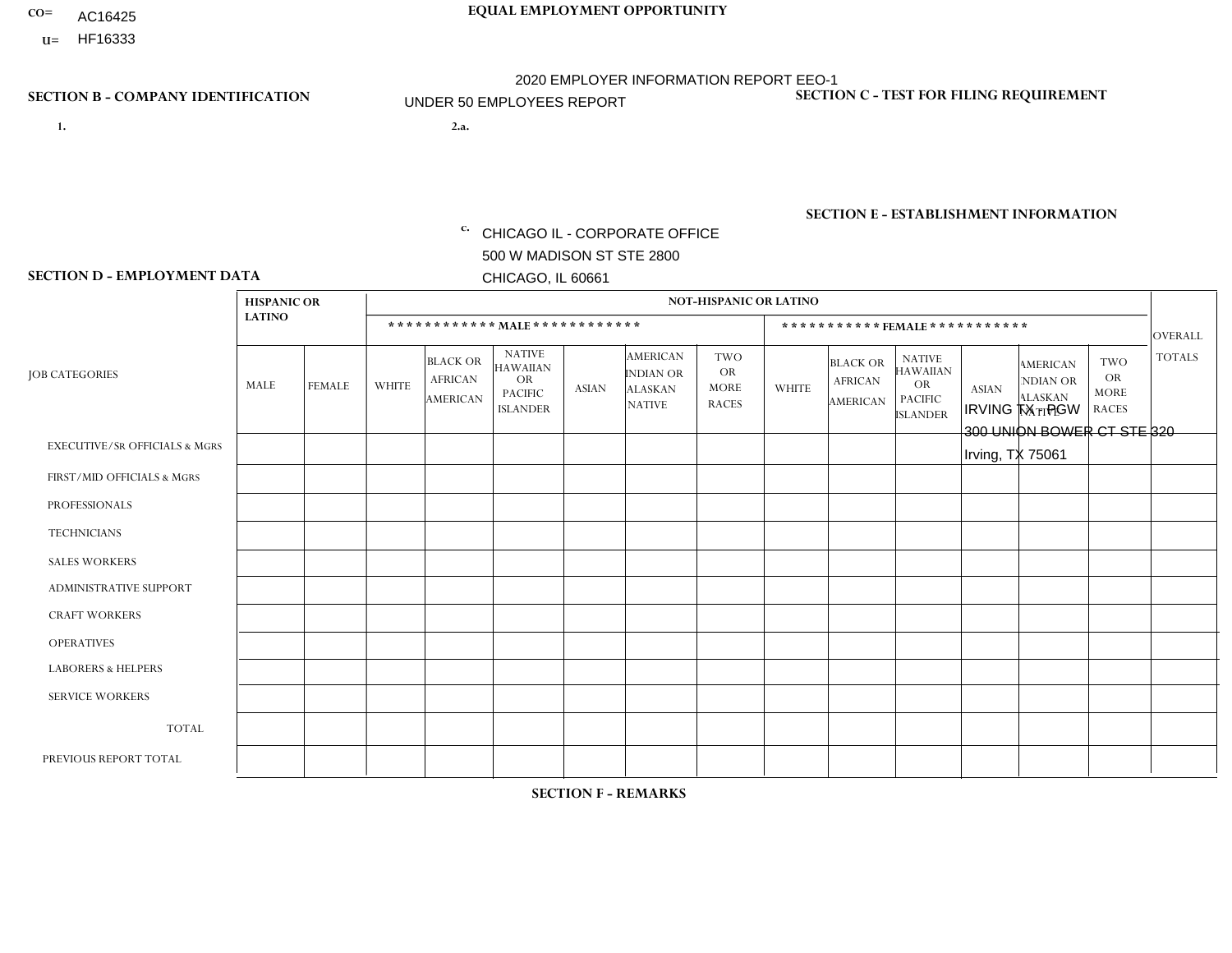- AC16425
- **U=**

**1. 2.a.** CHICAGO IL - CORPORATE OFFICE 500 W MADISON ST STE 2800 CHICAGO, IL 60661

2.a. SHREVEPORT LA - PGW 525 COTTON ST Shreveport, LA 71101

EIN= 952920557

## **SECTION B - COMPANY IDENTIFICATION SECTION C - TEST FOR FILING REQUIREMENT**

1- Y 2- Y 3- N DUNS= 000123456

**SECTION E - ESTABLISHMENT INFORMATION c.** NAICS: 811122

### **SECTION D - EMPLOYMENT DATA**

|                                          | <b>HISPANIC OR</b> |               |                |                                                      |                                                                                    |              |                                                                 | <b>NOT-HISPANIC OR LATINO</b>                          |                |                                               |                                                                             |              |                                                                       |                                                        |                |
|------------------------------------------|--------------------|---------------|----------------|------------------------------------------------------|------------------------------------------------------------------------------------|--------------|-----------------------------------------------------------------|--------------------------------------------------------|----------------|-----------------------------------------------|-----------------------------------------------------------------------------|--------------|-----------------------------------------------------------------------|--------------------------------------------------------|----------------|
|                                          | <b>LATINO</b>      |               |                | ************ MALE ************                       |                                                                                    |              |                                                                 |                                                        |                |                                               | *********** FEMALE ***********                                              |              |                                                                       |                                                        | <b>OVERALL</b> |
| <b>JOB CATEGORIES</b>                    | <b>MALE</b>        | <b>FEMALE</b> | <b>WHITE</b>   | <b>BLACK OR</b><br><b>AFRICAN</b><br><b>AMERICAN</b> | <b>NATIVE</b><br><b>HAWAIIAN</b><br><b>OR</b><br><b>PACIFIC</b><br><b>ISLANDER</b> | <b>ASIAN</b> | <b>AMERICAN</b><br>INDIAN OR<br><b>ALASKAN</b><br><b>NATIVE</b> | <b>TWO</b><br><b>OR</b><br><b>MORE</b><br><b>RACES</b> | <b>WHITE</b>   | <b>BLACK OR</b><br><b>AFRICAN</b><br>AMERICAN | <b>NATIVE</b><br><b>HAWAIIAN</b><br>OR<br><b>PACIFIC</b><br><b>ISLANDER</b> | <b>ASIAN</b> | <b>AMERICAN</b><br><b>NDIAN OR</b><br><b>ALASKAN</b><br><b>NATIVE</b> | <b>TWO</b><br><b>OR</b><br><b>MORE</b><br><b>RACES</b> | <b>TOTALS</b>  |
| <b>EXECUTIVE/SR OFFICIALS &amp; MGRS</b> | $\Omega$           | $\Omega$      | $\Omega$       | $\mathbf 0$                                          | $\Omega$                                                                           | $\Omega$     | $\Omega$                                                        | $\Omega$                                               | $\Omega$       | $\Omega$                                      | $\Omega$                                                                    | $\mathbf 0$  | $\Omega$                                                              | $\Omega$                                               | $\mathbf 0$    |
| FIRST/MID OFFICIALS & MGRS               | $\Omega$           | $\Omega$      | $\overline{1}$ | $\Omega$                                             | $\Omega$                                                                           | $\Omega$     | $\Omega$                                                        | $\Omega$                                               | $\Omega$       | $\Omega$                                      | $\Omega$                                                                    | $\Omega$     | $\Omega$                                                              | $\Omega$                                               | $\mathbf{1}$   |
| <b>PROFESSIONALS</b>                     | $\Omega$           | $\Omega$      | $\Omega$       | $\Omega$                                             | $\Omega$                                                                           | $\Omega$     | $\Omega$                                                        | $\Omega$                                               | 0              | $\Omega$                                      | 0                                                                           | $\Omega$     | $\Omega$                                                              | $\Omega$                                               | $\Omega$       |
| <b>TECHNICIANS</b>                       | $\Omega$           | $\Omega$      | $\Omega$       | $\mathbf 0$                                          | $\Omega$                                                                           | $\Omega$     | $\Omega$                                                        | $\Omega$                                               | 0              | $\Omega$                                      | 0                                                                           | 0            | $\Omega$                                                              | 0                                                      | $\overline{0}$ |
| <b>SALES WORKERS</b>                     | $\Omega$           | $\Omega$      | $\Omega$       | $\Omega$                                             | $\Omega$                                                                           | $\Omega$     | $\Omega$                                                        | $\Omega$                                               | $\overline{0}$ | $\Omega$                                      | $\overline{0}$                                                              | $\Omega$     | $\Omega$                                                              | $\Omega$                                               | $\mathbf 0$    |
| ADMINISTRATIVE SUPPORT                   | $\Omega$           | $\Omega$      | $\mathbf{0}$   | $\Omega$                                             | $\Omega$                                                                           | $\Omega$     | $\Omega$                                                        | $\Omega$                                               | 0              | $\Omega$                                      | 0                                                                           | $\Omega$     | $\Omega$                                                              | $\Omega$                                               | $\Omega$       |
| <b>CRAFT WORKERS</b>                     | $\Omega$           | $\Omega$      | $\Omega$       | $\mathbf 0$                                          | $\Omega$                                                                           | $\Omega$     | $\Omega$                                                        | $\Omega$                                               | $\Omega$       | $\Omega$                                      | $\Omega$                                                                    | $\Omega$     | $\Omega$                                                              | $\Omega$                                               | $\Omega$       |
| <b>OPERATIVES</b>                        | $\Omega$           | $\Omega$      | $\Omega$       | $\mathbf 0$                                          | $\Omega$                                                                           | $\Omega$     | $\Omega$                                                        | $\Omega$                                               | $\Omega$       | $\Omega$                                      | $\Omega$                                                                    | $\Omega$     | $\Omega$                                                              | $\Omega$                                               | $\overline{0}$ |
| <b>LABORERS &amp; HELPERS</b>            | $\Omega$           | $\Omega$      | $\Omega$       | $\mathbf 0$                                          | $\Omega$                                                                           | $\Omega$     | $\Omega$                                                        | $\Omega$                                               | $\Omega$       | $\Omega$                                      | 0                                                                           | $\Omega$     | $\Omega$                                                              | $\Omega$                                               | $\mathbf{0}$   |
| <b>SERVICE WORKERS</b>                   | $\Omega$           | $\mathbf 0$   | $\mathbf 0$    | 0                                                    | $\mathbf 0$                                                                        | $\mathbf 0$  | $\Omega$                                                        | $\Omega$                                               | $\Omega$       | $\Omega$                                      | $\mathbf 0$                                                                 | $\mathbf 0$  | $\Omega$                                                              | $\mathbf 0$                                            | $\mathbf{0}$   |
| <b>TOTAL</b>                             | $\Omega$           | 0             | $\overline{1}$ | 0                                                    | $\mathbf 0$                                                                        | $\Omega$     | $\Omega$                                                        | $\Omega$                                               | 0              | $\Omega$                                      | 0                                                                           | $\mathbf 0$  | $\Omega$                                                              | $\mathbf 0$                                            | $\mathbf{1}$   |
| PREVIOUS REPORT TOTAL                    | $\Omega$           | $\Omega$      | 3              | $\overline{2}$                                       | 0                                                                                  | $\Omega$     | $\Omega$                                                        |                                                        | 1              | $\Omega$                                      | 0                                                                           | $\Omega$     | $\Omega$                                                              | $\mathbf 0$                                            | $\overline{7}$ |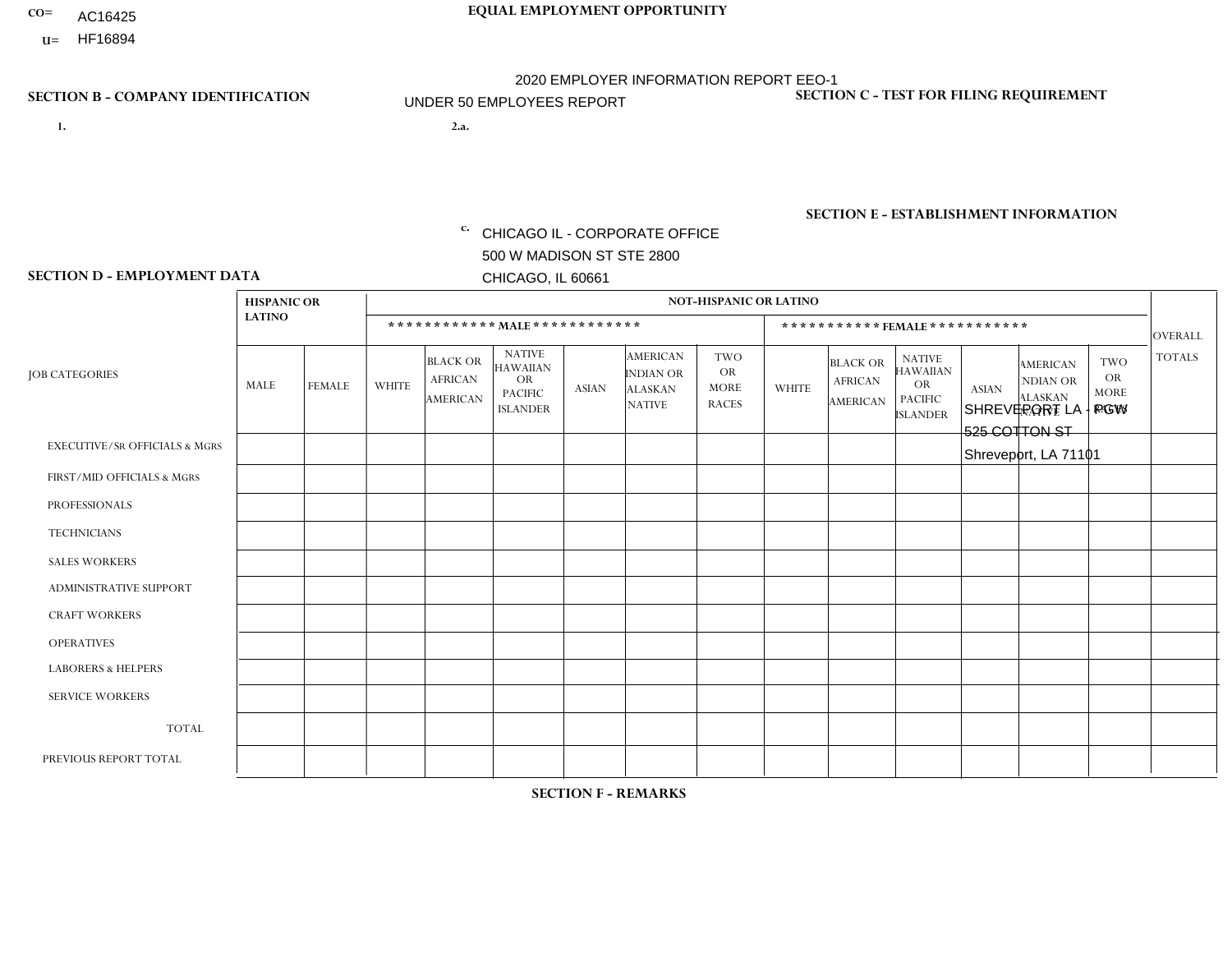- AC16425
- **U=**

**1. 2.a.** CHICAGO IL - CORPORATE OFFICE 500 W MADISON ST STE 2800 CHICAGO, IL 60661

2.a. AMARILLO TX - PGW 801 S GRANT ST Amarillo, TX 79101

EIN= 952920557

## **SECTION B - COMPANY IDENTIFICATION SECTION C - TEST FOR FILING REQUIREMENT**

1- Y 2- Y 3- N DUNS= 000123456

**SECTION E - ESTABLISHMENT INFORMATION c.** NAICS: 811122

### **SECTION D - EMPLOYMENT DATA**

|                                          | <b>HISPANIC OR</b> |               |                |                                                      |                                                                                    |              |                                                                        | <b>NOT-HISPANIC OR LATINO</b>                          |              |                                                      |                                                                                    |              |                                                                       |                                                        |                |
|------------------------------------------|--------------------|---------------|----------------|------------------------------------------------------|------------------------------------------------------------------------------------|--------------|------------------------------------------------------------------------|--------------------------------------------------------|--------------|------------------------------------------------------|------------------------------------------------------------------------------------|--------------|-----------------------------------------------------------------------|--------------------------------------------------------|----------------|
|                                          | <b>LATINO</b>      |               |                | ************ MALE ************                       |                                                                                    |              |                                                                        |                                                        |              |                                                      | ***********FEMALE***********                                                       |              |                                                                       |                                                        | <b>OVERALL</b> |
| <b>JOB CATEGORIES</b>                    | <b>MALE</b>        | <b>FEMALE</b> | <b>WHITE</b>   | <b>BLACK OR</b><br><b>AFRICAN</b><br><b>AMERICAN</b> | <b>NATIVE</b><br><b>HAWAIIAN</b><br><b>OR</b><br><b>PACIFIC</b><br><b>ISLANDER</b> | <b>ASIAN</b> | <b>AMERICAN</b><br><b>INDIAN OR</b><br><b>ALASKAN</b><br><b>NATIVE</b> | <b>TWO</b><br><b>OR</b><br><b>MORE</b><br><b>RACES</b> | <b>WHITE</b> | <b>BLACK OR</b><br><b>AFRICAN</b><br><b>AMERICAN</b> | <b>NATIVE</b><br><b>HAWAIIAN</b><br><b>OR</b><br><b>PACIFIC</b><br><b>ISLANDER</b> | <b>ASIAN</b> | <b>AMERICAN</b><br><b>NDIAN OR</b><br><b>ALASKAN</b><br><b>NATIVE</b> | <b>TWO</b><br><b>OR</b><br><b>MORE</b><br><b>RACES</b> | <b>TOTALS</b>  |
| <b>EXECUTIVE/SR OFFICIALS &amp; MGRS</b> | $\mathbf{0}$       | $\Omega$      | $\Omega$       | $\Omega$                                             | 0                                                                                  | $\Omega$     | $\Omega$                                                               | $\Omega$                                               | $\Omega$     | $\mathbf{0}$                                         | $\Omega$                                                                           | $\Omega$     | $\Omega$                                                              | $\Omega$                                               | $\Omega$       |
| FIRST/MID OFFICIALS & MGRS               | $\Omega$           | $\Omega$      | 1              | $\Omega$                                             | $\mathbf{0}$                                                                       | $\Omega$     | $\Omega$                                                               | $\Omega$                                               | $\Omega$     | $\Omega$                                             | $\Omega$                                                                           | $\Omega$     | $\Omega$                                                              | $\Omega$                                               | $\mathbf{1}$   |
| <b>PROFESSIONALS</b>                     | $\Omega$           | $\Omega$      | $\mathbf 0$    | $\mathbf 0$                                          | $\overline{0}$                                                                     | $\Omega$     | $\Omega$                                                               | $\Omega$                                               | $\Omega$     | $\Omega$                                             | $\Omega$                                                                           | $\Omega$     | $\Omega$                                                              | $\mathbf{0}$                                           | $\mathbf 0$    |
| <b>TECHNICIANS</b>                       | $\Omega$           | $\Omega$      | $\Omega$       | $\Omega$                                             | 0                                                                                  | $\Omega$     | $\overline{0}$                                                         | $\Omega$                                               | $\Omega$     | $\Omega$                                             | $\Omega$                                                                           | $\Omega$     | $\mathbf{0}$                                                          | $\Omega$                                               | $\mathbf 0$    |
| <b>SALES WORKERS</b>                     | $\Omega$           | $\Omega$      | $\Omega$       | $\Omega$                                             | $\Omega$                                                                           | $\Omega$     | $\Omega$                                                               | $\Omega$                                               | $\Omega$     | $\Omega$                                             | $\Omega$                                                                           | $\Omega$     | $\Omega$                                                              | $\mathbf{0}$                                           | $\mathbf 0$    |
| <b>ADMINISTRATIVE SUPPORT</b>            | $\Omega$           | $\mathbf 0$   | $\Omega$       | $\mathbf 0$                                          | $\mathbf 0$                                                                        | $\Omega$     | $\Omega$                                                               | $\Omega$                                               | $\Omega$     | $\Omega$                                             | $\Omega$                                                                           | $\Omega$     | $\Omega$                                                              | $\Omega$                                               | $\mathbf{0}$   |
| <b>CRAFT WORKERS</b>                     | $\Omega$           | $\Omega$      | $\Omega$       | 0                                                    | 0                                                                                  | $\Omega$     | $\Omega$                                                               | $\Omega$                                               | $\Omega$     | $\Omega$                                             | $\Omega$                                                                           | $\Omega$     | $\Omega$                                                              | $\Omega$                                               | $\Omega$       |
| <b>OPERATIVES</b>                        | $\Omega$           | $\Omega$      | $\overline{c}$ | $\mathbf 0$                                          | 0                                                                                  | $\Omega$     | $\Omega$                                                               | $\Omega$                                               | $\Omega$     | $\Omega$                                             | $\Omega$                                                                           | $\Omega$     | $\Omega$                                                              | $\Omega$                                               | $\overline{2}$ |
| <b>LABORERS &amp; HELPERS</b>            | $\Omega$           | $\Omega$      | $\Omega$       | $\mathbf{1}$                                         | 0                                                                                  | $\Omega$     | $\Omega$                                                               | $\Omega$                                               | $\Omega$     | $\Omega$                                             | $\Omega$                                                                           | $\Omega$     | $\Omega$                                                              | $\mathbf{0}$                                           | $\mathbf{1}$   |
| <b>SERVICE WORKERS</b>                   | $\Omega$           | $\Omega$      | $\Omega$       | 0                                                    | $\mathbf 0$                                                                        | $\Omega$     | $\Omega$                                                               | $\Omega$                                               | $\Omega$     | $\Omega$                                             | $\Omega$                                                                           | $\Omega$     | $\Omega$                                                              | $\Omega$                                               | 0              |
| <b>TOTAL</b>                             | 0                  | $\mathbf 0$   | 3              | $\mathbf{1}$                                         | 0                                                                                  | $\mathbf 0$  | $\Omega$                                                               | $\Omega$                                               | 0            | $\Omega$                                             | $\Omega$                                                                           | $\mathbf 0$  | $\Omega$                                                              | $\mathbf 0$                                            | 4              |
| PREVIOUS REPORT TOTAL                    | $\Omega$           | $\mathbf 0$   | 2              | $\mathbf 0$                                          | 0                                                                                  | $\Omega$     | $\overline{0}$                                                         | $\Omega$                                               | $\Omega$     | $\Omega$                                             | $\mathbf{0}$                                                                       | $\Omega$     | $\Omega$                                                              | $\mathbf 0$                                            | $\overline{2}$ |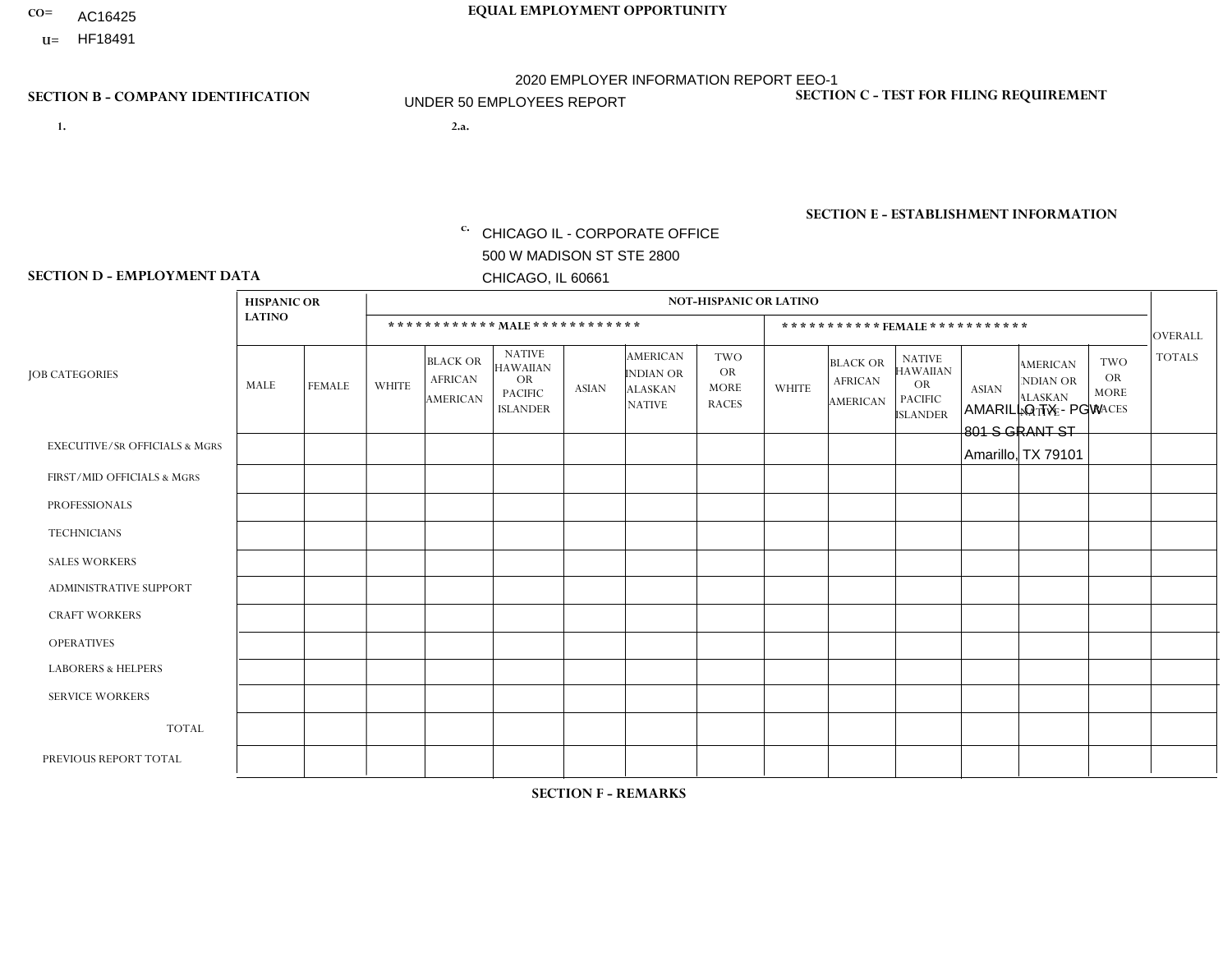- AC16425
- **U=**

- **1. 2.a.** CHICAGO IL CORPORATE OFFICE 500 W MADISON ST STE 2800 CHICAGO, IL 60661
- 2.a. BANGOR ME 345 TARGET INDUSTRIAL CIRCLE Bangor, ME 04401

c. EIN= 952920557

## **SECTION B - COMPANY IDENTIFICATION SECTION C - TEST FOR FILING REQUIREMENT**

1- Y 2- Y 3- N DUNS= 000123456

**SECTION E - ESTABLISHMENT INFORMATION c.** NAICS: 423140

### **SECTION D - EMPLOYMENT DATA**

|                                          | <b>HISPANIC OR</b> |               |                |                                                      |                                                                                    |             |                                                                        | <b>NOT-HISPANIC OR LATINO</b>                          |                |                                               |                                                                             |              |                                                                       |                                                        |                |
|------------------------------------------|--------------------|---------------|----------------|------------------------------------------------------|------------------------------------------------------------------------------------|-------------|------------------------------------------------------------------------|--------------------------------------------------------|----------------|-----------------------------------------------|-----------------------------------------------------------------------------|--------------|-----------------------------------------------------------------------|--------------------------------------------------------|----------------|
|                                          | <b>LATINO</b>      |               |                | ************ MALE ************                       |                                                                                    |             |                                                                        |                                                        |                | ***********FEMALE***********                  |                                                                             |              |                                                                       |                                                        | <b>OVERALL</b> |
| <b>JOB CATEGORIES</b>                    | MALE               | <b>FEMALE</b> | <b>WHITE</b>   | <b>BLACK OR</b><br><b>AFRICAN</b><br><b>AMERICAN</b> | <b>NATIVE</b><br><b>HAWAIIAN</b><br><b>OR</b><br><b>PACIFIC</b><br><b>ISLANDER</b> | ASIAN       | <b>AMERICAN</b><br><b>INDIAN OR</b><br><b>ALASKAN</b><br><b>NATIVE</b> | <b>TWO</b><br><b>OR</b><br><b>MORE</b><br><b>RACES</b> | <b>WHITE</b>   | <b>BLACK OR</b><br><b>AFRICAN</b><br>AMERICAN | <b>NATIVE</b><br><b>HAWAIIAN</b><br>OR<br><b>PACIFIC</b><br><b>ISLANDER</b> | <b>ASIAN</b> | <b>AMERICAN</b><br><b>NDIAN OR</b><br><b>ALASKAN</b><br><b>NATIVE</b> | <b>TWO</b><br><b>OR</b><br><b>MORE</b><br><b>RACES</b> | <b>TOTALS</b>  |
| <b>EXECUTIVE/SR OFFICIALS &amp; MGRS</b> | $\Omega$           | $\Omega$      | $\Omega$       | $\mathbf 0$                                          | $\mathbf 0$                                                                        | $\Omega$    | $\Omega$                                                               | $\Omega$                                               | $\Omega$       | $\Omega$                                      | $\Omega$                                                                    | $\mathbf 0$  | $\Omega$                                                              | $\mathbf 0$                                            | $\mathbf{0}$   |
| FIRST/MID OFFICIALS & MGRS               | 0                  | 0             | $\Omega$       | $\mathbf 0$                                          | 0                                                                                  | $\Omega$    | $\Omega$                                                               | $\Omega$                                               | 0              | $\Omega$                                      | $\Omega$                                                                    | $\mathbf{0}$ | $\Omega$                                                              | $\mathbf 0$                                            | $\overline{0}$ |
| <b>PROFESSIONALS</b>                     | $\Omega$           | $\Omega$      | $\Omega$       | $\mathbf 0$                                          | $\Omega$                                                                           | $\Omega$    | $\Omega$                                                               | $\Omega$                                               | $\overline{0}$ | $\Omega$                                      | $\Omega$                                                                    | $\Omega$     | $\Omega$                                                              | $\Omega$                                               | $\mathbf 0$    |
| <b>TECHNICIANS</b>                       | 0                  | $\mathbf 0$   | $\Omega$       | $\mathbf 0$                                          | $\Omega$                                                                           | $\Omega$    | $\Omega$                                                               | $\Omega$                                               | $\Omega$       | $\Omega$                                      | $\Omega$                                                                    | $\Omega$     | $\Omega$                                                              | $\Omega$                                               | $\mathbf{0}$   |
| <b>SALES WORKERS</b>                     | $\Omega$           | $\Omega$      | $\Omega$       | $\mathbf 0$                                          | $\Omega$                                                                           | $\Omega$    | $\Omega$                                                               | $\Omega$                                               | $\overline{0}$ | $\Omega$                                      | $\Omega$                                                                    | $\Omega$     | $\Omega$                                                              | $\mathbf{0}$                                           | $\mathbf{0}$   |
| ADMINISTRATIVE SUPPORT                   | $\mathbf 0$        | 0             | $\mathbf 0$    | $\mathbf 0$                                          | 0                                                                                  | $\Omega$    | $\Omega$                                                               | $\Omega$                                               | $\Omega$       | $\Omega$                                      | $\Omega$                                                                    | $\mathbf{0}$ | $\mathbf{0}$                                                          | $\mathbf 0$                                            | $\mathbf 0$    |
| <b>CRAFT WORKERS</b>                     | 0                  | $\Omega$      | $\Omega$       | $\mathbf 0$                                          | $\Omega$                                                                           | $\Omega$    | $\Omega$                                                               | $\Omega$                                               | 0              | $\Omega$                                      | $\Omega$                                                                    | $\Omega$     | $\Omega$                                                              | $\Omega$                                               | $\Omega$       |
| <b>OPERATIVES</b>                        | 0                  | $\Omega$      | 3              | $\mathbf 0$                                          | $\Omega$                                                                           | $\Omega$    | $\Omega$                                                               | $\Omega$                                               | $\Omega$       | $\Omega$                                      | $\Omega$                                                                    | $\Omega$     | $\Omega$                                                              | $\Omega$                                               | 3              |
| <b>LABORERS &amp; HELPERS</b>            | 0                  | $\Omega$      | $\overline{ }$ | $\mathbf 0$                                          | $\mathbf 0$                                                                        | $\Omega$    | $\Omega$                                                               | $\Omega$                                               | $\Omega$       | $\Omega$                                      | $\Omega$                                                                    | $\Omega$     | $\Omega$                                                              | $\Omega$                                               | $\mathbf{1}$   |
| <b>SERVICE WORKERS</b>                   | 0                  | $\mathbf 0$   | $\mathbf 0$    | $\mathbf 0$                                          | $\mathbf{0}$                                                                       | $\mathbf 0$ | $\Omega$                                                               | $\Omega$                                               | $\Omega$       | $\Omega$                                      | $\Omega$                                                                    | $\mathbf 0$  | $\Omega$                                                              | $\mathbf 0$                                            | $\overline{0}$ |
| <b>TOTAL</b>                             | $\Omega$           | 0             | 4              | 0                                                    | 0                                                                                  | $\Omega$    | $\Omega$                                                               | $\Omega$                                               | $\Omega$       | $\Omega$                                      | $\Omega$                                                                    | $\mathbf 0$  | 0                                                                     | $\mathbf 0$                                            | $\overline{4}$ |
| PREVIOUS REPORT TOTAL                    | 0                  | $\Omega$      | 4              | $\mathbf 0$                                          | $\Omega$                                                                           | $\Omega$    | $\Omega$                                                               | $\Omega$                                               | 0              | $\Omega$                                      | $\Omega$                                                                    | $\Omega$     | $\Omega$                                                              | $\mathbf 0$                                            | $\overline{4}$ |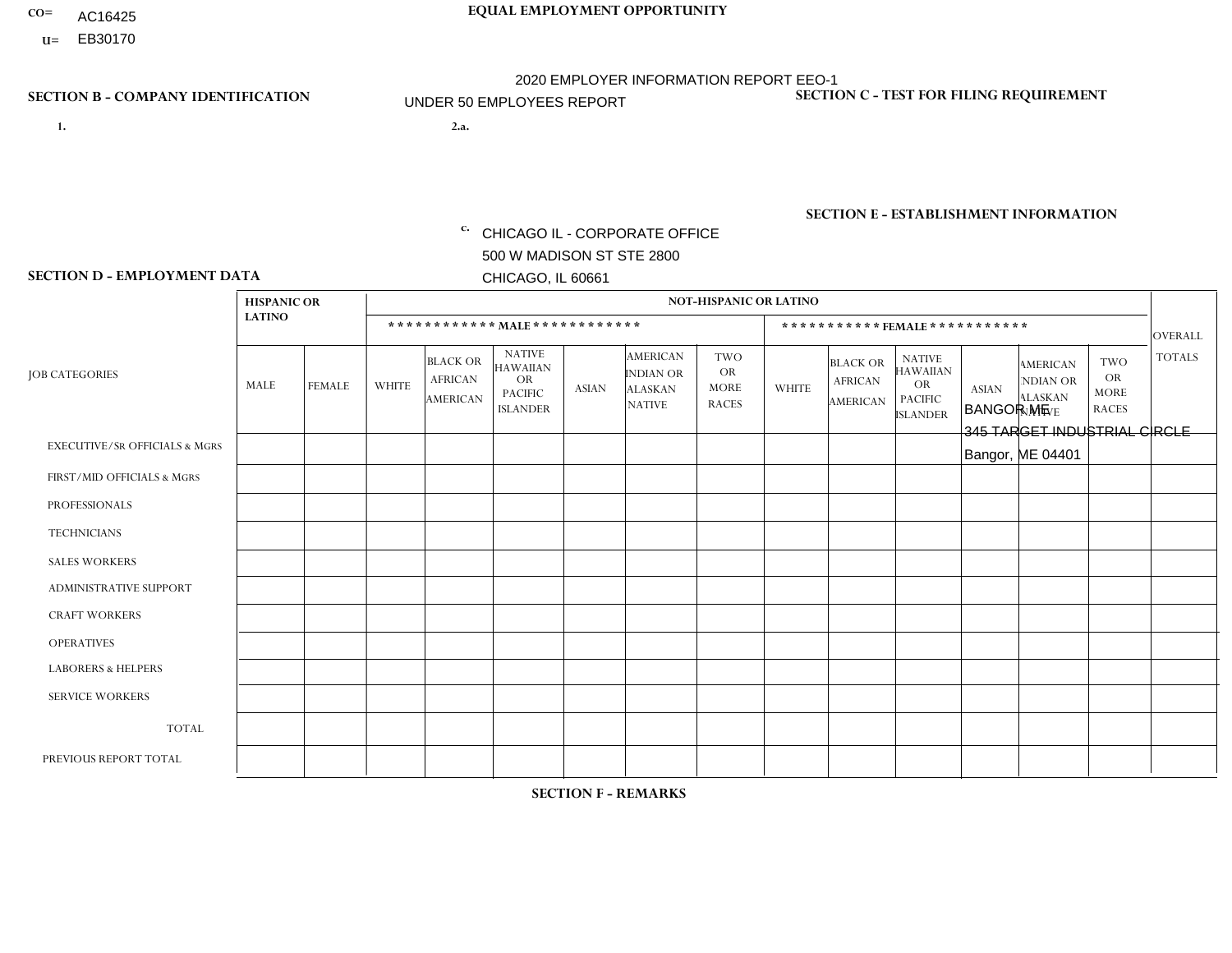- AC16425
- **U=** HF23946

- **1. 2.a.** CHICAGO IL CORPORATE OFFICE 500 W MADISON ST STE 2800 CHICAGO, IL 60661
- BOISE ID PGW 10790 W EXECUTIVE DR Boise, ID 83713

**SECTION B - COMPANY IDENTIFICATION SECTION C - TEST FOR FILING REQUIREMENT** 

1- Y 2- Y 3- N DUNS= 000123456

EIN= 952920557

## **SECTION E - ESTABLISHMENT INFORMATION c.** NAICS: 811122

### **SECTION D - EMPLOYMENT DATA**

|                                          | <b>HISPANIC OR</b> |               |                |                                                      |                                                                                    |              |                                                                        | <b>NOT-HISPANIC OR LATINO</b>                          |              |                                                      |                                                                                    |              |                                                                       |                                                        |                |
|------------------------------------------|--------------------|---------------|----------------|------------------------------------------------------|------------------------------------------------------------------------------------|--------------|------------------------------------------------------------------------|--------------------------------------------------------|--------------|------------------------------------------------------|------------------------------------------------------------------------------------|--------------|-----------------------------------------------------------------------|--------------------------------------------------------|----------------|
|                                          | <b>LATINO</b>      |               |                |                                                      | ************ MALE ************                                                     |              |                                                                        |                                                        |              |                                                      | ***********FEMALE***********                                                       |              |                                                                       |                                                        | <b>OVERALL</b> |
| <b>JOB CATEGORIES</b>                    | MALE               | <b>FEMALE</b> | <b>WHITE</b>   | <b>BLACK OR</b><br><b>AFRICAN</b><br><b>AMERICAN</b> | <b>NATIVE</b><br><b>HAWAIIAN</b><br><b>OR</b><br><b>PACIFIC</b><br><b>ISLANDER</b> | <b>ASIAN</b> | <b>AMERICAN</b><br><b>INDIAN OR</b><br><b>ALASKAN</b><br><b>NATIVE</b> | <b>TWO</b><br><b>OR</b><br><b>MORE</b><br><b>RACES</b> | <b>WHITE</b> | <b>BLACK OR</b><br><b>AFRICAN</b><br><b>AMERICAN</b> | <b>NATIVE</b><br><b>HAWAIIAN</b><br><b>OR</b><br><b>PACIFIC</b><br><b>ISLANDER</b> | <b>ASIAN</b> | <b>AMERICAN</b><br><b>NDIAN OR</b><br><b>ALASKAN</b><br><b>NATIVE</b> | <b>TWO</b><br><b>OR</b><br><b>MORE</b><br><b>RACES</b> | <b>TOTALS</b>  |
| <b>EXECUTIVE/SR OFFICIALS &amp; MGRS</b> | $\mathbf{0}$       | $\Omega$      | $\Omega$       | $\Omega$                                             | $\Omega$                                                                           | $\Omega$     | $\Omega$                                                               | 0                                                      | $\Omega$     | $\mathbf{0}$                                         | 0                                                                                  | $\Omega$     | $\Omega$                                                              | $\Omega$                                               | $\Omega$       |
| FIRST/MID OFFICIALS & MGRS               | $\Omega$           | $\Omega$      | $\mathbf 0$    | $\Omega$                                             | -1                                                                                 | $\Omega$     | $\Omega$                                                               | 0                                                      | $\Omega$     | $\mathbf{0}$                                         | 0                                                                                  | $\Omega$     | $\Omega$                                                              | $\Omega$                                               | $\mathbf{1}$   |
| <b>PROFESSIONALS</b>                     | $\Omega$           | $\mathbf 0$   | $\mathbf 0$    | $\Omega$                                             | $\Omega$                                                                           | $\Omega$     | $\Omega$                                                               | 0                                                      | $\Omega$     | $\mathbf{0}$                                         | 0                                                                                  | $\Omega$     | $\Omega$                                                              | $\Omega$                                               | $\mathbf 0$    |
| <b>TECHNICIANS</b>                       | 0                  | $\mathbf 0$   | $\mathbf 0$    | $\mathbf 0$                                          | $\Omega$                                                                           | $\Omega$     | $\Omega$                                                               | 0                                                      | $\Omega$     | $\mathbf 0$                                          | 0                                                                                  | $\mathbf 0$  | $\Omega$                                                              | $\Omega$                                               | $\mathbf 0$    |
| <b>SALES WORKERS</b>                     | $\Omega$           | $\Omega$      | $\mathbf 0$    | $\Omega$                                             | $\Omega$                                                                           | $\Omega$     | $\Omega$                                                               | 0                                                      | $\Omega$     | $\Omega$                                             | 0                                                                                  | $\Omega$     | $\mathbf{0}$                                                          | $\Omega$                                               | $\mathbf 0$    |
| <b>ADMINISTRATIVE SUPPORT</b>            | $\Omega$           | $\mathbf 0$   | $\mathbf 0$    | $\Omega$                                             | $\Omega$                                                                           | $\Omega$     | $\Omega$                                                               | 0                                                      | $\Omega$     | $\mathbf{0}$                                         | 0                                                                                  | $\Omega$     | $\mathbf{0}$                                                          | $\Omega$                                               | $\mathbf 0$    |
| <b>CRAFT WORKERS</b>                     | $\Omega$           | $\mathbf 0$   | $\mathbf 0$    | $\Omega$                                             | $\Omega$                                                                           | $\Omega$     | $\Omega$                                                               | 0                                                      | $\Omega$     | $\Omega$                                             | 0                                                                                  | $\Omega$     | $\Omega$                                                              | $\Omega$                                               | $\mathbf 0$    |
| <b>OPERATIVES</b>                        | 0                  | $\mathbf 0$   | $\overline{c}$ | $\mathbf 0$                                          | $\Omega$                                                                           | $\Omega$     | $\Omega$                                                               |                                                        | $\Omega$     | $\Omega$                                             | 0                                                                                  | $\mathbf 0$  | $\Omega$                                                              | $\Omega$                                               | 3              |
| <b>LABORERS &amp; HELPERS</b>            | $\Omega$           | $\Omega$      | $\mathbf{1}$   | $\Omega$                                             | $\Omega$                                                                           | $\Omega$     | $\Omega$                                                               | 0                                                      | $\Omega$     | $\mathbf{0}$                                         | 0                                                                                  | $\Omega$     | $\Omega$                                                              | $\Omega$                                               | $\mathbf 1$    |
| <b>SERVICE WORKERS</b>                   | $\Omega$           | 0             | $\mathbf 0$    | $\mathbf 0$                                          | $\Omega$                                                                           | $\mathbf{0}$ | $\Omega$                                                               | 0                                                      | $\Omega$     | $\Omega$                                             | $\Omega$                                                                           | $\Omega$     | $\Omega$                                                              | $\Omega$                                               | $\mathbf 0$    |
| <b>TOTAL</b>                             | $\mathbf{0}$       | 0             | 3              | 0                                                    | $\overline{1}$                                                                     | $\Omega$     | $\Omega$                                                               |                                                        | $\Omega$     | $\Omega$                                             | $\Omega$                                                                           | 0            | $\Omega$                                                              | $\Omega$                                               | 5              |
| PREVIOUS REPORT TOTAL                    | 0                  | $\mathbf 0$   | 3              | $\Omega$                                             | -1                                                                                 | $\Omega$     | $\Omega$                                                               | 0                                                      | $\Omega$     | $\mathbf{0}$                                         | 0                                                                                  | $\Omega$     | $\Omega$                                                              | $\mathbf 0$                                            | $\overline{4}$ |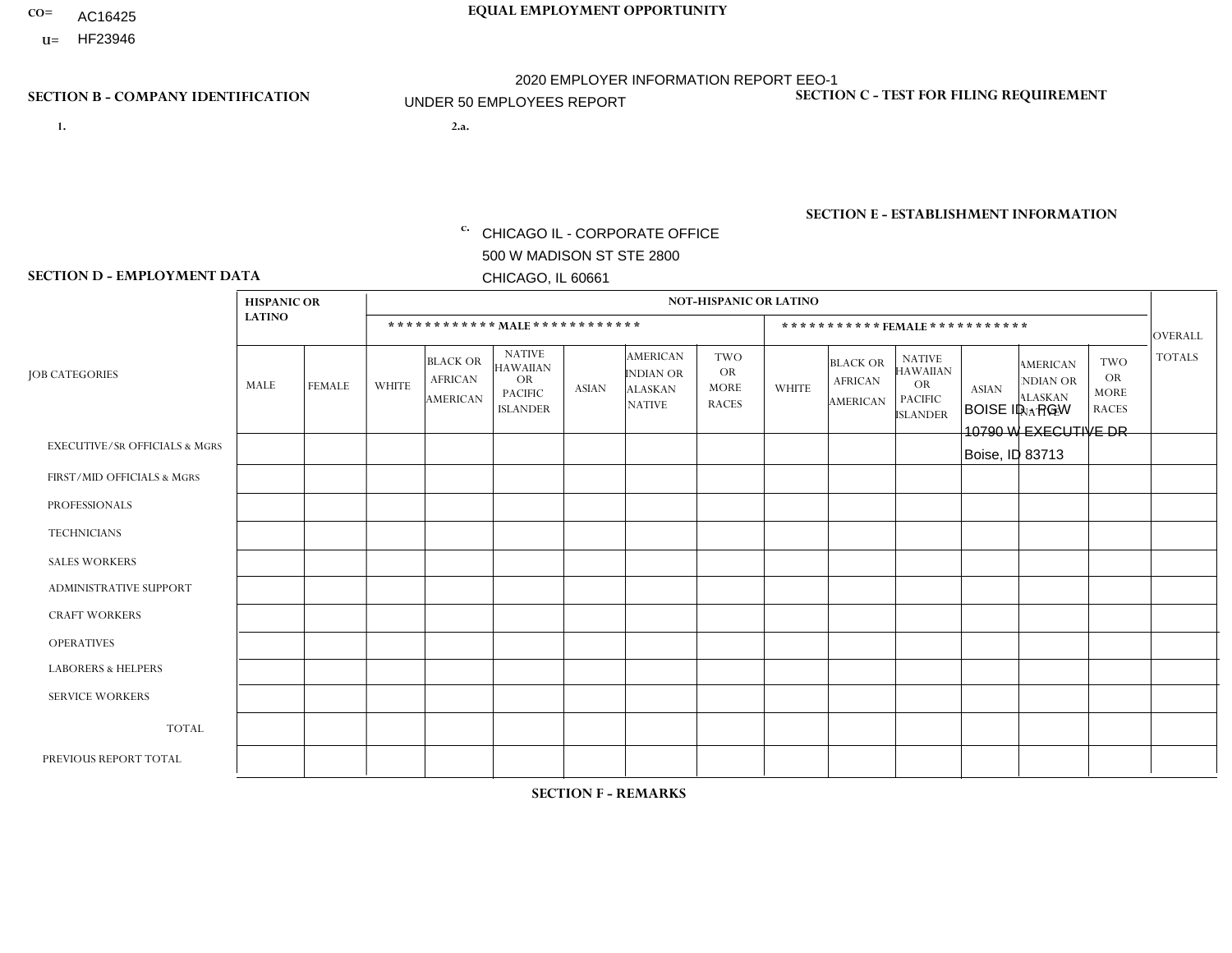- AC16425
- **U=**

**1. 2.a.** CHICAGO IL - CORPORATE OFFICE 500 W MADISON ST STE 2800 CHICAGO, IL 60661

WASHINGTON PARK IL -E STL PYP 6111 BUNKUM RD Washington Park, IL 62204

c. EIN= 952920557

## **SECTION B - COMPANY IDENTIFICATION SECTION C - TEST FOR FILING REQUIREMENT**

1- Y 2- Y 3- N DUNS= 000123456

**SECTION E - ESTABLISHMENT INFORMATION c.** NAICS: 423140

### **SECTION D - EMPLOYMENT DATA**

|                                          | <b>HISPANIC OR</b> |               |              |                                               |                                                                                    |              |                                                                        | <b>NOT-HISPANIC OR LATINO</b>                          |                |                                               |                                                                                    |              |                                                                       |                                                        |                |
|------------------------------------------|--------------------|---------------|--------------|-----------------------------------------------|------------------------------------------------------------------------------------|--------------|------------------------------------------------------------------------|--------------------------------------------------------|----------------|-----------------------------------------------|------------------------------------------------------------------------------------|--------------|-----------------------------------------------------------------------|--------------------------------------------------------|----------------|
|                                          | <b>LATINO</b>      |               |              |                                               | ************ MALE ************                                                     |              |                                                                        |                                                        |                |                                               | ***********FEMALE***********                                                       |              |                                                                       |                                                        | <b>OVERALL</b> |
| <b>JOB CATEGORIES</b>                    | MALE               | <b>FEMALE</b> | <b>WHITE</b> | <b>BLACK OR</b><br><b>AFRICAN</b><br>AMERICAN | <b>NATIVE</b><br><b>HAWAIIAN</b><br><b>OR</b><br><b>PACIFIC</b><br><b>ISLANDER</b> | <b>ASIAN</b> | <b>AMERICAN</b><br><b>INDIAN OR</b><br><b>ALASKAN</b><br><b>NATIVE</b> | <b>TWO</b><br><b>OR</b><br><b>MORE</b><br><b>RACES</b> | <b>WHITE</b>   | <b>BLACK OR</b><br><b>AFRICAN</b><br>AMERICAN | <b>NATIVE</b><br><b>HAWAIIAN</b><br><b>OR</b><br><b>PACIFIC</b><br><b>ISLANDER</b> | <b>ASIAN</b> | <b>AMERICAN</b><br><b>NDIAN OR</b><br><b>ALASKAN</b><br><b>NATIVE</b> | <b>TWO</b><br><b>OR</b><br><b>MORE</b><br><b>RACES</b> | <b>TOTALS</b>  |
| <b>EXECUTIVE/SR OFFICIALS &amp; MGRS</b> | $\mathbf 0$        | $\mathbf 0$   | $\mathbf 0$  | $\mathbf 0$                                   | $\mathbf 0$                                                                        | $\mathbf 0$  | $\Omega$                                                               | $\Omega$                                               | $\Omega$       | $\Omega$                                      | $\Omega$                                                                           | $\mathbf 0$  | $\mathbf 0$                                                           | $\mathbf 0$                                            | $\mathbf 0$    |
| FIRST/MID OFFICIALS & MGRS               | 0                  | $\Omega$      | 1            | $\mathbf 0$                                   | $\Omega$                                                                           | $\Omega$     | $\Omega$                                                               | $\Omega$                                               | 1              | $\Omega$                                      | $\Omega$                                                                           | $\mathbf{0}$ | $\Omega$                                                              | $\Omega$                                               | 2              |
| <b>PROFESSIONALS</b>                     | $\Omega$           | $\mathbf 0$   | $\mathbf 0$  | $\mathbf 0$                                   | $\Omega$                                                                           | $\Omega$     | $\Omega$                                                               | $\Omega$                                               |                | $\Omega$                                      | $\Omega$                                                                           | $\mathbf 0$  | $\mathbf 0$                                                           | $\mathbf 0$                                            | $\mathbf{1}$   |
| <b>TECHNICIANS</b>                       | 0                  | $\Omega$      | $\Omega$     | $\mathbf 0$                                   | $\Omega$                                                                           | $\Omega$     | $\Omega$                                                               | $\Omega$                                               | $\Omega$       | $\Omega$                                      | $\Omega$                                                                           | $\Omega$     | $\Omega$                                                              | $\Omega$                                               | $\mathbf{0}$   |
| <b>SALES WORKERS</b>                     | 0                  | $\Omega$      | $\Omega$     | $\mathbf 0$                                   | $\Omega$                                                                           | $\Omega$     | $\Omega$                                                               | $\Omega$                                               | $\Omega$       | $\Omega$                                      | $\Omega$                                                                           | $\Omega$     | $\Omega$                                                              | $\Omega$                                               | $\mathbf 0$    |
| ADMINISTRATIVE SUPPORT                   | $\Omega$           | $\mathbf 0$   | 5            | $\overline{1}$                                | 0                                                                                  | $\Omega$     | $\Omega$                                                               | $\Omega$                                               | $\overline{2}$ | $\Omega$                                      | $\Omega$                                                                           | $\Omega$     | $\Omega$                                                              | $\mathbf 0$                                            | 8              |
| <b>CRAFT WORKERS</b>                     | 0                  | $\Omega$      | $\Omega$     | $\mathbf 0$                                   | $\Omega$                                                                           | $\Omega$     | $\Omega$                                                               | $\Omega$                                               | 0              | $\Omega$                                      | $\Omega$                                                                           | $\mathbf{0}$ | $\Omega$                                                              | $\mathbf{0}$                                           | $\mathbf 0$    |
| <b>OPERATIVES</b>                        |                    | $\Omega$      | 8            | $\overline{2}$                                | $\Omega$                                                                           | $\Omega$     | $\Omega$                                                               |                                                        | 3              | $\Omega$                                      | $\Omega$                                                                           | $\Omega$     | $\Omega$                                                              | $\Omega$                                               | 15             |
| <b>LABORERS &amp; HELPERS</b>            | 0                  | $\Omega$      | 1            | $\mathbf 0$                                   | $\Omega$                                                                           | $\Omega$     | $\Omega$                                                               | $\Omega$                                               | $\overline{0}$ | $\Omega$                                      | $\Omega$                                                                           | $\Omega$     | $\Omega$                                                              | $\mathbf{0}$                                           | $\mathbf{1}$   |
| <b>SERVICE WORKERS</b>                   | 0                  | $\Omega$      | $\mathbf 0$  | 0                                             | 0                                                                                  | $\mathbf 0$  | $\Omega$                                                               | $\Omega$                                               | $\Omega$       | $\Omega$                                      | $\Omega$                                                                           | $\Omega$     | $\Omega$                                                              | $\mathbf 0$                                            | $\overline{0}$ |
| <b>TOTAL</b>                             |                    | 0             | 15           | 3                                             | 0                                                                                  | $\mathbf{0}$ | $\Omega$                                                               |                                                        | $\overline{7}$ | 0                                             | $\Omega$                                                                           | 0            | 0                                                                     | $\mathbf 0$                                            | 27             |
| PREVIOUS REPORT TOTAL                    | 0                  | $\Omega$      | 14           | $\overline{2}$                                | $\Omega$                                                                           | $\Omega$     | $\Omega$                                                               |                                                        | 6              |                                               | $\Omega$                                                                           | $\Omega$     | $\Omega$                                                              | $\mathbf 0$                                            | 24             |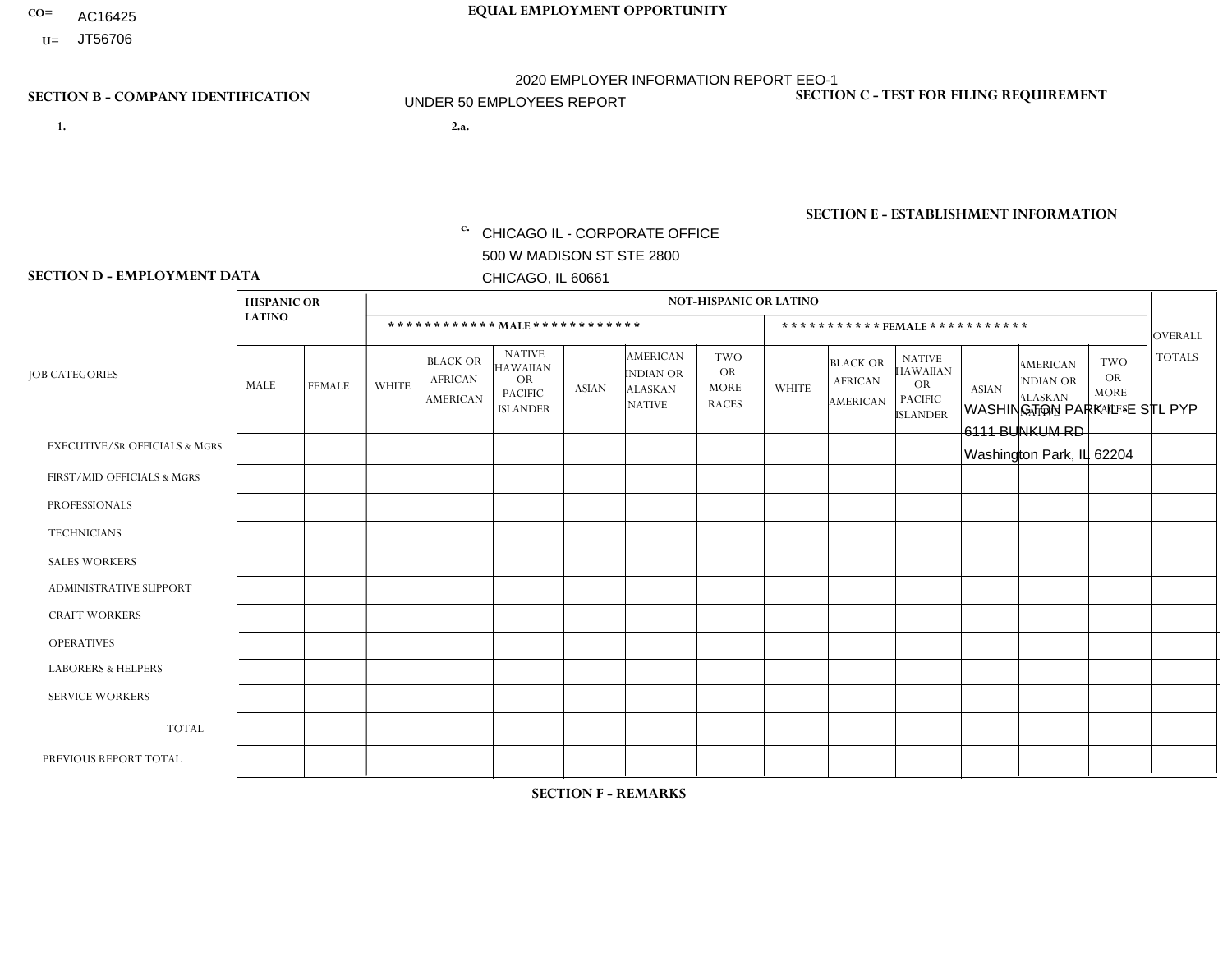- AC16425
- **U=**

- **1. 2.a.** CHICAGO IL CORPORATE OFFICE 500 W MADISON ST STE 2800 CHICAGO, IL 60661
- 2.a. VENTURA CA 3200 GOLF COURSE DRIVE #A Ventura, CA 93003

EIN= 364261867

## **SECTION B - COMPANY IDENTIFICATION SECTION C - TEST FOR FILING REQUIREMENT**

1- Y 2- Y 3- N DUNS= 000123456

**SECTION E - ESTABLISHMENT INFORMATION c.** NAICS: 423140

### **SECTION D - EMPLOYMENT DATA**

|                                          | <b>HISPANIC OR</b> |               |              |                                                      |                                                                                    |             |                                                                        | <b>NOT-HISPANIC OR LATINO</b>                          |              |                                               |                                                                                    |              |                                                                       |                                                        |                |
|------------------------------------------|--------------------|---------------|--------------|------------------------------------------------------|------------------------------------------------------------------------------------|-------------|------------------------------------------------------------------------|--------------------------------------------------------|--------------|-----------------------------------------------|------------------------------------------------------------------------------------|--------------|-----------------------------------------------------------------------|--------------------------------------------------------|----------------|
|                                          | <b>LATINO</b>      |               |              | ************ MALE ************                       |                                                                                    |             |                                                                        |                                                        |              |                                               | ***********FEMALE***********                                                       |              |                                                                       |                                                        | <b>OVERALL</b> |
| <b>JOB CATEGORIES</b>                    | <b>MALE</b>        | <b>FEMALE</b> | <b>WHITE</b> | <b>BLACK OR</b><br><b>AFRICAN</b><br><b>AMERICAN</b> | <b>NATIVE</b><br><b>HAWAIIAN</b><br><b>OR</b><br><b>PACIFIC</b><br><b>ISLANDER</b> | ASIAN       | <b>AMERICAN</b><br><b>INDIAN OR</b><br><b>ALASKAN</b><br><b>NATIVE</b> | <b>TWO</b><br><b>OR</b><br><b>MORE</b><br><b>RACES</b> | <b>WHITE</b> | <b>BLACK OR</b><br><b>AFRICAN</b><br>AMERICAN | <b>NATIVE</b><br><b>HAWAIIAN</b><br><b>OR</b><br><b>PACIFIC</b><br><b>ISLANDER</b> | <b>ASIAN</b> | <b>AMERICAN</b><br><b>NDIAN OR</b><br><b>ALASKAN</b><br><b>NATIVE</b> | <b>TWO</b><br><b>OR</b><br><b>MORE</b><br><b>RACES</b> | <b>TOTALS</b>  |
| <b>EXECUTIVE/SR OFFICIALS &amp; MGRS</b> | $\Omega$           | $\mathbf 0$   | $\Omega$     | $\mathbf 0$                                          | $\mathbf 0$                                                                        | $\mathbf 0$ | $\Omega$                                                               | $\Omega$                                               | $\Omega$     | $\Omega$                                      | $\Omega$                                                                           | $\Omega$     | $\Omega$                                                              | $\Omega$                                               | $\mathbf 0$    |
| FIRST/MID OFFICIALS & MGRS               | $\Omega$           | 0             | $\mathbf 0$  | $\mathbf 0$                                          | $\mathbf 0$                                                                        | $\mathbf 0$ | $\Omega$                                                               | $\Omega$                                               | $\Omega$     | $\Omega$                                      | $\Omega$                                                                           | $\Omega$     | $\Omega$                                                              | $\Omega$                                               | $\mathbf 0$    |
| <b>PROFESSIONALS</b>                     | $\Omega$           | $\Omega$      | $\Omega$     | $\mathbf 0$                                          | $\Omega$                                                                           | $\Omega$    | $\Omega$                                                               | $\Omega$                                               | $\Omega$     | $\Omega$                                      | $\Omega$                                                                           | $\Omega$     | $\Omega$                                                              | $\mathbf{0}$                                           | $\mathbf 0$    |
| <b>TECHNICIANS</b>                       | $\Omega$           | $\mathbf 0$   | $\Omega$     | $\mathbf 0$                                          | $\mathbf 0$                                                                        | $\Omega$    | $\Omega$                                                               | $\Omega$                                               | $\mathbf{0}$ | $\Omega$                                      | $\Omega$                                                                           | $\Omega$     | $\Omega$                                                              | $\Omega$                                               | $\mathbf 0$    |
| <b>SALES WORKERS</b>                     | $\Omega$           | $\Omega$      | $\Omega$     | $\mathbf 0$                                          | 0                                                                                  | $\Omega$    | $\Omega$                                                               | $\Omega$                                               | $\Omega$     | $\Omega$                                      | $\Omega$                                                                           | $\Omega$     | $\Omega$                                                              | $\mathbf{0}$                                           | $\mathbf 0$    |
| <b>ADMINISTRATIVE SUPPORT</b>            | $\Omega$           | $\mathbf 0$   | 0            | $\mathbf 0$                                          | $\mathbf{0}$                                                                       | $\mathbf 0$ | $\Omega$                                                               | $\Omega$                                               | 0            | $\Omega$                                      | $\Omega$                                                                           | $\Omega$     | $\Omega$                                                              | $\mathbf 0$                                            | $\mathbf{0}$   |
| <b>CRAFT WORKERS</b>                     | $\Omega$           | $\Omega$      | $\Omega$     | $\mathbf 0$                                          | 0                                                                                  | $\Omega$    | $\Omega$                                                               | $\Omega$                                               | $\Omega$     | $\Omega$                                      | $\mathbf{0}$                                                                       | $\Omega$     | $\Omega$                                                              | $\Omega$                                               | $\Omega$       |
| <b>OPERATIVES</b>                        | 1                  | $\Omega$      | $\Omega$     | 0                                                    | $\Omega$                                                                           | $\Omega$    | $\Omega$                                                               | $\Omega$                                               | $\Omega$     | $\Omega$                                      | $\Omega$                                                                           | $\Omega$     | $\Omega$                                                              | $\Omega$                                               | $\mathbf{1}$   |
| <b>LABORERS &amp; HELPERS</b>            | 1                  | $\Omega$      | 0            | $\mathbf 0$                                          | 0                                                                                  | $\mathbf 0$ | $\Omega$                                                               | $\Omega$                                               | $\Omega$     | $\Omega$                                      | $\mathbf{0}$                                                                       | $\Omega$     | $\Omega$                                                              | $\mathbf{0}$                                           | $\mathbf{1}$   |
| <b>SERVICE WORKERS</b>                   | $\Omega$           | $\mathbf 0$   | 0            | $\mathbf 0$                                          | $\mathbf{0}$                                                                       | $\mathbf 0$ | $\Omega$                                                               | $\Omega$                                               | $\Omega$     | $\Omega$                                      | $\Omega$                                                                           | $\mathbf 0$  | $\Omega$                                                              | $\mathbf 0$                                            | 0              |
| <b>TOTAL</b>                             | $\overline{2}$     | $\mathbf 0$   | 0            | $\mathbf 0$                                          | 0                                                                                  | $\mathbf 0$ | $\Omega$                                                               | $\Omega$                                               | $\Omega$     | $\Omega$                                      | $\Omega$                                                                           | $\mathbf 0$  | $\Omega$                                                              | $\mathbf 0$                                            | $\overline{2}$ |
| PREVIOUS REPORT TOTAL                    |                    | 0             | $\Omega$     | $\mathbf 0$                                          | $\mathbf{0}$                                                                       | $\Omega$    | $\Omega$                                                               | $\Omega$                                               | $\Omega$     | $\Omega$                                      | $\mathbf{0}$                                                                       | $\Omega$     | $\Omega$                                                              | $\Omega$                                               | $\mathbf{1}$   |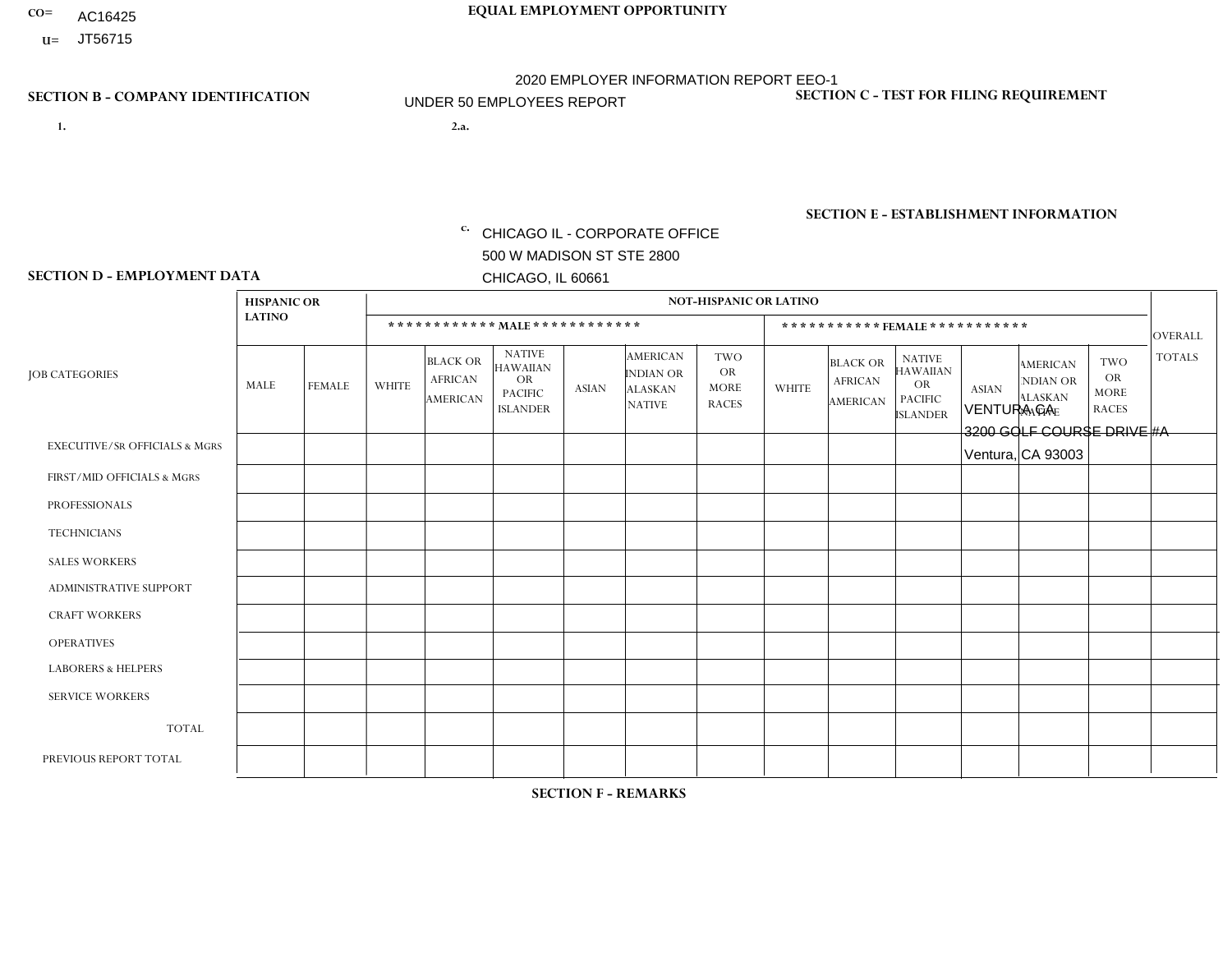- AC16425
- **U=**

- **1. 2.a.** CHICAGO IL CORPORATE OFFICE 500 W MADISON ST STE 2800 CHICAGO, IL 60661
- 2.a. SPRINGFIELD MO PGW 1601 EAST TRAFFICWAY ST Springfield, MO 65802

c. EIN= 952920557

## **SECTION B - COMPANY IDENTIFICATION SECTION C - TEST FOR FILING REQUIREMENT**

1- Y 2- Y 3- N DUNS= 000123456

**SECTION E - ESTABLISHMENT INFORMATION c.** NAICS: 423140

### **SECTION D - EMPLOYMENT DATA**

|                                          | <b>HISPANIC OR</b> |               |              |                                                      |                                                                                    |             |                                                                        | <b>NOT-HISPANIC OR LATINO</b>                          |                |                                               |                                                                             |              |                                                                       |                                                        |                |
|------------------------------------------|--------------------|---------------|--------------|------------------------------------------------------|------------------------------------------------------------------------------------|-------------|------------------------------------------------------------------------|--------------------------------------------------------|----------------|-----------------------------------------------|-----------------------------------------------------------------------------|--------------|-----------------------------------------------------------------------|--------------------------------------------------------|----------------|
|                                          | <b>LATINO</b>      |               |              | ************ MALE ************                       |                                                                                    |             |                                                                        |                                                        |                | ***********FEMALE***********                  |                                                                             |              |                                                                       |                                                        | <b>OVERALL</b> |
| <b>JOB CATEGORIES</b>                    | MALE               | <b>FEMALE</b> | <b>WHITE</b> | <b>BLACK OR</b><br><b>AFRICAN</b><br><b>AMERICAN</b> | <b>NATIVE</b><br><b>HAWAIIAN</b><br><b>OR</b><br><b>PACIFIC</b><br><b>ISLANDER</b> | ASIAN       | <b>AMERICAN</b><br><b>INDIAN OR</b><br><b>ALASKAN</b><br><b>NATIVE</b> | <b>TWO</b><br><b>OR</b><br><b>MORE</b><br><b>RACES</b> | <b>WHITE</b>   | <b>BLACK OR</b><br><b>AFRICAN</b><br>AMERICAN | <b>NATIVE</b><br><b>HAWAIIAN</b><br>OR<br><b>PACIFIC</b><br><b>ISLANDER</b> | <b>ASIAN</b> | <b>AMERICAN</b><br><b>NDIAN OR</b><br><b>ALASKAN</b><br><b>NATIVE</b> | <b>TWO</b><br><b>OR</b><br><b>MORE</b><br><b>RACES</b> | <b>TOTALS</b>  |
| <b>EXECUTIVE/SR OFFICIALS &amp; MGRS</b> | $\Omega$           | $\Omega$      | $\Omega$     | $\mathbf 0$                                          | $\mathbf 0$                                                                        | $\Omega$    | $\Omega$                                                               | $\Omega$                                               | $\Omega$       | $\Omega$                                      | $\Omega$                                                                    | $\mathbf 0$  | $\Omega$                                                              | $\mathbf 0$                                            | $\mathbf{0}$   |
| FIRST/MID OFFICIALS & MGRS               | 0                  | 0             | 1            | $\mathbf 0$                                          | 0                                                                                  | $\Omega$    | $\Omega$                                                               | $\Omega$                                               | 0              | $\Omega$                                      | $\Omega$                                                                    | $\mathbf{0}$ | $\Omega$                                                              | $\mathbf 0$                                            | $\mathbf{1}$   |
| <b>PROFESSIONALS</b>                     | $\Omega$           | $\Omega$      | $\Omega$     | $\mathbf 0$                                          | $\Omega$                                                                           | $\Omega$    | $\Omega$                                                               | $\Omega$                                               | $\overline{0}$ | $\Omega$                                      | $\Omega$                                                                    | $\Omega$     | $\Omega$                                                              | $\Omega$                                               | $\mathbf 0$    |
| <b>TECHNICIANS</b>                       | 0                  | $\mathbf 0$   | $\Omega$     | $\mathbf 0$                                          | $\Omega$                                                                           | $\Omega$    | $\Omega$                                                               | $\Omega$                                               | $\Omega$       | $\Omega$                                      | $\Omega$                                                                    | $\Omega$     | $\Omega$                                                              | $\Omega$                                               | $\mathbf{0}$   |
| <b>SALES WORKERS</b>                     | $\Omega$           | $\Omega$      | $\Omega$     | $\mathbf 0$                                          | $\Omega$                                                                           | $\Omega$    | $\Omega$                                                               | $\Omega$                                               | $\overline{0}$ | $\Omega$                                      | $\Omega$                                                                    | $\Omega$     | $\Omega$                                                              | $\mathbf{0}$                                           | $\mathbf{0}$   |
| ADMINISTRATIVE SUPPORT                   | $\mathbf 0$        | 0             | $\mathbf 0$  | $\mathbf 0$                                          | 0                                                                                  | $\Omega$    | $\Omega$                                                               | $\Omega$                                               | $\Omega$       | $\Omega$                                      | $\Omega$                                                                    | $\Omega$     | $\mathbf{0}$                                                          | $\mathbf 0$                                            | $\mathbf 0$    |
| <b>CRAFT WORKERS</b>                     | 0                  | $\Omega$      | $\Omega$     | $\mathbf 0$                                          | $\Omega$                                                                           | $\Omega$    | $\Omega$                                                               | $\Omega$                                               | 0              | $\Omega$                                      | $\Omega$                                                                    | $\Omega$     | $\Omega$                                                              | $\Omega$                                               | $\Omega$       |
| <b>OPERATIVES</b>                        | 0                  | $\Omega$      | 3            | $\overline{1}$                                       | $\Omega$                                                                           | $\Omega$    | $\Omega$                                                               | $\Omega$                                               | $\Omega$       | $\Omega$                                      | $\Omega$                                                                    | $\Omega$     | $\Omega$                                                              | $\Omega$                                               | $\overline{4}$ |
| <b>LABORERS &amp; HELPERS</b>            | $\Omega$           | $\Omega$      | $\Omega$     | $\mathbf 0$                                          | $\mathbf 0$                                                                        | $\Omega$    | $\Omega$                                                               |                                                        | $\Omega$       | $\Omega$                                      | $\Omega$                                                                    | $\Omega$     | $\Omega$                                                              | $\Omega$                                               | $\mathbf{1}$   |
| <b>SERVICE WORKERS</b>                   | 0                  | $\mathbf 0$   | $\mathbf 0$  | $\mathbf 0$                                          | $\mathbf{0}$                                                                       | $\mathbf 0$ | $\Omega$                                                               | $\Omega$                                               | $\Omega$       | $\Omega$                                      | $\Omega$                                                                    | $\mathbf 0$  | $\Omega$                                                              | $\mathbf 0$                                            | $\overline{0}$ |
| <b>TOTAL</b>                             | $\Omega$           | 0             | 4            | 1                                                    | 0                                                                                  | $\Omega$    | $\Omega$                                                               |                                                        | $\Omega$       | $\Omega$                                      | $\Omega$                                                                    | $\mathbf 0$  | 0                                                                     | $\mathbf 0$                                            | 6              |
| PREVIOUS REPORT TOTAL                    | 0                  | $\Omega$      | 5            | $\overline{2}$                                       | $\Omega$                                                                           | $\Omega$    | $\Omega$                                                               | $\Omega$                                               | 0              | $\Omega$                                      | $\Omega$                                                                    | $\Omega$     | $\Omega$                                                              | $\mathbf 0$                                            | $\overline{7}$ |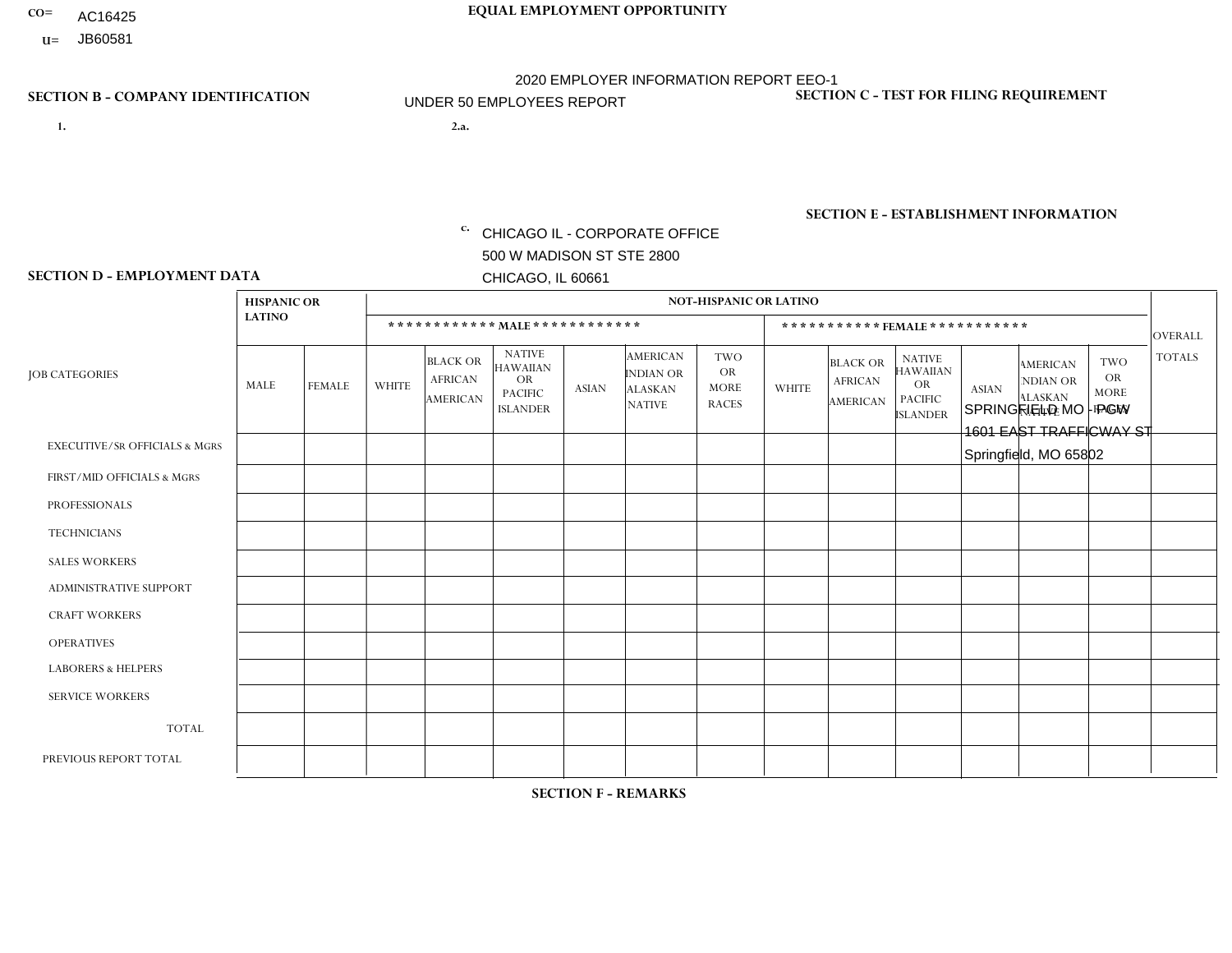- AC16425
- **U=**

- **1. 2.a.** CHICAGO IL CORPORATE OFFICE 500 W MADISON ST STE 2800 CHICAGO, IL 60661
- 2.a. GARDINER ME 644 RIVER AVENUE Gardiner, ME 04345

EIN= 952920557

## **SECTION B - COMPANY IDENTIFICATION SECTION C - TEST FOR FILING REQUIREMENT**

1- Y 2- Y 3- N DUNS= 000123456

**SECTION E - ESTABLISHMENT INFORMATION c.** NAICS: 423140

### **SECTION D - EMPLOYMENT DATA**

|                                          | <b>HISPANIC OR</b> |                |              |                                                      |                                                                                    |              |                                                                        | <b>NOT-HISPANIC OR LATINO</b>                          |              |                                               |                                                                                    |              |                                                                       |                                                        |                 |
|------------------------------------------|--------------------|----------------|--------------|------------------------------------------------------|------------------------------------------------------------------------------------|--------------|------------------------------------------------------------------------|--------------------------------------------------------|--------------|-----------------------------------------------|------------------------------------------------------------------------------------|--------------|-----------------------------------------------------------------------|--------------------------------------------------------|-----------------|
|                                          | <b>LATINO</b>      |                |              |                                                      | ************ MALE ************                                                     |              |                                                                        |                                                        |              | ***********FEMALE***********                  |                                                                                    |              |                                                                       |                                                        | <b>OVERALL</b>  |
| <b>JOB CATEGORIES</b>                    | MALE               | <b>FEMALE</b>  | <b>WHITE</b> | <b>BLACK OR</b><br><b>AFRICAN</b><br><b>AMERICAN</b> | <b>NATIVE</b><br><b>HAWAIIAN</b><br><b>OR</b><br><b>PACIFIC</b><br><b>ISLANDER</b> | ASIAN        | <b>AMERICAN</b><br><b>INDIAN OR</b><br><b>ALASKAN</b><br><b>NATIVE</b> | <b>TWO</b><br><b>OR</b><br><b>MORE</b><br><b>RACES</b> | <b>WHITE</b> | <b>BLACK OR</b><br><b>AFRICAN</b><br>AMERICAN | <b>NATIVE</b><br><b>HAWAIIAN</b><br><b>OR</b><br><b>PACIFIC</b><br><b>ISLANDER</b> | <b>ASIAN</b> | <b>AMERICAN</b><br><b>NDIAN OR</b><br><b>ALASKAN</b><br><b>NATIVE</b> | <b>TWO</b><br><b>OR</b><br><b>MORE</b><br><b>RACES</b> | <b>TOTALS</b>   |
| <b>EXECUTIVE/SR OFFICIALS &amp; MGRS</b> | $\Omega$           | $\Omega$       | $\Omega$     | $\mathbf 0$                                          | $\Omega$                                                                           | $\mathbf{0}$ | $\Omega$                                                               | $\Omega$                                               | 0            | $\Omega$                                      | $\Omega$                                                                           | $\Omega$     | $\Omega$                                                              | $\Omega$                                               | $\mathbf{0}$    |
| FIRST/MID OFFICIALS & MGRS               | 0                  | $\Omega$       |              | $\mathbf 0$                                          | $\Omega$                                                                           | $\Omega$     | $\Omega$                                                               | $\Omega$                                               | 0            | $\Omega$                                      | $\Omega$                                                                           | $\Omega$     | $\Omega$                                                              | $\Omega$                                               | $\mathbf{1}$    |
| <b>PROFESSIONALS</b>                     | 0                  | $\overline{0}$ | $\mathbf 0$  | $\mathbf 0$                                          | $\Omega$                                                                           | $\Omega$     | $\Omega$                                                               | $\Omega$                                               | 0            | $\Omega$                                      | $\Omega$                                                                           | $\Omega$     | $\Omega$                                                              | $\Omega$                                               | $\mathbf{0}$    |
| <b>TECHNICIANS</b>                       | 0                  | $\Omega$       | $\Omega$     | $\mathbf 0$                                          | $\Omega$                                                                           | $\Omega$     | $\Omega$                                                               | $\Omega$                                               | $\Omega$     | $\Omega$                                      | $\Omega$                                                                           | $\Omega$     | $\Omega$                                                              | $\Omega$                                               | $\mathbf{0}$    |
| <b>SALES WORKERS</b>                     | 0                  | $\Omega$       | 3            | $\Omega$                                             | $\Omega$                                                                           | $\Omega$     | $\Omega$                                                               | $\Omega$                                               | 0            | $\Omega$                                      | $\Omega$                                                                           | $\Omega$     | $\Omega$                                                              | $\Omega$                                               | 3               |
| <b>ADMINISTRATIVE SUPPORT</b>            | 0                  | 0              | $\Omega$     | $\mathbf 0$                                          | 0                                                                                  | $\Omega$     | $\Omega$                                                               | $\Omega$                                               | $\Omega$     | $\Omega$                                      | $\Omega$                                                                           | $\mathbf{0}$ | $\mathbf{0}$                                                          | $\mathbf 0$                                            | $\mathbf 0$     |
| <b>CRAFT WORKERS</b>                     | 0                  | $\Omega$       | $\Omega$     | $\mathbf 0$                                          | $\Omega$                                                                           | $\Omega$     | $\Omega$                                                               | $\Omega$                                               | 0            | $\Omega$                                      | $\Omega$                                                                           | $\Omega$     | $\Omega$                                                              | $\Omega$                                               | $\Omega$        |
| <b>OPERATIVES</b>                        | 0                  | $\Omega$       | 5            | $\mathbf 0$                                          | $\Omega$                                                                           | $\Omega$     | $\Omega$                                                               | $\Omega$                                               | $\Omega$     | $\Omega$                                      | $\Omega$                                                                           | $\Omega$     | $\Omega$                                                              | $\Omega$                                               | $5\phantom{.0}$ |
| <b>LABORERS &amp; HELPERS</b>            | 0                  | $\Omega$       | 3            | $\mathbf 0$                                          | $\Omega$                                                                           | $\Omega$     | $\Omega$                                                               | $\Omega$                                               | 1            | $\Omega$                                      | $\Omega$                                                                           | $\mathbf{0}$ | $\Omega$                                                              | $\mathbf{0}$                                           | 4               |
| <b>SERVICE WORKERS</b>                   | 0                  | $\Omega$       | $\Omega$     | 0                                                    | 0                                                                                  | $\Omega$     | $\Omega$                                                               | $\Omega$                                               | $\Omega$     | $\Omega$                                      | $\Omega$                                                                           | $\Omega$     | $\Omega$                                                              | $\mathbf 0$                                            | $\overline{0}$  |
| <b>TOTAL</b>                             | $\mathbf 0$        | 0              | 12           | 0                                                    | 0                                                                                  | $\mathbf 0$  | $\Omega$                                                               | $\Omega$                                               |              | $\Omega$                                      | $\Omega$                                                                           | $\mathbf 0$  | 0                                                                     | $\mathbf 0$                                            | 13              |
| PREVIOUS REPORT TOTAL                    | 0                  | $\Omega$       | 13           | $\mathbf 0$                                          | $\Omega$                                                                           | $\mathbf{0}$ | $\Omega$                                                               | $\Omega$                                               |              | $\Omega$                                      | $\Omega$                                                                           | $\Omega$     | $\Omega$                                                              | $\mathbf 0$                                            | 14              |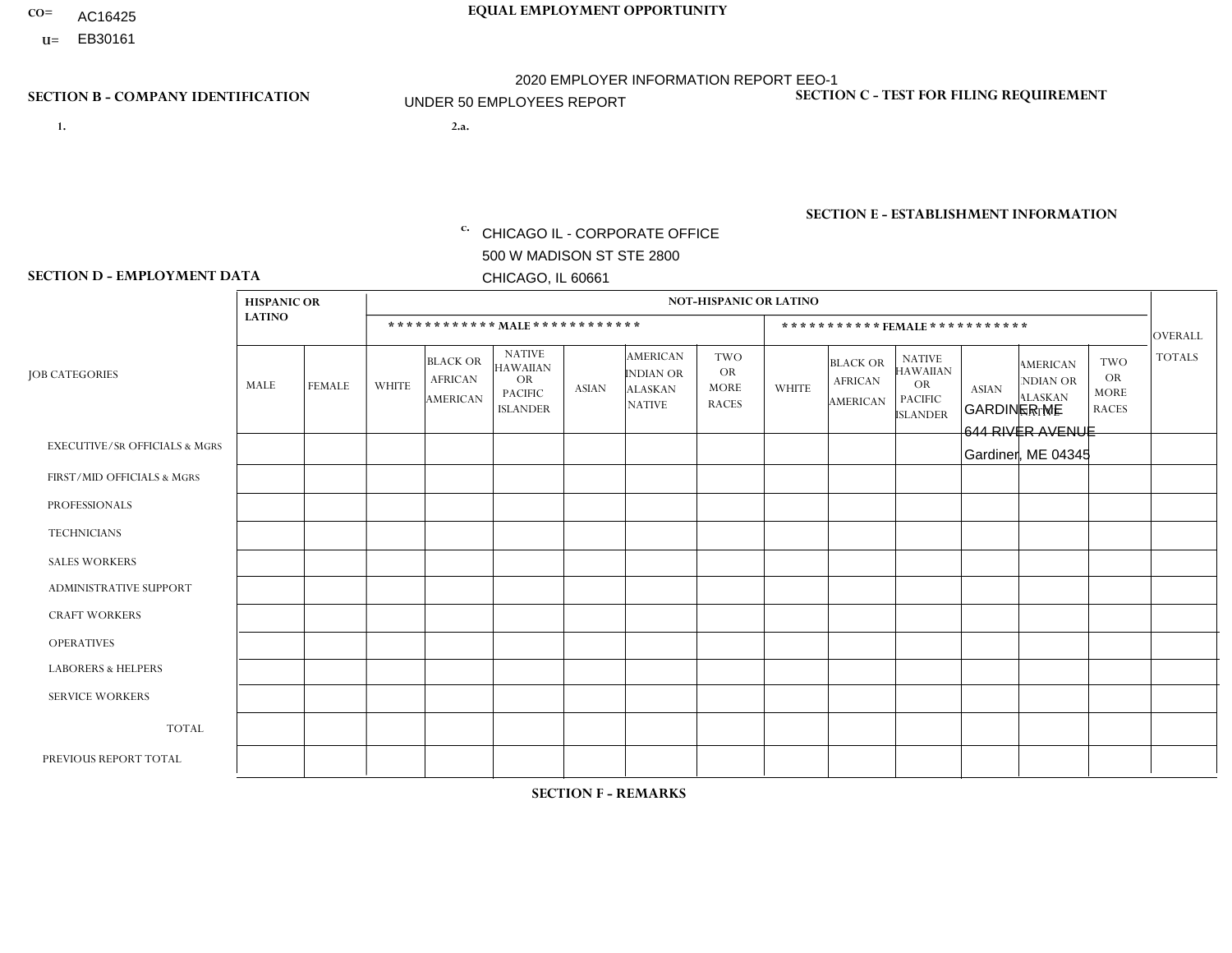- AC16425
- **U=**

**1. 2.a.** CHICAGO IL - CORPORATE OFFICE 500 W MADISON ST STE 2800 CHICAGO, IL 60661

2.a. KINGSTON PA - KAO A&A 588 MARKET STREET Kingston, PA 18704

c. EIN= 952920557

## **SECTION B - COMPANY IDENTIFICATION SECTION C - TEST FOR FILING REQUIREMENT**

1- Y 2- Y 3- N DUNS= 000123456

**SECTION E - ESTABLISHMENT INFORMATION c.** NAICS: 423140

### **SECTION D - EMPLOYMENT DATA**

|                                          | <b>HISPANIC OR</b> |                |                |                                                      |                                                                                    |              |                                                                        | <b>NOT-HISPANIC OR LATINO</b>                          |              |                                               |                                                                                    |              |                                                                       |                                                        |                 |
|------------------------------------------|--------------------|----------------|----------------|------------------------------------------------------|------------------------------------------------------------------------------------|--------------|------------------------------------------------------------------------|--------------------------------------------------------|--------------|-----------------------------------------------|------------------------------------------------------------------------------------|--------------|-----------------------------------------------------------------------|--------------------------------------------------------|-----------------|
|                                          | <b>LATINO</b>      |                |                | ************ MALE ************                       |                                                                                    |              |                                                                        |                                                        |              | ***********FEMALE***********                  |                                                                                    |              |                                                                       |                                                        | <b>OVERALL</b>  |
| <b>JOB CATEGORIES</b>                    | MALE               | <b>FEMALE</b>  | <b>WHITE</b>   | <b>BLACK OR</b><br><b>AFRICAN</b><br><b>AMERICAN</b> | <b>NATIVE</b><br><b>HAWAIIAN</b><br><b>OR</b><br><b>PACIFIC</b><br><b>ISLANDER</b> | ASIAN        | <b>AMERICAN</b><br><b>INDIAN OR</b><br><b>ALASKAN</b><br><b>NATIVE</b> | <b>TWO</b><br><b>OR</b><br><b>MORE</b><br><b>RACES</b> | <b>WHITE</b> | <b>BLACK OR</b><br><b>AFRICAN</b><br>AMERICAN | <b>NATIVE</b><br><b>HAWAIIAN</b><br><b>OR</b><br><b>PACIFIC</b><br><b>ISLANDER</b> | <b>ASIAN</b> | <b>AMERICAN</b><br><b>NDIAN OR</b><br><b>ALASKAN</b><br><b>NATIVE</b> | <b>TWO</b><br><b>OR</b><br><b>MORE</b><br><b>RACES</b> | <b>TOTALS</b>   |
| <b>EXECUTIVE/SR OFFICIALS &amp; MGRS</b> | $\Omega$           | $\Omega$       | $\Omega$       | $\mathbf 0$                                          | $\Omega$                                                                           | $\mathbf{0}$ | $\Omega$                                                               | $\Omega$                                               | 0            | $\Omega$                                      | $\Omega$                                                                           | $\Omega$     | $\Omega$                                                              | $\Omega$                                               | $\mathbf{0}$    |
| FIRST/MID OFFICIALS & MGRS               | 0                  | $\Omega$       |                | $\mathbf 0$                                          | $\Omega$                                                                           | $\Omega$     | $\Omega$                                                               | $\Omega$                                               | 0            | $\Omega$                                      | $\Omega$                                                                           | $\Omega$     | $\Omega$                                                              | $\Omega$                                               | $\mathbf{1}$    |
| <b>PROFESSIONALS</b>                     | 0                  | $\overline{0}$ |                | $\mathbf 0$                                          | $\Omega$                                                                           | $\Omega$     | $\Omega$                                                               | $\Omega$                                               | 0            | $\Omega$                                      | $\Omega$                                                                           | $\Omega$     | $\Omega$                                                              | $\mathbf 0$                                            | $\mathbf{1}$    |
| <b>TECHNICIANS</b>                       | 0                  | $\Omega$       | $\Omega$       | $\mathbf 0$                                          | $\Omega$                                                                           | $\Omega$     | $\Omega$                                                               | $\Omega$                                               | $\Omega$     | $\Omega$                                      | $\Omega$                                                                           | $\Omega$     | $\Omega$                                                              | $\Omega$                                               | $\mathbf{0}$    |
| <b>SALES WORKERS</b>                     | 0                  | $\Omega$       | 3              | $\Omega$                                             | $\Omega$                                                                           | $\Omega$     | $\Omega$                                                               | $\Omega$                                               |              | $\Omega$                                      | $\Omega$                                                                           | $\Omega$     | $\Omega$                                                              | $\Omega$                                               | $\overline{4}$  |
| <b>ADMINISTRATIVE SUPPORT</b>            | 0                  | 0              | $\Omega$       | $\mathbf 0$                                          | 0                                                                                  | $\Omega$     | $\Omega$                                                               | $\Omega$                                               | $\Omega$     | $\Omega$                                      | $\Omega$                                                                           | $\mathbf{0}$ | $\mathbf{0}$                                                          | $\mathbf 0$                                            | $\mathbf 0$     |
| <b>CRAFT WORKERS</b>                     | 0                  | $\Omega$       | $\overline{2}$ | $\overline{1}$                                       | $\Omega$                                                                           | $\Omega$     | $\Omega$                                                               | $\Omega$                                               | 0            | $\Omega$                                      | $\Omega$                                                                           | $\Omega$     | $\Omega$                                                              | $\Omega$                                               | 3               |
| <b>OPERATIVES</b>                        | 0                  | $\Omega$       | 3              | $\mathbf 0$                                          | $\Omega$                                                                           | $\Omega$     | $\Omega$                                                               | $\Omega$                                               | $\Omega$     | $\Omega$                                      | $\Omega$                                                                           | $\Omega$     | $\Omega$                                                              | $\Omega$                                               | 3               |
| <b>LABORERS &amp; HELPERS</b>            | 0                  | $\Omega$       | $\Omega$       | $\mathbf 0$                                          | $\Omega$                                                                           | $\Omega$     | $\Omega$                                                               | $\Omega$                                               | $\Omega$     | $\Omega$                                      | $\Omega$                                                                           | $\Omega$     | $\Omega$                                                              | $\Omega$                                               | $\mathbf 0$     |
| <b>SERVICE WORKERS</b>                   | 0                  | $\Omega$       | $\Omega$       | 0                                                    | 0                                                                                  | $\Omega$     | $\Omega$                                                               | $\Omega$                                               | $\Omega$     | $\Omega$                                      | $\Omega$                                                                           | $\Omega$     | $\Omega$                                                              | $\mathbf 0$                                            | $\overline{0}$  |
| <b>TOTAL</b>                             | $\mathbf 0$        | 0              | 10             | 1                                                    | 0                                                                                  | $\mathbf 0$  | $\Omega$                                                               | $\Omega$                                               |              | $\Omega$                                      | $\Omega$                                                                           | $\mathbf 0$  | 0                                                                     | $\mathbf 0$                                            | 12              |
| PREVIOUS REPORT TOTAL                    | 0                  | $\Omega$       | 9              | $\mathbf 0$                                          | $\Omega$                                                                           | $\mathbf{0}$ | $\Omega$                                                               | $\Omega$                                               |              | $\Omega$                                      | $\Omega$                                                                           | $\Omega$     | $\Omega$                                                              | $\mathbf 0$                                            | 10 <sup>°</sup> |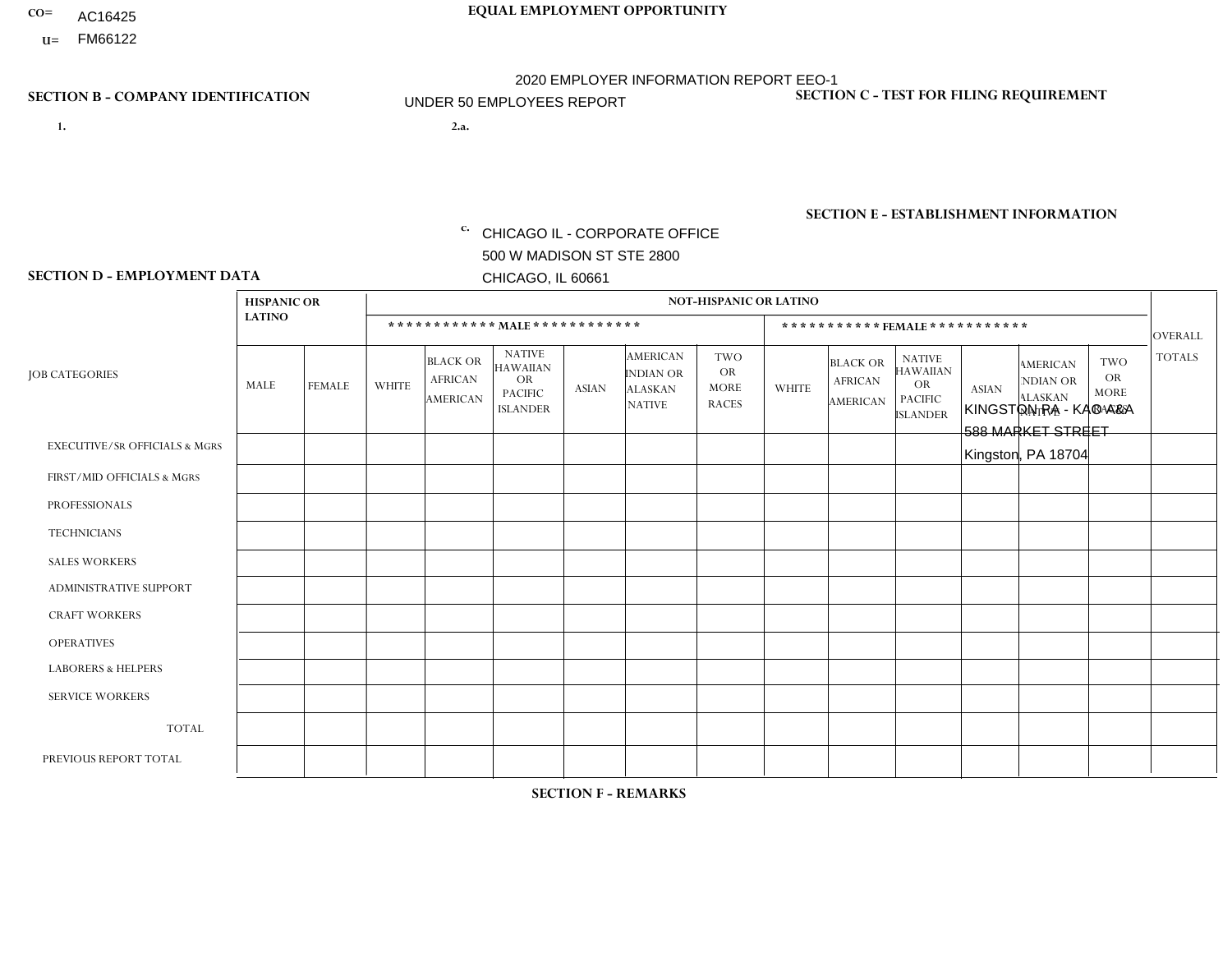- AC16425
- **U=**

**1. 2.a.** CHICAGO IL - CORPORATE OFFICE 500 W MADISON ST STE 2800 CHICAGO, IL 60661

2.a. LYNCHBURG VA 1142 OWEN DR Goode, VA 24556

EIN= 952920557

## **SECTION B - COMPANY IDENTIFICATION SECTION C - TEST FOR FILING REQUIREMENT**

1- Y 2- Y 3- N DUNS= 000123456

**SECTION E - ESTABLISHMENT INFORMATION c.** NAICS: 423140

### **SECTION D - EMPLOYMENT DATA**

|                                          | <b>HISPANIC OR</b> |               |                |                                                      |                                                                                    |              |                                                                 | <b>NOT-HISPANIC OR LATINO</b>                          |              |                                               |                                                                                    |              |                                                                       |                                                        |                |
|------------------------------------------|--------------------|---------------|----------------|------------------------------------------------------|------------------------------------------------------------------------------------|--------------|-----------------------------------------------------------------|--------------------------------------------------------|--------------|-----------------------------------------------|------------------------------------------------------------------------------------|--------------|-----------------------------------------------------------------------|--------------------------------------------------------|----------------|
|                                          | <b>LATINO</b>      |               |                | ************ MALE ************                       |                                                                                    |              |                                                                 |                                                        |              |                                               | ***********FEMALE***********                                                       |              |                                                                       |                                                        | <b>OVERALL</b> |
| <b>JOB CATEGORIES</b>                    | <b>MALE</b>        | <b>FEMALE</b> | <b>WHITE</b>   | <b>BLACK OR</b><br><b>AFRICAN</b><br><b>AMERICAN</b> | <b>NATIVE</b><br><b>HAWAIIAN</b><br><b>OR</b><br><b>PACIFIC</b><br><b>ISLANDER</b> | <b>ASIAN</b> | <b>AMERICAN</b><br>INDIAN OR<br><b>ALASKAN</b><br><b>NATIVE</b> | <b>TWO</b><br><b>OR</b><br><b>MORE</b><br><b>RACES</b> | <b>WHITE</b> | <b>BLACK OR</b><br><b>AFRICAN</b><br>AMERICAN | <b>NATIVE</b><br><b>HAWAIIAN</b><br><b>OR</b><br><b>PACIFIC</b><br><b>ISLANDER</b> | <b>ASIAN</b> | <b>AMERICAN</b><br><b>NDIAN OR</b><br><b>ALASKAN</b><br><b>NATIVE</b> | <b>TWO</b><br><b>OR</b><br><b>MORE</b><br><b>RACES</b> | <b>TOTALS</b>  |
| <b>EXECUTIVE/SR OFFICIALS &amp; MGRS</b> | $\Omega$           | $\Omega$      | $\mathbf{0}$   | $\Omega$                                             | 0                                                                                  | $\Omega$     | $\Omega$                                                        | $\Omega$                                               | $\Omega$     | $\Omega$                                      | $\Omega$                                                                           | $\Omega$     | $\Omega$                                                              | $\Omega$                                               | $\Omega$       |
| FIRST/MID OFFICIALS & MGRS               | $\Omega$           | $\Omega$      | $\overline{c}$ | $\mathbf 0$                                          | $\Omega$                                                                           | $\Omega$     | $\Omega$                                                        | $\Omega$                                               | 0            | $\Omega$                                      | 0                                                                                  | $\Omega$     | $\Omega$                                                              | $\mathbf 0$                                            | $\overline{2}$ |
| <b>PROFESSIONALS</b>                     | $\Omega$           | $\Omega$      | $\Omega$       | $\mathbf 0$                                          | $\Omega$                                                                           | $\Omega$     | $\Omega$                                                        | $\Omega$                                               | $\Omega$     | $\Omega$                                      | 0                                                                                  | 0            | $\Omega$                                                              | $\mathbf 0$                                            | $\overline{0}$ |
| <b>TECHNICIANS</b>                       | $\Omega$           | $\mathbf 0$   | $\Omega$       | $\mathbf 0$                                          | $\mathbf 0$                                                                        | $\Omega$     | $\Omega$                                                        | $\Omega$                                               | 0            | $\mathbf 0$                                   | 0                                                                                  | $\mathbf 0$  | $\Omega$                                                              | $\mathbf 0$                                            | $\mathbf{0}$   |
| <b>SALES WORKERS</b>                     | $\Omega$           | $\Omega$      | $\Omega$       | $\Omega$                                             | $\Omega$                                                                           | $\Omega$     | $\Omega$                                                        | $\Omega$                                               | $\Omega$     | $\Omega$                                      | $\Omega$                                                                           | $\Omega$     | $\Omega$                                                              | $\Omega$                                               | $\Omega$       |
| <b>ADMINISTRATIVE SUPPORT</b>            | $\Omega$           | $\Omega$      | $\mathbf{0}$   | $\mathbf 0$                                          | $\Omega$                                                                           | $\Omega$     | $\Omega$                                                        | $\Omega$                                               | 0            | $\Omega$                                      | 0                                                                                  | $\Omega$     | $\Omega$                                                              | $\Omega$                                               | $\mathbf 0$    |
| <b>CRAFT WORKERS</b>                     | $\Omega$           | $\Omega$      | $\Omega$       | $\mathbf 0$                                          | $\Omega$                                                                           | $\Omega$     | $\Omega$                                                        | $\Omega$                                               | 0            | $\Omega$                                      | $\Omega$                                                                           | $\Omega$     | $\Omega$                                                              | $\Omega$                                               | $\Omega$       |
| <b>OPERATIVES</b>                        | $\Omega$           | $\Omega$      | 1              | $\overline{ }$                                       | $\mathbf 0$                                                                        | $\Omega$     | $\Omega$                                                        | $\Omega$                                               | $\Omega$     | $\Omega$                                      | 0                                                                                  | $\mathbf 0$  | $\Omega$                                                              | $\mathbf 0$                                            | $\overline{2}$ |
| <b>LABORERS &amp; HELPERS</b>            | $\Omega$           | $\Omega$      | $\mathbf{0}$   | $\Omega$                                             | $\Omega$                                                                           | $\Omega$     | $\Omega$                                                        | $\Omega$                                               | 0            | $\Omega$                                      | 0                                                                                  | $\Omega$     | $\Omega$                                                              | $\Omega$                                               | $\mathbf 0$    |
| <b>SERVICE WORKERS</b>                   | $\Omega$           | $\Omega$      | 0              | 0                                                    | $\mathbf 0$                                                                        | $\Omega$     | $\Omega$                                                        | $\Omega$                                               | 0            | $\Omega$                                      | $\Omega$                                                                           | $\mathbf 0$  | $\Omega$                                                              | $\mathbf 0$                                            | $\mathbf 0$    |
| <b>TOTAL</b>                             | $\Omega$           | $\mathbf 0$   | 3              | $\overline{A}$                                       | 0                                                                                  | 0            | $\Omega$                                                        | $\Omega$                                               | 0            | $\Omega$                                      | 0                                                                                  | $\mathbf 0$  | $\mathbf 0$                                                           | $\mathbf 0$                                            | $\overline{4}$ |
| PREVIOUS REPORT TOTAL                    | $\Omega$           | $\Omega$      | 4              | $\overline{A}$                                       | 0                                                                                  | $\Omega$     | $\Omega$                                                        | $\Omega$                                               | 0            | $\Omega$                                      | 0                                                                                  | $\Omega$     | $\Omega$                                                              | $\mathbf 0$                                            | 5              |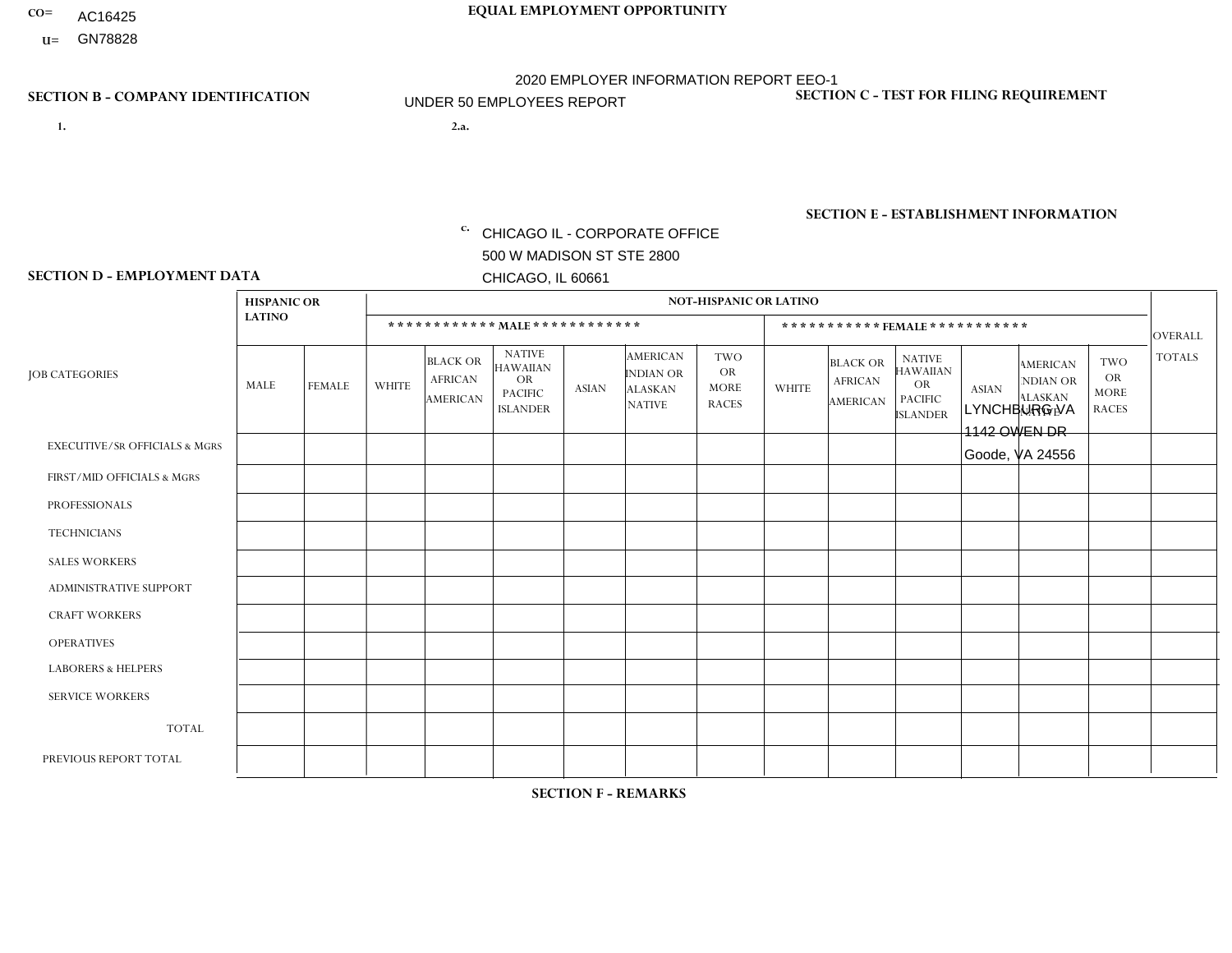- AC16425
- **U=**

**1. 2.a.** CHICAGO IL - CORPORATE OFFICE 500 W MADISON ST STE 2800 CHICAGO, IL 60661

2.a. NEWARK NJ - APO 491 MULBERRY STREET Newark, NJ 07114

EIN= 952920557

## **SECTION B - COMPANY IDENTIFICATION SECTION C - TEST FOR FILING REQUIREMENT**

1- Y 2- Y 3- N DUNS= 000123456

**SECTION E - ESTABLISHMENT INFORMATION c.** NAICS: 423140

### **SECTION D - EMPLOYMENT DATA**

|                                          | <b>HISPANIC OR</b> |               |              |                                                      |                                                                                    |             |                                                                        | <b>NOT-HISPANIC OR LATINO</b>                          |                |                                               |                                                                             |              |                                                                       |                                                        |                |
|------------------------------------------|--------------------|---------------|--------------|------------------------------------------------------|------------------------------------------------------------------------------------|-------------|------------------------------------------------------------------------|--------------------------------------------------------|----------------|-----------------------------------------------|-----------------------------------------------------------------------------|--------------|-----------------------------------------------------------------------|--------------------------------------------------------|----------------|
|                                          | <b>LATINO</b>      |               |              | ************ MALE ************                       |                                                                                    |             |                                                                        |                                                        |                | ***********FEMALE***********                  |                                                                             |              |                                                                       |                                                        | <b>OVERALL</b> |
| <b>JOB CATEGORIES</b>                    | MALE               | <b>FEMALE</b> | <b>WHITE</b> | <b>BLACK OR</b><br><b>AFRICAN</b><br><b>AMERICAN</b> | <b>NATIVE</b><br><b>HAWAIIAN</b><br><b>OR</b><br><b>PACIFIC</b><br><b>ISLANDER</b> | ASIAN       | <b>AMERICAN</b><br><b>INDIAN OR</b><br><b>ALASKAN</b><br><b>NATIVE</b> | <b>TWO</b><br><b>OR</b><br><b>MORE</b><br><b>RACES</b> | <b>WHITE</b>   | <b>BLACK OR</b><br><b>AFRICAN</b><br>AMERICAN | <b>NATIVE</b><br><b>HAWAIIAN</b><br>OR<br><b>PACIFIC</b><br><b>ISLANDER</b> | <b>ASIAN</b> | <b>AMERICAN</b><br><b>NDIAN OR</b><br><b>ALASKAN</b><br><b>NATIVE</b> | <b>TWO</b><br><b>OR</b><br><b>MORE</b><br><b>RACES</b> | <b>TOTALS</b>  |
| <b>EXECUTIVE/SR OFFICIALS &amp; MGRS</b> | $\Omega$           | $\Omega$      | $\Omega$     | $\mathbf 0$                                          | $\mathbf 0$                                                                        | $\Omega$    | $\Omega$                                                               | $\Omega$                                               | $\Omega$       | $\Omega$                                      | $\Omega$                                                                    | $\mathbf 0$  | $\Omega$                                                              | $\mathbf 0$                                            | $\mathbf{0}$   |
| FIRST/MID OFFICIALS & MGRS               |                    | 0             | $\Omega$     | $\mathbf 0$                                          | 0                                                                                  | $\Omega$    | $\Omega$                                                               | $\Omega$                                               | 0              | $\Omega$                                      | $\Omega$                                                                    | $\mathbf{0}$ | $\Omega$                                                              | $\mathbf 0$                                            | $\mathbf{1}$   |
| <b>PROFESSIONALS</b>                     | $\Omega$           | $\Omega$      | $\Omega$     | $\mathbf 0$                                          | $\Omega$                                                                           | $\Omega$    | $\Omega$                                                               | $\Omega$                                               | $\overline{0}$ | $\Omega$                                      | $\Omega$                                                                    | $\Omega$     | $\Omega$                                                              | $\Omega$                                               | $\mathbf 0$    |
| <b>TECHNICIANS</b>                       | $\Omega$           | $\mathbf 0$   | $\Omega$     | $\mathbf 0$                                          | $\Omega$                                                                           | $\Omega$    | $\Omega$                                                               | $\Omega$                                               | $\Omega$       | $\Omega$                                      | $\Omega$                                                                    | $\Omega$     | $\Omega$                                                              | $\Omega$                                               | $\mathbf{0}$   |
| <b>SALES WORKERS</b>                     | 1                  | $\mathbf{1}$  | $\Omega$     | $\mathbf 0$                                          | $\Omega$                                                                           | $\Omega$    | $\Omega$                                                               | $\Omega$                                               | $\overline{0}$ | $\Omega$                                      | $\Omega$                                                                    | $\Omega$     | $\Omega$                                                              | $\mathbf{0}$                                           | $\overline{2}$ |
| ADMINISTRATIVE SUPPORT                   | $\mathbf 0$        | $\mathbf 0$   | $\mathbf 0$  | $\mathbf 0$                                          | 0                                                                                  | $\Omega$    | $\Omega$                                                               | $\Omega$                                               | $\Omega$       | $\Omega$                                      | $\Omega$                                                                    | $\mathbf{0}$ | $\mathbf{0}$                                                          | $\mathbf 0$                                            | $\overline{0}$ |
| <b>CRAFT WORKERS</b>                     | 0                  | $\Omega$      | $\Omega$     | $\mathbf 0$                                          | $\Omega$                                                                           | $\Omega$    | $\Omega$                                                               | $\Omega$                                               | 0              | $\Omega$                                      | $\Omega$                                                                    | $\Omega$     | $\Omega$                                                              | $\Omega$                                               | $\Omega$       |
| <b>OPERATIVES</b>                        | 0                  | $\Omega$      | $\Omega$     | $\mathbf 0$                                          | $\Omega$                                                                           | $\Omega$    | $\Omega$                                                               | $\Omega$                                               | $\Omega$       | $\Omega$                                      | $\Omega$                                                                    | $\Omega$     | $\Omega$                                                              | $\Omega$                                               | $\mathbf 0$    |
| <b>LABORERS &amp; HELPERS</b>            | $\overline{2}$     | $\Omega$      | $\Omega$     | $\mathbf 0$                                          | $\mathbf 0$                                                                        | $\Omega$    | $\Omega$                                                               | $\Omega$                                               | $\Omega$       | $\Omega$                                      | $\Omega$                                                                    | $\Omega$     | $\Omega$                                                              | $\Omega$                                               | $\overline{2}$ |
| <b>SERVICE WORKERS</b>                   | 0                  | $\mathbf 0$   | $\mathbf 0$  | $\mathbf 0$                                          | $\mathbf{0}$                                                                       | $\mathbf 0$ | $\Omega$                                                               | $\Omega$                                               | $\Omega$       | $\Omega$                                      | $\Omega$                                                                    | $\mathbf 0$  | $\Omega$                                                              | $\mathbf 0$                                            | $\overline{0}$ |
| <b>TOTAL</b>                             | 4                  | $\mathbf{1}$  | $\mathbf 0$  | 0                                                    | 0                                                                                  | $\Omega$    | $\Omega$                                                               | $\Omega$                                               | $\Omega$       | $\Omega$                                      | $\Omega$                                                                    | $\mathbf 0$  | 0                                                                     | $\mathbf 0$                                            | 5              |
| PREVIOUS REPORT TOTAL                    | 4                  | $\mathbf{1}$  | $\Omega$     | $\overline{1}$                                       | $\Omega$                                                                           | $\Omega$    | $\Omega$                                                               | $\Omega$                                               | 0              | $\Omega$                                      | $\Omega$                                                                    | $\Omega$     | $\Omega$                                                              | $\mathbf 0$                                            | 6              |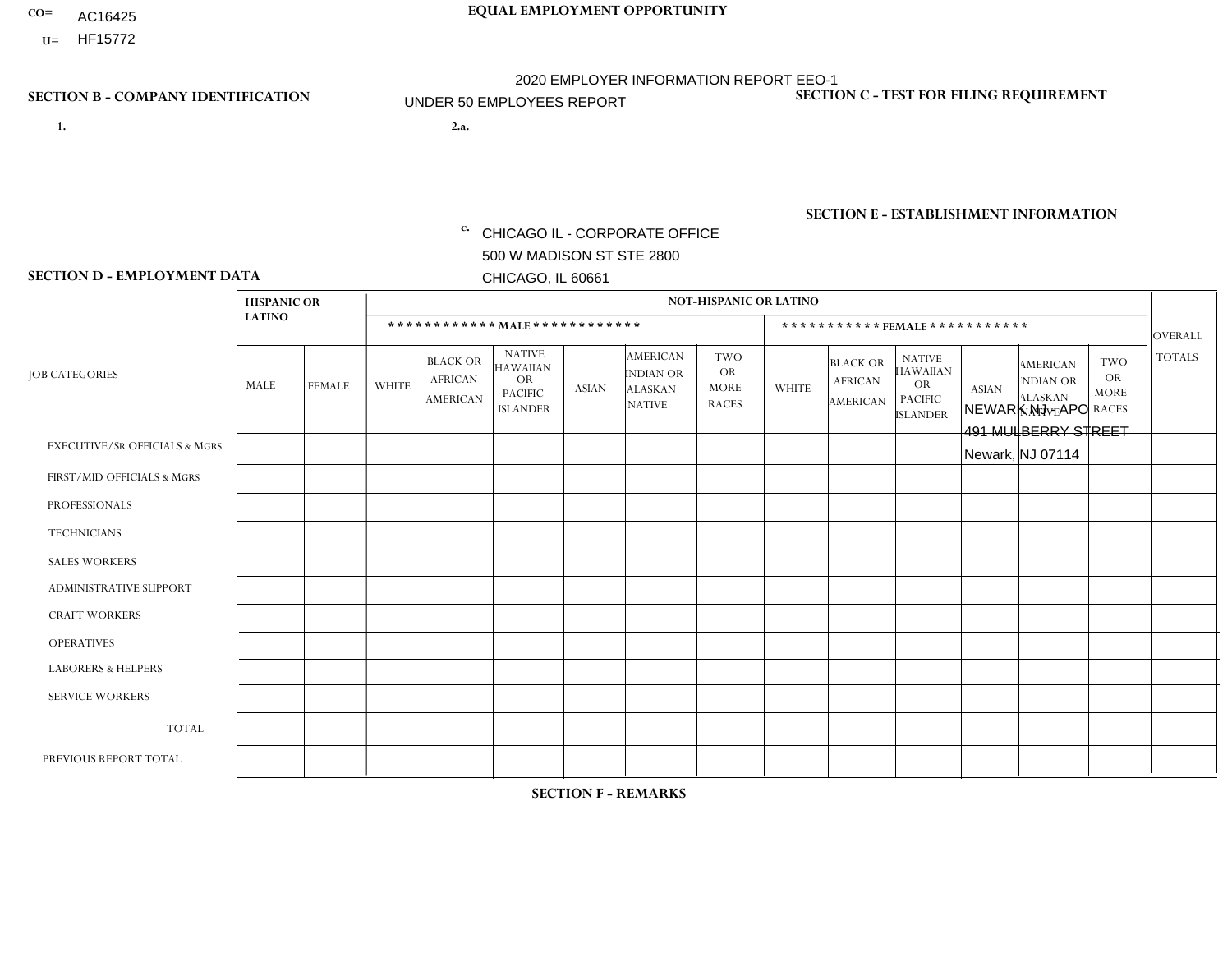- AC16425
- **U=**

- **1. 2.a.** CHICAGO IL CORPORATE OFFICE 500 W MADISON ST STE 2800 CHICAGO, IL 60661
- 2.a. ASHEVILLE NC 34-A NEW LEICESTER HWY Asheville, NC 28806

EIN= 952920557

## **SECTION B - COMPANY IDENTIFICATION SECTION C - TEST FOR FILING REQUIREMENT**

1- Y 2- Y 3- N DUNS= 000123456

**SECTION E - ESTABLISHMENT INFORMATION c.** NAICS: 423140

### **SECTION D - EMPLOYMENT DATA**

|                                          | <b>HISPANIC OR</b> |               |              |                                                      |                                                                                    |             |                                                                        | <b>NOT-HISPANIC OR LATINO</b>                          |                |                                               |                                                                             |              |                                                                       |                                                        |                |
|------------------------------------------|--------------------|---------------|--------------|------------------------------------------------------|------------------------------------------------------------------------------------|-------------|------------------------------------------------------------------------|--------------------------------------------------------|----------------|-----------------------------------------------|-----------------------------------------------------------------------------|--------------|-----------------------------------------------------------------------|--------------------------------------------------------|----------------|
|                                          | <b>LATINO</b>      |               |              | ************ MALE ************                       |                                                                                    |             |                                                                        |                                                        |                | ***********FEMALE***********                  |                                                                             |              |                                                                       |                                                        | <b>OVERALL</b> |
| <b>JOB CATEGORIES</b>                    | MALE               | <b>FEMALE</b> | <b>WHITE</b> | <b>BLACK OR</b><br><b>AFRICAN</b><br><b>AMERICAN</b> | <b>NATIVE</b><br><b>HAWAIIAN</b><br><b>OR</b><br><b>PACIFIC</b><br><b>ISLANDER</b> | ASIAN       | <b>AMERICAN</b><br><b>INDIAN OR</b><br><b>ALASKAN</b><br><b>NATIVE</b> | <b>TWO</b><br><b>OR</b><br><b>MORE</b><br><b>RACES</b> | <b>WHITE</b>   | <b>BLACK OR</b><br><b>AFRICAN</b><br>AMERICAN | <b>NATIVE</b><br><b>HAWAIIAN</b><br>OR<br><b>PACIFIC</b><br><b>ISLANDER</b> | <b>ASIAN</b> | <b>AMERICAN</b><br><b>NDIAN OR</b><br><b>ALASKAN</b><br><b>NATIVE</b> | <b>TWO</b><br><b>OR</b><br><b>MORE</b><br><b>RACES</b> | <b>TOTALS</b>  |
| <b>EXECUTIVE/SR OFFICIALS &amp; MGRS</b> | $\Omega$           | $\Omega$      | $\Omega$     | $\mathbf 0$                                          | $\mathbf 0$                                                                        | $\Omega$    | $\Omega$                                                               | $\Omega$                                               | $\Omega$       | $\Omega$                                      | $\Omega$                                                                    | $\mathbf 0$  | $\Omega$                                                              | $\mathbf 0$                                            | $\mathbf{0}$   |
| FIRST/MID OFFICIALS & MGRS               | 0                  | 0             | 1            | $\mathbf 0$                                          | 0                                                                                  | $\Omega$    | $\Omega$                                                               | $\Omega$                                               | 0              | $\Omega$                                      | $\Omega$                                                                    | $\mathbf{0}$ | $\Omega$                                                              | $\mathbf 0$                                            | $\mathbf{1}$   |
| <b>PROFESSIONALS</b>                     | $\Omega$           | $\Omega$      | $\Omega$     | $\mathbf 0$                                          | $\Omega$                                                                           | $\Omega$    | $\Omega$                                                               | $\Omega$                                               | $\overline{0}$ | $\Omega$                                      | $\Omega$                                                                    | $\Omega$     | $\Omega$                                                              | $\Omega$                                               | $\mathbf 0$    |
| <b>TECHNICIANS</b>                       | 0                  | $\mathbf 0$   | $\Omega$     | $\mathbf 0$                                          | $\Omega$                                                                           | $\Omega$    | $\Omega$                                                               | $\Omega$                                               | $\Omega$       | $\Omega$                                      | $\Omega$                                                                    | $\Omega$     | $\Omega$                                                              | $\Omega$                                               | $\mathbf{0}$   |
| <b>SALES WORKERS</b>                     | $\Omega$           | $\Omega$      | $\Omega$     | $\mathbf 0$                                          | $\Omega$                                                                           | $\Omega$    | $\Omega$                                                               | $\Omega$                                               | $\overline{0}$ | $\Omega$                                      | $\Omega$                                                                    | $\Omega$     | $\Omega$                                                              | $\mathbf{0}$                                           | $\mathbf{0}$   |
| ADMINISTRATIVE SUPPORT                   | $\mathbf 0$        | 0             | $\mathbf 0$  | $\mathbf 0$                                          | 0                                                                                  | $\Omega$    | $\Omega$                                                               | $\Omega$                                               | $\Omega$       | $\Omega$                                      | $\Omega$                                                                    | $\Omega$     | $\mathbf{0}$                                                          | $\mathbf 0$                                            | $\mathbf 0$    |
| <b>CRAFT WORKERS</b>                     | 0                  | $\Omega$      | $\Omega$     | $\mathbf 0$                                          | $\Omega$                                                                           | $\Omega$    | $\Omega$                                                               | $\Omega$                                               | 0              | $\Omega$                                      | $\Omega$                                                                    | $\Omega$     | $\Omega$                                                              | $\Omega$                                               | $\Omega$       |
| <b>OPERATIVES</b>                        | 0                  | $\Omega$      | 1            | $\mathbf 0$                                          | $\Omega$                                                                           | $\Omega$    | $\Omega$                                                               | $\Omega$                                               | $\Omega$       | $\Omega$                                      | $\Omega$                                                                    | $\Omega$     | $\Omega$                                                              | $\Omega$                                               | $\mathbf{1}$   |
| <b>LABORERS &amp; HELPERS</b>            | $\Omega$           | $\Omega$      | $\Omega$     | $\mathbf 0$                                          | $\mathbf 0$                                                                        | $\Omega$    | $\Omega$                                                               | $\Omega$                                               | $\Omega$       | $\Omega$                                      | $\Omega$                                                                    | $\Omega$     | $\Omega$                                                              | $\Omega$                                               | $\mathbf{0}$   |
| <b>SERVICE WORKERS</b>                   | 0                  | $\mathbf 0$   | $\mathbf 0$  | $\mathbf 0$                                          | $\mathbf{0}$                                                                       | $\mathbf 0$ | $\Omega$                                                               | $\Omega$                                               | $\Omega$       | $\Omega$                                      | $\Omega$                                                                    | $\mathbf 0$  | $\Omega$                                                              | $\mathbf 0$                                            | $\overline{0}$ |
| <b>TOTAL</b>                             | $\Omega$           | 0             | 2            | 0                                                    | 0                                                                                  | $\Omega$    | $\Omega$                                                               | $\Omega$                                               | $\Omega$       | $\Omega$                                      | $\Omega$                                                                    | $\mathbf 0$  | 0                                                                     | $\mathbf 0$                                            | $\overline{2}$ |
| PREVIOUS REPORT TOTAL                    | 0                  | $\mathbf{0}$  |              | $\mathbf 0$                                          | $\Omega$                                                                           | $\Omega$    | $\Omega$                                                               | $\Omega$                                               | 0              | $\Omega$                                      | $\Omega$                                                                    | $\Omega$     | $\Omega$                                                              | $\mathbf 0$                                            | $\mathbf{1}$   |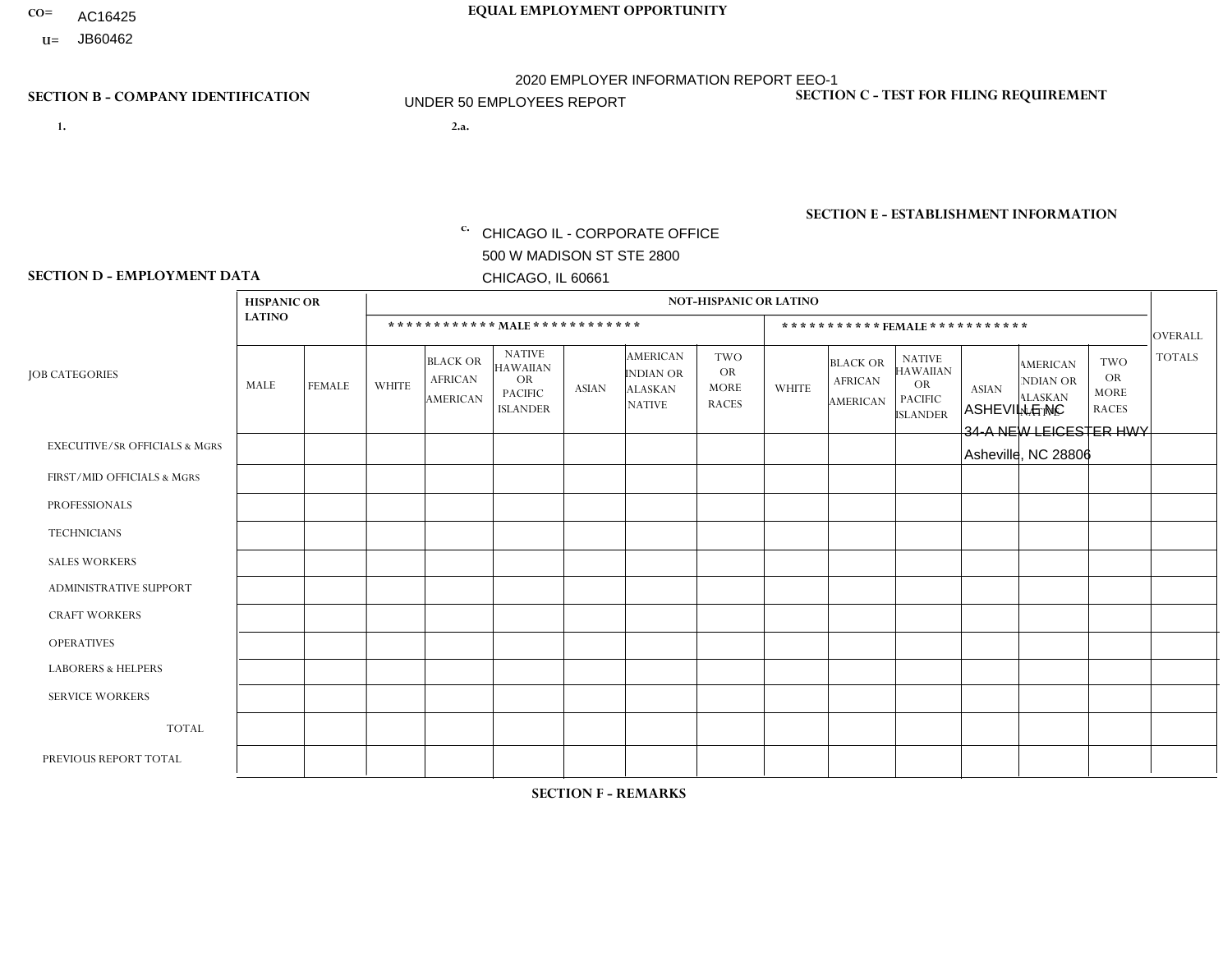- AC16425
- **U=**

- **1. 2.a.** CHICAGO IL CORPORATE OFFICE 500 W MADISON ST STE 2800 CHICAGO, IL 60661
- 2.a. KENNEDALE TX GREENLEAF 1208 US HIGHWAY 287 BUSINESS Kennedale, TX 76060

c. EIN= 952920557

## **SECTION B - COMPANY IDENTIFICATION SECTION C - TEST FOR FILING REQUIREMENT**

1- Y 2- Y 3- N DUNS= 000123456

**SECTION E - ESTABLISHMENT INFORMATION c.** NAICS: 423140

### **SECTION D - EMPLOYMENT DATA**

|                                          | <b>HISPANIC OR</b> |               |                |                                                      |                                                                                    |              |                                                                        | <b>NOT-HISPANIC OR LATINO</b>                          |                |                                               |                                                                             |              |                                                                       |                                                        |                |
|------------------------------------------|--------------------|---------------|----------------|------------------------------------------------------|------------------------------------------------------------------------------------|--------------|------------------------------------------------------------------------|--------------------------------------------------------|----------------|-----------------------------------------------|-----------------------------------------------------------------------------|--------------|-----------------------------------------------------------------------|--------------------------------------------------------|----------------|
|                                          | <b>LATINO</b>      |               |                | ************ MALE ************                       |                                                                                    |              |                                                                        |                                                        |                |                                               | *********** FEMALE ***********                                              |              |                                                                       |                                                        | <b>OVERALL</b> |
| <b>JOB CATEGORIES</b>                    | MALE               | <b>FEMALE</b> | <b>WHITE</b>   | <b>BLACK OR</b><br><b>AFRICAN</b><br><b>AMERICAN</b> | <b>NATIVE</b><br><b>HAWAIIAN</b><br><b>OR</b><br><b>PACIFIC</b><br><b>ISLANDER</b> | <b>ASIAN</b> | <b>AMERICAN</b><br><b>INDIAN OR</b><br><b>ALASKAN</b><br><b>NATIVE</b> | <b>TWO</b><br><b>OR</b><br><b>MORE</b><br><b>RACES</b> | <b>WHITE</b>   | <b>BLACK OR</b><br><b>AFRICAN</b><br>AMERICAN | <b>NATIVE</b><br><b>HAWAIIAN</b><br>OR<br><b>PACIFIC</b><br><b>ISLANDER</b> | <b>ASIAN</b> | <b>AMERICAN</b><br><b>NDIAN OR</b><br><b>ALASKAN</b><br><b>NATIVE</b> | <b>TWO</b><br><b>OR</b><br><b>MORE</b><br><b>RACES</b> | <b>TOTALS</b>  |
| <b>EXECUTIVE/SR OFFICIALS &amp; MGRS</b> | $\Omega$           | $\Omega$      | $\Omega$       | $\mathbf 0$                                          | $\mathbf 0$                                                                        | $\Omega$     | $\Omega$                                                               | $\Omega$                                               | $\Omega$       | $\Omega$                                      | $\mathbf 0$                                                                 | $\mathbf 0$  | $\Omega$                                                              | $\Omega$                                               | $\mathbf 0$    |
| FIRST/MID OFFICIALS & MGRS               | $\Omega$           | 0             | 2              | $\mathbf 0$                                          | $\mathbf{0}$                                                                       | $\Omega$     | $\Omega$                                                               | $\Omega$                                               | 0              | $\Omega$                                      | $\Omega$                                                                    | $\mathbf 0$  | 0                                                                     | $\mathbf 0$                                            | $\overline{2}$ |
| <b>PROFESSIONALS</b>                     | $\Omega$           | $\Omega$      | $\Omega$       | $\mathbf 0$                                          | $\Omega$                                                                           | $\Omega$     | $\Omega$                                                               | $\Omega$                                               | $\Omega$       | $\Omega$                                      | $\Omega$                                                                    | $\Omega$     | $\Omega$                                                              | $\Omega$                                               | $\mathbf{0}$   |
| <b>TECHNICIANS</b>                       | $\Omega$           | $\Omega$      | $\Omega$       | $\mathbf 0$                                          | $\Omega$                                                                           | $\Omega$     | $\Omega$                                                               | $\Omega$                                               | 0              | $\Omega$                                      | 0                                                                           | 0            | $\Omega$                                                              | $\mathbf 0$                                            | $\overline{0}$ |
| <b>SALES WORKERS</b>                     | $\Omega$           | $\Omega$      | $\overline{1}$ | $\mathbf 0$                                          | $\Omega$                                                                           | $\Omega$     | $\Omega$                                                               | $\Omega$                                               | $\overline{0}$ | $\Omega$                                      | $\Omega$                                                                    | $\Omega$     | $\Omega$                                                              | $\Omega$                                               | $\mathbf{1}$   |
| ADMINISTRATIVE SUPPORT                   | $\Omega$           | $\mathbf 0$   | $\Omega$       | $\mathbf 0$                                          | 0                                                                                  | $\mathbf{0}$ | $\Omega$                                                               | $\Omega$                                               | 0              | $\Omega$                                      | 0                                                                           | $\mathbf 0$  | 0                                                                     | $\mathbf 0$                                            | $\mathbf 0$    |
| <b>CRAFT WORKERS</b>                     | $\Omega$           | $\Omega$      | 1              | $\mathbf 0$                                          | $\Omega$                                                                           | $\Omega$     | $\Omega$                                                               | $\Omega$                                               | 0              | $\Omega$                                      | 0                                                                           | $\Omega$     | $\Omega$                                                              | $\Omega$                                               | $\overline{1}$ |
| <b>OPERATIVES</b>                        | 1                  | $\Omega$      | $\overline{c}$ | $\Omega$                                             | $\Omega$                                                                           | $\Omega$     | $\Omega$                                                               | $\Omega$                                               | $\Omega$       | $\Omega$                                      | 0                                                                           | $\Omega$     | $\Omega$                                                              | $\Omega$                                               | 3              |
| <b>LABORERS &amp; HELPERS</b>            | $\Omega$           | $\Omega$      | $\Omega$       | $\mathbf 0$                                          | 0                                                                                  | $\Omega$     | $\Omega$                                                               | $\Omega$                                               | $\Omega$       | $\Omega$                                      | $\Omega$                                                                    | $\Omega$     | $\Omega$                                                              | $\Omega$                                               | $\overline{0}$ |
| <b>SERVICE WORKERS</b>                   | $\Omega$           | $\mathbf 0$   | $\mathbf 0$    | 0                                                    | $\mathbf 0$                                                                        | $\mathbf 0$  | $\Omega$                                                               | $\Omega$                                               | 0              | $\Omega$                                      | 0                                                                           | $\mathbf 0$  | $\Omega$                                                              | $\mathbf 0$                                            | $\mathbf{0}$   |
| <b>TOTAL</b>                             | 1                  | 0             | 6              | $\mathbf 0$                                          | $\mathbf 0$                                                                        | 0            | $\Omega$                                                               | $\Omega$                                               | 0              | $\Omega$                                      | $\Omega$                                                                    | $\mathbf 0$  | $\Omega$                                                              | $\mathbf 0$                                            | $\overline{7}$ |
| PREVIOUS REPORT TOTAL                    | 2                  | $\Omega$      | 11             | $\mathbf 0$                                          | $\mathbf 0$                                                                        | $\Omega$     | $\Omega$                                                               | $\Omega$                                               | 1              | $\Omega$                                      | 0                                                                           | $\mathbf 0$  | $\Omega$                                                              | 0                                                      | 14             |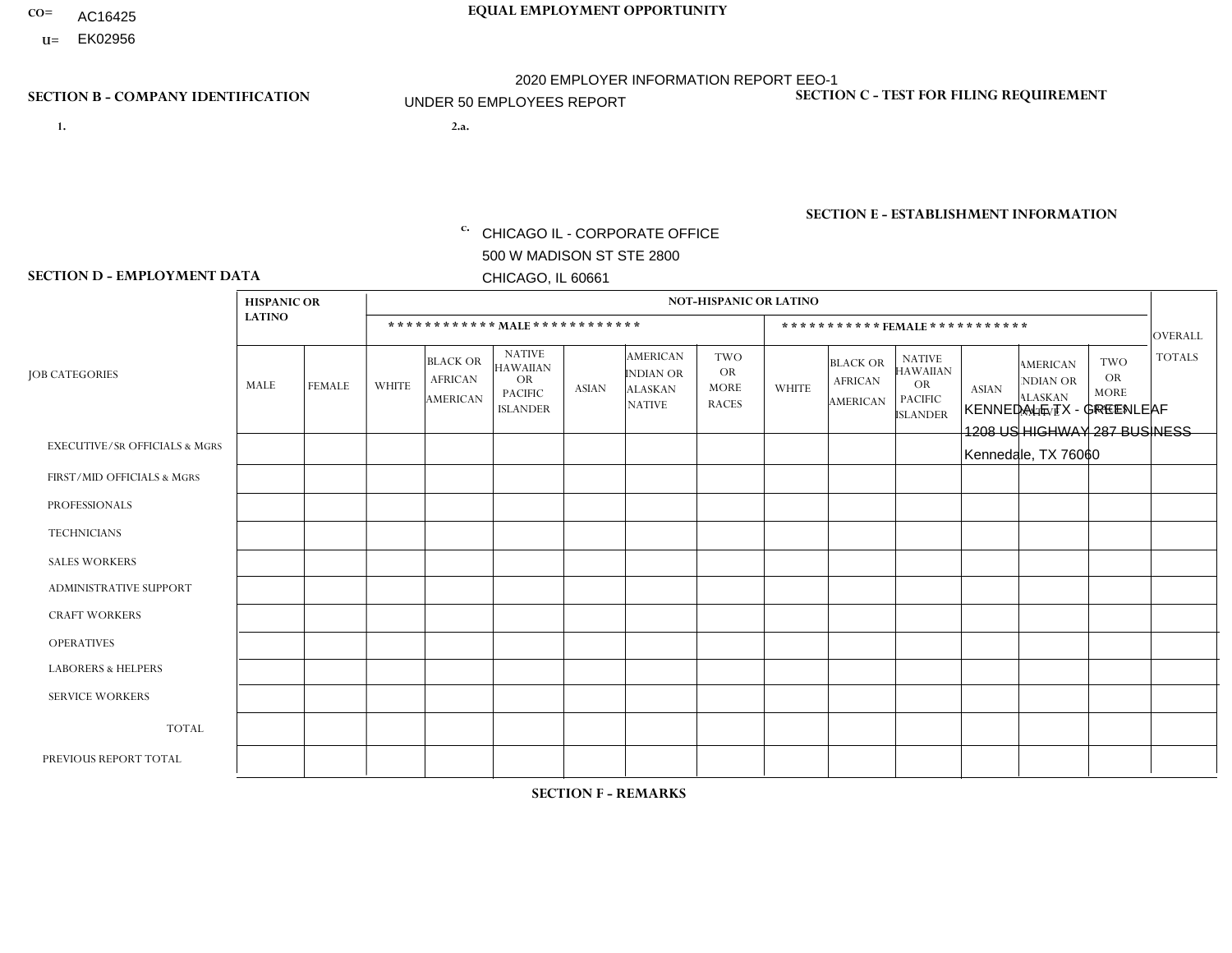- AC16425
- **U=** ET08696

- **1. 2.a.** CHICAGO IL CORPORATE OFFICE 500 W MADISON ST STE 2800 CHICAGO, IL 60661
- 2.a. RANCHO CORDOVA CA-SPPI TOYOTA 11337 DISMANTLE COURT Rancho Cordova, CA 95742

EIN= 364261871

## **SECTION B - COMPANY IDENTIFICATION SECTION C - TEST FOR FILING REQUIREMENT**

1- Y 2- Y 3- N DUNS= 000123456

**SECTION E - ESTABLISHMENT INFORMATION c.** NAICS: 423140

### **SECTION D - EMPLOYMENT DATA**

|                                          | <b>HISPANIC OR</b> |               |                |                                                      |                                                                                    |                |                                                                 | <b>NOT-HISPANIC OR LATINO</b>                          |                |                                                      |                                                                             |              |                                                                |                                                        |                |
|------------------------------------------|--------------------|---------------|----------------|------------------------------------------------------|------------------------------------------------------------------------------------|----------------|-----------------------------------------------------------------|--------------------------------------------------------|----------------|------------------------------------------------------|-----------------------------------------------------------------------------|--------------|----------------------------------------------------------------|--------------------------------------------------------|----------------|
|                                          | <b>LATINO</b>      |               |                | ************ MALE ************                       |                                                                                    |                |                                                                 |                                                        |                |                                                      | ***********FEMALE***********                                                |              |                                                                |                                                        | <b>OVERALL</b> |
| <b>JOB CATEGORIES</b>                    | MALE               | <b>FEMALE</b> | <b>WHITE</b>   | <b>BLACK OR</b><br><b>AFRICAN</b><br><b>AMERICAN</b> | <b>NATIVE</b><br><b>HAWAIIAN</b><br><b>OR</b><br><b>PACIFIC</b><br><b>ISLANDER</b> | <b>ASIAN</b>   | <b>AMERICAN</b><br>INDIAN OR<br><b>ALASKAN</b><br><b>NATIVE</b> | <b>TWO</b><br><b>OR</b><br><b>MORE</b><br><b>RACES</b> | <b>WHITE</b>   | <b>BLACK OR</b><br><b>AFRICAN</b><br><b>AMERICAN</b> | <b>NATIVE</b><br><b>HAWAIIAN</b><br>OR<br><b>PACIFIC</b><br><b>ISLANDER</b> | <b>ASIAN</b> | <b>AMERICAN</b><br>NDIAN OR<br><b>ALASKAN</b><br><b>NATIVE</b> | <b>TWO</b><br><b>OR</b><br><b>MORE</b><br><b>RACES</b> | <b>TOTALS</b>  |
| <b>EXECUTIVE/SR OFFICIALS &amp; MGRS</b> | $\Omega$           | $\Omega$      | $\Omega$       | $\Omega$                                             | $\Omega$                                                                           | $\Omega$       | $\Omega$                                                        | $\Omega$                                               | 0              | $\Omega$                                             | $\Omega$                                                                    | $\Omega$     | $\Omega$                                                       | $\Omega$                                               | $\Omega$       |
| FIRST/MID OFFICIALS & MGRS               | $\Omega$           | $\Omega$      | $\Omega$       | $\mathbf 0$                                          | 0                                                                                  | $\mathbf{0}$   | $\Omega$                                                        | $\Omega$                                               | 0              | $\Omega$                                             | 0                                                                           | $\mathbf 0$  | $\Omega$                                                       | $\mathbf 0$                                            | $\mathbf{0}$   |
| <b>PROFESSIONALS</b>                     | $\Omega$           | $\Omega$      | $\Omega$       | $\mathbf 0$                                          | $\Omega$                                                                           | $\Omega$       | $\Omega$                                                        | $\Omega$                                               | 1              | $\Omega$                                             | 0                                                                           | $\Omega$     | $\Omega$                                                       | $\mathbf 0$                                            | $\mathbf{1}$   |
| <b>TECHNICIANS</b>                       | $\Omega$           | $\mathbf 0$   | $\Omega$       | $\mathbf 0$                                          | $\mathbf 0$                                                                        | $\Omega$       | $\Omega$                                                        | $\Omega$                                               | 0              | $\mathbf 0$                                          | 0                                                                           | $\mathbf 0$  | $\Omega$                                                       | $\mathbf 0$                                            | $\mathbf{0}$   |
| <b>SALES WORKERS</b>                     | $\Omega$           | $\Omega$      | $\Omega$       | $\Omega$                                             | $\Omega$                                                                           | $\Omega$       | $\Omega$                                                        | $\Omega$                                               | $\Omega$       | $\Omega$                                             | $\Omega$                                                                    | $\Omega$     | $\Omega$                                                       | $\Omega$                                               | $\Omega$       |
| <b>ADMINISTRATIVE SUPPORT</b>            |                    | $\Omega$      | 1              | $\mathbf 0$                                          | $\Omega$                                                                           | $\Omega$       | $\Omega$                                                        | 1                                                      | 0              | $\Omega$                                             | 0                                                                           | $\Omega$     | $\Omega$                                                       | $\Omega$                                               | 3              |
| <b>CRAFT WORKERS</b>                     | $\Omega$           | $\mathbf{0}$  | -1             | $\mathbf 0$                                          | $\mathbf 0$                                                                        | $\Omega$       | $\Omega$                                                        | $\Omega$                                               | $\Omega$       | $\Omega$                                             | 0                                                                           | $\mathbf 0$  | $\Omega$                                                       | $\mathbf 0$                                            | $\mathbf 1$    |
| <b>OPERATIVES</b>                        |                    | $\Omega$      | $\Omega$       | $\Omega$                                             | $\Omega$                                                                           | $\overline{2}$ | $\Omega$                                                        | $\Omega$                                               | $\Omega$       | $\Omega$                                             | $\Omega$                                                                    | $\Omega$     | $\Omega$                                                       | $\Omega$                                               | 3              |
| <b>LABORERS &amp; HELPERS</b>            | $\Omega$           | $\Omega$      | $\mathbf{0}$   | $\mathbf 0$                                          | $\mathbf 0$                                                                        | $\Omega$       | $\Omega$                                                        | $\overline{1}$                                         | 0              | $\Omega$                                             | 0                                                                           | $\mathbf 0$  | $\Omega$                                                       | $\mathbf 0$                                            | $\mathbf{1}$   |
| <b>SERVICE WORKERS</b>                   | $\Omega$           | $\Omega$      | 0              | $\mathbf 0$                                          | $\mathbf 0$                                                                        | $\Omega$       | $\Omega$                                                        | $\Omega$                                               | 0              | $\Omega$                                             | $\Omega$                                                                    | 0            | $\Omega$                                                       | $\mathbf 0$                                            | $\mathbf 0$    |
| <b>TOTAL</b>                             | 2                  | $\mathbf 0$   | $\overline{c}$ | $\mathbf 0$                                          | 0                                                                                  | 2              | $\Omega$                                                        | $\overline{2}$                                         | 1              | $\mathbf 0$                                          | 0                                                                           | $\mathbf 0$  | $\Omega$                                                       | $\mathbf 0$                                            | 9              |
| PREVIOUS REPORT TOTAL                    | $\overline{7}$     | $\Omega$      | 8              | $\overline{c}$                                       | 0                                                                                  | 3              | $\Omega$                                                        | 3                                                      | $\overline{2}$ | $\Omega$                                             | 0                                                                           | $\mathbf 0$  | $\Omega$                                                       | $\mathbf 0$                                            | 25             |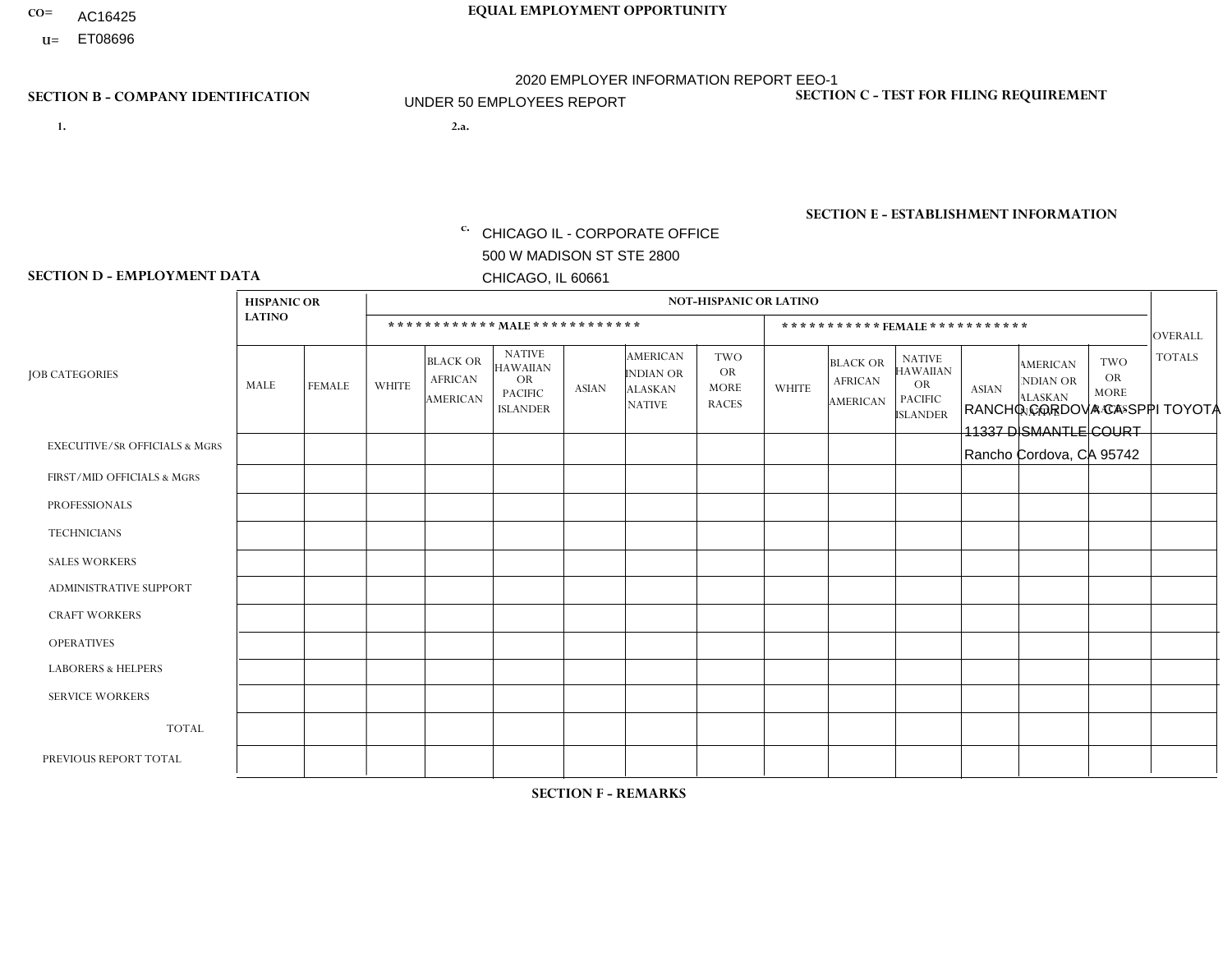- AC16425
- **U=** EV52116

- **1. 2.a.** CHICAGO IL CORPORATE OFFICE 500 W MADISON ST STE 2800 CHICAGO, IL 60661
- 2.a. WEST PALM BEACH FL ABC 451 BENOIST FARMS ROAD West Palm Beach, FL 33411

EIN= 952920557

## **SECTION B - COMPANY IDENTIFICATION SECTION C - TEST FOR FILING REQUIREMENT**

1- Y 2- Y 3- N DUNS= 000123456

**SECTION E - ESTABLISHMENT INFORMATION c.** NAICS: 423140

### **SECTION D - EMPLOYMENT DATA**

|                                          | <b>HISPANIC OR</b> |                |              |                                                      |                                                                                    |              |                                                                        | <b>NOT-HISPANIC OR LATINO</b>                          |              |                                                      |                                                                                    |              |                                                                       |                                                        |                |
|------------------------------------------|--------------------|----------------|--------------|------------------------------------------------------|------------------------------------------------------------------------------------|--------------|------------------------------------------------------------------------|--------------------------------------------------------|--------------|------------------------------------------------------|------------------------------------------------------------------------------------|--------------|-----------------------------------------------------------------------|--------------------------------------------------------|----------------|
|                                          | <b>LATINO</b>      |                |              | ************ MALE ************                       |                                                                                    |              |                                                                        |                                                        |              |                                                      | ***********FEMALE***********                                                       |              |                                                                       |                                                        | <b>OVERALL</b> |
| <b>JOB CATEGORIES</b>                    | MALE               | <b>FEMALE</b>  | <b>WHITE</b> | <b>BLACK OR</b><br><b>AFRICAN</b><br><b>AMERICAN</b> | <b>NATIVE</b><br><b>HAWAIIAN</b><br><b>OR</b><br><b>PACIFIC</b><br><b>ISLANDER</b> | <b>ASIAN</b> | <b>AMERICAN</b><br><b>INDIAN OR</b><br><b>ALASKAN</b><br><b>NATIVE</b> | <b>TWO</b><br><b>OR</b><br><b>MORE</b><br><b>RACES</b> | <b>WHITE</b> | <b>BLACK OR</b><br><b>AFRICAN</b><br><b>AMERICAN</b> | <b>NATIVE</b><br><b>HAWAIIAN</b><br><b>OR</b><br><b>PACIFIC</b><br><b>ISLANDER</b> | <b>ASIAN</b> | <b>AMERICAN</b><br><b>NDIAN OR</b><br><b>ALASKAN</b><br><b>NATIVE</b> | <b>TWO</b><br><b>OR</b><br><b>MORE</b><br><b>RACES</b> | <b>TOTALS</b>  |
| <b>EXECUTIVE/SR OFFICIALS &amp; MGRS</b> | $\mathbf{0}$       | $\Omega$       | $\Omega$     | $\Omega$                                             | 0                                                                                  | $\Omega$     | $\Omega$                                                               | $\Omega$                                               | $\Omega$     | $\mathbf{0}$                                         | $\Omega$                                                                           | $\Omega$     | $\Omega$                                                              | $\Omega$                                               | $\Omega$       |
| FIRST/MID OFFICIALS & MGRS               | $\Omega$           | $\Omega$       | 1            | $\Omega$                                             | $\mathbf 0$                                                                        | $\Omega$     | $\Omega$                                                               | $\Omega$                                               | $\Omega$     | $\Omega$                                             | $\Omega$                                                                           | $\Omega$     | $\Omega$                                                              | $\Omega$                                               | $\mathbf{1}$   |
| <b>PROFESSIONALS</b>                     | $\Omega$           | $\mathbf 0$    | 1            | $\mathbf 0$                                          | $\overline{0}$                                                                     | $\Omega$     | $\Omega$                                                               | $\Omega$                                               | $\Omega$     | $\Omega$                                             | $\Omega$                                                                           | $\Omega$     | $\Omega$                                                              | $\Omega$                                               | $\mathbf{1}$   |
| <b>TECHNICIANS</b>                       | $\Omega$           | $\Omega$       | $\Omega$     | $\Omega$                                             | 0                                                                                  | $\Omega$     | $\overline{0}$                                                         | $\Omega$                                               | $\Omega$     | $\Omega$                                             | $\Omega$                                                                           | $\Omega$     | $\mathbf{0}$                                                          | $\Omega$                                               | $\mathbf 0$    |
| <b>SALES WORKERS</b>                     | $\Omega$           | $\Omega$       | $\Omega$     | $\Omega$                                             | 0                                                                                  | $\Omega$     | $\Omega$                                                               | $\Omega$                                               | $\Omega$     | $\Omega$                                             | $\Omega$                                                                           | $\Omega$     | $\Omega$                                                              | $\Omega$                                               | $\mathbf 0$    |
| <b>ADMINISTRATIVE SUPPORT</b>            | $\Omega$           | $\overline{2}$ | 1            | 1                                                    | $\mathbf 0$                                                                        | $\mathbf 0$  | $\Omega$                                                               | $\Omega$                                               | $\Omega$     | $\Omega$                                             | $\Omega$                                                                           | $\Omega$     | $\Omega$                                                              |                                                        | 5              |
| <b>CRAFT WORKERS</b>                     | $\Omega$           | $\Omega$       | $\Omega$     | $\mathbf 0$                                          | 0                                                                                  | $\Omega$     | $\Omega$                                                               | $\Omega$                                               | $\Omega$     | $\Omega$                                             | $\Omega$                                                                           | $\Omega$     | $\Omega$                                                              | $\Omega$                                               | $\Omega$       |
| <b>OPERATIVES</b>                        | 3                  | 3              | $\Omega$     | 4                                                    | 0                                                                                  | $\Omega$     | $\Omega$                                                               | $\Omega$                                               | $\mathbf{1}$ | $\Omega$                                             | $\Omega$                                                                           | $\Omega$     | $\Omega$                                                              | $\Omega$                                               | 11             |
| <b>LABORERS &amp; HELPERS</b>            | $\Omega$           | $\mathbf{1}$   | -1           | $\mathbf 0$                                          | 0                                                                                  | $\Omega$     | $\Omega$                                                               | $\Omega$                                               | $\Omega$     | $\Omega$                                             | $\Omega$                                                                           | $\Omega$     | $\Omega$                                                              | $\Omega$                                               | $\overline{2}$ |
| <b>SERVICE WORKERS</b>                   | $\Omega$           | $\Omega$       | $\Omega$     | 0                                                    | $\mathbf 0$                                                                        | $\Omega$     | $\Omega$                                                               | $\Omega$                                               | $\Omega$     | $\Omega$                                             | $\Omega$                                                                           | $\Omega$     | $\Omega$                                                              | $\Omega$                                               | 0              |
| <b>TOTAL</b>                             | 3                  | 6              | 4            | 5                                                    | 0                                                                                  | $\mathbf{0}$ | $\mathbf{0}$                                                           | $\Omega$                                               | 1            | $\Omega$                                             | $\Omega$                                                                           | $\mathbf 0$  | $\Omega$                                                              | $\overline{1}$                                         | 20             |
| PREVIOUS REPORT TOTAL                    | 2                  | 6              | 5            | 6                                                    | 0                                                                                  | $\Omega$     | $\Omega$                                                               |                                                        | $\mathbf 1$  | $\Omega$                                             | $\mathbf{0}$                                                                       | $\Omega$     | $\Omega$                                                              | $\mathbf 0$                                            | 21             |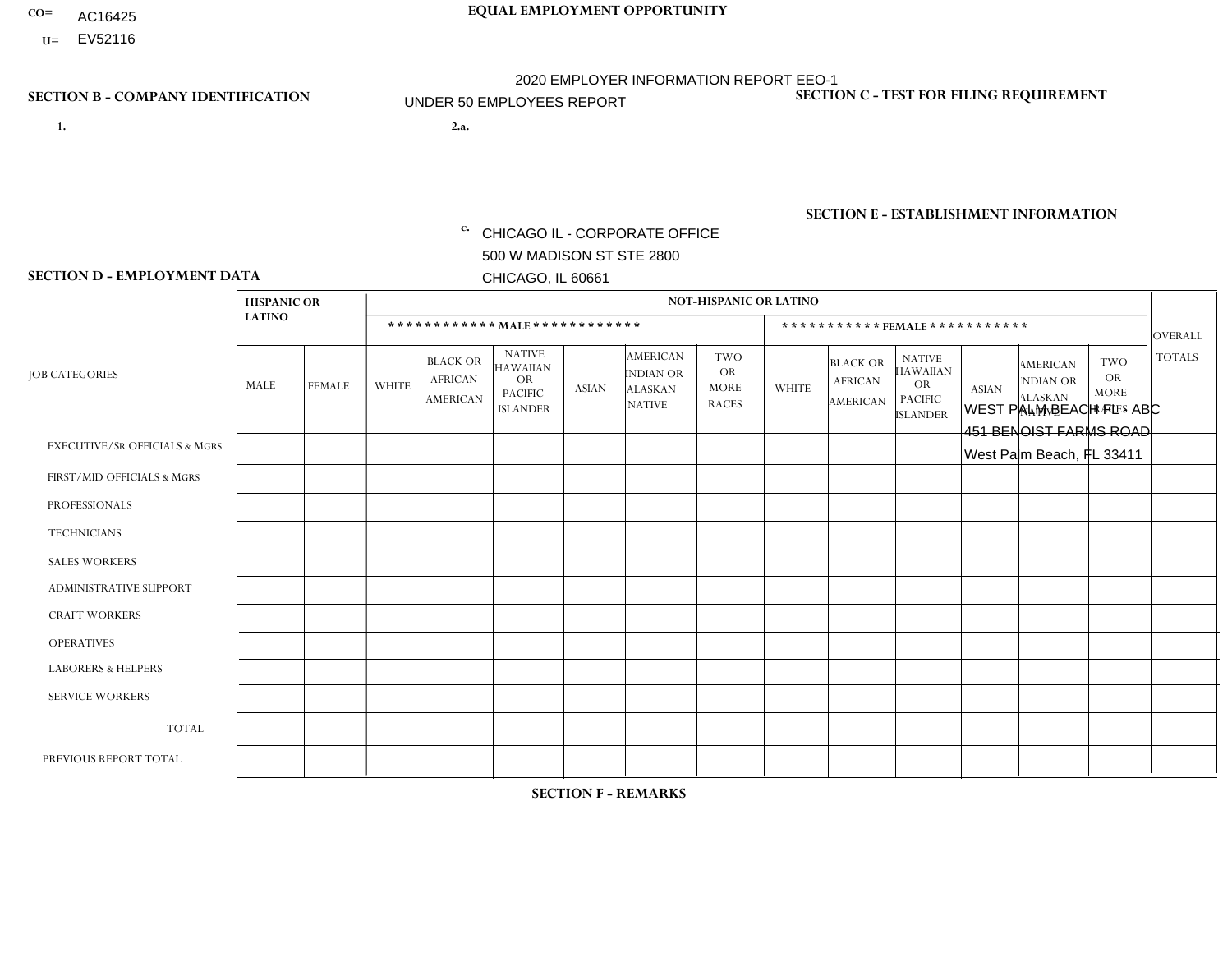- AC16425
- **U=**

- **1. 2.a.** CHICAGO IL CORPORATE OFFICE 500 W MADISON ST STE 2800 CHICAGO, IL 60661
- 2.a. MANHATTAN KS 809 LEVEE DRIVE SUITE C Manhattan, KS 66502
	- EIN= 952920557

## **SECTION B - COMPANY IDENTIFICATION SECTION C - TEST FOR FILING REQUIREMENT**

1- Y 2- Y 3- N DUNS= 000123456

**SECTION E - ESTABLISHMENT INFORMATION c.** NAICS: 423140

### **SECTION D - EMPLOYMENT DATA**

|                                          |               | <b>NOT-HISPANIC OR LATINO</b><br><b>HISPANIC OR</b> |              |                                                      |                                                                                    |             |                                                                        |                                                        |                |                                               |                                                                                    |              |                                                                       |                                                        |                |
|------------------------------------------|---------------|-----------------------------------------------------|--------------|------------------------------------------------------|------------------------------------------------------------------------------------|-------------|------------------------------------------------------------------------|--------------------------------------------------------|----------------|-----------------------------------------------|------------------------------------------------------------------------------------|--------------|-----------------------------------------------------------------------|--------------------------------------------------------|----------------|
|                                          | <b>LATINO</b> |                                                     |              |                                                      |                                                                                    |             |                                                                        |                                                        |                |                                               |                                                                                    |              |                                                                       |                                                        |                |
|                                          |               |                                                     |              |                                                      | ************ MALE ************                                                     |             |                                                                        |                                                        |                |                                               | *********** FEMALE ***********                                                     |              |                                                                       |                                                        | <b>OVERALL</b> |
| <b>JOB CATEGORIES</b>                    | MALE          | <b>FEMALE</b>                                       | <b>WHITE</b> | <b>BLACK OR</b><br><b>AFRICAN</b><br><b>AMERICAN</b> | <b>NATIVE</b><br><b>HAWAIIAN</b><br><b>OR</b><br><b>PACIFIC</b><br><b>ISLANDER</b> | ASIAN       | <b>AMERICAN</b><br><b>INDIAN OR</b><br><b>ALASKAN</b><br><b>NATIVE</b> | <b>TWO</b><br><b>OR</b><br><b>MORE</b><br><b>RACES</b> | <b>WHITE</b>   | <b>BLACK OR</b><br><b>AFRICAN</b><br>AMERICAN | <b>NATIVE</b><br><b>HAWAIIAN</b><br><b>OR</b><br><b>PACIFIC</b><br><b>ISLANDER</b> | <b>ASIAN</b> | <b>AMERICAN</b><br><b>NDIAN OR</b><br><b>ALASKAN</b><br><b>NATIVE</b> | <b>TWO</b><br><b>OR</b><br><b>MORE</b><br><b>RACES</b> | <b>TOTALS</b>  |
| <b>EXECUTIVE/SR OFFICIALS &amp; MGRS</b> | $\Omega$      | 0                                                   | $\mathbf 0$  | $\mathbf 0$                                          | 0                                                                                  | $\mathbf 0$ | $\Omega$                                                               | $\Omega$                                               | $\Omega$       | $\Omega$                                      | $\Omega$                                                                           | $\mathbf 0$  | 0                                                                     | $\mathbf 0$                                            | $\mathbf 0$    |
| FIRST/MID OFFICIALS & MGRS               | 0             | $\Omega$                                            | 1            | $\mathbf 0$                                          | $\Omega$                                                                           | $\Omega$    | $\Omega$                                                               | $\Omega$                                               | $\Omega$       | $\Omega$                                      | $\Omega$                                                                           | $\Omega$     | $\Omega$                                                              | $\mathbf{0}$                                           | $\mathbf{1}$   |
| <b>PROFESSIONALS</b>                     | 0             | $\mathbf 0$                                         | $\mathbf 0$  | $\mathbf 0$                                          | $\Omega$                                                                           | $\Omega$    | $\Omega$                                                               | $\Omega$                                               | 0              | $\Omega$                                      | $\Omega$                                                                           | $\mathbf{0}$ | $\Omega$                                                              | $\mathbf{0}$                                           | $\mathbf{0}$   |
| <b>TECHNICIANS</b>                       | 0             | $\Omega$                                            | $\mathbf 0$  | $\mathbf 0$                                          | $\Omega$                                                                           | $\Omega$    | $\Omega$                                                               | $\Omega$                                               | 0              | $\Omega$                                      | $\Omega$                                                                           | $\Omega$     | $\Omega$                                                              | $\Omega$                                               | $\mathbf{0}$   |
| <b>SALES WORKERS</b>                     | $\mathbf 0$   | $\mathbf 0$                                         | 3            | $\mathbf 0$                                          | $\mathbf 0$                                                                        | $\Omega$    | $\Omega$                                                               | $\Omega$                                               | $\Omega$       | $\Omega$                                      | $\Omega$                                                                           | $\Omega$     | 0                                                                     | $\Omega$                                               | $\mathbf{3}$   |
| <b>ADMINISTRATIVE SUPPORT</b>            | $\Omega$      | $\Omega$                                            | $\Omega$     | $\mathbf 0$                                          | $\mathbf 0$                                                                        | $\Omega$    | $\Omega$                                                               | $\Omega$                                               | $\overline{0}$ | $\Omega$                                      | $\Omega$                                                                           | $\Omega$     | $\Omega$                                                              | $\Omega$                                               | $\mathbf 0$    |
| <b>CRAFT WORKERS</b>                     | 0             | 0                                                   | $\Omega$     | $\mathbf 0$                                          | 0                                                                                  | $\Omega$    | $\Omega$                                                               | $\Omega$                                               | $\Omega$       | $\Omega$                                      | $\Omega$                                                                           | $\Omega$     | $\mathbf{0}$                                                          | $\Omega$                                               | $\mathbf 0$    |
| <b>OPERATIVES</b>                        | 0             | $\Omega$                                            | $\Omega$     | $\mathbf 0$                                          | $\Omega$                                                                           | $\Omega$    | $\Omega$                                                               | $\Omega$                                               | $\Omega$       | $\Omega$                                      | $\Omega$                                                                           | $\Omega$     | $\Omega$                                                              | $\Omega$                                               | $\mathbf 0$    |
| <b>LABORERS &amp; HELPERS</b>            | 0             | 0                                                   | 1            | $\mathbf 0$                                          | 0                                                                                  | $\mathbf 0$ | $\Omega$                                                               | $\Omega$                                               | $\Omega$       | $\Omega$                                      | $\Omega$                                                                           | $\Omega$     | $\Omega$                                                              | $\mathbf 0$                                            | $\mathbf{1}$   |
| <b>SERVICE WORKERS</b>                   | 0             | $\Omega$                                            | $\mathbf 0$  | $\mathbf 0$                                          | 0                                                                                  | $\mathbf 0$ | $\Omega$                                                               | $\Omega$                                               | 0              | $\Omega$                                      | $\Omega$                                                                           | $\Omega$     | $\Omega$                                                              | $\Omega$                                               | $\mathbf 0$    |
| <b>TOTAL</b>                             | 0             | $\mathbf 0$                                         | 5            | $\mathbf 0$                                          | 0                                                                                  | $\mathbf 0$ | $\Omega$                                                               | $\Omega$                                               | $\Omega$       | $\Omega$                                      | $\Omega$                                                                           | $\mathbf{0}$ | 0                                                                     | $\mathbf 0$                                            | 5              |
| PREVIOUS REPORT TOTAL                    | 0             | $\mathbf{0}$                                        | 4            | $\mathbf 0$                                          | 0                                                                                  | $\Omega$    | $\Omega$                                                               | $\Omega$                                               | 0              | $\Omega$                                      | $\Omega$                                                                           | $\mathbf 0$  | 0                                                                     | $\mathbf 0$                                            | $\overline{4}$ |
|                                          |               |                                                     |              |                                                      |                                                                                    |             |                                                                        |                                                        |                |                                               |                                                                                    |              |                                                                       |                                                        |                |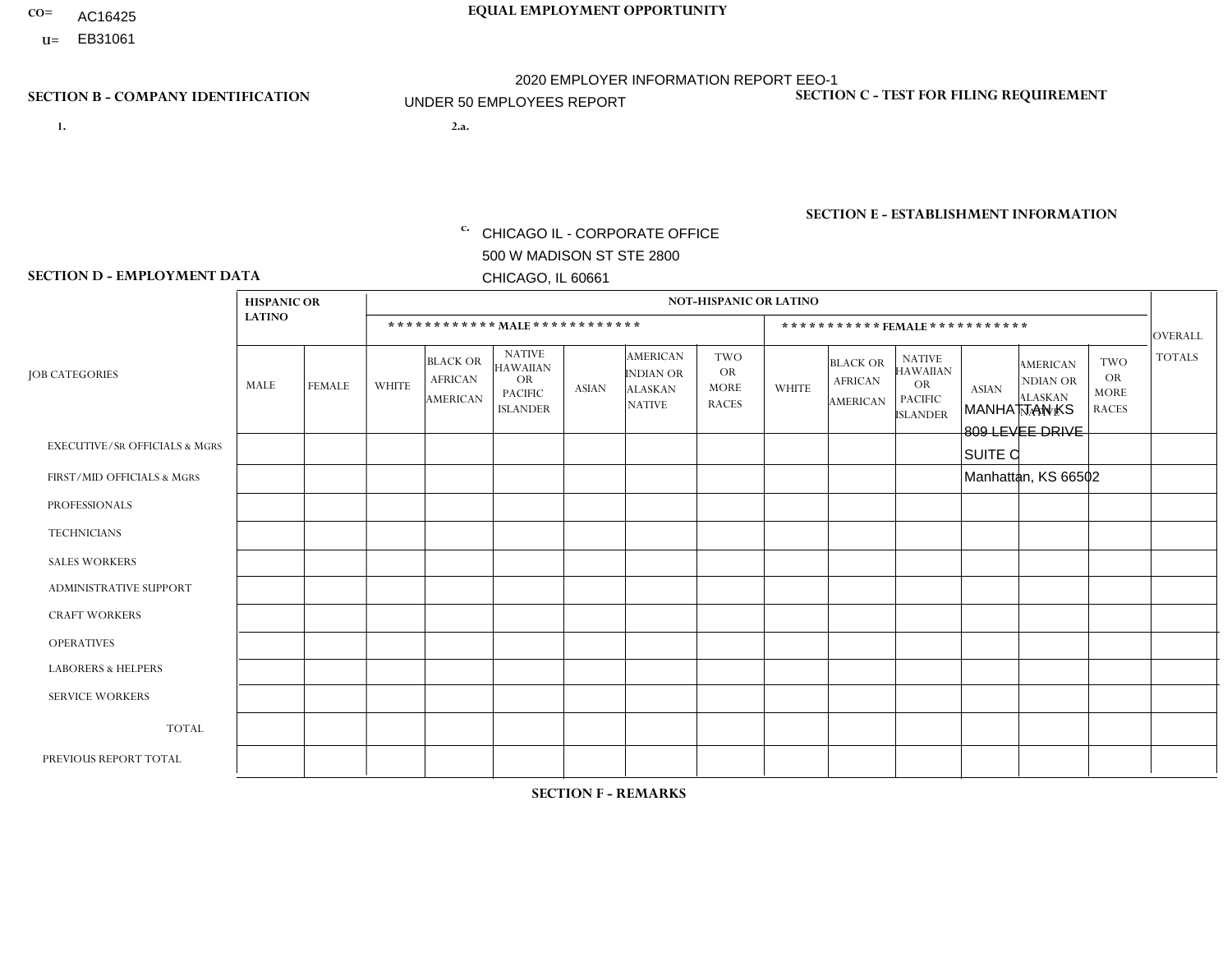- AC16425
- **U=**

- **1. 2.a.** CHICAGO IL CORPORATE OFFICE 500 W MADISON ST STE 2800 CHICAGO, IL 60661
- 2.a. FRESNO CA 3131 S NORTHPOINTE DR STE 103 Fresno, CA 93725

c. EIN= 952920557

## **SECTION B - COMPANY IDENTIFICATION SECTION C - TEST FOR FILING REQUIREMENT**

1- Y 2- Y 3- N DUNS= 000123456

**SECTION E - ESTABLISHMENT INFORMATION c.** NAICS: 423140

### **SECTION D - EMPLOYMENT DATA**

|                                          | <b>HISPANIC OR</b> |                |              |                                               |                                                                                    |              |                                                                        | <b>NOT-HISPANIC OR LATINO</b>                          |                |                                                      |                                                                             |              |                                                                       |                                                        |                |
|------------------------------------------|--------------------|----------------|--------------|-----------------------------------------------|------------------------------------------------------------------------------------|--------------|------------------------------------------------------------------------|--------------------------------------------------------|----------------|------------------------------------------------------|-----------------------------------------------------------------------------|--------------|-----------------------------------------------------------------------|--------------------------------------------------------|----------------|
|                                          | <b>LATINO</b>      |                |              | ************ MALE ************                |                                                                                    |              |                                                                        |                                                        |                | ***********FEMALE***********                         |                                                                             |              |                                                                       |                                                        | <b>OVERALL</b> |
| <b>JOB CATEGORIES</b>                    | MALE               | <b>FEMALE</b>  | <b>WHITE</b> | <b>BLACK OR</b><br><b>AFRICAN</b><br>AMERICAN | <b>NATIVE</b><br><b>HAWAIIAN</b><br><b>OR</b><br><b>PACIFIC</b><br><b>ISLANDER</b> | <b>ASIAN</b> | <b>AMERICAN</b><br><b>INDIAN OR</b><br><b>ALASKAN</b><br><b>NATIVE</b> | <b>TWO</b><br><b>OR</b><br><b>MORE</b><br><b>RACES</b> | <b>WHITE</b>   | <b>BLACK OR</b><br><b>AFRICAN</b><br><b>AMERICAN</b> | <b>NATIVE</b><br><b>HAWAIIAN</b><br>OR<br><b>PACIFIC</b><br><b>ISLANDER</b> | <b>ASIAN</b> | <b>AMERICAN</b><br><b>NDIAN OR</b><br><b>ALASKAN</b><br><b>NATIVE</b> | <b>TWO</b><br><b>OR</b><br><b>MORE</b><br><b>RACES</b> | <b>TOTALS</b>  |
| <b>EXECUTIVE/SR OFFICIALS &amp; MGRS</b> | $\Omega$           | $\Omega$       | $\Omega$     | $\mathbf 0$                                   | $\Omega$                                                                           | $\Omega$     | $\Omega$                                                               | $\Omega$                                               | 0              | $\Omega$                                             | $\Omega$                                                                    | $\Omega$     | $\Omega$                                                              | $\Omega$                                               | $\mathbf 0$    |
| FIRST/MID OFFICIALS & MGRS               |                    | $\Omega$       | $\Omega$     | $\mathbf 0$                                   | $\Omega$                                                                           | $\Omega$     | $\Omega$                                                               |                                                        | 0              | $\Omega$                                             | $\Omega$                                                                    | $\mathbf{0}$ | $\Omega$                                                              | $\Omega$                                               | $\overline{2}$ |
| <b>PROFESSIONALS</b>                     | 0                  | $\Omega$       | $\Omega$     | $\mathbf 0$                                   | $\Omega$                                                                           | $\Omega$     | $\Omega$                                                               | $\Omega$                                               | 0              | $\Omega$                                             | $\Omega$                                                                    | $\Omega$     | $\Omega$                                                              | $\mathbf{0}$                                           | $\mathbf{0}$   |
| <b>TECHNICIANS</b>                       | 0                  | $\mathbf 0$    | $\Omega$     | $\mathbf 0$                                   | $\Omega$                                                                           | $\Omega$     | $\Omega$                                                               | $\Omega$                                               | $\Omega$       | $\Omega$                                             | $\Omega$                                                                    | $\Omega$     | $\Omega$                                                              | $\Omega$                                               | $\mathbf{0}$   |
| <b>SALES WORKERS</b>                     | $\Omega$           | $\mathbf{1}$   | $\Omega$     | $\mathbf 0$                                   | $\Omega$                                                                           | $\Omega$     | $\Omega$                                                               |                                                        | $\Omega$       | $\Omega$                                             | $\Omega$                                                                    | $\Omega$     | $\Omega$                                                              | $\mathbf{1}$                                           | 3              |
| ADMINISTRATIVE SUPPORT                   | $\Omega$           | 1              | $\Omega$     | $\Omega$                                      | $\Omega$                                                                           | $\Omega$     | $\Omega$                                                               | $\Omega$                                               | $\Omega$       | $\Omega$                                             | $\Omega$                                                                    | $\Omega$     | $\mathbf{0}$                                                          | $\Omega$                                               | $\mathbf{1}$   |
| <b>CRAFT WORKERS</b>                     | 0                  | $\Omega$       | $\mathbf 0$  | $\mathbf 0$                                   | $\Omega$                                                                           | $\Omega$     | $\Omega$                                                               | $\Omega$                                               | 0              | $\Omega$                                             | $\Omega$                                                                    | $\Omega$     | $\Omega$                                                              | $\Omega$                                               | $\mathbf 0$    |
| <b>OPERATIVES</b>                        | 5                  | $\Omega$       | $\mathbf 0$  | $\mathbf 0$                                   | $\mathbf{0}$                                                                       | $\Omega$     | $\Omega$                                                               |                                                        | 0              | $\Omega$                                             | $\Omega$                                                                    | $\Omega$     | $\Omega$                                                              | $\mathbf{0}$                                           | 6              |
| <b>LABORERS &amp; HELPERS</b>            | 5                  | $\Omega$       | $\Omega$     | $\mathbf 0$                                   | 0                                                                                  | $\Omega$     | $\Omega$                                                               | $\Omega$                                               | $\overline{0}$ | $\Omega$                                             | $\Omega$                                                                    | $\Omega$     | $\Omega$                                                              | $\Omega$                                               | 5              |
| <b>SERVICE WORKERS</b>                   | 0                  | $\overline{2}$ | $\mathbf 0$  | 0                                             | $\mathbf{0}$                                                                       | $\mathbf 0$  | $\Omega$                                                               | $\Omega$                                               | $\Omega$       | $\Omega$                                             | $\Omega$                                                                    | $\Omega$     | 0                                                                     | $\mathbf{1}$                                           | 3              |
| <b>TOTAL</b>                             | 11                 | $\overline{4}$ | $\mathbf 0$  | 0                                             | $\Omega$                                                                           | $\Omega$     | $\Omega$                                                               | 3                                                      | 0              | $\Omega$                                             | $\Omega$                                                                    | $\Omega$     | $\Omega$                                                              | $\overline{2}$                                         | 20             |
| PREVIOUS REPORT TOTAL                    | 14                 | 4              | $\Omega$     | $\overline{1}$                                | $\Omega$                                                                           | $\Omega$     | $\Omega$                                                               | 3                                                      | 0              | $\Omega$                                             | $\Omega$                                                                    | $\Omega$     | $\Omega$                                                              | $\mathbf{1}$                                           | 23             |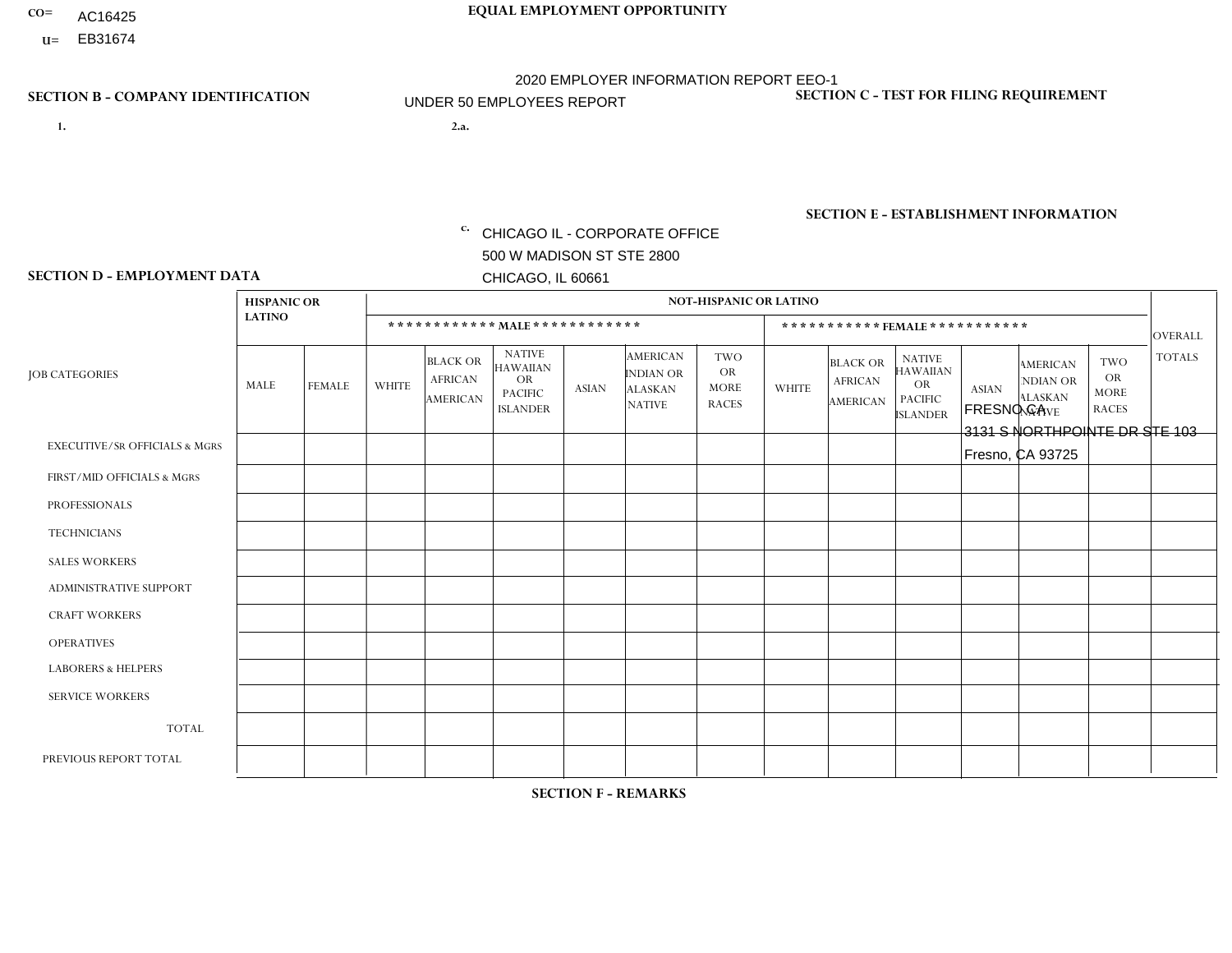- AC16425
- **U=**

**1. 2.a.** CHICAGO IL - CORPORATE OFFICE 500 W MADISON ST STE 2800 CHICAGO, IL 60661

2.a. LAWRENCE KS - MID AMERICA 2001 E 19TH STREET Lawrence, KS 66046

EIN= 952920557

## **SECTION B - COMPANY IDENTIFICATION SECTION C - TEST FOR FILING REQUIREMENT**

1- Y 2- Y 3- N DUNS= 000123456

**SECTION E - ESTABLISHMENT INFORMATION c.** NAICS: 423140

### **SECTION D - EMPLOYMENT DATA**

|                                          | <b>HISPANIC OR</b> |               |                |                                                      |                                                                                    |              |                                                                        | <b>NOT-HISPANIC OR LATINO</b>                          |              |                                                      |                                                                             |              |                                                                       |                                                        |                |
|------------------------------------------|--------------------|---------------|----------------|------------------------------------------------------|------------------------------------------------------------------------------------|--------------|------------------------------------------------------------------------|--------------------------------------------------------|--------------|------------------------------------------------------|-----------------------------------------------------------------------------|--------------|-----------------------------------------------------------------------|--------------------------------------------------------|----------------|
|                                          | <b>LATINO</b>      |               |                | ************ MALE ************                       |                                                                                    |              |                                                                        |                                                        |              | ***********FEMALE***********                         |                                                                             |              |                                                                       |                                                        | <b>OVERALL</b> |
| <b>JOB CATEGORIES</b>                    | MALE               | <b>FEMALE</b> | <b>WHITE</b>   | <b>BLACK OR</b><br><b>AFRICAN</b><br><b>AMERICAN</b> | <b>NATIVE</b><br><b>HAWAIIAN</b><br><b>OR</b><br><b>PACIFIC</b><br><b>ISLANDER</b> | <b>ASIAN</b> | <b>AMERICAN</b><br><b>INDIAN OR</b><br><b>ALASKAN</b><br><b>NATIVE</b> | <b>TWO</b><br><b>OR</b><br><b>MORE</b><br><b>RACES</b> | <b>WHITE</b> | <b>BLACK OR</b><br><b>AFRICAN</b><br><b>AMERICAN</b> | <b>NATIVE</b><br><b>HAWAIIAN</b><br>OR<br><b>PACIFIC</b><br><b>ISLANDER</b> | <b>ASIAN</b> | <b>AMERICAN</b><br><b>NDIAN OR</b><br><b>ALASKAN</b><br><b>NATIVE</b> | <b>TWO</b><br><b>OR</b><br><b>MORE</b><br><b>RACES</b> | <b>TOTALS</b>  |
| <b>EXECUTIVE/SR OFFICIALS &amp; MGRS</b> | $\Omega$           | $\Omega$      | $\Omega$       | $\mathbf 0$                                          | $\Omega$                                                                           | $\Omega$     | $\Omega$                                                               | $\Omega$                                               | $\Omega$     | $\Omega$                                             | $\Omega$                                                                    | $\Omega$     | $\Omega$                                                              | $\mathbf{0}$                                           | $\mathbf{0}$   |
| FIRST/MID OFFICIALS & MGRS               | 0                  | $\mathbf 0$   | 4              | $\mathbf 0$                                          | $\Omega$                                                                           | $\Omega$     | $\Omega$                                                               | $\Omega$                                               | 0            | $\Omega$                                             | $\Omega$                                                                    | $\mathbf{0}$ | $\Omega$                                                              | $\mathbf 0$                                            | $\mathbf{1}$   |
| <b>PROFESSIONALS</b>                     | 0                  | $\Omega$      | 1              | $\mathbf 0$                                          | $\Omega$                                                                           | $\Omega$     | $\Omega$                                                               | $\Omega$                                               | 0            | $\Omega$                                             | $\Omega$                                                                    | $\Omega$     | $\Omega$                                                              | $\Omega$                                               | $\mathbf{1}$   |
| <b>TECHNICIANS</b>                       | 0                  | $\Omega$      | $\Omega$       | $\Omega$                                             | $\Omega$                                                                           | $\Omega$     | $\Omega$                                                               | $\Omega$                                               | $\Omega$     | $\Omega$                                             | $\Omega$                                                                    | $\Omega$     | $\Omega$                                                              | $\Omega$                                               | $\Omega$       |
| <b>SALES WORKERS</b>                     | 0                  | $\Omega$      | $\Omega$       | $\Omega$                                             | $\Omega$                                                                           | $\Omega$     | $\Omega$                                                               | $\Omega$                                               | 0            | $\Omega$                                             | $\Omega$                                                                    | $\Omega$     | $\Omega$                                                              | $\Omega$                                               | $\Omega$       |
| ADMINISTRATIVE SUPPORT                   | 0                  | $\Omega$      | $\Omega$       | $\mathbf 0$                                          | $\Omega$                                                                           | $\Omega$     | $\Omega$                                                               | $\Omega$                                               | $\Omega$     | $\Omega$                                             | $\Omega$                                                                    | $\Omega$     | $\Omega$                                                              | $\Omega$                                               | $\mathbf 0$    |
| <b>CRAFT WORKERS</b>                     | $\overline{2}$     | $\Omega$      | $\Omega$       | $\mathbf 0$                                          | $\Omega$                                                                           | $\Omega$     | $\Omega$                                                               | $\Omega$                                               | 0            | $\Omega$                                             | $\Omega$                                                                    | $\Omega$     | $\Omega$                                                              | $\Omega$                                               | 2              |
| <b>OPERATIVES</b>                        | 0                  | $\Omega$      | $\overline{2}$ | $\mathbf 0$                                          | $\Omega$                                                                           | $\Omega$     | $\Omega$                                                               | $\Omega$                                               | $\Omega$     | $\Omega$                                             | $\Omega$                                                                    | $\Omega$     | $\Omega$                                                              | $\Omega$                                               | 2              |
| <b>LABORERS &amp; HELPERS</b>            | $\Omega$           | $\Omega$      | $\mathbf 0$    | $\mathbf 0$                                          | $\mathbf 0$                                                                        | $\Omega$     | $\Omega$                                                               | $\Omega$                                               | $\Omega$     | $\Omega$                                             | $\Omega$                                                                    | $\Omega$     | $\Omega$                                                              | $\Omega$                                               | 0              |
| <b>SERVICE WORKERS</b>                   | 0                  | $\Omega$      | $\Omega$       | $\mathbf 0$                                          | $\mathbf{0}$                                                                       | $\Omega$     | $\Omega$                                                               | $\Omega$                                               | $\Omega$     | $\Omega$                                             | $\Omega$                                                                    | $\Omega$     | $\Omega$                                                              | $\Omega$                                               | $\overline{0}$ |
| <b>TOTAL</b>                             | $\overline{2}$     | 0             | 4              | 0                                                    | 0                                                                                  | $\Omega$     | $\Omega$                                                               | $\Omega$                                               | $\Omega$     | $\Omega$                                             | $\Omega$                                                                    | $\mathbf 0$  | 0                                                                     | $\mathbf 0$                                            | 6              |
| PREVIOUS REPORT TOTAL                    |                    | $\Omega$      | 9              | $\mathbf 0$                                          | $\Omega$                                                                           | $\Omega$     | $\Omega$                                                               | $\Omega$                                               |              | $\Omega$                                             | $\Omega$                                                                    | $\Omega$     | $\Omega$                                                              | $\mathbf 0$                                            | 11             |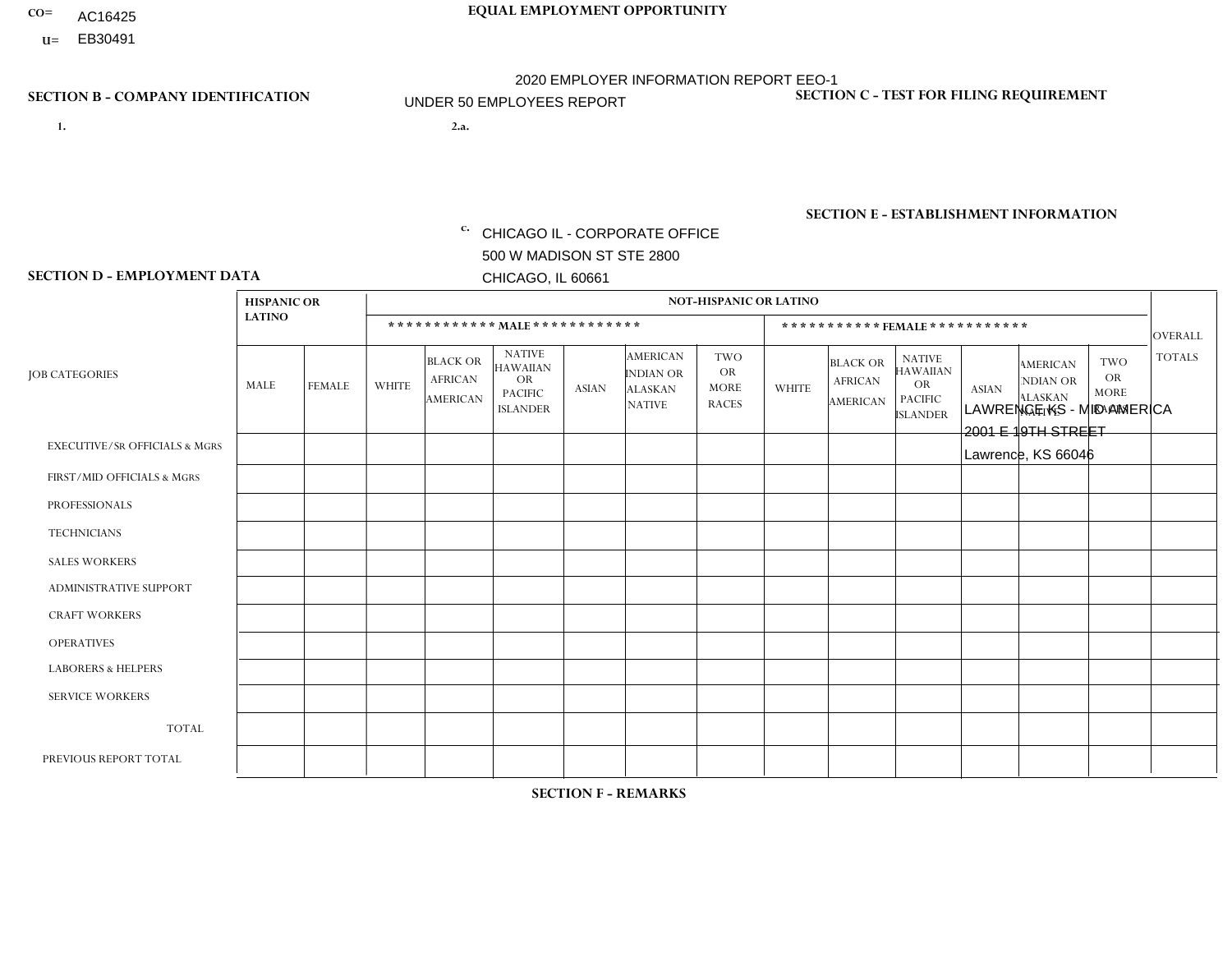- AC16425
- **U=**

- **1. 2.a.** CHICAGO IL CORPORATE OFFICE 500 W MADISON ST STE 2800 CHICAGO, IL 60661
- 2.a. BALTIMORE MD 6201 ERDMAN AVENUE Baltimore, MD 21205

EIN= 952920557

## **SECTION B - COMPANY IDENTIFICATION SECTION C - TEST FOR FILING REQUIREMENT**

1- Y 2- Y 3- N DUNS= 000123456

**SECTION E - ESTABLISHMENT INFORMATION c.** NAICS: 423140

### **SECTION D - EMPLOYMENT DATA**

|                                          | <b>HISPANIC OR</b> |                |              |                                                      |                                                                                    |              |                                                                        | <b>NOT-HISPANIC OR LATINO</b>                          |                |                                                      |                                                                                    |              |                                                                       |                                                        |                |
|------------------------------------------|--------------------|----------------|--------------|------------------------------------------------------|------------------------------------------------------------------------------------|--------------|------------------------------------------------------------------------|--------------------------------------------------------|----------------|------------------------------------------------------|------------------------------------------------------------------------------------|--------------|-----------------------------------------------------------------------|--------------------------------------------------------|----------------|
|                                          | <b>LATINO</b>      |                |              | ************ MALE ************                       |                                                                                    |              |                                                                        |                                                        |                |                                                      | *********** FEMALE ***********                                                     |              |                                                                       |                                                        | <b>OVERALL</b> |
| <b>JOB CATEGORIES</b>                    | MALE               | <b>FEMALE</b>  | <b>WHITE</b> | <b>BLACK OR</b><br><b>AFRICAN</b><br><b>AMERICAN</b> | <b>NATIVE</b><br><b>HAWAIIAN</b><br><b>OR</b><br><b>PACIFIC</b><br><b>ISLANDER</b> | <b>ASIAN</b> | <b>AMERICAN</b><br><b>INDIAN OR</b><br><b>ALASKAN</b><br><b>NATIVE</b> | <b>TWO</b><br><b>OR</b><br><b>MORE</b><br><b>RACES</b> | <b>WHITE</b>   | <b>BLACK OR</b><br><b>AFRICAN</b><br><b>AMERICAN</b> | <b>NATIVE</b><br><b>HAWAIIAN</b><br><b>OR</b><br><b>PACIFIC</b><br><b>ISLANDER</b> | <b>ASIAN</b> | <b>AMERICAN</b><br><b>NDIAN OR</b><br><b>ALASKAN</b><br><b>NATIVE</b> | <b>TWO</b><br><b>OR</b><br><b>MORE</b><br><b>RACES</b> | <b>TOTALS</b>  |
| <b>EXECUTIVE/SR OFFICIALS &amp; MGRS</b> | $\Omega$           | $\Omega$       | $\Omega$     | $\Omega$                                             | $\Omega$                                                                           | $\Omega$     | $\Omega$                                                               | $\Omega$                                               | $\Omega$       | $\mathbf{0}$                                         | $\mathbf{0}$                                                                       | $\Omega$     | $\Omega$                                                              | $\Omega$                                               | $\Omega$       |
| FIRST/MID OFFICIALS & MGRS               | $\Omega$           | $\Omega$       | 1            | $\Omega$                                             | 0                                                                                  | $\Omega$     | $\Omega$                                                               | $\Omega$                                               | $\Omega$       | $\mathbf{0}$                                         | $\mathbf{0}$                                                                       | $\Omega$     | $\Omega$                                                              | $\Omega$                                               | $\mathbf{1}$   |
| <b>PROFESSIONALS</b>                     | $\Omega$           | $\Omega$       | $\mathbf 0$  | $\mathbf 0$                                          | $\overline{0}$                                                                     | $\Omega$     | $\overline{0}$                                                         | $\Omega$                                               | $\Omega$       | $\Omega$                                             | $\mathbf{0}$                                                                       | $\Omega$     | $\Omega$                                                              | $\Omega$                                               | $\mathbf 0$    |
| <b>TECHNICIANS</b>                       | $\mathbf 0$        | $\mathbf 0$    | $\Omega$     | $\mathbf 0$                                          | 0                                                                                  | $\Omega$     | $\overline{0}$                                                         | $\Omega$                                               | $\mathbf 0$    | $\mathbf 0$                                          | $\mathbf 0$                                                                        | $\mathbf 0$  | $\Omega$                                                              | $\mathbf{0}$                                           | $\mathbf 0$    |
| <b>SALES WORKERS</b>                     | $\Omega$           | $\Omega$       | $\Omega$     | $\Omega$                                             | $\Omega$                                                                           | $\Omega$     | $\Omega$                                                               | $\Omega$                                               | $\Omega$       | $\Omega$                                             | $\Omega$                                                                           | $\Omega$     | $\Omega$                                                              | $\mathbf{0}$                                           | $\mathbf 0$    |
| <b>ADMINISTRATIVE SUPPORT</b>            | $\Omega$           | $\overline{1}$ | 1            | 0                                                    | $\mathbf 0$                                                                        | $\Omega$     | $\Omega$                                                               | $\Omega$                                               | $\overline{2}$ | $\overline{1}$                                       | $\mathbf{0}$                                                                       | $\Omega$     | 1                                                                     | $\Omega$                                               | 6              |
| <b>CRAFT WORKERS</b>                     | $\Omega$           | $\Omega$       | $\Omega$     | $\mathbf 0$                                          | 0                                                                                  | $\Omega$     | $\Omega$                                                               | $\Omega$                                               | $\Omega$       | $\Omega$                                             | $\Omega$                                                                           | $\Omega$     | $\Omega$                                                              | $\Omega$                                               | $\mathbf 0$    |
| <b>OPERATIVES</b>                        | 6                  | $\mathbf 0$    | 1            | 9                                                    | 0                                                                                  | $\Omega$     | $\overline{0}$                                                         | $\Omega$                                               | $\Omega$       | $\Omega$                                             | $\Omega$                                                                           | $\Omega$     | $\Omega$                                                              | $\mathbf{0}$                                           | 16             |
| <b>LABORERS &amp; HELPERS</b>            | $\Omega$           | $\Omega$       | 1            | $\Omega$                                             | 0                                                                                  | $\Omega$     | $\Omega$                                                               | $\Omega$                                               | $\Omega$       | $\Omega$                                             | $\mathbf{0}$                                                                       | $\Omega$     | $\Omega$                                                              | $\Omega$                                               | $\mathbf{1}$   |
| <b>SERVICE WORKERS</b>                   | 0                  | 0              | $\Omega$     | 0                                                    | 0                                                                                  | $\Omega$     | $\Omega$                                                               | $\Omega$                                               | $\Omega$       | $\Omega$                                             | $\mathbf{0}$                                                                       | $\Omega$     | $\Omega$                                                              | $\Omega$                                               | 0              |
| <b>TOTAL</b>                             | 6                  | $\mathbf{1}$   | 4            | 9                                                    | 0                                                                                  | $\mathbf 0$  | $\Omega$                                                               | $\Omega$                                               | $\overline{2}$ |                                                      | $\Omega$                                                                           | $\mathbf 0$  | 1                                                                     | $\mathbf 0$                                            | 24             |
| PREVIOUS REPORT TOTAL                    | 4                  | $\Omega$       | 4            | 12                                                   | 0                                                                                  | $\Omega$     | $\Omega$                                                               | $\overline{2}$                                         | 3              | 2                                                    | $\mathbf{0}$                                                                       | $\Omega$     | 1                                                                     | $\mathbf 0$                                            | 28             |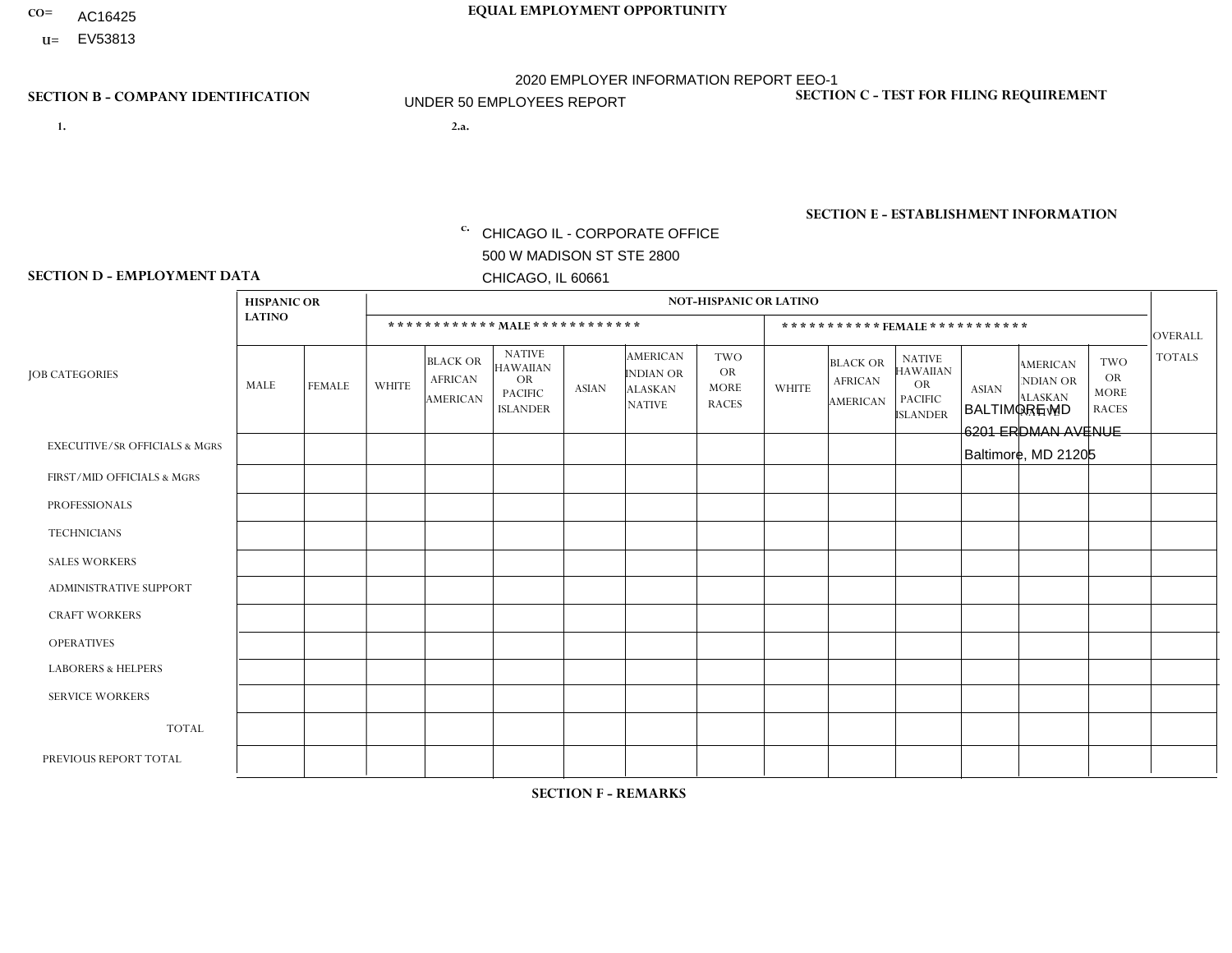- AC16425
- **U=**

**1. 2.a.** CHICAGO IL - CORPORATE OFFICE 500 W MADISON ST STE 2800 CHICAGO, IL 60661

2.a. FRIDLEY MN - MW DIVISION 60 51ST WAY NE Fridley, MN 55418

EIN= 952920557

## **SECTION B - COMPANY IDENTIFICATION SECTION C - TEST FOR FILING REQUIREMENT**

1- Y 2- Y 3- N DUNS= 000123456

**SECTION E - ESTABLISHMENT INFORMATION c.** NAICS: 551114

### **SECTION D - EMPLOYMENT DATA**

|                                          | <b>HISPANIC OR</b> |               |                |                                                      |                                                                                    |             |                                                                        | <b>NOT-HISPANIC OR LATINO</b>                          |                |                                               |                                                                             |              |                                                                       |                                                        |                |
|------------------------------------------|--------------------|---------------|----------------|------------------------------------------------------|------------------------------------------------------------------------------------|-------------|------------------------------------------------------------------------|--------------------------------------------------------|----------------|-----------------------------------------------|-----------------------------------------------------------------------------|--------------|-----------------------------------------------------------------------|--------------------------------------------------------|----------------|
|                                          | <b>LATINO</b>      |               |                | ************ MALE ************                       |                                                                                    |             |                                                                        |                                                        |                | ***********FEMALE***********                  |                                                                             |              |                                                                       |                                                        | <b>OVERALL</b> |
| <b>JOB CATEGORIES</b>                    | MALE               | <b>FEMALE</b> | <b>WHITE</b>   | <b>BLACK OR</b><br><b>AFRICAN</b><br><b>AMERICAN</b> | <b>NATIVE</b><br><b>HAWAIIAN</b><br><b>OR</b><br><b>PACIFIC</b><br><b>ISLANDER</b> | ASIAN       | <b>AMERICAN</b><br><b>INDIAN OR</b><br><b>ALASKAN</b><br><b>NATIVE</b> | <b>TWO</b><br><b>OR</b><br><b>MORE</b><br><b>RACES</b> | <b>WHITE</b>   | <b>BLACK OR</b><br><b>AFRICAN</b><br>AMERICAN | <b>NATIVE</b><br><b>HAWAIIAN</b><br>OR<br><b>PACIFIC</b><br><b>ISLANDER</b> | <b>ASIAN</b> | <b>AMERICAN</b><br><b>NDIAN OR</b><br><b>ALASKAN</b><br><b>NATIVE</b> | <b>TWO</b><br><b>OR</b><br><b>MORE</b><br><b>RACES</b> | <b>TOTALS</b>  |
| <b>EXECUTIVE/SR OFFICIALS &amp; MGRS</b> | $\Omega$           | $\Omega$      | $\Omega$       | $\mathbf 0$                                          | $\mathbf 0$                                                                        | $\Omega$    | $\Omega$                                                               | $\Omega$                                               | $\Omega$       | $\Omega$                                      | $\Omega$                                                                    | $\mathbf 0$  | $\Omega$                                                              | $\mathbf 0$                                            | $\mathbf{0}$   |
| FIRST/MID OFFICIALS & MGRS               | 0                  | 0             | 3              | $\mathbf 0$                                          | 0                                                                                  | $\Omega$    | $\Omega$                                                               | $\Omega$                                               | 0              | $\Omega$                                      | $\Omega$                                                                    | $\mathbf{0}$ | $\Omega$                                                              | $\mathbf 0$                                            | 3              |
| <b>PROFESSIONALS</b>                     | $\Omega$           | $\Omega$      | $\overline{2}$ | $\mathbf 0$                                          | $\Omega$                                                                           | $\Omega$    | $\Omega$                                                               | $\Omega$                                               | $\overline{0}$ | $\Omega$                                      | $\Omega$                                                                    | $\Omega$     | $\Omega$                                                              | $\Omega$                                               | $\overline{2}$ |
| <b>TECHNICIANS</b>                       | 0                  | $\mathbf 0$   | $\Omega$       | $\mathbf 0$                                          | $\Omega$                                                                           | $\Omega$    | $\Omega$                                                               | $\Omega$                                               | $\Omega$       | $\Omega$                                      | $\Omega$                                                                    | $\Omega$     | $\Omega$                                                              | $\Omega$                                               | $\mathbf{0}$   |
| <b>SALES WORKERS</b>                     | $\Omega$           | $\Omega$      | $\Omega$       | $\mathbf 0$                                          | $\Omega$                                                                           | $\Omega$    | $\Omega$                                                               | $\Omega$                                               | $\overline{0}$ | $\Omega$                                      | $\Omega$                                                                    | $\Omega$     | $\Omega$                                                              | $\mathbf{0}$                                           | $\mathbf{0}$   |
| ADMINISTRATIVE SUPPORT                   | $\mathbf 0$        | 0             | $\mathbf 0$    | $\mathbf 0$                                          | 0                                                                                  | $\Omega$    | $\Omega$                                                               | $\Omega$                                               | $\Omega$       | $\Omega$                                      | $\Omega$                                                                    | $\mathbf{0}$ | $\mathbf{0}$                                                          | $\mathbf 0$                                            | $\mathbf 0$    |
| <b>CRAFT WORKERS</b>                     | 0                  | $\Omega$      | $\Omega$       | $\mathbf 0$                                          | $\Omega$                                                                           | $\Omega$    | $\Omega$                                                               | $\Omega$                                               | 0              | $\Omega$                                      | $\Omega$                                                                    | $\Omega$     | $\Omega$                                                              | $\Omega$                                               | $\Omega$       |
| <b>OPERATIVES</b>                        | 0                  | $\Omega$      | $\Omega$       | $\mathbf 0$                                          | $\Omega$                                                                           | $\Omega$    | $\Omega$                                                               | $\Omega$                                               | $\Omega$       | $\Omega$                                      | $\Omega$                                                                    | $\Omega$     | $\Omega$                                                              | $\Omega$                                               | $\mathbf 0$    |
| <b>LABORERS &amp; HELPERS</b>            | 0                  | $\Omega$      | $\Omega$       | $\mathbf 0$                                          | $\mathbf 0$                                                                        | $\Omega$    | $\Omega$                                                               | $\Omega$                                               | $\Omega$       | $\Omega$                                      | $\Omega$                                                                    | $\Omega$     | $\Omega$                                                              | $\Omega$                                               | $\mathbf{0}$   |
| <b>SERVICE WORKERS</b>                   | 0                  | $\mathbf 0$   | $\mathbf 0$    | $\mathbf 0$                                          | $\mathbf{0}$                                                                       | $\mathbf 0$ | $\Omega$                                                               | $\Omega$                                               | $\Omega$       | $\Omega$                                      | $\Omega$                                                                    | $\mathbf 0$  | $\Omega$                                                              | $\mathbf 0$                                            | $\overline{0}$ |
| <b>TOTAL</b>                             | $\Omega$           | 0             | 5              | 0                                                    | 0                                                                                  | $\Omega$    | $\Omega$                                                               | $\Omega$                                               | $\Omega$       | $\Omega$                                      | $\Omega$                                                                    | $\mathbf 0$  | 0                                                                     | $\mathbf 0$                                            | 5              |
| PREVIOUS REPORT TOTAL                    | 0                  | $\Omega$      | 5              | $\mathbf 0$                                          | $\Omega$                                                                           | $\Omega$    | $\Omega$                                                               | $\Omega$                                               | 0              | $\Omega$                                      | $\Omega$                                                                    | $\Omega$     | $\Omega$                                                              | $\mathbf 0$                                            | 5              |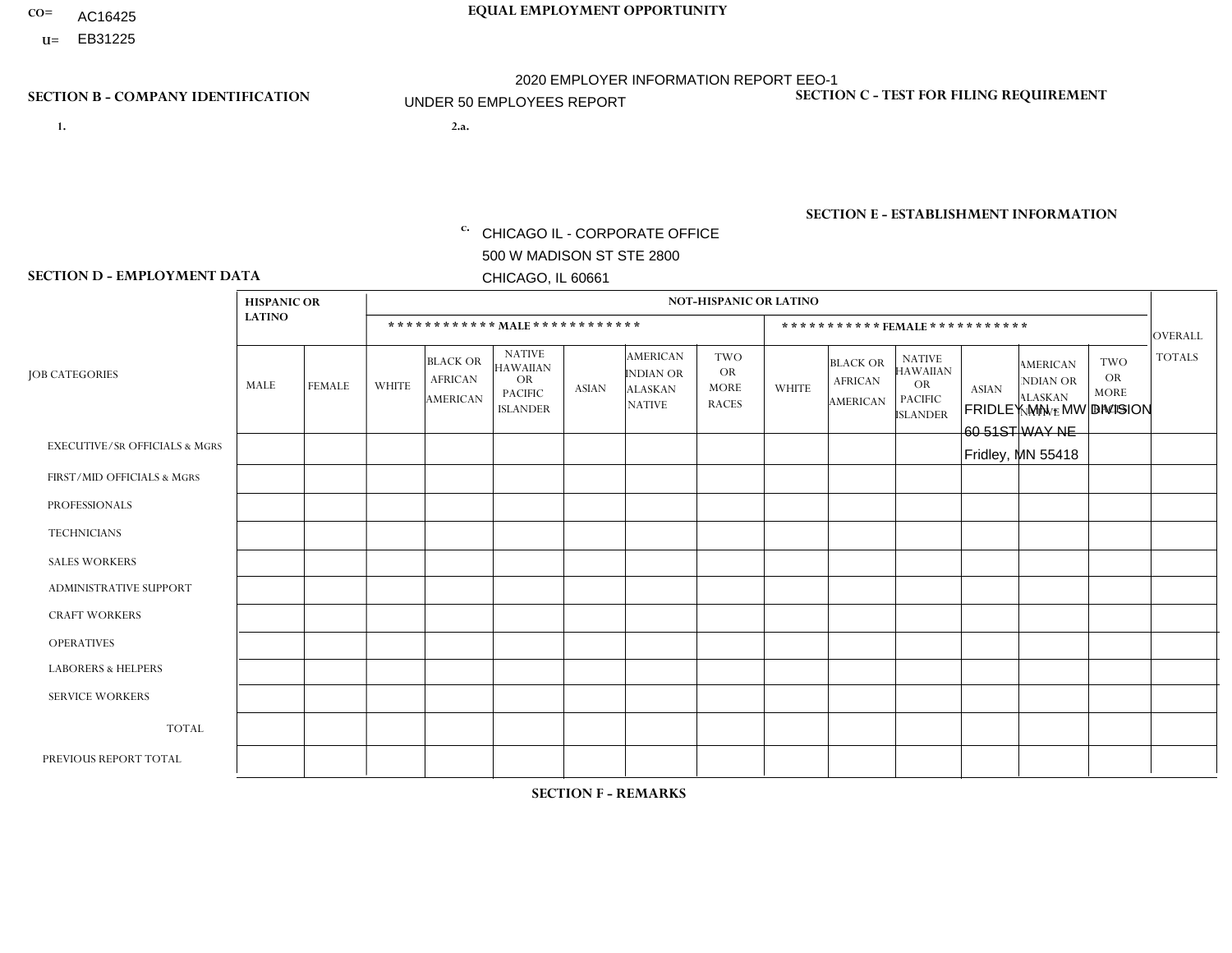- AC16425
- **U=**

- **1. 2.a.** CHICAGO IL CORPORATE OFFICE 500 W MADISON ST STE 2800 CHICAGO, IL 60661
- 2.a. PEORIA IL 110 THUNDERBIRD LANE East Peoria, IL 61611

EIN= 952920557

## **SECTION B - COMPANY IDENTIFICATION SECTION C - TEST FOR FILING REQUIREMENT**

1- Y 2- Y 3- N DUNS= 000123456

**SECTION E - ESTABLISHMENT INFORMATION c.** NAICS: 423140

### **SECTION D - EMPLOYMENT DATA**

|                                          | <b>HISPANIC OR</b> |               |                |                                                      |                                                                                    |              |                                                                        | <b>NOT-HISPANIC OR LATINO</b>                          |              |                                               |                                                                                    |              |                                                                       |                                                        |                |
|------------------------------------------|--------------------|---------------|----------------|------------------------------------------------------|------------------------------------------------------------------------------------|--------------|------------------------------------------------------------------------|--------------------------------------------------------|--------------|-----------------------------------------------|------------------------------------------------------------------------------------|--------------|-----------------------------------------------------------------------|--------------------------------------------------------|----------------|
|                                          | <b>LATINO</b>      |               |                | ************ MAIE************                        |                                                                                    |              |                                                                        |                                                        |              |                                               | ***********FEMALE ***********                                                      |              |                                                                       |                                                        | <b>OVERALL</b> |
| <b>JOB CATEGORIES</b>                    | MALE               | <b>FEMALE</b> | <b>WHITE</b>   | <b>BLACK OR</b><br><b>AFRICAN</b><br><b>AMERICAN</b> | <b>NATIVE</b><br><b>HAWAIIAN</b><br><b>OR</b><br><b>PACIFIC</b><br><b>ISLANDER</b> | <b>ASIAN</b> | <b>AMERICAN</b><br><b>INDIAN OR</b><br><b>ALASKAN</b><br><b>NATIVE</b> | <b>TWO</b><br><b>OR</b><br><b>MORE</b><br><b>RACES</b> | <b>WHITE</b> | <b>BLACK OR</b><br><b>AFRICAN</b><br>AMERICAN | <b>NATIVE</b><br><b>HAWAIIAN</b><br><b>OR</b><br><b>PACIFIC</b><br><b>ISLANDER</b> | <b>ASIAN</b> | <b>AMERICAN</b><br><b>NDIAN OR</b><br><b>ALASKAN</b><br><b>NATIVE</b> | <b>TWO</b><br><b>OR</b><br><b>MORE</b><br><b>RACES</b> | <b>TOTALS</b>  |
| <b>EXECUTIVE/SR OFFICIALS &amp; MGRS</b> | $\Omega$           | $\Omega$      | $\Omega$       | $\mathbf 0$                                          | $\Omega$                                                                           | $\Omega$     | $\Omega$                                                               | $\Omega$                                               | $\Omega$     | $\Omega$                                      | $\mathbf{0}$                                                                       | $\Omega$     | $\Omega$                                                              | $\Omega$                                               | $\mathbf 0$    |
| FIRST/MID OFFICIALS & MGRS               | $\Omega$           | $\Omega$      | $\overline{c}$ | 0                                                    | 0                                                                                  | $\Omega$     | $\Omega$                                                               | $\Omega$                                               | $\Omega$     | $\Omega$                                      | $\Omega$                                                                           | $\Omega$     | $\Omega$                                                              | $\Omega$                                               | $\overline{2}$ |
| <b>PROFESSIONALS</b>                     | $\Omega$           | $\Omega$      | $\Omega$       | $\Omega$                                             | $\Omega$                                                                           | $\Omega$     | $\Omega$                                                               | $\Omega$                                               | $\Omega$     | $\Omega$                                      | $\Omega$                                                                           | $\Omega$     | $\Omega$                                                              | $\Omega$                                               | $\mathbf 0$    |
| <b>TECHNICIANS</b>                       | $\Omega$           | $\mathbf 0$   | $\Omega$       | $\mathbf 0$                                          | 0                                                                                  | $\Omega$     | $\Omega$                                                               | $\Omega$                                               | $\mathbf{0}$ | $\Omega$                                      | $\Omega$                                                                           | $\Omega$     | $\Omega$                                                              | $\Omega$                                               | $\mathbf 0$    |
| <b>SALES WORKERS</b>                     | $\Omega$           | $\Omega$      | $\overline{7}$ | $\Omega$                                             | $\Omega$                                                                           | $\Omega$     | $\Omega$                                                               | $\Omega$                                               | $\Omega$     | $\Omega$                                      | $\Omega$                                                                           | $\Omega$     | $\Omega$                                                              | $\Omega$                                               | $\overline{7}$ |
| <b>ADMINISTRATIVE SUPPORT</b>            | $\Omega$           | $\Omega$      | 1              | $\Omega$                                             | $\Omega$                                                                           | $\Omega$     | $\Omega$                                                               | $\Omega$                                               | $\Omega$     | $\Omega$                                      | $\Omega$                                                                           | $\Omega$     | $\Omega$                                                              | $\Omega$                                               | $\mathbf{1}$   |
| <b>CRAFT WORKERS</b>                     | 0                  | $\Omega$      | $\mathbf 0$    | $\mathbf 0$                                          | $\Omega$                                                                           | $\Omega$     | $\Omega$                                                               | $\Omega$                                               | $\Omega$     | $\Omega$                                      | $\Omega$                                                                           | $\Omega$     | $\Omega$                                                              | $\Omega$                                               | $\Omega$       |
| <b>OPERATIVES</b>                        | $\overline{2}$     | $\Omega$      | 8              | $\mathbf 0$                                          | $\Omega$                                                                           | $\Omega$     | $\overline{0}$                                                         |                                                        | $\Omega$     | $\Omega$                                      | $\mathbf{0}$                                                                       | $\Omega$     | $\Omega$                                                              | $\mathbf{0}$                                           | 11             |
| <b>LABORERS &amp; HELPERS</b>            | $\Omega$           | $\Omega$      | 1              | 0                                                    | 0                                                                                  | $\Omega$     | $\Omega$                                                               | $\Omega$                                               | $\Omega$     | $\Omega$                                      | $\Omega$                                                                           | $\Omega$     | $\Omega$                                                              | $\Omega$                                               | $\mathbf{1}$   |
| <b>SERVICE WORKERS</b>                   | $\Omega$           | $\mathbf 0$   | 0              | $\mathbf 0$                                          | $\mathbf 0$                                                                        | $\mathbf 0$  | $\Omega$                                                               | $\Omega$                                               | $\Omega$     | $\Omega$                                      | $\Omega$                                                                           | $\mathbf 0$  | $\Omega$                                                              | $\mathbf 0$                                            | 0              |
| <b>TOTAL</b>                             | $\overline{2}$     | $\mathbf 0$   | 19             | $\mathbf 0$                                          | 0                                                                                  | $\mathbf 0$  | $\Omega$                                                               |                                                        | $\Omega$     | $\Omega$                                      | $\Omega$                                                                           | $\Omega$     | $\Omega$                                                              | $\Omega$                                               | 22             |
| PREVIOUS REPORT TOTAL                    | 3                  | $\Omega$      | 20             | $\mathbf 0$                                          | 0                                                                                  | $\Omega$     | $\Omega$                                                               | $\overline{2}$                                         | $\Omega$     | $\Omega$                                      | $\mathbf{0}$                                                                       | $\Omega$     | $\Omega$                                                              | $\mathbf 0$                                            | 25             |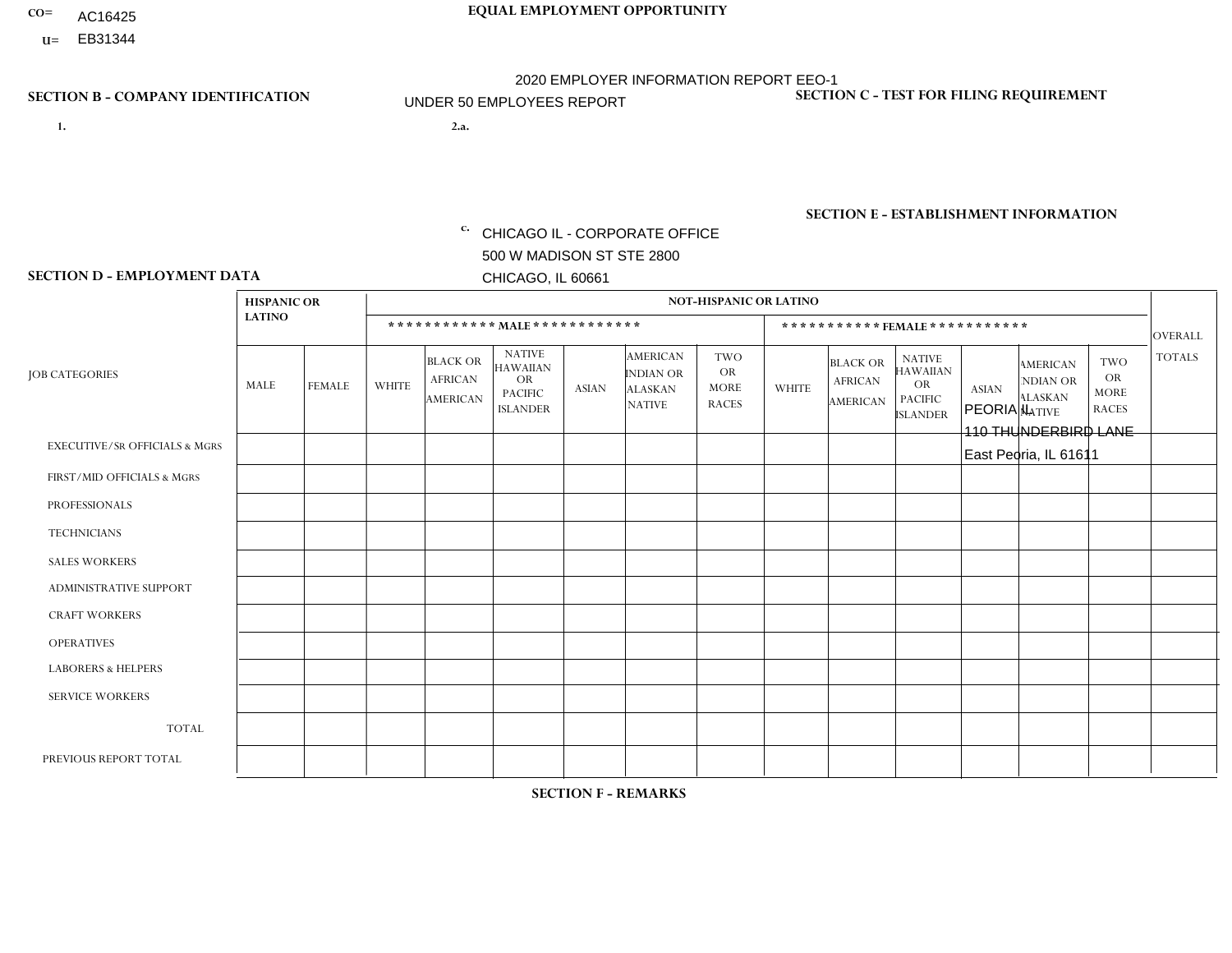- AC16425
- **U=**

**1. 2.a.** CHICAGO IL - CORPORATE OFFICE 500 W MADISON ST STE 2800 CHICAGO, IL 60661

2.a. WESTWOOD MA - PGW BOSTON 15 PERWAL ST Westwood, MA 02090

EIN= 952920557

## **SECTION B - COMPANY IDENTIFICATION SECTION C - TEST FOR FILING REQUIREMENT**

1- Y 2- Y 3- N DUNS= 000123456

**SECTION E - ESTABLISHMENT INFORMATION c.** NAICS: 811122

### **SECTION D - EMPLOYMENT DATA**

|                                          | <b>HISPANIC OR</b> |               |                |                                                      |                                                                                    |              |                                                                        | <b>NOT-HISPANIC OR LATINO</b>                          |              |                                                      |                                                                                    |              |                                                                       |                                                        |                |
|------------------------------------------|--------------------|---------------|----------------|------------------------------------------------------|------------------------------------------------------------------------------------|--------------|------------------------------------------------------------------------|--------------------------------------------------------|--------------|------------------------------------------------------|------------------------------------------------------------------------------------|--------------|-----------------------------------------------------------------------|--------------------------------------------------------|----------------|
|                                          | <b>LATINO</b>      |               |                | ************ MALE ************                       |                                                                                    |              |                                                                        |                                                        |              |                                                      | *********** FEMALE ***********                                                     |              |                                                                       |                                                        | <b>OVERALL</b> |
| <b>JOB CATEGORIES</b>                    | MALE               | <b>FEMALE</b> | <b>WHITE</b>   | <b>BLACK OR</b><br><b>AFRICAN</b><br><b>AMERICAN</b> | <b>NATIVE</b><br><b>HAWAIIAN</b><br><b>OR</b><br><b>PACIFIC</b><br><b>ISLANDER</b> | <b>ASIAN</b> | <b>AMERICAN</b><br><b>INDIAN OR</b><br><b>ALASKAN</b><br><b>NATIVE</b> | <b>TWO</b><br><b>OR</b><br><b>MORE</b><br><b>RACES</b> | <b>WHITE</b> | <b>BLACK OR</b><br><b>AFRICAN</b><br><b>AMERICAN</b> | <b>NATIVE</b><br><b>HAWAIIAN</b><br><b>OR</b><br><b>PACIFIC</b><br><b>ISLANDER</b> | <b>ASIAN</b> | <b>AMERICAN</b><br><b>NDIAN OR</b><br><b>ALASKAN</b><br><b>NATIVE</b> | <b>TWO</b><br><b>OR</b><br><b>MORE</b><br><b>RACES</b> | <b>TOTALS</b>  |
| <b>EXECUTIVE/SR OFFICIALS &amp; MGRS</b> | $\Omega$           | $\Omega$      | $\mathbf{0}$   | $\mathbf 0$                                          | $\Omega$                                                                           | $\Omega$     | $\Omega$                                                               | $\Omega$                                               | $\Omega$     | $\Omega$                                             | $\Omega$                                                                           | $\Omega$     | $\Omega$                                                              | $\Omega$                                               | $\mathbf 0$    |
| FIRST/MID OFFICIALS & MGRS               | $\Omega$           | $\Omega$      | $\mathbf{0}$   | $\Omega$                                             | $\Omega$                                                                           | $\Omega$     | $\Omega$                                                               | $\Omega$                                               | 0            | $\Omega$                                             | 0                                                                                  | $\Omega$     | $\Omega$                                                              | $\Omega$                                               | $\overline{0}$ |
| <b>PROFESSIONALS</b>                     | $\Omega$           | $\Omega$      | $\Omega$       | $\mathbf 0$                                          | $\Omega$                                                                           | $\Omega$     | $\Omega$                                                               | $\Omega$                                               | $\Omega$     | $\Omega$                                             | 0                                                                                  | 0            | $\Omega$                                                              | $\mathbf 0$                                            | $\Omega$       |
| <b>TECHNICIANS</b>                       | $\Omega$           | $\mathbf 0$   | $\Omega$       | $\mathbf 0$                                          | $\mathbf 0$                                                                        | $\Omega$     | $\Omega$                                                               | $\Omega$                                               | 0            | $\mathbf 0$                                          | 0                                                                                  | $\mathbf 0$  | $\Omega$                                                              | $\mathbf 0$                                            | $\mathbf{0}$   |
| <b>SALES WORKERS</b>                     | $\Omega$           | $\Omega$      | $\Omega$       | $\Omega$                                             | $\Omega$                                                                           | $\Omega$     | $\Omega$                                                               | $\Omega$                                               | $\Omega$     | $\Omega$                                             | $\Omega$                                                                           | $\Omega$     | $\Omega$                                                              | $\Omega$                                               | $\Omega$       |
| <b>ADMINISTRATIVE SUPPORT</b>            | $\Omega$           | $\mathbf 0$   | $\Omega$       | $\mathbf 0$                                          | 0                                                                                  | $\Omega$     | $\Omega$                                                               | $\Omega$                                               | $\Omega$     | $\Omega$                                             | $\Omega$                                                                           | $\mathbf 0$  | $\Omega$                                                              | $\mathbf 0$                                            | $\mathbf 0$    |
| <b>CRAFT WORKERS</b>                     | $\Omega$           | $\Omega$      | $\mathbf{0}$   | $\mathbf 0$                                          | $\Omega$                                                                           | $\Omega$     | $\Omega$                                                               | $\Omega$                                               | 0            | $\Omega$                                             | $\Omega$                                                                           | $\Omega$     | $\Omega$                                                              | $\Omega$                                               | $\Omega$       |
| <b>OPERATIVES</b>                        | 3                  | $\Omega$      | $\overline{2}$ | $\overline{2}$                                       | $\Omega$                                                                           | $\Omega$     | $\Omega$                                                               | $\Omega$                                               | $\Omega$     | $\Omega$                                             | 0                                                                                  | $\Omega$     | $\Omega$                                                              | $\Omega$                                               | $\overline{7}$ |
| <b>LABORERS &amp; HELPERS</b>            | $\Omega$           | $\Omega$      | 4              | $\mathbf 0$                                          | $\Omega$                                                                           | $\mathbf{0}$ | $\Omega$                                                               | $\Omega$                                               | $\Omega$     | $\Omega$                                             | $\Omega$                                                                           | $\mathbf 0$  | $\Omega$                                                              | $\mathbf 0$                                            | $\mathbf{1}$   |
| <b>SERVICE WORKERS</b>                   | $\Omega$           | $\Omega$      | $\mathbf 0$    | $\mathbf 0$                                          | $\mathbf 0$                                                                        | $\Omega$     | $\Omega$                                                               | $\Omega$                                               | 0            | $\Omega$                                             | $\Omega$                                                                           | $\Omega$     | $\Omega$                                                              | $\Omega$                                               | $\mathbf 0$    |
| <b>TOTAL</b>                             | 3                  | $\mathbf 0$   | 3              | $\overline{2}$                                       | $\mathbf 0$                                                                        | $\Omega$     | $\Omega$                                                               | $\Omega$                                               | 0            | $\mathbf 0$                                          | 0                                                                                  | $\mathbf 0$  | 0                                                                     | $\mathbf 0$                                            | 8              |
| PREVIOUS REPORT TOTAL                    | $\overline{c}$     | $\mathbf{1}$  | 3              | $\overline{c}$                                       | $\overline{0}$                                                                     | $\Omega$     | $\Omega$                                                               | $\Omega$                                               | 0            | $\Omega$                                             | $\Omega$                                                                           | $\Omega$     | $\Omega$                                                              | $\mathbf 0$                                            | 8              |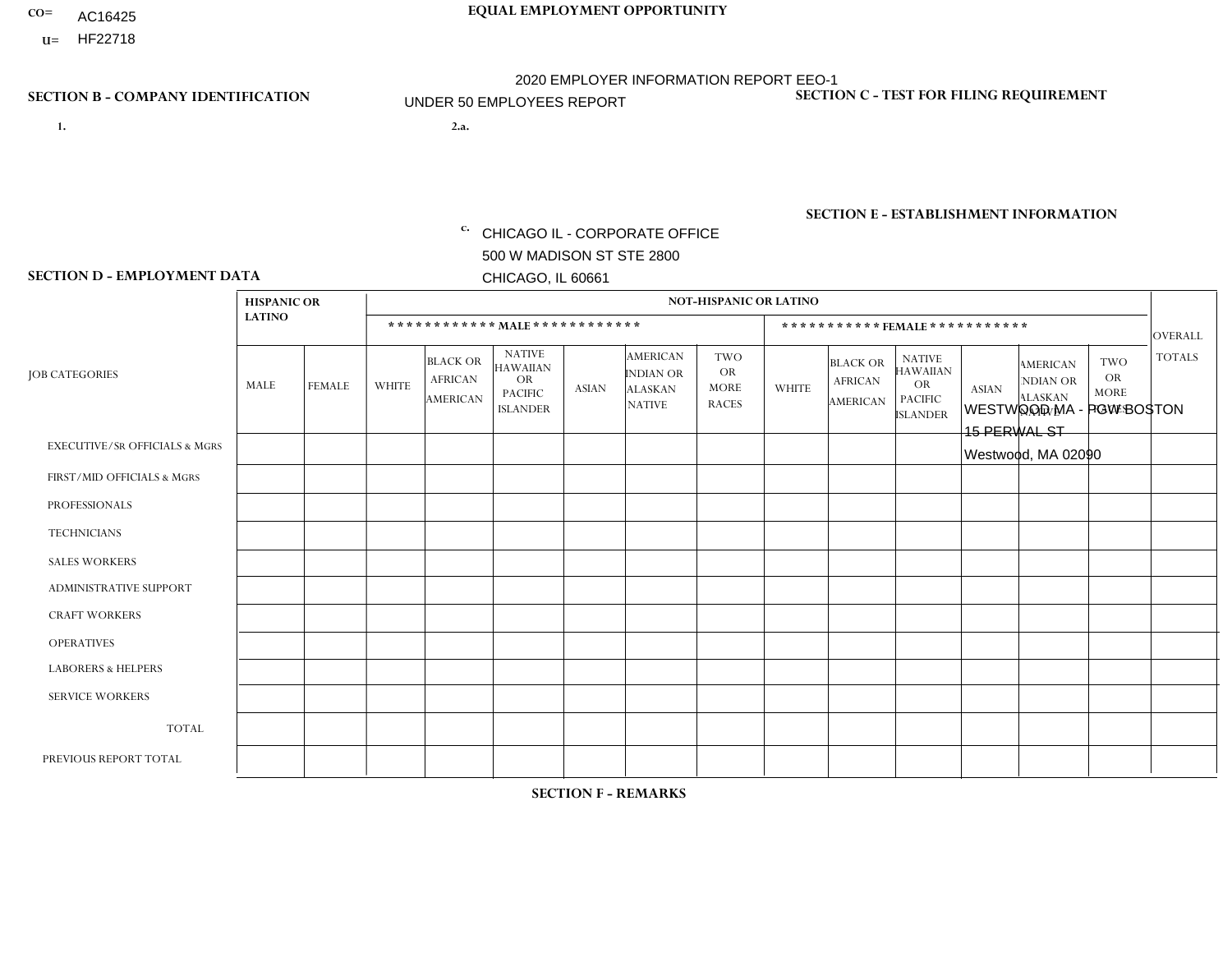- AC16425
- **U=**

**1. 2.a.** CHICAGO IL - CORPORATE OFFICE 500 W MADISON ST STE 2800 CHICAGO, IL 60661

2.a. MERRILLVILLE IN - DEPOT 8600 MISSISSIPPI STREET Merrillville, IN 46410

EIN= 952920557

## **SECTION B - COMPANY IDENTIFICATION SECTION C - TEST FOR FILING REQUIREMENT**

1- Y 2- Y 3- N DUNS= 000123456

**SECTION E - ESTABLISHMENT INFORMATION c.** NAICS: 423140

### **SECTION D - EMPLOYMENT DATA**

|                                          | <b>HISPANIC OR</b> |                |              |                                                      |                                                                                    |              |                                                                        | <b>NOT-HISPANIC OR LATINO</b>                          |              |                                               |                                                                                    |              |                                                                       |                                                        |                |
|------------------------------------------|--------------------|----------------|--------------|------------------------------------------------------|------------------------------------------------------------------------------------|--------------|------------------------------------------------------------------------|--------------------------------------------------------|--------------|-----------------------------------------------|------------------------------------------------------------------------------------|--------------|-----------------------------------------------------------------------|--------------------------------------------------------|----------------|
|                                          | <b>LATINO</b>      |                |              | ************ MALE ************                       |                                                                                    |              |                                                                        |                                                        |              | ***********FEMALE***********                  |                                                                                    |              |                                                                       |                                                        | <b>OVERALL</b> |
| <b>JOB CATEGORIES</b>                    | MALE               | <b>FEMALE</b>  | <b>WHITE</b> | <b>BLACK OR</b><br><b>AFRICAN</b><br><b>AMERICAN</b> | <b>NATIVE</b><br><b>HAWAIIAN</b><br><b>OR</b><br><b>PACIFIC</b><br><b>ISLANDER</b> | ASIAN        | <b>AMERICAN</b><br><b>INDIAN OR</b><br><b>ALASKAN</b><br><b>NATIVE</b> | <b>TWO</b><br><b>OR</b><br><b>MORE</b><br><b>RACES</b> | <b>WHITE</b> | <b>BLACK OR</b><br><b>AFRICAN</b><br>AMERICAN | <b>NATIVE</b><br><b>HAWAIIAN</b><br><b>OR</b><br><b>PACIFIC</b><br><b>ISLANDER</b> | <b>ASIAN</b> | <b>AMERICAN</b><br><b>NDIAN OR</b><br><b>ALASKAN</b><br><b>NATIVE</b> | <b>TWO</b><br><b>OR</b><br><b>MORE</b><br><b>RACES</b> | <b>TOTALS</b>  |
| <b>EXECUTIVE/SR OFFICIALS &amp; MGRS</b> | $\Omega$           | $\Omega$       | $\Omega$     | $\mathbf 0$                                          | $\Omega$                                                                           | $\mathbf{0}$ | $\Omega$                                                               | $\Omega$                                               | 0            | $\Omega$                                      | $\Omega$                                                                           | $\Omega$     | $\Omega$                                                              | $\Omega$                                               | $\mathbf{0}$   |
| FIRST/MID OFFICIALS & MGRS               | 0                  | $\Omega$       | $\Omega$     | $\mathbf 0$                                          | $\Omega$                                                                           | $\Omega$     | $\Omega$                                                               | $\Omega$                                               | 0            | $\Omega$                                      | $\Omega$                                                                           | $\Omega$     | $\Omega$                                                              | $\Omega$                                               | $\overline{0}$ |
| <b>PROFESSIONALS</b>                     | 0                  | $\overline{0}$ | $\mathbf 0$  | $\mathbf 0$                                          | $\Omega$                                                                           | $\Omega$     | $\Omega$                                                               | $\Omega$                                               | 0            | $\Omega$                                      | $\Omega$                                                                           | $\Omega$     | $\Omega$                                                              | $\Omega$                                               | $\mathbf{0}$   |
| <b>TECHNICIANS</b>                       | 0                  | $\Omega$       | $\Omega$     | $\mathbf 0$                                          | $\Omega$                                                                           | $\Omega$     | $\Omega$                                                               | $\Omega$                                               | $\Omega$     | $\Omega$                                      | $\Omega$                                                                           | $\Omega$     | $\Omega$                                                              | $\Omega$                                               | $\mathbf{0}$   |
| <b>SALES WORKERS</b>                     | 0                  | $\Omega$       | $\Omega$     | $\Omega$                                             | $\Omega$                                                                           | $\Omega$     | $\Omega$                                                               | $\Omega$                                               | 0            | $\Omega$                                      | $\Omega$                                                                           | $\Omega$     | $\Omega$                                                              | $\Omega$                                               | $\Omega$       |
| <b>ADMINISTRATIVE SUPPORT</b>            | 0                  | 0              | $\Omega$     | $\mathbf 0$                                          | 0                                                                                  | $\Omega$     | $\Omega$                                                               | $\Omega$                                               | $\Omega$     | $\Omega$                                      | $\Omega$                                                                           | $\Omega$     | $\mathbf{0}$                                                          | $\mathbf 0$                                            | $\mathbf 0$    |
| <b>CRAFT WORKERS</b>                     | 0                  | $\Omega$       | $\Omega$     | $\mathbf 0$                                          | $\Omega$                                                                           | $\Omega$     | $\Omega$                                                               | $\Omega$                                               | 0            | $\Omega$                                      | $\Omega$                                                                           | $\Omega$     | $\Omega$                                                              | $\Omega$                                               | $\Omega$       |
| <b>OPERATIVES</b>                        | 0                  | $\Omega$       | 3            | $\mathbf 0$                                          | $\Omega$                                                                           | $\Omega$     | $\Omega$                                                               | $\Omega$                                               | $\Omega$     | $\Omega$                                      | $\Omega$                                                                           | $\Omega$     | $\Omega$                                                              | $\Omega$                                               | 3              |
| <b>LABORERS &amp; HELPERS</b>            | 0                  | $\Omega$       | $\Omega$     | $\mathbf 0$                                          | $\Omega$                                                                           | $\Omega$     | $\Omega$                                                               | $\Omega$                                               | $\Omega$     | $\Omega$                                      | $\Omega$                                                                           | $\mathbf{0}$ | $\Omega$                                                              | $\mathbf{0}$                                           | $\mathbf 0$    |
| <b>SERVICE WORKERS</b>                   | 0                  | $\Omega$       | $\mathbf 0$  | 0                                                    | 0                                                                                  | $\Omega$     | $\Omega$                                                               | $\Omega$                                               | $\Omega$     | $\Omega$                                      | $\Omega$                                                                           | $\Omega$     | $\Omega$                                                              | $\Omega$                                               | $\overline{0}$ |
| <b>TOTAL</b>                             | $\mathbf 0$        | 0              | 3            | 0                                                    | 0                                                                                  | $\mathbf 0$  | $\Omega$                                                               | $\Omega$                                               | $\Omega$     | $\Omega$                                      | $\Omega$                                                                           | $\mathbf 0$  | 0                                                                     | $\mathbf 0$                                            | 3              |
| PREVIOUS REPORT TOTAL                    | 0                  | $\Omega$       | 3            | $\overline{1}$                                       | 0                                                                                  | $\mathbf{0}$ | $\Omega$                                                               | $\Omega$                                               | 0            | $\Omega$                                      | $\Omega$                                                                           | $\Omega$     | $\Omega$                                                              | $\mathbf 0$                                            | $\overline{4}$ |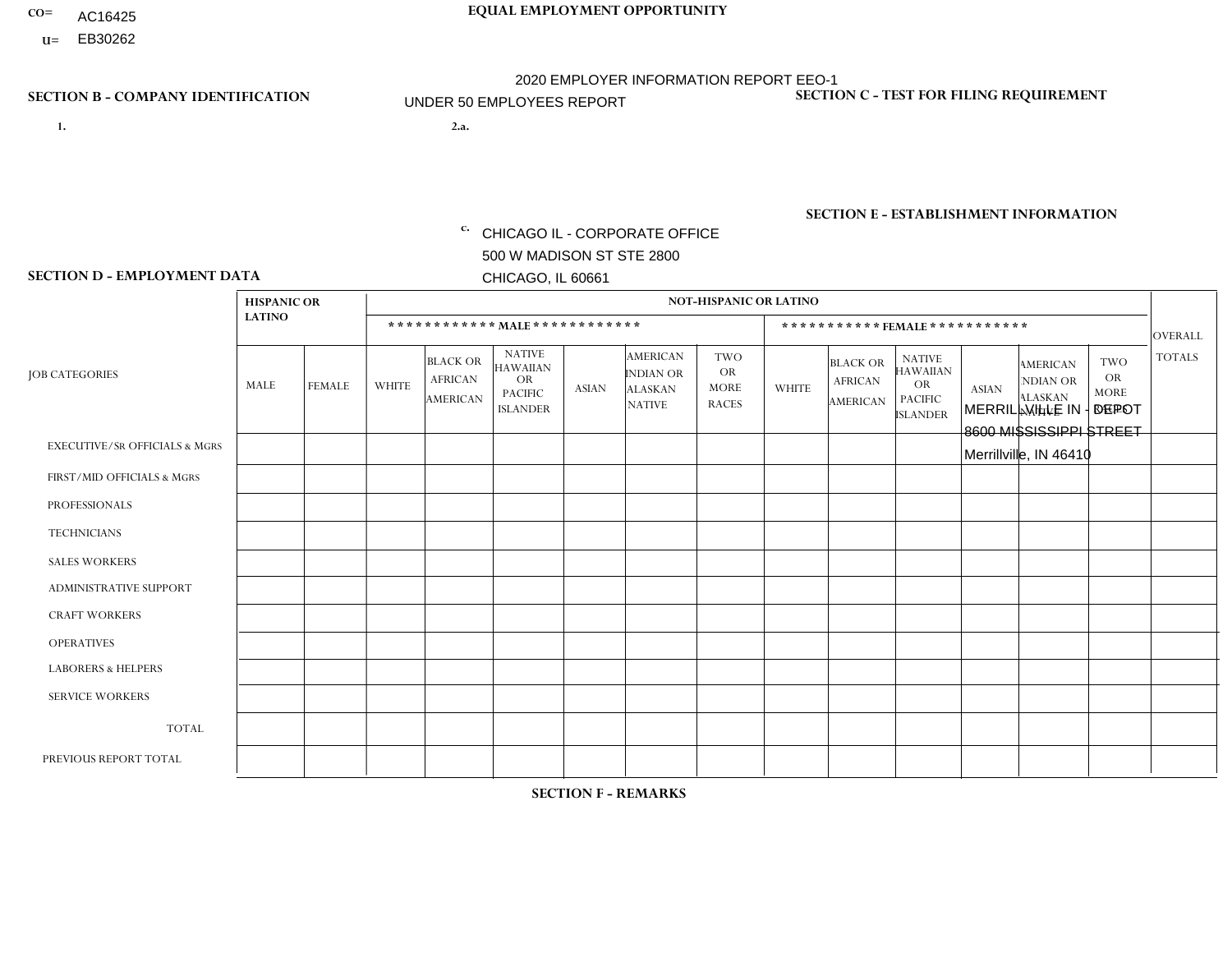- AC16425
- **U=**

**1. 2.a.** CHICAGO IL - CORPORATE OFFICE 500 W MADISON ST STE 2800 CHICAGO, IL 60661

2.a. NEWBURGH NY 24 JEANNE DRIVE Newburgh, NY 12550

c. EIN= 952920557

## **SECTION B - COMPANY IDENTIFICATION SECTION C - TEST FOR FILING REQUIREMENT**

1- Y 2- Y 3- N DUNS= 000123456

**SECTION E - ESTABLISHMENT INFORMATION c.** NAICS: 423140

### **SECTION D - EMPLOYMENT DATA**

|                                          | <b>HISPANIC OR</b> |               |                |                                                      |                                                                                    |              |                                                                        | <b>NOT-HISPANIC OR LATINO</b>                          |                |                                               |                                                                                    |              |                                                                       |                                                        |                |
|------------------------------------------|--------------------|---------------|----------------|------------------------------------------------------|------------------------------------------------------------------------------------|--------------|------------------------------------------------------------------------|--------------------------------------------------------|----------------|-----------------------------------------------|------------------------------------------------------------------------------------|--------------|-----------------------------------------------------------------------|--------------------------------------------------------|----------------|
|                                          | <b>LATINO</b>      |               |                | ************ MALE ************                       |                                                                                    |              |                                                                        |                                                        |                |                                               | ***********FEMALE***********                                                       |              |                                                                       |                                                        | <b>OVERALL</b> |
| <b>JOB CATEGORIES</b>                    | MALE               | <b>FEMALE</b> | <b>WHITE</b>   | <b>BLACK OR</b><br><b>AFRICAN</b><br><b>AMERICAN</b> | <b>NATIVE</b><br><b>HAWAIIAN</b><br><b>OR</b><br><b>PACIFIC</b><br><b>ISLANDER</b> | <b>ASIAN</b> | <b>AMERICAN</b><br><b>INDIAN OR</b><br><b>ALASKAN</b><br><b>NATIVE</b> | <b>TWO</b><br><b>OR</b><br><b>MORE</b><br><b>RACES</b> | <b>WHITE</b>   | <b>BLACK OR</b><br><b>AFRICAN</b><br>AMERICAN | <b>NATIVE</b><br><b>HAWAIIAN</b><br><b>OR</b><br><b>PACIFIC</b><br><b>ISLANDER</b> | <b>ASIAN</b> | <b>AMERICAN</b><br><b>NDIAN OR</b><br><b>ALASKAN</b><br><b>NATIVE</b> | <b>TWO</b><br><b>OR</b><br><b>MORE</b><br><b>RACES</b> | <b>TOTALS</b>  |
| <b>EXECUTIVE/SR OFFICIALS &amp; MGRS</b> | $\Omega$           | $\mathbf 0$   | $\Omega$       | $\mathbf 0$                                          | $\mathbf 0$                                                                        | $\mathbf 0$  | $\Omega$                                                               | $\Omega$                                               | $\Omega$       | $\Omega$                                      | $\Omega$                                                                           | $\Omega$     | $\Omega$                                                              | $\Omega$                                               | $\mathbf 0$    |
| FIRST/MID OFFICIALS & MGRS               | $\Omega$           | 0             | 3              | $\mathbf 0$                                          | $\mathbf 0$                                                                        | $\mathbf 0$  | $\Omega$                                                               | $\Omega$                                               | $\Omega$       | $\Omega$                                      | $\Omega$                                                                           | $\Omega$     | $\Omega$                                                              | $\Omega$                                               | 3              |
| <b>PROFESSIONALS</b>                     | $\Omega$           | $\Omega$      | $\Omega$       | $\mathbf 0$                                          | $\Omega$                                                                           | $\Omega$     | $\Omega$                                                               | $\Omega$                                               | $\Omega$       | $\Omega$                                      | $\Omega$                                                                           | $\Omega$     | $\Omega$                                                              | $\mathbf{0}$                                           | $\mathbf 0$    |
| <b>TECHNICIANS</b>                       | $\Omega$           | $\mathbf 0$   | $\Omega$       | $\mathbf 0$                                          | $\mathbf{0}$                                                                       | $\Omega$     | $\Omega$                                                               | $\Omega$                                               | $\mathbf{0}$   | $\Omega$                                      | $\Omega$                                                                           | $\Omega$     | $\Omega$                                                              | $\Omega$                                               | $\mathbf 0$    |
| <b>SALES WORKERS</b>                     | $\overline{1}$     | $\Omega$      | $\overline{2}$ | $\mathbf 0$                                          | 0                                                                                  | $\Omega$     | $\Omega$                                                               | $\Omega$                                               | $\Omega$       | $\Omega$                                      | $\Omega$                                                                           | $\Omega$     | $\Omega$                                                              | $\mathbf{0}$                                           | 3              |
| <b>ADMINISTRATIVE SUPPORT</b>            | $\Omega$           | $\mathbf 0$   | $\mathbf 0$    | $\mathbf 0$                                          | $\mathbf{0}$                                                                       | $\mathbf 0$  | $\Omega$                                                               | $\Omega$                                               | 0              | $\Omega$                                      | $\Omega$                                                                           | $\Omega$     | $\Omega$                                                              | $\mathbf 0$                                            | $\mathbf{0}$   |
| <b>CRAFT WORKERS</b>                     | $\Omega$           | $\Omega$      | $\Omega$       | $\mathbf 0$                                          | 0                                                                                  | $\Omega$     | $\Omega$                                                               | $\Omega$                                               | $\Omega$       | $\Omega$                                      | $\mathbf{0}$                                                                       | $\Omega$     | $\Omega$                                                              | $\Omega$                                               | $\Omega$       |
| <b>OPERATIVES</b>                        | 3                  | $\Omega$      | $\overline{7}$ | $\mathbf{1}$                                         | 0                                                                                  | $\Omega$     | $\Omega$                                                               | $\Omega$                                               | $\Omega$       | $\Omega$                                      | $\Omega$                                                                           | $\Omega$     | $\Omega$                                                              | $\overline{1}$                                         | 12             |
| <b>LABORERS &amp; HELPERS</b>            | -1                 | $\Omega$      | $\Omega$       | $\overline{c}$                                       | 0                                                                                  | $\Omega$     | $\Omega$                                                               | $\Omega$                                               | $\Omega$       | $\Omega$                                      | $\mathbf{0}$                                                                       | $\Omega$     | $\Omega$                                                              | $\Omega$                                               | 3              |
| <b>SERVICE WORKERS</b>                   | $\Omega$           | $\mathbf 0$   | 0              | $\mathbf 0$                                          | $\mathbf 0$                                                                        | $\mathbf 0$  | $\Omega$                                                               | $\Omega$                                               | $\Omega$       | $\Omega$                                      | $\Omega$                                                                           | $\mathbf 0$  | $\Omega$                                                              | $\mathbf 0$                                            | 0              |
| <b>TOTAL</b>                             | 5                  | $\mathbf 0$   | 12             | 3                                                    | 0                                                                                  | $\mathbf 0$  | $\Omega$                                                               | $\Omega$                                               | $\Omega$       | $\Omega$                                      | $\Omega$                                                                           | $\mathbf 0$  | $\Omega$                                                              | $\mathbf{1}$                                           | 21             |
| PREVIOUS REPORT TOTAL                    | 4                  | $\mathbf{1}$  | 15             | $\overline{7}$                                       | 0                                                                                  | $\Omega$     | $\Omega$                                                               |                                                        | $\overline{2}$ | $\Omega$                                      | $\mathbf{0}$                                                                       | $\Omega$     | $\mathbf{0}$                                                          | $\overline{\mathbf{1}}$                                | 31             |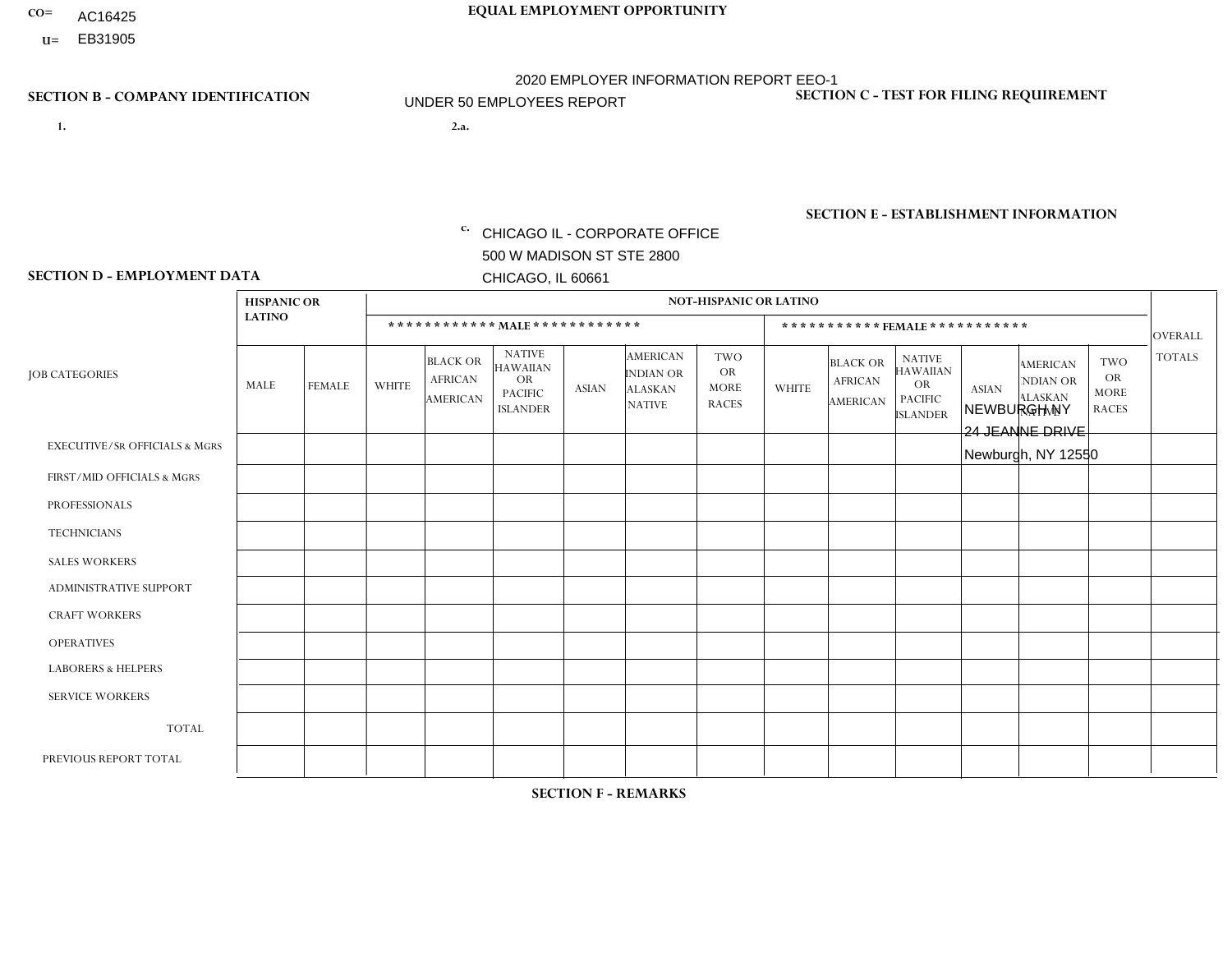- AC16425
- **U=**

**1. 2.a.** CHICAGO IL - CORPORATE OFFICE 500 W MADISON ST STE 2800 CHICAGO, IL 60661

2.a. CLACKAMAS OR - KAO LOGISTIC 12472 SE CAPPS ROAD Clackamas, OR 97015

c. EIN= 952920557

## **SECTION B - COMPANY IDENTIFICATION SECTION C - TEST FOR FILING REQUIREMENT**

1- Y 2- Y 3- N DUNS= 000123456

**SECTION E - ESTABLISHMENT INFORMATION c.** NAICS: 423140

### **SECTION D - EMPLOYMENT DATA**

|                                          | <b>HISPANIC OR</b> |               |              |                                                      |                                                                                    |              |                                                                        | <b>NOT-HISPANIC OR LATINO</b>                          |                |                                               |                                                                                    |              |                                                                |                                                        |                |
|------------------------------------------|--------------------|---------------|--------------|------------------------------------------------------|------------------------------------------------------------------------------------|--------------|------------------------------------------------------------------------|--------------------------------------------------------|----------------|-----------------------------------------------|------------------------------------------------------------------------------------|--------------|----------------------------------------------------------------|--------------------------------------------------------|----------------|
|                                          | <b>LATINO</b>      |               |              | ************ MAIE************                        |                                                                                    |              |                                                                        |                                                        |                |                                               | *********** FEMALE ***********                                                     |              |                                                                |                                                        | <b>OVERALL</b> |
| <b>JOB CATEGORIES</b>                    | MALE               | <b>FEMALE</b> | <b>WHITE</b> | <b>BLACK OR</b><br><b>AFRICAN</b><br><b>AMERICAN</b> | <b>NATIVE</b><br><b>HAWAIIAN</b><br><b>OR</b><br><b>PACIFIC</b><br><b>ISLANDER</b> | <b>ASIAN</b> | <b>AMERICAN</b><br><b>INDIAN OR</b><br><b>ALASKAN</b><br><b>NATIVE</b> | <b>TWO</b><br><b>OR</b><br><b>MORE</b><br><b>RACES</b> | <b>WHITE</b>   | <b>BLACK OR</b><br><b>AFRICAN</b><br>AMERICAN | <b>NATIVE</b><br><b>HAWAIIAN</b><br><b>OR</b><br><b>PACIFIC</b><br><b>ISLANDER</b> | <b>ASIAN</b> | <b>AMERICAN</b><br>NDIAN OR<br><b>ALASKAN</b><br><b>NATIVE</b> | <b>TWO</b><br><b>OR</b><br><b>MORE</b><br><b>RACES</b> | <b>TOTALS</b>  |
| <b>EXECUTIVE/SR OFFICIALS &amp; MGRS</b> | $\Omega$           | $\Omega$      | $\mathbf{0}$ | $\Omega$                                             | 0                                                                                  | $\Omega$     | $\Omega$                                                               | $\Omega$                                               | 0              | $\Omega$                                      | $\Omega$                                                                           | $\Omega$     | $\Omega$                                                       | $\Omega$                                               | $\Omega$       |
| FIRST/MID OFFICIALS & MGRS               | $\Omega$           | $\Omega$      | 1            | $\mathbf 0$                                          | $\Omega$                                                                           | $\Omega$     | $\Omega$                                                               | $\Omega$                                               | 0              | $\Omega$                                      | 0                                                                                  | $\Omega$     | $\Omega$                                                       | $\mathbf 0$                                            | $\mathbf{1}$   |
| <b>PROFESSIONALS</b>                     | $\Omega$           | $\Omega$      | $\Omega$     | $\mathbf 0$                                          | $\Omega$                                                                           | $\Omega$     | $\Omega$                                                               | $\Omega$                                               | $\Omega$       | $\Omega$                                      | $\Omega$                                                                           | 0            | $\Omega$                                                       | $\mathbf 0$                                            | $\overline{0}$ |
| <b>TECHNICIANS</b>                       | $\Omega$           | $\Omega$      | $\Omega$     | $\mathbf 0$                                          | $\Omega$                                                                           | $\Omega$     | $\Omega$                                                               | $\Omega$                                               | $\overline{0}$ | $\Omega$                                      | 0                                                                                  | $\mathbf 0$  | $\Omega$                                                       | $\mathbf 0$                                            | $\mathbf{0}$   |
| <b>SALES WORKERS</b>                     | $\Omega$           | $\Omega$      | $\Omega$     | $\Omega$                                             | $\Omega$                                                                           | $\Omega$     | $\Omega$                                                               | $\Omega$                                               | $\overline{0}$ | $\Omega$                                      | $\Omega$                                                                           | $\Omega$     | $\Omega$                                                       | $\Omega$                                               | $\Omega$       |
| <b>ADMINISTRATIVE SUPPORT</b>            | $\Omega$           | $\Omega$      | $\mathbf{0}$ | $\mathbf 0$                                          | 0                                                                                  | $\Omega$     | $\Omega$                                                               | $\Omega$                                               | 0              | $\Omega$                                      | 0                                                                                  | $\mathbf 0$  | $\Omega$                                                       | $\mathbf 0$                                            | $\mathbf 0$    |
| <b>CRAFT WORKERS</b>                     | $\Omega$           | $\Omega$      | $\mathbf{0}$ | $\mathbf 0$                                          | $\Omega$                                                                           | $\Omega$     | $\Omega$                                                               | $\Omega$                                               | 0              | $\Omega$                                      | 0                                                                                  | $\Omega$     | $\Omega$                                                       | $\Omega$                                               | $\Omega$       |
| <b>OPERATIVES</b>                        | $\overline{2}$     | $\Omega$      | 12           | $\Omega$                                             | $\Omega$                                                                           | $\Omega$     | $\Omega$                                                               | $\overline{2}$                                         | 1              | $\Omega$                                      | $\Omega$                                                                           | $\Omega$     | $\Omega$                                                       | $\Omega$                                               | 17             |
| <b>LABORERS &amp; HELPERS</b>            | $\Omega$           | $\Omega$      | $\mathbf{0}$ | $\mathbf{0}$                                         | $\Omega$                                                                           | $\Omega$     | $\Omega$                                                               | $\Omega$                                               | 0              | $\Omega$                                      | 0                                                                                  | $\Omega$     | $\Omega$                                                       | $\Omega$                                               | $\mathbf 0$    |
| <b>SERVICE WORKERS</b>                   | $\Omega$           | $\Omega$      | $\Omega$     | $\mathbf 0$                                          | $\mathbf 0$                                                                        | $\Omega$     | $\Omega$                                                               | $\Omega$                                               | $\Omega$       | $\Omega$                                      | $\Omega$                                                                           | $\mathbf 0$  | $\Omega$                                                       | $\Omega$                                               | $\mathbf 0$    |
| <b>TOTAL</b>                             | 2                  | $\mathbf 0$   | 13           | $\mathbf 0$                                          | $\mathbf{0}$                                                                       | 0            | $\Omega$                                                               | $\overline{2}$                                         | $\mathbf{1}$   | $\mathbf 0$                                   | 0                                                                                  | $\mathbf 0$  | 0                                                              | $\mathbf 0$                                            | 18             |
| PREVIOUS REPORT TOTAL                    | 2                  | $\Omega$      | 14           | $\mathbf 0$                                          |                                                                                    | $\Omega$     | $\Omega$                                                               | $\overline{2}$                                         | 0              | $\Omega$                                      | 0                                                                                  | $\Omega$     | $\Omega$                                                       | $\mathbf 0$                                            | 19             |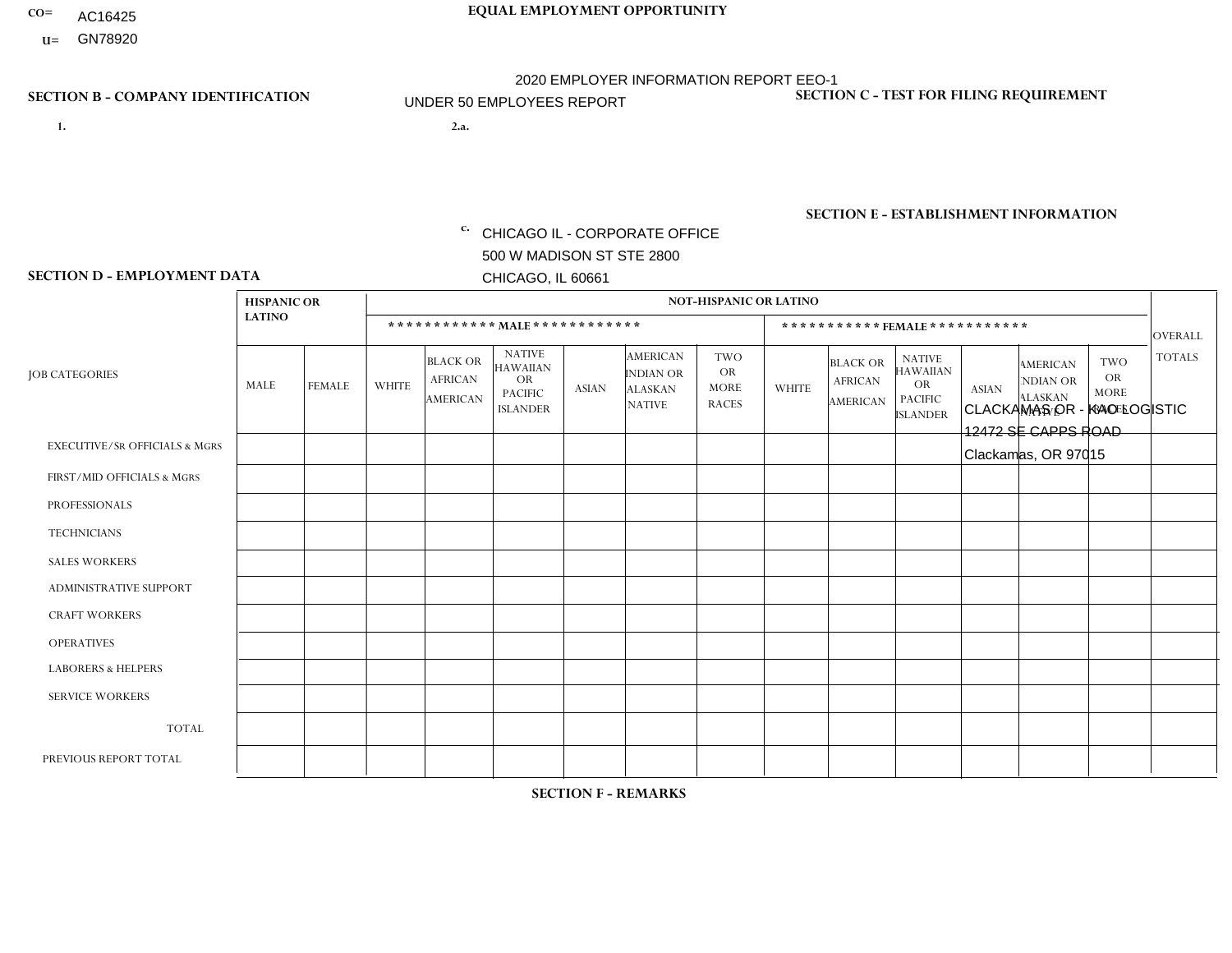- AC16425
- **U=**

**1. 2.a.** CHICAGO IL - CORPORATE OFFICE 500 W MADISON ST STE 2800 CHICAGO, IL 60661

METAIRIE LA - PGW 1000 L AND A RD Metairie, LA 70001

EIN= 952920557

## **SECTION B - COMPANY IDENTIFICATION SECTION C - TEST FOR FILING REQUIREMENT**

1- Y 2- Y 3- N DUNS= 000123456

**SECTION E - ESTABLISHMENT INFORMATION c.** NAICS: 811122

### **SECTION D - EMPLOYMENT DATA**

|                                          | <b>HISPANIC OR</b> |               |              |                                                      |                                                                                    |              |                                                                        | <b>NOT-HISPANIC OR LATINO</b>                          |              |                                                      |                                                                                    |              |                                                                       |                                                        |                |
|------------------------------------------|--------------------|---------------|--------------|------------------------------------------------------|------------------------------------------------------------------------------------|--------------|------------------------------------------------------------------------|--------------------------------------------------------|--------------|------------------------------------------------------|------------------------------------------------------------------------------------|--------------|-----------------------------------------------------------------------|--------------------------------------------------------|----------------|
|                                          | <b>LATINO</b>      |               |              | ************ MALE ************                       |                                                                                    |              |                                                                        |                                                        |              |                                                      | *********** FEMALE ***********                                                     |              |                                                                       |                                                        | <b>OVERALL</b> |
| <b>JOB CATEGORIES</b>                    | MALE               | <b>FEMALE</b> | <b>WHITE</b> | <b>BLACK OR</b><br><b>AFRICAN</b><br><b>AMERICAN</b> | <b>NATIVE</b><br><b>HAWAIIAN</b><br><b>OR</b><br><b>PACIFIC</b><br><b>ISLANDER</b> | <b>ASIAN</b> | <b>AMERICAN</b><br><b>INDIAN OR</b><br><b>ALASKAN</b><br><b>NATIVE</b> | <b>TWO</b><br><b>OR</b><br><b>MORE</b><br><b>RACES</b> | <b>WHITE</b> | <b>BLACK OR</b><br><b>AFRICAN</b><br><b>AMERICAN</b> | <b>NATIVE</b><br><b>HAWAIIAN</b><br><b>OR</b><br><b>PACIFIC</b><br><b>ISLANDER</b> | <b>ASIAN</b> | <b>AMERICAN</b><br><b>NDIAN OR</b><br><b>ALASKAN</b><br><b>NATIVE</b> | <b>TWO</b><br><b>OR</b><br><b>MORE</b><br><b>RACES</b> | <b>TOTALS</b>  |
| <b>EXECUTIVE/SR OFFICIALS &amp; MGRS</b> | $\Omega$           | $\Omega$      | $\Omega$     | $\Omega$                                             | $\Omega$                                                                           | $\Omega$     | $\Omega$                                                               | $\Omega$                                               | $\Omega$     | $\mathbf{0}$                                         | $\Omega$                                                                           | $\Omega$     | $\Omega$                                                              | $\Omega$                                               | $\Omega$       |
| FIRST/MID OFFICIALS & MGRS               | $\Omega$           | $\Omega$      | $\Omega$     | $\mathbf 0$                                          | 0                                                                                  | $\Omega$     | $\Omega$                                                               | $\Omega$                                               | $\Omega$     |                                                      | $\mathbf{0}$                                                                       | $\Omega$     | $\Omega$                                                              | $\Omega$                                               | $\mathbf{1}$   |
| <b>PROFESSIONALS</b>                     | $\Omega$           | $\Omega$      | $\mathbf 0$  | $\mathbf 0$                                          | $\overline{0}$                                                                     | $\Omega$     | $\overline{0}$                                                         | $\Omega$                                               | $\Omega$     | $\Omega$                                             | $\mathbf{0}$                                                                       | $\Omega$     | $\Omega$                                                              | $\Omega$                                               | $\mathbf 0$    |
| <b>TECHNICIANS</b>                       | $\mathbf 0$        | $\mathbf 0$   | $\Omega$     | $\mathbf 0$                                          | 0                                                                                  | $\Omega$     | $\overline{0}$                                                         | $\Omega$                                               | $\mathbf 0$  | $\mathbf 0$                                          | $\mathbf 0$                                                                        | $\mathbf 0$  | $\Omega$                                                              | $\mathbf{0}$                                           | $\mathbf 0$    |
| <b>SALES WORKERS</b>                     | $\Omega$           | $\Omega$      | $\Omega$     | $\Omega$                                             | $\Omega$                                                                           | $\Omega$     | $\Omega$                                                               | $\Omega$                                               | $\Omega$     | $\Omega$                                             | $\Omega$                                                                           | $\Omega$     | $\Omega$                                                              | $\mathbf{0}$                                           | $\mathbf 0$    |
| <b>ADMINISTRATIVE SUPPORT</b>            | $\Omega$           | $\Omega$      | $\Omega$     | 0                                                    | $\mathbf 0$                                                                        | $\Omega$     | $\Omega$                                                               | $\Omega$                                               | $\Omega$     | $\mathbf{0}$                                         | $\mathbf{0}$                                                                       | $\Omega$     | $\Omega$                                                              | $\Omega$                                               | $\mathbf 0$    |
| <b>CRAFT WORKERS</b>                     | 0                  | $\Omega$      | $\mathbf 0$  | $\mathbf 0$                                          | 0                                                                                  | $\Omega$     | $\Omega$                                                               | $\Omega$                                               | $\Omega$     | $\Omega$                                             | $\Omega$                                                                           | $\Omega$     | $\Omega$                                                              | $\Omega$                                               | $\mathbf 0$    |
| <b>OPERATIVES</b>                        | 0                  | $\mathbf 0$   | $\Omega$     | 3                                                    | 0                                                                                  | $\Omega$     | $\overline{0}$                                                         | $\Omega$                                               | $\Omega$     | $\Omega$                                             | $\Omega$                                                                           | $\Omega$     | $\Omega$                                                              | $\Omega$                                               | $\mathbf{3}$   |
| <b>LABORERS &amp; HELPERS</b>            | $\Omega$           | $\Omega$      | $\Omega$     | $\mathbf{1}$                                         | 0                                                                                  | $\Omega$     | $\Omega$                                                               | $\Omega$                                               | $\Omega$     | $\Omega$                                             | $\mathbf{0}$                                                                       | $\Omega$     | $\Omega$                                                              | $\Omega$                                               | $\mathbf{1}$   |
| <b>SERVICE WORKERS</b>                   | 0                  | 0             | 0            | 0                                                    | 0                                                                                  | $\Omega$     | $\Omega$                                                               | $\Omega$                                               | $\Omega$     | $\Omega$                                             | $\mathbf{0}$                                                                       | $\Omega$     | $\Omega$                                                              | $\Omega$                                               | 0              |
| <b>TOTAL</b>                             | 0                  | $\mathbf 0$   | 0            | $\overline{4}$                                       | 0                                                                                  | $\mathbf 0$  | $\Omega$                                                               | $\Omega$                                               | 0            |                                                      | $\Omega$                                                                           | $\mathbf 0$  | $\Omega$                                                              | $\Omega$                                               | 5              |
| PREVIOUS REPORT TOTAL                    | $\Omega$           | $\mathbf 0$   | 1            | $\mathbf 0$                                          | 0                                                                                  | $\Omega$     | $\Omega$                                                               | $\Omega$                                               | $\Omega$     |                                                      | $\mathbf{0}$                                                                       | $\Omega$     | $\Omega$                                                              | $\mathbf 0$                                            | $\overline{2}$ |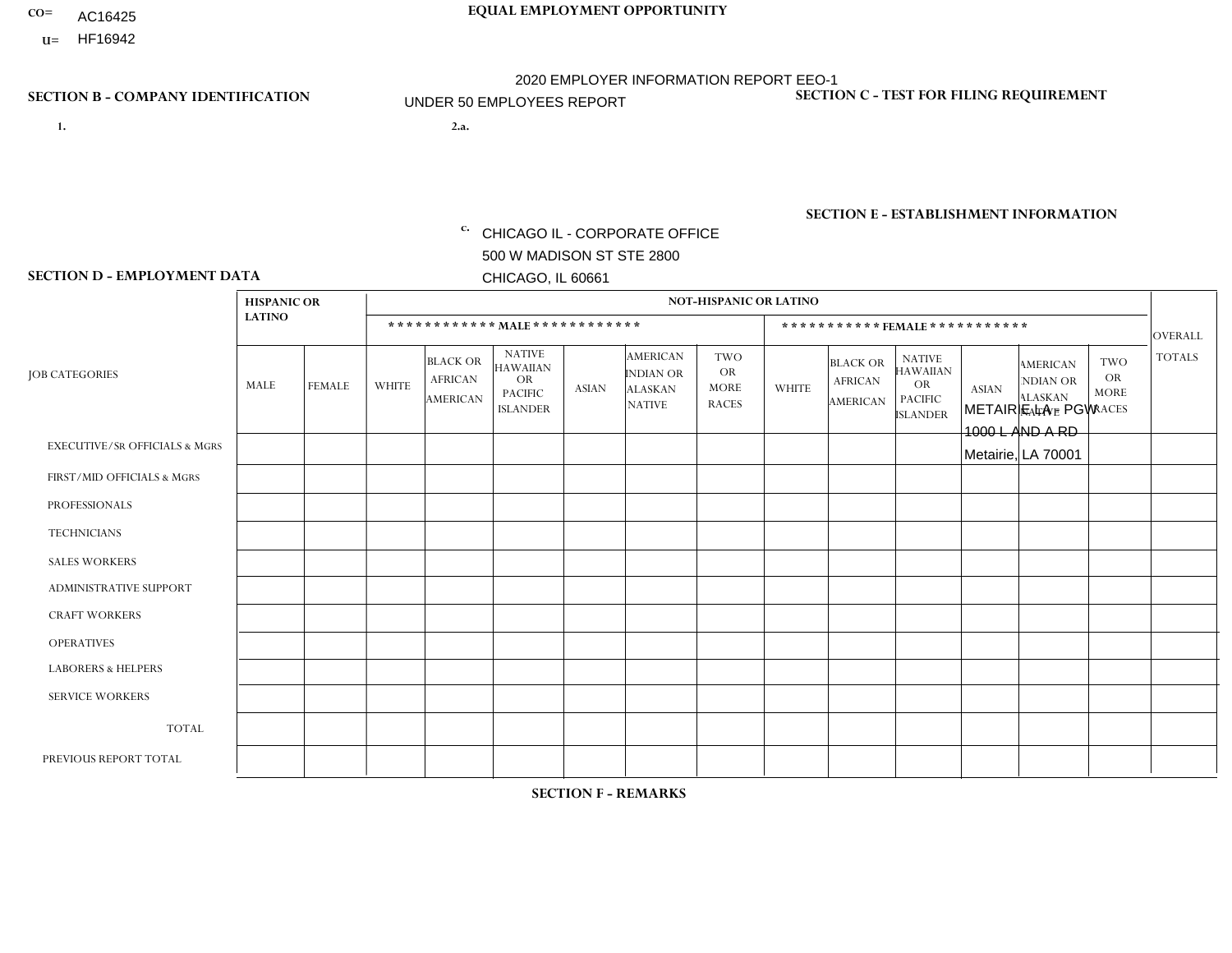- AC16425
- **U=**

**1. 2.a.** CHICAGO IL - CORPORATE OFFICE 500 W MADISON ST STE 2800 CHICAGO, IL 60661

2.a. ATLANTA GA - APO 777 WHARTON DRIVE Atlanta, GA 30336

EIN= 952920557

## **SECTION B - COMPANY IDENTIFICATION SECTION C - TEST FOR FILING REQUIREMENT**

1- Y 2- Y 3- N DUNS= 000123456

**SECTION E - ESTABLISHMENT INFORMATION c.** NAICS: 423140

### **SECTION D - EMPLOYMENT DATA**

|                                          | <b>HISPANIC OR</b> |               |              |                                                      |                                                                                    |             |                                                                        | <b>NOT-HISPANIC OR LATINO</b>                          |                |                                               |                                                                             |              |                                                                       |                                                        |                |
|------------------------------------------|--------------------|---------------|--------------|------------------------------------------------------|------------------------------------------------------------------------------------|-------------|------------------------------------------------------------------------|--------------------------------------------------------|----------------|-----------------------------------------------|-----------------------------------------------------------------------------|--------------|-----------------------------------------------------------------------|--------------------------------------------------------|----------------|
|                                          | <b>LATINO</b>      |               |              | ************ MALE ************                       |                                                                                    |             |                                                                        |                                                        |                | ***********FEMALE***********                  |                                                                             |              |                                                                       |                                                        | <b>OVERALL</b> |
| <b>JOB CATEGORIES</b>                    | MALE               | <b>FEMALE</b> | <b>WHITE</b> | <b>BLACK OR</b><br><b>AFRICAN</b><br><b>AMERICAN</b> | <b>NATIVE</b><br><b>HAWAIIAN</b><br><b>OR</b><br><b>PACIFIC</b><br><b>ISLANDER</b> | ASIAN       | <b>AMERICAN</b><br><b>INDIAN OR</b><br><b>ALASKAN</b><br><b>NATIVE</b> | <b>TWO</b><br><b>OR</b><br><b>MORE</b><br><b>RACES</b> | <b>WHITE</b>   | <b>BLACK OR</b><br><b>AFRICAN</b><br>AMERICAN | <b>NATIVE</b><br><b>HAWAIIAN</b><br>OR<br><b>PACIFIC</b><br><b>ISLANDER</b> | <b>ASIAN</b> | <b>AMERICAN</b><br><b>NDIAN OR</b><br><b>ALASKAN</b><br><b>NATIVE</b> | <b>TWO</b><br><b>OR</b><br><b>MORE</b><br><b>RACES</b> | <b>TOTALS</b>  |
| <b>EXECUTIVE/SR OFFICIALS &amp; MGRS</b> | $\Omega$           | $\Omega$      | $\Omega$     | $\mathbf 0$                                          | $\mathbf 0$                                                                        | $\Omega$    | $\Omega$                                                               | $\Omega$                                               | $\Omega$       | $\Omega$                                      | $\Omega$                                                                    | $\mathbf 0$  | $\Omega$                                                              | $\mathbf 0$                                            | $\mathbf{0}$   |
| FIRST/MID OFFICIALS & MGRS               | 0                  | 0             | 1            | $\mathbf 0$                                          | 0                                                                                  | $\Omega$    | $\Omega$                                                               | $\Omega$                                               | 0              | $\Omega$                                      | $\Omega$                                                                    | $\Omega$     | $\Omega$                                                              | $\mathbf 0$                                            | $\mathbf{1}$   |
| <b>PROFESSIONALS</b>                     | $\Omega$           | $\Omega$      | $\Omega$     | $\mathbf 0$                                          | $\Omega$                                                                           | $\Omega$    | $\Omega$                                                               | $\Omega$                                               | $\overline{0}$ | $\Omega$                                      | $\Omega$                                                                    | $\Omega$     | $\Omega$                                                              | $\Omega$                                               | $\mathbf 0$    |
| <b>TECHNICIANS</b>                       | 0                  | $\mathbf 0$   | $\Omega$     | $\mathbf 0$                                          | $\Omega$                                                                           | $\Omega$    | $\Omega$                                                               | $\Omega$                                               | $\Omega$       | $\Omega$                                      | $\Omega$                                                                    | $\Omega$     | $\Omega$                                                              | $\Omega$                                               | $\mathbf{0}$   |
| <b>SALES WORKERS</b>                     | 1                  | $\mathbf{1}$  | $\Omega$     | $\overline{1}$                                       | $\Omega$                                                                           | $\Omega$    | $\Omega$                                                               | $\Omega$                                               | $\overline{0}$ | $\Omega$                                      | $\Omega$                                                                    | $\Omega$     | $\Omega$                                                              | $\mathbf{0}$                                           | 3              |
| ADMINISTRATIVE SUPPORT                   | $\mathbf 0$        | $\mathbf 0$   | 1            | $\mathbf 0$                                          | 0                                                                                  | $\Omega$    | $\Omega$                                                               | $\Omega$                                               | $\Omega$       | $\Omega$                                      | $\Omega$                                                                    | $\mathbf{0}$ | $\mathbf{0}$                                                          | $\mathbf 0$                                            | $\mathbf{1}$   |
| <b>CRAFT WORKERS</b>                     | 0                  | $\Omega$      | $\Omega$     | $\mathbf 0$                                          | $\Omega$                                                                           | $\Omega$    | $\Omega$                                                               | $\Omega$                                               | 0              | $\Omega$                                      | $\Omega$                                                                    | $\Omega$     | $\Omega$                                                              | $\Omega$                                               | $\Omega$       |
| <b>OPERATIVES</b>                        | 0                  | $\Omega$      | $\Omega$     | $\mathbf 0$                                          | $\Omega$                                                                           | $\Omega$    | $\Omega$                                                               | $\Omega$                                               | $\Omega$       | $\Omega$                                      | $\Omega$                                                                    | $\Omega$     | $\Omega$                                                              | $\Omega$                                               | $\mathbf 0$    |
| <b>LABORERS &amp; HELPERS</b>            | 0                  | $\Omega$      | $\Omega$     | $\mathbf 0$                                          | $\mathbf 0$                                                                        | $\Omega$    | $\Omega$                                                               | $\Omega$                                               | $\Omega$       | $\Omega$                                      | $\Omega$                                                                    | $\Omega$     | $\Omega$                                                              | $\Omega$                                               | $\mathbf{0}$   |
| <b>SERVICE WORKERS</b>                   | 0                  | $\mathbf 0$   | $\mathbf 0$  | $\mathbf 0$                                          | $\mathbf{0}$                                                                       | $\mathbf 0$ | $\Omega$                                                               | $\Omega$                                               | $\Omega$       | $\Omega$                                      | $\Omega$                                                                    | $\mathbf 0$  | $\Omega$                                                              | $\mathbf 0$                                            | $\overline{0}$ |
| <b>TOTAL</b>                             |                    | $\mathbf{1}$  | 2            | 1                                                    | 0                                                                                  | $\Omega$    | $\Omega$                                                               | $\Omega$                                               | $\Omega$       | $\Omega$                                      | $\Omega$                                                                    | $\mathbf 0$  | 0                                                                     | $\mathbf 0$                                            | 5              |
| PREVIOUS REPORT TOTAL                    |                    | $\mathbf{1}$  | 3            | $\mathbf 0$                                          | $\Omega$                                                                           | $\Omega$    | $\Omega$                                                               | $\Omega$                                               | 0              | $\Omega$                                      | $\Omega$                                                                    | $\Omega$     | $\Omega$                                                              | $\mathbf 0$                                            | 5              |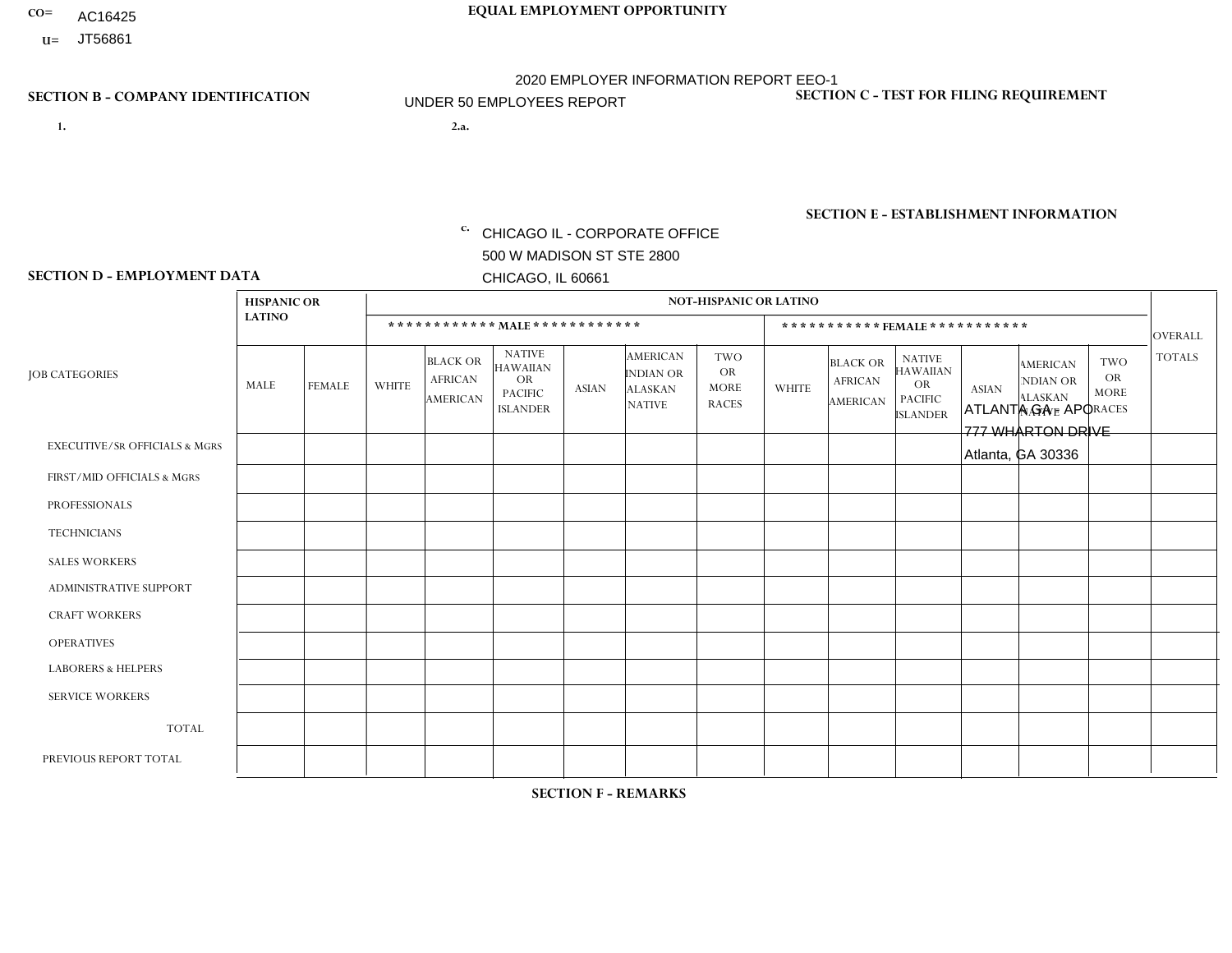- AC16425
- **U=**

- **1. 2.a.** CHICAGO IL CORPORATE OFFICE 500 W MADISON ST STE 2800 CHICAGO, IL 60661
- 2.a. SARALAND AL-KAO LOGISSARALAND 246-A JACINTOPORT BOULEVARD Saraland, AL 36571

c. EIN= 952920557

## **SECTION B - COMPANY IDENTIFICATION SECTION C - TEST FOR FILING REQUIREMENT**

1- Y 2- Y 3- N DUNS= 000123456

**SECTION E - ESTABLISHMENT INFORMATION c.** NAICS: 423140

### **SECTION D - EMPLOYMENT DATA**

|                                          | <b>HISPANIC OR</b> |                |                |                                                      |                                                                                    |              |                                                                        | <b>NOT-HISPANIC OR LATINO</b>                          |              |                                                      |                                                                             |              |                                                                       |                                                        |                |
|------------------------------------------|--------------------|----------------|----------------|------------------------------------------------------|------------------------------------------------------------------------------------|--------------|------------------------------------------------------------------------|--------------------------------------------------------|--------------|------------------------------------------------------|-----------------------------------------------------------------------------|--------------|-----------------------------------------------------------------------|--------------------------------------------------------|----------------|
|                                          | <b>LATINO</b>      |                |                |                                                      | ************ MALE************                                                      |              |                                                                        |                                                        |              | *********** FEMALE ***********                       |                                                                             |              |                                                                       |                                                        | <b>OVERALL</b> |
| <b>JOB CATEGORIES</b>                    | MALE               | <b>FEMALE</b>  | <b>WHITE</b>   | <b>BLACK OR</b><br><b>AFRICAN</b><br><b>AMERICAN</b> | <b>NATIVE</b><br><b>HAWAIIAN</b><br><b>OR</b><br><b>PACIFIC</b><br><b>ISLANDER</b> | <b>ASIAN</b> | <b>AMERICAN</b><br><b>INDIAN OR</b><br><b>ALASKAN</b><br><b>NATIVE</b> | <b>TWO</b><br><b>OR</b><br><b>MORE</b><br><b>RACES</b> | <b>WHITE</b> | <b>BLACK OR</b><br><b>AFRICAN</b><br><b>AMERICAN</b> | <b>NATIVE</b><br><b>HAWAIIAN</b><br>OR<br><b>PACIFIC</b><br><b>ISLANDER</b> | <b>ASIAN</b> | <b>AMERICAN</b><br><b>NDIAN OR</b><br><b>ALASKAN</b><br><b>NATIVE</b> | <b>TWO</b><br><b>OR</b><br><b>MORE</b><br><b>RACES</b> | <b>TOTALS</b>  |
| <b>EXECUTIVE/SR OFFICIALS &amp; MGRS</b> | 0                  | $\Omega$       | $\mathbf 0$    | $\mathbf 0$                                          | $\Omega$                                                                           | $\Omega$     | $\Omega$                                                               | $\Omega$                                               | 0            | $\Omega$                                             | $\Omega$                                                                    | $\Omega$     | $\Omega$                                                              | $\Omega$                                               | $\Omega$       |
| FIRST/MID OFFICIALS & MGRS               | 0                  | $\Omega$       | $\overline{c}$ | $\mathbf 0$                                          | $\Omega$                                                                           | $\Omega$     | $\Omega$                                                               | $\Omega$                                               | 0            | $\Omega$                                             | $\Omega$                                                                    | $\Omega$     | $\Omega$                                                              | $\Omega$                                               | $\overline{2}$ |
| <b>PROFESSIONALS</b>                     | 0                  | $\Omega$       | 1              | $\mathbf 0$                                          | $\Omega$                                                                           | $\Omega$     | $\Omega$                                                               | $\Omega$                                               | 0            | $\Omega$                                             | $\Omega$                                                                    | $\Omega$     | $\Omega$                                                              | $\Omega$                                               | $\mathbf{1}$   |
| <b>TECHNICIANS</b>                       | 0                  | $\mathbf{0}$   | $\mathbf 0$    | $\mathsf{O}\xspace$                                  | 0                                                                                  | $\Omega$     | $\Omega$                                                               | $\Omega$                                               | $\Omega$     | $\Omega$                                             | $\Omega$                                                                    | $\Omega$     | $\Omega$                                                              | $\Omega$                                               | $\mathbf 0$    |
| <b>SALES WORKERS</b>                     | 0                  | $\overline{0}$ | $\mathbf 0$    | $\mathbf 0$                                          | $\Omega$                                                                           | $\Omega$     | $\Omega$                                                               | $\Omega$                                               | $\Omega$     | $\Omega$                                             | $\Omega$                                                                    | $\Omega$     | $\Omega$                                                              | $\Omega$                                               | $\Omega$       |
| ADMINISTRATIVE SUPPORT                   | 0                  | $\Omega$       | $\mathbf 0$    | $\mathbf 0$                                          | $\mathbf 0$                                                                        | $\Omega$     | $\Omega$                                                               | $\Omega$                                               | $\Omega$     | $\Omega$                                             | $\Omega$                                                                    | $\Omega$     | $\Omega$                                                              | $\Omega$                                               | $\Omega$       |
| <b>CRAFT WORKERS</b>                     | 0                  | $\Omega$       | $\mathbf 0$    | $\mathbf 0$                                          | $\mathbf 0$                                                                        | $\Omega$     | $\Omega$                                                               | $\Omega$                                               | 0            | $\Omega$                                             | $\Omega$                                                                    | $\Omega$     | $\Omega$                                                              | $\Omega$                                               | $\Omega$       |
| <b>OPERATIVES</b>                        | 0                  | $\mathbf{0}$   | $\overline{7}$ | 4                                                    | 0                                                                                  | $\Omega$     | $\Omega$                                                               | $\Omega$                                               |              | $\Omega$                                             | $\Omega$                                                                    | $\Omega$     | $\Omega$                                                              | $\Omega$                                               | 12             |
| <b>LABORERS &amp; HELPERS</b>            | 0                  | $\Omega$       | $\mathbf 0$    | $\mathbf 0$                                          | 0                                                                                  | $\Omega$     | $\Omega$                                                               | $\Omega$                                               | $\Omega$     | $\Omega$                                             | $\Omega$                                                                    | $\Omega$     | 0                                                                     | $\Omega$                                               | $\mathbf 0$    |
| <b>SERVICE WORKERS</b>                   | 0                  | $\mathbf{0}$   | $\mathbf 0$    | $\mathbf 0$                                          | 0                                                                                  | 0            | $\Omega$                                                               | $\Omega$                                               | 0            | $\Omega$                                             | $\Omega$                                                                    | $\mathbf 0$  | $\mathbf 0$                                                           | 0                                                      | 0              |
| <b>TOTAL</b>                             | 0                  | $\Omega$       | 10             | 4                                                    | $\mathbf 0$                                                                        | $\Omega$     | $\Omega$                                                               | $\Omega$                                               |              | $\Omega$                                             | $\Omega$                                                                    | $\Omega$     | $\Omega$                                                              | $\Omega$                                               | 15             |
| PREVIOUS REPORT TOTAL                    | 0                  | $\Omega$       | 10             | $\overline{4}$                                       | $\Omega$                                                                           | $\Omega$     | $\Omega$                                                               | $\Omega$                                               |              | $\Omega$                                             | $\Omega$                                                                    | $\Omega$     | $\Omega$                                                              | $\Omega$                                               | 15             |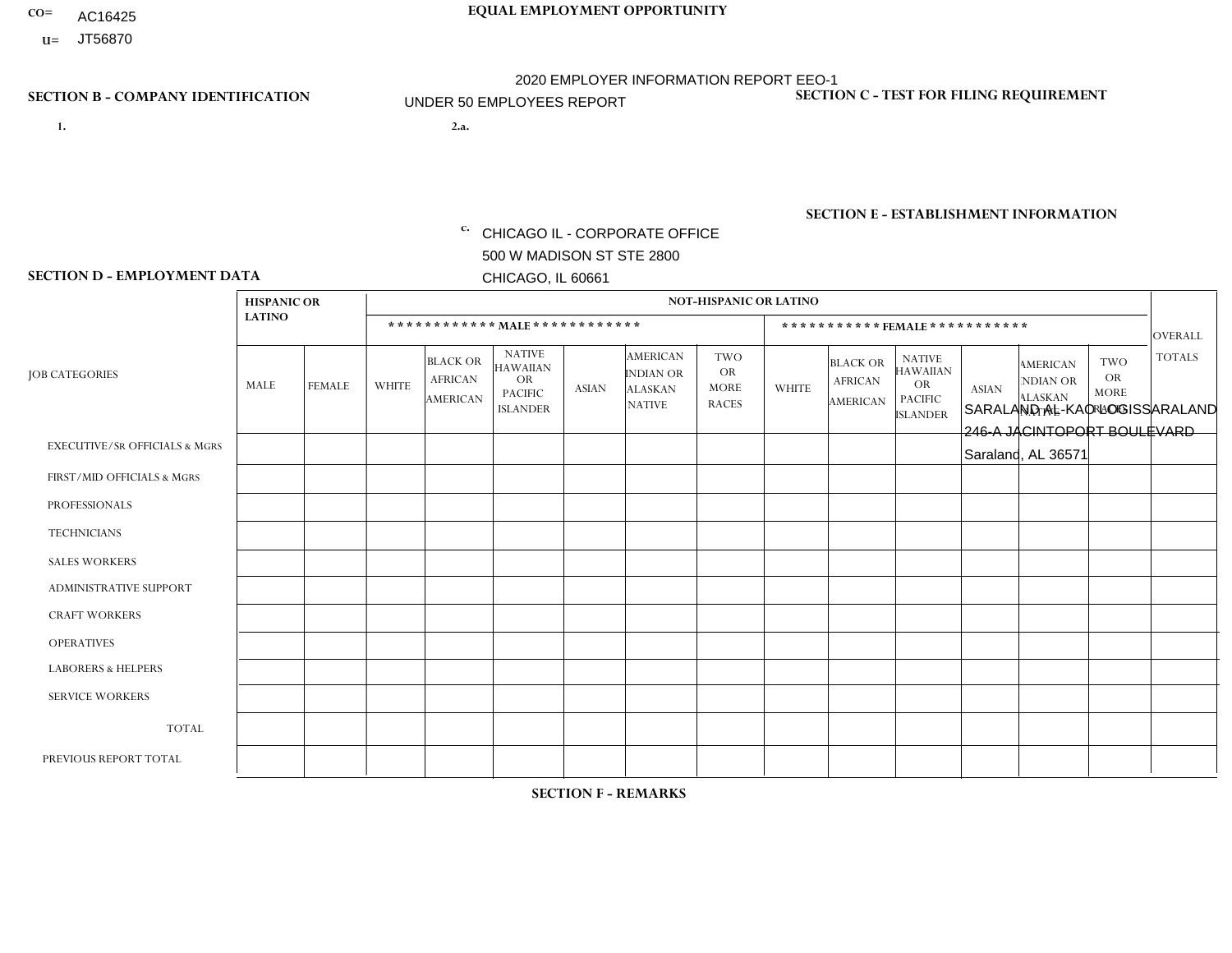- AC16425
- **U=**

**1. 2.a.** CHICAGO IL - CORPORATE OFFICE 500 W MADISON ST STE 2800 CHICAGO, IL 60661

2.a. MADISON HEIGHTS MI - PGW 26100 PINEHURST DR Madison Heights, MI 48071

c. EIN= 952920557

## **SECTION B - COMPANY IDENTIFICATION SECTION C - TEST FOR FILING REQUIREMENT**

1- Y 2- Y 3- N DUNS= 000123456

**SECTION E - ESTABLISHMENT INFORMATION c.** NAICS: 811122

### **SECTION D - EMPLOYMENT DATA**

|                                          | <b>HISPANIC OR</b> |               |                |                                                      |                                                                                    |              |                                                                        | <b>NOT-HISPANIC OR LATINO</b>                          |              |                                               |                                                                                    |              |                                                                |                                                        |                |
|------------------------------------------|--------------------|---------------|----------------|------------------------------------------------------|------------------------------------------------------------------------------------|--------------|------------------------------------------------------------------------|--------------------------------------------------------|--------------|-----------------------------------------------|------------------------------------------------------------------------------------|--------------|----------------------------------------------------------------|--------------------------------------------------------|----------------|
|                                          | <b>LATINO</b>      |               |                | ************ MAIE************                        |                                                                                    |              |                                                                        |                                                        |              |                                               | ***********FEMALE***********                                                       |              |                                                                |                                                        | <b>OVERALL</b> |
| <b>JOB CATEGORIES</b>                    | MALE               | <b>FEMALE</b> | <b>WHITE</b>   | <b>BLACK OR</b><br><b>AFRICAN</b><br><b>AMERICAN</b> | <b>NATIVE</b><br><b>HAWAIIAN</b><br><b>OR</b><br><b>PACIFIC</b><br><b>ISLANDER</b> | <b>ASIAN</b> | <b>AMERICAN</b><br><b>INDIAN OR</b><br><b>ALASKAN</b><br><b>NATIVE</b> | <b>TWO</b><br><b>OR</b><br><b>MORE</b><br><b>RACES</b> | <b>WHITE</b> | <b>BLACK OR</b><br><b>AFRICAN</b><br>AMERICAN | <b>NATIVE</b><br><b>HAWAIIAN</b><br><b>OR</b><br><b>PACIFIC</b><br><b>ISLANDER</b> | <b>ASIAN</b> | <b>AMERICAN</b><br>NDIAN OR<br><b>ALASKAN</b><br><b>NATIVE</b> | <b>TWO</b><br><b>OR</b><br><b>MORE</b><br><b>RACES</b> | <b>TOTALS</b>  |
| <b>EXECUTIVE/SR OFFICIALS &amp; MGRS</b> | $\Omega$           | $\mathbf 0$   | $\mathbf 0$    | $\mathbf 0$                                          | $\mathbf 0$                                                                        | $\mathbf 0$  | $\Omega$                                                               | $\Omega$                                               | $\mathbf 0$  | $\Omega$                                      | $\Omega$                                                                           | $\mathbf 0$  | $\Omega$                                                       | $\Omega$                                               | $\mathbf 0$    |
| FIRST/MID OFFICIALS & MGRS               | $\Omega$           | $\Omega$      | $\Omega$       | $\Omega$                                             | $\Omega$                                                                           | $\Omega$     | $\Omega$                                                               |                                                        | $\Omega$     | $\Omega$                                      | $\Omega$                                                                           | $\Omega$     | $\Omega$                                                       | $\mathbf{0}$                                           | $\mathbf{1}$   |
| <b>PROFESSIONALS</b>                     | $\Omega$           | $\mathbf 0$   | $\Omega$       | $\mathbf 0$                                          | $\Omega$                                                                           | $\Omega$     | $\Omega$                                                               | $\Omega$                                               | $\Omega$     | $\Omega$                                      | $\mathbf{0}$                                                                       | $\Omega$     | $\Omega$                                                       | $\Omega$                                               | $\mathbf 0$    |
| <b>TECHNICIANS</b>                       | $\mathbf 0$        | $\mathbf 0$   | $\mathbf 0$    | $\mathbf 0$                                          | $\mathbf 0$                                                                        | $\mathbf 0$  | $\Omega$                                                               | $\Omega$                                               | $\mathbf 0$  | $\mathbf 0$                                   | $\Omega$                                                                           | $\Omega$     | $\Omega$                                                       | $\mathbf{0}$                                           | $\mathbf 0$    |
| <b>SALES WORKERS</b>                     | $\Omega$           | $\Omega$      | $\Omega$       | $\Omega$                                             | $\Omega$                                                                           | $\Omega$     | $\Omega$                                                               | $\Omega$                                               | $\Omega$     | $\Omega$                                      | $\Omega$                                                                           | $\Omega$     | $\Omega$                                                       | $\mathbf{0}$                                           | $\Omega$       |
| ADMINISTRATIVE SUPPORT                   | $\Omega$           | $\Omega$      | $\Omega$       | $\mathbf 0$                                          | $\mathbf 0$                                                                        | $\Omega$     | $\Omega$                                                               | $\Omega$                                               | $\Omega$     | $\Omega$                                      | $\Omega$                                                                           | $\Omega$     | $\Omega$                                                       | $\Omega$                                               | $\mathbf 0$    |
| <b>CRAFT WORKERS</b>                     | $\Omega$           | $\Omega$      | $\mathbf 0$    | $\mathbf 0$                                          | 0                                                                                  | $\Omega$     | $\overline{0}$                                                         | $\Omega$                                               | $\Omega$     | $\Omega$                                      | $\mathbf{0}$                                                                       | $\Omega$     | $\Omega$                                                       | $\Omega$                                               | $\mathbf 0$    |
| <b>OPERATIVES</b>                        | $\Omega$           | $\Omega$      | 1              | $\overline{2}$                                       | $\Omega$                                                                           | $\Omega$     | $\Omega$                                                               | 1                                                      | $\Omega$     | $\Omega$                                      | $\Omega$                                                                           | $\Omega$     | $\Omega$                                                       | $\Omega$                                               | 4              |
| <b>LABORERS &amp; HELPERS</b>            | 0                  | $\Omega$      | 1              | 0                                                    | 0                                                                                  | $\Omega$     | $\Omega$                                                               | $\Omega$                                               | $\Omega$     | $\Omega$                                      | $\Omega$                                                                           | $\Omega$     | $\Omega$                                                       | $\Omega$                                               | $\mathbf{1}$   |
| <b>SERVICE WORKERS</b>                   | $\Omega$           | $\mathbf 0$   | 0              | $\mathbf 0$                                          | $\mathbf 0$                                                                        | $\mathbf 0$  | $\overline{0}$                                                         | $\Omega$                                               | $\Omega$     | $\Omega$                                      | $\Omega$                                                                           | $\mathbf 0$  | $\Omega$                                                       | $\mathbf 0$                                            | 0              |
| <b>TOTAL</b>                             | $\Omega$           | $\mathbf 0$   | $\overline{c}$ | $\overline{2}$                                       | 0                                                                                  | $\mathbf 0$  | $\Omega$                                                               | $\overline{2}$                                         | $\Omega$     | $\Omega$                                      | $\Omega$                                                                           | $\Omega$     | $\Omega$                                                       | $\Omega$                                               | 6              |
| PREVIOUS REPORT TOTAL                    | $\Omega$           | 0             | $\Omega$       | 1                                                    | 0                                                                                  | $\Omega$     | $\overline{0}$                                                         |                                                        | $\Omega$     | $\Omega$                                      | $\mathbf{0}$                                                                       | $\Omega$     | $\Omega$                                                       | $\Omega$                                               | $\overline{2}$ |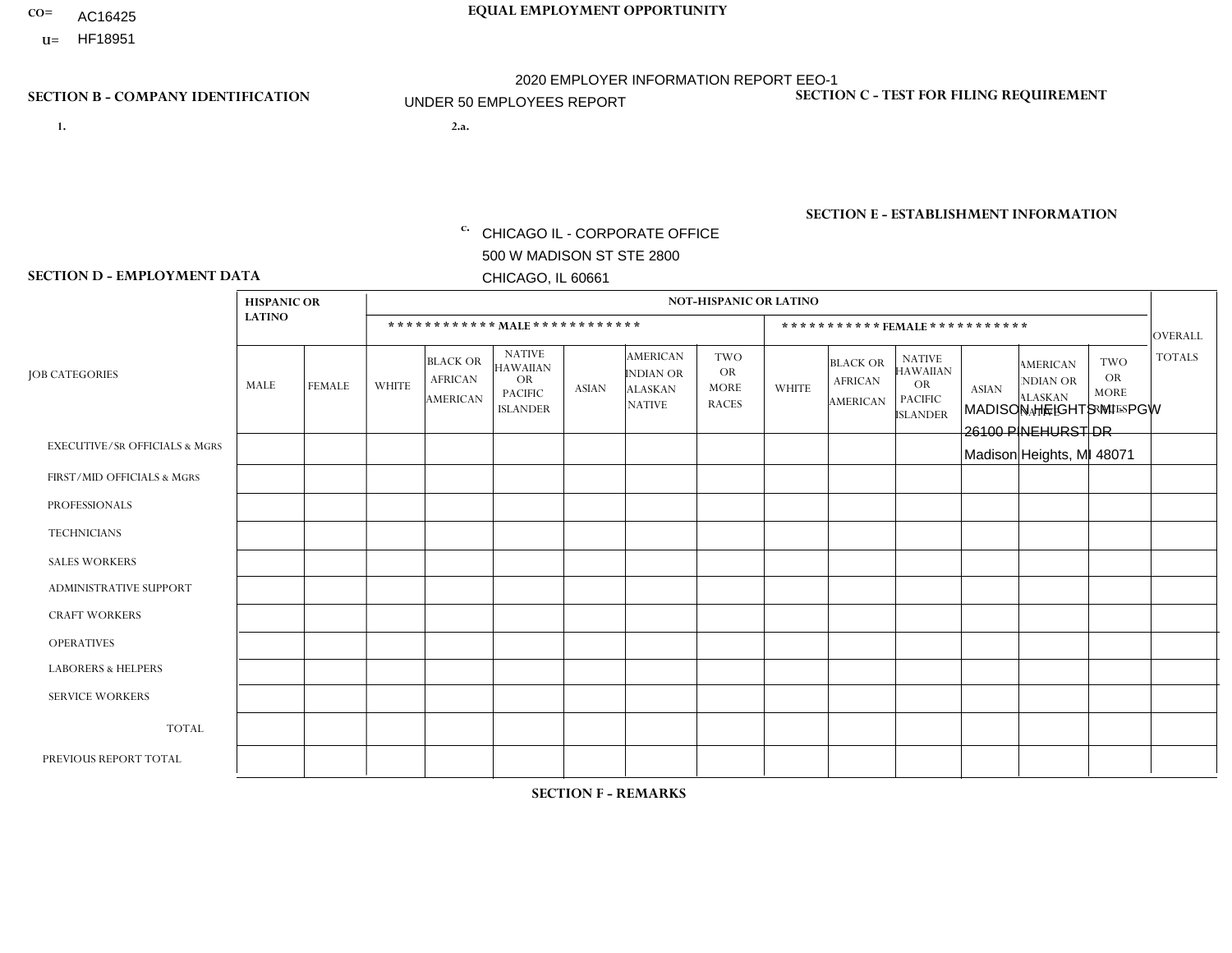- AC16425
- **U=** HF24286

**1. 2.a.** CHICAGO IL - CORPORATE OFFICE 500 W MADISON ST STE 2800 CHICAGO, IL 60661

WALKER MI - PGW GRAND RAPIDS 2400 TURNER NW Walker, MI 49544

EIN= 952920557

# **SECTION B - COMPANY IDENTIFICATION SECTION C - TEST FOR FILING REQUIREMENT**

1- Y 2- Y 3- N DUNS= 000123456

**SECTION E - ESTABLISHMENT INFORMATION c.** NAICS: 811122

### **SECTION D - EMPLOYMENT DATA**

|                                          | <b>HISPANIC OR</b> |                |                |                                                      |                                                                                    |              |                                                                 | <b>NOT-HISPANIC OR LATINO</b>                          |                |                                               |                                                                                    |              |                                                                |                                                        |                |
|------------------------------------------|--------------------|----------------|----------------|------------------------------------------------------|------------------------------------------------------------------------------------|--------------|-----------------------------------------------------------------|--------------------------------------------------------|----------------|-----------------------------------------------|------------------------------------------------------------------------------------|--------------|----------------------------------------------------------------|--------------------------------------------------------|----------------|
|                                          | <b>LATINO</b>      |                |                | ************ MALE ************                       |                                                                                    |              |                                                                 |                                                        |                |                                               | *********** FEMALE ***********                                                     |              |                                                                |                                                        | <b>OVERALL</b> |
| <b>JOB CATEGORIES</b>                    | <b>MALE</b>        | <b>FEMALE</b>  | <b>WHITE</b>   | <b>BLACK OR</b><br><b>AFRICAN</b><br><b>AMERICAN</b> | <b>NATIVE</b><br><b>HAWAIIAN</b><br><b>OR</b><br><b>PACIFIC</b><br><b>ISLANDER</b> | <b>ASIAN</b> | <b>AMERICAN</b><br>INDIAN OR<br><b>ALASKAN</b><br><b>NATIVE</b> | <b>TWO</b><br><b>OR</b><br><b>MORE</b><br><b>RACES</b> | <b>WHITE</b>   | <b>BLACK OR</b><br><b>AFRICAN</b><br>AMERICAN | <b>NATIVE</b><br><b>HAWAIIAN</b><br><b>OR</b><br><b>PACIFIC</b><br><b>ISLANDER</b> | <b>ASIAN</b> | <b>AMERICAN</b><br>NDIAN OR<br><b>ALASKAN</b><br><b>NATIVE</b> | <b>TWO</b><br><b>OR</b><br><b>MORE</b><br><b>RACES</b> | <b>TOTALS</b>  |
| <b>EXECUTIVE/SR OFFICIALS &amp; MGRS</b> | $\Omega$           | $\Omega$       | $\Omega$       | $\mathbf 0$                                          | $\mathbf 0$                                                                        | $\mathbf 0$  | $\Omega$                                                        | $\Omega$                                               | $\Omega$       | $\Omega$                                      | $\mathbf 0$                                                                        | $\mathbf 0$  | $\Omega$                                                       | $\mathbf 0$                                            | $\mathbf 0$    |
| FIRST/MID OFFICIALS & MGRS               | $\Omega$           | $\Omega$       | $\overline{1}$ | $\Omega$                                             | $\Omega$                                                                           | $\Omega$     | $\Omega$                                                        | $\Omega$                                               | 0              | $\Omega$                                      | 0                                                                                  | $\Omega$     | $\Omega$                                                       | $\Omega$                                               | 1              |
| <b>PROFESSIONALS</b>                     | $\Omega$           | $\Omega$       | $\Omega$       | $\mathbf 0$                                          | $\Omega$                                                                           | $\Omega$     | $\Omega$                                                        | $\Omega$                                               | 0              | $\Omega$                                      | 0                                                                                  | $\Omega$     | $\Omega$                                                       | $\mathbf 0$                                            | $\mathbf{0}$   |
| <b>TECHNICIANS</b>                       | $\Omega$           | $\overline{0}$ | $\mathbf 0$    | $\mathbf 0$                                          | $\mathbf 0$                                                                        | $\Omega$     | $\Omega$                                                        | $\Omega$                                               | 0              | $\Omega$                                      | $\mathbf{0}$                                                                       | $\mathbf 0$  | $\Omega$                                                       | $\mathbf 0$                                            | $\overline{0}$ |
| <b>SALES WORKERS</b>                     | $\Omega$           | $\Omega$       | $\Omega$       | $\Omega$                                             | $\Omega$                                                                           | $\Omega$     | $\Omega$                                                        | $\Omega$                                               | $\overline{0}$ | $\Omega$                                      | $\Omega$                                                                           | $\Omega$     | $\Omega$                                                       | $\Omega$                                               | $\Omega$       |
| ADMINISTRATIVE SUPPORT                   | $\Omega$           | $\Omega$       | $\mathbf{0}$   | $\Omega$                                             | $\Omega$                                                                           | $\Omega$     | $\Omega$                                                        | $\Omega$                                               | $\Omega$       | $\Omega$                                      | $\Omega$                                                                           | $\Omega$     | $\Omega$                                                       | $\Omega$                                               | $\mathbf 0$    |
| <b>CRAFT WORKERS</b>                     | $\Omega$           | $\Omega$       | $\mathbf 0$    | $\mathbf 0$                                          | $\Omega$                                                                           | $\Omega$     | $\Omega$                                                        | $\Omega$                                               | 0              | $\Omega$                                      | 0                                                                                  | $\Omega$     | $\Omega$                                                       | $\Omega$                                               | $\mathbf 0$    |
| <b>OPERATIVES</b>                        | $\Omega$           | $\Omega$       | 4              | $\Omega$                                             | $\Omega$                                                                           | $\Omega$     | $\Omega$                                                        | $\Omega$                                               | $\Omega$       | $\Omega$                                      | 0                                                                                  | $\Omega$     | $\Omega$                                                       | $\Omega$                                               | 4              |
| <b>LABORERS &amp; HELPERS</b>            | $\Omega$           | $\Omega$       | -1             | $\mathbf 0$                                          | $\Omega$                                                                           | $\Omega$     | $\Omega$                                                        | $\Omega$                                               | $\Omega$       | $\Omega$                                      | 0                                                                                  | $\Omega$     | $\Omega$                                                       | $\Omega$                                               | $\mathbf 1$    |
| <b>SERVICE WORKERS</b>                   | $\Omega$           | $\Omega$       | $\mathbf 0$    | $\mathbf 0$                                          | $\mathbf 0$                                                                        | $\mathbf 0$  | $\Omega$                                                        | $\Omega$                                               | $\Omega$       | $\Omega$                                      | $\Omega$                                                                           | 0            | $\Omega$                                                       | $\mathbf 0$                                            | $\overline{0}$ |
| <b>TOTAL</b>                             | $\Omega$           | $\Omega$       | 6              | $\mathbf 0$                                          | 0                                                                                  | $\Omega$     | $\Omega$                                                        | $\Omega$                                               | 0              | $\Omega$                                      | $\Omega$                                                                           | 0            | $\Omega$                                                       | $\mathbf 0$                                            | 6              |
| PREVIOUS REPORT TOTAL                    |                    | $\Omega$       | $\overline{2}$ | $\mathbf 0$                                          | $\Omega$                                                                           | $\Omega$     | $\Omega$                                                        | $\Omega$                                               | 0              | $\Omega$                                      | 0                                                                                  | $\mathbf 0$  | $\Omega$                                                       | $\mathbf 0$                                            | 3              |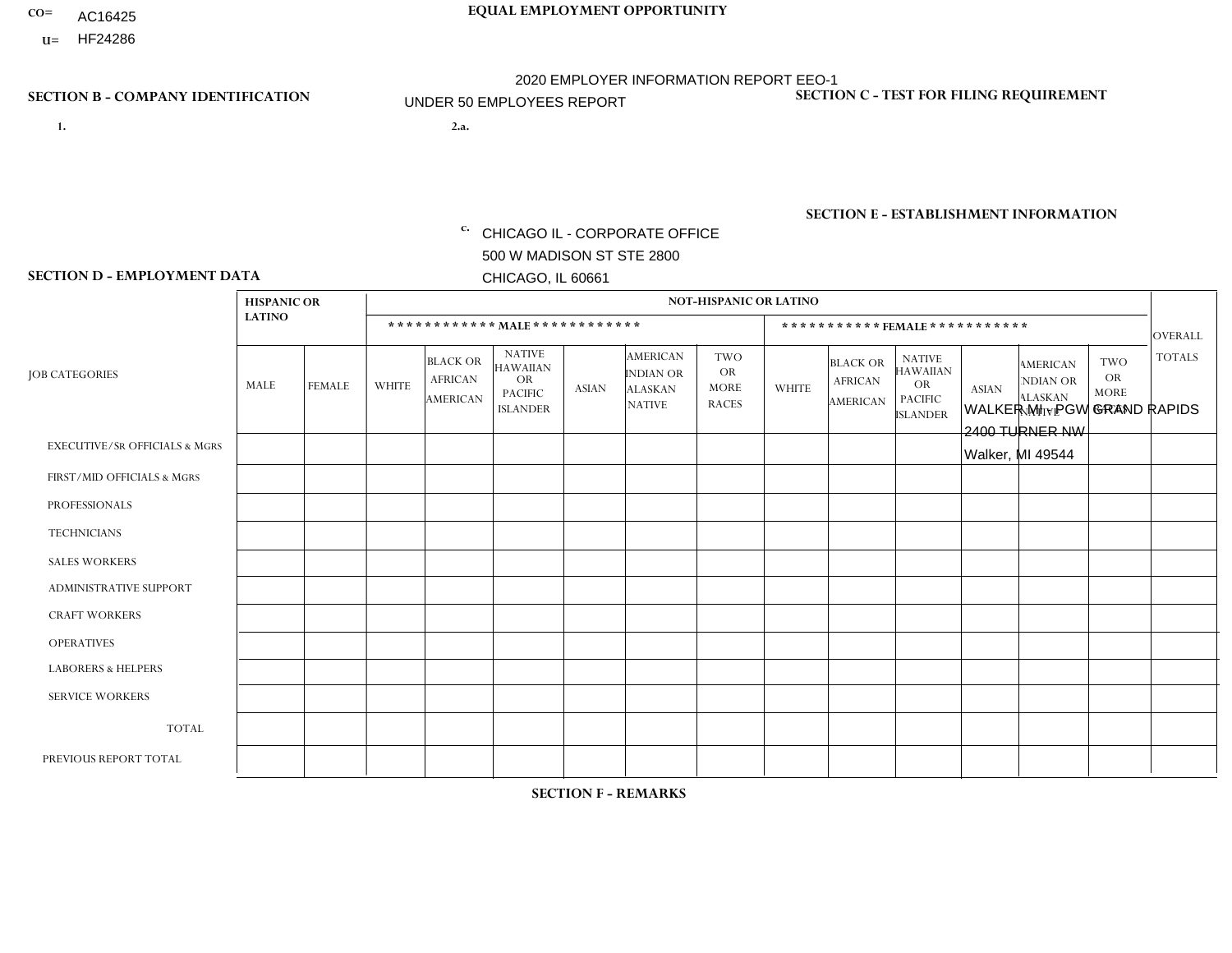- AC16425
- **U=**

**1. 2.a.** CHICAGO IL - CORPORATE OFFICE 500 W MADISON ST STE 2800 CHICAGO, IL 60661

2.a. LINCOLN NE 3300 GLADSTONE ST Lincoln, NE 68504

EIN= 952920557

# **SECTION B - COMPANY IDENTIFICATION SECTION C - TEST FOR FILING REQUIREMENT**

1- Y 2- Y 3- N DUNS= 000123456

**SECTION E - ESTABLISHMENT INFORMATION c.** NAICS: 423140

### **SECTION D - EMPLOYMENT DATA**

|                                          | <b>HISPANIC OR</b> |               |              |                                                      |                                                                                    |              |                                                                        | <b>NOT-HISPANIC OR LATINO</b>                          |              |                                               |                                                                                    |              |                                                                       |                                                        |                |
|------------------------------------------|--------------------|---------------|--------------|------------------------------------------------------|------------------------------------------------------------------------------------|--------------|------------------------------------------------------------------------|--------------------------------------------------------|--------------|-----------------------------------------------|------------------------------------------------------------------------------------|--------------|-----------------------------------------------------------------------|--------------------------------------------------------|----------------|
|                                          | <b>LATINO</b>      |               |              | ************ MALE ************                       |                                                                                    |              |                                                                        |                                                        |              | ***********FEMALE***********                  |                                                                                    |              |                                                                       |                                                        | <b>OVERALL</b> |
| <b>JOB CATEGORIES</b>                    | MALE               | <b>FEMALE</b> | <b>WHITE</b> | <b>BLACK OR</b><br><b>AFRICAN</b><br><b>AMERICAN</b> | <b>NATIVE</b><br><b>HAWAIIAN</b><br><b>OR</b><br><b>PACIFIC</b><br><b>ISLANDER</b> | ASIAN        | <b>AMERICAN</b><br><b>INDIAN OR</b><br><b>ALASKAN</b><br><b>NATIVE</b> | <b>TWO</b><br><b>OR</b><br><b>MORE</b><br><b>RACES</b> | <b>WHITE</b> | <b>BLACK OR</b><br><b>AFRICAN</b><br>AMERICAN | <b>NATIVE</b><br><b>HAWAIIAN</b><br><b>OR</b><br><b>PACIFIC</b><br><b>ISLANDER</b> | <b>ASIAN</b> | <b>AMERICAN</b><br><b>NDIAN OR</b><br><b>ALASKAN</b><br><b>NATIVE</b> | <b>TWO</b><br><b>OR</b><br><b>MORE</b><br><b>RACES</b> | <b>TOTALS</b>  |
| <b>EXECUTIVE/SR OFFICIALS &amp; MGRS</b> | $\Omega$           | $\Omega$      | $\Omega$     | $\mathbf 0$                                          | $\Omega$                                                                           | $\mathbf{0}$ | $\Omega$                                                               | $\Omega$                                               | 0            | $\Omega$                                      | $\Omega$                                                                           | $\Omega$     | $\Omega$                                                              | $\Omega$                                               | $\mathbf{0}$   |
| FIRST/MID OFFICIALS & MGRS               | 0                  | $\Omega$      | $\Omega$     | $\mathbf 0$                                          | $\Omega$                                                                           | $\Omega$     | $\Omega$                                                               | $\Omega$                                               | 0            | $\Omega$                                      | $\Omega$                                                                           | $\Omega$     | $\Omega$                                                              | $\Omega$                                               | $\overline{0}$ |
| <b>PROFESSIONALS</b>                     | 0                  | $\mathbf 0$   | $\mathbf 0$  | $\mathbf 0$                                          | $\Omega$                                                                           | $\Omega$     | $\Omega$                                                               | $\Omega$                                               | 0            | $\Omega$                                      | $\Omega$                                                                           | $\Omega$     | $\Omega$                                                              | $\Omega$                                               | $\mathbf{0}$   |
| <b>TECHNICIANS</b>                       | 0                  | $\Omega$      | $\Omega$     | $\mathbf 0$                                          | $\Omega$                                                                           | $\Omega$     | $\Omega$                                                               | $\Omega$                                               | 0            | $\Omega$                                      | $\Omega$                                                                           | $\Omega$     | $\Omega$                                                              | $\Omega$                                               | $\mathbf{0}$   |
| <b>SALES WORKERS</b>                     |                    | $\Omega$      | $\Omega$     | $\Omega$                                             | $\Omega$                                                                           | $\Omega$     | $\Omega$                                                               | $\Omega$                                               | 0            | $\Omega$                                      | $\Omega$                                                                           | $\Omega$     | $\Omega$                                                              | $\Omega$                                               | $\mathbf{1}$   |
| <b>ADMINISTRATIVE SUPPORT</b>            | 0                  | 0             | $\Omega$     | $\mathbf 0$                                          | 0                                                                                  | $\Omega$     | $\Omega$                                                               | $\Omega$                                               | $\Omega$     | $\Omega$                                      | $\Omega$                                                                           | $\mathbf{0}$ | $\mathbf{0}$                                                          | $\mathbf 0$                                            | $\mathbf 0$    |
| <b>CRAFT WORKERS</b>                     | 0                  | $\Omega$      | $\Omega$     | $\mathbf 0$                                          | $\Omega$                                                                           | $\Omega$     | $\Omega$                                                               | $\Omega$                                               | 0            | $\Omega$                                      | $\Omega$                                                                           | $\Omega$     | $\Omega$                                                              | $\Omega$                                               | $\Omega$       |
| <b>OPERATIVES</b>                        | 0                  | $\Omega$      | $\Omega$     | $\mathbf 0$                                          | $\Omega$                                                                           | $\Omega$     | $\Omega$                                                               | $\Omega$                                               | $\Omega$     | $\Omega$                                      | $\Omega$                                                                           | $\Omega$     | $\Omega$                                                              | $\Omega$                                               | $\mathbf 0$    |
| <b>LABORERS &amp; HELPERS</b>            | 0                  | $\Omega$      | $\Omega$     | $\mathbf 0$                                          | $\Omega$                                                                           | $\Omega$     | $\Omega$                                                               | $\Omega$                                               | $\Omega$     | $\Omega$                                      | $\Omega$                                                                           | $\mathbf{0}$ | $\Omega$                                                              | $\mathbf{0}$                                           | $\mathbf 0$    |
| <b>SERVICE WORKERS</b>                   | 0                  | $\Omega$      | $\mathbf 0$  | 0                                                    | 0                                                                                  | $\Omega$     | $\Omega$                                                               | $\Omega$                                               | $\Omega$     | $\Omega$                                      | $\Omega$                                                                           | $\Omega$     | $\Omega$                                                              | $\mathbf 0$                                            | $\overline{0}$ |
| <b>TOTAL</b>                             | 1                  | 0             | $\mathbf 0$  | 0                                                    | 0                                                                                  | $\mathbf 0$  | $\Omega$                                                               | $\Omega$                                               | $\Omega$     | $\Omega$                                      | $\Omega$                                                                           | $\mathbf 0$  | 0                                                                     | $\mathbf 0$                                            | $\mathbf{1}$   |
| PREVIOUS REPORT TOTAL                    |                    | $\mathbf 0$   | 2            | $\mathbf 0$                                          | $\Omega$                                                                           | $\mathbf{0}$ | $\Omega$                                                               | $\Omega$                                               | 0            | $\Omega$                                      | $\Omega$                                                                           | $\Omega$     | $\Omega$                                                              | $\mathbf 0$                                            | 3              |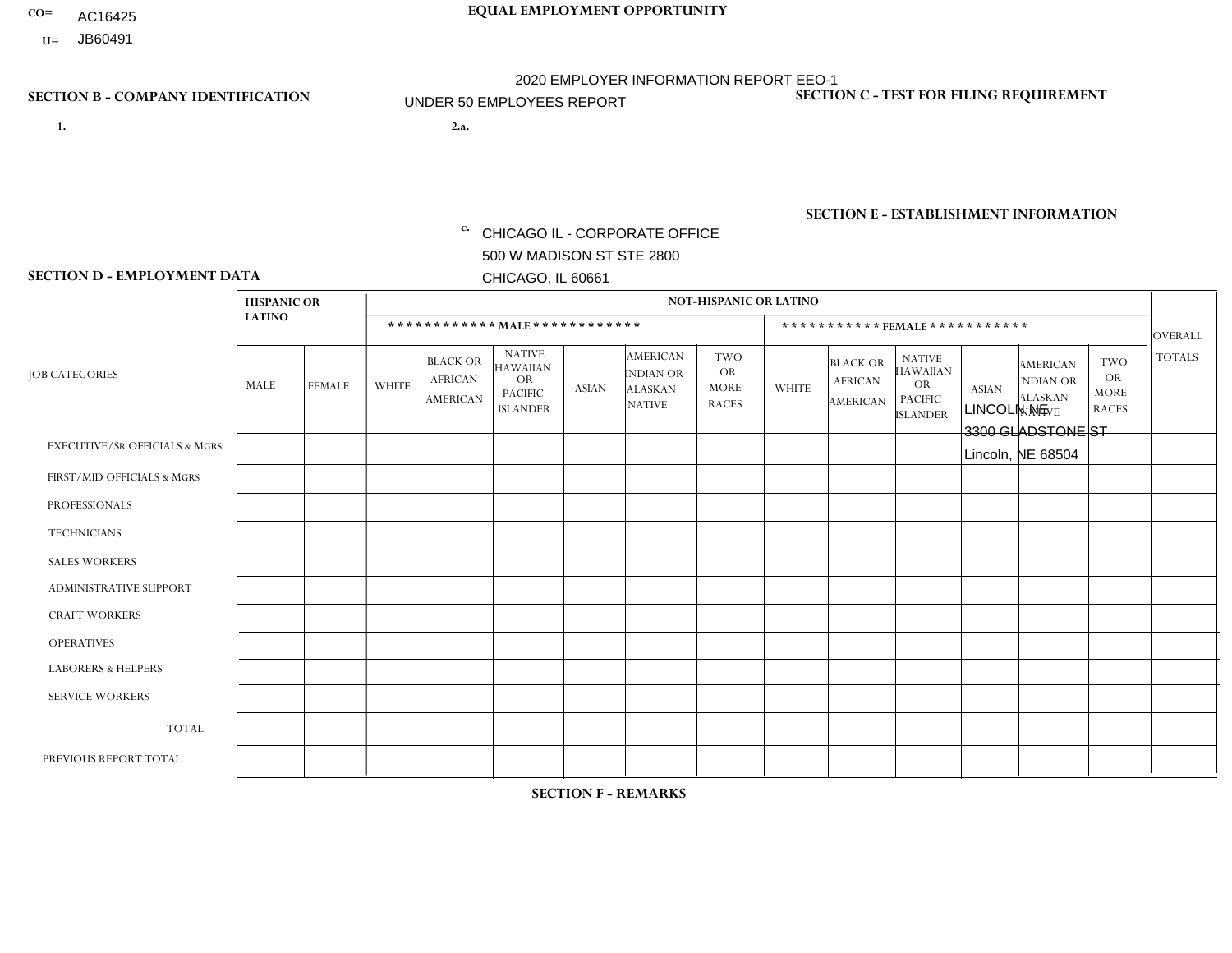- AC16425
- **U=**

**1. 2.a.** CHICAGO IL - CORPORATE OFFICE 500 W MADISON ST STE 2800 CHICAGO, IL 60661

2.a. YORK HAVEN PA - PENN MAR 269 RIVER ROAD York Haven, PA 17370

EIN= 952920557

# **SECTION B - COMPANY IDENTIFICATION SECTION C - TEST FOR FILING REQUIREMENT**

1- Y 2- Y 3- N DUNS= 000123456

**SECTION E - ESTABLISHMENT INFORMATION c.** NAICS: 423140

### **SECTION D - EMPLOYMENT DATA**

|                                          | <b>HISPANIC OR</b> |               |                |                                                      |                                                                                    |              |                                                                        | <b>NOT-HISPANIC OR LATINO</b>                          |              |                                                      |                                                                                    |              |                                                                       |                                                        |                |
|------------------------------------------|--------------------|---------------|----------------|------------------------------------------------------|------------------------------------------------------------------------------------|--------------|------------------------------------------------------------------------|--------------------------------------------------------|--------------|------------------------------------------------------|------------------------------------------------------------------------------------|--------------|-----------------------------------------------------------------------|--------------------------------------------------------|----------------|
|                                          | <b>LATINO</b>      |               |                | ************ MALE ************                       |                                                                                    |              |                                                                        |                                                        |              |                                                      | ***********FEMALE***********                                                       |              |                                                                       |                                                        | <b>OVERALL</b> |
| <b>JOB CATEGORIES</b>                    | <b>MALE</b>        | <b>FEMALE</b> | <b>WHITE</b>   | <b>BLACK OR</b><br><b>AFRICAN</b><br><b>AMERICAN</b> | <b>NATIVE</b><br><b>HAWAIIAN</b><br><b>OR</b><br><b>PACIFIC</b><br><b>ISLANDER</b> | <b>ASIAN</b> | <b>AMERICAN</b><br><b>INDIAN OR</b><br><b>ALASKAN</b><br><b>NATIVE</b> | <b>TWO</b><br><b>OR</b><br><b>MORE</b><br><b>RACES</b> | <b>WHITE</b> | <b>BLACK OR</b><br><b>AFRICAN</b><br><b>AMERICAN</b> | <b>NATIVE</b><br><b>HAWAIIAN</b><br><b>OR</b><br><b>PACIFIC</b><br><b>ISLANDER</b> | <b>ASIAN</b> | <b>AMERICAN</b><br><b>NDIAN OR</b><br><b>ALASKAN</b><br><b>NATIVE</b> | <b>TWO</b><br><b>OR</b><br><b>MORE</b><br><b>RACES</b> | <b>TOTALS</b>  |
| <b>EXECUTIVE/SR OFFICIALS &amp; MGRS</b> | $\mathbf{0}$       | $\Omega$      | $\Omega$       | $\Omega$                                             | 0                                                                                  | $\Omega$     | $\Omega$                                                               | $\Omega$                                               | $\Omega$     | $\mathbf{0}$                                         | $\Omega$                                                                           | $\Omega$     | $\Omega$                                                              | $\Omega$                                               | $\Omega$       |
| FIRST/MID OFFICIALS & MGRS               | $\Omega$           | $\Omega$      | $\overline{c}$ | $\mathbf 0$                                          | $\mathbf{0}$                                                                       | $\Omega$     | $\Omega$                                                               | $\Omega$                                               | $\Omega$     | $\Omega$                                             | $\Omega$                                                                           | $\Omega$     | $\Omega$                                                              | $\Omega$                                               | $\overline{2}$ |
| <b>PROFESSIONALS</b>                     | $\Omega$           | $\Omega$      | $\mathbf 0$    | $\mathbf 0$                                          | $\overline{0}$                                                                     | $\Omega$     | $\Omega$                                                               | $\Omega$                                               | $\Omega$     | $\Omega$                                             | $\Omega$                                                                           | $\Omega$     | $\Omega$                                                              | $\mathbf{0}$                                           | $\mathbf 0$    |
| <b>TECHNICIANS</b>                       | $\Omega$           | $\Omega$      | $\Omega$       | $\Omega$                                             | 0                                                                                  | $\Omega$     | $\overline{0}$                                                         | $\Omega$                                               | $\Omega$     | $\Omega$                                             | $\Omega$                                                                           | $\Omega$     | $\mathbf{0}$                                                          | $\Omega$                                               | $\mathbf 0$    |
| <b>SALES WORKERS</b>                     | $\Omega$           | $\Omega$      | $\Omega$       | $\Omega$                                             | 0                                                                                  | $\Omega$     | $\Omega$                                                               | $\Omega$                                               | $\Omega$     | $\Omega$                                             | $\Omega$                                                                           | $\Omega$     | $\Omega$                                                              | $\mathbf{0}$                                           | $\mathbf 0$    |
| <b>ADMINISTRATIVE SUPPORT</b>            | $\Omega$           | $\mathbf 0$   | 2              | $\mathbf 0$                                          | $\mathbf 0$                                                                        | $\mathbf 0$  | $\Omega$                                                               | $\Omega$                                               | $\Omega$     | $\Omega$                                             | $\Omega$                                                                           | $\Omega$     | $\Omega$                                                              | $\Omega$                                               | $\overline{2}$ |
| <b>CRAFT WORKERS</b>                     | 2                  | $\Omega$      | 6              | $\mathbf 0$                                          | 0                                                                                  | $\Omega$     | $\Omega$                                                               | $\Omega$                                               | $\Omega$     | $\Omega$                                             | $\Omega$                                                                           | $\Omega$     | $\Omega$                                                              | $\Omega$                                               | 8              |
| <b>OPERATIVES</b>                        | $\Omega$           | $\Omega$      | 3              | $\mathbf 0$                                          | 0                                                                                  | $\Omega$     | $\Omega$                                                               | $\Omega$                                               | $\Omega$     | $\Omega$                                             | $\Omega$                                                                           | $\Omega$     | $\Omega$                                                              | $\Omega$                                               | 3              |
| <b>LABORERS &amp; HELPERS</b>            | $\Omega$           | $\Omega$      | 4              | $\mathbf 0$                                          | 0                                                                                  | $\Omega$     | $\Omega$                                                               | $\Omega$                                               | $\Omega$     | $\Omega$                                             | $\Omega$                                                                           | $\Omega$     | $\Omega$                                                              | $\mathbf{0}$                                           | 4              |
| <b>SERVICE WORKERS</b>                   | $\Omega$           | $\Omega$      | $\Omega$       | 0                                                    | $\mathbf 0$                                                                        | $\Omega$     | $\Omega$                                                               | $\Omega$                                               | $\Omega$     | $\Omega$                                             | $\Omega$                                                                           | $\Omega$     | $\Omega$                                                              | $\Omega$                                               | 0              |
| <b>TOTAL</b>                             | $\overline{2}$     | 0             | 17             | 0                                                    | 0                                                                                  | $\mathbf 0$  | $\Omega$                                                               | $\Omega$                                               | 0            | $\Omega$                                             | $\Omega$                                                                           | $\mathbf 0$  | $\Omega$                                                              | $\Omega$                                               | 19             |
| PREVIOUS REPORT TOTAL                    |                    | $\mathbf 0$   | 30             | $\mathbf 0$                                          | 0                                                                                  | $\Omega$     | $\overline{0}$                                                         | $\Omega$                                               | $\Omega$     | $\Omega$                                             | $\mathbf{0}$                                                                       | $\Omega$     | $\Omega$                                                              | $\mathbf 0$                                            | 31             |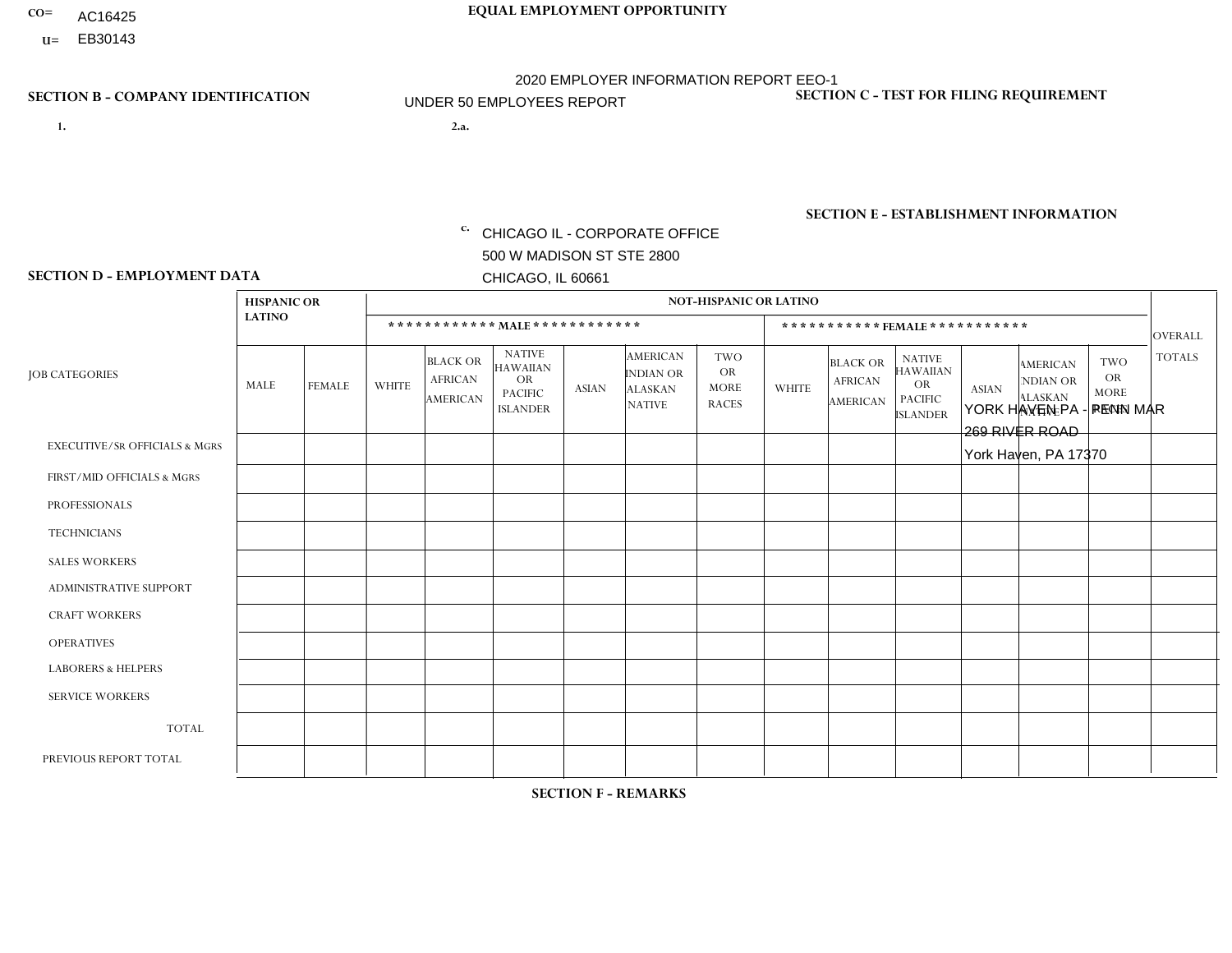- AC16425
- **U=**

**1. 2.a.** CHICAGO IL - CORPORATE OFFICE 500 W MADISON ST STE 2800 CHICAGO, IL 60661

2.a. ELMHURST IL - PGW ELMHURST 430 W FULLERTON AVE Elmhurst, IL 60126

EIN= 952920557

# **SECTION B - COMPANY IDENTIFICATION SECTION C - TEST FOR FILING REQUIREMENT**

1- Y 2- Y 3- N DUNS= 000123456

**SECTION E - ESTABLISHMENT INFORMATION c.** NAICS: 811122

### **SECTION D - EMPLOYMENT DATA**

|                                          | <b>HISPANIC OR</b> |                |                |                                                      |                                                                                    |              |                                                                 | <b>NOT-HISPANIC OR LATINO</b>                          |                |                                               |                                                                                    |              |                                                                |                                                        |                |
|------------------------------------------|--------------------|----------------|----------------|------------------------------------------------------|------------------------------------------------------------------------------------|--------------|-----------------------------------------------------------------|--------------------------------------------------------|----------------|-----------------------------------------------|------------------------------------------------------------------------------------|--------------|----------------------------------------------------------------|--------------------------------------------------------|----------------|
|                                          | <b>LATINO</b>      |                |                | ************ MALE ************                       |                                                                                    |              |                                                                 |                                                        |                |                                               | *********** FEMALE ***********                                                     |              |                                                                |                                                        | <b>OVERALL</b> |
| <b>JOB CATEGORIES</b>                    | <b>MALE</b>        | <b>FEMALE</b>  | <b>WHITE</b>   | <b>BLACK OR</b><br><b>AFRICAN</b><br><b>AMERICAN</b> | <b>NATIVE</b><br><b>HAWAIIAN</b><br><b>OR</b><br><b>PACIFIC</b><br><b>ISLANDER</b> | <b>ASIAN</b> | <b>AMERICAN</b><br>INDIAN OR<br><b>ALASKAN</b><br><b>NATIVE</b> | <b>TWO</b><br><b>OR</b><br><b>MORE</b><br><b>RACES</b> | <b>WHITE</b>   | <b>BLACK OR</b><br><b>AFRICAN</b><br>AMERICAN | <b>NATIVE</b><br><b>HAWAIIAN</b><br><b>OR</b><br><b>PACIFIC</b><br><b>ISLANDER</b> | <b>ASIAN</b> | <b>AMERICAN</b><br>NDIAN OR<br><b>ALASKAN</b><br><b>NATIVE</b> | <b>TWO</b><br><b>OR</b><br><b>MORE</b><br><b>RACES</b> | <b>TOTALS</b>  |
| <b>EXECUTIVE/SR OFFICIALS &amp; MGRS</b> | $\Omega$           | $\Omega$       | $\Omega$       | $\mathbf 0$                                          | $\mathbf 0$                                                                        | $\mathbf 0$  | $\Omega$                                                        | $\Omega$                                               | $\Omega$       | $\Omega$                                      | $\mathbf 0$                                                                        | $\mathbf 0$  | $\Omega$                                                       | $\mathbf 0$                                            | $\mathbf 0$    |
| FIRST/MID OFFICIALS & MGRS               | $\Omega$           | $\Omega$       | $\overline{1}$ | $\Omega$                                             | $\Omega$                                                                           | $\mathbf{0}$ | $\Omega$                                                        | $\Omega$                                               | 0              | $\Omega$                                      | 0                                                                                  | $\Omega$     | $\Omega$                                                       | $\Omega$                                               | 1              |
| <b>PROFESSIONALS</b>                     | $\Omega$           | $\Omega$       | $\Omega$       | $\mathbf 0$                                          | $\Omega$                                                                           | $\mathbf{0}$ | $\Omega$                                                        | $\Omega$                                               | 0              | $\Omega$                                      | $\Omega$                                                                           | $\Omega$     | $\Omega$                                                       | $\mathbf 0$                                            | $\mathbf{0}$   |
| <b>TECHNICIANS</b>                       | $\Omega$           | $\overline{0}$ | $\mathbf 0$    | $\mathbf 0$                                          | $\mathbf 0$                                                                        | $\Omega$     | $\Omega$                                                        | $\Omega$                                               | 0              | $\Omega$                                      | $\mathbf{0}$                                                                       | $\mathbf 0$  | $\Omega$                                                       | $\mathbf 0$                                            | $\overline{0}$ |
| <b>SALES WORKERS</b>                     | $\Omega$           | $\Omega$       | $\Omega$       | $\Omega$                                             | $\Omega$                                                                           | $\Omega$     | $\Omega$                                                        | $\Omega$                                               | $\overline{0}$ | $\Omega$                                      | $\Omega$                                                                           | $\Omega$     | $\Omega$                                                       | $\Omega$                                               | $\Omega$       |
| ADMINISTRATIVE SUPPORT                   | $\Omega$           | $\Omega$       | $\mathbf{0}$   | $\Omega$                                             | $\Omega$                                                                           | $\Omega$     | $\Omega$                                                        | $\Omega$                                               | $\Omega$       | $\Omega$                                      | $\Omega$                                                                           | $\Omega$     | $\Omega$                                                       | $\Omega$                                               | $\mathbf 0$    |
| <b>CRAFT WORKERS</b>                     | $\Omega$           | $\Omega$       | $\mathbf 0$    | $\mathbf 0$                                          | $\Omega$                                                                           | $\Omega$     | $\Omega$                                                        | $\Omega$                                               | 0              | $\Omega$                                      | 0                                                                                  | $\Omega$     | $\Omega$                                                       | $\Omega$                                               | $\mathbf 0$    |
| <b>OPERATIVES</b>                        | 2                  | $\Omega$       | 4              | $\Omega$                                             | $\Omega$                                                                           | $\Omega$     | 1                                                               | $\Omega$                                               | $\Omega$       | $\Omega$                                      | 0                                                                                  | $\Omega$     | $\Omega$                                                       | $\Omega$                                               | $\overline{7}$ |
| <b>LABORERS &amp; HELPERS</b>            | $\Omega$           | $\Omega$       | -1             | $\mathbf 0$                                          | $\Omega$                                                                           | $\Omega$     | $\Omega$                                                        | $\Omega$                                               | $\Omega$       | $\Omega$                                      | 0                                                                                  | $\Omega$     | $\Omega$                                                       | $\Omega$                                               | -1             |
| <b>SERVICE WORKERS</b>                   | $\Omega$           | $\Omega$       | $\mathbf 0$    | $\mathbf 0$                                          | $\mathbf 0$                                                                        | $\mathbf 0$  | $\Omega$                                                        | $\Omega$                                               | $\Omega$       | $\Omega$                                      | $\Omega$                                                                           | 0            | $\Omega$                                                       | $\mathbf 0$                                            | $\overline{0}$ |
| <b>TOTAL</b>                             | 2                  | $\Omega$       | 6              | $\mathbf 0$                                          | $\Omega$                                                                           | $\Omega$     | 1                                                               | $\Omega$                                               | 0              | $\Omega$                                      | $\Omega$                                                                           | 0            | $\Omega$                                                       | $\Omega$                                               | 9              |
| PREVIOUS REPORT TOTAL                    |                    | $\Omega$       |                | $\mathbf 0$                                          | $\Omega$                                                                           | $\Omega$     | $\Omega$                                                        | $\Omega$                                               | 0              | $\Omega$                                      | 0                                                                                  | $\mathbf 0$  | $\Omega$                                                       | $\mathbf 0$                                            | $\overline{2}$ |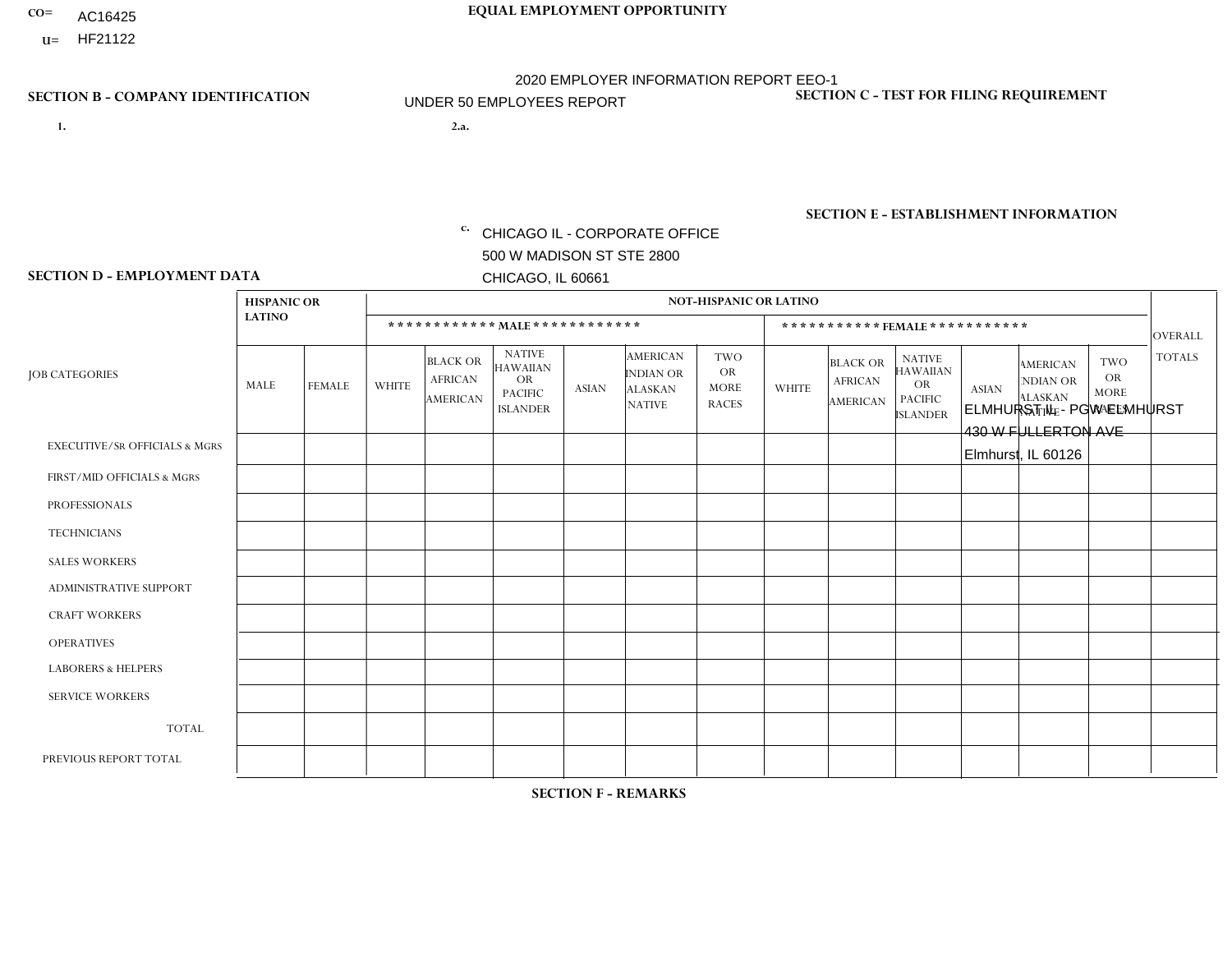- AC16425
- **U=**

- **1. 2.a.** CHICAGO IL CORPORATE OFFICE 500 W MADISON ST STE 2800 CHICAGO, IL 60661
- 2.a. CHEEKTOWAGA NY PGW BUFFALO 2540 WALDEN AVE SUITE 600 Cheektowaga, NY 14225
	- c. EIN= 952920557

# **SECTION B - COMPANY IDENTIFICATION SECTION C - TEST FOR FILING REQUIREMENT**

1- Y 2- Y 3- N DUNS= 000123456

**SECTION E - ESTABLISHMENT INFORMATION c.** NAICS: 811122

### **SECTION D - EMPLOYMENT DATA**

|                                          | <b>HISPANIC OR</b> |               |              |                                                      |                                                                                    |              |                                                                        | <b>NOT-HISPANIC OR LATINO</b>                          |              |                                                      |                                                                             |              |                                                                       |                                                        |                |
|------------------------------------------|--------------------|---------------|--------------|------------------------------------------------------|------------------------------------------------------------------------------------|--------------|------------------------------------------------------------------------|--------------------------------------------------------|--------------|------------------------------------------------------|-----------------------------------------------------------------------------|--------------|-----------------------------------------------------------------------|--------------------------------------------------------|----------------|
|                                          | <b>LATINO</b>      |               |              | ************ MALE ************                       |                                                                                    |              |                                                                        |                                                        |              | ***********FEMALE***********                         |                                                                             |              |                                                                       |                                                        | <b>OVERALL</b> |
| <b>JOB CATEGORIES</b>                    | MALE               | <b>FEMALE</b> | <b>WHITE</b> | <b>BLACK OR</b><br><b>AFRICAN</b><br><b>AMERICAN</b> | <b>NATIVE</b><br><b>HAWAIIAN</b><br><b>OR</b><br><b>PACIFIC</b><br><b>ISLANDER</b> | <b>ASIAN</b> | <b>AMERICAN</b><br><b>INDIAN OR</b><br><b>ALASKAN</b><br><b>NATIVE</b> | <b>TWO</b><br><b>OR</b><br><b>MORE</b><br><b>RACES</b> | <b>WHITE</b> | <b>BLACK OR</b><br><b>AFRICAN</b><br><b>AMERICAN</b> | <b>NATIVE</b><br><b>HAWAIIAN</b><br>OR<br><b>PACIFIC</b><br><b>ISLANDER</b> | <b>ASIAN</b> | <b>AMERICAN</b><br><b>NDIAN OR</b><br><b>ALASKAN</b><br><b>NATIVE</b> | <b>TWO</b><br><b>OR</b><br><b>MORE</b><br><b>RACES</b> | <b>TOTALS</b>  |
| <b>EXECUTIVE/SR OFFICIALS &amp; MGRS</b> | $\Omega$           | $\Omega$      | $\Omega$     | $\mathbf 0$                                          | $\Omega$                                                                           | $\Omega$     | $\Omega$                                                               | $\Omega$                                               | $\Omega$     | $\Omega$                                             | $\Omega$                                                                    | $\Omega$     | $\Omega$                                                              | $\mathbf{0}$                                           | $\mathbf{0}$   |
| FIRST/MID OFFICIALS & MGRS               | 0                  | $\mathbf 0$   | 1            | $\mathbf 0$                                          | $\Omega$                                                                           | $\Omega$     | $\Omega$                                                               | $\Omega$                                               | 0            | $\Omega$                                             | $\Omega$                                                                    | $\mathbf{0}$ | $\Omega$                                                              | $\mathbf{0}$                                           | $\mathbf{1}$   |
| <b>PROFESSIONALS</b>                     | 0                  | $\Omega$      | $\Omega$     | $\mathbf 0$                                          | $\Omega$                                                                           | $\Omega$     | $\Omega$                                                               | $\Omega$                                               | 0            | $\Omega$                                             | $\Omega$                                                                    | $\Omega$     | $\Omega$                                                              | $\Omega$                                               | $\mathbf{0}$   |
| <b>TECHNICIANS</b>                       | 0                  | $\Omega$      | $\Omega$     | $\Omega$                                             | $\Omega$                                                                           | $\Omega$     | $\Omega$                                                               | $\Omega$                                               | $\Omega$     | $\Omega$                                             | $\Omega$                                                                    | $\Omega$     | $\Omega$                                                              | $\Omega$                                               | $\Omega$       |
| <b>SALES WORKERS</b>                     | 0                  | $\Omega$      | $\Omega$     | $\Omega$                                             | $\Omega$                                                                           | $\Omega$     | $\Omega$                                                               | $\Omega$                                               | 0            | $\Omega$                                             | $\Omega$                                                                    | $\Omega$     | $\Omega$                                                              | $\Omega$                                               | $\Omega$       |
| ADMINISTRATIVE SUPPORT                   | 0                  | $\Omega$      | $\Omega$     | $\mathbf 0$                                          | $\Omega$                                                                           | $\Omega$     | $\Omega$                                                               | $\Omega$                                               | $\Omega$     | $\Omega$                                             | $\Omega$                                                                    | $\Omega$     | $\Omega$                                                              | $\Omega$                                               | $\mathbf 0$    |
| <b>CRAFT WORKERS</b>                     | 0                  | $\Omega$      | $\Omega$     | $\mathbf 0$                                          | $\Omega$                                                                           | $\Omega$     | $\Omega$                                                               | $\Omega$                                               | 0            | $\Omega$                                             | $\Omega$                                                                    | $\Omega$     | $\Omega$                                                              | $\Omega$                                               | $\mathbf 0$    |
| <b>OPERATIVES</b>                        | 1                  | $\Omega$      | $\mathbf 0$  | $\overline{1}$                                       | $\Omega$                                                                           | $\Omega$     | $\Omega$                                                               | $\Omega$                                               | $\Omega$     | $\Omega$                                             | $\Omega$                                                                    | $\Omega$     | $\Omega$                                                              | $\Omega$                                               | 2              |
| <b>LABORERS &amp; HELPERS</b>            | $\Omega$           | $\Omega$      | $\mathbf 0$  | $\mathbf 0$                                          | $\mathbf 0$                                                                        | $\Omega$     | $\Omega$                                                               | $\Omega$                                               | $\Omega$     | $\Omega$                                             | $\Omega$                                                                    | $\mathbf{0}$ | $\Omega$                                                              | $\Omega$                                               | 0              |
| <b>SERVICE WORKERS</b>                   | 0                  | $\Omega$      | $\Omega$     | $\mathbf 0$                                          | $\mathbf{0}$                                                                       | $\Omega$     | $\Omega$                                                               | $\Omega$                                               | $\Omega$     | $\Omega$                                             | $\Omega$                                                                    | $\Omega$     | $\Omega$                                                              | $\Omega$                                               | $\overline{0}$ |
| <b>TOTAL</b>                             | 1                  | 0             | -1           | $\overline{1}$                                       | 0                                                                                  | $\Omega$     | $\Omega$                                                               | $\Omega$                                               | 0            | $\Omega$                                             | $\Omega$                                                                    | $\mathbf 0$  | 0                                                                     | $\mathbf 0$                                            | 3              |
| PREVIOUS REPORT TOTAL                    | 0                  | $\Omega$      | $\Omega$     | $\overline{2}$                                       | $\Omega$                                                                           | $\Omega$     | $\Omega$                                                               | $\Omega$                                               | 0            | $\Omega$                                             | $\Omega$                                                                    | $\Omega$     | $\Omega$                                                              | $\mathbf 0$                                            | $\overline{2}$ |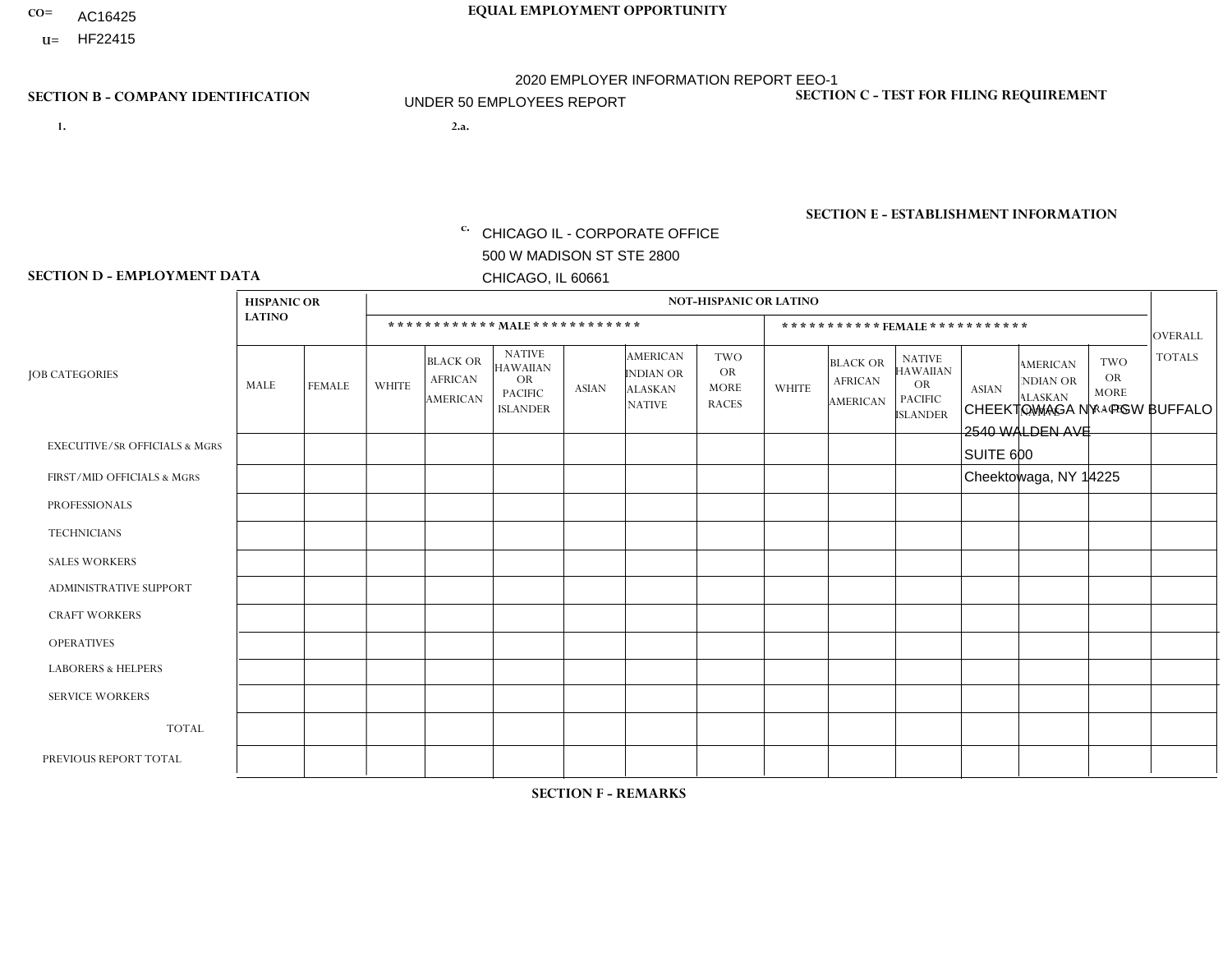- AC16425
- **U=**

- **1. 2.a.** CHICAGO IL CORPORATE OFFICE 500 W MADISON ST STE 2800 CHICAGO, IL 60661
- 2.a. SPARKS NV 740 FREEPORT BLVD SUITE 106 Sparks, NV 89431
	- c. EIN= 952920557

# **SECTION B - COMPANY IDENTIFICATION SECTION C - TEST FOR FILING REQUIREMENT**

1- Y 2- Y 3- N DUNS= 000123456

**SECTION E - ESTABLISHMENT INFORMATION c.** NAICS: 423140

### **SECTION D - EMPLOYMENT DATA**

|                                          | <b>HISPANIC OR</b> |                |                |                                                      |                                                                                    |              |                                                                        | <b>NOT-HISPANIC OR LATINO</b>                          |              |                                               |                                                                                    |              |                                                                       |                                                        |                |
|------------------------------------------|--------------------|----------------|----------------|------------------------------------------------------|------------------------------------------------------------------------------------|--------------|------------------------------------------------------------------------|--------------------------------------------------------|--------------|-----------------------------------------------|------------------------------------------------------------------------------------|--------------|-----------------------------------------------------------------------|--------------------------------------------------------|----------------|
|                                          | <b>LATINO</b>      |                |                |                                                      | ************ MALE ************                                                     |              |                                                                        |                                                        |              | ***********FEMALE***********                  |                                                                                    |              |                                                                       |                                                        | <b>OVERALL</b> |
| <b>JOB CATEGORIES</b>                    | MALE               | <b>FEMALE</b>  | <b>WHITE</b>   | <b>BLACK OR</b><br><b>AFRICAN</b><br><b>AMERICAN</b> | <b>NATIVE</b><br><b>HAWAIIAN</b><br><b>OR</b><br><b>PACIFIC</b><br><b>ISLANDER</b> | <b>ASIAN</b> | <b>AMERICAN</b><br><b>INDIAN OR</b><br><b>ALASKAN</b><br><b>NATIVE</b> | <b>TWO</b><br><b>OR</b><br><b>MORE</b><br><b>RACES</b> | <b>WHITE</b> | <b>BLACK OR</b><br><b>AFRICAN</b><br>AMERICAN | <b>NATIVE</b><br><b>HAWAIIAN</b><br><b>OR</b><br><b>PACIFIC</b><br><b>ISLANDER</b> | <b>ASIAN</b> | <b>AMERICAN</b><br><b>NDIAN OR</b><br><b>ALASKAN</b><br><b>NATIVE</b> | <b>TWO</b><br><b>OR</b><br><b>MORE</b><br><b>RACES</b> | <b>TOTALS</b>  |
| <b>EXECUTIVE/SR OFFICIALS &amp; MGRS</b> | $\mathbf 0$        | $\mathbf 0$    | $\mathbf 0$    | $\mathbf 0$                                          | $\mathbf 0$                                                                        | $\Omega$     | $\Omega$                                                               | 0                                                      | $\Omega$     | $\Omega$                                      | $\mathbf 0$                                                                        | $\mathbf 0$  | $\Omega$                                                              | $\mathbf 0$                                            | $\mathbf 0$    |
| FIRST/MID OFFICIALS & MGRS               | $\mathbf 0$        | $\Omega$       | $\mathbf 0$    | $\mathbf 0$                                          | $\mathbf{0}$                                                                       | $\Omega$     | $\Omega$                                                               | 0                                                      | $\Omega$     | $\Omega$                                      | $\Omega$                                                                           | $\Omega$     | $\Omega$                                                              | $\Omega$                                               | $\mathbf 0$    |
| <b>PROFESSIONALS</b>                     | 0                  | $\mathbf 0$    | $\mathbf 0$    | $\Omega$                                             | $\mathbf{0}$                                                                       | $\Omega$     | $\Omega$                                                               | 0                                                      | $\Omega$     | $\Omega$                                      | $\Omega$                                                                           | $\Omega$     | $\Omega$                                                              | $\Omega$                                               | $\mathbf 0$    |
| <b>TECHNICIANS</b>                       | $\mathbf 0$        | $\mathbf{0}$   | $\mathbf 0$    | $\mathbf 0$                                          | $\Omega$                                                                           | $\Omega$     | $\Omega$                                                               | $\Omega$                                               | $\Omega$     | $\Omega$                                      | $\mathbf 0$                                                                        | $\Omega$     | $\Omega$                                                              | $\mathbf 0$                                            | $\overline{0}$ |
| <b>SALES WORKERS</b>                     | $\mathbf 0$        | $\overline{1}$ | $\mathbf 0$    | $\mathbf 0$                                          | $\Omega$                                                                           | $\Omega$     | $\Omega$                                                               | 0                                                      | $\Omega$     | $\Omega$                                      | $\mathbf 0$                                                                        | $\mathbf 0$  | $\Omega$                                                              | $\mathbf 0$                                            | $\mathbf{1}$   |
| ADMINISTRATIVE SUPPORT                   | $\mathbf 0$        | $\mathbf 0$    | $\mathbf 0$    | $\mathbf 0$                                          | $\Omega$                                                                           | $\Omega$     | $\Omega$                                                               | 0                                                      | $\Omega$     | $\Omega$                                      | $\Omega$                                                                           | $\mathbf{0}$ | $\Omega$                                                              | $\Omega$                                               | $\mathbf 0$    |
| <b>CRAFT WORKERS</b>                     | 0                  | $\mathbf 0$    | $\mathbf 0$    | $\mathbf 0$                                          | $\mathbf 0$                                                                        | $\Omega$     | $\Omega$                                                               | 0                                                      | $\Omega$     | $\Omega$                                      | $\mathbf 0$                                                                        | $\mathbf 0$  | $\Omega$                                                              | $\mathbf 0$                                            | $\mathbf 0$    |
| <b>OPERATIVES</b>                        | $\overline{2}$     | $\mathbf 0$    | 1              | $\mathbf 0$                                          | $\Omega$                                                                           | $\Omega$     | $\Omega$                                                               | 0                                                      | $\Omega$     | $\Omega$                                      | $\Omega$                                                                           | $\Omega$     | $\Omega$                                                              | $\mathbf 0$                                            | 3              |
| <b>LABORERS &amp; HELPERS</b>            | $\Omega$           | $\Omega$       | $\overline{1}$ | $\Omega$                                             | $\Omega$                                                                           | $\Omega$     | $\Omega$                                                               | 0                                                      | $\Omega$     | $\Omega$                                      | $\Omega$                                                                           | $\Omega$     | $\Omega$                                                              | $\Omega$                                               | $\mathbf{1}$   |
| <b>SERVICE WORKERS</b>                   | $\Omega$           | $\mathbf{0}$   | $\mathbf 0$    | $\mathbf 0$                                          | $\Omega$                                                                           | $\mathbf{0}$ | $\Omega$                                                               | 0                                                      | $\Omega$     | $\Omega$                                      | $\Omega$                                                                           | $\Omega$     | $\Omega$                                                              | $\Omega$                                               | $\mathbf 0$    |
| <b>TOTAL</b>                             | $\overline{2}$     | -1             | $\overline{c}$ | $\mathbf 0$                                          | $\mathbf{0}$                                                                       | $\mathbf{0}$ | $\Omega$                                                               | 0                                                      | $\Omega$     | $\Omega$                                      | 0                                                                                  | $\mathbf 0$  | $\Omega$                                                              | 0                                                      | 5              |
| PREVIOUS REPORT TOTAL                    | 3                  |                | 3              | $\mathbf 0$                                          | $\Omega$                                                                           | $\Omega$     | $\Omega$                                                               | 0                                                      | $\Omega$     | $\Omega$                                      | 0                                                                                  | $\Omega$     | $\Omega$                                                              | $\mathbf 0$                                            | $\overline{7}$ |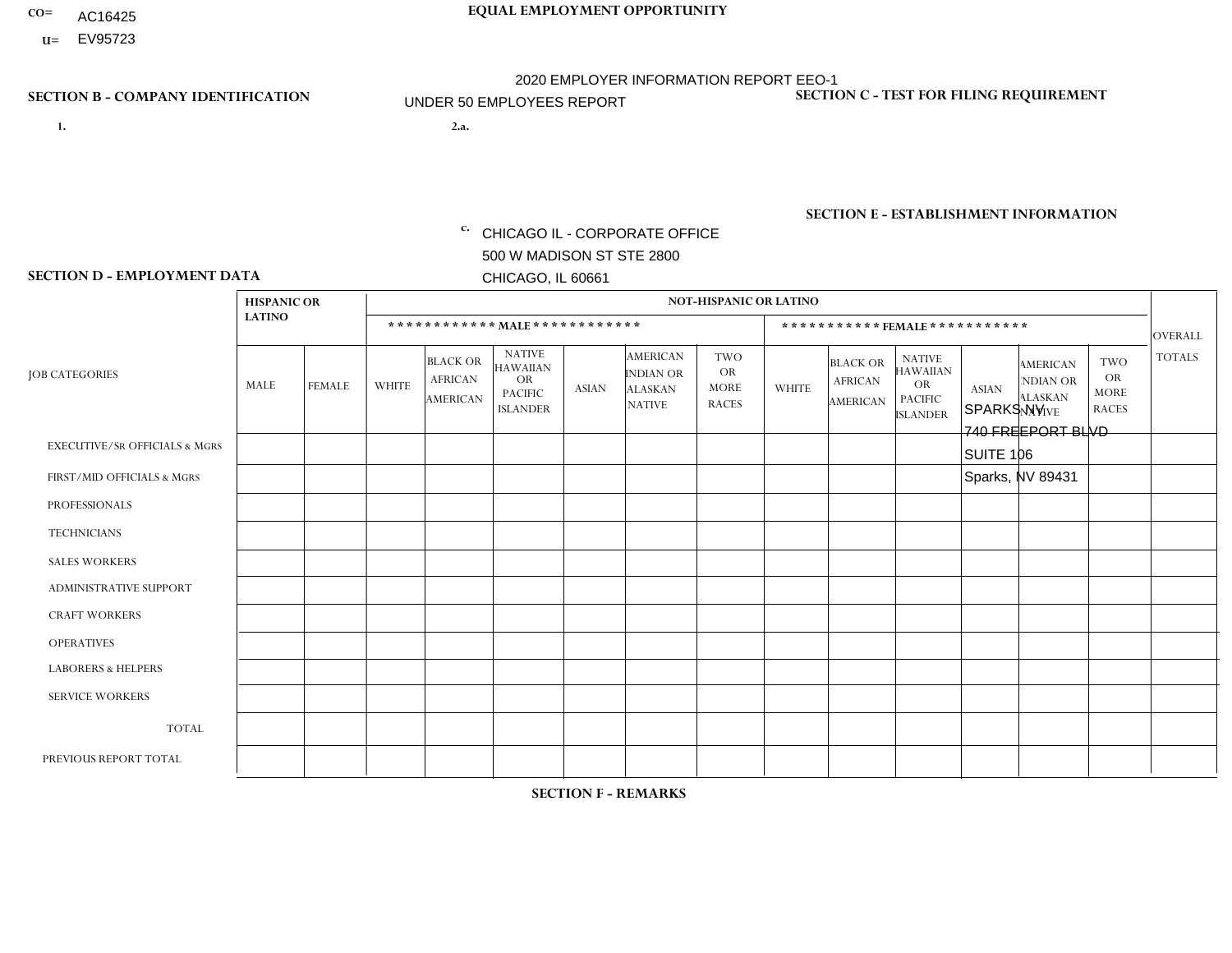- AC16425
- **U=**

**1. 2.a.** CHICAGO IL - CORPORATE OFFICE 500 W MADISON ST STE 2800 CHICAGO, IL 60661

2.a. NAPAVINE WA - KC WESTERN WA 183 STATE ROUTE 508 Napavine, WA 98532

c. EIN= 952920557

# **SECTION B - COMPANY IDENTIFICATION SECTION C - TEST FOR FILING REQUIREMENT**

1- Y 2- Y 3- N DUNS= 000123456

**SECTION E - ESTABLISHMENT INFORMATION c.** NAICS: 423140

### **SECTION D - EMPLOYMENT DATA**

|                                          | <b>HISPANIC OR</b> |               |                |                                                      |                                                                                    |              |                                                                        | <b>NOT-HISPANIC OR LATINO</b>                          |              |                                                      |                                                                             |              |                                                                       |                                                        |                |
|------------------------------------------|--------------------|---------------|----------------|------------------------------------------------------|------------------------------------------------------------------------------------|--------------|------------------------------------------------------------------------|--------------------------------------------------------|--------------|------------------------------------------------------|-----------------------------------------------------------------------------|--------------|-----------------------------------------------------------------------|--------------------------------------------------------|----------------|
|                                          | <b>LATINO</b>      |               |                |                                                      | ************ MALE ************                                                     |              |                                                                        |                                                        |              | ***********FEMALE***********                         |                                                                             |              |                                                                       |                                                        | <b>OVERALL</b> |
| <b>JOB CATEGORIES</b>                    | MALE               | <b>FEMALE</b> | <b>WHITE</b>   | <b>BLACK OR</b><br><b>AFRICAN</b><br><b>AMERICAN</b> | <b>NATIVE</b><br><b>HAWAIIAN</b><br><b>OR</b><br><b>PACIFIC</b><br><b>ISLANDER</b> | <b>ASIAN</b> | <b>AMERICAN</b><br><b>INDIAN OR</b><br><b>ALASKAN</b><br><b>NATIVE</b> | <b>TWO</b><br><b>OR</b><br><b>MORE</b><br><b>RACES</b> | <b>WHITE</b> | <b>BLACK OR</b><br><b>AFRICAN</b><br><b>AMERICAN</b> | <b>NATIVE</b><br><b>HAWAIIAN</b><br>OR<br><b>PACIFIC</b><br><b>ISLANDER</b> | <b>ASIAN</b> | <b>AMERICAN</b><br><b>NDIAN OR</b><br><b>ALASKAN</b><br><b>NATIVE</b> | <b>TWO</b><br><b>OR</b><br><b>MORE</b><br><b>RACES</b> | <b>TOTALS</b>  |
| <b>EXECUTIVE/SR OFFICIALS &amp; MGRS</b> | $\Omega$           | $\Omega$      | $\Omega$       | $\mathbf 0$                                          | $\Omega$                                                                           | $\Omega$     | $\Omega$                                                               | $\Omega$                                               | $\Omega$     | $\Omega$                                             | $\Omega$                                                                    | $\Omega$     | $\Omega$                                                              | $\Omega$                                               | $\mathbf 0$    |
| FIRST/MID OFFICIALS & MGRS               | 0                  | $\mathbf 0$   | $\overline{c}$ | $\mathbf 0$                                          | $\Omega$                                                                           | $\Omega$     | $\Omega$                                                               | $\Omega$                                               | 0            | $\Omega$                                             | $\Omega$                                                                    | $\Omega$     | $\Omega$                                                              | $\Omega$                                               | $\overline{2}$ |
| <b>PROFESSIONALS</b>                     | 0                  | $\Omega$      | $\Omega$       | $\mathbf 0$                                          | $\Omega$                                                                           | $\Omega$     | $\Omega$                                                               | $\Omega$                                               | 0            | $\Omega$                                             | $\Omega$                                                                    | $\Omega$     | $\Omega$                                                              | $\Omega$                                               | $\Omega$       |
| <b>TECHNICIANS</b>                       | 0                  | $\Omega$      | $\Omega$       | $\Omega$                                             | $\Omega$                                                                           | $\Omega$     | $\Omega$                                                               | $\Omega$                                               | $\Omega$     | $\Omega$                                             | $\Omega$                                                                    | $\Omega$     | $\Omega$                                                              | $\Omega$                                               | $\Omega$       |
| <b>SALES WORKERS</b>                     | 0                  | $\Omega$      | $\overline{c}$ | $\Omega$                                             | $\Omega$                                                                           | $\Omega$     | $\Omega$                                                               | $\Omega$                                               | 0            | $\Omega$                                             | $\Omega$                                                                    | $\Omega$     | $\Omega$                                                              | $\Omega$                                               | $\overline{2}$ |
| ADMINISTRATIVE SUPPORT                   | 0                  | $\Omega$      | $\Omega$       | $\mathbf 0$                                          | $\Omega$                                                                           | $\Omega$     | $\Omega$                                                               | $\Omega$                                               | $\Omega$     | $\Omega$                                             | $\Omega$                                                                    | $\Omega$     | $\Omega$                                                              | $\Omega$                                               | $\overline{0}$ |
| <b>CRAFT WORKERS</b>                     |                    | $\Omega$      | 2              | $\mathbf 0$                                          | $\Omega$                                                                           | $\Omega$     | $\Omega$                                                               | $\Omega$                                               | 0            | $\Omega$                                             | $\Omega$                                                                    | $\mathbf{0}$ | $\Omega$                                                              | $\mathbf{0}$                                           | 3              |
| <b>OPERATIVES</b>                        | 0                  | $\Omega$      | $\mathbf 0$    | $\mathbf 0$                                          | $\Omega$                                                                           | $\Omega$     | $\Omega$                                                               | $\Omega$                                               | $\Omega$     | $\Omega$                                             | $\Omega$                                                                    | $\mathbf{0}$ | $\Omega$                                                              | $\mathbf{0}$                                           | $\mathbf 0$    |
| <b>LABORERS &amp; HELPERS</b>            | 0                  | $\Omega$      | $\mathbf 0$    | $\mathbf 0$                                          | $\mathbf 0$                                                                        | $\Omega$     | $\Omega$                                                               | $\Omega$                                               | $\Omega$     | $\Omega$                                             | $\Omega$                                                                    | $\mathbf{0}$ | $\Omega$                                                              | $\Omega$                                               | 0              |
| <b>SERVICE WORKERS</b>                   | 0                  | $\Omega$      | $\Omega$       | $\mathbf 0$                                          | $\mathbf{0}$                                                                       | $\Omega$     | $\Omega$                                                               | $\Omega$                                               | $\Omega$     | $\Omega$                                             | $\Omega$                                                                    | $\Omega$     | $\Omega$                                                              | $\Omega$                                               | $\overline{0}$ |
| <b>TOTAL</b>                             | 1                  | 0             | 6              | 0                                                    | 0                                                                                  | $\Omega$     | $\Omega$                                                               | $\Omega$                                               | $\Omega$     | $\Omega$                                             | $\Omega$                                                                    | $\mathbf 0$  | 0                                                                     | $\mathbf 0$                                            | $\overline{7}$ |
| PREVIOUS REPORT TOTAL                    |                    | $\Omega$      | 6              | $\mathbf 0$                                          | $\Omega$                                                                           | $\Omega$     | $\Omega$                                                               | $\Omega$                                               |              | $\Omega$                                             | $\Omega$                                                                    | $\Omega$     | $\Omega$                                                              | $\mathbf 0$                                            | 8              |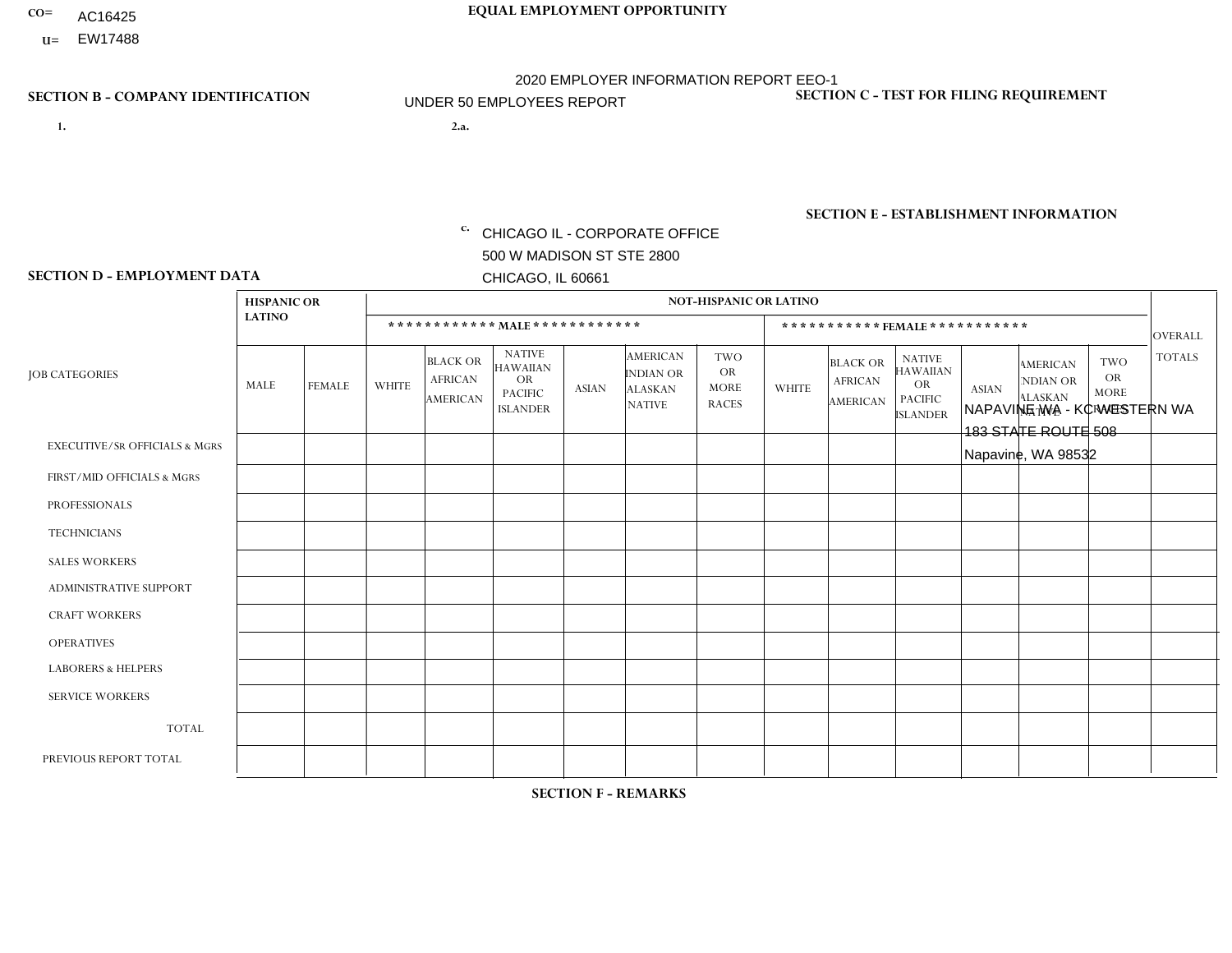- AC16425
- **U=**

**1. 2.a.** CHICAGO IL - CORPORATE OFFICE 500 W MADISON ST STE 2800 CHICAGO, IL 60661

2.a. ALSIP IL - KNOPF 11800 SOUTH AUSTIN AVE SUITE C Alsip, IL 60803

EIN= 952920557

# **SECTION B - COMPANY IDENTIFICATION SECTION C - TEST FOR FILING REQUIREMENT**

1- Y 2- Y 3- N DUNS= 000123456

**SECTION E - ESTABLISHMENT INFORMATION c.** NAICS: 423140

### **SECTION D - EMPLOYMENT DATA**

|                                          | <b>HISPANIC OR</b> |               |                |                                                      |                                                                                    |              |                                                                        | <b>NOT-HISPANIC OR LATINO</b>                          |              |                                                      |                                                                                    |              |                                                                |                                                        |                |
|------------------------------------------|--------------------|---------------|----------------|------------------------------------------------------|------------------------------------------------------------------------------------|--------------|------------------------------------------------------------------------|--------------------------------------------------------|--------------|------------------------------------------------------|------------------------------------------------------------------------------------|--------------|----------------------------------------------------------------|--------------------------------------------------------|----------------|
|                                          | <b>LATINO</b>      |               |                |                                                      | ************ MALE ************                                                     |              |                                                                        |                                                        |              | ***********FEMALE***********                         |                                                                                    |              |                                                                |                                                        | <b>OVERALL</b> |
| <b>JOB CATEGORIES</b>                    | MALE               | <b>FEMALE</b> | <b>WHITE</b>   | <b>BLACK OR</b><br><b>AFRICAN</b><br><b>AMERICAN</b> | <b>NATIVE</b><br><b>HAWAIIAN</b><br><b>OR</b><br><b>PACIFIC</b><br><b>ISLANDER</b> | <b>ASIAN</b> | <b>AMERICAN</b><br><b>INDIAN OR</b><br><b>ALASKAN</b><br><b>NATIVE</b> | <b>TWO</b><br><b>OR</b><br><b>MORE</b><br><b>RACES</b> | <b>WHITE</b> | <b>BLACK OR</b><br><b>AFRICAN</b><br><b>AMERICAN</b> | <b>NATIVE</b><br><b>HAWAIIAN</b><br><b>OR</b><br><b>PACIFIC</b><br><b>ISLANDER</b> | <b>ASIAN</b> | <b>AMERICAN</b><br>NDIAN OR<br><b>ALASKAN</b><br><b>NATIVE</b> | <b>TWO</b><br><b>OR</b><br><b>MORE</b><br><b>RACES</b> | <b>TOTALS</b>  |
| <b>EXECUTIVE/SR OFFICIALS &amp; MGRS</b> | $\mathbf 0$        | $\mathbf 0$   | $\mathbf 0$    | $\mathbf 0$                                          | $\mathbf 0$                                                                        | $\mathbf{0}$ | $\Omega$                                                               | $\Omega$                                               | $\Omega$     | 0                                                    | $\mathbf 0$                                                                        | $\mathbf 0$  | $\Omega$                                                       | $\mathbf 0$                                            | $\mathbf 0$    |
| FIRST/MID OFFICIALS & MGRS               | $\mathbf 0$        | 0             | 1              | $\mathbf 0$                                          | $\Omega$                                                                           | $\Omega$     | $\Omega$                                                               | $\Omega$                                               | $\Omega$     | $\Omega$                                             | $\Omega$                                                                           | $\mathbf{0}$ | $\Omega$                                                       | $\Omega$                                               | $\mathbf{1}$   |
| <b>PROFESSIONALS</b>                     |                    | $\mathbf 0$   | $\mathbf 0$    | $\mathbf 0$                                          | $\Omega$                                                                           | $\Omega$     | $\Omega$                                                               | $\Omega$                                               | $\Omega$     | $\Omega$                                             | $\Omega$                                                                           | $\mathbf 0$  | $\Omega$                                                       | $\mathbf 0$                                            | $\mathbf{1}$   |
| <b>TECHNICIANS</b>                       | $\mathbf 0$        | $\mathbf 0$   | $\mathbf 0$    | $\mathbf 0$                                          | $\Omega$                                                                           | $\Omega$     | $\Omega$                                                               | $\Omega$                                               | $\Omega$     | $\mathbf 0$                                          | $\Omega$                                                                           | $\mathbf 0$  | $\Omega$                                                       | $\mathbf 0$                                            | $\mathbf 0$    |
| <b>SALES WORKERS</b>                     | $\mathbf 0$        | $\mathbf 0$   | $\Omega$       | $\mathbf 0$                                          | $\Omega$                                                                           | $\Omega$     | $\Omega$                                                               | $\Omega$                                               | $\Omega$     | $\Omega$                                             | $\mathbf{0}$                                                                       | $\Omega$     | $\Omega$                                                       | $\mathbf 0$                                            | $\mathbf 0$    |
| <b>ADMINISTRATIVE SUPPORT</b>            | $\mathbf 0$        | $\mathbf 0$   | $\Omega$       | $\Omega$                                             | $\Omega$                                                                           | $\Omega$     | $\Omega$                                                               | $\Omega$                                               | $\Omega$     | $\Omega$                                             | $\Omega$                                                                           | $\Omega$     | $\Omega$                                                       | $\Omega$                                               | $\Omega$       |
| <b>CRAFT WORKERS</b>                     | $\mathbf 0$        | $\mathbf 0$   | $\Omega$       | 0                                                    | $\Omega$                                                                           | $\mathbf{0}$ | $\Omega$                                                               | $\Omega$                                               | $\Omega$     | $\Omega$                                             | $\mathbf{0}$                                                                       | $\mathbf{0}$ | $\Omega$                                                       | $\Omega$                                               | $\mathbf 0$    |
| <b>OPERATIVES</b>                        | $\Omega$           | $\Omega$      | $\Omega$       | $\mathbf{1}$                                         | $\Omega$                                                                           | $\Omega$     | $\Omega$                                                               | $\Omega$                                               | $\Omega$     | $\Omega$                                             | $\mathbf{0}$                                                                       | $\Omega$     | $\Omega$                                                       | $\Omega$                                               | $\mathbf{1}$   |
| <b>LABORERS &amp; HELPERS</b>            | 1                  | $\mathbf 0$   | $\overline{2}$ | $\overline{c}$                                       | $\Omega$                                                                           | $\Omega$     | $\Omega$                                                               | $\Omega$                                               | $\Omega$     | $\Omega$                                             | $\mathbf{0}$                                                                       | $\mathbf{0}$ | $\Omega$                                                       | $\Omega$                                               | 5              |
| <b>SERVICE WORKERS</b>                   | $\Omega$           | $\mathbf 0$   | $\Omega$       | $\Omega$                                             | $\Omega$                                                                           | $\Omega$     | $\Omega$                                                               | $\Omega$                                               | $\Omega$     | $\Omega$                                             | $\mathbf{0}$                                                                       | $\Omega$     | $\Omega$                                                       | $\Omega$                                               | $\mathbf 0$    |
| <b>TOTAL</b>                             | $\overline{2}$     | $\mathbf 0$   | 3              | 3                                                    | $\Omega$                                                                           | $\mathbf{0}$ | $\Omega$                                                               | $\Omega$                                               | $\Omega$     | $\Omega$                                             | $\mathbf{0}$                                                                       | $\mathbf{0}$ | $\Omega$                                                       | $\Omega$                                               | 8              |
| PREVIOUS REPORT TOTAL                    | 2                  | 0             | $\overline{4}$ | 3                                                    | $\mathbf 0$                                                                        | $\Omega$     | $\Omega$                                                               | $\Omega$                                               | $\mathbf{0}$ | 0                                                    | 0                                                                                  | $\mathbf{0}$ | 0                                                              | $\mathbf 0$                                            | 9              |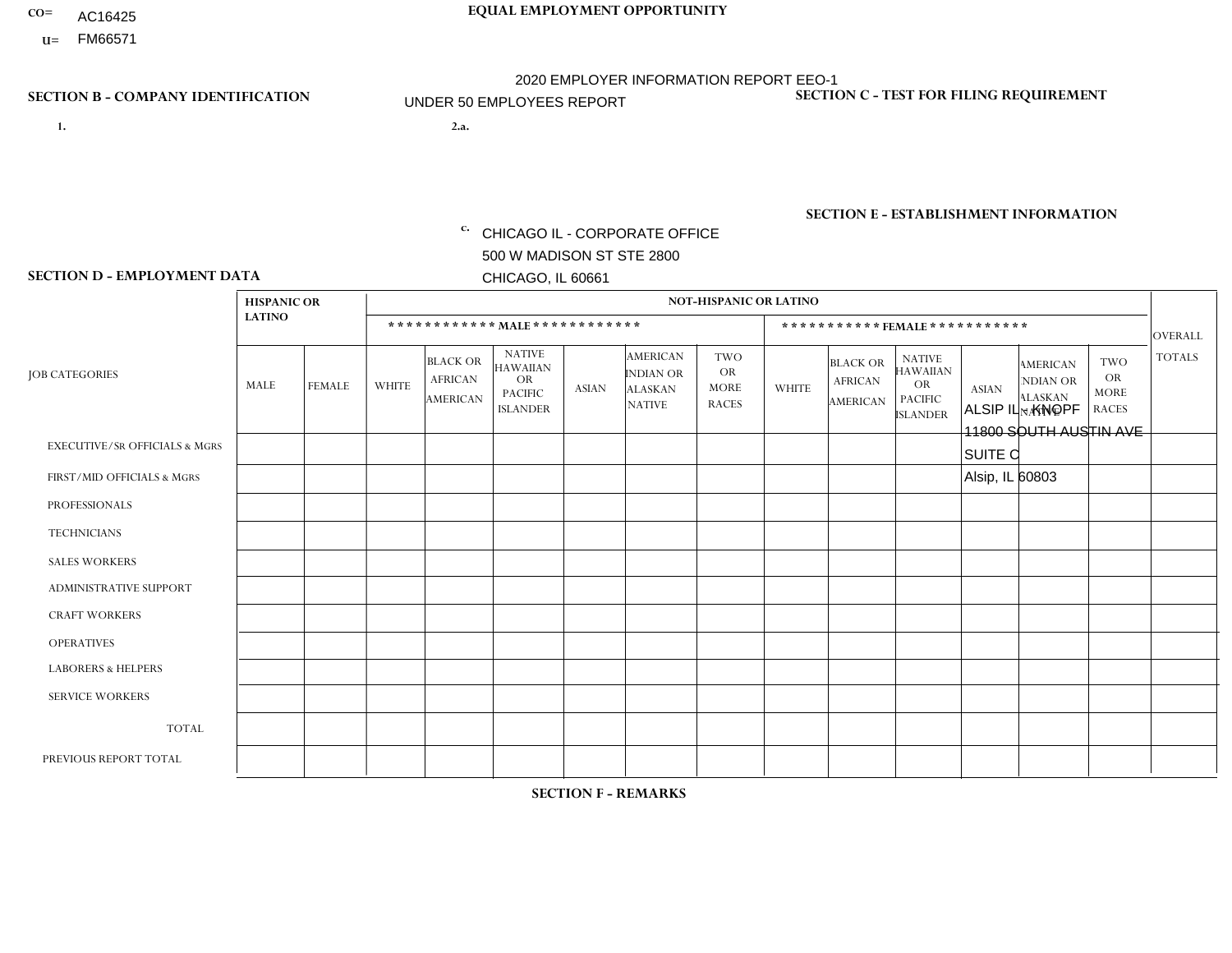- AC16425
- **U=**

**1. 2.a.** CHICAGO IL - CORPORATE OFFICE 500 W MADISON ST STE 2800 CHICAGO, IL 60661

2.a. ALSIP IL - KAO LOGIS CHICAGO 11800 S AUSTIN AVE SUITE C ALSIP, IL 60803

EIN= 952920557

# **SECTION B - COMPANY IDENTIFICATION SECTION C - TEST FOR FILING REQUIREMENT**

1- Y 2- Y 3- N DUNS= 000123456

**SECTION E - ESTABLISHMENT INFORMATION c.** NAICS: 423140

### **SECTION D - EMPLOYMENT DATA**

|                                          | <b>HISPANIC OR</b> |                |                |                                                      |                                                                                    |              |                                                                        | <b>NOT-HISPANIC OR LATINO</b>                          |              |                                                      |                                                                                    |              |                                                                |                                                        |                |
|------------------------------------------|--------------------|----------------|----------------|------------------------------------------------------|------------------------------------------------------------------------------------|--------------|------------------------------------------------------------------------|--------------------------------------------------------|--------------|------------------------------------------------------|------------------------------------------------------------------------------------|--------------|----------------------------------------------------------------|--------------------------------------------------------|----------------|
|                                          | <b>LATINO</b>      |                |                |                                                      | ************ MALE ************                                                     |              |                                                                        |                                                        |              | ***********FEMALE***********                         |                                                                                    |              |                                                                |                                                        | <b>OVERALL</b> |
| <b>JOB CATEGORIES</b>                    | MALE               | <b>FEMALE</b>  | <b>WHITE</b>   | <b>BLACK OR</b><br><b>AFRICAN</b><br><b>AMERICAN</b> | <b>NATIVE</b><br><b>HAWAIIAN</b><br><b>OR</b><br><b>PACIFIC</b><br><b>ISLANDER</b> | <b>ASIAN</b> | <b>AMERICAN</b><br><b>INDIAN OR</b><br><b>ALASKAN</b><br><b>NATIVE</b> | <b>TWO</b><br><b>OR</b><br><b>MORE</b><br><b>RACES</b> | <b>WHITE</b> | <b>BLACK OR</b><br><b>AFRICAN</b><br><b>AMERICAN</b> | <b>NATIVE</b><br><b>HAWAIIAN</b><br><b>OR</b><br><b>PACIFIC</b><br><b>ISLANDER</b> | <b>ASIAN</b> | <b>AMERICAN</b><br>NDIAN OR<br><b>ALASKAN</b><br><b>NATIVE</b> | <b>TWO</b><br><b>OR</b><br><b>MORE</b><br><b>RACES</b> | <b>TOTALS</b>  |
| <b>EXECUTIVE/SR OFFICIALS &amp; MGRS</b> | $\mathbf 0$        | $\mathbf 0$    | $\mathbf 0$    | $\mathbf 0$                                          | $\mathbf 0$                                                                        | $\mathbf{0}$ | $\Omega$                                                               | $\Omega$                                               | $\Omega$     | 0                                                    | $\mathbf 0$                                                                        | $\mathbf 0$  | $\Omega$                                                       | $\mathbf 0$                                            | $\mathbf 0$    |
| FIRST/MID OFFICIALS & MGRS               | $\mathbf 0$        | 0              | 1              | $\mathbf 0$                                          | $\Omega$                                                                           | $\Omega$     | $\Omega$                                                               | $\Omega$                                               | $\Omega$     | $\Omega$                                             | $\Omega$                                                                           | $\mathbf{0}$ | $\Omega$                                                       | $\Omega$                                               | $\mathbf{1}$   |
| <b>PROFESSIONALS</b>                     | $\mathbf 0$        | $\mathbf 0$    | $\mathbf 0$    | $\mathbf 0$                                          | $\Omega$                                                                           | $\Omega$     | $\Omega$                                                               | $\Omega$                                               | $\Omega$     | $\Omega$                                             | $\Omega$                                                                           | $\mathbf 0$  | $\Omega$                                                       | $\mathbf 0$                                            | $\mathbf 0$    |
| <b>TECHNICIANS</b>                       | $\mathbf 0$        | $\mathbf 0$    | $\mathbf 0$    | $\mathbf 0$                                          | $\Omega$                                                                           | $\Omega$     | $\Omega$                                                               | $\Omega$                                               | $\Omega$     | $\mathbf 0$                                          | $\Omega$                                                                           | $\mathbf 0$  | $\Omega$                                                       | $\mathbf 0$                                            | $\mathbf 0$    |
| <b>SALES WORKERS</b>                     | $\mathbf 0$        | $\mathbf 0$    | $\Omega$       | $\mathbf 0$                                          | $\Omega$                                                                           | $\Omega$     | $\Omega$                                                               | $\Omega$                                               | $\Omega$     | $\Omega$                                             | $\Omega$                                                                           | $\mathbf 0$  | $\Omega$                                                       | $\mathbf 0$                                            | $\mathbf 0$    |
| <b>ADMINISTRATIVE SUPPORT</b>            | $\mathbf 0$        | $\mathbf 0$    | $\Omega$       | $\Omega$                                             | $\Omega$                                                                           | $\Omega$     | $\Omega$                                                               | $\Omega$                                               | $\Omega$     | $\Omega$                                             | $\Omega$                                                                           | $\Omega$     | $\Omega$                                                       | $\Omega$                                               | $\Omega$       |
| <b>CRAFT WORKERS</b>                     | $\mathbf 0$        | $\mathbf 0$    | $\Omega$       | 0                                                    | $\Omega$                                                                           | $\mathbf{0}$ | $\Omega$                                                               | $\Omega$                                               | $\Omega$     | $\Omega$                                             | $\mathbf{0}$                                                                       | $\mathbf{0}$ | $\Omega$                                                       | $\Omega$                                               | $\mathbf 0$    |
| <b>OPERATIVES</b>                        | -1                 | $\Omega$       | $\overline{1}$ | 10                                                   | $\Omega$                                                                           | $\Omega$     | $\Omega$                                                               | $\Omega$                                               | $\Omega$     | -1                                                   | $\mathbf{0}$                                                                       | $\Omega$     | $\Omega$                                                       | $\Omega$                                               | 13             |
| <b>LABORERS &amp; HELPERS</b>            | $\mathbf 0$        | $\mathbf 0$    | $\mathbf 0$    | 0                                                    | $\Omega$                                                                           | $\Omega$     | $\Omega$                                                               | $\Omega$                                               | $\Omega$     | $\Omega$                                             | $\Omega$                                                                           | $\mathbf{0}$ | $\Omega$                                                       | $\Omega$                                               | 0              |
| <b>SERVICE WORKERS</b>                   | $\Omega$           | $\overline{0}$ | $\Omega$       | $\Omega$                                             | $\Omega$                                                                           | $\Omega$     | $\Omega$                                                               | $\Omega$                                               | $\Omega$     | $\Omega$                                             | $\Omega$                                                                           | $\Omega$     | $\Omega$                                                       | $\Omega$                                               | $\mathbf 0$    |
| <b>TOTAL</b>                             | 1                  | $\mathbf 0$    | $\overline{2}$ | 10                                                   | $\Omega$                                                                           | $\mathbf{0}$ | $\Omega$                                                               | $\Omega$                                               | $\Omega$     |                                                      | $\Omega$                                                                           | $\mathbf{0}$ | $\Omega$                                                       | $\Omega$                                               | 14             |
| PREVIOUS REPORT TOTAL                    |                    | 0              | $\overline{2}$ | 10                                                   | $\mathbf 0$                                                                        | $\Omega$     | $\Omega$                                                               | 0                                                      | $\mathbf{0}$ | 2                                                    | 0                                                                                  | $\mathbf{0}$ | 0                                                              | $\mathbf 0$                                            | 15             |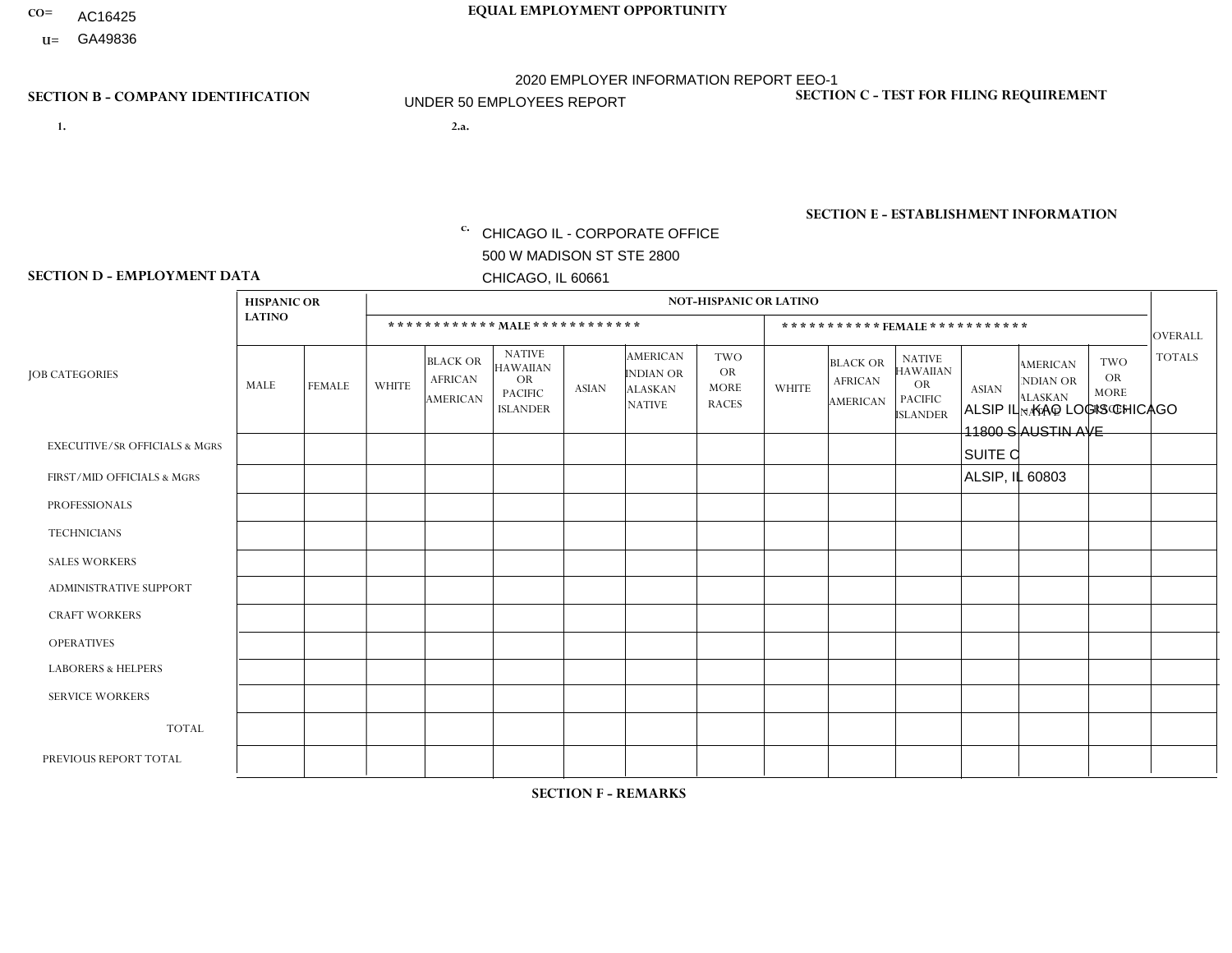- AC16425
- **U=**

**1. 2.a.** CHICAGO IL - CORPORATE OFFICE 500 W MADISON ST STE 2800 CHICAGO, IL 60661

2.a. SAN ANTONIO TX - KAO LOGISTIC 4530 TEJASCO San Antonio, TX 78218

c. EIN= 952920557

# **SECTION B - COMPANY IDENTIFICATION SECTION C - TEST FOR FILING REQUIREMENT**

1- Y 2- Y 3- N DUNS= 000123456

**SECTION E - ESTABLISHMENT INFORMATION c.** NAICS: 423140

### **SECTION D - EMPLOYMENT DATA**

|                                          | <b>HISPANIC OR</b> |               |              |                                                      |                                                                                    |             |                                                                        | <b>NOT-HISPANIC OR LATINO</b>                          |              |                                               |                                                                                    |              |                                                                       |                                                        |                |
|------------------------------------------|--------------------|---------------|--------------|------------------------------------------------------|------------------------------------------------------------------------------------|-------------|------------------------------------------------------------------------|--------------------------------------------------------|--------------|-----------------------------------------------|------------------------------------------------------------------------------------|--------------|-----------------------------------------------------------------------|--------------------------------------------------------|----------------|
|                                          | <b>LATINO</b>      |               |              | ************ MALE ************                       |                                                                                    |             |                                                                        |                                                        |              |                                               | ***********FEMALE***********                                                       |              |                                                                       |                                                        | <b>OVERALL</b> |
| <b>JOB CATEGORIES</b>                    | <b>MALE</b>        | <b>FEMALE</b> | <b>WHITE</b> | <b>BLACK OR</b><br><b>AFRICAN</b><br><b>AMERICAN</b> | <b>NATIVE</b><br><b>HAWAIIAN</b><br><b>OR</b><br><b>PACIFIC</b><br><b>ISLANDER</b> | ASIAN       | <b>AMERICAN</b><br><b>INDIAN OR</b><br><b>ALASKAN</b><br><b>NATIVE</b> | <b>TWO</b><br><b>OR</b><br><b>MORE</b><br><b>RACES</b> | <b>WHITE</b> | <b>BLACK OR</b><br><b>AFRICAN</b><br>AMERICAN | <b>NATIVE</b><br><b>HAWAIIAN</b><br><b>OR</b><br><b>PACIFIC</b><br><b>ISLANDER</b> | <b>ASIAN</b> | <b>AMERICAN</b><br><b>NDIAN OR</b><br><b>ALASKAN</b><br><b>NATIVE</b> | <b>TWO</b><br><b>OR</b><br><b>MORE</b><br><b>RACES</b> | <b>TOTALS</b>  |
| <b>EXECUTIVE/SR OFFICIALS &amp; MGRS</b> | $\Omega$           | $\mathbf 0$   | $\Omega$     | $\mathbf 0$                                          | $\mathbf 0$                                                                        | $\mathbf 0$ | $\Omega$                                                               | $\Omega$                                               | $\Omega$     | $\Omega$                                      | $\Omega$                                                                           | $\Omega$     | $\Omega$                                                              | $\Omega$                                               | $\mathbf 0$    |
| FIRST/MID OFFICIALS & MGRS               | 1                  | 0             | $\mathbf 0$  | $\mathbf 0$                                          | $\mathbf 0$                                                                        | $\mathbf 0$ | $\Omega$                                                               | $\Omega$                                               | $\Omega$     | $\Omega$                                      | $\Omega$                                                                           | $\Omega$     | $\Omega$                                                              | $\Omega$                                               | $\mathbf{1}$   |
| <b>PROFESSIONALS</b>                     |                    | $\Omega$      | $\Omega$     | $\mathbf 0$                                          | $\Omega$                                                                           | $\Omega$    | $\Omega$                                                               | $\Omega$                                               | $\Omega$     | $\Omega$                                      | $\Omega$                                                                           | $\Omega$     | $\Omega$                                                              | $\Omega$                                               | $\mathbf{1}$   |
| <b>TECHNICIANS</b>                       | $\Omega$           | $\mathbf 0$   | $\Omega$     | $\mathbf 0$                                          | $\mathbf 0$                                                                        | $\Omega$    | $\overline{0}$                                                         | $\Omega$                                               | $\mathbf{0}$ | $\Omega$                                      | $\Omega$                                                                           | $\Omega$     | $\Omega$                                                              | $\Omega$                                               | $\mathbf 0$    |
| <b>SALES WORKERS</b>                     | $\Omega$           | $\Omega$      | $\Omega$     | $\mathbf 0$                                          | 0                                                                                  | $\Omega$    | $\Omega$                                                               | $\Omega$                                               | $\Omega$     | $\Omega$                                      | $\Omega$                                                                           | $\Omega$     | $\Omega$                                                              | $\Omega$                                               | $\mathbf 0$    |
| <b>ADMINISTRATIVE SUPPORT</b>            | $\Omega$           | $\mathbf 0$   | 0            | $\mathbf 0$                                          | $\mathbf 0$                                                                        | $\mathbf 0$ | $\Omega$                                                               | $\Omega$                                               | 0            | $\Omega$                                      | $\Omega$                                                                           | $\Omega$     | $\Omega$                                                              | $\mathbf 0$                                            | $\mathbf 0$    |
| <b>CRAFT WORKERS</b>                     | $\Omega$           | $\Omega$      | $\Omega$     | $\Omega$                                             | 0                                                                                  | $\Omega$    | $\Omega$                                                               | $\Omega$                                               | $\Omega$     | $\Omega$                                      | $\mathbf{0}$                                                                       | $\Omega$     | $\Omega$                                                              | $\Omega$                                               | $\Omega$       |
| <b>OPERATIVES</b>                        | $\overline{7}$     | $\Omega$      | 1            | 3                                                    | $\Omega$                                                                           | $\Omega$    | $\Omega$                                                               | $\overline{1}$                                         | $\Omega$     | $\Omega$                                      | $\Omega$                                                                           | $\Omega$     | $\Omega$                                                              | $\Omega$                                               | 12             |
| <b>LABORERS &amp; HELPERS</b>            | $\Omega$           | $\Omega$      | $\Omega$     | $\mathbf 0$                                          | 0                                                                                  | $\Omega$    | $\Omega$                                                               | $\Omega$                                               | $\Omega$     | $\Omega$                                      | $\Omega$                                                                           | $\Omega$     | $\Omega$                                                              | $\mathbf{0}$                                           | 0              |
| <b>SERVICE WORKERS</b>                   | $\Omega$           | $\mathbf 0$   | 0            | $\mathbf 0$                                          | $\mathbf 0$                                                                        | $\mathbf 0$ | $\Omega$                                                               | $\Omega$                                               | $\Omega$     | $\Omega$                                      | $\Omega$                                                                           | $\mathbf 0$  | $\Omega$                                                              | $\mathbf 0$                                            | 0              |
| <b>TOTAL</b>                             | 9                  | $\mathbf 0$   | 1            | 3                                                    | 0                                                                                  | $\mathbf 0$ | $\Omega$                                                               |                                                        | $\Omega$     | $\Omega$                                      | $\Omega$                                                                           | $\mathbf 0$  | $\Omega$                                                              | $\Omega$                                               | 14             |
| PREVIOUS REPORT TOTAL                    | 10                 | 0             |              | $\overline{2}$                                       | $\mathbf 0$                                                                        | $\Omega$    | $\Omega$                                                               |                                                        | $\Omega$     | $\Omega$                                      | $\mathbf{0}$                                                                       | $\Omega$     | $\Omega$                                                              | $\mathbf 0$                                            | 14             |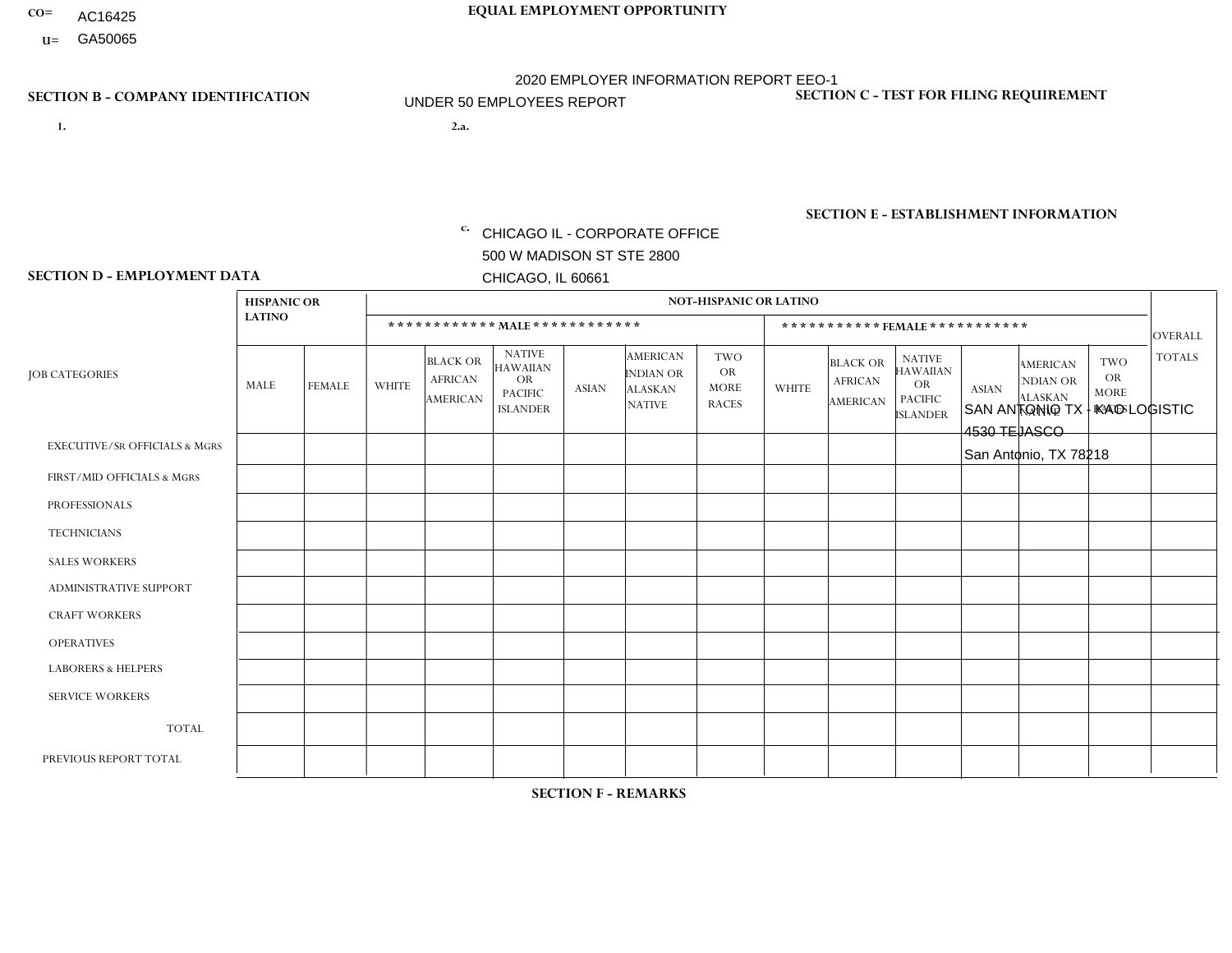- AC16425
- **U=**

- **1. 2.a.** CHICAGO IL CORPORATE OFFICE 500 W MADISON ST STE 2800 CHICAGO, IL 60661
- 2.a. JOHNSTON RI APO PROVIDENCE 19 INDUSTRIAL LANE Johnston, RI 02919

c. EIN= 952920557

# **SECTION B - COMPANY IDENTIFICATION SECTION C - TEST FOR FILING REQUIREMENT**

1- Y 2- Y 3- N DUNS= 000123456

**SECTION E - ESTABLISHMENT INFORMATION c.** NAICS: 423140

### **SECTION D - EMPLOYMENT DATA**

|                                          | <b>HISPANIC OR</b> |               |              |                                                      |                                                                                    |              |                                                                        | <b>NOT-HISPANIC OR LATINO</b>                          |              |                                               |                                                                                    |              |                                                                       |                                                        |                |
|------------------------------------------|--------------------|---------------|--------------|------------------------------------------------------|------------------------------------------------------------------------------------|--------------|------------------------------------------------------------------------|--------------------------------------------------------|--------------|-----------------------------------------------|------------------------------------------------------------------------------------|--------------|-----------------------------------------------------------------------|--------------------------------------------------------|----------------|
|                                          | <b>LATINO</b>      |               |              | ************ MALE ************                       |                                                                                    |              |                                                                        |                                                        |              |                                               | ***********FEMALE***********                                                       |              |                                                                       |                                                        | <b>OVERALL</b> |
| <b>JOB CATEGORIES</b>                    | <b>MALE</b>        | <b>FEMALE</b> | <b>WHITE</b> | <b>BLACK OR</b><br><b>AFRICAN</b><br><b>AMERICAN</b> | <b>NATIVE</b><br><b>HAWAIIAN</b><br><b>OR</b><br><b>PACIFIC</b><br><b>ISLANDER</b> | <b>ASIAN</b> | <b>AMERICAN</b><br><b>INDIAN OR</b><br><b>ALASKAN</b><br><b>NATIVE</b> | <b>TWO</b><br><b>OR</b><br><b>MORE</b><br><b>RACES</b> | <b>WHITE</b> | <b>BLACK OR</b><br><b>AFRICAN</b><br>AMERICAN | <b>NATIVE</b><br><b>HAWAIIAN</b><br><b>OR</b><br><b>PACIFIC</b><br><b>ISLANDER</b> | <b>ASIAN</b> | <b>AMERICAN</b><br><b>NDIAN OR</b><br><b>ALASKAN</b><br><b>NATIVE</b> | <b>TWO</b><br><b>OR</b><br><b>MORE</b><br><b>RACES</b> | <b>TOTALS</b>  |
| <b>EXECUTIVE/SR OFFICIALS &amp; MGRS</b> | $\Omega$           | $\mathbf 0$   | $\Omega$     | $\mathbf 0$                                          | $\mathbf 0$                                                                        | $\mathbf 0$  | $\Omega$                                                               | $\Omega$                                               | $\Omega$     | $\Omega$                                      | $\Omega$                                                                           | $\Omega$     | $\Omega$                                                              | $\Omega$                                               | $\mathbf 0$    |
| FIRST/MID OFFICIALS & MGRS               | $\Omega$           | 0             | $\mathbf 0$  | $\mathbf 0$                                          | $\mathbf 0$                                                                        | $\mathbf 0$  | $\Omega$                                                               | $\Omega$                                               | 1            | $\Omega$                                      | $\Omega$                                                                           | $\Omega$     | $\Omega$                                                              | $\Omega$                                               | $\mathbf{1}$   |
| <b>PROFESSIONALS</b>                     | $\Omega$           | $\Omega$      | $\Omega$     | $\mathbf 0$                                          | $\Omega$                                                                           | $\Omega$     | $\Omega$                                                               | $\Omega$                                               | $\Omega$     | $\Omega$                                      | $\Omega$                                                                           | $\Omega$     | $\Omega$                                                              | $\mathbf{0}$                                           | $\mathbf 0$    |
| <b>TECHNICIANS</b>                       | $\Omega$           | $\mathbf 0$   | $\Omega$     | $\mathbf 0$                                          | $\mathbf 0$                                                                        | $\Omega$     | $\overline{0}$                                                         | $\Omega$                                               | $\mathbf{0}$ | $\Omega$                                      | $\Omega$                                                                           | $\Omega$     | $\Omega$                                                              | $\Omega$                                               | $\mathbf 0$    |
| <b>SALES WORKERS</b>                     | $\overline{1}$     | $\Omega$      | $\Omega$     | $\mathbf 0$                                          | 0                                                                                  | $\Omega$     | $\Omega$                                                               | $\Omega$                                               | $\Omega$     | $\Omega$                                      | $\Omega$                                                                           | $\Omega$     | $\Omega$                                                              | $\mathbf{0}$                                           | $\mathbf{1}$   |
| <b>ADMINISTRATIVE SUPPORT</b>            | $\Omega$           | 1             | $\mathbf 0$  | $\mathbf 0$                                          | $\mathbf 0$                                                                        | $\mathbf 0$  | $\Omega$                                                               | $\Omega$                                               | 0            | $\Omega$                                      | $\Omega$                                                                           | $\Omega$     | $\Omega$                                                              | $\mathbf 0$                                            | $\mathbf{1}$   |
| <b>CRAFT WORKERS</b>                     | $\Omega$           | $\Omega$      | $\Omega$     | $\mathbf 0$                                          | 0                                                                                  | $\Omega$     | $\Omega$                                                               | $\Omega$                                               | $\Omega$     | $\Omega$                                      | $\mathbf{0}$                                                                       | $\Omega$     | $\Omega$                                                              | $\Omega$                                               | $\Omega$       |
| <b>OPERATIVES</b>                        | $\Omega$           | $\Omega$      | $\Omega$     | 0                                                    | $\Omega$                                                                           | $\Omega$     | $\Omega$                                                               | $\Omega$                                               | $\Omega$     | $\Omega$                                      | $\Omega$                                                                           | $\Omega$     | $\Omega$                                                              | $\Omega$                                               | $\mathbf 0$    |
| <b>LABORERS &amp; HELPERS</b>            | $\Omega$           | $\Omega$      | 3            | $\mathbf 0$                                          | 0                                                                                  | $\Omega$     | $\Omega$                                                               | $\Omega$                                               | $\Omega$     | $\Omega$                                      | $\mathbf{0}$                                                                       | $\Omega$     | $\Omega$                                                              | $\mathbf{0}$                                           | 3              |
| <b>SERVICE WORKERS</b>                   | $\Omega$           | $\mathbf 0$   | 0            | $\mathbf 0$                                          | $\mathbf 0$                                                                        | $\mathbf 0$  | $\Omega$                                                               | $\Omega$                                               | $\Omega$     | $\Omega$                                      | $\Omega$                                                                           | $\mathbf 0$  | $\Omega$                                                              | $\mathbf 0$                                            | 0              |
| <b>TOTAL</b>                             | 1                  | $\mathbf{1}$  | 3            | $\mathbf 0$                                          | 0                                                                                  | $\mathbf 0$  | $\Omega$                                                               | $\Omega$                                               | $\mathbf{1}$ | $\Omega$                                      | $\Omega$                                                                           | $\mathbf 0$  | $\Omega$                                                              | $\Omega$                                               | 6              |
| PREVIOUS REPORT TOTAL                    | 3                  | $\mathbf{1}$  | $\Omega$     | $\mathbf 0$                                          | $\mathbf 0$                                                                        | $\Omega$     | $\Omega$                                                               |                                                        | $\mathbf 1$  | $\mathbf{0}$                                  | $\mathbf{0}$                                                                       | $\Omega$     | $\Omega$                                                              | $\Omega$                                               | 6              |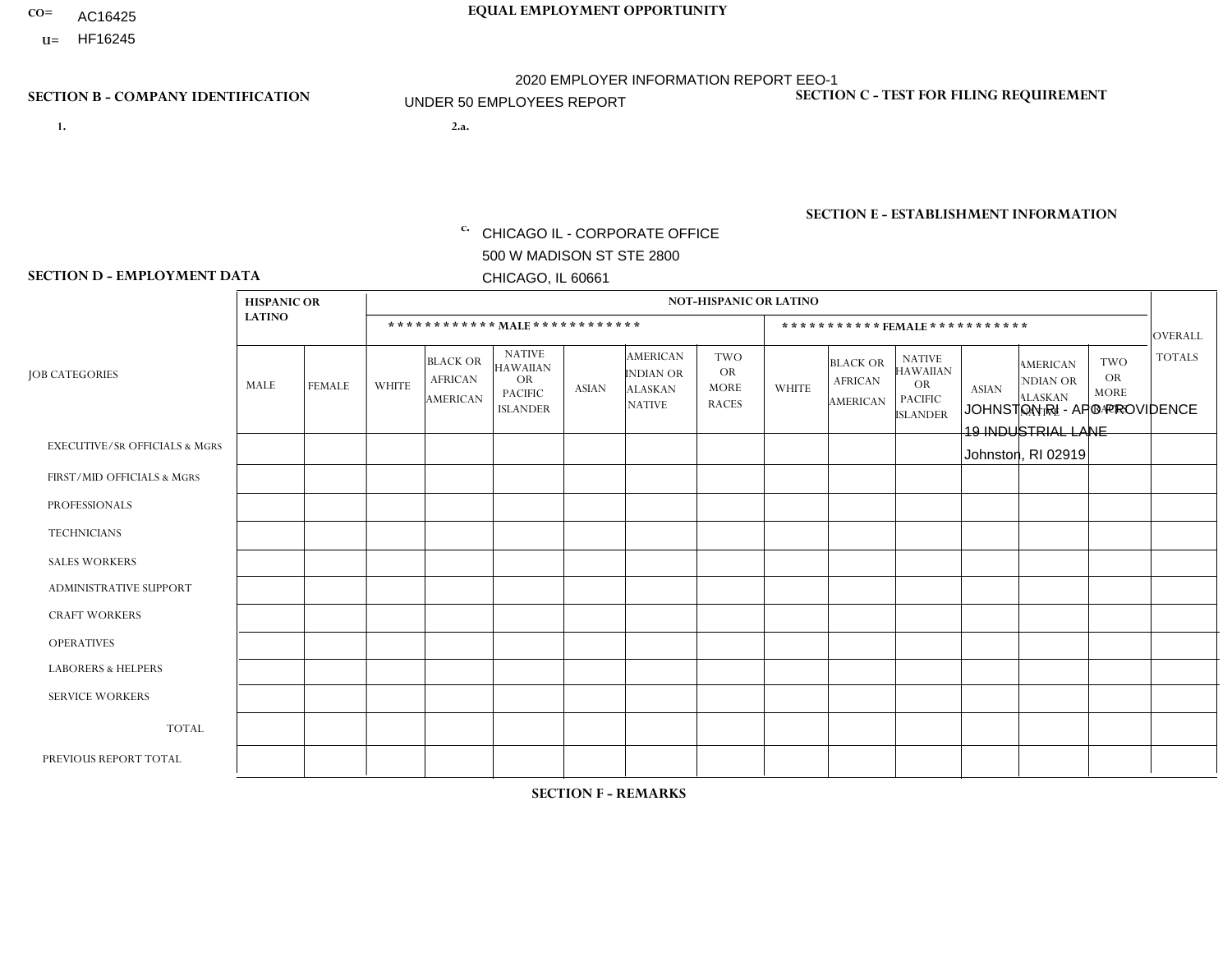- AC16425
- **U=**

- **1. 2.a.** CHICAGO IL CORPORATE OFFICE 500 W MADISON ST STE 2800 CHICAGO, IL 60661
- WILSONVILLE OR COAST 7930 SW BURNS WAY SUITE C Wilsonville, OR 97070

c. EIN= 952920557

# **SECTION B - COMPANY IDENTIFICATION SECTION C - TEST FOR FILING REQUIREMENT**

1- Y 2- Y 3- N DUNS= 000123456

**SECTION E - ESTABLISHMENT INFORMATION c.** NAICS: 423140

### **SECTION D - EMPLOYMENT DATA**

|                                          | <b>HISPANIC OR</b> |               |                |                                                      |                                                                                    |             |                                                                        | <b>NOT-HISPANIC OR LATINO</b>                          |                |                                               |                                                                             |              |                                                                       |                                                        |                |
|------------------------------------------|--------------------|---------------|----------------|------------------------------------------------------|------------------------------------------------------------------------------------|-------------|------------------------------------------------------------------------|--------------------------------------------------------|----------------|-----------------------------------------------|-----------------------------------------------------------------------------|--------------|-----------------------------------------------------------------------|--------------------------------------------------------|----------------|
|                                          | <b>LATINO</b>      |               |                | ************ MALE ************                       |                                                                                    |             |                                                                        |                                                        |                | ***********FEMALE***********                  |                                                                             |              |                                                                       |                                                        | <b>OVERALL</b> |
| <b>JOB CATEGORIES</b>                    | MALE               | <b>FEMALE</b> | <b>WHITE</b>   | <b>BLACK OR</b><br><b>AFRICAN</b><br><b>AMERICAN</b> | <b>NATIVE</b><br><b>HAWAIIAN</b><br><b>OR</b><br><b>PACIFIC</b><br><b>ISLANDER</b> | ASIAN       | <b>AMERICAN</b><br><b>INDIAN OR</b><br><b>ALASKAN</b><br><b>NATIVE</b> | <b>TWO</b><br><b>OR</b><br><b>MORE</b><br><b>RACES</b> | <b>WHITE</b>   | <b>BLACK OR</b><br><b>AFRICAN</b><br>AMERICAN | <b>NATIVE</b><br><b>HAWAIIAN</b><br>OR<br><b>PACIFIC</b><br><b>ISLANDER</b> | <b>ASIAN</b> | <b>AMERICAN</b><br><b>NDIAN OR</b><br><b>ALASKAN</b><br><b>NATIVE</b> | <b>TWO</b><br><b>OR</b><br><b>MORE</b><br><b>RACES</b> | <b>TOTALS</b>  |
| <b>EXECUTIVE/SR OFFICIALS &amp; MGRS</b> | $\Omega$           | $\Omega$      | $\Omega$       | $\mathbf 0$                                          | $\mathbf 0$                                                                        | $\Omega$    | $\Omega$                                                               | $\Omega$                                               | $\Omega$       | $\Omega$                                      | $\Omega$                                                                    | $\mathbf 0$  | $\Omega$                                                              | $\mathbf 0$                                            | $\mathbf{0}$   |
| FIRST/MID OFFICIALS & MGRS               | 0                  | 0             | 1              | $\mathbf 0$                                          | 0                                                                                  | $\Omega$    | $\Omega$                                                               | $\Omega$                                               | 0              | $\Omega$                                      | $\Omega$                                                                    | $\mathbf{0}$ | $\Omega$                                                              | $\mathbf 0$                                            | $\mathbf{1}$   |
| <b>PROFESSIONALS</b>                     | $\Omega$           | $\Omega$      | 1              | $\mathbf 0$                                          | $\Omega$                                                                           | $\Omega$    | $\Omega$                                                               | $\Omega$                                               | $\overline{0}$ | $\Omega$                                      | $\Omega$                                                                    | $\Omega$     | $\Omega$                                                              | $\Omega$                                               | $\mathbf{1}$   |
| <b>TECHNICIANS</b>                       | 0                  | $\mathbf 0$   | $\Omega$       | $\mathbf 0$                                          | $\Omega$                                                                           | $\Omega$    | $\Omega$                                                               | $\Omega$                                               | $\Omega$       | $\Omega$                                      | $\Omega$                                                                    | $\Omega$     | $\Omega$                                                              | $\Omega$                                               | $\mathbf{0}$   |
| <b>SALES WORKERS</b>                     | $\Omega$           | $\Omega$      | $\Omega$       | $\mathbf 0$                                          | $\Omega$                                                                           | $\Omega$    | $\Omega$                                                               | $\Omega$                                               | $\overline{0}$ | $\Omega$                                      | $\Omega$                                                                    | $\Omega$     | $\Omega$                                                              | $\Omega$                                               | $\mathbf{0}$   |
| ADMINISTRATIVE SUPPORT                   | $\mathbf 0$        | 0             | $\mathbf 0$    | $\mathbf 0$                                          | 0                                                                                  | $\Omega$    | $\Omega$                                                               | $\Omega$                                               | $\Omega$       | $\Omega$                                      | $\Omega$                                                                    | $\Omega$     | $\mathbf{0}$                                                          | $\mathbf 0$                                            | $\mathbf 0$    |
| <b>CRAFT WORKERS</b>                     | 0                  | $\Omega$      | $\Omega$       | $\mathbf 0$                                          | $\Omega$                                                                           | $\Omega$    | $\Omega$                                                               | $\Omega$                                               | 0              | $\Omega$                                      | $\Omega$                                                                    | $\Omega$     | $\Omega$                                                              | $\Omega$                                               | $\Omega$       |
| <b>OPERATIVES</b>                        | 0                  | $\Omega$      | $\Omega$       | $\mathbf 0$                                          | $\Omega$                                                                           | $\Omega$    | $\Omega$                                                               | $\Omega$                                               | $\Omega$       | $\Omega$                                      | $\Omega$                                                                    | $\Omega$     | $\Omega$                                                              | $\Omega$                                               | $\overline{0}$ |
| <b>LABORERS &amp; HELPERS</b>            | 0                  | $\Omega$      | $\overline{1}$ | $\mathbf 0$                                          | $\mathbf 0$                                                                        | $\Omega$    | $\Omega$                                                               | $\Omega$                                               | $\Omega$       | $\Omega$                                      | $\Omega$                                                                    | $\Omega$     | $\Omega$                                                              | $\Omega$                                               | $\mathbf{1}$   |
| <b>SERVICE WORKERS</b>                   | 0                  | $\mathbf 0$   | $\mathbf 0$    | $\mathbf 0$                                          | $\mathbf{0}$                                                                       | $\mathbf 0$ | $\Omega$                                                               | $\Omega$                                               | $\Omega$       | $\Omega$                                      | $\Omega$                                                                    | $\mathbf 0$  | $\Omega$                                                              | $\mathbf 0$                                            | $\overline{0}$ |
| <b>TOTAL</b>                             | $\Omega$           | 0             | 3              | 0                                                    | 0                                                                                  | $\Omega$    | $\Omega$                                                               | $\Omega$                                               | $\Omega$       | $\Omega$                                      | $\Omega$                                                                    | $\mathbf 0$  | 0                                                                     | $\mathbf 0$                                            | 3              |
| PREVIOUS REPORT TOTAL                    | 0                  | $\Omega$      | 4              | $\mathbf 0$                                          | $\Omega$                                                                           | $\Omega$    | $\Omega$                                                               | $\Omega$                                               | 0              | $\Omega$                                      | $\Omega$                                                                    | $\Omega$     | $\Omega$                                                              | $\mathbf 0$                                            | $\overline{4}$ |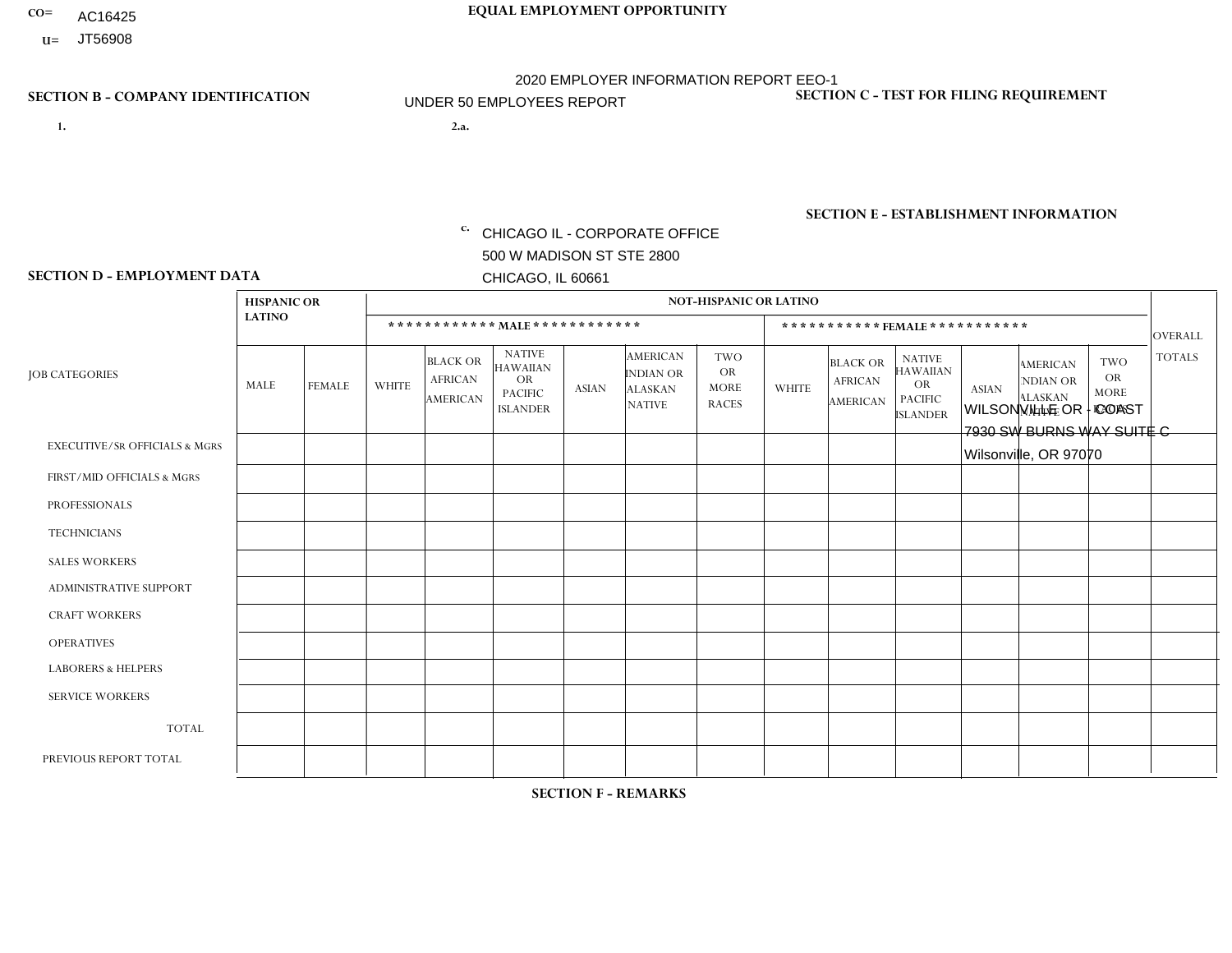- AC16425
- **U=**

- **1. 2.a.** CHICAGO IL CORPORATE OFFICE 500 W MADISON ST STE 2800 CHICAGO, IL 60661
- 2.a. NASHVILLE TN PGW 1922 OLD MURFREESBORO ROAD BLDG 300 SUITE #330 Nashville, TN 37217
	- EIN= 952920557

# **SECTION B - COMPANY IDENTIFICATION SECTION C - TEST FOR FILING REQUIREMENT**

1- Y 2- Y 3- N DUNS= 000123456

**SECTION E - ESTABLISHMENT INFORMATION c.** NAICS: 811122

### **SECTION D - EMPLOYMENT DATA**

|                                          | <b>HISPANIC OR</b> |               |                |                                                      |                                                                                    |              |                                                                        | NOT-HISPANIC OR LATINO                                 |              |                                                      |                                                                                    |              |                                                                |                                                        |                |
|------------------------------------------|--------------------|---------------|----------------|------------------------------------------------------|------------------------------------------------------------------------------------|--------------|------------------------------------------------------------------------|--------------------------------------------------------|--------------|------------------------------------------------------|------------------------------------------------------------------------------------|--------------|----------------------------------------------------------------|--------------------------------------------------------|----------------|
|                                          | <b>LATINO</b>      |               |                | ************ MAIE************                        |                                                                                    |              |                                                                        |                                                        |              |                                                      | ***********FEMALE***********                                                       |              |                                                                |                                                        | <b>OVERALL</b> |
| <b>JOB CATEGORIES</b>                    | <b>MALE</b>        | <b>FEMALE</b> | <b>WHITE</b>   | <b>BLACK OR</b><br><b>AFRICAN</b><br><b>AMERICAN</b> | <b>NATIVE</b><br><b>HAWAIIAN</b><br><b>OR</b><br><b>PACIFIC</b><br><b>ISLANDER</b> | <b>ASIAN</b> | <b>AMERICAN</b><br><b>INDIAN OR</b><br><b>ALASKAN</b><br><b>NATIVE</b> | <b>TWO</b><br><b>OR</b><br><b>MORE</b><br><b>RACES</b> | <b>WHITE</b> | <b>BLACK OR</b><br><b>AFRICAN</b><br><b>AMERICAN</b> | <b>NATIVE</b><br><b>HAWAIIAN</b><br><b>OR</b><br><b>PACIFIC</b><br><b>ISLANDER</b> | <b>ASIAN</b> | <b>AMERICAN</b><br>NDIAN OR<br><b>ALASKAN</b><br><b>NATIVE</b> | <b>TWO</b><br><b>OR</b><br><b>MORE</b><br><b>RACES</b> | <b>TOTALS</b>  |
| <b>EXECUTIVE/SR OFFICIALS &amp; MGRS</b> | $\Omega$           | $\Omega$      | $\Omega$       | $\Omega$                                             | $\Omega$                                                                           | $\Omega$     | $\Omega$                                                               | $\Omega$                                               | $\Omega$     | $\mathbf{0}$                                         | $\Omega$                                                                           | $\Omega$     | $\Omega$                                                       | $\Omega$                                               | $\mathbf{0}$   |
| FIRST/MID OFFICIALS & MGRS               | $\Omega$           | $\mathbf 0$   | $\mathbf 0$    | $\mathbf{1}$                                         | 0                                                                                  | $\mathbf 0$  | $\overline{0}$                                                         | $\Omega$                                               | $\Omega$     | $\mathbf{0}$                                         | $\Omega$                                                                           | $\mathbf 0$  | $\Omega$                                                       | $\mathbf 0$                                            | $\mathbf{1}$   |
| <b>PROFESSIONALS</b>                     | $\Omega$           | $\mathbf 0$   | $\mathbf 0$    | $\mathbf 0$                                          | 0                                                                                  | $\mathbf 0$  | $\Omega$                                                               | $\Omega$                                               | $\Omega$     | $\Omega$                                             | $\Omega$                                                                           | $\mathbf 0$  | $\Omega$                                                       | $\mathbf{0}$                                           | $\mathbf 0$    |
| <b>TECHNICIANS</b>                       | $\Omega$           | $\mathbf 0$   | $\Omega$       | $\mathbf 0$                                          | $\mathbf 0$                                                                        | $\Omega$     | $\overline{0}$                                                         | $\Omega$                                               | $\mathbf 0$  | $\mathbf 0$                                          | $\mathbf 0$                                                                        | $\mathbf 0$  | $\Omega$                                                       | $\mathbf{0}$                                           | $\mathbf 0$    |
| <b>SALES WORKERS</b>                     | $\Omega$           | $\mathbf 0$   | $\Omega$       | $\mathbf 0$                                          | 0                                                                                  | $\Omega$     | $\Omega$                                                               | $\Omega$                                               | $\Omega$     | $\Omega$                                             | $\Omega$                                                                           | $\Omega$     | $\Omega$                                                       | $\mathbf{0}$                                           | $\mathbf 0$    |
| <b>ADMINISTRATIVE SUPPORT</b>            | $\Omega$           | $\Omega$      | $\Omega$       | $\mathbf 0$                                          | $\mathbf 0$                                                                        | $\Omega$     | $\Omega$                                                               | $\Omega$                                               | $\Omega$     | $\Omega$                                             | $\Omega$                                                                           | $\Omega$     | $\Omega$                                                       | $\Omega$                                               | $\mathbf 0$    |
| <b>CRAFT WORKERS</b>                     | $\Omega$           | $\Omega$      | $\mathbf 0$    | $\mathbf 0$                                          | 0                                                                                  | $\Omega$     | $\Omega$                                                               | $\Omega$                                               | $\Omega$     | $\Omega$                                             | $\Omega$                                                                           | $\Omega$     | $\Omega$                                                       | $\Omega$                                               | $\Omega$       |
| <b>OPERATIVES</b>                        | $\Omega$           | $\Omega$      | $\overline{2}$ | $\mathbf{1}$                                         | $\mathbf 0$                                                                        | $\Omega$     | $\Omega$                                                               | $\Omega$                                               | $\Omega$     | $\Omega$                                             | $\Omega$                                                                           | $\Omega$     | $\Omega$                                                       | $\Omega$                                               | 3              |
| <b>LABORERS &amp; HELPERS</b>            | $\Omega$           | $\Omega$      | 0              | $\mathbf{1}$                                         | 0                                                                                  | $\Omega$     | $\Omega$                                                               | $\Omega$                                               | $\Omega$     | $\Omega$                                             | $\mathbf{0}$                                                                       | $\Omega$     | $\Omega$                                                       | $\Omega$                                               | $\mathbf{1}$   |
| <b>SERVICE WORKERS</b>                   | $\Omega$           | $\mathbf 0$   | 0              | 0                                                    | $\mathbf{0}$                                                                       | $\mathbf{0}$ | $\Omega$                                                               | $\Omega$                                               | $\Omega$     | $\Omega$                                             | $\Omega$                                                                           | $\Omega$     | $\Omega$                                                       | $\Omega$                                               | 0              |
| <b>TOTAL</b>                             | 0                  | $\mathbf 0$   | $\overline{c}$ | 3                                                    | 0                                                                                  | $\mathbf 0$  | $\Omega$                                                               | $\Omega$                                               | $\Omega$     | $\Omega$                                             | $\Omega$                                                                           | $\mathbf{0}$ | $\Omega$                                                       | $\Omega$                                               | 5              |
| PREVIOUS REPORT TOTAL                    | $\Omega$           | $\mathbf 0$   | 3              | 5                                                    | 0                                                                                  | $\Omega$     | $\Omega$                                                               | $\Omega$                                               | $\Omega$     | $\Omega$                                             | $\Omega$                                                                           | $\Omega$     | $\Omega$                                                       | $\mathbf{0}$                                           | 8              |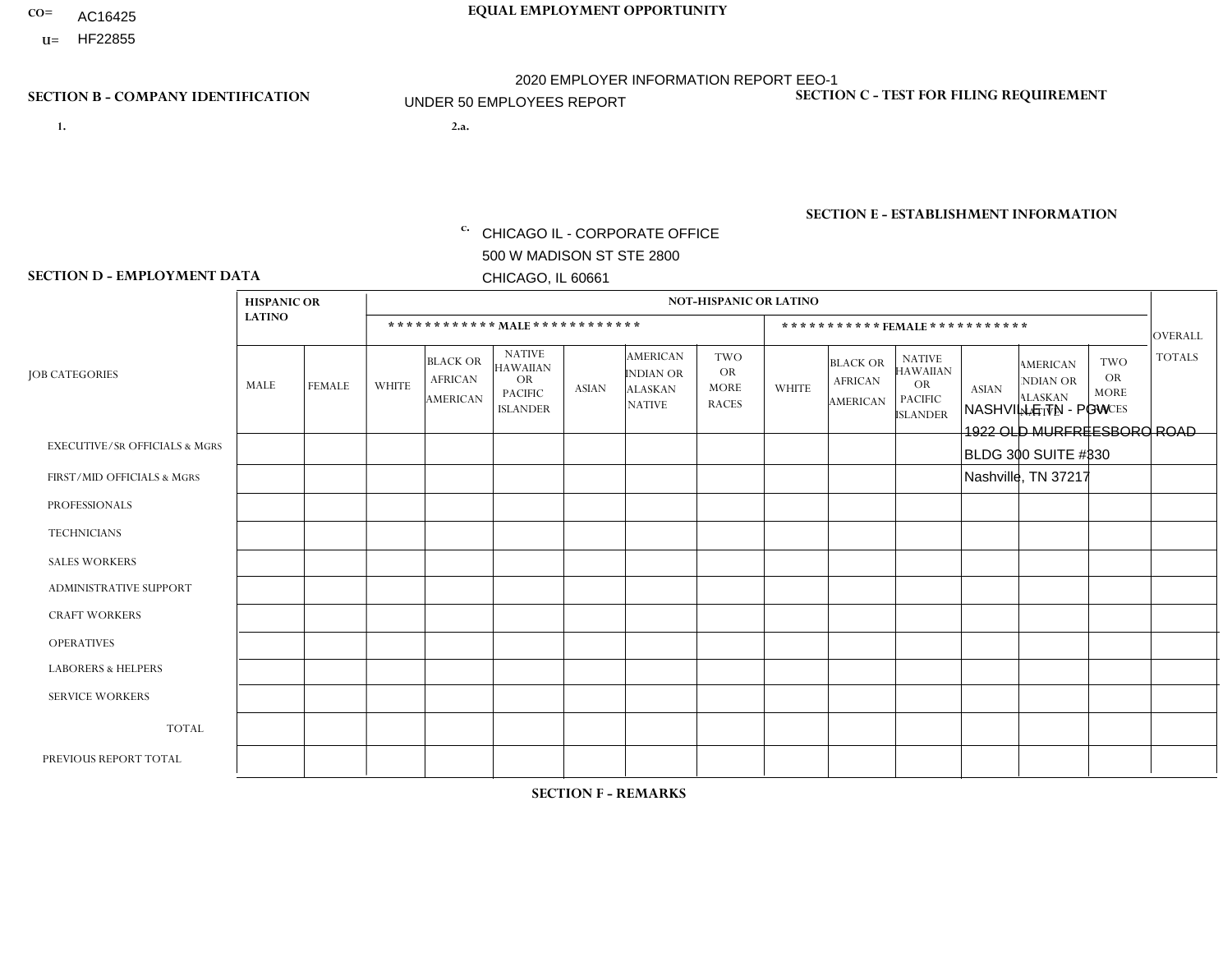- AC16425
- **U=**

- **1. 2.a.** CHICAGO IL CORPORATE OFFICE 500 W MADISON ST STE 2800 CHICAGO, IL 60661
- 2.a. LAREDO TX PGW 5802 BOB BULLOCK LOOP STE C3 Laredo, TX 78041

EIN= 952920557

# **SECTION B - COMPANY IDENTIFICATION SECTION C - TEST FOR FILING REQUIREMENT**

1- Y 2- Y 3- N DUNS= 000123456

**SECTION E - ESTABLISHMENT INFORMATION c.** NAICS: 811122

### **SECTION D - EMPLOYMENT DATA**

|                                          | <b>HISPANIC OR</b> |               |              |                                                      |                                                                                    |              |                                                                 | <b>NOT-HISPANIC OR LATINO</b>                          |              |                                               |                                                                                    |              |                                                                       |                                                        |                |
|------------------------------------------|--------------------|---------------|--------------|------------------------------------------------------|------------------------------------------------------------------------------------|--------------|-----------------------------------------------------------------|--------------------------------------------------------|--------------|-----------------------------------------------|------------------------------------------------------------------------------------|--------------|-----------------------------------------------------------------------|--------------------------------------------------------|----------------|
|                                          | <b>LATINO</b>      |               |              | ************ MALE ************                       |                                                                                    |              |                                                                 |                                                        |              |                                               | ***********FEMALE***********                                                       |              |                                                                       |                                                        | <b>OVERALL</b> |
| <b>JOB CATEGORIES</b>                    | <b>MALE</b>        | <b>FEMALE</b> | <b>WHITE</b> | <b>BLACK OR</b><br><b>AFRICAN</b><br><b>AMERICAN</b> | <b>NATIVE</b><br><b>HAWAIIAN</b><br><b>OR</b><br><b>PACIFIC</b><br><b>ISLANDER</b> | <b>ASIAN</b> | <b>AMERICAN</b><br>INDIAN OR<br><b>ALASKAN</b><br><b>NATIVE</b> | <b>TWO</b><br><b>OR</b><br><b>MORE</b><br><b>RACES</b> | <b>WHITE</b> | <b>BLACK OR</b><br><b>AFRICAN</b><br>AMERICAN | <b>NATIVE</b><br><b>HAWAIIAN</b><br><b>OR</b><br><b>PACIFIC</b><br><b>ISLANDER</b> | <b>ASIAN</b> | <b>AMERICAN</b><br><b>NDIAN OR</b><br><b>ALASKAN</b><br><b>NATIVE</b> | <b>TWO</b><br><b>OR</b><br><b>MORE</b><br><b>RACES</b> | <b>TOTALS</b>  |
| <b>EXECUTIVE/SR OFFICIALS &amp; MGRS</b> | $\Omega$           | $\Omega$      | $\Omega$     | $\Omega$                                             | 0                                                                                  | $\Omega$     | $\Omega$                                                        | $\Omega$                                               | $\Omega$     | $\Omega$                                      | $\Omega$                                                                           | $\Omega$     | $\Omega$                                                              | $\Omega$                                               | $\Omega$       |
| FIRST/MID OFFICIALS & MGRS               |                    | $\Omega$      | $\mathbf{0}$ | $\mathbf 0$                                          | $\Omega$                                                                           | $\Omega$     | $\Omega$                                                        | $\Omega$                                               | 0            | $\Omega$                                      | 0                                                                                  | $\Omega$     | $\Omega$                                                              | 0                                                      | $\mathbf{1}$   |
| <b>PROFESSIONALS</b>                     | $\Omega$           | $\Omega$      | $\Omega$     | $\mathbf 0$                                          | $\Omega$                                                                           | $\Omega$     | $\Omega$                                                        | $\Omega$                                               | $\Omega$     | $\Omega$                                      | 0                                                                                  | 0            | $\Omega$                                                              | $\mathbf 0$                                            | $\mathbf{0}$   |
| <b>TECHNICIANS</b>                       | $\Omega$           | $\mathbf 0$   | $\Omega$     | $\mathbf 0$                                          | $\mathbf 0$                                                                        | $\Omega$     | $\Omega$                                                        | $\Omega$                                               | 0            | $\mathbf 0$                                   | 0                                                                                  | $\mathbf 0$  | $\Omega$                                                              | $\mathbf 0$                                            | $\mathbf{0}$   |
| <b>SALES WORKERS</b>                     | $\Omega$           | $\Omega$      | $\Omega$     | $\Omega$                                             | $\Omega$                                                                           | $\Omega$     | $\Omega$                                                        | $\Omega$                                               | $\Omega$     | $\Omega$                                      | $\Omega$                                                                           | $\Omega$     | $\Omega$                                                              | $\Omega$                                               | $\Omega$       |
| <b>ADMINISTRATIVE SUPPORT</b>            | $\Omega$           | $\Omega$      | $\mathbf{0}$ | $\mathbf 0$                                          | $\Omega$                                                                           | $\Omega$     | $\Omega$                                                        | $\Omega$                                               | 0            | $\Omega$                                      | 0                                                                                  | $\Omega$     | $\Omega$                                                              | $\Omega$                                               | $\mathbf 0$    |
| <b>CRAFT WORKERS</b>                     | $\Omega$           | $\Omega$      | $\Omega$     | $\mathbf 0$                                          | $\Omega$                                                                           | $\Omega$     | $\Omega$                                                        | $\Omega$                                               | 0            | $\Omega$                                      | 0                                                                                  | $\Omega$     | $\Omega$                                                              | $\Omega$                                               | $\Omega$       |
| <b>OPERATIVES</b>                        |                    | $\Omega$      | $\Omega$     | $\mathbf 0$                                          | $\mathbf 0$                                                                        | $\Omega$     | $\Omega$                                                        | $\Omega$                                               | $\Omega$     | $\Omega$                                      | 0                                                                                  | $\mathbf 0$  | $\Omega$                                                              | $\mathbf 0$                                            | $\mathbf{1}$   |
| <b>LABORERS &amp; HELPERS</b>            | $\overline{ }$     | $\Omega$      | $\mathbf{0}$ | $\Omega$                                             | $\Omega$                                                                           | $\Omega$     | $\Omega$                                                        | $\Omega$                                               | 0            | $\Omega$                                      | 0                                                                                  | $\Omega$     | $\Omega$                                                              | $\Omega$                                               | $\mathbf{1}$   |
| <b>SERVICE WORKERS</b>                   | $\Omega$           | $\Omega$      | 0            | $\mathbf 0$                                          | $\mathbf 0$                                                                        | $\Omega$     | $\Omega$                                                        | $\Omega$                                               | 0            | $\Omega$                                      | $\Omega$                                                                           | $\mathbf 0$  | $\Omega$                                                              | $\Omega$                                               | $\mathbf 0$    |
| <b>TOTAL</b>                             | 3                  | $\mathbf 0$   | $\mathbf 0$  | $\mathbf 0$                                          | $\mathbf 0$                                                                        | 0            | $\Omega$                                                        | $\Omega$                                               | 0            | $\Omega$                                      | 0                                                                                  | $\mathbf 0$  | $\mathbf 0$                                                           | $\mathbf 0$                                            | 3              |
| PREVIOUS REPORT TOTAL                    | 3                  | $\Omega$      | $\Omega$     | $\mathbf 0$                                          | 0                                                                                  | $\Omega$     | $\Omega$                                                        |                                                        | 0            | $\Omega$                                      | 0                                                                                  | $\Omega$     | $\Omega$                                                              | $\mathbf 0$                                            | $\overline{4}$ |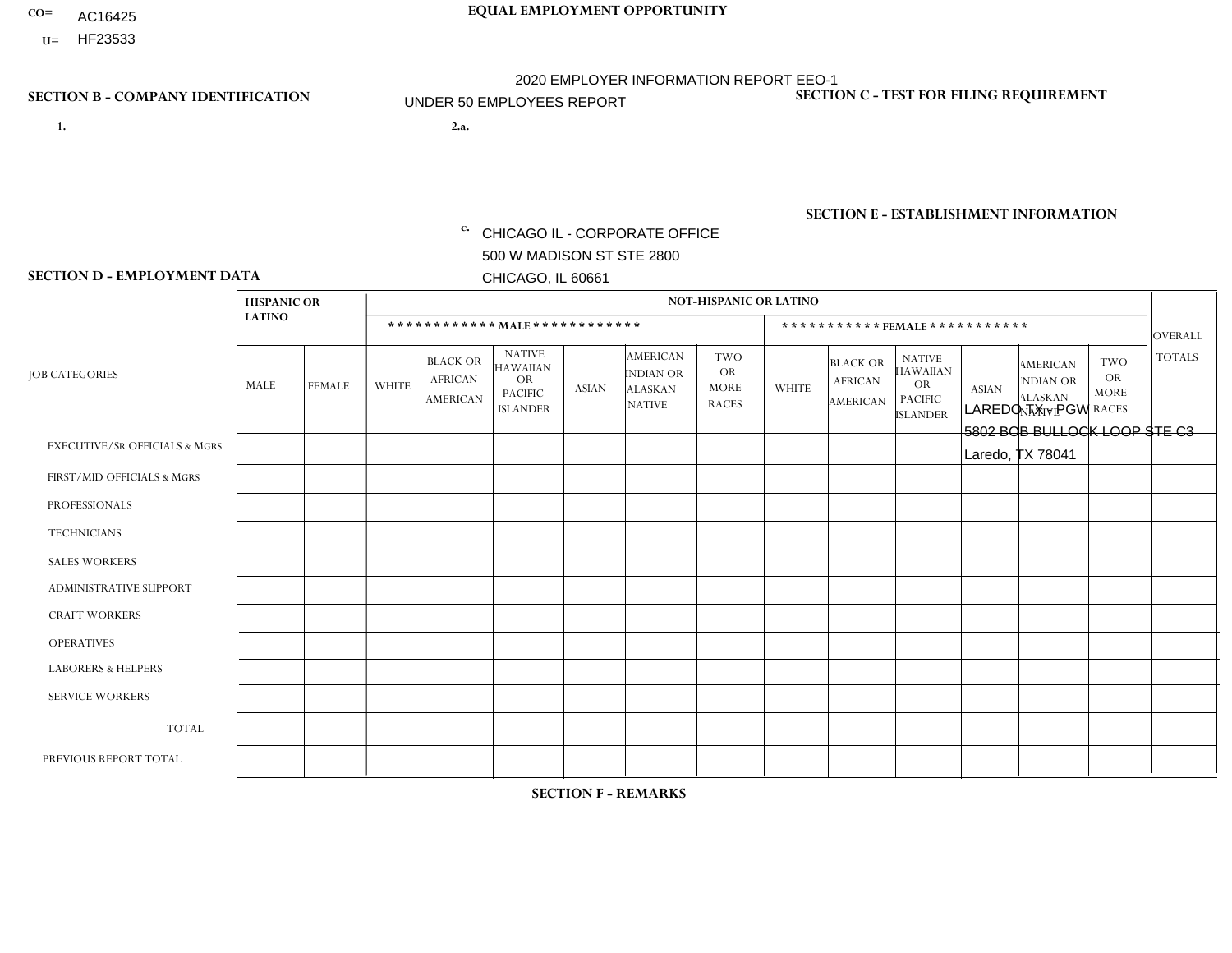- AC16425
- **U=**

**1. 2.a.** CHICAGO IL - CORPORATE OFFICE 500 W MADISON ST STE 2800 CHICAGO, IL 60661

2.a. MOGADORE OH - PGW AKRON 3425 GILCHRIST RD Mogadore, OH 44260

c. EIN= 952920557

# **SECTION B - COMPANY IDENTIFICATION SECTION C - TEST FOR FILING REQUIREMENT**

1- Y 2- Y 3- N DUNS= 000123456

**SECTION E - ESTABLISHMENT INFORMATION c.** NAICS: 811122

### **SECTION D - EMPLOYMENT DATA**

|                                          | <b>HISPANIC OR</b> |               |                |                                                      |                                                                                    |              |                                                                        | <b>NOT-HISPANIC OR LATINO</b>                          |                         |                                                      |                                                                             |              |                                                                       |                                                        |                |
|------------------------------------------|--------------------|---------------|----------------|------------------------------------------------------|------------------------------------------------------------------------------------|--------------|------------------------------------------------------------------------|--------------------------------------------------------|-------------------------|------------------------------------------------------|-----------------------------------------------------------------------------|--------------|-----------------------------------------------------------------------|--------------------------------------------------------|----------------|
|                                          | <b>LATINO</b>      |               |                |                                                      | ************ MALE ************                                                     |              |                                                                        |                                                        |                         | ***********FEMALE***********                         |                                                                             |              |                                                                       |                                                        | <b>OVERALL</b> |
| <b>JOB CATEGORIES</b>                    | MALE               | <b>FEMALE</b> | <b>WHITE</b>   | <b>BLACK OR</b><br><b>AFRICAN</b><br><b>AMERICAN</b> | <b>NATIVE</b><br><b>HAWAIIAN</b><br><b>OR</b><br><b>PACIFIC</b><br><b>ISLANDER</b> | <b>ASIAN</b> | <b>AMERICAN</b><br><b>INDIAN OR</b><br><b>ALASKAN</b><br><b>NATIVE</b> | <b>TWO</b><br><b>OR</b><br><b>MORE</b><br><b>RACES</b> | <b>WHITE</b>            | <b>BLACK OR</b><br><b>AFRICAN</b><br><b>AMERICAN</b> | <b>NATIVE</b><br><b>HAWAIIAN</b><br>OR<br><b>PACIFIC</b><br><b>ISLANDER</b> | <b>ASIAN</b> | <b>AMERICAN</b><br><b>NDIAN OR</b><br><b>ALASKAN</b><br><b>NATIVE</b> | <b>TWO</b><br><b>OR</b><br><b>MORE</b><br><b>RACES</b> | <b>TOTALS</b>  |
| <b>EXECUTIVE/SR OFFICIALS &amp; MGRS</b> | $\Omega$           | $\Omega$      | $\Omega$       | $\mathbf 0$                                          | $\Omega$                                                                           | $\Omega$     | $\Omega$                                                               | $\Omega$                                               | $\Omega$                | $\Omega$                                             | $\Omega$                                                                    | $\Omega$     | $\Omega$                                                              | $\mathbf{0}$                                           | $\mathbf{0}$   |
| FIRST/MID OFFICIALS & MGRS               | 0                  | $\mathbf 0$   | 1              | $\mathbf 0$                                          | $\Omega$                                                                           | $\Omega$     | $\Omega$                                                               | $\Omega$                                               | 0                       | $\Omega$                                             | $\Omega$                                                                    | $\mathbf{0}$ | $\Omega$                                                              | $\mathbf{0}$                                           | $\mathbf{1}$   |
| <b>PROFESSIONALS</b>                     | 0                  | $\Omega$      | $\Omega$       | $\mathbf 0$                                          | $\Omega$                                                                           | $\Omega$     | $\Omega$                                                               | $\Omega$                                               | 0                       | $\Omega$                                             | $\Omega$                                                                    | $\Omega$     | $\Omega$                                                              | $\Omega$                                               | $\mathbf{0}$   |
| <b>TECHNICIANS</b>                       | 0                  | $\Omega$      | $\Omega$       | $\Omega$                                             | $\Omega$                                                                           | $\Omega$     | $\Omega$                                                               | $\Omega$                                               | $\Omega$                | $\Omega$                                             | $\Omega$                                                                    | $\Omega$     | $\Omega$                                                              | $\Omega$                                               | $\Omega$       |
| <b>SALES WORKERS</b>                     | 0                  | $\Omega$      | $\Omega$       | $\Omega$                                             | $\Omega$                                                                           | $\Omega$     | $\Omega$                                                               | $\Omega$                                               | 0                       | $\Omega$                                             | $\Omega$                                                                    | $\Omega$     | $\Omega$                                                              | $\Omega$                                               | $\Omega$       |
| ADMINISTRATIVE SUPPORT                   | 0                  | $\Omega$      | $\Omega$       | $\mathbf 0$                                          | $\Omega$                                                                           | $\Omega$     | $\Omega$                                                               | $\Omega$                                               | $\Omega$                | $\Omega$                                             | $\Omega$                                                                    | $\Omega$     | $\Omega$                                                              | $\Omega$                                               | $\mathbf 0$    |
| <b>CRAFT WORKERS</b>                     | 0                  | $\Omega$      | $\Omega$       | $\mathbf 0$                                          | $\Omega$                                                                           | $\Omega$     | $\Omega$                                                               | $\Omega$                                               | 0                       | $\Omega$                                             | $\Omega$                                                                    | $\mathbf{0}$ | $\Omega$                                                              | $\mathbf{0}$                                           | $\mathbf 0$    |
| <b>OPERATIVES</b>                        | 0                  | $\Omega$      | 3              | 3                                                    | $\Omega$                                                                           | $\Omega$     | $\Omega$                                                               | $\Omega$                                               | $\overline{\mathbf{A}}$ | $\Omega$                                             | $\Omega$                                                                    | $\mathbf{0}$ | $\Omega$                                                              | $\mathbf{0}$                                           | $\overline{7}$ |
| <b>LABORERS &amp; HELPERS</b>            | 0                  | $\Omega$      | $\mathbf 0$    | $\mathbf 0$                                          | $\mathbf 0$                                                                        | $\Omega$     | $\Omega$                                                               | $\Omega$                                               | $\Omega$                | $\Omega$                                             | $\Omega$                                                                    | $\mathbf{0}$ | $\Omega$                                                              | $\Omega$                                               | 0              |
| <b>SERVICE WORKERS</b>                   | 0                  | $\Omega$      | $\Omega$       | $\mathbf 0$                                          | $\mathbf{0}$                                                                       | $\Omega$     | $\Omega$                                                               | $\Omega$                                               | $\Omega$                | $\Omega$                                             | $\Omega$                                                                    | $\Omega$     | $\Omega$                                                              | $\Omega$                                               | $\overline{0}$ |
| <b>TOTAL</b>                             | $\Omega$           | 0             | 4              | 3                                                    | 0                                                                                  | $\Omega$     | $\Omega$                                                               | $\Omega$                                               | -1                      | $\Omega$                                             | $\Omega$                                                                    | $\mathbf 0$  | 0                                                                     | $\mathbf 0$                                            | 8              |
| PREVIOUS REPORT TOTAL                    | 0                  | $\Omega$      | $\overline{2}$ | $\mathbf 0$                                          | $\Omega$                                                                           | $\Omega$     | $\Omega$                                                               | $\Omega$                                               | 0                       | $\Omega$                                             | $\Omega$                                                                    | $\Omega$     | $\Omega$                                                              | $\mathbf 0$                                            | $\overline{2}$ |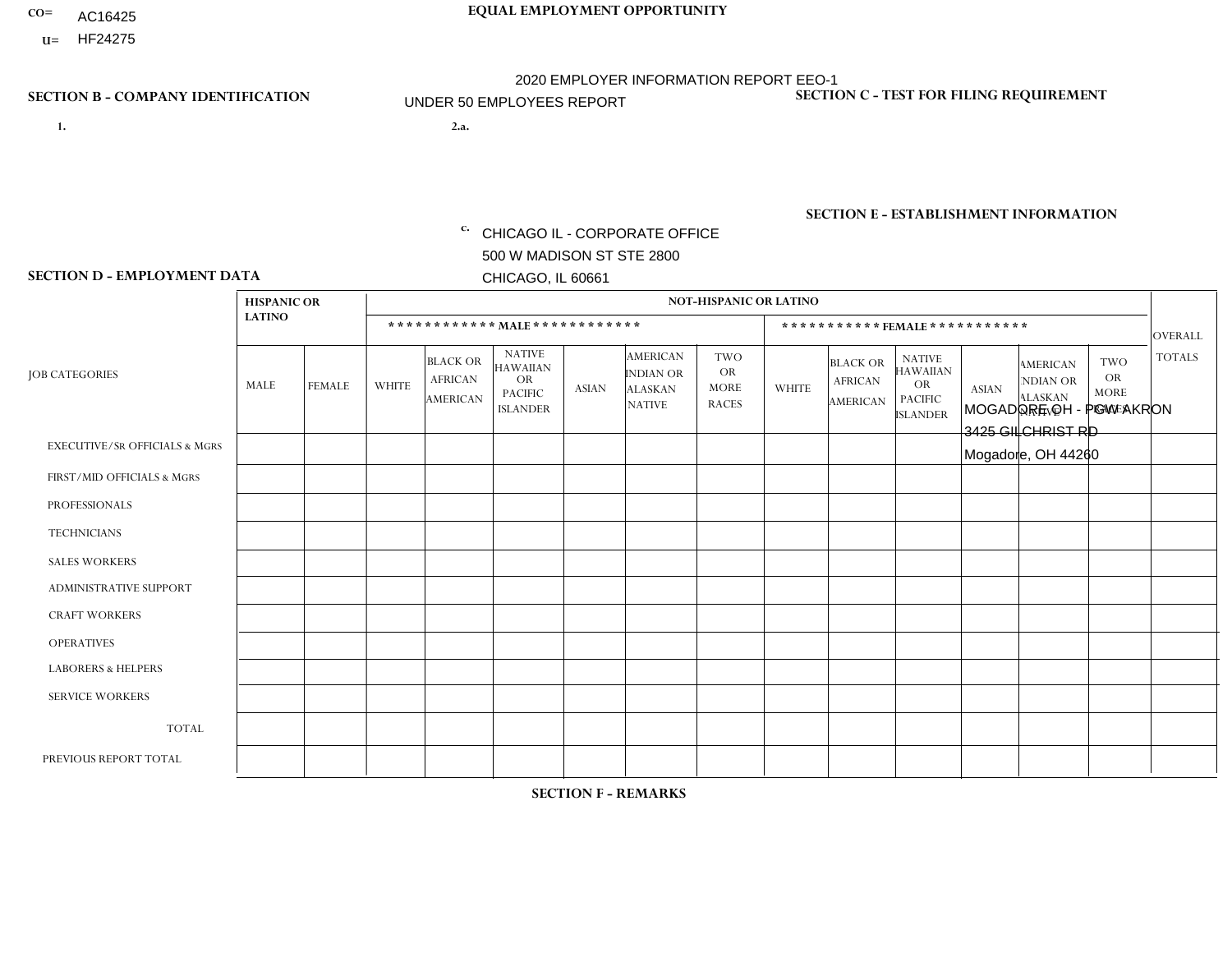- AC16425
- **U=**

- **1. 2.a.** CHICAGO IL CORPORATE OFFICE 500 W MADISON ST STE 2800 CHICAGO, IL 60661
- 2.a. EAU CLAIRE WI SMART PARTS 125-C NORTH CLAIRMONT AVENUE Eau Claire, WI 54703

c. EIN= 952920557

# **SECTION B - COMPANY IDENTIFICATION SECTION C - TEST FOR FILING REQUIREMENT**

1- Y 2- Y 3- N DUNS= 000123456

**SECTION E - ESTABLISHMENT INFORMATION c.** NAICS: 423140

### **SECTION D - EMPLOYMENT DATA**

|                                          | <b>HISPANIC OR</b> |               |              |                                                      |                                                                                    |              |                                                                        | <b>NOT-HISPANIC OR LATINO</b>                          |              |                                                      |                                                                             |              |                                                                       |                                                        |                |
|------------------------------------------|--------------------|---------------|--------------|------------------------------------------------------|------------------------------------------------------------------------------------|--------------|------------------------------------------------------------------------|--------------------------------------------------------|--------------|------------------------------------------------------|-----------------------------------------------------------------------------|--------------|-----------------------------------------------------------------------|--------------------------------------------------------|----------------|
|                                          | <b>LATINO</b>      |               |              | ************ MALE ************                       |                                                                                    |              |                                                                        |                                                        |              | ***********FEMALE***********                         |                                                                             |              |                                                                       |                                                        | <b>OVERALL</b> |
| <b>JOB CATEGORIES</b>                    | MALE               | <b>FEMALE</b> | <b>WHITE</b> | <b>BLACK OR</b><br><b>AFRICAN</b><br><b>AMERICAN</b> | <b>NATIVE</b><br><b>HAWAIIAN</b><br><b>OR</b><br><b>PACIFIC</b><br><b>ISLANDER</b> | <b>ASIAN</b> | <b>AMERICAN</b><br><b>INDIAN OR</b><br><b>ALASKAN</b><br><b>NATIVE</b> | <b>TWO</b><br><b>OR</b><br><b>MORE</b><br><b>RACES</b> | <b>WHITE</b> | <b>BLACK OR</b><br><b>AFRICAN</b><br><b>AMERICAN</b> | <b>NATIVE</b><br><b>HAWAIIAN</b><br>OR<br><b>PACIFIC</b><br><b>ISLANDER</b> | <b>ASIAN</b> | <b>AMERICAN</b><br><b>NDIAN OR</b><br><b>ALASKAN</b><br><b>NATIVE</b> | <b>TWO</b><br><b>OR</b><br><b>MORE</b><br><b>RACES</b> | <b>TOTALS</b>  |
| <b>EXECUTIVE/SR OFFICIALS &amp; MGRS</b> | $\Omega$           | $\Omega$      | $\Omega$     | $\mathbf 0$                                          | $\Omega$                                                                           | $\Omega$     | $\Omega$                                                               | $\Omega$                                               | 0            | $\Omega$                                             | $\Omega$                                                                    | $\Omega$     | $\Omega$                                                              | $\Omega$                                               | $\mathbf 0$    |
| FIRST/MID OFFICIALS & MGRS               | 0                  | $\Omega$      | $\Omega$     | $\mathbf 0$                                          | $\Omega$                                                                           | $\Omega$     | $\Omega$                                                               | $\Omega$                                               | 0            | $\Omega$                                             | $\Omega$                                                                    | $\mathbf{0}$ | $\Omega$                                                              | $\Omega$                                               | $\mathbf{0}$   |
| <b>PROFESSIONALS</b>                     | 0                  | $\Omega$      | $\Omega$     | $\mathbf 0$                                          | $\Omega$                                                                           | $\Omega$     | $\Omega$                                                               | $\Omega$                                               | 0            | $\Omega$                                             | $\Omega$                                                                    | $\Omega$     | $\Omega$                                                              | $\mathbf{0}$                                           | $\mathbf{0}$   |
| <b>TECHNICIANS</b>                       | 0                  | $\mathbf 0$   | $\Omega$     | $\mathbf 0$                                          | $\Omega$                                                                           | $\Omega$     | $\Omega$                                                               | $\Omega$                                               | $\Omega$     | $\Omega$                                             | $\Omega$                                                                    | $\Omega$     | $\Omega$                                                              | $\Omega$                                               | $\mathbf{0}$   |
| <b>SALES WORKERS</b>                     | $\Omega$           | $\Omega$      | $\Omega$     | $\mathbf 0$                                          | $\Omega$                                                                           | $\Omega$     | $\Omega$                                                               | $\Omega$                                               | $\Omega$     | $\Omega$                                             | $\Omega$                                                                    | $\Omega$     | $\Omega$                                                              | $\Omega$                                               | $\mathbf 0$    |
| ADMINISTRATIVE SUPPORT                   | $\Omega$           | $\Omega$      | $\Omega$     | $\Omega$                                             | $\Omega$                                                                           | $\Omega$     | $\Omega$                                                               | $\Omega$                                               | $\Omega$     | $\Omega$                                             | $\Omega$                                                                    | $\Omega$     | $\mathbf{0}$                                                          | $\Omega$                                               | $\mathbf 0$    |
| <b>CRAFT WORKERS</b>                     | 0                  | $\Omega$      | $\mathbf 0$  | $\mathbf 0$                                          | $\Omega$                                                                           | $\Omega$     | $\Omega$                                                               | $\Omega$                                               | 0            | $\Omega$                                             | $\Omega$                                                                    | $\Omega$     | $\Omega$                                                              | $\Omega$                                               | $\mathbf 0$    |
| <b>OPERATIVES</b>                        | 0                  | $\Omega$      | 3            | $\mathbf 0$                                          | $\mathbf{0}$                                                                       | $\Omega$     | $\Omega$                                                               | $\Omega$                                               | 4            | $\Omega$                                             | $\Omega$                                                                    | $\Omega$     | $\Omega$                                                              | $\Omega$                                               | $\overline{4}$ |
| <b>LABORERS &amp; HELPERS</b>            | 0                  | $\Omega$      | $\Omega$     | $\mathbf 0$                                          | 0                                                                                  | $\Omega$     | $\Omega$                                                               | $\Omega$                                               | 0            | $\Omega$                                             | $\Omega$                                                                    | $\Omega$     | $\Omega$                                                              | $\Omega$                                               | $\mathbf 0$    |
| <b>SERVICE WORKERS</b>                   | 0                  | 0             | $\mathbf 0$  | 0                                                    | $\mathbf{0}$                                                                       | $\mathbf 0$  | $\Omega$                                                               | $\Omega$                                               | $\Omega$     | $\Omega$                                             | $\Omega$                                                                    | $\Omega$     | $\Omega$                                                              | $\mathbf 0$                                            | 0              |
| <b>TOTAL</b>                             | 0                  | $\Omega$      | 3            | 0                                                    | $\Omega$                                                                           | $\Omega$     | $\Omega$                                                               | $\Omega$                                               |              | $\Omega$                                             | $\Omega$                                                                    | $\Omega$     | $\Omega$                                                              | $\Omega$                                               | $\overline{4}$ |
| PREVIOUS REPORT TOTAL                    | 0                  | $\Omega$      | 4            | $\Omega$                                             | $\Omega$                                                                           | $\Omega$     | $\Omega$                                                               | $\Omega$                                               |              | $\Omega$                                             | $\Omega$                                                                    | $\Omega$     | $\Omega$                                                              | $\Omega$                                               | 5              |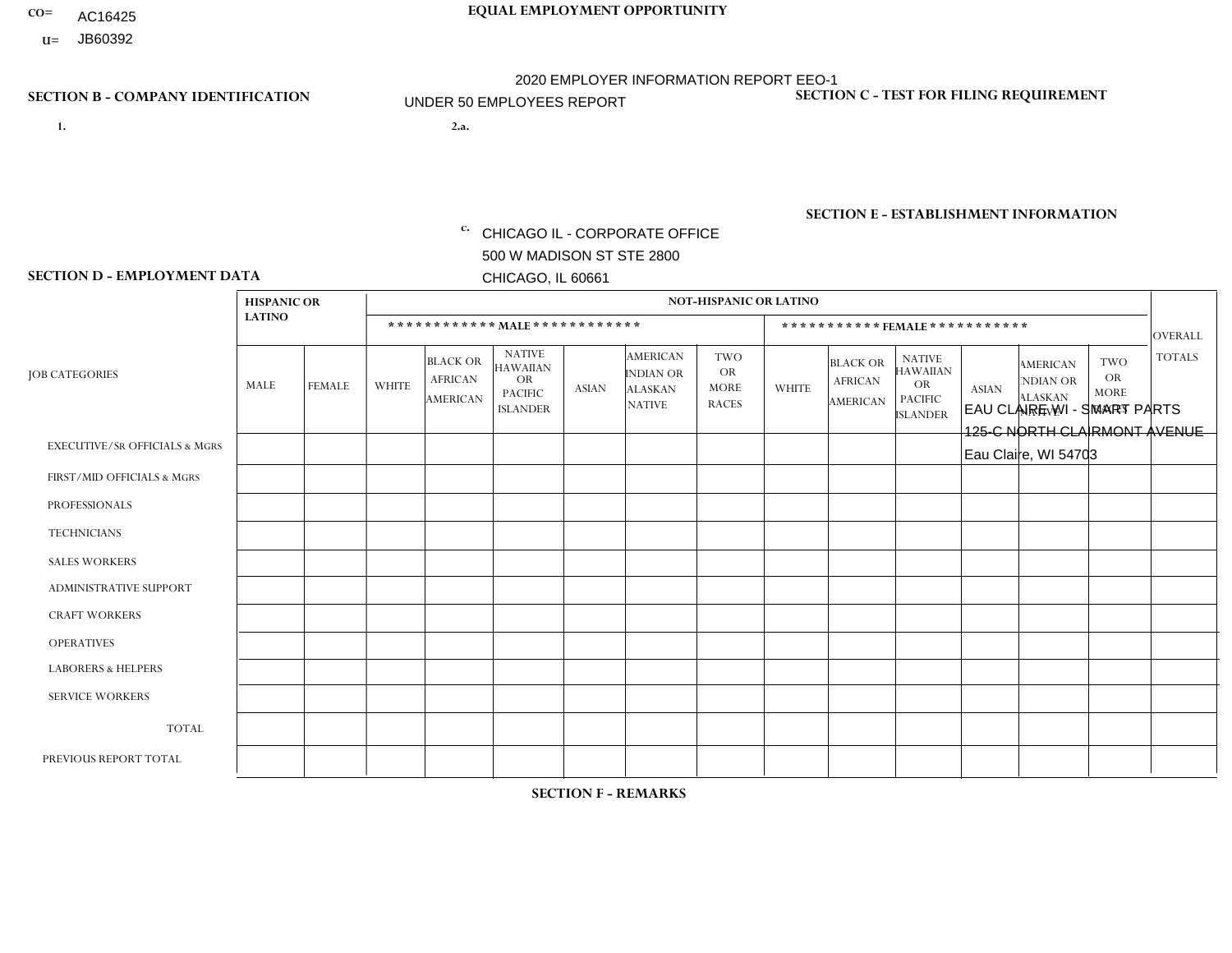- AC16425
- **U=**

**1. 2.a.** CHICAGO IL - CORPORATE OFFICE 500 W MADISON ST STE 2800 CHICAGO, IL 60661

2.a. DULUTH MN - PGW 1202 MAPLE GROVE RD Duluth, MN 55811

EIN= 952920557

# **SECTION B - COMPANY IDENTIFICATION SECTION C - TEST FOR FILING REQUIREMENT**

1- Y 2- Y 3- N DUNS= 000123456

**SECTION E - ESTABLISHMENT INFORMATION c.** NAICS: 811122

### **SECTION D - EMPLOYMENT DATA**

|                                          | <b>HISPANIC OR</b> |               |              |                                                      |                                                                                    |              |                                                                        | <b>NOT-HISPANIC OR LATINO</b>                   |                |                                               |                                                                                    |              |                                                                       |                                                        |                |
|------------------------------------------|--------------------|---------------|--------------|------------------------------------------------------|------------------------------------------------------------------------------------|--------------|------------------------------------------------------------------------|-------------------------------------------------|----------------|-----------------------------------------------|------------------------------------------------------------------------------------|--------------|-----------------------------------------------------------------------|--------------------------------------------------------|----------------|
|                                          | <b>LATINO</b>      |               |              | ************ MALE ************                       |                                                                                    |              |                                                                        |                                                 |                | ***********FEMALE***********                  |                                                                                    |              |                                                                       |                                                        | <b>OVERALL</b> |
| <b>JOB CATEGORIES</b>                    | MALE               | <b>FEMALE</b> | <b>WHITE</b> | <b>BLACK OR</b><br><b>AFRICAN</b><br><b>AMERICAN</b> | <b>NATIVE</b><br><b>HAWAIIAN</b><br><b>OR</b><br><b>PACIFIC</b><br><b>ISLANDER</b> | <b>ASIAN</b> | <b>AMERICAN</b><br><b>INDIAN OR</b><br><b>ALASKAN</b><br><b>NATIVE</b> | TWO<br><b>OR</b><br><b>MORE</b><br><b>RACES</b> | <b>WHITE</b>   | <b>BLACK OR</b><br><b>AFRICAN</b><br>AMERICAN | <b>NATIVE</b><br><b>HAWAIIAN</b><br><b>OR</b><br><b>PACIFIC</b><br><b>ISLANDER</b> | <b>ASIAN</b> | <b>AMERICAN</b><br><b>NDIAN OR</b><br><b>ALASKAN</b><br><b>NATIVE</b> | <b>TWO</b><br><b>OR</b><br><b>MORE</b><br><b>RACES</b> | <b>TOTALS</b>  |
| <b>EXECUTIVE/SR OFFICIALS &amp; MGRS</b> | $\Omega$           | $\mathbf 0$   | $\mathbf 0$  | $\mathbf 0$                                          | $\mathbf 0$                                                                        | $\mathbf 0$  | $\Omega$                                                               | $\Omega$                                        | $\Omega$       | $\Omega$                                      | $\Omega$                                                                           | $\mathbf 0$  | $\mathbf 0$                                                           | $\mathbf 0$                                            | $\mathbf{0}$   |
| FIRST/MID OFFICIALS & MGRS               | 0                  | $\mathbf 0$   | -1           | $\mathbf 0$                                          | $\Omega$                                                                           | $\Omega$     | $\Omega$                                                               | $\Omega$                                        | 0              | $\Omega$                                      | $\Omega$                                                                           | $\mathbf{0}$ | $\Omega$                                                              | $\mathbf 0$                                            | $\mathbf{1}$   |
| <b>PROFESSIONALS</b>                     | 0                  | $\mathbf 0$   | $\mathbf 0$  | $\mathbf 0$                                          | $\mathbf 0$                                                                        | $\mathbf 0$  | $\Omega$                                                               | $\Omega$                                        | $\overline{0}$ | $\Omega$                                      | $\Omega$                                                                           | $\mathbf 0$  | 0                                                                     | $\mathbf 0$                                            | $\mathbf{0}$   |
| <b>TECHNICIANS</b>                       | 0                  | $\Omega$      | $\Omega$     | $\mathbf 0$                                          | $\Omega$                                                                           | $\Omega$     | $\Omega$                                                               | $\Omega$                                        | $\Omega$       | $\Omega$                                      | $\Omega$                                                                           | $\Omega$     | $\Omega$                                                              | $\Omega$                                               | $\mathbf{0}$   |
| <b>SALES WORKERS</b>                     | 0                  | $\Omega$      | $\Omega$     | $\mathbf 0$                                          | $\Omega$                                                                           | $\Omega$     | $\Omega$                                                               | $\Omega$                                        | $\Omega$       | $\Omega$                                      | $\Omega$                                                                           | $\Omega$     | $\Omega$                                                              | $\Omega$                                               | $\Omega$       |
| ADMINISTRATIVE SUPPORT                   | $\Omega$           | $\Omega$      | $\Omega$     | $\Omega$                                             | $\Omega$                                                                           | $\Omega$     | $\Omega$                                                               | $\Omega$                                        | $\Omega$       | $\Omega$                                      | $\Omega$                                                                           | $\Omega$     | $\Omega$                                                              | $\Omega$                                               | $\Omega$       |
| <b>CRAFT WORKERS</b>                     | 0                  | $\Omega$      | $\Omega$     | $\mathbf 0$                                          | $\Omega$                                                                           | $\Omega$     | $\Omega$                                                               | $\Omega$                                        | $\Omega$       | $\Omega$                                      | $\Omega$                                                                           | $\mathbf{0}$ | $\Omega$                                                              | $\mathbf{0}$                                           | $\mathbf 0$    |
| <b>OPERATIVES</b>                        | 0                  | $\Omega$      | 2            | $\mathbf 0$                                          | $\Omega$                                                                           | $\Omega$     | $\Omega$                                                               | $\Omega$                                        | $\Omega$       | $\Omega$                                      | $\Omega$                                                                           | $\Omega$     | $\Omega$                                                              | $\Omega$                                               | 2              |
| <b>LABORERS &amp; HELPERS</b>            | 0                  | $\Omega$      | 1            | $\mathbf 0$                                          | $\Omega$                                                                           | $\Omega$     | $\Omega$                                                               | $\Omega$                                        | $\Omega$       | $\Omega$                                      | $\Omega$                                                                           | $\Omega$     | $\Omega$                                                              | $\Omega$                                               | $\mathbf{1}$   |
| <b>SERVICE WORKERS</b>                   | 0                  | $\Omega$      | $\mathbf 0$  | 0                                                    | $\mathbf{0}$                                                                       | $\Omega$     | $\Omega$                                                               | $\Omega$                                        | $\Omega$       | $\Omega$                                      | $\Omega$                                                                           | $\Omega$     | $\Omega$                                                              | $\mathbf 0$                                            | 0              |
| <b>TOTAL</b>                             | $\mathbf 0$        | $\mathbf 0$   | 4            | $\mathbf 0$                                          | 0                                                                                  | $\mathbf 0$  | $\Omega$                                                               | $\Omega$                                        | $\Omega$       | $\Omega$                                      | $\Omega$                                                                           | $\mathbf 0$  | 0                                                                     | $\mathbf 0$                                            | $\overline{4}$ |
| PREVIOUS REPORT TOTAL                    | 0                  | $\mathbf{0}$  | 3            | $\mathbf 0$                                          | 0                                                                                  | $\Omega$     | $\Omega$                                                               | $\Omega$                                        | 0              | $\Omega$                                      | $\Omega$                                                                           | $\mathbf 0$  | 0                                                                     | $\mathbf 0$                                            | $\mathbf{3}$   |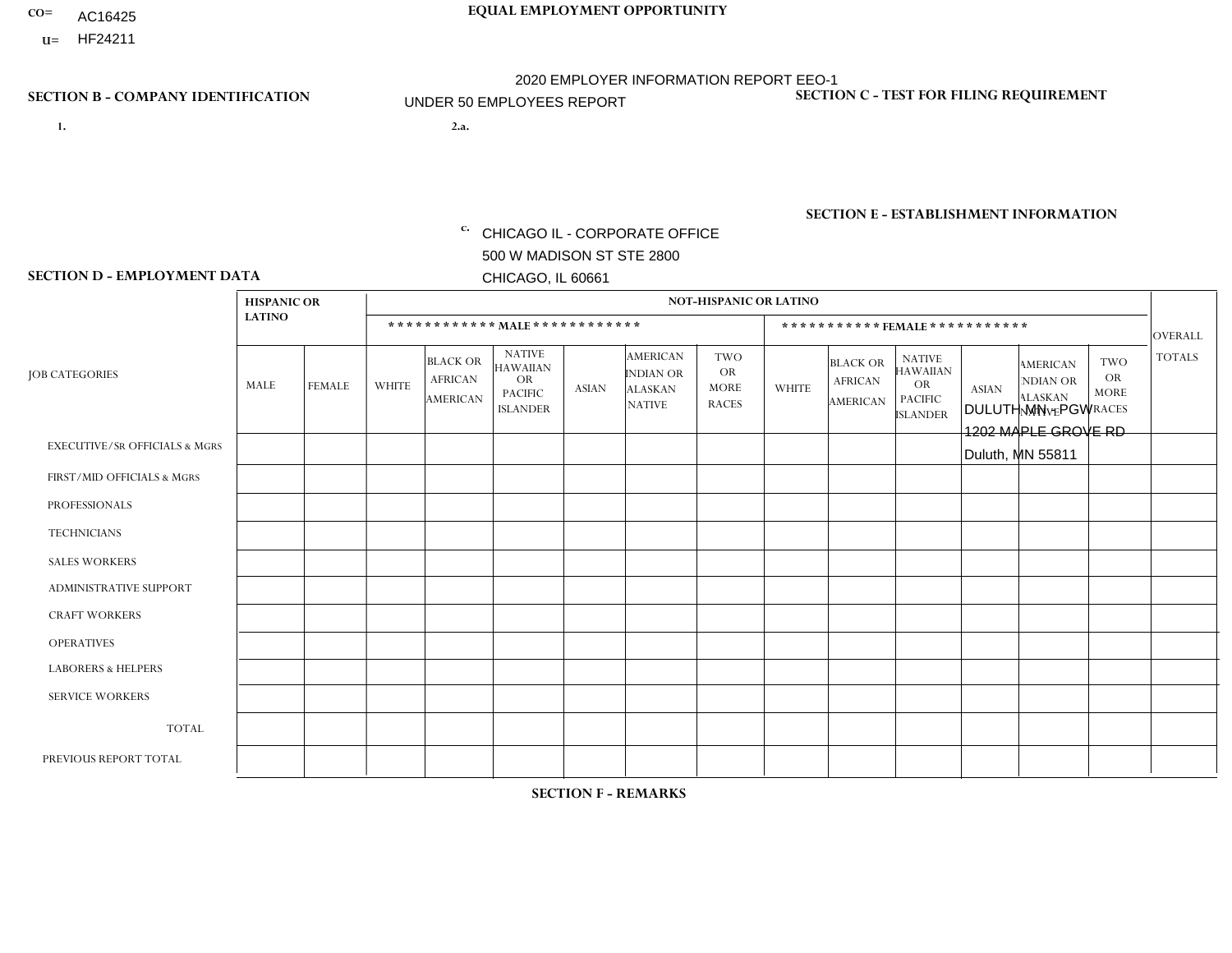- AC16425
- **U=**

**1. 2.a.** CHICAGO IL - CORPORATE OFFICE 500 W MADISON ST STE 2800 CHICAGO, IL 60661

2.a. SYRACUSE NY - PGW 200 FACTORY AVE Syracuse, NY 13208

EIN= 952920557

# **SECTION B - COMPANY IDENTIFICATION SECTION C - TEST FOR FILING REQUIREMENT**

1- Y 2- Y 3- N DUNS= 000123456

**SECTION E - ESTABLISHMENT INFORMATION c.** NAICS: 811122

### **SECTION D - EMPLOYMENT DATA**

|                                          | <b>HISPANIC OR</b> |               |                |                                                      |                                                                                    |              |                                                                        | <b>NOT-HISPANIC OR LATINO</b>                          |              |                                                      |                                                                                    |              |                                                                       |                                                        |                |
|------------------------------------------|--------------------|---------------|----------------|------------------------------------------------------|------------------------------------------------------------------------------------|--------------|------------------------------------------------------------------------|--------------------------------------------------------|--------------|------------------------------------------------------|------------------------------------------------------------------------------------|--------------|-----------------------------------------------------------------------|--------------------------------------------------------|----------------|
|                                          | <b>LATINO</b>      |               |                | ************ MALE ************                       |                                                                                    |              |                                                                        |                                                        |              |                                                      | ***********FEMALE***********                                                       |              |                                                                       |                                                        | <b>OVERALL</b> |
| <b>JOB CATEGORIES</b>                    | <b>MALE</b>        | <b>FEMALE</b> | <b>WHITE</b>   | <b>BLACK OR</b><br><b>AFRICAN</b><br><b>AMERICAN</b> | <b>NATIVE</b><br><b>HAWAIIAN</b><br><b>OR</b><br><b>PACIFIC</b><br><b>ISLANDER</b> | <b>ASIAN</b> | <b>AMERICAN</b><br><b>INDIAN OR</b><br><b>ALASKAN</b><br><b>NATIVE</b> | <b>TWO</b><br><b>OR</b><br><b>MORE</b><br><b>RACES</b> | <b>WHITE</b> | <b>BLACK OR</b><br><b>AFRICAN</b><br><b>AMERICAN</b> | <b>NATIVE</b><br><b>HAWAIIAN</b><br><b>OR</b><br><b>PACIFIC</b><br><b>ISLANDER</b> | <b>ASIAN</b> | <b>AMERICAN</b><br><b>NDIAN OR</b><br><b>ALASKAN</b><br><b>NATIVE</b> | <b>TWO</b><br><b>OR</b><br><b>MORE</b><br><b>RACES</b> | <b>TOTALS</b>  |
| <b>EXECUTIVE/SR OFFICIALS &amp; MGRS</b> | $\mathbf{0}$       | $\Omega$      | $\Omega$       | $\Omega$                                             | 0                                                                                  | $\Omega$     | $\Omega$                                                               | $\Omega$                                               | $\Omega$     | $\mathbf{0}$                                         | $\Omega$                                                                           | $\Omega$     | $\Omega$                                                              | $\Omega$                                               | $\Omega$       |
| FIRST/MID OFFICIALS & MGRS               | $\Omega$           | $\Omega$      | 1              | $\Omega$                                             | $\mathbf{0}$                                                                       | $\Omega$     | $\Omega$                                                               | $\Omega$                                               | $\Omega$     | $\Omega$                                             | $\Omega$                                                                           | $\Omega$     | $\Omega$                                                              | $\Omega$                                               | $\mathbf{1}$   |
| <b>PROFESSIONALS</b>                     | $\Omega$           | $\Omega$      | $\mathbf 0$    | $\mathbf 0$                                          | $\overline{0}$                                                                     | $\Omega$     | $\Omega$                                                               | $\Omega$                                               | $\Omega$     | $\Omega$                                             | $\Omega$                                                                           | $\Omega$     | $\Omega$                                                              | $\mathbf{0}$                                           | $\mathbf 0$    |
| <b>TECHNICIANS</b>                       | $\Omega$           | $\Omega$      | $\Omega$       | $\Omega$                                             | 0                                                                                  | $\Omega$     | $\overline{0}$                                                         | $\Omega$                                               | $\Omega$     | $\Omega$                                             | $\Omega$                                                                           | $\Omega$     | $\mathbf{0}$                                                          | $\Omega$                                               | $\mathbf 0$    |
| <b>SALES WORKERS</b>                     | $\Omega$           | $\Omega$      | $\Omega$       | $\Omega$                                             | 0                                                                                  | $\Omega$     | $\Omega$                                                               | $\Omega$                                               | $\Omega$     | $\Omega$                                             | $\Omega$                                                                           | $\Omega$     | $\Omega$                                                              | $\mathbf{0}$                                           | $\mathbf 0$    |
| <b>ADMINISTRATIVE SUPPORT</b>            | $\Omega$           | $\mathbf 0$   | $\Omega$       | $\mathbf 0$                                          | $\mathbf 0$                                                                        | $\Omega$     | $\Omega$                                                               | $\Omega$                                               | $\Omega$     | $\Omega$                                             | $\Omega$                                                                           | $\Omega$     | $\Omega$                                                              | $\Omega$                                               | $\mathbf{0}$   |
| <b>CRAFT WORKERS</b>                     | $\Omega$           | $\Omega$      | $\Omega$       | 0                                                    | 0                                                                                  | $\Omega$     | $\Omega$                                                               | $\Omega$                                               | $\Omega$     | $\Omega$                                             | $\Omega$                                                                           | $\Omega$     | $\Omega$                                                              | $\Omega$                                               | $\Omega$       |
| <b>OPERATIVES</b>                        | $\Omega$           | $\Omega$      | $\overline{c}$ | $\mathbf 0$                                          | 0                                                                                  | $\Omega$     | $\Omega$                                                               | $\Omega$                                               | $\Omega$     | $\Omega$                                             | $\Omega$                                                                           | $\Omega$     | $\Omega$                                                              | $\Omega$                                               | $\overline{2}$ |
| <b>LABORERS &amp; HELPERS</b>            | $\Omega$           | $\Omega$      | $\Omega$       | $\mathbf 0$                                          | 0                                                                                  | $\Omega$     | $\Omega$                                                               | $\Omega$                                               | $\Omega$     | $\Omega$                                             | $\Omega$                                                                           | $\Omega$     | $\Omega$                                                              | $\Omega$                                               | $\mathbf 0$    |
| <b>SERVICE WORKERS</b>                   | $\Omega$           | $\Omega$      | $\Omega$       | 0                                                    | $\mathbf 0$                                                                        | $\Omega$     | $\Omega$                                                               | $\Omega$                                               | $\Omega$     | $\Omega$                                             | $\Omega$                                                                           | $\Omega$     | $\Omega$                                                              | $\Omega$                                               | 0              |
| <b>TOTAL</b>                             | 0                  | $\mathbf 0$   | 3              | $\mathbf 0$                                          | 0                                                                                  | $\mathbf 0$  | $\Omega$                                                               | $\Omega$                                               | 0            | $\Omega$                                             | $\Omega$                                                                           | $\mathbf 0$  | $\Omega$                                                              | $\Omega$                                               | 3              |
| PREVIOUS REPORT TOTAL                    | $\Omega$           | $\mathbf 0$   | 2              | $\mathbf 0$                                          | 0                                                                                  | $\Omega$     | $\Omega$                                                               | $\Omega$                                               | $\Omega$     | $\Omega$                                             | $\mathbf{0}$                                                                       | $\Omega$     | $\Omega$                                                              | $\mathbf 0$                                            | $\overline{2}$ |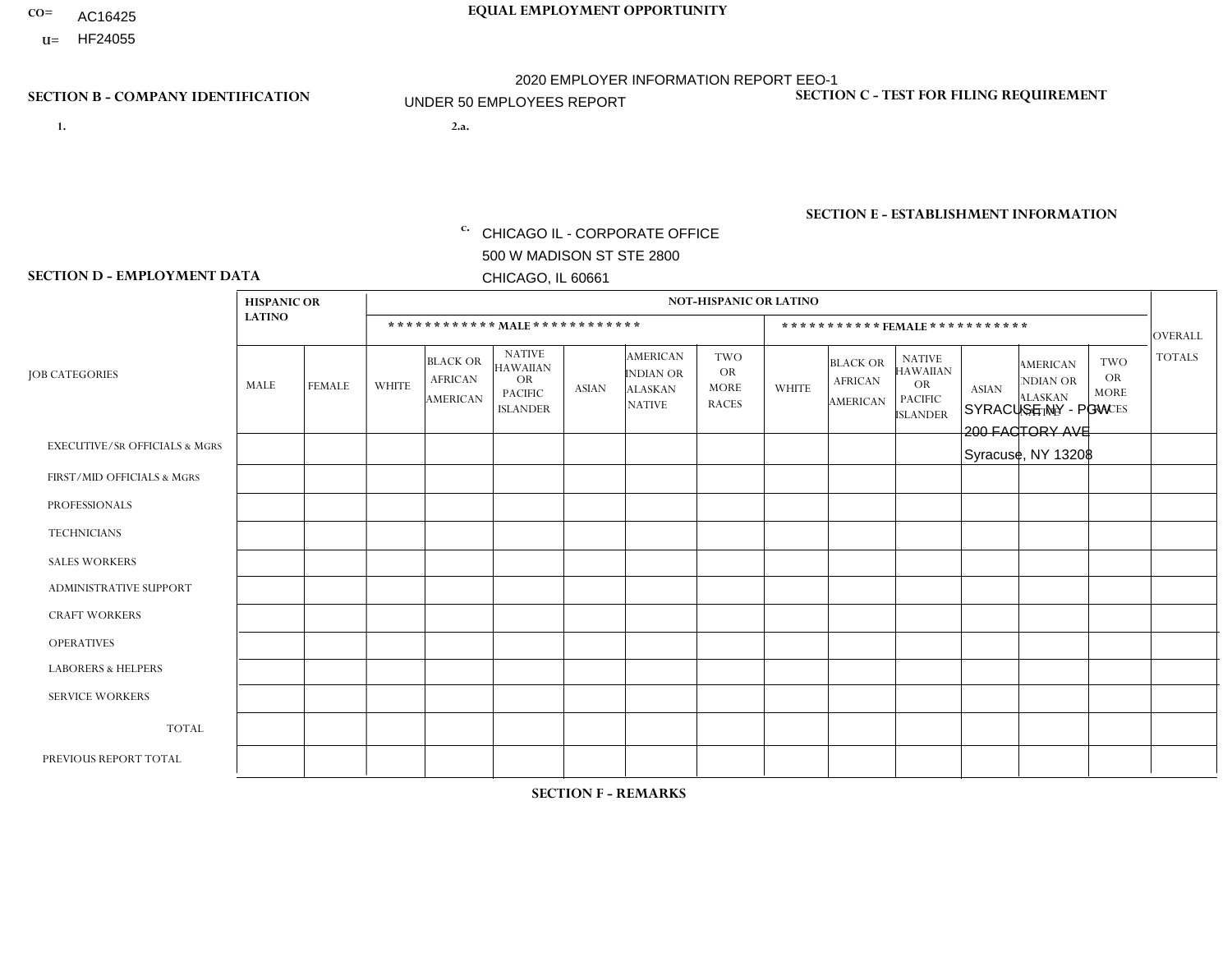- AC16425
- **U=**

- **1. 2.a.** CHICAGO IL CORPORATE OFFICE 500 W MADISON ST STE 2800 CHICAGO, IL 60661
- 2.a. IDAHO FALLS ID PGW 2315 W HERITAGE CIR STE 1 Idaho Falls, ID 83402

EIN= 952920557

# **SECTION B - COMPANY IDENTIFICATION SECTION C - TEST FOR FILING REQUIREMENT**

1- Y 2- Y 3- N DUNS= 000123456

**SECTION E - ESTABLISHMENT INFORMATION c.** NAICS: 811122

### **SECTION D - EMPLOYMENT DATA**

|                                          | <b>HISPANIC OR</b> |               |              |                                                      |                                                                                    |              |                                                                        | <b>NOT-HISPANIC OR LATINO</b>                          |              |                                               |                                                                                    |              |                                                                       |                                                        |                |
|------------------------------------------|--------------------|---------------|--------------|------------------------------------------------------|------------------------------------------------------------------------------------|--------------|------------------------------------------------------------------------|--------------------------------------------------------|--------------|-----------------------------------------------|------------------------------------------------------------------------------------|--------------|-----------------------------------------------------------------------|--------------------------------------------------------|----------------|
|                                          | <b>LATINO</b>      |               |              | ************ MALE ************                       |                                                                                    |              |                                                                        |                                                        |              | *********** FEMALE ***********                |                                                                                    |              |                                                                       |                                                        | <b>OVERALL</b> |
| <b>JOB CATEGORIES</b>                    | <b>MALE</b>        | <b>FEMALE</b> | <b>WHITE</b> | <b>BLACK OR</b><br><b>AFRICAN</b><br><b>AMERICAN</b> | <b>NATIVE</b><br><b>HAWAIIAN</b><br><b>OR</b><br><b>PACIFIC</b><br><b>ISLANDER</b> | <b>ASIAN</b> | <b>AMERICAN</b><br><b>INDIAN OR</b><br><b>ALASKAN</b><br><b>NATIVE</b> | <b>TWO</b><br><b>OR</b><br><b>MORE</b><br><b>RACES</b> | <b>WHITE</b> | <b>BLACK OR</b><br><b>AFRICAN</b><br>AMERICAN | <b>NATIVE</b><br><b>HAWAIIAN</b><br><b>OR</b><br><b>PACIFIC</b><br><b>ISLANDER</b> | <b>ASIAN</b> | <b>AMERICAN</b><br><b>NDIAN OR</b><br><b>ALASKAN</b><br><b>NATIVE</b> | <b>TWO</b><br><b>OR</b><br><b>MORE</b><br><b>RACES</b> | <b>TOTALS</b>  |
| <b>EXECUTIVE/SR OFFICIALS &amp; MGRS</b> | $\Omega$           | $\Omega$      | $\Omega$     | $\mathbf 0$                                          | $\Omega$                                                                           | $\Omega$     | $\Omega$                                                               | $\Omega$                                               | $\Omega$     | $\Omega$                                      | $\Omega$                                                                           | $\Omega$     | $\Omega$                                                              | $\Omega$                                               | $\mathbf 0$    |
| FIRST/MID OFFICIALS & MGRS               | $\Omega$           | $\mathbf 0$   | 1            | $\mathbf 0$                                          | $\mathbf 0$                                                                        | $\mathbf 0$  | $\Omega$                                                               | $\Omega$                                               | $\Omega$     | $\mathbf{0}$                                  | $\Omega$                                                                           | $\mathbf 0$  | $\Omega$                                                              | $\mathbf 0$                                            | $\mathbf{1}$   |
| <b>PROFESSIONALS</b>                     | $\Omega$           | $\Omega$      | $\Omega$     | $\mathbf 0$                                          | $\Omega$                                                                           | $\Omega$     | $\Omega$                                                               | $\Omega$                                               | $\Omega$     | $\Omega$                                      | $\Omega$                                                                           | $\Omega$     | $\Omega$                                                              | $\Omega$                                               | $\mathbf 0$    |
| <b>TECHNICIANS</b>                       | $\Omega$           | $\Omega$      | $\Omega$     | $\mathbf 0$                                          | $\Omega$                                                                           | $\Omega$     | $\overline{0}$                                                         | $\Omega$                                               | $\Omega$     | $\Omega$                                      | $\Omega$                                                                           | $\Omega$     | $\Omega$                                                              | $\mathbf{0}$                                           | $\mathbf 0$    |
| <b>SALES WORKERS</b>                     | $\Omega$           | $\Omega$      | $\Omega$     | $\Omega$                                             | 0                                                                                  | $\Omega$     | $\Omega$                                                               | $\Omega$                                               | $\Omega$     | $\Omega$                                      | $\Omega$                                                                           | $\Omega$     | $\Omega$                                                              | $\Omega$                                               | $\mathbf 0$    |
| ADMINISTRATIVE SUPPORT                   | $\Omega$           | $\Omega$      | $\Omega$     | $\mathbf 0$                                          | $\mathbf{0}$                                                                       | $\Omega$     | $\Omega$                                                               | $\Omega$                                               | $\Omega$     | $\Omega$                                      | $\Omega$                                                                           | $\Omega$     | $\Omega$                                                              | $\Omega$                                               | 0              |
| <b>CRAFT WORKERS</b>                     | $\Omega$           | $\Omega$      | $\mathbf 0$  | $\mathbf 0$                                          | 0                                                                                  | $\Omega$     | $\Omega$                                                               | $\Omega$                                               | $\Omega$     | $\Omega$                                      | $\Omega$                                                                           | $\Omega$     | $\Omega$                                                              | $\mathbf{0}$                                           | $\mathbf 0$    |
| <b>OPERATIVES</b>                        | $\Omega$           | $\mathbf 0$   | 3            | $\mathbf 0$                                          | $\mathbf{0}$                                                                       | $\Omega$     | $\overline{0}$                                                         | $\Omega$                                               | $\Omega$     | $\Omega$                                      | $\mathbf{0}$                                                                       | $\Omega$     | $\Omega$                                                              | $\Omega$                                               | 3              |
| <b>LABORERS &amp; HELPERS</b>            | 1                  | $\Omega$      | 0            | $\mathbf 0$                                          | 0                                                                                  | $\mathbf 0$  | $\Omega$                                                               | $\Omega$                                               | $\Omega$     | $\Omega$                                      | $\mathbf{0}$                                                                       | $\Omega$     | $\Omega$                                                              | $\Omega$                                               | $\mathbf{1}$   |
| <b>SERVICE WORKERS</b>                   | $\Omega$           | $\Omega$      | 0            | 0                                                    | $\mathbf{0}$                                                                       | $\mathbf 0$  | $\Omega$                                                               | $\Omega$                                               | $\Omega$     | $\Omega$                                      | $\Omega$                                                                           | $\Omega$     | $\Omega$                                                              | $\Omega$                                               | 0              |
| <b>TOTAL</b>                             | 1                  | $\mathbf 0$   | 4            | $\mathbf 0$                                          | 0                                                                                  | $\mathbf 0$  | $\Omega$                                                               | $\Omega$                                               | $\Omega$     | $\Omega$                                      | $\Omega$                                                                           | $\mathbf 0$  | $\Omega$                                                              | $\Omega$                                               | 5              |
| PREVIOUS REPORT TOTAL                    | $\Omega$           | 0             | 4            | $\mathbf 0$                                          | $\mathbf{0}$                                                                       | $\Omega$     | $\Omega$                                                               | $\Omega$                                               | $\Omega$     | $\Omega$                                      | $\mathbf{0}$                                                                       | $\Omega$     | $\Omega$                                                              | $\Omega$                                               | $\overline{4}$ |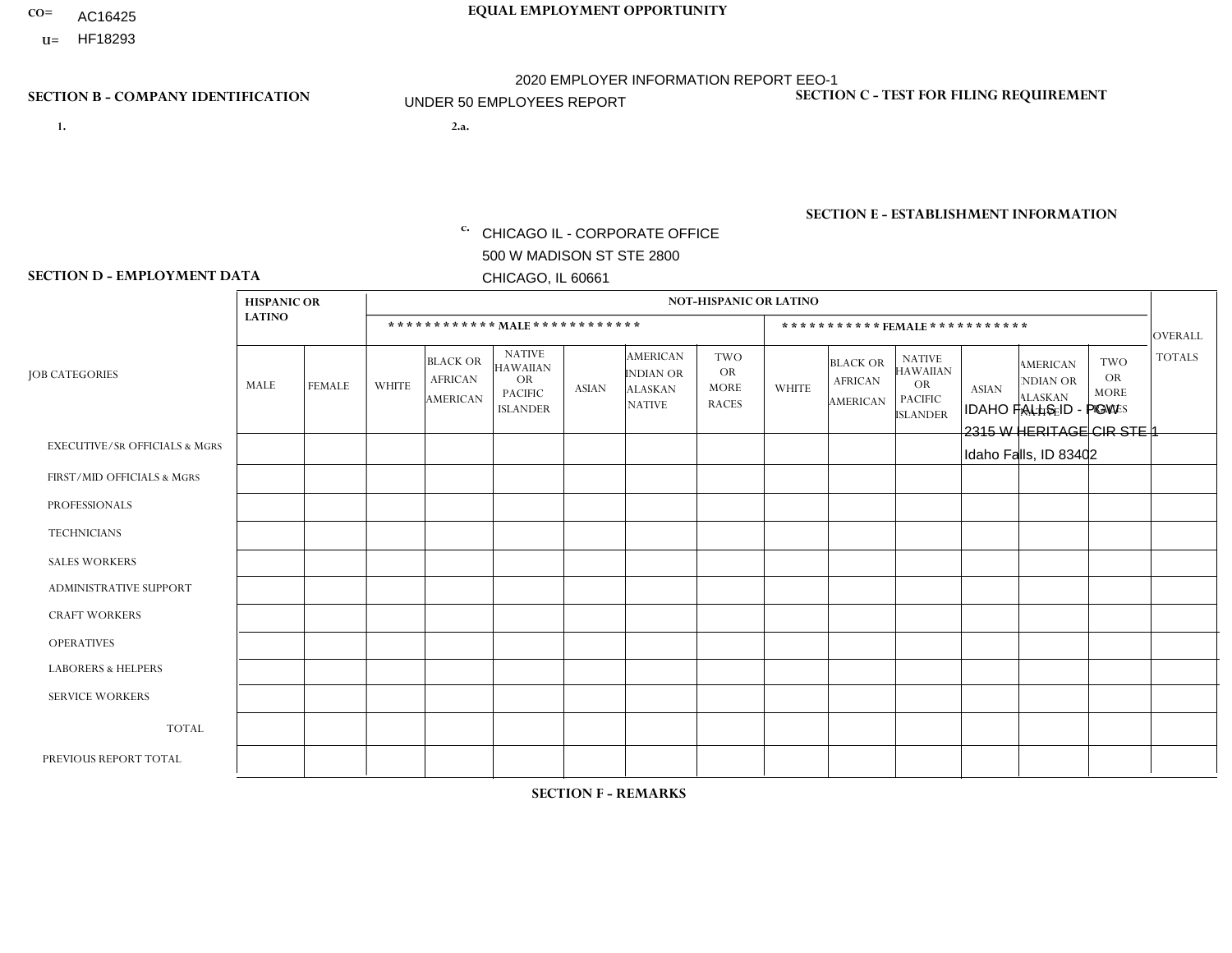- AC16425
- **U=**

- **1. 2.a.** CHICAGO IL CORPORATE OFFICE 500 W MADISON ST STE 2800 CHICAGO, IL 60661
- 2.a. GRAND JUNCTION CO PGW 2892 NORTH AVE UNIT D Grand Junction, CO 81501

c. EIN= 952920557

# **SECTION B - COMPANY IDENTIFICATION SECTION C - TEST FOR FILING REQUIREMENT**

1- Y 2- Y 3- N DUNS= 000123456

**SECTION E - ESTABLISHMENT INFORMATION c.** NAICS: 811122

### **SECTION D - EMPLOYMENT DATA**

|                                          | <b>HISPANIC OR</b> |               |              |                                                      |                                                                                    |          |                                                                        | <b>NOT-HISPANIC OR LATINO</b>                   |              |                                                      |                                                                                    |              |                                                                       |                                                        |                |
|------------------------------------------|--------------------|---------------|--------------|------------------------------------------------------|------------------------------------------------------------------------------------|----------|------------------------------------------------------------------------|-------------------------------------------------|--------------|------------------------------------------------------|------------------------------------------------------------------------------------|--------------|-----------------------------------------------------------------------|--------------------------------------------------------|----------------|
|                                          | <b>LATINO</b>      |               |              | ************ MALE ************                       |                                                                                    |          |                                                                        |                                                 |              | ***********FEMALE***********                         |                                                                                    |              |                                                                       |                                                        | <b>OVERALL</b> |
| <b>JOB CATEGORIES</b>                    | <b>MALE</b>        | <b>FEMALE</b> | <b>WHITE</b> | <b>BLACK OR</b><br><b>AFRICAN</b><br><b>AMERICAN</b> | <b>NATIVE</b><br><b>HAWAIIAN</b><br><b>OR</b><br><b>PACIFIC</b><br><b>ISLANDER</b> | ASIAN    | <b>AMERICAN</b><br><b>INDIAN OR</b><br><b>ALASKAN</b><br><b>NATIVE</b> | TWO<br><b>OR</b><br><b>MORE</b><br><b>RACES</b> | <b>WHITE</b> | <b>BLACK OR</b><br><b>AFRICAN</b><br><b>AMERICAN</b> | <b>NATIVE</b><br><b>HAWAIIAN</b><br><b>OR</b><br><b>PACIFIC</b><br><b>ISLANDER</b> | <b>ASIAN</b> | <b>AMERICAN</b><br><b>NDIAN OR</b><br><b>ALASKAN</b><br><b>NATIVE</b> | <b>TWO</b><br><b>OR</b><br><b>MORE</b><br><b>RACES</b> | <b>TOTALS</b>  |
| <b>EXECUTIVE/SR OFFICIALS &amp; MGRS</b> | $\Omega$           | $\Omega$      | $\Omega$     | $\Omega$                                             | $\Omega$                                                                           | $\Omega$ | $\Omega$                                                               | $\Omega$                                        | $\Omega$     | $\Omega$                                             | $\Omega$                                                                           | 0            | $\Omega$                                                              | $\mathbf{0}$                                           | $\Omega$       |
| FIRST/MID OFFICIALS & MGRS               | 0                  | 0             | $\mathbf{1}$ | $\mathbf 0$                                          | 0                                                                                  | $\Omega$ | $\Omega$                                                               | $\Omega$                                        | $\Omega$     | $\Omega$                                             | $\Omega$                                                                           | $\Omega$     | $\Omega$                                                              | $\Omega$                                               | $\overline{ }$ |
| <b>PROFESSIONALS</b>                     | 0                  | $\mathbf 0$   | $\Omega$     | $\mathbf 0$                                          | $\Omega$                                                                           | $\Omega$ | $\Omega$                                                               | $\Omega$                                        | $\Omega$     | $\Omega$                                             | $\Omega$                                                                           | $\mathbf 0$  | $\Omega$                                                              | $\Omega$                                               | $\mathbf 0$    |
| <b>TECHNICIANS</b>                       | $\Omega$           | $\mathbf 0$   | $\Omega$     | $\mathbf 0$                                          | $\Omega$                                                                           | $\Omega$ | $\Omega$                                                               | $\Omega$                                        | $\Omega$     | $\Omega$                                             | $\Omega$                                                                           | $\Omega$     | $\Omega$                                                              | $\Omega$                                               | $\Omega$       |
| <b>SALES WORKERS</b>                     | 0                  | $\Omega$      | $\Omega$     | $\Omega$                                             | $\Omega$                                                                           | $\Omega$ | $\Omega$                                                               | $\Omega$                                        | $\Omega$     | $\Omega$                                             | $\Omega$                                                                           | $\Omega$     | $\Omega$                                                              | $\Omega$                                               | $\mathbf{0}$   |
| <b>ADMINISTRATIVE SUPPORT</b>            | $\Omega$           | 0             | $\Omega$     | $\mathbf 0$                                          | 0                                                                                  | $\Omega$ | $\Omega$                                                               | $\Omega$                                        | $\Omega$     | $\Omega$                                             | $\Omega$                                                                           | $\Omega$     | $\Omega$                                                              | $\Omega$                                               | $\mathbf 0$    |
| <b>CRAFT WORKERS</b>                     | 0                  | $\Omega$      | $\Omega$     | $\mathbf 0$                                          | 0                                                                                  | $\Omega$ | $\Omega$                                                               | $\Omega$                                        | $\Omega$     | $\Omega$                                             | $\Omega$                                                                           | $\Omega$     | $\Omega$                                                              | $\Omega$                                               | $\Omega$       |
| <b>OPERATIVES</b>                        | 0                  | 0             | 4            | $\mathbf 0$                                          | 0                                                                                  | $\Omega$ | $\Omega$                                                               | $\Omega$                                        | $\Omega$     | $\Omega$                                             | $\Omega$                                                                           | 0            | $\Omega$                                                              | $\Omega$                                               | $\overline{4}$ |
| <b>LABORERS &amp; HELPERS</b>            | 0                  | $\Omega$      | $\Omega$     | $\mathbf 0$                                          | 0                                                                                  | $\Omega$ | $\Omega$                                                               |                                                 | $\Omega$     | $\mathbf{0}$                                         | $\Omega$                                                                           | 0            | $\Omega$                                                              | $\Omega$                                               | $\mathbf 1$    |
| <b>SERVICE WORKERS</b>                   | 0                  | 0             | 0            | $\mathbf 0$                                          | 0                                                                                  | $\Omega$ | $\Omega$                                                               | $\Omega$                                        | $\Omega$     | $\Omega$                                             | $\Omega$                                                                           | 0            | $\Omega$                                                              | $\mathbf{0}$                                           | $\mathbf 0$    |
| <b>TOTAL</b>                             | 0                  | 0             | 5            | $\mathbf 0$                                          | 0                                                                                  | 0        | $\Omega$                                                               |                                                 | $\Omega$     | $\Omega$                                             | $\mathbf 0$                                                                        | 0            | $\Omega$                                                              | $\Omega$                                               | 6              |
| PREVIOUS REPORT TOTAL                    | 0                  | $\mathbf 0$   | 6            | $\mathbf 0$                                          | 0                                                                                  | $\Omega$ | $\Omega$                                                               |                                                 | $\Omega$     | $\Omega$                                             | $\mathbf 0$                                                                        | $\mathbf 0$  | $\Omega$                                                              | $\Omega$                                               | $\overline{7}$ |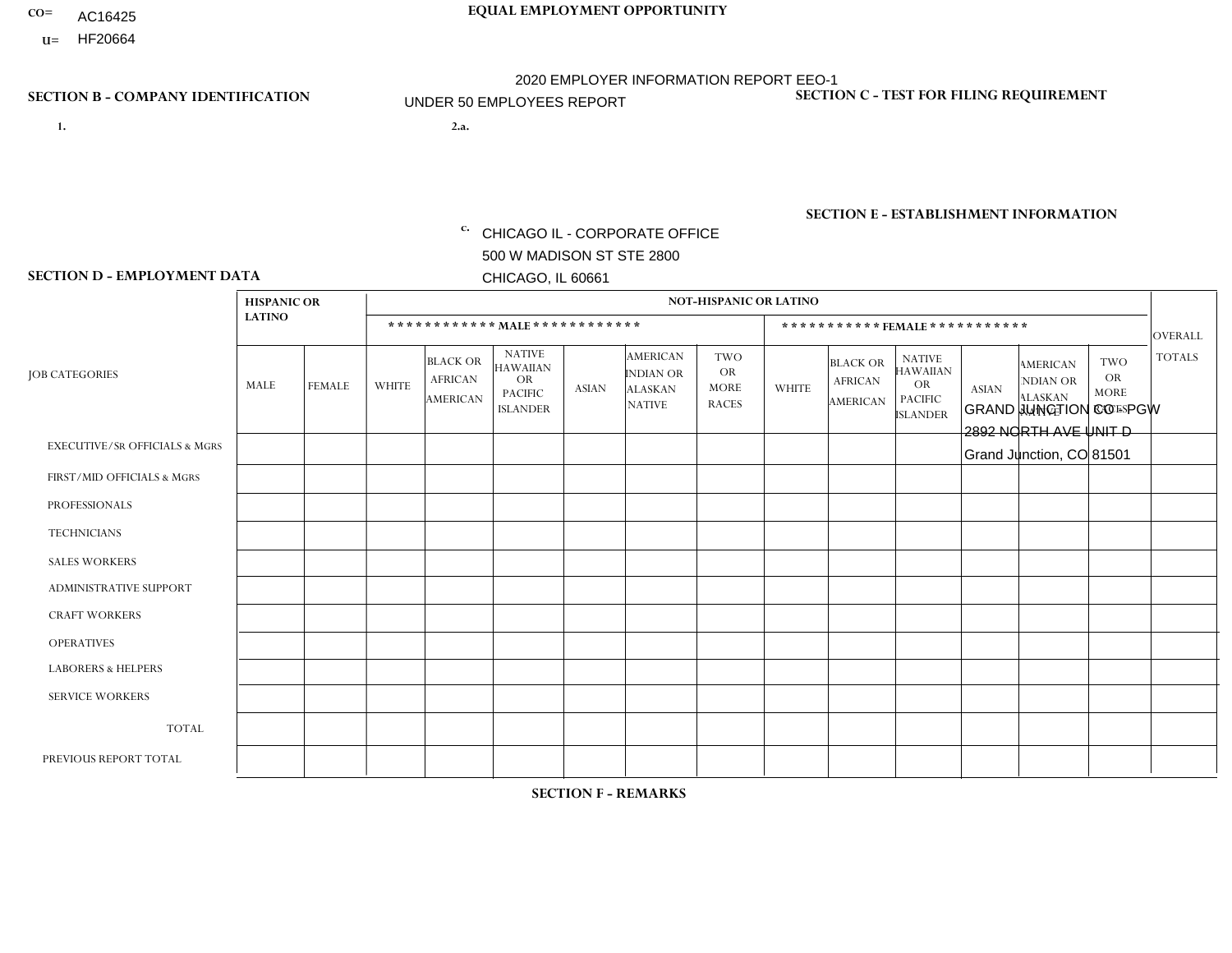- AC16425
- **U=**

**1. 2.a.** CHICAGO IL - CORPORATE OFFICE 500 W MADISON ST STE 2800 CHICAGO, IL 60661

2.a. DAVENPORT IA - PGW 7305 VINE STREET CT Davenport, IA 52806

EIN= 952920557

# **SECTION B - COMPANY IDENTIFICATION SECTION C - TEST FOR FILING REQUIREMENT**

1- Y 2- Y 3- N DUNS= 000123456

**SECTION E - ESTABLISHMENT INFORMATION c.** NAICS: 811122

### **SECTION D - EMPLOYMENT DATA**

|                                          | <b>HISPANIC OR</b> |               |              |                                                      |                                                                                    |              |                                                                 | <b>NOT-HISPANIC OR LATINO</b>                          |              |                                               |                                                                                    |              |                                                                       |                                                        |                |
|------------------------------------------|--------------------|---------------|--------------|------------------------------------------------------|------------------------------------------------------------------------------------|--------------|-----------------------------------------------------------------|--------------------------------------------------------|--------------|-----------------------------------------------|------------------------------------------------------------------------------------|--------------|-----------------------------------------------------------------------|--------------------------------------------------------|----------------|
|                                          | <b>LATINO</b>      |               |              | ************ MALE ************                       |                                                                                    |              |                                                                 |                                                        |              |                                               | ***********FEMALE***********                                                       |              |                                                                       |                                                        | <b>OVERALL</b> |
| <b>JOB CATEGORIES</b>                    | <b>MALE</b>        | <b>FEMALE</b> | <b>WHITE</b> | <b>BLACK OR</b><br><b>AFRICAN</b><br><b>AMERICAN</b> | <b>NATIVE</b><br><b>HAWAIIAN</b><br><b>OR</b><br><b>PACIFIC</b><br><b>ISLANDER</b> | <b>ASIAN</b> | <b>AMERICAN</b><br>INDIAN OR<br><b>ALASKAN</b><br><b>NATIVE</b> | <b>TWO</b><br><b>OR</b><br><b>MORE</b><br><b>RACES</b> | <b>WHITE</b> | <b>BLACK OR</b><br><b>AFRICAN</b><br>AMERICAN | <b>NATIVE</b><br><b>HAWAIIAN</b><br><b>OR</b><br><b>PACIFIC</b><br><b>ISLANDER</b> | <b>ASIAN</b> | <b>AMERICAN</b><br><b>NDIAN OR</b><br><b>ALASKAN</b><br><b>NATIVE</b> | <b>TWO</b><br><b>OR</b><br><b>MORE</b><br><b>RACES</b> | <b>TOTALS</b>  |
| <b>EXECUTIVE/SR OFFICIALS &amp; MGRS</b> | $\Omega$           | $\Omega$      | $\Omega$     | $\Omega$                                             | 0                                                                                  | $\Omega$     | $\Omega$                                                        | $\Omega$                                               | $\Omega$     | $\Omega$                                      | $\Omega$                                                                           | $\Omega$     | $\Omega$                                                              | $\Omega$                                               | $\Omega$       |
| FIRST/MID OFFICIALS & MGRS               | $\Omega$           | $\Omega$      | 1            | $\mathbf 0$                                          | $\Omega$                                                                           | $\Omega$     | $\Omega$                                                        | $\Omega$                                               | 0            | $\Omega$                                      | 0                                                                                  | $\Omega$     | $\Omega$                                                              | $\mathbf 0$                                            | $\mathbf{1}$   |
| <b>PROFESSIONALS</b>                     | $\Omega$           | $\Omega$      | $\Omega$     | $\mathbf 0$                                          | $\Omega$                                                                           | $\Omega$     | $\Omega$                                                        | $\Omega$                                               | $\Omega$     | $\Omega$                                      | 0                                                                                  | 0            | $\Omega$                                                              | $\mathbf 0$                                            | $\overline{0}$ |
| <b>TECHNICIANS</b>                       | $\Omega$           | $\mathbf 0$   | $\Omega$     | $\mathbf 0$                                          | $\mathbf 0$                                                                        | $\Omega$     | $\Omega$                                                        | $\Omega$                                               | 0            | $\mathbf 0$                                   | 0                                                                                  | $\mathbf 0$  | $\Omega$                                                              | $\mathbf 0$                                            | $\mathbf{0}$   |
| <b>SALES WORKERS</b>                     | $\Omega$           | $\Omega$      | $\Omega$     | $\Omega$                                             | $\Omega$                                                                           | $\Omega$     | $\Omega$                                                        | $\Omega$                                               | $\Omega$     | $\Omega$                                      | $\Omega$                                                                           | $\Omega$     | $\Omega$                                                              | $\Omega$                                               | $\Omega$       |
| <b>ADMINISTRATIVE SUPPORT</b>            | $\Omega$           | $\Omega$      | $\mathbf{0}$ | $\mathbf 0$                                          | $\Omega$                                                                           | $\Omega$     | $\Omega$                                                        | $\Omega$                                               | 0            | $\Omega$                                      | 0                                                                                  | $\Omega$     | $\Omega$                                                              | $\Omega$                                               | $\mathbf 0$    |
| <b>CRAFT WORKERS</b>                     | $\Omega$           | $\Omega$      | $\Omega$     | $\mathbf 0$                                          | $\Omega$                                                                           | $\Omega$     | $\Omega$                                                        | $\Omega$                                               | 0            | $\Omega$                                      | $\Omega$                                                                           | $\Omega$     | $\Omega$                                                              | $\Omega$                                               | $\Omega$       |
| <b>OPERATIVES</b>                        |                    | $\Omega$      | 3            | $\mathbf 0$                                          | $\mathbf 0$                                                                        | $\Omega$     | $\Omega$                                                        | $\Omega$                                               | $\Omega$     | $\Omega$                                      | 0                                                                                  | $\mathbf 0$  | $\Omega$                                                              | $\mathbf 0$                                            | 4              |
| <b>LABORERS &amp; HELPERS</b>            | $\Omega$           | $\Omega$      | $\mathbf{0}$ | $\Omega$                                             | $\Omega$                                                                           | $\Omega$     | $\Omega$                                                        | $\Omega$                                               | 0            | $\Omega$                                      | 0                                                                                  | $\Omega$     | $\Omega$                                                              | $\Omega$                                               | $\mathbf 0$    |
| <b>SERVICE WORKERS</b>                   | $\Omega$           | $\Omega$      | 0            | 0                                                    | $\mathbf 0$                                                                        | $\Omega$     | $\Omega$                                                        | $\Omega$                                               | 0            | $\Omega$                                      | $\Omega$                                                                           | $\mathbf 0$  | $\Omega$                                                              | $\Omega$                                               | $\mathbf 0$    |
| <b>TOTAL</b>                             | -1                 | 0             | 4            | $\mathbf 0$                                          | $\mathbf 0$                                                                        | 0            | $\Omega$                                                        | $\Omega$                                               | 0            | $\Omega$                                      | 0                                                                                  | $\mathbf 0$  | $\mathbf 0$                                                           | $\mathbf 0$                                            | 5              |
| PREVIOUS REPORT TOTAL                    |                    | $\Omega$      | 3            | $\mathbf 0$                                          | 0                                                                                  | $\Omega$     | $\Omega$                                                        | $\Omega$                                               | 0            | $\Omega$                                      | 0                                                                                  | $\Omega$     | $\Omega$                                                              | $\mathbf 0$                                            | $\overline{4}$ |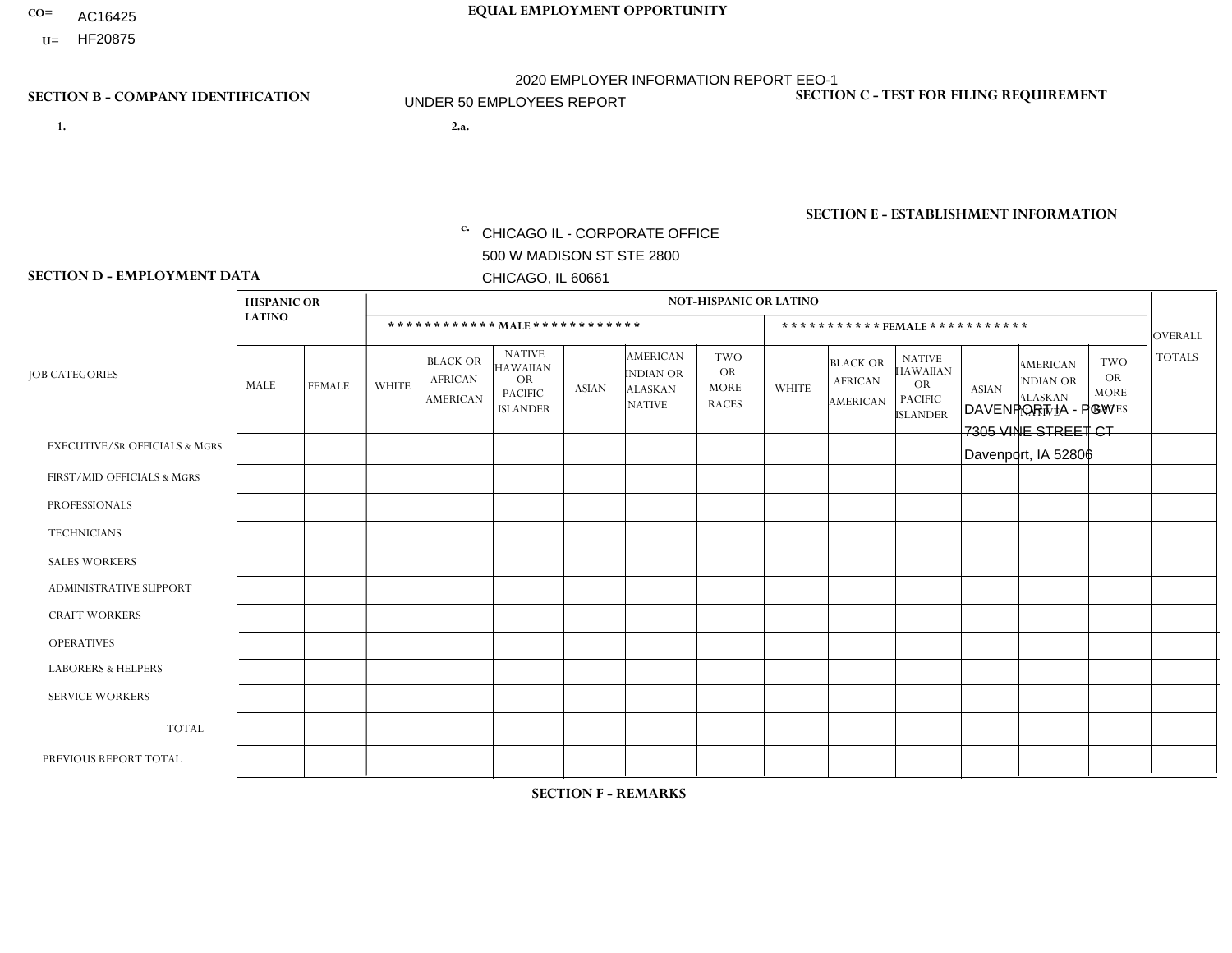- AC16425
- **U=**

**1. 2.a.** CHICAGO IL - CORPORATE OFFICE 500 W MADISON ST STE 2800 CHICAGO, IL 60661

2.a. WILMINGTON CA - PYP -TRUCKING 1903 BLINN AVE Wilmington, CA 90744

EIN= 953406551

# **SECTION B - COMPANY IDENTIFICATION SECTION C - TEST FOR FILING REQUIREMENT**

1- Y 2- Y 3- N DUNS= 000123456

**SECTION E - ESTABLISHMENT INFORMATION c.** NAICS: 423140

### **SECTION D - EMPLOYMENT DATA**

|                                          | <b>HISPANIC OR</b> |                      |              |                                                      |                                                                                    |              |                                                                        | <b>NOT-HISPANIC OR LATINO</b>                          |              |                                                      |                                                                                    |              |                                                                       |                                                        |                |
|------------------------------------------|--------------------|----------------------|--------------|------------------------------------------------------|------------------------------------------------------------------------------------|--------------|------------------------------------------------------------------------|--------------------------------------------------------|--------------|------------------------------------------------------|------------------------------------------------------------------------------------|--------------|-----------------------------------------------------------------------|--------------------------------------------------------|----------------|
|                                          | <b>LATINO</b>      |                      |              | ************ MALE ************                       |                                                                                    |              |                                                                        |                                                        |              |                                                      | *********** FEMALE ***********                                                     |              |                                                                       |                                                        | <b>OVERALL</b> |
| <b>JOB CATEGORIES</b>                    | <b>MALE</b>        | <b>FEMALE</b>        | <b>WHITE</b> | <b>BLACK OR</b><br><b>AFRICAN</b><br><b>AMERICAN</b> | <b>NATIVE</b><br><b>HAWAIIAN</b><br><b>OR</b><br><b>PACIFIC</b><br><b>ISLANDER</b> | <b>ASIAN</b> | <b>AMERICAN</b><br><b>INDIAN OR</b><br><b>ALASKAN</b><br><b>NATIVE</b> | <b>TWO</b><br><b>OR</b><br><b>MORE</b><br><b>RACES</b> | <b>WHITE</b> | <b>BLACK OR</b><br><b>AFRICAN</b><br><b>AMERICAN</b> | <b>NATIVE</b><br><b>HAWAIIAN</b><br><b>OR</b><br><b>PACIFIC</b><br><b>ISLANDER</b> | <b>ASIAN</b> | <b>AMERICAN</b><br><b>NDIAN OR</b><br><b>ALASKAN</b><br><b>NATIVE</b> | <b>TWO</b><br><b>OR</b><br><b>MORE</b><br><b>RACES</b> | <b>TOTALS</b>  |
| <b>EXECUTIVE/SR OFFICIALS &amp; MGRS</b> | $\Omega$           | $\Omega$             | $\mathbf{0}$ | $\mathbf 0$                                          | $\Omega$                                                                           | $\Omega$     | $\Omega$                                                               | $\Omega$                                               | $\Omega$     | $\Omega$                                             | $\Omega$                                                                           | $\Omega$     | $\Omega$                                                              | $\Omega$                                               | $\mathbf 0$    |
| FIRST/MID OFFICIALS & MGRS               | $\Omega$           | $\Omega$             | $\mathbf{0}$ | $\Omega$                                             | $\Omega$                                                                           | $\Omega$     | $\Omega$                                                               | $\Omega$                                               | 0            | $\Omega$                                             | 0                                                                                  | $\Omega$     | $\Omega$                                                              | $\Omega$                                               | $\overline{0}$ |
| <b>PROFESSIONALS</b>                     | $\Omega$           | $\Omega$             | $\Omega$     | $\mathbf 0$                                          | $\Omega$                                                                           | $\Omega$     | $\Omega$                                                               | $\Omega$                                               | $\Omega$     | $\Omega$                                             | 0                                                                                  | 0            | $\Omega$                                                              | $\mathbf 0$                                            | $\Omega$       |
| <b>TECHNICIANS</b>                       | $\Omega$           | $\mathbf 0$          | $\Omega$     | $\mathbf 0$                                          | $\mathbf 0$                                                                        | $\Omega$     | $\Omega$                                                               | $\Omega$                                               | 0            | $\mathbf 0$                                          | 0                                                                                  | $\mathbf 0$  | $\Omega$                                                              | $\mathbf 0$                                            | $\mathbf{0}$   |
| <b>SALES WORKERS</b>                     | $\Omega$           | $\Omega$             | $\Omega$     | $\Omega$                                             | $\Omega$                                                                           | $\Omega$     | $\Omega$                                                               | $\Omega$                                               | $\Omega$     | $\Omega$                                             | $\Omega$                                                                           | $\Omega$     | $\Omega$                                                              | $\Omega$                                               | $\Omega$       |
| <b>ADMINISTRATIVE SUPPORT</b>            | $\Omega$           | $\mathbf 0$          | $\Omega$     | $\mathbf 0$                                          | 0                                                                                  | $\Omega$     | $\Omega$                                                               | $\Omega$                                               | $\Omega$     | $\Omega$                                             | $\Omega$                                                                           | $\mathbf 0$  | $\Omega$                                                              | $\mathbf 0$                                            | $\mathbf 0$    |
| <b>CRAFT WORKERS</b>                     | $\Omega$           | $\Omega$             | $\mathbf{0}$ | $\mathbf 0$                                          | $\Omega$                                                                           | $\Omega$     | $\Omega$                                                               | $\Omega$                                               | 0            | $\Omega$                                             | $\Omega$                                                                           | $\Omega$     | $\Omega$                                                              | $\Omega$                                               | $\Omega$       |
| <b>OPERATIVES</b>                        | $\overline{7}$     | $\blacktriangleleft$ | $\Omega$     | $\mathbf 0$                                          | $\Omega$                                                                           | $\Omega$     | $\Omega$                                                               | $\Omega$                                               | $\Omega$     | $\Omega$                                             | 0                                                                                  | $\Omega$     | $\Omega$                                                              | $\Omega$                                               | 8              |
| <b>LABORERS &amp; HELPERS</b>            | $\Omega$           | $\Omega$             | $\mathbf{0}$ | $\mathbf 0$                                          | $\Omega$                                                                           | $\Omega$     | $\Omega$                                                               | $\Omega$                                               | $\Omega$     | $\Omega$                                             | $\Omega$                                                                           | $\mathbf 0$  | $\Omega$                                                              | $\Omega$                                               | $\mathbf{0}$   |
| <b>SERVICE WORKERS</b>                   | $\Omega$           | $\Omega$             | $\mathbf 0$  | $\mathbf 0$                                          | $\mathbf 0$                                                                        | $\Omega$     | $\Omega$                                                               | $\Omega$                                               | 0            | $\Omega$                                             | $\Omega$                                                                           | $\Omega$     | $\Omega$                                                              | $\Omega$                                               | $\mathbf 0$    |
| <b>TOTAL</b>                             | $\overline{7}$     | $\mathbf{1}$         | $\mathbf 0$  | $\mathbf 0$                                          | $\mathbf 0$                                                                        | $\Omega$     | $\Omega$                                                               | $\Omega$                                               | 0            | $\mathbf{0}$                                         | 0                                                                                  | $\mathbf 0$  | 0                                                                     | $\mathbf 0$                                            | 8              |
| PREVIOUS REPORT TOTAL                    | 8                  | $\mathbf{1}$         | $\Omega$     | $\Omega$                                             | 0                                                                                  | $\Omega$     | $\Omega$                                                               | $\Omega$                                               | 0            | $\Omega$                                             | $\Omega$                                                                           | $\Omega$     | $\Omega$                                                              | $\mathbf 0$                                            | 9              |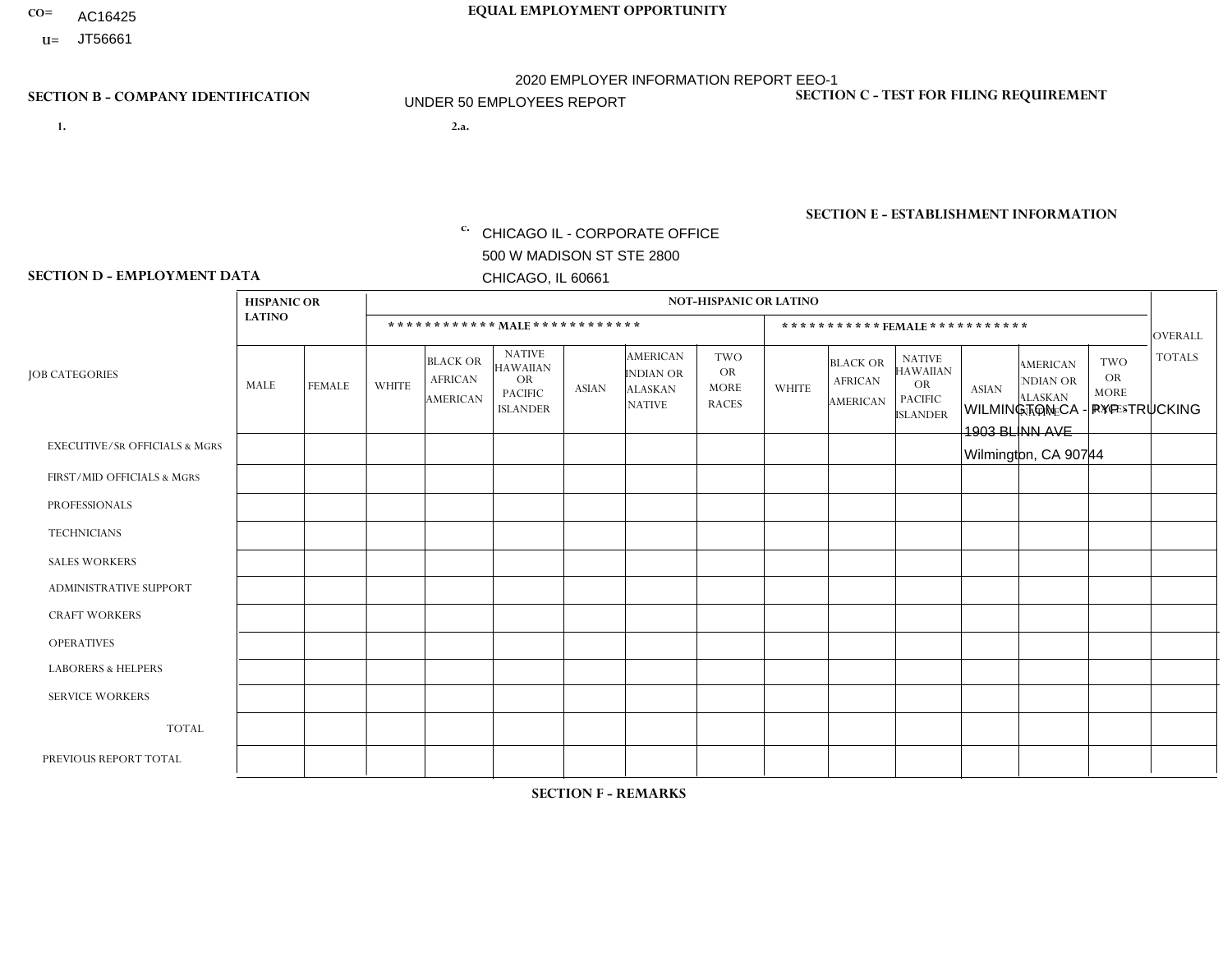- AC16425
- **U=** EV54051

- **1. 2.a.** CHICAGO IL CORPORATE OFFICE 500 W MADISON ST STE 2800 CHICAGO, IL 60661
- 2.a. MT AIRY MD 3923 TWIN ARCH ROAD Mount Airy, MD 21771

c. EIN= 952920557

# **SECTION B - COMPANY IDENTIFICATION SECTION C - TEST FOR FILING REQUIREMENT**

1- Y 2- Y 3- N DUNS= 000123456

**SECTION E - ESTABLISHMENT INFORMATION c.** NAICS: 423140

### **SECTION D - EMPLOYMENT DATA**

|                                          | <b>HISPANIC OR</b> |               |                |                                                      |                                                                                    |              |                                                                        | <b>NOT-HISPANIC OR LATINO</b>                          |              |                                               |                                                                                    |              |                                                                       |                                                        |                |
|------------------------------------------|--------------------|---------------|----------------|------------------------------------------------------|------------------------------------------------------------------------------------|--------------|------------------------------------------------------------------------|--------------------------------------------------------|--------------|-----------------------------------------------|------------------------------------------------------------------------------------|--------------|-----------------------------------------------------------------------|--------------------------------------------------------|----------------|
|                                          | <b>LATINO</b>      |               |                | ************ MAIE************                        |                                                                                    |              |                                                                        |                                                        |              |                                               | ***********FEMALE***********                                                       |              |                                                                       |                                                        | <b>OVERALL</b> |
| <b>JOB CATEGORIES</b>                    | <b>MALE</b>        | <b>FEMALE</b> | <b>WHITE</b>   | <b>BLACK OR</b><br><b>AFRICAN</b><br><b>AMERICAN</b> | <b>NATIVE</b><br><b>HAWAIIAN</b><br><b>OR</b><br><b>PACIFIC</b><br><b>ISLANDER</b> | <b>ASIAN</b> | <b>AMERICAN</b><br><b>INDIAN OR</b><br><b>ALASKAN</b><br><b>NATIVE</b> | <b>TWO</b><br><b>OR</b><br><b>MORE</b><br><b>RACES</b> | <b>WHITE</b> | <b>BLACK OR</b><br><b>AFRICAN</b><br>AMERICAN | <b>NATIVE</b><br><b>HAWAIIAN</b><br><b>OR</b><br><b>PACIFIC</b><br><b>ISLANDER</b> | <b>ASIAN</b> | <b>AMERICAN</b><br><b>NDIAN OR</b><br><b>ALASKAN</b><br><b>NATIVE</b> | <b>TWO</b><br><b>OR</b><br><b>MORE</b><br><b>RACES</b> | <b>TOTALS</b>  |
| <b>EXECUTIVE/SR OFFICIALS &amp; MGRS</b> | $\Omega$           | $\Omega$      | $\Omega$       | $\mathbf 0$                                          | $\Omega$                                                                           | $\Omega$     | $\Omega$                                                               | $\Omega$                                               | $\Omega$     | $\mathbf{0}$                                  | $\mathbf{0}$                                                                       | $\Omega$     | $\Omega$                                                              | $\Omega$                                               | $\mathbf 0$    |
| FIRST/MID OFFICIALS & MGRS               | $\Omega$           | $\Omega$      | $\overline{1}$ | $\Omega$                                             | 0                                                                                  | $\Omega$     | $\Omega$                                                               | $\Omega$                                               | $\Omega$     | $\Omega$                                      | $\Omega$                                                                           | $\Omega$     | $\Omega$                                                              | $\mathbf{0}$                                           | $\mathbf{1}$   |
| <b>PROFESSIONALS</b>                     | $\Omega$           | $\Omega$      | $\Omega$       | $\Omega$                                             | $\Omega$                                                                           | $\Omega$     | $\Omega$                                                               | $\Omega$                                               | $\Omega$     | $\Omega$                                      | $\Omega$                                                                           | $\Omega$     | $\Omega$                                                              | $\Omega$                                               | $\mathbf{0}$   |
| <b>TECHNICIANS</b>                       | $\Omega$           | $\mathbf 0$   | $\Omega$       | $\mathbf 0$                                          | $\mathbf{0}$                                                                       | $\Omega$     | $\Omega$                                                               | $\Omega$                                               | $\mathbf{0}$ | $\Omega$                                      | $\Omega$                                                                           | $\Omega$     | $\Omega$                                                              | $\Omega$                                               | $\mathbf 0$    |
| <b>SALES WORKERS</b>                     | $\Omega$           | $\Omega$      | $\Omega$       | $\Omega$                                             | $\Omega$                                                                           | $\Omega$     | $\Omega$                                                               | $\Omega$                                               | $\mathbf{1}$ | $\Omega$                                      | $\Omega$                                                                           | $\Omega$     | $\Omega$                                                              | $\mathbf{0}$                                           | $\mathbf{1}$   |
| <b>ADMINISTRATIVE SUPPORT</b>            | $\Omega$           | $\Omega$      | $\Omega$       | $\Omega$                                             | $\Omega$                                                                           | $\Omega$     | $\Omega$                                                               | $\Omega$                                               | 1            | $\Omega$                                      | $\Omega$                                                                           | $\Omega$     | $\Omega$                                                              | 2                                                      | 3              |
| <b>CRAFT WORKERS</b>                     | 0                  | $\Omega$      | $\mathbf 0$    | $\mathbf 0$                                          | $\Omega$                                                                           | $\Omega$     | $\Omega$                                                               | $\Omega$                                               | $\Omega$     | $\Omega$                                      | $\Omega$                                                                           | $\Omega$     | $\Omega$                                                              | $\Omega$                                               | $\mathbf 0$    |
| <b>OPERATIVES</b>                        | $\Omega$           | $\Omega$      | 5              | $\overline{2}$                                       | 0                                                                                  | $\Omega$     | $\overline{0}$                                                         | $\Omega$                                               | $\mathbf 1$  | $\Omega$                                      | $\mathbf{0}$                                                                       | $\Omega$     | $\Omega$                                                              | $\Omega$                                               | 8              |
| <b>LABORERS &amp; HELPERS</b>            | $\Omega$           | $\Omega$      | 1              | $\mathbf{1}$                                         | 0                                                                                  | $\Omega$     | $\Omega$                                                               |                                                        | $\Omega$     | $\Omega$                                      | $\Omega$                                                                           | $\Omega$     | $\Omega$                                                              | $\Omega$                                               | 3              |
| <b>SERVICE WORKERS</b>                   | $\Omega$           | $\mathbf 0$   | 0              | $\mathbf 0$                                          | $\mathbf 0$                                                                        | $\mathbf 0$  | $\Omega$                                                               | $\Omega$                                               | $\Omega$     | $\Omega$                                      | $\Omega$                                                                           | $\mathbf 0$  | $\Omega$                                                              | $\mathbf 0$                                            | 0              |
| <b>TOTAL</b>                             | $\Omega$           | $\mathbf 0$   | $\overline{7}$ | 3                                                    | 0                                                                                  | $\mathbf 0$  | $\Omega$                                                               |                                                        | 3            | $\Omega$                                      | $\Omega$                                                                           | $\Omega$     | $\Omega$                                                              | 2                                                      | 16             |
| PREVIOUS REPORT TOTAL                    | $\Omega$           | $\mathbf 0$   | $\overline{7}$ | 2                                                    | 0                                                                                  | $\Omega$     | $\Omega$                                                               | $\overline{2}$                                         | 2            | $\Omega$                                      | $\mathbf{0}$                                                                       | $\Omega$     | $\Omega$                                                              | 2                                                      | 15             |
|                                          |                    |               |                |                                                      |                                                                                    |              |                                                                        |                                                        |              |                                               |                                                                                    |              |                                                                       |                                                        |                |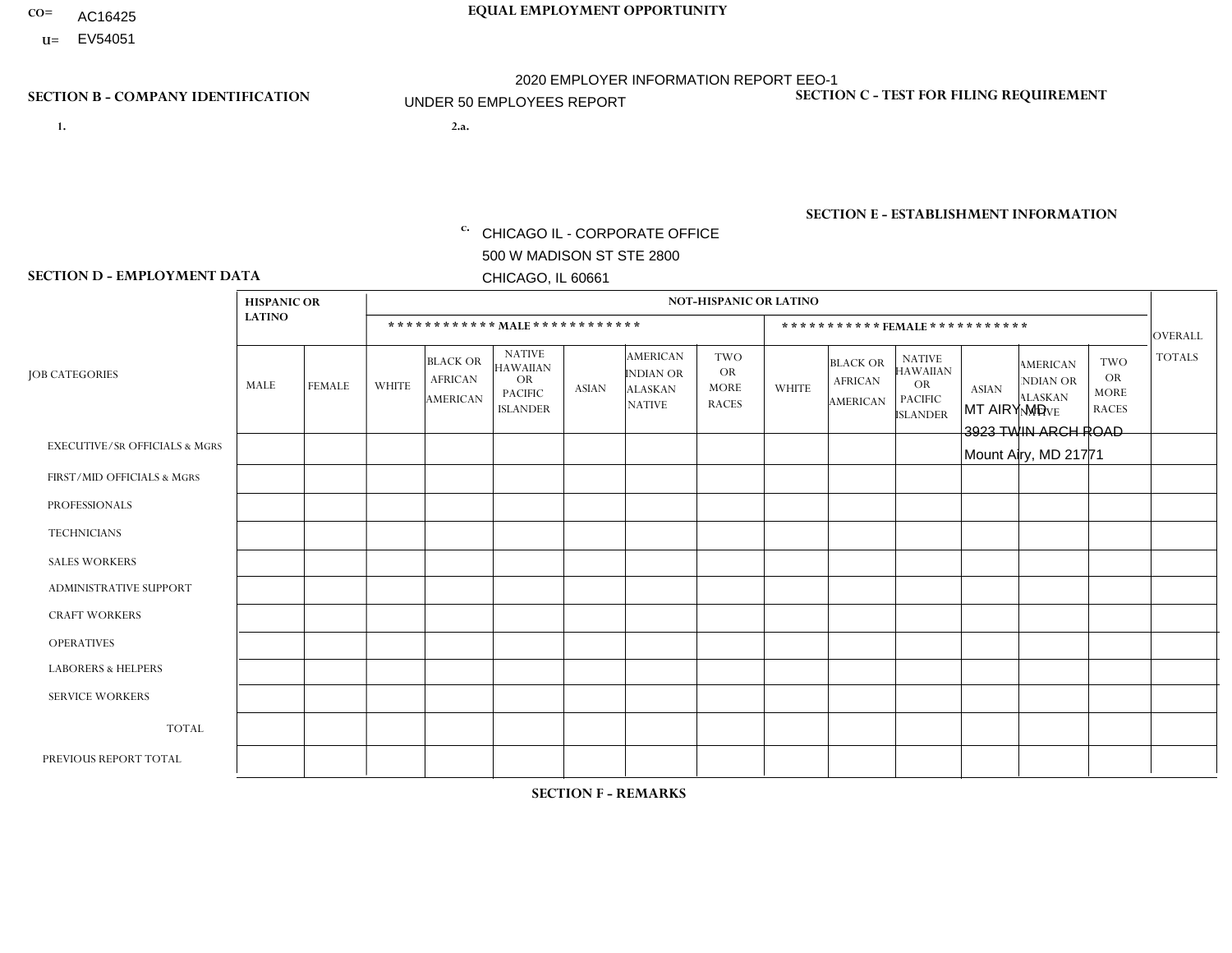- AC16425
- **U=**

- **1. 2.a.** CHICAGO IL CORPORATE OFFICE 500 W MADISON ST STE 2800 CHICAGO, IL 60661
- 2.a. PHOENIX AZ KAO LOGISTICS 3949 W VAN BUREN ST STE A Phoenix, AZ 85009

c. EIN= 952920557

# **SECTION B - COMPANY IDENTIFICATION SECTION C - TEST FOR FILING REQUIREMENT**

1- Y 2- Y 3- N DUNS= 000123456

**SECTION E - ESTABLISHMENT INFORMATION c.** NAICS: 423140

### **SECTION D - EMPLOYMENT DATA**

|                                          | <b>HISPANIC OR</b> |                |                |                                                      |                                                                                    |              |                                                                        | <b>NOT-HISPANIC OR LATINO</b>                          |                         |                                               |                                                                                    |              |                                                                |                                                        |                |
|------------------------------------------|--------------------|----------------|----------------|------------------------------------------------------|------------------------------------------------------------------------------------|--------------|------------------------------------------------------------------------|--------------------------------------------------------|-------------------------|-----------------------------------------------|------------------------------------------------------------------------------------|--------------|----------------------------------------------------------------|--------------------------------------------------------|----------------|
|                                          | <b>LATINO</b>      |                |                |                                                      | ************ MAIE************                                                      |              |                                                                        |                                                        |                         | ***********FEMALE***********                  |                                                                                    |              |                                                                |                                                        | <b>OVERALL</b> |
| <b>JOB CATEGORIES</b>                    | MALE               | FEMALE         | <b>WHITE</b>   | <b>BLACK OR</b><br><b>AFRICAN</b><br><b>AMERICAN</b> | <b>NATIVE</b><br><b>HAWAIIAN</b><br><b>OR</b><br><b>PACIFIC</b><br><b>ISLANDER</b> | <b>ASIAN</b> | <b>AMERICAN</b><br><b>INDIAN OR</b><br><b>ALASKAN</b><br><b>NATIVE</b> | <b>TWO</b><br><b>OR</b><br><b>MORE</b><br><b>RACES</b> | <b>WHITE</b>            | <b>BLACK OR</b><br><b>AFRICAN</b><br>AMERICAN | <b>NATIVE</b><br><b>HAWAIIAN</b><br><b>OR</b><br><b>PACIFIC</b><br><b>ISLANDER</b> | <b>ASIAN</b> | <b>AMERICAN</b><br>NDIAN OR<br><b>ALASKAN</b><br><b>NATIVE</b> | <b>TWO</b><br><b>OR</b><br><b>MORE</b><br><b>RACES</b> | <b>TOTALS</b>  |
| <b>EXECUTIVE/SR OFFICIALS &amp; MGRS</b> | $\Omega$           | $\Omega$       | $\Omega$       | $\mathbf 0$                                          | $\Omega$                                                                           | $\mathbf{0}$ | $\Omega$                                                               | $\Omega$                                               | $\Omega$                | $\Omega$                                      | $\Omega$                                                                           | $\Omega$     | $\Omega$                                                       | $\mathbf{0}$                                           | $\Omega$       |
| FIRST/MID OFFICIALS & MGRS               |                    | 0              | $\overline{2}$ | $\mathbf 0$                                          | $\Omega$                                                                           | $\Omega$     | $\Omega$                                                               | $\Omega$                                               | 0                       | $\Omega$                                      | $\Omega$                                                                           | $\mathbf{0}$ | $\Omega$                                                       | $\mathbf 0$                                            | 3              |
| <b>PROFESSIONALS</b>                     | $\Omega$           | $\mathbf 0$    | $\mathbf 0$    | $\mathbf 0$                                          | $\mathbf 0$                                                                        | $\Omega$     | $\Omega$                                                               | $\Omega$                                               | 0                       | $\Omega$                                      | $\Omega$                                                                           | $\mathbf 0$  | 0                                                              | $\mathbf 0$                                            | $\mathbf{0}$   |
| <b>TECHNICIANS</b>                       | 0                  | $\mathbf 0$    | $\Omega$       | $\mathbf 0$                                          | $\mathbf 0$                                                                        | $\Omega$     | $\Omega$                                                               | $\Omega$                                               | $\Omega$                | $\Omega$                                      | $\Omega$                                                                           | $\mathbf 0$  | 0                                                              | $\mathbf 0$                                            | $\mathbf 0$    |
| <b>SALES WORKERS</b>                     | 1                  | $\mathbf{1}$   | $\Omega$       | $\mathbf 0$                                          | $\Omega$                                                                           | $\Omega$     | $\Omega$                                                               | $\Omega$                                               | 0                       | $\Omega$                                      | $\Omega$                                                                           | $\Omega$     | $\Omega$                                                       | $\Omega$                                               | 2              |
| <b>ADMINISTRATIVE SUPPORT</b>            | $\Omega$           | $\Omega$       | $\Omega$       | $\mathbf 0$                                          | $\Omega$                                                                           | $\Omega$     | $\Omega$                                                               | $\Omega$                                               | $\Omega$                | $\Omega$                                      | $\Omega$                                                                           | $\Omega$     | $\mathbf{0}$                                                   | $\Omega$                                               | $\mathbf 0$    |
| <b>CRAFT WORKERS</b>                     | $\Omega$           | $\Omega$       | $\Omega$       | $\mathbf 0$                                          | $\Omega$                                                                           | $\Omega$     | $\Omega$                                                               | $\Omega$                                               | 0                       | $\Omega$                                      | $\Omega$                                                                           | $\Omega$     | $\Omega$                                                       | $\Omega$                                               | $\Omega$       |
| <b>OPERATIVES</b>                        | 4                  | $\overline{1}$ | 2              | $\mathbf 0$                                          | $\Omega$                                                                           | $\Omega$     | $\Omega$                                                               | $\Omega$                                               | $\overline{\mathbf{A}}$ | $\Omega$                                      | $\Omega$                                                                           | $\Omega$     | $\Omega$                                                       | $\Omega$                                               | 8              |
| <b>LABORERS &amp; HELPERS</b>            | и                  | $\Omega$       | $\Omega$       | $\mathbf 0$                                          | $\Omega$                                                                           | $\Omega$     | $\Omega$                                                               | $\Omega$                                               | 0                       | $\Omega$                                      | $\Omega$                                                                           | $\mathbf{0}$ | $\Omega$                                                       | $\Omega$                                               | $\mathbf{1}$   |
| <b>SERVICE WORKERS</b>                   | 0                  | $\Omega$       | $\mathbf 0$    | 0                                                    | $\mathbf{0}$                                                                       | $\Omega$     | $\Omega$                                                               | $\Omega$                                               | $\Omega$                | $\Omega$                                      | $\Omega$                                                                           | $\Omega$     | $\Omega$                                                       | $\Omega$                                               | $\overline{0}$ |
| <b>TOTAL</b>                             | $\overline{7}$     | $\overline{2}$ | 4              | 0                                                    | $\mathbf{0}$                                                                       | $\mathbf 0$  | $\Omega$                                                               | $\Omega$                                               | -1                      | $\Omega$                                      | $\Omega$                                                                           | $\mathbf 0$  | 0                                                              | $\mathbf 0$                                            | 14             |
| PREVIOUS REPORT TOTAL                    | $\overline{7}$     | $\Omega$       | 5              | $\mathbf 0$                                          | $\Omega$                                                                           | $\Omega$     | $\Omega$                                                               |                                                        |                         | $\Omega$                                      | $\Omega$                                                                           | $\Omega$     | $\Omega$                                                       | $\mathbf 0$                                            | 14             |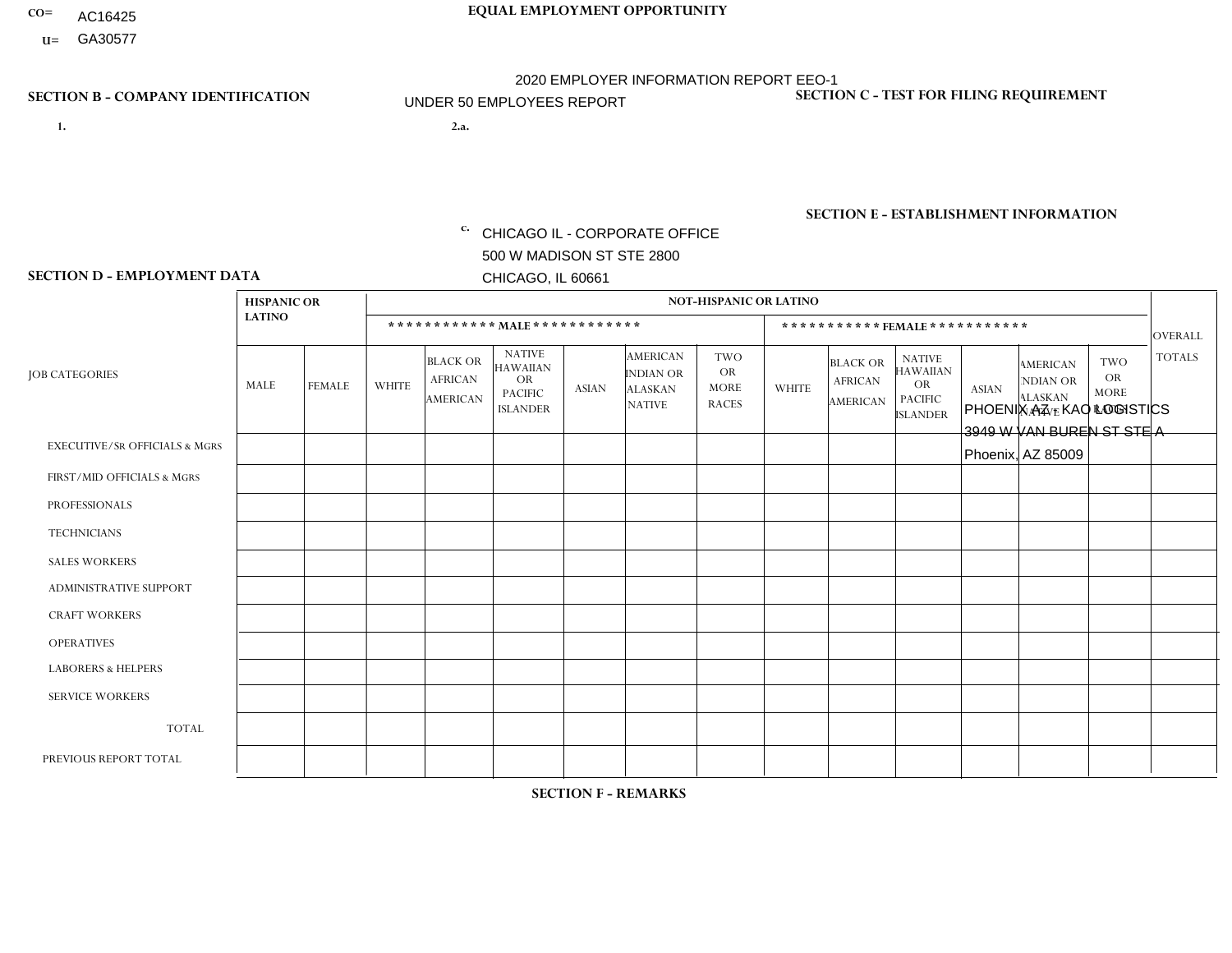- AC16425
- **U=**

**1. 2.a.** CHICAGO IL - CORPORATE OFFICE 500 W MADISON ST STE 2800 CHICAGO, IL 60661

2.a. ELKHART IN - STAG PKWY 401 NORTHPOINTE BLVD Elkhart, IN 46514

c. EIN= 952920557

# **SECTION B - COMPANY IDENTIFICATION SECTION C - TEST FOR FILING REQUIREMENT**

1- Y 2- Y 3- N DUNS= 000123456

**SECTION E - ESTABLISHMENT INFORMATION c.** NAICS: 423140

### **SECTION D - EMPLOYMENT DATA**

|                                          |               | <b>NOT-HISPANIC OR LATINO</b><br><b>HISPANIC OR</b> |              |                                                      |                                                                                    |              |                                                                        |                                                        |              |                                               |                                                                                    |              |                                                                       |                                                        |                                 |
|------------------------------------------|---------------|-----------------------------------------------------|--------------|------------------------------------------------------|------------------------------------------------------------------------------------|--------------|------------------------------------------------------------------------|--------------------------------------------------------|--------------|-----------------------------------------------|------------------------------------------------------------------------------------|--------------|-----------------------------------------------------------------------|--------------------------------------------------------|---------------------------------|
|                                          | <b>LATINO</b> |                                                     |              |                                                      | ************ MALE************                                                      |              |                                                                        |                                                        |              |                                               | ***********FEMALE***********                                                       |              |                                                                       |                                                        |                                 |
| <b>JOB CATEGORIES</b>                    | MALE          | <b>FEMALE</b>                                       | <b>WHITE</b> | <b>BLACK OR</b><br><b>AFRICAN</b><br><b>AMERICAN</b> | <b>NATIVE</b><br><b>HAWAIIAN</b><br><b>OR</b><br><b>PACIFIC</b><br><b>ISLANDER</b> | <b>ASIAN</b> | <b>AMERICAN</b><br><b>INDIAN OR</b><br><b>ALASKAN</b><br><b>NATIVE</b> | <b>TWO</b><br><b>OR</b><br><b>MORE</b><br><b>RACES</b> | <b>WHITE</b> | <b>BLACK OR</b><br><b>AFRICAN</b><br>AMERICAN | <b>NATIVE</b><br><b>HAWAIIAN</b><br><b>OR</b><br><b>PACIFIC</b><br><b>ISLANDER</b> | <b>ASIAN</b> | <b>AMERICAN</b><br><b>NDIAN OR</b><br><b>ALASKAN</b><br><b>NATIVE</b> | <b>TWO</b><br><b>OR</b><br><b>MORE</b><br><b>RACES</b> | <b>OVERALL</b><br><b>TOTALS</b> |
| <b>EXECUTIVE/SR OFFICIALS &amp; MGRS</b> | $\Omega$      | $\Omega$                                            | $\Omega$     | $\mathbf 0$                                          | $\Omega$                                                                           | $\mathbf{0}$ | $\mathbf{0}$                                                           | $\Omega$                                               | 0            | $\Omega$                                      | $\Omega$                                                                           | 0            | $\Omega$                                                              | $\mathbf 0$                                            | $\mathbf{0}$                    |
| FIRST/MID OFFICIALS & MGRS               | 0             | $\Omega$                                            | $\Omega$     | $\mathbf 0$                                          | $\Omega$                                                                           | $\Omega$     | $\Omega$                                                               | $\Omega$                                               | 1            | $\Omega$                                      | $\Omega$                                                                           | $\mathbf{0}$ | $\Omega$                                                              | $\mathbf{0}$                                           | $\mathbf{1}$                    |
| <b>PROFESSIONALS</b>                     | 0             | $\Omega$                                            | $\Omega$     | $\mathbf 0$                                          | $\Omega$                                                                           | $\Omega$     | $\Omega$                                                               | $\Omega$                                               | 3            | $\Omega$                                      | $\Omega$                                                                           | $\Omega$     | $\Omega$                                                              | $\mathbf{0}$                                           | 3                               |
| <b>TECHNICIANS</b>                       | 0             | $\mathbf 0$                                         | $\mathbf 0$  | $\mathbf 0$                                          | $\mathbf 0$                                                                        | $\Omega$     | $\Omega$                                                               | $\Omega$                                               | $\Omega$     | $\mathbf 0$                                   | $\Omega$                                                                           | $\mathbf 0$  | $\mathbf 0$                                                           | $\mathbf 0$                                            | $\mathbf{0}$                    |
| <b>SALES WORKERS</b>                     | 0             | $\Omega$                                            | $\Omega$     | $\Omega$                                             | $\Omega$                                                                           | $\Omega$     | $\Omega$                                                               | $\Omega$                                               |              | $\Omega$                                      | $\Omega$                                                                           | $\Omega$     | $\Omega$                                                              | $\Omega$                                               | $\mathbf{1}$                    |
| <b>ADMINISTRATIVE SUPPORT</b>            | $\Omega$      | $\Omega$                                            | $\Omega$     | $\mathbf 0$                                          | $\Omega$                                                                           | $\Omega$     | $\Omega$                                                               | $\Omega$                                               | $\Omega$     | $\Omega$                                      | $\Omega$                                                                           | $\mathbf{0}$ | $\mathbf{0}$                                                          | $\Omega$                                               | $\mathbf 0$                     |
| <b>CRAFT WORKERS</b>                     | 0             | $\Omega$                                            | $\Omega$     | $\mathbf 0$                                          | $\Omega$                                                                           | $\Omega$     | $\Omega$                                                               | $\Omega$                                               | 0            | $\Omega$                                      | $\Omega$                                                                           | $\mathbf{0}$ | $\Omega$                                                              | $\Omega$                                               | $\Omega$                        |
| <b>OPERATIVES</b>                        | 0             | $\Omega$                                            | $\Omega$     | $\mathbf 0$                                          | $\Omega$                                                                           | $\Omega$     | $\Omega$                                                               | $\Omega$                                               | $\Omega$     | $\Omega$                                      | $\Omega$                                                                           | $\mathbf{0}$ | $\Omega$                                                              | $\Omega$                                               | $\mathbf 0$                     |
| <b>LABORERS &amp; HELPERS</b>            | 0             | $\Omega$                                            | $\Omega$     | $\mathbf 0$                                          | $\Omega$                                                                           | $\Omega$     | $\Omega$                                                               | $\Omega$                                               | 0            | $\Omega$                                      | $\Omega$                                                                           | $\Omega$     | $\Omega$                                                              | $\Omega$                                               | 0                               |
| <b>SERVICE WORKERS</b>                   | 0             | $\mathbf 0$                                         | $\mathbf 0$  | $\mathbf 0$                                          | $\mathbf 0$                                                                        | $\mathbf 0$  | $\Omega$                                                               | $\Omega$                                               | $\Omega$     | $\Omega$                                      | $\Omega$                                                                           | $\mathbf 0$  | $\Omega$                                                              | $\mathbf 0$                                            | $\mathbf 0$                     |
| <b>TOTAL</b>                             | $\Omega$      | 0                                                   | $\mathbf 0$  | 0                                                    | 0                                                                                  | $\Omega$     | $\Omega$                                                               | $\Omega$                                               | 5            | $\Omega$                                      | $\Omega$                                                                           | $\mathbf 0$  | 0                                                                     | $\mathbf 0$                                            | 5                               |
| PREVIOUS REPORT TOTAL                    | 0             | $\mathbf{1}$                                        |              | $\mathbf 0$                                          | $\Omega$                                                                           | $\Omega$     | $\Omega$                                                               | $\Omega$                                               | 5            | $\Omega$                                      | $\Omega$                                                                           | $\Omega$     | $\Omega$                                                              | $\mathbf 0$                                            | $\overline{7}$                  |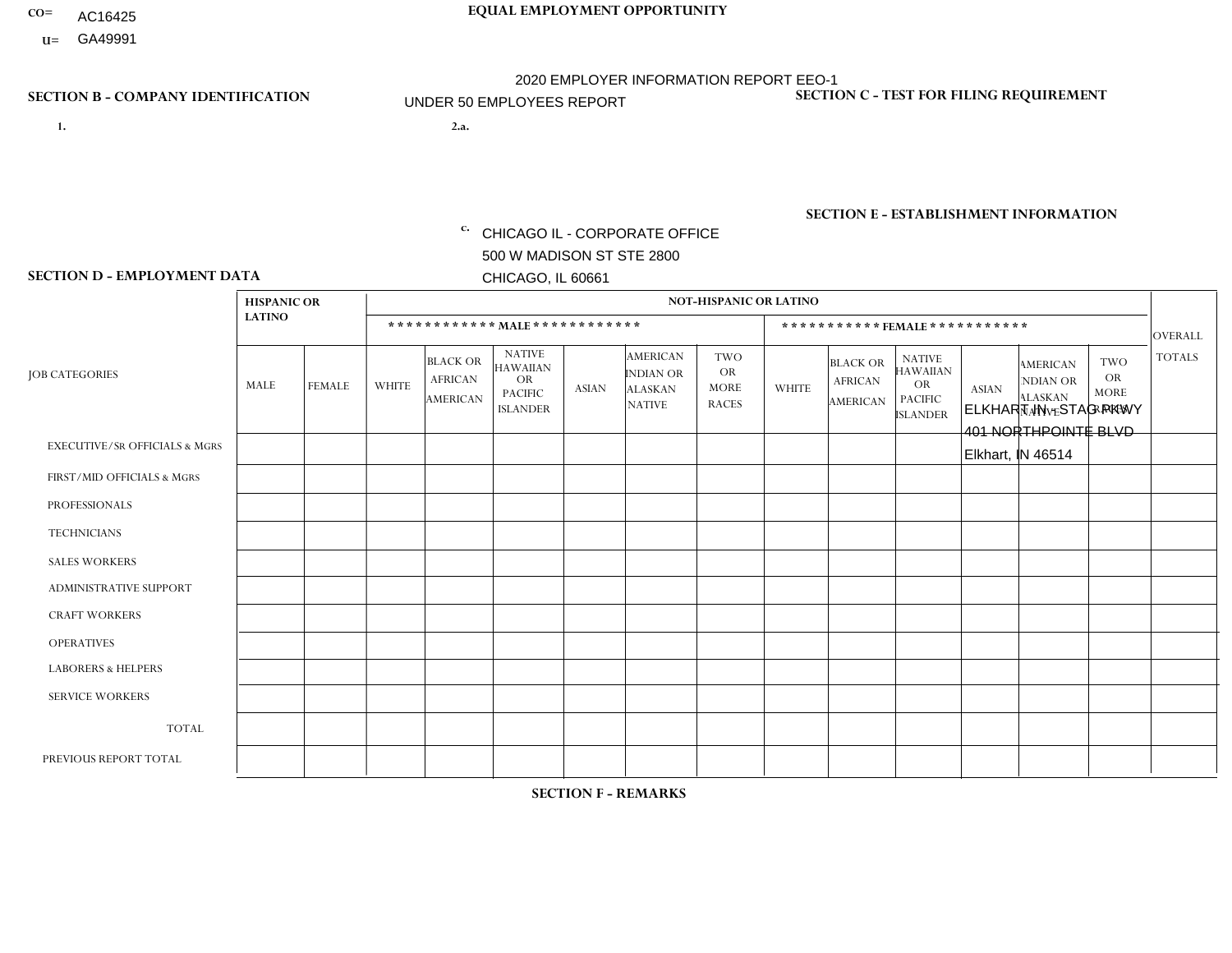- AC16425
- **U=**

- **1. 2.a.** CHICAGO IL CORPORATE OFFICE 500 W MADISON ST STE 2800 CHICAGO, IL 60661
- 2.a. TUCSON AZ PGW 6050 SOUTH COUNTRY CLUB ROAD Tucson, AZ 85706

c. EIN= 952920557

# **SECTION B - COMPANY IDENTIFICATION SECTION C - TEST FOR FILING REQUIREMENT**

1- Y 2- Y 3- N DUNS= 000123456

**SECTION E - ESTABLISHMENT INFORMATION c.** NAICS: 811122

### **SECTION D - EMPLOYMENT DATA**

|                                          | <b>HISPANIC OR</b> |               |              |                                                      |                                                                                    |              |                                                                        | <b>NOT-HISPANIC OR LATINO</b>                   |              |                                                      |                                                                                    |              |                                                                |                                                        |                |
|------------------------------------------|--------------------|---------------|--------------|------------------------------------------------------|------------------------------------------------------------------------------------|--------------|------------------------------------------------------------------------|-------------------------------------------------|--------------|------------------------------------------------------|------------------------------------------------------------------------------------|--------------|----------------------------------------------------------------|--------------------------------------------------------|----------------|
|                                          | <b>LATINO</b>      |               |              |                                                      | ************ MALE ************                                                     |              |                                                                        |                                                 |              | *********** FEMALE ***********                       |                                                                                    |              |                                                                |                                                        | <b>OVERALL</b> |
| <b>JOB CATEGORIES</b>                    | MALE               | <b>FEMALE</b> | <b>WHITE</b> | <b>BLACK OR</b><br><b>AFRICAN</b><br><b>AMERICAN</b> | <b>NATIVE</b><br><b>HAWAIIAN</b><br><b>OR</b><br><b>PACIFIC</b><br><b>ISLANDER</b> | <b>ASIAN</b> | <b>AMERICAN</b><br><b>INDIAN OR</b><br><b>ALASKAN</b><br><b>NATIVE</b> | TWO<br><b>OR</b><br><b>MORE</b><br><b>RACES</b> | <b>WHITE</b> | <b>BLACK OR</b><br><b>AFRICAN</b><br><b>AMERICAN</b> | <b>NATIVE</b><br><b>HAWAIIAN</b><br><b>OR</b><br><b>PACIFIC</b><br><b>ISLANDER</b> | <b>ASIAN</b> | <b>AMERICAN</b><br>NDIAN OR<br><b>ALASKAN</b><br><b>NATIVE</b> | <b>TWO</b><br><b>OR</b><br><b>MORE</b><br><b>RACES</b> | <b>TOTALS</b>  |
| <b>EXECUTIVE/SR OFFICIALS &amp; MGRS</b> | $\Omega$           | $\mathbf 0$   | $\mathbf 0$  | $\mathbf 0$                                          | $\mathbf{0}$                                                                       | $\Omega$     | $\Omega$                                                               | 0                                               | $\Omega$     | $\mathbf{0}$                                         | $\mathbf{0}$                                                                       | $\Omega$     | $\Omega$                                                       | $\Omega$                                               | $\Omega$       |
| FIRST/MID OFFICIALS & MGRS               | 1                  | 0             | $\mathbf 0$  | 0                                                    | $\Omega$                                                                           | $\Omega$     | $\Omega$                                                               | $\Omega$                                        | $\Omega$     | $\Omega$                                             | $\Omega$                                                                           | $\Omega$     | $\Omega$                                                       | $\Omega$                                               | $\overline{1}$ |
| <b>PROFESSIONALS</b>                     | $\Omega$           | 0             | $\mathbf 0$  | $\Omega$                                             | $\mathbf{0}$                                                                       | $\Omega$     | $\Omega$                                                               | 0                                               | $\Omega$     | $\Omega$                                             | $\mathbf{0}$                                                                       | $\Omega$     | $\Omega$                                                       | $\Omega$                                               | $\mathbf 0$    |
| <b>TECHNICIANS</b>                       | 0                  | 0             | $\mathbf 0$  | 0                                                    | $\mathbf{0}$                                                                       | $\Omega$     | $\Omega$                                                               | $\Omega$                                        | $\Omega$     | $\Omega$                                             | $\Omega$                                                                           | 0            | 0                                                              | $\Omega$                                               | $\mathbf 0$    |
| <b>SALES WORKERS</b>                     | $\Omega$           | $\mathbf 0$   | $\mathbf 0$  | $\Omega$                                             | $\Omega$                                                                           | $\Omega$     | $\Omega$                                                               | 0                                               | $\Omega$     | $\Omega$                                             | $\Omega$                                                                           | $\Omega$     | $\Omega$                                                       | $\Omega$                                               | $\Omega$       |
| ADMINISTRATIVE SUPPORT                   | $\Omega$           | $\Omega$      | $\mathbf 0$  | 0                                                    | $\Omega$                                                                           | $\Omega$     | $\Omega$                                                               | $\Omega$                                        | $\Omega$     | $\Omega$                                             | $\Omega$                                                                           | $\Omega$     | $\Omega$                                                       | $\Omega$                                               | $\Omega$       |
| <b>CRAFT WORKERS</b>                     | $\Omega$           | $\Omega$      | $\mathbf 0$  | $\Omega$                                             | $\Omega$                                                                           | 0            | $\Omega$                                                               | 0                                               | $\Omega$     | $\Omega$                                             | $\mathbf{0}$                                                                       | $\Omega$     | $\Omega$                                                       | $\Omega$                                               | $\Omega$       |
| <b>OPERATIVES</b>                        | 1                  | $\Omega$      | $\mathbf{1}$ | $\Omega$                                             | $\mathbf{0}$                                                                       | $\Omega$     | $\Omega$                                                               | $\Omega$                                        | $\Omega$     | $\Omega$                                             | $\mathbf{0}$                                                                       | $\Omega$     | $\Omega$                                                       | $\Omega$                                               | $\overline{2}$ |
| <b>LABORERS &amp; HELPERS</b>            | $\Omega$           | $\Omega$      | $\Omega$     | $\Omega$                                             | $\mathbf{0}$                                                                       | $\Omega$     | $\Omega$                                                               | $\Omega$                                        | $\Omega$     | $\Omega$                                             | $\Omega$                                                                           | $\Omega$     | $\Omega$                                                       | $\Omega$                                               | $\mathbf 0$    |
| <b>SERVICE WORKERS</b>                   | $\Omega$           | 0             | $\mathbf 0$  | 0                                                    | $\Omega$                                                                           | $\Omega$     | $\Omega$                                                               | $\Omega$                                        | $\Omega$     | $\Omega$                                             | $\Omega$                                                                           | $\Omega$     | $\Omega$                                                       | $\mathbf 0$                                            | 0              |
| <b>TOTAL</b>                             | $\overline{2}$     | 0             | 1            | 0                                                    | $\mathbf 0$                                                                        | $\mathbf 0$  | $\Omega$                                                               | $\Omega$                                        | $\Omega$     | 0                                                    | $\Omega$                                                                           | 0            | 0                                                              | $\mathbf 0$                                            | 3              |
| PREVIOUS REPORT TOTAL                    | 1                  | $\mathbf 0$   | $\mathbf 0$  | 0                                                    | $\mathbf{0}$                                                                       | $\Omega$     | $\Omega$                                                               | 0                                               | $\Omega$     | $\Omega$                                             | $\Omega$                                                                           | $\mathbf 0$  | 0                                                              | $\mathbf 0$                                            | $\mathbf{1}$   |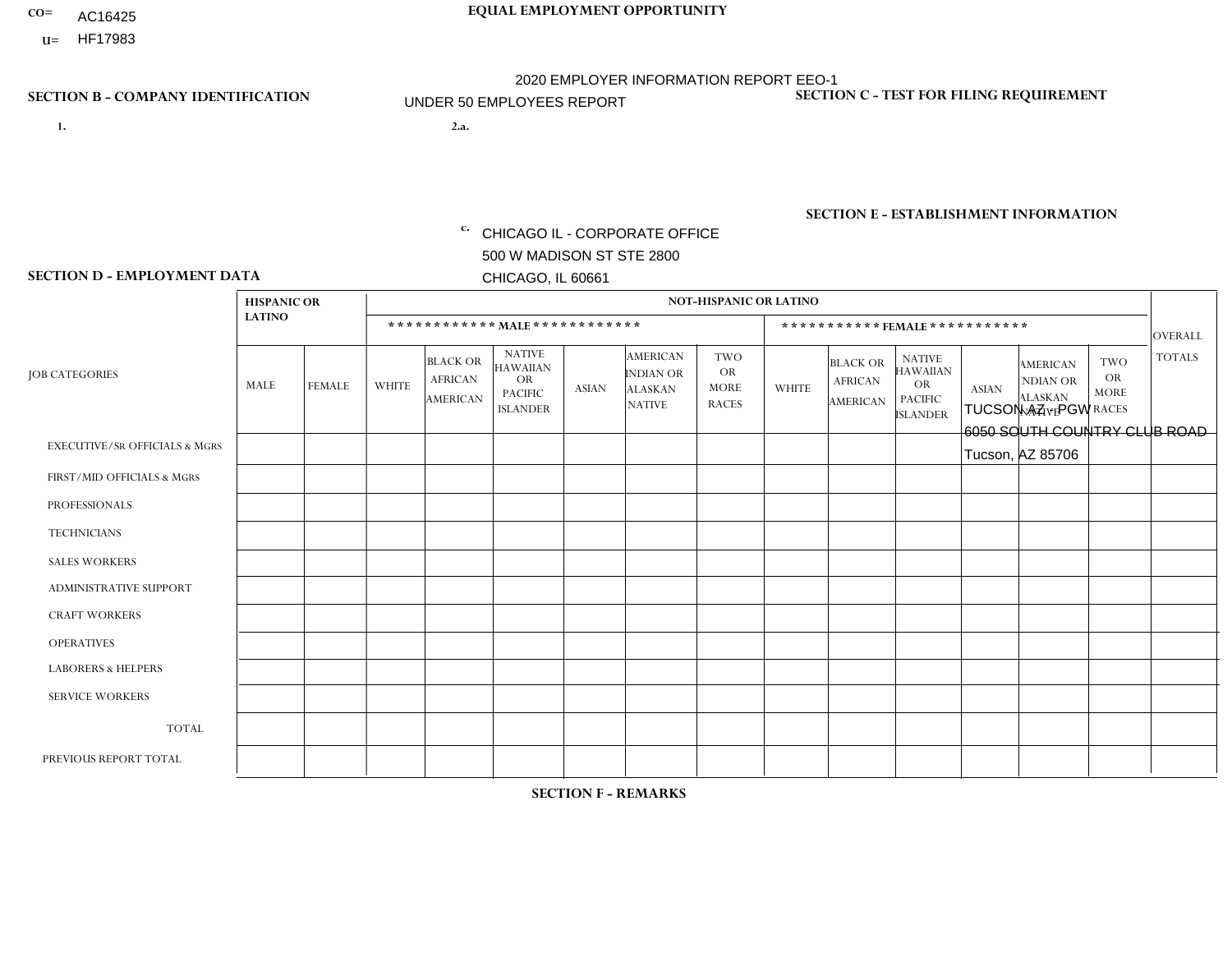- AC16425
- **U=**

**1. 2.a.** CHICAGO IL - CORPORATE OFFICE 500 W MADISON ST STE 2800 CHICAGO, IL 60661

2.a. KANSAS CITY KS - PGW 555 RIVER PARK DR Kansas City, KS 66105

c. EIN= 952920557

# **SECTION B - COMPANY IDENTIFICATION SECTION C - TEST FOR FILING REQUIREMENT**

1- Y 2- Y 3- N DUNS= 000123456

**SECTION E - ESTABLISHMENT INFORMATION c.** NAICS: 811122

### **SECTION D - EMPLOYMENT DATA**

|                                          | <b>HISPANIC OR</b> |               |                |                                                      |                                                                                    |              |                                                                        | <b>NOT-HISPANIC OR LATINO</b>                          |              |                                                      |                                                                                    |              |                                                                       |                                                        |                |
|------------------------------------------|--------------------|---------------|----------------|------------------------------------------------------|------------------------------------------------------------------------------------|--------------|------------------------------------------------------------------------|--------------------------------------------------------|--------------|------------------------------------------------------|------------------------------------------------------------------------------------|--------------|-----------------------------------------------------------------------|--------------------------------------------------------|----------------|
|                                          | <b>LATINO</b>      |               |                | ************ MALE ************                       |                                                                                    |              |                                                                        |                                                        |              |                                                      | ***********FEMALE***********                                                       |              |                                                                       |                                                        | <b>OVERALL</b> |
| <b>JOB CATEGORIES</b>                    | <b>MALE</b>        | <b>FEMALE</b> | <b>WHITE</b>   | <b>BLACK OR</b><br><b>AFRICAN</b><br><b>AMERICAN</b> | <b>NATIVE</b><br><b>HAWAIIAN</b><br><b>OR</b><br><b>PACIFIC</b><br><b>ISLANDER</b> | <b>ASIAN</b> | <b>AMERICAN</b><br><b>INDIAN OR</b><br><b>ALASKAN</b><br><b>NATIVE</b> | <b>TWO</b><br><b>OR</b><br><b>MORE</b><br><b>RACES</b> | <b>WHITE</b> | <b>BLACK OR</b><br><b>AFRICAN</b><br><b>AMERICAN</b> | <b>NATIVE</b><br><b>HAWAIIAN</b><br><b>OR</b><br><b>PACIFIC</b><br><b>ISLANDER</b> | <b>ASIAN</b> | <b>AMERICAN</b><br><b>NDIAN OR</b><br><b>ALASKAN</b><br><b>NATIVE</b> | <b>TWO</b><br><b>OR</b><br><b>MORE</b><br><b>RACES</b> | <b>TOTALS</b>  |
| <b>EXECUTIVE/SR OFFICIALS &amp; MGRS</b> | $\mathbf{0}$       | $\Omega$      | $\Omega$       | $\Omega$                                             | 0                                                                                  | $\Omega$     | $\Omega$                                                               | $\Omega$                                               | $\Omega$     | $\mathbf{0}$                                         | $\Omega$                                                                           | $\Omega$     | $\Omega$                                                              | $\Omega$                                               | $\Omega$       |
| FIRST/MID OFFICIALS & MGRS               | $\Omega$           | $\Omega$      | $\Omega$       | $\mathbf 0$                                          | $\mathbf 0$                                                                        | $\Omega$     | $\Omega$                                                               | $\Omega$                                               | $\Omega$     | $\Omega$                                             | $\Omega$                                                                           | $\Omega$     | $\Omega$                                                              | $\Omega$                                               | $\mathbf 0$    |
| <b>PROFESSIONALS</b>                     | $\Omega$           | $\Omega$      | $\mathbf 0$    | $\mathbf 0$                                          | $\overline{0}$                                                                     | $\Omega$     | $\Omega$                                                               | $\Omega$                                               | $\Omega$     | $\Omega$                                             | $\Omega$                                                                           | $\Omega$     | $\Omega$                                                              | $\mathbf{0}$                                           | $\mathbf 0$    |
| <b>TECHNICIANS</b>                       | $\Omega$           | $\Omega$      | $\Omega$       | $\Omega$                                             | 0                                                                                  | $\Omega$     | $\overline{0}$                                                         | $\Omega$                                               | $\Omega$     | $\Omega$                                             | $\Omega$                                                                           | $\Omega$     | $\mathbf{0}$                                                          | $\Omega$                                               | $\mathbf 0$    |
| <b>SALES WORKERS</b>                     | $\Omega$           | $\Omega$      | $\Omega$       | $\Omega$                                             | $\Omega$                                                                           | $\Omega$     | $\Omega$                                                               | $\Omega$                                               | $\Omega$     | $\Omega$                                             | $\Omega$                                                                           | $\Omega$     | $\Omega$                                                              | $\mathbf{0}$                                           | $\mathbf 0$    |
| <b>ADMINISTRATIVE SUPPORT</b>            | $\Omega$           | $\mathbf 0$   | $\Omega$       | $\mathbf 0$                                          | $\mathbf 0$                                                                        | $\mathbf 0$  | $\Omega$                                                               | $\Omega$                                               | $\Omega$     | $\Omega$                                             | $\Omega$                                                                           | $\Omega$     | $\Omega$                                                              | $\Omega$                                               | $\mathbf 0$    |
| <b>CRAFT WORKERS</b>                     | $\Omega$           | $\Omega$      | $\Omega$       | 0                                                    | 0                                                                                  | $\Omega$     | $\Omega$                                                               | $\Omega$                                               | $\Omega$     | $\Omega$                                             | $\Omega$                                                                           | $\Omega$     | $\Omega$                                                              | $\Omega$                                               | $\Omega$       |
| <b>OPERATIVES</b>                        |                    | 0             | $\overline{c}$ | $\mathbf 0$                                          | 0                                                                                  | $\Omega$     | $\Omega$                                                               | $\Omega$                                               | $\Omega$     | $\Omega$                                             | $\Omega$                                                                           | $\Omega$     | $\Omega$                                                              | $\Omega$                                               | 3              |
| <b>LABORERS &amp; HELPERS</b>            | $\Omega$           | $\Omega$      | 1              | $\mathbf 0$                                          | 0                                                                                  | $\Omega$     | $\Omega$                                                               | $\Omega$                                               | $\Omega$     | $\Omega$                                             | $\Omega$                                                                           | $\Omega$     | $\Omega$                                                              | $\Omega$                                               | $\mathbf{1}$   |
| <b>SERVICE WORKERS</b>                   | $\Omega$           | $\Omega$      | $\Omega$       | 0                                                    | $\mathbf 0$                                                                        | $\Omega$     | $\Omega$                                                               | $\Omega$                                               | $\Omega$     | $\Omega$                                             | $\Omega$                                                                           | $\Omega$     | $\Omega$                                                              | $\Omega$                                               | 0              |
| <b>TOTAL</b>                             | 1                  | $\mathbf 0$   | 3              | $\mathbf 0$                                          | 0                                                                                  | $\mathbf 0$  | $\Omega$                                                               | $\Omega$                                               | 0            | $\Omega$                                             | $\Omega$                                                                           | $\mathbf 0$  | $\Omega$                                                              | $\mathbf 0$                                            | 4              |
| PREVIOUS REPORT TOTAL                    | $\Omega$           | $\mathbf 0$   |                | $\mathbf 0$                                          | 0                                                                                  | $\Omega$     | $\overline{0}$                                                         |                                                        | $\Omega$     | $\Omega$                                             | $\mathbf{0}$                                                                       | $\Omega$     | $\Omega$                                                              | $\mathbf 0$                                            | $\overline{2}$ |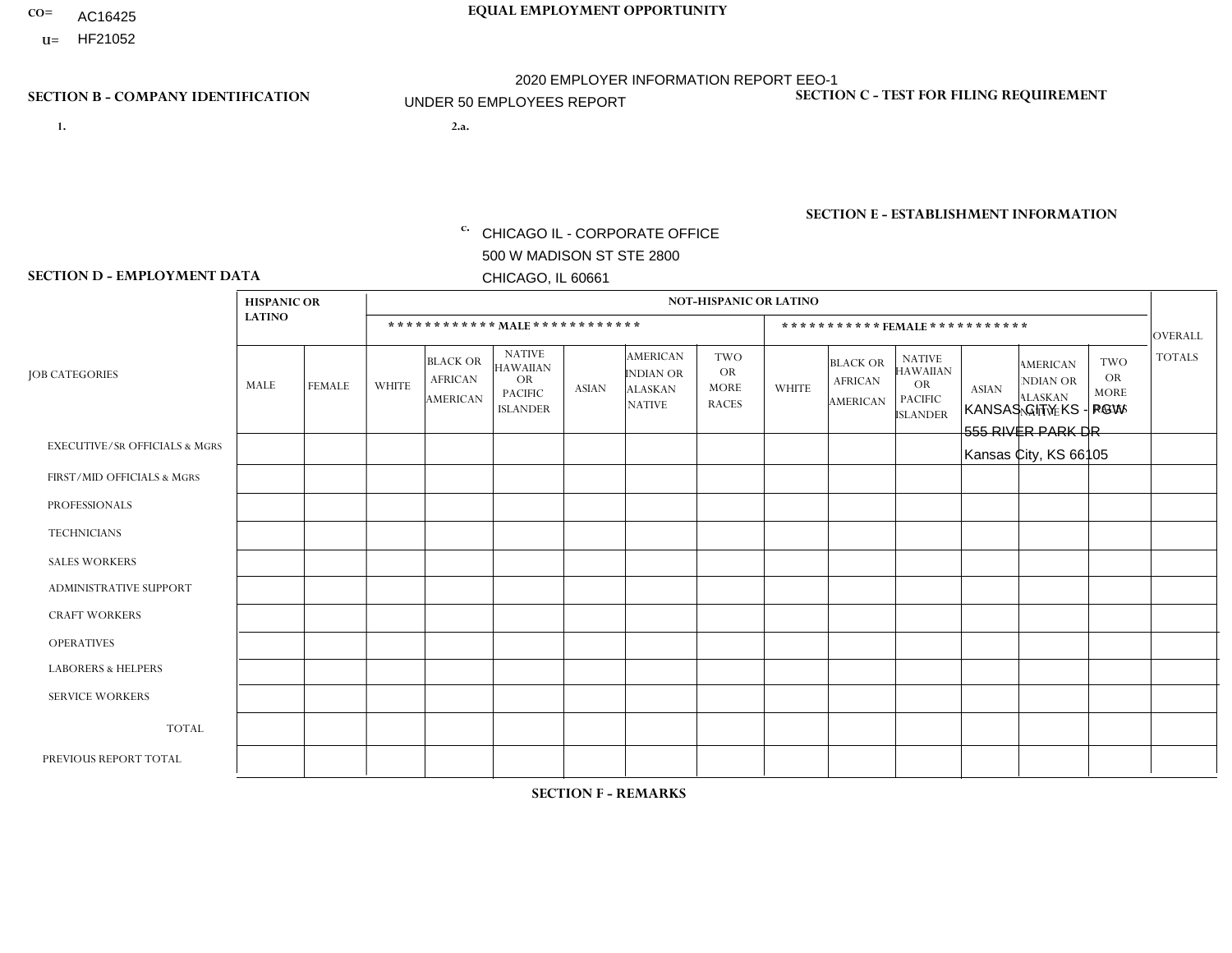- AC16425
- **U=**

**1. 2.a.** CHICAGO IL - CORPORATE OFFICE 500 W MADISON ST STE 2800 CHICAGO, IL 60661

2.a. INDIANAPOLIS IN - PGW 4865 DECATUR BLVD SUITE C Indianapolis, IN 46241

c. EIN= 952920557

# **SECTION B - COMPANY IDENTIFICATION SECTION C - TEST FOR FILING REQUIREMENT**

1- Y 2- Y 3- N DUNS= 000123456

**SECTION E - ESTABLISHMENT INFORMATION c.** NAICS: 811122

### **SECTION D - EMPLOYMENT DATA**

| <b>LATINO</b> |               |                    |                                                      |                                                                                    |              |                                                                        |                                                        |                |                                               |                                                                                    |              |                                                                       |                                                        | <b>OVERALL</b> |
|---------------|---------------|--------------------|------------------------------------------------------|------------------------------------------------------------------------------------|--------------|------------------------------------------------------------------------|--------------------------------------------------------|----------------|-----------------------------------------------|------------------------------------------------------------------------------------|--------------|-----------------------------------------------------------------------|--------------------------------------------------------|----------------|
| MALE          | <b>FEMALE</b> | <b>WHITE</b>       | <b>BLACK OR</b><br><b>AFRICAN</b><br><b>AMERICAN</b> | <b>NATIVE</b><br><b>HAWAIIAN</b><br><b>OR</b><br><b>PACIFIC</b><br><b>ISLANDER</b> | <b>ASIAN</b> | <b>AMERICAN</b><br><b>INDIAN OR</b><br><b>ALASKAN</b><br><b>NATIVE</b> | <b>TWO</b><br><b>OR</b><br><b>MORE</b><br><b>RACES</b> | <b>WHITE</b>   | <b>BLACK OR</b><br><b>AFRICAN</b><br>AMERICAN | <b>NATIVE</b><br><b>HAWAIIAN</b><br><b>OR</b><br><b>PACIFIC</b><br><b>ISLANDER</b> | <b>ASIAN</b> | <b>AMERICAN</b><br><b>NDIAN OR</b><br><b>ALASKAN</b><br><b>NATIVE</b> | <b>TWO</b><br><b>OR</b><br><b>MORE</b><br><b>RACES</b> | <b>TOTALS</b>  |
| $\mathbf 0$   | 0             | $\mathbf 0$        | $\mathbf 0$                                          | 0                                                                                  | $\mathbf 0$  | $\Omega$                                                               | $\Omega$                                               | $\Omega$       | 0                                             | $\Omega$                                                                           | $\mathbf 0$  | 0                                                                     | $\mathbf 0$                                            | $\mathbf 0$    |
| 0             | $\Omega$      | 1                  | $\Omega$                                             | $\Omega$                                                                           | $\Omega$     | $\Omega$                                                               | $\Omega$                                               | $\overline{0}$ | $\Omega$                                      | $\Omega$                                                                           | $\mathbf{0}$ | $\Omega$                                                              | $\mathbf{0}$                                           | $\mathbf{1}$   |
| 0             | $\Omega$      | $\Omega$           | $\mathbf 0$                                          | $\Omega$                                                                           | $\Omega$     | $\Omega$                                                               | $\Omega$                                               | 0              | $\Omega$                                      | $\Omega$                                                                           | $\mathbf{0}$ | $\Omega$                                                              | $\mathbf{0}$                                           | $\mathbf{0}$   |
| $\Omega$      | $\Omega$      | $\Omega$           | $\mathbf 0$                                          | $\Omega$                                                                           | $\Omega$     | $\Omega$                                                               | $\Omega$                                               | $\overline{0}$ | $\Omega$                                      | $\Omega$                                                                           | $\Omega$     | $\Omega$                                                              | $\Omega$                                               | $\mathbf 0$    |
| $\Omega$      | $\mathbf 0$   | $\Omega$           | $\mathbf 0$                                          | $\Omega$                                                                           | $\Omega$     | $\Omega$                                                               | $\Omega$                                               | $\Omega$       | $\Omega$                                      | $\Omega$                                                                           | $\Omega$     | $\Omega$                                                              | $\Omega$                                               | $\mathbf{0}$   |
| $\Omega$      | $\Omega$      | $\Omega$           | $\mathbf 0$                                          | $\Omega$                                                                           | $\Omega$     | $\Omega$                                                               | $\Omega$                                               | $\Omega$       | $\Omega$                                      | $\Omega$                                                                           | $\Omega$     | $\Omega$                                                              | $\mathbf{0}$                                           | $\mathbf 0$    |
| $\Omega$      | $\Omega$      | $\Omega$           | $\mathbf 0$                                          | $\Omega$                                                                           | $\Omega$     | $\Omega$                                                               | $\Omega$                                               | $\Omega$       | $\Omega$                                      | $\Omega$                                                                           | $\Omega$     | $\Omega$                                                              | $\Omega$                                               | $\mathbf{0}$   |
| 0             | $\Omega$      | $\overline{c}$     | $\overline{1}$                                       | $\Omega$                                                                           | $\Omega$     | $\Omega$                                                               | $\Omega$                                               | 1              | $\Omega$                                      | $\Omega$                                                                           | $\Omega$     | $\Omega$                                                              | $\Omega$                                               | $\overline{4}$ |
| 0             | 0             | 1                  | $\overline{\mathbf{1}}$                              | 0                                                                                  | $\Omega$     | $\Omega$                                                               | $\Omega$                                               | $\Omega$       | $\Omega$                                      | $\Omega$                                                                           | $\Omega$     | $\Omega$                                                              | $\Omega$                                               | $\overline{2}$ |
| 0             | $\Omega$      | $\mathbf 0$        | $\mathbf 0$                                          | 0                                                                                  | $\Omega$     | $\Omega$                                                               | $\Omega$                                               | $\Omega$       | $\Omega$                                      | $\Omega$                                                                           | $\Omega$     | $\Omega$                                                              | $\Omega$                                               | $\mathbf{0}$   |
| 0             | $\mathbf 0$   | 4                  | $\overline{c}$                                       | 0                                                                                  | $\mathbf 0$  | $\Omega$                                                               | $\Omega$                                               |                | $\Omega$                                      | $\Omega$                                                                           | $\mathbf{0}$ | $\Omega$                                                              | $\mathbf 0$                                            | $\overline{7}$ |
| 0             | $\mathbf{0}$  | 1                  | $\overline{1}$                                       | 0                                                                                  | $\Omega$     | $\mathbf 0$                                                            |                                                        | 0              | $\Omega$                                      | $\Omega$                                                                           | $\Omega$     | 0                                                                     | $\mathbf 0$                                            | $\mathbf{3}$   |
|               |               | <b>HISPANIC OR</b> |                                                      |                                                                                    |              |                                                                        | ************ MALE************                          |                | <b>NOT-HISPANIC OR LATINO</b>                 |                                                                                    |              |                                                                       | ***********FEMALE***********                           |                |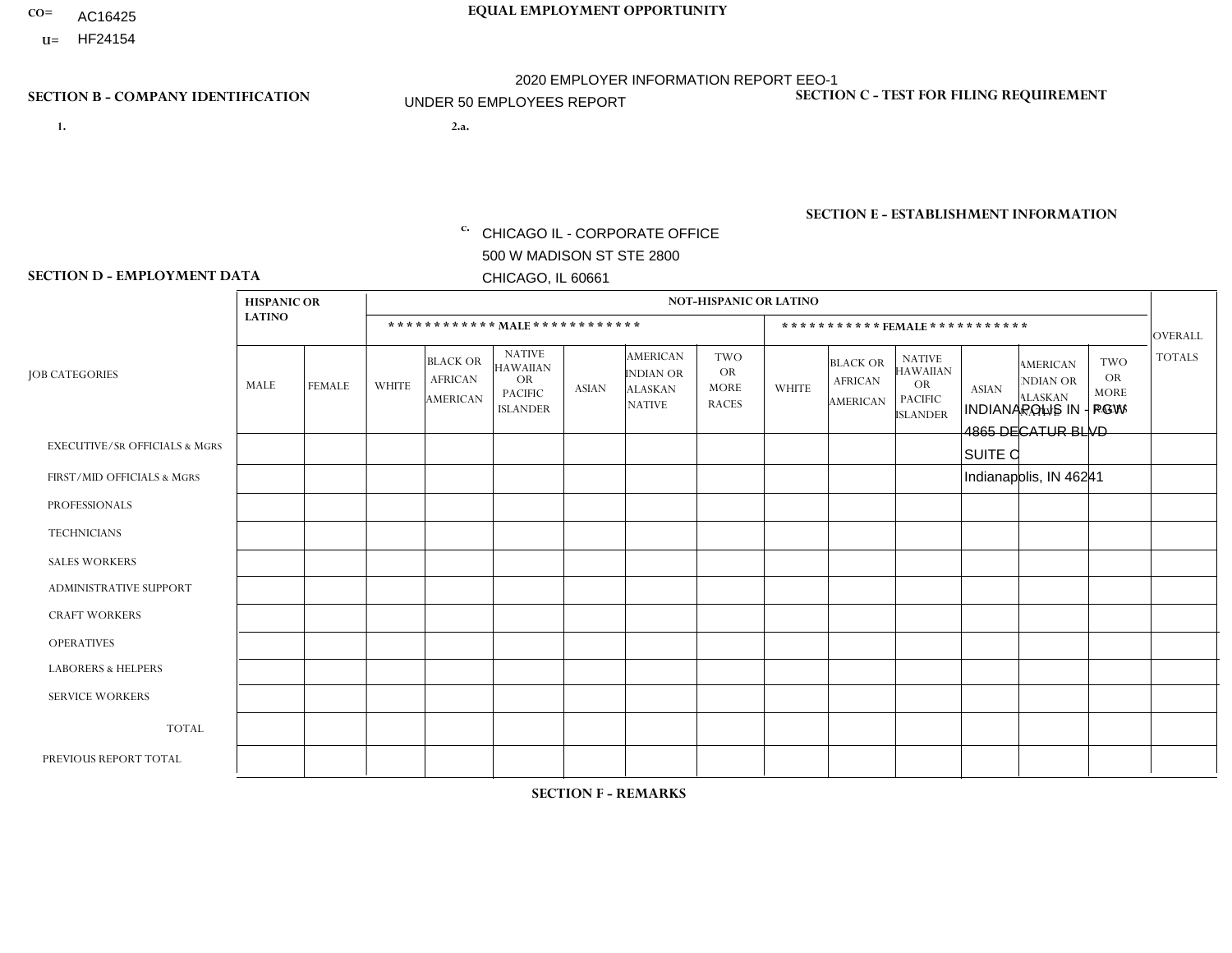- AC16425
- **U=**

- **1. 2.a.** CHICAGO IL CORPORATE OFFICE 500 W MADISON ST STE 2800 CHICAGO, IL 60661
- 2.a. SYOSSET NY 149 LAFAYETTE DRIVE Syosset, NY 11791

EIN= 952920557

# **SECTION B - COMPANY IDENTIFICATION SECTION C - TEST FOR FILING REQUIREMENT**

1- Y 2- Y 3- N DUNS= 000123456

**SECTION E - ESTABLISHMENT INFORMATION c.** NAICS: 423140

### **SECTION D - EMPLOYMENT DATA**

|                                          | <b>HISPANIC OR</b> |               |                |                                                      |                                                                                    |                |                                                                        | <b>NOT-HISPANIC OR LATINO</b>                          |              |                                                      |                                                                                    |              |                                                                       |                                                        |                |
|------------------------------------------|--------------------|---------------|----------------|------------------------------------------------------|------------------------------------------------------------------------------------|----------------|------------------------------------------------------------------------|--------------------------------------------------------|--------------|------------------------------------------------------|------------------------------------------------------------------------------------|--------------|-----------------------------------------------------------------------|--------------------------------------------------------|----------------|
|                                          | <b>LATINO</b>      |               |                | ************ MALE ************                       |                                                                                    |                |                                                                        |                                                        |              |                                                      | ***********FEMALE***********                                                       |              |                                                                       |                                                        | <b>OVERALL</b> |
| <b>JOB CATEGORIES</b>                    | <b>MALE</b>        | <b>FEMALE</b> | <b>WHITE</b>   | <b>BLACK OR</b><br><b>AFRICAN</b><br><b>AMERICAN</b> | <b>NATIVE</b><br><b>HAWAIIAN</b><br><b>OR</b><br><b>PACIFIC</b><br><b>ISLANDER</b> | <b>ASIAN</b>   | <b>AMERICAN</b><br><b>INDIAN OR</b><br><b>ALASKAN</b><br><b>NATIVE</b> | <b>TWO</b><br><b>OR</b><br><b>MORE</b><br><b>RACES</b> | <b>WHITE</b> | <b>BLACK OR</b><br><b>AFRICAN</b><br><b>AMERICAN</b> | <b>NATIVE</b><br><b>HAWAIIAN</b><br><b>OR</b><br><b>PACIFIC</b><br><b>ISLANDER</b> | <b>ASIAN</b> | <b>AMERICAN</b><br><b>NDIAN OR</b><br><b>ALASKAN</b><br><b>NATIVE</b> | <b>TWO</b><br><b>OR</b><br><b>MORE</b><br><b>RACES</b> | <b>TOTALS</b>  |
| <b>EXECUTIVE/SR OFFICIALS &amp; MGRS</b> | $\mathbf{0}$       | $\Omega$      | $\Omega$       | $\Omega$                                             | 0                                                                                  | $\Omega$       | $\Omega$                                                               | $\Omega$                                               | $\Omega$     | $\mathbf{0}$                                         | $\Omega$                                                                           | $\Omega$     | $\Omega$                                                              | $\Omega$                                               | $\Omega$       |
| FIRST/MID OFFICIALS & MGRS               | и                  | $\Omega$      | $\overline{c}$ | $\mathbf 0$                                          | $\mathbf{0}$                                                                       | $\Omega$       | $\Omega$                                                               | $\Omega$                                               | $\Omega$     | $\Omega$                                             | $\Omega$                                                                           | $\Omega$     | $\Omega$                                                              | $\Omega$                                               | 3              |
| <b>PROFESSIONALS</b>                     | $\Omega$           | $\Omega$      | $\mathbf 0$    | $\mathbf 0$                                          | $\overline{0}$                                                                     | $\Omega$       | $\Omega$                                                               | $\Omega$                                               | $\Omega$     | $\Omega$                                             | $\Omega$                                                                           | $\Omega$     | $\Omega$                                                              | $\mathbf{0}$                                           | $\mathbf 0$    |
| <b>TECHNICIANS</b>                       | $\Omega$           | $\Omega$      | $\Omega$       | $\Omega$                                             | 0                                                                                  | $\Omega$       | $\overline{0}$                                                         | $\Omega$                                               | $\Omega$     | $\Omega$                                             | $\Omega$                                                                           | $\Omega$     | $\mathbf{0}$                                                          | $\Omega$                                               | $\mathbf 0$    |
| <b>SALES WORKERS</b>                     | $\Omega$           | $\Omega$      | 4              | $\Omega$                                             | $\Omega$                                                                           | $\Omega$       | $\Omega$                                                               |                                                        | $\Omega$     | $\Omega$                                             | $\Omega$                                                                           | $\Omega$     | $\Omega$                                                              | $\mathbf{0}$                                           | 5              |
| <b>ADMINISTRATIVE SUPPORT</b>            | $\Omega$           | $\mathbf 0$   | $\Omega$       | $\mathbf 0$                                          | $\mathbf 0$                                                                        | $\Omega$       | $\Omega$                                                               | $\Omega$                                               | 1            | $\mathbf{0}$                                         | $\Omega$                                                                           | $\Omega$     | $\Omega$                                                              | $\Omega$                                               | $\mathbf{1}$   |
| <b>CRAFT WORKERS</b>                     | $\Omega$           | $\Omega$      | $\Omega$       | 0                                                    | 0                                                                                  | $\Omega$       | $\Omega$                                                               | $\Omega$                                               | $\Omega$     | $\Omega$                                             | $\Omega$                                                                           | $\Omega$     | $\Omega$                                                              | $\Omega$                                               | $\Omega$       |
| <b>OPERATIVES</b>                        | 5                  | $\Omega$      | 4              | 3                                                    | 0                                                                                  | $\mathbf{1}$   | $\Omega$                                                               |                                                        | $\Omega$     | $\Omega$                                             | $\Omega$                                                                           | $\Omega$     | $\Omega$                                                              | $\Omega$                                               | 14             |
| <b>LABORERS &amp; HELPERS</b>            | -1                 | $\Omega$      | $\Omega$       | $\mathbf{1}$                                         | 0                                                                                  | $\Omega$       | $\Omega$                                                               | $\Omega$                                               | $\Omega$     | $\Omega$                                             | $\Omega$                                                                           | $\Omega$     | $\Omega$                                                              | $\Omega$                                               | $\overline{2}$ |
| <b>SERVICE WORKERS</b>                   | $\Omega$           | $\Omega$      | $\Omega$       | 0                                                    | $\mathbf 0$                                                                        | $\Omega$       | $\Omega$                                                               | $\Omega$                                               | $\Omega$     | $\Omega$                                             | $\Omega$                                                                           | $\Omega$     | $\Omega$                                                              | $\Omega$                                               | 0              |
| <b>TOTAL</b>                             | $\overline{7}$     | 0             | 10             | 4                                                    | 0                                                                                  | $\mathbf 1$    | $\mathbf{0}$                                                           | $\overline{2}$                                         | 1            | $\Omega$                                             | $\Omega$                                                                           | $\mathbf 0$  | $\Omega$                                                              | $\Omega$                                               | 25             |
| PREVIOUS REPORT TOTAL                    | 11                 | $\mathbf 0$   | 12             | 5                                                    | 0                                                                                  | $\overline{1}$ | $\Omega$                                                               | $\overline{2}$                                         | $\mathbf 1$  | $\Omega$                                             | $\mathbf{0}$                                                                       | $\Omega$     | $\Omega$                                                              | $\mathbf 0$                                            | 32             |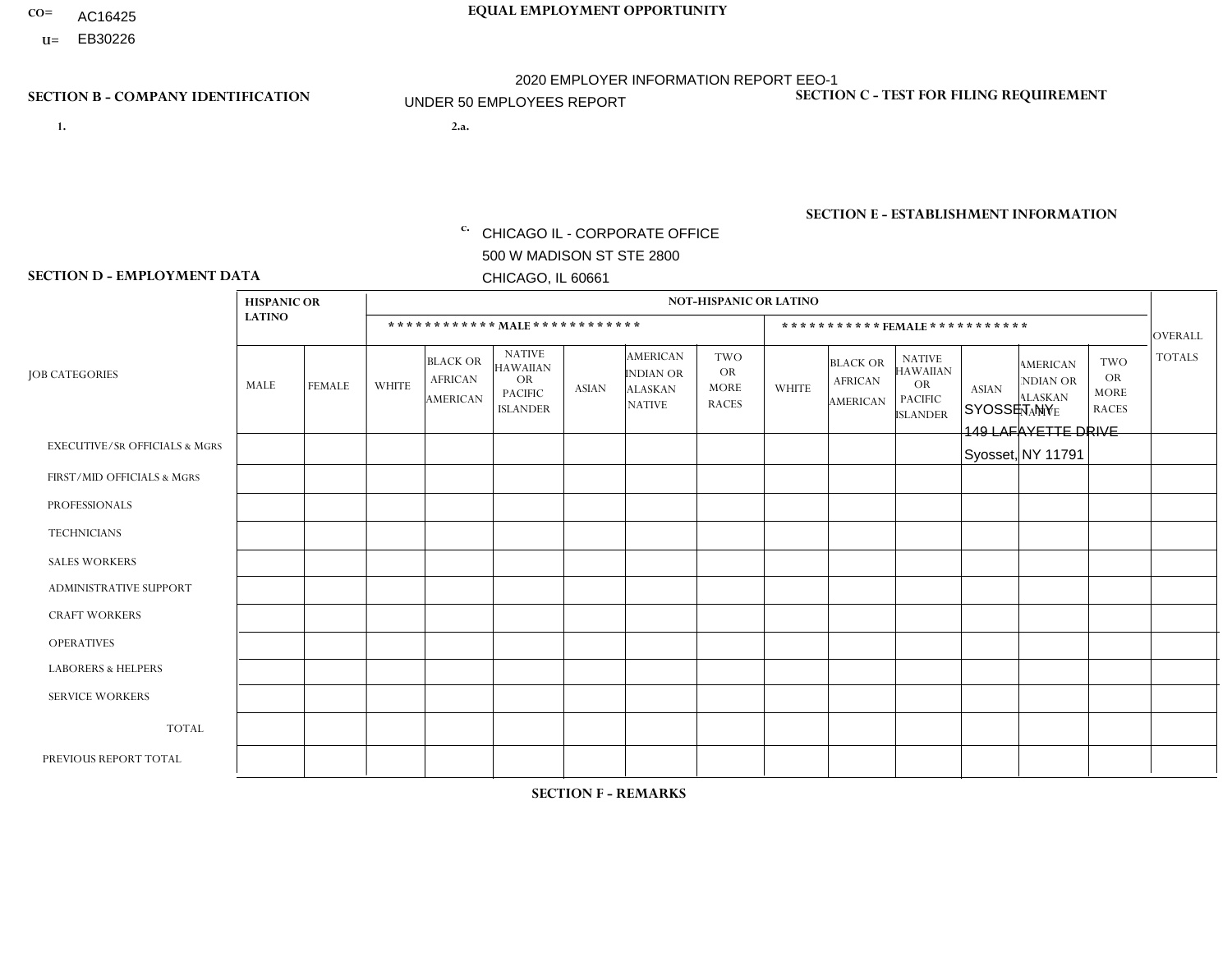- AC16425
- **U=**

**1. 2.a.** CHICAGO IL - CORPORATE OFFICE 500 W MADISON ST STE 2800 CHICAGO, IL 60661

FAYETTEVILLE AR - NW ARKANSAS 185 E MABRY LANE Fayetteville, AR 72701

c. EIN= 952920557

# **SECTION B - COMPANY IDENTIFICATION SECTION C - TEST FOR FILING REQUIREMENT**

1- Y 2- Y 3- N DUNS= 000123456

**SECTION E - ESTABLISHMENT INFORMATION c.** NAICS: 423140

### **SECTION D - EMPLOYMENT DATA**

|                                          | <b>HISPANIC OR</b> |               |              |                                                      |                                                                                    |              |                                                                        | <b>NOT-HISPANIC OR LATINO</b>                          |              |                                               |                                                                                    |              |                                                                       |                                                        |                |
|------------------------------------------|--------------------|---------------|--------------|------------------------------------------------------|------------------------------------------------------------------------------------|--------------|------------------------------------------------------------------------|--------------------------------------------------------|--------------|-----------------------------------------------|------------------------------------------------------------------------------------|--------------|-----------------------------------------------------------------------|--------------------------------------------------------|----------------|
|                                          | <b>LATINO</b>      |               |              | ************ MALE ************                       |                                                                                    |              |                                                                        |                                                        |              |                                               | ***********FEMALE***********                                                       |              |                                                                       |                                                        | <b>OVERALL</b> |
| <b>JOB CATEGORIES</b>                    | <b>MALE</b>        | <b>FEMALE</b> | <b>WHITE</b> | <b>BLACK OR</b><br><b>AFRICAN</b><br><b>AMERICAN</b> | <b>NATIVE</b><br><b>HAWAIIAN</b><br><b>OR</b><br><b>PACIFIC</b><br><b>ISLANDER</b> | <b>ASIAN</b> | <b>AMERICAN</b><br><b>INDIAN OR</b><br><b>ALASKAN</b><br><b>NATIVE</b> | <b>TWO</b><br><b>OR</b><br><b>MORE</b><br><b>RACES</b> | <b>WHITE</b> | <b>BLACK OR</b><br><b>AFRICAN</b><br>AMERICAN | <b>NATIVE</b><br><b>HAWAIIAN</b><br><b>OR</b><br><b>PACIFIC</b><br><b>ISLANDER</b> | <b>ASIAN</b> | <b>AMERICAN</b><br><b>NDIAN OR</b><br><b>ALASKAN</b><br><b>NATIVE</b> | <b>TWO</b><br><b>OR</b><br><b>MORE</b><br><b>RACES</b> | <b>TOTALS</b>  |
| <b>EXECUTIVE/SR OFFICIALS &amp; MGRS</b> | $\mathbf{0}$       | $\Omega$      | $\Omega$     | $\Omega$                                             | 0                                                                                  | $\Omega$     | $\Omega$                                                               | $\Omega$                                               | $\Omega$     | $\mathbf{0}$                                  | $\Omega$                                                                           | $\Omega$     | $\Omega$                                                              | $\Omega$                                               | $\Omega$       |
| FIRST/MID OFFICIALS & MGRS               | $\Omega$           | $\Omega$      | $\Omega$     | $\mathbf 0$                                          | $\mathbf 0$                                                                        | $\Omega$     | $\Omega$                                                               |                                                        | $\Omega$     | $\Omega$                                      | $\Omega$                                                                           | $\Omega$     | $\Omega$                                                              | $\Omega$                                               | $\mathbf{1}$   |
| <b>PROFESSIONALS</b>                     | $\Omega$           | $\Omega$      | $\mathbf 0$  | $\mathbf 0$                                          | $\overline{0}$                                                                     | $\Omega$     | $\Omega$                                                               | $\Omega$                                               | $\Omega$     | $\Omega$                                      | $\Omega$                                                                           | $\Omega$     | $\Omega$                                                              | $\mathbf{0}$                                           | $\mathbf 0$    |
| <b>TECHNICIANS</b>                       | $\Omega$           | $\Omega$      | $\Omega$     | $\Omega$                                             | 0                                                                                  | $\Omega$     | $\overline{0}$                                                         | $\Omega$                                               | $\Omega$     | $\Omega$                                      | $\Omega$                                                                           | $\Omega$     | $\mathbf{0}$                                                          | $\Omega$                                               | $\mathbf 0$    |
| <b>SALES WORKERS</b>                     | $\Omega$           | $\mathbf{1}$  | 1            | $\Omega$                                             | $\Omega$                                                                           | $\Omega$     | $\Omega$                                                               |                                                        | $\Omega$     | $\Omega$                                      | $\Omega$                                                                           | $\Omega$     | $\Omega$                                                              | $\overline{1}$                                         | $\overline{4}$ |
| <b>ADMINISTRATIVE SUPPORT</b>            | $\Omega$           | $\mathbf 0$   | 4            | $\mathbf 0$                                          | $\mathbf 0$                                                                        | $\mathbf 0$  | $\Omega$                                                               | $\Omega$                                               | 1            | $\mathbf{0}$                                  | $\Omega$                                                                           | $\Omega$     | $\Omega$                                                              | $\Omega$                                               | 5              |
| <b>CRAFT WORKERS</b>                     | $\Omega$           | $\Omega$      | 2            | $\mathbf 0$                                          | 0                                                                                  | $\Omega$     | $\Omega$                                                               |                                                        | $\Omega$     | $\Omega$                                      | $\Omega$                                                                           | $\Omega$     | $\Omega$                                                              | $\Omega$                                               | 3              |
| <b>OPERATIVES</b>                        | $\Omega$           | $\Omega$      | 3            | $\mathbf 0$                                          | 0                                                                                  | $\Omega$     | $\overline{0}$                                                         | $\Omega$                                               | $\Omega$     | $\Omega$                                      | $\Omega$                                                                           | $\Omega$     | $\Omega$                                                              | $\Omega$                                               | 3              |
| <b>LABORERS &amp; HELPERS</b>            | $\Omega$           | $\Omega$      | 1            | $\mathbf 0$                                          | 0                                                                                  | $\Omega$     | 1                                                                      | $\Omega$                                               | $\Omega$     | $\Omega$                                      | $\Omega$                                                                           | $\Omega$     | $\Omega$                                                              | $\mathbf{0}$                                           | $\overline{2}$ |
| <b>SERVICE WORKERS</b>                   | $\Omega$           | $\mathbf 0$   | $\Omega$     | 0                                                    | $\mathbf 0$                                                                        | $\Omega$     | $\Omega$                                                               | $\Omega$                                               | $\Omega$     | $\Omega$                                      | $\Omega$                                                                           | $\Omega$     | $\Omega$                                                              | $\Omega$                                               | 0              |
| <b>TOTAL</b>                             | 0                  | $\mathbf{1}$  | 11           | 0                                                    | 0                                                                                  | $\mathbf 0$  | 1                                                                      | 3                                                      | 1            | $\Omega$                                      | $\Omega$                                                                           | $\mathbf 0$  | $\Omega$                                                              | $\overline{1}$                                         | 18             |
| PREVIOUS REPORT TOTAL                    | $\Omega$           | $\mathbf{1}$  | 15           | $\mathbf 0$                                          | 0                                                                                  | $\Omega$     | 1                                                                      | 3                                                      | 2            | $\Omega$                                      | $\mathbf{0}$                                                                       | $\Omega$     | $\mathbf{0}$                                                          | $\overline{1}$                                         | 23             |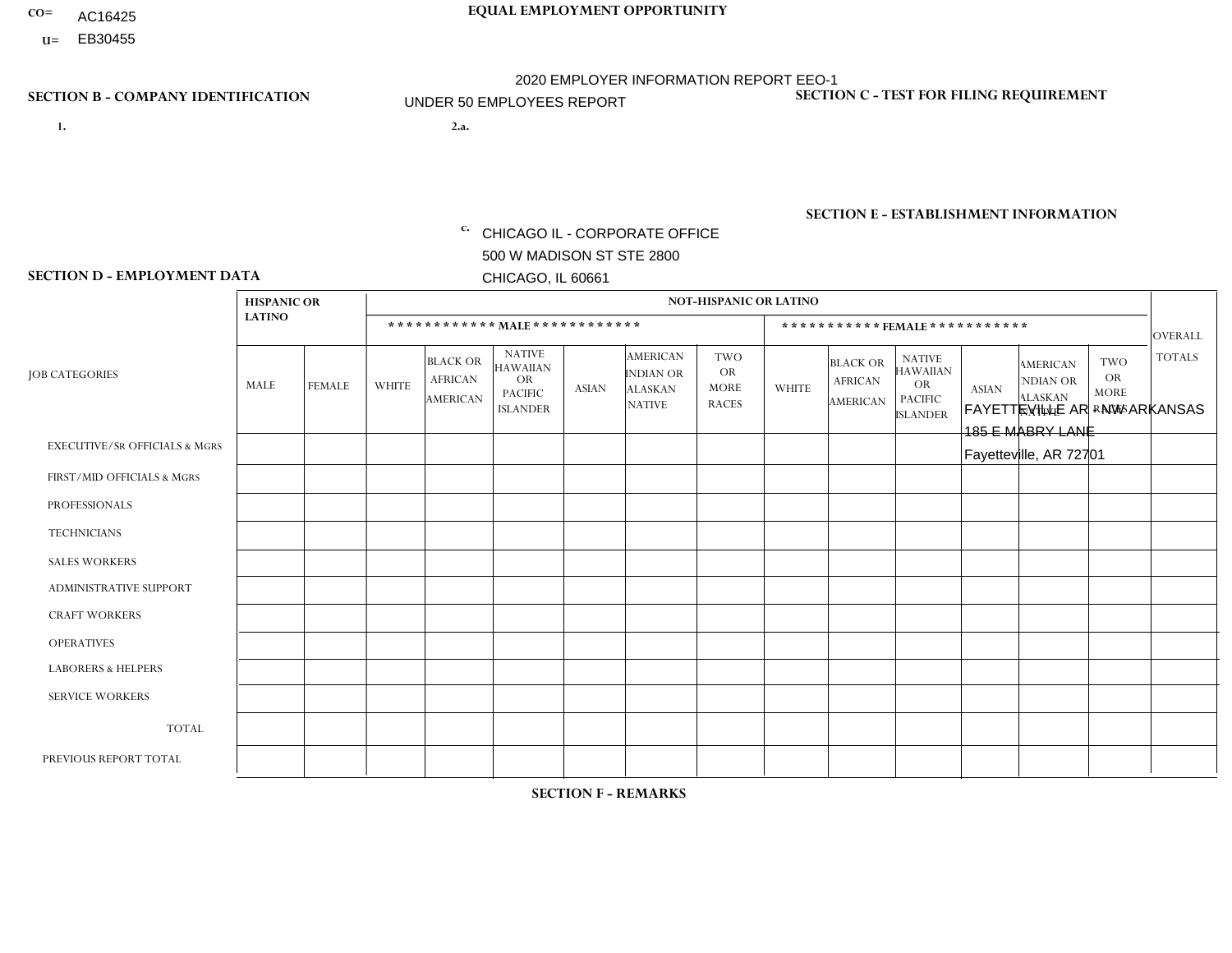- AC16425
- **U=**

**1. 2.a.** CHICAGO IL - CORPORATE OFFICE 500 W MADISON ST STE 2800 CHICAGO, IL 60661

MOOSIC PA - KAO A&A 4801 BIRNEY AVE Moosic, PA 18507

EIN= 952920557

# **SECTION B - COMPANY IDENTIFICATION SECTION C - TEST FOR FILING REQUIREMENT**

1- Y 2- Y 3- N DUNS= 000123456

**SECTION E - ESTABLISHMENT INFORMATION c.** NAICS: 423140

### **SECTION D - EMPLOYMENT DATA**

|                                          | <b>HISPANIC OR</b> |               |                |                                                      |                                                                                    |              |                                                                 | <b>NOT-HISPANIC OR LATINO</b>                          |                |                                               |                                                                                    |              |                                                                |                                                        |                |
|------------------------------------------|--------------------|---------------|----------------|------------------------------------------------------|------------------------------------------------------------------------------------|--------------|-----------------------------------------------------------------|--------------------------------------------------------|----------------|-----------------------------------------------|------------------------------------------------------------------------------------|--------------|----------------------------------------------------------------|--------------------------------------------------------|----------------|
|                                          | <b>LATINO</b>      |               |                |                                                      | ************ MALE ************                                                     |              |                                                                 |                                                        |                | ***********FEMALE***********                  |                                                                                    |              |                                                                |                                                        | <b>OVERALL</b> |
| <b>JOB CATEGORIES</b>                    | MALE               | <b>FEMALE</b> | <b>WHITE</b>   | <b>BLACK OR</b><br><b>AFRICAN</b><br><b>AMERICAN</b> | <b>NATIVE</b><br><b>HAWAIIAN</b><br><b>OR</b><br><b>PACIFIC</b><br><b>ISLANDER</b> | <b>ASIAN</b> | <b>AMERICAN</b><br>INDIAN OR<br><b>ALASKAN</b><br><b>NATIVE</b> | <b>TWO</b><br><b>OR</b><br><b>MORE</b><br><b>RACES</b> | <b>WHITE</b>   | <b>BLACK OR</b><br><b>AFRICAN</b><br>AMERICAN | <b>NATIVE</b><br><b>HAWAIIAN</b><br><b>OR</b><br><b>PACIFIC</b><br><b>ISLANDER</b> | <b>ASIAN</b> | <b>AMERICAN</b><br>NDIAN OR<br><b>ALASKAN</b><br><b>NATIVE</b> | <b>TWO</b><br><b>OR</b><br><b>MORE</b><br><b>RACES</b> | <b>TOTALS</b>  |
| <b>EXECUTIVE/SR OFFICIALS &amp; MGRS</b> | $\Omega$           | $\Omega$      | $\Omega$       | $\Omega$                                             | $\Omega$                                                                           | $\mathbf{0}$ | $\Omega$                                                        | $\Omega$                                               | 0              | $\Omega$                                      | $\Omega$                                                                           | $\Omega$     | $\Omega$                                                       | $\Omega$                                               | $\Omega$       |
| FIRST/MID OFFICIALS & MGRS               | 0                  | $\Omega$      | 1              | $\mathbf 0$                                          | $\Omega$                                                                           | $\mathbf{0}$ | $\mathbf{0}$                                                    | $\Omega$                                               | 0              | $\Omega$                                      | $\Omega$                                                                           | $\Omega$     | $\Omega$                                                       | $\Omega$                                               | $\mathbf{1}$   |
| <b>PROFESSIONALS</b>                     | 0                  | $\Omega$      | $\Omega$       | $\mathbf 0$                                          | $\Omega$                                                                           | $\Omega$     | $\Omega$                                                        | $\Omega$                                               | 0              | $\Omega$                                      | $\Omega$                                                                           | $\Omega$     | $\Omega$                                                       | $\Omega$                                               | $\mathbf{0}$   |
| <b>TECHNICIANS</b>                       | 0                  | $\mathbf 0$   | $\mathbf 0$    | $\mathbf 0$                                          | $\mathbf 0$                                                                        | $\Omega$     | $\Omega$                                                        | $\Omega$                                               | $\Omega$       | $\Omega$                                      | $\Omega$                                                                           | $\mathbf 0$  | $\mathbf 0$                                                    | $\mathbf 0$                                            | $\mathbf 0$    |
| <b>SALES WORKERS</b>                     | $\Omega$           | $\Omega$      | $\Omega$       | $\Omega$                                             | $\Omega$                                                                           | $\Omega$     | $\Omega$                                                        | $\Omega$                                               | $\overline{2}$ | $\Omega$                                      | $\Omega$                                                                           | $\Omega$     | $\Omega$                                                       | $\Omega$                                               | $\overline{2}$ |
| <b>ADMINISTRATIVE SUPPORT</b>            | 0                  | $\Omega$      | $\Omega$       | $\mathbf 0$                                          | $\Omega$                                                                           | $\mathbf{0}$ | $\Omega$                                                        | $\Omega$                                               | $\Omega$       | $\Omega$                                      | $\Omega$                                                                           | $\Omega$     | $\mathbf{0}$                                                   | $\Omega$                                               | $\mathbf 0$    |
| <b>CRAFT WORKERS</b>                     | 0                  | $\Omega$      | $\Omega$       | $\mathbf 0$                                          | $\Omega$                                                                           | $\Omega$     | $\Omega$                                                        | $\Omega$                                               | 0              | $\Omega$                                      | $\Omega$                                                                           | $\Omega$     | $\Omega$                                                       | $\Omega$                                               | $\mathbf 0$    |
| <b>OPERATIVES</b>                        | 0                  | $\mathbf 0$   | 1              | $\mathbf 0$                                          | $\mathbf 0$                                                                        | $\Omega$     | $\Omega$                                                        | $\Omega$                                               | $\overline{0}$ | $\Omega$                                      | $\Omega$                                                                           | $\mathbf 0$  | $\mathbf 0$                                                    | $\mathbf 0$                                            | $\mathbf{1}$   |
| <b>LABORERS &amp; HELPERS</b>            | 0                  | $\Omega$      | $\Omega$       | $\Omega$                                             | $\Omega$                                                                           | $\Omega$     | $\Omega$                                                        | $\Omega$                                               | 0              | $\Omega$                                      | $\Omega$                                                                           | $\Omega$     | $\Omega$                                                       | $\Omega$                                               | $\mathbf 0$    |
| <b>SERVICE WORKERS</b>                   | 0                  | $\Omega$      | $\mathbf 0$    | 0                                                    | 0                                                                                  | $\Omega$     | $\mathbf{0}$                                                    | $\Omega$                                               | $\Omega$       | $\Omega$                                      | $\Omega$                                                                           | 0            | $\Omega$                                                       | $\mathbf 0$                                            | 0              |
| <b>TOTAL</b>                             | $\mathbf 0$        | $\mathbf 0$   | 2              | $\mathbf 0$                                          | 0                                                                                  | $\mathbf 0$  | $\Omega$                                                        | $\Omega$                                               | $\overline{2}$ | $\Omega$                                      | $\Omega$                                                                           | $\mathbf 0$  | 0                                                              | $\mathbf 0$                                            | $\overline{4}$ |
| PREVIOUS REPORT TOTAL                    | 0                  | $\Omega$      | $\overline{2}$ | $\mathbf 0$                                          | $\Omega$                                                                           | $\Omega$     | $\Omega$                                                        | $\Omega$                                               |                | $\Omega$                                      | $\Omega$                                                                           | $\Omega$     | $\Omega$                                                       | $\mathbf 0$                                            | 3              |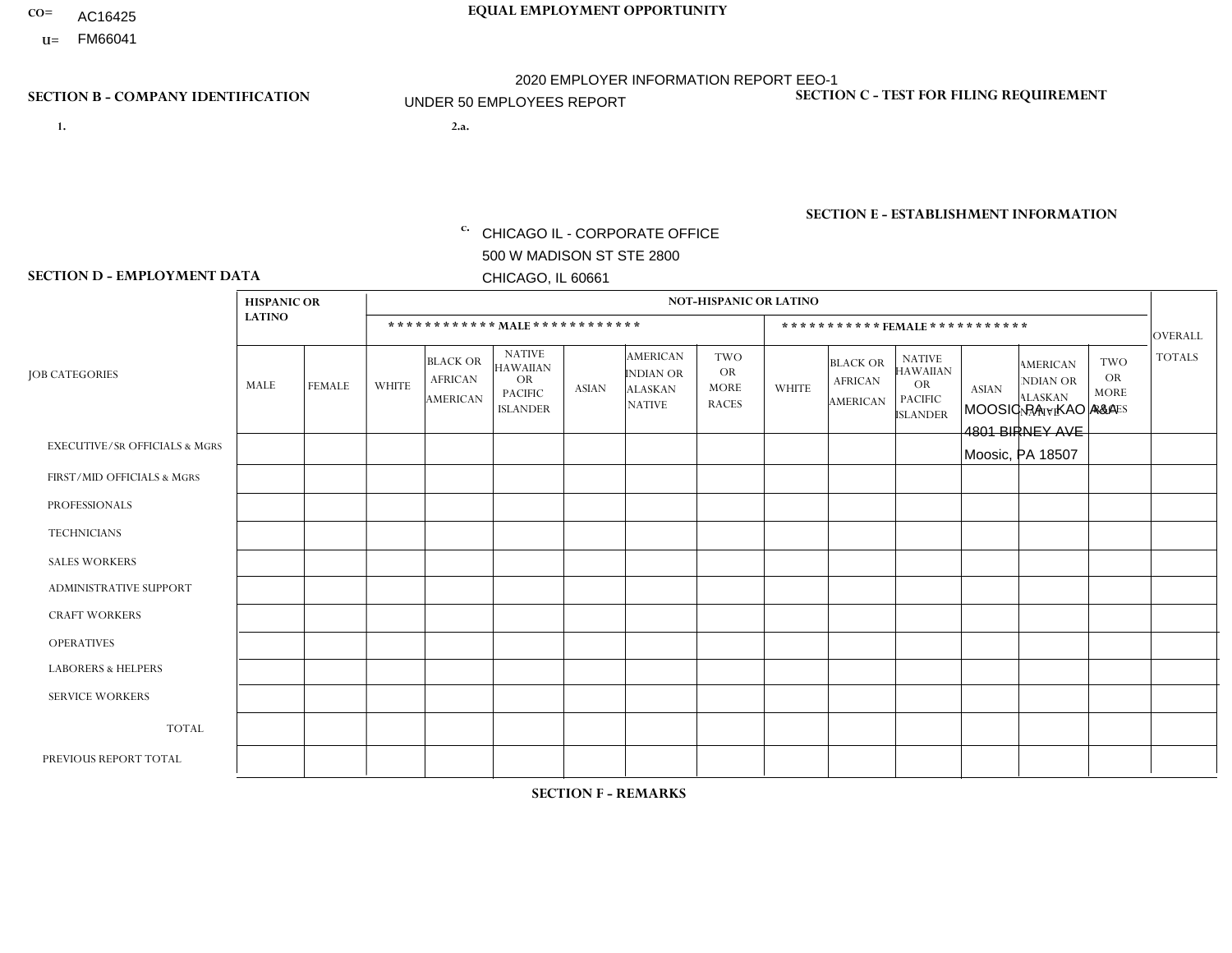- AC16425
- **U=**

**1. 2.a.** CHICAGO IL - CORPORATE OFFICE 500 W MADISON ST STE 2800 CHICAGO, IL 60661

FAYETTEVILLE GA - PYP 155 ROBERTS ROAD Fayetteville, GA 30214

c. EIN= 952920557

# **SECTION B - COMPANY IDENTIFICATION SECTION C - TEST FOR FILING REQUIREMENT**

1- Y 2- Y 3- N DUNS= 000123456

**SECTION E - ESTABLISHMENT INFORMATION c.** NAICS: 423140

### **SECTION D - EMPLOYMENT DATA**

|                                          | <b>HISPANIC OR</b> |               |                |                                                      |                                                                                    |              |                                                                        | <b>NOT-HISPANIC OR LATINO</b>                          |              |                                               |                                                                                    |              |                                                                       |                                                        |                |
|------------------------------------------|--------------------|---------------|----------------|------------------------------------------------------|------------------------------------------------------------------------------------|--------------|------------------------------------------------------------------------|--------------------------------------------------------|--------------|-----------------------------------------------|------------------------------------------------------------------------------------|--------------|-----------------------------------------------------------------------|--------------------------------------------------------|----------------|
|                                          | <b>LATINO</b>      |               |                | ************ MALE ************                       |                                                                                    |              |                                                                        |                                                        |              | ***********FEMALE***********                  |                                                                                    |              |                                                                       |                                                        | <b>OVERALL</b> |
| <b>JOB CATEGORIES</b>                    | MALE               | <b>FEMALE</b> | <b>WHITE</b>   | <b>BLACK OR</b><br><b>AFRICAN</b><br><b>AMERICAN</b> | <b>NATIVE</b><br><b>HAWAIIAN</b><br><b>OR</b><br><b>PACIFIC</b><br><b>ISLANDER</b> | ASIAN        | <b>AMERICAN</b><br><b>INDIAN OR</b><br><b>ALASKAN</b><br><b>NATIVE</b> | <b>TWO</b><br><b>OR</b><br><b>MORE</b><br><b>RACES</b> | <b>WHITE</b> | <b>BLACK OR</b><br><b>AFRICAN</b><br>AMERICAN | <b>NATIVE</b><br><b>HAWAIIAN</b><br><b>OR</b><br><b>PACIFIC</b><br><b>ISLANDER</b> | <b>ASIAN</b> | <b>AMERICAN</b><br><b>NDIAN OR</b><br><b>ALASKAN</b><br><b>NATIVE</b> | <b>TWO</b><br><b>OR</b><br><b>MORE</b><br><b>RACES</b> | <b>TOTALS</b>  |
| <b>EXECUTIVE/SR OFFICIALS &amp; MGRS</b> | $\Omega$           | $\Omega$      | $\Omega$       | $\mathbf 0$                                          | $\Omega$                                                                           | $\mathbf{0}$ | $\Omega$                                                               | $\Omega$                                               | 0            | $\Omega$                                      | $\Omega$                                                                           | $\Omega$     | $\Omega$                                                              | $\Omega$                                               | $\mathbf{0}$   |
| FIRST/MID OFFICIALS & MGRS               | 0                  | $\Omega$      |                | $\mathbf 0$                                          | $\Omega$                                                                           | $\Omega$     | $\Omega$                                                               | $\Omega$                                               |              | $\Omega$                                      | $\Omega$                                                                           | $\Omega$     | $\Omega$                                                              | $\Omega$                                               | $\overline{2}$ |
| <b>PROFESSIONALS</b>                     | 0                  | $\mathbf 0$   | $\mathbf 0$    | $\mathbf 0$                                          | $\Omega$                                                                           | $\Omega$     | $\Omega$                                                               | $\Omega$                                               |              | $\Omega$                                      | $\Omega$                                                                           | $\Omega$     | $\Omega$                                                              | $\Omega$                                               | $\mathbf{1}$   |
| <b>TECHNICIANS</b>                       | 0                  | $\Omega$      | $\Omega$       | $\mathbf 0$                                          | $\Omega$                                                                           | $\Omega$     | $\Omega$                                                               | $\Omega$                                               | $\Omega$     | $\Omega$                                      | $\Omega$                                                                           | $\Omega$     | $\Omega$                                                              | $\Omega$                                               | $\mathbf{0}$   |
| <b>SALES WORKERS</b>                     | 0                  | $\Omega$      | $\Omega$       | $\Omega$                                             | $\Omega$                                                                           | $\Omega$     | $\Omega$                                                               | $\Omega$                                               | 0            | $\Omega$                                      | $\Omega$                                                                           | $\Omega$     | $\Omega$                                                              | $\Omega$                                               | $\Omega$       |
| <b>ADMINISTRATIVE SUPPORT</b>            | 0                  | 0             | $\Omega$       | $\mathbf 0$                                          | 0                                                                                  | $\Omega$     | $\Omega$                                                               | $\Omega$                                               | 3            | $\Omega$                                      | $\Omega$                                                                           | $\Omega$     | $\mathbf{0}$                                                          | $\mathbf 0$                                            | 3              |
| <b>CRAFT WORKERS</b>                     | 0                  | $\Omega$      | $\Omega$       | $\mathbf 0$                                          | $\Omega$                                                                           | $\Omega$     | $\Omega$                                                               | $\Omega$                                               | 0            | $\Omega$                                      | $\Omega$                                                                           | $\Omega$     | $\Omega$                                                              | $\Omega$                                               | $\Omega$       |
| <b>OPERATIVES</b>                        |                    | $\Omega$      | $\overline{c}$ | $\overline{2}$                                       | $\Omega$                                                                           | $\Omega$     | $\Omega$                                                               | $\Omega$                                               |              | $\Omega$                                      | $\Omega$                                                                           | $\Omega$     | $\Omega$                                                              | $\Omega$                                               | 6              |
| <b>LABORERS &amp; HELPERS</b>            | 0                  | $\Omega$      | $\Omega$       | $\overline{2}$                                       | $\Omega$                                                                           | $\Omega$     | $\Omega$                                                               | $\Omega$                                               | $\Omega$     | $\Omega$                                      | $\Omega$                                                                           | $\Omega$     | $\Omega$                                                              | $\Omega$                                               | $\overline{2}$ |
| <b>SERVICE WORKERS</b>                   | 0                  | $\Omega$      | $\mathbf 0$    | 0                                                    | 0                                                                                  | $\Omega$     | $\Omega$                                                               | $\Omega$                                               | $\Omega$     | $\Omega$                                      | $\Omega$                                                                           | $\Omega$     | $\Omega$                                                              | $\mathbf 0$                                            | $\overline{0}$ |
| <b>TOTAL</b>                             |                    | 0             | 3              | 4                                                    | 0                                                                                  | $\mathbf 0$  | $\Omega$                                                               | $\Omega$                                               | 6            | $\Omega$                                      | $\Omega$                                                                           | $\mathbf 0$  | 0                                                                     | $\mathbf 0$                                            | 14             |
| PREVIOUS REPORT TOTAL                    | 0                  | $\Omega$      | 5              | $\overline{2}$                                       | $\Omega$                                                                           | $\mathbf{0}$ | $\Omega$                                                               |                                                        | 6            | $\Omega$                                      | $\Omega$                                                                           | $\Omega$     | $\Omega$                                                              | $\mathbf 0$                                            | 14             |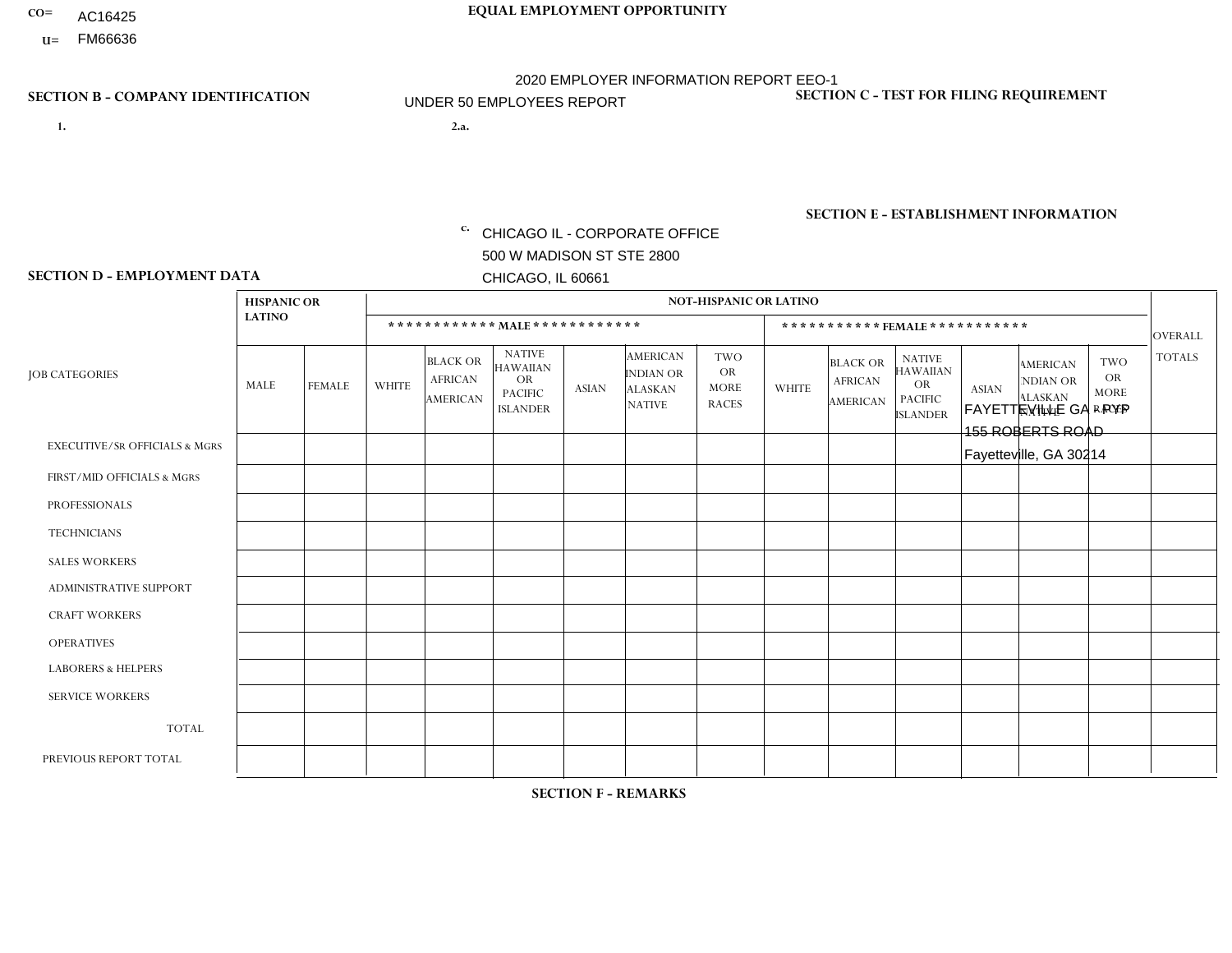- AC16425
- **U=**

- **1. 2.a.** CHICAGO IL CORPORATE OFFICE 500 W MADISON ST STE 2800 CHICAGO, IL 60661
- 2.a. ABILENE TX 933 SOUTH TREADAWAY BLVD Abilene, TX 79602

c. EIN= 952920557

# **SECTION B - COMPANY IDENTIFICATION SECTION C - TEST FOR FILING REQUIREMENT**

1- Y 2- Y 3- N DUNS= 000123456

**SECTION E - ESTABLISHMENT INFORMATION c.** NAICS: 423140

### **SECTION D - EMPLOYMENT DATA**

|                                          | <b>HISPANIC OR</b> |               |              |                                                      |                                                                                    |             |                                                                        | <b>NOT-HISPANIC OR LATINO</b>                          |                |                                               |                                                                             |              |                                                                       |                                                        |                |
|------------------------------------------|--------------------|---------------|--------------|------------------------------------------------------|------------------------------------------------------------------------------------|-------------|------------------------------------------------------------------------|--------------------------------------------------------|----------------|-----------------------------------------------|-----------------------------------------------------------------------------|--------------|-----------------------------------------------------------------------|--------------------------------------------------------|----------------|
|                                          | <b>LATINO</b>      |               |              | ************ MALE ************                       |                                                                                    |             |                                                                        |                                                        |                | ***********FEMALE***********                  |                                                                             |              |                                                                       |                                                        | <b>OVERALL</b> |
| <b>JOB CATEGORIES</b>                    | MALE               | <b>FEMALE</b> | <b>WHITE</b> | <b>BLACK OR</b><br><b>AFRICAN</b><br><b>AMERICAN</b> | <b>NATIVE</b><br><b>HAWAIIAN</b><br><b>OR</b><br><b>PACIFIC</b><br><b>ISLANDER</b> | ASIAN       | <b>AMERICAN</b><br><b>INDIAN OR</b><br><b>ALASKAN</b><br><b>NATIVE</b> | <b>TWO</b><br><b>OR</b><br><b>MORE</b><br><b>RACES</b> | <b>WHITE</b>   | <b>BLACK OR</b><br><b>AFRICAN</b><br>AMERICAN | <b>NATIVE</b><br><b>HAWAIIAN</b><br>OR<br><b>PACIFIC</b><br><b>ISLANDER</b> | <b>ASIAN</b> | <b>AMERICAN</b><br><b>NDIAN OR</b><br><b>ALASKAN</b><br><b>NATIVE</b> | <b>TWO</b><br><b>OR</b><br><b>MORE</b><br><b>RACES</b> | <b>TOTALS</b>  |
| <b>EXECUTIVE/SR OFFICIALS &amp; MGRS</b> | $\Omega$           | $\Omega$      | $\Omega$     | $\mathbf 0$                                          | $\mathbf 0$                                                                        | $\Omega$    | $\Omega$                                                               | $\Omega$                                               | $\Omega$       | $\Omega$                                      | $\Omega$                                                                    | $\mathbf 0$  | $\Omega$                                                              | $\mathbf 0$                                            | $\mathbf{0}$   |
| FIRST/MID OFFICIALS & MGRS               | 0                  | 0             | $\Omega$     | $\mathbf 0$                                          | 0                                                                                  | $\Omega$    | $\Omega$                                                               | $\Omega$                                               | 0              | $\Omega$                                      | $\Omega$                                                                    | $\Omega$     | $\Omega$                                                              | $\mathbf 0$                                            | $\overline{0}$ |
| <b>PROFESSIONALS</b>                     | $\Omega$           | $\Omega$      | $\Omega$     | $\mathbf 0$                                          | $\Omega$                                                                           | $\Omega$    | $\Omega$                                                               | $\Omega$                                               | $\overline{0}$ | $\Omega$                                      | $\Omega$                                                                    | $\Omega$     | $\Omega$                                                              | $\Omega$                                               | $\mathbf 0$    |
| <b>TECHNICIANS</b>                       | $\Omega$           | $\mathbf 0$   | $\Omega$     | $\mathbf 0$                                          | $\Omega$                                                                           | $\Omega$    | $\Omega$                                                               | $\Omega$                                               | $\Omega$       | $\Omega$                                      | $\Omega$                                                                    | $\Omega$     | $\Omega$                                                              | $\Omega$                                               | $\mathbf{0}$   |
| <b>SALES WORKERS</b>                     | 1                  | $\Omega$      | $\Omega$     | $\mathbf 0$                                          | $\Omega$                                                                           | $\Omega$    | $\Omega$                                                               | $\Omega$                                               | $\overline{0}$ | $\Omega$                                      | $\Omega$                                                                    | $\Omega$     | $\Omega$                                                              | $\mathbf{0}$                                           | $\mathbf{1}$   |
| ADMINISTRATIVE SUPPORT                   | $\mathbf 0$        | $\mathbf 0$   | $\mathbf 0$  | $\mathbf 0$                                          | 0                                                                                  | $\Omega$    | $\Omega$                                                               | $\Omega$                                               | $\Omega$       | $\Omega$                                      | $\Omega$                                                                    | $\Omega$     | $\mathbf{0}$                                                          | $\mathbf 0$                                            | $\mathbf 0$    |
| <b>CRAFT WORKERS</b>                     | 0                  | $\Omega$      | $\Omega$     | $\mathbf 0$                                          | $\Omega$                                                                           | $\Omega$    | $\Omega$                                                               | $\Omega$                                               | 0              | $\Omega$                                      | $\Omega$                                                                    | $\Omega$     | $\Omega$                                                              | $\Omega$                                               | $\Omega$       |
| <b>OPERATIVES</b>                        | 0                  | $\Omega$      | $\Omega$     | $\mathbf 0$                                          | $\Omega$                                                                           | $\Omega$    | $\Omega$                                                               | $\Omega$                                               | $\Omega$       | $\Omega$                                      | $\Omega$                                                                    | $\Omega$     | $\Omega$                                                              | $\Omega$                                               | $\mathbf 0$    |
| <b>LABORERS &amp; HELPERS</b>            | $\Omega$           | $\Omega$      | $\mathbf 0$  | $\mathbf 0$                                          | $\mathbf 0$                                                                        | $\Omega$    | $\Omega$                                                               | $\Omega$                                               | $\Omega$       | $\Omega$                                      | $\Omega$                                                                    | $\Omega$     | $\Omega$                                                              | $\Omega$                                               | $\mathbf{0}$   |
| <b>SERVICE WORKERS</b>                   | 0                  | $\mathbf 0$   | $\mathbf 0$  | $\mathbf 0$                                          | $\mathbf{0}$                                                                       | $\mathbf 0$ | $\Omega$                                                               | $\Omega$                                               | $\Omega$       | $\Omega$                                      | $\Omega$                                                                    | $\mathbf 0$  | $\Omega$                                                              | $\mathbf 0$                                            | $\overline{0}$ |
| <b>TOTAL</b>                             |                    | 0             | $\mathbf 0$  | 0                                                    | 0                                                                                  | $\Omega$    | $\Omega$                                                               | $\Omega$                                               | $\Omega$       | $\Omega$                                      | $\Omega$                                                                    | $\mathbf 0$  | 0                                                                     | $\mathbf 0$                                            | $\mathbf{1}$   |
| PREVIOUS REPORT TOTAL                    | 0                  | $\mathbf{0}$  |              | $\mathbf 0$                                          | $\Omega$                                                                           | $\Omega$    | $\Omega$                                                               | $\Omega$                                               | 0              | $\Omega$                                      | $\Omega$                                                                    | $\Omega$     | $\Omega$                                                              | $\mathbf 0$                                            | $\mathbf{1}$   |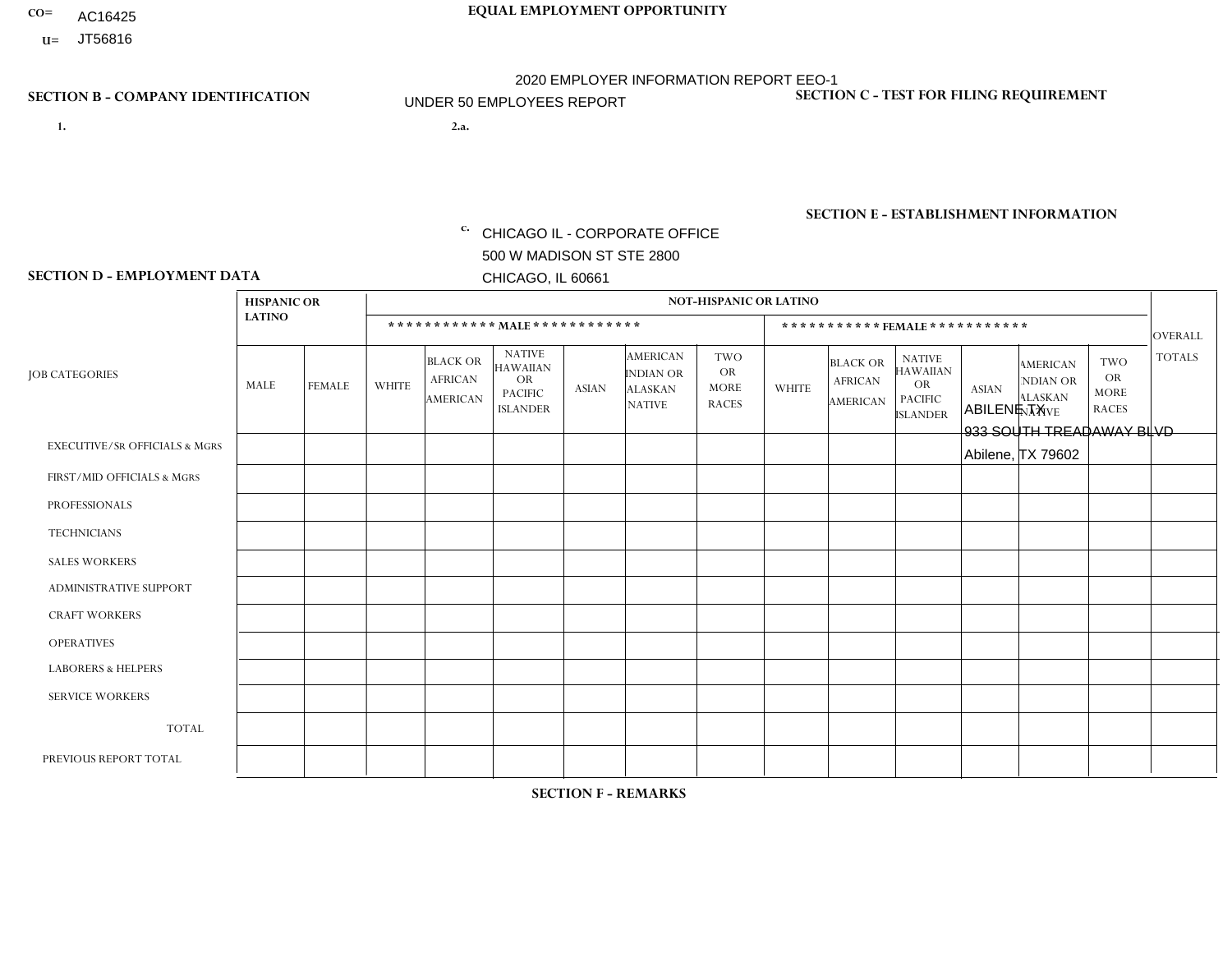- AC16425
- **U=**

- **1. 2.a.** CHICAGO IL CORPORATE OFFICE 500 W MADISON ST STE 2800 CHICAGO, IL 60661
- 2.a. VENTURA CA #3214 3200 GOLF COURSE DRIVE #A Ventura, CA 93003

EIN= 952920557

# **SECTION B - COMPANY IDENTIFICATION SECTION C - TEST FOR FILING REQUIREMENT**

1- Y 2- Y 3- N DUNS= 000123456

**SECTION E - ESTABLISHMENT INFORMATION c.** NAICS: 423140

### **SECTION D - EMPLOYMENT DATA**

|                                          | <b>HISPANIC OR</b> |               |              |                                                      |                                                                                    |              |                                                                        | <b>NOT-HISPANIC OR LATINO</b>                          |                |                                               |                                                                             |              |                                                                       |                                                        |                |
|------------------------------------------|--------------------|---------------|--------------|------------------------------------------------------|------------------------------------------------------------------------------------|--------------|------------------------------------------------------------------------|--------------------------------------------------------|----------------|-----------------------------------------------|-----------------------------------------------------------------------------|--------------|-----------------------------------------------------------------------|--------------------------------------------------------|----------------|
|                                          | <b>LATINO</b>      |               |              | ************ MALE ************                       |                                                                                    |              |                                                                        |                                                        |                |                                               | *********** FEMALE ***********                                              |              |                                                                       |                                                        | <b>OVERALL</b> |
| <b>JOB CATEGORIES</b>                    | <b>MALE</b>        | <b>FEMALE</b> | <b>WHITE</b> | <b>BLACK OR</b><br><b>AFRICAN</b><br><b>AMERICAN</b> | <b>NATIVE</b><br><b>HAWAIIAN</b><br><b>OR</b><br><b>PACIFIC</b><br><b>ISLANDER</b> | <b>ASIAN</b> | <b>AMERICAN</b><br><b>INDIAN OR</b><br><b>ALASKAN</b><br><b>NATIVE</b> | <b>TWO</b><br><b>OR</b><br><b>MORE</b><br><b>RACES</b> | <b>WHITE</b>   | <b>BLACK OR</b><br><b>AFRICAN</b><br>AMERICAN | <b>NATIVE</b><br><b>HAWAIIAN</b><br>OR<br><b>PACIFIC</b><br><b>ISLANDER</b> | <b>ASIAN</b> | <b>AMERICAN</b><br><b>NDIAN OR</b><br><b>ALASKAN</b><br><b>NATIVE</b> | <b>TWO</b><br><b>OR</b><br><b>MORE</b><br><b>RACES</b> | <b>TOTALS</b>  |
| <b>EXECUTIVE/SR OFFICIALS &amp; MGRS</b> | $\Omega$           | $\Omega$      | $\Omega$     | $\mathbf 0$                                          | $\mathbf 0$                                                                        | $\Omega$     | $\Omega$                                                               | $\Omega$                                               | $\Omega$       | $\Omega$                                      | $\mathbf 0$                                                                 | $\mathbf 0$  | $\Omega$                                                              | $\Omega$                                               | $\mathbf 0$    |
| FIRST/MID OFFICIALS & MGRS               | $\Omega$           | 0             | $\Omega$     | $\mathbf 0$                                          | $\mathbf{0}$                                                                       | $\Omega$     | $\Omega$                                                               | 1                                                      | 0              | $\Omega$                                      | $\Omega$                                                                    | $\mathbf 0$  | 0                                                                     | 0                                                      | $\mathbf 1$    |
| <b>PROFESSIONALS</b>                     | $\Omega$           | $\Omega$      | $\Omega$     | $\mathbf 0$                                          | $\Omega$                                                                           | $\Omega$     | $\Omega$                                                               | $\Omega$                                               | $\overline{0}$ | $\Omega$                                      | $\Omega$                                                                    | $\Omega$     | $\Omega$                                                              | $\Omega$                                               | $\mathbf{0}$   |
| <b>TECHNICIANS</b>                       | $\Omega$           | $\Omega$      | $\Omega$     | $\mathbf 0$                                          | $\Omega$                                                                           | $\Omega$     | $\Omega$                                                               | $\Omega$                                               | 0              | $\Omega$                                      | 0                                                                           | 0            | $\Omega$                                                              | $\mathbf 0$                                            | $\mathbf{0}$   |
| <b>SALES WORKERS</b>                     | -1                 | $\Omega$      | 1            | $\mathbf 0$                                          | $\Omega$                                                                           | $\Omega$     | $\Omega$                                                               | $\Omega$                                               | $\overline{0}$ | $\Omega$                                      | $\Omega$                                                                    | $\Omega$     | $\Omega$                                                              | $\Omega$                                               | $\overline{2}$ |
| ADMINISTRATIVE SUPPORT                   | $\Omega$           | $\mathbf 0$   | $\Omega$     | $\mathbf 0$                                          | 0                                                                                  | $\mathbf{0}$ | $\Omega$                                                               | $\Omega$                                               | 0              | $\Omega$                                      | 0                                                                           | $\mathbf 0$  | 0                                                                     | $\mathbf 0$                                            | $\overline{0}$ |
| <b>CRAFT WORKERS</b>                     | $\Omega$           | $\Omega$      | $\mathbf{0}$ | $\Omega$                                             | $\Omega$                                                                           | $\Omega$     | $\Omega$                                                               | $\Omega$                                               | 0              | $\Omega$                                      | 0                                                                           | $\Omega$     | $\Omega$                                                              | $\Omega$                                               | $\Omega$       |
| <b>OPERATIVES</b>                        | 4                  | $\Omega$      | $\mathbf{0}$ | $\overline{1}$                                       | $\Omega$                                                                           | $\Omega$     | $\Omega$                                                               | $\Omega$                                               | $\Omega$       | $\Omega$                                      | 0                                                                           | $\Omega$     | $\Omega$                                                              | $\Omega$                                               | 5              |
| <b>LABORERS &amp; HELPERS</b>            | 1                  | $\mathbf{1}$  | $\Omega$     | $\mathbf 0$                                          | 0                                                                                  | $\Omega$     | $\Omega$                                                               | $\Omega$                                               | $\Omega$       | $\Omega$                                      | $\Omega$                                                                    | $\Omega$     | $\Omega$                                                              | $\Omega$                                               | $\overline{2}$ |
| <b>SERVICE WORKERS</b>                   | $\Omega$           | $\mathbf 0$   | $\mathbf 0$  | 0                                                    | $\mathbf 0$                                                                        | $\mathbf 0$  | $\Omega$                                                               | $\Omega$                                               | 0              | $\Omega$                                      | 0                                                                           | $\mathbf 0$  | $\Omega$                                                              | $\mathbf 0$                                            | $\mathbf{0}$   |
| <b>TOTAL</b>                             | 6                  | $\mathbf{1}$  | -1           | $\overline{ }$                                       | 0                                                                                  | 0            | $\Omega$                                                               | $\mathbf{1}$                                           | 0              | $\Omega$                                      | $\Omega$                                                                    | $\mathbf 0$  | $\Omega$                                                              | $\mathbf 0$                                            | 10             |
| PREVIOUS REPORT TOTAL                    | 9                  | $\mathbf{0}$  |              |                                                      | $\mathbf 0$                                                                        | $\Omega$     | $\Omega$                                                               | 1                                                      | 0              | $\Omega$                                      | 0                                                                           | 1            | $\Omega$                                                              | 0                                                      | 13             |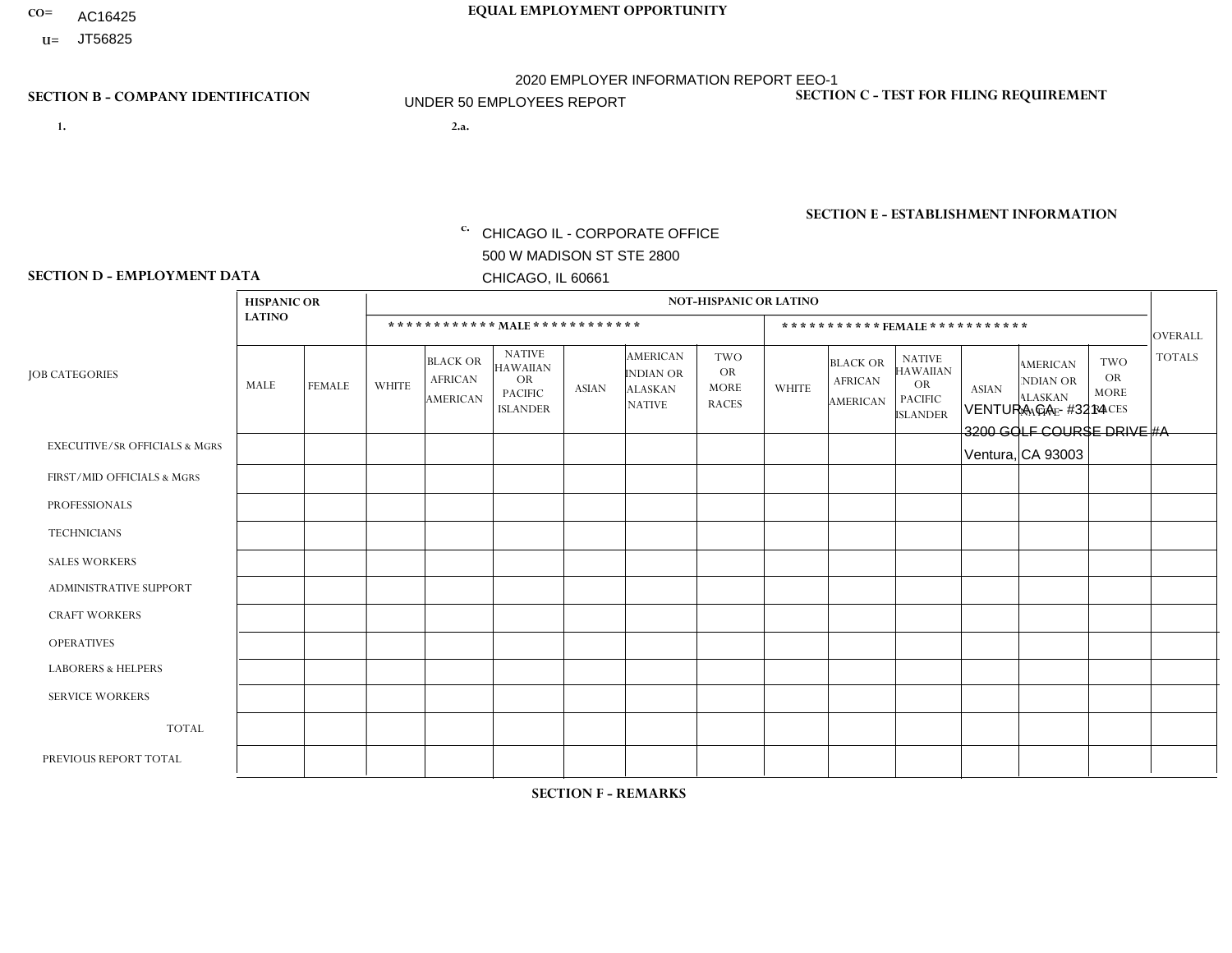- AC16425
- **U=**

- **1. 2.a.** CHICAGO IL CORPORATE OFFICE 500 W MADISON ST STE 2800 CHICAGO, IL 60661
- 2.a. ELITEK VEHICLE SVCS TEXAS 1910 CROWN DR Farmers Branch, TX 75234

c. EIN= 952920557

# **SECTION B - COMPANY IDENTIFICATION SECTION C - TEST FOR FILING REQUIREMENT**

1- Y 2- Y 3- N DUNS= 000123456

**SECTION E - ESTABLISHMENT INFORMATION c.** NAICS: 423140

### **SECTION D - EMPLOYMENT DATA**

|                                          | <b>HISPANIC OR</b> |               |                |                                                      |                                                                                    |              |                                                                        | <b>NOT-HISPANIC OR LATINO</b>                          |                |                                                      |                                                                                    |              |                                                                       |                                                        |                |
|------------------------------------------|--------------------|---------------|----------------|------------------------------------------------------|------------------------------------------------------------------------------------|--------------|------------------------------------------------------------------------|--------------------------------------------------------|----------------|------------------------------------------------------|------------------------------------------------------------------------------------|--------------|-----------------------------------------------------------------------|--------------------------------------------------------|----------------|
|                                          | <b>LATINO</b>      |               |                | ************ MALE ************                       |                                                                                    |              |                                                                        |                                                        |                |                                                      | ***********FEMALE***********                                                       |              |                                                                       |                                                        | <b>OVERALL</b> |
| <b>JOB CATEGORIES</b>                    | <b>MALE</b>        | <b>FEMALE</b> | <b>WHITE</b>   | <b>BLACK OR</b><br><b>AFRICAN</b><br><b>AMERICAN</b> | <b>NATIVE</b><br><b>HAWAIIAN</b><br><b>OR</b><br><b>PACIFIC</b><br><b>ISLANDER</b> | <b>ASIAN</b> | <b>AMERICAN</b><br><b>INDIAN OR</b><br><b>ALASKAN</b><br><b>NATIVE</b> | <b>TWO</b><br><b>OR</b><br><b>MORE</b><br><b>RACES</b> | <b>WHITE</b>   | <b>BLACK OR</b><br><b>AFRICAN</b><br><b>AMERICAN</b> | <b>NATIVE</b><br><b>HAWAIIAN</b><br><b>OR</b><br><b>PACIFIC</b><br><b>ISLANDER</b> | <b>ASIAN</b> | <b>AMERICAN</b><br><b>NDIAN OR</b><br><b>ALASKAN</b><br><b>NATIVE</b> | <b>TWO</b><br><b>OR</b><br><b>MORE</b><br><b>RACES</b> | <b>TOTALS</b>  |
| <b>EXECUTIVE/SR OFFICIALS &amp; MGRS</b> | $\Omega$           | $\Omega$      | $\Omega$       | $\mathbf 0$                                          | $\Omega$                                                                           | $\Omega$     | $\Omega$                                                               | $\Omega$                                               | $\Omega$       | $\Omega$                                             | $\Omega$                                                                           | $\Omega$     | $\Omega$                                                              | $\Omega$                                               | $\mathbf 0$    |
| FIRST/MID OFFICIALS & MGRS               | $\Omega$           | $\Omega$      | 3              | $\Omega$                                             | $\Omega$                                                                           | $\Omega$     | $\Omega$                                                               | $\Omega$                                               | $\overline{2}$ | $\Omega$                                             | $\Omega$                                                                           | $\Omega$     | $\Omega$                                                              | $\Omega$                                               | 5              |
| <b>PROFESSIONALS</b>                     | $\Omega$           | 0             | 1              | $\mathbf 0$                                          | $\Omega$                                                                           | $\Omega$     | $\Omega$                                                               | $\Omega$                                               | 1              | $\Omega$                                             | $\Omega$                                                                           | $\Omega$     | $\Omega$                                                              | $\Omega$                                               | $\overline{2}$ |
| <b>TECHNICIANS</b>                       | $\Omega$           | $\mathbf 0$   | $\Omega$       | $\mathbf 0$                                          | $\mathbf 0$                                                                        | $\Omega$     | $\overline{0}$                                                         | $\Omega$                                               | $\mathbf 0$    | $\mathbf 0$                                          | $\mathbf 0$                                                                        | $\mathbf 0$  | $\Omega$                                                              | $\Omega$                                               | $\mathbf 0$    |
| <b>SALES WORKERS</b>                     | $\Omega$           | $\Omega$      | $\Omega$       | $\Omega$                                             | 0                                                                                  | $\Omega$     | $\Omega$                                                               | $\Omega$                                               | $\Omega$       | $\Omega$                                             | $\Omega$                                                                           | $\Omega$     | $\Omega$                                                              | $\Omega$                                               | $\mathbf 0$    |
| <b>ADMINISTRATIVE SUPPORT</b>            | $\Omega$           | $\mathbf 0$   | $\mathbf 0$    | $\mathbf 0$                                          | $\mathbf 0$                                                                        | $\mathbf 0$  | $\Omega$                                                               | $\Omega$                                               | 1              | $\mathbf{0}$                                         | $\mathbf{0}$                                                                       | $\Omega$     | $\Omega$                                                              | $\Omega$                                               | $\mathbf{1}$   |
| <b>CRAFT WORKERS</b>                     | $\Omega$           | $\Omega$      | $\mathbf{0}$   | $\mathbf 0$                                          | $\Omega$                                                                           | $\Omega$     | $\Omega$                                                               | $\Omega$                                               | $\Omega$       | $\Omega$                                             | $\Omega$                                                                           | $\Omega$     | $\Omega$                                                              | $\Omega$                                               | $\Omega$       |
| <b>OPERATIVES</b>                        | $\Omega$           | $\Omega$      | 3              | $\mathbf 0$                                          | 0                                                                                  | $\Omega$     | $\Omega$                                                               | $\Omega$                                               | $\Omega$       | $\Omega$                                             | $\Omega$                                                                           | $\Omega$     | $\Omega$                                                              | $\Omega$                                               | 3              |
| <b>LABORERS &amp; HELPERS</b>            | $\Omega$           | $\mathbf 0$   | 0              | $\mathbf 0$                                          | 0                                                                                  | $\mathbf 0$  | $\Omega$                                                               | $\Omega$                                               | $\Omega$       | $\Omega$                                             | $\Omega$                                                                           | $\Omega$     | $\Omega$                                                              | $\Omega$                                               | 0              |
| <b>SERVICE WORKERS</b>                   | $\Omega$           | $\Omega$      | 0              | 0                                                    | $\Omega$                                                                           | $\Omega$     | $\Omega$                                                               | $\Omega$                                               | $\Omega$       | $\Omega$                                             | $\Omega$                                                                           | $\Omega$     | $\Omega$                                                              | $\Omega$                                               | 0              |
| <b>TOTAL</b>                             | $\mathbf 0$        | $\mathbf 0$   | $\overline{7}$ | $\mathbf 0$                                          | 0                                                                                  | $\mathbf{0}$ | $\Omega$                                                               | $\Omega$                                               | $\overline{4}$ | $\mathbf 0$                                          | $\mathbf 0$                                                                        | $\mathbf 0$  | 0                                                                     | $\Omega$                                               | 11             |
| PREVIOUS REPORT TOTAL                    | 0                  | $\Omega$      | 6              | $\Omega$                                             | $\Omega$                                                                           | $\Omega$     | $\Omega$                                                               | $\Omega$                                               | 3              | $\overline{2}$                                       | $\Omega$                                                                           | $\Omega$     | $\Omega$                                                              | $\mathbf{0}$                                           | 11             |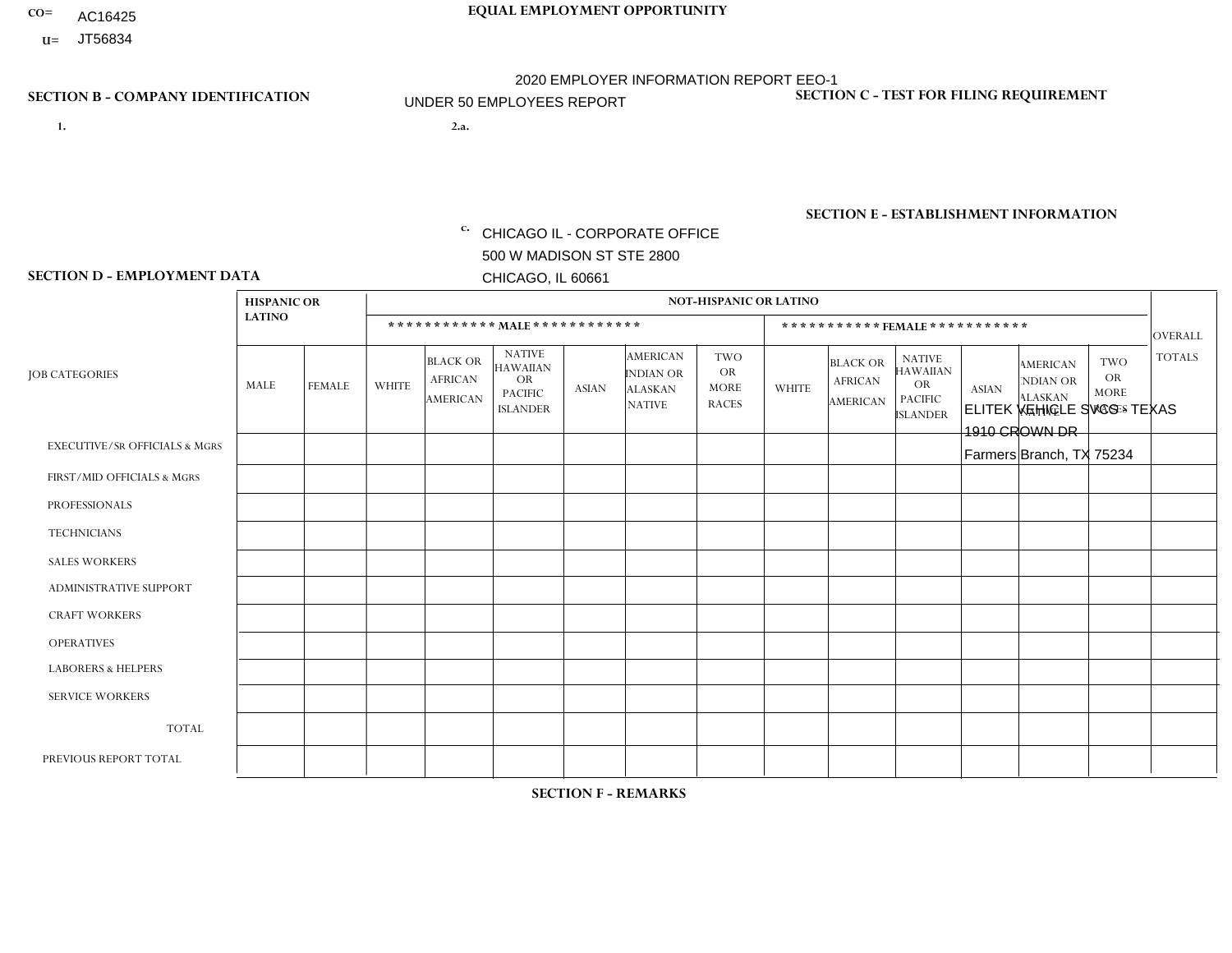- **CO= EQUAL EMPLOYMENT OPPORTUNITY** AC16425
- **U=**

**1. 2.a.** CHICAGO IL - CORPORATE OFFICE 500 W MADISON ST STE 2800 CHICAGO, IL 60661

2.a. LONDONDERRY NH - PGW MANCHESTER 15 TINKER AVE Londonderry, NH 03053

2020 EMPLOYER INFORMATION REPORT EEO-1 UNDER 50 EMPLOYEES REPORT

c. EIN= 952920557

# **SECTION B - COMPANY IDENTIFICATION SECTION C - TEST FOR FILING REQUIREMENT**

1- Y 2- Y 3- N DUNS= 000123456

**SECTION E - ESTABLISHMENT INFORMATION c.** NAICS: 811122

### **SECTION D - EMPLOYMENT DATA**

|                                          | <b>HISPANIC OR</b> |               |                |                                                      |                                                                                    |              |                                                                        | <b>NOT-HISPANIC OR LATINO</b>                          |              |                                                      |                                                                             |              |                                                                |                                                        |                |
|------------------------------------------|--------------------|---------------|----------------|------------------------------------------------------|------------------------------------------------------------------------------------|--------------|------------------------------------------------------------------------|--------------------------------------------------------|--------------|------------------------------------------------------|-----------------------------------------------------------------------------|--------------|----------------------------------------------------------------|--------------------------------------------------------|----------------|
|                                          | <b>LATINO</b>      |               |                |                                                      | ************ MALE ************                                                     |              |                                                                        |                                                        |              | ***********FEMALE***********                         |                                                                             |              |                                                                |                                                        | <b>OVERALL</b> |
| <b>JOB CATEGORIES</b>                    | MALE               | <b>FEMALE</b> | WHITE          | <b>BLACK OR</b><br><b>AFRICAN</b><br><b>AMERICAN</b> | <b>NATIVE</b><br><b>HAWAIIAN</b><br><b>OR</b><br><b>PACIFIC</b><br><b>ISLANDER</b> | <b>ASIAN</b> | <b>AMERICAN</b><br><b>INDIAN OR</b><br><b>ALASKAN</b><br><b>NATIVE</b> | <b>TWO</b><br><b>OR</b><br><b>MORE</b><br><b>RACES</b> | <b>WHITE</b> | <b>BLACK OR</b><br><b>AFRICAN</b><br><b>AMERICAN</b> | <b>NATIVE</b><br><b>HAWAIIAN</b><br>OR<br><b>PACIFIC</b><br><b>ISLANDER</b> | <b>ASIAN</b> | <b>AMERICAN</b><br>NDIAN OR<br><b>ALASKAN</b><br><b>NATIVE</b> | <b>TWO</b><br><b>OR</b><br><b>MORE</b><br><b>RACES</b> | <b>TOTALS</b>  |
| <b>EXECUTIVE/SR OFFICIALS &amp; MGRS</b> | $\mathbf{0}$       | $\Omega$      | $\Omega$       | $\Omega$                                             | $\Omega$                                                                           | $\Omega$     | $\Omega$                                                               | $\Omega$                                               | $\Omega$     | $\Omega$                                             | $\mathbf{0}$                                                                | $\Omega$     | $\Omega$                                                       | $\Omega$                                               | $\Omega$       |
| FIRST/MID OFFICIALS & MGRS               | $\mathbf 0$        | $\mathbf 0$   | $\overline{1}$ | 0                                                    | $\Omega$                                                                           | $\mathbf{0}$ | $\Omega$                                                               | $\Omega$                                               | $\Omega$     | $\Omega$                                             | $\Omega$                                                                    | $\mathbf{0}$ | $\Omega$                                                       | $\Omega$                                               | $\mathbf{1}$   |
| <b>PROFESSIONALS</b>                     | $\mathbf 0$        | $\mathbf 0$   | $\Omega$       | $\Omega$                                             | $\Omega$                                                                           | $\Omega$     | $\Omega$                                                               | $\Omega$                                               | $\Omega$     | $\Omega$                                             | $\mathbf{0}$                                                                | $\Omega$     | $\Omega$                                                       | $\Omega$                                               | $\overline{0}$ |
| <b>TECHNICIANS</b>                       | $\mathbf 0$        | $\mathbf 0$   | $\Omega$       | $\Omega$                                             | $\Omega$                                                                           | $\Omega$     | $\Omega$                                                               | $\Omega$                                               | $\Omega$     | $\Omega$                                             | $\Omega$                                                                    | $\Omega$     | $\Omega$                                                       | $\Omega$                                               | $\Omega$       |
| <b>SALES WORKERS</b>                     | $\mathbf 0$        | $\mathbf 0$   | $\Omega$       | $\Omega$                                             | $\Omega$                                                                           | $\Omega$     | $\Omega$                                                               | $\Omega$                                               | $\Omega$     | $\Omega$                                             | $\Omega$                                                                    | $\Omega$     | $\Omega$                                                       | $\Omega$                                               | $\mathbf 0$    |
| <b>ADMINISTRATIVE SUPPORT</b>            | $\mathbf 0$        | $\mathbf 0$   | $\Omega$       | 0                                                    | $\Omega$                                                                           | $\Omega$     | $\Omega$                                                               | $\Omega$                                               | $\Omega$     | $\Omega$                                             | $\Omega$                                                                    | $\mathbf{0}$ | $\Omega$                                                       | $\Omega$                                               | $\mathbf 0$    |
| <b>CRAFT WORKERS</b>                     | $\mathbf 0$        | 0             | $\Omega$       | $\mathbf 0$                                          | $\Omega$                                                                           | $\Omega$     | $\Omega$                                                               | $\Omega$                                               | $\Omega$     | $\Omega$                                             | 0                                                                           | $\mathbf{0}$ | $\Omega$                                                       | $\Omega$                                               | $\mathbf 0$    |
| <b>OPERATIVES</b>                        | $\mathbf 0$        | $\mathbf 0$   | $\mathbf{3}$   | $\overline{2}$                                       | $\Omega$                                                                           | $\Omega$     | $\Omega$                                                               | $\Omega$                                               | $\Omega$     | $\Omega$                                             | $\Omega$                                                                    | $\mathbf{0}$ | $\Omega$                                                       | $\Omega$                                               | 5              |
| <b>LABORERS &amp; HELPERS</b>            | $\Omega$           | $\Omega$      | $\overline{c}$ | 0                                                    | $\Omega$                                                                           | $\Omega$     | $\Omega$                                                               | $\Omega$                                               | $\Omega$     | $\Omega$                                             | $\Omega$                                                                    | $\Omega$     | $\Omega$                                                       | $\Omega$                                               | $\overline{2}$ |
| <b>SERVICE WORKERS</b>                   | $\Omega$           | $\Omega$      | $\Omega$       | 0                                                    | $\Omega$                                                                           | $\Omega$     | $\Omega$                                                               | $\Omega$                                               | $\Omega$     | $\Omega$                                             | $\mathbf{0}$                                                                | $\mathbf{0}$ | $\Omega$                                                       | $\Omega$                                               | $\mathbf 0$    |
| <b>TOTAL</b>                             | 0                  | 0             | 6              | 2                                                    | $\mathbf 0$                                                                        | $\mathbf 0$  | $\Omega$                                                               | $\Omega$                                               | $\Omega$     | 0                                                    | 0                                                                           | 0            | 0                                                              | $\mathbf 0$                                            | 8              |
| PREVIOUS REPORT TOTAL                    | 0                  | 0             | 5              | $\mathbf{1}$                                         | $\Omega$                                                                           | 1            | $\Omega$                                                               | $\Omega$                                               | $\Omega$     | $\Omega$                                             | 0                                                                           | $\mathbf{0}$ | 0                                                              | $\mathbf 0$                                            | $\overline{7}$ |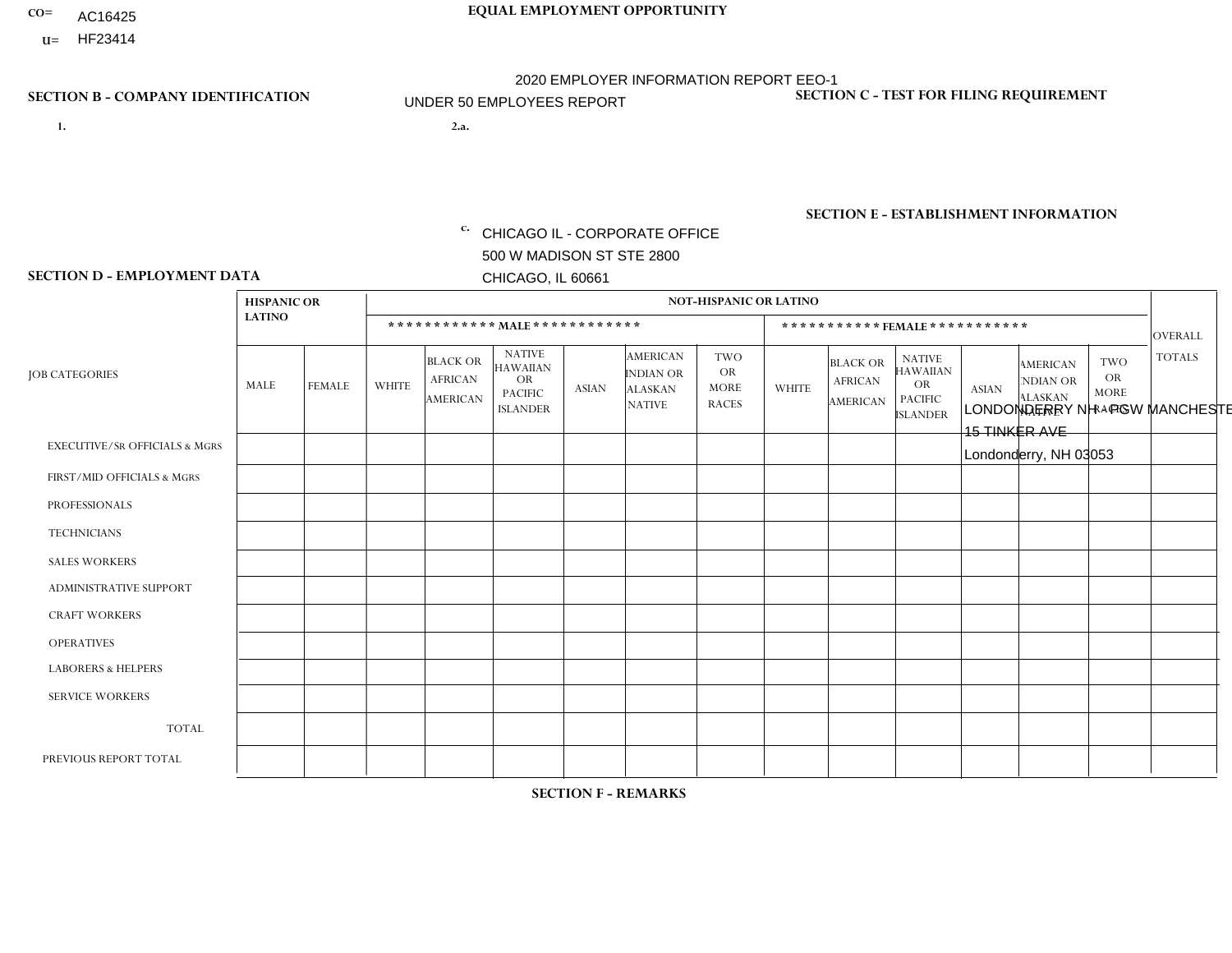- AC16425
- **U=**

**1. 2.a.** CHICAGO IL - CORPORATE OFFICE 500 W MADISON ST STE 2800 CHICAGO, IL 60661

2.a. HAUPPAUGE NY - PGW LONG ISLAND 22 COMMERCE DRIVE Hauppauge, NY 11788

c. EIN= 952920557

## **SECTION B - COMPANY IDENTIFICATION SECTION C - TEST FOR FILING REQUIREMENT**

1- Y 2- Y 3- N DUNS= 000123456

**SECTION E - ESTABLISHMENT INFORMATION c.** NAICS: 811122

### **SECTION D - EMPLOYMENT DATA**

|                                          | <b>HISPANIC OR</b> |               |                |                                                      |                                                                                    |              |                                                                        | <b>NOT-HISPANIC OR LATINO</b>                          |              |                                                      |                                                                                    |              |                                                                |                                                        |                |
|------------------------------------------|--------------------|---------------|----------------|------------------------------------------------------|------------------------------------------------------------------------------------|--------------|------------------------------------------------------------------------|--------------------------------------------------------|--------------|------------------------------------------------------|------------------------------------------------------------------------------------|--------------|----------------------------------------------------------------|--------------------------------------------------------|----------------|
|                                          | <b>LATINO</b>      |               |                | ************ MAIE************                        |                                                                                    |              |                                                                        |                                                        |              |                                                      | ***********FEMALE***********                                                       |              |                                                                |                                                        | <b>OVERALL</b> |
| <b>JOB CATEGORIES</b>                    | <b>MALE</b>        | <b>FEMALE</b> | <b>WHITE</b>   | <b>BLACK OR</b><br><b>AFRICAN</b><br><b>AMERICAN</b> | <b>NATIVE</b><br><b>HAWAIIAN</b><br><b>OR</b><br><b>PACIFIC</b><br><b>ISLANDER</b> | <b>ASIAN</b> | <b>AMERICAN</b><br><b>INDIAN OR</b><br><b>ALASKAN</b><br><b>NATIVE</b> | <b>TWO</b><br><b>OR</b><br><b>MORE</b><br><b>RACES</b> | <b>WHITE</b> | <b>BLACK OR</b><br><b>AFRICAN</b><br><b>AMERICAN</b> | <b>NATIVE</b><br><b>HAWAIIAN</b><br><b>OR</b><br><b>PACIFIC</b><br><b>ISLANDER</b> | <b>ASIAN</b> | <b>AMERICAN</b><br>NDIAN OR<br><b>ALASKAN</b><br><b>NATIVE</b> | <b>TWO</b><br><b>OR</b><br><b>MORE</b><br><b>RACES</b> | <b>TOTALS</b>  |
| <b>EXECUTIVE/SR OFFICIALS &amp; MGRS</b> | $\Omega$           | $\Omega$      | $\Omega$       | $\Omega$                                             | $\Omega$                                                                           | $\Omega$     | $\Omega$                                                               | $\Omega$                                               | $\Omega$     | $\mathbf{0}$                                         | $\Omega$                                                                           | $\Omega$     | $\Omega$                                                       | $\Omega$                                               | $\mathbf{0}$   |
| FIRST/MID OFFICIALS & MGRS               | $\Omega$           | $\mathbf 0$   | $\mathbf 0$    | $\mathbf 0$                                          | $\mathbf{0}$                                                                       | $\mathbf 0$  | $\overline{0}$                                                         | $\Omega$                                               | 1            | $\mathbf{0}$                                         | $\Omega$                                                                           | $\mathbf 0$  | $\Omega$                                                       | $\mathbf 0$                                            | $\mathbf{1}$   |
| <b>PROFESSIONALS</b>                     | $\Omega$           | $\mathbf 0$   | $\mathbf 0$    | $\mathbf 0$                                          | 0                                                                                  | $\mathbf 0$  | $\Omega$                                                               | $\Omega$                                               | $\Omega$     | $\mathbf 0$                                          | $\Omega$                                                                           | $\mathbf 0$  | $\Omega$                                                       | $\mathbf{0}$                                           | $\mathbf 0$    |
| <b>TECHNICIANS</b>                       | $\Omega$           | $\mathbf 0$   | $\Omega$       | $\mathbf 0$                                          | $\mathbf 0$                                                                        | $\Omega$     | $\overline{0}$                                                         | $\Omega$                                               | $\mathbf 0$  | $\mathbf 0$                                          | $\mathbf 0$                                                                        | $\mathbf 0$  | $\Omega$                                                       | $\Omega$                                               | $\mathbf 0$    |
| <b>SALES WORKERS</b>                     | $\Omega$           | $\mathbf 0$   | $\Omega$       | $\mathbf 0$                                          | 0                                                                                  | $\Omega$     | $\Omega$                                                               | $\Omega$                                               | $\Omega$     | $\Omega$                                             | $\Omega$                                                                           | $\Omega$     | $\Omega$                                                       | $\Omega$                                               | $\mathbf 0$    |
| <b>ADMINISTRATIVE SUPPORT</b>            | $\Omega$           | $\Omega$      | $\Omega$       | $\mathbf 0$                                          | $\mathbf 0$                                                                        | $\Omega$     | $\Omega$                                                               | $\Omega$                                               | $\Omega$     | $\Omega$                                             | $\mathbf{0}$                                                                       | $\Omega$     | $\Omega$                                                       | $\Omega$                                               | $\mathbf 0$    |
| <b>CRAFT WORKERS</b>                     | $\Omega$           | $\Omega$      | $\mathbf{0}$   | $\mathbf 0$                                          | 0                                                                                  | $\Omega$     | $\Omega$                                                               | $\Omega$                                               | $\Omega$     | $\Omega$                                             | $\Omega$                                                                           | $\Omega$     | $\Omega$                                                       | $\Omega$                                               | $\Omega$       |
| <b>OPERATIVES</b>                        | $\Omega$           | $\Omega$      | 6              | 0                                                    | $\mathbf 0$                                                                        | $\Omega$     | $\Omega$                                                               | $\Omega$                                               | $\Omega$     | $\Omega$                                             | $\Omega$                                                                           | $\Omega$     | $\Omega$                                                       | $\Omega$                                               | 6              |
| <b>LABORERS &amp; HELPERS</b>            | $\Omega$           | $\Omega$      | 1              | 0                                                    | 0                                                                                  | $\Omega$     | $\Omega$                                                               | $\Omega$                                               | $\Omega$     | $\Omega$                                             | $\mathbf{0}$                                                                       | $\Omega$     | $\Omega$                                                       | $\Omega$                                               | $\mathbf{1}$   |
| <b>SERVICE WORKERS</b>                   | $\Omega$           | $\mathbf 0$   | 0              | 0                                                    | $\mathbf 0$                                                                        | $\mathbf 0$  | $\Omega$                                                               | $\Omega$                                               | $\Omega$     | $\Omega$                                             | $\Omega$                                                                           | $\Omega$     | $\Omega$                                                       | $\Omega$                                               | 0              |
| <b>TOTAL</b>                             | 0                  | $\mathbf 0$   | $\overline{7}$ | 0                                                    | 0                                                                                  | $\mathbf 0$  | $\mathbf{0}$                                                           | $\Omega$                                               | $\mathbf 1$  | $\Omega$                                             | $\Omega$                                                                           | $\mathbf 0$  | $\Omega$                                                       | $\Omega$                                               | 8              |
| PREVIOUS REPORT TOTAL                    | $\Omega$           | $\mathbf 0$   | 1              | $\mathbf 1$                                          | $\mathbf 0$                                                                        | $\Omega$     | $\Omega$                                                               | $\Omega$                                               | 1            | $\Omega$                                             | $\Omega$                                                                           | $\Omega$     | $\Omega$                                                       | $\mathbf{0}$                                           | 3              |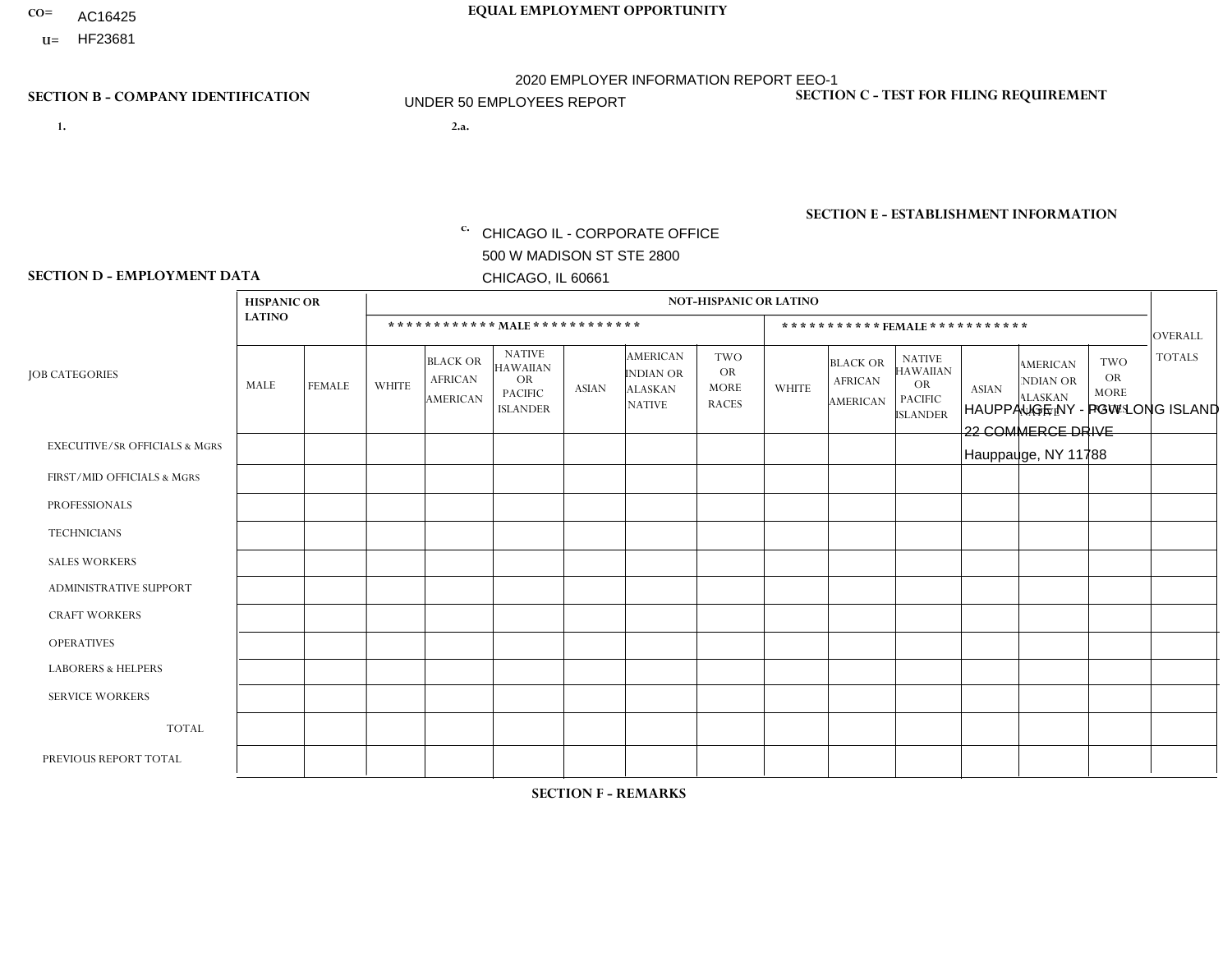- AC16425
- **U=**

- **1. 2.a.** CHICAGO IL CORPORATE OFFICE 500 W MADISON ST STE 2800 CHICAGO, IL 60661
- 2.a. STOCKTON CA 1627 ARMY COURT UNIT #7 Stockton, CA 95206
	- EIN= 952920557

## **SECTION B - COMPANY IDENTIFICATION SECTION C - TEST FOR FILING REQUIREMENT**

1- Y 2- Y 3- N DUNS= 000123456

**SECTION E - ESTABLISHMENT INFORMATION c.** NAICS: 423140

### **SECTION D - EMPLOYMENT DATA**

|                                          | <b>HISPANIC OR</b>      |                |                |                                                      |                                                                             |                |                                                                        | <b>NOT-HISPANIC OR LATINO</b>                          |                |                                                      |                                                                                    |              |                                                                       |                                                        |                |
|------------------------------------------|-------------------------|----------------|----------------|------------------------------------------------------|-----------------------------------------------------------------------------|----------------|------------------------------------------------------------------------|--------------------------------------------------------|----------------|------------------------------------------------------|------------------------------------------------------------------------------------|--------------|-----------------------------------------------------------------------|--------------------------------------------------------|----------------|
|                                          | <b>LATINO</b>           |                |                |                                                      | ************ MAIE************                                               |                |                                                                        |                                                        |                | *********** FEMALE ***********                       |                                                                                    |              |                                                                       |                                                        | <b>OVERALL</b> |
| <b>JOB CATEGORIES</b>                    | MALE                    | <b>FEMALE</b>  | <b>WHITE</b>   | <b>BLACK OR</b><br><b>AFRICAN</b><br><b>AMERICAN</b> | <b>NATIVE</b><br><b>HAWAIIAN</b><br>OR<br><b>PACIFIC</b><br><b>ISLANDER</b> | <b>ASIAN</b>   | <b>AMERICAN</b><br><b>INDIAN OR</b><br><b>ALASKAN</b><br><b>NATIVE</b> | <b>TWO</b><br><b>OR</b><br><b>MORE</b><br><b>RACES</b> | <b>WHITE</b>   | <b>BLACK OR</b><br><b>AFRICAN</b><br><b>AMERICAN</b> | <b>NATIVE</b><br><b>HAWAIIAN</b><br><b>OR</b><br><b>PACIFIC</b><br><b>ISLANDER</b> | <b>ASIAN</b> | <b>AMERICAN</b><br><b>NDIAN OR</b><br><b>ALASKAN</b><br><b>NATIVE</b> | <b>TWO</b><br><b>OR</b><br><b>MORE</b><br><b>RACES</b> | <b>TOTALS</b>  |
| <b>EXECUTIVE/SR OFFICIALS &amp; MGRS</b> | $\mathbf 0$             | 0              | $\Omega$       | $\mathbf 0$                                          | $\Omega$                                                                    | $\mathbf{0}$   | $\Omega$                                                               | $\Omega$                                               | $\Omega$       | $\Omega$                                             | $\Omega$                                                                           | $\mathbf{0}$ | $\Omega$                                                              | $\Omega$                                               | $\mathbf 0$    |
| FIRST/MID OFFICIALS & MGRS               | $\mathbf 0$             | $\mathbf 0$    | 1              | $\mathbf 0$                                          | $\Omega$                                                                    | 1              | $\Omega$                                                               | $\Omega$                                               | -1             | $\Omega$                                             | $\Omega$                                                                           | $\Omega$     | $\Omega$                                                              | $\Omega$                                               | $\mathbf{3}$   |
| <b>PROFESSIONALS</b>                     | $\mathbf 0$             | $\mathbf 0$    | $\mathbf 0$    | $\mathbf 0$                                          | $\mathbf 0$                                                                 | $\mathbf{0}$   | $\Omega$                                                               | $\Omega$                                               | $\Omega$       | $\Omega$                                             | $\Omega$                                                                           | $\Omega$     | $\Omega$                                                              | $\mathbf 0$                                            | 0              |
| <b>TECHNICIANS</b>                       | $\mathbf 0$             | $\mathbf 0$    | $\Omega$       | 0                                                    | $\Omega$                                                                    | $\Omega$       | $\Omega$                                                               | $\Omega$                                               | $\Omega$       | $\Omega$                                             | $\Omega$                                                                           | $\Omega$     | $\Omega$                                                              | $\mathbf 0$                                            | $\mathbf 0$    |
| <b>SALES WORKERS</b>                     | $\mathbf 0$             | $\mathbf 0$    | $\mathbf 0$    | $\mathbf 0$                                          | $\Omega$                                                                    | $\Omega$       | $\Omega$                                                               | $\Omega$                                               | 0              | $\mathbf 0$                                          | $\mathbf 0$                                                                        | $\mathbf 0$  | $\Omega$                                                              | $\mathbf 0$                                            | $\mathbf 0$    |
| ADMINISTRATIVE SUPPORT                   | $\overline{\mathbf{1}}$ | $\mathbf 0$    | $\Omega$       | $\Omega$                                             | $\Omega$                                                                    | $\Omega$       | $\Omega$                                                               | $\Omega$                                               | $\Omega$       | $\Omega$                                             | $\Omega$                                                                           | $\Omega$     | $\Omega$                                                              | $\Omega$                                               | $\mathbf{1}$   |
| <b>CRAFT WORKERS</b>                     | $\mathbf 0$             | $\mathbf 0$    | $\Omega$       | 0                                                    | $\Omega$                                                                    | $\mathbf{0}$   | $\Omega$                                                               | $\Omega$                                               | $\Omega$       | $\Omega$                                             | $\mathbf{0}$                                                                       | $\mathbf{0}$ | $\Omega$                                                              | $\Omega$                                               | $\mathbf 0$    |
| <b>OPERATIVES</b>                        | $\overline{2}$          | 0              | $\overline{1}$ | 1                                                    | $\Omega$                                                                    | $\overline{2}$ | $\Omega$                                                               | $\Omega$                                               | $\Omega$       | $\Omega$                                             | $\Omega$                                                                           | $\Omega$     | $\Omega$                                                              | $\Omega$                                               | 6              |
| <b>LABORERS &amp; HELPERS</b>            | $5\phantom{.0}$         | $\mathbf 0$    | $\overline{2}$ | $\overline{c}$                                       | $\Omega$                                                                    | 3              |                                                                        | $\Omega$                                               | $\Omega$       | $\Omega$                                             | $\mathbf{0}$                                                                       | $\mathbf{0}$ | $\Omega$                                                              | $\Omega$                                               | 13             |
| <b>SERVICE WORKERS</b>                   | $\Omega$                | $\mathbf 0$    | $\mathbf{0}$   | 0                                                    | $\Omega$                                                                    | $\Omega$       | $\Omega$                                                               | $\Omega$                                               | $\Omega$       | $\Omega$                                             | $\mathbf{0}$                                                                       | $\Omega$     | $\Omega$                                                              | $\Omega$                                               | $\mathbf 0$    |
| <b>TOTAL</b>                             | 8                       | 0              | $\overline{4}$ | 3                                                    | $\Omega$                                                                    | 6              |                                                                        | $\Omega$                                               | -1             | $\Omega$                                             | $\Omega$                                                                           | $\mathbf{0}$ | $\Omega$                                                              | $\Omega$                                               | 23             |
| PREVIOUS REPORT TOTAL                    | 6                       | $\overline{2}$ | 10             | 5                                                    | $\overline{1}$                                                              | 17             | $\Omega$                                                               | $\overline{2}$                                         | $\overline{2}$ | 0                                                    | 0                                                                                  | $\mathbf 0$  | $\Omega$                                                              | $\mathbf 0$                                            | 45             |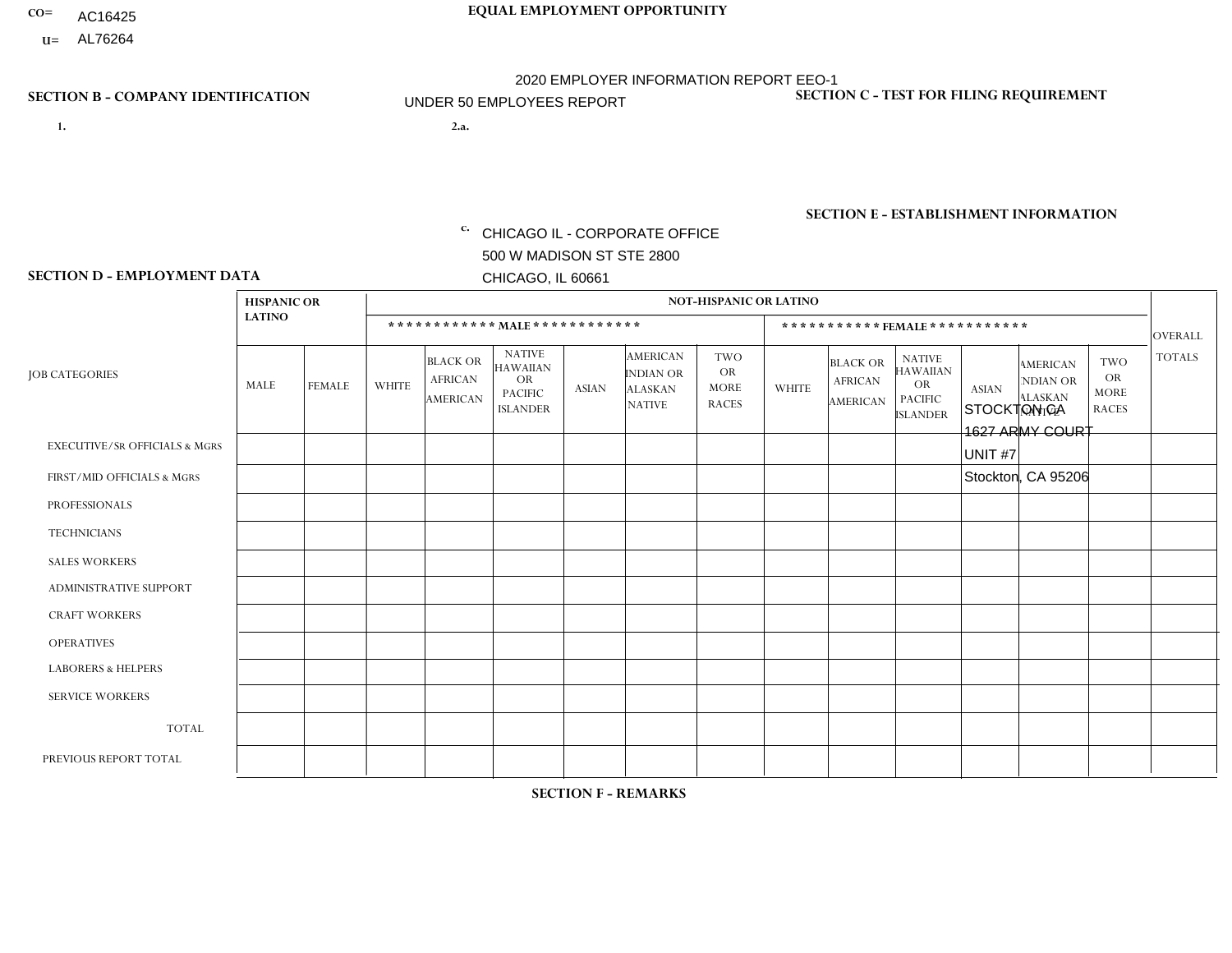- AC16425
- **U=**

- **1. 2.a.** CHICAGO IL CORPORATE OFFICE 500 W MADISON ST STE 2800 CHICAGO, IL 60661
- 2.a. LITCHFIELD NH 476 CHARLES BANCROFT HWY Litchfield, NH 03052

EIN= 952920557

## **SECTION B - COMPANY IDENTIFICATION SECTION C - TEST FOR FILING REQUIREMENT**

1- Y 2- Y 3- N DUNS= 000123456

**SECTION E - ESTABLISHMENT INFORMATION c.** NAICS: 423140

### **SECTION D - EMPLOYMENT DATA**

|                                          | <b>HISPANIC OR</b> |               |              |                                                      |                                                                                    |              |                                                                 | <b>NOT-HISPANIC OR LATINO</b>                          |                |                                               |                                                                             |              |                                                                       |                                                        |                |
|------------------------------------------|--------------------|---------------|--------------|------------------------------------------------------|------------------------------------------------------------------------------------|--------------|-----------------------------------------------------------------|--------------------------------------------------------|----------------|-----------------------------------------------|-----------------------------------------------------------------------------|--------------|-----------------------------------------------------------------------|--------------------------------------------------------|----------------|
|                                          | <b>LATINO</b>      |               |              | ************ MALE ************                       |                                                                                    |              |                                                                 |                                                        |                |                                               | *********** FEMALE ***********                                              |              |                                                                       |                                                        | <b>OVERALL</b> |
| <b>JOB CATEGORIES</b>                    | <b>MALE</b>        | <b>FEMALE</b> | <b>WHITE</b> | <b>BLACK OR</b><br><b>AFRICAN</b><br><b>AMERICAN</b> | <b>NATIVE</b><br><b>HAWAIIAN</b><br><b>OR</b><br><b>PACIFIC</b><br><b>ISLANDER</b> | <b>ASIAN</b> | <b>AMERICAN</b><br>INDIAN OR<br><b>ALASKAN</b><br><b>NATIVE</b> | <b>TWO</b><br><b>OR</b><br><b>MORE</b><br><b>RACES</b> | <b>WHITE</b>   | <b>BLACK OR</b><br><b>AFRICAN</b><br>AMERICAN | <b>NATIVE</b><br><b>HAWAIIAN</b><br>OR<br><b>PACIFIC</b><br><b>ISLANDER</b> | <b>ASIAN</b> | <b>AMERICAN</b><br><b>NDIAN OR</b><br><b>ALASKAN</b><br><b>NATIVE</b> | <b>TWO</b><br><b>OR</b><br><b>MORE</b><br><b>RACES</b> | <b>TOTALS</b>  |
| <b>EXECUTIVE/SR OFFICIALS &amp; MGRS</b> | $\Omega$           | $\Omega$      | $\Omega$     | $\mathbf 0$                                          | $\Omega$                                                                           | $\Omega$     | $\Omega$                                                        | $\Omega$                                               | $\Omega$       | $\Omega$                                      | $\Omega$                                                                    | $\mathbf 0$  | $\Omega$                                                              | $\Omega$                                               | $\mathbf 0$    |
| FIRST/MID OFFICIALS & MGRS               | $\Omega$           | $\Omega$      | 5            | $\mathbf 0$                                          | $\Omega$                                                                           | $\mathbf{0}$ | $\Omega$                                                        | $\Omega$                                               | $\Omega$       | $\Omega$                                      | $\Omega$                                                                    | $\Omega$     | $\Omega$                                                              | $\Omega$                                               | 5              |
| <b>PROFESSIONALS</b>                     | $\Omega$           | $\Omega$      | $\Omega$     | $\Omega$                                             | $\Omega$                                                                           | $\mathbf{0}$ | $\Omega$                                                        | $\Omega$                                               | 0              | $\Omega$                                      | 0                                                                           | $\Omega$     | $\Omega$                                                              | $\Omega$                                               | $\Omega$       |
| <b>TECHNICIANS</b>                       | $\Omega$           | $\Omega$      | $\Omega$     | $\mathbf 0$                                          | $\Omega$                                                                           | $\Omega$     | $\Omega$                                                        | $\Omega$                                               | 0              | $\Omega$                                      | 0                                                                           | $\mathbf 0$  | $\Omega$                                                              | 0                                                      | $\overline{0}$ |
| <b>SALES WORKERS</b>                     | $\Omega$           | $\Omega$      | 3            | $\Omega$                                             | $\Omega$                                                                           | $\Omega$     | $\Omega$                                                        | $\Omega$                                               | $\overline{0}$ | $\Omega$                                      | $\overline{0}$                                                              | $\Omega$     | $\Omega$                                                              | $\Omega$                                               | 3              |
| ADMINISTRATIVE SUPPORT                   | $\Omega$           | $\Omega$      | $\mathbf{0}$ | $\Omega$                                             | $\Omega$                                                                           | $\Omega$     | $\Omega$                                                        | $\Omega$                                               | 0              | $\Omega$                                      | 0                                                                           | $\Omega$     | $\Omega$                                                              | $\Omega$                                               | $\Omega$       |
| <b>CRAFT WORKERS</b>                     | $\Omega$           | $\Omega$      | $\Omega$     | $\mathbf 0$                                          | $\Omega$                                                                           | $\Omega$     | $\Omega$                                                        | $\Omega$                                               | $\Omega$       | $\Omega$                                      | $\Omega$                                                                    | $\Omega$     | $\Omega$                                                              | $\Omega$                                               | $\Omega$       |
| <b>OPERATIVES</b>                        | 6                  | $\Omega$      | 8            | $\overline{A}$                                       | $\Omega$                                                                           | $\Omega$     | $\overline{1}$                                                  | $\Omega$                                               | $\Omega$       | $\Omega$                                      | $\Omega$                                                                    | $\Omega$     | $\Omega$                                                              | $\overline{1}$                                         | 17             |
| <b>LABORERS &amp; HELPERS</b>            | 3                  | $\Omega$      | 3            | $\overline{ }$                                       | $\Omega$                                                                           | $\Omega$     | $\Omega$                                                        | $\Omega$                                               | $\Omega$       | $\Omega$                                      | 0                                                                           | $\Omega$     | $\Omega$                                                              | $\Omega$                                               | $\overline{7}$ |
| <b>SERVICE WORKERS</b>                   | $\Omega$           | $\mathbf 0$   | $\mathbf 0$  | $\mathbf 0$                                          | $\mathbf 0$                                                                        | $\mathbf 0$  | $\Omega$                                                        | $\Omega$                                               | $\Omega$       | $\Omega$                                      | $\mathbf 0$                                                                 | $\mathbf 0$  | $\Omega$                                                              | $\mathbf 0$                                            | $\mathbf{0}$   |
| <b>TOTAL</b>                             | 9                  | 0             | 19           | $\overline{2}$                                       | $\mathbf 0$                                                                        | $\mathbf 0$  | 1                                                               | $\Omega$                                               | 0              | $\Omega$                                      | 0                                                                           | $\mathbf 0$  | $\Omega$                                                              | $\overline{1}$                                         | 32             |
| PREVIOUS REPORT TOTAL                    | 6                  | $\Omega$      | 10           | $\mathbf 0$                                          | 0                                                                                  | $\Omega$     | $\Omega$                                                        | $\Omega$                                               | 1              | $\Omega$                                      | $\Omega$                                                                    | $\Omega$     | $\Omega$                                                              |                                                        | 18             |
|                                          |                    |               |              |                                                      |                                                                                    |              |                                                                 |                                                        |                |                                               |                                                                             |              |                                                                       |                                                        |                |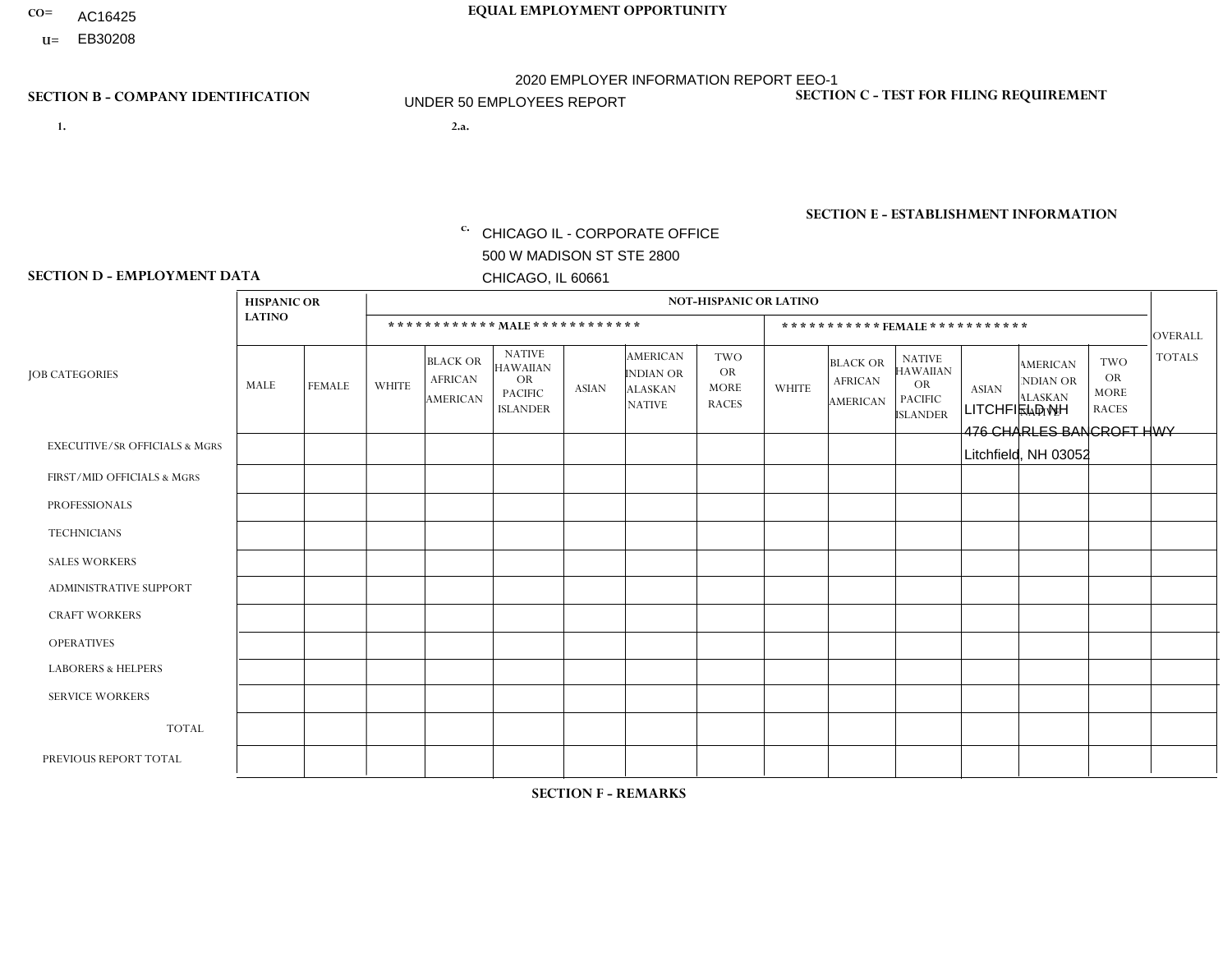- AC16425
- **U=**

- **1. 2.a.** CHICAGO IL CORPORATE OFFICE 500 W MADISON ST STE 2800 CHICAGO, IL 60661
- 2.a. TRANSMETCO HUNTINGTON IN 1750 EAST RIVERFORK DRIVE Huntington, IN 46750

c. EIN= 952920557

## **SECTION B - COMPANY IDENTIFICATION SECTION C - TEST FOR FILING REQUIREMENT**

1- Y 2- Y 3- N DUNS= 000123456

**SECTION E - ESTABLISHMENT INFORMATION c.** NAICS: 339999

### **SECTION D - EMPLOYMENT DATA**

|                                          | <b>HISPANIC OR</b> |               |                |                                                      |                                                                                    |              |                                                                        | <b>NOT-HISPANIC OR LATINO</b>                          |                |                                               |                                                                                    |              |                                                                |                                                        |                |
|------------------------------------------|--------------------|---------------|----------------|------------------------------------------------------|------------------------------------------------------------------------------------|--------------|------------------------------------------------------------------------|--------------------------------------------------------|----------------|-----------------------------------------------|------------------------------------------------------------------------------------|--------------|----------------------------------------------------------------|--------------------------------------------------------|----------------|
|                                          | <b>LATINO</b>      |               |                | ************ MALE ************                       |                                                                                    |              |                                                                        |                                                        |                |                                               | *********** FEMALE ***********                                                     |              |                                                                |                                                        | <b>OVERALL</b> |
| <b>JOB CATEGORIES</b>                    | <b>MALE</b>        | <b>FEMALE</b> | <b>WHITE</b>   | <b>BLACK OR</b><br><b>AFRICAN</b><br><b>AMERICAN</b> | <b>NATIVE</b><br><b>HAWAIIAN</b><br><b>OR</b><br><b>PACIFIC</b><br><b>ISLANDER</b> | <b>ASIAN</b> | <b>AMERICAN</b><br><b>INDIAN OR</b><br><b>ALASKAN</b><br><b>NATIVE</b> | <b>TWO</b><br><b>OR</b><br><b>MORE</b><br><b>RACES</b> | <b>WHITE</b>   | <b>BLACK OR</b><br><b>AFRICAN</b><br>AMERICAN | <b>NATIVE</b><br><b>HAWAIIAN</b><br><b>OR</b><br><b>PACIFIC</b><br><b>ISLANDER</b> | <b>ASIAN</b> | <b>AMERICAN</b><br>NDIAN OR<br><b>ALASKAN</b><br><b>NATIVE</b> | <b>TWO</b><br><b>OR</b><br><b>MORE</b><br><b>RACES</b> | <b>TOTALS</b>  |
| <b>EXECUTIVE/SR OFFICIALS &amp; MGRS</b> | $\Omega$           | $\Omega$      | $\mathbf{0}$   | $\Omega$                                             | $\Omega$                                                                           | $\Omega$     | $\Omega$                                                               | $\Omega$                                               | 0              | $\Omega$                                      | $\Omega$                                                                           | $\Omega$     | $\Omega$                                                       | $\Omega$                                               | $\Omega$       |
| FIRST/MID OFFICIALS & MGRS               | $\Omega$           | $\Omega$      | 4              | $\mathbf 0$                                          | $\Omega$                                                                           | $\Omega$     | $\Omega$                                                               | $\Omega$                                               | 0              | $\Omega$                                      | 0                                                                                  | $\Omega$     | $\Omega$                                                       | $\Omega$                                               | 4              |
| <b>PROFESSIONALS</b>                     | $\Omega$           | $\Omega$      | $\mathbf 0$    | $\mathbf 0$                                          | $\Omega$                                                                           | $\Omega$     | $\Omega$                                                               | $\Omega$                                               | $\Omega$       | $\Omega$                                      | 0                                                                                  | 0            | $\Omega$                                                       | $\mathbf 0$                                            | $\mathbf{0}$   |
| <b>TECHNICIANS</b>                       | $\Omega$           | $\Omega$      | $\Omega$       | $\Omega$                                             | $\Omega$                                                                           | $\Omega$     | $\Omega$                                                               | $\Omega$                                               | $\Omega$       | $\Omega$                                      | 0                                                                                  | $\mathbf 0$  | $\Omega$                                                       | $\mathbf 0$                                            | $\Omega$       |
| <b>SALES WORKERS</b>                     | $\Omega$           | $\Omega$      | $\Omega$       | $\Omega$                                             | $\Omega$                                                                           | $\Omega$     | $\Omega$                                                               | $\Omega$                                               | $\Omega$       | $\Omega$                                      | $\Omega$                                                                           | $\Omega$     | $\Omega$                                                       | $\Omega$                                               | $\Omega$       |
| <b>ADMINISTRATIVE SUPPORT</b>            | $\Omega$           | $\Omega$      | $\Omega$       | $\mathbf 0$                                          | 0                                                                                  | $\Omega$     | $\Omega$                                                               | $\Omega$                                               | 1              | $\Omega$                                      | 0                                                                                  | $\mathbf 0$  | $\Omega$                                                       | $\mathbf 0$                                            | $\mathbf 1$    |
| <b>CRAFT WORKERS</b>                     | $\Omega$           | $\Omega$      | $\Omega$       | $\mathbf 0$                                          | $\Omega$                                                                           | $\Omega$     | $\Omega$                                                               | $\Omega$                                               | 0              | $\Omega$                                      | 0                                                                                  | $\Omega$     | $\Omega$                                                       | $\Omega$                                               | $\Omega$       |
| <b>OPERATIVES</b>                        | $\Omega$           | $\Omega$      | 37             | $\overline{1}$                                       | $\Omega$                                                                           | $\Omega$     | $\Omega$                                                               | $\Omega$                                               | 1              | $\Omega$                                      | 0                                                                                  | $\mathbf 0$  | $\Omega$                                                       | $\Omega$                                               | 39             |
| <b>LABORERS &amp; HELPERS</b>            | $\Omega$           | $\Omega$      | $\overline{c}$ | $\mathbf 0$                                          | $\Omega$                                                                           | $\Omega$     | $\Omega$                                                               | $\Omega$                                               | $\Omega$       | $\Omega$                                      | $\Omega$                                                                           | $\Omega$     | $\Omega$                                                       | $\Omega$                                               | $\overline{2}$ |
| <b>SERVICE WORKERS</b>                   | $\Omega$           | $\Omega$      | $\Omega$       | 0                                                    | $\mathbf 0$                                                                        | $\Omega$     | $\Omega$                                                               | $\Omega$                                               | 0              | $\Omega$                                      | $\Omega$                                                                           | $\mathbf 0$  | $\Omega$                                                       | $\Omega$                                               | $\mathbf{0}$   |
| <b>TOTAL</b>                             | 0                  | 0             | 43             | $\overline{1}$                                       | $\mathbf{0}$                                                                       | 0            | $\Omega$                                                               | $\Omega$                                               | $\overline{2}$ | $\Omega$                                      | 0                                                                                  | $\mathbf 0$  | 0                                                              | $\mathbf 0$                                            | 46             |
| PREVIOUS REPORT TOTAL                    | $\Omega$           | $\Omega$      | 46             | $\overline{1}$                                       | 0                                                                                  | $\Omega$     | $\Omega$                                                               | $\Omega$                                               | 1              | $\Omega$                                      | 0                                                                                  | $\mathbf 0$  | $\Omega$                                                       | $\mathbf 0$                                            | 48             |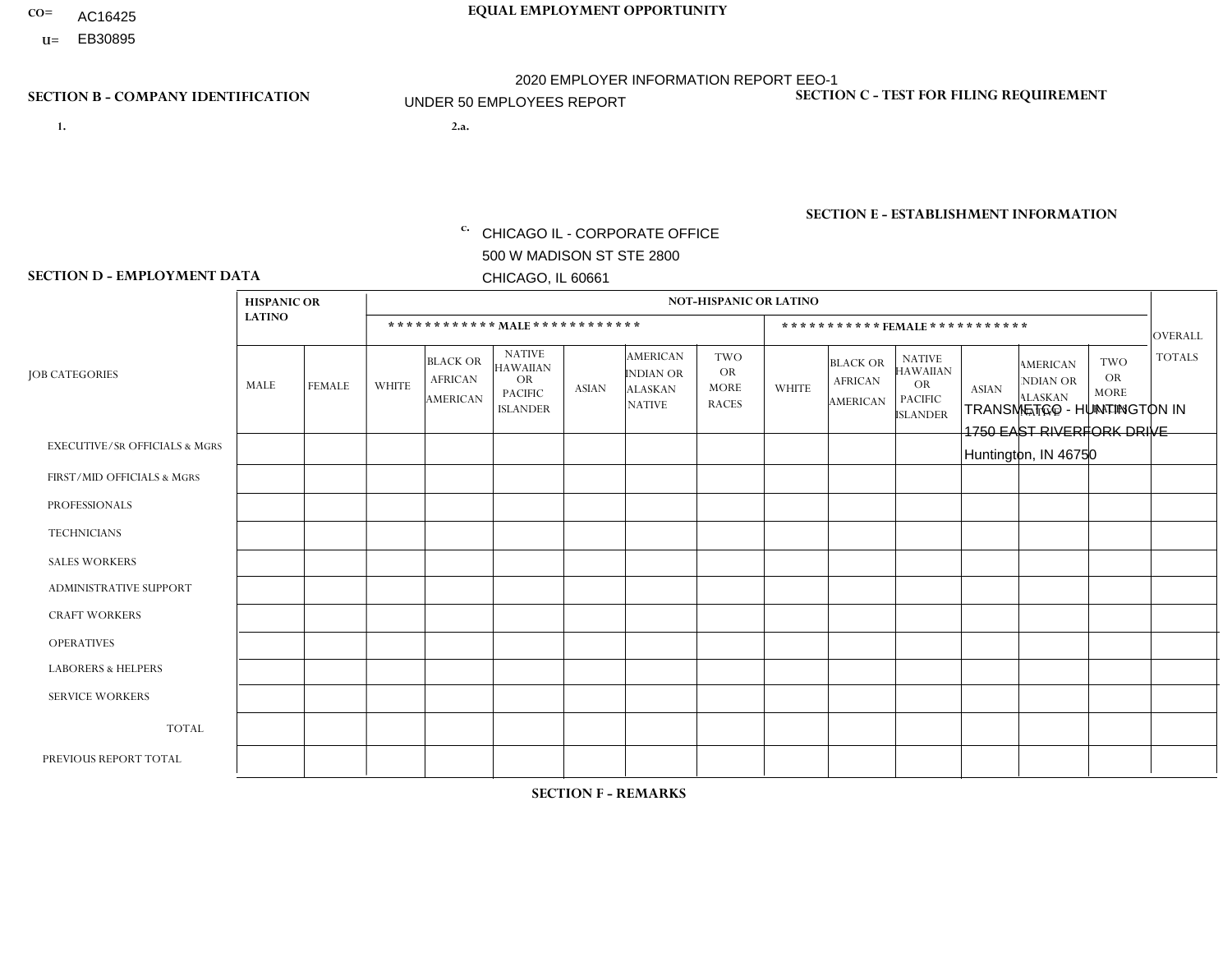- AC16425
- **U=**

**1. 2.a.** CHICAGO IL - CORPORATE OFFICE 500 W MADISON ST STE 2800 CHICAGO, IL 60661

2.a. SAVANNAH GA - PGW 2222 GAMBLE RD Savannah, GA 31405

EIN= 952920557

## **SECTION B - COMPANY IDENTIFICATION SECTION C - TEST FOR FILING REQUIREMENT**

1- Y 2- Y 3- N DUNS= 000123456

**SECTION E - ESTABLISHMENT INFORMATION c.** NAICS: 811122

### **SECTION D - EMPLOYMENT DATA**

|                                          | <b>HISPANIC OR</b> |               |              | <b>NOT-HISPANIC OR LATINO</b>                        |                                                                                    |              |                                                                        |                                                        |              |                                                      |                                                                                    |              |                                                                       |                                                        |                |
|------------------------------------------|--------------------|---------------|--------------|------------------------------------------------------|------------------------------------------------------------------------------------|--------------|------------------------------------------------------------------------|--------------------------------------------------------|--------------|------------------------------------------------------|------------------------------------------------------------------------------------|--------------|-----------------------------------------------------------------------|--------------------------------------------------------|----------------|
|                                          | <b>LATINO</b>      |               |              | ************ MALE ************                       |                                                                                    |              |                                                                        |                                                        |              |                                                      | ***********FEMALE***********                                                       |              |                                                                       |                                                        | <b>OVERALL</b> |
| <b>JOB CATEGORIES</b>                    | <b>MALE</b>        | <b>FEMALE</b> | <b>WHITE</b> | <b>BLACK OR</b><br><b>AFRICAN</b><br><b>AMERICAN</b> | <b>NATIVE</b><br><b>HAWAIIAN</b><br><b>OR</b><br><b>PACIFIC</b><br><b>ISLANDER</b> | <b>ASIAN</b> | <b>AMERICAN</b><br><b>INDIAN OR</b><br><b>ALASKAN</b><br><b>NATIVE</b> | <b>TWO</b><br><b>OR</b><br><b>MORE</b><br><b>RACES</b> | <b>WHITE</b> | <b>BLACK OR</b><br><b>AFRICAN</b><br><b>AMERICAN</b> | <b>NATIVE</b><br><b>HAWAIIAN</b><br><b>OR</b><br><b>PACIFIC</b><br><b>ISLANDER</b> | <b>ASIAN</b> | <b>AMERICAN</b><br><b>NDIAN OR</b><br><b>ALASKAN</b><br><b>NATIVE</b> | <b>TWO</b><br><b>OR</b><br><b>MORE</b><br><b>RACES</b> | <b>TOTALS</b>  |
| <b>EXECUTIVE/SR OFFICIALS &amp; MGRS</b> | $\mathbf{0}$       | $\Omega$      | $\Omega$     | $\Omega$                                             | 0                                                                                  | $\Omega$     | $\Omega$                                                               | $\Omega$                                               | $\Omega$     | $\mathbf{0}$                                         | $\Omega$                                                                           | $\Omega$     | $\Omega$                                                              | $\Omega$                                               | $\Omega$       |
| FIRST/MID OFFICIALS & MGRS               | $\Omega$           | $\Omega$      | $\Omega$     | $\mathbf 0$                                          | $\mathbf 0$                                                                        | $\Omega$     | $\Omega$                                                               | $\Omega$                                               | $\Omega$     | $\Omega$                                             | $\Omega$                                                                           | $\Omega$     | $\Omega$                                                              | $\Omega$                                               | $\mathbf 0$    |
| <b>PROFESSIONALS</b>                     | $\Omega$           | $\Omega$      | $\mathbf 0$  | $\mathbf 0$                                          | $\overline{0}$                                                                     | $\Omega$     | $\Omega$                                                               | $\Omega$                                               | 1            | $\Omega$                                             | $\Omega$                                                                           | $\Omega$     | $\Omega$                                                              | $\mathbf{0}$                                           | $\mathbf{1}$   |
| <b>TECHNICIANS</b>                       | $\Omega$           | $\Omega$      | $\Omega$     | $\Omega$                                             | 0                                                                                  | $\Omega$     | $\overline{0}$                                                         | $\Omega$                                               | $\Omega$     | $\Omega$                                             | $\Omega$                                                                           | $\Omega$     | $\mathbf{0}$                                                          | $\Omega$                                               | $\mathbf 0$    |
| <b>SALES WORKERS</b>                     | $\Omega$           | $\Omega$      | $\Omega$     | $\Omega$                                             | $\Omega$                                                                           | $\Omega$     | $\Omega$                                                               | $\Omega$                                               | $\Omega$     | $\Omega$                                             | $\Omega$                                                                           | $\Omega$     | $\Omega$                                                              | $\mathbf{0}$                                           | $\mathbf 0$    |
| <b>ADMINISTRATIVE SUPPORT</b>            | $\Omega$           | $\mathbf 0$   | $\Omega$     | $\mathbf 0$                                          | $\mathbf 0$                                                                        | $\mathbf 0$  | $\Omega$                                                               | $\Omega$                                               | $\Omega$     | $\Omega$                                             | $\Omega$                                                                           | $\Omega$     | $\Omega$                                                              | $\Omega$                                               | $\mathbf 0$    |
| <b>CRAFT WORKERS</b>                     | $\Omega$           | $\Omega$      | $\Omega$     | 0                                                    | 0                                                                                  | $\Omega$     | $\Omega$                                                               | $\Omega$                                               | $\Omega$     | $\Omega$                                             | $\Omega$                                                                           | $\Omega$     | $\Omega$                                                              | $\Omega$                                               | $\Omega$       |
| <b>OPERATIVES</b>                        | $\Omega$           | 0             | 1            | 0                                                    | 0                                                                                  | $\Omega$     | $\Omega$                                                               | $\Omega$                                               | $\Omega$     | $\Omega$                                             | $\Omega$                                                                           | $\Omega$     | $\Omega$                                                              | $\Omega$                                               | $\mathbf{1}$   |
| <b>LABORERS &amp; HELPERS</b>            | $\Omega$           | $\Omega$      | $\Omega$     | $\mathbf 0$                                          | 0                                                                                  | $\Omega$     | $\Omega$                                                               | $\Omega$                                               | $\Omega$     | $\Omega$                                             | $\Omega$                                                                           | $\Omega$     | $\Omega$                                                              | $\mathbf{0}$                                           | $\mathbf{0}$   |
| <b>SERVICE WORKERS</b>                   | $\Omega$           | $\Omega$      | $\Omega$     | 0                                                    | $\mathbf{0}$                                                                       | $\Omega$     | $\Omega$                                                               | $\Omega$                                               | $\Omega$     | $\Omega$                                             | $\Omega$                                                                           | $\Omega$     | $\Omega$                                                              | $\Omega$                                               | 0              |
| <b>TOTAL</b>                             | 0                  | 0             | 1            | 0                                                    | 0                                                                                  | $\mathbf{0}$ | $\mathbf{0}$                                                           | $\Omega$                                               | $\mathbf 1$  | $\Omega$                                             | $\Omega$                                                                           | $\mathbf 0$  | $\Omega$                                                              | $\mathbf 0$                                            | $\overline{2}$ |
| PREVIOUS REPORT TOTAL                    | $\Omega$           | $\mathbf 0$   | 2            | $\mathbf 1$                                          | 0                                                                                  | $\Omega$     | $\overline{0}$                                                         | $\Omega$                                               | $\mathbf 1$  | $\Omega$                                             | $\mathbf{0}$                                                                       | $\Omega$     | $\Omega$                                                              | $\mathbf 0$                                            | $\overline{4}$ |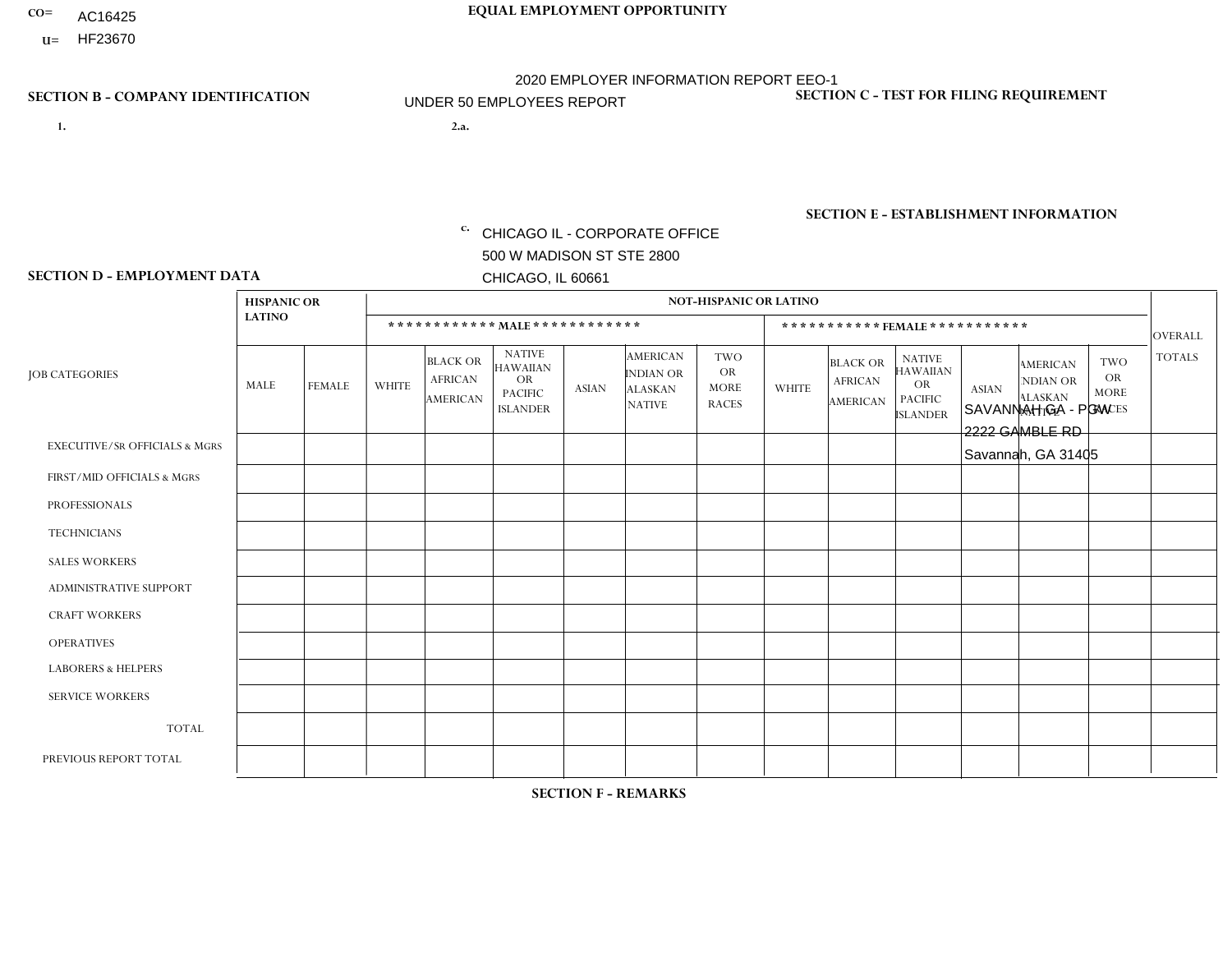- AC16425
- **U=**

**1. 2.a.** CHICAGO IL - CORPORATE OFFICE 500 W MADISON ST STE 2800 CHICAGO, IL 60661

2.a. BRIDGEPORT CT - APO 160 HOLLAND AVE Bridgeport, CT 06605

c. EIN= 952920557

## **SECTION B - COMPANY IDENTIFICATION SECTION C - TEST FOR FILING REQUIREMENT**

1- Y 2- Y 3- N DUNS= 000123456

**SECTION E - ESTABLISHMENT INFORMATION c.** NAICS: 423140

### **SECTION D - EMPLOYMENT DATA**

|                                          | <b>HISPANIC OR</b> |               |              |                                                      |                                                                                    |              |                                                                        | <b>NOT-HISPANIC OR LATINO</b>                          |              |                                               |                                                                                    |              |                                                                |                                                        |                |
|------------------------------------------|--------------------|---------------|--------------|------------------------------------------------------|------------------------------------------------------------------------------------|--------------|------------------------------------------------------------------------|--------------------------------------------------------|--------------|-----------------------------------------------|------------------------------------------------------------------------------------|--------------|----------------------------------------------------------------|--------------------------------------------------------|----------------|
|                                          | <b>LATINO</b>      |               |              | ************ MAIE************                        |                                                                                    |              |                                                                        |                                                        |              |                                               | ***********FEMALE***********                                                       |              |                                                                |                                                        | <b>OVERALL</b> |
| <b>JOB CATEGORIES</b>                    | <b>MALE</b>        | <b>FEMALE</b> | <b>WHITE</b> | <b>BLACK OR</b><br><b>AFRICAN</b><br><b>AMERICAN</b> | <b>NATIVE</b><br><b>HAWAIIAN</b><br><b>OR</b><br><b>PACIFIC</b><br><b>ISLANDER</b> | <b>ASIAN</b> | <b>AMERICAN</b><br><b>INDIAN OR</b><br><b>ALASKAN</b><br><b>NATIVE</b> | <b>TWO</b><br><b>OR</b><br><b>MORE</b><br><b>RACES</b> | <b>WHITE</b> | <b>BLACK OR</b><br><b>AFRICAN</b><br>AMERICAN | <b>NATIVE</b><br><b>HAWAIIAN</b><br><b>OR</b><br><b>PACIFIC</b><br><b>ISLANDER</b> | <b>ASIAN</b> | <b>AMERICAN</b><br>NDIAN OR<br><b>ALASKAN</b><br><b>NATIVE</b> | <b>TWO</b><br><b>OR</b><br><b>MORE</b><br><b>RACES</b> | <b>TOTALS</b>  |
| <b>EXECUTIVE/SR OFFICIALS &amp; MGRS</b> | $\Omega$           | $\mathbf 0$   | $\mathbf 0$  | $\mathbf 0$                                          | $\mathbf 0$                                                                        | $\mathbf 0$  | $\Omega$                                                               | $\Omega$                                               | $\mathbf 0$  | $\Omega$                                      | $\Omega$                                                                           | $\mathbf 0$  | $\Omega$                                                       | $\Omega$                                               | $\mathbf 0$    |
| FIRST/MID OFFICIALS & MGRS               | $\Omega$           | $\Omega$      | $\Omega$     | $\Omega$                                             | $\Omega$                                                                           | $\Omega$     | $\Omega$                                                               |                                                        | $\Omega$     | $\Omega$                                      | $\Omega$                                                                           | $\Omega$     | $\Omega$                                                       | $\mathbf{0}$                                           | $\mathbf{1}$   |
| <b>PROFESSIONALS</b>                     | $\Omega$           | $\mathbf 0$   | $\Omega$     | $\mathbf 0$                                          | $\Omega$                                                                           | $\Omega$     | $\Omega$                                                               | $\Omega$                                               | $\Omega$     | $\Omega$                                      | $\mathbf{0}$                                                                       | $\Omega$     | $\Omega$                                                       | $\Omega$                                               | $\mathbf 0$    |
| <b>TECHNICIANS</b>                       | $\Omega$           | $\mathbf 0$   | $\mathbf 0$  | $\mathbf 0$                                          | $\overline{0}$                                                                     | $\mathbf 0$  | $\Omega$                                                               | $\Omega$                                               | $\mathbf 0$  | $\mathbf 0$                                   | $\Omega$                                                                           | $\Omega$     | $\Omega$                                                       | $\mathbf{0}$                                           | $\mathbf 0$    |
| <b>SALES WORKERS</b>                     | $\overline{2}$     | $\Omega$      | 1            | $\Omega$                                             | $\Omega$                                                                           | $\Omega$     | $\Omega$                                                               | $\Omega$                                               | $\Omega$     | $\Omega$                                      | $\Omega$                                                                           | $\Omega$     | $\Omega$                                                       | $\mathbf{0}$                                           | 3              |
| ADMINISTRATIVE SUPPORT                   | $\Omega$           | $\Omega$      | $\Omega$     | $\mathbf 0$                                          | $\mathbf 0$                                                                        | $\Omega$     | $\Omega$                                                               | $\Omega$                                               | $\Omega$     | $\Omega$                                      | $\Omega$                                                                           | $\Omega$     | $\Omega$                                                       | $\Omega$                                               | $\mathbf 0$    |
| <b>CRAFT WORKERS</b>                     | $\Omega$           | $\Omega$      | $\mathbf 0$  | $\mathbf 0$                                          | 0                                                                                  | $\Omega$     | $\overline{0}$                                                         | $\Omega$                                               | $\Omega$     | $\Omega$                                      | $\mathbf{0}$                                                                       | $\Omega$     | $\Omega$                                                       | $\Omega$                                               | $\mathbf 0$    |
| <b>OPERATIVES</b>                        | $\Omega$           | $\Omega$      | $\Omega$     | $\mathbf{0}$                                         | $\Omega$                                                                           | $\Omega$     | $\Omega$                                                               | $\Omega$                                               | $\Omega$     | $\Omega$                                      | $\Omega$                                                                           | $\Omega$     | $\Omega$                                                       | $\Omega$                                               | $\mathbf 0$    |
| <b>LABORERS &amp; HELPERS</b>            | 0                  | $\Omega$      | $\Omega$     | $\mathbf 0$                                          | 0                                                                                  | $\Omega$     | $\Omega$                                                               | $\Omega$                                               | $\mathbf{1}$ | $\Omega$                                      | $\Omega$                                                                           | $\Omega$     | $\Omega$                                                       | $\Omega$                                               | $\mathbf{1}$   |
| <b>SERVICE WORKERS</b>                   | $\Omega$           | $\mathbf 0$   | 0            | $\mathbf 0$                                          | $\mathbf 0$                                                                        | $\mathbf 0$  | $\overline{0}$                                                         | $\Omega$                                               | $\Omega$     | $\Omega$                                      | $\Omega$                                                                           | $\mathbf 0$  | $\Omega$                                                       | $\mathbf 0$                                            | 0              |
| <b>TOTAL</b>                             | 2                  | $\mathbf 0$   | 1            | $\mathbf 0$                                          | 0                                                                                  | $\mathbf 0$  | $\Omega$                                                               |                                                        | $\mathbf 1$  | $\Omega$                                      | $\Omega$                                                                           | $\Omega$     | $\Omega$                                                       | $\Omega$                                               | 5              |
| PREVIOUS REPORT TOTAL                    | 3                  | $\mathbf 0$   | 1            | $\mathbf 0$                                          | $\mathbf 0$                                                                        | $\Omega$     | $\overline{0}$                                                         | $\mathbf{1}$                                           | $\mathbf{1}$ | $\Omega$                                      | $\mathbf{0}$                                                                       | $\Omega$     | $\Omega$                                                       | $\Omega$                                               | 6              |
|                                          |                    |               |              |                                                      |                                                                                    |              |                                                                        |                                                        |              |                                               |                                                                                    |              |                                                                |                                                        |                |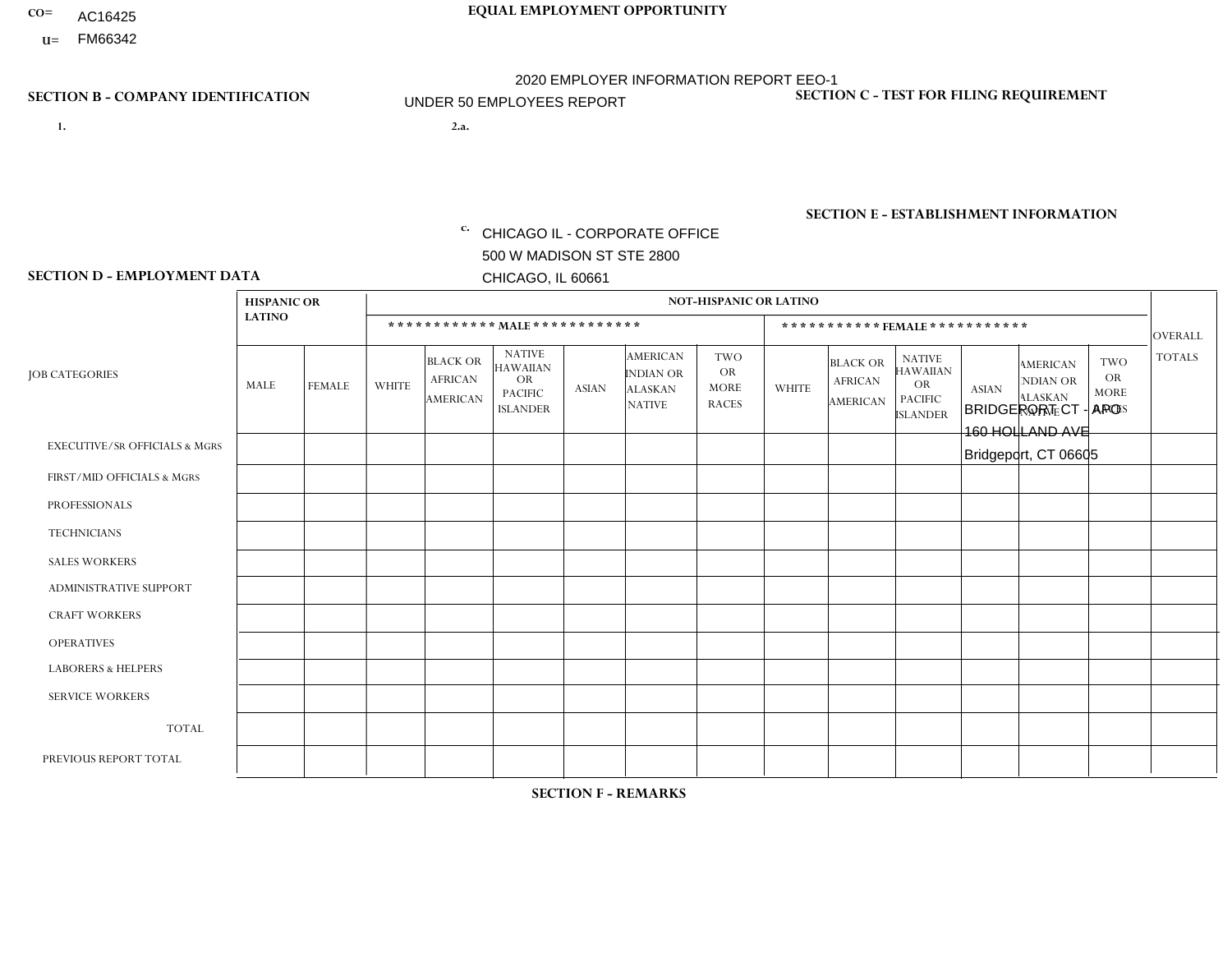- AC16425
- **U=**

- **1. 2.a.** CHICAGO IL CORPORATE OFFICE 500 W MADISON ST STE 2800 CHICAGO, IL 60661
- 2.a. ONTARIO CA CALIFORNIA CORE 405 S WANAMAKER AVE Ontario, CA 91761

c. EIN= 952920557

## **SECTION B - COMPANY IDENTIFICATION SECTION C - TEST FOR FILING REQUIREMENT**

1- Y 2- Y 3- N DUNS= 000123456

**SECTION E - ESTABLISHMENT INFORMATION c.** NAICS: 423140

### **SECTION D - EMPLOYMENT DATA**

|                                          | <b>HISPANIC OR</b> |                |                |                                                      |                                                                      |              |                                                                        | <b>NOT-HISPANIC OR LATINO</b>                   |              |                                               |                                                                                    |              |                                                                       |                                                        |                 |
|------------------------------------------|--------------------|----------------|----------------|------------------------------------------------------|----------------------------------------------------------------------|--------------|------------------------------------------------------------------------|-------------------------------------------------|--------------|-----------------------------------------------|------------------------------------------------------------------------------------|--------------|-----------------------------------------------------------------------|--------------------------------------------------------|-----------------|
|                                          | <b>LATINO</b>      |                |                |                                                      | ************ MAIE************                                        |              |                                                                        |                                                 |              | ***********FEMALE***********                  |                                                                                    |              |                                                                       |                                                        | <b>OVERALL</b>  |
| <b>JOB CATEGORIES</b>                    | <b>MALE</b>        | <b>FEMALE</b>  | <b>WHITE</b>   | <b>BLACK OR</b><br><b>AFRICAN</b><br><b>AMERICAN</b> | <b>NATIVE</b><br>HAWAIIAN<br>OR<br><b>PACIFIC</b><br><b>ISLANDER</b> | <b>ASIAN</b> | <b>AMERICAN</b><br><b>INDIAN OR</b><br><b>ALASKAN</b><br><b>NATIVE</b> | TWO<br><b>OR</b><br><b>MORE</b><br><b>RACES</b> | <b>WHITE</b> | <b>BLACK OR</b><br><b>AFRICAN</b><br>AMERICAN | <b>NATIVE</b><br><b>HAWAIIAN</b><br><b>OR</b><br><b>PACIFIC</b><br><b>ISLANDER</b> | <b>ASIAN</b> | <b>AMERICAN</b><br><b>NDIAN OR</b><br><b>ALASKAN</b><br><b>NATIVE</b> | <b>TWO</b><br><b>OR</b><br><b>MORE</b><br><b>RACES</b> | <b>TOTALS</b>   |
| <b>EXECUTIVE/SR OFFICIALS &amp; MGRS</b> | $\mathbf 0$        | $\mathbf 0$    | $\mathbf 0$    | $\mathbf 0$                                          | $\mathbf 0$                                                          | $\Omega$     | $\Omega$                                                               | 0                                               | $\Omega$     | $\Omega$                                      | $\mathbf 0$                                                                        | $\mathbf 0$  | $\Omega$                                                              | 0                                                      | $\mathbf 0$     |
| FIRST/MID OFFICIALS & MGRS               | 1                  | $\Omega$       | 1              | $\Omega$                                             | $\mathbf{0}$                                                         | $\Omega$     | 0                                                                      | 0                                               |              | $\Omega$                                      | $\Omega$                                                                           | $\Omega$     | $\Omega$                                                              | $\Omega$                                               | 3               |
| <b>PROFESSIONALS</b>                     | 0                  |                | $\Omega$       | $\Omega$                                             | $\mathbf{0}$                                                         |              | $\Omega$                                                               | 0                                               | $\Omega$     | $\Omega$                                      | $\Omega$                                                                           | $\Omega$     | $\Omega$                                                              | $\Omega$                                               | $\overline{2}$  |
| <b>TECHNICIANS</b>                       | 0                  | $\mathbf{0}$   | $\mathbf 0$    | $\mathbf 0$                                          | $\Omega$                                                             | $\Omega$     | $\Omega$                                                               | 0                                               | $\Omega$     | $\Omega$                                      | 0                                                                                  | $\mathbf 0$  | $\Omega$                                                              | $\mathbf 0$                                            | $\mathbf{0}$    |
| <b>SALES WORKERS</b>                     | $\mathbf{0}$       | $\mathbf 0$    | $\mathbf 0$    | $\mathbf 0$                                          | $\Omega$                                                             | $\Omega$     | $\Omega$                                                               | 0                                               | $\Omega$     | $\Omega$                                      | $\mathbf 0$                                                                        | $\mathbf 0$  | $\Omega$                                                              | $\mathbf 0$                                            | $\mathbf 0$     |
| ADMINISTRATIVE SUPPORT                   | $\Omega$           | -1             | $\Omega$       | $\Omega$                                             | $\Omega$                                                             | $\Omega$     | $\Omega$                                                               | 0                                               | $\Omega$     | $\Omega$                                      | $\Omega$                                                                           | $\Omega$     | $\Omega$                                                              | $\Omega$                                               | $\mathbf{1}$    |
| <b>CRAFT WORKERS</b>                     | 0                  | $\mathbf 0$    | $\mathbf 0$    | $\Omega$                                             | $\mathbf{0}$                                                         | $\mathbf{0}$ | $\Omega$                                                               | 0                                               | $\Omega$     | $\Omega$                                      | $\Omega$                                                                           | $\Omega$     | $\Omega$                                                              | $\Omega$                                               | $\mathbf 0$     |
| <b>OPERATIVES</b>                        | $\overline{1}$     | $\mathbf 0$    | $\mathbf 0$    | $\mathbf 0$                                          | $\Omega$                                                             | $\mathbf{0}$ | $\Omega$                                                               | 0                                               | $\Omega$     | $\Omega$                                      | $\Omega$                                                                           | $\Omega$     | $\Omega$                                                              | $\Omega$                                               | $\mathbf{1}$    |
| <b>LABORERS &amp; HELPERS</b>            | 3                  | $\mathbf 0$    | $\mathbf 0$    | $\mathbf 0$                                          | $\Omega$                                                             | $\Omega$     | $\Omega$                                                               | $\Omega$                                        | $\Omega$     | $\Omega$                                      | $\Omega$                                                                           | $\Omega$     | $\Omega$                                                              | $\Omega$                                               | 3               |
| <b>SERVICE WORKERS</b>                   | $\Omega$           | $\Omega$       | $\mathbf 0$    | $\mathbf 0$                                          | $\Omega$                                                             | $\mathbf{0}$ | $\Omega$                                                               | 0                                               | $\Omega$     | $\Omega$                                      | $\Omega$                                                                           | $\Omega$     | $\Omega$                                                              | $\Omega$                                               | $\mathbf 0$     |
| <b>TOTAL</b>                             | 5                  | $\overline{2}$ | $\overline{1}$ | $\mathbf 0$                                          | $\mathbf{0}$                                                         |              | $\Omega$                                                               | 0                                               |              | $\Omega$                                      | $\mathbf 0$                                                                        | 0            | $\Omega$                                                              | $\mathbf 0$                                            | 10 <sup>°</sup> |
| PREVIOUS REPORT TOTAL                    | 4                  | $\overline{2}$ | 1              | $\mathbf 0$                                          | $\Omega$                                                             | 1            | $\Omega$                                                               | $\overline{2}$                                  |              | $\Omega$                                      | $\mathbf 0$                                                                        | $\Omega$     | $\Omega$                                                              | $\mathbf 0$                                            | 11              |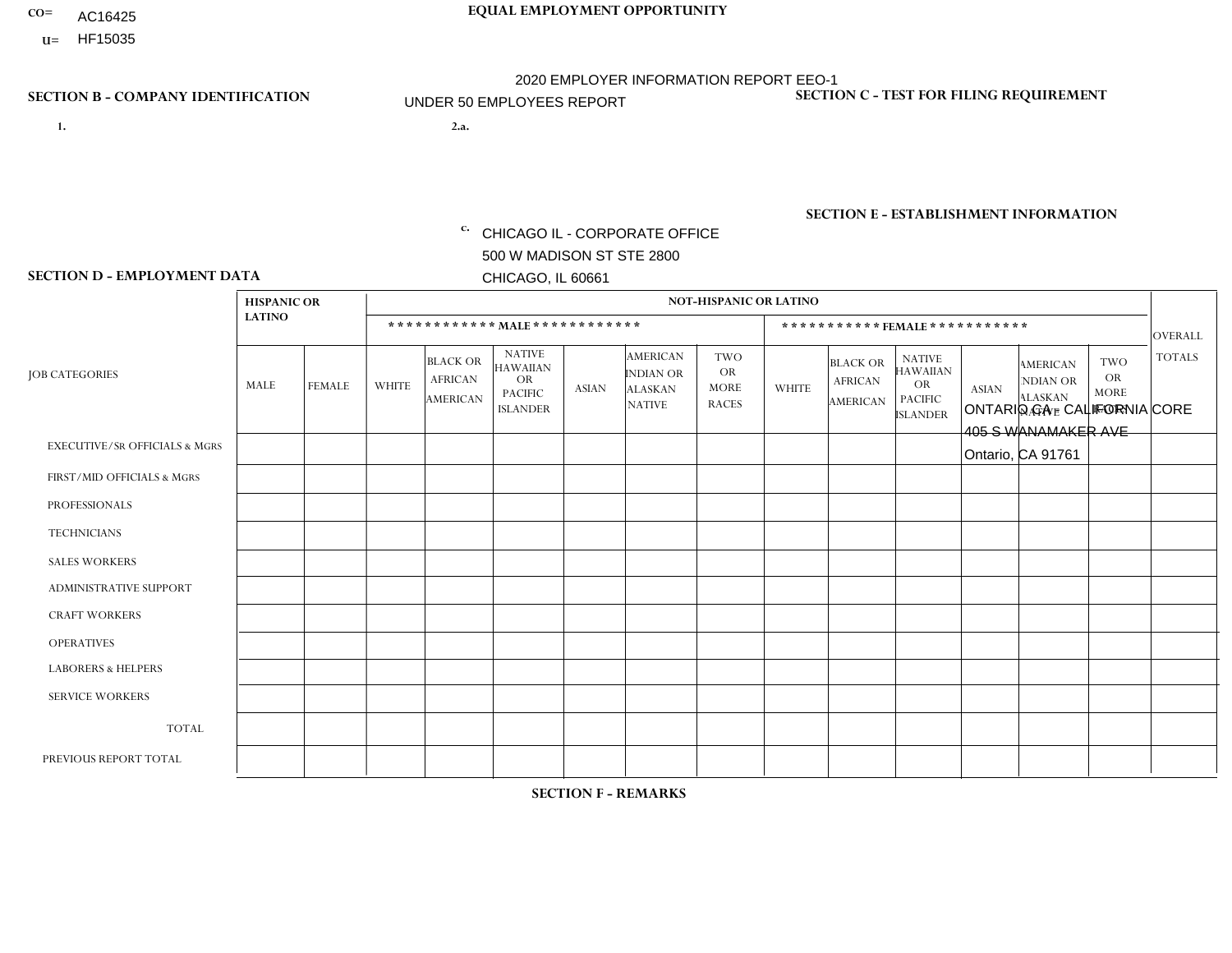- AC16425
- **U=**

- **1. 2.a.** CHICAGO IL CORPORATE OFFICE 500 W MADISON ST STE 2800 CHICAGO, IL 60661
- 2.a. PENNSAUKEN NJ PGW 75 TWINBRIDGE DR UNITS C & D Pennsauken, NJ 08110

c. EIN= 952920557

## **SECTION B - COMPANY IDENTIFICATION SECTION C - TEST FOR FILING REQUIREMENT**

1- Y 2- Y 3- N DUNS= 000123456

**SECTION E - ESTABLISHMENT INFORMATION c.** NAICS: 811122

### **SECTION D - EMPLOYMENT DATA**

|                                          | <b>HISPANIC OR</b> |               |              |                                                      |                                                                                    |             |                                                                        | <b>NOT-HISPANIC OR LATINO</b>                          |                |                                               |                                                                             |              |                                                                       |                                                        |                |
|------------------------------------------|--------------------|---------------|--------------|------------------------------------------------------|------------------------------------------------------------------------------------|-------------|------------------------------------------------------------------------|--------------------------------------------------------|----------------|-----------------------------------------------|-----------------------------------------------------------------------------|--------------|-----------------------------------------------------------------------|--------------------------------------------------------|----------------|
|                                          | <b>LATINO</b>      |               |              | ************ MALE ************                       |                                                                                    |             |                                                                        |                                                        |                | ***********FEMALE***********                  |                                                                             |              |                                                                       |                                                        | <b>OVERALL</b> |
| <b>JOB CATEGORIES</b>                    | MALE               | <b>FEMALE</b> | <b>WHITE</b> | <b>BLACK OR</b><br><b>AFRICAN</b><br><b>AMERICAN</b> | <b>NATIVE</b><br><b>HAWAIIAN</b><br><b>OR</b><br><b>PACIFIC</b><br><b>ISLANDER</b> | ASIAN       | <b>AMERICAN</b><br><b>INDIAN OR</b><br><b>ALASKAN</b><br><b>NATIVE</b> | <b>TWO</b><br><b>OR</b><br><b>MORE</b><br><b>RACES</b> | <b>WHITE</b>   | <b>BLACK OR</b><br><b>AFRICAN</b><br>AMERICAN | <b>NATIVE</b><br><b>HAWAIIAN</b><br>OR<br><b>PACIFIC</b><br><b>ISLANDER</b> | <b>ASIAN</b> | <b>AMERICAN</b><br><b>NDIAN OR</b><br><b>ALASKAN</b><br><b>NATIVE</b> | <b>TWO</b><br><b>OR</b><br><b>MORE</b><br><b>RACES</b> | <b>TOTALS</b>  |
| <b>EXECUTIVE/SR OFFICIALS &amp; MGRS</b> | $\Omega$           | $\Omega$      | $\Omega$     | $\mathbf 0$                                          | $\mathbf 0$                                                                        | $\Omega$    | $\Omega$                                                               | $\Omega$                                               | $\Omega$       | $\Omega$                                      | $\Omega$                                                                    | $\mathbf 0$  | $\Omega$                                                              | $\mathbf 0$                                            | $\mathbf{0}$   |
| FIRST/MID OFFICIALS & MGRS               | 0                  | 0             | 1            | $\mathbf 0$                                          | 0                                                                                  | $\Omega$    | $\Omega$                                                               | $\Omega$                                               | 0              | $\Omega$                                      | $\Omega$                                                                    | $\mathbf{0}$ | $\Omega$                                                              | $\mathbf 0$                                            | $\mathbf{1}$   |
| <b>PROFESSIONALS</b>                     | $\Omega$           | $\Omega$      | $\Omega$     | $\mathbf 0$                                          | $\Omega$                                                                           | $\Omega$    | $\Omega$                                                               | $\Omega$                                               | $\overline{0}$ | $\Omega$                                      | $\Omega$                                                                    | $\Omega$     | $\Omega$                                                              | $\Omega$                                               | $\mathbf 0$    |
| <b>TECHNICIANS</b>                       | 0                  | $\mathbf 0$   | $\Omega$     | $\mathbf 0$                                          | $\Omega$                                                                           | $\Omega$    | $\Omega$                                                               | $\Omega$                                               | $\Omega$       | $\Omega$                                      | $\Omega$                                                                    | $\Omega$     | $\Omega$                                                              | $\Omega$                                               | $\mathbf{0}$   |
| <b>SALES WORKERS</b>                     | $\Omega$           | $\Omega$      | $\Omega$     | $\mathbf 0$                                          | $\Omega$                                                                           | $\Omega$    | $\Omega$                                                               | $\Omega$                                               | $\overline{0}$ | $\Omega$                                      | $\Omega$                                                                    | $\Omega$     | $\Omega$                                                              | $\mathbf{0}$                                           | $\mathbf{0}$   |
| ADMINISTRATIVE SUPPORT                   | $\mathbf 0$        | 0             | $\mathbf 0$  | $\mathbf 0$                                          | 0                                                                                  | $\Omega$    | $\Omega$                                                               | $\Omega$                                               | $\Omega$       | $\Omega$                                      | $\Omega$                                                                    | $\mathbf{0}$ | $\mathbf{0}$                                                          | $\mathbf 0$                                            | $\mathbf 0$    |
| <b>CRAFT WORKERS</b>                     | 0                  | $\Omega$      | $\Omega$     | $\mathbf 0$                                          | $\Omega$                                                                           | $\Omega$    | $\Omega$                                                               | $\Omega$                                               | 0              | $\Omega$                                      | $\Omega$                                                                    | $\Omega$     | $\Omega$                                                              | $\Omega$                                               | $\Omega$       |
| <b>OPERATIVES</b>                        | 0                  | $\Omega$      | 1            | 5                                                    | $\Omega$                                                                           | $\Omega$    | $\Omega$                                                               | $\Omega$                                               | $\Omega$       | $\Omega$                                      | $\Omega$                                                                    | $\Omega$     | $\Omega$                                                              | $\Omega$                                               | 6              |
| <b>LABORERS &amp; HELPERS</b>            | 0                  | $\Omega$      | $\Omega$     | $\overline{1}$                                       | $\mathbf 0$                                                                        | $\Omega$    | $\Omega$                                                               | $\Omega$                                               | $\Omega$       | $\Omega$                                      | $\Omega$                                                                    | $\Omega$     | $\Omega$                                                              | $\Omega$                                               | $\mathbf{1}$   |
| <b>SERVICE WORKERS</b>                   | 0                  | $\mathbf 0$   | $\mathbf 0$  | $\mathbf 0$                                          | $\mathbf{0}$                                                                       | $\mathbf 0$ | $\Omega$                                                               | $\Omega$                                               | $\Omega$       | $\Omega$                                      | $\Omega$                                                                    | $\mathbf 0$  | $\Omega$                                                              | $\mathbf 0$                                            | $\overline{0}$ |
| <b>TOTAL</b>                             | $\Omega$           | 0             | 2            | 6                                                    | 0                                                                                  | $\Omega$    | $\Omega$                                                               | $\Omega$                                               | $\Omega$       | $\Omega$                                      | $\Omega$                                                                    | $\mathbf 0$  | 0                                                                     | $\mathbf 0$                                            | 8              |
| PREVIOUS REPORT TOTAL                    | 0                  | $\mathbf{0}$  |              | $\mathbf 0$                                          | $\Omega$                                                                           | $\Omega$    | $\Omega$                                                               | $\Omega$                                               | 0              | $\Omega$                                      | $\Omega$                                                                    | $\Omega$     | $\Omega$                                                              | $\mathbf 0$                                            | $\mathbf{1}$   |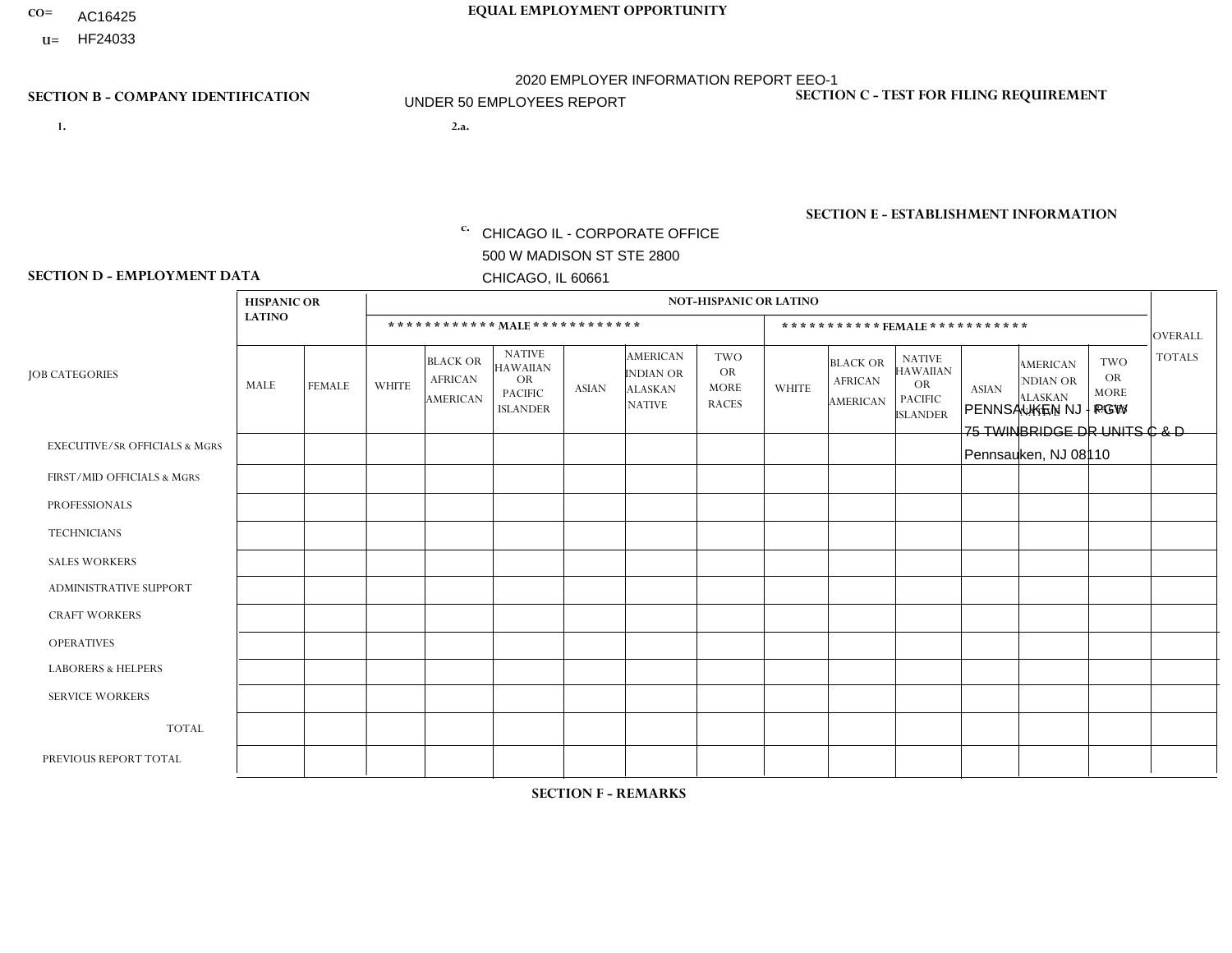- AC16425
- **U=**

- **1. 2.a.** CHICAGO IL CORPORATE OFFICE 500 W MADISON ST STE 2800 CHICAGO, IL 60661
- 2.a. TOOELE UT 455 NORTH INDUSTRIAL LOOP ROAD Tooele, UT 84074

c. EIN= 952920557

## **SECTION B - COMPANY IDENTIFICATION SECTION C - TEST FOR FILING REQUIREMENT**

1- Y 2- Y 3- N DUNS= 000123456

**SECTION E - ESTABLISHMENT INFORMATION c.** NAICS: 423140

### **SECTION D - EMPLOYMENT DATA**

|                                          | <b>HISPANIC OR</b> |               |                |                                                      |                                                                                    |              |                                                                        | <b>NOT-HISPANIC OR LATINO</b>                   |                |                                                      |                                                                                    |              |                                                                |                                                        |                |
|------------------------------------------|--------------------|---------------|----------------|------------------------------------------------------|------------------------------------------------------------------------------------|--------------|------------------------------------------------------------------------|-------------------------------------------------|----------------|------------------------------------------------------|------------------------------------------------------------------------------------|--------------|----------------------------------------------------------------|--------------------------------------------------------|----------------|
|                                          | <b>LATINO</b>      |               |                |                                                      | ************ MALE ************                                                     |              |                                                                        |                                                 |                | *********** FEMALE ***********                       |                                                                                    |              |                                                                |                                                        | <b>OVERALL</b> |
| <b>JOB CATEGORIES</b>                    | MALE               | <b>FEMALE</b> | <b>WHITE</b>   | <b>BLACK OR</b><br><b>AFRICAN</b><br><b>AMERICAN</b> | <b>NATIVE</b><br><b>HAWAIIAN</b><br><b>OR</b><br><b>PACIFIC</b><br><b>ISLANDER</b> | <b>ASIAN</b> | <b>AMERICAN</b><br><b>INDIAN OR</b><br><b>ALASKAN</b><br><b>NATIVE</b> | TWO<br><b>OR</b><br><b>MORE</b><br><b>RACES</b> | <b>WHITE</b>   | <b>BLACK OR</b><br><b>AFRICAN</b><br><b>AMERICAN</b> | <b>NATIVE</b><br><b>HAWAIIAN</b><br><b>OR</b><br><b>PACIFIC</b><br><b>ISLANDER</b> | <b>ASIAN</b> | <b>AMERICAN</b><br>NDIAN OR<br><b>ALASKAN</b><br><b>NATIVE</b> | <b>TWO</b><br><b>OR</b><br><b>MORE</b><br><b>RACES</b> | <b>TOTALS</b>  |
| <b>EXECUTIVE/SR OFFICIALS &amp; MGRS</b> | $\Omega$           | $\mathbf 0$   | $\mathbf 0$    | $\mathbf 0$                                          | $\mathbf{0}$                                                                       | $\Omega$     | $\Omega$                                                               | 0                                               | $\Omega$       | $\mathbf{0}$                                         | $\mathbf{0}$                                                                       | $\Omega$     | $\Omega$                                                       | $\Omega$                                               | $\Omega$       |
| FIRST/MID OFFICIALS & MGRS               | $\Omega$           | $\mathbf 0$   | $\overline{c}$ | $\mathbf 0$                                          | $\Omega$                                                                           | $\Omega$     | $\Omega$                                                               | $\Omega$                                        | $\Omega$       | $\Omega$                                             | $\Omega$                                                                           | $\Omega$     | $\Omega$                                                       | $\Omega$                                               | $\overline{2}$ |
| <b>PROFESSIONALS</b>                     | $\Omega$           | 0             | $\mathbf 0$    | $\Omega$                                             | $\mathbf{0}$                                                                       | $\Omega$     | $\Omega$                                                               | 0                                               | $\Omega$       | $\Omega$                                             | $\mathbf{0}$                                                                       | $\Omega$     | $\Omega$                                                       | $\Omega$                                               | $\mathbf 0$    |
| <b>TECHNICIANS</b>                       | 0                  | $\mathbf 0$   | $\mathbf 0$    | 0                                                    | $\mathbf{0}$                                                                       | $\Omega$     | $\Omega$                                                               | $\Omega$                                        | $\Omega$       | $\Omega$                                             | $\Omega$                                                                           | 0            | 0                                                              | $\Omega$                                               | $\mathbf 0$    |
| <b>SALES WORKERS</b>                     | $\Omega$           | $\mathbf 0$   | $\mathbf 0$    | $\Omega$                                             | $\Omega$                                                                           | $\Omega$     | $\Omega$                                                               | 0                                               | $\Omega$       | $\Omega$                                             | $\Omega$                                                                           | $\Omega$     | $\Omega$                                                       | $\Omega$                                               | $\Omega$       |
| ADMINISTRATIVE SUPPORT                   | 1                  | $\mathbf 0$   | 1              | 0                                                    | $\Omega$                                                                           | $\Omega$     | $\Omega$                                                               | $\Omega$                                        | $\Omega$       | $\Omega$                                             | $\Omega$                                                                           | $\Omega$     | $\Omega$                                                       | $\Omega$                                               | $\overline{2}$ |
| <b>CRAFT WORKERS</b>                     | $\Omega$           | $\mathbf 0$   | 12             | 0                                                    | $\Omega$                                                                           | $\Omega$     | 1.                                                                     | 0                                               | $\Omega$       | $\Omega$                                             | $\mathbf{0}$                                                                       | $\Omega$     | $\Omega$                                                       | $\Omega$                                               | 13             |
| <b>OPERATIVES</b>                        | $\Omega$           | $\Omega$      | 3              | $\Omega$                                             | $\mathbf{0}$                                                                       | $\Omega$     | $\Omega$                                                               | 1                                               | $\Omega$       | $\Omega$                                             | $\mathbf{0}$                                                                       | $\Omega$     | $\Omega$                                                       | $\Omega$                                               | 4              |
| <b>LABORERS &amp; HELPERS</b>            | $\Omega$           | $\Omega$      | $\Omega$       | $\Omega$                                             | $\mathbf{0}$                                                                       | $\Omega$     | $\Omega$                                                               | $\Omega$                                        | $\Omega$       | $\Omega$                                             | $\Omega$                                                                           | $\Omega$     | $\Omega$                                                       | $\Omega$                                               | $\mathbf 0$    |
| <b>SERVICE WORKERS</b>                   | $\Omega$           | 0             | $\mathbf 0$    | 0                                                    | $\Omega$                                                                           | $\Omega$     | $\Omega$                                                               | $\Omega$                                        | $\Omega$       | $\Omega$                                             | $\Omega$                                                                           | $\Omega$     | $\Omega$                                                       | $\mathbf 0$                                            | 0              |
| <b>TOTAL</b>                             | 1                  | 0             | 18             | 0                                                    | $\mathbf 0$                                                                        | $\mathbf 0$  |                                                                        |                                                 | $\Omega$       | 0                                                    | $\Omega$                                                                           | 0            | 0                                                              | $\mathbf 0$                                            | 21             |
| PREVIOUS REPORT TOTAL                    | $\overline{2}$     | $\mathbf 0$   | $\overline{7}$ | 0                                                    | $\mathbf{0}$                                                                       | $\mathbf{1}$ | $\Omega$                                                               | 0                                               | $\overline{2}$ | $\Omega$                                             | $\Omega$                                                                           | $\mathbf 0$  | 0                                                              | $\mathbf 0$                                            | 12             |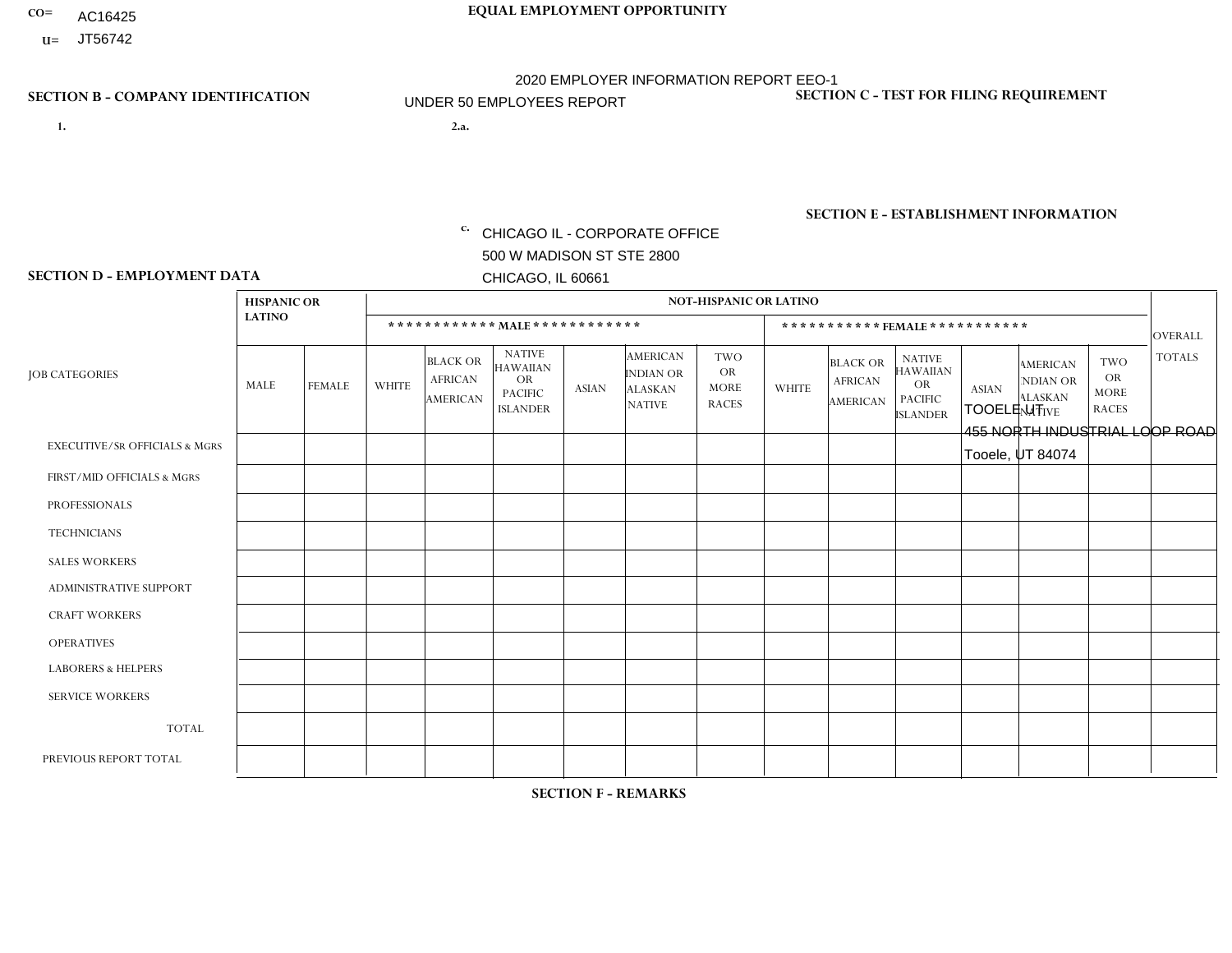- AC16425
- **U=**

**1. 2.a.** CHICAGO IL - CORPORATE OFFICE 500 W MADISON ST STE 2800 CHICAGO, IL 60661

2.a. FRESNO CA - SPPI FRS GM 1314 E NORTH AVE Fresno, CA 93725

**SECTION B - COMPANY IDENTIFICATION SECTION C - TEST FOR FILING REQUIREMENT** 

1- Y 2- Y 3- N DUNS= 000123456

|                   | <b>SECTION E - ESTABLISHMENT INFORMATION</b> |
|-------------------|----------------------------------------------|
| c. EIN= 952920557 | NAICS: 423140                                |

### **SECTION D - EMPLOYMENT DATA**

|                                          | <b>HISPANIC OR</b> |               |              |                                                      |                                                                              |              |                                                                 | <b>NOT-HISPANIC OR LATINO</b>                   |              |                                                      |                                                                                    |              |                                                                       |                                                        |                |
|------------------------------------------|--------------------|---------------|--------------|------------------------------------------------------|------------------------------------------------------------------------------|--------------|-----------------------------------------------------------------|-------------------------------------------------|--------------|------------------------------------------------------|------------------------------------------------------------------------------------|--------------|-----------------------------------------------------------------------|--------------------------------------------------------|----------------|
|                                          | <b>LATINO</b>      |               |              |                                                      | ************ MALE************                                                |              |                                                                 |                                                 |              |                                                      | ***********FEMALE***********                                                       |              |                                                                       |                                                        | <b>OVERALL</b> |
| <b>JOB CATEGORIES</b>                    | MALE               | <b>FEMALE</b> | <b>WHITE</b> | <b>BLACK OR</b><br><b>AFRICAN</b><br><b>AMERICAN</b> | <b>NATIVE</b><br><b>HAWAIIAN</b><br>OR.<br><b>PACIFIC</b><br><b>ISLANDER</b> | <b>ASIAN</b> | <b>AMERICAN</b><br>INDIAN OR<br><b>ALASKAN</b><br><b>NATIVE</b> | TWO<br><b>OR</b><br><b>MORE</b><br><b>RACES</b> | <b>WHITE</b> | <b>BLACK OR</b><br><b>AFRICAN</b><br><b>AMERICAN</b> | <b>NATIVE</b><br><b>HAWAIIAN</b><br><b>OR</b><br><b>PACIFIC</b><br><b>ISLANDER</b> | <b>ASIAN</b> | <b>AMERICAN</b><br><b>NDIAN OR</b><br><b>ALASKAN</b><br><b>NATIVE</b> | <b>TWO</b><br><b>OR</b><br><b>MORE</b><br><b>RACES</b> | <b>TOTALS</b>  |
| <b>EXECUTIVE/SR OFFICIALS &amp; MGRS</b> | $\Omega$           | $\Omega$      | $\Omega$     | $\mathbf{0}$                                         | $\Omega$                                                                     | $\Omega$     | $\Omega$                                                        | $\Omega$                                        | $\Omega$     | 0                                                    | $\Omega$                                                                           | 0            | $\Omega$                                                              | $\Omega$                                               | $\mathbf 0$    |
| FIRST/MID OFFICIALS & MGRS               | 1                  | $\Omega$      | $\mathbf 0$  | $\Omega$                                             | $\Omega$                                                                     | $\Omega$     | $\Omega$                                                        | $\Omega$                                        | $\Omega$     | 0                                                    | $\Omega$                                                                           | $\Omega$     | $\mathbf{0}$                                                          | $\Omega$                                               | $\mathbf{1}$   |
| <b>PROFESSIONALS</b>                     | 0                  | $\mathbf 0$   | $\mathbf 0$  | $\Omega$                                             | $\Omega$                                                                     | $\Omega$     | $\Omega$                                                        | $\Omega$                                        | $\Omega$     | 0                                                    | $\Omega$                                                                           | $\Omega$     | $\Omega$                                                              | $\Omega$                                               | $\mathbf 0$    |
| <b>TECHNICIANS</b>                       | 0                  | $\Omega$      | $\Omega$     | $\Omega$                                             | $\Omega$                                                                     | $\Omega$     | $\Omega$                                                        | $\Omega$                                        | $\Omega$     | 0                                                    | $\Omega$                                                                           | $\Omega$     | $\Omega$                                                              | $\Omega$                                               | $\mathbf 0$    |
| <b>SALES WORKERS</b>                     | 3                  | $\Omega$      | $\Omega$     | $\Omega$                                             | $\Omega$                                                                     | $\Omega$     | $\Omega$                                                        | $\Omega$                                        | $\Omega$     | 0                                                    | $\Omega$                                                                           | 0            | $\Omega$                                                              | $\Omega$                                               | 3              |
| <b>ADMINISTRATIVE SUPPORT</b>            | $\overline{2}$     | $\Omega$      | $\mathbf 0$  | $\mathbf{0}$                                         | $\Omega$                                                                     | $\Omega$     | $\Omega$                                                        | $\Omega$                                        | $\Omega$     | 0                                                    | $\Omega$                                                                           | $\Omega$     | $\Omega$                                                              | $\Omega$                                               | 2              |
| <b>CRAFT WORKERS</b>                     | 0                  | $\mathbf 0$   | 0            | $\Omega$                                             | $\Omega$                                                                     | $\Omega$     | $\Omega$                                                        | $\Omega$                                        | $\Omega$     | 0                                                    | $\Omega$                                                                           | 0            | $\Omega$                                                              | $\Omega$                                               | $\Omega$       |
| <b>OPERATIVES</b>                        | 3                  | $\mathbf 0$   | 0            | -1                                                   | $\Omega$                                                                     | $\Omega$     | $\Omega$                                                        | $\Omega$                                        | $\Omega$     | 0                                                    | $\mathbf 0$                                                                        | 0            | $\Omega$                                                              | $\Omega$                                               | 4              |
| <b>LABORERS &amp; HELPERS</b>            | 1                  | $\Omega$      | $\mathbf 0$  | $\Omega$                                             | $\Omega$                                                                     | $\Omega$     | $\Omega$                                                        | 1                                               | $\Omega$     | $\Omega$                                             | $\Omega$                                                                           | 0            | $\Omega$                                                              | $\Omega$                                               | $\overline{2}$ |
| <b>SERVICE WORKERS</b>                   | 0                  | $\mathbf 0$   | 0            | $\mathbf 0$                                          | $\Omega$                                                                     | $\Omega$     | $\Omega$                                                        | $\Omega$                                        | $\Omega$     | 0                                                    | $\Omega$                                                                           | $\Omega$     | $\mathbf{0}$                                                          | $\Omega$                                               | 0              |
| <b>TOTAL</b>                             | 10                 | $\mathbf 0$   | 0            | -1                                                   | $\Omega$                                                                     | 0            | $\Omega$                                                        | 1                                               | $\mathbf 0$  | 0                                                    | $\mathbf 0$                                                                        | 0            | $\mathbf{0}$                                                          | $\Omega$                                               | 12             |
| PREVIOUS REPORT TOTAL                    | 15                 | 3             | 1            | 2                                                    | $\Omega$                                                                     | $\Omega$     | $\Omega$                                                        | 1                                               |              | 0                                                    | $\Omega$                                                                           | 0            | $\mathbf{0}$                                                          | $\mathbf 0$                                            | 23             |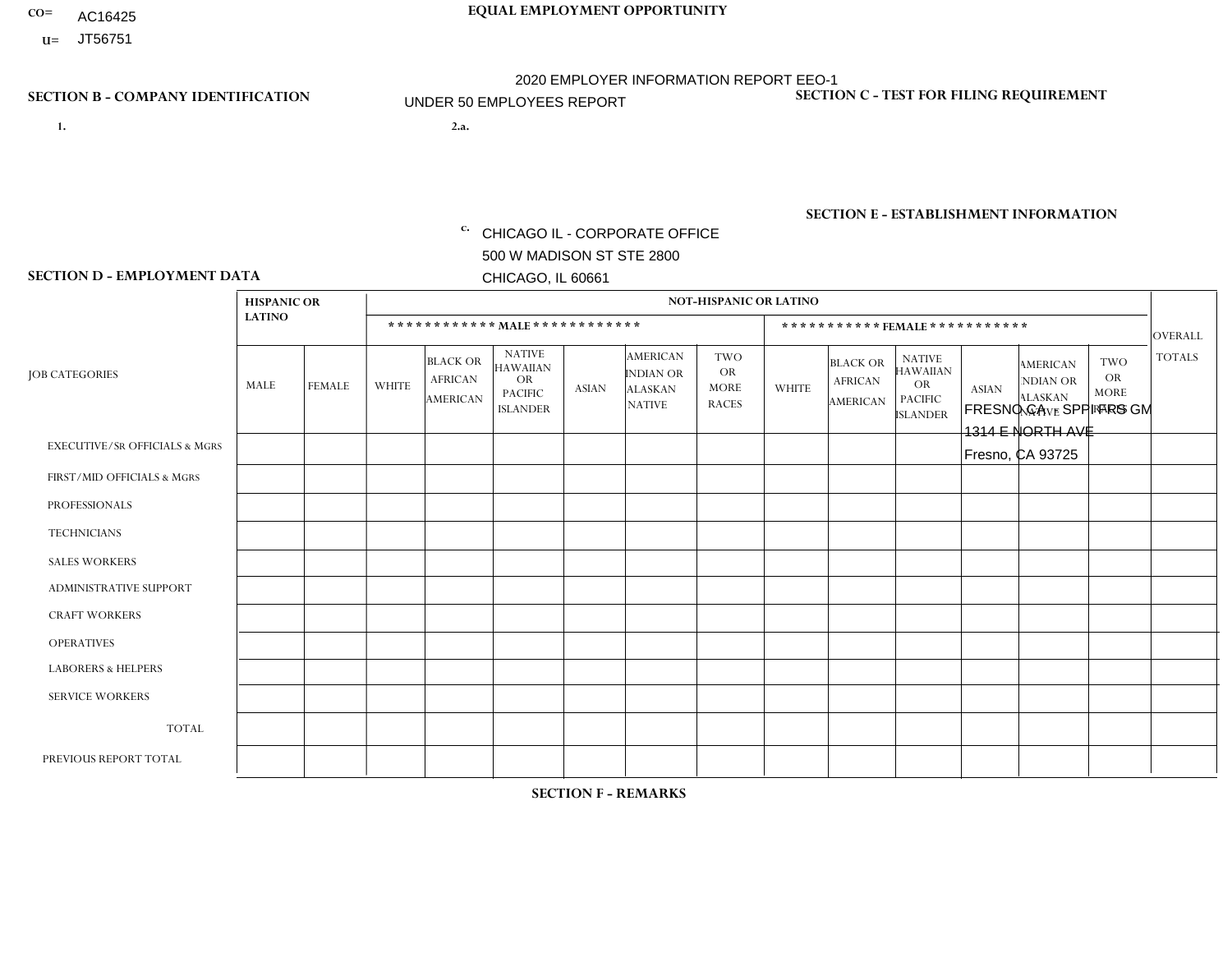- AC16425
- **U=**

- **1. 2.a.** CHICAGO IL CORPORATE OFFICE 500 W MADISON ST STE 2800 CHICAGO, IL 60661
- 2.a. PORTLAND OR NTP 5925 NORTHEST PORTLAND HWY Portland, OR 97218

c. EIN= 952920557

## **SECTION B - COMPANY IDENTIFICATION SECTION C - TEST FOR FILING REQUIREMENT**

1- Y 2- Y 3- N DUNS= 000123456

**SECTION E - ESTABLISHMENT INFORMATION c.** NAICS: 423140

### **SECTION D - EMPLOYMENT DATA**

|                                          | <b>HISPANIC OR</b> |               |              |                                                      |                                                                                    |                |                                                                        | <b>NOT-HISPANIC OR LATINO</b>                          |                |                                               |                                                                             |              |                                                                       |                                                        |                |
|------------------------------------------|--------------------|---------------|--------------|------------------------------------------------------|------------------------------------------------------------------------------------|----------------|------------------------------------------------------------------------|--------------------------------------------------------|----------------|-----------------------------------------------|-----------------------------------------------------------------------------|--------------|-----------------------------------------------------------------------|--------------------------------------------------------|----------------|
|                                          | <b>LATINO</b>      |               |              | ************ MALE ************                       |                                                                                    |                |                                                                        |                                                        |                | ***********FEMALE***********                  |                                                                             |              |                                                                       |                                                        | <b>OVERALL</b> |
| <b>JOB CATEGORIES</b>                    | MALE               | <b>FEMALE</b> | <b>WHITE</b> | <b>BLACK OR</b><br><b>AFRICAN</b><br><b>AMERICAN</b> | <b>NATIVE</b><br><b>HAWAIIAN</b><br><b>OR</b><br><b>PACIFIC</b><br><b>ISLANDER</b> | ASIAN          | <b>AMERICAN</b><br><b>INDIAN OR</b><br><b>ALASKAN</b><br><b>NATIVE</b> | <b>TWO</b><br><b>OR</b><br><b>MORE</b><br><b>RACES</b> | <b>WHITE</b>   | <b>BLACK OR</b><br><b>AFRICAN</b><br>AMERICAN | <b>NATIVE</b><br><b>HAWAIIAN</b><br>OR<br><b>PACIFIC</b><br><b>ISLANDER</b> | <b>ASIAN</b> | <b>AMERICAN</b><br><b>NDIAN OR</b><br><b>ALASKAN</b><br><b>NATIVE</b> | <b>TWO</b><br><b>OR</b><br><b>MORE</b><br><b>RACES</b> | <b>TOTALS</b>  |
| <b>EXECUTIVE/SR OFFICIALS &amp; MGRS</b> | $\Omega$           | $\Omega$      | $\Omega$     | $\mathbf 0$                                          | $\mathbf 0$                                                                        | $\Omega$       | $\Omega$                                                               | $\Omega$                                               | $\Omega$       | $\Omega$                                      | $\Omega$                                                                    | $\mathbf 0$  | $\Omega$                                                              | $\mathbf 0$                                            | $\mathbf{0}$   |
| FIRST/MID OFFICIALS & MGRS               | 0                  | 0             | 4            | $\mathbf 0$                                          | 0                                                                                  | $\Omega$       | $\Omega$                                                               | $\Omega$                                               | 0              | $\Omega$                                      | $\Omega$                                                                    | $\mathbf{0}$ | $\Omega$                                                              | $\mathbf 0$                                            | $\overline{4}$ |
| <b>PROFESSIONALS</b>                     | $\Omega$           | $\Omega$      | $\Omega$     | $\mathbf 0$                                          | $\Omega$                                                                           | $\Omega$       | $\Omega$                                                               | $\Omega$                                               | $\overline{0}$ | $\Omega$                                      | $\Omega$                                                                    | $\Omega$     | $\Omega$                                                              | $\Omega$                                               | $\mathbf 0$    |
| <b>TECHNICIANS</b>                       | 0                  | $\mathbf 0$   | $\Omega$     | $\mathbf 0$                                          | $\Omega$                                                                           | $\Omega$       | $\Omega$                                                               | $\Omega$                                               | $\Omega$       | $\Omega$                                      | $\Omega$                                                                    | $\Omega$     | $\Omega$                                                              | $\Omega$                                               | $\mathbf{0}$   |
| <b>SALES WORKERS</b>                     | $\Omega$           | $\Omega$      |              | $\mathbf 0$                                          | $\Omega$                                                                           | $\Omega$       | $\Omega$                                                               | $\Omega$                                               | $\overline{0}$ | $\Omega$                                      | $\Omega$                                                                    | $\Omega$     | $\Omega$                                                              | $\mathbf{0}$                                           | $\mathbf{1}$   |
| ADMINISTRATIVE SUPPORT                   | $\mathbf 0$        | $\mathbf 0$   |              | $\mathbf 0$                                          | 0                                                                                  | $\Omega$       | $\Omega$                                                               |                                                        | 1              | $\Omega$                                      | $\Omega$                                                                    | $\Omega$     | $\mathbf{0}$                                                          | $\mathbf 0$                                            | 3              |
| <b>CRAFT WORKERS</b>                     | 0                  | $\Omega$      | 5            | $\mathbf{1}$                                         | $\Omega$                                                                           | $\Omega$       | $\Omega$                                                               | $\Omega$                                               | 0              | $\Omega$                                      | $\Omega$                                                                    | $\Omega$     | $\Omega$                                                              | $\Omega$                                               | 6              |
| <b>OPERATIVES</b>                        | 0                  | $\Omega$      | 1            | 0                                                    | $\Omega$                                                                           | $\Omega$       | $\Omega$                                                               | $\Omega$                                               | $\Omega$       | $\Omega$                                      | $\Omega$                                                                    | $\Omega$     | $\Omega$                                                              | $\Omega$                                               | $\mathbf{1}$   |
| <b>LABORERS &amp; HELPERS</b>            | $\Omega$           | $\Omega$      | 3            | $\mathbf 0$                                          | $\mathbf 0$                                                                        | $\Omega$       | $\Omega$                                                               | $\Omega$                                               | $\Omega$       | $\Omega$                                      | $\Omega$                                                                    | $\Omega$     | $\Omega$                                                              | $\Omega$                                               | 3              |
| <b>SERVICE WORKERS</b>                   | 0                  | $\mathbf 0$   | $\mathbf 0$  | $\mathbf 0$                                          | $\mathbf{0}$                                                                       | $\mathbf 0$    | $\Omega$                                                               | $\Omega$                                               | $\Omega$       | $\Omega$                                      | $\Omega$                                                                    | $\mathbf 0$  | $\Omega$                                                              | $\mathbf 0$                                            | $\overline{0}$ |
| <b>TOTAL</b>                             | $\Omega$           | $\mathbf{0}$  | 15           | $\mathbf{1}$                                         | 0                                                                                  | $\mathbf 0$    | $\Omega$                                                               |                                                        | 1              | $\Omega$                                      | $\Omega$                                                                    | $\mathbf 0$  | 0                                                                     | $\mathbf 0$                                            | 18             |
| PREVIOUS REPORT TOTAL                    | 5                  | $\Omega$      | 17           | $\overline{1}$                                       | 0                                                                                  | $\overline{1}$ | $\Omega$                                                               |                                                        |                | $\Omega$                                      | $\Omega$                                                                    | $\Omega$     | $\Omega$                                                              | $\mathbf 0$                                            | 26             |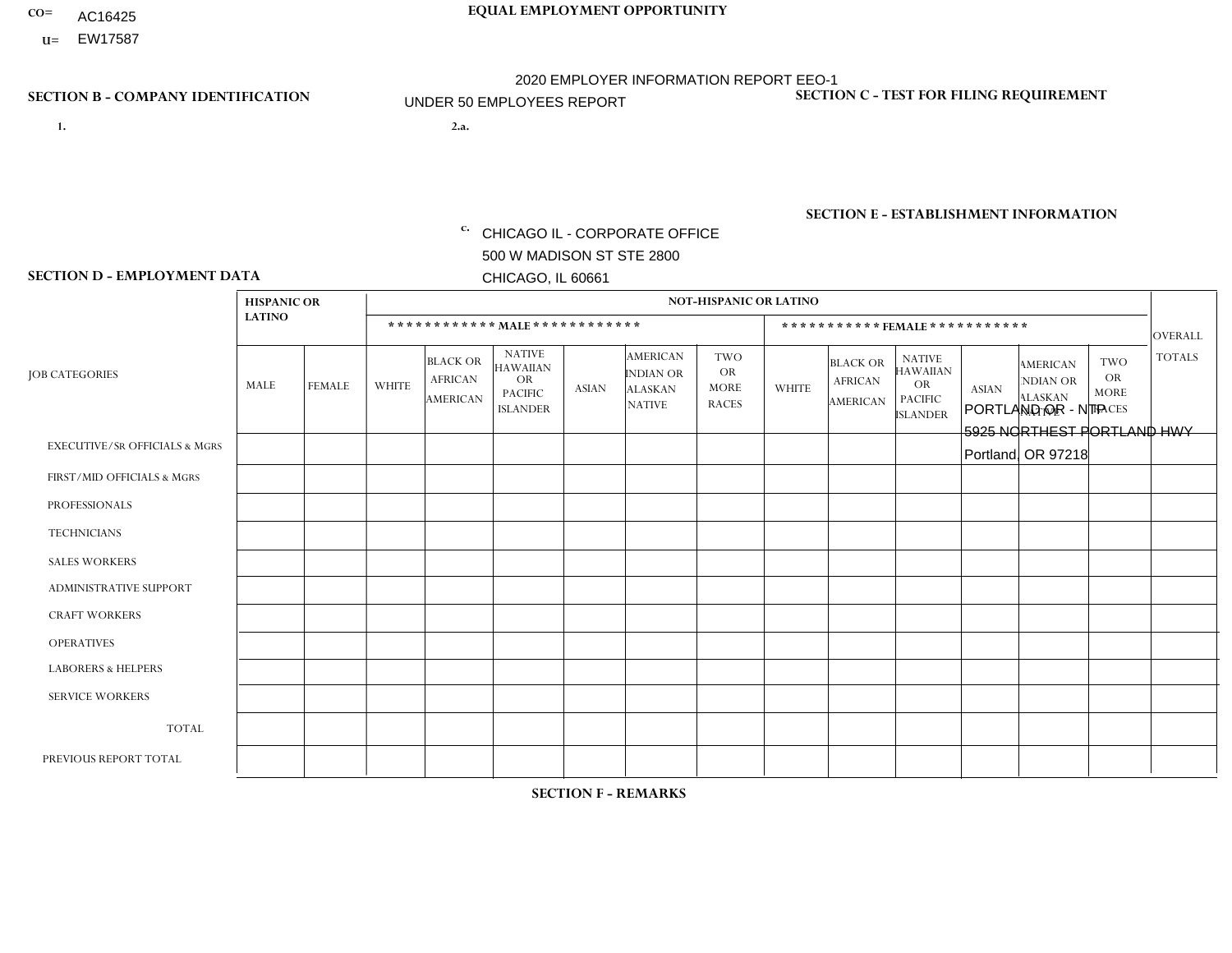- AC16425
- **U=**

**1. 2.a.** CHICAGO IL - CORPORATE OFFICE 500 W MADISON ST STE 2800 CHICAGO, IL 60661

2.a. HUNTSVILLE AL - SELF SERVICE 6942 STRINGFIELD ROAD Huntsville, AL 35806

c. EIN= 952920557

## **SECTION B - COMPANY IDENTIFICATION SECTION C - TEST FOR FILING REQUIREMENT**

1- Y 2- Y 3- N DUNS= 000123456

**SECTION E - ESTABLISHMENT INFORMATION c.** NAICS: 423140

### **SECTION D - EMPLOYMENT DATA**

|                                          | <b>HISPANIC OR</b> |               |              |                                               |                                                                                    |              |                                                                        | <b>NOT-HISPANIC OR LATINO</b>                          |                |                                               |                                                                             |              |                                                                       |                                                        |                |
|------------------------------------------|--------------------|---------------|--------------|-----------------------------------------------|------------------------------------------------------------------------------------|--------------|------------------------------------------------------------------------|--------------------------------------------------------|----------------|-----------------------------------------------|-----------------------------------------------------------------------------|--------------|-----------------------------------------------------------------------|--------------------------------------------------------|----------------|
|                                          | <b>LATINO</b>      |               |              | ************ MALE ************                |                                                                                    |              |                                                                        |                                                        |                | ***********FEMALE***********                  |                                                                             |              |                                                                       |                                                        | <b>OVERALL</b> |
| <b>JOB CATEGORIES</b>                    | MALE               | <b>FEMALE</b> | <b>WHITE</b> | <b>BLACK OR</b><br><b>AFRICAN</b><br>AMERICAN | <b>NATIVE</b><br><b>HAWAIIAN</b><br><b>OR</b><br><b>PACIFIC</b><br><b>ISLANDER</b> | <b>ASIAN</b> | <b>AMERICAN</b><br><b>INDIAN OR</b><br><b>ALASKAN</b><br><b>NATIVE</b> | <b>TWO</b><br><b>OR</b><br><b>MORE</b><br><b>RACES</b> | <b>WHITE</b>   | <b>BLACK OR</b><br><b>AFRICAN</b><br>AMERICAN | <b>NATIVE</b><br><b>HAWAIIAN</b><br>OR<br><b>PACIFIC</b><br><b>ISLANDER</b> | <b>ASIAN</b> | <b>AMERICAN</b><br><b>NDIAN OR</b><br><b>ALASKAN</b><br><b>NATIVE</b> | <b>TWO</b><br><b>OR</b><br><b>MORE</b><br><b>RACES</b> | <b>TOTALS</b>  |
| <b>EXECUTIVE/SR OFFICIALS &amp; MGRS</b> | $\Omega$           | $\Omega$      | $\Omega$     | $\mathbf 0$                                   | $\Omega$                                                                           | $\Omega$     | $\Omega$                                                               | $\Omega$                                               | $\Omega$       | $\Omega$                                      | $\Omega$                                                                    | $\Omega$     | $\Omega$                                                              | $\mathbf{0}$                                           | $\mathbf{0}$   |
| FIRST/MID OFFICIALS & MGRS               | 0                  | $\Omega$      | 1            | $\Omega$                                      | $\Omega$                                                                           | $\Omega$     | $\Omega$                                                               | $\Omega$                                               | 0              | $\Omega$                                      | $\Omega$                                                                    | $\Omega$     | $\Omega$                                                              | $\Omega$                                               | $\mathbf{1}$   |
| <b>PROFESSIONALS</b>                     | 0                  | $\Omega$      | $\Omega$     | $\mathbf 0$                                   | $\Omega$                                                                           | $\Omega$     | $\Omega$                                                               | $\Omega$                                               |                |                                               | $\Omega$                                                                    | $\Omega$     | $\Omega$                                                              | $\Omega$                                               | $\overline{2}$ |
| <b>TECHNICIANS</b>                       | 0                  | $\mathbf 0$   | $\Omega$     | $\mathbf 0$                                   | $\mathbf 0$                                                                        | $\Omega$     | $\Omega$                                                               | $\Omega$                                               | $\Omega$       | $\mathbf 0$                                   | $\Omega$                                                                    | $\mathbf 0$  | $\mathbf 0$                                                           | $\mathbf 0$                                            | $\mathbf{0}$   |
| <b>SALES WORKERS</b>                     | $\Omega$           | $\Omega$      | $\Omega$     | $\overline{1}$                                | $\Omega$                                                                           | $\Omega$     | $\Omega$                                                               | $\Omega$                                               | 0              | $\Omega$                                      | $\Omega$                                                                    | $\Omega$     | $\Omega$                                                              | $\Omega$                                               | $\mathbf{1}$   |
| <b>ADMINISTRATIVE SUPPORT</b>            | $\Omega$           | $\mathbf 0$   | $\mathbf 0$  | $\mathbf 0$                                   | $\mathbf 0$                                                                        | $\Omega$     | $\Omega$                                                               | $\Omega$                                               | 3              |                                               | $\Omega$                                                                    | $\mathbf{0}$ | $\mathbf{0}$                                                          | $\mathbf 0$                                            | $\overline{4}$ |
| <b>CRAFT WORKERS</b>                     | $\Omega$           | $\Omega$      | $\Omega$     | -1                                            | $\Omega$                                                                           | $\Omega$     | $\Omega$                                                               | $\Omega$                                               | $\Omega$       | $\Omega$                                      | $\Omega$                                                                    | $\Omega$     | $\Omega$                                                              | $\Omega$                                               | $\mathbf{1}$   |
| <b>OPERATIVES</b>                        | 0                  | $\Omega$      | 3            | 4                                             | $\Omega$                                                                           | $\Omega$     | $\Omega$                                                               | $\Omega$                                               | 0              | $\Omega$                                      | $\Omega$                                                                    | $\Omega$     | $\Omega$                                                              | $\Omega$                                               | $\overline{7}$ |
| <b>LABORERS &amp; HELPERS</b>            | 0                  | $\Omega$      | $\Omega$     | $\mathbf 0$                                   | $\mathbf{0}$                                                                       | $\Omega$     | $\Omega$                                                               | $\Omega$                                               | $\Omega$       | $\Omega$                                      | $\Omega$                                                                    | $\mathbf{0}$ | $\Omega$                                                              | $\mathbf 0$                                            | $\mathbf{0}$   |
| <b>SERVICE WORKERS</b>                   | 0                  | $\Omega$      | $\mathbf 0$  | 0                                             | $\mathbf{0}$                                                                       | $\Omega$     | $\Omega$                                                               | $\Omega$                                               | $\Omega$       | $\Omega$                                      | $\Omega$                                                                    | $\Omega$     | $\Omega$                                                              | $\Omega$                                               | 0              |
| <b>TOTAL</b>                             | 0                  | 0             | 4            | 6                                             | $\mathbf{0}$                                                                       | $\mathbf 0$  | $\Omega$                                                               | $\Omega$                                               | 4              | $\overline{2}$                                | $\Omega$                                                                    | $\mathbf 0$  | 0                                                                     | $\mathbf 0$                                            | 16             |
| PREVIOUS REPORT TOTAL                    | 0                  | $\Omega$      | 6            | $\overline{4}$                                | $\Omega$                                                                           | $\mathbf{0}$ | $\Omega$                                                               |                                                        | $\overline{2}$ | $\overline{2}$                                | $\Omega$                                                                    | $\Omega$     | $\Omega$                                                              | $\Omega$                                               | 15             |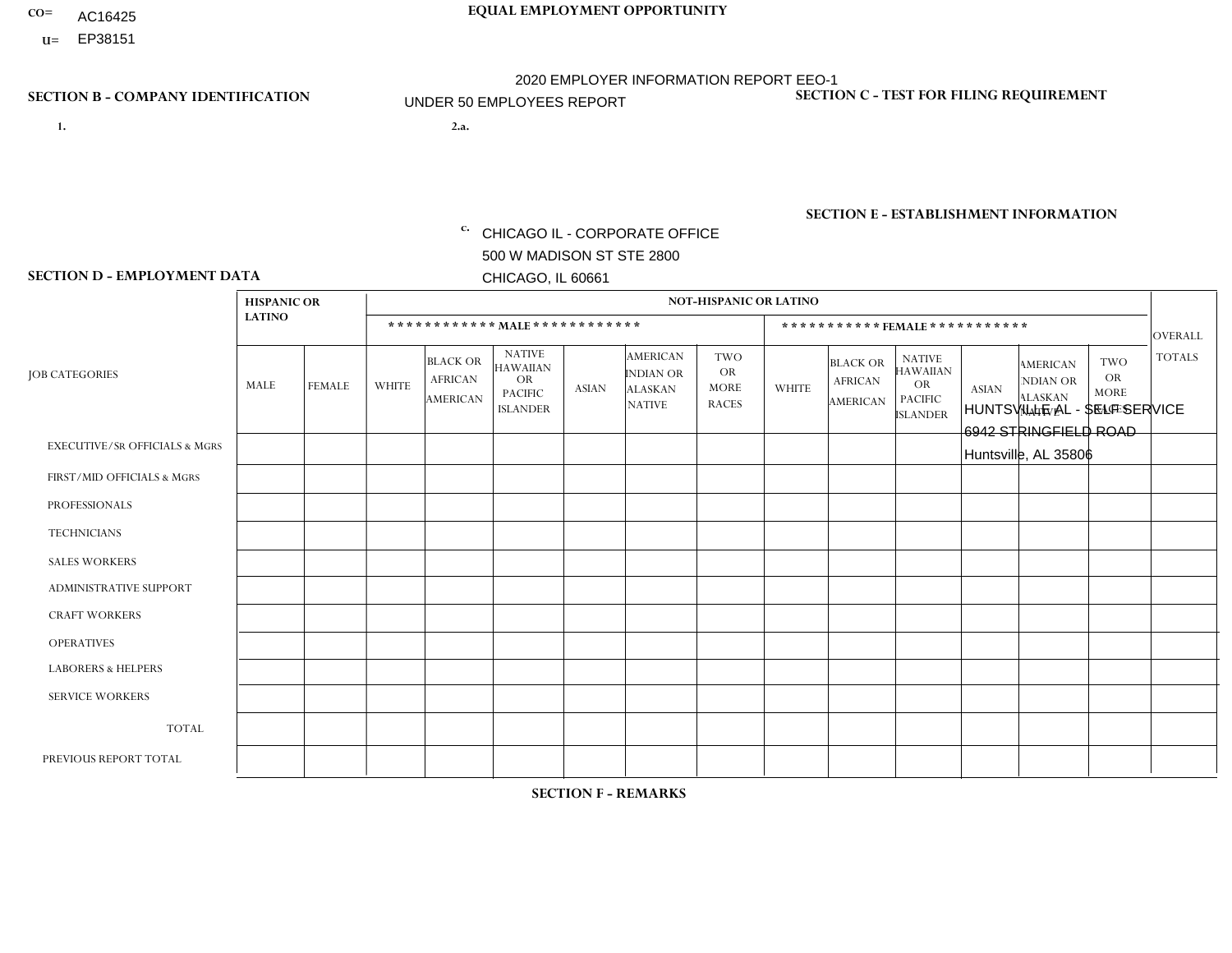- AC16425
- **U=**

**1. 2.a.** CHICAGO IL - CORPORATE OFFICE 500 W MADISON ST STE 2800 CHICAGO, IL 60661

2.a. RANCHO CORDOVA CA - SPPI GM 3486 RECYCLE ROAD Rancho Cordova, CA 95742

EIN= 364261871

## **SECTION B - COMPANY IDENTIFICATION SECTION C - TEST FOR FILING REQUIREMENT**

1- Y 2- Y 3- N DUNS= 000123456

**SECTION E - ESTABLISHMENT INFORMATION c.** NAICS: 423140

### **SECTION D - EMPLOYMENT DATA**

|                                          | <b>HISPANIC OR</b> |               |              |                                                      |                                                                                    |              |                                                                        | <b>NOT-HISPANIC OR LATINO</b>                          |              |                                               |                                                                                    |              |                                                                       |                                                        |                |
|------------------------------------------|--------------------|---------------|--------------|------------------------------------------------------|------------------------------------------------------------------------------------|--------------|------------------------------------------------------------------------|--------------------------------------------------------|--------------|-----------------------------------------------|------------------------------------------------------------------------------------|--------------|-----------------------------------------------------------------------|--------------------------------------------------------|----------------|
|                                          | <b>LATINO</b>      |               |              |                                                      | ************ MALE ************                                                     |              |                                                                        |                                                        |              | ***********FEMALE***********                  |                                                                                    |              |                                                                       |                                                        | <b>OVERALL</b> |
| <b>JOB CATEGORIES</b>                    | MALE               | <b>FEMALE</b> | <b>WHITE</b> | <b>BLACK OR</b><br><b>AFRICAN</b><br><b>AMERICAN</b> | <b>NATIVE</b><br><b>HAWAIIAN</b><br><b>OR</b><br><b>PACIFIC</b><br><b>ISLANDER</b> | ASIAN        | <b>AMERICAN</b><br><b>INDIAN OR</b><br><b>ALASKAN</b><br><b>NATIVE</b> | <b>TWO</b><br><b>OR</b><br><b>MORE</b><br><b>RACES</b> | <b>WHITE</b> | <b>BLACK OR</b><br><b>AFRICAN</b><br>AMERICAN | <b>NATIVE</b><br><b>HAWAIIAN</b><br><b>OR</b><br><b>PACIFIC</b><br><b>ISLANDER</b> | <b>ASIAN</b> | <b>AMERICAN</b><br><b>NDIAN OR</b><br><b>ALASKAN</b><br><b>NATIVE</b> | <b>TWO</b><br><b>OR</b><br><b>MORE</b><br><b>RACES</b> | <b>TOTALS</b>  |
| <b>EXECUTIVE/SR OFFICIALS &amp; MGRS</b> | $\Omega$           | $\Omega$      | $\Omega$     | $\mathbf 0$                                          | $\Omega$                                                                           | $\mathbf{0}$ | $\Omega$                                                               | $\Omega$                                               | 0            | $\Omega$                                      | $\Omega$                                                                           | $\Omega$     | $\Omega$                                                              | $\mathbf{0}$                                           | $\mathbf{0}$   |
| FIRST/MID OFFICIALS & MGRS               | 0                  | $\Omega$      | $\Omega$     | $\mathbf 0$                                          | $\Omega$                                                                           | $\Omega$     | $\Omega$                                                               | $\Omega$                                               | 0            | $\Omega$                                      | $\Omega$                                                                           | $\Omega$     | $\Omega$                                                              | $\mathbf{0}$                                           | $\mathbf{0}$   |
| <b>PROFESSIONALS</b>                     | 0                  | $\Omega$      | $\Omega$     | $\mathbf 0$                                          | $\Omega$                                                                           | $\Omega$     | $\Omega$                                                               | $\Omega$                                               | 0            | $\Omega$                                      | $\Omega$                                                                           | $\mathbf{0}$ | $\Omega$                                                              | $\mathbf{0}$                                           | $\mathbf{0}$   |
| <b>TECHNICIANS</b>                       | 0                  | $\mathbf 0$   | $\Omega$     | $\mathbf 0$                                          | $\Omega$                                                                           | $\Omega$     | $\Omega$                                                               | $\Omega$                                               | $\Omega$     | $\Omega$                                      | $\Omega$                                                                           | $\Omega$     | $\Omega$                                                              | $\Omega$                                               | $\mathbf{0}$   |
| <b>SALES WORKERS</b>                     | $\Omega$           | $\Omega$      | $\Omega$     | $\mathbf 0$                                          | $\Omega$                                                                           | $\Omega$     | $\Omega$                                                               | $\Omega$                                               | $\Omega$     | $\Omega$                                      | $\Omega$                                                                           | $\Omega$     | $\Omega$                                                              | $\Omega$                                               | $\mathbf 0$    |
| <b>ADMINISTRATIVE SUPPORT</b>            | $\Omega$           | $\Omega$      | $\Omega$     | $\Omega$                                             | $\Omega$                                                                           | $\Omega$     | $\Omega$                                                               | $\Omega$                                               | $\Omega$     | $\Omega$                                      | $\Omega$                                                                           | $\Omega$     | $\mathbf{0}$                                                          | $\Omega$                                               | $\Omega$       |
| <b>CRAFT WORKERS</b>                     | 0                  | $\Omega$      | $\Omega$     | $\mathbf 0$                                          | $\Omega$                                                                           | $\Omega$     | $\Omega$                                                               | $\Omega$                                               | 0            | $\Omega$                                      | $\Omega$                                                                           | $\Omega$     | $\Omega$                                                              | $\Omega$                                               | $\mathbf 0$    |
| <b>OPERATIVES</b>                        |                    | $\Omega$      | $\Omega$     | $\Omega$                                             | $\Omega$                                                                           | $\Omega$     | $\Omega$                                                               | $\Omega$                                               | $\Omega$     | $\Omega$                                      | $\Omega$                                                                           | $\Omega$     | $\Omega$                                                              | $\Omega$                                               | $\mathbf{1}$   |
| <b>LABORERS &amp; HELPERS</b>            | $\Omega$           | $\Omega$      | $\Omega$     | $\mathbf 0$                                          | $\Omega$                                                                           | $\Omega$     | $\Omega$                                                               | $\Omega$                                               | 0            | $\Omega$                                      | $\Omega$                                                                           | $\Omega$     | $\Omega$                                                              | $\Omega$                                               | 0              |
| <b>SERVICE WORKERS</b>                   | 0                  | $\mathbf 0$   | $\mathbf 0$  | 0                                                    | 0                                                                                  | $\mathbf 0$  | $\Omega$                                                               | $\Omega$                                               | $\Omega$     | $\Omega$                                      | $\Omega$                                                                           | $\mathbf 0$  | $\Omega$                                                              | $\mathbf 0$                                            | $\mathbf 0$    |
| <b>TOTAL</b>                             | 1                  | 0             | $\mathbf 0$  | 0                                                    | 0                                                                                  | $\Omega$     | $\Omega$                                                               | $\Omega$                                               | $\Omega$     | $\Omega$                                      | $\Omega$                                                                           | $\mathbf 0$  | 0                                                                     | $\mathbf 0$                                            | $\mathbf{1}$   |
| PREVIOUS REPORT TOTAL                    | 5                  | $\Omega$      | $\Omega$     | $\overline{1}$                                       | $\Omega$                                                                           | $\Omega$     | $\Omega$                                                               | $\Omega$                                               | $\Omega$     | $\Omega$                                      | $\Omega$                                                                           | $\Omega$     | $\Omega$                                                              | $\mathbf 0$                                            | 6              |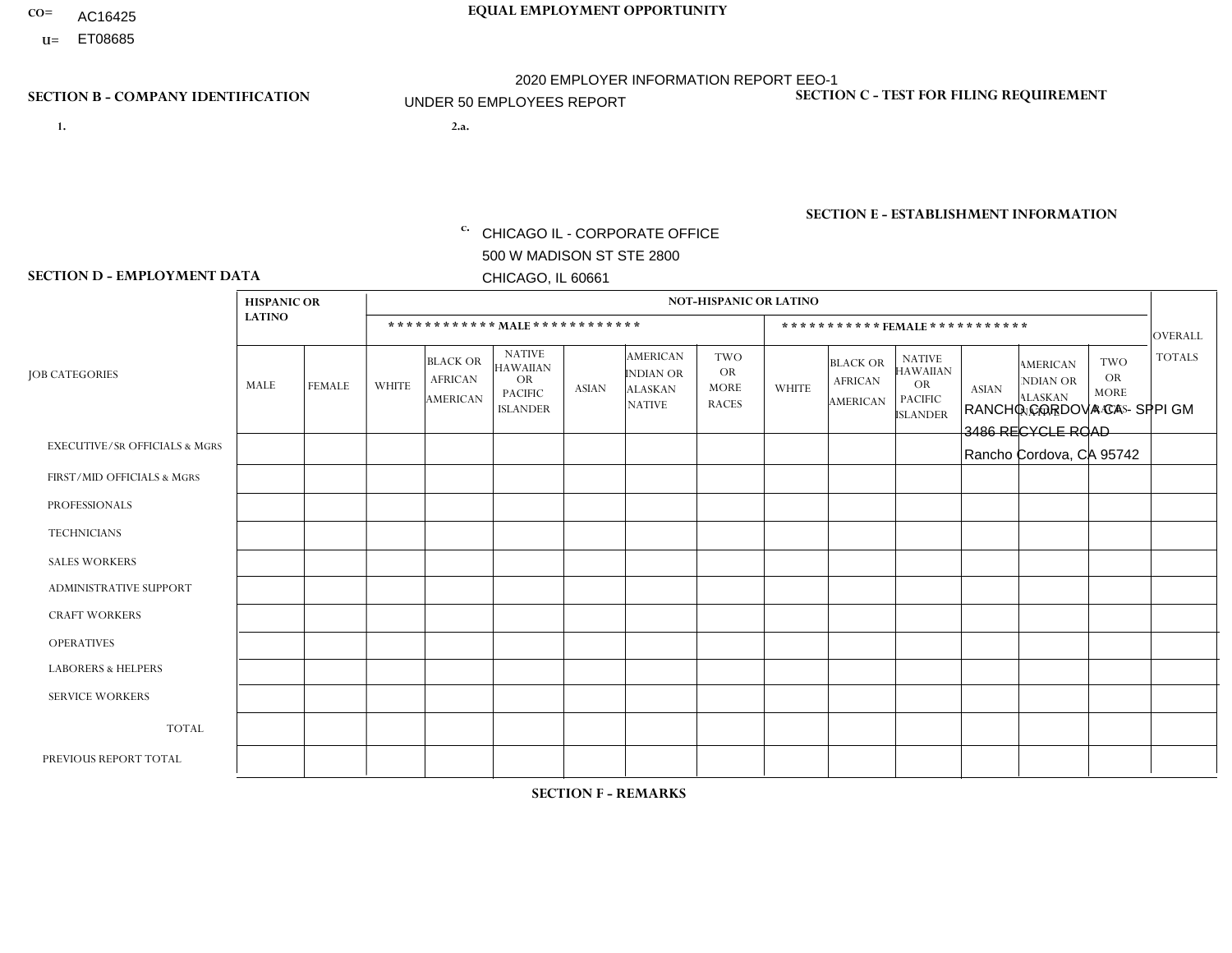- AC16425
- **U=**

**1. 2.a.** CHICAGO IL - CORPORATE OFFICE 500 W MADISON ST STE 2800 CHICAGO, IL 60661

2.a. ORLANDO FL - UNIVERSAL 4171 L B MCLEOD ROAD Orlando, FL 32811

EIN= 952920557

## **SECTION B - COMPANY IDENTIFICATION SECTION C - TEST FOR FILING REQUIREMENT**

1- Y 2- Y 3- N DUNS= 000123456

**SECTION E - ESTABLISHMENT INFORMATION c.** NAICS: 423140

### **SECTION D - EMPLOYMENT DATA**

|                                          | <b>HISPANIC OR</b> |               |                |                                                      |                                                                                    |              |                                                                        | <b>NOT-HISPANIC OR LATINO</b>                   |              |                                               |                                                                                    |              |                                                                       |                                                        |                |
|------------------------------------------|--------------------|---------------|----------------|------------------------------------------------------|------------------------------------------------------------------------------------|--------------|------------------------------------------------------------------------|-------------------------------------------------|--------------|-----------------------------------------------|------------------------------------------------------------------------------------|--------------|-----------------------------------------------------------------------|--------------------------------------------------------|----------------|
|                                          | <b>LATINO</b>      |               |                |                                                      | ************ MALE ************                                                     |              |                                                                        |                                                 |              |                                               | ***********FEMALE***********                                                       |              |                                                                       |                                                        | <b>OVERALL</b> |
| <b>JOB CATEGORIES</b>                    | MALE               | <b>FEMALE</b> | <b>WHITE</b>   | <b>BLACK OR</b><br><b>AFRICAN</b><br><b>AMERICAN</b> | <b>NATIVE</b><br><b>HAWAIIAN</b><br><b>OR</b><br><b>PACIFIC</b><br><b>ISLANDER</b> | <b>ASIAN</b> | <b>AMERICAN</b><br><b>INDIAN OR</b><br><b>ALASKAN</b><br><b>NATIVE</b> | TWO<br><b>OR</b><br><b>MORE</b><br><b>RACES</b> | <b>WHITE</b> | <b>BLACK OR</b><br><b>AFRICAN</b><br>AMERICAN | <b>NATIVE</b><br><b>HAWAIIAN</b><br><b>OR</b><br><b>PACIFIC</b><br><b>ISLANDER</b> | <b>ASIAN</b> | <b>AMERICAN</b><br><b>NDIAN OR</b><br><b>ALASKAN</b><br><b>NATIVE</b> | <b>TWO</b><br><b>OR</b><br><b>MORE</b><br><b>RACES</b> | <b>TOTALS</b>  |
| <b>EXECUTIVE/SR OFFICIALS &amp; MGRS</b> | $\Omega$           | $\Omega$      | $\Omega$       | $\mathbf 0$                                          | 0                                                                                  | $\Omega$     | $\Omega$                                                               | $\Omega$                                        | 0            | $\Omega$                                      | $\Omega$                                                                           | $\Omega$     | $\Omega$                                                              | $\Omega$                                               | $\mathbf 0$    |
| FIRST/MID OFFICIALS & MGRS               | 0                  | $\Omega$      | $\overline{c}$ | $\Omega$                                             | $\Omega$                                                                           | $\Omega$     | $\Omega$                                                               | $\Omega$                                        | 0            | $\Omega$                                      | $\Omega$                                                                           | $\Omega$     | $\Omega$                                                              | $\Omega$                                               | $\overline{2}$ |
| <b>PROFESSIONALS</b>                     | $\Omega$           | $\mathbf 0$   | $\mathbf 0$    | $\mathbf 0$                                          | $\Omega$                                                                           | $\Omega$     | $\Omega$                                                               | $\Omega$                                        | 0            | $\Omega$                                      | $\Omega$                                                                           | $\mathbf{0}$ | $\Omega$                                                              | $\mathbf 0$                                            | $\mathbf{0}$   |
| <b>TECHNICIANS</b>                       | 0                  | $\Omega$      | $\Omega$       | $\mathbf 0$                                          | $\Omega$                                                                           | $\Omega$     | $\Omega$                                                               | $\Omega$                                        | 0            | $\Omega$                                      | $\Omega$                                                                           | $\mathbf 0$  | $\Omega$                                                              | $\Omega$                                               | $\mathbf{0}$   |
| <b>SALES WORKERS</b>                     | $\Omega$           | $\Omega$      |                | $\mathbf 0$                                          | $\Omega$                                                                           | $\Omega$     | $\Omega$                                                               | $\Omega$                                        | $\Omega$     | $\Omega$                                      | $\Omega$                                                                           | $\Omega$     | $\Omega$                                                              | $\Omega$                                               | $\mathbf{1}$   |
| <b>ADMINISTRATIVE SUPPORT</b>            | $\Omega$           | $\mathbf{1}$  | $\Omega$       | $\Omega$                                             | $\Omega$                                                                           | $\Omega$     | $\Omega$                                                               | $\Omega$                                        | $\Omega$     | $\Omega$                                      | $\Omega$                                                                           | $\Omega$     | $\Omega$                                                              | $\mathbf{0}$                                           | $\mathbf{1}$   |
| <b>CRAFT WORKERS</b>                     | 0                  | $\Omega$      | $\Omega$       | $\mathbf 0$                                          | $\Omega$                                                                           | $\Omega$     | $\Omega$                                                               | $\Omega$                                        | 0            | $\Omega$                                      | $\Omega$                                                                           | $\Omega$     | $\Omega$                                                              | $\Omega$                                               | $\mathbf 0$    |
| <b>OPERATIVES</b>                        | 0                  | $\Omega$      | $\Omega$       | $\overline{1}$                                       | $\Omega$                                                                           | $\Omega$     | $\Omega$                                                               | $\Omega$                                        | $\Omega$     | $\Omega$                                      | $\Omega$                                                                           | $\Omega$     | $\Omega$                                                              | $\Omega$                                               | $\mathbf{1}$   |
| <b>LABORERS &amp; HELPERS</b>            |                    | $\Omega$      | $\overline{2}$ | $\mathbf 0$                                          | $\Omega$                                                                           | $\Omega$     | $\Omega$                                                               | $\Omega$                                        | 0            | $\Omega$                                      | $\Omega$                                                                           | $\Omega$     | $\Omega$                                                              | $\Omega$                                               | 3              |
| <b>SERVICE WORKERS</b>                   | 0                  | $\Omega$      | $\mathbf 0$    | 0                                                    | $\mathbf{0}$                                                                       | $\Omega$     | $\Omega$                                                               | $\Omega$                                        | $\Omega$     | $\Omega$                                      | $\Omega$                                                                           | $\Omega$     | $\Omega$                                                              | $\Omega$                                               | $\overline{0}$ |
| <b>TOTAL</b>                             |                    | $\mathbf{1}$  | 5              | $\overline{1}$                                       | $\Omega$                                                                           | $\Omega$     | $\Omega$                                                               | $\Omega$                                        | 0            | $\Omega$                                      | $\Omega$                                                                           | $\mathbf 0$  | $\Omega$                                                              | $\Omega$                                               | 8              |
| PREVIOUS REPORT TOTAL                    |                    |               | 6              | $\overline{1}$                                       | $\Omega$                                                                           | $\Omega$     | $\Omega$                                                               | $\Omega$                                        | 0            | $\Omega$                                      | $\Omega$                                                                           | $\Omega$     | $\Omega$                                                              | $\Omega$                                               | 9              |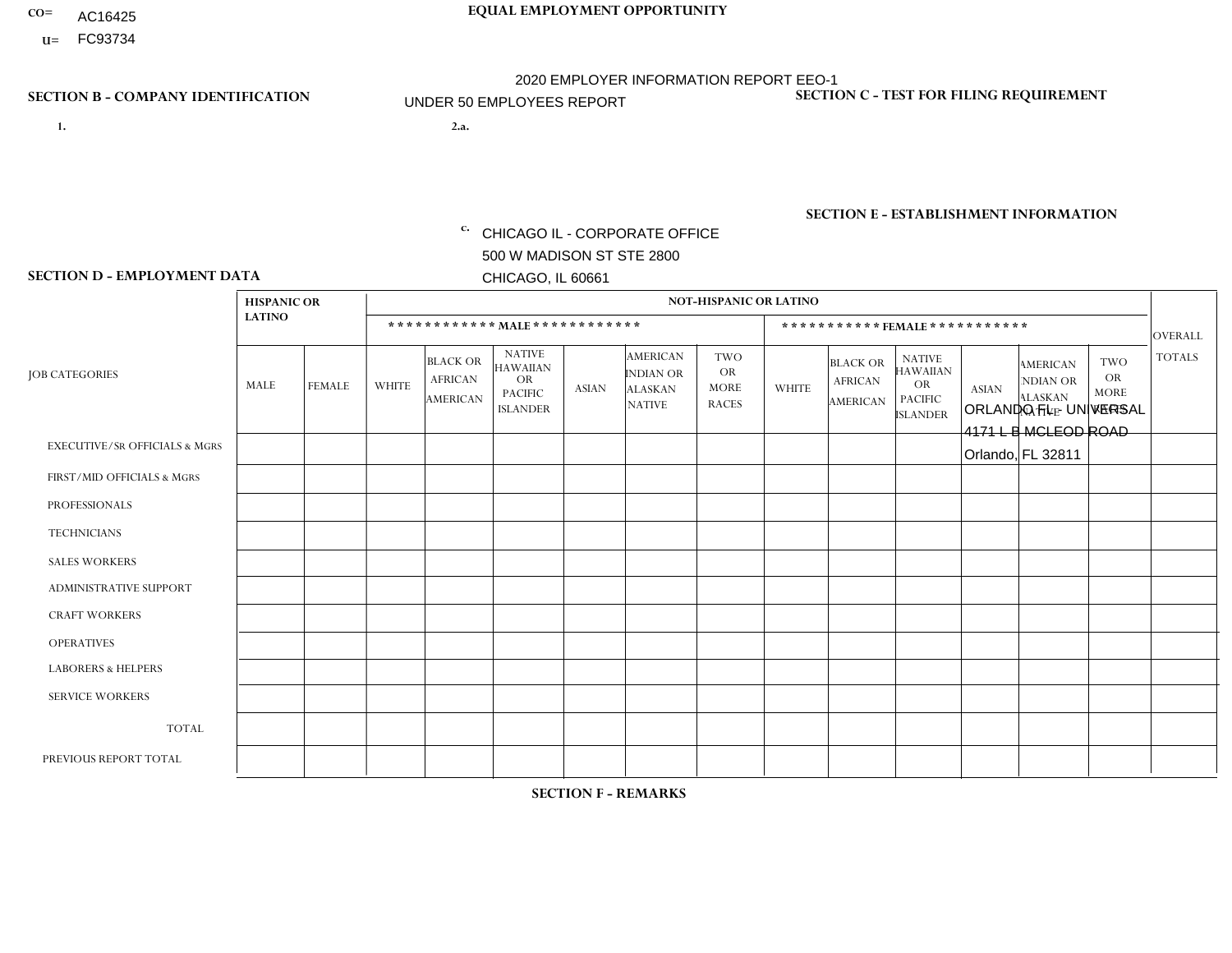- AC16425
- **U=** FM66544

**1. 2.a.** CHICAGO IL - CORPORATE OFFICE 500 W MADISON ST STE 2800 CHICAGO, IL 60661

2.a. MEDLEY FL - AIM RECYSCRAPYARD 8130 NW 74TH ST Medley, FL 33166

**SECTION B - COMPANY IDENTIFICATION SECTION C - TEST FOR FILING REQUIREMENT** 

1- Y 2- Y 3- N DUNS= 000123456

c. EIN= 952920557

## **SECTION E - ESTABLISHMENT INFORMATION c.** NAICS: 423140

### **SECTION D - EMPLOYMENT DATA**

|                                          | <b>HISPANIC OR</b>      |               |              |                                                      |                                                                                    |              |                                                                        | <b>NOT-HISPANIC OR LATINO</b>                          |              |                                               |                                                                             |              |                                                                       |                                                        |                |
|------------------------------------------|-------------------------|---------------|--------------|------------------------------------------------------|------------------------------------------------------------------------------------|--------------|------------------------------------------------------------------------|--------------------------------------------------------|--------------|-----------------------------------------------|-----------------------------------------------------------------------------|--------------|-----------------------------------------------------------------------|--------------------------------------------------------|----------------|
|                                          | <b>LATINO</b>           |               |              |                                                      | ************ MALE ************                                                     |              |                                                                        |                                                        |              |                                               | *********** FEMALE ***********                                              |              |                                                                       |                                                        | <b>OVERALL</b> |
| <b>JOB CATEGORIES</b>                    | MALE                    | <b>FEMALE</b> | <b>WHITE</b> | <b>BLACK OR</b><br><b>AFRICAN</b><br><b>AMERICAN</b> | <b>NATIVE</b><br><b>HAWAIIAN</b><br><b>OR</b><br><b>PACIFIC</b><br><b>ISLANDER</b> | <b>ASIAN</b> | <b>AMERICAN</b><br><b>INDIAN OR</b><br><b>ALASKAN</b><br><b>NATIVE</b> | <b>TWO</b><br><b>OR</b><br><b>MORE</b><br><b>RACES</b> | <b>WHITE</b> | <b>BLACK OR</b><br><b>AFRICAN</b><br>AMERICAN | <b>NATIVE</b><br><b>HAWAIIAN</b><br>OR<br><b>PACIFIC</b><br><b>ISLANDER</b> | <b>ASIAN</b> | <b>AMERICAN</b><br><b>NDIAN OR</b><br><b>ALASKAN</b><br><b>NATIVE</b> | <b>TWO</b><br><b>OR</b><br><b>MORE</b><br><b>RACES</b> | <b>TOTALS</b>  |
| <b>EXECUTIVE/SR OFFICIALS &amp; MGRS</b> | $\Omega$                | $\mathbf 0$   | $\mathbf 0$  | $\mathbf 0$                                          | $\Omega$                                                                           | $\Omega$     | $\Omega$                                                               | $\Omega$                                               | $\Omega$     | $\Omega$                                      | $\mathbf 0$                                                                 | $\mathbf 0$  | $\Omega$                                                              | $\Omega$                                               | $\mathbf 0$    |
| FIRST/MID OFFICIALS & MGRS               | $\mathbf 0$             | $\mathbf 0$   | $\mathbf 0$  | $\mathbf 0$                                          | $\Omega$                                                                           | $\Omega$     | $\Omega$                                                               | $\Omega$                                               | $\Omega$     | $\Omega$                                      | $\Omega$                                                                    | $\Omega$     | $\Omega$                                                              | $\Omega$                                               | $\mathbf 0$    |
| <b>PROFESSIONALS</b>                     | $\mathbf{0}$            | $\mathbf 0$   | $\mathbf 0$  | $\mathbf 0$                                          | $\Omega$                                                                           | $\Omega$     | $\Omega$                                                               | $\Omega$                                               | $\Omega$     | $\Omega$                                      | $\Omega$                                                                    | $\Omega$     | $\Omega$                                                              | $\Omega$                                               | $\mathbf 0$    |
| <b>TECHNICIANS</b>                       | $\mathbf 0$             | 0             | $\mathbf 0$  | $\mathbf 0$                                          | $\Omega$                                                                           | $\Omega$     | $\Omega$                                                               | $\Omega$                                               | $\Omega$     | $\Omega$                                      | $\Omega$                                                                    | $\Omega$     | $\Omega$                                                              | $\Omega$                                               | 0              |
| <b>SALES WORKERS</b>                     | $\mathbf 0$             | $\mathbf 0$   | $\mathbf 0$  | 0                                                    | $\Omega$                                                                           | $\Omega$     | $\Omega$                                                               | $\Omega$                                               | $\Omega$     | $\Omega$                                      | $\Omega$                                                                    | $\Omega$     | $\Omega$                                                              | $\Omega$                                               | $\mathbf 0$    |
| ADMINISTRATIVE SUPPORT                   | $\mathbf 0$             | $\mathbf 0$   | $\mathbf 0$  | $\mathbf 0$                                          | $\Omega$                                                                           | $\Omega$     | $\Omega$                                                               | $\Omega$                                               | $\Omega$     | $\Omega$                                      | $\Omega$                                                                    | $\Omega$     | $\Omega$                                                              | $\Omega$                                               | $\mathbf 0$    |
| <b>CRAFT WORKERS</b>                     | $\mathbf{0}$            | $\Omega$      | $\mathbf 0$  | 0                                                    | $\Omega$                                                                           | $\Omega$     | $\Omega$                                                               | $\Omega$                                               | $\Omega$     | $\Omega$                                      | $\Omega$                                                                    | $\Omega$     | $\Omega$                                                              | $\Omega$                                               | $\mathbf 0$    |
| <b>OPERATIVES</b>                        |                         | $\mathbf{0}$  | $\Omega$     | $\mathbf 0$                                          | $\Omega$                                                                           | $\Omega$     | $\Omega$                                                               | $\Omega$                                               | $\Omega$     | $\Omega$                                      | $\Omega$                                                                    | $\Omega$     | $\Omega$                                                              | $\Omega$                                               | $\mathbf{1}$   |
| <b>LABORERS &amp; HELPERS</b>            | $\mathbf{0}$            | $\Omega$      | $\mathbf 0$  | 0                                                    | $\Omega$                                                                           | $\Omega$     | $\Omega$                                                               | $\Omega$                                               | $\Omega$     | $\Omega$                                      | $\Omega$                                                                    | $\Omega$     | $\Omega$                                                              | $\Omega$                                               | $\mathbf 0$    |
| <b>SERVICE WORKERS</b>                   | $\mathbf 0$             | $\mathbf{0}$  | $\mathbf 0$  | $\mathbf 0$                                          | $\mathbf 0$                                                                        | $\Omega$     | $\Omega$                                                               | $\Omega$                                               | $\Omega$     | $\Omega$                                      | $\Omega$                                                                    | $\mathbf 0$  | $\Omega$                                                              | $\Omega$                                               | 0              |
| <b>TOTAL</b>                             | $\overline{\mathbf{1}}$ | 0             | 0            | 0                                                    | $\mathbf 0$                                                                        | $\Omega$     | $\Omega$                                                               | $\Omega$                                               | $\Omega$     | $\Omega$                                      | $\Omega$                                                                    | $\mathbf 0$  | $\Omega$                                                              | $\Omega$                                               | $\overline{1}$ |
| PREVIOUS REPORT TOTAL                    | $\overline{7}$          | 1             | $\mathbf 0$  | 1                                                    | $\Omega$                                                                           | $\Omega$     | $\Omega$                                                               |                                                        | $\Omega$     | $\Omega$                                      | $\Omega$                                                                    | $\Omega$     | $\Omega$                                                              | $\mathbf 0$                                            | 10             |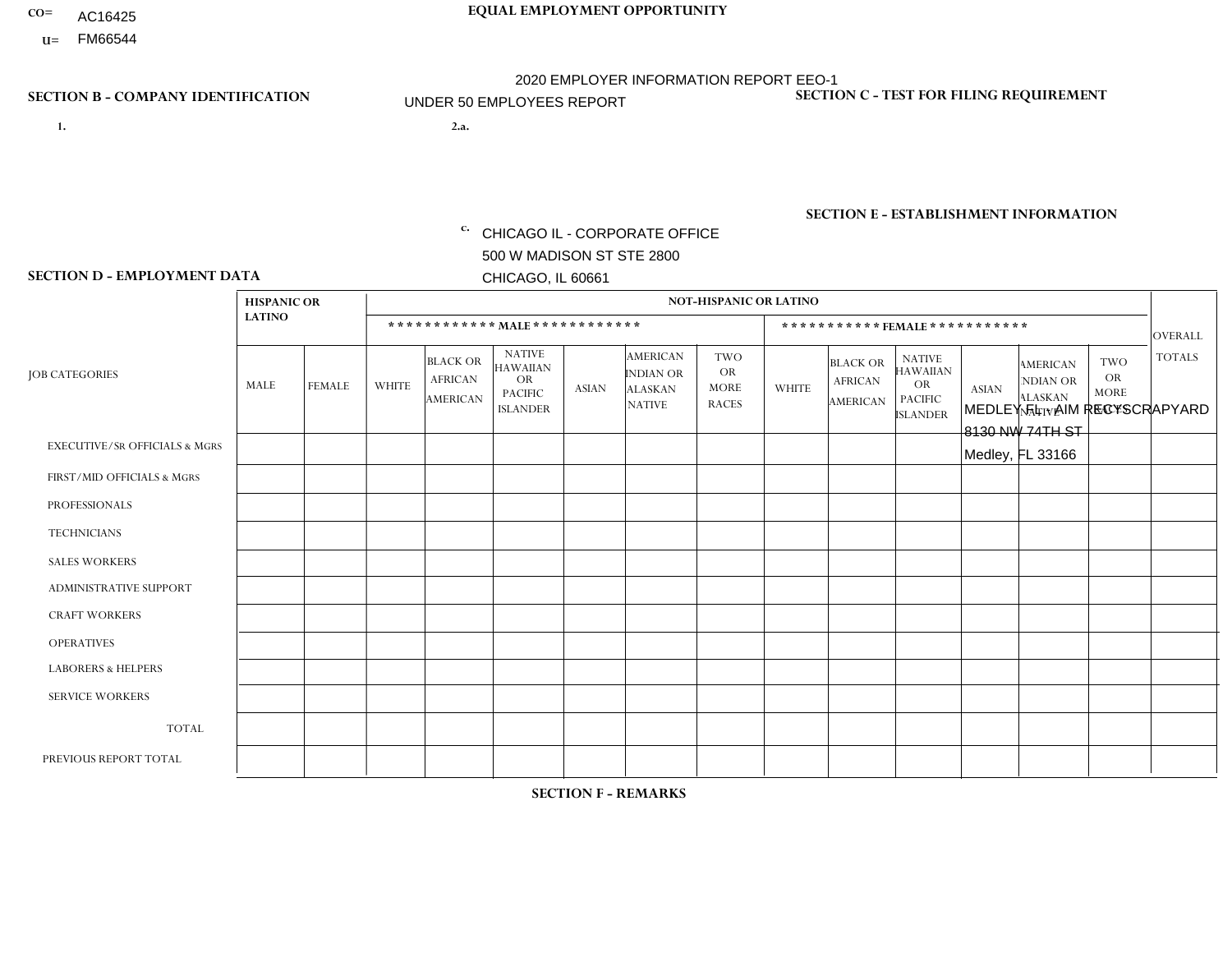- AC16425
- **U=**

**1. 2.a.** CHICAGO IL - CORPORATE OFFICE 500 W MADISON ST STE 2800 CHICAGO, IL 60661

2.a. MT STERLING KY - COCKRELL 4631 CAMARGO RD Mt. Sterling, KY 40353

c. EIN= 952920557

## **SECTION B - COMPANY IDENTIFICATION SECTION C - TEST FOR FILING REQUIREMENT**

1- Y 2- Y 3- N DUNS= 000123456

**SECTION E - ESTABLISHMENT INFORMATION c.** NAICS: 423140

### **SECTION D - EMPLOYMENT DATA**

|                                          | <b>HISPANIC OR</b> |               |              |                                                      |                                                                                    |              |                                                                        | <b>NOT-HISPANIC OR LATINO</b>                          |              |                                                      |                                                                                    |              |                                                                       |                                                        |                |
|------------------------------------------|--------------------|---------------|--------------|------------------------------------------------------|------------------------------------------------------------------------------------|--------------|------------------------------------------------------------------------|--------------------------------------------------------|--------------|------------------------------------------------------|------------------------------------------------------------------------------------|--------------|-----------------------------------------------------------------------|--------------------------------------------------------|----------------|
|                                          | <b>LATINO</b>      |               |              | ************ MALE ************                       |                                                                                    |              |                                                                        |                                                        |              |                                                      | *********** FEMALE ***********                                                     |              |                                                                       |                                                        | <b>OVERALL</b> |
| <b>JOB CATEGORIES</b>                    | <b>MALE</b>        | <b>FEMALE</b> | <b>WHITE</b> | <b>BLACK OR</b><br><b>AFRICAN</b><br><b>AMERICAN</b> | <b>NATIVE</b><br><b>HAWAIIAN</b><br><b>OR</b><br><b>PACIFIC</b><br><b>ISLANDER</b> | <b>ASIAN</b> | <b>AMERICAN</b><br><b>INDIAN OR</b><br><b>ALASKAN</b><br><b>NATIVE</b> | <b>TWO</b><br><b>OR</b><br><b>MORE</b><br><b>RACES</b> | <b>WHITE</b> | <b>BLACK OR</b><br><b>AFRICAN</b><br><b>AMERICAN</b> | <b>NATIVE</b><br><b>HAWAIIAN</b><br><b>OR</b><br><b>PACIFIC</b><br><b>ISLANDER</b> | <b>ASIAN</b> | <b>AMERICAN</b><br><b>NDIAN OR</b><br><b>ALASKAN</b><br><b>NATIVE</b> | <b>TWO</b><br><b>OR</b><br><b>MORE</b><br><b>RACES</b> | <b>TOTALS</b>  |
| <b>EXECUTIVE/SR OFFICIALS &amp; MGRS</b> | $\Omega$           | $\Omega$      | $\Omega$     | $\Omega$                                             | $\Omega$                                                                           | $\Omega$     | $\Omega$                                                               | 0                                                      | $\Omega$     | $\mathbf{0}$                                         | $\mathbf{0}$                                                                       | $\Omega$     | $\Omega$                                                              | $\Omega$                                               | $\Omega$       |
| FIRST/MID OFFICIALS & MGRS               | $\Omega$           | $\mathbf 0$   | 1            | $\mathbf 0$                                          | 0                                                                                  | $\mathbf 0$  | $\overline{0}$                                                         | $\Omega$                                               | $\Omega$     | $\Omega$                                             | $\mathbf{0}$                                                                       | $\mathbf 0$  | $\Omega$                                                              | $\mathbf 0$                                            | $\mathbf{1}$   |
| <b>PROFESSIONALS</b>                     | $\Omega$           | $\Omega$      | 1            | $\mathbf 0$                                          | $\Omega$                                                                           | $\Omega$     | $\Omega$                                                               | $\Omega$                                               | $\Omega$     | $\Omega$                                             | $\Omega$                                                                           | $\Omega$     | $\Omega$                                                              | $\Omega$                                               | $\mathbf{1}$   |
| <b>TECHNICIANS</b>                       | $\mathbf 0$        | $\mathbf 0$   | $\Omega$     | $\mathbf 0$                                          | 0                                                                                  | $\Omega$     | $\overline{0}$                                                         | $\Omega$                                               | $\mathbf 0$  | $\mathbf 0$                                          | $\mathbf 0$                                                                        | $\mathbf 0$  | $\Omega$                                                              | $\mathbf{0}$                                           | $\mathbf 0$    |
| <b>SALES WORKERS</b>                     | $\Omega$           | $\Omega$      | $\Omega$     | $\Omega$                                             | 0                                                                                  | $\Omega$     | $\Omega$                                                               | $\Omega$                                               | $\Omega$     | $\Omega$                                             | $\Omega$                                                                           | $\Omega$     | $\Omega$                                                              | $\mathbf{0}$                                           | $\mathbf 0$    |
| <b>ADMINISTRATIVE SUPPORT</b>            | $\Omega$           | $\Omega$      | $\Omega$     | $\mathbf 0$                                          | $\Omega$                                                                           | $\Omega$     | $\Omega$                                                               | $\Omega$                                               | $\Omega$     | $\mathbf{0}$                                         | $\mathbf{0}$                                                                       | $\Omega$     | $\Omega$                                                              | $\Omega$                                               | $\mathbf 0$    |
| <b>CRAFT WORKERS</b>                     | $\Omega$           | 0             | 3            | $\mathbf 0$                                          | 0                                                                                  | $\mathbf 0$  | $\Omega$                                                               | $\Omega$                                               | $\Omega$     | $\Omega$                                             | $\mathbf{0}$                                                                       | $\Omega$     | $\Omega$                                                              | $\Omega$                                               | 3              |
| <b>OPERATIVES</b>                        | 0                  | $\Omega$      | 10           | $\Omega$                                             | $\Omega$                                                                           | $\Omega$     | $\overline{0}$                                                         | $\Omega$                                               | $\Omega$     | $\Omega$                                             | $\Omega$                                                                           | $\Omega$     | $\Omega$                                                              | $\Omega$                                               | 10             |
| <b>LABORERS &amp; HELPERS</b>            | 0                  | $\Omega$      | $\Omega$     | $\mathbf 0$                                          | $\mathbf{0}$                                                                       | $\Omega$     | $\Omega$                                                               | $\Omega$                                               | $\Omega$     | $\Omega$                                             | $\Omega$                                                                           | $\Omega$     | $\Omega$                                                              | $\Omega$                                               | 0              |
| <b>SERVICE WORKERS</b>                   | 0                  | 0             | 0            | $\mathbf 0$                                          | 0                                                                                  | $\Omega$     | $\Omega$                                                               | $\Omega$                                               | $\Omega$     | $\Omega$                                             | $\Omega$                                                                           | $\Omega$     | $\Omega$                                                              | $\mathbf 0$                                            | $\mathbf 0$    |
| <b>TOTAL</b>                             | 0                  | $\mathbf 0$   | 15           | $\mathbf 0$                                          | 0                                                                                  | $\mathbf 0$  | $\mathbf 0$                                                            | $\mathbf 0$                                            | 0            | $\mathbf 0$                                          | $\mathbf 0$                                                                        | $\mathbf 0$  | $\Omega$                                                              | $\mathbf 0$                                            | 15             |
| PREVIOUS REPORT TOTAL                    | 0                  | $\Omega$      | 15           | 0                                                    | 0                                                                                  | $\Omega$     | 0                                                                      | $\Omega$                                               | $\Omega$     | $\mathbf{0}$                                         | $\mathbf{0}$                                                                       | $\Omega$     | $\Omega$                                                              | $\mathbf 0$                                            | 15             |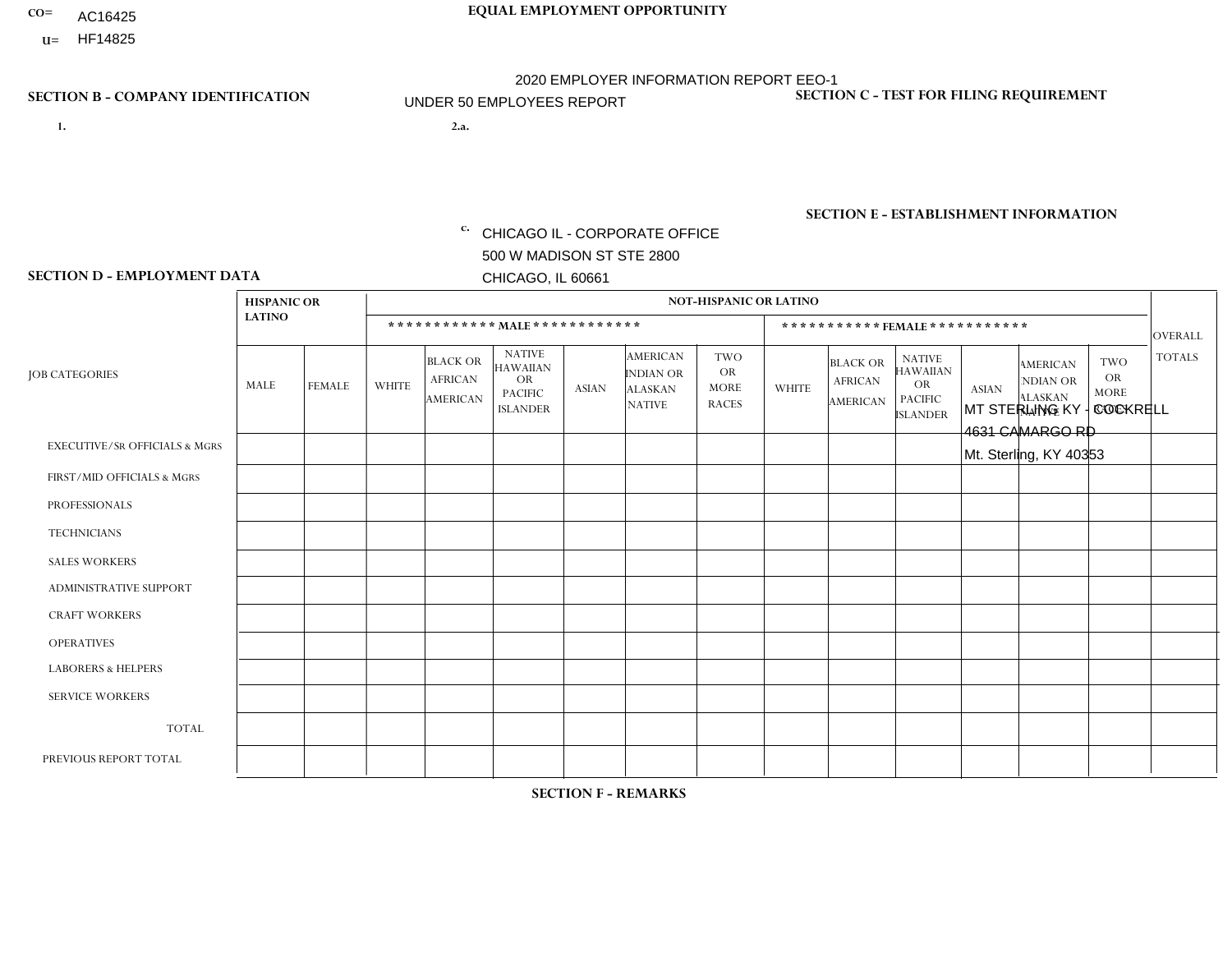- AC16425
- **U=**

- **1. 2.a.** CHICAGO IL CORPORATE OFFICE 500 W MADISON ST STE 2800 CHICAGO, IL 60661
- 2.a. PORTLAND OR -FOSTER AUTO PART 10355 SE FOSTER ROAD Portland, OR 97266

c. EIN= 952920557

## **SECTION B - COMPANY IDENTIFICATION SECTION C - TEST FOR FILING REQUIREMENT**

1- Y 2- Y 3- N DUNS= 000123456

**SECTION E - ESTABLISHMENT INFORMATION c.** NAICS: 423140

### **SECTION D - EMPLOYMENT DATA**

|                                          | <b>HISPANIC OR</b> |               |                |                                                      |                                                                                    |                |                                                                        | <b>NOT-HISPANIC OR LATINO</b>                   |                |                                                      |                                                                                    |              |                                                                |                                                        |                |
|------------------------------------------|--------------------|---------------|----------------|------------------------------------------------------|------------------------------------------------------------------------------------|----------------|------------------------------------------------------------------------|-------------------------------------------------|----------------|------------------------------------------------------|------------------------------------------------------------------------------------|--------------|----------------------------------------------------------------|--------------------------------------------------------|----------------|
|                                          | <b>LATINO</b>      |               |                |                                                      | ************ MALE ************                                                     |                |                                                                        |                                                 |                |                                                      | *********** FEMALE ***********                                                     |              |                                                                |                                                        | <b>OVERALL</b> |
| <b>JOB CATEGORIES</b>                    | MALE               | <b>FEMALE</b> | <b>WHITE</b>   | <b>BLACK OR</b><br><b>AFRICAN</b><br><b>AMERICAN</b> | <b>NATIVE</b><br><b>HAWAIIAN</b><br><b>OR</b><br><b>PACIFIC</b><br><b>ISLANDER</b> | <b>ASIAN</b>   | <b>AMERICAN</b><br><b>INDIAN OR</b><br><b>ALASKAN</b><br><b>NATIVE</b> | TWO<br><b>OR</b><br><b>MORE</b><br><b>RACES</b> | <b>WHITE</b>   | <b>BLACK OR</b><br><b>AFRICAN</b><br><b>AMERICAN</b> | <b>NATIVE</b><br><b>HAWAIIAN</b><br><b>OR</b><br><b>PACIFIC</b><br><b>ISLANDER</b> | <b>ASIAN</b> | <b>AMERICAN</b><br>NDIAN OR<br><b>ALASKAN</b><br><b>NATIVE</b> | <b>TWO</b><br><b>OR</b><br><b>MORE</b><br><b>RACES</b> | <b>TOTALS</b>  |
| <b>EXECUTIVE/SR OFFICIALS &amp; MGRS</b> | $\Omega$           | $\mathbf 0$   | $\mathbf 0$    | $\mathbf 0$                                          | $\mathbf{0}$                                                                       | $\Omega$       | $\Omega$                                                               | $\Omega$                                        | $\Omega$       | $\Omega$                                             | $\Omega$                                                                           | $\Omega$     | $\Omega$                                                       | $\Omega$                                               | $\mathbf 0$    |
| FIRST/MID OFFICIALS & MGRS               | $\Omega$           | $\mathbf 0$   | $\overline{c}$ | $\mathbf 0$                                          | $\Omega$                                                                           | 1              | $\Omega$                                                               | 0                                               | $\Omega$       | $\Omega$                                             | $\Omega$                                                                           | $\mathbf{0}$ | $\Omega$                                                       | $\Omega$                                               | 3              |
| <b>PROFESSIONALS</b>                     | $\Omega$           | $\mathbf{0}$  | $\mathbf 0$    | $\mathbf{0}$                                         | $\mathbf{0}$                                                                       | $\Omega$       | $\Omega$                                                               | 0                                               | $\Omega$       | $\Omega$                                             | $\Omega$                                                                           | $\Omega$     | $\Omega$                                                       | $\Omega$                                               | $\mathbf 0$    |
| <b>TECHNICIANS</b>                       | $\mathbf 0$        | 0             | $\mathbf 0$    | $\mathbf 0$                                          | $\Omega$                                                                           | $\Omega$       | $\Omega$                                                               | $\Omega$                                        | $\Omega$       | $\Omega$                                             | $\Omega$                                                                           | $\Omega$     | $\Omega$                                                       | $\Omega$                                               | $\mathbf 0$    |
| <b>SALES WORKERS</b>                     | 1                  | $\mathbf 0$   | 6              | $\Omega$                                             | $\Omega$                                                                           | $\Omega$       | $\Omega$                                                               | $\Omega$                                        | $\Omega$       | $\Omega$                                             | $\Omega$                                                                           | $\Omega$     | $\Omega$                                                       | $\Omega$                                               | $\overline{7}$ |
| <b>ADMINISTRATIVE SUPPORT</b>            | $\Omega$           | $\mathbf 0$   | 3              | $\Omega$                                             | $\Omega$                                                                           | $\mathbf{0}$   | $\Omega$                                                               | 0                                               | $\Omega$       | $\Omega$                                             | $\Omega$                                                                           | $\Omega$     | $\Omega$                                                       | $\Omega$                                               | 3              |
| <b>CRAFT WORKERS</b>                     | 3                  | $\mathbf 0$   | $\mathbf{1}$   | $\Omega$                                             | $\Omega$                                                                           | $\Omega$       | $\Omega$                                                               | 0                                               | $\Omega$       | $\Omega$                                             | $\Omega$                                                                           | $\Omega$     | $\Omega$                                                       | $\Omega$                                               | $\overline{4}$ |
| <b>OPERATIVES</b>                        | 2                  | $\Omega$      | 5              | $\mathbf{1}$                                         |                                                                                    | 1              | $\Omega$                                                               | 1                                               | $\Omega$       | $\Omega$                                             | $\Omega$                                                                           | $\Omega$     | $\Omega$                                                       | $\Omega$                                               | 11             |
| <b>LABORERS &amp; HELPERS</b>            | $\Omega$           | $\mathbf 0$   | $\overline{1}$ | $\overline{c}$                                       | $\Omega$                                                                           | $\Omega$       | $\Omega$                                                               | $\Omega$                                        | $\Omega$       | $\Omega$                                             | $\Omega$                                                                           | $\Omega$     | $\Omega$                                                       | $\Omega$                                               | 3              |
| <b>SERVICE WORKERS</b>                   | $\mathbf{0}$       | $\mathbf 0$   | $\overline{1}$ | 0                                                    | $\mathbf 0$                                                                        | $\Omega$       | $\Omega$                                                               | 0                                               | $\overline{1}$ | $\Omega$                                             | $\Omega$                                                                           | $\Omega$     | $\Omega$                                                       | $\Omega$                                               | $\overline{2}$ |
| <b>TOTAL</b>                             | 6                  | $\mathbf 0$   | 19             | 3                                                    |                                                                                    | 2              | $\Omega$                                                               | 1                                               | 1              | $\Omega$                                             | $\mathbf 0$                                                                        | 0            | $\Omega$                                                       | $\mathbf{0}$                                           | 33             |
| PREVIOUS REPORT TOTAL                    | 8                  | 1             | 27             | 2                                                    |                                                                                    | $\overline{2}$ | $\Omega$                                                               | 1                                               | $\overline{1}$ | $\Omega$                                             | $\Omega$                                                                           | 0            | $\Omega$                                                       | $\mathbf 0$                                            | 43             |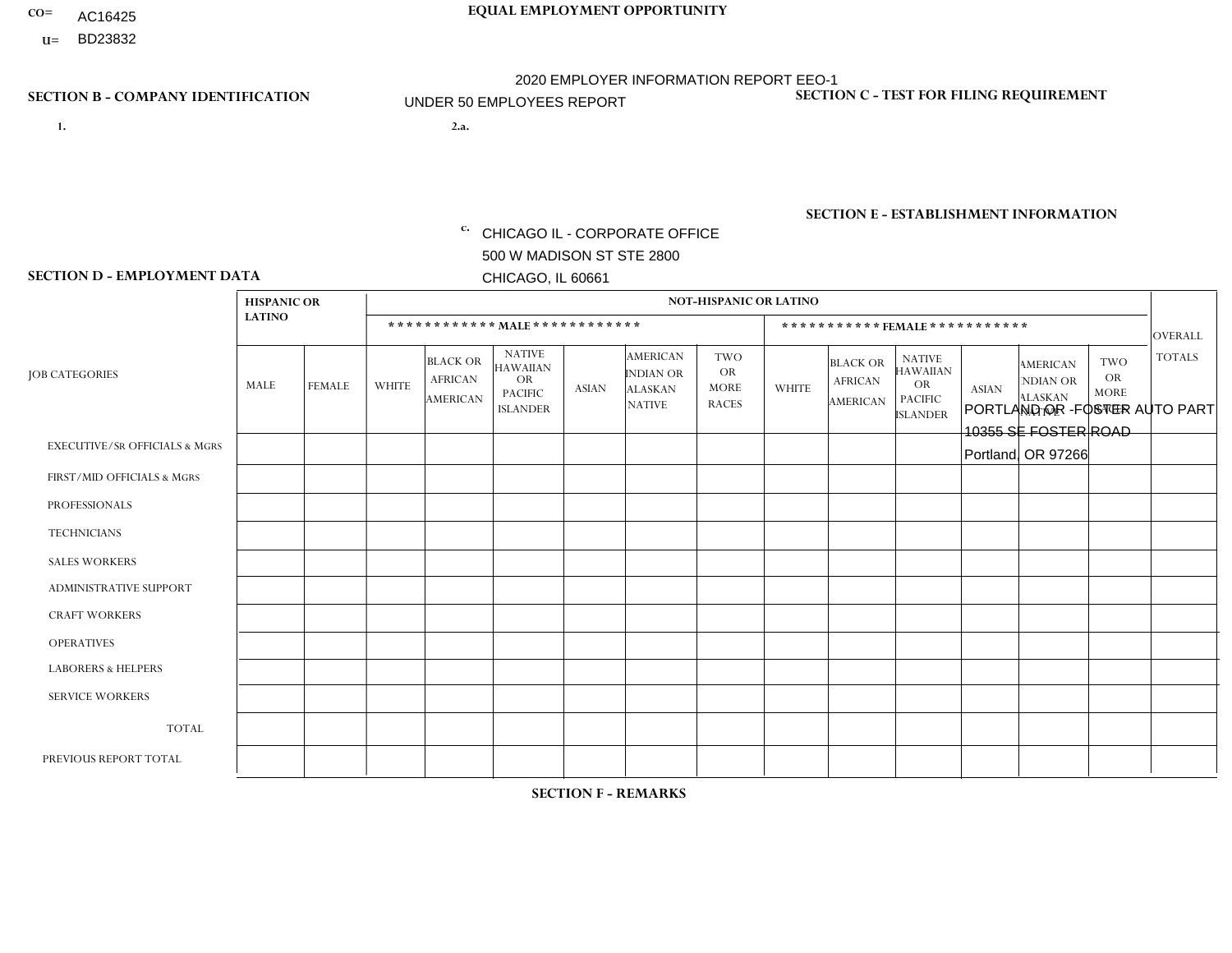- AC16425
- **U=**

**1. 2.a.** CHICAGO IL - CORPORATE OFFICE 500 W MADISON ST STE 2800 CHICAGO, IL 60661

2.a. SALISBURY NC 1212 WEBB ROAD Salisbury, NC 28146

c. EIN= 952920557

## **SECTION B - COMPANY IDENTIFICATION SECTION C - TEST FOR FILING REQUIREMENT**

1- Y 2- Y 3- N DUNS= 000123456

**SECTION E - ESTABLISHMENT INFORMATION c.** NAICS: 423140

### **SECTION D - EMPLOYMENT DATA**

|                                          | <b>HISPANIC OR</b> |               |                |                                                      |                                                                                    |                |                                                                        | <b>NOT-HISPANIC OR LATINO</b>                          |              |                                                      |                                                                                    |              |                                                                       |                                                        |                |
|------------------------------------------|--------------------|---------------|----------------|------------------------------------------------------|------------------------------------------------------------------------------------|----------------|------------------------------------------------------------------------|--------------------------------------------------------|--------------|------------------------------------------------------|------------------------------------------------------------------------------------|--------------|-----------------------------------------------------------------------|--------------------------------------------------------|----------------|
|                                          | <b>LATINO</b>      |               |                | ************ MALE ************                       |                                                                                    |                |                                                                        |                                                        |              |                                                      | *********** FEMALE ***********                                                     |              |                                                                       |                                                        | <b>OVERALL</b> |
| <b>JOB CATEGORIES</b>                    | <b>MALE</b>        | <b>FEMALE</b> | <b>WHITE</b>   | <b>BLACK OR</b><br><b>AFRICAN</b><br><b>AMERICAN</b> | <b>NATIVE</b><br><b>HAWAIIAN</b><br><b>OR</b><br><b>PACIFIC</b><br><b>ISLANDER</b> | <b>ASIAN</b>   | <b>AMERICAN</b><br><b>INDIAN OR</b><br><b>ALASKAN</b><br><b>NATIVE</b> | <b>TWO</b><br><b>OR</b><br><b>MORE</b><br><b>RACES</b> | <b>WHITE</b> | <b>BLACK OR</b><br><b>AFRICAN</b><br><b>AMERICAN</b> | <b>NATIVE</b><br><b>HAWAIIAN</b><br><b>OR</b><br><b>PACIFIC</b><br><b>ISLANDER</b> | <b>ASIAN</b> | <b>AMERICAN</b><br><b>NDIAN OR</b><br><b>ALASKAN</b><br><b>NATIVE</b> | <b>TWO</b><br><b>OR</b><br><b>MORE</b><br><b>RACES</b> | <b>TOTALS</b>  |
| <b>EXECUTIVE/SR OFFICIALS &amp; MGRS</b> | $\Omega$           | $\Omega$      | $\Omega$       | $\Omega$                                             | $\Omega$                                                                           | $\Omega$       | $\Omega$                                                               | $\Omega$                                               | $\Omega$     | $\mathbf{0}$                                         | $\mathbf{0}$                                                                       | $\Omega$     | $\Omega$                                                              | $\Omega$                                               | $\Omega$       |
| FIRST/MID OFFICIALS & MGRS               |                    | $\Omega$      | 1              | $\mathbf 0$                                          | 0                                                                                  | $\Omega$       | $\Omega$                                                               | $\Omega$                                               | $\Omega$     | $\mathbf{0}$                                         | $\mathbf{0}$                                                                       | $\Omega$     | $\Omega$                                                              | $\Omega$                                               | $\overline{2}$ |
| <b>PROFESSIONALS</b>                     | $\Omega$           | $\Omega$      | $\mathbf 0$    | $\mathbf 0$                                          | $\overline{0}$                                                                     | $\Omega$       | $\Omega$                                                               |                                                        | $\Omega$     | $\Omega$                                             | $\mathbf{0}$                                                                       | $\Omega$     | $\Omega$                                                              | $\Omega$                                               | $\mathbf{1}$   |
| <b>TECHNICIANS</b>                       | $\mathbf 0$        | $\mathbf 0$   | $\Omega$       | $\mathbf 0$                                          | 0                                                                                  | $\Omega$       | $\overline{0}$                                                         | $\Omega$                                               | $\mathbf 0$  | $\mathbf 0$                                          | $\mathbf 0$                                                                        | $\mathbf 0$  | $\Omega$                                                              | $\mathbf{0}$                                           | $\mathbf 0$    |
| <b>SALES WORKERS</b>                     | $\Omega$           | $\Omega$      | 4              | $\Omega$                                             | $\Omega$                                                                           | $\Omega$       | $\Omega$                                                               | $\Omega$                                               | $\Omega$     | $\Omega$                                             | $\Omega$                                                                           | $\Omega$     | $\Omega$                                                              | $\mathbf{0}$                                           | $\overline{4}$ |
| <b>ADMINISTRATIVE SUPPORT</b>            | $\Omega$           | $\Omega$      | 3              | $\mathbf 0$                                          | $\mathbf 0$                                                                        | $\Omega$       | $\Omega$                                                               | $\Omega$                                               | $\Omega$     | $\overline{1}$                                       | $\mathbf{0}$                                                                       | $\Omega$     | $\Omega$                                                              | $\Omega$                                               | 4              |
| <b>CRAFT WORKERS</b>                     | 0                  | $\Omega$      | 3              | $\mathbf 0$                                          | 0                                                                                  | $\mathbf{1}$   | $\Omega$                                                               | $\Omega$                                               | $\Omega$     | $\Omega$                                             | $\Omega$                                                                           | $\Omega$     | $\Omega$                                                              | $\Omega$                                               | $\overline{4}$ |
| <b>OPERATIVES</b>                        | 0                  | $\mathbf 0$   | 6              | 3                                                    | 0                                                                                  | $\mathbf 0$    | $\overline{0}$                                                         | $\Omega$                                               | 1            | $\Omega$                                             | $\Omega$                                                                           | $\Omega$     | $\Omega$                                                              | $\mathbf{0}$                                           | 10             |
| <b>LABORERS &amp; HELPERS</b>            | $\Omega$           | $\Omega$      | $\overline{2}$ | $\Omega$                                             | 0                                                                                  | $\Omega$       | $\Omega$                                                               | $\Omega$                                               | $\Omega$     | $\Omega$                                             | $\mathbf{0}$                                                                       | $\Omega$     | $\Omega$                                                              | $\Omega$                                               | $\overline{2}$ |
| <b>SERVICE WORKERS</b>                   | 0                  | 0             | $\Omega$       | 0                                                    | 0                                                                                  | $\mathbf 0$    | $\Omega$                                                               | $\Omega$                                               | $\Omega$     | $\mathbf{0}$                                         | $\mathbf{0}$                                                                       | $\Omega$     | $\Omega$                                                              | $\Omega$                                               | 0              |
| <b>TOTAL</b>                             | 1                  | $\mathbf 0$   | 19             | 3                                                    | 0                                                                                  | $\mathbf 1$    | $\mathbf 0$                                                            |                                                        | 1            |                                                      | $\Omega$                                                                           | $\mathbf 0$  | $\Omega$                                                              | $\mathbf 0$                                            | 27             |
| PREVIOUS REPORT TOTAL                    |                    | $\mathbf 0$   | 30             | $\overline{7}$                                       | 0                                                                                  | $\overline{1}$ | $\overline{0}$                                                         |                                                        | 2            |                                                      | $\mathbf{0}$                                                                       | $\Omega$     | $\Omega$                                                              | $\mathbf 0$                                            | 43             |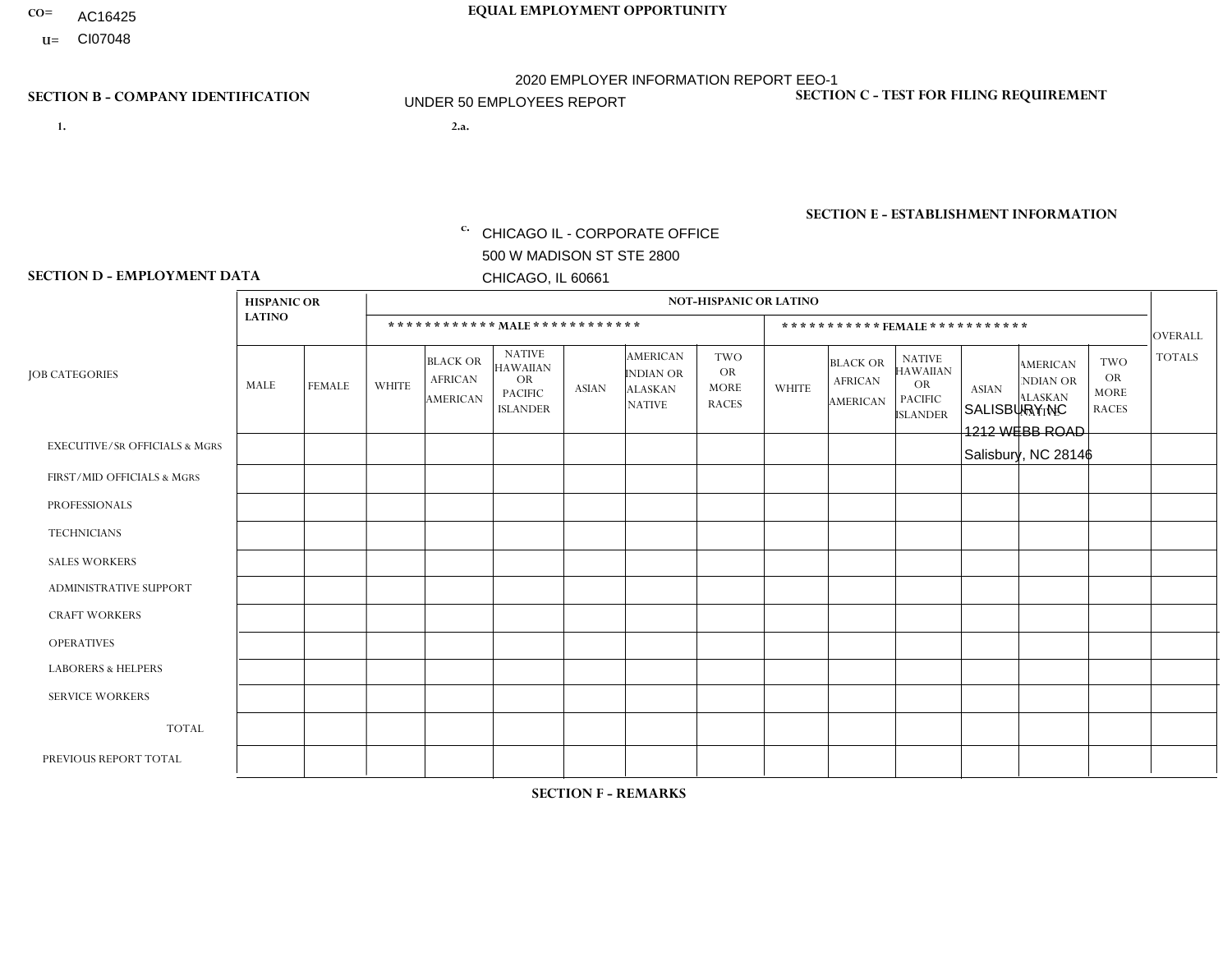- AC16425
- **U=**

- **1. 2.a.** CHICAGO IL CORPORATE OFFICE 500 W MADISON ST STE 2800 CHICAGO, IL 60661
- 2.a. BOISE ID 3226 GARRITY BLVD Nampa, ID 83687

EIN= 952920557

## **SECTION B - COMPANY IDENTIFICATION SECTION C - TEST FOR FILING REQUIREMENT**

1- Y 2- Y 3- N DUNS= 000123456

**SECTION E - ESTABLISHMENT INFORMATION c.** NAICS: 423140

### **SECTION D - EMPLOYMENT DATA**

|                                          | <b>HISPANIC OR</b> |               |                |                                                      |                                                                                    |              |                                                                        | <b>NOT-HISPANIC OR LATINO</b>                          |              |                                               |                                                                                    |              |                                                                       |                                                        |                      |
|------------------------------------------|--------------------|---------------|----------------|------------------------------------------------------|------------------------------------------------------------------------------------|--------------|------------------------------------------------------------------------|--------------------------------------------------------|--------------|-----------------------------------------------|------------------------------------------------------------------------------------|--------------|-----------------------------------------------------------------------|--------------------------------------------------------|----------------------|
|                                          | <b>LATINO</b>      |               |                | ************ MALE ************                       |                                                                                    |              |                                                                        |                                                        |              |                                               | *********** FEMALE ***********                                                     |              |                                                                       |                                                        | <b>OVERALL</b>       |
| <b>JOB CATEGORIES</b>                    | <b>MALE</b>        | <b>FEMALE</b> | <b>WHITE</b>   | <b>BLACK OR</b><br><b>AFRICAN</b><br><b>AMERICAN</b> | <b>NATIVE</b><br><b>HAWAIIAN</b><br><b>OR</b><br><b>PACIFIC</b><br><b>ISLANDER</b> | <b>ASIAN</b> | <b>AMERICAN</b><br><b>INDIAN OR</b><br><b>ALASKAN</b><br><b>NATIVE</b> | <b>TWO</b><br><b>OR</b><br><b>MORE</b><br><b>RACES</b> | <b>WHITE</b> | <b>BLACK OR</b><br><b>AFRICAN</b><br>AMERICAN | <b>NATIVE</b><br><b>HAWAIIAN</b><br><b>OR</b><br><b>PACIFIC</b><br><b>ISLANDER</b> | <b>ASIAN</b> | <b>AMERICAN</b><br><b>NDIAN OR</b><br><b>ALASKAN</b><br><b>NATIVE</b> | <b>TWO</b><br><b>OR</b><br><b>MORE</b><br><b>RACES</b> | <b>TOTALS</b>        |
| <b>EXECUTIVE/SR OFFICIALS &amp; MGRS</b> | $\Omega$           | $\Omega$      | $\mathbf{0}$   | $\Omega$                                             | $\Omega$                                                                           | $\Omega$     | $\Omega$                                                               | $\Omega$                                               | 0            | $\Omega$                                      | $\Omega$                                                                           | $\Omega$     | $\Omega$                                                              | $\Omega$                                               | $\Omega$             |
| FIRST/MID OFFICIALS & MGRS               | $\Omega$           | $\Omega$      | $\mathbf{0}$   | $\Omega$                                             | $\Omega$                                                                           | $\Omega$     | $\Omega$                                                               | $\Omega$                                               | 0            | $\Omega$                                      | 0                                                                                  | $\Omega$     | $\Omega$                                                              | $\Omega$                                               | $\mathbf{0}$         |
| <b>PROFESSIONALS</b>                     | $\Omega$           | $\Omega$      | $\Omega$       | $\mathbf 0$                                          | $\Omega$                                                                           | $\Omega$     | $\Omega$                                                               | $\Omega$                                               | $\Omega$     | $\Omega$                                      | 0                                                                                  | $\mathbf 0$  | $\Omega$                                                              | $\mathbf 0$                                            | $\mathbf{0}$         |
| <b>TECHNICIANS</b>                       | $\Omega$           | $\Omega$      | $\Omega$       | $\Omega$                                             | $\Omega$                                                                           | $\Omega$     | $\Omega$                                                               | $\Omega$                                               | $\Omega$     | $\Omega$                                      | $\Omega$                                                                           | $\mathbf 0$  | $\Omega$                                                              | $\mathbf 0$                                            | $\Omega$             |
| <b>SALES WORKERS</b>                     | $\Omega$           | $\Omega$      | 1              | $\Omega$                                             | $\Omega$                                                                           | $\Omega$     | $\Omega$                                                               | $\Omega$                                               | $\Omega$     | $\Omega$                                      | $\Omega$                                                                           | $\Omega$     | $\Omega$                                                              | $\Omega$                                               | $\blacktriangleleft$ |
| <b>ADMINISTRATIVE SUPPORT</b>            | $\Omega$           | 0             | 1              | $\mathbf 0$                                          | 0                                                                                  | $\Omega$     | $\Omega$                                                               | $\Omega$                                               | 0            | $\Omega$                                      | 0                                                                                  | $\mathbf 0$  | $\Omega$                                                              | $\mathbf 0$                                            | $\mathbf 1$          |
| <b>CRAFT WORKERS</b>                     | $\Omega$           | $\Omega$      | $\mathbf{0}$   | $\mathbf 0$                                          | $\Omega$                                                                           | $\Omega$     | $\Omega$                                                               | $\Omega$                                               | 0            | $\Omega$                                      | 0                                                                                  | $\Omega$     | $\Omega$                                                              | $\Omega$                                               | $\Omega$             |
| <b>OPERATIVES</b>                        | $\Omega$           | $\Omega$      | $\overline{c}$ | $\mathbf 0$                                          | $\Omega$                                                                           | $\Omega$     | $\Omega$                                                               | $\Omega$                                               | 0            | $\Omega$                                      | 0                                                                                  | $\mathbf 0$  | $\Omega$                                                              | $\Omega$                                               | $\overline{2}$       |
| <b>LABORERS &amp; HELPERS</b>            | $\Omega$           | $\Omega$      | -1             | $\mathbf 0$                                          | $\Omega$                                                                           | $\Omega$     | $\Omega$                                                               | $\Omega$                                               | $\Omega$     | $\Omega$                                      | $\Omega$                                                                           | $\Omega$     | $\Omega$                                                              | $\Omega$                                               | $\mathbf{1}$         |
| <b>SERVICE WORKERS</b>                   | $\Omega$           | $\Omega$      | 0              | 0                                                    | $\Omega$                                                                           | $\Omega$     | $\Omega$                                                               | $\Omega$                                               | 0            | $\Omega$                                      | $\Omega$                                                                           | $\mathbf 0$  | $\Omega$                                                              | $\Omega$                                               | $\mathbf 0$          |
| <b>TOTAL</b>                             | 0                  | 0             | 5              | 0                                                    | $\mathbf 0$                                                                        | 0            | $\Omega$                                                               | $\Omega$                                               | 0            | $\Omega$                                      | 0                                                                                  | $\mathbf 0$  | 0                                                                     | $\mathbf 0$                                            | 5                    |
| PREVIOUS REPORT TOTAL                    | $\Omega$           | $\Omega$      | 9              | $\mathbf 0$                                          | 0                                                                                  | $\Omega$     | $\Omega$                                                               | $\Omega$                                               | 0            | $\Omega$                                      | 0                                                                                  | $\Omega$     | $\Omega$                                                              | $\mathbf 0$                                            | 9                    |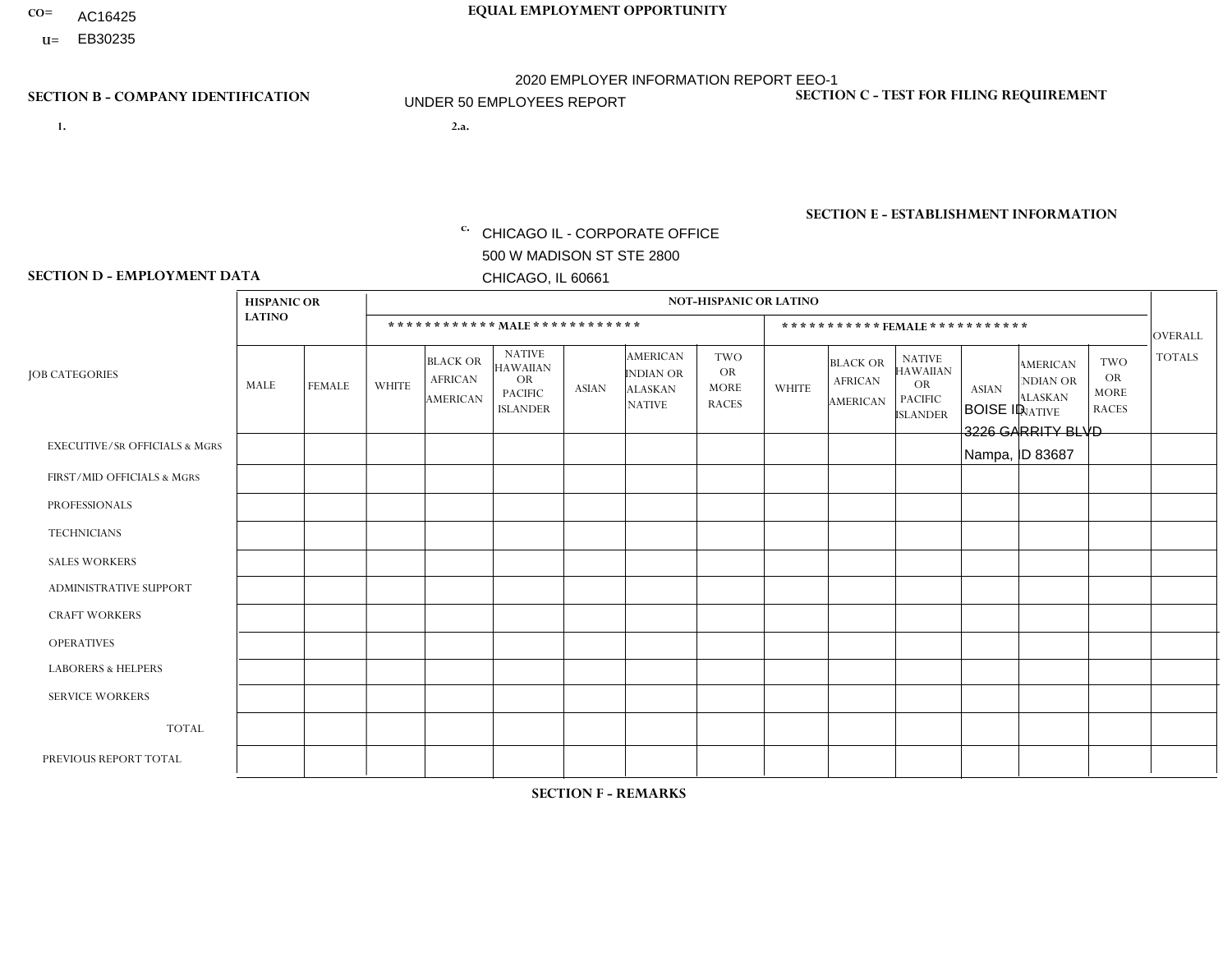- AC16425
- **U=**

**1. 2.a.** CHICAGO IL - CORPORATE OFFICE 500 W MADISON ST STE 2800 CHICAGO, IL 60661

2.a. CHICAGO IL - A-RELIABLE-U PULL 4555 W NORTH AVENUE Chicago, IL 60639

c. EIN= 952920557

## **SECTION B - COMPANY IDENTIFICATION SECTION C - TEST FOR FILING REQUIREMENT**

1- Y 2- Y 3- N DUNS= 000123456

**SECTION E - ESTABLISHMENT INFORMATION c.** NAICS: 423140

### **SECTION D - EMPLOYMENT DATA**

|                                          | <b>HISPANIC OR</b> |                      |                |                                                      |                                                                                    |              |                                                                        | <b>NOT-HISPANIC OR LATINO</b>                          |                |                                                      |                                                                                    |              |                                                                       |                                                        |                |
|------------------------------------------|--------------------|----------------------|----------------|------------------------------------------------------|------------------------------------------------------------------------------------|--------------|------------------------------------------------------------------------|--------------------------------------------------------|----------------|------------------------------------------------------|------------------------------------------------------------------------------------|--------------|-----------------------------------------------------------------------|--------------------------------------------------------|----------------|
|                                          | <b>LATINO</b>      |                      |                | ************ MALE ************                       |                                                                                    |              |                                                                        |                                                        |                |                                                      | ***********FEMALE***********                                                       |              |                                                                       |                                                        | <b>OVERALL</b> |
| <b>JOB CATEGORIES</b>                    | <b>MALE</b>        | <b>FEMALE</b>        | <b>WHITE</b>   | <b>BLACK OR</b><br><b>AFRICAN</b><br><b>AMERICAN</b> | <b>NATIVE</b><br><b>HAWAIIAN</b><br><b>OR</b><br><b>PACIFIC</b><br><b>ISLANDER</b> | <b>ASIAN</b> | <b>AMERICAN</b><br><b>INDIAN OR</b><br><b>ALASKAN</b><br><b>NATIVE</b> | <b>TWO</b><br><b>OR</b><br><b>MORE</b><br><b>RACES</b> | <b>WHITE</b>   | <b>BLACK OR</b><br><b>AFRICAN</b><br><b>AMERICAN</b> | <b>NATIVE</b><br><b>HAWAIIAN</b><br><b>OR</b><br><b>PACIFIC</b><br><b>ISLANDER</b> | <b>ASIAN</b> | <b>AMERICAN</b><br><b>NDIAN OR</b><br><b>ALASKAN</b><br><b>NATIVE</b> | <b>TWO</b><br><b>OR</b><br><b>MORE</b><br><b>RACES</b> | <b>TOTALS</b>  |
| <b>EXECUTIVE/SR OFFICIALS &amp; MGRS</b> | $\Omega$           | $\mathbf 0$          | $\mathbf 0$    | $\mathbf 0$                                          | $\mathbf 0$                                                                        | 0            | $\Omega$                                                               | $\Omega$                                               | 0              | $\mathbf 0$                                          | $\mathbf 0$                                                                        | $\mathbf 0$  | $\Omega$                                                              | 0                                                      | $\mathbf 0$    |
| FIRST/MID OFFICIALS & MGRS               | 1                  | $\Omega$             | $\overline{1}$ | $\Omega$                                             | $\Omega$                                                                           | $\Omega$     | $\Omega$                                                               | $\Omega$                                               | $\Omega$       | $\Omega$                                             | 0                                                                                  | $\Omega$     | $\Omega$                                                              | $\Omega$                                               | $\overline{2}$ |
| <b>PROFESSIONALS</b>                     | $\Omega$           | $\mathbf 0$          | $\mathbf 0$    | $\mathbf 0$                                          | $\mathbf 0$                                                                        | $\mathbf{0}$ | $\Omega$                                                               | $\Omega$                                               | $\Omega$       | $\Omega$                                             | $\Omega$                                                                           | $\mathbf 0$  | $\Omega$                                                              | $\mathbf 0$                                            | $\mathbf{0}$   |
| <b>TECHNICIANS</b>                       | $\Omega$           | $\Omega$             | $\mathbf 0$    | $\mathbf 0$                                          | $\Omega$                                                                           | $\Omega$     | $\Omega$                                                               | $\Omega$                                               | $\Omega$       | $\Omega$                                             | $\mathbf{0}$                                                                       | 0            | $\Omega$                                                              | $\mathbf 0$                                            | $\overline{0}$ |
| <b>SALES WORKERS</b>                     | 4                  | $\mathbf 0$          | $\Omega$       | $\mathbf 0$                                          | $\mathbf 0$                                                                        | $\Omega$     | $\Omega$                                                               | $\Omega$                                               | 0              | $\mathbf 0$                                          | $\overline{0}$                                                                     | $\mathbf 0$  | $\mathbf 0$                                                           | $\overline{1}$                                         | 5              |
| ADMINISTRATIVE SUPPORT                   | -1                 | $\blacktriangleleft$ | $\Omega$       | $\Omega$                                             | $\Omega$                                                                           | $\mathbf{0}$ | $\Omega$                                                               | $\Omega$                                               | $\Omega$       | $\Omega$                                             | $\Omega$                                                                           | $\Omega$     | $\Omega$                                                              | $\Omega$                                               | $\overline{2}$ |
| <b>CRAFT WORKERS</b>                     | $\Omega$           | $\mathbf 0$          | $\mathbf 0$    | $\mathbf 0$                                          | 0                                                                                  | $\Omega$     | $\Omega$                                                               | $\Omega$                                               | 0              | $\Omega$                                             | 0                                                                                  | $\mathbf 0$  | $\Omega$                                                              | $\mathbf 0$                                            | $\mathbf 0$    |
| <b>OPERATIVES</b>                        | 8                  | $\Omega$             | $\mathbf{0}$   | $\overline{2}$                                       | $\Omega$                                                                           | $\Omega$     | $\Omega$                                                               | $\Omega$                                               | $\Omega$       | $\Omega$                                             | 0                                                                                  | $\Omega$     | $\Omega$                                                              | $\Omega$                                               | 10             |
| <b>LABORERS &amp; HELPERS</b>            | $\Omega$           | $\Omega$             | $\Omega$       | $\mathbf 0$                                          | $\mathbf 0$                                                                        | $\Omega$     | $\Omega$                                                               | $\Omega$                                               | $\overline{0}$ | $\Omega$                                             | $\Omega$                                                                           | $\Omega$     | $\Omega$                                                              | $\Omega$                                               | $\mathbf{0}$   |
| <b>SERVICE WORKERS</b>                   | $\Omega$           | $\Omega$             | $\mathbf 0$    | $\mathbf 0$                                          | $\mathbf 0$                                                                        | $\Omega$     | $\Omega$                                                               | $\Omega$                                               | 0              | $\Omega$                                             | $\Omega$                                                                           | $\Omega$     | $\Omega$                                                              | $\Omega$                                               | $\mathbf{0}$   |
| <b>TOTAL</b>                             | 14                 | $\mathbf{1}$         | 1              | $\overline{2}$                                       | 0                                                                                  | 0            | $\Omega$                                                               | $\Omega$                                               | 0              | $\mathbf{0}$                                         | 0                                                                                  | $\mathbf 0$  | $\Omega$                                                              | $\mathbf 1$                                            | 19             |
| PREVIOUS REPORT TOTAL                    | 15                 | $\Omega$             | $\Omega$       | $\overline{2}$                                       | $\Omega$                                                                           | $\Omega$     | $\Omega$                                                               | 1                                                      | 0              | $\Omega$                                             | 0                                                                                  | $\mathbf 0$  | $\Omega$                                                              | $\mathbf 0$                                            | 18             |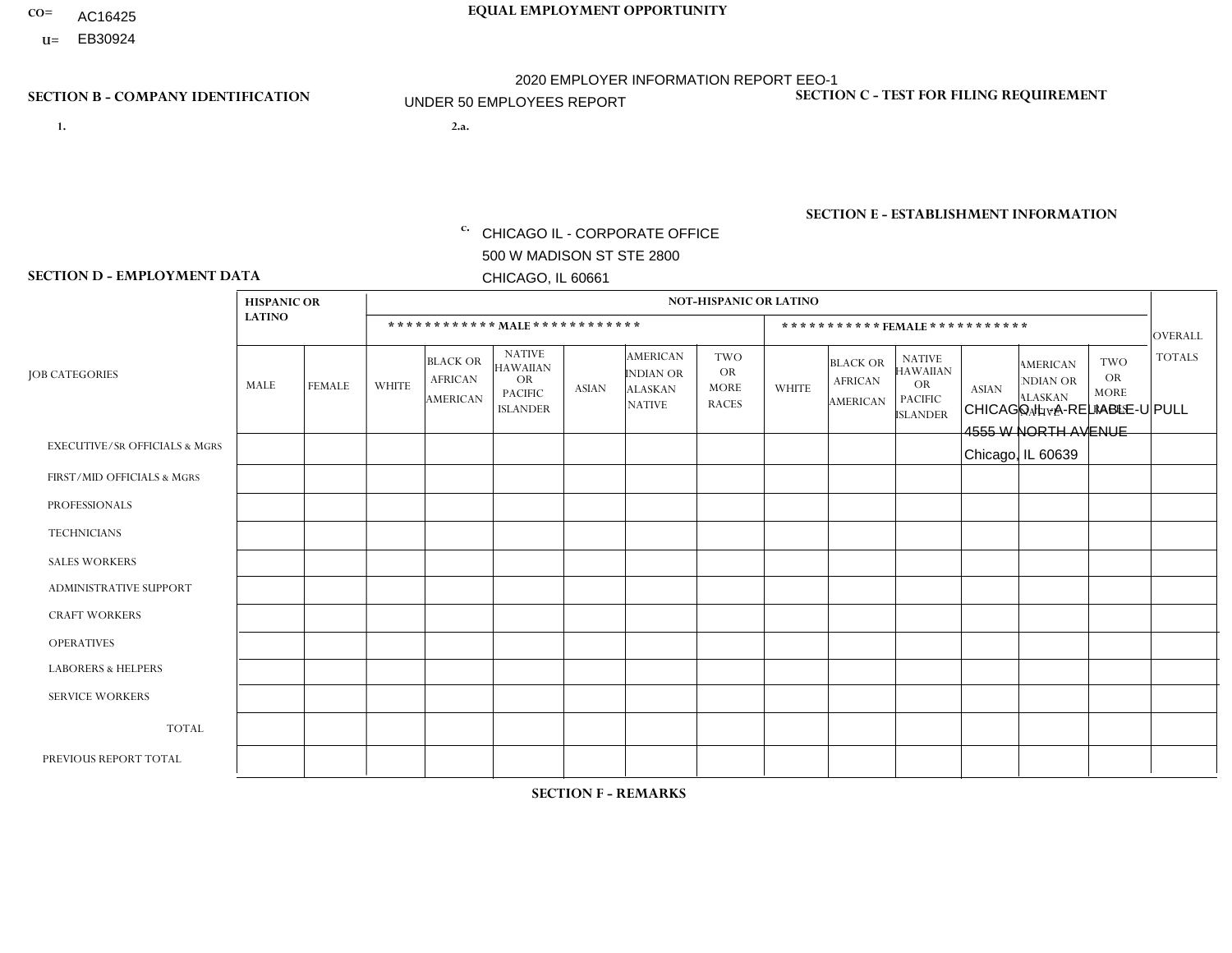- AC16425
- **U=**

- **1. 2.a.** CHICAGO IL CORPORATE OFFICE 500 W MADISON ST STE 2800 CHICAGO, IL 60661
- 2.a. TYLER TX 13681 SYDNEY ROAD Whitehouse, TX 75791

EIN= 952920557

## **SECTION B - COMPANY IDENTIFICATION SECTION C - TEST FOR FILING REQUIREMENT**

1- Y 2- Y 3- N DUNS= 000123456

**SECTION E - ESTABLISHMENT INFORMATION c.** NAICS: 423140

### **SECTION D - EMPLOYMENT DATA**

|                                          | <b>HISPANIC OR</b> |               |                |                                                      |                                                                                    |              |                                                                        | <b>NOT-HISPANIC OR LATINO</b>                          |              |                                                      |                                                                                    |              |                                                                       |                                                        |                |
|------------------------------------------|--------------------|---------------|----------------|------------------------------------------------------|------------------------------------------------------------------------------------|--------------|------------------------------------------------------------------------|--------------------------------------------------------|--------------|------------------------------------------------------|------------------------------------------------------------------------------------|--------------|-----------------------------------------------------------------------|--------------------------------------------------------|----------------|
|                                          | <b>LATINO</b>      |               |                | ************ MALE ************                       |                                                                                    |              |                                                                        |                                                        |              |                                                      | *********** FEMALE ***********                                                     |              |                                                                       |                                                        | <b>OVERALL</b> |
| <b>JOB CATEGORIES</b>                    | <b>MALE</b>        | <b>FEMALE</b> | <b>WHITE</b>   | <b>BLACK OR</b><br><b>AFRICAN</b><br><b>AMERICAN</b> | <b>NATIVE</b><br><b>HAWAIIAN</b><br><b>OR</b><br><b>PACIFIC</b><br><b>ISLANDER</b> | <b>ASIAN</b> | <b>AMERICAN</b><br><b>INDIAN OR</b><br><b>ALASKAN</b><br><b>NATIVE</b> | <b>TWO</b><br><b>OR</b><br><b>MORE</b><br><b>RACES</b> | <b>WHITE</b> | <b>BLACK OR</b><br><b>AFRICAN</b><br><b>AMERICAN</b> | <b>NATIVE</b><br><b>HAWAIIAN</b><br><b>OR</b><br><b>PACIFIC</b><br><b>ISLANDER</b> | <b>ASIAN</b> | <b>AMERICAN</b><br><b>NDIAN OR</b><br><b>ALASKAN</b><br><b>NATIVE</b> | <b>TWO</b><br><b>OR</b><br><b>MORE</b><br><b>RACES</b> | <b>TOTALS</b>  |
| <b>EXECUTIVE/SR OFFICIALS &amp; MGRS</b> | $\Omega$           | $\Omega$      | $\Omega$       | $\Omega$                                             | $\Omega$                                                                           | $\Omega$     | $\Omega$                                                               | $\Omega$                                               | $\Omega$     | $\mathbf{0}$                                         | $\mathbf{0}$                                                                       | $\Omega$     | $\Omega$                                                              | $\Omega$                                               | $\Omega$       |
| FIRST/MID OFFICIALS & MGRS               | $\Omega$           | $\Omega$      | $\overline{c}$ | $\mathbf 0$                                          | 0                                                                                  | $\Omega$     | $\Omega$                                                               | $\Omega$                                               | $\Omega$     | $\mathbf{0}$                                         | $\mathbf{0}$                                                                       | $\Omega$     | $\Omega$                                                              | $\Omega$                                               | $\overline{2}$ |
| <b>PROFESSIONALS</b>                     | $\Omega$           | $\Omega$      | $\mathbf 0$    | $\mathbf 0$                                          | $\overline{0}$                                                                     | $\Omega$     | $\overline{0}$                                                         | $\Omega$                                               | $\Omega$     | $\Omega$                                             | $\mathbf{0}$                                                                       | $\Omega$     | $\Omega$                                                              | $\Omega$                                               | $\mathbf 0$    |
| <b>TECHNICIANS</b>                       | $\Omega$           | $\mathbf 0$   | $\Omega$       | $\mathbf 0$                                          | 0                                                                                  | $\Omega$     | $\overline{0}$                                                         | $\Omega$                                               | $\mathbf 0$  | $\mathbf 0$                                          | $\mathbf 0$                                                                        | $\mathbf 0$  | $\Omega$                                                              | $\mathbf{0}$                                           | $\mathbf 0$    |
| <b>SALES WORKERS</b>                     | $\overline{2}$     | $\Omega$      | 4              | $\overline{2}$                                       | $\Omega$                                                                           | $\Omega$     | $\Omega$                                                               | $\overline{2}$                                         | $\Omega$     | $\Omega$                                             | $\Omega$                                                                           | $\Omega$     | $\Omega$                                                              | $\mathbf{0}$                                           | 10             |
| <b>ADMINISTRATIVE SUPPORT</b>            | $\Omega$           | $\Omega$      | $\Omega$       | 0                                                    | $\mathbf 0$                                                                        | $\Omega$     | $\Omega$                                                               | $\Omega$                                               | 1            | $\mathbf{0}$                                         | $\mathbf{0}$                                                                       | $\Omega$     | $\Omega$                                                              | $\Omega$                                               | $\mathbf{1}$   |
| <b>CRAFT WORKERS</b>                     | 0                  | $\Omega$      | $\mathbf 0$    | $\mathbf 0$                                          | 0                                                                                  | $\Omega$     | $\Omega$                                                               | $\Omega$                                               | $\Omega$     | $\Omega$                                             | $\Omega$                                                                           | $\Omega$     | $\Omega$                                                              | $\mathbf{0}$                                           | $\mathbf 0$    |
| <b>OPERATIVES</b>                        | $\Omega$           | $\mathbf 0$   | 1              | $\mathbf 0$                                          | 0                                                                                  | $\Omega$     | $\overline{0}$                                                         | $\Omega$                                               | $\Omega$     | $\Omega$                                             | $\Omega$                                                                           | $\Omega$     | $\Omega$                                                              | $\mathbf{0}$                                           | $\mathbf{1}$   |
| <b>LABORERS &amp; HELPERS</b>            | -1                 | $\Omega$      | 1              | $\Omega$                                             | 0                                                                                  | $\Omega$     | $\Omega$                                                               | $\Omega$                                               | $\Omega$     | $\Omega$                                             | $\mathbf{0}$                                                                       | $\Omega$     | $\Omega$                                                              | $\Omega$                                               | $\overline{2}$ |
| <b>SERVICE WORKERS</b>                   | 0                  | 0             | 0              | 0                                                    | 0                                                                                  | $\Omega$     | $\Omega$                                                               | $\Omega$                                               | $\Omega$     | $\Omega$                                             | $\mathbf{0}$                                                                       | $\Omega$     | $\Omega$                                                              | $\Omega$                                               | 0              |
| <b>TOTAL</b>                             | 3                  | $\mathbf 0$   | 8              | $\overline{2}$                                       | 0                                                                                  | $\mathbf 0$  | $\Omega$                                                               | 2                                                      | 1            | $\mathbf{0}$                                         | $\Omega$                                                                           | $\mathbf 0$  | $\Omega$                                                              | $\Omega$                                               | 16             |
| PREVIOUS REPORT TOTAL                    | 3                  | $\mathbf 0$   | $\overline{7}$ | 3                                                    | 0                                                                                  | $\Omega$     | $\Omega$                                                               | 2                                                      | $\mathbf 1$  | $\Omega$                                             | $\mathbf{0}$                                                                       | $\Omega$     | $\Omega$                                                              | $\mathbf 0$                                            | 16             |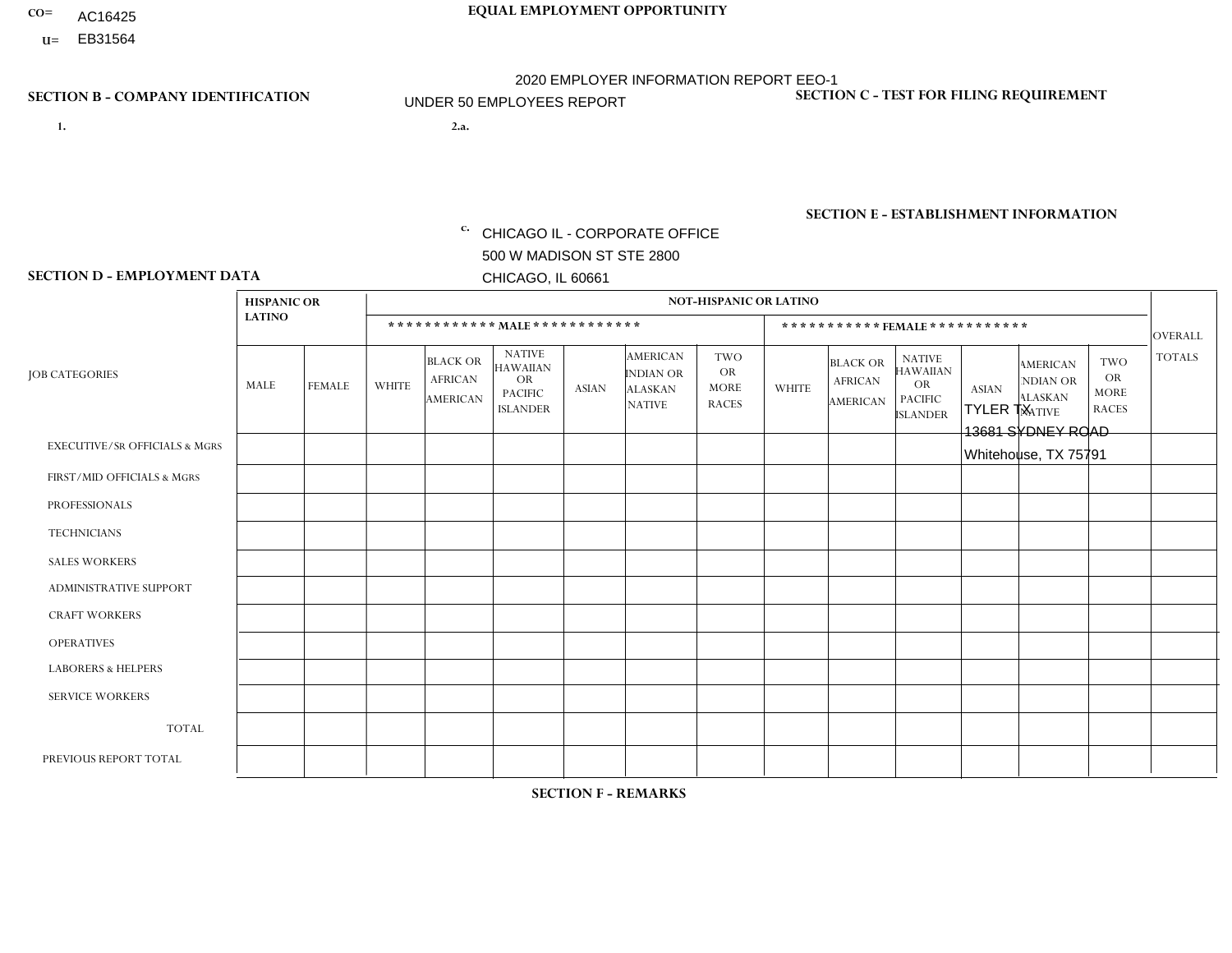- AC16425
- **U=**

**1. 2.a.** CHICAGO IL - CORPORATE OFFICE 500 W MADISON ST STE 2800 CHICAGO, IL 60661

2.a. NAMPA ID - BARGER AUTO PARTS 3326 GARRITY BLVD Nampa, ID 83687

c. EIN= 952920557

## **SECTION B - COMPANY IDENTIFICATION SECTION C - TEST FOR FILING REQUIREMENT**

1- Y 2- Y 3- N DUNS= 000123456

**SECTION E - ESTABLISHMENT INFORMATION c.** NAICS: 423140

### **SECTION D - EMPLOYMENT DATA**

|                                          | <b>HISPANIC OR</b> |                |                |                                               |                                                                                    |              |                                                                        | <b>NOT-HISPANIC OR LATINO</b>                          |              |                                               |                                                                                    |              |                                                                       |                                                        |                |
|------------------------------------------|--------------------|----------------|----------------|-----------------------------------------------|------------------------------------------------------------------------------------|--------------|------------------------------------------------------------------------|--------------------------------------------------------|--------------|-----------------------------------------------|------------------------------------------------------------------------------------|--------------|-----------------------------------------------------------------------|--------------------------------------------------------|----------------|
|                                          | <b>LATINO</b>      |                |                |                                               |                                                                                    |              |                                                                        |                                                        |              |                                               | *********** FEMALE ***********                                                     |              |                                                                       |                                                        | <b>OVERALL</b> |
| <b>JOB CATEGORIES</b>                    | MALE               | <b>FEMALE</b>  | <b>WHITE</b>   | <b>BLACK OR</b><br><b>AFRICAN</b><br>AMERICAN | <b>NATIVE</b><br><b>HAWAIIAN</b><br><b>OR</b><br><b>PACIFIC</b><br><b>ISLANDER</b> | <b>ASIAN</b> | <b>AMERICAN</b><br><b>INDIAN OR</b><br><b>ALASKAN</b><br><b>NATIVE</b> | <b>TWO</b><br><b>OR</b><br><b>MORE</b><br><b>RACES</b> | <b>WHITE</b> | <b>BLACK OR</b><br><b>AFRICAN</b><br>AMERICAN | <b>NATIVE</b><br><b>HAWAIIAN</b><br><b>OR</b><br><b>PACIFIC</b><br><b>ISLANDER</b> | <b>ASIAN</b> | <b>AMERICAN</b><br><b>NDIAN OR</b><br><b>ALASKAN</b><br><b>NATIVE</b> | <b>TWO</b><br><b>OR</b><br><b>MORE</b><br><b>RACES</b> | <b>TOTALS</b>  |
| <b>EXECUTIVE/SR OFFICIALS &amp; MGRS</b> | $\mathbf 0$        | $\mathbf 0$    | $\mathbf 0$    | 0                                             | $\Omega$                                                                           | $\Omega$     | $\Omega$                                                               | $\Omega$                                               | $\Omega$     | $\mathbf 0$                                   | $\Omega$                                                                           | $\Omega$     | $\Omega$                                                              | $\Omega$                                               | $\mathbf 0$    |
| FIRST/MID OFFICIALS & MGRS               | $\mathbf 0$        | $\mathbf 0$    | $\overline{2}$ | $\mathbf 0$                                   | $\Omega$                                                                           | $\Omega$     | $\Omega$                                                               | $\Omega$                                               | 1            | $\Omega$                                      | $\Omega$                                                                           | $\Omega$     | $\Omega$                                                              | $\Omega$                                               | 3              |
| <b>PROFESSIONALS</b>                     | $\mathbf 0$        | $\overline{0}$ | $\mathbf 0$    | 0                                             | $\Omega$                                                                           | $\Omega$     | $\Omega$                                                               | $\Omega$                                               | $\Omega$     | $\Omega$                                      | $\Omega$                                                                           | $\mathbf 0$  | $\Omega$                                                              | $\mathbf 0$                                            | $\mathbf 0$    |
| <b>TECHNICIANS</b>                       | $\mathbf 0$        | 0              | $\mathbf 0$    | $\mathbf 0$                                   | $\Omega$                                                                           | $\Omega$     | $\Omega$                                                               | $\Omega$                                               | $\Omega$     | $\Omega$                                      | $\Omega$                                                                           | $\Omega$     | $\Omega$                                                              | $\Omega$                                               | $\mathbf 0$    |
| <b>SALES WORKERS</b>                     | $\mathbf 0$        | $\overline{0}$ | $\mathbf 0$    | 0                                             | $\Omega$                                                                           | $\Omega$     | $\Omega$                                                               | $\Omega$                                               | $\Omega$     | $\Omega$                                      | $\Omega$                                                                           | $\Omega$     | $\Omega$                                                              | $\Omega$                                               | $\mathbf 0$    |
| <b>ADMINISTRATIVE SUPPORT</b>            | $\mathbf{0}$       | 0              | $\mathbf 0$    | $\mathbf 0$                                   | $\mathbf{0}$                                                                       | $\Omega$     | $\Omega$                                                               | $\mathbf{0}$                                           | $\Omega$     | $\Omega$                                      | $\Omega$                                                                           | $\Omega$     | $\Omega$                                                              | $\Omega$                                               | $\mathbf 0$    |
| <b>CRAFT WORKERS</b>                     | $\Omega$           | $\mathbf{0}$   | $\mathbf{1}$   | 0                                             | $\Omega$                                                                           | $\Omega$     | $\Omega$                                                               | $\Omega$                                               | $\Omega$     | $\Omega$                                      | $\Omega$                                                                           | $\Omega$     | $\Omega$                                                              | $\Omega$                                               | $\overline{1}$ |
| <b>OPERATIVES</b>                        |                    | $\mathbf{0}$   | 5              | $\mathbf 0$                                   | $\Omega$                                                                           | $\Omega$     | $\Omega$                                                               | $\overline{2}$                                         | $\Omega$     | $\Omega$                                      | $\Omega$                                                                           | $\Omega$     | $\Omega$                                                              | $\Omega$                                               | 8              |
| <b>LABORERS &amp; HELPERS</b>            | $\mathbf 0$        | $\overline{0}$ | $\mathbf{1}$   | 0                                             | $\Omega$                                                                           | $\Omega$     | $\Omega$                                                               |                                                        | $\Omega$     | $\Omega$                                      | $\Omega$                                                                           | $\Omega$     | $\Omega$                                                              | $\Omega$                                               | $\overline{2}$ |
| <b>SERVICE WORKERS</b>                   | $\mathbf 0$        | $\mathbf 0$    | $\mathbf 0$    | 0                                             | $\Omega$                                                                           | $\Omega$     | $\Omega$                                                               | $\Omega$                                               | $\Omega$     | $\Omega$                                      | $\Omega$                                                                           | $\Omega$     | $\Omega$                                                              | $\Omega$                                               | 0              |
| <b>TOTAL</b>                             |                    | 0              | 9              | 0                                             | $\Omega$                                                                           | $\Omega$     | $\Omega$                                                               | 3                                                      | 1            | $\Omega$                                      | $\Omega$                                                                           | $\Omega$     | $\Omega$                                                              | $\Omega$                                               | 14             |
| PREVIOUS REPORT TOTAL                    |                    | $\Omega$       | 17             | $\mathbf 0$                                   | $\Omega$                                                                           | $\Omega$     | $\Omega$                                                               | $\overline{2}$                                         | 3            | $\Omega$                                      | 0                                                                                  | $\Omega$     | $\Omega$                                                              | $\Omega$                                               | 23             |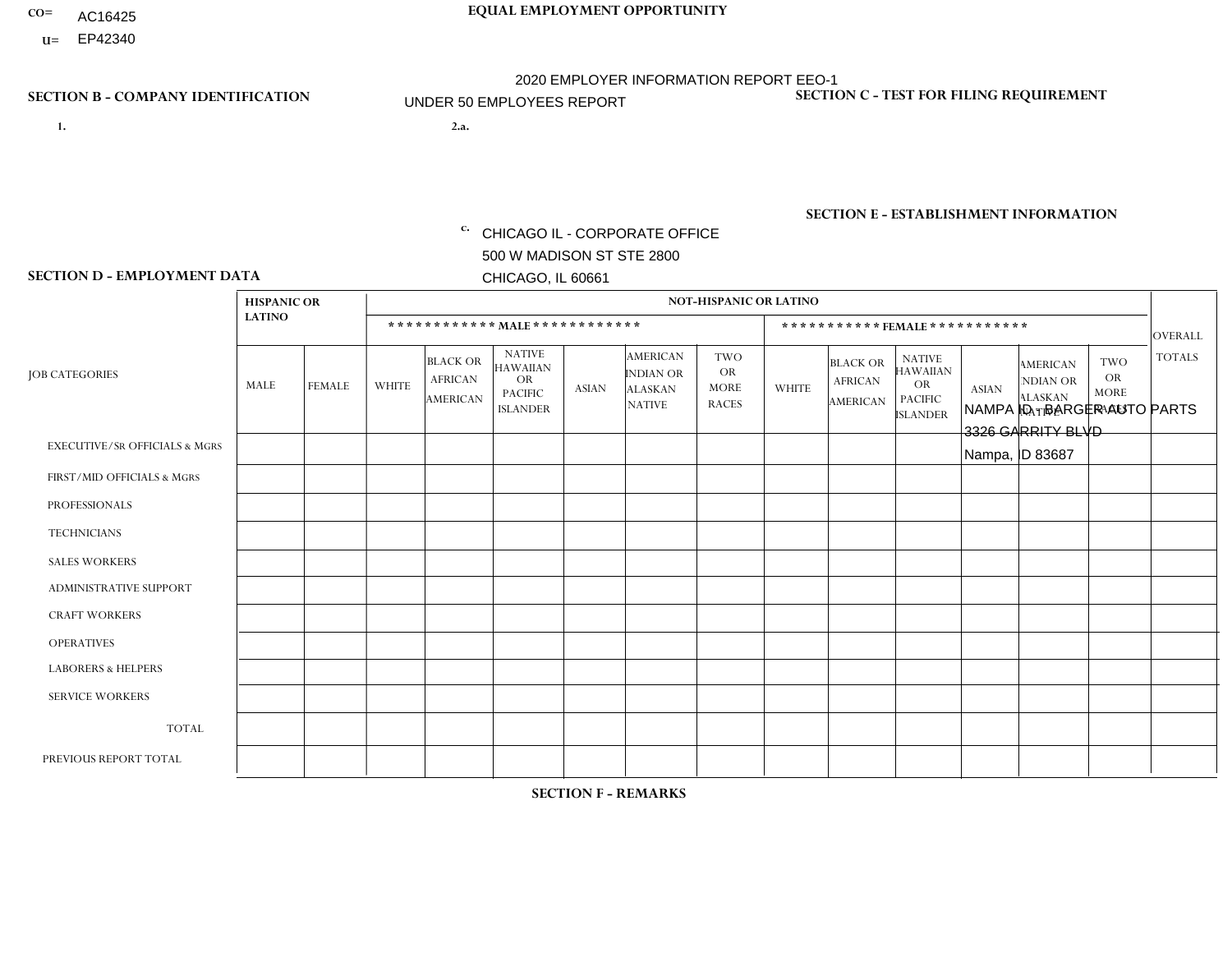- **CO= EQUAL EMPLOYMENT OPPORTUNITY** AC16425
	- **U=**

# 2020 EMPLOYER INFORMATION REPORT EEO-1 UNDER 50 EMPLOYEES REPORT

- **1. 2.a.** CHICAGO IL CORPORATE OFFICE 500 W MADISON ST STE 2800 CHICAGO, IL 60661
- 2.a. RANCHO CORDOVA CA -SPPI HONDA 11301 DISMANTLE CT Rancho Cordova, CA 95742

EIN= 364261871

## **SECTION B - COMPANY IDENTIFICATION SECTION C - TEST FOR FILING REQUIREMENT**

1- Y 2- Y 3- N DUNS= 000123456

**SECTION E - ESTABLISHMENT INFORMATION c.** NAICS: 423140

### **SECTION D - EMPLOYMENT DATA**

|                                          | <b>HISPANIC OR</b> |               |                |                                                      |                                                                                    |                |                                                                        | <b>NOT-HISPANIC OR LATINO</b>                          |              |                                                      |                                                                                    |              |                                                                       |                                                        |                |
|------------------------------------------|--------------------|---------------|----------------|------------------------------------------------------|------------------------------------------------------------------------------------|----------------|------------------------------------------------------------------------|--------------------------------------------------------|--------------|------------------------------------------------------|------------------------------------------------------------------------------------|--------------|-----------------------------------------------------------------------|--------------------------------------------------------|----------------|
|                                          | <b>LATINO</b>      |               |                | ************ MALE ************                       |                                                                                    |                |                                                                        |                                                        |              |                                                      | *********** FEMALE ***********                                                     |              |                                                                       |                                                        | <b>OVERALL</b> |
| <b>JOB CATEGORIES</b>                    | <b>MALE</b>        | <b>FEMALE</b> | <b>WHITE</b>   | <b>BLACK OR</b><br><b>AFRICAN</b><br><b>AMERICAN</b> | <b>NATIVE</b><br><b>HAWAIIAN</b><br><b>OR</b><br><b>PACIFIC</b><br><b>ISLANDER</b> | <b>ASIAN</b>   | <b>AMERICAN</b><br><b>INDIAN OR</b><br><b>ALASKAN</b><br><b>NATIVE</b> | <b>TWO</b><br><b>OR</b><br><b>MORE</b><br><b>RACES</b> | <b>WHITE</b> | <b>BLACK OR</b><br><b>AFRICAN</b><br><b>AMERICAN</b> | <b>NATIVE</b><br><b>HAWAIIAN</b><br><b>OR</b><br><b>PACIFIC</b><br><b>ISLANDER</b> | <b>ASIAN</b> | <b>AMERICAN</b><br><b>NDIAN OR</b><br><b>ALASKAN</b><br><b>NATIVE</b> | <b>TWO</b><br><b>OR</b><br><b>MORE</b><br><b>RACES</b> | <b>TOTALS</b>  |
| <b>EXECUTIVE/SR OFFICIALS &amp; MGRS</b> | $\Omega$           | $\Omega$      | $\Omega$       | $\Omega$                                             | $\Omega$                                                                           | $\Omega$       | $\Omega$                                                               | 0                                                      | $\Omega$     | $\mathbf{0}$                                         | $\mathbf{0}$                                                                       | $\Omega$     | $\Omega$                                                              | $\Omega$                                               | $\Omega$       |
| FIRST/MID OFFICIALS & MGRS               | $\Omega$           | $\mathbf 0$   | $\mathbf 0$    | $\mathbf 0$                                          | $\mathbf 0$                                                                        | $\overline{1}$ | $\overline{0}$                                                         |                                                        | 1            | $\mathbf{0}$                                         | $\mathbf{0}$                                                                       | $\mathbf 0$  | $\Omega$                                                              | $\mathbf{0}$                                           | 3              |
| <b>PROFESSIONALS</b>                     | $\Omega$           | $\mathbf{1}$  | 4              | $\mathbf 0$                                          | $\Omega$                                                                           | $\Omega$       | $\Omega$                                                               | $\Omega$                                               | $\Omega$     | $\Omega$                                             | $\Omega$                                                                           | $\Omega$     | $\Omega$                                                              | $\Omega$                                               | 5              |
| <b>TECHNICIANS</b>                       | $\mathbf 0$        | $\mathbf 0$   | $\Omega$       | $\mathbf 0$                                          | 0                                                                                  | $\Omega$       | $\overline{0}$                                                         | $\Omega$                                               | $\mathbf 0$  | $\mathbf 0$                                          | $\mathbf 0$                                                                        | $\mathbf 0$  | $\Omega$                                                              | $\mathbf 0$                                            | $\mathbf 0$    |
| <b>SALES WORKERS</b>                     | -1                 | $\mathbf 0$   | $\overline{7}$ | $\mathbf{1}$                                         | 0                                                                                  | $\Omega$       | $\Omega$                                                               | $\Omega$                                               | $\mathbf{1}$ | $\Omega$                                             | $\Omega$                                                                           | $\Omega$     | $\Omega$                                                              | $\mathbf{0}$                                           | 10             |
| <b>ADMINISTRATIVE SUPPORT</b>            | $\Omega$           | 4             | 1              | $\mathbf 0$                                          | $\Omega$                                                                           | $\Omega$       | 1                                                                      | $\Omega$                                               | 6            | $\mathbf{0}$                                         | $\mathbf{0}$                                                                       |              | $\Omega$                                                              | $\Omega$                                               | 13             |
| <b>CRAFT WORKERS</b>                     | $\Omega$           | $\mathbf 0$   | 0              | $\mathbf 0$                                          | 0                                                                                  | $\mathbf 0$    | $\Omega$                                                               | $\Omega$                                               | $\Omega$     | $\Omega$                                             | $\mathbf{0}$                                                                       | $\Omega$     | $\Omega$                                                              | $\Omega$                                               | $\mathbf 0$    |
| <b>OPERATIVES</b>                        | 0                  | $\Omega$      | $\Omega$       | $\Omega$                                             | $\Omega$                                                                           | $\Omega$       | $\overline{0}$                                                         | $\Omega$                                               | $\Omega$     | $\Omega$                                             | $\Omega$                                                                           | $\Omega$     | $\Omega$                                                              | $\mathbf{0}$                                           | $\mathbf 0$    |
| <b>LABORERS &amp; HELPERS</b>            | 0                  | $\Omega$      | 0              | $\mathbf 0$                                          | $\mathbf{0}$                                                                       | $\Omega$       | $\Omega$                                                               | $\Omega$                                               | $\Omega$     | $\Omega$                                             | $\Omega$                                                                           | $\Omega$     | $\Omega$                                                              | $\Omega$                                               | 0              |
| <b>SERVICE WORKERS</b>                   | 0                  | 0             | 0              | 0                                                    | 0                                                                                  | $\Omega$       | $\Omega$                                                               | $\Omega$                                               | $\Omega$     | $\Omega$                                             | $\Omega$                                                                           | $\Omega$     | $\Omega$                                                              | $\mathbf 0$                                            | $\mathbf 0$    |
| <b>TOTAL</b>                             |                    | 5             | 12             | $\mathbf{1}$                                         | 0                                                                                  | $\mathbf{1}$   | 1                                                                      |                                                        | 8            | $\mathbf 0$                                          | $\mathbf 0$                                                                        |              | $\Omega$                                                              | $\mathbf 0$                                            | 31             |
| PREVIOUS REPORT TOTAL                    | 4                  | 4             | 16             | $\mathbf 0$                                          | 0                                                                                  | 6              | $\mathbf{1}$                                                           | 3                                                      | 12           | $\mathbf{0}$                                         | $\mathbf{0}$                                                                       | $\Omega$     | $\Omega$                                                              | $\overline{1}$                                         | 47             |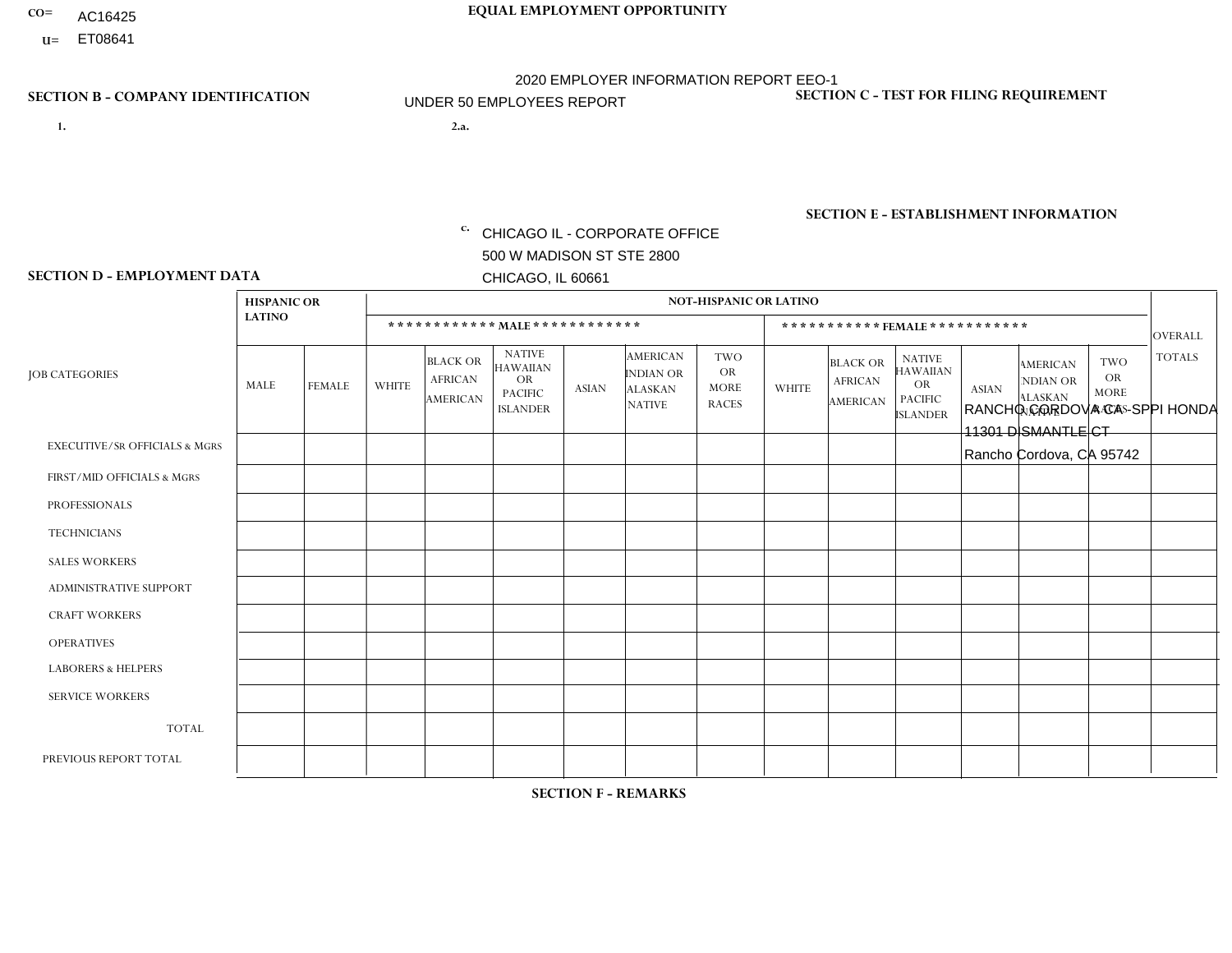- AC16425
- **U=**

- **1. 2.a.** CHICAGO IL CORPORATE OFFICE 500 W MADISON ST STE 2800 CHICAGO, IL 60661
- 2.a. MERCED CA AUTOFINISHESDEPOT 195-A SOUTH HIGHWAY 59 Merced, CA 95341

c. EIN= 952920557

## **SECTION B - COMPANY IDENTIFICATION SECTION C - TEST FOR FILING REQUIREMENT**

1- Y 2- Y 3- N DUNS= 000123456

**SECTION E - ESTABLISHMENT INFORMATION c.** NAICS: 423140

### **SECTION D - EMPLOYMENT DATA**

|                                          | <b>HISPANIC OR</b> |               |              |                                                      |                                                                                    |              |                                                                        | <b>NOT-HISPANIC OR LATINO</b>                          |              |                                               |                                                                                    |              |                                                                       |                                                        |                |
|------------------------------------------|--------------------|---------------|--------------|------------------------------------------------------|------------------------------------------------------------------------------------|--------------|------------------------------------------------------------------------|--------------------------------------------------------|--------------|-----------------------------------------------|------------------------------------------------------------------------------------|--------------|-----------------------------------------------------------------------|--------------------------------------------------------|----------------|
|                                          | <b>LATINO</b>      |               |              |                                                      | ************ MALE ************                                                     |              |                                                                        |                                                        |              |                                               | *********** FEMALE ***********                                                     |              |                                                                       |                                                        | <b>OVERALL</b> |
| <b>JOB CATEGORIES</b>                    | MALE               | <b>FEMALE</b> | <b>WHITE</b> | <b>BLACK OR</b><br><b>AFRICAN</b><br><b>AMERICAN</b> | <b>NATIVE</b><br><b>HAWAIIAN</b><br><b>OR</b><br><b>PACIFIC</b><br><b>ISLANDER</b> | <b>ASIAN</b> | <b>AMERICAN</b><br><b>INDIAN OR</b><br><b>ALASKAN</b><br><b>NATIVE</b> | <b>TWO</b><br><b>OR</b><br><b>MORE</b><br><b>RACES</b> | <b>WHITE</b> | <b>BLACK OR</b><br><b>AFRICAN</b><br>AMERICAN | <b>NATIVE</b><br><b>HAWAIIAN</b><br><b>OR</b><br><b>PACIFIC</b><br><b>ISLANDER</b> | <b>ASIAN</b> | <b>AMERICAN</b><br><b>NDIAN OR</b><br><b>ALASKAN</b><br><b>NATIVE</b> | <b>TWO</b><br><b>OR</b><br><b>MORE</b><br><b>RACES</b> | <b>TOTALS</b>  |
| <b>EXECUTIVE/SR OFFICIALS &amp; MGRS</b> | $\mathbf{0}$       | $\mathbf 0$   | $\mathbf 0$  | 0                                                    | $\Omega$                                                                           | $\mathbf{0}$ | $\Omega$                                                               | 0                                                      | $\Omega$     | $\mathbf{0}$                                  | $\Omega$                                                                           | $\Omega$     | $\Omega$                                                              | $\Omega$                                               | $\mathbf 0$    |
| FIRST/MID OFFICIALS & MGRS               | $\Omega$           | $\mathbf 0$   | $\mathbf 0$  | 0                                                    | $\Omega$                                                                           | $\mathbf{0}$ | $\Omega$                                                               | $\Omega$                                               | $\Omega$     | $\mathbf{0}$                                  | 0                                                                                  | $\mathbf{0}$ | $\Omega$                                                              | $\Omega$                                               | 0              |
| <b>PROFESSIONALS</b>                     | $\Omega$           | 0             | $\mathbf 0$  | $\mathbf{0}$                                         | $\Omega$                                                                           | $\Omega$     | $\Omega$                                                               | 0                                                      | $\Omega$     | $\Omega$                                      | 0                                                                                  | $\Omega$     | $\Omega$                                                              | $\Omega$                                               | 0              |
| <b>TECHNICIANS</b>                       | $\Omega$           | 0             | $\mathbf 0$  | $\mathbf 0$                                          | $\Omega$                                                                           | $\Omega$     | $\Omega$                                                               | $\Omega$                                               | $\Omega$     | $\Omega$                                      | 0                                                                                  | $\mathbf 0$  | $\mathbf{0}$                                                          | $\Omega$                                               | $\mathbf 0$    |
| <b>SALES WORKERS</b>                     | $\Omega$           | 1             | $\mathbf 0$  | $\Omega$                                             | $\Omega$                                                                           | $\Omega$     | $\Omega$                                                               | $\Omega$                                               | $\Omega$     | $\Omega$                                      | $\Omega$                                                                           | $\Omega$     | $\Omega$                                                              | $\Omega$                                               | $\mathbf{1}$   |
| ADMINISTRATIVE SUPPORT                   | $\mathbf{0}$       | $\mathbf 0$   | $\mathbf 0$  | 0                                                    | $\Omega$                                                                           | $\mathbf{0}$ | $\Omega$                                                               | $\Omega$                                               | $\Omega$     | $\Omega$                                      | $\Omega$                                                                           | $\Omega$     | $\mathbf{0}$                                                          | $\Omega$                                               | $\mathbf 0$    |
| <b>CRAFT WORKERS</b>                     | $\Omega$           | $\mathbf 0$   | $\mathbf 0$  | $\Omega$                                             | $\Omega$                                                                           | $\Omega$     | $\Omega$                                                               | 0                                                      | $\Omega$     | $\mathbf{0}$                                  | 0                                                                                  | $\Omega$     | $\mathbf{0}$                                                          | $\Omega$                                               | $\mathbf 0$    |
| <b>OPERATIVES</b>                        | $\Omega$           | $\Omega$      | $\Omega$     | $\mathbf{0}$                                         | $\Omega$                                                                           | $\Omega$     | $\Omega$                                                               | $\Omega$                                               | $\Omega$     | $\Omega$                                      | 0                                                                                  | $\Omega$     | $\Omega$                                                              | $\Omega$                                               | $\mathbf 0$    |
| <b>LABORERS &amp; HELPERS</b>            | $\Omega$           | $\Omega$      | $\Omega$     | $\Omega$                                             | $\Omega$                                                                           | $\Omega$     | $\Omega$                                                               | $\Omega$                                               | $\Omega$     | $\Omega$                                      | 0                                                                                  | $\Omega$     | $\Omega$                                                              | $\Omega$                                               | 0              |
| <b>SERVICE WORKERS</b>                   | $\Omega$           | 0             | $\mathbf 0$  | $\mathbf 0$                                          | $\mathbf 0$                                                                        | $\Omega$     | $\Omega$                                                               | $\Omega$                                               | $\Omega$     | $\Omega$                                      | $\Omega$                                                                           | $\Omega$     | $\Omega$                                                              | $\mathbf 0$                                            | $\mathbf 0$    |
| <b>TOTAL</b>                             | 0                  | -1            | $\mathbf 0$  | 0                                                    | $\mathbf 0$                                                                        | $\Omega$     | $\Omega$                                                               | 0                                                      | $\Omega$     | $\mathbf{0}$                                  | 0                                                                                  | 0            | 0                                                                     | 0                                                      | $\mathbf{1}$   |
| PREVIOUS REPORT TOTAL                    | 0                  | -1            | $\mathbf 0$  | 0                                                    | $\Omega$                                                                           | $\Omega$     | $\Omega$                                                               | 0                                                      | $\Omega$     | $\mathbf{0}$                                  | 0                                                                                  | $\Omega$     | $\Omega$                                                              | $\mathbf 0$                                            | $\mathbf{1}$   |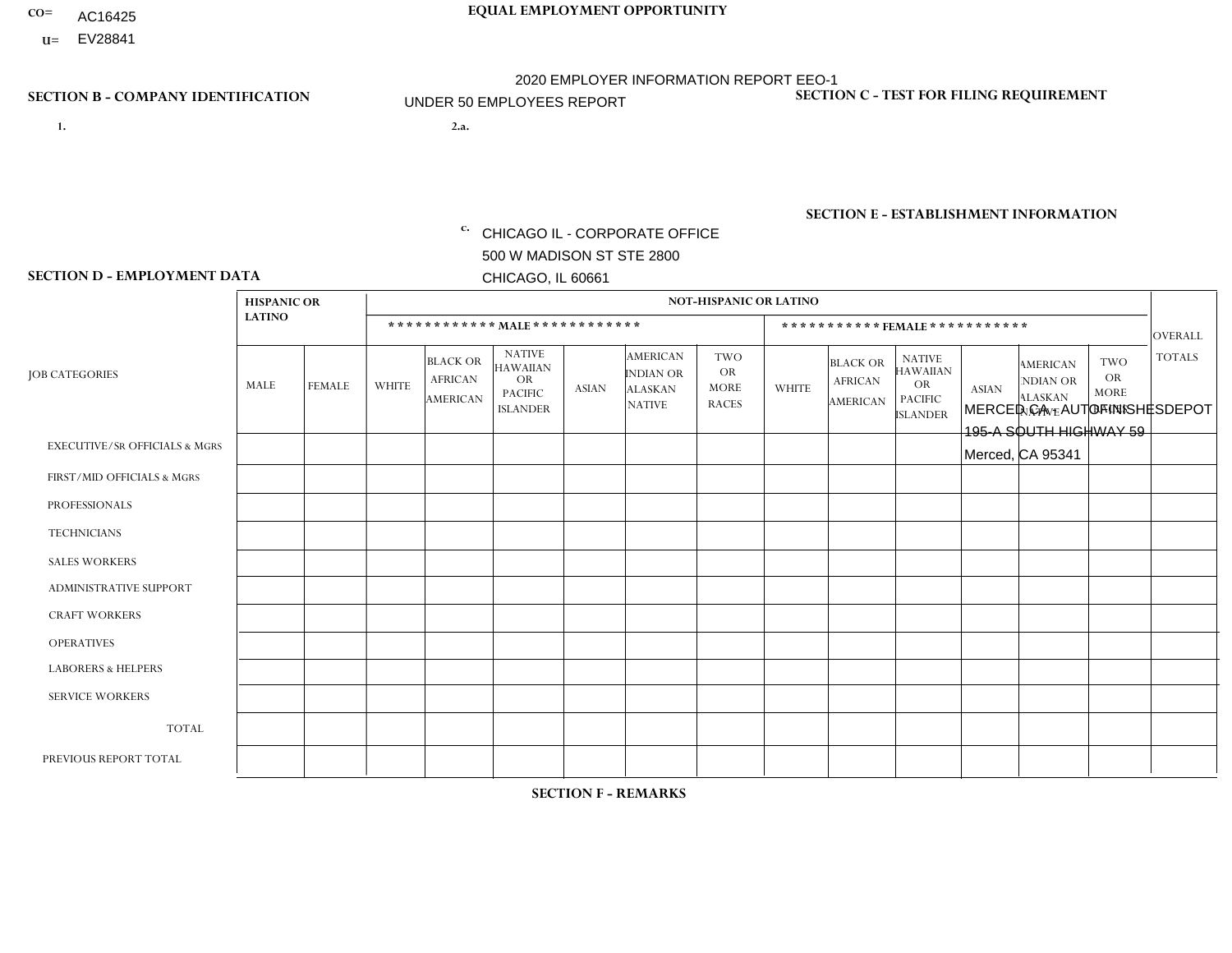- AC16425
- **U=**

- **1. 2.a.** CHICAGO IL CORPORATE OFFICE 500 W MADISON ST STE 2800 CHICAGO, IL 60661
- 2.a. WEST MONROE LA 208 FRANKLIN DRIVE West Monroe, LA 71292

EIN= 952920557

## **SECTION B - COMPANY IDENTIFICATION SECTION C - TEST FOR FILING REQUIREMENT**

1- Y 2- Y 3- N DUNS= 000123456

**SECTION E - ESTABLISHMENT INFORMATION c.** NAICS: 423140

### **SECTION D - EMPLOYMENT DATA**

|                                          | <b>HISPANIC OR</b> |               |                |                                                      |                                                                                    |              |                                                                        | <b>NOT-HISPANIC OR LATINO</b>                          |                |                                                      |                                                                                    |              |                                                                       |                                                        |                |
|------------------------------------------|--------------------|---------------|----------------|------------------------------------------------------|------------------------------------------------------------------------------------|--------------|------------------------------------------------------------------------|--------------------------------------------------------|----------------|------------------------------------------------------|------------------------------------------------------------------------------------|--------------|-----------------------------------------------------------------------|--------------------------------------------------------|----------------|
|                                          | <b>LATINO</b>      |               |                | ************ MALE ************                       |                                                                                    |              |                                                                        |                                                        |                |                                                      | ***********FEMALE***********                                                       |              |                                                                       |                                                        | <b>OVERALL</b> |
| <b>JOB CATEGORIES</b>                    | <b>MALE</b>        | <b>FEMALE</b> | <b>WHITE</b>   | <b>BLACK OR</b><br><b>AFRICAN</b><br><b>AMERICAN</b> | <b>NATIVE</b><br><b>HAWAIIAN</b><br><b>OR</b><br><b>PACIFIC</b><br><b>ISLANDER</b> | <b>ASIAN</b> | <b>AMERICAN</b><br><b>INDIAN OR</b><br><b>ALASKAN</b><br><b>NATIVE</b> | <b>TWO</b><br><b>OR</b><br><b>MORE</b><br><b>RACES</b> | <b>WHITE</b>   | <b>BLACK OR</b><br><b>AFRICAN</b><br><b>AMERICAN</b> | <b>NATIVE</b><br><b>HAWAIIAN</b><br><b>OR</b><br><b>PACIFIC</b><br><b>ISLANDER</b> | <b>ASIAN</b> | <b>AMERICAN</b><br><b>NDIAN OR</b><br><b>ALASKAN</b><br><b>NATIVE</b> | <b>TWO</b><br><b>OR</b><br><b>MORE</b><br><b>RACES</b> | <b>TOTALS</b>  |
| <b>EXECUTIVE/SR OFFICIALS &amp; MGRS</b> | $\mathbf{0}$       | $\Omega$      | $\Omega$       | $\Omega$                                             | 0                                                                                  | $\Omega$     | $\Omega$                                                               | $\Omega$                                               | $\Omega$       | $\mathbf{0}$                                         | $\Omega$                                                                           | $\Omega$     | $\Omega$                                                              | $\Omega$                                               | $\Omega$       |
| FIRST/MID OFFICIALS & MGRS               | $\Omega$           | $\Omega$      | $\overline{c}$ | $\mathbf 0$                                          | $\mathbf 0$                                                                        | $\Omega$     | $\Omega$                                                               | $\Omega$                                               | 1              | $\mathbf{0}$                                         | $\Omega$                                                                           | $\Omega$     | $\Omega$                                                              | $\Omega$                                               | 3              |
| <b>PROFESSIONALS</b>                     | $\Omega$           | $\Omega$      | $\overline{2}$ | $\mathbf 0$                                          | $\overline{0}$                                                                     | $\Omega$     | $\Omega$                                                               | $\Omega$                                               | $\Omega$       | $\Omega$                                             | $\Omega$                                                                           | $\Omega$     | $\Omega$                                                              | $\mathbf{0}$                                           | $\overline{2}$ |
| <b>TECHNICIANS</b>                       | $\Omega$           | $\Omega$      | $\Omega$       | $\Omega$                                             | 0                                                                                  | $\Omega$     | $\overline{0}$                                                         | $\Omega$                                               | $\Omega$       | $\Omega$                                             | $\Omega$                                                                           | $\Omega$     | $\mathbf{0}$                                                          | $\Omega$                                               | $\Omega$       |
| <b>SALES WORKERS</b>                     | $\Omega$           | $\Omega$      | $\Omega$       | $\Omega$                                             | $\Omega$                                                                           | $\Omega$     | $\Omega$                                                               | $\Omega$                                               | $\overline{2}$ | $\Omega$                                             | $\Omega$                                                                           | $\Omega$     | $\Omega$                                                              | $\mathbf{0}$                                           | $\overline{2}$ |
| <b>ADMINISTRATIVE SUPPORT</b>            | $\Omega$           | $\mathbf 0$   |                | $\mathbf 0$                                          | $\mathbf 0$                                                                        | $\Omega$     | $\Omega$                                                               | $\Omega$                                               | $\Omega$       | $\Omega$                                             | $\Omega$                                                                           | $\Omega$     | $\Omega$                                                              | $\Omega$                                               | $\mathbf{1}$   |
| <b>CRAFT WORKERS</b>                     | $\Omega$           | $\Omega$      | 3              | $\mathbf{1}$                                         | 0                                                                                  | $\Omega$     | $\Omega$                                                               | $\Omega$                                               | $\Omega$       | $\Omega$                                             | $\Omega$                                                                           | $\Omega$     | $\Omega$                                                              | $\Omega$                                               | 4              |
| <b>OPERATIVES</b>                        | $\Omega$           | 0             | 1              | 3                                                    | 0                                                                                  | $\Omega$     | $\Omega$                                                               | $\Omega$                                               | $\Omega$       | $\Omega$                                             | $\Omega$                                                                           | $\Omega$     | $\Omega$                                                              | $\Omega$                                               | 4              |
| <b>LABORERS &amp; HELPERS</b>            | $\Omega$           | $\Omega$      | $\overline{2}$ | $\mathbf{1}$                                         | 0                                                                                  | $\Omega$     | $\Omega$                                                               | $\Omega$                                               | $\Omega$       | $\Omega$                                             | $\Omega$                                                                           | $\Omega$     | $\Omega$                                                              | $\Omega$                                               | 3              |
| <b>SERVICE WORKERS</b>                   | $\Omega$           | $\Omega$      | $\Omega$       | $\mathbf 0$                                          | $\mathbf 0$                                                                        | $\Omega$     | $\Omega$                                                               | $\Omega$                                               | $\Omega$       | $\Omega$                                             | $\Omega$                                                                           | $\Omega$     | $\Omega$                                                              | $\Omega$                                               | 0              |
| <b>TOTAL</b>                             | 0                  | 0             | 11             | 5                                                    | 0                                                                                  | $\mathbf 0$  | $\Omega$                                                               | $\Omega$                                               | 3              | $\Omega$                                             | $\Omega$                                                                           | $\mathbf 0$  | $\Omega$                                                              | $\Omega$                                               | 19             |
| PREVIOUS REPORT TOTAL                    | $\Omega$           | $\Omega$      | 14             | $\overline{4}$                                       | 0                                                                                  | $\Omega$     | $\Omega$                                                               | $\Omega$                                               | 3              | $\Omega$                                             | $\mathbf{0}$                                                                       | $\Omega$     | $\Omega$                                                              | $\mathbf 0$                                            | 21             |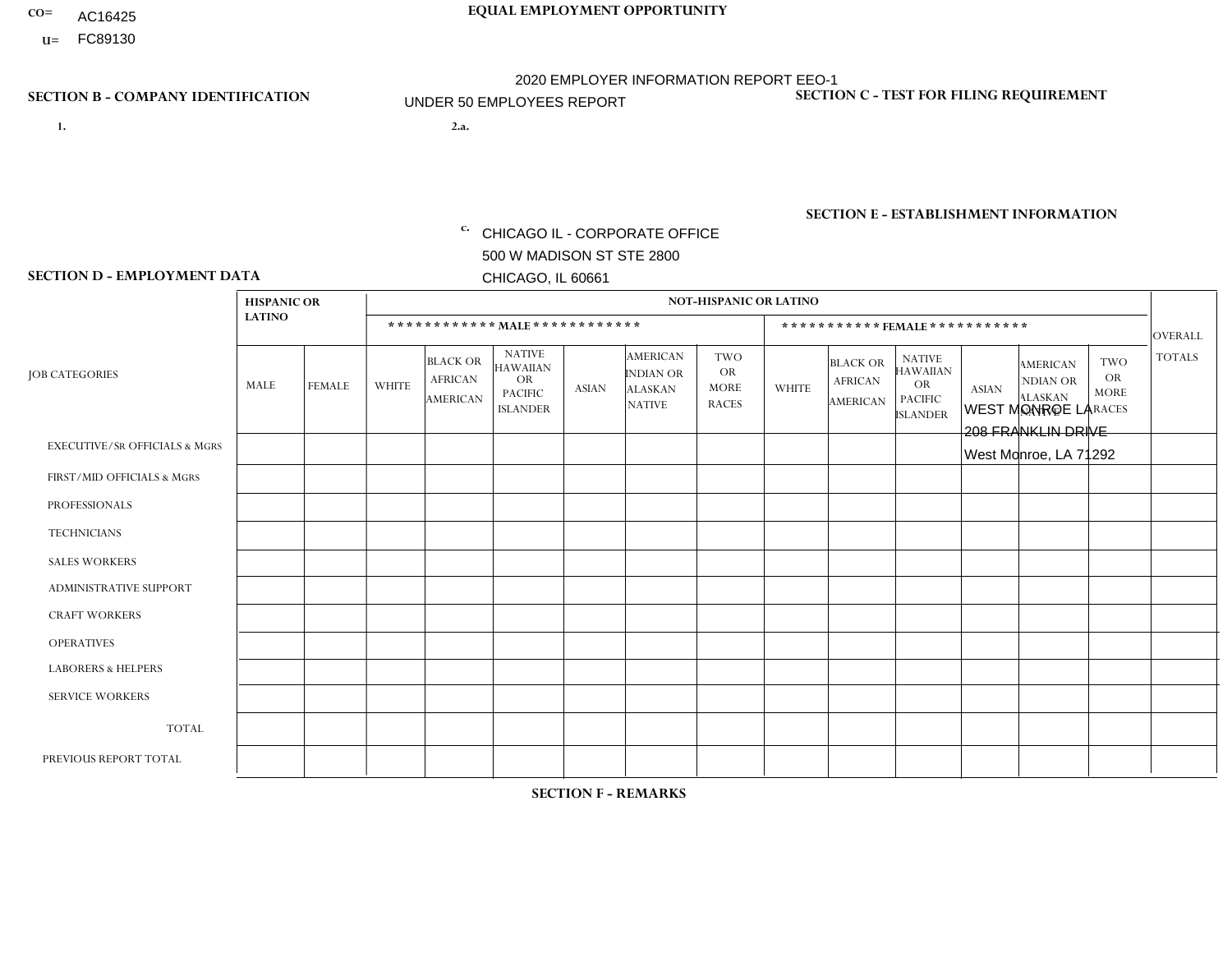- AC16425
- **U=**

**1. 2.a.** CHICAGO IL - CORPORATE OFFICE 500 W MADISON ST STE 2800 CHICAGO, IL 60661

2.a. SCRANTON PA - KAO A&A 1015 S WASHINGTON AVE Scranton, PA 18505

c. EIN= 952920557

## **SECTION B - COMPANY IDENTIFICATION SECTION C - TEST FOR FILING REQUIREMENT**

1- Y 2- Y 3- N DUNS= 000123456

**SECTION E - ESTABLISHMENT INFORMATION c.** NAICS: 423140

### **SECTION D - EMPLOYMENT DATA**

|                                          | <b>HISPANIC OR</b> |               |              |                                                      |                                                                                    |              |                                                                        | <b>NOT-HISPANIC OR LATINO</b>                          |                |                                               |                                                                             |              |                                                                       |                                                        |                |
|------------------------------------------|--------------------|---------------|--------------|------------------------------------------------------|------------------------------------------------------------------------------------|--------------|------------------------------------------------------------------------|--------------------------------------------------------|----------------|-----------------------------------------------|-----------------------------------------------------------------------------|--------------|-----------------------------------------------------------------------|--------------------------------------------------------|----------------|
|                                          | <b>LATINO</b>      |               |              | ************ MALE ************                       |                                                                                    |              |                                                                        |                                                        |                |                                               | *********** FEMALE ***********                                              |              |                                                                       |                                                        | <b>OVERALL</b> |
| <b>JOB CATEGORIES</b>                    | <b>MALE</b>        | <b>FEMALE</b> | <b>WHITE</b> | <b>BLACK OR</b><br><b>AFRICAN</b><br><b>AMERICAN</b> | <b>NATIVE</b><br><b>HAWAIIAN</b><br><b>OR</b><br><b>PACIFIC</b><br><b>ISLANDER</b> | <b>ASIAN</b> | <b>AMERICAN</b><br><b>INDIAN OR</b><br><b>ALASKAN</b><br><b>NATIVE</b> | <b>TWO</b><br><b>OR</b><br><b>MORE</b><br><b>RACES</b> | <b>WHITE</b>   | <b>BLACK OR</b><br><b>AFRICAN</b><br>AMERICAN | <b>NATIVE</b><br><b>HAWAIIAN</b><br>OR<br><b>PACIFIC</b><br><b>ISLANDER</b> | <b>ASIAN</b> | <b>AMERICAN</b><br><b>NDIAN OR</b><br><b>ALASKAN</b><br><b>NATIVE</b> | <b>TWO</b><br><b>OR</b><br><b>MORE</b><br><b>RACES</b> | <b>TOTALS</b>  |
| <b>EXECUTIVE/SR OFFICIALS &amp; MGRS</b> | $\Omega$           | $\Omega$      | $\Omega$     | $\mathbf 0$                                          | $\mathbf 0$                                                                        | $\Omega$     | $\Omega$                                                               | $\Omega$                                               | $\Omega$       | $\Omega$                                      | $\mathbf 0$                                                                 | $\mathbf 0$  | $\Omega$                                                              | $\Omega$                                               | $\mathbf 0$    |
| FIRST/MID OFFICIALS & MGRS               | $\Omega$           | 0             | -1           | $\mathbf 0$                                          | $\mathbf{0}$                                                                       | $\Omega$     | $\Omega$                                                               | $\Omega$                                               | 0              | $\Omega$                                      | $\Omega$                                                                    | $\mathbf 0$  | 0                                                                     | 0                                                      | $\mathbf{1}$   |
| <b>PROFESSIONALS</b>                     | $\Omega$           | $\Omega$      | $\Omega$     | $\mathbf 0$                                          | $\Omega$                                                                           | $\Omega$     | $\Omega$                                                               | $\Omega$                                               | $\Omega$       | $\Omega$                                      | $\Omega$                                                                    | $\Omega$     | $\Omega$                                                              | $\Omega$                                               | $\mathbf{0}$   |
| <b>TECHNICIANS</b>                       | $\Omega$           | $\Omega$      | $\Omega$     | $\mathbf 0$                                          | $\Omega$                                                                           | $\Omega$     | $\Omega$                                                               | $\Omega$                                               | 0              | $\Omega$                                      | 0                                                                           | 0            | $\Omega$                                                              | $\mathbf 0$                                            | $\mathbf{0}$   |
| <b>SALES WORKERS</b>                     | $\Omega$           | $\Omega$      | 3            | $\mathbf 0$                                          | $\Omega$                                                                           | $\Omega$     | $\Omega$                                                               | $\Omega$                                               | $\overline{0}$ | $\Omega$                                      | $\Omega$                                                                    | $\Omega$     | $\Omega$                                                              | $\Omega$                                               | 3              |
| ADMINISTRATIVE SUPPORT                   | $\Omega$           | $\mathbf 0$   | $\Omega$     | $\mathbf 0$                                          | 0                                                                                  | $\Omega$     | $\Omega$                                                               | $\Omega$                                               | 0              | $\Omega$                                      | 0                                                                           | $\mathbf 0$  | 0                                                                     | $\mathbf 0$                                            | $\overline{0}$ |
| <b>CRAFT WORKERS</b>                     | $\Omega$           | $\Omega$      | $\mathbf{0}$ | $\Omega$                                             | $\Omega$                                                                           | $\Omega$     | $\Omega$                                                               | $\Omega$                                               | 0              | $\Omega$                                      | 0                                                                           | $\Omega$     | $\Omega$                                                              | $\Omega$                                               | $\Omega$       |
| <b>OPERATIVES</b>                        | $\Omega$           | $\Omega$      | 1            | $\mathbf 0$                                          | $\Omega$                                                                           | $\Omega$     | $\Omega$                                                               | $\Omega$                                               | $\Omega$       | $\Omega$                                      | 0                                                                           | $\Omega$     | $\Omega$                                                              | $\Omega$                                               | $\mathbf{1}$   |
| <b>LABORERS &amp; HELPERS</b>            | $\Omega$           | $\Omega$      | $\Omega$     | $\mathbf 0$                                          | 0                                                                                  | $\Omega$     | $\Omega$                                                               | $\Omega$                                               | $\Omega$       | $\Omega$                                      | $\Omega$                                                                    | $\Omega$     | $\Omega$                                                              | $\Omega$                                               | $\overline{0}$ |
| <b>SERVICE WORKERS</b>                   | $\Omega$           | $\mathbf 0$   | $\mathbf 0$  | 0                                                    | $\mathbf 0$                                                                        | $\mathbf 0$  | $\Omega$                                                               | $\Omega$                                               | 0              | $\Omega$                                      | 0                                                                           | $\mathbf 0$  | $\Omega$                                                              | $\mathbf 0$                                            | $\mathbf{0}$   |
| <b>TOTAL</b>                             | $\Omega$           | 0             | 5            | $\mathbf 0$                                          | $\mathbf 0$                                                                        | 0            | $\Omega$                                                               | $\Omega$                                               | 0              | $\Omega$                                      | $\Omega$                                                                    | $\mathbf 0$  | $\Omega$                                                              | $\mathbf 0$                                            | 5              |
| PREVIOUS REPORT TOTAL                    | $\Omega$           | $\Omega$      | 5            | $\mathbf 0$                                          | $\mathbf 0$                                                                        | $\Omega$     | $\Omega$                                                               | $\Omega$                                               | 1              | $\Omega$                                      | 0                                                                           | $\mathbf 0$  | $\Omega$                                                              | $\mathbf 0$                                            | 6              |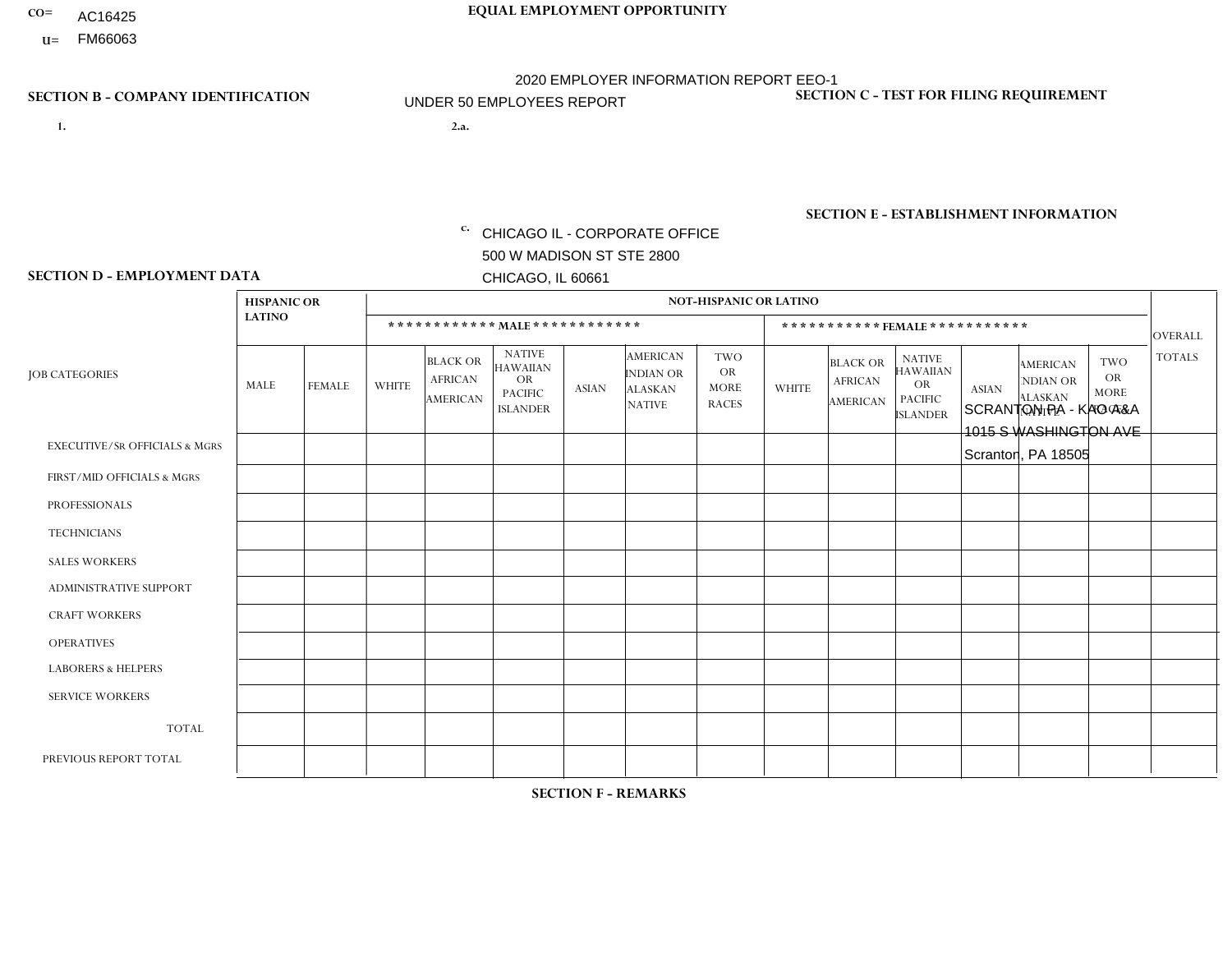- AC16425
- **U=**

- **1. 2.a.** CHICAGO IL CORPORATE OFFICE 500 W MADISON ST STE 2800 CHICAGO, IL 60661
- 2.a. WICHITA KS SELF SERVICE 700 EAST 21ST STREET NORTH Wichita, KS 67214

c. EIN= 952920557

## **SECTION B - COMPANY IDENTIFICATION SECTION C - TEST FOR FILING REQUIREMENT**

1- Y 2- Y 3- N DUNS= 000123456

**SECTION E - ESTABLISHMENT INFORMATION c.** NAICS: 423140

### **SECTION D - EMPLOYMENT DATA**

|                                          | <b>HISPANIC OR</b> |                |                |                                                      |                                                                      |              |                                                                        | <b>NOT-HISPANIC OR LATINO</b>                   |              |                                               |                                                                                    |              |                                                                       |                                                        |                |
|------------------------------------------|--------------------|----------------|----------------|------------------------------------------------------|----------------------------------------------------------------------|--------------|------------------------------------------------------------------------|-------------------------------------------------|--------------|-----------------------------------------------|------------------------------------------------------------------------------------|--------------|-----------------------------------------------------------------------|--------------------------------------------------------|----------------|
|                                          | <b>LATINO</b>      |                |                |                                                      | ************ MALE ************                                       |              |                                                                        |                                                 |              | ***********FEMALE ***********                 |                                                                                    |              |                                                                       |                                                        | <b>OVERALL</b> |
| <b>JOB CATEGORIES</b>                    | MALE               | <b>FEMALE</b>  | <b>WHITE</b>   | <b>BLACK OR</b><br><b>AFRICAN</b><br><b>AMERICAN</b> | <b>NATIVE</b><br>HAWAIIAN<br>OR<br><b>PACIFIC</b><br><b>ISLANDER</b> | <b>ASIAN</b> | <b>AMERICAN</b><br><b>INDIAN OR</b><br><b>ALASKAN</b><br><b>NATIVE</b> | TWO<br><b>OR</b><br><b>MORE</b><br><b>RACES</b> | <b>WHITE</b> | <b>BLACK OR</b><br><b>AFRICAN</b><br>AMERICAN | <b>NATIVE</b><br><b>HAWAIIAN</b><br><b>OR</b><br><b>PACIFIC</b><br><b>ISLANDER</b> | <b>ASIAN</b> | <b>AMERICAN</b><br><b>NDIAN OR</b><br><b>ALASKAN</b><br><b>NATIVE</b> | <b>TWO</b><br><b>OR</b><br><b>MORE</b><br><b>RACES</b> | <b>TOTALS</b>  |
| <b>EXECUTIVE/SR OFFICIALS &amp; MGRS</b> | $\mathbf 0$        | 0              | $\mathbf 0$    | $\mathbf 0$                                          | $\Omega$                                                             | $\Omega$     | $\Omega$                                                               | $\Omega$                                        | $\Omega$     | $\Omega$                                      | $\mathbf 0$                                                                        | $\mathbf 0$  | $\Omega$                                                              | $\mathbf 0$                                            | $\mathbf 0$    |
| FIRST/MID OFFICIALS & MGRS               | 1                  | $\Omega$       | $\Omega$       | $\Omega$                                             | $\Omega$                                                             | $\Omega$     | $\Omega$                                                               | 0                                               | $\Omega$     | $\Omega$                                      | $\Omega$                                                                           | $\Omega$     | $\Omega$                                                              | $\Omega$                                               | $\mathbf{1}$   |
| <b>PROFESSIONALS</b>                     | $\overline{2}$     | $\mathbf 0$    | $\mathbf 0$    | $\mathbf 0$                                          | $\mathbf{0}$                                                         | $\mathbf{0}$ | $\Omega$                                                               | 0                                               | $\Omega$     | $\Omega$                                      | $\Omega$                                                                           | $\Omega$     | $\Omega$                                                              | $\mathbf 0$                                            | $\overline{2}$ |
| <b>TECHNICIANS</b>                       | $\mathbf 0$        | $\mathbf{0}$   | $\mathbf 0$    | $\mathbf 0$                                          | $\Omega$                                                             | $\Omega$     | $\Omega$                                                               | 0                                               | $\Omega$     | $\Omega$                                      | $\mathbf 0$                                                                        | $\Omega$     | $\Omega$                                                              | $\mathbf 0$                                            | $\overline{0}$ |
| <b>SALES WORKERS</b>                     | $\Omega$           | $\Omega$       | $\Omega$       | $\Omega$                                             | $\Omega$                                                             | $\Omega$     | $\Omega$                                                               | 0                                               | $\Omega$     | $\Omega$                                      | $\Omega$                                                                           | $\Omega$     | $\Omega$                                                              | $\Omega$                                               | $\Omega$       |
| ADMINISTRATIVE SUPPORT                   | $\overline{2}$     | $\overline{2}$ | $\Omega$       | $\Omega$                                             | $\mathbf{0}$                                                         | $\Omega$     | $\Omega$                                                               | 0                                               | $\Omega$     | $\Omega$                                      | $\Omega$                                                                           | $\Omega$     | $\Omega$                                                              | $\Omega$                                               | $\overline{4}$ |
| <b>CRAFT WORKERS</b>                     | 0                  | $\mathbf 0$    | $\mathbf 0$    | $\mathbf 0$                                          | $\mathbf{0}$                                                         | $\mathbf{0}$ | 0                                                                      | 0                                               | $\Omega$     | $\Omega$                                      | $\Omega$                                                                           | $\Omega$     | $\Omega$                                                              | $\Omega$                                               | $\mathbf 0$    |
| <b>OPERATIVES</b>                        | 1                  | $\Omega$       | $\overline{1}$ | 1                                                    | $\Omega$                                                             | $\mathbf{0}$ | $\Omega$                                                               | 1                                               | $\Omega$     | $\Omega$                                      | $\Omega$                                                                           | $\Omega$     | $\Omega$                                                              | $\Omega$                                               | 4              |
| <b>LABORERS &amp; HELPERS</b>            | 0                  | $\Omega$       | $\Omega$       | $\Omega$                                             | $\Omega$                                                             | $\Omega$     | $\Omega$                                                               | $\Omega$                                        | $\Omega$     | $\Omega$                                      | $\Omega$                                                                           | $\Omega$     | $\Omega$                                                              | $\Omega$                                               | $\mathbf 0$    |
| <b>SERVICE WORKERS</b>                   | $\Omega$           | $\mathbf 0$    | $\mathbf 0$    | $\mathbf 0$                                          | $\Omega$                                                             | $\mathbf{0}$ | $\Omega$                                                               | 0                                               | $\Omega$     | $\Omega$                                      | $\Omega$                                                                           | $\mathbf 0$  | $\Omega$                                                              | $\Omega$                                               | $\mathbf 0$    |
| <b>TOTAL</b>                             | 6                  | $\overline{2}$ | $\mathbf 1$    | $\mathbf 1$                                          | $\Omega$                                                             | $\Omega$     | $\Omega$                                                               | 1                                               | $\Omega$     | $\Omega$                                      | 0                                                                                  | 0            | $\Omega$                                                              | 0                                                      | 11             |
| PREVIOUS REPORT TOTAL                    | 6                  | 3              | 1              | $\overline{1}$                                       | $\mathbf{0}$                                                         | $\Omega$     | $\Omega$                                                               | 1                                               | $\Omega$     | $\Omega$                                      | $\Omega$                                                                           | $\Omega$     | $\Omega$                                                              | $\mathbf 0$                                            | 12             |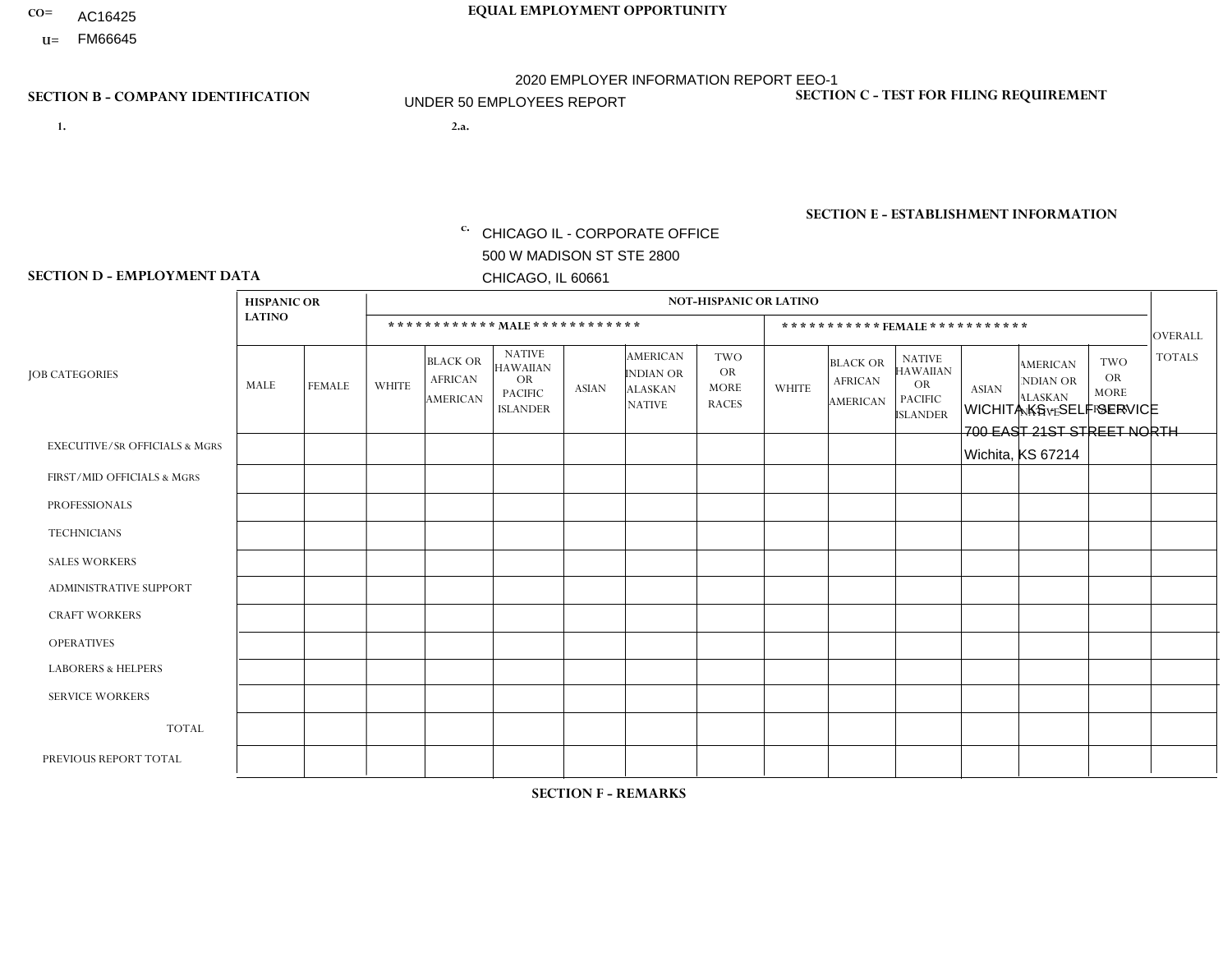- AC16425
- **U=**

- **1. 2.a.** CHICAGO IL CORPORATE OFFICE 500 W MADISON ST STE 2800 CHICAGO, IL 60661
- 2.a. ODESSA TX PGW 14000 W HIGHWAY 80 E SUITE A Odessa, TX 79765
	- EIN= 952920557

## **SECTION B - COMPANY IDENTIFICATION SECTION C - TEST FOR FILING REQUIREMENT**

1- Y 2- Y 3- N DUNS= 000123456

**SECTION E - ESTABLISHMENT INFORMATION c.** NAICS: 811122

### **SECTION D - EMPLOYMENT DATA**

|                                          | <b>HISPANIC OR</b> |               |                |                                                      |                                                                                    |              |                                                                        | <b>NOT-HISPANIC OR LATINO</b>                          |              |                                                      |                                                                                    |              |                                                                |                                                  |                |
|------------------------------------------|--------------------|---------------|----------------|------------------------------------------------------|------------------------------------------------------------------------------------|--------------|------------------------------------------------------------------------|--------------------------------------------------------|--------------|------------------------------------------------------|------------------------------------------------------------------------------------|--------------|----------------------------------------------------------------|--------------------------------------------------|----------------|
|                                          | <b>LATINO</b>      |               |                |                                                      | ************ MALE ************                                                     |              |                                                                        |                                                        |              |                                                      | ***********FEMALE***********                                                       |              |                                                                |                                                  | <b>OVERALL</b> |
| <b>JOB CATEGORIES</b>                    | MALE               | <b>FEMALE</b> | <b>WHITE</b>   | <b>BLACK OR</b><br><b>AFRICAN</b><br><b>AMERICAN</b> | <b>NATIVE</b><br><b>HAWAIIAN</b><br><b>OR</b><br><b>PACIFIC</b><br><b>ISLANDER</b> | <b>ASIAN</b> | <b>AMERICAN</b><br><b>INDIAN OR</b><br><b>ALASKAN</b><br><b>NATIVE</b> | <b>TWO</b><br><b>OR</b><br><b>MORE</b><br><b>RACES</b> | <b>WHITE</b> | <b>BLACK OR</b><br><b>AFRICAN</b><br><b>AMERICAN</b> | <b>NATIVE</b><br><b>HAWAIIAN</b><br><b>OR</b><br><b>PACIFIC</b><br><b>ISLANDER</b> | <b>ASIAN</b> | <b>AMERICAN</b><br>NDIAN OR<br><b>ALASKAN</b><br><b>NATIVE</b> | <b>TWO</b><br>OR.<br><b>MORE</b><br><b>RACES</b> | <b>TOTALS</b>  |
| <b>EXECUTIVE/SR OFFICIALS &amp; MGRS</b> | $\mathbf 0$        | $\mathbf 0$   | $\mathbf 0$    | 0                                                    | $\Omega$                                                                           | $\Omega$     | $\Omega$                                                               | $\Omega$                                               | $\Omega$     | $\Omega$                                             | $\mathbf{0}$                                                                       | $\mathbf 0$  | $\Omega$                                                       | $\mathbf 0$                                      | $\mathbf 0$    |
| FIRST/MID OFFICIALS & MGRS               | $\Omega$           | $\Omega$      | 1              | $\Omega$                                             | $\Omega$                                                                           | $\Omega$     | $\Omega$                                                               | $\Omega$                                               | 0            | $\Omega$                                             | $\Omega$                                                                           | $\Omega$     | $\Omega$                                                       | $\Omega$                                         | $\mathbf{1}$   |
| <b>PROFESSIONALS</b>                     | $\mathbf 0$        | $\mathbf 0$   | $\mathbf 0$    | $\mathbf 0$                                          | $\mathbf 0$                                                                        | $\mathbf{0}$ | $\Omega$                                                               | $\Omega$                                               | $\Omega$     | $\Omega$                                             | $\Omega$                                                                           | $\mathbf 0$  | 0                                                              | $\mathbf 0$                                      | $\mathbf 0$    |
| <b>TECHNICIANS</b>                       | $\mathbf 0$        | $\mathbf 0$   | $\mathbf 0$    | $\mathbf 0$                                          | $\Omega$                                                                           | $\Omega$     | $\Omega$                                                               | $\Omega$                                               | $\Omega$     | $\mathbf 0$                                          | 0                                                                                  | $\Omega$     | $\Omega$                                                       | $\mathbf 0$                                      | $\mathbf{0}$   |
| <b>SALES WORKERS</b>                     | $\mathbf 0$        | $\mathbf 0$   | $\Omega$       | $\mathbf 0$                                          | $\Omega$                                                                           | $\Omega$     | $\Omega$                                                               | $\Omega$                                               | $\Omega$     | $\Omega$                                             | $\mathbf 0$                                                                        | $\mathbf 0$  | $\Omega$                                                       | $\mathbf 0$                                      | $\mathbf 0$    |
| <b>ADMINISTRATIVE SUPPORT</b>            | $\mathbf 0$        | $\mathbf 0$   | $\Omega$       | $\Omega$                                             | $\Omega$                                                                           | $\Omega$     | $\Omega$                                                               | $\Omega$                                               | $\Omega$     | $\Omega$                                             | $\Omega$                                                                           | $\Omega$     | $\Omega$                                                       | $\Omega$                                         | $\mathbf 0$    |
| <b>CRAFT WORKERS</b>                     | $\mathbf 0$        | $\mathbf 0$   | $\Omega$       | 0                                                    | $\Omega$                                                                           | $\mathbf{0}$ | $\Omega$                                                               | $\Omega$                                               | $\Omega$     | $\Omega$                                             | $\mathbf{0}$                                                                       | $\Omega$     | $\Omega$                                                       | $\Omega$                                         | $\mathbf 0$    |
| <b>OPERATIVES</b>                        |                    | $\Omega$      | $\overline{1}$ | $\Omega$                                             | $\Omega$                                                                           | $\Omega$     | $\Omega$                                                               | $\Omega$                                               | $\Omega$     | $\Omega$                                             | $\Omega$                                                                           | $\Omega$     | $\Omega$                                                       | $\Omega$                                         | $\overline{2}$ |
| <b>LABORERS &amp; HELPERS</b>            | $\Omega$           | $\Omega$      | 1              | 0                                                    | $\Omega$                                                                           | $\Omega$     | $\Omega$                                                               | $\Omega$                                               | $\Omega$     | $\Omega$                                             | $\mathbf{0}$                                                                       | $\Omega$     | $\Omega$                                                       | $\Omega$                                         | $\mathbf{1}$   |
| <b>SERVICE WORKERS</b>                   | 0                  | $\mathbf 0$   | $\mathbf 0$    | 0                                                    | $\Omega$                                                                           | $\Omega$     | $\Omega$                                                               | $\Omega$                                               | $\Omega$     | $\Omega$                                             | $\Omega$                                                                           | $\Omega$     | $\Omega$                                                       | $\Omega$                                         | $\mathbf 0$    |
| <b>TOTAL</b>                             | 1                  | $\mathbf 0$   | 3              | $\mathbf 0$                                          | $\Omega$                                                                           | $\Omega$     | $\Omega$                                                               | $\Omega$                                               | $\Omega$     | $\Omega$                                             | $\Omega$                                                                           | $\mathbf{0}$ | 0                                                              | $\mathbf 0$                                      | $\overline{4}$ |
| PREVIOUS REPORT TOTAL                    | $\mathbf 0$        | $\mathbf 0$   |                | $\mathbf 0$                                          | $\mathbf 0$                                                                        | $\Omega$     | $\Omega$                                                               | $\Omega$                                               | $\Omega$     | 0                                                    | 0                                                                                  | $\Omega$     | $\Omega$                                                       | $\mathbf 0$                                      | $\mathbf{1}$   |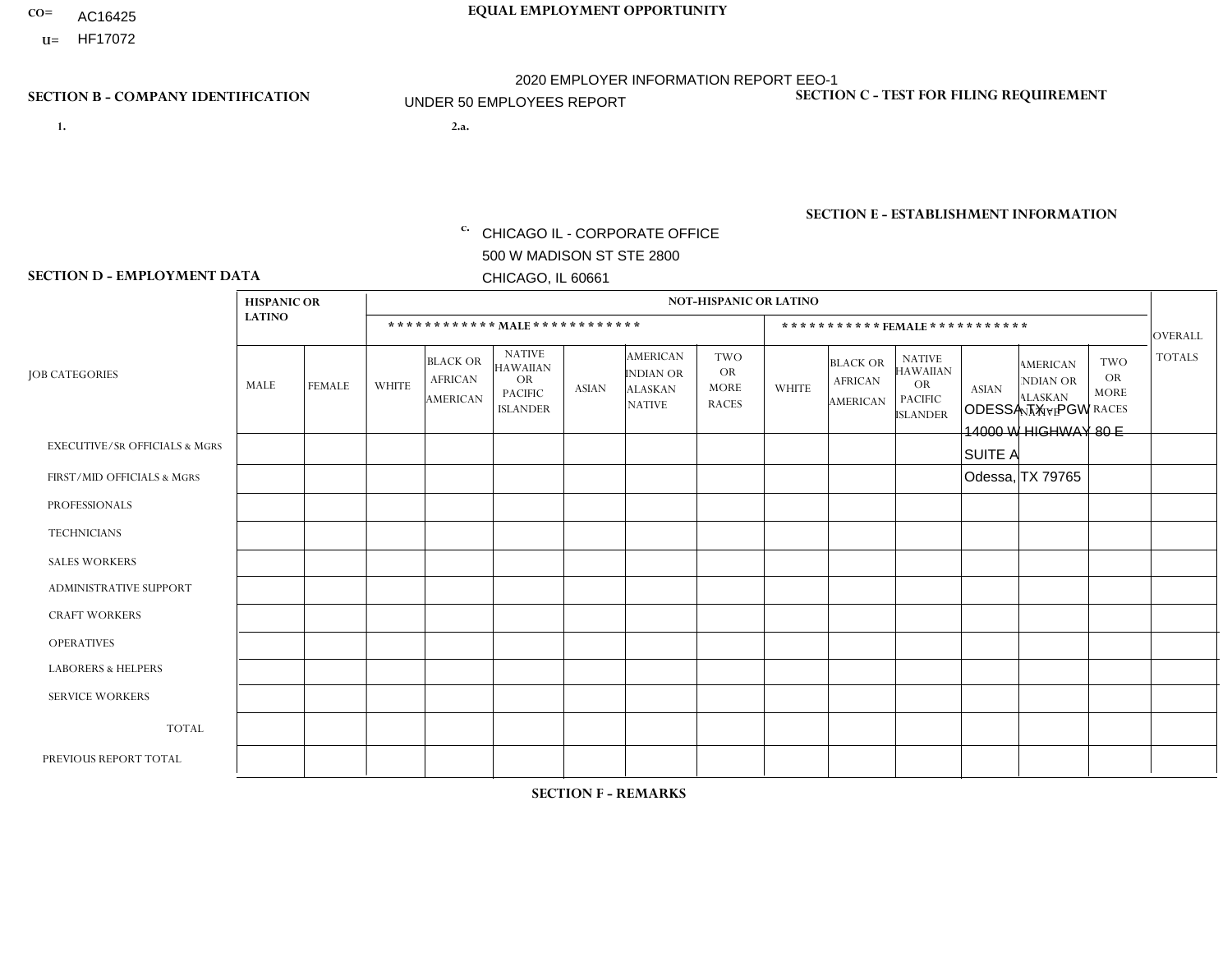- AC16425
- **U=**

**1. 2.a.** CHICAGO IL - CORPORATE OFFICE 500 W MADISON ST STE 2800 CHICAGO, IL 60661

2.a. ALLENTOWN PA-KAO AA BETHLEHEM 2301 UNION BLVD Allentown, PA 18103

c. EIN= 952920557

## **SECTION B - COMPANY IDENTIFICATION SECTION C - TEST FOR FILING REQUIREMENT**

1- Y 2- Y 3- N DUNS= 000123456

**SECTION E - ESTABLISHMENT INFORMATION c.** NAICS: 423140

### **SECTION D - EMPLOYMENT DATA**

|                                          | <b>HISPANIC OR</b> |             |                |                                                      |                                                                                    |              |                                                                        | <b>NOT-HISPANIC OR LATINO</b>                          |              |                                               |                                                                                    |              |                                                                |                                                        |                |
|------------------------------------------|--------------------|-------------|----------------|------------------------------------------------------|------------------------------------------------------------------------------------|--------------|------------------------------------------------------------------------|--------------------------------------------------------|--------------|-----------------------------------------------|------------------------------------------------------------------------------------|--------------|----------------------------------------------------------------|--------------------------------------------------------|----------------|
|                                          | <b>LATINO</b>      |             |                |                                                      | ************ MAIE************                                                      |              |                                                                        |                                                        |              | ***********FEMALE***********                  |                                                                                    |              |                                                                |                                                        | <b>OVERALL</b> |
| <b>JOB CATEGORIES</b>                    | MALE               | FEMALE      | <b>WHITE</b>   | <b>BLACK OR</b><br><b>AFRICAN</b><br><b>AMERICAN</b> | <b>NATIVE</b><br><b>HAWAIIAN</b><br><b>OR</b><br><b>PACIFIC</b><br><b>ISLANDER</b> | <b>ASIAN</b> | <b>AMERICAN</b><br><b>INDIAN OR</b><br><b>ALASKAN</b><br><b>NATIVE</b> | <b>TWO</b><br><b>OR</b><br><b>MORE</b><br><b>RACES</b> | <b>WHITE</b> | <b>BLACK OR</b><br><b>AFRICAN</b><br>AMERICAN | <b>NATIVE</b><br><b>HAWAIIAN</b><br><b>OR</b><br><b>PACIFIC</b><br><b>ISLANDER</b> | <b>ASIAN</b> | <b>AMERICAN</b><br>NDIAN OR<br><b>ALASKAN</b><br><b>NATIVE</b> | <b>TWO</b><br><b>OR</b><br><b>MORE</b><br><b>RACES</b> | <b>TOTALS</b>  |
| <b>EXECUTIVE/SR OFFICIALS &amp; MGRS</b> | $\Omega$           | $\Omega$    | $\Omega$       | $\mathbf 0$                                          | $\Omega$                                                                           | $\mathbf{0}$ | $\Omega$                                                               | $\Omega$                                               | $\Omega$     | $\Omega$                                      | $\Omega$                                                                           | $\Omega$     | $\Omega$                                                       | $\mathbf{0}$                                           | $\mathbf{0}$   |
| FIRST/MID OFFICIALS & MGRS               | 0                  | 0           | 1              | $\mathbf 0$                                          | $\Omega$                                                                           | $\Omega$     | $\Omega$                                                               | $\Omega$                                               | 0            | $\Omega$                                      | $\Omega$                                                                           | $\mathbf{0}$ | $\Omega$                                                       | $\mathbf 0$                                            | $\mathbf{1}$   |
| <b>PROFESSIONALS</b>                     | $\Omega$           | $\mathbf 0$ | $\mathbf 0$    | $\mathbf 0$                                          | $\mathbf 0$                                                                        | $\Omega$     | $\Omega$                                                               | $\Omega$                                               | 0            | $\Omega$                                      | $\Omega$                                                                           | $\mathbf 0$  | 0                                                              | $\mathbf 0$                                            | $\mathbf{0}$   |
| <b>TECHNICIANS</b>                       | 0                  | $\mathbf 0$ | $\Omega$       | $\mathbf 0$                                          | $\mathbf 0$                                                                        | $\Omega$     | $\Omega$                                                               | $\Omega$                                               | $\Omega$     | $\Omega$                                      | $\Omega$                                                                           | $\mathbf 0$  | 0                                                              | $\mathbf 0$                                            | $\mathbf 0$    |
| <b>SALES WORKERS</b>                     | $\overline{2}$     | $\mathbf 0$ | $\overline{1}$ | $\mathbf 0$                                          | $\Omega$                                                                           | $\Omega$     | $\Omega$                                                               | $\Omega$                                               | 0            | $\Omega$                                      | $\Omega$                                                                           | $\Omega$     | $\Omega$                                                       | $\mathbf{0}$                                           | 3              |
| <b>ADMINISTRATIVE SUPPORT</b>            | 0                  | $\Omega$    | $\Omega$       | $\mathbf 0$                                          | $\Omega$                                                                           | $\Omega$     | $\Omega$                                                               | $\Omega$                                               | $\Omega$     | $\Omega$                                      | $\Omega$                                                                           | $\mathbf{0}$ | $\mathbf{0}$                                                   | $\mathbf{0}$                                           | $\mathbf 0$    |
| <b>CRAFT WORKERS</b>                     | $\Omega$           | $\Omega$    | $\Omega$       | $\mathbf 0$                                          | $\Omega$                                                                           | $\Omega$     | $\Omega$                                                               | $\Omega$                                               | 0            | $\Omega$                                      | $\Omega$                                                                           | $\Omega$     | $\Omega$                                                       | $\Omega$                                               | $\Omega$       |
| <b>OPERATIVES</b>                        |                    | $\Omega$    | 1              | $\mathbf 0$                                          | $\Omega$                                                                           | $\Omega$     | $\Omega$                                                               | $\Omega$                                               | $\Omega$     | $\Omega$                                      | $\Omega$                                                                           | $\Omega$     | $\Omega$                                                       | $\Omega$                                               | $\overline{2}$ |
| <b>LABORERS &amp; HELPERS</b>            | 0                  | $\Omega$    | $\Omega$       | $\mathbf 0$                                          | $\Omega$                                                                           | $\Omega$     | $\Omega$                                                               | $\Omega$                                               | 0            | $\Omega$                                      | $\Omega$                                                                           | $\Omega$     | $\Omega$                                                       | $\Omega$                                               | 0              |
| <b>SERVICE WORKERS</b>                   | 0                  | $\Omega$    | $\mathbf 0$    | 0                                                    | $\mathbf{0}$                                                                       | $\Omega$     | $\Omega$                                                               | $\Omega$                                               | $\Omega$     | $\Omega$                                      | $\Omega$                                                                           | $\Omega$     | $\Omega$                                                       | $\Omega$                                               | $\overline{0}$ |
| <b>TOTAL</b>                             | 3                  | 0           | 3              | 0                                                    | $\mathbf{0}$                                                                       | $\mathbf 0$  | $\Omega$                                                               | $\Omega$                                               | $\Omega$     | $\Omega$                                      | $\Omega$                                                                           | $\mathbf 0$  | 0                                                              | $\mathbf 0$                                            | 6              |
| PREVIOUS REPORT TOTAL                    | 3                  | $\Omega$    | $\overline{2}$ | $\mathbf 0$                                          | $\Omega$                                                                           | $\Omega$     | $\Omega$                                                               | $\Omega$                                               | $\Omega$     | $\Omega$                                      | $\Omega$                                                                           | $\Omega$     | $\Omega$                                                       | $\mathbf 0$                                            | 5              |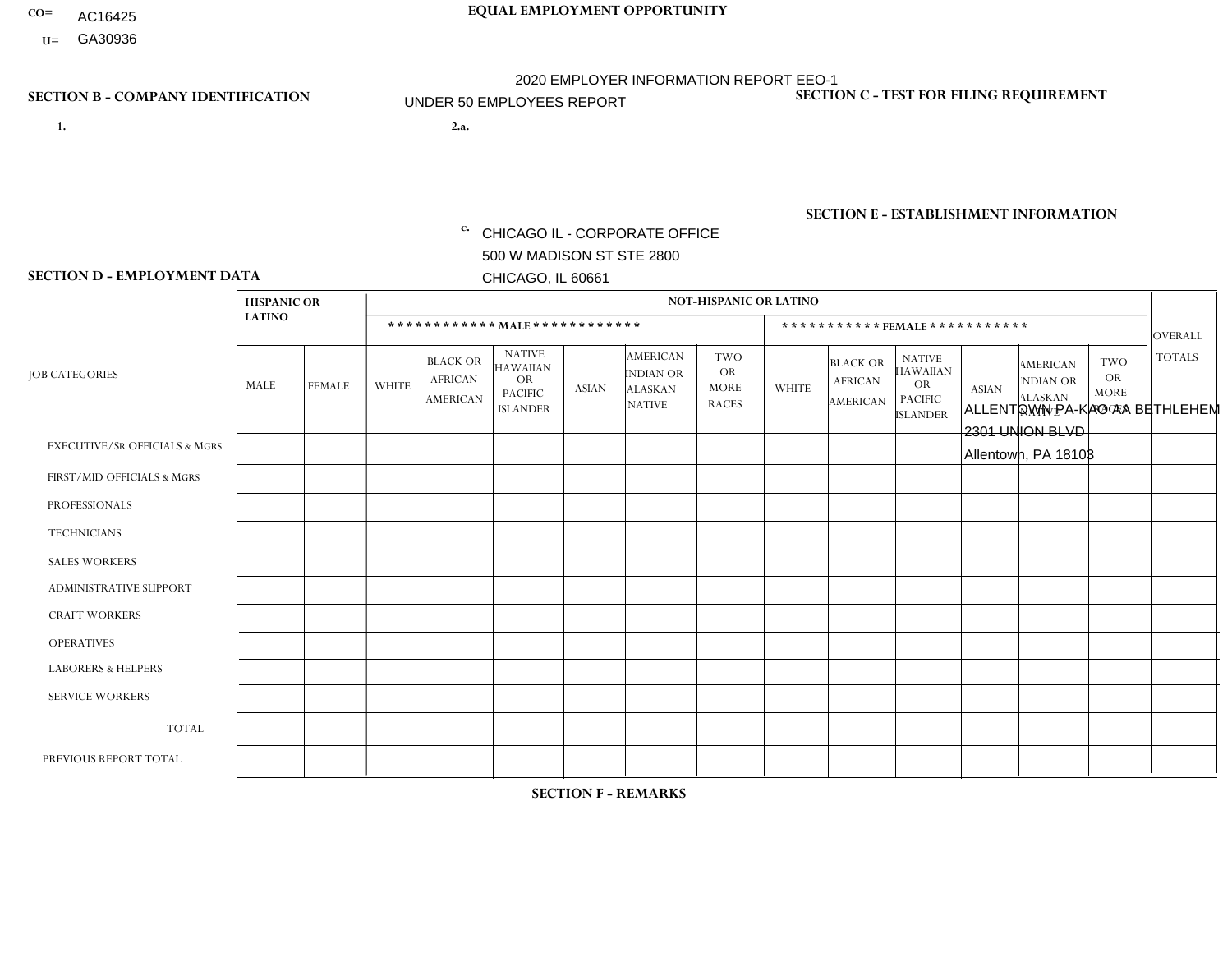- AC16425
- **U=**

**1. 2.a.** CHICAGO IL - CORPORATE OFFICE 500 W MADISON ST STE 2800 CHICAGO, IL 60661

2.a. COLUMBIA SC - PGW 200 COMMERCE DR NE Columbia, SC 29223

EIN= 952920557

## **SECTION B - COMPANY IDENTIFICATION SECTION C - TEST FOR FILING REQUIREMENT**

1- Y 2- Y 3- N DUNS= 000123456

**SECTION E - ESTABLISHMENT INFORMATION c.** NAICS: 811122

### **SECTION D - EMPLOYMENT DATA**

|                                          | <b>HISPANIC OR</b> |               |                          |                                                      |                                                                                    |              |                                                                        | <b>NOT-HISPANIC OR LATINO</b>                          |                |                                               |                                                                             |              |                                                                       |                                                        |                |
|------------------------------------------|--------------------|---------------|--------------------------|------------------------------------------------------|------------------------------------------------------------------------------------|--------------|------------------------------------------------------------------------|--------------------------------------------------------|----------------|-----------------------------------------------|-----------------------------------------------------------------------------|--------------|-----------------------------------------------------------------------|--------------------------------------------------------|----------------|
|                                          | <b>LATINO</b>      |               |                          | ************ MALE ************                       |                                                                                    |              |                                                                        |                                                        |                |                                               | *********** FEMALE ***********                                              |              |                                                                       |                                                        | <b>OVERALL</b> |
| <b>JOB CATEGORIES</b>                    | <b>MALE</b>        | <b>FEMALE</b> | <b>WHITE</b>             | <b>BLACK OR</b><br><b>AFRICAN</b><br><b>AMERICAN</b> | <b>NATIVE</b><br><b>HAWAIIAN</b><br><b>OR</b><br><b>PACIFIC</b><br><b>ISLANDER</b> | <b>ASIAN</b> | <b>AMERICAN</b><br><b>INDIAN OR</b><br><b>ALASKAN</b><br><b>NATIVE</b> | <b>TWO</b><br><b>OR</b><br><b>MORE</b><br><b>RACES</b> | <b>WHITE</b>   | <b>BLACK OR</b><br><b>AFRICAN</b><br>AMERICAN | <b>NATIVE</b><br><b>HAWAIIAN</b><br>OR<br><b>PACIFIC</b><br><b>ISLANDER</b> | <b>ASIAN</b> | <b>AMERICAN</b><br><b>NDIAN OR</b><br><b>ALASKAN</b><br><b>NATIVE</b> | <b>TWO</b><br><b>OR</b><br><b>MORE</b><br><b>RACES</b> | <b>TOTALS</b>  |
| <b>EXECUTIVE/SR OFFICIALS &amp; MGRS</b> | $\Omega$           | $\Omega$      | $\Omega$                 | $\mathbf 0$                                          | $\mathbf 0$                                                                        | $\Omega$     | $\Omega$                                                               | $\Omega$                                               | $\Omega$       | $\Omega$                                      | $\mathbf 0$                                                                 | $\mathbf 0$  | $\Omega$                                                              | $\Omega$                                               | $\mathbf 0$    |
| FIRST/MID OFFICIALS & MGRS               | $\Omega$           | 0             | -1                       | $\mathbf 0$                                          | $\mathbf{0}$                                                                       | $\Omega$     | $\Omega$                                                               | $\Omega$                                               | 0              | $\Omega$                                      | $\Omega$                                                                    | $\mathbf 0$  | 0                                                                     | 0                                                      | $\mathbf{1}$   |
| <b>PROFESSIONALS</b>                     |                    | $\Omega$      | $\Omega$                 | $\mathbf 0$                                          | $\Omega$                                                                           | $\Omega$     | $\Omega$                                                               | $\Omega$                                               | $\Omega$       | $\Omega$                                      | $\Omega$                                                                    | $\Omega$     | $\Omega$                                                              | $\mathbf 0$                                            | $\mathbf{1}$   |
| <b>TECHNICIANS</b>                       | $\Omega$           | $\Omega$      | $\Omega$                 | $\mathbf 0$                                          | $\Omega$                                                                           | $\Omega$     | $\Omega$                                                               | $\Omega$                                               | 0              | $\Omega$                                      | 0                                                                           | 0            | $\Omega$                                                              | $\mathbf 0$                                            | $\overline{0}$ |
| <b>SALES WORKERS</b>                     | $\Omega$           | $\Omega$      | $\Omega$                 | $\mathbf 0$                                          | $\Omega$                                                                           | $\Omega$     | $\Omega$                                                               | $\Omega$                                               | $\overline{0}$ | $\Omega$                                      | $\Omega$                                                                    | $\Omega$     | $\Omega$                                                              | $\Omega$                                               | $\mathbf{0}$   |
| ADMINISTRATIVE SUPPORT                   | $\Omega$           | $\mathbf 0$   | $\Omega$                 | $\mathbf 0$                                          | 0                                                                                  | $\Omega$     | $\Omega$                                                               | $\Omega$                                               | 0              | $\Omega$                                      | 0                                                                           | $\mathbf 0$  | 0                                                                     | $\mathbf 0$                                            | $\overline{0}$ |
| <b>CRAFT WORKERS</b>                     | $\Omega$           | $\Omega$      | $\mathbf{0}$             | $\Omega$                                             | $\Omega$                                                                           | $\Omega$     | $\Omega$                                                               | $\Omega$                                               | 0              | $\Omega$                                      | 0                                                                           | $\Omega$     | $\Omega$                                                              | $\Omega$                                               | $\Omega$       |
| <b>OPERATIVES</b>                        | $\Omega$           | $\Omega$      | $\mathbf{0}$             | $\overline{2}$                                       | $\Omega$                                                                           | $\Omega$     | $\Omega$                                                               | $\Omega$                                               | $\Omega$       | $\Omega$                                      | 0                                                                           | $\Omega$     | $\Omega$                                                              | $\Omega$                                               | $\overline{2}$ |
| <b>LABORERS &amp; HELPERS</b>            | $\Omega$           | $\Omega$      | $\Omega$                 | $\mathbf 0$                                          | 0                                                                                  | $\Omega$     | $\Omega$                                                               | $\Omega$                                               | $\Omega$       | $\Omega$                                      | $\Omega$                                                                    | $\Omega$     | $\Omega$                                                              | $\Omega$                                               | $\overline{0}$ |
| <b>SERVICE WORKERS</b>                   | $\Omega$           | $\mathbf 0$   | $\mathbf 0$              | 0                                                    | $\mathbf 0$                                                                        | $\mathbf 0$  | $\Omega$                                                               | $\Omega$                                               | 0              | $\Omega$                                      | 0                                                                           | $\mathbf 0$  | $\Omega$                                                              | $\mathbf 0$                                            | $\mathbf{0}$   |
| <b>TOTAL</b>                             | 1                  | 0             | $\overline{\phantom{a}}$ | $\overline{2}$                                       | 0                                                                                  | $\Omega$     | $\Omega$                                                               | $\Omega$                                               | 0              | $\Omega$                                      | $\Omega$                                                                    | $\mathbf 0$  | $\Omega$                                                              | $\mathbf 0$                                            | 4              |
| PREVIOUS REPORT TOTAL                    | $\Omega$           | $\Omega$      | $\Omega$                 | $\overline{2}$                                       | $\Omega$                                                                           | $\Omega$     | $\Omega$                                                               | $\Omega$                                               | 1              | $\Omega$                                      | 0                                                                           | $\mathbf 0$  | $\Omega$                                                              | $\mathbf 0$                                            | $\mathbf{3}$   |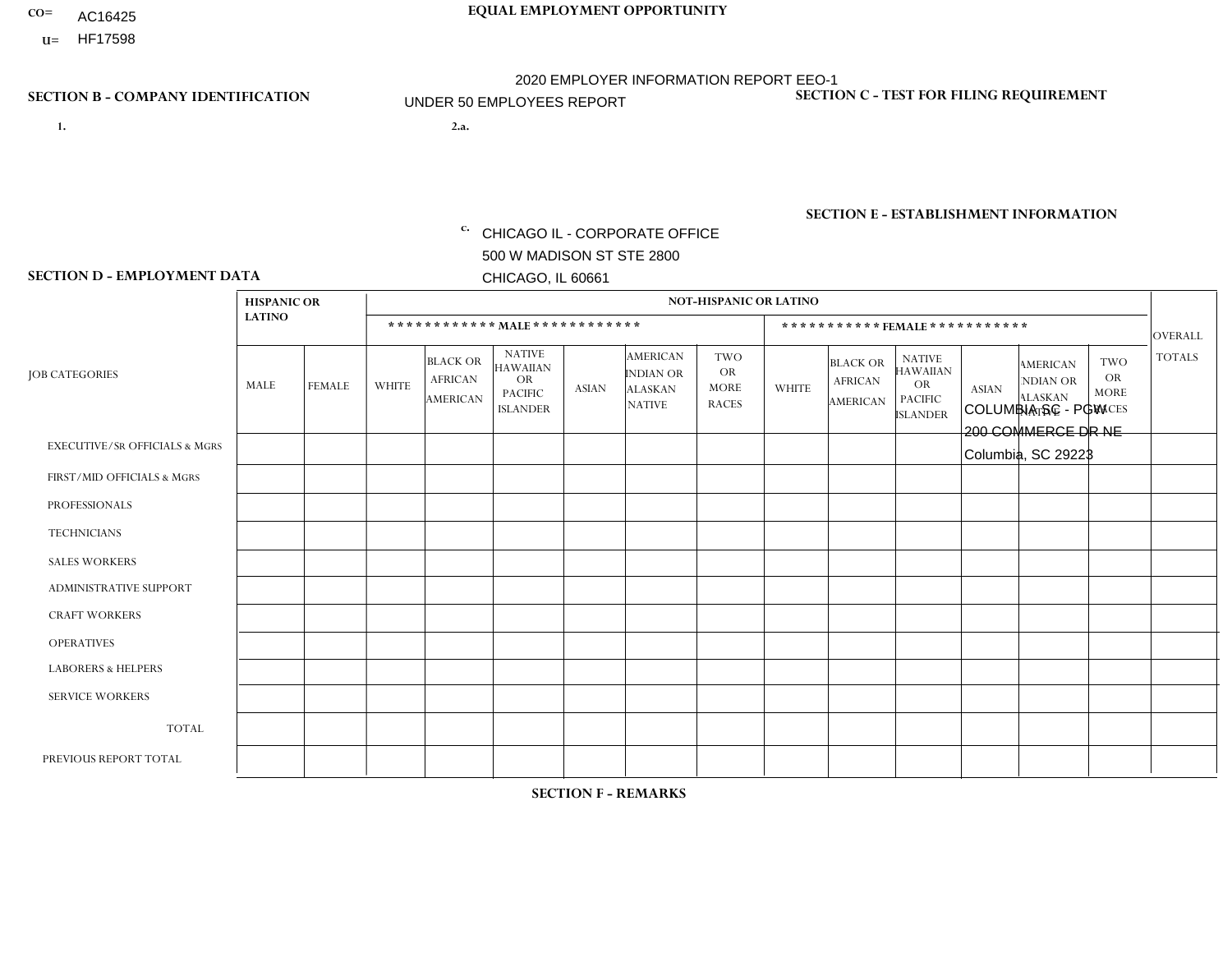- AC16425
- **U=**

- **1. 2.a.** CHICAGO IL CORPORATE OFFICE 500 W MADISON ST STE 2800 CHICAGO, IL 60661
- 2.a. LUBBOCK TX PGW 611 TWENTY-THIRD STREET Lubbock, TX 79404

EIN= 952920557

## **SECTION B - COMPANY IDENTIFICATION SECTION C - TEST FOR FILING REQUIREMENT**

1- Y 2- Y 3- N DUNS= 000123456

**SECTION E - ESTABLISHMENT INFORMATION c.** NAICS: 811122

### **SECTION D - EMPLOYMENT DATA**

|                                          | <b>HISPANIC OR</b> |               |              |                                                      |                                                                                    |             |                                                                        | <b>NOT-HISPANIC OR LATINO</b>                          |                |                                               |                                                                             |              |                                                                       |                                                        |                |
|------------------------------------------|--------------------|---------------|--------------|------------------------------------------------------|------------------------------------------------------------------------------------|-------------|------------------------------------------------------------------------|--------------------------------------------------------|----------------|-----------------------------------------------|-----------------------------------------------------------------------------|--------------|-----------------------------------------------------------------------|--------------------------------------------------------|----------------|
|                                          | <b>LATINO</b>      |               |              | ************ MALE ************                       |                                                                                    |             |                                                                        |                                                        |                | ***********FEMALE***********                  |                                                                             |              |                                                                       |                                                        | <b>OVERALL</b> |
| <b>JOB CATEGORIES</b>                    | MALE               | <b>FEMALE</b> | <b>WHITE</b> | <b>BLACK OR</b><br><b>AFRICAN</b><br><b>AMERICAN</b> | <b>NATIVE</b><br><b>HAWAIIAN</b><br><b>OR</b><br><b>PACIFIC</b><br><b>ISLANDER</b> | ASIAN       | <b>AMERICAN</b><br><b>INDIAN OR</b><br><b>ALASKAN</b><br><b>NATIVE</b> | <b>TWO</b><br><b>OR</b><br><b>MORE</b><br><b>RACES</b> | <b>WHITE</b>   | <b>BLACK OR</b><br><b>AFRICAN</b><br>AMERICAN | <b>NATIVE</b><br><b>HAWAIIAN</b><br>OR<br><b>PACIFIC</b><br><b>ISLANDER</b> | <b>ASIAN</b> | <b>AMERICAN</b><br><b>NDIAN OR</b><br><b>ALASKAN</b><br><b>NATIVE</b> | <b>TWO</b><br><b>OR</b><br><b>MORE</b><br><b>RACES</b> | <b>TOTALS</b>  |
| <b>EXECUTIVE/SR OFFICIALS &amp; MGRS</b> | $\Omega$           | $\Omega$      | $\Omega$     | $\mathbf 0$                                          | $\mathbf 0$                                                                        | $\Omega$    | $\Omega$                                                               | $\Omega$                                               | $\Omega$       | $\Omega$                                      | $\Omega$                                                                    | $\mathbf 0$  | $\Omega$                                                              | $\mathbf 0$                                            | $\mathbf{0}$   |
| FIRST/MID OFFICIALS & MGRS               | 0                  | 0             | $\Omega$     | $\overline{1}$                                       | 0                                                                                  | $\Omega$    | $\Omega$                                                               | $\Omega$                                               | 0              | $\Omega$                                      | $\Omega$                                                                    | $\mathbf{0}$ | $\Omega$                                                              | $\mathbf 0$                                            | $\mathbf{1}$   |
| <b>PROFESSIONALS</b>                     | $\Omega$           | $\Omega$      | $\Omega$     | $\mathbf 0$                                          | $\Omega$                                                                           | $\Omega$    | $\Omega$                                                               | $\Omega$                                               | $\overline{0}$ | $\Omega$                                      | $\Omega$                                                                    | $\Omega$     | $\Omega$                                                              | $\Omega$                                               | $\mathbf 0$    |
| <b>TECHNICIANS</b>                       | 0                  | $\mathbf 0$   | $\Omega$     | $\mathbf 0$                                          | $\Omega$                                                                           | $\Omega$    | $\Omega$                                                               | $\Omega$                                               | $\Omega$       | $\Omega$                                      | $\Omega$                                                                    | $\Omega$     | $\Omega$                                                              | $\Omega$                                               | $\mathbf{0}$   |
| <b>SALES WORKERS</b>                     | $\Omega$           | $\Omega$      | $\Omega$     | $\mathbf 0$                                          | $\Omega$                                                                           | $\Omega$    | $\Omega$                                                               | $\Omega$                                               | $\overline{0}$ | $\Omega$                                      | $\Omega$                                                                    | $\Omega$     | $\Omega$                                                              | $\mathbf{0}$                                           | $\mathbf{0}$   |
| ADMINISTRATIVE SUPPORT                   | $\mathbf 0$        | 0             | $\mathbf 0$  | $\mathbf 0$                                          | 0                                                                                  | $\Omega$    | $\Omega$                                                               | $\Omega$                                               | $\Omega$       | $\Omega$                                      | $\Omega$                                                                    | $\mathbf{0}$ | $\mathbf{0}$                                                          | $\mathbf 0$                                            | $\mathbf 0$    |
| <b>CRAFT WORKERS</b>                     | 0                  | $\Omega$      | $\Omega$     | $\mathbf 0$                                          | $\Omega$                                                                           | $\Omega$    | $\Omega$                                                               | $\Omega$                                               | 0              | $\Omega$                                      | $\Omega$                                                                    | $\Omega$     | $\Omega$                                                              | $\Omega$                                               | $\Omega$       |
| <b>OPERATIVES</b>                        | $\overline{2}$     | $\Omega$      | 1            | $\mathbf 0$                                          | $\Omega$                                                                           | $\Omega$    | $\Omega$                                                               | $\Omega$                                               | $\Omega$       | $\Omega$                                      | $\Omega$                                                                    | $\Omega$     | $\Omega$                                                              | $\Omega$                                               | 3              |
| <b>LABORERS &amp; HELPERS</b>            | $\Omega$           | $\Omega$      | $\Omega$     | $\mathbf 0$                                          | $\mathbf 0$                                                                        | $\Omega$    | $\Omega$                                                               | $\Omega$                                               | $\Omega$       | $\Omega$                                      | $\Omega$                                                                    | $\Omega$     | $\Omega$                                                              | $\Omega$                                               | $\mathbf 0$    |
| <b>SERVICE WORKERS</b>                   | 0                  | $\mathbf 0$   | $\mathbf 0$  | $\mathbf 0$                                          | $\mathbf{0}$                                                                       | $\mathbf 0$ | $\Omega$                                                               | $\Omega$                                               | $\Omega$       | $\Omega$                                      | $\Omega$                                                                    | $\mathbf 0$  | $\Omega$                                                              | $\mathbf 0$                                            | $\overline{0}$ |
| <b>TOTAL</b>                             | $\overline{2}$     | 0             | -1           | 1                                                    | 0                                                                                  | $\Omega$    | $\Omega$                                                               | $\Omega$                                               | $\Omega$       | $\Omega$                                      | $\Omega$                                                                    | $\mathbf 0$  | 0                                                                     | $\mathbf 0$                                            | $\overline{4}$ |
| PREVIOUS REPORT TOTAL                    | 0                  | $\Omega$      | $\Omega$     | $\overline{1}$                                       | $\Omega$                                                                           | $\Omega$    | $\Omega$                                                               | $\Omega$                                               | 0              | $\Omega$                                      | $\Omega$                                                                    | $\Omega$     | $\Omega$                                                              | $\mathbf 0$                                            | $\mathbf{1}$   |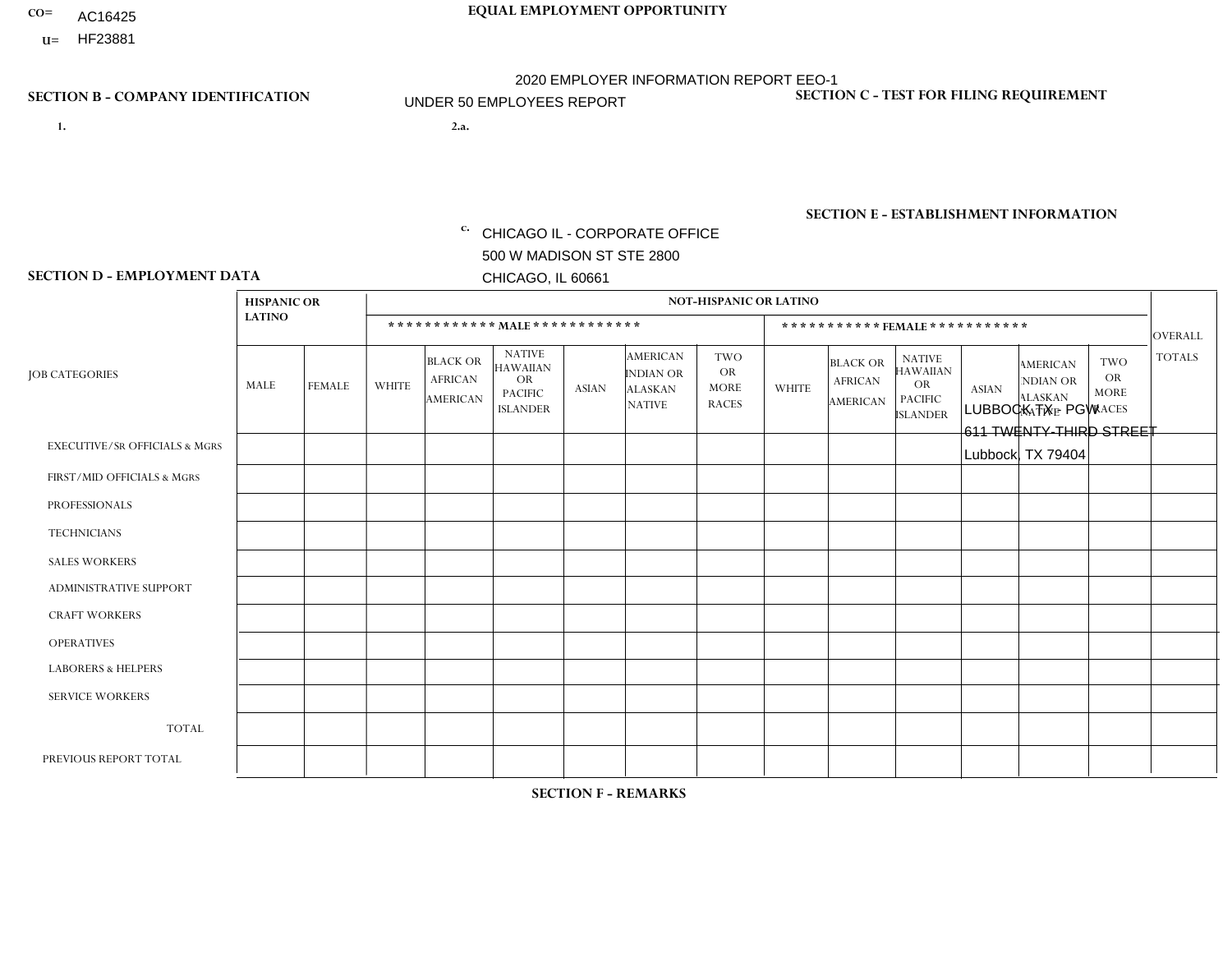- AC16425
- **U=**

**1. 2.a.** CHICAGO IL - CORPORATE OFFICE 500 W MADISON ST STE 2800 CHICAGO, IL 60661

2.a. BATON ROUGE LA - PGW 11591 MERCHANT DR Baton Rouge, LA 70809

EIN= 952920557

## **SECTION B - COMPANY IDENTIFICATION SECTION C - TEST FOR FILING REQUIREMENT**

1- Y 2- Y 3- N DUNS= 000123456

**SECTION E - ESTABLISHMENT INFORMATION c.** NAICS: 811122

### **SECTION D - EMPLOYMENT DATA**

|                                          | <b>HISPANIC OR</b> |               |              |                                                      |                                                                                    |              |                                                                        | <b>NOT-HISPANIC OR LATINO</b>                          |              |                                                      |                                                                                    |              |                                                                       |                                                        |                |
|------------------------------------------|--------------------|---------------|--------------|------------------------------------------------------|------------------------------------------------------------------------------------|--------------|------------------------------------------------------------------------|--------------------------------------------------------|--------------|------------------------------------------------------|------------------------------------------------------------------------------------|--------------|-----------------------------------------------------------------------|--------------------------------------------------------|----------------|
|                                          | <b>LATINO</b>      |               |              | ************ MALE ************                       |                                                                                    |              |                                                                        |                                                        |              |                                                      | *********** FEMALE ***********                                                     |              |                                                                       |                                                        | <b>OVERALL</b> |
| <b>JOB CATEGORIES</b>                    | <b>MALE</b>        | <b>FEMALE</b> | <b>WHITE</b> | <b>BLACK OR</b><br><b>AFRICAN</b><br><b>AMERICAN</b> | <b>NATIVE</b><br><b>HAWAIIAN</b><br><b>OR</b><br><b>PACIFIC</b><br><b>ISLANDER</b> | <b>ASIAN</b> | <b>AMERICAN</b><br><b>INDIAN OR</b><br><b>ALASKAN</b><br><b>NATIVE</b> | <b>TWO</b><br><b>OR</b><br><b>MORE</b><br><b>RACES</b> | <b>WHITE</b> | <b>BLACK OR</b><br><b>AFRICAN</b><br><b>AMERICAN</b> | <b>NATIVE</b><br><b>HAWAIIAN</b><br><b>OR</b><br><b>PACIFIC</b><br><b>ISLANDER</b> | <b>ASIAN</b> | <b>AMERICAN</b><br><b>NDIAN OR</b><br><b>ALASKAN</b><br><b>NATIVE</b> | <b>TWO</b><br><b>OR</b><br><b>MORE</b><br><b>RACES</b> | <b>TOTALS</b>  |
| <b>EXECUTIVE/SR OFFICIALS &amp; MGRS</b> | $\Omega$           | $\Omega$      | $\Omega$     | $\Omega$                                             | $\Omega$                                                                           | $\Omega$     | $\Omega$                                                               | $\Omega$                                               | $\Omega$     | $\mathbf{0}$                                         | $\mathbf{0}$                                                                       | $\Omega$     | $\Omega$                                                              | $\Omega$                                               | $\Omega$       |
| FIRST/MID OFFICIALS & MGRS               | $\Omega$           | $\Omega$      | $\Omega$     | $\mathbf{1}$                                         | 0                                                                                  | $\Omega$     | $\Omega$                                                               | $\Omega$                                               | $\Omega$     | $\mathbf{0}$                                         | $\mathbf{0}$                                                                       | $\Omega$     | $\Omega$                                                              | $\Omega$                                               | $\mathbf{1}$   |
| <b>PROFESSIONALS</b>                     | $\Omega$           | $\Omega$      | $\mathbf 0$  | $\mathbf 0$                                          | $\overline{0}$                                                                     | $\Omega$     | $\overline{0}$                                                         | $\Omega$                                               | $\Omega$     | $\Omega$                                             | $\mathbf{0}$                                                                       | $\Omega$     | $\Omega$                                                              | $\Omega$                                               | $\mathbf 0$    |
| <b>TECHNICIANS</b>                       | $\mathbf 0$        | $\mathbf 0$   | $\Omega$     | $\mathbf 0$                                          | 0                                                                                  | $\Omega$     | $\overline{0}$                                                         | $\Omega$                                               | $\mathbf 0$  | $\mathbf 0$                                          | $\mathbf 0$                                                                        | $\mathbf 0$  | $\Omega$                                                              | $\Omega$                                               | $\mathbf 0$    |
| <b>SALES WORKERS</b>                     | $\Omega$           | $\Omega$      | $\Omega$     | $\Omega$                                             | $\Omega$                                                                           | $\Omega$     | $\Omega$                                                               | $\Omega$                                               | $\Omega$     | $\Omega$                                             | $\Omega$                                                                           | $\Omega$     | $\Omega$                                                              | $\Omega$                                               | $\mathbf 0$    |
| <b>ADMINISTRATIVE SUPPORT</b>            | $\Omega$           | $\Omega$      | $\Omega$     | 0                                                    | $\mathbf 0$                                                                        | $\Omega$     | $\Omega$                                                               | $\Omega$                                               | $\Omega$     | $\mathbf{0}$                                         | $\mathbf{0}$                                                                       | $\Omega$     | $\Omega$                                                              | $\Omega$                                               | $\mathbf 0$    |
| <b>CRAFT WORKERS</b>                     | $\Omega$           | $\Omega$      | $\mathbf 0$  | $\mathbf 0$                                          | 0                                                                                  | $\Omega$     | $\Omega$                                                               | $\Omega$                                               | $\Omega$     | $\Omega$                                             | $\Omega$                                                                           | $\Omega$     | $\Omega$                                                              | $\mathbf{0}$                                           | $\mathbf 0$    |
| <b>OPERATIVES</b>                        | $\Omega$           | $\mathbf 0$   | 1            | $\mathbf 0$                                          | 0                                                                                  | $\Omega$     | $\overline{0}$                                                         | $\Omega$                                               | $\Omega$     |                                                      | $\Omega$                                                                           | $\Omega$     | $\Omega$                                                              | $\mathbf{0}$                                           | $\overline{2}$ |
| <b>LABORERS &amp; HELPERS</b>            | $\Omega$           | $\Omega$      | $\Omega$     | $\overline{2}$                                       | $\Omega$                                                                           | $\Omega$     | $\Omega$                                                               | $\Omega$                                               | $\Omega$     | $\Omega$                                             | $\mathbf{0}$                                                                       | $\Omega$     | $\Omega$                                                              | $\Omega$                                               | $\overline{2}$ |
| <b>SERVICE WORKERS</b>                   | 0                  | 0             | 0            | 0                                                    | 0                                                                                  | $\Omega$     | $\Omega$                                                               | $\Omega$                                               | $\Omega$     | $\Omega$                                             | $\mathbf{0}$                                                                       | $\Omega$     | $\Omega$                                                              | $\Omega$                                               | 0              |
| <b>TOTAL</b>                             | 0                  | $\mathbf 0$   | 1            | 3                                                    | 0                                                                                  | $\mathbf 0$  | $\Omega$                                                               | $\Omega$                                               | 0            |                                                      | $\Omega$                                                                           | $\mathbf 0$  | $\Omega$                                                              | $\Omega$                                               | 5              |
| PREVIOUS REPORT TOTAL                    | $\Omega$           | $\Omega$      | $\Omega$     | 2                                                    | 0                                                                                  | $\Omega$     | $\Omega$                                                               | $\Omega$                                               | $\Omega$     | $\Omega$                                             | $\mathbf{0}$                                                                       | $\Omega$     | $\Omega$                                                              | $\mathbf 0$                                            | $\overline{2}$ |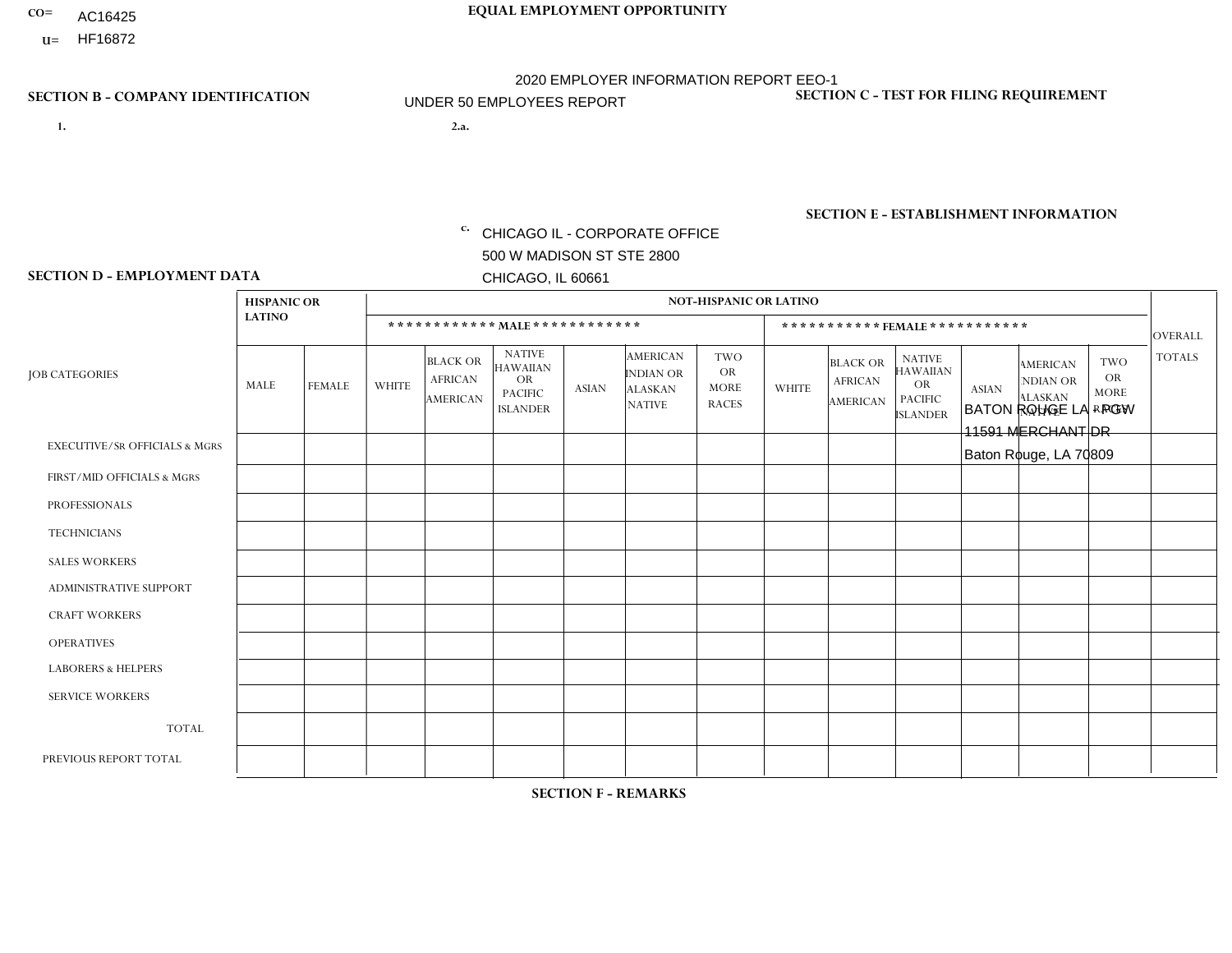- AC16425
- **U=**

**1. 2.a.** CHICAGO IL - CORPORATE OFFICE 500 W MADISON ST STE 2800 CHICAGO, IL 60661

2.a. ALEXANDRIA VA - PGW 5204 EISENHOWER AVE Alexandria, VA 22304

EIN= 952920557

## **SECTION B - COMPANY IDENTIFICATION SECTION C - TEST FOR FILING REQUIREMENT**

1- Y 2- Y 3- N DUNS= 000123456

**SECTION E - ESTABLISHMENT INFORMATION c.** NAICS: 811122

### **SECTION D - EMPLOYMENT DATA**

|                                          |                    |               | <b>NOT-HISPANIC OR LATINO</b> |                                                      |                                                                                    |              |                                                                        |                                                 |              |                                               |                                                                             |              |                                                                |                                                        |                |
|------------------------------------------|--------------------|---------------|-------------------------------|------------------------------------------------------|------------------------------------------------------------------------------------|--------------|------------------------------------------------------------------------|-------------------------------------------------|--------------|-----------------------------------------------|-----------------------------------------------------------------------------|--------------|----------------------------------------------------------------|--------------------------------------------------------|----------------|
|                                          | <b>HISPANIC OR</b> |               |                               |                                                      |                                                                                    |              |                                                                        |                                                 |              |                                               |                                                                             |              |                                                                |                                                        |                |
|                                          | <b>LATINO</b>      |               |                               |                                                      | ************ MALE************                                                      |              |                                                                        |                                                 |              | ***********FEMALE***********                  |                                                                             |              |                                                                |                                                        | <b>OVERALL</b> |
| <b>JOB CATEGORIES</b>                    | MALE               | <b>FEMALE</b> | <b>WHITE</b>                  | <b>BLACK OR</b><br><b>AFRICAN</b><br><b>AMERICAN</b> | <b>NATIVE</b><br><b>HAWAIIAN</b><br><b>OR</b><br><b>PACIFIC</b><br><b>ISLANDER</b> | <b>ASIAN</b> | <b>AMERICAN</b><br><b>INDIAN OR</b><br><b>ALASKAN</b><br><b>NATIVE</b> | TWO<br><b>OR</b><br><b>MORE</b><br><b>RACES</b> | <b>WHITE</b> | <b>BLACK OR</b><br><b>AFRICAN</b><br>AMERICAN | <b>NATIVE</b><br><b>HAWAIIAN</b><br>OR<br><b>PACIFIC</b><br><b>ISLANDER</b> | <b>ASIAN</b> | <b>AMERICAN</b><br>NDIAN OR<br><b>ALASKAN</b><br><b>NATIVE</b> | <b>TWO</b><br><b>OR</b><br><b>MORE</b><br><b>RACES</b> | <b>TOTALS</b>  |
| <b>EXECUTIVE/SR OFFICIALS &amp; MGRS</b> | $\Omega$           | $\Omega$      | $\Omega$                      | $\mathbf 0$                                          | $\Omega$                                                                           | $\Omega$     | $\Omega$                                                               | $\Omega$                                        | $\Omega$     | $\Omega$                                      | $\Omega$                                                                    | $\Omega$     | $\Omega$                                                       | $\mathbf{0}$                                           | $\mathbf{0}$   |
| FIRST/MID OFFICIALS & MGRS               | 0                  | $\Omega$      | 1                             | $\mathbf 0$                                          | $\Omega$                                                                           | $\mathbf{0}$ | $\Omega$                                                               | $\Omega$                                        | $\Omega$     | $\Omega$                                      | $\Omega$                                                                    | $\Omega$     | $\Omega$                                                       | $\Omega$                                               | $\mathbf{1}$   |
| <b>PROFESSIONALS</b>                     | 0                  | $\Omega$      | $\Omega$                      | $\mathbf 0$                                          | $\Omega$                                                                           | $\Omega$     | $\Omega$                                                               | $\Omega$                                        | 0            | $\Omega$                                      | $\Omega$                                                                    | $\Omega$     | $\Omega$                                                       | $\Omega$                                               | $\overline{0}$ |
| <b>TECHNICIANS</b>                       | 0                  | $\Omega$      | $\Omega$                      | $\Omega$                                             | $\Omega$                                                                           | $\Omega$     | $\Omega$                                                               | $\Omega$                                        | $\Omega$     | $\Omega$                                      | $\Omega$                                                                    | $\Omega$     | $\Omega$                                                       | $\Omega$                                               | $\Omega$       |
| <b>SALES WORKERS</b>                     | 0                  | $\Omega$      | $\Omega$                      | $\mathbf 0$                                          | $\Omega$                                                                           | $\Omega$     | $\Omega$                                                               | $\Omega$                                        | 0            | $\Omega$                                      | $\Omega$                                                                    | $\Omega$     | $\Omega$                                                       | $\mathbf{0}$                                           | $\mathbf 0$    |
| <b>ADMINISTRATIVE SUPPORT</b>            | $\Omega$           | 0             | $\Omega$                      | $\mathbf 0$                                          | 0                                                                                  | $\Omega$     | $\Omega$                                                               | $\Omega$                                        | $\Omega$     | $\Omega$                                      | $\Omega$                                                                    | $\mathbf{0}$ | $\mathbf{0}$                                                   | $\Omega$                                               | $\mathbf{0}$   |
| <b>CRAFT WORKERS</b>                     | 0                  | $\mathbf 0$   | $\mathbf 0$                   | $\mathbf 0$                                          | $\Omega$                                                                           | $\Omega$     | $\Omega$                                                               | $\Omega$                                        | 0            | $\Omega$                                      | $\Omega$                                                                    | $\Omega$     | $\Omega$                                                       | $\mathbf{0}$                                           | $\mathbf 0$    |
| <b>OPERATIVES</b>                        | 0                  | $\Omega$      | $\Omega$                      | 5                                                    | $\Omega$                                                                           | $\Omega$     | $\Omega$                                                               |                                                 | $\Omega$     | $\Omega$                                      | $\Omega$                                                                    | $\mathbf{0}$ | $\Omega$                                                       | $\Omega$                                               | 6              |
| <b>LABORERS &amp; HELPERS</b>            | 0                  | $\Omega$      | $\Omega$                      | $\overline{2}$                                       | $\Omega$                                                                           | $\Omega$     | $\Omega$                                                               | $\Omega$                                        | 0            | $\Omega$                                      | $\Omega$                                                                    | $\Omega$     | $\Omega$                                                       | $\Omega$                                               | $\overline{2}$ |
| <b>SERVICE WORKERS</b>                   | 0                  | $\Omega$      | $\mathbf 0$                   | 0                                                    | $\mathbf{0}$                                                                       | $\Omega$     | $\Omega$                                                               | $\Omega$                                        | $\Omega$     | $\Omega$                                      | $\Omega$                                                                    | $\Omega$     | $\Omega$                                                       | $\Omega$                                               | 0              |
| <b>TOTAL</b>                             | 0                  | 0             |                               | $\overline{7}$                                       | $\mathbf{0}$                                                                       | $\mathbf 0$  | $\Omega$                                                               |                                                 | $\Omega$     | $\Omega$                                      | $\Omega$                                                                    | $\mathbf 0$  | 0                                                              | $\mathbf 0$                                            | 9              |
| PREVIOUS REPORT TOTAL                    | 1                  | 0             | 2                             | 4                                                    | 0                                                                                  | $\Omega$     | $\Omega$                                                               | $\overline{2}$                                  | 0            | $\Omega$                                      | $\Omega$                                                                    | $\Omega$     | 0                                                              | $\mathbf 0$                                            | 9              |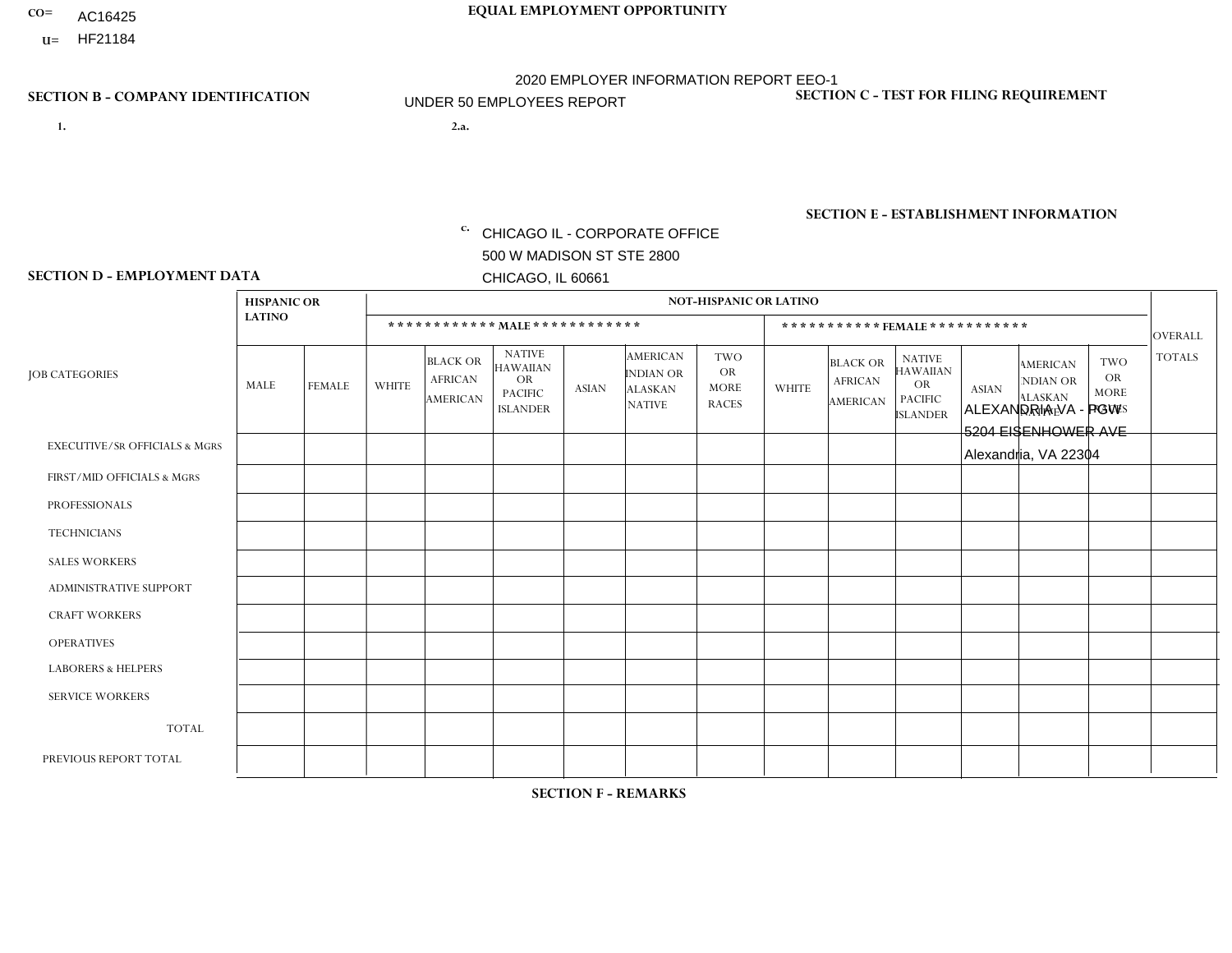- AC16425
- **U=**

**1. 2.a.** CHICAGO IL - CORPORATE OFFICE 500 W MADISON ST STE 2800 CHICAGO, IL 60661

2.a. LEMOYNE PA - PGW HARRISBURG 1039 COLUMBUS AVE Lemoyne, PA 17043

EIN= 952920557

## **SECTION B - COMPANY IDENTIFICATION SECTION C - TEST FOR FILING REQUIREMENT**

1- Y 2- Y 3- N DUNS= 000123456

**SECTION E - ESTABLISHMENT INFORMATION c.** NAICS: 811122

### **SECTION D - EMPLOYMENT DATA**

|                                          | <b>HISPANIC OR</b> |               |                |                                                      |                                                                                    |              |                                                                        | <b>NOT-HISPANIC OR LATINO</b>                          |              |                                               |                                                                                    |              |                                                                       |                                                        |                |
|------------------------------------------|--------------------|---------------|----------------|------------------------------------------------------|------------------------------------------------------------------------------------|--------------|------------------------------------------------------------------------|--------------------------------------------------------|--------------|-----------------------------------------------|------------------------------------------------------------------------------------|--------------|-----------------------------------------------------------------------|--------------------------------------------------------|----------------|
|                                          | <b>LATINO</b>      |               |                | ************ MALE ************                       |                                                                                    |              |                                                                        |                                                        |              | ***********FEMALE***********                  |                                                                                    |              |                                                                       |                                                        | <b>OVERALL</b> |
| <b>JOB CATEGORIES</b>                    | MALE               | <b>FEMALE</b> | <b>WHITE</b>   | <b>BLACK OR</b><br><b>AFRICAN</b><br><b>AMERICAN</b> | <b>NATIVE</b><br><b>HAWAIIAN</b><br><b>OR</b><br><b>PACIFIC</b><br><b>ISLANDER</b> | ASIAN        | <b>AMERICAN</b><br><b>INDIAN OR</b><br><b>ALASKAN</b><br><b>NATIVE</b> | <b>TWO</b><br><b>OR</b><br><b>MORE</b><br><b>RACES</b> | <b>WHITE</b> | <b>BLACK OR</b><br><b>AFRICAN</b><br>AMERICAN | <b>NATIVE</b><br><b>HAWAIIAN</b><br><b>OR</b><br><b>PACIFIC</b><br><b>ISLANDER</b> | <b>ASIAN</b> | <b>AMERICAN</b><br><b>NDIAN OR</b><br><b>ALASKAN</b><br><b>NATIVE</b> | <b>TWO</b><br><b>OR</b><br><b>MORE</b><br><b>RACES</b> | <b>TOTALS</b>  |
| <b>EXECUTIVE/SR OFFICIALS &amp; MGRS</b> | $\Omega$           | $\Omega$      | $\Omega$       | $\mathbf 0$                                          | $\Omega$                                                                           | $\mathbf{0}$ | $\Omega$                                                               | $\Omega$                                               | 0            | $\Omega$                                      | $\Omega$                                                                           | $\Omega$     | $\Omega$                                                              | $\Omega$                                               | $\mathbf{0}$   |
| FIRST/MID OFFICIALS & MGRS               | 0                  | $\Omega$      |                | $\mathbf 0$                                          | $\Omega$                                                                           | $\Omega$     | $\Omega$                                                               | $\Omega$                                               | 0            | $\Omega$                                      | $\Omega$                                                                           | $\Omega$     | $\Omega$                                                              | $\Omega$                                               | $\mathbf{1}$   |
| <b>PROFESSIONALS</b>                     | 0                  | $\mathbf 0$   | $\mathbf 0$    | $\mathbf 0$                                          | $\Omega$                                                                           | $\Omega$     | $\Omega$                                                               | $\Omega$                                               | 0            | $\Omega$                                      | $\Omega$                                                                           | $\Omega$     | $\Omega$                                                              | $\Omega$                                               | $\mathbf{0}$   |
| <b>TECHNICIANS</b>                       | 0                  | $\Omega$      | $\Omega$       | $\mathbf 0$                                          | $\Omega$                                                                           | $\Omega$     | $\Omega$                                                               | $\Omega$                                               | $\Omega$     | $\Omega$                                      | $\Omega$                                                                           | $\Omega$     | $\Omega$                                                              | $\Omega$                                               | $\mathbf{0}$   |
| <b>SALES WORKERS</b>                     | 0                  | $\Omega$      | $\Omega$       | $\Omega$                                             | $\Omega$                                                                           | $\Omega$     | $\Omega$                                                               | $\Omega$                                               | 0            | $\Omega$                                      | $\Omega$                                                                           | $\Omega$     | $\Omega$                                                              | $\Omega$                                               | $\Omega$       |
| <b>ADMINISTRATIVE SUPPORT</b>            | 0                  | 0             | $\Omega$       | $\mathbf 0$                                          | 0                                                                                  | $\Omega$     | $\Omega$                                                               | $\Omega$                                               | $\Omega$     | $\Omega$                                      | $\Omega$                                                                           | $\mathbf{0}$ | $\mathbf{0}$                                                          | $\mathbf 0$                                            | $\mathbf 0$    |
| <b>CRAFT WORKERS</b>                     | 0                  | $\Omega$      | $\Omega$       | $\mathbf 0$                                          | $\Omega$                                                                           | $\Omega$     | $\Omega$                                                               | $\Omega$                                               | 0            | $\Omega$                                      | $\Omega$                                                                           | $\Omega$     | $\Omega$                                                              | $\Omega$                                               | $\Omega$       |
| <b>OPERATIVES</b>                        | 0                  | $\Omega$      | 5              | $\mathbf 0$                                          | $\Omega$                                                                           | $\Omega$     | $\Omega$                                                               | $\Omega$                                               | $\Omega$     | $\Omega$                                      | $\Omega$                                                                           | $\Omega$     | $\Omega$                                                              | $\Omega$                                               | 5              |
| <b>LABORERS &amp; HELPERS</b>            | 0                  | $\Omega$      | -1             | $\mathbf 0$                                          | $\Omega$                                                                           | $\Omega$     | $\Omega$                                                               | $\Omega$                                               | $\Omega$     | $\Omega$                                      | $\Omega$                                                                           | $\mathbf{0}$ | $\Omega$                                                              | $\mathbf 0$                                            | $\mathbf{1}$   |
| <b>SERVICE WORKERS</b>                   | 0                  | $\Omega$      | $\mathbf 0$    | 0                                                    | 0                                                                                  | $\Omega$     | $\Omega$                                                               | $\Omega$                                               | $\Omega$     | $\Omega$                                      | $\Omega$                                                                           | $\Omega$     | $\Omega$                                                              | $\mathbf 0$                                            | $\overline{0}$ |
| <b>TOTAL</b>                             | $\mathbf 0$        | 0             | $\overline{7}$ | 0                                                    | 0                                                                                  | $\mathbf 0$  | $\Omega$                                                               | $\Omega$                                               | $\Omega$     | $\Omega$                                      | $\Omega$                                                                           | $\mathbf 0$  | 0                                                                     | $\mathbf 0$                                            | $\overline{7}$ |
| PREVIOUS REPORT TOTAL                    | 0                  | $\Omega$      | 2              | $\mathbf 0$                                          | $\Omega$                                                                           | $\mathbf{0}$ | $\Omega$                                                               | $\Omega$                                               | 0            | $\Omega$                                      | $\Omega$                                                                           | $\Omega$     | $\Omega$                                                              | $\mathbf 0$                                            | $\overline{2}$ |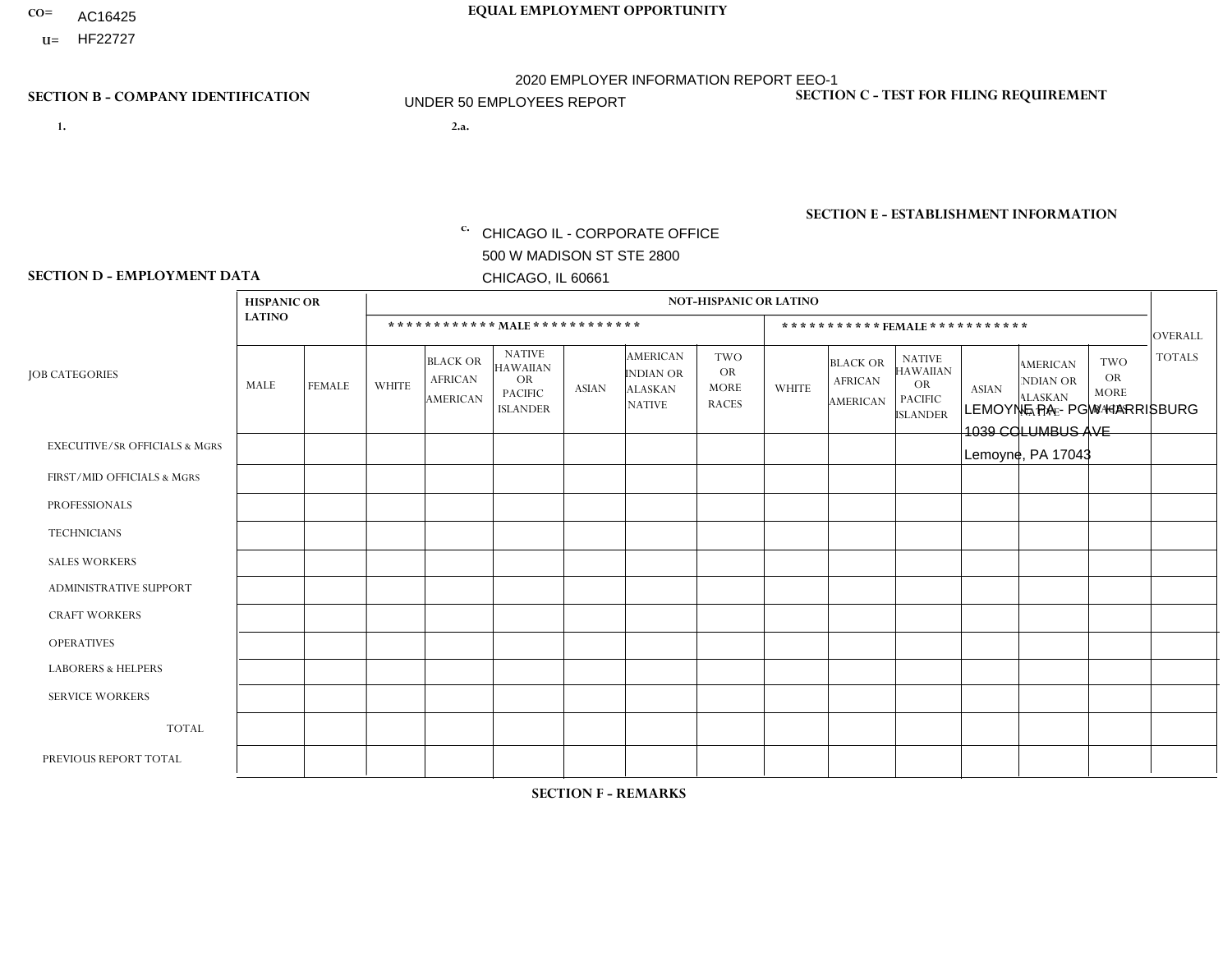- AC16425
- **U=**

- **1. 2.a.** CHICAGO IL CORPORATE OFFICE 500 W MADISON ST STE 2800 CHICAGO, IL 60661
- 2.a. SAN ANTONIO TX PGW 4911 CENTER PARK BLVD San Antonio, TX 78218

EIN= 952920557

## **SECTION B - COMPANY IDENTIFICATION SECTION C - TEST FOR FILING REQUIREMENT**

1- Y 2- Y 3- N DUNS= 000123456

**SECTION E - ESTABLISHMENT INFORMATION c.** NAICS: 811122

### **SECTION D - EMPLOYMENT DATA**

|                                          | <b>HISPANIC OR</b> |               |              |                                                      |                                                                                    |              |                                                                        | <b>NOT-HISPANIC OR LATINO</b>                          |              |                                                      |                                                                                    |              |                                                                       |                                                        |                |
|------------------------------------------|--------------------|---------------|--------------|------------------------------------------------------|------------------------------------------------------------------------------------|--------------|------------------------------------------------------------------------|--------------------------------------------------------|--------------|------------------------------------------------------|------------------------------------------------------------------------------------|--------------|-----------------------------------------------------------------------|--------------------------------------------------------|----------------|
|                                          | <b>LATINO</b>      |               |              | ************ MALE ************                       |                                                                                    |              |                                                                        |                                                        |              |                                                      | ***********FEMALE***********                                                       |              |                                                                       |                                                        | <b>OVERALL</b> |
| <b>JOB CATEGORIES</b>                    | <b>MALE</b>        | <b>FEMALE</b> | <b>WHITE</b> | <b>BLACK OR</b><br><b>AFRICAN</b><br><b>AMERICAN</b> | <b>NATIVE</b><br><b>HAWAIIAN</b><br><b>OR</b><br><b>PACIFIC</b><br><b>ISLANDER</b> | <b>ASIAN</b> | <b>AMERICAN</b><br><b>INDIAN OR</b><br><b>ALASKAN</b><br><b>NATIVE</b> | <b>TWO</b><br><b>OR</b><br><b>MORE</b><br><b>RACES</b> | <b>WHITE</b> | <b>BLACK OR</b><br><b>AFRICAN</b><br><b>AMERICAN</b> | <b>NATIVE</b><br><b>HAWAIIAN</b><br><b>OR</b><br><b>PACIFIC</b><br><b>ISLANDER</b> | <b>ASIAN</b> | <b>AMERICAN</b><br><b>NDIAN OR</b><br><b>ALASKAN</b><br><b>NATIVE</b> | <b>TWO</b><br><b>OR</b><br><b>MORE</b><br><b>RACES</b> | <b>TOTALS</b>  |
| <b>EXECUTIVE/SR OFFICIALS &amp; MGRS</b> | $\mathbf{0}$       | $\Omega$      | $\Omega$     | $\Omega$                                             | 0                                                                                  | $\Omega$     | $\Omega$                                                               | $\Omega$                                               | $\Omega$     | $\mathbf{0}$                                         | $\Omega$                                                                           | $\Omega$     | $\Omega$                                                              | $\Omega$                                               | $\Omega$       |
| FIRST/MID OFFICIALS & MGRS               | и                  | $\Omega$      | $\Omega$     | $\mathbf 0$                                          | $\mathbf 0$                                                                        | $\Omega$     | $\Omega$                                                               | $\Omega$                                               | $\Omega$     | $\Omega$                                             | $\Omega$                                                                           | $\Omega$     | $\Omega$                                                              | $\Omega$                                               | $\mathbf{1}$   |
| <b>PROFESSIONALS</b>                     | $\Omega$           | $\Omega$      | $\mathbf 0$  | $\mathbf 0$                                          | $\overline{0}$                                                                     | $\Omega$     | $\Omega$                                                               | $\Omega$                                               | $\Omega$     | $\Omega$                                             | $\Omega$                                                                           | $\Omega$     | $\Omega$                                                              | $\mathbf{0}$                                           | $\mathbf 0$    |
| <b>TECHNICIANS</b>                       | $\Omega$           | $\Omega$      | $\Omega$     | $\Omega$                                             | 0                                                                                  | $\Omega$     | $\overline{0}$                                                         | $\Omega$                                               | $\Omega$     | $\Omega$                                             | $\Omega$                                                                           | $\Omega$     | $\mathbf{0}$                                                          | $\Omega$                                               | $\mathbf 0$    |
| <b>SALES WORKERS</b>                     | $\Omega$           | $\Omega$      | $\Omega$     | $\Omega$                                             | 0                                                                                  | $\Omega$     | $\Omega$                                                               | $\Omega$                                               | $\Omega$     | $\Omega$                                             | $\Omega$                                                                           | $\Omega$     | $\Omega$                                                              | $\mathbf{0}$                                           | $\mathbf 0$    |
| <b>ADMINISTRATIVE SUPPORT</b>            | $\Omega$           | $\mathbf 0$   | $\Omega$     | $\mathbf 0$                                          | $\mathbf 0$                                                                        | $\mathbf 0$  | $\Omega$                                                               | $\Omega$                                               | $\Omega$     | $\Omega$                                             | $\Omega$                                                                           | $\Omega$     | $\Omega$                                                              | $\Omega$                                               | $\mathbf 0$    |
| <b>CRAFT WORKERS</b>                     | $\Omega$           | $\Omega$      | $\Omega$     | 0                                                    | 0                                                                                  | $\Omega$     | $\Omega$                                                               | $\Omega$                                               | $\Omega$     | $\Omega$                                             | $\Omega$                                                                           | $\Omega$     | $\Omega$                                                              | $\Omega$                                               | $\Omega$       |
| <b>OPERATIVES</b>                        | 3                  | $\Omega$      | $\Omega$     | $\mathbf 0$                                          | 0                                                                                  | $\Omega$     | $\Omega$                                                               | $\Omega$                                               | $\Omega$     | $\Omega$                                             | $\Omega$                                                                           | $\Omega$     | $\Omega$                                                              | $\Omega$                                               | 3              |
| <b>LABORERS &amp; HELPERS</b>            | $\Omega$           | $\Omega$      | $\Omega$     | $\mathbf 0$                                          | 0                                                                                  | $\Omega$     | $\Omega$                                                               | $\Omega$                                               | $\Omega$     | $\Omega$                                             | $\Omega$                                                                           | $\Omega$     | $\Omega$                                                              | $\Omega$                                               | $\mathbf 0$    |
| <b>SERVICE WORKERS</b>                   | $\Omega$           | $\Omega$      | $\Omega$     | 0                                                    | $\mathbf 0$                                                                        | $\Omega$     | $\Omega$                                                               | $\Omega$                                               | $\Omega$     | $\Omega$                                             | $\Omega$                                                                           | $\Omega$     | $\Omega$                                                              | $\Omega$                                               | 0              |
| <b>TOTAL</b>                             | 4                  | 0             | 0            | $\mathbf 0$                                          | 0                                                                                  | $\mathbf{0}$ | $\Omega$                                                               | $\Omega$                                               | 0            | $\Omega$                                             | $\Omega$                                                                           | $\mathbf 0$  | $\Omega$                                                              | $\mathbf 0$                                            | 4              |
| PREVIOUS REPORT TOTAL                    | 3                  | $\mathbf 0$   |              | $\mathbf 0$                                          | 0                                                                                  | $\Omega$     | $\overline{0}$                                                         | $\Omega$                                               | $\Omega$     | $\Omega$                                             | $\mathbf{0}$                                                                       | $\Omega$     | $\Omega$                                                              | $\mathbf 0$                                            | $\overline{4}$ |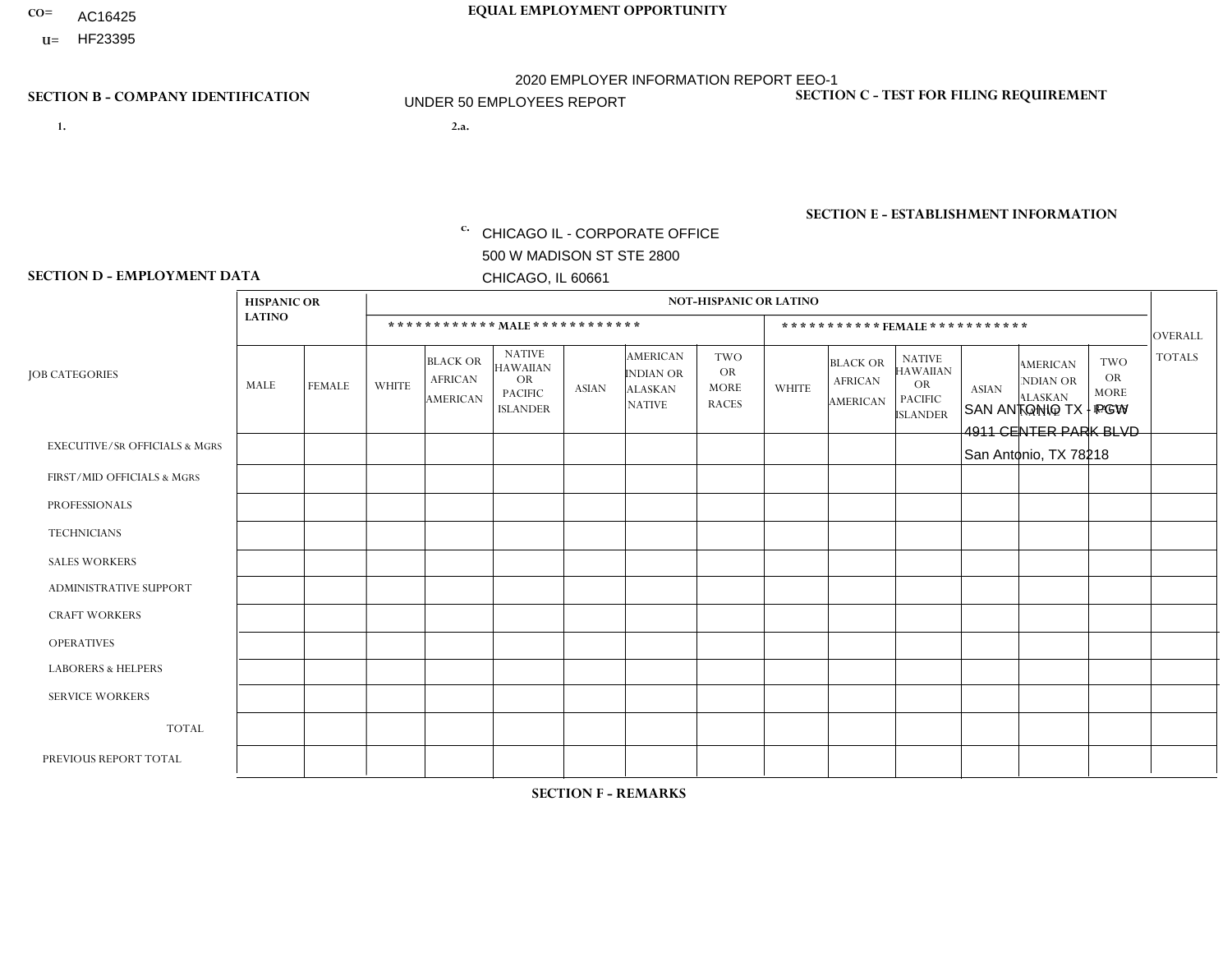- AC16425
- **U=**

- **1. 2.a.** CHICAGO IL CORPORATE OFFICE 500 W MADISON ST STE 2800 CHICAGO, IL 60661
- 2.a. TRW WILLIAMSPORT MD 10417 FERGUSSON LANE #2000 Williamsport, MD 21795
	- c. EIN= 952920557

## **SECTION B - COMPANY IDENTIFICATION SECTION C - TEST FOR FILING REQUIREMENT**

1- Y 2- Y 3- N DUNS= 000123456

**SECTION E - ESTABLISHMENT INFORMATION c.** NAICS: 423140

### **SECTION D - EMPLOYMENT DATA**

|                                          | <b>HISPANIC OR</b><br><b>LATINO</b> |               | <b>NOT-HISPANIC OR LATINO</b>  |                                                      |                                                                                    |              |                                                                        |                                                        |                              |                                                      |                                                                                    |              |                                                                |                                                        |                |
|------------------------------------------|-------------------------------------|---------------|--------------------------------|------------------------------------------------------|------------------------------------------------------------------------------------|--------------|------------------------------------------------------------------------|--------------------------------------------------------|------------------------------|------------------------------------------------------|------------------------------------------------------------------------------------|--------------|----------------------------------------------------------------|--------------------------------------------------------|----------------|
|                                          |                                     |               | ************ MALE ************ |                                                      |                                                                                    |              |                                                                        |                                                        | ***********FEMALE*********** |                                                      |                                                                                    |              |                                                                |                                                        | OVERALL        |
| <b>JOB CATEGORIES</b>                    | MALE                                | <b>FEMALE</b> | <b>WHITE</b>                   | <b>BLACK OR</b><br><b>AFRICAN</b><br><b>AMERICAN</b> | <b>NATIVE</b><br><b>HAWAIIAN</b><br><b>OR</b><br><b>PACIFIC</b><br><b>ISLANDER</b> | <b>ASIAN</b> | <b>AMERICAN</b><br><b>INDIAN OR</b><br><b>ALASKAN</b><br><b>NATIVE</b> | <b>TWO</b><br><b>OR</b><br><b>MORE</b><br><b>RACES</b> | <b>WHITE</b>                 | <b>BLACK OR</b><br><b>AFRICAN</b><br><b>AMERICAN</b> | <b>NATIVE</b><br><b>HAWAIIAN</b><br><b>OR</b><br><b>PACIFIC</b><br><b>ISLANDER</b> | <b>ASIAN</b> | <b>AMERICAN</b><br>NDIAN OR<br><b>ALASKAN</b><br><b>NATIVE</b> | <b>TWO</b><br><b>OR</b><br><b>MORE</b><br><b>RACES</b> | <b>TOTALS</b>  |
| <b>EXECUTIVE/SR OFFICIALS &amp; MGRS</b> | $\Omega$                            | $\mathbf 0$   | $\mathbf 0$                    | $\Omega$                                             | $\mathbf{0}$                                                                       | $\Omega$     | $\Omega$                                                               | $\Omega$                                               | $\Omega$                     | $\Omega$                                             | $\Omega$                                                                           | $\Omega$     | $\Omega$                                                       | $\Omega$                                               | $\mathbf 0$    |
| FIRST/MID OFFICIALS & MGRS               | $\Omega$                            | $\mathbf 0$   | $\overline{c}$                 | 0                                                    | $\mathbf{0}$                                                                       | $\Omega$     | $\Omega$                                                               | 0                                                      | $\Omega$                     | $\Omega$                                             | $\Omega$                                                                           | $\Omega$     | $\Omega$                                                       | $\Omega$                                               | $\overline{2}$ |
| <b>PROFESSIONALS</b>                     | $\Omega$                            | $\mathbf 0$   | $\Omega$                       | $\Omega$                                             | $\Omega$                                                                           | $\Omega$     | $\Omega$                                                               | 0                                                      | $\Omega$                     | $\Omega$                                             | $\Omega$                                                                           | $\Omega$     | $\Omega$                                                       | $\Omega$                                               | $\mathbf 0$    |
| <b>TECHNICIANS</b>                       | $\mathbf 0$                         | $\mathbf 0$   | $\Omega$                       | $\Omega$                                             | $\Omega$                                                                           | $\Omega$     | $\Omega$                                                               | $\Omega$                                               | $\Omega$                     | $\Omega$                                             | $\Omega$                                                                           | $\Omega$     | $\Omega$                                                       | $\Omega$                                               | $\mathbf 0$    |
| <b>SALES WORKERS</b>                     | $\Omega$                            | $\mathbf 0$   | $\Omega$                       | $\Omega$                                             | $\Omega$                                                                           | $\Omega$     | $\Omega$                                                               | 0                                                      | $\Omega$                     | $\Omega$                                             | $\Omega$                                                                           | $\Omega$     | $\Omega$                                                       | $\Omega$                                               | $\mathbf 0$    |
| <b>ADMINISTRATIVE SUPPORT</b>            | $\Omega$                            | $\mathbf 0$   | $\mathbf 0$                    | $\Omega$                                             | $\Omega$                                                                           | $\Omega$     | $\Omega$                                                               | 0                                                      | $\Omega$                     | $\Omega$                                             | $\Omega$                                                                           | $\Omega$     | $\Omega$                                                       | $\Omega$                                               | $\mathbf 0$    |
| <b>CRAFT WORKERS</b>                     | $\Omega$                            | $\mathbf 0$   | $\mathbf 0$                    | $\Omega$                                             | $\mathbf{0}$                                                                       | $\Omega$     | $\Omega$                                                               | $\Omega$                                               | $\Omega$                     | $\Omega$                                             | $\Omega$                                                                           | $\Omega$     | $\Omega$                                                       | $\Omega$                                               | $\Omega$       |
| <b>OPERATIVES</b>                        | $\mathbf 0$                         | $\mathbf 0$   | 24                             | $\mathbf 0$                                          | $\Omega$                                                                           | $\Omega$     | $\Omega$                                                               | 1                                                      | $\overline{1}$               | $\Omega$                                             | $\Omega$                                                                           | $\Omega$     | $\Omega$                                                       | $\Omega$                                               | 26             |
| <b>LABORERS &amp; HELPERS</b>            | $\Omega$                            | $\mathbf 0$   | $\mathbf{1}$                   | 0                                                    | $\Omega$                                                                           | $\Omega$     | $\Omega$                                                               | 0                                                      | $\Omega$                     | $\Omega$                                             | $\Omega$                                                                           | $\Omega$     | $\Omega$                                                       | $\Omega$                                               | $\mathbf{1}$   |
| <b>SERVICE WORKERS</b>                   | $\Omega$                            | $\mathbf 0$   | $\mathbf 0$                    | $\mathbf 0$                                          | $\Omega$                                                                           | $\mathbf{0}$ | $\Omega$                                                               | 0                                                      | $\Omega$                     | $\Omega$                                             | $\Omega$                                                                           | $\Omega$     | $\Omega$                                                       | $\Omega$                                               | 0              |
| <b>TOTAL</b>                             | $\mathbf 0$                         | 0             | 27                             | 0                                                    | $\mathbf{0}$                                                                       | $\mathbf{0}$ | $\Omega$                                                               | $\mathbf{1}$                                           | $\mathbf 1$                  | $\Omega$                                             | $\mathbf 0$                                                                        | $\Omega$     | $\Omega$                                                       | $\Omega$                                               | 29             |
| PREVIOUS REPORT TOTAL                    |                                     | $\mathbf 0$   | 28                             | 5                                                    | $\Omega$                                                                           | $\Omega$     | $\Omega$                                                               | $\overline{2}$                                         | 3                            | 0                                                    | $\Omega$                                                                           | $\Omega$     | $\Omega$                                                       | $\Omega$                                               | 39             |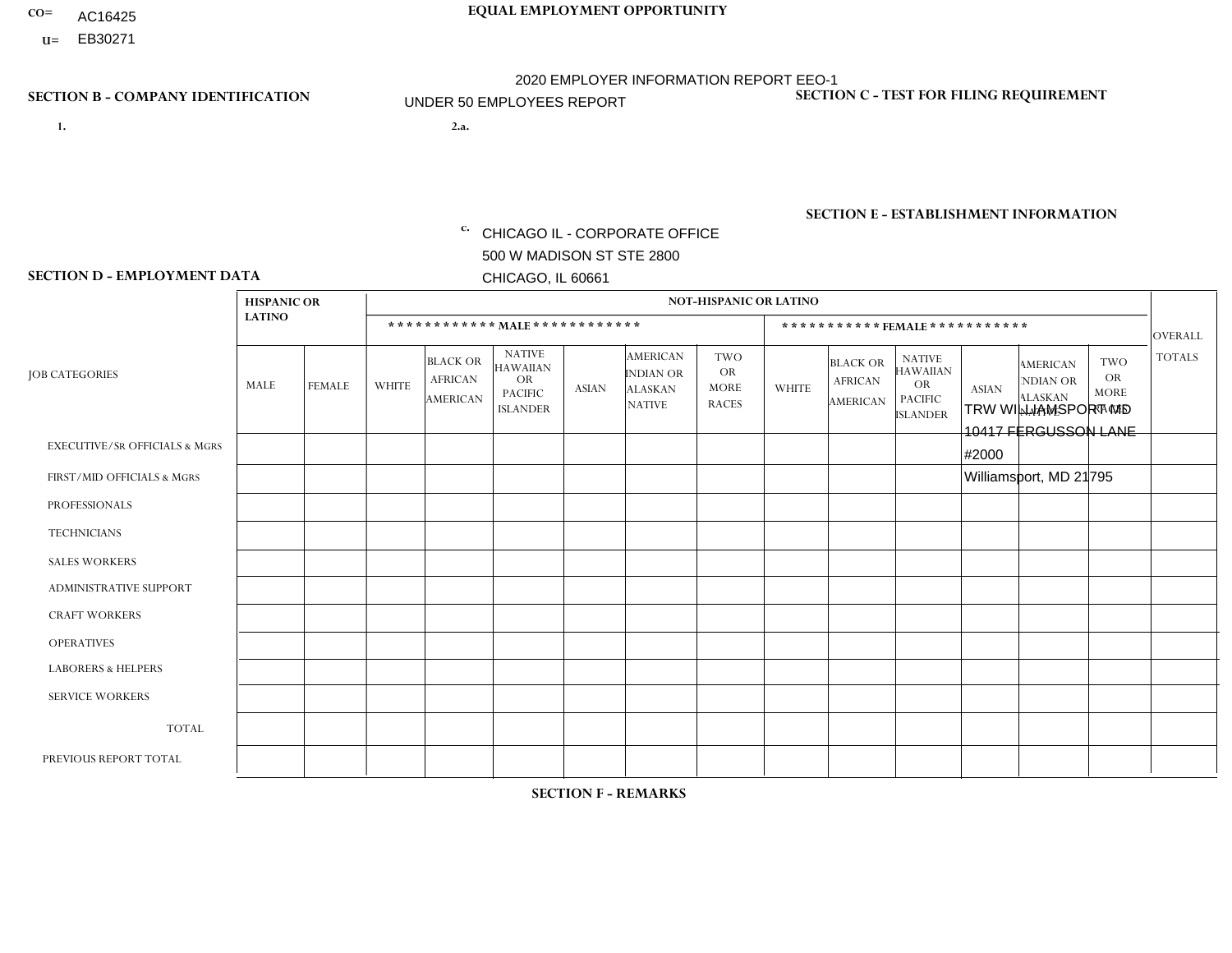- AC16425
- **U=**

- **1. 2.a.** CHICAGO IL CORPORATE OFFICE 500 W MADISON ST STE 2800 CHICAGO, IL 60661
- 2.a. CHICAGO IL ARSCO 16801 EXCHANGE AVENUE SUITE 1 Lansing, IL 60438

c. EIN= 952920557

## **SECTION B - COMPANY IDENTIFICATION SECTION C - TEST FOR FILING REQUIREMENT**

1- Y 2- Y 3- N DUNS= 000123456

**SECTION E - ESTABLISHMENT INFORMATION c.** NAICS: 423140

### **SECTION D - EMPLOYMENT DATA**

|                                          | <b>HISPANIC OR</b> |               |                |                                                      |                                                                                    |             |                                                                        | <b>NOT-HISPANIC OR LATINO</b>                          |                |                                               |                                                                             |              |                                                                       |                                                        |                |
|------------------------------------------|--------------------|---------------|----------------|------------------------------------------------------|------------------------------------------------------------------------------------|-------------|------------------------------------------------------------------------|--------------------------------------------------------|----------------|-----------------------------------------------|-----------------------------------------------------------------------------|--------------|-----------------------------------------------------------------------|--------------------------------------------------------|----------------|
|                                          | <b>LATINO</b>      |               |                | ************ MALE ************                       |                                                                                    |             |                                                                        |                                                        |                | ***********FEMALE***********                  |                                                                             |              |                                                                       |                                                        | <b>OVERALL</b> |
| <b>JOB CATEGORIES</b>                    | MALE               | <b>FEMALE</b> | <b>WHITE</b>   | <b>BLACK OR</b><br><b>AFRICAN</b><br><b>AMERICAN</b> | <b>NATIVE</b><br><b>HAWAIIAN</b><br><b>OR</b><br><b>PACIFIC</b><br><b>ISLANDER</b> | ASIAN       | <b>AMERICAN</b><br><b>INDIAN OR</b><br><b>ALASKAN</b><br><b>NATIVE</b> | <b>TWO</b><br><b>OR</b><br><b>MORE</b><br><b>RACES</b> | <b>WHITE</b>   | <b>BLACK OR</b><br><b>AFRICAN</b><br>AMERICAN | <b>NATIVE</b><br><b>HAWAIIAN</b><br>OR<br><b>PACIFIC</b><br><b>ISLANDER</b> | <b>ASIAN</b> | <b>AMERICAN</b><br><b>NDIAN OR</b><br><b>ALASKAN</b><br><b>NATIVE</b> | <b>TWO</b><br><b>OR</b><br><b>MORE</b><br><b>RACES</b> | <b>TOTALS</b>  |
| <b>EXECUTIVE/SR OFFICIALS &amp; MGRS</b> | $\Omega$           | $\Omega$      | $\Omega$       | $\mathbf 0$                                          | $\mathbf 0$                                                                        | $\Omega$    | $\Omega$                                                               | $\Omega$                                               | $\Omega$       | $\Omega$                                      | $\Omega$                                                                    | $\mathbf 0$  | $\Omega$                                                              | $\mathbf 0$                                            | $\mathbf{0}$   |
| FIRST/MID OFFICIALS & MGRS               | 0                  | 0             | 2              | $\mathbf 0$                                          | 0                                                                                  | $\Omega$    | $\Omega$                                                               | $\Omega$                                               | 0              | $\Omega$                                      | $\Omega$                                                                    | $\mathbf{0}$ | $\Omega$                                                              | $\mathbf 0$                                            | $\overline{2}$ |
| <b>PROFESSIONALS</b>                     | $\Omega$           | $\Omega$      | $\Omega$       | $\mathbf 0$                                          | $\Omega$                                                                           | $\Omega$    | $\Omega$                                                               | $\Omega$                                               | $\overline{0}$ | $\Omega$                                      | $\Omega$                                                                    | $\Omega$     | $\Omega$                                                              | $\Omega$                                               | $\mathbf 0$    |
| <b>TECHNICIANS</b>                       | 0                  | $\mathbf 0$   | $\Omega$       | $\mathbf 0$                                          | $\Omega$                                                                           | $\Omega$    | $\Omega$                                                               | $\Omega$                                               | $\Omega$       | $\Omega$                                      | $\Omega$                                                                    | $\Omega$     | $\Omega$                                                              | $\Omega$                                               | $\mathbf{0}$   |
| <b>SALES WORKERS</b>                     | $\Omega$           | $\Omega$      | $\overline{2}$ | $\mathbf 0$                                          | $\Omega$                                                                           | $\Omega$    | $\Omega$                                                               | $\Omega$                                               | $\overline{0}$ | $\Omega$                                      | $\Omega$                                                                    | $\Omega$     | $\Omega$                                                              | $\mathbf{0}$                                           | $\overline{2}$ |
| ADMINISTRATIVE SUPPORT                   | $\mathbf 0$        | 0             | $\Omega$       | $\mathbf 0$                                          | 0                                                                                  | $\Omega$    | $\Omega$                                                               | $\Omega$                                               |                | $\Omega$                                      | $\Omega$                                                                    | $\mathbf{0}$ | $\mathbf{0}$                                                          | $\mathbf 0$                                            | $\mathbf{1}$   |
| <b>CRAFT WORKERS</b>                     | 0                  | $\Omega$      | 1              | $\overline{1}$                                       | $\Omega$                                                                           | $\Omega$    | $\Omega$                                                               | $\Omega$                                               | 0              | $\Omega$                                      | $\Omega$                                                                    | $\Omega$     | $\Omega$                                                              | $\Omega$                                               | $\overline{2}$ |
| <b>OPERATIVES</b>                        | 0                  | $\Omega$      | $\Omega$       | $\mathbf 0$                                          | $\Omega$                                                                           | $\Omega$    | $\Omega$                                                               | $\Omega$                                               | $\Omega$       | $\Omega$                                      | $\Omega$                                                                    | $\Omega$     | $\Omega$                                                              | $\Omega$                                               | $\overline{0}$ |
| <b>LABORERS &amp; HELPERS</b>            | 0                  | $\Omega$      | 3              | $\mathbf 0$                                          | $\mathbf 0$                                                                        | $\Omega$    | $\Omega$                                                               | $\Omega$                                               | $\Omega$       | $\Omega$                                      | $\Omega$                                                                    | $\Omega$     | $\Omega$                                                              | $\Omega$                                               | 3              |
| <b>SERVICE WORKERS</b>                   | 0                  | $\mathbf 0$   | $\mathbf 0$    | $\mathbf 0$                                          | $\mathbf{0}$                                                                       | $\mathbf 0$ | $\Omega$                                                               | $\Omega$                                               | $\Omega$       | $\Omega$                                      | $\Omega$                                                                    | $\mathbf 0$  | $\Omega$                                                              | $\mathbf 0$                                            | $\overline{0}$ |
| <b>TOTAL</b>                             | $\Omega$           | 0             | 8              | $\mathbf{1}$                                         | 0                                                                                  | $\Omega$    | $\Omega$                                                               | $\Omega$                                               | -1             | $\Omega$                                      | $\Omega$                                                                    | $\mathbf 0$  | 0                                                                     | $\mathbf 0$                                            | 10             |
| PREVIOUS REPORT TOTAL                    | 0                  | $\Omega$      | 13             | $\overline{1}$                                       | $\Omega$                                                                           | $\Omega$    | $\Omega$                                                               | $\Omega$                                               |                | $\Omega$                                      | $\Omega$                                                                    | $\Omega$     | $\Omega$                                                              | $\mathbf 0$                                            | 15             |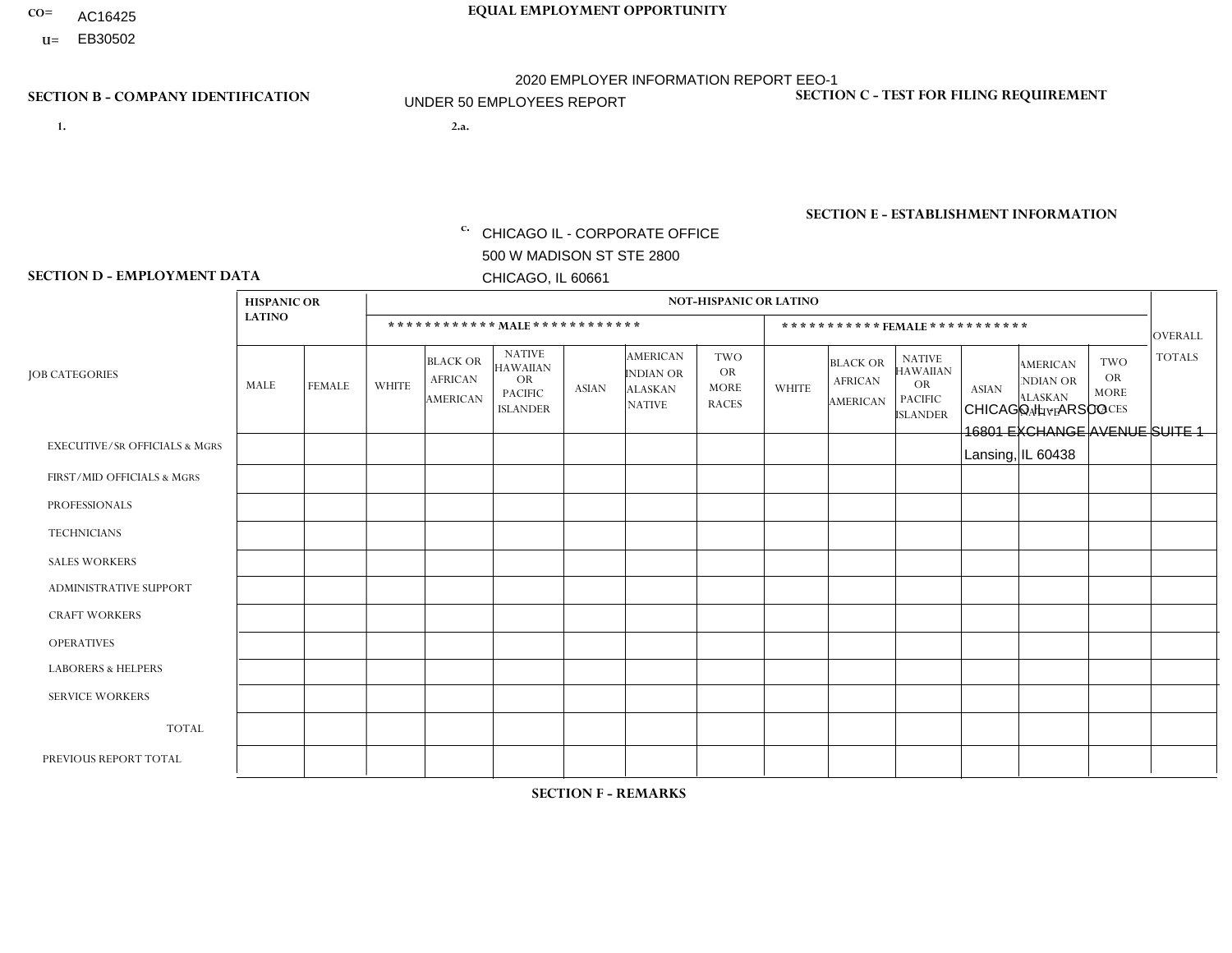- AC16425
- **U=**

**1. 2.a.** CHICAGO IL - CORPORATE OFFICE 500 W MADISON ST STE 2800 CHICAGO, IL 60661

2.a. FREDERICK MD - POTOMAC 4305 LIME KILN ROAD Frederick, MD 21703

c. EIN= 952920557

## **SECTION B - COMPANY IDENTIFICATION SECTION C - TEST FOR FILING REQUIREMENT**

1- Y 2- Y 3- N DUNS= 000123456

**SECTION E - ESTABLISHMENT INFORMATION c.** NAICS: 423140

### **SECTION D - EMPLOYMENT DATA**

|                                          | <b>HISPANIC OR</b> |             |                |                                                      |                                                                                    |              |                                                                        | <b>NOT-HISPANIC OR LATINO</b>                          |              |                                               |                                                                                    |              |                                                                |                                                        |                |
|------------------------------------------|--------------------|-------------|----------------|------------------------------------------------------|------------------------------------------------------------------------------------|--------------|------------------------------------------------------------------------|--------------------------------------------------------|--------------|-----------------------------------------------|------------------------------------------------------------------------------------|--------------|----------------------------------------------------------------|--------------------------------------------------------|----------------|
|                                          | <b>LATINO</b>      |             |                |                                                      | ************ MAIE************                                                      |              |                                                                        |                                                        |              | ***********FEMALE***********                  |                                                                                    |              |                                                                |                                                        | <b>OVERALL</b> |
| <b>JOB CATEGORIES</b>                    | MALE               | FEMALE      | <b>WHITE</b>   | <b>BLACK OR</b><br><b>AFRICAN</b><br><b>AMERICAN</b> | <b>NATIVE</b><br><b>HAWAIIAN</b><br><b>OR</b><br><b>PACIFIC</b><br><b>ISLANDER</b> | <b>ASIAN</b> | <b>AMERICAN</b><br><b>INDIAN OR</b><br><b>ALASKAN</b><br><b>NATIVE</b> | <b>TWO</b><br><b>OR</b><br><b>MORE</b><br><b>RACES</b> | <b>WHITE</b> | <b>BLACK OR</b><br><b>AFRICAN</b><br>AMERICAN | <b>NATIVE</b><br><b>HAWAIIAN</b><br><b>OR</b><br><b>PACIFIC</b><br><b>ISLANDER</b> | <b>ASIAN</b> | <b>AMERICAN</b><br>NDIAN OR<br><b>ALASKAN</b><br><b>NATIVE</b> | <b>TWO</b><br><b>OR</b><br><b>MORE</b><br><b>RACES</b> | <b>TOTALS</b>  |
| <b>EXECUTIVE/SR OFFICIALS &amp; MGRS</b> | $\Omega$           | $\Omega$    | $\Omega$       | $\mathbf 0$                                          | $\Omega$                                                                           | $\mathbf{0}$ | $\Omega$                                                               | $\Omega$                                               | $\Omega$     | $\Omega$                                      | $\Omega$                                                                           | $\Omega$     | $\Omega$                                                       | $\mathbf{0}$                                           | $\mathbf{0}$   |
| FIRST/MID OFFICIALS & MGRS               | 0                  | 0           | 1              | $\mathbf 0$                                          | $\Omega$                                                                           | $\Omega$     | $\Omega$                                                               | $\Omega$                                               | 0            | $\Omega$                                      | $\Omega$                                                                           | $\mathbf{0}$ | $\Omega$                                                       | $\mathbf 0$                                            | $\mathbf{1}$   |
| <b>PROFESSIONALS</b>                     | $\Omega$           | $\mathbf 0$ | $\mathbf 0$    | $\mathbf 0$                                          | $\mathbf 0$                                                                        | $\Omega$     | $\Omega$                                                               | $\Omega$                                               | 0            | $\Omega$                                      | $\Omega$                                                                           | $\mathbf 0$  | 0                                                              | $\mathbf 0$                                            | $\mathbf{0}$   |
| <b>TECHNICIANS</b>                       | 0                  | $\mathbf 0$ | $\mathbf 0$    | $\mathbf 0$                                          | $\mathbf 0$                                                                        | $\Omega$     | $\Omega$                                                               | $\Omega$                                               | $\Omega$     | $\Omega$                                      | $\Omega$                                                                           | $\mathbf 0$  | $\Omega$                                                       | $\mathbf 0$                                            | $\mathbf 0$    |
| <b>SALES WORKERS</b>                     | 1                  | 0           | $\Omega$       | $\mathbf 0$                                          | $\Omega$                                                                           | $\Omega$     | $\Omega$                                                               | $\Omega$                                               | 0            | $\Omega$                                      | $\Omega$                                                                           | $\Omega$     | $\Omega$                                                       | $\mathbf{0}$                                           | $\mathbf{1}$   |
| <b>ADMINISTRATIVE SUPPORT</b>            | $\Omega$           | $\Omega$    | $\Omega$       | $\mathbf 0$                                          | $\Omega$                                                                           | $\Omega$     | $\Omega$                                                               | $\Omega$                                               | $\Omega$     | $\Omega$                                      | $\Omega$                                                                           | $\mathbf{0}$ | $\mathbf{0}$                                                   | $\mathbf{0}$                                           | $\mathbf 0$    |
| <b>CRAFT WORKERS</b>                     | $\Omega$           | $\Omega$    | $\Omega$       | $\mathbf{1}$                                         | $\Omega$                                                                           | $\Omega$     | $\Omega$                                                               | $\Omega$                                               | 0            | $\Omega$                                      | $\Omega$                                                                           | $\Omega$     | $\Omega$                                                       | $\Omega$                                               | $\mathbf{1}$   |
| <b>OPERATIVES</b>                        | 0                  | $\Omega$    | 1              | $\mathbf 0$                                          | $\Omega$                                                                           | $\Omega$     | $\Omega$                                                               | $\Omega$                                               | $\Omega$     | $\Omega$                                      | $\Omega$                                                                           | $\Omega$     | $\Omega$                                                       | $\Omega$                                               | $\mathbf{1}$   |
| <b>LABORERS &amp; HELPERS</b>            | 0                  | $\Omega$    | $\overline{2}$ | $\mathbf 0$                                          | $\Omega$                                                                           | $\Omega$     | $\Omega$                                                               | $\Omega$                                               | 0            | $\Omega$                                      | $\Omega$                                                                           | $\Omega$     | $\Omega$                                                       | $\Omega$                                               | $\overline{2}$ |
| <b>SERVICE WORKERS</b>                   | 0                  | $\Omega$    | $\mathbf 0$    | 0                                                    | $\mathbf{0}$                                                                       | $\Omega$     | $\Omega$                                                               | $\Omega$                                               | $\Omega$     | $\Omega$                                      | $\Omega$                                                                           | $\Omega$     | $\Omega$                                                       | $\Omega$                                               | $\overline{0}$ |
| <b>TOTAL</b>                             |                    | 0           | 4              | 1                                                    | 0                                                                                  | $\mathbf 0$  | $\Omega$                                                               | $\Omega$                                               | $\Omega$     | $\Omega$                                      | $\Omega$                                                                           | $\mathbf 0$  | 0                                                              | $\mathbf 0$                                            | 6              |
| PREVIOUS REPORT TOTAL                    | 3                  | $\Omega$    | 13             | $\overline{1}$                                       | $\Omega$                                                                           | $\Omega$     | $\Omega$                                                               | 3                                                      | $\Omega$     | $\Omega$                                      | $\Omega$                                                                           | $\Omega$     | $\Omega$                                                       | $\mathbf 0$                                            | 20             |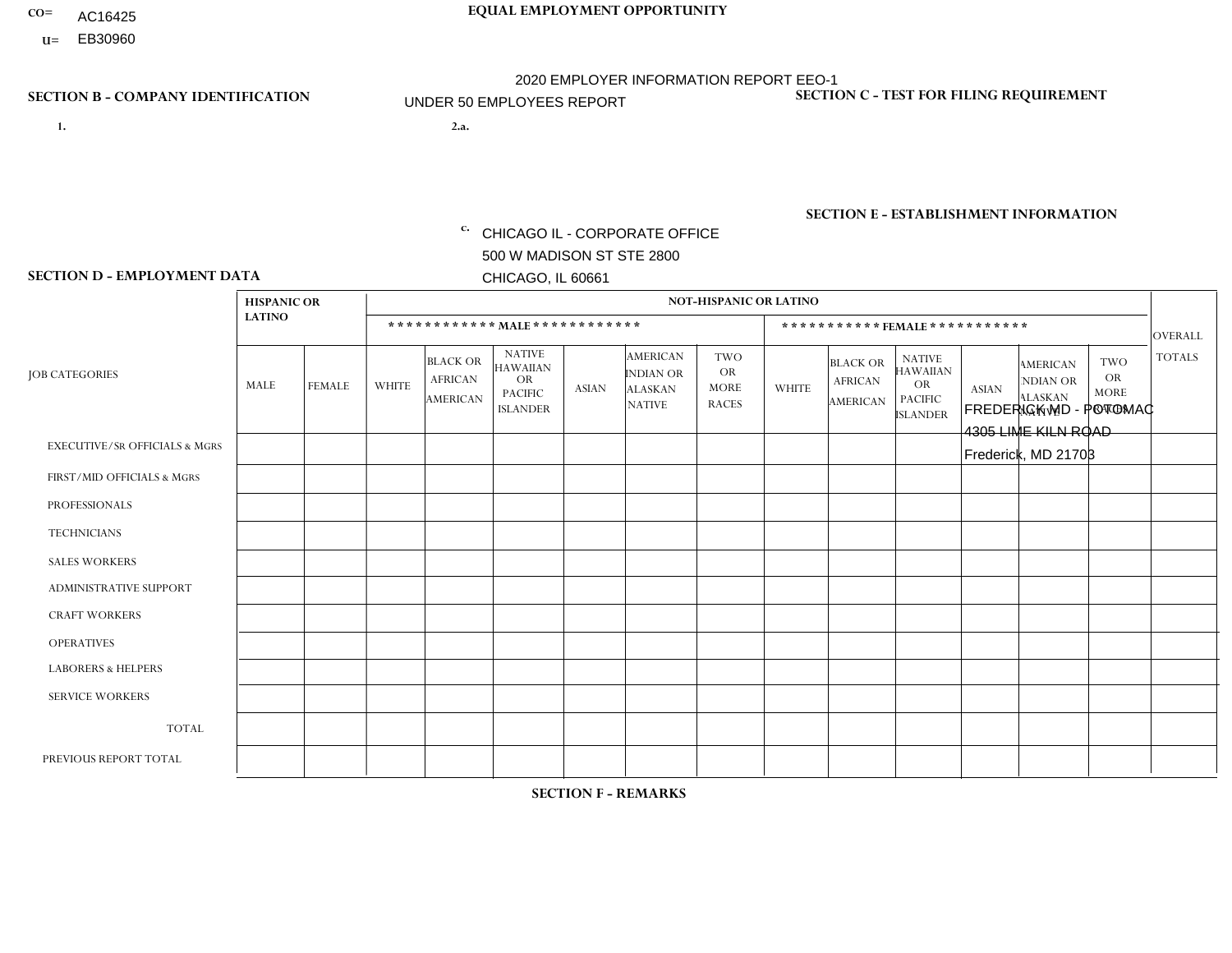- AC16425
- **U=**

- **1. 2.a.** CHICAGO IL CORPORATE OFFICE 500 W MADISON ST STE 2800 CHICAGO, IL 60661
- 2.a. CHESAPEAKE VA 5415 W MILTARY HWY Chesapeake, VA 23321

EIN= 952920557

## **SECTION B - COMPANY IDENTIFICATION SECTION C - TEST FOR FILING REQUIREMENT**

1- Y 2- Y 3- N DUNS= 000123456

**SECTION E - ESTABLISHMENT INFORMATION c.** NAICS: 423140

### **SECTION D - EMPLOYMENT DATA**

|                                          | <b>HISPANIC OR</b> |               |                |                                                      |                                                                                    |              |                                                                 | <b>NOT-HISPANIC OR LATINO</b>                          |                |                                                      |                                                                                    |              |                                                                       |                                                        |                |
|------------------------------------------|--------------------|---------------|----------------|------------------------------------------------------|------------------------------------------------------------------------------------|--------------|-----------------------------------------------------------------|--------------------------------------------------------|----------------|------------------------------------------------------|------------------------------------------------------------------------------------|--------------|-----------------------------------------------------------------------|--------------------------------------------------------|----------------|
|                                          | <b>LATINO</b>      |               |                | ************ MALE ************                       |                                                                                    |              |                                                                 |                                                        |                |                                                      | ***********FEMALE***********                                                       |              |                                                                       |                                                        | <b>OVERALL</b> |
| <b>JOB CATEGORIES</b>                    | <b>MALE</b>        | <b>FEMALE</b> | <b>WHITE</b>   | <b>BLACK OR</b><br><b>AFRICAN</b><br><b>AMERICAN</b> | <b>NATIVE</b><br><b>HAWAIIAN</b><br><b>OR</b><br><b>PACIFIC</b><br><b>ISLANDER</b> | <b>ASIAN</b> | <b>AMERICAN</b><br>INDIAN OR<br><b>ALASKAN</b><br><b>NATIVE</b> | <b>TWO</b><br><b>OR</b><br><b>MORE</b><br><b>RACES</b> | <b>WHITE</b>   | <b>BLACK OR</b><br><b>AFRICAN</b><br><b>AMERICAN</b> | <b>NATIVE</b><br><b>HAWAIIAN</b><br><b>OR</b><br><b>PACIFIC</b><br><b>ISLANDER</b> | <b>ASIAN</b> | <b>AMERICAN</b><br><b>NDIAN OR</b><br><b>ALASKAN</b><br><b>NATIVE</b> | <b>TWO</b><br><b>OR</b><br><b>MORE</b><br><b>RACES</b> | <b>TOTALS</b>  |
| <b>EXECUTIVE/SR OFFICIALS &amp; MGRS</b> | $\mathbf{0}$       | $\Omega$      | $\Omega$       | $\Omega$                                             | 0                                                                                  | $\Omega$     | $\Omega$                                                        | $\Omega$                                               | $\Omega$       | $\mathbf{0}$                                         | $\Omega$                                                                           | $\Omega$     | $\Omega$                                                              | $\Omega$                                               | $\Omega$       |
| FIRST/MID OFFICIALS & MGRS               | $\Omega$           | $\Omega$      | 1              | $\Omega$                                             | $\mathbf 0$                                                                        | $\Omega$     | $\Omega$                                                        | $\Omega$                                               | $\Omega$       | $\Omega$                                             | $\Omega$                                                                           | $\Omega$     | $\Omega$                                                              | $\Omega$                                               | $\mathbf{1}$   |
| <b>PROFESSIONALS</b>                     | $\Omega$           | $\Omega$      | $\mathbf 0$    | $\mathbf 0$                                          | $\overline{0}$                                                                     | $\Omega$     | $\Omega$                                                        | $\Omega$                                               | $\Omega$       | $\Omega$                                             | $\Omega$                                                                           | $\Omega$     | $\Omega$                                                              | $\Omega$                                               | $\mathbf 0$    |
| <b>TECHNICIANS</b>                       | $\Omega$           | $\Omega$      | $\Omega$       | $\Omega$                                             | 0                                                                                  | $\Omega$     | $\overline{0}$                                                  | $\Omega$                                               | $\Omega$       | $\Omega$                                             | $\Omega$                                                                           | $\Omega$     | $\mathbf{0}$                                                          | $\Omega$                                               | $\mathbf 0$    |
| <b>SALES WORKERS</b>                     | $\Omega$           | $\Omega$      | $\Omega$       | $\mathbf{1}$                                         | 0                                                                                  | $\Omega$     | $\Omega$                                                        | $\Omega$                                               | $\Omega$       | $\Omega$                                             | $\Omega$                                                                           | $\Omega$     | $\Omega$                                                              | $\Omega$                                               | $\mathbf{1}$   |
| <b>ADMINISTRATIVE SUPPORT</b>            | $\Omega$           | $\mathbf 0$   | $\Omega$       | $\mathbf 0$                                          | $\mathbf 0$                                                                        | $\mathbf 0$  | $\Omega$                                                        | $\Omega$                                               | $\Omega$       | $\Omega$                                             | $\Omega$                                                                           |              | $\Omega$                                                              | $\Omega$                                               | $\mathbf{1}$   |
| <b>CRAFT WORKERS</b>                     | $\Omega$           | $\Omega$      | $\Omega$       | 0                                                    | 0                                                                                  | $\Omega$     | $\Omega$                                                        | $\Omega$                                               | $\Omega$       | $\Omega$                                             | $\Omega$                                                                           | $\Omega$     | $\Omega$                                                              | $\Omega$                                               | $\Omega$       |
| <b>OPERATIVES</b>                        | $\Omega$           | $\Omega$      | 4              | 3                                                    | 0                                                                                  | $\Omega$     | $\Omega$                                                        |                                                        | $\overline{2}$ | $\Omega$                                             | $\Omega$                                                                           | $\Omega$     | $\Omega$                                                              | $\Omega$                                               | 10             |
| <b>LABORERS &amp; HELPERS</b>            | $\Omega$           | $\Omega$      | $\overline{2}$ | 2                                                    | 0                                                                                  | $\Omega$     | $\Omega$                                                        | $\Omega$                                               | $\Omega$       | $\Omega$                                             | $\Omega$                                                                           | $\Omega$     | $\Omega$                                                              | $\mathbf{0}$                                           | 4              |
| <b>SERVICE WORKERS</b>                   | $\Omega$           | $\Omega$      | $\Omega$       | $\mathbf 0$                                          | $\mathbf{0}$                                                                       | $\Omega$     | $\Omega$                                                        | $\Omega$                                               | $\Omega$       | $\Omega$                                             | $\Omega$                                                                           | $\Omega$     | $\Omega$                                                              | $\Omega$                                               | 0              |
| <b>TOTAL</b>                             | 0                  | 0             | $\overline{7}$ | 6                                                    | 0                                                                                  | $\mathbf{0}$ | $\mathbf{0}$                                                    |                                                        | $\overline{2}$ | $\Omega$                                             | $\Omega$                                                                           |              | $\Omega$                                                              | $\Omega$                                               | 17             |
| PREVIOUS REPORT TOTAL                    | $\Omega$           | $\Omega$      | 8              | 10                                                   | $\mathbf{0}$                                                                       | $\Omega$     | $\overline{0}$                                                  | $\overline{2}$                                         | $\mathbf 1$    | 2                                                    | $\mathbf{0}$                                                                       |              | $\Omega$                                                              | $\mathbf 0$                                            | 24             |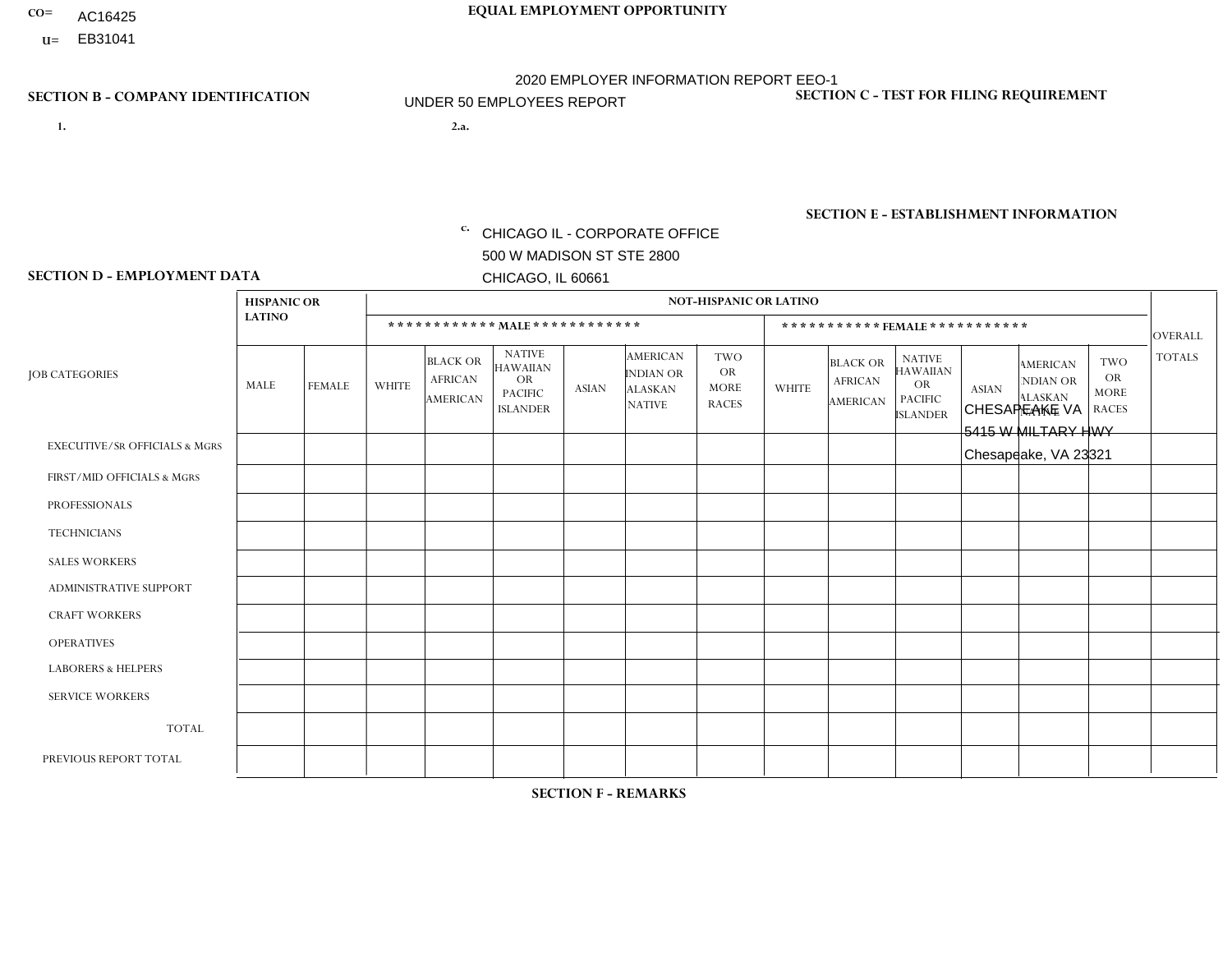- AC16425
- **U=**

- **1. 2.a.** CHICAGO IL CORPORATE OFFICE 500 W MADISON ST STE 2800 CHICAGO, IL 60661
- 2.a. NORTH CHARLESTON SC 4550 RIVERS AVENUE North Charleston, SC 29405

c. EIN= 952920557

## **SECTION B - COMPANY IDENTIFICATION SECTION C - TEST FOR FILING REQUIREMENT**

1- Y 2- Y 3- N DUNS= 000123456

**SECTION E - ESTABLISHMENT INFORMATION c.** NAICS: 423140

### **SECTION D - EMPLOYMENT DATA**

|                                          | <b>HISPANIC OR</b> |               |                |                                                      |                                                                                    |              |                                                                 | <b>NOT-HISPANIC OR LATINO</b>                          |                |                                                      |                                                                                    |              |                                                                       |                                                        |                |
|------------------------------------------|--------------------|---------------|----------------|------------------------------------------------------|------------------------------------------------------------------------------------|--------------|-----------------------------------------------------------------|--------------------------------------------------------|----------------|------------------------------------------------------|------------------------------------------------------------------------------------|--------------|-----------------------------------------------------------------------|--------------------------------------------------------|----------------|
|                                          | <b>LATINO</b>      |               |                | ************ MALE ************                       |                                                                                    |              |                                                                 |                                                        |                |                                                      | ***********FEMALE***********                                                       |              |                                                                       |                                                        | <b>OVERALL</b> |
| <b>JOB CATEGORIES</b>                    | <b>MALE</b>        | <b>FEMALE</b> | <b>WHITE</b>   | <b>BLACK OR</b><br><b>AFRICAN</b><br><b>AMERICAN</b> | <b>NATIVE</b><br><b>HAWAIIAN</b><br><b>OR</b><br><b>PACIFIC</b><br><b>ISLANDER</b> | <b>ASIAN</b> | <b>AMERICAN</b><br>INDIAN OR<br><b>ALASKAN</b><br><b>NATIVE</b> | <b>TWO</b><br><b>OR</b><br><b>MORE</b><br><b>RACES</b> | <b>WHITE</b>   | <b>BLACK OR</b><br><b>AFRICAN</b><br><b>AMERICAN</b> | <b>NATIVE</b><br><b>HAWAIIAN</b><br><b>OR</b><br><b>PACIFIC</b><br><b>ISLANDER</b> | <b>ASIAN</b> | <b>AMERICAN</b><br><b>NDIAN OR</b><br><b>ALASKAN</b><br><b>NATIVE</b> | <b>TWO</b><br><b>OR</b><br><b>MORE</b><br><b>RACES</b> | <b>TOTALS</b>  |
| <b>EXECUTIVE/SR OFFICIALS &amp; MGRS</b> | $\mathbf{0}$       | $\Omega$      | $\Omega$       | $\Omega$                                             | 0                                                                                  | $\Omega$     | $\Omega$                                                        | $\Omega$                                               | $\Omega$       | $\mathbf{0}$                                         | $\Omega$                                                                           | $\Omega$     | $\Omega$                                                              | $\Omega$                                               | $\Omega$       |
| FIRST/MID OFFICIALS & MGRS               | $\Omega$           | $\Omega$      | $\overline{c}$ | $\mathbf 0$                                          | $\mathbf 0$                                                                        | $\Omega$     | $\Omega$                                                        | $\Omega$                                               | $\mathbf 1$    | $\mathbf{0}$                                         | $\Omega$                                                                           | $\Omega$     | $\Omega$                                                              | $\Omega$                                               | 3              |
| <b>PROFESSIONALS</b>                     | $\Omega$           | $\Omega$      | $\mathbf 0$    | $\mathbf 0$                                          | $\overline{0}$                                                                     | $\Omega$     | $\Omega$                                                        | $\Omega$                                               | $\Omega$       | $\Omega$                                             | $\Omega$                                                                           | $\Omega$     | $\Omega$                                                              | $\Omega$                                               | $\mathbf 0$    |
| <b>TECHNICIANS</b>                       | $\Omega$           | $\Omega$      | $\Omega$       | $\Omega$                                             | 0                                                                                  | $\Omega$     | $\overline{0}$                                                  | $\Omega$                                               | $\Omega$       | $\Omega$                                             | $\Omega$                                                                           | $\Omega$     | $\mathbf{0}$                                                          | $\Omega$                                               | $\mathbf 0$    |
| <b>SALES WORKERS</b>                     | $\Omega$           | $\Omega$      | $\Omega$       | $\Omega$                                             | 0                                                                                  | $\Omega$     | $\Omega$                                                        | $\Omega$                                               | $\overline{2}$ | $\Omega$                                             | $\Omega$                                                                           | $\Omega$     | $\Omega$                                                              | $\Omega$                                               | $\overline{2}$ |
| <b>ADMINISTRATIVE SUPPORT</b>            | $\Omega$           | $\mathbf 0$   | $\Omega$       | $\mathbf{1}$                                         | $\mathbf 0$                                                                        | $\mathbf 0$  | $\Omega$                                                        | $\Omega$                                               | $\Omega$       | $\Omega$                                             | $\Omega$                                                                           | $\Omega$     | $\Omega$                                                              | $\Omega$                                               | $\mathbf{1}$   |
| <b>CRAFT WORKERS</b>                     | $\Omega$           | $\Omega$      | $\Omega$       | $\mathbf 0$                                          | 0                                                                                  | $\Omega$     | $\Omega$                                                        |                                                        | $\Omega$       | $\Omega$                                             | $\Omega$                                                                           | $\Omega$     | $\Omega$                                                              | $\Omega$                                               | $\overline{1}$ |
| <b>OPERATIVES</b>                        | $\Omega$           | 0             | 4              | $\overline{2}$                                       | $\mathbf{1}$                                                                       | $\Omega$     | $\Omega$                                                        |                                                        | $\Omega$       | $\Omega$                                             | $\Omega$                                                                           | $\Omega$     | $\Omega$                                                              | $\Omega$                                               | 8              |
| <b>LABORERS &amp; HELPERS</b>            | -1                 | $\Omega$      | 1              | $\mathbf 0$                                          | 0                                                                                  | $\Omega$     | $\Omega$                                                        | $\Omega$                                               | $\mathbf{1}$   | $\Omega$                                             | $\Omega$                                                                           | $\Omega$     | $\Omega$                                                              | $\Omega$                                               | 3              |
| <b>SERVICE WORKERS</b>                   | $\Omega$           | $\Omega$      | 0              | 0                                                    | $\mathbf 0$                                                                        | $\Omega$     | $\Omega$                                                        | $\Omega$                                               | $\Omega$       | $\Omega$                                             | $\Omega$                                                                           | $\Omega$     | $\Omega$                                                              | $\Omega$                                               | 0              |
| <b>TOTAL</b>                             | 1                  | $\mathbf 0$   | $\overline{7}$ | 3                                                    | $\mathbf{1}$                                                                       | $\mathbf 0$  | $\mathbf{0}$                                                    | 2                                                      | $\overline{4}$ | $\Omega$                                             | $\Omega$                                                                           | $\mathbf 0$  | $\Omega$                                                              | $\Omega$                                               | 18             |
| PREVIOUS REPORT TOTAL                    |                    | $\mathbf 0$   | 5              | 3                                                    | 0                                                                                  | $\Omega$     | $\overline{0}$                                                  |                                                        | 4              | $\Omega$                                             | $\mathbf{0}$                                                                       | $\Omega$     | $\Omega$                                                              | $\mathbf 0$                                            | 14             |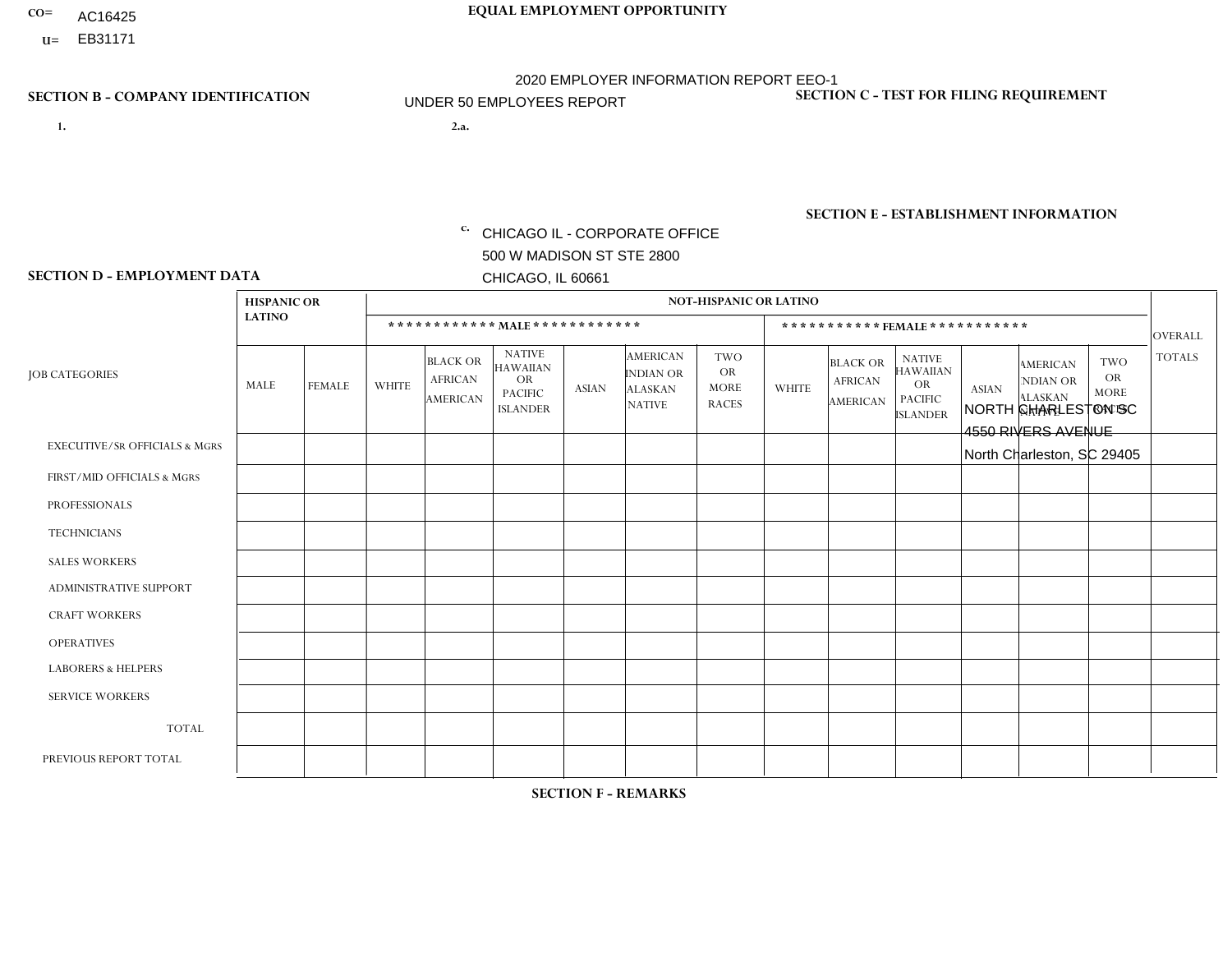- AC16425
- **U=**

**1. 2.a.** CHICAGO IL - CORPORATE OFFICE 500 W MADISON ST STE 2800 CHICAGO, IL 60661

2.a. VENTURA CA - PGW 4284 TRANSPORT ST #3 Ventura, CA 93003

EIN= 952920557

## **SECTION B - COMPANY IDENTIFICATION SECTION C - TEST FOR FILING REQUIREMENT**

1- Y 2- Y 3- N DUNS= 000123456

**SECTION E - ESTABLISHMENT INFORMATION c.** NAICS: 811122

### **SECTION D - EMPLOYMENT DATA**

|                                          | <b>HISPANIC OR</b> |               |              |                                                      |                                                                                    |              |                                                                 | <b>NOT-HISPANIC OR LATINO</b>                          |              |                                                      |                                                                                    |              |                                                                       |                                                        |                |
|------------------------------------------|--------------------|---------------|--------------|------------------------------------------------------|------------------------------------------------------------------------------------|--------------|-----------------------------------------------------------------|--------------------------------------------------------|--------------|------------------------------------------------------|------------------------------------------------------------------------------------|--------------|-----------------------------------------------------------------------|--------------------------------------------------------|----------------|
|                                          | <b>LATINO</b>      |               |              | ************ MALE ************                       |                                                                                    |              |                                                                 |                                                        |              |                                                      | ***********FEMALE***********                                                       |              |                                                                       |                                                        | <b>OVERALL</b> |
| <b>JOB CATEGORIES</b>                    | <b>MALE</b>        | <b>FEMALE</b> | <b>WHITE</b> | <b>BLACK OR</b><br><b>AFRICAN</b><br><b>AMERICAN</b> | <b>NATIVE</b><br><b>HAWAIIAN</b><br><b>OR</b><br><b>PACIFIC</b><br><b>ISLANDER</b> | <b>ASIAN</b> | <b>AMERICAN</b><br>INDIAN OR<br><b>ALASKAN</b><br><b>NATIVE</b> | <b>TWO</b><br><b>OR</b><br><b>MORE</b><br><b>RACES</b> | <b>WHITE</b> | <b>BLACK OR</b><br><b>AFRICAN</b><br><b>AMERICAN</b> | <b>NATIVE</b><br><b>HAWAIIAN</b><br><b>OR</b><br><b>PACIFIC</b><br><b>ISLANDER</b> | <b>ASIAN</b> | <b>AMERICAN</b><br><b>NDIAN OR</b><br><b>ALASKAN</b><br><b>NATIVE</b> | <b>TWO</b><br><b>OR</b><br><b>MORE</b><br><b>RACES</b> | <b>TOTALS</b>  |
| <b>EXECUTIVE/SR OFFICIALS &amp; MGRS</b> | $\mathbf{0}$       | $\Omega$      | $\Omega$     | $\Omega$                                             | 0                                                                                  | $\Omega$     | $\Omega$                                                        | $\Omega$                                               | $\Omega$     | $\mathbf{0}$                                         | $\Omega$                                                                           | $\Omega$     | $\Omega$                                                              | $\Omega$                                               | $\Omega$       |
| FIRST/MID OFFICIALS & MGRS               | и                  | $\Omega$      | $\Omega$     | $\mathbf 0$                                          | $\mathbf 0$                                                                        | $\Omega$     | $\Omega$                                                        | $\Omega$                                               | $\Omega$     | $\Omega$                                             | $\Omega$                                                                           | $\Omega$     | $\Omega$                                                              | $\Omega$                                               | $\mathbf{1}$   |
| <b>PROFESSIONALS</b>                     | $\Omega$           | $\Omega$      | $\mathbf 0$  | $\mathbf 0$                                          | $\overline{0}$                                                                     | $\Omega$     | $\Omega$                                                        | $\Omega$                                               | $\Omega$     | $\Omega$                                             | $\Omega$                                                                           | $\Omega$     | $\Omega$                                                              | $\Omega$                                               | $\mathbf 0$    |
| <b>TECHNICIANS</b>                       | $\Omega$           | $\Omega$      | $\Omega$     | $\Omega$                                             | 0                                                                                  | $\Omega$     | $\overline{0}$                                                  | $\Omega$                                               | $\Omega$     | $\Omega$                                             | $\Omega$                                                                           | $\Omega$     | $\mathbf{0}$                                                          | $\Omega$                                               | $\mathbf 0$    |
| <b>SALES WORKERS</b>                     | $\Omega$           | $\Omega$      | $\Omega$     | $\Omega$                                             | 0                                                                                  | $\Omega$     | $\Omega$                                                        | $\Omega$                                               | $\Omega$     | $\Omega$                                             | $\Omega$                                                                           | $\Omega$     | $\Omega$                                                              | $\mathbf{0}$                                           | $\mathbf 0$    |
| <b>ADMINISTRATIVE SUPPORT</b>            | $\Omega$           | $\mathbf 0$   | $\Omega$     | $\mathbf 0$                                          | $\mathbf 0$                                                                        | $\mathbf 0$  | $\Omega$                                                        | $\Omega$                                               | $\Omega$     | $\Omega$                                             | $\Omega$                                                                           | $\Omega$     | $\Omega$                                                              | $\Omega$                                               | $\mathbf 0$    |
| <b>CRAFT WORKERS</b>                     | $\Omega$           | $\Omega$      | $\Omega$     | 0                                                    | 0                                                                                  | $\Omega$     | $\Omega$                                                        | $\Omega$                                               | $\Omega$     | $\Omega$                                             | $\Omega$                                                                           | $\Omega$     | $\Omega$                                                              | $\Omega$                                               | $\Omega$       |
| <b>OPERATIVES</b>                        | 3                  | $\Omega$      | $\Omega$     | $\mathbf 0$                                          | 0                                                                                  | $\Omega$     | $\Omega$                                                        | $\Omega$                                               | $\Omega$     | $\Omega$                                             | $\Omega$                                                                           | $\Omega$     | $\Omega$                                                              | $\Omega$                                               | 3              |
| <b>LABORERS &amp; HELPERS</b>            | $\Omega$           | $\Omega$      | $\Omega$     | $\mathbf 0$                                          | 0                                                                                  | $\Omega$     | $\Omega$                                                        | $\Omega$                                               | $\Omega$     | $\Omega$                                             | $\Omega$                                                                           | $\Omega$     | $\Omega$                                                              | $\Omega$                                               | $\mathbf 0$    |
| <b>SERVICE WORKERS</b>                   | $\Omega$           | $\Omega$      | $\Omega$     | 0                                                    | $\mathbf 0$                                                                        | $\Omega$     | $\Omega$                                                        | $\Omega$                                               | $\Omega$     | $\Omega$                                             | $\Omega$                                                                           | $\Omega$     | $\Omega$                                                              | $\Omega$                                               | 0              |
| <b>TOTAL</b>                             | 4                  | $\mathbf 0$   | 0            | 0                                                    | 0                                                                                  | $\mathbf 0$  | $\Omega$                                                        | $\Omega$                                               | 0            | $\Omega$                                             | $\Omega$                                                                           | $\mathbf 0$  | $\Omega$                                                              | $\mathbf 0$                                            | 4              |
| PREVIOUS REPORT TOTAL                    |                    | $\mathbf 0$   | $\Omega$     | $\mathbf 0$                                          | 0                                                                                  | $\Omega$     | $\overline{0}$                                                  | $\Omega$                                               | $\Omega$     | $\Omega$                                             | $\mathbf{0}$                                                                       | $\Omega$     | $\Omega$                                                              | $\mathbf 0$                                            | $\mathbf{1}$   |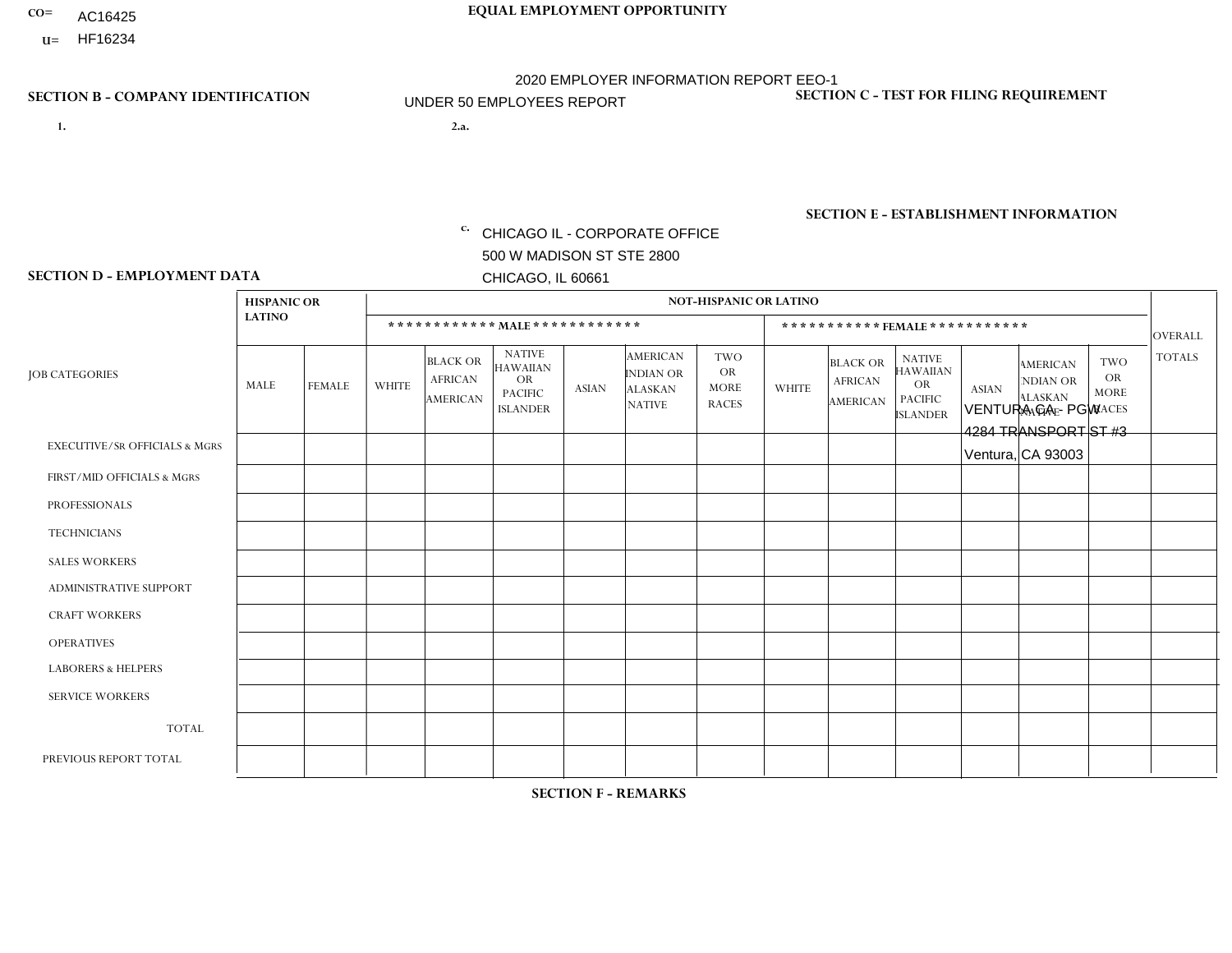- AC16425
- **U=** HF21096

- **1. 2.a.** CHICAGO IL CORPORATE OFFICE 500 W MADISON ST STE 2800 CHICAGO, IL 60661
- EL PASO TX PGW 1106 EAST OVERLAND STREET El Paso, TX 79901

EIN= 952920557

## **SECTION B - COMPANY IDENTIFICATION SECTION C - TEST FOR FILING REQUIREMENT**

1- Y 2- Y 3- N DUNS= 000123456

**SECTION E - ESTABLISHMENT INFORMATION c.** NAICS: 811122

### **SECTION D - EMPLOYMENT DATA**

|                                          | <b>HISPANIC OR</b> |               |              |                                                      |                                                                                    |             |                                                                        | <b>NOT-HISPANIC OR LATINO</b>                          |                |                                               |                                                                             |              |                                                                       |                                                        |                |
|------------------------------------------|--------------------|---------------|--------------|------------------------------------------------------|------------------------------------------------------------------------------------|-------------|------------------------------------------------------------------------|--------------------------------------------------------|----------------|-----------------------------------------------|-----------------------------------------------------------------------------|--------------|-----------------------------------------------------------------------|--------------------------------------------------------|----------------|
|                                          | <b>LATINO</b>      |               |              | ************ MALE ************                       |                                                                                    |             |                                                                        |                                                        |                | ***********FEMALE***********                  |                                                                             |              |                                                                       |                                                        | <b>OVERALL</b> |
| <b>JOB CATEGORIES</b>                    | MALE               | <b>FEMALE</b> | <b>WHITE</b> | <b>BLACK OR</b><br><b>AFRICAN</b><br><b>AMERICAN</b> | <b>NATIVE</b><br><b>HAWAIIAN</b><br><b>OR</b><br><b>PACIFIC</b><br><b>ISLANDER</b> | ASIAN       | <b>AMERICAN</b><br><b>INDIAN OR</b><br><b>ALASKAN</b><br><b>NATIVE</b> | <b>TWO</b><br><b>OR</b><br><b>MORE</b><br><b>RACES</b> | <b>WHITE</b>   | <b>BLACK OR</b><br><b>AFRICAN</b><br>AMERICAN | <b>NATIVE</b><br><b>HAWAIIAN</b><br>OR<br><b>PACIFIC</b><br><b>ISLANDER</b> | <b>ASIAN</b> | <b>AMERICAN</b><br><b>NDIAN OR</b><br><b>ALASKAN</b><br><b>NATIVE</b> | <b>TWO</b><br><b>OR</b><br><b>MORE</b><br><b>RACES</b> | <b>TOTALS</b>  |
| <b>EXECUTIVE/SR OFFICIALS &amp; MGRS</b> | $\Omega$           | $\Omega$      | $\Omega$     | $\mathbf 0$                                          | $\mathbf 0$                                                                        | $\Omega$    | $\Omega$                                                               | $\Omega$                                               | $\Omega$       | $\Omega$                                      | $\Omega$                                                                    | $\mathbf 0$  | $\Omega$                                                              | $\mathbf 0$                                            | $\mathbf{0}$   |
| FIRST/MID OFFICIALS & MGRS               | 0                  | 0             | $\Omega$     | $\mathbf 0$                                          | 0                                                                                  | $\Omega$    | $\Omega$                                                               | $\Omega$                                               | 0              | $\Omega$                                      | $\Omega$                                                                    | $\mathbf{0}$ | $\Omega$                                                              | $\mathbf 0$                                            | $\overline{0}$ |
| <b>PROFESSIONALS</b>                     | $\Omega$           | $\Omega$      | $\Omega$     | $\mathbf 0$                                          | $\Omega$                                                                           | $\Omega$    | $\Omega$                                                               | $\Omega$                                               | $\overline{0}$ | $\Omega$                                      | $\Omega$                                                                    | $\Omega$     | $\Omega$                                                              | $\Omega$                                               | $\mathbf 0$    |
| <b>TECHNICIANS</b>                       | 0                  | $\mathbf 0$   | $\Omega$     | $\mathbf 0$                                          | $\Omega$                                                                           | $\Omega$    | $\Omega$                                                               | $\Omega$                                               | $\Omega$       | $\Omega$                                      | $\Omega$                                                                    | $\Omega$     | $\Omega$                                                              | $\Omega$                                               | $\mathbf{0}$   |
| <b>SALES WORKERS</b>                     | $\Omega$           | $\Omega$      | $\Omega$     | $\mathbf 0$                                          | $\Omega$                                                                           | $\Omega$    | $\Omega$                                                               | $\Omega$                                               | $\overline{0}$ | $\Omega$                                      | $\Omega$                                                                    | $\Omega$     | $\Omega$                                                              | $\Omega$                                               | $\mathbf{0}$   |
| ADMINISTRATIVE SUPPORT                   | $\mathbf 0$        | 0             | $\mathbf 0$  | $\mathbf 0$                                          | 0                                                                                  | $\Omega$    | $\Omega$                                                               | $\Omega$                                               | $\Omega$       | $\Omega$                                      | $\Omega$                                                                    | $\Omega$     | $\mathbf{0}$                                                          | $\mathbf 0$                                            | $\mathbf 0$    |
| <b>CRAFT WORKERS</b>                     | 0                  | $\Omega$      | $\Omega$     | $\mathbf 0$                                          | $\Omega$                                                                           | $\Omega$    | $\Omega$                                                               | $\Omega$                                               | 0              | $\Omega$                                      | $\Omega$                                                                    | $\Omega$     | $\Omega$                                                              | $\Omega$                                               | $\Omega$       |
| <b>OPERATIVES</b>                        | $\overline{2}$     | $\Omega$      | $\Omega$     | $\mathbf 0$                                          | $\Omega$                                                                           | $\Omega$    | $\Omega$                                                               | $\Omega$                                               | $\Omega$       | $\Omega$                                      | $\Omega$                                                                    | $\Omega$     | $\Omega$                                                              | $\Omega$                                               | 2              |
| <b>LABORERS &amp; HELPERS</b>            | $\Omega$           | $\Omega$      | $\Omega$     | $\mathbf 0$                                          | $\mathbf 0$                                                                        | $\Omega$    | $\Omega$                                                               | $\Omega$                                               | $\Omega$       | $\Omega$                                      | $\Omega$                                                                    | $\Omega$     | $\Omega$                                                              | $\Omega$                                               | $\mathbf 0$    |
| <b>SERVICE WORKERS</b>                   | 0                  | $\mathbf 0$   | $\mathbf 0$  | $\mathbf 0$                                          | $\mathbf{0}$                                                                       | $\mathbf 0$ | $\Omega$                                                               | $\Omega$                                               | $\Omega$       | $\Omega$                                      | $\Omega$                                                                    | $\mathbf 0$  | $\Omega$                                                              | $\mathbf 0$                                            | $\overline{0}$ |
| <b>TOTAL</b>                             | $\overline{2}$     | 0             | $\mathbf 0$  | 0                                                    | 0                                                                                  | $\Omega$    | $\Omega$                                                               | $\Omega$                                               | $\Omega$       | $\Omega$                                      | $\Omega$                                                                    | $\mathbf 0$  | 0                                                                     | $\mathbf 0$                                            | $\overline{2}$ |
| PREVIOUS REPORT TOTAL                    |                    | $\Omega$      | $\Omega$     | $\mathbf 0$                                          | $\Omega$                                                                           | $\Omega$    | $\Omega$                                                               | $\Omega$                                               | 0              | $\Omega$                                      | $\Omega$                                                                    | $\Omega$     | $\Omega$                                                              | $\mathbf 0$                                            | $\mathbf{1}$   |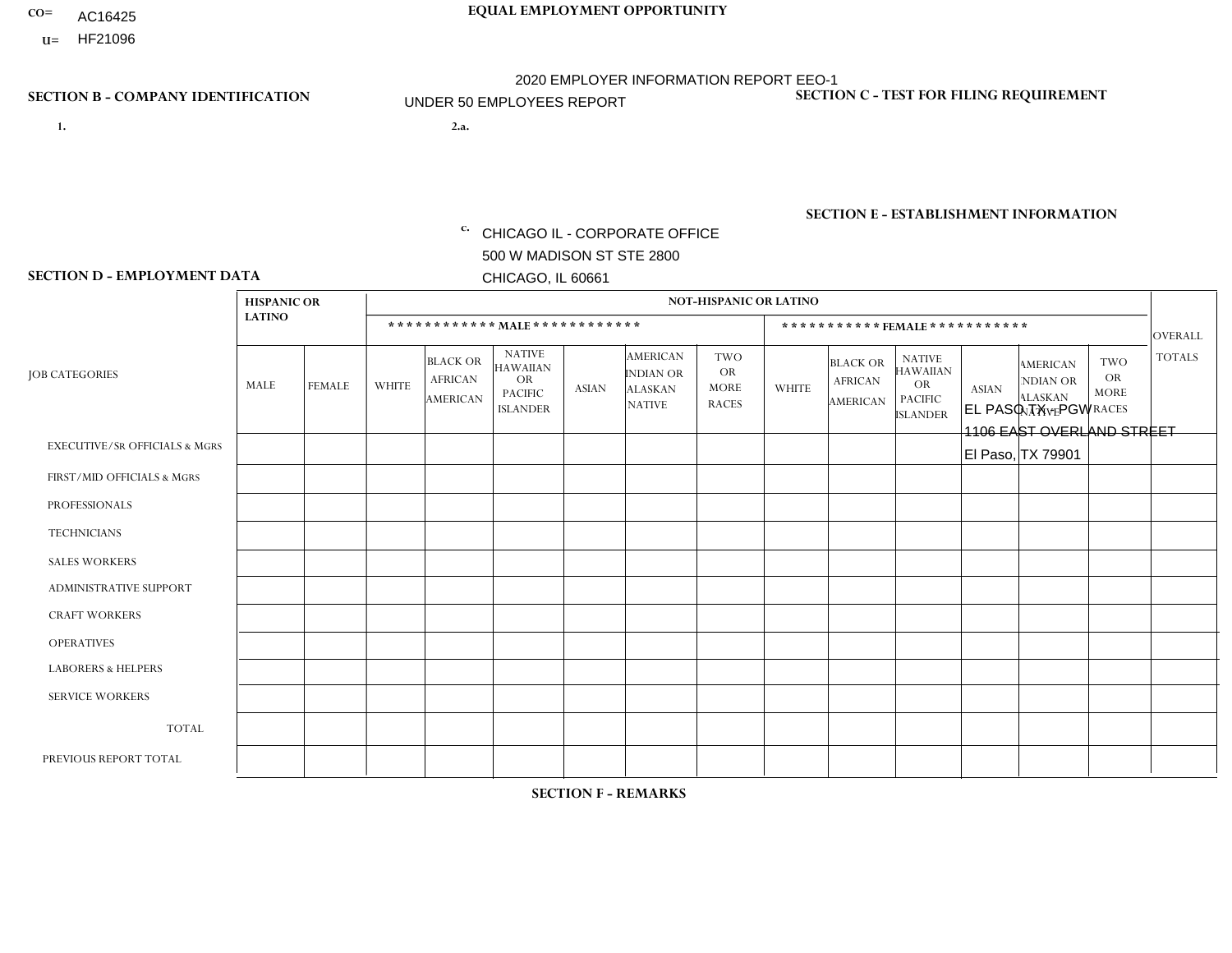- AC16425
- **U=**

- **1. 2.a.** CHICAGO IL CORPORATE OFFICE 500 W MADISON ST STE 2800 CHICAGO, IL 60661
- 2.a. COLCHESTER VT PGW BURLINGTON 156 ACORN LANE SUITE 107 Colchester, VT 05446

c. EIN= 952920557

## **SECTION B - COMPANY IDENTIFICATION SECTION C - TEST FOR FILING REQUIREMENT**

1- Y 2- Y 3- N DUNS= 000123456

**SECTION E - ESTABLISHMENT INFORMATION c.** NAICS: 423140

### **SECTION D - EMPLOYMENT DATA**

|                                          | <b>HISPANIC OR</b> |               |                |                                                      |                                                                                    |              |                                                                        | <b>NOT-HISPANIC OR LATINO</b>                          |              |                                               |                                                                             |              |                                                                       |                                                        |                |
|------------------------------------------|--------------------|---------------|----------------|------------------------------------------------------|------------------------------------------------------------------------------------|--------------|------------------------------------------------------------------------|--------------------------------------------------------|--------------|-----------------------------------------------|-----------------------------------------------------------------------------|--------------|-----------------------------------------------------------------------|--------------------------------------------------------|----------------|
|                                          | <b>LATINO</b>      |               |                |                                                      | ************ MALE *************                                                    |              |                                                                        |                                                        |              | *********** FEMALE ***********                |                                                                             |              |                                                                       |                                                        | <b>OVERALL</b> |
| <b>JOB CATEGORIES</b>                    | MALE               | <b>FEMALE</b> | <b>WHITE</b>   | <b>BLACK OR</b><br><b>AFRICAN</b><br><b>AMERICAN</b> | <b>NATIVE</b><br><b>HAWAIIAN</b><br><b>OR</b><br><b>PACIFIC</b><br><b>ISLANDER</b> | <b>ASIAN</b> | <b>AMERICAN</b><br><b>INDIAN OR</b><br><b>ALASKAN</b><br><b>NATIVE</b> | <b>TWO</b><br><b>OR</b><br><b>MORE</b><br><b>RACES</b> | <b>WHITE</b> | <b>BLACK OR</b><br><b>AFRICAN</b><br>AMERICAN | <b>NATIVE</b><br><b>HAWAIIAN</b><br>OR<br><b>PACIFIC</b><br><b>ISLANDER</b> | <b>ASIAN</b> | <b>AMERICAN</b><br><b>NDIAN OR</b><br><b>ALASKAN</b><br><b>NATIVE</b> | <b>TWO</b><br><b>OR</b><br><b>MORE</b><br><b>RACES</b> | <b>TOTALS</b>  |
| <b>EXECUTIVE/SR OFFICIALS &amp; MGRS</b> | $\Omega$           | $\Omega$      | $\mathbf 0$    | $\mathbf 0$                                          | $\mathbf 0$                                                                        | $\Omega$     | $\Omega$                                                               | $\Omega$                                               | $\Omega$     | $\Omega$                                      | $\Omega$                                                                    | $\Omega$     | $\Omega$                                                              | $\Omega$                                               | $\Omega$       |
| FIRST/MID OFFICIALS & MGRS               | 0                  | $\mathbf{0}$  | $\mathbf 0$    | $\mathbf 0$                                          | $\mathbf 0$                                                                        | $\mathbf 0$  | $\Omega$                                                               | $\Omega$                                               | 0            | $\Omega$                                      | $\Omega$                                                                    | $\Omega$     | $\Omega$                                                              | $\Omega$                                               | $\mathbf 0$    |
| <b>PROFESSIONALS</b>                     | 0                  | $\Omega$      | $\Omega$       | $\mathbf 0$                                          | $\Omega$                                                                           | $\Omega$     | $\Omega$                                                               | $\Omega$                                               | 0            | $\Omega$                                      | $\Omega$                                                                    | $\Omega$     | $\Omega$                                                              | $\Omega$                                               | $\Omega$       |
| <b>TECHNICIANS</b>                       | 0                  | $\Omega$      | $\mathbf 0$    | $\mathbf 0$                                          | 0                                                                                  | $\Omega$     | $\Omega$                                                               | $\Omega$                                               | $\Omega$     | $\Omega$                                      | $\Omega$                                                                    | $\Omega$     | $\Omega$                                                              | $\Omega$                                               | $\mathbf 0$    |
| <b>SALES WORKERS</b>                     | 0                  | $\Omega$      | $\mathbf 0$    | $\mathbf 0$                                          | $\Omega$                                                                           | $\Omega$     | $\Omega$                                                               | $\Omega$                                               | 0            | $\Omega$                                      | $\Omega$                                                                    | $\Omega$     | $\Omega$                                                              | $\Omega$                                               | $\Omega$       |
| ADMINISTRATIVE SUPPORT                   | 0                  | $\Omega$      | $\mathbf 0$    | $\mathbf 0$                                          | $\mathbf 0$                                                                        | $\Omega$     | $\Omega$                                                               | $\Omega$                                               | $\Omega$     | $\Omega$                                      | $\Omega$                                                                    | $\Omega$     | $\Omega$                                                              | $\Omega$                                               | $\mathbf 0$    |
| <b>CRAFT WORKERS</b>                     | 0                  | $\Omega$      | $\mathbf 0$    | $\mathbf 0$                                          | $\Omega$                                                                           | $\Omega$     | $\Omega$                                                               | $\Omega$                                               | 0            | $\Omega$                                      | $\Omega$                                                                    | $\Omega$     | $\Omega$                                                              | $\Omega$                                               | $\Omega$       |
| <b>OPERATIVES</b>                        | 0                  | $\mathbf{0}$  | $\overline{2}$ | $\mathbf 0$                                          | $\mathbf 0$                                                                        | $\Omega$     | $\Omega$                                                               | $\Omega$                                               | $\Omega$     | $\Omega$                                      | $\Omega$                                                                    | $\Omega$     | $\Omega$                                                              | $\Omega$                                               | 2              |
| <b>LABORERS &amp; HELPERS</b>            | 0                  | $\Omega$      | 1              | $\mathbf 0$                                          | $\mathbf 0$                                                                        | $\Omega$     | $\Omega$                                                               | $\Omega$                                               | $\Omega$     | $\Omega$                                      | $\Omega$                                                                    | $\Omega$     | $\Omega$                                                              | $\Omega$                                               | -1             |
| <b>SERVICE WORKERS</b>                   | 0                  | $\Omega$      | $\mathbf 0$    | $\mathbf 0$                                          | 0                                                                                  | $\Omega$     | $\Omega$                                                               | $\Omega$                                               | $\Omega$     | $\Omega$                                      | $\Omega$                                                                    | $\Omega$     | $\Omega$                                                              | $\Omega$                                               | $\mathbf 0$    |
| <b>TOTAL</b>                             | 0                  | 0             | 3              | 0                                                    | 0                                                                                  | 0            | $\Omega$                                                               | $\Omega$                                               | $\Omega$     | $\Omega$                                      | $\Omega$                                                                    | 0            | $\Omega$                                                              | $\Omega$                                               | 3              |
| PREVIOUS REPORT TOTAL                    | 0                  | $\mathbf{0}$  | $\overline{2}$ | 0                                                    | 0                                                                                  | $\Omega$     | $\Omega$                                                               | $\Omega$                                               | 0            | $\Omega$                                      | $\Omega$                                                                    | $\Omega$     | $\Omega$                                                              | $\Omega$                                               | $\overline{2}$ |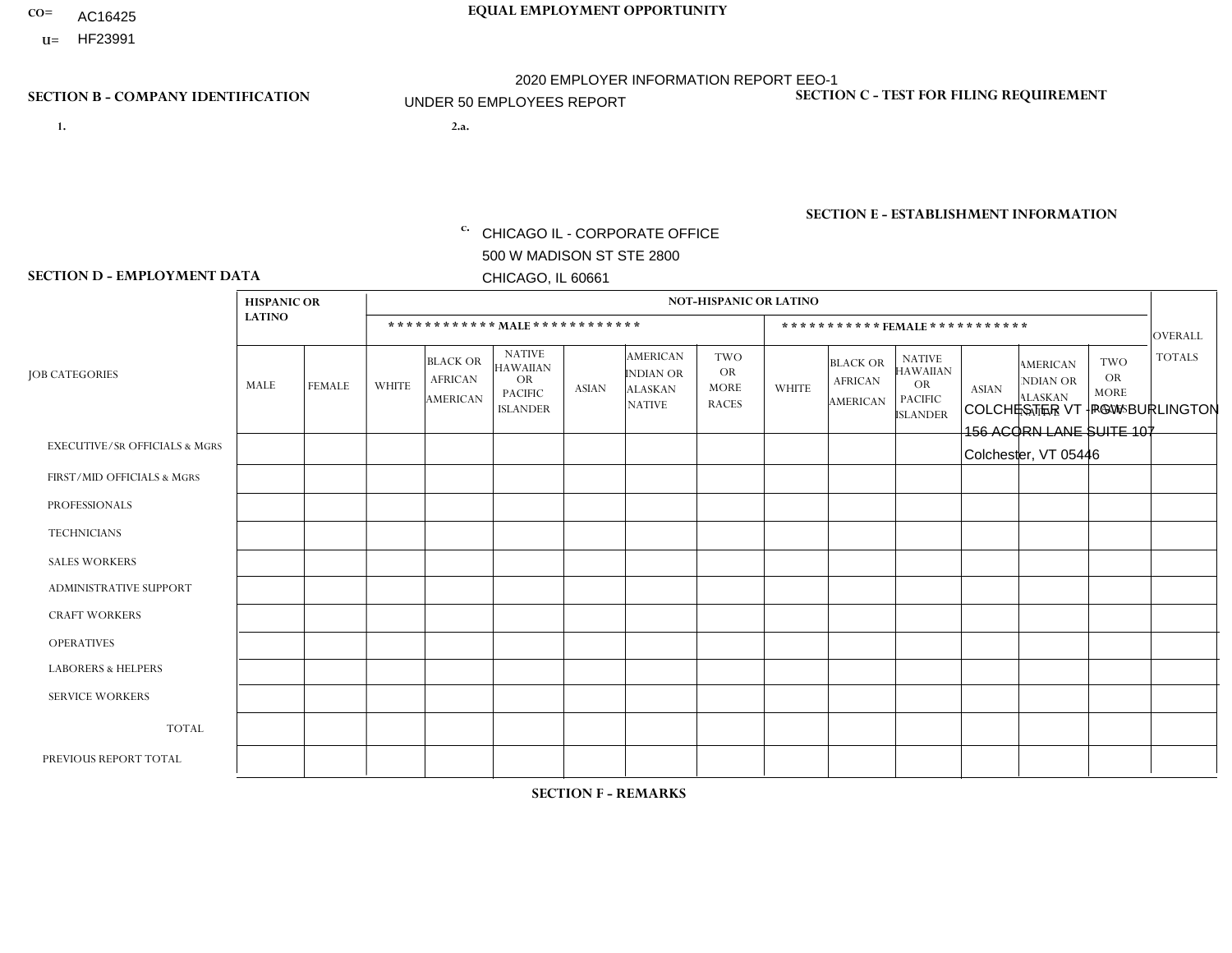- AC16425
- **U=**

**1. 2.a.** CHICAGO IL - CORPORATE OFFICE 500 W MADISON ST STE 2800 CHICAGO, IL 60661

2.a. GARDENA CA - PGW 317 W VICTORIA ST Gardena, CA 90248

EIN= 952920557

## **SECTION B - COMPANY IDENTIFICATION SECTION C - TEST FOR FILING REQUIREMENT**

1- Y 2- Y 3- N DUNS= 000123456

**SECTION E - ESTABLISHMENT INFORMATION c.** NAICS: 811122

### **SECTION D - EMPLOYMENT DATA**

|                                          | <b>HISPANIC OR</b> |               |              |                                                      |                                                                                    |              |                                                                 | <b>NOT-HISPANIC OR LATINO</b>                          |              |                                                      |                                                                                    |              |                                                                       |                                                        |                |
|------------------------------------------|--------------------|---------------|--------------|------------------------------------------------------|------------------------------------------------------------------------------------|--------------|-----------------------------------------------------------------|--------------------------------------------------------|--------------|------------------------------------------------------|------------------------------------------------------------------------------------|--------------|-----------------------------------------------------------------------|--------------------------------------------------------|----------------|
|                                          | <b>LATINO</b>      |               |              | ************ MALE ************                       |                                                                                    |              |                                                                 |                                                        |              |                                                      | ***********FEMALE***********                                                       |              |                                                                       |                                                        | <b>OVERALL</b> |
| <b>JOB CATEGORIES</b>                    | MALE               | <b>FEMALE</b> | <b>WHITE</b> | <b>BLACK OR</b><br><b>AFRICAN</b><br><b>AMERICAN</b> | <b>NATIVE</b><br><b>HAWAIIAN</b><br><b>OR</b><br><b>PACIFIC</b><br><b>ISLANDER</b> | <b>ASIAN</b> | <b>AMERICAN</b><br>INDIAN OR<br><b>ALASKAN</b><br><b>NATIVE</b> | <b>TWO</b><br><b>OR</b><br><b>MORE</b><br><b>RACES</b> | <b>WHITE</b> | <b>BLACK OR</b><br><b>AFRICAN</b><br><b>AMERICAN</b> | <b>NATIVE</b><br><b>HAWAIIAN</b><br><b>OR</b><br><b>PACIFIC</b><br><b>ISLANDER</b> | <b>ASIAN</b> | <b>AMERICAN</b><br><b>NDIAN OR</b><br><b>ALASKAN</b><br><b>NATIVE</b> | <b>TWO</b><br><b>OR</b><br><b>MORE</b><br><b>RACES</b> | <b>TOTALS</b>  |
| <b>EXECUTIVE/SR OFFICIALS &amp; MGRS</b> | $\mathbf{0}$       | $\Omega$      | $\Omega$     | $\Omega$                                             | 0                                                                                  | $\Omega$     | $\Omega$                                                        | $\Omega$                                               | $\Omega$     | $\mathbf{0}$                                         | $\Omega$                                                                           | $\Omega$     | $\Omega$                                                              | $\Omega$                                               | $\Omega$       |
| FIRST/MID OFFICIALS & MGRS               | и                  | $\Omega$      | $\Omega$     | $\mathbf 0$                                          | $\mathbf 0$                                                                        | $\Omega$     | $\Omega$                                                        | $\Omega$                                               | $\Omega$     | $\Omega$                                             | $\Omega$                                                                           | $\Omega$     | $\Omega$                                                              | $\Omega$                                               | $\mathbf{1}$   |
| <b>PROFESSIONALS</b>                     | $\Omega$           | $\Omega$      | $\mathbf 0$  | $\mathbf 0$                                          | $\overline{0}$                                                                     | $\Omega$     | $\Omega$                                                        | $\Omega$                                               | $\Omega$     | $\Omega$                                             | $\Omega$                                                                           | $\Omega$     | $\Omega$                                                              | $\mathbf{0}$                                           | $\mathbf 0$    |
| <b>TECHNICIANS</b>                       | $\Omega$           | $\Omega$      | $\Omega$     | $\Omega$                                             | 0                                                                                  | $\Omega$     | $\overline{0}$                                                  | $\Omega$                                               | $\Omega$     | $\Omega$                                             | $\Omega$                                                                           | $\Omega$     | $\mathbf{0}$                                                          | $\Omega$                                               | $\mathbf 0$    |
| <b>SALES WORKERS</b>                     | $\Omega$           | $\Omega$      | $\Omega$     | $\Omega$                                             | 0                                                                                  | $\Omega$     | $\Omega$                                                        | $\Omega$                                               | $\Omega$     | $\Omega$                                             | $\Omega$                                                                           | $\Omega$     | $\Omega$                                                              | $\mathbf{0}$                                           | $\mathbf 0$    |
| <b>ADMINISTRATIVE SUPPORT</b>            | $\Omega$           | $\mathbf 0$   | $\Omega$     | $\mathbf 0$                                          | $\mathbf 0$                                                                        | $\mathbf 0$  | $\Omega$                                                        | $\Omega$                                               | $\Omega$     | $\Omega$                                             | $\Omega$                                                                           | $\Omega$     | $\Omega$                                                              | $\Omega$                                               | $\mathbf 0$    |
| <b>CRAFT WORKERS</b>                     | $\Omega$           | $\Omega$      | $\Omega$     | 0                                                    | 0                                                                                  | $\Omega$     | $\Omega$                                                        | $\Omega$                                               | $\Omega$     | $\Omega$                                             | $\Omega$                                                                           | $\Omega$     | $\Omega$                                                              | $\Omega$                                               | $\Omega$       |
| <b>OPERATIVES</b>                        | 4                  | $\Omega$      | $\Omega$     | $\mathbf 0$                                          | 0                                                                                  | $\Omega$     | $\Omega$                                                        | $\Omega$                                               | $\Omega$     | $\Omega$                                             | $\Omega$                                                                           | $\Omega$     | $\Omega$                                                              | $\Omega$                                               | 4              |
| <b>LABORERS &amp; HELPERS</b>            | -1                 | $\mathbf 1$   | $\Omega$     | $\mathbf 0$                                          | 0                                                                                  | $\Omega$     | $\Omega$                                                        | $\Omega$                                               | $\Omega$     | $\Omega$                                             | $\Omega$                                                                           | $\Omega$     | $\Omega$                                                              | $\mathbf{0}$                                           | $\overline{2}$ |
| <b>SERVICE WORKERS</b>                   | $\Omega$           | $\Omega$      | $\Omega$     | 0                                                    | $\mathbf 0$                                                                        | $\Omega$     | $\Omega$                                                        | $\Omega$                                               | $\Omega$     | $\Omega$                                             | $\Omega$                                                                           | $\Omega$     | $\Omega$                                                              | $\Omega$                                               | 0              |
| <b>TOTAL</b>                             | 6                  | $\mathbf{1}$  | 0            | $\mathbf 0$                                          | 0                                                                                  | $\mathbf 0$  | $\Omega$                                                        | $\Omega$                                               | 0            | $\Omega$                                             | $\Omega$                                                                           | $\mathbf 0$  | $\Omega$                                                              | $\mathbf 0$                                            | $\overline{7}$ |
| PREVIOUS REPORT TOTAL                    | 5                  | $\Omega$      | $\Omega$     | $\mathbf 0$                                          | 0                                                                                  | $\Omega$     | $\overline{0}$                                                  |                                                        | $\Omega$     | $\Omega$                                             | $\mathbf{0}$                                                                       | $\Omega$     | $\Omega$                                                              | $\mathbf 0$                                            | 6              |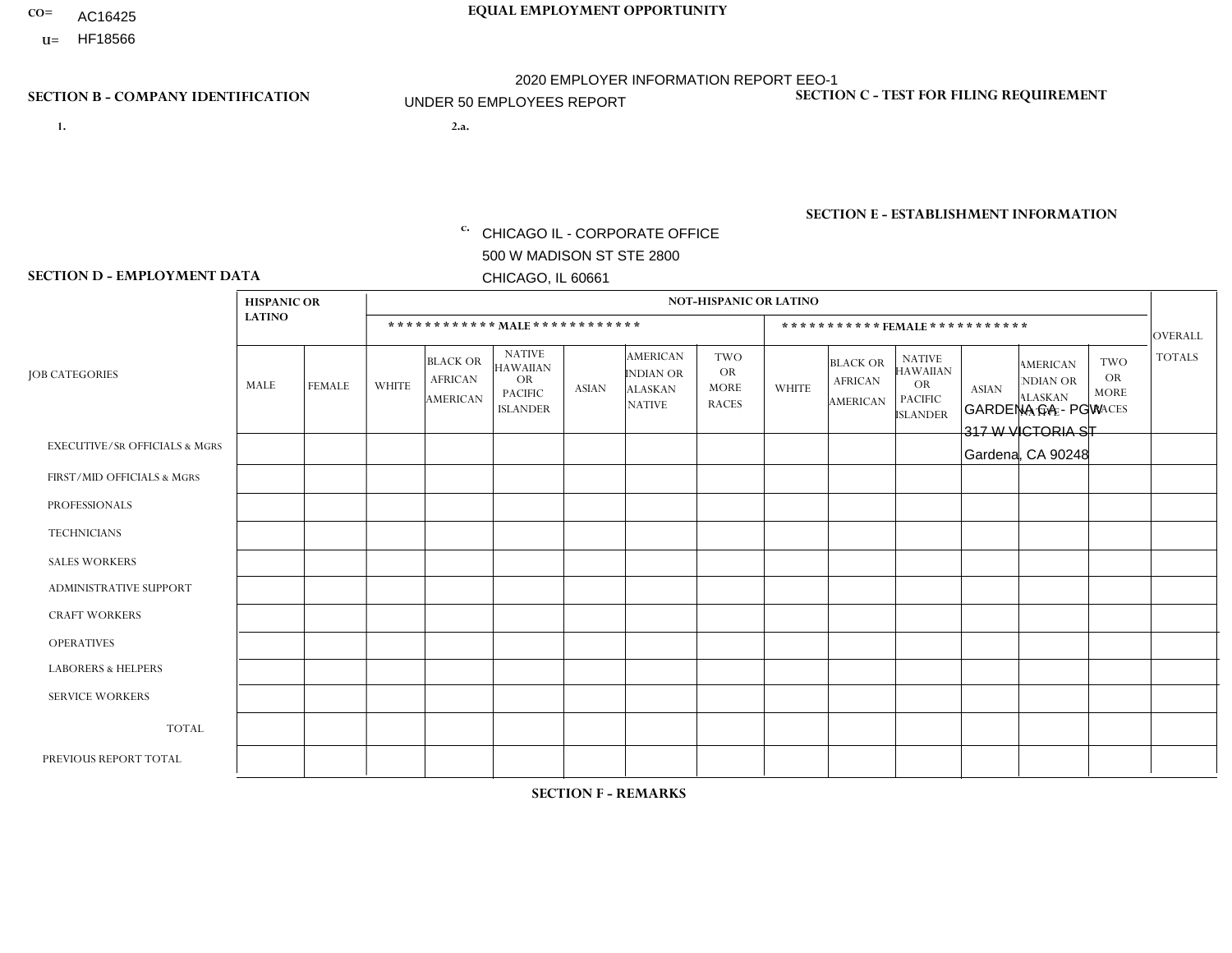- AC16425
- **U=**

- **1. 2.a.** CHICAGO IL CORPORATE OFFICE 500 W MADISON ST STE 2800 CHICAGO, IL 60661
- 2.a. LAWRENCE MA APO NORTH BOSTON 100 GLENN STREET SUITE 100A Lawrence, MA 01843
	- EIN= 952920557

## **SECTION B - COMPANY IDENTIFICATION SECTION C - TEST FOR FILING REQUIREMENT**

1- Y 2- Y 3- N DUNS= 000123456

**SECTION E - ESTABLISHMENT INFORMATION c.** NAICS: 423140

### **SECTION D - EMPLOYMENT DATA**

|                                          | <b>HISPANIC OR</b> |               |              |                                                      |                                                                                    |              |                                                                        | <b>NOT-HISPANIC OR LATINO</b>                          |              |                                                      |                                                                                    |              |                                                                       |                                                  |                 |
|------------------------------------------|--------------------|---------------|--------------|------------------------------------------------------|------------------------------------------------------------------------------------|--------------|------------------------------------------------------------------------|--------------------------------------------------------|--------------|------------------------------------------------------|------------------------------------------------------------------------------------|--------------|-----------------------------------------------------------------------|--------------------------------------------------|-----------------|
|                                          | <b>LATINO</b>      |               |              |                                                      | ************ MALE ************                                                     |              |                                                                        |                                                        |              | ***********FEMALE ***********                        |                                                                                    |              |                                                                       |                                                  | <b>OVERALL</b>  |
| <b>JOB CATEGORIES</b>                    | MALE               | <b>FEMALE</b> | <b>WHITE</b> | <b>BLACK OR</b><br><b>AFRICAN</b><br><b>AMERICAN</b> | <b>NATIVE</b><br><b>HAWAIIAN</b><br><b>OR</b><br><b>PACIFIC</b><br><b>ISLANDER</b> | <b>ASIAN</b> | <b>AMERICAN</b><br><b>INDIAN OR</b><br><b>ALASKAN</b><br><b>NATIVE</b> | <b>TWO</b><br><b>OR</b><br><b>MORE</b><br><b>RACES</b> | <b>WHITE</b> | <b>BLACK OR</b><br><b>AFRICAN</b><br><b>AMERICAN</b> | <b>NATIVE</b><br><b>HAWAIIAN</b><br><b>OR</b><br><b>PACIFIC</b><br><b>ISLANDER</b> | <b>ASIAN</b> | <b>AMERICAN</b><br><b>NDIAN OR</b><br><b>ALASKAN</b><br><b>NATIVE</b> | <b>TWO</b><br>OR.<br><b>MORE</b><br><b>RACES</b> | <b>TOTALS</b>   |
| <b>EXECUTIVE/SR OFFICIALS &amp; MGRS</b> | $\mathbf 0$        | 0             | $\mathbf 0$  | $\mathbf 0$                                          | $\Omega$                                                                           | $\Omega$     | $\Omega$                                                               | $\Omega$                                               | $\Omega$     | $\Omega$                                             | $\Omega$                                                                           | $\mathbf 0$  | $\Omega$                                                              | 0                                                | $\mathbf 0$     |
| FIRST/MID OFFICIALS & MGRS               | $\mathbf 0$        | 0             | $\Omega$     | $\mathbf 0$                                          | $\Omega$                                                                           | $\Omega$     | $\Omega$                                                               |                                                        | $\Omega$     | $\Omega$                                             | $\Omega$                                                                           | $\mathbf{0}$ | $\Omega$                                                              | $\Omega$                                         | $\mathbf{1}$    |
| <b>PROFESSIONALS</b>                     | $\mathbf 0$        | $\mathbf 0$   | $\mathbf 0$  | $\mathbf 0$                                          | $\Omega$                                                                           | $\Omega$     | $\Omega$                                                               | $\Omega$                                               | $\Omega$     | $\Omega$                                             | $\Omega$                                                                           | $\mathbf 0$  | $\Omega$                                                              | $\mathbf 0$                                      | $\mathbf 0$     |
| <b>TECHNICIANS</b>                       | $\mathbf 0$        | $\mathbf 0$   | $\Omega$     | $\Omega$                                             | $\Omega$                                                                           | $\Omega$     | $\Omega$                                                               | $\Omega$                                               | $\Omega$     | $\Omega$                                             | $\Omega$                                                                           | $\Omega$     | $\Omega$                                                              | $\Omega$                                         | $\mathbf{0}$    |
| <b>SALES WORKERS</b>                     | 1                  | 0             | $\Omega$     | 0                                                    | $\Omega$                                                                           | $\Omega$     | $\Omega$                                                               | 1                                                      | $\Omega$     | $\Omega$                                             | $\Omega$                                                                           | $\mathbf 0$  | $\Omega$                                                              | $\Omega$                                         | $\overline{2}$  |
| <b>ADMINISTRATIVE SUPPORT</b>            | $\mathbf{0}$       | $\mathbf 0$   | $\Omega$     | $\Omega$                                             | $\Omega$                                                                           | $\Omega$     | $\Omega$                                                               | $\Omega$                                               | $\Omega$     | $\Omega$                                             | $\Omega$                                                                           | $\Omega$     | $\Omega$                                                              | $\Omega$                                         | $\Omega$        |
| <b>CRAFT WORKERS</b>                     | $\mathbf 0$        | $\mathbf 0$   | $\Omega$     | $\mathbf 0$                                          | $\Omega$                                                                           | $\Omega$     | $\Omega$                                                               | $\Omega$                                               | $\Omega$     | $\Omega$                                             | $\Omega$                                                                           | $\Omega$     | $\Omega$                                                              | $\mathbf 0$                                      | $\mathbf 0$     |
| <b>OPERATIVES</b>                        | $\mathbf 0$        | $\Omega$      | $\Omega$     | $\Omega$                                             | $\Omega$                                                                           | $\Omega$     | $\Omega$                                                               | $\Omega$                                               | $\Omega$     | $\Omega$                                             | $\Omega$                                                                           | $\Omega$     | $\Omega$                                                              | $\Omega$                                         | $\mathbf 0$     |
| <b>LABORERS &amp; HELPERS</b>            | 1                  | $\mathbf 0$   | $\mathbf{0}$ | 0                                                    | $\Omega$                                                                           | $\Omega$     | $\Omega$                                                               | $\Omega$                                               | $\Omega$     | $\Omega$                                             | $\mathbf{0}$                                                                       | $\Omega$     | $\Omega$                                                              | $\Omega$                                         | $\mathbf{1}$    |
| <b>SERVICE WORKERS</b>                   | $\Omega$           | $\Omega$      | $\Omega$     | 0                                                    | $\Omega$                                                                           | $\Omega$     | $\Omega$                                                               | $\Omega$                                               | $\Omega$     | $\Omega$                                             | $\Omega$                                                                           | $\mathbf{0}$ | $\Omega$                                                              | $\Omega$                                         | $\mathbf 0$     |
| <b>TOTAL</b>                             | $\overline{2}$     | $\mathbf 0$   | $\mathbf 0$  | $\mathbf 0$                                          | 0                                                                                  | $\mathbf{0}$ | $\Omega$                                                               | $\overline{2}$                                         | $\Omega$     | $\Omega$                                             | $\Omega$                                                                           | $\mathbf{0}$ | 0                                                                     | 0                                                | 4               |
| PREVIOUS REPORT TOTAL                    | 3                  | $\mathbf 0$   | $\mathbf 0$  | $\mathbf 0$                                          | $\mathbf 0$                                                                        | $\Omega$     | $\Omega$                                                               | $\overline{2}$                                         | $\Omega$     | 0                                                    | 0                                                                                  | $\Omega$     | $\Omega$                                                              | $\mathbf 0$                                      | $5\phantom{.0}$ |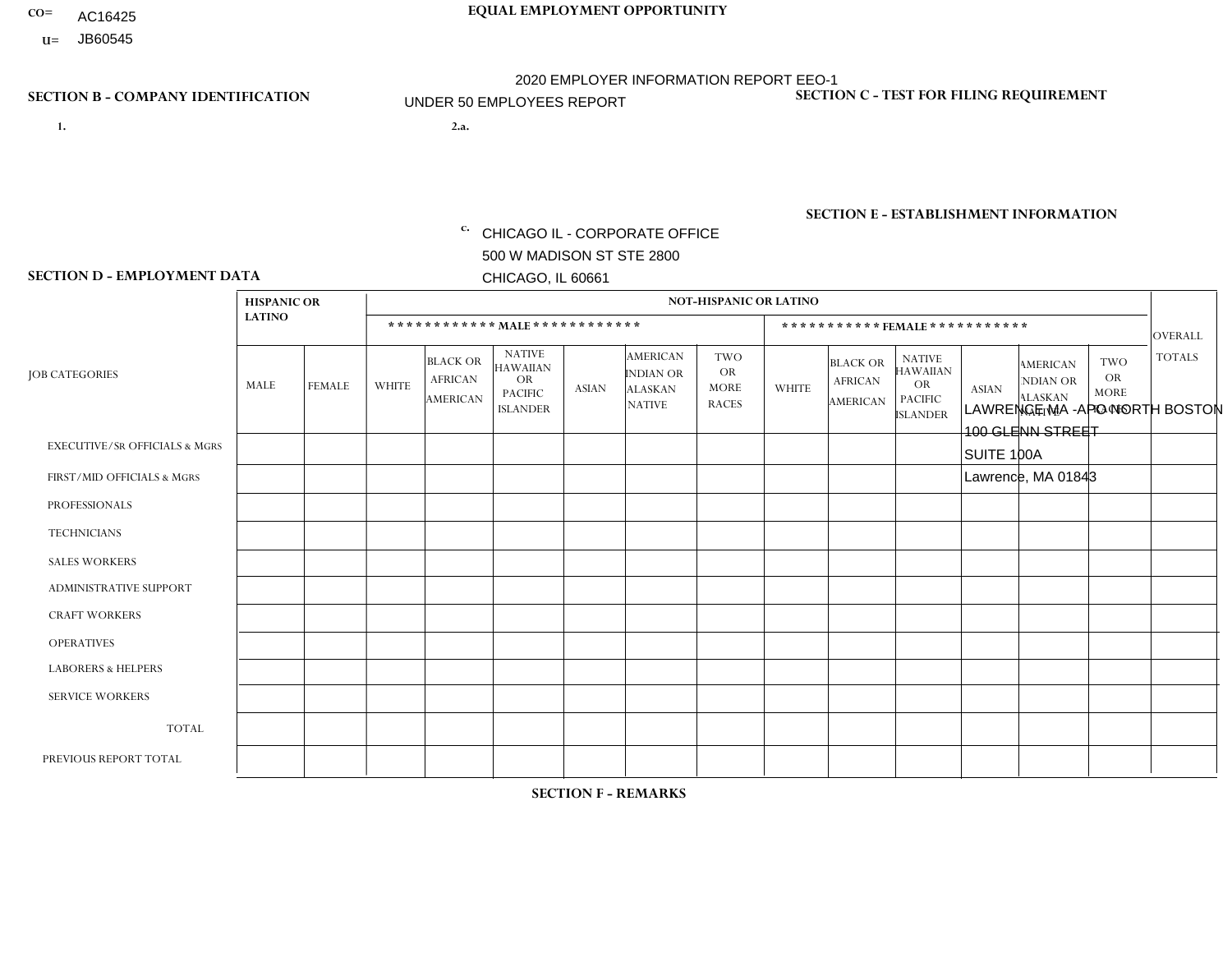- AC16425
- **U=**

- **1. 2.a.** CHICAGO IL CORPORATE OFFICE 500 W MADISON ST STE 2800 CHICAGO, IL 60661
- 2.a. PINEVILLE LA 2016 INDUSTRIAL PARK SITE ROAD Alexandria, LA 71303

EIN= 952920557

## **SECTION B - COMPANY IDENTIFICATION SECTION C - TEST FOR FILING REQUIREMENT**

1- Y 2- Y 3- N DUNS= 000123456

**SECTION E - ESTABLISHMENT INFORMATION c.** NAICS: 423140

### **SECTION D - EMPLOYMENT DATA**

|                                          | <b>HISPANIC OR</b> |               |              |                                               |                                                                                    |              |                                                                        | <b>NOT-HISPANIC OR LATINO</b>                          |                |                                               |                                                                             |              |                                                                       |                                                        |                |
|------------------------------------------|--------------------|---------------|--------------|-----------------------------------------------|------------------------------------------------------------------------------------|--------------|------------------------------------------------------------------------|--------------------------------------------------------|----------------|-----------------------------------------------|-----------------------------------------------------------------------------|--------------|-----------------------------------------------------------------------|--------------------------------------------------------|----------------|
|                                          | <b>LATINO</b>      |               |              | ************ MALE ************                |                                                                                    |              |                                                                        |                                                        |                | ***********FEMALE***********                  |                                                                             |              |                                                                       |                                                        | <b>OVERALL</b> |
| <b>JOB CATEGORIES</b>                    | MALE               | <b>FEMALE</b> | <b>WHITE</b> | <b>BLACK OR</b><br><b>AFRICAN</b><br>AMERICAN | <b>NATIVE</b><br><b>HAWAIIAN</b><br><b>OR</b><br><b>PACIFIC</b><br><b>ISLANDER</b> | <b>ASIAN</b> | <b>AMERICAN</b><br><b>INDIAN OR</b><br><b>ALASKAN</b><br><b>NATIVE</b> | <b>TWO</b><br><b>OR</b><br><b>MORE</b><br><b>RACES</b> | <b>WHITE</b>   | <b>BLACK OR</b><br><b>AFRICAN</b><br>AMERICAN | <b>NATIVE</b><br><b>HAWAIIAN</b><br>OR<br><b>PACIFIC</b><br><b>ISLANDER</b> | <b>ASIAN</b> | <b>AMERICAN</b><br><b>NDIAN OR</b><br><b>ALASKAN</b><br><b>NATIVE</b> | <b>TWO</b><br><b>OR</b><br><b>MORE</b><br><b>RACES</b> | <b>TOTALS</b>  |
| <b>EXECUTIVE/SR OFFICIALS &amp; MGRS</b> | $\Omega$           | $\Omega$      | $\Omega$     | $\mathbf 0$                                   | $\Omega$                                                                           | $\Omega$     | $\Omega$                                                               | $\Omega$                                               | $\Omega$       | $\Omega$                                      | $\Omega$                                                                    | $\Omega$     | $\Omega$                                                              | $\mathbf{0}$                                           | $\mathbf{0}$   |
| FIRST/MID OFFICIALS & MGRS               | 0                  | $\Omega$      | 3            | $\mathbf 0$                                   | $\Omega$                                                                           | $\Omega$     | $\Omega$                                                               | $\Omega$                                               | 0              | $\Omega$                                      | $\Omega$                                                                    | $\mathbf{0}$ | $\Omega$                                                              | $\Omega$                                               | 3              |
| <b>PROFESSIONALS</b>                     | 0                  | $\Omega$      | $\Omega$     | $\mathbf 0$                                   | $\Omega$                                                                           | $\Omega$     | $\Omega$                                                               | $\Omega$                                               | 0              | $\Omega$                                      | $\Omega$                                                                    | $\Omega$     | $\Omega$                                                              | $\Omega$                                               | $\mathbf{0}$   |
| <b>TECHNICIANS</b>                       | 0                  | $\mathbf 0$   | $\Omega$     | $\mathbf 0$                                   | $\mathbf 0$                                                                        | $\Omega$     | $\Omega$                                                               | $\Omega$                                               | $\Omega$       | $\mathbf 0$                                   | $\Omega$                                                                    | $\mathbf 0$  | 0                                                                     | $\mathbf 0$                                            | $\mathbf{0}$   |
| <b>SALES WORKERS</b>                     | $\Omega$           | $\Omega$      | 9            | $\Omega$                                      | $\Omega$                                                                           | $\Omega$     | $\Omega$                                                               | $\Omega$                                               | 1              | $\Omega$                                      | $\Omega$                                                                    | $\Omega$     | $\Omega$                                                              | $\Omega$                                               | 10             |
| <b>ADMINISTRATIVE SUPPORT</b>            | $\Omega$           | $\mathbf 0$   | $\Omega$     | $\mathbf 0$                                   | $\mathbf 0$                                                                        | $\Omega$     | $\Omega$                                                               | $\Omega$                                               |                | $\Omega$                                      | $\Omega$                                                                    | $\mathbf{0}$ | $\mathbf{0}$                                                          | $\mathbf 0$                                            | $\mathbf{1}$   |
| <b>CRAFT WORKERS</b>                     | $\Omega$           | $\Omega$      | $\Omega$     | $\Omega$                                      | $\Omega$                                                                           | $\Omega$     | $\Omega$                                                               | $\Omega$                                               | $\Omega$       | $\Omega$                                      | $\Omega$                                                                    | $\Omega$     | $\Omega$                                                              | $\Omega$                                               | $\Omega$       |
| <b>OPERATIVES</b>                        | 0                  | $\Omega$      | 1            | $\mathbf 0$                                   | $\Omega$                                                                           | $\Omega$     | $\Omega$                                                               | $\Omega$                                               | 0              | $\Omega$                                      | $\Omega$                                                                    | $\Omega$     | $\Omega$                                                              | $\Omega$                                               | $\mathbf{1}$   |
| <b>LABORERS &amp; HELPERS</b>            | 0                  | $\Omega$      | 4            | $\overline{2}$                                | $\mathbf{0}$                                                                       | $\Omega$     | $\Omega$                                                               | $\Omega$                                               | $\Omega$       | $\Omega$                                      | $\Omega$                                                                    | $\mathbf{0}$ | $\Omega$                                                              | $\mathbf{0}$                                           | 6              |
| <b>SERVICE WORKERS</b>                   | 0                  | $\Omega$      | $\Omega$     | 0                                             | $\mathbf{0}$                                                                       | $\Omega$     | $\Omega$                                                               | $\Omega$                                               | $\Omega$       | $\Omega$                                      | $\Omega$                                                                    | $\Omega$     | $\Omega$                                                              | $\Omega$                                               | 0              |
| <b>TOTAL</b>                             | 0                  | $\mathbf 0$   | 17           | $\overline{2}$                                | $\mathbf{0}$                                                                       | $\Omega$     | $\Omega$                                                               | $\Omega$                                               | $\overline{2}$ | $\Omega$                                      | $\Omega$                                                                    | $\mathbf 0$  | 0                                                                     | $\mathbf 0$                                            | 21             |
| PREVIOUS REPORT TOTAL                    | 0                  | $\Omega$      | 18           | $\overline{2}$                                | $\Omega$                                                                           | $\mathbf{0}$ | 2                                                                      | $\Omega$                                               | $\overline{2}$ |                                               | $\Omega$                                                                    | $\Omega$     | $\Omega$                                                              | $\Omega$                                               | 25             |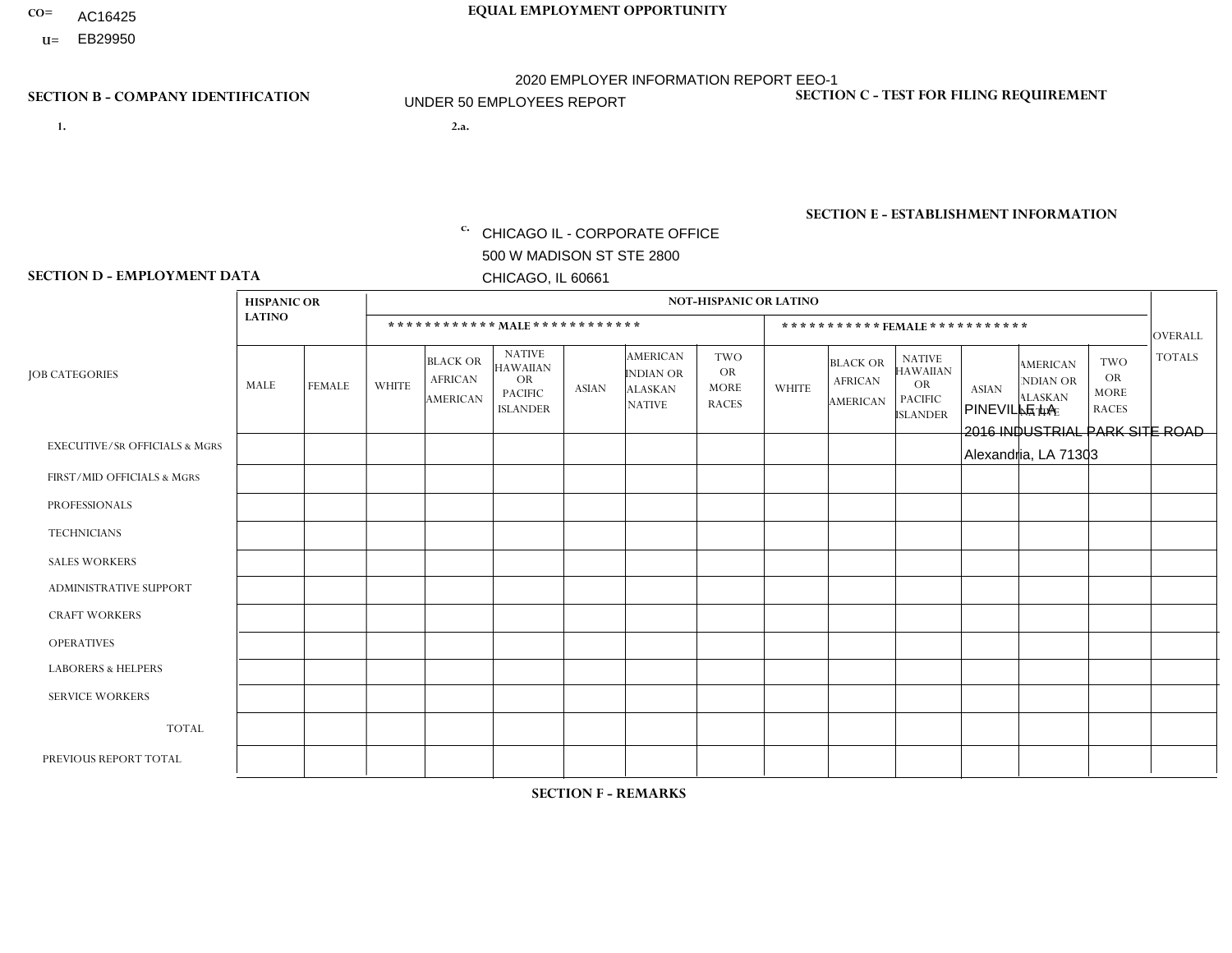- AC16425
- **U=**

**1. 2.a.** CHICAGO IL - CORPORATE OFFICE 500 W MADISON ST STE 2800 CHICAGO, IL 60661

2.a. TULSA OK - APEX AUTO 7600 CHARLES PAGE BLVD Tulsa, OK 74127

**SECTION B - COMPANY IDENTIFICATION SECTION C - TEST FOR FILING REQUIREMENT** 

1- Y 2- Y 3- N DUNS= 000123456

EIN= 952920557

| <b>SECTION D - EMPLOYMENT DATA</b>       |                    |               |                |                                               |                                                                                    |                |                                                                        |                                                        |              |                                                      |                                                                                    |              |                                                                       |                                                        |                |
|------------------------------------------|--------------------|---------------|----------------|-----------------------------------------------|------------------------------------------------------------------------------------|----------------|------------------------------------------------------------------------|--------------------------------------------------------|--------------|------------------------------------------------------|------------------------------------------------------------------------------------|--------------|-----------------------------------------------------------------------|--------------------------------------------------------|----------------|
|                                          | <b>HISPANIC OR</b> |               |                |                                               |                                                                                    |                |                                                                        | <b>NOT-HISPANIC OR LATINO</b>                          |              |                                                      |                                                                                    |              |                                                                       |                                                        |                |
|                                          | <b>LATINO</b>      |               |                |                                               | ************ MALE ************                                                     |                |                                                                        |                                                        |              | ***********FEMALE***********                         |                                                                                    |              |                                                                       |                                                        | OVERALL        |
| <b>JOB CATEGORIES</b>                    | <b>MALE</b>        | <b>FEMALE</b> | <b>WHITE</b>   | <b>BLACK OR</b><br><b>AFRICAN</b><br>AMERICAN | <b>NATIVE</b><br><b>HAWAIIAN</b><br><b>OR</b><br><b>PACIFIC</b><br><b>ISLANDER</b> | <b>ASIAN</b>   | <b>AMERICAN</b><br><b>INDIAN OR</b><br><b>ALASKAN</b><br><b>NATIVE</b> | <b>TWO</b><br><b>OR</b><br><b>MORE</b><br><b>RACES</b> | <b>WHITE</b> | <b>BLACK OR</b><br><b>AFRICAN</b><br><b>AMERICAN</b> | <b>NATIVE</b><br><b>HAWAIIAN</b><br><b>OR</b><br><b>PACIFIC</b><br><b>ISLANDER</b> | <b>ASIAN</b> | <b>AMERICAN</b><br><b>NDIAN OR</b><br><b>ALASKAN</b><br><b>NATIVE</b> | <b>TWO</b><br><b>OR</b><br><b>MORE</b><br><b>RACES</b> | <b>TOTALS</b>  |
| <b>EXECUTIVE/SR OFFICIALS &amp; MGRS</b> | $\Omega$           | $\Omega$      | $\Omega$       | $\Omega$                                      | $\Omega$                                                                           | $\Omega$       | $\Omega$                                                               | $\mathbf{0}$                                           | $\Omega$     | $\Omega$                                             | $\Omega$                                                                           | $\Omega$     | $\Omega$                                                              | $\Omega$                                               | $\mathbf{0}$   |
| FIRST/MID OFFICIALS & MGRS               | $\mathbf{0}$       | $\Omega$      | $\overline{2}$ | $\Omega$                                      | $\Omega$                                                                           |                | $\Omega$                                                               | $\Omega$                                               | $\Omega$     | $\Omega$                                             | $\Omega$                                                                           | $\Omega$     | $\Omega$                                                              | $\Omega$                                               | 3              |
| <b>PROFESSIONALS</b>                     | $\Omega$           | $\Omega$      | $\Omega$       |                                               | $\Omega$                                                                           | $\Omega$       | $\Omega$                                                               | $\Omega$                                               | $\Omega$     | $\Omega$                                             | $\Omega$                                                                           | $\Omega$     | $\Omega$                                                              | $\Omega$                                               | $\mathbf{1}$   |
| <b>TECHNICIANS</b>                       | $\Omega$           | $\Omega$      | $\Omega$       | $\Omega$                                      | $\Omega$                                                                           | $\Omega$       | $\Omega$                                                               | $\Omega$                                               | $\Omega$     | $\Omega$                                             | $\Omega$                                                                           | $\Omega$     | $\Omega$                                                              | $\Omega$                                               | $\mathbf 0$    |
| <b>SALES WORKERS</b>                     | $\overline{2}$     | $\Omega$      | $\overline{2}$ | $\Omega$                                      | $\Omega$                                                                           | $\Omega$       | $\Omega$                                                               | $\Omega$                                               | $\mathbf 1$  | $\Omega$                                             | $\Omega$                                                                           | $\Omega$     | $\Omega$                                                              | $\Omega$                                               | 5              |
| <b>ADMINISTRATIVE SUPPORT</b>            | $\Omega$           | $\Omega$      | $\mathbf{1}$   | $\Omega$                                      | $\Omega$                                                                           | $\Omega$       | $\Omega$                                                               | $\Omega$                                               | -1           | $\Omega$                                             | $\Omega$                                                                           | $\Omega$     | $\Omega$                                                              | $\Omega$                                               | 2              |
| <b>CRAFT WORKERS</b>                     | ٠                  | $\Omega$      | 3              | $\Omega$                                      | $\Omega$                                                                           |                | $\Omega$                                                               | $\mathbf{1}$                                           | $\Omega$     | $\Omega$                                             | $\Omega$                                                                           | $\Omega$     | $\Omega$                                                              | $\Omega$                                               | 6              |
| <b>OPERATIVES</b>                        | ٠                  | $\Omega$      | $\overline{4}$ | $\Omega$                                      | $\Omega$                                                                           | $\Omega$       | $\Omega$                                                               | $\overline{1}$                                         | $\Omega$     | $\Omega$                                             | $\Omega$                                                                           | $\Omega$     | $\Omega$                                                              | $\Omega$                                               | 6              |
| <b>LABORERS &amp; HELPERS</b>            |                    | $\Omega$      | $\overline{1}$ | $\Omega$                                      | $\Omega$                                                                           | $\Omega$       | $\Omega$                                                               | $\Omega$                                               | $\Omega$     | $\Omega$                                             | $\Omega$                                                                           | $\Omega$     | $\Omega$                                                              | $\Omega$                                               | $\overline{2}$ |
| <b>SERVICE WORKERS</b>                   | $\Omega$           | $\Omega$      | $\Omega$       | $\Omega$                                      | $\Omega$                                                                           | $\Omega$       | $\Omega$                                                               | $\Omega$                                               | $\mathbf{1}$ | $\Omega$                                             | $\Omega$                                                                           | $\Omega$     | $\Omega$                                                              | $\Omega$                                               | $\overline{1}$ |
| <b>TOTAL</b>                             | 5                  | $\Omega$      | 13             | 1                                             | $\Omega$                                                                           | $\overline{2}$ | $\Omega$                                                               | $\overline{2}$                                         | 3            | $\Omega$                                             | $\Omega$                                                                           | $\Omega$     | $\Omega$                                                              | $\Omega$                                               | 26             |
| PREVIOUS REPORT TOTAL                    | 5                  | $\Omega$      | 18             | 1                                             | $\Omega$                                                                           | $\overline{2}$ | $\overline{2}$                                                         |                                                        | 3            | $\Omega$                                             | $\Omega$                                                                           | $\Omega$     | $\Omega$                                                              | $\Omega$                                               | 32             |

**SECTION E - ESTABLISHMENT INFORMATION c.** NAICS: 423140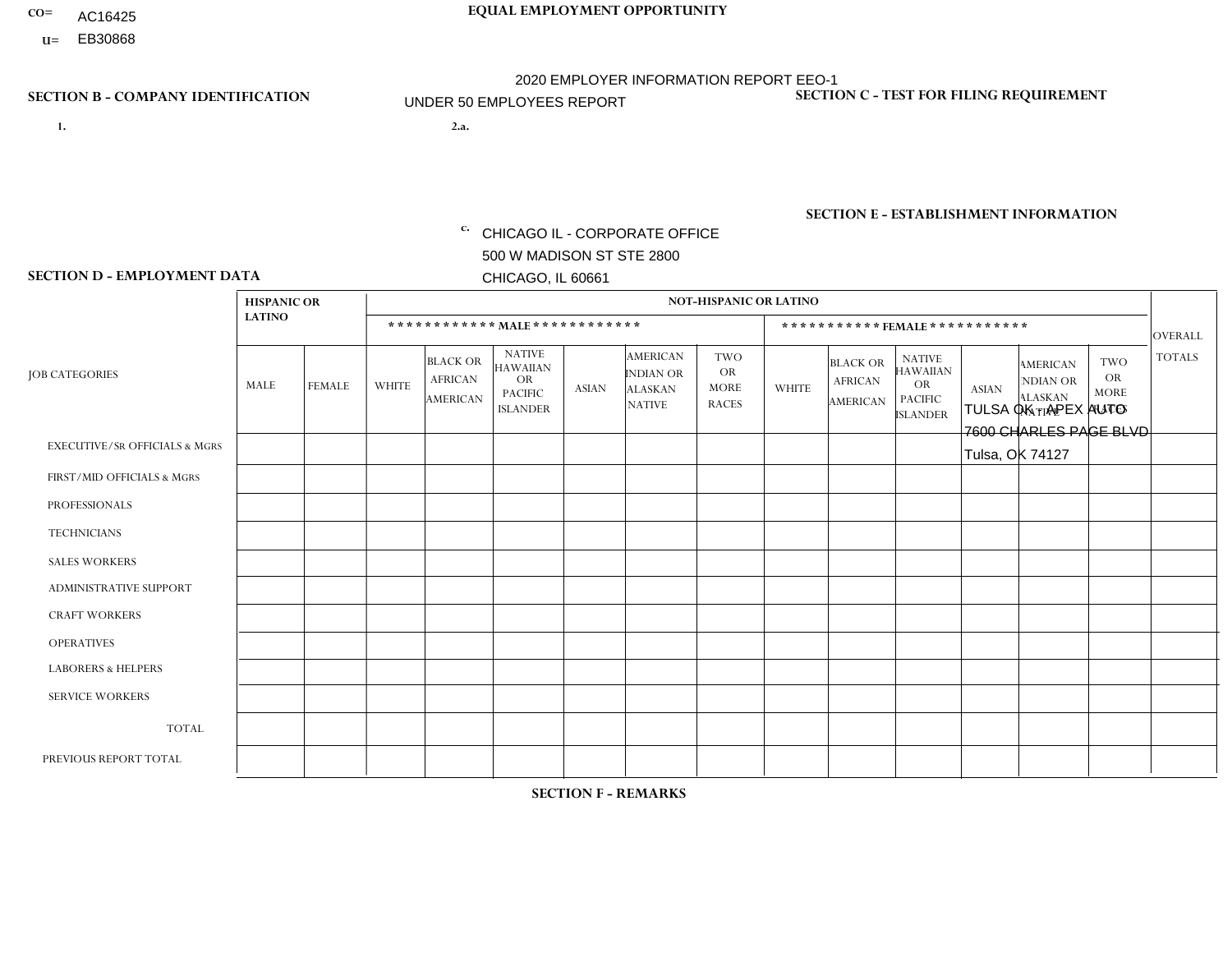- AC16425
- **U=**

- **1. 2.a.** CHICAGO IL CORPORATE OFFICE 500 W MADISON ST STE 2800 CHICAGO, IL 60661
- 2.a. BRISTOL TN 2134 INDUSTRIAL BLVD Bristol, TN 37620

EIN= 952920557

## **SECTION B - COMPANY IDENTIFICATION SECTION C - TEST FOR FILING REQUIREMENT**

1- Y 2- Y 3- N DUNS= 000123456

**SECTION E - ESTABLISHMENT INFORMATION c.** NAICS: 423140

### **SECTION D - EMPLOYMENT DATA**

|                                          | <b>HISPANIC OR</b> |             |                |                                                      |                                                                                    |              |                                                                        | <b>NOT-HISPANIC OR LATINO</b>                   |                |                                               |                                                                             |              |                                                                       |                                                        |                |
|------------------------------------------|--------------------|-------------|----------------|------------------------------------------------------|------------------------------------------------------------------------------------|--------------|------------------------------------------------------------------------|-------------------------------------------------|----------------|-----------------------------------------------|-----------------------------------------------------------------------------|--------------|-----------------------------------------------------------------------|--------------------------------------------------------|----------------|
|                                          | <b>LATINO</b>      |             |                |                                                      | ************ MALE ************                                                     |              |                                                                        |                                                 |                | ***********FEMALE***********                  |                                                                             |              |                                                                       |                                                        | <b>OVERALL</b> |
| <b>JOB CATEGORIES</b>                    | MALE               | FEMALE      | <b>WHITE</b>   | <b>BLACK OR</b><br><b>AFRICAN</b><br><b>AMERICAN</b> | <b>NATIVE</b><br><b>HAWAIIAN</b><br><b>OR</b><br><b>PACIFIC</b><br><b>ISLANDER</b> | <b>ASIAN</b> | <b>AMERICAN</b><br><b>INDIAN OR</b><br><b>ALASKAN</b><br><b>NATIVE</b> | TWO<br><b>OR</b><br><b>MORE</b><br><b>RACES</b> | <b>WHITE</b>   | <b>BLACK OR</b><br><b>AFRICAN</b><br>AMERICAN | <b>NATIVE</b><br><b>HAWAIIAN</b><br>OR<br><b>PACIFIC</b><br><b>ISLANDER</b> | <b>ASIAN</b> | <b>AMERICAN</b><br><b>NDIAN OR</b><br><b>ALASKAN</b><br><b>NATIVE</b> | <b>TWO</b><br><b>OR</b><br><b>MORE</b><br><b>RACES</b> | <b>TOTALS</b>  |
| <b>EXECUTIVE/SR OFFICIALS &amp; MGRS</b> | $\Omega$           | $\Omega$    | $\Omega$       | $\Omega$                                             | $\Omega$                                                                           | $\mathbf{0}$ | $\Omega$                                                               | $\Omega$                                        | 0              | $\Omega$                                      | $\Omega$                                                                    | $\Omega$     | $\Omega$                                                              | $\Omega$                                               | $\Omega$       |
| FIRST/MID OFFICIALS & MGRS               | 0                  | $\Omega$    | $\mathbf 0$    | $\mathbf 0$                                          | $\Omega$                                                                           | $\mathbf{0}$ | $\Omega$                                                               | $\Omega$                                        |                | $\Omega$                                      | $\Omega$                                                                    | $\Omega$     | $\Omega$                                                              | $\mathbf 0$                                            | $\mathbf{1}$   |
| <b>PROFESSIONALS</b>                     | 0                  | $\mathbf 0$ | $\mathbf 0$    | $\mathbf 0$                                          | $\mathbf 0$                                                                        | $\Omega$     | $\Omega$                                                               | $\Omega$                                        | 0              | $\Omega$                                      | $\Omega$                                                                    | $\mathbf 0$  | 0                                                                     | $\mathbf 0$                                            | $\mathbf{0}$   |
| <b>TECHNICIANS</b>                       | $\Omega$           | $\Omega$    | $\Omega$       | $\mathbf 0$                                          | $\Omega$                                                                           | $\Omega$     | $\Omega$                                                               | $\Omega$                                        | $\overline{0}$ | $\Omega$                                      | $\Omega$                                                                    | $\Omega$     | $\Omega$                                                              | $\Omega$                                               | $\mathbf 0$    |
| <b>SALES WORKERS</b>                     | $\Omega$           | $\Omega$    | 1              | $\mathbf 0$                                          | $\Omega$                                                                           | $\Omega$     | $\Omega$                                                               | $\Omega$                                        | $\overline{2}$ | $\Omega$                                      | $\Omega$                                                                    | $\Omega$     | $\Omega$                                                              | $\Omega$                                               | 3              |
| <b>ADMINISTRATIVE SUPPORT</b>            | 0                  | $\Omega$    | $\Omega$       | $\mathbf 0$                                          | $\Omega$                                                                           | $\Omega$     | $\Omega$                                                               | $\Omega$                                        |                | $\Omega$                                      | $\Omega$                                                                    | $\Omega$     | $\Omega$                                                              | $\Omega$                                               | $\mathbf{1}$   |
| <b>CRAFT WORKERS</b>                     | 0                  | $\Omega$    | $\Omega$       | $\mathbf 0$                                          | $\mathbf{0}$                                                                       | $\Omega$     | $\Omega$                                                               | $\Omega$                                        | 0              | $\Omega$                                      | $\Omega$                                                                    | $\Omega$     | $\Omega$                                                              | $\Omega$                                               | $\mathbf 0$    |
| <b>OPERATIVES</b>                        | 0                  | $\Omega$    | $\overline{7}$ | $\Omega$                                             | $\Omega$                                                                           | $\Omega$     | $\Omega$                                                               | $\Omega$                                        | $\Omega$       | $\Omega$                                      | $\Omega$                                                                    | $\Omega$     | $\Omega$                                                              | $\Omega$                                               | $\overline{7}$ |
| <b>LABORERS &amp; HELPERS</b>            | 0                  | $\Omega$    | $\overline{2}$ | $\mathbf 0$                                          | $\Omega$                                                                           | $\Omega$     | $\Omega$                                                               | $\Omega$                                        | $\Omega$       | $\Omega$                                      | $\Omega$                                                                    | $\Omega$     | $\Omega$                                                              | $\Omega$                                               | $\overline{2}$ |
| <b>SERVICE WORKERS</b>                   | 0                  | 0           | $\mathbf 0$    | 0                                                    | 0                                                                                  | $\mathbf 0$  | $\Omega$                                                               | $\Omega$                                        | $\Omega$       | $\Omega$                                      | $\Omega$                                                                    | $\mathbf 0$  | 0                                                                     | $\mathbf 0$                                            | $\mathbf 0$    |
| <b>TOTAL</b>                             | $\Omega$           | $\Omega$    | 10             | $\mathbf 0$                                          | 0                                                                                  | $\Omega$     | $\Omega$                                                               | $\Omega$                                        | 4              | $\Omega$                                      | $\Omega$                                                                    | $\Omega$     | $\Omega$                                                              | $\mathbf 0$                                            | 14             |
| PREVIOUS REPORT TOTAL                    | 0                  | $\Omega$    | 18             | $\mathbf 0$                                          | $\Omega$                                                                           | $\mathbf{0}$ | $\Omega$                                                               |                                                 | 5              | $\Omega$                                      | $\mathbf{0}$                                                                | $\mathbf{0}$ | $\Omega$                                                              | $\mathbf 0$                                            | 24             |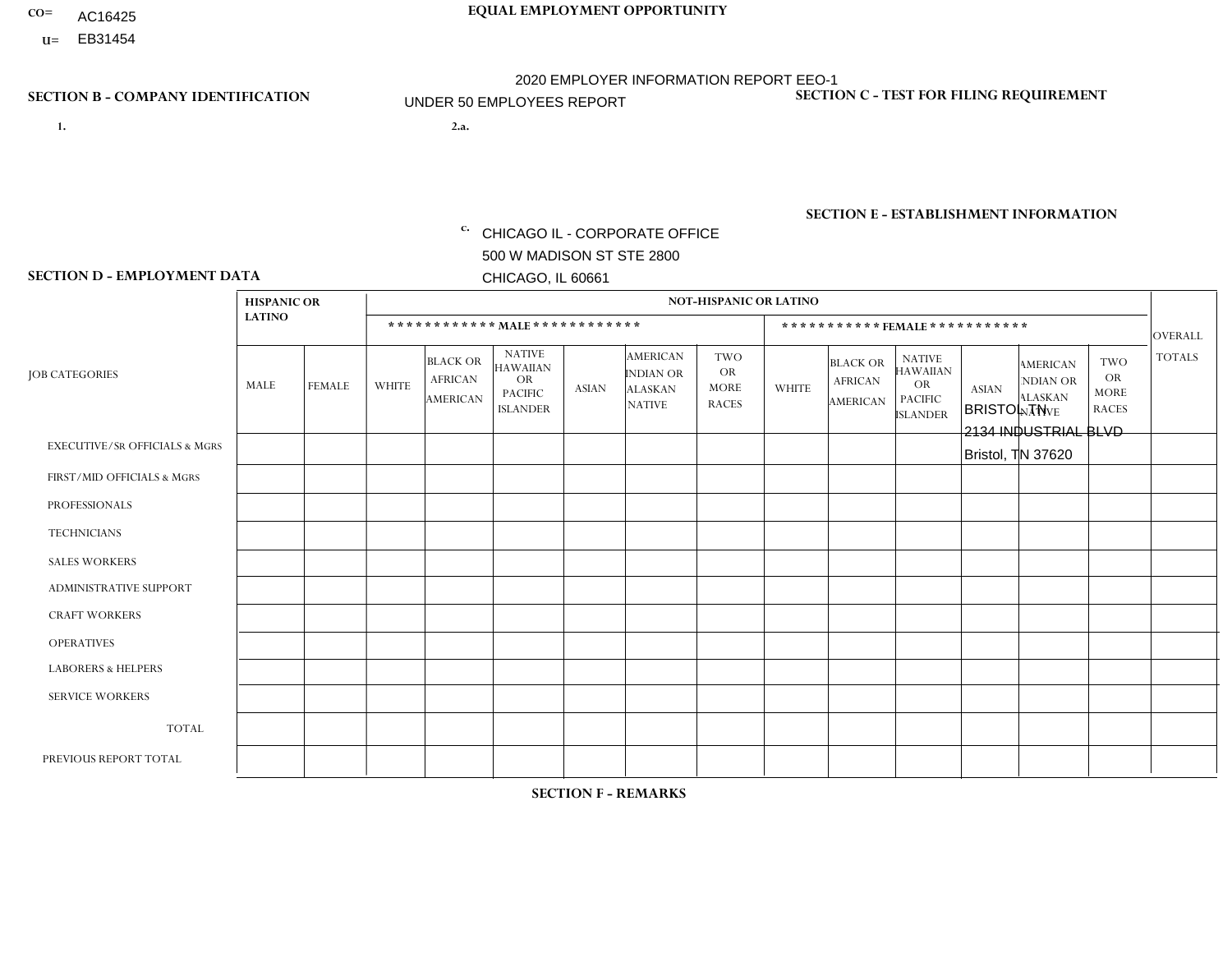- AC16425
- **U=**

**1. 2.a.** CHICAGO IL - CORPORATE OFFICE 500 W MADISON ST STE 2800 CHICAGO, IL 60661

2.a. OMAHA NE 8206 J STREET Omaha, NE 68127

EIN= 952920557

## **SECTION B - COMPANY IDENTIFICATION SECTION C - TEST FOR FILING REQUIREMENT**

1- Y 2- Y 3- N DUNS= 000123456

**SECTION E - ESTABLISHMENT INFORMATION c.** NAICS: 423140

### **SECTION D - EMPLOYMENT DATA**

|                                          | <b>HISPANIC OR</b> |               |              |                                                      |                                                                                    |              |                                                                        | <b>NOT-HISPANIC OR LATINO</b>                          |              |                                               |                                                                                    |              |                                                                |                                                        |                      |
|------------------------------------------|--------------------|---------------|--------------|------------------------------------------------------|------------------------------------------------------------------------------------|--------------|------------------------------------------------------------------------|--------------------------------------------------------|--------------|-----------------------------------------------|------------------------------------------------------------------------------------|--------------|----------------------------------------------------------------|--------------------------------------------------------|----------------------|
|                                          | <b>LATINO</b>      |               |              | ************ MALE ************                       |                                                                                    |              |                                                                        |                                                        |              |                                               | *********** FEMALE ***********                                                     |              |                                                                |                                                        | <b>OVERALL</b>       |
| <b>JOB CATEGORIES</b>                    | MALE               | <b>FEMALE</b> | <b>WHITE</b> | <b>BLACK OR</b><br><b>AFRICAN</b><br><b>AMERICAN</b> | <b>NATIVE</b><br><b>HAWAIIAN</b><br><b>OR</b><br><b>PACIFIC</b><br><b>ISLANDER</b> | <b>ASIAN</b> | <b>AMERICAN</b><br><b>INDIAN OR</b><br><b>ALASKAN</b><br><b>NATIVE</b> | <b>TWO</b><br><b>OR</b><br><b>MORE</b><br><b>RACES</b> | <b>WHITE</b> | <b>BLACK OR</b><br><b>AFRICAN</b><br>AMERICAN | <b>NATIVE</b><br><b>HAWAIIAN</b><br><b>OR</b><br><b>PACIFIC</b><br><b>ISLANDER</b> | <b>ASIAN</b> | <b>AMERICAN</b><br>NDIAN OR<br><b>ALASKAN</b><br><b>NATIVE</b> | <b>TWO</b><br><b>OR</b><br><b>MORE</b><br><b>RACES</b> | <b>TOTALS</b>        |
| <b>EXECUTIVE/SR OFFICIALS &amp; MGRS</b> | $\Omega$           | $\Omega$      | $\mathbf{0}$ | $\Omega$                                             | $\Omega$                                                                           | $\Omega$     | $\Omega$                                                               | $\Omega$                                               | 0            | $\Omega$                                      | $\Omega$                                                                           | $\Omega$     | $\Omega$                                                       | $\Omega$                                               | $\Omega$             |
| FIRST/MID OFFICIALS & MGRS               | $\Omega$           | $\Omega$      | 3            | $\mathbf 0$                                          | $\Omega$                                                                           | $\Omega$     | $\Omega$                                                               | $\Omega$                                               | 1            | $\Omega$                                      | 0                                                                                  | $\Omega$     | $\Omega$                                                       | $\Omega$                                               | 4                    |
| <b>PROFESSIONALS</b>                     | $\Omega$           | $\Omega$      | $\Omega$     | $\mathbf 0$                                          | $\Omega$                                                                           | $\Omega$     | $\Omega$                                                               | $\Omega$                                               | $\Omega$     | $\Omega$                                      | 0                                                                                  | 0            | $\Omega$                                                       | $\mathbf 0$                                            | $\mathbf{0}$         |
| <b>TECHNICIANS</b>                       | $\Omega$           | $\Omega$      | $\Omega$     | $\Omega$                                             | $\Omega$                                                                           | $\Omega$     | $\Omega$                                                               | $\Omega$                                               | $\Omega$     | $\Omega$                                      | 0                                                                                  | $\mathbf 0$  | $\Omega$                                                       | $\mathbf 0$                                            | $\Omega$             |
| <b>SALES WORKERS</b>                     | 3                  | $\Omega$      | 16           | $\Omega$                                             | $\Omega$                                                                           | $\Omega$     | $\Omega$                                                               | $\overline{2}$                                         | 1            | $\Omega$                                      | $\Omega$                                                                           | $\Omega$     | 1                                                              | $\Omega$                                               | 23                   |
| <b>ADMINISTRATIVE SUPPORT</b>            | $\Omega$           | $\Omega$      | $\mathbf{0}$ | $\mathbf 0$                                          | 0                                                                                  | $\Omega$     | $\Omega$                                                               | $\Omega$                                               | 1            | $\Omega$                                      | 0                                                                                  | $\mathbf 0$  | $\Omega$                                                       | $\mathbf 0$                                            | $\blacktriangleleft$ |
| <b>CRAFT WORKERS</b>                     | $\Omega$           | $\Omega$      | $\Omega$     | $\mathbf 0$                                          | $\Omega$                                                                           | $\Omega$     | $\Omega$                                                               | $\Omega$                                               | 0            | $\Omega$                                      | 0                                                                                  | $\Omega$     | $\Omega$                                                       | $\Omega$                                               | $\Omega$             |
| <b>OPERATIVES</b>                        | $\Omega$           | $\Omega$      | 5            | $\mathbf 0$                                          | $\Omega$                                                                           | $\Omega$     | $\Omega$                                                               | $\Omega$                                               | 0            | $\Omega$                                      | 0                                                                                  | $\mathbf 0$  | $\Omega$                                                       | $\Omega$                                               | 5                    |
| <b>LABORERS &amp; HELPERS</b>            | -1                 | $\Omega$      | 6            | $\mathbf 0$                                          | $\Omega$                                                                           | $\Omega$     | $\Omega$                                                               | $\Omega$                                               | $\Omega$     | $\Omega$                                      | $\Omega$                                                                           | $\Omega$     | $\Omega$                                                       | $\Omega$                                               | $\overline{7}$       |
| <b>SERVICE WORKERS</b>                   | $\Omega$           | $\Omega$      | $\Omega$     | 0                                                    | $\Omega$                                                                           | $\Omega$     | $\Omega$                                                               | $\Omega$                                               | 0            | $\Omega$                                      | $\Omega$                                                                           | $\mathbf 0$  | $\Omega$                                                       | $\Omega$                                               | $\mathbf 0$          |
| <b>TOTAL</b>                             | 4                  | 0             | 30           | $\mathbf 0$                                          | $\mathbf 0$                                                                        | 0            | $\Omega$                                                               | $\overline{2}$                                         | 3            | $\Omega$                                      | 0                                                                                  | $\mathbf 0$  | 1                                                              | $\mathbf 0$                                            | 40                   |
| PREVIOUS REPORT TOTAL                    | 3                  | $\Omega$      | 36           | $\mathbf 0$                                          | 0                                                                                  | $\Omega$     | $\Omega$                                                               | $\overline{4}$                                         | 5            | $\Omega$                                      | 0                                                                                  | $\mathbf 0$  | 1                                                              | $\mathbf 0$                                            | 49                   |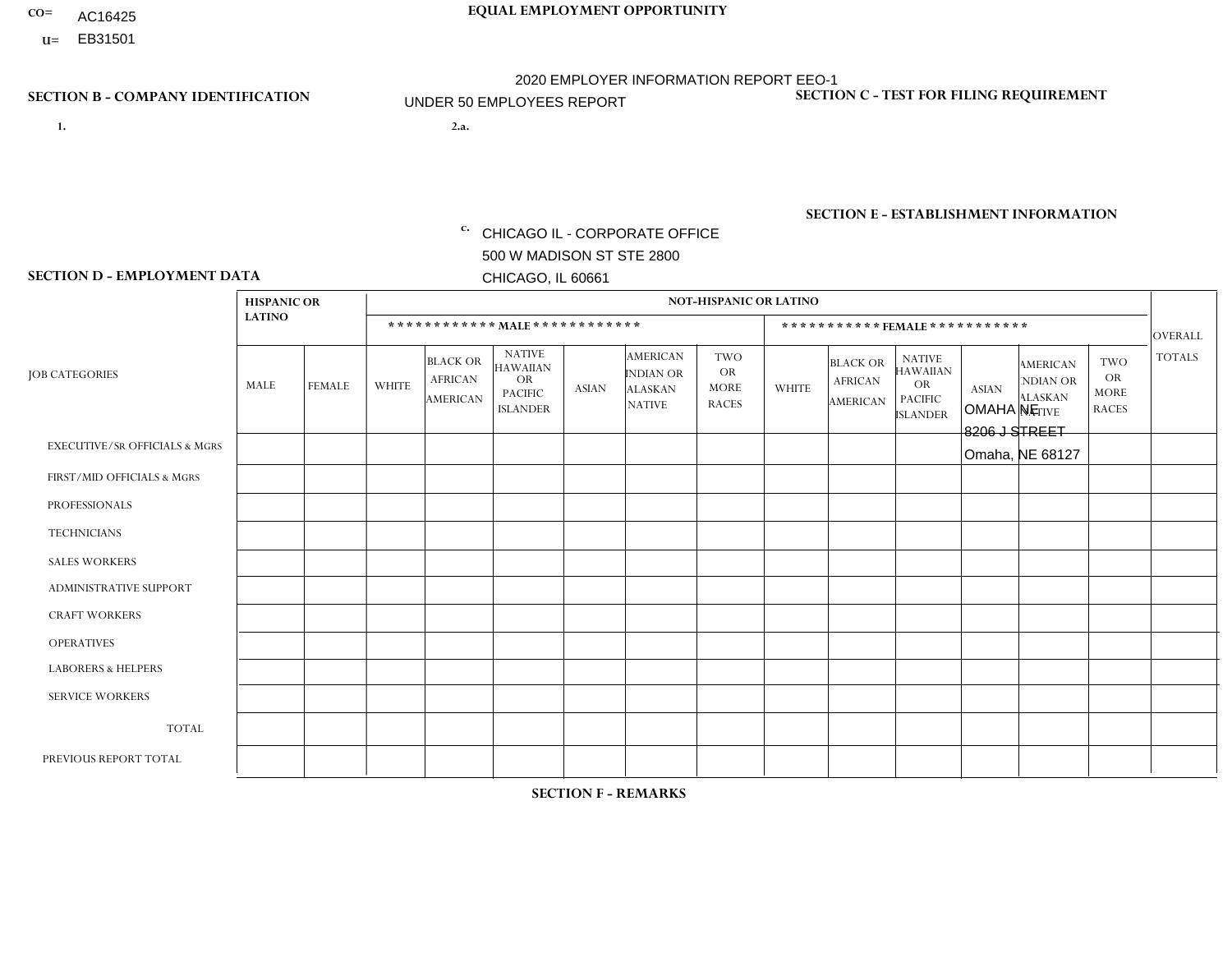- AC16425
- **U=**

**1. 2.a.** CHICAGO IL - CORPORATE OFFICE 500 W MADISON ST STE 2800 CHICAGO, IL 60661

2.a. SYRACUSE NY 1810 LEMOYNE AVE Syracuse, NY 13208

EIN= 952920557

## **SECTION B - COMPANY IDENTIFICATION SECTION C - TEST FOR FILING REQUIREMENT**

1- Y 2- Y 3- N DUNS= 000123456

**SECTION E - ESTABLISHMENT INFORMATION c.** NAICS: 423140

### **SECTION D - EMPLOYMENT DATA**

|                                          | <b>HISPANIC OR</b> |               |                |                                                      |                                                                                    |              |                                                                        | <b>NOT-HISPANIC OR LATINO</b>                          |                |                                                      |                                                                                    |              |                                                                |                                                        |                |
|------------------------------------------|--------------------|---------------|----------------|------------------------------------------------------|------------------------------------------------------------------------------------|--------------|------------------------------------------------------------------------|--------------------------------------------------------|----------------|------------------------------------------------------|------------------------------------------------------------------------------------|--------------|----------------------------------------------------------------|--------------------------------------------------------|----------------|
|                                          | <b>LATINO</b>      |               |                | ************ MALE ************                       |                                                                                    |              |                                                                        |                                                        |                | ***********FEMALE***********                         |                                                                                    |              |                                                                |                                                        | <b>OVERALL</b> |
| <b>JOB CATEGORIES</b>                    | MALE               | <b>FEMALE</b> | <b>WHITE</b>   | <b>BLACK OR</b><br><b>AFRICAN</b><br><b>AMERICAN</b> | <b>NATIVE</b><br><b>HAWAIIAN</b><br><b>OR</b><br><b>PACIFIC</b><br><b>ISLANDER</b> | <b>ASIAN</b> | <b>AMERICAN</b><br><b>INDIAN OR</b><br><b>ALASKAN</b><br><b>NATIVE</b> | <b>TWO</b><br><b>OR</b><br><b>MORE</b><br><b>RACES</b> | <b>WHITE</b>   | <b>BLACK OR</b><br><b>AFRICAN</b><br><b>AMERICAN</b> | <b>NATIVE</b><br><b>HAWAIIAN</b><br><b>OR</b><br><b>PACIFIC</b><br><b>ISLANDER</b> | <b>ASIAN</b> | <b>AMERICAN</b><br>NDIAN OR<br><b>ALASKAN</b><br><b>NATIVE</b> | <b>TWO</b><br><b>OR</b><br><b>MORE</b><br><b>RACES</b> | <b>TOTALS</b>  |
| <b>EXECUTIVE/SR OFFICIALS &amp; MGRS</b> | $\Omega$           | $\Omega$      | $\Omega$       | $\Omega$                                             | $\Omega$                                                                           | $\Omega$     | $\Omega$                                                               | $\Omega$                                               | $\Omega$       | $\Omega$                                             | $\Omega$                                                                           | $\Omega$     | $\Omega$                                                       | $\Omega$                                               | $\mathbf 0$    |
| FIRST/MID OFFICIALS & MGRS               | $\Omega$           | $\mathbf 0$   | 1              | $\mathbf 0$                                          | 0                                                                                  | $\mathbf 0$  | $\Omega$                                                               | $\Omega$                                               | $\Omega$       | $\mathbf{0}$                                         | $\Omega$                                                                           | $\mathbf 0$  | $\Omega$                                                       | $\mathbf 0$                                            | $\mathbf{1}$   |
| <b>PROFESSIONALS</b>                     | $\Omega$           | $\Omega$      | $\Omega$       | $\mathbf 0$                                          | $\Omega$                                                                           | $\Omega$     | $\Omega$                                                               | $\Omega$                                               | $\Omega$       | $\Omega$                                             | $\mathbf{0}$                                                                       | $\Omega$     | $\Omega$                                                       | $\Omega$                                               | $\mathbf 0$    |
| <b>TECHNICIANS</b>                       | $\Omega$           | $\mathbf 0$   | $\Omega$       | $\mathbf 0$                                          | 0                                                                                  | $\Omega$     | $\overline{0}$                                                         | $\Omega$                                               | $\Omega$       | $\Omega$                                             | $\Omega$                                                                           | $\Omega$     | $\Omega$                                                       | $\mathbf{0}$                                           | $\mathbf 0$    |
| <b>SALES WORKERS</b>                     | $\Omega$           | $\mathbf 0$   | 1              | $\mathbf 0$                                          | 0                                                                                  | $\Omega$     | $\Omega$                                                               | $\Omega$                                               | $\Omega$       | $\Omega$                                             | $\Omega$                                                                           | $\Omega$     | $\Omega$                                                       | $\mathbf{0}$                                           | $\mathbf{1}$   |
| <b>ADMINISTRATIVE SUPPORT</b>            | $\Omega$           | $\Omega$      | $\Omega$       | $\mathbf 0$                                          | $\mathbf 0$                                                                        | $\Omega$     | $\Omega$                                                               | $\Omega$                                               | 1              | $\mathbf{0}$                                         | $\mathbf{0}$                                                                       | $\Omega$     | $\Omega$                                                       | $\Omega$                                               | $\mathbf{1}$   |
| <b>CRAFT WORKERS</b>                     | $\Omega$           | $\Omega$      | $\Omega$       | $\mathbf 0$                                          | 0                                                                                  | $\Omega$     | $\Omega$                                                               | $\Omega$                                               | $\Omega$       | $\Omega$                                             | $\Omega$                                                                           | $\Omega$     | $\Omega$                                                       | $\Omega$                                               | $\mathbf 0$    |
| <b>OPERATIVES</b>                        | 0                  | $\Omega$      | $\overline{7}$ | $\mathbf 0$                                          | 0                                                                                  | $\Omega$     | $\overline{0}$                                                         | $\Omega$                                               | $\mathbf 1$    | $\Omega$                                             | $\mathbf{0}$                                                                       | $\Omega$     | $\Omega$                                                       | $\mathbf{0}$                                           | 8              |
| <b>LABORERS &amp; HELPERS</b>            | $\Omega$           | $\Omega$      | 3              | $\mathbf 0$                                          | 0                                                                                  | $\Omega$     | $\Omega$                                                               | $\Omega$                                               | $\Omega$       | $\Omega$                                             | $\Omega$                                                                           | $\Omega$     | $\Omega$                                                       | $\Omega$                                               | 3              |
| <b>SERVICE WORKERS</b>                   | $\Omega$           | $\Omega$      | 0              | $\mathbf 0$                                          | $\mathbf 0$                                                                        | $\Omega$     | $\Omega$                                                               | $\Omega$                                               | $\Omega$       | $\Omega$                                             | $\Omega$                                                                           | $\Omega$     | $\Omega$                                                       | $\Omega$                                               | 0              |
| <b>TOTAL</b>                             | $\mathbf 0$        | $\mathbf 0$   | 12             | $\mathbf 0$                                          | 0                                                                                  | $\mathbf 0$  | $\Omega$                                                               | 0                                                      | $\overline{2}$ | $\mathbf 0$                                          | $\mathbf 0$                                                                        | $\mathbf 0$  | 0                                                              | $\mathbf 0$                                            | 14             |
| PREVIOUS REPORT TOTAL                    | 0                  | $\Omega$      | 13             | 1                                                    | $\Omega$                                                                           | $\Omega$     | $\Omega$                                                               | $\Omega$                                               | $\overline{2}$ | $\Omega$                                             | $\Omega$                                                                           | $\Omega$     | $\Omega$                                                       | $\mathbf 0$                                            | 16             |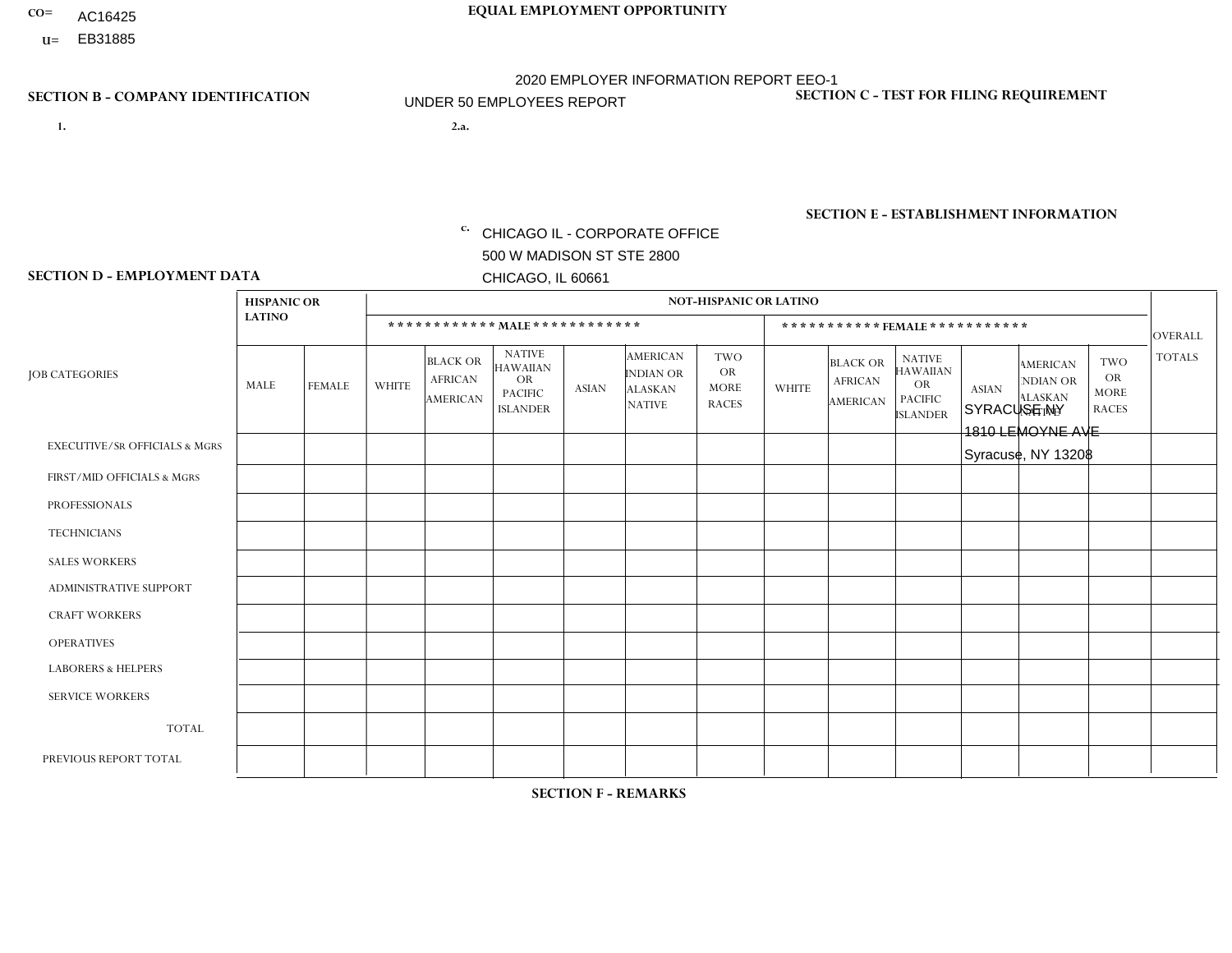- AC16425
- **U=**

**1. 2.a.** CHICAGO IL - CORPORATE OFFICE 500 W MADISON ST STE 2800 CHICAGO, IL 60661

2.a. TAMPA FL - KEYSTONE LARGO 9862 CURRIE DAVIS DR Tampa, FL 33619

c. EIN= 952920557

## **SECTION B - COMPANY IDENTIFICATION SECTION C - TEST FOR FILING REQUIREMENT**

1- Y 2- Y 3- N DUNS= 000123456

**SECTION E - ESTABLISHMENT INFORMATION c.** NAICS: 423140

### **SECTION D - EMPLOYMENT DATA**

|                                          | <b>HISPANIC OR</b> |               |                |                                                      |                                                                                    |              |                                                                        | <b>NOT-HISPANIC OR LATINO</b>                          |                |                                                      |                                                                                    |              |                                                                       |                                                        |                      |
|------------------------------------------|--------------------|---------------|----------------|------------------------------------------------------|------------------------------------------------------------------------------------|--------------|------------------------------------------------------------------------|--------------------------------------------------------|----------------|------------------------------------------------------|------------------------------------------------------------------------------------|--------------|-----------------------------------------------------------------------|--------------------------------------------------------|----------------------|
|                                          | <b>LATINO</b>      |               |                | ************ MALE ************                       |                                                                                    |              |                                                                        |                                                        |                |                                                      | *********** FEMALE ***********                                                     |              |                                                                       |                                                        | <b>OVERALL</b>       |
| <b>JOB CATEGORIES</b>                    | <b>MALE</b>        | <b>FEMALE</b> | <b>WHITE</b>   | <b>BLACK OR</b><br><b>AFRICAN</b><br><b>AMERICAN</b> | <b>NATIVE</b><br><b>HAWAIIAN</b><br><b>OR</b><br><b>PACIFIC</b><br><b>ISLANDER</b> | <b>ASIAN</b> | <b>AMERICAN</b><br><b>INDIAN OR</b><br><b>ALASKAN</b><br><b>NATIVE</b> | <b>TWO</b><br><b>OR</b><br><b>MORE</b><br><b>RACES</b> | <b>WHITE</b>   | <b>BLACK OR</b><br><b>AFRICAN</b><br><b>AMERICAN</b> | <b>NATIVE</b><br><b>HAWAIIAN</b><br><b>OR</b><br><b>PACIFIC</b><br><b>ISLANDER</b> | <b>ASIAN</b> | <b>AMERICAN</b><br><b>NDIAN OR</b><br><b>ALASKAN</b><br><b>NATIVE</b> | <b>TWO</b><br><b>OR</b><br><b>MORE</b><br><b>RACES</b> | <b>TOTALS</b>        |
| <b>EXECUTIVE/SR OFFICIALS &amp; MGRS</b> | $\Omega$           | $\mathbf 0$   | $\mathbf 0$    | $\mathbf 0$                                          | $\mathbf 0$                                                                        | 0            | $\Omega$                                                               | $\Omega$                                               | 0              | $\mathbf 0$                                          | $\mathbf 0$                                                                        | $\mathbf 0$  | $\Omega$                                                              | $\mathbf 0$                                            | $\mathbf 0$          |
| FIRST/MID OFFICIALS & MGRS               | 1                  | $\Omega$      | $\overline{2}$ | $\Omega$                                             | $\Omega$                                                                           | $\Omega$     | $\Omega$                                                               | $\Omega$                                               | 1              | $\Omega$                                             | 0                                                                                  | $\Omega$     | $\Omega$                                                              | $\Omega$                                               | $\overline{4}$       |
| <b>PROFESSIONALS</b>                     | $\Omega$           | $\mathbf 0$   | 1              | $\mathbf 0$                                          | $\mathbf 0$                                                                        | $\mathbf{0}$ | $\Omega$                                                               | $\Omega$                                               | $\Omega$       | $\Omega$                                             | $\Omega$                                                                           | $\mathbf 0$  | $\Omega$                                                              | $\mathbf 0$                                            | $\mathbf{1}$         |
| <b>TECHNICIANS</b>                       | $\Omega$           | $\Omega$      | $\mathbf 0$    | $\mathbf 0$                                          | $\Omega$                                                                           | $\Omega$     | $\Omega$                                                               | $\Omega$                                               | $\Omega$       | $\Omega$                                             | $\mathbf{0}$                                                                       | 0            | $\Omega$                                                              | $\mathbf 0$                                            | $\overline{0}$       |
| <b>SALES WORKERS</b>                     | $\overline{1}$     | $\mathbf 0$   | 5              | $\mathbf 0$                                          | $\mathbf 0$                                                                        | $\Omega$     | $\Omega$                                                               | $\Omega$                                               | $\overline{2}$ | $\mathbf 0$                                          | $\mathbf 0$                                                                        | $\mathbf 0$  | $\Omega$                                                              | $\mathbf 0$                                            | 8                    |
| ADMINISTRATIVE SUPPORT                   | $\Omega$           | $\mathbf{1}$  | $\Omega$       | $\Omega$                                             | $\Omega$                                                                           | $\mathbf{0}$ | $\Omega$                                                               | $\Omega$                                               | $\Omega$       | $\Omega$                                             | $\Omega$                                                                           | $\Omega$     | $\Omega$                                                              | $\Omega$                                               | $\blacktriangleleft$ |
| <b>CRAFT WORKERS</b>                     | $\Omega$           | $\mathbf 0$   | $\mathbf 0$    | $\mathbf 0$                                          | 0                                                                                  | $\Omega$     | $\Omega$                                                               | $\Omega$                                               | 0              | $\Omega$                                             | 0                                                                                  | $\mathbf 0$  | $\Omega$                                                              | $\mathbf 0$                                            | $\mathbf 0$          |
| <b>OPERATIVES</b>                        | 6                  | $\Omega$      | 8              | 5                                                    | $\Omega$                                                                           | $\Omega$     | $\Omega$                                                               | $\mathbf 1$                                            | 1              | $\Omega$                                             | 0                                                                                  | $\Omega$     | $\Omega$                                                              | $\Omega$                                               | 21                   |
| <b>LABORERS &amp; HELPERS</b>            | $\overline{7}$     | $\Omega$      | 1              | 3                                                    | $\mathbf 0$                                                                        | $\Omega$     | $\Omega$                                                               | $\Omega$                                               | $\Omega$       | $\Omega$                                             | $\Omega$                                                                           | $\Omega$     | $\Omega$                                                              | $\Omega$                                               | 11                   |
| <b>SERVICE WORKERS</b>                   | $\Omega$           | $\Omega$      | $\mathbf{0}$   | $\mathbf 0$                                          | $\mathbf 0$                                                                        | $\Omega$     | $\Omega$                                                               | $\Omega$                                               | 0              | $\Omega$                                             | $\Omega$                                                                           | $\Omega$     | $\Omega$                                                              | $\Omega$                                               | $\overline{0}$       |
| <b>TOTAL</b>                             | 15                 | $\mathbf{1}$  | 17             | 8                                                    | $\mathbf 0$                                                                        | 0            | $\Omega$                                                               | $\mathbf 1$                                            | 4              | $\mathbf 0$                                          | 0                                                                                  | $\mathbf 0$  | $\Omega$                                                              | $\mathbf 0$                                            | 46                   |
| PREVIOUS REPORT TOTAL                    | 23                 | $\mathbf{1}$  | 27             | 12                                                   | $\mathbf 0$                                                                        | $\Omega$     | $\Omega$                                                               | 3                                                      | 5              | $\Omega$                                             | 0                                                                                  | $\mathbf 0$  | $\Omega$                                                              | $\mathbf 0$                                            | 71                   |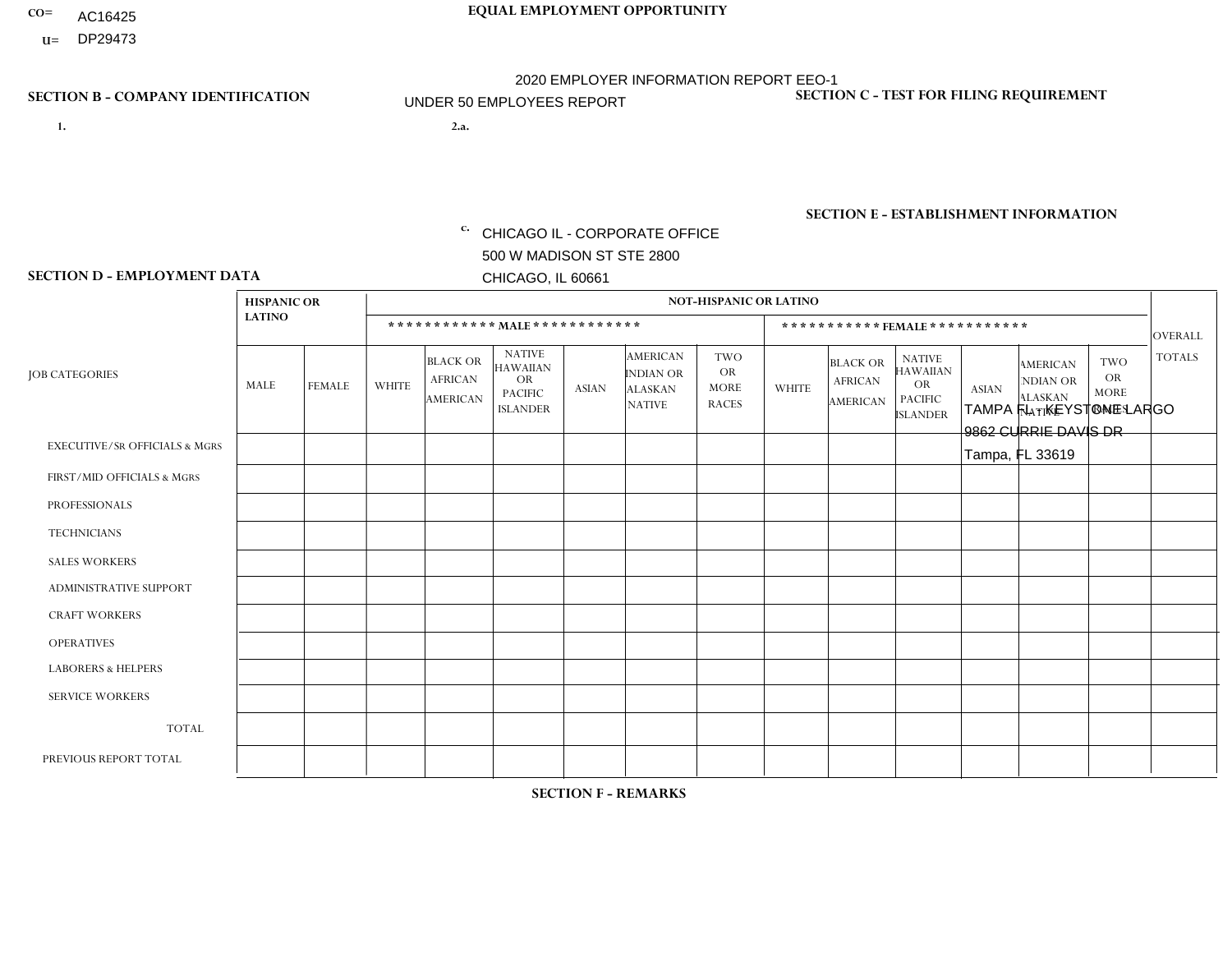- AC16425
- **U=**

- **1. 2.a.** CHICAGO IL CORPORATE OFFICE 500 W MADISON ST STE 2800 CHICAGO, IL 60661
- 2.a. SAVANNAH GA 60 TELFAIR PLACE Savannah, GA 31415

EIN= 952920557

## **SECTION B - COMPANY IDENTIFICATION SECTION C - TEST FOR FILING REQUIREMENT**

1- Y 2- Y 3- N DUNS= 000123456

**SECTION E - ESTABLISHMENT INFORMATION c.** NAICS: 423140

### **SECTION D - EMPLOYMENT DATA**

|                                          | <b>HISPANIC OR</b> |               |              |                                                      |                                                                                    |              |                                                                 | <b>NOT-HISPANIC OR LATINO</b>                          |                |                                                      |                                                                                    |              |                                                                       |                                                        |                |
|------------------------------------------|--------------------|---------------|--------------|------------------------------------------------------|------------------------------------------------------------------------------------|--------------|-----------------------------------------------------------------|--------------------------------------------------------|----------------|------------------------------------------------------|------------------------------------------------------------------------------------|--------------|-----------------------------------------------------------------------|--------------------------------------------------------|----------------|
|                                          | <b>LATINO</b>      |               |              | ************ MALE ************                       |                                                                                    |              |                                                                 |                                                        |                |                                                      | ***********FEMALE***********                                                       |              |                                                                       |                                                        | <b>OVERALL</b> |
| <b>JOB CATEGORIES</b>                    | MALE               | <b>FEMALE</b> | <b>WHITE</b> | <b>BLACK OR</b><br><b>AFRICAN</b><br><b>AMERICAN</b> | <b>NATIVE</b><br><b>HAWAIIAN</b><br><b>OR</b><br><b>PACIFIC</b><br><b>ISLANDER</b> | <b>ASIAN</b> | <b>AMERICAN</b><br>INDIAN OR<br><b>ALASKAN</b><br><b>NATIVE</b> | <b>TWO</b><br><b>OR</b><br><b>MORE</b><br><b>RACES</b> | <b>WHITE</b>   | <b>BLACK OR</b><br><b>AFRICAN</b><br><b>AMERICAN</b> | <b>NATIVE</b><br><b>HAWAIIAN</b><br><b>OR</b><br><b>PACIFIC</b><br><b>ISLANDER</b> | <b>ASIAN</b> | <b>AMERICAN</b><br><b>NDIAN OR</b><br><b>ALASKAN</b><br><b>NATIVE</b> | <b>TWO</b><br><b>OR</b><br><b>MORE</b><br><b>RACES</b> | <b>TOTALS</b>  |
| <b>EXECUTIVE/SR OFFICIALS &amp; MGRS</b> | $\Omega$           | $\Omega$      | $\Omega$     | $\mathbf 0$                                          | $\Omega$                                                                           | $\Omega$     | $\Omega$                                                        | $\Omega$                                               | $\Omega$       | $\Omega$                                             | $\mathbf{0}$                                                                       | $\Omega$     | $\Omega$                                                              | $\Omega$                                               | $\mathbf 0$    |
| FIRST/MID OFFICIALS & MGRS               | $\Omega$           | $\Omega$      | 3            | $\Omega$                                             | $\Omega$                                                                           | $\Omega$     | $\Omega$                                                        |                                                        | 1              | $\Omega$                                             | $\Omega$                                                                           | $\Omega$     | $\Omega$                                                              | $\Omega$                                               | 5              |
| <b>PROFESSIONALS</b>                     | $\Omega$           | 0             | 1            | $\mathbf 0$                                          | $\Omega$                                                                           | $\Omega$     | $\Omega$                                                        | $\Omega$                                               | $\overline{2}$ | $\Omega$                                             | $\Omega$                                                                           | $\Omega$     | $\Omega$                                                              | $\Omega$                                               | 3              |
| <b>TECHNICIANS</b>                       | $\Omega$           | $\mathbf 0$   | $\Omega$     | $\mathbf 0$                                          | $\mathbf 0$                                                                        | $\Omega$     | $\overline{0}$                                                  | $\Omega$                                               | $\mathbf 0$    | $\mathbf 0$                                          | $\mathbf 0$                                                                        | $\mathbf 0$  | $\Omega$                                                              | $\mathbf{0}$                                           | $\mathbf 0$    |
| <b>SALES WORKERS</b>                     | $\Omega$           | $\Omega$      | 4            | $\Omega$                                             | 0                                                                                  | $\Omega$     | $\Omega$                                                        | $\Omega$                                               | $\overline{2}$ | $\Omega$                                             | $\Omega$                                                                           | $\Omega$     | $\Omega$                                                              | $\Omega$                                               | 6              |
| <b>ADMINISTRATIVE SUPPORT</b>            | $\Omega$           | $\mathbf 0$   | 1            | $\mathbf 0$                                          | $\mathbf 0$                                                                        | $\mathbf 0$  | $\Omega$                                                        | $\Omega$                                               | $\overline{2}$ | $\Omega$                                             | $\mathbf{0}$                                                                       | $\Omega$     | $\Omega$                                                              | $\mathbf{0}$                                           | 3              |
| <b>CRAFT WORKERS</b>                     | $\Omega$           | $\Omega$      | -1           | $\overline{2}$                                       | 0                                                                                  | $\Omega$     | $\Omega$                                                        | $\Omega$                                               | $\Omega$       | $\Omega$                                             | $\Omega$                                                                           | $\Omega$     | $\Omega$                                                              | $\Omega$                                               | 3              |
| <b>OPERATIVES</b>                        | $\overline{2}$     | $\Omega$      | 9            | 8                                                    | $\overline{2}$                                                                     | $\mathbf{1}$ | $\Omega$                                                        | $\Omega$                                               | $\mathbf{1}$   | $\Omega$                                             | $\Omega$                                                                           | $\Omega$     | $\Omega$                                                              | $\Omega$                                               | 23             |
| <b>LABORERS &amp; HELPERS</b>            | $\Omega$           | $\Omega$      | $\mathbf 0$  | $\mathbf{1}$                                         | $\mathbf 0$                                                                        | $\mathbf 0$  | $\Omega$                                                        | $\Omega$                                               | $\Omega$       | $\Omega$                                             | $\Omega$                                                                           | $\Omega$     | $\Omega$                                                              | $\Omega$                                               | $\mathbf{1}$   |
| <b>SERVICE WORKERS</b>                   | $\Omega$           | $\Omega$      | 0            | $\mathbf 0$                                          | $\Omega$                                                                           | $\Omega$     | $\Omega$                                                        | $\Omega$                                               | $\Omega$       | $\Omega$                                             | $\Omega$                                                                           | $\Omega$     | $\Omega$                                                              | $\Omega$                                               | $\mathbf 0$    |
| <b>TOTAL</b>                             | $\overline{2}$     | $\mathbf 0$   | 19           | 11                                                   | $\overline{2}$                                                                     | $\mathbf{1}$ | $\Omega$                                                        |                                                        | 8              | $\mathbf 0$                                          | $\mathbf 0$                                                                        | $\mathbf 0$  | 0                                                                     | $\mathbf 0$                                            | 44             |
| PREVIOUS REPORT TOTAL                    | 5                  | $\Omega$      | 26           | 15                                                   | $\mathbf{1}$                                                                       | $\Omega$     | $\Omega$                                                        | $\overline{2}$                                         | 8              | $\Omega$                                             | $\Omega$                                                                           | $\Omega$     | $\Omega$                                                              | $\mathbf{0}$                                           | 57             |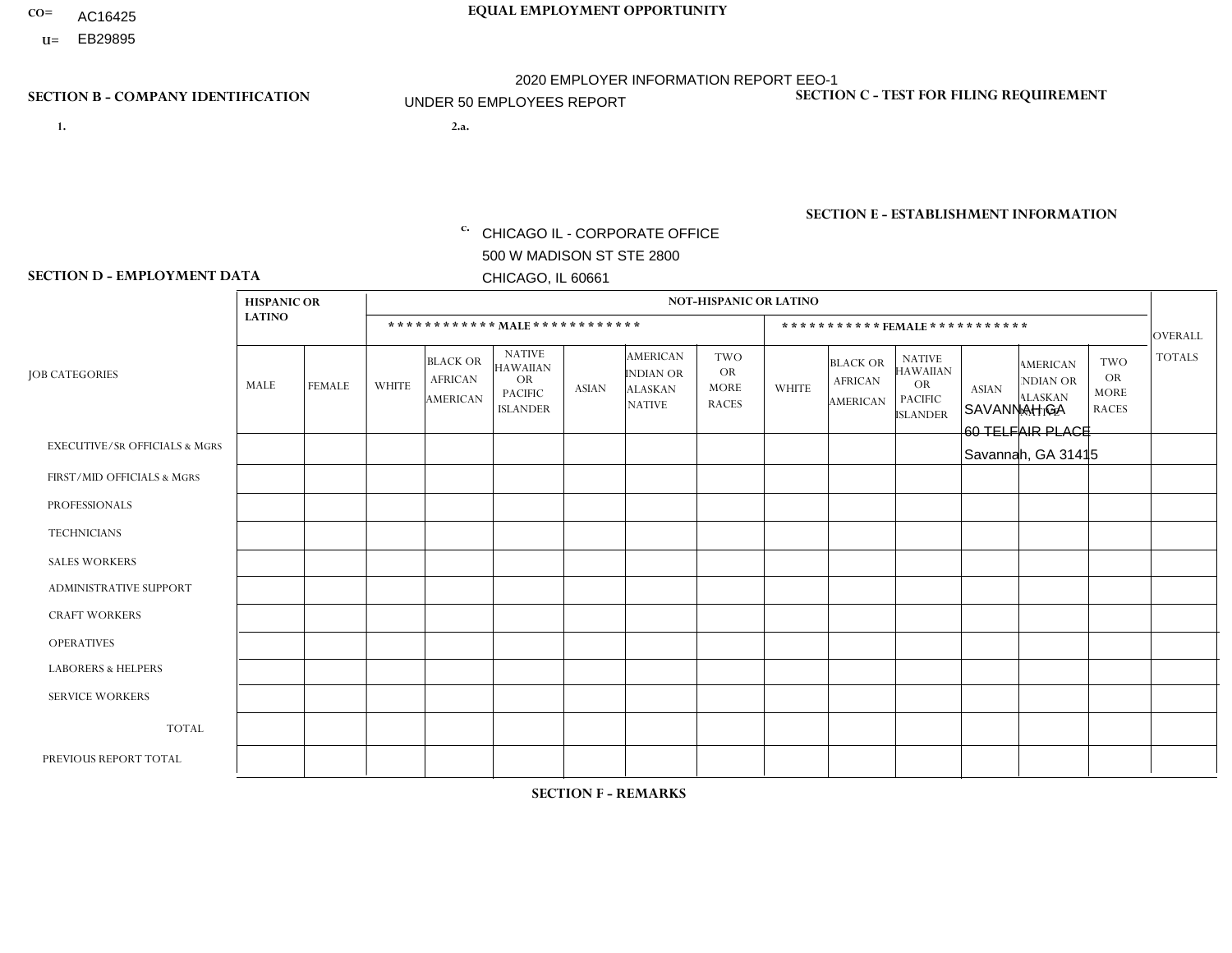- **CO= EQUAL EMPLOYMENT OPPORTUNITY** AC16425
- **U=**

- **1. 2.a.** CHICAGO IL CORPORATE OFFICE 500 W MADISON ST STE 2800 CHICAGO, IL 60661
- 2.a. NORTHERN LIGHT REFINISHING MI 157 WEST BEECH STREET Cedar Springs, MI 49319

2020 EMPLOYER INFORMATION REPORT EEO-1 UNDER 50 EMPLOYEES REPORT

c. EIN= 952920557

## **SECTION B - COMPANY IDENTIFICATION SECTION C - TEST FOR FILING REQUIREMENT**

1- Y 2- Y 3- N DUNS= 000123456

**SECTION E - ESTABLISHMENT INFORMATION c.** NAICS: 339999

### **SECTION D - EMPLOYMENT DATA**

|                                          | <b>HISPANIC OR</b> |                |              |                                                      |                                                                                    |              |                                                                 | <b>NOT-HISPANIC OR LATINO</b>                          |                      |                                               |                                                                                    |              |                                                                       |                                                        |                |
|------------------------------------------|--------------------|----------------|--------------|------------------------------------------------------|------------------------------------------------------------------------------------|--------------|-----------------------------------------------------------------|--------------------------------------------------------|----------------------|-----------------------------------------------|------------------------------------------------------------------------------------|--------------|-----------------------------------------------------------------------|--------------------------------------------------------|----------------|
|                                          | <b>LATINO</b>      |                |              | ************ MALE ************                       |                                                                                    |              |                                                                 |                                                        |                      |                                               | ***********FEMALE***********                                                       |              |                                                                       |                                                        | <b>OVERALL</b> |
| <b>JOB CATEGORIES</b>                    | MALE               | <b>FEMALE</b>  | <b>WHITE</b> | <b>BLACK OR</b><br><b>AFRICAN</b><br><b>AMERICAN</b> | <b>NATIVE</b><br><b>HAWAIIAN</b><br><b>OR</b><br><b>PACIFIC</b><br><b>ISLANDER</b> | <b>ASIAN</b> | <b>AMERICAN</b><br>INDIAN OR<br><b>ALASKAN</b><br><b>NATIVE</b> | <b>TWO</b><br><b>OR</b><br><b>MORE</b><br><b>RACES</b> | <b>WHITE</b>         | <b>BLACK OR</b><br><b>AFRICAN</b><br>AMERICAN | <b>NATIVE</b><br><b>HAWAIIAN</b><br><b>OR</b><br><b>PACIFIC</b><br><b>ISLANDER</b> | <b>ASIAN</b> | <b>AMERICAN</b><br><b>NDIAN OR</b><br><b>ALASKAN</b><br><b>NATIVE</b> | <b>TWO</b><br><b>OR</b><br><b>MORE</b><br><b>RACES</b> | <b>TOTALS</b>  |
| <b>EXECUTIVE/SR OFFICIALS &amp; MGRS</b> | $\Omega$           | $\Omega$       | $\Omega$     | $\Omega$                                             | 0                                                                                  | $\Omega$     | $\Omega$                                                        | $\Omega$                                               | $\Omega$             | $\Omega$                                      | $\Omega$                                                                           | $\Omega$     | $\Omega$                                                              | $\Omega$                                               | $\Omega$       |
| FIRST/MID OFFICIALS & MGRS               | $\Omega$           | $\Omega$       | $\mathbf{0}$ | $\mathbf 0$                                          | $\Omega$                                                                           | $\Omega$     | $\Omega$                                                        | $\Omega$                                               | 0                    | $\Omega$                                      | 0                                                                                  | $\Omega$     | $\Omega$                                                              | $\Omega$                                               | $\overline{0}$ |
| <b>PROFESSIONALS</b>                     | $\Omega$           | $\Omega$       | $\Omega$     | $\mathbf 0$                                          | $\Omega$                                                                           | $\Omega$     | 1                                                               | $\Omega$                                               | $\Omega$             | $\Omega$                                      | 0                                                                                  | 0            | $\Omega$                                                              | $\mathbf 0$                                            | $\mathbf{1}$   |
| <b>TECHNICIANS</b>                       | $\Omega$           | $\mathbf 0$    | $\Omega$     | $\mathbf 0$                                          | $\mathbf 0$                                                                        | $\Omega$     | $\Omega$                                                        | $\Omega$                                               | 0                    | $\mathbf 0$                                   | 0                                                                                  | $\mathbf 0$  | $\Omega$                                                              | $\mathbf 0$                                            | $\mathbf{0}$   |
| <b>SALES WORKERS</b>                     | $\Omega$           | $\Omega$       | $\Omega$     | $\Omega$                                             | $\Omega$                                                                           | $\Omega$     | $\Omega$                                                        | $\Omega$                                               | $\Omega$             | $\Omega$                                      | $\Omega$                                                                           | $\Omega$     | $\Omega$                                                              | $\Omega$                                               | $\Omega$       |
| <b>ADMINISTRATIVE SUPPORT</b>            | $\Omega$           | $\Omega$       | $\mathbf{0}$ | $\mathbf 0$                                          | $\Omega$                                                                           | $\Omega$     | $\Omega$                                                        | $\Omega$                                               | 1                    | $\Omega$                                      | 0                                                                                  | $\Omega$     | $\Omega$                                                              | $\Omega$                                               | $\overline{1}$ |
| <b>CRAFT WORKERS</b>                     | $\Omega$           | $\Omega$       | $\Omega$     | $\mathbf 0$                                          | $\Omega$                                                                           | $\Omega$     | $\Omega$                                                        | $\Omega$                                               | $\Omega$             | $\Omega$                                      | $\Omega$                                                                           | $\mathbf 0$  | $\Omega$                                                              | $\Omega$                                               | $\Omega$       |
| <b>OPERATIVES</b>                        | $\Omega$           | $\Omega$       | 12           | $\mathbf 0$                                          | $\mathbf 0$                                                                        | $\Omega$     | $\Omega$                                                        | $\overline{2}$                                         | 5                    | $\Omega$                                      | 0                                                                                  | 1            | $\Omega$                                                              | $\Omega$                                               | 20             |
| <b>LABORERS &amp; HELPERS</b>            | $\Omega$           | $\Omega$       | -1           | $\mathbf{0}$                                         | $\Omega$                                                                           | $\Omega$     | $\Omega$                                                        | $\Omega$                                               | $\blacktriangleleft$ | $\Omega$                                      | 0                                                                                  | $\Omega$     | $\Omega$                                                              | $\Omega$                                               | $\overline{2}$ |
| <b>SERVICE WORKERS</b>                   | $\Omega$           | $\Omega$       | 1            | $\mathbf 0$                                          | $\mathbf 0$                                                                        | $\Omega$     | $\Omega$                                                        | $\Omega$                                               | 0                    | $\Omega$                                      | $\Omega$                                                                           | $\mathbf 0$  | $\Omega$                                                              | $\mathbf 0$                                            | $\mathbf{1}$   |
| <b>TOTAL</b>                             | $\Omega$           | $\mathbf 0$    | 14           | $\mathbf 0$                                          | $\mathbf 0$                                                                        | 0            | 1                                                               | $\overline{2}$                                         | $\overline{7}$       | $\Omega$                                      | 0                                                                                  | 1            | 0                                                                     | $\mathbf 0$                                            | 25             |
| PREVIOUS REPORT TOTAL                    | $\Omega$           | $\overline{2}$ | 28           | $\mathbf 0$                                          | 0                                                                                  | $\Omega$     | 1                                                               | $\overline{2}$                                         | 10                   | $\Omega$                                      | 0                                                                                  | $\Omega$     | $\Omega$                                                              | $\mathbf 0$                                            | 43             |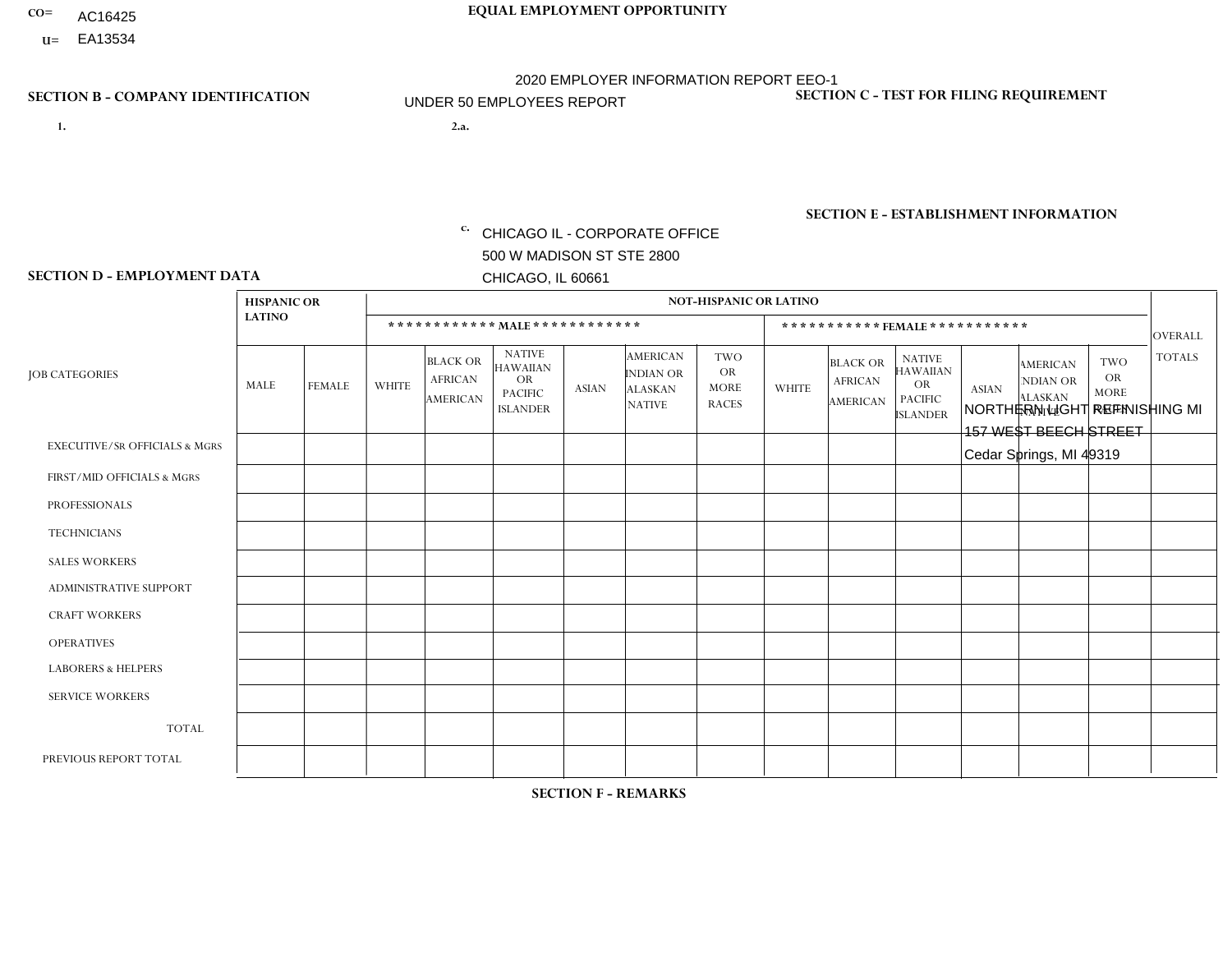- AC16425
- **U=**

- **1. 2.a.** CHICAGO IL CORPORATE OFFICE 500 W MADISON ST STE 2800 CHICAGO, IL 60661
- 2.a. HENDERSON CO WESTERN 9090 BRIGHTON ROAD Henderson, CO 80640

c. EIN= 952920557

## **SECTION B - COMPANY IDENTIFICATION SECTION C - TEST FOR FILING REQUIREMENT**

1- Y 2- Y 3- N DUNS= 000123456

**SECTION E - ESTABLISHMENT INFORMATION c.** NAICS: 423140

### **SECTION D - EMPLOYMENT DATA**

|                                          | <b>HISPANIC OR</b> |                |              |                                                      |                                                                                    |              |                                                                        | <b>NOT-HISPANIC OR LATINO</b>                          |              |                                               |                                                                                    |              |                                                                       |                                                        |                |
|------------------------------------------|--------------------|----------------|--------------|------------------------------------------------------|------------------------------------------------------------------------------------|--------------|------------------------------------------------------------------------|--------------------------------------------------------|--------------|-----------------------------------------------|------------------------------------------------------------------------------------|--------------|-----------------------------------------------------------------------|--------------------------------------------------------|----------------|
|                                          | <b>LATINO</b>      |                |              | ************ MALE ************                       |                                                                                    |              |                                                                        |                                                        |              |                                               | *********** FEMALE ***********                                                     |              |                                                                       |                                                        | <b>OVERALL</b> |
| <b>JOB CATEGORIES</b>                    | MALE               | <b>FEMALE</b>  | <b>WHITE</b> | <b>BLACK OR</b><br><b>AFRICAN</b><br><b>AMERICAN</b> | <b>NATIVE</b><br><b>HAWAIIAN</b><br><b>OR</b><br><b>PACIFIC</b><br><b>ISLANDER</b> | <b>ASIAN</b> | <b>AMERICAN</b><br><b>INDIAN OR</b><br><b>ALASKAN</b><br><b>NATIVE</b> | <b>TWO</b><br><b>OR</b><br><b>MORE</b><br><b>RACES</b> | <b>WHITE</b> | <b>BLACK OR</b><br><b>AFRICAN</b><br>AMERICAN | <b>NATIVE</b><br><b>HAWAIIAN</b><br><b>OR</b><br><b>PACIFIC</b><br><b>ISLANDER</b> | <b>ASIAN</b> | <b>AMERICAN</b><br><b>NDIAN OR</b><br><b>ALASKAN</b><br><b>NATIVE</b> | <b>TWO</b><br><b>OR</b><br><b>MORE</b><br><b>RACES</b> | <b>TOTALS</b>  |
| <b>EXECUTIVE/SR OFFICIALS &amp; MGRS</b> | $\Omega$           | $\Omega$       | $\mathbf{0}$ | $\Omega$                                             | $\Omega$                                                                           | $\Omega$     | $\Omega$                                                               | $\Omega$                                               | 0            | $\Omega$                                      | $\Omega$                                                                           | $\Omega$     | $\Omega$                                                              | $\Omega$                                               | $\Omega$       |
| FIRST/MID OFFICIALS & MGRS               | $\Omega$           | 1              | 6            | $\mathbf 0$                                          | $\Omega$                                                                           | $\Omega$     | $\Omega$                                                               | $\Omega$                                               | 0            | $\Omega$                                      | 0                                                                                  | $\Omega$     | $\Omega$                                                              | $\Omega$                                               | $\overline{7}$ |
| <b>PROFESSIONALS</b>                     | $\Omega$           | $\Omega$       | $\mathbf 0$  | $\mathbf 0$                                          | $\Omega$                                                                           | $\Omega$     | $\Omega$                                                               | $\Omega$                                               | $\Omega$     | $\Omega$                                      | 0                                                                                  | 0            | $\Omega$                                                              | $\mathbf 0$                                            | $\mathbf{0}$   |
| <b>TECHNICIANS</b>                       | $\Omega$           | $\Omega$       | $\Omega$     | $\Omega$                                             | $\Omega$                                                                           | $\Omega$     | $\Omega$                                                               | $\Omega$                                               | $\Omega$     | $\Omega$                                      | 0                                                                                  | $\mathbf 0$  | $\Omega$                                                              | $\mathbf 0$                                            | $\Omega$       |
| <b>SALES WORKERS</b>                     | 1                  | $\Omega$       | 4            | $\Omega$                                             | $\Omega$                                                                           | $\Omega$     | $\Omega$                                                               | $\Omega$                                               | $\Omega$     | $\Omega$                                      | $\Omega$                                                                           | $\Omega$     | $\Omega$                                                              | $\Omega$                                               | 5              |
| <b>ADMINISTRATIVE SUPPORT</b>            | $\Omega$           | 0              | 2            | $\mathbf 0$                                          | 0                                                                                  | $\Omega$     | $\Omega$                                                               | 1                                                      | 1            | $\Omega$                                      | 0                                                                                  | $\mathbf 0$  | $\Omega$                                                              | $\mathbf 0$                                            | 4              |
| <b>CRAFT WORKERS</b>                     | 2                  | $\Omega$       | 5            | $\mathbf 0$                                          | $\Omega$                                                                           | $\Omega$     | $\Omega$                                                               | $\Omega$                                               | 0            | $\Omega$                                      | 0                                                                                  | $\Omega$     | $\Omega$                                                              | $\Omega$                                               | $\overline{7}$ |
| <b>OPERATIVES</b>                        | $\Omega$           | $\Omega$       | 1            | $\mathbf 0$                                          | $\Omega$                                                                           | $\Omega$     | $\Omega$                                                               | $\Omega$                                               | 0            | $\Omega$                                      | 0                                                                                  | $\mathbf 0$  | $\Omega$                                                              | $\mathbf 0$                                            | $\mathbf{1}$   |
| <b>LABORERS &amp; HELPERS</b>            | 2                  | $\Omega$       | 5            | $\mathbf 0$                                          | $\Omega$                                                                           | $\Omega$     | $\Omega$                                                               | $\Omega$                                               | $\Omega$     | $\Omega$                                      | $\Omega$                                                                           | $\Omega$     | $\Omega$                                                              | $\Omega$                                               | $\overline{7}$ |
| <b>SERVICE WORKERS</b>                   | $\Omega$           | $\Omega$       | $\Omega$     | 0                                                    | $\mathbf 0$                                                                        | $\Omega$     | $\Omega$                                                               | $\Omega$                                               | 0            | $\Omega$                                      | $\Omega$                                                                           | $\mathbf 0$  | $\Omega$                                                              | $\Omega$                                               | $\mathbf 0$    |
| <b>TOTAL</b>                             | 5                  | $\mathbf{1}$   | 23           | $\mathbf 0$                                          | $\mathbf 0$                                                                        | 0            | $\Omega$                                                               | $\mathbf 1$                                            | $\mathbf{1}$ | $\mathbf 0$                                   | 0                                                                                  | $\mathbf 0$  | 0                                                                     | $\mathbf 0$                                            | 31             |
| PREVIOUS REPORT TOTAL                    | 8                  | $\overline{2}$ | 29           | $\mathbf 0$                                          | 0                                                                                  | $\Omega$     | $\Omega$                                                               | 1                                                      | 1            | $\Omega$                                      | 0                                                                                  | $\mathbf 0$  | $\Omega$                                                              | $\overline{1}$                                         | 42             |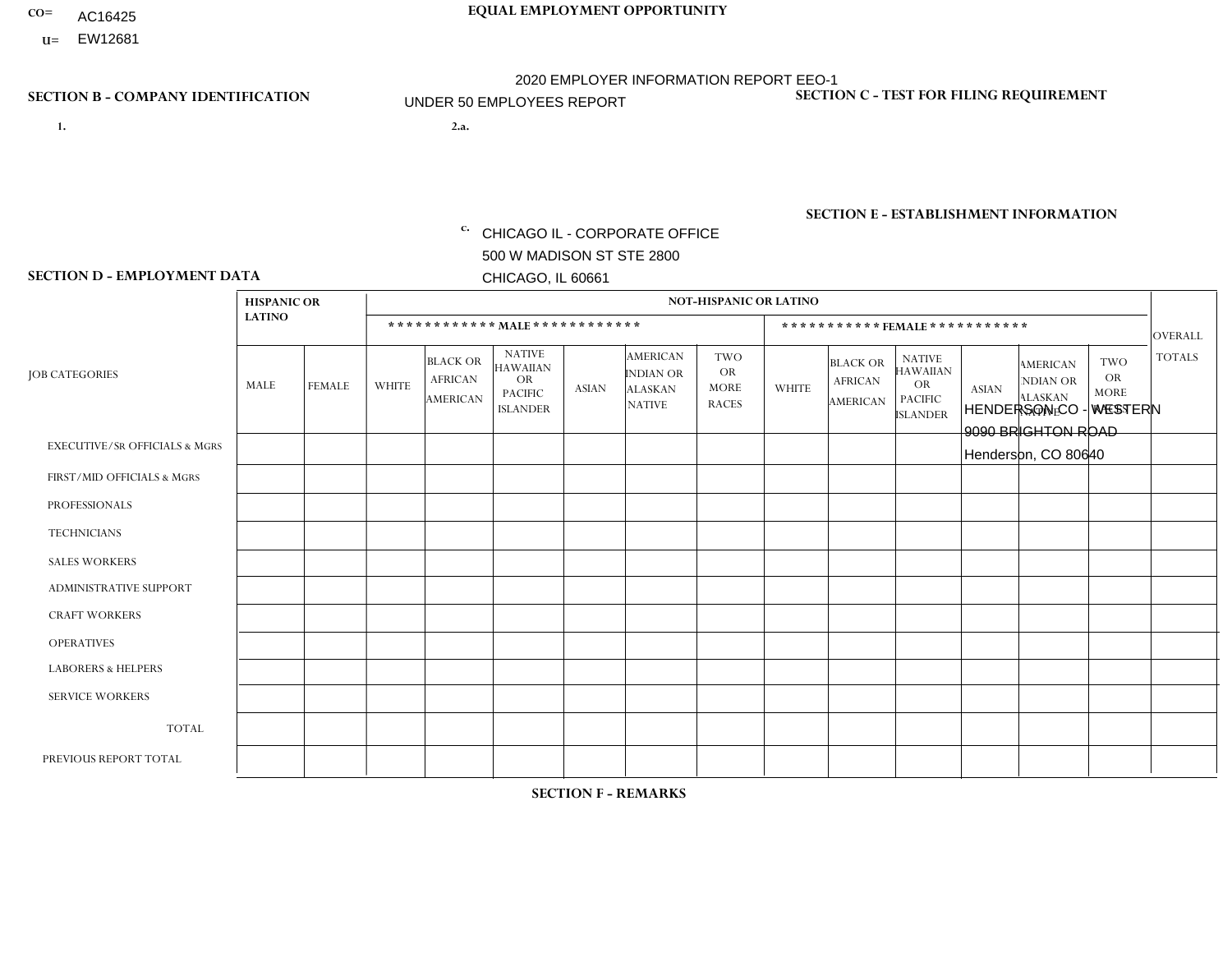- AC16425
- **U=**

- **1. 2.a.** CHICAGO IL CORPORATE OFFICE 500 W MADISON ST STE 2800 CHICAGO, IL 60661
- 2.a. UNION CITY CA 30336 WHIPPLE RD SUITE B Union City, CA 94587

EIN= 364261871

## **SECTION B - COMPANY IDENTIFICATION SECTION C - TEST FOR FILING REQUIREMENT**

1- Y 2- Y 3- N DUNS= 000123456

**SECTION E - ESTABLISHMENT INFORMATION c.** NAICS: 423140

### **SECTION D - EMPLOYMENT DATA**

|                                          | <b>HISPANIC OR</b> |               |              |                                                      |                                                                                    |                |                                                                        | <b>NOT-HISPANIC OR LATINO</b>                          |              |                                               |                                                                                    |              |                                                                       |                                                        |                |
|------------------------------------------|--------------------|---------------|--------------|------------------------------------------------------|------------------------------------------------------------------------------------|----------------|------------------------------------------------------------------------|--------------------------------------------------------|--------------|-----------------------------------------------|------------------------------------------------------------------------------------|--------------|-----------------------------------------------------------------------|--------------------------------------------------------|----------------|
|                                          | <b>LATINO</b>      |               |              | ************ MAIE************                        |                                                                                    |                |                                                                        |                                                        |              |                                               | ***********FEMALE***********                                                       |              |                                                                       |                                                        | <b>OVERALL</b> |
| <b>JOB CATEGORIES</b>                    | MALE               | <b>FEMALE</b> | <b>WHITE</b> | <b>BLACK OR</b><br><b>AFRICAN</b><br><b>AMERICAN</b> | <b>NATIVE</b><br><b>HAWAIIAN</b><br><b>OR</b><br><b>PACIFIC</b><br><b>ISLANDER</b> | <b>ASIAN</b>   | <b>AMERICAN</b><br><b>INDIAN OR</b><br><b>ALASKAN</b><br><b>NATIVE</b> | <b>TWO</b><br><b>OR</b><br><b>MORE</b><br><b>RACES</b> | <b>WHITE</b> | <b>BLACK OR</b><br><b>AFRICAN</b><br>AMERICAN | <b>NATIVE</b><br><b>HAWAIIAN</b><br><b>OR</b><br><b>PACIFIC</b><br><b>ISLANDER</b> | <b>ASIAN</b> | <b>AMERICAN</b><br><b>NDIAN OR</b><br><b>ALASKAN</b><br><b>NATIVE</b> | <b>TWO</b><br><b>OR</b><br><b>MORE</b><br><b>RACES</b> | <b>TOTALS</b>  |
| <b>EXECUTIVE/SR OFFICIALS &amp; MGRS</b> | $\Omega$           | $\Omega$      | $\Omega$     | $\mathbf 0$                                          | $\Omega$                                                                           | $\Omega$       | $\Omega$                                                               | $\Omega$                                               | $\Omega$     | $\Omega$                                      | $\mathbf{0}$                                                                       | $\Omega$     | $\Omega$                                                              | $\Omega$                                               | $\mathbf 0$    |
| FIRST/MID OFFICIALS & MGRS               | $\Omega$           | $\Omega$      | $\Omega$     | $\Omega$                                             | 0                                                                                  | $\Omega$       | $\Omega$                                                               | $\Omega$                                               | $\Omega$     | $\Omega$                                      | $\Omega$                                                                           | $\Omega$     | $\Omega$                                                              | $\Omega$                                               | $\mathbf 0$    |
| <b>PROFESSIONALS</b>                     | $\Omega$           | $\Omega$      | $\Omega$     | $\Omega$                                             | $\Omega$                                                                           | $\Omega$       | $\Omega$                                                               | $\Omega$                                               | $\Omega$     | $\Omega$                                      | $\Omega$                                                                           | $\Omega$     | $\Omega$                                                              | $\Omega$                                               | $\mathbf 0$    |
| <b>TECHNICIANS</b>                       | $\Omega$           | $\mathbf 0$   | $\Omega$     | $\mathbf 0$                                          | $\mathbf{0}$                                                                       | $\Omega$       | $\Omega$                                                               | $\Omega$                                               | $\mathbf{0}$ | $\Omega$                                      | $\Omega$                                                                           | $\Omega$     | $\Omega$                                                              | $\Omega$                                               | $\mathbf 0$    |
| <b>SALES WORKERS</b>                     | $\Omega$           | $\Omega$      | $\Omega$     | $\Omega$                                             | $\Omega$                                                                           | $\Omega$       | $\Omega$                                                               | $\Omega$                                               | $\Omega$     | $\Omega$                                      | $\Omega$                                                                           | $\Omega$     | $\Omega$                                                              | $\Omega$                                               | $\mathbf 0$    |
| <b>ADMINISTRATIVE SUPPORT</b>            | $\Omega$           | $\Omega$      | $\Omega$     | $\Omega$                                             | $\Omega$                                                                           | $\Omega$       | $\Omega$                                                               | $\Omega$                                               | $\Omega$     |                                               | $\Omega$                                                                           | $\Omega$     | $\Omega$                                                              | $\Omega$                                               | $\mathbf{1}$   |
| <b>CRAFT WORKERS</b>                     | 0                  | $\Omega$      | $\mathbf 0$  | $\mathbf 0$                                          | $\Omega$                                                                           | $\Omega$       | $\Omega$                                                               | $\Omega$                                               | $\Omega$     | $\Omega$                                      | $\Omega$                                                                           | $\Omega$     | $\Omega$                                                              | $\Omega$                                               | $\mathbf{0}$   |
| <b>OPERATIVES</b>                        | 3                  | $\Omega$      | $\Omega$     | $\overline{2}$                                       | $\Omega$                                                                           | $\Omega$       | $\overline{0}$                                                         | $\Omega$                                               | $\Omega$     | $\Omega$                                      | $\mathbf{0}$                                                                       | $\Omega$     | $\Omega$                                                              | $\Omega$                                               | 5              |
| <b>LABORERS &amp; HELPERS</b>            | -1                 | $\Omega$      | $\Omega$     | $\mathbf 0$                                          | 0                                                                                  | $\Omega$       | $\Omega$                                                               | $\Omega$                                               | $\Omega$     | $\Omega$                                      | $\Omega$                                                                           | $\Omega$     | $\Omega$                                                              | $\Omega$                                               | $\mathbf{1}$   |
| <b>SERVICE WORKERS</b>                   | $\Omega$           | $\mathbf 0$   | 0            | $\mathbf 0$                                          | $\mathbf 0$                                                                        | $\mathbf 0$    | $\Omega$                                                               | $\Omega$                                               | $\Omega$     | $\Omega$                                      | $\Omega$                                                                           | $\mathbf 0$  | $\Omega$                                                              | $\mathbf 0$                                            | 0              |
| <b>TOTAL</b>                             | 4                  | $\mathbf 0$   | 0            | $\overline{2}$                                       | 0                                                                                  | $\mathbf{0}$   | $\Omega$                                                               | $\Omega$                                               | $\Omega$     | $\overline{1}$                                | $\Omega$                                                                           | $\Omega$     | $\Omega$                                                              | $\Omega$                                               | $\overline{7}$ |
| PREVIOUS REPORT TOTAL                    | 3                  | $\Omega$      | $\Omega$     | 6                                                    | 0                                                                                  | $\overline{1}$ | $\Omega$                                                               | $\Omega$                                               | $\Omega$     |                                               | $\mathbf{0}$                                                                       | $\Omega$     | $\Omega$                                                              | $\mathbf 0$                                            | 11             |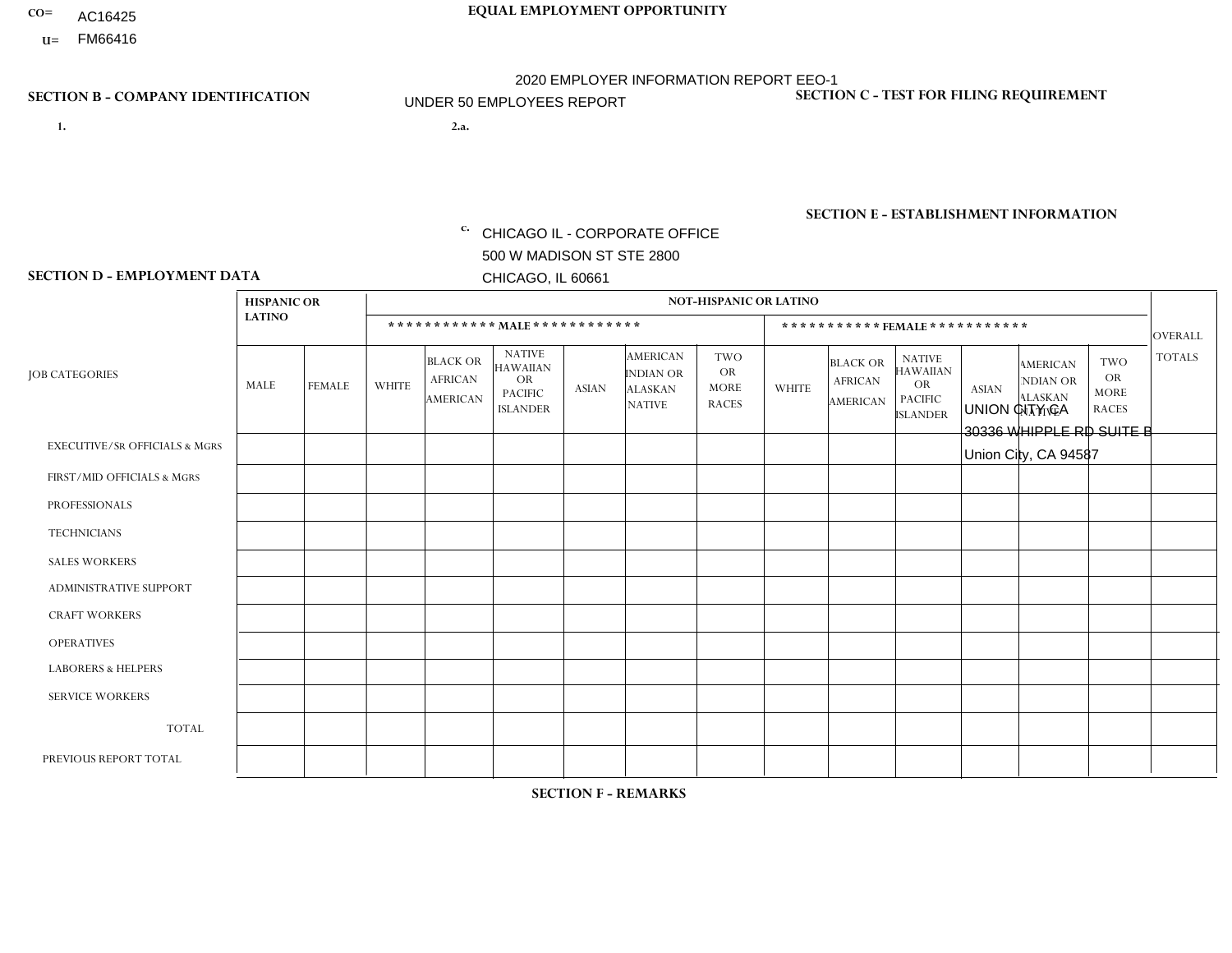- AC16425
- **U=**

- **1. 2.a.** CHICAGO IL CORPORATE OFFICE 500 W MADISON ST STE 2800 CHICAGO, IL 60661
- 2.a. THOUSAND PALMS CA 27600 N SIERRA DEL SOL Thousand Palms, CA 92276

EIN= 953072886

## **SECTION B - COMPANY IDENTIFICATION SECTION C - TEST FOR FILING REQUIREMENT**

1- Y 2- Y 3- N DUNS= 000123456

**SECTION E - ESTABLISHMENT INFORMATION c.** NAICS: 423140

### **SECTION D - EMPLOYMENT DATA**

|                                          | <b>HISPANIC OR</b> |               |                |                                                      |                                                                                    |              |                                                                        | <b>NOT-HISPANIC OR LATINO</b>                   |              |                                                      |                                                                                    |              |                                                                       |                                                        |                |
|------------------------------------------|--------------------|---------------|----------------|------------------------------------------------------|------------------------------------------------------------------------------------|--------------|------------------------------------------------------------------------|-------------------------------------------------|--------------|------------------------------------------------------|------------------------------------------------------------------------------------|--------------|-----------------------------------------------------------------------|--------------------------------------------------------|----------------|
|                                          | <b>LATINO</b>      |               |                | ************ MALE ************                       |                                                                                    |              |                                                                        |                                                 |              | ***********FEMALE***********                         |                                                                                    |              |                                                                       |                                                        | <b>OVERALL</b> |
| <b>JOB CATEGORIES</b>                    | MALE               | <b>FEMALE</b> | <b>WHITE</b>   | <b>BLACK OR</b><br><b>AFRICAN</b><br><b>AMERICAN</b> | <b>NATIVE</b><br><b>HAWAIIAN</b><br><b>OR</b><br><b>PACIFIC</b><br><b>ISLANDER</b> | <b>ASIAN</b> | <b>AMERICAN</b><br><b>INDIAN OR</b><br><b>ALASKAN</b><br><b>NATIVE</b> | TWO<br><b>OR</b><br><b>MORE</b><br><b>RACES</b> | <b>WHITE</b> | <b>BLACK OR</b><br><b>AFRICAN</b><br><b>AMERICAN</b> | <b>NATIVE</b><br><b>HAWAIIAN</b><br><b>OR</b><br><b>PACIFIC</b><br><b>ISLANDER</b> | <b>ASIAN</b> | <b>AMERICAN</b><br><b>NDIAN OR</b><br><b>ALASKAN</b><br><b>NATIVE</b> | <b>TWO</b><br><b>OR</b><br><b>MORE</b><br><b>RACES</b> | <b>TOTALS</b>  |
| <b>EXECUTIVE/SR OFFICIALS &amp; MGRS</b> | $\Omega$           | $\Omega$      | $\Omega$       | $\Omega$                                             | $\Omega$                                                                           | $\Omega$     | $\Omega$                                                               | $\Omega$                                        | $\Omega$     | $\Omega$                                             | $\Omega$                                                                           | 0            | $\Omega$                                                              | $\mathbf{0}$                                           | $\Omega$       |
| FIRST/MID OFFICIALS & MGRS               | 1                  | 0             | $\overline{1}$ | $\mathbf 0$                                          | 0                                                                                  | $\Omega$     | $\Omega$                                                               | $\Omega$                                        | $\Omega$     | $\Omega$                                             | $\Omega$                                                                           | $\Omega$     | $\Omega$                                                              | $\Omega$                                               | $\overline{2}$ |
| <b>PROFESSIONALS</b>                     | 0                  | $\mathbf 0$   | $\Omega$       | $\mathbf 0$                                          | $\Omega$                                                                           | $\Omega$     | $\Omega$                                                               | $\Omega$                                        | $\Omega$     | $\Omega$                                             | $\Omega$                                                                           | $\mathbf 0$  | $\Omega$                                                              | $\Omega$                                               | $\mathbf 0$    |
| <b>TECHNICIANS</b>                       | $\Omega$           | $\mathbf 0$   | $\Omega$       | $\mathbf 0$                                          | $\Omega$                                                                           | $\Omega$     | $\Omega$                                                               | $\Omega$                                        | $\Omega$     | $\Omega$                                             | $\Omega$                                                                           | $\Omega$     | $\Omega$                                                              | $\Omega$                                               | $\Omega$       |
| <b>SALES WORKERS</b>                     | 1                  | $\Omega$      | $\Omega$       | $\Omega$                                             | $\Omega$                                                                           | $\Omega$     | $\Omega$                                                               | $\Omega$                                        | $\Omega$     | $\Omega$                                             | $\Omega$                                                                           | $\Omega$     | $\Omega$                                                              | $\Omega$                                               | $\overline{1}$ |
| <b>ADMINISTRATIVE SUPPORT</b>            |                    | 1             | $\Omega$       | $\mathbf 0$                                          | 0                                                                                  | $\Omega$     | $\Omega$                                                               | $\Omega$                                        | $\Omega$     | $\Omega$                                             | $\Omega$                                                                           | $\Omega$     | $\Omega$                                                              | $\Omega$                                               | $\overline{2}$ |
| <b>CRAFT WORKERS</b>                     | 0                  | $\Omega$      | $\Omega$       | $\mathbf 0$                                          | 0                                                                                  | $\Omega$     | $\Omega$                                                               | $\Omega$                                        | $\Omega$     | $\Omega$                                             | $\Omega$                                                                           | $\Omega$     | $\Omega$                                                              | $\Omega$                                               | $\Omega$       |
| <b>OPERATIVES</b>                        |                    | 0             | $\overline{2}$ | $\mathbf 0$                                          | 0                                                                                  | $\Omega$     | $\Omega$                                                               | $\Omega$                                        | $\Omega$     | $\Omega$                                             | $\Omega$                                                                           | 0            | $\Omega$                                                              | $\Omega$                                               | 3              |
| <b>LABORERS &amp; HELPERS</b>            | 1                  | $\Omega$      | $\Omega$       | $\overline{1}$                                       | 0                                                                                  | $\Omega$     | $\Omega$                                                               | $\Omega$                                        | $\Omega$     | $\Omega$                                             | $\Omega$                                                                           | 0            | $\Omega$                                                              | $\Omega$                                               | $\overline{2}$ |
| <b>SERVICE WORKERS</b>                   | $\Omega$           | 0             | 0              | $\mathbf 0$                                          | 0                                                                                  | $\Omega$     | $\Omega$                                                               | $\Omega$                                        | $\Omega$     | $\Omega$                                             | $\Omega$                                                                           | 0            | $\Omega$                                                              | $\mathbf{0}$                                           | $\mathbf 0$    |
| <b>TOTAL</b>                             | 5                  | $\mathbf{1}$  | 3              | $\mathbf{1}$                                         | 0                                                                                  | $\mathbf 0$  | $\Omega$                                                               | $\Omega$                                        | $\Omega$     | $\Omega$                                             | $\mathbf 0$                                                                        | 0            | $\Omega$                                                              | $\Omega$                                               | 10             |
| PREVIOUS REPORT TOTAL                    | 4                  | $\mathbf{1}$  | 3              | $\mathbf{1}$                                         | 0                                                                                  | $\Omega$     | $\Omega$                                                               | $\Omega$                                        | $\Omega$     | $\Omega$                                             | $\Omega$                                                                           | $\mathbf 0$  | $\Omega$                                                              | $\Omega$                                               | 9              |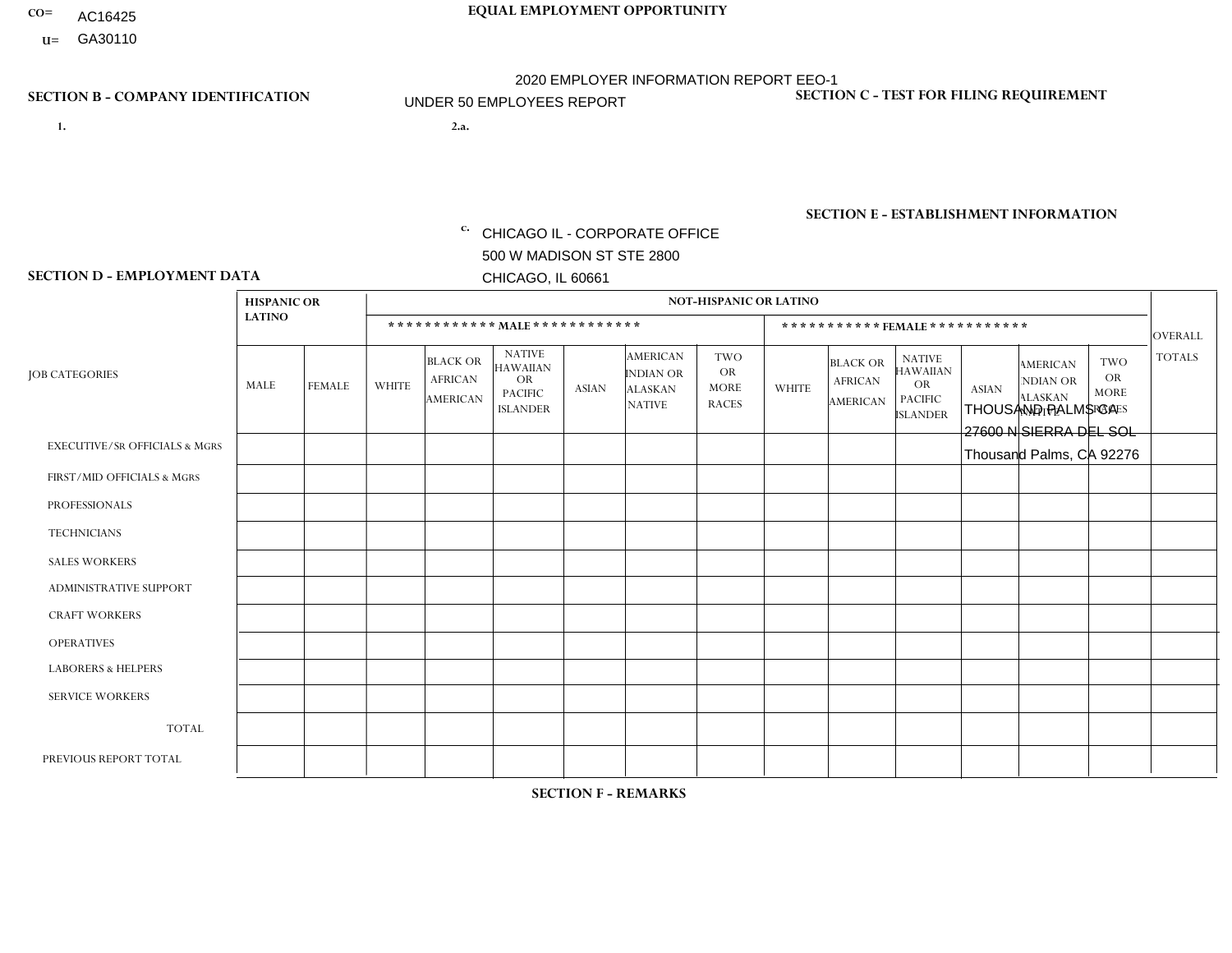- AC16425
- **U=**

**1. 2.a.** CHICAGO IL - CORPORATE OFFICE 500 W MADISON ST STE 2800 CHICAGO, IL 60661

2.a. SAN ANTONIO TX - RETAIL 4530 TEJASCO DRIVE San Antonio, TX 78218

EIN= 952920557

## **SECTION B - COMPANY IDENTIFICATION SECTION C - TEST FOR FILING REQUIREMENT**

1- Y 2- Y 3- N DUNS= 000123456

**SECTION E - ESTABLISHMENT INFORMATION c.** NAICS: 423140

### **SECTION D - EMPLOYMENT DATA**

|                                          | <b>HISPANIC OR</b> |               |              |                                                      |                                                                                    |              |                                                                        | <b>NOT-HISPANIC OR LATINO</b>                          |              |                                               |                                                                                    |              |                                                                |                                                        |                |
|------------------------------------------|--------------------|---------------|--------------|------------------------------------------------------|------------------------------------------------------------------------------------|--------------|------------------------------------------------------------------------|--------------------------------------------------------|--------------|-----------------------------------------------|------------------------------------------------------------------------------------|--------------|----------------------------------------------------------------|--------------------------------------------------------|----------------|
|                                          | <b>LATINO</b>      |               |              | ************ MALE ************                       |                                                                                    |              |                                                                        |                                                        |              |                                               | *********** FEMALE ***********                                                     |              |                                                                |                                                        | <b>OVERALL</b> |
| <b>JOB CATEGORIES</b>                    | MALE               | <b>FEMALE</b> | <b>WHITE</b> | <b>BLACK OR</b><br><b>AFRICAN</b><br><b>AMERICAN</b> | <b>NATIVE</b><br><b>HAWAIIAN</b><br><b>OR</b><br><b>PACIFIC</b><br><b>ISLANDER</b> | <b>ASIAN</b> | <b>AMERICAN</b><br><b>INDIAN OR</b><br><b>ALASKAN</b><br><b>NATIVE</b> | <b>TWO</b><br><b>OR</b><br><b>MORE</b><br><b>RACES</b> | <b>WHITE</b> | <b>BLACK OR</b><br><b>AFRICAN</b><br>AMERICAN | <b>NATIVE</b><br><b>HAWAIIAN</b><br><b>OR</b><br><b>PACIFIC</b><br><b>ISLANDER</b> | <b>ASIAN</b> | <b>AMERICAN</b><br>NDIAN OR<br><b>ALASKAN</b><br><b>NATIVE</b> | <b>TWO</b><br><b>OR</b><br><b>MORE</b><br><b>RACES</b> | <b>TOTALS</b>  |
| <b>EXECUTIVE/SR OFFICIALS &amp; MGRS</b> | $\Omega$           | $\Omega$      | $\mathbf{0}$ | $\Omega$                                             | $\Omega$                                                                           | $\Omega$     | $\Omega$                                                               | $\Omega$                                               | 0            | $\Omega$                                      | $\Omega$                                                                           | $\Omega$     | $\Omega$                                                       | $\Omega$                                               | $\Omega$       |
| FIRST/MID OFFICIALS & MGRS               |                    | $\Omega$      | $\mathbf{0}$ | $\Omega$                                             | $\Omega$                                                                           | $\Omega$     | $\Omega$                                                               | $\Omega$                                               | 0            | $\Omega$                                      | 0                                                                                  | $\Omega$     | $\Omega$                                                       | $\Omega$                                               | $\mathbf{1}$   |
| <b>PROFESSIONALS</b>                     |                    | $\mathbf 0$   | $\Omega$     | $\mathbf 0$                                          | $\Omega$                                                                           | $\Omega$     | $\Omega$                                                               | $\Omega$                                               | $\Omega$     | $\Omega$                                      | 0                                                                                  | 0            | $\Omega$                                                       | $\mathbf 0$                                            | $\mathbf{1}$   |
| <b>TECHNICIANS</b>                       | $\Omega$           | $\Omega$      | $\Omega$     | $\Omega$                                             | $\Omega$                                                                           | $\Omega$     | $\Omega$                                                               | $\Omega$                                               | $\Omega$     | $\Omega$                                      | 0                                                                                  | $\mathbf 0$  | $\Omega$                                                       | $\mathbf 0$                                            | $\Omega$       |
| <b>SALES WORKERS</b>                     | 2                  | $\Omega$      | $\Omega$     | $\Omega$                                             | $\Omega$                                                                           | $\Omega$     | $\Omega$                                                               | $\Omega$                                               | $\Omega$     | $\Omega$                                      | $\Omega$                                                                           | $\Omega$     | $\Omega$                                                       | $\Omega$                                               | $\overline{2}$ |
| <b>ADMINISTRATIVE SUPPORT</b>            | $\Omega$           | $\Omega$      | $\Omega$     | $\mathbf 0$                                          | 0                                                                                  | $\Omega$     | $\Omega$                                                               | $\Omega$                                               | 0            | $\Omega$                                      | 0                                                                                  | $\mathbf 0$  | $\Omega$                                                       | $\Omega$                                               | $\mathbf{0}$   |
| <b>CRAFT WORKERS</b>                     | $\Omega$           | $\Omega$      | $\Omega$     | $\mathbf 0$                                          | $\Omega$                                                                           | $\Omega$     | $\Omega$                                                               | $\Omega$                                               | $\Omega$     | $\Omega$                                      | 0                                                                                  | $\Omega$     | $\Omega$                                                       | $\Omega$                                               | $\Omega$       |
| <b>OPERATIVES</b>                        | $\Omega$           | $\Omega$      | $\Omega$     | $\mathbf 0$                                          | $\Omega$                                                                           | $\Omega$     | $\Omega$                                                               | $\Omega$                                               | 0            | $\Omega$                                      | 0                                                                                  | $\mathbf 0$  | $\Omega$                                                       | $\Omega$                                               | $\mathbf 0$    |
| <b>LABORERS &amp; HELPERS</b>            | 2                  | $\Omega$      | $\mathbf{0}$ | $\mathbf 0$                                          | $\Omega$                                                                           | $\Omega$     | $\Omega$                                                               | $\Omega$                                               | $\Omega$     | $\Omega$                                      | $\Omega$                                                                           | $\Omega$     | $\Omega$                                                       | $\Omega$                                               | $\overline{2}$ |
| <b>SERVICE WORKERS</b>                   | $\Omega$           | $\Omega$      | 0            | $\mathbf 0$                                          | $\mathbf 0$                                                                        | $\Omega$     | $\Omega$                                                               | $\Omega$                                               | 0            | $\Omega$                                      | $\Omega$                                                                           | $\mathbf 0$  | $\Omega$                                                       | $\Omega$                                               | $\mathbf{0}$   |
| <b>TOTAL</b>                             | 6                  | 0             | $\mathbf 0$  | 0                                                    | $\mathbf 0$                                                                        | 0            | $\Omega$                                                               | $\Omega$                                               | 0            | $\Omega$                                      | 0                                                                                  | $\mathbf 0$  | 0                                                              | $\mathbf 0$                                            | 6              |
| PREVIOUS REPORT TOTAL                    | $\overline{7}$     | $\Omega$      | $\Omega$     | $\mathbf 0$                                          | 0                                                                                  | $\Omega$     | $\Omega$                                                               | $\Omega$                                               | 0            | $\Omega$                                      | 0                                                                                  | $\Omega$     | $\Omega$                                                       | $\mathbf 0$                                            | $\overline{7}$ |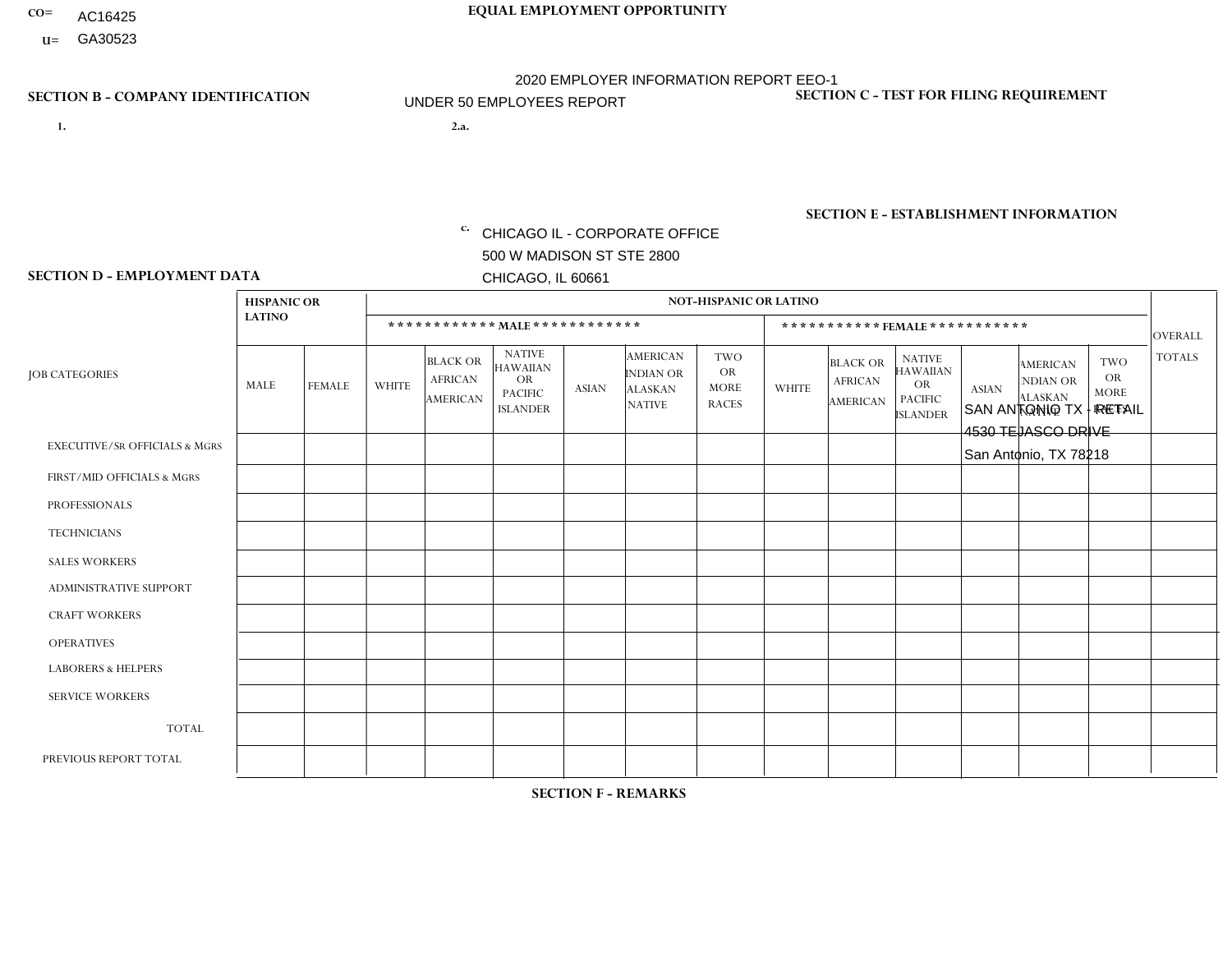- AC16425
- **U=**

**1. 2.a.** CHICAGO IL - CORPORATE OFFICE 500 W MADISON ST STE 2800 CHICAGO, IL 60661

2.a. DOVER DE 1575 MCKEE ROAD SUITE 500 Dover, DE 19904

EIN= 952920557

## **SECTION B - COMPANY IDENTIFICATION SECTION C - TEST FOR FILING REQUIREMENT**

1- Y 2- Y 3- N DUNS= 000123456

**SECTION E - ESTABLISHMENT INFORMATION c.** NAICS: 423140

### **SECTION D - EMPLOYMENT DATA**

|                                          | <b>HISPANIC OR</b> |               |                |                                                      |                                                                                    |              |                                                                        | NOT-HISPANIC OR LATINO                                 |              |                                                      |                                                                             |              |                                                                       |                                                        |                |
|------------------------------------------|--------------------|---------------|----------------|------------------------------------------------------|------------------------------------------------------------------------------------|--------------|------------------------------------------------------------------------|--------------------------------------------------------|--------------|------------------------------------------------------|-----------------------------------------------------------------------------|--------------|-----------------------------------------------------------------------|--------------------------------------------------------|----------------|
|                                          | <b>LATINO</b>      |               |                |                                                      | ************ MALE ************                                                     |              |                                                                        |                                                        |              |                                                      | *********** FEMALE ***********                                              |              |                                                                       |                                                        | <b>OVERALL</b> |
| <b>JOB CATEGORIES</b>                    | MALE               | <b>FEMALE</b> | <b>WHITE</b>   | <b>BLACK OR</b><br><b>AFRICAN</b><br><b>AMERICAN</b> | <b>NATIVE</b><br><b>HAWAIIAN</b><br><b>OR</b><br><b>PACIFIC</b><br><b>ISLANDER</b> | <b>ASIAN</b> | <b>AMERICAN</b><br><b>INDIAN OR</b><br><b>ALASKAN</b><br><b>NATIVE</b> | <b>TWO</b><br><b>OR</b><br><b>MORE</b><br><b>RACES</b> | <b>WHITE</b> | <b>BLACK OR</b><br><b>AFRICAN</b><br><b>AMERICAN</b> | <b>NATIVE</b><br><b>HAWAIIAN</b><br>OR<br><b>PACIFIC</b><br><b>ISLANDER</b> | <b>ASIAN</b> | <b>AMERICAN</b><br><b>NDIAN OR</b><br><b>ALASKAN</b><br><b>NATIVE</b> | <b>TWO</b><br><b>OR</b><br><b>MORE</b><br><b>RACES</b> | <b>TOTALS</b>  |
| <b>EXECUTIVE/SR OFFICIALS &amp; MGRS</b> | $\Omega$           | $\mathbf 0$   | $\mathbf 0$    | 0                                                    | $\Omega$                                                                           | $\Omega$     | $\Omega$                                                               | $\Omega$                                               | $\Omega$     | $\Omega$                                             | $\Omega$                                                                    | $\mathbf 0$  | $\Omega$                                                              | $\Omega$                                               | $\mathbf 0$    |
| FIRST/MID OFFICIALS & MGRS               |                    | $\Omega$      | $\mathbf{1}$   | 0                                                    | $\Omega$                                                                           | $\Omega$     | $\Omega$                                                               | $\Omega$                                               | $\Omega$     | $\Omega$                                             | $\Omega$                                                                    | $\Omega$     | $\Omega$                                                              | $\Omega$                                               | 2              |
| <b>PROFESSIONALS</b>                     | $\mathbf 0$        | $\mathbf 0$   | $\mathbf 0$    | $\mathbf 0$                                          | $\Omega$                                                                           | $\Omega$     | $\Omega$                                                               | $\Omega$                                               | $\Omega$     | $\Omega$                                             | $\Omega$                                                                    | $\mathbf 0$  | $\Omega$                                                              | $\Omega$                                               | $\mathbf 0$    |
| <b>TECHNICIANS</b>                       | $\mathbf 0$        | $\mathbf{0}$  | $\mathbf 0$    | 0                                                    | $\Omega$                                                                           | $\Omega$     | $\Omega$                                                               | $\Omega$                                               | $\Omega$     | $\Omega$                                             | $\Omega$                                                                    | $\Omega$     | $\Omega$                                                              | $\Omega$                                               | $\mathbf 0$    |
| <b>SALES WORKERS</b>                     | $\mathbf 0$        | $\mathbf 0$   | $\mathbf 0$    | $\mathbf 0$                                          | $\Omega$                                                                           | $\Omega$     | $\Omega$                                                               | $\Omega$                                               | $\Omega$     | $\mathbf 0$                                          | $\Omega$                                                                    | $\Omega$     | $\Omega$                                                              | $\Omega$                                               | $\mathbf 0$    |
| ADMINISTRATIVE SUPPORT                   | $\mathbf{0}$       | $\mathbf 0$   | $\Omega$       | $\Omega$                                             | $\Omega$                                                                           | $\Omega$     | $\Omega$                                                               | $\Omega$                                               | $\Omega$     | $\Omega$                                             | $\Omega$                                                                    | $\Omega$     | $\Omega$                                                              | $\Omega$                                               | $\mathbf 0$    |
| <b>CRAFT WORKERS</b>                     | 0                  | 0             | $\mathbf 0$    | $\mathbf 0$                                          | $\Omega$                                                                           | $\Omega$     | $\Omega$                                                               | $\Omega$                                               | $\Omega$     | $\Omega$                                             | $\Omega$                                                                    | $\Omega$     | $\Omega$                                                              | $\Omega$                                               | $\mathbf 0$    |
| <b>OPERATIVES</b>                        |                    | $\Omega$      | $\overline{4}$ | 2                                                    | $\Omega$                                                                           | $\Omega$     | $\Omega$                                                               | $\Omega$                                               | $\Omega$     | $\Omega$                                             | $\Omega$                                                                    | $\Omega$     | $\Omega$                                                              | $\Omega$                                               | $\overline{7}$ |
| <b>LABORERS &amp; HELPERS</b>            | 0                  | 0             | $\overline{2}$ | 1                                                    | $\Omega$                                                                           | $\Omega$     | $\Omega$                                                               | $\Omega$                                               | $\Omega$     | $\Omega$                                             | $\Omega$                                                                    | $\Omega$     | $\Omega$                                                              | $\Omega$                                               | 3              |
| <b>SERVICE WORKERS</b>                   | $\mathbf{0}$       | $\mathbf 0$   | $\mathbf 0$    | 0                                                    | $\Omega$                                                                           | $\Omega$     | $\Omega$                                                               | $\Omega$                                               | $\Omega$     | $\Omega$                                             | $\Omega$                                                                    | $\Omega$     | $\Omega$                                                              | $\Omega$                                               | $\mathbf 0$    |
| <b>TOTAL</b>                             | 2                  | $\mathbf 0$   | $\overline{7}$ | 3                                                    | $\Omega$                                                                           | $\Omega$     | $\Omega$                                                               | $\Omega$                                               | $\Omega$     | $\Omega$                                             | $\Omega$                                                                    | $\Omega$     | $\Omega$                                                              | $\Omega$                                               | 12             |
| PREVIOUS REPORT TOTAL                    | $\overline{c}$     | $\mathbf 0$   | 6              | 5                                                    | $\Omega$                                                                           | $\Omega$     | $\Omega$                                                               |                                                        |              | $\mathbf 0$                                          | $\Omega$                                                                    | $\Omega$     | $\Omega$                                                              | $\mathbf 0$                                            | 15             |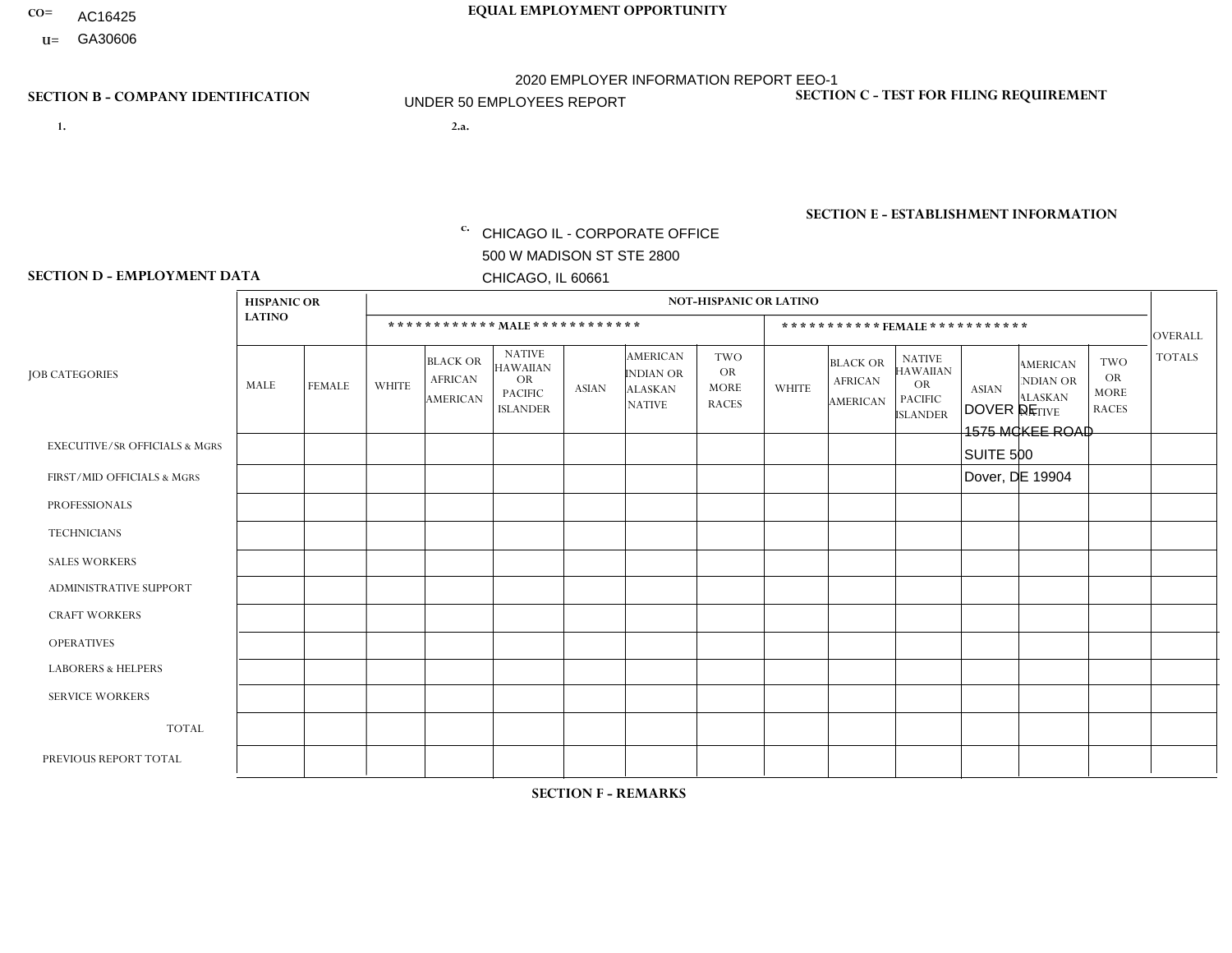- AC16425
- **U=**

- **1. 2.a.** CHICAGO IL CORPORATE OFFICE 500 W MADISON ST STE 2800 CHICAGO, IL 60661
- 2.a. COLCHESTER VT 156 ACORN LANE SUITE 104 Colchester, VT 05446
	- EIN= 952920557

## **SECTION B - COMPANY IDENTIFICATION SECTION C - TEST FOR FILING REQUIREMENT**

1- Y 2- Y 3- N DUNS= 000123456

**SECTION E - ESTABLISHMENT INFORMATION c.** NAICS: 423140

### **SECTION D - EMPLOYMENT DATA**

|                                          | <b>HISPANIC OR</b> |               |              |                                                      |                                                                                    |             |                                                                        | <b>NOT-HISPANIC OR LATINO</b>                          |                |                                               |                                                                                    |              |                                                                       |                                                        |                |
|------------------------------------------|--------------------|---------------|--------------|------------------------------------------------------|------------------------------------------------------------------------------------|-------------|------------------------------------------------------------------------|--------------------------------------------------------|----------------|-----------------------------------------------|------------------------------------------------------------------------------------|--------------|-----------------------------------------------------------------------|--------------------------------------------------------|----------------|
|                                          | <b>LATINO</b>      |               |              |                                                      | ************ MALE ************                                                     |             |                                                                        |                                                        |                |                                               | *********** FEMALE ***********                                                     |              |                                                                       |                                                        | <b>OVERALL</b> |
| <b>JOB CATEGORIES</b>                    | MALE               | <b>FEMALE</b> | <b>WHITE</b> | <b>BLACK OR</b><br><b>AFRICAN</b><br><b>AMERICAN</b> | <b>NATIVE</b><br><b>HAWAIIAN</b><br><b>OR</b><br><b>PACIFIC</b><br><b>ISLANDER</b> | ASIAN       | <b>AMERICAN</b><br><b>INDIAN OR</b><br><b>ALASKAN</b><br><b>NATIVE</b> | <b>TWO</b><br><b>OR</b><br><b>MORE</b><br><b>RACES</b> | <b>WHITE</b>   | <b>BLACK OR</b><br><b>AFRICAN</b><br>AMERICAN | <b>NATIVE</b><br><b>HAWAIIAN</b><br><b>OR</b><br><b>PACIFIC</b><br><b>ISLANDER</b> | <b>ASIAN</b> | <b>AMERICAN</b><br><b>NDIAN OR</b><br><b>ALASKAN</b><br><b>NATIVE</b> | <b>TWO</b><br><b>OR</b><br><b>MORE</b><br><b>RACES</b> | <b>TOTALS</b>  |
| <b>EXECUTIVE/SR OFFICIALS &amp; MGRS</b> | $\Omega$           | 0             | $\mathbf 0$  | $\mathbf 0$                                          | 0                                                                                  | $\mathbf 0$ | $\Omega$                                                               | $\Omega$                                               | $\Omega$       | $\Omega$                                      | $\Omega$                                                                           | $\mathbf 0$  | 0                                                                     | $\mathbf 0$                                            | $\mathbf 0$    |
| FIRST/MID OFFICIALS & MGRS               | 0                  | $\Omega$      | 1            | $\mathbf 0$                                          | $\Omega$                                                                           | $\Omega$    | $\Omega$                                                               | $\Omega$                                               | $\Omega$       | $\Omega$                                      | $\Omega$                                                                           | $\Omega$     | $\Omega$                                                              | $\mathbf{0}$                                           | $\mathbf{1}$   |
| <b>PROFESSIONALS</b>                     | 0                  | $\mathbf 0$   | $\mathbf 0$  | $\mathbf 0$                                          | $\Omega$                                                                           | $\Omega$    | $\Omega$                                                               | $\Omega$                                               | 0              | $\Omega$                                      | $\Omega$                                                                           | $\mathbf{0}$ | $\Omega$                                                              | $\mathbf{0}$                                           | $\mathbf{0}$   |
| <b>TECHNICIANS</b>                       | 0                  | $\Omega$      | $\mathbf 0$  | $\mathbf 0$                                          | $\Omega$                                                                           | $\Omega$    | $\Omega$                                                               | $\Omega$                                               | 0              | $\Omega$                                      | $\Omega$                                                                           | $\Omega$     | $\Omega$                                                              | $\Omega$                                               | $\mathbf{0}$   |
| <b>SALES WORKERS</b>                     | $\mathbf 0$        | $\mathbf 0$   | 1            | $\mathbf 0$                                          | $\mathbf 0$                                                                        | $\Omega$    | $\Omega$                                                               | $\Omega$                                               | $\Omega$       | $\Omega$                                      | $\Omega$                                                                           | $\Omega$     | 0                                                                     | $\mathbf 0$                                            | $\mathbf{1}$   |
| <b>ADMINISTRATIVE SUPPORT</b>            | $\Omega$           | $\Omega$      | $\Omega$     | $\mathbf 0$                                          | $\mathbf 0$                                                                        | $\Omega$    | $\Omega$                                                               | $\Omega$                                               | $\overline{0}$ | $\Omega$                                      | $\Omega$                                                                           | $\Omega$     | $\Omega$                                                              | $\Omega$                                               | $\mathbf 0$    |
| <b>CRAFT WORKERS</b>                     | 0                  | 0             | $\Omega$     | $\mathbf 0$                                          | 0                                                                                  | $\Omega$    | $\Omega$                                                               | $\Omega$                                               | $\Omega$       | $\Omega$                                      | $\Omega$                                                                           | $\Omega$     | $\mathbf{0}$                                                          | $\Omega$                                               | $\mathbf 0$    |
| <b>OPERATIVES</b>                        | 0                  | $\Omega$      | 6            | $\mathbf 0$                                          | $\Omega$                                                                           | $\Omega$    | $\Omega$                                                               | $\Omega$                                               | $\Omega$       | $\Omega$                                      | $\Omega$                                                                           | $\Omega$     | $\Omega$                                                              | $\Omega$                                               | 6              |
| <b>LABORERS &amp; HELPERS</b>            | 0                  | 0             | $\mathbf 0$  | $\mathbf 0$                                          | 0                                                                                  | $\mathbf 0$ | $\Omega$                                                               | $\Omega$                                               | $\Omega$       | $\Omega$                                      | $\Omega$                                                                           | $\Omega$     | $\Omega$                                                              | $\Omega$                                               | $\mathbf 0$    |
| <b>SERVICE WORKERS</b>                   | 0                  | $\Omega$      | $\mathbf 0$  | 0                                                    | 0                                                                                  | $\mathbf 0$ | $\Omega$                                                               | $\Omega$                                               | 0              | $\Omega$                                      | $\Omega$                                                                           | $\Omega$     | $\Omega$                                                              | $\Omega$                                               | $\mathbf 0$    |
| <b>TOTAL</b>                             | 0                  | $\mathbf 0$   | 8            | $\mathbf 0$                                          | 0                                                                                  | $\mathbf 0$ | $\Omega$                                                               | $\Omega$                                               | $\Omega$       | $\Omega$                                      | $\Omega$                                                                           | $\mathbf{0}$ | $\Omega$                                                              | $\mathbf 0$                                            | 8              |
| PREVIOUS REPORT TOTAL                    | 0                  | $\mathbf{0}$  | 14           | $\mathbf 0$                                          | 0                                                                                  | $\Omega$    | $\Omega$                                                               | $\Omega$                                               | 0              | $\Omega$                                      | $\Omega$                                                                           | $\mathbf 0$  | 0                                                                     | $\mathbf 0$                                            | 14             |
|                                          |                    |               |              |                                                      |                                                                                    |             |                                                                        |                                                        |                |                                               |                                                                                    |              |                                                                       |                                                        |                |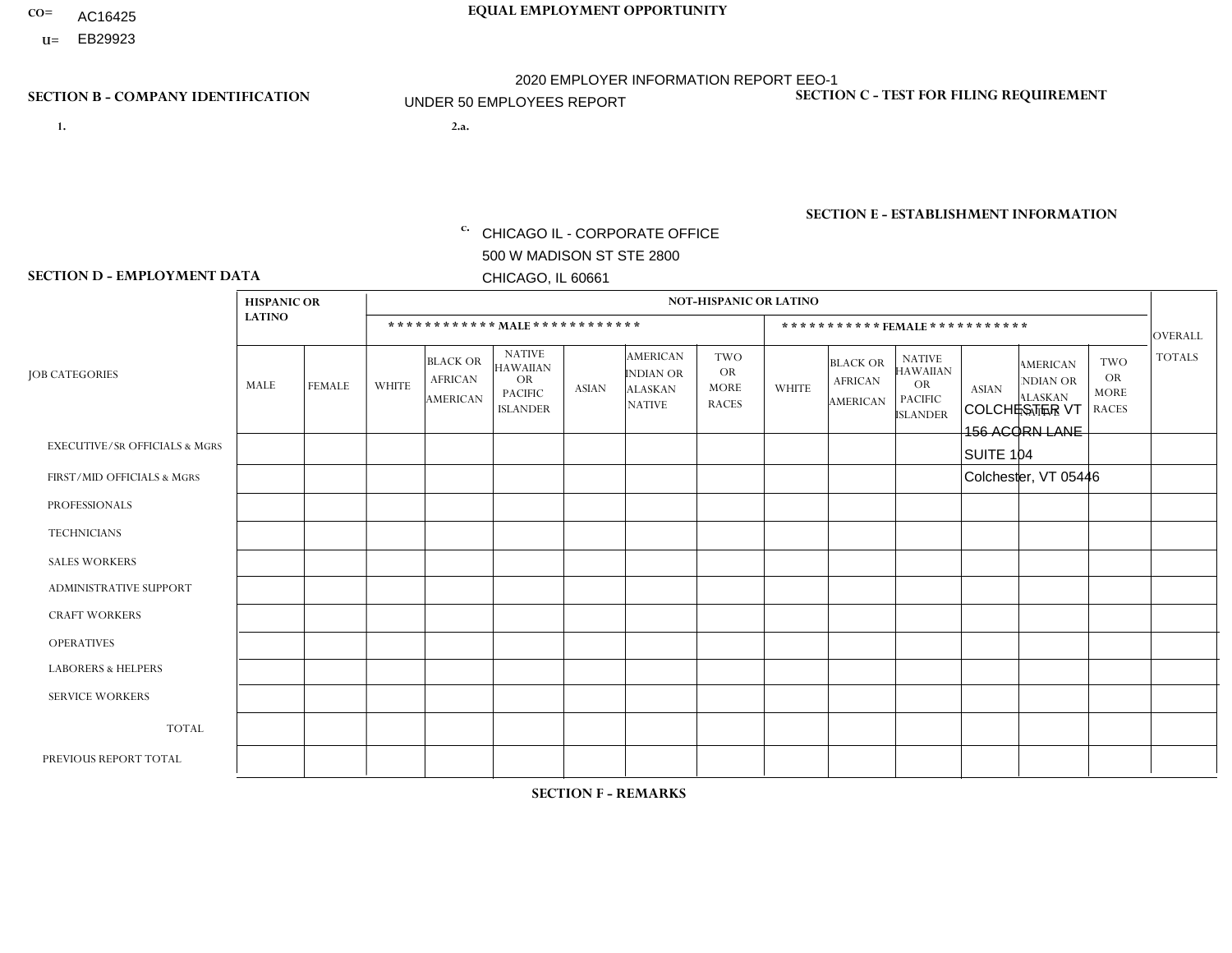- AC16425
- **U=**

- **1. 2.a.** CHICAGO IL CORPORATE OFFICE 500 W MADISON ST STE 2800 CHICAGO, IL 60661
- EL PASO TX 1273 JOE BATTLE BLVD #A1 El Paso, TX 79936

EIN= 952920557

## **SECTION B - COMPANY IDENTIFICATION SECTION C - TEST FOR FILING REQUIREMENT**

1- Y 2- Y 3- N DUNS= 000123456

**SECTION E - ESTABLISHMENT INFORMATION c.** NAICS: 423140

### **SECTION D - EMPLOYMENT DATA**

|                                          | <b>HISPANIC OR</b> |                |                |                                                      |                                                                                    |              |                                                                        | <b>NOT-HISPANIC OR LATINO</b>                          |              |                                               |                                                                                    |              |                                                                |                                                        |                |
|------------------------------------------|--------------------|----------------|----------------|------------------------------------------------------|------------------------------------------------------------------------------------|--------------|------------------------------------------------------------------------|--------------------------------------------------------|--------------|-----------------------------------------------|------------------------------------------------------------------------------------|--------------|----------------------------------------------------------------|--------------------------------------------------------|----------------|
|                                          | <b>LATINO</b>      |                |                | ************ MAIE************                        |                                                                                    |              |                                                                        |                                                        |              |                                               | *********** FEMALE ***********                                                     |              |                                                                |                                                        | <b>OVERALL</b> |
| <b>JOB CATEGORIES</b>                    | MALE               | <b>FEMALE</b>  | <b>WHITE</b>   | <b>BLACK OR</b><br><b>AFRICAN</b><br><b>AMERICAN</b> | <b>NATIVE</b><br><b>HAWAIIAN</b><br><b>OR</b><br><b>PACIFIC</b><br><b>ISLANDER</b> | <b>ASIAN</b> | <b>AMERICAN</b><br><b>INDIAN OR</b><br><b>ALASKAN</b><br><b>NATIVE</b> | <b>TWO</b><br><b>OR</b><br><b>MORE</b><br><b>RACES</b> | <b>WHITE</b> | <b>BLACK OR</b><br><b>AFRICAN</b><br>AMERICAN | <b>NATIVE</b><br><b>HAWAIIAN</b><br><b>OR</b><br><b>PACIFIC</b><br><b>ISLANDER</b> | <b>ASIAN</b> | <b>AMERICAN</b><br>NDIAN OR<br><b>ALASKAN</b><br><b>NATIVE</b> | <b>TWO</b><br><b>OR</b><br><b>MORE</b><br><b>RACES</b> | <b>TOTALS</b>  |
| <b>EXECUTIVE/SR OFFICIALS &amp; MGRS</b> | $\Omega$           | $\Omega$       | $\mathbf{0}$   | $\Omega$                                             | $\Omega$                                                                           | $\Omega$     | $\Omega$                                                               | $\Omega$                                               | $\Omega$     | $\Omega$                                      | $\Omega$                                                                           | $\Omega$     | $\Omega$                                                       | $\Omega$                                               | $\Omega$       |
| FIRST/MID OFFICIALS & MGRS               |                    | $\Omega$       | $\Omega$       | $\mathbf 0$                                          | 0                                                                                  | $\Omega$     | $\Omega$                                                               | $\Omega$                                               | 0            | $\Omega$                                      | 0                                                                                  | $\mathbf 0$  | $\Omega$                                                       | $\mathbf 0$                                            | $\mathbf{1}$   |
| <b>PROFESSIONALS</b>                     | $\Omega$           | $\mathbf 0$    | $\mathbf 0$    | $\mathbf 0$                                          | $\Omega$                                                                           | $\Omega$     | $\Omega$                                                               | $\Omega$                                               | $\Omega$     | $\mathbf{0}$                                  | 0                                                                                  | $\mathbf 0$  | $\Omega$                                                       | $\mathbf 0$                                            | $\overline{0}$ |
| <b>TECHNICIANS</b>                       | $\Omega$           | $\mathbf 0$    | $\Omega$       | $\mathbf 0$                                          | $\mathbf 0$                                                                        | $\Omega$     | $\Omega$                                                               | $\Omega$                                               | 0            | $\mathbf 0$                                   | 0                                                                                  | $\mathbf 0$  | $\Omega$                                                       | $\mathbf 0$                                            | $\overline{0}$ |
| <b>SALES WORKERS</b>                     | 9                  | $\mathbf{1}$   | $\Omega$       | $\mathbf 0$                                          | $\mathbf 0$                                                                        | $\Omega$     | $\Omega$                                                               | 1                                                      | $\Omega$     | $\Omega$                                      | $\Omega$                                                                           | $\mathbf 0$  | $\Omega$                                                       | $\Omega$                                               | 11             |
| <b>ADMINISTRATIVE SUPPORT</b>            |                    | 1              | $\Omega$       | $\mathbf 0$                                          | $\Omega$                                                                           | $\Omega$     | $\Omega$                                                               | $\Omega$                                               | 0            | $\Omega$                                      | 0                                                                                  | $\Omega$     | $\Omega$                                                       | $\Omega$                                               | $\overline{2}$ |
| <b>CRAFT WORKERS</b>                     | $\Omega$           | $\Omega$       | $\mathbf{0}$   | $\mathbf 0$                                          | $\Omega$                                                                           | $\Omega$     | $\Omega$                                                               | $\Omega$                                               | 0            | $\Omega$                                      | 0                                                                                  | $\Omega$     | $\Omega$                                                       | $\Omega$                                               | $\Omega$       |
| <b>OPERATIVES</b>                        | 2                  | $\Omega$       | $\Omega$       | $\overline{1}$                                       | $\Omega$                                                                           | $\Omega$     | $\Omega$                                                               | $\Omega$                                               | 0            | $\Omega$                                      | 0                                                                                  | $\Omega$     | $\Omega$                                                       | $\Omega$                                               | 3              |
| <b>LABORERS &amp; HELPERS</b>            | 6                  | $\Omega$       | -1             | $\mathbf 0$                                          | 0                                                                                  | $\Omega$     | $\Omega$                                                               | $\Omega$                                               | $\Omega$     | $\Omega$                                      | 0                                                                                  | $\Omega$     | $\Omega$                                                       | $\Omega$                                               | $\overline{7}$ |
| <b>SERVICE WORKERS</b>                   | $\Omega$           | $\Omega$       | $\mathbf 0$    | 0                                                    | $\mathbf 0$                                                                        | $\Omega$     | $\Omega$                                                               | $\Omega$                                               | 0            | $\Omega$                                      | $\Omega$                                                                           | $\mathbf 0$  | $\Omega$                                                       | $\Omega$                                               | $\mathbf{0}$   |
| <b>TOTAL</b>                             | 19                 | $\overline{2}$ | -1             | $\overline{1}$                                       | 0                                                                                  | 0            | $\Omega$                                                               | $\mathbf 1$                                            | 0            | $\mathbf 0$                                   | 0                                                                                  | 0            | $\Omega$                                                       | $\mathbf 0$                                            | 24             |
| PREVIOUS REPORT TOTAL                    | 21                 | $\overline{2}$ | $\overline{2}$ | $\mathbf 0$                                          | $\Omega$                                                                           | $\Omega$     | $\Omega$                                                               | $\Omega$                                               | $\Omega$     | $\Omega$                                      | 0                                                                                  | $\mathbf 0$  | $\Omega$                                                       | $\mathbf 0$                                            | 25             |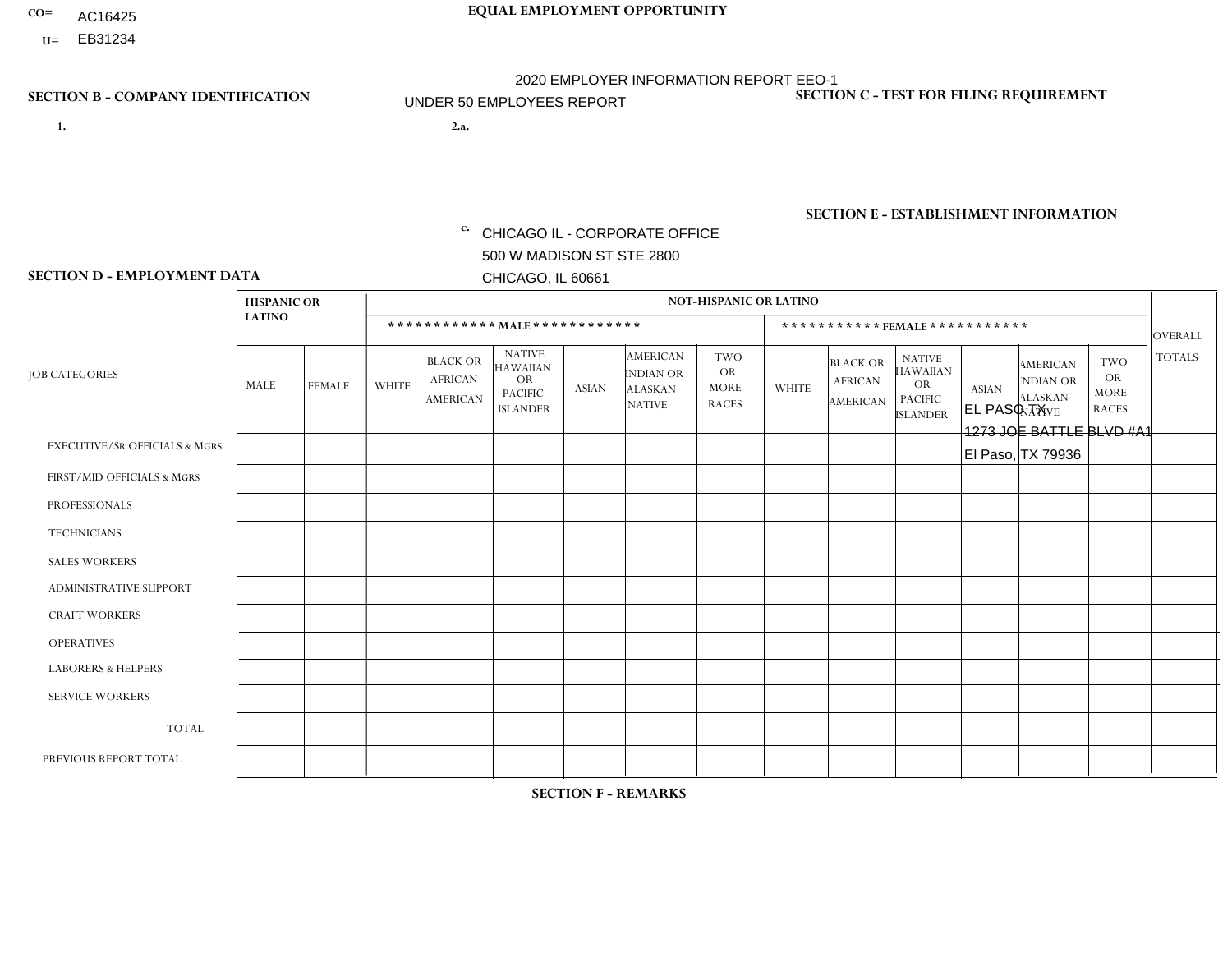- AC16425
- **U=**

**1. 2.a.** CHICAGO IL - CORPORATE OFFICE 500 W MADISON ST STE 2800 CHICAGO, IL 60661

2.a. NEW ORLEANS LA 5620 BLESSEY STREET Harahan, LA 70123

EIN= 952920557

## **SECTION B - COMPANY IDENTIFICATION SECTION C - TEST FOR FILING REQUIREMENT**

1- Y 2- Y 3- N DUNS= 000123456

**SECTION E - ESTABLISHMENT INFORMATION c.** NAICS: 423140

### **SECTION D - EMPLOYMENT DATA**

|                                          | <b>HISPANIC OR</b> |               |                |                                                      |                                                                                    |              |                                                                        | <b>NOT-HISPANIC OR LATINO</b>                          |              |                                               |                                                                                    |              |                                                                       |                                                        |                      |
|------------------------------------------|--------------------|---------------|----------------|------------------------------------------------------|------------------------------------------------------------------------------------|--------------|------------------------------------------------------------------------|--------------------------------------------------------|--------------|-----------------------------------------------|------------------------------------------------------------------------------------|--------------|-----------------------------------------------------------------------|--------------------------------------------------------|----------------------|
|                                          | <b>LATINO</b>      |               |                | ************ MALE ************                       |                                                                                    |              |                                                                        |                                                        |              |                                               | ***********FEMALE ***********                                                      |              |                                                                       |                                                        | <b>OVERALL</b>       |
| <b>JOB CATEGORIES</b>                    | MALE               | <b>FEMALE</b> | <b>WHITE</b>   | <b>BLACK OR</b><br><b>AFRICAN</b><br><b>AMERICAN</b> | <b>NATIVE</b><br><b>HAWAIIAN</b><br><b>OR</b><br><b>PACIFIC</b><br><b>ISLANDER</b> | <b>ASIAN</b> | <b>AMERICAN</b><br><b>INDIAN OR</b><br><b>ALASKAN</b><br><b>NATIVE</b> | <b>TWO</b><br><b>OR</b><br><b>MORE</b><br><b>RACES</b> | <b>WHITE</b> | <b>BLACK OR</b><br><b>AFRICAN</b><br>AMERICAN | <b>NATIVE</b><br><b>HAWAIIAN</b><br><b>OR</b><br><b>PACIFIC</b><br><b>ISLANDER</b> | <b>ASIAN</b> | <b>AMERICAN</b><br><b>NDIAN OR</b><br><b>ALASKAN</b><br><b>NATIVE</b> | <b>TWO</b><br><b>OR</b><br><b>MORE</b><br><b>RACES</b> | <b>TOTALS</b>        |
| <b>EXECUTIVE/SR OFFICIALS &amp; MGRS</b> | $\Omega$           | $\Omega$      | $\mathbf{0}$   | $\Omega$                                             | $\Omega$                                                                           | $\Omega$     | $\Omega$                                                               | $\Omega$                                               | 0            | $\Omega$                                      | $\Omega$                                                                           | $\Omega$     | $\Omega$                                                              | $\Omega$                                               | $\Omega$             |
| FIRST/MID OFFICIALS & MGRS               |                    | $\Omega$      | 1              | $\mathbf{0}$                                         | $\Omega$                                                                           | $\Omega$     | $\Omega$                                                               | $\Omega$                                               | 0            | $\Omega$                                      | 0                                                                                  | $\Omega$     | $\Omega$                                                              | $\Omega$                                               | $\overline{2}$       |
| <b>PROFESSIONALS</b>                     | $\Omega$           | $\Omega$      | $\Omega$       | $\mathbf 0$                                          | $\Omega$                                                                           | $\Omega$     | $\Omega$                                                               | $\Omega$                                               | $\Omega$     | $\Omega$                                      | 0                                                                                  | 0            | $\Omega$                                                              | $\mathbf 0$                                            | $\mathbf{0}$         |
| <b>TECHNICIANS</b>                       | $\Omega$           | $\Omega$      | $\Omega$       | $\Omega$                                             | $\Omega$                                                                           | $\Omega$     | $\Omega$                                                               | $\Omega$                                               | $\Omega$     | $\Omega$                                      | 0                                                                                  | $\mathbf 0$  | $\Omega$                                                              | $\mathbf 0$                                            | $\Omega$             |
| <b>SALES WORKERS</b>                     | $\Omega$           | $\Omega$      | 9              | 5                                                    | 0                                                                                  | $\Omega$     | $\Omega$                                                               | $\Omega$                                               | 1            | $\Omega$                                      | $\Omega$                                                                           | $\Omega$     | $\Omega$                                                              | $\Omega$                                               | 15                   |
| <b>ADMINISTRATIVE SUPPORT</b>            | $\Omega$           | $\Omega$      | $\Omega$       | $\mathbf 0$                                          | 0                                                                                  | $\Omega$     | $\Omega$                                                               | $\Omega$                                               | 1            | $\Omega$                                      | 0                                                                                  | $\mathbf 0$  | $\Omega$                                                              | $\mathbf 0$                                            | $\blacktriangleleft$ |
| <b>CRAFT WORKERS</b>                     | $\Omega$           | $\Omega$      | $\Omega$       | $\mathbf 0$                                          | $\Omega$                                                                           | $\Omega$     | $\Omega$                                                               | $\Omega$                                               | 0            | $\Omega$                                      | 0                                                                                  | $\Omega$     | $\Omega$                                                              | $\Omega$                                               | $\Omega$             |
| <b>OPERATIVES</b>                        | $\Omega$           | $\Omega$      | $\overline{c}$ | $\overline{2}$                                       | $\Omega$                                                                           | $\Omega$     | $\Omega$                                                               | $\Omega$                                               | 1            | $\Omega$                                      | 0                                                                                  | $\mathbf 0$  | $\Omega$                                                              | $\Omega$                                               | 5                    |
| <b>LABORERS &amp; HELPERS</b>            | $\Omega$           | $\Omega$      | $\overline{c}$ | $\mathbf 0$                                          | $\overline{1}$                                                                     | $\Omega$     | $\Omega$                                                               | $\blacktriangleleft$                                   | $\Omega$     | $\Omega$                                      | $\Omega$                                                                           | $\Omega$     | $\Omega$                                                              | $\Omega$                                               | 4                    |
| <b>SERVICE WORKERS</b>                   | $\Omega$           | $\Omega$      | $\Omega$       | 0                                                    | $\mathbf 0$                                                                        | $\Omega$     | $\Omega$                                                               | $\Omega$                                               | 0            | $\Omega$                                      | $\Omega$                                                                           | $\mathbf 0$  | $\Omega$                                                              | $\Omega$                                               | $\mathbf 0$          |
| <b>TOTAL</b>                             | -1                 | 0             | 14             | $\overline{7}$                                       | 1                                                                                  | 0            | $\Omega$                                                               | $\mathbf 1$                                            | 3            | $\Omega$                                      | 0                                                                                  | $\mathbf 0$  | 0                                                                     | $\mathbf 0$                                            | 27                   |
| PREVIOUS REPORT TOTAL                    |                    | $\Omega$      | 14             | 9                                                    |                                                                                    | $\Omega$     | $\Omega$                                                               |                                                        | 3            | $\Omega$                                      | 0                                                                                  | $\mathbf 0$  | $\Omega$                                                              | $\mathbf 0$                                            | 29                   |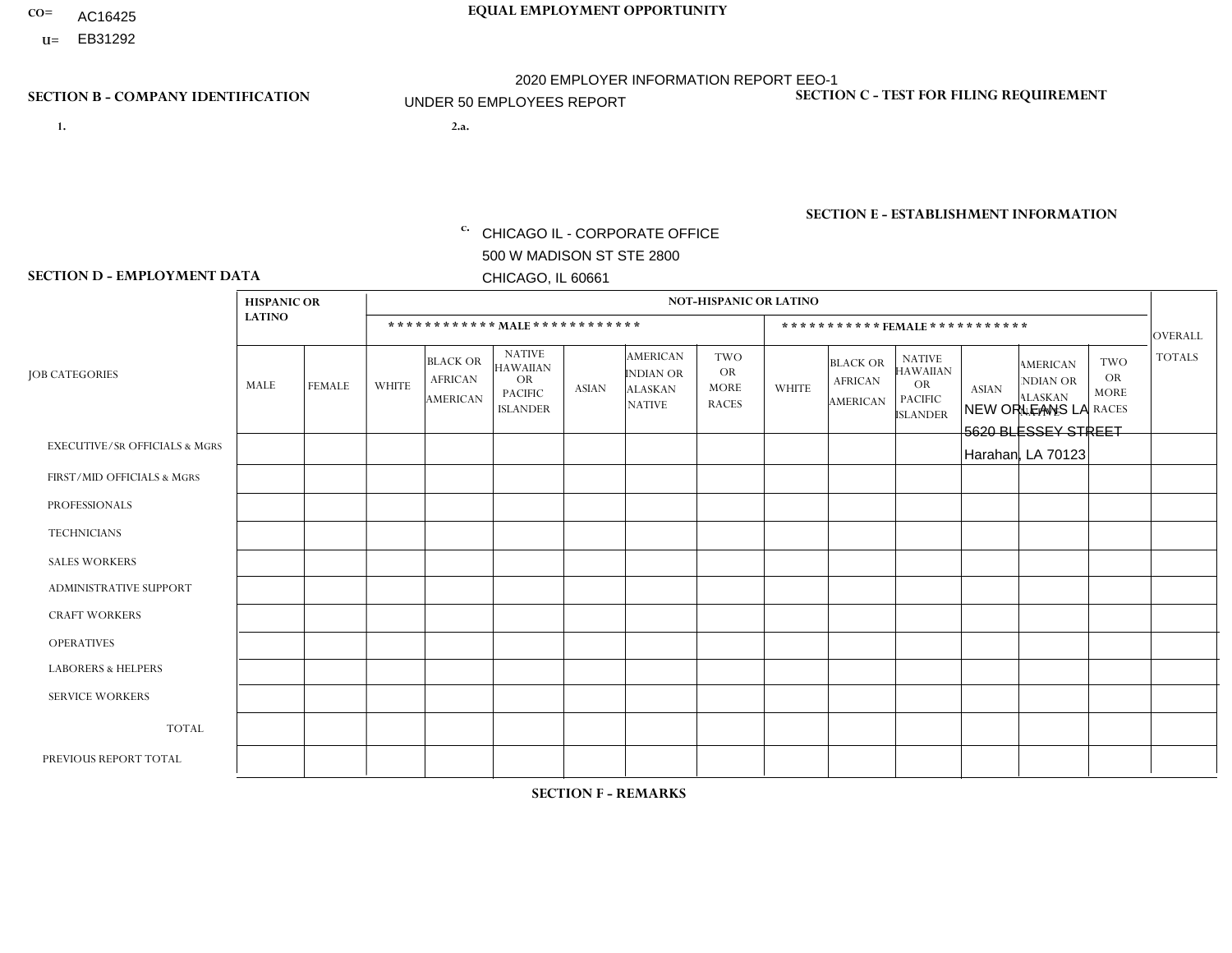- AC16425
- **U=**

- **1. 2.a.** CHICAGO IL CORPORATE OFFICE 500 W MADISON ST STE 2800 CHICAGO, IL 60661
- 2.a. MONTGOMERY AL 5112 LOWER WETUMPKA ROAD Montgomery, AL 36110

c. EIN= 952920557

## **SECTION B - COMPANY IDENTIFICATION SECTION C - TEST FOR FILING REQUIREMENT**

1- Y 2- Y 3- N DUNS= 000123456

**SECTION E - ESTABLISHMENT INFORMATION c.** NAICS: 423140

### **SECTION D - EMPLOYMENT DATA**

|                                          | <b>NOT-HISPANIC OR LATINO</b><br><b>HISPANIC OR</b> |               |                |                                               |                                                                                    |              |                                                                        |                                                        |                |                                               |                                                                                    |              |                                                                       |                                                        |                |
|------------------------------------------|-----------------------------------------------------|---------------|----------------|-----------------------------------------------|------------------------------------------------------------------------------------|--------------|------------------------------------------------------------------------|--------------------------------------------------------|----------------|-----------------------------------------------|------------------------------------------------------------------------------------|--------------|-----------------------------------------------------------------------|--------------------------------------------------------|----------------|
|                                          | <b>LATINO</b>                                       |               |                | ************ MALE ************                |                                                                                    |              |                                                                        |                                                        |                |                                               | ***********FEMALE***********                                                       |              |                                                                       |                                                        | <b>OVERALL</b> |
| <b>JOB CATEGORIES</b>                    | MALE                                                | <b>FEMALE</b> | <b>WHITE</b>   | <b>BLACK OR</b><br><b>AFRICAN</b><br>AMERICAN | <b>NATIVE</b><br><b>HAWAIIAN</b><br><b>OR</b><br><b>PACIFIC</b><br><b>ISLANDER</b> | <b>ASIAN</b> | <b>AMERICAN</b><br><b>INDIAN OR</b><br><b>ALASKAN</b><br><b>NATIVE</b> | <b>TWO</b><br><b>OR</b><br><b>MORE</b><br><b>RACES</b> | <b>WHITE</b>   | <b>BLACK OR</b><br><b>AFRICAN</b><br>AMERICAN | <b>NATIVE</b><br><b>HAWAIIAN</b><br><b>OR</b><br><b>PACIFIC</b><br><b>ISLANDER</b> | <b>ASIAN</b> | <b>AMERICAN</b><br><b>NDIAN OR</b><br><b>ALASKAN</b><br><b>NATIVE</b> | <b>TWO</b><br><b>OR</b><br><b>MORE</b><br><b>RACES</b> | <b>TOTALS</b>  |
| <b>EXECUTIVE/SR OFFICIALS &amp; MGRS</b> | $\mathbf 0$                                         | $\mathbf 0$   | $\mathbf 0$    | $\mathbf 0$                                   | $\mathbf 0$                                                                        | $\mathbf 0$  | $\Omega$                                                               | $\Omega$                                               | $\Omega$       | $\Omega$                                      | $\Omega$                                                                           | $\mathbf 0$  | $\mathbf 0$                                                           | $\mathbf 0$                                            | $\mathbf{0}$   |
| FIRST/MID OFFICIALS & MGRS               | 0                                                   | $\Omega$      | 1              | $\Omega$                                      | $\Omega$                                                                           | $\Omega$     | $\Omega$                                                               | $\Omega$                                               | 0              | $\Omega$                                      | $\Omega$                                                                           | $\Omega$     | $\Omega$                                                              | $\Omega$                                               | $\mathbf{1}$   |
| <b>PROFESSIONALS</b>                     | $\Omega$                                            | $\mathbf 0$   | $\mathbf 0$    | $\mathbf 0$                                   | $\Omega$                                                                           | $\Omega$     | $\Omega$                                                               | $\Omega$                                               | 0              | $\Omega$                                      | $\Omega$                                                                           | $\mathbf 0$  | $\Omega$                                                              | $\mathbf 0$                                            | $\mathbf{0}$   |
| <b>TECHNICIANS</b>                       | 0                                                   | $\Omega$      | $\Omega$       | $\mathbf 0$                                   | $\Omega$                                                                           | $\Omega$     | $\Omega$                                                               | $\Omega$                                               | 0              | $\Omega$                                      | $\Omega$                                                                           | $\Omega$     | $\Omega$                                                              | $\Omega$                                               | $\mathbf{0}$   |
| <b>SALES WORKERS</b>                     | 0                                                   | $\Omega$      | $\Omega$       | $\mathbf 0$                                   | $\Omega$                                                                           | $\Omega$     | $\Omega$                                                               | $\Omega$                                               | $\Omega$       | $\Omega$                                      | $\Omega$                                                                           | $\Omega$     | $\Omega$                                                              | $\Omega$                                               | $\mathbf{0}$   |
| ADMINISTRATIVE SUPPORT                   | $\Omega$                                            | $\mathbf 0$   | $\Omega$       | $\mathbf 0$                                   | $\mathbf 0$                                                                        | $\Omega$     | $\Omega$                                                               | $\Omega$                                               | 1              | $\Omega$                                      | $\Omega$                                                                           | $\Omega$     | $\Omega$                                                              | $\mathbf 0$                                            | $\overline{1}$ |
| <b>CRAFT WORKERS</b>                     | 0                                                   | $\Omega$      | $\Omega$       | $\mathbf 0$                                   | $\Omega$                                                                           | $\Omega$     | $\Omega$                                                               | $\Omega$                                               | 0              | $\Omega$                                      | $\Omega$                                                                           | $\Omega$     | $\Omega$                                                              | $\Omega$                                               | $\mathbf 0$    |
| <b>OPERATIVES</b>                        | 0                                                   | $\mathbf{0}$  | $\overline{1}$ | -1                                            | $\Omega$                                                                           | $\Omega$     | $\Omega$                                                               | $\Omega$                                               | 1              | $\Omega$                                      | $\Omega$                                                                           | $\Omega$     | $\Omega$                                                              | $\Omega$                                               | 3              |
| <b>LABORERS &amp; HELPERS</b>            | 0                                                   | $\Omega$      | 1              | $\mathbf 0$                                   | $\Omega$                                                                           | $\Omega$     | $\Omega$                                                               | $\Omega$                                               | $\overline{0}$ | $\Omega$                                      | $\Omega$                                                                           | $\Omega$     | $\Omega$                                                              | $\Omega$                                               | $\mathbf{1}$   |
| <b>SERVICE WORKERS</b>                   | 0                                                   | $\Omega$      | $\mathbf 0$    | 0                                             | 0                                                                                  | $\mathbf 0$  | $\Omega$                                                               | $\Omega$                                               | $\Omega$       | $\Omega$                                      | $\Omega$                                                                           | $\Omega$     | $\Omega$                                                              | $\mathbf 0$                                            | $\overline{0}$ |
| <b>TOTAL</b>                             | $\mathbf 0$                                         | 0             | 3              | 1                                             | 0                                                                                  | $\mathbf{0}$ | $\Omega$                                                               | $\Omega$                                               | $\overline{2}$ | 0                                             | $\Omega$                                                                           | 0            | 0                                                                     | $\mathbf 0$                                            | 6              |
| PREVIOUS REPORT TOTAL                    | 0                                                   | $\Omega$      | 4              | $\overline{1}$                                | $\Omega$                                                                           | $\Omega$     | $\Omega$                                                               | $\Omega$                                               | $\overline{2}$ | $\Omega$                                      | $\Omega$                                                                           | $\Omega$     | $\Omega$                                                              | $\mathbf 0$                                            | $\overline{7}$ |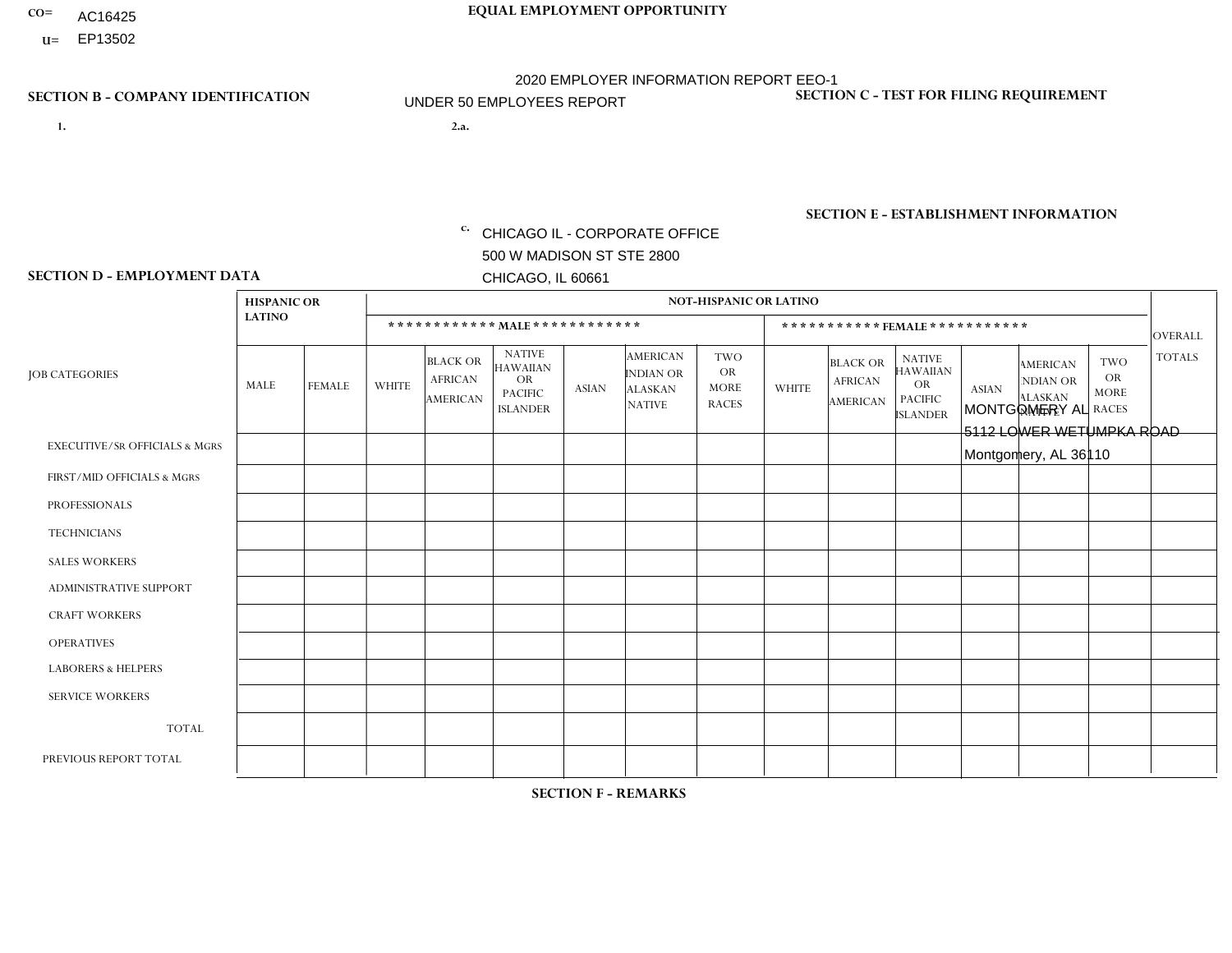- AC16425
- **U=** EV54114

- **1. 2.a.** CHICAGO IL CORPORATE OFFICE 500 W MADISON ST STE 2800 CHICAGO, IL 60661
- 2.a. EDGEWOOD MD 1706 PULASKI HIGHWAY Edgewood, MD 21040

EIN= 952920557

## **SECTION B - COMPANY IDENTIFICATION SECTION C - TEST FOR FILING REQUIREMENT**

1- Y 2- Y 3- N DUNS= 000123456

**SECTION E - ESTABLISHMENT INFORMATION c.** NAICS: 423140

### **SECTION D - EMPLOYMENT DATA**

|                                          | <b>NOT-HISPANIC OR LATINO</b><br><b>HISPANIC OR</b> |               |              |                                                      |                                                                                    |              |                                                                        |                                                        |                |                                               |                                                                                    |              |                                                                |                                                        |                |
|------------------------------------------|-----------------------------------------------------|---------------|--------------|------------------------------------------------------|------------------------------------------------------------------------------------|--------------|------------------------------------------------------------------------|--------------------------------------------------------|----------------|-----------------------------------------------|------------------------------------------------------------------------------------|--------------|----------------------------------------------------------------|--------------------------------------------------------|----------------|
|                                          | <b>LATINO</b>                                       |               |              | ************ MALE ************                       |                                                                                    |              |                                                                        |                                                        |                |                                               | ***********FEMALE***********                                                       |              |                                                                |                                                        | <b>OVERALL</b> |
| <b>JOB CATEGORIES</b>                    | MALE                                                | <b>FEMALE</b> | <b>WHITE</b> | <b>BLACK OR</b><br><b>AFRICAN</b><br><b>AMERICAN</b> | <b>NATIVE</b><br><b>HAWAIIAN</b><br><b>OR</b><br><b>PACIFIC</b><br><b>ISLANDER</b> | <b>ASIAN</b> | <b>AMERICAN</b><br><b>INDIAN OR</b><br><b>ALASKAN</b><br><b>NATIVE</b> | <b>TWO</b><br><b>OR</b><br><b>MORE</b><br><b>RACES</b> | <b>WHITE</b>   | <b>BLACK OR</b><br><b>AFRICAN</b><br>AMERICAN | <b>NATIVE</b><br><b>HAWAIIAN</b><br><b>OR</b><br><b>PACIFIC</b><br><b>ISLANDER</b> | <b>ASIAN</b> | <b>AMERICAN</b><br>NDIAN OR<br><b>ALASKAN</b><br><b>NATIVE</b> | <b>TWO</b><br><b>OR</b><br><b>MORE</b><br><b>RACES</b> | <b>TOTALS</b>  |
| <b>EXECUTIVE/SR OFFICIALS &amp; MGRS</b> | $\Omega$                                            | $\mathbf 0$   | $\Omega$     | $\mathbf 0$                                          | 0                                                                                  | $\mathbf 0$  | $\Omega$                                                               | $\Omega$                                               | 0              | $\mathbf 0$                                   | 0                                                                                  | $\mathbf 0$  | $\Omega$                                                       | $\mathbf 0$                                            | $\mathbf{0}$   |
| FIRST/MID OFFICIALS & MGRS               | $\Omega$                                            | $\Omega$      | -1           | $\mathbf{0}$                                         | $\Omega$                                                                           | $\Omega$     | $\Omega$                                                               | $\Omega$                                               | 0              | $\Omega$                                      | 0                                                                                  | $\Omega$     | $\Omega$                                                       | $\Omega$                                               | $\mathbf 1$    |
| <b>PROFESSIONALS</b>                     | $\Omega$                                            | $\mathbf 0$   | $\mathbf 0$  | $\mathbf 0$                                          | $\mathbf 0$                                                                        | $\mathbf 0$  | $\Omega$                                                               | $\Omega$                                               | $\Omega$       | $\Omega$                                      | 0                                                                                  | $\mathbf 0$  | $\Omega$                                                       | $\mathbf 0$                                            | $\mathbf{0}$   |
| <b>TECHNICIANS</b>                       | $\Omega$                                            | $\Omega$      | $\Omega$     | $\mathbf 0$                                          | $\Omega$                                                                           | $\Omega$     | $\Omega$                                                               | $\Omega$                                               | $\Omega$       | $\Omega$                                      | $\Omega$                                                                           | $\mathbf 0$  | $\Omega$                                                       | $\Omega$                                               | $\overline{0}$ |
| <b>SALES WORKERS</b>                     | $\Omega$                                            | $\Omega$      | $\Omega$     | $\overline{1}$                                       | $\mathbf 0$                                                                        | $\Omega$     | $\Omega$                                                               | $\Omega$                                               | 1              | $\Omega$                                      | 0                                                                                  | $\mathbf 0$  | $\Omega$                                                       | $\Omega$                                               | $\overline{2}$ |
| ADMINISTRATIVE SUPPORT                   | $\Omega$                                            | $\mathbf 0$   | 1            | $\overline{ }$                                       | $\mathbf 0$                                                                        | $\Omega$     | $\Omega$                                                               | $\Omega$                                               | 0              | $\mathbf{1}$                                  | 0                                                                                  | $\mathbf 0$  | $\mathbf 0$                                                    | $\mathbf 0$                                            | 3              |
| <b>CRAFT WORKERS</b>                     | $\Omega$                                            | $\Omega$      | $\mathbf{0}$ | $\mathbf 0$                                          | $\Omega$                                                                           | $\Omega$     | $\Omega$                                                               | $\Omega$                                               | 0              | $\Omega$                                      | 0                                                                                  | $\Omega$     | $\Omega$                                                       | $\Omega$                                               | $\mathbf 0$    |
| <b>OPERATIVES</b>                        | $\Omega$                                            | $\Omega$      | 9            | $\overline{1}$                                       | $\Omega$                                                                           | $\Omega$     | $\blacktriangleleft$                                                   | $\Omega$                                               | $\Omega$       | $\Omega$                                      | 0                                                                                  | $\mathbf 0$  | $\Omega$                                                       | $\Omega$                                               | 11             |
| <b>LABORERS &amp; HELPERS</b>            | $\Omega$                                            | $\Omega$      | -1           | $\mathbf 0$                                          | 0                                                                                  | $\Omega$     | $\Omega$                                                               | $\Omega$                                               | $\overline{0}$ | $\Omega$                                      | $\Omega$                                                                           | $\Omega$     | $\Omega$                                                       | $\Omega$                                               | $\mathbf{1}$   |
| <b>SERVICE WORKERS</b>                   | $\Omega$                                            | $\Omega$      | $\mathbf 0$  | 0                                                    | $\mathbf 0$                                                                        | $\mathbf 0$  | $\Omega$                                                               | $\Omega$                                               | 0              | $\Omega$                                      | $\Omega$                                                                           | $\mathbf 0$  | $\Omega$                                                       | $\mathbf 0$                                            | $\mathbf{0}$   |
| <b>TOTAL</b>                             | 0                                                   | 0             | 12           | 3                                                    | 0                                                                                  | 0            | 1                                                                      | $\mathbf 0$                                            | $\mathbf 1$    | $\mathbf 1$                                   | 0                                                                                  | 0            | 0                                                              | $\mathbf 0$                                            | 18             |
| PREVIOUS REPORT TOTAL                    | $\Omega$                                            | $\Omega$      | 9            | 6                                                    | $\Omega$                                                                           | $\Omega$     | $\blacktriangleleft$                                                   | $\mathbf{1}$                                           | 1              | $\mathbf{1}$                                  | 0                                                                                  | $\mathbf 0$  | $\Omega$                                                       | $\mathbf 0$                                            | 19             |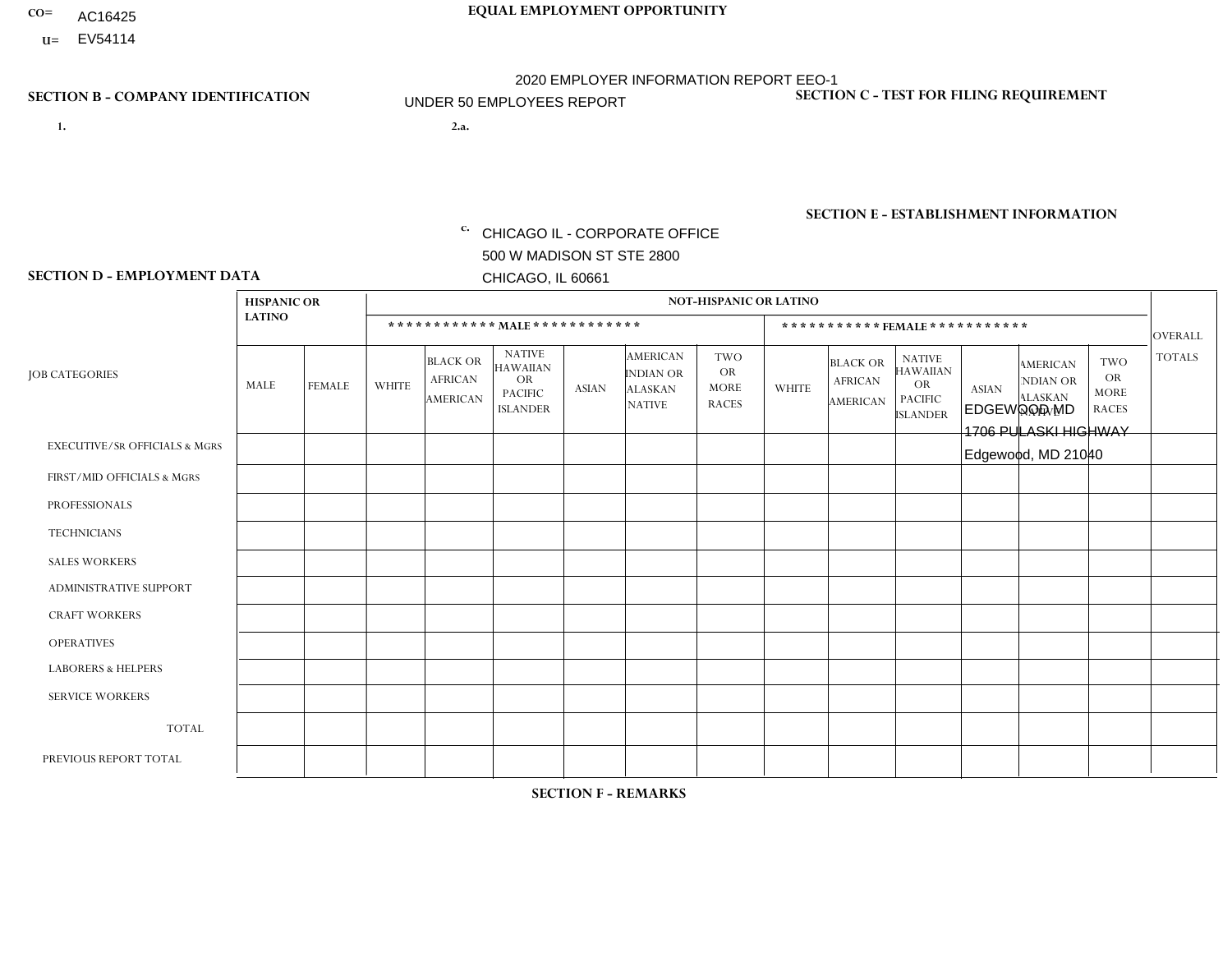- AC16425
- **U=**

- **1. 2.a.** CHICAGO IL CORPORATE OFFICE 500 W MADISON ST STE 2800 CHICAGO, IL 60661
- 2.a. POCATELLO ID BAILEY 5497 SOUTH 5TH AVENUE Pocatello, ID 83204

**SECTION B - COMPANY IDENTIFICATION SECTION C - TEST FOR FILING REQUIREMENT** 

1- Y 2- Y 3- N DUNS= 000123456

EIN= 952920557

## **SECTION E - ESTABLISHMENT INFORMATION c.** NAICS: 423140

### **SECTION D - EMPLOYMENT DATA**

|                                          | <b>HISPANIC OR</b> |                |                |                                                      |                                                                                    |              |                                                                        | <b>NOT-HISPANIC OR LATINO</b>                   |              |                                               |                                                                             |              |                                                                       |                                                        |                |
|------------------------------------------|--------------------|----------------|----------------|------------------------------------------------------|------------------------------------------------------------------------------------|--------------|------------------------------------------------------------------------|-------------------------------------------------|--------------|-----------------------------------------------|-----------------------------------------------------------------------------|--------------|-----------------------------------------------------------------------|--------------------------------------------------------|----------------|
|                                          | <b>LATINO</b>      |                |                |                                                      | ************ MALE************                                                      |              |                                                                        |                                                 |              | ***********FEMALE***********                  |                                                                             |              |                                                                       |                                                        | <b>OVERALL</b> |
| <b>JOB CATEGORIES</b>                    | MALE               | <b>FEMALE</b>  | <b>WHITE</b>   | <b>BLACK OR</b><br><b>AFRICAN</b><br><b>AMERICAN</b> | <b>NATIVE</b><br><b>HAWAIIAN</b><br><b>OR</b><br><b>PACIFIC</b><br><b>ISLANDER</b> | <b>ASIAN</b> | <b>AMERICAN</b><br><b>INDIAN OR</b><br><b>ALASKAN</b><br><b>NATIVE</b> | TWO<br><b>OR</b><br><b>MORE</b><br><b>RACES</b> | <b>WHITE</b> | <b>BLACK OR</b><br><b>AFRICAN</b><br>AMERICAN | <b>NATIVE</b><br><b>HAWAIIAN</b><br>OR<br><b>PACIFIC</b><br><b>ISLANDER</b> | <b>ASIAN</b> | <b>AMERICAN</b><br><b>NDIAN OR</b><br><b>ALASKAN</b><br><b>NATIVE</b> | <b>TWO</b><br><b>OR</b><br><b>MORE</b><br><b>RACES</b> | <b>TOTALS</b>  |
| <b>EXECUTIVE/SR OFFICIALS &amp; MGRS</b> | $\Omega$           | $\Omega$       | $\Omega$       | $\mathbf 0$                                          | $\Omega$                                                                           | $\Omega$     | $\Omega$                                                               | $\Omega$                                        | $\Omega$     | $\Omega$                                      | $\Omega$                                                                    | $\Omega$     | $\Omega$                                                              | $\Omega$                                               | $\mathbf 0$    |
| FIRST/MID OFFICIALS & MGRS               | $\Omega$           | $\mathbf 0$    | $\overline{c}$ | $\mathbf 0$                                          | $\Omega$                                                                           | $\Omega$     | $\Omega$                                                               | $\Omega$                                        | 0            | $\Omega$                                      | $\Omega$                                                                    | $\Omega$     | $\Omega$                                                              | $\mathbf 0$                                            | $\overline{2}$ |
| <b>PROFESSIONALS</b>                     | 0                  | $\overline{0}$ | $\mathbf 0$    | $\mathbf 0$                                          | $\Omega$                                                                           | $\Omega$     | $\Omega$                                                               | $\Omega$                                        | 0            | $\Omega$                                      | $\Omega$                                                                    | $\mathbf 0$  | $\Omega$                                                              | $\Omega$                                               | $\mathbf{0}$   |
| <b>TECHNICIANS</b>                       | $\Omega$           | $\overline{0}$ | $\Omega$       | $\mathbf 0$                                          | $\mathbf 0$                                                                        | $\Omega$     | $\Omega$                                                               | $\Omega$                                        | $\Omega$     | $\Omega$                                      | $\Omega$                                                                    | $\mathbf 0$  | $\Omega$                                                              | $\mathbf 0$                                            | $\mathbf 0$    |
| <b>SALES WORKERS</b>                     | $\Omega$           | $\Omega$       | $\overline{2}$ | $\mathbf 0$                                          | $\Omega$                                                                           | $\Omega$     | $\Omega$                                                               | $\Omega$                                        | $\Omega$     | $\Omega$                                      | $\Omega$                                                                    | $\Omega$     | $\Omega$                                                              | $\mathbf{0}$                                           | $\overline{2}$ |
| <b>ADMINISTRATIVE SUPPORT</b>            | 0                  | $\Omega$       | $\overline{c}$ | $\mathbf 0$                                          | $\Omega$                                                                           | $\mathbf{0}$ | $\Omega$                                                               | $\Omega$                                        | $\Omega$     | $\Omega$                                      | $\Omega$                                                                    | $\mathbf{0}$ | $\mathbf{0}$                                                          | $\mathbf 0$                                            | $\overline{2}$ |
| <b>CRAFT WORKERS</b>                     | 0                  | $\Omega$       | 2              | $\mathbf 0$                                          | $\Omega$                                                                           | $\Omega$     | $\Omega$                                                               | $\Omega$                                        | 0            | $\Omega$                                      | $\Omega$                                                                    | $\mathbf{0}$ | $\Omega$                                                              | $\mathbf{0}$                                           | 2              |
| <b>OPERATIVES</b>                        |                    | $\Omega$       | 8              | $\mathbf 0$                                          | $\Omega$                                                                           | $\Omega$     | $\Omega$                                                               | $\Omega$                                        | $\Omega$     | $\Omega$                                      | $\Omega$                                                                    | $\mathbf{0}$ | $\Omega$                                                              | $\mathbf 0$                                            | 9              |
| <b>LABORERS &amp; HELPERS</b>            | $\Omega$           | $\Omega$       | $\Omega$       | $\mathbf 0$                                          | $\Omega$                                                                           | $\Omega$     | $\Omega$                                                               | $\Omega$                                        | $\Omega$     | $\Omega$                                      | $\Omega$                                                                    | $\Omega$     | $\Omega$                                                              | $\mathbf{0}$                                           | 0              |
| <b>SERVICE WORKERS</b>                   | 0                  | $\Omega$       | $\Omega$       | 0                                                    | 0                                                                                  | $\Omega$     | $\Omega$                                                               | $\Omega$                                        | $\Omega$     | $\Omega$                                      | $\Omega$                                                                    | $\mathbf 0$  | $\Omega$                                                              | $\mathbf 0$                                            | 0              |
| <b>TOTAL</b>                             | 1                  | 0              | 16             | 0                                                    | 0                                                                                  | $\mathbf{0}$ | $\Omega$                                                               | $\Omega$                                        | $\Omega$     | $\Omega$                                      | $\Omega$                                                                    | $\mathbf 0$  | 0                                                                     | $\mathbf 0$                                            | 17             |
| PREVIOUS REPORT TOTAL                    |                    | $\Omega$       | 19             | $\mathbf 0$                                          | $\Omega$                                                                           | $\Omega$     | $\Omega$                                                               |                                                 | $\Omega$     | $\Omega$                                      | $\Omega$                                                                    | $\Omega$     | $\Omega$                                                              | $\mathbf 0$                                            | 21             |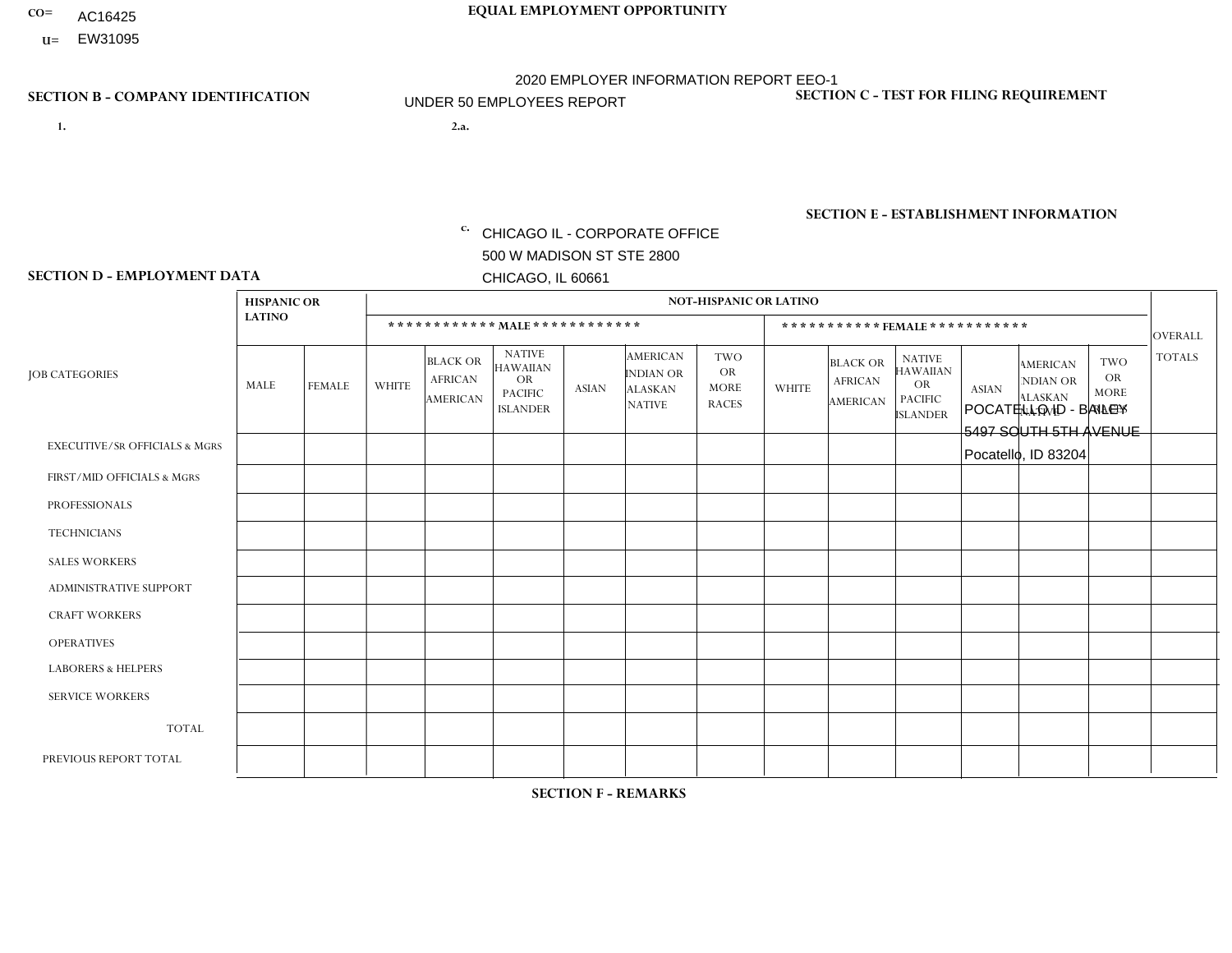- AC16425
- **U=**

- **1. 2.a.** CHICAGO IL CORPORATE OFFICE 500 W MADISON ST STE 2800 CHICAGO, IL 60661
- 2.a. HESPERIA CA 11399 SANTE FE AVE E Hesperia, CA 92345

EIN= 953406551

## **SECTION B - COMPANY IDENTIFICATION SECTION C - TEST FOR FILING REQUIREMENT**

1- Y 2- Y 3- N DUNS= 000123456

**SECTION E - ESTABLISHMENT INFORMATION c.** NAICS: 423140

### **SECTION D - EMPLOYMENT DATA**

|                                          | <b>HISPANIC OR</b> |                |                |                                                      |                                                                                    |              |                                                                        | <b>NOT-HISPANIC OR LATINO</b>                          |              |                                                      |                                                                                    |              |                                                                       |                                                        |                |
|------------------------------------------|--------------------|----------------|----------------|------------------------------------------------------|------------------------------------------------------------------------------------|--------------|------------------------------------------------------------------------|--------------------------------------------------------|--------------|------------------------------------------------------|------------------------------------------------------------------------------------|--------------|-----------------------------------------------------------------------|--------------------------------------------------------|----------------|
|                                          | <b>LATINO</b>      |                |                | ************ MALE ************                       |                                                                                    |              |                                                                        |                                                        |              |                                                      | *********** FEMALE ***********                                                     |              |                                                                       |                                                        | <b>OVERALL</b> |
| <b>JOB CATEGORIES</b>                    | MALE               | <b>FEMALE</b>  | <b>WHITE</b>   | <b>BLACK OR</b><br><b>AFRICAN</b><br><b>AMERICAN</b> | <b>NATIVE</b><br><b>HAWAIIAN</b><br><b>OR</b><br><b>PACIFIC</b><br><b>ISLANDER</b> | <b>ASIAN</b> | <b>AMERICAN</b><br><b>INDIAN OR</b><br><b>ALASKAN</b><br><b>NATIVE</b> | <b>TWO</b><br><b>OR</b><br><b>MORE</b><br><b>RACES</b> | <b>WHITE</b> | <b>BLACK OR</b><br><b>AFRICAN</b><br><b>AMERICAN</b> | <b>NATIVE</b><br><b>HAWAIIAN</b><br><b>OR</b><br><b>PACIFIC</b><br><b>ISLANDER</b> | <b>ASIAN</b> | <b>AMERICAN</b><br><b>NDIAN OR</b><br><b>ALASKAN</b><br><b>NATIVE</b> | <b>TWO</b><br><b>OR</b><br><b>MORE</b><br><b>RACES</b> | <b>TOTALS</b>  |
| <b>EXECUTIVE/SR OFFICIALS &amp; MGRS</b> | $\Omega$           | $\Omega$       | $\Omega$       | $\Omega$                                             | $\Omega$                                                                           | $\Omega$     | $\Omega$                                                               | $\Omega$                                               | $\Omega$     | $\mathbf{0}$                                         | $\mathbf{0}$                                                                       | $\Omega$     | $\Omega$                                                              | $\Omega$                                               | $\Omega$       |
| FIRST/MID OFFICIALS & MGRS               |                    | $\Omega$       | $\Omega$       | $\mathbf 0$                                          | 0                                                                                  | $\Omega$     | $\Omega$                                                               | $\Omega$                                               | $\Omega$     | $\mathbf{0}$                                         | $\mathbf{0}$                                                                       | $\Omega$     | $\Omega$                                                              | $\Omega$                                               | $\mathbf{1}$   |
| <b>PROFESSIONALS</b>                     |                    | $\Omega$       | $\mathbf 0$    | $\mathbf 0$                                          | $\overline{0}$                                                                     | $\Omega$     | $\overline{0}$                                                         | $\Omega$                                               | $\Omega$     | $\Omega$                                             | $\mathbf{0}$                                                                       | $\Omega$     | $\Omega$                                                              | $\Omega$                                               | $\mathbf{1}$   |
| <b>TECHNICIANS</b>                       | $\Omega$           | $\mathbf 0$    | $\Omega$       | $\mathbf 0$                                          | 0                                                                                  | $\Omega$     | $\overline{0}$                                                         | $\Omega$                                               | $\mathbf 0$  | $\mathbf 0$                                          | $\mathbf 0$                                                                        | $\mathbf 0$  | $\Omega$                                                              | $\Omega$                                               | $\mathbf 0$    |
| <b>SALES WORKERS</b>                     | $\overline{2}$     | $\Omega$       | $\Omega$       | $\mathbf{1}$                                         | $\Omega$                                                                           | $\Omega$     | $\Omega$                                                               | $\Omega$                                               | $\Omega$     | $\Omega$                                             | $\Omega$                                                                           | $\Omega$     | $\Omega$                                                              | $\Omega$                                               | 3              |
| <b>ADMINISTRATIVE SUPPORT</b>            | 3                  | $\overline{2}$ | 1              | 0                                                    | $\mathbf 0$                                                                        | $\Omega$     | $\Omega$                                                               | $\Omega$                                               | 1            | $\mathbf{0}$                                         | $\mathbf{0}$                                                                       | $\Omega$     | $\Omega$                                                              | $\Omega$                                               | $\overline{7}$ |
| <b>CRAFT WORKERS</b>                     | 0                  | $\Omega$       | $\mathbf 0$    | $\mathbf 0$                                          | 0                                                                                  | $\Omega$     | $\Omega$                                                               | $\Omega$                                               | $\Omega$     | $\Omega$                                             | $\Omega$                                                                           | $\Omega$     | $\Omega$                                                              | $\Omega$                                               | $\mathbf 0$    |
| <b>OPERATIVES</b>                        | 9                  | $\mathbf 0$    | 1              | $\mathbf 0$                                          | 0                                                                                  | $\Omega$     | $\overline{0}$                                                         | $\Omega$                                               | $\Omega$     | $\Omega$                                             | $\Omega$                                                                           | $\Omega$     | $\Omega$                                                              | $\mathbf{0}$                                           | 10             |
| <b>LABORERS &amp; HELPERS</b>            | $\overline{2}$     | $\mathbf{1}$   | $\Omega$       | $\Omega$                                             | 0                                                                                  | $\Omega$     | $\Omega$                                                               | $\Omega$                                               | $\Omega$     | $\Omega$                                             | $\mathbf{0}$                                                                       | $\Omega$     | $\Omega$                                                              | $\Omega$                                               | 3              |
| <b>SERVICE WORKERS</b>                   | $\Omega$           | 0              | 0              | 0                                                    | 0                                                                                  | $\Omega$     | $\Omega$                                                               | $\Omega$                                               | $\Omega$     | $\Omega$                                             | $\mathbf{0}$                                                                       | $\Omega$     | $\Omega$                                                              | $\Omega$                                               | 0              |
| <b>TOTAL</b>                             | 18                 | 3              | $\overline{c}$ | $\mathbf{1}$                                         | 0                                                                                  | $\mathbf 0$  | $\Omega$                                                               | $\Omega$                                               | 1            | $\mathbf{0}$                                         | $\Omega$                                                                           | $\mathbf 0$  | $\Omega$                                                              | $\Omega$                                               | 25             |
| PREVIOUS REPORT TOTAL                    | 15                 | $\overline{2}$ | 3              | $\mathbf 0$                                          | 0                                                                                  | $\Omega$     | $\Omega$                                                               | $\Omega$                                               | 2            | $\Omega$                                             | $\mathbf{0}$                                                                       | $\Omega$     | $\Omega$                                                              | $\mathbf 0$                                            | 22             |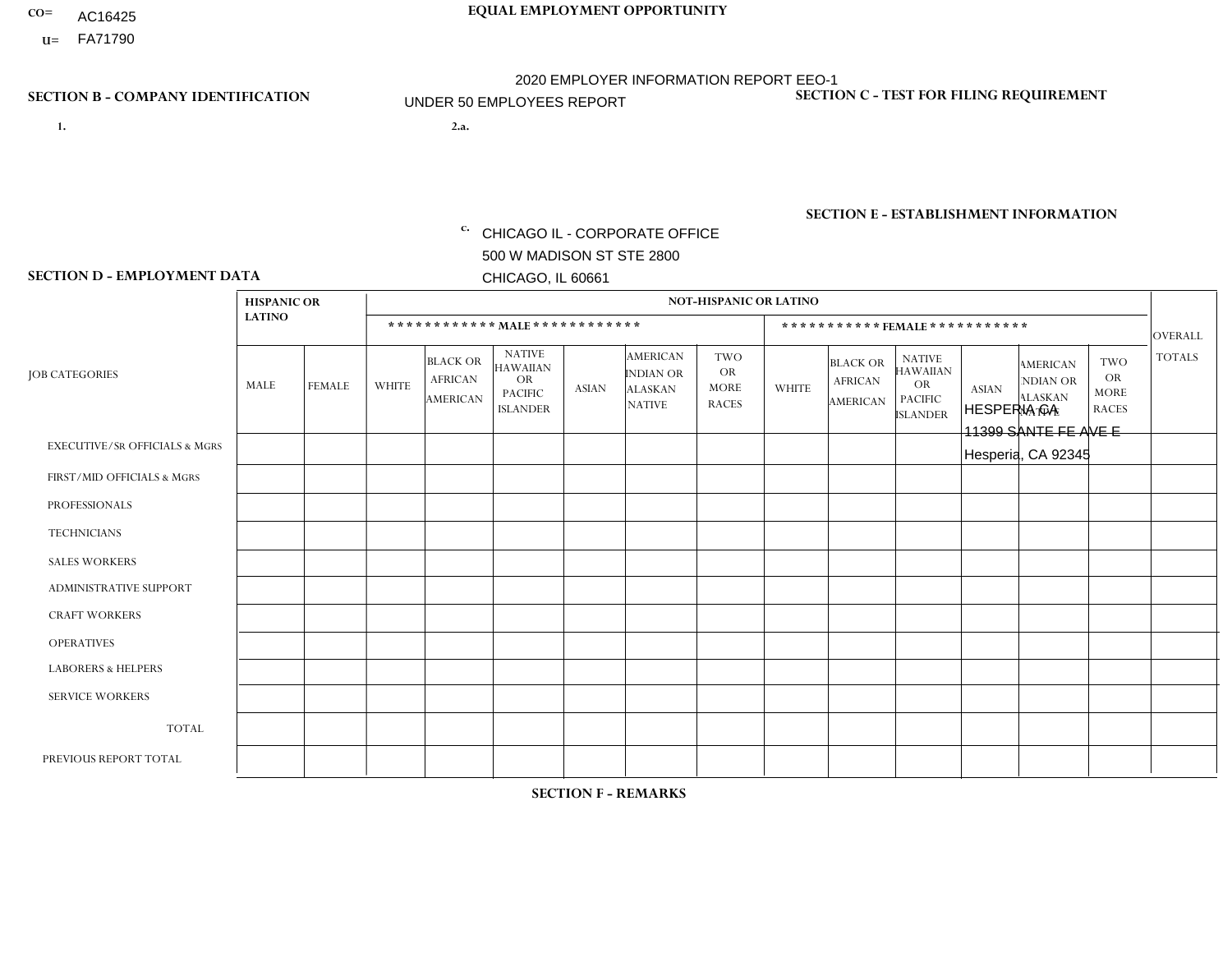- AC16425
- **U=**

**1. 2.a.** CHICAGO IL - CORPORATE OFFICE 500 W MADISON ST STE 2800 CHICAGO, IL 60661

EXETER PA - KAO A&A 1575 WYOMING AVE Exeter, PA 18643

EIN= 952920557

## **SECTION B - COMPANY IDENTIFICATION SECTION C - TEST FOR FILING REQUIREMENT**

1- Y 2- Y 3- N DUNS= 000123456

**SECTION E - ESTABLISHMENT INFORMATION c.** NAICS: 423140

### **SECTION D - EMPLOYMENT DATA**

|                                          | <b>HISPANIC OR</b> |                |                |                                                      |                                                                                    |              |                                                                        | <b>NOT-HISPANIC OR LATINO</b>                          |              |                                               |                                                                             |              |                                                                       |                                                        |                |
|------------------------------------------|--------------------|----------------|----------------|------------------------------------------------------|------------------------------------------------------------------------------------|--------------|------------------------------------------------------------------------|--------------------------------------------------------|--------------|-----------------------------------------------|-----------------------------------------------------------------------------|--------------|-----------------------------------------------------------------------|--------------------------------------------------------|----------------|
|                                          | <b>LATINO</b>      |                |                |                                                      | ************ MALE *************                                                    |              |                                                                        |                                                        |              | *********** FEMALE ***********                |                                                                             |              |                                                                       |                                                        | <b>OVERALL</b> |
| <b>JOB CATEGORIES</b>                    | MALE               | <b>FEMALE</b>  | <b>WHITE</b>   | <b>BLACK OR</b><br><b>AFRICAN</b><br><b>AMERICAN</b> | <b>NATIVE</b><br><b>HAWAIIAN</b><br><b>OR</b><br><b>PACIFIC</b><br><b>ISLANDER</b> | <b>ASIAN</b> | <b>AMERICAN</b><br><b>INDIAN OR</b><br><b>ALASKAN</b><br><b>NATIVE</b> | <b>TWO</b><br><b>OR</b><br><b>MORE</b><br><b>RACES</b> | <b>WHITE</b> | <b>BLACK OR</b><br><b>AFRICAN</b><br>AMERICAN | <b>NATIVE</b><br><b>HAWAIIAN</b><br>OR<br><b>PACIFIC</b><br><b>ISLANDER</b> | <b>ASIAN</b> | <b>AMERICAN</b><br><b>NDIAN OR</b><br><b>ALASKAN</b><br><b>NATIVE</b> | <b>TWO</b><br><b>OR</b><br><b>MORE</b><br><b>RACES</b> | <b>TOTALS</b>  |
| <b>EXECUTIVE/SR OFFICIALS &amp; MGRS</b> | $\Omega$           | $\Omega$       | $\mathbf 0$    | $\mathbf 0$                                          | $\mathbf 0$                                                                        | $\Omega$     | $\Omega$                                                               | $\Omega$                                               | $\Omega$     | $\Omega$                                      | $\Omega$                                                                    | $\Omega$     | $\Omega$                                                              | $\Omega$                                               | $\Omega$       |
| FIRST/MID OFFICIALS & MGRS               | 0                  | $\overline{0}$ | 1              | $\mathbf 0$                                          | $\mathbf 0$                                                                        | $\mathbf 0$  | $\Omega$                                                               | $\Omega$                                               | 0            | $\Omega$                                      | $\Omega$                                                                    | $\Omega$     | $\Omega$                                                              | $\Omega$                                               | $\overline{1}$ |
| <b>PROFESSIONALS</b>                     | 0                  | $\Omega$       | $\Omega$       | $\mathbf 0$                                          | $\Omega$                                                                           | $\Omega$     | $\Omega$                                                               | $\Omega$                                               | 0            | $\Omega$                                      | $\Omega$                                                                    | $\Omega$     | $\Omega$                                                              | $\Omega$                                               | $\Omega$       |
| <b>TECHNICIANS</b>                       | 0                  | $\Omega$       | $\mathbf 0$    | $\mathbf 0$                                          | 0                                                                                  | $\Omega$     | $\Omega$                                                               | $\Omega$                                               | $\Omega$     | $\Omega$                                      | $\Omega$                                                                    | $\Omega$     | $\Omega$                                                              | $\Omega$                                               | $\mathbf 0$    |
| <b>SALES WORKERS</b>                     | 0                  | $\Omega$       | 4              | $\mathbf 0$                                          | $\Omega$                                                                           | $\Omega$     | $\Omega$                                                               | $\Omega$                                               | $\Omega$     | $\Omega$                                      | $\Omega$                                                                    | $\Omega$     | $\Omega$                                                              | $\Omega$                                               | $\overline{4}$ |
| ADMINISTRATIVE SUPPORT                   | 0                  | $\Omega$       | $\mathbf 0$    | $\mathbf 0$                                          | $\mathbf 0$                                                                        | $\Omega$     | $\Omega$                                                               | $\Omega$                                               | $\Omega$     | $\Omega$                                      | $\Omega$                                                                    | $\Omega$     | $\Omega$                                                              | $\Omega$                                               | $\mathbf 0$    |
| <b>CRAFT WORKERS</b>                     | 0                  | $\Omega$       | 4              | $\mathbf 0$                                          | $\Omega$                                                                           | $\Omega$     | $\Omega$                                                               | $\Omega$                                               | 0            | $\Omega$                                      | $\Omega$                                                                    | $\Omega$     | $\Omega$                                                              | $\Omega$                                               | 4              |
| <b>OPERATIVES</b>                        | 0                  | $\mathbf{0}$   | $\overline{2}$ | $\mathbf 0$                                          | $\mathbf 0$                                                                        | $\Omega$     | $\Omega$                                                               | $\Omega$                                               | $\Omega$     | $\Omega$                                      | $\Omega$                                                                    | $\Omega$     | $\Omega$                                                              | $\Omega$                                               | 2              |
| <b>LABORERS &amp; HELPERS</b>            | 0                  | $\Omega$       | $\mathbf 0$    | $\mathbf 0$                                          | $\mathbf 0$                                                                        | $\Omega$     | $\Omega$                                                               | $\Omega$                                               | $\Omega$     | $\Omega$                                      | $\Omega$                                                                    | $\Omega$     | $\Omega$                                                              | $\Omega$                                               | $\mathbf 0$    |
| <b>SERVICE WORKERS</b>                   | 0                  | $\Omega$       | $\mathbf 0$    | $\mathbf 0$                                          | 0                                                                                  | $\Omega$     | $\Omega$                                                               | $\Omega$                                               | $\Omega$     | $\Omega$                                      | $\Omega$                                                                    | $\Omega$     | $\Omega$                                                              | $\Omega$                                               | $\mathbf 0$    |
| <b>TOTAL</b>                             | 0                  | $\mathbf{0}$   | 11             | 0                                                    | 0                                                                                  | 0            | $\Omega$                                                               | $\Omega$                                               | $\Omega$     | $\Omega$                                      | $\Omega$                                                                    | 0            | $\Omega$                                                              | $\Omega$                                               | 11             |
| PREVIOUS REPORT TOTAL                    | 0                  | $\Omega$       | 11             | $\mathbf 0$                                          | 0                                                                                  | $\Omega$     | $\Omega$                                                               | $\Omega$                                               | 0            | $\Omega$                                      | $\Omega$                                                                    | $\Omega$     | $\Omega$                                                              | $\Omega$                                               | 11             |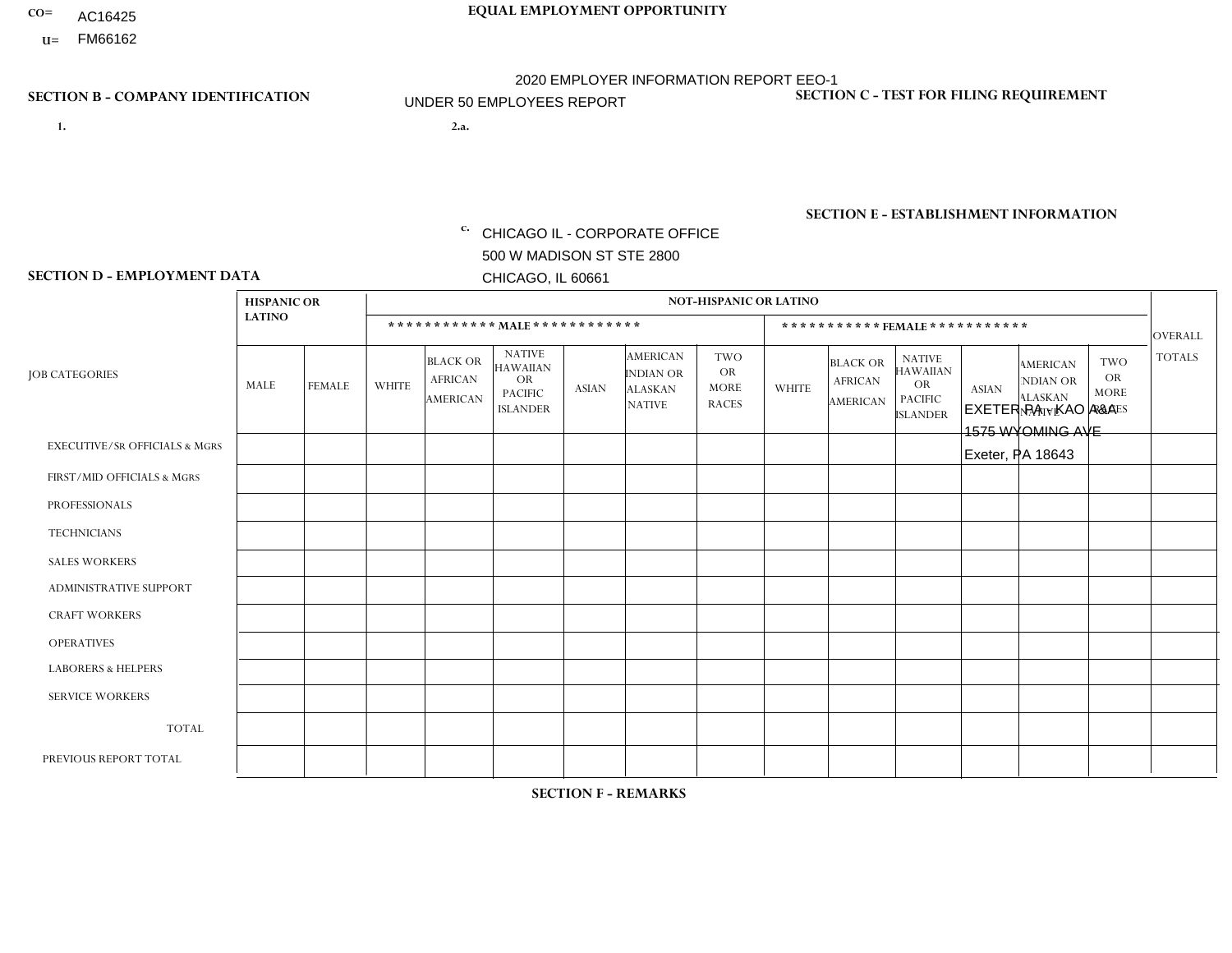- AC16425
- **U=**

**1. 2.a.** CHICAGO IL - CORPORATE OFFICE 500 W MADISON ST STE 2800 CHICAGO, IL 60661

2.a. VICTORVILLE CA 17229 GASLINE RD Victorville, CA 92394

EIN= 953072886

## **SECTION B - COMPANY IDENTIFICATION SECTION C - TEST FOR FILING REQUIREMENT**

1- Y 2- Y 3- N DUNS= 000123456

**SECTION E - ESTABLISHMENT INFORMATION c.** NAICS: 423140

### **SECTION D - EMPLOYMENT DATA**

|                                          | <b>HISPANIC OR</b> |                |              |                                                      |                                                                                    |              |                                                                 | <b>NOT-HISPANIC OR LATINO</b>                   |                      |                                                      |                                                                                    |              |                                                                       |                                                        |                |
|------------------------------------------|--------------------|----------------|--------------|------------------------------------------------------|------------------------------------------------------------------------------------|--------------|-----------------------------------------------------------------|-------------------------------------------------|----------------------|------------------------------------------------------|------------------------------------------------------------------------------------|--------------|-----------------------------------------------------------------------|--------------------------------------------------------|----------------|
|                                          | <b>LATINO</b>      |                |              |                                                      | ************ MALE ************                                                     |              |                                                                 |                                                 |                      | ***********FEMALE***********                         |                                                                                    |              |                                                                       |                                                        | <b>OVERALL</b> |
| <b>JOB CATEGORIES</b>                    | MALE               | <b>FEMALE</b>  | <b>WHITE</b> | <b>BLACK OR</b><br><b>AFRICAN</b><br><b>AMERICAN</b> | <b>NATIVE</b><br><b>HAWAIIAN</b><br><b>OR</b><br><b>PACIFIC</b><br><b>ISLANDER</b> | <b>ASIAN</b> | <b>AMERICAN</b><br>INDIAN OR<br><b>ALASKAN</b><br><b>NATIVE</b> | TWO<br><b>OR</b><br><b>MORE</b><br><b>RACES</b> | <b>WHITE</b>         | <b>BLACK OR</b><br><b>AFRICAN</b><br><b>AMERICAN</b> | <b>NATIVE</b><br><b>HAWAIIAN</b><br><b>OR</b><br><b>PACIFIC</b><br><b>ISLANDER</b> | <b>ASIAN</b> | <b>AMERICAN</b><br><b>NDIAN OR</b><br><b>ALASKAN</b><br><b>NATIVE</b> | <b>TWO</b><br><b>OR</b><br><b>MORE</b><br><b>RACES</b> | <b>TOTALS</b>  |
| <b>EXECUTIVE/SR OFFICIALS &amp; MGRS</b> | $\Omega$           | $\Omega$       | 0            | $\Omega$                                             | $\Omega$                                                                           | $\Omega$     | $\Omega$                                                        | $\Omega$                                        | $\Omega$             | $\Omega$                                             | $\Omega$                                                                           | 0            | $\Omega$                                                              | $\mathbf{0}$                                           | $\Omega$       |
| FIRST/MID OFFICIALS & MGRS               | 0                  | $\mathbf{1}$   | $\Omega$     | $\mathbf 0$                                          | 0                                                                                  | $\Omega$     | $\Omega$                                                        | $\Omega$                                        | $\Omega$             | $\Omega$                                             | $\Omega$                                                                           | $\Omega$     | $\Omega$                                                              | $\mathbf{0}$                                           |                |
| <b>PROFESSIONALS</b>                     | 0                  | $\mathbf 0$    | 0            | $\mathbf 0$                                          | $\Omega$                                                                           | $\Omega$     | $\Omega$                                                        | $\Omega$                                        | $\Omega$             | $\Omega$                                             | $\Omega$                                                                           | 0            | $\Omega$                                                              | $\Omega$                                               | $\mathbf 0$    |
| <b>TECHNICIANS</b>                       | $\mathbf{0}$       | $\mathbf 0$    | $\Omega$     | $\mathbf 0$                                          | 0                                                                                  | $\Omega$     | $\Omega$                                                        | $\Omega$                                        | $\Omega$             | $\mathbf 0$                                          | $\mathbf 0$                                                                        | $\mathbf 0$  | $\Omega$                                                              | $\Omega$                                               | $\mathbf 0$    |
| <b>SALES WORKERS</b>                     | $\overline{2}$     | $\Omega$       | $\mathbf{1}$ | $\Omega$                                             | $\Omega$                                                                           | $\Omega$     | $\Omega$                                                        | $\Omega$                                        | $\mathbf{1}$         | $\Omega$                                             | $\Omega$                                                                           | $\Omega$     | $\Omega$                                                              | $\Omega$                                               | $\overline{4}$ |
| <b>ADMINISTRATIVE SUPPORT</b>            | $\overline{2}$     | $\mathbf{1}$   | $\Omega$     | $\mathbf 0$                                          | 0                                                                                  | $\Omega$     | $\Omega$                                                        | $\Omega$                                        | $\Omega$             | $\Omega$                                             | $\Omega$                                                                           | $\Omega$     | $\Omega$                                                              | $\mathbf{0}$                                           | 3              |
| <b>CRAFT WORKERS</b>                     | 0                  | $\mathbf 0$    | $\mathbf 0$  | $\mathbf 0$                                          | 0                                                                                  | $\Omega$     | $\Omega$                                                        | $\Omega$                                        | $\Omega$             | $\Omega$                                             | $\Omega$                                                                           | $\Omega$     | $\Omega$                                                              | $\Omega$                                               | $\mathbf 0$    |
| <b>OPERATIVES</b>                        | 4                  | $\mathbf 0$    | 0            | $\mathbf 0$                                          | 0                                                                                  | $\Omega$     | $\Omega$                                                        | $\Omega$                                        | $\Omega$             | $\Omega$                                             | $\Omega$                                                                           | 0            | $\Omega$                                                              | $\Omega$                                               | $\overline{4}$ |
| <b>LABORERS &amp; HELPERS</b>            | 3                  | $\Omega$       | $\Omega$     | $\Omega$                                             | $\Omega$                                                                           | $\Omega$     | $\Omega$                                                        | $\Omega$                                        | $\Omega$             | $\Omega$                                             | $\Omega$                                                                           | 0            | $\Omega$                                                              | $\Omega$                                               | 3              |
| <b>SERVICE WORKERS</b>                   | 0                  | 0              | 0            | $\mathbf 0$                                          | 0                                                                                  | $\Omega$     | $\Omega$                                                        | $\Omega$                                        | $\Omega$             | $\Omega$                                             | $\Omega$                                                                           | 0            | $\Omega$                                                              | $\mathbf{0}$                                           | $\mathbf 0$    |
| <b>TOTAL</b>                             | 11                 | $\overline{2}$ | 1            | $\mathbf 0$                                          | 0                                                                                  | $\mathbf 0$  | $\Omega$                                                        | $\Omega$                                        | $\blacktriangleleft$ | $\Omega$                                             | $\mathbf 0$                                                                        | 0            | $\Omega$                                                              | $\Omega$                                               | 15             |
| PREVIOUS REPORT TOTAL                    | 9                  | $\overline{4}$ | $\Omega$     | $\mathbf 0$                                          | 0                                                                                  | $\Omega$     | $\Omega$                                                        | $\Omega$                                        | $\Omega$             | $\Omega$                                             | $\Omega$                                                                           | 0            | $\Omega$                                                              | $\Omega$                                               | 13             |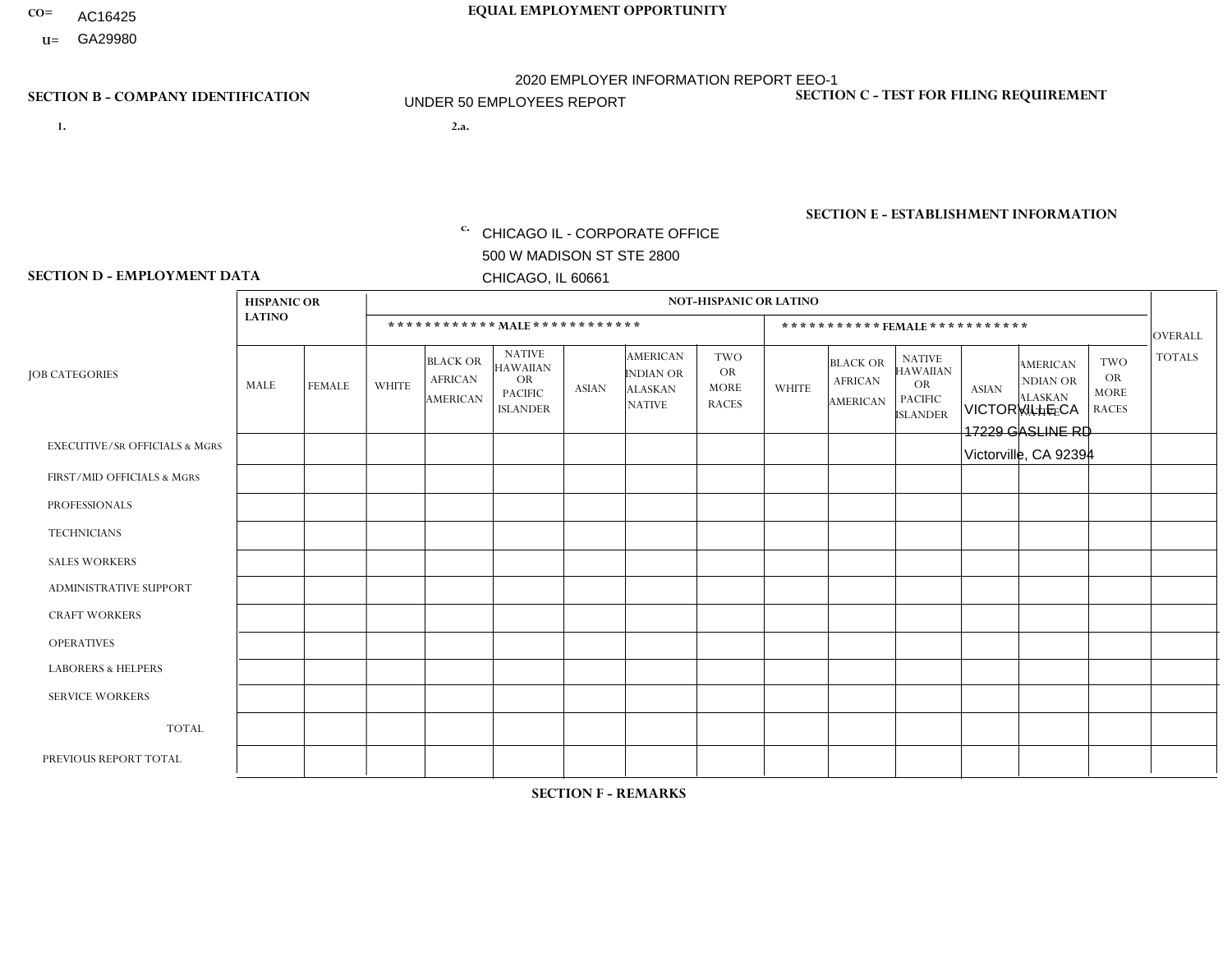- AC16425
- **U=**

**1. 2.a.** CHICAGO IL - CORPORATE OFFICE 500 W MADISON ST STE 2800 CHICAGO, IL 60661

2.a. CHULA VISTA CA 800 ENERGY WAY Chula Vista, CA 91911

EIN= 953072886

## **SECTION B - COMPANY IDENTIFICATION SECTION C - TEST FOR FILING REQUIREMENT**

1- Y 2- Y 3- N DUNS= 000123456

**SECTION E - ESTABLISHMENT INFORMATION c.** NAICS: 423140

### **SECTION D - EMPLOYMENT DATA**

|                                          | <b>HISPANIC OR</b> |               |                |                                                      |                                                                                    |                      |                                                                        | <b>NOT-HISPANIC OR LATINO</b>                          |                |                                               |                                                                             |              |                                                                       |                                                        |                |
|------------------------------------------|--------------------|---------------|----------------|------------------------------------------------------|------------------------------------------------------------------------------------|----------------------|------------------------------------------------------------------------|--------------------------------------------------------|----------------|-----------------------------------------------|-----------------------------------------------------------------------------|--------------|-----------------------------------------------------------------------|--------------------------------------------------------|----------------|
|                                          | <b>LATINO</b>      |               |                | ************ MALE ************                       |                                                                                    |                      |                                                                        |                                                        |                |                                               | *********** FEMALE ***********                                              |              |                                                                       |                                                        | <b>OVERALL</b> |
| <b>JOB CATEGORIES</b>                    | MALE               | <b>FEMALE</b> | <b>WHITE</b>   | <b>BLACK OR</b><br><b>AFRICAN</b><br><b>AMERICAN</b> | <b>NATIVE</b><br><b>HAWAIIAN</b><br><b>OR</b><br><b>PACIFIC</b><br><b>ISLANDER</b> | <b>ASIAN</b>         | <b>AMERICAN</b><br><b>INDIAN OR</b><br><b>ALASKAN</b><br><b>NATIVE</b> | <b>TWO</b><br><b>OR</b><br><b>MORE</b><br><b>RACES</b> | <b>WHITE</b>   | <b>BLACK OR</b><br><b>AFRICAN</b><br>AMERICAN | <b>NATIVE</b><br><b>HAWAIIAN</b><br>OR<br><b>PACIFIC</b><br><b>ISLANDER</b> | <b>ASIAN</b> | <b>AMERICAN</b><br><b>NDIAN OR</b><br><b>ALASKAN</b><br><b>NATIVE</b> | <b>TWO</b><br><b>OR</b><br><b>MORE</b><br><b>RACES</b> | <b>TOTALS</b>  |
| <b>EXECUTIVE/SR OFFICIALS &amp; MGRS</b> | $\Omega$           | $\Omega$      | $\mathbf{0}$   | $\mathbf 0$                                          | $\mathbf 0$                                                                        | $\Omega$             | $\Omega$                                                               | $\Omega$                                               | $\Omega$       | $\Omega$                                      | $\mathbf 0$                                                                 | $\mathbf 0$  | $\Omega$                                                              | $\Omega$                                               | $\mathbf 0$    |
| FIRST/MID OFFICIALS & MGRS               | $\Omega$           | $\mathbf 1$   | $\Omega$       | $\mathbf 0$                                          | $\mathbf{0}$                                                                       | $\Omega$             | $\Omega$                                                               | $\Omega$                                               | 0              | $\Omega$                                      | $\Omega$                                                                    | $\mathbf 0$  | 0                                                                     | $\mathbf 0$                                            | $\mathbf{1}$   |
| <b>PROFESSIONALS</b>                     |                    | $\Omega$      | $\Omega$       | $\mathbf 0$                                          | $\Omega$                                                                           | $\Omega$             | $\Omega$                                                               | $\Omega$                                               | $\overline{0}$ | $\Omega$                                      | $\Omega$                                                                    | $\Omega$     | $\Omega$                                                              | $\mathbf 0$                                            | $\mathbf{1}$   |
| <b>TECHNICIANS</b>                       | $\Omega$           | $\Omega$      | $\Omega$       | $\mathbf 0$                                          | $\Omega$                                                                           | $\Omega$             | $\Omega$                                                               | $\Omega$                                               | 0              | $\Omega$                                      | 0                                                                           | 0            | $\Omega$                                                              | $\mathbf 0$                                            | $\mathbf{0}$   |
| <b>SALES WORKERS</b>                     | 2                  | $\Omega$      | 3              | $\mathbf 0$                                          | $\Omega$                                                                           | $\blacktriangleleft$ | $\Omega$                                                               | $\Omega$                                               | $\overline{0}$ | $\Omega$                                      | $\Omega$                                                                    | $\Omega$     | $\Omega$                                                              | $\Omega$                                               | 6              |
| ADMINISTRATIVE SUPPORT                   | $\Omega$           | 6             | $\Omega$       | $\mathbf 0$                                          | 0                                                                                  | $\Omega$             | $\Omega$                                                               | $\Omega$                                               | 0              | $\Omega$                                      | 0                                                                           | $\mathbf 0$  | 0                                                                     | $\mathbf 0$                                            | 6              |
| <b>CRAFT WORKERS</b>                     | $\Omega$           | $\Omega$      | $\mathbf{0}$   | $\Omega$                                             | $\Omega$                                                                           | $\Omega$             | $\Omega$                                                               | $\Omega$                                               | 0              | $\Omega$                                      | 0                                                                           | $\Omega$     | $\Omega$                                                              | $\Omega$                                               | $\Omega$       |
| <b>OPERATIVES</b>                        | 20                 | $\mathbf{1}$  | $\mathbf{0}$   | $\mathbf 0$                                          | $\Omega$                                                                           | $\Omega$             | $\Omega$                                                               | $\Omega$                                               | $\Omega$       | $\Omega$                                      | 0                                                                           | $\Omega$     | $\Omega$                                                              | $\Omega$                                               | 21             |
| <b>LABORERS &amp; HELPERS</b>            | $\overline{1}$     | $\Omega$      | $\Omega$       | $\mathbf 0$                                          | 0                                                                                  | $\Omega$             | $\Omega$                                                               | $\Omega$                                               | $\Omega$       | $\Omega$                                      | $\Omega$                                                                    | $\Omega$     | $\Omega$                                                              | $\Omega$                                               | -1             |
| <b>SERVICE WORKERS</b>                   | $\Omega$           | $\mathbf 0$   | $\mathbf 0$    | 0                                                    | $\mathbf 0$                                                                        | $\mathbf 0$          | $\Omega$                                                               | $\Omega$                                               | 0              | $\Omega$                                      | 0                                                                           | $\mathbf 0$  | $\Omega$                                                              | $\mathbf 0$                                            | $\mathbf{0}$   |
| <b>TOTAL</b>                             | 24                 | 8             | 3              | $\mathbf 0$                                          | $\mathbf 0$                                                                        | 1                    | $\Omega$                                                               | $\Omega$                                               | 0              | $\Omega$                                      | $\Omega$                                                                    | $\mathbf 0$  | $\Omega$                                                              | $\mathbf 0$                                            | 36             |
| PREVIOUS REPORT TOTAL                    | 25                 | 9             | $\overline{2}$ | $\mathbf 0$                                          | $\mathbf 0$                                                                        | $\overline{1}$       | $\Omega$                                                               | $\Omega$                                               | 0              | $\Omega$                                      | 0                                                                           | $\mathbf 0$  | $\Omega$                                                              | 0                                                      | 37             |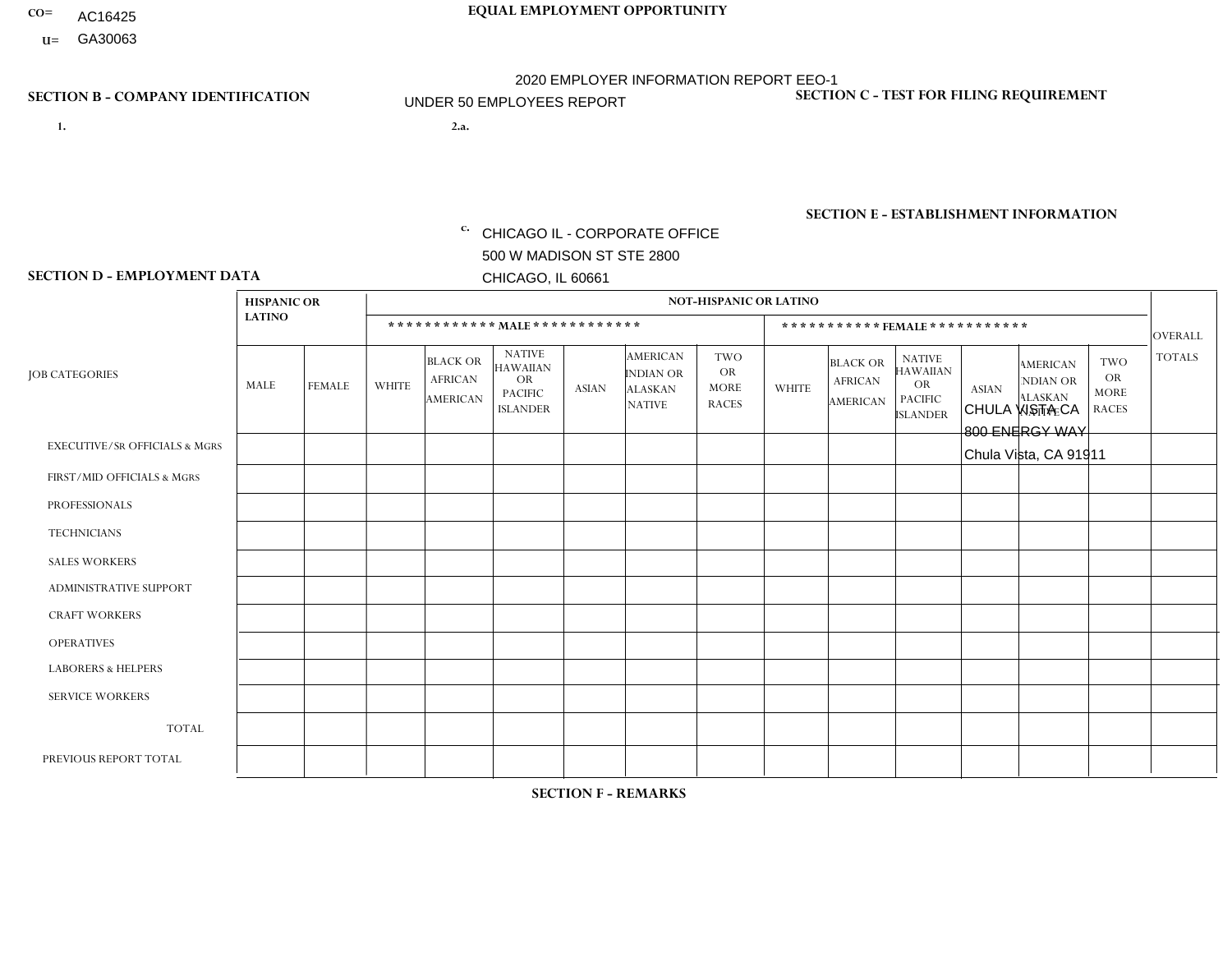- AC16425
- **U=**

- **1. 2.a.** CHICAGO IL CORPORATE OFFICE 500 W MADISON ST STE 2800 CHICAGO, IL 60661
- 2.a. WYKOFF MN 125 SOUTH GOLD STREET Wykoff, MN 55990

EIN= 952920557

**SECTION B - COMPANY IDENTIFICATION SECTION C - TEST FOR FILING REQUIREMENT** 

1- Y 2- Y 3- N DUNS= 000123456

**SECTION E - ESTABLISHMENT INFORMATION c.** NAICS: 423140

### **SECTION D - EMPLOYMENT DATA**

|                                          | <b>HISPANIC OR</b> |             |                |                                                      |                                                                                    |              |                                                                        | <b>NOT-HISPANIC OR LATINO</b>                          |                |                                               |                                                                                    |              |                                                                |                                                        |                |
|------------------------------------------|--------------------|-------------|----------------|------------------------------------------------------|------------------------------------------------------------------------------------|--------------|------------------------------------------------------------------------|--------------------------------------------------------|----------------|-----------------------------------------------|------------------------------------------------------------------------------------|--------------|----------------------------------------------------------------|--------------------------------------------------------|----------------|
|                                          | <b>LATINO</b>      |             |                |                                                      | ************ MAIE************                                                      |              |                                                                        |                                                        |                | *********** FEMALE ***********                |                                                                                    |              |                                                                |                                                        | <b>OVERALL</b> |
| <b>JOB CATEGORIES</b>                    | MALE               | FEMALE      | <b>WHITE</b>   | <b>BLACK OR</b><br><b>AFRICAN</b><br><b>AMERICAN</b> | <b>NATIVE</b><br><b>HAWAIIAN</b><br><b>OR</b><br><b>PACIFIC</b><br><b>ISLANDER</b> | <b>ASIAN</b> | <b>AMERICAN</b><br><b>INDIAN OR</b><br><b>ALASKAN</b><br><b>NATIVE</b> | <b>TWO</b><br><b>OR</b><br><b>MORE</b><br><b>RACES</b> | <b>WHITE</b>   | <b>BLACK OR</b><br><b>AFRICAN</b><br>AMERICAN | <b>NATIVE</b><br><b>HAWAIIAN</b><br><b>OR</b><br><b>PACIFIC</b><br><b>ISLANDER</b> | <b>ASIAN</b> | <b>AMERICAN</b><br>NDIAN OR<br><b>ALASKAN</b><br><b>NATIVE</b> | <b>TWO</b><br><b>OR</b><br><b>MORE</b><br><b>RACES</b> | <b>TOTALS</b>  |
| <b>EXECUTIVE/SR OFFICIALS &amp; MGRS</b> | $\Omega$           | $\Omega$    | $\Omega$       | $\Omega$                                             | $\Omega$                                                                           | $\mathbf{0}$ | $\Omega$                                                               | $\Omega$                                               | 0              | $\Omega$                                      | $\Omega$                                                                           | $\Omega$     | $\Omega$                                                       | $\Omega$                                               | $\Omega$       |
| FIRST/MID OFFICIALS & MGRS               | 0                  | $\Omega$    | 1              | $\mathbf 0$                                          | $\Omega$                                                                           | $\mathbf{0}$ | $\mathbf{0}$                                                           | $\Omega$                                               | 0              | $\Omega$                                      | $\Omega$                                                                           | $\Omega$     | $\Omega$                                                       | $\mathbf 0$                                            | $\mathbf{1}$   |
| <b>PROFESSIONALS</b>                     | 0                  | $\Omega$    | $\Omega$       | $\mathbf 0$                                          | $\Omega$                                                                           | $\Omega$     | $\Omega$                                                               | $\Omega$                                               | 0              | $\Omega$                                      | $\Omega$                                                                           | $\mathbf 0$  | $\Omega$                                                       | $\Omega$                                               | $\overline{0}$ |
| <b>TECHNICIANS</b>                       | $\Omega$           | $\mathbf 0$ | $\Omega$       | $\mathbf 0$                                          | $\Omega$                                                                           | $\Omega$     | $\Omega$                                                               | $\Omega$                                               | $\overline{0}$ | $\Omega$                                      | $\Omega$                                                                           | $\Omega$     | $\Omega$                                                       | $\mathbf 0$                                            | $\mathbf 0$    |
| <b>SALES WORKERS</b>                     | $\Omega$           | $\Omega$    | 4              | $\Omega$                                             | $\Omega$                                                                           | $\Omega$     | $\Omega$                                                               | $\Omega$                                               | -1             | $\Omega$                                      | $\Omega$                                                                           | $\Omega$     | $\Omega$                                                       | $\Omega$                                               | 5              |
| <b>ADMINISTRATIVE SUPPORT</b>            | 0                  | $\mathbf 0$ | $\mathbf 0$    | $\mathbf 0$                                          | 0                                                                                  | $\mathbf{0}$ | $\Omega$                                                               | $\Omega$                                               | $\overline{2}$ | $\Omega$                                      | $\Omega$                                                                           | $\Omega$     | $\Omega$                                                       | $\mathbf 0$                                            | 2              |
| <b>CRAFT WORKERS</b>                     | 0                  | $\Omega$    | 9              | $\Omega$                                             | $\Omega$                                                                           | $\Omega$     | $\Omega$                                                               | $\Omega$                                               | 0              | $\Omega$                                      | $\Omega$                                                                           | $\mathbf{0}$ | $\Omega$                                                       | $\mathbf{0}$                                           | 9              |
| <b>OPERATIVES</b>                        | 0                  | $\Omega$    | $\overline{2}$ | $\Omega$                                             | $\Omega$                                                                           | $\Omega$     | $\Omega$                                                               | $\Omega$                                               | $\Omega$       | $\Omega$                                      | $\Omega$                                                                           | $\Omega$     | $\Omega$                                                       | $\Omega$                                               | $\overline{2}$ |
| <b>LABORERS &amp; HELPERS</b>            | 0                  | $\Omega$    | 2              | $\mathbf 0$                                          | $\Omega$                                                                           | $\Omega$     | $\Omega$                                                               | $\Omega$                                               | $\Omega$       | $\Omega$                                      | $\Omega$                                                                           | $\Omega$     | $\Omega$                                                       | $\Omega$                                               | $\overline{2}$ |
| <b>SERVICE WORKERS</b>                   | $\Omega$           | $\mathbf 0$ | $\mathbf 0$    | $\mathbf 0$                                          | 0                                                                                  | $\mathbf 0$  | $\Omega$                                                               | $\Omega$                                               | $\Omega$       | $\Omega$                                      | $\Omega$                                                                           | 0            | $\Omega$                                                       | $\mathbf 0$                                            | $\mathbf{0}$   |
| <b>TOTAL</b>                             | 0                  | 0           | 18             | $\mathbf 0$                                          | $\mathbf{0}$                                                                       | $\mathbf 0$  | $\Omega$                                                               | $\Omega$                                               | 3              | $\Omega$                                      | $\Omega$                                                                           | $\mathbf 0$  | 0                                                              | $\mathbf 0$                                            | 21             |
| PREVIOUS REPORT TOTAL                    | 0                  | $\Omega$    | 20             | $\mathbf 0$                                          | $\Omega$                                                                           | $\mathbf{0}$ | $\Omega$                                                               | $\Omega$                                               | 3              | $\Omega$                                      | $\Omega$                                                                           | $\Omega$     | $\Omega$                                                       | $\mathbf 0$                                            | 23             |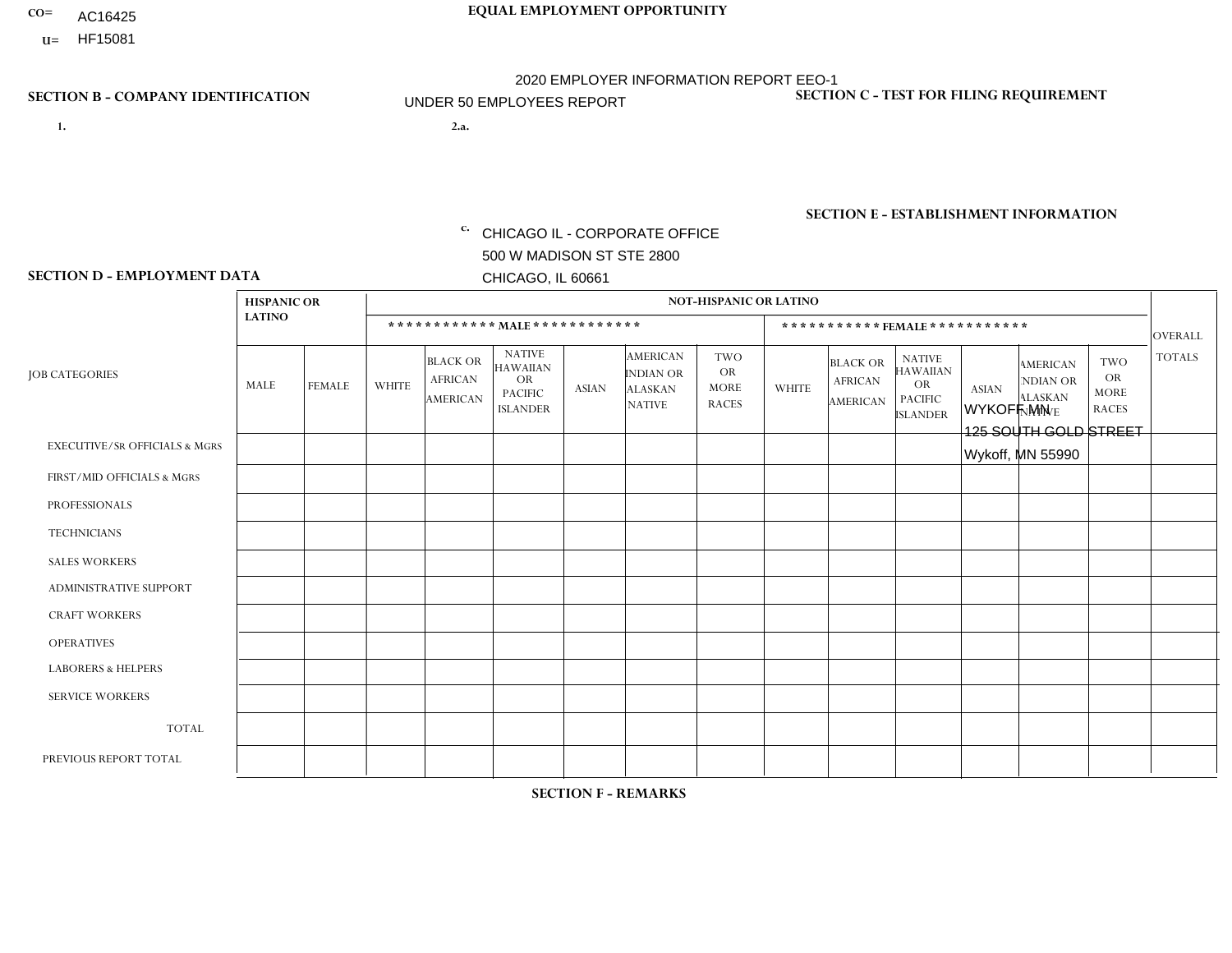- AC16425
- **U=**

- **1. 2.a.** CHICAGO IL CORPORATE OFFICE 500 W MADISON ST STE 2800 CHICAGO, IL 60661
- 2.a. SATSUME LA GULF COAST 16925 BLACK MUDD ROAD Livingston, LA 70754

c. EIN= 952920557

## **SECTION B - COMPANY IDENTIFICATION SECTION C - TEST FOR FILING REQUIREMENT**

1- Y 2- Y 3- N DUNS= 000123456

**SECTION E - ESTABLISHMENT INFORMATION c.** NAICS: 423140

### **SECTION D - EMPLOYMENT DATA**

|                                          | <b>HISPANIC OR</b> |               |                |                                                      |                                                                                    |              |                                                                        | <b>NOT-HISPANIC OR LATINO</b>                          |                |                                                      |                                                                                    |              |                                                                       |                                                        |                |
|------------------------------------------|--------------------|---------------|----------------|------------------------------------------------------|------------------------------------------------------------------------------------|--------------|------------------------------------------------------------------------|--------------------------------------------------------|----------------|------------------------------------------------------|------------------------------------------------------------------------------------|--------------|-----------------------------------------------------------------------|--------------------------------------------------------|----------------|
|                                          | <b>LATINO</b>      |               |                | ************ MALE ************                       |                                                                                    |              |                                                                        |                                                        |                |                                                      | *********** FEMALE ***********                                                     |              |                                                                       |                                                        | <b>OVERALL</b> |
| <b>JOB CATEGORIES</b>                    | MALE               | <b>FEMALE</b> | <b>WHITE</b>   | <b>BLACK OR</b><br><b>AFRICAN</b><br><b>AMERICAN</b> | <b>NATIVE</b><br><b>HAWAIIAN</b><br><b>OR</b><br><b>PACIFIC</b><br><b>ISLANDER</b> | <b>ASIAN</b> | <b>AMERICAN</b><br><b>INDIAN OR</b><br><b>ALASKAN</b><br><b>NATIVE</b> | <b>TWO</b><br><b>OR</b><br><b>MORE</b><br><b>RACES</b> | <b>WHITE</b>   | <b>BLACK OR</b><br><b>AFRICAN</b><br><b>AMERICAN</b> | <b>NATIVE</b><br><b>HAWAIIAN</b><br><b>OR</b><br><b>PACIFIC</b><br><b>ISLANDER</b> | <b>ASIAN</b> | <b>AMERICAN</b><br><b>NDIAN OR</b><br><b>ALASKAN</b><br><b>NATIVE</b> | <b>TWO</b><br><b>OR</b><br><b>MORE</b><br><b>RACES</b> | <b>TOTALS</b>  |
| <b>EXECUTIVE/SR OFFICIALS &amp; MGRS</b> | $\Omega$           | $\Omega$      | $\Omega$       | $\Omega$                                             | $\Omega$                                                                           | $\Omega$     | $\Omega$                                                               | $\Omega$                                               | $\Omega$       | $\mathbf{0}$                                         | $\mathbf{0}$                                                                       | $\Omega$     | $\Omega$                                                              | $\Omega$                                               | $\Omega$       |
| FIRST/MID OFFICIALS & MGRS               | $\Omega$           | $\Omega$      | $\overline{c}$ | $\mathbf 0$                                          | 0                                                                                  | $\Omega$     | $\Omega$                                                               | $\Omega$                                               | 1              | $\mathbf{0}$                                         | $\mathbf{0}$                                                                       | $\Omega$     | $\Omega$                                                              | $\Omega$                                               | 3              |
| <b>PROFESSIONALS</b>                     | $\Omega$           | $\mathbf 0$   | 1              | $\mathbf 0$                                          | $\overline{0}$                                                                     | $\Omega$     | $\overline{0}$                                                         | $\Omega$                                               | $\Omega$       | $\Omega$                                             | $\mathbf{0}$                                                                       | $\Omega$     | $\Omega$                                                              | $\Omega$                                               | $\mathbf{1}$   |
| <b>TECHNICIANS</b>                       | $\mathbf 0$        | $\mathbf 0$   | $\Omega$       | $\mathbf 0$                                          | 0                                                                                  | $\Omega$     | $\overline{0}$                                                         | $\Omega$                                               | $\mathbf 0$    | $\mathbf 0$                                          | $\mathbf 0$                                                                        | $\mathbf 0$  | $\Omega$                                                              | $\Omega$                                               | $\mathbf 0$    |
| <b>SALES WORKERS</b>                     | $\Omega$           | $\Omega$      | 3              | $\Omega$                                             | $\Omega$                                                                           | $\Omega$     | $\Omega$                                                               | $\Omega$                                               | $\overline{2}$ | $\Omega$                                             | $\Omega$                                                                           | $\Omega$     | $\Omega$                                                              | $\Omega$                                               | 5              |
| <b>ADMINISTRATIVE SUPPORT</b>            | $\Omega$           | $\Omega$      | $\overline{2}$ | $\mathbf 0$                                          | $\mathbf 0$                                                                        | $\Omega$     | $\Omega$                                                               | $\Omega$                                               | $\Omega$       | $\mathbf{0}$                                         | $\mathbf{0}$                                                                       | $\Omega$     | $\Omega$                                                              | $\Omega$                                               | $\overline{2}$ |
| <b>CRAFT WORKERS</b>                     | 0                  | $\mathbf 0$   | 4              | $\mathbf 0$                                          | 0                                                                                  | $\Omega$     | $\Omega$                                                               |                                                        | $\Omega$       | $\Omega$                                             | $\Omega$                                                                           | $\Omega$     | $\Omega$                                                              | $\Omega$                                               | 5              |
| <b>OPERATIVES</b>                        | $\Omega$           | $\mathbf 0$   | 5              | 6                                                    | 0                                                                                  | $\Omega$     | $\overline{0}$                                                         |                                                        | $\overline{4}$ | $\Omega$                                             | $\Omega$                                                                           | $\Omega$     | $\Omega$                                                              | $\Omega$                                               | 16             |
| <b>LABORERS &amp; HELPERS</b>            | $\Omega$           | $\Omega$      | $\Omega$       | $\Omega$                                             | 0                                                                                  | $\Omega$     | $\Omega$                                                               | $\Omega$                                               | $\overline{2}$ | $\Omega$                                             | $\mathbf{0}$                                                                       | $\Omega$     | $\Omega$                                                              | $\Omega$                                               | $\overline{2}$ |
| <b>SERVICE WORKERS</b>                   | 0                  | 0             | $\Omega$       | 0                                                    | 0                                                                                  | $\Omega$     | $\Omega$                                                               | $\Omega$                                               | $\Omega$       | $\Omega$                                             | $\mathbf{0}$                                                                       | $\Omega$     | $\Omega$                                                              | $\Omega$                                               | 0              |
| <b>TOTAL</b>                             | 0                  | $\mathbf 0$   | 17             | 6                                                    | 0                                                                                  | $\mathbf 0$  | $\Omega$                                                               | 2                                                      | 9              | $\Omega$                                             | $\Omega$                                                                           | $\mathbf 0$  | $\Omega$                                                              | $\mathbf 0$                                            | 34             |
| PREVIOUS REPORT TOTAL                    | $\Omega$           | $\Omega$      | 29             | 8                                                    | 0                                                                                  | $\Omega$     | $\Omega$                                                               | 2                                                      | 8              | $\Omega$                                             | $\mathbf{0}$                                                                       | $\Omega$     | $\mathbf{0}$                                                          | $\overline{1}$                                         | 48             |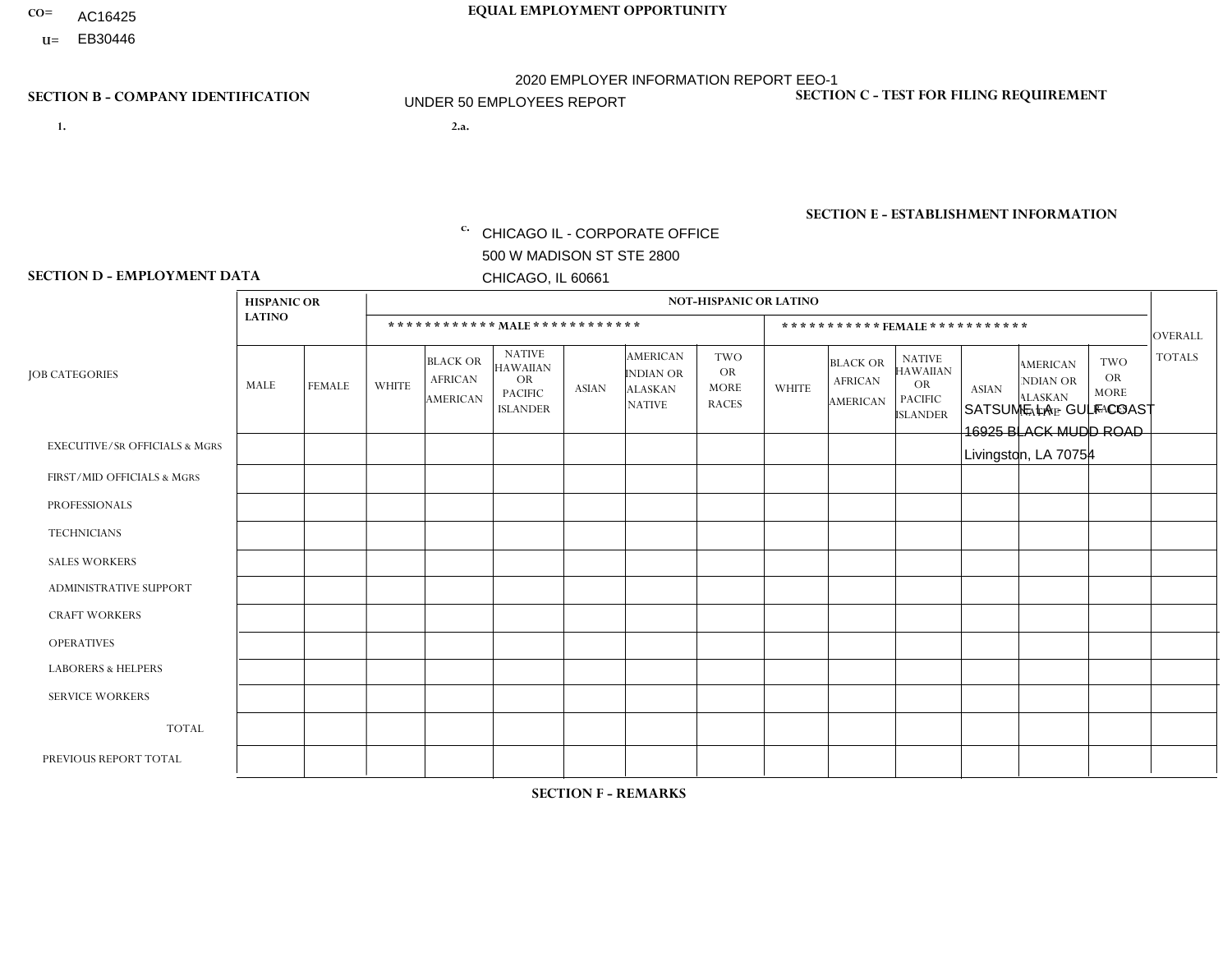- AC16425
- **U=**

**1. 2.a.** CHICAGO IL - CORPORATE OFFICE 500 W MADISON ST STE 2800 CHICAGO, IL 60661

2.a. APPLETON WI 5050 N WREN DRIVE Appleton, WI 54913

EIN= 952920557

## **SECTION B - COMPANY IDENTIFICATION SECTION C - TEST FOR FILING REQUIREMENT**

1- Y 2- Y 3- N DUNS= 000123456

**SECTION E - ESTABLISHMENT INFORMATION c.** NAICS: 423140

### **SECTION D - EMPLOYMENT DATA**

|                                          | <b>HISPANIC OR</b> |               |                |                                                      |                                                                                    |                      |                                                                 | <b>NOT-HISPANIC OR LATINO</b>                          |                |                                               |                                                                                    |              |                                                                       |                                                        |                |
|------------------------------------------|--------------------|---------------|----------------|------------------------------------------------------|------------------------------------------------------------------------------------|----------------------|-----------------------------------------------------------------|--------------------------------------------------------|----------------|-----------------------------------------------|------------------------------------------------------------------------------------|--------------|-----------------------------------------------------------------------|--------------------------------------------------------|----------------|
|                                          | <b>LATINO</b>      |               |                |                                                      | ************ MALE ************                                                     |                      |                                                                 |                                                        |                | ***********FEMALE***********                  |                                                                                    |              |                                                                       |                                                        | <b>OVERALL</b> |
| <b>JOB CATEGORIES</b>                    | MALE               | <b>FEMALE</b> | <b>WHITE</b>   | <b>BLACK OR</b><br><b>AFRICAN</b><br><b>AMERICAN</b> | <b>NATIVE</b><br><b>HAWAIIAN</b><br><b>OR</b><br><b>PACIFIC</b><br><b>ISLANDER</b> | <b>ASIAN</b>         | <b>AMERICAN</b><br>INDIAN OR<br><b>ALASKAN</b><br><b>NATIVE</b> | <b>TWO</b><br><b>OR</b><br><b>MORE</b><br><b>RACES</b> | <b>WHITE</b>   | <b>BLACK OR</b><br><b>AFRICAN</b><br>AMERICAN | <b>NATIVE</b><br><b>HAWAIIAN</b><br><b>OR</b><br><b>PACIFIC</b><br><b>ISLANDER</b> | <b>ASIAN</b> | <b>AMERICAN</b><br><b>NDIAN OR</b><br><b>ALASKAN</b><br><b>NATIVE</b> | <b>TWO</b><br><b>OR</b><br><b>MORE</b><br><b>RACES</b> | <b>TOTALS</b>  |
| <b>EXECUTIVE/SR OFFICIALS &amp; MGRS</b> | $\Omega$           | $\Omega$      | $\Omega$       | $\Omega$                                             | $\Omega$                                                                           | $\mathbf{0}$         | $\Omega$                                                        | $\Omega$                                               | 0              | $\Omega$                                      | $\Omega$                                                                           | $\Omega$     | $\Omega$                                                              | $\Omega$                                               | $\Omega$       |
| FIRST/MID OFFICIALS & MGRS               | 0                  | $\Omega$      | $\overline{c}$ | $\mathbf 0$                                          | $\Omega$                                                                           | $\mathbf{0}$         | $\mathbf{0}$                                                    | $\Omega$                                               | 0              | $\Omega$                                      | $\Omega$                                                                           | $\Omega$     | $\Omega$                                                              | $\Omega$                                               | $\overline{2}$ |
| <b>PROFESSIONALS</b>                     | 0                  | $\Omega$      | $\Omega$       | $\mathbf 0$                                          | $\Omega$                                                                           | $\Omega$             | $\Omega$                                                        | $\Omega$                                               | 0              | $\Omega$                                      | $\Omega$                                                                           | $\Omega$     | $\Omega$                                                              | $\Omega$                                               | $\mathbf{0}$   |
| <b>TECHNICIANS</b>                       | 0                  | $\mathbf 0$   | $\mathbf 0$    | $\mathbf 0$                                          | $\mathbf 0$                                                                        | $\Omega$             | $\Omega$                                                        | $\Omega$                                               | $\Omega$       | $\Omega$                                      | $\Omega$                                                                           | $\mathbf 0$  | $\mathbf 0$                                                           | $\mathbf 0$                                            | $\mathbf 0$    |
| <b>SALES WORKERS</b>                     | $\Omega$           | $\Omega$      | 4              | $\Omega$                                             | $\Omega$                                                                           | $\Omega$             | $\Omega$                                                        | $\Omega$                                               |                | $\Omega$                                      | $\Omega$                                                                           | $\Omega$     | $\Omega$                                                              | $\Omega$                                               | 5              |
| <b>ADMINISTRATIVE SUPPORT</b>            | 0                  | $\Omega$      | $\Omega$       | $\mathbf 0$                                          | $\Omega$                                                                           | $\mathbf{0}$         | $\Omega$                                                        | $\Omega$                                               | $\Omega$       | $\Omega$                                      | $\Omega$                                                                           | $\Omega$     | $\mathbf{0}$                                                          | $\Omega$                                               | $\mathbf 0$    |
| <b>CRAFT WORKERS</b>                     | 0                  | $\Omega$      | $\mathbf 0$    | $\mathbf 0$                                          | $\Omega$                                                                           | $\Omega$             | $\Omega$                                                        | $\Omega$                                               | 0              | $\Omega$                                      | $\Omega$                                                                           | $\Omega$     | $\Omega$                                                              | $\Omega$                                               | $\mathbf 0$    |
| <b>OPERATIVES</b>                        | 0                  | $\Omega$      | 9              | $\overline{2}$                                       | $\mathbf 0$                                                                        | $\Omega$             | $\Omega$                                                        | $\Omega$                                               | $\overline{0}$ | $\Omega$                                      | $\Omega$                                                                           | $\mathbf 0$  | $\mathbf 0$                                                           | $\mathbf 0$                                            | 11             |
| <b>LABORERS &amp; HELPERS</b>            | 0                  | $\Omega$      | 2              | $\Omega$                                             | $\Omega$                                                                           | $\blacktriangleleft$ | $\Omega$                                                        | $\Omega$                                               | 0              | $\Omega$                                      | $\Omega$                                                                           | $\Omega$     | $\Omega$                                                              | $\blacktriangleleft$                                   | 4              |
| <b>SERVICE WORKERS</b>                   | 0                  | $\Omega$      | $\Omega$       | 0                                                    | 0                                                                                  | $\Omega$             | $\mathbf{0}$                                                    | $\Omega$                                               | $\Omega$       | $\Omega$                                      | $\Omega$                                                                           | 0            | $\Omega$                                                              | $\mathbf 0$                                            | 0              |
| <b>TOTAL</b>                             | $\mathbf 0$        | $\mathbf 0$   | 17             | $\overline{c}$                                       | 0                                                                                  | -1                   | $\Omega$                                                        | $\Omega$                                               |                | $\Omega$                                      | $\Omega$                                                                           | $\mathbf 0$  | 0                                                                     | $\mathbf{1}$                                           | 22             |
| PREVIOUS REPORT TOTAL                    |                    | $\Omega$      | 24             | $\overline{2}$                                       | $\mathbf 0$                                                                        |                      | $\Omega$                                                        |                                                        |                | $\Omega$                                      | $\Omega$                                                                           | $\Omega$     | 0                                                                     | $\mathbf{1}$                                           | 31             |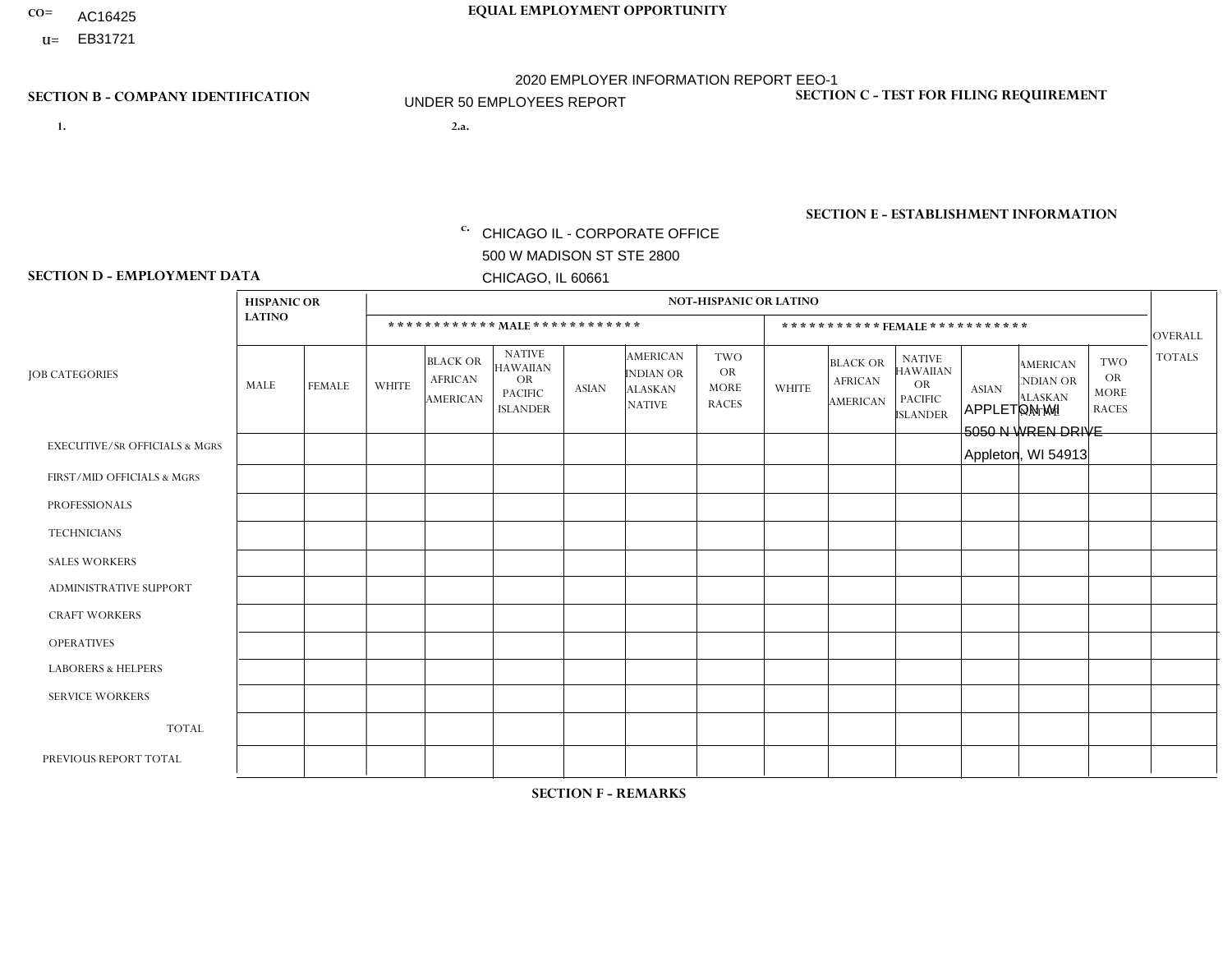- AC16425
- **U=**

- **1. 2.a.** CHICAGO IL CORPORATE OFFICE 500 W MADISON ST STE 2800 CHICAGO, IL 60661
- 2.a. COLORADO SPRINGS CO US83 1727 JETSTREAM DRIVE Colorado Springs, CO 80921

c. EIN= 952920557

## **SECTION B - COMPANY IDENTIFICATION SECTION C - TEST FOR FILING REQUIREMENT**

1- Y 2- Y 3- N DUNS= 000123456

**SECTION E - ESTABLISHMENT INFORMATION c.** NAICS: 423140

### **SECTION D - EMPLOYMENT DATA**

|                                          | <b>HISPANIC OR</b> |               |                |                                                      |                                                                                    |              |                                                                 | NOT-HISPANIC OR LATINO                                 |                |                                               |                                                                             |              |                                                                       |                                                        |                |
|------------------------------------------|--------------------|---------------|----------------|------------------------------------------------------|------------------------------------------------------------------------------------|--------------|-----------------------------------------------------------------|--------------------------------------------------------|----------------|-----------------------------------------------|-----------------------------------------------------------------------------|--------------|-----------------------------------------------------------------------|--------------------------------------------------------|----------------|
|                                          | <b>LATINO</b>      |               |                | ************ MALE ************                       |                                                                                    |              |                                                                 |                                                        |                |                                               | *********** FEMALE ***********                                              |              |                                                                       |                                                        | <b>OVERALL</b> |
| <b>JOB CATEGORIES</b>                    | MALE               | <b>FEMALE</b> | <b>WHITE</b>   | <b>BLACK OR</b><br><b>AFRICAN</b><br><b>AMERICAN</b> | <b>NATIVE</b><br><b>HAWAIIAN</b><br><b>OR</b><br><b>PACIFIC</b><br><b>ISLANDER</b> | <b>ASIAN</b> | <b>AMERICAN</b><br>INDIAN OR<br><b>ALASKAN</b><br><b>NATIVE</b> | <b>TWO</b><br><b>OR</b><br><b>MORE</b><br><b>RACES</b> | <b>WHITE</b>   | <b>BLACK OR</b><br><b>AFRICAN</b><br>AMERICAN | <b>NATIVE</b><br><b>HAWAIIAN</b><br>OR<br><b>PACIFIC</b><br><b>ISLANDER</b> | <b>ASIAN</b> | <b>AMERICAN</b><br><b>NDIAN OR</b><br><b>ALASKAN</b><br><b>NATIVE</b> | <b>TWO</b><br><b>OR</b><br><b>MORE</b><br><b>RACES</b> | <b>TOTALS</b>  |
| <b>EXECUTIVE/SR OFFICIALS &amp; MGRS</b> | $\Omega$           | $\Omega$      | $\Omega$       | $\mathbf 0$                                          | $\Omega$                                                                           | $\Omega$     | $\Omega$                                                        | $\Omega$                                               | $\Omega$       | $\Omega$                                      | $\Omega$                                                                    | $\mathbf 0$  | $\Omega$                                                              | $\Omega$                                               | $\mathbf 0$    |
| FIRST/MID OFFICIALS & MGRS               | $\Omega$           | $\Omega$      | $\overline{2}$ | $\mathbf 0$                                          | $\Omega$                                                                           | $\mathbf{0}$ | $\Omega$                                                        | $\Omega$                                               | $\Omega$       | $\Omega$                                      | $\Omega$                                                                    | $\Omega$     | $\Omega$                                                              | $\Omega$                                               | $\overline{2}$ |
| <b>PROFESSIONALS</b>                     | $\Omega$           | $\Omega$      | $\Omega$       | $\Omega$                                             | $\Omega$                                                                           | $\mathbf{0}$ | $\Omega$                                                        | $\Omega$                                               | 0              | $\Omega$                                      | 0                                                                           | $\Omega$     | $\Omega$                                                              | $\Omega$                                               | $\Omega$       |
| <b>TECHNICIANS</b>                       | $\Omega$           | $\Omega$      | $\Omega$       | $\mathbf 0$                                          | $\Omega$                                                                           | $\Omega$     | $\Omega$                                                        | $\Omega$                                               | 0              | $\Omega$                                      | 0                                                                           | 0            | $\Omega$                                                              | 0                                                      | $\overline{0}$ |
| <b>SALES WORKERS</b>                     | $\overline{2}$     | $\Omega$      | $\overline{c}$ | $\Omega$                                             | $\Omega$                                                                           | $\Omega$     | $\Omega$                                                        | $\Omega$                                               | $\overline{0}$ | $\Omega$                                      | $\overline{0}$                                                              | $\Omega$     | $\Omega$                                                              | $\Omega$                                               | $\overline{4}$ |
| ADMINISTRATIVE SUPPORT                   | $\Omega$           | $\Omega$      | $\mathbf{0}$   | $\Omega$                                             | $\Omega$                                                                           | $\Omega$     | $\Omega$                                                        | $\Omega$                                               | 0              | $\Omega$                                      | 0                                                                           | $\Omega$     | $\Omega$                                                              | $\Omega$                                               | $\Omega$       |
| <b>CRAFT WORKERS</b>                     | $\Omega$           | $\Omega$      | $\Omega$       | $\mathbf 0$                                          | $\Omega$                                                                           | $\Omega$     | $\Omega$                                                        | $\Omega$                                               | $\Omega$       | $\Omega$                                      | $\Omega$                                                                    | $\Omega$     | $\Omega$                                                              | $\Omega$                                               | $\Omega$       |
| <b>OPERATIVES</b>                        | $\Omega$           | $\Omega$      | $\Omega$       | $\mathbf 0$                                          | $\Omega$                                                                           | $\Omega$     | $\Omega$                                                        | $\Omega$                                               | $\Omega$       | $\Omega$                                      | $\Omega$                                                                    | $\Omega$     | $\Omega$                                                              | $\Omega$                                               | $\overline{0}$ |
| <b>LABORERS &amp; HELPERS</b>            | $\Omega$           | $\Omega$      | -1             | $\mathbf 0$                                          | $\Omega$                                                                           | $\Omega$     | $\Omega$                                                        | $\Omega$                                               | $\Omega$       | $\Omega$                                      | 0                                                                           | $\Omega$     | $\Omega$                                                              | $\Omega$                                               | $\mathbf{1}$   |
| <b>SERVICE WORKERS</b>                   | $\Omega$           | $\mathbf 0$   | $\mathbf 0$    | 0                                                    | $\mathbf 0$                                                                        | $\mathbf 0$  | $\Omega$                                                        | $\Omega$                                               | $\Omega$       | $\Omega$                                      | $\mathbf 0$                                                                 | $\mathbf 0$  | $\Omega$                                                              | $\mathbf 0$                                            | $\mathbf{0}$   |
| <b>TOTAL</b>                             | $\overline{c}$     | 0             | 5              | 0                                                    | $\mathbf 0$                                                                        | 0            | $\Omega$                                                        | $\Omega$                                               | 0              | $\Omega$                                      | 0                                                                           | $\mathbf 0$  | $\Omega$                                                              | $\mathbf 0$                                            | $\overline{7}$ |
| PREVIOUS REPORT TOTAL                    | 2                  | $\Omega$      | 9              | $\mathbf 0$                                          | 0                                                                                  |              | $\Omega$                                                        | $\Omega$                                               | $\Omega$       | $\Omega$                                      | $\Omega$                                                                    | $\Omega$     | $\Omega$                                                              | $\mathbf 0$                                            | 12             |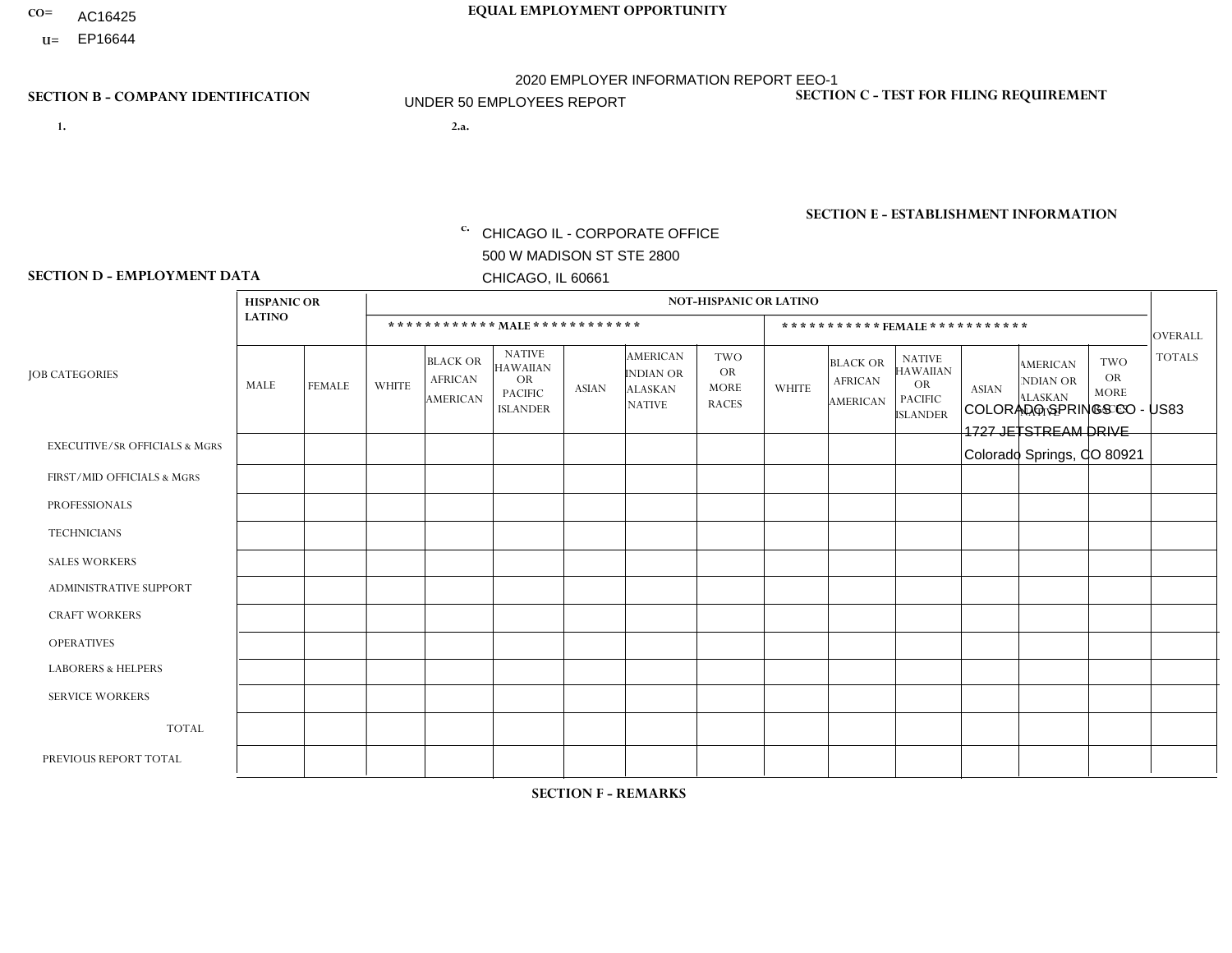- AC16425
- **U=**

**1. 2.a.** CHICAGO IL - CORPORATE OFFICE 500 W MADISON ST STE 2800 CHICAGO, IL 60661

2.a. HONESDALE PA - KAO A&A RTE 6 AND TRYON ST Honesdale, PA 18431

EIN= 952920557

## **SECTION B - COMPANY IDENTIFICATION SECTION C - TEST FOR FILING REQUIREMENT**

1- Y 2- Y 3- N DUNS= 000123456

**SECTION E - ESTABLISHMENT INFORMATION c.** NAICS: 423140

### **SECTION D - EMPLOYMENT DATA**

|                                          | <b>HISPANIC OR</b> |               |              |                                                      |                                                                                    |              |                                                                        | <b>NOT-HISPANIC OR LATINO</b>                          |              |                                               |                                                                                    |              |                                                                |                                                        |                |
|------------------------------------------|--------------------|---------------|--------------|------------------------------------------------------|------------------------------------------------------------------------------------|--------------|------------------------------------------------------------------------|--------------------------------------------------------|--------------|-----------------------------------------------|------------------------------------------------------------------------------------|--------------|----------------------------------------------------------------|--------------------------------------------------------|----------------|
|                                          | <b>LATINO</b>      |               |              | ************ MALE ************                       |                                                                                    |              |                                                                        |                                                        |              |                                               | *********** FEMALE ***********                                                     |              |                                                                |                                                        | <b>OVERALL</b> |
| <b>JOB CATEGORIES</b>                    | <b>MALE</b>        | <b>FEMALE</b> | <b>WHITE</b> | <b>BLACK OR</b><br><b>AFRICAN</b><br><b>AMERICAN</b> | <b>NATIVE</b><br><b>HAWAIIAN</b><br><b>OR</b><br><b>PACIFIC</b><br><b>ISLANDER</b> | <b>ASIAN</b> | <b>AMERICAN</b><br><b>INDIAN OR</b><br><b>ALASKAN</b><br><b>NATIVE</b> | <b>TWO</b><br><b>OR</b><br><b>MORE</b><br><b>RACES</b> | <b>WHITE</b> | <b>BLACK OR</b><br><b>AFRICAN</b><br>AMERICAN | <b>NATIVE</b><br><b>HAWAIIAN</b><br><b>OR</b><br><b>PACIFIC</b><br><b>ISLANDER</b> | <b>ASIAN</b> | <b>AMERICAN</b><br>NDIAN OR<br><b>ALASKAN</b><br><b>NATIVE</b> | <b>TWO</b><br><b>OR</b><br><b>MORE</b><br><b>RACES</b> | <b>TOTALS</b>  |
| <b>EXECUTIVE/SR OFFICIALS &amp; MGRS</b> | $\Omega$           | $\Omega$      | $\mathbf{0}$ | $\Omega$                                             | $\Omega$                                                                           | $\Omega$     | $\Omega$                                                               | $\Omega$                                               | 0            | $\Omega$                                      | $\Omega$                                                                           | $\Omega$     | $\Omega$                                                       | $\Omega$                                               | $\Omega$       |
| FIRST/MID OFFICIALS & MGRS               | $\Omega$           | $\Omega$      | 1            | $\mathbf{0}$                                         | $\Omega$                                                                           | $\Omega$     | $\Omega$                                                               | $\Omega$                                               | 0            | $\Omega$                                      | 0                                                                                  | $\Omega$     | $\Omega$                                                       | $\Omega$                                               | $\mathbf{1}$   |
| <b>PROFESSIONALS</b>                     | $\Omega$           | $\Omega$      | $\Omega$     | $\mathbf 0$                                          | $\Omega$                                                                           | $\Omega$     | $\Omega$                                                               | $\Omega$                                               | $\Omega$     | $\Omega$                                      | 0                                                                                  | 0            | $\Omega$                                                       | $\mathbf 0$                                            | $\mathbf{0}$   |
| <b>TECHNICIANS</b>                       | $\Omega$           | $\Omega$      | $\Omega$     | $\Omega$                                             | $\Omega$                                                                           | $\Omega$     | $\Omega$                                                               | $\Omega$                                               | $\Omega$     | $\Omega$                                      | $\Omega$                                                                           | $\mathbf 0$  | $\Omega$                                                       | $\mathbf 0$                                            | $\Omega$       |
| <b>SALES WORKERS</b>                     | $\Omega$           | $\Omega$      | 3            | $\Omega$                                             | $\Omega$                                                                           | $\Omega$     | $\Omega$                                                               | $\Omega$                                               | $\Omega$     | $\Omega$                                      | $\Omega$                                                                           | $\Omega$     | $\Omega$                                                       | $\Omega$                                               | 3              |
| <b>ADMINISTRATIVE SUPPORT</b>            | $\Omega$           | $\Omega$      | $\Omega$     | $\mathbf 0$                                          | 0                                                                                  | $\Omega$     | $\Omega$                                                               | $\Omega$                                               | 0            | $\Omega$                                      | 0                                                                                  | $\mathbf 0$  | $\Omega$                                                       | $\mathbf 0$                                            | $\mathbf 0$    |
| <b>CRAFT WORKERS</b>                     | $\Omega$           | $\Omega$      | $\Omega$     | $\mathbf 0$                                          | $\Omega$                                                                           | $\Omega$     | $\Omega$                                                               | $\Omega$                                               | 0            | $\Omega$                                      | 0                                                                                  | $\Omega$     | $\Omega$                                                       | $\Omega$                                               | $\Omega$       |
| <b>OPERATIVES</b>                        | $\Omega$           | $\Omega$      | 1            | $\mathbf 0$                                          | $\Omega$                                                                           | $\Omega$     | $\Omega$                                                               | $\Omega$                                               | 0            | $\Omega$                                      | 0                                                                                  | $\mathbf 0$  | $\Omega$                                                       | $\Omega$                                               | $\mathbf{1}$   |
| <b>LABORERS &amp; HELPERS</b>            | $\Omega$           | $\Omega$      | $\mathbf{0}$ | $\mathbf 0$                                          | $\Omega$                                                                           | $\Omega$     | $\Omega$                                                               | $\Omega$                                               | $\Omega$     | $\Omega$                                      | $\Omega$                                                                           | $\Omega$     | $\Omega$                                                       | $\Omega$                                               | $\mathbf 0$    |
| <b>SERVICE WORKERS</b>                   | $\Omega$           | $\Omega$      | 0            | 0                                                    | $\Omega$                                                                           | $\Omega$     | $\Omega$                                                               | $\Omega$                                               | 0            | $\Omega$                                      | $\Omega$                                                                           | $\mathbf 0$  | $\Omega$                                                       | $\Omega$                                               | $\mathbf 0$    |
| <b>TOTAL</b>                             | 0                  | 0             | 5            | 0                                                    | $\mathbf 0$                                                                        | 0            | $\Omega$                                                               | $\Omega$                                               | 0            | $\Omega$                                      | 0                                                                                  | $\mathbf 0$  | 0                                                              | $\mathbf 0$                                            | 5              |
| PREVIOUS REPORT TOTAL                    | $\Omega$           | $\Omega$      | 6            | $\mathbf 0$                                          | 0                                                                                  | $\Omega$     | $\Omega$                                                               | $\Omega$                                               | 0            | $\Omega$                                      | 0                                                                                  | $\Omega$     | $\Omega$                                                       | $\mathbf 0$                                            | 6              |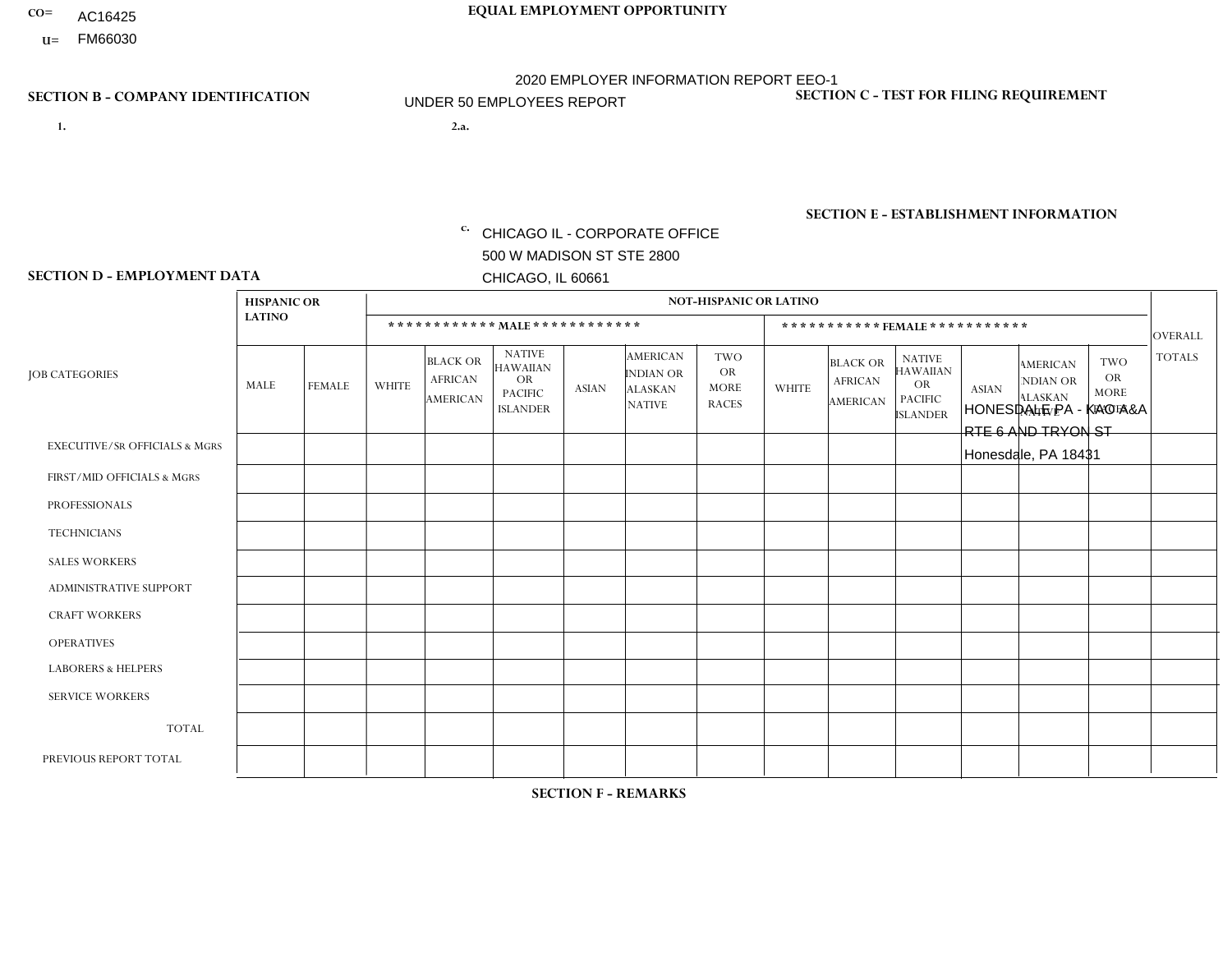- AC16425
- **U=**

- **1. 2.a.** CHICAGO IL CORPORATE OFFICE 500 W MADISON ST STE 2800 CHICAGO, IL 60661
- 2.a. TOLEDO OH 6195 HAGMAN ROAD Toledo, OH 43612

c. EIN= 952920557

## **SECTION B - COMPANY IDENTIFICATION SECTION C - TEST FOR FILING REQUIREMENT**

1- Y 2- Y 3- N DUNS= 000123456

**SECTION E - ESTABLISHMENT INFORMATION c.** NAICS: 423140

### **SECTION D - EMPLOYMENT DATA**

|                                          | <b>HISPANIC OR</b> |               |              |                                                      |                                                                                    |             |                                                                        | <b>NOT-HISPANIC OR LATINO</b>                          |              |                                               |                                                                                    |              |                                                                       |                                                        |                |
|------------------------------------------|--------------------|---------------|--------------|------------------------------------------------------|------------------------------------------------------------------------------------|-------------|------------------------------------------------------------------------|--------------------------------------------------------|--------------|-----------------------------------------------|------------------------------------------------------------------------------------|--------------|-----------------------------------------------------------------------|--------------------------------------------------------|----------------|
|                                          | <b>LATINO</b>      |               |              | ************ MALE ************                       |                                                                                    |             |                                                                        |                                                        |              |                                               | ***********FEMALE***********                                                       |              |                                                                       |                                                        | <b>OVERALL</b> |
| <b>JOB CATEGORIES</b>                    | <b>MALE</b>        | <b>FEMALE</b> | <b>WHITE</b> | <b>BLACK OR</b><br><b>AFRICAN</b><br><b>AMERICAN</b> | <b>NATIVE</b><br><b>HAWAIIAN</b><br><b>OR</b><br><b>PACIFIC</b><br><b>ISLANDER</b> | ASIAN       | <b>AMERICAN</b><br><b>INDIAN OR</b><br><b>ALASKAN</b><br><b>NATIVE</b> | <b>TWO</b><br><b>OR</b><br><b>MORE</b><br><b>RACES</b> | <b>WHITE</b> | <b>BLACK OR</b><br><b>AFRICAN</b><br>AMERICAN | <b>NATIVE</b><br><b>HAWAIIAN</b><br><b>OR</b><br><b>PACIFIC</b><br><b>ISLANDER</b> | <b>ASIAN</b> | <b>AMERICAN</b><br><b>NDIAN OR</b><br><b>ALASKAN</b><br><b>NATIVE</b> | <b>TWO</b><br><b>OR</b><br><b>MORE</b><br><b>RACES</b> | <b>TOTALS</b>  |
| <b>EXECUTIVE/SR OFFICIALS &amp; MGRS</b> | $\Omega$           | $\mathbf 0$   | $\Omega$     | $\mathbf 0$                                          | $\mathbf 0$                                                                        | $\mathbf 0$ | $\Omega$                                                               | $\Omega$                                               | $\Omega$     | $\Omega$                                      | $\Omega$                                                                           | $\Omega$     | $\Omega$                                                              | $\Omega$                                               | $\mathbf 0$    |
| FIRST/MID OFFICIALS & MGRS               | $\Omega$           | 0             | 1            | $\mathbf 0$                                          | $\mathbf{0}$                                                                       | $\mathbf 0$ | $\Omega$                                                               | $\Omega$                                               | $\Omega$     | $\Omega$                                      | $\Omega$                                                                           | $\Omega$     | $\Omega$                                                              | $\Omega$                                               | $\mathbf{1}$   |
| <b>PROFESSIONALS</b>                     | $\Omega$           | $\Omega$      | 1            | $\mathbf 0$                                          | $\Omega$                                                                           | $\Omega$    | $\Omega$                                                               | $\Omega$                                               | $\Omega$     | $\Omega$                                      | $\Omega$                                                                           | $\Omega$     | $\Omega$                                                              | $\mathbf{0}$                                           | $\mathbf{1}$   |
| <b>TECHNICIANS</b>                       | $\Omega$           | $\mathbf 0$   | $\Omega$     | $\mathbf 0$                                          | $\mathbf 0$                                                                        | $\Omega$    | $\overline{0}$                                                         | $\Omega$                                               | $\mathbf{0}$ | $\Omega$                                      | $\Omega$                                                                           | $\Omega$     | $\Omega$                                                              | $\Omega$                                               | $\mathbf 0$    |
| <b>SALES WORKERS</b>                     | $\Omega$           | $\Omega$      | $\Omega$     | $\Omega$                                             | 0                                                                                  | $\Omega$    | $\Omega$                                                               | $\Omega$                                               | $\Omega$     | $\Omega$                                      | $\Omega$                                                                           | $\Omega$     | $\Omega$                                                              | $\mathbf{0}$                                           | $\mathbf 0$    |
| <b>ADMINISTRATIVE SUPPORT</b>            | $\Omega$           | $\mathbf 0$   | 1            | $\mathbf{1}$                                         | $\mathbf 0$                                                                        | $\mathbf 0$ | $\Omega$                                                               | $\Omega$                                               | 3            | $\Omega$                                      | $\Omega$                                                                           | $\Omega$     | $\Omega$                                                              | $\mathbf 0$                                            | 5              |
| <b>CRAFT WORKERS</b>                     | $\Omega$           | $\Omega$      | $\Omega$     | $\mathbf{1}$                                         | 0                                                                                  | $\Omega$    | $\Omega$                                                               | $\Omega$                                               | $\Omega$     | $\Omega$                                      | $\mathbf{0}$                                                                       | $\Omega$     | $\Omega$                                                              | $\Omega$                                               | $\mathbf{1}$   |
| <b>OPERATIVES</b>                        | $\Omega$           | $\Omega$      | 3            | $\mathbf{1}$                                         | $\Omega$                                                                           | $\Omega$    | $\Omega$                                                               | $\Omega$                                               | $\Omega$     | $\Omega$                                      | $\Omega$                                                                           | $\Omega$     | $\Omega$                                                              | $\Omega$                                               | 4              |
| <b>LABORERS &amp; HELPERS</b>            | $\Omega$           | $\Omega$      | $\mathbf 0$  | $\mathbf 0$                                          | 0                                                                                  | $\Omega$    | $\Omega$                                                               | $\Omega$                                               | $\Omega$     | $\Omega$                                      | $\mathbf{0}$                                                                       | $\Omega$     | $\Omega$                                                              | $\mathbf{0}$                                           | 0              |
| <b>SERVICE WORKERS</b>                   | $\Omega$           | $\mathbf 0$   | 0            | $\mathbf 0$                                          | $\mathbf 0$                                                                        | $\mathbf 0$ | $\Omega$                                                               | $\Omega$                                               | $\Omega$     | $\Omega$                                      | $\Omega$                                                                           | $\mathbf 0$  | $\Omega$                                                              | $\mathbf 0$                                            | 0              |
| <b>TOTAL</b>                             | $\Omega$           | $\mathbf 0$   | 6            | 3                                                    | 0                                                                                  | $\mathbf 0$ | $\Omega$                                                               | $\Omega$                                               | 3            | $\Omega$                                      | $\Omega$                                                                           | $\mathbf 0$  | $\Omega$                                                              | $\Omega$                                               | 12             |
| PREVIOUS REPORT TOTAL                    | $\Omega$           | 0             | 6            | 3                                                    | 0                                                                                  | $\Omega$    | $\Omega$                                                               | $\Omega$                                               | 3            | $\Omega$                                      | $\mathbf{0}$                                                                       | $\Omega$     | $\Omega$                                                              | $\Omega$                                               | 12             |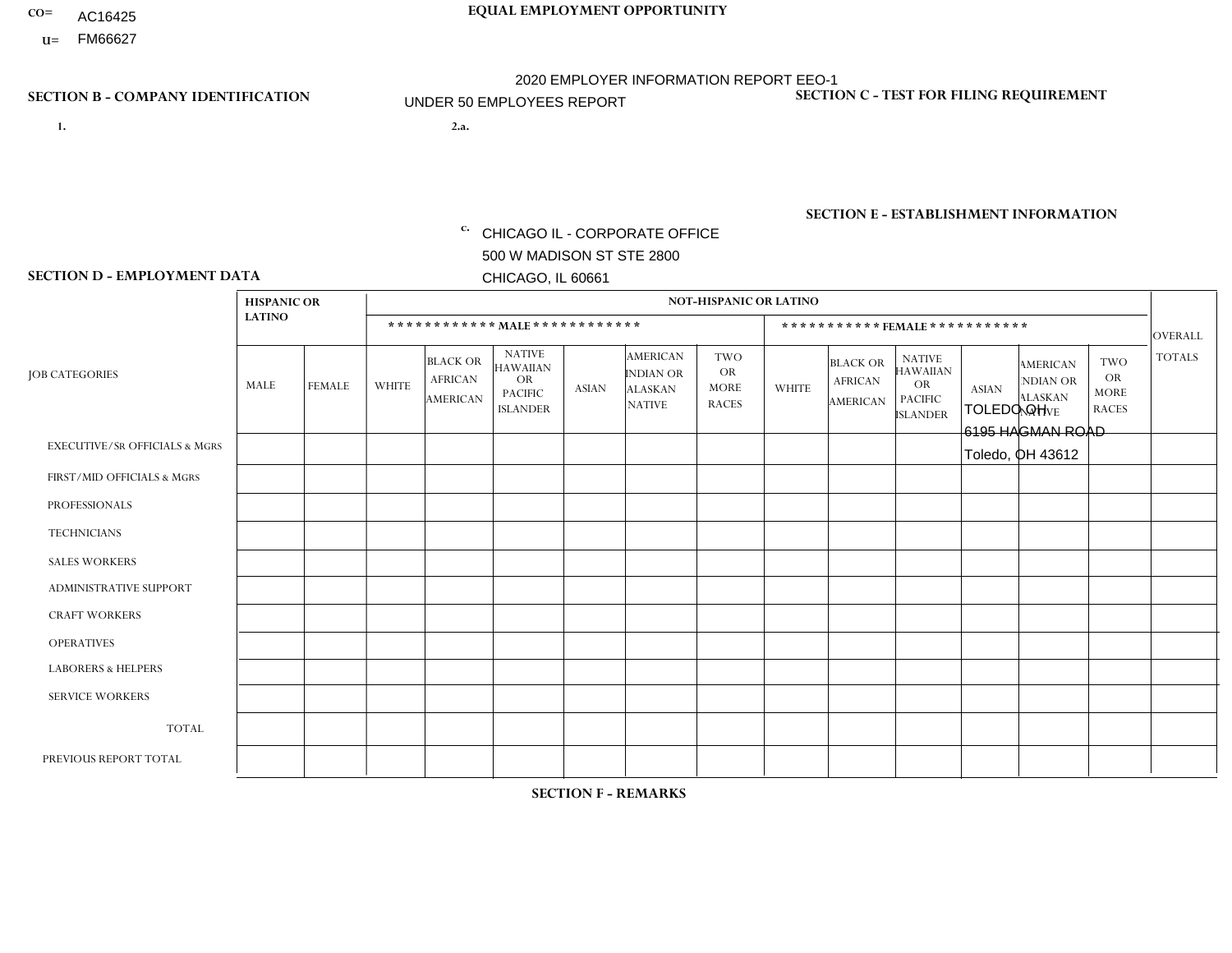- AC16425
- **U=**

## **SECTION B - COMPANY IDENTIFICATION SECTION C - TEST FOR FILING REQUIREMENT**

**1. 2.a.** CHICAGO IL - CORPORATE OFFICE 500 W MADISON ST STE 2800 CHICAGO, IL 60661

2.a. PHOENIX AZ - ALL MODELS 5670 S 32ND ST Phoenix, AZ 85040

1- Y 2- Y 3- N DUNS= 000123456

|                   | <b>SECTION E - ESTABLISHMENT INFORMATION</b> |
|-------------------|----------------------------------------------|
| c. EIN= 952920557 | NAICS: 423140                                |

### **SECTION D - EMPLOYMENT DATA**

|                                          | <b>HISPANIC OR</b> |               |                |                                                      |                                                                                    |             |                                                                        | <b>NOT-HISPANIC OR LATINO</b>                   |              |                                                      |                                                                                    |              |                                                                       |                                                        |                |
|------------------------------------------|--------------------|---------------|----------------|------------------------------------------------------|------------------------------------------------------------------------------------|-------------|------------------------------------------------------------------------|-------------------------------------------------|--------------|------------------------------------------------------|------------------------------------------------------------------------------------|--------------|-----------------------------------------------------------------------|--------------------------------------------------------|----------------|
|                                          | <b>LATINO</b>      |               |                | ************ MALE ************                       |                                                                                    |             |                                                                        |                                                 |              | ***********FEMALE***********                         |                                                                                    |              |                                                                       |                                                        | <b>OVERALL</b> |
| <b>JOB CATEGORIES</b>                    | MALE               | <b>FEMALE</b> | <b>WHITE</b>   | <b>BLACK OR</b><br><b>AFRICAN</b><br><b>AMERICAN</b> | <b>NATIVE</b><br><b>HAWAIIAN</b><br><b>OR</b><br><b>PACIFIC</b><br><b>ISLANDER</b> | ASIAN       | <b>AMERICAN</b><br><b>INDIAN OR</b><br><b>ALASKAN</b><br><b>NATIVE</b> | TWO<br><b>OR</b><br><b>MORE</b><br><b>RACES</b> | <b>WHITE</b> | <b>BLACK OR</b><br><b>AFRICAN</b><br><b>AMERICAN</b> | <b>NATIVE</b><br><b>HAWAIIAN</b><br><b>OR</b><br><b>PACIFIC</b><br><b>ISLANDER</b> | <b>ASIAN</b> | <b>AMERICAN</b><br><b>NDIAN OR</b><br><b>ALASKAN</b><br><b>NATIVE</b> | <b>TWO</b><br><b>OR</b><br><b>MORE</b><br><b>RACES</b> | <b>TOTALS</b>  |
| <b>EXECUTIVE/SR OFFICIALS &amp; MGRS</b> | $\Omega$           | $\Omega$      | $\Omega$       | $\Omega$                                             | $\Omega$                                                                           | $\Omega$    | $\Omega$                                                               | $\Omega$                                        | $\Omega$     | $\Omega$                                             | $\Omega$                                                                           | 0            | $\Omega$                                                              | $\Omega$                                               | $\Omega$       |
| FIRST/MID OFFICIALS & MGRS               | 0                  | $\mathbf 0$   | 1              | $\mathbf 0$                                          | 0                                                                                  | $\mathbf 0$ | $\Omega$                                                               | $\Omega$                                        | $\Omega$     | $\Omega$                                             | $\Omega$                                                                           | $\mathbf 0$  | $\Omega$                                                              | $\Omega$                                               |                |
| <b>PROFESSIONALS</b>                     | 0                  | 0             | $\mathbf 0$    | $\mathbf 0$                                          | $\Omega$                                                                           | $\Omega$    | $\Omega$                                                               | $\Omega$                                        | $\Omega$     | $\Omega$                                             | $\Omega$                                                                           | $\Omega$     | $\Omega$                                                              | $\Omega$                                               | $\mathbf 0$    |
| <b>TECHNICIANS</b>                       | $\Omega$           | $\mathbf 0$   | $\Omega$       | $\mathbf 0$                                          | 0                                                                                  | $\Omega$    | $\Omega$                                                               | $\Omega$                                        | $\Omega$     | $\mathbf{0}$                                         | $\mathbf 0$                                                                        | $\mathbf 0$  | $\Omega$                                                              | $\Omega$                                               | $\mathbf 0$    |
| <b>SALES WORKERS</b>                     | -1                 | $\Omega$      | $\overline{c}$ | $\Omega$                                             | $\Omega$                                                                           | $\Omega$    | $\Omega$                                                               | $\Omega$                                        | $\Omega$     | $\Omega$                                             | $\Omega$                                                                           | $\Omega$     | $\Omega$                                                              | $\Omega$                                               | 3              |
| <b>ADMINISTRATIVE SUPPORT</b>            | $\Omega$           | $\mathbf{1}$  | $\mathbf 0$    | $\mathbf 0$                                          | 0                                                                                  | $\Omega$    | $\Omega$                                                               | $\Omega$                                        | $\Omega$     | $\Omega$                                             | $\Omega$                                                                           | $\Omega$     | $\Omega$                                                              | $\Omega$                                               |                |
| <b>CRAFT WORKERS</b>                     | 0                  | $\Omega$      | $\Omega$       | $\mathbf 0$                                          | 0                                                                                  | $\Omega$    | $\Omega$                                                               | $\Omega$                                        | $\Omega$     | $\Omega$                                             | $\Omega$                                                                           | $\Omega$     | $\Omega$                                                              | $\Omega$                                               | $\Omega$       |
| <b>OPERATIVES</b>                        | 0                  | $\Omega$      | 0              | $\Omega$                                             | $\Omega$                                                                           | $\Omega$    | $\Omega$                                                               | $\Omega$                                        | $\Omega$     | $\Omega$                                             | $\Omega$                                                                           | 0            | $\Omega$                                                              | $\Omega$                                               | $\mathbf 0$    |
| <b>LABORERS &amp; HELPERS</b>            | $\Omega$           | $\Omega$      | $\Omega$       | $\mathbf 0$                                          | 0                                                                                  | $\Omega$    | $\Omega$                                                               | $\Omega$                                        | $\Omega$     | $\Omega$                                             | $\Omega$                                                                           | $\Omega$     | $\Omega$                                                              | $\Omega$                                               | 0              |
| <b>SERVICE WORKERS</b>                   | 0                  | 0             | $\mathbf 0$    | 0                                                    | 0                                                                                  | $\mathbf 0$ | $\Omega$                                                               | $\Omega$                                        | $\Omega$     | $\Omega$                                             | $\Omega$                                                                           | 0            | $\Omega$                                                              | $\Omega$                                               | 0              |
| <b>TOTAL</b>                             |                    | $\mathbf{1}$  | 3              | $\mathbf 0$                                          | 0                                                                                  | $\Omega$    | $\Omega$                                                               | $\Omega$                                        | $\Omega$     | $\Omega$                                             | $\Omega$                                                                           | $\Omega$     | $\Omega$                                                              | $\mathbf{0}$                                           | 5              |
| PREVIOUS REPORT TOTAL                    |                    | 0             | 4              | $\mathbf 0$                                          | 0                                                                                  | $\Omega$    | $\Omega$                                                               | $\Omega$                                        | 2            | $\Omega$                                             | $\Omega$                                                                           | 0            | $\Omega$                                                              | $\Omega$                                               | $\overline{7}$ |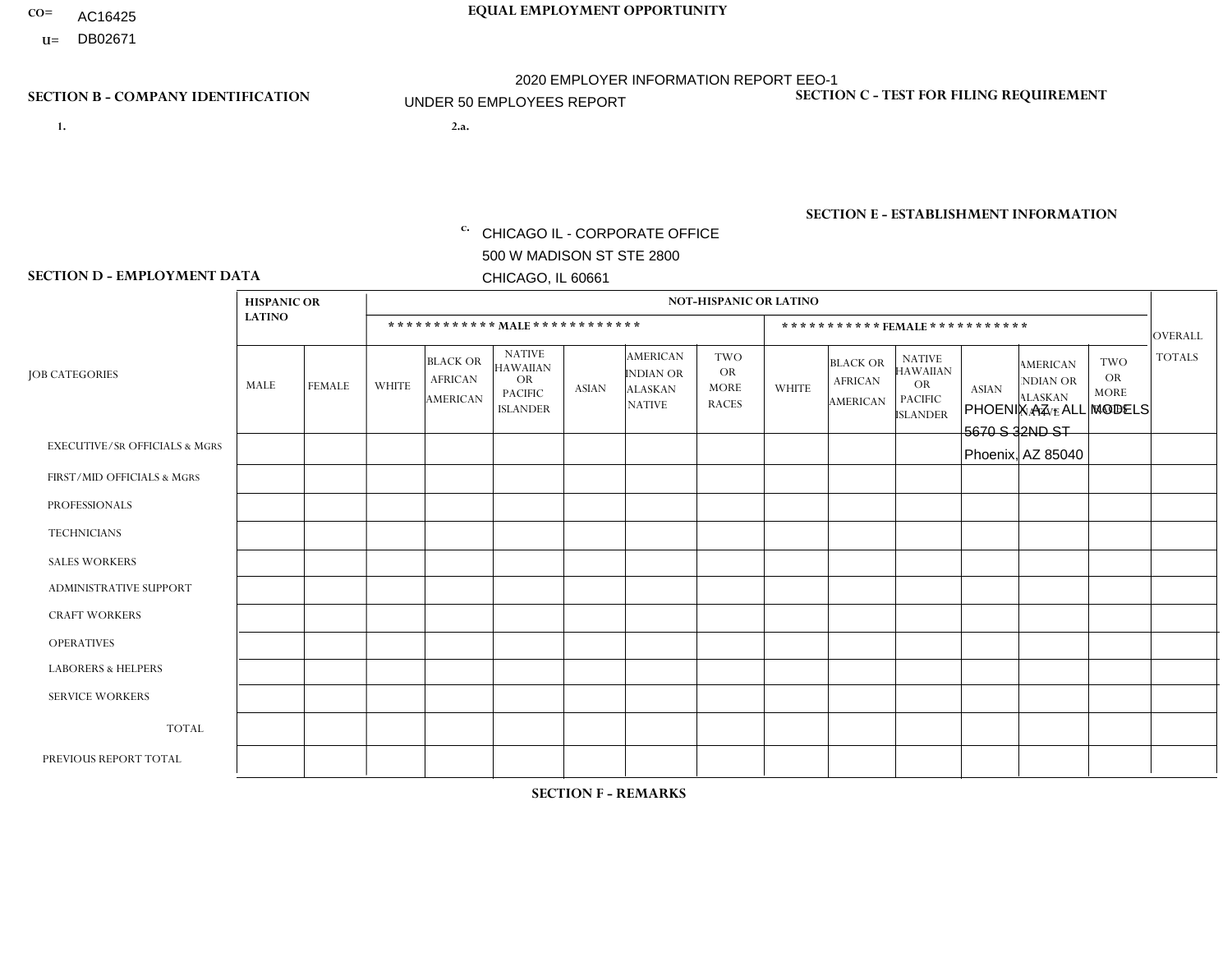- AC16425
- **U=**

- **1. 2.a.** CHICAGO IL CORPORATE OFFICE 500 W MADISON ST STE 2800 CHICAGO, IL 60661
- 2.a. MICHIGAN CITY IN -GREAT LAKES 728 WEST US HIGHWAY 20 Michigan City, IN 46360

c. EIN= 952920557

## **SECTION B - COMPANY IDENTIFICATION SECTION C - TEST FOR FILING REQUIREMENT**

1- Y 2- Y 3- N DUNS= 000123456

**SECTION E - ESTABLISHMENT INFORMATION c.** NAICS: 423140

### **SECTION D - EMPLOYMENT DATA**

|                                          | <b>HISPANIC OR</b> |                |                |                                                      |                                                                                    |              |                                                                        | <b>NOT-HISPANIC OR LATINO</b>                          |              |                                               |                                                                                    |              |                                                                       |                                                        |                 |
|------------------------------------------|--------------------|----------------|----------------|------------------------------------------------------|------------------------------------------------------------------------------------|--------------|------------------------------------------------------------------------|--------------------------------------------------------|--------------|-----------------------------------------------|------------------------------------------------------------------------------------|--------------|-----------------------------------------------------------------------|--------------------------------------------------------|-----------------|
|                                          | <b>LATINO</b>      |                |                | ************ MALE ************                       |                                                                                    |              |                                                                        |                                                        |              | ***********FEMALE***********                  |                                                                                    |              |                                                                       |                                                        | <b>OVERALL</b>  |
| <b>JOB CATEGORIES</b>                    | MALE               | <b>FEMALE</b>  | <b>WHITE</b>   | <b>BLACK OR</b><br><b>AFRICAN</b><br><b>AMERICAN</b> | <b>NATIVE</b><br><b>HAWAIIAN</b><br><b>OR</b><br><b>PACIFIC</b><br><b>ISLANDER</b> | ASIAN        | <b>AMERICAN</b><br><b>INDIAN OR</b><br><b>ALASKAN</b><br><b>NATIVE</b> | <b>TWO</b><br><b>OR</b><br><b>MORE</b><br><b>RACES</b> | <b>WHITE</b> | <b>BLACK OR</b><br><b>AFRICAN</b><br>AMERICAN | <b>NATIVE</b><br><b>HAWAIIAN</b><br><b>OR</b><br><b>PACIFIC</b><br><b>ISLANDER</b> | <b>ASIAN</b> | <b>AMERICAN</b><br><b>NDIAN OR</b><br><b>ALASKAN</b><br><b>NATIVE</b> | <b>TWO</b><br><b>OR</b><br><b>MORE</b><br><b>RACES</b> | <b>TOTALS</b>   |
| <b>EXECUTIVE/SR OFFICIALS &amp; MGRS</b> | $\Omega$           | $\Omega$       | $\Omega$       | $\mathbf 0$                                          | $\Omega$                                                                           | $\mathbf{0}$ | $\Omega$                                                               | $\Omega$                                               | 0            | $\Omega$                                      | $\Omega$                                                                           | $\Omega$     | $\Omega$                                                              | $\mathbf{0}$                                           | $\mathbf{0}$    |
| FIRST/MID OFFICIALS & MGRS               | 0                  | $\Omega$       | 4              | $\mathbf 0$                                          | $\Omega$                                                                           | $\Omega$     | $\Omega$                                                               |                                                        | 0            | $\Omega$                                      | $\Omega$                                                                           | $\Omega$     | $\Omega$                                                              | $\mathbf{0}$                                           | $\overline{2}$  |
| <b>PROFESSIONALS</b>                     | 0                  | $\Omega$       | 3              | $\mathbf 0$                                          | $\Omega$                                                                           | $\Omega$     | $\Omega$                                                               | $\Omega$                                               | 0            | $\Omega$                                      | $\Omega$                                                                           | $\mathbf{0}$ | $\Omega$                                                              | $\mathbf{0}$                                           | 3               |
| <b>TECHNICIANS</b>                       | 0                  | $\overline{0}$ | $\Omega$       | $\mathbf 0$                                          | $\Omega$                                                                           | $\Omega$     | $\Omega$                                                               | $\Omega$                                               | $\Omega$     | $\Omega$                                      | $\Omega$                                                                           | $\Omega$     | $\Omega$                                                              | $\Omega$                                               | $\overline{0}$  |
| <b>SALES WORKERS</b>                     | $\Omega$           | $\Omega$       | $\Omega$       | $\mathbf 0$                                          | $\Omega$                                                                           | $\Omega$     | $\Omega$                                                               | $\Omega$                                               | $\Omega$     | $\Omega$                                      | $\Omega$                                                                           | $\Omega$     | $\Omega$                                                              | $\Omega$                                               | $\mathbf 0$     |
| ADMINISTRATIVE SUPPORT                   | $\Omega$           | $\Omega$       | $\Omega$       | $\Omega$                                             | $\Omega$                                                                           | $\Omega$     | $\Omega$                                                               | $\Omega$                                               | $\Omega$     | $\Omega$                                      | $\Omega$                                                                           | $\Omega$     | $\mathbf{0}$                                                          | $\Omega$                                               | $\Omega$        |
| <b>CRAFT WORKERS</b>                     | 0                  | $\Omega$       | 3              | 1                                                    | $\Omega$                                                                           | $\Omega$     | $\Omega$                                                               | $\Omega$                                               | 0            | $\Omega$                                      | $\Omega$                                                                           | $\mathbf{0}$ | $\Omega$                                                              | $\mathbf{0}$                                           | $\overline{4}$  |
| <b>OPERATIVES</b>                        |                    | $\Omega$       | 4              | $\Omega$                                             | $\Omega$                                                                           | $\Omega$     | $\Omega$                                                               | $\Omega$                                               | $\Omega$     | $\Omega$                                      | $\Omega$                                                                           | $\mathbf{0}$ | $\Omega$                                                              | $\mathbf{0}$                                           | $5\phantom{.0}$ |
| <b>LABORERS &amp; HELPERS</b>            | $\Omega$           | $\Omega$       | $\overline{ }$ | $\mathbf 0$                                          | $\Omega$                                                                           | $\Omega$     | $\Omega$                                                               | $\Omega$                                               | 0            | $\Omega$                                      | $\Omega$                                                                           | $\Omega$     | $\Omega$                                                              | $\Omega$                                               | $\mathbf{1}$    |
| <b>SERVICE WORKERS</b>                   | 0                  | $\mathbf 0$    | $\mathbf 0$    | 0                                                    | 0                                                                                  | $\mathbf 0$  | $\Omega$                                                               | $\Omega$                                               | $\Omega$     | $\Omega$                                      | $\Omega$                                                                           | $\mathbf 0$  | $\Omega$                                                              | $\mathbf 0$                                            | $\mathbf 0$     |
| <b>TOTAL</b>                             | 1                  | 0              | 12             | $\overline{1}$                                       | 0                                                                                  | $\mathbf 0$  | $\Omega$                                                               |                                                        | $\Omega$     | $\Omega$                                      | $\Omega$                                                                           | $\mathbf 0$  | 0                                                                     | $\mathbf 0$                                            | 15              |
| PREVIOUS REPORT TOTAL                    |                    | $\Omega$       | 16             | 3                                                    | $\Omega$                                                                           | $\Omega$     | $\Omega$                                                               |                                                        | 0            | $\Omega$                                      | $\Omega$                                                                           | $\Omega$     | $\Omega$                                                              | $\mathbf 0$                                            | 21              |
|                                          |                    |                |                |                                                      |                                                                                    |              |                                                                        |                                                        |              |                                               |                                                                                    |              |                                                                       |                                                        |                 |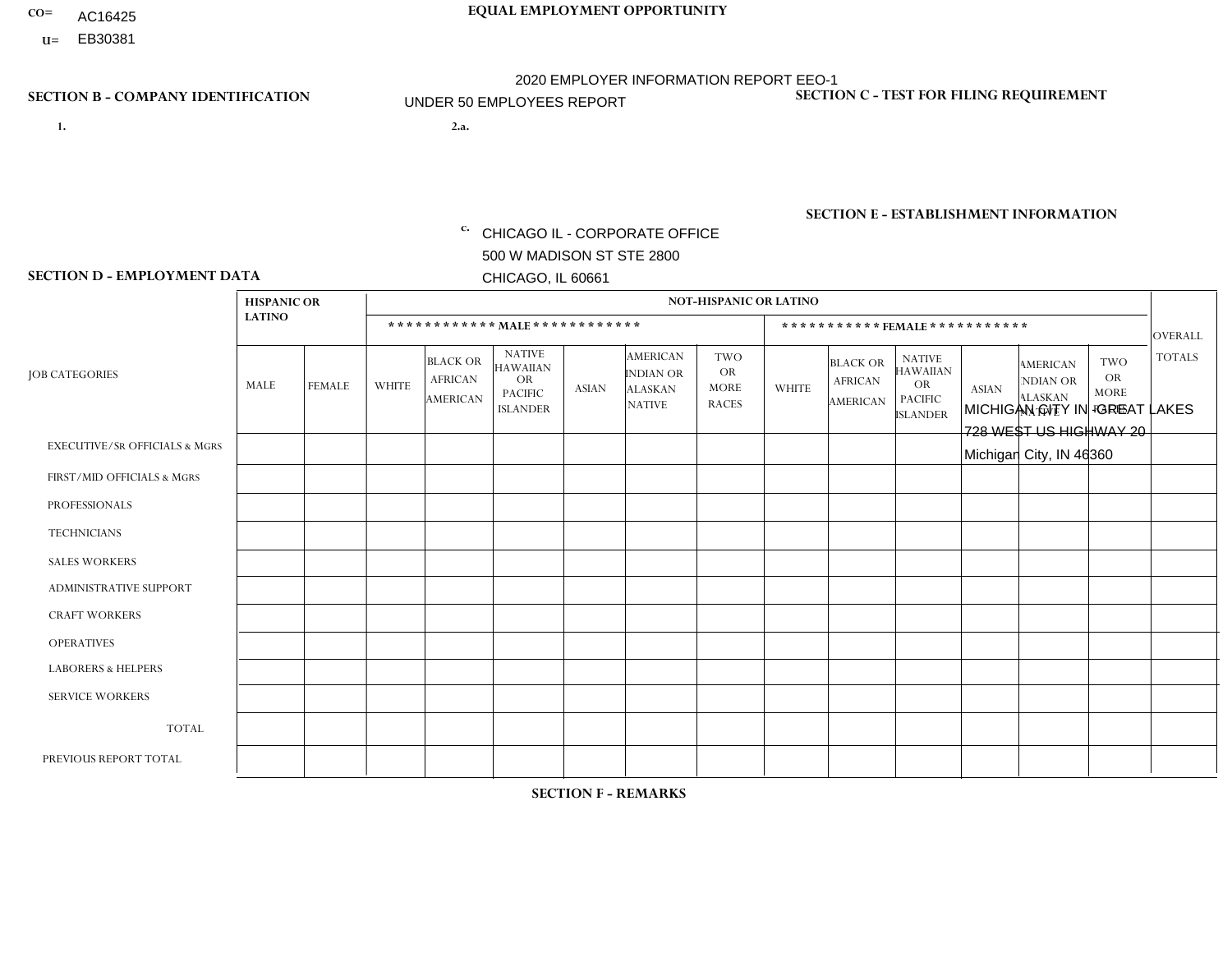- AC16425
- **U=**

- **1. 2.a.** CHICAGO IL CORPORATE OFFICE 500 W MADISON ST STE 2800 CHICAGO, IL 60661
- 2.a. CRYSTAL RIVER FL SERVICE 4950 WEST NORVELL BRYANT HWY Crystal River, FL 34429

c. EIN= 952920557

## **SECTION B - COMPANY IDENTIFICATION SECTION C - TEST FOR FILING REQUIREMENT**

1- Y 2- Y 3- N DUNS= 000123456

**SECTION E - ESTABLISHMENT INFORMATION c.** NAICS: 423140

### **SECTION D - EMPLOYMENT DATA**

|                                          | <b>HISPANIC OR</b> |               |                |                                                      |                                                                                    |              |                                                                 | NOT-HISPANIC OR LATINO                                 |                |                                               |                                                                             |              |                                                                       |                                                        |                |
|------------------------------------------|--------------------|---------------|----------------|------------------------------------------------------|------------------------------------------------------------------------------------|--------------|-----------------------------------------------------------------|--------------------------------------------------------|----------------|-----------------------------------------------|-----------------------------------------------------------------------------|--------------|-----------------------------------------------------------------------|--------------------------------------------------------|----------------|
|                                          | <b>LATINO</b>      |               |                | ************ MALE ************                       |                                                                                    |              |                                                                 |                                                        |                |                                               | *********** FEMALE ***********                                              |              |                                                                       |                                                        | <b>OVERALL</b> |
| <b>JOB CATEGORIES</b>                    | <b>MALE</b>        | <b>FEMALE</b> | <b>WHITE</b>   | <b>BLACK OR</b><br><b>AFRICAN</b><br><b>AMERICAN</b> | <b>NATIVE</b><br><b>HAWAIIAN</b><br><b>OR</b><br><b>PACIFIC</b><br><b>ISLANDER</b> | <b>ASIAN</b> | <b>AMERICAN</b><br>INDIAN OR<br><b>ALASKAN</b><br><b>NATIVE</b> | <b>TWO</b><br><b>OR</b><br><b>MORE</b><br><b>RACES</b> | <b>WHITE</b>   | <b>BLACK OR</b><br><b>AFRICAN</b><br>AMERICAN | <b>NATIVE</b><br><b>HAWAIIAN</b><br>OR<br><b>PACIFIC</b><br><b>ISLANDER</b> | <b>ASIAN</b> | <b>AMERICAN</b><br><b>NDIAN OR</b><br><b>ALASKAN</b><br><b>NATIVE</b> | <b>TWO</b><br><b>OR</b><br><b>MORE</b><br><b>RACES</b> | <b>TOTALS</b>  |
| <b>EXECUTIVE/SR OFFICIALS &amp; MGRS</b> | $\Omega$           | $\Omega$      | $\Omega$       | $\mathbf 0$                                          | $\Omega$                                                                           | $\Omega$     | $\Omega$                                                        | $\Omega$                                               | $\Omega$       | $\Omega$                                      | $\Omega$                                                                    | $\mathbf 0$  | $\Omega$                                                              | $\Omega$                                               | $\mathbf 0$    |
| FIRST/MID OFFICIALS & MGRS               | $\Omega$           | $\Omega$      | $\Omega$       | $\mathbf 0$                                          | $\Omega$                                                                           | $\mathbf{0}$ | $\Omega$                                                        | $\Omega$                                               | $\Omega$       | $\Omega$                                      | $\Omega$                                                                    | $\Omega$     | $\Omega$                                                              | $\Omega$                                               | $\mathbf{0}$   |
| <b>PROFESSIONALS</b>                     | $\Omega$           | $\Omega$      | $\Omega$       | $\Omega$                                             | $\Omega$                                                                           | $\mathbf{0}$ | $\Omega$                                                        | $\Omega$                                               | 0              | $\Omega$                                      | 0                                                                           | $\Omega$     | $\Omega$                                                              | $\Omega$                                               | $\overline{0}$ |
| <b>TECHNICIANS</b>                       | $\Omega$           | $\Omega$      | $\Omega$       | $\mathbf 0$                                          | $\Omega$                                                                           | $\Omega$     | $\Omega$                                                        | $\Omega$                                               | 0              | $\Omega$                                      | 0                                                                           | $\mathbf 0$  | $\Omega$                                                              | 0                                                      | $\mathbf{0}$   |
| <b>SALES WORKERS</b>                     | $\Omega$           | $\Omega$      | $\Omega$       | $\Omega$                                             | $\Omega$                                                                           | $\Omega$     | $\Omega$                                                        | $\Omega$                                               | $\overline{0}$ | $\Omega$                                      | $\overline{0}$                                                              | $\Omega$     | $\Omega$                                                              | $\Omega$                                               | $\mathbf 0$    |
| ADMINISTRATIVE SUPPORT                   | $\Omega$           | $\Omega$      | $\mathbf{0}$   | $\Omega$                                             | $\Omega$                                                                           | $\Omega$     | $\Omega$                                                        | $\Omega$                                               | 0              | $\Omega$                                      | 0                                                                           | $\Omega$     | $\Omega$                                                              | $\Omega$                                               | $\Omega$       |
| <b>CRAFT WORKERS</b>                     | $\Omega$           | $\Omega$      | 4              | $\mathbf 0$                                          | $\Omega$                                                                           | $\Omega$     | $\Omega$                                                        | $\Omega$                                               | $\Omega$       | $\Omega$                                      | $\Omega$                                                                    | $\Omega$     | $\Omega$                                                              | $\Omega$                                               | 4              |
| <b>OPERATIVES</b>                        | $\Omega$           | $\Omega$      | 1              | $\mathbf 0$                                          | $\Omega$                                                                           | $\Omega$     | $\Omega$                                                        | $\Omega$                                               | $\Omega$       | $\Omega$                                      | $\Omega$                                                                    | $\Omega$     | $\Omega$                                                              | $\Omega$                                               | $\mathbf{1}$   |
| <b>LABORERS &amp; HELPERS</b>            | $\Omega$           | $\Omega$      | $\Omega$       | $\Omega$                                             | $\Omega$                                                                           | $\Omega$     | $\Omega$                                                        | $\Omega$                                               | $\Omega$       | $\Omega$                                      | 0                                                                           | $\Omega$     | $\Omega$                                                              | $\Omega$                                               | $\mathbf{0}$   |
| <b>SERVICE WORKERS</b>                   | $\Omega$           | $\mathbf 0$   | $\mathbf 0$    | 0                                                    | $\mathbf 0$                                                                        | $\mathbf 0$  | $\Omega$                                                        | $\Omega$                                               | $\Omega$       | $\Omega$                                      | $\mathbf 0$                                                                 | $\mathbf 0$  | $\Omega$                                                              | $\mathbf 0$                                            | $\mathbf{0}$   |
| <b>TOTAL</b>                             | $\Omega$           | 0             | 5              | 0                                                    | $\mathbf 0$                                                                        | $\Omega$     | $\Omega$                                                        | $\Omega$                                               | 0              | $\Omega$                                      | 0                                                                           | $\mathbf 0$  | $\Omega$                                                              | $\mathbf 0$                                            | 5              |
| PREVIOUS REPORT TOTAL                    | $\Omega$           | $\Omega$      | $\overline{7}$ | $\mathbf 0$                                          | 0                                                                                  | $\Omega$     | $\Omega$                                                        | $\Omega$                                               | 1              | $\Omega$                                      | $\Omega$                                                                    | $\Omega$     | $\Omega$                                                              | $\mathbf 0$                                            | 8              |
|                                          |                    |               |                |                                                      |                                                                                    |              |                                                                 |                                                        |                |                                               |                                                                             |              |                                                                       |                                                        |                |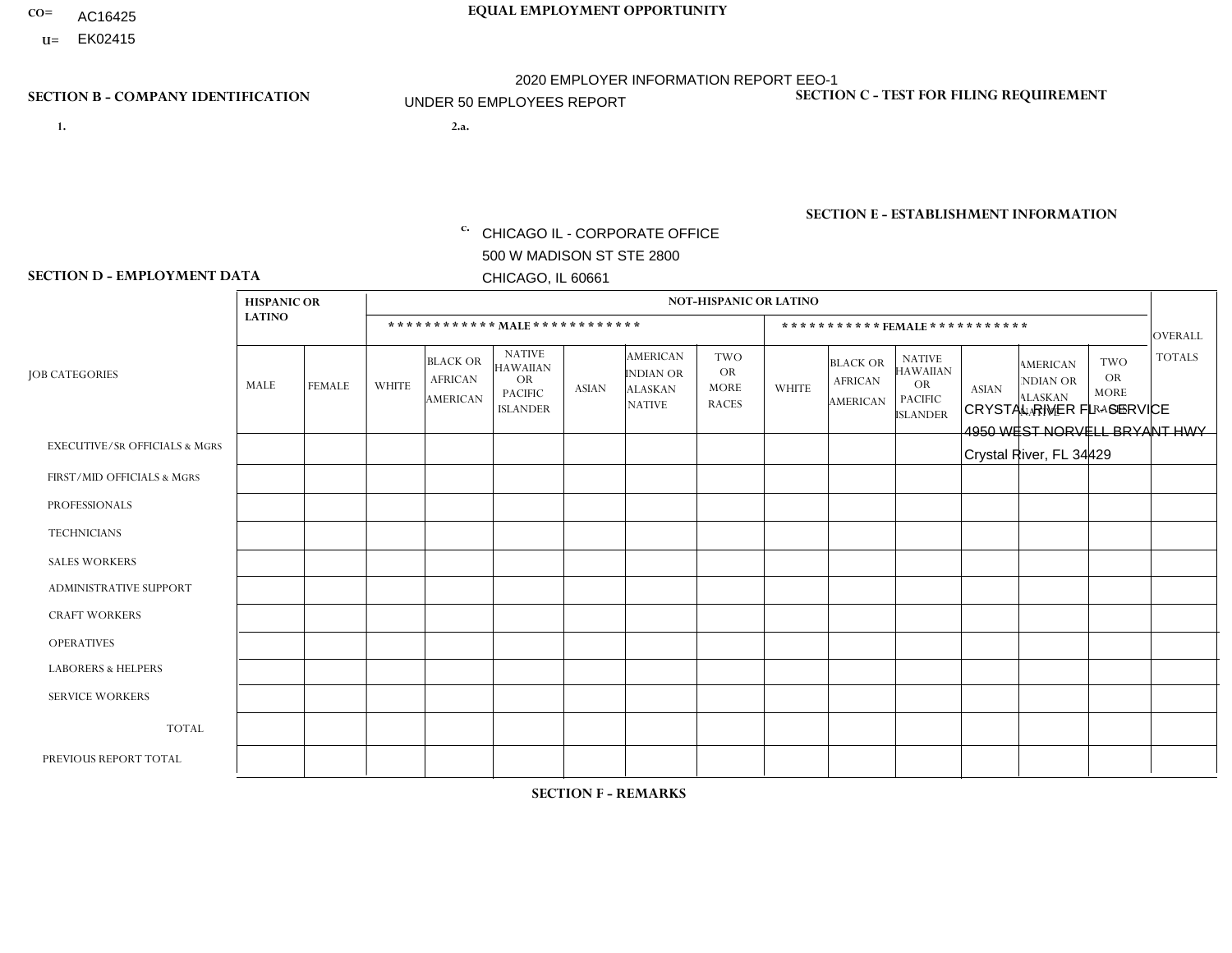- AC16425
- **U=**

- **1. 2.a.** CHICAGO IL CORPORATE OFFICE 500 W MADISON ST STE 2800 CHICAGO, IL 60661
- 2.a. MODESTO CA AUTOFINISHESDEPOT 424 KIERNAN AVENUE SUITE A Modesto, CA 95356
	- EIN= 952920557

## **SECTION B - COMPANY IDENTIFICATION SECTION C - TEST FOR FILING REQUIREMENT**

1- Y 2- Y 3- N DUNS= 000123456

**SECTION E - ESTABLISHMENT INFORMATION c.** NAICS: 423140

### **SECTION D - EMPLOYMENT DATA**

|                                          | <b>HISPANIC OR</b> |               |              |                                                      |                                                                                    |              |                                                                        | <b>NOT-HISPANIC OR LATINO</b>                   |                |                                                      |                                                                                    |              |                                                                       |                                                        |                |
|------------------------------------------|--------------------|---------------|--------------|------------------------------------------------------|------------------------------------------------------------------------------------|--------------|------------------------------------------------------------------------|-------------------------------------------------|----------------|------------------------------------------------------|------------------------------------------------------------------------------------|--------------|-----------------------------------------------------------------------|--------------------------------------------------------|----------------|
|                                          | <b>LATINO</b>      |               |              |                                                      | ************ MAIE************                                                      |              |                                                                        |                                                 |                |                                                      | *********** FEMALE ***********                                                     |              |                                                                       |                                                        | <b>OVERALL</b> |
| <b>JOB CATEGORIES</b>                    | MALE               | <b>FEMALE</b> | <b>WHITE</b> | <b>BLACK OR</b><br><b>AFRICAN</b><br><b>AMERICAN</b> | <b>NATIVE</b><br><b>HAWAIIAN</b><br><b>OR</b><br><b>PACIFIC</b><br><b>ISLANDER</b> | <b>ASIAN</b> | <b>AMERICAN</b><br><b>INDIAN OR</b><br><b>ALASKAN</b><br><b>NATIVE</b> | TWO<br><b>OR</b><br><b>MORE</b><br><b>RACES</b> | <b>WHITE</b>   | <b>BLACK OR</b><br><b>AFRICAN</b><br><b>AMERICAN</b> | <b>NATIVE</b><br><b>HAWAIIAN</b><br><b>OR</b><br><b>PACIFIC</b><br><b>ISLANDER</b> | <b>ASIAN</b> | <b>AMERICAN</b><br><b>NDIAN OR</b><br><b>ALASKAN</b><br><b>NATIVE</b> | <b>TWO</b><br><b>OR</b><br><b>MORE</b><br><b>RACES</b> | <b>TOTALS</b>  |
| <b>EXECUTIVE/SR OFFICIALS &amp; MGRS</b> | $\mathbf 0$        | $\mathbf 0$   | $\mathbf 0$  | $\mathbf 0$                                          | $\Omega$                                                                           | $\Omega$     | $\Omega$                                                               | $\Omega$                                        | $\mathbf 0$    | $\Omega$                                             | $\mathbf 0$                                                                        | $\mathbf 0$  | $\Omega$                                                              | $\Omega$                                               | $\mathbf 0$    |
| FIRST/MID OFFICIALS & MGRS               | $\mathbf 0$        | $\mathbf 0$   | $\mathbf{1}$ | $\mathbf 0$                                          | $\mathbf{0}$                                                                       | $\Omega$     | $\Omega$                                                               | 0                                               | $\Omega$       | $\Omega$                                             | $\Omega$                                                                           | $\Omega$     | $\Omega$                                                              | $\Omega$                                               | $\mathbf{1}$   |
| <b>PROFESSIONALS</b>                     | $\mathbf 0$        | $\mathbf 0$   | $\mathbf 0$  | $\mathbf 0$                                          | $\mathbf 0$                                                                        | $\Omega$     | $\Omega$                                                               | 0                                               | $\Omega$       | $\Omega$                                             | $\Omega$                                                                           | $\Omega$     | $\Omega$                                                              | $\mathbf 0$                                            | $\mathbf 0$    |
| <b>TECHNICIANS</b>                       | $\mathbf 0$        | $\mathbf 0$   | $\Omega$     | $\Omega$                                             | $\Omega$                                                                           | $\Omega$     | $\Omega$                                                               | $\Omega$                                        | $\Omega$       | $\Omega$                                             | $\Omega$                                                                           | $\Omega$     | $\Omega$                                                              | $\Omega$                                               | $\mathbf 0$    |
| <b>SALES WORKERS</b>                     | 1                  | $\mathbf 0$   | $\Omega$     | $\Omega$                                             | $\Omega$                                                                           | $\Omega$     | $\Omega$                                                               | $\Omega$                                        | $\mathbf{1}$   | $\Omega$                                             | $\Omega$                                                                           | $\Omega$     | $\Omega$                                                              | $\Omega$                                               | $\overline{2}$ |
| <b>ADMINISTRATIVE SUPPORT</b>            | $\Omega$           | $\mathbf 0$   | $\Omega$     | $\Omega$                                             | $\mathbf{0}$                                                                       | $\Omega$     | $\Omega$                                                               | 0                                               | $\Omega$       | $\Omega$                                             | $\Omega$                                                                           | $\Omega$     | $\Omega$                                                              | $\Omega$                                               | $\mathbf 0$    |
| <b>CRAFT WORKERS</b>                     | 0                  | $\mathbf 0$   | $\mathbf 0$  | $\mathbf 0$                                          | $\mathbf{0}$                                                                       | $\mathbf{0}$ | $\Omega$                                                               | 0                                               | $\Omega$       | $\Omega$                                             | $\Omega$                                                                           | $\Omega$     | $\Omega$                                                              | $\Omega$                                               | $\mathbf 0$    |
| <b>OPERATIVES</b>                        | $\Omega$           | $\mathbf 0$   | $\mathbf 0$  | 0                                                    | $\mathbf{0}$                                                                       | $\mathbf{0}$ | $\Omega$                                                               | 0                                               | $\Omega$       | $\Omega$                                             | $\Omega$                                                                           | $\Omega$     | $\Omega$                                                              | $\Omega$                                               | $\mathbf 0$    |
| <b>LABORERS &amp; HELPERS</b>            | $\Omega$           | $\mathbf 0$   | $\mathbf{0}$ | $\mathbf 0$                                          | $\Omega$                                                                           | $\Omega$     | $\Omega$                                                               | 0                                               | $\Omega$       | $\Omega$                                             | $\Omega$                                                                           | $\Omega$     | $\Omega$                                                              | $\Omega$                                               | 0              |
| <b>SERVICE WORKERS</b>                   | $\Omega$           | $\mathbf 0$   | $\mathbf 0$  | 0                                                    | $\Omega$                                                                           | $\Omega$     | $\Omega$                                                               | 0                                               | $\Omega$       | $\Omega$                                             | $\Omega$                                                                           | $\Omega$     | $\Omega$                                                              | $\Omega$                                               | 0              |
| <b>TOTAL</b>                             |                    | $\mathbf 0$   | $\mathbf{1}$ | 0                                                    | $\mathbf 0$                                                                        | $\mathbf{0}$ | $\Omega$                                                               | 0                                               | $\overline{1}$ | $\Omega$                                             | $\Omega$                                                                           | 0            | $\Omega$                                                              | $\mathbf 0$                                            | 3              |
| PREVIOUS REPORT TOTAL                    | 2                  | $\mathbf 0$   | $\mathbf{1}$ | 0                                                    | $\Omega$                                                                           | $\Omega$     | $\Omega$                                                               | 0                                               | $\overline{1}$ | $\Omega$                                             | $\Omega$                                                                           | $\Omega$     | $\Omega$                                                              | $\mathbf 0$                                            | $\overline{4}$ |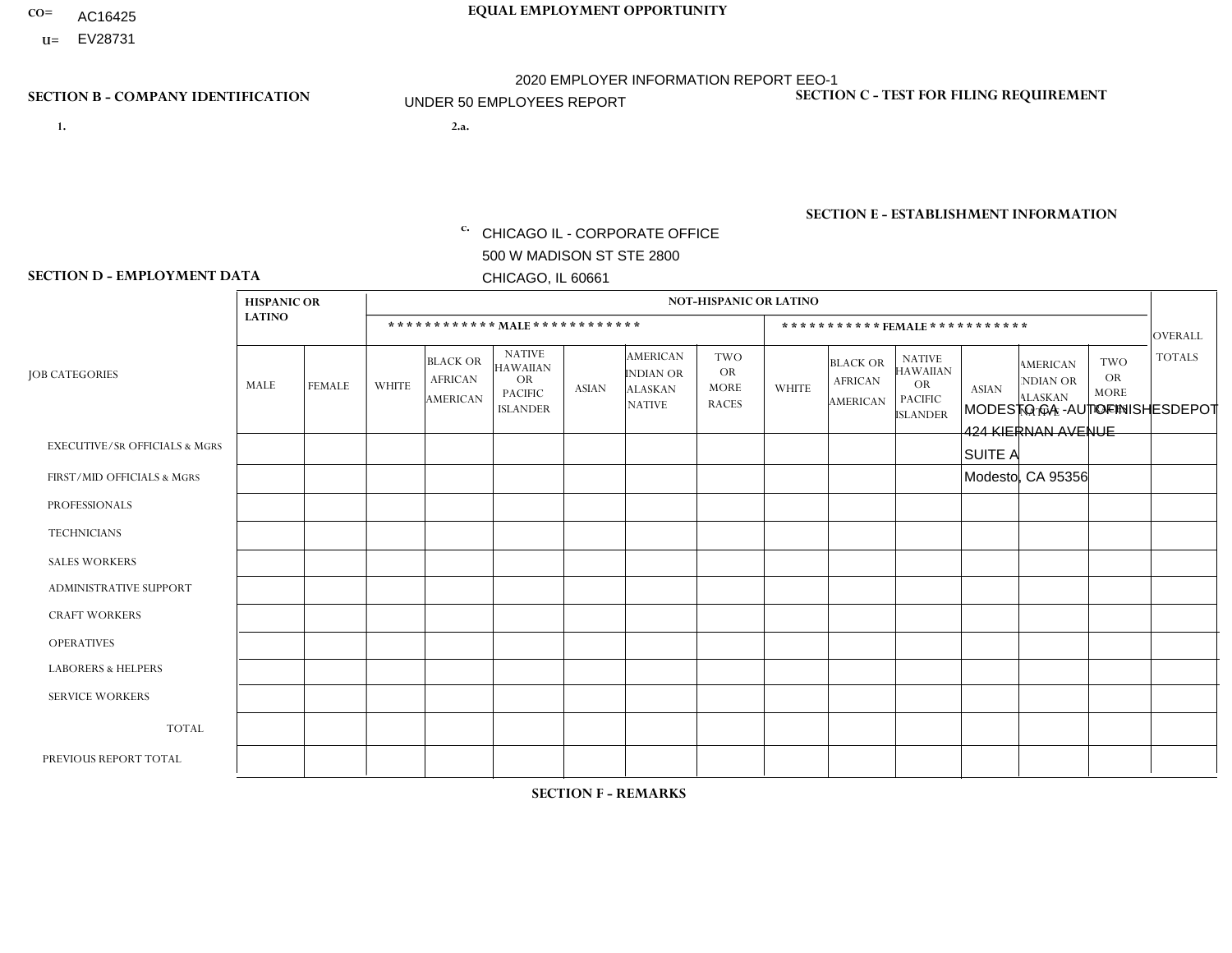- AC16425
- **U=** FC94154

**1. 2.a.** CHICAGO IL - CORPORATE OFFICE 500 W MADISON ST STE 2800 CHICAGO, IL 60661

2.a. EVANSVILLE IN - DEPOT 2300 KOTTER AVE SUITE A Evansville, IN 47715

EIN= 952920557

## **SECTION B - COMPANY IDENTIFICATION SECTION C - TEST FOR FILING REQUIREMENT**

1- Y 2- Y 3- N DUNS= 000123456

**SECTION E - ESTABLISHMENT INFORMATION c.** NAICS: 423140

### **SECTION D - EMPLOYMENT DATA**

|                                          | <b>HISPANIC OR</b> |               |                |                                                      |                                                                                    |          |                                                                        | <b>NOT-HISPANIC OR LATINO</b>                          |                |                                               |                                                                                    |              |                                                                       |                                                        |                |
|------------------------------------------|--------------------|---------------|----------------|------------------------------------------------------|------------------------------------------------------------------------------------|----------|------------------------------------------------------------------------|--------------------------------------------------------|----------------|-----------------------------------------------|------------------------------------------------------------------------------------|--------------|-----------------------------------------------------------------------|--------------------------------------------------------|----------------|
|                                          | <b>LATINO</b>      |               |                |                                                      | ************ MALE ************                                                     |          |                                                                        |                                                        |                | *********** FEMALE ***********                |                                                                                    |              |                                                                       |                                                        | <b>OVERALL</b> |
| <b>JOB CATEGORIES</b>                    | MALE               | <b>FEMALE</b> | <b>WHITE</b>   | <b>BLACK OR</b><br><b>AFRICAN</b><br><b>AMERICAN</b> | <b>NATIVE</b><br><b>HAWAIIAN</b><br><b>OR</b><br><b>PACIFIC</b><br><b>ISLANDER</b> | ASIAN    | <b>AMERICAN</b><br><b>INDIAN OR</b><br><b>ALASKAN</b><br><b>NATIVE</b> | <b>TWO</b><br><b>OR</b><br><b>MORE</b><br><b>RACES</b> | <b>WHITE</b>   | <b>BLACK OR</b><br><b>AFRICAN</b><br>AMERICAN | <b>NATIVE</b><br><b>HAWAIIAN</b><br><b>OR</b><br><b>PACIFIC</b><br><b>ISLANDER</b> | <b>ASIAN</b> | <b>AMERICAN</b><br><b>NDIAN OR</b><br><b>ALASKAN</b><br><b>NATIVE</b> | <b>TWO</b><br><b>OR</b><br><b>MORE</b><br><b>RACES</b> | <b>TOTALS</b>  |
| <b>EXECUTIVE/SR OFFICIALS &amp; MGRS</b> | $\Omega$           | $\Omega$      | $\mathbf 0$    | $\mathbf 0$                                          | 0                                                                                  | $\Omega$ | $\Omega$                                                               | $\Omega$                                               | $\Omega$       | $\Omega$                                      | $\Omega$                                                                           | $\mathbf 0$  | $\Omega$                                                              | $\mathbf 0$                                            | $\mathbf 0$    |
| FIRST/MID OFFICIALS & MGRS               | 0                  | $\Omega$      | $\overline{2}$ | $\mathbf 0$                                          | $\Omega$                                                                           | $\Omega$ | $\Omega$                                                               | $\Omega$                                               | 0              | $\Omega$                                      | $\Omega$                                                                           | $\mathbf{0}$ | $\Omega$                                                              | $\mathbf{0}$                                           | $\overline{2}$ |
| <b>PROFESSIONALS</b>                     | 0                  | $\Omega$      | $\mathbf 0$    | $\pmb{0}$                                            | $\Omega$                                                                           | $\Omega$ | $\Omega$                                                               | $\Omega$                                               | $\Omega$       | $\Omega$                                      | $\Omega$                                                                           | $\mathbf{0}$ | $\Omega$                                                              | $\mathbf{0}$                                           | $\mathbf 0$    |
| <b>TECHNICIANS</b>                       | 0                  | $\Omega$      | $\mathbf 0$    | $\mathbf 0$                                          | $\Omega$                                                                           | $\Omega$ | $\Omega$                                                               | $\Omega$                                               | 0              | $\Omega$                                      | $\Omega$                                                                           | $\mathbf 0$  | $\Omega$                                                              | $\Omega$                                               | $\overline{0}$ |
| <b>SALES WORKERS</b>                     | $\Omega$           | $\mathbf 0$   | $\Omega$       | $\mathbf 0$                                          | $\Omega$                                                                           | $\Omega$ | $\Omega$                                                               | $\Omega$                                               | $\Omega$       | $\Omega$                                      | $\Omega$                                                                           | $\mathbf 0$  | $\Omega$                                                              | $\mathbf 0$                                            | $\mathbf{0}$   |
| ADMINISTRATIVE SUPPORT                   | $\Omega$           | $\Omega$      | $\Omega$       | $\mathbf 0$                                          | $\Omega$                                                                           | $\Omega$ | $\Omega$                                                               | $\Omega$                                               | $\Omega$       | $\Omega$                                      | $\Omega$                                                                           | $\Omega$     | $\Omega$                                                              | $\Omega$                                               | $\mathbf 0$    |
| <b>CRAFT WORKERS</b>                     | 0                  | $\mathbf 0$   | $\mathbf 0$    | $\mathbf 0$                                          | 0                                                                                  | $\Omega$ | $\Omega$                                                               | $\Omega$                                               | $\Omega$       | $\Omega$                                      | $\Omega$                                                                           | $\Omega$     | $\mathbf{0}$                                                          | $\mathbf 0$                                            | $\mathbf 0$    |
| <b>OPERATIVES</b>                        | 0                  | 0             | 3              | $\mathbf 0$                                          | 0                                                                                  | $\Omega$ | $\Omega$                                                               | $\Omega$                                               | 0              | $\Omega$                                      | $\Omega$                                                                           | $\Omega$     | $\Omega$                                                              | $\mathbf 0$                                            | 3              |
| <b>LABORERS &amp; HELPERS</b>            | 0                  | $\Omega$      | $\Omega$       | $\mathbf 0$                                          | $\Omega$                                                                           | $\Omega$ | $\Omega$                                                               | $\Omega$                                               | $\Omega$       | $\Omega$                                      | $\Omega$                                                                           | $\Omega$     | $\Omega$                                                              | $\Omega$                                               | $\mathbf{0}$   |
| <b>SERVICE WORKERS</b>                   | 0                  | $\Omega$      | $\mathbf 0$    | $\mathbf 0$                                          | $\Omega$                                                                           | $\Omega$ | $\Omega$                                                               | $\Omega$                                               | $\Omega$       | $\Omega$                                      | $\Omega$                                                                           | $\Omega$     | $\Omega$                                                              | $\Omega$                                               | 0              |
| <b>TOTAL</b>                             | 0                  | 0             | 5              | 0                                                    | 0                                                                                  | $\Omega$ | $\Omega$                                                               | $\Omega$                                               | $\Omega$       | $\Omega$                                      | $\Omega$                                                                           | $\mathbf 0$  | $\Omega$                                                              | $\mathbf 0$                                            | 5              |
| PREVIOUS REPORT TOTAL                    | 0                  | $\mathbf{0}$  | 5              | $\mathbf{1}$                                         | 0                                                                                  | $\Omega$ | $\Omega$                                                               | $\Omega$                                               | $\overline{2}$ | $\Omega$                                      | $\Omega$                                                                           | $\Omega$     | 0                                                                     | $\mathbf 0$                                            | 8              |
|                                          |                    |               |                |                                                      |                                                                                    |          |                                                                        |                                                        |                |                                               |                                                                                    |              |                                                                       |                                                        |                |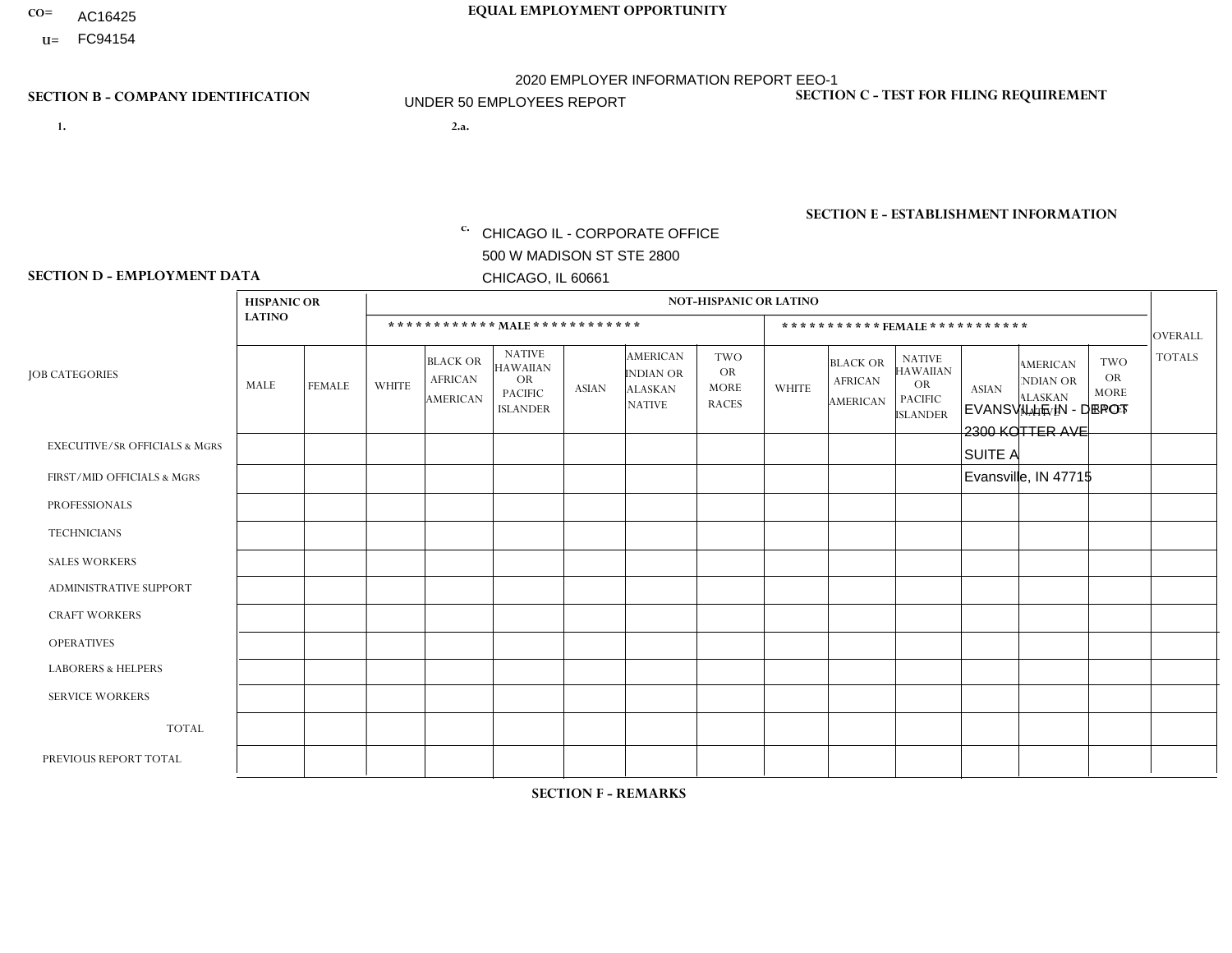- AC16425
- **U=**

**1. 2.a.** CHICAGO IL - CORPORATE OFFICE 500 W MADISON ST STE 2800 CHICAGO, IL 60661

2.a. MEDFORD OR - PGW 2062 LARS WAY Medford, OR 97501

EIN= 952920557

## **SECTION B - COMPANY IDENTIFICATION SECTION C - TEST FOR FILING REQUIREMENT**

1- Y 2- Y 3- N DUNS= 000123456

**SECTION E - ESTABLISHMENT INFORMATION c.** NAICS: 811122

### **SECTION D - EMPLOYMENT DATA**

|                                          | <b>HISPANIC OR</b> |               |              |                                                      |                                                                                    |              |                                                                        | <b>NOT-HISPANIC OR LATINO</b>                          |              |                                               |                                                                                    |              |                                                                       |                                                        |                |
|------------------------------------------|--------------------|---------------|--------------|------------------------------------------------------|------------------------------------------------------------------------------------|--------------|------------------------------------------------------------------------|--------------------------------------------------------|--------------|-----------------------------------------------|------------------------------------------------------------------------------------|--------------|-----------------------------------------------------------------------|--------------------------------------------------------|----------------|
|                                          | <b>LATINO</b>      |               |              | ************ MALE ************                       |                                                                                    |              |                                                                        |                                                        |              |                                               | *********** FEMALE ***********                                                     |              |                                                                       |                                                        | <b>OVERALL</b> |
| <b>JOB CATEGORIES</b>                    | <b>MALE</b>        | <b>FEMALE</b> | <b>WHITE</b> | <b>BLACK OR</b><br><b>AFRICAN</b><br><b>AMERICAN</b> | <b>NATIVE</b><br><b>HAWAIIAN</b><br><b>OR</b><br><b>PACIFIC</b><br><b>ISLANDER</b> | <b>ASIAN</b> | <b>AMERICAN</b><br><b>INDIAN OR</b><br><b>ALASKAN</b><br><b>NATIVE</b> | <b>TWO</b><br><b>OR</b><br><b>MORE</b><br><b>RACES</b> | <b>WHITE</b> | <b>BLACK OR</b><br><b>AFRICAN</b><br>AMERICAN | <b>NATIVE</b><br><b>HAWAIIAN</b><br><b>OR</b><br><b>PACIFIC</b><br><b>ISLANDER</b> | <b>ASIAN</b> | <b>AMERICAN</b><br><b>NDIAN OR</b><br><b>ALASKAN</b><br><b>NATIVE</b> | <b>TWO</b><br><b>OR</b><br><b>MORE</b><br><b>RACES</b> | <b>TOTALS</b>  |
| <b>EXECUTIVE/SR OFFICIALS &amp; MGRS</b> | $\Omega$           | $\Omega$      | $\mathbf{0}$ | $\Omega$                                             | $\Omega$                                                                           | $\Omega$     | $\Omega$                                                               | $\Omega$                                               | 0            | $\Omega$                                      | $\Omega$                                                                           | $\Omega$     | $\Omega$                                                              | $\Omega$                                               | $\Omega$       |
| FIRST/MID OFFICIALS & MGRS               | $\Omega$           | $\Omega$      | 1            | $\mathbf{0}$                                         | $\Omega$                                                                           | $\Omega$     | $\Omega$                                                               | $\Omega$                                               | 0            | $\Omega$                                      | 0                                                                                  | $\Omega$     | $\Omega$                                                              | $\Omega$                                               | $\mathbf{1}$   |
| <b>PROFESSIONALS</b>                     | $\Omega$           | $\Omega$      | $\Omega$     | $\mathbf 0$                                          | $\Omega$                                                                           | $\Omega$     | $\Omega$                                                               | $\Omega$                                               | $\Omega$     | $\Omega$                                      | 0                                                                                  | 0            | $\Omega$                                                              | $\mathbf 0$                                            | $\mathbf{0}$   |
| <b>TECHNICIANS</b>                       | $\Omega$           | $\Omega$      | $\Omega$     | $\Omega$                                             | $\Omega$                                                                           | $\Omega$     | $\Omega$                                                               | $\Omega$                                               | $\Omega$     | $\Omega$                                      | 0                                                                                  | $\mathbf 0$  | $\Omega$                                                              | $\mathbf 0$                                            | $\Omega$       |
| <b>SALES WORKERS</b>                     | $\Omega$           | $\Omega$      | $\Omega$     | $\Omega$                                             | $\Omega$                                                                           | $\Omega$     | $\Omega$                                                               | $\Omega$                                               | $\Omega$     | $\Omega$                                      | $\Omega$                                                                           | $\Omega$     | $\Omega$                                                              | $\Omega$                                               | $\Omega$       |
| <b>ADMINISTRATIVE SUPPORT</b>            | $\Omega$           | $\Omega$      | $\Omega$     | $\mathbf 0$                                          | 0                                                                                  | $\Omega$     | $\Omega$                                                               | $\Omega$                                               | 0            | $\Omega$                                      | 0                                                                                  | $\mathbf 0$  | $\Omega$                                                              | $\mathbf 0$                                            | $\mathbf 0$    |
| <b>CRAFT WORKERS</b>                     | $\Omega$           | $\Omega$      | $\Omega$     | $\mathbf 0$                                          | $\Omega$                                                                           | $\Omega$     | $\Omega$                                                               | $\Omega$                                               | 0            | $\Omega$                                      | 0                                                                                  | $\Omega$     | $\Omega$                                                              | $\Omega$                                               | $\Omega$       |
| <b>OPERATIVES</b>                        | $\Omega$           | $\Omega$      | 3            | $\mathbf 0$                                          | $\Omega$                                                                           | $\Omega$     | $\Omega$                                                               | $\Omega$                                               | 0            | $\Omega$                                      | 0                                                                                  | $\mathbf 0$  | $\Omega$                                                              | $\Omega$                                               | 3              |
| <b>LABORERS &amp; HELPERS</b>            | -1                 | $\Omega$      | $\mathbf{0}$ | $\mathbf 0$                                          | $\Omega$                                                                           | $\Omega$     | $\Omega$                                                               | $\Omega$                                               | $\Omega$     | $\Omega$                                      | $\Omega$                                                                           | $\Omega$     | $\Omega$                                                              | $\Omega$                                               | $\mathbf{1}$   |
| <b>SERVICE WORKERS</b>                   | $\Omega$           | $\Omega$      | $\Omega$     | $\mathbf 0$                                          | $\mathbf 0$                                                                        | $\Omega$     | $\Omega$                                                               | $\Omega$                                               | 0            | $\Omega$                                      | $\Omega$                                                                           | $\mathbf 0$  | $\Omega$                                                              | $\Omega$                                               | $\mathbf 0$    |
| <b>TOTAL</b>                             | -1                 | 0             | 4            | 0                                                    | $\mathbf 0$                                                                        | 0            | $\Omega$                                                               | $\Omega$                                               | 0            | $\mathbf 0$                                   | 0                                                                                  | $\mathbf 0$  | 0                                                                     | $\mathbf 0$                                            | 5              |
| PREVIOUS REPORT TOTAL                    | $\Omega$           | $\Omega$      | 4            | $\mathbf 0$                                          | 0                                                                                  | $\Omega$     | $\Omega$                                                               | $\Omega$                                               | 0            | $\Omega$                                      | 0                                                                                  | $\Omega$     | $\Omega$                                                              | $\mathbf 0$                                            | $\overline{4}$ |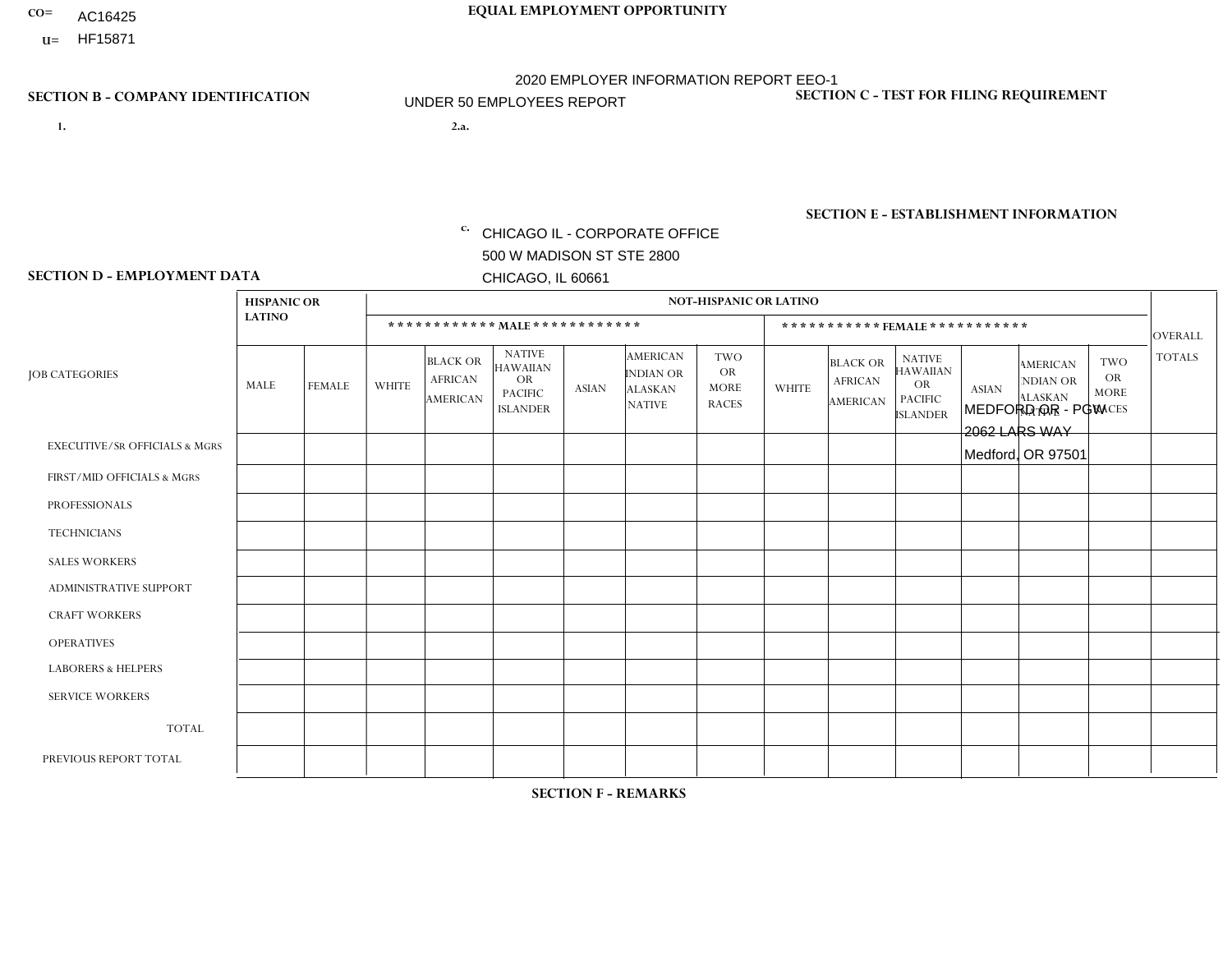- AC16425
- **U=**

- **1. 2.a.** CHICAGO IL CORPORATE OFFICE 500 W MADISON ST STE 2800 CHICAGO, IL 60661
- 2.a. ERUTHERFORD NJ PGW 99 MURRAY HILL PWY E Rutherford, NJ 07073

EIN= 952920557

## **SECTION B - COMPANY IDENTIFICATION SECTION C - TEST FOR FILING REQUIREMENT**

1- Y 2- Y 3- N DUNS= 000123456

**SECTION E - ESTABLISHMENT INFORMATION c.** NAICS: 811122

### **SECTION D - EMPLOYMENT DATA**

|                                          | <b>HISPANIC OR</b> |               |                |                                                      |                                                                                    |              |                                                                 | <b>NOT-HISPANIC OR LATINO</b>                          |                |                                                      |                                                                                    |              |                                                                       |                                                        |                |
|------------------------------------------|--------------------|---------------|----------------|------------------------------------------------------|------------------------------------------------------------------------------------|--------------|-----------------------------------------------------------------|--------------------------------------------------------|----------------|------------------------------------------------------|------------------------------------------------------------------------------------|--------------|-----------------------------------------------------------------------|--------------------------------------------------------|----------------|
|                                          | <b>LATINO</b>      |               |                | ************ MALE ************                       |                                                                                    |              |                                                                 |                                                        |                |                                                      | ***********FEMALE***********                                                       |              |                                                                       |                                                        | <b>OVERALL</b> |
| <b>JOB CATEGORIES</b>                    | <b>MALE</b>        | <b>FEMALE</b> | <b>WHITE</b>   | <b>BLACK OR</b><br><b>AFRICAN</b><br><b>AMERICAN</b> | <b>NATIVE</b><br><b>HAWAIIAN</b><br><b>OR</b><br><b>PACIFIC</b><br><b>ISLANDER</b> | <b>ASIAN</b> | <b>AMERICAN</b><br>INDIAN OR<br><b>ALASKAN</b><br><b>NATIVE</b> | <b>TWO</b><br><b>OR</b><br><b>MORE</b><br><b>RACES</b> | <b>WHITE</b>   | <b>BLACK OR</b><br><b>AFRICAN</b><br><b>AMERICAN</b> | <b>NATIVE</b><br><b>HAWAIIAN</b><br><b>OR</b><br><b>PACIFIC</b><br><b>ISLANDER</b> | <b>ASIAN</b> | <b>AMERICAN</b><br><b>NDIAN OR</b><br><b>ALASKAN</b><br><b>NATIVE</b> | <b>TWO</b><br><b>OR</b><br><b>MORE</b><br><b>RACES</b> | <b>TOTALS</b>  |
| <b>EXECUTIVE/SR OFFICIALS &amp; MGRS</b> | $\mathbf{0}$       | $\Omega$      | $\Omega$       | $\Omega$                                             | 0                                                                                  | $\Omega$     | $\Omega$                                                        | $\Omega$                                               | $\Omega$       | $\mathbf{0}$                                         | $\Omega$                                                                           | $\Omega$     | $\Omega$                                                              | $\Omega$                                               | $\Omega$       |
| FIRST/MID OFFICIALS & MGRS               | $\Omega$           | $\Omega$      | $\Omega$       | $\mathbf 0$                                          | $\mathbf 0$                                                                        | $\Omega$     | $\Omega$                                                        | $\Omega$                                               | 1              | $\mathbf{0}$                                         | $\Omega$                                                                           | $\Omega$     | $\Omega$                                                              | $\Omega$                                               | $\mathbf{1}$   |
| <b>PROFESSIONALS</b>                     | $\Omega$           | $\Omega$      | $\mathbf 0$    | $\mathbf 0$                                          | $\overline{0}$                                                                     | $\Omega$     | $\Omega$                                                        | $\Omega$                                               | $\Omega$       | $\Omega$                                             | $\Omega$                                                                           | $\Omega$     | $\Omega$                                                              | $\Omega$                                               | $\mathbf 0$    |
| <b>TECHNICIANS</b>                       | $\Omega$           | $\Omega$      | $\Omega$       | $\Omega$                                             | 0                                                                                  | $\Omega$     | $\overline{0}$                                                  | $\Omega$                                               | $\Omega$       | $\Omega$                                             | $\Omega$                                                                           | $\Omega$     | $\mathbf{0}$                                                          | $\Omega$                                               | $\mathbf 0$    |
| <b>SALES WORKERS</b>                     | $\Omega$           | $\Omega$      | $\Omega$       | $\Omega$                                             | $\Omega$                                                                           | $\Omega$     | $\Omega$                                                        | $\Omega$                                               | $\mathbf{1}$   | $\Omega$                                             | $\Omega$                                                                           | $\Omega$     | $\Omega$                                                              | $\Omega$                                               | $\mathbf{1}$   |
| <b>ADMINISTRATIVE SUPPORT</b>            | $\Omega$           | $\mathbf 0$   | $\Omega$       | $\mathbf 0$                                          | $\mathbf 0$                                                                        | $\mathbf 0$  | $\Omega$                                                        | $\Omega$                                               | $\Omega$       | $\Omega$                                             | $\Omega$                                                                           | $\Omega$     | $\Omega$                                                              | $\Omega$                                               | $\mathbf 0$    |
| <b>CRAFT WORKERS</b>                     | $\Omega$           | $\Omega$      | $\Omega$       | 0                                                    | 0                                                                                  | $\Omega$     | $\Omega$                                                        | $\Omega$                                               | $\Omega$       | $\Omega$                                             | $\Omega$                                                                           | $\Omega$     | $\Omega$                                                              | $\Omega$                                               | $\Omega$       |
| <b>OPERATIVES</b>                        | 4                  | $\Omega$      | $\overline{c}$ | $\mathbf 0$                                          | 0                                                                                  | $\Omega$     | $\Omega$                                                        | $\Omega$                                               | $\Omega$       | $\Omega$                                             | $\Omega$                                                                           | $\Omega$     | $\Omega$                                                              | $\Omega$                                               | 6              |
| <b>LABORERS &amp; HELPERS</b>            | $\Omega$           | $\Omega$      | 1              | $\mathbf 0$                                          | 0                                                                                  | $\Omega$     | $\Omega$                                                        | $\Omega$                                               | $\Omega$       | $\Omega$                                             | $\Omega$                                                                           | $\Omega$     | $\Omega$                                                              | $\Omega$                                               | $\mathbf{1}$   |
| <b>SERVICE WORKERS</b>                   | $\Omega$           | $\Omega$      | $\Omega$       | 0                                                    | $\mathbf 0$                                                                        | $\Omega$     | $\Omega$                                                        | $\Omega$                                               | $\Omega$       | $\Omega$                                             | $\Omega$                                                                           | $\Omega$     | $\Omega$                                                              | $\Omega$                                               | 0              |
| <b>TOTAL</b>                             | 4                  | 0             | 3              | $\mathbf 0$                                          | 0                                                                                  | $\mathbf 0$  | $\mathbf{0}$                                                    | $\Omega$                                               | $\overline{2}$ | $\Omega$                                             | $\Omega$                                                                           | $\mathbf 0$  | $\Omega$                                                              | $\Omega$                                               | 9              |
| PREVIOUS REPORT TOTAL                    | 2                  | $\Omega$      | $\Omega$       | $\mathbf 0$                                          | 0                                                                                  | $\Omega$     | $\overline{0}$                                                  | $\Omega$                                               | $\mathbf 1$    | $\Omega$                                             | $\mathbf{0}$                                                                       | $\Omega$     | $\Omega$                                                              | $\Omega$                                               | 3              |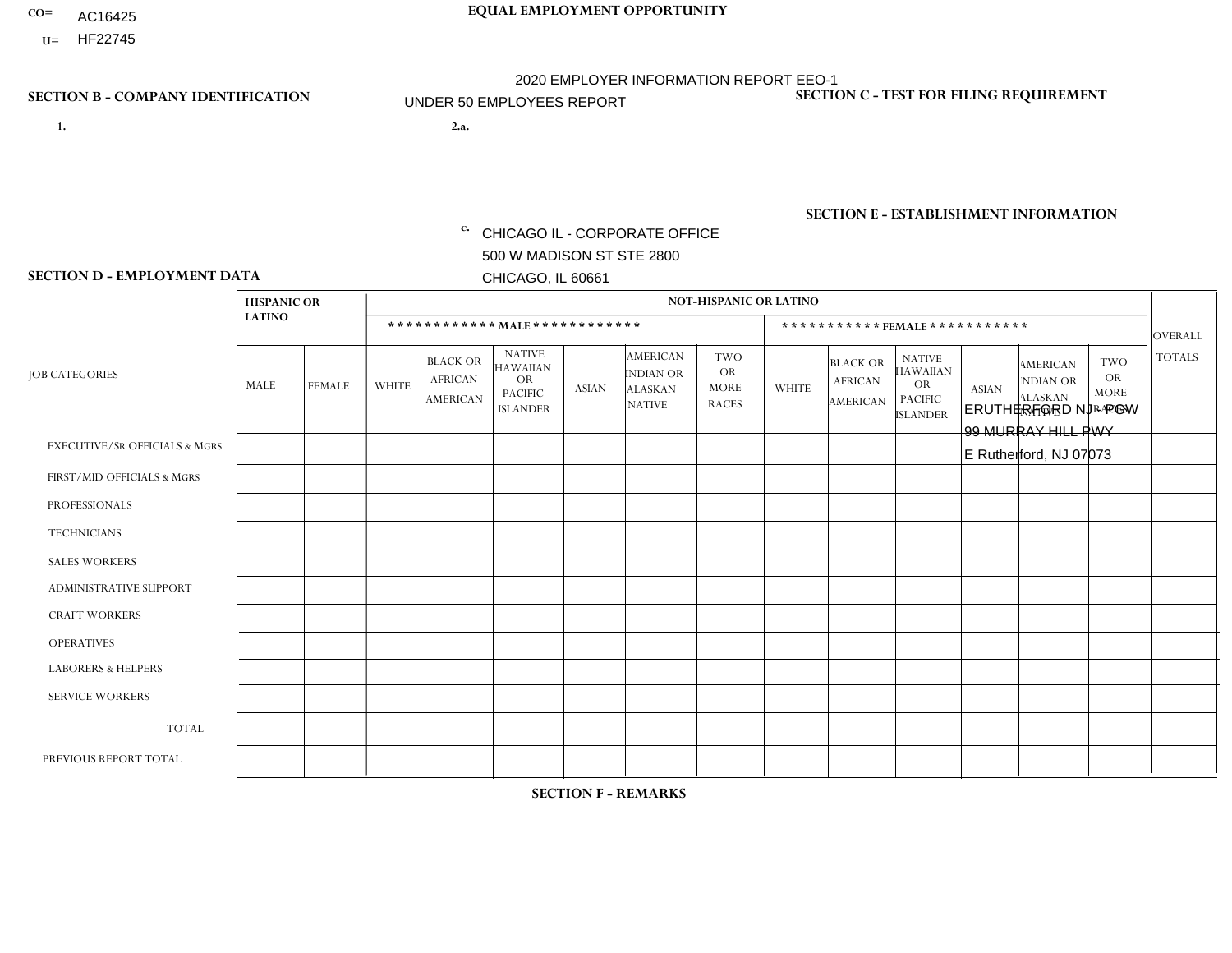- AC16425
- **U=**

**1. 2.a.** CHICAGO IL - CORPORATE OFFICE 500 W MADISON ST STE 2800 CHICAGO, IL 60661

2.a. SOUTH BEND IN - SELF SERVICE 1602 S LAFAYETTE BLVD South Bend, IN 46613

EIN= 952920557

## **SECTION B - COMPANY IDENTIFICATION SECTION C - TEST FOR FILING REQUIREMENT**

1- Y 2- Y 3- N DUNS= 000123456

**SECTION E - ESTABLISHMENT INFORMATION c.** NAICS: 423140

### **SECTION D - EMPLOYMENT DATA**

|                                          | <b>HISPANIC OR</b> |                      |              |                                                      |                                                                                    |              |                                                                        | <b>NOT-HISPANIC OR LATINO</b>                          |              |                                                      |                                                                                    |              |                                                                       |                                                        |                      |
|------------------------------------------|--------------------|----------------------|--------------|------------------------------------------------------|------------------------------------------------------------------------------------|--------------|------------------------------------------------------------------------|--------------------------------------------------------|--------------|------------------------------------------------------|------------------------------------------------------------------------------------|--------------|-----------------------------------------------------------------------|--------------------------------------------------------|----------------------|
|                                          | <b>LATINO</b>      |                      |              | ************ MALE ************                       |                                                                                    |              |                                                                        |                                                        |              |                                                      | *********** FEMALE ***********                                                     |              |                                                                       |                                                        | <b>OVERALL</b>       |
| <b>JOB CATEGORIES</b>                    | <b>MALE</b>        | <b>FEMALE</b>        | <b>WHITE</b> | <b>BLACK OR</b><br><b>AFRICAN</b><br><b>AMERICAN</b> | <b>NATIVE</b><br><b>HAWAIIAN</b><br><b>OR</b><br><b>PACIFIC</b><br><b>ISLANDER</b> | <b>ASIAN</b> | <b>AMERICAN</b><br><b>INDIAN OR</b><br><b>ALASKAN</b><br><b>NATIVE</b> | <b>TWO</b><br><b>OR</b><br><b>MORE</b><br><b>RACES</b> | <b>WHITE</b> | <b>BLACK OR</b><br><b>AFRICAN</b><br><b>AMERICAN</b> | <b>NATIVE</b><br><b>HAWAIIAN</b><br><b>OR</b><br><b>PACIFIC</b><br><b>ISLANDER</b> | <b>ASIAN</b> | <b>AMERICAN</b><br><b>NDIAN OR</b><br><b>ALASKAN</b><br><b>NATIVE</b> | <b>TWO</b><br><b>OR</b><br><b>MORE</b><br><b>RACES</b> | <b>TOTALS</b>        |
| <b>EXECUTIVE/SR OFFICIALS &amp; MGRS</b> | $\Omega$           | $\Omega$             | $\mathbf{0}$ | $\mathbf 0$                                          | $\Omega$                                                                           | $\Omega$     | $\Omega$                                                               | $\Omega$                                               | $\Omega$     | $\Omega$                                             | $\Omega$                                                                           | $\Omega$     | $\Omega$                                                              | $\Omega$                                               | $\mathbf{0}$         |
| FIRST/MID OFFICIALS & MGRS               | $\Omega$           | $\Omega$             | 1            | $\Omega$                                             | $\Omega$                                                                           | $\Omega$     | $\Omega$                                                               | $\Omega$                                               | 0            | $\Omega$                                             | 0                                                                                  | $\Omega$     | $\Omega$                                                              | $\Omega$                                               | $\mathbf{1}$         |
| <b>PROFESSIONALS</b>                     | $\Omega$           | $\Omega$             | 1            | $\mathbf 0$                                          | $\Omega$                                                                           | $\Omega$     | $\Omega$                                                               | $\Omega$                                               | $\Omega$     | $\Omega$                                             | 0                                                                                  | 0            | $\Omega$                                                              | $\mathbf 0$                                            | $\mathbf{1}$         |
| <b>TECHNICIANS</b>                       | $\Omega$           | $\mathbf 0$          | $\Omega$     | $\mathbf 0$                                          | $\mathbf 0$                                                                        | $\Omega$     | $\Omega$                                                               | $\Omega$                                               | 0            | $\mathbf 0$                                          | 0                                                                                  | $\mathbf 0$  | $\Omega$                                                              | $\mathbf 0$                                            | $\mathbf{0}$         |
| <b>SALES WORKERS</b>                     | $\Omega$           | $\mathbf{1}$         | $\Omega$     | $\Omega$                                             | $\Omega$                                                                           | $\Omega$     | $\Omega$                                                               | $\Omega$                                               | $\Omega$     | $\Omega$                                             | $\Omega$                                                                           | $\Omega$     | $\Omega$                                                              | $\Omega$                                               | $\blacktriangleleft$ |
| <b>ADMINISTRATIVE SUPPORT</b>            | $\Omega$           | $\mathbf 0$          | $\Omega$     | $\mathbf 0$                                          | 0                                                                                  | $\Omega$     | $\Omega$                                                               | $\Omega$                                               | 1            | $\Omega$                                             | $\Omega$                                                                           | $\mathbf 0$  | $\Omega$                                                              | $\mathbf 0$                                            | $\overline{1}$       |
| <b>CRAFT WORKERS</b>                     | $\Omega$           | $\Omega$             | $\Omega$     | $\mathbf 0$                                          | $\Omega$                                                                           | $\Omega$     | $\Omega$                                                               | $\Omega$                                               | 0            | $\Omega$                                             | $\Omega$                                                                           | $\Omega$     | $\Omega$                                                              | $\Omega$                                               | $\Omega$             |
| <b>OPERATIVES</b>                        | $\Omega$           | $\Omega$             | 4            | $\overline{1}$                                       | $\Omega$                                                                           | $\Omega$     | $\Omega$                                                               | $\Omega$                                               | $\Omega$     | $\Omega$                                             | 0                                                                                  | $\Omega$     | $\Omega$                                                              | $\Omega$                                               | 5                    |
| <b>LABORERS &amp; HELPERS</b>            | $\Omega$           | $\Omega$             | $\mathbf 0$  | $\mathbf 0$                                          | $\Omega$                                                                           | $\mathbf{0}$ | $\Omega$                                                               | $\Omega$                                               | $\Omega$     | $\Omega$                                             | $\Omega$                                                                           | $\mathbf 0$  | $\Omega$                                                              | $\Omega$                                               | $\mathbf{0}$         |
| <b>SERVICE WORKERS</b>                   | $\Omega$           | $\Omega$             | $\mathbf 0$  | $\mathbf 0$                                          | $\mathbf 0$                                                                        | $\Omega$     | $\Omega$                                                               | $\Omega$                                               | 0            | $\Omega$                                             | $\Omega$                                                                           | $\Omega$     | $\Omega$                                                              | $\Omega$                                               | $\mathbf 0$          |
| <b>TOTAL</b>                             | 0                  | $\mathbf{1}$         | 6            | $\overline{ }$                                       | $\mathbf 0$                                                                        | $\Omega$     | $\Omega$                                                               | $\Omega$                                               | $\mathbf{1}$ | $\mathbf 0$                                          | 0                                                                                  | $\mathbf 0$  | 0                                                                     | $\mathbf 0$                                            | 9                    |
| PREVIOUS REPORT TOTAL                    | $\Omega$           | $\blacktriangleleft$ | 6            | $\Omega$                                             | 0                                                                                  | $\Omega$     | $\Omega$                                                               | $\Omega$                                               | 1            | $\Omega$                                             | $\Omega$                                                                           | $\Omega$     | $\Omega$                                                              | $\mathbf 0$                                            | 8                    |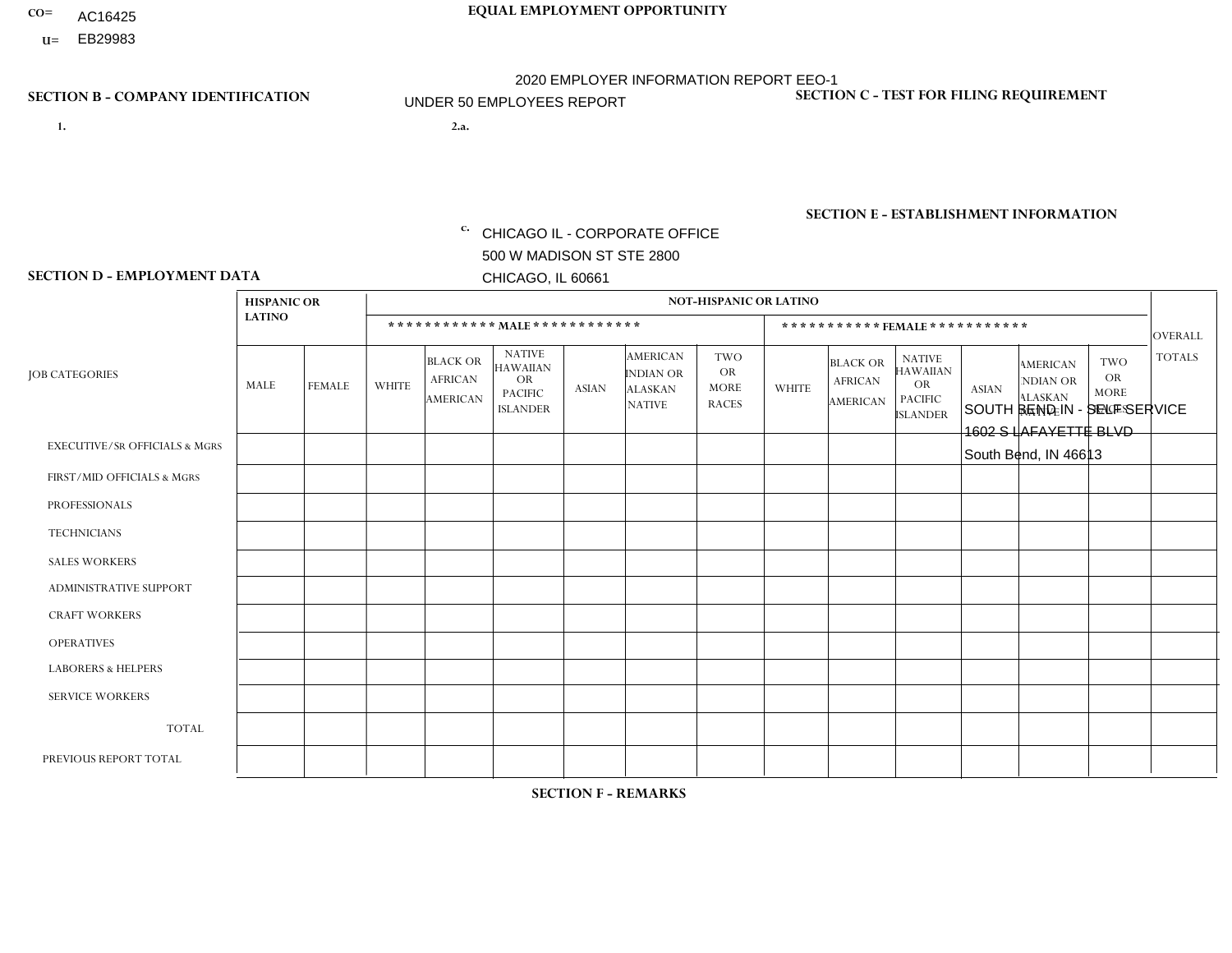- AC16425
- **U=**

- **1. 2.a.** CHICAGO IL CORPORATE OFFICE 500 W MADISON ST STE 2800 CHICAGO, IL 60661
- 2.a. SALT LAKE CITY UT SALVAGE 3455 WEST NINIGRET DRIVE Salt Lake City, UT 84104

EIN= 952920557

## **SECTION B - COMPANY IDENTIFICATION SECTION C - TEST FOR FILING REQUIREMENT**

1- Y 2- Y 3- N DUNS= 000123456

**SECTION E - ESTABLISHMENT INFORMATION c.** NAICS: 423140

### **SECTION D - EMPLOYMENT DATA**

|                                          | <b>HISPANIC OR</b> |               |              |                                                      |                                                                                    |              |                                                                        | <b>NOT-HISPANIC OR LATINO</b>                          |              |                                                      |                                                                                    |              |                                                                       |                                                        |                |
|------------------------------------------|--------------------|---------------|--------------|------------------------------------------------------|------------------------------------------------------------------------------------|--------------|------------------------------------------------------------------------|--------------------------------------------------------|--------------|------------------------------------------------------|------------------------------------------------------------------------------------|--------------|-----------------------------------------------------------------------|--------------------------------------------------------|----------------|
|                                          | <b>LATINO</b>      |               |              | ************ MALE ************                       |                                                                                    |              |                                                                        |                                                        |              |                                                      | *********** FEMALE ***********                                                     |              |                                                                       |                                                        | <b>OVERALL</b> |
| <b>JOB CATEGORIES</b>                    | MALE               | <b>FEMALE</b> | <b>WHITE</b> | <b>BLACK OR</b><br><b>AFRICAN</b><br><b>AMERICAN</b> | <b>NATIVE</b><br><b>HAWAIIAN</b><br><b>OR</b><br><b>PACIFIC</b><br><b>ISLANDER</b> | <b>ASIAN</b> | <b>AMERICAN</b><br><b>INDIAN OR</b><br><b>ALASKAN</b><br><b>NATIVE</b> | <b>TWO</b><br><b>OR</b><br><b>MORE</b><br><b>RACES</b> | <b>WHITE</b> | <b>BLACK OR</b><br><b>AFRICAN</b><br><b>AMERICAN</b> | <b>NATIVE</b><br><b>HAWAIIAN</b><br><b>OR</b><br><b>PACIFIC</b><br><b>ISLANDER</b> | <b>ASIAN</b> | <b>AMERICAN</b><br><b>NDIAN OR</b><br><b>ALASKAN</b><br><b>NATIVE</b> | <b>TWO</b><br><b>OR</b><br><b>MORE</b><br><b>RACES</b> | <b>TOTALS</b>  |
| <b>EXECUTIVE/SR OFFICIALS &amp; MGRS</b> | $\Omega$           | $\Omega$      | $\Omega$     | $\Omega$                                             | $\Omega$                                                                           | $\Omega$     | $\Omega$                                                               | $\Omega$                                               | $\Omega$     | $\mathbf{0}$                                         | $\mathbf{0}$                                                                       | $\Omega$     | $\Omega$                                                              | $\Omega$                                               | $\Omega$       |
| FIRST/MID OFFICIALS & MGRS               | $\Omega$           | $\Omega$      | 1            | $\Omega$                                             | 0                                                                                  | $\Omega$     | $\Omega$                                                               | $\Omega$                                               | $\Omega$     | $\mathbf{0}$                                         | $\mathbf{0}$                                                                       | $\Omega$     | $\Omega$                                                              | $\Omega$                                               | $\mathbf{1}$   |
| <b>PROFESSIONALS</b>                     | $\Omega$           | $\Omega$      | $\mathbf 0$  | $\mathbf 0$                                          | $\overline{0}$                                                                     | $\Omega$     | $\overline{0}$                                                         | $\Omega$                                               | $\Omega$     | $\Omega$                                             | $\mathbf{0}$                                                                       | $\Omega$     | $\Omega$                                                              | $\Omega$                                               | $\mathbf 0$    |
| <b>TECHNICIANS</b>                       | $\mathbf 0$        | $\mathbf 0$   | $\Omega$     | $\mathbf 0$                                          | 0                                                                                  | $\Omega$     | $\overline{0}$                                                         | $\Omega$                                               | $\mathbf 0$  | $\mathbf 0$                                          | $\mathbf 0$                                                                        | $\mathbf 0$  | $\Omega$                                                              | $\Omega$                                               | $\mathbf 0$    |
| <b>SALES WORKERS</b>                     | $\Omega$           | $\Omega$      | $\Omega$     | $\Omega$                                             | $\Omega$                                                                           | $\Omega$     | $\Omega$                                                               | $\Omega$                                               | $\Omega$     | $\Omega$                                             | $\Omega$                                                                           | $\Omega$     | $\Omega$                                                              | $\Omega$                                               | $\mathbf 0$    |
| <b>ADMINISTRATIVE SUPPORT</b>            | $\Omega$           | $\Omega$      | $\Omega$     | 0                                                    | $\mathbf 0$                                                                        | $\Omega$     | $\Omega$                                                               | $\Omega$                                               | $\Omega$     | $\mathbf{0}$                                         | $\mathbf{0}$                                                                       | $\Omega$     | $\Omega$                                                              | $\Omega$                                               | $\mathbf 0$    |
| <b>CRAFT WORKERS</b>                     | 0                  | $\Omega$      | $\mathbf 0$  | $\mathbf 0$                                          | 0                                                                                  | $\Omega$     | $\Omega$                                                               | $\Omega$                                               | $\Omega$     | $\Omega$                                             | $\Omega$                                                                           | $\Omega$     | $\Omega$                                                              | $\Omega$                                               | $\mathbf 0$    |
| <b>OPERATIVES</b>                        | 0                  | $\mathbf 0$   | $\Omega$     | $\mathbf 0$                                          | 0                                                                                  | $\mathbf 0$  | $\overline{0}$                                                         | $\Omega$                                               | $\Omega$     | $\Omega$                                             | $\Omega$                                                                           | $\Omega$     | $\Omega$                                                              | $\mathbf{0}$                                           | $\mathbf 0$    |
| <b>LABORERS &amp; HELPERS</b>            | $\Omega$           | $\Omega$      | $\Omega$     | $\Omega$                                             | 0                                                                                  | $\Omega$     | $\Omega$                                                               | $\Omega$                                               | $\Omega$     | $\Omega$                                             | $\mathbf{0}$                                                                       | $\Omega$     | $\Omega$                                                              | $\Omega$                                               | 0              |
| <b>SERVICE WORKERS</b>                   | 0                  | 0             | 0            | 0                                                    | 0                                                                                  | $\Omega$     | $\Omega$                                                               | $\Omega$                                               | $\Omega$     | $\Omega$                                             | $\mathbf{0}$                                                                       | $\Omega$     | $\Omega$                                                              | $\Omega$                                               | 0              |
| <b>TOTAL</b>                             | 0                  | $\mathbf 0$   | 1            | $\mathbf 0$                                          | 0                                                                                  | $\mathbf 0$  | $\Omega$                                                               | $\Omega$                                               | 0            | $\Omega$                                             | $\Omega$                                                                           | $\mathbf 0$  | $\Omega$                                                              | $\mathbf 0$                                            | $\mathbf{1}$   |
| PREVIOUS REPORT TOTAL                    |                    | $\mathbf 0$   | 6            | $\mathbf 0$                                          | 0                                                                                  | $\Omega$     | $\Omega$                                                               | $\Omega$                                               | $\mathbf 1$  | $\Omega$                                             | $\mathbf{0}$                                                                       | $\Omega$     | $\Omega$                                                              | $\mathbf 0$                                            | 8              |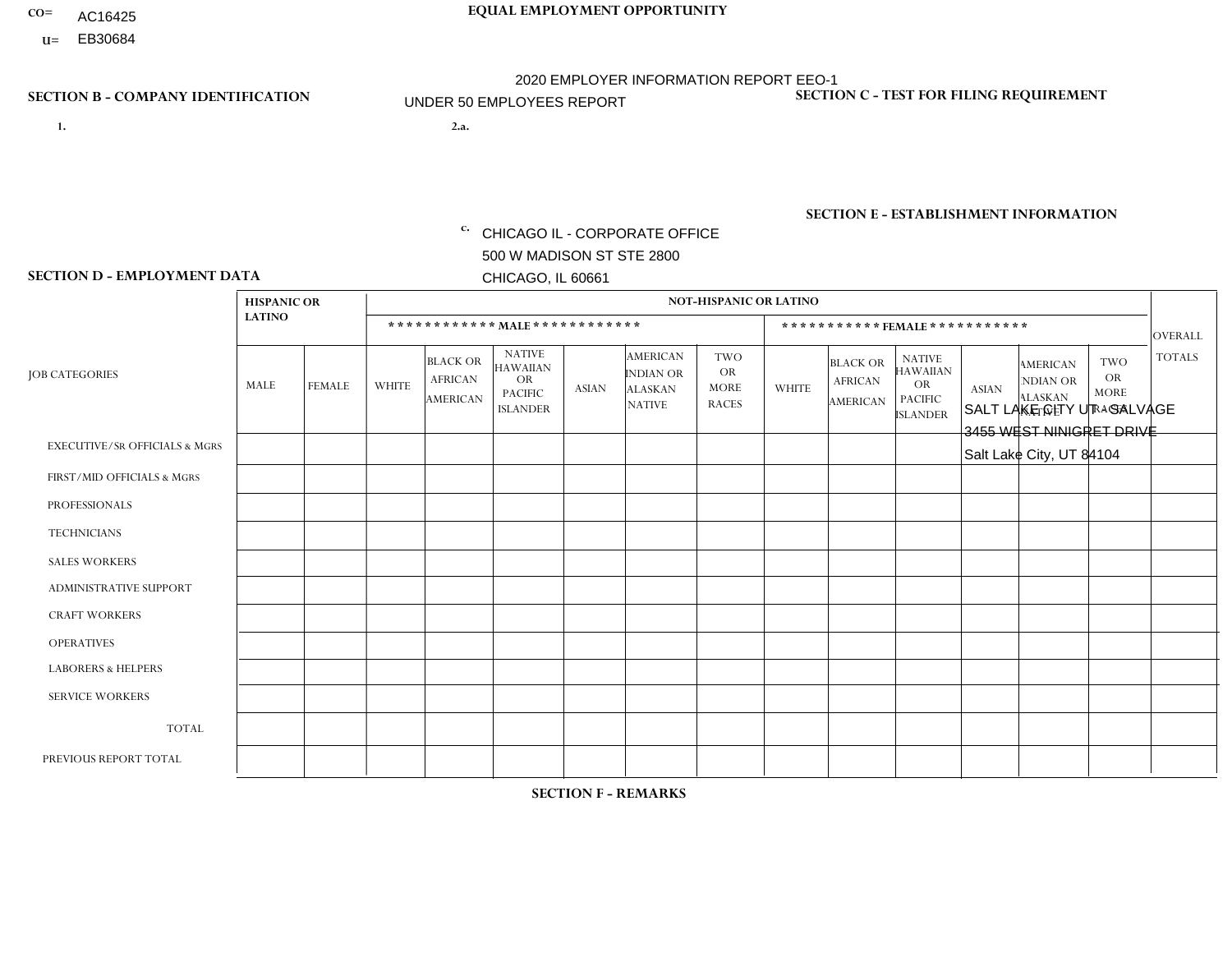- AC16425
- **U=**

- **1. 2.a.** CHICAGO IL CORPORATE OFFICE 500 W MADISON ST STE 2800 CHICAGO, IL 60661
- 2.a. AUSTIN TX AFAS 7900 SOUTH CONGRESS AVENUE Austin, TX 78745

c. EIN= 952920557

## **SECTION B - COMPANY IDENTIFICATION SECTION C - TEST FOR FILING REQUIREMENT**

1- Y 2- Y 3- N DUNS= 000123456

**SECTION E - ESTABLISHMENT INFORMATION c.** NAICS: 423140

### **SECTION D - EMPLOYMENT DATA**

|                                          | <b>HISPANIC OR</b> |                |                |                                                      |                                                                                    |             |                                                                        | <b>NOT-HISPANIC OR LATINO</b>                          |                         |                                               |                                                                             |              |                                                                       |                                                        |                |
|------------------------------------------|--------------------|----------------|----------------|------------------------------------------------------|------------------------------------------------------------------------------------|-------------|------------------------------------------------------------------------|--------------------------------------------------------|-------------------------|-----------------------------------------------|-----------------------------------------------------------------------------|--------------|-----------------------------------------------------------------------|--------------------------------------------------------|----------------|
|                                          | <b>LATINO</b>      |                |                | ************ MALE ************                       |                                                                                    |             |                                                                        |                                                        |                         | ***********FEMALE***********                  |                                                                             |              |                                                                       |                                                        | <b>OVERALL</b> |
| <b>JOB CATEGORIES</b>                    | MALE               | <b>FEMALE</b>  | <b>WHITE</b>   | <b>BLACK OR</b><br><b>AFRICAN</b><br><b>AMERICAN</b> | <b>NATIVE</b><br><b>HAWAIIAN</b><br><b>OR</b><br><b>PACIFIC</b><br><b>ISLANDER</b> | ASIAN       | <b>AMERICAN</b><br><b>INDIAN OR</b><br><b>ALASKAN</b><br><b>NATIVE</b> | <b>TWO</b><br><b>OR</b><br><b>MORE</b><br><b>RACES</b> | <b>WHITE</b>            | <b>BLACK OR</b><br><b>AFRICAN</b><br>AMERICAN | <b>NATIVE</b><br><b>HAWAIIAN</b><br>OR<br><b>PACIFIC</b><br><b>ISLANDER</b> | <b>ASIAN</b> | <b>AMERICAN</b><br><b>NDIAN OR</b><br><b>ALASKAN</b><br><b>NATIVE</b> | <b>TWO</b><br><b>OR</b><br><b>MORE</b><br><b>RACES</b> | <b>TOTALS</b>  |
| <b>EXECUTIVE/SR OFFICIALS &amp; MGRS</b> | $\Omega$           | $\Omega$       | $\Omega$       | $\mathbf 0$                                          | $\mathbf 0$                                                                        | $\Omega$    | $\Omega$                                                               | $\Omega$                                               | $\Omega$                | $\Omega$                                      | $\Omega$                                                                    | $\mathbf 0$  | $\Omega$                                                              | $\mathbf 0$                                            | $\mathbf{0}$   |
| FIRST/MID OFFICIALS & MGRS               |                    | 0              | $\Omega$       | $\mathbf 0$                                          | 0                                                                                  | $\Omega$    | $\Omega$                                                               | $\Omega$                                               | 0                       | $\Omega$                                      | $\Omega$                                                                    | $\mathbf{0}$ | $\Omega$                                                              | $\mathbf 0$                                            | $\mathbf{1}$   |
| <b>PROFESSIONALS</b>                     | $\Omega$           | $\Omega$       | $\Omega$       | $\mathbf 0$                                          | $\Omega$                                                                           | $\Omega$    | $\Omega$                                                               | $\Omega$                                               | $\overline{0}$          | $\Omega$                                      | $\Omega$                                                                    | $\Omega$     | $\Omega$                                                              | $\Omega$                                               | $\mathbf 0$    |
| <b>TECHNICIANS</b>                       | 0                  | $\mathbf 0$    | $\Omega$       | $\mathbf 0$                                          | $\Omega$                                                                           | $\Omega$    | $\Omega$                                                               | $\Omega$                                               | $\Omega$                | $\Omega$                                      | $\Omega$                                                                    | $\Omega$     | $\Omega$                                                              | $\Omega$                                               | $\mathbf{0}$   |
| <b>SALES WORKERS</b>                     | $\Omega$           | $\Omega$       | $\Omega$       | $\mathbf 0$                                          | $\Omega$                                                                           | $\Omega$    | $\Omega$                                                               | $\Omega$                                               | $\overline{0}$          | $\Omega$                                      | $\Omega$                                                                    | $\Omega$     | $\Omega$                                                              | $\mathbf{0}$                                           | $\mathbf{0}$   |
| ADMINISTRATIVE SUPPORT                   |                    | $\overline{2}$ | 1              | $\mathbf 0$                                          | 0                                                                                  | $\Omega$    | $\Omega$                                                               | $\Omega$                                               | $\Omega$                | $\Omega$                                      | $\Omega$                                                                    | $\Omega$     | $\mathbf{0}$                                                          | $\mathbf 0$                                            | $\overline{4}$ |
| <b>CRAFT WORKERS</b>                     | 0                  | $\Omega$       | $\Omega$       | $\mathbf 0$                                          | $\Omega$                                                                           | $\Omega$    | $\Omega$                                                               | $\Omega$                                               | 0                       | $\Omega$                                      | $\Omega$                                                                    | $\Omega$     | $\Omega$                                                              | $\Omega$                                               | $\Omega$       |
| <b>OPERATIVES</b>                        | $\overline{7}$     | $\Omega$       | $\overline{c}$ | $\overline{1}$                                       | $\Omega$                                                                           | $\Omega$    | $\Omega$                                                               | $\overline{\mathbf{A}}$                                | $\overline{\mathbf{A}}$ | $\Omega$                                      | $\Omega$                                                                    | $\Omega$     | $\Omega$                                                              | $\Omega$                                               | 12             |
| <b>LABORERS &amp; HELPERS</b>            | $\Omega$           | $\Omega$       | $\mathbf 0$    | $\mathbf 0$                                          | $\mathbf 0$                                                                        | $\Omega$    | $\Omega$                                                               | $\Omega$                                               | $\Omega$                | $\Omega$                                      | $\Omega$                                                                    | $\Omega$     | $\Omega$                                                              | $\Omega$                                               | $\mathbf{0}$   |
| <b>SERVICE WORKERS</b>                   | 0                  | $\mathbf 0$    | $\mathbf 0$    | 0                                                    | $\mathbf{0}$                                                                       | $\mathbf 0$ | $\Omega$                                                               | $\Omega$                                               | $\Omega$                | $\Omega$                                      | $\Omega$                                                                    | $\mathbf 0$  | $\Omega$                                                              | $\mathbf 0$                                            | $\overline{0}$ |
| <b>TOTAL</b>                             | 9                  | $\overline{2}$ | 3              | $\mathbf{1}$                                         | 0                                                                                  | $\Omega$    | $\Omega$                                                               |                                                        | 1                       | $\Omega$                                      | $\Omega$                                                                    | $\mathbf 0$  | 0                                                                     | $\mathbf 0$                                            | 17             |
| PREVIOUS REPORT TOTAL                    | 6                  | 3              | $\overline{2}$ | $\mathbf 0$                                          | $\Omega$                                                                           | $\Omega$    | $\Omega$                                                               |                                                        |                         | $\Omega$                                      | $\Omega$                                                                    | $\Omega$     | $\Omega$                                                              | $\mathbf 0$                                            | 13             |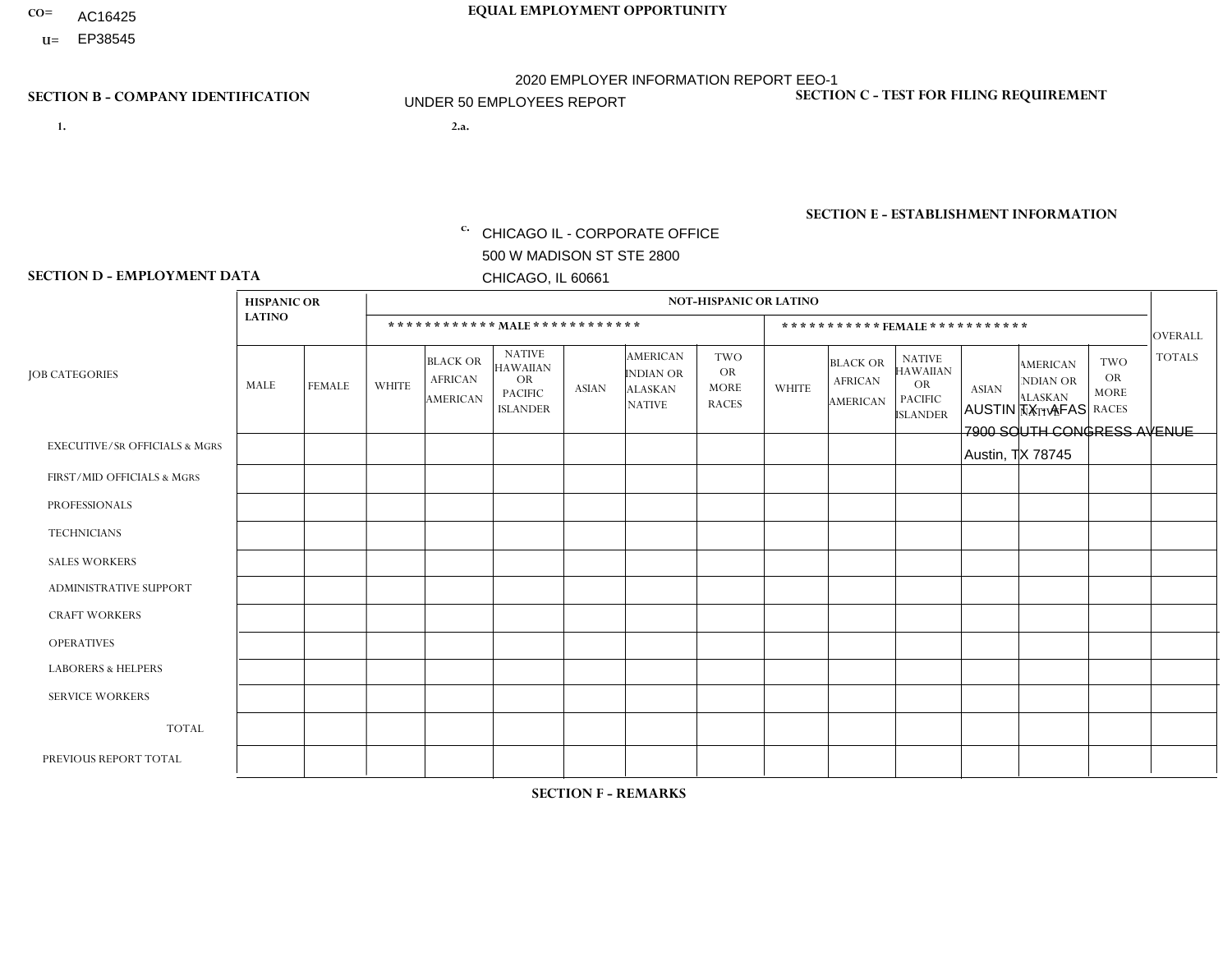- AC16425
- **U=**

- **1. 2.a.** CHICAGO IL CORPORATE OFFICE 500 W MADISON ST STE 2800 CHICAGO, IL 60661
- 2.a. FORT MYERS FL PGW CALL CTR 6351 BAYSHORE RD SUITE 28 Fort Myers, FL 33917

c. EIN= 952920557

## **SECTION B - COMPANY IDENTIFICATION SECTION C - TEST FOR FILING REQUIREMENT**

1- Y 2- Y 3- N DUNS= 000123456

**SECTION E - ESTABLISHMENT INFORMATION c.** NAICS: 811122

### **SECTION D - EMPLOYMENT DATA**

|                                          | <b>HISPANIC OR</b> |                |              |                                                      |                                                                                    |              |                                                                        | <b>NOT-HISPANIC OR LATINO</b>                          |              |                                               |                                                                                    |              |                                                                |                                                        |                |
|------------------------------------------|--------------------|----------------|--------------|------------------------------------------------------|------------------------------------------------------------------------------------|--------------|------------------------------------------------------------------------|--------------------------------------------------------|--------------|-----------------------------------------------|------------------------------------------------------------------------------------|--------------|----------------------------------------------------------------|--------------------------------------------------------|----------------|
|                                          | <b>LATINO</b>      |                |              |                                                      | ************ MAIE************                                                      |              |                                                                        |                                                        |              | ***********FEMALE***********                  |                                                                                    |              |                                                                |                                                        | <b>OVERALL</b> |
| <b>JOB CATEGORIES</b>                    | MALE               | FEMALE         | <b>WHITE</b> | <b>BLACK OR</b><br><b>AFRICAN</b><br><b>AMERICAN</b> | <b>NATIVE</b><br><b>HAWAIIAN</b><br><b>OR</b><br><b>PACIFIC</b><br><b>ISLANDER</b> | <b>ASIAN</b> | <b>AMERICAN</b><br><b>INDIAN OR</b><br><b>ALASKAN</b><br><b>NATIVE</b> | <b>TWO</b><br><b>OR</b><br><b>MORE</b><br><b>RACES</b> | <b>WHITE</b> | <b>BLACK OR</b><br><b>AFRICAN</b><br>AMERICAN | <b>NATIVE</b><br><b>HAWAIIAN</b><br><b>OR</b><br><b>PACIFIC</b><br><b>ISLANDER</b> | <b>ASIAN</b> | <b>AMERICAN</b><br>NDIAN OR<br><b>ALASKAN</b><br><b>NATIVE</b> | <b>TWO</b><br><b>OR</b><br><b>MORE</b><br><b>RACES</b> | <b>TOTALS</b>  |
| <b>EXECUTIVE/SR OFFICIALS &amp; MGRS</b> | $\Omega$           | $\Omega$       |              | $\mathbf 0$                                          | $\Omega$                                                                           | $\mathbf{0}$ | $\Omega$                                                               | $\Omega$                                               | $\Omega$     | $\Omega$                                      | $\Omega$                                                                           | $\Omega$     | $\Omega$                                                       | $\Omega$                                               | $\mathbf{1}$   |
| FIRST/MID OFFICIALS & MGRS               | 0                  | 0              | $\Omega$     | $\mathbf 0$                                          | $\Omega$                                                                           | $\Omega$     | $\Omega$                                                               | $\Omega$                                               |              |                                               | $\Omega$                                                                           | $\Omega$     | $\Omega$                                                       | $\mathbf 0$                                            | $\overline{2}$ |
| <b>PROFESSIONALS</b>                     | $\Omega$           | $\overline{0}$ | $\mathbf 0$  | $\mathbf 0$                                          | $\overline{0}$                                                                     | $\Omega$     | $\Omega$                                                               | $\Omega$                                               | 0            | $\Omega$                                      | $\Omega$                                                                           | $\mathbf 0$  | 0                                                              | $\mathbf 0$                                            | $\mathbf{0}$   |
| <b>TECHNICIANS</b>                       | 0                  | $\mathbf 0$    | $\mathbf 0$  | $\mathbf 0$                                          | $\mathbf 0$                                                                        | $\Omega$     | $\Omega$                                                               | $\Omega$                                               | $\Omega$     | $\Omega$                                      | $\Omega$                                                                           | $\mathbf 0$  | $\Omega$                                                       | $\mathbf 0$                                            | $\mathbf{0}$   |
| <b>SALES WORKERS</b>                     | $\Omega$           | $\mathbf 0$    | $\Omega$     | $\mathbf 0$                                          | $\Omega$                                                                           | $\Omega$     | $\Omega$                                                               | $\Omega$                                               | 0            | $\Omega$                                      | $\Omega$                                                                           | $\Omega$     | $\Omega$                                                       | $\mathbf{0}$                                           | $\mathbf 0$    |
| <b>ADMINISTRATIVE SUPPORT</b>            | 0                  | 4              | 4            | $\mathbf 0$                                          | $\Omega$                                                                           | $\Omega$     | $\Omega$                                                               |                                                        | 18           |                                               | $\Omega$                                                                           | $\mathbf{0}$ | $\mathbf{0}$                                                   | $\mathbf{0}$                                           | 28             |
| <b>CRAFT WORKERS</b>                     | 0                  | $\Omega$       | $\Omega$     | $\mathbf 0$                                          | $\Omega$                                                                           | $\Omega$     | $\Omega$                                                               | $\Omega$                                               | $\Omega$     | $\Omega$                                      | $\Omega$                                                                           | $\Omega$     | $\Omega$                                                       | $\Omega$                                               | $\Omega$       |
| <b>OPERATIVES</b>                        | 0                  | $\Omega$       | $\Omega$     | $\mathbf 0$                                          | $\Omega$                                                                           | $\Omega$     | $\Omega$                                                               | $\Omega$                                               | $\Omega$     | $\Omega$                                      | $\Omega$                                                                           | $\Omega$     | $\Omega$                                                       | $\Omega$                                               | $\mathbf 0$    |
| <b>LABORERS &amp; HELPERS</b>            | 0                  | $\Omega$       | $\Omega$     | $\mathbf 0$                                          | $\Omega$                                                                           | $\Omega$     | $\Omega$                                                               | $\Omega$                                               | 0            | $\Omega$                                      | $\Omega$                                                                           | $\mathbf{0}$ | $\Omega$                                                       | $\Omega$                                               | 0              |
| <b>SERVICE WORKERS</b>                   | 0                  | $\Omega$       | $\mathbf 0$  | 0                                                    | $\mathbf{0}$                                                                       | $\Omega$     | $\Omega$                                                               | $\Omega$                                               | $\Omega$     | $\Omega$                                      | $\Omega$                                                                           | $\Omega$     | $\Omega$                                                       | $\Omega$                                               | 0              |
| <b>TOTAL</b>                             | $\Omega$           | $\overline{4}$ | 5            | 0                                                    | $\mathbf{0}$                                                                       | $\mathbf 0$  | $\Omega$                                                               | -1                                                     | 19           | $\overline{2}$                                | $\Omega$                                                                           | $\mathbf 0$  | 0                                                              | $\mathbf 0$                                            | 31             |
| PREVIOUS REPORT TOTAL                    | $\Omega$           | 5              | 5            | $\mathbf 0$                                          | $\Omega$                                                                           | $\Omega$     | $\Omega$                                                               |                                                        | 21           | $\overline{2}$                                | $\Omega$                                                                           | $\Omega$     | $\Omega$                                                       | 3                                                      | 37             |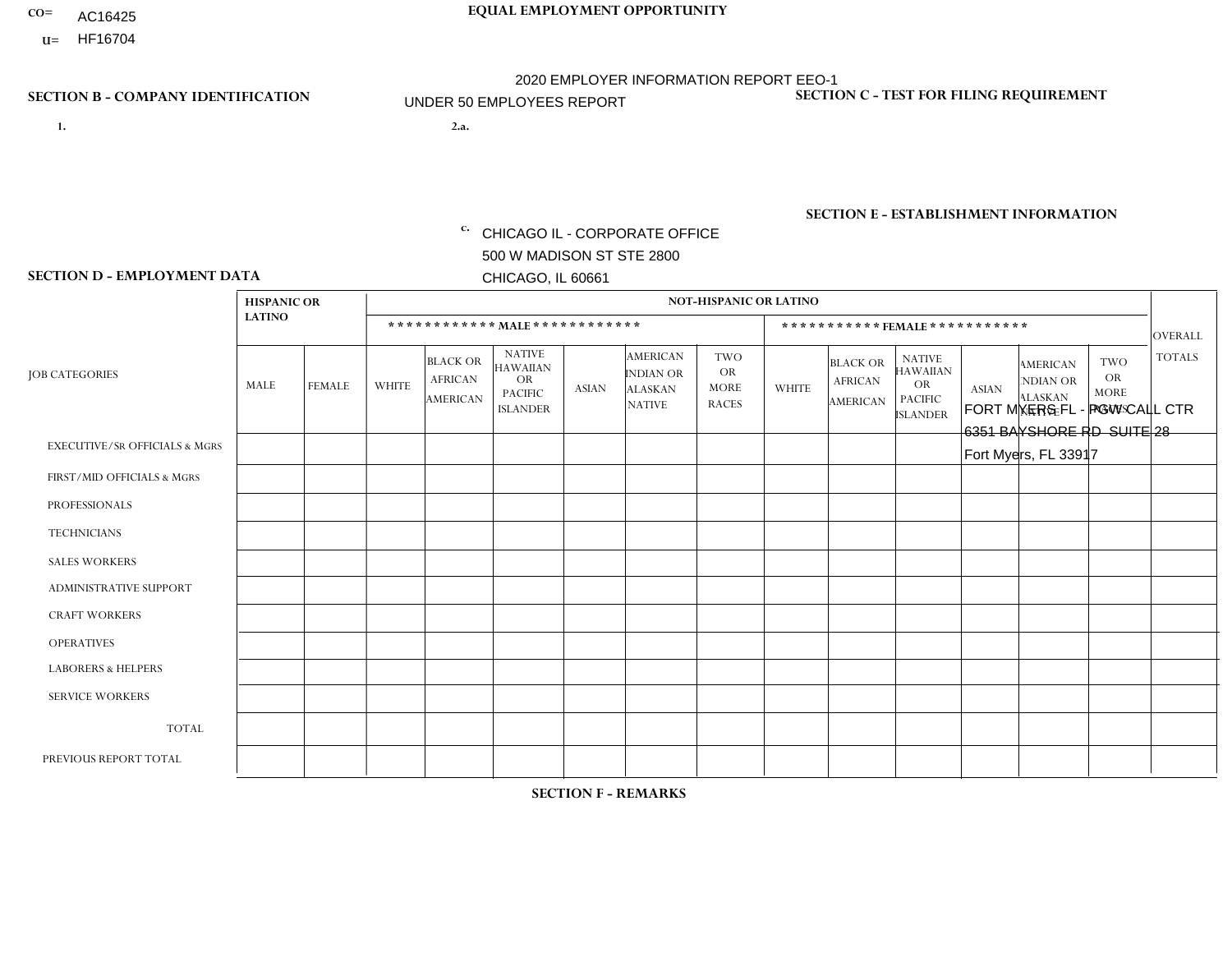- AC16425
- **U=**

**1. 2.a.** CHICAGO IL - CORPORATE OFFICE 500 W MADISON ST STE 2800 CHICAGO, IL 60661

2.a. GREENVILLE SC - SELF SERVICE 1300 WHITE HORSE ROAD Greenville, SC 29605

EIN= 952920557

## **SECTION B - COMPANY IDENTIFICATION SECTION C - TEST FOR FILING REQUIREMENT**

1- Y 2- Y 3- N DUNS= 000123456

**SECTION E - ESTABLISHMENT INFORMATION c.** NAICS: 423140

### **SECTION D - EMPLOYMENT DATA**

|                                          | <b>HISPANIC OR</b> |               |                |                                                      |                                                                                    |              |                                                                 | <b>NOT-HISPANIC OR LATINO</b>                          |                |                                               |                                                                                    |              |                                                                |                                                        |                |
|------------------------------------------|--------------------|---------------|----------------|------------------------------------------------------|------------------------------------------------------------------------------------|--------------|-----------------------------------------------------------------|--------------------------------------------------------|----------------|-----------------------------------------------|------------------------------------------------------------------------------------|--------------|----------------------------------------------------------------|--------------------------------------------------------|----------------|
|                                          | <b>LATINO</b>      |               |                |                                                      | ************ MALE ************                                                     |              |                                                                 |                                                        |                | ***********FEMALE***********                  |                                                                                    |              |                                                                |                                                        | <b>OVERALL</b> |
| <b>JOB CATEGORIES</b>                    | MALE               | <b>FEMALE</b> | <b>WHITE</b>   | <b>BLACK OR</b><br><b>AFRICAN</b><br><b>AMERICAN</b> | <b>NATIVE</b><br><b>HAWAIIAN</b><br><b>OR</b><br><b>PACIFIC</b><br><b>ISLANDER</b> | <b>ASIAN</b> | <b>AMERICAN</b><br>INDIAN OR<br><b>ALASKAN</b><br><b>NATIVE</b> | <b>TWO</b><br><b>OR</b><br><b>MORE</b><br><b>RACES</b> | <b>WHITE</b>   | <b>BLACK OR</b><br><b>AFRICAN</b><br>AMERICAN | <b>NATIVE</b><br><b>HAWAIIAN</b><br><b>OR</b><br><b>PACIFIC</b><br><b>ISLANDER</b> | <b>ASIAN</b> | <b>AMERICAN</b><br>NDIAN OR<br><b>ALASKAN</b><br><b>NATIVE</b> | <b>TWO</b><br><b>OR</b><br><b>MORE</b><br><b>RACES</b> | <b>TOTALS</b>  |
| <b>EXECUTIVE/SR OFFICIALS &amp; MGRS</b> | $\Omega$           | $\Omega$      | $\Omega$       | $\Omega$                                             | $\Omega$                                                                           | $\mathbf{0}$ | $\Omega$                                                        | $\Omega$                                               | 0              | $\Omega$                                      | $\Omega$                                                                           | $\Omega$     | $\Omega$                                                       | $\Omega$                                               | $\Omega$       |
| FIRST/MID OFFICIALS & MGRS               | 0                  | $\Omega$      | $\Omega$       | $\overline{1}$                                       | $\Omega$                                                                           | $\mathbf{0}$ | $\mathbf{0}$                                                    | $\Omega$                                               | 0              | $\Omega$                                      | $\Omega$                                                                           | $\Omega$     | $\Omega$                                                       | $\Omega$                                               | $\mathbf{1}$   |
| <b>PROFESSIONALS</b>                     | 0                  | $\Omega$      | 1              | $\mathbf 0$                                          | $\Omega$                                                                           | $\Omega$     | $\Omega$                                                        | $\Omega$                                               |                | $\Omega$                                      | $\Omega$                                                                           | $\Omega$     | $\Omega$                                                       | $\Omega$                                               | $\overline{2}$ |
| <b>TECHNICIANS</b>                       | 0                  | $\mathbf 0$   | $\Omega$       | $\mathbf 0$                                          | $\mathbf 0$                                                                        | $\Omega$     | $\Omega$                                                        | $\Omega$                                               | $\Omega$       | $\Omega$                                      | $\Omega$                                                                           | $\mathbf 0$  | $\mathbf 0$                                                    | $\mathbf 0$                                            | $\mathbf 0$    |
| <b>SALES WORKERS</b>                     | $\Omega$           | $\Omega$      | $\Omega$       | $\Omega$                                             | $\Omega$                                                                           | $\Omega$     | $\Omega$                                                        | $\Omega$                                               | $\overline{0}$ | $\Omega$                                      | $\Omega$                                                                           | $\Omega$     | $\Omega$                                                       | $\mathbf{0}$                                           | $\Omega$       |
| <b>ADMINISTRATIVE SUPPORT</b>            |                    | $\Omega$      | $\Omega$       | $\mathbf 0$                                          | $\Omega$                                                                           | $\mathbf{0}$ | $\mathbf{0}$                                                    | $\Omega$                                               | 4              |                                               | $\Omega$                                                                           | $\Omega$     | $\mathbf{0}$                                                   | $\Omega$                                               | 6              |
| <b>CRAFT WORKERS</b>                     | 0                  | $\Omega$      | $\mathbf 0$    | $\mathbf 0$                                          | $\Omega$                                                                           | $\Omega$     | $\Omega$                                                        | $\overline{2}$                                         | 0              | $\Omega$                                      | $\Omega$                                                                           | $\mathbf{0}$ | $\Omega$                                                       | $\Omega$                                               | 2              |
| <b>OPERATIVES</b>                        | 0                  | $\Omega$      | $\overline{2}$ | $\overline{4}$                                       | $\mathbf 0$                                                                        | $\Omega$     | $\Omega$                                                        |                                                        | 0              | $\Omega$                                      | $\Omega$                                                                           | $\mathbf 0$  | $\mathbf 0$                                                    | $\mathbf 0$                                            | $\overline{7}$ |
| <b>LABORERS &amp; HELPERS</b>            | 0                  | $\Omega$      | $\Omega$       | $\Omega$                                             | $\Omega$                                                                           | $\Omega$     | $\Omega$                                                        | $\Omega$                                               | 0              | $\Omega$                                      | $\Omega$                                                                           | $\mathbf{0}$ | $\Omega$                                                       | $\mathbf{0}$                                           | $\mathbf 0$    |
| <b>SERVICE WORKERS</b>                   | 0                  | $\Omega$      | $\mathbf 0$    | 0                                                    | 0                                                                                  | $\Omega$     | $\mathbf{0}$                                                    | $\Omega$                                               | $\Omega$       | $\Omega$                                      | $\Omega$                                                                           | 0            | $\Omega$                                                       | $\mathbf 0$                                            | 0              |
| <b>TOTAL</b>                             |                    | $\mathbf 0$   | 3              | 5                                                    | 0                                                                                  | $\mathbf 0$  | $\Omega$                                                        | 3                                                      | 5              | $\overline{\mathbf{A}}$                       | $\Omega$                                                                           | $\mathbf 0$  | 0                                                              | $\mathbf 0$                                            | 18             |
| PREVIOUS REPORT TOTAL                    |                    | $\Omega$      | 6              | 3                                                    | $\Omega$                                                                           | $\Omega$     | $\Omega$                                                        | $\overline{2}$                                         | 6              |                                               | $\Omega$                                                                           | $\Omega$     | $\Omega$                                                       | $\mathbf 0$                                            | 19             |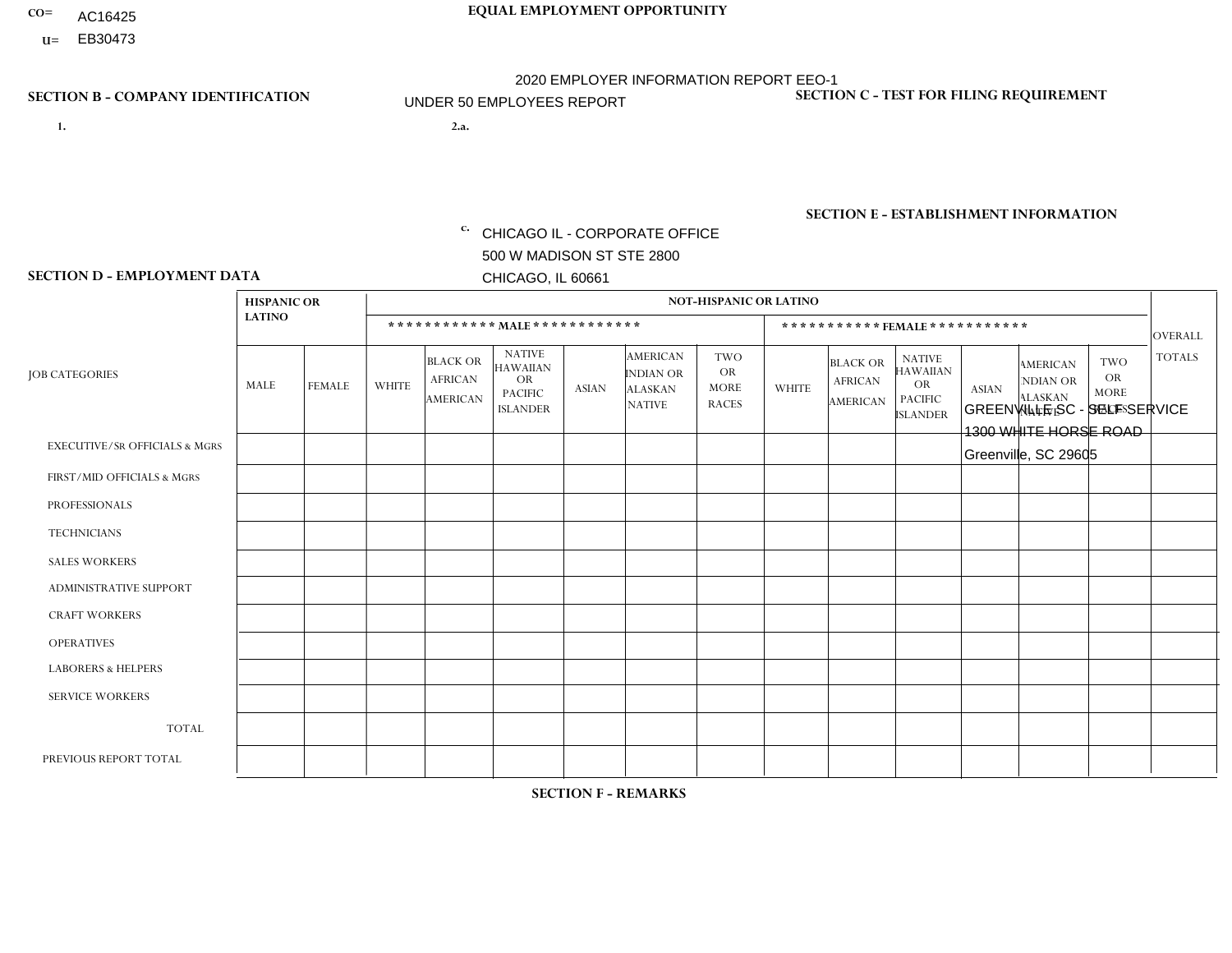- AC16425
- **U=**

**1. 2.a.** CHICAGO IL - CORPORATE OFFICE 500 W MADISON ST STE 2800 CHICAGO, IL 60661

2.a. OMAHA NE - MIDWEST 8901 IRVINGTON RD Omaha, NE 68122

c. EIN= 952920557

## **SECTION B - COMPANY IDENTIFICATION SECTION C - TEST FOR FILING REQUIREMENT**

1- Y 2- Y 3- N DUNS= 000123456

**SECTION E - ESTABLISHMENT INFORMATION c.** NAICS: 423140

### **SECTION D - EMPLOYMENT DATA**

|                                          | <b>HISPANIC OR</b> |             |                |                                                      |                                                                                    |              |                                                                        | <b>NOT-HISPANIC OR LATINO</b>                          |              |                                               |                                                                                    |              |                                                                |                                                        |                |
|------------------------------------------|--------------------|-------------|----------------|------------------------------------------------------|------------------------------------------------------------------------------------|--------------|------------------------------------------------------------------------|--------------------------------------------------------|--------------|-----------------------------------------------|------------------------------------------------------------------------------------|--------------|----------------------------------------------------------------|--------------------------------------------------------|----------------|
|                                          | <b>LATINO</b>      |             |                | ************ MAIE************                        |                                                                                    |              |                                                                        |                                                        |              | ***********FEMALE***********                  |                                                                                    |              |                                                                |                                                        | <b>OVERALL</b> |
| <b>JOB CATEGORIES</b>                    | MALE               | FEMALE      | <b>WHITE</b>   | <b>BLACK OR</b><br><b>AFRICAN</b><br><b>AMERICAN</b> | <b>NATIVE</b><br><b>HAWAIIAN</b><br><b>OR</b><br><b>PACIFIC</b><br><b>ISLANDER</b> | <b>ASIAN</b> | <b>AMERICAN</b><br><b>INDIAN OR</b><br><b>ALASKAN</b><br><b>NATIVE</b> | <b>TWO</b><br><b>OR</b><br><b>MORE</b><br><b>RACES</b> | <b>WHITE</b> | <b>BLACK OR</b><br><b>AFRICAN</b><br>AMERICAN | <b>NATIVE</b><br><b>HAWAIIAN</b><br><b>OR</b><br><b>PACIFIC</b><br><b>ISLANDER</b> | <b>ASIAN</b> | <b>AMERICAN</b><br>NDIAN OR<br><b>ALASKAN</b><br><b>NATIVE</b> | <b>TWO</b><br><b>OR</b><br><b>MORE</b><br><b>RACES</b> | <b>TOTALS</b>  |
| <b>EXECUTIVE/SR OFFICIALS &amp; MGRS</b> | $\Omega$           | $\Omega$    | $\Omega$       | $\mathbf 0$                                          | $\Omega$                                                                           | $\mathbf{0}$ | $\Omega$                                                               | $\Omega$                                               | $\Omega$     | $\Omega$                                      | $\Omega$                                                                           | $\Omega$     | $\Omega$                                                       | $\Omega$                                               | $\Omega$       |
| FIRST/MID OFFICIALS & MGRS               | 0                  | $\mathbf 0$ | $\overline{2}$ | $\mathbf 0$                                          | $\Omega$                                                                           | $\Omega$     | $\Omega$                                                               | $\Omega$                                               | 0            | $\Omega$                                      | $\Omega$                                                                           | $\Omega$     | $\Omega$                                                       | $\mathbf 0$                                            | $\overline{2}$ |
| <b>PROFESSIONALS</b>                     | $\Omega$           | $\mathbf 0$ | 3              | $\mathbf 0$                                          | $\mathbf 0$                                                                        | $\Omega$     | $\Omega$                                                               | $\Omega$                                               | 0            | $\Omega$                                      | $\Omega$                                                                           | $\mathbf 0$  | 0                                                              | $\mathbf 0$                                            | 3              |
| <b>TECHNICIANS</b>                       | 0                  | $\mathbf 0$ | $\Omega$       | $\mathbf 0$                                          | $\mathbf 0$                                                                        | $\Omega$     | $\Omega$                                                               | $\Omega$                                               | $\Omega$     | $\Omega$                                      | $\Omega$                                                                           | $\mathbf 0$  | 0                                                              | $\mathbf 0$                                            | $\mathbf{0}$   |
| <b>SALES WORKERS</b>                     | $\Omega$           | $\mathbf 0$ | $\overline{1}$ | $\mathbf 0$                                          | $\Omega$                                                                           | $\Omega$     | $\Omega$                                                               | $\Omega$                                               | -1           | $\Omega$                                      | $\Omega$                                                                           | $\Omega$     | $\Omega$                                                       | $\Omega$                                               | 2              |
| <b>ADMINISTRATIVE SUPPORT</b>            | 0                  | $\Omega$    | $\overline{2}$ | $\mathbf 0$                                          | $\Omega$                                                                           | $\Omega$     | $\Omega$                                                               | $\Omega$                                               | $\Omega$     | $\Omega$                                      | $\Omega$                                                                           | $\Omega$     | $\mathbf{0}$                                                   | $\Omega$                                               | $\overline{2}$ |
| <b>CRAFT WORKERS</b>                     | $\Omega$           | $\Omega$    | 5              | $\mathbf 0$                                          | $\Omega$                                                                           | $\Omega$     | $\Omega$                                                               | $\Omega$                                               | 0            | $\Omega$                                      | $\Omega$                                                                           | $\Omega$     | $\Omega$                                                       | $\Omega$                                               | 5              |
| <b>OPERATIVES</b>                        | 0                  | $\Omega$    | 3              | $\mathbf 0$                                          | $\Omega$                                                                           | $\Omega$     | $\Omega$                                                               | $\Omega$                                               | $\Omega$     | $\Omega$                                      | $\Omega$                                                                           | $\Omega$     | $\Omega$                                                       | $\Omega$                                               | $\mathbf{3}$   |
| <b>LABORERS &amp; HELPERS</b>            | 0                  | $\Omega$    | 3              | $\mathbf 0$                                          | $\Omega$                                                                           | $\Omega$     | $\Omega$                                                               | $\Omega$                                               | 0            | $\Omega$                                      | $\Omega$                                                                           | $\Omega$     | $\Omega$                                                       | $\Omega$                                               | $\mathbf{3}$   |
| <b>SERVICE WORKERS</b>                   | 0                  | $\Omega$    | $\Omega$       | 0                                                    | $\mathbf{0}$                                                                       | $\Omega$     | $\Omega$                                                               | $\Omega$                                               | $\Omega$     | $\Omega$                                      | $\Omega$                                                                           | $\Omega$     | $\Omega$                                                       | $\Omega$                                               | $\overline{0}$ |
| <b>TOTAL</b>                             | $\Omega$           | 0           | 19             | 0                                                    | $\mathbf{0}$                                                                       | $\mathbf{0}$ | $\Omega$                                                               | $\Omega$                                               | -1           | $\Omega$                                      | $\Omega$                                                                           | $\mathbf 0$  | 0                                                              | $\mathbf 0$                                            | 20             |
| PREVIOUS REPORT TOTAL                    | $\Omega$           | $\Omega$    | 22             | 3                                                    | $\Omega$                                                                           | $\Omega$     | $\Omega$                                                               | $\Omega$                                               | $\Omega$     | $\Omega$                                      | $\Omega$                                                                           | $\Omega$     | $\Omega$                                                       | $\mathbf 0$                                            | 25             |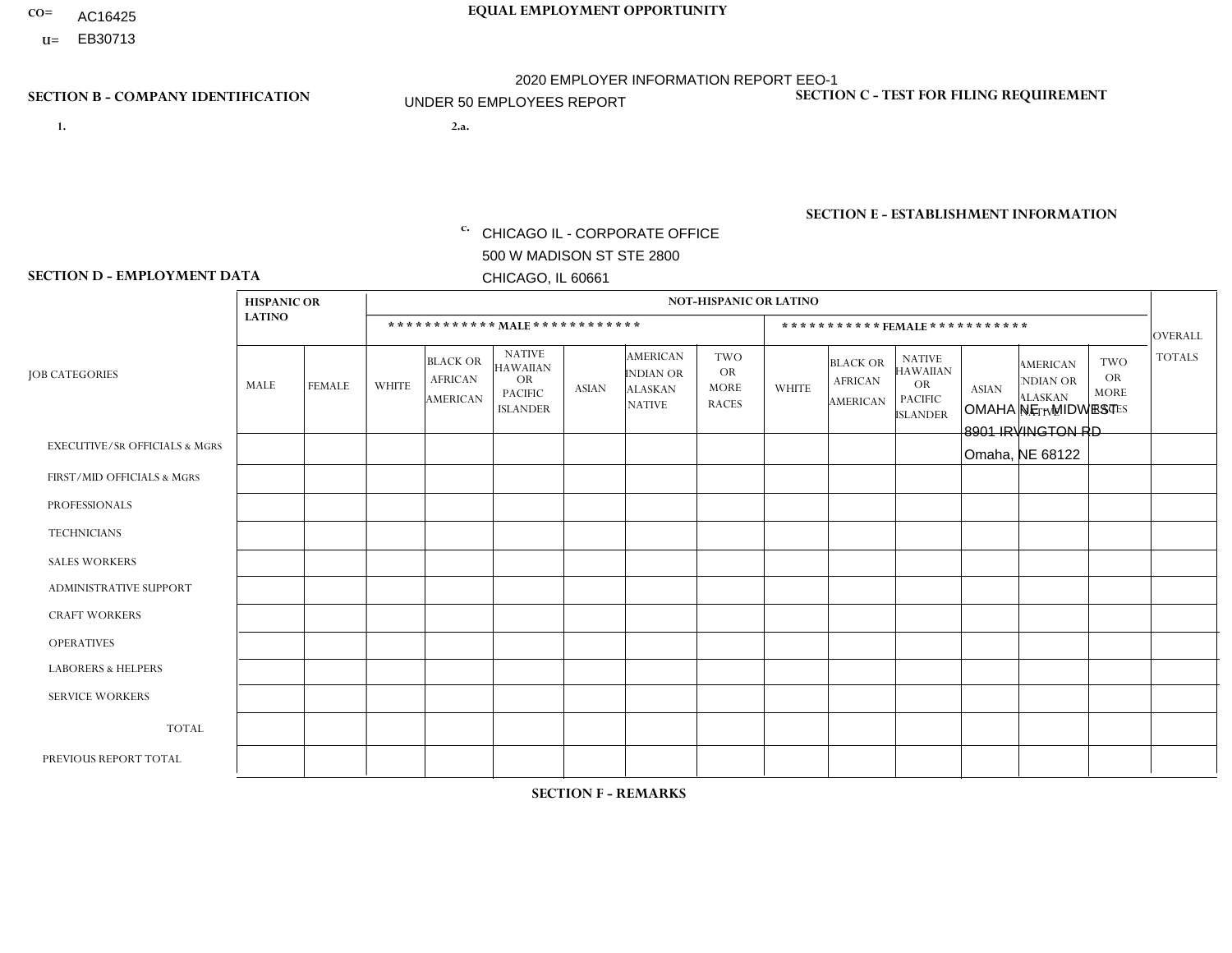- AC16425
- **U=**

- **1. 2.a.** CHICAGO IL CORPORATE OFFICE 500 W MADISON ST STE 2800 CHICAGO, IL 60661
- 2.a. DES MOINES IA NECO 810 SE CORPORATE WOODS DR SUITE 120 Ankeny, IA 50021
	- c. EIN= 952920557

## **SECTION B - COMPANY IDENTIFICATION SECTION C - TEST FOR FILING REQUIREMENT**

1- Y 2- Y 3- N DUNS= 000123456

**SECTION E - ESTABLISHMENT INFORMATION c.** NAICS: 423140

### **SECTION D - EMPLOYMENT DATA**

|                                          | <b>HISPANIC OR</b> |               |                |                                                      |                                                                                    |              |                                                                        | <b>NOT-HISPANIC OR LATINO</b>                   |                |                                                      |                                                                             |              |                                                                       |                                                        |                |
|------------------------------------------|--------------------|---------------|----------------|------------------------------------------------------|------------------------------------------------------------------------------------|--------------|------------------------------------------------------------------------|-------------------------------------------------|----------------|------------------------------------------------------|-----------------------------------------------------------------------------|--------------|-----------------------------------------------------------------------|--------------------------------------------------------|----------------|
|                                          | <b>LATINO</b>      |               |                |                                                      | ************ MALE ************                                                     |              |                                                                        |                                                 |                | ***********FEMALE ***********                        |                                                                             |              |                                                                       |                                                        | <b>OVERALL</b> |
| <b>JOB CATEGORIES</b>                    | MALE               | <b>FEMALE</b> | <b>WHITE</b>   | <b>BLACK OR</b><br><b>AFRICAN</b><br><b>AMERICAN</b> | <b>NATIVE</b><br><b>HAWAIIAN</b><br><b>OR</b><br><b>PACIFIC</b><br><b>ISLANDER</b> | <b>ASIAN</b> | <b>AMERICAN</b><br><b>INDIAN OR</b><br><b>ALASKAN</b><br><b>NATIVE</b> | TWO<br><b>OR</b><br><b>MORE</b><br><b>RACES</b> | <b>WHITE</b>   | <b>BLACK OR</b><br><b>AFRICAN</b><br><b>AMERICAN</b> | <b>NATIVE</b><br><b>HAWAIIAN</b><br>OR<br><b>PACIFIC</b><br><b>ISLANDER</b> | <b>ASIAN</b> | <b>AMERICAN</b><br><b>NDIAN OR</b><br><b>ALASKAN</b><br><b>NATIVE</b> | <b>TWO</b><br><b>OR</b><br><b>MORE</b><br><b>RACES</b> | <b>TOTALS</b>  |
| <b>EXECUTIVE/SR OFFICIALS &amp; MGRS</b> | $\mathbf 0$        | $\mathbf 0$   | $\mathbf 0$    | 0                                                    | $\Omega$                                                                           | $\Omega$     | $\Omega$                                                               | 0                                               | $\Omega$       | $\Omega$                                             | $\Omega$                                                                    | 0            | $\Omega$                                                              | $\Omega$                                               | $\mathbf 0$    |
| FIRST/MID OFFICIALS & MGRS               | $\mathbf 0$        | $\mathbf 0$   | $\overline{4}$ | 0                                                    | 0                                                                                  | $\Omega$     | $\Omega$                                                               | 0                                               | $\Omega$       | $\Omega$                                             | $\Omega$                                                                    | 0            | $\Omega$                                                              | $\mathbf 0$                                            | $\overline{4}$ |
| <b>PROFESSIONALS</b>                     | $\mathbf 0$        | $\mathbf 0$   | $\Omega$       | $\Omega$                                             | $\Omega$                                                                           | $\Omega$     | $\Omega$                                                               | 0                                               | $\Omega$       | $\Omega$                                             | $\Omega$                                                                    | 0            | $\Omega$                                                              | $\Omega$                                               | $\mathbf 0$    |
| <b>TECHNICIANS</b>                       | $\mathbf 0$        | 0             | $\Omega$       | 0                                                    | $\Omega$                                                                           | $\Omega$     | $\Omega$                                                               | 0                                               | $\Omega$       | $\Omega$                                             | $\Omega$                                                                    | $\mathbf 0$  | $\Omega$                                                              | $\mathbf 0$                                            | $\mathbf 0$    |
| <b>SALES WORKERS</b>                     | $\mathbf 0$        | $\mathbf 0$   | 5              | $\Omega$                                             | $\Omega$                                                                           | $\Omega$     | $\Omega$                                                               | $\Omega$                                        | $\Omega$       | $\Omega$                                             | $\Omega$                                                                    | $\mathbf 0$  | $\Omega$                                                              | $\Omega$                                               | 5              |
| <b>ADMINISTRATIVE SUPPORT</b>            | $\mathbf 0$        | $\mathbf 0$   | $\mathbf 0$    | 0                                                    | $\Omega$                                                                           | $\Omega$     | $\Omega$                                                               | 0                                               | $\Omega$       | $\Omega$                                             | $\Omega$                                                                    | $\mathbf 0$  | $\Omega$                                                              | $\mathbf 0$                                            | $\mathbf 0$    |
| <b>CRAFT WORKERS</b>                     | $\Omega$           | $\mathbf 0$   | $\mathbf 0$    | $\Omega$                                             | $\Omega$                                                                           | 0            | $\Omega$                                                               | 0                                               | $\Omega$       | $\Omega$                                             | $\Omega$                                                                    | 0            | $\Omega$                                                              | $\mathbf{0}$                                           | $\Omega$       |
| <b>OPERATIVES</b>                        | $\mathbf 0$        | $\Omega$      | 6              | $\mathbf 0$                                          | $\Omega$                                                                           | $\Omega$     | $\Omega$                                                               | $\Omega$                                        | $\Omega$       | $\Omega$                                             | $\Omega$                                                                    | 0            | $\Omega$                                                              | $\mathbf{0}$                                           | 6              |
| <b>LABORERS &amp; HELPERS</b>            | -1                 | $\mathbf 0$   | $\overline{1}$ | 0                                                    | $\Omega$                                                                           | $\Omega$     | $\Omega$                                                               | $\Omega$                                        | $\Omega$       | $\Omega$                                             | $\Omega$                                                                    | 0            | $\Omega$                                                              | $\mathbf{0}$                                           | $\overline{2}$ |
| <b>SERVICE WORKERS</b>                   | $\mathbf 0$        | $\mathbf 0$   | $\mathbf 0$    | $\mathbf 0$                                          | 0                                                                                  | $\Omega$     | $\Omega$                                                               | 0                                               | $\Omega$       | $\Omega$                                             | $\Omega$                                                                    | 0            | $\Omega$                                                              | $\mathbf 0$                                            | $\mathbf{0}$   |
| <b>TOTAL</b>                             | -1                 | 0             | 16             | 0                                                    | $\mathbf 0$                                                                        | $\Omega$     | $\Omega$                                                               | 0                                               | $\Omega$       | $\Omega$                                             | $\mathbf 0$                                                                 | 0            | $\Omega$                                                              | $\mathbf 0$                                            | 17             |
| PREVIOUS REPORT TOTAL                    | 2                  | $\mathbf 0$   | 17             | $\mathbf 0$                                          | $\Omega$                                                                           | 1            |                                                                        | $\Omega$                                        | $\overline{2}$ | $\Omega$                                             | $\Omega$                                                                    | 0            | $\Omega$                                                              | $\Omega$                                               | 23             |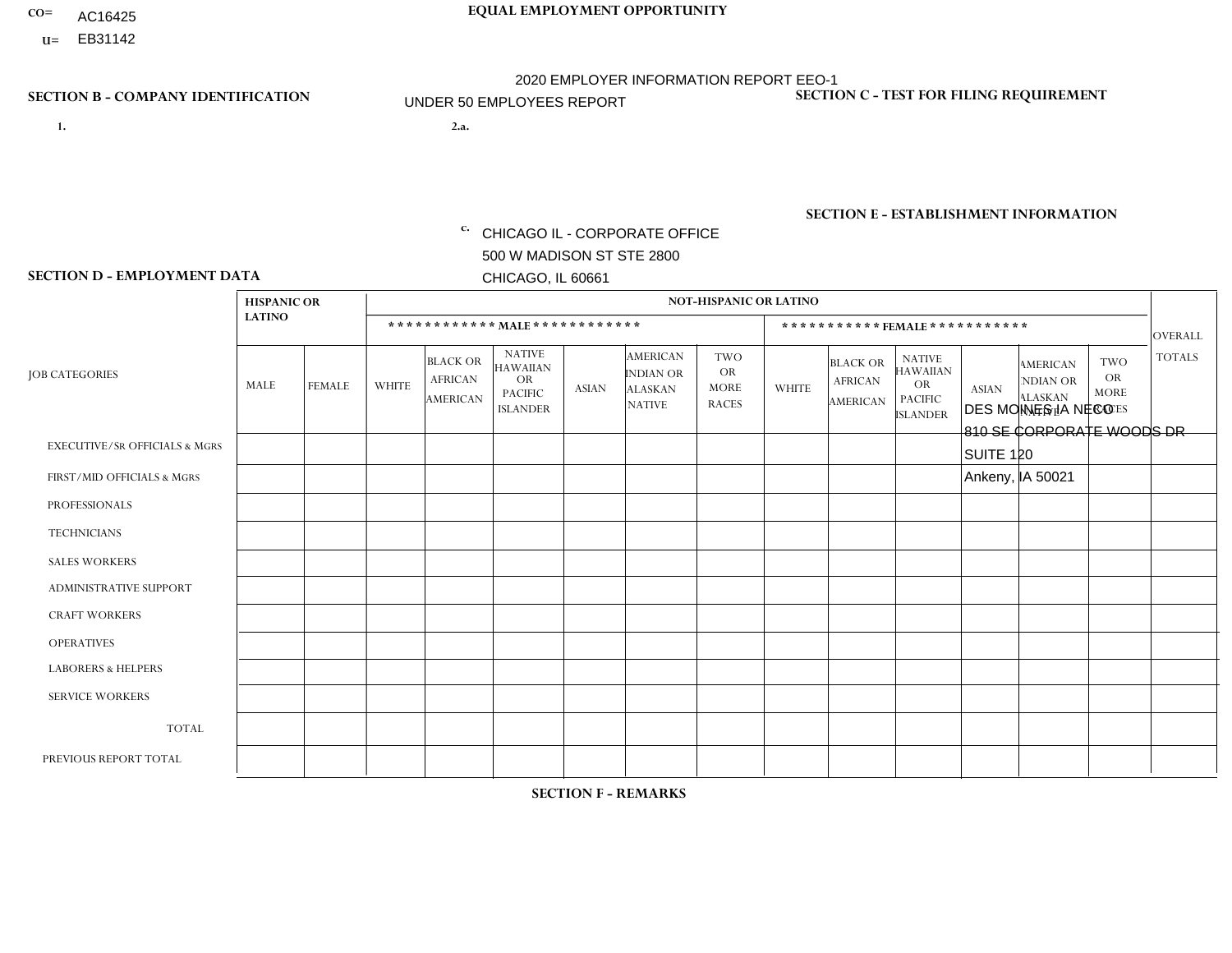- AC16425
- **U=**

- **1. 2.a.** CHICAGO IL CORPORATE OFFICE 500 W MADISON ST STE 2800 CHICAGO, IL 60661
- 2.a. ST CLOUD MN 2789 CLEARWATER RD SUITE B Saint Cloud, MN 56301

EIN= 952920557

## **SECTION B - COMPANY IDENTIFICATION SECTION C - TEST FOR FILING REQUIREMENT**

1- Y 2- Y 3- N DUNS= 000123456

**SECTION E - ESTABLISHMENT INFORMATION c.** NAICS: 423140

### **SECTION D - EMPLOYMENT DATA**

|                                          | <b>HISPANIC OR</b> |                |              |                                                      |                                                                                    |              |                                                                        | <b>NOT-HISPANIC OR LATINO</b>                          |              |                                               |                                                                                    |              |                                                                       |                                                        |                |
|------------------------------------------|--------------------|----------------|--------------|------------------------------------------------------|------------------------------------------------------------------------------------|--------------|------------------------------------------------------------------------|--------------------------------------------------------|--------------|-----------------------------------------------|------------------------------------------------------------------------------------|--------------|-----------------------------------------------------------------------|--------------------------------------------------------|----------------|
|                                          | <b>LATINO</b>      |                |              |                                                      | ************ MALE************                                                      |              |                                                                        |                                                        |              |                                               | ***********FEMALE***********                                                       |              |                                                                       |                                                        | <b>OVERALL</b> |
| <b>JOB CATEGORIES</b>                    | MALE               | <b>FEMALE</b>  | <b>WHITE</b> | <b>BLACK OR</b><br><b>AFRICAN</b><br><b>AMERICAN</b> | <b>NATIVE</b><br><b>HAWAIIAN</b><br><b>OR</b><br><b>PACIFIC</b><br><b>ISLANDER</b> | <b>ASIAN</b> | <b>AMERICAN</b><br><b>INDIAN OR</b><br><b>ALASKAN</b><br><b>NATIVE</b> | <b>TWO</b><br><b>OR</b><br><b>MORE</b><br><b>RACES</b> | <b>WHITE</b> | <b>BLACK OR</b><br><b>AFRICAN</b><br>AMERICAN | <b>NATIVE</b><br><b>HAWAIIAN</b><br><b>OR</b><br><b>PACIFIC</b><br><b>ISLANDER</b> | <b>ASIAN</b> | <b>AMERICAN</b><br><b>NDIAN OR</b><br><b>ALASKAN</b><br><b>NATIVE</b> | <b>TWO</b><br><b>OR</b><br><b>MORE</b><br><b>RACES</b> | <b>TOTALS</b>  |
| <b>EXECUTIVE/SR OFFICIALS &amp; MGRS</b> | $\Omega$           | $\Omega$       | $\Omega$     | $\mathbf 0$                                          | $\Omega$                                                                           | $\mathbf{0}$ | $\mathbf{0}$                                                           | $\Omega$                                               | 0            | $\Omega$                                      | $\Omega$                                                                           | 0            | $\Omega$                                                              | $\mathbf 0$                                            | $\mathbf{0}$   |
| FIRST/MID OFFICIALS & MGRS               | 0                  | $\Omega$       | $\Omega$     | $\mathbf 0$                                          | $\Omega$                                                                           | $\Omega$     | $\Omega$                                                               | $\Omega$                                               | 1            | $\Omega$                                      | $\Omega$                                                                           | $\mathbf{0}$ | $\Omega$                                                              | $\mathbf{0}$                                           | $\mathbf{1}$   |
| <b>PROFESSIONALS</b>                     | 0                  | $\Omega$       | $\Omega$     | $\mathbf 0$                                          | $\Omega$                                                                           | $\Omega$     | $\Omega$                                                               | $\Omega$                                               | 0            | $\Omega$                                      | $\Omega$                                                                           | $\Omega$     | $\Omega$                                                              | $\mathbf{0}$                                           | $\mathbf{0}$   |
| <b>TECHNICIANS</b>                       | $\Omega$           | $\overline{0}$ | $\mathbf 0$  | $\mathbf 0$                                          | $\overline{0}$                                                                     | $\Omega$     | $\Omega$                                                               | $\Omega$                                               | $\Omega$     | $\mathbf 0$                                   | $\Omega$                                                                           | $\mathbf 0$  | $\mathbf 0$                                                           | $\mathbf 0$                                            | $\mathbf{0}$   |
| <b>SALES WORKERS</b>                     | 0                  | $\Omega$       | 6            | $\Omega$                                             | $\Omega$                                                                           | $\Omega$     | $\Omega$                                                               | $\Omega$                                               |              | $\Omega$                                      | $\Omega$                                                                           | $\Omega$     | $\Omega$                                                              | $\Omega$                                               | $\overline{7}$ |
| <b>ADMINISTRATIVE SUPPORT</b>            | $\Omega$           | $\Omega$       | $\Omega$     | $\mathbf 0$                                          | $\Omega$                                                                           | $\Omega$     | $\Omega$                                                               | $\Omega$                                               | $\Omega$     | $\Omega$                                      | $\Omega$                                                                           | $\mathbf{0}$ | $\mathbf{0}$                                                          | $\Omega$                                               | $\mathbf 0$    |
| <b>CRAFT WORKERS</b>                     | 0                  | $\Omega$       | $\Omega$     | $\mathbf 0$                                          | $\Omega$                                                                           | $\Omega$     | $\Omega$                                                               | $\Omega$                                               | 0            | $\Omega$                                      | $\Omega$                                                                           | $\mathbf{0}$ | $\Omega$                                                              | $\Omega$                                               | $\Omega$       |
| <b>OPERATIVES</b>                        | 0                  | $\Omega$       | 3            | $\mathbf 0$                                          | $\Omega$                                                                           | $\Omega$     | $\Omega$                                                               | $\Omega$                                               |              | $\Omega$                                      | $\Omega$                                                                           | $\mathbf{0}$ | $\Omega$                                                              | $\Omega$                                               | $\overline{4}$ |
| <b>LABORERS &amp; HELPERS</b>            | 0                  | $\Omega$       | 3            | $\mathbf 0$                                          | $\Omega$                                                                           | $\Omega$     | $\Omega$                                                               | $\Omega$                                               | 0            | $\Omega$                                      | $\Omega$                                                                           | $\Omega$     | $\Omega$                                                              | $\Omega$                                               | 3              |
| <b>SERVICE WORKERS</b>                   | 0                  | $\mathbf 0$    | $\mathbf 0$  | $\mathbf 0$                                          | $\mathbf 0$                                                                        | $\mathbf 0$  | $\Omega$                                                               | $\Omega$                                               | $\Omega$     | $\Omega$                                      | $\Omega$                                                                           | $\mathbf 0$  | $\Omega$                                                              | $\mathbf 0$                                            | $\mathbf 0$    |
| <b>TOTAL</b>                             | $\Omega$           | 0              | 12           | 0                                                    | 0                                                                                  | $\Omega$     | $\Omega$                                                               | $\Omega$                                               | 3            | $\Omega$                                      | $\Omega$                                                                           | $\mathbf 0$  | 0                                                                     | $\mathbf 0$                                            | 15             |
| PREVIOUS REPORT TOTAL                    | 0                  | $\Omega$       | 13           | $\mathbf 0$                                          | $\Omega$                                                                           | $\Omega$     | $\Omega$                                                               | $\Omega$                                               | 3            | $\Omega$                                      | $\Omega$                                                                           | $\Omega$     | $\Omega$                                                              | $\mathbf 0$                                            | 16             |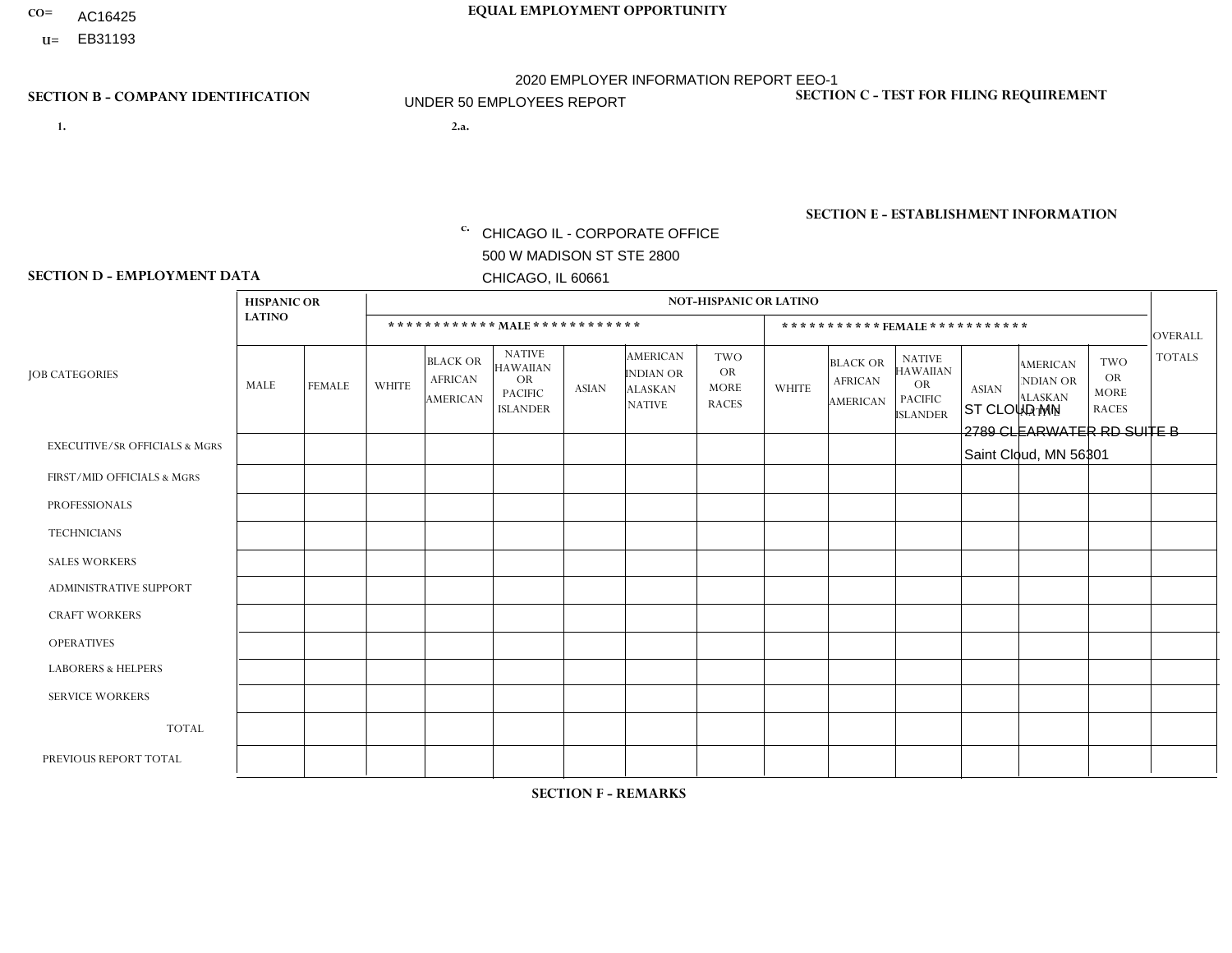- AC16425
- **U=**

**1. 2.a.** CHICAGO IL - CORPORATE OFFICE 500 W MADISON ST STE 2800 CHICAGO, IL 60661

2.a. WEST PALM BEACH FL 5621 45TH STREET West Palm Beach, FL 33407

EIN= 952920557

## **SECTION B - COMPANY IDENTIFICATION SECTION C - TEST FOR FILING REQUIREMENT**

1- Y 2- Y 3- N DUNS= 000123456

**SECTION E - ESTABLISHMENT INFORMATION c.** NAICS: 423140

### **SECTION D - EMPLOYMENT DATA**

|                                          | <b>HISPANIC OR</b> |               |                |                                                      |                                                                                    |              |                                                                        | <b>NOT-HISPANIC OR LATINO</b>                          |                |                                               |                                                                                    |              |                                                                       |                                                        |                 |
|------------------------------------------|--------------------|---------------|----------------|------------------------------------------------------|------------------------------------------------------------------------------------|--------------|------------------------------------------------------------------------|--------------------------------------------------------|----------------|-----------------------------------------------|------------------------------------------------------------------------------------|--------------|-----------------------------------------------------------------------|--------------------------------------------------------|-----------------|
|                                          | <b>LATINO</b>      |               |                | ************ MALE ************                       |                                                                                    |              |                                                                        |                                                        |                | ***********FEMALE***********                  |                                                                                    |              |                                                                       |                                                        | <b>OVERALL</b>  |
| <b>JOB CATEGORIES</b>                    | MALE               | <b>FEMALE</b> | <b>WHITE</b>   | <b>BLACK OR</b><br><b>AFRICAN</b><br><b>AMERICAN</b> | <b>NATIVE</b><br><b>HAWAIIAN</b><br><b>OR</b><br><b>PACIFIC</b><br><b>ISLANDER</b> | ASIAN        | <b>AMERICAN</b><br><b>INDIAN OR</b><br><b>ALASKAN</b><br><b>NATIVE</b> | <b>TWO</b><br><b>OR</b><br><b>MORE</b><br><b>RACES</b> | <b>WHITE</b>   | <b>BLACK OR</b><br><b>AFRICAN</b><br>AMERICAN | <b>NATIVE</b><br><b>HAWAIIAN</b><br><b>OR</b><br><b>PACIFIC</b><br><b>ISLANDER</b> | <b>ASIAN</b> | <b>AMERICAN</b><br><b>NDIAN OR</b><br><b>ALASKAN</b><br><b>NATIVE</b> | <b>TWO</b><br><b>OR</b><br><b>MORE</b><br><b>RACES</b> | <b>TOTALS</b>   |
| <b>EXECUTIVE/SR OFFICIALS &amp; MGRS</b> | $\Omega$           | $\Omega$      | $\Omega$       | $\mathbf 0$                                          | $\Omega$                                                                           | $\mathbf{0}$ | $\Omega$                                                               | $\Omega$                                               | 0              | $\Omega$                                      | $\Omega$                                                                           | $\Omega$     | $\Omega$                                                              | $\mathbf{0}$                                           | $\mathbf{0}$    |
| FIRST/MID OFFICIALS & MGRS               | 0                  | $\Omega$      | 3              | $\mathbf 0$                                          | $\Omega$                                                                           | $\Omega$     | $\Omega$                                                               |                                                        | 0              | $\Omega$                                      | $\Omega$                                                                           | $\Omega$     | $\Omega$                                                              | $\mathbf{0}$                                           | $\overline{4}$  |
| <b>PROFESSIONALS</b>                     | 0                  | $\Omega$      | $\Omega$       | $\mathbf 0$                                          | $\Omega$                                                                           | $\Omega$     | $\Omega$                                                               | $\Omega$                                               | 0              | $\Omega$                                      | $\Omega$                                                                           | $\mathbf{0}$ | $\Omega$                                                              | $\mathbf{0}$                                           | $\mathbf{0}$    |
| <b>TECHNICIANS</b>                       | 0                  | $\mathbf 0$   | $\Omega$       | $\mathbf 0$                                          | $\Omega$                                                                           | $\Omega$     | $\Omega$                                                               | $\Omega$                                               | $\Omega$       | $\Omega$                                      | $\Omega$                                                                           | $\Omega$     | $\Omega$                                                              | $\Omega$                                               | $\mathbf{0}$    |
| <b>SALES WORKERS</b>                     | $\Omega$           | $\Omega$      | $\Omega$       | $\overline{1}$                                       | $\Omega$                                                                           | $\Omega$     | $\Omega$                                                               | $\Omega$                                               | $\Omega$       | $\Omega$                                      | $\Omega$                                                                           | $\Omega$     | $\Omega$                                                              | $\Omega$                                               | $\mathbf{1}$    |
| ADMINISTRATIVE SUPPORT                   | $\Omega$           | $\Omega$      | $\Omega$       | $\Omega$                                             | $\Omega$                                                                           | $\Omega$     | $\Omega$                                                               | $\Omega$                                               |                | $\Omega$                                      | $\Omega$                                                                           | $\Omega$     | $\mathbf{0}$                                                          | $\Omega$                                               | $\mathbf{1}$    |
| <b>CRAFT WORKERS</b>                     | 0                  | $\Omega$      | $\Omega$       | $\mathbf 0$                                          | $\Omega$                                                                           | $\Omega$     | $\Omega$                                                               | $\Omega$                                               | 0              | $\Omega$                                      | $\Omega$                                                                           | $\mathbf{0}$ | $\Omega$                                                              | $\Omega$                                               | $\Omega$        |
| <b>OPERATIVES</b>                        | 0                  | $\Omega$      | $\overline{c}$ | $\overline{2}$                                       | $\Omega$                                                                           | $\Omega$     | $\Omega$                                                               | $\Omega$                                               |                | $\Omega$                                      | $\Omega$                                                                           | $\mathbf{0}$ | $\Omega$                                                              | $\mathbf{0}$                                           | $5\phantom{.0}$ |
| <b>LABORERS &amp; HELPERS</b>            | 0                  | $\Omega$      | $\overline{2}$ | $\overline{1}$                                       | $\Omega$                                                                           | $\Omega$     | $\Omega$                                                               | $\Omega$                                               | 0              | $\Omega$                                      | $\Omega$                                                                           | $\Omega$     | $\Omega$                                                              | $\Omega$                                               | 3               |
| <b>SERVICE WORKERS</b>                   | 0                  | $\mathbf 0$   | $\mathbf 0$    | 0                                                    | 0                                                                                  | $\mathbf 0$  | $\Omega$                                                               | $\Omega$                                               | $\Omega$       | $\Omega$                                      | $\Omega$                                                                           | $\mathbf 0$  | $\Omega$                                                              | $\mathbf 0$                                            | $\mathbf 0$     |
| <b>TOTAL</b>                             | $\Omega$           | 0             | $\overline{7}$ | 4                                                    | 0                                                                                  | $\mathbf 0$  | $\Omega$                                                               |                                                        | $\overline{2}$ | $\Omega$                                      | $\Omega$                                                                           | $\mathbf 0$  | 0                                                                     | $\mathbf 0$                                            | 14              |
| PREVIOUS REPORT TOTAL                    | 0                  | $\Omega$      | 12             | 8                                                    | $\Omega$                                                                           | $\Omega$     | $\Omega$                                                               |                                                        | $\overline{2}$ | $\Omega$                                      | $\Omega$                                                                           | $\Omega$     | $\Omega$                                                              | $\mathbf 0$                                            | 23              |
|                                          |                    |               |                |                                                      |                                                                                    |              |                                                                        |                                                        |                |                                               |                                                                                    |              |                                                                       |                                                        |                 |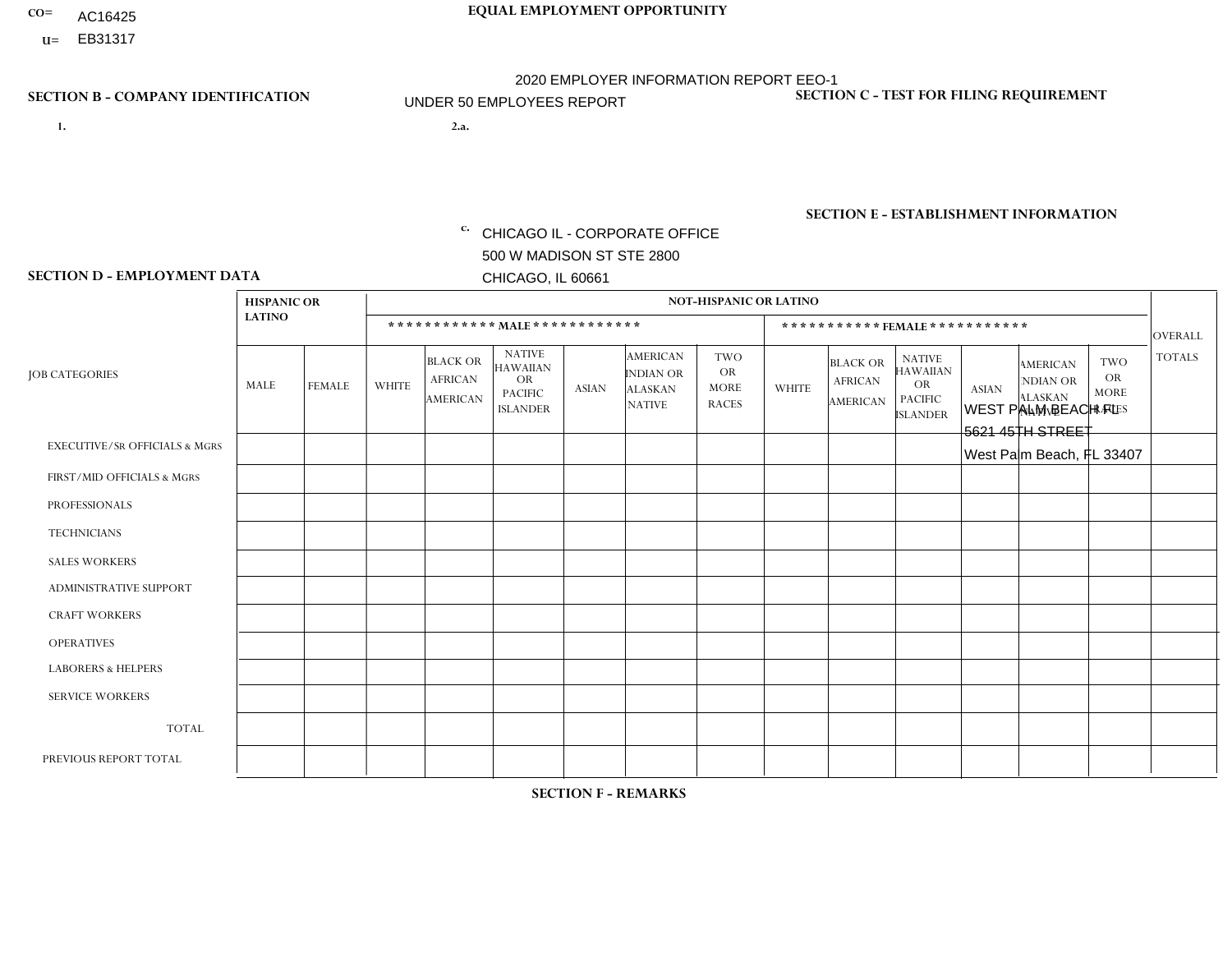- AC16425
- **U=**

- **1. 2.a.** CHICAGO IL CORPORATE OFFICE 500 W MADISON ST STE 2800 CHICAGO, IL 60661
- 2.a. SPOKANE VALLEY WA 15909 EAST MARIETTA LANE Spokane Valley, WA 99216

c. EIN= 952920557

## **SECTION B - COMPANY IDENTIFICATION SECTION C - TEST FOR FILING REQUIREMENT**

1- Y 2- Y 3- N DUNS= 000123456

**SECTION E - ESTABLISHMENT INFORMATION c.** NAICS: 423140

### **SECTION D - EMPLOYMENT DATA**

|                                          | <b>HISPANIC OR</b><br><b>LATINO</b> |               |                |                                                      |                                                                                    |              |                                                                        | <b>NOT-HISPANIC OR LATINO</b>                          |                |                                                      |                                                                                    |              |                                                                       |                                                        |                |
|------------------------------------------|-------------------------------------|---------------|----------------|------------------------------------------------------|------------------------------------------------------------------------------------|--------------|------------------------------------------------------------------------|--------------------------------------------------------|----------------|------------------------------------------------------|------------------------------------------------------------------------------------|--------------|-----------------------------------------------------------------------|--------------------------------------------------------|----------------|
|                                          |                                     |               |                | ************ MALE ************                       |                                                                                    |              |                                                                        |                                                        |                |                                                      | ***********FEMALE***********                                                       |              |                                                                       |                                                        | <b>OVERALL</b> |
| <b>JOB CATEGORIES</b>                    | MALE                                | <b>FEMALE</b> | <b>WHITE</b>   | <b>BLACK OR</b><br><b>AFRICAN</b><br><b>AMERICAN</b> | <b>NATIVE</b><br><b>HAWAIIAN</b><br><b>OR</b><br><b>PACIFIC</b><br><b>ISLANDER</b> | <b>ASIAN</b> | <b>AMERICAN</b><br><b>INDIAN OR</b><br><b>ALASKAN</b><br><b>NATIVE</b> | <b>TWO</b><br><b>OR</b><br><b>MORE</b><br><b>RACES</b> | <b>WHITE</b>   | <b>BLACK OR</b><br><b>AFRICAN</b><br><b>AMERICAN</b> | <b>NATIVE</b><br><b>HAWAIIAN</b><br><b>OR</b><br><b>PACIFIC</b><br><b>ISLANDER</b> | <b>ASIAN</b> | <b>AMERICAN</b><br><b>NDIAN OR</b><br><b>ALASKAN</b><br><b>NATIVE</b> | <b>TWO</b><br><b>OR</b><br><b>MORE</b><br><b>RACES</b> | <b>TOTALS</b>  |
| <b>EXECUTIVE/SR OFFICIALS &amp; MGRS</b> | $\mathbf{0}$                        | $\Omega$      | $\Omega$       | $\Omega$                                             | 0                                                                                  | $\Omega$     | $\Omega$                                                               | $\Omega$                                               | $\Omega$       | $\mathbf{0}$                                         | $\Omega$                                                                           | $\Omega$     | $\Omega$                                                              | $\Omega$                                               | $\Omega$       |
| FIRST/MID OFFICIALS & MGRS               | $\Omega$                            | $\Omega$      | 1              | $\Omega$                                             | $\mathbf 0$                                                                        | $\Omega$     | $\Omega$                                                               |                                                        | $\Omega$       | $\Omega$                                             | $\Omega$                                                                           | $\Omega$     | $\Omega$                                                              | $\Omega$                                               | $\overline{2}$ |
| <b>PROFESSIONALS</b>                     | $\Omega$                            | $\Omega$      | $\mathbf 0$    | $\mathbf 0$                                          | $\overline{0}$                                                                     | $\Omega$     | $\Omega$                                                               | $\Omega$                                               | $\Omega$       | $\Omega$                                             | $\Omega$                                                                           | $\Omega$     | $\Omega$                                                              | $\mathbf{0}$                                           | $\mathbf 0$    |
| <b>TECHNICIANS</b>                       | $\Omega$                            | $\Omega$      | $\Omega$       | $\Omega$                                             | 0                                                                                  | $\Omega$     | $\overline{0}$                                                         | $\Omega$                                               | $\Omega$       | $\Omega$                                             | $\Omega$                                                                           | $\Omega$     | $\mathbf{0}$                                                          | $\Omega$                                               | $\mathbf 0$    |
| <b>SALES WORKERS</b>                     | $\Omega$                            | $\Omega$      | $\Omega$       | $\Omega$                                             | $\Omega$                                                                           | $\Omega$     | $\Omega$                                                               | $\Omega$                                               | 3              | $\Omega$                                             | $\Omega$                                                                           | $\Omega$     | $\Omega$                                                              | $\mathbf{0}$                                           | 3              |
| <b>ADMINISTRATIVE SUPPORT</b>            | $\Omega$                            | $\mathbf 0$   | $\Omega$       | $\mathbf 0$                                          | $\mathbf 0$                                                                        | $\Omega$     | $\Omega$                                                               | $\Omega$                                               | $\Omega$       | $\Omega$                                             | $\Omega$                                                                           | $\Omega$     | $\Omega$                                                              | $\Omega$                                               | $\mathbf 0$    |
| <b>CRAFT WORKERS</b>                     | $\Omega$                            | $\Omega$      | $\Omega$       | 0                                                    | 0                                                                                  | $\Omega$     | $\Omega$                                                               | $\Omega$                                               | $\Omega$       | $\Omega$                                             | $\Omega$                                                                           | $\Omega$     | $\Omega$                                                              | $\Omega$                                               | $\Omega$       |
| <b>OPERATIVES</b>                        | $\Omega$                            | $\Omega$      | 5              | $\mathbf 0$                                          | 0                                                                                  | $\Omega$     | $\Omega$                                                               | $\Omega$                                               | $\mathbf{1}$   | $\Omega$                                             | $\Omega$                                                                           | $\Omega$     | $\Omega$                                                              | $\Omega$                                               | 6              |
| <b>LABORERS &amp; HELPERS</b>            | $\Omega$                            | $\Omega$      | 1              | $\mathbf 0$                                          | 0                                                                                  | $\Omega$     | $\Omega$                                                               |                                                        | $\Omega$       | $\Omega$                                             | $\Omega$                                                                           | $\Omega$     | $\Omega$                                                              | $\Omega$                                               | $\overline{2}$ |
| <b>SERVICE WORKERS</b>                   | $\Omega$                            | $\Omega$      | 0              | 0                                                    | $\mathbf 0$                                                                        | $\Omega$     | $\Omega$                                                               | $\Omega$                                               | $\Omega$       | $\Omega$                                             | $\Omega$                                                                           | $\Omega$     | $\Omega$                                                              | $\Omega$                                               | 0              |
| <b>TOTAL</b>                             | 0                                   | 0             | $\overline{7}$ | 0                                                    | 0                                                                                  | $\mathbf 0$  | $\mathbf{0}$                                                           | 2                                                      | $\overline{4}$ | $\Omega$                                             | $\Omega$                                                                           | $\mathbf 0$  | $\Omega$                                                              | $\Omega$                                               | 13             |
| PREVIOUS REPORT TOTAL                    | $\Omega$                            | $\Omega$      | 6              | $\mathbf 0$                                          | 0                                                                                  | $\Omega$     | $\Omega$                                                               | 3                                                      | 4              | $\Omega$                                             | $\mathbf{0}$                                                                       | $\Omega$     | $\Omega$                                                              | $\mathbf 0$                                            | 13             |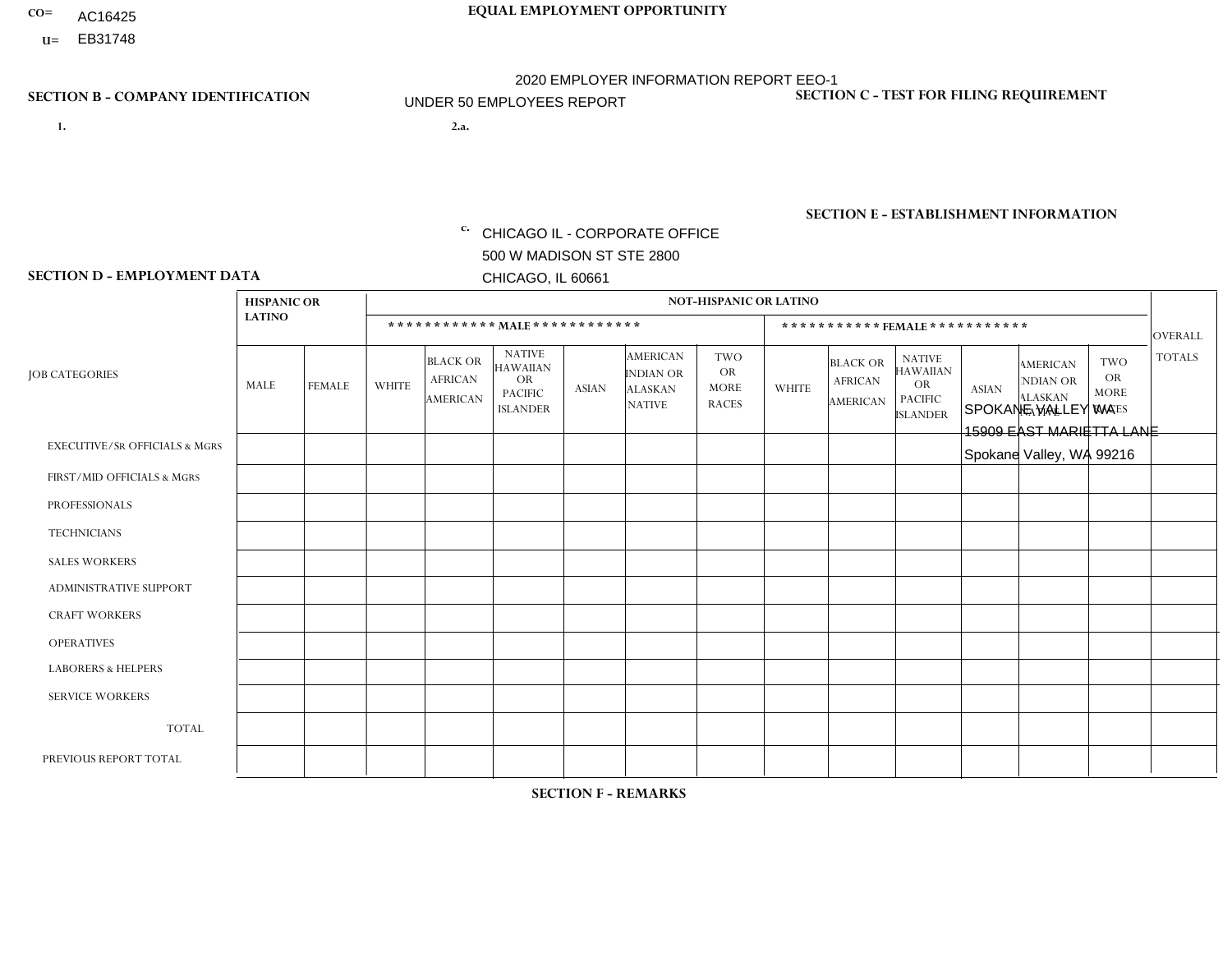- AC16425
- **U=**

**1. 2.a.** CHICAGO IL - CORPORATE OFFICE 500 W MADISON ST STE 2800 CHICAGO, IL 60661

2.a. HAZELWOOD MO - KAO LOGISTICS 1601 TRADE PORT DRIVE SUITE 100 Hazelwood, MO 63042

c. EIN= 952920557

## **SECTION B - COMPANY IDENTIFICATION SECTION C - TEST FOR FILING REQUIREMENT**

1- Y 2- Y 3- N DUNS= 000123456

**SECTION E - ESTABLISHMENT INFORMATION c.** NAICS: 423140

### **SECTION D - EMPLOYMENT DATA**

|                                          | <b>HISPANIC OR</b> |               |              |                                               |                                                                                    |              |                                                                        | <b>NOT-HISPANIC OR LATINO</b>                          |              |                                                      |                                                                             |              |                                                                       |                                                        |                |
|------------------------------------------|--------------------|---------------|--------------|-----------------------------------------------|------------------------------------------------------------------------------------|--------------|------------------------------------------------------------------------|--------------------------------------------------------|--------------|------------------------------------------------------|-----------------------------------------------------------------------------|--------------|-----------------------------------------------------------------------|--------------------------------------------------------|----------------|
|                                          | <b>LATINO</b>      |               |              |                                               | ************ MALE************                                                      |              |                                                                        |                                                        |              | ***********FEMALE***********                         |                                                                             |              |                                                                       |                                                        | <b>OVERALL</b> |
| <b>JOB CATEGORIES</b>                    | MALE               | <b>FEMALE</b> | <b>WHITE</b> | <b>BLACK OR</b><br><b>AFRICAN</b><br>AMERICAN | <b>NATIVE</b><br><b>HAWAIIAN</b><br><b>OR</b><br><b>PACIFIC</b><br><b>ISLANDER</b> | <b>ASIAN</b> | <b>AMERICAN</b><br><b>INDIAN OR</b><br><b>ALASKAN</b><br><b>NATIVE</b> | <b>TWO</b><br><b>OR</b><br><b>MORE</b><br><b>RACES</b> | <b>WHITE</b> | <b>BLACK OR</b><br><b>AFRICAN</b><br><b>AMERICAN</b> | <b>NATIVE</b><br><b>HAWAIIAN</b><br>OR<br><b>PACIFIC</b><br><b>ISLANDER</b> | <b>ASIAN</b> | <b>AMERICAN</b><br><b>NDIAN OR</b><br><b>ALASKAN</b><br><b>NATIVE</b> | <b>TWO</b><br><b>OR</b><br><b>MORE</b><br><b>RACES</b> | <b>TOTALS</b>  |
| <b>EXECUTIVE/SR OFFICIALS &amp; MGRS</b> | $\Omega$           | $\Omega$      | $\mathbf 0$  | $\mathbf 0$                                   | $\mathbf 0$                                                                        | $\Omega$     | $\Omega$                                                               | $\Omega$                                               | $\Omega$     | $\Omega$                                             | $\Omega$                                                                    | $\Omega$     | $\Omega$                                                              | $\Omega$                                               | $\Omega$       |
| FIRST/MID OFFICIALS & MGRS               | 0                  | $\Omega$      | 1            | $\mathbf 0$                                   | $\Omega$                                                                           | $\Omega$     | $\Omega$                                                               | $\Omega$                                               | 0            | $\Omega$                                             | $\Omega$                                                                    | $\Omega$     | $\Omega$                                                              | $\Omega$                                               | $\overline{1}$ |
| <b>PROFESSIONALS</b>                     | 0                  | $\mathbf 0$   | $\mathbf 0$  | $\mathbf 0$                                   | $\mathbf 0$                                                                        | $\Omega$     | $\Omega$                                                               | $\Omega$                                               | 0            | $\Omega$                                             | $\Omega$                                                                    | $\Omega$     | $\Omega$                                                              | $\Omega$                                               | $\mathbf 0$    |
| <b>TECHNICIANS</b>                       | 0                  | $\mathbf 0$   | $\mathbf 0$  | $\mathbf 0$                                   | $\mathbf 0$                                                                        | $\mathbf 0$  | $\Omega$                                                               | $\Omega$                                               | $\Omega$     | 0                                                    | $\Omega$                                                                    | $\mathbf 0$  | $\Omega$                                                              | $\mathbf 0$                                            | $\mathbf 0$    |
| <b>SALES WORKERS</b>                     | 0                  | $\mathbf 0$   | $\mathbf 0$  | $\mathbf 0$                                   | $\mathbf 0$                                                                        | $\mathbf 0$  | $\Omega$                                                               | $\Omega$                                               | $\Omega$     | $\Omega$                                             | $\Omega$                                                                    | $\mathbf 0$  | $\Omega$                                                              | $\Omega$                                               | $\mathbf 0$    |
| <b>ADMINISTRATIVE SUPPORT</b>            | 0                  | $\Omega$      | $\Omega$     | $\Omega$                                      | $\Omega$                                                                           | $\Omega$     | $\Omega$                                                               | $\Omega$                                               | $\Omega$     | $\Omega$                                             | $\Omega$                                                                    | $\Omega$     | $\Omega$                                                              | $\Omega$                                               | $\Omega$       |
| <b>CRAFT WORKERS</b>                     | 0                  | $\Omega$      | $\mathbf 0$  | $\mathbf 0$                                   | $\Omega$                                                                           | $\Omega$     | $\Omega$                                                               | $\Omega$                                               | 0            | $\Omega$                                             | $\Omega$                                                                    | $\Omega$     | $\Omega$                                                              | $\Omega$                                               | $\Omega$       |
| <b>OPERATIVES</b>                        | 0                  | $\Omega$      | 3            | 1                                             | $\Omega$                                                                           | $\Omega$     | $\Omega$                                                               | $\Omega$                                               | $\Omega$     | $\Omega$                                             | $\Omega$                                                                    | $\Omega$     | $\Omega$                                                              | $\Omega$                                               | $\overline{4}$ |
| <b>LABORERS &amp; HELPERS</b>            | 0                  | $\Omega$      | $\mathbf 0$  | 0                                             | 0                                                                                  | $\Omega$     | $\Omega$                                                               | $\Omega$                                               | $\Omega$     | $\Omega$                                             | $\Omega$                                                                    | $\Omega$     | $\Omega$                                                              | $\Omega$                                               | $\mathbf 0$    |
| <b>SERVICE WORKERS</b>                   | 0                  | 0             | $\mathbf 0$  | $\mathbf 0$                                   | 0                                                                                  | 0            | $\Omega$                                                               | $\Omega$                                               | $\Omega$     | $\Omega$                                             | $\Omega$                                                                    | $\mathbf 0$  | $\mathbf 0$                                                           | 0                                                      | $\mathbf 0$    |
| <b>TOTAL</b>                             | 0                  | 0             | 4            | 1                                             | 0                                                                                  | 0            | $\Omega$                                                               | $\Omega$                                               | 0            | $\Omega$                                             | $\mathbf 0$                                                                 | 0            | $\mathbf 0$                                                           | $\mathbf 0$                                            | 5              |
| PREVIOUS REPORT TOTAL                    | 0                  | $\Omega$      | 6            | $\Omega$                                      | $\Omega$                                                                           | $\Omega$     | $\Omega$                                                               | $\Omega$                                               | 0            | $\Omega$                                             | $\Omega$                                                                    | $\Omega$     | $\Omega$                                                              | $\Omega$                                               | 6              |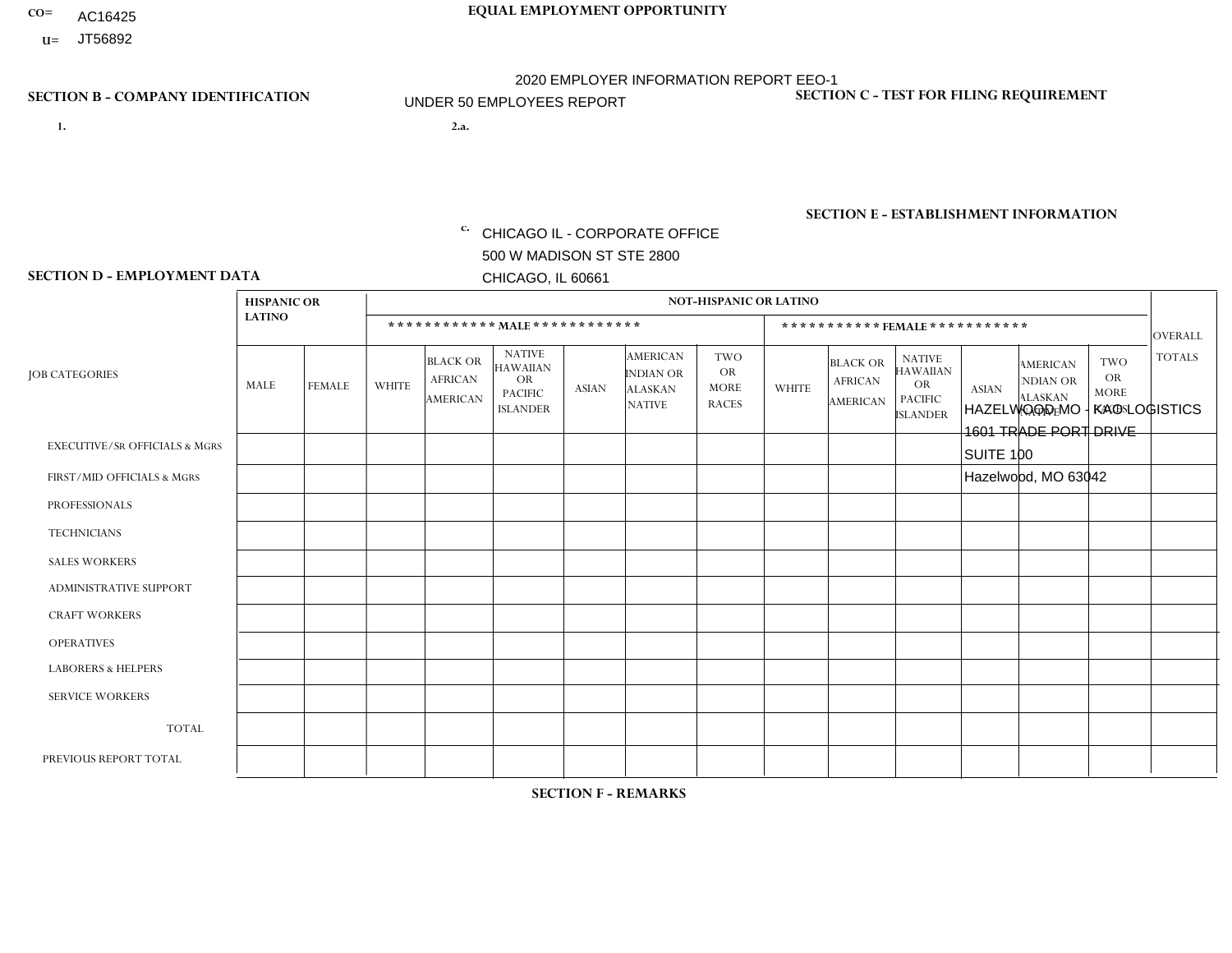- AC16425
- **U=**

**1. 2.a.** CHICAGO IL - CORPORATE OFFICE 500 W MADISON ST STE 2800 CHICAGO, IL 60661

2.a. N CHARLESTON SC - SS 4646 RIVERS AVENUE Charleston, SC 29405

c. EIN= 952920557

## **SECTION B - COMPANY IDENTIFICATION SECTION C - TEST FOR FILING REQUIREMENT**

1- Y 2- Y 3- N DUNS= 000123456

**SECTION E - ESTABLISHMENT INFORMATION c.** NAICS: 423140

### **SECTION D - EMPLOYMENT DATA**

|                                          | <b>HISPANIC OR</b> |               |                |                                                      |                                                                                    |             |                                                                        | <b>NOT-HISPANIC OR LATINO</b>                          |                |                                               |                                                                                    |              |                                                                       |                                                        |                |
|------------------------------------------|--------------------|---------------|----------------|------------------------------------------------------|------------------------------------------------------------------------------------|-------------|------------------------------------------------------------------------|--------------------------------------------------------|----------------|-----------------------------------------------|------------------------------------------------------------------------------------|--------------|-----------------------------------------------------------------------|--------------------------------------------------------|----------------|
|                                          | <b>LATINO</b>      |               |                | ************ MALE ************                       |                                                                                    |             |                                                                        |                                                        |                |                                               | ***********FEMALE***********                                                       |              |                                                                       |                                                        | <b>OVERALL</b> |
| <b>JOB CATEGORIES</b>                    | MALE               | <b>FEMALE</b> | <b>WHITE</b>   | <b>BLACK OR</b><br><b>AFRICAN</b><br><b>AMERICAN</b> | <b>NATIVE</b><br><b>HAWAIIAN</b><br><b>OR</b><br><b>PACIFIC</b><br><b>ISLANDER</b> | ASIAN       | <b>AMERICAN</b><br><b>INDIAN OR</b><br><b>ALASKAN</b><br><b>NATIVE</b> | <b>TWO</b><br><b>OR</b><br><b>MORE</b><br><b>RACES</b> | <b>WHITE</b>   | <b>BLACK OR</b><br><b>AFRICAN</b><br>AMERICAN | <b>NATIVE</b><br><b>HAWAIIAN</b><br><b>OR</b><br><b>PACIFIC</b><br><b>ISLANDER</b> | <b>ASIAN</b> | <b>AMERICAN</b><br><b>NDIAN OR</b><br><b>ALASKAN</b><br><b>NATIVE</b> | <b>TWO</b><br><b>OR</b><br><b>MORE</b><br><b>RACES</b> | <b>TOTALS</b>  |
| <b>EXECUTIVE/SR OFFICIALS &amp; MGRS</b> | $\Omega$           | $\mathbf 0$   | $\Omega$       | $\mathbf 0$                                          | $\mathbf 0$                                                                        | $\mathbf 0$ | $\Omega$                                                               | $\Omega$                                               | $\Omega$       | $\Omega$                                      | $\Omega$                                                                           | $\Omega$     | $\Omega$                                                              | $\Omega$                                               | $\mathbf 0$    |
| FIRST/MID OFFICIALS & MGRS               | $\Omega$           | 0             | $\overline{c}$ | $\mathbf 0$                                          | $\mathbf{0}$                                                                       | $\mathbf 0$ | $\Omega$                                                               | $\Omega$                                               | $\Omega$       | $\Omega$                                      | $\Omega$                                                                           | $\Omega$     | $\Omega$                                                              | $\Omega$                                               | $\overline{2}$ |
| <b>PROFESSIONALS</b>                     | $\Omega$           | $\Omega$      | $\Omega$       | $\mathbf{1}$                                         | $\Omega$                                                                           | $\Omega$    | $\Omega$                                                               | $\Omega$                                               | $\Omega$       | $\Omega$                                      | $\Omega$                                                                           | $\Omega$     | $\Omega$                                                              | $\mathbf{0}$                                           | $\mathbf{1}$   |
| <b>TECHNICIANS</b>                       | $\Omega$           | $\mathbf 0$   | $\Omega$       | $\mathbf 0$                                          | $\mathbf{0}$                                                                       | $\Omega$    | $\overline{0}$                                                         | $\Omega$                                               | $\mathbf{0}$   | $\Omega$                                      | $\Omega$                                                                           | $\Omega$     | $\Omega$                                                              | $\Omega$                                               | $\mathbf 0$    |
| <b>SALES WORKERS</b>                     | $\Omega$           | $\Omega$      | $\Omega$       | $\mathbf 0$                                          | 0                                                                                  | $\Omega$    | $\Omega$                                                               | $\Omega$                                               | $\Omega$       | $\Omega$                                      | $\Omega$                                                                           | $\Omega$     | $\Omega$                                                              | $\mathbf{0}$                                           | $\mathbf 0$    |
| <b>ADMINISTRATIVE SUPPORT</b>            | $\Omega$           | $\mathbf 0$   | 1              | $\mathbf{1}$                                         | $\mathbf{0}$                                                                       | $\mathbf 0$ | $\Omega$                                                               | $\Omega$                                               | $\overline{2}$ | $\Omega$                                      | $\Omega$                                                                           | $\Omega$     | $\Omega$                                                              | $\mathbf 0$                                            | $\overline{4}$ |
| <b>CRAFT WORKERS</b>                     | $\Omega$           | $\Omega$      | $\Omega$       | $\mathbf 0$                                          | 0                                                                                  | $\Omega$    | $\Omega$                                                               | $\Omega$                                               | $\Omega$       | $\Omega$                                      | $\mathbf{0}$                                                                       | $\Omega$     | $\Omega$                                                              | $\Omega$                                               | $\Omega$       |
| <b>OPERATIVES</b>                        | $\Omega$           | $\Omega$      | $\Omega$       | 4                                                    | $\Omega$                                                                           | $\Omega$    | $\Omega$                                                               | $\Omega$                                               | $\Omega$       | $\Omega$                                      | $\Omega$                                                                           | $\Omega$     | $\Omega$                                                              | $\Omega$                                               | 4              |
| <b>LABORERS &amp; HELPERS</b>            | $\Omega$           | $\Omega$      | 1              | $\mathbf 0$                                          | 0                                                                                  | $\mathbf 0$ | $\Omega$                                                               |                                                        | $\Omega$       | $\Omega$                                      | $\mathbf{0}$                                                                       | $\Omega$     | $\Omega$                                                              | $\mathbf{0}$                                           | $\overline{2}$ |
| <b>SERVICE WORKERS</b>                   | $\Omega$           | $\mathbf 0$   | 0              | $\mathbf 0$                                          | $\mathbf 0$                                                                        | $\mathbf 0$ | $\Omega$                                                               | $\Omega$                                               | $\Omega$       | $\Omega$                                      | $\Omega$                                                                           | $\mathbf 0$  | $\Omega$                                                              | $\mathbf 0$                                            | 0              |
| <b>TOTAL</b>                             | $\Omega$           | $\mathbf 0$   | 4              | 6                                                    | 0                                                                                  | $\mathbf 0$ | $\Omega$                                                               |                                                        | $\overline{2}$ | $\Omega$                                      | $\Omega$                                                                           | $\mathbf 0$  | $\Omega$                                                              | $\Omega$                                               | 13             |
| PREVIOUS REPORT TOTAL                    |                    | 0             | 5              | 5                                                    | $\mathbf 0$                                                                        | $\Omega$    | $\Omega$                                                               | $\overline{2}$                                         | 3              | $\Omega$                                      | $\mathbf{0}$                                                                       | $\Omega$     | $\Omega$                                                              | $\Omega$                                               | 16             |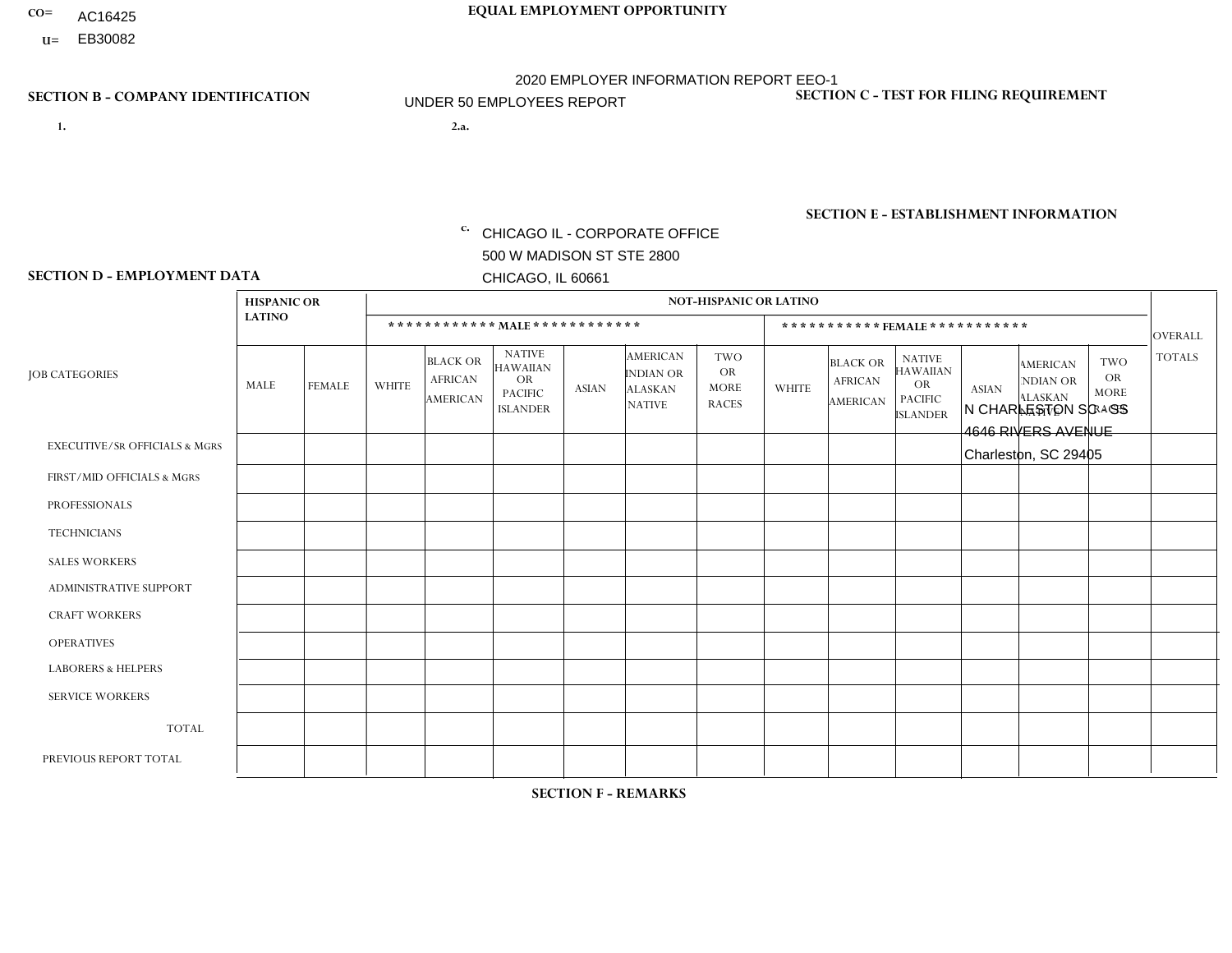- AC16425
- **U=**

**1. 2.a.** CHICAGO IL - CORPORATE OFFICE 500 W MADISON ST STE 2800 CHICAGO, IL 60661

2.a. TOLEDO OH - GOODY'S 6180 HAGMAN RD Toledo, OH 43612

c. EIN= 952920557

## **SECTION B - COMPANY IDENTIFICATION SECTION C - TEST FOR FILING REQUIREMENT**

1- Y 2- Y 3- N DUNS= 000123456

**SECTION E - ESTABLISHMENT INFORMATION c.** NAICS: 423140

### **SECTION D - EMPLOYMENT DATA**

|                                          | <b>HISPANIC OR</b> |                |                |                                                      |                                                                                    |          |                                                                        | <b>NOT-HISPANIC OR LATINO</b>                          |                |                                               |                                                                                    |              |                                                                       |                                                        |                |
|------------------------------------------|--------------------|----------------|----------------|------------------------------------------------------|------------------------------------------------------------------------------------|----------|------------------------------------------------------------------------|--------------------------------------------------------|----------------|-----------------------------------------------|------------------------------------------------------------------------------------|--------------|-----------------------------------------------------------------------|--------------------------------------------------------|----------------|
|                                          | <b>LATINO</b>      |                |                |                                                      | ************ MALE ************                                                     |          |                                                                        |                                                        |                | *********** FEMALE ***********                |                                                                                    |              |                                                                       |                                                        | <b>OVERALL</b> |
| <b>JOB CATEGORIES</b>                    | MALE               | <b>FEMALE</b>  | <b>WHITE</b>   | <b>BLACK OR</b><br><b>AFRICAN</b><br><b>AMERICAN</b> | <b>NATIVE</b><br><b>HAWAIIAN</b><br><b>OR</b><br><b>PACIFIC</b><br><b>ISLANDER</b> | ASIAN    | <b>AMERICAN</b><br><b>INDIAN OR</b><br><b>ALASKAN</b><br><b>NATIVE</b> | <b>TWO</b><br><b>OR</b><br><b>MORE</b><br><b>RACES</b> | <b>WHITE</b>   | <b>BLACK OR</b><br><b>AFRICAN</b><br>AMERICAN | <b>NATIVE</b><br><b>HAWAIIAN</b><br><b>OR</b><br><b>PACIFIC</b><br><b>ISLANDER</b> | <b>ASIAN</b> | <b>AMERICAN</b><br><b>NDIAN OR</b><br><b>ALASKAN</b><br><b>NATIVE</b> | <b>TWO</b><br><b>OR</b><br><b>MORE</b><br><b>RACES</b> | <b>TOTALS</b>  |
| <b>EXECUTIVE/SR OFFICIALS &amp; MGRS</b> | $\Omega$           | $\Omega$       | $\mathbf 0$    | $\mathbf 0$                                          | 0                                                                                  | $\Omega$ | $\Omega$                                                               | $\Omega$                                               | $\Omega$       | $\Omega$                                      | $\Omega$                                                                           | $\mathbf 0$  | $\Omega$                                                              | $\mathbf 0$                                            | $\mathbf 0$    |
| FIRST/MID OFFICIALS & MGRS               | 0                  | $\Omega$       | $\overline{7}$ | $\mathbf 0$                                          | $\Omega$                                                                           | $\Omega$ | $\Omega$                                                               | $\Omega$                                               | 1              | $\Omega$                                      | $\Omega$                                                                           | $\mathbf{0}$ | $\Omega$                                                              | $\mathbf{0}$                                           | 8              |
| <b>PROFESSIONALS</b>                     |                    | $\mathbf 0$    | 1              | $\mathbf 0$                                          | $\Omega$                                                                           | $\Omega$ | $\Omega$                                                               | $\Omega$                                               | $\Omega$       | $\Omega$                                      | $\Omega$                                                                           | $\Omega$     | $\Omega$                                                              | $\Omega$                                               | $\overline{2}$ |
| <b>TECHNICIANS</b>                       | 0                  | $\mathbf{0}$   | $\Omega$       | $\mathbf 0$                                          | $\Omega$                                                                           | $\Omega$ | $\Omega$                                                               | $\Omega$                                               | 0              | $\Omega$                                      | $\Omega$                                                                           | $\mathbf 0$  | $\Omega$                                                              | $\Omega$                                               | $\overline{0}$ |
| <b>SALES WORKERS</b>                     | $\Omega$           | $\overline{0}$ | 3              | $\mathbf 0$                                          | $\Omega$                                                                           | $\Omega$ | $\Omega$                                                               | $\Omega$                                               | $\overline{1}$ | $\Omega$                                      | $\Omega$                                                                           | $\mathbf 0$  | $\Omega$                                                              | $\Omega$                                               | $\overline{4}$ |
| ADMINISTRATIVE SUPPORT                   | $\Omega$           | $\Omega$       | $\Omega$       | $\mathbf 0$                                          | $\Omega$                                                                           | $\Omega$ | $\Omega$                                                               | $\Omega$                                               | $\overline{1}$ | $\Omega$                                      | $\Omega$                                                                           | $\Omega$     | $\Omega$                                                              | $\Omega$                                               | $\mathbf{1}$   |
| <b>CRAFT WORKERS</b>                     |                    | $\mathbf 0$    | 13             | $\mathbf 0$                                          | 0                                                                                  | $\Omega$ | $\Omega$                                                               | $\Omega$                                               | $\Omega$       | $\Omega$                                      | $\Omega$                                                                           | $\Omega$     | $\mathbf{0}$                                                          | $\mathbf 0$                                            | 14             |
| <b>OPERATIVES</b>                        | 0                  | 0              | -1             | $\mathbf 0$                                          | 0                                                                                  | $\Omega$ | $\Omega$                                                               | $\Omega$                                               | 0              | $\Omega$                                      | $\Omega$                                                                           | $\Omega$     | $\Omega$                                                              | $\mathbf 0$                                            | $\mathbf{1}$   |
| <b>LABORERS &amp; HELPERS</b>            | 0                  | $\Omega$       | $\overline{2}$ | $\mathbf 0$                                          | $\Omega$                                                                           | $\Omega$ | $\Omega$                                                               |                                                        | $\Omega$       | $\Omega$                                      | $\Omega$                                                                           | $\Omega$     | $\Omega$                                                              | $\Omega$                                               | 3              |
| <b>SERVICE WORKERS</b>                   | 0                  | $\Omega$       | $\Omega$       | $\mathbf 0$                                          | $\Omega$                                                                           | $\Omega$ | $\Omega$                                                               | $\Omega$                                               | 0              | $\Omega$                                      | $\Omega$                                                                           | $\Omega$     | $\Omega$                                                              | $\Omega$                                               | $\mathbf 0$    |
| <b>TOTAL</b>                             | $\overline{2}$     | $\mathbf 0$    | 27             | 0                                                    | 0                                                                                  | $\Omega$ | $\Omega$                                                               |                                                        | 3              | $\Omega$                                      | $\Omega$                                                                           | $\mathbf 0$  | $\Omega$                                                              | $\Omega$                                               | 33             |
| PREVIOUS REPORT TOTAL                    | 2                  | $\overline{0}$ | 30             | $\mathbf 0$                                          | $\mathbf{0}$                                                                       | $\Omega$ | $\Omega$                                                               | 2                                                      | 4              | $\Omega$                                      | $\Omega$                                                                           | $\mathbf{0}$ | 0                                                                     | $\mathbf 0$                                            | 38             |
|                                          |                    |                |                |                                                      |                                                                                    |          |                                                                        |                                                        |                |                                               |                                                                                    |              |                                                                       |                                                        |                |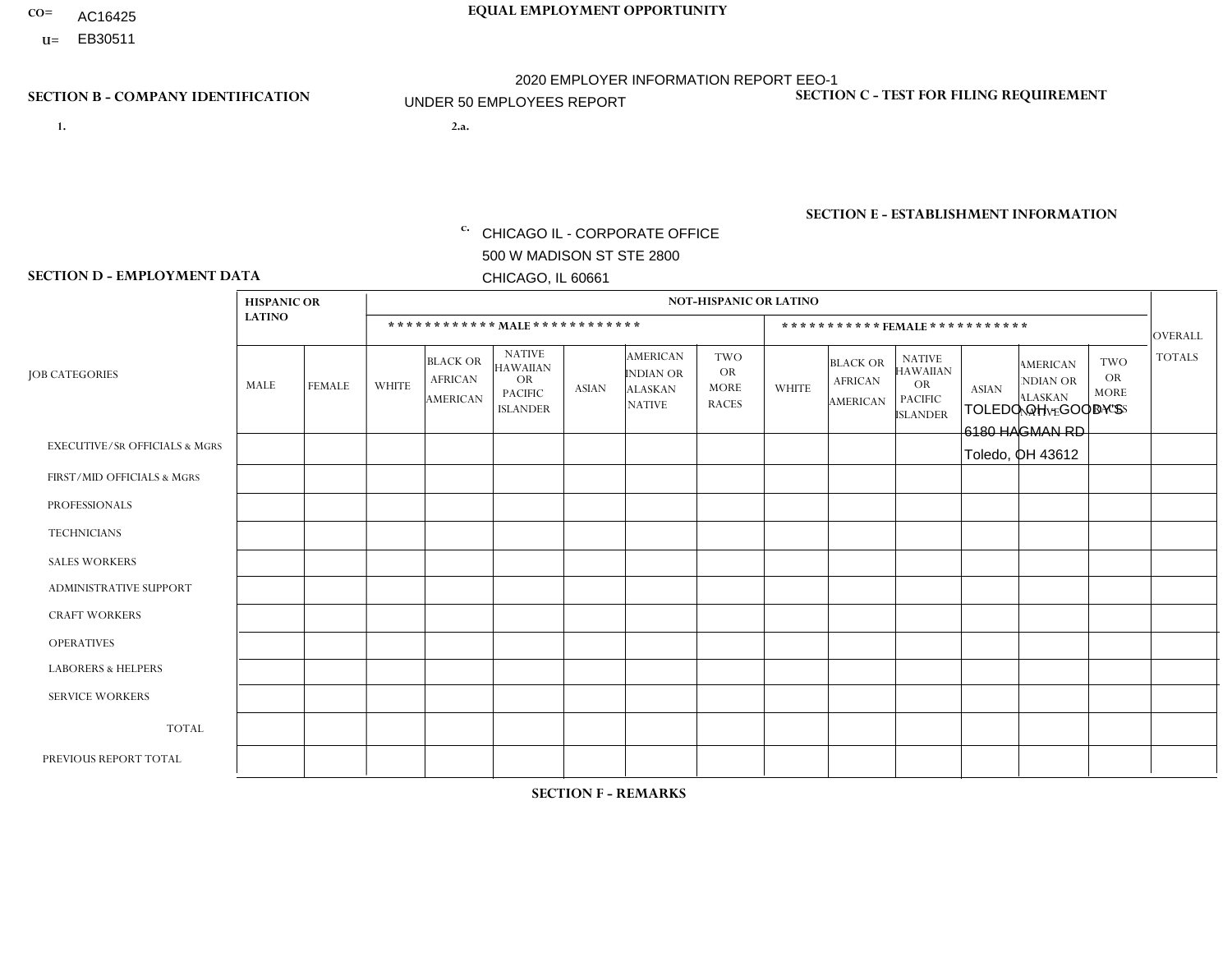- AC16425
- **U=**

- **1. 2.a.** CHICAGO IL CORPORATE OFFICE 500 W MADISON ST STE 2800 CHICAGO, IL 60661
- 2.a. SALEM OR 3871 BOONE ROAD SE Salem, OR 97301

c. EIN= 952920557

## **SECTION B - COMPANY IDENTIFICATION SECTION C - TEST FOR FILING REQUIREMENT**

1- Y 2- Y 3- N DUNS= 000123456

**SECTION E - ESTABLISHMENT INFORMATION c.** NAICS: 423140

### **SECTION D - EMPLOYMENT DATA**

|                                          | <b>HISPANIC OR</b> |               |                |                                                      |                                                                                    |              |                                                                        | <b>NOT-HISPANIC OR LATINO</b>                          |                |                                               |                                                                                    |              |                                                                       |                                                        |                |
|------------------------------------------|--------------------|---------------|----------------|------------------------------------------------------|------------------------------------------------------------------------------------|--------------|------------------------------------------------------------------------|--------------------------------------------------------|----------------|-----------------------------------------------|------------------------------------------------------------------------------------|--------------|-----------------------------------------------------------------------|--------------------------------------------------------|----------------|
|                                          | <b>LATINO</b>      |               |                | ************ MALE ************                       |                                                                                    |              |                                                                        |                                                        |                |                                               | ***********FEMALE***********                                                       |              |                                                                       |                                                        | <b>OVERALL</b> |
| <b>JOB CATEGORIES</b>                    | MALE               | <b>FEMALE</b> | <b>WHITE</b>   | <b>BLACK OR</b><br><b>AFRICAN</b><br><b>AMERICAN</b> | <b>NATIVE</b><br><b>HAWAIIAN</b><br><b>OR</b><br><b>PACIFIC</b><br><b>ISLANDER</b> | ASIAN        | <b>AMERICAN</b><br><b>INDIAN OR</b><br><b>ALASKAN</b><br><b>NATIVE</b> | <b>TWO</b><br><b>OR</b><br><b>MORE</b><br><b>RACES</b> | <b>WHITE</b>   | <b>BLACK OR</b><br><b>AFRICAN</b><br>AMERICAN | <b>NATIVE</b><br><b>HAWAIIAN</b><br><b>OR</b><br><b>PACIFIC</b><br><b>ISLANDER</b> | <b>ASIAN</b> | <b>AMERICAN</b><br><b>NDIAN OR</b><br><b>ALASKAN</b><br><b>NATIVE</b> | <b>TWO</b><br><b>OR</b><br><b>MORE</b><br><b>RACES</b> | <b>TOTALS</b>  |
| <b>EXECUTIVE/SR OFFICIALS &amp; MGRS</b> | $\Omega$           | $\mathbf 0$   | $\Omega$       | $\mathbf 0$                                          | $\mathbf 0$                                                                        | $\mathbf 0$  | $\Omega$                                                               | $\Omega$                                               | $\Omega$       | $\Omega$                                      | $\Omega$                                                                           | $\Omega$     | $\Omega$                                                              | $\Omega$                                               | $\mathbf 0$    |
| FIRST/MID OFFICIALS & MGRS               | $\Omega$           | 0             | $\mathbf 0$    | $\mathbf 0$                                          | $\mathbf{0}$                                                                       | $\mathbf 0$  | $\Omega$                                                               |                                                        | $\Omega$       | $\Omega$                                      | $\Omega$                                                                           | $\Omega$     | $\Omega$                                                              | $\Omega$                                               | $\mathbf{1}$   |
| <b>PROFESSIONALS</b>                     | $\Omega$           | $\Omega$      | $\Omega$       | $\mathbf 0$                                          | $\Omega$                                                                           | $\Omega$     | $\Omega$                                                               | $\Omega$                                               | $\Omega$       | $\Omega$                                      | $\Omega$                                                                           | $\Omega$     | $\Omega$                                                              | $\mathbf{0}$                                           | $\mathbf 0$    |
| <b>TECHNICIANS</b>                       | $\Omega$           | $\mathbf 0$   | $\Omega$       | $\mathbf 0$                                          | $\mathbf 0$                                                                        | $\Omega$     | $\overline{0}$                                                         | $\Omega$                                               | $\mathbf{0}$   | $\Omega$                                      | $\Omega$                                                                           | $\Omega$     | $\Omega$                                                              | $\Omega$                                               | $\mathbf 0$    |
| <b>SALES WORKERS</b>                     | $\overline{1}$     | $\Omega$      | $\overline{2}$ | $\mathbf 0$                                          | 0                                                                                  | $\Omega$     | $\Omega$                                                               | $\Omega$                                               | $\Omega$       | $\Omega$                                      | $\Omega$                                                                           | $\Omega$     | $\Omega$                                                              | $\mathbf{0}$                                           | 3              |
| <b>ADMINISTRATIVE SUPPORT</b>            | $\Omega$           | $\mathbf 0$   | $\mathbf 0$    | $\mathbf 0$                                          | $\mathbf 0$                                                                        | $\mathbf 0$  | $\Omega$                                                               | $\Omega$                                               | 0              | $\Omega$                                      | $\Omega$                                                                           | $\Omega$     | $\Omega$                                                              | $\mathbf 0$                                            | $\mathbf 0$    |
| <b>CRAFT WORKERS</b>                     |                    | $\Omega$      | $\Omega$       | $\mathbf 0$                                          | 0                                                                                  | $\Omega$     | $\Omega$                                                               | $\Omega$                                               | $\Omega$       | $\Omega$                                      | $\mathbf{0}$                                                                       | $\Omega$     | $\Omega$                                                              | $\Omega$                                               | $\mathbf{1}$   |
| <b>OPERATIVES</b>                        | 3                  | $\Omega$      | 3              | 0                                                    | $\Omega$                                                                           | $\Omega$     | $\Omega$                                                               | $\Omega$                                               | $\Omega$       | $\Omega$                                      | $\Omega$                                                                           | $\Omega$     | $\Omega$                                                              | $\Omega$                                               | 6              |
| <b>LABORERS &amp; HELPERS</b>            | $\Omega$           | $\Omega$      | $\mathbf 0$    | $\mathbf 0$                                          | 0                                                                                  | $\Omega$     | $\Omega$                                                               | $\Omega$                                               | $\Omega$       | $\Omega$                                      | $\mathbf{0}$                                                                       | $\Omega$     | $\Omega$                                                              | $\mathbf{0}$                                           | 0              |
| <b>SERVICE WORKERS</b>                   | $\Omega$           | $\mathbf 0$   | 0              | $\mathbf 0$                                          | $\mathbf 0$                                                                        | $\mathbf 0$  | $\Omega$                                                               | $\Omega$                                               | $\Omega$       | $\Omega$                                      | $\Omega$                                                                           | $\mathbf 0$  | $\Omega$                                                              | $\mathbf 0$                                            | 0              |
| <b>TOTAL</b>                             | 5                  | $\mathbf 0$   | 5              | 0                                                    | 0                                                                                  | $\mathbf 0$  | $\Omega$                                                               |                                                        | $\Omega$       | $\Omega$                                      | $\Omega$                                                                           | $\mathbf 0$  | $\Omega$                                                              | $\Omega$                                               | 11             |
| PREVIOUS REPORT TOTAL                    | 5                  | $\Omega$      | 15             | $\mathbf 0$                                          | $\mathbf{0}$                                                                       | $\mathbf{1}$ | $\mathbf{1}$                                                           |                                                        | $\overline{2}$ | $\Omega$                                      | $\mathbf{0}$                                                                       | $\Omega$     | $\Omega$                                                              | $\Omega$                                               | 25             |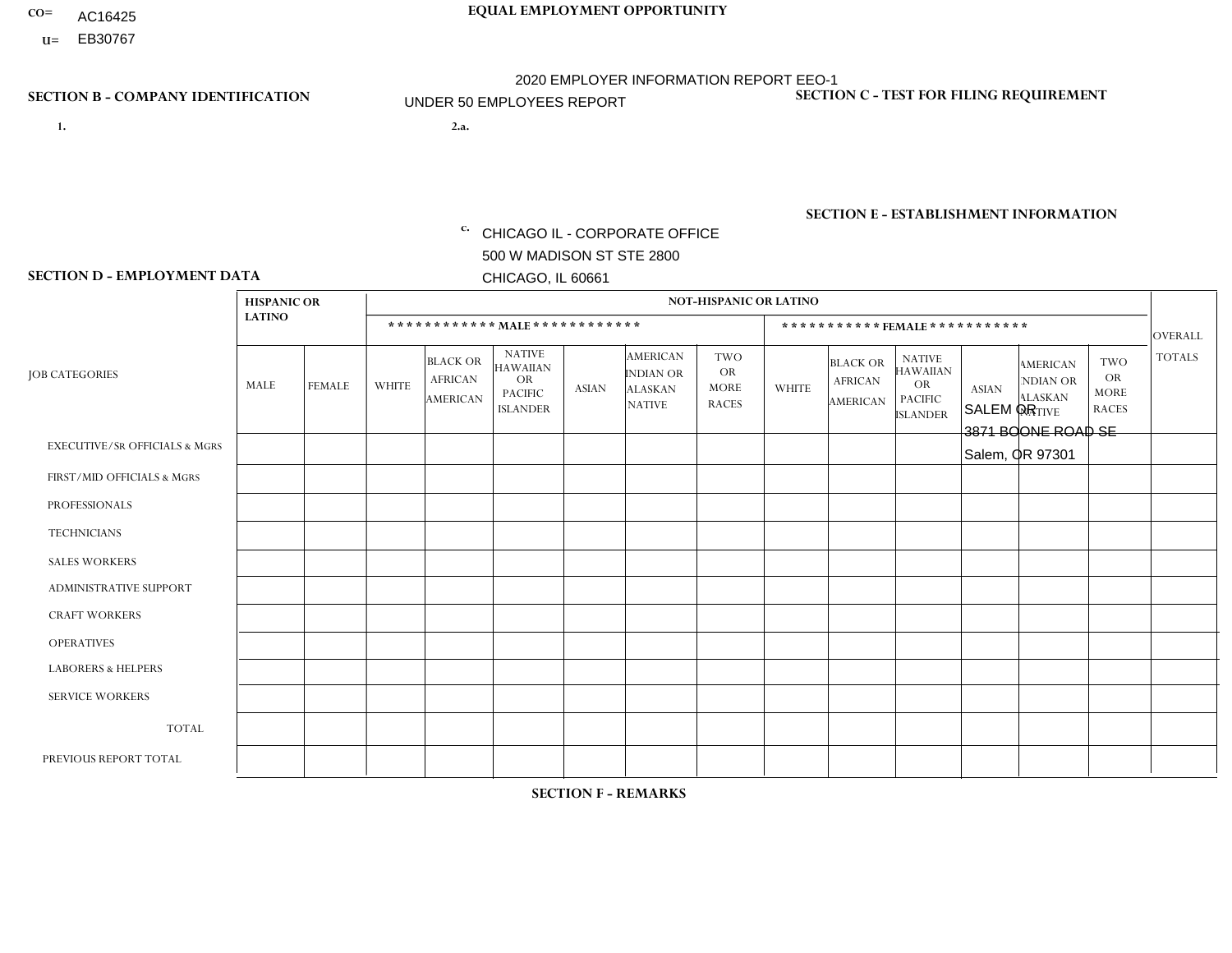- AC16425
- **U=**

**1. 2.a.** CHICAGO IL - CORPORATE OFFICE 500 W MADISON ST STE 2800 CHICAGO, IL 60661

2.a. MILWAUKEE WI 4410 N 132ND ST SUITE A Butler, WI 53007

EIN= 952920557

## **SECTION B - COMPANY IDENTIFICATION SECTION C - TEST FOR FILING REQUIREMENT**

1- Y 2- Y 3- N DUNS= 000123456

**SECTION E - ESTABLISHMENT INFORMATION c.** NAICS: 423140

### **SECTION D - EMPLOYMENT DATA**

|                                          | <b>HISPANIC OR</b> |                |                |                                                      |                                                                                    |              |                                                                        | <b>NOT-HISPANIC OR LATINO</b>                          |              |                                                      |                                                                                    |              |                                                                       |                                                        |                |
|------------------------------------------|--------------------|----------------|----------------|------------------------------------------------------|------------------------------------------------------------------------------------|--------------|------------------------------------------------------------------------|--------------------------------------------------------|--------------|------------------------------------------------------|------------------------------------------------------------------------------------|--------------|-----------------------------------------------------------------------|--------------------------------------------------------|----------------|
|                                          | <b>LATINO</b>      |                |                |                                                      | ************ MAIE************                                                      |              |                                                                        |                                                        |              |                                                      | ***********FEMALE***********                                                       |              |                                                                       |                                                        | <b>OVERALL</b> |
| <b>JOB CATEGORIES</b>                    | MALE               | <b>FEMALE</b>  | <b>WHITE</b>   | <b>BLACK OR</b><br><b>AFRICAN</b><br><b>AMERICAN</b> | <b>NATIVE</b><br><b>HAWAIIAN</b><br><b>OR</b><br><b>PACIFIC</b><br><b>ISLANDER</b> | <b>ASIAN</b> | <b>AMERICAN</b><br><b>INDIAN OR</b><br><b>ALASKAN</b><br><b>NATIVE</b> | <b>TWO</b><br><b>OR</b><br><b>MORE</b><br><b>RACES</b> | <b>WHITE</b> | <b>BLACK OR</b><br><b>AFRICAN</b><br><b>AMERICAN</b> | <b>NATIVE</b><br><b>HAWAIIAN</b><br><b>OR</b><br><b>PACIFIC</b><br><b>ISLANDER</b> | <b>ASIAN</b> | <b>AMERICAN</b><br><b>NDIAN OR</b><br><b>ALASKAN</b><br><b>NATIVE</b> | <b>TWO</b><br><b>OR</b><br><b>MORE</b><br><b>RACES</b> | <b>TOTALS</b>  |
| <b>EXECUTIVE/SR OFFICIALS &amp; MGRS</b> | $\mathbf{0}$       | 0              | $\mathbf 0$    | 0                                                    | $\mathbf{0}$                                                                       | $\Omega$     | $\Omega$                                                               | $\mathbf{0}$                                           | $\Omega$     | $\Omega$                                             | $\Omega$                                                                           | $\mathbf 0$  | $\Omega$                                                              | $\Omega$                                               | $\mathbf 0$    |
| FIRST/MID OFFICIALS & MGRS               | $\mathbf 0$        | $\mathbf 0$    | $\overline{1}$ | 0                                                    | $\Omega$                                                                           | $\Omega$     | $\Omega$                                                               | $\Omega$                                               | $\Omega$     | $\Omega$                                             | $\Omega$                                                                           | $\Omega$     | $\Omega$                                                              | $\Omega$                                               | $\mathbf{1}$   |
| <b>PROFESSIONALS</b>                     | $\mathbf{0}$       | $\mathbf 0$    | $\mathbf 0$    | $\mathbf 0$                                          | $\Omega$                                                                           | $\Omega$     | 0                                                                      | $\Omega$                                               | $\Omega$     | $\Omega$                                             | $\Omega$                                                                           | $\Omega$     | $\Omega$                                                              | $\Omega$                                               | $\mathbf 0$    |
| <b>TECHNICIANS</b>                       | 0                  | $\mathbf 0$    | $\mathbf 0$    | 0                                                    | $\Omega$                                                                           | $\Omega$     | $\Omega$                                                               | $\Omega$                                               | $\Omega$     | $\Omega$                                             | $\Omega$                                                                           | $\Omega$     | $\Omega$                                                              | $\Omega$                                               | $\mathbf 0$    |
| <b>SALES WORKERS</b>                     | $\mathbf 0$        | $\mathbf{0}$   | $\overline{c}$ | $\mathbf 0$                                          | $\Omega$                                                                           | $\Omega$     | $\Omega$                                                               | $\Omega$                                               | $\Omega$     | $\Omega$                                             | $\Omega$                                                                           | $\Omega$     | $\Omega$                                                              | $\Omega$                                               | $\overline{2}$ |
| <b>ADMINISTRATIVE SUPPORT</b>            | $\mathbf 0$        | $\mathbf 0$    | $\mathbf 0$    | 0                                                    | $\Omega$                                                                           | $\Omega$     | $\Omega$                                                               | $\mathbf{1}$                                           | $\Omega$     | $\mathbf 0$                                          | $\mathbf{0}$                                                                       | $\Omega$     | $\Omega$                                                              | $\mathbf 0$                                            | $\mathbf{1}$   |
| <b>CRAFT WORKERS</b>                     | $\Omega$           | $\mathbf 0$    | $\mathbf 0$    | 0                                                    | $\Omega$                                                                           | $\Omega$     | $\Omega$                                                               | $\Omega$                                               | $\Omega$     | $\Omega$                                             | $\Omega$                                                                           | $\Omega$     | $\Omega$                                                              | $\Omega$                                               | $\mathbf 0$    |
| <b>OPERATIVES</b>                        | 0                  | $\mathbf 0$    | 6              | 4                                                    | $\Omega$                                                                           | $\Omega$     | $\Omega$                                                               | $\Omega$                                               | 1            | $\Omega$                                             | $\Omega$                                                                           | $\Omega$     | $\Omega$                                                              | $\Omega$                                               | 11             |
| <b>LABORERS &amp; HELPERS</b>            | $\mathbf{0}$       | $\mathbf 0$    | 3              | 2                                                    | $\Omega$                                                                           | $\Omega$     | $\Omega$                                                               | $\Omega$                                               | $\Omega$     | $\Omega$                                             | $\Omega$                                                                           | $\Omega$     | $\Omega$                                                              | $\Omega$                                               | 5              |
| <b>SERVICE WORKERS</b>                   | $\mathbf 0$        | $\mathbf{0}$   | $\mathbf 0$    | $\mathbf 0$                                          | $\Omega$                                                                           | $\Omega$     | $\Omega$                                                               | $\Omega$                                               | $\Omega$     | $\Omega$                                             | $\Omega$                                                                           | $\Omega$     | $\Omega$                                                              | $\Omega$                                               | $\mathbf 0$    |
| <b>TOTAL</b>                             | $\mathbf 0$        | $\overline{0}$ | 12             | 6                                                    | $\Omega$                                                                           | $\Omega$     | $\Omega$                                                               |                                                        | 1            | $\Omega$                                             | $\Omega$                                                                           | $\Omega$     | $\Omega$                                                              | $\Omega$                                               | 20             |
| PREVIOUS REPORT TOTAL                    |                    | $\mathbf 0$    | 10             | 5                                                    | $\mathbf 0$                                                                        | $\mathbf 0$  | $\mathbf 0$                                                            |                                                        | 0            | $\mathbf 0$                                          | 0                                                                                  | $\Omega$     | 0                                                                     | $\mathbf 0$                                            | 17             |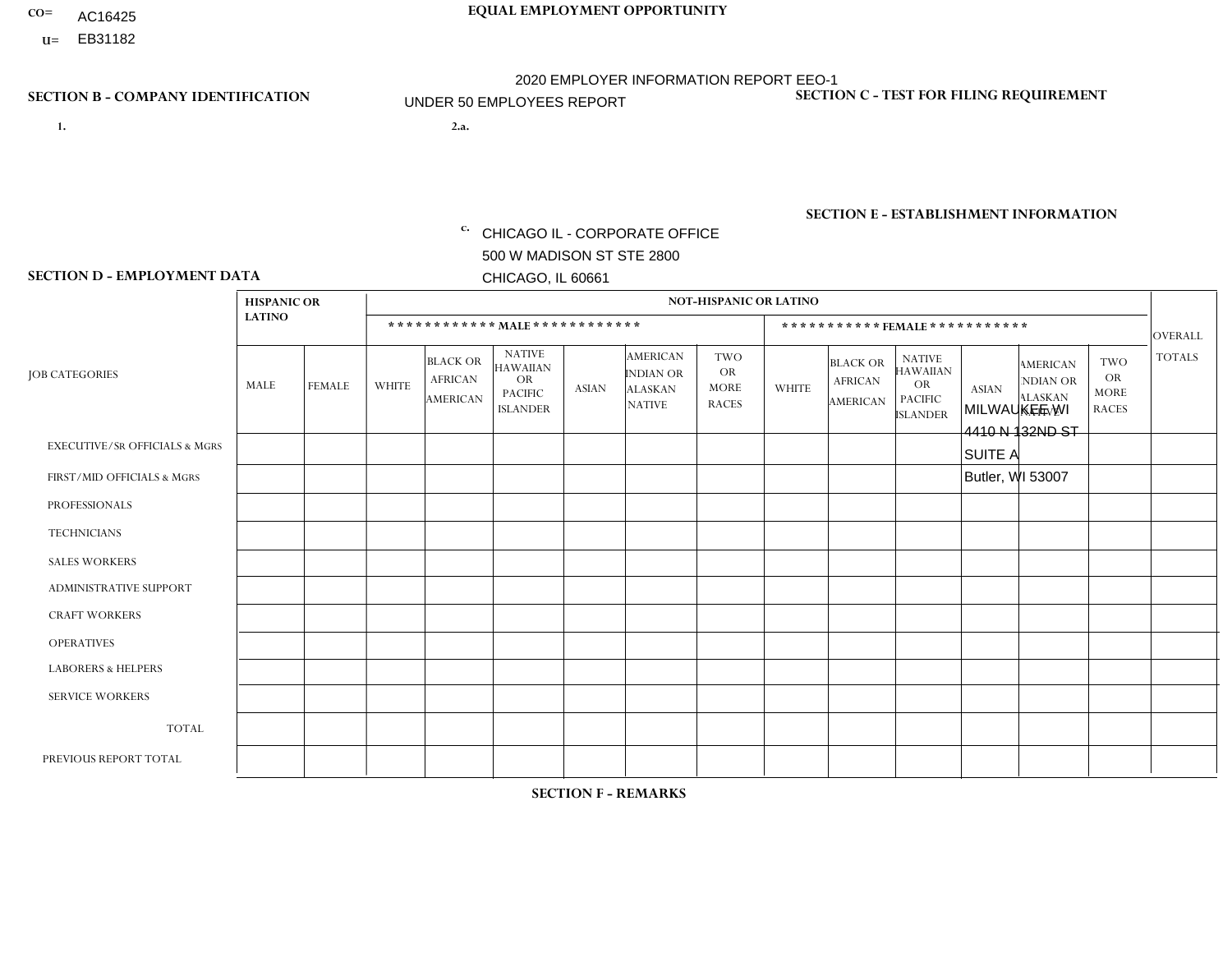- AC16425
- **U=** FM66306

- **1. 2.a.** CHICAGO IL CORPORATE OFFICE 500 W MADISON ST STE 2800 CHICAGO, IL 60661
- 2.a. OKLAHOMA CITY OK KAO LOGIS 2000 SOUTH COUNCIL ROAD SUITE 101 Oklahoma City, OK 73128
	- c. EIN= 952920557

## **SECTION B - COMPANY IDENTIFICATION SECTION C - TEST FOR FILING REQUIREMENT**

1- Y 2- Y 3- N DUNS= 000123456

**SECTION E - ESTABLISHMENT INFORMATION c.** NAICS: 423140

### **SECTION D - EMPLOYMENT DATA**

|                                          | <b>HISPANIC OR</b> |               |                |                                                      |                                                                                    |             |                                                                        | <b>NOT-HISPANIC OR LATINO</b>                          |                         |                                               |                                                                             |              |                                                                       |                                                        |                |
|------------------------------------------|--------------------|---------------|----------------|------------------------------------------------------|------------------------------------------------------------------------------------|-------------|------------------------------------------------------------------------|--------------------------------------------------------|-------------------------|-----------------------------------------------|-----------------------------------------------------------------------------|--------------|-----------------------------------------------------------------------|--------------------------------------------------------|----------------|
|                                          | <b>LATINO</b>      |               |                | ************ MALE ************                       |                                                                                    |             |                                                                        |                                                        |                         | ***********FEMALE***********                  |                                                                             |              |                                                                       |                                                        | <b>OVERALL</b> |
| <b>JOB CATEGORIES</b>                    | MALE               | <b>FEMALE</b> | <b>WHITE</b>   | <b>BLACK OR</b><br><b>AFRICAN</b><br><b>AMERICAN</b> | <b>NATIVE</b><br><b>HAWAIIAN</b><br><b>OR</b><br><b>PACIFIC</b><br><b>ISLANDER</b> | ASIAN       | <b>AMERICAN</b><br><b>INDIAN OR</b><br><b>ALASKAN</b><br><b>NATIVE</b> | <b>TWO</b><br><b>OR</b><br><b>MORE</b><br><b>RACES</b> | <b>WHITE</b>            | <b>BLACK OR</b><br><b>AFRICAN</b><br>AMERICAN | <b>NATIVE</b><br><b>HAWAIIAN</b><br>OR<br><b>PACIFIC</b><br><b>ISLANDER</b> | <b>ASIAN</b> | <b>AMERICAN</b><br><b>NDIAN OR</b><br><b>ALASKAN</b><br><b>NATIVE</b> | <b>TWO</b><br><b>OR</b><br><b>MORE</b><br><b>RACES</b> | <b>TOTALS</b>  |
| <b>EXECUTIVE/SR OFFICIALS &amp; MGRS</b> | $\Omega$           | $\Omega$      | $\Omega$       | $\mathbf 0$                                          | $\mathbf 0$                                                                        | $\Omega$    | $\Omega$                                                               | $\Omega$                                               | $\Omega$                | $\Omega$                                      | $\Omega$                                                                    | $\mathbf 0$  | $\Omega$                                                              | $\mathbf 0$                                            | $\mathbf{0}$   |
| FIRST/MID OFFICIALS & MGRS               | 0                  | 0             | 1              | $\mathbf 0$                                          | 0                                                                                  | $\Omega$    | $\Omega$                                                               | $\Omega$                                               | 0                       | $\Omega$                                      | $\Omega$                                                                    | $\mathbf{0}$ | $\Omega$                                                              | $\mathbf 0$                                            | $\mathbf{1}$   |
| <b>PROFESSIONALS</b>                     | $\Omega$           | $\Omega$      | $\Omega$       | $\mathbf 0$                                          | $\Omega$                                                                           | $\Omega$    | $\Omega$                                                               | $\Omega$                                               | $\overline{0}$          | $\Omega$                                      | $\Omega$                                                                    | $\Omega$     | $\Omega$                                                              | $\Omega$                                               | $\mathbf 0$    |
| <b>TECHNICIANS</b>                       | 0                  | $\mathbf 0$   | $\Omega$       | $\mathbf 0$                                          | $\Omega$                                                                           | $\Omega$    | $\Omega$                                                               | $\Omega$                                               | $\Omega$                | $\Omega$                                      | $\Omega$                                                                    | $\Omega$     | $\Omega$                                                              | $\Omega$                                               | $\mathbf{0}$   |
| <b>SALES WORKERS</b>                     | $\Omega$           | $\Omega$      | $\Omega$       | $\mathbf 0$                                          | $\Omega$                                                                           | $\Omega$    | $\Omega$                                                               | $\Omega$                                               | $\overline{0}$          | $\Omega$                                      | $\Omega$                                                                    | $\Omega$     | $\Omega$                                                              | $\mathbf{0}$                                           | $\mathbf{0}$   |
| ADMINISTRATIVE SUPPORT                   | $\mathbf 0$        | 0             | $\mathbf 0$    | $\mathbf 0$                                          | 0                                                                                  | $\Omega$    | $\Omega$                                                               | $\Omega$                                               | $\Omega$                | $\Omega$                                      | $\Omega$                                                                    | $\Omega$     | $\mathbf{0}$                                                          | $\mathbf 0$                                            | $\mathbf 0$    |
| <b>CRAFT WORKERS</b>                     | 0                  | $\Omega$      | $\Omega$       | $\mathbf 0$                                          | $\Omega$                                                                           | $\Omega$    | $\Omega$                                                               | $\Omega$                                               | 0                       | $\Omega$                                      | $\Omega$                                                                    | $\Omega$     | $\Omega$                                                              | $\Omega$                                               | $\Omega$       |
| <b>OPERATIVES</b>                        | $\overline{2}$     | $\Omega$      | $\overline{c}$ | $\mathbf 0$                                          | $\Omega$                                                                           | $\Omega$    | $\Omega$                                                               | $\Omega$                                               | $\overline{\mathbf{A}}$ | $\Omega$                                      | $\Omega$                                                                    | $\Omega$     | 1                                                                     | $\Omega$                                               | 6              |
| <b>LABORERS &amp; HELPERS</b>            | $\Omega$           | $\Omega$      | $\Omega$       | $\mathbf 0$                                          | $\mathbf 0$                                                                        | $\Omega$    | $\Omega$                                                               | $\Omega$                                               | $\Omega$                | $\Omega$                                      | $\Omega$                                                                    | $\Omega$     | $\Omega$                                                              | $\Omega$                                               | $\mathbf{0}$   |
| <b>SERVICE WORKERS</b>                   | 0                  | $\mathbf 0$   | $\mathbf 0$    | $\mathbf 0$                                          | $\mathbf{0}$                                                                       | $\mathbf 0$ | $\Omega$                                                               | $\Omega$                                               | $\Omega$                | $\Omega$                                      | $\Omega$                                                                    | $\mathbf 0$  | 0                                                                     | $\mathbf 0$                                            | $\overline{0}$ |
| <b>TOTAL</b>                             | $\overline{2}$     | 0             | 3              | 0                                                    | 0                                                                                  | $\Omega$    | $\Omega$                                                               | $\Omega$                                               | -1                      | $\Omega$                                      | $\Omega$                                                                    | $\mathbf 0$  | 1                                                                     | $\mathbf 0$                                            | $\overline{7}$ |
| PREVIOUS REPORT TOTAL                    | $\overline{2}$     | $\Omega$      | 3              | $\overline{1}$                                       | $\Omega$                                                                           | $\Omega$    | 1                                                                      | $\Omega$                                               |                         | $\Omega$                                      | $\Omega$                                                                    | 0            | 1                                                                     | $\mathbf 0$                                            | 9              |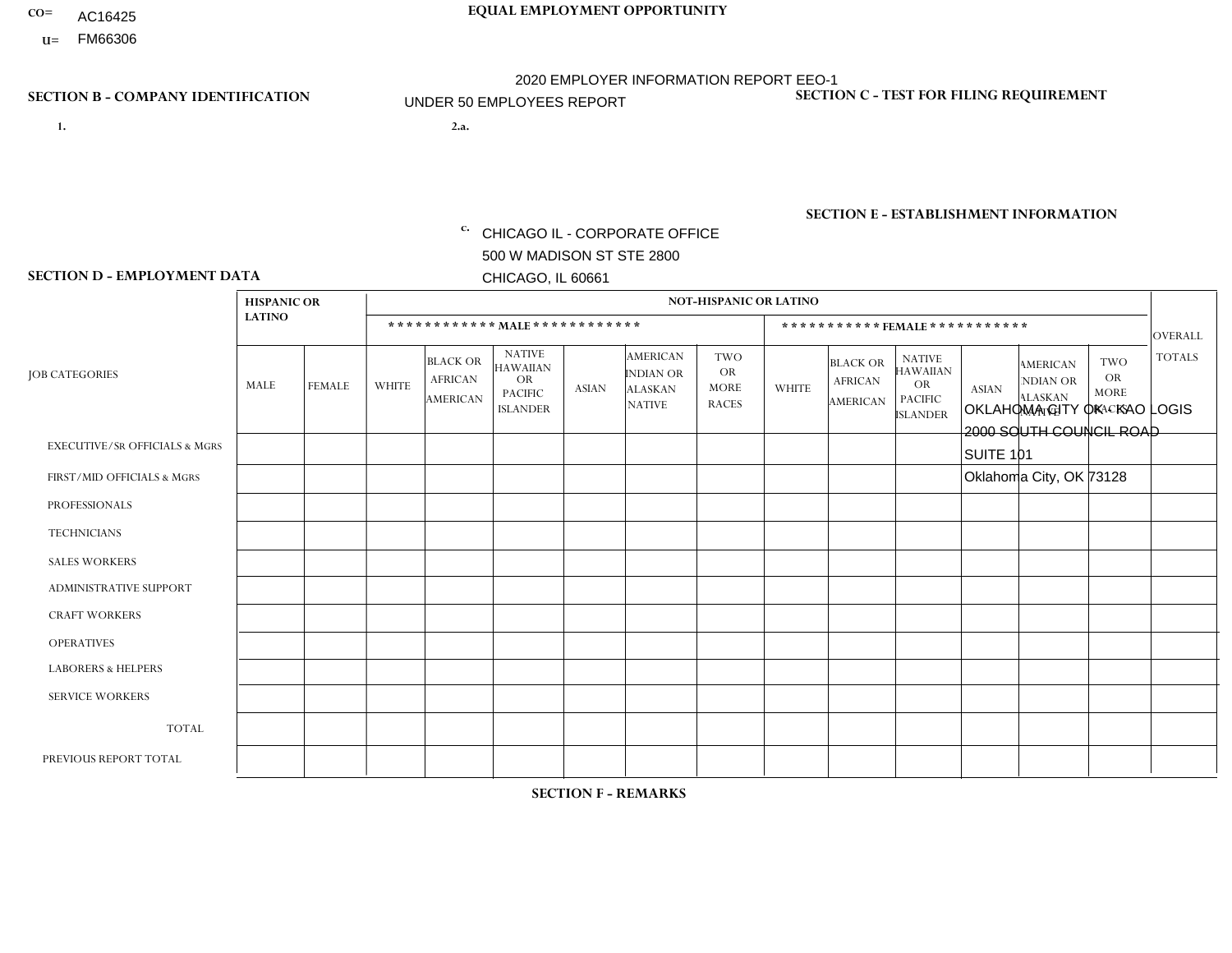- AC16425
- **U=**

**1. 2.a.** CHICAGO IL - CORPORATE OFFICE 500 W MADISON ST STE 2800 CHICAGO, IL 60661

2.a. VINELAND NJ - SOUTHERN NJ 4 MAIN ROAD Vineland, NJ 08360

c. EIN= 952920557

## **SECTION B - COMPANY IDENTIFICATION SECTION C - TEST FOR FILING REQUIREMENT**

1- Y 2- Y 3- N DUNS= 000123456

**SECTION E - ESTABLISHMENT INFORMATION c.** NAICS: 423140

### **SECTION D - EMPLOYMENT DATA**

|                                          | <b>HISPANIC OR</b> |               |                |                                                      |                                                                                    |              |                                                                        | <b>NOT-HISPANIC OR LATINO</b>                          |              |                                               |                                                                                    |              |                                                                |                                                        |                      |
|------------------------------------------|--------------------|---------------|----------------|------------------------------------------------------|------------------------------------------------------------------------------------|--------------|------------------------------------------------------------------------|--------------------------------------------------------|--------------|-----------------------------------------------|------------------------------------------------------------------------------------|--------------|----------------------------------------------------------------|--------------------------------------------------------|----------------------|
|                                          | <b>LATINO</b>      |               |                | ************ MALE ************                       |                                                                                    |              |                                                                        |                                                        |              |                                               | *********** FEMALE ***********                                                     |              |                                                                |                                                        | <b>OVERALL</b>       |
| <b>JOB CATEGORIES</b>                    | MALE               | <b>FEMALE</b> | <b>WHITE</b>   | <b>BLACK OR</b><br><b>AFRICAN</b><br><b>AMERICAN</b> | <b>NATIVE</b><br><b>HAWAIIAN</b><br><b>OR</b><br><b>PACIFIC</b><br><b>ISLANDER</b> | <b>ASIAN</b> | <b>AMERICAN</b><br><b>INDIAN OR</b><br><b>ALASKAN</b><br><b>NATIVE</b> | <b>TWO</b><br><b>OR</b><br><b>MORE</b><br><b>RACES</b> | <b>WHITE</b> | <b>BLACK OR</b><br><b>AFRICAN</b><br>AMERICAN | <b>NATIVE</b><br><b>HAWAIIAN</b><br><b>OR</b><br><b>PACIFIC</b><br><b>ISLANDER</b> | <b>ASIAN</b> | <b>AMERICAN</b><br>NDIAN OR<br><b>ALASKAN</b><br><b>NATIVE</b> | <b>TWO</b><br><b>OR</b><br><b>MORE</b><br><b>RACES</b> | <b>TOTALS</b>        |
| <b>EXECUTIVE/SR OFFICIALS &amp; MGRS</b> | $\Omega$           | $\Omega$      | $\mathbf{0}$   | $\Omega$                                             | $\Omega$                                                                           | $\Omega$     | $\Omega$                                                               | $\Omega$                                               | 0            | $\Omega$                                      | $\Omega$                                                                           | $\Omega$     | $\Omega$                                                       | $\Omega$                                               | $\Omega$             |
| FIRST/MID OFFICIALS & MGRS               |                    | $\Omega$      | $\overline{c}$ | $\mathbf 0$                                          | $\Omega$                                                                           | $\Omega$     | $\Omega$                                                               | $\Omega$                                               | 0            | $\Omega$                                      | 0                                                                                  | $\Omega$     | $\Omega$                                                       | $\Omega$                                               | 3                    |
| <b>PROFESSIONALS</b>                     | $\Omega$           | $\Omega$      | $\Omega$       | $\mathbf 0$                                          | $\Omega$                                                                           | $\Omega$     | $\Omega$                                                               | $\Omega$                                               | $\Omega$     | $\Omega$                                      | 0                                                                                  | 0            | $\Omega$                                                       | $\mathbf 0$                                            | $\mathbf{0}$         |
| <b>TECHNICIANS</b>                       | $\Omega$           | $\Omega$      | $\Omega$       | $\Omega$                                             | $\Omega$                                                                           | $\Omega$     | $\Omega$                                                               | $\Omega$                                               | $\Omega$     | $\Omega$                                      | 0                                                                                  | $\mathbf 0$  | $\Omega$                                                       | $\mathbf 0$                                            | $\Omega$             |
| <b>SALES WORKERS</b>                     | 2                  | $\Omega$      | $\Omega$       | $\Omega$                                             | $\Omega$                                                                           | $\Omega$     | $\Omega$                                                               | $\Omega$                                               | $\Omega$     | $\Omega$                                      | $\Omega$                                                                           | $\Omega$     | $\Omega$                                                       | $\Omega$                                               | $\overline{2}$       |
| <b>ADMINISTRATIVE SUPPORT</b>            | $\Omega$           | 0             | 1              | $\mathbf 0$                                          | 0                                                                                  | $\Omega$     | $\Omega$                                                               | $\Omega$                                               | 0            | $\Omega$                                      | 0                                                                                  | $\mathbf 0$  | $\Omega$                                                       | $\mathbf 0$                                            | $\blacktriangleleft$ |
| <b>CRAFT WORKERS</b>                     | 6                  | $\Omega$      | $\Omega$       | $\mathbf 0$                                          | $\Omega$                                                                           | $\Omega$     | $\Omega$                                                               | $\Omega$                                               | 0            | $\Omega$                                      | 0                                                                                  | $\Omega$     | $\Omega$                                                       | $\Omega$                                               | 6                    |
| <b>OPERATIVES</b>                        | $\overline{7}$     | $\Omega$      | $\overline{c}$ | $\mathbf 0$                                          | $\Omega$                                                                           | $\Omega$     | $\Omega$                                                               | 1                                                      | 0            | $\Omega$                                      | 0                                                                                  | $\mathbf 0$  | $\Omega$                                                       | $\Omega$                                               | 10                   |
| <b>LABORERS &amp; HELPERS</b>            | $\overline{7}$     | $\Omega$      | -1             | $\mathbf 0$                                          | $\Omega$                                                                           | $\Omega$     | $\Omega$                                                               | $\Omega$                                               | $\Omega$     | $\Omega$                                      | $\Omega$                                                                           | $\Omega$     | $\Omega$                                                       | $\Omega$                                               | 8                    |
| <b>SERVICE WORKERS</b>                   | $\Omega$           | $\Omega$      | 0              | $\mathbf 0$                                          | $\Omega$                                                                           | $\Omega$     | $\Omega$                                                               | $\Omega$                                               | 0            | $\Omega$                                      | $\Omega$                                                                           | $\mathbf 0$  | $\Omega$                                                       | $\Omega$                                               | $\mathbf 0$          |
| <b>TOTAL</b>                             | 23                 | 0             | 6              | 0                                                    | $\mathbf 0$                                                                        | 0            | $\Omega$                                                               | $\mathbf 1$                                            | 0            | $\mathbf 0$                                   | 0                                                                                  | $\mathbf 0$  | 0                                                              | $\mathbf 0$                                            | 30                   |
| PREVIOUS REPORT TOTAL                    | 27                 | $\mathbf 0$   | $\overline{7}$ | $\overline{ }$                                       | 0                                                                                  | $\Omega$     | $\Omega$                                                               |                                                        | 0            | $\Omega$                                      | 0                                                                                  | $\Omega$     | $\Omega$                                                       | $\mathbf 0$                                            | 36                   |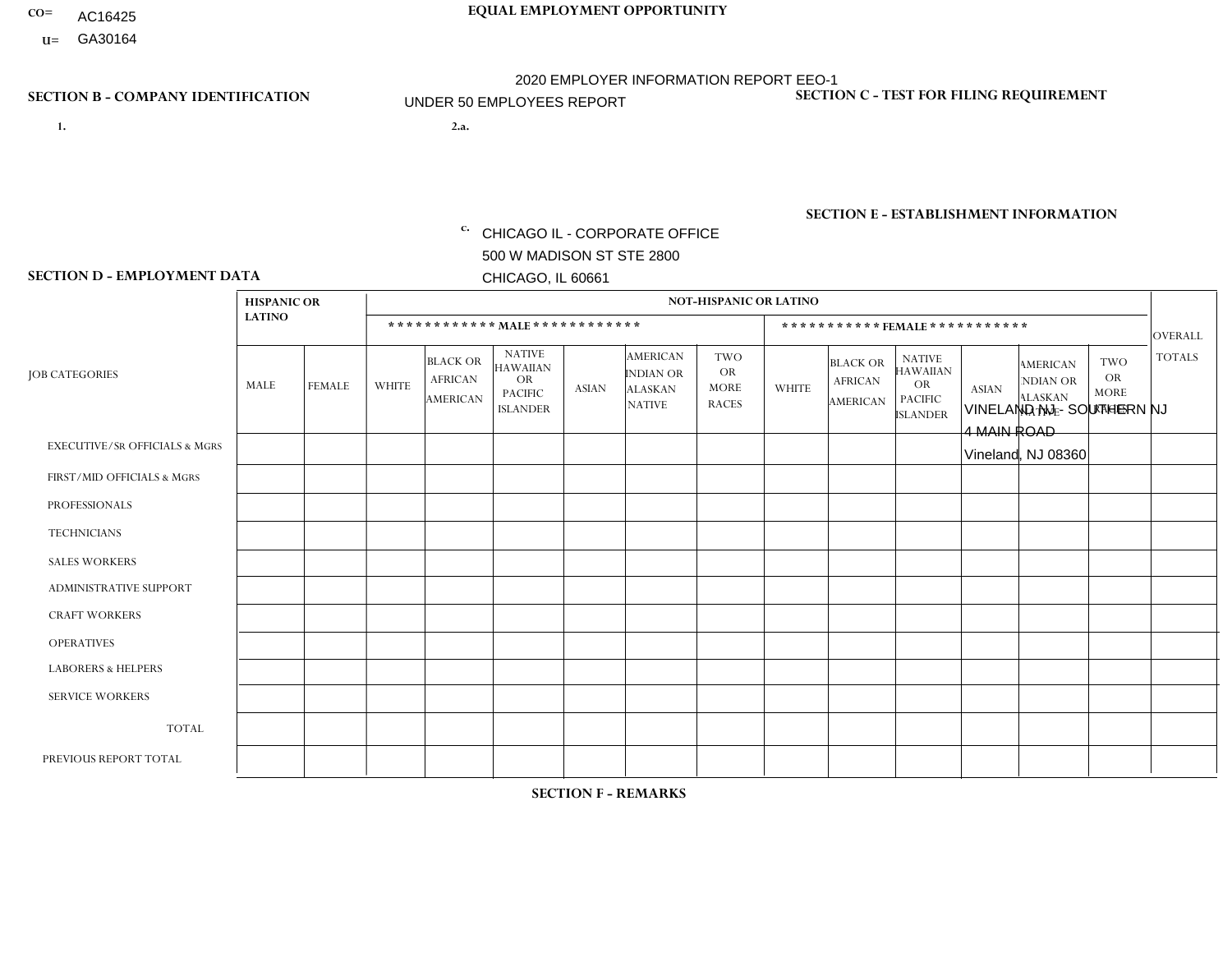- AC16425
- **U=**

- **1. 2.a.** CHICAGO IL CORPORATE OFFICE 500 W MADISON ST STE 2800 CHICAGO, IL 60661
- 2.a. GORHAM ME 192 NARRAGANSETT ST Gorham, ME 04038

c. EIN= 952920557

## **SECTION B - COMPANY IDENTIFICATION SECTION C - TEST FOR FILING REQUIREMENT**

1- Y 2- Y 3- N DUNS= 000123456

**SECTION E - ESTABLISHMENT INFORMATION c.** NAICS: 423140

### **SECTION D - EMPLOYMENT DATA**

|                                          | <b>HISPANIC OR</b> |               |                |                                                      |                                                                                    |              |                                                                        | <b>NOT-HISPANIC OR LATINO</b>                          |              |                                                      |                                                                                    |              |                                                                       |                                                        |                |
|------------------------------------------|--------------------|---------------|----------------|------------------------------------------------------|------------------------------------------------------------------------------------|--------------|------------------------------------------------------------------------|--------------------------------------------------------|--------------|------------------------------------------------------|------------------------------------------------------------------------------------|--------------|-----------------------------------------------------------------------|--------------------------------------------------------|----------------|
|                                          | <b>LATINO</b>      |               |                | ************ MALE ************                       |                                                                                    |              |                                                                        |                                                        |              |                                                      | ***********FEMALE***********                                                       |              |                                                                       |                                                        | <b>OVERALL</b> |
| <b>JOB CATEGORIES</b>                    | MALE               | <b>FEMALE</b> | <b>WHITE</b>   | <b>BLACK OR</b><br><b>AFRICAN</b><br><b>AMERICAN</b> | <b>NATIVE</b><br><b>HAWAIIAN</b><br><b>OR</b><br><b>PACIFIC</b><br><b>ISLANDER</b> | <b>ASIAN</b> | <b>AMERICAN</b><br><b>INDIAN OR</b><br><b>ALASKAN</b><br><b>NATIVE</b> | <b>TWO</b><br><b>OR</b><br><b>MORE</b><br><b>RACES</b> | <b>WHITE</b> | <b>BLACK OR</b><br><b>AFRICAN</b><br><b>AMERICAN</b> | <b>NATIVE</b><br><b>HAWAIIAN</b><br><b>OR</b><br><b>PACIFIC</b><br><b>ISLANDER</b> | <b>ASIAN</b> | <b>AMERICAN</b><br><b>NDIAN OR</b><br><b>ALASKAN</b><br><b>NATIVE</b> | <b>TWO</b><br><b>OR</b><br><b>MORE</b><br><b>RACES</b> | <b>TOTALS</b>  |
| <b>EXECUTIVE/SR OFFICIALS &amp; MGRS</b> | $\mathbf{0}$       | $\Omega$      | $\Omega$       | $\Omega$                                             | 0                                                                                  | $\Omega$     | $\Omega$                                                               | $\Omega$                                               | $\Omega$     | $\mathbf{0}$                                         | $\Omega$                                                                           | $\Omega$     | $\Omega$                                                              | $\Omega$                                               | $\Omega$       |
| FIRST/MID OFFICIALS & MGRS               | $\Omega$           | $\Omega$      | $\overline{c}$ | $\mathbf 0$                                          | $\mathbf 0$                                                                        | $\Omega$     | $\Omega$                                                               | $\Omega$                                               | $\Omega$     | $\Omega$                                             | $\Omega$                                                                           | $\Omega$     | $\Omega$                                                              | $\Omega$                                               | $\overline{2}$ |
| <b>PROFESSIONALS</b>                     | $\Omega$           | $\mathbf 0$   | 1              | $\mathbf 0$                                          | $\overline{0}$                                                                     | $\Omega$     | $\Omega$                                                               | $\Omega$                                               | $\Omega$     | $\Omega$                                             | $\Omega$                                                                           | $\Omega$     | $\Omega$                                                              | $\mathbf{0}$                                           | $\mathbf{1}$   |
| <b>TECHNICIANS</b>                       | $\Omega$           | $\Omega$      | $\Omega$       | $\Omega$                                             | 0                                                                                  | $\Omega$     | $\overline{0}$                                                         | $\Omega$                                               | $\Omega$     | $\Omega$                                             | $\Omega$                                                                           | $\Omega$     | $\mathbf{0}$                                                          | $\Omega$                                               | $\mathbf 0$    |
| <b>SALES WORKERS</b>                     | $\Omega$           | $\Omega$      | 1              | $\Omega$                                             | $\Omega$                                                                           | $\Omega$     | $\Omega$                                                               | $\Omega$                                               | $\Omega$     | $\Omega$                                             | $\Omega$                                                                           | $\Omega$     | $\Omega$                                                              | $\mathbf{0}$                                           | $\mathbf{1}$   |
| <b>ADMINISTRATIVE SUPPORT</b>            | $\Omega$           | $\mathbf 0$   |                | $\mathbf 0$                                          | $\mathbf 0$                                                                        | $\mathbf 0$  | $\Omega$                                                               | $\Omega$                                               | $\Omega$     | $\Omega$                                             | $\Omega$                                                                           | $\Omega$     | $\Omega$                                                              | $\Omega$                                               | $\mathbf{1}$   |
| <b>CRAFT WORKERS</b>                     | $\Omega$           | $\Omega$      | $\overline{7}$ | $\mathbf 0$                                          | 0                                                                                  | $\Omega$     | $\Omega$                                                               |                                                        | $\Omega$     | $\Omega$                                             | $\Omega$                                                                           | $\Omega$     | $\Omega$                                                              | $\Omega$                                               | 8              |
| <b>OPERATIVES</b>                        | $\Omega$           | $\Omega$      | 10             | 0                                                    | 0                                                                                  | $\Omega$     | $\overline{0}$                                                         | $\Omega$                                               | $\Omega$     | $\Omega$                                             | $\Omega$                                                                           | $\Omega$     | $\Omega$                                                              | $\Omega$                                               | 10             |
| <b>LABORERS &amp; HELPERS</b>            | $\Omega$           | $\Omega$      | 5              | $\mathbf 0$                                          | 0                                                                                  | $\Omega$     | 1                                                                      | $\Omega$                                               | $\Omega$     | $\Omega$                                             | $\Omega$                                                                           | $\Omega$     | $\Omega$                                                              | $\Omega$                                               | 6              |
| <b>SERVICE WORKERS</b>                   | $\Omega$           | $\Omega$      | $\Omega$       | 0                                                    | $\mathbf 0$                                                                        | $\Omega$     | $\Omega$                                                               | $\Omega$                                               | $\Omega$     | $\Omega$                                             | $\Omega$                                                                           | $\Omega$     | $\Omega$                                                              | $\Omega$                                               | 0              |
| <b>TOTAL</b>                             | 0                  | $\mathbf 0$   | 27             | $\mathbf 0$                                          | 0                                                                                  | $\mathbf 0$  | 1                                                                      |                                                        | 0            | $\Omega$                                             | $\Omega$                                                                           | $\mathbf 0$  | $\Omega$                                                              | $\Omega$                                               | 29             |
| PREVIOUS REPORT TOTAL                    | $\Omega$           | $\Omega$      | 33             | $\mathbf 0$                                          | 0                                                                                  | $\Omega$     | $\mathbf{1}$                                                           | 2                                                      | $\mathbf 1$  | $\Omega$                                             | $\mathbf{0}$                                                                       | $\Omega$     | $\Omega$                                                              | $\mathbf 0$                                            | 37             |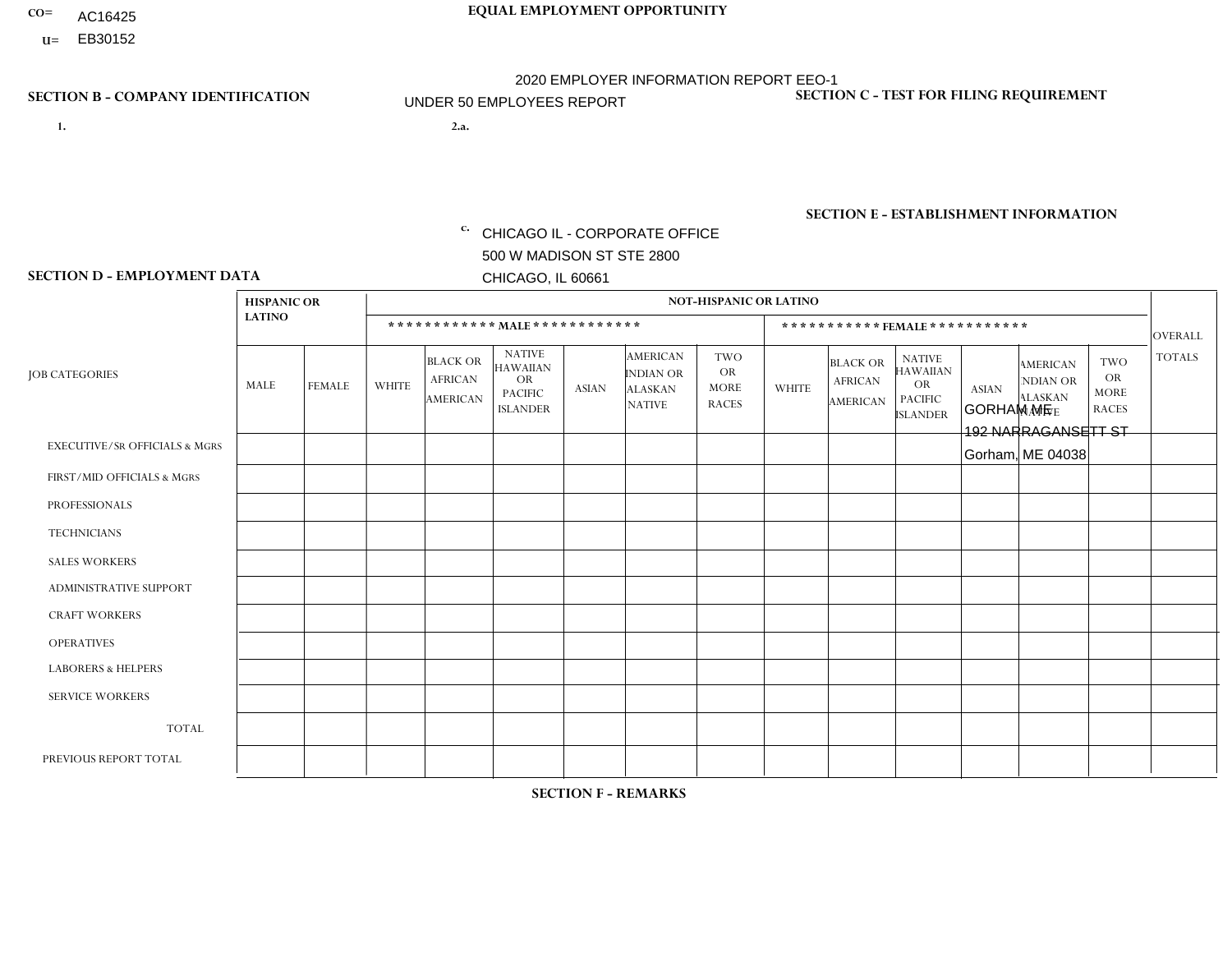- AC16425
- **U=**

- **1. 2.a.** CHICAGO IL CORPORATE OFFICE 500 W MADISON ST STE 2800 CHICAGO, IL 60661
- 2.a. BRADENTON FL COPHER SS 1880 63RD AVENUE EAST Bradenton, FL 34203

c. EIN= 952920557

## **SECTION B - COMPANY IDENTIFICATION SECTION C - TEST FOR FILING REQUIREMENT**

1- Y 2- Y 3- N DUNS= 000123456

**SECTION E - ESTABLISHMENT INFORMATION c.** NAICS: 423140

### **SECTION D - EMPLOYMENT DATA**

|                                          | <b>HISPANIC OR</b> |                |              |                                                      |                                                                                    |              |                                                                        | <b>NOT-HISPANIC OR LATINO</b>                          |              |                                                      |                                                                                    |              |                                                                       |                                                        |                |
|------------------------------------------|--------------------|----------------|--------------|------------------------------------------------------|------------------------------------------------------------------------------------|--------------|------------------------------------------------------------------------|--------------------------------------------------------|--------------|------------------------------------------------------|------------------------------------------------------------------------------------|--------------|-----------------------------------------------------------------------|--------------------------------------------------------|----------------|
|                                          | <b>LATINO</b>      |                |              |                                                      | ************ MAIE************                                                      |              |                                                                        |                                                        |              | ***********FEMALE***********                         |                                                                                    |              |                                                                       |                                                        | <b>OVERALL</b> |
| <b>JOB CATEGORIES</b>                    | <b>MALE</b>        | <b>FEMALE</b>  | <b>WHITE</b> | <b>BLACK OR</b><br><b>AFRICAN</b><br><b>AMERICAN</b> | <b>NATIVE</b><br><b>HAWAIIAN</b><br><b>OR</b><br><b>PACIFIC</b><br><b>ISLANDER</b> | <b>ASIAN</b> | <b>AMERICAN</b><br><b>INDIAN OR</b><br><b>ALASKAN</b><br><b>NATIVE</b> | <b>TWO</b><br><b>OR</b><br><b>MORE</b><br><b>RACES</b> | <b>WHITE</b> | <b>BLACK OR</b><br><b>AFRICAN</b><br><b>AMERICAN</b> | <b>NATIVE</b><br><b>HAWAIIAN</b><br><b>OR</b><br><b>PACIFIC</b><br><b>ISLANDER</b> | <b>ASIAN</b> | <b>AMERICAN</b><br><b>NDIAN OR</b><br><b>ALASKAN</b><br><b>NATIVE</b> | <b>TWO</b><br><b>OR</b><br><b>MORE</b><br><b>RACES</b> | <b>TOTALS</b>  |
| <b>EXECUTIVE/SR OFFICIALS &amp; MGRS</b> | $\mathbf{0}$       | $\Omega$       | $\Omega$     | $\Omega$                                             | $\Omega$                                                                           | $\Omega$     | $\Omega$                                                               | $\Omega$                                               | $\Omega$     | $\Omega$                                             | $\Omega$                                                                           | $\Omega$     | $\Omega$                                                              | $\Omega$                                               | $\mathbf 0$    |
| FIRST/MID OFFICIALS & MGRS               | 0                  |                | $\mathbf 0$  | $\mathbf 0$                                          | $\mathbf{0}$                                                                       | $\mathbf{0}$ | $\Omega$                                                               | 0                                                      | $\Omega$     | $\Omega$                                             | $\Omega$                                                                           | $\Omega$     | $\Omega$                                                              | 0                                                      | $\mathbf{1}$   |
| <b>PROFESSIONALS</b>                     | $\mathbf 0$        |                | $\mathbf 0$  | $\mathbf 0$                                          | $\Omega$                                                                           | $\Omega$     | $\Omega$                                                               | 0                                                      | $\Omega$     | $\Omega$                                             | 0                                                                                  | $\Omega$     | $\Omega$                                                              | $\mathbf 0$                                            | $\mathbf{1}$   |
| <b>TECHNICIANS</b>                       | 0                  | $\mathbf 0$    | $\Omega$     | $\mathbf 0$                                          | $\Omega$                                                                           | $\Omega$     | $\Omega$                                                               | 0                                                      | $\Omega$     | $\Omega$                                             | $\mathbf 0$                                                                        | $\mathbf 0$  | $\Omega$                                                              | $\mathbf 0$                                            | $\mathbf 0$    |
| <b>SALES WORKERS</b>                     | $\mathbf 0$        | $\Omega$       | $\Omega$     | $\Omega$                                             | $\Omega$                                                                           | $\Omega$     | $\Omega$                                                               | 0                                                      | $\Omega$     | $\Omega$                                             | $\Omega$                                                                           | $\mathbf{0}$ | $\Omega$                                                              | $\Omega$                                               | $\mathbf 0$    |
| ADMINISTRATIVE SUPPORT                   | 0                  | $\overline{2}$ | $\mathbf 0$  | $\Omega$                                             | $\mathbf{0}$                                                                       | $\Omega$     | $\Omega$                                                               | 0                                                      | $\Omega$     | $\Omega$                                             | $\Omega$                                                                           | $\Omega$     | $\Omega$                                                              | $\mathbf 0$                                            | $\overline{2}$ |
| <b>CRAFT WORKERS</b>                     | $\mathbf 0$        | $\mathbf 0$    | $\mathbf 0$  | $\mathbf 0$                                          | $\Omega$                                                                           | $\Omega$     | $\Omega$                                                               | 0                                                      | $\Omega$     | $\Omega$                                             | $\Omega$                                                                           | $\Omega$     | $\Omega$                                                              | $\Omega$                                               | $\mathbf 0$    |
| <b>OPERATIVES</b>                        | 5                  | $\Omega$       | $\mathbf 0$  | $\mathbf 0$                                          | $\Omega$                                                                           | $\Omega$     | $\Omega$                                                               | $\Omega$                                               | $\Omega$     | $\Omega$                                             | $\Omega$                                                                           | $\Omega$     | $\Omega$                                                              | $\Omega$                                               | 5              |
| <b>LABORERS &amp; HELPERS</b>            | $\Omega$           | $\Omega$       | $\Omega$     | $\Omega$                                             | $\Omega$                                                                           | $\Omega$     | $\Omega$                                                               | $\Omega$                                               | $\Omega$     | $\Omega$                                             | $\Omega$                                                                           | $\Omega$     | $\Omega$                                                              | $\Omega$                                               | 0              |
| <b>SERVICE WORKERS</b>                   | $\mathbf 0$        | $\mathbf 0$    | $\mathbf 0$  | $\mathbf 0$                                          | $\Omega$                                                                           | $\Omega$     | $\Omega$                                                               | $\Omega$                                               | $\Omega$     | $\Omega$                                             | $\Omega$                                                                           | $\mathbf 0$  | $\Omega$                                                              | $\Omega$                                               | 0              |
| <b>TOTAL</b>                             | 5                  | 4              | 0            | $\mathbf 0$                                          | $\Omega$                                                                           | $\mathbf{0}$ | $\Omega$                                                               | 0                                                      | $\Omega$     | $\Omega$                                             | $\mathbf 0$                                                                        | $\mathbf 0$  | $\Omega$                                                              | $\mathbf 0$                                            | 9              |
| PREVIOUS REPORT TOTAL                    | 5                  | 3              | 1            | $\Omega$                                             | $\Omega$                                                                           | $\Omega$     | $\Omega$                                                               | $\Omega$                                               | $\Omega$     | $\Omega$                                             | $\Omega$                                                                           | $\Omega$     | $\Omega$                                                              | $\mathbf 0$                                            | 9              |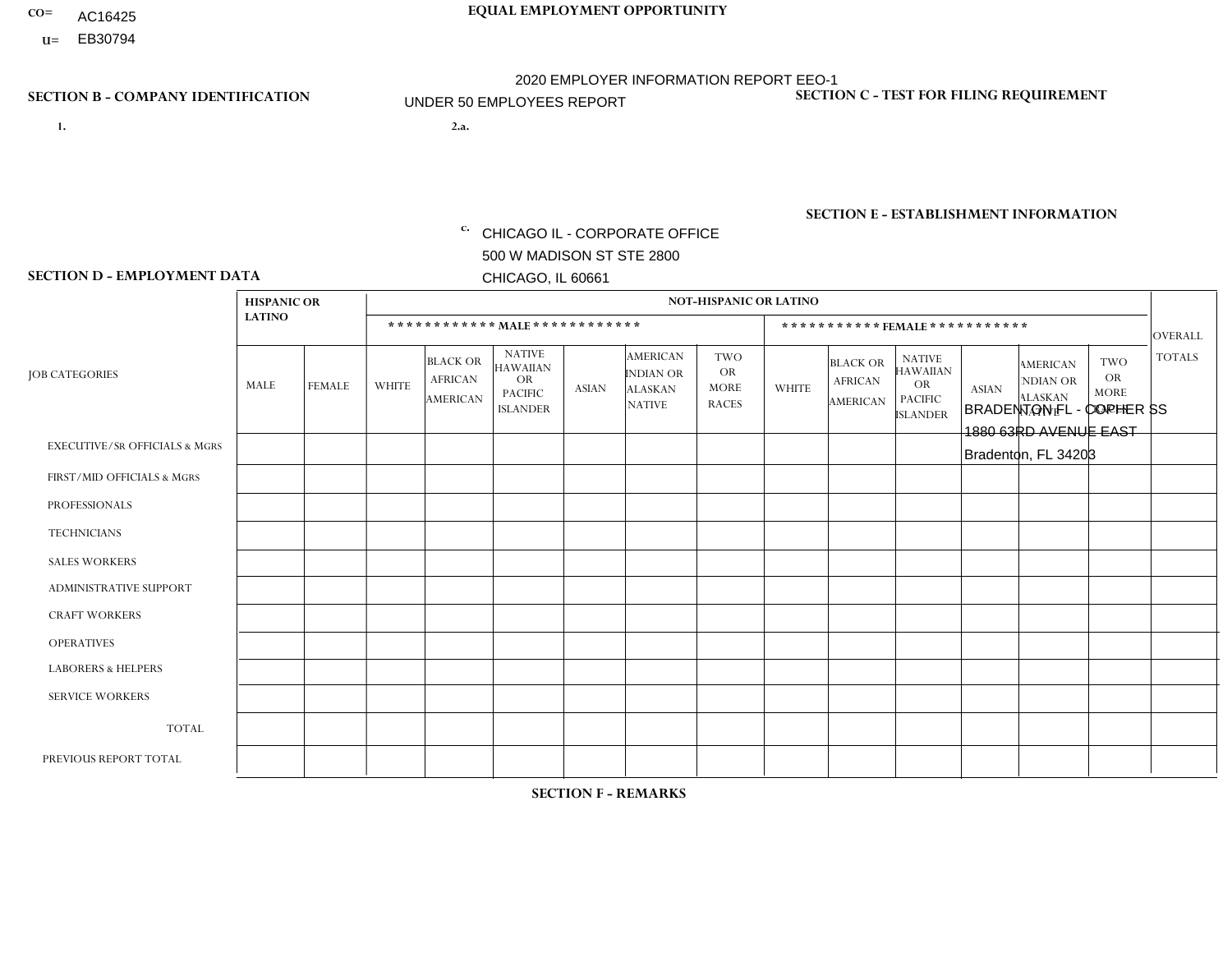- AC16425
- **U=**

- **1. 2.a.** CHICAGO IL CORPORATE OFFICE 500 W MADISON ST STE 2800 CHICAGO, IL 60661
- 2.a. CINCINNATI OH 11950 MOSTELLER RD Cincinnati, OH 45241

EIN= 952920557

## **SECTION B - COMPANY IDENTIFICATION SECTION C - TEST FOR FILING REQUIREMENT**

1- Y 2- Y 3- N DUNS= 000123456

**SECTION E - ESTABLISHMENT INFORMATION c.** NAICS: 423140

### **SECTION D - EMPLOYMENT DATA**

|                                          | <b>HISPANIC OR</b> |               |                |                                                      |                                                                                    |                |                                                                        | <b>NOT-HISPANIC OR LATINO</b>                          |                |                                                      |                                                                                    |              |                                                                       |                                                        |                |
|------------------------------------------|--------------------|---------------|----------------|------------------------------------------------------|------------------------------------------------------------------------------------|----------------|------------------------------------------------------------------------|--------------------------------------------------------|----------------|------------------------------------------------------|------------------------------------------------------------------------------------|--------------|-----------------------------------------------------------------------|--------------------------------------------------------|----------------|
|                                          | <b>LATINO</b>      |               |                | ************ MALE ************                       |                                                                                    |                |                                                                        |                                                        |                |                                                      | ***********FEMALE***********                                                       |              |                                                                       |                                                        | <b>OVERALL</b> |
| <b>JOB CATEGORIES</b>                    | MALE               | <b>FEMALE</b> | <b>WHITE</b>   | <b>BLACK OR</b><br><b>AFRICAN</b><br><b>AMERICAN</b> | <b>NATIVE</b><br><b>HAWAIIAN</b><br><b>OR</b><br><b>PACIFIC</b><br><b>ISLANDER</b> | <b>ASIAN</b>   | <b>AMERICAN</b><br><b>INDIAN OR</b><br><b>ALASKAN</b><br><b>NATIVE</b> | <b>TWO</b><br><b>OR</b><br><b>MORE</b><br><b>RACES</b> | <b>WHITE</b>   | <b>BLACK OR</b><br><b>AFRICAN</b><br><b>AMERICAN</b> | <b>NATIVE</b><br><b>HAWAIIAN</b><br><b>OR</b><br><b>PACIFIC</b><br><b>ISLANDER</b> | <b>ASIAN</b> | <b>AMERICAN</b><br><b>NDIAN OR</b><br><b>ALASKAN</b><br><b>NATIVE</b> | <b>TWO</b><br><b>OR</b><br><b>MORE</b><br><b>RACES</b> | <b>TOTALS</b>  |
| <b>EXECUTIVE/SR OFFICIALS &amp; MGRS</b> | $\mathbf{0}$       | $\Omega$      | $\Omega$       | $\Omega$                                             | 0                                                                                  | $\Omega$       | $\Omega$                                                               | $\Omega$                                               | $\Omega$       | $\mathbf{0}$                                         | $\Omega$                                                                           | $\Omega$     | $\Omega$                                                              | $\Omega$                                               | $\Omega$       |
| FIRST/MID OFFICIALS & MGRS               | $\Omega$           | $\Omega$      | 3              | $\mathbf 0$                                          | $\mathbf 0$                                                                        | $\Omega$       | $\Omega$                                                               | $\Omega$                                               | 1              | $\mathbf{0}$                                         | $\Omega$                                                                           | $\Omega$     | $\Omega$                                                              | $\Omega$                                               | 4              |
| <b>PROFESSIONALS</b>                     | $\Omega$           | $\Omega$      | $\mathbf 0$    | $\mathbf 0$                                          | $\overline{0}$                                                                     | $\Omega$       | $\Omega$                                                               | $\Omega$                                               | $\Omega$       | $\Omega$                                             | $\Omega$                                                                           | $\Omega$     | $\Omega$                                                              | $\Omega$                                               | $\mathbf 0$    |
| <b>TECHNICIANS</b>                       | $\Omega$           | $\Omega$      | $\Omega$       | $\Omega$                                             | 0                                                                                  | $\Omega$       | $\overline{0}$                                                         | $\Omega$                                               | $\Omega$       | $\Omega$                                             | $\Omega$                                                                           | $\Omega$     | $\mathbf{0}$                                                          | $\Omega$                                               | $\mathbf 0$    |
| <b>SALES WORKERS</b>                     | $\Omega$           | $\Omega$      | $\overline{c}$ | $\Omega$                                             | $\Omega$                                                                           | $\Omega$       | $\Omega$                                                               | $\Omega$                                               | $\mathbf{1}$   | $\Omega$                                             | $\Omega$                                                                           | $\Omega$     | $\Omega$                                                              | $\Omega$                                               | 3              |
| <b>ADMINISTRATIVE SUPPORT</b>            | $\Omega$           | $\mathbf 0$   | 2              | $\mathbf 0$                                          | $\mathbf 0$                                                                        | $\mathbf 0$    | $\Omega$                                                               | $\Omega$                                               | $\Omega$       | $\Omega$                                             | $\Omega$                                                                           | $\Omega$     | $\Omega$                                                              | $\Omega$                                               | $\overline{2}$ |
| <b>CRAFT WORKERS</b>                     | $\Omega$           | $\Omega$      | $\Omega$       | $\mathbf 0$                                          | 0                                                                                  | $\Omega$       | $\Omega$                                                               | $\Omega$                                               | $\Omega$       | $\Omega$                                             | $\Omega$                                                                           | $\Omega$     | $\Omega$                                                              | $\Omega$                                               | $\Omega$       |
| <b>OPERATIVES</b>                        | $\Omega$           | $\Omega$      | 9              | $\mathbf{1}$                                         | 0                                                                                  | $\mathbf{1}$   | $\Omega$                                                               |                                                        | $\Omega$       | $\Omega$                                             | $\Omega$                                                                           | $\Omega$     | $\Omega$                                                              | $\Omega$                                               | 12             |
| <b>LABORERS &amp; HELPERS</b>            | $\Omega$           | $\Omega$      | $\overline{2}$ | $\overline{4}$                                       | 0                                                                                  | $\Omega$       | $\Omega$                                                               | $\Omega$                                               | $\Omega$       | $\Omega$                                             | $\Omega$                                                                           | $\Omega$     | $\Omega$                                                              | -1                                                     | $\overline{7}$ |
| <b>SERVICE WORKERS</b>                   | $\Omega$           | $\Omega$      | $\Omega$       | 0                                                    | $\mathbf 0$                                                                        | $\Omega$       | $\Omega$                                                               | $\Omega$                                               | $\Omega$       | $\Omega$                                             | $\Omega$                                                                           | $\Omega$     | $\Omega$                                                              | $\Omega$                                               | 0              |
| <b>TOTAL</b>                             | 0                  | 0             | 18             | 5                                                    | 0                                                                                  | $\mathbf 1$    | $\mathbf{0}$                                                           |                                                        | $\overline{2}$ | $\Omega$                                             | $\Omega$                                                                           | $\mathbf 0$  | $\Omega$                                                              | $\overline{1}$                                         | 28             |
| PREVIOUS REPORT TOTAL                    | $\Omega$           | $\Omega$      | 24             | 8                                                    | $\mathbf 0$                                                                        | $\overline{1}$ | $\Omega$                                                               |                                                        | 3              |                                                      | $\mathbf{0}$                                                                       | $\Omega$     | $\Omega$                                                              | $\mathbf 0$                                            | 38             |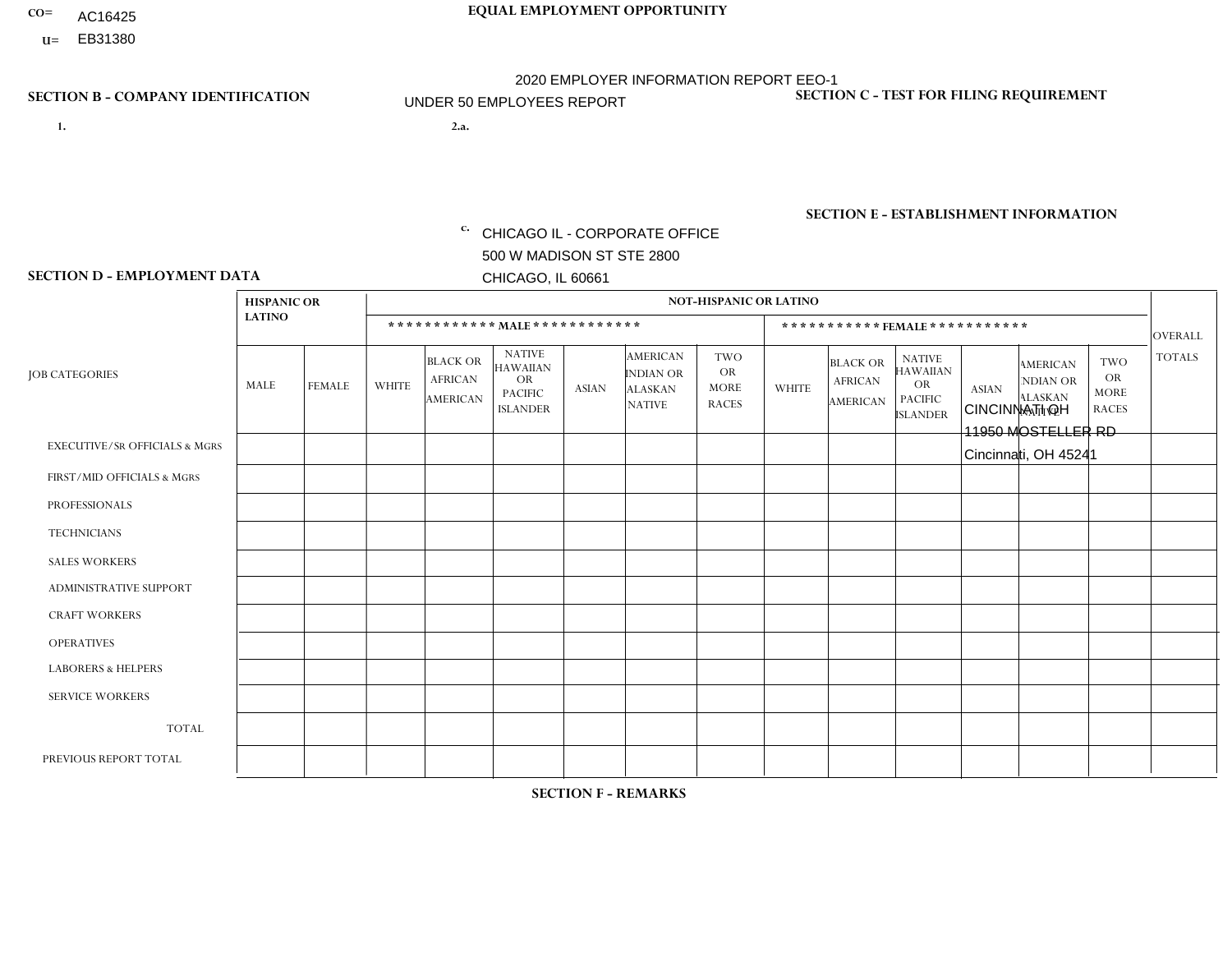- AC16425
- **U=**

- **1. 2.a.** CHICAGO IL CORPORATE OFFICE 500 W MADISON ST STE 2800 CHICAGO, IL 60661
- 2.a. KNOXVILLE TN 3475 NORTH BEND CIRCLE Alcoa, TN 37701

**SECTION B - COMPANY IDENTIFICATION SECTION C - TEST FOR FILING REQUIREMENT** 

1- Y 2- Y 3- N DUNS= 000123456

|                   | <b>SECTION E - ESTABLISHMENT INFORMATION</b> |  |
|-------------------|----------------------------------------------|--|
| c. EIN= 952920557 | NAICS: 423140                                |  |

### **SECTION D - EMPLOYMENT DATA**

|                                          | <b>HISPANIC OR</b> |               |                |                                                      |                                                                                    |              |                                                                        | <b>NOT-HISPANIC OR LATINO</b>                          |              |                                               |                                                                                    |              |                                                                |                                                        |                |
|------------------------------------------|--------------------|---------------|----------------|------------------------------------------------------|------------------------------------------------------------------------------------|--------------|------------------------------------------------------------------------|--------------------------------------------------------|--------------|-----------------------------------------------|------------------------------------------------------------------------------------|--------------|----------------------------------------------------------------|--------------------------------------------------------|----------------|
|                                          | <b>LATINO</b>      |               |                | ************ MALE ************                       |                                                                                    |              |                                                                        |                                                        |              |                                               | *********** FEMALE ***********                                                     |              |                                                                |                                                        | <b>OVERALL</b> |
| <b>JOB CATEGORIES</b>                    | MALE               | <b>FEMALE</b> | <b>WHITE</b>   | <b>BLACK OR</b><br><b>AFRICAN</b><br><b>AMERICAN</b> | <b>NATIVE</b><br><b>HAWAIIAN</b><br><b>OR</b><br><b>PACIFIC</b><br><b>ISLANDER</b> | <b>ASIAN</b> | <b>AMERICAN</b><br><b>INDIAN OR</b><br><b>ALASKAN</b><br><b>NATIVE</b> | <b>TWO</b><br><b>OR</b><br><b>MORE</b><br><b>RACES</b> | <b>WHITE</b> | <b>BLACK OR</b><br><b>AFRICAN</b><br>AMERICAN | <b>NATIVE</b><br><b>HAWAIIAN</b><br><b>OR</b><br><b>PACIFIC</b><br><b>ISLANDER</b> | <b>ASIAN</b> | <b>AMERICAN</b><br>NDIAN OR<br><b>ALASKAN</b><br><b>NATIVE</b> | <b>TWO</b><br><b>OR</b><br><b>MORE</b><br><b>RACES</b> | <b>TOTALS</b>  |
| <b>EXECUTIVE/SR OFFICIALS &amp; MGRS</b> | $\Omega$           | $\Omega$      | $\Omega$       | $\Omega$                                             | $\Omega$                                                                           | $\Omega$     | $\Omega$                                                               | $\Omega$                                               | $\Omega$     | $\mathbf{0}$                                  | $\mathbf{0}$                                                                       | $\Omega$     | $\Omega$                                                       | $\Omega$                                               | $\mathbf 0$    |
| FIRST/MID OFFICIALS & MGRS               | $\Omega$           | 0             | $\overline{c}$ | 0                                                    | $\mathbf{0}$                                                                       | $\Omega$     | $\Omega$                                                               | $\Omega$                                               | $\Omega$     | $\mathbf{0}$                                  | $\mathbf{0}$                                                                       | $\Omega$     | $\Omega$                                                       | $\Omega$                                               | $\overline{2}$ |
| <b>PROFESSIONALS</b>                     | $\Omega$           | $\mathbf 0$   | $\mathbf 0$    | $\mathbf 0$                                          | 0                                                                                  | $\mathbf 0$  | $\Omega$                                                               | $\Omega$                                               | $\mathbf{0}$ | $\Omega$                                      | $\Omega$                                                                           | $\Omega$     | $\Omega$                                                       | $\Omega$                                               | $\mathbf 0$    |
| <b>TECHNICIANS</b>                       | $\Omega$           | $\Omega$      | $\Omega$       | $\mathbf 0$                                          | $\Omega$                                                                           | $\Omega$     | $\overline{0}$                                                         | $\Omega$                                               | $\Omega$     | $\Omega$                                      | $\Omega$                                                                           | $\Omega$     | $\Omega$                                                       | $\mathbf{0}$                                           | $\mathbf 0$    |
| <b>SALES WORKERS</b>                     | $\Omega$           | $\mathbf 0$   | $\overline{2}$ | $\mathbf 0$                                          | $\mathbf 0$                                                                        | $\Omega$     | $\Omega$                                                               | $\Omega$                                               | 1            | $\Omega$                                      | $\Omega$                                                                           | $\Omega$     | $\Omega$                                                       | $\mathbf{0}$                                           | 3              |
| <b>ADMINISTRATIVE SUPPORT</b>            | $\Omega$           | $\Omega$      | $\overline{c}$ | $\Omega$                                             | 0                                                                                  | $\Omega$     | $\Omega$                                                               | $\Omega$                                               | $\Omega$     | $\mathbf{0}$                                  | $\Omega$                                                                           | $\Omega$     | $\Omega$                                                       | $\Omega$                                               | $\overline{2}$ |
| <b>CRAFT WORKERS</b>                     | $\Omega$           | $\Omega$      | $\Omega$       | $\mathbf 0$                                          | 0                                                                                  | $\Omega$     | $\Omega$                                                               | $\Omega$                                               | $\Omega$     | $\Omega$                                      | $\mathbf{0}$                                                                       | $\Omega$     | $\Omega$                                                       | $\Omega$                                               | $\mathbf{0}$   |
| <b>OPERATIVES</b>                        | 0                  | $\Omega$      | 9              | $\mathbf{1}$                                         | $\Omega$                                                                           | $\Omega$     | $\Omega$                                                               | $\Omega$                                               | $\Omega$     | $\Omega$                                      | $\mathbf{0}$                                                                       | $\Omega$     | $\Omega$                                                       | $\Omega$                                               | 10             |
| <b>LABORERS &amp; HELPERS</b>            | $\Omega$           | $\Omega$      | $\Omega$       | 0                                                    | $\Omega$                                                                           | $\Omega$     | $\Omega$                                                               | $\Omega$                                               | $\Omega$     | $\Omega$                                      | $\Omega$                                                                           | $\Omega$     | $\Omega$                                                       | $\Omega$                                               | 0              |
| <b>SERVICE WORKERS</b>                   | $\Omega$           | 0             | 0              | $\boldsymbol{0}$                                     | 0                                                                                  | $\mathbf 0$  | $\Omega$                                                               | $\Omega$                                               | $\Omega$     | $\Omega$                                      | $\Omega$                                                                           | $\mathbf 0$  | $\Omega$                                                       | $\mathbf 0$                                            | 0              |
| <b>TOTAL</b>                             | $\Omega$           | $\mathbf 0$   | 15             | $\mathbf{1}$                                         | 0                                                                                  | $\mathbf 0$  | $\Omega$                                                               | $\Omega$                                               | 1            | $\mathbf{0}$                                  | $\Omega$                                                                           | $\Omega$     | $\Omega$                                                       | $\Omega$                                               | 17             |
| PREVIOUS REPORT TOTAL                    | $\overline{2}$     | $\Omega$      | 21             | 1                                                    | 0                                                                                  | $\Omega$     | 0                                                                      | $\Omega$                                               | 3            | $\mathbf{0}$                                  | $\mathbf{0}$                                                                       | $\Omega$     | $\Omega$                                                       | $\mathbf 0$                                            | 27             |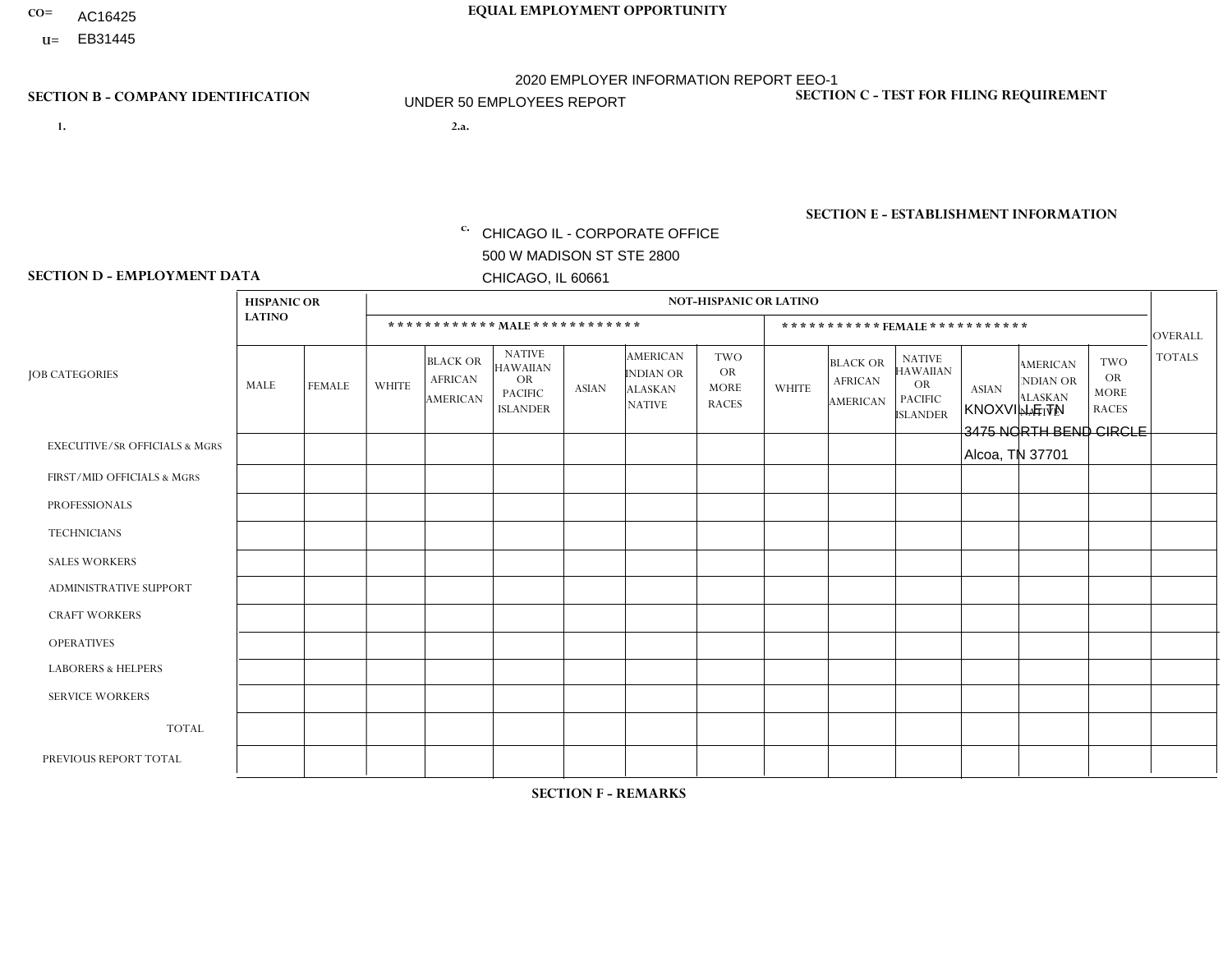- AC16425
- **U=**

**1. 2.a.** CHICAGO IL - CORPORATE OFFICE 500 W MADISON ST STE 2800 CHICAGO, IL 60661

2.a. LAKEWOOD NJ 900 TOWBIN AVE Lakewood, NJ 08701

EIN= 952920557

## **SECTION B - COMPANY IDENTIFICATION SECTION C - TEST FOR FILING REQUIREMENT**

1- Y 2- Y 3- N DUNS= 000123456

**SECTION E - ESTABLISHMENT INFORMATION c.** NAICS: 423140

### **SECTION D - EMPLOYMENT DATA**

|                                          | <b>HISPANIC OR</b> |               |                |                                                      |                                                                                    |              |                                                                        | <b>NOT-HISPANIC OR LATINO</b>                          |                |                                               |                                                                             |              |                                                                       |                                                        |                |
|------------------------------------------|--------------------|---------------|----------------|------------------------------------------------------|------------------------------------------------------------------------------------|--------------|------------------------------------------------------------------------|--------------------------------------------------------|----------------|-----------------------------------------------|-----------------------------------------------------------------------------|--------------|-----------------------------------------------------------------------|--------------------------------------------------------|----------------|
|                                          | <b>LATINO</b>      |               |                | ************ MALE ************                       |                                                                                    |              |                                                                        |                                                        |                |                                               | ***********FEMALE ***********                                               |              |                                                                       |                                                        | <b>OVERALL</b> |
| <b>JOB CATEGORIES</b>                    | MALE               | <b>FEMALE</b> | <b>WHITE</b>   | <b>BLACK OR</b><br><b>AFRICAN</b><br><b>AMERICAN</b> | <b>NATIVE</b><br><b>HAWAIIAN</b><br><b>OR</b><br><b>PACIFIC</b><br><b>ISLANDER</b> | <b>ASIAN</b> | <b>AMERICAN</b><br><b>INDIAN OR</b><br><b>ALASKAN</b><br><b>NATIVE</b> | <b>TWO</b><br><b>OR</b><br><b>MORE</b><br><b>RACES</b> | <b>WHITE</b>   | <b>BLACK OR</b><br><b>AFRICAN</b><br>AMERICAN | <b>NATIVE</b><br><b>HAWAIIAN</b><br>OR<br><b>PACIFIC</b><br><b>ISLANDER</b> | <b>ASIAN</b> | <b>AMERICAN</b><br><b>NDIAN OR</b><br><b>ALASKAN</b><br><b>NATIVE</b> | <b>TWO</b><br><b>OR</b><br><b>MORE</b><br><b>RACES</b> | <b>TOTALS</b>  |
| <b>EXECUTIVE/SR OFFICIALS &amp; MGRS</b> | $\Omega$           | $\Omega$      | $\Omega$       | $\mathbf 0$                                          | $\mathbf 0$                                                                        | $\Omega$     | $\Omega$                                                               | $\Omega$                                               | $\Omega$       | $\Omega$                                      | $\mathbf 0$                                                                 | $\mathbf 0$  | $\Omega$                                                              | $\Omega$                                               | $\mathbf 0$    |
| FIRST/MID OFFICIALS & MGRS               | $\Omega$           | 0             | 2              | $\mathbf 0$                                          | $\mathbf{0}$                                                                       | $\Omega$     | $\Omega$                                                               | $\Omega$                                               | 0              | $\Omega$                                      | $\Omega$                                                                    | $\mathbf 0$  | 0                                                                     | 0                                                      | $\overline{2}$ |
| <b>PROFESSIONALS</b>                     | $\Omega$           | $\Omega$      | $\Omega$       | $\mathbf 0$                                          | $\Omega$                                                                           | $\Omega$     | $\Omega$                                                               | $\Omega$                                               | $\Omega$       | $\Omega$                                      | $\Omega$                                                                    | $\Omega$     | $\Omega$                                                              | $\Omega$                                               | $\overline{0}$ |
| <b>TECHNICIANS</b>                       | $\Omega$           | $\Omega$      | $\Omega$       | $\mathbf 0$                                          | $\Omega$                                                                           | $\Omega$     | $\Omega$                                                               | $\Omega$                                               | 0              | $\Omega$                                      | 0                                                                           | 0            | $\Omega$                                                              | $\mathbf 0$                                            | $\mathbf{0}$   |
| <b>SALES WORKERS</b>                     | $\Omega$           | $\Omega$      | $\overline{2}$ | $\mathbf 0$                                          | $\Omega$                                                                           | $\Omega$     | $\Omega$                                                               | $\Omega$                                               | $\overline{0}$ | $\Omega$                                      | $\Omega$                                                                    | $\Omega$     | $\Omega$                                                              | $\Omega$                                               | $\overline{2}$ |
| ADMINISTRATIVE SUPPORT                   | $\Omega$           | $\mathbf 0$   | $\Omega$       | $\mathbf 0$                                          | 0                                                                                  | $\mathbf{0}$ | $\Omega$                                                               | $\Omega$                                               | 0              | $\Omega$                                      | 0                                                                           | $\mathbf 0$  | 0                                                                     | $\mathbf 0$                                            | $\overline{0}$ |
| <b>CRAFT WORKERS</b>                     | $\Omega$           | $\Omega$      | $\mathbf{0}$   | $\Omega$                                             | $\Omega$                                                                           | $\Omega$     | $\Omega$                                                               | $\Omega$                                               | 0              | $\Omega$                                      | 0                                                                           | $\Omega$     | $\Omega$                                                              | $\Omega$                                               | $\Omega$       |
| <b>OPERATIVES</b>                        | $\Omega$           | $\Omega$      | 5              | $\mathbf 0$                                          | $\Omega$                                                                           | $\Omega$     | $\Omega$                                                               | $\Omega$                                               | $\Omega$       | $\Omega$                                      | 0                                                                           | $\Omega$     | $\Omega$                                                              | $\Omega$                                               | 5              |
| <b>LABORERS &amp; HELPERS</b>            | 1                  | $\Omega$      | -1             | $\mathbf 0$                                          | 0                                                                                  | $\Omega$     | $\Omega$                                                               | $\Omega$                                               | $\Omega$       | $\Omega$                                      | $\Omega$                                                                    | $\Omega$     | $\Omega$                                                              | $\Omega$                                               | $\overline{2}$ |
| <b>SERVICE WORKERS</b>                   | $\Omega$           | $\mathbf 0$   | $\mathbf 0$    | 0                                                    | $\mathbf 0$                                                                        | $\mathbf 0$  | $\Omega$                                                               | $\Omega$                                               | 0              | $\Omega$                                      | 0                                                                           | $\mathbf 0$  | $\Omega$                                                              | $\mathbf 0$                                            | $\mathbf{0}$   |
| <b>TOTAL</b>                             | 1                  | 0             | 10             | $\mathbf 0$                                          | $\mathbf 0$                                                                        | 0            | $\Omega$                                                               | $\Omega$                                               | 0              | $\Omega$                                      | $\Omega$                                                                    | $\mathbf 0$  | $\Omega$                                                              | $\mathbf 0$                                            | 11             |
| PREVIOUS REPORT TOTAL                    | 2                  | $\Omega$      | 11             | $\overline{ }$                                       | $\mathbf 0$                                                                        | $\Omega$     | $\Omega$                                                               | $\Omega$                                               | 0              | $\Omega$                                      | 0                                                                           | $\mathbf 0$  | $\Omega$                                                              | 0                                                      | 14             |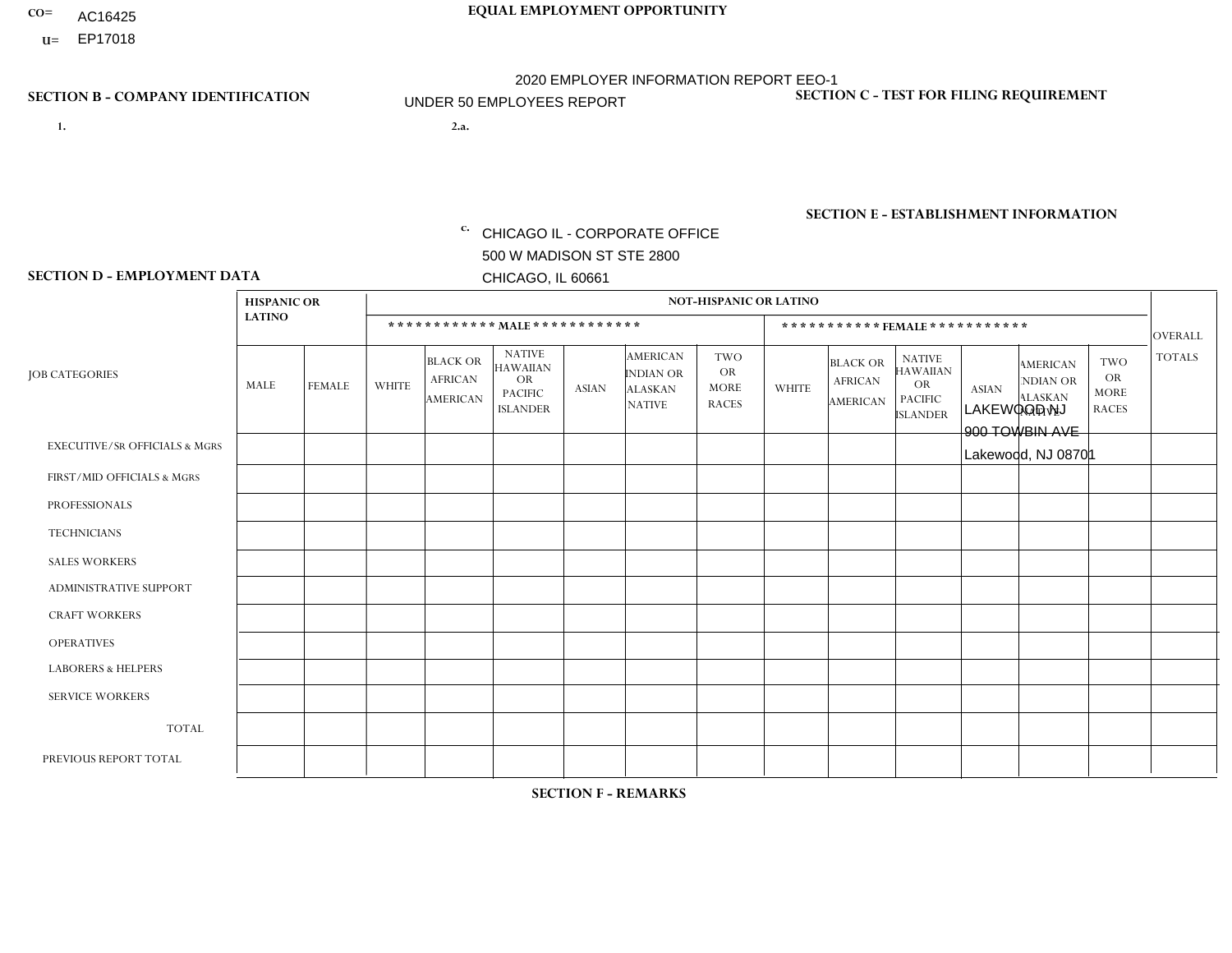- AC16425
- **U=**

**1. 2.a.** CHICAGO IL - CORPORATE OFFICE 500 W MADISON ST STE 2800 CHICAGO, IL 60661

2.a. GREENVILLE NC - E CAROLINA-SS 4558 US 13 Greenville, NC 27834

EIN= 952920557

## **SECTION B - COMPANY IDENTIFICATION SECTION C - TEST FOR FILING REQUIREMENT**

1- Y 2- Y 3- N DUNS= 000123456

**SECTION E - ESTABLISHMENT INFORMATION c.** NAICS: 423140

### **SECTION D - EMPLOYMENT DATA**

|                                          | <b>HISPANIC OR</b> |                      |                         |                                                      |                                                                                    |              |                                                                        | <b>NOT-HISPANIC OR LATINO</b>                          |                |                                               |                                                                                    |              |                                                                       |                                                        |                |
|------------------------------------------|--------------------|----------------------|-------------------------|------------------------------------------------------|------------------------------------------------------------------------------------|--------------|------------------------------------------------------------------------|--------------------------------------------------------|----------------|-----------------------------------------------|------------------------------------------------------------------------------------|--------------|-----------------------------------------------------------------------|--------------------------------------------------------|----------------|
|                                          | <b>LATINO</b>      |                      |                         | ************ MALE ************                       |                                                                                    |              |                                                                        |                                                        |                |                                               | ***********FEMALE***********                                                       |              |                                                                       |                                                        | <b>OVERALL</b> |
| <b>JOB CATEGORIES</b>                    | MALE               | <b>FEMALE</b>        | <b>WHITE</b>            | <b>BLACK OR</b><br><b>AFRICAN</b><br><b>AMERICAN</b> | <b>NATIVE</b><br><b>HAWAIIAN</b><br><b>OR</b><br><b>PACIFIC</b><br><b>ISLANDER</b> | <b>ASIAN</b> | <b>AMERICAN</b><br><b>INDIAN OR</b><br><b>ALASKAN</b><br><b>NATIVE</b> | <b>TWO</b><br><b>OR</b><br><b>MORE</b><br><b>RACES</b> | <b>WHITE</b>   | <b>BLACK OR</b><br><b>AFRICAN</b><br>AMERICAN | <b>NATIVE</b><br><b>HAWAIIAN</b><br><b>OR</b><br><b>PACIFIC</b><br><b>ISLANDER</b> | <b>ASIAN</b> | <b>AMERICAN</b><br><b>NDIAN OR</b><br><b>ALASKAN</b><br><b>NATIVE</b> | <b>TWO</b><br><b>OR</b><br><b>MORE</b><br><b>RACES</b> | <b>TOTALS</b>  |
| <b>EXECUTIVE/SR OFFICIALS &amp; MGRS</b> | $\Omega$           | $\Omega$             | $\Omega$                | $\mathbf 0$                                          | 0                                                                                  | $\Omega$     | $\Omega$                                                               | $\Omega$                                               | $\Omega$       | $\Omega$                                      | 0                                                                                  | $\mathbf 0$  | $\Omega$                                                              | 0                                                      | $\mathbf 0$    |
| FIRST/MID OFFICIALS & MGRS               | $\Omega$           | $\Omega$             | $\overline{\mathbf{A}}$ | $\mathbf 0$                                          | $\Omega$                                                                           | $\mathbf{0}$ | $\Omega$                                                               | $\Omega$                                               | 0              | $\Omega$                                      | 0                                                                                  | $\Omega$     | $\Omega$                                                              | $\Omega$                                               | -1             |
| <b>PROFESSIONALS</b>                     | $\Omega$           | $\Omega$             | 1                       | $\mathbf 0$                                          | $\Omega$                                                                           | $\Omega$     | $\Omega$                                                               | $\Omega$                                               | 0              | $\Omega$                                      | $\Omega$                                                                           | $\Omega$     | $\Omega$                                                              | $\mathbf 0$                                            | $\mathbf{1}$   |
| <b>TECHNICIANS</b>                       | $\Omega$           | $\mathbf 0$          | $\Omega$                | $\mathbf 0$                                          | $\mathbf 0$                                                                        | $\Omega$     | $\Omega$                                                               | $\Omega$                                               | 0              | $\mathbf 0$                                   | 0                                                                                  | $\mathbf 0$  | $\mathbf 0$                                                           | $\mathbf 0$                                            | $\mathbf{0}$   |
| <b>SALES WORKERS</b>                     |                    | $\blacktriangleleft$ | $\Omega$                | $\Omega$                                             | $\Omega$                                                                           | $\Omega$     | $\Omega$                                                               | $\Omega$                                               | $\overline{0}$ | $\mathbf{1}$                                  | $\overline{0}$                                                                     | $\Omega$     | $\Omega$                                                              | $\Omega$                                               | 3              |
| <b>ADMINISTRATIVE SUPPORT</b>            | -1                 | 1                    | $\mathbf{0}$            | $\Omega$                                             | 0                                                                                  | $\Omega$     | $\Omega$                                                               | $\Omega$                                               | 0              | $\Omega$                                      | $\Omega$                                                                           | $\mathbf 0$  | $\Omega$                                                              | $\Omega$                                               | $\overline{2}$ |
| <b>CRAFT WORKERS</b>                     | $\Omega$           | $\Omega$             | $\Omega$                | $\mathbf 0$                                          | $\Omega$                                                                           | $\Omega$     | $\Omega$                                                               | $\Omega$                                               | 0              | $\Omega$                                      | 0                                                                                  | $\Omega$     | $\Omega$                                                              | $\Omega$                                               | $\Omega$       |
| <b>OPERATIVES</b>                        |                    | $\Omega$             | 1                       | 5                                                    | $\Omega$                                                                           | $\Omega$     | $\Omega$                                                               | 1                                                      | 0              | $\Omega$                                      | $\Omega$                                                                           | $\mathbf 0$  | $\Omega$                                                              | $\Omega$                                               | 8              |
| <b>LABORERS &amp; HELPERS</b>            | $\Omega$           | $\Omega$             | $\mathbf{0}$            | $\mathbf 0$                                          | 0                                                                                  | $\Omega$     | $\Omega$                                                               | $\Omega$                                               | $\Omega$       | $\Omega$                                      | 0                                                                                  | $\Omega$     | $\Omega$                                                              | $\Omega$                                               | $\mathbf{0}$   |
| <b>SERVICE WORKERS</b>                   | $\Omega$           | $\mathbf 0$          | $\mathbf 0$             | 0                                                    | $\mathbf 0$                                                                        | $\mathbf 0$  | $\Omega$                                                               | $\Omega$                                               | $\Omega$       | $\Omega$                                      | $\mathbf 0$                                                                        | $\mathbf 0$  | $\Omega$                                                              | $\mathbf 0$                                            | $\mathbf 0$    |
| <b>TOTAL</b>                             | 3                  | $\overline{2}$       | 3                       | 5                                                    | $\mathbf 0$                                                                        | 0            | $\Omega$                                                               | 1                                                      | 0              | $\mathbf{1}$                                  | $\Omega$                                                                           | $\mathbf 0$  | $\Omega$                                                              | $\mathbf 0$                                            | 15             |
| PREVIOUS REPORT TOTAL                    | 2                  | $\overline{2}$       | 3                       | 3                                                    | $\Omega$                                                                           | $\Omega$     | $\Omega$                                                               |                                                        | 0              | $\overline{1}$                                | 0                                                                                  | $\Omega$     | $\Omega$                                                              | $\mathbf 0$                                            | 12             |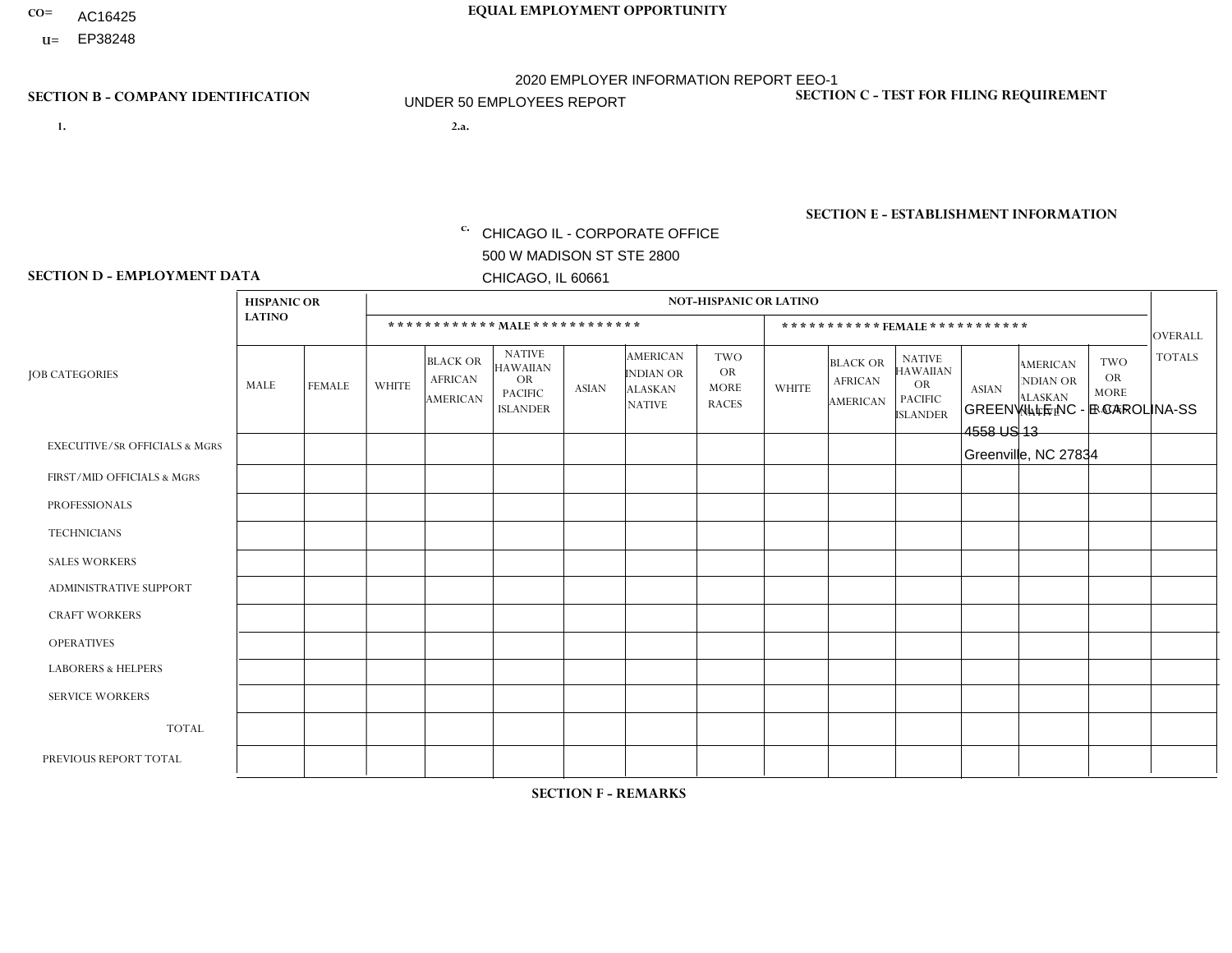- AC16425
- **U=**

- **1. 2.a.** CHICAGO IL CORPORATE OFFICE 500 W MADISON ST STE 2800 CHICAGO, IL 60661
- 2.a. MARTINSBURG WV ERNIES 4590 WILLIAMSPORT PIKE Martinsburg, WV 25404

c. EIN= 952920557

## **SECTION B - COMPANY IDENTIFICATION SECTION C - TEST FOR FILING REQUIREMENT**

1- Y 2- Y 3- N DUNS= 000123456

**SECTION E - ESTABLISHMENT INFORMATION c.** NAICS: 423140

### **SECTION D - EMPLOYMENT DATA**

|                                          | <b>HISPANIC OR</b> |               |                |                                                      |                                                                                    |              |                                                                        | <b>NOT-HISPANIC OR LATINO</b>                          |              |                                                      |                                                                                    |              |                                                                       |                                                        |                |
|------------------------------------------|--------------------|---------------|----------------|------------------------------------------------------|------------------------------------------------------------------------------------|--------------|------------------------------------------------------------------------|--------------------------------------------------------|--------------|------------------------------------------------------|------------------------------------------------------------------------------------|--------------|-----------------------------------------------------------------------|--------------------------------------------------------|----------------|
|                                          | <b>LATINO</b>      |               |                | ************ MALE ************                       |                                                                                    |              |                                                                        |                                                        |              |                                                      | *********** FEMALE ***********                                                     |              |                                                                       |                                                        | <b>OVERALL</b> |
| <b>JOB CATEGORIES</b>                    | MALE               | <b>FEMALE</b> | <b>WHITE</b>   | <b>BLACK OR</b><br><b>AFRICAN</b><br><b>AMERICAN</b> | <b>NATIVE</b><br><b>HAWAIIAN</b><br><b>OR</b><br><b>PACIFIC</b><br><b>ISLANDER</b> | <b>ASIAN</b> | <b>AMERICAN</b><br><b>INDIAN OR</b><br><b>ALASKAN</b><br><b>NATIVE</b> | <b>TWO</b><br><b>OR</b><br><b>MORE</b><br><b>RACES</b> | <b>WHITE</b> | <b>BLACK OR</b><br><b>AFRICAN</b><br><b>AMERICAN</b> | <b>NATIVE</b><br><b>HAWAIIAN</b><br><b>OR</b><br><b>PACIFIC</b><br><b>ISLANDER</b> | <b>ASIAN</b> | <b>AMERICAN</b><br><b>NDIAN OR</b><br><b>ALASKAN</b><br><b>NATIVE</b> | <b>TWO</b><br><b>OR</b><br><b>MORE</b><br><b>RACES</b> | <b>TOTALS</b>  |
| <b>EXECUTIVE/SR OFFICIALS &amp; MGRS</b> | $\Omega$           | $\Omega$      | $\Omega$       | $\Omega$                                             | $\Omega$                                                                           | $\Omega$     | $\Omega$                                                               | $\Omega$                                               | $\Omega$     | $\mathbf{0}$                                         | $\mathbf{0}$                                                                       | $\Omega$     | $\Omega$                                                              | $\Omega$                                               | $\Omega$       |
| FIRST/MID OFFICIALS & MGRS               | $\Omega$           | $\Omega$      | $\overline{c}$ | $\mathbf 0$                                          | 0                                                                                  | $\Omega$     | $\Omega$                                                               | $\Omega$                                               | $\Omega$     | $\mathbf{0}$                                         | $\mathbf{0}$                                                                       | $\Omega$     | $\Omega$                                                              | $\Omega$                                               | $\overline{2}$ |
| <b>PROFESSIONALS</b>                     | $\Omega$           | $\Omega$      | $\mathbf 0$    | $\mathbf 0$                                          | $\Omega$                                                                           | $\Omega$     | $\overline{0}$                                                         | $\Omega$                                               | $\Omega$     | $\Omega$                                             | $\mathbf{0}$                                                                       | $\Omega$     | $\Omega$                                                              | $\Omega$                                               | $\mathbf 0$    |
| <b>TECHNICIANS</b>                       | $\mathbf 0$        | $\mathbf 0$   | $\Omega$       | $\mathbf 0$                                          | 0                                                                                  | $\Omega$     | $\overline{0}$                                                         | $\Omega$                                               | $\mathbf 0$  | $\mathbf 0$                                          | $\mathbf 0$                                                                        | $\mathbf 0$  | $\Omega$                                                              | $\Omega$                                               | $\mathbf 0$    |
| <b>SALES WORKERS</b>                     | $\Omega$           | $\Omega$      | 1              | $\Omega$                                             | $\Omega$                                                                           | $\Omega$     | $\Omega$                                                               | $\Omega$                                               | $\mathbf 1$  | $\Omega$                                             | $\Omega$                                                                           | $\Omega$     | $\Omega$                                                              | $\Omega$                                               | $\overline{2}$ |
| <b>ADMINISTRATIVE SUPPORT</b>            | $\Omega$           | $\Omega$      | 3              | $\mathbf 0$                                          | $\mathbf 0$                                                                        | $\Omega$     | $\Omega$                                                               | $\Omega$                                               | 1            | $\mathbf{0}$                                         | $\mathbf{0}$                                                                       | $\Omega$     | $\Omega$                                                              | $\Omega$                                               | 4              |
| <b>CRAFT WORKERS</b>                     | 1                  | 0             | 6              | $\mathbf 0$                                          | 0                                                                                  | $\Omega$     | $\Omega$                                                               | $\Omega$                                               | $\Omega$     | $\Omega$                                             | $\Omega$                                                                           | $\Omega$     | $\Omega$                                                              | $\mathbf{0}$                                           | $\overline{7}$ |
| <b>OPERATIVES</b>                        |                    | $\mathbf 0$   | $\overline{7}$ | $\mathbf{1}$                                         | 0                                                                                  | $\Omega$     | $\overline{0}$                                                         | $\Omega$                                               | $\Omega$     | $\Omega$                                             | $\Omega$                                                                           | $\Omega$     | $\Omega$                                                              | $\mathbf{0}$                                           | 9              |
| <b>LABORERS &amp; HELPERS</b>            | $\Omega$           | $\Omega$      | 5              | $\Omega$                                             | 0                                                                                  | $\Omega$     | $\Omega$                                                               | $\Omega$                                               | $\mathbf 1$  | $\Omega$                                             | $\mathbf{0}$                                                                       | $\Omega$     | $\Omega$                                                              | $\Omega$                                               | 6              |
| <b>SERVICE WORKERS</b>                   | 0                  | 0             | $\Omega$       | 0                                                    | 0                                                                                  | $\Omega$     | $\Omega$                                                               | $\Omega$                                               | $\Omega$     | $\Omega$                                             | $\mathbf{0}$                                                                       | $\Omega$     | $\Omega$                                                              | $\Omega$                                               | 0              |
| <b>TOTAL</b>                             | 2                  | $\mathbf 0$   | 24             | $\mathbf{1}$                                         | 0                                                                                  | $\mathbf 0$  | $\Omega$                                                               | $\Omega$                                               | 3            | $\Omega$                                             | $\Omega$                                                                           | $\mathbf 0$  | $\Omega$                                                              | $\Omega$                                               | 30             |
| PREVIOUS REPORT TOTAL                    | 2                  | $\Omega$      | 32             | 1                                                    | 0                                                                                  | $\Omega$     | $\overline{0}$                                                         |                                                        | 4            | $\Omega$                                             | $\mathbf{0}$                                                                       | $\Omega$     | $\Omega$                                                              | $\mathbf 0$                                            | 40             |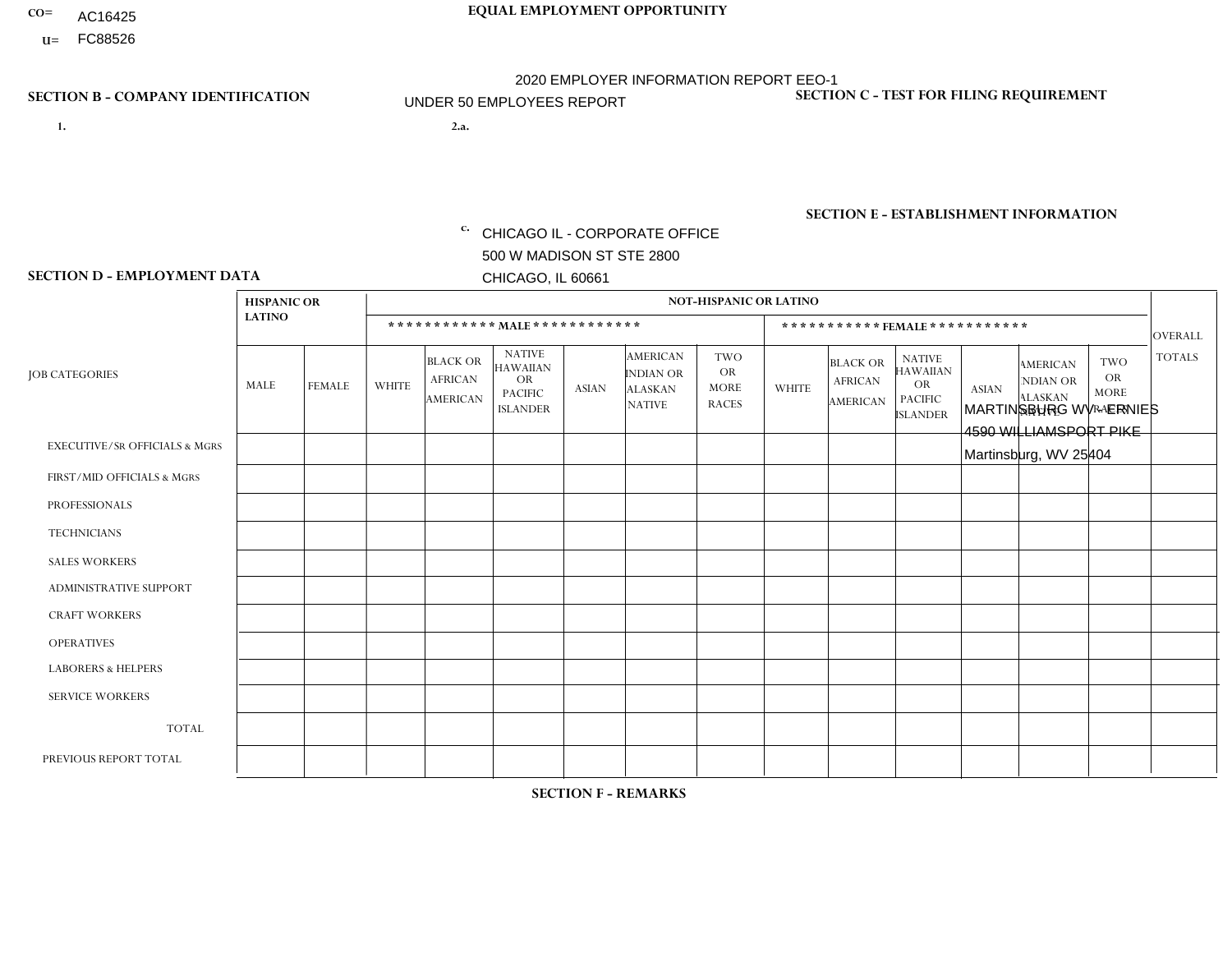- AC16425
- **U=**

**1. 2.a.** CHICAGO IL - CORPORATE OFFICE 500 W MADISON ST STE 2800 CHICAGO, IL 60661

2.a. PENNSAUKEN NJ - APO 9242 COMMERCE HWY Pennsauken, NJ 08110

c. EIN= 952920557

## **SECTION B - COMPANY IDENTIFICATION SECTION C - TEST FOR FILING REQUIREMENT**

1- Y 2- Y 3- N DUNS= 000123456

**SECTION E - ESTABLISHMENT INFORMATION c.** NAICS: 423140

### **SECTION D - EMPLOYMENT DATA**

|                                          | <b>HISPANIC OR</b> |               |              |                                                      |                                                                                    |              |                                                                 | <b>NOT-HISPANIC OR LATINO</b>                          |              |                                                      |                                                                                    |              |                                                                       |                                                        |                |
|------------------------------------------|--------------------|---------------|--------------|------------------------------------------------------|------------------------------------------------------------------------------------|--------------|-----------------------------------------------------------------|--------------------------------------------------------|--------------|------------------------------------------------------|------------------------------------------------------------------------------------|--------------|-----------------------------------------------------------------------|--------------------------------------------------------|----------------|
|                                          | <b>LATINO</b>      |               |              | ************ MALE ************                       |                                                                                    |              |                                                                 |                                                        |              |                                                      | ***********FEMALE***********                                                       |              |                                                                       |                                                        | <b>OVERALL</b> |
| <b>JOB CATEGORIES</b>                    | MALE               | <b>FEMALE</b> | <b>WHITE</b> | <b>BLACK OR</b><br><b>AFRICAN</b><br><b>AMERICAN</b> | <b>NATIVE</b><br><b>HAWAIIAN</b><br><b>OR</b><br><b>PACIFIC</b><br><b>ISLANDER</b> | <b>ASIAN</b> | <b>AMERICAN</b><br>INDIAN OR<br><b>ALASKAN</b><br><b>NATIVE</b> | <b>TWO</b><br><b>OR</b><br><b>MORE</b><br><b>RACES</b> | <b>WHITE</b> | <b>BLACK OR</b><br><b>AFRICAN</b><br><b>AMERICAN</b> | <b>NATIVE</b><br><b>HAWAIIAN</b><br><b>OR</b><br><b>PACIFIC</b><br><b>ISLANDER</b> | <b>ASIAN</b> | <b>AMERICAN</b><br><b>NDIAN OR</b><br><b>ALASKAN</b><br><b>NATIVE</b> | <b>TWO</b><br><b>OR</b><br><b>MORE</b><br><b>RACES</b> | <b>TOTALS</b>  |
| <b>EXECUTIVE/SR OFFICIALS &amp; MGRS</b> | $\mathbf{0}$       | $\Omega$      | $\Omega$     | $\Omega$                                             | 0                                                                                  | $\Omega$     | $\Omega$                                                        | $\Omega$                                               | $\Omega$     | $\mathbf{0}$                                         | $\Omega$                                                                           | $\Omega$     | $\Omega$                                                              | $\Omega$                                               | $\Omega$       |
| FIRST/MID OFFICIALS & MGRS               | и                  | $\Omega$      | $\Omega$     | $\mathbf 0$                                          | $\mathbf 0$                                                                        | $\Omega$     | $\Omega$                                                        | $\Omega$                                               | $\Omega$     | $\Omega$                                             | $\Omega$                                                                           | $\Omega$     | $\Omega$                                                              | $\Omega$                                               | $\mathbf{1}$   |
| <b>PROFESSIONALS</b>                     | $\Omega$           | $\Omega$      | $\mathbf 0$  | $\mathbf 0$                                          | $\overline{0}$                                                                     | $\Omega$     | $\Omega$                                                        | $\Omega$                                               | $\Omega$     | $\Omega$                                             | $\Omega$                                                                           | $\Omega$     | $\Omega$                                                              | $\mathbf{0}$                                           | $\mathbf 0$    |
| <b>TECHNICIANS</b>                       | $\Omega$           | $\Omega$      | $\Omega$     | $\Omega$                                             | 0                                                                                  | $\Omega$     | $\overline{0}$                                                  | $\Omega$                                               | $\Omega$     | $\Omega$                                             | $\Omega$                                                                           | $\Omega$     | $\mathbf{0}$                                                          | $\Omega$                                               | $\mathbf{0}$   |
| <b>SALES WORKERS</b>                     | $\overline{1}$     | $\Omega$      | $\Omega$     | $\Omega$                                             | $\Omega$                                                                           | $\Omega$     | $\Omega$                                                        | $\Omega$                                               | $\Omega$     | $\Omega$                                             | $\Omega$                                                                           | $\Omega$     | $\Omega$                                                              | $\Omega$                                               | $\mathbf{1}$   |
| <b>ADMINISTRATIVE SUPPORT</b>            | $\Omega$           | $\mathbf 0$   | $\Omega$     | $\mathbf 0$                                          | $\mathbf 0$                                                                        | $\mathbf 0$  | $\Omega$                                                        | $\Omega$                                               | $\Omega$     | $\Omega$                                             | $\Omega$                                                                           | $\Omega$     | $\Omega$                                                              | $\Omega$                                               | $\mathbf{0}$   |
| <b>CRAFT WORKERS</b>                     | $\Omega$           | $\Omega$      | $\Omega$     | 0                                                    | 0                                                                                  | $\Omega$     | $\Omega$                                                        | $\Omega$                                               | $\Omega$     | $\Omega$                                             | $\Omega$                                                                           | $\Omega$     | $\Omega$                                                              | $\Omega$                                               | $\Omega$       |
| <b>OPERATIVES</b>                        | $\Omega$           | $\Omega$      | $\Omega$     | $\mathbf 0$                                          | 0                                                                                  | $\Omega$     | $\Omega$                                                        | $\Omega$                                               | $\Omega$     | $\Omega$                                             | $\Omega$                                                                           | $\Omega$     | $\Omega$                                                              | $\Omega$                                               | 0              |
| <b>LABORERS &amp; HELPERS</b>            | -1                 | $\Omega$      | $\Omega$     | $\mathbf 0$                                          | 0                                                                                  | $\Omega$     | $\Omega$                                                        | $\Omega$                                               | $\Omega$     | $\Omega$                                             | $\Omega$                                                                           | $\Omega$     | $\Omega$                                                              | $\Omega$                                               | $\mathbf{1}$   |
| <b>SERVICE WORKERS</b>                   | $\Omega$           | $\Omega$      | $\Omega$     | 0                                                    | $\mathbf{0}$                                                                       | $\Omega$     | $\Omega$                                                        | $\Omega$                                               | $\Omega$     | $\Omega$                                             | $\Omega$                                                                           | $\Omega$     | $\Omega$                                                              | $\Omega$                                               | 0              |
| <b>TOTAL</b>                             | 3                  | $\mathbf 0$   | 0            | $\mathbf 0$                                          | 0                                                                                  | $\mathbf{0}$ | $\Omega$                                                        | $\Omega$                                               | 0            | $\Omega$                                             | $\Omega$                                                                           | $\mathbf 0$  | $\Omega$                                                              | $\Omega$                                               | 3              |
| PREVIOUS REPORT TOTAL                    | 2                  | $\Omega$      | $\Omega$     | $\mathbf 0$                                          | 0                                                                                  | $\Omega$     | $\overline{0}$                                                  |                                                        | $\Omega$     | $\Omega$                                             | $\mathbf{0}$                                                                       | $\Omega$     | $\Omega$                                                              | $\Omega$                                               | 3              |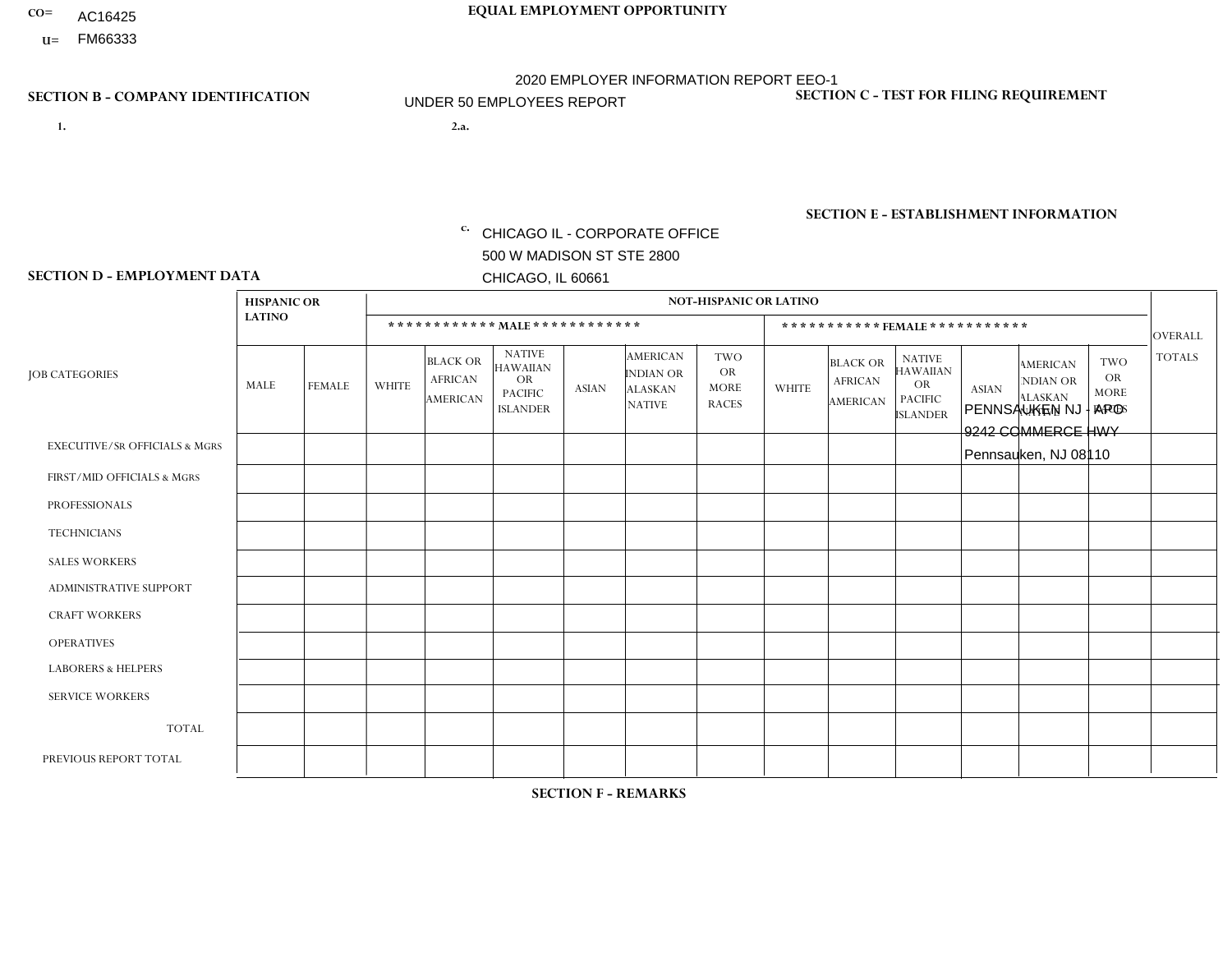- AC16425
- **U=**

- **1. 2.a.** CHICAGO IL CORPORATE OFFICE 500 W MADISON ST STE 2800 CHICAGO, IL 60661
- 2.a. TEMECULA CA 42000 ZEVO DRIVE UNIT 102 Temecula, CA 92590
	- EIN= 952920557

## **SECTION B - COMPANY IDENTIFICATION SECTION C - TEST FOR FILING REQUIREMENT**

1- Y 2- Y 3- N DUNS= 000123456

**SECTION E - ESTABLISHMENT INFORMATION c.** NAICS: 423140

### **SECTION D - EMPLOYMENT DATA**

|                                          | <b>HISPANIC OR</b><br><b>LATINO</b> |               | <b>NOT-HISPANIC OR LATINO</b>  |                                                      |                                                                                    |              |                                                                        |                                                        |              |                                                      |                                                                                    |              |                                                                       |                                                        |                |
|------------------------------------------|-------------------------------------|---------------|--------------------------------|------------------------------------------------------|------------------------------------------------------------------------------------|--------------|------------------------------------------------------------------------|--------------------------------------------------------|--------------|------------------------------------------------------|------------------------------------------------------------------------------------|--------------|-----------------------------------------------------------------------|--------------------------------------------------------|----------------|
|                                          |                                     |               | ************ MALE ************ |                                                      |                                                                                    |              |                                                                        |                                                        |              | ***********FEMALE ***********                        |                                                                                    |              |                                                                       |                                                        |                |
| <b>JOB CATEGORIES</b>                    | MALE                                | <b>FEMALE</b> | WHITE                          | <b>BLACK OR</b><br><b>AFRICAN</b><br><b>AMERICAN</b> | <b>NATIVE</b><br><b>HAWAIIAN</b><br><b>OR</b><br><b>PACIFIC</b><br><b>ISLANDER</b> | <b>ASIAN</b> | <b>AMERICAN</b><br><b>INDIAN OR</b><br><b>ALASKAN</b><br><b>NATIVE</b> | <b>TWO</b><br><b>OR</b><br><b>MORE</b><br><b>RACES</b> | <b>WHITE</b> | <b>BLACK OR</b><br><b>AFRICAN</b><br><b>AMERICAN</b> | <b>NATIVE</b><br><b>HAWAIIAN</b><br><b>OR</b><br><b>PACIFIC</b><br><b>ISLANDER</b> | <b>ASIAN</b> | <b>AMERICAN</b><br><b>NDIAN OR</b><br><b>ALASKAN</b><br><b>NATIVE</b> | <b>TWO</b><br><b>OR</b><br><b>MORE</b><br><b>RACES</b> | <b>TOTALS</b>  |
| <b>EXECUTIVE/SR OFFICIALS &amp; MGRS</b> | $\mathbf{0}$                        | $\mathbf 0$   | $\mathbf 0$                    | 0                                                    | $\Omega$                                                                           | $\mathbf{0}$ | $\Omega$                                                               | 0                                                      | $\Omega$     | $\mathbf{0}$                                         | $\Omega$                                                                           | $\mathbf 0$  | $\Omega$                                                              | $\Omega$                                               | $\Omega$       |
| FIRST/MID OFFICIALS & MGRS               | $\mathbf{0}$                        | $\Omega$      | $\Omega$                       | $\Omega$                                             | $\Omega$                                                                           | $\Omega$     | $\Omega$                                                               | 0                                                      | $\Omega$     | $\mathbf{0}$                                         | $\Omega$                                                                           | $\Omega$     | $\Omega$                                                              | $\Omega$                                               | $\Omega$       |
| <b>PROFESSIONALS</b>                     | $\mathbf 0$                         | $\mathbf 0$   | $\mathbf 0$                    | 0                                                    | $\mathbf{0}$                                                                       | $\mathbf{0}$ | $\Omega$                                                               | 0                                                      | $\Omega$     | $\mathbf{0}$                                         | $\Omega$                                                                           | $\mathbf 0$  | $\Omega$                                                              | $\mathbf 0$                                            | $\mathbf 0$    |
| <b>TECHNICIANS</b>                       | $\mathbf 0$                         | $\mathbf 0$   | $\mathbf 0$                    | 0                                                    | $\Omega$                                                                           | $\Omega$     | $\Omega$                                                               | 0                                                      | $\Omega$     | $\Omega$                                             | $\Omega$                                                                           | $\mathbf 0$  | 0                                                                     | $\Omega$                                               | $\mathbf 0$    |
| <b>SALES WORKERS</b>                     | $\mathbf 0$                         | $\mathbf 0$   | $\mathbf 0$                    | 0                                                    | $\Omega$                                                                           | $\Omega$     | $\Omega$                                                               | 0                                                      | $\Omega$     | $\Omega$                                             | $\Omega$                                                                           | $\mathbf 0$  | $\mathbf 0$                                                           | $\mathbf 0$                                            | $\mathbf 0$    |
| ADMINISTRATIVE SUPPORT                   | $\mathbf 0$                         | $\mathbf 0$   | $\mathbf 0$                    | 0                                                    | $\Omega$                                                                           | $\Omega$     | $\Omega$                                                               | $\Omega$                                               | $\Omega$     | $\Omega$                                             | $\Omega$                                                                           | $\Omega$     | $\Omega$                                                              | $\Omega$                                               | $\mathbf 0$    |
| <b>CRAFT WORKERS</b>                     | $\mathbf{0}$                        | $\mathbf 0$   | $\Omega$                       | 0                                                    | $\Omega$                                                                           | $\mathbf{0}$ | $\Omega$                                                               | 0                                                      | $\Omega$     | $\Omega$                                             | $\Omega$                                                                           | $\Omega$     | $\Omega$                                                              | $\Omega$                                               | $\Omega$       |
| <b>OPERATIVES</b>                        | 3                                   | $\Omega$      | $\Omega$                       | $\Omega$                                             | $\Omega$                                                                           | $\mathbf{0}$ | $\Omega$                                                               | 0                                                      | $\Omega$     | $\mathbf{0}$                                         | $\Omega$                                                                           | $\Omega$     | $\Omega$                                                              | $\Omega$                                               | 3              |
| <b>LABORERS &amp; HELPERS</b>            | $\mathbf{0}$                        | $\Omega$      | $\mathbf 0$                    | 0                                                    | $\Omega$                                                                           | $\Omega$     | $\Omega$                                                               | 1                                                      | $\Omega$     | $\Omega$                                             | $\Omega$                                                                           | $\Omega$     | $\Omega$                                                              | $\Omega$                                               | $\overline{1}$ |
| <b>SERVICE WORKERS</b>                   | $\mathbf 0$                         | $\mathbf 0$   | $\mathbf 0$                    | 0                                                    | 0                                                                                  | $\Omega$     | $\Omega$                                                               | 0                                                      | $\Omega$     | $\mathbf{0}$                                         | $\Omega$                                                                           | $\mathbf 0$  | $\Omega$                                                              | $\Omega$                                               | $\mathbf 0$    |
| <b>TOTAL</b>                             | 3                                   | $\mathbf 0$   | $\mathbf 0$                    | 0                                                    | $\Omega$                                                                           | $\Omega$     | $\Omega$                                                               |                                                        | $\Omega$     | $\mathbf{0}$                                         | $\Omega$                                                                           | $\mathbf 0$  | $\Omega$                                                              | $\mathbf 0$                                            | $\overline{4}$ |
| PREVIOUS REPORT TOTAL                    | 3                                   | $\mathbf 0$   | $\mathbf 0$                    | 0                                                    | $\mathbf 0$                                                                        | $\Omega$     | $\Omega$                                                               | $\overline{2}$                                         | 0            | $\mathbf 0$                                          | 0                                                                                  | 0            | 0                                                                     | $\mathbf 0$                                            | 5              |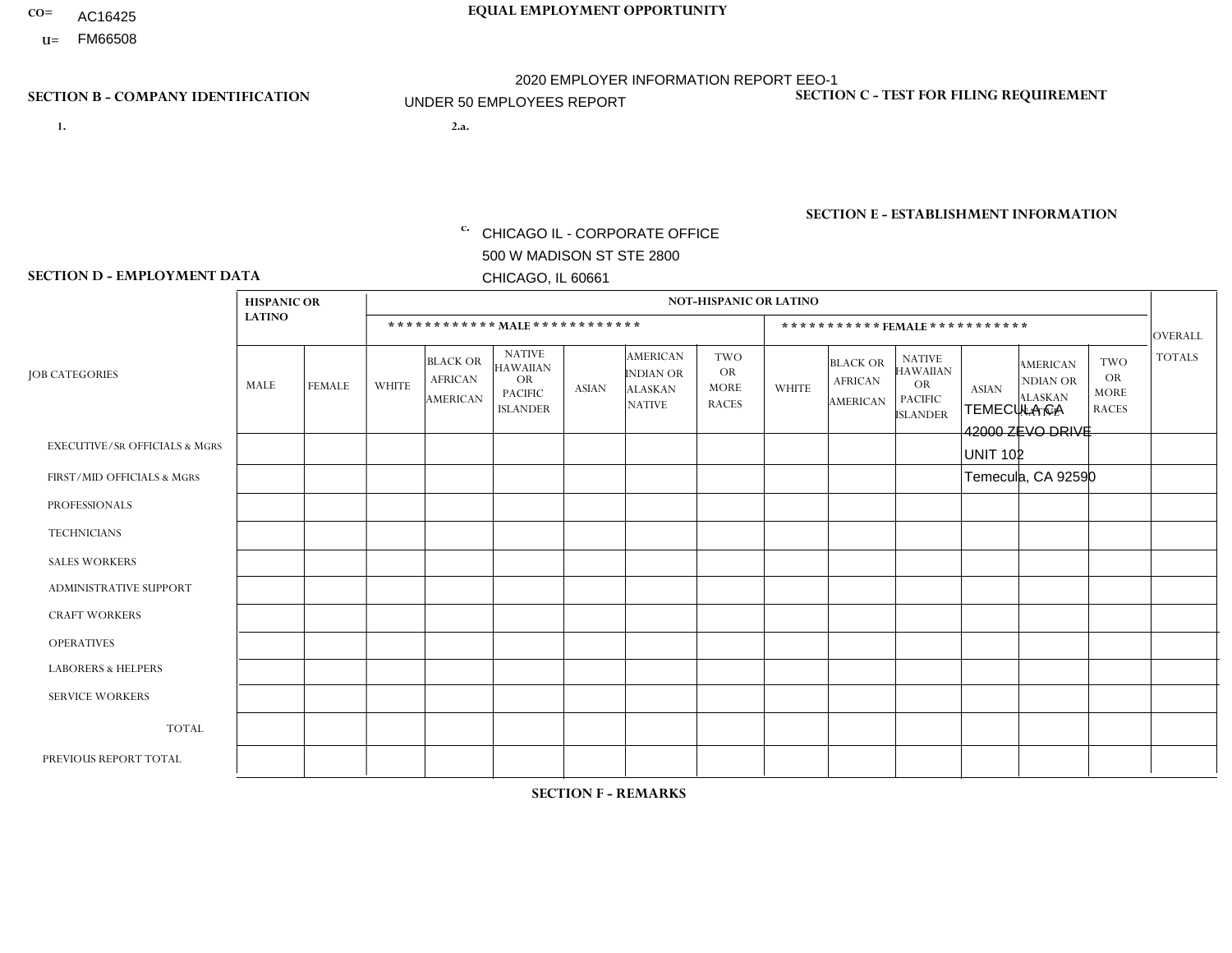- AC16425
- **U=**

**1. 2.a.** CHICAGO IL - CORPORATE OFFICE 500 W MADISON ST STE 2800 CHICAGO, IL 60661

2.a. LINCOLN NE 3450 N 35TH CIRCLE Lincoln, NE 68504

EIN= 952920557

## **SECTION B - COMPANY IDENTIFICATION SECTION C - TEST FOR FILING REQUIREMENT**

1- Y 2- Y 3- N DUNS= 000123456

**SECTION E - ESTABLISHMENT INFORMATION c.** NAICS: 423140

### **SECTION D - EMPLOYMENT DATA**

|                                          | <b>HISPANIC OR</b> |               | <b>NOT-HISPANIC OR LATINO</b>  |                                                      |                                                                                    |              |                                                                        |                                                        |                |                                                 |                                                                                    |              |                                                                |                                                        |                |  |
|------------------------------------------|--------------------|---------------|--------------------------------|------------------------------------------------------|------------------------------------------------------------------------------------|--------------|------------------------------------------------------------------------|--------------------------------------------------------|----------------|-------------------------------------------------|------------------------------------------------------------------------------------|--------------|----------------------------------------------------------------|--------------------------------------------------------|----------------|--|
|                                          | <b>LATINO</b>      |               | ************ MALE ************ |                                                      |                                                                                    |              |                                                                        |                                                        |                | ***********FEMALE ***********<br><b>OVERALL</b> |                                                                                    |              |                                                                |                                                        |                |  |
| <b>JOB CATEGORIES</b>                    | MALE               | <b>FEMALE</b> | <b>WHITE</b>                   | <b>BLACK OR</b><br><b>AFRICAN</b><br><b>AMERICAN</b> | <b>NATIVE</b><br><b>HAWAIIAN</b><br><b>OR</b><br><b>PACIFIC</b><br><b>ISLANDER</b> | <b>ASIAN</b> | <b>AMERICAN</b><br><b>INDIAN OR</b><br><b>ALASKAN</b><br><b>NATIVE</b> | <b>TWO</b><br><b>OR</b><br><b>MORE</b><br><b>RACES</b> | <b>WHITE</b>   | <b>BLACK OR</b><br><b>AFRICAN</b><br>AMERICAN   | <b>NATIVE</b><br><b>HAWAIIAN</b><br><b>OR</b><br><b>PACIFIC</b><br><b>ISLANDER</b> | <b>ASIAN</b> | <b>AMERICAN</b><br>NDIAN OR<br><b>ALASKAN</b><br><b>NATIVE</b> | <b>TWO</b><br><b>OR</b><br><b>MORE</b><br><b>RACES</b> | <b>TOTALS</b>  |  |
| <b>EXECUTIVE/SR OFFICIALS &amp; MGRS</b> | $\Omega$           | $\Omega$      | $\mathbf{0}$                   | $\Omega$                                             | $\Omega$                                                                           | $\Omega$     | $\Omega$                                                               | $\Omega$                                               | 0              | $\Omega$                                        | $\Omega$                                                                           | $\Omega$     | $\Omega$                                                       | $\Omega$                                               | $\Omega$       |  |
| FIRST/MID OFFICIALS & MGRS               | $\Omega$           | $\Omega$      | $\overline{c}$                 | $\mathbf 0$                                          | $\Omega$                                                                           | $\Omega$     | $\Omega$                                                               | $\Omega$                                               | 0              | $\Omega$                                        | 0                                                                                  | $\Omega$     | $\Omega$                                                       | $\Omega$                                               | $\overline{2}$ |  |
| <b>PROFESSIONALS</b>                     | $\Omega$           | $\Omega$      | $\Omega$                       | $\mathbf 0$                                          | $\Omega$                                                                           | $\Omega$     | $\Omega$                                                               | $\Omega$                                               | $\Omega$       | $\Omega$                                        | 0                                                                                  | 0            | $\Omega$                                                       | $\mathbf 0$                                            | $\mathbf{0}$   |  |
| <b>TECHNICIANS</b>                       | $\Omega$           | $\Omega$      | $\Omega$                       | $\Omega$                                             | $\Omega$                                                                           | $\Omega$     | $\Omega$                                                               | $\Omega$                                               | $\Omega$       | $\Omega$                                        | 0                                                                                  | $\mathbf 0$  | $\Omega$                                                       | $\mathbf 0$                                            | $\Omega$       |  |
| <b>SALES WORKERS</b>                     | 1                  | $\Omega$      | 5                              | $\Omega$                                             | $\Omega$                                                                           | $\Omega$     | $\Omega$                                                               | $\Omega$                                               | $\Omega$       | $\Omega$                                        | $\Omega$                                                                           | $\Omega$     | $\Omega$                                                       | $\Omega$                                               | 6              |  |
| <b>ADMINISTRATIVE SUPPORT</b>            | $\Omega$           | $\Omega$      | 2                              | $\mathbf 0$                                          | 0                                                                                  | $\Omega$     | $\Omega$                                                               | $\Omega$                                               | $\overline{2}$ | $\Omega$                                        | 0                                                                                  | $\mathbf 0$  | $\Omega$                                                       | $\mathbf 0$                                            | 4              |  |
| <b>CRAFT WORKERS</b>                     | $\Omega$           | $\Omega$      | 3                              | $\mathbf 0$                                          | $\Omega$                                                                           | $\Omega$     | $\Omega$                                                               | $\Omega$                                               | 0              | $\Omega$                                        | 0                                                                                  | $\Omega$     | $\Omega$                                                       | $\Omega$                                               | 3              |  |
| <b>OPERATIVES</b>                        | $\Omega$           | $\Omega$      | $\overline{7}$                 | $\mathbf 0$                                          | $\Omega$                                                                           | $\Omega$     | $\Omega$                                                               | $\Omega$                                               | 0              | $\Omega$                                        | 0                                                                                  | $\mathbf 0$  | $\Omega$                                                       | $\Omega$                                               | $\overline{7}$ |  |
| <b>LABORERS &amp; HELPERS</b>            | $\Omega$           | $\Omega$      | -1                             | $\mathbf 0$                                          | $\Omega$                                                                           | $\Omega$     | $\Omega$                                                               | $\Omega$                                               | $\Omega$       | $\Omega$                                        | $\Omega$                                                                           | $\Omega$     | $\Omega$                                                       | $\Omega$                                               | $\mathbf 1$    |  |
| <b>SERVICE WORKERS</b>                   | $\Omega$           | $\Omega$      | $\Omega$                       | $\mathbf 0$                                          | $\mathbf 0$                                                                        | $\Omega$     | $\Omega$                                                               | $\Omega$                                               | 0              | $\Omega$                                        | $\Omega$                                                                           | $\mathbf 0$  | $\Omega$                                                       | $\Omega$                                               | $\mathbf 0$    |  |
| <b>TOTAL</b>                             | -1                 | 0             | 20                             | $\mathbf 0$                                          | $\mathbf{0}$                                                                       | 0            | $\Omega$                                                               | $\Omega$                                               | $\overline{2}$ | $\Omega$                                        | 0                                                                                  | $\mathbf 0$  | 0                                                              | $\mathbf 0$                                            | 23             |  |
| PREVIOUS REPORT TOTAL                    |                    | $\Omega$      | 20                             | $\overline{ }$                                       | 0                                                                                  | $\Omega$     | $\Omega$                                                               | $\Omega$                                               | 4              | $\Omega$                                        | 0                                                                                  | $\mathbf 0$  | $\Omega$                                                       | $\mathbf 0$                                            | 26             |  |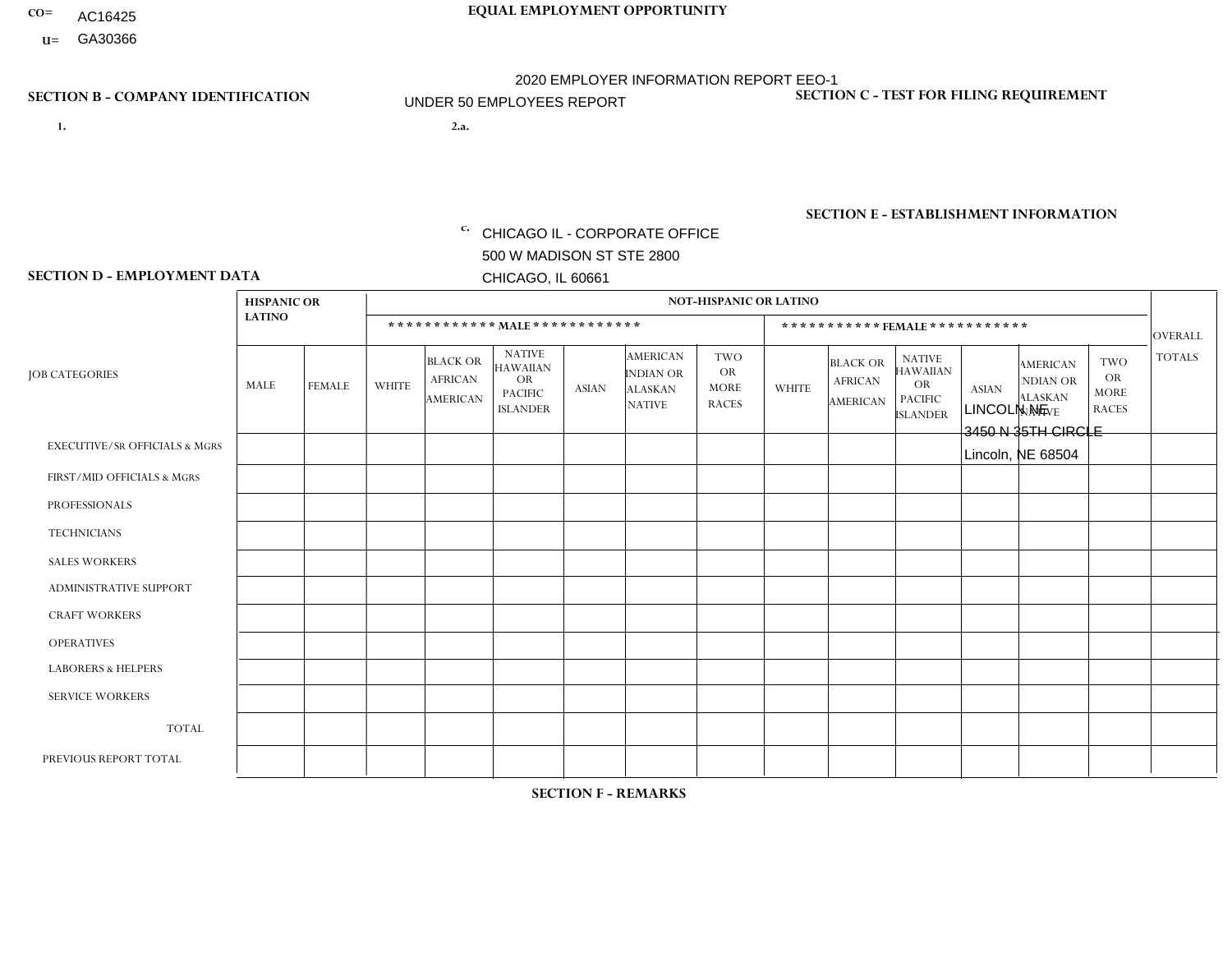- AC16425
- **U=**

- **1. 2.a.** CHICAGO IL CORPORATE OFFICE 500 W MADISON ST STE 2800 CHICAGO, IL 60661
- 2.a. TUALATIN OR KAO OPS -NTP 19801 SW 72ND AVE STE 300 Tualatin, OR 97062

c. EIN= 952920557

## **SECTION B - COMPANY IDENTIFICATION SECTION C - TEST FOR FILING REQUIREMENT**

1- Y 2- Y 3- N DUNS= 000123456

**SECTION E - ESTABLISHMENT INFORMATION c.** NAICS: 423140

### **SECTION D - EMPLOYMENT DATA**

|                                          | <b>HISPANIC OR</b> |                |                |                                                      |                                                                                    |              |                                                                        | <b>NOT-HISPANIC OR LATINO</b>                          |                |                                               |                                                                                    |              |                                                                |                                                        |                |
|------------------------------------------|--------------------|----------------|----------------|------------------------------------------------------|------------------------------------------------------------------------------------|--------------|------------------------------------------------------------------------|--------------------------------------------------------|----------------|-----------------------------------------------|------------------------------------------------------------------------------------|--------------|----------------------------------------------------------------|--------------------------------------------------------|----------------|
|                                          | <b>LATINO</b>      |                |                | ************ MALE ************                       |                                                                                    |              |                                                                        |                                                        |                |                                               | ***********FEMALE***********                                                       |              |                                                                |                                                        | <b>OVERALL</b> |
| <b>JOB CATEGORIES</b>                    | MALE               | <b>FEMALE</b>  | <b>WHITE</b>   | <b>BLACK OR</b><br><b>AFRICAN</b><br><b>AMERICAN</b> | <b>NATIVE</b><br><b>HAWAIIAN</b><br><b>OR</b><br><b>PACIFIC</b><br><b>ISLANDER</b> | <b>ASIAN</b> | <b>AMERICAN</b><br><b>INDIAN OR</b><br><b>ALASKAN</b><br><b>NATIVE</b> | <b>TWO</b><br><b>OR</b><br><b>MORE</b><br><b>RACES</b> | <b>WHITE</b>   | <b>BLACK OR</b><br><b>AFRICAN</b><br>AMERICAN | <b>NATIVE</b><br><b>HAWAIIAN</b><br><b>OR</b><br><b>PACIFIC</b><br><b>ISLANDER</b> | <b>ASIAN</b> | <b>AMERICAN</b><br>NDIAN OR<br><b>ALASKAN</b><br><b>NATIVE</b> | <b>TWO</b><br><b>OR</b><br><b>MORE</b><br><b>RACES</b> | <b>TOTALS</b>  |
| <b>EXECUTIVE/SR OFFICIALS &amp; MGRS</b> | $\Omega$           | $\mathbf 0$    |                | $\mathbf 0$                                          | 0                                                                                  | $\mathbf 0$  | $\Omega$                                                               | $\Omega$                                               | 1              | $\mathbf 0$                                   | 0                                                                                  | $\mathbf 0$  | $\Omega$                                                       | $\mathbf 0$                                            | $\overline{2}$ |
| FIRST/MID OFFICIALS & MGRS               | $\Omega$           | $\Omega$       | 2              | $\Omega$                                             | $\Omega$                                                                           | $\Omega$     | $\Omega$                                                               | $\Omega$                                               | 0              | $\Omega$                                      | 0                                                                                  | $\Omega$     | $\Omega$                                                       | $\Omega$                                               | $\overline{2}$ |
| <b>PROFESSIONALS</b>                     | $\Omega$           | $\mathbf 0$    | 3              | $\overline{1}$                                       | $\mathbf 0$                                                                        | $\Omega$     | $\Omega$                                                               | $\Omega$                                               | $\overline{4}$ | $\Omega$                                      | 0                                                                                  | $\mathbf 0$  | $\Omega$                                                       |                                                        | 9              |
| <b>TECHNICIANS</b>                       | $\Omega$           | $\Omega$       | $\Omega$       | $\mathbf 0$                                          | $\Omega$                                                                           | $\Omega$     | $\Omega$                                                               | $\Omega$                                               | $\Omega$       | $\Omega$                                      | $\Omega$                                                                           | $\mathbf 0$  | $\Omega$                                                       | $\Omega$                                               | $\overline{0}$ |
| <b>SALES WORKERS</b>                     | $\Omega$           | $\mathbf{1}$   | 1              | $\mathbf 0$                                          | $\Omega$                                                                           | $\Omega$     | $\Omega$                                                               | $\Omega$                                               | $\Omega$       | $\Omega$                                      | 0                                                                                  | $\mathbf 0$  | $\Omega$                                                       | $\Omega$                                               | $\overline{2}$ |
| ADMINISTRATIVE SUPPORT                   | $\Omega$           | $\mathbf 0$    | $\Omega$       | $\mathbf 0$                                          | $\mathbf 0$                                                                        | $\Omega$     | $\Omega$                                                               | $\Omega$                                               | $\overline{7}$ | $\mathbf{1}$                                  | $\overline{2}$                                                                     | $\mathbf 0$  | 1                                                              | $\mathbf 0$                                            | 11             |
| <b>CRAFT WORKERS</b>                     | $\Omega$           | $\Omega$       | $\mathbf{0}$   | $\mathbf 0$                                          | $\Omega$                                                                           | $\Omega$     | $\Omega$                                                               | $\Omega$                                               | 0              | $\Omega$                                      | 0                                                                                  | $\Omega$     | $\Omega$                                                       | $\Omega$                                               | $\overline{0}$ |
| <b>OPERATIVES</b>                        | $\Omega$           | $\Omega$       | $\Omega$       | $\mathbf 0$                                          | $\Omega$                                                                           | $\Omega$     | $\Omega$                                                               | $\Omega$                                               | $\Omega$       | $\Omega$                                      | 0                                                                                  | $\Omega$     | $\Omega$                                                       | $\Omega$                                               | $\mathbf{0}$   |
| <b>LABORERS &amp; HELPERS</b>            | $\Omega$           | $\Omega$       | $\mathbf{0}$   | $\mathbf 0$                                          | $\Omega$                                                                           | $\Omega$     | $\Omega$                                                               | $\Omega$                                               | $\Omega$       | $\Omega$                                      | $\Omega$                                                                           | $\Omega$     | $\Omega$                                                       | $\Omega$                                               | $\mathbf{0}$   |
| <b>SERVICE WORKERS</b>                   | $\Omega$           | $\overline{1}$ | $\overline{c}$ | 0                                                    | $\mathbf 0$                                                                        | $\mathbf 0$  | $\Omega$                                                               | $\Omega$                                               | 6              | $\Omega$                                      | $\Omega$                                                                           | $\mathbf 0$  | $\Omega$                                                       | 0                                                      | 9              |
| <b>TOTAL</b>                             | $\mathbf 0$        | $\overline{2}$ | 9              | $\overline{1}$                                       | 0                                                                                  | 0            | $\Omega$                                                               | $\mathbf{0}$                                           | 18             | $\mathbf{1}$                                  | $\overline{2}$                                                                     | 0            | $\mathbf 1$                                                    | $\mathbf 1$                                            | 35             |
| PREVIOUS REPORT TOTAL                    | $\Omega$           | $\overline{2}$ | 13             | $\overline{A}$                                       | $\mathbf 0$                                                                        | $\Omega$     | $\Omega$                                                               |                                                        | 22             | $\mathbf{1}$                                  | $\overline{2}$                                                                     | $\mathbf 0$  | 1                                                              | 2                                                      | 45             |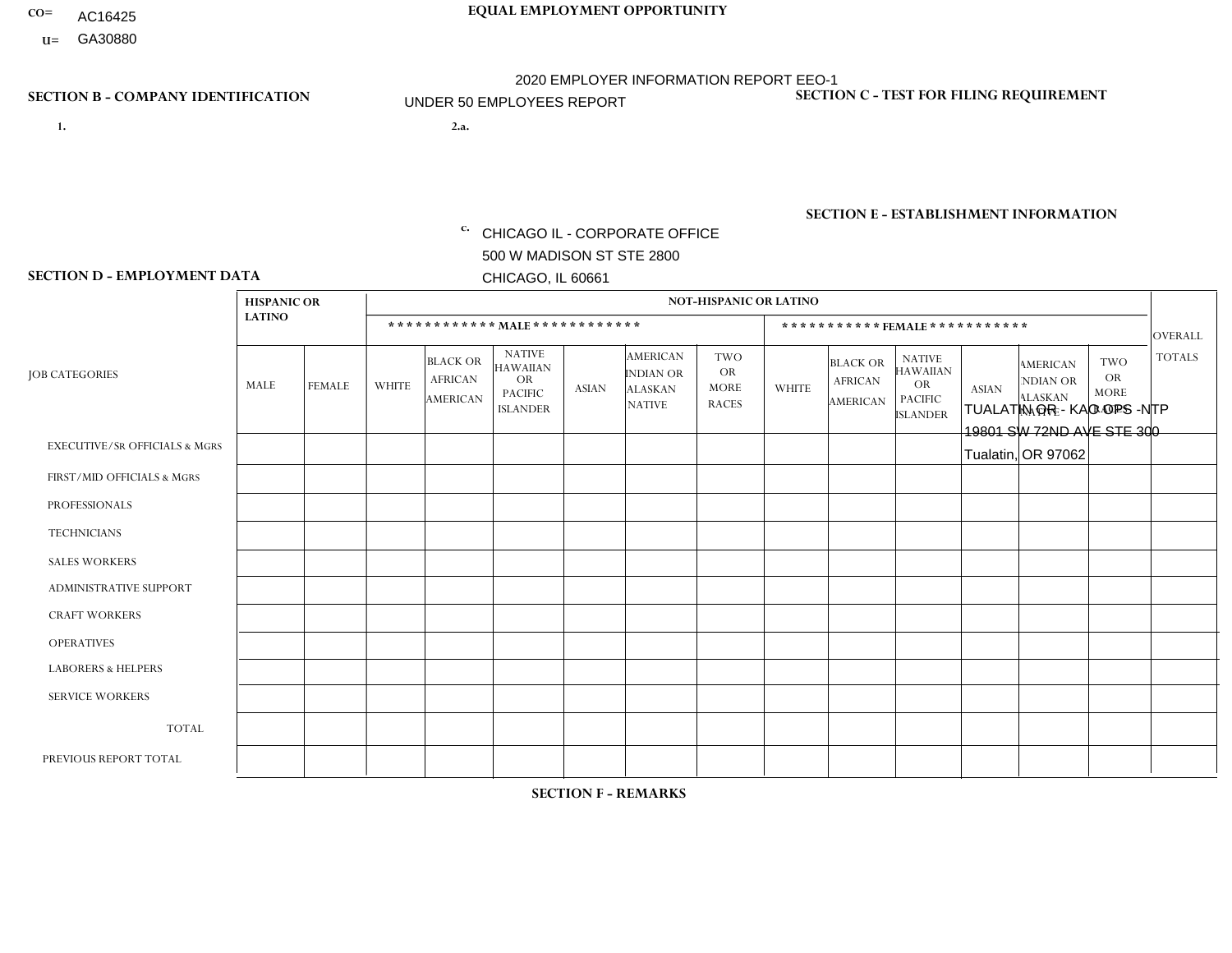- AC16425
- **U=**

- **1. 2.a.** CHICAGO IL CORPORATE OFFICE 500 W MADISON ST STE 2800 CHICAGO, IL 60661
- 2.a. SALT LAKE CITY UT KAO LOGIS FREEPORT CENTER BLDG E-16 Clearfield, UT 84016

c. EIN= 952920557

## **SECTION B - COMPANY IDENTIFICATION SECTION C - TEST FOR FILING REQUIREMENT**

1- Y 2- Y 3- N DUNS= 000123456

**SECTION E - ESTABLISHMENT INFORMATION c.** NAICS: 423140

### **SECTION D - EMPLOYMENT DATA**

|                                          | <b>HISPANIC OR</b> |               |                |                                                      |                                                                             |              |                                                                        | <b>NOT-HISPANIC OR LATINO</b>                          |                |                                               |                                                                                    |              |                                                                       |                                                        |                 |
|------------------------------------------|--------------------|---------------|----------------|------------------------------------------------------|-----------------------------------------------------------------------------|--------------|------------------------------------------------------------------------|--------------------------------------------------------|----------------|-----------------------------------------------|------------------------------------------------------------------------------------|--------------|-----------------------------------------------------------------------|--------------------------------------------------------|-----------------|
|                                          | <b>LATINO</b>      |               |                |                                                      | ************ MALE ************                                              |              |                                                                        |                                                        |                | ***********FEMALE***********                  |                                                                                    |              |                                                                       |                                                        | <b>OVERALL</b>  |
| <b>JOB CATEGORIES</b>                    | <b>MALE</b>        | <b>FEMALE</b> | <b>WHITE</b>   | <b>BLACK OR</b><br><b>AFRICAN</b><br><b>AMERICAN</b> | <b>NATIVE</b><br>HAWAIIAN<br><b>OR</b><br><b>PACIFIC</b><br><b>ISLANDER</b> | <b>ASIAN</b> | <b>AMERICAN</b><br><b>INDIAN OR</b><br><b>ALASKAN</b><br><b>NATIVE</b> | <b>TWO</b><br><b>OR</b><br><b>MORE</b><br><b>RACES</b> | <b>WHITE</b>   | <b>BLACK OR</b><br><b>AFRICAN</b><br>AMERICAN | <b>NATIVE</b><br><b>HAWAIIAN</b><br><b>OR</b><br><b>PACIFIC</b><br><b>ISLANDER</b> | <b>ASIAN</b> | <b>AMERICAN</b><br><b>NDIAN OR</b><br><b>ALASKAN</b><br><b>NATIVE</b> | <b>TWO</b><br><b>OR</b><br><b>MORE</b><br><b>RACES</b> | <b>TOTALS</b>   |
| <b>EXECUTIVE/SR OFFICIALS &amp; MGRS</b> | $\Omega$           | $\Omega$      | $\Omega$       | $\Omega$                                             | $\Omega$                                                                    | $\Omega$     | $\Omega$                                                               | $\Omega$                                               | $\Omega$       | $\Omega$                                      | $\Omega$                                                                           | $\Omega$     | $\Omega$                                                              | $\Omega$                                               | $\Omega$        |
| FIRST/MID OFFICIALS & MGRS               | 0                  | $\Omega$      | 1              | 0                                                    | $\mathbf{0}$                                                                | $\Omega$     | $\Omega$                                                               | 0                                                      | $\Omega$       | $\Omega$                                      | $\Omega$                                                                           | $\Omega$     | $\Omega$                                                              | $\Omega$                                               | $\mathbf{1}$    |
| <b>PROFESSIONALS</b>                     | 0                  | $\mathbf{0}$  | $\overline{1}$ | $\Omega$                                             | $\Omega$                                                                    | $\Omega$     | $\Omega$                                                               | 0                                                      | $\Omega$       | $\Omega$                                      | $\Omega$                                                                           | $\Omega$     | $\Omega$                                                              | $\Omega$                                               | $\mathbf{1}$    |
| <b>TECHNICIANS</b>                       | 0                  | $\Omega$      | $\Omega$       | $\Omega$                                             | $\Omega$                                                                    | $\Omega$     | $\Omega$                                                               | 0                                                      | $\Omega$       | $\Omega$                                      | $\Omega$                                                                           | $\Omega$     | $\Omega$                                                              | $\Omega$                                               | $\Omega$        |
| <b>SALES WORKERS</b>                     | $\mathbf 0$        | $\mathbf 0$   | $\mathbf 0$    | $\mathbf 0$                                          | $\Omega$                                                                    | $\Omega$     | $\Omega$                                                               | 0                                                      | $\Omega$       | $\Omega$                                      | $\Omega$                                                                           | $\Omega$     | $\Omega$                                                              | $\Omega$                                               | $\mathbf{0}$    |
| <b>ADMINISTRATIVE SUPPORT</b>            | $\Omega$           | $\Omega$      | $\mathbf 0$    | $\mathbf 0$                                          | $\mathbf{0}$                                                                | $\Omega$     | $\Omega$                                                               | 0                                                      | $\Omega$       | $\Omega$                                      | $\Omega$                                                                           | $\Omega$     | $\Omega$                                                              | $\mathbf 0$                                            | $\mathbf 0$     |
| <b>CRAFT WORKERS</b>                     | 0                  | $\Omega$      | $\mathbf 0$    | $\mathbf 0$                                          | $\mathbf{0}$                                                                | $\mathbf{0}$ | $\Omega$                                                               | 0                                                      | $\Omega$       | $\Omega$                                      | $\Omega$                                                                           | $\Omega$     | $\Omega$                                                              | $\Omega$                                               | $\mathbf 0$     |
| <b>OPERATIVES</b>                        | 1                  | $\Omega$      | 6              | $\mathbf 0$                                          | $\Omega$                                                                    | $\Omega$     | $\Omega$                                                               | 0                                                      | $\overline{2}$ | $\Omega$                                      | $\Omega$                                                                           | $\Omega$     | $\Omega$                                                              | $\Omega$                                               | 9               |
| <b>LABORERS &amp; HELPERS</b>            | 0                  | $\Omega$      | $\Omega$       | $\Omega$                                             | $\Omega$                                                                    | $\mathbf{0}$ | $\Omega$                                                               | 0                                                      | $\Omega$       | $\Omega$                                      | $\Omega$                                                                           | $\Omega$     | $\Omega$                                                              | $\Omega$                                               | $\mathbf 0$     |
| <b>SERVICE WORKERS</b>                   | $\Omega$           | $\Omega$      | $\mathbf 0$    | $\mathbf 0$                                          | $\Omega$                                                                    | $\mathbf{0}$ | $\Omega$                                                               | 0                                                      | $\Omega$       | $\Omega$                                      | $\Omega$                                                                           | $\Omega$     | $\Omega$                                                              | $\Omega$                                               | $\mathbf 0$     |
| <b>TOTAL</b>                             | 1                  | $\mathbf{0}$  | 8              | $\mathbf 0$                                          | 0                                                                           | $\mathbf{0}$ | 0                                                                      | 0                                                      | $\overline{2}$ | $\Omega$                                      | 0                                                                                  | 0            | $\Omega$                                                              | 0                                                      | 11              |
| PREVIOUS REPORT TOTAL                    | 0                  | $\Omega$      | 8              | $\mathbf 0$                                          | $\Omega$                                                                    | $\Omega$     | $\Omega$                                                               | 0                                                      | 4              | $\Omega$                                      | $\mathbf 0$                                                                        | $\Omega$     | $\Omega$                                                              | $\mathbf 0$                                            | 12 <sup>2</sup> |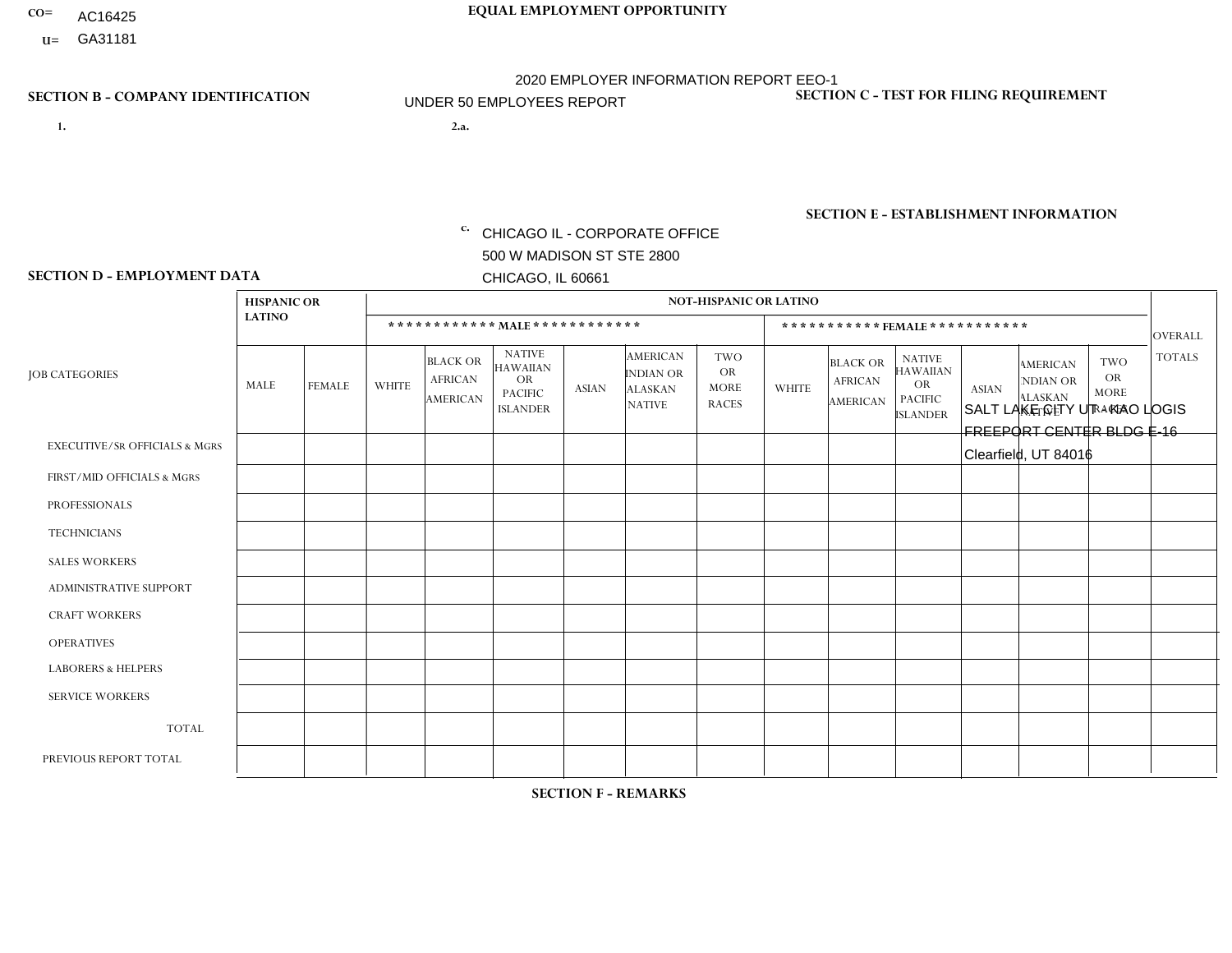- AC16425
- **U=**

**1. 2.a.** CHICAGO IL - CORPORATE OFFICE 500 W MADISON ST STE 2800 CHICAGO, IL 60661

GRAND RAPIDS MI - SS 4676 DIVISION STREET Wayland, MI 49348

c. EIN= 952920557

## **SECTION B - COMPANY IDENTIFICATION SECTION C - TEST FOR FILING REQUIREMENT**

1- Y 2- Y 3- N DUNS= 000123456

**SECTION E - ESTABLISHMENT INFORMATION c.** NAICS: 423140

### **SECTION D - EMPLOYMENT DATA**

|                                          | <b>HISPANIC OR</b> |               |                |                                                      |                                                                                    |              |                                                                        | <b>NOT-HISPANIC OR LATINO</b>                          |                |                                               |                                                                             |              |                                                                       |                                                        |                |
|------------------------------------------|--------------------|---------------|----------------|------------------------------------------------------|------------------------------------------------------------------------------------|--------------|------------------------------------------------------------------------|--------------------------------------------------------|----------------|-----------------------------------------------|-----------------------------------------------------------------------------|--------------|-----------------------------------------------------------------------|--------------------------------------------------------|----------------|
|                                          | <b>LATINO</b>      |               |                | ************ MALE ************                       |                                                                                    |              |                                                                        |                                                        |                |                                               | *********** FEMALE ***********                                              |              |                                                                       |                                                        | <b>OVERALL</b> |
| <b>JOB CATEGORIES</b>                    | MALE               | <b>FEMALE</b> | <b>WHITE</b>   | <b>BLACK OR</b><br><b>AFRICAN</b><br><b>AMERICAN</b> | <b>NATIVE</b><br><b>HAWAIIAN</b><br><b>OR</b><br><b>PACIFIC</b><br><b>ISLANDER</b> | <b>ASIAN</b> | <b>AMERICAN</b><br><b>INDIAN OR</b><br><b>ALASKAN</b><br><b>NATIVE</b> | <b>TWO</b><br><b>OR</b><br><b>MORE</b><br><b>RACES</b> | <b>WHITE</b>   | <b>BLACK OR</b><br><b>AFRICAN</b><br>AMERICAN | <b>NATIVE</b><br><b>HAWAIIAN</b><br>OR<br><b>PACIFIC</b><br><b>ISLANDER</b> | <b>ASIAN</b> | <b>AMERICAN</b><br><b>NDIAN OR</b><br><b>ALASKAN</b><br><b>NATIVE</b> | <b>TWO</b><br><b>OR</b><br><b>MORE</b><br><b>RACES</b> | <b>TOTALS</b>  |
| <b>EXECUTIVE/SR OFFICIALS &amp; MGRS</b> | $\Omega$           | $\Omega$      | $\Omega$       | $\mathbf 0$                                          | $\mathbf 0$                                                                        | $\Omega$     | $\Omega$                                                               | $\Omega$                                               | $\Omega$       | $\Omega$                                      | $\mathbf 0$                                                                 | $\mathbf 0$  | $\Omega$                                                              | $\Omega$                                               | $\mathbf 0$    |
| FIRST/MID OFFICIALS & MGRS               | $\Omega$           | 0             | -1             | $\mathbf 0$                                          | $\mathbf{0}$                                                                       | $\Omega$     | $\Omega$                                                               | $\Omega$                                               | 0              | $\Omega$                                      | $\Omega$                                                                    | $\mathbf 0$  | 0                                                                     | $\mathbf 0$                                            | $\mathbf{1}$   |
| <b>PROFESSIONALS</b>                     |                    | $\Omega$      | $\Omega$       | $\mathbf 0$                                          | $\Omega$                                                                           | $\Omega$     | $\Omega$                                                               | $\Omega$                                               | $\overline{0}$ | $\Omega$                                      | $\Omega$                                                                    | $\Omega$     | $\Omega$                                                              | $\mathbf 0$                                            | $\mathbf{1}$   |
| <b>TECHNICIANS</b>                       | $\Omega$           | $\Omega$      | $\Omega$       | $\mathbf 0$                                          | $\Omega$                                                                           | $\Omega$     | $\Omega$                                                               | $\Omega$                                               | 0              | $\Omega$                                      | 0                                                                           | 0            | $\Omega$                                                              | $\mathbf 0$                                            | $\mathbf{0}$   |
| <b>SALES WORKERS</b>                     | 2                  | $\Omega$      | 3              | $\mathbf 0$                                          | $\Omega$                                                                           | $\Omega$     | $\Omega$                                                               | $\Omega$                                               | $\overline{0}$ | $\Omega$                                      | $\Omega$                                                                    | $\Omega$     | $\Omega$                                                              | $\Omega$                                               | 5              |
| ADMINISTRATIVE SUPPORT                   | $\Omega$           | $\mathbf 0$   | $\Omega$       | $\mathbf 0$                                          | 0                                                                                  | $\mathbf{0}$ | $\Omega$                                                               | $\Omega$                                               | 1              | $\Omega$                                      | 0                                                                           | $\mathbf 0$  | 0                                                                     | $\mathbf 0$                                            | $\mathbf 1$    |
| <b>CRAFT WORKERS</b>                     | $\Omega$           | $\Omega$      | 1              | $\mathbf 0$                                          | $\Omega$                                                                           | $\Omega$     | $\Omega$                                                               | $\Omega$                                               | 0              | $\Omega$                                      | 0                                                                           | $\Omega$     | $\Omega$                                                              | $\Omega$                                               | $\mathbf 1$    |
| <b>OPERATIVES</b>                        | 1                  | $\Omega$      | $\overline{c}$ | $\Omega$                                             | $\Omega$                                                                           | $\Omega$     | $\Omega$                                                               | $\mathbf{1}$                                           | $\overline{2}$ | $\Omega$                                      | 0                                                                           | $\Omega$     | $\Omega$                                                              | $\Omega$                                               | 6              |
| <b>LABORERS &amp; HELPERS</b>            | $\Omega$           | $\Omega$      | $\Omega$       | $\mathbf 0$                                          | 0                                                                                  | $\Omega$     | $\Omega$                                                               | $\Omega$                                               | $\Omega$       | $\Omega$                                      | $\Omega$                                                                    | $\Omega$     | $\Omega$                                                              | $\Omega$                                               | $\mathbf{0}$   |
| <b>SERVICE WORKERS</b>                   | $\Omega$           | $\mathbf 0$   | $\mathbf 0$    | 0                                                    | $\mathbf 0$                                                                        | $\mathbf 0$  | $\Omega$                                                               | $\Omega$                                               | 0              | $\Omega$                                      | 0                                                                           | $\mathbf 0$  | $\Omega$                                                              | $\mathbf 0$                                            | $\mathbf{0}$   |
| <b>TOTAL</b>                             | 4                  | 0             | $\overline{7}$ | 0                                                    | $\mathbf 0$                                                                        | 0            | $\Omega$                                                               | $\mathbf{1}$                                           | 3              | $\Omega$                                      | $\Omega$                                                                    | $\mathbf 0$  | $\Omega$                                                              | $\mathbf 0$                                            | 15             |
| PREVIOUS REPORT TOTAL                    |                    | $\Omega$      | 12             | $\mathbf 0$                                          | $\mathbf 0$                                                                        | $\Omega$     | $\Omega$                                                               | $\mathbf{1}$                                           | 1              | $\Omega$                                      | 0                                                                           | $\mathbf 0$  | $\Omega$                                                              | 0                                                      | 15             |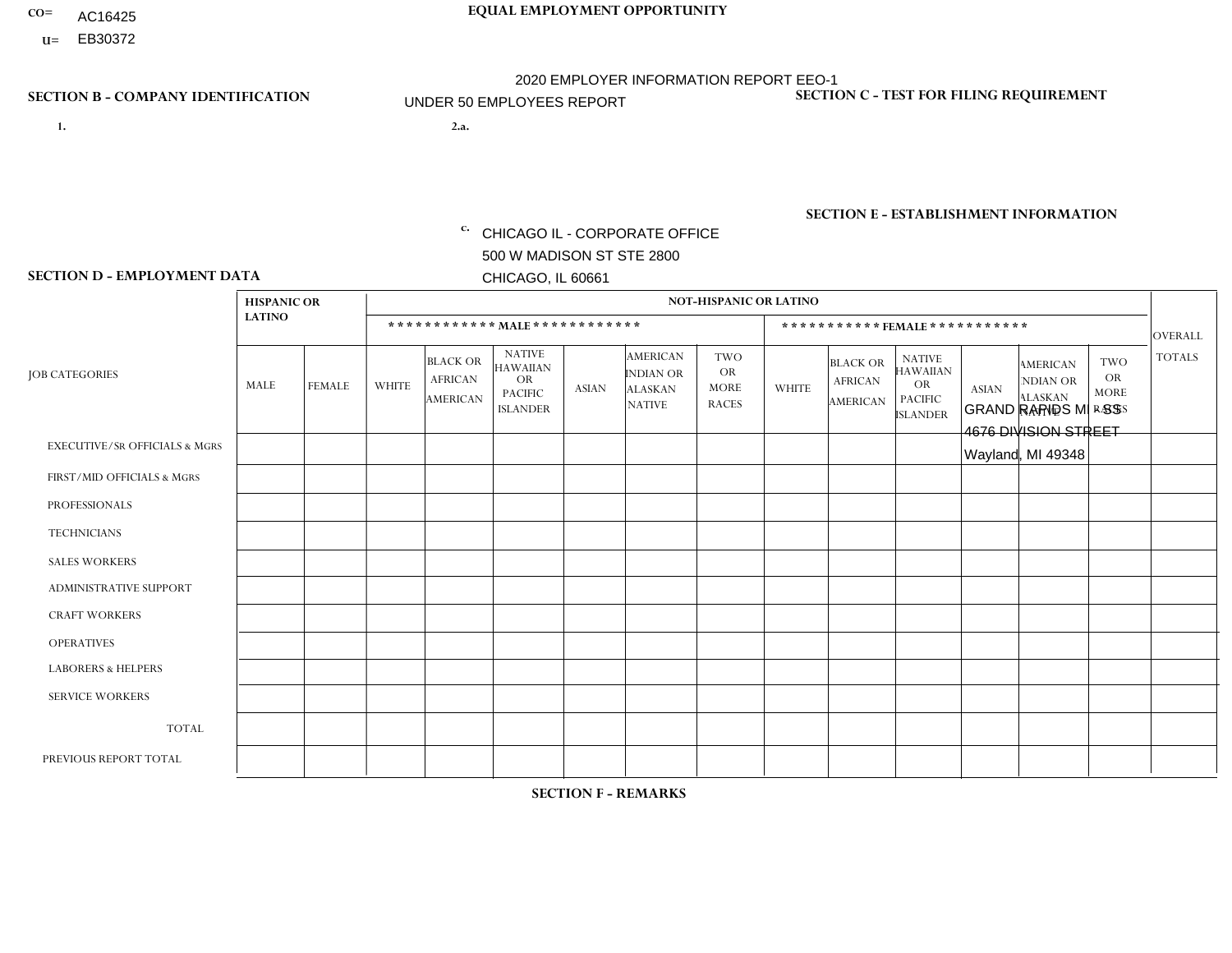- AC16425
- **U=**

**1. 2.a.** CHICAGO IL - CORPORATE OFFICE 500 W MADISON ST STE 2800 CHICAGO, IL 60661

2.a. ROSEVILLE MI 16174 COMMON RD Roseville, MI 48066

EIN= 952920557

## **SECTION B - COMPANY IDENTIFICATION SECTION C - TEST FOR FILING REQUIREMENT**

1- Y 2- Y 3- N DUNS= 000123456

**SECTION E - ESTABLISHMENT INFORMATION c.** NAICS: 423140

### **SECTION D - EMPLOYMENT DATA**

|                                          | <b>HISPANIC OR</b> |               |                |                                                      |                                                                                    |              |                                                                        | <b>NOT-HISPANIC OR LATINO</b>                          |                |                                               |                                                                                    |              |                                                                |                                                        |                |
|------------------------------------------|--------------------|---------------|----------------|------------------------------------------------------|------------------------------------------------------------------------------------|--------------|------------------------------------------------------------------------|--------------------------------------------------------|----------------|-----------------------------------------------|------------------------------------------------------------------------------------|--------------|----------------------------------------------------------------|--------------------------------------------------------|----------------|
|                                          | <b>LATINO</b>      |               |                | ************ MALE ************                       |                                                                                    |              |                                                                        |                                                        |                |                                               | *********** FEMALE ***********                                                     |              |                                                                |                                                        | <b>OVERALL</b> |
| <b>JOB CATEGORIES</b>                    | MALE               | <b>FEMALE</b> | <b>WHITE</b>   | <b>BLACK OR</b><br><b>AFRICAN</b><br><b>AMERICAN</b> | <b>NATIVE</b><br><b>HAWAIIAN</b><br><b>OR</b><br><b>PACIFIC</b><br><b>ISLANDER</b> | <b>ASIAN</b> | <b>AMERICAN</b><br><b>INDIAN OR</b><br><b>ALASKAN</b><br><b>NATIVE</b> | <b>TWO</b><br><b>OR</b><br><b>MORE</b><br><b>RACES</b> | <b>WHITE</b>   | <b>BLACK OR</b><br><b>AFRICAN</b><br>AMERICAN | <b>NATIVE</b><br><b>HAWAIIAN</b><br><b>OR</b><br><b>PACIFIC</b><br><b>ISLANDER</b> | <b>ASIAN</b> | <b>AMERICAN</b><br>NDIAN OR<br><b>ALASKAN</b><br><b>NATIVE</b> | <b>TWO</b><br><b>OR</b><br><b>MORE</b><br><b>RACES</b> | <b>TOTALS</b>  |
| <b>EXECUTIVE/SR OFFICIALS &amp; MGRS</b> | $\Omega$           | $\Omega$      | $\Omega$       | $\Omega$                                             | $\Omega$                                                                           | $\Omega$     | $\Omega$                                                               | $\Omega$                                               | $\Omega$       | $\mathbf{0}$                                  | $\mathbf{0}$                                                                       | $\Omega$     | $\Omega$                                                       | $\Omega$                                               | $\mathbf 0$    |
| FIRST/MID OFFICIALS & MGRS               | $\Omega$           | 0             | 4              | 0                                                    | $\mathbf 0$                                                                        | $\Omega$     | $\Omega$                                                               | $\Omega$                                               | 1              | $\mathbf{0}$                                  | $\mathbf{0}$                                                                       | $\Omega$     | $\Omega$                                                       | $\Omega$                                               | 5              |
| <b>PROFESSIONALS</b>                     | $\Omega$           | $\mathbf 0$   | $\mathbf 0$    | $\mathbf 0$                                          | 0                                                                                  | $\mathbf 0$  | $\Omega$                                                               | $\Omega$                                               | $\mathbf{0}$   | $\Omega$                                      | $\Omega$                                                                           | $\Omega$     | $\Omega$                                                       | $\Omega$                                               | $\mathbf 0$    |
| <b>TECHNICIANS</b>                       | $\Omega$           | $\Omega$      | $\Omega$       | $\mathbf 0$                                          | $\Omega$                                                                           | $\Omega$     | $\overline{0}$                                                         | $\Omega$                                               | $\Omega$       | $\Omega$                                      | $\Omega$                                                                           | $\Omega$     | $\Omega$                                                       | $\mathbf{0}$                                           | $\mathbf 0$    |
| <b>SALES WORKERS</b>                     | $\Omega$           | $\mathbf 0$   | $\overline{2}$ | $\mathbf 0$                                          | $\mathbf 0$                                                                        | $\Omega$     | $\Omega$                                                               | $\Omega$                                               | 1              | $\mathbf{0}$                                  | $\Omega$                                                                           | $\Omega$     | $\Omega$                                                       | $\mathbf{0}$                                           | 3              |
| <b>ADMINISTRATIVE SUPPORT</b>            | $\Omega$           | $\Omega$      | $\Omega$       | $\Omega$                                             | 0                                                                                  | $\Omega$     | $\Omega$                                                               | $\Omega$                                               | 1              | $\Omega$                                      | $\Omega$                                                                           | $\Omega$     | 0                                                              | $\Omega$                                               | $\mathbf{1}$   |
| <b>CRAFT WORKERS</b>                     | $\Omega$           | $\Omega$      | $\Omega$       | 0                                                    | 0                                                                                  | $\Omega$     | $\Omega$                                                               | $\Omega$                                               | $\Omega$       | $\Omega$                                      | $\mathbf{0}$                                                                       | $\Omega$     | $\Omega$                                                       | $\Omega$                                               | $\mathbf 0$    |
| <b>OPERATIVES</b>                        | 13                 | 5             | 5              | $\mathbf{1}$                                         | $\Omega$                                                                           | $\Omega$     | $\Omega$                                                               | $\Omega$                                               | $\overline{4}$ | $\Omega$                                      | $\mathbf{0}$                                                                       | $\Omega$     | $\Omega$                                                       | $\Omega$                                               | 28             |
| <b>LABORERS &amp; HELPERS</b>            | $\Omega$           | $\Omega$      | $\overline{c}$ | 0                                                    | $\Omega$                                                                           | $\Omega$     | $\Omega$                                                               | $\Omega$                                               | $\Omega$       | $\Omega$                                      | $\Omega$                                                                           | $\Omega$     | $\Omega$                                                       | $\Omega$                                               | $\overline{2}$ |
| <b>SERVICE WORKERS</b>                   | $\Omega$           | 0             | 0              | $\mathbf 0$                                          | 0                                                                                  | $\mathbf 0$  | $\Omega$                                                               | $\Omega$                                               | $\Omega$       | $\Omega$                                      | $\Omega$                                                                           | $\mathbf 0$  | $\Omega$                                                       | $\mathbf 0$                                            | 0              |
| <b>TOTAL</b>                             | 13                 | 5             | 13             | $\mathbf{1}$                                         | 0                                                                                  | $\mathbf{0}$ | $\Omega$                                                               | $\Omega$                                               | $\overline{7}$ | $\mathbf{0}$                                  | $\Omega$                                                                           | $\Omega$     | $\Omega$                                                       | $\Omega$                                               | 39             |
| PREVIOUS REPORT TOTAL                    | 13                 | 4             | 21             | 2                                                    | 0                                                                                  | $\Omega$     | 0                                                                      | $\Omega$                                               | 8              | $\mathbf{0}$                                  | $\mathbf{0}$                                                                       | $\Omega$     | $\Omega$                                                       | $\mathbf 0$                                            | 48             |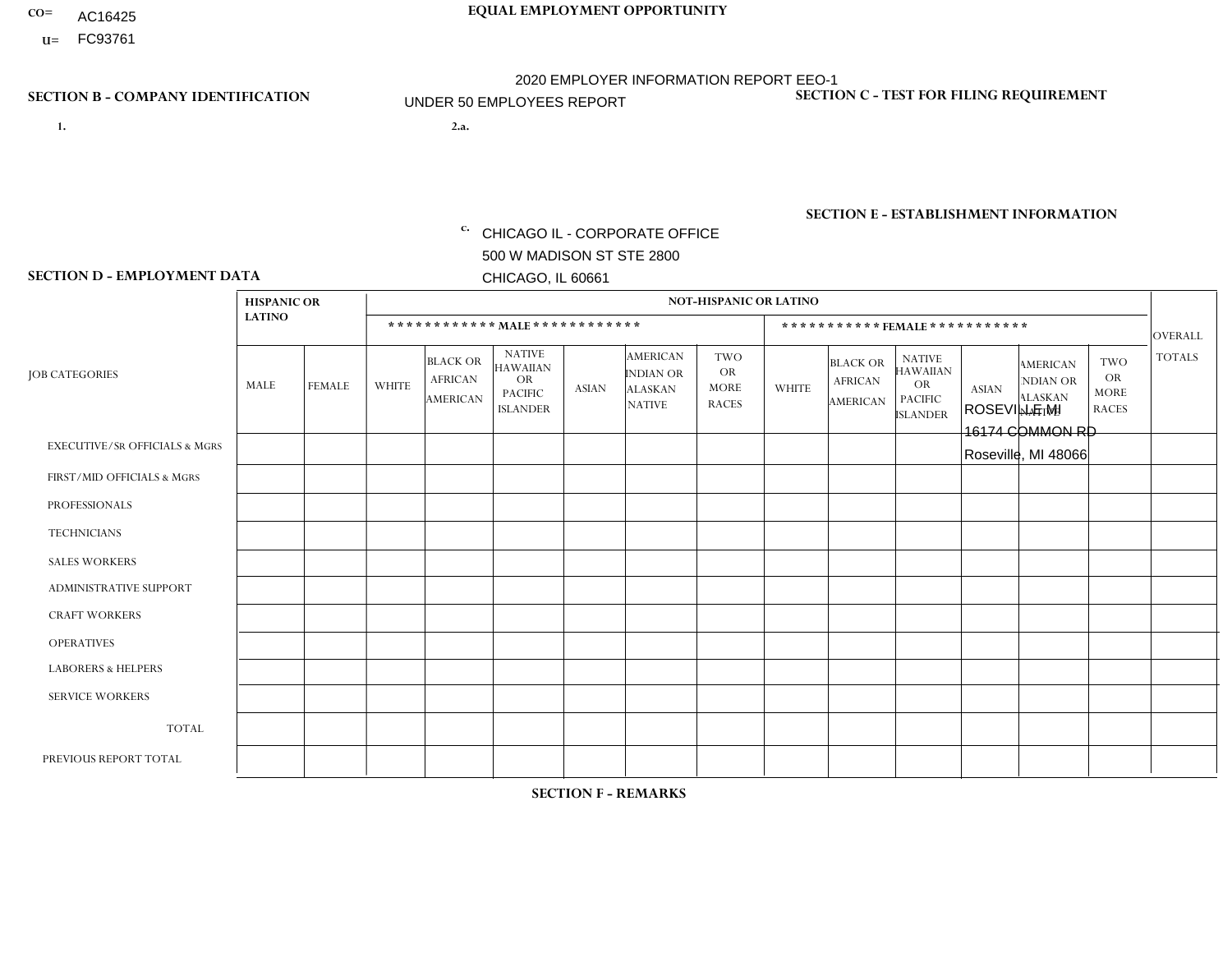- AC16425
- **U=**

- **1. 2.a.** CHICAGO IL CORPORATE OFFICE 500 W MADISON ST STE 2800 CHICAGO, IL 60661
- 2.a. GREENSBURG PA KAO LOGISTICS 1513 WOODWARD DR EXTENSION Greensburg, PA 15601

c. EIN= 952920557

## **SECTION B - COMPANY IDENTIFICATION SECTION C - TEST FOR FILING REQUIREMENT**

1- Y 2- Y 3- N DUNS= 000123456

**SECTION E - ESTABLISHMENT INFORMATION c.** NAICS: 423140

### **SECTION D - EMPLOYMENT DATA**

|                                          | <b>HISPANIC OR</b> |                |              |                                                      |                                                                                    |              |                                                                        | <b>NOT-HISPANIC OR LATINO</b>                          |              |                                               |                                                                                    |              |                                                                       |                                                        |                |
|------------------------------------------|--------------------|----------------|--------------|------------------------------------------------------|------------------------------------------------------------------------------------|--------------|------------------------------------------------------------------------|--------------------------------------------------------|--------------|-----------------------------------------------|------------------------------------------------------------------------------------|--------------|-----------------------------------------------------------------------|--------------------------------------------------------|----------------|
|                                          | <b>LATINO</b>      |                |              | ************ MALE ************                       |                                                                                    |              |                                                                        |                                                        |              | ***********FEMALE***********                  |                                                                                    |              |                                                                       |                                                        | <b>OVERALL</b> |
| <b>JOB CATEGORIES</b>                    | MALE               | <b>FEMALE</b>  | <b>WHITE</b> | <b>BLACK OR</b><br><b>AFRICAN</b><br><b>AMERICAN</b> | <b>NATIVE</b><br><b>HAWAIIAN</b><br><b>OR</b><br><b>PACIFIC</b><br><b>ISLANDER</b> | ASIAN        | <b>AMERICAN</b><br><b>INDIAN OR</b><br><b>ALASKAN</b><br><b>NATIVE</b> | <b>TWO</b><br><b>OR</b><br><b>MORE</b><br><b>RACES</b> | <b>WHITE</b> | <b>BLACK OR</b><br><b>AFRICAN</b><br>AMERICAN | <b>NATIVE</b><br><b>HAWAIIAN</b><br><b>OR</b><br><b>PACIFIC</b><br><b>ISLANDER</b> | <b>ASIAN</b> | <b>AMERICAN</b><br><b>NDIAN OR</b><br><b>ALASKAN</b><br><b>NATIVE</b> | <b>TWO</b><br><b>OR</b><br><b>MORE</b><br><b>RACES</b> | <b>TOTALS</b>  |
| <b>EXECUTIVE/SR OFFICIALS &amp; MGRS</b> | $\Omega$           | $\Omega$       | $\Omega$     | $\mathbf 0$                                          | $\Omega$                                                                           | $\mathbf{0}$ | $\Omega$                                                               | $\Omega$                                               | 0            | $\Omega$                                      | $\Omega$                                                                           | $\Omega$     | $\Omega$                                                              | $\mathbf{0}$                                           | $\mathbf{0}$   |
| FIRST/MID OFFICIALS & MGRS               | 0                  | $\Omega$       | $\Omega$     | $\mathbf 0$                                          | $\Omega$                                                                           | $\Omega$     | $\Omega$                                                               | $\Omega$                                               | 0            | $\Omega$                                      | $\Omega$                                                                           | $\Omega$     | $\Omega$                                                              | $\mathbf{0}$                                           | $\mathbf{0}$   |
| <b>PROFESSIONALS</b>                     | 0                  | $\Omega$       | 1            | $\mathbf 0$                                          | $\Omega$                                                                           | $\Omega$     | $\Omega$                                                               | $\Omega$                                               | 0            | $\Omega$                                      | $\Omega$                                                                           | $\mathbf{0}$ | $\Omega$                                                              | $\mathbf{0}$                                           | $\mathbf{1}$   |
| <b>TECHNICIANS</b>                       | 0                  | $\overline{0}$ | $\Omega$     | $\mathbf 0$                                          | $\Omega$                                                                           | $\Omega$     | $\Omega$                                                               | $\Omega$                                               | $\Omega$     | $\Omega$                                      | $\Omega$                                                                           | $\Omega$     | $\Omega$                                                              | $\Omega$                                               | $\mathbf{0}$   |
| <b>SALES WORKERS</b>                     | $\Omega$           | $\Omega$       | $\Omega$     | $\mathbf 0$                                          | $\Omega$                                                                           | $\Omega$     | $\Omega$                                                               | $\Omega$                                               | $\Omega$     | $\Omega$                                      | $\Omega$                                                                           | $\Omega$     | $\Omega$                                                              | $\Omega$                                               | $\mathbf 0$    |
| <b>ADMINISTRATIVE SUPPORT</b>            | $\Omega$           | $\Omega$       | $\Omega$     | $\Omega$                                             | $\Omega$                                                                           | $\Omega$     | $\Omega$                                                               | $\Omega$                                               | $\Omega$     | $\Omega$                                      | $\Omega$                                                                           | $\Omega$     | $\mathbf{0}$                                                          | $\Omega$                                               | $\Omega$       |
| <b>CRAFT WORKERS</b>                     | 0                  | $\Omega$       | $\Omega$     | $\mathbf 0$                                          | $\Omega$                                                                           | $\Omega$     | $\Omega$                                                               | $\Omega$                                               | 0            | $\Omega$                                      | $\Omega$                                                                           | $\mathbf{0}$ | $\Omega$                                                              | $\Omega$                                               | $\Omega$       |
| <b>OPERATIVES</b>                        | 0                  | $\Omega$       | 15           | $\mathbf 0$                                          | $\Omega$                                                                           | $\Omega$     | $\Omega$                                                               |                                                        | 4            | $\Omega$                                      | $\Omega$                                                                           | $\mathbf{0}$ | $\Omega$                                                              | $\Omega$                                               | 20             |
| <b>LABORERS &amp; HELPERS</b>            | 0                  | $\Omega$       | $\Omega$     | $\mathbf 0$                                          | $\Omega$                                                                           | $\Omega$     | $\Omega$                                                               | $\Omega$                                               | 0            | $\Omega$                                      | $\Omega$                                                                           | $\Omega$     | $\Omega$                                                              | $\Omega$                                               | 0              |
| <b>SERVICE WORKERS</b>                   | 0                  | $\mathbf 0$    | $\mathbf 0$  | 0                                                    | 0                                                                                  | $\mathbf 0$  | $\Omega$                                                               | $\Omega$                                               | $\Omega$     | $\Omega$                                      | $\Omega$                                                                           | $\mathbf 0$  | $\Omega$                                                              | $\mathbf 0$                                            | 0              |
| <b>TOTAL</b>                             | $\Omega$           | 0              | 16           | 0                                                    | 0                                                                                  | $\mathbf 0$  | $\Omega$                                                               |                                                        | 4            | $\Omega$                                      | $\Omega$                                                                           | $\mathbf 0$  | 0                                                                     | $\mathbf 0$                                            | 21             |
| PREVIOUS REPORT TOTAL                    | 0                  | $\Omega$       | 16           | $\mathbf 0$                                          | $\Omega$                                                                           | $\Omega$     | $\Omega$                                                               |                                                        | 4            | $\Omega$                                      | $\Omega$                                                                           | $\Omega$     | $\Omega$                                                              | $\mathbf 0$                                            | 21             |
|                                          |                    |                |              |                                                      |                                                                                    |              |                                                                        |                                                        |              |                                               |                                                                                    |              |                                                                       |                                                        |                |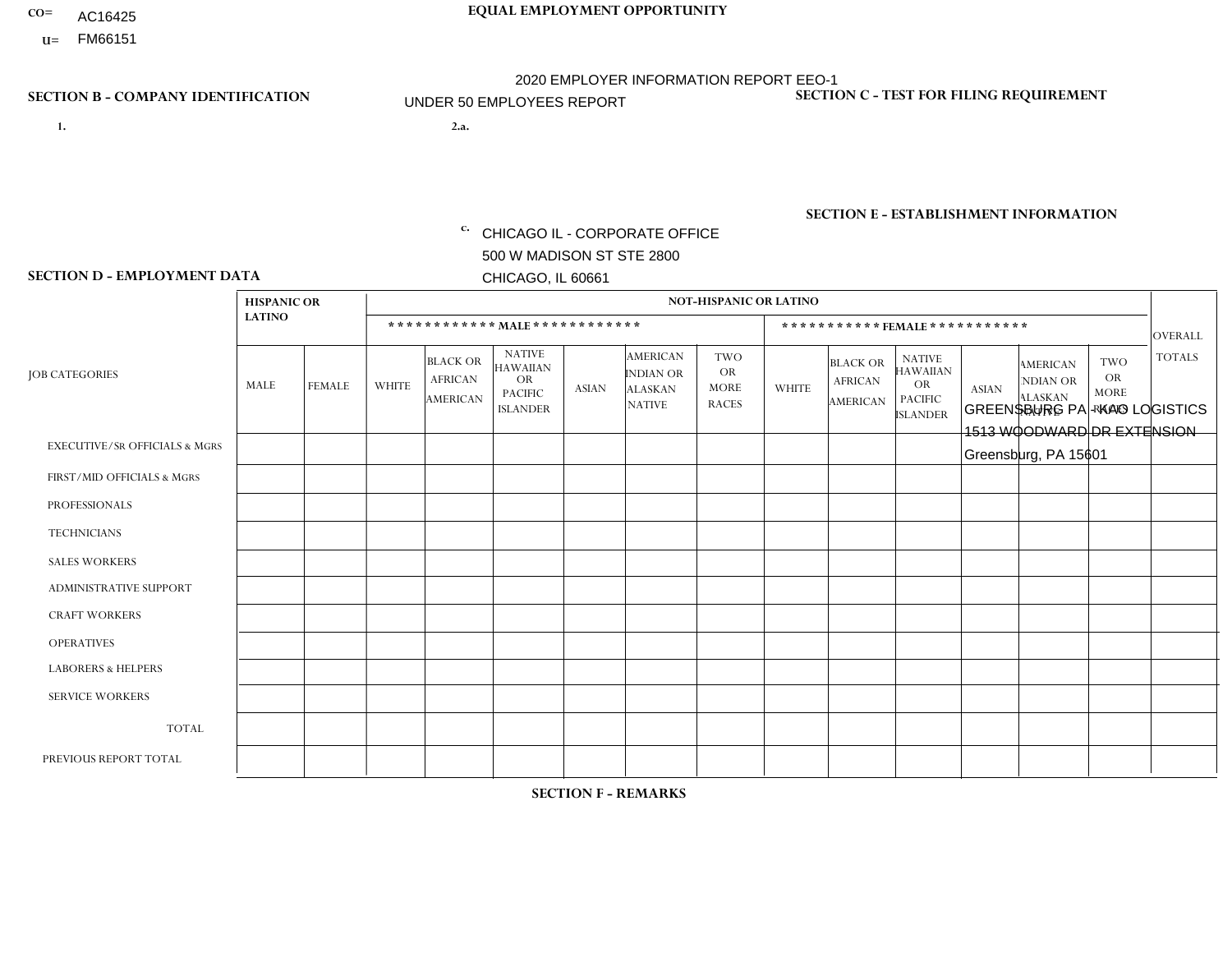- AC16425
- **U=**

**1. 2.a.** CHICAGO IL - CORPORATE OFFICE 500 W MADISON ST STE 2800 CHICAGO, IL 60661

2.a. SPARTANBURG SC - KNOPF 133 CLINTON STREET Spartanburg, SC 29301

c. EIN= 952920557

## **SECTION B - COMPANY IDENTIFICATION SECTION C - TEST FOR FILING REQUIREMENT**

1- Y 2- Y 3- N DUNS= 000123456

**SECTION E - ESTABLISHMENT INFORMATION c.** NAICS: 423140

### **SECTION D - EMPLOYMENT DATA**

|                                          | <b>HISPANIC OR</b> |                |              |                                                      |                                                                                    |              |                                                                        | <b>NOT-HISPANIC OR LATINO</b>                          |                         |                                               |                                                                                    |              |                                                                       |                                                        |                |
|------------------------------------------|--------------------|----------------|--------------|------------------------------------------------------|------------------------------------------------------------------------------------|--------------|------------------------------------------------------------------------|--------------------------------------------------------|-------------------------|-----------------------------------------------|------------------------------------------------------------------------------------|--------------|-----------------------------------------------------------------------|--------------------------------------------------------|----------------|
|                                          | <b>LATINO</b>      |                |              | ************ MALE ************                       |                                                                                    |              |                                                                        |                                                        |                         | ***********FEMALE***********                  |                                                                                    |              |                                                                       |                                                        | <b>OVERALL</b> |
| <b>JOB CATEGORIES</b>                    | MALE               | <b>FEMALE</b>  | <b>WHITE</b> | <b>BLACK OR</b><br><b>AFRICAN</b><br><b>AMERICAN</b> | <b>NATIVE</b><br><b>HAWAIIAN</b><br><b>OR</b><br><b>PACIFIC</b><br><b>ISLANDER</b> | ASIAN        | <b>AMERICAN</b><br><b>INDIAN OR</b><br><b>ALASKAN</b><br><b>NATIVE</b> | <b>TWO</b><br><b>OR</b><br><b>MORE</b><br><b>RACES</b> | <b>WHITE</b>            | <b>BLACK OR</b><br><b>AFRICAN</b><br>AMERICAN | <b>NATIVE</b><br><b>HAWAIIAN</b><br><b>OR</b><br><b>PACIFIC</b><br><b>ISLANDER</b> | <b>ASIAN</b> | <b>AMERICAN</b><br><b>NDIAN OR</b><br><b>ALASKAN</b><br><b>NATIVE</b> | <b>TWO</b><br><b>OR</b><br><b>MORE</b><br><b>RACES</b> | <b>TOTALS</b>  |
| <b>EXECUTIVE/SR OFFICIALS &amp; MGRS</b> | $\Omega$           | $\Omega$       | $\Omega$     | $\mathbf 0$                                          | $\Omega$                                                                           | $\mathbf{0}$ | $\Omega$                                                               | $\Omega$                                               | 0                       | $\Omega$                                      | $\Omega$                                                                           | $\Omega$     | $\Omega$                                                              | $\mathbf{0}$                                           | $\mathbf{0}$   |
| FIRST/MID OFFICIALS & MGRS               | 0                  | $\Omega$       | 4            | $\Omega$                                             | $\Omega$                                                                           | $\Omega$     | $\Omega$                                                               | $\Omega$                                               | 0                       | $\Omega$                                      | $\Omega$                                                                           | $\Omega$     | $\Omega$                                                              | $\mathbf{0}$                                           | $\mathbf{1}$   |
| <b>PROFESSIONALS</b>                     | 0                  | $\Omega$       | $\Omega$     | $\mathbf 0$                                          | $\Omega$                                                                           | $\Omega$     | $\Omega$                                                               | $\Omega$                                               | 0                       | $\Omega$                                      | $\Omega$                                                                           | $\mathbf{0}$ | $\Omega$                                                              | $\mathbf{0}$                                           | $\mathbf{0}$   |
| <b>TECHNICIANS</b>                       | 0                  | $\overline{0}$ | $\Omega$     | $\mathbf 0$                                          | $\Omega$                                                                           | $\Omega$     | $\Omega$                                                               | $\Omega$                                               | $\Omega$                | $\Omega$                                      | $\Omega$                                                                           | $\Omega$     | $\Omega$                                                              | $\Omega$                                               | $\mathbf{0}$   |
| <b>SALES WORKERS</b>                     | $\Omega$           | $\Omega$       | $\Omega$     | $\mathbf 0$                                          | $\Omega$                                                                           | $\Omega$     | $\Omega$                                                               | $\Omega$                                               | $\Omega$                | $\Omega$                                      | $\Omega$                                                                           | $\Omega$     | $\Omega$                                                              | $\Omega$                                               | $\mathbf 0$    |
| ADMINISTRATIVE SUPPORT                   | $\Omega$           | $\Omega$       | $\Omega$     | $\Omega$                                             | $\Omega$                                                                           | $\Omega$     | $\Omega$                                                               | $\Omega$                                               | $\Omega$                | $\Omega$                                      | $\Omega$                                                                           | $\Omega$     | $\mathbf{0}$                                                          | $\Omega$                                               | $\Omega$       |
| <b>CRAFT WORKERS</b>                     | 0                  | $\Omega$       | $\Omega$     | $\mathbf 0$                                          | $\Omega$                                                                           | $\Omega$     | $\Omega$                                                               | $\Omega$                                               | 0                       | $\Omega$                                      | $\Omega$                                                                           | $\mathbf{0}$ | $\Omega$                                                              | $\Omega$                                               | $\mathbf 0$    |
| <b>OPERATIVES</b>                        | 0                  | $\Omega$       | $\Omega$     | $\Omega$                                             | $\Omega$                                                                           | $\Omega$     | $\Omega$                                                               | $\Omega$                                               | $\Omega$                | $\Omega$                                      | $\Omega$                                                                           | $\mathbf{0}$ | $\Omega$                                                              | $\Omega$                                               | $\mathbf 0$    |
| <b>LABORERS &amp; HELPERS</b>            | 0                  | $\Omega$       | $\Omega$     | $\mathbf 0$                                          | $\Omega$                                                                           | $\Omega$     | $\Omega$                                                               | $\Omega$                                               | $\overline{\mathbf{A}}$ | $\Omega$                                      | $\Omega$                                                                           | $\Omega$     | $\Omega$                                                              | $\Omega$                                               | $\mathbf{1}$   |
| <b>SERVICE WORKERS</b>                   | 0                  | $\mathbf 0$    | $\mathbf 0$  | 0                                                    | 0                                                                                  | $\mathbf 0$  | $\Omega$                                                               | $\Omega$                                               | $\Omega$                | $\Omega$                                      | $\Omega$                                                                           | $\mathbf 0$  | $\Omega$                                                              | $\mathbf 0$                                            | $\mathbf 0$    |
| <b>TOTAL</b>                             | $\Omega$           | 0              | -1           | $\mathbf 0$                                          | 0                                                                                  | $\Omega$     | $\Omega$                                                               | $\Omega$                                               |                         | $\Omega$                                      | $\Omega$                                                                           | $\mathbf 0$  | 0                                                                     | $\mathbf 0$                                            | $\overline{2}$ |
| PREVIOUS REPORT TOTAL                    | 0                  | $\mathbf 0$    |              | $\mathbf 0$                                          | $\Omega$                                                                           | $\Omega$     | $\Omega$                                                               | $\Omega$                                               |                         | $\Omega$                                      | $\Omega$                                                                           | $\Omega$     | $\Omega$                                                              | $\mathbf 0$                                            | $\overline{2}$ |
|                                          |                    |                |              |                                                      |                                                                                    |              |                                                                        |                                                        |                         |                                               |                                                                                    |              |                                                                       |                                                        |                |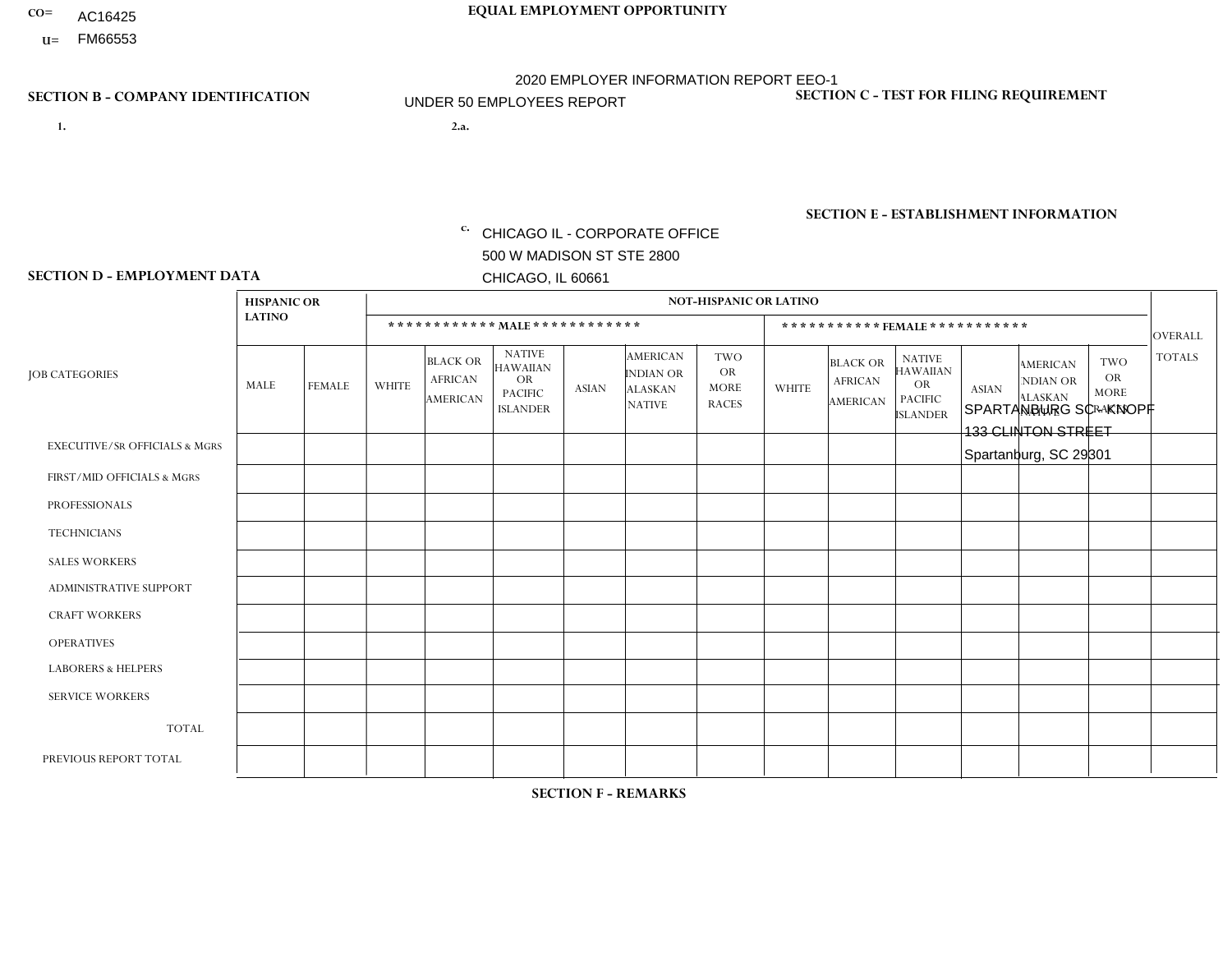- AC16425
- **U=**

**1. 2.a.** CHICAGO IL - CORPORATE OFFICE 500 W MADISON ST STE 2800 CHICAGO, IL 60661

2.a. PLAINVIEW NY - KAO LOGISTICS 76 EXPRESS STREET Plainview, NY 11803

c. EIN= 952920557

## **SECTION B - COMPANY IDENTIFICATION SECTION C - TEST FOR FILING REQUIREMENT**

1- Y 2- Y 3- N DUNS= 000123456

**SECTION E - ESTABLISHMENT INFORMATION c.** NAICS: 423140

### **SECTION D - EMPLOYMENT DATA**

|                                          | <b>HISPANIC OR</b> |                |                |                                                      |                                                                                    |              |                                                                        | <b>NOT-HISPANIC OR LATINO</b>                          |              |                                               |                                                                                    |              |                                                                |                                                        |                |
|------------------------------------------|--------------------|----------------|----------------|------------------------------------------------------|------------------------------------------------------------------------------------|--------------|------------------------------------------------------------------------|--------------------------------------------------------|--------------|-----------------------------------------------|------------------------------------------------------------------------------------|--------------|----------------------------------------------------------------|--------------------------------------------------------|----------------|
|                                          | <b>LATINO</b>      |                |                |                                                      | ************ MAIE************                                                      |              |                                                                        |                                                        |              | ***********FEMALE***********                  |                                                                                    |              |                                                                |                                                        | <b>OVERALL</b> |
| <b>JOB CATEGORIES</b>                    | MALE               | FEMALE         | <b>WHITE</b>   | <b>BLACK OR</b><br><b>AFRICAN</b><br><b>AMERICAN</b> | <b>NATIVE</b><br><b>HAWAIIAN</b><br><b>OR</b><br><b>PACIFIC</b><br><b>ISLANDER</b> | <b>ASIAN</b> | <b>AMERICAN</b><br><b>INDIAN OR</b><br><b>ALASKAN</b><br><b>NATIVE</b> | <b>TWO</b><br><b>OR</b><br><b>MORE</b><br><b>RACES</b> | <b>WHITE</b> | <b>BLACK OR</b><br><b>AFRICAN</b><br>AMERICAN | <b>NATIVE</b><br><b>HAWAIIAN</b><br><b>OR</b><br><b>PACIFIC</b><br><b>ISLANDER</b> | <b>ASIAN</b> | <b>AMERICAN</b><br>NDIAN OR<br><b>ALASKAN</b><br><b>NATIVE</b> | <b>TWO</b><br><b>OR</b><br><b>MORE</b><br><b>RACES</b> | <b>TOTALS</b>  |
| <b>EXECUTIVE/SR OFFICIALS &amp; MGRS</b> | $\Omega$           | $\Omega$       | $\Omega$       | $\mathbf 0$                                          | $\Omega$                                                                           | $\mathbf{0}$ | $\Omega$                                                               | $\Omega$                                               | $\Omega$     | $\Omega$                                      | $\Omega$                                                                           | $\Omega$     | $\Omega$                                                       | $\mathbf{0}$                                           | $\mathbf{0}$   |
| FIRST/MID OFFICIALS & MGRS               | 0                  | 0              | $\mathbf 0$    | $\overline{1}$                                       | $\Omega$                                                                           | $\Omega$     | $\Omega$                                                               | $\Omega$                                               | 0            | $\Omega$                                      | $\Omega$                                                                           | $\mathbf{0}$ | $\Omega$                                                       | $\mathbf 0$                                            | $\mathbf{1}$   |
| <b>PROFESSIONALS</b>                     | 0                  | $\overline{0}$ | 1              | $\mathbf 0$                                          | $\mathbf 0$                                                                        | $\Omega$     | $\Omega$                                                               | $\Omega$                                               | 0            | $\Omega$                                      | $\Omega$                                                                           | $\mathbf 0$  | 0                                                              | $\mathbf 0$                                            | $\mathbf{1}$   |
| <b>TECHNICIANS</b>                       | 0                  | $\mathbf 0$    | $\Omega$       | $\mathbf 0$                                          | $\mathbf 0$                                                                        | $\Omega$     | $\Omega$                                                               | $\Omega$                                               | $\Omega$     | $\Omega$                                      | $\Omega$                                                                           | $\mathbf 0$  | 0                                                              | $\mathbf 0$                                            | $\mathbf{0}$   |
| <b>SALES WORKERS</b>                     | $\Omega$           | $\mathbf 0$    | $\Omega$       | $\mathbf 0$                                          | $\Omega$                                                                           | $\Omega$     | $\Omega$                                                               | $\Omega$                                               | 0            | $\Omega$                                      | $\Omega$                                                                           | $\Omega$     | $\Omega$                                                       | $\Omega$                                               | $\mathbf 0$    |
| <b>ADMINISTRATIVE SUPPORT</b>            | 0                  | $\Omega$       | $\Omega$       | $\mathbf 0$                                          | $\Omega$                                                                           | $\Omega$     | $\Omega$                                                               | $\Omega$                                               | $\Omega$     | $\Omega$                                      | $\Omega$                                                                           | $\Omega$     | $\mathbf{0}$                                                   | $\Omega$                                               | $\mathbf 0$    |
| <b>CRAFT WORKERS</b>                     | $\Omega$           | $\Omega$       | $\Omega$       | $\mathbf 0$                                          | $\Omega$                                                                           | $\Omega$     | $\Omega$                                                               | $\Omega$                                               | 0            | $\Omega$                                      | $\Omega$                                                                           | $\Omega$     | $\Omega$                                                       | $\Omega$                                               | $\Omega$       |
| <b>OPERATIVES</b>                        |                    | $\Omega$       | $\overline{7}$ | 1                                                    | $\Omega$                                                                           | $\Omega$     | $\Omega$                                                               |                                                        | $\Omega$     | $\Omega$                                      | $\Omega$                                                                           | $\Omega$     | $\Omega$                                                       | $\Omega$                                               | 10             |
| <b>LABORERS &amp; HELPERS</b>            | 0                  | $\Omega$       | $\Omega$       | $\mathbf 0$                                          | $\Omega$                                                                           | $\Omega$     | $\Omega$                                                               | $\Omega$                                               | 0            | $\Omega$                                      | $\Omega$                                                                           | $\mathbf{0}$ | $\Omega$                                                       | $\Omega$                                               | 0              |
| <b>SERVICE WORKERS</b>                   | 0                  | $\Omega$       | $\mathbf 0$    | 0                                                    | $\mathbf{0}$                                                                       | $\Omega$     | $\Omega$                                                               | $\Omega$                                               | $\Omega$     | $\Omega$                                      | $\Omega$                                                                           | $\Omega$     | $\Omega$                                                       | $\Omega$                                               | $\overline{0}$ |
| <b>TOTAL</b>                             |                    | 0              | 8              | $\overline{2}$                                       | 0                                                                                  | $\mathbf 0$  | $\Omega$                                                               |                                                        | $\Omega$     | $\Omega$                                      | $\Omega$                                                                           | $\mathbf 0$  | 0                                                              | $\mathbf 0$                                            | 12             |
| PREVIOUS REPORT TOTAL                    |                    | $\Omega$       | 6              | 5                                                    | $\Omega$                                                                           | $\Omega$     | $\Omega$                                                               |                                                        | $\Omega$     | $\Omega$                                      | $\Omega$                                                                           | $\Omega$     | $\Omega$                                                       | $\mathbf 0$                                            | 13             |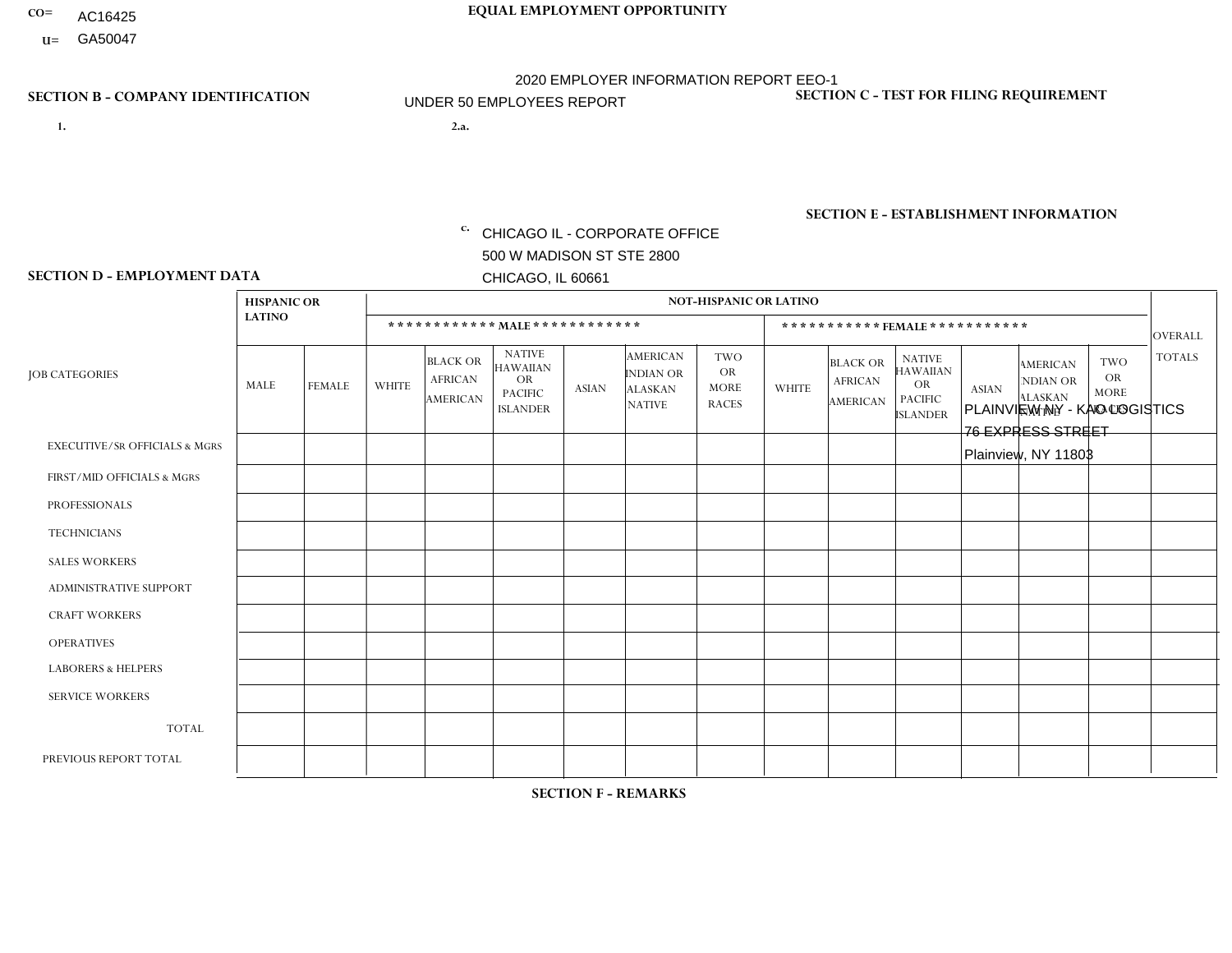- AC16425
- **U=**

**1. 2.a.** CHICAGO IL - CORPORATE OFFICE 500 W MADISON ST STE 2800 CHICAGO, IL 60661

2.a. PITTSBURGH PA - PGW CORPORATE 51 DUTILH ROAD Cranberry Township, PA 16066

c. EIN= 952920557

## **SECTION B - COMPANY IDENTIFICATION SECTION C - TEST FOR FILING REQUIREMENT**

1- Y 2- Y 3- N DUNS= 000123456

**SECTION E - ESTABLISHMENT INFORMATION c.** NAICS: 811122

### **SECTION D - EMPLOYMENT DATA**

|                                          | <b>HISPANIC OR</b> |                      |                |                                               |                                                                                    |                |                                                                        | NOT-HISPANIC OR LATINO                                 |                |                                               |                                                                             |              |                                                                       |                                                        |                |
|------------------------------------------|--------------------|----------------------|----------------|-----------------------------------------------|------------------------------------------------------------------------------------|----------------|------------------------------------------------------------------------|--------------------------------------------------------|----------------|-----------------------------------------------|-----------------------------------------------------------------------------|--------------|-----------------------------------------------------------------------|--------------------------------------------------------|----------------|
|                                          | <b>LATINO</b>      |                      |                | ************ MALE ************                |                                                                                    |                |                                                                        |                                                        |                | ***********FEMALE***********                  |                                                                             |              |                                                                       |                                                        | <b>OVERALL</b> |
| <b>JOB CATEGORIES</b>                    | MALE               | <b>FEMALE</b>        | <b>WHITE</b>   | <b>BLACK OR</b><br><b>AFRICAN</b><br>AMERICAN | <b>NATIVE</b><br><b>HAWAIIAN</b><br><b>OR</b><br><b>PACIFIC</b><br><b>ISLANDER</b> | ASIAN          | <b>AMERICAN</b><br><b>INDIAN OR</b><br><b>ALASKAN</b><br><b>NATIVE</b> | <b>TWO</b><br><b>OR</b><br><b>MORE</b><br><b>RACES</b> | <b>WHITE</b>   | <b>BLACK OR</b><br><b>AFRICAN</b><br>AMERICAN | <b>NATIVE</b><br><b>HAWAIIAN</b><br>OR<br><b>PACIFIC</b><br><b>ISLANDER</b> | <b>ASIAN</b> | <b>AMERICAN</b><br><b>NDIAN OR</b><br><b>ALASKAN</b><br><b>NATIVE</b> | <b>TWO</b><br><b>OR</b><br><b>MORE</b><br><b>RACES</b> | <b>TOTALS</b>  |
| <b>EXECUTIVE/SR OFFICIALS &amp; MGRS</b> | $\Omega$           | $\Omega$             | $\overline{2}$ | $\Omega$                                      | $\Omega$                                                                           | $\mathbf{0}$   | $\Omega$                                                               |                                                        |                | $\Omega$                                      | $\Omega$                                                                    | $\Omega$     | $\Omega$                                                              | $\Omega$                                               | 4              |
| FIRST/MID OFFICIALS & MGRS               | 0                  | $\mathbf 0$          | $\overline{4}$ | $\mathbf 0$                                   | $\Omega$                                                                           | $\Omega$       | $\Omega$                                                               | $\Omega$                                               | 3              | $\Omega$                                      | $\Omega$                                                                    | $\mathbf{0}$ | $\Omega$                                                              | $\mathbf{0}$                                           | $\overline{7}$ |
| <b>PROFESSIONALS</b>                     | 0                  | $\Omega$             | $\overline{c}$ | $\mathbf 0$                                   | $\Omega$                                                                           | $\overline{2}$ | $\Omega$                                                               |                                                        |                |                                               | $\Omega$                                                                    | $\Omega$     | $\Omega$                                                              | $\Omega$                                               | $\overline{7}$ |
| <b>TECHNICIANS</b>                       | 0                  | $\overline{0}$       | $\Omega$       | $\mathbf 0$                                   | $\mathbf 0$                                                                        | $\Omega$       | $\Omega$                                                               | $\Omega$                                               | $\Omega$       | $\Omega$                                      | $\Omega$                                                                    | $\mathbf 0$  | $\mathbf 0$                                                           | $\mathbf 0$                                            | $\mathbf{0}$   |
| <b>SALES WORKERS</b>                     | $\Omega$           | $\Omega$             | $\Omega$       | $\mathbf 0$                                   | $\Omega$                                                                           | $\Omega$       | $\Omega$                                                               | $\Omega$                                               | 0              | $\Omega$                                      | $\Omega$                                                                    | $\Omega$     | $\Omega$                                                              | $\Omega$                                               | $\Omega$       |
| <b>ADMINISTRATIVE SUPPORT</b>            | 0                  | $\mathbf{1}$         | 4              | $\mathbf 0$                                   | $\Omega$                                                                           | $\Omega$       | $\Omega$                                                               | $\Omega$                                               | $\overline{7}$ | $\Omega$                                      | $\Omega$                                                                    | $\Omega$     | $\Omega$                                                              | $\Omega$                                               | 12             |
| <b>CRAFT WORKERS</b>                     | 0                  | $\Omega$             | $\Omega$       | $\mathbf 0$                                   | $\Omega$                                                                           | $\Omega$       | $\Omega$                                                               | $\Omega$                                               | 0              | $\Omega$                                      | $\Omega$                                                                    | $\Omega$     | $\Omega$                                                              | $\Omega$                                               | $\overline{0}$ |
| <b>OPERATIVES</b>                        | 0                  | $\Omega$             | $\Omega$       | $\Omega$                                      | $\Omega$                                                                           | $\Omega$       | $\Omega$                                                               | $\Omega$                                               | $\overline{0}$ | $\Omega$                                      | $\Omega$                                                                    | $\Omega$     | $\Omega$                                                              | $\Omega$                                               | $\mathbf{0}$   |
| <b>LABORERS &amp; HELPERS</b>            | 0                  | $\Omega$             | $\mathbf 0$    | $\mathbf 0$                                   | $\mathbf{0}$                                                                       | $\Omega$       | $\Omega$                                                               | $\Omega$                                               | $\Omega$       | $\Omega$                                      | $\Omega$                                                                    | $\Omega$     | $\Omega$                                                              | $\mathbf 0$                                            | $\overline{0}$ |
| <b>SERVICE WORKERS</b>                   | 0                  | $\Omega$             | $\mathbf 0$    | 0                                             | 0                                                                                  | $\Omega$       | $\Omega$                                                               | $\Omega$                                               | $\Omega$       | $\Omega$                                      | $\Omega$                                                                    | $\Omega$     | $\Omega$                                                              | $\Omega$                                               | $\overline{0}$ |
| <b>TOTAL</b>                             | $\mathbf 0$        | $\mathbf{1}$         | 12             | $\mathbf 0$                                   | 0                                                                                  | 2              | $\Omega$                                                               | $\overline{2}$                                         | 12             |                                               | $\Omega$                                                                    | $\mathbf 0$  | 0                                                                     | $\mathbf 0$                                            | 30             |
| PREVIOUS REPORT TOTAL                    | 0                  | $\blacktriangleleft$ | 13             | $\mathbf 0$                                   | $\Omega$                                                                           | 2              | $\Omega$                                                               | $\overline{2}$                                         | 14             | $\overline{2}$                                | $\Omega$                                                                    | $\Omega$     | $\Omega$                                                              | $\mathbf{1}$                                           | 35             |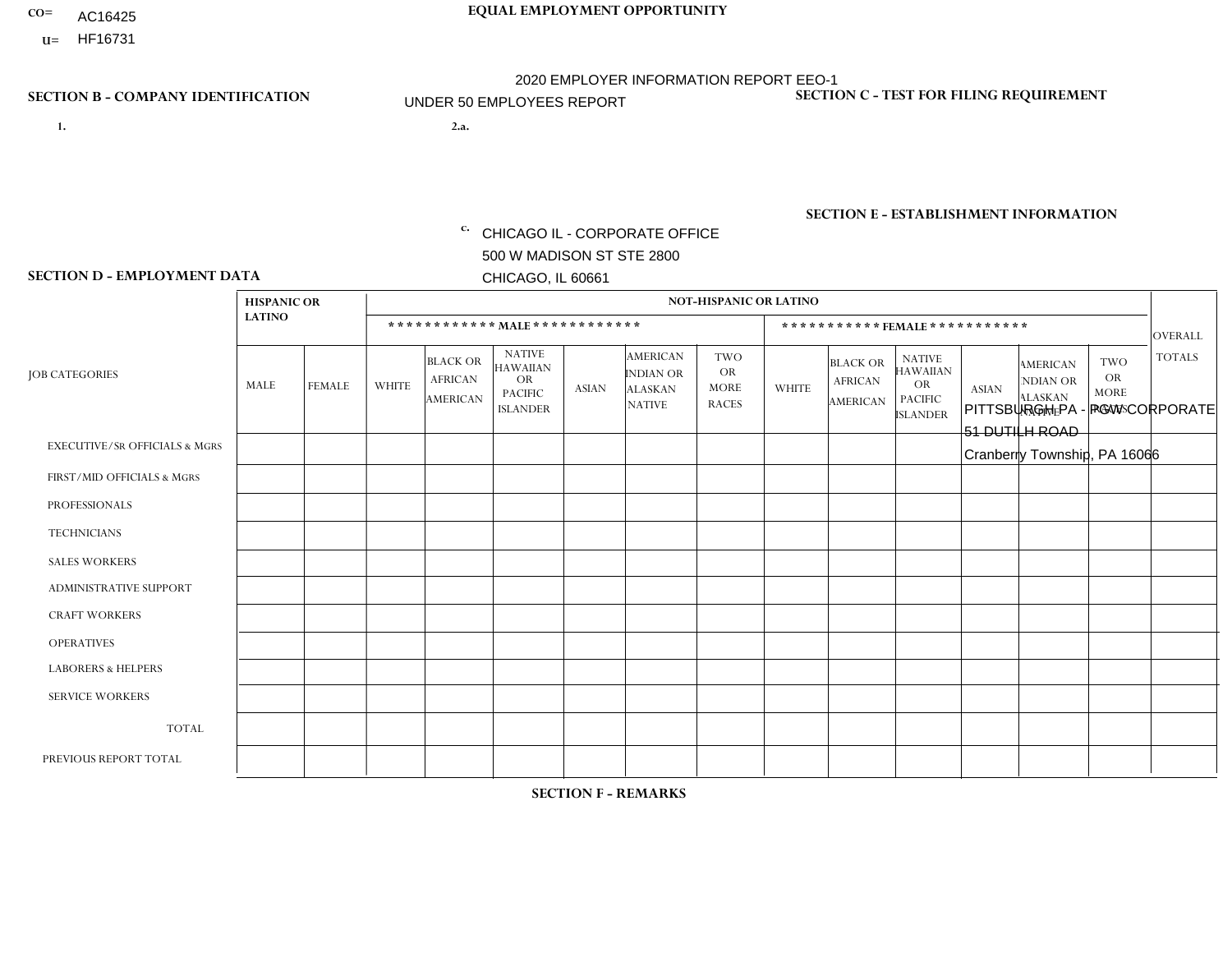- AC16425
- **U=**

- **1. 2.a.** CHICAGO IL CORPORATE OFFICE 500 W MADISON ST STE 2800 CHICAGO, IL 60661
- 2.a. POMPANO BEACH FL MELBOURNE 2028 NW 25TH AVE Pompano Beach, FL 33069

c. EIN= 952920557

## **SECTION B - COMPANY IDENTIFICATION SECTION C - TEST FOR FILING REQUIREMENT**

1- Y 2- Y 3- N DUNS= 000123456

**SECTION E - ESTABLISHMENT INFORMATION c.** NAICS: 423140

### **SECTION D - EMPLOYMENT DATA**

|                                          | <b>HISPANIC OR</b> |               |              |                                                      |                                                                                    |              |                                                                        | <b>NOT-HISPANIC OR LATINO</b>                          |              |                                                      |                                                                                    |              |                                                                       |                                                        |                |
|------------------------------------------|--------------------|---------------|--------------|------------------------------------------------------|------------------------------------------------------------------------------------|--------------|------------------------------------------------------------------------|--------------------------------------------------------|--------------|------------------------------------------------------|------------------------------------------------------------------------------------|--------------|-----------------------------------------------------------------------|--------------------------------------------------------|----------------|
|                                          | <b>LATINO</b>      |               |              | ************ MALE ************                       |                                                                                    |              |                                                                        |                                                        |              |                                                      | ***********FEMALE***********                                                       |              |                                                                       |                                                        | <b>OVERALL</b> |
| <b>JOB CATEGORIES</b>                    | MALE               | <b>FEMALE</b> | <b>WHITE</b> | <b>BLACK OR</b><br><b>AFRICAN</b><br><b>AMERICAN</b> | <b>NATIVE</b><br><b>HAWAIIAN</b><br><b>OR</b><br><b>PACIFIC</b><br><b>ISLANDER</b> | <b>ASIAN</b> | <b>AMERICAN</b><br><b>INDIAN OR</b><br><b>ALASKAN</b><br><b>NATIVE</b> | <b>TWO</b><br><b>OR</b><br><b>MORE</b><br><b>RACES</b> | <b>WHITE</b> | <b>BLACK OR</b><br><b>AFRICAN</b><br><b>AMERICAN</b> | <b>NATIVE</b><br><b>HAWAIIAN</b><br><b>OR</b><br><b>PACIFIC</b><br><b>ISLANDER</b> | <b>ASIAN</b> | <b>AMERICAN</b><br><b>NDIAN OR</b><br><b>ALASKAN</b><br><b>NATIVE</b> | <b>TWO</b><br><b>OR</b><br><b>MORE</b><br><b>RACES</b> | <b>TOTALS</b>  |
| <b>EXECUTIVE/SR OFFICIALS &amp; MGRS</b> | $\mathbf{0}$       | $\Omega$      | -1           | $\Omega$                                             | 0                                                                                  | $\Omega$     | $\Omega$                                                               | $\Omega$                                               | $\Omega$     | $\mathbf{0}$                                         | $\Omega$                                                                           | $\Omega$     | $\Omega$                                                              | $\Omega$                                               |                |
| FIRST/MID OFFICIALS & MGRS               | 3                  | $\Omega$      | $\Omega$     | $\mathbf 0$                                          | $\mathbf 0$                                                                        | $\Omega$     | $\Omega$                                                               | $\Omega$                                               | 1            | $\mathbf{0}$                                         | $\Omega$                                                                           | $\Omega$     | $\Omega$                                                              | $\Omega$                                               | 4              |
| <b>PROFESSIONALS</b>                     | $\Omega$           | $\Omega$      | $\mathbf 0$  | $\mathbf 0$                                          | $\overline{0}$                                                                     | $\Omega$     | $\Omega$                                                               | $\Omega$                                               | $\Omega$     | $\Omega$                                             | $\Omega$                                                                           | $\Omega$     | $\Omega$                                                              | $\mathbf{0}$                                           | $\mathbf 0$    |
| <b>TECHNICIANS</b>                       | $\Omega$           | $\Omega$      | $\Omega$     | $\Omega$                                             | 0                                                                                  | $\Omega$     | $\overline{0}$                                                         | $\Omega$                                               | $\Omega$     | $\Omega$                                             | $\Omega$                                                                           | $\Omega$     | $\mathbf{0}$                                                          | $\Omega$                                               | $\mathbf 0$    |
| <b>SALES WORKERS</b>                     | $\Omega$           | $\Omega$      | $\Omega$     | $\Omega$                                             | 0                                                                                  | $\Omega$     | $\Omega$                                                               | $\Omega$                                               | $\Omega$     | $\Omega$                                             | $\Omega$                                                                           | $\Omega$     | $\Omega$                                                              | $\mathbf{0}$                                           | $\mathbf 0$    |
| <b>ADMINISTRATIVE SUPPORT</b>            |                    | $\mathbf 0$   | $\Omega$     | $\mathbf 0$                                          | $\mathbf 0$                                                                        | $\mathbf 0$  | $\Omega$                                                               | $\Omega$                                               | $\Omega$     | $\mathbf{0}$                                         | $\Omega$                                                                           | $\Omega$     | $\Omega$                                                              | $\Omega$                                               | $\mathbf{1}$   |
| <b>CRAFT WORKERS</b>                     | $\Omega$           | $\Omega$      | $\Omega$     | 0                                                    | 0                                                                                  | $\Omega$     | $\Omega$                                                               | $\Omega$                                               | $\Omega$     | $\Omega$                                             | $\Omega$                                                                           | $\Omega$     | $\Omega$                                                              | $\Omega$                                               | $\Omega$       |
| <b>OPERATIVES</b>                        | 24                 | $\Omega$      | $\Omega$     | $\overline{2}$                                       | $\mathbf{1}$                                                                       | $\Omega$     | $\Omega$                                                               | $\Omega$                                               | $\Omega$     | $\Omega$                                             | $\Omega$                                                                           | $\Omega$     | $\Omega$                                                              | $\Omega$                                               | 27             |
| <b>LABORERS &amp; HELPERS</b>            | $\overline{2}$     | $\Omega$      | $\Omega$     | $\mathbf{1}$                                         | 0                                                                                  | $\Omega$     | $\Omega$                                                               | $\Omega$                                               | $\Omega$     | $\Omega$                                             | $\Omega$                                                                           | $\Omega$     | $\Omega$                                                              | $\Omega$                                               | 3              |
| <b>SERVICE WORKERS</b>                   | $\Omega$           | $\Omega$      | $\Omega$     | $\mathbf 0$                                          | $\mathbf 0$                                                                        | $\Omega$     | $\Omega$                                                               | $\Omega$                                               | $\Omega$     | $\Omega$                                             | $\Omega$                                                                           | $\Omega$     | $\Omega$                                                              | $\Omega$                                               | 0              |
| <b>TOTAL</b>                             | 30                 | 0             | 1            | 3                                                    | $\mathbf{1}$                                                                       | $\mathbf 0$  | $\mathbf{0}$                                                           | $\Omega$                                               | 1            | $\Omega$                                             | $\Omega$                                                                           | $\mathbf 0$  | $\Omega$                                                              | $\Omega$                                               | 36             |
| PREVIOUS REPORT TOTAL                    | 29                 | $\mathbf 0$   |              | 3                                                    | $\mathbf{1}$                                                                       | $\Omega$     | $\Omega$                                                               | 3                                                      | $\mathbf 1$  | $\Omega$                                             | $\mathbf{0}$                                                                       | $\Omega$     | $\Omega$                                                              | $\mathbf 0$                                            | 38             |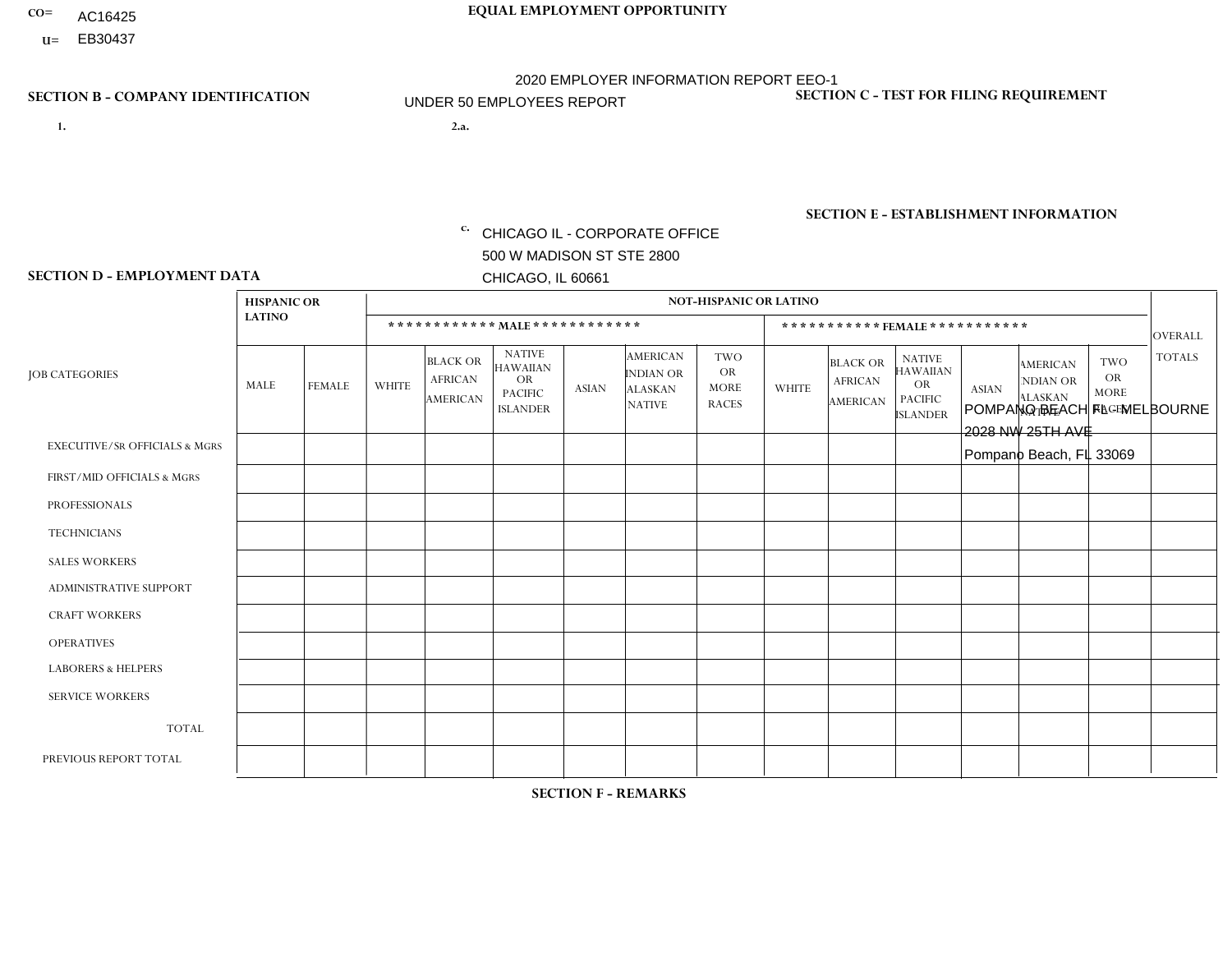- AC16425
- **U=** EB31106

- **1. 2.a.** CHICAGO IL CORPORATE OFFICE 500 W MADISON ST STE 2800 CHICAGO, IL 60661
- 2.a. ESCANABA MI 2700 29TH AVENUE N Escanaba, MI 49829

EIN= 952920557

## **SECTION B - COMPANY IDENTIFICATION SECTION C - TEST FOR FILING REQUIREMENT**

1- Y 2- Y 3- N DUNS= 000123456

**SECTION E - ESTABLISHMENT INFORMATION c.** NAICS: 423140

### **SECTION D - EMPLOYMENT DATA**

|                                          | <b>HISPANIC OR</b> |               |                |                                                      |                                                                                    |              |                                                                        | <b>NOT-HISPANIC OR LATINO</b>                          |                |                                                      |                                                                                    |              |                                                                       |                                                        |                |
|------------------------------------------|--------------------|---------------|----------------|------------------------------------------------------|------------------------------------------------------------------------------------|--------------|------------------------------------------------------------------------|--------------------------------------------------------|----------------|------------------------------------------------------|------------------------------------------------------------------------------------|--------------|-----------------------------------------------------------------------|--------------------------------------------------------|----------------|
|                                          | <b>LATINO</b>      |               |                | ************ MALE ************                       |                                                                                    |              |                                                                        |                                                        |                |                                                      | ***********FEMALE***********                                                       |              |                                                                       |                                                        | <b>OVERALL</b> |
| <b>JOB CATEGORIES</b>                    | MALE               | <b>FEMALE</b> | <b>WHITE</b>   | <b>BLACK OR</b><br><b>AFRICAN</b><br><b>AMERICAN</b> | <b>NATIVE</b><br><b>HAWAIIAN</b><br><b>OR</b><br><b>PACIFIC</b><br><b>ISLANDER</b> | <b>ASIAN</b> | <b>AMERICAN</b><br><b>INDIAN OR</b><br><b>ALASKAN</b><br><b>NATIVE</b> | <b>TWO</b><br><b>OR</b><br><b>MORE</b><br><b>RACES</b> | <b>WHITE</b>   | <b>BLACK OR</b><br><b>AFRICAN</b><br><b>AMERICAN</b> | <b>NATIVE</b><br><b>HAWAIIAN</b><br><b>OR</b><br><b>PACIFIC</b><br><b>ISLANDER</b> | <b>ASIAN</b> | <b>AMERICAN</b><br><b>NDIAN OR</b><br><b>ALASKAN</b><br><b>NATIVE</b> | <b>TWO</b><br><b>OR</b><br><b>MORE</b><br><b>RACES</b> | <b>TOTALS</b>  |
| <b>EXECUTIVE/SR OFFICIALS &amp; MGRS</b> | $\mathbf{0}$       | $\Omega$      | $\Omega$       | $\Omega$                                             | 0                                                                                  | $\Omega$     | $\Omega$                                                               | $\Omega$                                               | $\Omega$       | $\mathbf{0}$                                         | $\Omega$                                                                           | $\Omega$     | $\Omega$                                                              | $\Omega$                                               | $\Omega$       |
| FIRST/MID OFFICIALS & MGRS               | $\Omega$           | $\Omega$      | $\Omega$       | $\mathbf 0$                                          | $\mathbf 0$                                                                        | $\Omega$     | $\Omega$                                                               | $\Omega$                                               | 1              | $\mathbf{0}$                                         | $\Omega$                                                                           | $\Omega$     | $\Omega$                                                              | $\Omega$                                               | $\mathbf{1}$   |
| <b>PROFESSIONALS</b>                     | $\Omega$           | $\Omega$      | $\mathbf 0$    | $\mathbf 0$                                          | $\overline{0}$                                                                     | $\Omega$     | $\Omega$                                                               | $\Omega$                                               | $\Omega$       | $\Omega$                                             | $\Omega$                                                                           | $\Omega$     | $\Omega$                                                              | $\Omega$                                               | $\mathbf 0$    |
| <b>TECHNICIANS</b>                       | $\Omega$           | $\Omega$      | $\Omega$       | $\Omega$                                             | 0                                                                                  | $\Omega$     | $\overline{0}$                                                         | $\Omega$                                               | $\Omega$       | $\Omega$                                             | $\Omega$                                                                           | $\Omega$     | $\mathbf{0}$                                                          | $\Omega$                                               | $\mathbf 0$    |
| <b>SALES WORKERS</b>                     | $\Omega$           | $\Omega$      | 1              | $\Omega$                                             | $\Omega$                                                                           | $\Omega$     | $\Omega$                                                               | $\Omega$                                               | $\mathbf{1}$   | $\Omega$                                             | $\Omega$                                                                           | $\Omega$     | $\Omega$                                                              | $\Omega$                                               | $\overline{2}$ |
| <b>ADMINISTRATIVE SUPPORT</b>            | $\Omega$           | $\mathbf 0$   | $\Omega$       | $\mathbf 0$                                          | $\mathbf 0$                                                                        | $\mathbf 0$  | $\Omega$                                                               | $\Omega$                                               | $\Omega$       | $\Omega$                                             | $\Omega$                                                                           | $\Omega$     | $\Omega$                                                              | $\Omega$                                               | $\mathbf 0$    |
| <b>CRAFT WORKERS</b>                     | $\Omega$           | $\Omega$      | $\Omega$       | 0                                                    | 0                                                                                  | $\Omega$     | $\Omega$                                                               | $\Omega$                                               | $\Omega$       | $\Omega$                                             | $\Omega$                                                                           | $\Omega$     | $\Omega$                                                              | $\Omega$                                               | $\Omega$       |
| <b>OPERATIVES</b>                        | $\Omega$           | $\Omega$      | 3              | $\mathbf 0$                                          | 0                                                                                  | $\Omega$     | $\Omega$                                                               | $\Omega$                                               | $\Omega$       | $\Omega$                                             | $\Omega$                                                                           | $\Omega$     | $\Omega$                                                              | $\Omega$                                               | 3              |
| <b>LABORERS &amp; HELPERS</b>            | $\Omega$           | $\Omega$      | $\overline{2}$ | $\mathbf 0$                                          | 0                                                                                  | $\Omega$     | $\Omega$                                                               | $\Omega$                                               | $\Omega$       | $\Omega$                                             | $\Omega$                                                                           | $\Omega$     | $\Omega$                                                              | $\Omega$                                               | $\overline{2}$ |
| <b>SERVICE WORKERS</b>                   | $\Omega$           | $\Omega$      | $\Omega$       | 0                                                    | $\mathbf 0$                                                                        | $\Omega$     | $\Omega$                                                               | $\Omega$                                               | $\Omega$       | $\Omega$                                             | $\Omega$                                                                           | $\Omega$     | $\Omega$                                                              | $\Omega$                                               | 0              |
| <b>TOTAL</b>                             | 0                  | $\mathbf 0$   | 6              | $\mathbf 0$                                          | 0                                                                                  | $\mathbf 0$  | $\Omega$                                                               | $\Omega$                                               | $\overline{2}$ | $\Omega$                                             | $\Omega$                                                                           | $\mathbf 0$  | $\Omega$                                                              | $\mathbf 0$                                            | 8              |
| PREVIOUS REPORT TOTAL                    | $\Omega$           | $\Omega$      | 9              | $\mathbf 0$                                          | 0                                                                                  | $\Omega$     | $\overline{0}$                                                         | $\Omega$                                               | $\overline{2}$ | $\Omega$                                             | $\mathbf{0}$                                                                       | $\Omega$     | $\Omega$                                                              | $\mathbf 0$                                            | 11             |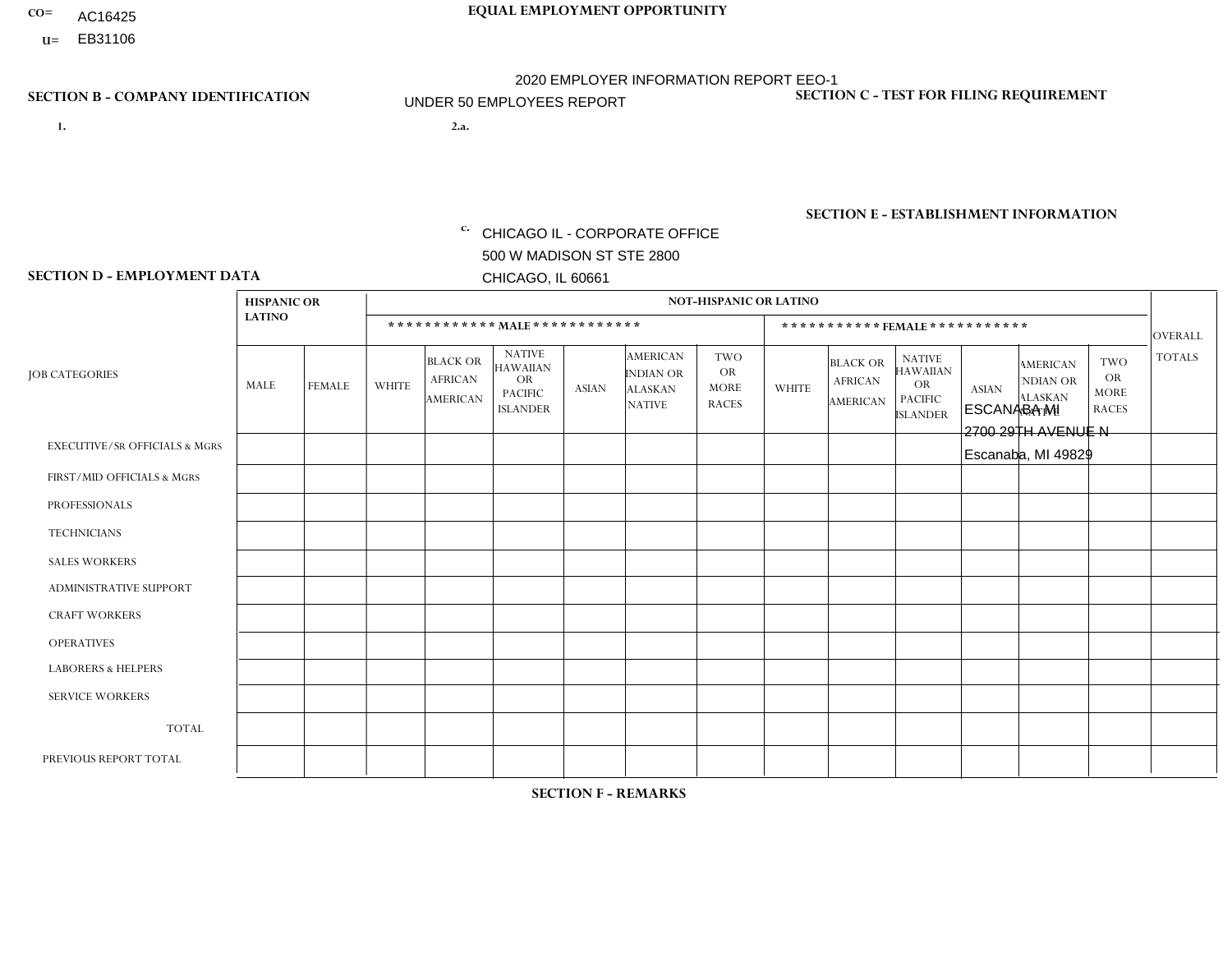- AC16425
- **U=**

- **1. 2.a.** CHICAGO IL CORPORATE OFFICE 500 W MADISON ST STE 2800 CHICAGO, IL 60661
- 2.a. SPRINGFIELD IL 2840 OLD ROCHESTER ROAD Springfield, IL 62703

EIN= 952920557

## **SECTION B - COMPANY IDENTIFICATION SECTION C - TEST FOR FILING REQUIREMENT**

1- Y 2- Y 3- N DUNS= 000123456

**SECTION E - ESTABLISHMENT INFORMATION c.** NAICS: 423140

### **SECTION D - EMPLOYMENT DATA**

|                                          | <b>NOT-HISPANIC OR LATINO</b><br><b>HISPANIC OR</b> |               |                |                                                      |                                                                                    |              |                                                                        |                                                        |                |                                               |                                                                                    |              |                                                                       |                                                        |                |
|------------------------------------------|-----------------------------------------------------|---------------|----------------|------------------------------------------------------|------------------------------------------------------------------------------------|--------------|------------------------------------------------------------------------|--------------------------------------------------------|----------------|-----------------------------------------------|------------------------------------------------------------------------------------|--------------|-----------------------------------------------------------------------|--------------------------------------------------------|----------------|
|                                          | <b>LATINO</b>                                       |               |                | ************ MALE************                        |                                                                                    |              |                                                                        |                                                        |                | ***********FEMALE***********                  |                                                                                    |              |                                                                       |                                                        | <b>OVERALL</b> |
| <b>JOB CATEGORIES</b>                    | MALE                                                | <b>FEMALE</b> | <b>WHITE</b>   | <b>BLACK OR</b><br><b>AFRICAN</b><br><b>AMERICAN</b> | <b>NATIVE</b><br><b>HAWAIIAN</b><br><b>OR</b><br><b>PACIFIC</b><br><b>ISLANDER</b> | <b>ASIAN</b> | <b>AMERICAN</b><br><b>INDIAN OR</b><br><b>ALASKAN</b><br><b>NATIVE</b> | <b>TWO</b><br><b>OR</b><br><b>MORE</b><br><b>RACES</b> | <b>WHITE</b>   | <b>BLACK OR</b><br><b>AFRICAN</b><br>AMERICAN | <b>NATIVE</b><br><b>HAWAIIAN</b><br><b>OR</b><br><b>PACIFIC</b><br><b>ISLANDER</b> | <b>ASIAN</b> | <b>AMERICAN</b><br><b>NDIAN OR</b><br><b>ALASKAN</b><br><b>NATIVE</b> | <b>TWO</b><br><b>OR</b><br><b>MORE</b><br><b>RACES</b> | <b>TOTALS</b>  |
| <b>EXECUTIVE/SR OFFICIALS &amp; MGRS</b> | $\Omega$                                            | $\Omega$      | $\Omega$       | $\mathbf 0$                                          | $\Omega$                                                                           | $\mathbf{0}$ | $\mathbf{0}$                                                           | $\Omega$                                               | 0              | $\Omega$                                      | $\Omega$                                                                           | 0            | $\Omega$                                                              | $\mathbf 0$                                            | $\mathbf 0$    |
| FIRST/MID OFFICIALS & MGRS               | 0                                                   | $\Omega$      | 2              | $\mathbf 0$                                          | $\Omega$                                                                           | $\Omega$     | $\Omega$                                                               | $\Omega$                                               | 0              | $\Omega$                                      | $\Omega$                                                                           | $\mathbf{0}$ | $\Omega$                                                              | $\mathbf{0}$                                           | $\overline{2}$ |
| <b>PROFESSIONALS</b>                     | 0                                                   | $\Omega$      | $\Omega$       | $\mathbf 0$                                          | $\Omega$                                                                           | $\Omega$     | $\Omega$                                                               | $\Omega$                                               | 0              | $\Omega$                                      | $\Omega$                                                                           | $\Omega$     | $\Omega$                                                              | $\mathbf{0}$                                           | $\mathbf{0}$   |
| <b>TECHNICIANS</b>                       | 0                                                   | $\mathbf 0$   | $\mathbf 0$    | $\mathbf 0$                                          | $\mathbf 0$                                                                        | $\Omega$     | $\Omega$                                                               | $\Omega$                                               | $\Omega$       | $\mathbf 0$                                   | $\Omega$                                                                           | $\mathbf 0$  | $\mathbf 0$                                                           | $\mathbf 0$                                            | $\mathbf{0}$   |
| <b>SALES WORKERS</b>                     | 0                                                   | $\Omega$      |                | $\Omega$                                             | $\Omega$                                                                           | $\Omega$     | $\Omega$                                                               | $\Omega$                                               | $\overline{0}$ | $\Omega$                                      | $\Omega$                                                                           | $\Omega$     | $\Omega$                                                              | $\Omega$                                               | $\mathbf{1}$   |
| <b>ADMINISTRATIVE SUPPORT</b>            | $\Omega$                                            | $\Omega$      | $\Omega$       | $\mathbf 0$                                          | $\Omega$                                                                           | $\Omega$     | $\Omega$                                                               | $\Omega$                                               | $\Omega$       | $\Omega$                                      | $\Omega$                                                                           | $\mathbf{0}$ | $\mathbf{0}$                                                          | $\Omega$                                               | $\mathbf 0$    |
| <b>CRAFT WORKERS</b>                     | 0                                                   | $\Omega$      | $\Omega$       | $\mathbf 0$                                          | $\Omega$                                                                           | $\Omega$     | $\Omega$                                                               | $\Omega$                                               | 0              | $\Omega$                                      | $\Omega$                                                                           | $\mathbf{0}$ | $\Omega$                                                              | $\Omega$                                               | $\Omega$       |
| <b>OPERATIVES</b>                        | 0                                                   | $\Omega$      | 3              | $\mathbf 0$                                          | $\Omega$                                                                           | $\Omega$     | $\Omega$                                                               | $\Omega$                                               | $\Omega$       | $\Omega$                                      | $\Omega$                                                                           | $\mathbf{0}$ | $\Omega$                                                              | $\mathbf{0}$                                           | 3              |
| <b>LABORERS &amp; HELPERS</b>            | 0                                                   | $\Omega$      | $\overline{ }$ | $\mathbf 0$                                          | $\Omega$                                                                           | $\Omega$     | $\Omega$                                                               | $\Omega$                                               | 0              | $\Omega$                                      | $\Omega$                                                                           | $\Omega$     | $\Omega$                                                              | $\Omega$                                               | $\mathbf{1}$   |
| <b>SERVICE WORKERS</b>                   | 0                                                   | $\mathbf 0$   | $\mathbf 0$    | $\mathbf 0$                                          | $\mathbf 0$                                                                        | $\mathbf 0$  | $\Omega$                                                               | $\Omega$                                               | $\Omega$       | $\Omega$                                      | $\Omega$                                                                           | $\mathbf 0$  | $\Omega$                                                              | $\mathbf 0$                                            | $\mathbf 0$    |
| <b>TOTAL</b>                             | $\Omega$                                            | 0             | $\overline{7}$ | $\mathbf 0$                                          | 0                                                                                  | $\mathbf 0$  | $\Omega$                                                               | $\Omega$                                               | $\Omega$       | $\Omega$                                      | $\Omega$                                                                           | $\mathbf 0$  | 0                                                                     | $\mathbf 0$                                            | $\overline{7}$ |
| PREVIOUS REPORT TOTAL                    | 0                                                   | $\Omega$      | 9              | $\overline{1}$                                       | $\Omega$                                                                           | $\Omega$     | $\Omega$                                                               | $\Omega$                                               |                | $\Omega$                                      | $\Omega$                                                                           | $\Omega$     | $\Omega$                                                              | $\mathbf 0$                                            | 11             |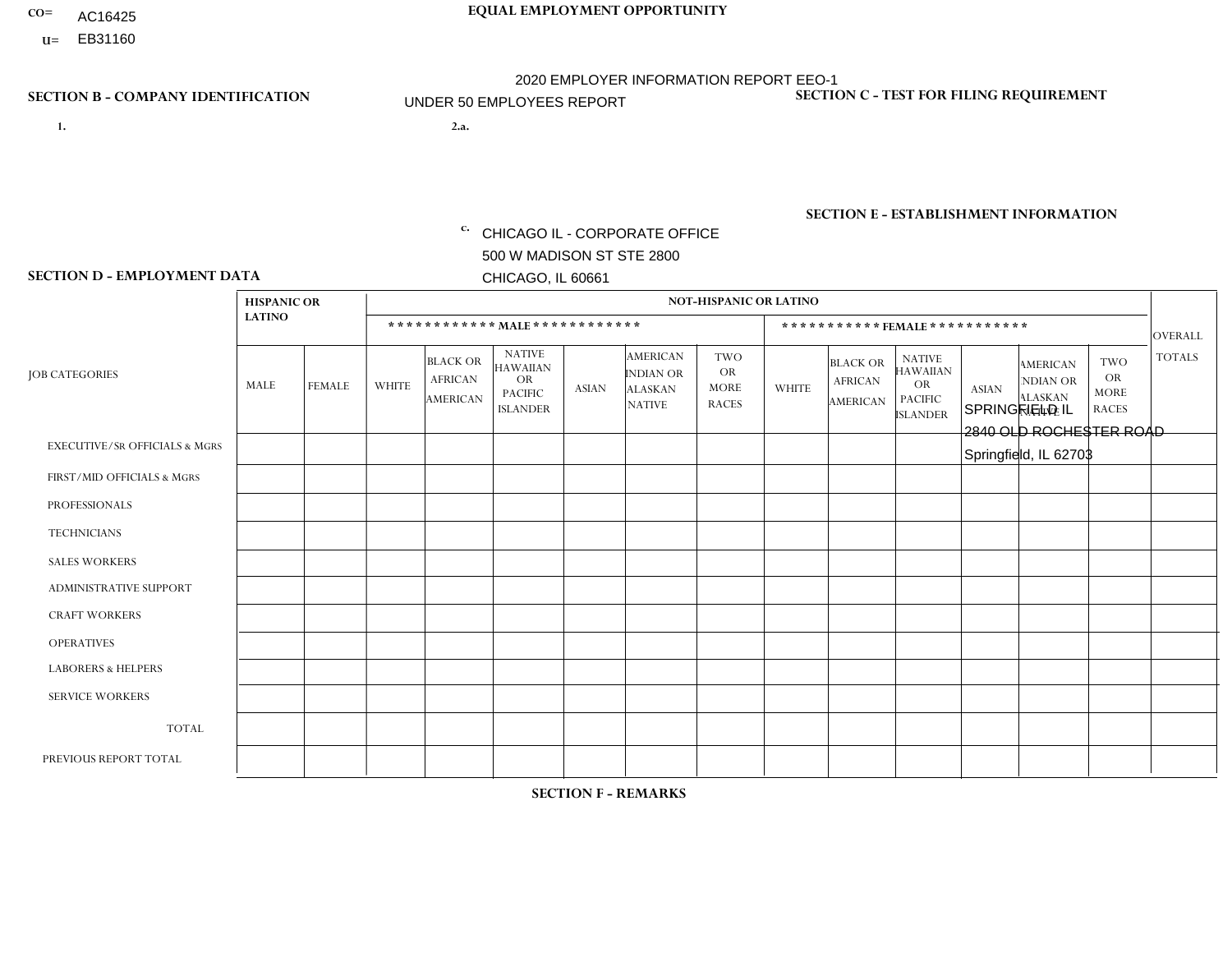- AC16425
- **U=** EV23801

**1. 2.a.** CHICAGO IL - CORPORATE OFFICE 500 W MADISON ST STE 2800 CHICAGO, IL 60661

2.a. RANDOLPH MA - KWIK/PBE 128 YORK AVE Randolph, MA 02368

EIN= 952920557

## **SECTION B - COMPANY IDENTIFICATION SECTION C - TEST FOR FILING REQUIREMENT**

1- Y 2- Y 3- N DUNS= 000123456

**SECTION E - ESTABLISHMENT INFORMATION c.** NAICS: 423140

### **SECTION D - EMPLOYMENT DATA**

|                                          | <b>HISPANIC OR</b> |                |                |                                                      |                                                                                    |              |                                                                        | <b>NOT-HISPANIC OR LATINO</b>                          |              |                                               |                                                                                    |              |                                                                |                                                        |                |
|------------------------------------------|--------------------|----------------|----------------|------------------------------------------------------|------------------------------------------------------------------------------------|--------------|------------------------------------------------------------------------|--------------------------------------------------------|--------------|-----------------------------------------------|------------------------------------------------------------------------------------|--------------|----------------------------------------------------------------|--------------------------------------------------------|----------------|
|                                          | <b>LATINO</b>      |                |                | ************ MALE ************                       |                                                                                    |              |                                                                        |                                                        |              |                                               | *********** FEMALE ***********                                                     |              |                                                                |                                                        | <b>OVERALL</b> |
| <b>JOB CATEGORIES</b>                    | MALE               | <b>FEMALE</b>  | <b>WHITE</b>   | <b>BLACK OR</b><br><b>AFRICAN</b><br><b>AMERICAN</b> | <b>NATIVE</b><br><b>HAWAIIAN</b><br><b>OR</b><br><b>PACIFIC</b><br><b>ISLANDER</b> | <b>ASIAN</b> | <b>AMERICAN</b><br><b>INDIAN OR</b><br><b>ALASKAN</b><br><b>NATIVE</b> | <b>TWO</b><br><b>OR</b><br><b>MORE</b><br><b>RACES</b> | <b>WHITE</b> | <b>BLACK OR</b><br><b>AFRICAN</b><br>AMERICAN | <b>NATIVE</b><br><b>HAWAIIAN</b><br><b>OR</b><br><b>PACIFIC</b><br><b>ISLANDER</b> | <b>ASIAN</b> | <b>AMERICAN</b><br>NDIAN OR<br><b>ALASKAN</b><br><b>NATIVE</b> | <b>TWO</b><br><b>OR</b><br><b>MORE</b><br><b>RACES</b> | <b>TOTALS</b>  |
| <b>EXECUTIVE/SR OFFICIALS &amp; MGRS</b> | $\Omega$           | $\Omega$       | $\mathbf{0}$   | $\Omega$                                             | $\Omega$                                                                           | $\Omega$     | $\Omega$                                                               | $\Omega$                                               | 0            | $\Omega$                                      | $\Omega$                                                                           | $\Omega$     | $\Omega$                                                       | $\Omega$                                               | $\Omega$       |
| FIRST/MID OFFICIALS & MGRS               | $\Omega$           | $\Omega$       | $\overline{c}$ | $\mathbf 0$                                          | $\Omega$                                                                           | $\Omega$     | $\Omega$                                                               | $\Omega$                                               | 1            | $\Omega$                                      | 0                                                                                  | $\Omega$     | $\Omega$                                                       | $\Omega$                                               | 3              |
| <b>PROFESSIONALS</b>                     | $\Omega$           | $\Omega$       | $\Omega$       | $\mathbf 0$                                          | $\Omega$                                                                           | $\Omega$     | $\Omega$                                                               | $\Omega$                                               | $\Omega$     | $\Omega$                                      | 0                                                                                  | 0            | $\Omega$                                                       | $\mathbf 0$                                            | $\mathbf{0}$   |
| <b>TECHNICIANS</b>                       | $\Omega$           | $\Omega$       | $\Omega$       | $\Omega$                                             | $\Omega$                                                                           | $\Omega$     | $\Omega$                                                               | $\Omega$                                               | $\Omega$     | $\Omega$                                      | 0                                                                                  | $\mathbf 0$  | $\Omega$                                                       | $\mathbf 0$                                            | $\Omega$       |
| <b>SALES WORKERS</b>                     | 2                  | $\Omega$       | 3              | $\Omega$                                             | $\Omega$                                                                           | $\Omega$     | $\Omega$                                                               | $\Omega$                                               | $\Omega$     | $\Omega$                                      | $\Omega$                                                                           | $\Omega$     | $\Omega$                                                       | $\Omega$                                               | 5              |
| <b>ADMINISTRATIVE SUPPORT</b>            | $\Omega$           | 0              | 1              | $\mathbf 0$                                          | 0                                                                                  | $\Omega$     | $\Omega$                                                               | $\Omega$                                               | 0            | $\Omega$                                      | 0                                                                                  | $\mathbf 0$  | $\Omega$                                                       | $\Omega$                                               | $\mathbf 1$    |
| <b>CRAFT WORKERS</b>                     | $\Omega$           | $\Omega$       | $\Omega$       | $\mathbf 0$                                          | $\Omega$                                                                           | $\Omega$     | $\Omega$                                                               | $\Omega$                                               | 0            | $\Omega$                                      | 0                                                                                  | $\Omega$     | $\Omega$                                                       | $\Omega$                                               | $\Omega$       |
| <b>OPERATIVES</b>                        | $\Omega$           | $\Omega$       | 3              | $\overline{ }$                                       | $\Omega$                                                                           | $\Omega$     | $\Omega$                                                               | $\Omega$                                               | 0            | $\Omega$                                      | 0                                                                                  | $\mathbf 0$  | $\Omega$                                                       | $\Omega$                                               | 4              |
| <b>LABORERS &amp; HELPERS</b>            | -1                 | $\Omega$       | -1             | $\mathbf 0$                                          | $\Omega$                                                                           | $\Omega$     | $\Omega$                                                               | $\overline{2}$                                         | $\Omega$     | $\Omega$                                      | $\Omega$                                                                           | $\Omega$     | $\Omega$                                                       | $\Omega$                                               | 4              |
| <b>SERVICE WORKERS</b>                   | $\Omega$           | $\Omega$       | $\Omega$       | 0                                                    | $\Omega$                                                                           | $\Omega$     | $\Omega$                                                               | $\Omega$                                               | 0            | $\Omega$                                      | $\Omega$                                                                           | $\mathbf 0$  | $\Omega$                                                       | $\Omega$                                               | $\mathbf{0}$   |
| <b>TOTAL</b>                             | 3                  | 0              | 10             | $\overline{1}$                                       | $\mathbf{0}$                                                                       | 0            | $\Omega$                                                               | $\overline{2}$                                         | $\mathbf{1}$ | $\mathbf 0$                                   | 0                                                                                  | $\mathbf 0$  | 0                                                              | $\mathbf 0$                                            | 17             |
| PREVIOUS REPORT TOTAL                    | 2                  | $\overline{2}$ | 12             | $\overline{2}$                                       | 0                                                                                  | $\Omega$     | $\Omega$                                                               | 3                                                      | 1            | $\Omega$                                      | 0                                                                                  | $\Omega$     | $\Omega$                                                       | $\mathbf 0$                                            | 22             |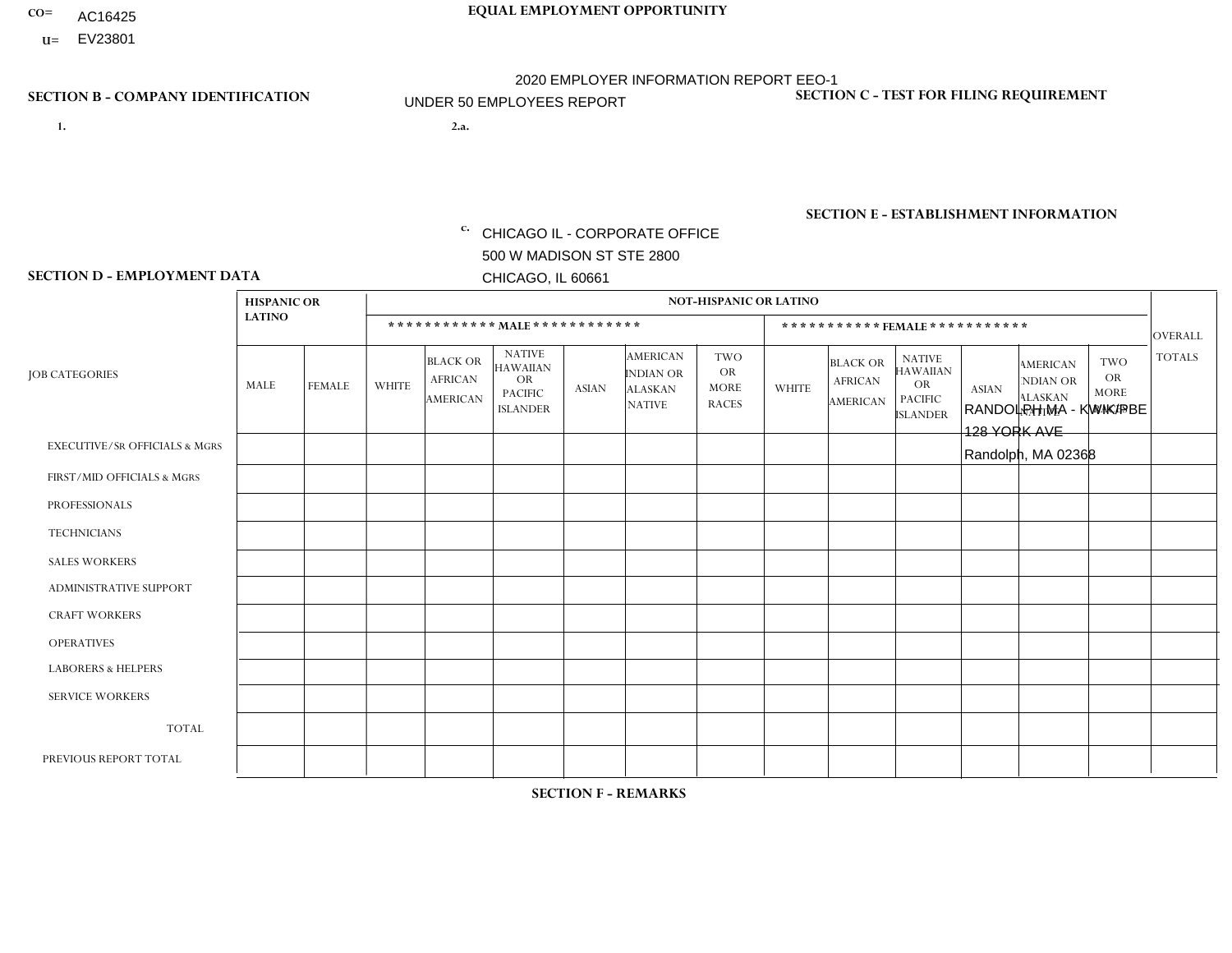- AC16425
- **U=** EV51878

- **1. 2.a.** CHICAGO IL CORPORATE OFFICE 500 W MADISON ST STE 2800 CHICAGO, IL 60661
- 2.a. MEDLEY FL U-PICK 8100 NORTHWEST 74TH STREET Medley, FL 33166

c. EIN= 952920557

## **SECTION B - COMPANY IDENTIFICATION SECTION C - TEST FOR FILING REQUIREMENT**

1- Y 2- Y 3- N DUNS= 000123456

**SECTION E - ESTABLISHMENT INFORMATION c.** NAICS: 423140

### **SECTION D - EMPLOYMENT DATA**

|                                          | <b>HISPANIC OR</b> |                |              |                                                      |                                                                                    |              |                                                                        | <b>NOT-HISPANIC OR LATINO</b>                          |                |                                                      |                                                                             |              |                                                                       |                                                        |                |
|------------------------------------------|--------------------|----------------|--------------|------------------------------------------------------|------------------------------------------------------------------------------------|--------------|------------------------------------------------------------------------|--------------------------------------------------------|----------------|------------------------------------------------------|-----------------------------------------------------------------------------|--------------|-----------------------------------------------------------------------|--------------------------------------------------------|----------------|
|                                          | <b>LATINO</b>      |                |              | ************ MALE ************                       |                                                                                    |              |                                                                        |                                                        |                |                                                      | ***********FEMALE***********                                                |              |                                                                       |                                                        | <b>OVERALL</b> |
| <b>JOB CATEGORIES</b>                    | MALE               | <b>FEMALE</b>  | <b>WHITE</b> | <b>BLACK OR</b><br><b>AFRICAN</b><br><b>AMERICAN</b> | <b>NATIVE</b><br><b>HAWAIIAN</b><br><b>OR</b><br><b>PACIFIC</b><br><b>ISLANDER</b> | <b>ASIAN</b> | <b>AMERICAN</b><br><b>INDIAN OR</b><br><b>ALASKAN</b><br><b>NATIVE</b> | <b>TWO</b><br><b>OR</b><br><b>MORE</b><br><b>RACES</b> | <b>WHITE</b>   | <b>BLACK OR</b><br><b>AFRICAN</b><br><b>AMERICAN</b> | <b>NATIVE</b><br><b>HAWAIIAN</b><br>OR<br><b>PACIFIC</b><br><b>ISLANDER</b> | <b>ASIAN</b> | <b>AMERICAN</b><br><b>NDIAN OR</b><br><b>ALASKAN</b><br><b>NATIVE</b> | <b>TWO</b><br><b>OR</b><br><b>MORE</b><br><b>RACES</b> | <b>TOTALS</b>  |
| <b>EXECUTIVE/SR OFFICIALS &amp; MGRS</b> | $\Omega$           | $\Omega$       | $\Omega$     | $\mathbf 0$                                          | $\Omega$                                                                           | $\Omega$     | $\Omega$                                                               | $\Omega$                                               | $\Omega$       | $\Omega$                                             | $\Omega$                                                                    | $\Omega$     | $\Omega$                                                              | $\Omega$                                               | $\mathbf 0$    |
| FIRST/MID OFFICIALS & MGRS               |                    | $\Omega$       | $\mathbf 0$  | $\mathbf 0$                                          | 0                                                                                  | $\Omega$     | $\Omega$                                                               | $\Omega$                                               | 0              | $\Omega$                                             | 0                                                                           | $\mathbf 0$  | $\Omega$                                                              | 0                                                      | $\mathbf{1}$   |
| <b>PROFESSIONALS</b>                     | $\Omega$           | $\overline{2}$ | $\Omega$     | $\mathbf 0$                                          | $\Omega$                                                                           | $\Omega$     | $\Omega$                                                               | $\Omega$                                               | $\Omega$       | $\Omega$                                             | 0                                                                           | $\Omega$     | $\Omega$                                                              | $\Omega$                                               | $\overline{2}$ |
| <b>TECHNICIANS</b>                       | $\Omega$           | $\Omega$       | $\Omega$     | $\Omega$                                             | $\Omega$                                                                           | $\Omega$     | $\Omega$                                                               | $\Omega$                                               | $\overline{0}$ | $\Omega$                                             | $\Omega$                                                                    | $\mathbf 0$  | $\Omega$                                                              | $\mathbf 0$                                            | $\Omega$       |
| <b>SALES WORKERS</b>                     | 1                  | $\mathbf{1}$   | $\mathbf{0}$ | $\Omega$                                             | $\Omega$                                                                           | $\Omega$     | $\Omega$                                                               | $\Omega$                                               | $\Omega$       | $\Omega$                                             | $\Omega$                                                                    | $\Omega$     | $\Omega$                                                              | $\Omega$                                               | $\overline{2}$ |
| ADMINISTRATIVE SUPPORT                   | 4                  | $\overline{2}$ | $\mathbf{0}$ | $\mathbf 0$                                          | 0                                                                                  | $\Omega$     | $\Omega$                                                               | $\Omega$                                               | 0              | $\Omega$                                             | 0                                                                           | $\Omega$     | $\Omega$                                                              | $\Omega$                                               | 6              |
| <b>CRAFT WORKERS</b>                     | $\Omega$           | $\Omega$       | $\mathbf 0$  | $\mathbf 0$                                          | $\Omega$                                                                           | $\Omega$     | $\Omega$                                                               | $\Omega$                                               | $\Omega$       | $\Omega$                                             | 0                                                                           | $\Omega$     | $\Omega$                                                              | $\Omega$                                               | $\Omega$       |
| <b>OPERATIVES</b>                        | 8                  | $\overline{2}$ | $\Omega$     | $\mathbf 0$                                          | 0                                                                                  | $\Omega$     | $\Omega$                                                               | $\Omega$                                               | 0              | $\Omega$                                             | 0                                                                           | $\mathbf 0$  | $\Omega$                                                              | $\Omega$                                               | 10             |
| <b>LABORERS &amp; HELPERS</b>            | 1                  | $\Omega$       | $\mathbf{0}$ | $\mathbf 0$                                          | 0                                                                                  | $\Omega$     | $\Omega$                                                               | $\Omega$                                               | $\Omega$       | $\Omega$                                             | 0                                                                           | $\Omega$     | $\Omega$                                                              | 0                                                      | $\mathbf 1$    |
| <b>SERVICE WORKERS</b>                   | $\Omega$           | $\Omega$       | 0            | 0                                                    | $\mathbf 0$                                                                        | $\Omega$     | $\Omega$                                                               | $\Omega$                                               | 0              | $\Omega$                                             | $\Omega$                                                                    | $\mathbf 0$  | $\Omega$                                                              | $\Omega$                                               | $\mathbf{0}$   |
| <b>TOTAL</b>                             | 15                 | $\overline{7}$ | $\mathbf 0$  | 0                                                    | $\mathbf 0$                                                                        | 0            | $\Omega$                                                               | $\Omega$                                               | 0              | $\Omega$                                             | $\Omega$                                                                    | $\mathbf 0$  | $\Omega$                                                              | $\mathbf 0$                                            | 22             |
| PREVIOUS REPORT TOTAL                    | 16                 | $\overline{4}$ | $\Omega$     | $\mathbf 0$                                          | $\mathbf 0$                                                                        | $\Omega$     | $\Omega$                                                               | $\Omega$                                               | 0              | $\Omega$                                             | 0                                                                           | $\mathbf 0$  | $\Omega$                                                              | $\mathbf 0$                                            | 20             |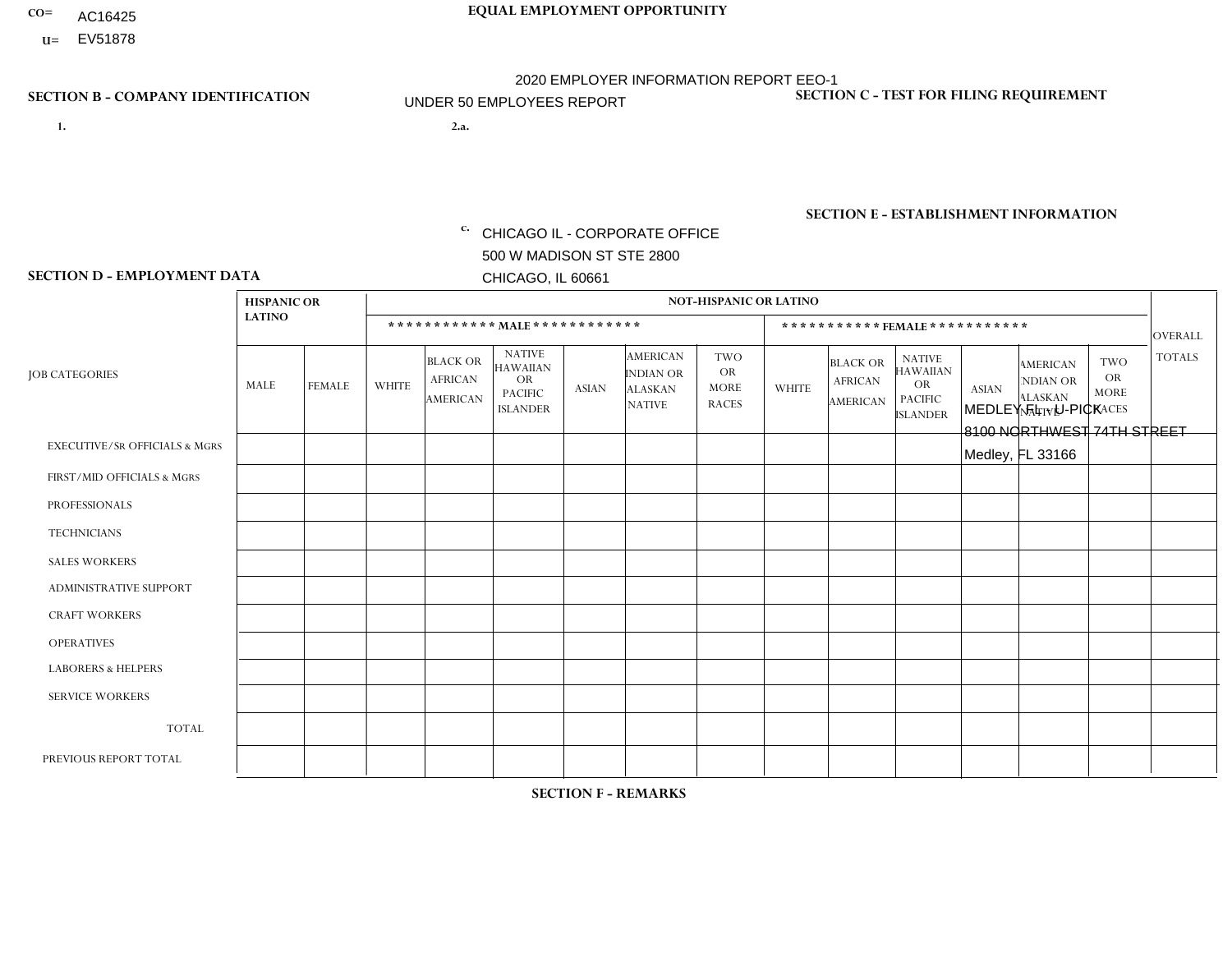- AC16425
- **U=**

- **1. 2.a.** CHICAGO IL CORPORATE OFFICE 500 W MADISON ST STE 2800 CHICAGO, IL 60661
- 2.a. GREER SC A&R AUTO PARTS 13054 E WADE HAMPTON BLVD Greer, SC 29651

c. EIN= 952920557

## **SECTION B - COMPANY IDENTIFICATION SECTION C - TEST FOR FILING REQUIREMENT**

1- Y 2- Y 3- N DUNS= 000123456

**SECTION E - ESTABLISHMENT INFORMATION c.** NAICS: 423140

### **SECTION D - EMPLOYMENT DATA**

|                                          | <b>HISPANIC OR</b> |               |                |                                                      |                                                                             |              |                                                                        | <b>NOT-HISPANIC OR LATINO</b>                          |              |                                               |                                                                                    |              |                                                                       |                                                        |                |
|------------------------------------------|--------------------|---------------|----------------|------------------------------------------------------|-----------------------------------------------------------------------------|--------------|------------------------------------------------------------------------|--------------------------------------------------------|--------------|-----------------------------------------------|------------------------------------------------------------------------------------|--------------|-----------------------------------------------------------------------|--------------------------------------------------------|----------------|
|                                          | <b>LATINO</b>      |               |                |                                                      | ************ MALE ************                                              |              |                                                                        |                                                        |              | ***********FEMALE***********                  |                                                                                    |              |                                                                       |                                                        | <b>OVERALL</b> |
| <b>JOB CATEGORIES</b>                    | <b>MALE</b>        | <b>FEMALE</b> | <b>WHITE</b>   | <b>BLACK OR</b><br><b>AFRICAN</b><br><b>AMERICAN</b> | <b>NATIVE</b><br>HAWAIIAN<br><b>OR</b><br><b>PACIFIC</b><br><b>ISLANDER</b> | <b>ASIAN</b> | <b>AMERICAN</b><br><b>INDIAN OR</b><br><b>ALASKAN</b><br><b>NATIVE</b> | <b>TWO</b><br><b>OR</b><br><b>MORE</b><br><b>RACES</b> | <b>WHITE</b> | <b>BLACK OR</b><br><b>AFRICAN</b><br>AMERICAN | <b>NATIVE</b><br><b>HAWAIIAN</b><br><b>OR</b><br><b>PACIFIC</b><br><b>ISLANDER</b> | <b>ASIAN</b> | <b>AMERICAN</b><br><b>NDIAN OR</b><br><b>ALASKAN</b><br><b>NATIVE</b> | <b>TWO</b><br><b>OR</b><br><b>MORE</b><br><b>RACES</b> | <b>TOTALS</b>  |
| <b>EXECUTIVE/SR OFFICIALS &amp; MGRS</b> | $\Omega$           | $\Omega$      | $\Omega$       | $\Omega$                                             | $\Omega$                                                                    | $\Omega$     | $\Omega$                                                               | $\Omega$                                               | $\Omega$     | $\Omega$                                      | $\Omega$                                                                           | $\Omega$     | $\Omega$                                                              | $\Omega$                                               | $\Omega$       |
| FIRST/MID OFFICIALS & MGRS               | 0                  | $\Omega$      | 1              | $\Omega$                                             | $\mathbf{0}$                                                                | $\Omega$     | $\Omega$                                                               | 0                                                      |              | $\Omega$                                      | $\Omega$                                                                           | $\Omega$     | $\Omega$                                                              | $\Omega$                                               | $\overline{2}$ |
| <b>PROFESSIONALS</b>                     | 0                  | $\Omega$      | $\overline{c}$ | $\Omega$                                             | $\Omega$                                                                    | $\Omega$     | $\Omega$                                                               | 0                                                      | $\Omega$     | $\Omega$                                      | $\Omega$                                                                           | $\Omega$     | $\Omega$                                                              | $\Omega$                                               | 2              |
| <b>TECHNICIANS</b>                       | 0                  | $\Omega$      | $\Omega$       | $\Omega$                                             | $\Omega$                                                                    | $\Omega$     | $\Omega$                                                               | 0                                                      | $\Omega$     | $\Omega$                                      | $\Omega$                                                                           | $\Omega$     | $\Omega$                                                              | $\Omega$                                               | $\Omega$       |
| <b>SALES WORKERS</b>                     | $\mathbf 0$        | $\mathbf 0$   | $\mathbf 0$    | $\mathbf 0$                                          | $\mathbf{0}$                                                                | $\Omega$     | $\Omega$                                                               | 0                                                      | $\Omega$     | $\Omega$                                      | $\Omega$                                                                           | $\Omega$     | $\Omega$                                                              | $\Omega$                                               | $\mathbf 0$    |
| <b>ADMINISTRATIVE SUPPORT</b>            | $\Omega$           | $\Omega$      | 6              | $\mathbf 0$                                          | $\mathbf{0}$                                                                | $\Omega$     | $\Omega$                                                               | 0                                                      | $\Omega$     | $\Omega$                                      | $\Omega$                                                                           | $\Omega$     | $\Omega$                                                              | 0                                                      | 6              |
| <b>CRAFT WORKERS</b>                     | 0                  | $\mathbf 0$   | $\mathbf 0$    | $\mathbf 0$                                          | $\mathbf{0}$                                                                | $\mathbf{0}$ | $\Omega$                                                               | 0                                                      | $\Omega$     | $\Omega$                                      | $\Omega$                                                                           | $\Omega$     | $\Omega$                                                              | $\Omega$                                               | $\mathbf 0$    |
| <b>OPERATIVES</b>                        | 6                  | $\Omega$      | 3              | $\mathbf 0$                                          | $\Omega$                                                                    | $\Omega$     | $\Omega$                                                               | 0                                                      | $\Omega$     | $\Omega$                                      | $\Omega$                                                                           | $\Omega$     | $\Omega$                                                              | $\Omega$                                               | 9              |
| <b>LABORERS &amp; HELPERS</b>            | 0                  | $\Omega$      | $\Omega$       | $\Omega$                                             | $\Omega$                                                                    | $\mathbf{0}$ | $\Omega$                                                               | 0                                                      | $\Omega$     | $\Omega$                                      | $\Omega$                                                                           | $\Omega$     | $\Omega$                                                              | $\Omega$                                               | $\mathbf 0$    |
| <b>SERVICE WORKERS</b>                   | $\Omega$           | $\Omega$      | $\Omega$       | $\mathbf 0$                                          | $\Omega$                                                                    | $\mathbf{0}$ | $\Omega$                                                               | 0                                                      | $\Omega$     | $\Omega$                                      | $\Omega$                                                                           | $\Omega$     | $\Omega$                                                              | $\Omega$                                               | $\mathbf 0$    |
| <b>TOTAL</b>                             | 6                  | $\mathbf 0$   | 12             | $\mathbf 0$                                          | 0                                                                           | $\Omega$     | 0                                                                      | 0                                                      |              | $\Omega$                                      | 0                                                                                  | 0            | $\Omega$                                                              | 0                                                      | 19             |
| PREVIOUS REPORT TOTAL                    | 5                  | $\mathbf 0$   | 10             | $\mathbf{1}$                                         | $\mathbf{0}$                                                                | $\Omega$     | $\Omega$                                                               | 1                                                      |              | $\Omega$                                      | 0                                                                                  | $\Omega$     | $\Omega$                                                              | $\mathbf 0$                                            | 18             |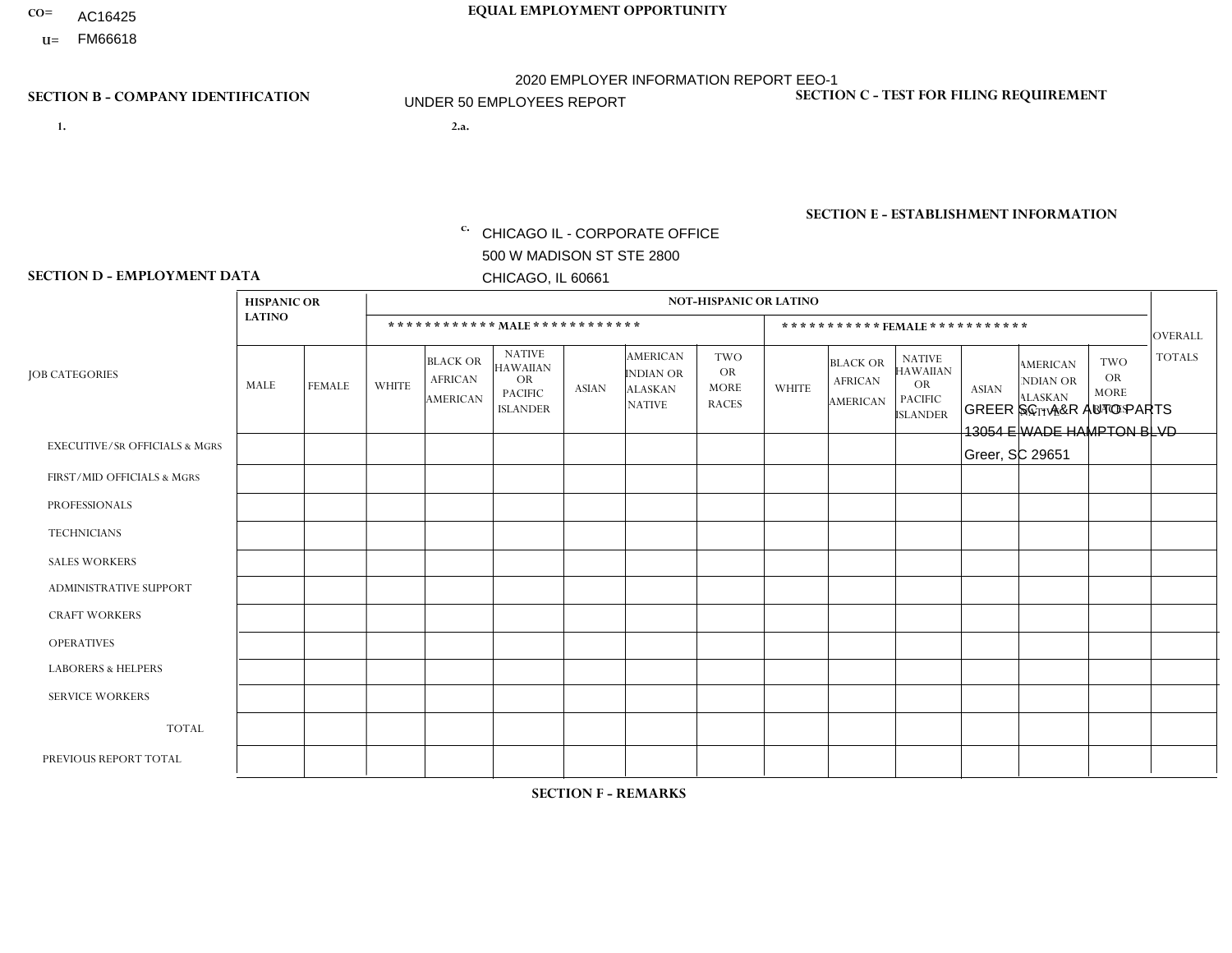- AC16425
- **U=**

- **1. 2.a.** CHICAGO IL CORPORATE OFFICE 500 W MADISON ST STE 2800 CHICAGO, IL 60661
- 2.a. BLOOMINGTON CA 221 EAST SANTA ANA AVE Bloomington, CA 92316

EIN= 953072886

## **SECTION B - COMPANY IDENTIFICATION SECTION C - TEST FOR FILING REQUIREMENT**

1- Y 2- Y 3- N DUNS= 000123456

**SECTION E - ESTABLISHMENT INFORMATION c.** NAICS: 423140

### **SECTION D - EMPLOYMENT DATA**

|                                          | <b>HISPANIC OR</b> |               |                |                                                      |                                                                                    |              |                                                                        | <b>NOT-HISPANIC OR LATINO</b>                          |              |                                               |                                                                                    |              |                                                                       |                                                        |                |
|------------------------------------------|--------------------|---------------|----------------|------------------------------------------------------|------------------------------------------------------------------------------------|--------------|------------------------------------------------------------------------|--------------------------------------------------------|--------------|-----------------------------------------------|------------------------------------------------------------------------------------|--------------|-----------------------------------------------------------------------|--------------------------------------------------------|----------------|
|                                          | <b>LATINO</b>      |               |                | ************ MAIE************                        |                                                                                    |              |                                                                        |                                                        |              |                                               | ***********FEMALE ***********                                                      |              |                                                                       |                                                        | <b>OVERALL</b> |
| <b>JOB CATEGORIES</b>                    | MALE               | <b>FEMALE</b> | <b>WHITE</b>   | <b>BLACK OR</b><br><b>AFRICAN</b><br><b>AMERICAN</b> | <b>NATIVE</b><br><b>HAWAIIAN</b><br><b>OR</b><br><b>PACIFIC</b><br><b>ISLANDER</b> | <b>ASIAN</b> | <b>AMERICAN</b><br><b>INDIAN OR</b><br><b>ALASKAN</b><br><b>NATIVE</b> | <b>TWO</b><br><b>OR</b><br><b>MORE</b><br><b>RACES</b> | <b>WHITE</b> | <b>BLACK OR</b><br><b>AFRICAN</b><br>AMERICAN | <b>NATIVE</b><br><b>HAWAIIAN</b><br><b>OR</b><br><b>PACIFIC</b><br><b>ISLANDER</b> | <b>ASIAN</b> | <b>AMERICAN</b><br><b>NDIAN OR</b><br><b>ALASKAN</b><br><b>NATIVE</b> | <b>TWO</b><br><b>OR</b><br><b>MORE</b><br><b>RACES</b> | <b>TOTALS</b>  |
| <b>EXECUTIVE/SR OFFICIALS &amp; MGRS</b> | $\Omega$           | $\Omega$      | $\Omega$       | $\mathbf 0$                                          | $\Omega$                                                                           | $\Omega$     | $\Omega$                                                               | $\Omega$                                               | $\Omega$     | $\mathbf{0}$                                  | $\mathbf{0}$                                                                       | $\Omega$     | $\Omega$                                                              | $\Omega$                                               | $\mathbf 0$    |
| FIRST/MID OFFICIALS & MGRS               | $\Omega$           | $\Omega$      | $\Omega$       | $\Omega$                                             | 0                                                                                  | $\Omega$     | $\Omega$                                                               | $\Omega$                                               | 1            | $\Omega$                                      | $\Omega$                                                                           | $\Omega$     | $\Omega$                                                              | $\mathbf{0}$                                           | $\mathbf{1}$   |
| <b>PROFESSIONALS</b>                     | $\Omega$           | $\Omega$      | $\Omega$       | $\Omega$                                             | $\Omega$                                                                           | $\Omega$     | $\Omega$                                                               | $\Omega$                                               | $\Omega$     | $\Omega$                                      | $\Omega$                                                                           | $\Omega$     | $\Omega$                                                              | $\Omega$                                               | $\mathbf 0$    |
| <b>TECHNICIANS</b>                       | $\Omega$           | $\mathbf 0$   | $\Omega$       | $\mathbf 0$                                          | 0                                                                                  | $\Omega$     | $\Omega$                                                               | $\Omega$                                               | $\mathbf{0}$ | $\Omega$                                      | $\Omega$                                                                           | $\Omega$     | $\Omega$                                                              | $\Omega$                                               | $\mathbf 0$    |
| <b>SALES WORKERS</b>                     | 3                  | $\Omega$      | 1              | $\mathbf 0$                                          | $\Omega$                                                                           | $\Omega$     | $\Omega$                                                               | $\Omega$                                               | $\Omega$     | $\Omega$                                      | $\Omega$                                                                           | $\Omega$     | $\Omega$                                                              | $\mathbf{0}$                                           | $\overline{4}$ |
| <b>ADMINISTRATIVE SUPPORT</b>            | $\Omega$           | 6             | 1              | $\Omega$                                             | $\Omega$                                                                           | $\Omega$     | $\Omega$                                                               | $\Omega$                                               | $\Omega$     | $\Omega$                                      | $\Omega$                                                                           | $\Omega$     | $\Omega$                                                              | $\Omega$                                               | $\overline{7}$ |
| <b>CRAFT WORKERS</b>                     | 0                  | $\Omega$      | $\mathbf 0$    | $\mathbf 0$                                          | $\Omega$                                                                           | $\Omega$     | $\Omega$                                                               | $\Omega$                                               | $\Omega$     | $\Omega$                                      | $\Omega$                                                                           | $\Omega$     | $\Omega$                                                              | $\Omega$                                               | $\Omega$       |
| <b>OPERATIVES</b>                        | 9                  | $\Omega$      | $\Omega$       | $\mathbf{1}$                                         | 0                                                                                  | $\Omega$     | $\overline{0}$                                                         | $\Omega$                                               | $\Omega$     | $\Omega$                                      | $\mathbf{0}$                                                                       | $\Omega$     | $\Omega$                                                              | $\mathbf{0}$                                           | 10             |
| <b>LABORERS &amp; HELPERS</b>            | -1                 | $\Omega$      | $\Omega$       | $\mathbf{1}$                                         | 0                                                                                  | $\Omega$     | $\Omega$                                                               | $\Omega$                                               | $\Omega$     | $\Omega$                                      | $\Omega$                                                                           | $\Omega$     | $\Omega$                                                              | $\Omega$                                               | $\overline{2}$ |
| <b>SERVICE WORKERS</b>                   | $\Omega$           | $\mathbf 0$   | 0              | $\mathbf 0$                                          | $\mathbf 0$                                                                        | $\mathbf 0$  | $\Omega$                                                               | $\Omega$                                               | $\Omega$     | $\Omega$                                      | $\mathbf{0}$                                                                       | $\mathbf 0$  | $\Omega$                                                              | $\mathbf 0$                                            | 0              |
| <b>TOTAL</b>                             | 13                 | 6             | $\overline{c}$ | $\overline{2}$                                       | 0                                                                                  | $\mathbf{0}$ | $\Omega$                                                               | $\Omega$                                               | 1            | $\Omega$                                      | $\Omega$                                                                           | $\Omega$     | $\Omega$                                                              | $\Omega$                                               | 24             |
| PREVIOUS REPORT TOTAL                    | 19                 | 6             |                | 2                                                    | 0                                                                                  | $\Omega$     | $\Omega$                                                               | $\Omega$                                               | $\mathbf 1$  | $\Omega$                                      | $\mathbf{0}$                                                                       | $\Omega$     | $\Omega$                                                              | $\mathbf 0$                                            | 29             |
|                                          |                    |               |                |                                                      |                                                                                    |              |                                                                        |                                                        |              |                                               |                                                                                    |              |                                                                       |                                                        |                |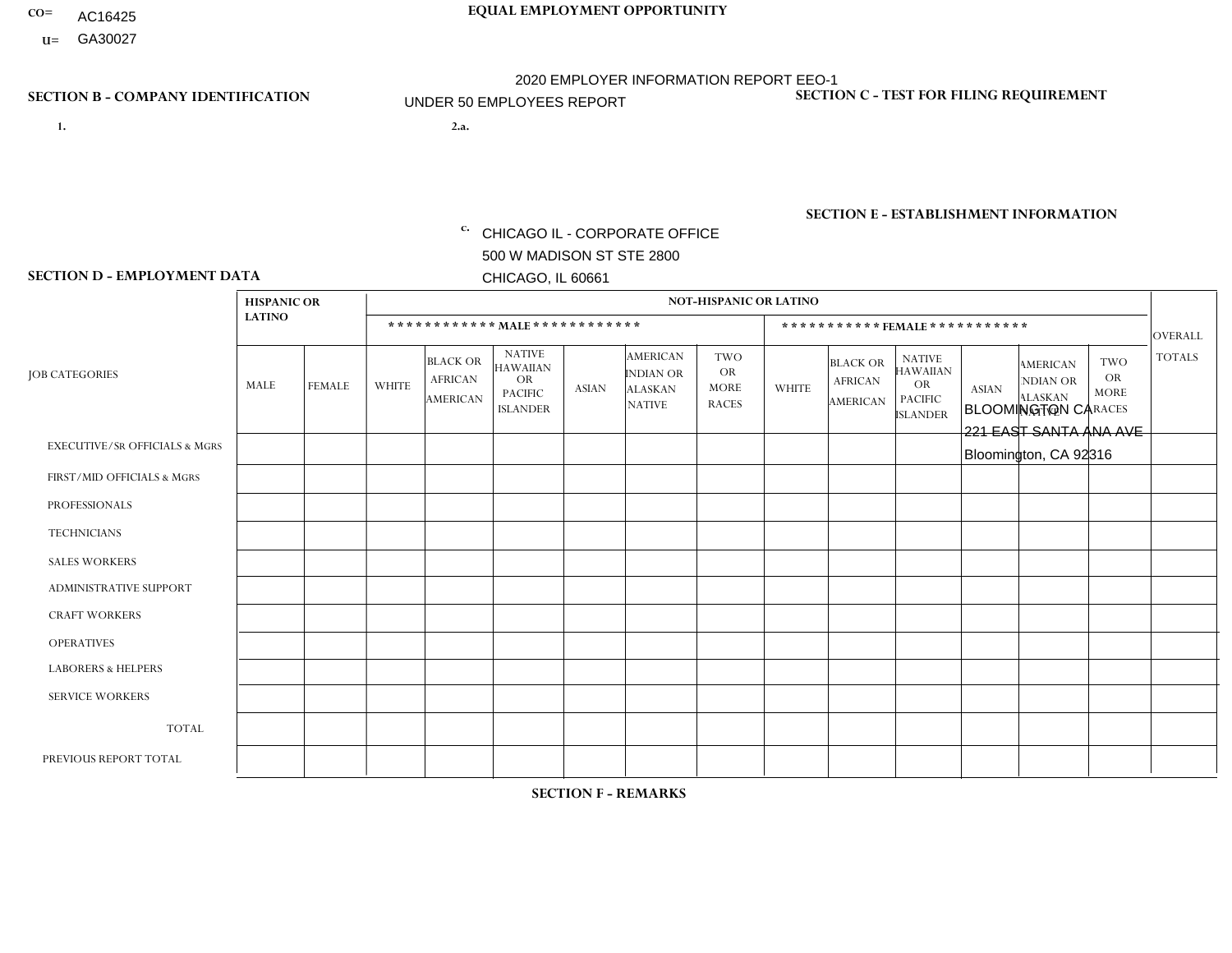- AC16425
- **U=**

**1. 2.a.** CHICAGO IL - CORPORATE OFFICE 500 W MADISON ST STE 2800 CHICAGO, IL 60661

2.a. PHILADELPHIA PA - APO 3650 G ST Philadelphia, PA 19134

c. EIN= 952920557

## **SECTION B - COMPANY IDENTIFICATION SECTION C - TEST FOR FILING REQUIREMENT**

1- Y 2- Y 3- N DUNS= 000123456

**SECTION E - ESTABLISHMENT INFORMATION c.** NAICS: 423140

### **SECTION D - EMPLOYMENT DATA**

|                                          | <b>HISPANIC OR</b> |                |              |                                                      |                                                                                    |              |                                                                        | <b>NOT-HISPANIC OR LATINO</b>                          |              |                                                      |                                                                                    |              |                                                                       |                                                        |                |
|------------------------------------------|--------------------|----------------|--------------|------------------------------------------------------|------------------------------------------------------------------------------------|--------------|------------------------------------------------------------------------|--------------------------------------------------------|--------------|------------------------------------------------------|------------------------------------------------------------------------------------|--------------|-----------------------------------------------------------------------|--------------------------------------------------------|----------------|
|                                          | <b>LATINO</b>      |                |              | ************ MALE ************                       |                                                                                    |              |                                                                        |                                                        |              |                                                      | *********** FEMALE ***********                                                     |              |                                                                       |                                                        | <b>OVERALL</b> |
| <b>JOB CATEGORIES</b>                    | MALE               | <b>FEMALE</b>  | <b>WHITE</b> | <b>BLACK OR</b><br><b>AFRICAN</b><br><b>AMERICAN</b> | <b>NATIVE</b><br><b>HAWAIIAN</b><br><b>OR</b><br><b>PACIFIC</b><br><b>ISLANDER</b> | <b>ASIAN</b> | <b>AMERICAN</b><br><b>INDIAN OR</b><br><b>ALASKAN</b><br><b>NATIVE</b> | <b>TWO</b><br><b>OR</b><br><b>MORE</b><br><b>RACES</b> | <b>WHITE</b> | <b>BLACK OR</b><br><b>AFRICAN</b><br><b>AMERICAN</b> | <b>NATIVE</b><br><b>HAWAIIAN</b><br><b>OR</b><br><b>PACIFIC</b><br><b>ISLANDER</b> | <b>ASIAN</b> | <b>AMERICAN</b><br><b>NDIAN OR</b><br><b>ALASKAN</b><br><b>NATIVE</b> | <b>TWO</b><br><b>OR</b><br><b>MORE</b><br><b>RACES</b> | <b>TOTALS</b>  |
| <b>EXECUTIVE/SR OFFICIALS &amp; MGRS</b> | $\Omega$           | $\Omega$       | $\Omega$     | $\Omega$                                             | $\Omega$                                                                           | $\Omega$     | $\Omega$                                                               | $\Omega$                                               | $\Omega$     | $\mathbf{0}$                                         | $\Omega$                                                                           | $\Omega$     | $\Omega$                                                              | $\Omega$                                               | $\Omega$       |
| FIRST/MID OFFICIALS & MGRS               | $\Omega$           | $\Omega$       | 1            | $\Omega$                                             | 0                                                                                  | $\Omega$     | $\Omega$                                                               | $\Omega$                                               | $\Omega$     | $\mathbf{0}$                                         | $\mathbf{0}$                                                                       | $\Omega$     | $\Omega$                                                              | $\Omega$                                               | $\mathbf{1}$   |
| <b>PROFESSIONALS</b>                     | $\Omega$           | $\Omega$       | $\mathbf 0$  | $\mathbf 0$                                          | $\overline{0}$                                                                     | $\Omega$     | $\overline{0}$                                                         | $\Omega$                                               | $\Omega$     | $\Omega$                                             | $\mathbf{0}$                                                                       | $\Omega$     | $\Omega$                                                              | $\Omega$                                               | $\mathbf 0$    |
| <b>TECHNICIANS</b>                       | $\Omega$           | $\mathbf 0$    | $\Omega$     | $\mathbf 0$                                          | 0                                                                                  | $\Omega$     | $\overline{0}$                                                         | $\Omega$                                               | $\mathbf 0$  | $\mathbf 0$                                          | $\mathbf 0$                                                                        | $\mathbf 0$  | $\Omega$                                                              | $\mathbf{0}$                                           | $\mathbf 0$    |
| <b>SALES WORKERS</b>                     | $\Omega$           | 3              | $\Omega$     | $\mathbf{1}$                                         | $\Omega$                                                                           | $\Omega$     | $\Omega$                                                               | $\Omega$                                               | $\Omega$     | $\Omega$                                             | $\Omega$                                                                           | $\Omega$     | $\Omega$                                                              | $\mathbf{0}$                                           | $\overline{4}$ |
| <b>ADMINISTRATIVE SUPPORT</b>            | $\Omega$           | $\Omega$       | $\Omega$     | 0                                                    | $\mathbf 0$                                                                        | $\Omega$     | $\Omega$                                                               | $\Omega$                                               | $\Omega$     | $\mathbf{0}$                                         | $\mathbf{0}$                                                                       | $\Omega$     | $\Omega$                                                              | $\Omega$                                               | $\mathbf 0$    |
| <b>CRAFT WORKERS</b>                     | 0                  | $\Omega$       | $\mathbf 0$  | $\mathbf 0$                                          | 0                                                                                  | $\Omega$     | $\Omega$                                                               | $\Omega$                                               | $\Omega$     | $\Omega$                                             | $\Omega$                                                                           | $\Omega$     | $\Omega$                                                              | $\mathbf{0}$                                           | $\mathbf 0$    |
| <b>OPERATIVES</b>                        | 0                  | $\mathbf 0$    | $\Omega$     | $\mathbf 0$                                          | 0                                                                                  | $\Omega$     | $\overline{0}$                                                         | $\Omega$                                               | $\Omega$     | $\Omega$                                             | $\Omega$                                                                           | $\Omega$     | $\Omega$                                                              | $\mathbf{0}$                                           | $\mathbf 0$    |
| <b>LABORERS &amp; HELPERS</b>            | 3                  | $\Omega$       | $\Omega$     | $\mathbf{1}$                                         | 0                                                                                  | $\Omega$     | $\Omega$                                                               | $\Omega$                                               | $\Omega$     | $\Omega$                                             | $\mathbf{0}$                                                                       | $\Omega$     | $\Omega$                                                              | $\Omega$                                               | 4              |
| <b>SERVICE WORKERS</b>                   | 0                  | 0              | 0            | 0                                                    | 0                                                                                  | $\Omega$     | $\Omega$                                                               | $\Omega$                                               | $\Omega$     | $\Omega$                                             | $\mathbf{0}$                                                                       | $\Omega$     | $\Omega$                                                              | $\Omega$                                               | 0              |
| <b>TOTAL</b>                             | 3                  | 3              | 1            | $\overline{2}$                                       | 0                                                                                  | $\mathbf 0$  | $\Omega$                                                               | $\Omega$                                               | $\Omega$     | $\Omega$                                             | $\Omega$                                                                           | $\mathbf 0$  | $\Omega$                                                              | $\Omega$                                               | 9              |
| PREVIOUS REPORT TOTAL                    | 6                  | $\overline{2}$ | $\Omega$     | 1                                                    | 0                                                                                  | $\Omega$     | $\Omega$                                                               | $\Omega$                                               | $\Omega$     | $\Omega$                                             | $\mathbf{0}$                                                                       | $\Omega$     | $\Omega$                                                              | $\mathbf 0$                                            | 9              |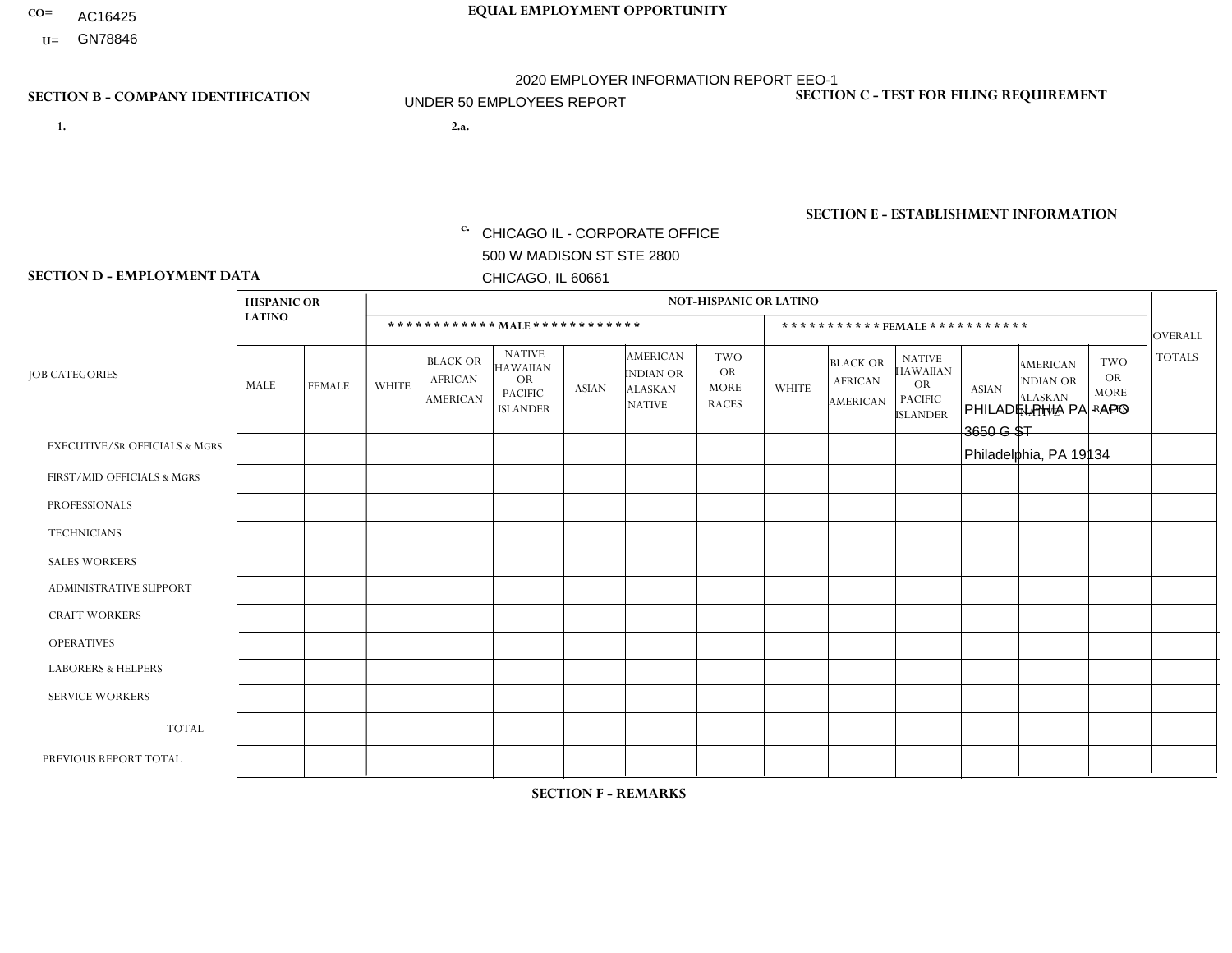- AC16425
- **U=**

**1. 2.a.** CHICAGO IL - CORPORATE OFFICE 500 W MADISON ST STE 2800 CHICAGO, IL 60661

2.a. SALT LAKE CITY UT - PGW 3455 W NINIGRET DRIVE Salt Lake City, UT 84104

EIN= 952920557

## **SECTION B - COMPANY IDENTIFICATION SECTION C - TEST FOR FILING REQUIREMENT**

1- Y 2- Y 3- N DUNS= 000123456

**SECTION E - ESTABLISHMENT INFORMATION c.** NAICS: 811122

### **SECTION D - EMPLOYMENT DATA**

|                                          | <b>HISPANIC OR</b> |               |                |                                                      |                                                                                    |              |                                                                        | <b>NOT-HISPANIC OR LATINO</b>                          |              |                                                      |                                                                                    |              |                                                                       |                                                        |                |
|------------------------------------------|--------------------|---------------|----------------|------------------------------------------------------|------------------------------------------------------------------------------------|--------------|------------------------------------------------------------------------|--------------------------------------------------------|--------------|------------------------------------------------------|------------------------------------------------------------------------------------|--------------|-----------------------------------------------------------------------|--------------------------------------------------------|----------------|
|                                          | <b>LATINO</b>      |               |                | ************ MALE ************                       |                                                                                    |              |                                                                        |                                                        |              |                                                      | ***********FEMALE***********                                                       |              |                                                                       |                                                        | <b>OVERALL</b> |
| <b>JOB CATEGORIES</b>                    | MALE               | <b>FEMALE</b> | <b>WHITE</b>   | <b>BLACK OR</b><br><b>AFRICAN</b><br><b>AMERICAN</b> | <b>NATIVE</b><br><b>HAWAIIAN</b><br><b>OR</b><br><b>PACIFIC</b><br><b>ISLANDER</b> | <b>ASIAN</b> | <b>AMERICAN</b><br><b>INDIAN OR</b><br><b>ALASKAN</b><br><b>NATIVE</b> | <b>TWO</b><br><b>OR</b><br><b>MORE</b><br><b>RACES</b> | <b>WHITE</b> | <b>BLACK OR</b><br><b>AFRICAN</b><br><b>AMERICAN</b> | <b>NATIVE</b><br><b>HAWAIIAN</b><br><b>OR</b><br><b>PACIFIC</b><br><b>ISLANDER</b> | <b>ASIAN</b> | <b>AMERICAN</b><br><b>NDIAN OR</b><br><b>ALASKAN</b><br><b>NATIVE</b> | <b>TWO</b><br><b>OR</b><br><b>MORE</b><br><b>RACES</b> | <b>TOTALS</b>  |
| <b>EXECUTIVE/SR OFFICIALS &amp; MGRS</b> | $\mathbf{0}$       | $\Omega$      | $\Omega$       | $\Omega$                                             | 0                                                                                  | $\Omega$     | $\Omega$                                                               | $\Omega$                                               | $\Omega$     | $\mathbf{0}$                                         | $\Omega$                                                                           | $\Omega$     | $\Omega$                                                              | $\Omega$                                               | $\Omega$       |
| FIRST/MID OFFICIALS & MGRS               | $\Omega$           | $\Omega$      | 1              | $\Omega$                                             | $\mathbf{0}$                                                                       | $\Omega$     | $\Omega$                                                               | $\Omega$                                               | $\Omega$     | $\Omega$                                             | $\Omega$                                                                           | $\Omega$     | $\Omega$                                                              | $\Omega$                                               | $\mathbf{1}$   |
| <b>PROFESSIONALS</b>                     | $\Omega$           | $\Omega$      | $\mathbf 0$    | $\mathbf 0$                                          | $\overline{0}$                                                                     | $\Omega$     | $\Omega$                                                               | $\Omega$                                               | $\Omega$     | $\Omega$                                             | $\Omega$                                                                           | $\Omega$     | $\Omega$                                                              | $\Omega$                                               | $\mathbf 0$    |
| <b>TECHNICIANS</b>                       | $\Omega$           | $\Omega$      | $\Omega$       | $\Omega$                                             | 0                                                                                  | $\Omega$     | $\overline{0}$                                                         | $\Omega$                                               | $\Omega$     | $\Omega$                                             | $\Omega$                                                                           | $\Omega$     | $\mathbf{0}$                                                          | $\Omega$                                               | $\mathbf 0$    |
| <b>SALES WORKERS</b>                     | $\Omega$           | $\Omega$      | $\Omega$       | $\Omega$                                             | $\Omega$                                                                           | $\Omega$     | $\Omega$                                                               | $\Omega$                                               | $\Omega$     | $\Omega$                                             | $\Omega$                                                                           | $\Omega$     | $\Omega$                                                              | $\Omega$                                               | $\mathbf 0$    |
| <b>ADMINISTRATIVE SUPPORT</b>            | $\Omega$           | $\mathbf 0$   | $\Omega$       | $\mathbf 0$                                          | $\mathbf 0$                                                                        | $\mathbf 0$  | $\Omega$                                                               | $\Omega$                                               | $\Omega$     | $\Omega$                                             | $\Omega$                                                                           | $\Omega$     | $\Omega$                                                              | $\Omega$                                               | $\mathbf 0$    |
| <b>CRAFT WORKERS</b>                     | $\Omega$           | $\Omega$      | $\Omega$       | 0                                                    | 0                                                                                  | $\Omega$     | $\Omega$                                                               | $\Omega$                                               | $\Omega$     | $\Omega$                                             | $\Omega$                                                                           | $\Omega$     | $\Omega$                                                              | $\Omega$                                               | $\Omega$       |
| <b>OPERATIVES</b>                        |                    | $\Omega$      | 5              | $\mathbf 0$                                          | 0                                                                                  | $\Omega$     | $\Omega$                                                               | $\Omega$                                               | $\Omega$     | $\Omega$                                             | $\Omega$                                                                           | $\Omega$     | $\Omega$                                                              | $\Omega$                                               | 6              |
| <b>LABORERS &amp; HELPERS</b>            | $\Omega$           | $\Omega$      | 1              | $\mathbf 0$                                          | 0                                                                                  | $\Omega$     | $\Omega$                                                               | $\Omega$                                               | $\Omega$     | $\Omega$                                             | $\Omega$                                                                           | $\Omega$     | $\Omega$                                                              | $\mathbf{0}$                                           | $\mathbf{1}$   |
| <b>SERVICE WORKERS</b>                   | $\Omega$           | $\Omega$      | 0              | 0                                                    | $\mathbf 0$                                                                        | $\Omega$     | $\Omega$                                                               | $\Omega$                                               | $\Omega$     | $\Omega$                                             | $\Omega$                                                                           | $\Omega$     | $\Omega$                                                              | $\Omega$                                               | 0              |
| <b>TOTAL</b>                             | 1                  | $\mathbf 0$   | $\overline{7}$ | 0                                                    | 0                                                                                  | $\mathbf 0$  | $\Omega$                                                               | $\Omega$                                               | 0            | $\Omega$                                             | $\Omega$                                                                           | $\mathbf 0$  | $\Omega$                                                              | $\mathbf 0$                                            | 8              |
| PREVIOUS REPORT TOTAL                    | $\Omega$           | $\mathbf 0$   |                | $\mathbf 0$                                          | 0                                                                                  | $\Omega$     | $\overline{0}$                                                         | $\Omega$                                               | $\Omega$     | $\Omega$                                             | $\mathbf{0}$                                                                       | $\Omega$     | $\Omega$                                                              | $\mathbf 0$                                            | $\mathbf{1}$   |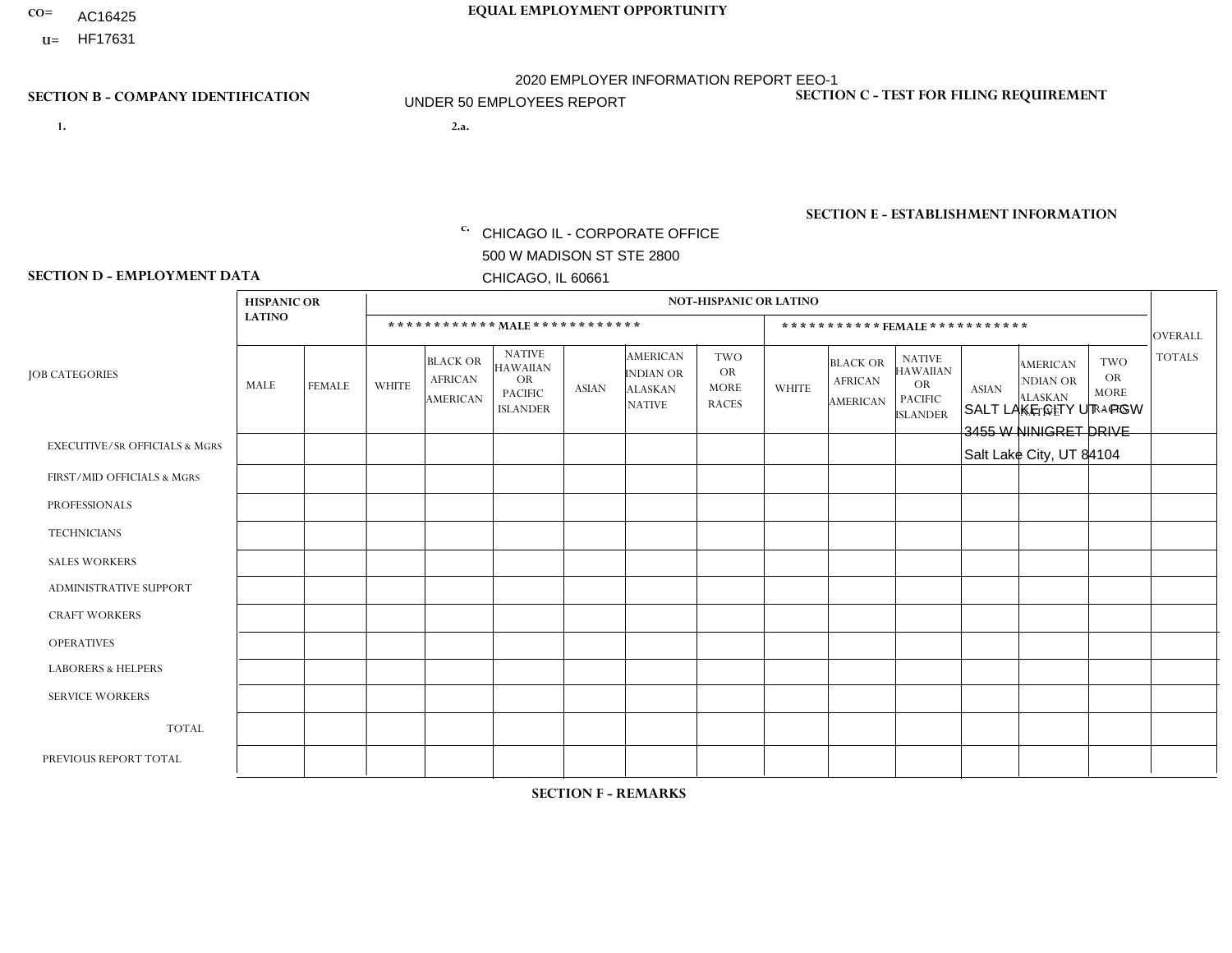- AC16425
- **U=**

- **1. 2.a.** CHICAGO IL CORPORATE OFFICE 500 W MADISON ST STE 2800 CHICAGO, IL 60661
- 2.a. WILMINGTON NC-KAO OPS TOPLINE 1546 SOUTH COLLEGE ROAD Wilmington, NC 28403

c. EIN= 952920557

## **SECTION B - COMPANY IDENTIFICATION SECTION C - TEST FOR FILING REQUIREMENT**

1- Y 2- Y 3- N DUNS= 000123456

**SECTION E - ESTABLISHMENT INFORMATION c.** NAICS: 423140

### **SECTION D - EMPLOYMENT DATA**

|                                          | <b>HISPANIC OR</b> |               |              |                                                      |                                                                                    |             |                                                                        | <b>NOT-HISPANIC OR LATINO</b>                          |                |                                               |                                                                             |              |                                                                       |                                                        |                |
|------------------------------------------|--------------------|---------------|--------------|------------------------------------------------------|------------------------------------------------------------------------------------|-------------|------------------------------------------------------------------------|--------------------------------------------------------|----------------|-----------------------------------------------|-----------------------------------------------------------------------------|--------------|-----------------------------------------------------------------------|--------------------------------------------------------|----------------|
|                                          | <b>LATINO</b>      |               |              | ************ MALE ************                       |                                                                                    |             |                                                                        |                                                        |                | ***********FEMALE***********                  |                                                                             |              |                                                                       |                                                        | <b>OVERALL</b> |
| <b>JOB CATEGORIES</b>                    | MALE               | <b>FEMALE</b> | <b>WHITE</b> | <b>BLACK OR</b><br><b>AFRICAN</b><br><b>AMERICAN</b> | <b>NATIVE</b><br><b>HAWAIIAN</b><br><b>OR</b><br><b>PACIFIC</b><br><b>ISLANDER</b> | ASIAN       | <b>AMERICAN</b><br><b>INDIAN OR</b><br><b>ALASKAN</b><br><b>NATIVE</b> | <b>TWO</b><br><b>OR</b><br><b>MORE</b><br><b>RACES</b> | <b>WHITE</b>   | <b>BLACK OR</b><br><b>AFRICAN</b><br>AMERICAN | <b>NATIVE</b><br><b>HAWAIIAN</b><br>OR<br><b>PACIFIC</b><br><b>ISLANDER</b> | <b>ASIAN</b> | <b>AMERICAN</b><br><b>NDIAN OR</b><br><b>ALASKAN</b><br><b>NATIVE</b> | <b>TWO</b><br><b>OR</b><br><b>MORE</b><br><b>RACES</b> | <b>TOTALS</b>  |
| <b>EXECUTIVE/SR OFFICIALS &amp; MGRS</b> | $\Omega$           | $\Omega$      | $\Omega$     | $\mathbf 0$                                          | $\mathbf 0$                                                                        | $\Omega$    | $\Omega$                                                               | $\Omega$                                               | $\Omega$       | $\Omega$                                      | $\Omega$                                                                    | $\mathbf 0$  | $\Omega$                                                              | $\mathbf 0$                                            | $\mathbf{0}$   |
| FIRST/MID OFFICIALS & MGRS               | 0                  | 0             | 1            | $\mathbf 0$                                          | 0                                                                                  | $\Omega$    | $\Omega$                                                               | $\Omega$                                               | 0              | $\Omega$                                      | $\Omega$                                                                    | $\mathbf{0}$ | $\Omega$                                                              | $\mathbf 0$                                            | $\mathbf{1}$   |
| <b>PROFESSIONALS</b>                     | $\Omega$           | $\Omega$      | 2            | $\mathbf 0$                                          | $\Omega$                                                                           | $\Omega$    | $\Omega$                                                               | $\Omega$                                               | $\overline{0}$ | $\Omega$                                      | $\Omega$                                                                    | $\Omega$     | $\Omega$                                                              | $\Omega$                                               | $\overline{2}$ |
| <b>TECHNICIANS</b>                       | 0                  | $\mathbf 0$   | $\Omega$     | $\mathbf 0$                                          | $\Omega$                                                                           | $\Omega$    | $\Omega$                                                               | $\Omega$                                               | $\Omega$       | $\Omega$                                      | $\Omega$                                                                    | $\Omega$     | $\Omega$                                                              | $\Omega$                                               | $\mathbf{0}$   |
| <b>SALES WORKERS</b>                     | $\Omega$           | $\Omega$      | $\Omega$     | $\mathbf 0$                                          | $\Omega$                                                                           | $\Omega$    | $\Omega$                                                               | $\Omega$                                               | $\overline{0}$ | $\Omega$                                      | $\Omega$                                                                    | $\Omega$     | $\Omega$                                                              | $\Omega$                                               | $\mathbf{0}$   |
| ADMINISTRATIVE SUPPORT                   | $\mathbf 0$        | 0             | $\mathbf 0$  | $\mathbf 0$                                          | 0                                                                                  | $\Omega$    | $\Omega$                                                               | $\Omega$                                               | $\Omega$       | $\Omega$                                      | $\Omega$                                                                    | $\Omega$     | $\mathbf{0}$                                                          | $\mathbf 0$                                            | $\mathbf 0$    |
| <b>CRAFT WORKERS</b>                     | 0                  | $\Omega$      | $\Omega$     | $\mathbf 0$                                          | $\Omega$                                                                           | $\Omega$    | $\Omega$                                                               | $\Omega$                                               | 0              | $\Omega$                                      | $\Omega$                                                                    | $\Omega$     | $\Omega$                                                              | $\Omega$                                               | $\Omega$       |
| <b>OPERATIVES</b>                        | 0                  | $\Omega$      | $\Omega$     | $\mathbf 0$                                          | $\Omega$                                                                           | $\Omega$    | $\Omega$                                                               | $\Omega$                                               | $\Omega$       | $\Omega$                                      | $\Omega$                                                                    | $\Omega$     | $\Omega$                                                              | $\Omega$                                               | $\mathbf 0$    |
| <b>LABORERS &amp; HELPERS</b>            | 0                  | $\Omega$      | $\Omega$     | $\mathbf 0$                                          | $\mathbf 0$                                                                        | $\Omega$    | $\Omega$                                                               | $\Omega$                                               | $\Omega$       | $\Omega$                                      | $\Omega$                                                                    | $\Omega$     | $\Omega$                                                              | $\Omega$                                               | $\mathbf{0}$   |
| <b>SERVICE WORKERS</b>                   | 0                  | $\mathbf 0$   | $\mathbf 0$  | $\mathbf 0$                                          | $\mathbf{0}$                                                                       | $\mathbf 0$ | $\Omega$                                                               | $\Omega$                                               | $\Omega$       | $\Omega$                                      | $\Omega$                                                                    | $\mathbf 0$  | $\Omega$                                                              | $\mathbf 0$                                            | $\overline{0}$ |
| <b>TOTAL</b>                             | $\Omega$           | 0             | 3            | 0                                                    | 0                                                                                  | $\Omega$    | $\Omega$                                                               | $\Omega$                                               | $\Omega$       | $\Omega$                                      | $\Omega$                                                                    | $\mathbf 0$  | 0                                                                     | $\mathbf 0$                                            | 3              |
| PREVIOUS REPORT TOTAL                    | 0                  | $\Omega$      | 4            | $\mathbf 0$                                          | $\Omega$                                                                           | $\Omega$    | $\Omega$                                                               | $\Omega$                                               | 0              | $\Omega$                                      | $\Omega$                                                                    | $\Omega$     | $\Omega$                                                              | $\mathbf 0$                                            | $\overline{4}$ |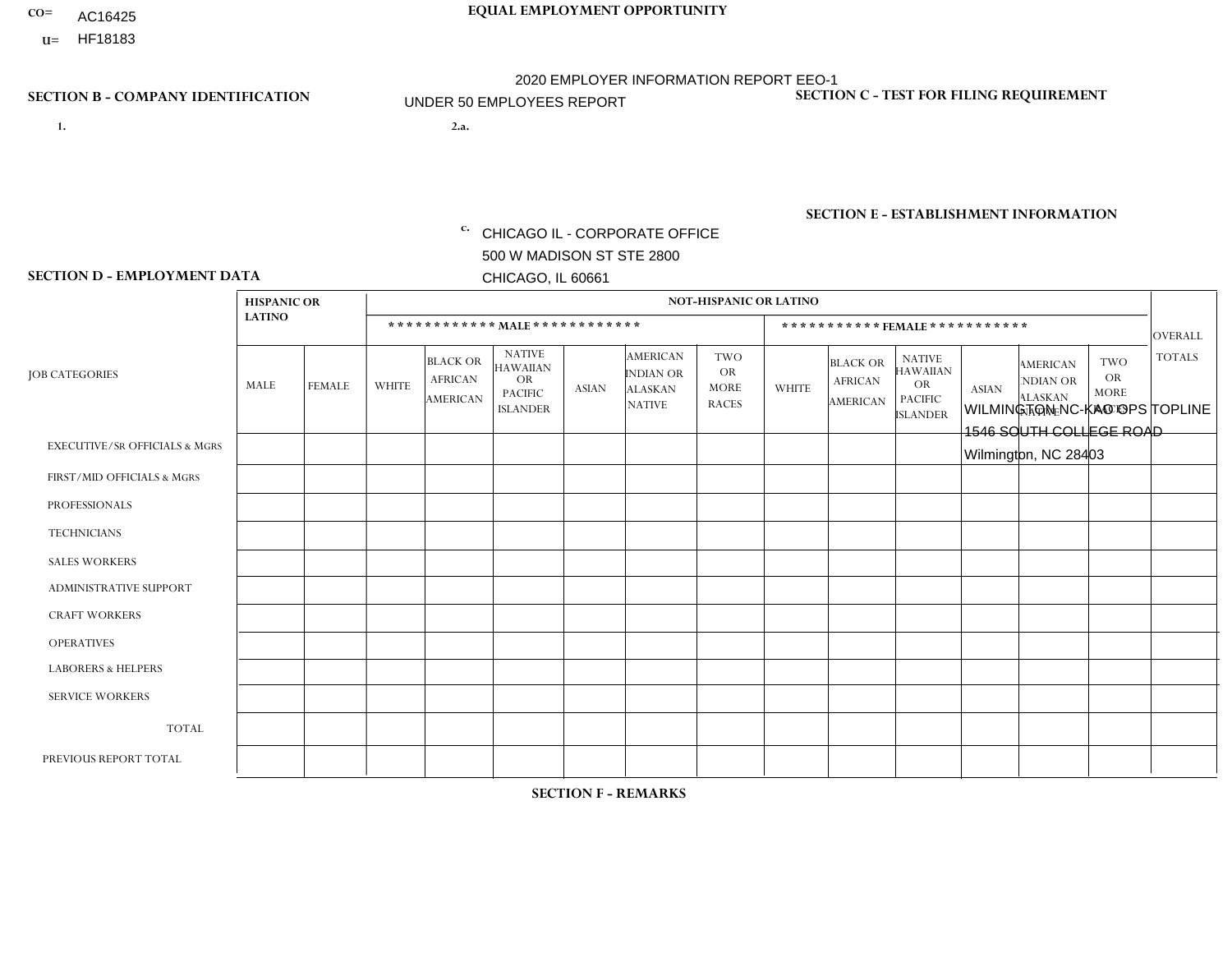- AC16425
- **U=**

**1. 2.a.** CHICAGO IL - CORPORATE OFFICE 500 W MADISON ST STE 2800 CHICAGO, IL 60661

2.a. ROANOKE VA - PGW 116 LIBERTY RD NE Roanoke, VA 24012

EIN= 952920557

## **SECTION B - COMPANY IDENTIFICATION SECTION C - TEST FOR FILING REQUIREMENT**

1- Y 2- Y 3- N DUNS= 000123456

**SECTION E - ESTABLISHMENT INFORMATION c.** NAICS: 811122

### **SECTION D - EMPLOYMENT DATA**

|                                          | <b>HISPANIC OR</b> |               |                |                                                      |                                                                                    |              |                                                                        | <b>NOT-HISPANIC OR LATINO</b>                          |                |                                                      |                                                                             |              |                                                                       |                                                        |                |
|------------------------------------------|--------------------|---------------|----------------|------------------------------------------------------|------------------------------------------------------------------------------------|--------------|------------------------------------------------------------------------|--------------------------------------------------------|----------------|------------------------------------------------------|-----------------------------------------------------------------------------|--------------|-----------------------------------------------------------------------|--------------------------------------------------------|----------------|
|                                          | <b>LATINO</b>      |               |                | ************ MALE ************                       |                                                                                    |              |                                                                        |                                                        |                |                                                      | ***********FEMALE***********                                                |              |                                                                       |                                                        | <b>OVERALL</b> |
| <b>JOB CATEGORIES</b>                    | MALE               | <b>FEMALE</b> | <b>WHITE</b>   | <b>BLACK OR</b><br><b>AFRICAN</b><br><b>AMERICAN</b> | <b>NATIVE</b><br><b>HAWAIIAN</b><br><b>OR</b><br><b>PACIFIC</b><br><b>ISLANDER</b> | <b>ASIAN</b> | <b>AMERICAN</b><br><b>INDIAN OR</b><br><b>ALASKAN</b><br><b>NATIVE</b> | <b>TWO</b><br><b>OR</b><br><b>MORE</b><br><b>RACES</b> | <b>WHITE</b>   | <b>BLACK OR</b><br><b>AFRICAN</b><br><b>AMERICAN</b> | <b>NATIVE</b><br><b>HAWAIIAN</b><br>OR<br><b>PACIFIC</b><br><b>ISLANDER</b> | <b>ASIAN</b> | <b>AMERICAN</b><br><b>NDIAN OR</b><br><b>ALASKAN</b><br><b>NATIVE</b> | <b>TWO</b><br><b>OR</b><br><b>MORE</b><br><b>RACES</b> | <b>TOTALS</b>  |
| <b>EXECUTIVE/SR OFFICIALS &amp; MGRS</b> | $\Omega$           | $\Omega$      | $\Omega$       | $\mathbf 0$                                          | $\Omega$                                                                           | $\Omega$     | $\Omega$                                                               | $\Omega$                                               | $\Omega$       | $\Omega$                                             | $\Omega$                                                                    | $\Omega$     | $\Omega$                                                              | $\Omega$                                               | $\mathbf 0$    |
| FIRST/MID OFFICIALS & MGRS               | $\Omega$           | $\Omega$      | $\mathbf 0$    | $\overline{ }$                                       | 0                                                                                  | $\Omega$     | $\Omega$                                                               | $\Omega$                                               | 0              | $\Omega$                                             | 0                                                                           | $\mathbf 0$  | $\Omega$                                                              | 0                                                      | $\mathbf{1}$   |
| <b>PROFESSIONALS</b>                     | $\Omega$           | $\Omega$      | $\Omega$       | $\Omega$                                             | $\Omega$                                                                           | $\Omega$     | $\Omega$                                                               | $\Omega$                                               | $\Omega$       | $\Omega$                                             | 0                                                                           | $\Omega$     | $\Omega$                                                              | $\Omega$                                               | $\Omega$       |
| <b>TECHNICIANS</b>                       | $\Omega$           | $\Omega$      | $\Omega$       | $\Omega$                                             | $\Omega$                                                                           | $\Omega$     | $\Omega$                                                               | $\Omega$                                               | $\overline{0}$ | $\Omega$                                             | $\Omega$                                                                    | $\mathbf 0$  | $\Omega$                                                              | $\mathbf 0$                                            | $\Omega$       |
| <b>SALES WORKERS</b>                     | $\Omega$           | $\Omega$      | $\mathbf{0}$   | $\Omega$                                             | $\Omega$                                                                           | $\Omega$     | $\Omega$                                                               | $\Omega$                                               | $\Omega$       | $\Omega$                                             | $\Omega$                                                                    | $\Omega$     | $\Omega$                                                              | $\Omega$                                               | $\Omega$       |
| ADMINISTRATIVE SUPPORT                   | $\Omega$           | $\Omega$      | $\mathbf{0}$   | $\mathbf 0$                                          | 0                                                                                  | $\Omega$     | $\Omega$                                                               | $\Omega$                                               | 0              | $\Omega$                                             | 0                                                                           | $\Omega$     | $\Omega$                                                              | $\Omega$                                               | $\mathbf 0$    |
| <b>CRAFT WORKERS</b>                     | $\Omega$           | $\Omega$      | $\mathbf 0$    | $\mathbf 0$                                          | $\Omega$                                                                           | $\Omega$     | $\Omega$                                                               | $\Omega$                                               | $\Omega$       | $\Omega$                                             | 0                                                                           | $\Omega$     | $\Omega$                                                              | $\Omega$                                               | $\Omega$       |
| <b>OPERATIVES</b>                        | $\Omega$           | $\Omega$      | 2              | 2                                                    | $\Omega$                                                                           | $\Omega$     | $\Omega$                                                               | $\Omega$                                               | 0              | $\Omega$                                             | 0                                                                           | $\mathbf 0$  | $\Omega$                                                              | $\mathbf 0$                                            | $\overline{4}$ |
| <b>LABORERS &amp; HELPERS</b>            | $\Omega$           | $\Omega$      | $\mathbf{0}$   | $\mathbf 0$                                          | 0                                                                                  | $\Omega$     | $\Omega$                                                               | $\mathbf 1$                                            | $\Omega$       | $\Omega$                                             | 0                                                                           | $\Omega$     | $\Omega$                                                              | 0                                                      | $\mathbf 1$    |
| <b>SERVICE WORKERS</b>                   | $\Omega$           | $\Omega$      | $\mathbf 0$    | 0                                                    | $\mathbf 0$                                                                        | $\Omega$     | $\Omega$                                                               | $\Omega$                                               | 0              | $\Omega$                                             | $\Omega$                                                                    | $\mathbf 0$  | $\Omega$                                                              | $\Omega$                                               | $\mathbf{0}$   |
| <b>TOTAL</b>                             | $\Omega$           | 0             | $\overline{c}$ | 3                                                    | 0                                                                                  | 0            | $\Omega$                                                               | $\mathbf{1}$                                           | 0              | $\Omega$                                             | $\Omega$                                                                    | $\mathbf 0$  | $\Omega$                                                              | $\mathbf 0$                                            | 6              |
| PREVIOUS REPORT TOTAL                    | $\Omega$           | $\Omega$      | $\Omega$       | $\overline{A}$                                       | 0                                                                                  | $\Omega$     | $\Omega$                                                               | $\overline{1}$                                         | 0              | $\Omega$                                             | 0                                                                           | $\mathbf 0$  | $\Omega$                                                              | $\mathbf 0$                                            | $\overline{2}$ |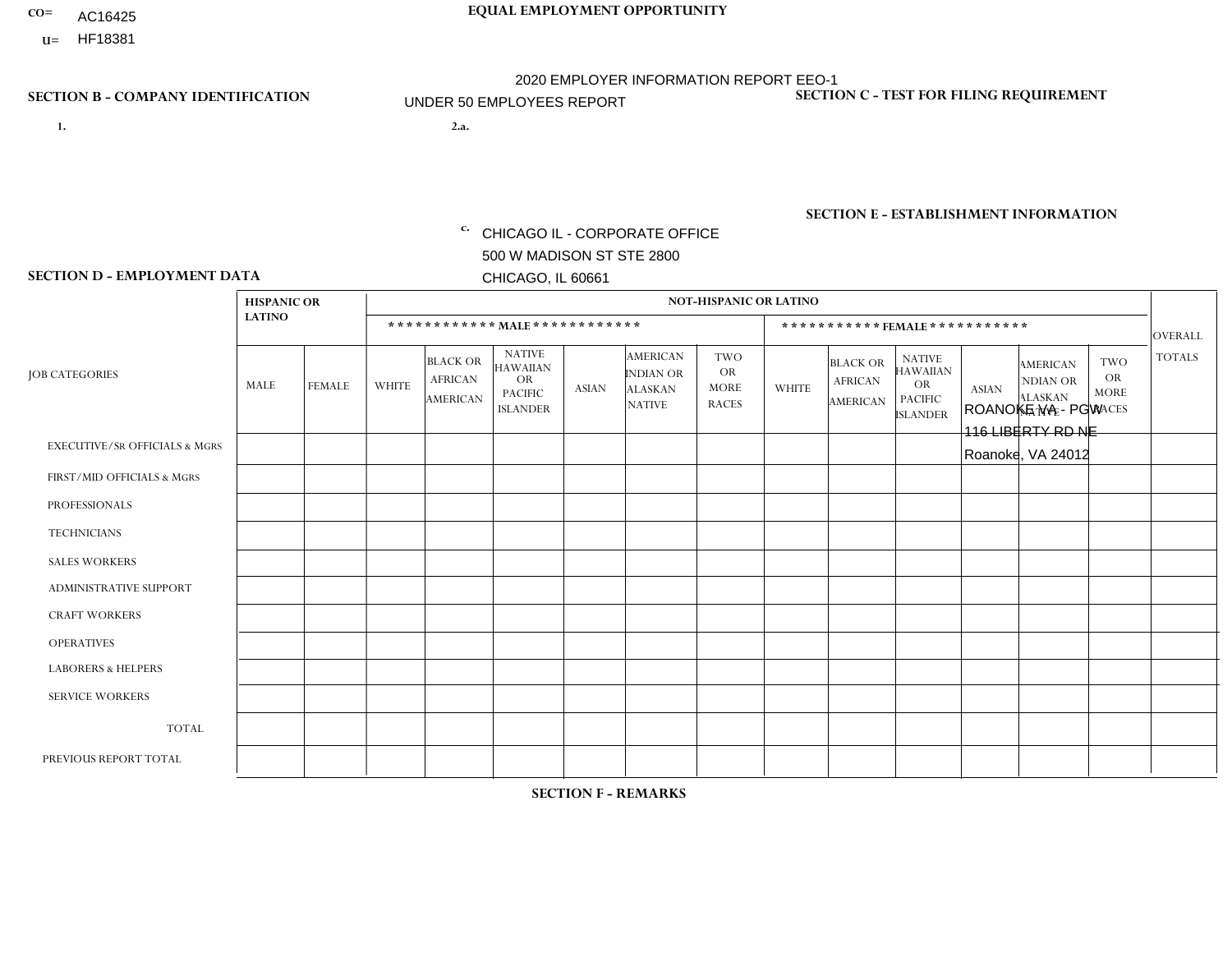- AC16425
- **U=**

**1. 2.a.** CHICAGO IL - CORPORATE OFFICE 500 W MADISON ST STE 2800 CHICAGO, IL 60661

2.a. DORAL FL - PGW MIAMI 8303 NW 27TH ST STE 15 Doral, FL 33122

**SECTION B - COMPANY IDENTIFICATION SECTION C - TEST FOR FILING REQUIREMENT** 

1- Y 2- Y 3- N DUNS= 000123456

|                   | <b>SECTION E - ESTABLISHMENT INFORMATION</b> |
|-------------------|----------------------------------------------|
| c. EIN= 952920557 | NAICS: 811122                                |

### **SECTION D - EMPLOYMENT DATA**

|                                          | <b>HISPANIC OR</b> |               |              |                                                      |                                                                              |              |                                                                 | <b>NOT-HISPANIC OR LATINO</b>                          |              |                                                      |                                                                                    |              |                                                                       |                                                        |                |
|------------------------------------------|--------------------|---------------|--------------|------------------------------------------------------|------------------------------------------------------------------------------|--------------|-----------------------------------------------------------------|--------------------------------------------------------|--------------|------------------------------------------------------|------------------------------------------------------------------------------------|--------------|-----------------------------------------------------------------------|--------------------------------------------------------|----------------|
|                                          | <b>LATINO</b>      |               |              |                                                      | ************ MALE************                                                |              |                                                                 |                                                        |              |                                                      | *********** FEMALE ***********                                                     |              |                                                                       |                                                        | <b>OVERALL</b> |
| <b>JOB CATEGORIES</b>                    | MALE               | <b>FEMALE</b> | <b>WHITE</b> | <b>BLACK OR</b><br><b>AFRICAN</b><br><b>AMERICAN</b> | <b>NATIVE</b><br><b>HAWAIIAN</b><br>OR.<br><b>PACIFIC</b><br><b>ISLANDER</b> | <b>ASIAN</b> | <b>AMERICAN</b><br>INDIAN OR<br><b>ALASKAN</b><br><b>NATIVE</b> | <b>TWO</b><br><b>OR</b><br><b>MORE</b><br><b>RACES</b> | <b>WHITE</b> | <b>BLACK OR</b><br><b>AFRICAN</b><br><b>AMERICAN</b> | <b>NATIVE</b><br><b>HAWAIIAN</b><br><b>OR</b><br><b>PACIFIC</b><br><b>ISLANDER</b> | <b>ASIAN</b> | <b>AMERICAN</b><br><b>NDIAN OR</b><br><b>ALASKAN</b><br><b>NATIVE</b> | <b>TWO</b><br><b>OR</b><br><b>MORE</b><br><b>RACES</b> | <b>TOTALS</b>  |
| <b>EXECUTIVE/SR OFFICIALS &amp; MGRS</b> | $\mathbf 0$        | $\mathbf 0$   | $\mathbf 0$  | $\mathbf{0}$                                         | $\Omega$                                                                     | $\Omega$     | $\Omega$                                                        | $\Omega$                                               | $\Omega$     | 0                                                    | $\mathbf 0$                                                                        | 0            | $\Omega$                                                              | $\Omega$                                               | $\mathbf 0$    |
| FIRST/MID OFFICIALS & MGRS               | 1                  | $\mathbf 0$   | $\mathbf 0$  | $\mathbf 0$                                          | $\Omega$                                                                     | $\Omega$     | $\Omega$                                                        | $\Omega$                                               | $\Omega$     | 0                                                    | $\mathbf 0$                                                                        | 0            | $\mathbf{0}$                                                          | $\Omega$                                               | $\mathbf{1}$   |
| <b>PROFESSIONALS</b>                     | 0                  | $\Omega$      | $\Omega$     | $\Omega$                                             | $\Omega$                                                                     | $\Omega$     | $\Omega$                                                        | $\Omega$                                               | $\Omega$     | 0                                                    | $\Omega$                                                                           | $\Omega$     | $\Omega$                                                              | $\Omega$                                               | $\mathbf 0$    |
| <b>TECHNICIANS</b>                       | 0                  | $\mathbf 0$   | $\mathbf 0$  | $\Omega$                                             | $\Omega$                                                                     | $\Omega$     | $\Omega$                                                        | $\Omega$                                               | 0            | 0                                                    | $\Omega$                                                                           | 0            | $\Omega$                                                              | $\Omega$                                               | $\mathbf 0$    |
| <b>SALES WORKERS</b>                     | 0                  | $\mathbf 0$   | $\mathbf 0$  | $\Omega$                                             | $\Omega$                                                                     | $\Omega$     | $\Omega$                                                        | $\Omega$                                               | $\Omega$     | 0                                                    | $\Omega$                                                                           | $\Omega$     | $\Omega$                                                              | $\Omega$                                               | $\mathbf 0$    |
| <b>ADMINISTRATIVE SUPPORT</b>            | 0                  | $\mathbf 0$   | 0            | $\mathbf{0}$                                         | $\Omega$                                                                     | $\Omega$     | $\Omega$                                                        | $\Omega$                                               | $\Omega$     | 0                                                    | $\Omega$                                                                           | 0            | $\mathbf{0}$                                                          | $\Omega$                                               | $\mathbf 0$    |
| <b>CRAFT WORKERS</b>                     | 0                  | $\Omega$      | $\mathbf 0$  | $\Omega$                                             | $\Omega$                                                                     | $\Omega$     | $\Omega$                                                        | $\Omega$                                               | $\Omega$     | 0                                                    | $\Omega$                                                                           | 0            | $\mathbf{0}$                                                          | $\Omega$                                               | $\Omega$       |
| <b>OPERATIVES</b>                        | 3                  | $\Omega$      | 0            | $\Omega$                                             | $\Omega$                                                                     | $\Omega$     | $\Omega$                                                        | $\Omega$                                               | $\Omega$     | 0                                                    | $\Omega$                                                                           | $\Omega$     | $\Omega$                                                              | $\Omega$                                               | 3              |
| <b>LABORERS &amp; HELPERS</b>            | 1                  | $\Omega$      | 0            | $\Omega$                                             | $\Omega$                                                                     | $\Omega$     | $\Omega$                                                        | $\Omega$                                               | $\Omega$     | 0                                                    | $\Omega$                                                                           | 0            | $\Omega$                                                              | $\Omega$                                               | 1              |
| <b>SERVICE WORKERS</b>                   | 0                  | $\mathbf{0}$  | 0            | $\mathbf 0$                                          | $\Omega$                                                                     | $\Omega$     | $\Omega$                                                        | $\Omega$                                               | $\Omega$     | 0                                                    | $\mathbf 0$                                                                        | 0            | $\mathbf{0}$                                                          | $\mathbf 0$                                            | 0              |
| <b>TOTAL</b>                             | 5                  | 0             | 0            | $\mathbf 0$                                          | $\Omega$                                                                     | $\Omega$     | $\Omega$                                                        | $\Omega$                                               | $\Omega$     | 0                                                    | $\mathbf 0$                                                                        | 0            | $\mathbf{0}$                                                          | $\Omega$                                               | 5              |
| PREVIOUS REPORT TOTAL                    | $\overline{2}$     | $\mathbf 0$   | $\Omega$     | $\Omega$                                             | $\Omega$                                                                     | $\Omega$     | $\Omega$                                                        |                                                        | $\Omega$     | 0                                                    | $\Omega$                                                                           | $\Omega$     | $\Omega$                                                              | $\Omega$                                               | 3              |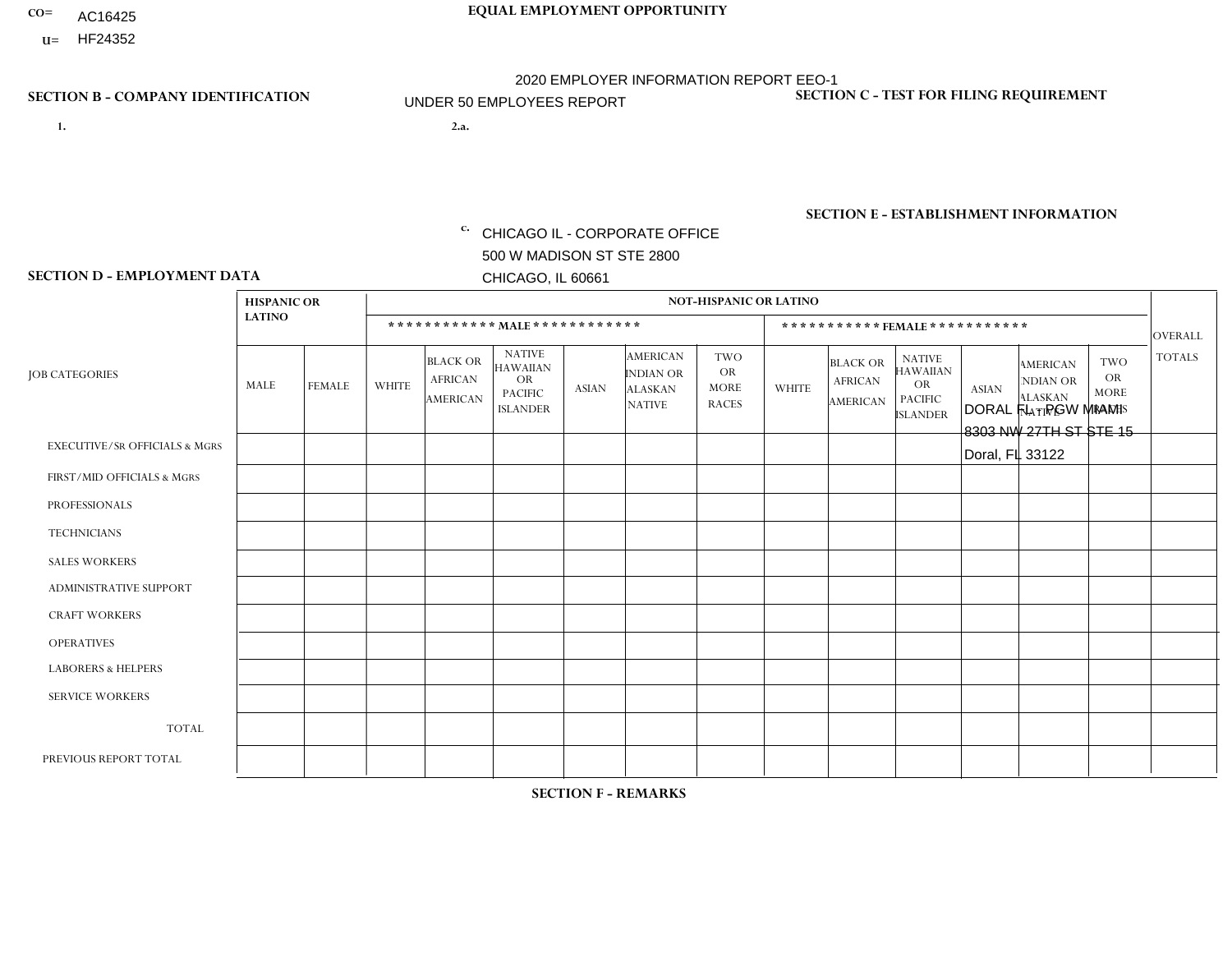- AC16425
- **U=**

**1. 2.a.** CHICAGO IL - CORPORATE OFFICE 500 W MADISON ST STE 2800 CHICAGO, IL 60661

2.a. MIAMI FL - APO 11930 SW 128TH STREET Miami, FL 33186

EIN= 952920557

## **SECTION B - COMPANY IDENTIFICATION SECTION C - TEST FOR FILING REQUIREMENT**

1- Y 2- Y 3- N DUNS= 000123456

**SECTION E - ESTABLISHMENT INFORMATION c.** NAICS: 423140

### **SECTION D - EMPLOYMENT DATA**

| <b>LATINO</b>  |                |                    |                                                      |                                                                                    |              |                                     |                                                                   |                |                                               |                                                                                    |              |                                                                       |                                                        | <b>OVERALL</b> |
|----------------|----------------|--------------------|------------------------------------------------------|------------------------------------------------------------------------------------|--------------|-------------------------------------|-------------------------------------------------------------------|----------------|-----------------------------------------------|------------------------------------------------------------------------------------|--------------|-----------------------------------------------------------------------|--------------------------------------------------------|----------------|
| MALE           | FEMALE         | <b>WHITE</b>       | <b>BLACK OR</b><br><b>AFRICAN</b><br><b>AMERICAN</b> | <b>NATIVE</b><br><b>HAWAIIAN</b><br><b>OR</b><br><b>PACIFIC</b><br><b>ISLANDER</b> | <b>ASIAN</b> | <b>AMERICAN</b><br><b>INDIAN OR</b> | <b>TWO</b><br><b>OR</b><br><b>MORE</b><br><b>RACES</b>            | <b>WHITE</b>   | <b>BLACK OR</b><br><b>AFRICAN</b><br>AMERICAN | <b>NATIVE</b><br><b>HAWAIIAN</b><br><b>OR</b><br><b>PACIFIC</b><br><b>ISLANDER</b> | <b>ASIAN</b> | <b>AMERICAN</b><br><b>NDIAN OR</b><br><b>ALASKAN</b><br><b>NATIVE</b> | <b>TWO</b><br><b>OR</b><br><b>MORE</b><br><b>RACES</b> | <b>TOTALS</b>  |
| $\mathbf 0$    | 0              | $\mathbf 0$        | $\mathbf 0$                                          | 0                                                                                  | $\mathbf 0$  | $\Omega$                            | $\Omega$                                                          | $\Omega$       | $\Omega$                                      | $\Omega$                                                                           | $\mathbf 0$  | 0                                                                     | $\mathbf 0$                                            | $\mathbf 0$    |
| 0              | $\Omega$       | 1                  | $\Omega$                                             | $\Omega$                                                                           | $\mathbf{0}$ | $\Omega$                            | $\Omega$                                                          | 0              | $\Omega$                                      | $\Omega$                                                                           | $\mathbf{0}$ | $\Omega$                                                              | $\mathbf{0}$                                           | $\mathbf{1}$   |
| 0              | 0              | $\Omega$           | $\pmb{0}$                                            | $\Omega$                                                                           | $\Omega$     | $\Omega$                            | $\Omega$                                                          | 0              | $\Omega$                                      | $\Omega$                                                                           | $\mathbf{0}$ | $\Omega$                                                              | $\mathbf{0}$                                           | $\mathbf 0$    |
| 0              | $\overline{0}$ | $\mathbf 0$        | $\mathbf 0$                                          | $\Omega$                                                                           | $\Omega$     | $\Omega$                            | $\Omega$                                                          | $\overline{0}$ | $\Omega$                                      | $\Omega$                                                                           | $\mathbf 0$  | $\Omega$                                                              | $\Omega$                                               | $\mathbf{0}$   |
| 1              | $\overline{0}$ | $\mathbf 0$        | $\mathbf 0$                                          | $\overline{0}$                                                                     | $\Omega$     | $\Omega$                            | $\Omega$                                                          | $\Omega$       | $\Omega$                                      | $\Omega$                                                                           | $\mathbf 0$  | $\mathbf 0$                                                           | $\mathbf 0$                                            | $\mathbf{1}$   |
| $\Omega$       | $\Omega$       | $\Omega$           | $\Omega$                                             | $\Omega$                                                                           | $\Omega$     | $\Omega$                            | $\Omega$                                                          | 0              | $\Omega$                                      | $\Omega$                                                                           | $\Omega$     | $\Omega$                                                              | $\mathbf{0}$                                           | $\Omega$       |
| 0              | $\Omega$       | $\Omega$           | $\mathbf 0$                                          | $\Omega$                                                                           | $\Omega$     | $\Omega$                            | $\Omega$                                                          | $\Omega$       | $\Omega$                                      | $\Omega$                                                                           | $\mathbf{0}$ | $\mathbf{0}$                                                          | $\mathbf 0$                                            | $\mathbf{0}$   |
| 0              | $\Omega$       | $\mathbf 0$        | $\mathbf 0$                                          | $\Omega$                                                                           | $\Omega$     | $\Omega$                            | $\Omega$                                                          | $\Omega$       | $\Omega$                                      | $\Omega$                                                                           | $\mathbf{0}$ | $\Omega$                                                              | $\mathbf{0}$                                           | $\mathbf 0$    |
|                | $\Omega$       | $\Omega$           | $\mathbf 0$                                          | $\mathbf 0$                                                                        | $\Omega$     | $\Omega$                            | $\Omega$                                                          | $\Omega$       | $\Omega$                                      | $\Omega$                                                                           | $\mathbf{0}$ | $\Omega$                                                              | $\mathbf 0$                                            | $\mathbf{1}$   |
| 0              | $\Omega$       | $\Omega$           | 0                                                    | $\Omega$                                                                           | $\Omega$     | $\Omega$                            | $\Omega$                                                          | $\Omega$       | $\Omega$                                      | $\Omega$                                                                           | $\mathbf{0}$ | $\Omega$                                                              | $\mathbf{0}$                                           | 0              |
| $\overline{2}$ | 0              |                    | $\mathbf 0$                                          | 0                                                                                  | $\Omega$     | $\Omega$                            | $\Omega$                                                          | $\Omega$       | $\Omega$                                      | $\Omega$                                                                           | $\mathbf 0$  | 0                                                                     | $\mathbf 0$                                            | 3              |
| 2              | $\mathbf 0$    | 2                  | $\mathbf 0$                                          | 0                                                                                  | $\Omega$     | $\Omega$                            | $\Omega$                                                          | 0              | $\Omega$                                      | $\Omega$                                                                           | $\mathbf{0}$ | 0                                                                     | $\mathbf 0$                                            | $\overline{4}$ |
|                |                | <b>HISPANIC OR</b> |                                                      |                                                                                    |              |                                     | ************ MALE ************<br><b>ALASKAN</b><br><b>NATIVE</b> |                | <b>NOT-HISPANIC OR LATINO</b>                 |                                                                                    |              |                                                                       | ***********FEMALE***********                           |                |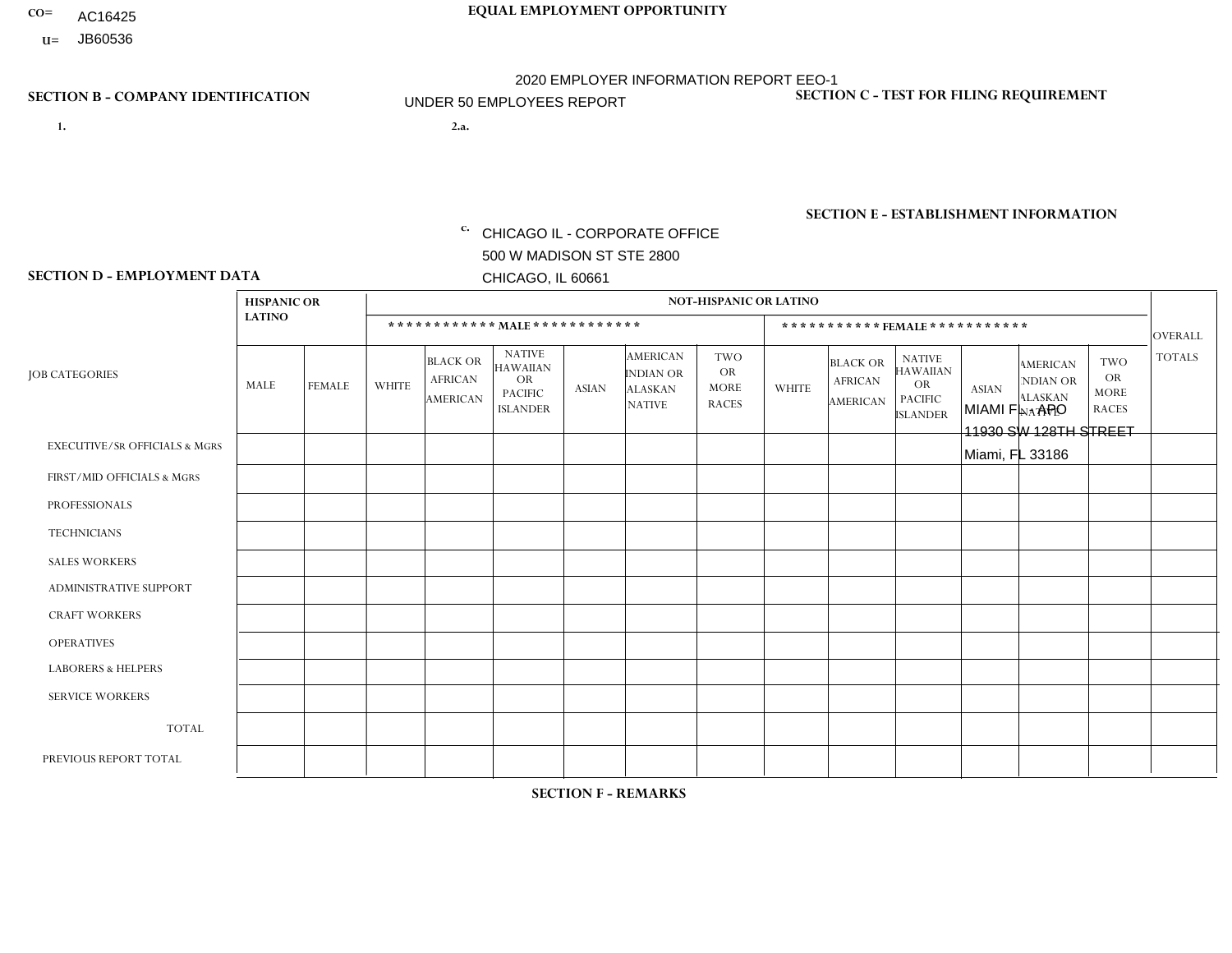- AC16425
- **U=**

**1. 2.a.** CHICAGO IL - CORPORATE OFFICE 500 W MADISON ST STE 2800 CHICAGO, IL 60661

2.a. LIBERAL KS 114 W 2ND STREET Liberal, KS 67901

EIN= 952920557

## **SECTION B - COMPANY IDENTIFICATION SECTION C - TEST FOR FILING REQUIREMENT**

1- Y 2- Y 3- N DUNS= 000123456

**SECTION E - ESTABLISHMENT INFORMATION c.** NAICS: 423140

### **SECTION D - EMPLOYMENT DATA**

|                                          | <b>HISPANIC OR</b> |               |              |                                                      |                                                                                    |              |                                                                        | <b>NOT-HISPANIC OR LATINO</b>                          |                |                                                      |                                                                                    |              |                                                                       |                                                        |                |
|------------------------------------------|--------------------|---------------|--------------|------------------------------------------------------|------------------------------------------------------------------------------------|--------------|------------------------------------------------------------------------|--------------------------------------------------------|----------------|------------------------------------------------------|------------------------------------------------------------------------------------|--------------|-----------------------------------------------------------------------|--------------------------------------------------------|----------------|
|                                          | <b>LATINO</b>      |               |              | ************ MALE ************                       |                                                                                    |              |                                                                        |                                                        |                |                                                      | ***********FEMALE***********                                                       |              |                                                                       |                                                        | <b>OVERALL</b> |
| <b>JOB CATEGORIES</b>                    | MALE               | <b>FEMALE</b> | <b>WHITE</b> | <b>BLACK OR</b><br><b>AFRICAN</b><br><b>AMERICAN</b> | <b>NATIVE</b><br><b>HAWAIIAN</b><br><b>OR</b><br><b>PACIFIC</b><br><b>ISLANDER</b> | <b>ASIAN</b> | <b>AMERICAN</b><br><b>INDIAN OR</b><br><b>ALASKAN</b><br><b>NATIVE</b> | <b>TWO</b><br><b>OR</b><br><b>MORE</b><br><b>RACES</b> | <b>WHITE</b>   | <b>BLACK OR</b><br><b>AFRICAN</b><br><b>AMERICAN</b> | <b>NATIVE</b><br><b>HAWAIIAN</b><br><b>OR</b><br><b>PACIFIC</b><br><b>ISLANDER</b> | <b>ASIAN</b> | <b>AMERICAN</b><br><b>NDIAN OR</b><br><b>ALASKAN</b><br><b>NATIVE</b> | <b>TWO</b><br><b>OR</b><br><b>MORE</b><br><b>RACES</b> | <b>TOTALS</b>  |
| <b>EXECUTIVE/SR OFFICIALS &amp; MGRS</b> | $\mathbf{0}$       | $\Omega$      | $\Omega$     | $\Omega$                                             | 0                                                                                  | $\Omega$     | $\Omega$                                                               | $\Omega$                                               | $\Omega$       | $\mathbf{0}$                                         | $\Omega$                                                                           | $\Omega$     | $\Omega$                                                              | $\Omega$                                               | $\Omega$       |
| FIRST/MID OFFICIALS & MGRS               | и                  | $\Omega$      | $\Omega$     | $\mathbf 0$                                          | $\mathbf{0}$                                                                       | $\Omega$     | $\Omega$                                                               | $\Omega$                                               | $\Omega$       | $\Omega$                                             | $\Omega$                                                                           | $\Omega$     | $\Omega$                                                              | $\Omega$                                               | $\mathbf{1}$   |
| <b>PROFESSIONALS</b>                     | $\Omega$           | $\Omega$      | $\mathbf 0$  | $\mathbf 0$                                          | $\overline{0}$                                                                     | $\Omega$     | $\Omega$                                                               | $\Omega$                                               | $\Omega$       | $\Omega$                                             | $\Omega$                                                                           | $\Omega$     | $\Omega$                                                              | $\mathbf{0}$                                           | $\mathbf 0$    |
| <b>TECHNICIANS</b>                       | $\Omega$           | $\Omega$      | $\Omega$     | $\Omega$                                             | 0                                                                                  | $\Omega$     | $\overline{0}$                                                         | $\Omega$                                               | $\Omega$       | $\Omega$                                             | $\Omega$                                                                           | $\Omega$     | $\mathbf{0}$                                                          | $\Omega$                                               | $\mathbf 0$    |
| <b>SALES WORKERS</b>                     | $\overline{2}$     | $\Omega$      | 1            | $\Omega$                                             | 0                                                                                  | $\Omega$     | $\Omega$                                                               | $\Omega$                                               | $\overline{2}$ | $\Omega$                                             | $\Omega$                                                                           | $\Omega$     | $\Omega$                                                              | $\mathbf{0}$                                           | 5              |
| <b>ADMINISTRATIVE SUPPORT</b>            | $\Omega$           | $\mathbf 0$   | $\Omega$     | $\mathbf 0$                                          | $\mathbf 0$                                                                        | $\mathbf 0$  | $\Omega$                                                               | $\Omega$                                               | $\Omega$       | $\Omega$                                             | $\Omega$                                                                           | $\Omega$     | $\Omega$                                                              | $\Omega$                                               | $\mathbf{0}$   |
| <b>CRAFT WORKERS</b>                     | $\Omega$           | $\Omega$      | $\Omega$     | 0                                                    | 0                                                                                  | $\Omega$     | $\Omega$                                                               | $\Omega$                                               | $\Omega$       | $\Omega$                                             | $\Omega$                                                                           | $\Omega$     | $\Omega$                                                              | $\Omega$                                               | $\Omega$       |
| <b>OPERATIVES</b>                        |                    | $\Omega$      | $\Omega$     | $\mathbf 0$                                          | 0                                                                                  | $\Omega$     | $\Omega$                                                               | $\Omega$                                               | $\Omega$       | $\Omega$                                             | $\Omega$                                                                           | $\Omega$     | $\Omega$                                                              | $\Omega$                                               | $\mathbf{1}$   |
| <b>LABORERS &amp; HELPERS</b>            | $\Omega$           | $\Omega$      | $\Omega$     | $\mathbf 0$                                          | 0                                                                                  | $\Omega$     | $\Omega$                                                               | $\Omega$                                               | $\Omega$       | $\Omega$                                             | $\Omega$                                                                           | $\Omega$     | $\Omega$                                                              | $\Omega$                                               | $\mathbf 0$    |
| <b>SERVICE WORKERS</b>                   | $\Omega$           | $\Omega$      | $\Omega$     | 0                                                    | $\mathbf 0$                                                                        | $\Omega$     | $\Omega$                                                               | $\Omega$                                               | $\Omega$       | $\Omega$                                             | $\Omega$                                                                           | $\Omega$     | $\Omega$                                                              | $\Omega$                                               | 0              |
| <b>TOTAL</b>                             | 4                  | 0             | 1            | 0                                                    | 0                                                                                  | $\mathbf 0$  | $\Omega$                                                               | $\Omega$                                               | $\overline{2}$ | $\Omega$                                             | $\Omega$                                                                           | $\mathbf 0$  | $\Omega$                                                              | $\mathbf 0$                                            | $\overline{7}$ |
| PREVIOUS REPORT TOTAL                    | 2                  | $\mathbf 0$   |              | $\mathbf 0$                                          | 0                                                                                  | $\Omega$     | $\Omega$                                                               | $\Omega$                                               | $\overline{2}$ | $\Omega$                                             | $\mathbf{0}$                                                                       | $\Omega$     | $\Omega$                                                              | $\mathbf 0$                                            | 5              |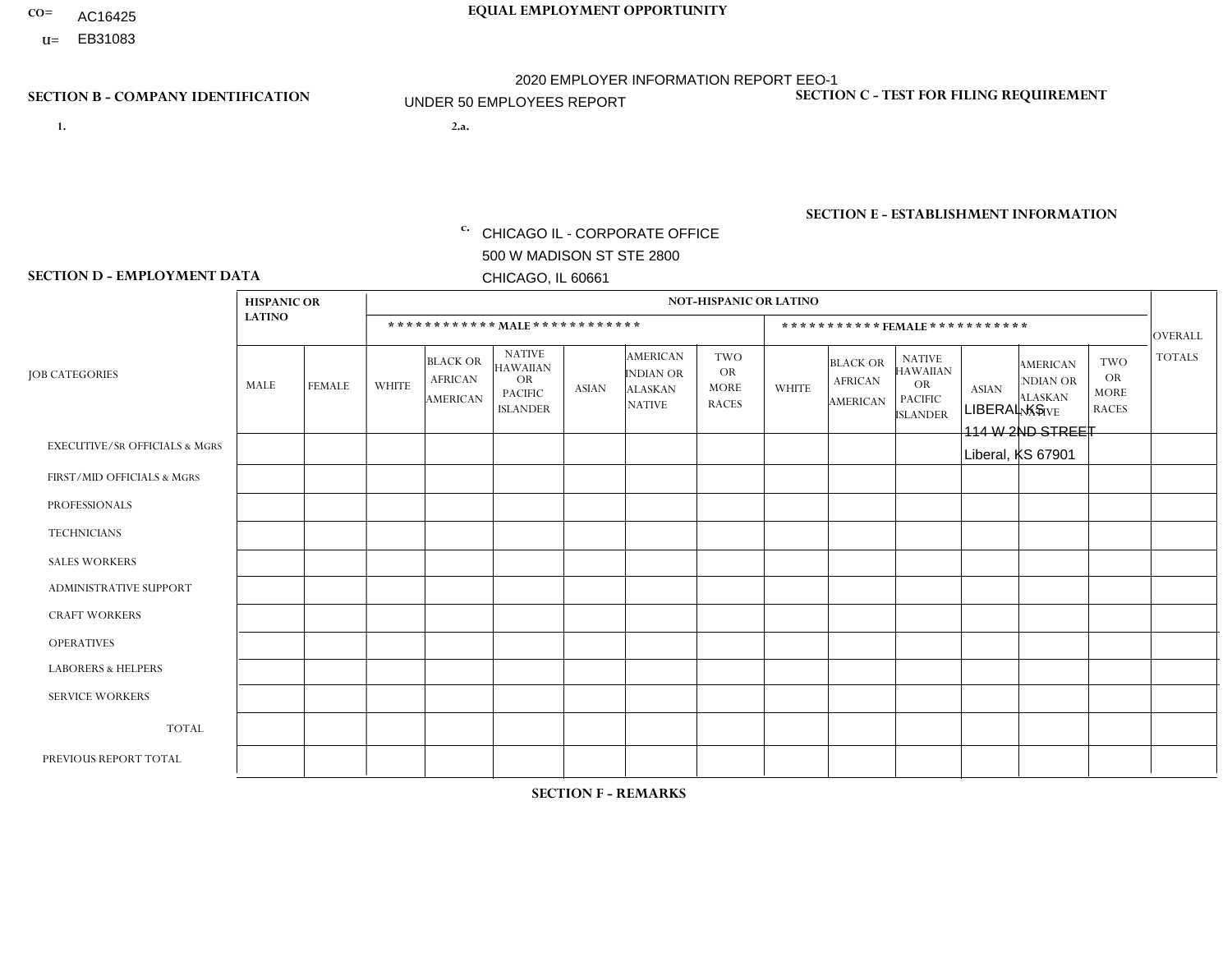- AC16425
- **U=**

**1. 2.a.** CHICAGO IL - CORPORATE OFFICE 500 W MADISON ST STE 2800 CHICAGO, IL 60661

2.a. TAMPA FL - AUTO PARTS OUTLET 5015 CAUSEWAY BLVD Tampa, FL 33619

c. EIN= 952920557

## **SECTION B - COMPANY IDENTIFICATION SECTION C - TEST FOR FILING REQUIREMENT**

1- Y 2- Y 3- N DUNS= 000123456

**SECTION E - ESTABLISHMENT INFORMATION c.** NAICS: 423140

### **SECTION D - EMPLOYMENT DATA**

|                                          | <b>HISPANIC OR</b> |                |                |                                                      |                                                                                    |              |                                                                        | <b>NOT-HISPANIC OR LATINO</b>                          |                |                                                      |                                                                                    |              |                                                                       |                                                        |                |
|------------------------------------------|--------------------|----------------|----------------|------------------------------------------------------|------------------------------------------------------------------------------------|--------------|------------------------------------------------------------------------|--------------------------------------------------------|----------------|------------------------------------------------------|------------------------------------------------------------------------------------|--------------|-----------------------------------------------------------------------|--------------------------------------------------------|----------------|
|                                          | <b>LATINO</b>      |                |                | ************ MALE ************                       |                                                                                    |              |                                                                        |                                                        |                |                                                      | ***********FEMALE***********                                                       |              |                                                                       |                                                        | <b>OVERALL</b> |
| <b>JOB CATEGORIES</b>                    | <b>MALE</b>        | <b>FEMALE</b>  | <b>WHITE</b>   | <b>BLACK OR</b><br><b>AFRICAN</b><br><b>AMERICAN</b> | <b>NATIVE</b><br><b>HAWAIIAN</b><br><b>OR</b><br><b>PACIFIC</b><br><b>ISLANDER</b> | <b>ASIAN</b> | <b>AMERICAN</b><br><b>INDIAN OR</b><br><b>ALASKAN</b><br><b>NATIVE</b> | <b>TWO</b><br><b>OR</b><br><b>MORE</b><br><b>RACES</b> | <b>WHITE</b>   | <b>BLACK OR</b><br><b>AFRICAN</b><br><b>AMERICAN</b> | <b>NATIVE</b><br><b>HAWAIIAN</b><br><b>OR</b><br><b>PACIFIC</b><br><b>ISLANDER</b> | <b>ASIAN</b> | <b>AMERICAN</b><br><b>NDIAN OR</b><br><b>ALASKAN</b><br><b>NATIVE</b> | <b>TWO</b><br><b>OR</b><br><b>MORE</b><br><b>RACES</b> | <b>TOTALS</b>  |
| <b>EXECUTIVE/SR OFFICIALS &amp; MGRS</b> | $\Omega$           | $\mathbf 0$    | $\mathbf 0$    | $\mathbf 0$                                          | $\mathbf 0$                                                                        | 0            | $\Omega$                                                               | $\Omega$                                               | 0              | $\mathbf 0$                                          | $\mathbf 0$                                                                        | $\mathbf 0$  | $\Omega$                                                              | $\mathbf 0$                                            | $\mathbf 0$    |
| FIRST/MID OFFICIALS & MGRS               | 1                  | $\Omega$       | $\overline{1}$ | $\Omega$                                             | $\Omega$                                                                           | $\Omega$     | $\Omega$                                                               | $\Omega$                                               | $\Omega$       | $\Omega$                                             | 0                                                                                  | $\Omega$     | $\Omega$                                                              | $\Omega$                                               | $\overline{2}$ |
| <b>PROFESSIONALS</b>                     | $\Omega$           | $\mathbf 0$    | $\mathbf 0$    | $\mathbf 0$                                          | $\mathbf 0$                                                                        | $\Omega$     | $\Omega$                                                               | $\Omega$                                               | $\Omega$       | $\Omega$                                             | $\Omega$                                                                           | $\mathbf 0$  | $\Omega$                                                              | $\mathbf 0$                                            | $\mathbf{0}$   |
| <b>TECHNICIANS</b>                       | $\Omega$           | $\Omega$       | $\mathbf 0$    | $\mathbf 0$                                          | $\Omega$                                                                           | $\Omega$     | $\Omega$                                                               | $\Omega$                                               | $\Omega$       | $\Omega$                                             | $\mathbf{0}$                                                                       | 0            | $\Omega$                                                              | $\Omega$                                               | $\overline{0}$ |
| <b>SALES WORKERS</b>                     | $\overline{1}$     | $\overline{2}$ | $\overline{2}$ | $\mathbf 0$                                          | $\mathbf 0$                                                                        | $\Omega$     | $\Omega$                                                               | $\Omega$                                               | $\overline{2}$ | $\mathbf 0$                                          | $\overline{0}$                                                                     | $\mathbf 0$  | $\Omega$                                                              | $\mathbf 0$                                            | $\overline{7}$ |
| ADMINISTRATIVE SUPPORT                   | $\overline{2}$     | 4              | $\Omega$       | $\Omega$                                             | $\Omega$                                                                           | $\Omega$     | $\Omega$                                                               | 1                                                      | 1              | $\Omega$                                             | $\Omega$                                                                           | $\Omega$     | $\Omega$                                                              | $\Omega$                                               | 8              |
| <b>CRAFT WORKERS</b>                     | $\Omega$           | $\mathbf 0$    | $\mathbf 0$    | $\mathbf 0$                                          | 0                                                                                  | $\Omega$     | $\Omega$                                                               | $\Omega$                                               | 0              | $\Omega$                                             | 0                                                                                  | $\mathbf 0$  | $\Omega$                                                              | $\mathbf 0$                                            | $\mathbf 0$    |
| <b>OPERATIVES</b>                        | $\Omega$           | $\Omega$       | $\mathbf{0}$   | $\Omega$                                             | $\Omega$                                                                           | $\Omega$     | $\Omega$                                                               | $\Omega$                                               | $\Omega$       | $\Omega$                                             | 0                                                                                  | $\Omega$     | $\Omega$                                                              | $\Omega$                                               | $\mathbf{0}$   |
| <b>LABORERS &amp; HELPERS</b>            | 2                  | $\Omega$       | $\overline{c}$ | $\mathbf 0$                                          | $\mathbf 0$                                                                        | $\Omega$     | $\Omega$                                                               | $\Omega$                                               | $\overline{0}$ | $\Omega$                                             | $\Omega$                                                                           | $\Omega$     | $\Omega$                                                              | $\Omega$                                               | 4              |
| <b>SERVICE WORKERS</b>                   | $\Omega$           | $\Omega$       | $\mathbf 0$    | $\mathbf 0$                                          | $\mathbf 0$                                                                        | $\Omega$     | $\Omega$                                                               | $\Omega$                                               | 0              | $\Omega$                                             | $\Omega$                                                                           | $\Omega$     | $\Omega$                                                              | $\Omega$                                               | $\mathbf{0}$   |
| <b>TOTAL</b>                             | 6                  | 6              | 5              | $\mathbf 0$                                          | 0                                                                                  | 0            | $\Omega$                                                               | $\mathbf{1}$                                           | 3              | $\mathbf 0$                                          | 0                                                                                  | $\mathbf 0$  | $\Omega$                                                              | $\mathbf 0$                                            | 21             |
| PREVIOUS REPORT TOTAL                    | 12                 | 3              | $\Omega$       |                                                      | $\Omega$                                                                           | $\Omega$     | $\Omega$                                                               | $\overline{2}$                                         | 1              | $\Omega$                                             | 0                                                                                  | $\mathbf 0$  | $\Omega$                                                              | $\mathbf 0$                                            | 19             |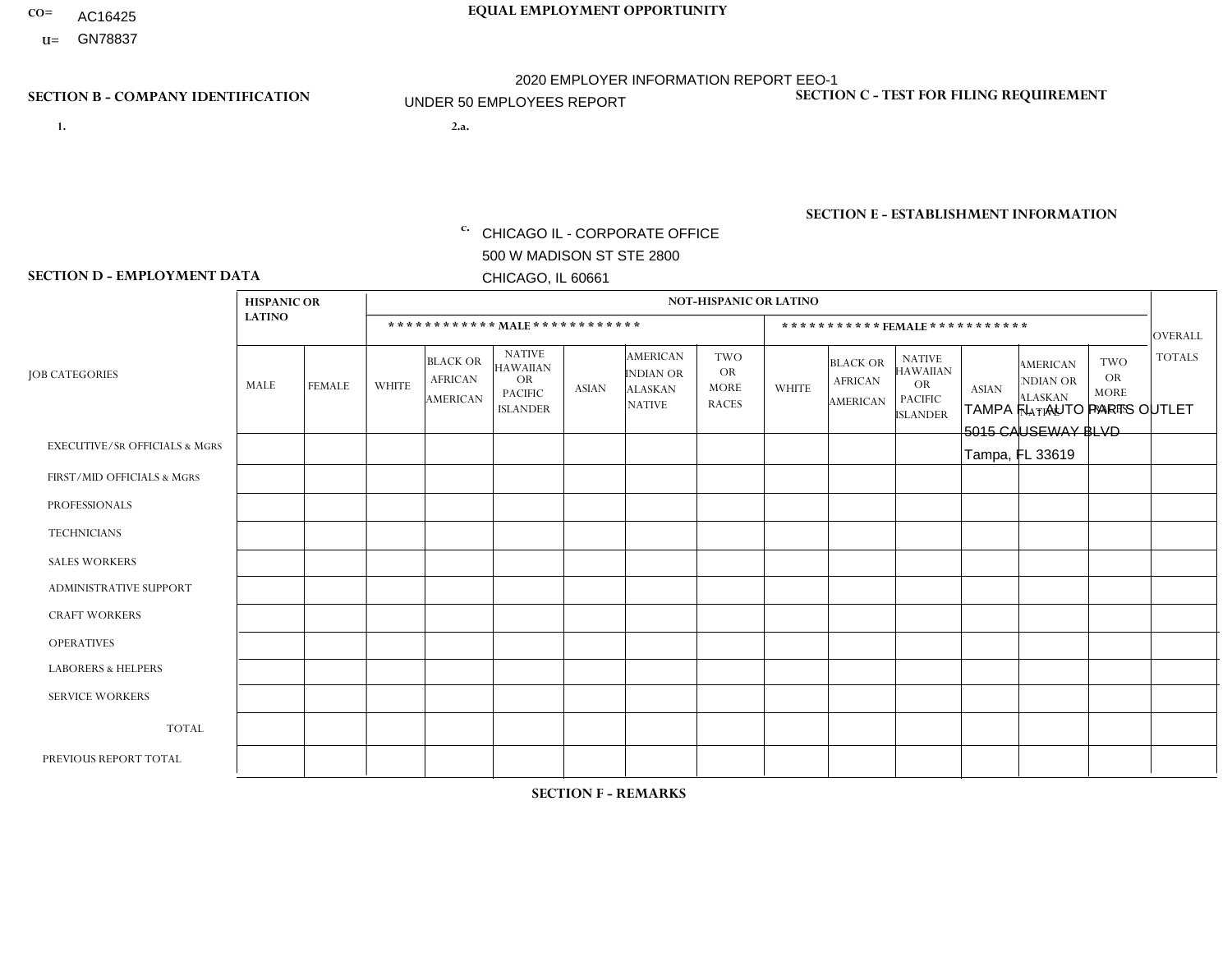- AC16425
- **U=**

- **1. 2.a.** CHICAGO IL CORPORATE OFFICE 500 W MADISON ST STE 2800 CHICAGO, IL 60661
- 2.a. SAGINAW MI PGW 1661 S CHAMPAGNE DR Saginaw, MI 48604

c. EIN= 952920557

## **SECTION B - COMPANY IDENTIFICATION SECTION C - TEST FOR FILING REQUIREMENT**

1- Y 2- Y 3- N DUNS= 000123456

**SECTION E - ESTABLISHMENT INFORMATION c.** NAICS: 811122

### **SECTION D - EMPLOYMENT DATA**

|                                          | <b>HISPANIC OR</b> |                |                |                                                      |                                                                                    |              |                                                                 | <b>NOT-HISPANIC OR LATINO</b>                          |                |                                               |                                                                                    |              |                                                                       |                                                        |                |
|------------------------------------------|--------------------|----------------|----------------|------------------------------------------------------|------------------------------------------------------------------------------------|--------------|-----------------------------------------------------------------|--------------------------------------------------------|----------------|-----------------------------------------------|------------------------------------------------------------------------------------|--------------|-----------------------------------------------------------------------|--------------------------------------------------------|----------------|
|                                          | <b>LATINO</b>      |                |                |                                                      | ************ MALE ************                                                     |              |                                                                 |                                                        |                | ***********FEMALE***********                  |                                                                                    |              |                                                                       |                                                        | <b>OVERALL</b> |
| <b>JOB CATEGORIES</b>                    | MALE               | <b>FEMALE</b>  | <b>WHITE</b>   | <b>BLACK OR</b><br><b>AFRICAN</b><br><b>AMERICAN</b> | <b>NATIVE</b><br><b>HAWAIIAN</b><br><b>OR</b><br><b>PACIFIC</b><br><b>ISLANDER</b> | <b>ASIAN</b> | <b>AMERICAN</b><br>INDIAN OR<br><b>ALASKAN</b><br><b>NATIVE</b> | <b>TWO</b><br><b>OR</b><br><b>MORE</b><br><b>RACES</b> | <b>WHITE</b>   | <b>BLACK OR</b><br><b>AFRICAN</b><br>AMERICAN | <b>NATIVE</b><br><b>HAWAIIAN</b><br><b>OR</b><br><b>PACIFIC</b><br><b>ISLANDER</b> | <b>ASIAN</b> | <b>AMERICAN</b><br><b>NDIAN OR</b><br><b>ALASKAN</b><br><b>NATIVE</b> | <b>TWO</b><br><b>OR</b><br><b>MORE</b><br><b>RACES</b> | <b>TOTALS</b>  |
| <b>EXECUTIVE/SR OFFICIALS &amp; MGRS</b> | $\Omega$           | $\Omega$       | $\Omega$       | $\Omega$                                             | $\Omega$                                                                           | $\mathbf{0}$ | $\Omega$                                                        | $\Omega$                                               | 0              | $\Omega$                                      | $\Omega$                                                                           | $\Omega$     | $\Omega$                                                              | $\Omega$                                               | $\Omega$       |
| FIRST/MID OFFICIALS & MGRS               | 0                  | $\Omega$       | 1              | $\mathbf 0$                                          | $\Omega$                                                                           | $\mathbf{0}$ | $\mathbf{0}$                                                    | $\Omega$                                               | 0              | $\Omega$                                      | $\Omega$                                                                           | $\Omega$     | $\Omega$                                                              | $\Omega$                                               | $\mathbf{1}$   |
| <b>PROFESSIONALS</b>                     | 0                  | $\Omega$       | $\Omega$       | $\mathbf 0$                                          | $\Omega$                                                                           | $\Omega$     | $\Omega$                                                        | $\Omega$                                               | 0              | $\Omega$                                      | $\Omega$                                                                           | $\Omega$     | $\Omega$                                                              | $\Omega$                                               | $\mathbf{0}$   |
| <b>TECHNICIANS</b>                       | 0                  | $\overline{0}$ | $\mathbf 0$    | $\mathbf 0$                                          | $\mathbf 0$                                                                        | $\Omega$     | $\Omega$                                                        | $\Omega$                                               | $\Omega$       | $\Omega$                                      | $\Omega$                                                                           | $\mathbf 0$  | $\mathbf 0$                                                           | $\mathbf 0$                                            | $\mathbf 0$    |
| <b>SALES WORKERS</b>                     | $\Omega$           | $\Omega$       | $\Omega$       | $\Omega$                                             | $\Omega$                                                                           | $\Omega$     | $\Omega$                                                        | $\Omega$                                               | $\overline{0}$ | $\Omega$                                      | $\Omega$                                                                           | $\Omega$     | $\Omega$                                                              | $\mathbf{0}$                                           | $\Omega$       |
| <b>ADMINISTRATIVE SUPPORT</b>            | 0                  | $\Omega$       | $\Omega$       | $\mathbf 0$                                          | $\Omega$                                                                           | $\mathbf{0}$ | $\Omega$                                                        | $\Omega$                                               | $\Omega$       | $\Omega$                                      | $\Omega$                                                                           | $\Omega$     | $\mathbf{0}$                                                          | $\Omega$                                               | $\mathbf 0$    |
| <b>CRAFT WORKERS</b>                     | 0                  | $\Omega$       | $\mathbf 0$    | $\mathbf 0$                                          | $\Omega$                                                                           | $\Omega$     | $\Omega$                                                        | $\Omega$                                               | 0              | $\Omega$                                      | $\Omega$                                                                           | $\mathbf{0}$ | $\Omega$                                                              | $\mathbf{0}$                                           | $\mathbf 0$    |
| <b>OPERATIVES</b>                        | 0                  | $\Omega$       | $\overline{2}$ | $\mathbf 0$                                          | $\mathbf 0$                                                                        | $\Omega$     | $\Omega$                                                        |                                                        | 0              | $\Omega$                                      | $\Omega$                                                                           | $\mathbf 0$  | $\mathbf 0$                                                           | $\mathbf 0$                                            | 3              |
| <b>LABORERS &amp; HELPERS</b>            | 0                  | $\Omega$       | -1             | $\Omega$                                             | $\Omega$                                                                           | $\Omega$     | $\Omega$                                                        | $\Omega$                                               | 0              | $\Omega$                                      | $\Omega$                                                                           | $\mathbf{0}$ | $\Omega$                                                              | $\Omega$                                               | $\mathbf{1}$   |
| <b>SERVICE WORKERS</b>                   | 0                  | $\Omega$       | $\mathbf 0$    | 0                                                    | 0                                                                                  | $\Omega$     | $\mathbf{0}$                                                    | $\Omega$                                               | $\Omega$       | $\Omega$                                      | $\Omega$                                                                           | 0            | $\Omega$                                                              | $\mathbf 0$                                            | 0              |
| <b>TOTAL</b>                             | $\mathbf 0$        | $\mathbf 0$    | 4              | $\mathbf 0$                                          | 0                                                                                  | $\mathbf 0$  | $\Omega$                                                        |                                                        | $\Omega$       | $\Omega$                                      | $\Omega$                                                                           | $\mathbf 0$  | 0                                                                     | $\mathbf 0$                                            | 5              |
| PREVIOUS REPORT TOTAL                    | 0                  | $\Omega$       | 4              | $\mathbf 0$                                          | $\Omega$                                                                           | $\Omega$     | $\Omega$                                                        | $\Omega$                                               | 0              | $\Omega$                                      | $\Omega$                                                                           | $\Omega$     | $\Omega$                                                              | $\mathbf 0$                                            | $\overline{4}$ |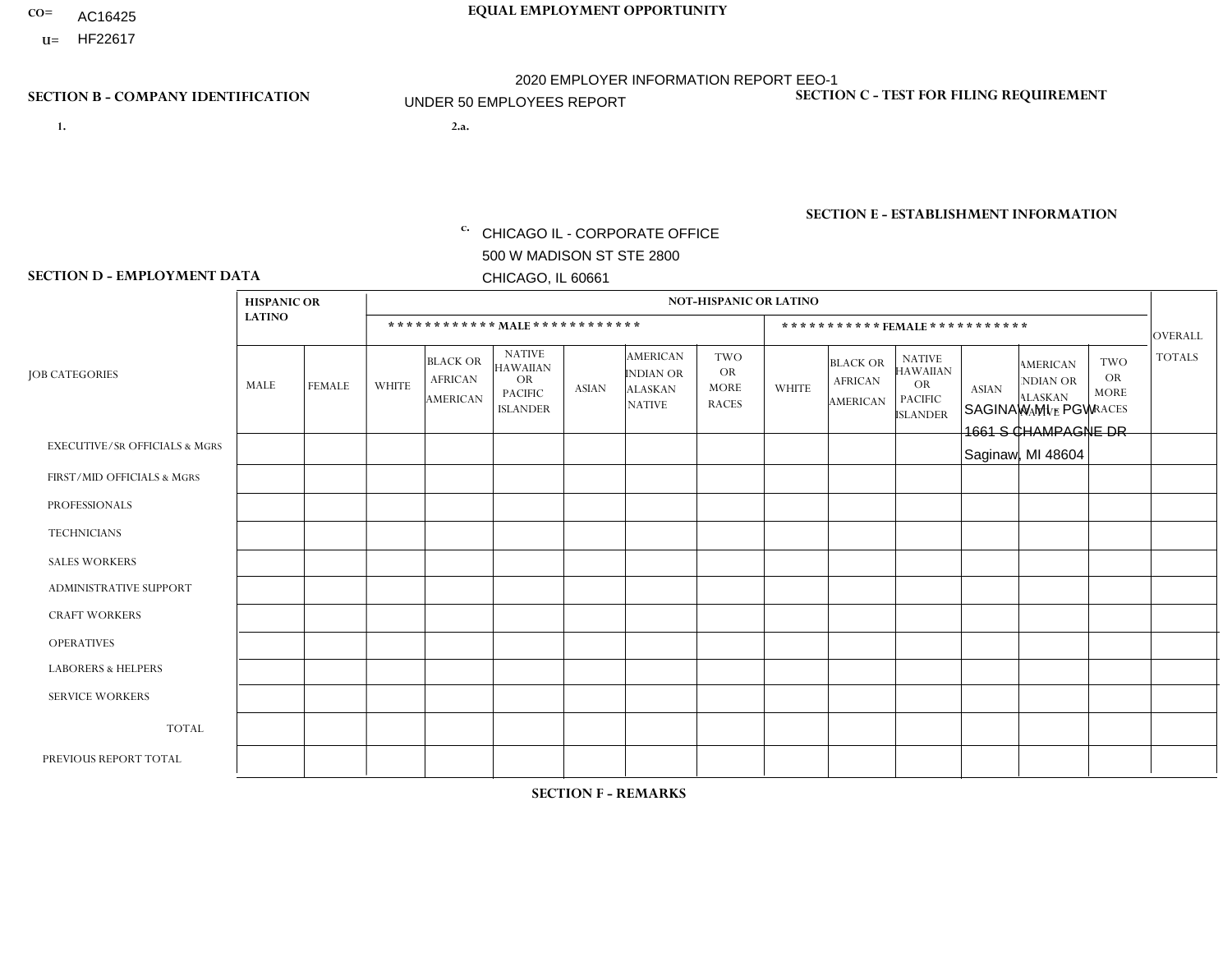- AC16425
- **U=**

**1. 2.a.** CHICAGO IL - CORPORATE OFFICE 500 W MADISON ST STE 2800 CHICAGO, IL 60661

2.a. TAMPA FL - PGW 4501 ACLINE ST SUITE 100 Tampa, FL 33605

EIN= 952920557

## **SECTION B - COMPANY IDENTIFICATION SECTION C - TEST FOR FILING REQUIREMENT**

1- Y 2- Y 3- N DUNS= 000123456

**SECTION E - ESTABLISHMENT INFORMATION c.** NAICS: 811122

### **SECTION D - EMPLOYMENT DATA**

|                                          | <b>HISPANIC OR</b> |               |              |                                                      |                                                                                    |              |                                                                        | <b>NOT-HISPANIC OR LATINO</b>                          |                |                                               |                                                                                    |              |                                                                       |                                                        |                 |
|------------------------------------------|--------------------|---------------|--------------|------------------------------------------------------|------------------------------------------------------------------------------------|--------------|------------------------------------------------------------------------|--------------------------------------------------------|----------------|-----------------------------------------------|------------------------------------------------------------------------------------|--------------|-----------------------------------------------------------------------|--------------------------------------------------------|-----------------|
|                                          | <b>LATINO</b>      |               |              | ************ MALE ************                       |                                                                                    |              |                                                                        |                                                        |                |                                               | *********** FEMALE ***********                                                     |              |                                                                       |                                                        | <b>OVERALL</b>  |
| <b>JOB CATEGORIES</b>                    | MALE               | <b>FEMALE</b> | <b>WHITE</b> | <b>BLACK OR</b><br><b>AFRICAN</b><br><b>AMERICAN</b> | <b>NATIVE</b><br><b>HAWAIIAN</b><br><b>OR</b><br><b>PACIFIC</b><br><b>ISLANDER</b> | <b>ASIAN</b> | <b>AMERICAN</b><br><b>INDIAN OR</b><br><b>ALASKAN</b><br><b>NATIVE</b> | <b>TWO</b><br><b>OR</b><br><b>MORE</b><br><b>RACES</b> | <b>WHITE</b>   | <b>BLACK OR</b><br><b>AFRICAN</b><br>AMERICAN | <b>NATIVE</b><br><b>HAWAIIAN</b><br><b>OR</b><br><b>PACIFIC</b><br><b>ISLANDER</b> | <b>ASIAN</b> | <b>AMERICAN</b><br><b>NDIAN OR</b><br><b>ALASKAN</b><br><b>NATIVE</b> | <b>TWO</b><br><b>OR</b><br><b>MORE</b><br><b>RACES</b> | <b>TOTALS</b>   |
| <b>EXECUTIVE/SR OFFICIALS &amp; MGRS</b> | $\mathbf 0$        | 0             | $\mathbf 0$  | $\mathbf 0$                                          | $\mathbf 0$                                                                        | 0            | $\Omega$                                                               | $\Omega$                                               | 0              | $\mathbf 0$                                   | $\mathbf 0$                                                                        | $\mathbf 0$  | 0                                                                     | 0                                                      | $\mathbf 0$     |
| FIRST/MID OFFICIALS & MGRS               | $\Omega$           | $\Omega$      | 1            | $\Omega$                                             | $\Omega$                                                                           | $\Omega$     | $\Omega$                                                               | $\Omega$                                               | $\Omega$       | $\Omega$                                      | 0                                                                                  | $\Omega$     | $\Omega$                                                              | $\Omega$                                               | $\mathbf{1}$    |
| <b>PROFESSIONALS</b>                     | $\Omega$           | $\Omega$      | $\Omega$     | $\mathbf 0$                                          | $\Omega$                                                                           | $\mathbf{0}$ | $\Omega$                                                               | $\Omega$                                               | 0              | $\Omega$                                      | 0                                                                                  | $\Omega$     | $\Omega$                                                              | $\Omega$                                               | $\mathbf{0}$    |
| <b>TECHNICIANS</b>                       | $\Omega$           | $\mathbf 0$   | $\mathbf 0$  | $\mathbf 0$                                          | $\Omega$                                                                           | $\Omega$     | $\Omega$                                                               | $\Omega$                                               | $\Omega$       | $\Omega$                                      | 0                                                                                  | $\mathbf 0$  | $\Omega$                                                              | $\mathbf 0$                                            | $\mathbf 0$     |
| <b>SALES WORKERS</b>                     | $\Omega$           | $\Omega$      | $\Omega$     | $\mathbf 0$                                          | $\Omega$                                                                           | $\Omega$     | $\Omega$                                                               | $\Omega$                                               | $\overline{0}$ | $\Omega$                                      | $\Omega$                                                                           | $\mathbf 0$  | $\Omega$                                                              | $\Omega$                                               | $\mathbf{0}$    |
| <b>ADMINISTRATIVE SUPPORT</b>            | $\Omega$           | $\Omega$      | $\Omega$     | $\mathbf 0$                                          | $\mathbf 0$                                                                        | $\Omega$     | $\Omega$                                                               | $\Omega$                                               | $\overline{0}$ | $\Omega$                                      | $\Omega$                                                                           | $\mathbf 0$  | $\Omega$                                                              | $\Omega$                                               | $\mathbf 0$     |
| <b>CRAFT WORKERS</b>                     | $\Omega$           | $\Omega$      | $\Omega$     | $\mathbf 0$                                          | 0                                                                                  | $\Omega$     | $\Omega$                                                               | $\Omega$                                               | 0              | $\Omega$                                      | 0                                                                                  | $\Omega$     | $\Omega$                                                              | $\Omega$                                               | $\mathbf 0$     |
| <b>OPERATIVES</b>                        | $\Omega$           | 0             | 3            | 3                                                    | $\mathbf 0$                                                                        | $\Omega$     | $\Omega$                                                               | $\Omega$                                               | $\Omega$       | $\Omega$                                      | 0                                                                                  | $\mathbf 0$  | $\Omega$                                                              | $\Omega$                                               | 6               |
| <b>LABORERS &amp; HELPERS</b>            | $\Omega$           | $\Omega$      | 1            | $\mathbf 0$                                          | $\Omega$                                                                           | $\Omega$     | $\Omega$                                                               | $\Omega$                                               | $\Omega$       | $\Omega$                                      | 0                                                                                  | $\Omega$     | $\Omega$                                                              | $\Omega$                                               | $\mathbf 1$     |
| <b>SERVICE WORKERS</b>                   | $\Omega$           | $\Omega$      | $\mathbf 0$  | 0                                                    | $\mathbf 0$                                                                        | $\mathbf{0}$ | $\Omega$                                                               | $\Omega$                                               | 0              | $\Omega$                                      | $\Omega$                                                                           | $\Omega$     | $\Omega$                                                              | $\Omega$                                               | $\mathbf{0}$    |
| <b>TOTAL</b>                             | $\Omega$           | 0             | 5            | 3                                                    | 0                                                                                  | 0            | $\Omega$                                                               | $\Omega$                                               | 0              | $\mathbf{0}$                                  | 0                                                                                  | $\mathbf 0$  | $\Omega$                                                              | $\mathbf 0$                                            | 8               |
| PREVIOUS REPORT TOTAL                    | $\Omega$           | $\Omega$      | 3            | $\overline{2}$                                       | $\Omega$                                                                           | $\Omega$     | $\Omega$                                                               | $\Omega$                                               | 0              | $\Omega$                                      | 0                                                                                  | $\mathbf 0$  | $\Omega$                                                              | $\mathbf 0$                                            | $5\overline{)}$ |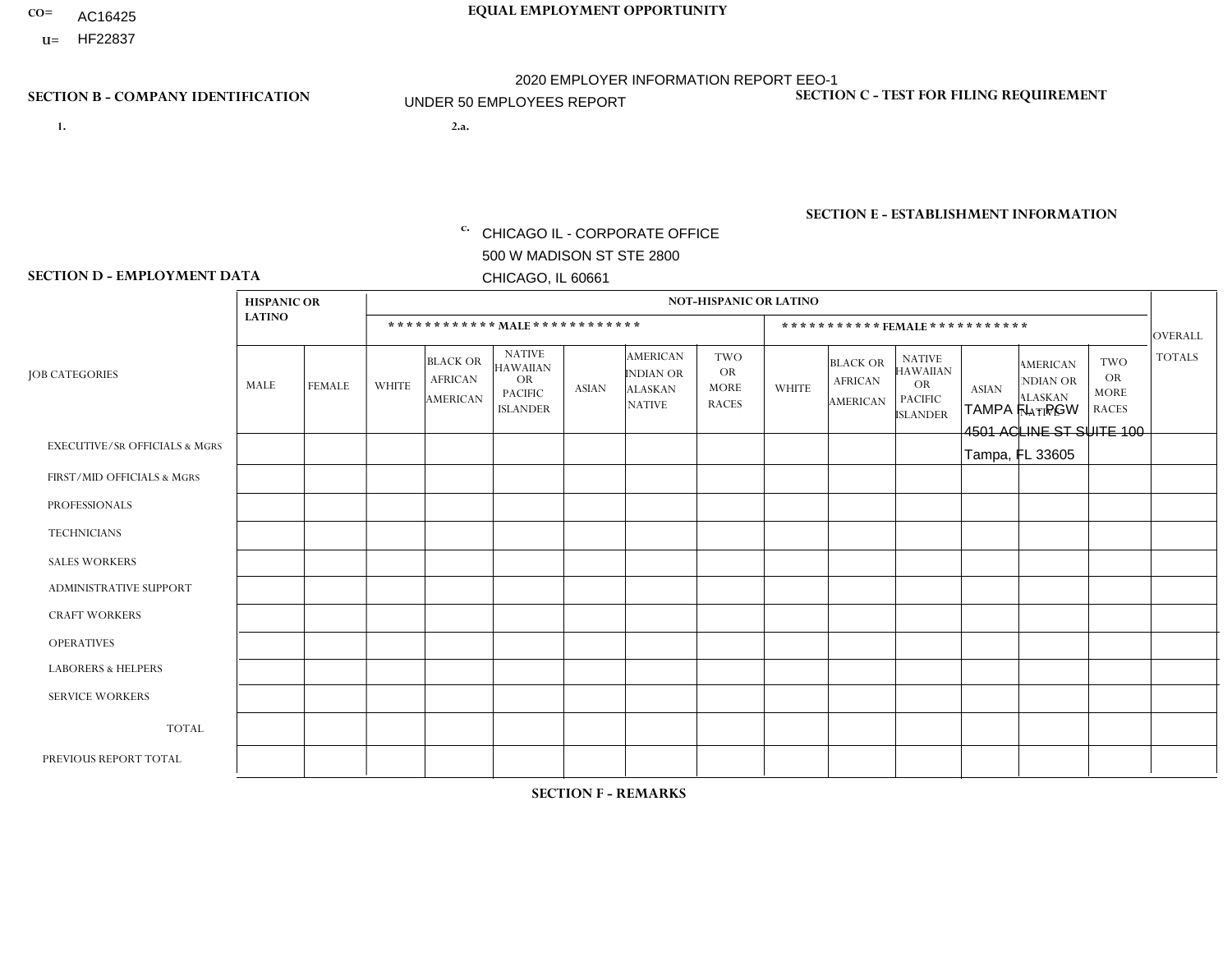- AC16425
- **U=**

**1. 2.a.** CHICAGO IL - CORPORATE OFFICE 500 W MADISON ST STE 2800 CHICAGO, IL 60661

2.a. MADISON WI - PGW 5209 FEMRITE DR Madison, WI 53718

EIN= 952920557

## **SECTION B - COMPANY IDENTIFICATION SECTION C - TEST FOR FILING REQUIREMENT**

1- Y 2- Y 3- N DUNS= 000123456

**SECTION E - ESTABLISHMENT INFORMATION c.** NAICS: 811122

### **SECTION D - EMPLOYMENT DATA**

|                                          | <b>HISPANIC OR</b> |               |                |                                                      |                                                                                    |              |                                                                        | <b>NOT-HISPANIC OR LATINO</b>                          |              |                                                      |                                                                             |              |                                                                       |                                                        |                |
|------------------------------------------|--------------------|---------------|----------------|------------------------------------------------------|------------------------------------------------------------------------------------|--------------|------------------------------------------------------------------------|--------------------------------------------------------|--------------|------------------------------------------------------|-----------------------------------------------------------------------------|--------------|-----------------------------------------------------------------------|--------------------------------------------------------|----------------|
|                                          | <b>LATINO</b>      |               |                |                                                      | ************ MALE ************                                                     |              |                                                                        |                                                        |              | ***********FEMALE***********                         |                                                                             |              |                                                                       |                                                        | <b>OVERALL</b> |
| <b>JOB CATEGORIES</b>                    | MALE               | <b>FEMALE</b> | <b>WHITE</b>   | <b>BLACK OR</b><br><b>AFRICAN</b><br><b>AMERICAN</b> | <b>NATIVE</b><br><b>HAWAIIAN</b><br><b>OR</b><br><b>PACIFIC</b><br><b>ISLANDER</b> | <b>ASIAN</b> | <b>AMERICAN</b><br><b>INDIAN OR</b><br><b>ALASKAN</b><br><b>NATIVE</b> | <b>TWO</b><br><b>OR</b><br><b>MORE</b><br><b>RACES</b> | <b>WHITE</b> | <b>BLACK OR</b><br><b>AFRICAN</b><br><b>AMERICAN</b> | <b>NATIVE</b><br><b>HAWAIIAN</b><br>OR<br><b>PACIFIC</b><br><b>ISLANDER</b> | <b>ASIAN</b> | <b>AMERICAN</b><br><b>NDIAN OR</b><br><b>ALASKAN</b><br><b>NATIVE</b> | <b>TWO</b><br><b>OR</b><br><b>MORE</b><br><b>RACES</b> | <b>TOTALS</b>  |
| <b>EXECUTIVE/SR OFFICIALS &amp; MGRS</b> | $\Omega$           | $\Omega$      | $\Omega$       | $\mathbf 0$                                          | $\Omega$                                                                           | $\Omega$     | $\Omega$                                                               | $\Omega$                                               | $\Omega$     | $\Omega$                                             | $\Omega$                                                                    | $\Omega$     | $\Omega$                                                              | $\mathbf{0}$                                           | $\mathbf{0}$   |
| FIRST/MID OFFICIALS & MGRS               | 0                  | $\mathbf 0$   | 1              | $\mathbf 0$                                          | $\Omega$                                                                           | $\Omega$     | $\Omega$                                                               | $\Omega$                                               | 0            | $\Omega$                                             | $\Omega$                                                                    | $\mathbf{0}$ | $\Omega$                                                              | $\mathbf{0}$                                           | $\mathbf{1}$   |
| <b>PROFESSIONALS</b>                     | 0                  | $\Omega$      | $\Omega$       | $\mathbf 0$                                          | $\Omega$                                                                           | $\Omega$     | $\Omega$                                                               | $\Omega$                                               | 0            | $\Omega$                                             | $\Omega$                                                                    | $\Omega$     | $\Omega$                                                              | $\Omega$                                               | $\mathbf{0}$   |
| <b>TECHNICIANS</b>                       | 0                  | $\Omega$      | $\Omega$       | $\Omega$                                             | $\Omega$                                                                           | $\Omega$     | $\Omega$                                                               | $\Omega$                                               | $\Omega$     | $\Omega$                                             | $\Omega$                                                                    | $\Omega$     | $\Omega$                                                              | $\Omega$                                               | $\Omega$       |
| <b>SALES WORKERS</b>                     | 0                  | $\Omega$      | $\Omega$       | $\Omega$                                             | $\Omega$                                                                           | $\Omega$     | $\Omega$                                                               | $\Omega$                                               | 0            | $\Omega$                                             | $\Omega$                                                                    | $\Omega$     | $\Omega$                                                              | $\Omega$                                               | $\Omega$       |
| ADMINISTRATIVE SUPPORT                   | 0                  | $\Omega$      | $\Omega$       | $\mathbf 0$                                          | $\Omega$                                                                           | $\Omega$     | $\Omega$                                                               | $\Omega$                                               | $\Omega$     | $\Omega$                                             | $\Omega$                                                                    | $\Omega$     | $\Omega$                                                              | $\Omega$                                               | $\mathbf 0$    |
| <b>CRAFT WORKERS</b>                     | 0                  | $\Omega$      | $\Omega$       | $\mathbf 0$                                          | $\Omega$                                                                           | $\Omega$     | $\Omega$                                                               | $\Omega$                                               | 0            | $\Omega$                                             | $\Omega$                                                                    | $\mathbf{0}$ | $\Omega$                                                              | $\mathbf{0}$                                           | $\mathbf 0$    |
| <b>OPERATIVES</b>                        | 0                  | $\Omega$      | 4              | $\overline{1}$                                       | 1                                                                                  | $\Omega$     | $\Omega$                                                               | $\Omega$                                               | $\Omega$     | $\Omega$                                             | $\Omega$                                                                    | $\Omega$     | $\Omega$                                                              | $\Omega$                                               | 6              |
| <b>LABORERS &amp; HELPERS</b>            | 0                  | $\Omega$      | $\mathbf 0$    | $\mathbf 0$                                          | $\mathbf 0$                                                                        | $\Omega$     | $\Omega$                                                               | $\Omega$                                               | $\Omega$     | $\Omega$                                             | $\Omega$                                                                    | $\Omega$     | $\Omega$                                                              | $\Omega$                                               | 0              |
| <b>SERVICE WORKERS</b>                   | 0                  | $\Omega$      | $\Omega$       | $\mathbf 0$                                          | 0                                                                                  | $\Omega$     | $\Omega$                                                               | $\Omega$                                               | $\Omega$     | $\Omega$                                             | $\Omega$                                                                    | $\Omega$     | $\Omega$                                                              | $\Omega$                                               | $\overline{0}$ |
| <b>TOTAL</b>                             | $\Omega$           | 0             | 5              | $\mathbf{1}$                                         |                                                                                    | $\Omega$     | $\Omega$                                                               | $\Omega$                                               | 0            | $\Omega$                                             | $\Omega$                                                                    | $\mathbf 0$  | 0                                                                     | $\mathbf 0$                                            | $\overline{7}$ |
| PREVIOUS REPORT TOTAL                    | 0                  | $\Omega$      | $\overline{7}$ | $\overline{1}$                                       | $\Omega$                                                                           | $\Omega$     | $\Omega$                                                               | $\Omega$                                               | 0            | $\Omega$                                             | $\Omega$                                                                    | $\Omega$     | $\Omega$                                                              | $\mathbf 0$                                            | 8              |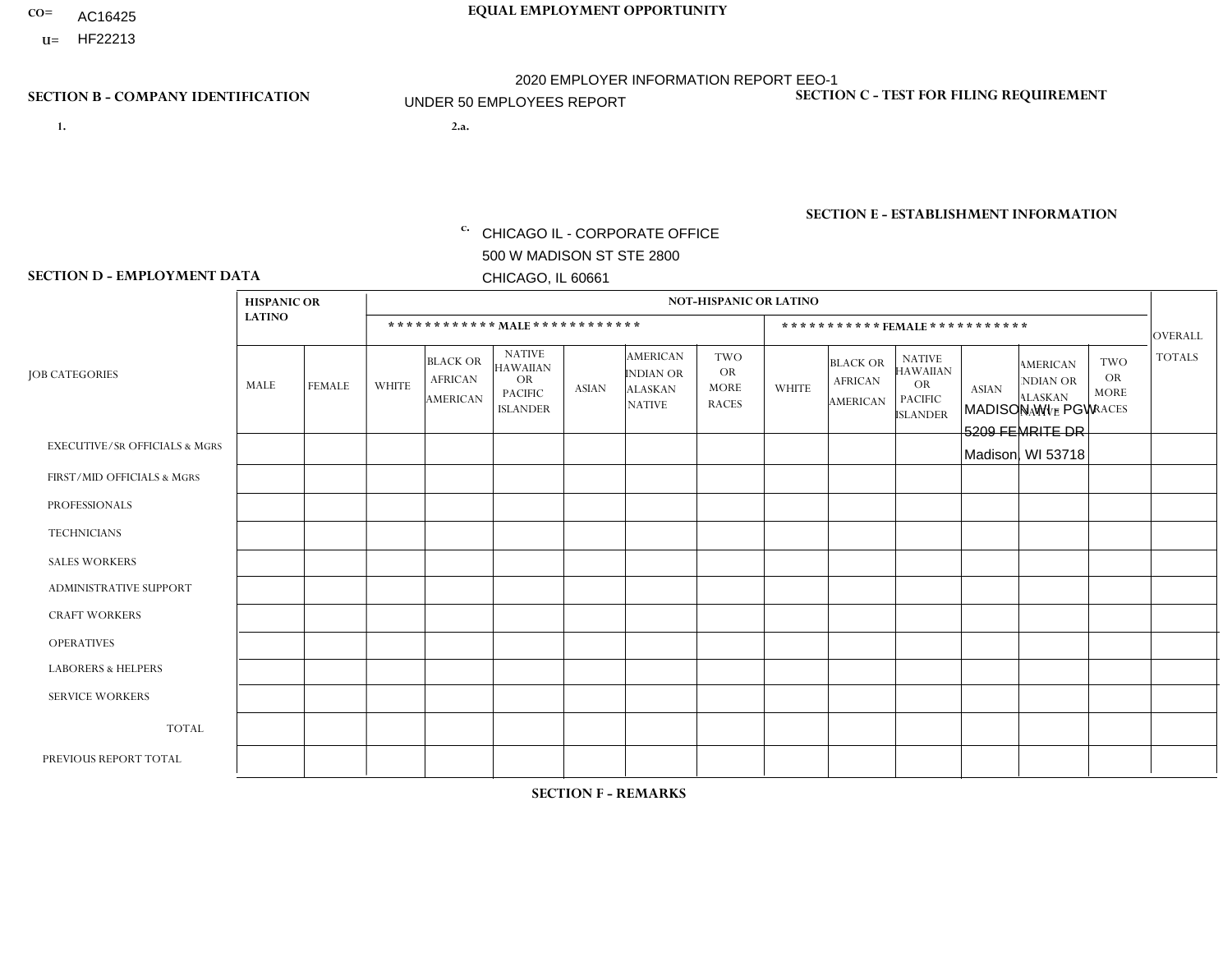- AC16425
- **U=**

- **1. 2.a.** CHICAGO IL CORPORATE OFFICE 500 W MADISON ST STE 2800 CHICAGO, IL 60661
- 2.a. COLONIAL HEIGHTS VA 1984 RUFFIN MILL RD Colonial Heights, VA 23834

c. EIN= 952920557

## **SECTION B - COMPANY IDENTIFICATION SECTION C - TEST FOR FILING REQUIREMENT**

1- Y 2- Y 3- N DUNS= 000123456

**SECTION E - ESTABLISHMENT INFORMATION c.** NAICS: 423140

### **SECTION D - EMPLOYMENT DATA**

|                                          | <b>HISPANIC OR</b> |               |              |                                                      |                                                                                    |              |                                                                        | <b>NOT-HISPANIC OR LATINO</b>                          |              |                                                      |                                                                                    |              |                                                                       |                                                        |                |
|------------------------------------------|--------------------|---------------|--------------|------------------------------------------------------|------------------------------------------------------------------------------------|--------------|------------------------------------------------------------------------|--------------------------------------------------------|--------------|------------------------------------------------------|------------------------------------------------------------------------------------|--------------|-----------------------------------------------------------------------|--------------------------------------------------------|----------------|
|                                          | <b>LATINO</b>      |               |              | ************ MALE ************                       |                                                                                    |              |                                                                        |                                                        |              |                                                      | ***********FEMALE***********                                                       |              |                                                                       |                                                        | <b>OVERALL</b> |
| <b>JOB CATEGORIES</b>                    | MALE               | <b>FEMALE</b> | <b>WHITE</b> | <b>BLACK OR</b><br><b>AFRICAN</b><br><b>AMERICAN</b> | <b>NATIVE</b><br><b>HAWAIIAN</b><br><b>OR</b><br><b>PACIFIC</b><br><b>ISLANDER</b> | <b>ASIAN</b> | <b>AMERICAN</b><br><b>INDIAN OR</b><br><b>ALASKAN</b><br><b>NATIVE</b> | <b>TWO</b><br><b>OR</b><br><b>MORE</b><br><b>RACES</b> | <b>WHITE</b> | <b>BLACK OR</b><br><b>AFRICAN</b><br><b>AMERICAN</b> | <b>NATIVE</b><br><b>HAWAIIAN</b><br><b>OR</b><br><b>PACIFIC</b><br><b>ISLANDER</b> | <b>ASIAN</b> | <b>AMERICAN</b><br><b>NDIAN OR</b><br><b>ALASKAN</b><br><b>NATIVE</b> | <b>TWO</b><br><b>OR</b><br><b>MORE</b><br><b>RACES</b> | <b>TOTALS</b>  |
| <b>EXECUTIVE/SR OFFICIALS &amp; MGRS</b> | $\mathbf{0}$       | $\Omega$      | $\Omega$     | $\Omega$                                             | 0                                                                                  | $\Omega$     | $\Omega$                                                               | $\Omega$                                               | $\Omega$     | $\mathbf{0}$                                         | $\Omega$                                                                           | $\Omega$     | $\Omega$                                                              | $\Omega$                                               | $\Omega$       |
| FIRST/MID OFFICIALS & MGRS               | $\Omega$           | $\Omega$      | 1            | $\Omega$                                             | $\mathbf{0}$                                                                       | $\Omega$     | $\Omega$                                                               | $\Omega$                                               | $\Omega$     | $\Omega$                                             | $\Omega$                                                                           | $\Omega$     | $\Omega$                                                              | $\Omega$                                               | $\mathbf{1}$   |
| <b>PROFESSIONALS</b>                     | $\Omega$           | $\Omega$      | $\mathbf 0$  | $\mathbf 0$                                          | $\overline{0}$                                                                     | $\Omega$     | $\Omega$                                                               | $\Omega$                                               | $\Omega$     | $\Omega$                                             | $\Omega$                                                                           | $\Omega$     | $\Omega$                                                              | $\mathbf{0}$                                           | $\mathbf 0$    |
| <b>TECHNICIANS</b>                       | $\Omega$           | $\Omega$      | $\Omega$     | $\Omega$                                             | 0                                                                                  | $\Omega$     | $\overline{0}$                                                         | $\Omega$                                               | $\Omega$     | $\Omega$                                             | $\Omega$                                                                           | $\Omega$     | $\mathbf{0}$                                                          | $\Omega$                                               | $\mathbf 0$    |
| <b>SALES WORKERS</b>                     | $\Omega$           | $\Omega$      | $\Omega$     | $\Omega$                                             | 0                                                                                  | $\Omega$     | $\Omega$                                                               | $\Omega$                                               | $\Omega$     | $\Omega$                                             | $\Omega$                                                                           | $\Omega$     | $\Omega$                                                              | $\mathbf{0}$                                           | $\mathbf 0$    |
| <b>ADMINISTRATIVE SUPPORT</b>            | $\Omega$           | $\mathbf 0$   | $\Omega$     | $\mathbf 0$                                          | $\mathbf 0$                                                                        | $\mathbf 0$  | $\Omega$                                                               | $\Omega$                                               | $\Omega$     | $\Omega$                                             | $\Omega$                                                                           | $\Omega$     | $\Omega$                                                              | $\Omega$                                               | $\mathbf 0$    |
| <b>CRAFT WORKERS</b>                     | $\Omega$           | $\Omega$      | $\Omega$     | 0                                                    | 0                                                                                  | $\Omega$     | $\Omega$                                                               | $\Omega$                                               | $\Omega$     | $\Omega$                                             | $\Omega$                                                                           | $\Omega$     | $\Omega$                                                              | $\Omega$                                               | $\Omega$       |
| <b>OPERATIVES</b>                        | $\Omega$           | 0             | 1            | 3                                                    | 0                                                                                  | $\Omega$     | $\Omega$                                                               | $\Omega$                                               | $\mathbf{1}$ | $\Omega$                                             | $\Omega$                                                                           | $\Omega$     | $\Omega$                                                              | $\Omega$                                               | 5              |
| <b>LABORERS &amp; HELPERS</b>            | $\Omega$           | $\Omega$      | 1            | $\mathbf{1}$                                         | 0                                                                                  | $\Omega$     | $\Omega$                                                               | $\Omega$                                               | $\Omega$     | $\Omega$                                             | $\Omega$                                                                           | $\Omega$     | $\Omega$                                                              | $\Omega$                                               | $\overline{2}$ |
| <b>SERVICE WORKERS</b>                   | $\Omega$           | $\Omega$      | 0            | 0                                                    | $\mathbf{0}$                                                                       | $\Omega$     | $\Omega$                                                               | $\Omega$                                               | $\Omega$     | $\Omega$                                             | $\Omega$                                                                           | $\Omega$     | $\Omega$                                                              | $\Omega$                                               | 0              |
| <b>TOTAL</b>                             | 0                  | $\mathbf 0$   | 3            | 4                                                    | 0                                                                                  | $\mathbf{0}$ | $\mathbf{0}$                                                           | $\Omega$                                               | 1            | $\Omega$                                             | $\Omega$                                                                           | $\mathbf 0$  | $\Omega$                                                              | $\Omega$                                               | 8              |
| PREVIOUS REPORT TOTAL                    | $\Omega$           | $\mathbf 0$   | 3            | $\overline{4}$                                       | 0                                                                                  | $\Omega$     | $\overline{0}$                                                         | $\Omega$                                               | 2            | $\Omega$                                             | $\mathbf{0}$                                                                       | $\Omega$     | $\Omega$                                                              | $\Omega$                                               | 9              |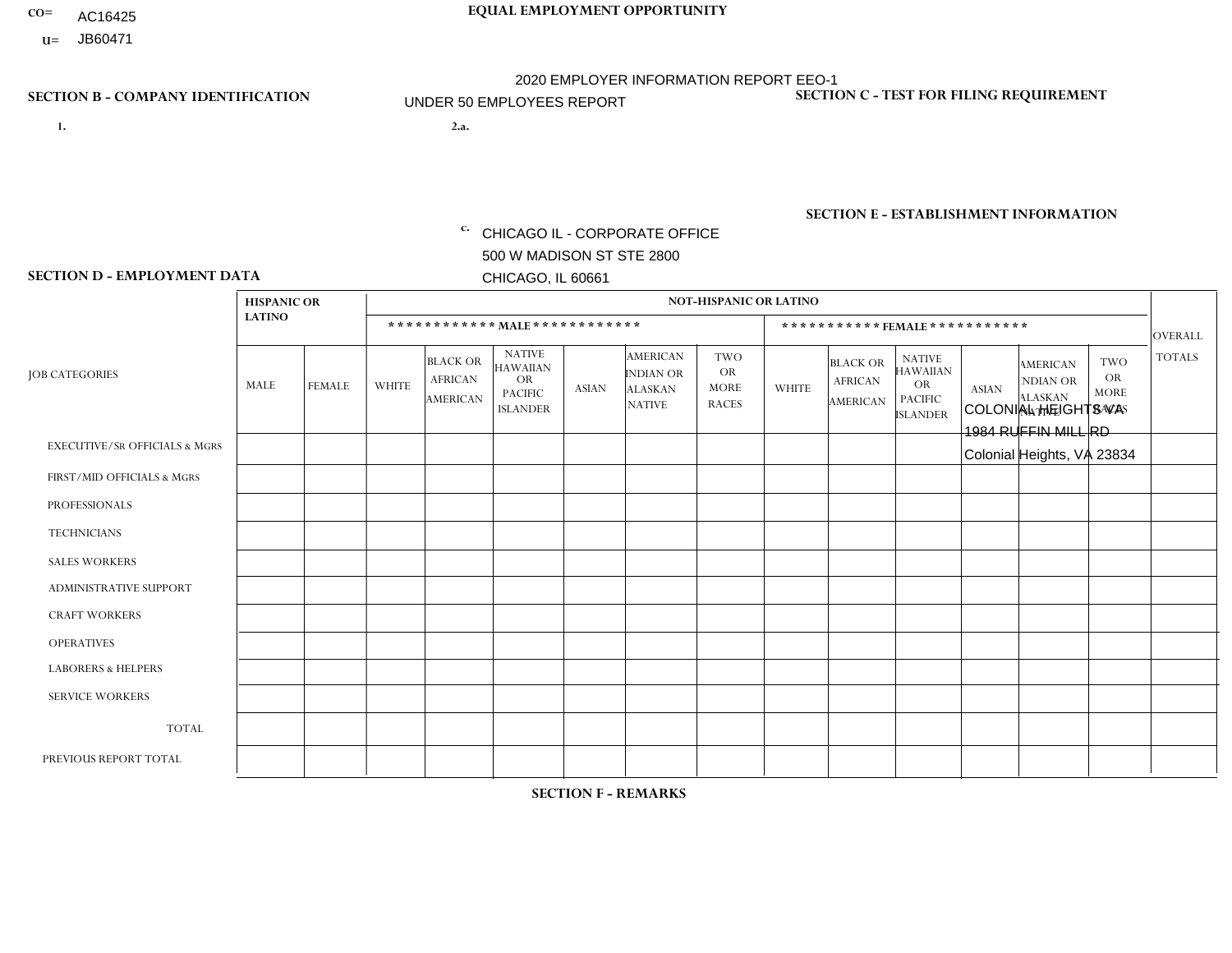- AC16425
- **U=**

**1. 2.a.** CHICAGO IL - CORPORATE OFFICE 500 W MADISON ST STE 2800 CHICAGO, IL 60661

2.a. SOUTHWICK MA - ROUTE 16 58 SAM WEST ROAD Southwick, MA 01077

EIN= 952920557

## **SECTION B - COMPANY IDENTIFICATION SECTION C - TEST FOR FILING REQUIREMENT**

1- Y 2- Y 3- N DUNS= 000123456

**SECTION E - ESTABLISHMENT INFORMATION c.** NAICS: 423140

### **SECTION D - EMPLOYMENT DATA**

|                                          | <b>HISPANIC OR</b> |                |                |                                                      |                                                                                    |              |                                                                        | <b>NOT-HISPANIC OR LATINO</b>                          |              |                                               |                                                                                    |              |                                                                       |                                                        |                 |
|------------------------------------------|--------------------|----------------|----------------|------------------------------------------------------|------------------------------------------------------------------------------------|--------------|------------------------------------------------------------------------|--------------------------------------------------------|--------------|-----------------------------------------------|------------------------------------------------------------------------------------|--------------|-----------------------------------------------------------------------|--------------------------------------------------------|-----------------|
|                                          | <b>LATINO</b>      |                |                | ************ MALE ************                       |                                                                                    |              |                                                                        |                                                        |              | ***********FEMALE***********                  |                                                                                    |              |                                                                       |                                                        | <b>OVERALL</b>  |
| <b>JOB CATEGORIES</b>                    | MALE               | <b>FEMALE</b>  | <b>WHITE</b>   | <b>BLACK OR</b><br><b>AFRICAN</b><br><b>AMERICAN</b> | <b>NATIVE</b><br><b>HAWAIIAN</b><br><b>OR</b><br><b>PACIFIC</b><br><b>ISLANDER</b> | ASIAN        | <b>AMERICAN</b><br><b>INDIAN OR</b><br><b>ALASKAN</b><br><b>NATIVE</b> | <b>TWO</b><br><b>OR</b><br><b>MORE</b><br><b>RACES</b> | <b>WHITE</b> | <b>BLACK OR</b><br><b>AFRICAN</b><br>AMERICAN | <b>NATIVE</b><br><b>HAWAIIAN</b><br><b>OR</b><br><b>PACIFIC</b><br><b>ISLANDER</b> | <b>ASIAN</b> | <b>AMERICAN</b><br><b>NDIAN OR</b><br><b>ALASKAN</b><br><b>NATIVE</b> | <b>TWO</b><br><b>OR</b><br><b>MORE</b><br><b>RACES</b> | <b>TOTALS</b>   |
| <b>EXECUTIVE/SR OFFICIALS &amp; MGRS</b> | $\Omega$           | $\Omega$       | $\Omega$       | $\mathbf 0$                                          | $\Omega$                                                                           | $\mathbf{0}$ | $\Omega$                                                               | $\Omega$                                               | 0            | $\Omega$                                      | $\Omega$                                                                           | $\Omega$     | $\Omega$                                                              | $\mathbf{0}$                                           | $\mathbf{0}$    |
| FIRST/MID OFFICIALS & MGRS               | 0                  | $\Omega$       | $\Omega$       | $\mathbf 0$                                          | $\Omega$                                                                           | -1           | $\Omega$                                                               | $\Omega$                                               | 0            | $\Omega$                                      | $\Omega$                                                                           | $\Omega$     | $\Omega$                                                              | $\mathbf{0}$                                           | $\mathbf{1}$    |
| <b>PROFESSIONALS</b>                     | 0                  | $\Omega$       | 1              | $\mathbf 0$                                          | $\Omega$                                                                           | $\Omega$     | $\Omega$                                                               | $\Omega$                                               | 0            | $\Omega$                                      | $\Omega$                                                                           | $\Omega$     | $\Omega$                                                              | $\Omega$                                               | $\mathbf{1}$    |
| <b>TECHNICIANS</b>                       | 0                  | $\overline{0}$ | $\Omega$       | $\mathbf 0$                                          | $\Omega$                                                                           | $\Omega$     | $\Omega$                                                               | $\Omega$                                               | $\Omega$     | $\Omega$                                      | $\Omega$                                                                           | $\Omega$     | $\Omega$                                                              | $\Omega$                                               | $\overline{0}$  |
| <b>SALES WORKERS</b>                     | $\Omega$           | $\Omega$       | $\Omega$       | $\mathbf 0$                                          | $\Omega$                                                                           | $\Omega$     | $\Omega$                                                               | $\Omega$                                               | $\Omega$     | $\Omega$                                      | $\Omega$                                                                           | $\Omega$     | $\Omega$                                                              | $\Omega$                                               | $\mathbf{0}$    |
| ADMINISTRATIVE SUPPORT                   | $\Omega$           | $\Omega$       |                | $\Omega$                                             | $\Omega$                                                                           | $\Omega$     | $\Omega$                                                               | $\Omega$                                               | $\Omega$     | $\Omega$                                      | $\Omega$                                                                           | $\Omega$     | $\mathbf{0}$                                                          | $\Omega$                                               | $\mathbf{1}$    |
| <b>CRAFT WORKERS</b>                     |                    | $\Omega$       | -1             | $\mathbf 0$                                          | $\Omega$                                                                           | $\Omega$     | $\Omega$                                                               | $\Omega$                                               | 0            | $\Omega$                                      | $\Omega$                                                                           | $\Omega$     | $\Omega$                                                              | $\Omega$                                               | 2               |
| <b>OPERATIVES</b>                        | $\overline{2}$     | $\Omega$       | 3              | $\Omega$                                             | $\Omega$                                                                           | $\Omega$     | $\Omega$                                                               | $\Omega$                                               | $\Omega$     | $\Omega$                                      | $\Omega$                                                                           | $\Omega$     | $\Omega$                                                              | $\Omega$                                               | $5\phantom{.0}$ |
| <b>LABORERS &amp; HELPERS</b>            |                    | $\Omega$       | $\overline{ }$ | $\mathbf 0$                                          | $\Omega$                                                                           | $\Omega$     | $\Omega$                                                               | $\Omega$                                               | 0            | $\Omega$                                      | $\Omega$                                                                           | $\Omega$     | $\Omega$                                                              | $\Omega$                                               | $\overline{2}$  |
| <b>SERVICE WORKERS</b>                   | 0                  | $\mathbf 0$    | $\mathbf 0$    | 0                                                    | 0                                                                                  | $\mathbf 0$  | $\Omega$                                                               | $\Omega$                                               | $\Omega$     | $\Omega$                                      | $\Omega$                                                                           | $\mathbf 0$  | $\Omega$                                                              | $\mathbf 0$                                            | $\mathbf 0$     |
| <b>TOTAL</b>                             | 4                  | 0              | $\overline{7}$ | 0                                                    | 0                                                                                  | 1            | $\Omega$                                                               | $\Omega$                                               | $\Omega$     | $\Omega$                                      | $\Omega$                                                                           | $\mathbf 0$  | 0                                                                     | $\mathbf 0$                                            | 12              |
| PREVIOUS REPORT TOTAL                    | 8                  | $\Omega$       | 13             | $\mathbf{1}$                                         | $\mathbf 0$                                                                        |              | $\Omega$                                                               | $\Omega$                                               |              | $\Omega$                                      | $\Omega$                                                                           | $\Omega$     | $\Omega$                                                              | $\mathbf 0$                                            | 24              |
|                                          |                    |                |                |                                                      |                                                                                    |              |                                                                        |                                                        |              |                                               |                                                                                    |              |                                                                       |                                                        |                 |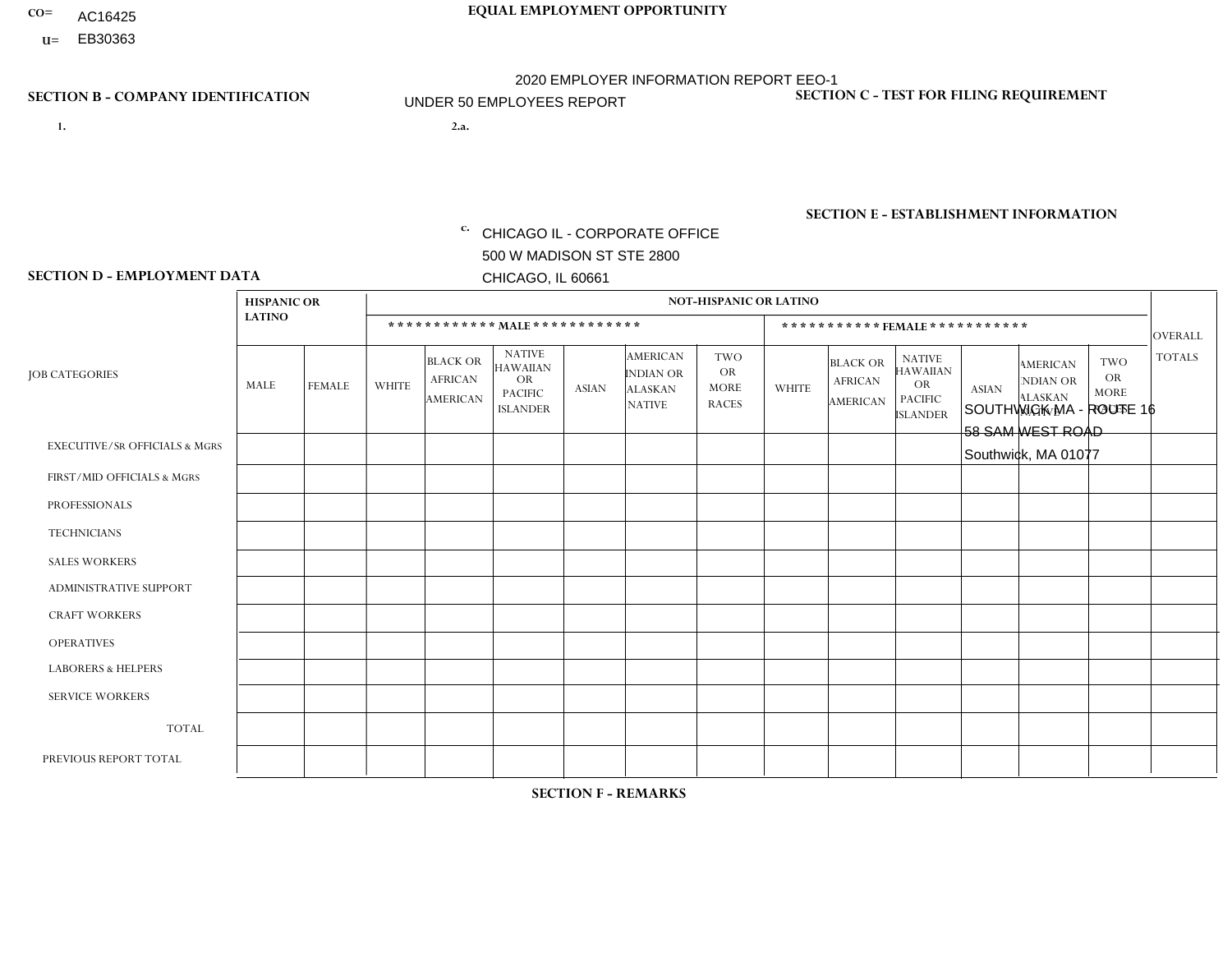- AC16425
- **U=**

**1. 2.a.** CHICAGO IL - CORPORATE OFFICE 500 W MADISON ST STE 2800 CHICAGO, IL 60661

2.a. CHULA VISTA CA - PYP 880 ENERGY WAY Chula Vista, CA 91911

EIN= 953406551

## **SECTION B - COMPANY IDENTIFICATION SECTION C - TEST FOR FILING REQUIREMENT**

1- Y 2- Y 3- N DUNS= 000123456

**SECTION E - ESTABLISHMENT INFORMATION c.** NAICS: 423140

### **SECTION D - EMPLOYMENT DATA**

|                                          | <b>HISPANIC OR</b> |                |                |                                                      |                                                                                    |              |                                                                        | <b>NOT-HISPANIC OR LATINO</b>                          |              |                                               |                                                                                    |              |                                                                |                                                        |                |
|------------------------------------------|--------------------|----------------|----------------|------------------------------------------------------|------------------------------------------------------------------------------------|--------------|------------------------------------------------------------------------|--------------------------------------------------------|--------------|-----------------------------------------------|------------------------------------------------------------------------------------|--------------|----------------------------------------------------------------|--------------------------------------------------------|----------------|
|                                          | <b>LATINO</b>      |                |                | ************ MALE ************                       |                                                                                    |              |                                                                        |                                                        |              |                                               | *********** FEMALE ***********                                                     |              |                                                                |                                                        | <b>OVERALL</b> |
| <b>JOB CATEGORIES</b>                    | MALE               | <b>FEMALE</b>  | <b>WHITE</b>   | <b>BLACK OR</b><br><b>AFRICAN</b><br><b>AMERICAN</b> | <b>NATIVE</b><br><b>HAWAIIAN</b><br><b>OR</b><br><b>PACIFIC</b><br><b>ISLANDER</b> | <b>ASIAN</b> | <b>AMERICAN</b><br><b>INDIAN OR</b><br><b>ALASKAN</b><br><b>NATIVE</b> | <b>TWO</b><br><b>OR</b><br><b>MORE</b><br><b>RACES</b> | <b>WHITE</b> | <b>BLACK OR</b><br><b>AFRICAN</b><br>AMERICAN | <b>NATIVE</b><br><b>HAWAIIAN</b><br><b>OR</b><br><b>PACIFIC</b><br><b>ISLANDER</b> | <b>ASIAN</b> | <b>AMERICAN</b><br>NDIAN OR<br><b>ALASKAN</b><br><b>NATIVE</b> | <b>TWO</b><br><b>OR</b><br><b>MORE</b><br><b>RACES</b> | <b>TOTALS</b>  |
| <b>EXECUTIVE/SR OFFICIALS &amp; MGRS</b> | $\Omega$           | $\Omega$       | $\mathbf{0}$   | $\Omega$                                             | $\Omega$                                                                           | $\Omega$     | $\Omega$                                                               | $\Omega$                                               | 0            | $\Omega$                                      | $\Omega$                                                                           | $\Omega$     | $\Omega$                                                       | $\Omega$                                               | $\Omega$       |
| FIRST/MID OFFICIALS & MGRS               |                    | 1              | $\mathbf{0}$   | $\Omega$                                             | $\Omega$                                                                           | $\Omega$     | $\Omega$                                                               | $\Omega$                                               | 0            | $\Omega$                                      | 0                                                                                  | $\Omega$     | $\Omega$                                                       | $\Omega$                                               | $\overline{2}$ |
| <b>PROFESSIONALS</b>                     | $\Omega$           | $\mathbf{1}$   | $\mathbf 0$    | $\mathbf 0$                                          | $\Omega$                                                                           | $\Omega$     | $\Omega$                                                               | $\Omega$                                               | $\Omega$     | $\Omega$                                      | 0                                                                                  | 0            | $\Omega$                                                       | $\mathbf 0$                                            | $\mathbf{1}$   |
| <b>TECHNICIANS</b>                       | $\Omega$           | $\Omega$       | $\Omega$       | $\Omega$                                             | $\Omega$                                                                           | $\Omega$     | $\Omega$                                                               | $\Omega$                                               | $\Omega$     | $\Omega$                                      | 0                                                                                  | $\mathbf 0$  | $\Omega$                                                       | $\mathbf 0$                                            | $\mathbf{0}$   |
| <b>SALES WORKERS</b>                     | 1                  | $\Omega$       | $\overline{c}$ | $\Omega$                                             | 1                                                                                  | $\Omega$     | $\Omega$                                                               | $\Omega$                                               | $\Omega$     | $\Omega$                                      | $\Omega$                                                                           | $\Omega$     | $\Omega$                                                       | $\Omega$                                               | 4              |
| <b>ADMINISTRATIVE SUPPORT</b>            | 2                  | 6              | $\Omega$       | $\mathbf 0$                                          | 0                                                                                  | $\Omega$     | $\Omega$                                                               | $\Omega$                                               | 0            | $\Omega$                                      | 0                                                                                  | $\mathbf 0$  | $\Omega$                                                       | $\mathbf 0$                                            | 8              |
| <b>CRAFT WORKERS</b>                     | $\Omega$           | $\Omega$       | $\Omega$       | $\mathbf 0$                                          | $\Omega$                                                                           | $\Omega$     | $\Omega$                                                               | $\Omega$                                               | 0            | $\Omega$                                      | 0                                                                                  | $\Omega$     | $\Omega$                                                       | $\Omega$                                               | $\Omega$       |
| <b>OPERATIVES</b>                        | 15                 | $\Omega$       | $\Omega$       | $\mathbf 0$                                          | $\Omega$                                                                           | $\Omega$     | $\Omega$                                                               | $\Omega$                                               | 0            | $\Omega$                                      | 0                                                                                  | $\mathbf 0$  | $\Omega$                                                       | $\Omega$                                               | 15             |
| <b>LABORERS &amp; HELPERS</b>            | 2                  | $\Omega$       | $\mathbf{0}$   | $\mathbf 0$                                          | $\Omega$                                                                           | $\Omega$     | $\Omega$                                                               | $\Omega$                                               | $\Omega$     | $\Omega$                                      | $\Omega$                                                                           | $\Omega$     | $\Omega$                                                       | $\Omega$                                               | $\overline{2}$ |
| <b>SERVICE WORKERS</b>                   | $\Omega$           | $\Omega$       | 0              | 0                                                    | $\mathbf 0$                                                                        | $\Omega$     | $\Omega$                                                               | $\Omega$                                               | 0            | $\Omega$                                      | $\Omega$                                                                           | $\mathbf 0$  | $\Omega$                                                       | $\Omega$                                               | $\mathbf{0}$   |
| <b>TOTAL</b>                             | 21                 | 8              | $\overline{c}$ | 0                                                    | 1                                                                                  | 0            | $\Omega$                                                               | $\Omega$                                               | 0            | $\Omega$                                      | 0                                                                                  | $\mathbf 0$  | 0                                                              | $\mathbf 0$                                            | 32             |
| PREVIOUS REPORT TOTAL                    | 20                 | $\overline{7}$ | $\Omega$       | $\overline{ }$                                       |                                                                                    | $\Omega$     | $\Omega$                                                               | $\Omega$                                               | 0            | $\Omega$                                      | 0                                                                                  | $\Omega$     | $\Omega$                                                       | $\mathbf 0$                                            | 29             |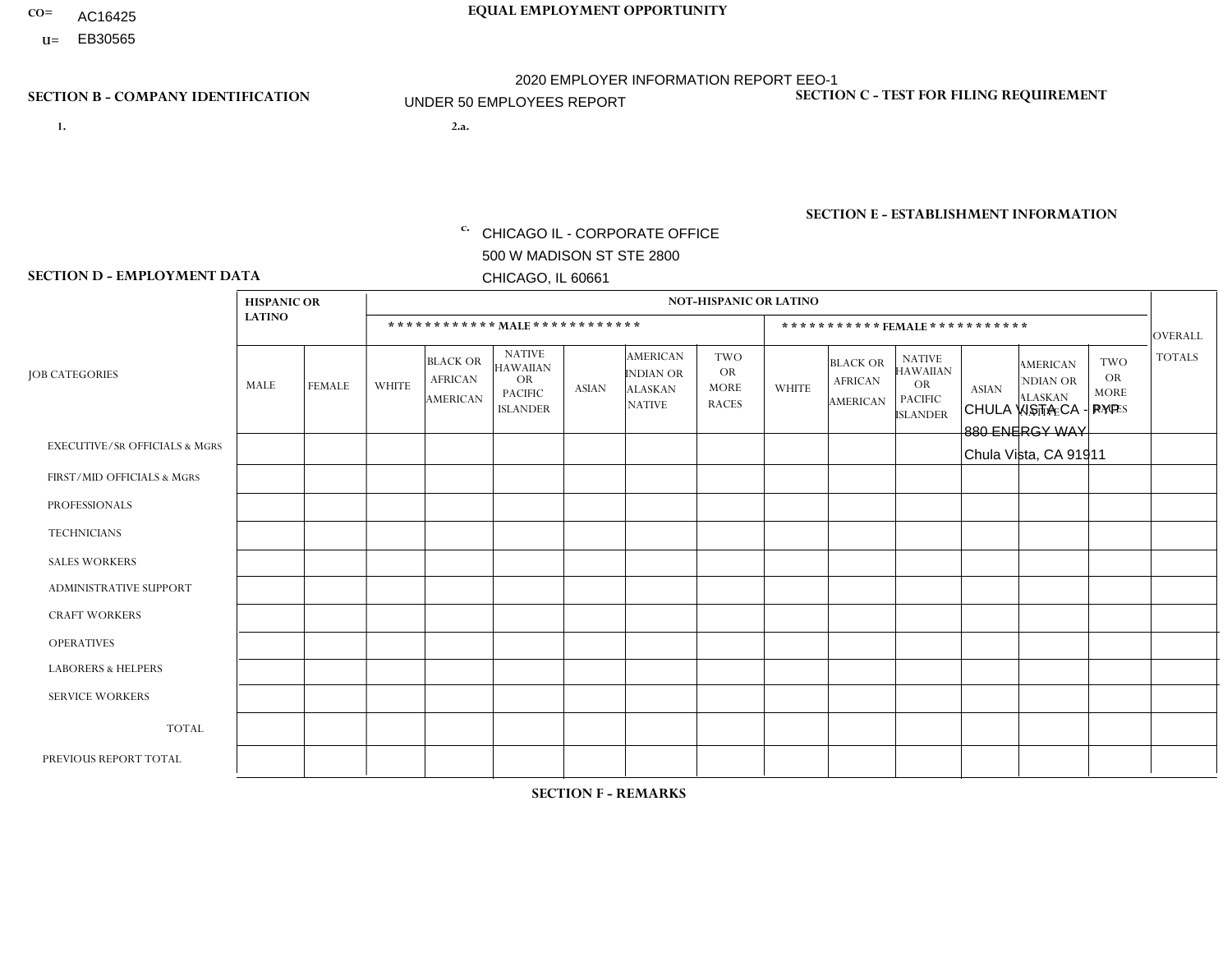- AC16425
- **U=**

**1. 2.a.** CHICAGO IL - CORPORATE OFFICE 500 W MADISON ST STE 2800 CHICAGO, IL 60661

2.a. LUBBOCK TX 1411 SOUTH LOOP 289 Lubbock, TX 79423

EIN= 952920557

## **SECTION B - COMPANY IDENTIFICATION SECTION C - TEST FOR FILING REQUIREMENT**

1- Y 2- Y 3- N DUNS= 000123456

**SECTION E - ESTABLISHMENT INFORMATION c.** NAICS: 423140

### **SECTION D - EMPLOYMENT DATA**

|                                          | <b>HISPANIC OR</b> |                      |                |                                                      |                                                                                    |              |                                                                        | <b>NOT-HISPANIC OR LATINO</b>                          |              |                                                      |                                                                                    |              |                                                                       |                                                        |                      |
|------------------------------------------|--------------------|----------------------|----------------|------------------------------------------------------|------------------------------------------------------------------------------------|--------------|------------------------------------------------------------------------|--------------------------------------------------------|--------------|------------------------------------------------------|------------------------------------------------------------------------------------|--------------|-----------------------------------------------------------------------|--------------------------------------------------------|----------------------|
|                                          | <b>LATINO</b>      |                      |                | ************ MALE ************                       |                                                                                    |              |                                                                        |                                                        |              |                                                      | *********** FEMALE ***********                                                     |              |                                                                       |                                                        | <b>OVERALL</b>       |
| <b>JOB CATEGORIES</b>                    | MALE               | <b>FEMALE</b>        | <b>WHITE</b>   | <b>BLACK OR</b><br><b>AFRICAN</b><br><b>AMERICAN</b> | <b>NATIVE</b><br><b>HAWAIIAN</b><br><b>OR</b><br><b>PACIFIC</b><br><b>ISLANDER</b> | <b>ASIAN</b> | <b>AMERICAN</b><br><b>INDIAN OR</b><br><b>ALASKAN</b><br><b>NATIVE</b> | <b>TWO</b><br><b>OR</b><br><b>MORE</b><br><b>RACES</b> | <b>WHITE</b> | <b>BLACK OR</b><br><b>AFRICAN</b><br><b>AMERICAN</b> | <b>NATIVE</b><br><b>HAWAIIAN</b><br><b>OR</b><br><b>PACIFIC</b><br><b>ISLANDER</b> | <b>ASIAN</b> | <b>AMERICAN</b><br><b>NDIAN OR</b><br><b>ALASKAN</b><br><b>NATIVE</b> | <b>TWO</b><br><b>OR</b><br><b>MORE</b><br><b>RACES</b> | <b>TOTALS</b>        |
| <b>EXECUTIVE/SR OFFICIALS &amp; MGRS</b> | $\Omega$           | $\Omega$             | $\mathbf{0}$   | $\mathbf 0$                                          | $\Omega$                                                                           | $\Omega$     | $\Omega$                                                               | $\Omega$                                               | $\Omega$     | $\Omega$                                             | $\Omega$                                                                           | $\Omega$     | $\Omega$                                                              | $\Omega$                                               | $\mathbf 0$          |
| FIRST/MID OFFICIALS & MGRS               | $\Omega$           | $\Omega$             | 4              | $\Omega$                                             | $\Omega$                                                                           | $\Omega$     | 1                                                                      | $\Omega$                                               | 0            | $\Omega$                                             | 0                                                                                  | $\Omega$     | $\Omega$                                                              | $\Omega$                                               | 5                    |
| <b>PROFESSIONALS</b>                     | $\Omega$           | $\Omega$             | 1              | $\mathbf 0$                                          | $\Omega$                                                                           | $\Omega$     | $\Omega$                                                               | $\Omega$                                               | $\Omega$     | $\Omega$                                             | 0                                                                                  | 0            | $\Omega$                                                              | $\mathbf 0$                                            | $\blacktriangleleft$ |
| <b>TECHNICIANS</b>                       | $\Omega$           | $\mathbf 0$          | $\Omega$       | $\mathbf 0$                                          | $\mathbf 0$                                                                        | $\Omega$     | $\Omega$                                                               | $\Omega$                                               | 0            | $\mathbf 0$                                          | 0                                                                                  | $\mathbf 0$  | $\Omega$                                                              | $\mathbf 0$                                            | $\overline{0}$       |
| <b>SALES WORKERS</b>                     | 5                  | $\Omega$             | $\overline{1}$ | $\overline{2}$                                       | $\Omega$                                                                           | $\Omega$     | $\Omega$                                                               | $\mathbf{1}$                                           | $\mathbf{1}$ | $\Omega$                                             | $\Omega$                                                                           | $\Omega$     | $\mathbf{1}$                                                          | $\Omega$                                               | 11                   |
| <b>ADMINISTRATIVE SUPPORT</b>            | $\Omega$           | $\mathbf 0$          | $\Omega$       | $\mathbf 0$                                          | 0                                                                                  | $\Omega$     | $\Omega$                                                               | $\Omega$                                               | 1            | $\Omega$                                             | $\Omega$                                                                           | $\mathbf 0$  | $\Omega$                                                              | $\mathbf 0$                                            | $\blacktriangleleft$ |
| <b>CRAFT WORKERS</b>                     | $\Omega$           | $\Omega$             | $\Omega$       | $\mathbf 0$                                          | $\Omega$                                                                           | $\Omega$     | $\Omega$                                                               | $\Omega$                                               | 0            | $\Omega$                                             | $\Omega$                                                                           | $\Omega$     | $\Omega$                                                              | $\Omega$                                               | $\Omega$             |
| <b>OPERATIVES</b>                        | 4                  | $\blacktriangleleft$ | 5              | $\mathbf 0$                                          | $\Omega$                                                                           | $\Omega$     | $\Omega$                                                               | 1                                                      | 1            | $\Omega$                                             | 0                                                                                  | $\Omega$     | $\Omega$                                                              | $\Omega$                                               | 12                   |
| <b>LABORERS &amp; HELPERS</b>            | и                  | $\Omega$             | и              | $\overline{2}$                                       | $\Omega$                                                                           | $\mathbf{0}$ | $\Omega$                                                               | $\Omega$                                               | 0            | $\Omega$                                             | $\Omega$                                                                           | $\mathbf 0$  | $\Omega$                                                              | $\Omega$                                               | 4                    |
| <b>SERVICE WORKERS</b>                   | $\Omega$           | $\Omega$             | $\mathbf{0}$   | $\mathbf 0$                                          | $\mathbf 0$                                                                        | $\Omega$     | $\Omega$                                                               | $\Omega$                                               | 0            | $\Omega$                                             | $\Omega$                                                                           | $\Omega$     | $\Omega$                                                              | $\Omega$                                               | $\mathbf 0$          |
| <b>TOTAL</b>                             | 10                 | $\mathbf{1}$         | 12             | 4                                                    | $\mathbf 0$                                                                        | 0            | 1                                                                      | $\overline{2}$                                         | 3            | $\mathbf 0$                                          | 0                                                                                  | $\mathbf 0$  | 1                                                                     | $\mathbf 0$                                            | 34                   |
| PREVIOUS REPORT TOTAL                    | 11                 | $\overline{2}$       | 12             | 3                                                    | $\overline{0}$                                                                     | $\Omega$     | -1                                                                     | $\overline{2}$                                         | 4            | $\Omega$                                             | $\Omega$                                                                           | $\Omega$     | 1                                                                     | $\mathbf 0$                                            | 36                   |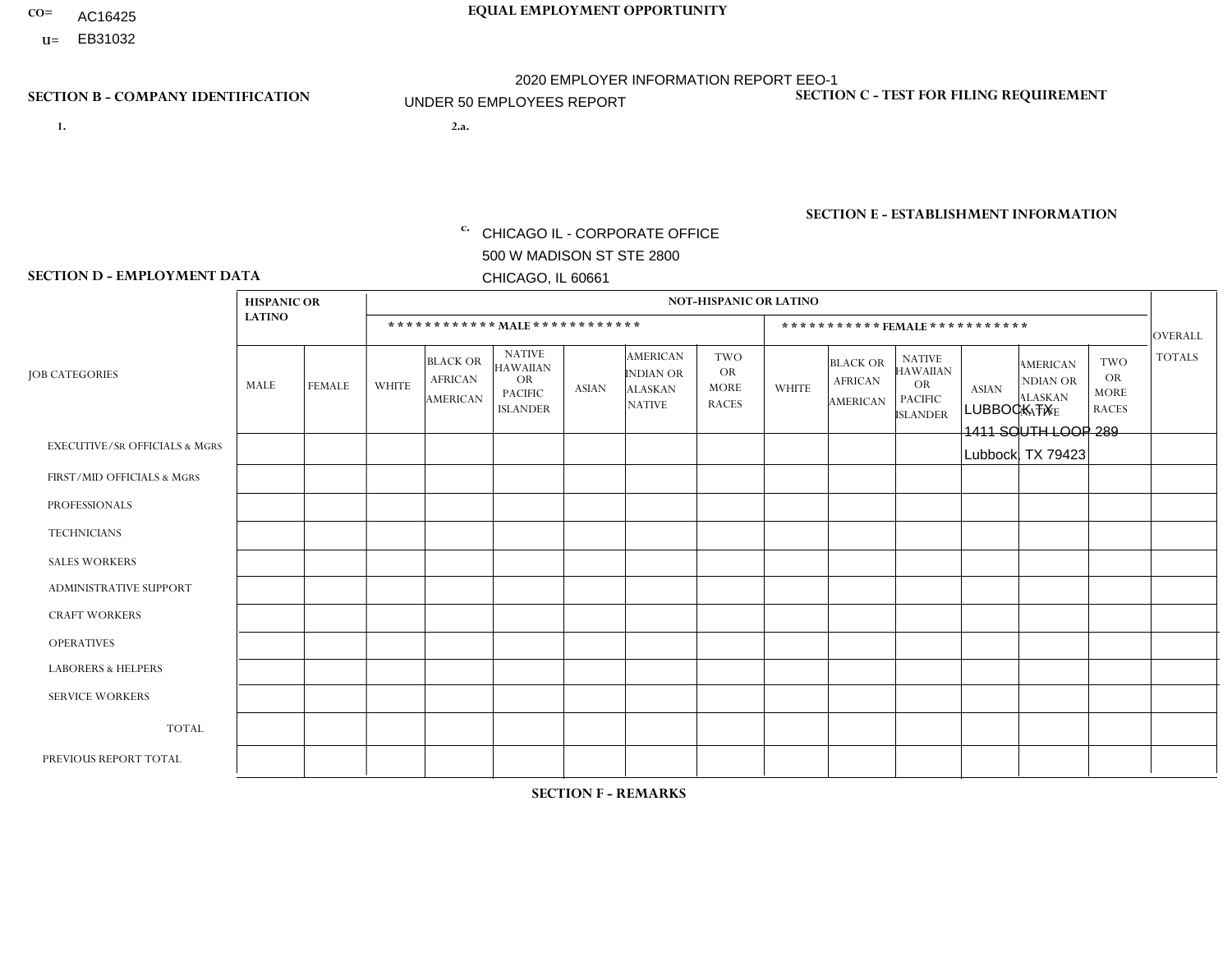- AC16425
- **U=**

- **1. 2.a.** CHICAGO IL CORPORATE OFFICE 500 W MADISON ST STE 2800 CHICAGO, IL 60661
- 2.a. CHATTANOOGA TN 4600 CENTRAL AVENUE Chattanooga, TN 37410

c. EIN= 952920557

## **SECTION B - COMPANY IDENTIFICATION SECTION C - TEST FOR FILING REQUIREMENT**

1- Y 2- Y 3- N DUNS= 000123456

**SECTION E - ESTABLISHMENT INFORMATION c.** NAICS: 423140

### **SECTION D - EMPLOYMENT DATA**

|                                          | <b>HISPANIC OR</b> |               |                |                                                      |                                                                                    |              |                                                                        | <b>NOT-HISPANIC OR LATINO</b>                          |                |                                               |                                                                                    |              |                                                                       |                                                        |                |
|------------------------------------------|--------------------|---------------|----------------|------------------------------------------------------|------------------------------------------------------------------------------------|--------------|------------------------------------------------------------------------|--------------------------------------------------------|----------------|-----------------------------------------------|------------------------------------------------------------------------------------|--------------|-----------------------------------------------------------------------|--------------------------------------------------------|----------------|
|                                          | <b>LATINO</b>      |               |                | ************ MALE ************                       |                                                                                    |              |                                                                        |                                                        |                | ***********FEMALE***********                  |                                                                                    |              |                                                                       |                                                        | <b>OVERALL</b> |
| <b>JOB CATEGORIES</b>                    | MALE               | <b>FEMALE</b> | <b>WHITE</b>   | <b>BLACK OR</b><br><b>AFRICAN</b><br><b>AMERICAN</b> | <b>NATIVE</b><br><b>HAWAIIAN</b><br><b>OR</b><br><b>PACIFIC</b><br><b>ISLANDER</b> | ASIAN        | <b>AMERICAN</b><br><b>INDIAN OR</b><br><b>ALASKAN</b><br><b>NATIVE</b> | <b>TWO</b><br><b>OR</b><br><b>MORE</b><br><b>RACES</b> | <b>WHITE</b>   | <b>BLACK OR</b><br><b>AFRICAN</b><br>AMERICAN | <b>NATIVE</b><br><b>HAWAIIAN</b><br><b>OR</b><br><b>PACIFIC</b><br><b>ISLANDER</b> | <b>ASIAN</b> | <b>AMERICAN</b><br><b>NDIAN OR</b><br><b>ALASKAN</b><br><b>NATIVE</b> | <b>TWO</b><br><b>OR</b><br><b>MORE</b><br><b>RACES</b> | <b>TOTALS</b>  |
| <b>EXECUTIVE/SR OFFICIALS &amp; MGRS</b> | $\Omega$           | $\Omega$      | $\Omega$       | $\mathbf 0$                                          | $\Omega$                                                                           | $\mathbf{0}$ | $\Omega$                                                               | $\Omega$                                               | 0              | $\Omega$                                      | $\Omega$                                                                           | $\Omega$     | $\Omega$                                                              | $\Omega$                                               | $\mathbf{0}$   |
| FIRST/MID OFFICIALS & MGRS               | 0                  | $\Omega$      |                | $\mathbf 0$                                          | $\Omega$                                                                           | $\Omega$     | $\Omega$                                                               | $\Omega$                                               |                | $\Omega$                                      | $\Omega$                                                                           | $\Omega$     | $\Omega$                                                              | $\Omega$                                               | $\overline{2}$ |
| <b>PROFESSIONALS</b>                     | 0                  | $\mathbf 0$   | $\mathbf 0$    | $\mathbf 0$                                          | $\Omega$                                                                           | $\Omega$     | $\Omega$                                                               | $\Omega$                                               | 0              | $\Omega$                                      | $\Omega$                                                                           | $\Omega$     | $\Omega$                                                              | $\Omega$                                               | $\mathbf{0}$   |
| <b>TECHNICIANS</b>                       | 0                  | $\Omega$      | $\Omega$       | $\mathbf 0$                                          | $\Omega$                                                                           | $\Omega$     | $\Omega$                                                               | $\Omega$                                               | $\Omega$       | $\Omega$                                      | $\Omega$                                                                           | $\Omega$     | $\Omega$                                                              | $\Omega$                                               | $\mathbf{0}$   |
| <b>SALES WORKERS</b>                     | 0                  | $\Omega$      | $\overline{c}$ | $\Omega$                                             | $\Omega$                                                                           | $\Omega$     | $\Omega$                                                               | $\Omega$                                               |                | $\Omega$                                      | $\Omega$                                                                           | $\Omega$     | $\Omega$                                                              | $\Omega$                                               | 3              |
| <b>ADMINISTRATIVE SUPPORT</b>            | 0                  | 0             | $\Omega$       | $\mathbf 0$                                          | 0                                                                                  | $\Omega$     | $\Omega$                                                               | $\Omega$                                               | $\Omega$       | $\Omega$                                      | $\Omega$                                                                           | $\Omega$     | $\mathbf{0}$                                                          | $\mathbf 0$                                            | $\mathbf 0$    |
| <b>CRAFT WORKERS</b>                     | 0                  | $\Omega$      | $\Omega$       | $\mathbf 0$                                          | $\Omega$                                                                           | $\Omega$     | $\Omega$                                                               | $\Omega$                                               | 0              | $\Omega$                                      | $\Omega$                                                                           | $\Omega$     | $\Omega$                                                              | $\Omega$                                               | $\Omega$       |
| <b>OPERATIVES</b>                        | 0                  | $\Omega$      | 6              | $\mathbf 0$                                          | $\Omega$                                                                           | $\Omega$     | $\Omega$                                                               |                                                        | $\overline{2}$ | $\Omega$                                      | $\Omega$                                                                           | $\Omega$     | $\Omega$                                                              | $\Omega$                                               | 9              |
| <b>LABORERS &amp; HELPERS</b>            | 0                  | $\Omega$      | -1             | $\mathbf 0$                                          | $\Omega$                                                                           | $\Omega$     | $\Omega$                                                               | $\Omega$                                               | $\Omega$       | $\Omega$                                      | $\Omega$                                                                           | $\mathbf{0}$ | $\Omega$                                                              | $\mathbf 0$                                            | $\mathbf{1}$   |
| <b>SERVICE WORKERS</b>                   | 0                  | $\Omega$      | $\Omega$       | 0                                                    | 0                                                                                  | $\Omega$     | $\Omega$                                                               | $\Omega$                                               | $\Omega$       | $\Omega$                                      | $\Omega$                                                                           | $\Omega$     | $\Omega$                                                              | $\mathbf 0$                                            | $\overline{0}$ |
| <b>TOTAL</b>                             | $\mathbf 0$        | 0             | 10             | 0                                                    | 0                                                                                  | $\mathbf 0$  | $\Omega$                                                               |                                                        | 4              | $\Omega$                                      | $\Omega$                                                                           | $\mathbf 0$  | 0                                                                     | $\mathbf 0$                                            | 15             |
| PREVIOUS REPORT TOTAL                    | 0                  | $\Omega$      | 14             | $\mathbf{1}$                                         | 0                                                                                  | $\Omega$     | $\Omega$                                                               |                                                        | 4              | $\Omega$                                      | $\Omega$                                                                           | $\Omega$     | $\Omega$                                                              | $\mathbf 0$                                            | 20             |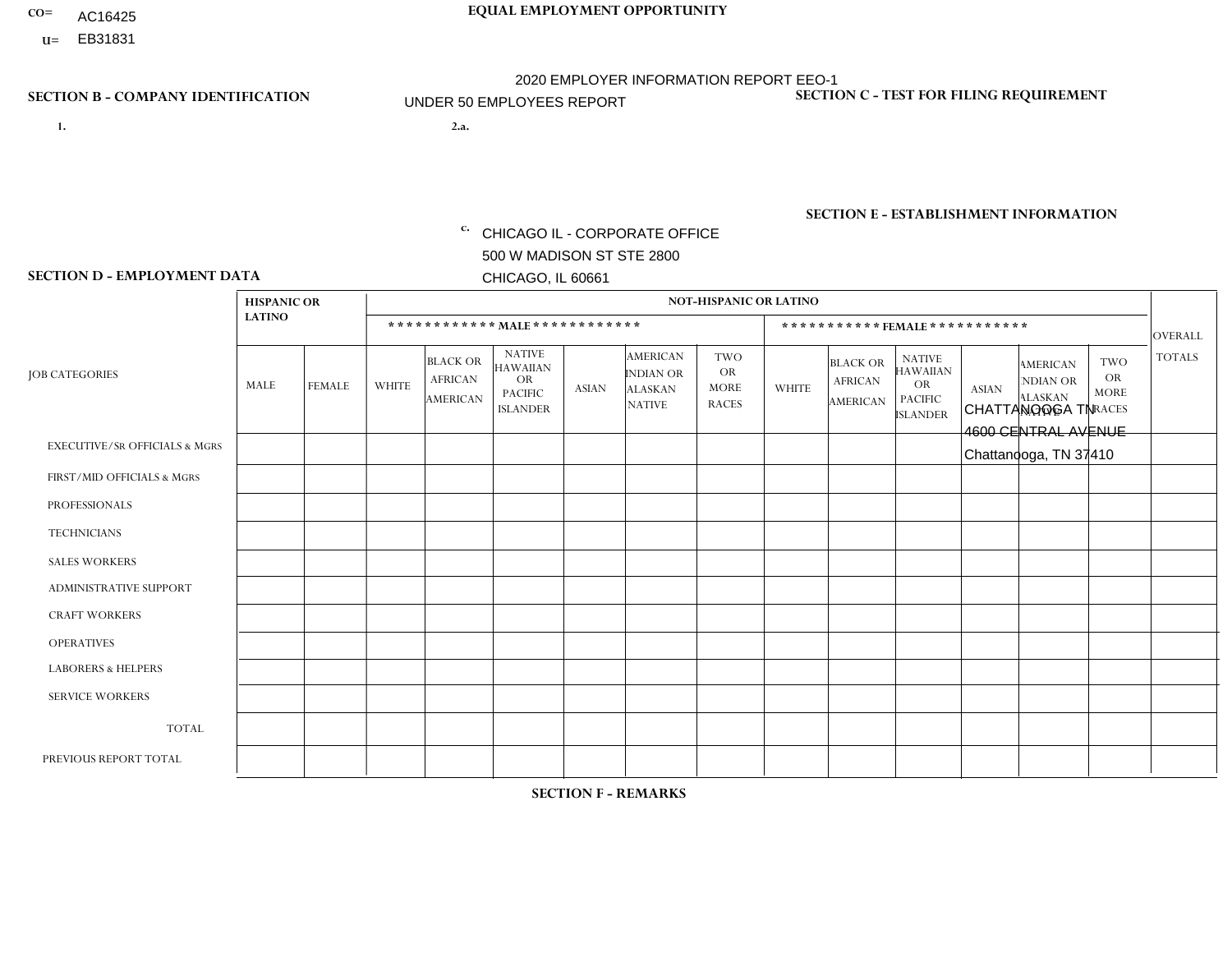- AC16425
- **U=**

**1. 2.a.** CHICAGO IL - CORPORATE OFFICE 500 W MADISON ST STE 2800 CHICAGO, IL 60661

2.a. LARGO FL - PYP 11900 STARKEY ROAD Largo, FL 33773

EIN= 952920557

## **SECTION B - COMPANY IDENTIFICATION SECTION C - TEST FOR FILING REQUIREMENT**

1- Y 2- Y 3- N DUNS= 000123456

**SECTION E - ESTABLISHMENT INFORMATION c.** NAICS: 423140

### **SECTION D - EMPLOYMENT DATA**

|                                          | <b>HISPANIC OR</b> |                |                |                                                      |                                                                                    |              |                                                                        | <b>NOT-HISPANIC OR LATINO</b>                          |              |                                               |                                                                                    |              |                                                                       |                                                        |                |
|------------------------------------------|--------------------|----------------|----------------|------------------------------------------------------|------------------------------------------------------------------------------------|--------------|------------------------------------------------------------------------|--------------------------------------------------------|--------------|-----------------------------------------------|------------------------------------------------------------------------------------|--------------|-----------------------------------------------------------------------|--------------------------------------------------------|----------------|
|                                          | <b>LATINO</b>      |                |                |                                                      | ************ MALE ************                                                     |              |                                                                        |                                                        |              | *********** FEMALE ***********                |                                                                                    |              |                                                                       |                                                        | <b>OVERALL</b> |
| <b>JOB CATEGORIES</b>                    | <b>MALE</b>        | <b>FEMALE</b>  | <b>WHITE</b>   | <b>BLACK OR</b><br><b>AFRICAN</b><br><b>AMERICAN</b> | <b>NATIVE</b><br><b>HAWAIIAN</b><br><b>OR</b><br><b>PACIFIC</b><br><b>ISLANDER</b> | <b>ASIAN</b> | <b>AMERICAN</b><br><b>INDIAN OR</b><br><b>ALASKAN</b><br><b>NATIVE</b> | <b>TWO</b><br><b>OR</b><br><b>MORE</b><br><b>RACES</b> | <b>WHITE</b> | <b>BLACK OR</b><br><b>AFRICAN</b><br>AMERICAN | <b>NATIVE</b><br><b>HAWAIIAN</b><br><b>OR</b><br><b>PACIFIC</b><br><b>ISLANDER</b> | <b>ASIAN</b> | <b>AMERICAN</b><br><b>NDIAN OR</b><br><b>ALASKAN</b><br><b>NATIVE</b> | <b>TWO</b><br><b>OR</b><br><b>MORE</b><br><b>RACES</b> | <b>TOTALS</b>  |
| <b>EXECUTIVE/SR OFFICIALS &amp; MGRS</b> | $\Omega$           | $\Omega$       | $\mathbf 0$    | $\Omega$                                             | $\mathbf{0}$                                                                       | $\Omega$     | $\Omega$                                                               | $\Omega$                                               | $\Omega$     | $\Omega$                                      | $\Omega$                                                                           | $\Omega$     | $\Omega$                                                              | $\Omega$                                               | $\mathbf 0$    |
| FIRST/MID OFFICIALS & MGRS               | $\Omega$           | $\Omega$       | 1              | $\mathbf 0$                                          | $\mathbf{0}$                                                                       | $\Omega$     | $\Omega$                                                               | 0                                                      | $\Omega$     | $\Omega$                                      | $\Omega$                                                                           | $\Omega$     | $\Omega$                                                              | $\mathbf 0$                                            | $\mathbf{1}$   |
| <b>PROFESSIONALS</b>                     | 1                  | $\Omega$       | $\Omega$       | $\Omega$                                             | $\Omega$                                                                           | $\Omega$     | $\Omega$                                                               | 0                                                      | $\Omega$     | $\Omega$                                      | $\Omega$                                                                           | $\Omega$     | $\Omega$                                                              | $\mathbf 0$                                            | $\mathbf{1}$   |
| <b>TECHNICIANS</b>                       | 0                  | $\Omega$       | $\Omega$       | $\mathbf 0$                                          | $\Omega$                                                                           | $\mathbf{0}$ | $\Omega$                                                               | 0                                                      | $\Omega$     | $\Omega$                                      | $\Omega$                                                                           | $\Omega$     | $\Omega$                                                              | $\mathbf 0$                                            | $\mathbf 0$    |
| <b>SALES WORKERS</b>                     | $\Omega$           | $\Omega$       | $\Omega$       | $\Omega$                                             | $\mathbf{0}$                                                                       | $\Omega$     | $\Omega$                                                               | 0                                                      | $\Omega$     | $\Omega$                                      | $\Omega$                                                                           | $\Omega$     | $\Omega$                                                              | $\Omega$                                               | $\Omega$       |
| ADMINISTRATIVE SUPPORT                   | 1                  | $\Omega$       | 3              | $\Omega$                                             | $\mathbf{0}$                                                                       | $\Omega$     | $\Omega$                                                               | 1                                                      | $\Omega$     | $\Omega$                                      | $\Omega$                                                                           | $\Omega$     | $\Omega$                                                              | $\Omega$                                               | 5              |
| <b>CRAFT WORKERS</b>                     | 0                  | $\Omega$       | $\Omega$       | $\Omega$                                             | $\mathbf{0}$                                                                       | $\mathbf{0}$ | 0                                                                      | 0                                                      | $\Omega$     | $\Omega$                                      | $\Omega$                                                                           | $\Omega$     | $\Omega$                                                              | $\Omega$                                               | $\mathbf 0$    |
| <b>OPERATIVES</b>                        | $\overline{2}$     | $\Omega$       | $\overline{2}$ | $\mathbf 1$                                          | $\Omega$                                                                           | $\mathbf{0}$ | $\Omega$                                                               | 0                                                      | $\Omega$     | $\Omega$                                      | $\Omega$                                                                           |              | $\Omega$                                                              | $\Omega$                                               | 6              |
| <b>LABORERS &amp; HELPERS</b>            | $\Omega$           | $\Omega$       | $\Omega$       | $\Omega$                                             | $\mathbf{0}$                                                                       | $\Omega$     | $\Omega$                                                               | 0                                                      | $\Omega$     | $\Omega$                                      | $\Omega$                                                                           | $\Omega$     | $\Omega$                                                              | $\Omega$                                               | $\overline{0}$ |
| <b>SERVICE WORKERS</b>                   | $\Omega$           | $\overline{0}$ | $\mathbf 0$    | $\mathbf 0$                                          | $\Omega$                                                                           | $\mathbf{0}$ | $\Omega$                                                               | 0                                                      | $\Omega$     | $\Omega$                                      | $\Omega$                                                                           | $\Omega$     | $\Omega$                                                              | $\mathbf 0$                                            | $\mathbf 0$    |
| <b>TOTAL</b>                             | 4                  | $\mathbf{0}$   | 6              | $\mathbf 1$                                          | 0                                                                                  | $\mathbf{0}$ | $\Omega$                                                               | 1                                                      | $\Omega$     | $\Omega$                                      | 0                                                                                  |              | $\Omega$                                                              | $\mathbf 0$                                            | 13             |
| PREVIOUS REPORT TOTAL                    | 3                  | $\mathbf 0$    | 6              | $\mathbf 1$                                          | $\mathbf{0}$                                                                       | $\mathbf{0}$ | $\Omega$                                                               | $\blacktriangleleft$                                   | $\Omega$     | $\Omega$                                      | $\mathbf 0$                                                                        | $\Omega$     | $\Omega$                                                              | $\mathbf 1$                                            | 12             |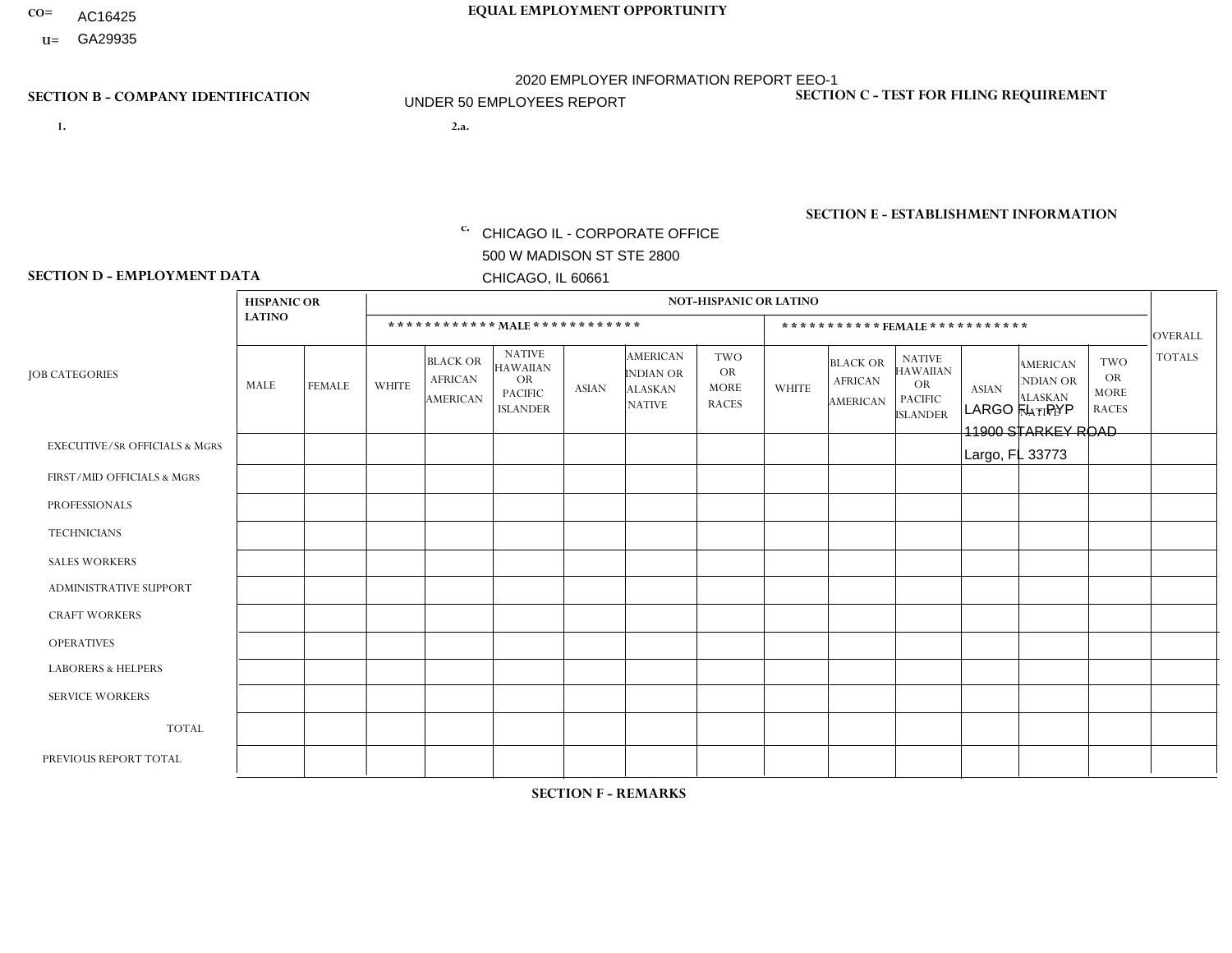- AC16425
- **U=**

**1. 2.a.** CHICAGO IL - CORPORATE OFFICE 500 W MADISON ST STE 2800 CHICAGO, IL 60661

MT BETHEL PA - KAO A&A 9 CAMPBELL ROAD Mt Bethel Twp, PA 18343

EIN= 952920557

## **SECTION B - COMPANY IDENTIFICATION SECTION C - TEST FOR FILING REQUIREMENT**

1- Y 2- Y 3- N DUNS= 000123456

**SECTION E - ESTABLISHMENT INFORMATION c.** NAICS: 423140

### **SECTION D - EMPLOYMENT DATA**

|                                          | <b>HISPANIC OR</b> |               |                |                                                      |                                                                                    |              |                                                                        | <b>NOT-HISPANIC OR LATINO</b>                          |              |                                               |                                                                                    |              |                                                                       |                                                        |                      |
|------------------------------------------|--------------------|---------------|----------------|------------------------------------------------------|------------------------------------------------------------------------------------|--------------|------------------------------------------------------------------------|--------------------------------------------------------|--------------|-----------------------------------------------|------------------------------------------------------------------------------------|--------------|-----------------------------------------------------------------------|--------------------------------------------------------|----------------------|
|                                          | <b>LATINO</b>      |               |                | ************ MALE ************                       |                                                                                    |              |                                                                        |                                                        |              |                                               | *********** FEMALE ***********                                                     |              |                                                                       |                                                        | <b>OVERALL</b>       |
| <b>JOB CATEGORIES</b>                    | MALE               | <b>FEMALE</b> | <b>WHITE</b>   | <b>BLACK OR</b><br><b>AFRICAN</b><br><b>AMERICAN</b> | <b>NATIVE</b><br><b>HAWAIIAN</b><br><b>OR</b><br><b>PACIFIC</b><br><b>ISLANDER</b> | <b>ASIAN</b> | <b>AMERICAN</b><br><b>INDIAN OR</b><br><b>ALASKAN</b><br><b>NATIVE</b> | <b>TWO</b><br><b>OR</b><br><b>MORE</b><br><b>RACES</b> | <b>WHITE</b> | <b>BLACK OR</b><br><b>AFRICAN</b><br>AMERICAN | <b>NATIVE</b><br><b>HAWAIIAN</b><br><b>OR</b><br><b>PACIFIC</b><br><b>ISLANDER</b> | <b>ASIAN</b> | <b>AMERICAN</b><br><b>NDIAN OR</b><br><b>ALASKAN</b><br><b>NATIVE</b> | <b>TWO</b><br><b>OR</b><br><b>MORE</b><br><b>RACES</b> | <b>TOTALS</b>        |
| <b>EXECUTIVE/SR OFFICIALS &amp; MGRS</b> | $\Omega$           | $\Omega$      | $\mathbf{0}$   | $\Omega$                                             | $\Omega$                                                                           | $\Omega$     | $\Omega$                                                               | $\Omega$                                               | 0            | $\Omega$                                      | $\Omega$                                                                           | $\Omega$     | $\Omega$                                                              | $\Omega$                                               | $\Omega$             |
| FIRST/MID OFFICIALS & MGRS               | $\Omega$           | $\Omega$      | 1              | $\mathbf{0}$                                         | $\Omega$                                                                           | $\Omega$     | $\Omega$                                                               | $\Omega$                                               | 0            | $\Omega$                                      | 0                                                                                  | $\Omega$     | $\Omega$                                                              | $\Omega$                                               | $\mathbf{1}$         |
| <b>PROFESSIONALS</b>                     | $\Omega$           | $\Omega$      | $\Omega$       | $\mathbf 0$                                          | $\Omega$                                                                           | $\Omega$     | $\Omega$                                                               | $\Omega$                                               | $\Omega$     | $\Omega$                                      | 0                                                                                  | $\mathbf 0$  | $\Omega$                                                              | $\mathbf 0$                                            | $\mathbf{0}$         |
| <b>TECHNICIANS</b>                       | $\Omega$           | $\Omega$      | $\Omega$       | $\Omega$                                             | $\Omega$                                                                           | $\Omega$     | $\Omega$                                                               | $\Omega$                                               | $\Omega$     | $\Omega$                                      | $\Omega$                                                                           | $\mathbf 0$  | $\Omega$                                                              | $\mathbf 0$                                            | $\Omega$             |
| <b>SALES WORKERS</b>                     | $\Omega$           | $\Omega$      | 1              | $\Omega$                                             | $\Omega$                                                                           | $\Omega$     | $\Omega$                                                               | $\Omega$                                               | $\Omega$     | $\Omega$                                      | $\Omega$                                                                           | $\Omega$     | $\Omega$                                                              | $\Omega$                                               | $\blacktriangleleft$ |
| <b>ADMINISTRATIVE SUPPORT</b>            | $\Omega$           | $\Omega$      | $\mathbf{0}$   | $\mathbf 0$                                          | 0                                                                                  | $\Omega$     | $\Omega$                                                               | $\Omega$                                               | 0            | $\Omega$                                      | 0                                                                                  | $\mathbf 0$  | $\Omega$                                                              | $\mathbf 0$                                            | $\mathbf 0$          |
| <b>CRAFT WORKERS</b>                     | $\Omega$           | $\Omega$      | $\overline{2}$ | $\mathbf 0$                                          | $\Omega$                                                                           | $\Omega$     | $\Omega$                                                               | $\Omega$                                               | 0            | $\Omega$                                      | 0                                                                                  | $\Omega$     | $\Omega$                                                              | $\Omega$                                               | $\overline{2}$       |
| <b>OPERATIVES</b>                        | $\Omega$           | $\Omega$      | 1              | $\mathbf 0$                                          | $\Omega$                                                                           | $\Omega$     | $\Omega$                                                               | $\Omega$                                               | 0            | $\Omega$                                      | 0                                                                                  | $\mathbf 0$  | $\Omega$                                                              | $\mathbf 0$                                            | $\mathbf{1}$         |
| <b>LABORERS &amp; HELPERS</b>            | $\Omega$           | $\Omega$      | $\mathbf{0}$   | $\mathbf 0$                                          | $\Omega$                                                                           | $\Omega$     | $\Omega$                                                               | $\Omega$                                               | $\Omega$     | $\Omega$                                      | $\Omega$                                                                           | $\Omega$     | $\Omega$                                                              | $\Omega$                                               | $\mathbf 0$          |
| <b>SERVICE WORKERS</b>                   | $\Omega$           | $\Omega$      | 0              | $\mathbf 0$                                          | $\Omega$                                                                           | $\Omega$     | $\Omega$                                                               | $\Omega$                                               | 0            | $\Omega$                                      | $\Omega$                                                                           | $\mathbf 0$  | $\Omega$                                                              | $\Omega$                                               | $\mathbf 0$          |
| <b>TOTAL</b>                             | 0                  | 0             | 5              | 0                                                    | $\mathbf 0$                                                                        | 0            | $\Omega$                                                               | $\Omega$                                               | 0            | $\mathbf 0$                                   | 0                                                                                  | $\mathbf 0$  | 0                                                                     | $\mathbf 0$                                            | 5                    |
| PREVIOUS REPORT TOTAL                    | $\Omega$           | $\Omega$      | 4              | $\mathbf 0$                                          | 0                                                                                  | $\Omega$     | $\Omega$                                                               | $\Omega$                                               | 0            | $\Omega$                                      | 0                                                                                  | $\Omega$     | $\Omega$                                                              | $\mathbf 0$                                            | $\overline{4}$       |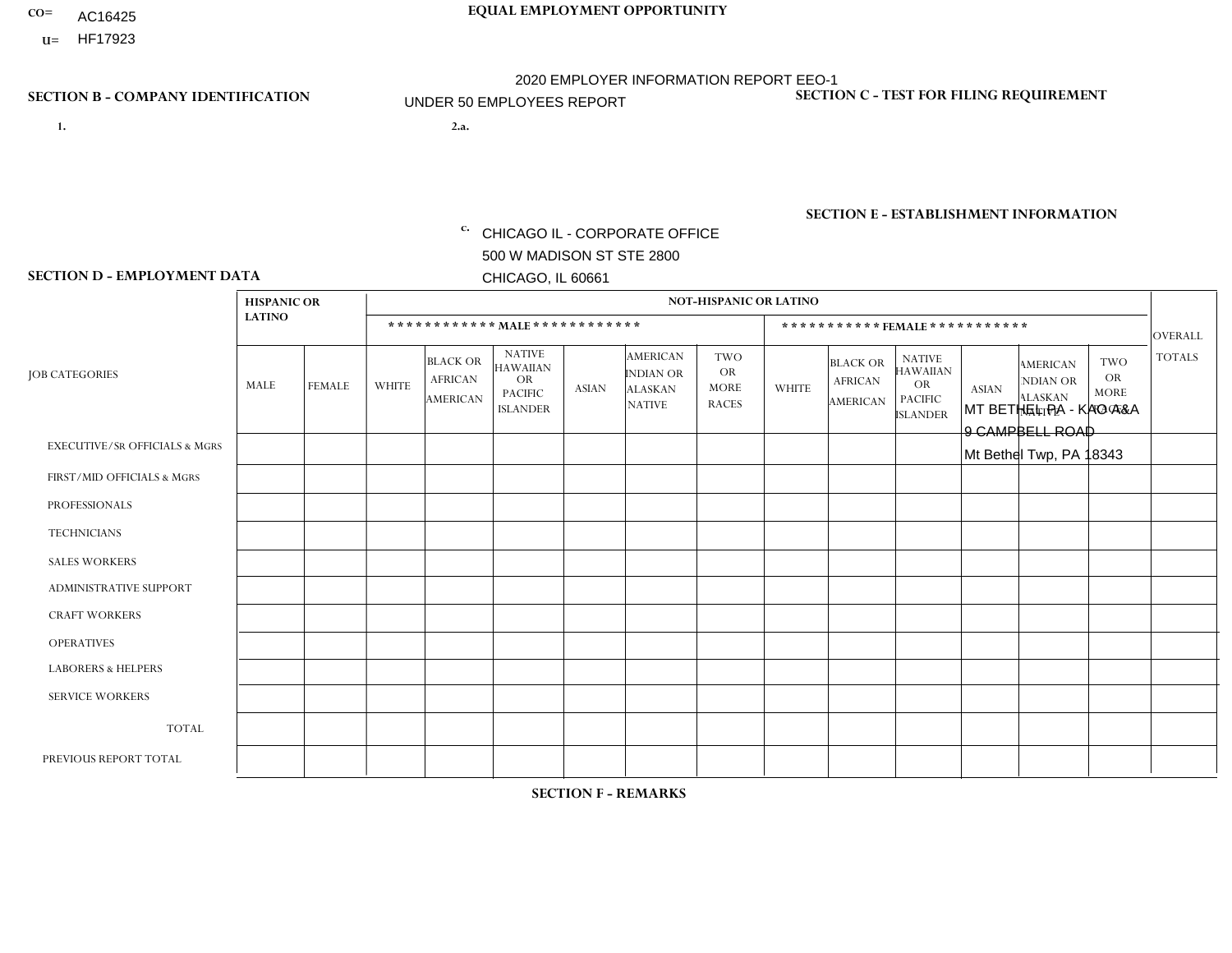- AC16425
- **U=**

- **1. 2.a.** CHICAGO IL CORPORATE OFFICE 500 W MADISON ST STE 2800 CHICAGO, IL 60661
- 2.a. CHESAPEAKE VA PGW 540 WOODLAKE CIRCLE A Chesapeake, VA 23320

c. EIN= 952920557

## **SECTION B - COMPANY IDENTIFICATION SECTION C - TEST FOR FILING REQUIREMENT**

1- Y 2- Y 3- N DUNS= 000123456

**SECTION E - ESTABLISHMENT INFORMATION c.** NAICS: 811122

### **SECTION D - EMPLOYMENT DATA**

|                                          | <b>HISPANIC OR</b> |               |              |                                                      |                                                                                    |              |                                                                        | <b>NOT-HISPANIC OR LATINO</b>                          |              |                                                      |                                                                                    |              |                                                                       |                                                        |                |
|------------------------------------------|--------------------|---------------|--------------|------------------------------------------------------|------------------------------------------------------------------------------------|--------------|------------------------------------------------------------------------|--------------------------------------------------------|--------------|------------------------------------------------------|------------------------------------------------------------------------------------|--------------|-----------------------------------------------------------------------|--------------------------------------------------------|----------------|
|                                          | <b>LATINO</b>      |               |              | ************ MALE ************                       |                                                                                    |              |                                                                        |                                                        |              |                                                      | ***********FEMALE***********                                                       |              |                                                                       |                                                        | <b>OVERALL</b> |
| <b>JOB CATEGORIES</b>                    | MALE               | <b>FEMALE</b> | <b>WHITE</b> | <b>BLACK OR</b><br><b>AFRICAN</b><br><b>AMERICAN</b> | <b>NATIVE</b><br><b>HAWAIIAN</b><br><b>OR</b><br><b>PACIFIC</b><br><b>ISLANDER</b> | <b>ASIAN</b> | <b>AMERICAN</b><br><b>INDIAN OR</b><br><b>ALASKAN</b><br><b>NATIVE</b> | <b>TWO</b><br><b>OR</b><br><b>MORE</b><br><b>RACES</b> | <b>WHITE</b> | <b>BLACK OR</b><br><b>AFRICAN</b><br><b>AMERICAN</b> | <b>NATIVE</b><br><b>HAWAIIAN</b><br><b>OR</b><br><b>PACIFIC</b><br><b>ISLANDER</b> | <b>ASIAN</b> | <b>AMERICAN</b><br><b>NDIAN OR</b><br><b>ALASKAN</b><br><b>NATIVE</b> | <b>TWO</b><br><b>OR</b><br><b>MORE</b><br><b>RACES</b> | <b>TOTALS</b>  |
| <b>EXECUTIVE/SR OFFICIALS &amp; MGRS</b> | $\mathbf{0}$       | $\Omega$      | $\Omega$     | $\Omega$                                             | 0                                                                                  | $\Omega$     | $\Omega$                                                               | $\Omega$                                               | $\Omega$     | $\mathbf{0}$                                         | $\Omega$                                                                           | $\Omega$     | $\Omega$                                                              | $\Omega$                                               | $\Omega$       |
| FIRST/MID OFFICIALS & MGRS               | $\Omega$           | $\Omega$      | 1            | $\Omega$                                             | $\mathbf 0$                                                                        | $\Omega$     | $\Omega$                                                               | $\Omega$                                               | $\Omega$     | $\Omega$                                             | $\Omega$                                                                           | $\Omega$     | $\Omega$                                                              | $\Omega$                                               | $\mathbf{1}$   |
| <b>PROFESSIONALS</b>                     | $\Omega$           | $\Omega$      | $\mathbf 0$  | $\mathbf 0$                                          | $\overline{0}$                                                                     | $\Omega$     | $\Omega$                                                               | $\Omega$                                               | $\Omega$     | $\Omega$                                             | $\Omega$                                                                           | $\Omega$     | $\Omega$                                                              | $\mathbf{0}$                                           | $\mathbf 0$    |
| <b>TECHNICIANS</b>                       | $\Omega$           | $\Omega$      | $\Omega$     | $\Omega$                                             | 0                                                                                  | $\Omega$     | $\overline{0}$                                                         | $\Omega$                                               | $\Omega$     | $\Omega$                                             | $\Omega$                                                                           | $\Omega$     | $\mathbf{0}$                                                          | $\Omega$                                               | $\mathbf 0$    |
| <b>SALES WORKERS</b>                     | $\Omega$           | $\Omega$      | $\Omega$     | $\Omega$                                             | 0                                                                                  | $\Omega$     | $\Omega$                                                               | $\Omega$                                               | $\Omega$     | $\Omega$                                             | $\Omega$                                                                           | $\Omega$     | $\Omega$                                                              | $\mathbf{0}$                                           | $\mathbf 0$    |
| <b>ADMINISTRATIVE SUPPORT</b>            | $\Omega$           | $\mathbf 0$   | $\Omega$     | $\mathbf 0$                                          | $\mathbf 0$                                                                        | $\mathbf 0$  | $\Omega$                                                               | $\Omega$                                               | $\Omega$     | $\Omega$                                             | $\Omega$                                                                           | $\Omega$     | $\Omega$                                                              | $\Omega$                                               | $\mathbf{0}$   |
| <b>CRAFT WORKERS</b>                     | $\Omega$           | $\Omega$      | $\Omega$     | 0                                                    | 0                                                                                  | $\Omega$     | $\Omega$                                                               | $\Omega$                                               | $\Omega$     | $\Omega$                                             | $\Omega$                                                                           | $\Omega$     | $\Omega$                                                              | $\Omega$                                               | $\Omega$       |
| <b>OPERATIVES</b>                        | $\Omega$           | $\Omega$      | 3            | $\overline{2}$                                       | 0                                                                                  | $\Omega$     | $\Omega$                                                               | $\Omega$                                               | $\Omega$     | $\Omega$                                             | $\Omega$                                                                           | $\Omega$     | $\Omega$                                                              | $\Omega$                                               | 5              |
| <b>LABORERS &amp; HELPERS</b>            | $\Omega$           | $\Omega$      | $\Omega$     | $\mathbf{1}$                                         | 0                                                                                  | $\Omega$     | $\Omega$                                                               | $\Omega$                                               | $\Omega$     | $\Omega$                                             | $\Omega$                                                                           | $\Omega$     | $\Omega$                                                              | $\mathbf{0}$                                           | $\mathbf{1}$   |
| <b>SERVICE WORKERS</b>                   | $\Omega$           | $\Omega$      | $\Omega$     | $\mathbf 0$                                          | $\mathbf{0}$                                                                       | $\Omega$     | $\Omega$                                                               | $\Omega$                                               | $\Omega$     | $\Omega$                                             | $\Omega$                                                                           | $\Omega$     | $\Omega$                                                              | $\Omega$                                               | 0              |
| <b>TOTAL</b>                             | 0                  | $\mathbf 0$   | 4            | 3                                                    | 0                                                                                  | $\mathbf{0}$ | $\Omega$                                                               | $\Omega$                                               | 0            | $\Omega$                                             | $\Omega$                                                                           | $\mathbf 0$  | $\Omega$                                                              | $\mathbf 0$                                            | $\overline{7}$ |
| PREVIOUS REPORT TOTAL                    | $\Omega$           | $\mathbf 0$   | 2            | $\mathbf 1$                                          | 0                                                                                  | $\Omega$     | $\overline{0}$                                                         | $\Omega$                                               | $\Omega$     | $\Omega$                                             | $\mathbf{0}$                                                                       | $\Omega$     | $\Omega$                                                              | $\mathbf 0$                                            | 3              |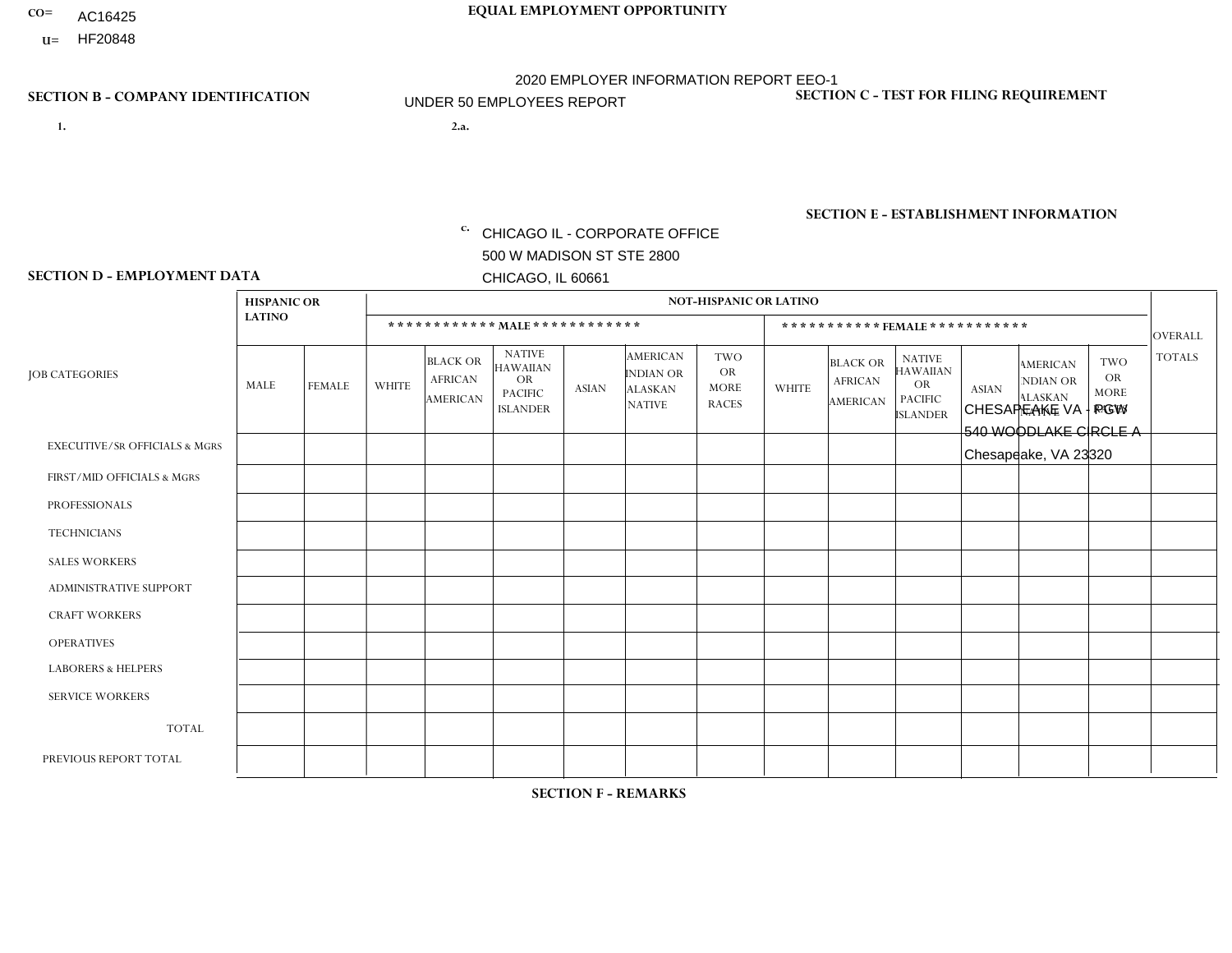- AC16425
- **U=**

- **1. 2.a.** CHICAGO IL CORPORATE OFFICE 500 W MADISON ST STE 2800 CHICAGO, IL 60661
- 2.a. TEMECULA CA 42000 ZEVO DRIVE #109 Temecula, CA 92590
	- EIN= 364261867

## **SECTION B - COMPANY IDENTIFICATION SECTION C - TEST FOR FILING REQUIREMENT**

1- Y 2- Y 3- N DUNS= 000123456

**SECTION E - ESTABLISHMENT INFORMATION c.** NAICS: 423140

### **SECTION D - EMPLOYMENT DATA**

|                                          | <b>HISPANIC OR</b> |               |                |                                                      |                                                                                    |              |                                                                        | <b>NOT-HISPANIC OR LATINO</b>                   |                |                                               |                                                                                    |              |                                                                       |                                                        |                |
|------------------------------------------|--------------------|---------------|----------------|------------------------------------------------------|------------------------------------------------------------------------------------|--------------|------------------------------------------------------------------------|-------------------------------------------------|----------------|-----------------------------------------------|------------------------------------------------------------------------------------|--------------|-----------------------------------------------------------------------|--------------------------------------------------------|----------------|
|                                          | <b>LATINO</b>      |               |                | ************ MALE ************                       |                                                                                    |              |                                                                        |                                                 |                | ***********FEMALE***********                  |                                                                                    |              |                                                                       |                                                        | <b>OVERALL</b> |
| <b>JOB CATEGORIES</b>                    | MALE               | <b>FEMALE</b> | <b>WHITE</b>   | <b>BLACK OR</b><br><b>AFRICAN</b><br><b>AMERICAN</b> | <b>NATIVE</b><br><b>HAWAIIAN</b><br><b>OR</b><br><b>PACIFIC</b><br><b>ISLANDER</b> | <b>ASIAN</b> | <b>AMERICAN</b><br><b>INDIAN OR</b><br><b>ALASKAN</b><br><b>NATIVE</b> | TWO<br><b>OR</b><br><b>MORE</b><br><b>RACES</b> | <b>WHITE</b>   | <b>BLACK OR</b><br><b>AFRICAN</b><br>AMERICAN | <b>NATIVE</b><br><b>HAWAIIAN</b><br><b>OR</b><br><b>PACIFIC</b><br><b>ISLANDER</b> | <b>ASIAN</b> | <b>AMERICAN</b><br><b>NDIAN OR</b><br><b>ALASKAN</b><br><b>NATIVE</b> | <b>TWO</b><br><b>OR</b><br><b>MORE</b><br><b>RACES</b> | <b>TOTALS</b>  |
| <b>EXECUTIVE/SR OFFICIALS &amp; MGRS</b> | $\Omega$           | $\mathbf 0$   | $\Omega$       | $\mathbf 0$                                          | $\mathbf 0$                                                                        | $\mathbf 0$  | $\Omega$                                                               | $\Omega$                                        | $\Omega$       | $\Omega$                                      | $\Omega$                                                                           | $\mathbf 0$  | $\mathbf 0$                                                           | $\mathbf 0$                                            | $\mathbf{0}$   |
| FIRST/MID OFFICIALS & MGRS               | 0                  | $\mathbf 0$   | -1             | $\mathbf 0$                                          | $\Omega$                                                                           | $\Omega$     | $\Omega$                                                               | $\Omega$                                        | 0              | $\Omega$                                      | $\Omega$                                                                           | $\Omega$     | $\Omega$                                                              | $\mathbf 0$                                            | $\mathbf{1}$   |
| <b>PROFESSIONALS</b>                     | 0                  | $\mathbf 0$   | $\mathbf 0$    | $\mathbf 0$                                          | $\mathbf 0$                                                                        | $\Omega$     | $\Omega$                                                               | $\Omega$                                        | $\overline{0}$ | $\Omega$                                      | $\Omega$                                                                           | $\mathbf 0$  | 0                                                                     | $\mathbf 0$                                            | $\mathbf{0}$   |
| <b>TECHNICIANS</b>                       | 0                  | $\Omega$      | $\Omega$       | $\mathbf 0$                                          | $\Omega$                                                                           | $\Omega$     | $\Omega$                                                               | $\Omega$                                        | $\Omega$       | $\Omega$                                      | $\Omega$                                                                           | $\Omega$     | $\Omega$                                                              | $\Omega$                                               | $\mathbf{0}$   |
| <b>SALES WORKERS</b>                     | 0                  | $\Omega$      | $\Omega$       | $\mathbf 0$                                          | $\Omega$                                                                           | $\Omega$     | $\Omega$                                                               | $\Omega$                                        | $\Omega$       | $\Omega$                                      | $\Omega$                                                                           | $\Omega$     | $\Omega$                                                              | $\Omega$                                               | $\Omega$       |
| ADMINISTRATIVE SUPPORT                   | $\Omega$           | $\Omega$      | $\Omega$       | $\Omega$                                             | $\Omega$                                                                           | $\Omega$     | $\Omega$                                                               | $\Omega$                                        | $\Omega$       | $\Omega$                                      | $\Omega$                                                                           | $\Omega$     | $\Omega$                                                              | $\Omega$                                               | $\Omega$       |
| <b>CRAFT WORKERS</b>                     | 0                  | $\Omega$      | $\Omega$       | $\mathbf 0$                                          | $\Omega$                                                                           | $\Omega$     | $\Omega$                                                               | $\Omega$                                        | $\Omega$       | $\Omega$                                      | $\Omega$                                                                           | $\Omega$     | $\Omega$                                                              | $\Omega$                                               | $\mathbf 0$    |
| <b>OPERATIVES</b>                        | 0                  | $\Omega$      | $\Omega$       | $\mathbf 0$                                          | $\Omega$                                                                           | $\Omega$     | $\Omega$                                                               | $\Omega$                                        | $\Omega$       | $\Omega$                                      | $\Omega$                                                                           | $\Omega$     | $\Omega$                                                              | $\Omega$                                               | $\mathbf 0$    |
| <b>LABORERS &amp; HELPERS</b>            |                    | $\Omega$      | $\Omega$       | $\mathbf 0$                                          | $\Omega$                                                                           | $\Omega$     | $\Omega$                                                               | $\Omega$                                        | $\Omega$       | $\Omega$                                      | $\Omega$                                                                           | $\Omega$     | $\Omega$                                                              | $\Omega$                                               | $\mathbf{1}$   |
| <b>SERVICE WORKERS</b>                   | 0                  | $\Omega$      | $\mathbf 0$    | 0                                                    | $\mathbf{0}$                                                                       | $\Omega$     | $\Omega$                                                               | $\Omega$                                        | $\Omega$       | $\Omega$                                      | $\Omega$                                                                           | $\Omega$     | $\Omega$                                                              | $\mathbf 0$                                            | 0              |
| <b>TOTAL</b>                             |                    | $\mathbf 0$   |                | $\mathbf 0$                                          | 0                                                                                  | $\mathbf 0$  | $\Omega$                                                               | $\Omega$                                        | $\Omega$       | $\Omega$                                      | $\Omega$                                                                           | $\mathbf 0$  | 0                                                                     | $\mathbf 0$                                            | 2              |
| PREVIOUS REPORT TOTAL                    | 3                  | $\mathbf{0}$  | $\overline{1}$ | $\mathbf 0$                                          | 0                                                                                  | $\Omega$     | $\Omega$                                                               | $\overline{2}$                                  | 0              | $\Omega$                                      | $\Omega$                                                                           | $\mathbf 0$  | 0                                                                     | $\mathbf 0$                                            | 6              |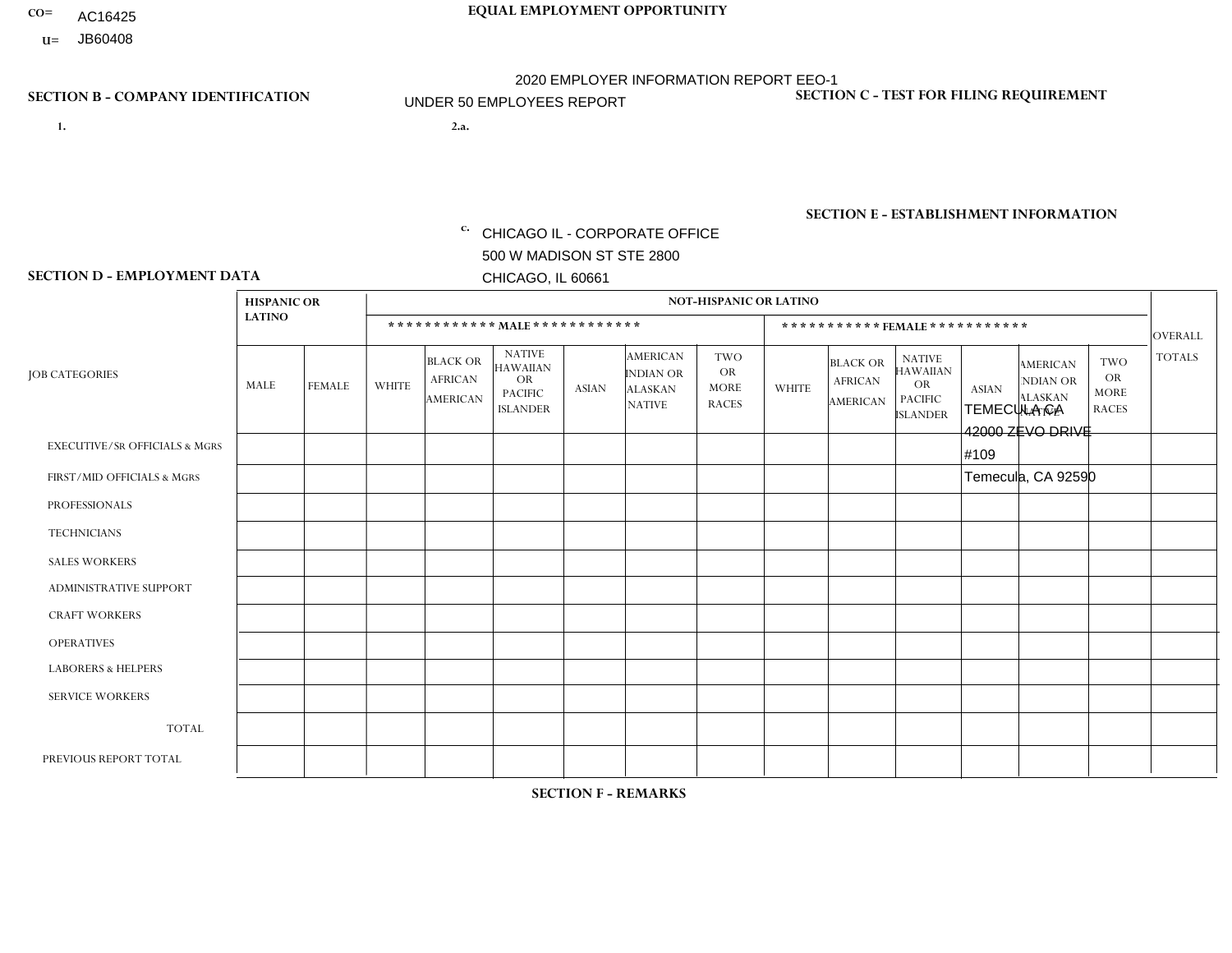- AC16425
- **U=**

**1. 2.a.** CHICAGO IL - CORPORATE OFFICE 500 W MADISON ST STE 2800 CHICAGO, IL 60661

2.a. SANTA CLARA CA - PGW 3175 DE LA CRUZ BLVD Santa Clara, CA 95054

EIN= 952920557

## **SECTION B - COMPANY IDENTIFICATION SECTION C - TEST FOR FILING REQUIREMENT**

1- Y 2- Y 3- N DUNS= 000123456

**SECTION E - ESTABLISHMENT INFORMATION c.** NAICS: 811122

### **SECTION D - EMPLOYMENT DATA**

|                                          | <b>HISPANIC OR</b><br><b>LATINO</b> |               | <b>NOT-HISPANIC OR LATINO</b>  |                                                      |                                                                                    |              |                                                                        |                                                        |                              |                                                      |                                                                                    |              |                                                                       |                                                        |                |
|------------------------------------------|-------------------------------------|---------------|--------------------------------|------------------------------------------------------|------------------------------------------------------------------------------------|--------------|------------------------------------------------------------------------|--------------------------------------------------------|------------------------------|------------------------------------------------------|------------------------------------------------------------------------------------|--------------|-----------------------------------------------------------------------|--------------------------------------------------------|----------------|
|                                          |                                     |               | ************ MALE ************ |                                                      |                                                                                    |              |                                                                        |                                                        | ***********FEMALE*********** |                                                      |                                                                                    |              |                                                                       |                                                        | <b>OVERALL</b> |
| <b>JOB CATEGORIES</b>                    | MALE                                | <b>FEMALE</b> | <b>WHITE</b>                   | <b>BLACK OR</b><br><b>AFRICAN</b><br><b>AMERICAN</b> | <b>NATIVE</b><br><b>HAWAIIAN</b><br><b>OR</b><br><b>PACIFIC</b><br><b>ISLANDER</b> | <b>ASIAN</b> | <b>AMERICAN</b><br><b>INDIAN OR</b><br><b>ALASKAN</b><br><b>NATIVE</b> | <b>TWO</b><br><b>OR</b><br><b>MORE</b><br><b>RACES</b> | <b>WHITE</b>                 | <b>BLACK OR</b><br><b>AFRICAN</b><br><b>AMERICAN</b> | <b>NATIVE</b><br><b>HAWAIIAN</b><br><b>OR</b><br><b>PACIFIC</b><br><b>ISLANDER</b> | <b>ASIAN</b> | <b>AMERICAN</b><br><b>NDIAN OR</b><br><b>ALASKAN</b><br><b>NATIVE</b> | <b>TWO</b><br><b>OR</b><br><b>MORE</b><br><b>RACES</b> | <b>TOTALS</b>  |
| <b>EXECUTIVE/SR OFFICIALS &amp; MGRS</b> | $\mathbf{0}$                        | $\Omega$      | $\Omega$                       | $\Omega$                                             | 0                                                                                  | $\Omega$     | $\Omega$                                                               | $\Omega$                                               | $\Omega$                     | $\mathbf{0}$                                         | $\Omega$                                                                           | $\Omega$     | $\Omega$                                                              | $\Omega$                                               | $\Omega$       |
| FIRST/MID OFFICIALS & MGRS               | $\Omega$                            | $\Omega$      | 1                              | $\Omega$                                             | $\mathbf 0$                                                                        | $\Omega$     | $\Omega$                                                               | $\Omega$                                               | $\Omega$                     | $\Omega$                                             | $\Omega$                                                                           | $\Omega$     | $\Omega$                                                              | $\Omega$                                               | $\mathbf{1}$   |
| <b>PROFESSIONALS</b>                     | $\Omega$                            | $\Omega$      | $\mathbf 0$                    | $\mathbf 0$                                          | $\overline{0}$                                                                     | $\Omega$     | $\Omega$                                                               | $\Omega$                                               | $\Omega$                     | $\Omega$                                             | $\Omega$                                                                           | $\Omega$     | $\Omega$                                                              | $\mathbf{0}$                                           | $\mathbf 0$    |
| <b>TECHNICIANS</b>                       | $\Omega$                            | $\Omega$      | $\Omega$                       | $\Omega$                                             | 0                                                                                  | $\Omega$     | $\overline{0}$                                                         | $\Omega$                                               | $\Omega$                     | $\Omega$                                             | $\Omega$                                                                           | $\Omega$     | $\mathbf{0}$                                                          | $\Omega$                                               | $\mathbf 0$    |
| <b>SALES WORKERS</b>                     | $\Omega$                            | $\Omega$      | $\Omega$                       | $\Omega$                                             | $\Omega$                                                                           | $\Omega$     | $\Omega$                                                               | $\Omega$                                               | $\Omega$                     | $\Omega$                                             | $\Omega$                                                                           | $\Omega$     | $\Omega$                                                              | $\mathbf{0}$                                           | $\mathbf 0$    |
| <b>ADMINISTRATIVE SUPPORT</b>            | $\Omega$                            | $\mathbf 0$   | $\Omega$                       | $\mathbf 0$                                          | $\mathbf 0$                                                                        | $\mathbf 0$  | $\Omega$                                                               | $\Omega$                                               | $\Omega$                     | $\Omega$                                             | $\Omega$                                                                           | $\Omega$     | $\Omega$                                                              | $\Omega$                                               | $\mathbf 0$    |
| <b>CRAFT WORKERS</b>                     | $\Omega$                            | $\Omega$      | $\Omega$                       | $\mathbf 0$                                          | 0                                                                                  | $\Omega$     | $\Omega$                                                               | $\Omega$                                               | $\Omega$                     | $\Omega$                                             | $\Omega$                                                                           | $\Omega$     | $\Omega$                                                              | $\Omega$                                               | $\Omega$       |
| <b>OPERATIVES</b>                        |                                     | $\Omega$      | $\Omega$                       | $\mathbf{1}$                                         | 0                                                                                  | $\Omega$     | $\Omega$                                                               | $\Omega$                                               | $\Omega$                     | $\Omega$                                             | $\Omega$                                                                           | $\Omega$     | $\Omega$                                                              | $\Omega$                                               | $\overline{2}$ |
| <b>LABORERS &amp; HELPERS</b>            | -1                                  | $\Omega$      | $\Omega$                       | $\mathbf 0$                                          | 0                                                                                  | $\Omega$     | $\Omega$                                                               | $\Omega$                                               | $\Omega$                     | $\Omega$                                             | $\Omega$                                                                           | $\Omega$     | $\Omega$                                                              | $\mathbf{0}$                                           | $\mathbf{1}$   |
| <b>SERVICE WORKERS</b>                   | $\Omega$                            | $\Omega$      | $\Omega$                       | 0                                                    | $\mathbf 0$                                                                        | $\Omega$     | $\Omega$                                                               | $\Omega$                                               | $\Omega$                     | $\Omega$                                             | $\Omega$                                                                           | $\Omega$     | $\Omega$                                                              | $\Omega$                                               | 0              |
| <b>TOTAL</b>                             | $\overline{2}$                      | 0             | 1                              | $\mathbf{1}$                                         | 0                                                                                  | $\mathbf 0$  | $\Omega$                                                               | $\Omega$                                               | 0                            | $\Omega$                                             | $\Omega$                                                                           | $\mathbf 0$  | $\Omega$                                                              | $\mathbf 0$                                            | 4              |
| PREVIOUS REPORT TOTAL                    | 2                                   | $\Omega$      | $\Omega$                       | 3                                                    | 0                                                                                  | $\Omega$     | $\overline{0}$                                                         | $\Omega$                                               | $\Omega$                     | $\Omega$                                             | $\mathbf{0}$                                                                       | $\Omega$     | $\Omega$                                                              | $\mathbf 0$                                            | 5              |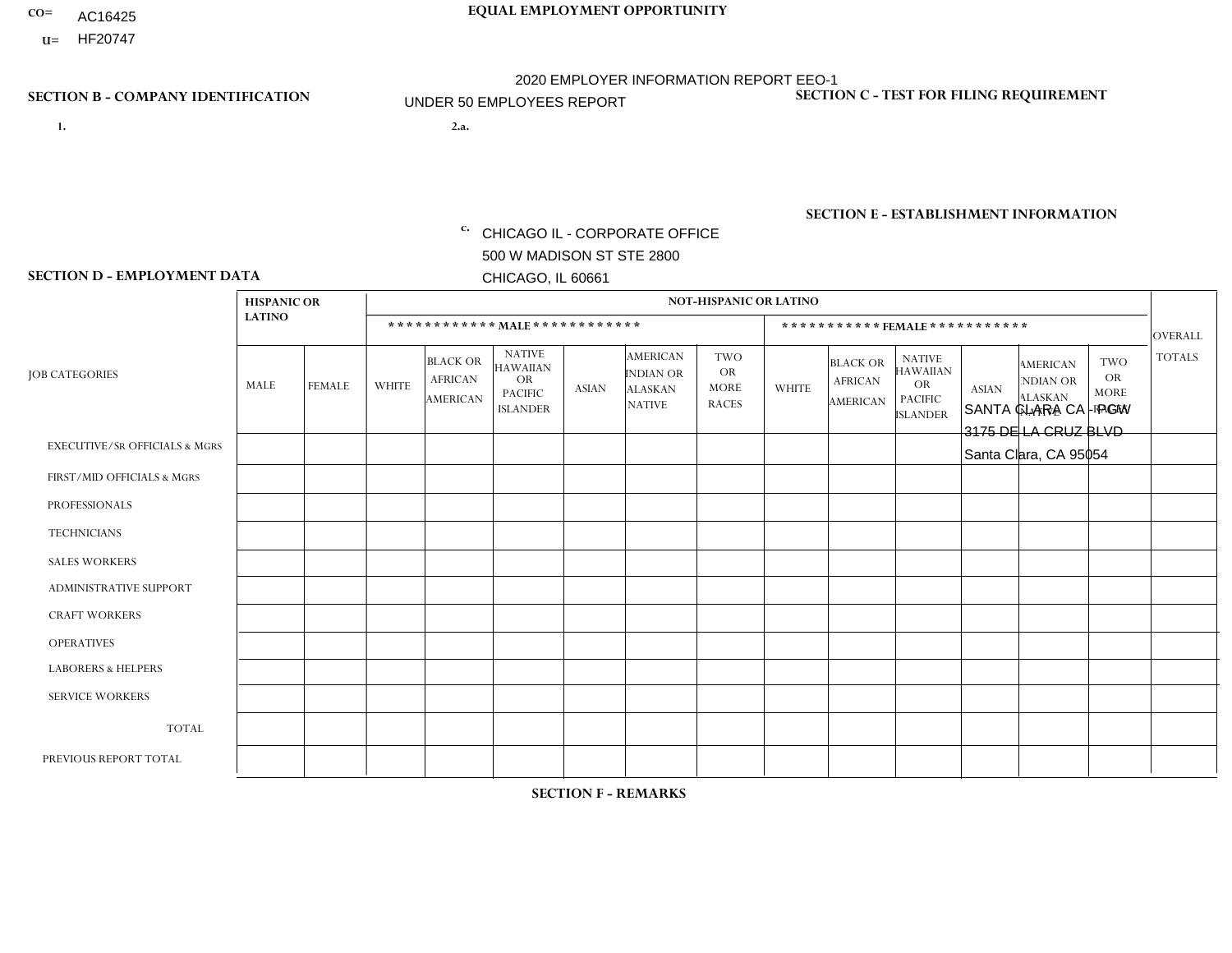- AC16425
- **U=**

**1. 2.a.** CHICAGO IL - CORPORATE OFFICE 500 W MADISON ST STE 2800 CHICAGO, IL 60661

2.a. PEARL MS - PGW JACKSON 2106 HIGHWAY 80 E Pearl, MS 39208

**SECTION B - COMPANY IDENTIFICATION SECTION C - TEST FOR FILING REQUIREMENT** 

1- Y 2- Y 3- N DUNS= 000123456

|                   | <b>SECTION E - ESTABLISHMENT INFORMATION</b> |
|-------------------|----------------------------------------------|
| c. EIN= 952920557 | NAICS: 811122                                |

### **SECTION D - EMPLOYMENT DATA**

|                                          | <b>HISPANIC OR</b> |               |              |                                                      |                                                                                    |              |                                                                 | <b>NOT-HISPANIC OR LATINO</b>                          |              |                                               |                                                                                    |              |                                                                       |                                                        |                |
|------------------------------------------|--------------------|---------------|--------------|------------------------------------------------------|------------------------------------------------------------------------------------|--------------|-----------------------------------------------------------------|--------------------------------------------------------|--------------|-----------------------------------------------|------------------------------------------------------------------------------------|--------------|-----------------------------------------------------------------------|--------------------------------------------------------|----------------|
|                                          | <b>LATINO</b>      |               |              |                                                      |                                                                                    |              |                                                                 |                                                        |              |                                               |                                                                                    |              |                                                                       |                                                        |                |
|                                          |                    |               |              | ************ MAIE************                        |                                                                                    |              |                                                                 |                                                        |              |                                               | ***********FEMALE***********                                                       |              |                                                                       |                                                        | <b>OVERALL</b> |
| <b>JOB CATEGORIES</b>                    | MALE               | <b>FEMALE</b> | <b>WHITE</b> | <b>BLACK OR</b><br><b>AFRICAN</b><br><b>AMERICAN</b> | <b>NATIVE</b><br><b>HAWAIIAN</b><br><b>OR</b><br><b>PACIFIC</b><br><b>ISLANDER</b> | <b>ASIAN</b> | <b>AMERICAN</b><br>INDIAN OR<br><b>ALASKAN</b><br><b>NATIVE</b> | <b>TWO</b><br><b>OR</b><br><b>MORE</b><br><b>RACES</b> | <b>WHITE</b> | <b>BLACK OR</b><br><b>AFRICAN</b><br>AMERICAN | <b>NATIVE</b><br><b>HAWAIIAN</b><br><b>OR</b><br><b>PACIFIC</b><br><b>ISLANDER</b> | <b>ASIAN</b> | <b>AMERICAN</b><br><b>NDIAN OR</b><br><b>ALASKAN</b><br><b>NATIVE</b> | <b>TWO</b><br><b>OR</b><br><b>MORE</b><br><b>RACES</b> | <b>TOTALS</b>  |
| <b>EXECUTIVE/SR OFFICIALS &amp; MGRS</b> | $\Omega$           | $\Omega$      | 0            | $\mathbf 0$                                          | 0                                                                                  | $\Omega$     | $\Omega$                                                        | $\Omega$                                               | $\Omega$     | $\Omega$                                      | $\Omega$                                                                           | $\Omega$     | $\Omega$                                                              | $\Omega$                                               | 0              |
| FIRST/MID OFFICIALS & MGRS               | $\Omega$           | $\mathbf 0$   | $\mathbf 0$  | 0                                                    | $\mathbf{0}$                                                                       | $\mathbf 0$  | $\Omega$                                                        | $\Omega$                                               | $\Omega$     | $\mathbf{0}$                                  | $\mathbf{0}$                                                                       | $\mathbf 0$  | $\Omega$                                                              | $\Omega$                                               | 0              |
| <b>PROFESSIONALS</b>                     | $\Omega$           | $\mathbf 0$   | $\mathbf 0$  | $\mathbf 0$                                          | 0                                                                                  | $\mathbf 0$  | $\overline{0}$                                                  | $\Omega$                                               | $\mathbf{0}$ | $\Omega$                                      | $\Omega$                                                                           | $\Omega$     | $\Omega$                                                              | $\Omega$                                               | 0              |
| <b>TECHNICIANS</b>                       | $\Omega$           | $\mathbf 0$   | $\Omega$     | $\mathbf 0$                                          | 0                                                                                  | $\Omega$     | $\overline{0}$                                                  | $\Omega$                                               | $\Omega$     | $\mathbf 0$                                   | $\Omega$                                                                           | $\mathbf 0$  | $\Omega$                                                              | $\Omega$                                               | $\mathbf 0$    |
| <b>SALES WORKERS</b>                     | $\Omega$           | $\mathbf 0$   | $\Omega$     | $\mathbf 0$                                          | 0                                                                                  | $\Omega$     | $\Omega$                                                        | $\Omega$                                               | $\Omega$     | $\Omega$                                      | $\Omega$                                                                           | $\Omega$     | $\Omega$                                                              | $\Omega$                                               | $\mathbf 0$    |
| <b>ADMINISTRATIVE SUPPORT</b>            | $\Omega$           | $\mathbf 0$   | $\mathbf 0$  | 0                                                    | $\mathbf 0$                                                                        | $\mathbf 0$  | $\Omega$                                                        | $\Omega$                                               | $\Omega$     | $\Omega$                                      | $\mathbf{0}$                                                                       | $\Omega$     | $\Omega$                                                              | $\Omega$                                               | 0              |
| <b>CRAFT WORKERS</b>                     | $\Omega$           | $\mathbf 0$   | $\mathbf 0$  | 0                                                    | 0                                                                                  | $\mathbf 0$  | $\Omega$                                                        | $\Omega$                                               | $\Omega$     | $\Omega$                                      | $\Omega$                                                                           | $\Omega$     | $\Omega$                                                              | $\Omega$                                               | $\mathbf 0$    |
| <b>OPERATIVES</b>                        | $\Omega$           | $\mathbf 0$   | 1            | $\overline{4}$                                       | 0                                                                                  | $\Omega$     | $\overline{0}$                                                  | $\Omega$                                               | $\Omega$     | $\Omega$                                      | $\Omega$                                                                           | $\Omega$     | $\Omega$                                                              | $\Omega$                                               | 5              |
| <b>LABORERS &amp; HELPERS</b>            | 0                  | $\Omega$      | 0            | $\mathbf{1}$                                         | 0                                                                                  | $\mathbf 0$  | $\Omega$                                                        | $\Omega$                                               | $\Omega$     | $\Omega$                                      | $\Omega$                                                                           | $\Omega$     | $\Omega$                                                              | $\Omega$                                               | $\mathbf{1}$   |
| <b>SERVICE WORKERS</b>                   | $\Omega$           | $\mathbf 0$   | $\mathbf 0$  | 0                                                    | $\mathbf 0$                                                                        | $\mathbf 0$  | $\Omega$                                                        | $\Omega$                                               | $\Omega$     | $\Omega$                                      | $\Omega$                                                                           | $\mathbf 0$  | $\Omega$                                                              | $\Omega$                                               | 0              |
| <b>TOTAL</b>                             | 0                  | $\mathbf 0$   | 1            | 5                                                    | 0                                                                                  | $\mathbf 0$  | $\mathbf{0}$                                                    | $\Omega$                                               | 0            | $\Omega$                                      | $\Omega$                                                                           | $\mathbf{0}$ | $\Omega$                                                              | $\mathbf 0$                                            | 6              |
| PREVIOUS REPORT TOTAL                    |                    | $\mathbf 0$   | 1            | 3                                                    | 0                                                                                  | $\Omega$     | $\Omega$                                                        | $\Omega$                                               | $\Omega$     | $\Omega$                                      | $\Omega$                                                                           | $\Omega$     | $\Omega$                                                              | $\Omega$                                               | 5              |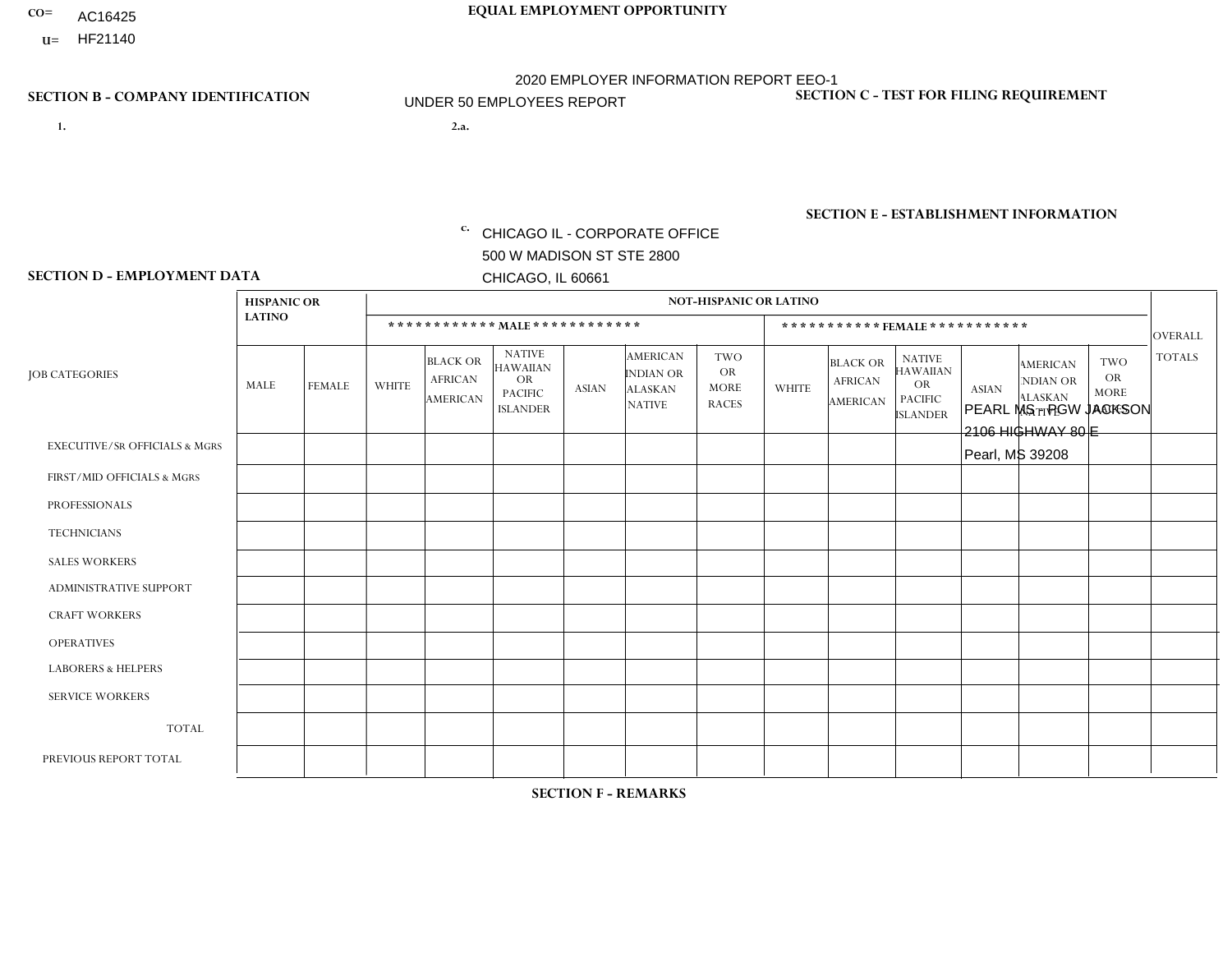- AC16425
- **U=**

- **1. 2.a.** CHICAGO IL CORPORATE OFFICE 500 W MADISON ST STE 2800 CHICAGO, IL 60661
- 2.a. WAUKESHA WI PGW N24 W23750 WATERTOWN RD SUITE E Waukesha, WI 53188
	- EIN= 952920557

## **SECTION B - COMPANY IDENTIFICATION SECTION C - TEST FOR FILING REQUIREMENT**

1- Y 2- Y 3- N DUNS= 000123456

**SECTION E - ESTABLISHMENT INFORMATION c.** NAICS: 811122

### **SECTION D - EMPLOYMENT DATA**

|                                          | <b>HISPANIC OR</b> |                |              |                                                      |                                                                                    |              |                                                                        | <b>NOT-HISPANIC OR LATINO</b>                   |                |                                               |                                                                                    |              |                                                                       |                                                        |                |
|------------------------------------------|--------------------|----------------|--------------|------------------------------------------------------|------------------------------------------------------------------------------------|--------------|------------------------------------------------------------------------|-------------------------------------------------|----------------|-----------------------------------------------|------------------------------------------------------------------------------------|--------------|-----------------------------------------------------------------------|--------------------------------------------------------|----------------|
|                                          | <b>LATINO</b>      |                |              | ************ MALE ************                       |                                                                                    |              |                                                                        |                                                 |                | ***********FEMALE***********                  |                                                                                    |              |                                                                       |                                                        | <b>OVERALL</b> |
| <b>JOB CATEGORIES</b>                    | MALE               | <b>FEMALE</b>  | <b>WHITE</b> | <b>BLACK OR</b><br><b>AFRICAN</b><br><b>AMERICAN</b> | <b>NATIVE</b><br><b>HAWAIIAN</b><br><b>OR</b><br><b>PACIFIC</b><br><b>ISLANDER</b> | <b>ASIAN</b> | <b>AMERICAN</b><br><b>INDIAN OR</b><br><b>ALASKAN</b><br><b>NATIVE</b> | TWO<br><b>OR</b><br><b>MORE</b><br><b>RACES</b> | <b>WHITE</b>   | <b>BLACK OR</b><br><b>AFRICAN</b><br>AMERICAN | <b>NATIVE</b><br><b>HAWAIIAN</b><br><b>OR</b><br><b>PACIFIC</b><br><b>ISLANDER</b> | <b>ASIAN</b> | <b>AMERICAN</b><br><b>NDIAN OR</b><br><b>ALASKAN</b><br><b>NATIVE</b> | <b>TWO</b><br><b>OR</b><br><b>MORE</b><br><b>RACES</b> | <b>TOTALS</b>  |
| <b>EXECUTIVE/SR OFFICIALS &amp; MGRS</b> | $\Omega$           | $\mathbf 0$    | $\Omega$     | $\mathbf 0$                                          | $\mathbf 0$                                                                        | $\mathbf 0$  | $\Omega$                                                               | $\Omega$                                        | $\Omega$       | $\Omega$                                      | $\Omega$                                                                           | $\mathbf 0$  | $\mathbf 0$                                                           | $\mathbf 0$                                            | $\mathbf{0}$   |
| FIRST/MID OFFICIALS & MGRS               | 0                  | $\mathbf 0$    | -1           | $\mathbf 0$                                          | $\Omega$                                                                           | $\Omega$     | $\Omega$                                                               | $\Omega$                                        | 0              | $\Omega$                                      | $\Omega$                                                                           | $\Omega$     | $\Omega$                                                              | $\mathbf 0$                                            | $\mathbf{1}$   |
| <b>PROFESSIONALS</b>                     | 0                  | $\overline{0}$ | 1            | $\mathbf 0$                                          | $\mathbf 0$                                                                        | $\Omega$     | $\Omega$                                                               | $\Omega$                                        | $\overline{0}$ | $\Omega$                                      | $\Omega$                                                                           | $\mathbf 0$  | 0                                                                     | $\mathbf 0$                                            | $\mathbf{1}$   |
| <b>TECHNICIANS</b>                       | 0                  | $\Omega$       | $\Omega$     | $\mathbf 0$                                          | $\Omega$                                                                           | $\Omega$     | $\Omega$                                                               | $\Omega$                                        | $\Omega$       | $\Omega$                                      | $\Omega$                                                                           | $\Omega$     | $\Omega$                                                              | $\Omega$                                               | $\mathbf{0}$   |
| <b>SALES WORKERS</b>                     | 0                  | $\Omega$       | $\Omega$     | $\mathbf 0$                                          | $\Omega$                                                                           | $\Omega$     | $\Omega$                                                               | $\Omega$                                        | $\Omega$       | $\Omega$                                      | $\Omega$                                                                           | $\Omega$     | $\Omega$                                                              | $\Omega$                                               | $\Omega$       |
| ADMINISTRATIVE SUPPORT                   | $\Omega$           | $\Omega$       | $\Omega$     | $\Omega$                                             | $\Omega$                                                                           | $\Omega$     | $\Omega$                                                               | $\Omega$                                        | $\Omega$       | $\Omega$                                      | $\Omega$                                                                           | $\Omega$     | $\Omega$                                                              | $\Omega$                                               | $\Omega$       |
| <b>CRAFT WORKERS</b>                     | 0                  | $\Omega$       | $\Omega$     | $\mathbf 0$                                          | $\Omega$                                                                           | $\Omega$     | $\Omega$                                                               | $\Omega$                                        | $\Omega$       | $\Omega$                                      | $\Omega$                                                                           | $\Omega$     | $\Omega$                                                              | $\mathbf{0}$                                           | $\mathbf 0$    |
| <b>OPERATIVES</b>                        | 0                  | $\Omega$       | 2            | $\mathbf 0$                                          | $\Omega$                                                                           | $\Omega$     | $\Omega$                                                               |                                                 | $\Omega$       | $\Omega$                                      | $\Omega$                                                                           | $\Omega$     | $\Omega$                                                              | $\Omega$                                               | 3              |
| <b>LABORERS &amp; HELPERS</b>            | 0                  | $\Omega$       | $\Omega$     | $\mathbf 0$                                          | $\Omega$                                                                           | $\Omega$     | $\Omega$                                                               | $\Omega$                                        | $\Omega$       | $\Omega$                                      | $\Omega$                                                                           | $\Omega$     | $\Omega$                                                              | $\Omega$                                               | $\overline{0}$ |
| <b>SERVICE WORKERS</b>                   | 0                  | $\Omega$       | $\mathbf 0$  | 0                                                    | $\mathbf{0}$                                                                       | $\Omega$     | $\Omega$                                                               | $\Omega$                                        | $\Omega$       | $\Omega$                                      | $\Omega$                                                                           | $\Omega$     | $\Omega$                                                              | $\Omega$                                               | 0              |
| <b>TOTAL</b>                             | $\mathbf 0$        | $\mathbf 0$    | 4            | $\mathbf 0$                                          | 0                                                                                  | $\mathbf 0$  | $\Omega$                                                               |                                                 | $\Omega$       | $\Omega$                                      | $\Omega$                                                                           | $\mathbf 0$  | 0                                                                     | $\mathbf 0$                                            | 5              |
| PREVIOUS REPORT TOTAL                    | 0                  | $\mathbf{0}$   | 5            | $\overline{2}$                                       | 0                                                                                  | $\Omega$     | $\Omega$                                                               |                                                 | 0              | $\Omega$                                      | $\Omega$                                                                           | $\mathbf 0$  | 0                                                                     | $\mathbf 0$                                            | 8              |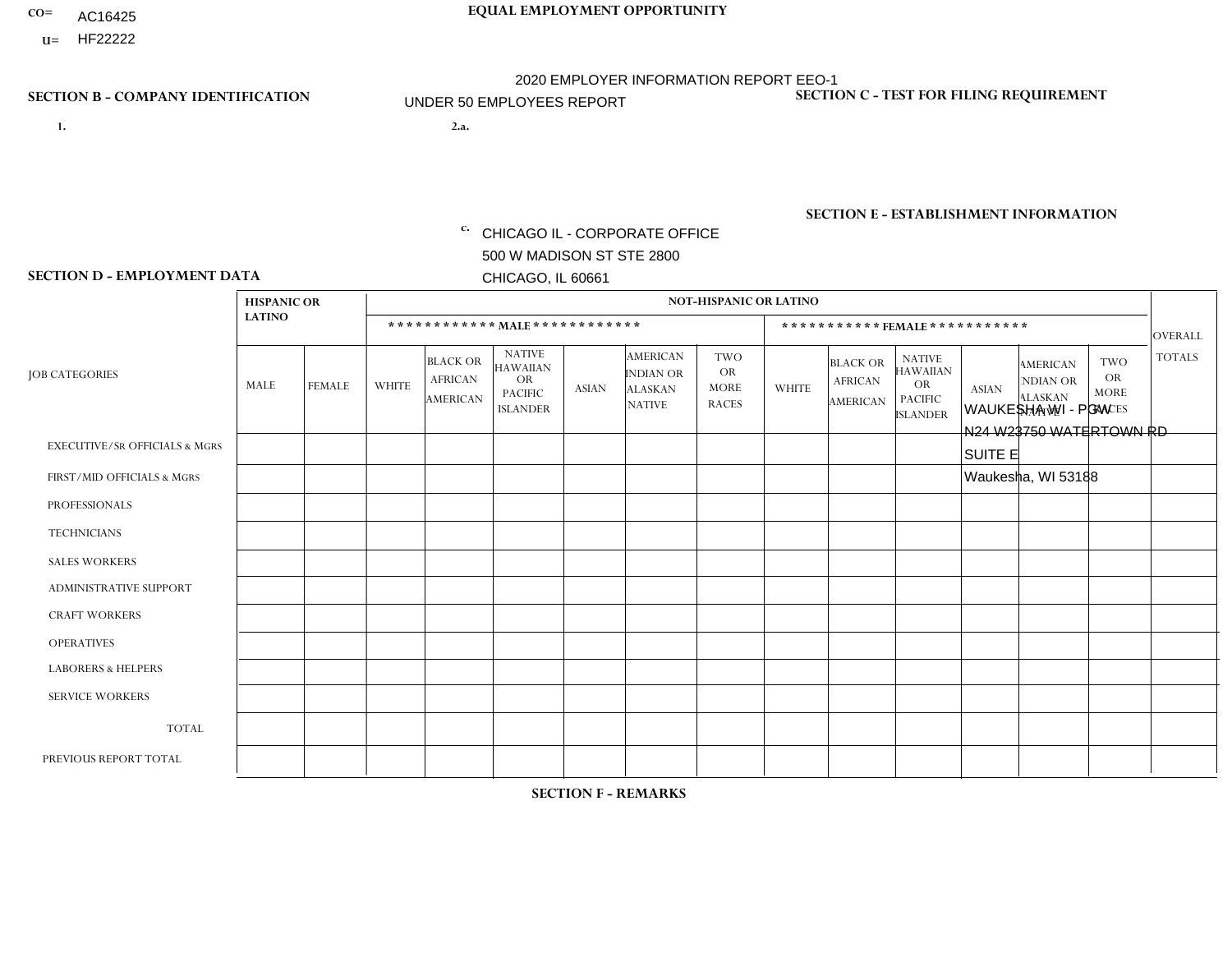- AC16425
- **U=**

- **1. 2.a.** CHICAGO IL CORPORATE OFFICE 500 W MADISON ST STE 2800 CHICAGO, IL 60661
- 2.a. SACRAMENTO CA PGW 815 PROFESSOR LANE #100 Sacramento, CA 95834
	- c. EIN= 952920557

## **SECTION B - COMPANY IDENTIFICATION SECTION C - TEST FOR FILING REQUIREMENT**

1- Y 2- Y 3- N DUNS= 000123456

**SECTION E - ESTABLISHMENT INFORMATION c.** NAICS: 811122

### **SECTION D - EMPLOYMENT DATA**

|                                          | <b>HISPANIC OR</b> |                |              |                                                      |                                                                                    |              |                                                                        | <b>NOT-HISPANIC OR LATINO</b>                          |                |                                               |                                                                                    |              |                                                                       |                                                        |                |
|------------------------------------------|--------------------|----------------|--------------|------------------------------------------------------|------------------------------------------------------------------------------------|--------------|------------------------------------------------------------------------|--------------------------------------------------------|----------------|-----------------------------------------------|------------------------------------------------------------------------------------|--------------|-----------------------------------------------------------------------|--------------------------------------------------------|----------------|
|                                          | <b>LATINO</b>      |                |              |                                                      | ************ MALE************                                                      |              |                                                                        |                                                        |                |                                               | ***********FEMALE***********                                                       |              |                                                                       |                                                        | <b>OVERALL</b> |
| <b>JOB CATEGORIES</b>                    | MALE               | <b>FEMALE</b>  | <b>WHITE</b> | <b>BLACK OR</b><br><b>AFRICAN</b><br><b>AMERICAN</b> | <b>NATIVE</b><br><b>HAWAIIAN</b><br><b>OR</b><br><b>PACIFIC</b><br><b>ISLANDER</b> | <b>ASIAN</b> | <b>AMERICAN</b><br><b>INDIAN OR</b><br><b>ALASKAN</b><br><b>NATIVE</b> | <b>TWO</b><br><b>OR</b><br><b>MORE</b><br><b>RACES</b> | <b>WHITE</b>   | <b>BLACK OR</b><br><b>AFRICAN</b><br>AMERICAN | <b>NATIVE</b><br><b>HAWAIIAN</b><br><b>OR</b><br><b>PACIFIC</b><br><b>ISLANDER</b> | <b>ASIAN</b> | <b>AMERICAN</b><br><b>NDIAN OR</b><br><b>ALASKAN</b><br><b>NATIVE</b> | <b>TWO</b><br><b>OR</b><br><b>MORE</b><br><b>RACES</b> | <b>TOTALS</b>  |
| <b>EXECUTIVE/SR OFFICIALS &amp; MGRS</b> | $\Omega$           | 0              | $\mathbf 0$  | $\mathbf 0$                                          | 0                                                                                  | $\mathbf 0$  | $\Omega$                                                               | $\Omega$                                               | $\Omega$       | $\Omega$                                      | $\Omega$                                                                           | $\mathbf 0$  | 0                                                                     | $\mathbf 0$                                            | $\overline{0}$ |
| FIRST/MID OFFICIALS & MGRS               | 0                  | $\Omega$       | 1            | $\Omega$                                             | $\Omega$                                                                           | $\Omega$     | $\Omega$                                                               | $\Omega$                                               | $\overline{0}$ | $\Omega$                                      | $\Omega$                                                                           | $\Omega$     | $\Omega$                                                              | $\Omega$                                               | $\mathbf{1}$   |
| <b>PROFESSIONALS</b>                     | 0                  | $\Omega$       | $\Omega$     | $\mathbf 0$                                          | $\Omega$                                                                           | $\Omega$     | $\Omega$                                                               | $\Omega$                                               | 0              | $\Omega$                                      | $\Omega$                                                                           | $\Omega$     | $\Omega$                                                              | $\mathbf{0}$                                           | $\mathbf{0}$   |
| <b>TECHNICIANS</b>                       | 0                  | $\overline{0}$ | $\mathbf 0$  | $\mathbf 0$                                          | $\Omega$                                                                           | $\Omega$     | $\Omega$                                                               | $\Omega$                                               | 0              | $\Omega$                                      | $\Omega$                                                                           | $\Omega$     | $\Omega$                                                              | $\Omega$                                               | $\mathbf{0}$   |
| <b>SALES WORKERS</b>                     | $\Omega$           | $\Omega$       | $\Omega$     | $\mathbf 0$                                          | $\Omega$                                                                           | $\Omega$     | $\Omega$                                                               | $\Omega$                                               | $\Omega$       | $\Omega$                                      | $\Omega$                                                                           | $\Omega$     | $\Omega$                                                              | $\Omega$                                               | $\mathbf{0}$   |
| ADMINISTRATIVE SUPPORT                   | $\Omega$           | $\Omega$       | $\Omega$     | $\mathbf 0$                                          | $\Omega$                                                                           | $\Omega$     | $\Omega$                                                               | $\Omega$                                               | 0              | $\Omega$                                      | $\Omega$                                                                           | $\Omega$     | $\Omega$                                                              | $\Omega$                                               | $\mathbf 0$    |
| <b>CRAFT WORKERS</b>                     | 0                  | 0              | $\Omega$     | $\mathbf 0$                                          | 0                                                                                  | $\Omega$     | $\Omega$                                                               | $\Omega$                                               | $\Omega$       | $\Omega$                                      | $\Omega$                                                                           | $\mathbf{0}$ | $\mathbf{0}$                                                          | $\mathbf 0$                                            | $\mathbf 0$    |
| <b>OPERATIVES</b>                        | 3                  | $\Omega$       | $\Omega$     | $\mathbf 0$                                          | $\Omega$                                                                           | $\Omega$     | $\Omega$                                                               | $\Omega$                                               | $\Omega$       | $\Omega$                                      | $\Omega$                                                                           | $\Omega$     | $\Omega$                                                              | $\Omega$                                               | 3              |
| <b>LABORERS &amp; HELPERS</b>            | 0                  | $\Omega$       | $\Omega$     | $\mathbf 0$                                          | 0                                                                                  | $\mathbf{1}$ | $\Omega$                                                               | $\Omega$                                               | $\Omega$       | $\Omega$                                      | $\Omega$                                                                           | $\Omega$     | $\Omega$                                                              | $\Omega$                                               | $\mathbf{1}$   |
| <b>SERVICE WORKERS</b>                   | 0                  | $\Omega$       | $\mathbf 0$  | $\mathbf 0$                                          | $\mathbf{0}$                                                                       | $\mathbf 0$  | $\Omega$                                                               | $\Omega$                                               | $\Omega$       | $\Omega$                                      | $\Omega$                                                                           | $\Omega$     | $\Omega$                                                              | $\mathbf 0$                                            | $\mathbf{0}$   |
| <b>TOTAL</b>                             | 3                  | $\mathbf 0$    |              | 0                                                    | 0                                                                                  | -1           | $\Omega$                                                               | $\Omega$                                               | $\Omega$       | $\Omega$                                      | $\Omega$                                                                           | $\mathbf 0$  | $\Omega$                                                              | $\Omega$                                               | 5              |
| PREVIOUS REPORT TOTAL                    | 0                  | $\mathbf{0}$   | 2            | $\mathbf 0$                                          | $\mathbf{0}$                                                                       | $\Omega$     | $\Omega$                                                               | $\Omega$                                               | 0              | $\Omega$                                      | $\Omega$                                                                           | $\Omega$     | 0                                                                     | $\mathbf 0$                                            | $\overline{2}$ |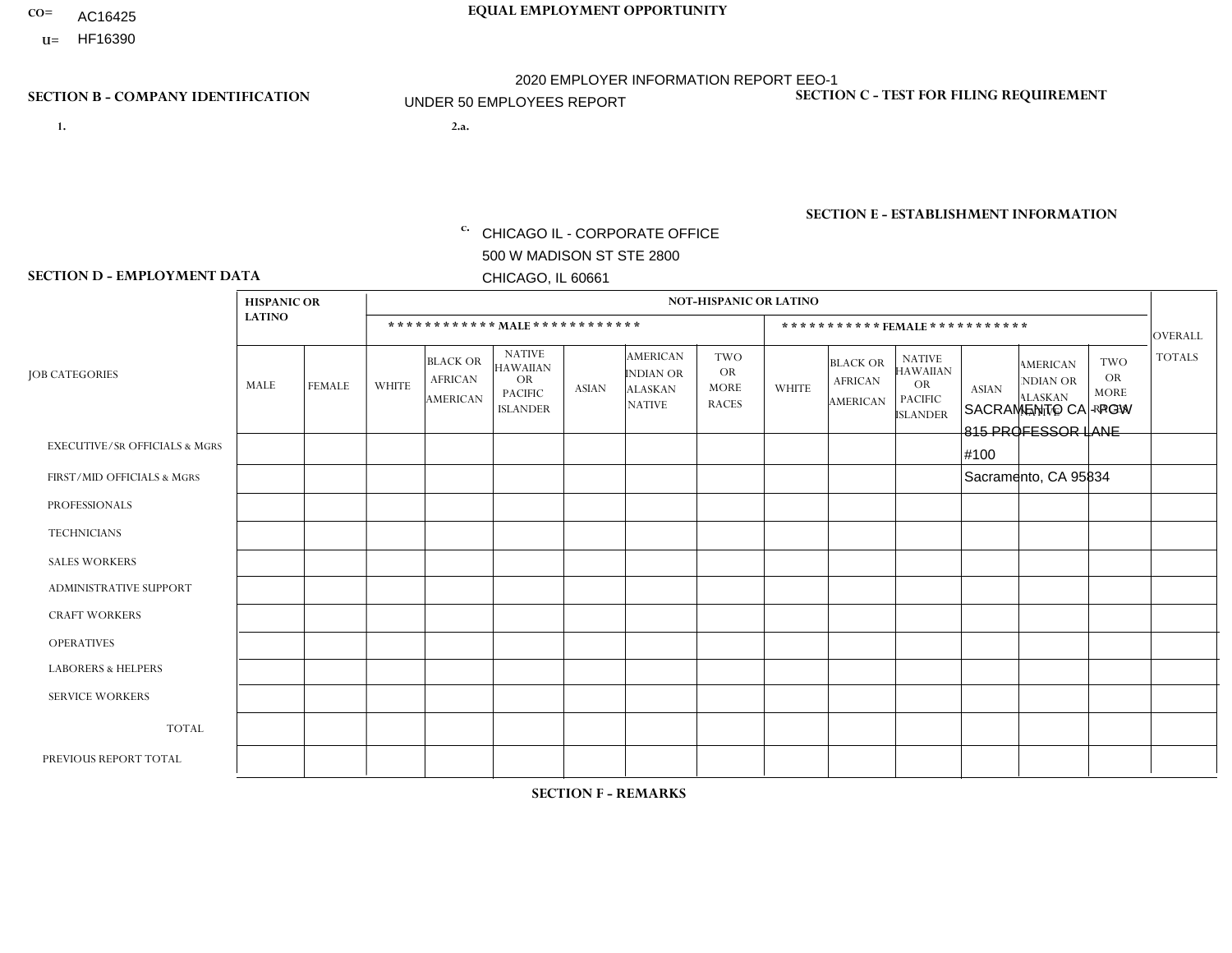- AC16425
- **U=**

**1. 2.a.** CHICAGO IL - CORPORATE OFFICE 500 W MADISON ST STE 2800 CHICAGO, IL 60661

2.a. TAMPA FL - TAMPA TRUCK 1019 SOUTH 50TH ST Tampa, FL 33619

**SECTION B - COMPANY IDENTIFICATION SECTION C - TEST FOR FILING REQUIREMENT** 

1- Y 2- Y 3- N DUNS= 000123456

|                   | <b>SECTION E - ESTABLISHMENT INFORMATION</b> |
|-------------------|----------------------------------------------|
| c. EIN= 952920557 | NAICS: 423140                                |

### **SECTION D - EMPLOYMENT DATA**

|                                          | <b>HISPANIC OR</b> |               |                |                                                      |                                                                                    |                      |                                                                        | <b>NOT-HISPANIC OR LATINO</b>                          |                |                                               |                                                                                    |              |                                                                       |                                                        |                |
|------------------------------------------|--------------------|---------------|----------------|------------------------------------------------------|------------------------------------------------------------------------------------|----------------------|------------------------------------------------------------------------|--------------------------------------------------------|----------------|-----------------------------------------------|------------------------------------------------------------------------------------|--------------|-----------------------------------------------------------------------|--------------------------------------------------------|----------------|
|                                          | <b>LATINO</b>      |               |                | ************ MALE ************                       |                                                                                    |                      |                                                                        |                                                        |                |                                               | ***********FEMALE***********                                                       |              |                                                                       |                                                        | <b>OVERALL</b> |
| <b>JOB CATEGORIES</b>                    | MALE               | <b>FEMALE</b> | <b>WHITE</b>   | <b>BLACK OR</b><br><b>AFRICAN</b><br><b>AMERICAN</b> | <b>NATIVE</b><br><b>HAWAIIAN</b><br><b>OR</b><br><b>PACIFIC</b><br><b>ISLANDER</b> | ASIAN                | <b>AMERICAN</b><br><b>INDIAN OR</b><br><b>ALASKAN</b><br><b>NATIVE</b> | <b>TWO</b><br><b>OR</b><br><b>MORE</b><br><b>RACES</b> | <b>WHITE</b>   | <b>BLACK OR</b><br><b>AFRICAN</b><br>AMERICAN | <b>NATIVE</b><br><b>HAWAIIAN</b><br><b>OR</b><br><b>PACIFIC</b><br><b>ISLANDER</b> | <b>ASIAN</b> | <b>AMERICAN</b><br><b>NDIAN OR</b><br><b>ALASKAN</b><br><b>NATIVE</b> | <b>TWO</b><br><b>OR</b><br><b>MORE</b><br><b>RACES</b> | <b>TOTALS</b>  |
| <b>EXECUTIVE/SR OFFICIALS &amp; MGRS</b> | $\Omega$           | $\mathbf 0$   | $\Omega$       | $\mathbf 0$                                          | $\mathbf 0$                                                                        | $\mathbf 0$          | $\Omega$                                                               | $\Omega$                                               | $\Omega$       | $\Omega$                                      | $\Omega$                                                                           | $\Omega$     | $\Omega$                                                              | $\Omega$                                               | $\mathbf 0$    |
| FIRST/MID OFFICIALS & MGRS               | $\Omega$           | 0             | 4              | $\mathbf 0$                                          | $\mathbf 0$                                                                        | $\mathbf 0$          | $\Omega$                                                               | $\Omega$                                               | 1              | $\Omega$                                      | $\Omega$                                                                           | $\Omega$     | $\Omega$                                                              | $\Omega$                                               | 5              |
| <b>PROFESSIONALS</b>                     | $\Omega$           | $\Omega$      | 1              | $\mathbf 0$                                          | $\Omega$                                                                           | $\Omega$             | $\Omega$                                                               | $\Omega$                                               | $\Omega$       | $\Omega$                                      | $\Omega$                                                                           | $\Omega$     | $\Omega$                                                              | $\mathbf{0}$                                           | $\mathbf{1}$   |
| <b>TECHNICIANS</b>                       | $\Omega$           | $\mathbf 0$   | $\Omega$       | $\mathbf 0$                                          | $\mathbf 0$                                                                        | $\Omega$             | $\overline{0}$                                                         | $\Omega$                                               | $\mathbf{0}$   | $\Omega$                                      | $\Omega$                                                                           | $\Omega$     | $\Omega$                                                              | $\Omega$                                               | $\mathbf 0$    |
| <b>SALES WORKERS</b>                     | $\Omega$           | $\Omega$      | $\overline{2}$ | $\mathbf{1}$                                         | 0                                                                                  | $\Omega$             | $\Omega$                                                               | $\Omega$                                               | $\Omega$       | $\Omega$                                      | $\Omega$                                                                           | $\Omega$     | $\Omega$                                                              | $\mathbf{0}$                                           | 3              |
| <b>ADMINISTRATIVE SUPPORT</b>            | $\Omega$           | $\mathbf 0$   | 3              | $\mathbf 0$                                          | $\mathbf 0$                                                                        | $\mathbf 0$          | $\Omega$                                                               | $\Omega$                                               | 0              | $\Omega$                                      | $\Omega$                                                                           | $\Omega$     | $\Omega$                                                              | $\mathbf 0$                                            | 3              |
| <b>CRAFT WORKERS</b>                     | $\overline{2}$     | $\Omega$      | 4              | $\mathbf{1}$                                         | 0                                                                                  | $\mathbf{1}$         | $\Omega$                                                               | $\Omega$                                               | $\Omega$       | $\Omega$                                      | $\mathbf{0}$                                                                       | $\Omega$     | $\Omega$                                                              | $\Omega$                                               | 8              |
| <b>OPERATIVES</b>                        | $\Omega$           | $\Omega$      | $\Omega$       | 0                                                    | $\Omega$                                                                           | $\Omega$             | $\Omega$                                                               | $\Omega$                                               | $\Omega$       | $\Omega$                                      | $\Omega$                                                                           | $\Omega$     | $\Omega$                                                              | $\Omega$                                               | $\mathbf{0}$   |
| <b>LABORERS &amp; HELPERS</b>            | $\Omega$           | $\Omega$      | 0              | $\mathbf 0$                                          | 0                                                                                  | $\Omega$             | $\Omega$                                                               |                                                        | $\Omega$       | $\Omega$                                      | $\mathbf{0}$                                                                       | $\Omega$     | $\Omega$                                                              | $\mathbf{0}$                                           | $\mathbf{1}$   |
| <b>SERVICE WORKERS</b>                   | $\Omega$           | $\mathbf 0$   | 0              | $\mathbf 0$                                          | $\mathbf{0}$                                                                       | $\mathbf 0$          | $\Omega$                                                               | $\Omega$                                               | $\Omega$       | $\Omega$                                      | $\Omega$                                                                           | $\mathbf 0$  | $\Omega$                                                              | $\mathbf 0$                                            | 0              |
| <b>TOTAL</b>                             | 2                  | $\mathbf 0$   | 14             | $\overline{2}$                                       | 0                                                                                  | $\mathbf{1}$         | $\Omega$                                                               |                                                        | $\mathbf{1}$   | $\Omega$                                      | $\Omega$                                                                           | $\mathbf 0$  | $\Omega$                                                              | $\Omega$                                               | 21             |
| PREVIOUS REPORT TOTAL                    | 3                  | $\Omega$      | 19             | 3                                                    | $\mathbf{0}$                                                                       | $\blacktriangleleft$ | $\Omega$                                                               |                                                        | $\overline{2}$ | $\Omega$                                      | $\mathbf{0}$                                                                       | $\Omega$     | $\Omega$                                                              | $\Omega$                                               | 29             |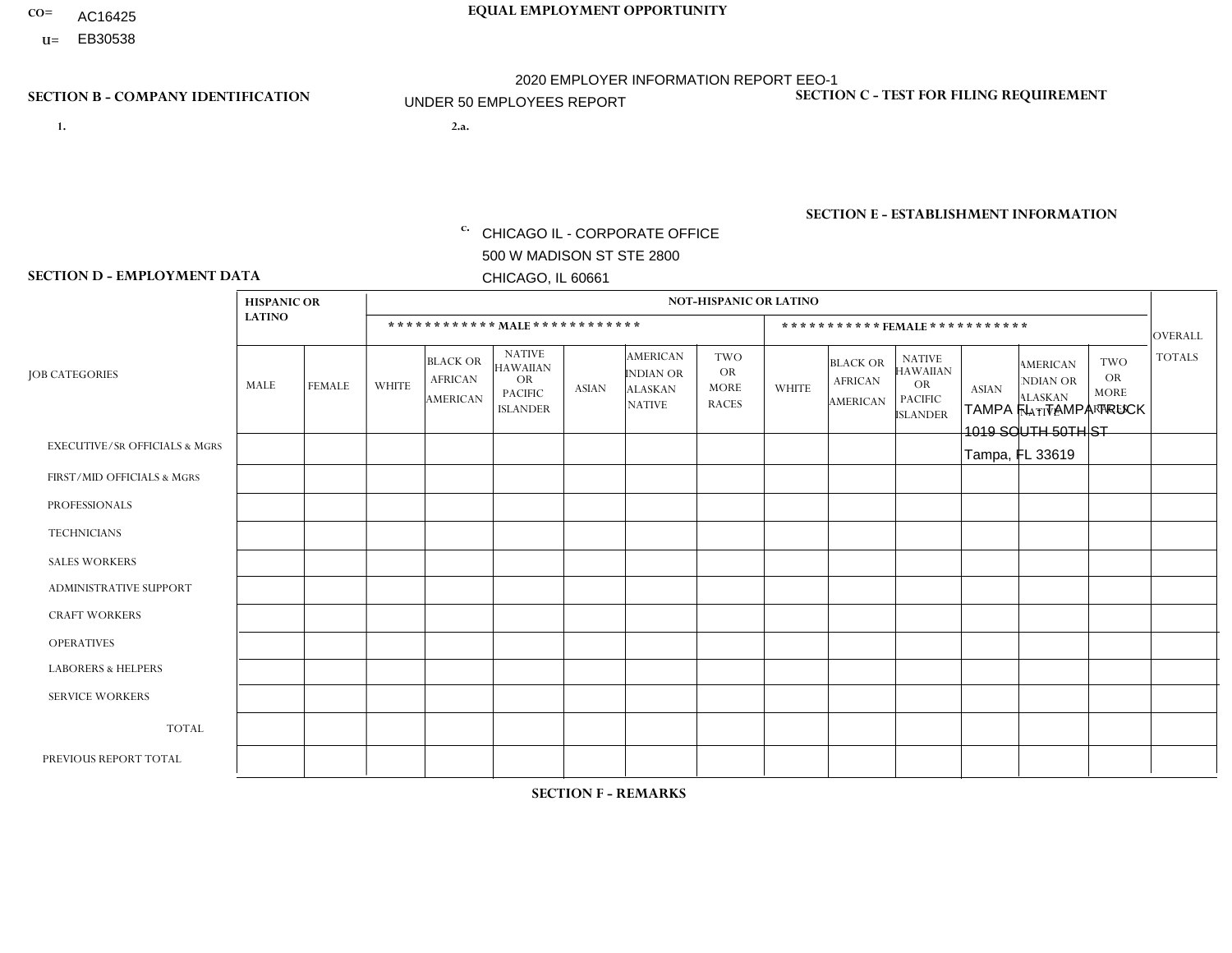- AC16425
- **U=**

- **1. 2.a.** CHICAGO IL CORPORATE OFFICE 500 W MADISON ST STE 2800 CHICAGO, IL 60661
- 2.a. E JACKSON MS -PLUNK'S 4100 INTERSTATE 55 SOUTH Jackson, MS 39212

EIN= 952920557

## **SECTION B - COMPANY IDENTIFICATION SECTION C - TEST FOR FILING REQUIREMENT**

1- Y 2- Y 3- N DUNS= 000123456

**SECTION E - ESTABLISHMENT INFORMATION c.** NAICS: 423140

### **SECTION D - EMPLOYMENT DATA**

|                                          | <b>HISPANIC OR</b> |                |                |                                                      |                                                                                    |              |                                                                 | <b>NOT-HISPANIC OR LATINO</b>                          |                |                                               |                                                                                    |              |                                                                |                                                        |                |
|------------------------------------------|--------------------|----------------|----------------|------------------------------------------------------|------------------------------------------------------------------------------------|--------------|-----------------------------------------------------------------|--------------------------------------------------------|----------------|-----------------------------------------------|------------------------------------------------------------------------------------|--------------|----------------------------------------------------------------|--------------------------------------------------------|----------------|
|                                          | <b>LATINO</b>      |                |                |                                                      | ************ MALE ************                                                     |              |                                                                 |                                                        |                | ***********FEMALE***********                  |                                                                                    |              |                                                                |                                                        | <b>OVERALL</b> |
| <b>JOB CATEGORIES</b>                    | MALE               | <b>FEMALE</b>  | <b>WHITE</b>   | <b>BLACK OR</b><br><b>AFRICAN</b><br><b>AMERICAN</b> | <b>NATIVE</b><br><b>HAWAIIAN</b><br><b>OR</b><br><b>PACIFIC</b><br><b>ISLANDER</b> | <b>ASIAN</b> | <b>AMERICAN</b><br>INDIAN OR<br><b>ALASKAN</b><br><b>NATIVE</b> | <b>TWO</b><br><b>OR</b><br><b>MORE</b><br><b>RACES</b> | <b>WHITE</b>   | <b>BLACK OR</b><br><b>AFRICAN</b><br>AMERICAN | <b>NATIVE</b><br><b>HAWAIIAN</b><br><b>OR</b><br><b>PACIFIC</b><br><b>ISLANDER</b> | <b>ASIAN</b> | <b>AMERICAN</b><br>NDIAN OR<br><b>ALASKAN</b><br><b>NATIVE</b> | <b>TWO</b><br><b>OR</b><br><b>MORE</b><br><b>RACES</b> | <b>TOTALS</b>  |
| <b>EXECUTIVE/SR OFFICIALS &amp; MGRS</b> | $\Omega$           | $\Omega$       | $\Omega$       | $\Omega$                                             | $\Omega$                                                                           | $\mathbf{0}$ | $\Omega$                                                        | $\Omega$                                               | 0              | $\Omega$                                      | $\Omega$                                                                           | $\mathbf{0}$ | $\Omega$                                                       | $\Omega$                                               | $\Omega$       |
| FIRST/MID OFFICIALS & MGRS               | 0                  | $\Omega$       | $\overline{c}$ | $\mathbf 0$                                          | $\Omega$                                                                           | $\mathbf{0}$ | $\mathbf{0}$                                                    | $\Omega$                                               |                | $\Omega$                                      | $\Omega$                                                                           | $\Omega$     | $\Omega$                                                       | $\Omega$                                               | 3              |
| <b>PROFESSIONALS</b>                     | 0                  | $\Omega$       | $\Omega$       | $\mathbf 0$                                          | $\Omega$                                                                           | $\Omega$     | $\Omega$                                                        | $\Omega$                                               | 0              | $\Omega$                                      | $\Omega$                                                                           | $\Omega$     | $\Omega$                                                       | $\Omega$                                               | $\mathbf{0}$   |
| <b>TECHNICIANS</b>                       | 0                  | $\overline{0}$ | $\mathbf 0$    | $\mathbf 0$                                          | $\overline{0}$                                                                     | $\Omega$     | $\Omega$                                                        | $\Omega$                                               | $\overline{0}$ | $\Omega$                                      | $\Omega$                                                                           | $\mathbf 0$  | $\mathbf 0$                                                    | $\mathbf 0$                                            | $\mathbf 0$    |
| <b>SALES WORKERS</b>                     | $\Omega$           | $\Omega$       | 3              | $\overline{1}$                                       | $\Omega$                                                                           | $\Omega$     | $\Omega$                                                        | $\Omega$                                               | 0              | $\Omega$                                      | $\Omega$                                                                           | $\Omega$     | $\Omega$                                                       | $\mathbf{0}$                                           | $\overline{4}$ |
| <b>ADMINISTRATIVE SUPPORT</b>            | 0                  | $\Omega$       | $\Omega$       | $\mathbf 0$                                          | $\Omega$                                                                           | $\mathbf{0}$ | $\mathbf{0}$                                                    | $\Omega$                                               |                | $\Omega$                                      | $\Omega$                                                                           | $\Omega$     | $\mathbf{0}$                                                   | $\Omega$                                               | $\mathbf{1}$   |
| <b>CRAFT WORKERS</b>                     | 0                  | $\Omega$       | $\overline{2}$ | 2                                                    | $\Omega$                                                                           | $\Omega$     | $\Omega$                                                        | $\Omega$                                               | 0              | $\Omega$                                      | $\Omega$                                                                           | $\mathbf{0}$ | $\Omega$                                                       | $\mathbf{0}$                                           | 4              |
| <b>OPERATIVES</b>                        | 0                  | $\Omega$       | $\mathbf 0$    | $\overline{1}$                                       | $\mathbf 0$                                                                        | $\Omega$     | $\Omega$                                                        | $\Omega$                                               | $\overline{0}$ | $\Omega$                                      | $\Omega$                                                                           | $\mathbf 0$  | $\mathbf 0$                                                    | $\mathbf 0$                                            | $\mathbf{1}$   |
| <b>LABORERS &amp; HELPERS</b>            | 0                  | $\Omega$       | $\overline{2}$ | $\overline{1}$                                       | $\Omega$                                                                           | $\Omega$     | $\Omega$                                                        | $\Omega$                                               | 0              | $\Omega$                                      | $\Omega$                                                                           | $\mathbf{0}$ | $\Omega$                                                       | $\mathbf{0}$                                           | 3              |
| <b>SERVICE WORKERS</b>                   | 0                  | $\Omega$       | $\mathbf 0$    | 0                                                    | 0                                                                                  | $\Omega$     | $\mathbf{0}$                                                    | $\Omega$                                               | $\Omega$       | $\Omega$                                      | $\Omega$                                                                           | 0            | $\Omega$                                                       | $\mathbf 0$                                            | 0              |
| <b>TOTAL</b>                             | $\mathbf 0$        | $\mathbf 0$    | 9              | 5                                                    | 0                                                                                  | $\mathbf 0$  | $\Omega$                                                        | $\Omega$                                               | $\overline{2}$ | $\Omega$                                      | $\Omega$                                                                           | $\mathbf 0$  | 0                                                              | $\mathbf 0$                                            | 16             |
| PREVIOUS REPORT TOTAL                    | 0                  | $\Omega$       | 16             | 5                                                    | $\Omega$                                                                           | $\Omega$     | $\Omega$                                                        | $\Omega$                                               | 3              | $\Omega$                                      | $\Omega$                                                                           | $\Omega$     | $\Omega$                                                       | $\mathbf 0$                                            | 24             |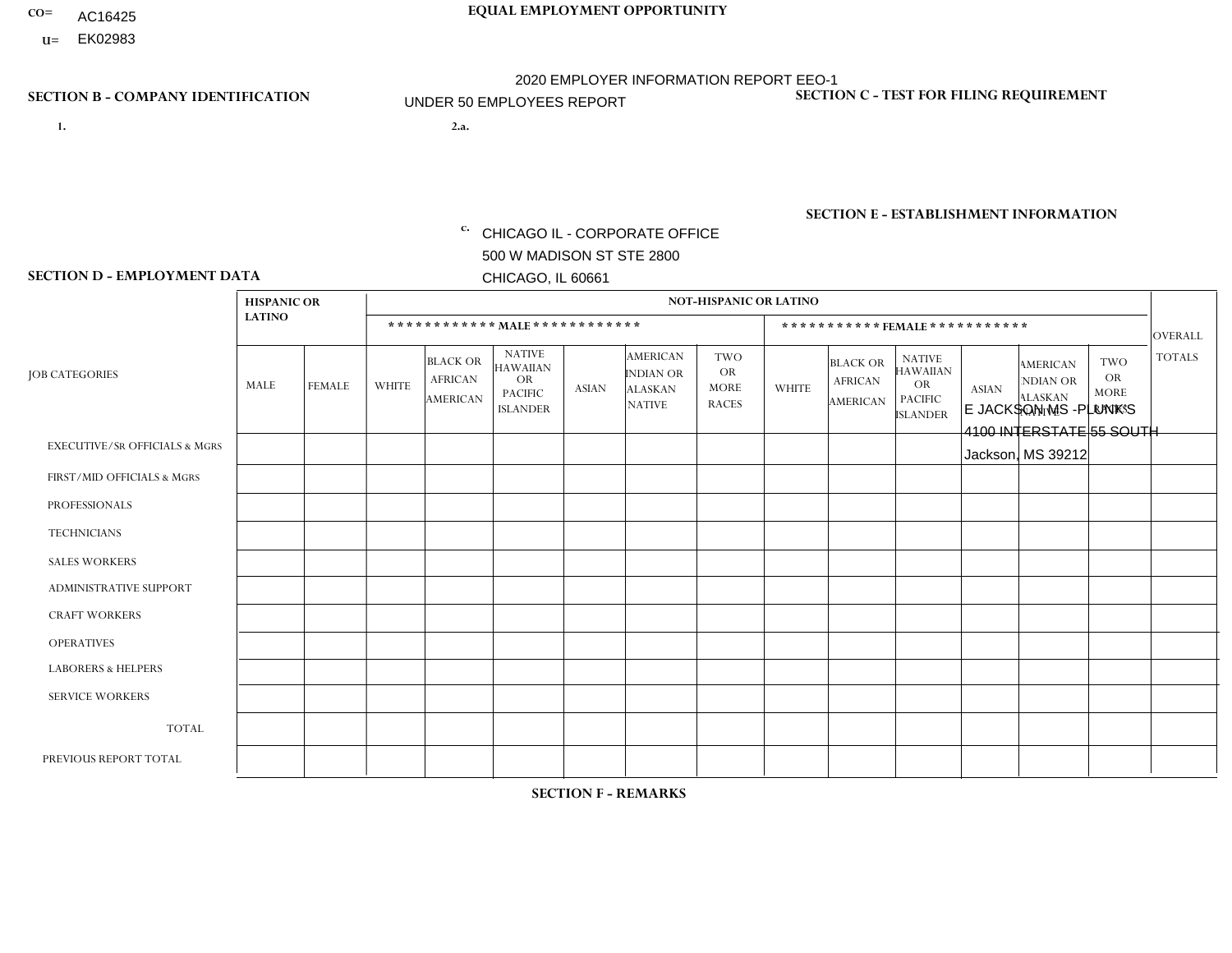- AC16425
- **U=** EV53894

- **1. 2.a.** CHICAGO IL CORPORATE OFFICE 500 W MADISON ST STE 2800 CHICAGO, IL 60661
- 2.a. JESSUP MD 8125 WASHINGTON BLVD Jessup, MD 20794

EIN= 952920557

## **SECTION B - COMPANY IDENTIFICATION SECTION C - TEST FOR FILING REQUIREMENT**

1- Y 2- Y 3- N DUNS= 000123456

**SECTION E - ESTABLISHMENT INFORMATION c.** NAICS: 423140

### **SECTION D - EMPLOYMENT DATA**

|                                          | <b>HISPANIC OR</b> |                      |                |                                                      |                                                                                    |              |                                                                 | <b>NOT-HISPANIC OR LATINO</b>                          |              |                                                      |                                                                             |              |                                                                |                                                        |                |
|------------------------------------------|--------------------|----------------------|----------------|------------------------------------------------------|------------------------------------------------------------------------------------|--------------|-----------------------------------------------------------------|--------------------------------------------------------|--------------|------------------------------------------------------|-----------------------------------------------------------------------------|--------------|----------------------------------------------------------------|--------------------------------------------------------|----------------|
|                                          | <b>LATINO</b>      |                      |                | ************ MALE ************                       |                                                                                    |              |                                                                 |                                                        |              |                                                      | ***********FEMALE***********                                                |              |                                                                |                                                        | <b>OVERALL</b> |
| <b>JOB CATEGORIES</b>                    | MALE               | <b>FEMALE</b>        | <b>WHITE</b>   | <b>BLACK OR</b><br><b>AFRICAN</b><br><b>AMERICAN</b> | <b>NATIVE</b><br><b>HAWAIIAN</b><br><b>OR</b><br><b>PACIFIC</b><br><b>ISLANDER</b> | <b>ASIAN</b> | <b>AMERICAN</b><br>INDIAN OR<br><b>ALASKAN</b><br><b>NATIVE</b> | <b>TWO</b><br><b>OR</b><br><b>MORE</b><br><b>RACES</b> | <b>WHITE</b> | <b>BLACK OR</b><br><b>AFRICAN</b><br><b>AMERICAN</b> | <b>NATIVE</b><br><b>HAWAIIAN</b><br>OR<br><b>PACIFIC</b><br><b>ISLANDER</b> | <b>ASIAN</b> | <b>AMERICAN</b><br>NDIAN OR<br><b>ALASKAN</b><br><b>NATIVE</b> | <b>TWO</b><br><b>OR</b><br><b>MORE</b><br><b>RACES</b> | <b>TOTALS</b>  |
| <b>EXECUTIVE/SR OFFICIALS &amp; MGRS</b> | $\Omega$           | $\Omega$             | $\Omega$       | $\Omega$                                             | $\Omega$                                                                           | $\Omega$     | $\Omega$                                                        | $\Omega$                                               | 0            | $\Omega$                                             | $\Omega$                                                                    | $\Omega$     | $\Omega$                                                       | $\Omega$                                               | $\Omega$       |
| FIRST/MID OFFICIALS & MGRS               |                    | $\Omega$             | $\Omega$       | $\mathbf 0$                                          | 0                                                                                  | $\mathbf{0}$ | $\Omega$                                                        | $\Omega$                                               | 0            | $\Omega$                                             | 0                                                                           | $\mathbf 0$  | $\Omega$                                                       | $\mathbf 0$                                            | $\mathbf{1}$   |
| <b>PROFESSIONALS</b>                     | $\Omega$           | $\Omega$             | $\Omega$       | $\mathbf 0$                                          | $\Omega$                                                                           | $\Omega$     | $\Omega$                                                        | $\Omega$                                               | 1            | $\Omega$                                             | 0                                                                           | $\Omega$     | $\Omega$                                                       | $\mathbf 0$                                            | $\mathbf{1}$   |
| <b>TECHNICIANS</b>                       | $\mathbf 0$        | $\mathbf 0$          | $\Omega$       | $\mathbf 0$                                          | $\mathbf 0$                                                                        | $\Omega$     | $\Omega$                                                        | $\Omega$                                               | 0            | $\mathbf 0$                                          | 0                                                                           | $\mathbf 0$  | $\Omega$                                                       | $\mathbf 0$                                            | $\mathbf{0}$   |
| <b>SALES WORKERS</b>                     | $\Omega$           | $\Omega$             | $\Omega$       | $\Omega$                                             | $\Omega$                                                                           | $\Omega$     | $\Omega$                                                        | $\Omega$                                               | $\Omega$     | $\Omega$                                             | $\Omega$                                                                    | $\Omega$     | $\Omega$                                                       | $\Omega$                                               | $\Omega$       |
| <b>ADMINISTRATIVE SUPPORT</b>            | $\Omega$           | $\mathbf 1$          | 1              | $\overline{1}$                                       | $\Omega$                                                                           | $\Omega$     | $\Omega$                                                        | $\Omega$                                               | 1            | 2                                                    | 0                                                                           | $\Omega$     | $\Omega$                                                       | $\Omega$                                               | 6              |
| <b>CRAFT WORKERS</b>                     | $\Omega$           | $\Omega$             | $\mathbf{0}$   | $\mathbf 0$                                          | $\mathbf 0$                                                                        | $\Omega$     | $\Omega$                                                        | $\Omega$                                               | 0            | $\Omega$                                             | 0                                                                           | $\mathbf 0$  | $\Omega$                                                       | $\mathbf 0$                                            | $\mathbf 0$    |
| <b>OPERATIVES</b>                        | 5                  | $\mathbf{1}$         | $\overline{c}$ | 10                                                   | $\Omega$                                                                           | $\Omega$     | $\Omega$                                                        | $\Omega$                                               | 1            | $\Omega$                                             | $\Omega$                                                                    | $\Omega$     | $\Omega$                                                       | $\Omega$                                               | 19             |
| <b>LABORERS &amp; HELPERS</b>            | $\Omega$           | $\Omega$             | $\mathbf{0}$   | $\mathbf 0$                                          | $\mathbf 0$                                                                        | $\Omega$     | $\Omega$                                                        | $\Omega$                                               | 0            | $\Omega$                                             | 0                                                                           | $\mathbf 0$  | $\Omega$                                                       | $\mathbf 0$                                            | $\mathbf{0}$   |
| <b>SERVICE WORKERS</b>                   | $\Omega$           | $\Omega$             | 0              | $\mathbf 0$                                          | $\mathbf 0$                                                                        | $\Omega$     | $\Omega$                                                        | $\Omega$                                               | 0            | $\Omega$                                             | $\Omega$                                                                    | 0            | $\Omega$                                                       | $\mathbf 0$                                            | $\mathbf 0$    |
| <b>TOTAL</b>                             | 6                  | $\overline{2}$       | 3              | 11                                                   | $\mathbf 0$                                                                        | 0            | $\Omega$                                                        | $\Omega$                                               | 3            | $\overline{2}$                                       | 0                                                                           | $\mathbf 0$  | $\Omega$                                                       | $\mathbf 0$                                            | 27             |
| PREVIOUS REPORT TOTAL                    | 3                  | $\blacktriangleleft$ | 8              | 13                                                   | $\Omega$                                                                           | $\Omega$     | $\Omega$                                                        |                                                        | 3            | $\overline{1}$                                       | 0                                                                           | $\mathbf 0$  | $\Omega$                                                       | $\mathbf 0$                                            | 30             |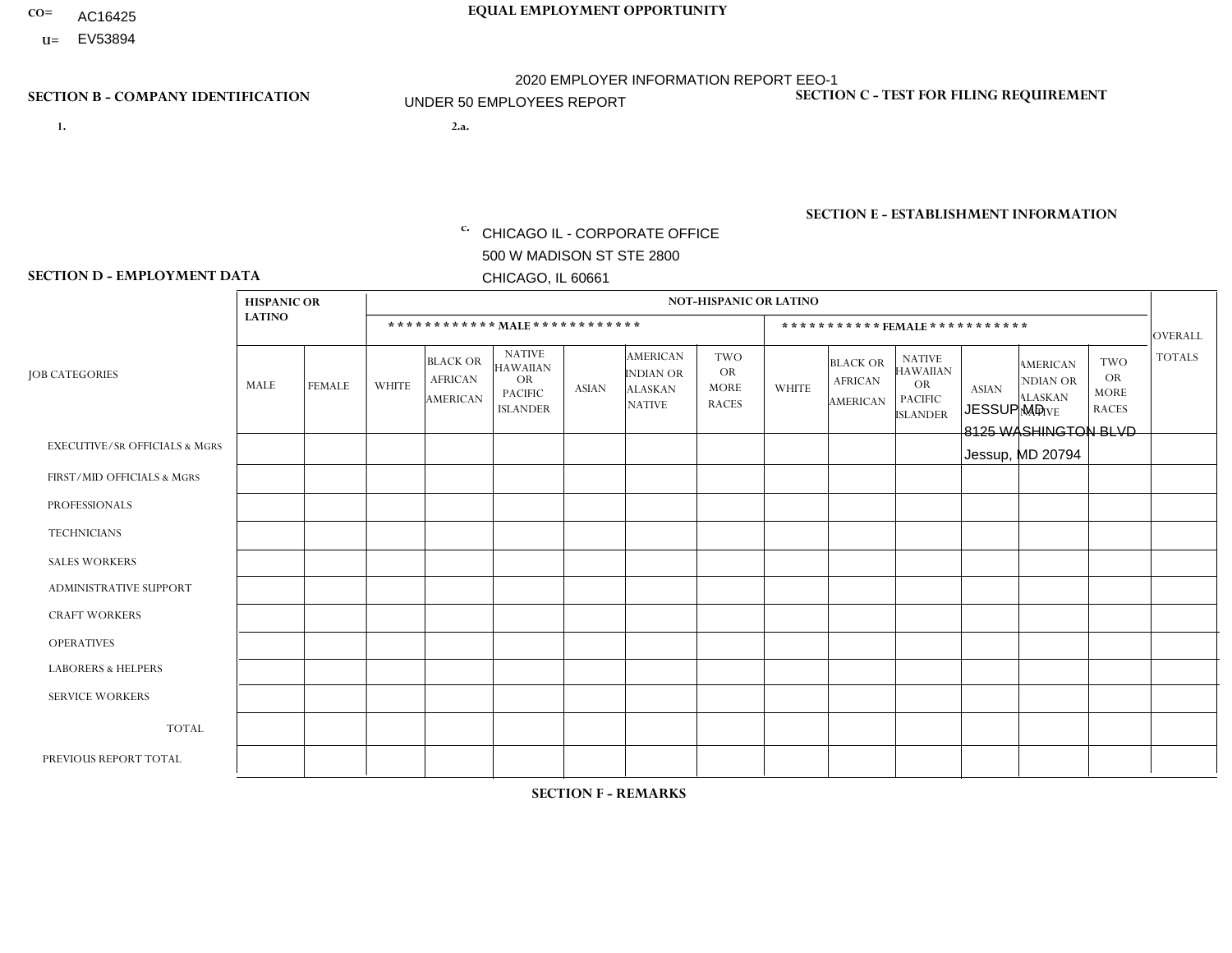- AC16425
- **U=** EV54408

**1. 2.a.** CHICAGO IL - CORPORATE OFFICE 500 W MADISON ST STE 2800 CHICAGO, IL 60661

2.a. GREENSBORO NC - SALISBURY 100 WARD RD Greensboro, NC 27405

c. EIN= 952920557

## **SECTION B - COMPANY IDENTIFICATION SECTION C - TEST FOR FILING REQUIREMENT**

1- Y 2- Y 3- N DUNS= 000123456

**SECTION E - ESTABLISHMENT INFORMATION c.** NAICS: 423140

### **SECTION D - EMPLOYMENT DATA**

|                                          | <b>HISPANIC OR</b> |                |              |                                                      |                                                                                    |              |                                                                 | <b>NOT-HISPANIC OR LATINO</b>                          |                |                                                      |                                                                                    |              |                                                                       |                                                        |                |
|------------------------------------------|--------------------|----------------|--------------|------------------------------------------------------|------------------------------------------------------------------------------------|--------------|-----------------------------------------------------------------|--------------------------------------------------------|----------------|------------------------------------------------------|------------------------------------------------------------------------------------|--------------|-----------------------------------------------------------------------|--------------------------------------------------------|----------------|
|                                          | <b>LATINO</b>      |                |              | ************ MALE ************                       |                                                                                    |              |                                                                 |                                                        |                |                                                      | ***********FEMALE***********                                                       |              |                                                                       |                                                        | <b>OVERALL</b> |
| <b>JOB CATEGORIES</b>                    | MALE               | <b>FEMALE</b>  | <b>WHITE</b> | <b>BLACK OR</b><br><b>AFRICAN</b><br><b>AMERICAN</b> | <b>NATIVE</b><br><b>HAWAIIAN</b><br><b>OR</b><br><b>PACIFIC</b><br><b>ISLANDER</b> | <b>ASIAN</b> | <b>AMERICAN</b><br>INDIAN OR<br><b>ALASKAN</b><br><b>NATIVE</b> | <b>TWO</b><br><b>OR</b><br><b>MORE</b><br><b>RACES</b> | <b>WHITE</b>   | <b>BLACK OR</b><br><b>AFRICAN</b><br><b>AMERICAN</b> | <b>NATIVE</b><br><b>HAWAIIAN</b><br><b>OR</b><br><b>PACIFIC</b><br><b>ISLANDER</b> | <b>ASIAN</b> | <b>AMERICAN</b><br><b>NDIAN OR</b><br><b>ALASKAN</b><br><b>NATIVE</b> | <b>TWO</b><br><b>OR</b><br><b>MORE</b><br><b>RACES</b> | <b>TOTALS</b>  |
| <b>EXECUTIVE/SR OFFICIALS &amp; MGRS</b> | $\mathbf{0}$       | $\Omega$       | $\Omega$     | $\Omega$                                             | 0                                                                                  | $\Omega$     | $\Omega$                                                        | $\Omega$                                               | $\Omega$       | $\mathbf{0}$                                         | $\Omega$                                                                           | $\Omega$     | $\Omega$                                                              | $\Omega$                                               | $\Omega$       |
| FIRST/MID OFFICIALS & MGRS               | и                  | $\Omega$       | $\Omega$     | $\mathbf 0$                                          | $\mathbf{0}$                                                                       | $\Omega$     | $\Omega$                                                        | $\Omega$                                               | $\Omega$       | $\Omega$                                             | $\Omega$                                                                           | $\Omega$     | $\Omega$                                                              | $\Omega$                                               | $\mathbf{1}$   |
| <b>PROFESSIONALS</b>                     |                    | $\mathbf 0$    | $\mathbf 0$  | $\mathbf 0$                                          | $\overline{0}$                                                                     | $\Omega$     | $\Omega$                                                        | $\Omega$                                               | 1              | $\Omega$                                             | $\Omega$                                                                           | $\Omega$     | $\Omega$                                                              | $\mathbf{0}$                                           | $\overline{2}$ |
| <b>TECHNICIANS</b>                       | $\Omega$           | $\Omega$       | $\Omega$     | $\Omega$                                             | 0                                                                                  | $\Omega$     | $\overline{0}$                                                  | $\Omega$                                               | $\Omega$       | $\Omega$                                             | $\Omega$                                                                           | $\Omega$     | $\mathbf{0}$                                                          | $\Omega$                                               | $\mathbf{0}$   |
| <b>SALES WORKERS</b>                     | $\Omega$           | $\Omega$       | $\Omega$     | $\Omega$                                             | $\Omega$                                                                           | $\Omega$     | $\Omega$                                                        | $\Omega$                                               | $\Omega$       | $\Omega$                                             | $\Omega$                                                                           | $\Omega$     | $\Omega$                                                              | $\mathbf{0}$                                           | $\mathbf 0$    |
| <b>ADMINISTRATIVE SUPPORT</b>            | $\overline{2}$     | $\overline{1}$ | $\mathbf{0}$ | 1                                                    | $\mathbf 0$                                                                        | $\mathbf 0$  | $\Omega$                                                        | $\Omega$                                               | 1              |                                                      | $\Omega$                                                                           | $\Omega$     | $\Omega$                                                              | $\Omega$                                               | 6              |
| <b>CRAFT WORKERS</b>                     | $\Omega$           | $\Omega$       | $\Omega$     | $\mathbf 0$                                          | 0                                                                                  | $\Omega$     | $\Omega$                                                        | $\Omega$                                               | $\Omega$       | $\Omega$                                             | $\Omega$                                                                           | $\Omega$     | $\Omega$                                                              | $\Omega$                                               | $\Omega$       |
| <b>OPERATIVES</b>                        | $\overline{2}$     | $\Omega$       | $\Omega$     | 6                                                    | 0                                                                                  | $\Omega$     | $\Omega$                                                        |                                                        | $\Omega$       | $\Omega$                                             | $\Omega$                                                                           | $\Omega$     | $\Omega$                                                              | $\Omega$                                               | 9              |
| <b>LABORERS &amp; HELPERS</b>            | $\Omega$           | $\Omega$       | $\Omega$     | $\mathbf{1}$                                         | 0                                                                                  | $\Omega$     | $\Omega$                                                        | $\Omega$                                               | $\Omega$       | $\Omega$                                             | $\Omega$                                                                           | $\Omega$     | $\Omega$                                                              | $\mathbf{0}$                                           | $\mathbf{1}$   |
| <b>SERVICE WORKERS</b>                   | $\Omega$<br>0      |                |              | $\mathbf 0$                                          | $\mathbf 0$                                                                        | $\Omega$     | $\Omega$                                                        | $\Omega$                                               | $\Omega$       | $\Omega$                                             | $\Omega$                                                                           | $\Omega$     | $\Omega$                                                              | $\Omega$                                               | 0              |
| <b>TOTAL</b>                             | 6                  | $\mathbf{1}$   | 0            | 8                                                    | 0                                                                                  | $\mathbf 0$  | $\mathbf{0}$                                                    |                                                        | $\overline{2}$ |                                                      | $\Omega$                                                                           | $\mathbf 0$  | $\Omega$                                                              | $\Omega$                                               | 19             |
| PREVIOUS REPORT TOTAL                    | 6                  | $\overline{2}$ | 2            | $\overline{4}$                                       | 0                                                                                  | $\Omega$     | $\overline{0}$                                                  |                                                        | $\mathbf 1$    | 2                                                    | $\mathbf{0}$                                                                       | $\Omega$     | $\Omega$                                                              | $\mathbf 0$                                            | 18             |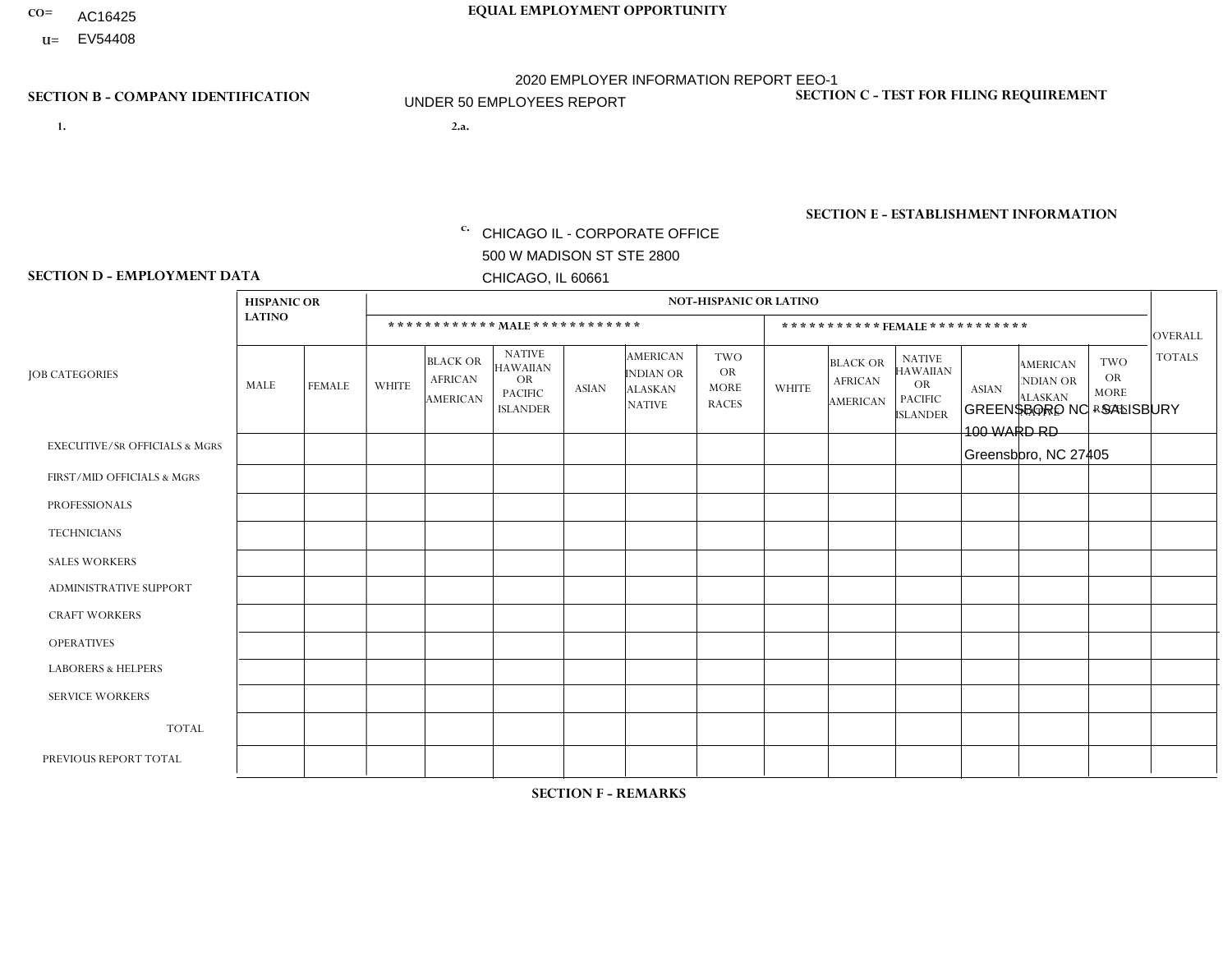- AC16425
- **U=**

**1. 2.a.** CHICAGO IL - CORPORATE OFFICE 500 W MADISON ST STE 2800 CHICAGO, IL 60661

2.a. BILLINGS MT - KC MONTANA 10148 RUDIO ROAD Billings, MT 59101

c. EIN= 952920557

## **SECTION B - COMPANY IDENTIFICATION SECTION C - TEST FOR FILING REQUIREMENT**

1- Y 2- Y 3- N DUNS= 000123456

**SECTION E - ESTABLISHMENT INFORMATION c.** NAICS: 423140

### **SECTION D - EMPLOYMENT DATA**

|                                          | <b>HISPANIC OR</b> |               |                |                                                      |                                                                                    |             |                                                                        | <b>NOT-HISPANIC OR LATINO</b>                          |                |                                               |                                                                             |              |                                                                       |                                                        |                |
|------------------------------------------|--------------------|---------------|----------------|------------------------------------------------------|------------------------------------------------------------------------------------|-------------|------------------------------------------------------------------------|--------------------------------------------------------|----------------|-----------------------------------------------|-----------------------------------------------------------------------------|--------------|-----------------------------------------------------------------------|--------------------------------------------------------|----------------|
|                                          | <b>LATINO</b>      |               |                | ************ MALE ************                       |                                                                                    |             |                                                                        |                                                        |                | ***********FEMALE***********                  |                                                                             |              |                                                                       |                                                        | <b>OVERALL</b> |
| <b>JOB CATEGORIES</b>                    | MALE               | <b>FEMALE</b> | <b>WHITE</b>   | <b>BLACK OR</b><br><b>AFRICAN</b><br><b>AMERICAN</b> | <b>NATIVE</b><br><b>HAWAIIAN</b><br><b>OR</b><br><b>PACIFIC</b><br><b>ISLANDER</b> | ASIAN       | <b>AMERICAN</b><br><b>INDIAN OR</b><br><b>ALASKAN</b><br><b>NATIVE</b> | <b>TWO</b><br><b>OR</b><br><b>MORE</b><br><b>RACES</b> | <b>WHITE</b>   | <b>BLACK OR</b><br><b>AFRICAN</b><br>AMERICAN | <b>NATIVE</b><br><b>HAWAIIAN</b><br>OR<br><b>PACIFIC</b><br><b>ISLANDER</b> | <b>ASIAN</b> | <b>AMERICAN</b><br><b>NDIAN OR</b><br><b>ALASKAN</b><br><b>NATIVE</b> | <b>TWO</b><br><b>OR</b><br><b>MORE</b><br><b>RACES</b> | <b>TOTALS</b>  |
| <b>EXECUTIVE/SR OFFICIALS &amp; MGRS</b> | $\Omega$           | $\Omega$      | $\Omega$       | $\mathbf 0$                                          | $\mathbf 0$                                                                        | $\Omega$    | $\Omega$                                                               | $\Omega$                                               | $\Omega$       | $\Omega$                                      | $\Omega$                                                                    | $\mathbf 0$  | $\Omega$                                                              | $\mathbf 0$                                            | $\mathbf{0}$   |
| FIRST/MID OFFICIALS & MGRS               | 0                  | 0             | 1              | $\mathbf 0$                                          | 0                                                                                  | $\Omega$    | $\Omega$                                                               | $\Omega$                                               | 0              | $\Omega$                                      | $\Omega$                                                                    | $\mathbf{0}$ | $\Omega$                                                              | $\mathbf 0$                                            | $\mathbf{1}$   |
| <b>PROFESSIONALS</b>                     | $\Omega$           | $\Omega$      | $\Omega$       | $\mathbf 0$                                          | $\Omega$                                                                           | $\Omega$    | $\Omega$                                                               | $\Omega$                                               | $\overline{0}$ | $\Omega$                                      | $\Omega$                                                                    | $\Omega$     | $\Omega$                                                              | $\Omega$                                               | $\mathbf 0$    |
| <b>TECHNICIANS</b>                       | 0                  | $\mathbf 0$   | $\Omega$       | $\mathbf 0$                                          | $\Omega$                                                                           | $\Omega$    | $\Omega$                                                               | $\Omega$                                               | $\Omega$       | $\Omega$                                      | $\Omega$                                                                    | $\Omega$     | $\Omega$                                                              | $\Omega$                                               | $\mathbf{0}$   |
| <b>SALES WORKERS</b>                     | $\Omega$           | $\Omega$      | 1              | $\mathbf 0$                                          | $\Omega$                                                                           | $\Omega$    | $\Omega$                                                               | $\Omega$                                               | $\overline{0}$ | $\Omega$                                      | $\Omega$                                                                    | $\Omega$     | $\Omega$                                                              | $\mathbf{0}$                                           | $\mathbf{1}$   |
| ADMINISTRATIVE SUPPORT                   | $\mathbf 0$        | 0             | $\Omega$       | $\mathbf 0$                                          | 0                                                                                  | $\Omega$    | $\Omega$                                                               | $\Omega$                                               | $\Omega$       | $\Omega$                                      | $\Omega$                                                                    | $\Omega$     | $\mathbf{0}$                                                          | $\mathbf 0$                                            | $\mathbf 0$    |
| <b>CRAFT WORKERS</b>                     | 0                  | $\Omega$      | $\overline{c}$ | $\mathbf 0$                                          | $\Omega$                                                                           | $\Omega$    | $\Omega$                                                               | $\Omega$                                               | 0              | $\Omega$                                      | $\Omega$                                                                    | $\Omega$     | $\Omega$                                                              | $\Omega$                                               | 2              |
| <b>OPERATIVES</b>                        | 0                  | $\Omega$      | $\Omega$       | $\mathbf 0$                                          | $\Omega$                                                                           | $\Omega$    | $\Omega$                                                               | $\Omega$                                               | $\Omega$       | $\Omega$                                      | $\Omega$                                                                    | $\Omega$     | $\Omega$                                                              | $\Omega$                                               | $\overline{0}$ |
| <b>LABORERS &amp; HELPERS</b>            | 0                  | $\Omega$      | $\Omega$       | $\mathbf 0$                                          | $\mathbf 0$                                                                        | $\Omega$    | $\Omega$                                                               | $\Omega$                                               | $\Omega$       | $\Omega$                                      | $\Omega$                                                                    | $\Omega$     | $\Omega$                                                              | $\Omega$                                               | $\mathbf{0}$   |
| <b>SERVICE WORKERS</b>                   | 0                  | $\mathbf 0$   | $\mathbf 0$    | $\mathbf 0$                                          | $\mathbf{0}$                                                                       | $\mathbf 0$ | $\Omega$                                                               | $\Omega$                                               | $\Omega$       | $\Omega$                                      | $\Omega$                                                                    | $\mathbf 0$  | $\Omega$                                                              | $\mathbf 0$                                            | $\overline{0}$ |
| <b>TOTAL</b>                             | $\Omega$           | 0             | 4              | 0                                                    | 0                                                                                  | $\Omega$    | $\Omega$                                                               | $\Omega$                                               | $\Omega$       | $\Omega$                                      | $\Omega$                                                                    | $\mathbf 0$  | 0                                                                     | $\mathbf 0$                                            | $\overline{4}$ |
| PREVIOUS REPORT TOTAL                    | 0                  | $\Omega$      | 5              | $\mathbf 0$                                          | $\Omega$                                                                           | $\Omega$    | $\Omega$                                                               | $\Omega$                                               | 0              | $\Omega$                                      | $\Omega$                                                                    | $\Omega$     | $\Omega$                                                              | $\mathbf 0$                                            | 5              |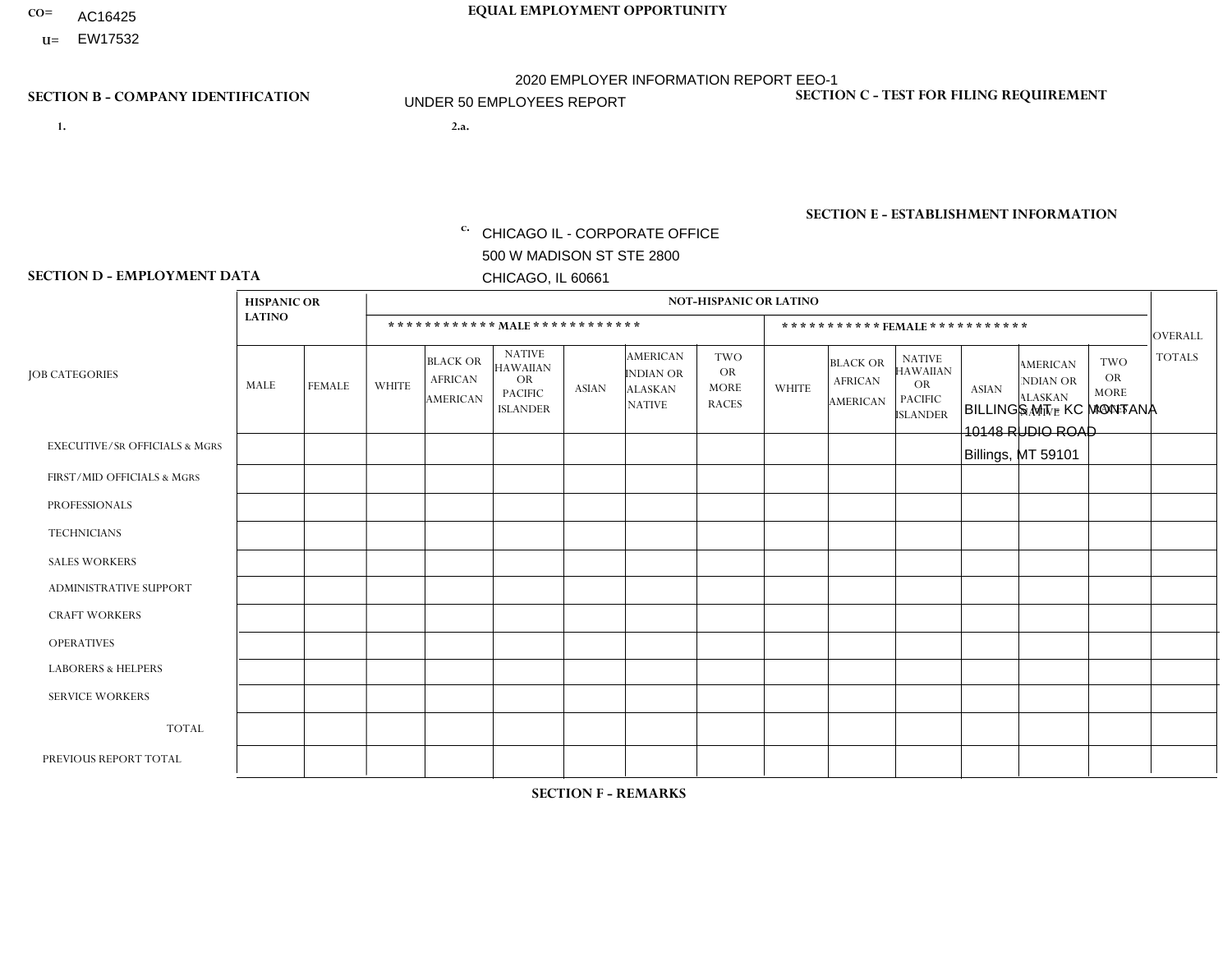- AC16425
- **U=**

**1. 2.a.** CHICAGO IL - CORPORATE OFFICE 500 W MADISON ST STE 2800 CHICAGO, IL 60661

2.a. BIRMINGHAM AL - PGW 250 LYON LANE STE B Birmingham, AL 35211

c. EIN= 952920557

## **SECTION B - COMPANY IDENTIFICATION SECTION C - TEST FOR FILING REQUIREMENT**

1- Y 2- Y 3- N DUNS= 000123456

**SECTION E - ESTABLISHMENT INFORMATION c.** NAICS: 811122

### **SECTION D - EMPLOYMENT DATA**

|                                          | <b>HISPANIC OR</b> |               |              |                                                      |                                                                                    |              |                                                                        | <b>NOT-HISPANIC OR LATINO</b>                          |              |                                               |                                                                                    |              |                                                                |                                                        |                |
|------------------------------------------|--------------------|---------------|--------------|------------------------------------------------------|------------------------------------------------------------------------------------|--------------|------------------------------------------------------------------------|--------------------------------------------------------|--------------|-----------------------------------------------|------------------------------------------------------------------------------------|--------------|----------------------------------------------------------------|--------------------------------------------------------|----------------|
|                                          | <b>LATINO</b>      |               |              | ************ MAIE************                        |                                                                                    |              |                                                                        |                                                        |              |                                               | ***********FEMALE***********                                                       |              |                                                                |                                                        | <b>OVERALL</b> |
| <b>JOB CATEGORIES</b>                    | MALE               | <b>FEMALE</b> | <b>WHITE</b> | <b>BLACK OR</b><br><b>AFRICAN</b><br><b>AMERICAN</b> | <b>NATIVE</b><br><b>HAWAIIAN</b><br><b>OR</b><br><b>PACIFIC</b><br><b>ISLANDER</b> | <b>ASIAN</b> | <b>AMERICAN</b><br><b>INDIAN OR</b><br><b>ALASKAN</b><br><b>NATIVE</b> | <b>TWO</b><br><b>OR</b><br><b>MORE</b><br><b>RACES</b> | <b>WHITE</b> | <b>BLACK OR</b><br><b>AFRICAN</b><br>AMERICAN | <b>NATIVE</b><br><b>HAWAIIAN</b><br><b>OR</b><br><b>PACIFIC</b><br><b>ISLANDER</b> | <b>ASIAN</b> | <b>AMERICAN</b><br>NDIAN OR<br><b>ALASKAN</b><br><b>NATIVE</b> | <b>TWO</b><br><b>OR</b><br><b>MORE</b><br><b>RACES</b> | <b>TOTALS</b>  |
| <b>EXECUTIVE/SR OFFICIALS &amp; MGRS</b> | $\Omega$           | $\mathbf 0$   | $\Omega$     | $\mathbf 0$                                          | $\mathbf 0$                                                                        | $\mathbf 0$  | $\Omega$                                                               | $\Omega$                                               | $\mathbf 0$  | $\Omega$                                      | $\Omega$                                                                           | $\mathbf 0$  | $\Omega$                                                       | $\Omega$                                               | $\mathbf 0$    |
| FIRST/MID OFFICIALS & MGRS               | $\Omega$           | $\Omega$      | 1            | $\Omega$                                             | $\Omega$                                                                           | $\Omega$     | $\Omega$                                                               | $\Omega$                                               | $\Omega$     | $\Omega$                                      | $\Omega$                                                                           | $\Omega$     | $\Omega$                                                       | $\mathbf{0}$                                           | $\mathbf{1}$   |
| <b>PROFESSIONALS</b>                     | $\Omega$           | $\mathbf 0$   | $\Omega$     | $\mathbf 0$                                          | $\Omega$                                                                           | $\Omega$     | $\Omega$                                                               | $\Omega$                                               | $\Omega$     | $\Omega$                                      | $\mathbf{0}$                                                                       | $\Omega$     | $\Omega$                                                       | $\Omega$                                               | $\mathbf 0$    |
| <b>TECHNICIANS</b>                       | $\mathbf 0$        | $\mathbf 0$   | $\mathbf 0$  | $\mathbf 0$                                          | $\mathbf 0$                                                                        | $\mathbf 0$  | $\Omega$                                                               | $\Omega$                                               | $\mathbf 0$  | $\Omega$                                      | $\Omega$                                                                           | $\Omega$     | $\Omega$                                                       | $\mathbf{0}$                                           | $\mathbf 0$    |
| <b>SALES WORKERS</b>                     | $\Omega$           | $\Omega$      | $\Omega$     | $\Omega$                                             | $\Omega$                                                                           | $\Omega$     | $\Omega$                                                               | $\Omega$                                               | $\Omega$     | $\Omega$                                      | $\Omega$                                                                           | $\Omega$     | $\Omega$                                                       | $\mathbf{0}$                                           | $\Omega$       |
| ADMINISTRATIVE SUPPORT                   | $\Omega$           | $\Omega$      | $\Omega$     | $\mathbf 0$                                          | $\mathbf{0}$                                                                       | $\Omega$     | $\Omega$                                                               | $\Omega$                                               | $\Omega$     | $\Omega$                                      | $\Omega$                                                                           | $\Omega$     | $\Omega$                                                       | $\Omega$                                               | $\mathbf 0$    |
| <b>CRAFT WORKERS</b>                     | $\Omega$           | $\Omega$      | $\mathbf 0$  | $\mathbf 0$                                          | 0                                                                                  | $\Omega$     | $\overline{0}$                                                         | $\Omega$                                               | $\Omega$     | $\Omega$                                      | $\mathbf{0}$                                                                       | $\Omega$     | $\Omega$                                                       | $\Omega$                                               | $\mathbf 0$    |
| <b>OPERATIVES</b>                        | $\Omega$           | $\Omega$      | 1            | 3                                                    | $\Omega$                                                                           | $\mathbf{1}$ | $\Omega$                                                               | $\Omega$                                               | $\Omega$     | $\Omega$                                      | $\Omega$                                                                           | $\Omega$     | $\Omega$                                                       | $\Omega$                                               | 5              |
| <b>LABORERS &amp; HELPERS</b>            | 0                  | $\Omega$      | $\Omega$     | $\mathbf 0$                                          | 0                                                                                  | $\Omega$     | $\Omega$                                                               | $\Omega$                                               | $\Omega$     | $\Omega$                                      | $\Omega$                                                                           | $\Omega$     | $\Omega$                                                       | $\Omega$                                               | 0              |
| <b>SERVICE WORKERS</b>                   | $\Omega$           | $\mathbf 0$   | 0            | $\mathbf 0$                                          | $\mathbf 0$                                                                        | $\mathbf 0$  | $\overline{0}$                                                         | $\Omega$                                               | $\Omega$     | $\Omega$                                      | $\Omega$                                                                           | $\mathbf 0$  | $\Omega$                                                       | $\mathbf 0$                                            | 0              |
| <b>TOTAL</b>                             | $\Omega$           | $\mathbf 0$   | 2            | 3                                                    | 0                                                                                  | $\mathbf 1$  | $\Omega$                                                               | $\Omega$                                               | $\Omega$     | $\Omega$                                      | $\Omega$                                                                           | $\Omega$     | 0                                                              | $\Omega$                                               | 6              |
| PREVIOUS REPORT TOTAL                    | $\Omega$           | $\mathbf 0$   | 1            | $\overline{2}$                                       | 0                                                                                  | $\Omega$     | $\overline{0}$                                                         | $\Omega$                                               | $\Omega$     | $\Omega$                                      | $\mathbf{0}$                                                                       | $\Omega$     | $\Omega$                                                       | $\Omega$                                               | 3              |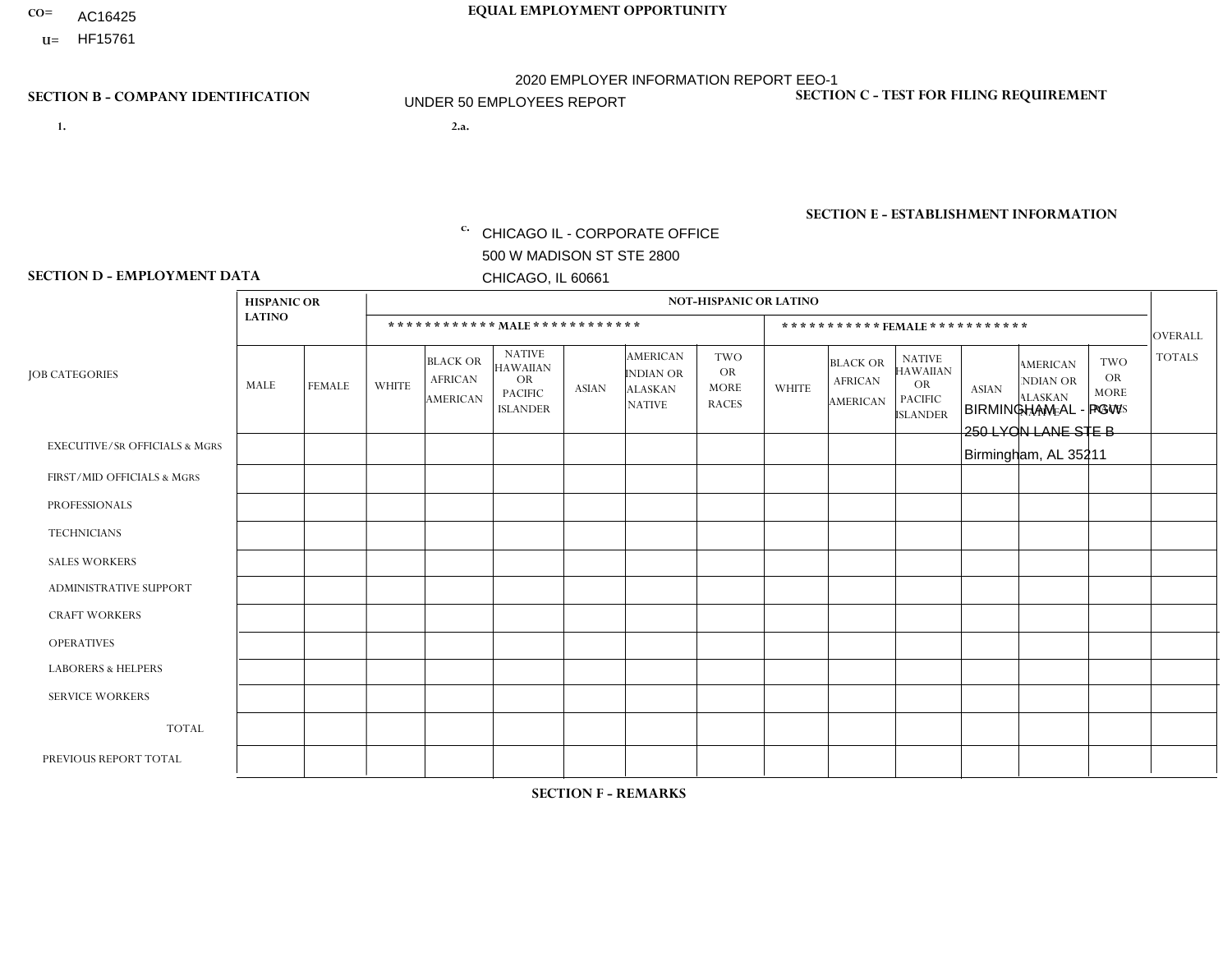- AC16425
- **U=**

- **1. 2.a.** CHICAGO IL CORPORATE OFFICE 500 W MADISON ST STE 2800 CHICAGO, IL 60661
- 2.a. SUMNER WA PGW SEATTLE 4123 142ND AVENUE E SUITE 100 Sumner, WA 98390
	- EIN= 952920557

## **SECTION B - COMPANY IDENTIFICATION SECTION C - TEST FOR FILING REQUIREMENT**

1- Y 2- Y 3- N DUNS= 000123456

**SECTION E - ESTABLISHMENT INFORMATION c.** NAICS: 811122

### **SECTION D - EMPLOYMENT DATA**

|                                          | <b>HISPANIC OR</b> |               |              |                                                      |                                                                                    |              |                                                                        | <b>NOT-HISPANIC OR LATINO</b>                          |                |                                                      |                                                                                    |              |                                                                       |                                                        |                 |
|------------------------------------------|--------------------|---------------|--------------|------------------------------------------------------|------------------------------------------------------------------------------------|--------------|------------------------------------------------------------------------|--------------------------------------------------------|----------------|------------------------------------------------------|------------------------------------------------------------------------------------|--------------|-----------------------------------------------------------------------|--------------------------------------------------------|-----------------|
|                                          | <b>LATINO</b>      |               |              |                                                      | ************ MAIE************                                                      |              |                                                                        |                                                        |                |                                                      | ***********FEMALE ***********                                                      |              |                                                                       |                                                        | <b>OVERALL</b>  |
| <b>JOB CATEGORIES</b>                    | MALE               | <b>FEMALE</b> | <b>WHITE</b> | <b>BLACK OR</b><br><b>AFRICAN</b><br><b>AMERICAN</b> | <b>NATIVE</b><br><b>HAWAIIAN</b><br><b>OR</b><br><b>PACIFIC</b><br><b>ISLANDER</b> | <b>ASIAN</b> | <b>AMERICAN</b><br><b>INDIAN OR</b><br><b>ALASKAN</b><br><b>NATIVE</b> | <b>TWO</b><br><b>OR</b><br><b>MORE</b><br><b>RACES</b> | <b>WHITE</b>   | <b>BLACK OR</b><br><b>AFRICAN</b><br><b>AMERICAN</b> | <b>NATIVE</b><br><b>HAWAIIAN</b><br><b>OR</b><br><b>PACIFIC</b><br><b>ISLANDER</b> | <b>ASIAN</b> | <b>AMERICAN</b><br><b>NDIAN OR</b><br><b>ALASKAN</b><br><b>NATIVE</b> | <b>TWO</b><br><b>OR</b><br><b>MORE</b><br><b>RACES</b> | <b>TOTALS</b>   |
| <b>EXECUTIVE/SR OFFICIALS &amp; MGRS</b> | $\mathbf 0$        | $\mathbf 0$   | $\mathbf 0$  | 0                                                    | $\mathbf{0}$                                                                       | $\mathbf{0}$ | $\Omega$                                                               | $\Omega$                                               | $\Omega$       | $\Omega$                                             | $\Omega$                                                                           | $\Omega$     | $\Omega$                                                              | $\Omega$                                               | $\mathbf 0$     |
| FIRST/MID OFFICIALS & MGRS               | $\Omega$           | $\mathbf 0$   | $\mathbf{1}$ | $\Omega$                                             | $\mathbf{0}$                                                                       | $\Omega$     | $\Omega$                                                               | 0                                                      | $\Omega$       | $\Omega$                                             | $\Omega$                                                                           | $\Omega$     | $\Omega$                                                              | $\Omega$                                               | $\mathbf{1}$    |
| <b>PROFESSIONALS</b>                     | $\mathbf 0$        | $\mathbf 0$   | $\mathbf 0$  | $\mathbf 0$                                          | $\mathbf{0}$                                                                       | $\mathbf{0}$ | $\Omega$                                                               | 0                                                      | $\Omega$       | $\Omega$                                             | $\Omega$                                                                           | $\mathbf{0}$ | $\Omega$                                                              | $\Omega$                                               | 0               |
| <b>TECHNICIANS</b>                       | $\mathbf 0$        | 0             | $\mathbf 0$  | $\Omega$                                             | $\Omega$                                                                           | $\Omega$     | $\Omega$                                                               | 0                                                      | $\mathbf 0$    | $\Omega$                                             | $\Omega$                                                                           | $\Omega$     | $\Omega$                                                              | $\Omega$                                               | $\mathbf{0}$    |
| <b>SALES WORKERS</b>                     | $\mathbf 0$        | $\mathbf 0$   | $\mathbf 0$  | $\mathbf{0}$                                         | $\Omega$                                                                           | $\Omega$     | $\Omega$                                                               | 0                                                      | $\mathbf 0$    | $\Omega$                                             | $\Omega$                                                                           | $\Omega$     | $\Omega$                                                              | $\Omega$                                               | $\mathbf 0$     |
| <b>ADMINISTRATIVE SUPPORT</b>            | $\mathbf 0$        | $\mathbf 0$   | $\mathbf 0$  | $\Omega$                                             | $\mathbf{0}$                                                                       | $\mathbf{0}$ | $\Omega$                                                               | 0                                                      | $\Omega$       | $\Omega$                                             | $\Omega$                                                                           | $\Omega$     | $\Omega$                                                              | $\Omega$                                               | $\mathbf 0$     |
| <b>CRAFT WORKERS</b>                     | $\mathbf 0$        | $\mathbf 0$   | $\mathbf 0$  | $\mathbf 0$                                          | $\mathbf{0}$                                                                       | $\mathbf{0}$ | $\Omega$                                                               | 0                                                      | $\Omega$       | $\Omega$                                             | $\Omega$                                                                           | $\Omega$     | $\Omega$                                                              | $\Omega$                                               | 0               |
| <b>OPERATIVES</b>                        | $\Omega$           | $\mathbf 0$   | 5            | $\Omega$                                             | $\mathbf{0}$                                                                       | $\mathbf{0}$ | $\Omega$                                                               | 0                                                      | $\Omega$       | $\Omega$                                             | $\Omega$                                                                           | $\Omega$     | $\Omega$                                                              | $\Omega$                                               | 5               |
| <b>LABORERS &amp; HELPERS</b>            | $\Omega$           | $\mathbf 0$   | $\Omega$     | $\mathbf{0}$                                         | $\mathbf{0}$                                                                       | $\Omega$     | $\Omega$                                                               | 0                                                      | $\overline{ }$ | $\Omega$                                             | $\Omega$                                                                           | $\Omega$     | $\Omega$                                                              | $\Omega$                                               | $\mathbf{1}$    |
| <b>SERVICE WORKERS</b>                   | $\mathbf 0$        | $\mathbf 0$   | $\mathbf 0$  | 0                                                    | $\mathbf{0}$                                                                       | $\mathbf{0}$ | $\Omega$                                                               | 0                                                      | $\Omega$       | $\Omega$                                             | $\Omega$                                                                           | $\Omega$     | $\Omega$                                                              | $\Omega$                                               | 0               |
| <b>TOTAL</b>                             | $\mathbf 0$        | 0             | 6            | 0                                                    | $\mathbf 0$                                                                        | $\mathbf{0}$ | $\Omega$                                                               | 0                                                      | $\overline{ }$ | $\Omega$                                             | $\Omega$                                                                           | $\Omega$     | $\Omega$                                                              | $\mathbf 0$                                            | $\overline{7}$  |
| PREVIOUS REPORT TOTAL                    | $\mathbf 0$        | $\mathbf 0$   | 8            | $\mathbf{1}$                                         | $\mathbf{0}$                                                                       | $\mathbf{0}$ | $\Omega$                                                               | 1                                                      | $\Omega$       | $\Omega$                                             | $\Omega$                                                                           | $\Omega$     | $\Omega$                                                              | $\mathbf 0$                                            | 10 <sup>°</sup> |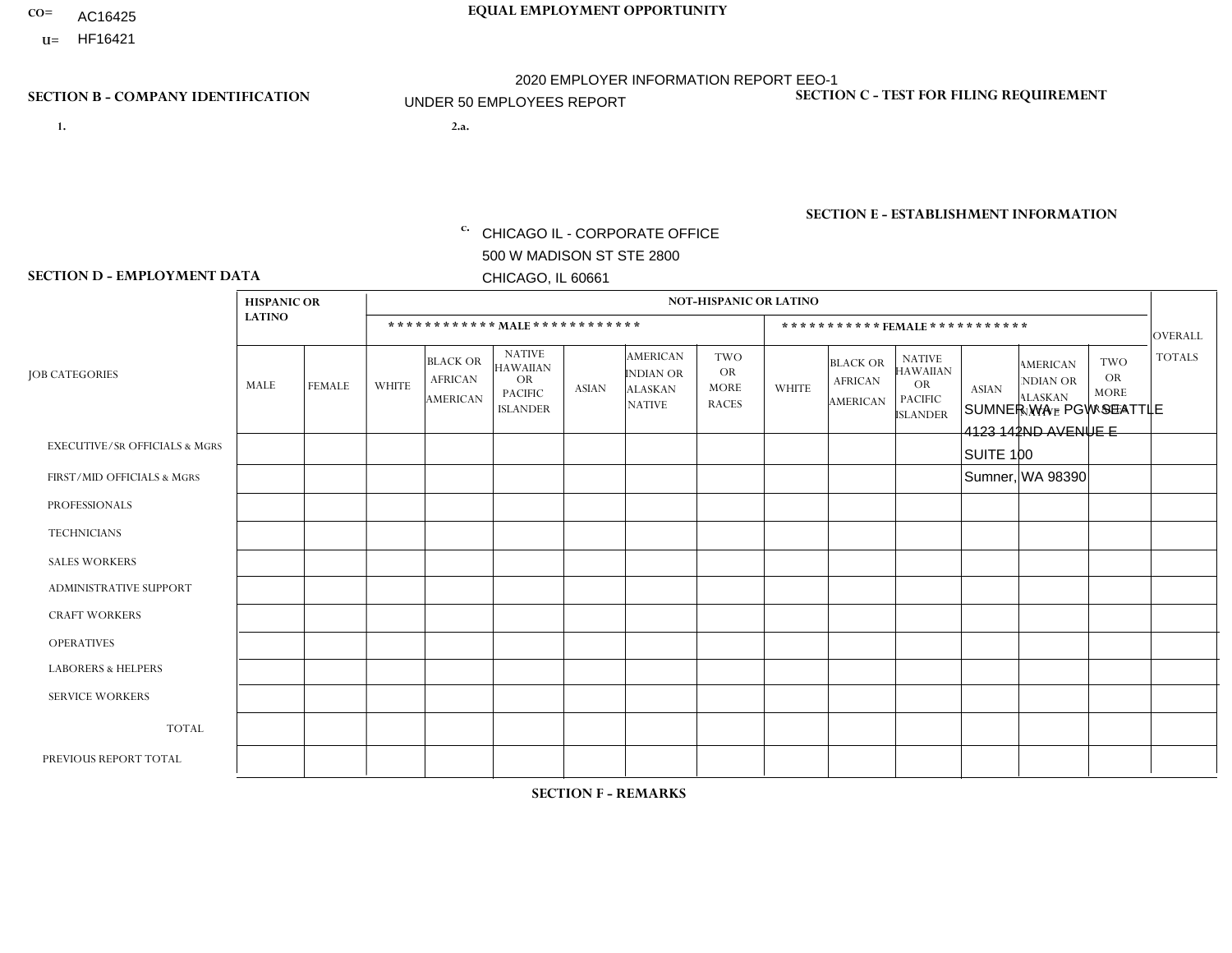- AC16425
- **U=**

**1. 2.a.** CHICAGO IL - CORPORATE OFFICE 500 W MADISON ST STE 2800 CHICAGO, IL 60661

2.a. CLAYMONT DE - PGW 130 HICKMAN RD STE 19 Claymont, DE 19703

c. EIN= 952920557

## **SECTION B - COMPANY IDENTIFICATION SECTION C - TEST FOR FILING REQUIREMENT**

1- Y 2- Y 3- N DUNS= 000123456

**SECTION E - ESTABLISHMENT INFORMATION c.** NAICS: 811122

### **SECTION D - EMPLOYMENT DATA**

|                                          | <b>HISPANIC OR</b> |               |                |                                                      |                                                                                    |              |                                                                        | <b>NOT-HISPANIC OR LATINO</b>                          |              |                                               |                                                                                    |              |                                                                       |                                                        |                |
|------------------------------------------|--------------------|---------------|----------------|------------------------------------------------------|------------------------------------------------------------------------------------|--------------|------------------------------------------------------------------------|--------------------------------------------------------|--------------|-----------------------------------------------|------------------------------------------------------------------------------------|--------------|-----------------------------------------------------------------------|--------------------------------------------------------|----------------|
|                                          | <b>LATINO</b>      |               |                | ************ MALE ************                       |                                                                                    |              |                                                                        |                                                        |              |                                               | *********** FEMALE ***********                                                     |              |                                                                       |                                                        | <b>OVERALL</b> |
| <b>JOB CATEGORIES</b>                    | MALE               | <b>FEMALE</b> | <b>WHITE</b>   | <b>BLACK OR</b><br><b>AFRICAN</b><br><b>AMERICAN</b> | <b>NATIVE</b><br><b>HAWAIIAN</b><br><b>OR</b><br><b>PACIFIC</b><br><b>ISLANDER</b> | <b>ASIAN</b> | <b>AMERICAN</b><br><b>INDIAN OR</b><br><b>ALASKAN</b><br><b>NATIVE</b> | <b>TWO</b><br><b>OR</b><br><b>MORE</b><br><b>RACES</b> | <b>WHITE</b> | <b>BLACK OR</b><br><b>AFRICAN</b><br>AMERICAN | <b>NATIVE</b><br><b>HAWAIIAN</b><br><b>OR</b><br><b>PACIFIC</b><br><b>ISLANDER</b> | <b>ASIAN</b> | <b>AMERICAN</b><br><b>NDIAN OR</b><br><b>ALASKAN</b><br><b>NATIVE</b> | <b>TWO</b><br><b>OR</b><br><b>MORE</b><br><b>RACES</b> | <b>TOTALS</b>  |
| <b>EXECUTIVE/SR OFFICIALS &amp; MGRS</b> | $\Omega$           | $\Omega$      | $\mathbf{0}$   | $\Omega$                                             | $\Omega$                                                                           | $\Omega$     | $\Omega$                                                               | $\Omega$                                               | 0            | $\Omega$                                      | $\Omega$                                                                           | $\Omega$     | $\Omega$                                                              | $\Omega$                                               | $\Omega$       |
| FIRST/MID OFFICIALS & MGRS               |                    | $\Omega$      | $\mathbf{0}$   | $\Omega$                                             | $\Omega$                                                                           | $\Omega$     | $\Omega$                                                               | $\Omega$                                               | 0            | $\Omega$                                      | 0                                                                                  | $\Omega$     | $\Omega$                                                              | $\Omega$                                               | $\mathbf{1}$   |
| <b>PROFESSIONALS</b>                     | $\Omega$           | $\Omega$      | $\mathbf 0$    | $\mathbf 0$                                          | $\Omega$                                                                           | $\Omega$     | $\Omega$                                                               | $\Omega$                                               | $\Omega$     | $\Omega$                                      | 0                                                                                  | 0            | $\Omega$                                                              | $\mathbf 0$                                            | $\mathbf{0}$   |
| <b>TECHNICIANS</b>                       | $\Omega$           | $\Omega$      | $\Omega$       | $\Omega$                                             | $\Omega$                                                                           | $\Omega$     | $\Omega$                                                               | $\Omega$                                               | $\Omega$     | $\Omega$                                      | 0                                                                                  | $\mathbf 0$  | $\Omega$                                                              | $\mathbf 0$                                            | $\Omega$       |
| <b>SALES WORKERS</b>                     | $\Omega$           | $\Omega$      | $\Omega$       | $\Omega$                                             | $\Omega$                                                                           | $\Omega$     | $\Omega$                                                               | $\Omega$                                               | $\Omega$     | $\Omega$                                      | $\Omega$                                                                           | $\Omega$     | $\Omega$                                                              | $\Omega$                                               | $\Omega$       |
| <b>ADMINISTRATIVE SUPPORT</b>            | $\Omega$           | $\Omega$      | $\Omega$       | $\mathbf 0$                                          | 0                                                                                  | $\Omega$     | $\Omega$                                                               | $\Omega$                                               | 0            | $\Omega$                                      | 0                                                                                  | $\mathbf 0$  | $\Omega$                                                              | $\Omega$                                               | $\mathbf 0$    |
| <b>CRAFT WORKERS</b>                     | $\Omega$           | $\Omega$      | $\Omega$       | $\mathbf 0$                                          | $\Omega$                                                                           | $\Omega$     | $\Omega$                                                               | $\Omega$                                               | 0            | $\Omega$                                      | 0                                                                                  | $\Omega$     | $\Omega$                                                              | $\Omega$                                               | $\Omega$       |
| <b>OPERATIVES</b>                        |                    | $\Omega$      | $\overline{c}$ | $\overline{2}$                                       | $\Omega$                                                                           | $\Omega$     | $\Omega$                                                               | $\Omega$                                               | 0            | $\Omega$                                      | 0                                                                                  | $\mathbf 0$  | $\Omega$                                                              | $\Omega$                                               | 5              |
| <b>LABORERS &amp; HELPERS</b>            | $\Omega$           | $\Omega$      | $\mathbf{0}$   | $\overline{1}$                                       | $\Omega$                                                                           | $\Omega$     | $\Omega$                                                               | $\Omega$                                               | $\Omega$     | $\Omega$                                      | $\Omega$                                                                           | $\Omega$     | $\Omega$                                                              | $\Omega$                                               | $\mathbf{1}$   |
| <b>SERVICE WORKERS</b>                   | $\Omega$           | $\Omega$      | 0              | 0                                                    | $\mathbf 0$                                                                        | $\Omega$     | $\Omega$                                                               | $\Omega$                                               | 0            | $\Omega$                                      | $\Omega$                                                                           | $\mathbf 0$  | $\Omega$                                                              | $\Omega$                                               | $\mathbf 0$    |
| <b>TOTAL</b>                             | $\overline{c}$     | 0             | $\overline{c}$ | 3                                                    | $\mathbf 0$                                                                        | 0            | $\Omega$                                                               | $\Omega$                                               | 0            | $\mathbf 0$                                   | 0                                                                                  | $\mathbf 0$  | 0                                                                     | $\mathbf 0$                                            | $\overline{7}$ |
| PREVIOUS REPORT TOTAL                    | 3                  | $\Omega$      | $\Omega$       | $\mathbf 0$                                          | 0                                                                                  | $\Omega$     | $\Omega$                                                               | $\Omega$                                               | 0            | $\Omega$                                      | 0                                                                                  | $\Omega$     | $\Omega$                                                              | $\mathbf 0$                                            | 3              |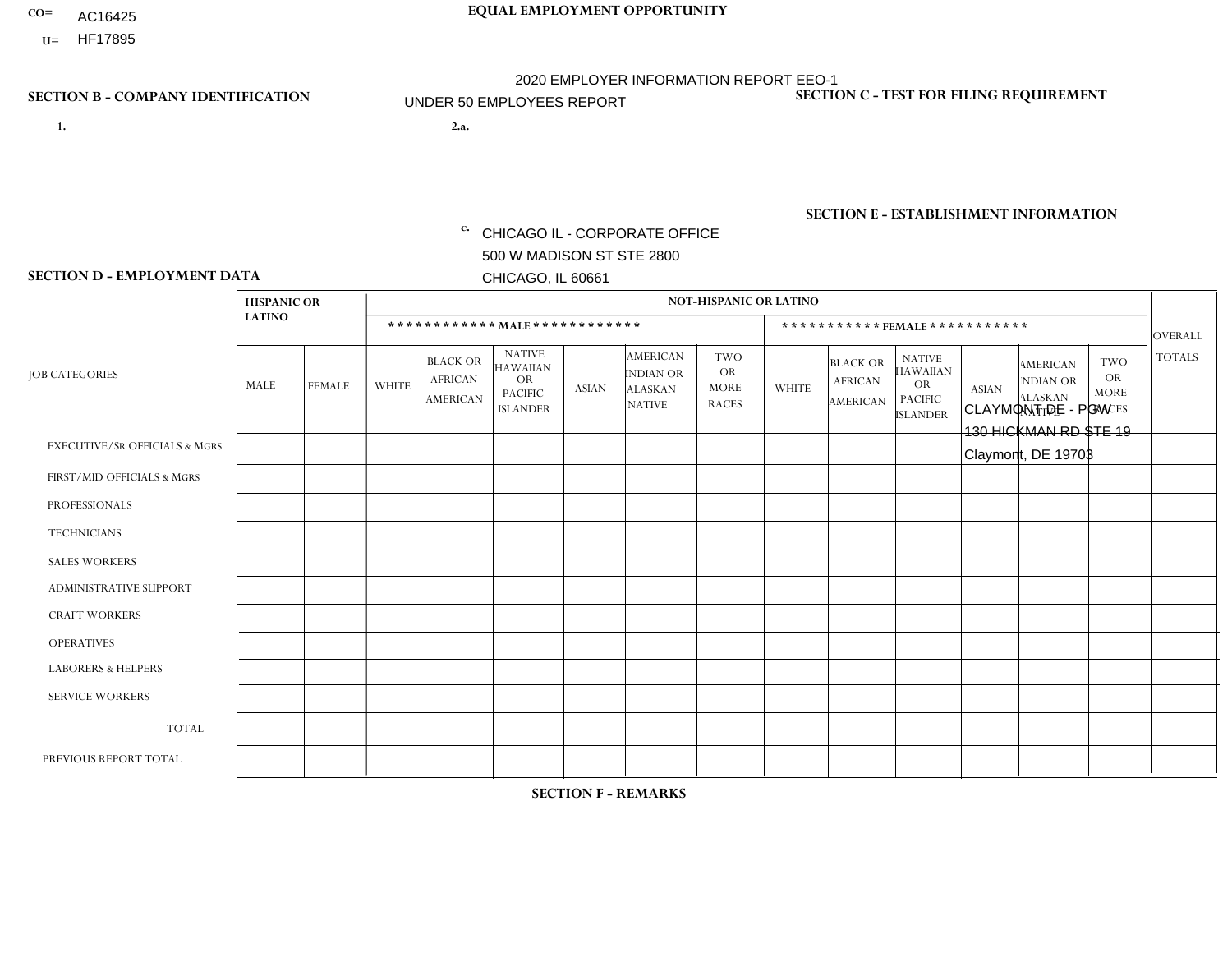- AC16425
- **U=**

- **1. 2.a.** CHICAGO IL CORPORATE OFFICE 500 W MADISON ST STE 2800 CHICAGO, IL 60661
- 2.a. HALETHORPE MD PGW BALTIMORE 4803 HOLLINS FERRY ROAD Halethorpe, MD 21227

c. EIN= 952920557

## **SECTION B - COMPANY IDENTIFICATION SECTION C - TEST FOR FILING REQUIREMENT**

1- Y 2- Y 3- N DUNS= 000123456

**SECTION E - ESTABLISHMENT INFORMATION c.** NAICS: 811122

### **SECTION D - EMPLOYMENT DATA**

|                                          | <b>HISPANIC OR</b> |               |                          |                                                      |                                                                                    |             |                                                                        | <b>NOT-HISPANIC OR LATINO</b>                          |                |                                               |                                                                             |              |                                                                       |                                                        |                |
|------------------------------------------|--------------------|---------------|--------------------------|------------------------------------------------------|------------------------------------------------------------------------------------|-------------|------------------------------------------------------------------------|--------------------------------------------------------|----------------|-----------------------------------------------|-----------------------------------------------------------------------------|--------------|-----------------------------------------------------------------------|--------------------------------------------------------|----------------|
|                                          | <b>LATINO</b>      |               |                          | ************ MALE ************                       |                                                                                    |             |                                                                        |                                                        |                | ***********FEMALE***********                  |                                                                             |              |                                                                       |                                                        | <b>OVERALL</b> |
| <b>JOB CATEGORIES</b>                    | MALE               | <b>FEMALE</b> | <b>WHITE</b>             | <b>BLACK OR</b><br><b>AFRICAN</b><br><b>AMERICAN</b> | <b>NATIVE</b><br><b>HAWAIIAN</b><br><b>OR</b><br><b>PACIFIC</b><br><b>ISLANDER</b> | ASIAN       | <b>AMERICAN</b><br><b>INDIAN OR</b><br><b>ALASKAN</b><br><b>NATIVE</b> | <b>TWO</b><br><b>OR</b><br><b>MORE</b><br><b>RACES</b> | <b>WHITE</b>   | <b>BLACK OR</b><br><b>AFRICAN</b><br>AMERICAN | <b>NATIVE</b><br><b>HAWAIIAN</b><br>OR<br><b>PACIFIC</b><br><b>ISLANDER</b> | <b>ASIAN</b> | <b>AMERICAN</b><br><b>NDIAN OR</b><br><b>ALASKAN</b><br><b>NATIVE</b> | <b>TWO</b><br><b>OR</b><br><b>MORE</b><br><b>RACES</b> | <b>TOTALS</b>  |
| <b>EXECUTIVE/SR OFFICIALS &amp; MGRS</b> | $\Omega$           | $\Omega$      | $\Omega$                 | $\mathbf 0$                                          | $\mathbf 0$                                                                        | $\Omega$    | $\Omega$                                                               | $\Omega$                                               | $\Omega$       | $\Omega$                                      | $\Omega$                                                                    | $\mathbf 0$  | $\Omega$                                                              | $\mathbf 0$                                            | $\mathbf{0}$   |
| FIRST/MID OFFICIALS & MGRS               | 0                  | 0             | 1                        | $\mathbf 0$                                          | 0                                                                                  | $\Omega$    | $\Omega$                                                               | $\Omega$                                               | 0              | $\Omega$                                      | $\Omega$                                                                    | $\mathbf{0}$ | $\Omega$                                                              | $\mathbf 0$                                            | $\mathbf{1}$   |
| <b>PROFESSIONALS</b>                     | $\Omega$           | $\Omega$      | $\Omega$                 | $\mathbf 0$                                          | $\Omega$                                                                           | $\Omega$    | $\Omega$                                                               | $\Omega$                                               | $\overline{0}$ | $\Omega$                                      | $\Omega$                                                                    | $\Omega$     | $\Omega$                                                              | $\Omega$                                               | $\mathbf 0$    |
| <b>TECHNICIANS</b>                       | 0                  | $\mathbf 0$   | $\Omega$                 | $\mathbf 0$                                          | $\Omega$                                                                           | $\Omega$    | $\Omega$                                                               | $\Omega$                                               | $\Omega$       | $\Omega$                                      | $\Omega$                                                                    | $\Omega$     | $\Omega$                                                              | $\Omega$                                               | $\mathbf{0}$   |
| <b>SALES WORKERS</b>                     | $\Omega$           | $\Omega$      | $\Omega$                 | $\mathbf 0$                                          | $\Omega$                                                                           | $\Omega$    | $\Omega$                                                               | $\Omega$                                               | $\overline{0}$ | $\Omega$                                      | $\Omega$                                                                    | $\Omega$     | $\Omega$                                                              | $\mathbf{0}$                                           | $\mathbf{0}$   |
| ADMINISTRATIVE SUPPORT                   | $\mathbf 0$        | 0             | $\mathbf 0$              | $\mathbf 0$                                          | 0                                                                                  | $\Omega$    | $\Omega$                                                               | $\Omega$                                               | $\Omega$       | $\Omega$                                      | $\Omega$                                                                    | $\Omega$     | $\mathbf{0}$                                                          | $\mathbf 0$                                            | $\mathbf 0$    |
| <b>CRAFT WORKERS</b>                     | 0                  | $\Omega$      | $\Omega$                 | $\mathbf 0$                                          | $\Omega$                                                                           | $\Omega$    | $\Omega$                                                               | $\Omega$                                               | 0              | $\Omega$                                      | $\Omega$                                                                    | $\Omega$     | $\Omega$                                                              | $\Omega$                                               | $\Omega$       |
| <b>OPERATIVES</b>                        | 0                  | $\Omega$      | $\Omega$                 | $\overline{c}$                                       | $\Omega$                                                                           | $\Omega$    | $\Omega$                                                               |                                                        | $\Omega$       | $\Omega$                                      | $\Omega$                                                                    | $\Omega$     | $\Omega$                                                              | $\Omega$                                               | 3              |
| <b>LABORERS &amp; HELPERS</b>            | 0                  | $\Omega$      | $\mathbf 0$              | $\overline{1}$                                       | $\mathbf 0$                                                                        | $\Omega$    | $\Omega$                                                               | $\Omega$                                               | $\Omega$       | $\Omega$                                      | $\Omega$                                                                    | $\Omega$     | $\Omega$                                                              | $\Omega$                                               | $\mathbf{1}$   |
| <b>SERVICE WORKERS</b>                   | 0                  | $\mathbf 0$   | $\mathbf 0$              | $\mathbf 0$                                          | $\mathbf{0}$                                                                       | $\mathbf 0$ | $\Omega$                                                               | $\Omega$                                               | $\Omega$       | $\Omega$                                      | $\Omega$                                                                    | $\mathbf 0$  | $\Omega$                                                              | $\mathbf 0$                                            | $\overline{0}$ |
| <b>TOTAL</b>                             | $\Omega$           | 0             | $\overline{\phantom{a}}$ | 3                                                    | 0                                                                                  | $\Omega$    | $\Omega$                                                               |                                                        | $\Omega$       | $\Omega$                                      | $\Omega$                                                                    | $\mathbf 0$  | 0                                                                     | $\mathbf 0$                                            | 5              |
| PREVIOUS REPORT TOTAL                    | 0                  | $\mathbf{0}$  | $\overline{2}$           | $\overline{1}$                                       | $\Omega$                                                                           | $\Omega$    | $\Omega$                                                               |                                                        | 0              | $\Omega$                                      | $\Omega$                                                                    | $\Omega$     | $\Omega$                                                              | $\mathbf 0$                                            | $\overline{4}$ |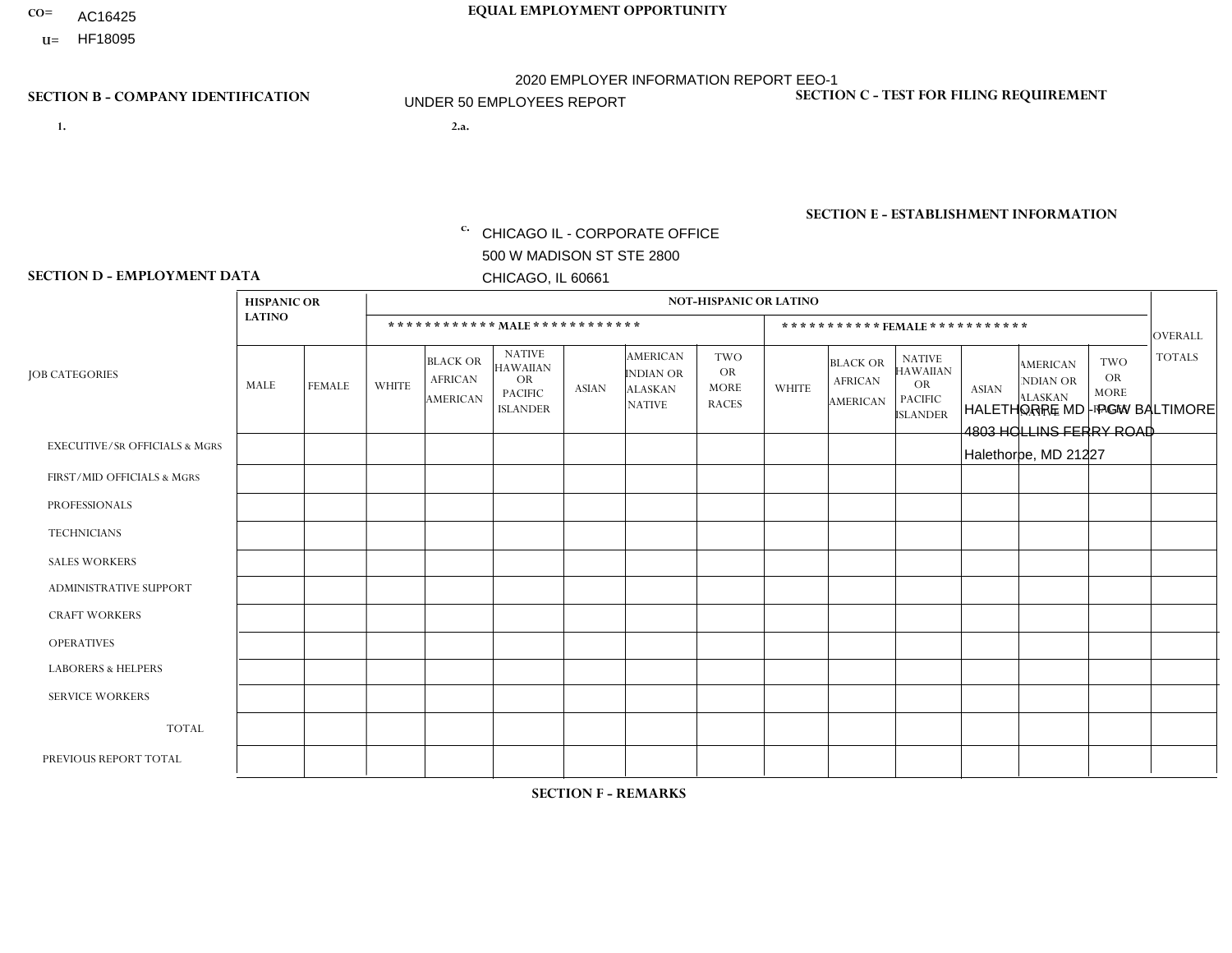- AC16425
- **U=**

**1. 2.a.** CHICAGO IL - CORPORATE OFFICE 500 W MADISON ST STE 2800 CHICAGO, IL 60661

2.a. CHARLOTTE NC - PGW 1706 QUEEN CITY DRIVE Charlotte, NC 28208

EIN= 952920557

## **SECTION B - COMPANY IDENTIFICATION SECTION C - TEST FOR FILING REQUIREMENT**

1- Y 2- Y 3- N DUNS= 000123456

**SECTION E - ESTABLISHMENT INFORMATION c.** NAICS: 811122

### **SECTION D - EMPLOYMENT DATA**

|                                          | <b>HISPANIC OR</b> |               |              |                                                      |                                                                                    |              |                                                                        | <b>NOT-HISPANIC OR LATINO</b>                          |              |                                                      |                                                                             |              |                                                                       |                                                        |                |
|------------------------------------------|--------------------|---------------|--------------|------------------------------------------------------|------------------------------------------------------------------------------------|--------------|------------------------------------------------------------------------|--------------------------------------------------------|--------------|------------------------------------------------------|-----------------------------------------------------------------------------|--------------|-----------------------------------------------------------------------|--------------------------------------------------------|----------------|
|                                          | <b>LATINO</b>      |               |              |                                                      | ************ MALE ************                                                     |              |                                                                        |                                                        |              | ***********FEMALE***********                         |                                                                             |              |                                                                       |                                                        | <b>OVERALL</b> |
| <b>JOB CATEGORIES</b>                    | MALE               | <b>FEMALE</b> | <b>WHITE</b> | <b>BLACK OR</b><br><b>AFRICAN</b><br><b>AMERICAN</b> | <b>NATIVE</b><br><b>HAWAIIAN</b><br><b>OR</b><br><b>PACIFIC</b><br><b>ISLANDER</b> | <b>ASIAN</b> | <b>AMERICAN</b><br><b>INDIAN OR</b><br><b>ALASKAN</b><br><b>NATIVE</b> | <b>TWO</b><br><b>OR</b><br><b>MORE</b><br><b>RACES</b> | <b>WHITE</b> | <b>BLACK OR</b><br><b>AFRICAN</b><br><b>AMERICAN</b> | <b>NATIVE</b><br><b>HAWAIIAN</b><br>OR<br><b>PACIFIC</b><br><b>ISLANDER</b> | <b>ASIAN</b> | <b>AMERICAN</b><br><b>NDIAN OR</b><br><b>ALASKAN</b><br><b>NATIVE</b> | <b>TWO</b><br><b>OR</b><br><b>MORE</b><br><b>RACES</b> | <b>TOTALS</b>  |
| <b>EXECUTIVE/SR OFFICIALS &amp; MGRS</b> | $\Omega$           | $\Omega$      | $\Omega$     | $\mathbf 0$                                          | $\Omega$                                                                           | $\Omega$     | $\Omega$                                                               | $\Omega$                                               | $\Omega$     | $\Omega$                                             | $\Omega$                                                                    | $\Omega$     | $\Omega$                                                              | $\mathbf{0}$                                           | $\mathbf 0$    |
| FIRST/MID OFFICIALS & MGRS               | 0                  | $\mathbf 0$   | 1            | $\mathbf 0$                                          | $\Omega$                                                                           | $\Omega$     | $\Omega$                                                               | $\Omega$                                               | 0            | $\Omega$                                             | $\Omega$                                                                    | $\mathbf{0}$ | $\Omega$                                                              | $\mathbf{0}$                                           | $\mathbf{1}$   |
| <b>PROFESSIONALS</b>                     | 0                  | $\Omega$      | $\Omega$     | $\mathbf 0$                                          | $\Omega$                                                                           | $\Omega$     | $\Omega$                                                               | $\Omega$                                               | 0            | $\Omega$                                             | $\Omega$                                                                    | $\Omega$     | $\Omega$                                                              | $\Omega$                                               | $\mathbf{0}$   |
| <b>TECHNICIANS</b>                       | 0                  | $\Omega$      | $\Omega$     | $\Omega$                                             | $\Omega$                                                                           | $\Omega$     | $\Omega$                                                               | $\Omega$                                               | $\Omega$     | $\Omega$                                             | $\Omega$                                                                    | $\Omega$     | $\Omega$                                                              | $\Omega$                                               | $\Omega$       |
| <b>SALES WORKERS</b>                     | 0                  | $\Omega$      | $\Omega$     | $\Omega$                                             | $\Omega$                                                                           | $\Omega$     | $\Omega$                                                               | $\Omega$                                               | 0            | $\Omega$                                             | $\Omega$                                                                    | $\Omega$     | $\Omega$                                                              | $\mathbf{0}$                                           | $\Omega$       |
| ADMINISTRATIVE SUPPORT                   | 0                  | $\Omega$      | $\Omega$     | $\mathbf 0$                                          | $\Omega$                                                                           | $\Omega$     | $\Omega$                                                               | $\Omega$                                               | $\Omega$     | $\Omega$                                             | $\Omega$                                                                    | $\Omega$     | $\Omega$                                                              | $\Omega$                                               | $\mathbf 0$    |
| <b>CRAFT WORKERS</b>                     | 0                  | $\Omega$      | $\Omega$     | $\mathbf 0$                                          | $\Omega$                                                                           | $\Omega$     | $\Omega$                                                               | $\Omega$                                               | 0            | $\Omega$                                             | $\Omega$                                                                    | $\mathbf{0}$ | $\Omega$                                                              | $\mathbf{0}$                                           | $\mathbf 0$    |
| <b>OPERATIVES</b>                        | 1                  | $\mathbf 0$   | 3            | 3                                                    | $\Omega$                                                                           | $\Omega$     | $\Omega$                                                               | $\Omega$                                               | $\Omega$     | $\Omega$                                             | $\Omega$                                                                    | $\mathbf{0}$ | $\Omega$                                                              | $\Omega$                                               | $\overline{7}$ |
| <b>LABORERS &amp; HELPERS</b>            | и                  | $\Omega$      | $\mathbf 0$  | $\overline{2}$                                       | $\mathbf 0$                                                                        | $\Omega$     | $\Omega$                                                               | $\Omega$                                               | $\Omega$     | $\Omega$                                             | $\Omega$                                                                    | $\Omega$     | $\Omega$                                                              | $\Omega$                                               | 3              |
| <b>SERVICE WORKERS</b>                   | 0                  | $\Omega$      | $\mathbf 0$  | 0                                                    | $\mathbf{0}$                                                                       | $\Omega$     | $\Omega$                                                               | $\Omega$                                               | $\Omega$     | $\Omega$                                             | $\Omega$                                                                    | $\Omega$     | $\Omega$                                                              | $\Omega$                                               | $\overline{0}$ |
| <b>TOTAL</b>                             | $\overline{2}$     | 0             | 4            | 5                                                    | 0                                                                                  | $\Omega$     | $\Omega$                                                               | $\Omega$                                               | 0            | $\Omega$                                             | $\Omega$                                                                    | $\mathbf 0$  | 0                                                                     | $\mathbf 0$                                            | 11             |
| PREVIOUS REPORT TOTAL                    |                    | $\mathbf{0}$  |              | $\overline{7}$                                       | $\Omega$                                                                           | $\Omega$     | $\Omega$                                                               | $\Omega$                                               | 0            | $\Omega$                                             | $\Omega$                                                                    | $\Omega$     | $\Omega$                                                              | $\mathbf 0$                                            | 9              |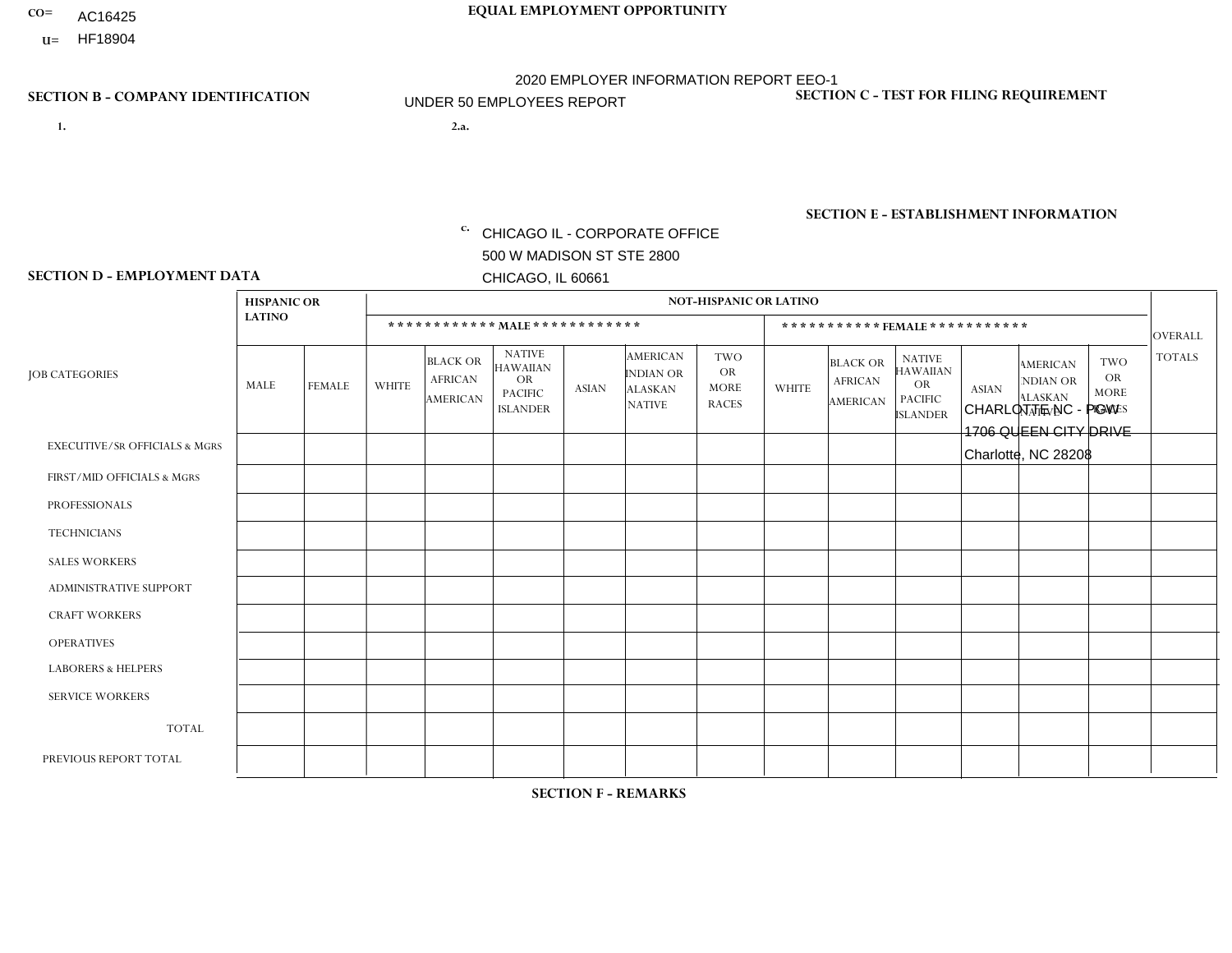- AC16425
- **U=**

- **1. 2.a.** CHICAGO IL CORPORATE OFFICE 500 W MADISON ST STE 2800 CHICAGO, IL 60661
- 2.a. RALEIGH NC PGW 309 CHAPANOKE RD STE 107 Raleigh, NC 27603

c. EIN= 952920557

## **SECTION B - COMPANY IDENTIFICATION SECTION C - TEST FOR FILING REQUIREMENT**

1- Y 2- Y 3- N DUNS= 000123456

**SECTION E - ESTABLISHMENT INFORMATION c.** NAICS: 811122

### **SECTION D - EMPLOYMENT DATA**

|                                          | <b>HISPANIC OR</b> |                |                |                                                      |                                                                                    |              |                                                                        | <b>NOT-HISPANIC OR LATINO</b>                          |              |                                               |                                                                                    |              |                                                                       |                                                        |                |
|------------------------------------------|--------------------|----------------|----------------|------------------------------------------------------|------------------------------------------------------------------------------------|--------------|------------------------------------------------------------------------|--------------------------------------------------------|--------------|-----------------------------------------------|------------------------------------------------------------------------------------|--------------|-----------------------------------------------------------------------|--------------------------------------------------------|----------------|
|                                          | <b>LATINO</b>      |                |                | ************ MALE ************                       |                                                                                    |              |                                                                        |                                                        |              | ***********FEMALE***********                  |                                                                                    |              |                                                                       |                                                        | <b>OVERALL</b> |
| <b>JOB CATEGORIES</b>                    | MALE               | <b>FEMALE</b>  | <b>WHITE</b>   | <b>BLACK OR</b><br><b>AFRICAN</b><br><b>AMERICAN</b> | <b>NATIVE</b><br><b>HAWAIIAN</b><br><b>OR</b><br><b>PACIFIC</b><br><b>ISLANDER</b> | ASIAN        | <b>AMERICAN</b><br><b>INDIAN OR</b><br><b>ALASKAN</b><br><b>NATIVE</b> | <b>TWO</b><br><b>OR</b><br><b>MORE</b><br><b>RACES</b> | <b>WHITE</b> | <b>BLACK OR</b><br><b>AFRICAN</b><br>AMERICAN | <b>NATIVE</b><br><b>HAWAIIAN</b><br><b>OR</b><br><b>PACIFIC</b><br><b>ISLANDER</b> | <b>ASIAN</b> | <b>AMERICAN</b><br><b>NDIAN OR</b><br><b>ALASKAN</b><br><b>NATIVE</b> | <b>TWO</b><br><b>OR</b><br><b>MORE</b><br><b>RACES</b> | <b>TOTALS</b>  |
| <b>EXECUTIVE/SR OFFICIALS &amp; MGRS</b> | $\Omega$           | $\Omega$       | $\Omega$       | $\mathbf 0$                                          | $\Omega$                                                                           | $\mathbf{0}$ | $\Omega$                                                               | $\Omega$                                               | 0            | $\Omega$                                      | $\Omega$                                                                           | $\Omega$     | $\Omega$                                                              | $\Omega$                                               | $\mathbf{0}$   |
| FIRST/MID OFFICIALS & MGRS               | 0                  | $\Omega$       |                | $\mathbf 0$                                          | $\Omega$                                                                           | $\Omega$     | $\Omega$                                                               | $\Omega$                                               | 0            | $\Omega$                                      | $\Omega$                                                                           | $\Omega$     | $\Omega$                                                              | $\Omega$                                               | $\mathbf{1}$   |
| <b>PROFESSIONALS</b>                     | 0                  | $\overline{0}$ | $\mathbf 0$    | $\mathbf 0$                                          | $\Omega$                                                                           | $\Omega$     | $\Omega$                                                               | $\Omega$                                               | 0            | $\Omega$                                      | $\Omega$                                                                           | $\Omega$     | $\Omega$                                                              | $\Omega$                                               | $\mathbf{0}$   |
| <b>TECHNICIANS</b>                       | 0                  | $\Omega$       | $\Omega$       | $\Omega$                                             | $\Omega$                                                                           | $\Omega$     | $\Omega$                                                               | $\Omega$                                               | $\Omega$     | $\Omega$                                      | $\Omega$                                                                           | $\Omega$     | $\Omega$                                                              | $\Omega$                                               | $\mathbf{0}$   |
| <b>SALES WORKERS</b>                     | 0                  | $\Omega$       | $\Omega$       | $\Omega$                                             | $\Omega$                                                                           | $\Omega$     | $\Omega$                                                               | $\Omega$                                               | 0            | $\Omega$                                      | $\Omega$                                                                           | $\Omega$     | $\Omega$                                                              | $\Omega$                                               | $\Omega$       |
| <b>ADMINISTRATIVE SUPPORT</b>            | 0                  | 0              | $\Omega$       | $\mathbf 0$                                          | 0                                                                                  | $\Omega$     | $\Omega$                                                               | $\Omega$                                               | $\Omega$     | $\Omega$                                      | $\Omega$                                                                           | $\mathbf{0}$ | $\mathbf{0}$                                                          | $\mathbf 0$                                            | $\mathbf 0$    |
| <b>CRAFT WORKERS</b>                     | 0                  | $\Omega$       | $\Omega$       | $\mathbf 0$                                          | $\Omega$                                                                           | $\Omega$     | $\Omega$                                                               | $\Omega$                                               | 0            | $\Omega$                                      | $\Omega$                                                                           | $\Omega$     | $\Omega$                                                              | $\Omega$                                               | $\Omega$       |
| <b>OPERATIVES</b>                        | 0                  | $\Omega$       | $\overline{c}$ | 4                                                    | $\Omega$                                                                           | $\Omega$     | $\Omega$                                                               | $\Omega$                                               | $\Omega$     | $\Omega$                                      | $\Omega$                                                                           | $\Omega$     | $\Omega$                                                              | $\Omega$                                               | 6              |
| <b>LABORERS &amp; HELPERS</b>            | 0                  | $\Omega$       | 2              | $\mathbf 0$                                          | $\Omega$                                                                           | $\Omega$     | $\Omega$                                                               | $\Omega$                                               | $\Omega$     | $\Omega$                                      | $\Omega$                                                                           | $\mathbf{0}$ | $\Omega$                                                              | $\mathbf{0}$                                           | $\overline{2}$ |
| <b>SERVICE WORKERS</b>                   | 0                  | $\Omega$       | $\mathbf 0$    | 0                                                    | 0                                                                                  | $\Omega$     | $\Omega$                                                               | $\Omega$                                               | $\Omega$     | $\Omega$                                      | $\Omega$                                                                           | $\Omega$     | $\Omega$                                                              | $\Omega$                                               | $\overline{0}$ |
| <b>TOTAL</b>                             | $\mathbf 0$        | 0              | 5              | 4                                                    | 0                                                                                  | $\mathbf 0$  | $\Omega$                                                               | $\Omega$                                               | $\Omega$     | $\Omega$                                      | $\Omega$                                                                           | $\mathbf 0$  | 0                                                                     | $\mathbf 0$                                            | 9              |
| PREVIOUS REPORT TOTAL                    | 0                  | $\Omega$       | $\overline{2}$ | $\overline{2}$                                       | $\Omega$                                                                           | $\mathbf{0}$ | $\Omega$                                                               |                                                        | 0            | $\Omega$                                      | $\Omega$                                                                           | $\Omega$     | $\Omega$                                                              | $\mathbf 0$                                            | 5              |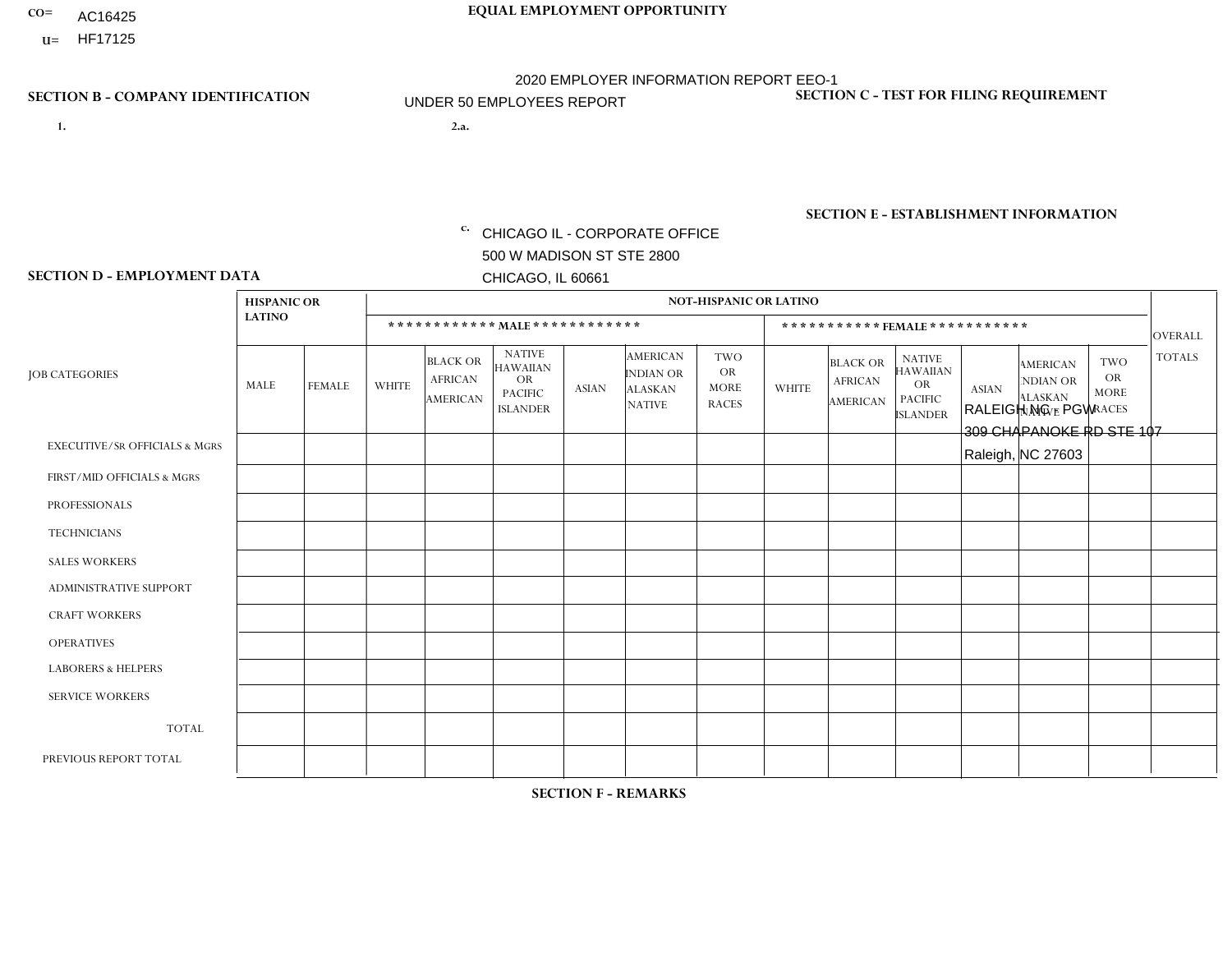- AC16425
- **U=**

**1. 2.a.** CHICAGO IL - CORPORATE OFFICE 500 W MADISON ST STE 2800 CHICAGO, IL 60661

2.a. GREENVILLE SC - PGW 410 AIRPORT RD Greenville, SC 29607

EIN= 952920557

## **SECTION B - COMPANY IDENTIFICATION SECTION C - TEST FOR FILING REQUIREMENT**

1- Y 2- Y 3- N DUNS= 000123456

**SECTION E - ESTABLISHMENT INFORMATION c.** NAICS: 811122

### **SECTION D - EMPLOYMENT DATA**

|                                          | <b>HISPANIC OR</b> |               |              |                                                      |                                                                                    |             |                                                                        | <b>NOT-HISPANIC OR LATINO</b>                          |              |                                               |                                                                                    |              |                                                                       |                                                        |                |
|------------------------------------------|--------------------|---------------|--------------|------------------------------------------------------|------------------------------------------------------------------------------------|-------------|------------------------------------------------------------------------|--------------------------------------------------------|--------------|-----------------------------------------------|------------------------------------------------------------------------------------|--------------|-----------------------------------------------------------------------|--------------------------------------------------------|----------------|
|                                          | <b>LATINO</b>      |               |              | ************ MALE ************                       |                                                                                    |             |                                                                        |                                                        |              |                                               | ***********FEMALE***********                                                       |              |                                                                       |                                                        | <b>OVERALL</b> |
| <b>JOB CATEGORIES</b>                    | MALE               | <b>FEMALE</b> | <b>WHITE</b> | <b>BLACK OR</b><br><b>AFRICAN</b><br><b>AMERICAN</b> | <b>NATIVE</b><br><b>HAWAIIAN</b><br><b>OR</b><br><b>PACIFIC</b><br><b>ISLANDER</b> | ASIAN       | <b>AMERICAN</b><br><b>INDIAN OR</b><br><b>ALASKAN</b><br><b>NATIVE</b> | <b>TWO</b><br><b>OR</b><br><b>MORE</b><br><b>RACES</b> | <b>WHITE</b> | <b>BLACK OR</b><br><b>AFRICAN</b><br>AMERICAN | <b>NATIVE</b><br><b>HAWAIIAN</b><br><b>OR</b><br><b>PACIFIC</b><br><b>ISLANDER</b> | <b>ASIAN</b> | <b>AMERICAN</b><br><b>NDIAN OR</b><br><b>ALASKAN</b><br><b>NATIVE</b> | <b>TWO</b><br><b>OR</b><br><b>MORE</b><br><b>RACES</b> | <b>TOTALS</b>  |
| <b>EXECUTIVE/SR OFFICIALS &amp; MGRS</b> | $\Omega$           | $\mathbf 0$   | $\Omega$     | $\mathbf 0$                                          | $\mathbf 0$                                                                        | $\mathbf 0$ | $\Omega$                                                               | $\Omega$                                               | $\Omega$     | $\Omega$                                      | $\Omega$                                                                           | $\Omega$     | $\Omega$                                                              | $\Omega$                                               | $\mathbf 0$    |
| FIRST/MID OFFICIALS & MGRS               | $\Omega$           | 0             | $\mathbf 0$  | $\mathbf{1}$                                         | $\mathbf 0$                                                                        | $\mathbf 0$ | $\Omega$                                                               | $\Omega$                                               | $\Omega$     | $\Omega$                                      | $\Omega$                                                                           | $\Omega$     | $\Omega$                                                              | $\Omega$                                               | $\mathbf{1}$   |
| <b>PROFESSIONALS</b>                     | $\Omega$           | $\Omega$      | $\Omega$     | $\mathbf 0$                                          | $\Omega$                                                                           | $\Omega$    | $\Omega$                                                               | $\Omega$                                               | $\Omega$     | $\Omega$                                      | $\Omega$                                                                           | $\Omega$     | $\Omega$                                                              | $\mathbf{0}$                                           | $\mathbf 0$    |
| <b>TECHNICIANS</b>                       | $\Omega$           | $\mathbf 0$   | $\Omega$     | $\mathbf 0$                                          | $\mathbf 0$                                                                        | $\Omega$    | $\Omega$                                                               | $\Omega$                                               | $\mathbf{0}$ | $\Omega$                                      | $\Omega$                                                                           | $\Omega$     | $\Omega$                                                              | $\Omega$                                               | $\mathbf 0$    |
| <b>SALES WORKERS</b>                     | $\Omega$           | $\Omega$      | $\Omega$     | $\mathbf 0$                                          | 0                                                                                  | $\Omega$    | $\Omega$                                                               | $\Omega$                                               | $\Omega$     | $\Omega$                                      | $\Omega$                                                                           | $\Omega$     | $\Omega$                                                              | $\mathbf{0}$                                           | $\mathbf 0$    |
| <b>ADMINISTRATIVE SUPPORT</b>            | $\Omega$           | $\mathbf 0$   | 0            | $\mathbf 0$                                          | $\mathbf 0$                                                                        | $\mathbf 0$ | $\Omega$                                                               | $\Omega$                                               | 0            | $\Omega$                                      | $\Omega$                                                                           | $\Omega$     | $\Omega$                                                              | $\mathbf 0$                                            | $\mathbf 0$    |
| <b>CRAFT WORKERS</b>                     | $\Omega$           | $\Omega$      | $\Omega$     | $\mathbf 0$                                          | 0                                                                                  | $\Omega$    | $\Omega$                                                               | $\Omega$                                               | $\Omega$     | $\Omega$                                      | $\mathbf{0}$                                                                       | $\Omega$     | $\Omega$                                                              | $\Omega$                                               | $\Omega$       |
| <b>OPERATIVES</b>                        | $\Omega$           | $\Omega$      | 3            | $\mathbf{1}$                                         | $\Omega$                                                                           | $\Omega$    | $\Omega$                                                               | $\Omega$                                               | $\Omega$     | $\Omega$                                      | $\Omega$                                                                           | $\Omega$     | $\Omega$                                                              | $\Omega$                                               | 4              |
| <b>LABORERS &amp; HELPERS</b>            | $\Omega$           | $\Omega$      | 1            | $\mathbf 0$                                          | 0                                                                                  | $\Omega$    | $\Omega$                                                               | $\Omega$                                               | $\Omega$     | $\Omega$                                      | $\mathbf{0}$                                                                       | $\Omega$     | $\Omega$                                                              | $\mathbf{0}$                                           | $\mathbf{1}$   |
| <b>SERVICE WORKERS</b>                   | $\Omega$           | $\mathbf 0$   | 0            | $\mathbf 0$                                          | $\mathbf 0$                                                                        | $\mathbf 0$ | $\Omega$                                                               | $\Omega$                                               | $\Omega$     | $\Omega$                                      | $\Omega$                                                                           | $\mathbf 0$  | $\Omega$                                                              | $\mathbf 0$                                            | 0              |
| <b>TOTAL</b>                             | $\Omega$           | $\mathbf 0$   | 4            | $\overline{2}$                                       | 0                                                                                  | $\mathbf 0$ | $\Omega$                                                               | $\Omega$                                               | $\Omega$     | $\Omega$                                      | $\Omega$                                                                           | $\mathbf 0$  | $\Omega$                                                              | $\Omega$                                               | 6              |
| PREVIOUS REPORT TOTAL                    | $\Omega$           | 0             | 3            | $\overline{2}$                                       | $\mathbf 0$                                                                        | $\Omega$    | $\Omega$                                                               | $\Omega$                                               | $\Omega$     | $\Omega$                                      | $\mathbf{0}$                                                                       | $\Omega$     | $\Omega$                                                              | $\Omega$                                               | 5              |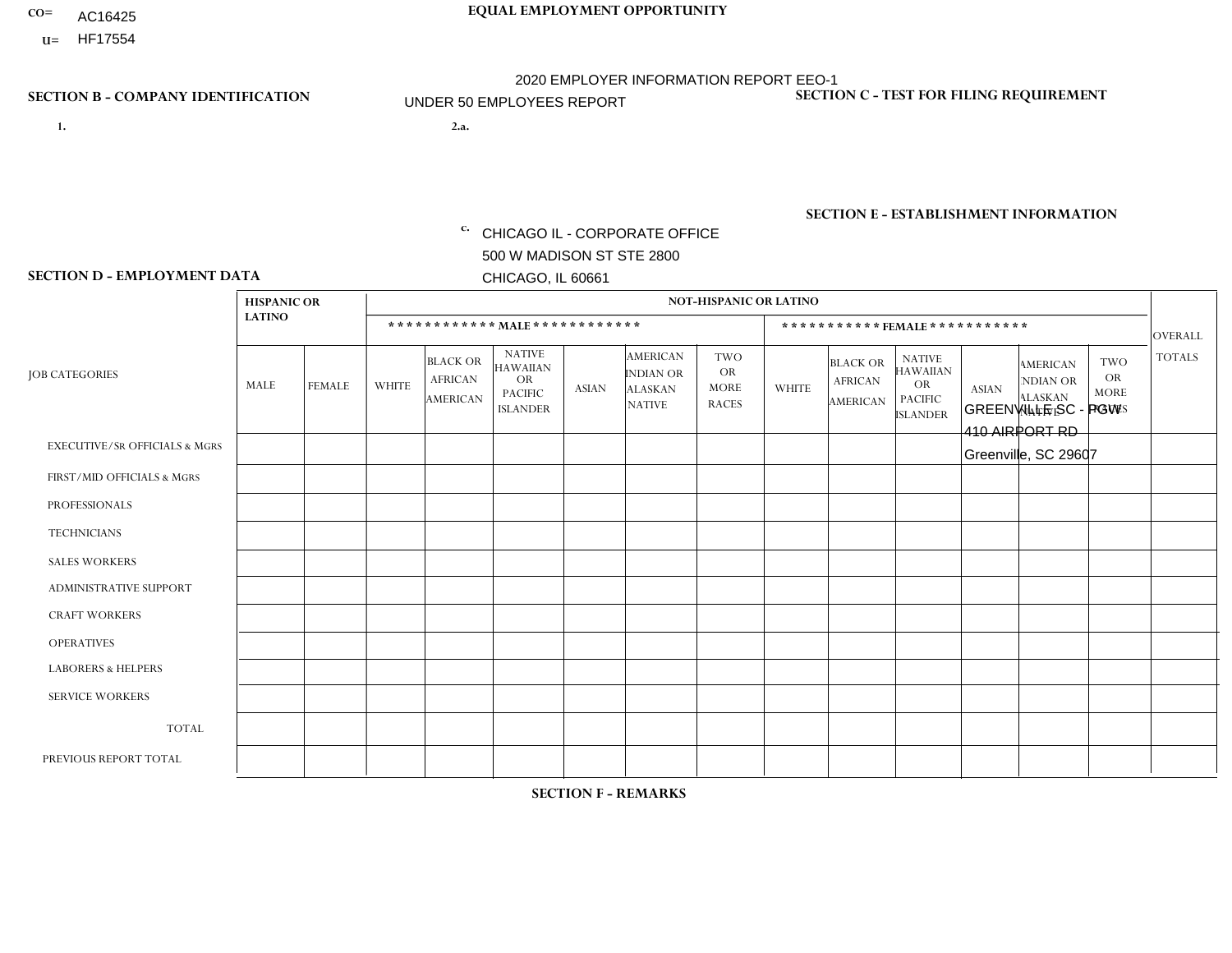- AC16425
- **U=**

**1. 2.a.** CHICAGO IL - CORPORATE OFFICE 500 W MADISON ST STE 2800 CHICAGO, IL 60661

2.a. POCATELLO ID 5497 SOUTH 5TH AVE Pocatello, ID 83204

EIN= 952920557

## **SECTION B - COMPANY IDENTIFICATION SECTION C - TEST FOR FILING REQUIREMENT**

1- Y 2- Y 3- N DUNS= 000123456

**SECTION E - ESTABLISHMENT INFORMATION c.** NAICS: 423140

### **SECTION D - EMPLOYMENT DATA**

|                                          | <b>HISPANIC OR</b> |               |              |                                                      |                                                                                    |              |                                                                 | <b>NOT-HISPANIC OR LATINO</b>                          |              |                                               |                                                                                    |              |                                                                       |                                                        |                |
|------------------------------------------|--------------------|---------------|--------------|------------------------------------------------------|------------------------------------------------------------------------------------|--------------|-----------------------------------------------------------------|--------------------------------------------------------|--------------|-----------------------------------------------|------------------------------------------------------------------------------------|--------------|-----------------------------------------------------------------------|--------------------------------------------------------|----------------|
|                                          | <b>LATINO</b>      |               |              | ************ MALE ************                       |                                                                                    |              |                                                                 |                                                        |              |                                               | ***********FEMALE***********                                                       |              |                                                                       |                                                        | <b>OVERALL</b> |
| <b>JOB CATEGORIES</b>                    | MALE               | <b>FEMALE</b> | <b>WHITE</b> | <b>BLACK OR</b><br><b>AFRICAN</b><br><b>AMERICAN</b> | <b>NATIVE</b><br><b>HAWAIIAN</b><br><b>OR</b><br><b>PACIFIC</b><br><b>ISLANDER</b> | <b>ASIAN</b> | <b>AMERICAN</b><br>INDIAN OR<br><b>ALASKAN</b><br><b>NATIVE</b> | <b>TWO</b><br><b>OR</b><br><b>MORE</b><br><b>RACES</b> | <b>WHITE</b> | <b>BLACK OR</b><br><b>AFRICAN</b><br>AMERICAN | <b>NATIVE</b><br><b>HAWAIIAN</b><br><b>OR</b><br><b>PACIFIC</b><br><b>ISLANDER</b> | <b>ASIAN</b> | <b>AMERICAN</b><br><b>NDIAN OR</b><br><b>ALASKAN</b><br><b>NATIVE</b> | <b>TWO</b><br><b>OR</b><br><b>MORE</b><br><b>RACES</b> | <b>TOTALS</b>  |
| <b>EXECUTIVE/SR OFFICIALS &amp; MGRS</b> | $\Omega$           | $\Omega$      | $\Omega$     | $\Omega$                                             | 0                                                                                  | $\Omega$     | $\Omega$                                                        | $\Omega$                                               | $\Omega$     | $\Omega$                                      | $\Omega$                                                                           | $\Omega$     | $\Omega$                                                              | $\Omega$                                               | $\Omega$       |
| FIRST/MID OFFICIALS & MGRS               | $\Omega$           | $\Omega$      | $\mathbf{0}$ | $\mathbf 0$                                          | $\Omega$                                                                           | $\Omega$     | $\Omega$                                                        | $\Omega$                                               | 0            | $\Omega$                                      | 0                                                                                  | $\Omega$     | $\Omega$                                                              | $\Omega$                                               | $\mathbf{0}$   |
| <b>PROFESSIONALS</b>                     | $\Omega$           | $\Omega$      | $\Omega$     | $\mathbf 0$                                          | $\Omega$                                                                           | $\Omega$     | $\Omega$                                                        | $\Omega$                                               | $\Omega$     | $\Omega$                                      | 0                                                                                  | 0            | $\Omega$                                                              | $\mathbf 0$                                            | $\mathbf{0}$   |
| <b>TECHNICIANS</b>                       | $\Omega$           | $\mathbf 0$   | $\Omega$     | $\mathbf 0$                                          | $\mathbf 0$                                                                        | $\Omega$     | $\Omega$                                                        | $\Omega$                                               | 0            | $\mathbf 0$                                   | 0                                                                                  | $\mathbf 0$  | $\Omega$                                                              | $\mathbf 0$                                            | $\mathbf{0}$   |
| <b>SALES WORKERS</b>                     | $\Omega$           | $\Omega$      | $\Omega$     | $\Omega$                                             | $\Omega$                                                                           | $\Omega$     | $\Omega$                                                        | $\Omega$                                               | $\Omega$     | $\Omega$                                      | $\Omega$                                                                           | $\Omega$     | $\Omega$                                                              | $\Omega$                                               | $\Omega$       |
| <b>ADMINISTRATIVE SUPPORT</b>            | $\Omega$           | $\Omega$      | $\mathbf{0}$ | $\mathbf 0$                                          | $\Omega$                                                                           | $\Omega$     | $\Omega$                                                        | $\Omega$                                               | 0            | $\Omega$                                      | 0                                                                                  | $\Omega$     | $\Omega$                                                              | $\Omega$                                               | $\mathbf 0$    |
| <b>CRAFT WORKERS</b>                     | $\Omega$           | $\Omega$      | $\Omega$     | $\mathbf 0$                                          | $\Omega$                                                                           | $\Omega$     | $\Omega$                                                        | $\Omega$                                               | 0            | $\Omega$                                      | $\Omega$                                                                           | $\Omega$     | $\Omega$                                                              | $\Omega$                                               | $\Omega$       |
| <b>OPERATIVES</b>                        | $\Omega$           | $\Omega$      | 1            | $\mathbf 0$                                          | $\mathbf 0$                                                                        | $\Omega$     | $\Omega$                                                        | $\Omega$                                               | $\Omega$     | $\Omega$                                      | 0                                                                                  | $\mathbf 0$  | $\Omega$                                                              | $\mathbf 0$                                            | $\mathbf{1}$   |
| <b>LABORERS &amp; HELPERS</b>            | $\Omega$           | $\Omega$      | $\mathbf{0}$ | $\Omega$                                             | $\Omega$                                                                           | $\Omega$     | $\Omega$                                                        | $\Omega$                                               | 0            | $\Omega$                                      | 0                                                                                  | $\Omega$     | $\Omega$                                                              | $\Omega$                                               | $\mathbf 0$    |
| <b>SERVICE WORKERS</b>                   | $\Omega$           | $\Omega$      | 0            | 0                                                    | $\mathbf 0$                                                                        | $\Omega$     | $\Omega$                                                        | $\Omega$                                               | 0            | $\Omega$                                      | $\Omega$                                                                           | $\mathbf 0$  | $\Omega$                                                              | 0                                                      | $\mathbf 0$    |
| <b>TOTAL</b>                             | $\Omega$           | $\mathbf 0$   | -1           | $\mathbf 0$                                          | $\mathbf 0$                                                                        | 0            | $\Omega$                                                        | $\Omega$                                               | 0            | $\Omega$                                      | 0                                                                                  | $\mathbf 0$  | $\mathbf 0$                                                           | $\mathbf 0$                                            | $\mathbf{1}$   |
| PREVIOUS REPORT TOTAL                    | $\Omega$           | $\Omega$      |              | $\mathbf 0$                                          | 0                                                                                  | $\Omega$     | $\Omega$                                                        | $\Omega$                                               | 0            | $\Omega$                                      | 0                                                                                  | $\Omega$     | $\Omega$                                                              | $\mathbf 0$                                            | $\overline{1}$ |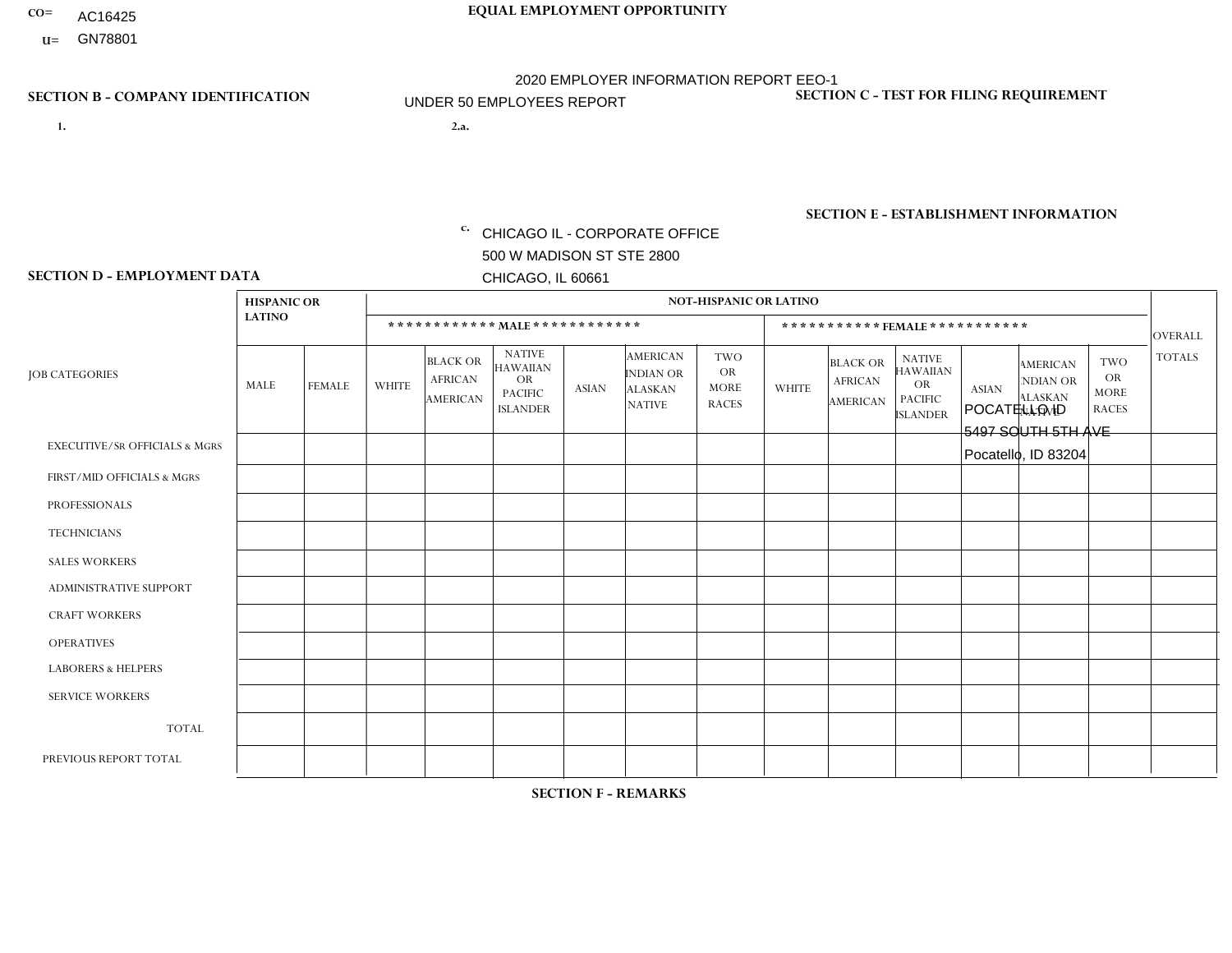- AC16425
- **U=**

- **1. 2.a.** CHICAGO IL CORPORATE OFFICE 500 W MADISON ST STE 2800 CHICAGO, IL 60661
- 2.a. PHOENIX AZ PGW 2120 EAST RAYMOND ST SUITE 300 Phoenix, AZ 85040
	- EIN= 952920557

## **SECTION B - COMPANY IDENTIFICATION SECTION C - TEST FOR FILING REQUIREMENT**

1- Y 2- Y 3- N DUNS= 000123456

**SECTION E - ESTABLISHMENT INFORMATION c.** NAICS: 811122

### **SECTION D - EMPLOYMENT DATA**

|                                          | <b>HISPANIC OR</b> |                |                |                                                      |                                                                      |              |                                                                        | <b>NOT-HISPANIC OR LATINO</b>                          |              |                                               |                                                                                    |              |                                                                       |                                                        |                |
|------------------------------------------|--------------------|----------------|----------------|------------------------------------------------------|----------------------------------------------------------------------|--------------|------------------------------------------------------------------------|--------------------------------------------------------|--------------|-----------------------------------------------|------------------------------------------------------------------------------------|--------------|-----------------------------------------------------------------------|--------------------------------------------------------|----------------|
|                                          | <b>LATINO</b>      |                |                |                                                      | ************ MAIE************                                        |              |                                                                        |                                                        |              | ***********FEMALE***********                  |                                                                                    |              |                                                                       |                                                        | <b>OVERALL</b> |
| <b>JOB CATEGORIES</b>                    | MALE               | <b>FEMALE</b>  | <b>WHITE</b>   | <b>BLACK OR</b><br><b>AFRICAN</b><br><b>AMERICAN</b> | <b>NATIVE</b><br>HAWAIIAN<br>OR<br><b>PACIFIC</b><br><b>ISLANDER</b> | <b>ASIAN</b> | <b>AMERICAN</b><br><b>INDIAN OR</b><br><b>ALASKAN</b><br><b>NATIVE</b> | <b>TWO</b><br><b>OR</b><br><b>MORE</b><br><b>RACES</b> | <b>WHITE</b> | <b>BLACK OR</b><br><b>AFRICAN</b><br>AMERICAN | <b>NATIVE</b><br><b>HAWAIIAN</b><br><b>OR</b><br><b>PACIFIC</b><br><b>ISLANDER</b> | <b>ASIAN</b> | <b>AMERICAN</b><br><b>NDIAN OR</b><br><b>ALASKAN</b><br><b>NATIVE</b> | <b>TWO</b><br><b>OR</b><br><b>MORE</b><br><b>RACES</b> | <b>TOTALS</b>  |
| <b>EXECUTIVE/SR OFFICIALS &amp; MGRS</b> | $\Omega$           | $\mathbf 0$    | $\Omega$       | $\mathbf 0$                                          | $\mathbf{0}$                                                         | $\mathbf{0}$ | $\Omega$                                                               | $\Omega$                                               | $\Omega$     | $\Omega$                                      | $\Omega$                                                                           | $\mathbf 0$  | $\Omega$                                                              | 0                                                      | $\mathbf 0$    |
| FIRST/MID OFFICIALS & MGRS               | $\Omega$           | $\Omega$       | $\Omega$       | $\mathbf 1$                                          | $\mathbf{0}$                                                         | $\Omega$     | $\Omega$                                                               | 0                                                      | $\Omega$     | $\Omega$                                      | $\Omega$                                                                           | $\Omega$     | $\Omega$                                                              | $\Omega$                                               | $\mathbf{1}$   |
| <b>PROFESSIONALS</b>                     | 0                  | 0              | $\mathbf 0$    | $\mathbf 0$                                          | $\mathbf{0}$                                                         | $\mathbf{0}$ | $\Omega$                                                               | 0                                                      | $\Omega$     | $\Omega$                                      | $\Omega$                                                                           | $\mathbf 0$  | $\Omega$                                                              | $\mathbf 0$                                            | $\mathbf 0$    |
| <b>TECHNICIANS</b>                       | 0                  | $\overline{0}$ | $\mathbf 0$    | $\mathbf 0$                                          | $\Omega$                                                             | $\Omega$     | $\Omega$                                                               | 0                                                      | $\Omega$     | $\Omega$                                      | $\mathbf 0$                                                                        | $\mathbf 0$  | $\Omega$                                                              | $\mathbf 0$                                            | $\mathbf 0$    |
| <b>SALES WORKERS</b>                     | 0                  | $\mathbf 0$    | $\mathbf 0$    | $\mathbf 0$                                          | $\Omega$                                                             | $\Omega$     | $\Omega$                                                               | 0                                                      | $\Omega$     | $\Omega$                                      | $\mathbf 0$                                                                        | $\mathbf 0$  | $\Omega$                                                              | $\mathbf 0$                                            | $\mathbf 0$    |
| ADMINISTRATIVE SUPPORT                   | $\Omega$           | $\Omega$       | $\Omega$       | $\Omega$                                             | $\mathbf{0}$                                                         | $\Omega$     | $\Omega$                                                               | 0                                                      | $\Omega$     | $\Omega$                                      | $\Omega$                                                                           | $\Omega$     | $\Omega$                                                              | $\Omega$                                               | $\Omega$       |
| <b>CRAFT WORKERS</b>                     | $\Omega$           | $\Omega$       | $\Omega$       | $\Omega$                                             | $\mathbf{0}$                                                         | $\mathbf{0}$ | $\Omega$                                                               | 0                                                      | $\Omega$     | $\Omega$                                      | $\Omega$                                                                           | $\Omega$     | $\Omega$                                                              | $\Omega$                                               | $\mathbf 0$    |
| <b>OPERATIVES</b>                        | $\overline{2}$     | $\Omega$       | $\mathbf 1$    | $\Omega$                                             | $\mathbf{0}$                                                         | $\mathbf{0}$ | $\Omega$                                                               | 0                                                      | $\Omega$     | $\Omega$                                      | $\Omega$                                                                           | $\Omega$     | $\Omega$                                                              | $\Omega$                                               | 3              |
| <b>LABORERS &amp; HELPERS</b>            | 1                  | $\Omega$       | 1              | $\mathbf{1}$                                         | $\mathbf{0}$                                                         | $\Omega$     | $\Omega$                                                               | 0                                                      | $\Omega$     | $\Omega$                                      | $\Omega$                                                                           | $\Omega$     | $\Omega$                                                              | $\Omega$                                               | 3              |
| <b>SERVICE WORKERS</b>                   | $\Omega$           | $\mathbf 0$    | 0              | $\mathbf 0$                                          | $\Omega$                                                             | $\mathbf{0}$ | $\Omega$                                                               | 0                                                      | $\Omega$     | $\Omega$                                      | $\Omega$                                                                           | $\Omega$     | $\Omega$                                                              | $\Omega$                                               | 0              |
| <b>TOTAL</b>                             | 3                  | 0              | $\overline{c}$ | $\overline{2}$                                       | $\mathbf 0$                                                          | $\mathbf{0}$ | $\Omega$                                                               | 0                                                      | $\Omega$     | $\Omega$                                      | $\mathbf 0$                                                                        | $\mathbf 0$  | $\Omega$                                                              | $\mathbf 0$                                            | $\overline{7}$ |
| PREVIOUS REPORT TOTAL                    | 1                  | $\mathbf 0$    | 1              | $\overline{2}$                                       | $\mathbf{0}$                                                         | $\mathbf{0}$ | $\Omega$                                                               | 0                                                      | $\Omega$     | $\Omega$                                      | $\mathbf 0$                                                                        | $\Omega$     | $\Omega$                                                              | 0                                                      | $\overline{4}$ |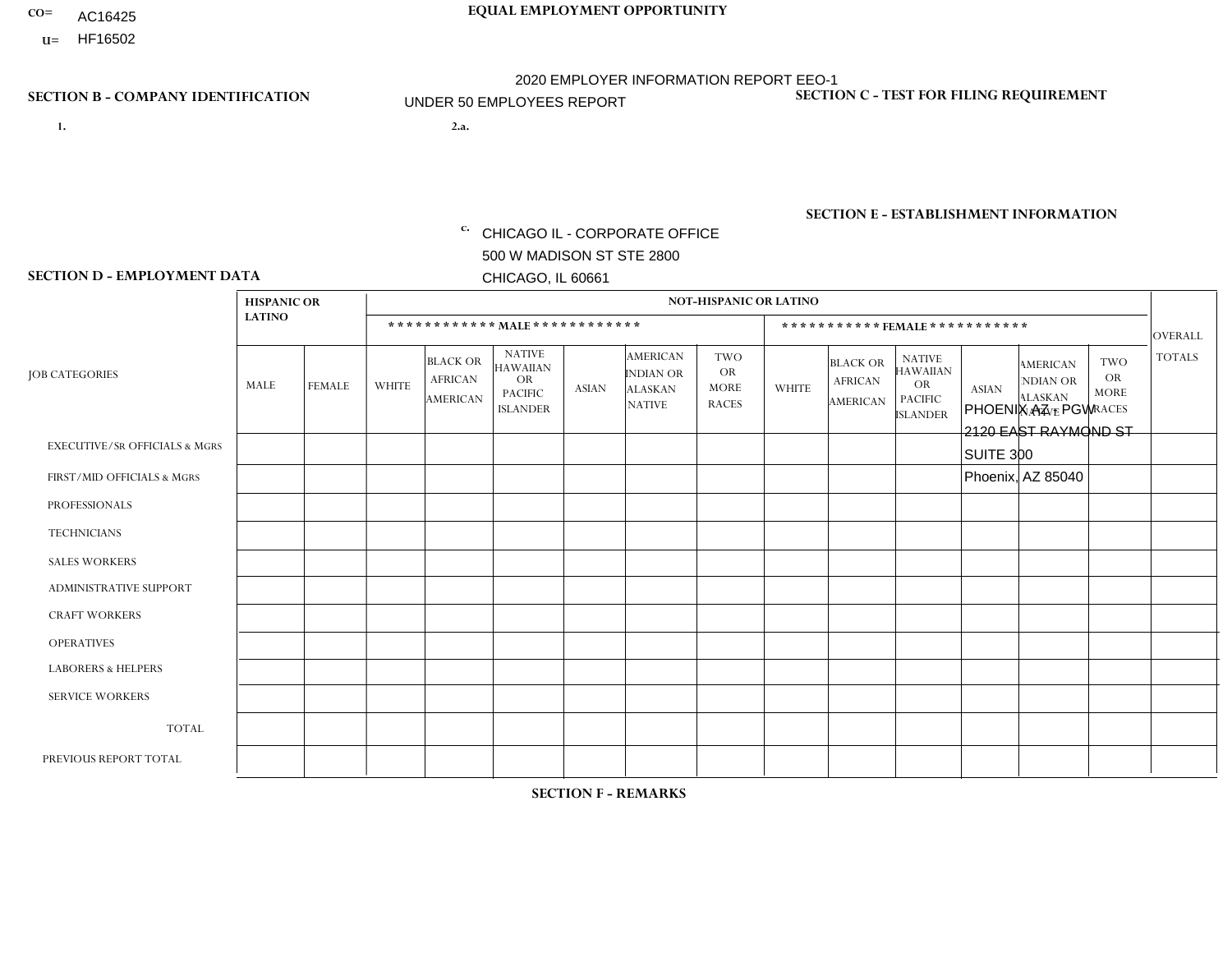- AC16425
- **U=**

**1. 2.a.** CHICAGO IL - CORPORATE OFFICE 500 W MADISON ST STE 2800 CHICAGO, IL 60661

2.a. TULSA OK - SELF SERVICE 3112 N PEORIA Tulsa, OK 74106

EIN= 952920557

## **SECTION B - COMPANY IDENTIFICATION SECTION C - TEST FOR FILING REQUIREMENT**

1- Y 2- Y 3- N DUNS= 000123456

**SECTION E - ESTABLISHMENT INFORMATION c.** NAICS: 423140

### **SECTION D - EMPLOYMENT DATA**

|                                          | <b>HISPANIC OR</b> |               |              |                                                      |                                                                                    |             |                                                                        | <b>NOT-HISPANIC OR LATINO</b>                          |                |                                               |                                                                                    |              |                                                                       |                                                        |                |
|------------------------------------------|--------------------|---------------|--------------|------------------------------------------------------|------------------------------------------------------------------------------------|-------------|------------------------------------------------------------------------|--------------------------------------------------------|----------------|-----------------------------------------------|------------------------------------------------------------------------------------|--------------|-----------------------------------------------------------------------|--------------------------------------------------------|----------------|
|                                          | <b>LATINO</b>      |               |              | ************ MALE ************                       |                                                                                    |             |                                                                        |                                                        |                |                                               | ***********FEMALE***********                                                       |              |                                                                       |                                                        | <b>OVERALL</b> |
| <b>JOB CATEGORIES</b>                    | MALE               | <b>FEMALE</b> | <b>WHITE</b> | <b>BLACK OR</b><br><b>AFRICAN</b><br><b>AMERICAN</b> | <b>NATIVE</b><br><b>HAWAIIAN</b><br><b>OR</b><br><b>PACIFIC</b><br><b>ISLANDER</b> | ASIAN       | <b>AMERICAN</b><br><b>INDIAN OR</b><br><b>ALASKAN</b><br><b>NATIVE</b> | <b>TWO</b><br><b>OR</b><br><b>MORE</b><br><b>RACES</b> | <b>WHITE</b>   | <b>BLACK OR</b><br><b>AFRICAN</b><br>AMERICAN | <b>NATIVE</b><br><b>HAWAIIAN</b><br><b>OR</b><br><b>PACIFIC</b><br><b>ISLANDER</b> | <b>ASIAN</b> | <b>AMERICAN</b><br><b>NDIAN OR</b><br><b>ALASKAN</b><br><b>NATIVE</b> | <b>TWO</b><br><b>OR</b><br><b>MORE</b><br><b>RACES</b> | <b>TOTALS</b>  |
| <b>EXECUTIVE/SR OFFICIALS &amp; MGRS</b> | $\Omega$           | $\mathbf 0$   | $\Omega$     | $\mathbf 0$                                          | $\mathbf 0$                                                                        | $\mathbf 0$ | $\Omega$                                                               | $\Omega$                                               | $\Omega$       | $\Omega$                                      | $\Omega$                                                                           | $\Omega$     | $\Omega$                                                              | $\Omega$                                               | $\mathbf 0$    |
| FIRST/MID OFFICIALS & MGRS               | $\Omega$           | 0             | 1            | $\mathbf 0$                                          | $\mathbf{0}$                                                                       | $\mathbf 0$ | $\Omega$                                                               | $\Omega$                                               | $\Omega$       | $\Omega$                                      | $\Omega$                                                                           | $\Omega$     | $\Omega$                                                              | $\Omega$                                               | $\mathbf{1}$   |
| <b>PROFESSIONALS</b>                     | $\Omega$           | $\Omega$      | $\Omega$     | $\mathbf 0$                                          | $\Omega$                                                                           | $\Omega$    | $\Omega$                                                               | $\Omega$                                               | $\Omega$       | $\Omega$                                      | $\Omega$                                                                           | $\Omega$     | $\Omega$                                                              | $\mathbf{0}$                                           | $\mathbf 0$    |
| <b>TECHNICIANS</b>                       | $\Omega$           | $\mathbf 0$   | $\Omega$     | $\mathbf 0$                                          | $\mathbf{0}$                                                                       | $\Omega$    | $\overline{0}$                                                         | $\Omega$                                               | $\mathbf{0}$   | $\Omega$                                      | $\Omega$                                                                           | $\Omega$     | $\Omega$                                                              | $\Omega$                                               | $\mathbf 0$    |
| <b>SALES WORKERS</b>                     | $\Omega$           | $\Omega$      | $\Omega$     | $\mathbf 0$                                          | 0                                                                                  | $\Omega$    | $\Omega$                                                               | $\Omega$                                               | $\Omega$       | $\Omega$                                      | $\Omega$                                                                           | $\Omega$     | $\Omega$                                                              | $\mathbf{0}$                                           | $\mathbf 0$    |
| <b>ADMINISTRATIVE SUPPORT</b>            | -1                 | 1             | -1           | $\mathbf 0$                                          | $\mathbf 0$                                                                        | $\mathbf 0$ | $\Omega$                                                               | $\Omega$                                               | $\overline{2}$ | $\Omega$                                      | $\Omega$                                                                           | $\mathbf 0$  | 1                                                                     | $\mathbf 0$                                            | 6              |
| <b>CRAFT WORKERS</b>                     | $\overline{2}$     | $\Omega$      | $\Omega$     | $\mathbf{1}$                                         | 0                                                                                  | $\Omega$    | $\Omega$                                                               |                                                        | $\Omega$       | $\Omega$                                      | $\mathbf{0}$                                                                       | $\Omega$     | $\Omega$                                                              | $\Omega$                                               | $\overline{4}$ |
| <b>OPERATIVES</b>                        | 4                  | $\Omega$      | $\Omega$     | 0                                                    | $\Omega$                                                                           | $\Omega$    | $\Omega$                                                               | $\Omega$                                               | $\Omega$       | $\Omega$                                      | $\Omega$                                                                           | $\Omega$     | $\Omega$                                                              | $\Omega$                                               | 4              |
| <b>LABORERS &amp; HELPERS</b>            | 0                  | $\Omega$      | 1            | $\mathbf 0$                                          | 0                                                                                  | $\Omega$    | $\Omega$                                                               | $\Omega$                                               | $\Omega$       | $\Omega$                                      | $\mathbf{0}$                                                                       | $\Omega$     | $\Omega$                                                              | $\mathbf{0}$                                           | $\mathbf{1}$   |
| <b>SERVICE WORKERS</b>                   | $\Omega$           | $\mathbf 0$   | 0            | 0                                                    | $\mathbf 0$                                                                        | $\mathbf 0$ | $\Omega$                                                               | $\Omega$                                               | $\Omega$       | $\mathbf 0$                                   | $\Omega$                                                                           | $\mathbf 0$  | $\Omega$                                                              | $\mathbf 0$                                            | 0              |
| <b>TOTAL</b>                             | $\overline{7}$     | $\mathbf{1}$  | 3            | $\mathbf 1$                                          | 0                                                                                  | $\mathbf 0$ | $\Omega$                                                               |                                                        | $\overline{2}$ | $\Omega$                                      | $\Omega$                                                                           | $\mathbf 0$  | 1                                                                     | $\Omega$                                               | 16             |
| PREVIOUS REPORT TOTAL                    | 4                  | $\mathbf{1}$  | 3            | $\mathbf 0$                                          | $\mathbf{0}$                                                                       | $\Omega$    | $\Omega$                                                               |                                                        | $\Omega$       | $\Omega$                                      | $\mathbf{0}$                                                                       | $\Omega$     | $\Omega$                                                              | $\Omega$                                               | 9              |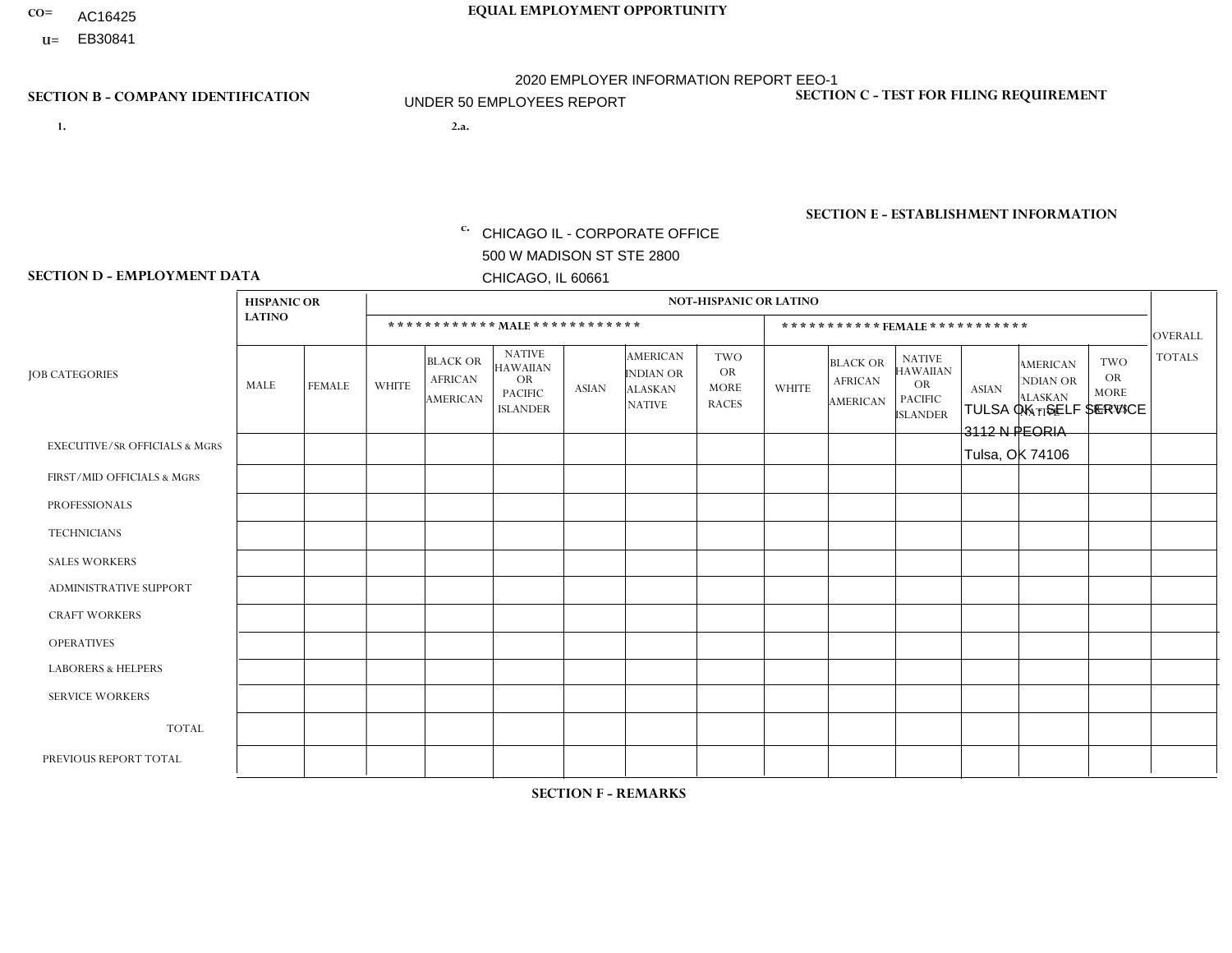- AC16425
- **U=**

**1. 2.a.** CHICAGO IL - CORPORATE OFFICE 500 W MADISON ST STE 2800 CHICAGO, IL 60661

2.a. SAVANNAH GA - SELF SERVICE 1321 HIGHWAY 80 WEST Savannah, GA 31408

c. EIN= 952920557

## **SECTION B - COMPANY IDENTIFICATION SECTION C - TEST FOR FILING REQUIREMENT**

1- Y 2- Y 3- N DUNS= 000123456

**SECTION E - ESTABLISHMENT INFORMATION c.** NAICS: 423140

### **SECTION D - EMPLOYMENT DATA**

|                                          | <b>HISPANIC OR</b> |                |              |                                                      |                                                                                    |              |                                                                        | <b>NOT-HISPANIC OR LATINO</b>                          |              |                                               |                                                                                    |              |                                                                       |                                                        |                |
|------------------------------------------|--------------------|----------------|--------------|------------------------------------------------------|------------------------------------------------------------------------------------|--------------|------------------------------------------------------------------------|--------------------------------------------------------|--------------|-----------------------------------------------|------------------------------------------------------------------------------------|--------------|-----------------------------------------------------------------------|--------------------------------------------------------|----------------|
|                                          | <b>LATINO</b>      |                |              | ************ MALE ************                       |                                                                                    |              |                                                                        |                                                        |              | ***********FEMALE***********                  |                                                                                    |              |                                                                       |                                                        | <b>OVERALL</b> |
| <b>JOB CATEGORIES</b>                    | MALE               | <b>FEMALE</b>  | <b>WHITE</b> | <b>BLACK OR</b><br><b>AFRICAN</b><br><b>AMERICAN</b> | <b>NATIVE</b><br><b>HAWAIIAN</b><br><b>OR</b><br><b>PACIFIC</b><br><b>ISLANDER</b> | ASIAN        | <b>AMERICAN</b><br><b>INDIAN OR</b><br><b>ALASKAN</b><br><b>NATIVE</b> | <b>TWO</b><br><b>OR</b><br><b>MORE</b><br><b>RACES</b> | <b>WHITE</b> | <b>BLACK OR</b><br><b>AFRICAN</b><br>AMERICAN | <b>NATIVE</b><br><b>HAWAIIAN</b><br><b>OR</b><br><b>PACIFIC</b><br><b>ISLANDER</b> | <b>ASIAN</b> | <b>AMERICAN</b><br><b>NDIAN OR</b><br><b>ALASKAN</b><br><b>NATIVE</b> | <b>TWO</b><br><b>OR</b><br><b>MORE</b><br><b>RACES</b> | <b>TOTALS</b>  |
| <b>EXECUTIVE/SR OFFICIALS &amp; MGRS</b> | $\Omega$           | $\Omega$       | $\Omega$     | $\mathbf 0$                                          | $\Omega$                                                                           | $\mathbf{0}$ | $\Omega$                                                               | $\Omega$                                               | 0            | $\Omega$                                      | $\Omega$                                                                           | $\Omega$     | $\Omega$                                                              | $\Omega$                                               | $\mathbf{0}$   |
| FIRST/MID OFFICIALS & MGRS               | 0                  | $\Omega$       |              | $\mathbf 0$                                          | $\Omega$                                                                           | $\Omega$     | $\Omega$                                                               | $\Omega$                                               | 0            | $\Omega$                                      | $\Omega$                                                                           | $\Omega$     | $\Omega$                                                              | $\Omega$                                               | $\mathbf{1}$   |
| <b>PROFESSIONALS</b>                     | 0                  | $\overline{0}$ |              | $\mathbf 0$                                          | $\Omega$                                                                           | $\Omega$     | $\Omega$                                                               | $\Omega$                                               | 0            | $\Omega$                                      | $\Omega$                                                                           | $\Omega$     | $\Omega$                                                              | $\mathbf 0$                                            | $\mathbf{1}$   |
| <b>TECHNICIANS</b>                       | 0                  | $\Omega$       | $\Omega$     | $\mathbf 0$                                          | $\Omega$                                                                           | $\Omega$     | $\Omega$                                                               | $\Omega$                                               | $\Omega$     | $\Omega$                                      | $\Omega$                                                                           | $\Omega$     | $\Omega$                                                              | $\Omega$                                               | $\mathbf{0}$   |
| <b>SALES WORKERS</b>                     | 0                  | $\Omega$       | $\Omega$     | $\Omega$                                             | $\Omega$                                                                           | $\Omega$     | $\Omega$                                                               | $\Omega$                                               |              | $\overline{1}$                                | $\Omega$                                                                           | $\Omega$     | $\Omega$                                                              | $\Omega$                                               | $\overline{2}$ |
| <b>ADMINISTRATIVE SUPPORT</b>            | $\Omega$           | $\overline{1}$ | 2            | $\mathbf 0$                                          | 0                                                                                  | $\Omega$     | $\Omega$                                                               | $\Omega$                                               | $\Omega$     | $\Omega$                                      | $\Omega$                                                                           | $\Omega$     | $\mathbf{0}$                                                          | $\mathbf 0$                                            | 3              |
| <b>CRAFT WORKERS</b>                     | 0                  | $\Omega$       | $\Omega$     | $\mathbf 0$                                          | $\Omega$                                                                           | $\Omega$     | $\Omega$                                                               | $\Omega$                                               | 0            | $\Omega$                                      | $\Omega$                                                                           | $\Omega$     | $\Omega$                                                              | $\Omega$                                               | $\Omega$       |
| <b>OPERATIVES</b>                        | 0                  | $\Omega$       | 5            | 4                                                    | $\Omega$                                                                           | $\Omega$     | $\Omega$                                                               | $\Omega$                                               | $\Omega$     | $\Omega$                                      | $\Omega$                                                                           | $\Omega$     | $\Omega$                                                              | $\Omega$                                               | 9              |
| <b>LABORERS &amp; HELPERS</b>            | 0                  | $\Omega$       | $\Omega$     | $\mathbf 0$                                          | $\Omega$                                                                           | $\Omega$     | $\Omega$                                                               | $\Omega$                                               | $\Omega$     | $\Omega$                                      | $\Omega$                                                                           | $\Omega$     | $\Omega$                                                              | $\Omega$                                               | $\mathbf 0$    |
| <b>SERVICE WORKERS</b>                   | 0                  | $\Omega$       | $\mathbf 0$  | 0                                                    | 0                                                                                  | $\Omega$     | $\Omega$                                                               | $\Omega$                                               | $\Omega$     | $\Omega$                                      | $\Omega$                                                                           | $\Omega$     | $\Omega$                                                              | $\Omega$                                               | $\overline{0}$ |
| <b>TOTAL</b>                             | $\mathbf 0$        | $\mathbf{1}$   | 9            | 4                                                    | 0                                                                                  | $\mathbf 0$  | $\Omega$                                                               | $\Omega$                                               |              | -1                                            | $\Omega$                                                                           | $\mathbf 0$  | 0                                                                     | $\mathbf 0$                                            | 16             |
| PREVIOUS REPORT TOTAL                    |                    | $\mathbf{1}$   | 5            | 3                                                    | $\Omega$                                                                           | $\mathbf{0}$ | $\Omega$                                                               | $\Omega$                                               | 4            |                                               | $\Omega$                                                                           | $\Omega$     | $\Omega$                                                              | $\mathbf 0$                                            | 15             |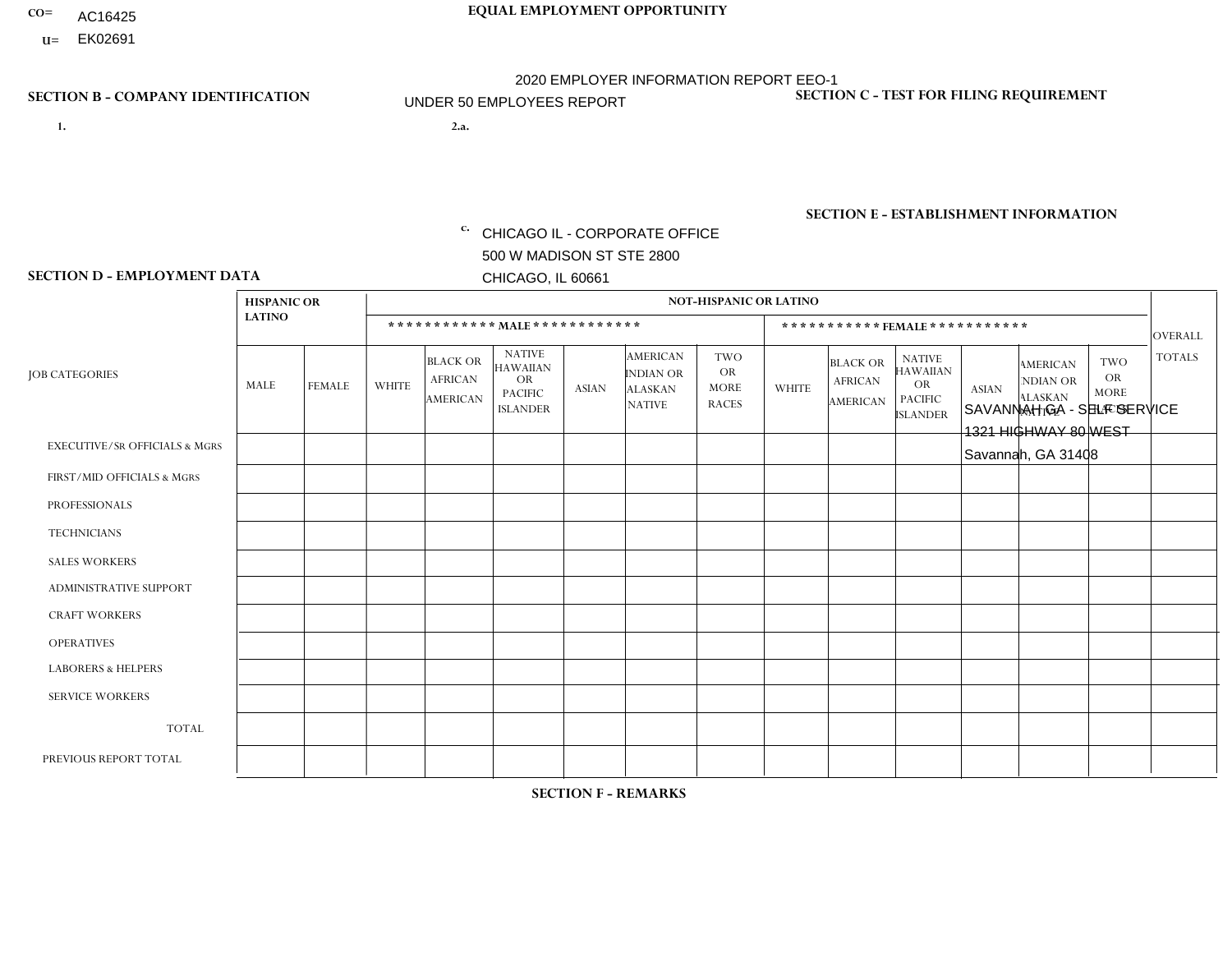- AC16425
- **U=** EV28674

- **1. 2.a.** CHICAGO IL CORPORATE OFFICE 500 W MADISON ST STE 2800 CHICAGO, IL 60661
- 2.a. PEACHTREE CORNERS GA PARTS 2924-A AMWILER ROAD Peachtree Corners, GA 30360

c. EIN= 952920557

## **SECTION B - COMPANY IDENTIFICATION SECTION C - TEST FOR FILING REQUIREMENT**

1- Y 2- Y 3- N DUNS= 000123456

**SECTION E - ESTABLISHMENT INFORMATION c.** NAICS: 423140

### **SECTION D - EMPLOYMENT DATA**

|                                          | <b>HISPANIC OR</b> |                |                |                                                      |                                                                                    |              |                                                                 | <b>NOT-HISPANIC OR LATINO</b>                          |              |                                                      |                                                                                    |              |                                                                       |                                                        |                |
|------------------------------------------|--------------------|----------------|----------------|------------------------------------------------------|------------------------------------------------------------------------------------|--------------|-----------------------------------------------------------------|--------------------------------------------------------|--------------|------------------------------------------------------|------------------------------------------------------------------------------------|--------------|-----------------------------------------------------------------------|--------------------------------------------------------|----------------|
|                                          | <b>LATINO</b>      |                |                |                                                      | ************ MALE ************                                                     |              |                                                                 |                                                        |              |                                                      | ***********FEMALE***********                                                       |              |                                                                       |                                                        | <b>OVERALL</b> |
| <b>JOB CATEGORIES</b>                    | MALE               | <b>FEMALE</b>  | <b>WHITE</b>   | <b>BLACK OR</b><br><b>AFRICAN</b><br><b>AMERICAN</b> | <b>NATIVE</b><br><b>HAWAIIAN</b><br><b>OR</b><br><b>PACIFIC</b><br><b>ISLANDER</b> | <b>ASIAN</b> | <b>AMERICAN</b><br>INDIAN OR<br><b>ALASKAN</b><br><b>NATIVE</b> | <b>TWO</b><br><b>OR</b><br><b>MORE</b><br><b>RACES</b> | <b>WHITE</b> | <b>BLACK OR</b><br><b>AFRICAN</b><br><b>AMERICAN</b> | <b>NATIVE</b><br><b>HAWAIIAN</b><br><b>OR</b><br><b>PACIFIC</b><br><b>ISLANDER</b> | <b>ASIAN</b> | <b>AMERICAN</b><br><b>NDIAN OR</b><br><b>ALASKAN</b><br><b>NATIVE</b> | <b>TWO</b><br><b>OR</b><br><b>MORE</b><br><b>RACES</b> | <b>TOTALS</b>  |
| <b>EXECUTIVE/SR OFFICIALS &amp; MGRS</b> | $\Omega$           | $\Omega$       | $\mathbf 0$    | $\mathbf 0$                                          | $\mathbf 0$                                                                        | $\Omega$     | $\Omega$                                                        | $\Omega$                                               | $\Omega$     | $\Omega$                                             | $\Omega$                                                                           | $\Omega$     | $\Omega$                                                              | $\Omega$                                               | $\Omega$       |
| FIRST/MID OFFICIALS & MGRS               | 0                  | $\Omega$       | 1              | $\mathbf 0$                                          | $\mathbf 0$                                                                        | $\Omega$     | $\Omega$                                                        | $\Omega$                                               | $\Omega$     | $\Omega$                                             | $\Omega$                                                                           | $\Omega$     | $\Omega$                                                              | $\Omega$                                               | -1             |
| <b>PROFESSIONALS</b>                     | 0                  | $\Omega$       | $\mathbf 0$    | $\mathbf 0$                                          | $\Omega$                                                                           | $\Omega$     | $\Omega$                                                        | $\Omega$                                               | 0            | $\Omega$                                             | $\Omega$                                                                           | $\Omega$     | $\Omega$                                                              | $\Omega$                                               | $\mathbf 0$    |
| <b>TECHNICIANS</b>                       | 0                  | $\overline{0}$ | $\mathbf 0$    | $\mathbf 0$                                          | $\mathbf 0$                                                                        | $\mathbf 0$  | $\Omega$                                                        | $\Omega$                                               | $\Omega$     | 0                                                    | $\Omega$                                                                           | $\mathbf 0$  | $\Omega$                                                              | $\mathbf 0$                                            | $\mathbf 0$    |
| <b>SALES WORKERS</b>                     |                    | $\Omega$       | $\overline{c}$ | $\mathbf 0$                                          | $\Omega$                                                                           | $\Omega$     | $\Omega$                                                        | $\Omega$                                               | $\Omega$     | $\Omega$                                             | $\Omega$                                                                           | $\Omega$     | $\Omega$                                                              | $\Omega$                                               | 3              |
| <b>ADMINISTRATIVE SUPPORT</b>            | 0                  | $\Omega$       | $\mathbf 0$    | $\mathbf 0$                                          | $\mathbf 0$                                                                        | $\Omega$     | $\Omega$                                                        | $\Omega$                                               | $\Omega$     | $\Omega$                                             | $\Omega$                                                                           | $\Omega$     | $\Omega$                                                              | $\Omega$                                               | $\mathbf 0$    |
| <b>CRAFT WORKERS</b>                     | 0                  | $\Omega$       | $\mathbf 0$    | $\mathbf 0$                                          | $\Omega$                                                                           | $\Omega$     | $\Omega$                                                        | $\Omega$                                               | 0            | $\Omega$                                             | $\Omega$                                                                           | $\Omega$     | $\Omega$                                                              | $\Omega$                                               | $\Omega$       |
| <b>OPERATIVES</b>                        | 0                  | $\Omega$       | $\mathbf 0$    | $\mathbf 0$                                          | 0                                                                                  | $\Omega$     | $\Omega$                                                        | $\Omega$                                               | $\Omega$     | $\Omega$                                             | $\Omega$                                                                           | $\Omega$     | $\Omega$                                                              | $\Omega$                                               | $\mathbf 0$    |
| <b>LABORERS &amp; HELPERS</b>            |                    | $\Omega$       | $\mathbf 0$    | $\mathbf 0$                                          | $\Omega$                                                                           | $\Omega$     | $\Omega$                                                        | $\Omega$                                               | 0            | $\Omega$                                             | $\Omega$                                                                           | $\Omega$     | 0                                                                     | $\Omega$                                               | $\mathbf 1$    |
| <b>SERVICE WORKERS</b>                   | 0                  | $\mathbf 0$    | $\mathbf 0$    | $\mathbf 0$                                          | $\mathbf 0$                                                                        | $\mathbf 0$  | $\Omega$                                                        | $\Omega$                                               | $\Omega$     | $\Omega$                                             | $\Omega$                                                                           | $\mathbf 0$  | $\Omega$                                                              | $\Omega$                                               | $\mathbf 0$    |
| <b>TOTAL</b>                             | $\overline{2}$     | 0              | 3              | $\mathbf 0$                                          | 0                                                                                  | 0            | $\Omega$                                                        | $\Omega$                                               | $\Omega$     | $\Omega$                                             | $\Omega$                                                                           | $\mathbf 0$  | $\Omega$                                                              | $\Omega$                                               | 5              |
| PREVIOUS REPORT TOTAL                    | $\overline{2}$     | 0              | $\overline{2}$ | $\mathbf 0$                                          | $\mathbf 0$                                                                        | $\Omega$     | $\Omega$                                                        | $\Omega$                                               | $\Omega$     | $\Omega$                                             | $\Omega$                                                                           | $\Omega$     | $\Omega$                                                              | $\mathbf 0$                                            | $\overline{4}$ |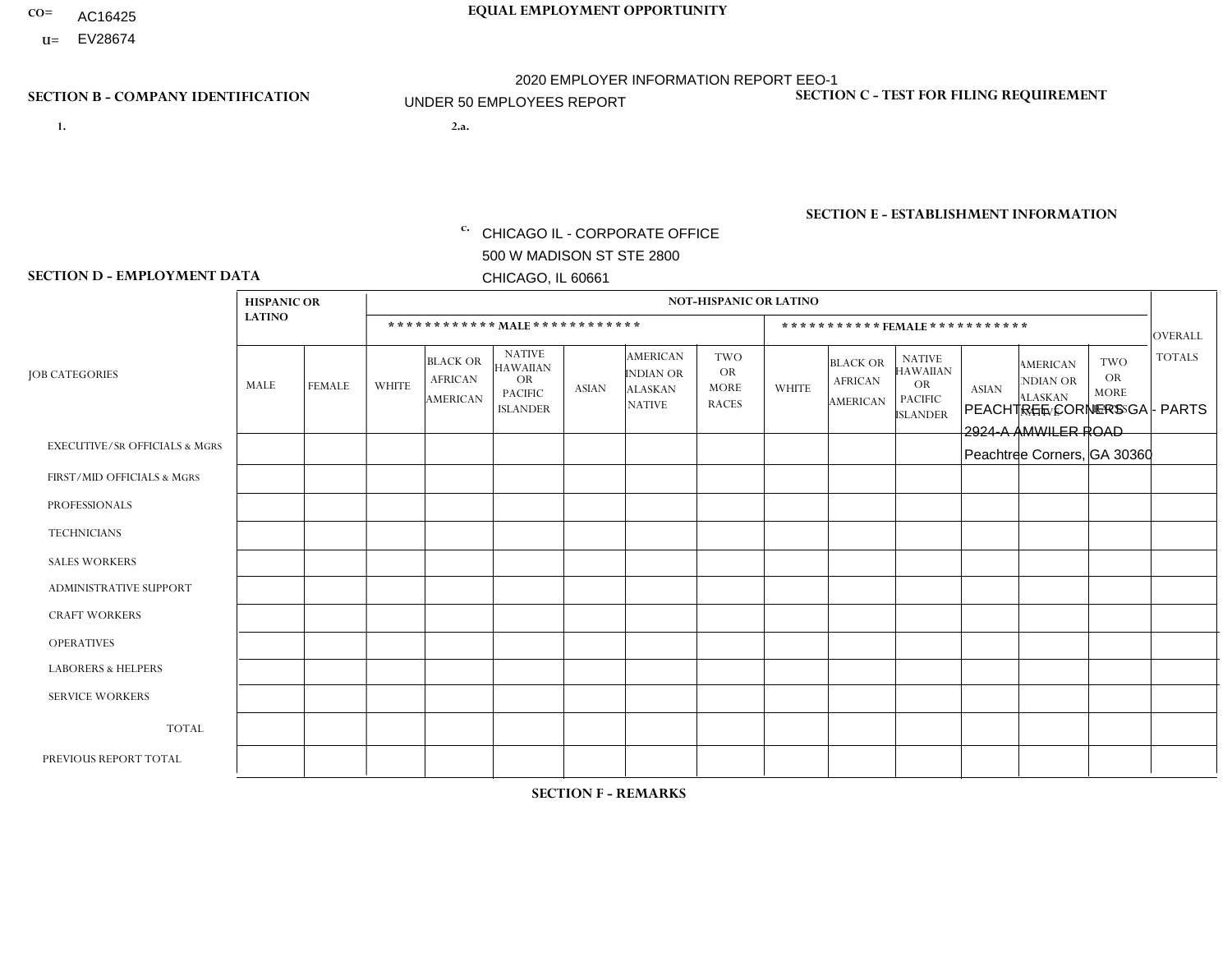- AC16425
- **U=**

- **1. 2.a.** CHICAGO IL CORPORATE OFFICE 500 W MADISON ST STE 2800 CHICAGO, IL 60661
- 2.a. CHICAGO IL WHEEL PLANT 5300 WEST 123RD PLACE ALSIP DISTR Alsip, IL 60803

c. EIN= 952920557

## **SECTION B - COMPANY IDENTIFICATION SECTION C - TEST FOR FILING REQUIREMENT**

1- Y 2- Y 3- N DUNS= 000123456

**SECTION E - ESTABLISHMENT INFORMATION c.** NAICS: 423140

### **SECTION D - EMPLOYMENT DATA**

|                                          | <b>HISPANIC OR</b> |                |              |                                                      |                                                                                    |              |                                                                        | <b>NOT-HISPANIC OR LATINO</b>                          |                |                                                      |                                                                             |              |                                                                       |                                                        |                |
|------------------------------------------|--------------------|----------------|--------------|------------------------------------------------------|------------------------------------------------------------------------------------|--------------|------------------------------------------------------------------------|--------------------------------------------------------|----------------|------------------------------------------------------|-----------------------------------------------------------------------------|--------------|-----------------------------------------------------------------------|--------------------------------------------------------|----------------|
|                                          | <b>LATINO</b>      |                |              | ************ MALE ************                       |                                                                                    |              |                                                                        |                                                        |                | ***********FEMALE***********                         |                                                                             |              |                                                                       |                                                        | <b>OVERALL</b> |
| <b>JOB CATEGORIES</b>                    | MALE               | <b>FEMALE</b>  | <b>WHITE</b> | <b>BLACK OR</b><br><b>AFRICAN</b><br><b>AMERICAN</b> | <b>NATIVE</b><br><b>HAWAIIAN</b><br><b>OR</b><br><b>PACIFIC</b><br><b>ISLANDER</b> | <b>ASIAN</b> | <b>AMERICAN</b><br><b>INDIAN OR</b><br><b>ALASKAN</b><br><b>NATIVE</b> | <b>TWO</b><br><b>OR</b><br><b>MORE</b><br><b>RACES</b> | <b>WHITE</b>   | <b>BLACK OR</b><br><b>AFRICAN</b><br><b>AMERICAN</b> | <b>NATIVE</b><br><b>HAWAIIAN</b><br>OR<br><b>PACIFIC</b><br><b>ISLANDER</b> | <b>ASIAN</b> | <b>AMERICAN</b><br><b>NDIAN OR</b><br><b>ALASKAN</b><br><b>NATIVE</b> | <b>TWO</b><br><b>OR</b><br><b>MORE</b><br><b>RACES</b> | <b>TOTALS</b>  |
| <b>EXECUTIVE/SR OFFICIALS &amp; MGRS</b> | $\Omega$           | $\Omega$       | $\Omega$     | $\mathbf 0$                                          | $\Omega$                                                                           | $\Omega$     | $\Omega$                                                               | $\Omega$                                               | 0              | $\Omega$                                             | $\Omega$                                                                    | $\Omega$     | $\Omega$                                                              | $\Omega$                                               | $\mathbf{0}$   |
| FIRST/MID OFFICIALS & MGRS               |                    | $\Omega$       | $\Omega$     | $\mathbf 0$                                          | $\Omega$                                                                           | $\Omega$     | $\Omega$                                                               | $\Omega$                                               | 0              | $\Omega$                                             | $\Omega$                                                                    | $\Omega$     | $\Omega$                                                              | $\Omega$                                               | $\mathbf{1}$   |
| <b>PROFESSIONALS</b>                     | 0                  | $\Omega$       | $\Omega$     | $\mathbf 0$                                          | $\Omega$                                                                           | $\Omega$     | $\Omega$                                                               | $\Omega$                                               | 0              | $\Omega$                                             | $\Omega$                                                                    | $\Omega$     | $\Omega$                                                              | $\mathbf{0}$                                           | $\mathbf{0}$   |
| <b>TECHNICIANS</b>                       | 0                  | $\overline{0}$ | $\Omega$     | $\mathbf 0$                                          | $\Omega$                                                                           | $\Omega$     | $\Omega$                                                               | $\Omega$                                               | $\Omega$       | $\Omega$                                             | $\Omega$                                                                    | $\Omega$     | $\Omega$                                                              | $\Omega$                                               | $\overline{0}$ |
| <b>SALES WORKERS</b>                     | $\Omega$           | $\Omega$       | $\Omega$     | $\mathbf 0$                                          | $\Omega$                                                                           | $\Omega$     | $\Omega$                                                               | $\Omega$                                               | $\Omega$       | $\Omega$                                             | $\Omega$                                                                    | $\Omega$     | $\Omega$                                                              | $\Omega$                                               | $\mathbf 0$    |
| ADMINISTRATIVE SUPPORT                   | $\Omega$           | $\Omega$       | $\Omega$     | $\Omega$                                             | $\Omega$                                                                           | $\Omega$     | $\Omega$                                                               | $\Omega$                                               | $\Omega$       | $\Omega$                                             | $\Omega$                                                                    | $\Omega$     | $\mathbf{0}$                                                          | $\Omega$                                               | $\mathbf 0$    |
| <b>CRAFT WORKERS</b>                     | 0                  | $\Omega$       | $\mathbf 0$  | $\mathbf 0$                                          | $\Omega$                                                                           | $\Omega$     | $\Omega$                                                               | $\Omega$                                               | 0              | $\Omega$                                             | $\Omega$                                                                    | $\Omega$     | $\Omega$                                                              | $\Omega$                                               | $\mathbf 0$    |
| <b>OPERATIVES</b>                        | 11                 | $\Omega$       | 6            | $\overline{1}$                                       | $\mathbf{0}$                                                                       | $\Omega$     | $\Omega$                                                               | $\Omega$                                               | 0              | $\Omega$                                             | $\Omega$                                                                    | $\Omega$     | $\Omega$                                                              | $\Omega$                                               | 18             |
| <b>LABORERS &amp; HELPERS</b>            | 0                  | $\Omega$       | $\Omega$     | $\mathbf 0$                                          | 0                                                                                  | $\Omega$     | $\Omega$                                                               | $\Omega$                                               | $\overline{0}$ | $\Omega$                                             | $\Omega$                                                                    | $\Omega$     | $\Omega$                                                              | $\Omega$                                               | $\mathbf 0$    |
| <b>SERVICE WORKERS</b>                   | 0                  | 0              | $\mathbf 0$  | 0                                                    | $\mathbf{0}$                                                                       | $\mathbf 0$  | $\Omega$                                                               | $\Omega$                                               | $\Omega$       | $\Omega$                                             | $\Omega$                                                                    | $\Omega$     | $\Omega$                                                              | $\mathbf 0$                                            | 0              |
| <b>TOTAL</b>                             | 12                 | $\Omega$       | 6            | 1                                                    | $\Omega$                                                                           | $\Omega$     | $\Omega$                                                               | $\Omega$                                               | 0              | $\Omega$                                             | $\Omega$                                                                    | $\Omega$     | $\Omega$                                                              | $\Omega$                                               | 19             |
| PREVIOUS REPORT TOTAL                    | 12                 | $\Omega$       | 8            | $\overline{4}$                                       | $\Omega$                                                                           | $\Omega$     | $\Omega$                                                               | $\Omega$                                               | 0              | $\Omega$                                             | $\Omega$                                                                    | $\Omega$     | $\Omega$                                                              | $\Omega$                                               | 24             |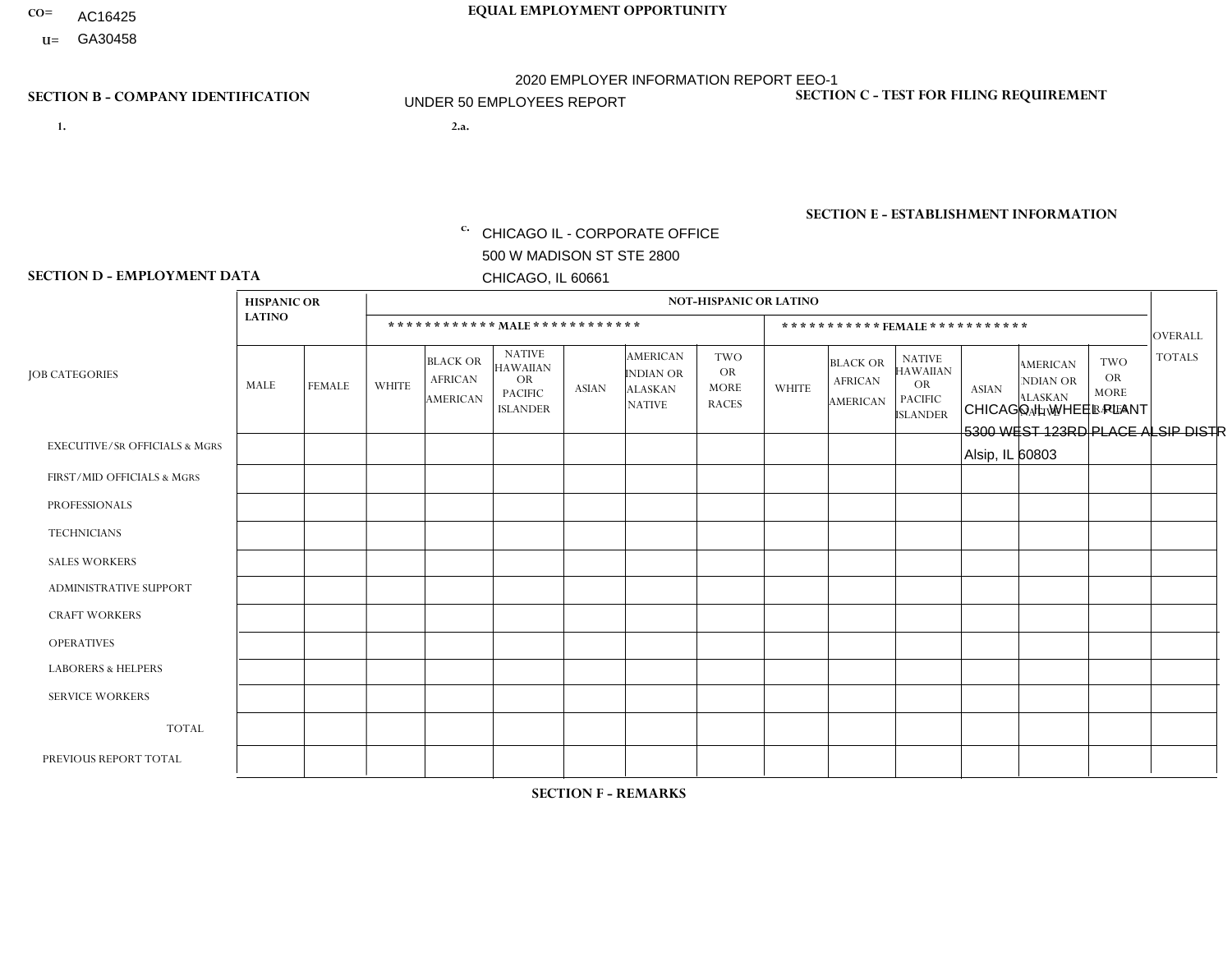- AC16425
- **U=**

- **1. 2.a.** CHICAGO IL CORPORATE OFFICE 500 W MADISON ST STE 2800 CHICAGO, IL 60661
- 2.a. EASTON MD HT MARYLAND 29368 MATTHEWSTOWN RD Easton, MD 21601

c. EIN= 952920557

## **SECTION B - COMPANY IDENTIFICATION SECTION C - TEST FOR FILING REQUIREMENT**

1- Y 2- Y 3- N DUNS= 000123456

**SECTION E - ESTABLISHMENT INFORMATION c.** NAICS: 423140

### **SECTION D - EMPLOYMENT DATA**

|                                          | <b>HISPANIC OR</b> |               |                |                                                      |                                                                                    |              |                                                                        | <b>NOT-HISPANIC OR LATINO</b>                          |                |                                               |                                                                                    |              |                                                                       |                                                        |                |
|------------------------------------------|--------------------|---------------|----------------|------------------------------------------------------|------------------------------------------------------------------------------------|--------------|------------------------------------------------------------------------|--------------------------------------------------------|----------------|-----------------------------------------------|------------------------------------------------------------------------------------|--------------|-----------------------------------------------------------------------|--------------------------------------------------------|----------------|
|                                          | <b>LATINO</b>      |               |                |                                                      | ************ MAIE************                                                      |              |                                                                        |                                                        |                | ***********FEMALE***********                  |                                                                                    |              |                                                                       |                                                        | <b>OVERALL</b> |
| <b>JOB CATEGORIES</b>                    | <b>MALE</b>        | <b>FEMALE</b> | <b>WHITE</b>   | <b>BLACK OR</b><br><b>AFRICAN</b><br><b>AMERICAN</b> | <b>NATIVE</b><br><b>HAWAIIAN</b><br><b>OR</b><br><b>PACIFIC</b><br><b>ISLANDER</b> | <b>ASIAN</b> | <b>AMERICAN</b><br><b>INDIAN OR</b><br><b>ALASKAN</b><br><b>NATIVE</b> | <b>TWO</b><br><b>OR</b><br><b>MORE</b><br><b>RACES</b> | <b>WHITE</b>   | <b>BLACK OR</b><br><b>AFRICAN</b><br>AMERICAN | <b>NATIVE</b><br><b>HAWAIIAN</b><br><b>OR</b><br><b>PACIFIC</b><br><b>ISLANDER</b> | <b>ASIAN</b> | <b>AMERICAN</b><br><b>NDIAN OR</b><br><b>ALASKAN</b><br><b>NATIVE</b> | <b>TWO</b><br><b>OR</b><br><b>MORE</b><br><b>RACES</b> | <b>TOTALS</b>  |
| <b>EXECUTIVE/SR OFFICIALS &amp; MGRS</b> | $\Omega$           | $\Omega$      | $\Omega$       | $\Omega$                                             | $\mathbf{0}$                                                                       | $\Omega$     | $\Omega$                                                               | $\Omega$                                               | $\Omega$       | $\Omega$                                      | $\Omega$                                                                           | $\Omega$     | $\Omega$                                                              | $\Omega$                                               | $\Omega$       |
| FIRST/MID OFFICIALS & MGRS               | 0                  | $\mathbf 0$   | $\overline{1}$ | $\mathbf 0$                                          | $\mathbf{0}$                                                                       | $\mathbf{0}$ | $\Omega$                                                               | 0                                                      | $\overline{2}$ | $\Omega$                                      | $\Omega$                                                                           | $\mathbf 0$  | $\Omega$                                                              | 0                                                      | 3              |
| <b>PROFESSIONALS</b>                     | 0                  | $\mathbf 0$   | $\overline{1}$ | $\mathbf 0$                                          | $\Omega$                                                                           | $\Omega$     | $\Omega$                                                               | 0                                                      | $\Omega$       | $\Omega$                                      | 0                                                                                  | $\mathbf 0$  | $\Omega$                                                              | $\mathbf 0$                                            | $\mathbf{1}$   |
| <b>TECHNICIANS</b>                       | 0                  | $\mathbf 0$   | $\mathbf 0$    | $\mathbf 0$                                          | $\Omega$                                                                           | $\Omega$     | $\Omega$                                                               | 0                                                      | $\Omega$       | $\Omega$                                      | $\mathbf 0$                                                                        | $\mathbf 0$  | $\Omega$                                                              | $\mathbf 0$                                            | $\mathbf 0$    |
| <b>SALES WORKERS</b>                     | $\mathbf 0$        | $\mathbf 0$   | 1              | $\mathbf 0$                                          | $\Omega$                                                                           | $\Omega$     | $\Omega$                                                               | 1                                                      | $\Omega$       | $\Omega$                                      | $\Omega$                                                                           | $\mathbf{0}$ | $\Omega$                                                              | $\mathbf 0$                                            | $\overline{2}$ |
| <b>ADMINISTRATIVE SUPPORT</b>            | $\Omega$           | $\Omega$      | 1              | $\Omega$                                             | $\mathbf{0}$                                                                       | $\Omega$     | $\Omega$                                                               | 0                                                      | $\Omega$       | $\Omega$                                      | $\Omega$                                                                           | $\Omega$     | $\Omega$                                                              | $\Omega$                                               | $\mathbf{1}$   |
| <b>CRAFT WORKERS</b>                     | 4                  | $\Omega$      | $\mathbf 0$    | $\Omega$                                             | $\Omega$                                                                           | $\Omega$     |                                                                        | 0                                                      | $\Omega$       | $\Omega$                                      | $\Omega$                                                                           | $\Omega$     | $\Omega$                                                              | $\Omega$                                               | 5              |
| <b>OPERATIVES</b>                        | 0                  | $\Omega$      | $\overline{c}$ | $\Omega$                                             | $\mathbf{0}$                                                                       | $\Omega$     | $\Omega$                                                               | 0                                                      | $\Omega$       | $\Omega$                                      | $\Omega$                                                                           | $\Omega$     | $\Omega$                                                              | $\Omega$                                               | $\overline{2}$ |
| <b>LABORERS &amp; HELPERS</b>            | 0                  | $\Omega$      | $\overline{c}$ | $\mathbf{1}$                                         | $\mathbf{0}$                                                                       | $\Omega$     | $\Omega$                                                               | 0                                                      | $\Omega$       | $\Omega$                                      | $\Omega$                                                                           | $\Omega$     | $\Omega$                                                              | $\Omega$                                               | $\mathbf{3}$   |
| <b>SERVICE WORKERS</b>                   | $\Omega$           | $\mathbf 0$   | $\mathbf 0$    | $\mathbf 0$                                          | $\mathbf{0}$                                                                       | $\mathbf{0}$ | $\Omega$                                                               | 0                                                      | $\Omega$       | $\Omega$                                      | $\Omega$                                                                           | $\mathbf 0$  | $\Omega$                                                              | $\Omega$                                               | 0              |
| <b>TOTAL</b>                             | 4                  | $\mathbf 0$   | 8              | 1                                                    | $\mathbf 0$                                                                        | $\mathbf{0}$ |                                                                        | 1                                                      | $\overline{2}$ | $\Omega$                                      | 0                                                                                  | $\mathbf 0$  | $\Omega$                                                              | 0                                                      | 17             |
| PREVIOUS REPORT TOTAL                    | 4                  | $\Omega$      | 10             | $\Omega$                                             | $\Omega$                                                                           | $\Omega$     |                                                                        | $\overline{2}$                                         | $\overline{2}$ | $\Omega$                                      | $\Omega$                                                                           | $\mathbf{0}$ | $\Omega$                                                              | $\mathbf 0$                                            | 19             |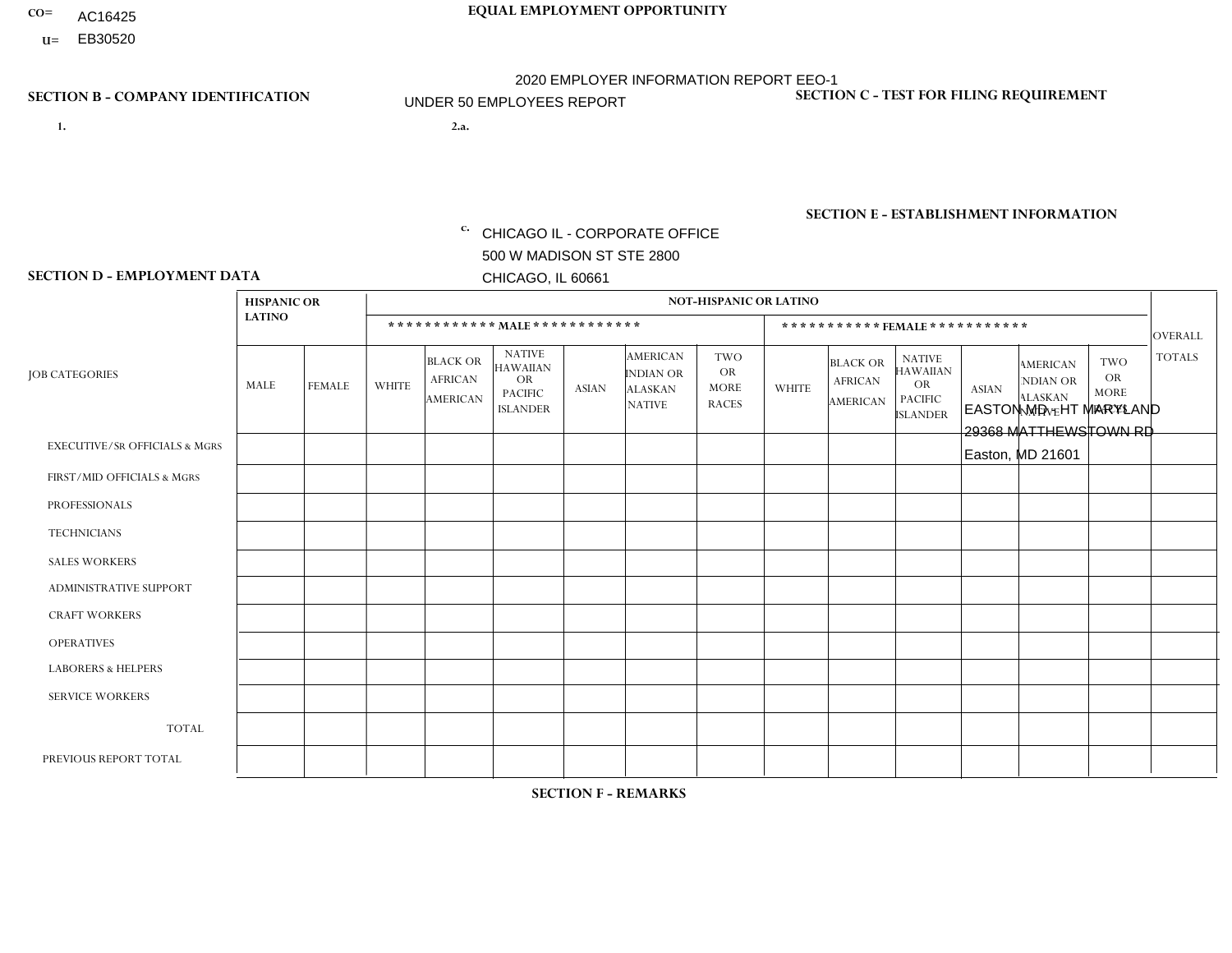- AC16425
- **U=**

- **1. 2.a.** CHICAGO IL CORPORATE OFFICE 500 W MADISON ST STE 2800 CHICAGO, IL 60661
- 2.a. LANSING MI 1149 S PENNSYLVANIA AVENUE Lansing, MI 48912

c. EIN= 952920557

## **SECTION B - COMPANY IDENTIFICATION SECTION C - TEST FOR FILING REQUIREMENT**

1- Y 2- Y 3- N DUNS= 000123456

**SECTION E - ESTABLISHMENT INFORMATION c.** NAICS: 423140

### **SECTION D - EMPLOYMENT DATA**

|                                          | <b>HISPANIC OR</b> |               |              |                                                      |                                                                                    |              |                                                                        | <b>NOT-HISPANIC OR LATINO</b>                          |                |                                               |                                                                                    |              |                                                                       |                                                        |                |
|------------------------------------------|--------------------|---------------|--------------|------------------------------------------------------|------------------------------------------------------------------------------------|--------------|------------------------------------------------------------------------|--------------------------------------------------------|----------------|-----------------------------------------------|------------------------------------------------------------------------------------|--------------|-----------------------------------------------------------------------|--------------------------------------------------------|----------------|
|                                          | <b>LATINO</b>      |               |              |                                                      | ************ MALE************                                                      |              |                                                                        |                                                        |                | ***********FEMALE***********                  |                                                                                    |              |                                                                       |                                                        | <b>OVERALL</b> |
| <b>JOB CATEGORIES</b>                    | MALE               | <b>FEMALE</b> | <b>WHITE</b> | <b>BLACK OR</b><br><b>AFRICAN</b><br><b>AMERICAN</b> | <b>NATIVE</b><br><b>HAWAIIAN</b><br><b>OR</b><br><b>PACIFIC</b><br><b>ISLANDER</b> | <b>ASIAN</b> | <b>AMERICAN</b><br><b>INDIAN OR</b><br><b>ALASKAN</b><br><b>NATIVE</b> | <b>TWO</b><br><b>OR</b><br><b>MORE</b><br><b>RACES</b> | <b>WHITE</b>   | <b>BLACK OR</b><br><b>AFRICAN</b><br>AMERICAN | <b>NATIVE</b><br><b>HAWAIIAN</b><br><b>OR</b><br><b>PACIFIC</b><br><b>ISLANDER</b> | <b>ASIAN</b> | <b>AMERICAN</b><br><b>NDIAN OR</b><br><b>ALASKAN</b><br><b>NATIVE</b> | <b>TWO</b><br><b>OR</b><br><b>MORE</b><br><b>RACES</b> | <b>TOTALS</b>  |
| <b>EXECUTIVE/SR OFFICIALS &amp; MGRS</b> | $\Omega$           | $\Omega$      | $\Omega$     | $\mathbf 0$                                          | $\Omega$                                                                           | $\mathbf{0}$ | $\mathbf{0}$                                                           | $\Omega$                                               | 0              | $\Omega$                                      | $\Omega$                                                                           | 0            | $\Omega$                                                              | $\mathbf 0$                                            | $\mathbf{0}$   |
| FIRST/MID OFFICIALS & MGRS               | 0                  | $\Omega$      | 1            | $\mathbf 0$                                          | $\Omega$                                                                           | $\Omega$     | $\Omega$                                                               | $\Omega$                                               | 0              | $\Omega$                                      | $\Omega$                                                                           | $\mathbf{0}$ | $\Omega$                                                              | $\mathbf{0}$                                           | $\mathbf{1}$   |
| <b>PROFESSIONALS</b>                     | 0                  | $\Omega$      | $\Omega$     | $\mathbf 0$                                          | $\Omega$                                                                           | $\Omega$     | $\Omega$                                                               | $\Omega$                                               | 0              | $\Omega$                                      | $\Omega$                                                                           | $\Omega$     | $\Omega$                                                              | $\mathbf{0}$                                           | $\mathbf{0}$   |
| <b>TECHNICIANS</b>                       | $\Omega$           | $\mathbf 0$   | $\Omega$     | $\mathbf 0$                                          | $\mathbf 0$                                                                        | $\Omega$     | $\Omega$                                                               | $\Omega$                                               | $\Omega$       | $\mathbf 0$                                   | $\Omega$                                                                           | $\mathbf 0$  | $\mathbf 0$                                                           | $\mathbf 0$                                            | $\mathbf{0}$   |
| <b>SALES WORKERS</b>                     | 0                  | $\Omega$      |              | $\Omega$                                             | $\Omega$                                                                           | $\Omega$     | $\Omega$                                                               |                                                        | $\overline{0}$ | $\Omega$                                      | $\Omega$                                                                           | $\Omega$     | $\Omega$                                                              | $\Omega$                                               | $\overline{2}$ |
| <b>ADMINISTRATIVE SUPPORT</b>            | $\Omega$           | $\Omega$      | $\Omega$     | $\mathbf 0$                                          | $\Omega$                                                                           | $\Omega$     | $\Omega$                                                               | $\Omega$                                               |                | $\Omega$                                      | $\Omega$                                                                           | $\mathbf{0}$ | $\mathbf{0}$                                                          | $\Omega$                                               | $\mathbf{1}$   |
| <b>CRAFT WORKERS</b>                     | 0                  | $\Omega$      | $\Omega$     | $\mathbf 0$                                          | $\Omega$                                                                           | $\Omega$     | $\Omega$                                                               | $\Omega$                                               | 0              | $\Omega$                                      | $\Omega$                                                                           | $\Omega$     | $\Omega$                                                              | $\Omega$                                               | $\Omega$       |
| <b>OPERATIVES</b>                        | 3                  | $\Omega$      | 5            | $\mathbf 0$                                          | $\Omega$                                                                           | $\Omega$     | $\Omega$                                                               | $\Omega$                                               | $\Omega$       | $\Omega$                                      | $\Omega$                                                                           | $\Omega$     | $\Omega$                                                              | $\Omega$                                               | 8              |
| <b>LABORERS &amp; HELPERS</b>            | 0                  | $\Omega$      | 3            | $\overline{2}$                                       | $\Omega$                                                                           | $\Omega$     | $\Omega$                                                               | $\Omega$                                               | 0              | $\Omega$                                      | $\Omega$                                                                           | $\Omega$     | $\Omega$                                                              | $\Omega$                                               | 5              |
| <b>SERVICE WORKERS</b>                   | 0                  | $\mathbf 0$   | $\mathbf 0$  | $\mathbf 0$                                          | $\mathbf 0$                                                                        | $\mathbf 0$  | $\Omega$                                                               | $\Omega$                                               | $\Omega$       | $\Omega$                                      | $\Omega$                                                                           | $\mathbf 0$  | $\Omega$                                                              | $\mathbf 0$                                            | $\mathbf 0$    |
| <b>TOTAL</b>                             | 3                  | 0             | 10           | $\overline{c}$                                       | 0                                                                                  | $\mathbf 0$  | $\Omega$                                                               |                                                        |                | $\Omega$                                      | $\Omega$                                                                           | $\mathbf 0$  | 0                                                                     | $\mathbf 0$                                            | 17             |
| PREVIOUS REPORT TOTAL                    | 3                  | $\Omega$      | 13           | $\overline{2}$                                       | $\Omega$                                                                           | $\Omega$     | $\Omega$                                                               | $\overline{2}$                                         | $\overline{2}$ | $\Omega$                                      | $\Omega$                                                                           | $\Omega$     | $\Omega$                                                              | $\mathbf 0$                                            | 22             |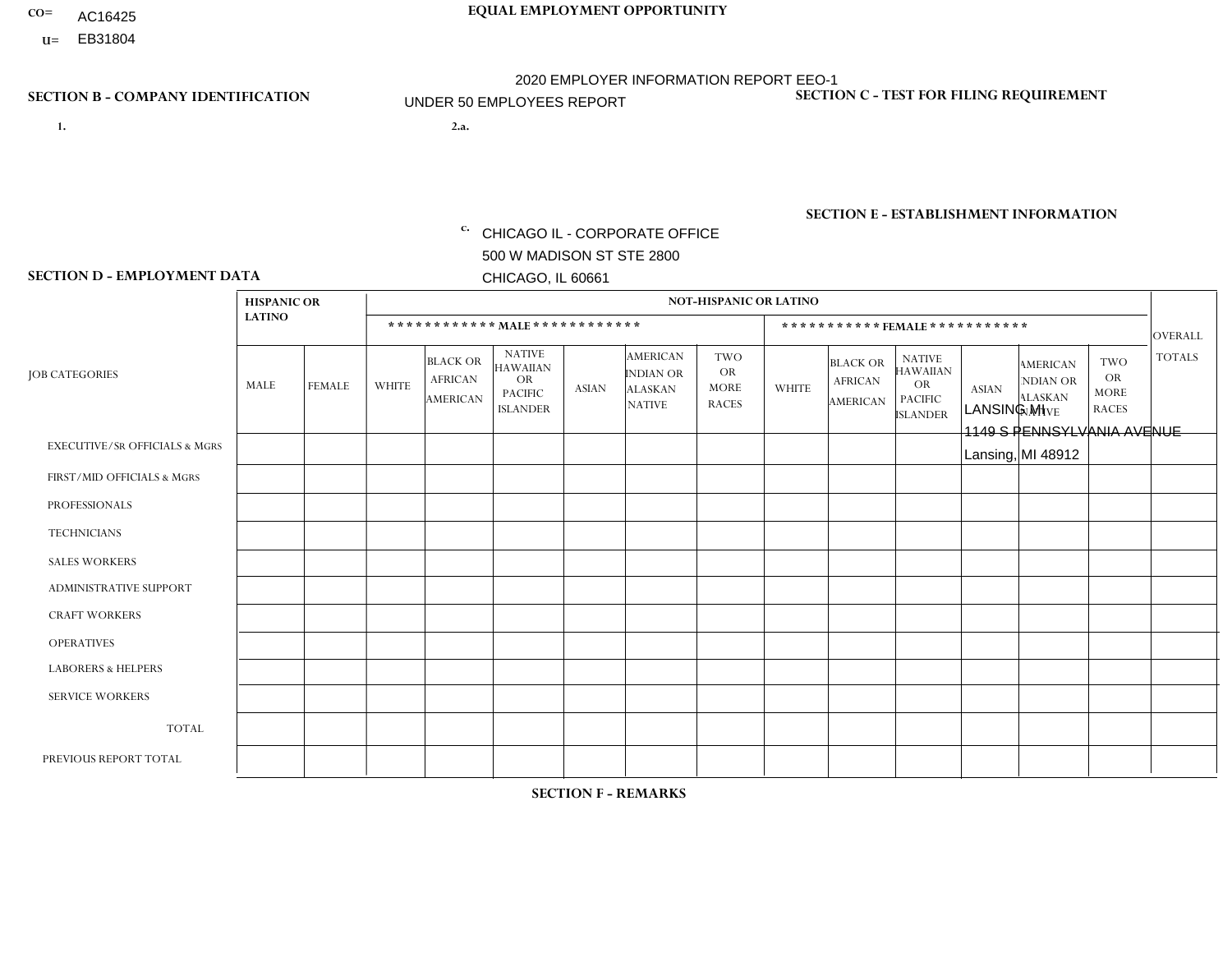- AC16425
- **U=**

- **1. 2.a.** CHICAGO IL CORPORATE OFFICE 500 W MADISON ST STE 2800 CHICAGO, IL 60661
- 2.a. SACRAMENTO CA 8681 YOUNGER CREEK DRIVE Sacramento, CA 95828

c. EIN= 952920557

## **SECTION B - COMPANY IDENTIFICATION SECTION C - TEST FOR FILING REQUIREMENT**

1- Y 2- Y 3- N DUNS= 000123456

**SECTION E - ESTABLISHMENT INFORMATION c.** NAICS: 423140

### **SECTION D - EMPLOYMENT DATA**

|                                          | <b>NOT-HISPANIC OR LATINO</b><br><b>HISPANIC OR</b> |                |                |                                                      |                                                                                    |                |                                                                        |                                                        |                |                                               |                                                                                    |              |                                                                       |                                                        |                |
|------------------------------------------|-----------------------------------------------------|----------------|----------------|------------------------------------------------------|------------------------------------------------------------------------------------|----------------|------------------------------------------------------------------------|--------------------------------------------------------|----------------|-----------------------------------------------|------------------------------------------------------------------------------------|--------------|-----------------------------------------------------------------------|--------------------------------------------------------|----------------|
|                                          | <b>LATINO</b>                                       |                |                |                                                      | ************ MALE************                                                      |                |                                                                        |                                                        |                |                                               | ***********FEMALE***********                                                       |              |                                                                       |                                                        | <b>OVERALL</b> |
| <b>JOB CATEGORIES</b>                    | MALE                                                | <b>FEMALE</b>  | <b>WHITE</b>   | <b>BLACK OR</b><br><b>AFRICAN</b><br><b>AMERICAN</b> | <b>NATIVE</b><br><b>HAWAIIAN</b><br><b>OR</b><br><b>PACIFIC</b><br><b>ISLANDER</b> | <b>ASIAN</b>   | <b>AMERICAN</b><br><b>INDIAN OR</b><br><b>ALASKAN</b><br><b>NATIVE</b> | <b>TWO</b><br><b>OR</b><br><b>MORE</b><br><b>RACES</b> | <b>WHITE</b>   | <b>BLACK OR</b><br><b>AFRICAN</b><br>AMERICAN | <b>NATIVE</b><br><b>HAWAIIAN</b><br><b>OR</b><br><b>PACIFIC</b><br><b>ISLANDER</b> | <b>ASIAN</b> | <b>AMERICAN</b><br><b>NDIAN OR</b><br><b>ALASKAN</b><br><b>NATIVE</b> | <b>TWO</b><br><b>OR</b><br><b>MORE</b><br><b>RACES</b> | <b>TOTALS</b>  |
| <b>EXECUTIVE/SR OFFICIALS &amp; MGRS</b> | $\Omega$                                            | $\Omega$       | $\Omega$       | $\mathbf 0$                                          | $\Omega$                                                                           | $\mathbf{0}$   | $\mathbf{0}$                                                           | $\Omega$                                               | 0              | $\Omega$                                      | $\Omega$                                                                           | 0            | $\Omega$                                                              | $\mathbf 0$                                            | $\mathbf 0$    |
| FIRST/MID OFFICIALS & MGRS               | 0                                                   | $\Omega$       | $\Omega$       | $\mathbf 0$                                          | $\Omega$                                                                           | $\Omega$       | $\Omega$                                                               | $\Omega$                                               | 0              | $\Omega$                                      | $\Omega$                                                                           | $\mathbf{0}$ | $\Omega$                                                              | $\mathbf{0}$                                           | $\mathbf{0}$   |
| <b>PROFESSIONALS</b>                     | 0                                                   | $\Omega$       | $\Omega$       | $\mathbf 0$                                          | $\Omega$                                                                           | $\Omega$       | $\Omega$                                                               | $\Omega$                                               | 0              | $\Omega$                                      | $\Omega$                                                                           | $\Omega$     | $\Omega$                                                              | $\mathbf{0}$                                           | $\mathbf{0}$   |
| <b>TECHNICIANS</b>                       | 0                                                   | $\overline{0}$ | $\mathbf 0$    | $\mathbf 0$                                          | $\overline{0}$                                                                     | $\Omega$       | $\Omega$                                                               | $\Omega$                                               | $\Omega$       | $\mathbf 0$                                   | $\Omega$                                                                           | $\mathbf 0$  | $\mathbf 0$                                                           | $\mathbf 0$                                            | $\mathbf{0}$   |
| <b>SALES WORKERS</b>                     | 0                                                   | $\Omega$       | $\Omega$       | $\Omega$                                             | $\Omega$                                                                           | $\Omega$       | $\Omega$                                                               | $\Omega$                                               | $\overline{0}$ | $\Omega$                                      | $\Omega$                                                                           | $\Omega$     | $\Omega$                                                              | $\Omega$                                               | $\mathbf 0$    |
| <b>ADMINISTRATIVE SUPPORT</b>            | $\Omega$                                            | $\Omega$       | $\Omega$       | $\mathbf 0$                                          | $\Omega$                                                                           | $\Omega$       | $\Omega$                                                               | $\Omega$                                               | $\Omega$       | $\Omega$                                      | $\Omega$                                                                           | $\mathbf{0}$ | $\mathbf{0}$                                                          | $\Omega$                                               | $\mathbf 0$    |
| <b>CRAFT WORKERS</b>                     | 0                                                   | $\Omega$       | $\Omega$       | $\mathbf 0$                                          | $\Omega$                                                                           | $\Omega$       | $\Omega$                                                               | $\Omega$                                               | 0              | $\Omega$                                      | $\Omega$                                                                           | $\mathbf{0}$ | $\Omega$                                                              | $\Omega$                                               | $\Omega$       |
| <b>OPERATIVES</b>                        | 0                                                   | $\Omega$       | 1              | $\mathbf 0$                                          | $\Omega$                                                                           | $\Omega$       | $\Omega$                                                               | $\Omega$                                               | $\Omega$       | $\Omega$                                      | $\Omega$                                                                           | $\mathbf{0}$ | $\Omega$                                                              | $\mathbf{0}$                                           | $\mathbf{1}$   |
| <b>LABORERS &amp; HELPERS</b>            | 0                                                   | $\Omega$       | $\Omega$       | $\mathbf 0$                                          | $\Omega$                                                                           | $\Omega$       | $\Omega$                                                               |                                                        | 0              | $\Omega$                                      | $\Omega$                                                                           | $\Omega$     | $\Omega$                                                              | $\Omega$                                               | $\mathbf{1}$   |
| <b>SERVICE WORKERS</b>                   | 0                                                   | $\mathbf 0$    | $\mathbf 0$    | $\mathbf 0$                                          | $\mathbf 0$                                                                        | $\mathbf 0$    | $\Omega$                                                               | $\Omega$                                               | $\Omega$       | $\Omega$                                      | $\Omega$                                                                           | $\mathbf 0$  | $\Omega$                                                              | $\mathbf 0$                                            | $\mathbf 0$    |
| <b>TOTAL</b>                             | $\Omega$                                            | 0              | $\overline{ }$ | $\mathbf 0$                                          | 0                                                                                  | $\mathbf 0$    | $\Omega$                                                               |                                                        | $\Omega$       | $\Omega$                                      | $\Omega$                                                                           | $\mathbf 0$  | 0                                                                     | $\mathbf 0$                                            | $\overline{2}$ |
| PREVIOUS REPORT TOTAL                    |                                                     | $\mathbf 0$    |                | $\mathbf 0$                                          | $\mathbf 0$                                                                        | $\overline{1}$ | $\Omega$                                                               | $\overline{2}$                                         | $\Omega$       | $\Omega$                                      | $\Omega$                                                                           | $\Omega$     | $\Omega$                                                              | $\mathbf{1}$                                           | 6              |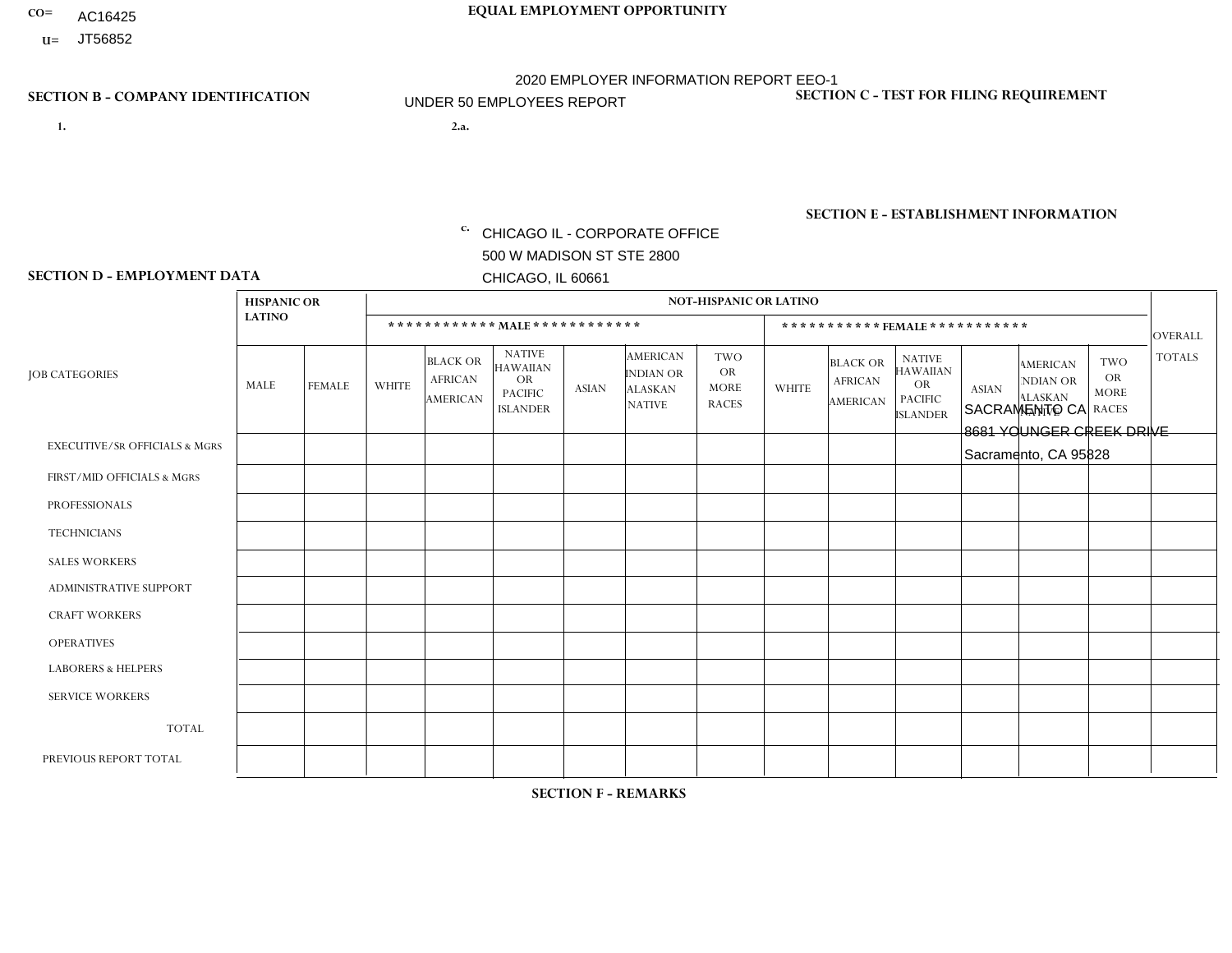- AC16425
- **U=**

**1. 2.a.** CHICAGO IL - CORPORATE OFFICE 500 W MADISON ST STE 2800 CHICAGO, IL 60661

2.a. BRONX NY - HUNTS POINT 1390 SPOFFORD AVENUE Bronx, NY 10474

c. EIN= 952920557

## **SECTION B - COMPANY IDENTIFICATION SECTION C - TEST FOR FILING REQUIREMENT**

1- Y 2- Y 3- N DUNS= 000123456

**SECTION E - ESTABLISHMENT INFORMATION c.** NAICS: 423140

### **SECTION D - EMPLOYMENT DATA**

|                                          | <b>HISPANIC OR</b> |                |                |                                                      |                                                                                    |              |                                                                        | <b>NOT-HISPANIC OR LATINO</b>                          |          |                                               |                                                                                    |              |                                                                       |                                                        |                |
|------------------------------------------|--------------------|----------------|----------------|------------------------------------------------------|------------------------------------------------------------------------------------|--------------|------------------------------------------------------------------------|--------------------------------------------------------|----------|-----------------------------------------------|------------------------------------------------------------------------------------|--------------|-----------------------------------------------------------------------|--------------------------------------------------------|----------------|
|                                          | <b>LATINO</b>      |                |                |                                                      | ************ MAIE************                                                      |              |                                                                        |                                                        |          | ***********FEMALE ***********                 |                                                                                    |              |                                                                       |                                                        | <b>OVERALL</b> |
| <b>JOB CATEGORIES</b>                    | <b>MALE</b>        | <b>FEMALE</b>  | <b>WHITE</b>   | <b>BLACK OR</b><br><b>AFRICAN</b><br><b>AMERICAN</b> | <b>NATIVE</b><br><b>HAWAIIAN</b><br><b>OR</b><br><b>PACIFIC</b><br><b>ISLANDER</b> | <b>ASIAN</b> | <b>AMERICAN</b><br><b>INDIAN OR</b><br><b>ALASKAN</b><br><b>NATIVE</b> | <b>TWO</b><br><b>OR</b><br><b>MORE</b><br><b>RACES</b> | WHITE    | <b>BLACK OR</b><br><b>AFRICAN</b><br>AMERICAN | <b>NATIVE</b><br><b>HAWAIIAN</b><br><b>OR</b><br><b>PACIFIC</b><br><b>ISLANDER</b> | <b>ASIAN</b> | <b>AMERICAN</b><br><b>NDIAN OR</b><br><b>ALASKAN</b><br><b>NATIVE</b> | <b>TWO</b><br><b>OR</b><br><b>MORE</b><br><b>RACES</b> | <b>TOTALS</b>  |
| <b>EXECUTIVE/SR OFFICIALS &amp; MGRS</b> | $\mathbf{0}$       | $\Omega$       | $\Omega$       | $\Omega$                                             | $\mathbf{0}$                                                                       | $\Omega$     | $\Omega$                                                               | $\Omega$                                               | $\Omega$ | $\Omega$                                      | $\Omega$                                                                           | $\Omega$     | $\Omega$                                                              | $\Omega$                                               | $\Omega$       |
| FIRST/MID OFFICIALS & MGRS               | 3                  | $\mathbf 0$    | $\mathbf 0$    | $\mathbf 0$                                          | $\mathbf{0}$                                                                       | $\mathbf{0}$ | $\Omega$                                                               | 0                                                      | $\Omega$ | $\Omega$                                      | $\Omega$                                                                           | $\mathbf 0$  | $\Omega$                                                              | 0                                                      | 3              |
| <b>PROFESSIONALS</b>                     | 0                  | $\mathbf 0$    | $\mathbf 0$    | $\mathbf 0$                                          | $\Omega$                                                                           | $\Omega$     | $\Omega$                                                               | 0                                                      | $\Omega$ | $\Omega$                                      | 0                                                                                  | $\mathbf 0$  | $\Omega$                                                              | $\mathbf 0$                                            | $\mathbf 0$    |
| <b>TECHNICIANS</b>                       | 0                  | $\mathbf 0$    | $\mathbf 0$    | $\mathbf 0$                                          | $\Omega$                                                                           | $\Omega$     | $\Omega$                                                               | 0                                                      | $\Omega$ | $\Omega$                                      | $\mathbf 0$                                                                        | $\mathbf 0$  | $\Omega$                                                              | $\mathbf 0$                                            | $\mathbf 0$    |
| <b>SALES WORKERS</b>                     | 4                  | $\overline{2}$ | $\overline{c}$ | $\mathbf 0$                                          | $\Omega$                                                                           | $\Omega$     | $\Omega$                                                               | 0                                                      | $\Omega$ | $\Omega$                                      | $\Omega$                                                                           | $\mathbf{0}$ | $\Omega$                                                              | $\Omega$                                               | 8              |
| <b>ADMINISTRATIVE SUPPORT</b>            | $\overline{2}$     | $\overline{2}$ | $\Omega$       | $\Omega$                                             | $\mathbf{0}$                                                                       | $\Omega$     | $\Omega$                                                               | 0                                                      | $\Omega$ |                                               | $\Omega$                                                                           |              | $\Omega$                                                              | $\Omega$                                               | 6              |
| <b>CRAFT WORKERS</b>                     | $\Omega$           | $\Omega$       | $\mathbf 0$    | $\Omega$                                             | $\Omega$                                                                           | $\Omega$     | $\Omega$                                                               | 0                                                      | $\Omega$ | $\Omega$                                      | $\Omega$                                                                           | $\Omega$     | $\Omega$                                                              | $\Omega$                                               | $\Omega$       |
| <b>OPERATIVES</b>                        | 16                 | $\Omega$       | $\Omega$       | 6                                                    | $\mathbf{0}$                                                                       | $\Omega$     | $\Omega$                                                               | 0                                                      | $\Omega$ | $\Omega$                                      | $\Omega$                                                                           | $\Omega$     | $\Omega$                                                              | $\Omega$                                               | 22             |
| <b>LABORERS &amp; HELPERS</b>            | 8                  | $\Omega$       | $\Omega$       | $\Omega$                                             | $\mathbf{0}$                                                                       | $\Omega$     | $\Omega$                                                               | 0                                                      | $\Omega$ | $\Omega$                                      | $\Omega$                                                                           | $\Omega$     | $\Omega$                                                              | $\Omega$                                               | 8              |
| <b>SERVICE WORKERS</b>                   | $\Omega$           | $\mathbf 0$    | $\mathbf 0$    | $\mathbf 0$                                          | $\mathbf{0}$                                                                       | $\mathbf{0}$ | $\Omega$                                                               | 0                                                      | $\Omega$ | $\Omega$                                      | $\Omega$                                                                           | $\mathbf 0$  | $\Omega$                                                              | $\Omega$                                               | 0              |
| <b>TOTAL</b>                             | 33                 | 4              | $\overline{c}$ | 6                                                    | $\mathbf{0}$                                                                       | $\mathbf{0}$ | $\Omega$                                                               | 0                                                      | 0        | 1                                             | 0                                                                                  |              | $\Omega$                                                              | 0                                                      | 47             |
| PREVIOUS REPORT TOTAL                    | 55                 | 8              | 5              | 8                                                    | $\Omega$                                                                           |              | $\Omega$                                                               | $\Omega$                                               | $\Omega$ | 2                                             | $\Omega$                                                                           | 2            | $\Omega$                                                              | $\mathbf 0$                                            | 81             |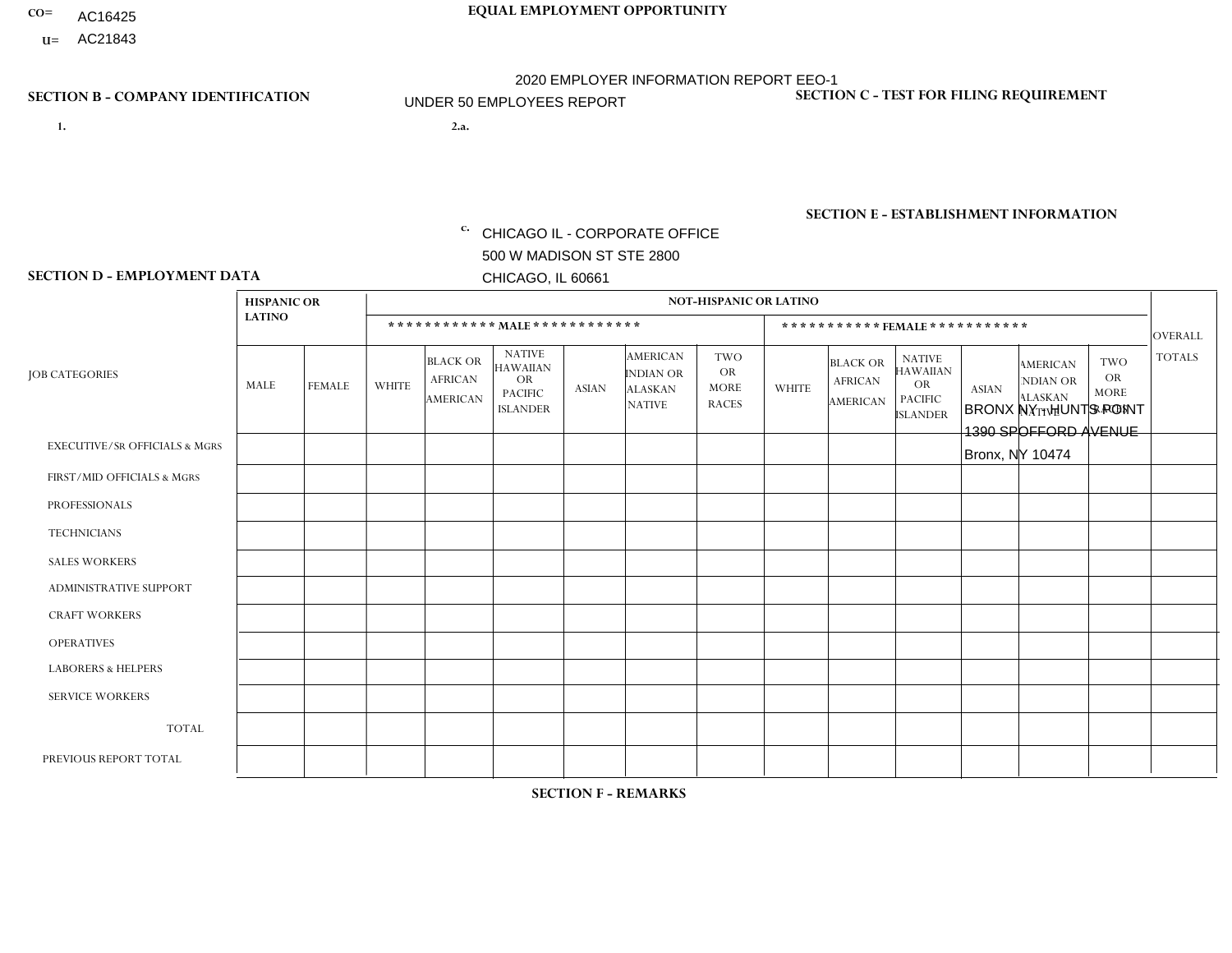- AC16425
- **U=**

- **1. 2.a.** CHICAGO IL CORPORATE OFFICE 500 W MADISON ST STE 2800 CHICAGO, IL 60661
- 2.a. RICHMOND VA KAO LOGISTICS 5762 CHARLES CITY CIRCLE Richmond, VA 23231

c. EIN= 952920557

## **SECTION B - COMPANY IDENTIFICATION SECTION C - TEST FOR FILING REQUIREMENT**

1- Y 2- Y 3- N DUNS= 000123456

**SECTION E - ESTABLISHMENT INFORMATION c.** NAICS: 423140

### **SECTION D - EMPLOYMENT DATA**

|                                          | <b>HISPANIC OR</b> |                |                |                                                      |                                                                                    |              |                                                                        | <b>NOT-HISPANIC OR LATINO</b>                          |              |                                                      |                                                                             |              |                                                                       |                                                        |                |
|------------------------------------------|--------------------|----------------|----------------|------------------------------------------------------|------------------------------------------------------------------------------------|--------------|------------------------------------------------------------------------|--------------------------------------------------------|--------------|------------------------------------------------------|-----------------------------------------------------------------------------|--------------|-----------------------------------------------------------------------|--------------------------------------------------------|----------------|
|                                          | <b>LATINO</b>      |                |                |                                                      | ************ MALE************                                                      |              |                                                                        |                                                        |              | ***********FEMALE***********                         |                                                                             |              |                                                                       |                                                        | <b>OVERALL</b> |
| <b>JOB CATEGORIES</b>                    | MALE               | <b>FEMALE</b>  | <b>WHITE</b>   | <b>BLACK OR</b><br><b>AFRICAN</b><br><b>AMERICAN</b> | <b>NATIVE</b><br><b>HAWAIIAN</b><br><b>OR</b><br><b>PACIFIC</b><br><b>ISLANDER</b> | <b>ASIAN</b> | <b>AMERICAN</b><br><b>INDIAN OR</b><br><b>ALASKAN</b><br><b>NATIVE</b> | <b>TWO</b><br><b>OR</b><br><b>MORE</b><br><b>RACES</b> | <b>WHITE</b> | <b>BLACK OR</b><br><b>AFRICAN</b><br><b>AMERICAN</b> | <b>NATIVE</b><br><b>HAWAIIAN</b><br>OR<br><b>PACIFIC</b><br><b>ISLANDER</b> | <b>ASIAN</b> | <b>AMERICAN</b><br><b>NDIAN OR</b><br><b>ALASKAN</b><br><b>NATIVE</b> | <b>TWO</b><br><b>OR</b><br><b>MORE</b><br><b>RACES</b> | <b>TOTALS</b>  |
| <b>EXECUTIVE/SR OFFICIALS &amp; MGRS</b> | $\Omega$           | $\mathbf 0$    | $\mathbf 0$    | $\mathbf 0$                                          | $\mathbf 0$                                                                        | $\mathbf 0$  | $\Omega$                                                               | $\Omega$                                               | $\Omega$     | $\Omega$                                             | $\Omega$                                                                    | $\mathbf 0$  | $\Omega$                                                              | $\Omega$                                               | $\mathbf 0$    |
| FIRST/MID OFFICIALS & MGRS               | 0                  | 0              | $\mathbf 0$    | 1                                                    | 0                                                                                  | 0            | $\Omega$                                                               | $\Omega$                                               | 0            | $\Omega$                                             | $\Omega$                                                                    | $\Omega$     | $\Omega$                                                              | $\Omega$                                               | -1             |
| <b>PROFESSIONALS</b>                     | 0                  | $\Omega$       | $\mathbf 0$    | $\mathbf 0$                                          | $\Omega$                                                                           | $\Omega$     | $\Omega$                                                               | $\Omega$                                               | $\Omega$     | $\Omega$                                             | $\Omega$                                                                    | $\Omega$     | $\Omega$                                                              | $\Omega$                                               | $\mathbf 0$    |
| <b>TECHNICIANS</b>                       | 0                  | $\mathbf{0}$   | $\mathbf 0$    | $\mathsf{O}\xspace$                                  | 0                                                                                  | $\Omega$     | $\Omega$                                                               | $\Omega$                                               | $\Omega$     | $\Omega$                                             | $\Omega$                                                                    | $\Omega$     | $\Omega$                                                              | $\Omega$                                               | $\mathbf 0$    |
| <b>SALES WORKERS</b>                     | $\Omega$           | $\overline{0}$ | $\mathbf 0$    | $\mathbf 0$                                          | $\mathbf 0$                                                                        | $\Omega$     | $\Omega$                                                               | $\Omega$                                               | $\Omega$     | $\Omega$                                             | $\Omega$                                                                    | $\Omega$     | $\Omega$                                                              | $\Omega$                                               | $\mathbf 0$    |
| ADMINISTRATIVE SUPPORT                   | 0                  | 0              | $\mathbf 0$    | $\mathbf 0$                                          | 0                                                                                  | 0            | $\Omega$                                                               | $\Omega$                                               | $\Omega$     | $\Omega$                                             | $\Omega$                                                                    | $\Omega$     | $\Omega$                                                              | $\Omega$                                               | $\mathbf 0$    |
| <b>CRAFT WORKERS</b>                     | 0                  | $\Omega$       | $\mathbf 0$    | $\mathbf 0$                                          | $\Omega$                                                                           | $\Omega$     | $\Omega$                                                               | $\Omega$                                               | $\Omega$     | $\Omega$                                             | $\Omega$                                                                    | $\Omega$     | $\Omega$                                                              | $\Omega$                                               | $\Omega$       |
| <b>OPERATIVES</b>                        | 0                  | $\Omega$       | $\overline{2}$ | $\overline{4}$                                       | 0                                                                                  | $\Omega$     | $\Omega$                                                               | $\Omega$                                               | $\Omega$     | $\Omega$                                             | $\Omega$                                                                    | $\Omega$     | $\Omega$                                                              | $\Omega$                                               | 6              |
| <b>LABORERS &amp; HELPERS</b>            | 0                  | $\Omega$       | $\mathbf 0$    | $\mathbf 0$                                          | $\mathbf 0$                                                                        | $\Omega$     | $\Omega$                                                               | $\Omega$                                               | $\Omega$     | $\Omega$                                             | $\Omega$                                                                    | $\Omega$     | $\Omega$                                                              | $\Omega$                                               | $\mathbf 0$    |
| <b>SERVICE WORKERS</b>                   | 0                  | $\mathbf{0}$   | $\mathbf 0$    | $\mathbf 0$                                          | 0                                                                                  | 0            | $\Omega$                                                               | $\Omega$                                               | $\Omega$     | $\Omega$                                             | $\Omega$                                                                    | $\mathbf 0$  | $\Omega$                                                              | $\Omega$                                               | $\mathbf 0$    |
| <b>TOTAL</b>                             | 0                  | 0              | $\overline{2}$ | 5                                                    | 0                                                                                  | 0            | $\Omega$                                                               | $\Omega$                                               | $\Omega$     | $\Omega$                                             | $\Omega$                                                                    | 0            | $\Omega$                                                              | $\Omega$                                               | $\overline{7}$ |
| PREVIOUS REPORT TOTAL                    | 0                  | $\mathbf{0}$   | 1              | $\overline{7}$                                       | 0                                                                                  | $\Omega$     | $\Omega$                                                               | $\Omega$                                               | 0            | $\Omega$                                             | $\Omega$                                                                    | $\Omega$     | $\Omega$                                                              | $\Omega$                                               | 8              |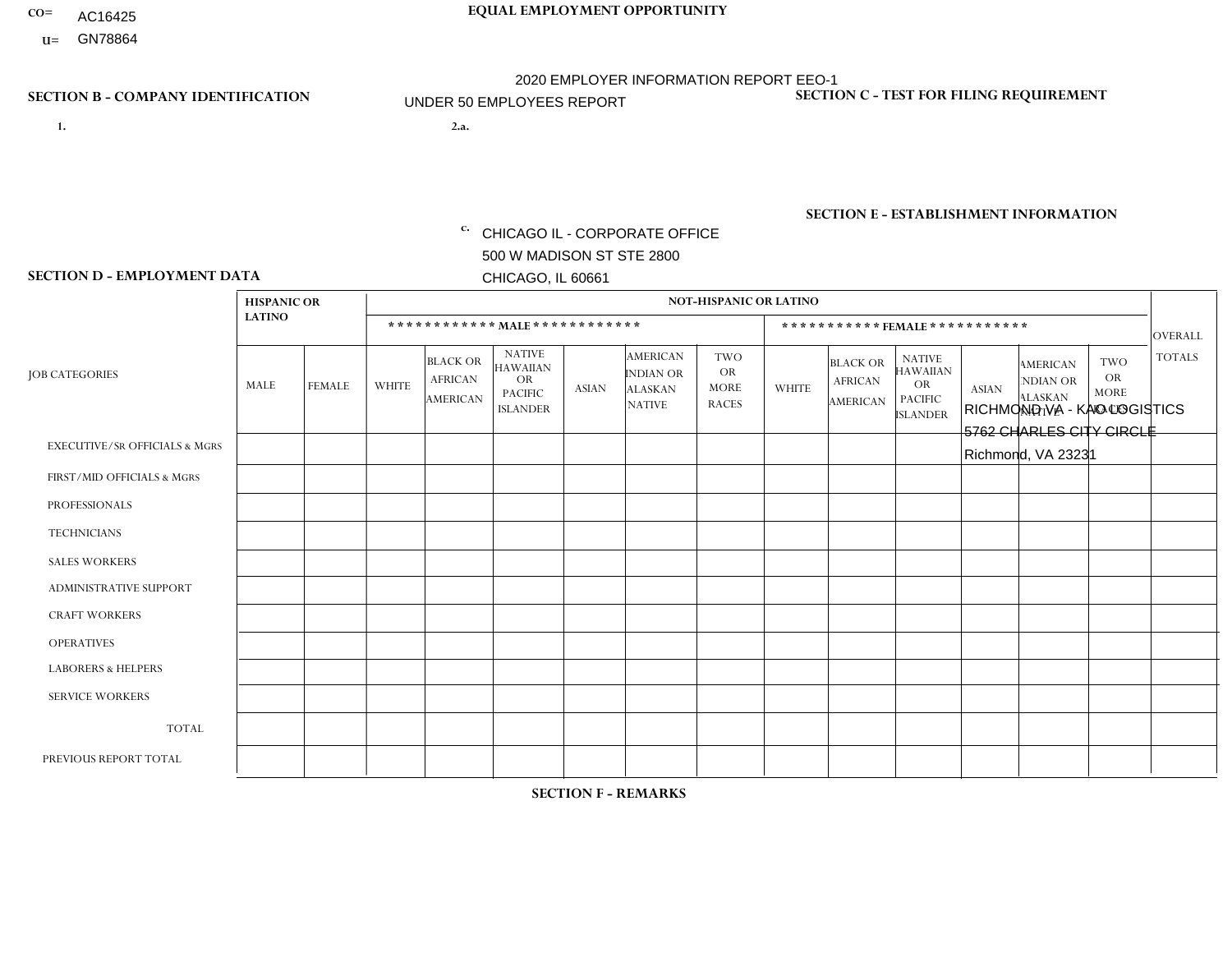- AC16425
- **U=**

**1. 2.a.** CHICAGO IL - CORPORATE OFFICE 500 W MADISON ST STE 2800 CHICAGO, IL 60661

2.a. ANCHORAGE AK - PGW 230 KING CIRCLE Anchorage, AK 99515

c. EIN= 952920557

## **SECTION B - COMPANY IDENTIFICATION SECTION C - TEST FOR FILING REQUIREMENT**

1- Y 2- Y 3- N DUNS= 000123456

**SECTION E - ESTABLISHMENT INFORMATION c.** NAICS: 423140

### **SECTION D - EMPLOYMENT DATA**

|                                          | <b>HISPANIC OR</b> |               |                |                                                      |                                                                                    |              |                                                                        | <b>NOT-HISPANIC OR LATINO</b>                          |              |                                               |                                                                                    |              |                                                                       |                                                        |                |
|------------------------------------------|--------------------|---------------|----------------|------------------------------------------------------|------------------------------------------------------------------------------------|--------------|------------------------------------------------------------------------|--------------------------------------------------------|--------------|-----------------------------------------------|------------------------------------------------------------------------------------|--------------|-----------------------------------------------------------------------|--------------------------------------------------------|----------------|
|                                          | <b>LATINO</b>      |               |                | ************ MALE ************                       |                                                                                    |              |                                                                        |                                                        |              |                                               | *********** FEMALE ***********                                                     |              |                                                                       |                                                        | <b>OVERALL</b> |
| <b>JOB CATEGORIES</b>                    | <b>MALE</b>        | <b>FEMALE</b> | <b>WHITE</b>   | <b>BLACK OR</b><br><b>AFRICAN</b><br><b>AMERICAN</b> | <b>NATIVE</b><br><b>HAWAIIAN</b><br><b>OR</b><br><b>PACIFIC</b><br><b>ISLANDER</b> | <b>ASIAN</b> | <b>AMERICAN</b><br><b>INDIAN OR</b><br><b>ALASKAN</b><br><b>NATIVE</b> | <b>TWO</b><br><b>OR</b><br><b>MORE</b><br><b>RACES</b> | <b>WHITE</b> | <b>BLACK OR</b><br><b>AFRICAN</b><br>AMERICAN | <b>NATIVE</b><br><b>HAWAIIAN</b><br><b>OR</b><br><b>PACIFIC</b><br><b>ISLANDER</b> | <b>ASIAN</b> | <b>AMERICAN</b><br><b>NDIAN OR</b><br><b>ALASKAN</b><br><b>NATIVE</b> | <b>TWO</b><br><b>OR</b><br><b>MORE</b><br><b>RACES</b> | <b>TOTALS</b>  |
| <b>EXECUTIVE/SR OFFICIALS &amp; MGRS</b> | $\Omega$           | $\Omega$      | $\mathbf{0}$   | $\Omega$                                             | $\Omega$                                                                           | $\Omega$     | $\Omega$                                                               | $\Omega$                                               | 0            | $\Omega$                                      | $\Omega$                                                                           | $\Omega$     | $\Omega$                                                              | $\Omega$                                               | $\Omega$       |
| FIRST/MID OFFICIALS & MGRS               | $\Omega$           | $\Omega$      | 1              | $\mathbf{0}$                                         | $\Omega$                                                                           | $\Omega$     | $\Omega$                                                               | $\Omega$                                               | 0            | $\Omega$                                      | 0                                                                                  | $\Omega$     | $\Omega$                                                              | $\Omega$                                               | $\mathbf{1}$   |
| <b>PROFESSIONALS</b>                     | $\Omega$           | $\Omega$      | $\Omega$       | $\mathbf 0$                                          | $\Omega$                                                                           | $\Omega$     | $\Omega$                                                               | $\Omega$                                               | $\Omega$     | $\Omega$                                      | 0                                                                                  | 0            | $\Omega$                                                              | $\mathbf 0$                                            | $\mathbf{0}$   |
| <b>TECHNICIANS</b>                       | $\Omega$           | $\Omega$      | $\Omega$       | $\Omega$                                             | $\Omega$                                                                           | $\Omega$     | $\Omega$                                                               | $\Omega$                                               | $\Omega$     | $\Omega$                                      | 0                                                                                  | $\mathbf 0$  | $\Omega$                                                              | $\mathbf 0$                                            | $\Omega$       |
| <b>SALES WORKERS</b>                     | $\Omega$           | $\Omega$      | $\Omega$       | $\Omega$                                             | $\Omega$                                                                           | $\Omega$     | $\Omega$                                                               | $\Omega$                                               | $\Omega$     | $\Omega$                                      | $\Omega$                                                                           | $\Omega$     | $\Omega$                                                              | $\Omega$                                               | $\Omega$       |
| <b>ADMINISTRATIVE SUPPORT</b>            | $\Omega$           | $\Omega$      | $\Omega$       | $\mathbf 0$                                          | 0                                                                                  | $\Omega$     | $\Omega$                                                               | $\Omega$                                               | 0            | $\Omega$                                      | 0                                                                                  | $\mathbf 0$  | $\Omega$                                                              | $\mathbf 0$                                            | $\mathbf 0$    |
| <b>CRAFT WORKERS</b>                     | $\Omega$           | $\Omega$      | $\Omega$       | $\mathbf 0$                                          | $\Omega$                                                                           | $\Omega$     | $\Omega$                                                               | $\Omega$                                               | 0            | $\Omega$                                      | 0                                                                                  | $\Omega$     | $\Omega$                                                              | $\Omega$                                               | $\Omega$       |
| <b>OPERATIVES</b>                        | $\Omega$           | $\Omega$      | 1              | $\mathbf 0$                                          | $\Omega$                                                                           | $\Omega$     | $\Omega$                                                               | $\Omega$                                               | 0            | $\Omega$                                      | 0                                                                                  | $\mathbf 0$  | $\Omega$                                                              | $\Omega$                                               | $\mathbf{1}$   |
| <b>LABORERS &amp; HELPERS</b>            | $\Omega$           | $\Omega$      | -1             | $\mathbf 0$                                          | $\Omega$                                                                           | $\Omega$     | $\Omega$                                                               | $\Omega$                                               | $\Omega$     | $\Omega$                                      | $\Omega$                                                                           | $\Omega$     | $\Omega$                                                              | $\Omega$                                               | $\mathbf{1}$   |
| <b>SERVICE WORKERS</b>                   | $\Omega$           | $\Omega$      | 0              | $\mathbf 0$                                          | $\mathbf 0$                                                                        | $\Omega$     | $\Omega$                                                               | $\Omega$                                               | 0            | $\Omega$                                      | $\Omega$                                                                           | $\mathbf 0$  | $\Omega$                                                              | $\Omega$                                               | $\mathbf 0$    |
| <b>TOTAL</b>                             | 0                  | 0             | 3              | 0                                                    | $\mathbf 0$                                                                        | 0            | $\Omega$                                                               | $\Omega$                                               | 0            | $\mathbf 0$                                   | 0                                                                                  | $\mathbf 0$  | 0                                                                     | $\mathbf 0$                                            | 3              |
| PREVIOUS REPORT TOTAL                    | $\Omega$           | $\Omega$      | $\overline{2}$ | $\mathbf 0$                                          | 0                                                                                  | $\Omega$     | $\Omega$                                                               |                                                        | 0            | $\Omega$                                      | 0                                                                                  | $\Omega$     | $\Omega$                                                              | $\mathbf 0$                                            | 3              |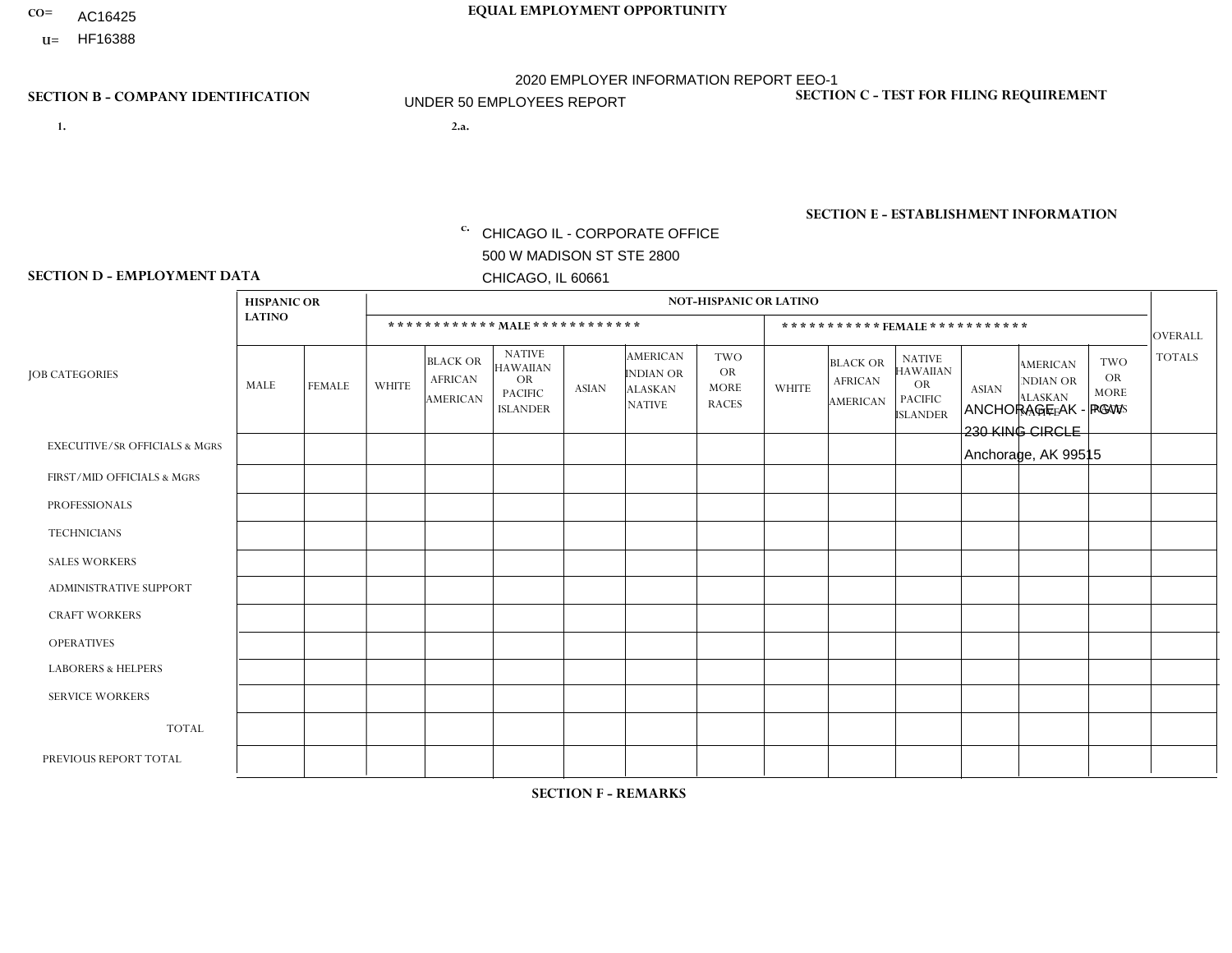- AC16425
- **U=**

- **1. 2.a.** CHICAGO IL CORPORATE OFFICE 500 W MADISON ST STE 2800 CHICAGO, IL 60661
- 2.a. FLORENCE SC PGW 1410 MEADOWS FARM ROAD Florence, SC 29505

EIN= 952920557

## **SECTION B - COMPANY IDENTIFICATION SECTION C - TEST FOR FILING REQUIREMENT**

1- Y 2- Y 3- N DUNS= 000123456

**SECTION E - ESTABLISHMENT INFORMATION c.** NAICS: 811122

### **SECTION D - EMPLOYMENT DATA**

|                                          | <b>HISPANIC OR</b> |               |              |                                                      |                                                                                    |             |                                                                        | <b>NOT-HISPANIC OR LATINO</b>                          |                |                                               |                                                                             |              |                                                                       |                                                        |                |
|------------------------------------------|--------------------|---------------|--------------|------------------------------------------------------|------------------------------------------------------------------------------------|-------------|------------------------------------------------------------------------|--------------------------------------------------------|----------------|-----------------------------------------------|-----------------------------------------------------------------------------|--------------|-----------------------------------------------------------------------|--------------------------------------------------------|----------------|
|                                          | <b>LATINO</b>      |               |              | ************ MALE ************                       |                                                                                    |             |                                                                        |                                                        |                | ***********FEMALE***********                  |                                                                             |              |                                                                       |                                                        | <b>OVERALL</b> |
| <b>JOB CATEGORIES</b>                    | MALE               | <b>FEMALE</b> | <b>WHITE</b> | <b>BLACK OR</b><br><b>AFRICAN</b><br><b>AMERICAN</b> | <b>NATIVE</b><br><b>HAWAIIAN</b><br><b>OR</b><br><b>PACIFIC</b><br><b>ISLANDER</b> | ASIAN       | <b>AMERICAN</b><br><b>INDIAN OR</b><br><b>ALASKAN</b><br><b>NATIVE</b> | <b>TWO</b><br><b>OR</b><br><b>MORE</b><br><b>RACES</b> | <b>WHITE</b>   | <b>BLACK OR</b><br><b>AFRICAN</b><br>AMERICAN | <b>NATIVE</b><br><b>HAWAIIAN</b><br>OR<br><b>PACIFIC</b><br><b>ISLANDER</b> | <b>ASIAN</b> | <b>AMERICAN</b><br><b>NDIAN OR</b><br><b>ALASKAN</b><br><b>NATIVE</b> | <b>TWO</b><br><b>OR</b><br><b>MORE</b><br><b>RACES</b> | <b>TOTALS</b>  |
| <b>EXECUTIVE/SR OFFICIALS &amp; MGRS</b> | $\Omega$           | $\Omega$      | $\Omega$     | $\mathbf 0$                                          | $\mathbf 0$                                                                        | $\Omega$    | $\Omega$                                                               | $\Omega$                                               | $\Omega$       | $\Omega$                                      | $\Omega$                                                                    | $\mathbf 0$  | $\Omega$                                                              | $\mathbf 0$                                            | $\mathbf{0}$   |
| FIRST/MID OFFICIALS & MGRS               | 0                  | 0             | $\Omega$     | $\mathbf 0$                                          | 0                                                                                  | $\Omega$    | $\Omega$                                                               | $\Omega$                                               | 0              | $\Omega$                                      | $\Omega$                                                                    | $\mathbf{0}$ | $\Omega$                                                              | $\mathbf 0$                                            | $\overline{0}$ |
| <b>PROFESSIONALS</b>                     | $\Omega$           | $\Omega$      | $\Omega$     | $\overline{1}$                                       | $\Omega$                                                                           | $\Omega$    | $\Omega$                                                               | $\Omega$                                               | $\overline{0}$ | $\Omega$                                      | $\Omega$                                                                    | $\Omega$     | $\Omega$                                                              | $\Omega$                                               | $\mathbf{1}$   |
| <b>TECHNICIANS</b>                       | 0                  | $\mathbf 0$   | $\Omega$     | $\mathbf 0$                                          | $\Omega$                                                                           | $\Omega$    | $\Omega$                                                               | $\Omega$                                               | $\Omega$       | $\Omega$                                      | $\Omega$                                                                    | $\Omega$     | $\Omega$                                                              | $\Omega$                                               | $\mathbf{0}$   |
| <b>SALES WORKERS</b>                     | $\Omega$           | $\Omega$      | $\Omega$     | $\mathbf 0$                                          | $\Omega$                                                                           | $\Omega$    | $\Omega$                                                               | $\Omega$                                               | $\overline{0}$ | $\Omega$                                      | $\Omega$                                                                    | $\Omega$     | $\Omega$                                                              | $\mathbf{0}$                                           | $\mathbf{0}$   |
| ADMINISTRATIVE SUPPORT                   | $\mathbf 0$        | 0             | $\mathbf 0$  | $\mathbf 0$                                          | 0                                                                                  | $\Omega$    | $\Omega$                                                               | $\Omega$                                               | $\Omega$       | $\Omega$                                      | $\Omega$                                                                    | $\mathbf{0}$ | $\mathbf{0}$                                                          | $\mathbf 0$                                            | $\mathbf 0$    |
| <b>CRAFT WORKERS</b>                     | 0                  | $\Omega$      | $\Omega$     | $\mathbf 0$                                          | $\Omega$                                                                           | $\Omega$    | $\Omega$                                                               | $\Omega$                                               | 0              | $\Omega$                                      | $\Omega$                                                                    | $\Omega$     | $\Omega$                                                              | $\Omega$                                               | $\Omega$       |
| <b>OPERATIVES</b>                        | 0                  | $\Omega$      | $\Omega$     | $\overline{1}$                                       | $\Omega$                                                                           | $\Omega$    | $\Omega$                                                               | $\Omega$                                               | $\Omega$       | $\Omega$                                      | $\Omega$                                                                    | $\Omega$     | $\Omega$                                                              | $\Omega$                                               | $\mathbf{1}$   |
| <b>LABORERS &amp; HELPERS</b>            | 0                  | $\Omega$      | $\mathbf 0$  | $\mathbf 0$                                          | $\mathbf 0$                                                                        | $\Omega$    | $\Omega$                                                               | $\Omega$                                               | $\Omega$       | $\Omega$                                      | $\Omega$                                                                    | $\Omega$     | $\Omega$                                                              | $\Omega$                                               | $\mathbf{0}$   |
| <b>SERVICE WORKERS</b>                   | 0                  | $\mathbf 0$   | $\mathbf 0$  | $\mathbf 0$                                          | $\mathbf{0}$                                                                       | $\mathbf 0$ | $\Omega$                                                               | $\Omega$                                               | $\Omega$       | $\Omega$                                      | $\Omega$                                                                    | $\mathbf 0$  | $\Omega$                                                              | $\mathbf 0$                                            | $\overline{0}$ |
| <b>TOTAL</b>                             | $\Omega$           | 0             | $\mathbf 0$  | $\overline{2}$                                       | 0                                                                                  | $\Omega$    | $\Omega$                                                               | $\Omega$                                               | $\Omega$       | $\Omega$                                      | $\Omega$                                                                    | $\mathbf 0$  | 0                                                                     | $\mathbf 0$                                            | $\overline{2}$ |
| PREVIOUS REPORT TOTAL                    | 0                  | $\mathbf{0}$  |              | 3                                                    | $\Omega$                                                                           | $\Omega$    | $\Omega$                                                               | $\Omega$                                               | 0              | $\Omega$                                      | $\Omega$                                                                    | $\Omega$     | $\Omega$                                                              | $\mathbf 0$                                            | $\overline{4}$ |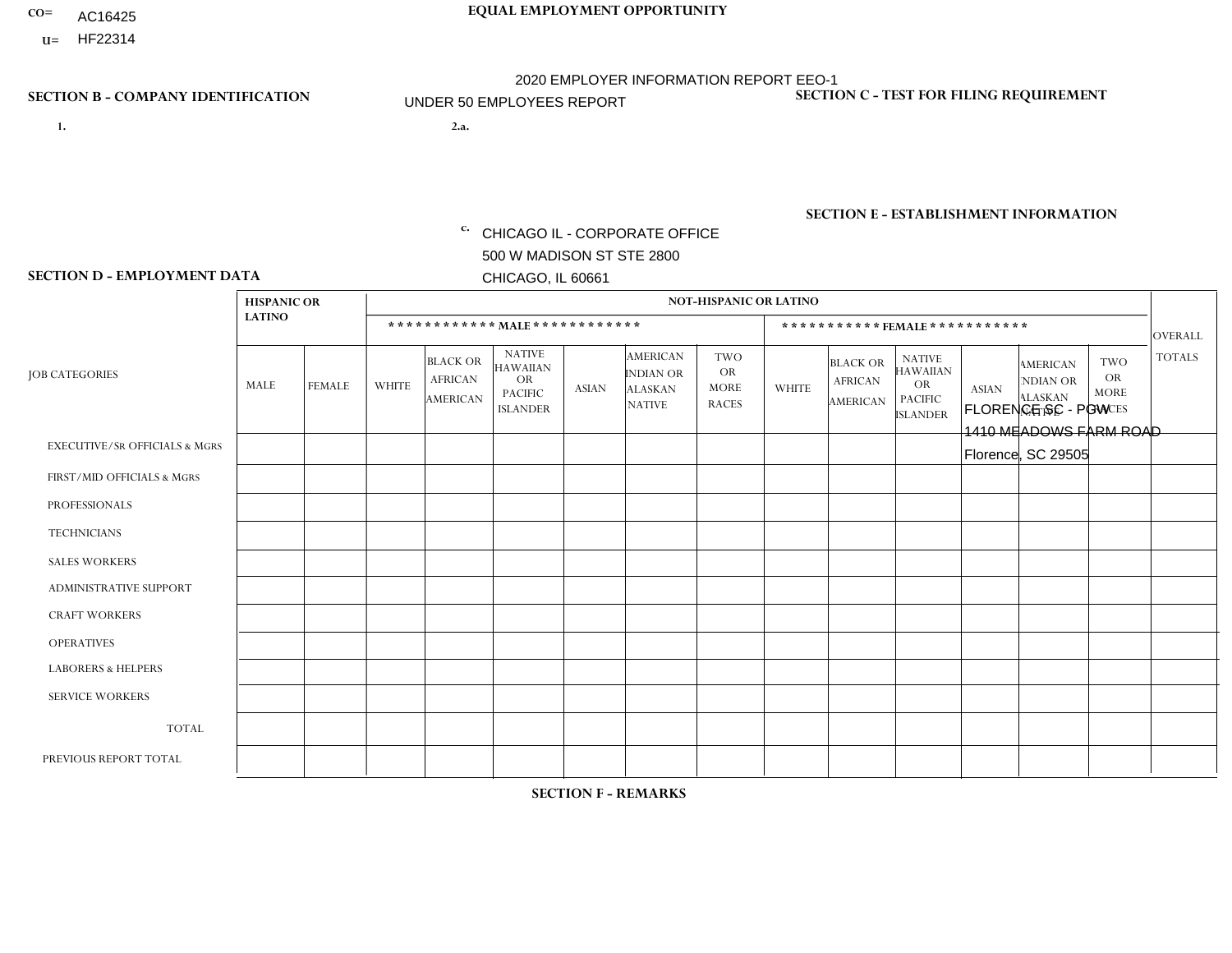- AC16425
- **U=**

**1. 2.a.** CHICAGO IL - CORPORATE OFFICE 500 W MADISON ST STE 2800 CHICAGO, IL 60661

2.a. NORCROSS GA - PGW 1856 DOAN WAY SUITE A Norcross, GA 30093

EIN= 952920557

## **SECTION B - COMPANY IDENTIFICATION SECTION C - TEST FOR FILING REQUIREMENT**

1- Y 2- Y 3- N DUNS= 000123456

**SECTION E - ESTABLISHMENT INFORMATION c.** NAICS: 811122

### **SECTION D - EMPLOYMENT DATA**

|                                          | <b>HISPANIC OR</b> |               |                |                                                      |                                                                                    |              |                                                                        | <b>NOT-HISPANIC OR LATINO</b>                          |              |                                                      |                                                                                    |              |                                                                       |                                                  |                |
|------------------------------------------|--------------------|---------------|----------------|------------------------------------------------------|------------------------------------------------------------------------------------|--------------|------------------------------------------------------------------------|--------------------------------------------------------|--------------|------------------------------------------------------|------------------------------------------------------------------------------------|--------------|-----------------------------------------------------------------------|--------------------------------------------------|----------------|
|                                          | <b>LATINO</b>      |               |                |                                                      | ************ MALE ************                                                     |              |                                                                        |                                                        |              | ***********FEMALE***********                         |                                                                                    |              |                                                                       |                                                  | <b>OVERALL</b> |
| <b>JOB CATEGORIES</b>                    | MALE               | <b>FEMALE</b> | <b>WHITE</b>   | <b>BLACK OR</b><br><b>AFRICAN</b><br><b>AMERICAN</b> | <b>NATIVE</b><br><b>HAWAIIAN</b><br><b>OR</b><br><b>PACIFIC</b><br><b>ISLANDER</b> | <b>ASIAN</b> | <b>AMERICAN</b><br><b>INDIAN OR</b><br><b>ALASKAN</b><br><b>NATIVE</b> | <b>TWO</b><br><b>OR</b><br><b>MORE</b><br><b>RACES</b> | <b>WHITE</b> | <b>BLACK OR</b><br><b>AFRICAN</b><br><b>AMERICAN</b> | <b>NATIVE</b><br><b>HAWAIIAN</b><br><b>OR</b><br><b>PACIFIC</b><br><b>ISLANDER</b> | <b>ASIAN</b> | <b>AMERICAN</b><br><b>NDIAN OR</b><br><b>ALASKAN</b><br><b>NATIVE</b> | <b>TWO</b><br>OR.<br><b>MORE</b><br><b>RACES</b> | <b>TOTALS</b>  |
| <b>EXECUTIVE/SR OFFICIALS &amp; MGRS</b> | $\mathbf 0$        | $\mathbf 0$   | $\mathbf 0$    | $\mathbf 0$                                          | $\mathbf 0$                                                                        | $\mathbf{0}$ | $\Omega$                                                               | $\Omega$                                               | $\Omega$     | $\Omega$                                             | $\mathbf 0$                                                                        | $\mathbf 0$  | $\Omega$                                                              | $\mathbf 0$                                      | $\mathbf 0$    |
| FIRST/MID OFFICIALS & MGRS               | $\mathbf 0$        | $\mathbf 0$   | 1              | $\mathbf 0$                                          | $\Omega$                                                                           | $\Omega$     | $\Omega$                                                               | $\Omega$                                               | $\Omega$     | $\Omega$                                             | $\Omega$                                                                           | $\Omega$     | $\Omega$                                                              | $\Omega$                                         | $\mathbf{1}$   |
| <b>PROFESSIONALS</b>                     | $\mathbf 0$        | 0             | $\mathbf 0$    | $\mathbf 0$                                          | $\Omega$                                                                           | $\Omega$     | $\Omega$                                                               | $\Omega$                                               | $\Omega$     | $\Omega$                                             | $\Omega$                                                                           | $\mathbf 0$  | $\Omega$                                                              | $\mathbf 0$                                      | 0              |
| <b>TECHNICIANS</b>                       | $\mathbf 0$        | 0             | $\Omega$       | $\mathbf 0$                                          | $\Omega$                                                                           | $\Omega$     | $\Omega$                                                               | $\Omega$                                               | $\Omega$     | $\Omega$                                             | $\Omega$                                                                           | $\Omega$     | $\Omega$                                                              | $\mathbf 0$                                      | $\mathbf 0$    |
| <b>SALES WORKERS</b>                     | $\mathbf 0$        | $\mathbf 0$   | $\Omega$       | $\mathbf 0$                                          | $\Omega$                                                                           | $\Omega$     | $\Omega$                                                               | $\Omega$                                               | $\Omega$     | $\Omega$                                             | $\Omega$                                                                           | $\Omega$     | $\Omega$                                                              | $\Omega$                                         | $\mathbf 0$    |
| <b>ADMINISTRATIVE SUPPORT</b>            | $\mathbf 0$        | $\mathbf 0$   | $\Omega$       | $\mathbf 0$                                          | $\Omega$                                                                           | $\Omega$     | $\Omega$                                                               | $\Omega$                                               | $\Omega$     | $\Omega$                                             | $\Omega$                                                                           | $\Omega$     | $\Omega$                                                              | $\Omega$                                         | $\mathbf 0$    |
| <b>CRAFT WORKERS</b>                     | $\mathbf 0$        | $\mathbf 0$   | $\Omega$       | 0                                                    | $\Omega$                                                                           | $\Omega$     | $\Omega$                                                               | $\Omega$                                               | $\Omega$     | $\Omega$                                             | $\Omega$                                                                           | $\Omega$     | $\Omega$                                                              | $\Omega$                                         | $\mathbf 0$    |
| <b>OPERATIVES</b>                        | $\mathbf 0$        | $\mathbf 0$   | $\overline{1}$ | 3                                                    | $\Omega$                                                                           | $\Omega$     | $\Omega$                                                               | $\Omega$                                               | $\Omega$     | $\Omega$                                             | $\Omega$                                                                           | $\Omega$     | $\Omega$                                                              | $\Omega$                                         | 4              |
| <b>LABORERS &amp; HELPERS</b>            | $\mathbf 0$        | $\mathbf 0$   | 1              | $\mathbf{1}$                                         | $\Omega$                                                                           | $\Omega$     | $\Omega$                                                               | $\Omega$                                               | $\Omega$     | $\Omega$                                             | $\Omega$                                                                           | $\mathbf{0}$ | $\Omega$                                                              | $\Omega$                                         | $\overline{2}$ |
| <b>SERVICE WORKERS</b>                   | $\mathbf 0$        | $\mathbf 0$   | $\mathbf 0$    | 0                                                    | $\Omega$                                                                           | $\Omega$     | $\Omega$                                                               | $\Omega$                                               | $\Omega$     | $\Omega$                                             | $\Omega$                                                                           | $\mathbf{0}$ | $\Omega$                                                              | $\Omega$                                         | $\mathbf 0$    |
| <b>TOTAL</b>                             | $\mathbf 0$        | $\mathbf 0$   | 3              | 4                                                    | $\Omega$                                                                           | $\mathbf{0}$ | $\Omega$                                                               | $\Omega$                                               | $\Omega$     | $\Omega$                                             | $\Omega$                                                                           | $\mathbf{0}$ | $\Omega$                                                              | 0                                                | $\overline{7}$ |
| PREVIOUS REPORT TOTAL                    | 0                  | 0             | $\Omega$       | 2                                                    | $\Omega$                                                                           | $\Omega$     | $\Omega$                                                               |                                                        | $\Omega$     | $\Omega$                                             | $\Omega$                                                                           | $\Omega$     | $\Omega$                                                              | $\mathbf 0$                                      | 3              |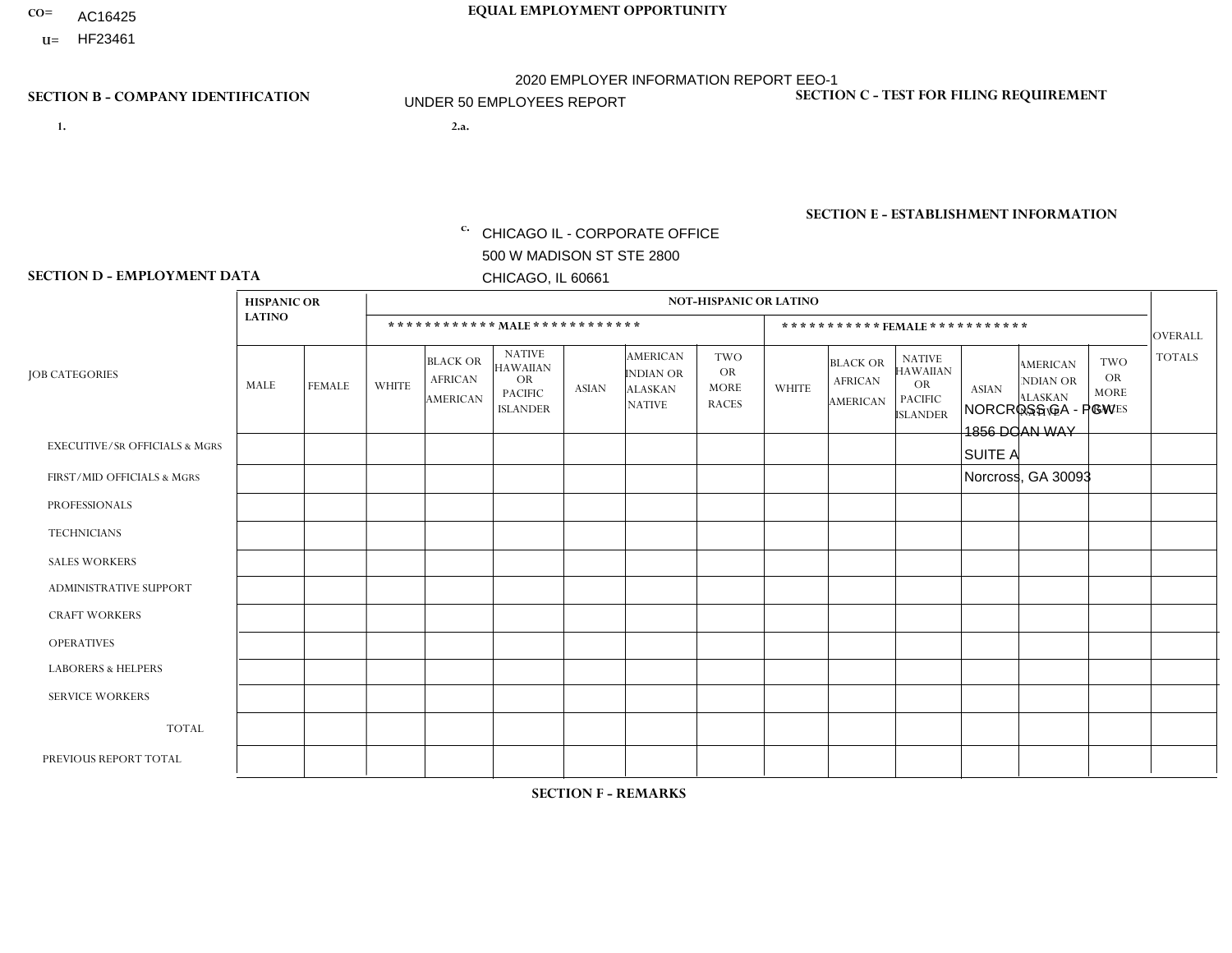- AC16425
- **U=**

**1. 2.a.** CHICAGO IL - CORPORATE OFFICE 500 W MADISON ST STE 2800 CHICAGO, IL 60661

WHEELING IL - KEYSTONE PBE 25 WALTZ DRIVE Wheeling, IL 60090

c. EIN= 952920557

## **SECTION B - COMPANY IDENTIFICATION SECTION C - TEST FOR FILING REQUIREMENT**

1- Y 2- Y 3- N DUNS= 000123456

**SECTION E - ESTABLISHMENT INFORMATION c.** NAICS: 423140

### **SECTION D - EMPLOYMENT DATA**

|                                          | <b>HISPANIC OR</b> |                |                |                                                      |                                                                                    |              |                                                                        | <b>NOT-HISPANIC OR LATINO</b>                   |              |                                               |                                                                                    |              |                                                                       |                                                        |                |
|------------------------------------------|--------------------|----------------|----------------|------------------------------------------------------|------------------------------------------------------------------------------------|--------------|------------------------------------------------------------------------|-------------------------------------------------|--------------|-----------------------------------------------|------------------------------------------------------------------------------------|--------------|-----------------------------------------------------------------------|--------------------------------------------------------|----------------|
|                                          | <b>LATINO</b>      |                |                |                                                      | ************ MALE************                                                      |              |                                                                        |                                                 |              | ***********FEMALE***********                  |                                                                                    |              |                                                                       |                                                        | <b>OVERALL</b> |
| <b>JOB CATEGORIES</b>                    | MALE               | <b>FEMALE</b>  | <b>WHITE</b>   | <b>BLACK OR</b><br><b>AFRICAN</b><br><b>AMERICAN</b> | <b>NATIVE</b><br><b>HAWAIIAN</b><br><b>OR</b><br><b>PACIFIC</b><br><b>ISLANDER</b> | <b>ASIAN</b> | <b>AMERICAN</b><br><b>INDIAN OR</b><br><b>ALASKAN</b><br><b>NATIVE</b> | TWO<br><b>OR</b><br><b>MORE</b><br><b>RACES</b> | <b>WHITE</b> | <b>BLACK OR</b><br><b>AFRICAN</b><br>AMERICAN | <b>NATIVE</b><br><b>HAWAIIAN</b><br><b>OR</b><br><b>PACIFIC</b><br><b>ISLANDER</b> | <b>ASIAN</b> | <b>AMERICAN</b><br><b>NDIAN OR</b><br><b>ALASKAN</b><br><b>NATIVE</b> | <b>TWO</b><br><b>OR</b><br><b>MORE</b><br><b>RACES</b> | <b>TOTALS</b>  |
| <b>EXECUTIVE/SR OFFICIALS &amp; MGRS</b> | $\Omega$           | $\Omega$       | $\Omega$       | $\mathbf 0$                                          | $\Omega$                                                                           | $\Omega$     | $\Omega$                                                               | $\Omega$                                        | $\Omega$     | $\Omega$                                      | $\Omega$                                                                           | $\mathbf{0}$ | $\Omega$                                                              | $\mathbf{0}$                                           | $\mathbf 0$    |
| FIRST/MID OFFICIALS & MGRS               | $\Omega$           | $\mathbf 0$    | 1              | $\mathbf 0$                                          | $\Omega$                                                                           | $\Omega$     | $\Omega$                                                               | $\Omega$                                        |              | $\Omega$                                      | $\Omega$                                                                           | $\Omega$     | $\Omega$                                                              | $\mathbf 0$                                            | $\overline{2}$ |
| <b>PROFESSIONALS</b>                     | $\Omega$           | $\overline{0}$ | $\mathbf 0$    | $\mathbf 0$                                          | $\Omega$                                                                           | $\Omega$     | $\Omega$                                                               | $\Omega$                                        | 0            | $\Omega$                                      | $\Omega$                                                                           | $\mathbf 0$  | $\Omega$                                                              | $\mathbf 0$                                            | $\mathbf{0}$   |
| <b>TECHNICIANS</b>                       | $\Omega$           | $\overline{0}$ | $\Omega$       | $\mathbf 0$                                          | $\Omega$                                                                           | $\Omega$     | $\Omega$                                                               | $\Omega$                                        | $\Omega$     | $\Omega$                                      | $\Omega$                                                                           | $\mathbf 0$  | $\Omega$                                                              | $\mathbf 0$                                            | $\mathbf 0$    |
| <b>SALES WORKERS</b>                     | $\Omega$           | $\Omega$       | $\Omega$       | $\mathbf 0$                                          | $\Omega$                                                                           | -1           | $\Omega$                                                               | $\Omega$                                        | $\Omega$     | $\Omega$                                      | $\Omega$                                                                           | $\Omega$     | $\Omega$                                                              | $\mathbf{0}$                                           | $\mathbf{1}$   |
| <b>ADMINISTRATIVE SUPPORT</b>            | 0                  | $\Omega$       | $\Omega$       | $\mathbf 0$                                          | $\Omega$                                                                           | $\Omega$     | $\Omega$                                                               | $\Omega$                                        | $\Omega$     | $\Omega$                                      | $\Omega$                                                                           | $\mathbf{0}$ | $\mathbf{0}$                                                          | $\mathbf 0$                                            | $\mathbf 0$    |
| <b>CRAFT WORKERS</b>                     | 0                  | $\Omega$       | $\mathbf 0$    | $\mathbf 0$                                          | $\Omega$                                                                           | $\Omega$     | $\Omega$                                                               | $\Omega$                                        | 0            | $\Omega$                                      | $\Omega$                                                                           | $\mathbf{0}$ | $\Omega$                                                              | $\mathbf{0}$                                           | $\mathbf 0$    |
| <b>OPERATIVES</b>                        | $\Omega$           | $\Omega$       | $\overline{c}$ | $\mathbf 0$                                          | $\mathbf 0$                                                                        | $\Omega$     | $\Omega$                                                               | $\Omega$                                        | $\Omega$     | $\Omega$                                      | $\Omega$                                                                           | $\mathbf{0}$ | $\Omega$                                                              | $\mathbf 0$                                            | $\overline{2}$ |
| <b>LABORERS &amp; HELPERS</b>            | $\Omega$           | $\Omega$       | $\mathbf 0$    | $\overline{1}$                                       | $\Omega$                                                                           | $\Omega$     | $\Omega$                                                               | $\Omega$                                        | $\Omega$     | $\Omega$                                      | $\Omega$                                                                           | $\mathbf{0}$ | $\Omega$                                                              | $\mathbf 0$                                            | $\mathbf{1}$   |
| <b>SERVICE WORKERS</b>                   | 0                  | $\Omega$       | $\mathbf 0$    | 0                                                    | 0                                                                                  | $\mathbf 0$  | $\Omega$                                                               | $\Omega$                                        | $\Omega$     | $\Omega$                                      | $\Omega$                                                                           | $\mathbf 0$  | $\Omega$                                                              | $\mathbf 0$                                            | 0              |
| <b>TOTAL</b>                             | $\mathbf 0$        | 0              | 3              | 1                                                    | 0                                                                                  | 1            | $\Omega$                                                               | $\Omega$                                        | -1           | 0                                             | $\Omega$                                                                           | $\mathbf 0$  | 0                                                                     | $\mathbf 0$                                            | 6              |
| PREVIOUS REPORT TOTAL                    | $\Omega$           | $\Omega$       | 3              | $\overline{c}$                                       | $\Omega$                                                                           | $\Omega$     | $\Omega$                                                               |                                                 | $\Omega$     | $\Omega$                                      | $\Omega$                                                                           | $\Omega$     | $\Omega$                                                              | $\mathbf 0$                                            | 6              |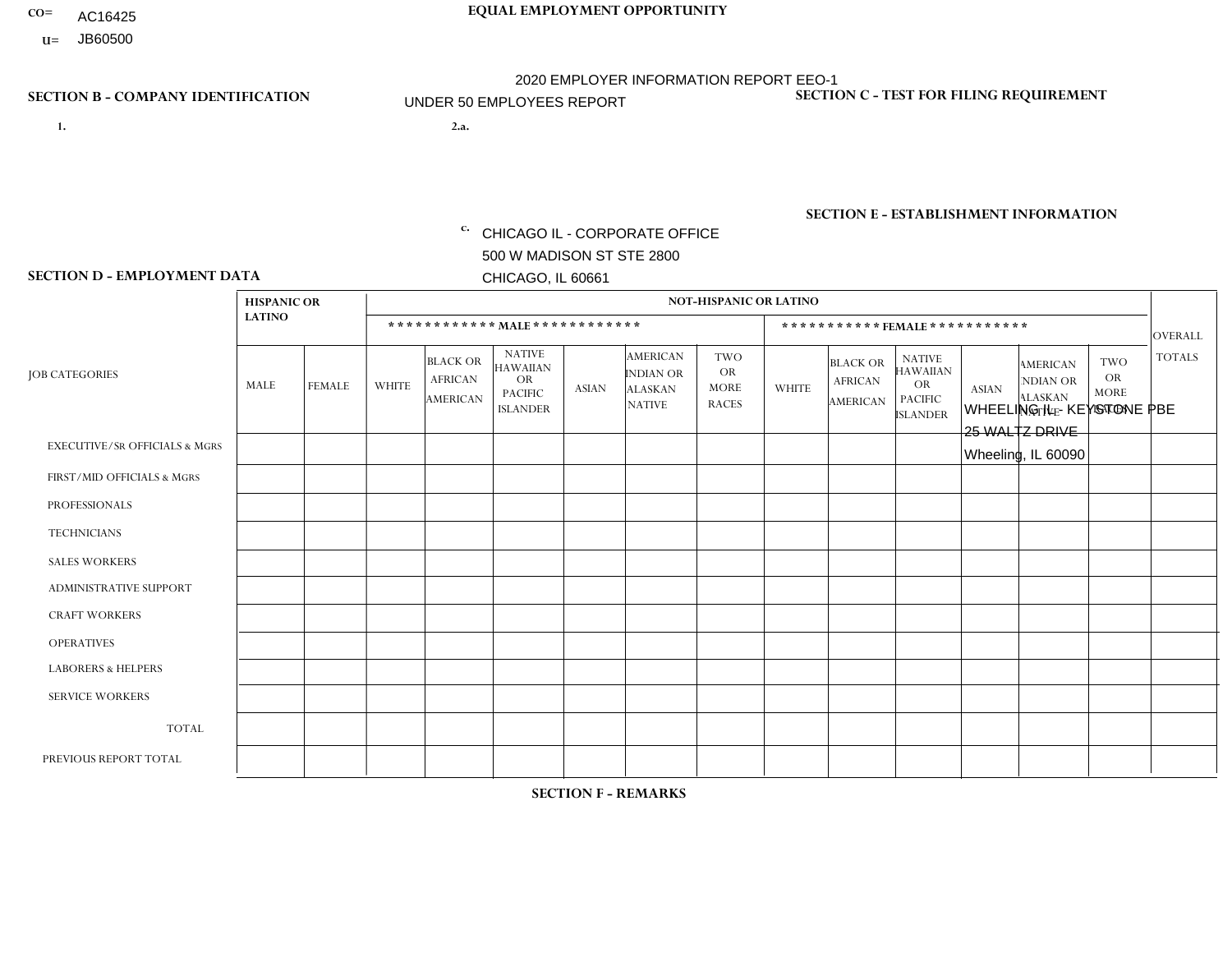- AC16425
- **U=**

**1. 2.a.** CHICAGO IL - CORPORATE OFFICE 500 W MADISON ST STE 2800 CHICAGO, IL 60661

2.a. HOUSTON TX - WALLISVILLE - SS 9314 WALLISVILLE ROAD Houston, TX 77013

EIN= 952920557

## **SECTION B - COMPANY IDENTIFICATION SECTION C - TEST FOR FILING REQUIREMENT**

1- Y 2- Y 3- N DUNS= 000123456

**SECTION E - ESTABLISHMENT INFORMATION c.** NAICS: 423140

### **SECTION D - EMPLOYMENT DATA**

|                                          | <b>HISPANIC OR</b> |                      |                |                                                      |                                                                                    |              |                                                                        | <b>NOT-HISPANIC OR LATINO</b>                          |              |                                               |                                                                                    |              |                                                                       |                                                        |                |
|------------------------------------------|--------------------|----------------------|----------------|------------------------------------------------------|------------------------------------------------------------------------------------|--------------|------------------------------------------------------------------------|--------------------------------------------------------|--------------|-----------------------------------------------|------------------------------------------------------------------------------------|--------------|-----------------------------------------------------------------------|--------------------------------------------------------|----------------|
|                                          | <b>LATINO</b>      |                      |                | ************ MAIE************                        |                                                                                    |              |                                                                        |                                                        |              |                                               | ***********FEMALE***********                                                       |              |                                                                       |                                                        | <b>OVERALL</b> |
| <b>JOB CATEGORIES</b>                    | <b>MALE</b>        | <b>FEMALE</b>        | <b>WHITE</b>   | <b>BLACK OR</b><br><b>AFRICAN</b><br><b>AMERICAN</b> | <b>NATIVE</b><br><b>HAWAIIAN</b><br><b>OR</b><br><b>PACIFIC</b><br><b>ISLANDER</b> | <b>ASIAN</b> | <b>AMERICAN</b><br><b>INDIAN OR</b><br><b>ALASKAN</b><br><b>NATIVE</b> | <b>TWO</b><br><b>OR</b><br><b>MORE</b><br><b>RACES</b> | <b>WHITE</b> | <b>BLACK OR</b><br><b>AFRICAN</b><br>AMERICAN | <b>NATIVE</b><br><b>HAWAIIAN</b><br><b>OR</b><br><b>PACIFIC</b><br><b>ISLANDER</b> | <b>ASIAN</b> | <b>AMERICAN</b><br><b>NDIAN OR</b><br><b>ALASKAN</b><br><b>NATIVE</b> | <b>TWO</b><br><b>OR</b><br><b>MORE</b><br><b>RACES</b> | <b>TOTALS</b>  |
| <b>EXECUTIVE/SR OFFICIALS &amp; MGRS</b> | $\Omega$           | $\Omega$             | $\Omega$       | $\mathbf 0$                                          | $\Omega$                                                                           | $\Omega$     | $\Omega$                                                               | $\Omega$                                               | $\Omega$     | $\mathbf{0}$                                  | $\mathbf{0}$                                                                       | $\Omega$     | $\Omega$                                                              | $\Omega$                                               | $\mathbf 0$    |
| FIRST/MID OFFICIALS & MGRS               | 1                  | $\Omega$             | $\overline{c}$ | 0                                                    | 0                                                                                  | $\Omega$     | $\Omega$                                                               | $\Omega$                                               | $\Omega$     | $\Omega$                                      | $\Omega$                                                                           | $\Omega$     | $\Omega$                                                              | $\mathbf{0}$                                           | 3              |
| <b>PROFESSIONALS</b>                     | $\Omega$           | $\Omega$             | $\Omega$       | $\Omega$                                             | $\Omega$                                                                           | $\Omega$     | $\Omega$                                                               | $\Omega$                                               | $\Omega$     | $\Omega$                                      | $\Omega$                                                                           | $\Omega$     | $\Omega$                                                              | $\Omega$                                               | $\mathbf{0}$   |
| <b>TECHNICIANS</b>                       | $\Omega$           | $\mathbf 0$          | $\Omega$       | $\mathbf 0$                                          | $\mathbf{0}$                                                                       | $\Omega$     | $\Omega$                                                               | $\Omega$                                               | $\Omega$     | $\Omega$                                      | $\Omega$                                                                           | $\Omega$     | $\Omega$                                                              | $\Omega$                                               | $\mathbf 0$    |
| <b>SALES WORKERS</b>                     | 4                  | $\mathbf{1}$         | $\Omega$       | $\Omega$                                             | $\Omega$                                                                           | $\Omega$     | $\Omega$                                                               | $\Omega$                                               | $\Omega$     | $\Omega$                                      | $\Omega$                                                                           | $\Omega$     | $\Omega$                                                              | $\mathbf{0}$                                           | 5              |
| <b>ADMINISTRATIVE SUPPORT</b>            | $\overline{2}$     | 4                    | $\Omega$       | $\Omega$                                             | $\Omega$                                                                           | $\Omega$     | $\Omega$                                                               | $\Omega$                                               | $\Omega$     |                                               | $\Omega$                                                                           | $\Omega$     | $\Omega$                                                              | $\Omega$                                               | $\overline{7}$ |
| <b>CRAFT WORKERS</b>                     | 0                  | $\Omega$             | $\mathbf 0$    | $\overline{2}$                                       | $\Omega$                                                                           | $\Omega$     | $\Omega$                                                               | $\Omega$                                               | $\Omega$     | $\Omega$                                      | $\Omega$                                                                           | $\Omega$     | $\Omega$                                                              | $\Omega$                                               | $\overline{2}$ |
| <b>OPERATIVES</b>                        | 4                  | $\blacktriangleleft$ | 1              | 5                                                    | 0                                                                                  | $\Omega$     | $\overline{0}$                                                         | $\Omega$                                               | $\Omega$     | $\Omega$                                      | $\mathbf{0}$                                                                       | $\Omega$     | $\Omega$                                                              | $\mathbf{0}$                                           | 11             |
| <b>LABORERS &amp; HELPERS</b>            | -1                 | $\Omega$             | $\Omega$       | $\overline{2}$                                       | 0                                                                                  | $\Omega$     | $\Omega$                                                               | $\Omega$                                               | $\Omega$     | $\Omega$                                      | $\Omega$                                                                           | $\Omega$     | $\Omega$                                                              | $\Omega$                                               | 3              |
| <b>SERVICE WORKERS</b>                   | $\Omega$           | $\mathbf 0$          | 0              | $\mathbf 0$                                          | $\mathbf 0$                                                                        | $\mathbf 0$  | $\Omega$                                                               | $\Omega$                                               | $\Omega$     | $\Omega$                                      | $\mathbf{0}$                                                                       | $\mathbf 0$  | $\Omega$                                                              | $\mathbf 0$                                            | 0              |
| <b>TOTAL</b>                             | 12                 | 6                    | 3              | 9                                                    | 0                                                                                  | $\mathbf 0$  | $\Omega$                                                               | $\Omega$                                               | $\Omega$     | $\overline{1}$                                | $\Omega$                                                                           | $\Omega$     | $\Omega$                                                              | $\Omega$                                               | 31             |
| PREVIOUS REPORT TOTAL                    | 13                 | 5                    | 3              | 6                                                    | 0                                                                                  | $\Omega$     | $\Omega$                                                               | $\Omega$                                               | $\Omega$     |                                               | $\mathbf{0}$                                                                       | $\Omega$     | $\Omega$                                                              | $\mathbf 0$                                            | 28             |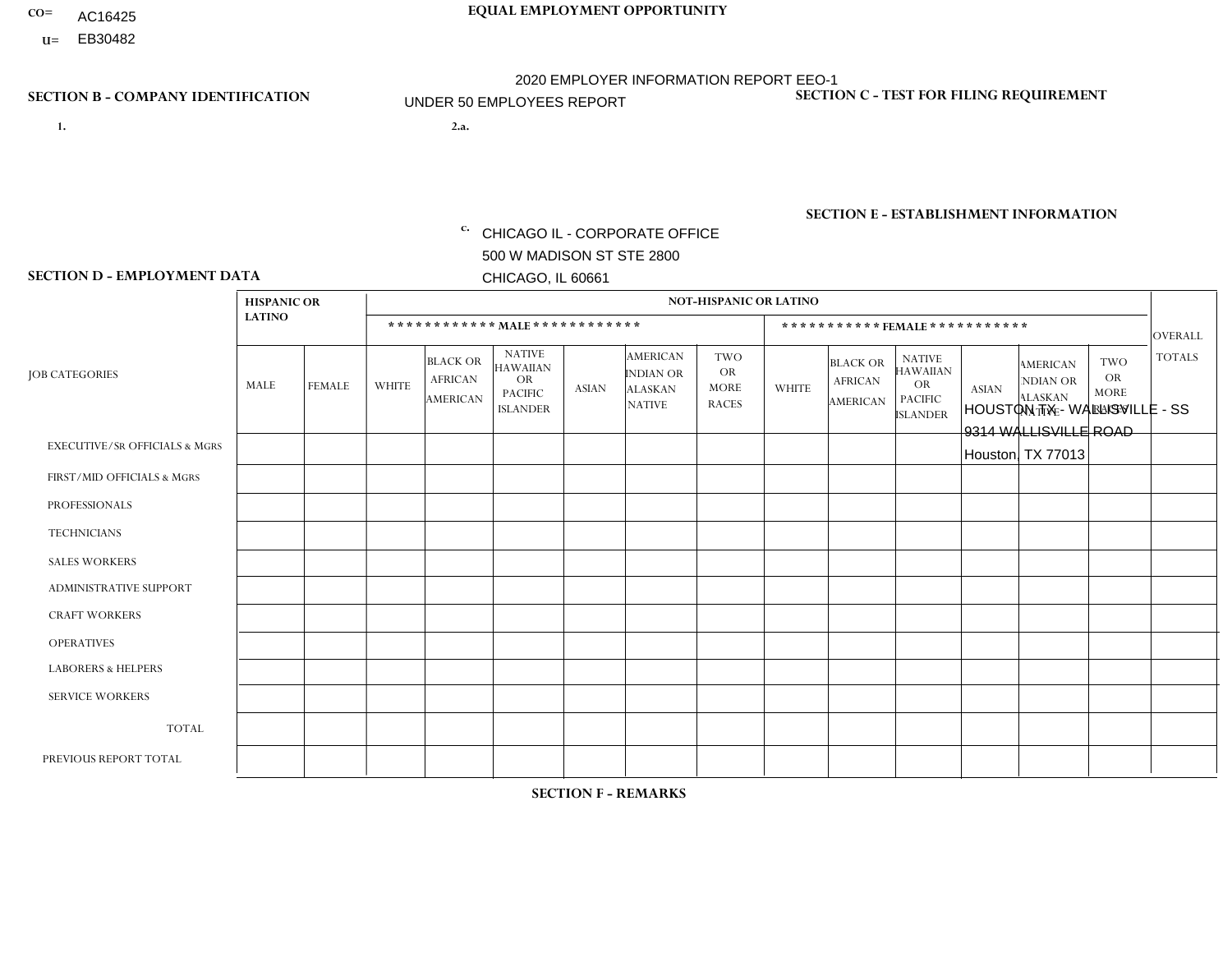- AC16425
- **U=**

**1. 2.a.** CHICAGO IL - CORPORATE OFFICE 500 W MADISON ST STE 2800 CHICAGO, IL 60661

2.a. LAFAYETTE LA - PGW 205 COMMISSION BLVD Lafayette, LA 70508

EIN= 952920557

## **SECTION B - COMPANY IDENTIFICATION SECTION C - TEST FOR FILING REQUIREMENT**

1- Y 2- Y 3- N DUNS= 000123456

**SECTION E - ESTABLISHMENT INFORMATION c.** NAICS: 811122

### **SECTION D - EMPLOYMENT DATA**

|                                          | <b>HISPANIC OR</b> |               |              |                                                      |                                                                                    |              |                                                                        | <b>NOT-HISPANIC OR LATINO</b>                          |              |                                               |                                                                                    |              |                                                                       |                                                        |                 |
|------------------------------------------|--------------------|---------------|--------------|------------------------------------------------------|------------------------------------------------------------------------------------|--------------|------------------------------------------------------------------------|--------------------------------------------------------|--------------|-----------------------------------------------|------------------------------------------------------------------------------------|--------------|-----------------------------------------------------------------------|--------------------------------------------------------|-----------------|
|                                          | <b>LATINO</b>      |               |              | ************ MALE ************                       |                                                                                    |              |                                                                        |                                                        |              |                                               | *********** FEMALE ***********                                                     |              |                                                                       |                                                        | <b>OVERALL</b>  |
| <b>JOB CATEGORIES</b>                    | <b>MALE</b>        | <b>FEMALE</b> | <b>WHITE</b> | <b>BLACK OR</b><br><b>AFRICAN</b><br><b>AMERICAN</b> | <b>NATIVE</b><br><b>HAWAIIAN</b><br><b>OR</b><br><b>PACIFIC</b><br><b>ISLANDER</b> | <b>ASIAN</b> | <b>AMERICAN</b><br><b>INDIAN OR</b><br><b>ALASKAN</b><br><b>NATIVE</b> | <b>TWO</b><br><b>OR</b><br><b>MORE</b><br><b>RACES</b> | <b>WHITE</b> | <b>BLACK OR</b><br><b>AFRICAN</b><br>AMERICAN | <b>NATIVE</b><br><b>HAWAIIAN</b><br><b>OR</b><br><b>PACIFIC</b><br><b>ISLANDER</b> | <b>ASIAN</b> | <b>AMERICAN</b><br><b>NDIAN OR</b><br><b>ALASKAN</b><br><b>NATIVE</b> | <b>TWO</b><br><b>OR</b><br><b>MORE</b><br><b>RACES</b> | <b>TOTALS</b>   |
| <b>EXECUTIVE/SR OFFICIALS &amp; MGRS</b> | $\Omega$           | $\Omega$      | $\Omega$     | $\mathbf 0$                                          | $\Omega$                                                                           | $\Omega$     | $\Omega$                                                               | $\Omega$                                               | $\Omega$     | $\Omega$                                      | $\Omega$                                                                           | $\Omega$     | $\Omega$                                                              | $\Omega$                                               | $\mathbf 0$     |
| FIRST/MID OFFICIALS & MGRS               | $\Omega$           | $\mathbf 0$   | 0            | $\mathbf 0$                                          | $\mathbf 0$                                                                        | $\mathbf 0$  | $\Omega$                                                               | $\Omega$                                               | $\Omega$     | $\mathbf{0}$                                  | $\Omega$                                                                           | $\mathbf 0$  | $\Omega$                                                              | $\Omega$                                               | $\mathbf 0$     |
| <b>PROFESSIONALS</b>                     | $\Omega$           | $\Omega$      | $\Omega$     | $\mathbf 0$                                          | $\Omega$                                                                           | $\Omega$     | $\Omega$                                                               | $\Omega$                                               | $\Omega$     | $\Omega$                                      | $\Omega$                                                                           | $\Omega$     | $\Omega$                                                              | $\Omega$                                               | $\mathbf 0$     |
| <b>TECHNICIANS</b>                       | $\Omega$           | $\Omega$      | $\Omega$     | $\mathbf 0$                                          | $\Omega$                                                                           | $\Omega$     | $\overline{0}$                                                         | $\Omega$                                               | $\Omega$     | $\Omega$                                      | $\Omega$                                                                           | $\Omega$     | $\Omega$                                                              | $\mathbf{0}$                                           | $\mathbf 0$     |
| <b>SALES WORKERS</b>                     | $\Omega$           | $\Omega$      | $\Omega$     | $\Omega$                                             | 0                                                                                  | $\Omega$     | $\Omega$                                                               | $\Omega$                                               | $\Omega$     | $\Omega$                                      | $\Omega$                                                                           | $\Omega$     | $\Omega$                                                              | $\Omega$                                               | $\mathbf 0$     |
| ADMINISTRATIVE SUPPORT                   | $\Omega$           | $\Omega$      | $\Omega$     | $\mathbf 0$                                          | $\mathbf 0$                                                                        | $\Omega$     | $\Omega$                                                               | $\Omega$                                               | $\Omega$     | $\Omega$                                      | $\Omega$                                                                           | $\Omega$     | $\Omega$                                                              | $\Omega$                                               | 0               |
| <b>CRAFT WORKERS</b>                     | $\Omega$           | $\Omega$      | $\mathbf 0$  | $\mathbf 0$                                          | $\Omega$                                                                           | $\Omega$     | $\Omega$                                                               | $\Omega$                                               | $\Omega$     | $\Omega$                                      | $\Omega$                                                                           | $\Omega$     | $\Omega$                                                              | $\mathbf{0}$                                           | $\mathbf 0$     |
| <b>OPERATIVES</b>                        | $\Omega$           | $\Omega$      | $\Omega$     | 5                                                    | $\mathbf 0$                                                                        | $\Omega$     | $\overline{0}$                                                         | $\Omega$                                               | $\Omega$     | $\Omega$                                      | $\Omega$                                                                           | $\Omega$     | $\Omega$                                                              | $\Omega$                                               | $5\phantom{.0}$ |
| <b>LABORERS &amp; HELPERS</b>            | 0                  | $\Omega$      | 0            | $\mathbf 0$                                          | 0                                                                                  | $\mathbf 0$  | $\Omega$                                                               | $\Omega$                                               | $\Omega$     | $\Omega$                                      | $\mathbf{0}$                                                                       | $\Omega$     | $\Omega$                                                              | $\Omega$                                               | 0               |
| <b>SERVICE WORKERS</b>                   | $\Omega$           | $\Omega$      | 0            | 0                                                    | $\mathbf{0}$                                                                       | $\mathbf 0$  | $\Omega$                                                               | $\Omega$                                               | $\Omega$     | $\Omega$                                      | $\Omega$                                                                           | $\Omega$     | $\Omega$                                                              | $\Omega$                                               | 0               |
| <b>TOTAL</b>                             | $\Omega$           | $\mathbf 0$   | 0            | 5                                                    | 0                                                                                  | $\mathbf 0$  | $\Omega$                                                               | $\Omega$                                               | $\Omega$     | $\Omega$                                      | $\Omega$                                                                           | $\mathbf 0$  | $\Omega$                                                              | $\Omega$                                               | 5               |
| PREVIOUS REPORT TOTAL                    | $\Omega$           | 0             | $\Omega$     | 1                                                    | 0                                                                                  | $\Omega$     | $\Omega$                                                               | $\Omega$                                               | $\Omega$     | $\Omega$                                      | $\mathbf{0}$                                                                       | $\Omega$     | $\Omega$                                                              | $\Omega$                                               | $\mathbf{1}$    |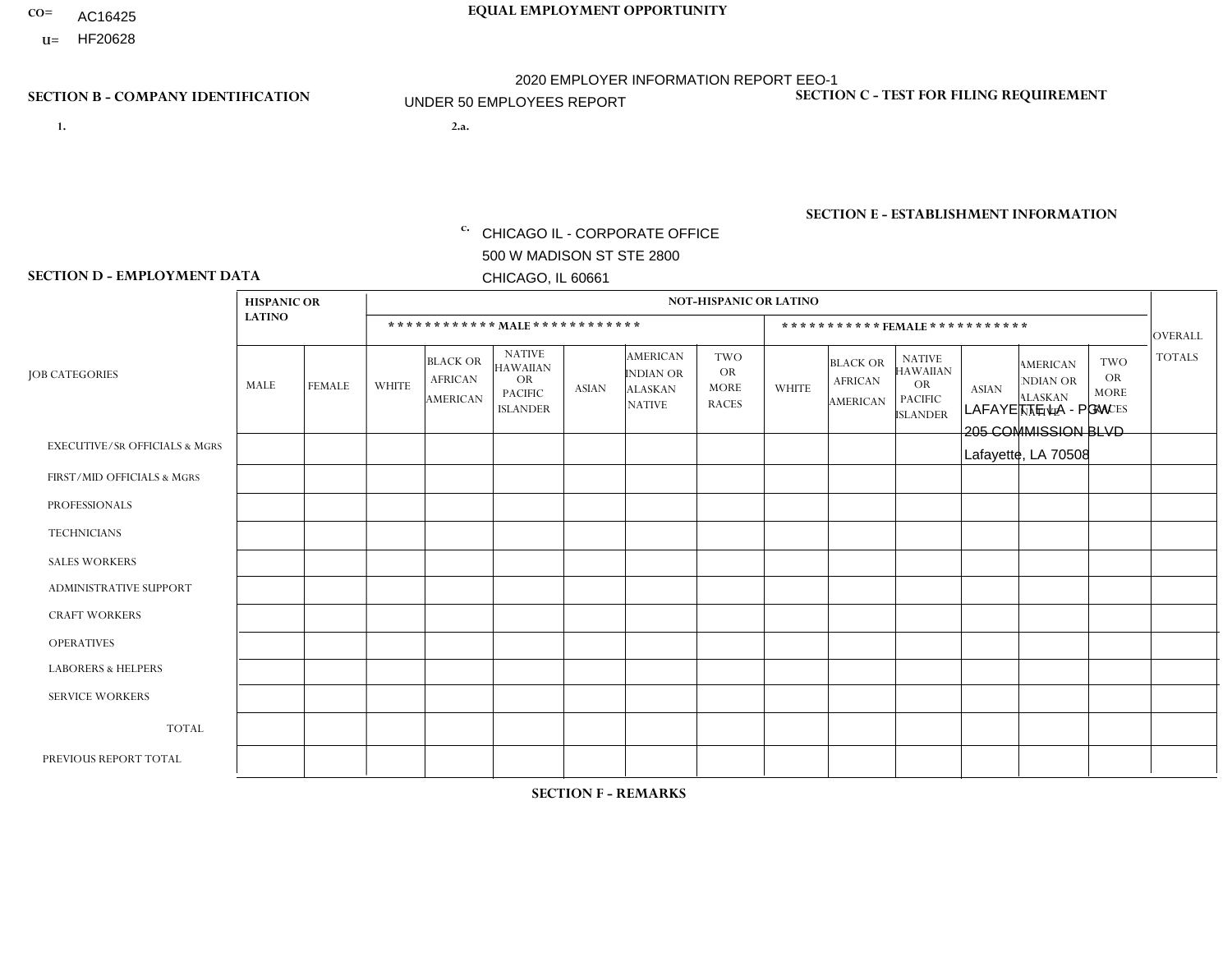- AC16425
- **U=**

- **1. 2.a.** CHICAGO IL CORPORATE OFFICE 500 W MADISON ST STE 2800 CHICAGO, IL 60661
- 2.a. LAPORTE IN GREAT LAKES 1900 WHIRLPOOL DRIVE - EAST La Porte, IN 46350

EIN= 952920557

## **SECTION B - COMPANY IDENTIFICATION SECTION C - TEST FOR FILING REQUIREMENT**

1- Y 2- Y 3- N DUNS= 000123456

**SECTION E - ESTABLISHMENT INFORMATION c.** NAICS: 423140

### **SECTION D - EMPLOYMENT DATA**

|                                          | <b>HISPANIC OR</b> |               |              |                                                      |                                                                                    |              |                                                                 | <b>NOT-HISPANIC OR LATINO</b>                          |              |                                                      |                                                                                    |              |                                                                       |                                                        |                |
|------------------------------------------|--------------------|---------------|--------------|------------------------------------------------------|------------------------------------------------------------------------------------|--------------|-----------------------------------------------------------------|--------------------------------------------------------|--------------|------------------------------------------------------|------------------------------------------------------------------------------------|--------------|-----------------------------------------------------------------------|--------------------------------------------------------|----------------|
|                                          | <b>LATINO</b>      |               |              |                                                      | ************ MALE ************                                                     |              |                                                                 |                                                        |              |                                                      | ***********FEMALE***********                                                       |              |                                                                       |                                                        | <b>OVERALL</b> |
| <b>JOB CATEGORIES</b>                    | <b>MALE</b>        | <b>FEMALE</b> | <b>WHITE</b> | <b>BLACK OR</b><br><b>AFRICAN</b><br><b>AMERICAN</b> | <b>NATIVE</b><br><b>HAWAIIAN</b><br><b>OR</b><br><b>PACIFIC</b><br><b>ISLANDER</b> | <b>ASIAN</b> | AMERICAN<br><b>INDIAN OR</b><br><b>ALASKAN</b><br><b>NATIVE</b> | <b>TWO</b><br><b>OR</b><br><b>MORE</b><br><b>RACES</b> | <b>WHITE</b> | <b>BLACK OR</b><br><b>AFRICAN</b><br><b>AMERICAN</b> | <b>NATIVE</b><br><b>HAWAIIAN</b><br><b>OR</b><br><b>PACIFIC</b><br><b>ISLANDER</b> | <b>ASIAN</b> | <b>AMERICAN</b><br><b>NDIAN OR</b><br><b>ALASKAN</b><br><b>NATIVE</b> | <b>TWO</b><br><b>OR</b><br><b>MORE</b><br><b>RACES</b> | <b>TOTALS</b>  |
| <b>EXECUTIVE/SR OFFICIALS &amp; MGRS</b> | $\Omega$           | $\Omega$      | $\Omega$     | $\Omega$                                             | $\Omega$                                                                           | $\Omega$     | $\Omega$                                                        | $\Omega$                                               | $\Omega$     | $\Omega$                                             | $\Omega$                                                                           | $\Omega$     | $\Omega$                                                              | $\mathbf{0}$                                           | $\Omega$       |
| FIRST/MID OFFICIALS & MGRS               | 0                  | 0             | $\mathbf 0$  | $\mathbf 0$                                          | $\Omega$                                                                           | $\Omega$     | $\Omega$                                                        | $\Omega$                                               | $\Omega$     | $\Omega$                                             | $\Omega$                                                                           | 0            | $\Omega$                                                              | $\mathbf 0$                                            | $\overline{0}$ |
| <b>PROFESSIONALS</b>                     | 0                  | $\mathbf 0$   | $\mathbf 0$  | 0                                                    | $\Omega$                                                                           | $\Omega$     | $\Omega$                                                        | $\Omega$                                               | $\mathbf{0}$ | $\Omega$                                             | $\Omega$                                                                           | 0            | $\Omega$                                                              | $\mathbf 0$                                            | $\overline{0}$ |
| <b>TECHNICIANS</b>                       | 0                  | $\mathbf 0$   | $\mathbf 0$  | $\mathbf 0$                                          | $\Omega$                                                                           | $\Omega$     | $\Omega$                                                        | $\mathbf 0$                                            | $\mathbf 0$  | $\Omega$                                             | $\Omega$                                                                           | $\mathbf 0$  | $\Omega$                                                              | $\mathbf 0$                                            | $\mathbf 0$    |
| <b>SALES WORKERS</b>                     | 0                  | $\Omega$      | $\mathbf 0$  | $\Omega$                                             | $\Omega$                                                                           | $\Omega$     | $\Omega$                                                        | $\Omega$                                               | $\Omega$     | $\Omega$                                             | $\Omega$                                                                           | $\Omega$     | $\Omega$                                                              | $\Omega$                                               | $\Omega$       |
| ADMINISTRATIVE SUPPORT                   | 0                  | $\Omega$      | $\Omega$     | $\Omega$                                             | $\Omega$                                                                           | $\Omega$     | $\Omega$                                                        | $\Omega$                                               | $\Omega$     | $\Omega$                                             | $\Omega$                                                                           | $\Omega$     | $\Omega$                                                              | $\mathbf{0}$                                           | $\mathbf 0$    |
| <b>CRAFT WORKERS</b>                     | 0                  | $\Omega$      | $\mathbf 0$  | $\Omega$                                             | $\Omega$                                                                           | $\Omega$     | $\Omega$                                                        | $\Omega$                                               | $\Omega$     | $\Omega$                                             | $\Omega$                                                                           | $\Omega$     | $\Omega$                                                              | $\mathbf{0}$                                           | $\Omega$       |
| <b>OPERATIVES</b>                        | 0                  | $\Omega$      | 1            | $\Omega$                                             | $\Omega$                                                                           | $\Omega$     | $\Omega$                                                        | $\Omega$                                               | $\Omega$     | $\Omega$                                             | $\Omega$                                                                           | $\Omega$     | $\Omega$                                                              | $\mathbf{0}$                                           | $\mathbf{1}$   |
| <b>LABORERS &amp; HELPERS</b>            | $\Omega$           | $\Omega$      | 5            | $\Omega$                                             | $\Omega$                                                                           | $\Omega$     | $\Omega$                                                        | $\Omega$                                               | $\Omega$     | $\Omega$                                             | $\Omega$                                                                           | $\Omega$     | $\Omega$                                                              | $\mathbf{0}$                                           | 5              |
| <b>SERVICE WORKERS</b>                   | 0                  | $\mathbf 0$   | 0            | 0                                                    | $\Omega$                                                                           | $\Omega$     | $\Omega$                                                        | $\Omega$                                               | $\Omega$     | $\Omega$                                             | $\mathbf{0}$                                                                       | 0            | $\Omega$                                                              | $\mathbf 0$                                            | $\mathbf 0$    |
| <b>TOTAL</b>                             | 0                  | 0             | 6            | 0                                                    | $\Omega$                                                                           | $\mathbf{0}$ | $\Omega$                                                        | $\Omega$                                               | $\Omega$     | $\Omega$                                             | $\mathbf{0}$                                                                       | $\mathbf 0$  | $\Omega$                                                              | $\mathbf 0$                                            | 6              |
| PREVIOUS REPORT TOTAL                    | 0                  | $\Omega$      | 8            | $\blacktriangleleft$                                 | $\Omega$                                                                           | $\mathbf{0}$ | $\Omega$                                                        | 2                                                      | $\Omega$     | $\Omega$                                             | $\mathbf{0}$                                                                       | $\Omega$     | $\Omega$                                                              | $\Omega$                                               | 11             |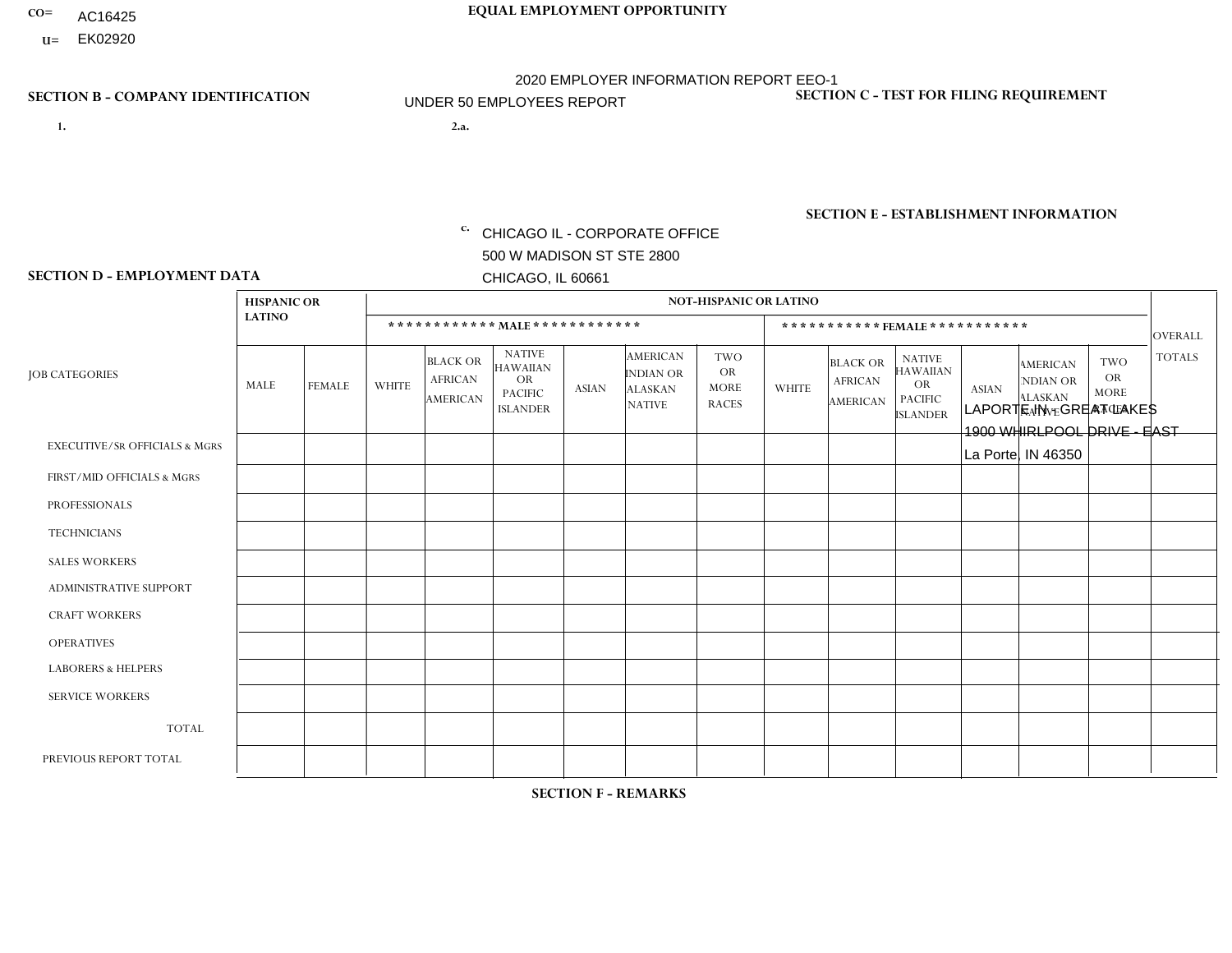- AC16425
- **U=**

**1. 2.a.** CHICAGO IL - CORPORATE OFFICE 500 W MADISON ST STE 2800 CHICAGO, IL 60661

2.a. ALBANY NY 70 KARNER ROAD Albany, NY 12205

c. EIN= 952920557

## **SECTION B - COMPANY IDENTIFICATION SECTION C - TEST FOR FILING REQUIREMENT**

1- Y 2- Y 3- N DUNS= 000123456

**SECTION E - ESTABLISHMENT INFORMATION c.** NAICS: 423140

### **SECTION D - EMPLOYMENT DATA**

|                                          | <b>HISPANIC OR</b> |                |              |                                                      |                                                                                    |              |                                                                        | <b>NOT-HISPANIC OR LATINO</b>                          |                |                                               |                                                                                    |              |                                                                       |                                                        |                |
|------------------------------------------|--------------------|----------------|--------------|------------------------------------------------------|------------------------------------------------------------------------------------|--------------|------------------------------------------------------------------------|--------------------------------------------------------|----------------|-----------------------------------------------|------------------------------------------------------------------------------------|--------------|-----------------------------------------------------------------------|--------------------------------------------------------|----------------|
|                                          | <b>LATINO</b>      |                |              | ************ MALE ************                       |                                                                                    |              |                                                                        |                                                        |                | ***********FEMALE***********                  |                                                                                    |              |                                                                       |                                                        | <b>OVERALL</b> |
| <b>JOB CATEGORIES</b>                    | MALE               | <b>FEMALE</b>  | <b>WHITE</b> | <b>BLACK OR</b><br><b>AFRICAN</b><br><b>AMERICAN</b> | <b>NATIVE</b><br><b>HAWAIIAN</b><br><b>OR</b><br><b>PACIFIC</b><br><b>ISLANDER</b> | ASIAN        | <b>AMERICAN</b><br><b>INDIAN OR</b><br><b>ALASKAN</b><br><b>NATIVE</b> | <b>TWO</b><br><b>OR</b><br><b>MORE</b><br><b>RACES</b> | <b>WHITE</b>   | <b>BLACK OR</b><br><b>AFRICAN</b><br>AMERICAN | <b>NATIVE</b><br><b>HAWAIIAN</b><br><b>OR</b><br><b>PACIFIC</b><br><b>ISLANDER</b> | <b>ASIAN</b> | <b>AMERICAN</b><br><b>NDIAN OR</b><br><b>ALASKAN</b><br><b>NATIVE</b> | <b>TWO</b><br><b>OR</b><br><b>MORE</b><br><b>RACES</b> | <b>TOTALS</b>  |
| <b>EXECUTIVE/SR OFFICIALS &amp; MGRS</b> | $\Omega$           | $\Omega$       | $\Omega$     | $\mathbf 0$                                          | $\Omega$                                                                           | $\mathbf{0}$ | $\Omega$                                                               | $\Omega$                                               | 0              | $\Omega$                                      | $\Omega$                                                                           | $\Omega$     | $\Omega$                                                              | $\Omega$                                               | $\mathbf{0}$   |
| FIRST/MID OFFICIALS & MGRS               | 0                  | $\Omega$       | 3            | $\mathbf 0$                                          | $\Omega$                                                                           | $\Omega$     | $\Omega$                                                               | $\Omega$                                               | 0              | $\Omega$                                      | $\Omega$                                                                           | $\Omega$     | $\Omega$                                                              | $\Omega$                                               | 3              |
| <b>PROFESSIONALS</b>                     | 0                  | $\overline{0}$ | $\mathbf 0$  | $\mathbf 0$                                          | $\Omega$                                                                           | $\Omega$     | $\Omega$                                                               | $\Omega$                                               | 0              | $\Omega$                                      | $\Omega$                                                                           | $\Omega$     | $\Omega$                                                              | $\Omega$                                               | $\mathbf{0}$   |
| <b>TECHNICIANS</b>                       | 0                  | $\Omega$       | $\Omega$     | $\mathbf 0$                                          | $\Omega$                                                                           | $\Omega$     | $\Omega$                                                               | $\Omega$                                               | $\Omega$       | $\Omega$                                      | $\Omega$                                                                           | $\Omega$     | $\Omega$                                                              | $\Omega$                                               | $\mathbf{0}$   |
| <b>SALES WORKERS</b>                     | 0                  | $\Omega$       | 3            | $\Omega$                                             | $\Omega$                                                                           | $\Omega$     | $\Omega$                                                               | $\Omega$                                               |                | $\Omega$                                      | $\Omega$                                                                           | $\Omega$     | $\Omega$                                                              | $\mathbf{1}$                                           | 5              |
| <b>ADMINISTRATIVE SUPPORT</b>            | 0                  | 0              | $\Omega$     | $\mathbf 0$                                          | 0                                                                                  | $\Omega$     | $\Omega$                                                               | $\Omega$                                               | $\Omega$       | $\Omega$                                      | $\Omega$                                                                           | $\mathbf{0}$ | $\mathbf{0}$                                                          | $\mathbf 0$                                            | $\mathbf{0}$   |
| <b>CRAFT WORKERS</b>                     | 0                  | $\Omega$       | $\Omega$     | $\mathbf 0$                                          | $\Omega$                                                                           | $\Omega$     | $\Omega$                                                               | $\Omega$                                               | 0              | $\Omega$                                      | $\Omega$                                                                           | $\Omega$     | $\Omega$                                                              | $\Omega$                                               | $\Omega$       |
| <b>OPERATIVES</b>                        | 0                  | $\Omega$       | 9            | $\mathbf 0$                                          | $\Omega$                                                                           | $\Omega$     | $\Omega$                                                               | $\Omega$                                               | $\Omega$       | $\Omega$                                      | $\Omega$                                                                           | $\Omega$     | $\Omega$                                                              | $\Omega$                                               | 9              |
| <b>LABORERS &amp; HELPERS</b>            | 0                  | $\Omega$       | 4            | $\mathbf 0$                                          | $\Omega$                                                                           | $\Omega$     | $\Omega$                                                               | $\Omega$                                               | $\Omega$       | $\Omega$                                      | $\Omega$                                                                           | $\mathbf{0}$ | $\Omega$                                                              | $\mathbf{0}$                                           | 4              |
| <b>SERVICE WORKERS</b>                   | 0                  | $\Omega$       | $\Omega$     | 0                                                    | 0                                                                                  | $\Omega$     | $\Omega$                                                               | $\Omega$                                               | $\Omega$       | $\Omega$                                      | $\Omega$                                                                           | $\Omega$     | $\Omega$                                                              | $\mathbf 0$                                            | 0              |
| <b>TOTAL</b>                             | $\mathbf 0$        | 0              | 19           | 0                                                    | 0                                                                                  | $\mathbf 0$  | $\Omega$                                                               | $\Omega$                                               |                | $\Omega$                                      | $\Omega$                                                                           | $\mathbf 0$  | 0                                                                     | $\mathbf{1}$                                           | 21             |
| PREVIOUS REPORT TOTAL                    | 3                  | $\Omega$       | 24           | $\mathbf 0$                                          | $\Omega$                                                                           | $\mathbf{0}$ | $\Omega$                                                               | $\Omega$                                               | $\overline{2}$ | $\Omega$                                      | $\Omega$                                                                           | $\Omega$     | 0                                                                     | $\mathbf{1}$                                           | 30             |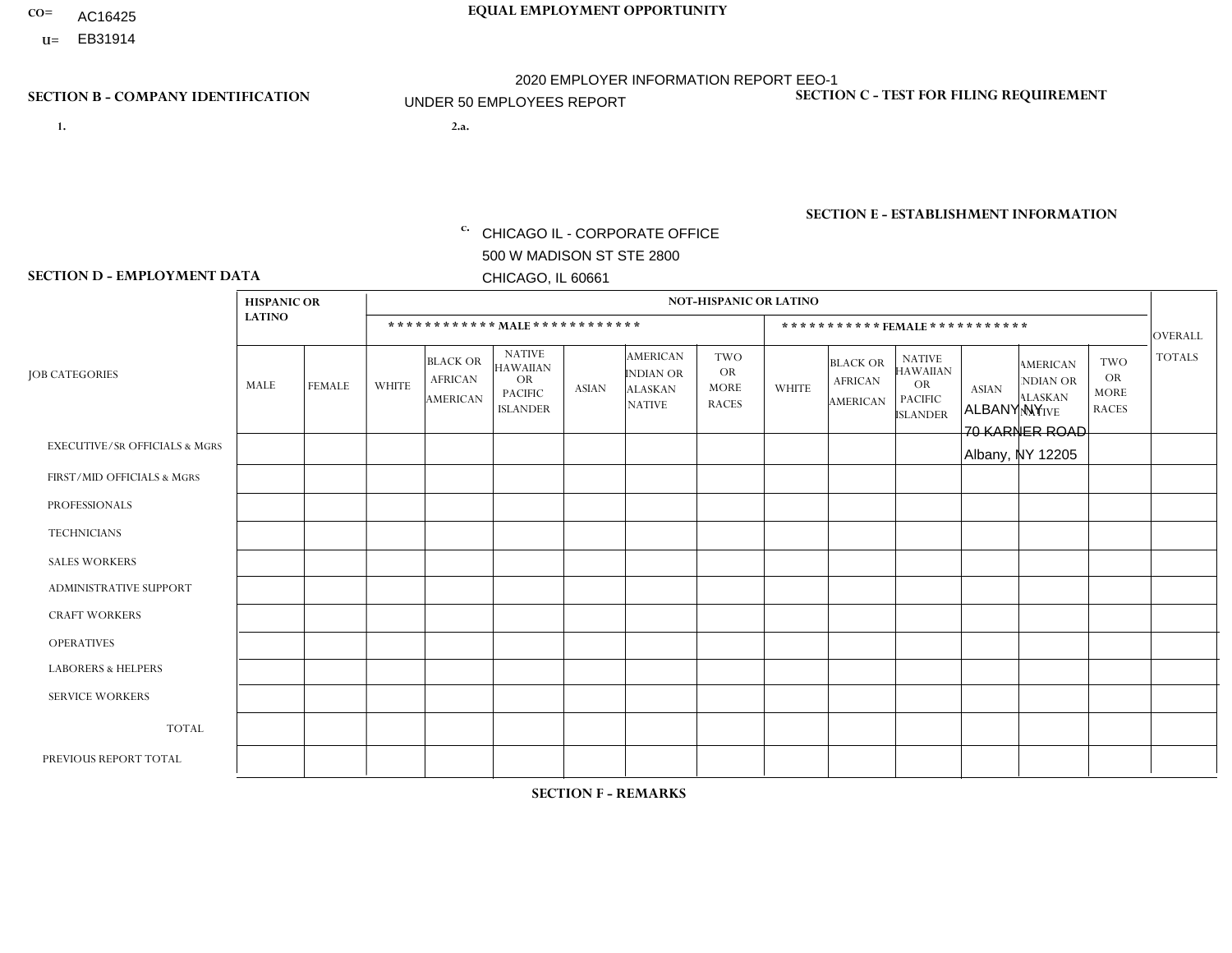- AC16425
- **U=**

- **1. 2.a.** CHICAGO IL CORPORATE OFFICE 500 W MADISON ST STE 2800 CHICAGO, IL 60661
- 2.a. ONTARIO CA PICK A PART 2025 A SOUTH MILIKEN AVENUE Ontario, CA 91761

EIN= 953072886

## **SECTION B - COMPANY IDENTIFICATION SECTION C - TEST FOR FILING REQUIREMENT**

1- Y 2- Y 3- N DUNS= 000123456

**SECTION E - ESTABLISHMENT INFORMATION c.** NAICS: 423140

### **SECTION D - EMPLOYMENT DATA**

|                                          | <b>HISPANIC OR</b><br><b>LATINO</b> |               | <b>NOT-HISPANIC OR LATINO</b>  |                                                      |                                                                                    |                |                                                                        |                                                        |                |                                                |                                                                             |                      |                                                                       |                                                        |                |
|------------------------------------------|-------------------------------------|---------------|--------------------------------|------------------------------------------------------|------------------------------------------------------------------------------------|----------------|------------------------------------------------------------------------|--------------------------------------------------------|----------------|------------------------------------------------|-----------------------------------------------------------------------------|----------------------|-----------------------------------------------------------------------|--------------------------------------------------------|----------------|
|                                          |                                     |               | ************ MALE ************ |                                                      |                                                                                    |                |                                                                        |                                                        |                | ***********FEMALE***********<br><b>OVERALL</b> |                                                                             |                      |                                                                       |                                                        |                |
| <b>JOB CATEGORIES</b>                    | MALE                                | <b>FEMALE</b> | <b>WHITE</b>                   | <b>BLACK OR</b><br><b>AFRICAN</b><br><b>AMERICAN</b> | <b>NATIVE</b><br><b>HAWAIIAN</b><br><b>OR</b><br><b>PACIFIC</b><br><b>ISLANDER</b> | ASIAN          | <b>AMERICAN</b><br><b>INDIAN OR</b><br><b>ALASKAN</b><br><b>NATIVE</b> | <b>TWO</b><br><b>OR</b><br><b>MORE</b><br><b>RACES</b> | <b>WHITE</b>   | <b>BLACK OR</b><br><b>AFRICAN</b><br>AMERICAN  | <b>NATIVE</b><br><b>HAWAIIAN</b><br>OR<br><b>PACIFIC</b><br><b>ISLANDER</b> | <b>ASIAN</b>         | <b>AMERICAN</b><br><b>NDIAN OR</b><br><b>ALASKAN</b><br><b>NATIVE</b> | <b>TWO</b><br><b>OR</b><br><b>MORE</b><br><b>RACES</b> | <b>TOTALS</b>  |
| <b>EXECUTIVE/SR OFFICIALS &amp; MGRS</b> | $\Omega$                            | $\Omega$      | $\Omega$                       | $\mathbf 0$                                          | $\mathbf 0$                                                                        | $\Omega$       | $\Omega$                                                               | $\Omega$                                               | $\Omega$       | $\Omega$                                       | $\Omega$                                                                    | $\mathbf 0$          | $\Omega$                                                              | $\mathbf 0$                                            | $\mathbf{0}$   |
| FIRST/MID OFFICIALS & MGRS               | 0                                   | 0             | 1                              | $\mathbf 0$                                          | 0                                                                                  | $\Omega$       | $\Omega$                                                               | $\Omega$                                               |                | $\Omega$                                       | $\Omega$                                                                    | $\mathbf{0}$         | $\Omega$                                                              | $\mathbf 0$                                            | $\overline{2}$ |
| <b>PROFESSIONALS</b>                     |                                     | $\Omega$      |                                | $\mathbf 0$                                          | $\Omega$                                                                           | $\Omega$       | $\Omega$                                                               | $\Omega$                                               | $\overline{0}$ | $\Omega$                                       | $\Omega$                                                                    | $\Omega$             | $\Omega$                                                              | $\Omega$                                               | $\overline{2}$ |
| <b>TECHNICIANS</b>                       | 0                                   | $\mathbf 0$   | $\Omega$                       | $\mathbf 0$                                          | $\Omega$                                                                           | $\Omega$       | $\Omega$                                                               | $\Omega$                                               | $\Omega$       | $\Omega$                                       | $\Omega$                                                                    | $\Omega$             | $\Omega$                                                              | $\Omega$                                               | $\mathbf{0}$   |
| <b>SALES WORKERS</b>                     | 2                                   | $\Omega$      |                                | $\mathbf 0$                                          | $\Omega$                                                                           | $\Omega$       | $\Omega$                                                               | $\Omega$                                               | $\overline{0}$ | $\Omega$                                       | $\Omega$                                                                    | $\Omega$             | $\Omega$                                                              | $\mathbf{0}$                                           | 3              |
| ADMINISTRATIVE SUPPORT                   | $\overline{2}$                      | 3             |                                | $\mathbf 0$                                          | 0                                                                                  | -1             | $\Omega$                                                               | $\Omega$                                               | $\Omega$       | $\Omega$                                       | $\Omega$                                                                    | $\mathbf{1}$         | $\mathbf{0}$                                                          | $\mathbf 0$                                            | 8              |
| <b>CRAFT WORKERS</b>                     | 0                                   | $\Omega$      | $\Omega$                       | $\mathbf 0$                                          | $\Omega$                                                                           | $\Omega$       | $\Omega$                                                               | $\Omega$                                               | 0              | $\Omega$                                       | $\Omega$                                                                    | $\mathbf{0}$         | $\Omega$                                                              | $\Omega$                                               | $\Omega$       |
| <b>OPERATIVES</b>                        | 20                                  | $\Omega$      | $\Omega$                       | $\overline{2}$                                       | $\Omega$                                                                           | $\Omega$       | $\Omega$                                                               | $\Omega$                                               | $\Omega$       | $\Omega$                                       | $\Omega$                                                                    | $\Omega$             | $\Omega$                                                              | $\Omega$                                               | 22             |
| <b>LABORERS &amp; HELPERS</b>            | 1                                   | $\Omega$      | $\Omega$                       | $\mathbf 0$                                          | $\mathbf 0$                                                                        | $\Omega$       | $\Omega$                                                               | $\Omega$                                               | $\Omega$       | $\Omega$                                       | $\Omega$                                                                    | $\Omega$             | $\Omega$                                                              | $\mathbf{0}$                                           | $\mathbf{1}$   |
| <b>SERVICE WORKERS</b>                   | 0                                   | $\mathbf 0$   | $\mathbf 0$                    | $\mathbf 0$                                          | $\mathbf{0}$                                                                       | $\mathbf 0$    | $\Omega$                                                               | $\Omega$                                               | $\Omega$       | $\Omega$                                       | $\Omega$                                                                    | $\mathbf 0$          | $\Omega$                                                              | $\mathbf 0$                                            | $\overline{0}$ |
| <b>TOTAL</b>                             | 26                                  | 3             | 4                              | $\overline{2}$                                       | 0                                                                                  | 1              | $\Omega$                                                               | $\Omega$                                               | -1             | $\Omega$                                       | $\Omega$                                                                    | $\mathbf{1}$         | 0                                                                     | $\mathbf 0$                                            | 38             |
| PREVIOUS REPORT TOTAL                    | 31                                  | 3             | 4                              | $\overline{1}$                                       | 0                                                                                  | $\overline{1}$ | $\Omega$                                                               | $\Omega$                                               | $\overline{2}$ | $\Omega$                                       | $\Omega$                                                                    | $\blacktriangleleft$ | $\Omega$                                                              | $\mathbf 0$                                            | 43             |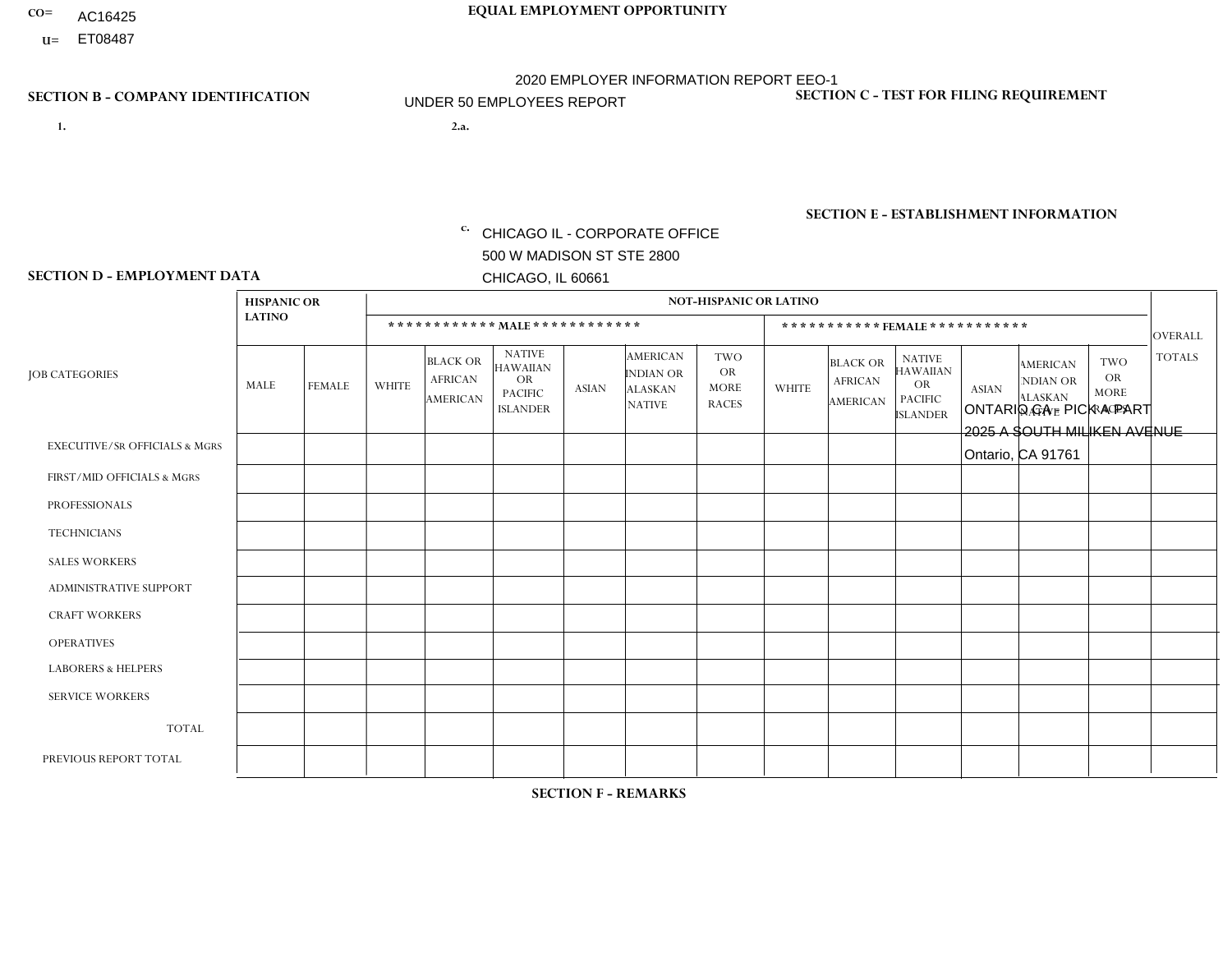- AC16425
- **U=**

**1. 2.a.** CHICAGO IL - CORPORATE OFFICE 500 W MADISON ST STE 2800 CHICAGO, IL 60661

2.a. ATLANTA GA - KNOPF - BOAT ROCK 6320 BOAT ROCK BD SW Atlanta, GA 30336

c. EIN= 952920557

## **SECTION B - COMPANY IDENTIFICATION SECTION C - TEST FOR FILING REQUIREMENT**

1- Y 2- Y 3- N DUNS= 000123456

**SECTION E - ESTABLISHMENT INFORMATION c.** NAICS: 423140

### **SECTION D - EMPLOYMENT DATA**

|                                          | <b>HISPANIC OR</b><br><b>LATINO</b> |                | <b>NOT-HISPANIC OR LATINO</b>  |                                                      |                                                                                    |              |                                                                        |                                                        |                |                                                      |                                                                                    |              |                                                                       |                                                        |                |
|------------------------------------------|-------------------------------------|----------------|--------------------------------|------------------------------------------------------|------------------------------------------------------------------------------------|--------------|------------------------------------------------------------------------|--------------------------------------------------------|----------------|------------------------------------------------------|------------------------------------------------------------------------------------|--------------|-----------------------------------------------------------------------|--------------------------------------------------------|----------------|
|                                          |                                     |                | ************ MALE ************ |                                                      |                                                                                    |              |                                                                        |                                                        |                | *********** FEMALE ***********                       |                                                                                    |              |                                                                       |                                                        |                |
| <b>JOB CATEGORIES</b>                    | MALE                                | <b>FEMALE</b>  | WHITE                          | <b>BLACK OR</b><br><b>AFRICAN</b><br><b>AMERICAN</b> | <b>NATIVE</b><br><b>HAWAIIAN</b><br><b>OR</b><br><b>PACIFIC</b><br><b>ISLANDER</b> | <b>ASIAN</b> | <b>AMERICAN</b><br><b>INDIAN OR</b><br><b>ALASKAN</b><br><b>NATIVE</b> | <b>TWO</b><br><b>OR</b><br><b>MORE</b><br><b>RACES</b> | <b>WHITE</b>   | <b>BLACK OR</b><br><b>AFRICAN</b><br><b>AMERICAN</b> | <b>NATIVE</b><br><b>HAWAIIAN</b><br><b>OR</b><br><b>PACIFIC</b><br><b>ISLANDER</b> | <b>ASIAN</b> | <b>AMERICAN</b><br><b>NDIAN OR</b><br><b>ALASKAN</b><br><b>NATIVE</b> | <b>TWO</b><br><b>OR</b><br><b>MORE</b><br><b>RACES</b> | <b>TOTALS</b>  |
| <b>EXECUTIVE/SR OFFICIALS &amp; MGRS</b> | $\mathbf{0}$                        | $\mathbf 0$    | $\mathbf 0$                    | 0                                                    | $\Omega$                                                                           | $\mathbf{0}$ | $\Omega$                                                               | 0                                                      | $\Omega$       | $\mathbf{0}$                                         | $\Omega$                                                                           | $\mathbf 0$  | $\Omega$                                                              | $\Omega$                                               | $\Omega$       |
| FIRST/MID OFFICIALS & MGRS               | $\mathbf{0}$                        | $\Omega$       | 3                              | $\Omega$                                             | $\Omega$                                                                           | $\Omega$     | $\Omega$                                                               | 1                                                      | $\overline{1}$ | $\mathbf{0}$                                         | $\Omega$                                                                           | $\Omega$     | $\Omega$                                                              | $\Omega$                                               | 5              |
| <b>PROFESSIONALS</b>                     | $\mathbf 0$                         | $\mathbf 0$    | $\mathbf{1}$                   | 0                                                    | $\mathbf{0}$                                                                       | $\mathbf{0}$ | $\Omega$                                                               | 0                                                      | $\Omega$       | $\mathbf{0}$                                         | $\Omega$                                                                           | $\mathbf 0$  | $\mathbf 0$                                                           | $\mathbf 0$                                            | $\overline{1}$ |
| <b>TECHNICIANS</b>                       | $\mathbf 0$                         | $\mathbf 0$    | $\mathbf 0$                    | 0                                                    | $\Omega$                                                                           | $\Omega$     | $\Omega$                                                               | 0                                                      | $\Omega$       | $\Omega$                                             | $\Omega$                                                                           | $\mathbf 0$  | 0                                                                     | $\Omega$                                               | $\mathbf 0$    |
| <b>SALES WORKERS</b>                     | $\mathbf 0$                         | $\mathbf 0$    | $\mathbf 0$                    | 0                                                    | $\Omega$                                                                           | $\Omega$     | $\Omega$                                                               | 0                                                      | $\Omega$       | $\Omega$                                             | $\Omega$                                                                           | $\mathbf 0$  | $\mathbf 0$                                                           | $\mathbf 0$                                            | $\mathbf 0$    |
| ADMINISTRATIVE SUPPORT                   | $\mathbf 0$                         | $\overline{2}$ | $\Omega$                       | 0                                                    | $\Omega$                                                                           | $\Omega$     | $\Omega$                                                               | $\Omega$                                               | $\Omega$       | $\Omega$                                             | $\Omega$                                                                           | $\Omega$     | $\Omega$                                                              | $\Omega$                                               | $\overline{c}$ |
| <b>CRAFT WORKERS</b>                     |                                     | $\Omega$       | $\Omega$                       | $\overline{c}$                                       | $\Omega$                                                                           | $\mathbf{0}$ | $\Omega$                                                               | 0                                                      | $\Omega$       | $\Omega$                                             | $\Omega$                                                                           | $\Omega$     | $\Omega$                                                              | $\Omega$                                               | 3              |
| <b>OPERATIVES</b>                        | $\mathbf{0}$                        | $\Omega$       | $\mathbf{1}$                   | $\Omega$                                             | $\Omega$                                                                           | $\mathbf{0}$ | $\Omega$                                                               | 0                                                      | $\Omega$       | $\mathbf{0}$                                         | $\Omega$                                                                           | $\Omega$     | $\Omega$                                                              | $\Omega$                                               | $\overline{1}$ |
| <b>LABORERS &amp; HELPERS</b>            | 11                                  | 3              | $\Omega$                       | 5                                                    | $\Omega$                                                                           | $\Omega$     | $\Omega$                                                               | 1                                                      | $\Omega$       | $\Omega$                                             | $\Omega$                                                                           | $\Omega$     | $\Omega$                                                              | $\Omega$                                               | 20             |
| <b>SERVICE WORKERS</b>                   | $\mathbf 0$                         | $\mathbf 0$    | $\mathbf 0$                    | 0                                                    | 0                                                                                  | $\Omega$     | $\Omega$                                                               | 0                                                      | $\Omega$       | $\mathbf{0}$                                         | $\Omega$                                                                           | $\mathbf 0$  | $\Omega$                                                              | $\Omega$                                               | $\mathbf 0$    |
| <b>TOTAL</b>                             | 12                                  | 5              | 5                              | $\overline{7}$                                       | $\mathbf{0}$                                                                       | $\Omega$     | $\Omega$                                                               | $\overline{2}$                                         | $\overline{ }$ | $\mathbf{0}$                                         | $\Omega$                                                                           | $\mathbf 0$  | $\Omega$                                                              | $\Omega$                                               | 32             |
| PREVIOUS REPORT TOTAL                    | 13                                  | $\overline{4}$ | $\overline{4}$                 | 6                                                    | $\mathbf 0$                                                                        | $\Omega$     | $\Omega$                                                               | 3                                                      | -1             | $\mathbf 0$                                          | 0                                                                                  | 0            | 0                                                                     | $\mathbf 0$                                            | 31             |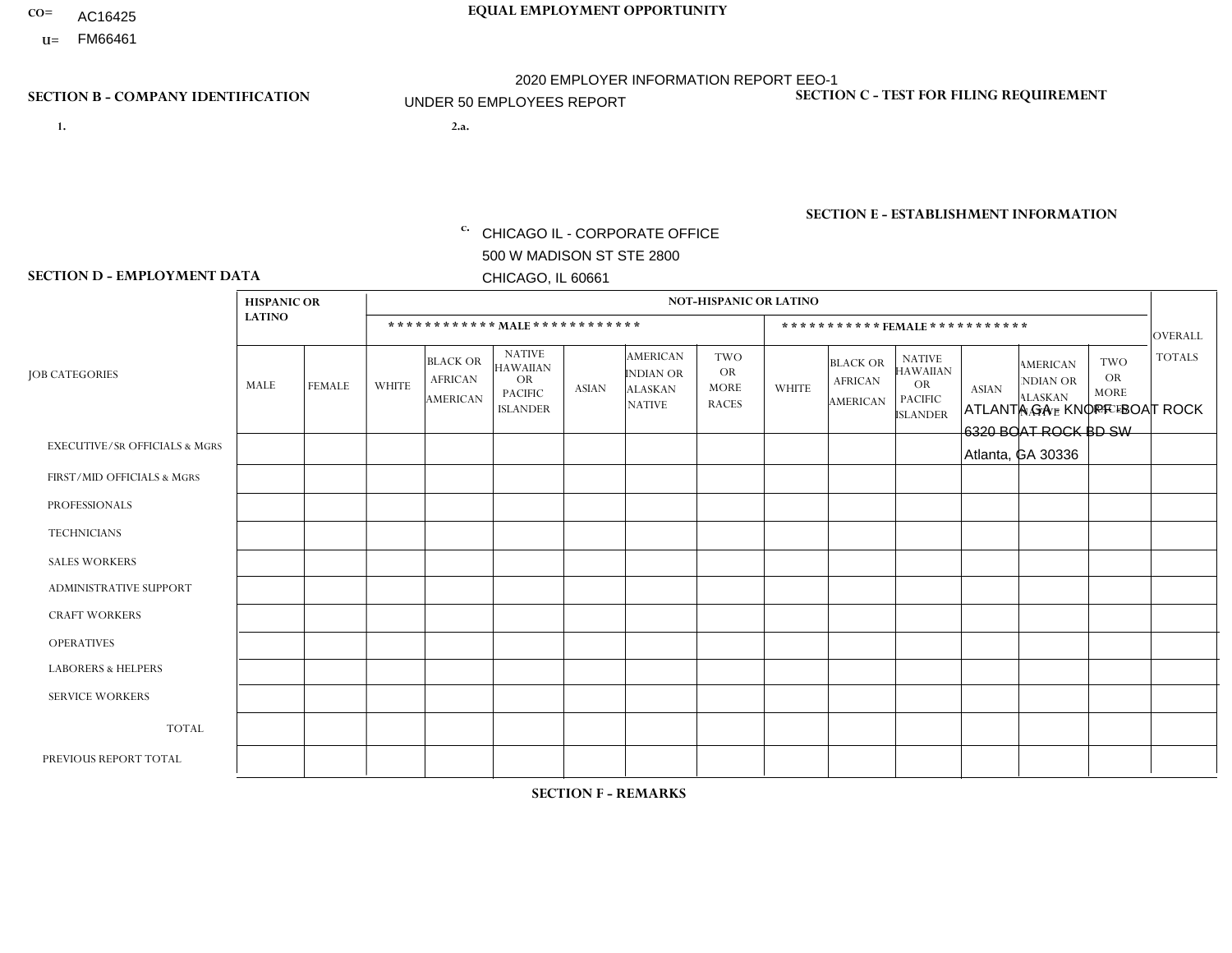- **CO= EQUAL EMPLOYMENT OPPORTUNITY** AC16425
- **U=**

- **1. 2.a.** CHICAGO IL CORPORATE OFFICE 500 W MADISON ST STE 2800 CHICAGO, IL 60661
- 2.a. MARYLAND HGTS MO PGW ST LOUIS 3100-3104 RIVERPORT TECH CTRDR Maryland Heights, MO 63043

2020 EMPLOYER INFORMATION REPORT EEO-1 UNDER 50 EMPLOYEES REPORT

c. EIN= 952920557

# **SECTION B - COMPANY IDENTIFICATION SECTION C - TEST FOR FILING REQUIREMENT**

1- Y 2- Y 3- N DUNS= 000123456

**SECTION E - ESTABLISHMENT INFORMATION c.** NAICS: 811122

### **SECTION D - EMPLOYMENT DATA**

|                                          | <b>HISPANIC OR</b> |               |                |                                                      |                                                                                    |             |                                                                        | <b>NOT-HISPANIC OR LATINO</b>                          |                |                                               |                                                                             |              |                                                                       |                                                        |                |
|------------------------------------------|--------------------|---------------|----------------|------------------------------------------------------|------------------------------------------------------------------------------------|-------------|------------------------------------------------------------------------|--------------------------------------------------------|----------------|-----------------------------------------------|-----------------------------------------------------------------------------|--------------|-----------------------------------------------------------------------|--------------------------------------------------------|----------------|
|                                          | <b>LATINO</b>      |               |                | ************ MALE ************                       |                                                                                    |             |                                                                        |                                                        |                | ***********FEMALE***********                  |                                                                             |              |                                                                       |                                                        | <b>OVERALL</b> |
| <b>JOB CATEGORIES</b>                    | MALE               | <b>FEMALE</b> | <b>WHITE</b>   | <b>BLACK OR</b><br><b>AFRICAN</b><br><b>AMERICAN</b> | <b>NATIVE</b><br><b>HAWAIIAN</b><br><b>OR</b><br><b>PACIFIC</b><br><b>ISLANDER</b> | ASIAN       | <b>AMERICAN</b><br><b>INDIAN OR</b><br><b>ALASKAN</b><br><b>NATIVE</b> | <b>TWO</b><br><b>OR</b><br><b>MORE</b><br><b>RACES</b> | <b>WHITE</b>   | <b>BLACK OR</b><br><b>AFRICAN</b><br>AMERICAN | <b>NATIVE</b><br><b>HAWAIIAN</b><br>OR<br><b>PACIFIC</b><br><b>ISLANDER</b> | <b>ASIAN</b> | <b>AMERICAN</b><br><b>NDIAN OR</b><br><b>ALASKAN</b><br><b>NATIVE</b> | <b>TWO</b><br><b>OR</b><br><b>MORE</b><br><b>RACES</b> | <b>TOTALS</b>  |
| <b>EXECUTIVE/SR OFFICIALS &amp; MGRS</b> | $\Omega$           | $\Omega$      | $\Omega$       | $\mathbf 0$                                          | $\mathbf 0$                                                                        | $\Omega$    | $\Omega$                                                               | $\Omega$                                               | $\Omega$       | $\Omega$                                      | $\Omega$                                                                    | $\mathbf 0$  | $\Omega$                                                              | $\mathbf 0$                                            | $\mathbf{0}$   |
| FIRST/MID OFFICIALS & MGRS               | 0                  | 0             | 1              | $\mathbf 0$                                          | 0                                                                                  | $\Omega$    | $\Omega$                                                               | $\Omega$                                               | 0              | $\Omega$                                      | $\Omega$                                                                    | $\mathbf{0}$ | $\Omega$                                                              | $\mathbf 0$                                            | $\mathbf{1}$   |
| <b>PROFESSIONALS</b>                     | $\Omega$           | $\Omega$      | $\Omega$       | $\mathbf 0$                                          | $\Omega$                                                                           | $\Omega$    | $\Omega$                                                               | $\Omega$                                               | $\overline{0}$ | $\Omega$                                      | $\Omega$                                                                    | $\Omega$     | $\Omega$                                                              | $\Omega$                                               | $\mathbf 0$    |
| <b>TECHNICIANS</b>                       | 0                  | $\mathbf 0$   | $\Omega$       | $\mathbf 0$                                          | $\Omega$                                                                           | $\Omega$    | $\Omega$                                                               | $\Omega$                                               | $\Omega$       | $\Omega$                                      | $\Omega$                                                                    | $\Omega$     | $\Omega$                                                              | $\Omega$                                               | $\mathbf{0}$   |
| <b>SALES WORKERS</b>                     | $\Omega$           | $\Omega$      | $\Omega$       | $\mathbf 0$                                          | $\Omega$                                                                           | $\Omega$    | $\Omega$                                                               | $\Omega$                                               | $\overline{0}$ | $\Omega$                                      | $\Omega$                                                                    | $\Omega$     | $\Omega$                                                              | $\mathbf{0}$                                           | $\mathbf{0}$   |
| ADMINISTRATIVE SUPPORT                   | $\mathbf 0$        | 0             | $\mathbf 0$    | $\mathbf 0$                                          | 0                                                                                  | $\Omega$    | $\Omega$                                                               | $\Omega$                                               | $\Omega$       | $\Omega$                                      | $\Omega$                                                                    | $\mathbf{0}$ | $\mathbf{0}$                                                          | $\mathbf 0$                                            | $\mathbf 0$    |
| <b>CRAFT WORKERS</b>                     | 0                  | $\Omega$      | $\Omega$       | $\mathbf 0$                                          | $\Omega$                                                                           | $\Omega$    | $\Omega$                                                               | $\Omega$                                               | 0              | $\Omega$                                      | $\Omega$                                                                    | $\Omega$     | $\Omega$                                                              | $\Omega$                                               | $\Omega$       |
| <b>OPERATIVES</b>                        | 0                  | $\Omega$      | 5              | 4                                                    | $\Omega$                                                                           | $\Omega$    | $\Omega$                                                               | $\Omega$                                               | $\Omega$       | $\Omega$                                      | $\Omega$                                                                    | $\Omega$     | $\Omega$                                                              | $\Omega$                                               | 9              |
| <b>LABORERS &amp; HELPERS</b>            | 0                  | $\Omega$      | $\overline{1}$ | $\overline{1}$                                       | $\mathbf 0$                                                                        | $\Omega$    | $\Omega$                                                               | $\Omega$                                               | $\Omega$       | $\Omega$                                      | $\Omega$                                                                    | $\Omega$     | $\Omega$                                                              | $\Omega$                                               | $\overline{2}$ |
| <b>SERVICE WORKERS</b>                   | 0                  | $\mathbf 0$   | $\mathbf 0$    | $\mathbf 0$                                          | $\mathbf{0}$                                                                       | $\mathbf 0$ | $\Omega$                                                               | $\Omega$                                               | $\Omega$       | $\Omega$                                      | $\Omega$                                                                    | $\mathbf 0$  | $\Omega$                                                              | $\mathbf 0$                                            | $\overline{0}$ |
| <b>TOTAL</b>                             | $\Omega$           | 0             | $\overline{7}$ | 5                                                    | 0                                                                                  | $\Omega$    | $\Omega$                                                               | $\Omega$                                               | $\Omega$       | $\Omega$                                      | $\Omega$                                                                    | $\mathbf 0$  | 0                                                                     | $\mathbf 0$                                            | 12             |
| PREVIOUS REPORT TOTAL                    | 0                  | $\Omega$      | 3              | $\overline{1}$                                       | $\Omega$                                                                           | $\Omega$    | $\Omega$                                                               | $\Omega$                                               | 0              | $\Omega$                                      | $\Omega$                                                                    | $\Omega$     | $\Omega$                                                              | $\mathbf 0$                                            | $\overline{4}$ |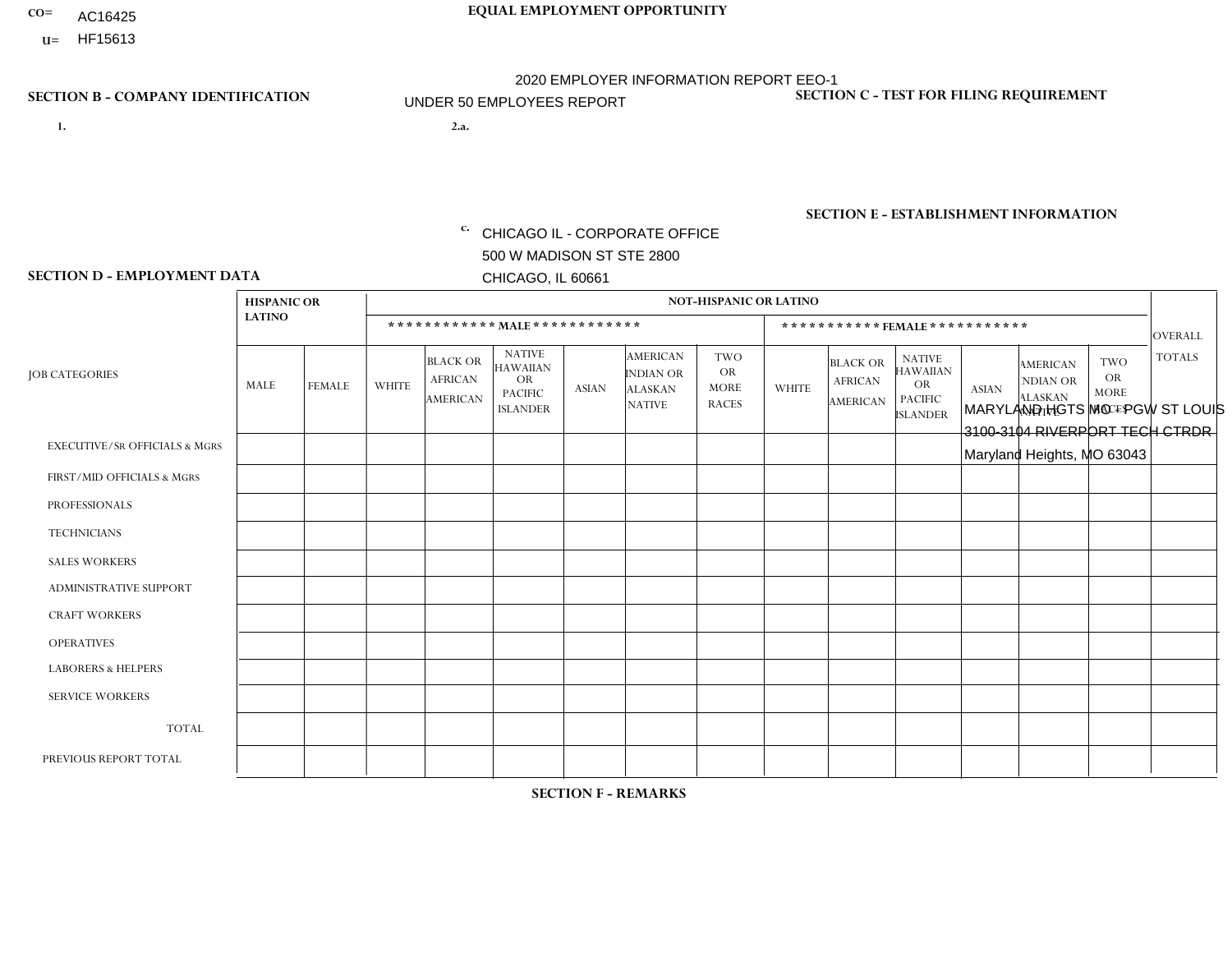- AC16425
- **U=**

- **1. 2.a.** CHICAGO IL CORPORATE OFFICE 500 W MADISON ST STE 2800 CHICAGO, IL 60661
- 2.a. HUNTINGTON IN DISTRO WHSE 3000 YEOMAN WAY Huntington, IN 46750

c. EIN= 952920557

# **SECTION B - COMPANY IDENTIFICATION SECTION C - TEST FOR FILING REQUIREMENT**

1- Y 2- Y 3- N DUNS= 000123456

**SECTION E - ESTABLISHMENT INFORMATION c.** NAICS: 423140

### **SECTION D - EMPLOYMENT DATA**

|                                          | <b>HISPANIC OR</b> |               |              |                                                      |                                                                                    |              |                                                                        | <b>NOT-HISPANIC OR LATINO</b>                          |                |                                               |                                                                                    |              |                                                                       |                                                        |                |
|------------------------------------------|--------------------|---------------|--------------|------------------------------------------------------|------------------------------------------------------------------------------------|--------------|------------------------------------------------------------------------|--------------------------------------------------------|----------------|-----------------------------------------------|------------------------------------------------------------------------------------|--------------|-----------------------------------------------------------------------|--------------------------------------------------------|----------------|
|                                          | <b>LATINO</b>      |               |              | ************ MAIE************                        |                                                                                    |              |                                                                        |                                                        |                |                                               | ***********FEMALE ***********                                                      |              |                                                                       |                                                        | <b>OVERALL</b> |
| <b>JOB CATEGORIES</b>                    | <b>MALE</b>        | <b>FEMALE</b> | <b>WHITE</b> | <b>BLACK OR</b><br><b>AFRICAN</b><br><b>AMERICAN</b> | <b>NATIVE</b><br><b>HAWAIIAN</b><br><b>OR</b><br><b>PACIFIC</b><br><b>ISLANDER</b> | <b>ASIAN</b> | <b>AMERICAN</b><br><b>INDIAN OR</b><br><b>ALASKAN</b><br><b>NATIVE</b> | <b>TWO</b><br><b>OR</b><br><b>MORE</b><br><b>RACES</b> | <b>WHITE</b>   | <b>BLACK OR</b><br><b>AFRICAN</b><br>AMERICAN | <b>NATIVE</b><br><b>HAWAIIAN</b><br><b>OR</b><br><b>PACIFIC</b><br><b>ISLANDER</b> | <b>ASIAN</b> | <b>AMERICAN</b><br><b>NDIAN OR</b><br><b>ALASKAN</b><br><b>NATIVE</b> | <b>TWO</b><br><b>OR</b><br><b>MORE</b><br><b>RACES</b> | <b>TOTALS</b>  |
| <b>EXECUTIVE/SR OFFICIALS &amp; MGRS</b> | $\Omega$           | $\Omega$      | $\Omega$     | $\mathbf 0$                                          | $\Omega$                                                                           | $\Omega$     | $\Omega$                                                               | $\Omega$                                               | $\Omega$       | $\Omega$                                      | $\mathbf{0}$                                                                       | $\Omega$     | $\Omega$                                                              | $\Omega$                                               | $\mathbf 0$    |
| FIRST/MID OFFICIALS & MGRS               | $\Omega$           | $\Omega$      | $\Omega$     | 0                                                    | 0                                                                                  | $\Omega$     | $\Omega$                                                               | $\Omega$                                               | 1              | $\Omega$                                      | $\Omega$                                                                           | $\Omega$     | $\Omega$                                                              | $\mathbf{0}$                                           | $\mathbf{1}$   |
| <b>PROFESSIONALS</b>                     | $\Omega$           | $\Omega$      | $\Omega$     | $\Omega$                                             | $\Omega$                                                                           | $\Omega$     | $\Omega$                                                               | $\Omega$                                               | $\overline{2}$ | $\Omega$                                      | $\Omega$                                                                           | $\Omega$     | $\Omega$                                                              | $\Omega$                                               | $\overline{2}$ |
| <b>TECHNICIANS</b>                       | $\Omega$           | $\mathbf 0$   | $\Omega$     | $\mathbf 0$                                          | $\mathbf{0}$                                                                       | $\Omega$     | $\Omega$                                                               | $\Omega$                                               | $\Omega$       | $\Omega$                                      | $\Omega$                                                                           | $\Omega$     | $\Omega$                                                              | $\Omega$                                               | $\mathbf 0$    |
| <b>SALES WORKERS</b>                     | $\Omega$           | $\Omega$      | $\Omega$     | $\Omega$                                             | $\Omega$                                                                           | $\Omega$     | $\Omega$                                                               | $\Omega$                                               | 3              | $\Omega$                                      | $\Omega$                                                                           | $\Omega$     | $\Omega$                                                              | $\mathbf{0}$                                           | 3              |
| ADMINISTRATIVE SUPPORT                   | $\Omega$           | $\Omega$      | $\Omega$     | $\Omega$                                             | $\Omega$                                                                           | $\Omega$     | $\Omega$                                                               | $\Omega$                                               | 1              | $\Omega$                                      | $\Omega$                                                                           | $\Omega$     | $\Omega$                                                              | $\Omega$                                               | $\mathbf{1}$   |
| <b>CRAFT WORKERS</b>                     | 0                  | $\Omega$      | $\mathbf 0$  | $\mathbf 0$                                          | $\Omega$                                                                           | $\Omega$     | $\Omega$                                                               | $\Omega$                                               | $\Omega$       | $\Omega$                                      | $\Omega$                                                                           | $\Omega$     | $\Omega$                                                              | $\Omega$                                               | $\mathbf 0$    |
| <b>OPERATIVES</b>                        | $\Omega$           | $\Omega$      | $\Omega$     | $\mathbf 0$                                          | $\Omega$                                                                           | $\Omega$     | $\overline{0}$                                                         | $\Omega$                                               | $\Omega$       | $\Omega$                                      | $\mathbf{0}$                                                                       | $\Omega$     | $\Omega$                                                              | $\Omega$                                               | $\mathbf 0$    |
| <b>LABORERS &amp; HELPERS</b>            | $\Omega$           | $\Omega$      | $\Omega$     | $\mathbf 0$                                          | 0                                                                                  | $\Omega$     | $\Omega$                                                               | $\Omega$                                               | $\Omega$       | $\Omega$                                      | $\Omega$                                                                           | $\Omega$     | $\Omega$                                                              | $\Omega$                                               | 0              |
| <b>SERVICE WORKERS</b>                   | $\Omega$           | $\mathbf 0$   | 0            | $\mathbf 0$                                          | $\mathbf 0$                                                                        | $\mathbf 0$  | $\Omega$                                                               | $\Omega$                                               | $\Omega$       | $\Omega$                                      | $\Omega$                                                                           | $\mathbf 0$  | $\Omega$                                                              | $\mathbf 0$                                            | 0              |
| <b>TOTAL</b>                             | $\Omega$           | $\mathbf 0$   | 0            | $\mathbf 0$                                          | 0                                                                                  | $\mathbf{0}$ | $\Omega$                                                               | $\Omega$                                               | $\overline{7}$ | $\Omega$                                      | $\Omega$                                                                           | $\Omega$     | $\Omega$                                                              | $\Omega$                                               | $\overline{7}$ |
| PREVIOUS REPORT TOTAL                    | $\Omega$           |               | 2            | $\mathbf 0$                                          | 0                                                                                  | $\Omega$     | $\Omega$                                                               | $\Omega$                                               | 15             | $\Omega$                                      | $\mathbf{0}$                                                                       | $\Omega$     | $\Omega$                                                              | $\mathbf 0$                                            | 18             |
|                                          |                    |               |              |                                                      |                                                                                    |              |                                                                        |                                                        |                |                                               |                                                                                    |              |                                                                       |                                                        |                |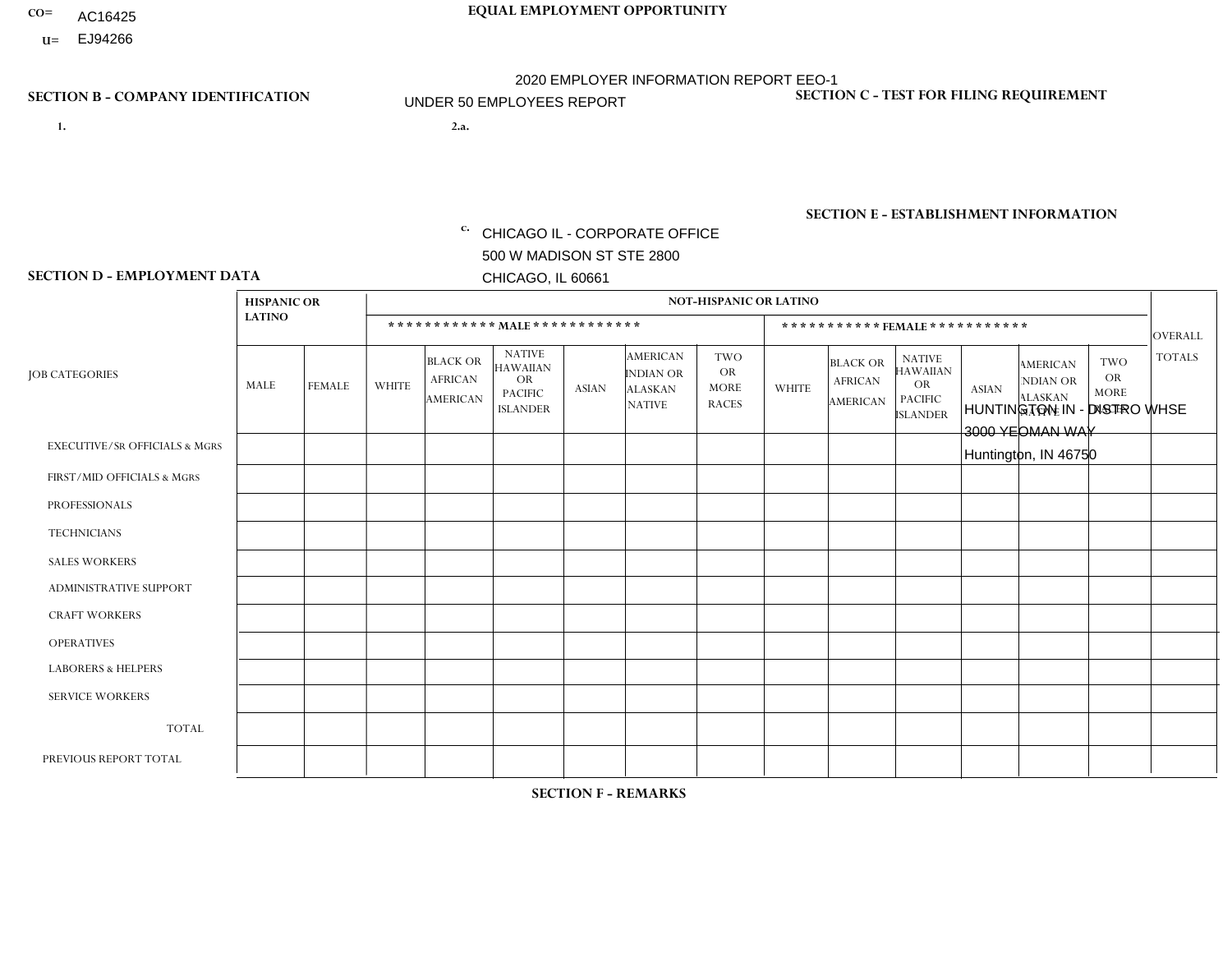- AC16425
- **U=**

**1. 2.a.** CHICAGO IL - CORPORATE OFFICE 500 W MADISON ST STE 2800 CHICAGO, IL 60661

DENVER CO - PGW 5055 KALAMATH ST Denver, CO 80221

EIN= 952920557

# **SECTION B - COMPANY IDENTIFICATION SECTION C - TEST FOR FILING REQUIREMENT**

1- Y 2- Y 3- N DUNS= 000123456

**SECTION E - ESTABLISHMENT INFORMATION c.** NAICS: 811122

### **SECTION D - EMPLOYMENT DATA**

|                                          | <b>HISPANIC OR</b> |               |              |                                                      |                                                                                    |              |                                                                 | <b>NOT-HISPANIC OR LATINO</b>                          |                |                                               |                                                                                    |              |                                                                       |                                                        |                |
|------------------------------------------|--------------------|---------------|--------------|------------------------------------------------------|------------------------------------------------------------------------------------|--------------|-----------------------------------------------------------------|--------------------------------------------------------|----------------|-----------------------------------------------|------------------------------------------------------------------------------------|--------------|-----------------------------------------------------------------------|--------------------------------------------------------|----------------|
|                                          | <b>LATINO</b>      |               |              |                                                      | ************ MALE ************                                                     |              |                                                                 |                                                        |                | ***********FEMALE***********                  |                                                                                    |              |                                                                       |                                                        | <b>OVERALL</b> |
| <b>JOB CATEGORIES</b>                    | MALE               | <b>FEMALE</b> | <b>WHITE</b> | <b>BLACK OR</b><br><b>AFRICAN</b><br><b>AMERICAN</b> | <b>NATIVE</b><br><b>HAWAIIAN</b><br><b>OR</b><br><b>PACIFIC</b><br><b>ISLANDER</b> | <b>ASIAN</b> | <b>AMERICAN</b><br>INDIAN OR<br><b>ALASKAN</b><br><b>NATIVE</b> | <b>TWO</b><br><b>OR</b><br><b>MORE</b><br><b>RACES</b> | <b>WHITE</b>   | <b>BLACK OR</b><br><b>AFRICAN</b><br>AMERICAN | <b>NATIVE</b><br><b>HAWAIIAN</b><br><b>OR</b><br><b>PACIFIC</b><br><b>ISLANDER</b> | <b>ASIAN</b> | <b>AMERICAN</b><br><b>NDIAN OR</b><br><b>ALASKAN</b><br><b>NATIVE</b> | <b>TWO</b><br><b>OR</b><br><b>MORE</b><br><b>RACES</b> | <b>TOTALS</b>  |
| <b>EXECUTIVE/SR OFFICIALS &amp; MGRS</b> | $\Omega$           | $\Omega$      | $\Omega$     | $\Omega$                                             | $\Omega$                                                                           | $\mathbf{0}$ | $\Omega$                                                        | $\Omega$                                               | 0              | $\Omega$                                      | $\Omega$                                                                           | $\Omega$     | $\Omega$                                                              | $\Omega$                                               | $\Omega$       |
| FIRST/MID OFFICIALS & MGRS               | 0                  | $\Omega$      | 1            | $\mathbf 0$                                          | $\Omega$                                                                           | $\mathbf{0}$ | $\mathbf{0}$                                                    | $\Omega$                                               | 0              | $\Omega$                                      | $\Omega$                                                                           | $\Omega$     | $\Omega$                                                              | $\Omega$                                               | $\mathbf{1}$   |
| <b>PROFESSIONALS</b>                     | 0                  | $\Omega$      | $\Omega$     | $\mathbf 0$                                          | $\Omega$                                                                           | $\Omega$     | $\Omega$                                                        | $\Omega$                                               | 0              | $\Omega$                                      | $\Omega$                                                                           | $\Omega$     | $\Omega$                                                              | $\Omega$                                               | $\mathbf{0}$   |
| <b>TECHNICIANS</b>                       | 0                  | $\mathbf 0$   | $\mathbf 0$  | $\mathbf 0$                                          | $\mathbf 0$                                                                        | $\Omega$     | $\Omega$                                                        | $\Omega$                                               | $\Omega$       | $\Omega$                                      | $\Omega$                                                                           | $\mathbf 0$  | $\mathbf 0$                                                           | $\mathbf 0$                                            | $\mathbf 0$    |
| <b>SALES WORKERS</b>                     | $\Omega$           | $\Omega$      | $\Omega$     | $\Omega$                                             | $\Omega$                                                                           | $\Omega$     | $\Omega$                                                        | $\Omega$                                               | $\overline{0}$ | $\Omega$                                      | $\Omega$                                                                           | $\Omega$     | $\Omega$                                                              | $\mathbf{0}$                                           | $\Omega$       |
| <b>ADMINISTRATIVE SUPPORT</b>            | 0                  | $\Omega$      | $\Omega$     | $\mathbf 0$                                          | $\Omega$                                                                           | $\mathbf{0}$ | $\Omega$                                                        | $\Omega$                                               | $\Omega$       | $\Omega$                                      | $\Omega$                                                                           | $\Omega$     | $\mathbf{0}$                                                          | $\Omega$                                               | $\mathbf 0$    |
| <b>CRAFT WORKERS</b>                     | 0                  | $\Omega$      | $\mathbf 0$  | $\mathbf 0$                                          | $\Omega$                                                                           | $\Omega$     | $\Omega$                                                        | $\Omega$                                               | 0              | $\Omega$                                      | $\Omega$                                                                           | $\mathbf{0}$ | $\Omega$                                                              | $\mathbf{0}$                                           | $\mathbf 0$    |
| <b>OPERATIVES</b>                        | 0                  | $\Omega$      | 3            | $\overline{1}$                                       | $\mathbf 0$                                                                        | $\Omega$     | $\Omega$                                                        |                                                        | 0              |                                               | $\Omega$                                                                           | $\mathbf 0$  | $\mathbf 0$                                                           | $\mathbf 0$                                            | 6              |
| <b>LABORERS &amp; HELPERS</b>            | и                  | $\Omega$      | $\Omega$     | $\Omega$                                             | $\Omega$                                                                           | $\Omega$     | $\Omega$                                                        | $\Omega$                                               | 0              | $\Omega$                                      | $\Omega$                                                                           | $\mathbf{0}$ | $\Omega$                                                              | $\Omega$                                               | $\mathbf{1}$   |
| <b>SERVICE WORKERS</b>                   | 0                  | $\Omega$      | $\mathbf 0$  | 0                                                    | 0                                                                                  | $\Omega$     | $\mathbf{0}$                                                    | $\Omega$                                               | $\Omega$       | $\Omega$                                      | $\Omega$                                                                           | 0            | $\Omega$                                                              | $\mathbf 0$                                            | 0              |
| <b>TOTAL</b>                             |                    | $\mathbf 0$   | 4            | $\overline{ }$                                       | 0                                                                                  | $\mathbf 0$  | $\Omega$                                                        |                                                        | $\Omega$       | $\overline{\mathbf{A}}$                       | $\Omega$                                                                           | $\mathbf 0$  | 0                                                                     | $\mathbf 0$                                            | 8              |
| PREVIOUS REPORT TOTAL                    | 6                  | $\Omega$      | 5            | $\overline{1}$                                       | 0                                                                                  | $\Omega$     | $\Omega$                                                        | $\Omega$                                               |                | $\Omega$                                      | $\Omega$                                                                           | $\Omega$     | $\Omega$                                                              | $\mathbf 0$                                            | 13             |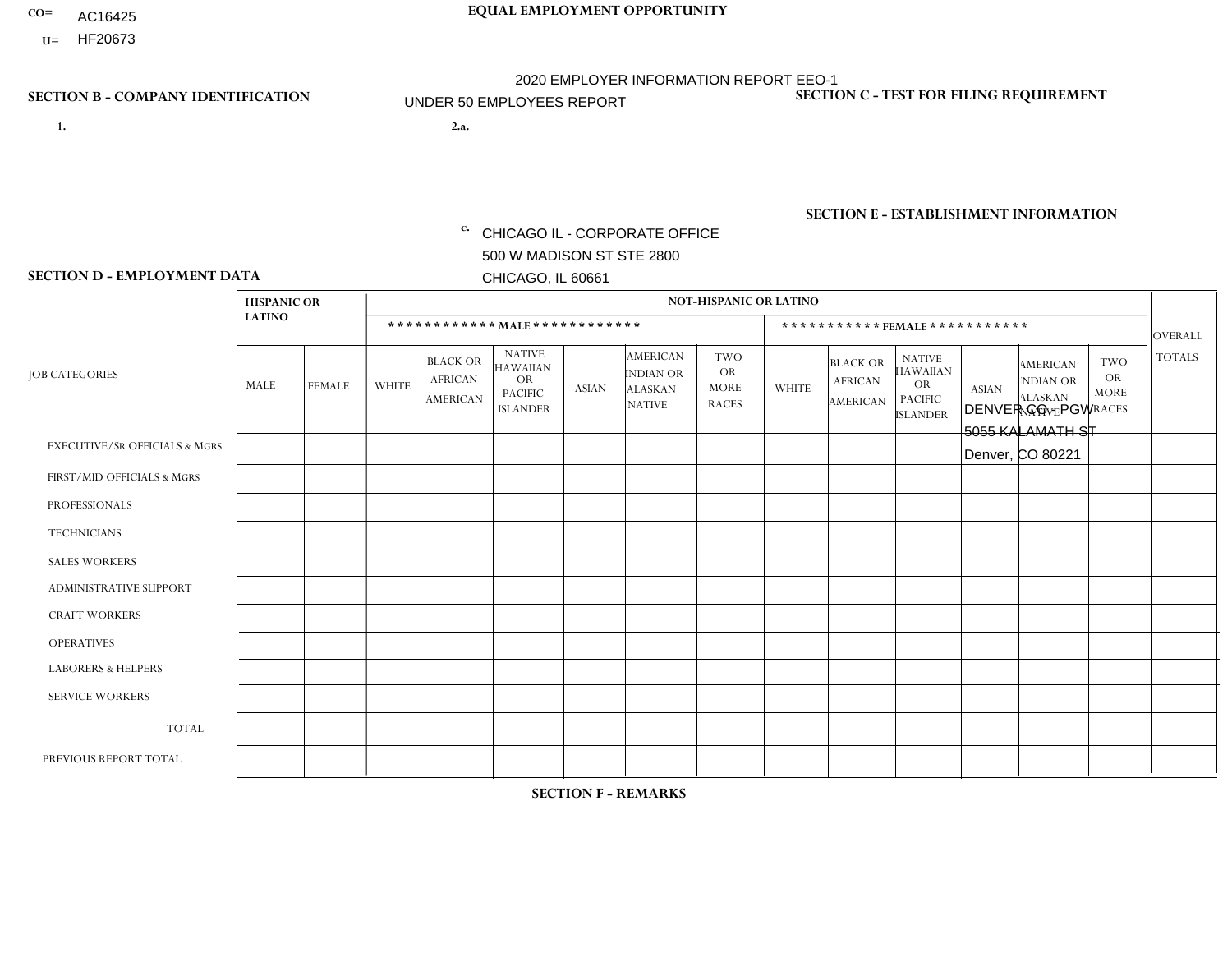- AC16425
- **U=**

**1. 2.a.** CHICAGO IL - CORPORATE OFFICE 500 W MADISON ST STE 2800 CHICAGO, IL 60661

2.a. SPRINGFIELD OR 1860 LAURA ST Springfield, OR 97477

c. EIN= 952920557

# **SECTION B - COMPANY IDENTIFICATION SECTION C - TEST FOR FILING REQUIREMENT**

1- Y 2- Y 3- N DUNS= 000123456

**SECTION E - ESTABLISHMENT INFORMATION c.** NAICS: 423140

### **SECTION D - EMPLOYMENT DATA**

|                                          | <b>HISPANIC OR</b> |               |                |                                                      |                                                                                    |              |                                                                        | <b>NOT-HISPANIC OR LATINO</b>                          |              |                                                      |                                                                                    |              |                                                                       |                                                        |                |
|------------------------------------------|--------------------|---------------|----------------|------------------------------------------------------|------------------------------------------------------------------------------------|--------------|------------------------------------------------------------------------|--------------------------------------------------------|--------------|------------------------------------------------------|------------------------------------------------------------------------------------|--------------|-----------------------------------------------------------------------|--------------------------------------------------------|----------------|
|                                          | <b>LATINO</b>      |               |                | ************ MALE ************                       |                                                                                    |              |                                                                        |                                                        |              |                                                      | *********** FEMALE ***********                                                     |              |                                                                       |                                                        | <b>OVERALL</b> |
| <b>JOB CATEGORIES</b>                    | <b>MALE</b>        | <b>FEMALE</b> | <b>WHITE</b>   | <b>BLACK OR</b><br><b>AFRICAN</b><br><b>AMERICAN</b> | <b>NATIVE</b><br><b>HAWAIIAN</b><br><b>OR</b><br><b>PACIFIC</b><br><b>ISLANDER</b> | <b>ASIAN</b> | <b>AMERICAN</b><br><b>INDIAN OR</b><br><b>ALASKAN</b><br><b>NATIVE</b> | <b>TWO</b><br><b>OR</b><br><b>MORE</b><br><b>RACES</b> | <b>WHITE</b> | <b>BLACK OR</b><br><b>AFRICAN</b><br><b>AMERICAN</b> | <b>NATIVE</b><br><b>HAWAIIAN</b><br><b>OR</b><br><b>PACIFIC</b><br><b>ISLANDER</b> | <b>ASIAN</b> | <b>AMERICAN</b><br><b>NDIAN OR</b><br><b>ALASKAN</b><br><b>NATIVE</b> | <b>TWO</b><br><b>OR</b><br><b>MORE</b><br><b>RACES</b> | <b>TOTALS</b>  |
| <b>EXECUTIVE/SR OFFICIALS &amp; MGRS</b> | $\Omega$           | $\Omega$      | $\Omega$       | $\Omega$                                             | $\Omega$                                                                           | $\Omega$     | $\Omega$                                                               | $\Omega$                                               | $\Omega$     | $\mathbf{0}$                                         | $\mathbf{0}$                                                                       | $\Omega$     | $\Omega$                                                              | $\Omega$                                               | $\Omega$       |
| FIRST/MID OFFICIALS & MGRS               | $\Omega$           | $\Omega$      | 1              | $\Omega$                                             | 0                                                                                  | $\Omega$     | $\Omega$                                                               | $\Omega$                                               | $\Omega$     | $\mathbf{0}$                                         | $\mathbf{0}$                                                                       | $\Omega$     | $\Omega$                                                              | $\Omega$                                               | $\mathbf{1}$   |
| <b>PROFESSIONALS</b>                     | $\Omega$           | $\Omega$      | $\mathbf 0$    | $\mathbf 0$                                          | $\overline{0}$                                                                     | $\Omega$     | $\overline{0}$                                                         | $\Omega$                                               | $\Omega$     | $\Omega$                                             | $\mathbf{0}$                                                                       | $\Omega$     | $\Omega$                                                              | $\Omega$                                               | $\mathbf 0$    |
| <b>TECHNICIANS</b>                       | $\mathbf 0$        | $\mathbf 0$   | $\Omega$       | $\mathbf 0$                                          | 0                                                                                  | $\Omega$     | $\overline{0}$                                                         | $\Omega$                                               | $\mathbf 0$  | $\mathbf 0$                                          | $\mathbf 0$                                                                        | $\mathbf 0$  | $\Omega$                                                              | $\mathbf{0}$                                           | $\mathbf 0$    |
| <b>SALES WORKERS</b>                     | $\Omega$           | $\Omega$      | $\Omega$       | $\Omega$                                             | $\Omega$                                                                           | $\Omega$     | $\Omega$                                                               | $\Omega$                                               | $\Omega$     | $\Omega$                                             | $\Omega$                                                                           | $\Omega$     | $\Omega$                                                              | $\mathbf{0}$                                           | $\mathbf 0$    |
| <b>ADMINISTRATIVE SUPPORT</b>            | $\Omega$           | $\Omega$      | $\Omega$       | 0                                                    | $\mathbf 0$                                                                        | $\Omega$     | $\Omega$                                                               | $\Omega$                                               | $\Omega$     | $\mathbf{0}$                                         | $\mathbf{0}$                                                                       | $\Omega$     | $\Omega$                                                              | $\Omega$                                               | $\mathbf 0$    |
| <b>CRAFT WORKERS</b>                     | 0                  | $\Omega$      | $\mathbf 0$    | $\mathbf 0$                                          | 0                                                                                  | $\Omega$     | $\Omega$                                                               | $\Omega$                                               | $\Omega$     | $\Omega$                                             | $\Omega$                                                                           | $\Omega$     | $\Omega$                                                              | $\mathbf{0}$                                           | $\mathbf 0$    |
| <b>OPERATIVES</b>                        | $\Omega$           | $\mathbf 0$   | 1              | $\mathbf 0$                                          | 0                                                                                  | $\mathbf 0$  | $\overline{0}$                                                         |                                                        | $\Omega$     | $\Omega$                                             | $\Omega$                                                                           | $\Omega$     | $\Omega$                                                              | $\mathbf{0}$                                           | $\overline{2}$ |
| <b>LABORERS &amp; HELPERS</b>            | $\Omega$           | $\Omega$      | $\Omega$       | $\Omega$                                             | 0                                                                                  | $\Omega$     | $\Omega$                                                               | $\Omega$                                               | $\Omega$     | $\Omega$                                             | $\mathbf{0}$                                                                       | $\Omega$     | $\Omega$                                                              | $\Omega$                                               | 0              |
| <b>SERVICE WORKERS</b>                   | 0                  | 0             | 0              | 0                                                    | 0                                                                                  | $\Omega$     | $\Omega$                                                               | $\Omega$                                               | $\Omega$     | $\Omega$                                             | $\mathbf{0}$                                                                       | $\Omega$     | $\Omega$                                                              | $\Omega$                                               | 0              |
| <b>TOTAL</b>                             | 0                  | $\mathbf 0$   | $\overline{c}$ | $\mathbf 0$                                          | 0                                                                                  | $\mathbf 0$  | $\Omega$                                                               |                                                        | 0            | $\Omega$                                             | $\Omega$                                                                           | $\mathbf 0$  | $\Omega$                                                              | $\Omega$                                               | 3              |
| PREVIOUS REPORT TOTAL                    |                    | $\mathbf 0$   | 3              | $\mathbf 0$                                          | 0                                                                                  | $\Omega$     | $\overline{0}$                                                         |                                                        | $\Omega$     | $\Omega$                                             | $\mathbf{0}$                                                                       | $\Omega$     | $\Omega$                                                              | $\mathbf 0$                                            | 5              |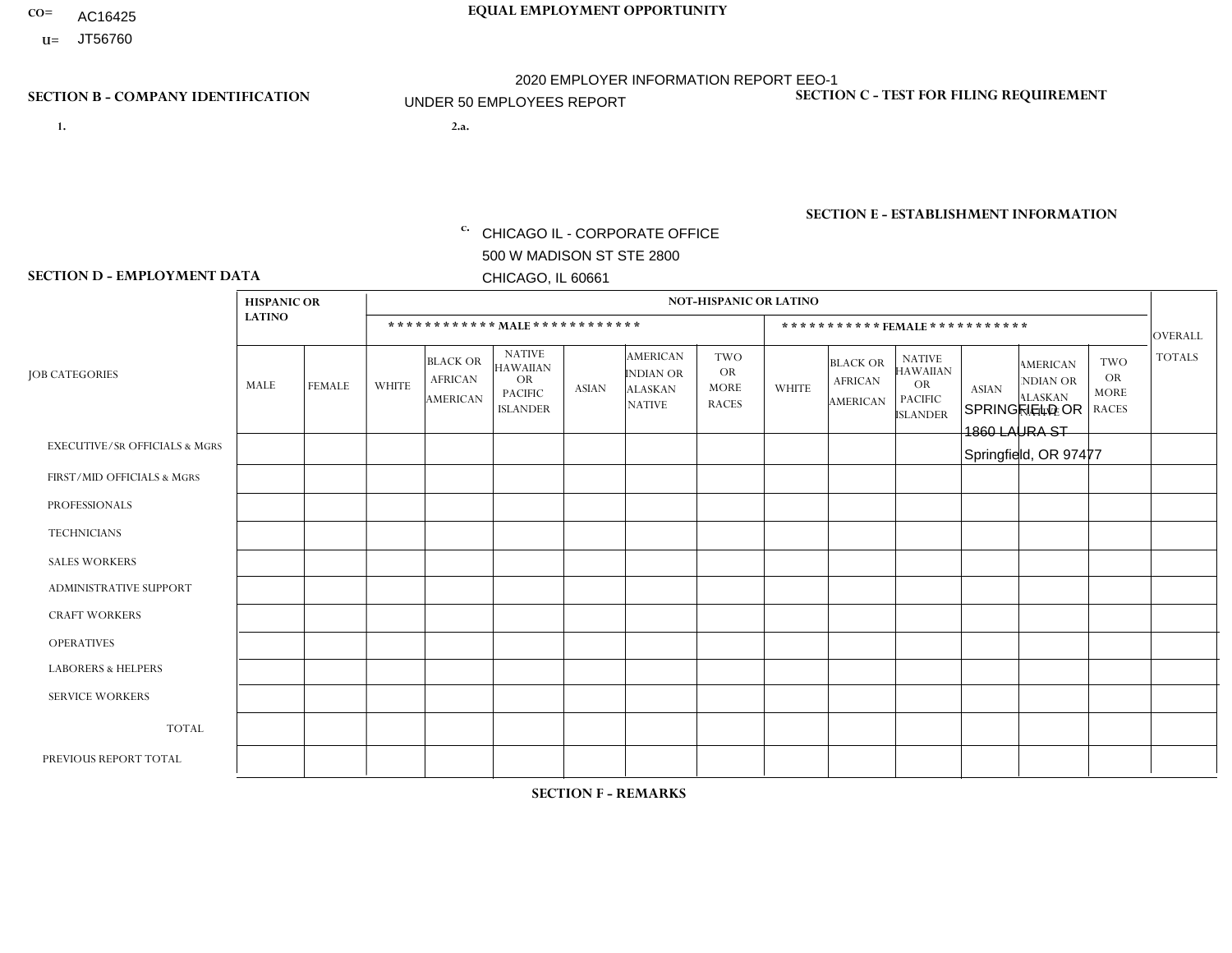- AC16425
- **U=**

**1. 2.a.** CHICAGO IL - CORPORATE OFFICE 500 W MADISON ST STE 2800 CHICAGO, IL 60661

2.a. PORT CHESTER NY - PGW 100 MIDLAND AVE Port Chester, NY 10573

EIN= 952920557

# **SECTION B - COMPANY IDENTIFICATION SECTION C - TEST FOR FILING REQUIREMENT**

1- Y 2- Y 3- N DUNS= 000123456

**SECTION E - ESTABLISHMENT INFORMATION c.** NAICS: 811122

### **SECTION D - EMPLOYMENT DATA**

|                                          | <b>HISPANIC OR</b> |                      |              |                                                      |                                                                                    |              |                                                                        | <b>NOT-HISPANIC OR LATINO</b>                          |              |                                               |                                                                                    |              |                                                                       |                                                        |                |
|------------------------------------------|--------------------|----------------------|--------------|------------------------------------------------------|------------------------------------------------------------------------------------|--------------|------------------------------------------------------------------------|--------------------------------------------------------|--------------|-----------------------------------------------|------------------------------------------------------------------------------------|--------------|-----------------------------------------------------------------------|--------------------------------------------------------|----------------|
|                                          | <b>LATINO</b>      |                      |              | ************ MALE ************                       |                                                                                    |              |                                                                        |                                                        |              |                                               | *********** FEMALE ***********                                                     |              |                                                                       |                                                        | <b>OVERALL</b> |
| <b>JOB CATEGORIES</b>                    | <b>MALE</b>        | <b>FEMALE</b>        | <b>WHITE</b> | <b>BLACK OR</b><br><b>AFRICAN</b><br><b>AMERICAN</b> | <b>NATIVE</b><br><b>HAWAIIAN</b><br><b>OR</b><br><b>PACIFIC</b><br><b>ISLANDER</b> | <b>ASIAN</b> | <b>AMERICAN</b><br><b>INDIAN OR</b><br><b>ALASKAN</b><br><b>NATIVE</b> | <b>TWO</b><br><b>OR</b><br><b>MORE</b><br><b>RACES</b> | <b>WHITE</b> | <b>BLACK OR</b><br><b>AFRICAN</b><br>AMERICAN | <b>NATIVE</b><br><b>HAWAIIAN</b><br><b>OR</b><br><b>PACIFIC</b><br><b>ISLANDER</b> | <b>ASIAN</b> | <b>AMERICAN</b><br><b>NDIAN OR</b><br><b>ALASKAN</b><br><b>NATIVE</b> | <b>TWO</b><br><b>OR</b><br><b>MORE</b><br><b>RACES</b> | <b>TOTALS</b>  |
| <b>EXECUTIVE/SR OFFICIALS &amp; MGRS</b> | $\Omega$           | $\Omega$             | $\mathbf{0}$ | $\Omega$                                             | $\Omega$                                                                           | $\Omega$     | $\Omega$                                                               | $\Omega$                                               | 0            | $\Omega$                                      | $\Omega$                                                                           | $\Omega$     | $\Omega$                                                              | $\Omega$                                               | $\Omega$       |
| FIRST/MID OFFICIALS & MGRS               | $\Omega$           | $\Omega$             | $\mathbf{0}$ | $\overline{ }$                                       | $\Omega$                                                                           | $\Omega$     | $\Omega$                                                               | $\Omega$                                               | 0            | $\Omega$                                      | 0                                                                                  | $\Omega$     | $\Omega$                                                              | $\Omega$                                               | $\mathbf{1}$   |
| <b>PROFESSIONALS</b>                     | $\Omega$           | $\Omega$             | $\mathbf 0$  | $\mathbf 0$                                          | $\Omega$                                                                           | $\Omega$     | $\Omega$                                                               | $\Omega$                                               | $\Omega$     | $\Omega$                                      | 0                                                                                  | 0            | $\Omega$                                                              | $\mathbf 0$                                            | $\mathbf{0}$   |
| <b>TECHNICIANS</b>                       | $\Omega$           | $\Omega$             | $\Omega$     | $\Omega$                                             | $\Omega$                                                                           | $\Omega$     | $\Omega$                                                               | $\Omega$                                               | $\Omega$     | $\Omega$                                      | 0                                                                                  | $\mathbf 0$  | $\Omega$                                                              | $\mathbf 0$                                            | $\Omega$       |
| <b>SALES WORKERS</b>                     | $\Omega$           | $\Omega$             | $\Omega$     | $\Omega$                                             | $\Omega$                                                                           | $\Omega$     | $\Omega$                                                               | $\Omega$                                               | $\Omega$     | $\Omega$                                      | $\Omega$                                                                           | $\Omega$     | $\Omega$                                                              | $\Omega$                                               | $\Omega$       |
| <b>ADMINISTRATIVE SUPPORT</b>            | $\Omega$           | $\Omega$             | $\Omega$     | $\mathbf 0$                                          | 0                                                                                  | $\Omega$     | $\Omega$                                                               | $\Omega$                                               | 0            | $\Omega$                                      | 0                                                                                  | $\mathbf 0$  | $\Omega$                                                              | $\mathbf 0$                                            | $\mathbf 0$    |
| <b>CRAFT WORKERS</b>                     | $\Omega$           | $\Omega$             | $\Omega$     | $\mathbf 0$                                          | $\Omega$                                                                           | $\Omega$     | $\Omega$                                                               | $\Omega$                                               | 0            | $\Omega$                                      | 0                                                                                  | $\Omega$     | $\Omega$                                                              | $\Omega$                                               | $\Omega$       |
| <b>OPERATIVES</b>                        | 5                  | $\blacktriangleleft$ | $\Omega$     | 3                                                    | $\Omega$                                                                           | $\Omega$     | $\Omega$                                                               | $\Omega$                                               | 0            | $\Omega$                                      | 0                                                                                  | $\mathbf 0$  | $\Omega$                                                              | $\Omega$                                               | 9              |
| <b>LABORERS &amp; HELPERS</b>            | $\Omega$           | $\Omega$             | $\mathbf{0}$ | $\overline{1}$                                       | $\Omega$                                                                           | $\Omega$     | $\Omega$                                                               | $\Omega$                                               | $\Omega$     | $\Omega$                                      | $\Omega$                                                                           | $\Omega$     | $\Omega$                                                              | $\Omega$                                               | $\mathbf{1}$   |
| <b>SERVICE WORKERS</b>                   | $\Omega$           | $\Omega$             | $\Omega$     | 0                                                    | $\mathbf 0$                                                                        | $\Omega$     | $\Omega$                                                               | $\Omega$                                               | 0            | $\Omega$                                      | $\Omega$                                                                           | $\mathbf 0$  | $\Omega$                                                              | $\Omega$                                               | $\mathbf 0$    |
| <b>TOTAL</b>                             | 5                  | $\overline{1}$       | $\mathbf 0$  | 5                                                    | $\mathbf 0$                                                                        | 0            | $\Omega$                                                               | $\Omega$                                               | 0            | $\mathbf 0$                                   | 0                                                                                  | $\mathbf 0$  | 0                                                                     | $\mathbf 0$                                            | 11             |
| PREVIOUS REPORT TOTAL                    |                    | $\Omega$             | $\Omega$     | 3                                                    | 0                                                                                  |              | $\Omega$                                                               |                                                        | 0            | $\Omega$                                      | 0                                                                                  | $\Omega$     | $\Omega$                                                              | $\mathbf 0$                                            | 6              |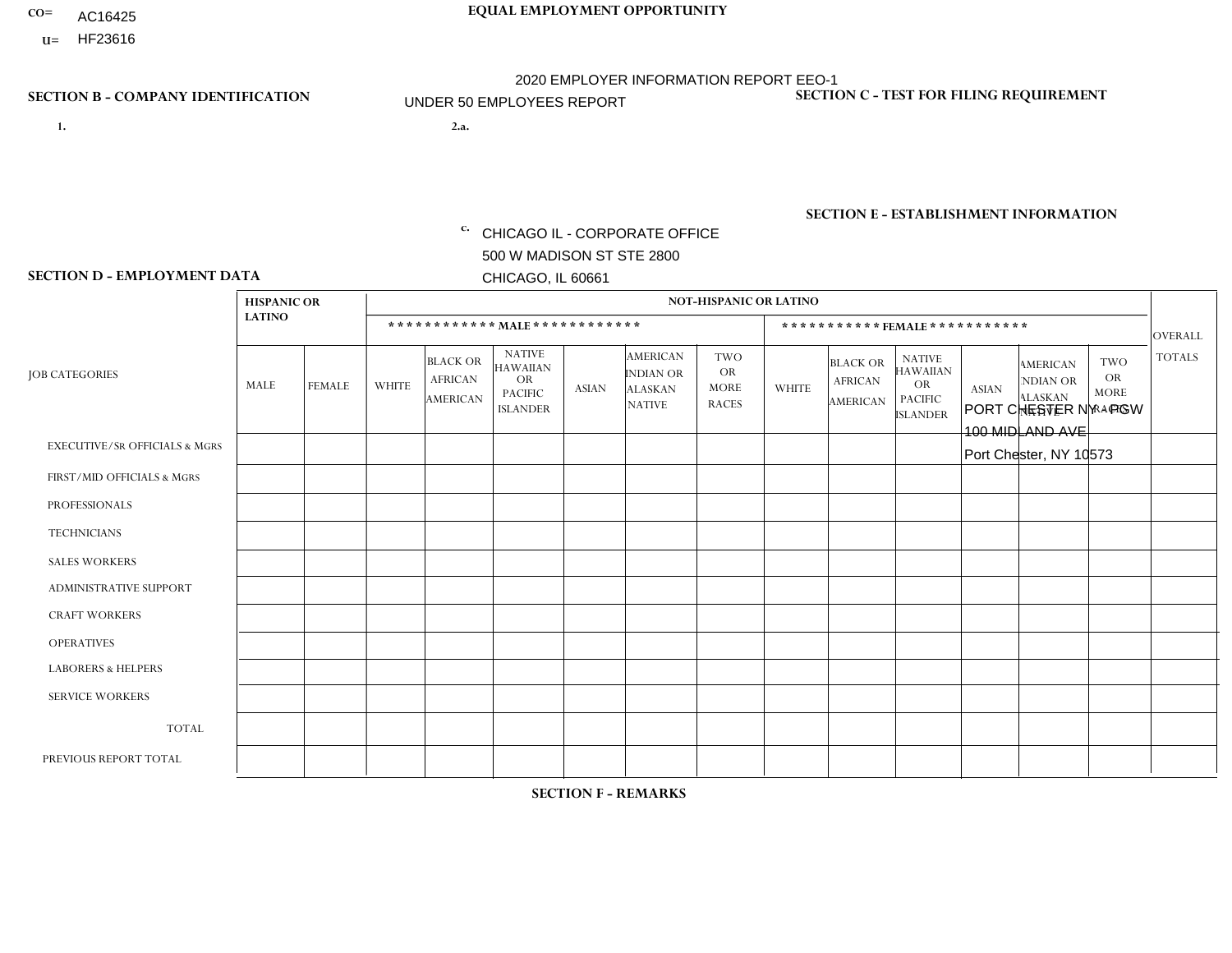- AC16425
- **U=**

**1. 2.a.** CHICAGO IL - CORPORATE OFFICE 500 W MADISON ST STE 2800 CHICAGO, IL 60661

2.a. TAMPA FL - KAO LOGISTICS 9862 CURRIE DAVIS DRIVE Tampa, FL 33616

c. EIN= 952920557

# **SECTION B - COMPANY IDENTIFICATION SECTION C - TEST FOR FILING REQUIREMENT**

1- Y 2- Y 3- N DUNS= 000123456

**SECTION E - ESTABLISHMENT INFORMATION c.** NAICS: 423140

### **SECTION D - EMPLOYMENT DATA**

|                                          | <b>HISPANIC OR</b> | <b>NOT-HISPANIC OR LATINO</b> |                |                                                      |                                                                                    |              |                                                                        |                                                        |                |                                               |                                                                                    |              |                                                                |                                                        |                   |
|------------------------------------------|--------------------|-------------------------------|----------------|------------------------------------------------------|------------------------------------------------------------------------------------|--------------|------------------------------------------------------------------------|--------------------------------------------------------|----------------|-----------------------------------------------|------------------------------------------------------------------------------------|--------------|----------------------------------------------------------------|--------------------------------------------------------|-------------------|
|                                          | <b>LATINO</b>      |                               |                | ************ MALE ************                       |                                                                                    |              |                                                                        |                                                        |                |                                               | ***********FEMALE***********                                                       |              |                                                                |                                                        | <b>OVERALL</b>    |
| <b>JOB CATEGORIES</b>                    | <b>MALE</b>        | <b>FEMALE</b>                 | <b>WHITE</b>   | <b>BLACK OR</b><br><b>AFRICAN</b><br><b>AMERICAN</b> | <b>NATIVE</b><br><b>HAWAIIAN</b><br><b>OR</b><br><b>PACIFIC</b><br><b>ISLANDER</b> | <b>ASIAN</b> | <b>AMERICAN</b><br><b>INDIAN OR</b><br><b>ALASKAN</b><br><b>NATIVE</b> | <b>TWO</b><br><b>OR</b><br><b>MORE</b><br><b>RACES</b> | <b>WHITE</b>   | <b>BLACK OR</b><br><b>AFRICAN</b><br>AMERICAN | <b>NATIVE</b><br><b>HAWAIIAN</b><br><b>OR</b><br><b>PACIFIC</b><br><b>ISLANDER</b> | <b>ASIAN</b> | <b>AMERICAN</b><br>NDIAN OR<br><b>ALASKAN</b><br><b>NATIVE</b> | <b>TWO</b><br><b>OR</b><br><b>MORE</b><br><b>RACES</b> | <b>TOTALS</b>     |
| <b>EXECUTIVE/SR OFFICIALS &amp; MGRS</b> | $\Omega$           | $\mathbf 0$                   | $\Omega$       | $\mathbf 0$                                          | 0                                                                                  | $\mathbf 0$  | $\Omega$                                                               | $\Omega$                                               | 0              | $\mathbf 0$                                   | 0                                                                                  | $\mathbf 0$  | $\Omega$                                                       | $\mathbf 0$                                            | $\mathbf 0$       |
| FIRST/MID OFFICIALS & MGRS               | 1                  | $\Omega$                      | $\mathbf{0}$   | $\Omega$                                             | $\Omega$                                                                           | $\Omega$     | $\Omega$                                                               | $\Omega$                                               | 0              | $\Omega$                                      | 0                                                                                  | $\Omega$     | $\Omega$                                                       | $\Omega$                                               | $\mathbf 1$       |
| <b>PROFESSIONALS</b>                     |                    | $\mathbf 0$                   | $\mathbf 0$    | $\mathbf 0$                                          | $\mathbf 0$                                                                        | $\mathbf 0$  | $\Omega$                                                               | $\Omega$                                               | $\Omega$       | $\Omega$                                      | 0                                                                                  | $\mathbf 0$  | $\Omega$                                                       | $\mathbf 0$                                            | $\mathbf{1}$      |
| <b>TECHNICIANS</b>                       | $\Omega$           | $\Omega$                      | $\Omega$       | $\mathbf 0$                                          | $\Omega$                                                                           | $\Omega$     | $\Omega$                                                               | $\Omega$                                               | $\Omega$       | $\Omega$                                      | $\Omega$                                                                           | $\mathbf 0$  | $\Omega$                                                       | $\Omega$                                               | $\overline{0}$    |
| <b>SALES WORKERS</b>                     | $\Omega$           | $\Omega$                      | $\Omega$       | $\mathbf 0$                                          | $\Omega$                                                                           | $\Omega$     | $\Omega$                                                               | $\Omega$                                               | $\Omega$       | $\Omega$                                      | 0                                                                                  | $\mathbf 0$  | $\Omega$                                                       | $\Omega$                                               | $\mathbf 0$       |
| ADMINISTRATIVE SUPPORT                   | $\Omega$           | $\mathbf 0$                   | $\Omega$       | $\mathbf 0$                                          | $\mathbf 0$                                                                        | $\Omega$     | $\Omega$                                                               | $\Omega$                                               | $\Omega$       | $\Omega$                                      | 0                                                                                  | $\mathbf 0$  | 0                                                              | $\mathbf 0$                                            | $\mathbf 0$       |
| <b>CRAFT WORKERS</b>                     | $\Omega$           | $\Omega$                      | $\mathbf{0}$   | $\mathbf 0$                                          | $\Omega$                                                                           | $\Omega$     | $\Omega$                                                               | $\Omega$                                               | 0              | $\Omega$                                      | 0                                                                                  | $\Omega$     | $\Omega$                                                       | $\Omega$                                               | $\Omega$          |
| <b>OPERATIVES</b>                        | 6                  | $\Omega$                      | $\Omega$       | 6                                                    | $\Omega$                                                                           | $\Omega$     | $\Omega$                                                               | $\Omega$                                               | $\Omega$       | $\Omega$                                      | 0                                                                                  | $\Omega$     | $\Omega$                                                       | $\Omega$                                               | $12 \overline{ }$ |
| <b>LABORERS &amp; HELPERS</b>            | $\Omega$           | $\Omega$                      | $\Omega$       | $\mathbf 0$                                          | $\Omega$                                                                           | $\Omega$     | $\Omega$                                                               | $\Omega$                                               | $\overline{0}$ | $\Omega$                                      | $\Omega$                                                                           | $\Omega$     | $\Omega$                                                       | $\Omega$                                               | $\mathbf{0}$      |
| <b>SERVICE WORKERS</b>                   | $\Omega$           | $\Omega$                      | $\mathbf 0$    | 0                                                    | $\mathbf 0$                                                                        | $\mathbf 0$  | $\Omega$                                                               | $\Omega$                                               | 0              | $\Omega$                                      | $\Omega$                                                                           | $\mathbf 0$  | $\Omega$                                                       | $\mathbf 0$                                            | $\mathbf{0}$      |
| <b>TOTAL</b>                             | 8                  | 0                             | $\mathbf 0$    | 6                                                    | 0                                                                                  | 0            | $\Omega$                                                               | $\mathbf{0}$                                           | 0              | $\mathbf{0}$                                  | 0                                                                                  | 0            | 0                                                              | $\mathbf 0$                                            | 14                |
| PREVIOUS REPORT TOTAL                    | 6                  | $\Omega$                      | $\overline{2}$ | $\overline{7}$                                       | $\Omega$                                                                           | $\Omega$     | $\Omega$                                                               | $\Omega$                                               | 0              | $\Omega$                                      | 0                                                                                  | $\mathbf 0$  | $\Omega$                                                       | $\mathbf 0$                                            | 15                |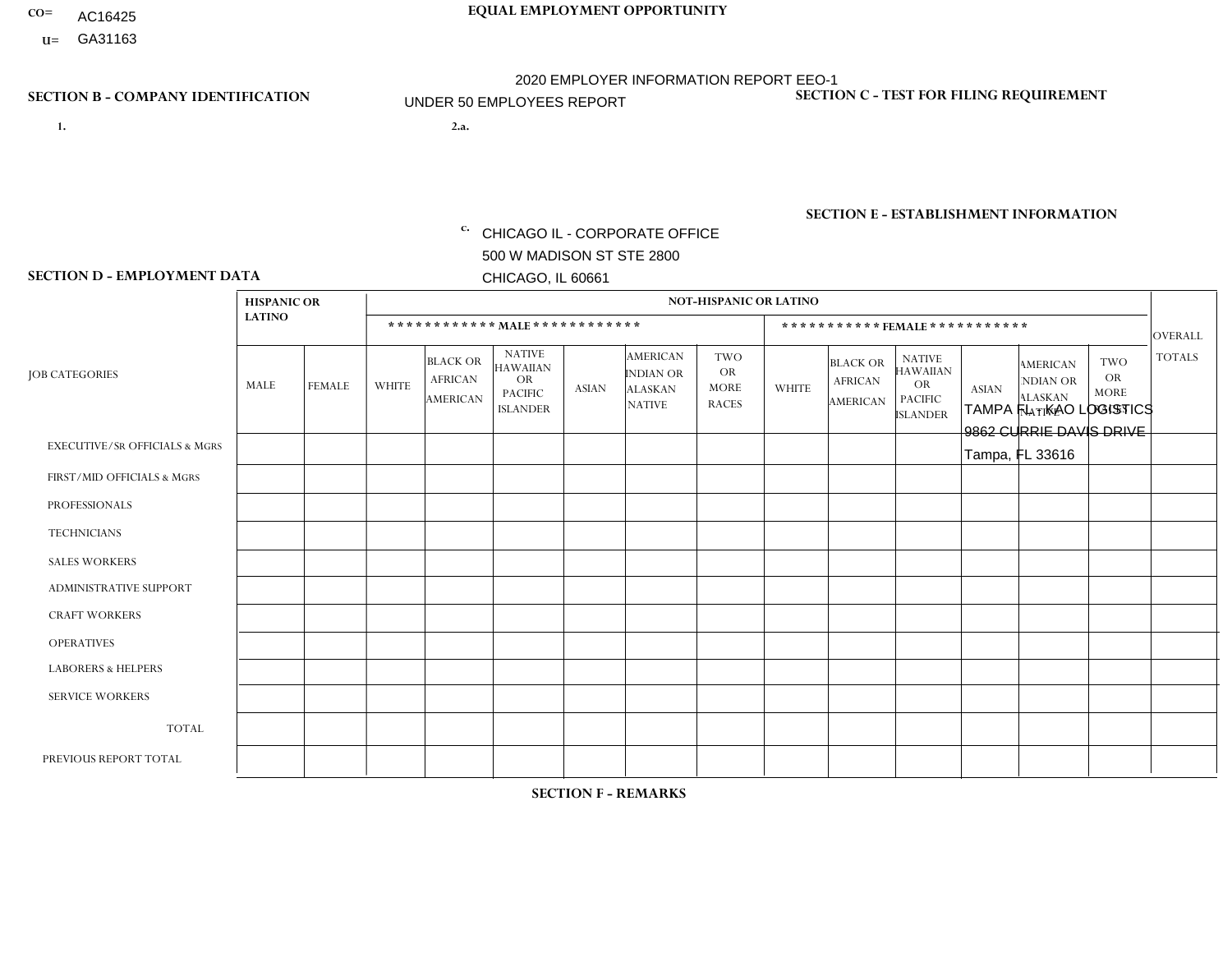- AC16425
- **U=**

**1. 2.a.** CHICAGO IL - CORPORATE OFFICE 500 W MADISON ST STE 2800 CHICAGO, IL 60661

2.a. PENSACOLA FL - PGW 6310-B N PALAFOX ST Pensacola, FL 32503

EIN= 952920557

# **SECTION B - COMPANY IDENTIFICATION SECTION C - TEST FOR FILING REQUIREMENT**

1- Y 2- Y 3- N DUNS= 000123456

**SECTION E - ESTABLISHMENT INFORMATION c.** NAICS: 811122

### **SECTION D - EMPLOYMENT DATA**

|                                          | <b>HISPANIC OR</b> |               |                          |                                                      |                                                                                    |              |                                                                        | <b>NOT-HISPANIC OR LATINO</b>                          |                |                                                      |                                                                             |              |                                                                       |                                                        |                |
|------------------------------------------|--------------------|---------------|--------------------------|------------------------------------------------------|------------------------------------------------------------------------------------|--------------|------------------------------------------------------------------------|--------------------------------------------------------|----------------|------------------------------------------------------|-----------------------------------------------------------------------------|--------------|-----------------------------------------------------------------------|--------------------------------------------------------|----------------|
|                                          | <b>LATINO</b>      |               |                          | ************ MALE ************                       |                                                                                    |              |                                                                        |                                                        |                |                                                      | ***********FEMALE***********                                                |              |                                                                       |                                                        | <b>OVERALL</b> |
| <b>JOB CATEGORIES</b>                    | <b>MALE</b>        | <b>FEMALE</b> | <b>WHITE</b>             | <b>BLACK OR</b><br><b>AFRICAN</b><br><b>AMERICAN</b> | <b>NATIVE</b><br><b>HAWAIIAN</b><br><b>OR</b><br><b>PACIFIC</b><br><b>ISLANDER</b> | <b>ASIAN</b> | <b>AMERICAN</b><br><b>INDIAN OR</b><br><b>ALASKAN</b><br><b>NATIVE</b> | <b>TWO</b><br><b>OR</b><br><b>MORE</b><br><b>RACES</b> | <b>WHITE</b>   | <b>BLACK OR</b><br><b>AFRICAN</b><br><b>AMERICAN</b> | <b>NATIVE</b><br><b>HAWAIIAN</b><br>OR<br><b>PACIFIC</b><br><b>ISLANDER</b> | <b>ASIAN</b> | <b>AMERICAN</b><br><b>NDIAN OR</b><br><b>ALASKAN</b><br><b>NATIVE</b> | <b>TWO</b><br><b>OR</b><br><b>MORE</b><br><b>RACES</b> | <b>TOTALS</b>  |
| <b>EXECUTIVE/SR OFFICIALS &amp; MGRS</b> | $\Omega$           | $\Omega$      | $\Omega$                 | $\mathbf 0$                                          | $\Omega$                                                                           | $\Omega$     | $\Omega$                                                               | $\Omega$                                               | $\Omega$       | $\Omega$                                             | $\Omega$                                                                    | $\Omega$     | $\Omega$                                                              | $\Omega$                                               | $\mathbf 0$    |
| FIRST/MID OFFICIALS & MGRS               | $\Omega$           | 0             | 1                        | $\mathbf 0$                                          | 0                                                                                  | $\Omega$     | $\Omega$                                                               | $\Omega$                                               | 0              | $\Omega$                                             | 0                                                                           | $\mathbf 0$  | $\Omega$                                                              | 0                                                      | $\mathbf{1}$   |
| <b>PROFESSIONALS</b>                     | $\Omega$           | $\Omega$      | $\Omega$                 | $\mathbf 0$                                          | $\Omega$                                                                           | $\Omega$     | $\Omega$                                                               | $\Omega$                                               | $\Omega$       | $\Omega$                                             | 0                                                                           | $\Omega$     | $\Omega$                                                              | $\Omega$                                               | $\Omega$       |
| <b>TECHNICIANS</b>                       | $\Omega$           | $\Omega$      | $\Omega$                 | $\Omega$                                             | $\Omega$                                                                           | $\Omega$     | $\Omega$                                                               | $\Omega$                                               | $\overline{0}$ | $\Omega$                                             | $\Omega$                                                                    | $\mathbf 0$  | $\Omega$                                                              | $\mathbf 0$                                            | $\Omega$       |
| <b>SALES WORKERS</b>                     | $\Omega$           | $\Omega$      | $\mathbf{0}$             | $\Omega$                                             | $\Omega$                                                                           | $\Omega$     | $\Omega$                                                               | $\Omega$                                               | $\Omega$       | $\Omega$                                             | $\Omega$                                                                    | $\Omega$     | $\Omega$                                                              | $\Omega$                                               | $\Omega$       |
| ADMINISTRATIVE SUPPORT                   | $\Omega$           | $\Omega$      | $\mathbf{0}$             | $\mathbf 0$                                          | 0                                                                                  | $\Omega$     | $\Omega$                                                               | $\Omega$                                               | 0              | $\Omega$                                             | 0                                                                           | $\Omega$     | $\Omega$                                                              | $\Omega$                                               | $\mathbf 0$    |
| <b>CRAFT WORKERS</b>                     | $\Omega$           | $\Omega$      | $\Omega$                 | $\mathbf 0$                                          | $\Omega$                                                                           | $\Omega$     | $\Omega$                                                               | $\Omega$                                               | $\Omega$       | $\Omega$                                             | 0                                                                           | $\Omega$     | $\Omega$                                                              | $\Omega$                                               | $\Omega$       |
| <b>OPERATIVES</b>                        | $\Omega$           | $\Omega$      | $\Omega$                 | 3                                                    | $\Omega$                                                                           | $\Omega$     | $\Omega$                                                               | $\Omega$                                               | 0              | $\Omega$                                             | 0                                                                           | $\mathbf 0$  | $\Omega$                                                              | $\Omega$                                               | 3              |
| <b>LABORERS &amp; HELPERS</b>            | $\Omega$           | $\Omega$      | $\mathbf{0}$             | $\mathbf 0$                                          | 0                                                                                  | $\Omega$     | $\Omega$                                                               | $\Omega$                                               | $\Omega$       | $\Omega$                                             | 0                                                                           | $\Omega$     | $\Omega$                                                              | $\Omega$                                               | $\mathbf 0$    |
| <b>SERVICE WORKERS</b>                   | $\Omega$           | $\Omega$      | $\mathbf{0}$             | 0                                                    | $\mathbf 0$                                                                        | $\Omega$     | $\Omega$                                                               | $\Omega$                                               | 0              | $\Omega$                                             | $\Omega$                                                                    | $\mathbf 0$  | $\Omega$                                                              | $\Omega$                                               | $\mathbf{0}$   |
| <b>TOTAL</b>                             | $\Omega$           | 0             | $\overline{\phantom{a}}$ | 3                                                    | 0                                                                                  | 0            | $\Omega$                                                               | $\Omega$                                               | 0              | $\Omega$                                             | $\Omega$                                                                    | $\mathbf 0$  | $\Omega$                                                              | $\mathbf 0$                                            | 4              |
| PREVIOUS REPORT TOTAL                    | $\Omega$           | $\mathbf{0}$  |                          | 3                                                    | $\Omega$                                                                           | $\Omega$     | $\Omega$                                                               | $\Omega$                                               | 0              | $\Omega$                                             | 0                                                                           | $\mathbf 0$  | $\Omega$                                                              | $\mathbf 0$                                            | $\overline{4}$ |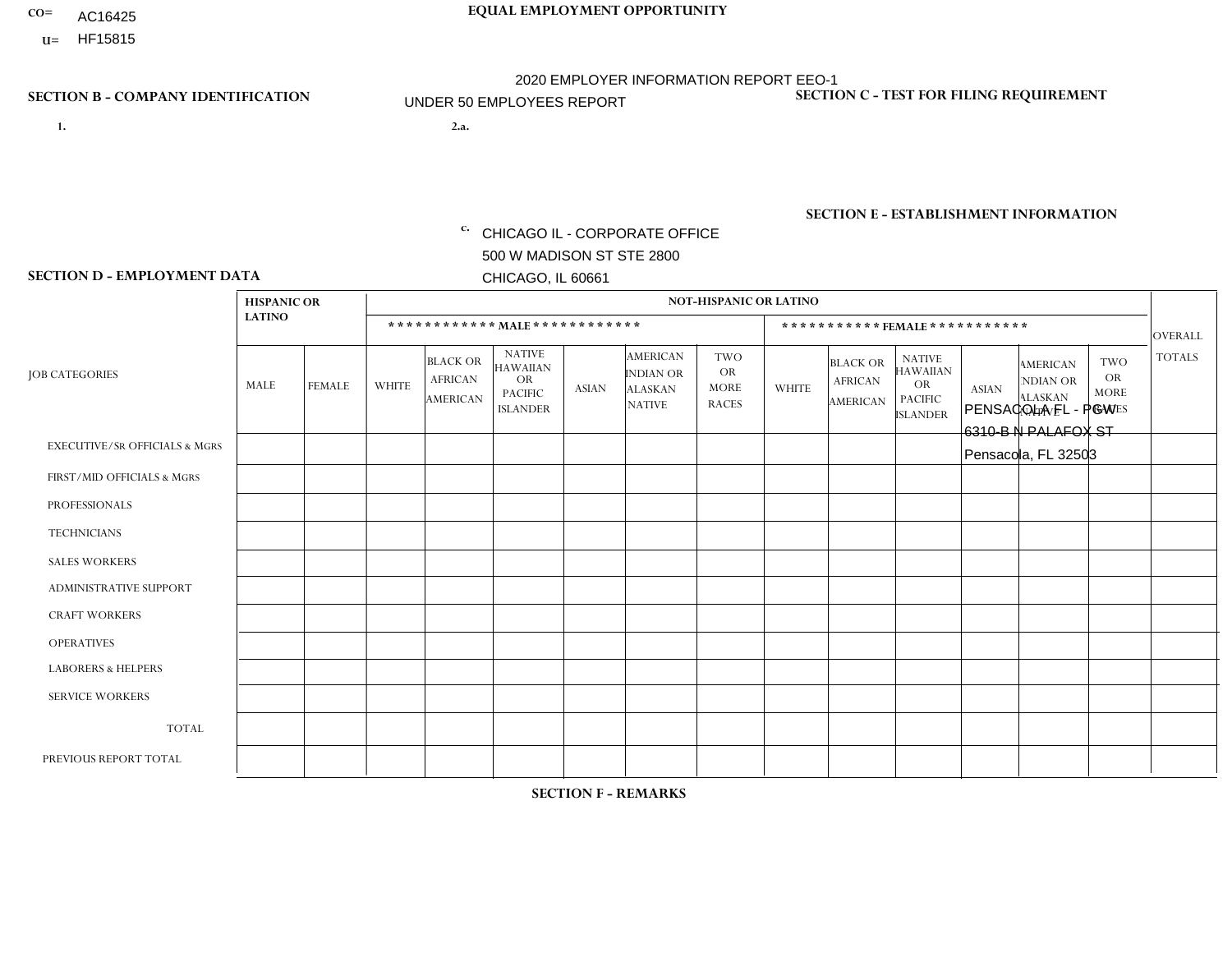- AC16425
- **U=**

**1. 2.a.** CHICAGO IL - CORPORATE OFFICE 500 W MADISON ST STE 2800 CHICAGO, IL 60661

2.a. REDMOND OR - BRAD'S 2727 SW 13TH Redmond, OR 97756

EIN= 952920557

# **SECTION B - COMPANY IDENTIFICATION SECTION C - TEST FOR FILING REQUIREMENT**

1- Y 2- Y 3- N DUNS= 000123456

**SECTION E - ESTABLISHMENT INFORMATION c.** NAICS: 423140

### **SECTION D - EMPLOYMENT DATA**

|                                          | <b>HISPANIC OR</b> |               |                |                                                      |                                                                                    |              |                                                                 | <b>NOT-HISPANIC OR LATINO</b>                          |              |                                                      |                                                                                    |              |                                                                       |                                                        |                |
|------------------------------------------|--------------------|---------------|----------------|------------------------------------------------------|------------------------------------------------------------------------------------|--------------|-----------------------------------------------------------------|--------------------------------------------------------|--------------|------------------------------------------------------|------------------------------------------------------------------------------------|--------------|-----------------------------------------------------------------------|--------------------------------------------------------|----------------|
|                                          | <b>LATINO</b>      |               |                | ************ MALE ************                       |                                                                                    |              |                                                                 |                                                        |              |                                                      | ***********FEMALE***********                                                       |              |                                                                       |                                                        | <b>OVERALL</b> |
| <b>JOB CATEGORIES</b>                    | <b>MALE</b>        | <b>FEMALE</b> | <b>WHITE</b>   | <b>BLACK OR</b><br><b>AFRICAN</b><br><b>AMERICAN</b> | <b>NATIVE</b><br><b>HAWAIIAN</b><br><b>OR</b><br><b>PACIFIC</b><br><b>ISLANDER</b> | <b>ASIAN</b> | <b>AMERICAN</b><br>INDIAN OR<br><b>ALASKAN</b><br><b>NATIVE</b> | <b>TWO</b><br><b>OR</b><br><b>MORE</b><br><b>RACES</b> | <b>WHITE</b> | <b>BLACK OR</b><br><b>AFRICAN</b><br><b>AMERICAN</b> | <b>NATIVE</b><br><b>HAWAIIAN</b><br><b>OR</b><br><b>PACIFIC</b><br><b>ISLANDER</b> | <b>ASIAN</b> | <b>AMERICAN</b><br><b>NDIAN OR</b><br><b>ALASKAN</b><br><b>NATIVE</b> | <b>TWO</b><br><b>OR</b><br><b>MORE</b><br><b>RACES</b> | <b>TOTALS</b>  |
| <b>EXECUTIVE/SR OFFICIALS &amp; MGRS</b> | $\mathbf{0}$       | $\Omega$      | $\Omega$       | $\Omega$                                             | 0                                                                                  | $\Omega$     | $\Omega$                                                        | $\Omega$                                               | $\Omega$     | $\mathbf{0}$                                         | $\Omega$                                                                           | $\Omega$     | $\Omega$                                                              | $\Omega$                                               | $\Omega$       |
| FIRST/MID OFFICIALS & MGRS               | $\Omega$           | $\Omega$      | 1              | $\Omega$                                             | $\mathbf{0}$                                                                       | $\Omega$     | $\Omega$                                                        | $\Omega$                                               | $\Omega$     | $\Omega$                                             | $\Omega$                                                                           | $\Omega$     | $\Omega$                                                              | $\Omega$                                               | $\mathbf{1}$   |
| <b>PROFESSIONALS</b>                     | $\Omega$           | $\Omega$      | $\mathbf 0$    | $\mathbf 0$                                          | $\overline{0}$                                                                     | $\Omega$     | $\Omega$                                                        | $\Omega$                                               | $\Omega$     | $\Omega$                                             | $\Omega$                                                                           | $\Omega$     | $\Omega$                                                              | $\mathbf{0}$                                           | $\mathbf 0$    |
| <b>TECHNICIANS</b>                       | $\Omega$           | $\Omega$      | $\Omega$       | $\Omega$                                             | 0                                                                                  | $\Omega$     | $\overline{0}$                                                  | $\Omega$                                               | $\Omega$     | $\Omega$                                             | $\Omega$                                                                           | $\Omega$     | $\mathbf{0}$                                                          | $\Omega$                                               | $\mathbf 0$    |
| <b>SALES WORKERS</b>                     | $\overline{1}$     | $\Omega$      | 3              | $\Omega$                                             | $\Omega$                                                                           | $\Omega$     | $\Omega$                                                        | $\Omega$                                               | $\mathbf{1}$ | $\Omega$                                             | $\Omega$                                                                           | $\Omega$     | $\Omega$                                                              | $\mathbf{0}$                                           | 5              |
| <b>ADMINISTRATIVE SUPPORT</b>            | $\Omega$           | $\mathbf 0$   | 3              | $\mathbf 0$                                          | $\mathbf 0$                                                                        | $\mathbf 0$  | $\Omega$                                                        | $\Omega$                                               | $\Omega$     | $\Omega$                                             | $\Omega$                                                                           | $\Omega$     | $\Omega$                                                              | $\Omega$                                               | 3              |
| <b>CRAFT WORKERS</b>                     | 2                  | $\Omega$      | 1              | 0                                                    | 0                                                                                  | $\Omega$     | $\Omega$                                                        | $\Omega$                                               | $\Omega$     | $\Omega$                                             | $\Omega$                                                                           | $\Omega$     | $\Omega$                                                              | $\Omega$                                               | 3              |
| <b>OPERATIVES</b>                        |                    | 0             | $\overline{7}$ | 0                                                    | 0                                                                                  | $\Omega$     | $\Omega$                                                        | $\Omega$                                               | $\Omega$     | $\Omega$                                             | $\Omega$                                                                           | $\Omega$     | $\Omega$                                                              | $\Omega$                                               | 8              |
| <b>LABORERS &amp; HELPERS</b>            | $\Omega$           | $\Omega$      | $\Omega$       | $\mathbf 0$                                          | 0                                                                                  | $\Omega$     | $\Omega$                                                        | $\Omega$                                               | $\Omega$     | $\Omega$                                             | $\Omega$                                                                           | $\Omega$     | $\Omega$                                                              | $\Omega$                                               | $\mathbf{0}$   |
| <b>SERVICE WORKERS</b>                   | $\Omega$           | $\Omega$      | $\Omega$       | 0                                                    | $\mathbf{0}$                                                                       | $\Omega$     | $\Omega$                                                        | $\Omega$                                               | $\Omega$     | $\Omega$                                             | $\Omega$                                                                           | $\Omega$     | $\Omega$                                                              | $\Omega$                                               | 0              |
| <b>TOTAL</b>                             | 4                  | 0             | 15             | $\mathbf 0$                                          | 0                                                                                  | $\mathbf{0}$ | $\mathbf{0}$                                                    | $\Omega$                                               | 1            | $\Omega$                                             | $\Omega$                                                                           | $\mathbf 0$  | $\Omega$                                                              | $\Omega$                                               | 20             |
| PREVIOUS REPORT TOTAL                    | 4                  | $\Omega$      | 23             | $\mathbf 0$                                          | 0                                                                                  | $\Omega$     | $\overline{0}$                                                  | $\Omega$                                               | $\mathbf 1$  | $\Omega$                                             | $\mathbf{0}$                                                                       | $\Omega$     | $\Omega$                                                              | $\mathbf 0$                                            | 28             |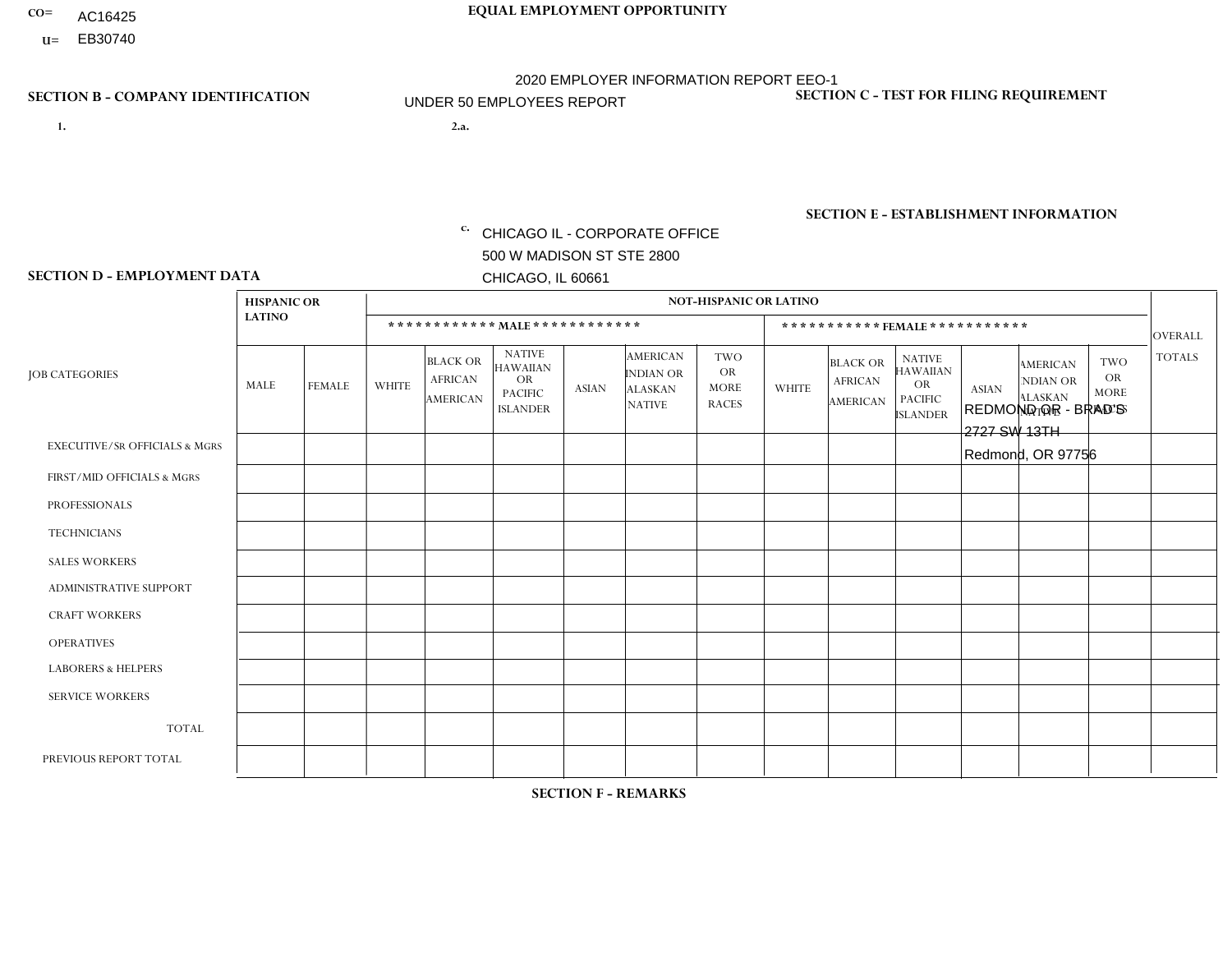- AC16425
- **U=**

**1. 2.a.** CHICAGO IL - CORPORATE OFFICE 500 W MADISON ST STE 2800 CHICAGO, IL 60661

2.a. ORLANDO FL - SELF SERVICE 9205 E COLONIAL DR Orlando, FL 32817

EIN= 952920557

# **SECTION B - COMPANY IDENTIFICATION SECTION C - TEST FOR FILING REQUIREMENT**

1- Y 2- Y 3- N DUNS= 000123456

**SECTION E - ESTABLISHMENT INFORMATION c.** NAICS: 423140

### **SECTION D - EMPLOYMENT DATA**

|                                          | <b>HISPANIC OR</b> |                |                |                                                      |                                                                                    |              |                                                                        | <b>NOT-HISPANIC OR LATINO</b>                          |              |                                                      |                                                                                    |              |                                                                       |                                                  |                |
|------------------------------------------|--------------------|----------------|----------------|------------------------------------------------------|------------------------------------------------------------------------------------|--------------|------------------------------------------------------------------------|--------------------------------------------------------|--------------|------------------------------------------------------|------------------------------------------------------------------------------------|--------------|-----------------------------------------------------------------------|--------------------------------------------------|----------------|
|                                          | <b>LATINO</b>      |                |                |                                                      | ************ MALE ************                                                     |              |                                                                        |                                                        |              | ***********FEMALE***********                         |                                                                                    |              |                                                                       |                                                  | <b>OVERALL</b> |
| <b>JOB CATEGORIES</b>                    | MALE               | <b>FEMALE</b>  | <b>WHITE</b>   | <b>BLACK OR</b><br><b>AFRICAN</b><br><b>AMERICAN</b> | <b>NATIVE</b><br><b>HAWAIIAN</b><br><b>OR</b><br><b>PACIFIC</b><br><b>ISLANDER</b> | <b>ASIAN</b> | <b>AMERICAN</b><br><b>INDIAN OR</b><br><b>ALASKAN</b><br><b>NATIVE</b> | <b>TWO</b><br><b>OR</b><br><b>MORE</b><br><b>RACES</b> | <b>WHITE</b> | <b>BLACK OR</b><br><b>AFRICAN</b><br><b>AMERICAN</b> | <b>NATIVE</b><br><b>HAWAIIAN</b><br><b>OR</b><br><b>PACIFIC</b><br><b>ISLANDER</b> | <b>ASIAN</b> | <b>AMERICAN</b><br><b>NDIAN OR</b><br><b>ALASKAN</b><br><b>NATIVE</b> | <b>TWO</b><br>OR.<br><b>MORE</b><br><b>RACES</b> | <b>TOTALS</b>  |
| <b>EXECUTIVE/SR OFFICIALS &amp; MGRS</b> | $\Omega$           | $\Omega$       | $\Omega$       | $\Omega$                                             | $\Omega$                                                                           | $\mathbf{0}$ | $\Omega$                                                               | $\Omega$                                               | $\Omega$     | $\Omega$                                             | $\Omega$                                                                           | $\Omega$     | $\Omega$                                                              | $\Omega$                                         | $\mathbf 0$    |
| FIRST/MID OFFICIALS & MGRS               | 1                  | $\Omega$       | $\Omega$       | 0                                                    | $\Omega$                                                                           | $\mathbf{0}$ | $\Omega$                                                               | $\Omega$                                               | $\Omega$     | $\Omega$                                             | $\Omega$                                                                           | $\mathbf{0}$ | $\Omega$                                                              | $\Omega$                                         | $\mathbf{1}$   |
| <b>PROFESSIONALS</b>                     | $\Omega$           | $\overline{2}$ | $\Omega$       | $\Omega$                                             | $\Omega$                                                                           | $\Omega$     | $\Omega$                                                               | $\Omega$                                               | $\Omega$     | $\Omega$                                             | $\Omega$                                                                           | $\Omega$     | $\Omega$                                                              | $\Omega$                                         | 2              |
| <b>TECHNICIANS</b>                       | $\mathbf 0$        | 0              | $\mathbf 0$    | 0                                                    | $\Omega$                                                                           | $\Omega$     | $\Omega$                                                               | $\Omega$                                               | $\Omega$     | $\Omega$                                             | $\Omega$                                                                           | $\mathbf 0$  | $\Omega$                                                              | $\mathbf 0$                                      | $\overline{0}$ |
| <b>SALES WORKERS</b>                     | $\mathbf 0$        | $\mathbf 0$    | $\mathbf 0$    | $\Omega$                                             | $\Omega$                                                                           | $\Omega$     | $\Omega$                                                               | $\Omega$                                               | $\Omega$     | $\Omega$                                             | $\Omega$                                                                           | $\Omega$     | $\Omega$                                                              | $\Omega$                                         | $\mathbf 0$    |
| ADMINISTRATIVE SUPPORT                   | 5                  | 1              |                | $\mathbf 0$                                          | $\Omega$                                                                           | $\Omega$     | $\Omega$                                                               | $\Omega$                                               |              | $\Omega$                                             | $\Omega$                                                                           | $\Omega$     | $\Omega$                                                              | $\Omega$                                         | 8              |
| <b>CRAFT WORKERS</b>                     | 1                  | 0              | $\Omega$       | 0                                                    | $\Omega$                                                                           | $\Omega$     | $\Omega$                                                               | $\Omega$                                               | $\Omega$     | $\Omega$                                             | $\Omega$                                                                           | $\mathbf{0}$ | $\Omega$                                                              | $\Omega$                                         | $\mathbf{1}$   |
| <b>OPERATIVES</b>                        | 4                  | $\mathbf 0$    | $\mathbf 0$    | 0                                                    | $\Omega$                                                                           | $\Omega$     | $\Omega$                                                               | $\Omega$                                               | $\Omega$     | $\Omega$                                             | $\Omega$                                                                           | $\Omega$     | $\Omega$                                                              | $\Omega$                                         | 4              |
| <b>LABORERS &amp; HELPERS</b>            | $\mathbf 0$        | $\mathbf 0$    | $\overline{1}$ | 0                                                    | $\Omega$                                                                           | $\Omega$     | $\Omega$                                                               | $\Omega$                                               | $\Omega$     | $\Omega$                                             | $\Omega$                                                                           | $\Omega$     | $\Omega$                                                              | $\Omega$                                         | $\mathbf{1}$   |
| <b>SERVICE WORKERS</b>                   | $\mathbf 0$        | $\mathbf 0$    | $\mathbf 0$    | 0                                                    | $\mathbf 0$                                                                        | $\Omega$     | $\Omega$                                                               | $\Omega$                                               | $\Omega$     | $\Omega$                                             | $\mathbf{0}$                                                                       | $\mathbf 0$  | $\Omega$                                                              | $\mathbf 0$                                      | 0              |
| <b>TOTAL</b>                             | 11                 | 3              | $\sqrt{2}$     | 0                                                    | $\Omega$                                                                           | $\Omega$     | $\Omega$                                                               | $\Omega$                                               | 1            | $\Omega$                                             | $\Omega$                                                                           | $\Omega$     | $\Omega$                                                              | $\Omega$                                         | 17             |
| PREVIOUS REPORT TOTAL                    | 8                  | $\overline{4}$ | $\overline{2}$ | $\Omega$                                             | $\Omega$                                                                           | $\Omega$     | $\Omega$                                                               | $\Omega$                                               |              | $\Omega$                                             | $\Omega$                                                                           | $\mathbf{0}$ | $\Omega$                                                              | $\mathbf 0$                                      | 15             |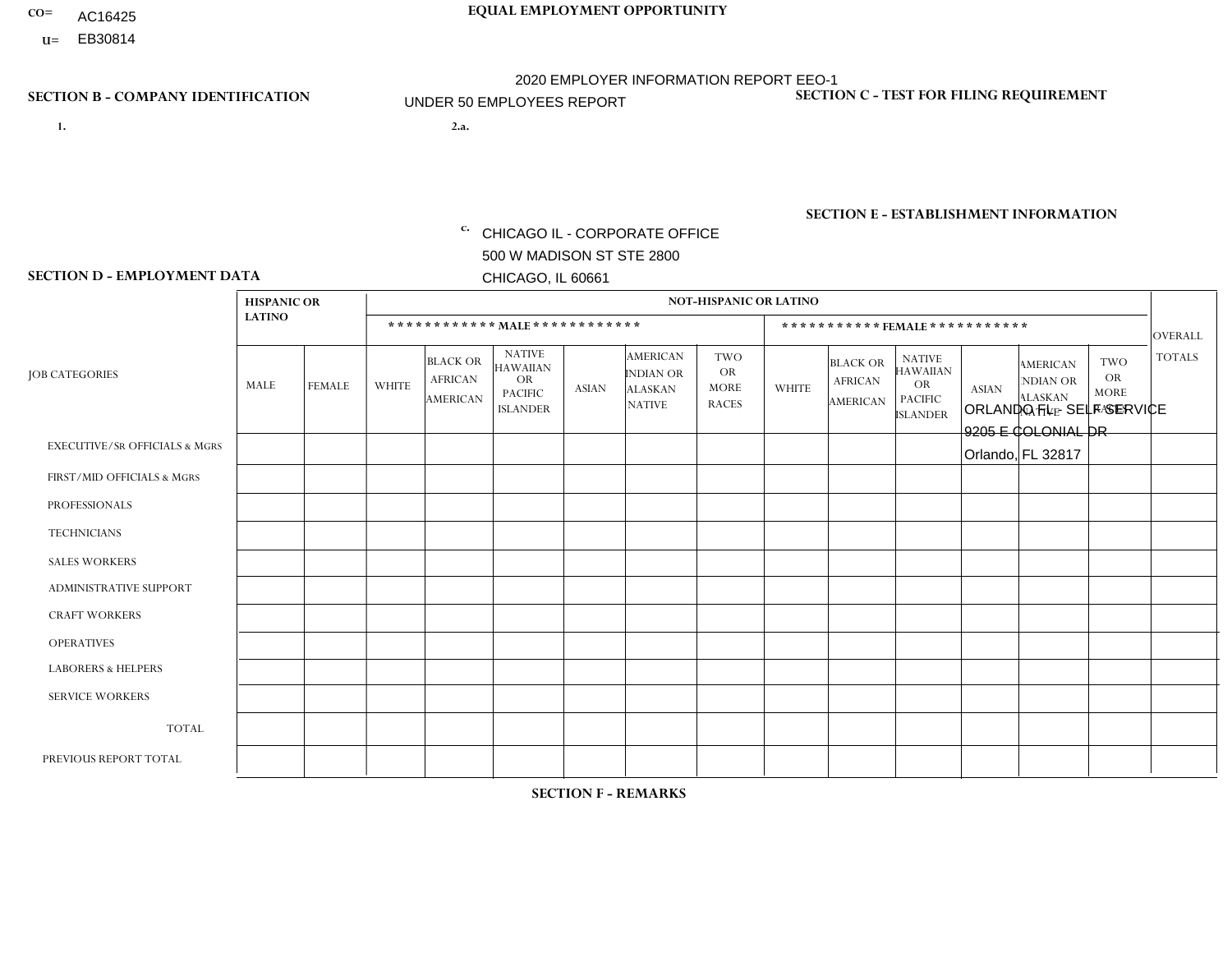- AC16425
- **U=**

- **1. 2.a.** CHICAGO IL CORPORATE OFFICE 500 W MADISON ST STE 2800 CHICAGO, IL 60661
- 2.a. DUBUQUE IA 2400 KERPER BLVD SUITE 100A Dubuque, IA 52001
	- c. EIN= 952920557

# **SECTION B - COMPANY IDENTIFICATION SECTION C - TEST FOR FILING REQUIREMENT**

1- Y 2- Y 3- N DUNS= 000123456

**SECTION E - ESTABLISHMENT INFORMATION c.** NAICS: 423140

### **SECTION D - EMPLOYMENT DATA**

|                                          | <b>HISPANIC OR</b> |               |                |                                                      |                                                                             |              |                                                                        | <b>NOT-HISPANIC OR LATINO</b>                          |              |                                                      |                                                                                    |              |                                                                       |                                                        |                |
|------------------------------------------|--------------------|---------------|----------------|------------------------------------------------------|-----------------------------------------------------------------------------|--------------|------------------------------------------------------------------------|--------------------------------------------------------|--------------|------------------------------------------------------|------------------------------------------------------------------------------------|--------------|-----------------------------------------------------------------------|--------------------------------------------------------|----------------|
|                                          | <b>LATINO</b>      |               |                |                                                      | ************ MAIE************                                               |              |                                                                        |                                                        |              | *********** FEMALE ***********                       |                                                                                    |              |                                                                       |                                                        | <b>OVERALL</b> |
| <b>JOB CATEGORIES</b>                    | MALE               | <b>FEMALE</b> | <b>WHITE</b>   | <b>BLACK OR</b><br><b>AFRICAN</b><br><b>AMERICAN</b> | <b>NATIVE</b><br><b>HAWAIIAN</b><br>OR<br><b>PACIFIC</b><br><b>ISLANDER</b> | <b>ASIAN</b> | <b>AMERICAN</b><br><b>INDIAN OR</b><br><b>ALASKAN</b><br><b>NATIVE</b> | <b>TWO</b><br><b>OR</b><br><b>MORE</b><br><b>RACES</b> | <b>WHITE</b> | <b>BLACK OR</b><br><b>AFRICAN</b><br><b>AMERICAN</b> | <b>NATIVE</b><br><b>HAWAIIAN</b><br><b>OR</b><br><b>PACIFIC</b><br><b>ISLANDER</b> | <b>ASIAN</b> | <b>AMERICAN</b><br><b>NDIAN OR</b><br><b>ALASKAN</b><br><b>NATIVE</b> | <b>TWO</b><br><b>OR</b><br><b>MORE</b><br><b>RACES</b> | <b>TOTALS</b>  |
| <b>EXECUTIVE/SR OFFICIALS &amp; MGRS</b> | $\mathbf 0$        | 0             | $\Omega$       | $\mathbf 0$                                          | $\Omega$                                                                    | $\mathbf{0}$ | $\Omega$                                                               | $\Omega$                                               | $\Omega$     | $\Omega$                                             | $\Omega$                                                                           | $\mathbf{0}$ | $\Omega$                                                              | $\Omega$                                               | $\mathbf 0$    |
| FIRST/MID OFFICIALS & MGRS               | $\mathbf 0$        | $\mathbf 0$   | $\overline{2}$ | $\mathbf 0$                                          | $\Omega$                                                                    | $\Omega$     | $\Omega$                                                               | $\Omega$                                               | $\Omega$     | $\Omega$                                             | $\Omega$                                                                           | $\Omega$     | $\Omega$                                                              | $\mathbf 0$                                            | $\overline{2}$ |
| <b>PROFESSIONALS</b>                     | $\mathbf 0$        | $\mathbf 0$   | $\mathbf 0$    | $\mathbf 0$                                          | $\mathbf 0$                                                                 | $\Omega$     | $\Omega$                                                               | $\Omega$                                               | $\Omega$     | $\Omega$                                             | $\Omega$                                                                           | $\Omega$     | $\Omega$                                                              | $\mathbf 0$                                            | 0              |
| <b>TECHNICIANS</b>                       | $\mathbf 0$        | $\mathbf 0$   | $\Omega$       | 0                                                    | $\Omega$                                                                    | $\Omega$     | $\Omega$                                                               | $\Omega$                                               | $\Omega$     | $\Omega$                                             | $\Omega$                                                                           | $\Omega$     | $\Omega$                                                              | $\mathbf 0$                                            | $\mathbf 0$    |
| <b>SALES WORKERS</b>                     | $\mathbf 0$        | $\mathbf 0$   | 5              | $\mathbf 0$                                          | $\Omega$                                                                    | $\Omega$     | $\Omega$                                                               | 1                                                      | 0            | $\mathbf 0$                                          | $\mathbf 0$                                                                        | $\mathbf 0$  | $\Omega$                                                              | $\mathbf 0$                                            | 6              |
| ADMINISTRATIVE SUPPORT                   | $\mathbf 0$        | $\mathbf 0$   | $\Omega$       | $\Omega$                                             | $\Omega$                                                                    | $\Omega$     | $\Omega$                                                               | $\Omega$                                               | 1            | $\Omega$                                             | $\Omega$                                                                           | $\Omega$     | $\Omega$                                                              | $\Omega$                                               | $\mathbf{1}$   |
| <b>CRAFT WORKERS</b>                     | $\mathbf 0$        | $\mathbf 0$   | $\Omega$       | 0                                                    | $\Omega$                                                                    | $\mathbf{0}$ | $\Omega$                                                               | $\Omega$                                               | $\Omega$     | $\Omega$                                             | $\mathbf{0}$                                                                       | $\mathbf{0}$ | $\Omega$                                                              | $\Omega$                                               | $\mathbf 0$    |
| <b>OPERATIVES</b>                        | 0                  | 0             | 6              | 0                                                    | $\Omega$                                                                    | $\Omega$     | $\Omega$                                                               | $\Omega$                                               | $\Omega$     | $\Omega$                                             | $\Omega$                                                                           | $\Omega$     | $\Omega$                                                              | $\Omega$                                               | 6              |
| <b>LABORERS &amp; HELPERS</b>            | $\mathbf 0$        | $\mathbf 0$   | $\overline{4}$ | 0                                                    | $\Omega$                                                                    | $\Omega$     | $\Omega$                                                               | $\Omega$                                               | $\Omega$     | $\Omega$                                             | $\mathbf{0}$                                                                       | $\mathbf{0}$ | $\Omega$                                                              | $\mathbf 0$                                            | 4              |
| <b>SERVICE WORKERS</b>                   | $\mathbf 0$        | $\mathbf 0$   | $\mathbf{0}$   | 0                                                    | $\Omega$                                                                    | $\Omega$     | $\Omega$                                                               | $\Omega$                                               | $\Omega$     | $\Omega$                                             | $\mathbf{0}$                                                                       | $\Omega$     | $\Omega$                                                              | $\Omega$                                               | $\mathbf 0$    |
| <b>TOTAL</b>                             | $\mathbf 0$        | $\mathbf 0$   | 17             | 0                                                    | $\Omega$                                                                    | $\mathbf{0}$ | $\Omega$                                                               |                                                        | -1           | $\Omega$                                             | $\Omega$                                                                           | $\mathbf{0}$ | $\Omega$                                                              | $\Omega$                                               | 19             |
| PREVIOUS REPORT TOTAL                    | $\mathbf 0$        | $\mathbf 0$   | 22             | $\mathbf 0$                                          | $\mathbf 0$                                                                 | $\Omega$     | $\Omega$                                                               |                                                        |              | 0                                                    | 0                                                                                  | $\mathbf 0$  | 0                                                                     | $\mathbf 0$                                            | 24             |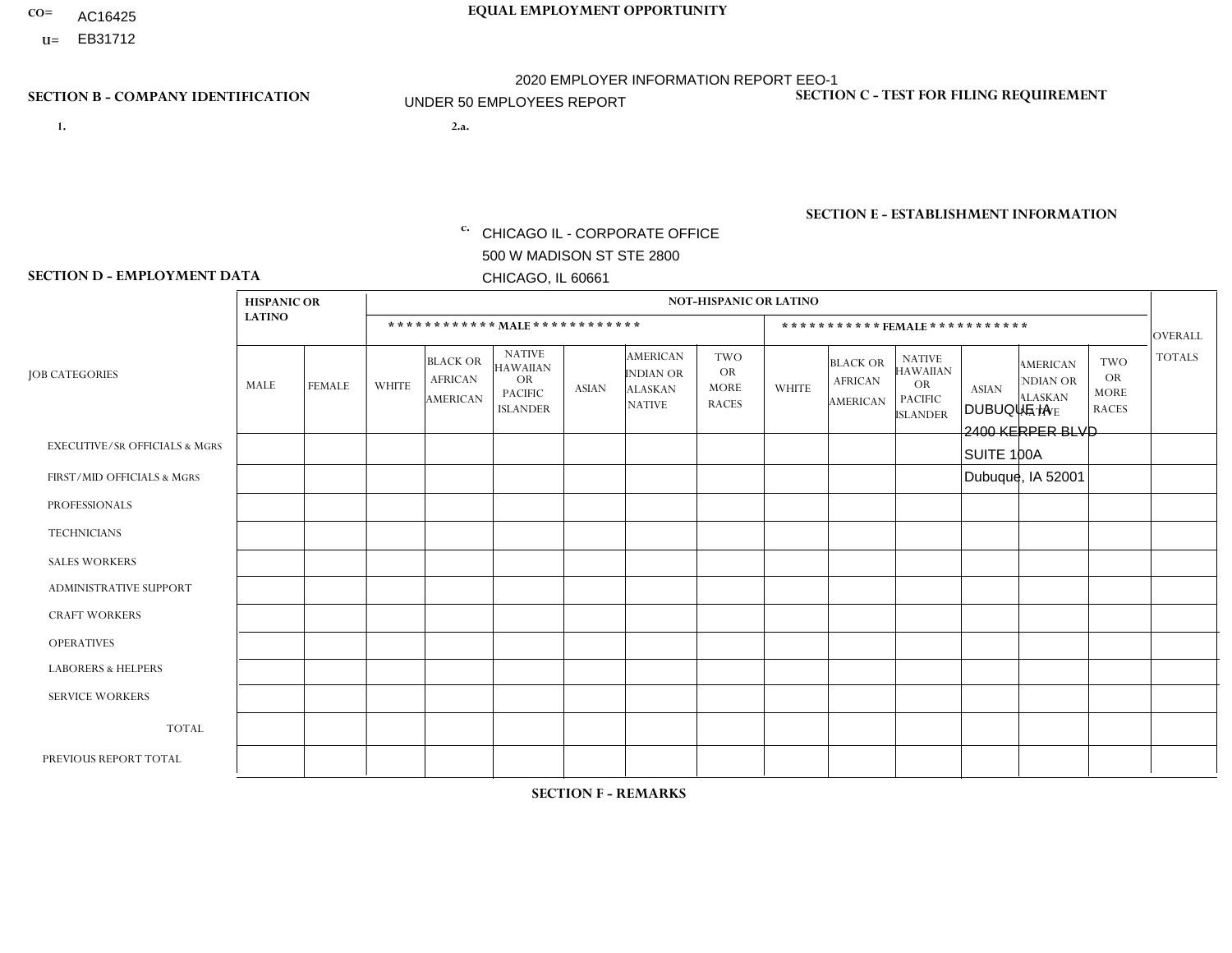- AC16425
- **U=**

- **1. 2.a.** CHICAGO IL CORPORATE OFFICE 500 W MADISON ST STE 2800 CHICAGO, IL 60661
- 2.a. KENTWOOD MI-CORP QUALITY SYS 4495 44TH STREET SE Kentwood, MI 49512

EIN= 952920557

# **SECTION B - COMPANY IDENTIFICATION SECTION C - TEST FOR FILING REQUIREMENT**

1- Y 2- Y 3- N DUNS= 000123456

**SECTION E - ESTABLISHMENT INFORMATION c.** NAICS: 551114

### **SECTION D - EMPLOYMENT DATA**

|                                          | <b>HISPANIC OR</b> |               |                          |                                                      |                                                                                    |              |                                                                        | <b>NOT-HISPANIC OR LATINO</b>                          |              |                                                      |                                                                             |              |                                                                       |                                                        |                |
|------------------------------------------|--------------------|---------------|--------------------------|------------------------------------------------------|------------------------------------------------------------------------------------|--------------|------------------------------------------------------------------------|--------------------------------------------------------|--------------|------------------------------------------------------|-----------------------------------------------------------------------------|--------------|-----------------------------------------------------------------------|--------------------------------------------------------|----------------|
|                                          | <b>LATINO</b>      |               |                          |                                                      | ************ MALE ************                                                     |              |                                                                        |                                                        |              | ***********FEMALE***********                         |                                                                             |              |                                                                       |                                                        | <b>OVERALL</b> |
| <b>JOB CATEGORIES</b>                    | MALE               | <b>FEMALE</b> | <b>WHITE</b>             | <b>BLACK OR</b><br><b>AFRICAN</b><br><b>AMERICAN</b> | <b>NATIVE</b><br><b>HAWAIIAN</b><br><b>OR</b><br><b>PACIFIC</b><br><b>ISLANDER</b> | <b>ASIAN</b> | <b>AMERICAN</b><br><b>INDIAN OR</b><br><b>ALASKAN</b><br><b>NATIVE</b> | <b>TWO</b><br><b>OR</b><br><b>MORE</b><br><b>RACES</b> | <b>WHITE</b> | <b>BLACK OR</b><br><b>AFRICAN</b><br><b>AMERICAN</b> | <b>NATIVE</b><br><b>HAWAIIAN</b><br>OR<br><b>PACIFIC</b><br><b>ISLANDER</b> | <b>ASIAN</b> | <b>AMERICAN</b><br><b>NDIAN OR</b><br><b>ALASKAN</b><br><b>NATIVE</b> | <b>TWO</b><br><b>OR</b><br><b>MORE</b><br><b>RACES</b> | <b>TOTALS</b>  |
| <b>EXECUTIVE/SR OFFICIALS &amp; MGRS</b> | $\Omega$           | $\Omega$      | $\Omega$                 | $\mathbf 0$                                          | $\Omega$                                                                           | $\Omega$     | $\Omega$                                                               | $\Omega$                                               | $\Omega$     | $\Omega$                                             | $\Omega$                                                                    | $\Omega$     | $\Omega$                                                              | $\Omega$                                               | $\mathbf 0$    |
| FIRST/MID OFFICIALS & MGRS               | 0                  | $\mathbf 0$   | $\Omega$                 | $\mathbf 0$                                          | $\Omega$                                                                           | $\Omega$     | $\Omega$                                                               | $\Omega$                                               | 0            | $\Omega$                                             | $\Omega$                                                                    | $\Omega$     | $\Omega$                                                              | $\Omega$                                               | $\mathbf{0}$   |
| <b>PROFESSIONALS</b>                     | 0                  | $\Omega$      | 1                        | $\mathbf 0$                                          | $\Omega$                                                                           | $\Omega$     | $\Omega$                                                               | $\Omega$                                               | 0            | $\Omega$                                             | $\Omega$                                                                    | $\Omega$     | $\Omega$                                                              | $\Omega$                                               | $\mathbf{1}$   |
| <b>TECHNICIANS</b>                       | 0                  | $\Omega$      | $\Omega$                 | $\Omega$                                             | $\Omega$                                                                           | $\Omega$     | $\Omega$                                                               | $\Omega$                                               | $\Omega$     | $\Omega$                                             | $\Omega$                                                                    | $\Omega$     | $\Omega$                                                              | $\Omega$                                               | $\Omega$       |
| <b>SALES WORKERS</b>                     | 0                  | $\Omega$      | $\Omega$                 | $\Omega$                                             | $\Omega$                                                                           | $\Omega$     | $\Omega$                                                               | $\Omega$                                               | 0            | $\Omega$                                             | $\Omega$                                                                    | $\Omega$     | $\Omega$                                                              | $\Omega$                                               | $\Omega$       |
| ADMINISTRATIVE SUPPORT                   | 0                  | $\Omega$      | $\Omega$                 | $\mathbf 0$                                          | $\Omega$                                                                           | $\Omega$     | $\Omega$                                                               | $\Omega$                                               | $\Omega$     | $\Omega$                                             | $\Omega$                                                                    | $\Omega$     | $\Omega$                                                              | $\Omega$                                               | $\mathbf 0$    |
| <b>CRAFT WORKERS</b>                     | 0                  | $\Omega$      | $\Omega$                 | $\mathbf 0$                                          | $\Omega$                                                                           | $\Omega$     | $\Omega$                                                               | $\Omega$                                               | 0            | $\Omega$                                             | $\Omega$                                                                    | $\mathbf{0}$ | $\Omega$                                                              | $\mathbf{0}$                                           | $\mathbf 0$    |
| <b>OPERATIVES</b>                        | 0                  | $\Omega$      | $\mathbf 0$              | $\mathbf 0$                                          | $\Omega$                                                                           | $\Omega$     | $\Omega$                                                               | $\Omega$                                               | $\Omega$     | $\Omega$                                             | $\Omega$                                                                    | $\mathbf{0}$ | $\Omega$                                                              | $\mathbf{0}$                                           | $\mathbf 0$    |
| <b>LABORERS &amp; HELPERS</b>            | 0                  | $\Omega$      | $\mathbf 0$              | $\mathbf 0$                                          | $\mathbf 0$                                                                        | $\Omega$     | $\Omega$                                                               | $\Omega$                                               | $\Omega$     | $\Omega$                                             | $\Omega$                                                                    | $\mathbf{0}$ | $\Omega$                                                              | $\Omega$                                               | 0              |
| <b>SERVICE WORKERS</b>                   | 0                  | $\Omega$      | $\Omega$                 | $\mathbf 0$                                          | $\mathbf{0}$                                                                       | $\Omega$     | $\Omega$                                                               | $\Omega$                                               | $\Omega$     | $\Omega$                                             | $\Omega$                                                                    | $\Omega$     | $\Omega$                                                              | $\Omega$                                               | $\overline{0}$ |
| <b>TOTAL</b>                             | $\Omega$           | 0             | $\overline{\phantom{a}}$ | 0                                                    | 0                                                                                  | $\Omega$     | $\Omega$                                                               | $\Omega$                                               | $\Omega$     | $\Omega$                                             | $\Omega$                                                                    | $\mathbf 0$  | 0                                                                     | $\mathbf 0$                                            | $\mathbf{1}$   |
| PREVIOUS REPORT TOTAL                    | 0                  | $\Omega$      | 3                        | $\mathbf 0$                                          | $\Omega$                                                                           | $\Omega$     | $\Omega$                                                               | $\Omega$                                               |              | $\Omega$                                             | $\Omega$                                                                    | $\Omega$     | $\Omega$                                                              | $\mathbf 0$                                            | $\overline{4}$ |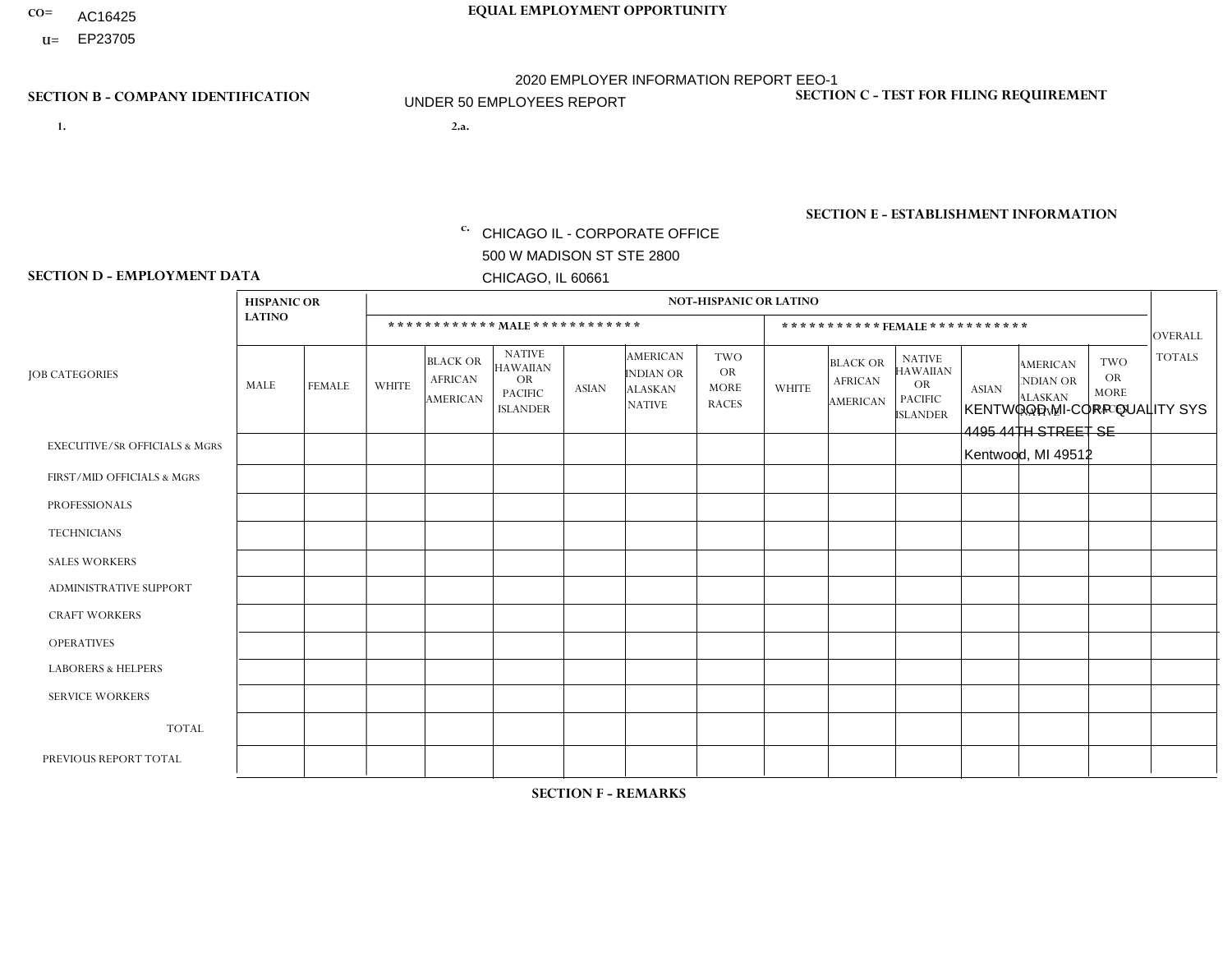- AC16425
- **U=**

- **1. 2.a.** CHICAGO IL CORPORATE OFFICE 500 W MADISON ST STE 2800 CHICAGO, IL 60661
- 2.a. STOCKTON CA ACME 1016 SOUTH WILSON WAY Stockton, CA 95205

EIN= 952907390

# **SECTION B - COMPANY IDENTIFICATION SECTION C - TEST FOR FILING REQUIREMENT**

1- Y 2- Y 3- N DUNS= 000123456

**SECTION E - ESTABLISHMENT INFORMATION c.** NAICS: 423140

### **SECTION D - EMPLOYMENT DATA**

|                                          | <b>HISPANIC OR</b> |              |                |                                                      |                                                                                    |              |                                                                        | <b>NOT-HISPANIC OR LATINO</b>                          |              |                                               |                                                                                    |              |                                                                |                                                        |                |
|------------------------------------------|--------------------|--------------|----------------|------------------------------------------------------|------------------------------------------------------------------------------------|--------------|------------------------------------------------------------------------|--------------------------------------------------------|--------------|-----------------------------------------------|------------------------------------------------------------------------------------|--------------|----------------------------------------------------------------|--------------------------------------------------------|----------------|
|                                          | <b>LATINO</b>      |              |                | ************ MAIE************                        |                                                                                    |              |                                                                        |                                                        |              | ***********FEMALE***********                  |                                                                                    |              |                                                                |                                                        | <b>OVERALL</b> |
| <b>JOB CATEGORIES</b>                    | MALE               | FEMALE       | <b>WHITE</b>   | <b>BLACK OR</b><br><b>AFRICAN</b><br><b>AMERICAN</b> | <b>NATIVE</b><br><b>HAWAIIAN</b><br><b>OR</b><br><b>PACIFIC</b><br><b>ISLANDER</b> | <b>ASIAN</b> | <b>AMERICAN</b><br><b>INDIAN OR</b><br><b>ALASKAN</b><br><b>NATIVE</b> | <b>TWO</b><br><b>OR</b><br><b>MORE</b><br><b>RACES</b> | <b>WHITE</b> | <b>BLACK OR</b><br><b>AFRICAN</b><br>AMERICAN | <b>NATIVE</b><br><b>HAWAIIAN</b><br><b>OR</b><br><b>PACIFIC</b><br><b>ISLANDER</b> | <b>ASIAN</b> | <b>AMERICAN</b><br>NDIAN OR<br><b>ALASKAN</b><br><b>NATIVE</b> | <b>TWO</b><br><b>OR</b><br><b>MORE</b><br><b>RACES</b> | <b>TOTALS</b>  |
| <b>EXECUTIVE/SR OFFICIALS &amp; MGRS</b> | $\Omega$           | $\Omega$     | $\Omega$       | $\mathbf 0$                                          | $\Omega$                                                                           | $\mathbf{0}$ | $\Omega$                                                               | $\Omega$                                               | $\Omega$     | $\Omega$                                      | $\Omega$                                                                           | $\Omega$     | $\Omega$                                                       | $\Omega$                                               | $\Omega$       |
| FIRST/MID OFFICIALS & MGRS               |                    | $\mathbf{1}$ | 3              | $\mathbf 0$                                          | $\Omega$                                                                           | $\Omega$     | $\Omega$                                                               | $\Omega$                                               | 0            | $\Omega$                                      | $\Omega$                                                                           | $\Omega$     | $\Omega$                                                       | $\mathbf 0$                                            | 5              |
| <b>PROFESSIONALS</b>                     | $\Omega$           | $\mathbf 0$  | $\overline{2}$ | $\mathbf 0$                                          | $\mathbf 0$                                                                        | 1            | $\Omega$                                                               | $\Omega$                                               | 0            | $\Omega$                                      | $\Omega$                                                                           | $\mathbf 0$  | 0                                                              | $\mathbf 0$                                            | 3              |
| <b>TECHNICIANS</b>                       | 0                  | $\mathbf 0$  | $\Omega$       | $\mathbf 0$                                          | $\mathbf 0$                                                                        | $\Omega$     | $\Omega$                                                               | $\Omega$                                               | $\Omega$     | $\Omega$                                      | $\Omega$                                                                           | $\mathbf 0$  | $\Omega$                                                       | $\mathbf 0$                                            | $\mathbf 0$    |
| <b>SALES WORKERS</b>                     | $\overline{2}$     | $\Omega$     | 2              | $\mathbf 0$                                          | $\Omega$                                                                           | $\mathbf{1}$ | $\Omega$                                                               | $\Omega$                                               | 0            | $\Omega$                                      | $\Omega$                                                                           | $\Omega$     | $\Omega$                                                       | $\Omega$                                               | 5              |
| <b>ADMINISTRATIVE SUPPORT</b>            | $\overline{2}$     | $\Omega$     | $\overline{2}$ | $\mathbf 0$                                          | $\Omega$                                                                           | -1           | $\Omega$                                                               | $\Omega$                                               | $\Omega$     | $\Omega$                                      | $\Omega$                                                                           | $\Omega$     | $\mathbf{0}$                                                   | $\Omega$                                               | 5              |
| <b>CRAFT WORKERS</b>                     | 4                  | $\Omega$     | 2              | $\mathbf 0$                                          | $\Omega$                                                                           | 1            | $\Omega$                                                               | $\Omega$                                               | 0            | $\Omega$                                      | $\Omega$                                                                           | $\Omega$     | $\Omega$                                                       | $\Omega$                                               | $\overline{7}$ |
| <b>OPERATIVES</b>                        | 3                  | $\Omega$     | 3              | $\mathbf 0$                                          | $\Omega$                                                                           | $\Omega$     | $\Omega$                                                               |                                                        | $\Omega$     | $\Omega$                                      | $\Omega$                                                                           | $\Omega$     | $\Omega$                                                       | $\Omega$                                               | $\overline{7}$ |
| <b>LABORERS &amp; HELPERS</b>            | 0                  | $\Omega$     | $\overline{ }$ | $\mathbf 0$                                          | $\Omega$                                                                           | $\Omega$     | $\overline{\mathbf{1}}$                                                | $\Omega$                                               | 0            | $\Omega$                                      | $\Omega$                                                                           | $\Omega$     | $\Omega$                                                       | $\Omega$                                               | $\overline{2}$ |
| <b>SERVICE WORKERS</b>                   | 0                  | $\Omega$     | $\Omega$       | 0                                                    | $\mathbf{0}$                                                                       | $\Omega$     | $\Omega$                                                               | $\Omega$                                               | $\Omega$     | $\Omega$                                      | $\Omega$                                                                           | $\Omega$     | $\Omega$                                                       | $\Omega$                                               | $\overline{0}$ |
| <b>TOTAL</b>                             | 12                 | $\mathbf{1}$ | 15             | 0                                                    | 0                                                                                  | 4            | -1                                                                     |                                                        | $\Omega$     | $\Omega$                                      | $\Omega$                                                                           | $\mathbf 0$  | 0                                                              | $\mathbf 0$                                            | 34             |
| PREVIOUS REPORT TOTAL                    | 12                 | $\mathbf{1}$ | 19             | $\mathbf 0$                                          |                                                                                    | 5            | $\Omega$                                                               |                                                        |              | $\Omega$                                      | $\Omega$                                                                           | $\Omega$     | $\Omega$                                                       | $\mathbf 0$                                            | 40             |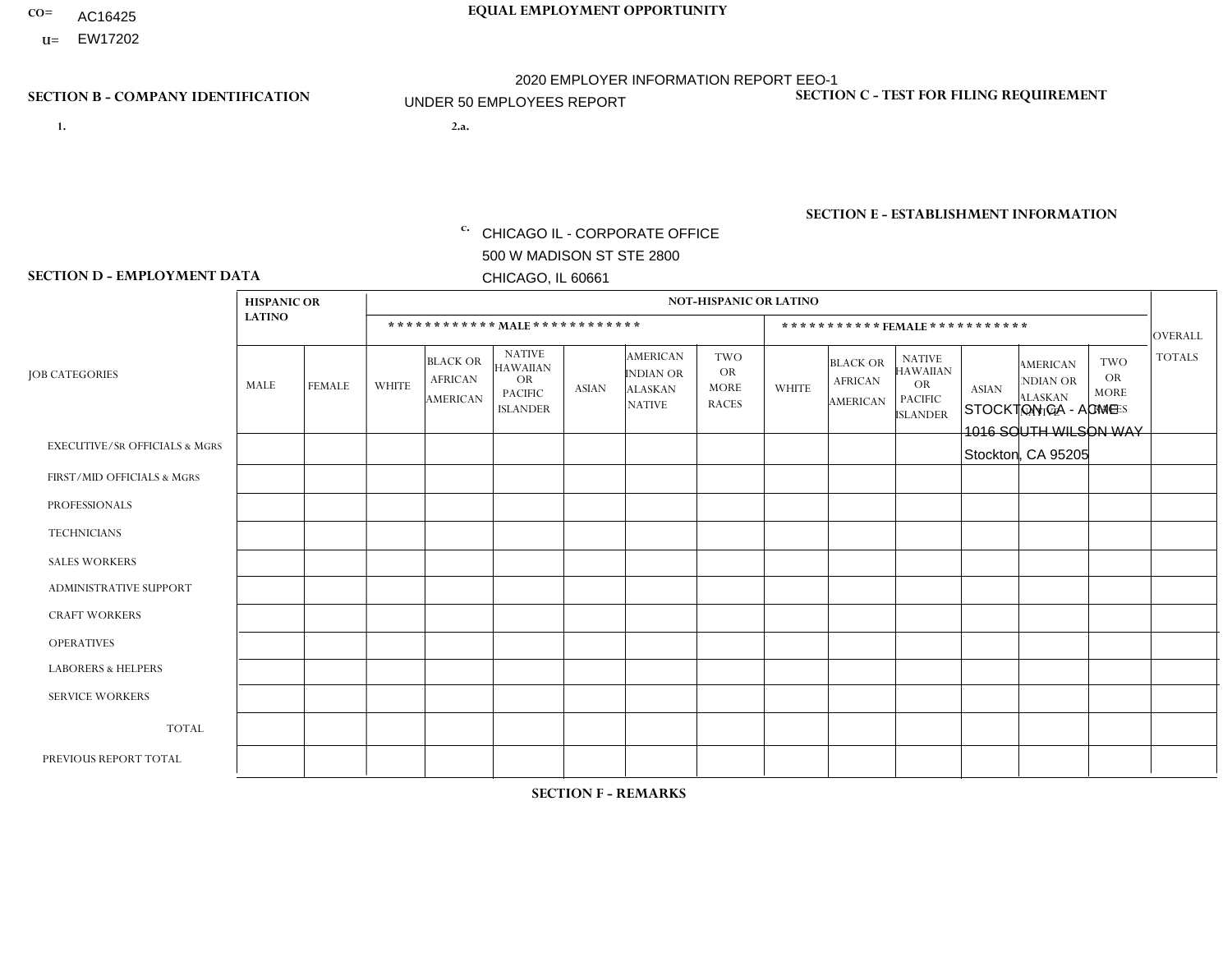- AC16425
- **U=**

- **1. 2.a.** CHICAGO IL CORPORATE OFFICE 500 W MADISON ST STE 2800 CHICAGO, IL 60661
- 2.a. CALDWELL ID BARGER AUTOPART 6423 CLEVELAND BLVD Caldwell, ID 83607

c. EIN= 952920557

# **SECTION B - COMPANY IDENTIFICATION SECTION C - TEST FOR FILING REQUIREMENT**

1- Y 2- Y 3- N DUNS= 000123456

**SECTION E - ESTABLISHMENT INFORMATION c.** NAICS: 423140

### **SECTION D - EMPLOYMENT DATA**

|                                          | <b>HISPANIC OR</b> |               |                |                                                      |                                                                                    |              |                                                                        | <b>NOT-HISPANIC OR LATINO</b>                          |                         |                                               |                                                                             |              |                                                                |                                                 |                |
|------------------------------------------|--------------------|---------------|----------------|------------------------------------------------------|------------------------------------------------------------------------------------|--------------|------------------------------------------------------------------------|--------------------------------------------------------|-------------------------|-----------------------------------------------|-----------------------------------------------------------------------------|--------------|----------------------------------------------------------------|-------------------------------------------------|----------------|
|                                          | <b>LATINO</b>      |               |                |                                                      | ************ MALE ************                                                     |              |                                                                        |                                                        |                         | *********** FEMALE ***********                |                                                                             |              |                                                                |                                                 | <b>OVERALL</b> |
| <b>JOB CATEGORIES</b>                    | MALE               | <b>FEMALE</b> | <b>WHITE</b>   | <b>BLACK OR</b><br><b>AFRICAN</b><br><b>AMERICAN</b> | <b>NATIVE</b><br><b>HAWAIIAN</b><br><b>OR</b><br><b>PACIFIC</b><br><b>ISLANDER</b> | <b>ASIAN</b> | <b>AMERICAN</b><br><b>INDIAN OR</b><br><b>ALASKAN</b><br><b>NATIVE</b> | <b>TWO</b><br><b>OR</b><br><b>MORE</b><br><b>RACES</b> | <b>WHITE</b>            | <b>BLACK OR</b><br><b>AFRICAN</b><br>AMERICAN | <b>NATIVE</b><br><b>HAWAIIAN</b><br>OR<br><b>PACIFIC</b><br><b>ISLANDER</b> | <b>ASIAN</b> | <b>AMERICAN</b><br>NDIAN OR<br><b>ALASKAN</b><br><b>NATIVE</b> | TWO<br><b>OR</b><br><b>MORE</b><br><b>RACES</b> | <b>TOTALS</b>  |
| <b>EXECUTIVE/SR OFFICIALS &amp; MGRS</b> | $\mathbf 0$        | $\mathbf 0$   | $\mathbf 0$    | $\Omega$                                             | $\Omega$                                                                           | $\Omega$     | $\Omega$                                                               | 0                                                      | $\Omega$                | $\Omega$                                      | $\Omega$                                                                    | 0            | $\Omega$                                                       | $\Omega$                                        | $\mathbf 0$    |
| FIRST/MID OFFICIALS & MGRS               | $\mathbf 0$        | $\mathbf 0$   | $\overline{c}$ | $\mathbf 0$                                          | $\Omega$                                                                           | $\Omega$     | $\Omega$                                                               | 0                                                      | $\Omega$                | $\Omega$                                      | $\Omega$                                                                    | $\mathbf 0$  | $\Omega$                                                       | $\mathbf 0$                                     | $\overline{2}$ |
| <b>PROFESSIONALS</b>                     | $\mathbf 0$        | $\mathbf 0$   | $\mathbf 0$    | $\Omega$                                             | $\Omega$                                                                           | $\Omega$     | $\Omega$                                                               | 0                                                      | $\Omega$                | $\Omega$                                      | $\Omega$                                                                    | 0            | $\Omega$                                                       | $\mathbf{0}$                                    | $\mathbf{0}$   |
| <b>TECHNICIANS</b>                       | $\mathbf 0$        | $\mathbf 0$   | $\Omega$       | $\mathbf 0$                                          | $\Omega$                                                                           | $\Omega$     | $\Omega$                                                               | 0                                                      | $\Omega$                | $\Omega$                                      | $\Omega$                                                                    | $\mathbf 0$  | $\Omega$                                                       | $\mathbf{0}$                                    | $\mathbf 0$    |
| <b>SALES WORKERS</b>                     | 1                  | $\mathbf 0$   | $\overline{c}$ | $\Omega$                                             | $\Omega$                                                                           | $\Omega$     | $\Omega$                                                               | 0                                                      | $\Omega$                | $\Omega$                                      | $\Omega$                                                                    | 0            | $\Omega$                                                       | $\mathbf{0}$                                    | 3              |
| <b>ADMINISTRATIVE SUPPORT</b>            | $\Omega$           | $\mathbf 0$   | $\overline{1}$ | $\Omega$                                             | $\Omega$                                                                           | $\Omega$     | $\Omega$                                                               | 0                                                      | $\Omega$                | $\Omega$                                      | $\Omega$                                                                    | $\Omega$     | $\Omega$                                                       | $\Omega$                                        | $\mathbf{1}$   |
| <b>CRAFT WORKERS</b>                     | $\mathbf 0$        | $\mathbf 0$   | 1              | $\Omega$                                             | $\Omega$                                                                           | 0            | $\Omega$                                                               | 0                                                      | $\overline{2}$          | $\Omega$                                      | $\Omega$                                                                    | 0            | $\Omega$                                                       | $\mathbf{0}$                                    | 3              |
| <b>OPERATIVES</b>                        | $\Omega$           | $\mathbf 0$   | $\mathbf{3}$   | $\mathbf 0$                                          | $\Omega$                                                                           | 0            | $\Omega$                                                               | $\Omega$                                               | $\Omega$                | $\Omega$                                      | $\Omega$                                                                    | 0            | $\Omega$                                                       | $\mathbf{0}$                                    | 3              |
| <b>LABORERS &amp; HELPERS</b>            | $\Omega$           | $\Omega$      | $\Omega$       | $\mathbf{0}$                                         | $\Omega$                                                                           | $\Omega$     | $\Omega$                                                               | 0                                                      | $\Omega$                | $\Omega$                                      | $\Omega$                                                                    | 0            | $\Omega$                                                       | $\mathbf{0}$                                    | $\mathbf 0$    |
| <b>SERVICE WORKERS</b>                   | $\mathbf{0}$       | $\mathbf 0$   | $\mathbf 0$    | $\mathbf 0$                                          | $\Omega$                                                                           | $\Omega$     | $\Omega$                                                               | 0                                                      | $\Omega$                | $\Omega$                                      | $\Omega$                                                                    | 0            | $\Omega$                                                       | $\Omega$                                        | $\mathbf 0$    |
| <b>TOTAL</b>                             | 1                  | 0             | 9              | $\mathbf 0$                                          | 0                                                                                  | $\mathbf 0$  | $\Omega$                                                               | 0                                                      | $\overline{2}$          | $\Omega$                                      | 0                                                                           | 0            | $\Omega$                                                       | 0                                               | 12             |
| PREVIOUS REPORT TOTAL                    | 2                  | $\mathbf 0$   | 14             | $\mathbf 0$                                          | $\Omega$                                                                           | $\Omega$     | $\overline{1}$                                                         | 1                                                      | $\overline{\mathbf{A}}$ | $\Omega$                                      | $\Omega$                                                                    | 0            | $\Omega$                                                       | $\mathbf 0$                                     | 19             |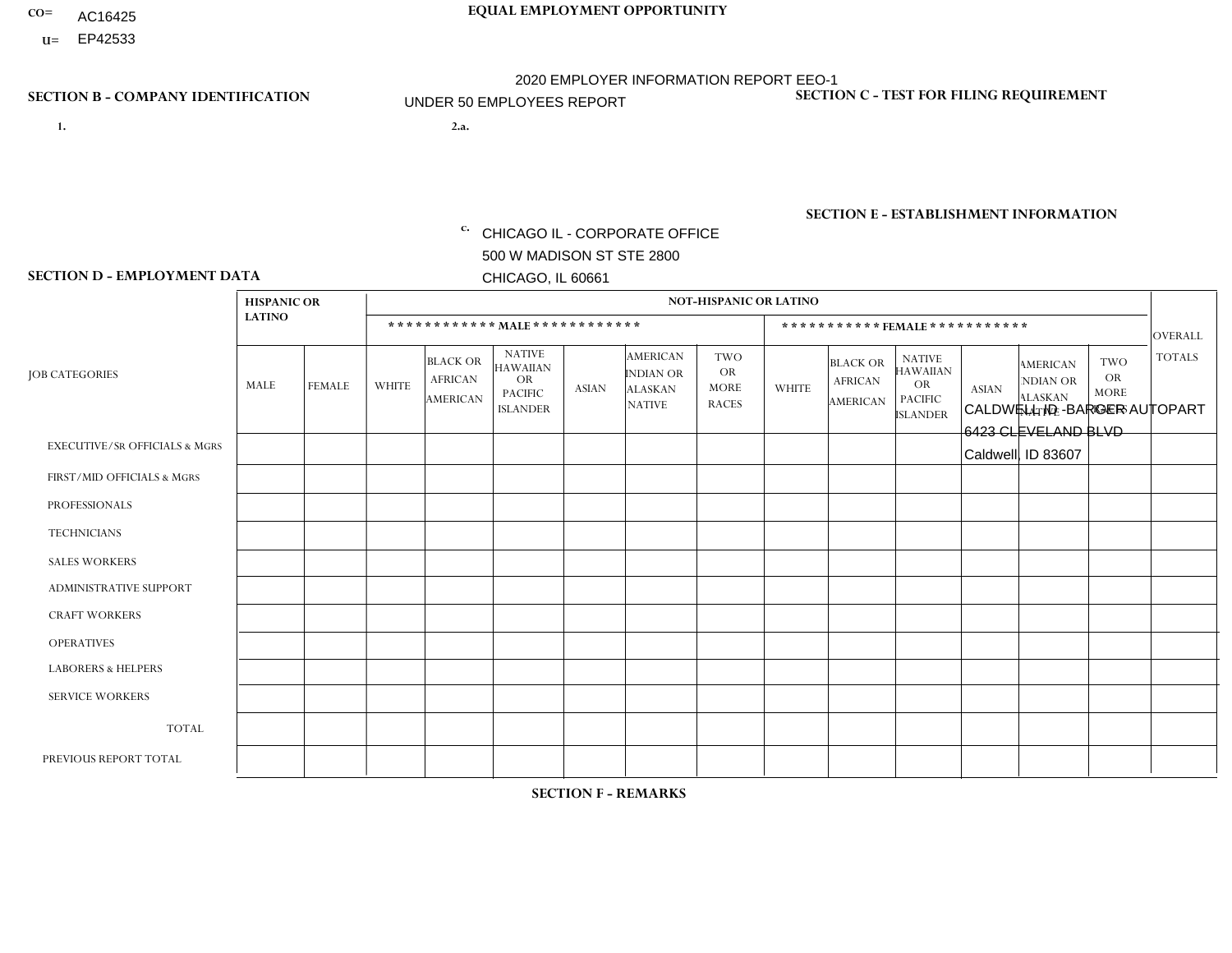- AC16425
- **U=**

- **1. 2.a.** CHICAGO IL CORPORATE OFFICE 500 W MADISON ST STE 2800 CHICAGO, IL 60661
- 2.a. OCEANSIDE CA 2315 CARPENTER RD Oceanside, CA 92054

EIN= 953072886

# **SECTION B - COMPANY IDENTIFICATION SECTION C - TEST FOR FILING REQUIREMENT**

1- Y 2- Y 3- N DUNS= 000123456

**SECTION E - ESTABLISHMENT INFORMATION c.** NAICS: 423140

### **SECTION D - EMPLOYMENT DATA**

|                                          | <b>HISPANIC OR</b> |                |              |                                                      |                                                                                    |              |                                                                        | <b>NOT-HISPANIC OR LATINO</b>                          |              |                                               |                                                                                    |              |                                                                       |                                                        |                |
|------------------------------------------|--------------------|----------------|--------------|------------------------------------------------------|------------------------------------------------------------------------------------|--------------|------------------------------------------------------------------------|--------------------------------------------------------|--------------|-----------------------------------------------|------------------------------------------------------------------------------------|--------------|-----------------------------------------------------------------------|--------------------------------------------------------|----------------|
|                                          | <b>LATINO</b>      |                |              | ************ MALE ************                       |                                                                                    |              |                                                                        |                                                        |              | ***********FEMALE***********                  |                                                                                    |              |                                                                       |                                                        | <b>OVERALL</b> |
| <b>JOB CATEGORIES</b>                    | MALE               | <b>FEMALE</b>  | <b>WHITE</b> | <b>BLACK OR</b><br><b>AFRICAN</b><br><b>AMERICAN</b> | <b>NATIVE</b><br><b>HAWAIIAN</b><br><b>OR</b><br><b>PACIFIC</b><br><b>ISLANDER</b> | ASIAN        | <b>AMERICAN</b><br><b>INDIAN OR</b><br><b>ALASKAN</b><br><b>NATIVE</b> | <b>TWO</b><br><b>OR</b><br><b>MORE</b><br><b>RACES</b> | <b>WHITE</b> | <b>BLACK OR</b><br><b>AFRICAN</b><br>AMERICAN | <b>NATIVE</b><br><b>HAWAIIAN</b><br><b>OR</b><br><b>PACIFIC</b><br><b>ISLANDER</b> | <b>ASIAN</b> | <b>AMERICAN</b><br><b>NDIAN OR</b><br><b>ALASKAN</b><br><b>NATIVE</b> | <b>TWO</b><br><b>OR</b><br><b>MORE</b><br><b>RACES</b> | <b>TOTALS</b>  |
| <b>EXECUTIVE/SR OFFICIALS &amp; MGRS</b> | $\Omega$           | $\Omega$       | $\Omega$     | $\mathbf 0$                                          | $\Omega$                                                                           | $\mathbf{0}$ | $\Omega$                                                               | $\Omega$                                               | 0            | $\Omega$                                      | $\Omega$                                                                           | $\Omega$     | $\Omega$                                                              | $\Omega$                                               | $\mathbf{0}$   |
| FIRST/MID OFFICIALS & MGRS               | 0                  | $\mathbf 1$    | $\Omega$     | $\mathbf 0$                                          | $\Omega$                                                                           | $\Omega$     | $\Omega$                                                               | $\Omega$                                               | 0            | $\Omega$                                      | $\Omega$                                                                           | $\Omega$     | $\Omega$                                                              | $\Omega$                                               | $\mathbf{1}$   |
| <b>PROFESSIONALS</b>                     | 0                  | $\Omega$       | $\mathbf 0$  | $\mathbf 0$                                          | $\Omega$                                                                           | $\Omega$     | $\Omega$                                                               | $\Omega$                                               | 0            | $\Omega$                                      | $\Omega$                                                                           | $\Omega$     | $\Omega$                                                              | $\Omega$                                               | $\mathbf{0}$   |
| <b>TECHNICIANS</b>                       | 0                  | $\Omega$       | $\Omega$     | $\mathbf 0$                                          | $\Omega$                                                                           | $\Omega$     | $\Omega$                                                               | $\Omega$                                               | $\Omega$     | $\Omega$                                      | $\Omega$                                                                           | $\Omega$     | $\Omega$                                                              | $\Omega$                                               | $\mathbf{0}$   |
| <b>SALES WORKERS</b>                     | 3                  | $\Omega$       | $\Omega$     | $\Omega$                                             | $\Omega$                                                                           | $\Omega$     | $\Omega$                                                               | $\Omega$                                               | 0            | $\Omega$                                      | $\Omega$                                                                           | $\Omega$     | $\Omega$                                                              | $\Omega$                                               | 3              |
| <b>ADMINISTRATIVE SUPPORT</b>            | 0                  | 5              | $\Omega$     | $\mathbf 0$                                          | 0                                                                                  | $\Omega$     | $\Omega$                                                               | $\Omega$                                               | $\Omega$     | $\Omega$                                      | $\Omega$                                                                           | $\mathbf{0}$ | $\mathbf{0}$                                                          | $\mathbf 0$                                            | 5              |
| <b>CRAFT WORKERS</b>                     | 0                  | $\Omega$       | $\Omega$     | $\mathbf 0$                                          | $\Omega$                                                                           | $\Omega$     | $\Omega$                                                               | $\Omega$                                               | 0            | $\Omega$                                      | $\Omega$                                                                           | $\Omega$     | $\Omega$                                                              | $\Omega$                                               | $\Omega$       |
| <b>OPERATIVES</b>                        | 11                 | $\mathbf{1}$   | $\Omega$     | $\mathbf 0$                                          | $\Omega$                                                                           | $\Omega$     | $\Omega$                                                               | $\Omega$                                               | $\Omega$     | $\Omega$                                      | $\Omega$                                                                           | $\Omega$     | $\Omega$                                                              | $\Omega$                                               | 12             |
| <b>LABORERS &amp; HELPERS</b>            | 0                  | $\Omega$       | $\Omega$     | $\mathbf 0$                                          | $\Omega$                                                                           | $\Omega$     | $\Omega$                                                               | $\Omega$                                               | $\Omega$     | $\Omega$                                      | $\Omega$                                                                           | $\Omega$     | $\Omega$                                                              | $\mathbf{0}$                                           | $\mathbf 0$    |
| <b>SERVICE WORKERS</b>                   | 0                  | $\Omega$       | $\mathbf 0$  | 0                                                    | 0                                                                                  | $\Omega$     | $\Omega$                                                               | $\Omega$                                               | $\Omega$     | $\Omega$                                      | $\Omega$                                                                           | $\Omega$     | $\Omega$                                                              | $\Omega$                                               | 0              |
| <b>TOTAL</b>                             | 14                 | $\overline{7}$ | $\mathbf 0$  | 0                                                    | 0                                                                                  | $\mathbf 0$  | $\Omega$                                                               | $\Omega$                                               | $\Omega$     | $\Omega$                                      | $\Omega$                                                                           | $\mathbf 0$  | 0                                                                     | $\mathbf 0$                                            | 21             |
| PREVIOUS REPORT TOTAL                    | 14                 | 5              | $\Omega$     | $\mathbf 0$                                          | $\Omega$                                                                           | $\mathbf{0}$ | $\Omega$                                                               | $\Omega$                                               | 0            | $\Omega$                                      | $\Omega$                                                                           | $\Omega$     | $\Omega$                                                              | $\mathbf 0$                                            | 19             |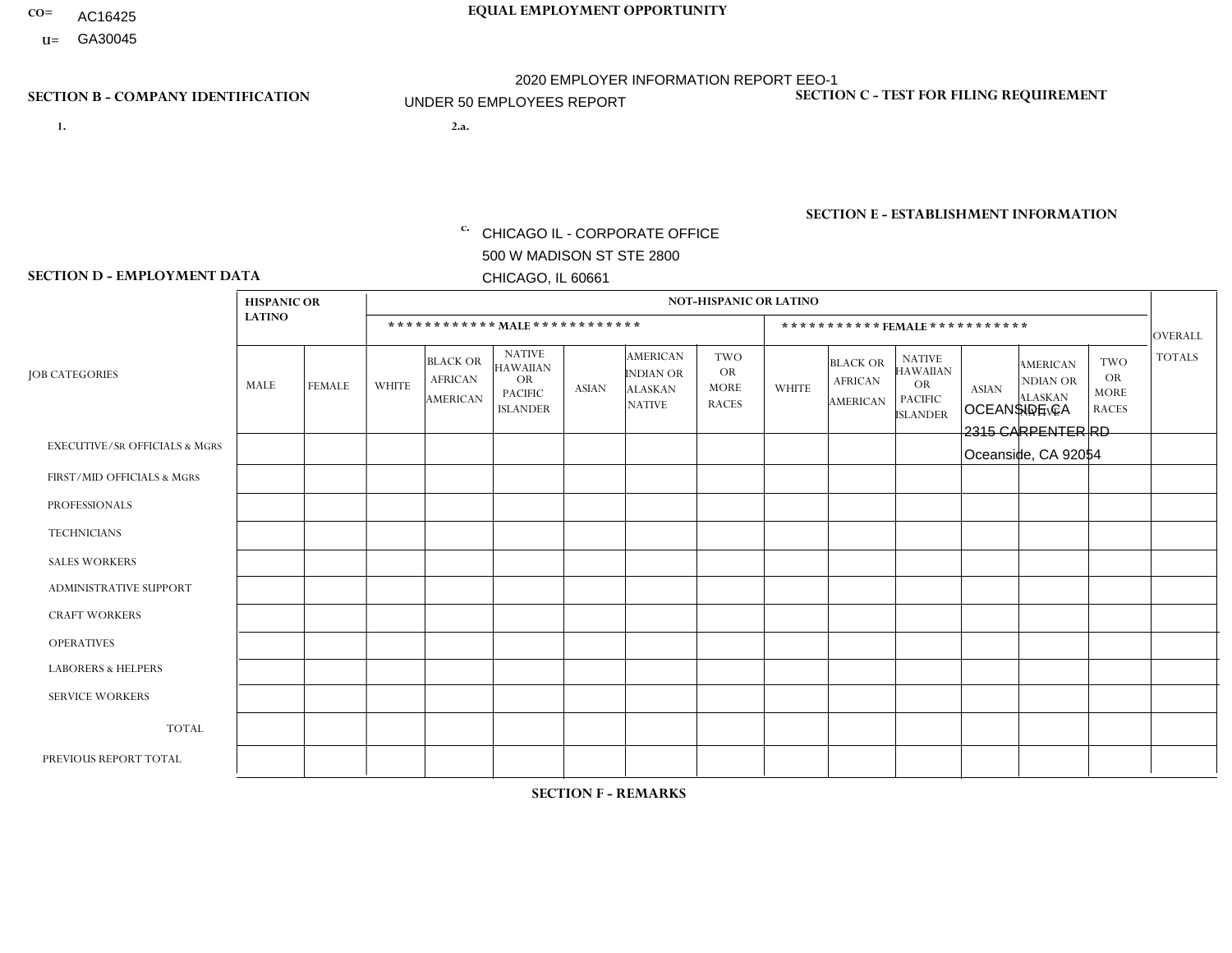- AC16425
- **U=**

**1. 2.a.** CHICAGO IL - CORPORATE OFFICE 500 W MADISON ST STE 2800 CHICAGO, IL 60661

2.a. CASEYVILLE IL - METROAUTOPART 2450 BLACK LANE Caseyville, IL 62232

EIN= 952920557

# **SECTION B - COMPANY IDENTIFICATION SECTION C - TEST FOR FILING REQUIREMENT**

1- Y 2- Y 3- N DUNS= 000123456

**SECTION E - ESTABLISHMENT INFORMATION c.** NAICS: 423140

### **SECTION D - EMPLOYMENT DATA**

|                                          | <b>HISPANIC OR</b> |             |                |                                                      |                                                                                    |              |                                                                        | <b>NOT-HISPANIC OR LATINO</b>                          |                |                                               |                                                                                    |              |                                                                |                                                        |                |
|------------------------------------------|--------------------|-------------|----------------|------------------------------------------------------|------------------------------------------------------------------------------------|--------------|------------------------------------------------------------------------|--------------------------------------------------------|----------------|-----------------------------------------------|------------------------------------------------------------------------------------|--------------|----------------------------------------------------------------|--------------------------------------------------------|----------------|
|                                          | <b>LATINO</b>      |             |                |                                                      | ************ MAIE************                                                      |              |                                                                        |                                                        |                | *********** FEMALE ***********                |                                                                                    |              |                                                                |                                                        | <b>OVERALL</b> |
| <b>JOB CATEGORIES</b>                    | MALE               | FEMALE      | <b>WHITE</b>   | <b>BLACK OR</b><br><b>AFRICAN</b><br><b>AMERICAN</b> | <b>NATIVE</b><br><b>HAWAIIAN</b><br><b>OR</b><br><b>PACIFIC</b><br><b>ISLANDER</b> | <b>ASIAN</b> | <b>AMERICAN</b><br><b>INDIAN OR</b><br><b>ALASKAN</b><br><b>NATIVE</b> | <b>TWO</b><br><b>OR</b><br><b>MORE</b><br><b>RACES</b> | <b>WHITE</b>   | <b>BLACK OR</b><br><b>AFRICAN</b><br>AMERICAN | <b>NATIVE</b><br><b>HAWAIIAN</b><br><b>OR</b><br><b>PACIFIC</b><br><b>ISLANDER</b> | <b>ASIAN</b> | <b>AMERICAN</b><br>NDIAN OR<br><b>ALASKAN</b><br><b>NATIVE</b> | <b>TWO</b><br><b>OR</b><br><b>MORE</b><br><b>RACES</b> | <b>TOTALS</b>  |
| <b>EXECUTIVE/SR OFFICIALS &amp; MGRS</b> | $\Omega$           | $\Omega$    | $\Omega$       | $\Omega$                                             | $\Omega$                                                                           | $\mathbf{0}$ | $\Omega$                                                               | $\Omega$                                               | 0              | $\Omega$                                      | $\Omega$                                                                           | $\Omega$     | $\Omega$                                                       | $\Omega$                                               | $\Omega$       |
| FIRST/MID OFFICIALS & MGRS               | 0                  | $\Omega$    | $\overline{2}$ | $\mathbf 0$                                          | $\Omega$                                                                           | $\mathbf{0}$ | $\mathbf{0}$                                                           | $\Omega$                                               |                | $\Omega$                                      | $\Omega$                                                                           | $\Omega$     | $\Omega$                                                       | $\mathbf 0$                                            | 3              |
| <b>PROFESSIONALS</b>                     | 0                  | $\Omega$    | $\Omega$       | $\mathbf 0$                                          | $\Omega$                                                                           | $\Omega$     | $\Omega$                                                               | $\Omega$                                               | 0              | $\Omega$                                      | $\Omega$                                                                           | $\mathbf 0$  | $\Omega$                                                       | $\Omega$                                               | $\overline{0}$ |
| <b>TECHNICIANS</b>                       | $\Omega$           | $\mathbf 0$ | $\Omega$       | $\mathbf 0$                                          | $\Omega$                                                                           | $\Omega$     | $\Omega$                                                               | $\Omega$                                               | $\overline{0}$ | $\Omega$                                      | $\Omega$                                                                           | $\mathbf{0}$ | $\Omega$                                                       | $\mathbf 0$                                            | $\mathbf 0$    |
| <b>SALES WORKERS</b>                     | $\Omega$           | $\Omega$    | $\Omega$       | $\mathbf 0$                                          | $\Omega$                                                                           | $\Omega$     | $\Omega$                                                               | $\Omega$                                               | $\Omega$       | $\Omega$                                      | $\Omega$                                                                           | $\Omega$     | $\Omega$                                                       | $\mathbf{0}$                                           | $\mathbf 0$    |
| <b>ADMINISTRATIVE SUPPORT</b>            | 0                  | $\mathbf 0$ | 3              | $\mathbf 0$                                          | $\mathbf 0$                                                                        | $\mathbf{0}$ | $\Omega$                                                               | $\Omega$                                               | $\overline{2}$ | $\Omega$                                      | $\Omega$                                                                           | $\mathbf 0$  | $\Omega$                                                       | $\mathbf 0$                                            | 5              |
| <b>CRAFT WORKERS</b>                     | 0                  | $\Omega$    | 3              | 1                                                    | $\Omega$                                                                           | $\Omega$     | $\Omega$                                                               | $\Omega$                                               | 0              | $\Omega$                                      | $\Omega$                                                                           | $\mathbf{0}$ | $\Omega$                                                       | $\Omega$                                               | $\overline{4}$ |
| <b>OPERATIVES</b>                        |                    | $\Omega$    | 4              | $\overline{1}$                                       | $\Omega$                                                                           | $\Omega$     | $\Omega$                                                               | $\Omega$                                               | $\Omega$       | $\Omega$                                      | $\Omega$                                                                           | $\Omega$     | $\Omega$                                                       | $\Omega$                                               | 6              |
| <b>LABORERS &amp; HELPERS</b>            | 0                  | $\Omega$    | $\overline{ }$ | $\Omega$                                             | $\Omega$                                                                           | $\Omega$     | $\Omega$                                                               | $\Omega$                                               | $\Omega$       | $\Omega$                                      | $\Omega$                                                                           | $\Omega$     | $\Omega$                                                       | $\Omega$                                               | $\mathbf{1}$   |
| <b>SERVICE WORKERS</b>                   | 0                  | $\mathbf 0$ | $\mathbf 0$    | $\mathbf 0$                                          | 0                                                                                  | $\mathbf 0$  | $\Omega$                                                               | $\Omega$                                               | $\Omega$       | $\Omega$                                      | $\Omega$                                                                           | 0            | $\Omega$                                                       | $\mathbf 0$                                            | $\mathbf 0$    |
| <b>TOTAL</b>                             |                    | 0           | 13             | $\overline{c}$                                       | $\mathbf{0}$                                                                       | $\mathbf 0$  | $\Omega$                                                               | $\Omega$                                               | 3              | $\Omega$                                      | $\Omega$                                                                           | $\mathbf 0$  | 0                                                              | $\mathbf 0$                                            | 19             |
| PREVIOUS REPORT TOTAL                    |                    | $\Omega$    | 24             | 3                                                    | $\Omega$                                                                           | $\mathbf{0}$ | $\Omega$                                                               |                                                        | 3              |                                               | $\Omega$                                                                           | $\Omega$     | $\Omega$                                                       | $\mathbf 0$                                            | 33             |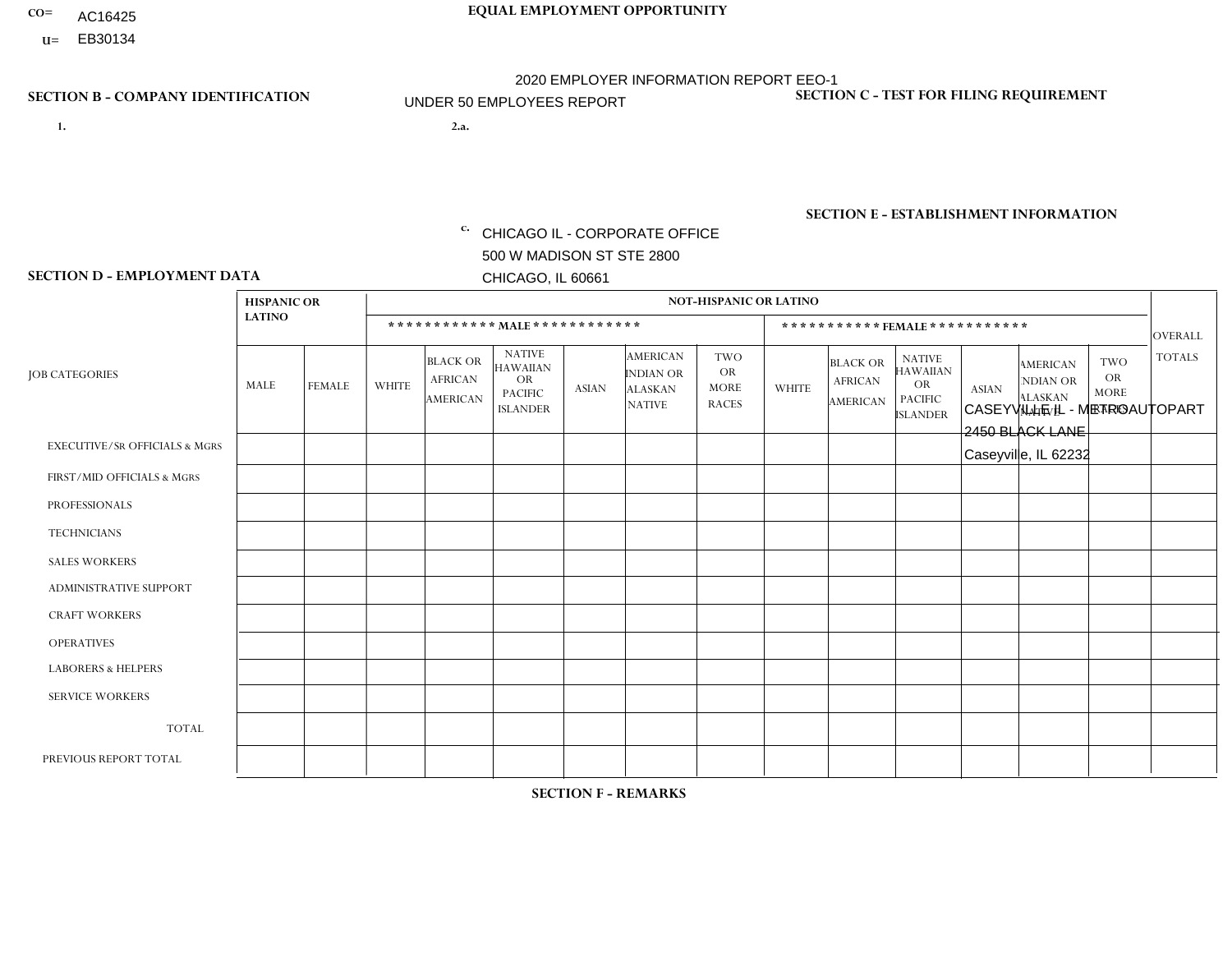- AC16425
- **U=**

**1. 2.a.** CHICAGO IL - CORPORATE OFFICE 500 W MADISON ST STE 2800 CHICAGO, IL 60661

2.a. ANAHEIM CA - PYP 1235 S BEACH BOULEVARD Anaheim, CA 92804

EIN= 953406551

# **SECTION B - COMPANY IDENTIFICATION SECTION C - TEST FOR FILING REQUIREMENT**

1- Y 2- Y 3- N DUNS= 000123456

**SECTION E - ESTABLISHMENT INFORMATION c.** NAICS: 423140

### **SECTION D - EMPLOYMENT DATA**

|                                          | <b>HISPANIC OR</b> |               |              |                                                      |                                                                                    |                      |                                                                        | <b>NOT-HISPANIC OR LATINO</b>                          |                |                                                      |                                                                             |              |                                                                       |                                                        |                |
|------------------------------------------|--------------------|---------------|--------------|------------------------------------------------------|------------------------------------------------------------------------------------|----------------------|------------------------------------------------------------------------|--------------------------------------------------------|----------------|------------------------------------------------------|-----------------------------------------------------------------------------|--------------|-----------------------------------------------------------------------|--------------------------------------------------------|----------------|
|                                          | <b>LATINO</b>      |               |              | ************ MALE ************                       |                                                                                    |                      |                                                                        |                                                        |                |                                                      | ***********FEMALE***********                                                |              |                                                                       |                                                        | <b>OVERALL</b> |
| <b>JOB CATEGORIES</b>                    | <b>MALE</b>        | <b>FEMALE</b> | <b>WHITE</b> | <b>BLACK OR</b><br><b>AFRICAN</b><br><b>AMERICAN</b> | <b>NATIVE</b><br><b>HAWAIIAN</b><br><b>OR</b><br><b>PACIFIC</b><br><b>ISLANDER</b> | <b>ASIAN</b>         | <b>AMERICAN</b><br><b>INDIAN OR</b><br><b>ALASKAN</b><br><b>NATIVE</b> | <b>TWO</b><br><b>OR</b><br><b>MORE</b><br><b>RACES</b> | <b>WHITE</b>   | <b>BLACK OR</b><br><b>AFRICAN</b><br><b>AMERICAN</b> | <b>NATIVE</b><br><b>HAWAIIAN</b><br>OR<br><b>PACIFIC</b><br><b>ISLANDER</b> | <b>ASIAN</b> | <b>AMERICAN</b><br><b>NDIAN OR</b><br><b>ALASKAN</b><br><b>NATIVE</b> | <b>TWO</b><br><b>OR</b><br><b>MORE</b><br><b>RACES</b> | <b>TOTALS</b>  |
| <b>EXECUTIVE/SR OFFICIALS &amp; MGRS</b> | $\Omega$           | $\Omega$      | $\Omega$     | $\mathbf 0$                                          | $\Omega$                                                                           | $\Omega$             | $\Omega$                                                               | $\Omega$                                               | $\Omega$       | $\Omega$                                             | $\Omega$                                                                    | $\Omega$     | $\Omega$                                                              | $\Omega$                                               | $\mathbf 0$    |
| FIRST/MID OFFICIALS & MGRS               |                    | $\Omega$      | $\mathbf 0$  | $\mathbf 0$                                          | 0                                                                                  | $\Omega$             | $\Omega$                                                               | $\Omega$                                               | 0              | $\Omega$                                             | 0                                                                           | $\mathbf 0$  | $\Omega$                                                              | 0                                                      | $\mathbf{1}$   |
| <b>PROFESSIONALS</b>                     |                    | $\Omega$      | $\Omega$     | $\Omega$                                             | $\Omega$                                                                           | $\Omega$             | $\Omega$                                                               | $\Omega$                                               | $\Omega$       | $\Omega$                                             | 0                                                                           | $\Omega$     | $\Omega$                                                              | $\Omega$                                               | $\mathbf{1}$   |
| <b>TECHNICIANS</b>                       | $\Omega$           | $\Omega$      | $\Omega$     | $\Omega$                                             | $\Omega$                                                                           | $\Omega$             | $\Omega$                                                               | $\Omega$                                               | $\overline{0}$ | $\Omega$                                             | $\Omega$                                                                    | $\mathbf 0$  | $\Omega$                                                              | $\mathbf 0$                                            | $\Omega$       |
| <b>SALES WORKERS</b>                     | 8                  | $\Omega$      | $\mathbf{0}$ | $\Omega$                                             | $\Omega$                                                                           | $\Omega$             | $\Omega$                                                               | $\Omega$                                               | $\Omega$       | $\Omega$                                             | $\Omega$                                                                    | $\Omega$     | $\Omega$                                                              | $\Omega$                                               | 8              |
| ADMINISTRATIVE SUPPORT                   | 5                  | 3             | $\mathbf{0}$ | $\mathbf 0$                                          | 0                                                                                  | $\Omega$             | $\Omega$                                                               | $\Omega$                                               | 0              | $\Omega$                                             | 0                                                                           | $\Omega$     | $\Omega$                                                              | -1                                                     | 9              |
| <b>CRAFT WORKERS</b>                     | $\Omega$           | $\Omega$      | $\Omega$     | $\mathbf 0$                                          | $\Omega$                                                                           | $\Omega$             | $\Omega$                                                               | $\Omega$                                               | $\Omega$       | $\Omega$                                             | 0                                                                           | $\Omega$     | $\Omega$                                                              | $\Omega$                                               | $\Omega$       |
| <b>OPERATIVES</b>                        | 10                 | $\Omega$      | 1            | $\mathbf 0$                                          | 0                                                                                  | $\mathbf{1}$         | $\Omega$                                                               | $\Omega$                                               | 0              | $\Omega$                                             | 0                                                                           | $\mathbf 0$  | $\Omega$                                                              | $\Omega$                                               | 12             |
| <b>LABORERS &amp; HELPERS</b>            | $\Omega$           | $\Omega$      | $\mathbf{0}$ | $\mathbf 0$                                          | 0                                                                                  | $\Omega$             | $\Omega$                                                               | $\Omega$                                               | $\Omega$       | $\Omega$                                             | 0                                                                           | $\Omega$     | $\Omega$                                                              | $\Omega$                                               | $\mathbf 0$    |
| <b>SERVICE WORKERS</b>                   | $\Omega$           | $\Omega$      | $\mathbf 0$  | 0                                                    | $\mathbf 0$                                                                        | $\Omega$             | $\Omega$                                                               | $\Omega$                                               | 0              | $\Omega$                                             | $\Omega$                                                                    | $\mathbf 0$  | $\Omega$                                                              | $\Omega$                                               | $\mathbf{0}$   |
| <b>TOTAL</b>                             | 25                 | 3             | -1           | 0                                                    | 0                                                                                  | 1                    | $\Omega$                                                               | $\Omega$                                               | 0              | $\Omega$                                             | $\Omega$                                                                    | $\mathbf 0$  | $\Omega$                                                              | $\mathbf{1}$                                           | 31             |
| PREVIOUS REPORT TOTAL                    | 25                 | 3             |              | $\mathbf 0$                                          | $\mathbf 0$                                                                        | $\blacktriangleleft$ | $\Omega$                                                               | $\Omega$                                               | 0              | $\Omega$                                             | 0                                                                           | $\mathbf 0$  | $\Omega$                                                              | $\overline{1}$                                         | 31             |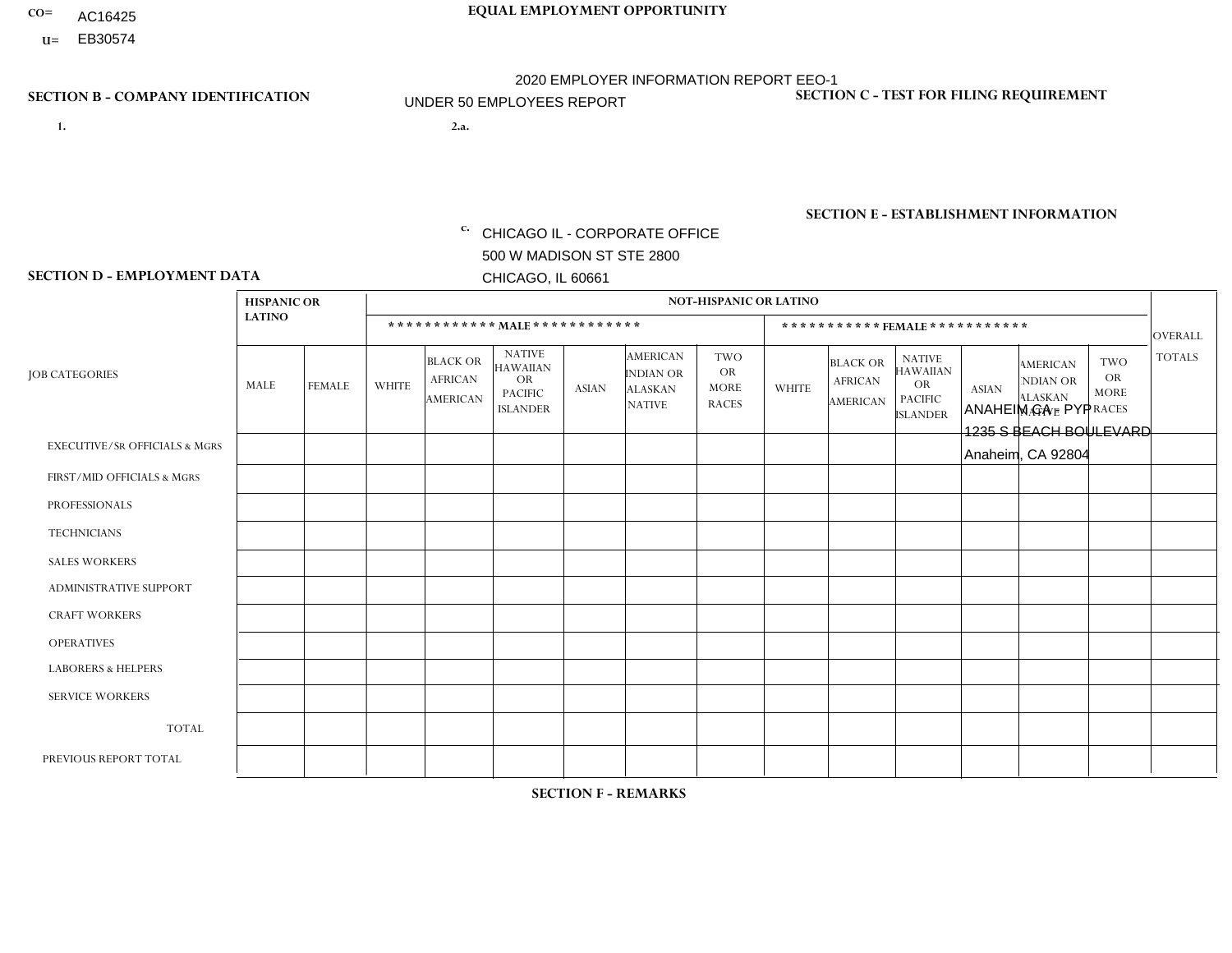- AC16425
- **U=**

**1. 2.a.** CHICAGO IL - CORPORATE OFFICE 500 W MADISON ST STE 2800 CHICAGO, IL 60661

2.a. OKLAHOMA CITY OK - SS 900 S MACARTHUR Oklahoma City, OK 73128

c. EIN= 952920557

# **SECTION B - COMPANY IDENTIFICATION SECTION C - TEST FOR FILING REQUIREMENT**

1- Y 2- Y 3- N DUNS= 000123456

**SECTION E - ESTABLISHMENT INFORMATION c.** NAICS: 423140

### **SECTION D - EMPLOYMENT DATA**

|                                          | <b>HISPANIC OR</b> |                |              |                                                      |                                                                                    |              |                                                                        | <b>NOT-HISPANIC OR LATINO</b>                          |                |                                               |                                                                                    |              |                                                                       |                                                        |                      |
|------------------------------------------|--------------------|----------------|--------------|------------------------------------------------------|------------------------------------------------------------------------------------|--------------|------------------------------------------------------------------------|--------------------------------------------------------|----------------|-----------------------------------------------|------------------------------------------------------------------------------------|--------------|-----------------------------------------------------------------------|--------------------------------------------------------|----------------------|
|                                          | <b>LATINO</b>      |                |              | ************ MALE ************                       |                                                                                    |              |                                                                        |                                                        |                |                                               | *********** FEMALE ***********                                                     |              |                                                                       |                                                        | <b>OVERALL</b>       |
| <b>JOB CATEGORIES</b>                    | <b>MALE</b>        | <b>FEMALE</b>  | <b>WHITE</b> | <b>BLACK OR</b><br><b>AFRICAN</b><br><b>AMERICAN</b> | <b>NATIVE</b><br><b>HAWAIIAN</b><br><b>OR</b><br><b>PACIFIC</b><br><b>ISLANDER</b> | <b>ASIAN</b> | <b>AMERICAN</b><br><b>INDIAN OR</b><br><b>ALASKAN</b><br><b>NATIVE</b> | <b>TWO</b><br><b>OR</b><br><b>MORE</b><br><b>RACES</b> | <b>WHITE</b>   | <b>BLACK OR</b><br><b>AFRICAN</b><br>AMERICAN | <b>NATIVE</b><br><b>HAWAIIAN</b><br><b>OR</b><br><b>PACIFIC</b><br><b>ISLANDER</b> | <b>ASIAN</b> | <b>AMERICAN</b><br><b>NDIAN OR</b><br><b>ALASKAN</b><br><b>NATIVE</b> | <b>TWO</b><br><b>OR</b><br><b>MORE</b><br><b>RACES</b> | <b>TOTALS</b>        |
| <b>EXECUTIVE/SR OFFICIALS &amp; MGRS</b> | $\Omega$           | $\Omega$       | $\mathbf{0}$ | $\Omega$                                             | $\Omega$                                                                           | $\Omega$     | $\Omega$                                                               | $\Omega$                                               | 0              | $\Omega$                                      | $\Omega$                                                                           | $\Omega$     | $\Omega$                                                              | $\Omega$                                               | $\Omega$             |
| FIRST/MID OFFICIALS & MGRS               | $\Omega$           | $\Omega$       | 1            | $\overline{\mathbf{A}}$                              | $\Omega$                                                                           | $\Omega$     | $\Omega$                                                               | $\Omega$                                               | 0              | $\Omega$                                      | 0                                                                                  | $\Omega$     | $\Omega$                                                              | $\Omega$                                               | $\overline{2}$       |
| <b>PROFESSIONALS</b>                     |                    | $\mathbf 0$    | $\mathbf 0$  | 1                                                    | $\Omega$                                                                           | $\Omega$     | $\Omega$                                                               | $\Omega$                                               | 1              | $\Omega$                                      | 0                                                                                  | 0            | $\Omega$                                                              | $\mathbf 0$                                            | 3                    |
| <b>TECHNICIANS</b>                       | $\Omega$           | $\Omega$       | $\Omega$     | $\Omega$                                             | $\Omega$                                                                           | $\Omega$     | $\Omega$                                                               | $\Omega$                                               | $\overline{0}$ | $\Omega$                                      | 0                                                                                  | $\mathbf 0$  | $\Omega$                                                              | $\mathbf 0$                                            | $\Omega$             |
| <b>SALES WORKERS</b>                     | $\Omega$           | $\Omega$       | $\Omega$     | $\Omega$                                             | $\Omega$                                                                           | $\Omega$     | $\Omega$                                                               | $\Omega$                                               | $\Omega$       | $\Omega$                                      | $\Omega$                                                                           | $\Omega$     | $\Omega$                                                              | $\Omega$                                               | $\Omega$             |
| <b>ADMINISTRATIVE SUPPORT</b>            | $\Omega$           | 3              | 1            | 2                                                    | 0                                                                                  | $\Omega$     | 1                                                                      | $\Omega$                                               | 1              | $\Omega$                                      | 0                                                                                  | $\mathbf 0$  | $\Omega$                                                              | $\mathbf 0$                                            | 8                    |
| <b>CRAFT WORKERS</b>                     | $\Omega$           | $\Omega$       | -1           | $\mathbf 0$                                          | $\Omega$                                                                           | $\Omega$     | $\Omega$                                                               | $\Omega$                                               | 0              | $\Omega$                                      | 0                                                                                  | $\Omega$     | $\Omega$                                                              | $\Omega$                                               | $\blacktriangleleft$ |
| <b>OPERATIVES</b>                        |                    | $\Omega$       | 2            | $\overline{2}$                                       | $\Omega$                                                                           | $\Omega$     | $\Omega$                                                               | 1                                                      | 0              | $\Omega$                                      | 0                                                                                  | $\mathbf 0$  | $\Omega$                                                              | $\Omega$                                               | 6                    |
| <b>LABORERS &amp; HELPERS</b>            | $\Omega$           | $\Omega$       | $\mathbf{0}$ | $\mathbf 0$                                          | $\Omega$                                                                           | $\Omega$     | $\Omega$                                                               | $\Omega$                                               | $\Omega$       | $\Omega$                                      | $\Omega$                                                                           | $\Omega$     | $\Omega$                                                              | $\Omega$                                               | $\mathbf 0$          |
| <b>SERVICE WORKERS</b>                   | $\Omega$           | $\Omega$       | $\Omega$     | 0                                                    | $\Omega$                                                                           | $\Omega$     | $\Omega$                                                               | $\Omega$                                               | 0              | $\Omega$                                      | $\Omega$                                                                           | $\mathbf 0$  | $\Omega$                                                              | $\Omega$                                               | $\mathbf 0$          |
| <b>TOTAL</b>                             | $\overline{c}$     | 3              | 5            | 6                                                    | $\mathbf 0$                                                                        | 0            | 1                                                                      | $\overline{1}$                                         | $\overline{2}$ | $\mathbf 0$                                   | 0                                                                                  | $\mathbf 0$  | 0                                                                     | $\mathbf 0$                                            | 20                   |
| PREVIOUS REPORT TOTAL                    | 2                  | $\overline{2}$ | 5            | $\overline{2}$                                       | 0                                                                                  | $\Omega$     | $\Omega$                                                               | $\overline{2}$                                         | $\overline{2}$ | $\Omega$                                      | 0                                                                                  | $\mathbf 0$  | 1                                                                     | $\mathbf 0$                                            | 16                   |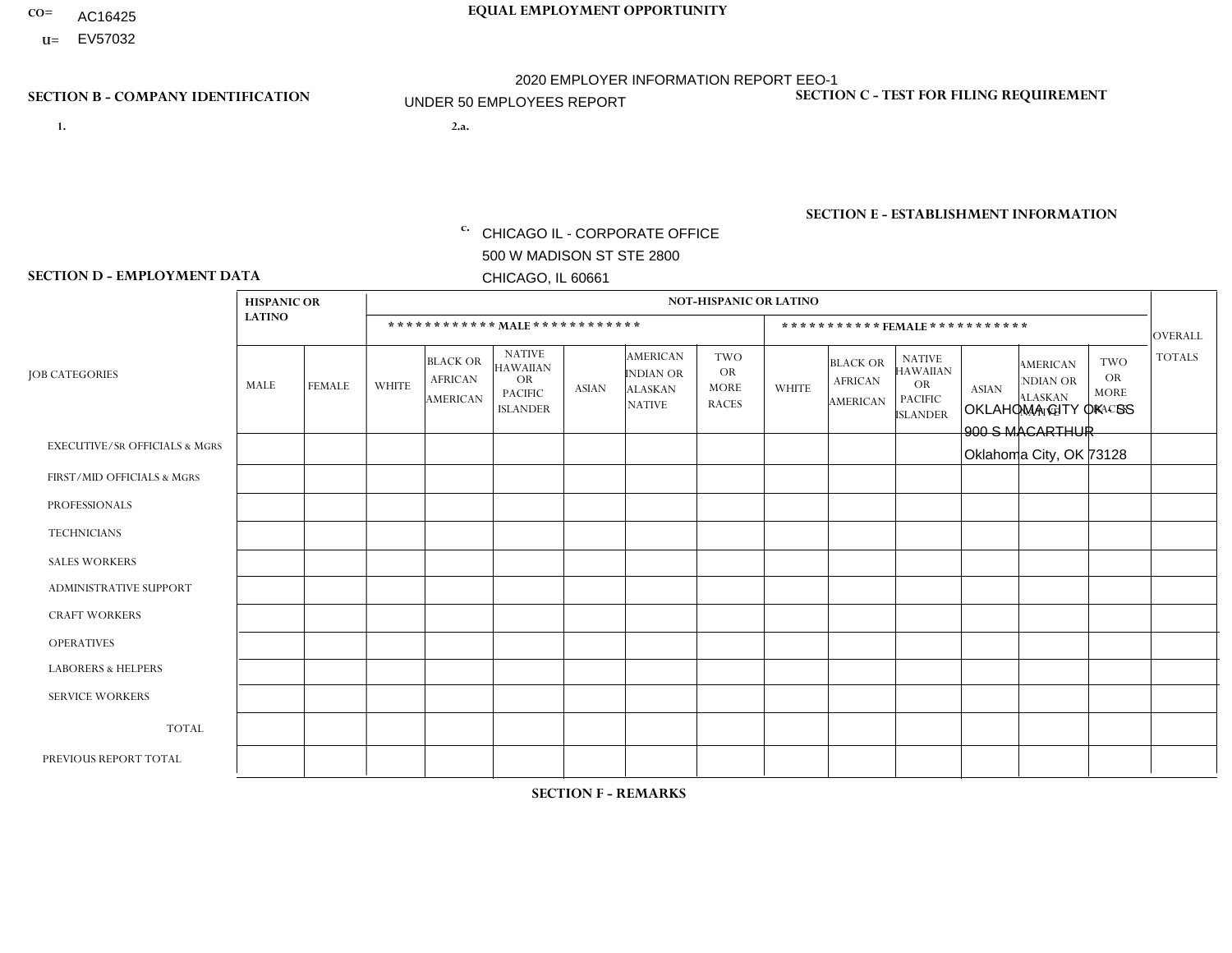- AC16425
- **U=**

- **1. 2.a.** CHICAGO IL CORPORATE OFFICE 500 W MADISON ST STE 2800 CHICAGO, IL 60661
- 2.a. SAN BERNARDINO CA 434 6TH STREET San Bernardino, CA 92410

EIN= 953406551

# **SECTION B - COMPANY IDENTIFICATION SECTION C - TEST FOR FILING REQUIREMENT**

1- Y 2- Y 3- N DUNS= 000123456

**SECTION E - ESTABLISHMENT INFORMATION c.** NAICS: 423140

### **SECTION D - EMPLOYMENT DATA**

|                                          | <b>HISPANIC OR</b>      |                |                |                                                      |                                                                                    |              |                                                                        | <b>NOT-HISPANIC OR LATINO</b>                          |              |                                               |                                                                                    |              |                                                                       |                                                        |                |
|------------------------------------------|-------------------------|----------------|----------------|------------------------------------------------------|------------------------------------------------------------------------------------|--------------|------------------------------------------------------------------------|--------------------------------------------------------|--------------|-----------------------------------------------|------------------------------------------------------------------------------------|--------------|-----------------------------------------------------------------------|--------------------------------------------------------|----------------|
|                                          | <b>LATINO</b>           |                |                | ************ MAIE************                        |                                                                                    |              |                                                                        |                                                        |              |                                               | ***********FEMALE ***********                                                      |              |                                                                       |                                                        | <b>OVERALL</b> |
| <b>JOB CATEGORIES</b>                    | <b>MALE</b>             | <b>FEMALE</b>  | <b>WHITE</b>   | <b>BLACK OR</b><br><b>AFRICAN</b><br><b>AMERICAN</b> | <b>NATIVE</b><br><b>HAWAIIAN</b><br><b>OR</b><br><b>PACIFIC</b><br><b>ISLANDER</b> | <b>ASIAN</b> | <b>AMERICAN</b><br><b>INDIAN OR</b><br><b>ALASKAN</b><br><b>NATIVE</b> | <b>TWO</b><br><b>OR</b><br><b>MORE</b><br><b>RACES</b> | <b>WHITE</b> | <b>BLACK OR</b><br><b>AFRICAN</b><br>AMERICAN | <b>NATIVE</b><br><b>HAWAIIAN</b><br><b>OR</b><br><b>PACIFIC</b><br><b>ISLANDER</b> | <b>ASIAN</b> | <b>AMERICAN</b><br><b>NDIAN OR</b><br><b>ALASKAN</b><br><b>NATIVE</b> | <b>TWO</b><br><b>OR</b><br><b>MORE</b><br><b>RACES</b> | <b>TOTALS</b>  |
| <b>EXECUTIVE/SR OFFICIALS &amp; MGRS</b> | $\Omega$                | $\Omega$       | $\Omega$       | $\mathbf 0$                                          | $\Omega$                                                                           | $\Omega$     | $\Omega$                                                               | $\Omega$                                               | $\Omega$     | $\mathbf{0}$                                  | $\mathbf{0}$                                                                       | $\Omega$     | $\Omega$                                                              | $\Omega$                                               | $\mathbf 0$    |
| FIRST/MID OFFICIALS & MGRS               | и                       | $\Omega$       | $\Omega$       | 0                                                    | 0                                                                                  | $\Omega$     | $\Omega$                                                               | $\Omega$                                               | $\Omega$     | $\Omega$                                      | $\Omega$                                                                           | $\Omega$     | $\Omega$                                                              | $\mathbf{0}$                                           | $\mathbf{1}$   |
| <b>PROFESSIONALS</b>                     | $\Omega$                | $\Omega$       | 1              | $\Omega$                                             | $\Omega$                                                                           | $\Omega$     | $\Omega$                                                               | $\Omega$                                               | $\Omega$     | $\Omega$                                      | $\Omega$                                                                           | $\Omega$     | $\Omega$                                                              | $\Omega$                                               | $\mathbf{1}$   |
| <b>TECHNICIANS</b>                       | $\Omega$                | $\mathbf 0$    | $\Omega$       | $\mathbf 0$                                          | 0                                                                                  | $\Omega$     | $\Omega$                                                               | $\Omega$                                               | $\mathbf{0}$ | $\Omega$                                      | $\Omega$                                                                           | $\Omega$     | $\Omega$                                                              | $\Omega$                                               | $\mathbf 0$    |
| <b>SALES WORKERS</b>                     | 1                       | $\Omega$       | 1              | $\mathbf{1}$                                         | $\Omega$                                                                           | $\Omega$     | $\Omega$                                                               | $\Omega$                                               | $\Omega$     | $\Omega$                                      | $\Omega$                                                                           | $\Omega$     | $\Omega$                                                              | $\mathbf{0}$                                           | 3              |
| <b>ADMINISTRATIVE SUPPORT</b>            | 1                       | 3              | $\Omega$       | $\Omega$                                             | $\Omega$                                                                           | $\Omega$     | $\Omega$                                                               | $\Omega$                                               | $\mathbf 1$  | $\Omega$                                      | $\Omega$                                                                           | $\Omega$     | $\Omega$                                                              | $\Omega$                                               | 5              |
| <b>CRAFT WORKERS</b>                     | 0                       | $\Omega$       | $\mathbf 0$    | $\mathbf 0$                                          | $\Omega$                                                                           | $\Omega$     | $\Omega$                                                               | $\Omega$                                               | $\Omega$     | $\Omega$                                      | $\Omega$                                                                           | $\Omega$     | $\Omega$                                                              | $\Omega$                                               | $\Omega$       |
| <b>OPERATIVES</b>                        | 17                      | $\Omega$       | $\overline{c}$ | $\overline{2}$                                       | 0                                                                                  | $\Omega$     | $\overline{0}$                                                         | $\Omega$                                               | $\Omega$     | $\Omega$                                      | $\mathbf{0}$                                                                       | $\Omega$     | $\Omega$                                                              | $\Omega$                                               | 21             |
| <b>LABORERS &amp; HELPERS</b>            | $\overline{\mathbf{A}}$ | $\Omega$       | $\Omega$       | $\mathbf 0$                                          | 0                                                                                  | $\Omega$     | $\Omega$                                                               | $\Omega$                                               | $\Omega$     | $\Omega$                                      | $\Omega$                                                                           | $\Omega$     | $\Omega$                                                              | $\Omega$                                               | $\mathbf{1}$   |
| <b>SERVICE WORKERS</b>                   | $\Omega$                | $\mathbf 0$    | 0              | $\mathbf 0$                                          | $\mathbf 0$                                                                        | $\mathbf 0$  | $\Omega$                                                               | $\Omega$                                               | $\Omega$     | $\Omega$                                      | $\Omega$                                                                           | $\mathbf 0$  | $\Omega$                                                              | $\mathbf 0$                                            | 0              |
| <b>TOTAL</b>                             | 21                      | 3              | 4              | 3                                                    | 0                                                                                  | $\mathbf 0$  | $\Omega$                                                               | $\Omega$                                               | $\mathbf 1$  | $\Omega$                                      | $\Omega$                                                                           | $\Omega$     | $\Omega$                                                              | $\Omega$                                               | 32             |
| PREVIOUS REPORT TOTAL                    | 20                      | $\overline{4}$ | 6              | $\mathbf{1}$                                         | 0                                                                                  | $\Omega$     | $\Omega$                                                               | $\Omega$                                               | $\mathbf 1$  | $\Omega$                                      | $\mathbf{0}$                                                                       | $\Omega$     | $\Omega$                                                              | $\mathbf 0$                                            | 32             |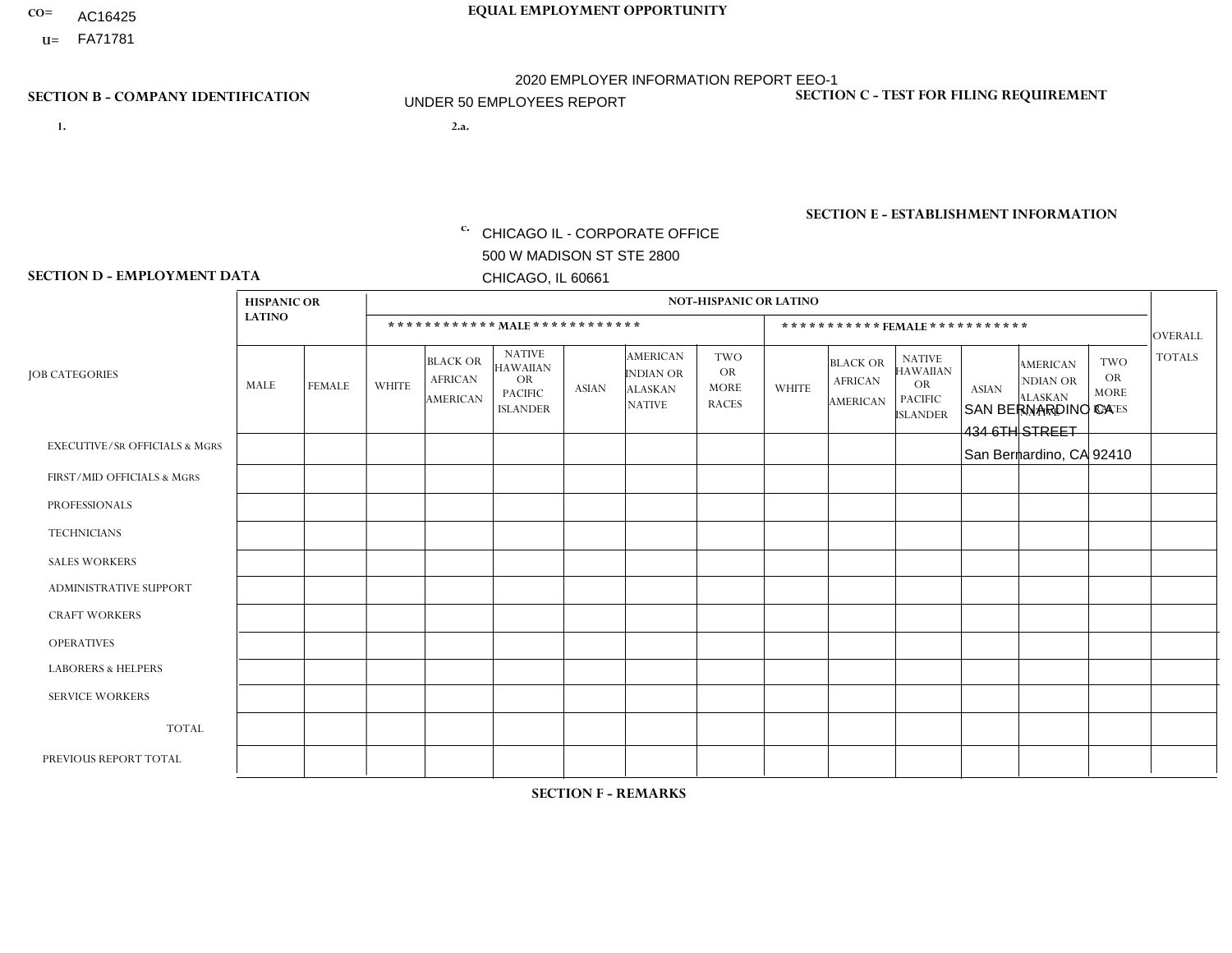- AC16425
- **U=**

**1. 2.a.** CHICAGO IL - CORPORATE OFFICE 500 W MADISON ST STE 2800 CHICAGO, IL 60661

2.a. KANSAS CITY MO - DIST CTR 101 NORTH BELMONT BLVD Kansas City, MO 64123

c. EIN= 952920557

# **SECTION B - COMPANY IDENTIFICATION SECTION C - TEST FOR FILING REQUIREMENT**

1- Y 2- Y 3- N DUNS= 000123456

**SECTION E - ESTABLISHMENT INFORMATION c.** NAICS: 339999

### **SECTION D - EMPLOYMENT DATA**

|                                          | <b>HISPANIC OR</b> |                |              |                                                      |                                                                                    |                      |                                                                        | <b>NOT-HISPANIC OR LATINO</b>                          |                |                                                      |                                                                                    |              |                                                                       |                                                        |                |
|------------------------------------------|--------------------|----------------|--------------|------------------------------------------------------|------------------------------------------------------------------------------------|----------------------|------------------------------------------------------------------------|--------------------------------------------------------|----------------|------------------------------------------------------|------------------------------------------------------------------------------------|--------------|-----------------------------------------------------------------------|--------------------------------------------------------|----------------|
|                                          | <b>LATINO</b>      |                |              | ************ MALE ************                       |                                                                                    |                      |                                                                        |                                                        |                |                                                      | *********** FEMALE ***********                                                     |              |                                                                       |                                                        | <b>OVERALL</b> |
| <b>JOB CATEGORIES</b>                    | <b>MALE</b>        | <b>FEMALE</b>  | <b>WHITE</b> | <b>BLACK OR</b><br><b>AFRICAN</b><br><b>AMERICAN</b> | <b>NATIVE</b><br><b>HAWAIIAN</b><br><b>OR</b><br><b>PACIFIC</b><br><b>ISLANDER</b> | <b>ASIAN</b>         | <b>AMERICAN</b><br><b>INDIAN OR</b><br><b>ALASKAN</b><br><b>NATIVE</b> | <b>TWO</b><br><b>OR</b><br><b>MORE</b><br><b>RACES</b> | <b>WHITE</b>   | <b>BLACK OR</b><br><b>AFRICAN</b><br><b>AMERICAN</b> | <b>NATIVE</b><br><b>HAWAIIAN</b><br><b>OR</b><br><b>PACIFIC</b><br><b>ISLANDER</b> | <b>ASIAN</b> | <b>AMERICAN</b><br><b>NDIAN OR</b><br><b>ALASKAN</b><br><b>NATIVE</b> | <b>TWO</b><br><b>OR</b><br><b>MORE</b><br><b>RACES</b> | <b>TOTALS</b>  |
| <b>EXECUTIVE/SR OFFICIALS &amp; MGRS</b> | $\Omega$           | $\Omega$       | $\mathbf{0}$ | $\mathbf 0$                                          | $\Omega$                                                                           | $\Omega$             | $\Omega$                                                               | $\Omega$                                               | $\Omega$       | $\Omega$                                             | $\Omega$                                                                           | $\Omega$     | $\Omega$                                                              | $\Omega$                                               | $\mathbf 0$    |
| FIRST/MID OFFICIALS & MGRS               | $\Omega$           | $\Omega$       | 3            | $\Omega$                                             | $\Omega$                                                                           | $\Omega$             | $\Omega$                                                               | $\Omega$                                               | 0              | $\Omega$                                             | 0                                                                                  | $\Omega$     | $\Omega$                                                              | $\Omega$                                               | 3              |
| <b>PROFESSIONALS</b>                     | $\Omega$           | $\Omega$       | $\Omega$     | $\mathbf 0$                                          | $\Omega$                                                                           | $\Omega$             | $\Omega$                                                               | $\Omega$                                               | $\Omega$       | $\Omega$                                             | 0                                                                                  | 0            | $\Omega$                                                              | $\mathbf 0$                                            | $\Omega$       |
| <b>TECHNICIANS</b>                       | $\Omega$           | $\mathbf 0$    | $\Omega$     | $\mathbf 0$                                          | $\mathbf 0$                                                                        | $\Omega$             | $\Omega$                                                               | $\Omega$                                               | 0              | $\mathbf 0$                                          | 0                                                                                  | $\mathbf 0$  | $\Omega$                                                              | $\mathbf 0$                                            | $\mathbf{0}$   |
| <b>SALES WORKERS</b>                     | $\Omega$           | $\Omega$       | $\Omega$     | $\Omega$                                             | $\Omega$                                                                           | $\Omega$             | $\Omega$                                                               | $\Omega$                                               | $\Omega$       | $\Omega$                                             | $\Omega$                                                                           | $\Omega$     | $\Omega$                                                              | $\Omega$                                               | $\Omega$       |
| <b>ADMINISTRATIVE SUPPORT</b>            | $\Omega$           | $\mathbf 0$    |              |                                                      | 0                                                                                  | $\Omega$             | $\Omega$                                                               | 1                                                      | 1              | $\mathbf{1}$                                         | $\Omega$                                                                           | $\mathbf 0$  | $\Omega$                                                              | $\mathbf 0$                                            | 5              |
| <b>CRAFT WORKERS</b>                     | $\Omega$           | $\Omega$       | $\mathbf{0}$ | $\mathbf 0$                                          | $\Omega$                                                                           | $\Omega$             | $\Omega$                                                               | $\Omega$                                               | 0              | $\Omega$                                             | $\Omega$                                                                           | $\Omega$     | $\Omega$                                                              | $\Omega$                                               | $\Omega$       |
| <b>OPERATIVES</b>                        | $\Omega$           | $\Omega$       | 4            | $\overline{1}$                                       | $\Omega$                                                                           | $\Omega$             | $\Omega$                                                               | $\Omega$                                               | $\Omega$       | $\Omega$                                             | 0                                                                                  | $\Omega$     | $\Omega$                                                              | $\Omega$                                               | 5              |
| <b>LABORERS &amp; HELPERS</b>            | 3                  | $\Omega$       | 8            | 8                                                    | 3                                                                                  | 3                    | $\Omega$                                                               | 5                                                      | $\overline{2}$ | 2                                                    | $\Omega$                                                                           | $\mathbf 0$  | $\Omega$                                                              | $\Omega$                                               | 34             |
| <b>SERVICE WORKERS</b>                   | $\Omega$           | $\Omega$       | $\mathbf{0}$ | $\mathbf 0$                                          | $\Omega$                                                                           | $\Omega$             | $\Omega$                                                               | $\Omega$                                               | 0              | $\Omega$                                             | $\Omega$                                                                           | $\Omega$     | $\Omega$                                                              | $\Omega$                                               | $\mathbf 0$    |
| <b>TOTAL</b>                             | 3                  | $\overline{0}$ | 16           | 10                                                   | 3                                                                                  | 3                    | $\Omega$                                                               | 6                                                      | 3              | 3                                                    | 0                                                                                  | $\mathbf 0$  | 0                                                                     | $\mathbf 0$                                            | 47             |
| PREVIOUS REPORT TOTAL                    | 5                  | $\Omega$       | 16           | 16                                                   | 4                                                                                  | $\blacktriangleleft$ | $\Omega$                                                               | 11                                                     | 3              | 2                                                    | $\Omega$                                                                           | $\Omega$     | $\Omega$                                                              | $\mathbf 0$                                            | 58             |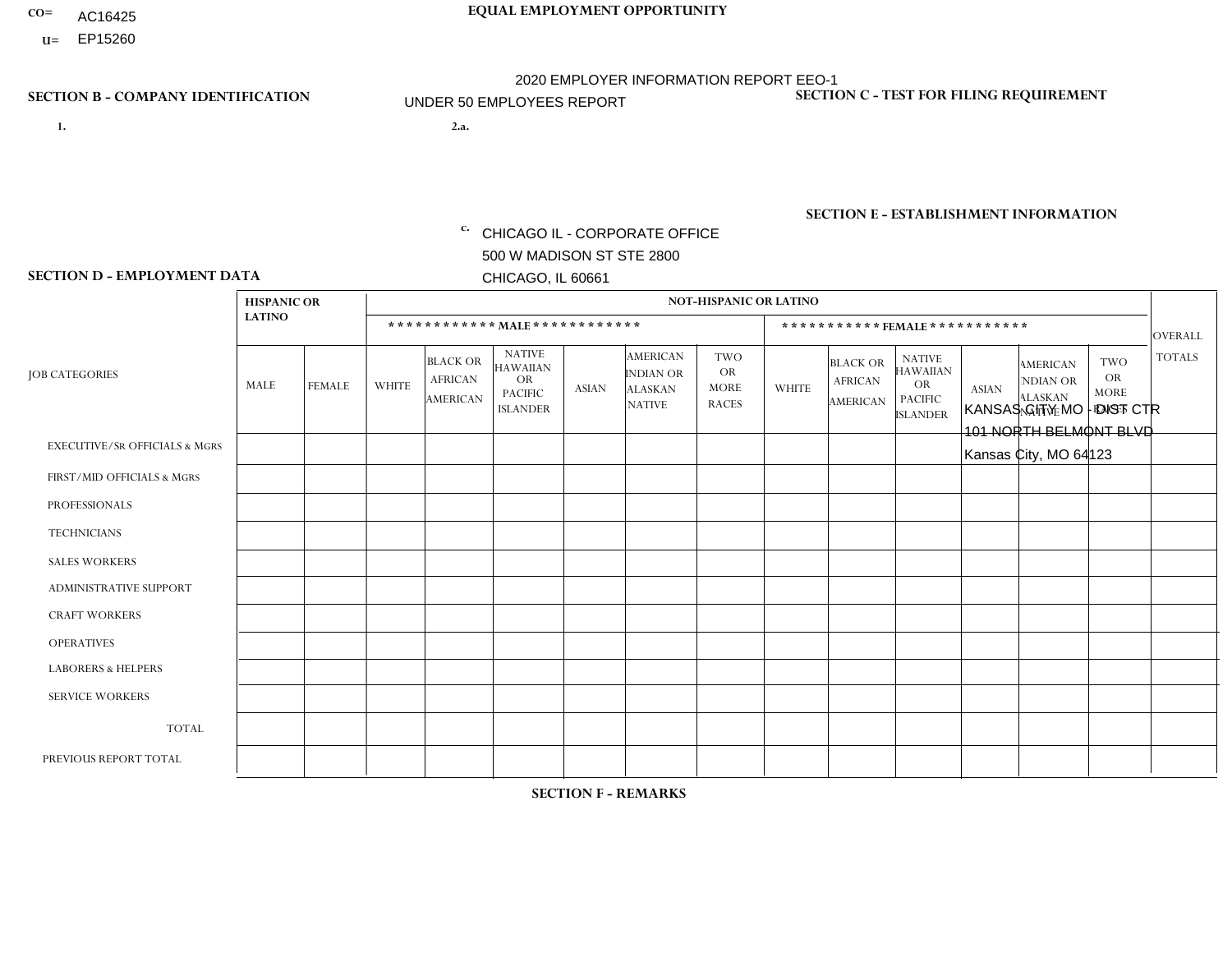- AC16425
- **U=**

- **1. 2.a.** CHICAGO IL CORPORATE OFFICE 500 W MADISON ST STE 2800 CHICAGO, IL 60661
- 2.a. BELLEVILLE MI RIGHTCHOICE 41247 EAST HURON RIVER DR Belleville, MI 48111

EIN= 952920557

# **SECTION B - COMPANY IDENTIFICATION SECTION C - TEST FOR FILING REQUIREMENT**

1- Y 2- Y 3- N DUNS= 000123456

**SECTION E - ESTABLISHMENT INFORMATION c.** NAICS: 423140

### **SECTION D - EMPLOYMENT DATA**

|                                          | <b>NOT-HISPANIC OR LATINO</b><br><b>HISPANIC OR</b> |                |                |                                                      |                                                                                    |          |                                                                        |                                                        |              |                                               |                                                                                    |              |                                                                       |                                                        |                |
|------------------------------------------|-----------------------------------------------------|----------------|----------------|------------------------------------------------------|------------------------------------------------------------------------------------|----------|------------------------------------------------------------------------|--------------------------------------------------------|--------------|-----------------------------------------------|------------------------------------------------------------------------------------|--------------|-----------------------------------------------------------------------|--------------------------------------------------------|----------------|
|                                          | <b>LATINO</b>                                       |                |                |                                                      | ************ MALE ************                                                     |          |                                                                        |                                                        |              | ***********FEMALE***********                  |                                                                                    |              |                                                                       |                                                        | <b>OVERALL</b> |
| <b>JOB CATEGORIES</b>                    | MALE                                                | <b>FEMALE</b>  | <b>WHITE</b>   | <b>BLACK OR</b><br><b>AFRICAN</b><br><b>AMERICAN</b> | <b>NATIVE</b><br><b>HAWAIIAN</b><br><b>OR</b><br><b>PACIFIC</b><br><b>ISLANDER</b> | ASIAN    | <b>AMERICAN</b><br><b>INDIAN OR</b><br><b>ALASKAN</b><br><b>NATIVE</b> | <b>TWO</b><br><b>OR</b><br><b>MORE</b><br><b>RACES</b> | <b>WHITE</b> | <b>BLACK OR</b><br><b>AFRICAN</b><br>AMERICAN | <b>NATIVE</b><br><b>HAWAIIAN</b><br><b>OR</b><br><b>PACIFIC</b><br><b>ISLANDER</b> | <b>ASIAN</b> | <b>AMERICAN</b><br><b>NDIAN OR</b><br><b>ALASKAN</b><br><b>NATIVE</b> | <b>TWO</b><br><b>OR</b><br><b>MORE</b><br><b>RACES</b> | <b>TOTALS</b>  |
| <b>EXECUTIVE/SR OFFICIALS &amp; MGRS</b> | $\Omega$                                            | $\Omega$       | $\mathbf 0$    | $\mathbf 0$                                          | $\mathbf 0$                                                                        | $\Omega$ | $\Omega$                                                               | $\Omega$                                               | $\Omega$     | $\Omega$                                      | $\Omega$                                                                           | $\mathbf 0$  | $\mathbf 0$                                                           | $\mathbf 0$                                            | $\mathbf 0$    |
| FIRST/MID OFFICIALS & MGRS               | 0                                                   | $\Omega$       | 3              | $\Omega$                                             | $\Omega$                                                                           | $\Omega$ | $\Omega$                                                               | $\Omega$                                               | 0            | $\Omega$                                      | $\Omega$                                                                           | $\mathbf{0}$ | $\Omega$                                                              | $\mathbf{0}$                                           | 3              |
| <b>PROFESSIONALS</b>                     | 0                                                   | $\Omega$       | $\mathbf 0$    | $\mathbf 0$                                          | $\Omega$                                                                           | $\Omega$ | $\Omega$                                                               | $\Omega$                                               | 0            | $\Omega$                                      | $\Omega$                                                                           | $\Omega$     | $\Omega$                                                              | $\mathbf{0}$                                           | $\mathbf{0}$   |
| <b>TECHNICIANS</b>                       | $\Omega$                                            | $\overline{0}$ | $\mathbf 0$    | $\mathbf 0$                                          | $\overline{0}$                                                                     | $\Omega$ | $\Omega$                                                               | $\Omega$                                               | $\Omega$     | $\Omega$                                      | $\Omega$                                                                           | $\Omega$     | $\Omega$                                                              | $\mathbf 0$                                            | $\overline{0}$ |
| <b>SALES WORKERS</b>                     | $\Omega$                                            | $\mathbf{1}$   | 4              | $\overline{2}$                                       | $\Omega$                                                                           | $\Omega$ | $\Omega$                                                               | $\overline{2}$                                         | 12           | 3                                             | $\Omega$                                                                           | $\Omega$     | $\Omega$                                                              | $\mathbf{1}$                                           | 25             |
| ADMINISTRATIVE SUPPORT                   | $\Omega$                                            | $\Omega$       | $\Omega$       | $\mathbf 0$                                          | $\Omega$                                                                           | $\Omega$ | $\Omega$                                                               | $\Omega$                                               | 1            | $\Omega$                                      | $\Omega$                                                                           | $\Omega$     | $\Omega$                                                              | $\Omega$                                               | $\mathbf{1}$   |
| <b>CRAFT WORKERS</b>                     | 0                                                   | $\Omega$       | $\mathbf 0$    | $\mathbf 0$                                          | $\Omega$                                                                           | $\Omega$ | $\Omega$                                                               | $\Omega$                                               | 0            | $\Omega$                                      | $\Omega$                                                                           | $\mathbf{0}$ | $\Omega$                                                              | $\Omega$                                               | $\mathbf 0$    |
| <b>OPERATIVES</b>                        | 0                                                   | $\Omega$       | $\Omega$       | $\Omega$                                             | $\Omega$                                                                           | $\Omega$ | $\Omega$                                                               | $\Omega$                                               | $\Omega$     | $\Omega$                                      | $\Omega$                                                                           | $\Omega$     | $\Omega$                                                              | $\Omega$                                               | $\overline{0}$ |
| <b>LABORERS &amp; HELPERS</b>            | 0                                                   | $\Omega$       | $\Omega$       | $\mathbf 0$                                          | $\Omega$                                                                           | $\Omega$ | $\Omega$                                                               | $\Omega$                                               | $\Omega$     | $\Omega$                                      | $\Omega$                                                                           | $\Omega$     | $\Omega$                                                              | $\Omega$                                               | $\overline{0}$ |
| <b>SERVICE WORKERS</b>                   | 0                                                   | $\Omega$       | $\overline{c}$ | $\mathbf{1}$                                         | $\mathbf{0}$                                                                       | $\Omega$ | $\Omega$                                                               | $\Omega$                                               | 8            | $\Omega$                                      | $\Omega$                                                                           | $\Omega$     | $\Omega$                                                              | $\mathbf{1}$                                           | 12             |
| <b>TOTAL</b>                             | $\Omega$                                            | $\mathbf{1}$   | 9              | 3                                                    | $\Omega$                                                                           | $\Omega$ | $\Omega$                                                               | $\overline{2}$                                         | 21           | 3                                             | $\Omega$                                                                           | $\mathbf{0}$ | $\Omega$                                                              | 2                                                      | 41             |
| PREVIOUS REPORT TOTAL                    | 0                                                   | $\mathbf{1}$   | 13             | $\overline{7}$                                       | $\Omega$                                                                           | $\Omega$ | $\Omega$                                                               | 3                                                      | 25           | 4                                             | $\Omega$                                                                           | $\Omega$     | $\Omega$                                                              | $\overline{2}$                                         | 55             |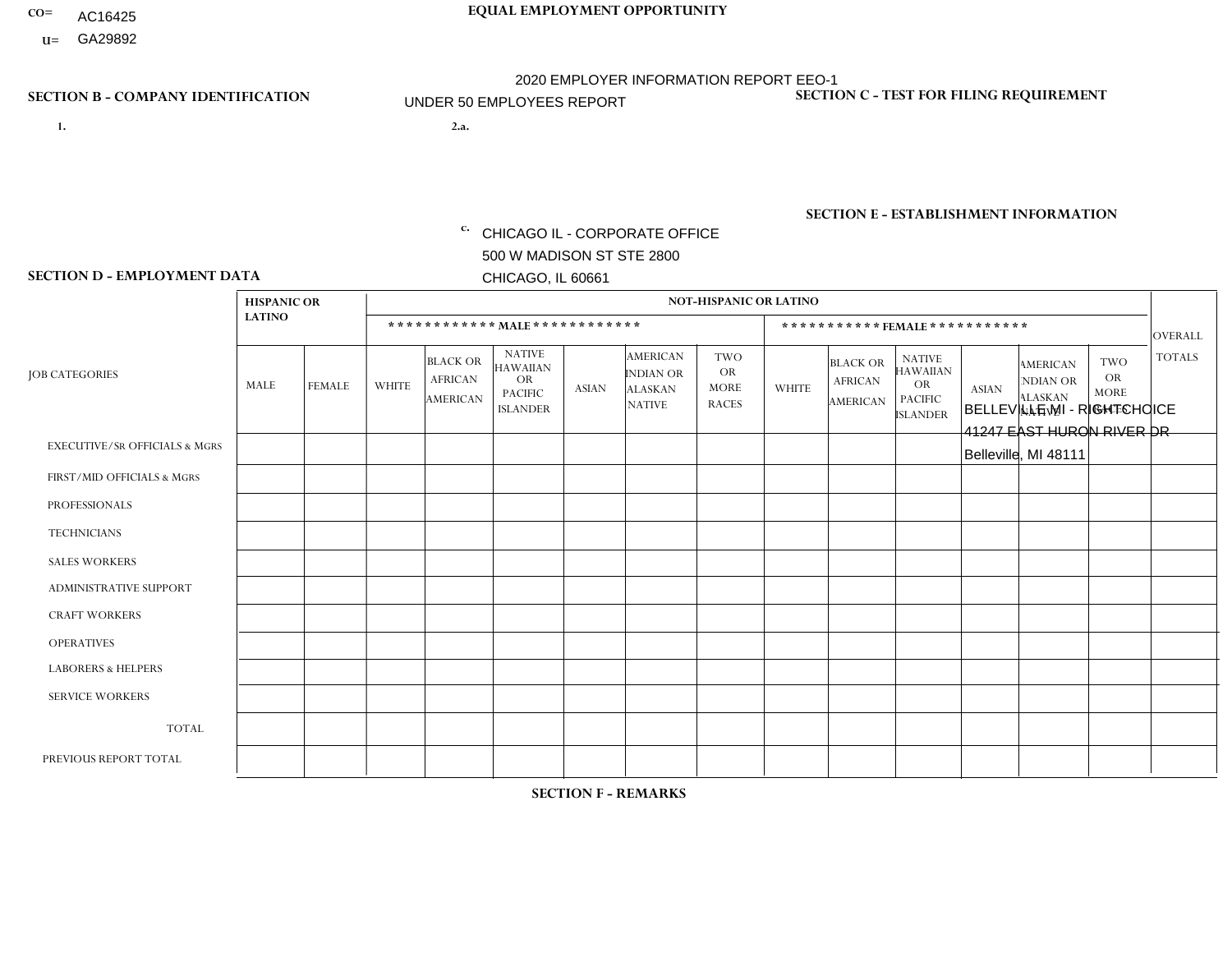- AC16425
- **U=**

**1. 2.a.** CHICAGO IL - CORPORATE OFFICE 500 W MADISON ST STE 2800 CHICAGO, IL 60661

WATERLOO IA - KEYSTONE 100 E 5TH STREET Waterloo, IA 50703

EIN= 952920557

# **SECTION B - COMPANY IDENTIFICATION SECTION C - TEST FOR FILING REQUIREMENT**

1- Y 2- Y 3- N DUNS= 000123456

**SECTION E - ESTABLISHMENT INFORMATION c.** NAICS: 339999

### **SECTION D - EMPLOYMENT DATA**

|                                          | <b>HISPANIC OR</b> |               |                |                                                      |                                                                                    |              |                                                                        | <b>NOT-HISPANIC OR LATINO</b>                          |              |                                               |                                                                                    |              |                                                                       |                                                        |                |
|------------------------------------------|--------------------|---------------|----------------|------------------------------------------------------|------------------------------------------------------------------------------------|--------------|------------------------------------------------------------------------|--------------------------------------------------------|--------------|-----------------------------------------------|------------------------------------------------------------------------------------|--------------|-----------------------------------------------------------------------|--------------------------------------------------------|----------------|
|                                          | <b>LATINO</b>      |               |                | ************ MALE ************                       |                                                                                    |              |                                                                        |                                                        |              |                                               | *********** FEMALE ***********                                                     |              |                                                                       |                                                        | <b>OVERALL</b> |
| <b>JOB CATEGORIES</b>                    | <b>MALE</b>        | <b>FEMALE</b> | <b>WHITE</b>   | <b>BLACK OR</b><br><b>AFRICAN</b><br><b>AMERICAN</b> | <b>NATIVE</b><br><b>HAWAIIAN</b><br><b>OR</b><br><b>PACIFIC</b><br><b>ISLANDER</b> | <b>ASIAN</b> | <b>AMERICAN</b><br><b>INDIAN OR</b><br><b>ALASKAN</b><br><b>NATIVE</b> | <b>TWO</b><br><b>OR</b><br><b>MORE</b><br><b>RACES</b> | <b>WHITE</b> | <b>BLACK OR</b><br><b>AFRICAN</b><br>AMERICAN | <b>NATIVE</b><br><b>HAWAIIAN</b><br><b>OR</b><br><b>PACIFIC</b><br><b>ISLANDER</b> | <b>ASIAN</b> | <b>AMERICAN</b><br><b>NDIAN OR</b><br><b>ALASKAN</b><br><b>NATIVE</b> | <b>TWO</b><br><b>OR</b><br><b>MORE</b><br><b>RACES</b> | <b>TOTALS</b>  |
| <b>EXECUTIVE/SR OFFICIALS &amp; MGRS</b> | $\Omega$           | $\Omega$      | $\Omega$       | $\mathbf 0$                                          | $\Omega$                                                                           | $\Omega$     | $\Omega$                                                               | $\Omega$                                               | $\Omega$     | $\Omega$                                      | $\Omega$                                                                           | $\Omega$     | $\Omega$                                                              | $\Omega$                                               | $\mathbf 0$    |
| FIRST/MID OFFICIALS & MGRS               | $\Omega$           | $\mathbf 0$   | $\overline{c}$ | $\mathbf 0$                                          | $\mathbf 0$                                                                        | $\mathbf 0$  | $\Omega$                                                               | $\Omega$                                               | 1            | $\mathbf{0}$                                  | $\Omega$                                                                           | $\mathbf 0$  | $\Omega$                                                              | $\Omega$                                               | 3              |
| <b>PROFESSIONALS</b>                     | $\Omega$           | $\Omega$      | $\Omega$       | $\mathbf 0$                                          | $\Omega$                                                                           | $\Omega$     | $\Omega$                                                               | $\Omega$                                               | $\Omega$     | $\Omega$                                      | $\Omega$                                                                           | $\Omega$     | $\Omega$                                                              | $\Omega$                                               | $\mathbf 0$    |
| <b>TECHNICIANS</b>                       | $\Omega$           | $\Omega$      | $\Omega$       | $\mathbf 0$                                          | $\Omega$                                                                           | $\Omega$     | $\overline{0}$                                                         | $\Omega$                                               | $\Omega$     | $\Omega$                                      | $\Omega$                                                                           | $\Omega$     | $\Omega$                                                              | $\mathbf{0}$                                           | $\mathbf 0$    |
| <b>SALES WORKERS</b>                     | $\Omega$           | $\Omega$      | 4              | $\Omega$                                             | 0                                                                                  | $\Omega$     | $\Omega$                                                               | $\Omega$                                               | $\mathbf{1}$ | $\Omega$                                      | $\Omega$                                                                           | $\Omega$     | $\Omega$                                                              | $\Omega$                                               | 5              |
| ADMINISTRATIVE SUPPORT                   | $\Omega$           | $\Omega$      | $\Omega$       | $\mathbf 0$                                          | $\mathbf{0}$                                                                       | $\Omega$     | $\Omega$                                                               | $\Omega$                                               | 1            | $\Omega$                                      | $\Omega$                                                                           | $\Omega$     | $\Omega$                                                              | $\Omega$                                               | $\mathbf{1}$   |
| <b>CRAFT WORKERS</b>                     | $\Omega$           | $\Omega$      | $\mathbf 0$    | $\mathbf 0$                                          | $\Omega$                                                                           | $\Omega$     | $\Omega$                                                               | $\Omega$                                               | $\Omega$     | $\Omega$                                      | $\Omega$                                                                           | $\Omega$     | $\Omega$                                                              | $\Omega$                                               | $\mathbf 0$    |
| <b>OPERATIVES</b>                        | $\Omega$           | $\mathbf 0$   | 2              | $\mathbf 0$                                          | $\mathbf{0}$                                                                       | $\Omega$     | $\overline{0}$                                                         | $\Omega$                                               | 1            | $\Omega$                                      | $\Omega$                                                                           | $\Omega$     | $\Omega$                                                              | $\Omega$                                               | 3              |
| <b>LABORERS &amp; HELPERS</b>            | 0                  | $\Omega$      | $\overline{c}$ | $\mathbf 0$                                          | 0                                                                                  | $\mathbf 0$  | $\Omega$                                                               | $\Omega$                                               | 1            | $\mathbf{0}$                                  | $\mathbf{0}$                                                                       | $\Omega$     | $\Omega$                                                              | $\Omega$                                               | 3              |
| <b>SERVICE WORKERS</b>                   | $\Omega$           | $\Omega$      | $\Omega$       | 0                                                    | $\mathbf{0}$                                                                       | $\mathbf 0$  | $\Omega$                                                               | $\Omega$                                               | $\Omega$     | $\Omega$                                      | $\Omega$                                                                           | $\Omega$     | $\Omega$                                                              | $\Omega$                                               | 0              |
| <b>TOTAL</b>                             | $\Omega$           | $\mathbf 0$   | 10             | $\mathbf 0$                                          | 0                                                                                  | $\mathbf 0$  | $\Omega$                                                               | $\Omega$                                               | 5            | $\Omega$                                      | $\Omega$                                                                           | $\mathbf 0$  | $\Omega$                                                              | $\Omega$                                               | 15             |
| PREVIOUS REPORT TOTAL                    | $\Omega$           | $\Omega$      | 14             | $\mathbf 0$                                          | $\mathbf{0}$                                                                       | $\Omega$     | $\Omega$                                                               | $\Omega$                                               | 5            | $\mathbf{0}$                                  | $\mathbf{0}$                                                                       | $\Omega$     | $\Omega$                                                              | $\Omega$                                               | 19             |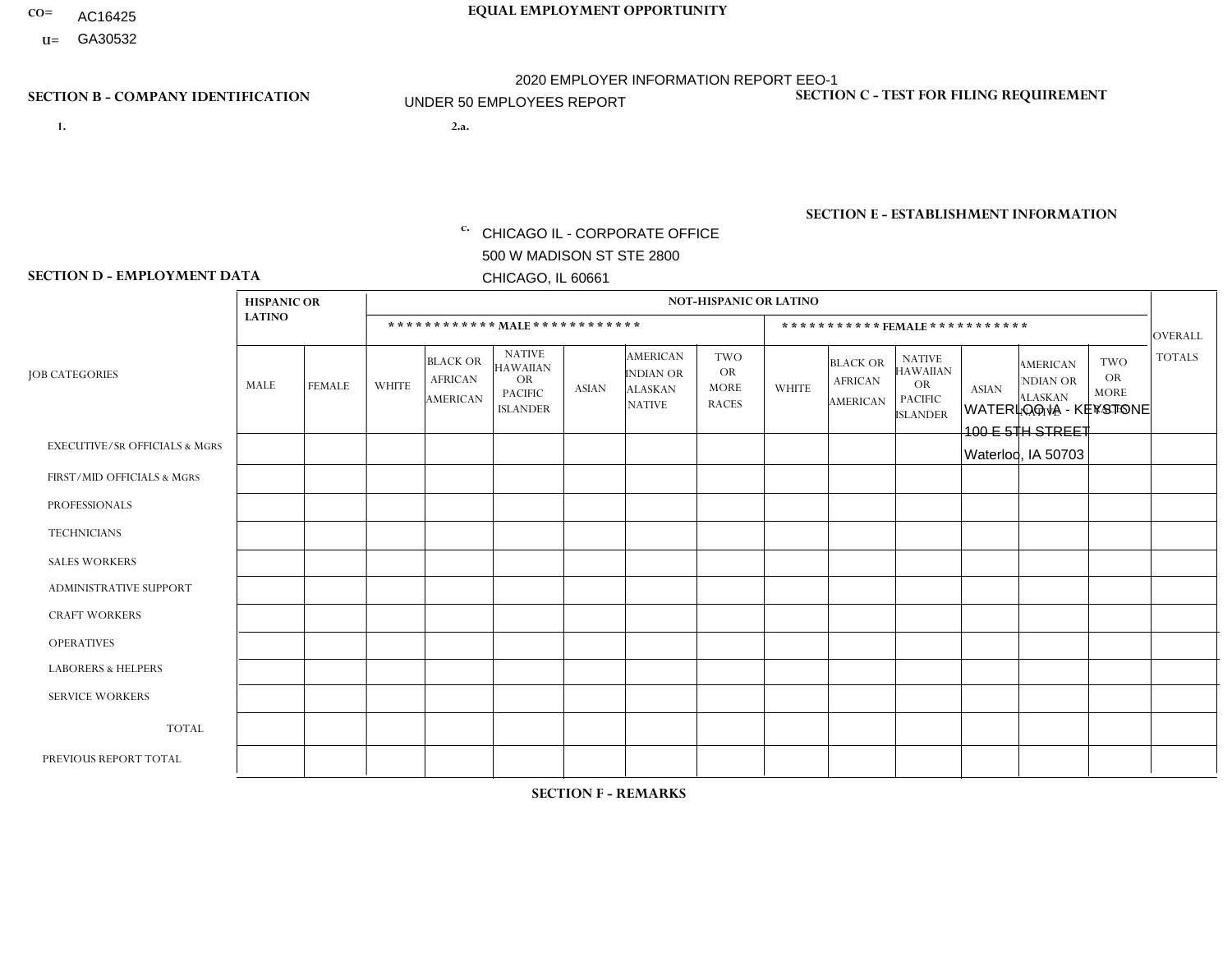- **CO= EQUAL EMPLOYMENT OPPORTUNITY** AC16425
	- **U=**

# **SECTION B - COMPANY IDENTIFICATION SECTION C - TEST FOR FILING REQUIREMENT**

**1. 2.a.** CHICAGO IL - CORPORATE OFFICE 500 W MADISON ST STE 2800 CHICAGO, IL 60661

2.a. CUMBERLAND RI - ADVANCED AUTO 290 CURRAN ROAD Cumberland, RI 02864

2020 EMPLOYER INFORMATION REPORT EEO-1 UNDER 50 EMPLOYEES REPORT

c. EIN= 952920557

1- Y 2- Y 3- N DUNS= 000123456

**SECTION E - ESTABLISHMENT INFORMATION c.** NAICS: 423140

### **SECTION D - EMPLOYMENT DATA**

|                                          | <b>HISPANIC OR</b> |               |                |                                                      |                                                                                    |              |                                                                        | <b>NOT-HISPANIC OR LATINO</b>                          |                |                                                      |                                                                             |                |                                                                       |                                                        |                |
|------------------------------------------|--------------------|---------------|----------------|------------------------------------------------------|------------------------------------------------------------------------------------|--------------|------------------------------------------------------------------------|--------------------------------------------------------|----------------|------------------------------------------------------|-----------------------------------------------------------------------------|----------------|-----------------------------------------------------------------------|--------------------------------------------------------|----------------|
|                                          | <b>LATINO</b>      |               |                | ************ MALE ************                       |                                                                                    |              |                                                                        |                                                        |                | ***********FEMALE***********                         |                                                                             |                |                                                                       |                                                        | <b>OVERALL</b> |
| <b>JOB CATEGORIES</b>                    | MALE               | <b>FEMALE</b> | <b>WHITE</b>   | <b>BLACK OR</b><br><b>AFRICAN</b><br><b>AMERICAN</b> | <b>NATIVE</b><br><b>HAWAIIAN</b><br><b>OR</b><br><b>PACIFIC</b><br><b>ISLANDER</b> | <b>ASIAN</b> | <b>AMERICAN</b><br><b>INDIAN OR</b><br><b>ALASKAN</b><br><b>NATIVE</b> | <b>TWO</b><br><b>OR</b><br><b>MORE</b><br><b>RACES</b> | <b>WHITE</b>   | <b>BLACK OR</b><br><b>AFRICAN</b><br><b>AMERICAN</b> | <b>NATIVE</b><br><b>HAWAIIAN</b><br>OR<br><b>PACIFIC</b><br><b>ISLANDER</b> | <b>ASIAN</b>   | <b>AMERICAN</b><br><b>NDIAN OR</b><br><b>ALASKAN</b><br><b>NATIVE</b> | <b>TWO</b><br><b>OR</b><br><b>MORE</b><br><b>RACES</b> | <b>TOTALS</b>  |
| <b>EXECUTIVE/SR OFFICIALS &amp; MGRS</b> | $\Omega$           | $\Omega$      | $\Omega$       | $\mathbf 0$                                          | $\Omega$                                                                           | $\Omega$     | $\Omega$                                                               | $\Omega$                                               | $\Omega$       | $\Omega$                                             | $\Omega$                                                                    | $\Omega$       | $\Omega$                                                              | $\Omega$                                               | $\mathbf 0$    |
| FIRST/MID OFFICIALS & MGRS               |                    | $\mathbf 0$   | $\overline{c}$ | $\mathbf 0$                                          | $\Omega$                                                                           | $\Omega$     | $\Omega$                                                               | $\Omega$                                               | 0              | $\Omega$                                             | $\Omega$                                                                    | $\Omega$       | $\Omega$                                                              | $\Omega$                                               | 3              |
| <b>PROFESSIONALS</b>                     | 0                  | $\Omega$      | $\Omega$       | $\mathbf 0$                                          | $\Omega$                                                                           | $\Omega$     | $\Omega$                                                               | $\Omega$                                               | 0              | $\Omega$                                             | $\Omega$                                                                    | $\Omega$       | $\Omega$                                                              | $\Omega$                                               | $\mathbf{0}$   |
| <b>TECHNICIANS</b>                       | 0                  | $\Omega$      | $\Omega$       | $\Omega$                                             | $\Omega$                                                                           | $\Omega$     | $\Omega$                                                               | $\Omega$                                               | $\Omega$       | $\Omega$                                             | $\Omega$                                                                    | $\Omega$       | $\Omega$                                                              | $\Omega$                                               | $\Omega$       |
| <b>SALES WORKERS</b>                     | 0                  | $\Omega$      | $\Omega$       | $\Omega$                                             | $\Omega$                                                                           | $\Omega$     | $\Omega$                                                               | $\Omega$                                               |                | $\Omega$                                             | $\Omega$                                                                    | $\Omega$       | $\Omega$                                                              | $\Omega$                                               | $\mathbf{1}$   |
| ADMINISTRATIVE SUPPORT                   | 0                  | $\Omega$      | 4              | $\mathbf 0$                                          | $\Omega$                                                                           | $\Omega$     | $\Omega$                                                               | $\Omega$                                               |                | $\Omega$                                             | $\Omega$                                                                    | $\Omega$       | $\Omega$                                                              | $\Omega$                                               | 5              |
| <b>CRAFT WORKERS</b>                     | 5                  | $\Omega$      | 9              | $\mathbf 0$                                          | $\Omega$                                                                           | $\Omega$     | $\Omega$                                                               | $\Omega$                                               | 0              | $\Omega$                                             | $\Omega$                                                                    | $\mathbf{0}$   | $\Omega$                                                              | $\mathbf{0}$                                           | 14             |
| <b>OPERATIVES</b>                        | 5                  | $\Omega$      | 4              | $\mathbf 0$                                          | $\Omega$                                                                           | $\Omega$     | $\Omega$                                                               | $\Omega$                                               | $\Omega$       | $\Omega$                                             | $\Omega$                                                                    | $\mathbf{0}$   | $\Omega$                                                              | $\mathbf{0}$                                           | 9              |
| <b>LABORERS &amp; HELPERS</b>            | 1                  | $\Omega$      | $\overline{1}$ | $\mathbf 0$                                          | $\mathbf 0$                                                                        | $\Omega$     | $\Omega$                                                               | $\Omega$                                               | $\Omega$       | $\Omega$                                             | $\Omega$                                                                    | $\mathbf{0}$   | $\Omega$                                                              | $\Omega$                                               | $\overline{2}$ |
| <b>SERVICE WORKERS</b>                   | 0                  | $\Omega$      | $\Omega$       | $\mathbf 0$                                          | $\mathbf{0}$                                                                       | $\Omega$     | $\Omega$                                                               | $\Omega$                                               | $\Omega$       | $\Omega$                                             | $\Omega$                                                                    | $\Omega$       | $\Omega$                                                              | $\Omega$                                               | $\overline{0}$ |
| <b>TOTAL</b>                             | 12                 | $\mathbf{0}$  | 20             | 0                                                    | 0                                                                                  | $\Omega$     | $\Omega$                                                               | $\Omega$                                               | $\overline{2}$ | $\Omega$                                             | $\Omega$                                                                    | $\mathbf 0$    | 0                                                                     | $\mathbf 0$                                            | 34             |
| PREVIOUS REPORT TOTAL                    | 13                 | $\Omega$      | 26             | $\mathbf{1}$                                         | $\Omega$                                                                           | $\Omega$     | 2                                                                      | 3                                                      |                | $\Omega$                                             | $\Omega$                                                                    | $\overline{1}$ | $\Omega$                                                              | $\Omega$                                               | 47             |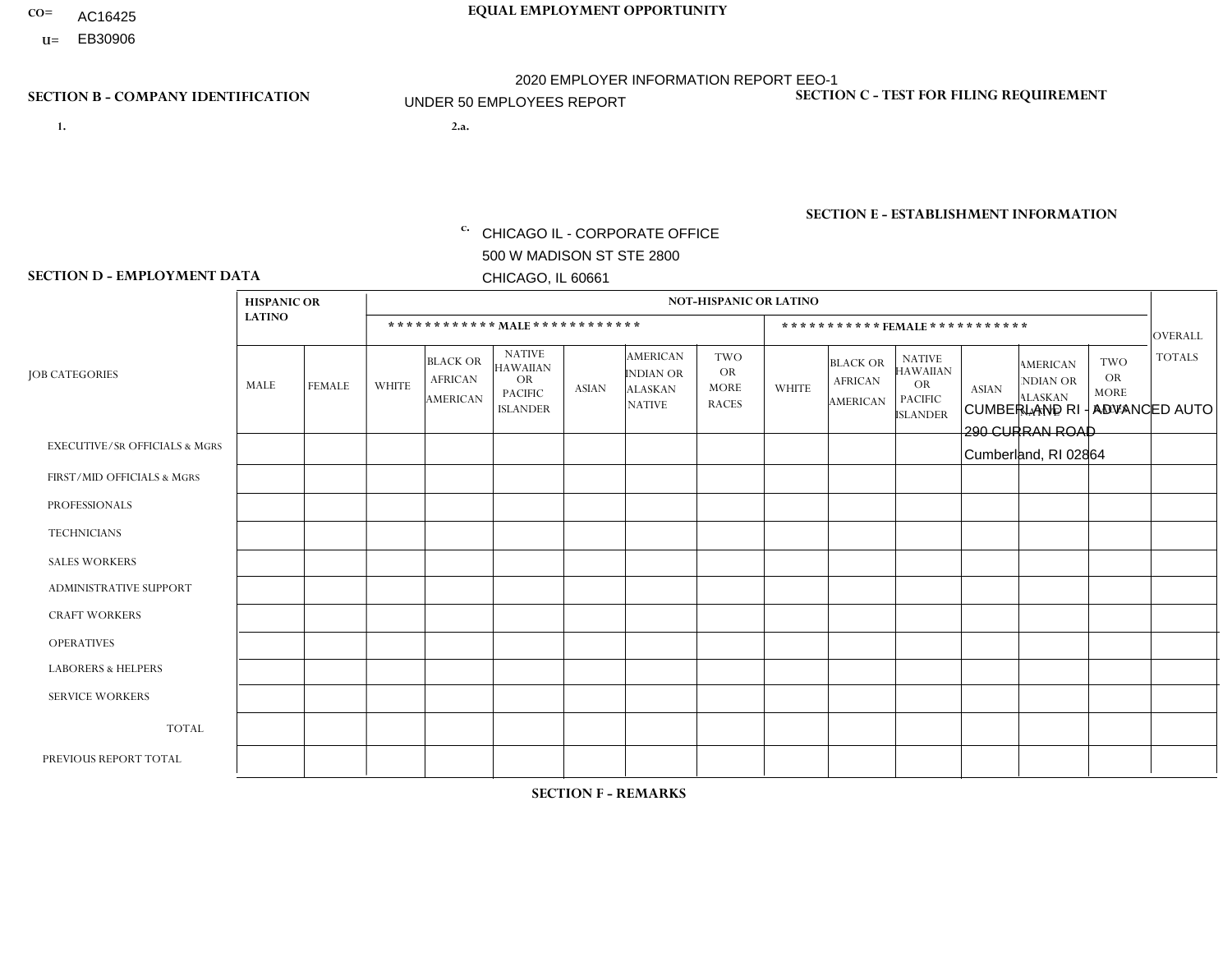- AC16425
- **U=**

**1. 2.a.** CHICAGO IL - CORPORATE OFFICE 500 W MADISON ST STE 2800 CHICAGO, IL 60661

2.a. NEWARK OH 13769 MARNE RD Newark, OH 43055

EIN= 952920557

# **SECTION B - COMPANY IDENTIFICATION SECTION C - TEST FOR FILING REQUIREMENT**

1- Y 2- Y 3- N DUNS= 000123456

**SECTION E - ESTABLISHMENT INFORMATION c.** NAICS: 423140

### **SECTION D - EMPLOYMENT DATA**

|                                          | <b>HISPANIC OR</b> |               |              |                                                      |                                                                                    |              |                                                                 | <b>NOT-HISPANIC OR LATINO</b>                          |                |                                                      |                                                                                    |              |                                                                       |                                                        |                |
|------------------------------------------|--------------------|---------------|--------------|------------------------------------------------------|------------------------------------------------------------------------------------|--------------|-----------------------------------------------------------------|--------------------------------------------------------|----------------|------------------------------------------------------|------------------------------------------------------------------------------------|--------------|-----------------------------------------------------------------------|--------------------------------------------------------|----------------|
|                                          | <b>LATINO</b>      |               |              | ************ MALE ************                       |                                                                                    |              |                                                                 |                                                        |                |                                                      | ***********FEMALE***********                                                       |              |                                                                       |                                                        | <b>OVERALL</b> |
| <b>JOB CATEGORIES</b>                    | <b>MALE</b>        | <b>FEMALE</b> | <b>WHITE</b> | <b>BLACK OR</b><br><b>AFRICAN</b><br><b>AMERICAN</b> | <b>NATIVE</b><br><b>HAWAIIAN</b><br><b>OR</b><br><b>PACIFIC</b><br><b>ISLANDER</b> | <b>ASIAN</b> | <b>AMERICAN</b><br>INDIAN OR<br><b>ALASKAN</b><br><b>NATIVE</b> | <b>TWO</b><br><b>OR</b><br><b>MORE</b><br><b>RACES</b> | <b>WHITE</b>   | <b>BLACK OR</b><br><b>AFRICAN</b><br><b>AMERICAN</b> | <b>NATIVE</b><br><b>HAWAIIAN</b><br><b>OR</b><br><b>PACIFIC</b><br><b>ISLANDER</b> | <b>ASIAN</b> | <b>AMERICAN</b><br><b>NDIAN OR</b><br><b>ALASKAN</b><br><b>NATIVE</b> | <b>TWO</b><br><b>OR</b><br><b>MORE</b><br><b>RACES</b> | <b>TOTALS</b>  |
| <b>EXECUTIVE/SR OFFICIALS &amp; MGRS</b> | $\mathbf{0}$       | $\Omega$      | $\Omega$     | $\Omega$                                             | 0                                                                                  | $\Omega$     | $\Omega$                                                        | $\Omega$                                               | $\Omega$       | $\mathbf{0}$                                         | $\Omega$                                                                           | $\Omega$     | $\Omega$                                                              | $\Omega$                                               | $\Omega$       |
| FIRST/MID OFFICIALS & MGRS               | $\Omega$           | $\Omega$      | 1            | $\Omega$                                             | $\mathbf 0$                                                                        | $\Omega$     | $\Omega$                                                        | $\Omega$                                               | $\mathbf 1$    | $\mathbf{0}$                                         | $\Omega$                                                                           | $\Omega$     | $\Omega$                                                              | $\Omega$                                               | $\overline{2}$ |
| <b>PROFESSIONALS</b>                     | $\Omega$           | $\Omega$      | $\mathbf 0$  | $\mathbf 0$                                          | $\overline{0}$                                                                     | $\Omega$     | $\Omega$                                                        | $\Omega$                                               | $\Omega$       | $\Omega$                                             | $\Omega$                                                                           | $\Omega$     | $\Omega$                                                              | $\Omega$                                               | $\mathbf 0$    |
| <b>TECHNICIANS</b>                       | $\Omega$           | $\Omega$      | $\Omega$     | $\Omega$                                             | 0                                                                                  | $\Omega$     | $\overline{0}$                                                  | $\Omega$                                               | $\Omega$       | $\Omega$                                             | $\Omega$                                                                           | $\Omega$     | $\mathbf{0}$                                                          | $\Omega$                                               | $\mathbf 0$    |
| <b>SALES WORKERS</b>                     | $\Omega$           | $\Omega$      | $\Omega$     | $\Omega$                                             | $\Omega$                                                                           | $\Omega$     | $\Omega$                                                        | $\Omega$                                               | $\Omega$       | $\Omega$                                             | $\Omega$                                                                           | $\Omega$     | $\Omega$                                                              | $\Omega$                                               | $\mathbf 0$    |
| <b>ADMINISTRATIVE SUPPORT</b>            | $\Omega$           | $\mathbf 0$   | $\Omega$     | $\mathbf 0$                                          | $\mathbf 0$                                                                        | $\mathbf 0$  | $\Omega$                                                        | $\Omega$                                               | 1              | $\mathbf{0}$                                         | $\Omega$                                                                           | $\Omega$     | $\Omega$                                                              | $\Omega$                                               | $\mathbf{1}$   |
| <b>CRAFT WORKERS</b>                     | $\Omega$           | $\Omega$      | 2            | $\mathbf 0$                                          | 0                                                                                  | $\Omega$     | $\Omega$                                                        | $\Omega$                                               | $\Omega$       | $\Omega$                                             | $\Omega$                                                                           | $\Omega$     | $\Omega$                                                              | $\Omega$                                               | $\overline{2}$ |
| <b>OPERATIVES</b>                        | $\Omega$           | $\Omega$      | 8            | $\mathbf 0$                                          | 0                                                                                  | $\Omega$     | $\Omega$                                                        | $\Omega$                                               | $\Omega$       | $\Omega$                                             | $\Omega$                                                                           | $\Omega$     | $\Omega$                                                              | $\Omega$                                               | 8              |
| <b>LABORERS &amp; HELPERS</b>            | $\Omega$           | $\Omega$      | 3            | $\mathbf 0$                                          | 0                                                                                  | $\Omega$     | $\Omega$                                                        | $\Omega$                                               | $\Omega$       | $\Omega$                                             | $\Omega$                                                                           | $\Omega$     | $\Omega$                                                              | $\Omega$                                               | 3              |
| <b>SERVICE WORKERS</b>                   | $\Omega$           | $\Omega$      | $\Omega$     | 0                                                    | $\mathbf{0}$                                                                       | $\Omega$     | $\Omega$                                                        | $\Omega$                                               | $\Omega$       | $\Omega$                                             | $\Omega$                                                                           | $\Omega$     | $\Omega$                                                              | $\Omega$                                               | 0              |
| <b>TOTAL</b>                             | $\mathbf{0}$       | 0             | 14           | $\mathbf 0$                                          | 0                                                                                  | $\mathbf{0}$ | $\mathbf{0}$                                                    | $\Omega$                                               | $\overline{2}$ | $\Omega$                                             | $\Omega$                                                                           | $\mathbf 0$  | $\Omega$                                                              | $\Omega$                                               | 16             |
| PREVIOUS REPORT TOTAL                    | $\Omega$           | $\Omega$      | 20           | $\mathbf 0$                                          | 0                                                                                  | $\Omega$     | $\overline{0}$                                                  | $\Omega$                                               | $\mathbf 1$    | $\Omega$                                             | $\mathbf{0}$                                                                       | $\Omega$     | $\Omega$                                                              | $\mathbf 0$                                            | 21             |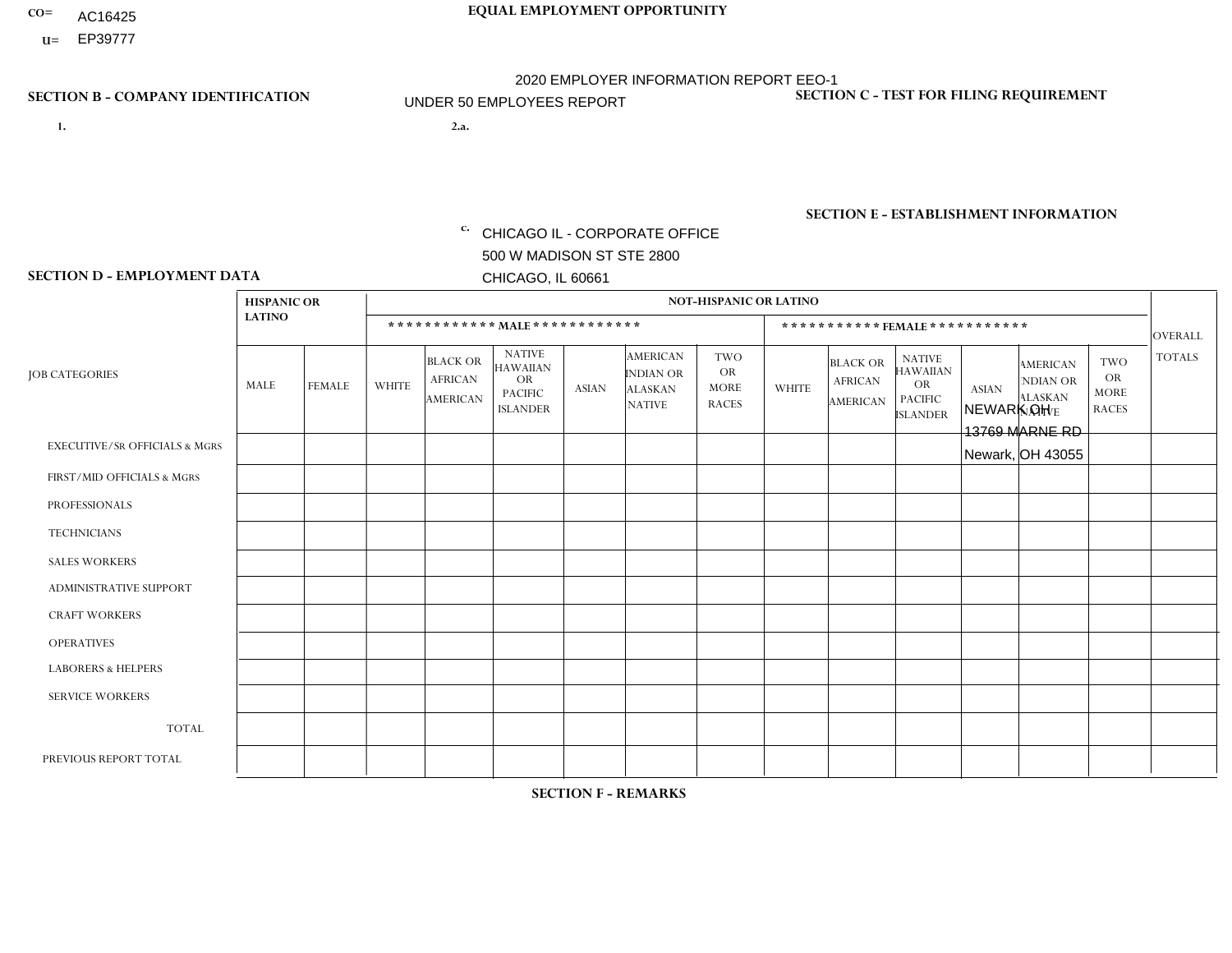- AC16425
- **U=**

- **1. 2.a.** CHICAGO IL CORPORATE OFFICE 500 W MADISON ST STE 2800 CHICAGO, IL 60661
- WICHITA KS PGW 901 SOUTH SABIN STREET Wichita, KS 67209

**SECTION B - COMPANY IDENTIFICATION SECTION C - TEST FOR FILING REQUIREMENT** 

1- Y 2- Y 3- N DUNS= 000123456

EIN= 952920557

## **SECTION E - ESTABLISHMENT INFORMATION c.** NAICS: 423140

### **SECTION D - EMPLOYMENT DATA**

|                                          | <b>HISPANIC OR</b> |               |                |                                                      |                                                                                    |              |                                                                 | <b>NOT-HISPANIC OR LATINO</b>                          |              |                                                      |                                                                                    |              |                                                                       |                                                        |               |
|------------------------------------------|--------------------|---------------|----------------|------------------------------------------------------|------------------------------------------------------------------------------------|--------------|-----------------------------------------------------------------|--------------------------------------------------------|--------------|------------------------------------------------------|------------------------------------------------------------------------------------|--------------|-----------------------------------------------------------------------|--------------------------------------------------------|---------------|
|                                          | <b>LATINO</b>      |               |                |                                                      | ************ MALE ************                                                     |              |                                                                 |                                                        |              |                                                      | ***********FEMALE***********                                                       |              |                                                                       |                                                        | OVERALL       |
| <b>JOB CATEGORIES</b>                    | MALE               | <b>FEMALE</b> | <b>WHITE</b>   | <b>BLACK OR</b><br><b>AFRICAN</b><br><b>AMERICAN</b> | <b>NATIVE</b><br><b>HAWAIIAN</b><br><b>OR</b><br><b>PACIFIC</b><br><b>ISLANDER</b> | <b>ASIAN</b> | <b>AMERICAN</b><br>INDIAN OR<br><b>ALASKAN</b><br><b>NATIVE</b> | <b>TWO</b><br><b>OR</b><br><b>MORE</b><br><b>RACES</b> | <b>WHITE</b> | <b>BLACK OR</b><br><b>AFRICAN</b><br><b>AMERICAN</b> | <b>NATIVE</b><br><b>HAWAIIAN</b><br><b>OR</b><br><b>PACIFIC</b><br><b>ISLANDER</b> | <b>ASIAN</b> | <b>AMERICAN</b><br><b>NDIAN OR</b><br><b>ALASKAN</b><br><b>NATIVE</b> | <b>TWO</b><br><b>OR</b><br><b>MORE</b><br><b>RACES</b> | <b>TOTALS</b> |
| <b>EXECUTIVE/SR OFFICIALS &amp; MGRS</b> | $\Omega$           | $\Omega$      | $\Omega$       | $\Omega$                                             | $\Omega$                                                                           | $\Omega$     | $\Omega$                                                        | $\Omega$                                               | $\Omega$     | $\Omega$                                             | $\mathbf{0}$                                                                       | $\Omega$     | $\Omega$                                                              | $\Omega$                                               | $\Omega$      |
| FIRST/MID OFFICIALS & MGRS               | 0                  | $\Omega$      | $\mathbf{1}$   | $\mathbf 0$                                          | $\mathbf 0$                                                                        | $\Omega$     | $\Omega$                                                        | $\Omega$                                               | $\Omega$     | $\Omega$                                             | $\mathbf{0}$                                                                       | $\Omega$     | $\mathbf{0}$                                                          | $\Omega$                                               | $\mathbf{1}$  |
| <b>PROFESSIONALS</b>                     | $\Omega$           | $\Omega$      | $\mathbf 0$    | $\mathbf 0$                                          | $\mathbf 0$                                                                        | $\Omega$     | $\Omega$                                                        | $\Omega$                                               | $\Omega$     | $\Omega$                                             | $\Omega$                                                                           | $\mathbf{0}$ | $\Omega$                                                              | $\Omega$                                               | $\mathbf 0$   |
| <b>TECHNICIANS</b>                       | 0                  | $\mathbf 0$   | $\mathbf 0$    | $\mathbf 0$                                          | $\mathbf 0$                                                                        | $\Omega$     | $\Omega$                                                        | $\Omega$                                               | $\Omega$     | $\Omega$                                             | $\mathbf 0$                                                                        | $\mathbf 0$  | $\Omega$                                                              | $\Omega$                                               | $\mathbf 0$   |
| <b>SALES WORKERS</b>                     | 0                  | $\Omega$      | $\mathbf{0}$   | $\Omega$                                             | $\Omega$                                                                           | $\Omega$     | $\mathbf{0}$                                                    | $\Omega$                                               | $\Omega$     | $\Omega$                                             | $\Omega$                                                                           | $\mathbf{0}$ | $\Omega$                                                              | $\mathbf{0}$                                           | $\Omega$      |
| <b>ADMINISTRATIVE SUPPORT</b>            | 0                  | $\Omega$      | $\mathbf 0$    | $\mathbf 0$                                          | $\mathbf 0$                                                                        | $\Omega$     | $\Omega$                                                        | $\Omega$                                               | $\Omega$     | $\Omega$                                             | $\Omega$                                                                           | $\Omega$     | $\mathbf{0}$                                                          | $\mathbf{0}$                                           | $\mathbf 0$   |
| <b>CRAFT WORKERS</b>                     | 0                  | $\Omega$      | $\mathbf 0$    | $\mathbf 0$                                          | $\Omega$                                                                           | $\Omega$     | $\Omega$                                                        | $\Omega$                                               | $\Omega$     | $\Omega$                                             | $\Omega$                                                                           | $\Omega$     | $\Omega$                                                              | $\Omega$                                               | $\mathbf 0$   |
| <b>OPERATIVES</b>                        | 0                  | $\mathbf 0$   | 5              | $\mathbf 0$                                          | $\mathbf 0$                                                                        | $\mathbf 0$  | $\Omega$                                                        | 1                                                      | $\Omega$     | $\Omega$                                             | $\mathbf{0}$                                                                       | $\Omega$     | $\mathbf{0}$                                                          | $\Omega$                                               | 6             |
| <b>LABORERS &amp; HELPERS</b>            | 0                  | $\Omega$      | $\overline{1}$ | $\Omega$                                             | $\Omega$                                                                           | $\Omega$     | $\Omega$                                                        | $\Omega$                                               | $\Omega$     | $\Omega$                                             | $\Omega$                                                                           | $\mathbf{0}$ | $\Omega$                                                              | $\Omega$                                               | $\mathbf{1}$  |
| <b>SERVICE WORKERS</b>                   | 0                  | $\mathbf 0$   | 0              | $\mathbf 0$                                          | $\mathbf 0$                                                                        | $\mathbf 0$  | $\mathbf{0}$                                                    | $\Omega$                                               | $\Omega$     | $\Omega$                                             | $\Omega$                                                                           | $\Omega$     | $\mathbf{0}$                                                          | $\Omega$                                               | $\mathbf 0$   |
| <b>TOTAL</b>                             | $\mathbf 0$        | $\mathbf 0$   | $\overline{7}$ | $\mathbf 0$                                          | $\mathbf 0$                                                                        | $\mathbf 0$  | $\mathbf{0}$                                                    | 1                                                      | $\Omega$     | $\Omega$                                             | $\Omega$                                                                           | $\mathbf 0$  | $\Omega$                                                              | $\Omega$                                               | 8             |
| PREVIOUS REPORT TOTAL                    | 0                  | $\mathbf 0$   | 6              | $\mathbf{1}$                                         | $\mathbf 0$                                                                        | $\Omega$     | $\Omega$                                                        | $\overline{2}$                                         | $\Omega$     | $\Omega$                                             | $\mathbf{0}$                                                                       | $\Omega$     | $\mathbf{0}$                                                          | $\Omega$                                               | 9             |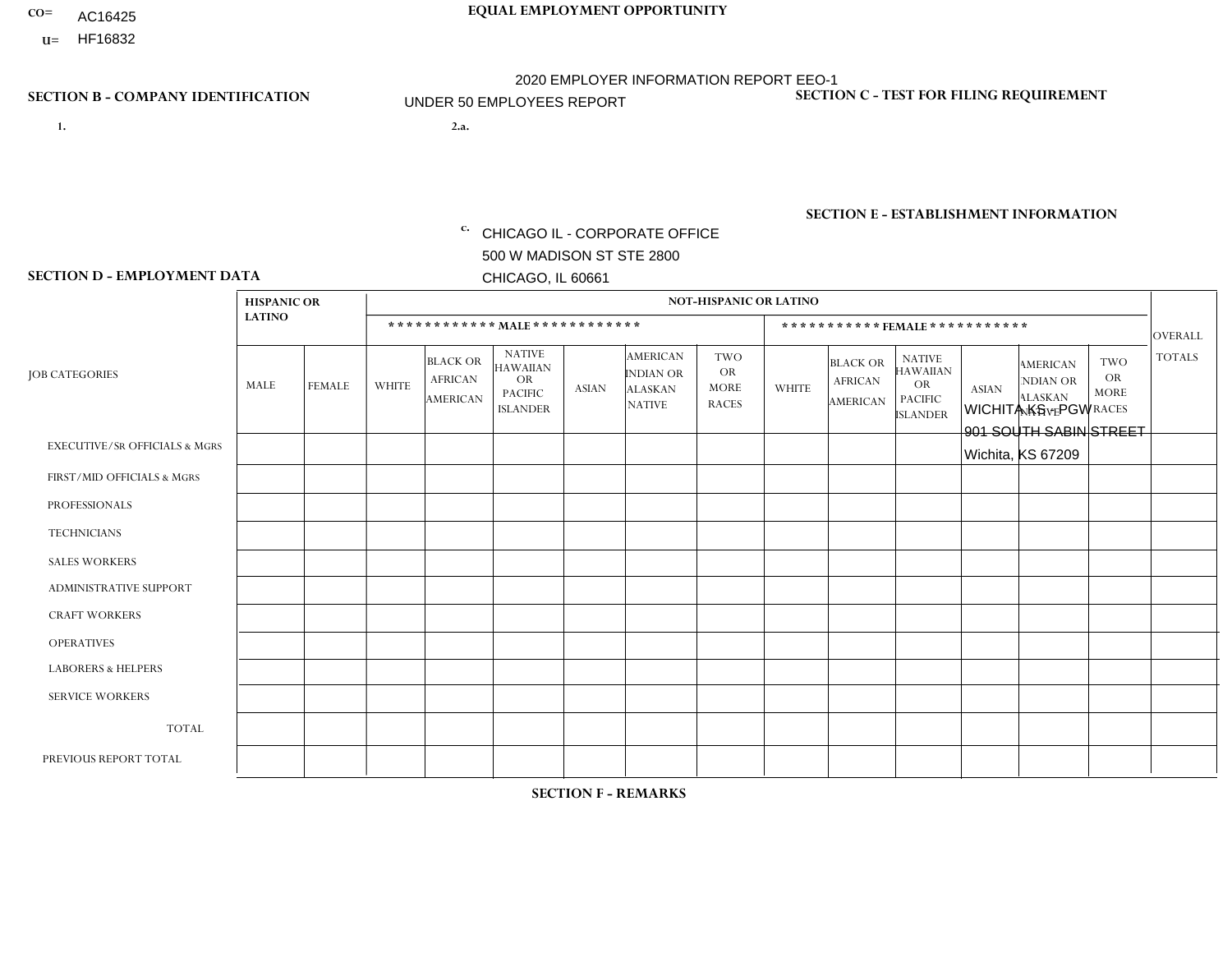- AC16425
- **U=**

**1. 2.a.** CHICAGO IL - CORPORATE OFFICE 500 W MADISON ST STE 2800 CHICAGO, IL 60661

2.a. WICHITA KS 3002 W PAWNEE SUITE 100 Wichita, KS 67213

EIN= 952920557

# **SECTION B - COMPANY IDENTIFICATION SECTION C - TEST FOR FILING REQUIREMENT**

1- Y 2- Y 3- N DUNS= 000123456

**SECTION E - ESTABLISHMENT INFORMATION c.** NAICS: 423140

### **SECTION D - EMPLOYMENT DATA**

|                                          | <b>HISPANIC OR</b> |                |                |                                                      |                                                                                    |              |                                                                        | <b>NOT-HISPANIC OR LATINO</b>                          |                |                                               |                                                                                    |              |                                                                       |                                                        |                |
|------------------------------------------|--------------------|----------------|----------------|------------------------------------------------------|------------------------------------------------------------------------------------|--------------|------------------------------------------------------------------------|--------------------------------------------------------|----------------|-----------------------------------------------|------------------------------------------------------------------------------------|--------------|-----------------------------------------------------------------------|--------------------------------------------------------|----------------|
|                                          | <b>LATINO</b>      |                |                |                                                      | ************ MAIE************                                                      |              |                                                                        |                                                        |                |                                               | *********** FEMALE ***********                                                     |              |                                                                       |                                                        | <b>OVERALL</b> |
| <b>JOB CATEGORIES</b>                    | MALE               | <b>FEMALE</b>  | <b>WHITE</b>   | <b>BLACK OR</b><br><b>AFRICAN</b><br><b>AMERICAN</b> | <b>NATIVE</b><br><b>HAWAIIAN</b><br><b>OR</b><br><b>PACIFIC</b><br><b>ISLANDER</b> | <b>ASIAN</b> | <b>AMERICAN</b><br><b>INDIAN OR</b><br><b>ALASKAN</b><br><b>NATIVE</b> | <b>TWO</b><br><b>OR</b><br><b>MORE</b><br><b>RACES</b> | <b>WHITE</b>   | <b>BLACK OR</b><br><b>AFRICAN</b><br>AMERICAN | <b>NATIVE</b><br><b>HAWAIIAN</b><br><b>OR</b><br><b>PACIFIC</b><br><b>ISLANDER</b> | <b>ASIAN</b> | <b>AMERICAN</b><br><b>NDIAN OR</b><br><b>ALASKAN</b><br><b>NATIVE</b> | <b>TWO</b><br><b>OR</b><br><b>MORE</b><br><b>RACES</b> | <b>TOTALS</b>  |
| <b>EXECUTIVE/SR OFFICIALS &amp; MGRS</b> | $\mathbf{0}$       | $\mathbf 0$    | $\mathbf 0$    | 0                                                    | $\Omega$                                                                           | $\Omega$     | $\Omega$                                                               | 0                                                      | $\Omega$       | $\mathbf{0}$                                  | $\Omega$                                                                           | $\mathbf 0$  | $\Omega$                                                              | $\Omega$                                               | $\Omega$       |
| FIRST/MID OFFICIALS & MGRS               | $\mathbf 0$        | $\mathbf 0$    | $\overline{2}$ | 0                                                    | $\mathbf{0}$                                                                       | $\Omega$     | $\Omega$                                                               | 0                                                      | $\Omega$       | $\mathbf{0}$                                  | $\Omega$                                                                           | $\mathbf 0$  | $\Omega$                                                              | $\Omega$                                               | $\overline{2}$ |
| <b>PROFESSIONALS</b>                     | $\mathbf 0$        | $\mathbf 0$    | $\mathbf 0$    | 0                                                    | $\mathbf{0}$                                                                       | $\Omega$     | $\Omega$                                                               | $\Omega$                                               | $\Omega$       | $\Omega$                                      | $\Omega$                                                                           | $\mathbf 0$  | $\Omega$                                                              | $\mathbf 0$                                            | $\mathbf 0$    |
| <b>TECHNICIANS</b>                       | $\mathbf 0$        | $\mathbf 0$    | $\mathbf 0$    | 0                                                    | $\Omega$                                                                           | $\Omega$     | $\Omega$                                                               | $\Omega$                                               | $\Omega$       | $\Omega$                                      | $\Omega$                                                                           | $\mathbf 0$  | 0                                                                     | $\Omega$                                               | $\mathbf 0$    |
| <b>SALES WORKERS</b>                     | $\overline{1}$     | $\mathbf 0$    | 11             | 0                                                    | $\Omega$                                                                           | $\Omega$     | $\Omega$                                                               | $\overline{1}$                                         | $\mathbf{1}$   | $\mathbf 0$                                   | 0                                                                                  | $\mathbf 0$  | $\mathbf 0$                                                           | $\Omega$                                               | 14             |
| ADMINISTRATIVE SUPPORT                   | $\mathbf 0$        | 1              | $\mathbf 0$    | 0                                                    | $\Omega$                                                                           | $\Omega$     | $\Omega$                                                               | $\Omega$                                               | $\Omega$       | $\Omega$                                      | $\Omega$                                                                           | $\Omega$     | $\Omega$                                                              | $\Omega$                                               | $\overline{1}$ |
| <b>CRAFT WORKERS</b>                     | $\mathbf{0}$       | $\mathbf 0$    | $\Omega$       | 0                                                    | $\Omega$                                                                           | $\mathbf{0}$ | $\Omega$                                                               | 0                                                      | $\Omega$       | $\mathbf{0}$                                  | $\Omega$                                                                           | $\Omega$     | $\Omega$                                                              | $\Omega$                                               | $\mathbf 0$    |
| <b>OPERATIVES</b>                        | 0                  | $\mathbf 0$    | $\overline{1}$ | 0                                                    | $\Omega$                                                                           | $\Omega$     | $\Omega$                                                               | 0                                                      | $\Omega$       | $\Omega$                                      | $\Omega$                                                                           | $\Omega$     | $\Omega$                                                              | $\Omega$                                               | -1             |
| <b>LABORERS &amp; HELPERS</b>            | $\mathbf 0$        | $\mathbf 0$    | $\overline{2}$ | 0                                                    | $\Omega$                                                                           | $\Omega$     | $\Omega$                                                               | 1                                                      | $\Omega$       | $\Omega$                                      | $\Omega$                                                                           | $\Omega$     | $\Omega$                                                              | $\Omega$                                               | 3              |
| <b>SERVICE WORKERS</b>                   | $\mathbf{0}$       | $\overline{0}$ | $\Omega$       | 0                                                    | $\Omega$                                                                           | $\Omega$     | $\Omega$                                                               | 0                                                      | $\Omega$       | $\mathbf{0}$                                  | $\Omega$                                                                           | $\Omega$     | $\Omega$                                                              | $\Omega$                                               | $\mathbf 0$    |
| <b>TOTAL</b>                             | $\overline{1}$     | $\overline{1}$ | 16             | 0                                                    | $\Omega$                                                                           | $\mathbf{0}$ | $\Omega$                                                               | 2                                                      | $\overline{1}$ | $\mathbf{0}$                                  | $\Omega$                                                                           | $\Omega$     | $\Omega$                                                              | $\Omega$                                               | 21             |
| PREVIOUS REPORT TOTAL                    |                    | 1              | 16             | 0                                                    | $\mathbf 0$                                                                        | $\Omega$     | $\Omega$                                                               | $\overline{2}$                                         | 0              | $\mathbf 0$                                   | 0                                                                                  | 0            | 0                                                                     | $\mathbf 0$                                            | 20             |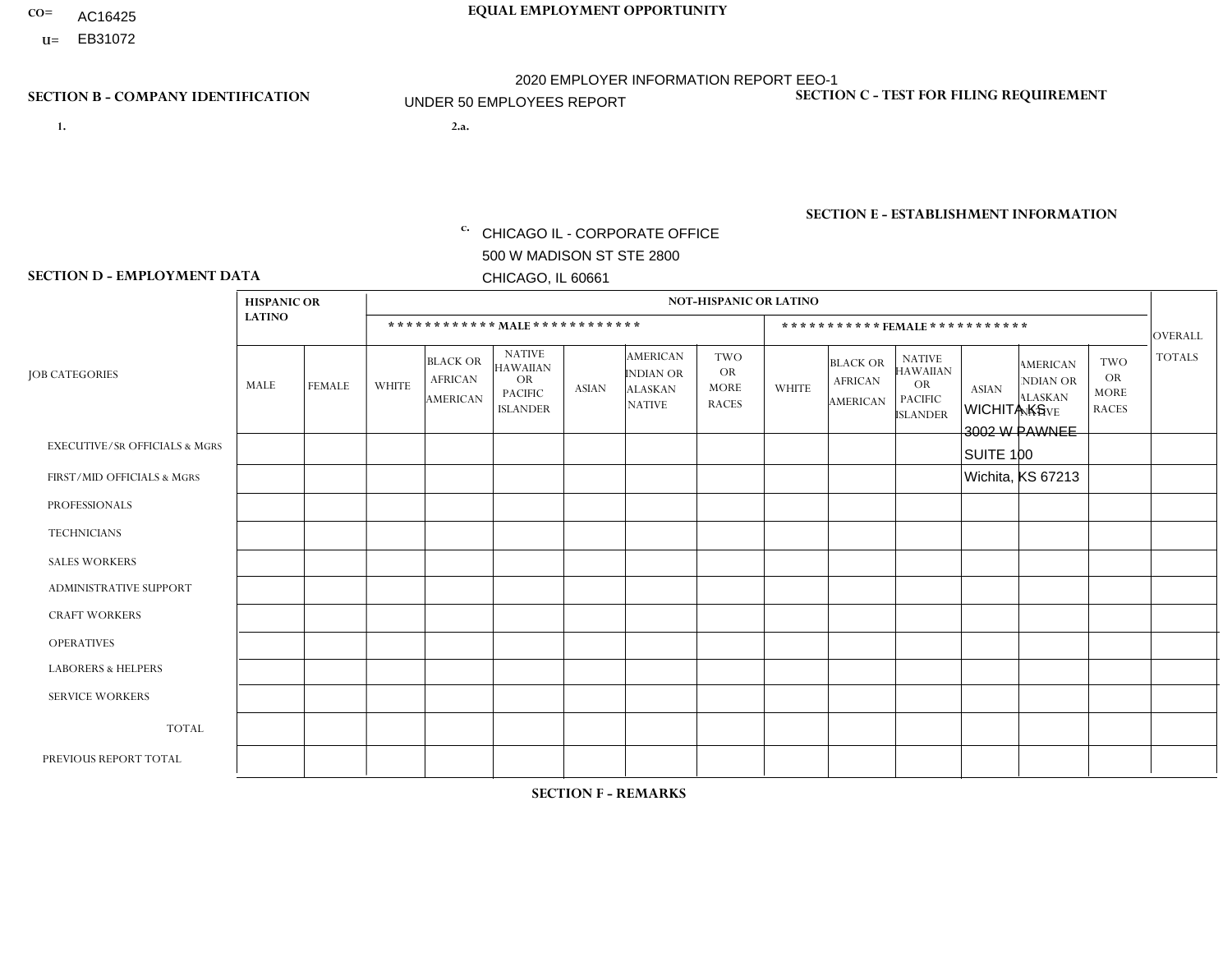- AC16425
- **U=**

**1. 2.a.** CHICAGO IL - CORPORATE OFFICE 500 W MADISON ST STE 2800 CHICAGO, IL 60661

2.a. SAN DIEGO CA 7411 GOEN PL SUITE B San Diego, CA 92120

EIN= 952920557

# **SECTION B - COMPANY IDENTIFICATION SECTION C - TEST FOR FILING REQUIREMENT**

1- Y 2- Y 3- N DUNS= 000123456

**SECTION E - ESTABLISHMENT INFORMATION c.** NAICS: 423140

### **SECTION D - EMPLOYMENT DATA**

|                                          | <b>HISPANIC OR</b> |                |                |                                                      |                                                                                    |                |                                                                        | <b>NOT-HISPANIC OR LATINO</b>                          |                |                                               |                                                                                    |              |                                                                       |                                                        |                |
|------------------------------------------|--------------------|----------------|----------------|------------------------------------------------------|------------------------------------------------------------------------------------|----------------|------------------------------------------------------------------------|--------------------------------------------------------|----------------|-----------------------------------------------|------------------------------------------------------------------------------------|--------------|-----------------------------------------------------------------------|--------------------------------------------------------|----------------|
|                                          | <b>LATINO</b>      |                |                |                                                      | ************ MALE ************                                                     |                |                                                                        |                                                        |                |                                               | *********** FEMALE ***********                                                     |              |                                                                       |                                                        | <b>OVERALL</b> |
| <b>JOB CATEGORIES</b>                    | MALE               | <b>FEMALE</b>  | <b>WHITE</b>   | <b>BLACK OR</b><br><b>AFRICAN</b><br><b>AMERICAN</b> | <b>NATIVE</b><br><b>HAWAIIAN</b><br><b>OR</b><br><b>PACIFIC</b><br><b>ISLANDER</b> | ASIAN          | <b>AMERICAN</b><br><b>INDIAN OR</b><br><b>ALASKAN</b><br><b>NATIVE</b> | <b>TWO</b><br><b>OR</b><br><b>MORE</b><br><b>RACES</b> | <b>WHITE</b>   | <b>BLACK OR</b><br><b>AFRICAN</b><br>AMERICAN | <b>NATIVE</b><br><b>HAWAIIAN</b><br><b>OR</b><br><b>PACIFIC</b><br><b>ISLANDER</b> | <b>ASIAN</b> | <b>AMERICAN</b><br><b>NDIAN OR</b><br><b>ALASKAN</b><br><b>NATIVE</b> | <b>TWO</b><br><b>OR</b><br><b>MORE</b><br><b>RACES</b> | <b>TOTALS</b>  |
| <b>EXECUTIVE/SR OFFICIALS &amp; MGRS</b> | $\mathbf 0$        | 0              | $\mathbf 0$    | $\mathbf 0$                                          | 0                                                                                  | $\mathbf 0$    | $\Omega$                                                               | $\Omega$                                               | $\Omega$       | $\Omega$                                      | $\Omega$                                                                           | $\mathbf 0$  | 0                                                                     | $\mathbf 0$                                            | $\mathbf 0$    |
| FIRST/MID OFFICIALS & MGRS               | 1                  | $\Omega$       | 1              | $\mathbf 0$                                          | $\Omega$                                                                           | $\Omega$       | $\Omega$                                                               | $\Omega$                                               | 1              | $\Omega$                                      | $\Omega$                                                                           | $\Omega$     | $\Omega$                                                              | $\Omega$                                               | 3              |
| <b>PROFESSIONALS</b>                     | 0                  | $\mathbf 0$    | $\mathbf 0$    | $\mathbf 0$                                          | $\Omega$                                                                           | $\Omega$       | $\Omega$                                                               | $\Omega$                                               | 0              | $\Omega$                                      | $\Omega$                                                                           | $\mathbf{0}$ | $\Omega$                                                              | $\mathbf{0}$                                           | $\mathbf{0}$   |
| <b>TECHNICIANS</b>                       | 0                  | $\Omega$       | $\mathbf 0$    | $\mathbf 0$                                          | $\Omega$                                                                           | $\Omega$       | $\Omega$                                                               | $\Omega$                                               | 0              | $\Omega$                                      | $\Omega$                                                                           | $\Omega$     | $\Omega$                                                              | $\Omega$                                               | $\mathbf{0}$   |
| <b>SALES WORKERS</b>                     | 4                  | $\overline{0}$ | 2              | $\mathbf 0$                                          | $\overline{0}$                                                                     | $\mathbf{1}$   | $\Omega$                                                               | $\Omega$                                               | $\Omega$       | $\Omega$                                      | $\Omega$                                                                           | $\Omega$     | 0                                                                     | $\mathbf 0$                                            | $\overline{7}$ |
| <b>ADMINISTRATIVE SUPPORT</b>            | $\Omega$           | $\Omega$       | $\Omega$       | $\mathbf 0$                                          | $\mathbf 0$                                                                        | $\overline{1}$ | $\Omega$                                                               | $\Omega$                                               | $\overline{0}$ | $\Omega$                                      | $\Omega$                                                                           | $\Omega$     | $\Omega$                                                              | $\Omega$                                               | $\mathbf{1}$   |
| <b>CRAFT WORKERS</b>                     | 0                  | 0              | $\Omega$       | $\mathbf 0$                                          | 0                                                                                  | $\Omega$       | $\Omega$                                                               | $\Omega$                                               | $\Omega$       | $\Omega$                                      | $\Omega$                                                                           | $\Omega$     | $\mathbf{0}$                                                          | $\Omega$                                               | $\mathbf 0$    |
| <b>OPERATIVES</b>                        | 6                  | $\Omega$       | -1             | $\mathbf 0$                                          |                                                                                    | 2              | $\Omega$                                                               | $\Omega$                                               | $\Omega$       | $\Omega$                                      | $\Omega$                                                                           | $\Omega$     | $\Omega$                                                              | $\mathbf{0}$                                           | 10             |
| <b>LABORERS &amp; HELPERS</b>            | 3                  | 0              | 3              | $\mathbf 0$                                          | 0                                                                                  | $\mathbf 0$    | $\Omega$                                                               | $\overline{2}$                                         | $\Omega$       | $\Omega$                                      | $\Omega$                                                                           | $\Omega$     | $\Omega$                                                              | $\Omega$                                               | 8              |
| <b>SERVICE WORKERS</b>                   | 0                  | $\Omega$       | $\mathbf 0$    | $\mathbf 0$                                          | 0                                                                                  | $\mathbf 0$    | $\Omega$                                                               | $\Omega$                                               | 0              | $\Omega$                                      | $\Omega$                                                                           | $\Omega$     | $\Omega$                                                              | $\Omega$                                               | $\mathbf 0$    |
| <b>TOTAL</b>                             | 14                 | $\mathbf 0$    | $\overline{7}$ | $\mathbf 0$                                          |                                                                                    | $\overline{4}$ | $\mathbf{0}$                                                           | $\overline{2}$                                         |                | $\Omega$                                      | $\Omega$                                                                           | $\mathbf{0}$ | $\Omega$                                                              | $\mathbf 0$                                            | 29             |
| PREVIOUS REPORT TOTAL                    | 20                 | $\mathbf{0}$   | 9              | $\overline{2}$                                       |                                                                                    | 3              | $\Omega$                                                               | 3                                                      |                | $\Omega$                                      | $\Omega$                                                                           | $\mathbf 0$  | 0                                                                     | $\mathbf 0$                                            | 39             |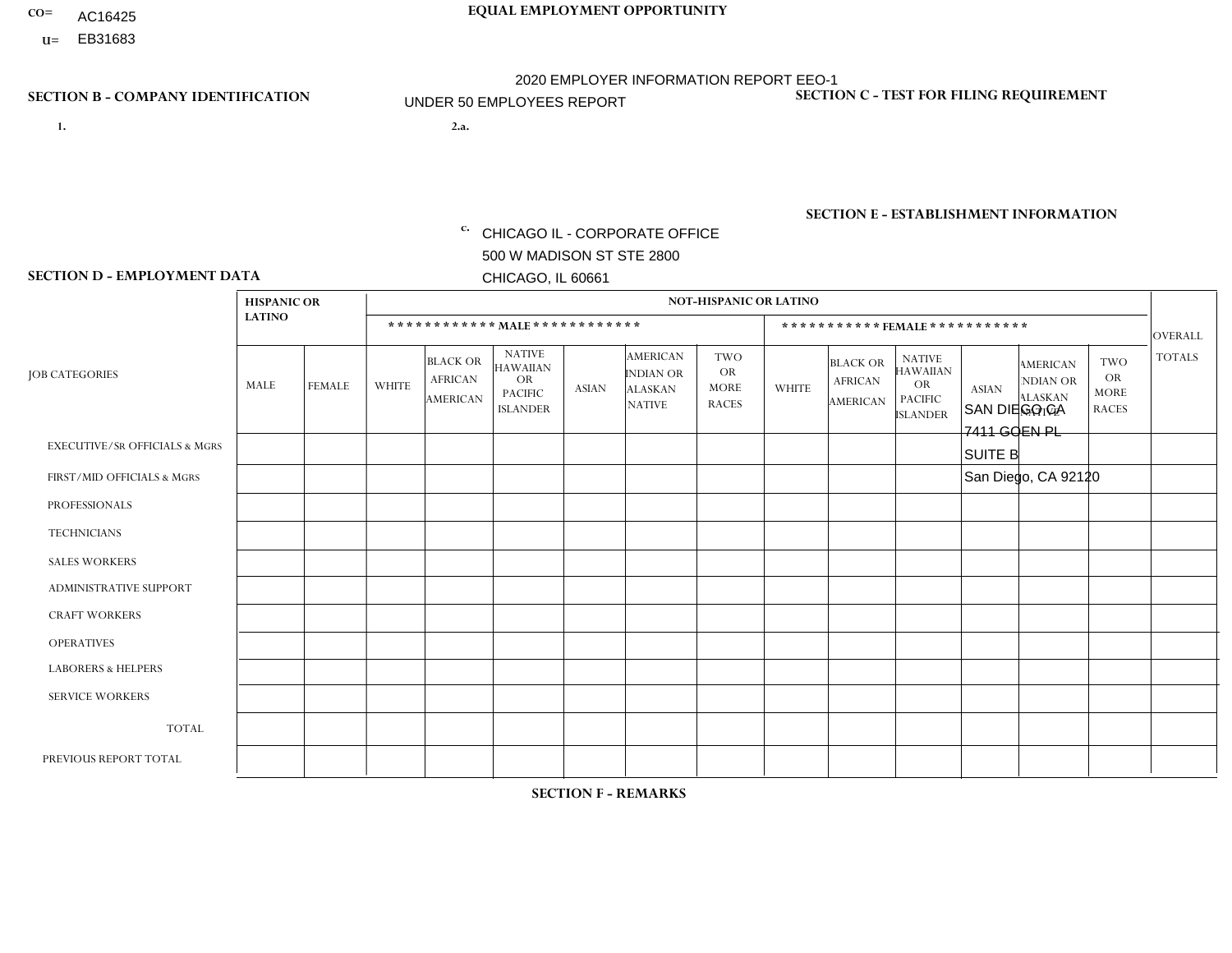- AC16425
- **U=**

**1. 2.a.** CHICAGO IL - CORPORATE OFFICE 500 W MADISON ST STE 2800 CHICAGO, IL 60661

2.a. DAYTON OH - DEPOT 1751 STANLEY AVE Dayton, OH 45404

EIN= 952920557

# **SECTION B - COMPANY IDENTIFICATION SECTION C - TEST FOR FILING REQUIREMENT**

1- Y 2- Y 3- N DUNS= 000123456

**SECTION E - ESTABLISHMENT INFORMATION c.** NAICS: 423140

### **SECTION D - EMPLOYMENT DATA**

|                                          | <b>HISPANIC OR</b> |               |                |                                                      |                                                                                    |              |                                                                 | <b>NOT-HISPANIC OR LATINO</b>                          |                |                                               |                                                                             |              |                                                                       |                                                        |                |
|------------------------------------------|--------------------|---------------|----------------|------------------------------------------------------|------------------------------------------------------------------------------------|--------------|-----------------------------------------------------------------|--------------------------------------------------------|----------------|-----------------------------------------------|-----------------------------------------------------------------------------|--------------|-----------------------------------------------------------------------|--------------------------------------------------------|----------------|
|                                          | <b>LATINO</b>      |               |                | ************ MALE ************                       |                                                                                    |              |                                                                 |                                                        |                |                                               | *********** FEMALE ***********                                              |              |                                                                       |                                                        | <b>OVERALL</b> |
| <b>JOB CATEGORIES</b>                    | <b>MALE</b>        | <b>FEMALE</b> | <b>WHITE</b>   | <b>BLACK OR</b><br><b>AFRICAN</b><br><b>AMERICAN</b> | <b>NATIVE</b><br><b>HAWAIIAN</b><br><b>OR</b><br><b>PACIFIC</b><br><b>ISLANDER</b> | <b>ASIAN</b> | <b>AMERICAN</b><br>INDIAN OR<br><b>ALASKAN</b><br><b>NATIVE</b> | <b>TWO</b><br><b>OR</b><br><b>MORE</b><br><b>RACES</b> | <b>WHITE</b>   | <b>BLACK OR</b><br><b>AFRICAN</b><br>AMERICAN | <b>NATIVE</b><br><b>HAWAIIAN</b><br>OR<br><b>PACIFIC</b><br><b>ISLANDER</b> | <b>ASIAN</b> | <b>AMERICAN</b><br><b>NDIAN OR</b><br><b>ALASKAN</b><br><b>NATIVE</b> | <b>TWO</b><br><b>OR</b><br><b>MORE</b><br><b>RACES</b> | <b>TOTALS</b>  |
| <b>EXECUTIVE/SR OFFICIALS &amp; MGRS</b> | $\Omega$           | $\Omega$      | $\Omega$       | $\mathbf 0$                                          | $\Omega$                                                                           | $\Omega$     | $\Omega$                                                        | $\Omega$                                               | $\Omega$       | $\Omega$                                      | $\Omega$                                                                    | $\mathbf 0$  | $\Omega$                                                              | $\Omega$                                               | $\mathbf 0$    |
| FIRST/MID OFFICIALS & MGRS               | $\Omega$           | $\Omega$      | $\overline{1}$ | $\Omega$                                             | $\Omega$                                                                           | $\mathbf{0}$ | $\Omega$                                                        | $\Omega$                                               | $\Omega$       | $\Omega$                                      | $\Omega$                                                                    | $\Omega$     | $\Omega$                                                              | $\Omega$                                               | $\mathbf{1}$   |
| <b>PROFESSIONALS</b>                     | $\Omega$           | $\Omega$      | $\Omega$       | $\Omega$                                             | $\Omega$                                                                           | $\mathbf{0}$ | $\Omega$                                                        | $\Omega$                                               | 0              | $\Omega$                                      | 0                                                                           | $\Omega$     | $\Omega$                                                              | $\Omega$                                               | $\mathbf{0}$   |
| <b>TECHNICIANS</b>                       | $\Omega$           | $\Omega$      | $\Omega$       | $\mathbf 0$                                          | $\Omega$                                                                           | $\Omega$     | $\Omega$                                                        | $\Omega$                                               | 0              | $\Omega$                                      | 0                                                                           | $\mathbf 0$  | $\Omega$                                                              | 0                                                      | $\overline{0}$ |
| <b>SALES WORKERS</b>                     | $\Omega$           | $\Omega$      | $\Omega$       | $\Omega$                                             | $\Omega$                                                                           | $\Omega$     | $\Omega$                                                        | $\Omega$                                               | $\overline{0}$ | $\Omega$                                      | $\overline{0}$                                                              | $\Omega$     | $\Omega$                                                              | $\Omega$                                               | $\mathbf 0$    |
| ADMINISTRATIVE SUPPORT                   | $\Omega$           | $\Omega$      | $\mathbf{0}$   | $\Omega$                                             | $\Omega$                                                                           | $\Omega$     | $\Omega$                                                        | $\Omega$                                               | 0              | $\Omega$                                      | 0                                                                           | $\Omega$     | $\Omega$                                                              | $\Omega$                                               | $\Omega$       |
| <b>CRAFT WORKERS</b>                     | $\Omega$           | $\Omega$      | $\Omega$       | $\mathbf 0$                                          | $\Omega$                                                                           | $\Omega$     | $\Omega$                                                        | $\Omega$                                               | $\Omega$       | $\Omega$                                      | $\Omega$                                                                    | $\Omega$     | $\Omega$                                                              | $\Omega$                                               | $\Omega$       |
| <b>OPERATIVES</b>                        | $\Omega$           | $\Omega$      | 3              | $\overline{A}$                                       | $\Omega$                                                                           | $\Omega$     | $\Omega$                                                        | $\Omega$                                               | 0              | $\mathbf{1}$                                  | 0                                                                           | $\Omega$     | $\Omega$                                                              | $\Omega$                                               | 5              |
| <b>LABORERS &amp; HELPERS</b>            | $\Omega$           | $\Omega$      | $\Omega$       | $\Omega$                                             | $\Omega$                                                                           | $\Omega$     | $\Omega$                                                        | $\Omega$                                               | $\Omega$       | $\Omega$                                      | 0                                                                           | $\Omega$     | $\Omega$                                                              | $\Omega$                                               | $\mathbf{0}$   |
| <b>SERVICE WORKERS</b>                   | $\Omega$           | $\mathbf 0$   | $\mathbf 0$    | 0                                                    | $\mathbf 0$                                                                        | $\mathbf 0$  | $\Omega$                                                        | $\Omega$                                               | $\Omega$       | $\Omega$                                      | $\mathbf 0$                                                                 | $\mathbf 0$  | $\Omega$                                                              | $\mathbf 0$                                            | $\mathbf{0}$   |
| <b>TOTAL</b>                             | $\Omega$           | 0             | 4              | $\overline{A}$                                       | $\mathbf 0$                                                                        | $\mathbf 0$  | $\Omega$                                                        | $\Omega$                                               | 0              | $\blacktriangleleft$                          | 0                                                                           | $\mathbf 0$  | $\Omega$                                                              | $\mathbf 0$                                            | 6              |
| PREVIOUS REPORT TOTAL                    |                    | $\Omega$      | 3              | $\overline{A}$                                       | 0                                                                                  | $\Omega$     | $\Omega$                                                        | $\Omega$                                               | $\Omega$       | $\Omega$                                      | 0                                                                           | $\Omega$     | $\Omega$                                                              | $\mathbf 0$                                            | 5              |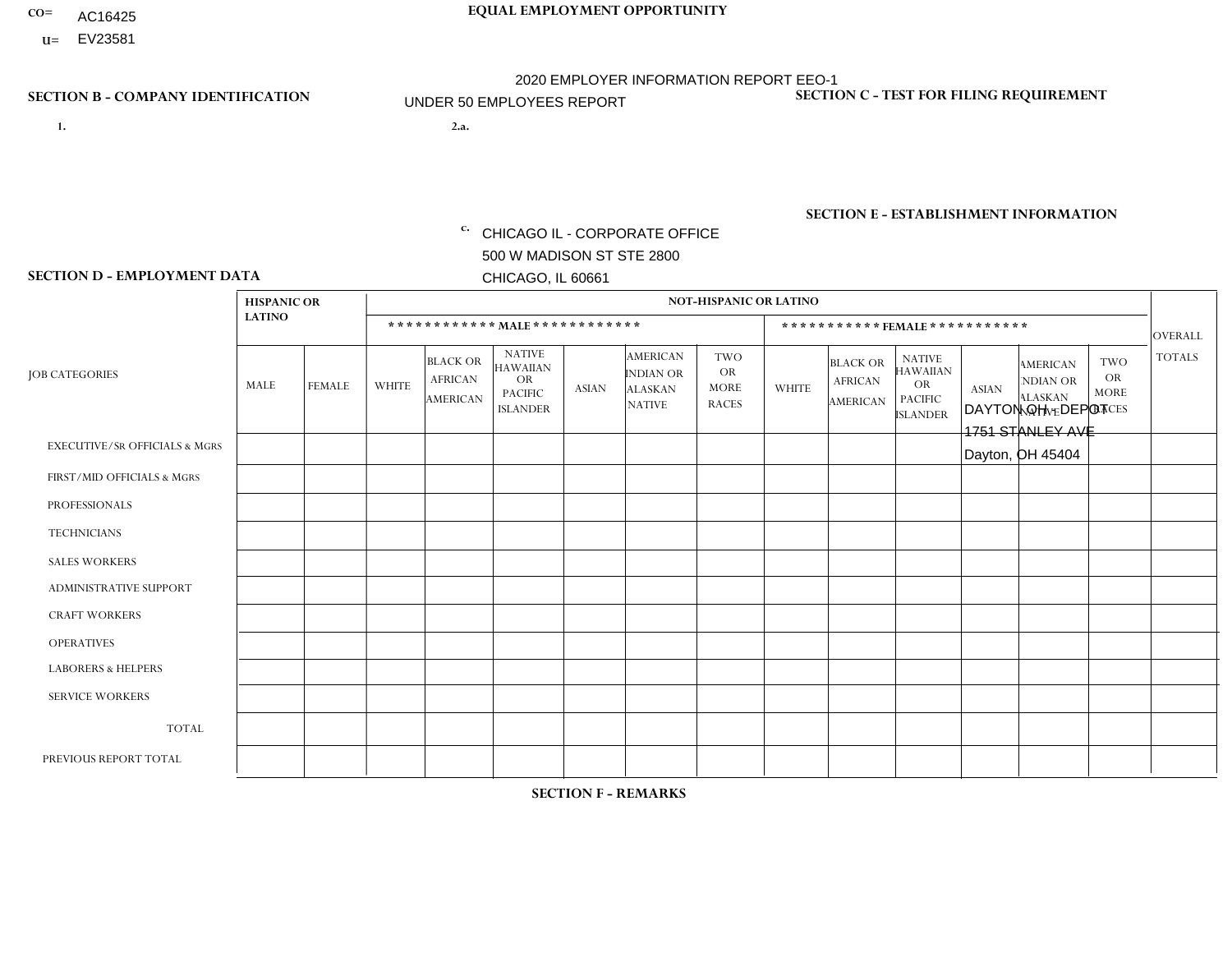- AC16425
- **U=** FC95016

**1. 2.a.** CHICAGO IL - CORPORATE OFFICE 500 W MADISON ST STE 2800 CHICAGO, IL 60661

2.a. NORTH PLATTE NE 2415 E 4TH ST SUITE 3 North Platte, NE 69101

EIN= 952920557

# **SECTION B - COMPANY IDENTIFICATION SECTION C - TEST FOR FILING REQUIREMENT**

1- Y 2- Y 3- N DUNS= 000123456

**SECTION E - ESTABLISHMENT INFORMATION c.** NAICS: 423140

### **SECTION D - EMPLOYMENT DATA**

|                                          | <b>HISPANIC OR</b> |               |                |                                                      |                                                                                    |              |                                                                 | <b>NOT-HISPANIC OR LATINO</b>                          |                |                                                      |                                                                                    |              |                                                                       |                                                        |                |
|------------------------------------------|--------------------|---------------|----------------|------------------------------------------------------|------------------------------------------------------------------------------------|--------------|-----------------------------------------------------------------|--------------------------------------------------------|----------------|------------------------------------------------------|------------------------------------------------------------------------------------|--------------|-----------------------------------------------------------------------|--------------------------------------------------------|----------------|
|                                          | <b>LATINO</b>      |               |                | ************ MALE ************                       |                                                                                    |              |                                                                 |                                                        |                |                                                      | ***********FEMALE***********                                                       |              |                                                                       |                                                        | <b>OVERALL</b> |
| <b>JOB CATEGORIES</b>                    | <b>MALE</b>        | <b>FEMALE</b> | <b>WHITE</b>   | <b>BLACK OR</b><br><b>AFRICAN</b><br><b>AMERICAN</b> | <b>NATIVE</b><br><b>HAWAIIAN</b><br><b>OR</b><br><b>PACIFIC</b><br><b>ISLANDER</b> | <b>ASIAN</b> | <b>AMERICAN</b><br>INDIAN OR<br><b>ALASKAN</b><br><b>NATIVE</b> | <b>TWO</b><br><b>OR</b><br><b>MORE</b><br><b>RACES</b> | <b>WHITE</b>   | <b>BLACK OR</b><br><b>AFRICAN</b><br><b>AMERICAN</b> | <b>NATIVE</b><br><b>HAWAIIAN</b><br><b>OR</b><br><b>PACIFIC</b><br><b>ISLANDER</b> | <b>ASIAN</b> | <b>AMERICAN</b><br><b>NDIAN OR</b><br><b>ALASKAN</b><br><b>NATIVE</b> | <b>TWO</b><br><b>OR</b><br><b>MORE</b><br><b>RACES</b> | <b>TOTALS</b>  |
| <b>EXECUTIVE/SR OFFICIALS &amp; MGRS</b> | $\mathbf{0}$       | $\Omega$      | $\Omega$       | $\Omega$                                             | 0                                                                                  | $\Omega$     | $\Omega$                                                        | $\Omega$                                               | $\Omega$       | $\mathbf{0}$                                         | $\Omega$                                                                           | $\Omega$     | $\Omega$                                                              | $\Omega$                                               | $\Omega$       |
| FIRST/MID OFFICIALS & MGRS               | $\Omega$           | $\Omega$      | $\Omega$       | $\mathbf 0$                                          | $\mathbf 0$                                                                        | $\Omega$     | $\Omega$                                                        | $\Omega$                                               | 1              | $\mathbf{0}$                                         | $\Omega$                                                                           | $\Omega$     | $\Omega$                                                              | $\Omega$                                               | $\mathbf{1}$   |
| <b>PROFESSIONALS</b>                     | $\Omega$           | $\Omega$      | $\mathbf 0$    | $\mathbf 0$                                          | $\overline{0}$                                                                     | $\Omega$     | $\Omega$                                                        | $\Omega$                                               | $\Omega$       | $\Omega$                                             | $\Omega$                                                                           | $\Omega$     | $\Omega$                                                              | $\mathbf{0}$                                           | $\mathbf 0$    |
| <b>TECHNICIANS</b>                       | $\Omega$           | $\Omega$      | $\Omega$       | $\Omega$                                             | 0                                                                                  | $\Omega$     | $\overline{0}$                                                  | $\Omega$                                               | $\Omega$       | $\Omega$                                             | $\Omega$                                                                           | $\Omega$     | $\mathbf{0}$                                                          | $\Omega$                                               | $\mathbf 0$    |
| <b>SALES WORKERS</b>                     | $\Omega$           | $\Omega$      | $\overline{c}$ | $\mathbf{0}$                                         | $\Omega$                                                                           | $\Omega$     | $\mathbf{1}$                                                    | $\Omega$                                               | $\mathbf{1}$   | $\Omega$                                             | $\Omega$                                                                           | $\Omega$     | $\Omega$                                                              | $\mathbf{0}$                                           | $\overline{4}$ |
| <b>ADMINISTRATIVE SUPPORT</b>            | $\Omega$           | $\mathbf 0$   | $\Omega$       | $\mathbf 0$                                          | $\mathbf 0$                                                                        | $\mathbf 0$  | $\Omega$                                                        | $\Omega$                                               | $\Omega$       | $\Omega$                                             | $\Omega$                                                                           | $\Omega$     | $\Omega$                                                              | $\Omega$                                               | $\mathbf 0$    |
| <b>CRAFT WORKERS</b>                     | $\Omega$           | $\Omega$      | $\Omega$       | 0                                                    | 0                                                                                  | $\Omega$     | $\Omega$                                                        | $\Omega$                                               | $\Omega$       | $\Omega$                                             | $\Omega$                                                                           | $\Omega$     | $\Omega$                                                              | $\Omega$                                               | $\Omega$       |
| <b>OPERATIVES</b>                        | $\Omega$           | $\Omega$      | $\Omega$       | $\mathbf 0$                                          | 0                                                                                  | $\Omega$     | $\Omega$                                                        | $\Omega$                                               | $\Omega$       | $\Omega$                                             | $\Omega$                                                                           | $\Omega$     | $\Omega$                                                              | $\Omega$                                               | 0              |
| <b>LABORERS &amp; HELPERS</b>            | $\Omega$           | $\Omega$      | 1              | $\mathbf 0$                                          | 0                                                                                  | $\Omega$     | $\Omega$                                                        | $\Omega$                                               | $\Omega$       | $\Omega$                                             | $\Omega$                                                                           | $\Omega$     | $\Omega$                                                              | $\mathbf{0}$                                           | $\mathbf{1}$   |
| <b>SERVICE WORKERS</b>                   | $\Omega$           | $\Omega$      | $\Omega$       | 0                                                    | $\mathbf 0$                                                                        | $\Omega$     | $\Omega$                                                        | $\Omega$                                               | $\Omega$       | $\Omega$                                             | $\Omega$                                                                           | $\Omega$     | $\Omega$                                                              | $\Omega$                                               | 0              |
| <b>TOTAL</b>                             | 0                  | $\mathbf 0$   | 3              | $\mathbf 0$                                          | 0                                                                                  | $\mathbf 0$  | 1                                                               | $\Omega$                                               | $\overline{2}$ | $\Omega$                                             | $\Omega$                                                                           | $\mathbf 0$  | $\Omega$                                                              | $\mathbf 0$                                            | 6              |
| PREVIOUS REPORT TOTAL                    | $\Omega$           | $\mathbf 0$   | 4              | $\mathbf 0$                                          | 0                                                                                  | $\Omega$     | 1                                                               | $\Omega$                                               | 2              | $\Omega$                                             | $\mathbf{0}$                                                                       | $\Omega$     | $\Omega$                                                              | $\mathbf 0$                                            | $\overline{7}$ |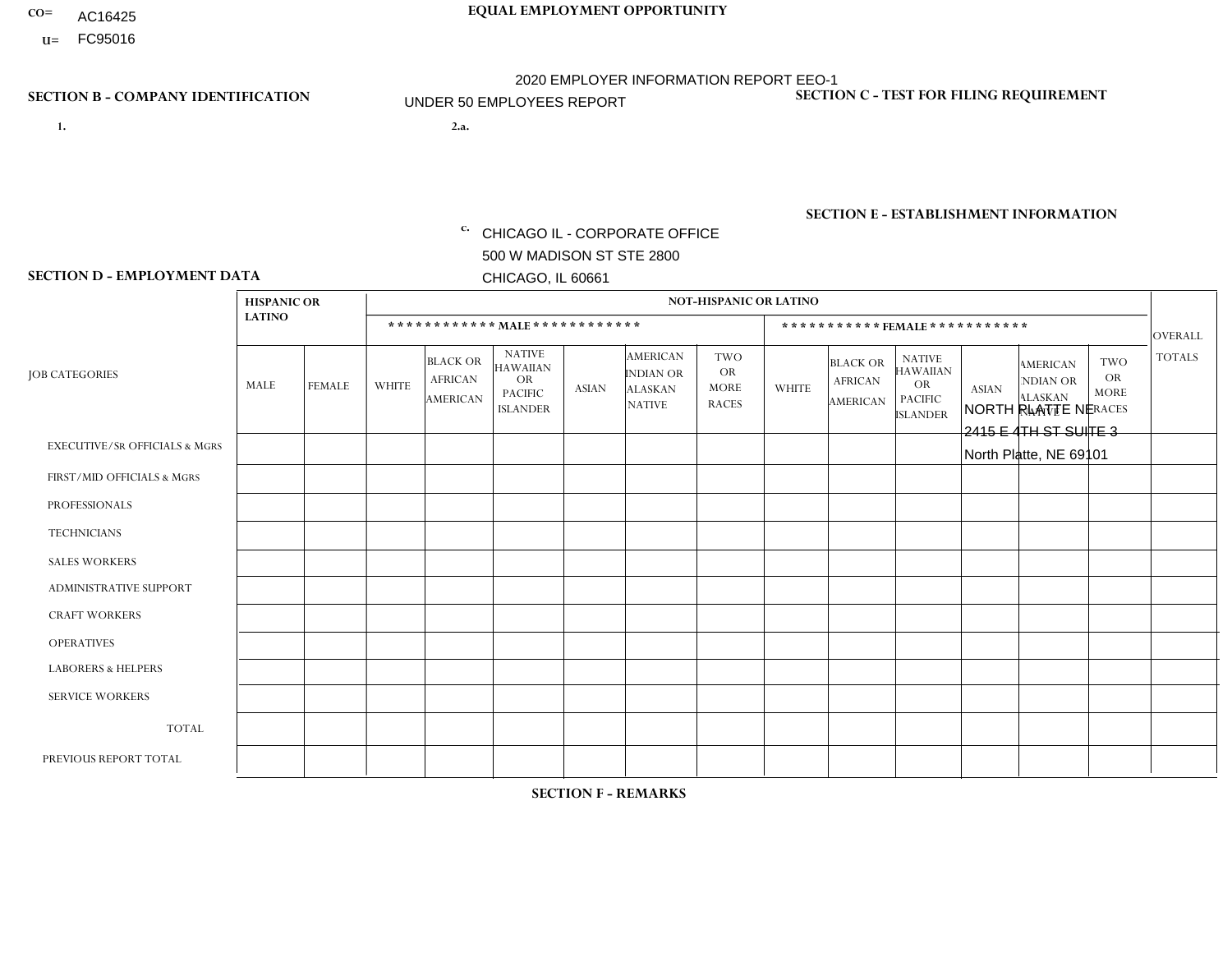- AC16425
- **U=**

**1. 2.a.** CHICAGO IL - CORPORATE OFFICE 500 W MADISON ST STE 2800 CHICAGO, IL 60661

2.a. LAS VEGAS NV - PGW 4701 CAMERON ST STE K Las Vegas, NV 89103

EIN= 952920557

# **SECTION B - COMPANY IDENTIFICATION SECTION C - TEST FOR FILING REQUIREMENT**

1- Y 2- Y 3- N DUNS= 000123456

**SECTION E - ESTABLISHMENT INFORMATION c.** NAICS: 811122

### **SECTION D - EMPLOYMENT DATA**

|                                          | <b>HISPANIC OR</b>      |               |              |                                                      |                                                                                    |              |                                                                        | <b>NOT-HISPANIC OR LATINO</b>                          |              |                                                      |                                                                                    |              |                                                                       |                                                        |                |
|------------------------------------------|-------------------------|---------------|--------------|------------------------------------------------------|------------------------------------------------------------------------------------|--------------|------------------------------------------------------------------------|--------------------------------------------------------|--------------|------------------------------------------------------|------------------------------------------------------------------------------------|--------------|-----------------------------------------------------------------------|--------------------------------------------------------|----------------|
|                                          | <b>LATINO</b>           |               |              | ************ MALE ************                       |                                                                                    |              |                                                                        |                                                        |              |                                                      | *********** FEMALE ***********                                                     |              |                                                                       |                                                        | <b>OVERALL</b> |
| <b>JOB CATEGORIES</b>                    | <b>MALE</b>             | <b>FEMALE</b> | <b>WHITE</b> | <b>BLACK OR</b><br><b>AFRICAN</b><br><b>AMERICAN</b> | <b>NATIVE</b><br><b>HAWAIIAN</b><br><b>OR</b><br><b>PACIFIC</b><br><b>ISLANDER</b> | <b>ASIAN</b> | <b>AMERICAN</b><br><b>INDIAN OR</b><br><b>ALASKAN</b><br><b>NATIVE</b> | <b>TWO</b><br><b>OR</b><br><b>MORE</b><br><b>RACES</b> | <b>WHITE</b> | <b>BLACK OR</b><br><b>AFRICAN</b><br><b>AMERICAN</b> | <b>NATIVE</b><br><b>HAWAIIAN</b><br><b>OR</b><br><b>PACIFIC</b><br><b>ISLANDER</b> | <b>ASIAN</b> | <b>AMERICAN</b><br><b>NDIAN OR</b><br><b>ALASKAN</b><br><b>NATIVE</b> | <b>TWO</b><br><b>OR</b><br><b>MORE</b><br><b>RACES</b> | <b>TOTALS</b>  |
| <b>EXECUTIVE/SR OFFICIALS &amp; MGRS</b> | $\Omega$                | $\Omega$      | $\Omega$     | $\Omega$                                             | $\Omega$                                                                           | $\Omega$     | $\Omega$                                                               | $\Omega$                                               | $\Omega$     | $\mathbf{0}$                                         | $\mathbf{0}$                                                                       | $\Omega$     | $\Omega$                                                              | $\Omega$                                               | $\Omega$       |
| FIRST/MID OFFICIALS & MGRS               | $\Omega$                | $\Omega$      | 1            | $\Omega$                                             | 0                                                                                  | $\Omega$     | $\Omega$                                                               | $\Omega$                                               | $\Omega$     | $\mathbf{0}$                                         | $\mathbf{0}$                                                                       | $\Omega$     | $\Omega$                                                              | $\Omega$                                               | $\mathbf{1}$   |
| <b>PROFESSIONALS</b>                     | $\Omega$                | $\Omega$      | $\mathbf 0$  | $\mathbf 0$                                          | $\overline{0}$                                                                     | $\Omega$     | $\overline{0}$                                                         | $\Omega$                                               | $\Omega$     | $\Omega$                                             | $\mathbf{0}$                                                                       | $\Omega$     | $\Omega$                                                              | $\Omega$                                               | $\mathbf 0$    |
| <b>TECHNICIANS</b>                       | $\mathbf 0$             | $\mathbf 0$   | $\Omega$     | $\mathbf 0$                                          | 0                                                                                  | $\Omega$     | $\overline{0}$                                                         | $\Omega$                                               | $\mathbf 0$  | $\mathbf 0$                                          | $\mathbf 0$                                                                        | $\mathbf 0$  | $\Omega$                                                              | $\mathbf{0}$                                           | $\mathbf 0$    |
| <b>SALES WORKERS</b>                     | $\Omega$                | $\Omega$      | $\Omega$     | $\Omega$                                             | $\Omega$                                                                           | $\Omega$     | $\Omega$                                                               | $\Omega$                                               | $\Omega$     | $\Omega$                                             | $\Omega$                                                                           | $\Omega$     | $\Omega$                                                              | $\mathbf{0}$                                           | $\mathbf 0$    |
| <b>ADMINISTRATIVE SUPPORT</b>            | $\Omega$                | $\Omega$      | $\Omega$     | 0                                                    | $\mathbf 0$                                                                        | $\Omega$     | $\Omega$                                                               | $\Omega$                                               | $\Omega$     | $\mathbf{0}$                                         | $\mathbf{0}$                                                                       | $\Omega$     | $\Omega$                                                              | $\Omega$                                               | $\mathbf 0$    |
| <b>CRAFT WORKERS</b>                     | $\Omega$                | $\Omega$      | $\mathbf 0$  | $\mathbf 0$                                          | 0                                                                                  | $\Omega$     | $\Omega$                                                               | $\Omega$                                               | $\Omega$     | $\Omega$                                             | $\Omega$                                                                           | $\Omega$     | $\Omega$                                                              | $\mathbf{0}$                                           | $\mathbf 0$    |
| <b>OPERATIVES</b>                        |                         | $\mathbf 0$   | $\Omega$     | $\mathbf 0$                                          | 0                                                                                  | $\mathbf 0$  | $\overline{0}$                                                         |                                                        | $\Omega$     | $\Omega$                                             | $\Omega$                                                                           | $\Omega$     | $\Omega$                                                              | $\Omega$                                               | $\overline{2}$ |
| <b>LABORERS &amp; HELPERS</b>            | $\overline{\mathbf{A}}$ | $\Omega$      | $\Omega$     | $\Omega$                                             | 0                                                                                  | $\Omega$     | $\Omega$                                                               | $\Omega$                                               | $\Omega$     | $\Omega$                                             | $\mathbf{0}$                                                                       | $\Omega$     | $\Omega$                                                              | $\Omega$                                               | $\mathbf{1}$   |
| <b>SERVICE WORKERS</b>                   | $\Omega$                | 0             | 0            | 0                                                    | 0                                                                                  | $\Omega$     | $\Omega$                                                               | $\Omega$                                               | $\Omega$     | $\Omega$                                             | $\mathbf{0}$                                                                       | $\Omega$     | $\Omega$                                                              | $\Omega$                                               | 0              |
| <b>TOTAL</b>                             | 2                       | $\mathbf 0$   | 1            | $\mathbf 0$                                          | 0                                                                                  | $\mathbf 0$  | $\Omega$                                                               |                                                        | 0            | $\Omega$                                             | $\Omega$                                                                           | $\mathbf 0$  | $\Omega$                                                              | $\mathbf 0$                                            | 4              |
| PREVIOUS REPORT TOTAL                    | 3                       | $\mathbf 0$   |              | $\mathbf 0$                                          | 0                                                                                  | $\Omega$     | $\Omega$                                                               | $\Omega$                                               | $\Omega$     | $\Omega$                                             | $\mathbf{0}$                                                                       | $\Omega$     | $\Omega$                                                              | $\mathbf 0$                                            | $\overline{4}$ |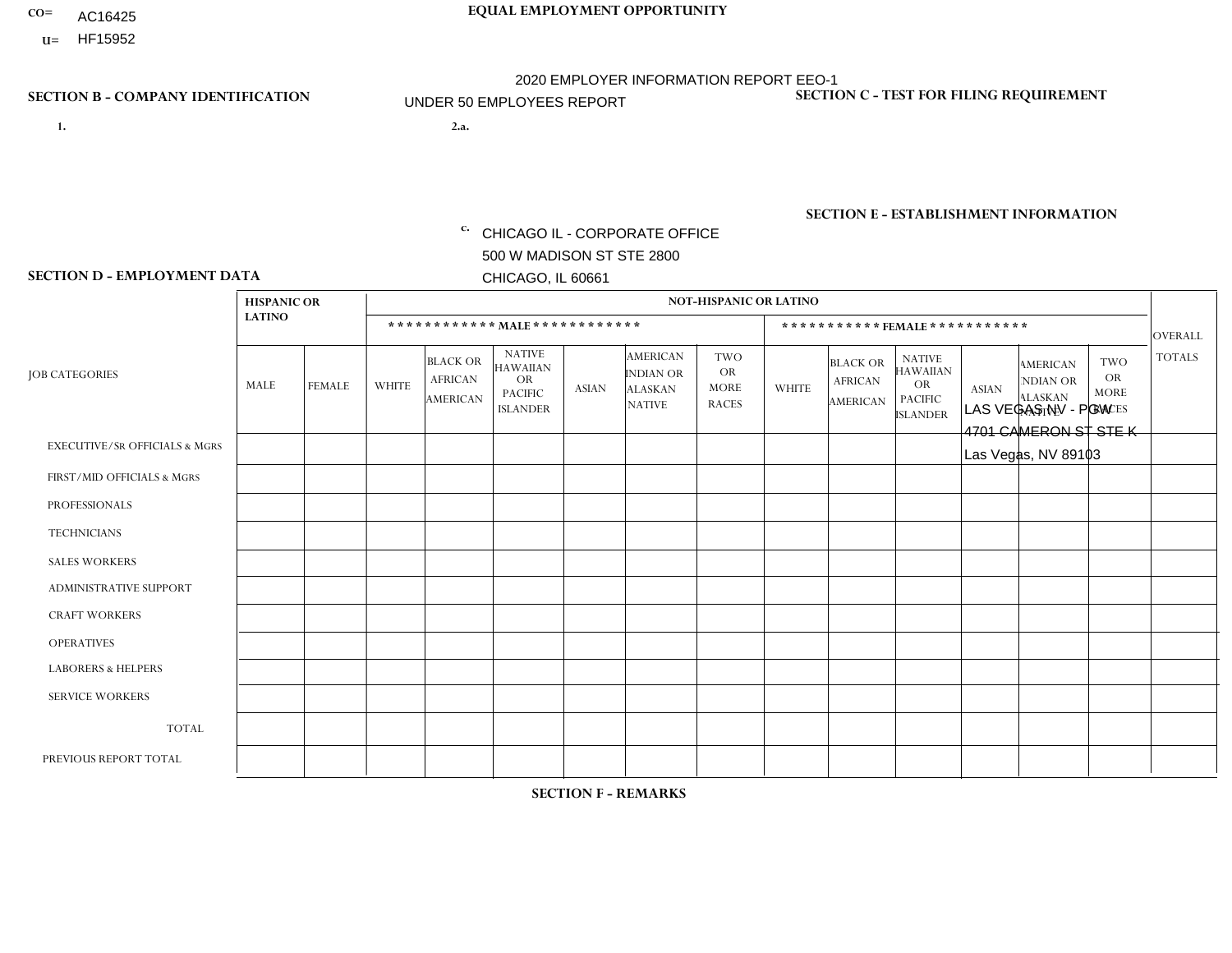AC16425

**U=**

# **CO= EQUAL EMPLOYMENT OPPORTUNITY** 2020 EMPLOYER INFORMATION REPORT EEO-1 UNDER 50 EMPLOYEES REPORT

**1. 2.a.** CHICAGO IL - CORPORATE OFFICE 500 W MADISON ST STE 2800 CHICAGO, IL 60661

2.a. DOTHAN AL - PGW 539 N OATES ST Dothan, AL 36303

EIN= 952920557

# **SECTION B - COMPANY IDENTIFICATION SECTION C - TEST FOR FILING REQUIREMENT**

1- Y 2- Y 3- N DUNS= 000123456

**SECTION E - ESTABLISHMENT INFORMATION c.** NAICS: 811122

### **SECTION D - EMPLOYMENT DATA**

|                                          | <b>HISPANIC OR</b> |               |                |                                                      |                                                                                    |              |                                                                        | <b>NOT-HISPANIC OR LATINO</b>                          |              |                                                      |                                                                             |              |                                                                       |                                                        |                |
|------------------------------------------|--------------------|---------------|----------------|------------------------------------------------------|------------------------------------------------------------------------------------|--------------|------------------------------------------------------------------------|--------------------------------------------------------|--------------|------------------------------------------------------|-----------------------------------------------------------------------------|--------------|-----------------------------------------------------------------------|--------------------------------------------------------|----------------|
|                                          | <b>LATINO</b>      |               |                | ************ MALE ************                       |                                                                                    |              |                                                                        |                                                        |              | ***********FEMALE***********                         |                                                                             |              |                                                                       |                                                        | <b>OVERALL</b> |
| <b>JOB CATEGORIES</b>                    | MALE               | <b>FEMALE</b> | <b>WHITE</b>   | <b>BLACK OR</b><br><b>AFRICAN</b><br><b>AMERICAN</b> | <b>NATIVE</b><br><b>HAWAIIAN</b><br><b>OR</b><br><b>PACIFIC</b><br><b>ISLANDER</b> | <b>ASIAN</b> | <b>AMERICAN</b><br><b>INDIAN OR</b><br><b>ALASKAN</b><br><b>NATIVE</b> | <b>TWO</b><br><b>OR</b><br><b>MORE</b><br><b>RACES</b> | <b>WHITE</b> | <b>BLACK OR</b><br><b>AFRICAN</b><br><b>AMERICAN</b> | <b>NATIVE</b><br><b>HAWAIIAN</b><br>OR<br><b>PACIFIC</b><br><b>ISLANDER</b> | <b>ASIAN</b> | <b>AMERICAN</b><br><b>NDIAN OR</b><br><b>ALASKAN</b><br><b>NATIVE</b> | <b>TWO</b><br><b>OR</b><br><b>MORE</b><br><b>RACES</b> | <b>TOTALS</b>  |
| <b>EXECUTIVE/SR OFFICIALS &amp; MGRS</b> | $\Omega$           | $\Omega$      | $\Omega$       | $\mathbf 0$                                          | $\Omega$                                                                           | $\Omega$     | $\Omega$                                                               | $\Omega$                                               | $\Omega$     | $\Omega$                                             | $\Omega$                                                                    | $\Omega$     | $\Omega$                                                              | $\Omega$                                               | $\mathbf 0$    |
| FIRST/MID OFFICIALS & MGRS               | 0                  | $\mathbf 0$   | 1              | $\mathbf 0$                                          | $\Omega$                                                                           | $\Omega$     | $\Omega$                                                               | $\Omega$                                               | 0            | $\Omega$                                             | $\Omega$                                                                    | $\Omega$     | $\Omega$                                                              | $\mathbf 0$                                            | $\mathbf{1}$   |
| <b>PROFESSIONALS</b>                     | 0                  | $\Omega$      | $\Omega$       | $\mathbf 0$                                          | $\Omega$                                                                           | $\Omega$     | $\Omega$                                                               | $\Omega$                                               | 0            | $\Omega$                                             | $\Omega$                                                                    | $\Omega$     | $\Omega$                                                              | $\Omega$                                               | $\mathbf{0}$   |
| <b>TECHNICIANS</b>                       | 0                  | $\Omega$      | $\Omega$       | $\Omega$                                             | $\Omega$                                                                           | $\Omega$     | $\Omega$                                                               | $\Omega$                                               | $\Omega$     | $\Omega$                                             | $\Omega$                                                                    | $\Omega$     | $\Omega$                                                              | $\Omega$                                               | $\Omega$       |
| <b>SALES WORKERS</b>                     | 0                  | $\Omega$      | $\Omega$       | $\Omega$                                             | $\Omega$                                                                           | $\Omega$     | $\Omega$                                                               | $\Omega$                                               | 0            | $\Omega$                                             | $\Omega$                                                                    | $\Omega$     | $\Omega$                                                              | $\Omega$                                               | $\Omega$       |
| ADMINISTRATIVE SUPPORT                   | 0                  | $\Omega$      | $\Omega$       | $\mathbf 0$                                          | $\Omega$                                                                           | $\Omega$     | $\Omega$                                                               | $\Omega$                                               | $\Omega$     | $\Omega$                                             | $\Omega$                                                                    | $\Omega$     | $\Omega$                                                              | $\Omega$                                               | $\mathbf 0$    |
| <b>CRAFT WORKERS</b>                     | 0                  | $\Omega$      | $\Omega$       | $\mathbf 0$                                          | $\Omega$                                                                           | $\Omega$     | $\Omega$                                                               | $\Omega$                                               | 0            | $\Omega$                                             | $\Omega$                                                                    | $\mathbf{0}$ | $\Omega$                                                              | $\mathbf{0}$                                           | $\mathbf 0$    |
| <b>OPERATIVES</b>                        | 0                  | $\Omega$      | 3              | $\overline{1}$                                       | 0                                                                                  | $\Omega$     | $\Omega$                                                               | $\Omega$                                               | $\Omega$     | $\Omega$                                             | $\Omega$                                                                    | $\mathbf{0}$ | $\Omega$                                                              | $\mathbf{0}$                                           | $\overline{4}$ |
| <b>LABORERS &amp; HELPERS</b>            | 0                  | $\Omega$      | $\mathbf 0$    | $\overline{1}$                                       | $\mathbf 0$                                                                        | $\Omega$     | $\Omega$                                                               | $\Omega$                                               | $\Omega$     | $\Omega$                                             | $\Omega$                                                                    | $\mathbf{0}$ | $\Omega$                                                              | $\mathbf 0$                                            | $\mathbf{1}$   |
| <b>SERVICE WORKERS</b>                   | 0                  | $\Omega$      | $\mathbf 0$    | $\mathbf 0$                                          | $\Omega$                                                                           | $\Omega$     | $\Omega$                                                               | $\Omega$                                               | $\Omega$     | $\Omega$                                             | $\Omega$                                                                    | $\Omega$     | $\Omega$                                                              | $\Omega$                                               | 0              |
| <b>TOTAL</b>                             | $\Omega$           | 0             | 4              | $\overline{2}$                                       | 0                                                                                  | $\Omega$     | $\Omega$                                                               | $\Omega$                                               | 0            | $\Omega$                                             | $\Omega$                                                                    | $\mathbf 0$  | 0                                                                     | $\mathbf 0$                                            | 6              |
| PREVIOUS REPORT TOTAL                    | 0                  | $\Omega$      | $\overline{2}$ | $\overline{1}$                                       | $\Omega$                                                                           | $\Omega$     | $\Omega$                                                               |                                                        | 0            | $\Omega$                                             | $\Omega$                                                                    | $\Omega$     | $\Omega$                                                              | $\mathbf 0$                                            | $\overline{4}$ |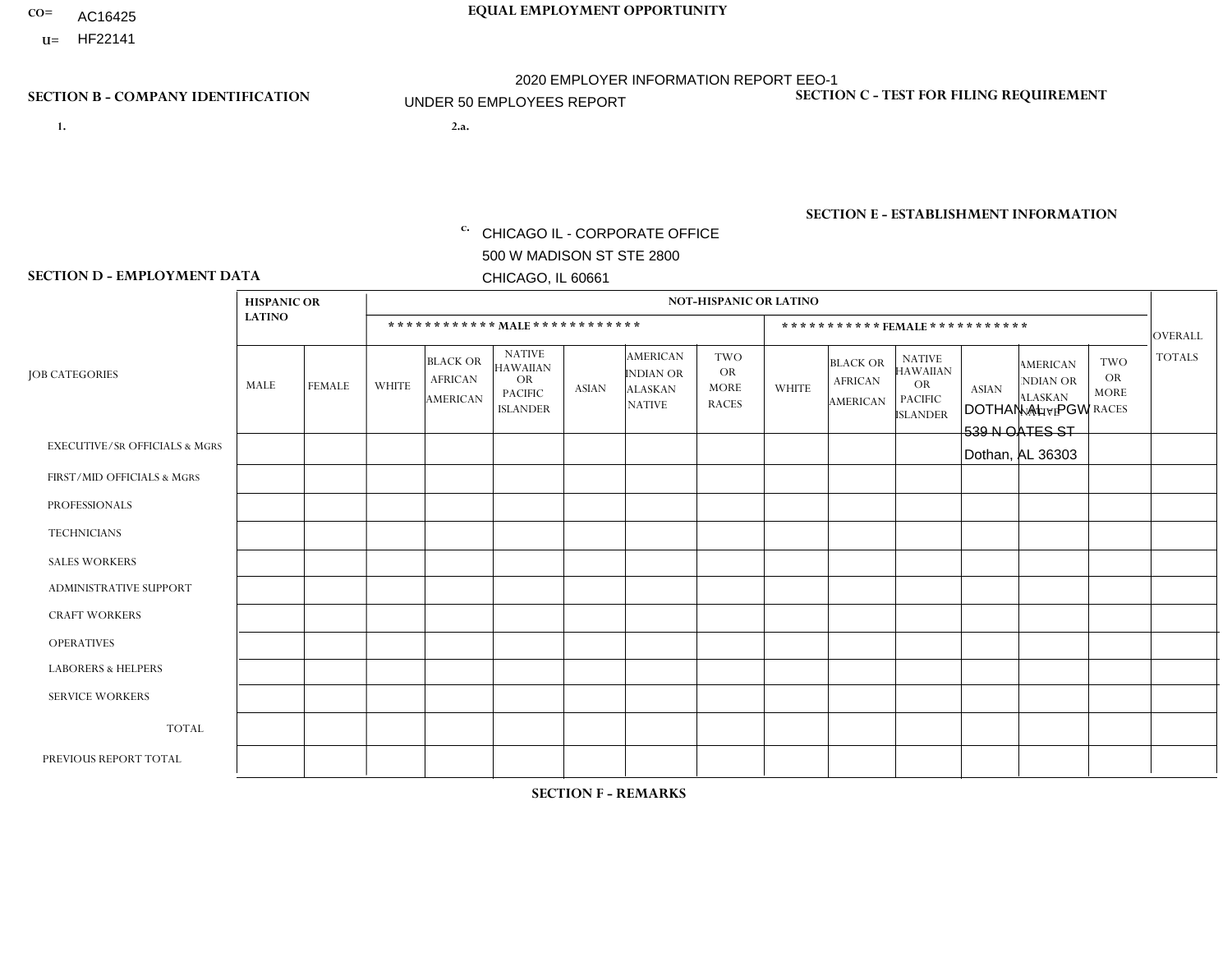- AC16425
- **U=**

**1. 2.a.** CHICAGO IL - CORPORATE OFFICE 500 W MADISON ST STE 2800 CHICAGO, IL 60661

2.a. JACKSONVILLE FL - PGW 7869 BAYBERRY RD Jacksonville, FL 32256

EIN= 952920557

# **SECTION B - COMPANY IDENTIFICATION SECTION C - TEST FOR FILING REQUIREMENT**

1- Y 2- Y 3- N DUNS= 000123456

**SECTION E - ESTABLISHMENT INFORMATION c.** NAICS: 811122

### **SECTION D - EMPLOYMENT DATA**

|                                          | <b>HISPANIC OR</b> |               |                |                                                      |                                                                                    |              |                                                                        | <b>NOT-HISPANIC OR LATINO</b>                          |              |                                               |                                                                                    |              |                                                                       |                                                        |                |
|------------------------------------------|--------------------|---------------|----------------|------------------------------------------------------|------------------------------------------------------------------------------------|--------------|------------------------------------------------------------------------|--------------------------------------------------------|--------------|-----------------------------------------------|------------------------------------------------------------------------------------|--------------|-----------------------------------------------------------------------|--------------------------------------------------------|----------------|
|                                          | <b>LATINO</b>      |               |                | ************ MAIE************                        |                                                                                    |              |                                                                        |                                                        |              |                                               | ***********FEMALE***********                                                       |              |                                                                       |                                                        | <b>OVERALL</b> |
| <b>JOB CATEGORIES</b>                    | <b>MALE</b>        | <b>FEMALE</b> | <b>WHITE</b>   | <b>BLACK OR</b><br><b>AFRICAN</b><br><b>AMERICAN</b> | <b>NATIVE</b><br><b>HAWAIIAN</b><br><b>OR</b><br><b>PACIFIC</b><br><b>ISLANDER</b> | <b>ASIAN</b> | <b>AMERICAN</b><br><b>INDIAN OR</b><br><b>ALASKAN</b><br><b>NATIVE</b> | <b>TWO</b><br><b>OR</b><br><b>MORE</b><br><b>RACES</b> | <b>WHITE</b> | <b>BLACK OR</b><br><b>AFRICAN</b><br>AMERICAN | <b>NATIVE</b><br><b>HAWAIIAN</b><br><b>OR</b><br><b>PACIFIC</b><br><b>ISLANDER</b> | <b>ASIAN</b> | <b>AMERICAN</b><br><b>NDIAN OR</b><br><b>ALASKAN</b><br><b>NATIVE</b> | <b>TWO</b><br><b>OR</b><br><b>MORE</b><br><b>RACES</b> | <b>TOTALS</b>  |
| <b>EXECUTIVE/SR OFFICIALS &amp; MGRS</b> | $\Omega$           | $\Omega$      | $\Omega$       | $\mathbf 0$                                          | $\Omega$                                                                           | $\Omega$     | $\Omega$                                                               | $\Omega$                                               | $\Omega$     | $\mathbf{0}$                                  | $\mathbf{0}$                                                                       | $\Omega$     | $\Omega$                                                              | $\Omega$                                               | $\mathbf 0$    |
| FIRST/MID OFFICIALS & MGRS               | $\Omega$           | $\Omega$      | $\overline{1}$ | $\Omega$                                             | 0                                                                                  | $\Omega$     | $\Omega$                                                               | $\Omega$                                               | $\Omega$     | $\Omega$                                      | $\Omega$                                                                           | $\Omega$     | $\Omega$                                                              | $\Omega$                                               | $\mathbf{1}$   |
| <b>PROFESSIONALS</b>                     | $\Omega$           | $\Omega$      | $\Omega$       | $\Omega$                                             | $\Omega$                                                                           | $\Omega$     | $\Omega$                                                               | $\Omega$                                               | $\Omega$     | $\Omega$                                      | $\Omega$                                                                           | $\Omega$     | $\Omega$                                                              | $\Omega$                                               | $\mathbf 0$    |
| <b>TECHNICIANS</b>                       | $\Omega$           | $\mathbf 0$   | $\Omega$       | $\mathbf 0$                                          | 0                                                                                  | $\Omega$     | $\Omega$                                                               | $\Omega$                                               | $\mathbf{0}$ | $\Omega$                                      | $\Omega$                                                                           | $\Omega$     | $\Omega$                                                              | $\Omega$                                               | $\mathbf 0$    |
| <b>SALES WORKERS</b>                     | $\Omega$           | $\Omega$      | $\Omega$       | $\Omega$                                             | $\Omega$                                                                           | $\Omega$     | $\Omega$                                                               | $\Omega$                                               | $\Omega$     | $\Omega$                                      | $\Omega$                                                                           | $\Omega$     | $\Omega$                                                              | $\Omega$                                               | $\mathbf 0$    |
| ADMINISTRATIVE SUPPORT                   | $\Omega$           | $\Omega$      | $\Omega$       | $\Omega$                                             | $\Omega$                                                                           | $\Omega$     | $\Omega$                                                               | $\Omega$                                               | $\Omega$     | $\Omega$                                      | $\Omega$                                                                           | $\Omega$     | $\Omega$                                                              | $\Omega$                                               | $\mathbf 0$    |
| <b>CRAFT WORKERS</b>                     | 0                  | $\Omega$      | $\mathbf 0$    | $\mathbf 0$                                          | $\Omega$                                                                           | $\Omega$     | $\Omega$                                                               | $\Omega$                                               | $\Omega$     | $\Omega$                                      | $\Omega$                                                                           | $\Omega$     | $\Omega$                                                              | $\Omega$                                               | $\mathbf 0$    |
| <b>OPERATIVES</b>                        |                    | $\Omega$      | $\overline{c}$ | $\mathbf 0$                                          | $\Omega$                                                                           | $\Omega$     | $\overline{0}$                                                         | $\Omega$                                               | $\Omega$     | $\Omega$                                      | $\mathbf{0}$                                                                       | $\Omega$     | $\Omega$                                                              | $\Omega$                                               | 3              |
| <b>LABORERS &amp; HELPERS</b>            | -1                 | $\Omega$      | $\Omega$       | 0                                                    | 0                                                                                  | $\Omega$     | $\Omega$                                                               | $\Omega$                                               | $\Omega$     | $\Omega$                                      | $\Omega$                                                                           | $\Omega$     | $\Omega$                                                              | $\Omega$                                               | $\mathbf{1}$   |
| <b>SERVICE WORKERS</b>                   | $\Omega$           | $\mathbf 0$   | 0              | $\mathbf 0$                                          | $\mathbf 0$                                                                        | $\mathbf 0$  | $\Omega$                                                               | $\Omega$                                               | $\Omega$     | $\Omega$                                      | $\Omega$                                                                           | $\mathbf 0$  | $\Omega$                                                              | $\mathbf 0$                                            | 0              |
| <b>TOTAL</b>                             | $\overline{2}$     | $\mathbf 0$   | 3              | $\mathbf 0$                                          | 0                                                                                  | $\mathbf 0$  | $\Omega$                                                               | $\Omega$                                               | $\Omega$     | $\Omega$                                      | $\Omega$                                                                           | $\Omega$     | $\Omega$                                                              | $\Omega$                                               | 5              |
| PREVIOUS REPORT TOTAL                    |                    | $\mathbf 0$   | $\overline{2}$ | $\mathbf 0$                                          | 0                                                                                  | $\Omega$     | $\Omega$                                                               | $\Omega$                                               | $\Omega$     | $\Omega$                                      | $\mathbf{0}$                                                                       | $\Omega$     | $\Omega$                                                              | $\Omega$                                               | 3              |
|                                          |                    |               |                |                                                      |                                                                                    |              |                                                                        |                                                        |              |                                               |                                                                                    |              |                                                                       |                                                        |                |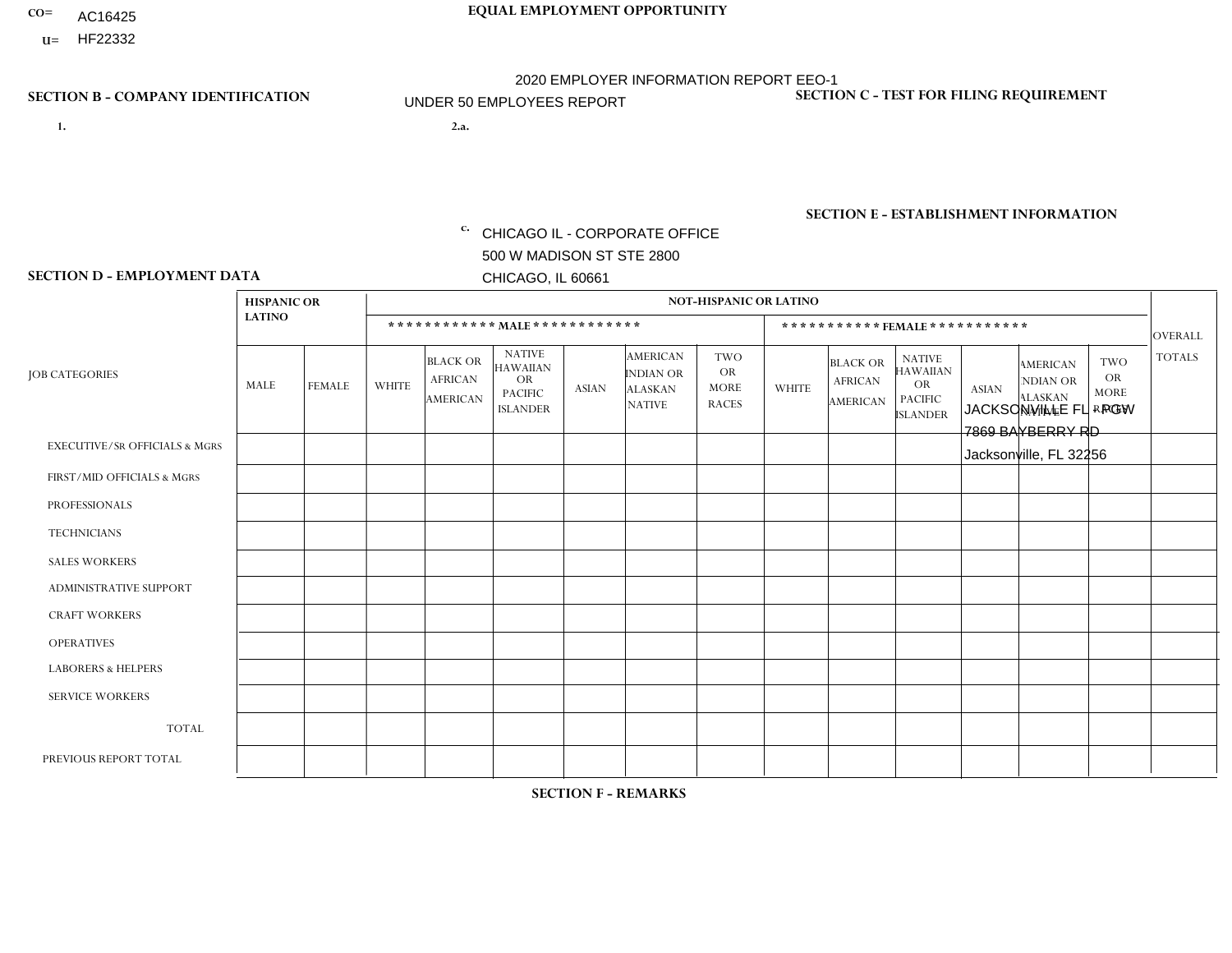- AC16425
- **U=**

**1. 2.a.** CHICAGO IL - CORPORATE OFFICE 500 W MADISON ST STE 2800 CHICAGO, IL 60661

WEBSTER MA - RT 16 AUTOPARTS 4 OLD DOUGLAS ROAD Webster, MA 01570

EIN= 952920557

# **SECTION B - COMPANY IDENTIFICATION SECTION C - TEST FOR FILING REQUIREMENT**

1- Y 2- Y 3- N DUNS= 000123456

**SECTION E - ESTABLISHMENT INFORMATION c.** NAICS: 423140

### **SECTION D - EMPLOYMENT DATA**

|                                          | <b>HISPANIC OR</b> |               |                |                                                      |                                                                                    |              |                                                                 | <b>NOT-HISPANIC OR LATINO</b>                          |              |                                                      |                                                                                    |              |                                                                       |                                                        |                 |
|------------------------------------------|--------------------|---------------|----------------|------------------------------------------------------|------------------------------------------------------------------------------------|--------------|-----------------------------------------------------------------|--------------------------------------------------------|--------------|------------------------------------------------------|------------------------------------------------------------------------------------|--------------|-----------------------------------------------------------------------|--------------------------------------------------------|-----------------|
|                                          | <b>LATINO</b>      |               |                |                                                      | ************ MAIE************                                                      |              |                                                                 |                                                        |              |                                                      | *********** FEMALE ***********                                                     |              |                                                                       |                                                        | <b>OVERALL</b>  |
| <b>JOB CATEGORIES</b>                    | MALE               | <b>FEMALE</b> | <b>WHITE</b>   | <b>BLACK OR</b><br><b>AFRICAN</b><br><b>AMERICAN</b> | <b>NATIVE</b><br><b>HAWAIIAN</b><br><b>OR</b><br><b>PACIFIC</b><br><b>ISLANDER</b> | <b>ASIAN</b> | <b>AMERICAN</b><br>INDIAN OR<br><b>ALASKAN</b><br><b>NATIVE</b> | <b>TWO</b><br><b>OR</b><br><b>MORE</b><br><b>RACES</b> | <b>WHITE</b> | <b>BLACK OR</b><br><b>AFRICAN</b><br><b>AMERICAN</b> | <b>NATIVE</b><br><b>HAWAIIAN</b><br><b>OR</b><br><b>PACIFIC</b><br><b>ISLANDER</b> | <b>ASIAN</b> | <b>AMERICAN</b><br><b>NDIAN OR</b><br><b>ALASKAN</b><br><b>NATIVE</b> | <b>TWO</b><br><b>OR</b><br><b>MORE</b><br><b>RACES</b> | <b>TOTALS</b>   |
| <b>EXECUTIVE/SR OFFICIALS &amp; MGRS</b> | $\Omega$           | $\Omega$      | $\mathbf 0$    | $\Omega$                                             | $\Omega$                                                                           | $\Omega$     | $\Omega$                                                        | $\Omega$                                               | $\Omega$     | $\Omega$                                             | $\mathbf{0}$                                                                       | $\Omega$     | $\Omega$                                                              | 0                                                      | $\Omega$        |
| FIRST/MID OFFICIALS & MGRS               | 0                  | $\Omega$      | $\overline{4}$ | $\mathbf 0$                                          | $\mathbf 0$                                                                        | $\Omega$     | $\Omega$                                                        | $\Omega$                                               |              | $\Omega$                                             | $\Omega$                                                                           | $\mathbf{0}$ | $\mathbf{0}$                                                          | $\Omega$                                               | $5\phantom{.0}$ |
| <b>PROFESSIONALS</b>                     | 0                  | $\mathbf 0$   | $\overline{c}$ | $\mathbf 0$                                          | $\mathbf 0$                                                                        | $\Omega$     | $\Omega$                                                        | $\Omega$                                               | $\Omega$     | $\Omega$                                             | $\Omega$                                                                           | $\Omega$     | $\Omega$                                                              | $\Omega$                                               | $\overline{2}$  |
| <b>TECHNICIANS</b>                       | 0                  | $\mathbf 0$   | $\mathbf 0$    | $\mathbf 0$                                          | $\mathbf 0$                                                                        | $\Omega$     | $\Omega$                                                        | $\Omega$                                               | $\Omega$     | $\Omega$                                             | $\mathbf{0}$                                                                       | $\Omega$     | $\mathbf{0}$                                                          | $\Omega$                                               | $\mathbf 0$     |
| <b>SALES WORKERS</b>                     | 0                  | $\mathbf 0$   | $\overline{1}$ | $\mathbf 0$                                          | $\mathbf 0$                                                                        | $\Omega$     | $\mathbf{0}$                                                    | $\Omega$                                               | $\Omega$     | $\Omega$                                             | $\Omega$                                                                           | $\mathbf{0}$ | $\Omega$                                                              | $\mathbf{0}$                                           | $\mathbf{1}$    |
| <b>ADMINISTRATIVE SUPPORT</b>            | 0                  | $\mathbf 0$   | $\overline{2}$ | $\mathbf 0$                                          | $\mathbf 0$                                                                        | $\mathbf 0$  | $\mathbf{0}$                                                    | $\Omega$                                               | $\Omega$     | $\Omega$                                             | $\Omega$                                                                           | $\Omega$     | $\mathbf{0}$                                                          | $\Omega$                                               | 2               |
| <b>CRAFT WORKERS</b>                     | 0                  | $\Omega$      | 9              | $\mathbf 0$                                          | $\Omega$                                                                           | $\Omega$     | -1                                                              | $\Omega$                                               | $\Omega$     | $\Omega$                                             | $\Omega$                                                                           | $\mathbf{0}$ | $\Omega$                                                              | $\Omega$                                               | 10              |
| <b>OPERATIVES</b>                        | 0                  | $\Omega$      | 6              | $\Omega$                                             | $\Omega$                                                                           | $\Omega$     | $\Omega$                                                        | $\Omega$                                               | $\Omega$     | $\Omega$                                             | $\Omega$                                                                           | $\Omega$     | $\mathbf{0}$                                                          | 1                                                      | $\overline{7}$  |
| <b>LABORERS &amp; HELPERS</b>            | 3                  | $\Omega$      | $\Omega$       | 0                                                    | $\Omega$                                                                           | $\Omega$     | $\Omega$                                                        | $\Omega$                                               | $\Omega$     | $\Omega$                                             | $\Omega$                                                                           | $\Omega$     | $\Omega$                                                              | $\Omega$                                               | 3               |
| <b>SERVICE WORKERS</b>                   | 0                  | $\mathbf 0$   | $\mathbf 0$    | $\mathbf 0$                                          | $\mathbf 0$                                                                        | $\mathbf 0$  | $\mathbf{0}$                                                    | $\Omega$                                               | $\Omega$     | $\Omega$                                             | $\mathbf{0}$                                                                       | $\mathbf{0}$ | $\mathbf{0}$                                                          | $\Omega$                                               | $\mathbf{0}$    |
| <b>TOTAL</b>                             | 3                  | $\mathbf 0$   | 24             | $\mathbf 0$                                          | $\mathbf 0$                                                                        | $\mathbf 0$  |                                                                 | $\Omega$                                               |              | 0                                                    | $\mathbf 0$                                                                        | $\mathbf 0$  | $\mathbf 0$                                                           | 1                                                      | 30              |
| PREVIOUS REPORT TOTAL                    | 3                  | $\mathbf 0$   | 47             | $\mathbf 0$                                          | $\mathbf 0$                                                                        | $\mathbf 0$  | $\overline{1}$                                                  | 1                                                      | 10           | $\Omega$                                             | $\mathbf{0}$                                                                       | $\Omega$     | $\mathbf{0}$                                                          | $\overline{2}$                                         | 64              |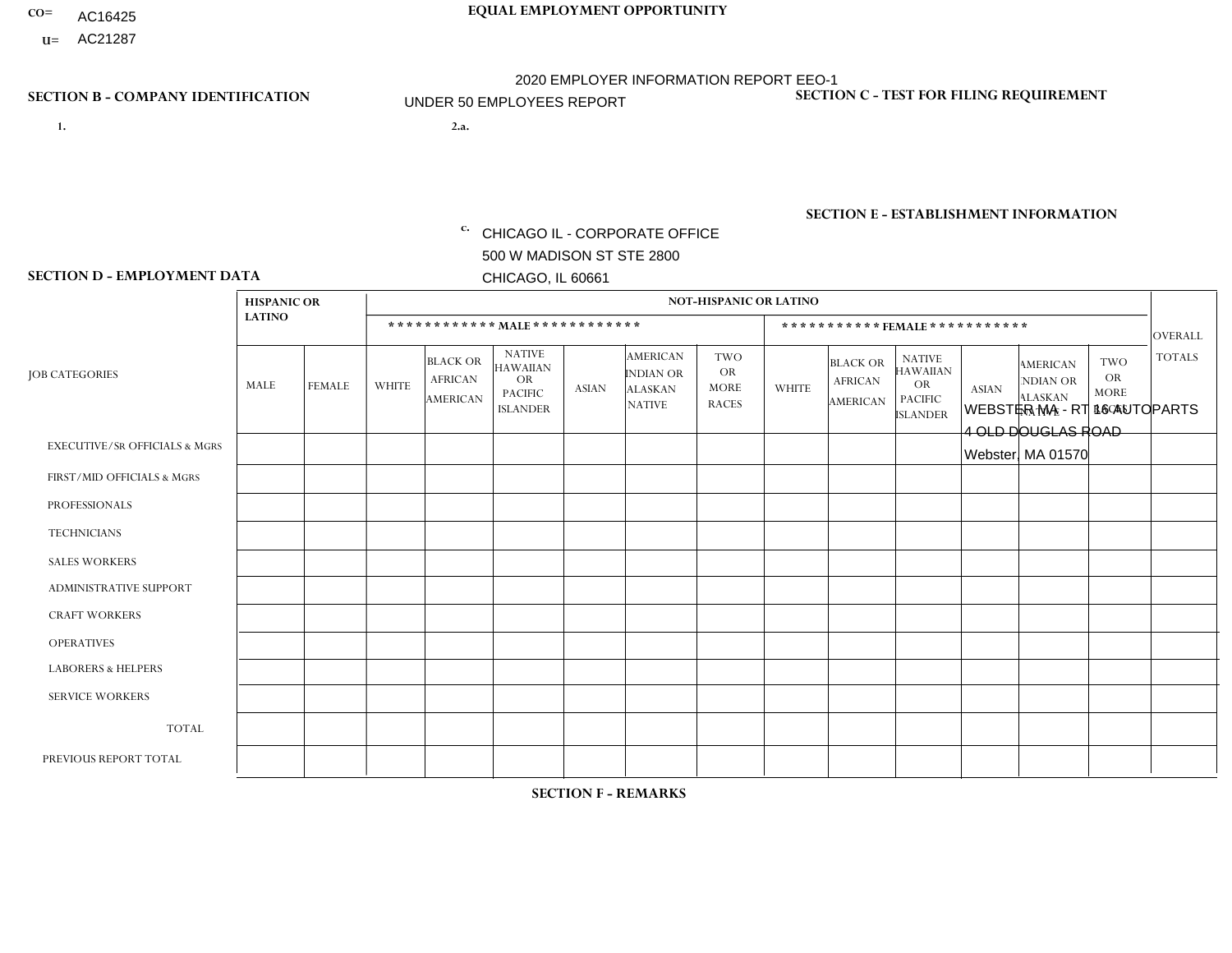- AC16425
- $\mathbf{U} = \mathbf{DP29504}$

**1. 2.a.** CHICAGO IL - CORPORATE OFFICE 500 W MADISON ST STE 2800 CHICAGO, IL 60661

2.a. JACKSON MS 865 BOLING ST Jackson, MS 39209

EIN= 952920557

# **SECTION B - COMPANY IDENTIFICATION SECTION C - TEST FOR FILING REQUIREMENT**

1- Y 2- Y 3- N DUNS= 000123456

**SECTION E - ESTABLISHMENT INFORMATION c.** NAICS: 423140

### **SECTION D - EMPLOYMENT DATA**

|                                          | <b>HISPANIC OR</b> |               |              |                                                      |                                                                                    |              |                                                                        | <b>NOT-HISPANIC OR LATINO</b>                          |                |                                                      |                                                                                    |              |                                                                |                                                        |                |
|------------------------------------------|--------------------|---------------|--------------|------------------------------------------------------|------------------------------------------------------------------------------------|--------------|------------------------------------------------------------------------|--------------------------------------------------------|----------------|------------------------------------------------------|------------------------------------------------------------------------------------|--------------|----------------------------------------------------------------|--------------------------------------------------------|----------------|
|                                          | <b>LATINO</b>      |               |              | ************ MALE ************                       |                                                                                    |              |                                                                        |                                                        |                | ***********FEMALE***********                         |                                                                                    |              |                                                                |                                                        | <b>OVERALL</b> |
| <b>JOB CATEGORIES</b>                    | <b>MALE</b>        | <b>FEMALE</b> | <b>WHITE</b> | <b>BLACK OR</b><br><b>AFRICAN</b><br><b>AMERICAN</b> | <b>NATIVE</b><br><b>HAWAIIAN</b><br><b>OR</b><br><b>PACIFIC</b><br><b>ISLANDER</b> | <b>ASIAN</b> | <b>AMERICAN</b><br><b>INDIAN OR</b><br><b>ALASKAN</b><br><b>NATIVE</b> | <b>TWO</b><br><b>OR</b><br><b>MORE</b><br><b>RACES</b> | <b>WHITE</b>   | <b>BLACK OR</b><br><b>AFRICAN</b><br><b>AMERICAN</b> | <b>NATIVE</b><br><b>HAWAIIAN</b><br><b>OR</b><br><b>PACIFIC</b><br><b>ISLANDER</b> | <b>ASIAN</b> | <b>AMERICAN</b><br>NDIAN OR<br><b>ALASKAN</b><br><b>NATIVE</b> | <b>TWO</b><br><b>OR</b><br><b>MORE</b><br><b>RACES</b> | <b>TOTALS</b>  |
| <b>EXECUTIVE/SR OFFICIALS &amp; MGRS</b> | $\Omega$           | $\Omega$      | $\Omega$     | $\Omega$                                             | $\Omega$                                                                           | $\Omega$     | $\Omega$                                                               | $\Omega$                                               | $\Omega$       | $\Omega$                                             | $\Omega$                                                                           | $\Omega$     | $\Omega$                                                       | $\Omega$                                               | $\mathbf 0$    |
| FIRST/MID OFFICIALS & MGRS               | $\Omega$           | 0             | 3            | $\mathbf 0$                                          | 0                                                                                  | $\mathbf 0$  | $\Omega$                                                               | $\Omega$                                               | $\Omega$       | $\mathbf{0}$                                         | $\Omega$                                                                           | $\mathbf 0$  | $\Omega$                                                       | $\mathbf 0$                                            | 3              |
| <b>PROFESSIONALS</b>                     | $\Omega$           | $\mathbf 0$   | 1            | $\mathbf 0$                                          | $\Omega$                                                                           | $\Omega$     | $\Omega$                                                               | $\Omega$                                               | $\mathbf{1}$   | $\Omega$                                             | $\mathbf{0}$                                                                       | $\Omega$     | $\Omega$                                                       | $\Omega$                                               | $\overline{2}$ |
| <b>TECHNICIANS</b>                       | $\Omega$           | $\mathbf 0$   | $\Omega$     | $\mathbf 0$                                          | 0                                                                                  | $\Omega$     | $\overline{0}$                                                         | $\Omega$                                               | $\Omega$       | $\Omega$                                             | $\Omega$                                                                           | $\Omega$     | $\Omega$                                                       | $\mathbf{0}$                                           | $\mathbf 0$    |
| <b>SALES WORKERS</b>                     | $\Omega$           | $\mathbf 0$   | 3            | $\overline{2}$                                       | 0                                                                                  | $\Omega$     | $\Omega$                                                               |                                                        | $\Omega$       | $\Omega$                                             | $\Omega$                                                                           | $\Omega$     | $\Omega$                                                       | $\mathbf{0}$                                           | 6              |
| <b>ADMINISTRATIVE SUPPORT</b>            | $\Omega$           | $\Omega$      | $\Omega$     | $\mathbf 0$                                          | 0                                                                                  | $\Omega$     | $\Omega$                                                               | $\Omega$                                               | 3              | $\Omega$                                             | $\mathbf{0}$                                                                       | $\Omega$     | $\Omega$                                                       | $\Omega$                                               | 3              |
| <b>CRAFT WORKERS</b>                     | $\Omega$           | $\Omega$      | $\Omega$     | $\mathbf 0$                                          | 0                                                                                  | $\Omega$     | $\Omega$                                                               | $\Omega$                                               | $\Omega$       | $\Omega$                                             | $\Omega$                                                                           | $\Omega$     | $\Omega$                                                       | $\Omega$                                               | $\mathbf 0$    |
| <b>OPERATIVES</b>                        | 0                  | $\Omega$      | 8            | $\overline{7}$                                       | 0                                                                                  | $\Omega$     | $\overline{0}$                                                         |                                                        | $\Omega$       |                                                      | $\mathbf{0}$                                                                       | $\Omega$     | $\Omega$                                                       | $\mathbf{0}$                                           | 17             |
| <b>LABORERS &amp; HELPERS</b>            | $\Omega$           | $\Omega$      | 3            | 8                                                    | 0                                                                                  | $\Omega$     | $\Omega$                                                               | $\Omega$                                               | $\Omega$       | $\Omega$                                             | $\Omega$                                                                           | $\Omega$     | $\Omega$                                                       | $\Omega$                                               | 11             |
| <b>SERVICE WORKERS</b>                   | $\Omega$           | $\Omega$      | 0            | 0                                                    | $\mathbf{0}$                                                                       | $\Omega$     | $\Omega$                                                               | $\Omega$                                               | $\Omega$       | $\Omega$                                             | $\Omega$                                                                           | $\Omega$     | $\Omega$                                                       | $\Omega$                                               | $\mathbf 0$    |
| <b>TOTAL</b>                             | $\mathbf 0$        | $\mathbf 0$   | 18           | 17                                                   | 0                                                                                  | $\mathbf{0}$ | $\Omega$                                                               | 2                                                      | 4              | $\overline{1}$                                       | $\mathbf 0$                                                                        | $\mathbf 0$  | 0                                                              | $\mathbf 0$                                            | 42             |
| PREVIOUS REPORT TOTAL                    | 0                  | $\Omega$      | 18           | 22                                                   | $\Omega$                                                                           | $\Omega$     | $\Omega$                                                               | $\overline{2}$                                         | $\overline{7}$ | $\overline{2}$                                       | $\Omega$                                                                           | $\Omega$     | $\Omega$                                                       | $\mathbf{0}$                                           | 51             |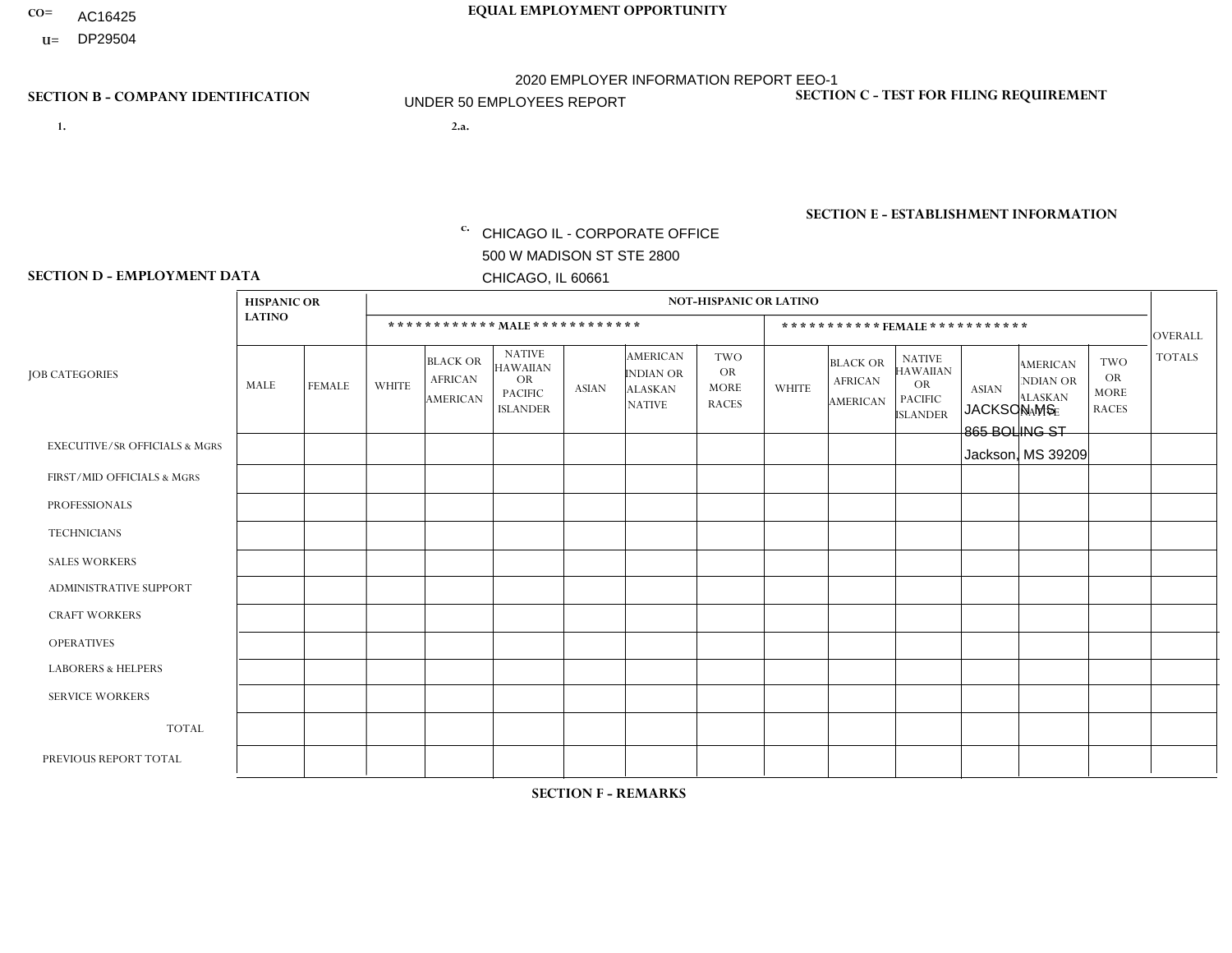- AC16425
- **U=**

**1. 2.a.** CHICAGO IL - CORPORATE OFFICE 500 W MADISON ST STE 2800 CHICAGO, IL 60661

2.a. AMARILLO TX 3931 CANYON DR Amarillo, TX 79110

c. EIN= 952920557

# **SECTION B - COMPANY IDENTIFICATION SECTION C - TEST FOR FILING REQUIREMENT**

1- Y 2- Y 3- N DUNS= 000123456

**SECTION E - ESTABLISHMENT INFORMATION c.** NAICS: 423140

### **SECTION D - EMPLOYMENT DATA**

|                                          | <b>HISPANIC OR</b> |               |                |                                                      |                                                                                    |              |                                                                        | <b>NOT-HISPANIC OR LATINO</b>                          |              |                                               |                                                                                    |              |                                                                       |                                                        |                |
|------------------------------------------|--------------------|---------------|----------------|------------------------------------------------------|------------------------------------------------------------------------------------|--------------|------------------------------------------------------------------------|--------------------------------------------------------|--------------|-----------------------------------------------|------------------------------------------------------------------------------------|--------------|-----------------------------------------------------------------------|--------------------------------------------------------|----------------|
|                                          | <b>LATINO</b>      |               |                | ************ MALE ************                       |                                                                                    |              |                                                                        |                                                        |              |                                               | ***********FEMALE ***********                                                      |              |                                                                       |                                                        | <b>OVERALL</b> |
| <b>JOB CATEGORIES</b>                    | <b>MALE</b>        | <b>FEMALE</b> | <b>WHITE</b>   | <b>BLACK OR</b><br><b>AFRICAN</b><br><b>AMERICAN</b> | <b>NATIVE</b><br><b>HAWAIIAN</b><br><b>OR</b><br><b>PACIFIC</b><br><b>ISLANDER</b> | <b>ASIAN</b> | <b>AMERICAN</b><br><b>INDIAN OR</b><br><b>ALASKAN</b><br><b>NATIVE</b> | <b>TWO</b><br><b>OR</b><br><b>MORE</b><br><b>RACES</b> | <b>WHITE</b> | <b>BLACK OR</b><br><b>AFRICAN</b><br>AMERICAN | <b>NATIVE</b><br><b>HAWAIIAN</b><br><b>OR</b><br><b>PACIFIC</b><br><b>ISLANDER</b> | <b>ASIAN</b> | <b>AMERICAN</b><br><b>NDIAN OR</b><br><b>ALASKAN</b><br><b>NATIVE</b> | <b>TWO</b><br><b>OR</b><br><b>MORE</b><br><b>RACES</b> | <b>TOTALS</b>  |
| <b>EXECUTIVE/SR OFFICIALS &amp; MGRS</b> | $\Omega$           | $\Omega$      | $\mathbf{0}$   | $\Omega$                                             | $\Omega$                                                                           | $\Omega$     | $\Omega$                                                               | $\Omega$                                               | 0            | $\Omega$                                      | $\Omega$                                                                           | $\Omega$     | $\Omega$                                                              | $\Omega$                                               | $\Omega$       |
| FIRST/MID OFFICIALS & MGRS               | $\Omega$           | $\Omega$      | $\mathbf{0}$   | $\Omega$                                             | $\Omega$                                                                           | $\Omega$     | $\Omega$                                                               | $\Omega$                                               | 0            | $\Omega$                                      | 0                                                                                  | $\Omega$     | $\Omega$                                                              | $\Omega$                                               | $\overline{0}$ |
| <b>PROFESSIONALS</b>                     | $\Omega$           | $\Omega$      | $\mathbf 0$    | $\mathbf 0$                                          | $\Omega$                                                                           | $\Omega$     | $\Omega$                                                               | $\Omega$                                               | $\Omega$     | $\Omega$                                      | 0                                                                                  | $\mathbf 0$  | $\Omega$                                                              | $\mathbf 0$                                            | $\mathbf{0}$   |
| <b>TECHNICIANS</b>                       | $\Omega$           | $\Omega$      | $\Omega$       | $\Omega$                                             | $\Omega$                                                                           | $\Omega$     | $\Omega$                                                               | $\Omega$                                               | $\Omega$     | $\Omega$                                      | 0                                                                                  | $\mathbf 0$  | $\Omega$                                                              | $\mathbf 0$                                            | $\Omega$       |
| <b>SALES WORKERS</b>                     | $\Omega$           | $\Omega$      | 1              | $\Omega$                                             | $\Omega$                                                                           | $\Omega$     | $\Omega$                                                               | $\Omega$                                               | 1            | $\Omega$                                      | $\Omega$                                                                           | $\Omega$     | $\Omega$                                                              | $\Omega$                                               | $\overline{2}$ |
| <b>ADMINISTRATIVE SUPPORT</b>            | $\Omega$           | $\Omega$      | $\mathbf{0}$   | $\mathbf 0$                                          | 0                                                                                  | $\Omega$     | $\Omega$                                                               | $\Omega$                                               | 0            | $\Omega$                                      | 0                                                                                  | $\mathbf 0$  | $\Omega$                                                              | $\mathbf 0$                                            | $\overline{0}$ |
| <b>CRAFT WORKERS</b>                     | $\Omega$           | $\Omega$      | $\Omega$       | $\mathbf 0$                                          | $\Omega$                                                                           | $\Omega$     | $\Omega$                                                               | $\Omega$                                               | $\Omega$     | $\Omega$                                      | 0                                                                                  | $\Omega$     | $\Omega$                                                              | $\Omega$                                               | $\Omega$       |
| <b>OPERATIVES</b>                        | $\Omega$           | $\Omega$      | 1              | $\mathbf 0$                                          | $\Omega$                                                                           | $\Omega$     | $\Omega$                                                               | $\Omega$                                               | 0            | $\Omega$                                      | 0                                                                                  | $\mathbf 0$  | $\Omega$                                                              | $\Omega$                                               | $\mathbf{1}$   |
| <b>LABORERS &amp; HELPERS</b>            | $\Omega$           | $\Omega$      | $\mathbf{0}$   | $\mathbf 0$                                          | $\Omega$                                                                           | $\Omega$     | $\Omega$                                                               | $\Omega$                                               | $\Omega$     | $\Omega$                                      | $\Omega$                                                                           | $\Omega$     | $\Omega$                                                              | $\Omega$                                               | $\mathbf 0$    |
| <b>SERVICE WORKERS</b>                   | $\Omega$           | $\Omega$      | 0              | 0                                                    | $\mathbf 0$                                                                        | $\Omega$     | $\Omega$                                                               | $\Omega$                                               | 0            | $\Omega$                                      | $\Omega$                                                                           | $\mathbf 0$  | $\Omega$                                                              | $\Omega$                                               | $\mathbf 0$    |
| <b>TOTAL</b>                             | 0                  | 0             | $\overline{c}$ | 0                                                    | $\mathbf 0$                                                                        | 0            | $\Omega$                                                               | $\Omega$                                               | $\mathbf{1}$ | $\mathbf 0$                                   | 0                                                                                  | $\mathbf 0$  | 0                                                                     | $\mathbf 0$                                            | 3              |
| PREVIOUS REPORT TOTAL                    | $\Omega$           | $\Omega$      |                | $\mathbf 0$                                          | 0                                                                                  | $\Omega$     | $\Omega$                                                               | $\Omega$                                               | 1            | $\Omega$                                      | 0                                                                                  | $\Omega$     | $\Omega$                                                              | $\mathbf 0$                                            | $\overline{2}$ |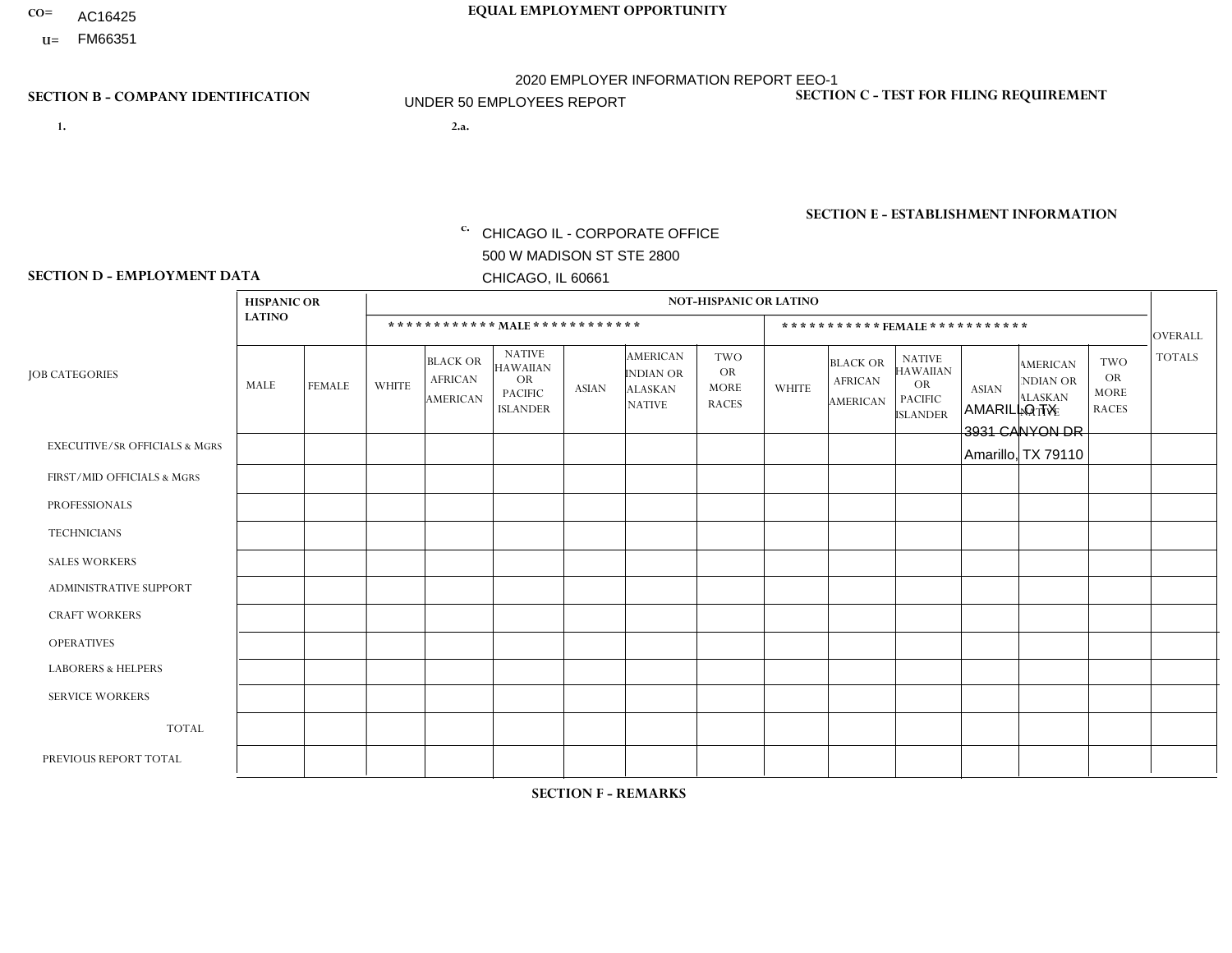- AC16425
- **U=**

**1. 2.a.** CHICAGO IL - CORPORATE OFFICE 500 W MADISON ST STE 2800 CHICAGO, IL 60661

2.a. OTTUMWA IA - KEYSTONE 214 FOX SAUK ROAD Ottumwa, IA 52501

EIN= 952920557

# **SECTION B - COMPANY IDENTIFICATION SECTION C - TEST FOR FILING REQUIREMENT**

1- Y 2- Y 3- N DUNS= 000123456

**SECTION E - ESTABLISHMENT INFORMATION c.** NAICS: 423140

### **SECTION D - EMPLOYMENT DATA**

|                                          | <b>HISPANIC OR</b> |               |                          |                                                      |                                                                                    |             |                                                                        | <b>NOT-HISPANIC OR LATINO</b>                          |                |                                               |                                                                             |              |                                                                       |                                                        |                |
|------------------------------------------|--------------------|---------------|--------------------------|------------------------------------------------------|------------------------------------------------------------------------------------|-------------|------------------------------------------------------------------------|--------------------------------------------------------|----------------|-----------------------------------------------|-----------------------------------------------------------------------------|--------------|-----------------------------------------------------------------------|--------------------------------------------------------|----------------|
|                                          | <b>LATINO</b>      |               |                          | ************ MALE ************                       |                                                                                    |             |                                                                        |                                                        |                | ***********FEMALE***********                  |                                                                             |              |                                                                       |                                                        | <b>OVERALL</b> |
| <b>JOB CATEGORIES</b>                    | MALE               | <b>FEMALE</b> | <b>WHITE</b>             | <b>BLACK OR</b><br><b>AFRICAN</b><br><b>AMERICAN</b> | <b>NATIVE</b><br><b>HAWAIIAN</b><br><b>OR</b><br><b>PACIFIC</b><br><b>ISLANDER</b> | ASIAN       | <b>AMERICAN</b><br><b>INDIAN OR</b><br><b>ALASKAN</b><br><b>NATIVE</b> | <b>TWO</b><br><b>OR</b><br><b>MORE</b><br><b>RACES</b> | <b>WHITE</b>   | <b>BLACK OR</b><br><b>AFRICAN</b><br>AMERICAN | <b>NATIVE</b><br><b>HAWAIIAN</b><br>OR<br><b>PACIFIC</b><br><b>ISLANDER</b> | <b>ASIAN</b> | <b>AMERICAN</b><br><b>NDIAN OR</b><br><b>ALASKAN</b><br><b>NATIVE</b> | <b>TWO</b><br><b>OR</b><br><b>MORE</b><br><b>RACES</b> | <b>TOTALS</b>  |
| <b>EXECUTIVE/SR OFFICIALS &amp; MGRS</b> | $\Omega$           | $\Omega$      | $\Omega$                 | $\mathbf 0$                                          | $\mathbf 0$                                                                        | $\Omega$    | $\Omega$                                                               | $\Omega$                                               | $\Omega$       | $\Omega$                                      | $\Omega$                                                                    | $\mathbf 0$  | $\Omega$                                                              | $\mathbf 0$                                            | $\mathbf{0}$   |
| FIRST/MID OFFICIALS & MGRS               | 0                  | 0             | $\Omega$                 | $\mathbf 0$                                          | 0                                                                                  | $\Omega$    | $\Omega$                                                               | $\Omega$                                               | 0              | $\Omega$                                      | $\Omega$                                                                    | $\mathbf{0}$ | $\Omega$                                                              | $\mathbf 0$                                            | $\overline{0}$ |
| <b>PROFESSIONALS</b>                     | $\Omega$           | $\Omega$      | $\Omega$                 | $\mathbf 0$                                          | $\Omega$                                                                           | $\Omega$    | $\Omega$                                                               | $\Omega$                                               | $\overline{0}$ | $\Omega$                                      | $\Omega$                                                                    | $\Omega$     | $\Omega$                                                              | $\Omega$                                               | $\mathbf 0$    |
| <b>TECHNICIANS</b>                       | 0                  | $\mathbf 0$   | $\Omega$                 | $\mathbf 0$                                          | $\Omega$                                                                           | $\Omega$    | $\Omega$                                                               | $\Omega$                                               | $\Omega$       | $\Omega$                                      | $\Omega$                                                                    | $\Omega$     | $\Omega$                                                              | $\Omega$                                               | $\mathbf{0}$   |
| <b>SALES WORKERS</b>                     | $\Omega$           | $\Omega$      | $\Omega$                 | $\mathbf 0$                                          | $\Omega$                                                                           | $\Omega$    | $\Omega$                                                               | $\Omega$                                               | $\overline{0}$ | $\Omega$                                      | $\Omega$                                                                    | $\Omega$     | $\Omega$                                                              | $\mathbf{0}$                                           | $\mathbf{0}$   |
| ADMINISTRATIVE SUPPORT                   | $\mathbf 0$        | 0             | $\mathbf 0$              | $\mathbf 0$                                          | 0                                                                                  | $\Omega$    | $\Omega$                                                               | $\Omega$                                               | $\Omega$       | $\Omega$                                      | $\Omega$                                                                    | $\Omega$     | $\mathbf{0}$                                                          | $\mathbf 0$                                            | $\mathbf 0$    |
| <b>CRAFT WORKERS</b>                     | 0                  | $\Omega$      | $\Omega$                 | $\mathbf 0$                                          | $\Omega$                                                                           | $\Omega$    | $\Omega$                                                               | $\Omega$                                               | 0              | $\Omega$                                      | $\Omega$                                                                    | $\Omega$     | $\Omega$                                                              | $\Omega$                                               | $\Omega$       |
| <b>OPERATIVES</b>                        | 0                  | $\Omega$      | 1                        | $\mathbf 0$                                          | $\Omega$                                                                           | $\Omega$    | $\Omega$                                                               | $\Omega$                                               | $\Omega$       | $\Omega$                                      | $\Omega$                                                                    | $\Omega$     | $\Omega$                                                              | $\Omega$                                               | $\mathbf{1}$   |
| <b>LABORERS &amp; HELPERS</b>            | $\Omega$           | $\Omega$      | $\Omega$                 | $\mathbf 0$                                          | $\mathbf 0$                                                                        | $\Omega$    | $\Omega$                                                               | $\Omega$                                               | $\Omega$       | $\Omega$                                      | $\Omega$                                                                    | $\Omega$     | $\Omega$                                                              | $\Omega$                                               | $\mathbf{0}$   |
| <b>SERVICE WORKERS</b>                   | 0                  | $\mathbf 0$   | $\mathbf 0$              | $\mathbf 0$                                          | $\mathbf{0}$                                                                       | $\mathbf 0$ | $\Omega$                                                               | $\Omega$                                               | $\Omega$       | $\Omega$                                      | $\Omega$                                                                    | $\mathbf 0$  | $\Omega$                                                              | $\mathbf 0$                                            | $\overline{0}$ |
| <b>TOTAL</b>                             | $\Omega$           | 0             | $\overline{\phantom{a}}$ | 0                                                    | 0                                                                                  | $\Omega$    | $\Omega$                                                               | $\Omega$                                               | $\Omega$       | $\Omega$                                      | $\Omega$                                                                    | $\mathbf 0$  | 0                                                                     | $\mathbf 0$                                            | $\mathbf{1}$   |
| PREVIOUS REPORT TOTAL                    | 0                  | $\mathbf{0}$  |                          | $\mathbf 0$                                          | $\Omega$                                                                           | $\Omega$    | $\Omega$                                                               | $\Omega$                                               | 0              | $\Omega$                                      | $\Omega$                                                                    | $\Omega$     | $\Omega$                                                              | $\mathbf 0$                                            | $\mathbf{1}$   |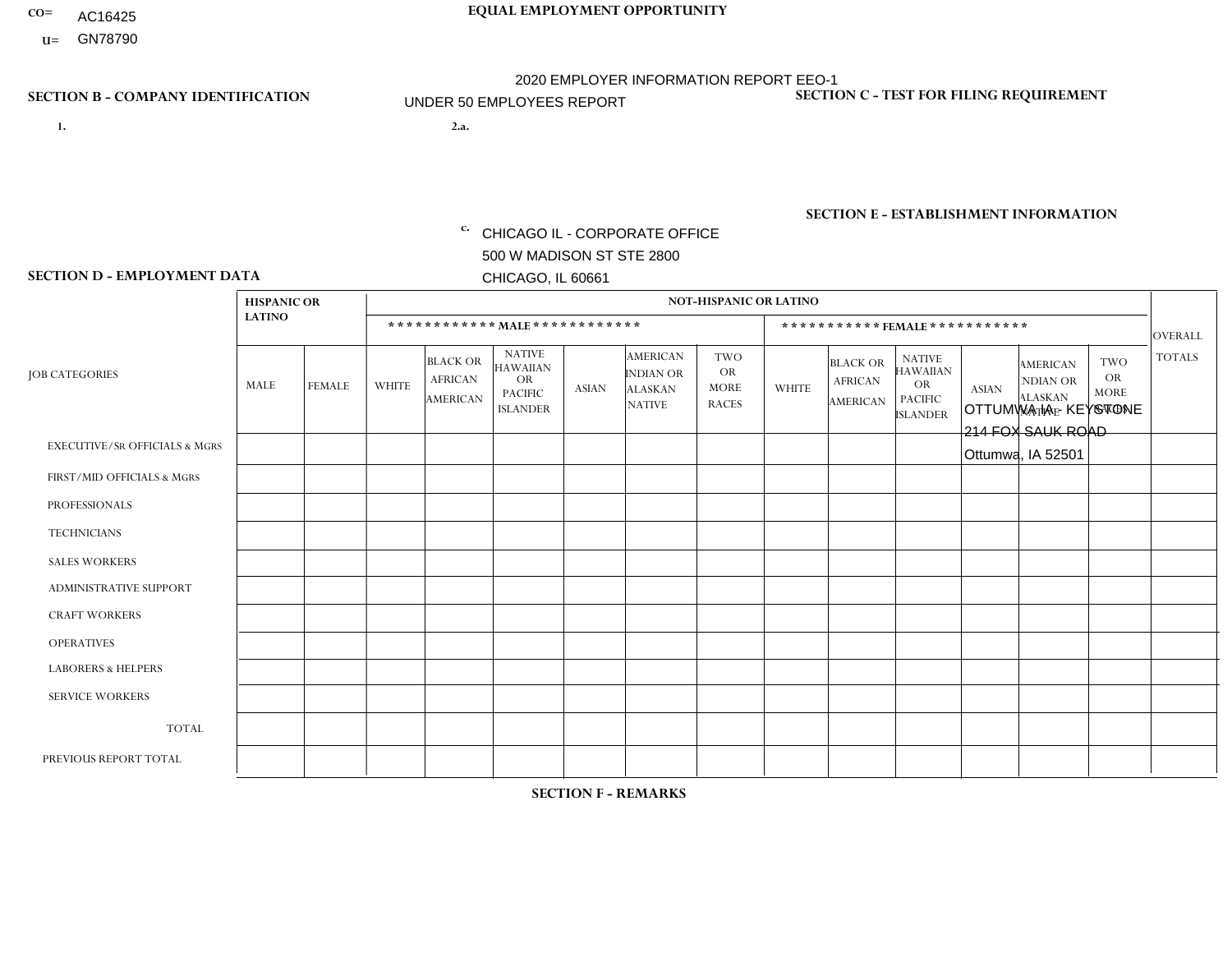- AC16425
- **U=**

**1. 2.a.** CHICAGO IL - CORPORATE OFFICE 500 W MADISON ST STE 2800 CHICAGO, IL 60661

2.a. GLEN BURNIE MD - ERS COOL SYS 113 HOLSUM WAY Glen Burnie, MD 21060

EIN= 952920557

# **SECTION B - COMPANY IDENTIFICATION SECTION C - TEST FOR FILING REQUIREMENT**

1- Y 2- Y 3- N DUNS= 000123456

**SECTION E - ESTABLISHMENT INFORMATION c.** NAICS: 423140

### **SECTION D - EMPLOYMENT DATA**

|                                          | <b>HISPANIC OR</b> |               |                |                                                      |                                                                                    |                      |                                                                 | <b>NOT-HISPANIC OR LATINO</b>                          |              |                                                      |                                                                                    |              |                                                                       |                                                        |                |
|------------------------------------------|--------------------|---------------|----------------|------------------------------------------------------|------------------------------------------------------------------------------------|----------------------|-----------------------------------------------------------------|--------------------------------------------------------|--------------|------------------------------------------------------|------------------------------------------------------------------------------------|--------------|-----------------------------------------------------------------------|--------------------------------------------------------|----------------|
|                                          | <b>LATINO</b>      |               |                | ************ MALE ************                       |                                                                                    |                      |                                                                 |                                                        |              |                                                      | ***********FEMALE***********                                                       |              |                                                                       |                                                        | <b>OVERALL</b> |
| <b>JOB CATEGORIES</b>                    | <b>MALE</b>        | <b>FEMALE</b> | <b>WHITE</b>   | <b>BLACK OR</b><br><b>AFRICAN</b><br><b>AMERICAN</b> | <b>NATIVE</b><br><b>HAWAIIAN</b><br><b>OR</b><br><b>PACIFIC</b><br><b>ISLANDER</b> | <b>ASIAN</b>         | <b>AMERICAN</b><br>INDIAN OR<br><b>ALASKAN</b><br><b>NATIVE</b> | <b>TWO</b><br><b>OR</b><br><b>MORE</b><br><b>RACES</b> | <b>WHITE</b> | <b>BLACK OR</b><br><b>AFRICAN</b><br><b>AMERICAN</b> | <b>NATIVE</b><br><b>HAWAIIAN</b><br><b>OR</b><br><b>PACIFIC</b><br><b>ISLANDER</b> | <b>ASIAN</b> | <b>AMERICAN</b><br><b>NDIAN OR</b><br><b>ALASKAN</b><br><b>NATIVE</b> | <b>TWO</b><br><b>OR</b><br><b>MORE</b><br><b>RACES</b> | <b>TOTALS</b>  |
| <b>EXECUTIVE/SR OFFICIALS &amp; MGRS</b> | $\mathbf{0}$       | $\Omega$      | $\Omega$       | $\Omega$                                             | 0                                                                                  | $\Omega$             | $\Omega$                                                        | $\Omega$                                               | $\Omega$     | $\mathbf{0}$                                         | $\Omega$                                                                           | $\Omega$     | $\Omega$                                                              | $\Omega$                                               | $\Omega$       |
| FIRST/MID OFFICIALS & MGRS               | $\Omega$           | $\Omega$      | $\overline{c}$ | $\mathbf 0$                                          | $\mathbf 0$                                                                        | $\Omega$             | $\Omega$                                                        | $\Omega$                                               | $\Omega$     | $\Omega$                                             | $\Omega$                                                                           | $\Omega$     | $\Omega$                                                              | $\Omega$                                               | $\overline{2}$ |
| <b>PROFESSIONALS</b>                     | $\Omega$           | $\Omega$      | $\mathbf 0$    | $\mathbf 0$                                          | $\overline{0}$                                                                     | $\Omega$             | $\Omega$                                                        | $\Omega$                                               | $\Omega$     | $\Omega$                                             | $\Omega$                                                                           | $\Omega$     | $\Omega$                                                              | $\mathbf{0}$                                           | $\mathbf 0$    |
| <b>TECHNICIANS</b>                       | $\Omega$           | $\Omega$      | $\Omega$       | $\Omega$                                             | 0                                                                                  | $\Omega$             | $\overline{0}$                                                  | $\Omega$                                               | $\Omega$     | $\Omega$                                             | $\Omega$                                                                           | $\Omega$     | $\mathbf{0}$                                                          | $\Omega$                                               | $\mathbf 0$    |
| <b>SALES WORKERS</b>                     | $\Omega$           | $\Omega$      | $\Omega$       | $\Omega$                                             | $\Omega$                                                                           | $\Omega$             | $\Omega$                                                        |                                                        | $\Omega$     | $\Omega$                                             | $\Omega$                                                                           | $\Omega$     | $\Omega$                                                              | $\mathbf{0}$                                           | $\mathbf{1}$   |
| <b>ADMINISTRATIVE SUPPORT</b>            | $\Omega$           | $\mathbf 0$   | $\Omega$       | $\mathbf 0$                                          | $\mathbf 0$                                                                        | $\mathbf 0$          | $\Omega$                                                        | $\Omega$                                               | 1            | $\mathbf{0}$                                         | $\Omega$                                                                           | $\Omega$     | $\Omega$                                                              | $\Omega$                                               | $\mathbf{1}$   |
| <b>CRAFT WORKERS</b>                     | $\Omega$           | $\Omega$      | $\Omega$       | 0                                                    | 0                                                                                  | $\Omega$             | $\Omega$                                                        | $\Omega$                                               | $\Omega$     | $\Omega$                                             | $\Omega$                                                                           | $\Omega$     | $\Omega$                                                              | $\Omega$                                               | $\Omega$       |
| <b>OPERATIVES</b>                        | $\overline{2}$     | $\Omega$      | $\Omega$       | $\mathbf 0$                                          | 0                                                                                  | $\mathbf 0$          | $\Omega$                                                        |                                                        | $\Omega$     | $\Omega$                                             | $\Omega$                                                                           | $\Omega$     | $\Omega$                                                              | $\Omega$                                               | 3              |
| <b>LABORERS &amp; HELPERS</b>            | $\Omega$           | $\Omega$      | 5              | $\mathbf 0$                                          | 0                                                                                  | $\blacktriangleleft$ | $\Omega$                                                        | $\Omega$                                               | $\Omega$     | $\Omega$                                             | $\Omega$                                                                           | $\Omega$     | $\Omega$                                                              | $\Omega$                                               | 6              |
| <b>SERVICE WORKERS</b>                   | $\Omega$           | $\Omega$      | 0              | 0                                                    | $\mathbf 0$                                                                        | $\Omega$             | $\Omega$                                                        | $\Omega$                                               | $\Omega$     | $\Omega$                                             | $\Omega$                                                                           | $\Omega$     | $\Omega$                                                              | $\Omega$                                               | 0              |
| <b>TOTAL</b>                             | $\overline{2}$     | 0             | $\overline{7}$ | 0                                                    | 0                                                                                  | $\mathbf 1$          | $\mathbf{0}$                                                    | 2                                                      | 1            | $\Omega$                                             | $\Omega$                                                                           | $\mathbf 0$  | $\Omega$                                                              | $\Omega$                                               | 13             |
| PREVIOUS REPORT TOTAL                    | 2                  | $\Omega$      | 9              | 2                                                    | 0                                                                                  | 3                    | $\Omega$                                                        |                                                        | $\mathbf 1$  | $\Omega$                                             | $\mathbf{0}$                                                                       | $\Omega$     | $\Omega$                                                              | $\mathbf 0$                                            | 18             |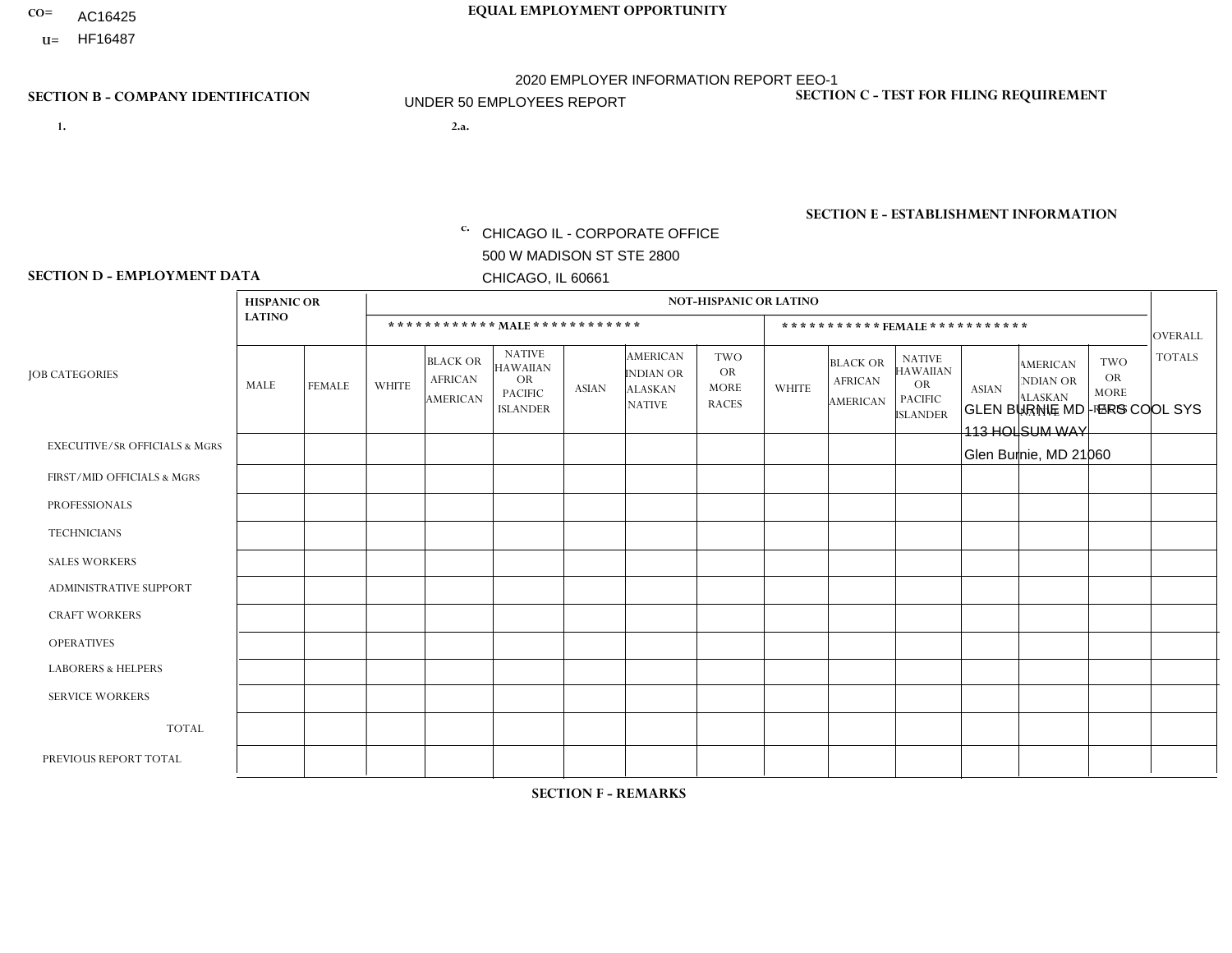- AC16425
- **U=**

- **1. 2.a.** CHICAGO IL CORPORATE OFFICE 500 W MADISON ST STE 2800 CHICAGO, IL 60661
- 2.a. MINNEAPOLIS MN PGW BLOOMINGTON 350 73RD AVE STE 8 Fridley, MN 55432

c. EIN= 952920557

## **SECTION B - COMPANY IDENTIFICATION SECTION C - TEST FOR FILING REQUIREMENT**

1- Y 2- Y 3- N DUNS= 000123456

**SECTION E - ESTABLISHMENT INFORMATION c.** NAICS: 811122

### **SECTION D - EMPLOYMENT DATA**

|                                          | <b>HISPANIC OR</b> |               |                |                                                      |                                                                                    |              |                                                                        | <b>NOT-HISPANIC OR LATINO</b>                          |              |                                               |                                                                                    |              |                                                                       |                                                        |                |
|------------------------------------------|--------------------|---------------|----------------|------------------------------------------------------|------------------------------------------------------------------------------------|--------------|------------------------------------------------------------------------|--------------------------------------------------------|--------------|-----------------------------------------------|------------------------------------------------------------------------------------|--------------|-----------------------------------------------------------------------|--------------------------------------------------------|----------------|
|                                          | <b>LATINO</b>      |               |                |                                                      | ************ MALE ************                                                     |              |                                                                        |                                                        |              |                                               | *********** FEMALE ***********                                                     |              |                                                                       |                                                        | <b>OVERALL</b> |
| <b>JOB CATEGORIES</b>                    | MALE               | <b>FEMALE</b> | <b>WHITE</b>   | <b>BLACK OR</b><br><b>AFRICAN</b><br><b>AMERICAN</b> | <b>NATIVE</b><br><b>HAWAIIAN</b><br><b>OR</b><br><b>PACIFIC</b><br><b>ISLANDER</b> | <b>ASIAN</b> | <b>AMERICAN</b><br><b>INDIAN OR</b><br><b>ALASKAN</b><br><b>NATIVE</b> | <b>TWO</b><br><b>OR</b><br><b>MORE</b><br><b>RACES</b> | <b>WHITE</b> | <b>BLACK OR</b><br><b>AFRICAN</b><br>AMERICAN | <b>NATIVE</b><br><b>HAWAIIAN</b><br><b>OR</b><br><b>PACIFIC</b><br><b>ISLANDER</b> | <b>ASIAN</b> | <b>AMERICAN</b><br><b>NDIAN OR</b><br><b>ALASKAN</b><br><b>NATIVE</b> | <b>TWO</b><br><b>OR</b><br><b>MORE</b><br><b>RACES</b> | <b>TOTALS</b>  |
| <b>EXECUTIVE/SR OFFICIALS &amp; MGRS</b> | $\Omega$           | $\mathbf 0$   | $\mathbf 0$    | 0                                                    | $\Omega$                                                                           | $\Omega$     | $\Omega$                                                               | $\Omega$                                               | $\Omega$     | $\Omega$                                      | $\Omega$                                                                           | $\Omega$     | $\Omega$                                                              | $\Omega$                                               | $\mathbf 0$    |
| FIRST/MID OFFICIALS & MGRS               | $\mathbf{0}$       | $\mathbf 0$   | $\mathbf 0$    | $\mathbf 0$                                          | $\Omega$                                                                           | $\Omega$     | $\Omega$                                                               | $\Omega$                                               | $\Omega$     | $\Omega$                                      | $\Omega$                                                                           | $\Omega$     | $\Omega$                                                              | $\Omega$                                               | $\mathbf 0$    |
| <b>PROFESSIONALS</b>                     | $\mathbf 0$        | $\mathbf 0$   | $\mathbf 0$    | $\mathbf 0$                                          | $\Omega$                                                                           | $\Omega$     | $\Omega$                                                               | $\Omega$                                               | $\Omega$     | $\Omega$                                      | $\Omega$                                                                           | $\Omega$     | $\Omega$                                                              | $\mathbf 0$                                            | $\mathbf 0$    |
| <b>TECHNICIANS</b>                       | $\mathbf 0$        | $\mathbf 0$   | $\mathbf 0$    | $\mathbf 0$                                          | $\Omega$                                                                           | $\Omega$     | $\Omega$                                                               | $\Omega$                                               | $\Omega$     | $\Omega$                                      | $\Omega$                                                                           | $\Omega$     | $\Omega$                                                              | $\Omega$                                               | $\mathbf 0$    |
| <b>SALES WORKERS</b>                     | $\mathbf 0$        | $\mathbf 0$   | $\mathbf 0$    | 0                                                    | $\Omega$                                                                           | $\Omega$     | $\Omega$                                                               | $\Omega$                                               | $\Omega$     | $\Omega$                                      | $\Omega$                                                                           | $\Omega$     | $\Omega$                                                              | $\Omega$                                               | $\mathbf 0$    |
| <b>ADMINISTRATIVE SUPPORT</b>            | $\mathbf 0$        | $\mathbf 0$   | $\mathbf 0$    | 0                                                    | $\Omega$                                                                           | $\Omega$     | $\Omega$                                                               | $\Omega$                                               | $\Omega$     | $\mathbf 0$                                   | $\Omega$                                                                           | $\Omega$     | $\Omega$                                                              | $\Omega$                                               | $\mathbf 0$    |
| <b>CRAFT WORKERS</b>                     | $\mathbf 0$        | $\mathbf 0$   | $\mathbf 0$    | $\mathbf 0$                                          | $\Omega$                                                                           | $\Omega$     | $\Omega$                                                               | $\Omega$                                               | $\Omega$     | $\Omega$                                      | $\Omega$                                                                           | $\Omega$     | $\Omega$                                                              | $\Omega$                                               | $\mathbf 0$    |
| <b>OPERATIVES</b>                        | $\mathbf 0$        | 0             | 5              | 0                                                    | $\Omega$                                                                           | $\Omega$     | $\Omega$                                                               |                                                        | $\Omega$     | $\Omega$                                      | $\Omega$                                                                           | $\Omega$     | $\Omega$                                                              | $\Omega$                                               | 6              |
| <b>LABORERS &amp; HELPERS</b>            | $\mathbf{0}$       | $\mathbf{0}$  | $\overline{2}$ | $\mathbf 0$                                          | $\Omega$                                                                           | $\Omega$     | $\Omega$                                                               | $\Omega$                                               | $\Omega$     | $\Omega$                                      | $\Omega$                                                                           | $\Omega$     | $\Omega$                                                              | $\Omega$                                               | $\overline{2}$ |
| <b>SERVICE WORKERS</b>                   | $\mathbf{0}$       | $\mathbf{0}$  | $\mathbf 0$    | 0                                                    | $\Omega$                                                                           | $\Omega$     | $\Omega$                                                               | $\Omega$                                               | $\Omega$     | $\Omega$                                      | $\Omega$                                                                           | $\Omega$     | $\Omega$                                                              | $\Omega$                                               | $\mathbf 0$    |
| <b>TOTAL</b>                             | $\mathbf 0$        | $\mathbf 0$   | $\overline{7}$ | 0                                                    | $\Omega$                                                                           | $\Omega$     | $\Omega$                                                               |                                                        | $\Omega$     | $\Omega$                                      | $\Omega$                                                                           | $\Omega$     | $\Omega$                                                              | $\Omega$                                               | 8              |
| PREVIOUS REPORT TOTAL                    | 0                  | $\mathbf{0}$  | 8              | $\Omega$                                             | $\Omega$                                                                           | -1           | $\Omega$                                                               | $\Omega$                                               | $\Omega$     | $\Omega$                                      | 0                                                                                  | $\Omega$     | $\Omega$                                                              | $\Omega$                                               | 9              |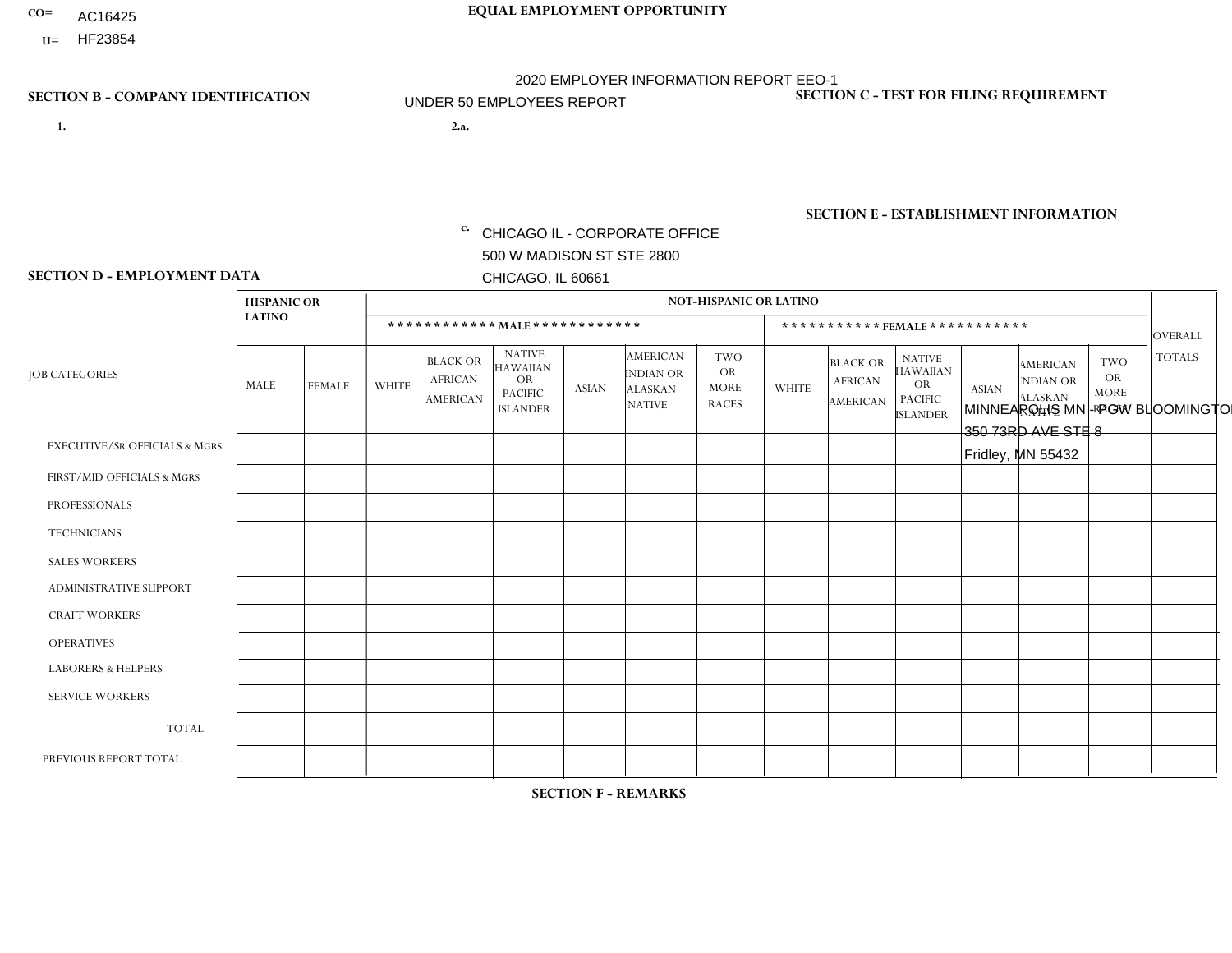- AC16425
- **U=**

**1. 2.a.** CHICAGO IL - CORPORATE OFFICE 500 W MADISON ST STE 2800 CHICAGO, IL 60661

FORT WAYNE IN - PGW 8520 BLUFFTON ROAD Fort Wayne, IN 46809

c. EIN= 952920557

## **SECTION B - COMPANY IDENTIFICATION SECTION C - TEST FOR FILING REQUIREMENT**

1- Y 2- Y 3- N DUNS= 000123456

**SECTION E - ESTABLISHMENT INFORMATION c.** NAICS: 811122

### **SECTION D - EMPLOYMENT DATA**

|                                          | <b>HISPANIC OR</b> |               |                |                                                      |                                                                                    |              |                                                                        | <b>NOT-HISPANIC OR LATINO</b>                          |              |                                                      |                                                                                    |              |                                                                       |                                                        |                |
|------------------------------------------|--------------------|---------------|----------------|------------------------------------------------------|------------------------------------------------------------------------------------|--------------|------------------------------------------------------------------------|--------------------------------------------------------|--------------|------------------------------------------------------|------------------------------------------------------------------------------------|--------------|-----------------------------------------------------------------------|--------------------------------------------------------|----------------|
|                                          | <b>LATINO</b>      |               |                | ************ MALE ************                       |                                                                                    |              |                                                                        |                                                        |              |                                                      | ***********FEMALE***********                                                       |              |                                                                       |                                                        | <b>OVERALL</b> |
| <b>JOB CATEGORIES</b>                    | <b>MALE</b>        | <b>FEMALE</b> | <b>WHITE</b>   | <b>BLACK OR</b><br><b>AFRICAN</b><br><b>AMERICAN</b> | <b>NATIVE</b><br><b>HAWAIIAN</b><br><b>OR</b><br><b>PACIFIC</b><br><b>ISLANDER</b> | <b>ASIAN</b> | <b>AMERICAN</b><br><b>INDIAN OR</b><br><b>ALASKAN</b><br><b>NATIVE</b> | <b>TWO</b><br><b>OR</b><br><b>MORE</b><br><b>RACES</b> | <b>WHITE</b> | <b>BLACK OR</b><br><b>AFRICAN</b><br><b>AMERICAN</b> | <b>NATIVE</b><br><b>HAWAIIAN</b><br><b>OR</b><br><b>PACIFIC</b><br><b>ISLANDER</b> | <b>ASIAN</b> | <b>AMERICAN</b><br><b>NDIAN OR</b><br><b>ALASKAN</b><br><b>NATIVE</b> | <b>TWO</b><br><b>OR</b><br><b>MORE</b><br><b>RACES</b> | <b>TOTALS</b>  |
| <b>EXECUTIVE/SR OFFICIALS &amp; MGRS</b> | $\mathbf{0}$       | $\Omega$      | $\Omega$       | $\Omega$                                             | 0                                                                                  | $\Omega$     | $\Omega$                                                               | $\Omega$                                               | $\Omega$     | $\mathbf{0}$                                         | $\Omega$                                                                           | $\Omega$     | $\Omega$                                                              | $\Omega$                                               | $\Omega$       |
| FIRST/MID OFFICIALS & MGRS               | $\Omega$           | $\Omega$      | 1              | $\Omega$                                             | $\mathbf 0$                                                                        | $\Omega$     | $\Omega$                                                               | $\Omega$                                               | $\Omega$     | $\Omega$                                             | $\Omega$                                                                           | $\Omega$     | $\Omega$                                                              | $\Omega$                                               | $\mathbf{1}$   |
| <b>PROFESSIONALS</b>                     | $\Omega$           | $\Omega$      | $\mathbf 0$    | $\mathbf 0$                                          | $\overline{0}$                                                                     | $\Omega$     | $\Omega$                                                               | $\Omega$                                               | $\Omega$     | $\Omega$                                             | $\Omega$                                                                           | $\Omega$     | $\Omega$                                                              | $\Omega$                                               | $\mathbf 0$    |
| <b>TECHNICIANS</b>                       | $\Omega$           | $\Omega$      | $\Omega$       | $\Omega$                                             | 0                                                                                  | $\Omega$     | $\overline{0}$                                                         | $\Omega$                                               | $\Omega$     | $\Omega$                                             | $\Omega$                                                                           | $\Omega$     | $\mathbf{0}$                                                          | $\Omega$                                               | $\mathbf 0$    |
| <b>SALES WORKERS</b>                     | $\Omega$           | $\Omega$      | $\Omega$       | $\Omega$                                             | $\Omega$                                                                           | $\Omega$     | $\Omega$                                                               | $\Omega$                                               | $\Omega$     | $\Omega$                                             | $\Omega$                                                                           | $\Omega$     | $\Omega$                                                              | $\Omega$                                               | $\mathbf 0$    |
| <b>ADMINISTRATIVE SUPPORT</b>            | $\Omega$           | $\mathbf 0$   | $\Omega$       | $\mathbf 0$                                          | $\mathbf 0$                                                                        | $\mathbf 0$  | $\Omega$                                                               | $\Omega$                                               | $\Omega$     | $\Omega$                                             | $\Omega$                                                                           | $\Omega$     | $\Omega$                                                              | $\Omega$                                               | $\mathbf 0$    |
| <b>CRAFT WORKERS</b>                     | $\Omega$           | $\Omega$      | $\Omega$       | 0                                                    | 0                                                                                  | $\Omega$     | $\Omega$                                                               | $\Omega$                                               | $\Omega$     | $\Omega$                                             | $\Omega$                                                                           | $\Omega$     | $\Omega$                                                              | $\Omega$                                               | $\Omega$       |
| <b>OPERATIVES</b>                        | $\Omega$           | $\Omega$      | 5              | $\mathbf 0$                                          | 0                                                                                  | $\Omega$     | $\Omega$                                                               | $\Omega$                                               | $\Omega$     | $\Omega$                                             | $\Omega$                                                                           | $\Omega$     | $\Omega$                                                              | $\Omega$                                               | 5              |
| <b>LABORERS &amp; HELPERS</b>            | $\Omega$           | $\Omega$      | 1              | $\mathbf 0$                                          | 0                                                                                  | $\Omega$     | $\Omega$                                                               | $\Omega$                                               | $\Omega$     | $\Omega$                                             | $\Omega$                                                                           | $\Omega$     | $\Omega$                                                              | $\mathbf{0}$                                           | $\mathbf{1}$   |
| <b>SERVICE WORKERS</b>                   | $\Omega$           | $\Omega$      | 0              | 0                                                    | $\mathbf{0}$                                                                       | $\Omega$     | $\Omega$                                                               | $\Omega$                                               | $\Omega$     | $\Omega$                                             | $\Omega$                                                                           | $\Omega$     | $\Omega$                                                              | $\Omega$                                               | 0              |
| <b>TOTAL</b>                             | $\mathbf 0$        | 0             | $\overline{7}$ | 0                                                    | 0                                                                                  | $\mathbf{0}$ | $\Omega$                                                               | $\Omega$                                               | 0            | $\Omega$                                             | $\Omega$                                                                           | $\mathbf 0$  | $\Omega$                                                              | $\mathbf 0$                                            | $\overline{7}$ |
| PREVIOUS REPORT TOTAL                    |                    | $\mathbf 0$   | 2              | $\mathbf 0$                                          | 0                                                                                  | $\Omega$     | $\overline{0}$                                                         | $\Omega$                                               | $\Omega$     | $\Omega$                                             | $\mathbf{0}$                                                                       | $\Omega$     | $\Omega$                                                              | $\mathbf 0$                                            | 3              |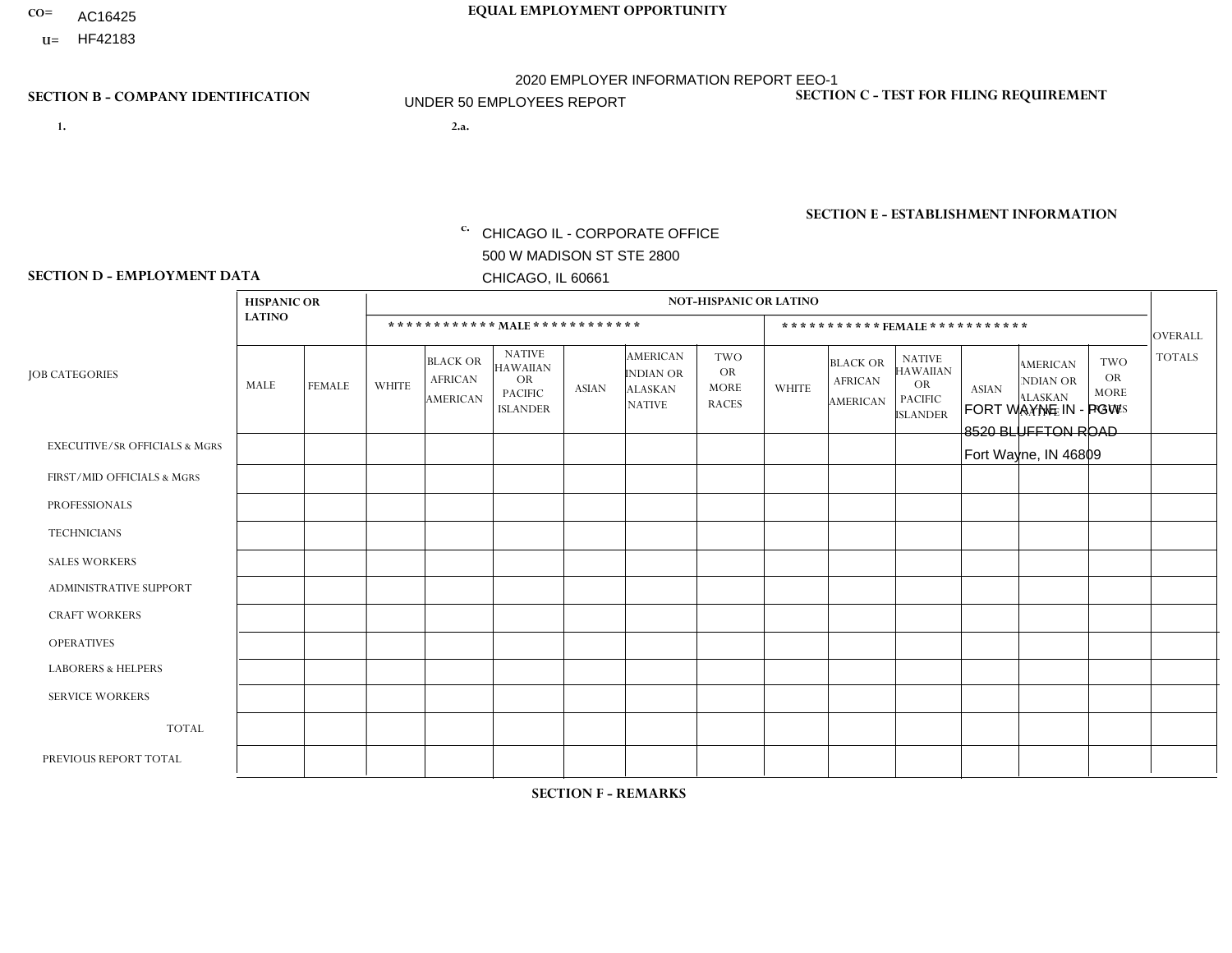- AC16425
- **U=**

**1. 2.a.** CHICAGO IL - CORPORATE OFFICE 500 W MADISON ST STE 2800 CHICAGO, IL 60661

2.a. GREENVILLEMI - INVENTORYRECOV 5835 VINING RD STE B Greenville, MI 48838

c. EIN= 952920557

## **SECTION B - COMPANY IDENTIFICATION SECTION C - TEST FOR FILING REQUIREMENT**

1- Y 2- Y 3- N DUNS= 000123456

**SECTION E - ESTABLISHMENT INFORMATION c.** NAICS: 339999

### **SECTION D - EMPLOYMENT DATA**

|                                          | <b>HISPANIC OR</b> |                |                |                                                      |                                                                                    |              |                                                                        | <b>NOT-HISPANIC OR LATINO</b>                          |                |                                                      |                                                                                    |              |                                                                       |                                           |                |
|------------------------------------------|--------------------|----------------|----------------|------------------------------------------------------|------------------------------------------------------------------------------------|--------------|------------------------------------------------------------------------|--------------------------------------------------------|----------------|------------------------------------------------------|------------------------------------------------------------------------------------|--------------|-----------------------------------------------------------------------|-------------------------------------------|----------------|
|                                          | <b>LATINO</b>      |                |                |                                                      | ************ MALE *************                                                    |              |                                                                        |                                                        |                |                                                      | ***********FEMALE ***********                                                      |              |                                                                       |                                           | OVERALL        |
| <b>JOB CATEGORIES</b>                    | MALE               | <b>FEMALE</b>  | <b>WHITE</b>   | <b>BLACK OR</b><br><b>AFRICAN</b><br><b>AMERICAN</b> | <b>NATIVE</b><br><b>HAWAIIAN</b><br><b>OR</b><br><b>PACIFIC</b><br><b>ISLANDER</b> | <b>ASIAN</b> | <b>AMERICAN</b><br><b>INDIAN OR</b><br><b>ALASKAN</b><br><b>NATIVE</b> | <b>TWO</b><br><b>OR</b><br><b>MORE</b><br><b>RACES</b> | <b>WHITE</b>   | <b>BLACK OR</b><br><b>AFRICAN</b><br><b>AMERICAN</b> | <b>NATIVE</b><br><b>HAWAIIAN</b><br><b>OR</b><br><b>PACIFIC</b><br><b>ISLANDER</b> | <b>ASIAN</b> | <b>AMERICAN</b><br><b>NDIAN OR</b><br><b>ALASKAN</b><br><b>NATIVE</b> | TWO<br>OR.<br><b>MORE</b><br><b>RACES</b> | <b>TOTALS</b>  |
| <b>EXECUTIVE/SR OFFICIALS &amp; MGRS</b> | $\Omega$           | 0              | $\mathbf 0$    | $\Omega$                                             | 0                                                                                  | $\Omega$     | $\Omega$                                                               | $\Omega$                                               | $\Omega$       | $\Omega$                                             | $\Omega$                                                                           | $\Omega$     | $\Omega$                                                              | $\Omega$                                  | $\mathbf 0$    |
| FIRST/MID OFFICIALS & MGRS               | $\Omega$           | 0              | $\overline{4}$ | $\mathbf 0$                                          | 0                                                                                  | $\mathbf 0$  | $\mathbf 0$                                                            | $\Omega$                                               | $\Omega$       | $\Omega$                                             | $\Omega$                                                                           | 0            | $\Omega$                                                              | $\Omega$                                  | $\overline{4}$ |
| <b>PROFESSIONALS</b>                     | $\Omega$           | $\overline{0}$ | $\Omega$       | $\Omega$                                             | $\mathbf 0$                                                                        | $\Omega$     | $\Omega$                                                               | $\Omega$                                               | $\Omega$       | $\Omega$                                             | $\Omega$                                                                           | $\Omega$     | $\Omega$                                                              | $\Omega$                                  | $\mathbf 0$    |
| <b>TECHNICIANS</b>                       | $\Omega$           | $\overline{0}$ | $\Omega$       | $\mathbf 0$                                          | 0                                                                                  | $\Omega$     | $\Omega$                                                               | $\Omega$                                               | $\Omega$       | $\overline{0}$                                       | $\Omega$                                                                           | $\Omega$     | $\Omega$                                                              | $\Omega$                                  | $\mathbf 0$    |
| <b>SALES WORKERS</b>                     | $\Omega$           | $\Omega$       | $\Omega$       | $\Omega$                                             | $\mathbf 0$                                                                        | $\Omega$     | $\Omega$                                                               | $\Omega$                                               | $\Omega$       | $\Omega$                                             | $\Omega$                                                                           | 0            | $\Omega$                                                              | $\Omega$                                  | $\mathbf 0$    |
| <b>ADMINISTRATIVE SUPPORT</b>            | $\Omega$           | 0              | $\mathbf 0$    | $\mathbf 0$                                          | 0                                                                                  | $\Omega$     | $\Omega$                                                               | $\Omega$                                               |                | $\Omega$                                             | $\Omega$                                                                           | $\Omega$     | $\Omega$                                                              | $\Omega$                                  | $\mathbf{1}$   |
| <b>CRAFT WORKERS</b>                     | $\Omega$           | $\Omega$       | $\mathbf 0$    | $\mathbf 0$                                          | 0                                                                                  | $\mathbf 0$  | $\Omega$                                                               | $\Omega$                                               | $\Omega$       | $\Omega$                                             | $\Omega$                                                                           | $\Omega$     | $\Omega$                                                              | $\Omega$                                  | $\overline{0}$ |
| <b>OPERATIVES</b>                        | 6                  | $\overline{2}$ | 15             | $\mathbf 0$                                          | 0                                                                                  | $\mathbf 0$  | $\Omega$                                                               | $\mathbf{1}$                                           | 2              | $\Omega$                                             | $\Omega$                                                                           | $\Omega$     | $\Omega$                                                              | $\mathbf{1}$                              | 27             |
| <b>LABORERS &amp; HELPERS</b>            | $\Omega$           | $\Omega$       | $\mathbf 0$    | $\mathbf 0$                                          | 0                                                                                  | $\mathbf 0$  | $\Omega$                                                               | $\Omega$                                               | $\Omega$       | $\Omega$                                             | $\Omega$                                                                           | 0            | $\Omega$                                                              | $\Omega$                                  | $\mathbf{0}$   |
| <b>SERVICE WORKERS</b>                   | $\Omega$           | 0              | $\mathbf 0$    | $\mathbf 0$                                          | 0                                                                                  | $\mathbf 0$  | $\mathbf 0$                                                            | $\Omega$                                               | $\mathbf{0}$   | $\Omega$                                             | $\Omega$                                                                           | 0            | $\Omega$                                                              | $\Omega$                                  | $\mathbf 0$    |
| <b>TOTAL</b>                             | 6                  | $\overline{2}$ | 19             | $\mathbf 0$                                          | 0                                                                                  | $\mathbf 0$  | $\mathbf 0$                                                            | 1                                                      | 3              | $\Omega$                                             | $\Omega$                                                                           | $\Omega$     | $\mathbf{0}$                                                          | $\mathbf{1}$                              | 32             |
| PREVIOUS REPORT TOTAL                    | 6                  | $\overline{2}$ | 24             |                                                      | 0                                                                                  | $\Omega$     | $\mathbf 0$                                                            | $\overline{1}$                                         | $\overline{7}$ | $\Omega$                                             | $\Omega$                                                                           | 0            | $\Omega$                                                              | $\overline{2}$                            | 43             |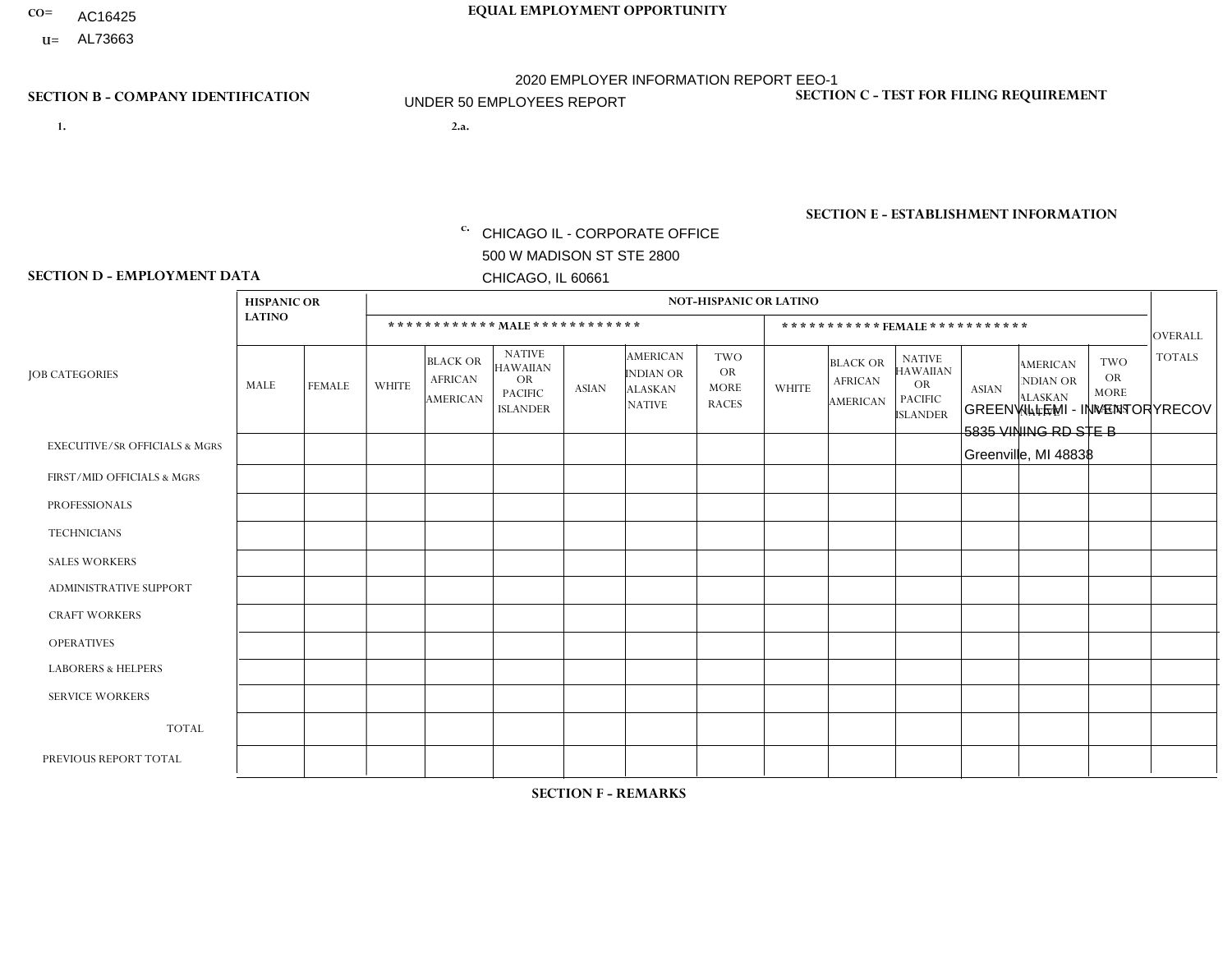- AC16425
- **U=**

- **1. 2.a.** CHICAGO IL CORPORATE OFFICE 500 W MADISON ST STE 2800 CHICAGO, IL 60661
- 2.a. ANKENY IA PGW 810 SE CORPORATE WOODS DR SUITE 120 Ankeny, IA 50021
	- c. EIN= 952920557

## **SECTION B - COMPANY IDENTIFICATION SECTION C - TEST FOR FILING REQUIREMENT**

1- Y 2- Y 3- N DUNS= 000123456

**SECTION E - ESTABLISHMENT INFORMATION c.** NAICS: 423140

### **SECTION D - EMPLOYMENT DATA**

|                                          | <b>HISPANIC OR</b> |               |                |                                                      |                                                                                    |              |                                                                        | <b>NOT-HISPANIC OR LATINO</b>                          |              |                                                      |                                                                                    |              |                                                                       |                                                  |                |
|------------------------------------------|--------------------|---------------|----------------|------------------------------------------------------|------------------------------------------------------------------------------------|--------------|------------------------------------------------------------------------|--------------------------------------------------------|--------------|------------------------------------------------------|------------------------------------------------------------------------------------|--------------|-----------------------------------------------------------------------|--------------------------------------------------|----------------|
|                                          | <b>LATINO</b>      |               |                |                                                      | ************ MAIE************                                                      |              |                                                                        |                                                        |              | *********** FEMALE ***********                       |                                                                                    |              |                                                                       |                                                  | <b>OVERALL</b> |
| <b>JOB CATEGORIES</b>                    | MALE               | <b>FEMALE</b> | <b>WHITE</b>   | <b>BLACK OR</b><br><b>AFRICAN</b><br><b>AMERICAN</b> | <b>NATIVE</b><br><b>HAWAIIAN</b><br><b>OR</b><br><b>PACIFIC</b><br><b>ISLANDER</b> | <b>ASIAN</b> | <b>AMERICAN</b><br><b>INDIAN OR</b><br><b>ALASKAN</b><br><b>NATIVE</b> | <b>TWO</b><br><b>OR</b><br><b>MORE</b><br><b>RACES</b> | <b>WHITE</b> | <b>BLACK OR</b><br><b>AFRICAN</b><br><b>AMERICAN</b> | <b>NATIVE</b><br><b>HAWAIIAN</b><br><b>OR</b><br><b>PACIFIC</b><br><b>ISLANDER</b> | <b>ASIAN</b> | <b>AMERICAN</b><br><b>NDIAN OR</b><br><b>ALASKAN</b><br><b>NATIVE</b> | <b>TWO</b><br>OR.<br><b>MORE</b><br><b>RACES</b> | <b>TOTALS</b>  |
| <b>EXECUTIVE/SR OFFICIALS &amp; MGRS</b> | $\mathbf 0$        | $\mathbf 0$   | $\mathbf 0$    | $\mathbf 0$                                          | $\mathbf 0$                                                                        | $\mathbf{0}$ | $\Omega$                                                               | $\Omega$                                               | $\Omega$     | $\mathbf 0$                                          | $\mathbf 0$                                                                        | $\mathbf 0$  | $\Omega$                                                              | $\mathbf 0$                                      | $\mathbf 0$    |
| FIRST/MID OFFICIALS & MGRS               | $\mathbf 0$        | $\mathbf 0$   | $\overline{1}$ | $\mathbf 0$                                          | $\Omega$                                                                           | $\Omega$     | $\Omega$                                                               | $\Omega$                                               | $\Omega$     | $\Omega$                                             | $\Omega$                                                                           | $\mathbf{0}$ | $\Omega$                                                              | $\mathbf 0$                                      | $\mathbf{1}$   |
| <b>PROFESSIONALS</b>                     | $\mathbf 0$        | $\mathbf 0$   | $\mathbf 0$    | $\mathbf 0$                                          | $\mathbf 0$                                                                        | $\Omega$     | $\Omega$                                                               | $\Omega$                                               | $\Omega$     | $\mathbf 0$                                          | 0                                                                                  | $\mathbf 0$  | $\Omega$                                                              | $\mathbf 0$                                      | $\mathbf 0$    |
| <b>TECHNICIANS</b>                       | $\mathbf 0$        | $\mathbf 0$   | $\Omega$       | $\mathbf 0$                                          | $\Omega$                                                                           | $\Omega$     | $\Omega$                                                               | $\Omega$                                               | $\Omega$     | $\Omega$                                             | $\mathbf{0}$                                                                       | $\Omega$     | $\Omega$                                                              | $\Omega$                                         | $\mathbf 0$    |
| <b>SALES WORKERS</b>                     | $\mathbf 0$        | $\mathbf 0$   | $\Omega$       | $\Omega$                                             | $\Omega$                                                                           | $\Omega$     | $\Omega$                                                               | $\Omega$                                               | $\Omega$     | $\Omega$                                             | $\Omega$                                                                           | $\Omega$     | $\Omega$                                                              | $\Omega$                                         | $\Omega$       |
| <b>ADMINISTRATIVE SUPPORT</b>            | $\Omega$           | $\mathbf 0$   | $\Omega$       | $\mathbf 0$                                          | $\Omega$                                                                           | $\mathbf{0}$ | $\Omega$                                                               | $\Omega$                                               | $\Omega$     | $\Omega$                                             | $\mathbf{0}$                                                                       | $\Omega$     | $\Omega$                                                              | $\Omega$                                         | $\Omega$       |
| <b>CRAFT WORKERS</b>                     | $\mathbf 0$        | 0             | $\Omega$       | $\mathbf 0$                                          | $\Omega$                                                                           | $\Omega$     | $\Omega$                                                               | $\Omega$                                               | $\Omega$     | $\Omega$                                             | $\Omega$                                                                           | $\mathbf{0}$ | $\Omega$                                                              | $\Omega$                                         | $\mathbf 0$    |
| <b>OPERATIVES</b>                        | $\mathbf 0$        | $\mathbf 0$   | $\Omega$       | 0                                                    | $\Omega$                                                                           | $\Omega$     | $\Omega$                                                               | $\Omega$                                               | -1           | $\Omega$                                             | $\Omega$                                                                           | $\Omega$     | $\Omega$                                                              | $\Omega$                                         | $\mathbf{1}$   |
| <b>LABORERS &amp; HELPERS</b>            | $\mathbf 0$        | $\mathbf 0$   | $\Omega$       | 0                                                    | $\Omega$                                                                           | $\Omega$     | $\Omega$                                                               | $\Omega$                                               | $\Omega$     | $\Omega$                                             | $\Omega$                                                                           | $\Omega$     | $\Omega$                                                              | $\Omega$                                         | $\overline{0}$ |
| <b>SERVICE WORKERS</b>                   | $\mathbf 0$        | $\mathbf 0$   | $\mathbf 0$    | 0                                                    | $\Omega$                                                                           | $\Omega$     | $\Omega$                                                               | $\Omega$                                               | $\Omega$     | $\Omega$                                             | $\mathbf{0}$                                                                       | $\Omega$     | $\Omega$                                                              | $\Omega$                                         | $\mathbf 0$    |
| <b>TOTAL</b>                             | $\mathbf 0$        | 0             | $\overline{1}$ | 0                                                    | $\mathbf 0$                                                                        | $\Omega$     | $\Omega$                                                               | $\Omega$                                               | 1            | $\Omega$                                             | $\mathbf 0$                                                                        | $\mathbf 0$  | $\Omega$                                                              | $\mathbf 0$                                      | 2              |
| PREVIOUS REPORT TOTAL                    | $\mathbf 0$        | $\mathbf 0$   | $\mathbf{3}$   | 0                                                    | $\Omega$                                                                           | $\Omega$     | $\Omega$                                                               | $\Omega$                                               | -1           | 0                                                    | 0                                                                                  | $\Omega$     | 0                                                                     | $\mathbf 0$                                      | $\overline{4}$ |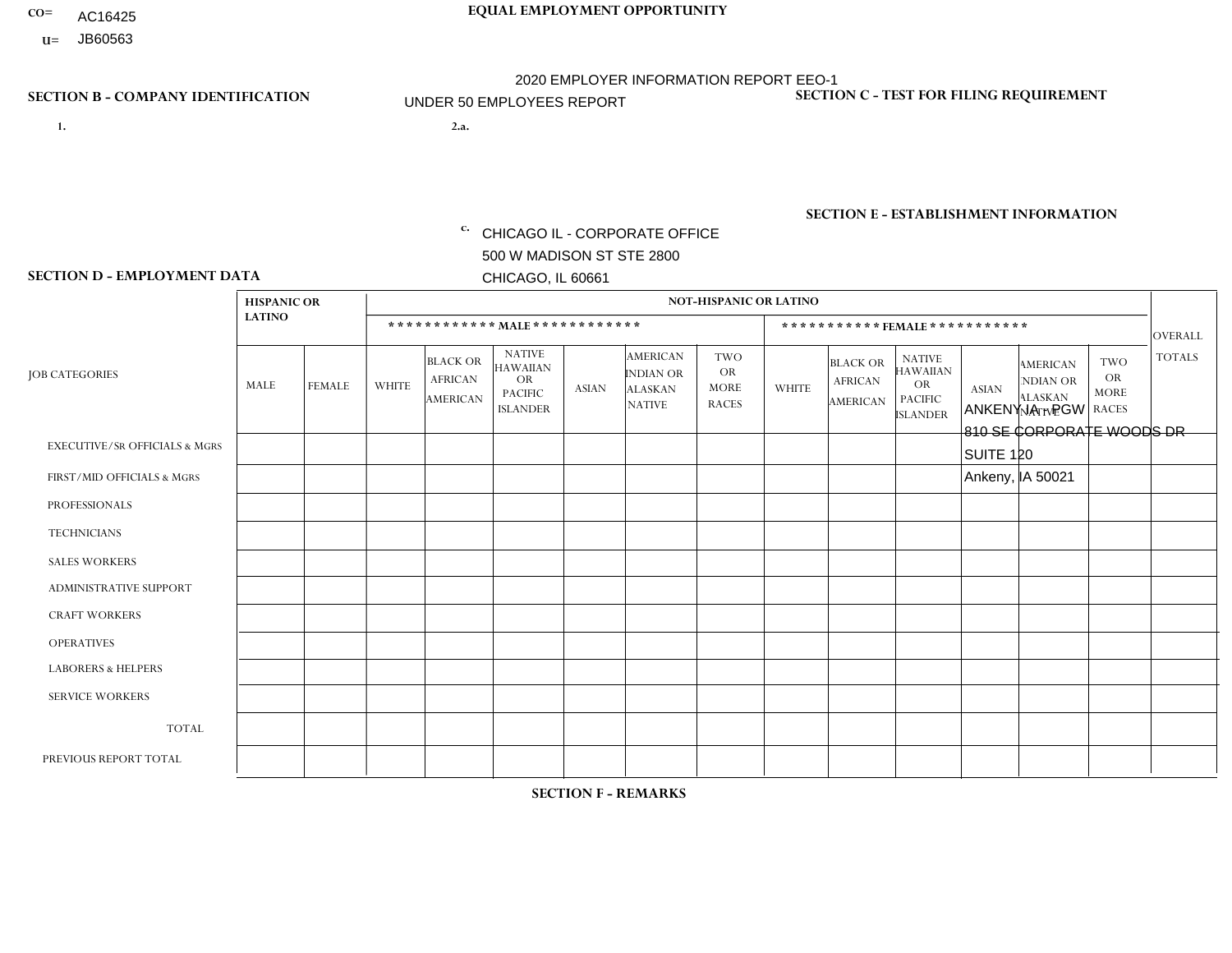- AC16425
- **U=**

- **1. 2.a.** CHICAGO IL CORPORATE OFFICE 500 W MADISON ST STE 2800 CHICAGO, IL 60661
- 2.a. LAPORTE IN 1900 WHIRLPOOL DRIVE EAST LaPorte, IN 46350

EIN= 952920557

## **SECTION B - COMPANY IDENTIFICATION SECTION C - TEST FOR FILING REQUIREMENT**

1- Y 2- Y 3- N DUNS= 000123456

**SECTION E - ESTABLISHMENT INFORMATION c.** NAICS: 423140

### **SECTION D - EMPLOYMENT DATA**

|                                          | <b>HISPANIC OR</b> |                |                |                                                      |                                                                                    |              |                                                                        | <b>NOT-HISPANIC OR LATINO</b>                          |              |                                               |                                                                                    |              |                                                                       |                                                        |                |
|------------------------------------------|--------------------|----------------|----------------|------------------------------------------------------|------------------------------------------------------------------------------------|--------------|------------------------------------------------------------------------|--------------------------------------------------------|--------------|-----------------------------------------------|------------------------------------------------------------------------------------|--------------|-----------------------------------------------------------------------|--------------------------------------------------------|----------------|
|                                          | <b>LATINO</b>      |                |                | ************ MAIE************                        |                                                                                    |              |                                                                        |                                                        |              |                                               | ***********FEMALE ***********                                                      |              |                                                                       |                                                        | <b>OVERALL</b> |
| <b>JOB CATEGORIES</b>                    | <b>MALE</b>        | <b>FEMALE</b>  | <b>WHITE</b>   | <b>BLACK OR</b><br><b>AFRICAN</b><br><b>AMERICAN</b> | <b>NATIVE</b><br><b>HAWAIIAN</b><br><b>OR</b><br><b>PACIFIC</b><br><b>ISLANDER</b> | <b>ASIAN</b> | <b>AMERICAN</b><br><b>INDIAN OR</b><br><b>ALASKAN</b><br><b>NATIVE</b> | <b>TWO</b><br><b>OR</b><br><b>MORE</b><br><b>RACES</b> | <b>WHITE</b> | <b>BLACK OR</b><br><b>AFRICAN</b><br>AMERICAN | <b>NATIVE</b><br><b>HAWAIIAN</b><br><b>OR</b><br><b>PACIFIC</b><br><b>ISLANDER</b> | <b>ASIAN</b> | <b>AMERICAN</b><br><b>NDIAN OR</b><br><b>ALASKAN</b><br><b>NATIVE</b> | <b>TWO</b><br><b>OR</b><br><b>MORE</b><br><b>RACES</b> | <b>TOTALS</b>  |
| <b>EXECUTIVE/SR OFFICIALS &amp; MGRS</b> | $\Omega$           | $\Omega$       | $\Omega$       | $\mathbf 0$                                          | $\Omega$                                                                           | $\Omega$     | $\Omega$                                                               | $\Omega$                                               | $\Omega$     | $\Omega$                                      | $\mathbf{0}$                                                                       | $\Omega$     | $\Omega$                                                              | $\Omega$                                               | $\mathbf 0$    |
| FIRST/MID OFFICIALS & MGRS               | $\Omega$           | $\Omega$       | $\overline{c}$ | 0                                                    | 0                                                                                  | $\Omega$     | $\Omega$                                                               | $\Omega$                                               | $\Omega$     | $\Omega$                                      | $\Omega$                                                                           | $\Omega$     | $\Omega$                                                              | $\mathbf{0}$                                           | $\overline{2}$ |
| <b>PROFESSIONALS</b>                     | $\Omega$           | $\Omega$       | $\Omega$       | $\Omega$                                             | $\Omega$                                                                           | $\Omega$     | $\Omega$                                                               | $\Omega$                                               | $\Omega$     | $\Omega$                                      | $\Omega$                                                                           | $\Omega$     | $\Omega$                                                              | $\Omega$                                               | $\mathbf 0$    |
| <b>TECHNICIANS</b>                       | $\Omega$           | $\mathbf 0$    | $\Omega$       | $\mathbf 0$                                          | 0                                                                                  | $\Omega$     | $\Omega$                                                               | $\Omega$                                               | $\Omega$     | $\Omega$                                      | $\Omega$                                                                           | $\Omega$     | $\Omega$                                                              | $\Omega$                                               | $\mathbf 0$    |
| <b>SALES WORKERS</b>                     | $\Omega$           | $\Omega$       | $\Omega$       | $\Omega$                                             | $\Omega$                                                                           | $\Omega$     | $\Omega$                                                               | $\Omega$                                               | $\Omega$     | $\Omega$                                      | $\Omega$                                                                           | $\Omega$     | $\Omega$                                                              | $\mathbf{0}$                                           | $\mathbf 0$    |
| <b>ADMINISTRATIVE SUPPORT</b>            | $\Omega$           | $\overline{1}$ | $\Omega$       | $\Omega$                                             | $\Omega$                                                                           | $\Omega$     | $\Omega$                                                               | $\Omega$                                               | $\Omega$     | $\Omega$                                      | $\Omega$                                                                           | $\Omega$     | $\Omega$                                                              | $\Omega$                                               | $\mathbf{1}$   |
| <b>CRAFT WORKERS</b>                     | 0                  | $\Omega$       | $\mathbf 0$    | $\mathbf 0$                                          | $\Omega$                                                                           | $\Omega$     | $\Omega$                                                               | $\Omega$                                               | $\Omega$     | $\Omega$                                      | $\Omega$                                                                           | $\Omega$     | $\Omega$                                                              | $\Omega$                                               | $\mathbf 0$    |
| <b>OPERATIVES</b>                        | $\Omega$           | $\Omega$       | 6              | $\mathbf 0$                                          | $\Omega$                                                                           | $\Omega$     | $\overline{0}$                                                         | $\Omega$                                               | $\Omega$     | $\Omega$                                      | $\mathbf{0}$                                                                       | $\Omega$     | $\Omega$                                                              | $\Omega$                                               | 6              |
| <b>LABORERS &amp; HELPERS</b>            | $\Omega$           | $\Omega$       | 3              | $\mathbf 0$                                          | 0                                                                                  | $\Omega$     | $\Omega$                                                               | $\Omega$                                               | $\Omega$     | $\Omega$                                      | $\Omega$                                                                           | $\Omega$     | $\Omega$                                                              | $\Omega$                                               | 3              |
| <b>SERVICE WORKERS</b>                   | $\Omega$           | $\mathbf 0$    | 0              | $\mathbf 0$                                          | $\mathbf 0$                                                                        | $\mathbf 0$  | $\Omega$                                                               | $\Omega$                                               | $\Omega$     | $\Omega$                                      | $\Omega$                                                                           | $\mathbf 0$  | $\Omega$                                                              | $\mathbf 0$                                            | 0              |
| <b>TOTAL</b>                             | $\Omega$           | $\mathbf{1}$   | 11             | $\mathbf 0$                                          | 0                                                                                  | $\mathbf{0}$ | $\Omega$                                                               | $\Omega$                                               | $\Omega$     | $\Omega$                                      | $\Omega$                                                                           | $\Omega$     | $\Omega$                                                              | $\Omega$                                               | 12             |
| PREVIOUS REPORT TOTAL                    | $\Omega$           |                | 13             | $\mathbf 0$                                          | 0                                                                                  | $\Omega$     | $\Omega$                                                               | $\Omega$                                               | $\Omega$     | $\Omega$                                      | $\mathbf{0}$                                                                       | $\Omega$     | $\Omega$                                                              | $\mathbf 0$                                            | 14             |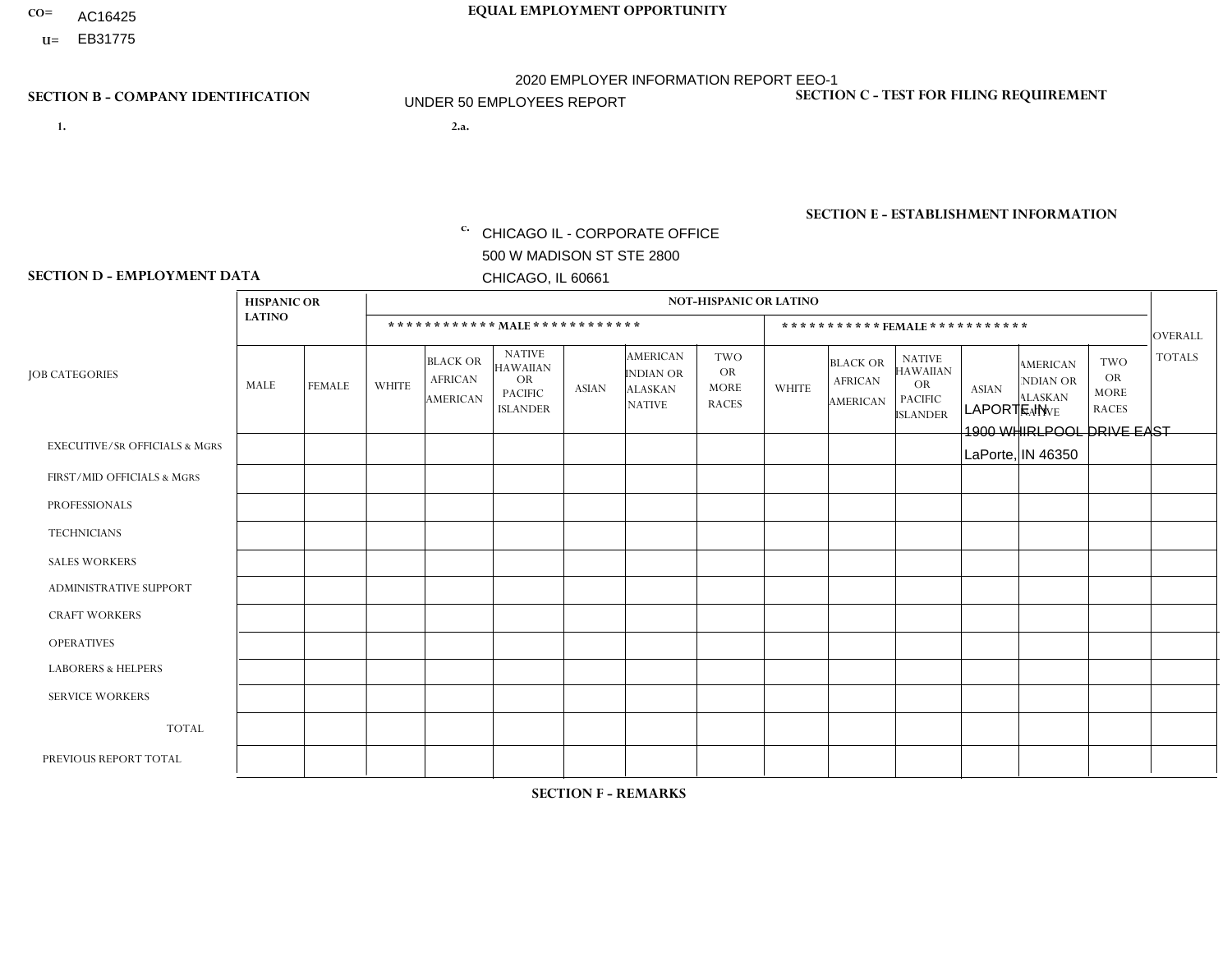- AC16425
- **U=**

- **1. 2.a.** CHICAGO IL CORPORATE OFFICE 500 W MADISON ST STE 2800 CHICAGO, IL 60661
- 2.a. CHESAPEAKE VA NORFOLK 5409 WEST MILITARY HWY Chesapeake, VA 23321

c. EIN= 952920557

## **SECTION B - COMPANY IDENTIFICATION SECTION C - TEST FOR FILING REQUIREMENT**

1- Y 2- Y 3- N DUNS= 000123456

**SECTION E - ESTABLISHMENT INFORMATION c.** NAICS: 423140

### **SECTION D - EMPLOYMENT DATA**

|                                          | <b>HISPANIC OR</b> |               |                |                                                      |                                                                                    |              |                                                                        | <b>NOT-HISPANIC OR LATINO</b>                          |              |                                                      |                                                                                    |              |                                                                       |                                                        |                |
|------------------------------------------|--------------------|---------------|----------------|------------------------------------------------------|------------------------------------------------------------------------------------|--------------|------------------------------------------------------------------------|--------------------------------------------------------|--------------|------------------------------------------------------|------------------------------------------------------------------------------------|--------------|-----------------------------------------------------------------------|--------------------------------------------------------|----------------|
|                                          | <b>LATINO</b>      |               |                | ************ MALE ************                       |                                                                                    |              |                                                                        |                                                        |              |                                                      | ***********FEMALE***********                                                       |              |                                                                       |                                                        | <b>OVERALL</b> |
| <b>JOB CATEGORIES</b>                    | <b>MALE</b>        | <b>FEMALE</b> | <b>WHITE</b>   | <b>BLACK OR</b><br><b>AFRICAN</b><br><b>AMERICAN</b> | <b>NATIVE</b><br><b>HAWAIIAN</b><br><b>OR</b><br><b>PACIFIC</b><br><b>ISLANDER</b> | <b>ASIAN</b> | <b>AMERICAN</b><br><b>INDIAN OR</b><br><b>ALASKAN</b><br><b>NATIVE</b> | <b>TWO</b><br><b>OR</b><br><b>MORE</b><br><b>RACES</b> | <b>WHITE</b> | <b>BLACK OR</b><br><b>AFRICAN</b><br><b>AMERICAN</b> | <b>NATIVE</b><br><b>HAWAIIAN</b><br><b>OR</b><br><b>PACIFIC</b><br><b>ISLANDER</b> | <b>ASIAN</b> | <b>AMERICAN</b><br><b>NDIAN OR</b><br><b>ALASKAN</b><br><b>NATIVE</b> | <b>TWO</b><br><b>OR</b><br><b>MORE</b><br><b>RACES</b> | <b>TOTALS</b>  |
| <b>EXECUTIVE/SR OFFICIALS &amp; MGRS</b> | $\mathbf{0}$       | $\Omega$      | $\Omega$       | $\Omega$                                             | 0                                                                                  | $\Omega$     | $\Omega$                                                               | $\Omega$                                               | $\Omega$     | $\mathbf{0}$                                         | $\Omega$                                                                           | $\Omega$     | $\Omega$                                                              | $\Omega$                                               | $\Omega$       |
| FIRST/MID OFFICIALS & MGRS               | $\Omega$           | $\Omega$      | $\overline{c}$ | $\mathbf 0$                                          | $\mathbf{0}$                                                                       | $\Omega$     | $\Omega$                                                               | $\Omega$                                               | 1            | $\mathbf{0}$                                         | $\Omega$                                                                           | $\Omega$     | $\Omega$                                                              | $\Omega$                                               | 3              |
| <b>PROFESSIONALS</b>                     | $\Omega$           | $\Omega$      | $\mathbf 0$    | $\mathbf 0$                                          | $\overline{0}$                                                                     | $\Omega$     | $\Omega$                                                               | $\Omega$                                               | $\Omega$     | $\Omega$                                             | $\Omega$                                                                           | $\Omega$     | $\Omega$                                                              | $\mathbf{0}$                                           | $\mathbf 0$    |
| <b>TECHNICIANS</b>                       | $\Omega$           | $\Omega$      | $\Omega$       | $\Omega$                                             | 0                                                                                  | $\Omega$     | $\overline{0}$                                                         | $\Omega$                                               | $\Omega$     | $\Omega$                                             | $\Omega$                                                                           | $\Omega$     | $\mathbf{0}$                                                          | $\Omega$                                               | $\Omega$       |
| <b>SALES WORKERS</b>                     | $\Omega$           | $\Omega$      | $\overline{c}$ | $\mathbf{0}$                                         | $\Omega$                                                                           | $\Omega$     | $\Omega$                                                               | $\Omega$                                               | $\mathbf{1}$ | $\Omega$                                             | $\Omega$                                                                           | $\Omega$     | $\Omega$                                                              | $\mathbf{0}$                                           | 3              |
| <b>ADMINISTRATIVE SUPPORT</b>            | $\Omega$           | $\mathbf 0$   | 2              | $\mathbf 0$                                          | $\mathbf 0$                                                                        | $\mathbf 0$  | $\Omega$                                                               | $\Omega$                                               | 1            | $\mathbf{0}$                                         | $\Omega$                                                                           | $\Omega$     | $\Omega$                                                              | $\Omega$                                               | 3              |
| <b>CRAFT WORKERS</b>                     | $\Omega$           | $\Omega$      | 4              | 0                                                    | 0                                                                                  | $\Omega$     | $\Omega$                                                               |                                                        | $\Omega$     | $\Omega$                                             | $\Omega$                                                                           | $\Omega$     | $\Omega$                                                              | $\Omega$                                               | 5              |
| <b>OPERATIVES</b>                        | $\Omega$           | $\Omega$      | 3              | 3                                                    | 0                                                                                  | $\Omega$     | $\Omega$                                                               |                                                        | $\Omega$     | $\Omega$                                             | $\Omega$                                                                           | $\Omega$     | $\Omega$                                                              | $\Omega$                                               | $\overline{7}$ |
| <b>LABORERS &amp; HELPERS</b>            | $\Omega$           | $\Omega$      | 1              | $\mathbf 0$                                          | 0                                                                                  | $\Omega$     | $\Omega$                                                               | $\Omega$                                               | $\Omega$     | $\Omega$                                             | $\Omega$                                                                           | $\Omega$     | $\Omega$                                                              | $\mathbf{0}$                                           | $\mathbf{1}$   |
| <b>SERVICE WORKERS</b>                   | $\Omega$           | $\Omega$      | $\Omega$       | 0                                                    | $\mathbf 0$                                                                        | $\Omega$     | $\Omega$                                                               | $\Omega$                                               | $\Omega$     | $\Omega$                                             | $\Omega$                                                                           | $\Omega$     | $\Omega$                                                              | $\Omega$                                               | 0              |
| <b>TOTAL</b>                             | $\mathbf 0$        | $\mathbf 0$   | 14             | 3                                                    | 0                                                                                  | $\mathbf 0$  | $\Omega$                                                               | 2                                                      | 3            | $\Omega$                                             | $\Omega$                                                                           | $\mathbf 0$  | $\Omega$                                                              | $\mathbf 0$                                            | 22             |
| PREVIOUS REPORT TOTAL                    |                    | $\mathbf 0$   | 15             | $\overline{7}$                                       | 0                                                                                  | $\Omega$     | $\overline{0}$                                                         | 4                                                      | 3            | $\Omega$                                             | $\mathbf{0}$                                                                       | $\Omega$     | $\mathbf{0}$                                                          | $\overline{1}$                                         | 31             |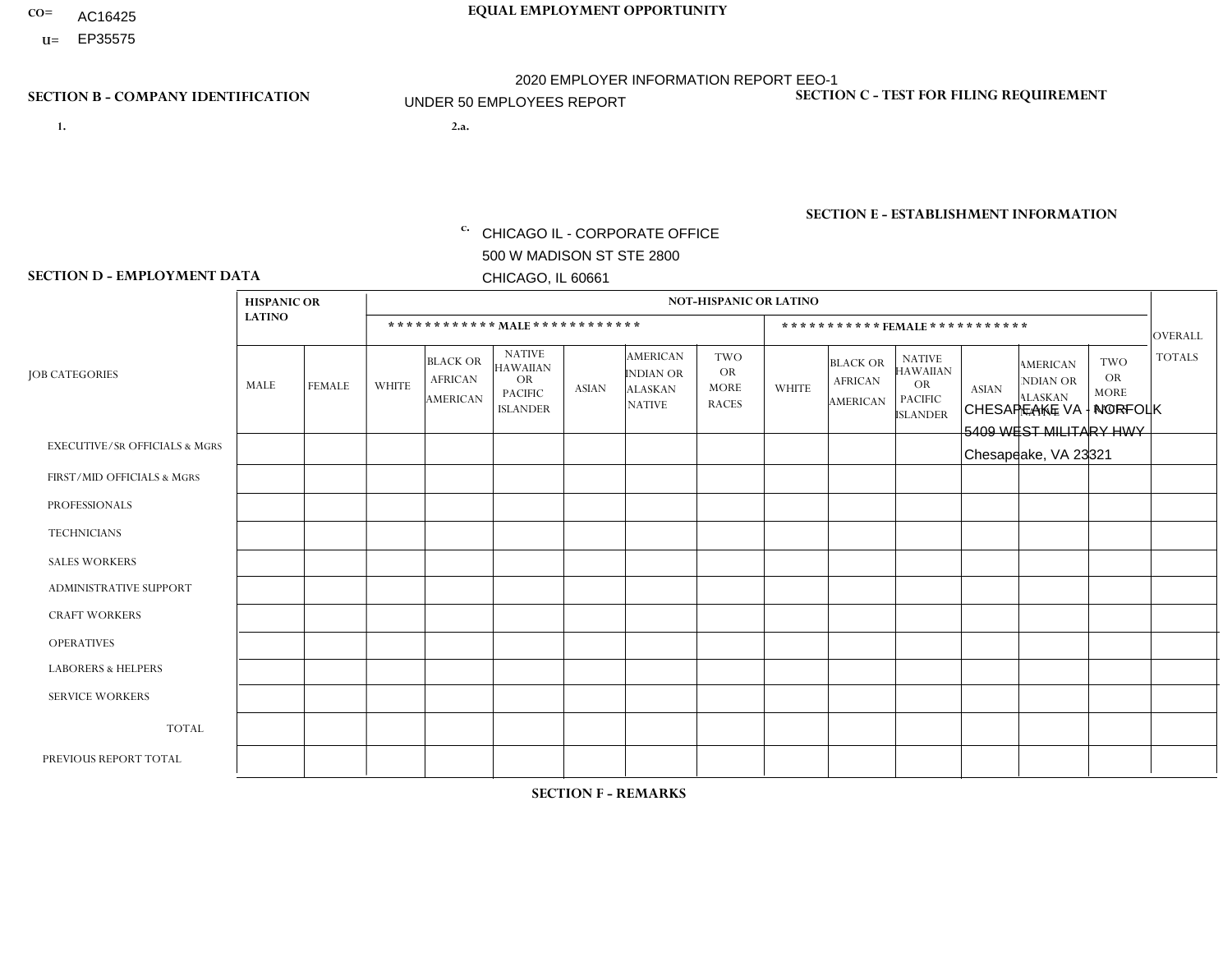- AC16425
- **U=** FM66104

**1. 2.a.** CHICAGO IL - CORPORATE OFFICE 500 W MADISON ST STE 2800 CHICAGO, IL 60661

WILLIAMSPORT PA - KAO A&A 38 LUCAS DRIVE Muncy, PA 17756

c. EIN= 952920557

## **SECTION B - COMPANY IDENTIFICATION SECTION C - TEST FOR FILING REQUIREMENT**

1- Y 2- Y 3- N DUNS= 000123456

**SECTION E - ESTABLISHMENT INFORMATION c.** NAICS: 423140

### **SECTION D - EMPLOYMENT DATA**

|                                          | <b>HISPANIC OR</b> |                |                |                                                      |                                                                                    |              |                                                                 | <b>NOT-HISPANIC OR LATINO</b>                          |                |                                               |                                                                                    |              |                                                                       |                                                        |                |
|------------------------------------------|--------------------|----------------|----------------|------------------------------------------------------|------------------------------------------------------------------------------------|--------------|-----------------------------------------------------------------|--------------------------------------------------------|----------------|-----------------------------------------------|------------------------------------------------------------------------------------|--------------|-----------------------------------------------------------------------|--------------------------------------------------------|----------------|
|                                          | <b>LATINO</b>      |                |                |                                                      | ************ MALE ************                                                     |              |                                                                 |                                                        |                | ***********FEMALE***********                  |                                                                                    |              |                                                                       |                                                        | <b>OVERALL</b> |
| <b>JOB CATEGORIES</b>                    | MALE               | <b>FEMALE</b>  | <b>WHITE</b>   | <b>BLACK OR</b><br><b>AFRICAN</b><br><b>AMERICAN</b> | <b>NATIVE</b><br><b>HAWAIIAN</b><br><b>OR</b><br><b>PACIFIC</b><br><b>ISLANDER</b> | <b>ASIAN</b> | <b>AMERICAN</b><br>INDIAN OR<br><b>ALASKAN</b><br><b>NATIVE</b> | <b>TWO</b><br><b>OR</b><br><b>MORE</b><br><b>RACES</b> | <b>WHITE</b>   | <b>BLACK OR</b><br><b>AFRICAN</b><br>AMERICAN | <b>NATIVE</b><br><b>HAWAIIAN</b><br><b>OR</b><br><b>PACIFIC</b><br><b>ISLANDER</b> | <b>ASIAN</b> | <b>AMERICAN</b><br><b>NDIAN OR</b><br><b>ALASKAN</b><br><b>NATIVE</b> | <b>TWO</b><br><b>OR</b><br><b>MORE</b><br><b>RACES</b> | <b>TOTALS</b>  |
| <b>EXECUTIVE/SR OFFICIALS &amp; MGRS</b> | $\Omega$           | $\Omega$       | $\Omega$       | $\Omega$                                             | $\Omega$                                                                           | $\mathbf{0}$ | $\Omega$                                                        | $\Omega$                                               | 0              | $\Omega$                                      | $\Omega$                                                                           | $\Omega$     | $\Omega$                                                              | $\Omega$                                               | $\Omega$       |
| FIRST/MID OFFICIALS & MGRS               | 0                  | $\Omega$       | 3              | $\mathbf 0$                                          | $\Omega$                                                                           | $\mathbf{0}$ | $\mathbf{0}$                                                    | $\Omega$                                               | 0              | $\Omega$                                      | $\Omega$                                                                           | $\Omega$     | $\Omega$                                                              | $\Omega$                                               | 3              |
| <b>PROFESSIONALS</b>                     | 0                  | $\Omega$       | $\overline{1}$ | $\mathbf 0$                                          | $\Omega$                                                                           | $\Omega$     | $\Omega$                                                        | $\Omega$                                               | 0              | $\Omega$                                      | $\Omega$                                                                           | $\Omega$     | $\Omega$                                                              | $\mathbf{0}$                                           | $\mathbf{1}$   |
| <b>TECHNICIANS</b>                       | 0                  | $\overline{0}$ | $\Omega$       | $\mathbf 0$                                          | $\overline{0}$                                                                     | $\Omega$     | $\Omega$                                                        | $\Omega$                                               | $\Omega$       | $\Omega$                                      | $\Omega$                                                                           | $\mathbf 0$  | $\mathbf 0$                                                           | $\mathbf 0$                                            | $\mathbf 0$    |
| <b>SALES WORKERS</b>                     | $\Omega$           | $\Omega$       | 1              | $\Omega$                                             | $\Omega$                                                                           | $\Omega$     | $\Omega$                                                        |                                                        | $\overline{0}$ | $\Omega$                                      | $\Omega$                                                                           | $\Omega$     | $\Omega$                                                              | $\Omega$                                               | $\overline{2}$ |
| <b>ADMINISTRATIVE SUPPORT</b>            | 0                  | $\Omega$       | $\Omega$       | $\mathbf 0$                                          | $\Omega$                                                                           | $\mathbf{0}$ | $\Omega$                                                        | $\Omega$                                               | $\Omega$       | $\Omega$                                      | $\Omega$                                                                           | $\Omega$     | $\mathbf{0}$                                                          | $\Omega$                                               | $\mathbf 0$    |
| <b>CRAFT WORKERS</b>                     | 0                  | $\Omega$       | 3              | $\mathbf 0$                                          | $\Omega$                                                                           | $\Omega$     | $\Omega$                                                        | $\Omega$                                               | 0              | $\Omega$                                      | $\Omega$                                                                           | $\Omega$     | $\Omega$                                                              | $\Omega$                                               | 3              |
| <b>OPERATIVES</b>                        | 0                  | $\Omega$       | $\Omega$       | $\mathbf 0$                                          | $\mathbf 0$                                                                        | $\Omega$     | $\Omega$                                                        | $\Omega$                                               | $\overline{0}$ | $\Omega$                                      | $\Omega$                                                                           | $\mathbf 0$  | $\mathbf 0$                                                           | $\mathbf 0$                                            | $\mathbf 0$    |
| <b>LABORERS &amp; HELPERS</b>            | 0                  | $\Omega$       | $\Omega$       | $\Omega$                                             | $\Omega$                                                                           | $\Omega$     | $\Omega$                                                        | $\Omega$                                               | 0              | $\Omega$                                      | $\Omega$                                                                           | $\Omega$     | $\Omega$                                                              | $\Omega$                                               | $\mathbf 0$    |
| <b>SERVICE WORKERS</b>                   | 0                  | $\Omega$       | $\mathbf 0$    | 0                                                    | 0                                                                                  | $\Omega$     | $\mathbf{0}$                                                    | $\Omega$                                               | $\Omega$       | $\Omega$                                      | $\Omega$                                                                           | 0            | $\Omega$                                                              | $\Omega$                                               | 0              |
| <b>TOTAL</b>                             | $\mathbf 0$        | $\mathbf 0$    | 8              | $\mathbf 0$                                          | 0                                                                                  | $\mathbf 0$  | $\Omega$                                                        |                                                        | $\Omega$       | $\Omega$                                      | $\Omega$                                                                           | $\mathbf 0$  | 0                                                                     | $\mathbf 0$                                            | 9              |
| PREVIOUS REPORT TOTAL                    | 0                  | $\Omega$       | 8              | $\mathbf 0$                                          | $\Omega$                                                                           | $\Omega$     | $\Omega$                                                        |                                                        | 0              | $\Omega$                                      | $\Omega$                                                                           | $\Omega$     | $\Omega$                                                              | $\mathbf 0$                                            | 9              |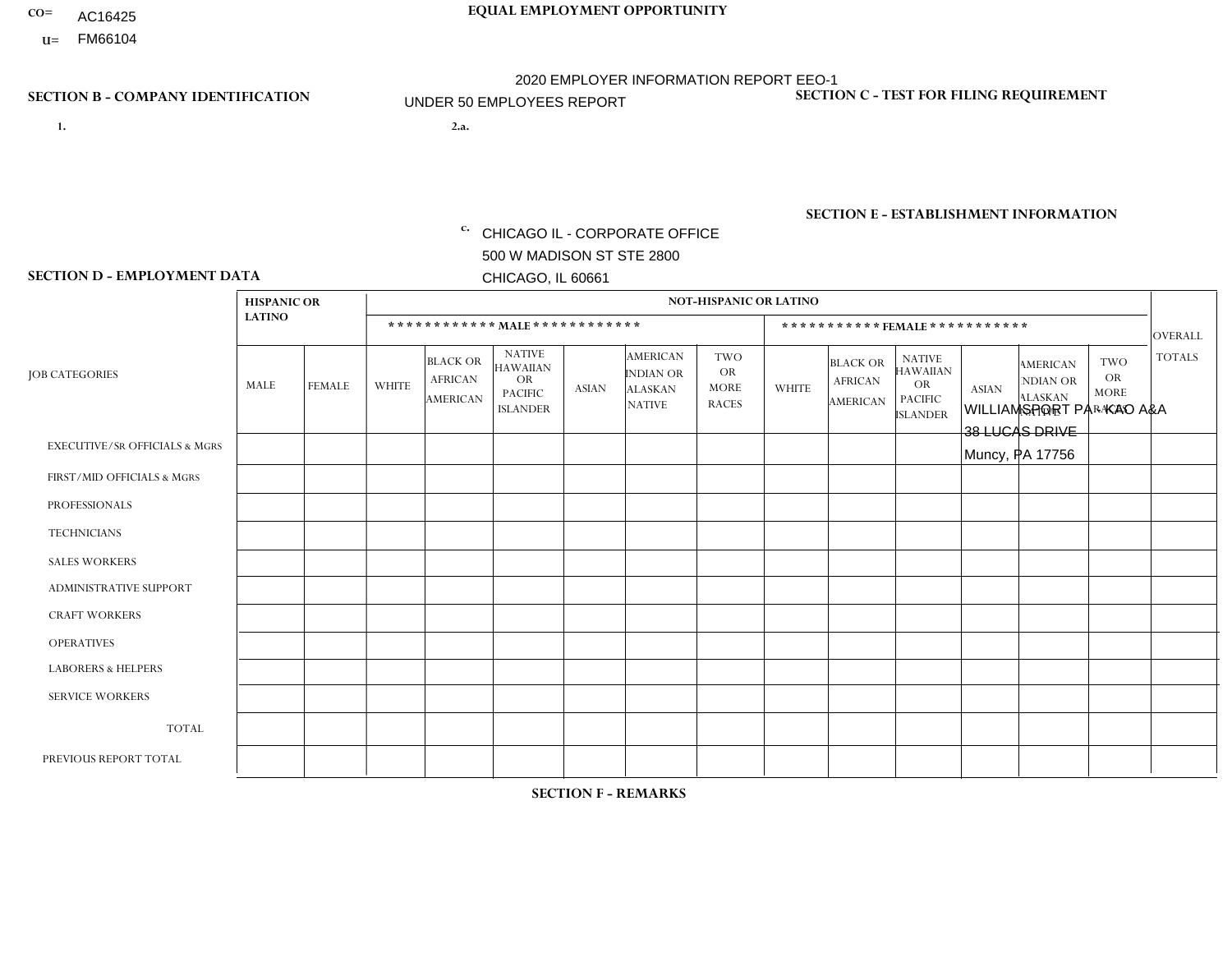- AC16425
- **U=**

**1. 2.a.** CHICAGO IL - CORPORATE OFFICE 500 W MADISON ST STE 2800 CHICAGO, IL 60661

2.a. FONTANA CA 15228 BOYLE AVE Fontana, CA 92337

EIN= 953072886

## **SECTION B - COMPANY IDENTIFICATION SECTION C - TEST FOR FILING REQUIREMENT**

1- Y 2- Y 3- N DUNS= 000123456

**SECTION E - ESTABLISHMENT INFORMATION c.** NAICS: 423140

### **SECTION D - EMPLOYMENT DATA**

|                                          | <b>HISPANIC OR</b> |                |              |                                                      |                                                                                    |              |                                                                        | <b>NOT-HISPANIC OR LATINO</b>                          |              |                                                      |                                                                                    |              |                                                                       |                                                        |                |
|------------------------------------------|--------------------|----------------|--------------|------------------------------------------------------|------------------------------------------------------------------------------------|--------------|------------------------------------------------------------------------|--------------------------------------------------------|--------------|------------------------------------------------------|------------------------------------------------------------------------------------|--------------|-----------------------------------------------------------------------|--------------------------------------------------------|----------------|
|                                          | <b>LATINO</b>      |                |              | ************ MALE ************                       |                                                                                    |              |                                                                        |                                                        |              |                                                      | *********** FEMALE ***********                                                     |              |                                                                       |                                                        | <b>OVERALL</b> |
| <b>JOB CATEGORIES</b>                    | <b>MALE</b>        | <b>FEMALE</b>  | <b>WHITE</b> | <b>BLACK OR</b><br><b>AFRICAN</b><br><b>AMERICAN</b> | <b>NATIVE</b><br><b>HAWAIIAN</b><br><b>OR</b><br><b>PACIFIC</b><br><b>ISLANDER</b> | <b>ASIAN</b> | <b>AMERICAN</b><br><b>INDIAN OR</b><br><b>ALASKAN</b><br><b>NATIVE</b> | <b>TWO</b><br><b>OR</b><br><b>MORE</b><br><b>RACES</b> | <b>WHITE</b> | <b>BLACK OR</b><br><b>AFRICAN</b><br><b>AMERICAN</b> | <b>NATIVE</b><br><b>HAWAIIAN</b><br><b>OR</b><br><b>PACIFIC</b><br><b>ISLANDER</b> | <b>ASIAN</b> | <b>AMERICAN</b><br><b>NDIAN OR</b><br><b>ALASKAN</b><br><b>NATIVE</b> | <b>TWO</b><br><b>OR</b><br><b>MORE</b><br><b>RACES</b> | <b>TOTALS</b>  |
| <b>EXECUTIVE/SR OFFICIALS &amp; MGRS</b> | $\Omega$           | $\Omega$       | $\Omega$     | $\Omega$                                             | $\Omega$                                                                           | $\Omega$     | $\Omega$                                                               | $\Omega$                                               | $\Omega$     | $\mathbf{0}$                                         | $\mathbf{0}$                                                                       | $\Omega$     | $\Omega$                                                              | $\Omega$                                               | $\Omega$       |
| FIRST/MID OFFICIALS & MGRS               | $\Omega$           | $\Omega$       | 1            | $\Omega$                                             | 0                                                                                  | $\Omega$     | $\Omega$                                                               | $\Omega$                                               | $\Omega$     | $\mathbf{0}$                                         | $\mathbf{0}$                                                                       | $\Omega$     | $\Omega$                                                              | $\Omega$                                               | $\mathbf{1}$   |
| <b>PROFESSIONALS</b>                     | $\Omega$           | $\Omega$       | $\mathbf 0$  | $\mathbf 0$                                          | $\overline{0}$                                                                     | $\Omega$     | $\overline{0}$                                                         | $\Omega$                                               | $\Omega$     | $\Omega$                                             | $\mathbf{0}$                                                                       | $\Omega$     | $\Omega$                                                              | $\Omega$                                               | $\mathbf 0$    |
| <b>TECHNICIANS</b>                       | $\Omega$           | $\mathbf 0$    | $\Omega$     | $\mathbf 0$                                          | 0                                                                                  | $\Omega$     | $\overline{0}$                                                         | $\Omega$                                               | $\mathbf 0$  | $\mathbf 0$                                          | $\mathbf 0$                                                                        | $\mathbf 0$  | $\Omega$                                                              | $\mathbf{0}$                                           | $\mathbf 0$    |
| <b>SALES WORKERS</b>                     | 3                  | $\Omega$       | $\Omega$     | $\Omega$                                             | $\Omega$                                                                           | $\Omega$     | $\Omega$                                                               | $\Omega$                                               | $\Omega$     | $\Omega$                                             | $\Omega$                                                                           | $\Omega$     | $\Omega$                                                              | $\mathbf{0}$                                           | 3              |
| <b>ADMINISTRATIVE SUPPORT</b>            | $\Omega$           | $\overline{2}$ | $\Omega$     | 0                                                    | $\mathbf 0$                                                                        | $\Omega$     | $\Omega$                                                               | $\Omega$                                               | $\Omega$     | $\mathbf{0}$                                         | $\mathbf{0}$                                                                       | $\Omega$     | $\Omega$                                                              | $\Omega$                                               | $\overline{2}$ |
| <b>CRAFT WORKERS</b>                     | $\Omega$           | $\Omega$       | $\mathbf 0$  | $\mathbf 0$                                          | 0                                                                                  | $\Omega$     | $\Omega$                                                               | $\Omega$                                               | $\Omega$     | $\Omega$                                             | $\Omega$                                                                           | $\Omega$     | $\Omega$                                                              | $\Omega$                                               | $\mathbf 0$    |
| <b>OPERATIVES</b>                        | 10                 | $\mathbf 0$    | $\Omega$     | $\mathbf 0$                                          | 0                                                                                  | $\Omega$     | $\overline{0}$                                                         | $\Omega$                                               | $\Omega$     | $\Omega$                                             | $\Omega$                                                                           | $\Omega$     | $\Omega$                                                              | $\mathbf{0}$                                           | 10             |
| <b>LABORERS &amp; HELPERS</b>            | $\Omega$           | $\Omega$       | $\Omega$     | $\Omega$                                             | 0                                                                                  | $\Omega$     | $\Omega$                                                               | $\Omega$                                               | $\Omega$     | $\Omega$                                             | $\mathbf{0}$                                                                       | $\Omega$     | $\Omega$                                                              | $\Omega$                                               | 0              |
| <b>SERVICE WORKERS</b>                   | 0                  | 0              | 0            | 0                                                    | 0                                                                                  | $\Omega$     | $\Omega$                                                               | $\Omega$                                               | $\Omega$     | $\Omega$                                             | $\mathbf{0}$                                                                       | $\Omega$     | $\Omega$                                                              | $\Omega$                                               | 0              |
| <b>TOTAL</b>                             | 13                 | $\overline{2}$ | 1            | $\mathbf 0$                                          | 0                                                                                  | $\mathbf 0$  | $\Omega$                                                               | $\Omega$                                               | $\Omega$     | $\Omega$                                             | $\Omega$                                                                           | $\mathbf 0$  | $\Omega$                                                              | $\Omega$                                               | 16             |
| PREVIOUS REPORT TOTAL                    | 14                 | $\overline{2}$ |              | $\mathbf 0$                                          | 0                                                                                  | $\Omega$     | $\Omega$                                                               | $\Omega$                                               | $\Omega$     | $\Omega$                                             | $\mathbf{0}$                                                                       | $\Omega$     | $\Omega$                                                              | $\mathbf 0$                                            | 17             |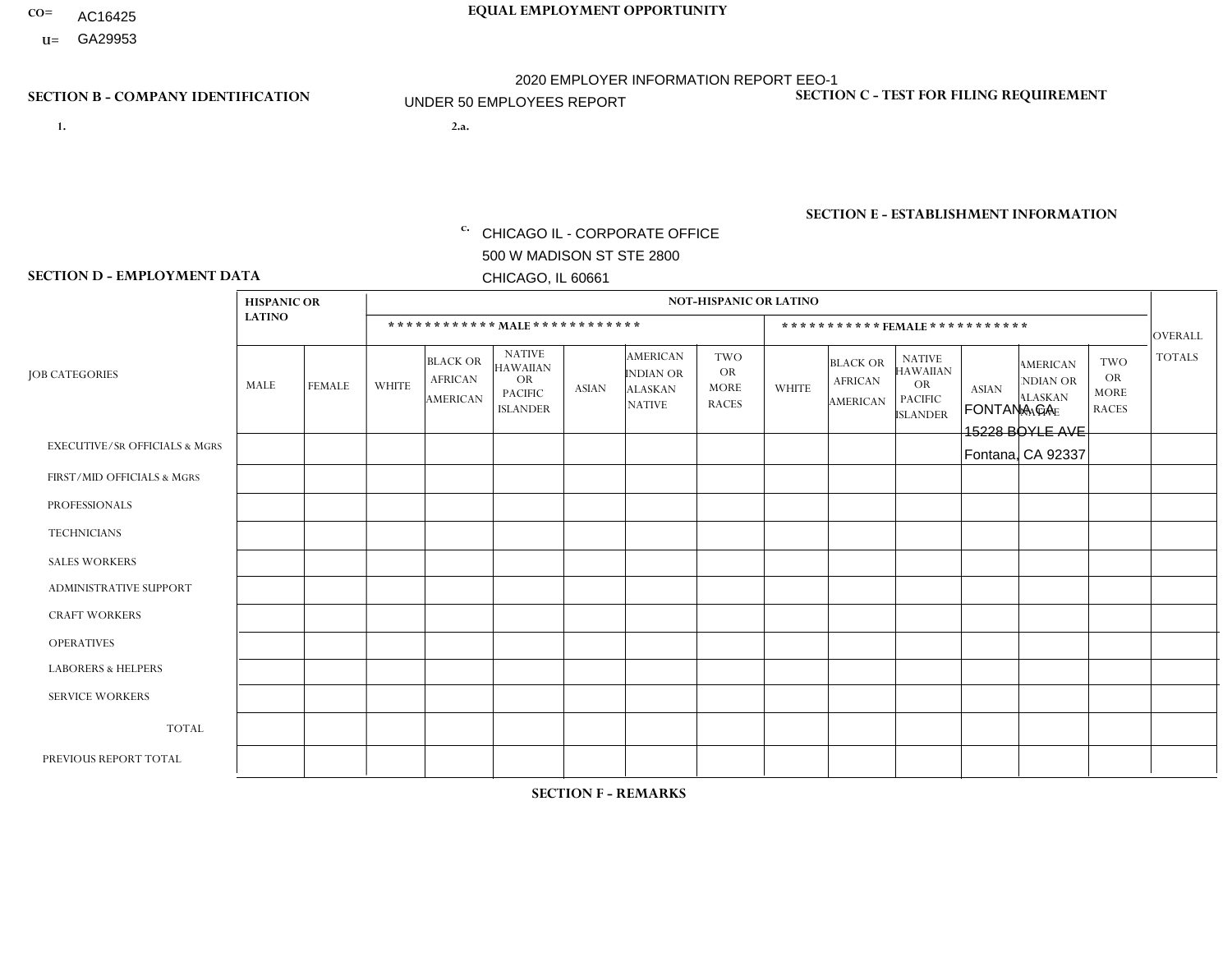- AC16425
- **U=**

- **1. 2.a.** CHICAGO IL CORPORATE OFFICE 500 W MADISON ST STE 2800 CHICAGO, IL 60661
- 2.a. CINCINNATI OH PYP 2040 EAST KEMPER ROAD Cincinnati, OH 45241

c. EIN= 952920557

## **SECTION B - COMPANY IDENTIFICATION SECTION C - TEST FOR FILING REQUIREMENT**

1- Y 2- Y 3- N DUNS= 000123456

**SECTION E - ESTABLISHMENT INFORMATION c.** NAICS: 423140

### **SECTION D - EMPLOYMENT DATA**

|                                          | <b>HISPANIC OR</b> |               |                |                                                      |                                                                                    |              |                                                                        | <b>NOT-HISPANIC OR LATINO</b>                          |                |                                               |                                                                                    |              |                                                                |                                                        |                |
|------------------------------------------|--------------------|---------------|----------------|------------------------------------------------------|------------------------------------------------------------------------------------|--------------|------------------------------------------------------------------------|--------------------------------------------------------|----------------|-----------------------------------------------|------------------------------------------------------------------------------------|--------------|----------------------------------------------------------------|--------------------------------------------------------|----------------|
|                                          | <b>LATINO</b>      |               |                | ************ MALE ************                       |                                                                                    |              |                                                                        |                                                        |                |                                               | ***********FEMALE***********                                                       |              |                                                                |                                                        | <b>OVERALL</b> |
| <b>JOB CATEGORIES</b>                    | MALE               | <b>FEMALE</b> | <b>WHITE</b>   | <b>BLACK OR</b><br><b>AFRICAN</b><br><b>AMERICAN</b> | <b>NATIVE</b><br><b>HAWAIIAN</b><br><b>OR</b><br><b>PACIFIC</b><br><b>ISLANDER</b> | <b>ASIAN</b> | <b>AMERICAN</b><br><b>INDIAN OR</b><br><b>ALASKAN</b><br><b>NATIVE</b> | <b>TWO</b><br><b>OR</b><br><b>MORE</b><br><b>RACES</b> | <b>WHITE</b>   | <b>BLACK OR</b><br><b>AFRICAN</b><br>AMERICAN | <b>NATIVE</b><br><b>HAWAIIAN</b><br><b>OR</b><br><b>PACIFIC</b><br><b>ISLANDER</b> | <b>ASIAN</b> | <b>AMERICAN</b><br>NDIAN OR<br><b>ALASKAN</b><br><b>NATIVE</b> | <b>TWO</b><br><b>OR</b><br><b>MORE</b><br><b>RACES</b> | <b>TOTALS</b>  |
| <b>EXECUTIVE/SR OFFICIALS &amp; MGRS</b> | $\Omega$           | $\mathbf 0$   | $\Omega$       | $\mathbf 0$                                          | 0                                                                                  | $\mathbf 0$  | $\Omega$                                                               | $\Omega$                                               | 0              | $\mathbf 0$                                   | 0                                                                                  | $\mathbf 0$  | $\Omega$                                                       | $\mathbf 0$                                            | $\mathbf{0}$   |
| FIRST/MID OFFICIALS & MGRS               | $\Omega$           | $\Omega$      | -1             | $\mathbf{0}$                                         | $\Omega$                                                                           | $\Omega$     | $\Omega$                                                               | $\Omega$                                               | 0              | $\Omega$                                      | 0                                                                                  | $\Omega$     | $\Omega$                                                       | $\Omega$                                               | $\mathbf 1$    |
| <b>PROFESSIONALS</b>                     | $\Omega$           | $\mathbf 0$   | 1              | $\overline{1}$                                       | $\mathbf 0$                                                                        | $\mathbf 0$  | $\Omega$                                                               | $\Omega$                                               | $\Omega$       | $\Omega$                                      | 0                                                                                  | $\mathbf 0$  | $\Omega$                                                       | $\mathbf 0$                                            | $\overline{2}$ |
| <b>TECHNICIANS</b>                       | $\Omega$           | $\Omega$      | $\Omega$       | $\mathbf 0$                                          | $\Omega$                                                                           | $\Omega$     | $\Omega$                                                               | $\Omega$                                               | $\Omega$       | $\Omega$                                      | $\Omega$                                                                           | $\mathbf 0$  | $\Omega$                                                       | $\Omega$                                               | $\overline{0}$ |
| <b>SALES WORKERS</b>                     | $\Omega$           | $\Omega$      | $\Omega$       | $\mathbf 0$                                          | $\Omega$                                                                           | $\Omega$     | $\Omega$                                                               | $\Omega$                                               | $\Omega$       | $\Omega$                                      | 0                                                                                  | $\mathbf 0$  | $\Omega$                                                       | $\Omega$                                               | $\mathbf 0$    |
| ADMINISTRATIVE SUPPORT                   | $\Omega$           | $\mathbf 0$   | 1              | $\overline{ }$                                       | $\mathbf 0$                                                                        | $\Omega$     | $\Omega$                                                               | $\Omega$                                               | 0              | $\mathbf{1}$                                  | 0                                                                                  | $\mathbf 0$  | 0                                                              | $\mathbf 0$                                            | 3              |
| <b>CRAFT WORKERS</b>                     | 4                  | $\Omega$      | $\mathbf{0}$   | $\mathbf 0$                                          | $\Omega$                                                                           | $\Omega$     | $\Omega$                                                               | $\Omega$                                               | 0              | $\Omega$                                      | 0                                                                                  | $\Omega$     | $\Omega$                                                       | $\Omega$                                               | 4              |
| <b>OPERATIVES</b>                        | 2                  | $\Omega$      | $\overline{1}$ | $\overline{2}$                                       | $\Omega$                                                                           | $\Omega$     | $\Omega$                                                               | $\mathbf{1}$                                           | $\Omega$       | $\Omega$                                      | 0                                                                                  | $\Omega$     | $\Omega$                                                       | $\Omega$                                               | 6              |
| <b>LABORERS &amp; HELPERS</b>            | 1                  | $\Omega$      | $\mathbf{0}$   | $\mathbf 0$                                          | $\Omega$                                                                           | $\Omega$     | $\Omega$                                                               | $\Omega$                                               | $\overline{0}$ | $\Omega$                                      | $\Omega$                                                                           | $\Omega$     | $\Omega$                                                       | $\Omega$                                               | $\mathbf 1$    |
| <b>SERVICE WORKERS</b>                   | $\Omega$           | $\Omega$      | $\mathbf 0$    | 0                                                    | $\mathbf 0$                                                                        | $\mathbf 0$  | $\Omega$                                                               | $\Omega$                                               | 0              | $\Omega$                                      | $\Omega$                                                                           | $\mathbf 0$  | $\Omega$                                                       | $\mathbf 0$                                            | $\mathbf{0}$   |
| <b>TOTAL</b>                             | $\overline{7}$     | 0             | 4              | 4                                                    | 0                                                                                  | 0            | $\Omega$                                                               | $\mathbf 1$                                            | 0              | $\mathbf{1}$                                  | 0                                                                                  | 0            | 0                                                              | $\mathbf 0$                                            | 17             |
| PREVIOUS REPORT TOTAL                    |                    | $\mathbf 0$   |                | 8                                                    | $\Omega$                                                                           | $\Omega$     | $\Omega$                                                               | $\mathbf{1}$                                           | 1              | $\overline{2}$                                | 0                                                                                  | $\mathbf 0$  | $\Omega$                                                       | $\mathbf 0$                                            | 14             |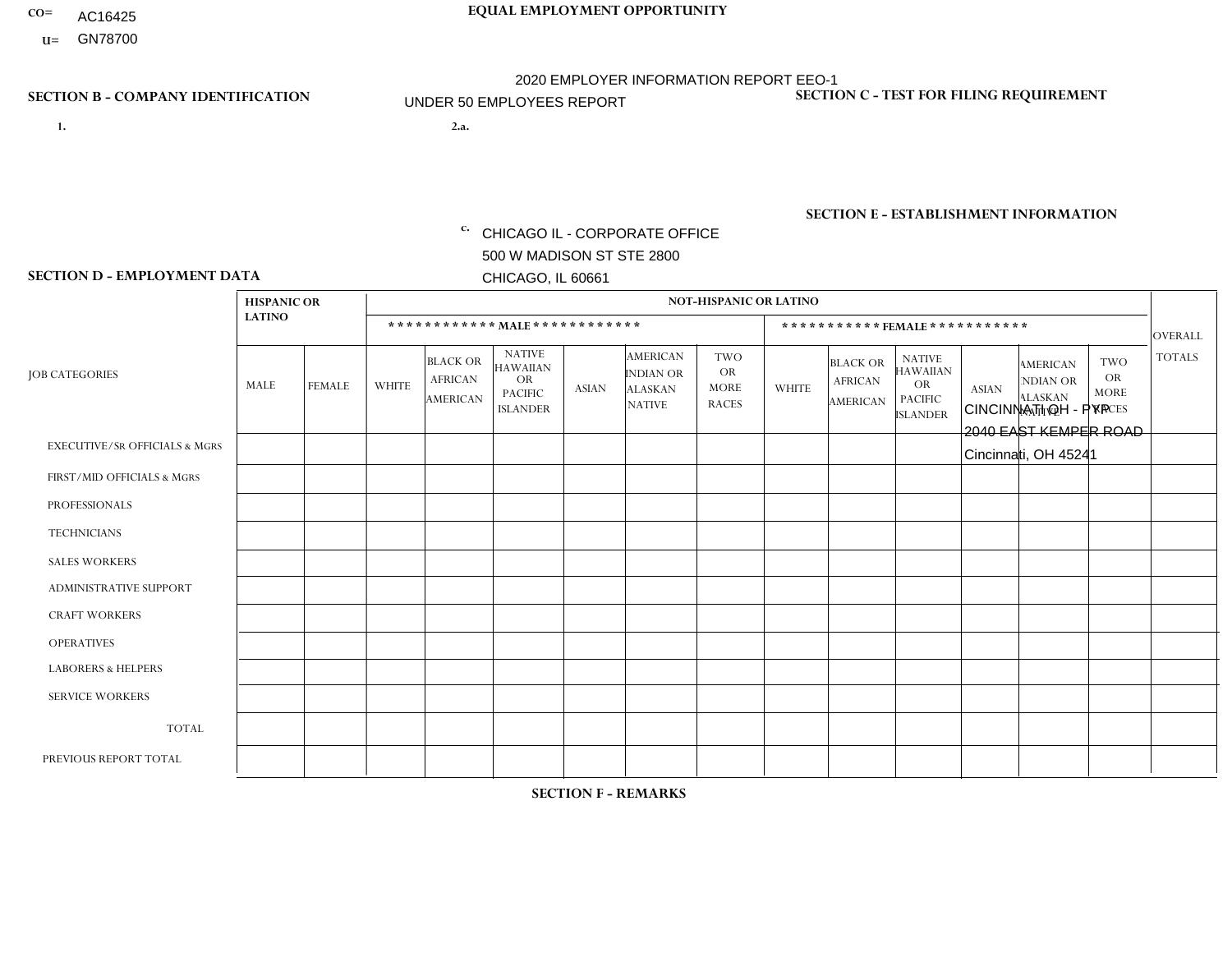- AC16425
- **U=**

- **1. 2.a.** CHICAGO IL CORPORATE OFFICE 500 W MADISON ST STE 2800 CHICAGO, IL 60661
- 2.a. BUFFALO NY 2871 BROADWAY ST SUITE 500 Buffalo, NY 14227

EIN= 952920557

## **SECTION B - COMPANY IDENTIFICATION SECTION C - TEST FOR FILING REQUIREMENT**

1- Y 2- Y 3- N DUNS= 000123456

**SECTION E - ESTABLISHMENT INFORMATION c.** NAICS: 423140

### **SECTION D - EMPLOYMENT DATA**

|                                          | <b>HISPANIC OR</b> |               |              |                                                      |                                                                                    |              |                                                                 | <b>NOT-HISPANIC OR LATINO</b>                          |                      |                                               |                                                                             |              |                                                                       |                                                        |                |
|------------------------------------------|--------------------|---------------|--------------|------------------------------------------------------|------------------------------------------------------------------------------------|--------------|-----------------------------------------------------------------|--------------------------------------------------------|----------------------|-----------------------------------------------|-----------------------------------------------------------------------------|--------------|-----------------------------------------------------------------------|--------------------------------------------------------|----------------|
|                                          | <b>LATINO</b>      |               |              | ************ MALE ************                       |                                                                                    |              |                                                                 |                                                        |                      |                                               | *********** FEMALE ***********                                              |              |                                                                       |                                                        | <b>OVERALL</b> |
| <b>JOB CATEGORIES</b>                    | MALE               | <b>FEMALE</b> | <b>WHITE</b> | <b>BLACK OR</b><br><b>AFRICAN</b><br><b>AMERICAN</b> | <b>NATIVE</b><br><b>HAWAIIAN</b><br><b>OR</b><br><b>PACIFIC</b><br><b>ISLANDER</b> | <b>ASIAN</b> | <b>AMERICAN</b><br>INDIAN OR<br><b>ALASKAN</b><br><b>NATIVE</b> | <b>TWO</b><br><b>OR</b><br><b>MORE</b><br><b>RACES</b> | <b>WHITE</b>         | <b>BLACK OR</b><br><b>AFRICAN</b><br>AMERICAN | <b>NATIVE</b><br><b>HAWAIIAN</b><br>OR<br><b>PACIFIC</b><br><b>ISLANDER</b> | <b>ASIAN</b> | <b>AMERICAN</b><br><b>NDIAN OR</b><br><b>ALASKAN</b><br><b>NATIVE</b> | <b>TWO</b><br><b>OR</b><br><b>MORE</b><br><b>RACES</b> | <b>TOTALS</b>  |
| <b>EXECUTIVE/SR OFFICIALS &amp; MGRS</b> | $\Omega$           | $\Omega$      | $\Omega$     | $\mathbf 0$                                          | $\Omega$                                                                           | $\Omega$     | $\Omega$                                                        | $\Omega$                                               | $\Omega$             | $\Omega$                                      | $\Omega$                                                                    | $\mathbf 0$  | $\Omega$                                                              | $\Omega$                                               | $\mathbf 0$    |
| FIRST/MID OFFICIALS & MGRS               | $\Omega$           | $\Omega$      | 4            | $\mathbf 0$                                          | $\Omega$                                                                           | $\mathbf{0}$ | $\Omega$                                                        | $\Omega$                                               | $\Omega$             | $\Omega$                                      | $\Omega$                                                                    | $\Omega$     | $\Omega$                                                              | $\Omega$                                               | $\overline{4}$ |
| <b>PROFESSIONALS</b>                     | $\Omega$           | $\Omega$      | $\Omega$     | $\Omega$                                             | $\Omega$                                                                           | $\mathbf{0}$ | $\Omega$                                                        | $\Omega$                                               | 0                    | $\Omega$                                      | 0                                                                           | $\Omega$     | $\Omega$                                                              | $\Omega$                                               | $\Omega$       |
| <b>TECHNICIANS</b>                       | $\Omega$           | $\Omega$      | $\Omega$     | $\mathbf 0$                                          | $\Omega$                                                                           | $\Omega$     | $\Omega$                                                        | $\Omega$                                               | 0                    | $\Omega$                                      | 0                                                                           | $\mathbf 0$  | $\Omega$                                                              | 0                                                      | $\overline{0}$ |
| <b>SALES WORKERS</b>                     | $\Omega$           | $\mathbf{1}$  | 5            | $\Omega$                                             | $\Omega$                                                                           | $\Omega$     | $\Omega$                                                        | $\Omega$                                               | 5                    | $\Omega$                                      | $\overline{0}$                                                              | $\Omega$     | $\Omega$                                                              | $\Omega$                                               | 11             |
| ADMINISTRATIVE SUPPORT                   | $\Omega$           | $\Omega$      | $\mathbf{0}$ | $\Omega$                                             | $\Omega$                                                                           | $\Omega$     | $\Omega$                                                        | $\Omega$                                               | 1                    | $\Omega$                                      | 0                                                                           | $\Omega$     | $\Omega$                                                              | $\Omega$                                               | $\mathbf{1}$   |
| <b>CRAFT WORKERS</b>                     | $\Omega$           | $\Omega$      | $\Omega$     | $\mathbf 0$                                          | $\Omega$                                                                           | $\Omega$     | $\Omega$                                                        | $\Omega$                                               | $\Omega$             | $\Omega$                                      | $\Omega$                                                                    | $\Omega$     | $\Omega$                                                              | $\Omega$                                               | $\Omega$       |
| <b>OPERATIVES</b>                        | $\Omega$           | $\Omega$      | 8            | $\Omega$                                             | $\Omega$                                                                           | $\Omega$     | $\Omega$                                                        | 1                                                      | 0                    | $\Omega$                                      | $\Omega$                                                                    | $\Omega$     | $\Omega$                                                              | $\Omega$                                               | 9              |
| <b>LABORERS &amp; HELPERS</b>            | $\Omega$           | $\Omega$      | 9            | 3                                                    | $\Omega$                                                                           | $\Omega$     | $\Omega$                                                        | $\mathbf{1}$                                           | $\blacktriangleleft$ | $\Omega$                                      | 0                                                                           | $\Omega$     | $\Omega$                                                              | $\Omega$                                               | 14             |
| <b>SERVICE WORKERS</b>                   | $\Omega$           | $\mathbf 0$   | $\Omega$     | 0                                                    | $\mathbf 0$                                                                        | $\mathbf 0$  | $\Omega$                                                        | $\Omega$                                               | $\Omega$             | $\Omega$                                      | $\mathbf 0$                                                                 | $\mathbf 0$  | $\Omega$                                                              | $\mathbf 0$                                            | $\overline{0}$ |
| <b>TOTAL</b>                             | $\Omega$           | $\mathbf{1}$  | 26           | 3                                                    | $\mathbf 0$                                                                        | 0            | $\Omega$                                                        | $\overline{2}$                                         | $\overline{7}$       | $\Omega$                                      | 0                                                                           | $\mathbf 0$  | $\Omega$                                                              | $\mathbf 0$                                            | 39             |
| PREVIOUS REPORT TOTAL                    |                    | $\Omega$      | 34           | $\overline{7}$                                       | 0                                                                                  |              | $\Omega$                                                        |                                                        | 6                    | $\Omega$                                      | 0                                                                           | $\Omega$     | $\Omega$                                                              |                                                        | 51             |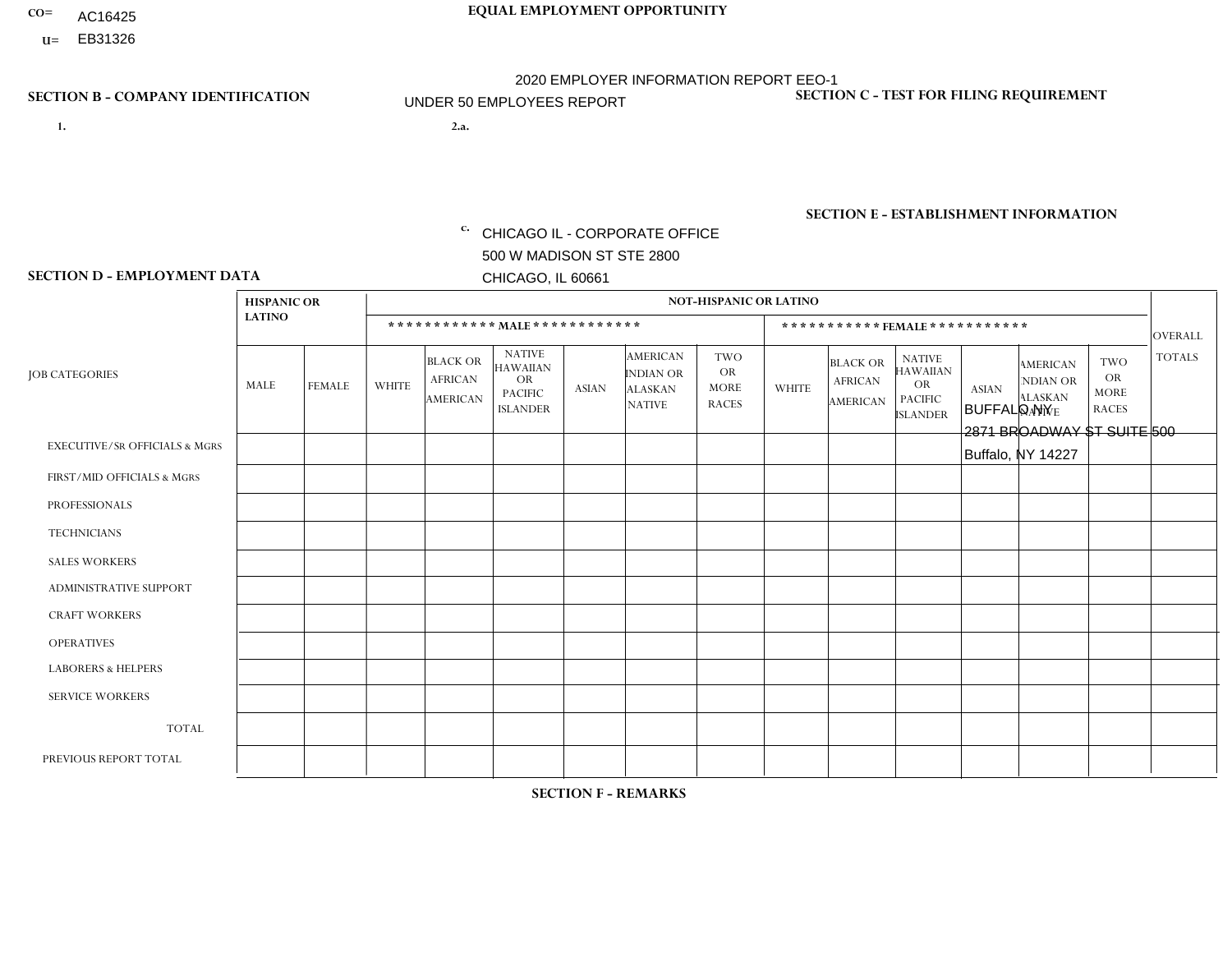- AC16425
- **U=**

**1. 2.a.** CHICAGO IL - CORPORATE OFFICE 500 W MADISON ST STE 2800 CHICAGO, IL 60661

2.a. SPRINGFIELD MA 1165 PAGE BLVD Springfield, MA 01104

EIN= 952920557

## **SECTION B - COMPANY IDENTIFICATION SECTION C - TEST FOR FILING REQUIREMENT**

1- Y 2- Y 3- N DUNS= 000123456

**SECTION E - ESTABLISHMENT INFORMATION c.** NAICS: 423140

### **SECTION D - EMPLOYMENT DATA**

|                                          | <b>HISPANIC OR</b> |                |                |                                                      |                                                                                    |              |                                                                 | <b>NOT-HISPANIC OR LATINO</b>                          |                |                                               |                                                                                    |              |                                                                |                                                        |                |
|------------------------------------------|--------------------|----------------|----------------|------------------------------------------------------|------------------------------------------------------------------------------------|--------------|-----------------------------------------------------------------|--------------------------------------------------------|----------------|-----------------------------------------------|------------------------------------------------------------------------------------|--------------|----------------------------------------------------------------|--------------------------------------------------------|----------------|
|                                          | <b>LATINO</b>      |                |                |                                                      | ************ MALE ************                                                     |              |                                                                 |                                                        |                | ***********FEMALE***********                  |                                                                                    |              |                                                                |                                                        | <b>OVERALL</b> |
| <b>JOB CATEGORIES</b>                    | MALE               | <b>FEMALE</b>  | <b>WHITE</b>   | <b>BLACK OR</b><br><b>AFRICAN</b><br><b>AMERICAN</b> | <b>NATIVE</b><br><b>HAWAIIAN</b><br><b>OR</b><br><b>PACIFIC</b><br><b>ISLANDER</b> | <b>ASIAN</b> | <b>AMERICAN</b><br>INDIAN OR<br><b>ALASKAN</b><br><b>NATIVE</b> | <b>TWO</b><br><b>OR</b><br><b>MORE</b><br><b>RACES</b> | <b>WHITE</b>   | <b>BLACK OR</b><br><b>AFRICAN</b><br>AMERICAN | <b>NATIVE</b><br><b>HAWAIIAN</b><br><b>OR</b><br><b>PACIFIC</b><br><b>ISLANDER</b> | <b>ASIAN</b> | <b>AMERICAN</b><br>NDIAN OR<br><b>ALASKAN</b><br><b>NATIVE</b> | <b>TWO</b><br><b>OR</b><br><b>MORE</b><br><b>RACES</b> | <b>TOTALS</b>  |
| <b>EXECUTIVE/SR OFFICIALS &amp; MGRS</b> | $\Omega$           | $\Omega$       | $\Omega$       | $\Omega$                                             | $\Omega$                                                                           | $\mathbf{0}$ | $\Omega$                                                        | $\Omega$                                               | 0              | $\Omega$                                      | $\Omega$                                                                           | $\Omega$     | $\Omega$                                                       | $\Omega$                                               | $\Omega$       |
| FIRST/MID OFFICIALS & MGRS               | 0                  | $\Omega$       | 1              | $\mathbf 0$                                          | $\Omega$                                                                           | $\mathbf{0}$ | $\mathbf{0}$                                                    | $\Omega$                                               | 0              | $\Omega$                                      | $\Omega$                                                                           | $\Omega$     | $\Omega$                                                       | $\Omega$                                               | $\mathbf{1}$   |
| <b>PROFESSIONALS</b>                     | 0                  | $\Omega$       | $\Omega$       | $\mathbf 0$                                          | $\Omega$                                                                           | $\Omega$     | $\Omega$                                                        | $\Omega$                                               | 0              | $\Omega$                                      | $\Omega$                                                                           | $\Omega$     | $\Omega$                                                       | $\Omega$                                               | $\mathbf{0}$   |
| <b>TECHNICIANS</b>                       | 0                  | $\mathbf 0$    | $\Omega$       | $\mathbf 0$                                          | $\mathbf 0$                                                                        | $\Omega$     | $\Omega$                                                        | $\Omega$                                               | $\overline{0}$ | $\Omega$                                      | $\Omega$                                                                           | $\mathbf 0$  | $\mathbf 0$                                                    | $\mathbf 0$                                            | $\mathbf 0$    |
| <b>SALES WORKERS</b>                     | $\Omega$           | $\Omega$       | 1              | $\Omega$                                             | $\Omega$                                                                           | $\Omega$     | $\Omega$                                                        | $\Omega$                                               | $\overline{0}$ | $\Omega$                                      | $\Omega$                                                                           | $\Omega$     | $\Omega$                                                       | $\mathbf{0}$                                           | $\mathbf{1}$   |
| <b>ADMINISTRATIVE SUPPORT</b>            | 0                  | $\Omega$       | $\Omega$       | $\mathbf 0$                                          | $\Omega$                                                                           | $\mathbf{0}$ | $\Omega$                                                        | $\Omega$                                               | $\Omega$       | $\Omega$                                      | $\Omega$                                                                           | $\Omega$     | $\mathbf{0}$                                                   | $\Omega$                                               | $\mathbf 0$    |
| <b>CRAFT WORKERS</b>                     | 0                  | $\Omega$       | $\mathbf 0$    | $\mathbf 0$                                          | $\Omega$                                                                           | $\Omega$     | $\Omega$                                                        | $\Omega$                                               | 0              | $\Omega$                                      | $\Omega$                                                                           | $\mathbf{0}$ | $\Omega$                                                       | $\mathbf{0}$                                           | $\mathbf 0$    |
| <b>OPERATIVES</b>                        | 0                  | $\overline{1}$ | 4              | $\mathbf 0$                                          | $\mathbf 0$                                                                        | $\Omega$     | $\Omega$                                                        | $\Omega$                                               | $\overline{0}$ | $\Omega$                                      | $\Omega$                                                                           | $\mathbf 0$  | $\mathbf 0$                                                    | $\mathbf 0$                                            | 5              |
| <b>LABORERS &amp; HELPERS</b>            | и                  | $\Omega$       | -1             | $\Omega$                                             | $\Omega$                                                                           | $\Omega$     | $\Omega$                                                        | $\Omega$                                               | 0              | $\Omega$                                      | $\Omega$                                                                           | $\mathbf{0}$ | $\Omega$                                                       | $\mathbf{0}$                                           | $\overline{2}$ |
| <b>SERVICE WORKERS</b>                   | 0                  | $\Omega$       | $\mathbf 0$    | 0                                                    | 0                                                                                  | $\Omega$     | $\mathbf{0}$                                                    | $\Omega$                                               | $\Omega$       | $\Omega$                                      | $\Omega$                                                                           | 0            | $\Omega$                                                       | $\Omega$                                               | $\overline{0}$ |
| <b>TOTAL</b>                             |                    | $\mathbf{1}$   | $\overline{7}$ | $\mathbf 0$                                          | 0                                                                                  | $\mathbf 0$  | $\Omega$                                                        | $\Omega$                                               | $\Omega$       | $\Omega$                                      | $\Omega$                                                                           | $\mathbf 0$  | 0                                                              | $\mathbf 0$                                            | 9              |
| PREVIOUS REPORT TOTAL                    |                    | $\overline{2}$ | 12             | $\mathbf 0$                                          | $\Omega$                                                                           | $\Omega$     | $\Omega$                                                        | $\Omega$                                               | 0              | $\Omega$                                      | $\Omega$                                                                           | $\Omega$     | $\Omega$                                                       | $\mathbf 0$                                            | 15             |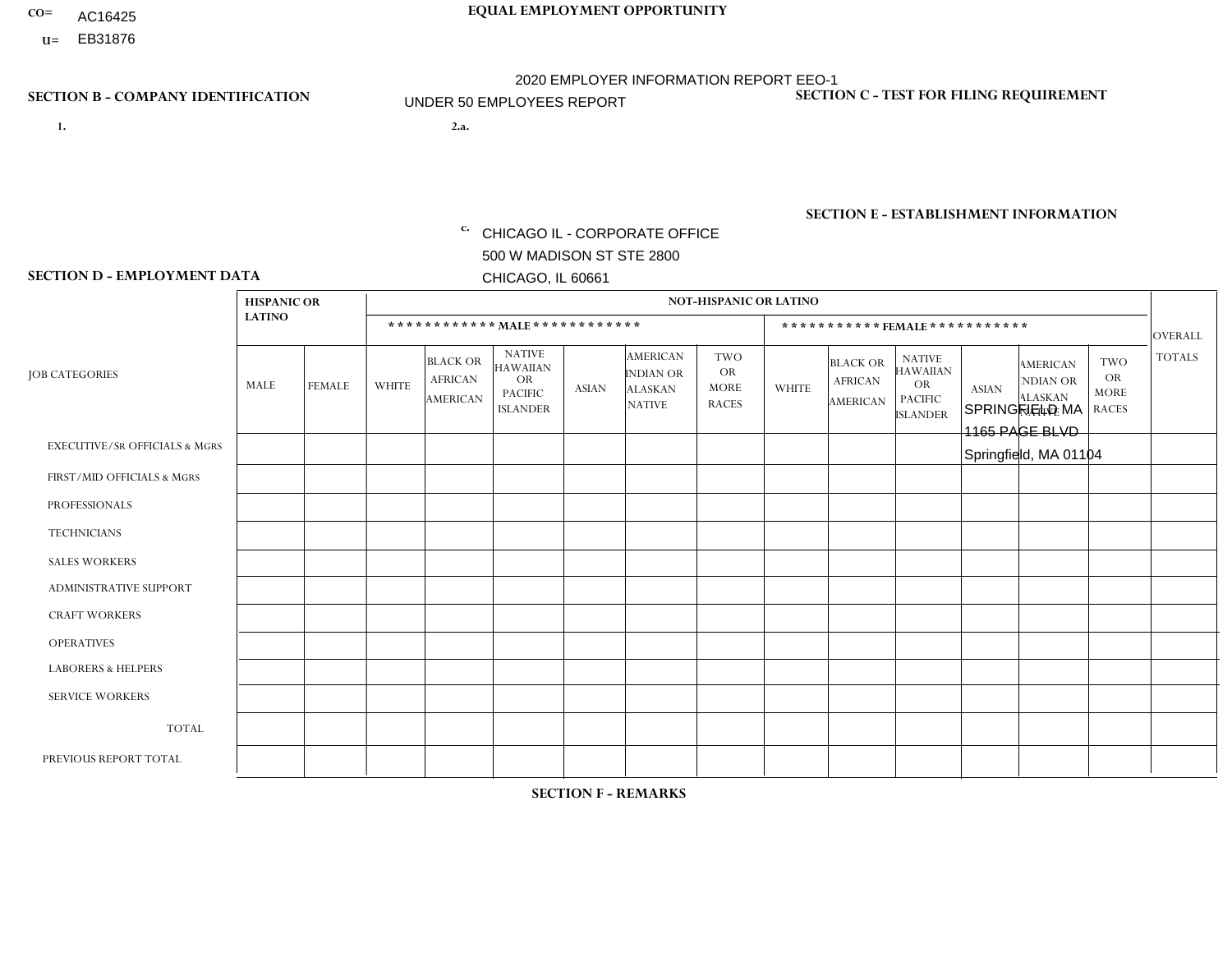- AC16425
- **U=**

- **1. 2.a.** CHICAGO IL CORPORATE OFFICE 500 W MADISON ST STE 2800 CHICAGO, IL 60661
- 2.a. CHICAGO HEIGHTS IL PYP 551 EAST LINCOLN HIGHWAY Chicago Heights, IL 60411

c. EIN= 952920557

## **SECTION B - COMPANY IDENTIFICATION SECTION C - TEST FOR FILING REQUIREMENT**

1- Y 2- Y 3- N DUNS= 000123456

**SECTION E - ESTABLISHMENT INFORMATION c.** NAICS: 423140

### **SECTION D - EMPLOYMENT DATA**

|                                          | <b>HISPANIC OR</b> |               |                |                                                      |                                                                                    |              |                                                                 | <b>NOT-HISPANIC OR LATINO</b>                          |                |                                               |                                                                             |              |                                                                       |                                                        |                |
|------------------------------------------|--------------------|---------------|----------------|------------------------------------------------------|------------------------------------------------------------------------------------|--------------|-----------------------------------------------------------------|--------------------------------------------------------|----------------|-----------------------------------------------|-----------------------------------------------------------------------------|--------------|-----------------------------------------------------------------------|--------------------------------------------------------|----------------|
|                                          | <b>LATINO</b>      |               |                | ************ MALE ************                       |                                                                                    |              |                                                                 |                                                        |                |                                               | *********** FEMALE ***********                                              |              |                                                                       |                                                        | <b>OVERALL</b> |
| <b>JOB CATEGORIES</b>                    | MALE               | <b>FEMALE</b> | <b>WHITE</b>   | <b>BLACK OR</b><br><b>AFRICAN</b><br><b>AMERICAN</b> | <b>NATIVE</b><br><b>HAWAIIAN</b><br><b>OR</b><br><b>PACIFIC</b><br><b>ISLANDER</b> | <b>ASIAN</b> | <b>AMERICAN</b><br>INDIAN OR<br><b>ALASKAN</b><br><b>NATIVE</b> | <b>TWO</b><br><b>OR</b><br><b>MORE</b><br><b>RACES</b> | <b>WHITE</b>   | <b>BLACK OR</b><br><b>AFRICAN</b><br>AMERICAN | <b>NATIVE</b><br><b>HAWAIIAN</b><br>OR<br><b>PACIFIC</b><br><b>ISLANDER</b> | <b>ASIAN</b> | <b>AMERICAN</b><br><b>NDIAN OR</b><br><b>ALASKAN</b><br><b>NATIVE</b> | <b>TWO</b><br><b>OR</b><br><b>MORE</b><br><b>RACES</b> | <b>TOTALS</b>  |
| <b>EXECUTIVE/SR OFFICIALS &amp; MGRS</b> | $\Omega$           | $\Omega$      | $\Omega$       | $\mathbf 0$                                          | $\Omega$                                                                           | $\Omega$     | $\Omega$                                                        | $\Omega$                                               | $\Omega$       | $\Omega$                                      | $\Omega$                                                                    | $\mathbf 0$  | $\Omega$                                                              | $\Omega$                                               | $\mathbf 0$    |
| FIRST/MID OFFICIALS & MGRS               | и                  | $\Omega$      | $\Omega$       | $\mathbf 0$                                          | $\Omega$                                                                           | $\mathbf{0}$ | $\Omega$                                                        | $\Omega$                                               | $\Omega$       | $\Omega$                                      | $\Omega$                                                                    | $\Omega$     | $\Omega$                                                              | $\Omega$                                               | $\mathbf{1}$   |
| <b>PROFESSIONALS</b>                     | $\Omega$           | $\Omega$      | $\Omega$       | $\Omega$                                             | $\Omega$                                                                           | $\mathbf{0}$ | $\Omega$                                                        | $\Omega$                                               | 0              | $\Omega$                                      | 0                                                                           | $\Omega$     | $\Omega$                                                              | $\Omega$                                               | $\mathbf{0}$   |
| <b>TECHNICIANS</b>                       | $\Omega$           | $\Omega$      | $\Omega$       | $\mathbf 0$                                          | $\Omega$                                                                           | $\Omega$     | $\Omega$                                                        | $\Omega$                                               | 0              | $\Omega$                                      | 0                                                                           | 0            | $\Omega$                                                              | $\mathbf 0$                                            | $\overline{0}$ |
| <b>SALES WORKERS</b>                     |                    | $\Omega$      | $\Omega$       | $\Omega$                                             | $\Omega$                                                                           | $\Omega$     | $\Omega$                                                        | $\Omega$                                               | $\overline{0}$ | $\Omega$                                      | $\overline{0}$                                                              | $\Omega$     | $\Omega$                                                              | $\Omega$                                               | $\mathbf{1}$   |
| ADMINISTRATIVE SUPPORT                   | $\Omega$           | $\Omega$      | $\mathbf{0}$   | $\Omega$                                             | $\Omega$                                                                           | $\Omega$     | $\Omega$                                                        | $\Omega$                                               | 1              | $\Omega$                                      | 0                                                                           | $\Omega$     | $\Omega$                                                              | $\Omega$                                               | $\overline{1}$ |
| <b>CRAFT WORKERS</b>                     | $\Omega$           | $\Omega$      | $\Omega$       | $\mathbf 0$                                          | $\Omega$                                                                           | $\Omega$     | $\Omega$                                                        | $\Omega$                                               | $\Omega$       | $\Omega$                                      | $\Omega$                                                                    | $\Omega$     | $\Omega$                                                              | $\Omega$                                               | $\Omega$       |
| <b>OPERATIVES</b>                        | 3                  | $\Omega$      | 1              | $\mathbf 0$                                          | $\Omega$                                                                           | $\Omega$     | $\Omega$                                                        | $\Omega$                                               | $\Omega$       | $\Omega$                                      | $\Omega$                                                                    | $\Omega$     | $\Omega$                                                              | $\Omega$                                               | 4              |
| <b>LABORERS &amp; HELPERS</b>            | $\Omega$           | $\Omega$      | $\Omega$       | $\mathbf 0$                                          | $\Omega$                                                                           | $\Omega$     | $\Omega$                                                        | $\Omega$                                               | $\Omega$       | $\Omega$                                      | 0                                                                           | $\Omega$     | $\Omega$                                                              | $\Omega$                                               | $\mathbf{0}$   |
| <b>SERVICE WORKERS</b>                   | $\Omega$           | $\mathbf 0$   | $\mathbf 0$    | 0                                                    | $\mathbf 0$                                                                        | $\mathbf 0$  | $\Omega$                                                        | $\Omega$                                               | $\Omega$       | $\Omega$                                      | $\mathbf 0$                                                                 | $\mathbf 0$  | $\Omega$                                                              | $\mathbf 0$                                            | $\mathbf{0}$   |
| <b>TOTAL</b>                             | 5                  | 0             | $\overline{1}$ | 0                                                    | $\mathbf 0$                                                                        | $\Omega$     | $\Omega$                                                        | $\Omega$                                               | $\mathbf{1}$   | $\Omega$                                      | 0                                                                           | $\mathbf 0$  | $\Omega$                                                              | $\mathbf 0$                                            | $\overline{7}$ |
| PREVIOUS REPORT TOTAL                    | 5                  | $\Omega$      | 3              | $\mathbf 0$                                          | 0                                                                                  | $\Omega$     | $\Omega$                                                        | $\Omega$                                               | 1              | $\Omega$                                      | $\Omega$                                                                    | $\Omega$     | $\Omega$                                                              | $\mathbf 0$                                            | 9              |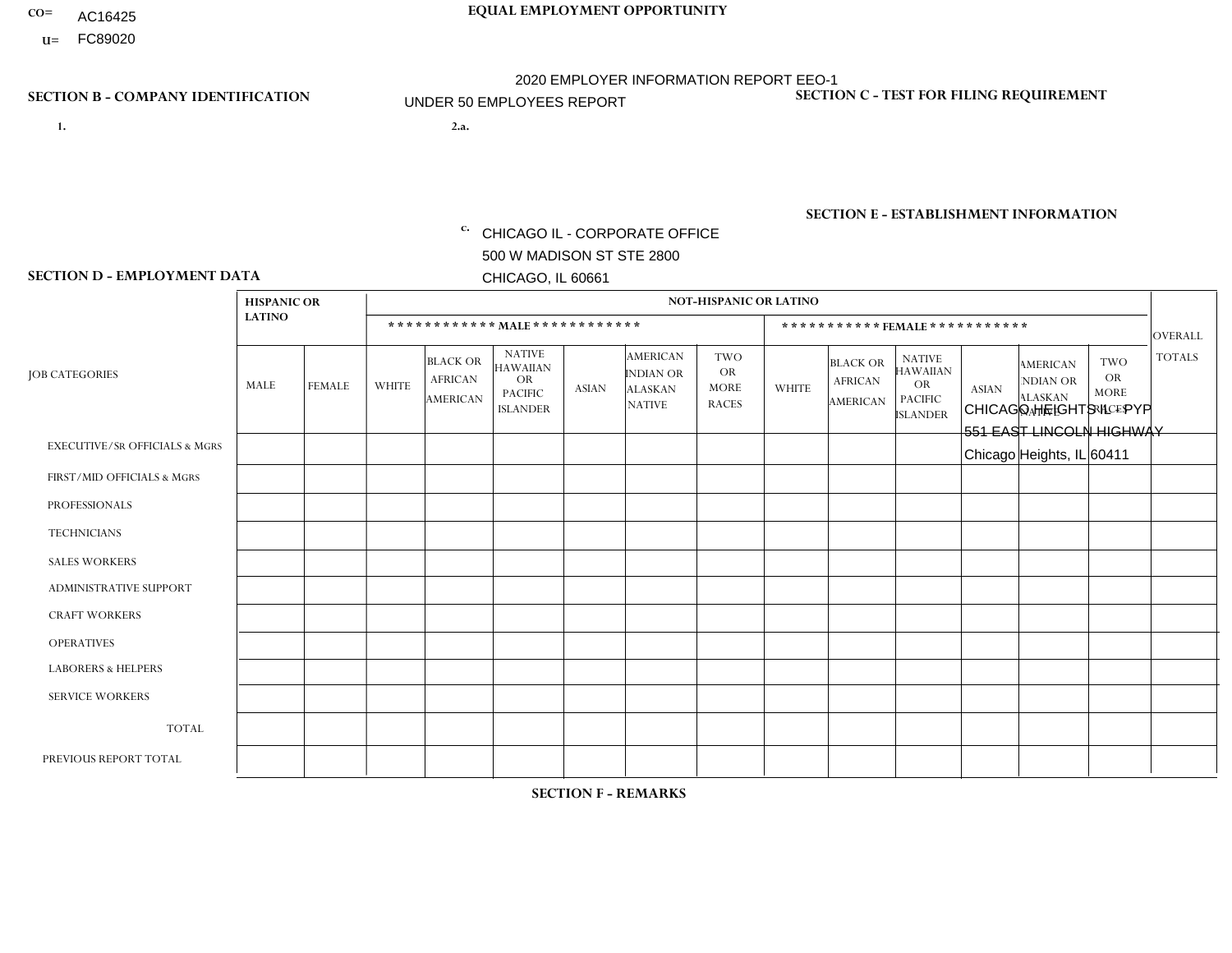- AC16425
- **U=**

- **1. 2.a.** CHICAGO IL CORPORATE OFFICE 500 W MADISON ST STE 2800 CHICAGO, IL 60661
- 2.a. DENVER CO SELF SERVICE 6100 NORTH FEDERAL BOULEVARD Denver, CO 80221

c. EIN= 952920557

## **SECTION B - COMPANY IDENTIFICATION SECTION C - TEST FOR FILING REQUIREMENT**

1- Y 2- Y 3- N DUNS= 000123456

**SECTION E - ESTABLISHMENT INFORMATION c.** NAICS: 423140

### **SECTION D - EMPLOYMENT DATA**

|                                          | <b>HISPANIC OR</b> |               |                |                                                      |                                                                                    |              |                                                                        | <b>NOT-HISPANIC OR LATINO</b>                          |              |                                               |                                                                                    |              |                                                                       |                                                        |                |
|------------------------------------------|--------------------|---------------|----------------|------------------------------------------------------|------------------------------------------------------------------------------------|--------------|------------------------------------------------------------------------|--------------------------------------------------------|--------------|-----------------------------------------------|------------------------------------------------------------------------------------|--------------|-----------------------------------------------------------------------|--------------------------------------------------------|----------------|
|                                          | <b>LATINO</b>      |               |                |                                                      | ************ MAIE************                                                      |              |                                                                        |                                                        |              | ***********FEMALE***********                  |                                                                                    |              |                                                                       |                                                        | <b>OVERALL</b> |
| <b>JOB CATEGORIES</b>                    | <b>MALE</b>        | <b>FEMALE</b> | <b>WHITE</b>   | <b>BLACK OR</b><br><b>AFRICAN</b><br><b>AMERICAN</b> | <b>NATIVE</b><br><b>HAWAIIAN</b><br><b>OR</b><br><b>PACIFIC</b><br><b>ISLANDER</b> | <b>ASIAN</b> | <b>AMERICAN</b><br><b>INDIAN OR</b><br><b>ALASKAN</b><br><b>NATIVE</b> | <b>TWO</b><br><b>OR</b><br><b>MORE</b><br><b>RACES</b> | <b>WHITE</b> | <b>BLACK OR</b><br><b>AFRICAN</b><br>AMERICAN | <b>NATIVE</b><br><b>HAWAIIAN</b><br><b>OR</b><br><b>PACIFIC</b><br><b>ISLANDER</b> | <b>ASIAN</b> | <b>AMERICAN</b><br><b>NDIAN OR</b><br><b>ALASKAN</b><br><b>NATIVE</b> | <b>TWO</b><br><b>OR</b><br><b>MORE</b><br><b>RACES</b> | <b>TOTALS</b>  |
| <b>EXECUTIVE/SR OFFICIALS &amp; MGRS</b> | $\Omega$           | $\Omega$      | $\Omega$       | $\Omega$                                             | $\mathbf{0}$                                                                       | $\Omega$     | $\Omega$                                                               | $\Omega$                                               | $\Omega$     | $\Omega$                                      | $\Omega$                                                                           | $\Omega$     | $\Omega$                                                              | $\Omega$                                               | $\mathbf 0$    |
| FIRST/MID OFFICIALS & MGRS               | 0                  | $\mathbf 0$   | $\overline{1}$ | $\mathbf 0$                                          | $\mathbf{0}$                                                                       | $\mathbf{0}$ | $\Omega$                                                               | 0                                                      | $\Omega$     | $\Omega$                                      | $\Omega$                                                                           | $\mathbf 0$  | $\Omega$                                                              | 0                                                      | $\mathbf{1}$   |
| <b>PROFESSIONALS</b>                     | 1                  | $\mathbf 0$   | $\overline{1}$ | $\mathbf 0$                                          | $\Omega$                                                                           | $\Omega$     | $\Omega$                                                               | 0                                                      | $\Omega$     | $\Omega$                                      | 0                                                                                  | $\mathbf 0$  | $\Omega$                                                              | $\mathbf 0$                                            | 2              |
| <b>TECHNICIANS</b>                       | 0                  | $\mathbf 0$   | $\mathbf 0$    | $\mathbf 0$                                          | $\Omega$                                                                           | $\Omega$     | $\Omega$                                                               | 0                                                      | $\Omega$     | $\Omega$                                      | $\mathbf 0$                                                                        | $\mathbf 0$  | $\Omega$                                                              | $\mathbf 0$                                            | $\mathbf 0$    |
| <b>SALES WORKERS</b>                     | $\mathbf 0$        | $\Omega$      | $\mathbf 0$    | $\mathbf 0$                                          | $\Omega$                                                                           | $\Omega$     | $\Omega$                                                               | 0                                                      | $\Omega$     | $\Omega$                                      | $\Omega$                                                                           | $\Omega$     | $\Omega$                                                              | $\Omega$                                               | $\mathbf 0$    |
| <b>ADMINISTRATIVE SUPPORT</b>            | $\mathbf 1$        | $\Omega$      | 1              | $\Omega$                                             | $\mathbf{0}$                                                                       | $\Omega$     | $\Omega$                                                               | 0                                                      | $\Omega$     | $\Omega$                                      | $\Omega$                                                                           | $\Omega$     | $\Omega$                                                              | $\Omega$                                               | 2              |
| <b>CRAFT WORKERS</b>                     | $\Omega$           | $\Omega$      | $\mathbf 0$    | $\Omega$                                             | $\Omega$                                                                           | $\Omega$     | $\Omega$                                                               | 0                                                      | $\Omega$     | $\Omega$                                      | $\Omega$                                                                           | $\Omega$     | $\Omega$                                                              | $\Omega$                                               | $\mathbf 0$    |
| <b>OPERATIVES</b>                        | 3                  | $\Omega$      | 1              | $\Omega$                                             | $\mathbf{0}$                                                                       | $\Omega$     | $\Omega$                                                               | 0                                                      | $\Omega$     | $\Omega$                                      | $\Omega$                                                                           | $\Omega$     | $\Omega$                                                              | $\Omega$                                               | $\overline{4}$ |
| <b>LABORERS &amp; HELPERS</b>            | 0                  | $\Omega$      | $\Omega$       | $\Omega$                                             | $\mathbf{0}$                                                                       | $\Omega$     | $\Omega$                                                               | 0                                                      | $\Omega$     | $\Omega$                                      | $\Omega$                                                                           | $\Omega$     | $\Omega$                                                              | $\Omega$                                               | 0              |
| <b>SERVICE WORKERS</b>                   | $\mathbf 0$        | $\mathbf 0$   | $\mathbf 0$    | $\mathbf 0$                                          | $\mathbf{0}$                                                                       | $\mathbf{0}$ | $\Omega$                                                               | 0                                                      | $\Omega$     | $\Omega$                                      | $\Omega$                                                                           | $\mathbf 0$  | $\Omega$                                                              | $\Omega$                                               | 0              |
| <b>TOTAL</b>                             | 5                  | $\mathbf 0$   | 4              | 0                                                    | $\mathbf 0$                                                                        | $\mathbf{0}$ | $\Omega$                                                               | 0                                                      | $\Omega$     | $\Omega$                                      | $\mathbf 0$                                                                        | $\mathbf 0$  | $\Omega$                                                              | $\mathbf 0$                                            | 9              |
| PREVIOUS REPORT TOTAL                    | 3                  | $\Omega$      | 5              | $\Omega$                                             | $\Omega$                                                                           | $\Omega$     | $\Omega$                                                               | $\Omega$                                               | $\Omega$     | $\Omega$                                      | $\Omega$                                                                           | $\mathbf{0}$ | $\Omega$                                                              | $\mathbf 0$                                            | 8              |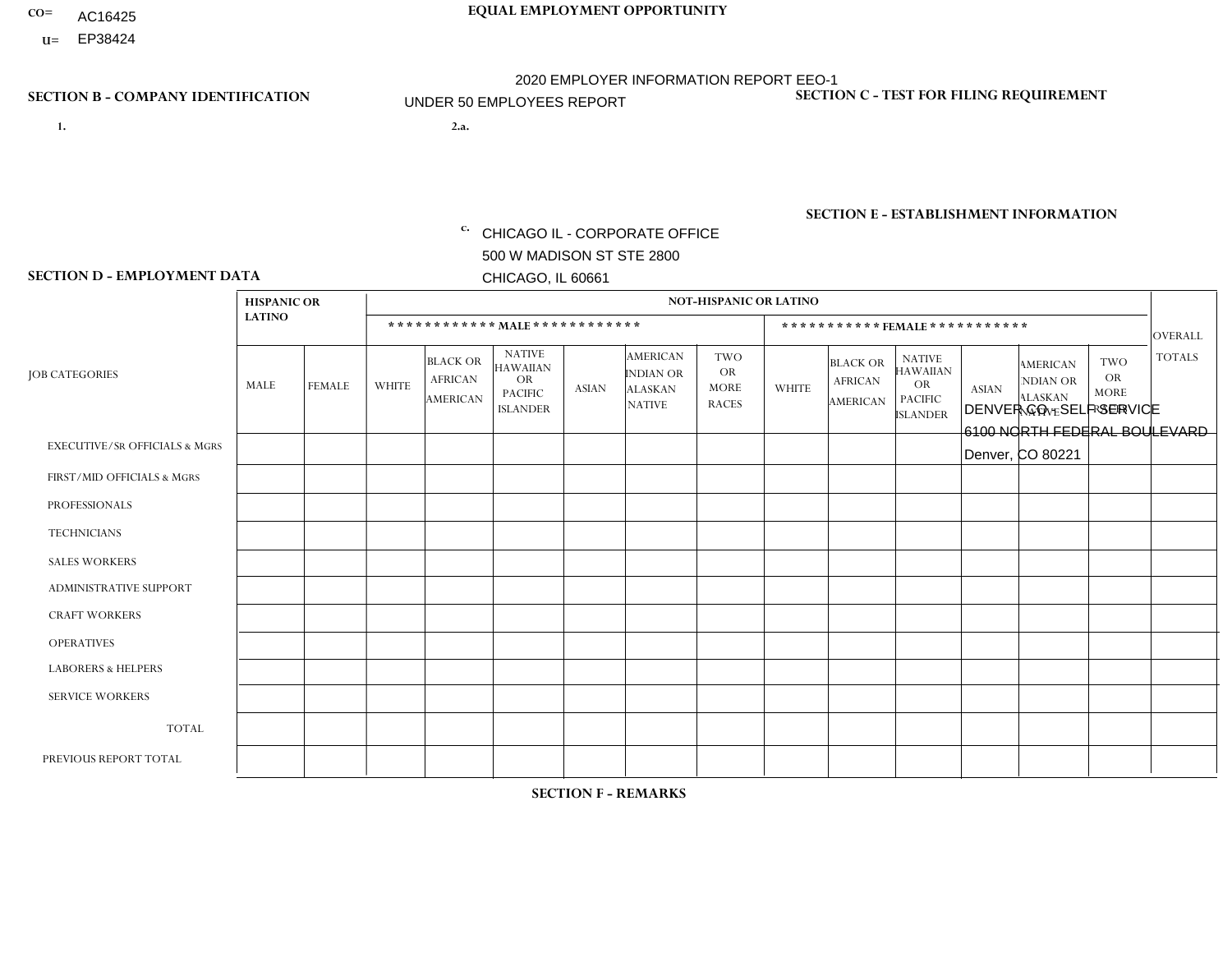- AC16425
- **U=**

**1. 2.a.** CHICAGO IL - CORPORATE OFFICE 500 W MADISON ST STE 2800 CHICAGO, IL 60661

2.a. CONWAY AR - PREFERRED AUTO 650 SIMON ROAD Conway, AR 72032

**SECTION B - COMPANY IDENTIFICATION SECTION C - TEST FOR FILING REQUIREMENT** 

1- Y 2- Y 3- N DUNS= 000123456

|                   | <b>SECTION E - ESTABLISHMENT INFORMATION</b> |
|-------------------|----------------------------------------------|
| c. EIN= 952920557 | NAICS: 423140                                |

### **SECTION D - EMPLOYMENT DATA**

|                                          | <b>HISPANIC OR</b>      |               |                |                                                      |                                                                                    |              |                                                                        | <b>NOT-HISPANIC OR LATINO</b>                          |                |                                                      |                                                                                    |              |                                                                       |                                                        |                |
|------------------------------------------|-------------------------|---------------|----------------|------------------------------------------------------|------------------------------------------------------------------------------------|--------------|------------------------------------------------------------------------|--------------------------------------------------------|----------------|------------------------------------------------------|------------------------------------------------------------------------------------|--------------|-----------------------------------------------------------------------|--------------------------------------------------------|----------------|
|                                          | <b>LATINO</b>           |               |                |                                                      | ************ MAIE************                                                      |              |                                                                        |                                                        |                | ***********FEMALE***********                         |                                                                                    |              |                                                                       |                                                        | <b>OVERALL</b> |
| <b>JOB CATEGORIES</b>                    | MALE                    | <b>FEMALE</b> | <b>WHITE</b>   | <b>BLACK OR</b><br><b>AFRICAN</b><br><b>AMERICAN</b> | <b>NATIVE</b><br><b>HAWAIIAN</b><br><b>OR</b><br><b>PACIFIC</b><br><b>ISLANDER</b> | <b>ASIAN</b> | <b>AMERICAN</b><br><b>INDIAN OR</b><br><b>ALASKAN</b><br><b>NATIVE</b> | <b>TWO</b><br><b>OR</b><br><b>MORE</b><br><b>RACES</b> | <b>WHITE</b>   | <b>BLACK OR</b><br><b>AFRICAN</b><br><b>AMERICAN</b> | <b>NATIVE</b><br><b>HAWAIIAN</b><br><b>OR</b><br><b>PACIFIC</b><br><b>ISLANDER</b> | <b>ASIAN</b> | <b>AMERICAN</b><br><b>NDIAN OR</b><br><b>ALASKAN</b><br><b>NATIVE</b> | <b>TWO</b><br><b>OR</b><br><b>MORE</b><br><b>RACES</b> | <b>TOTALS</b>  |
| <b>EXECUTIVE/SR OFFICIALS &amp; MGRS</b> | $\Omega$                | $\Omega$      | $\Omega$       | $\Omega$                                             | $\Omega$                                                                           | $\Omega$     | $\Omega$                                                               | $\Omega$                                               | $\Omega$       | $\Omega$                                             | $\Omega$                                                                           | 0            | $\Omega$                                                              | $\Omega$                                               | $\Omega$       |
| FIRST/MID OFFICIALS & MGRS               | 0                       | 0             | 3              | $\mathbf 0$                                          | 0                                                                                  | $\Omega$     | $\Omega$                                                               | $\Omega$                                               | $\Omega$       | $\Omega$                                             | $\Omega$                                                                           | $\Omega$     | $\Omega$                                                              | $\mathbf{0}$                                           | 3              |
| <b>PROFESSIONALS</b>                     | 0                       | 0             | $\overline{1}$ | $\mathbf 0$                                          | 0                                                                                  | $\Omega$     | $\Omega$                                                               | $\Omega$                                               | $\Omega$       | $\Omega$                                             | $\Omega$                                                                           | 0            | $\Omega$                                                              | $\Omega$                                               | $\mathbf{1}$   |
| <b>TECHNICIANS</b>                       | 0                       | $\mathbf 0$   | $\Omega$       | $\mathbf 0$                                          | 0                                                                                  | $\Omega$     | $\Omega$                                                               | $\Omega$                                               | $\Omega$       | $\mathbf{0}$                                         | $\mathbf 0$                                                                        | $\mathbf 0$  | $\Omega$                                                              | $\Omega$                                               | $\mathbf 0$    |
| <b>SALES WORKERS</b>                     | 0                       | $\mathbf 0$   | 9              | $\mathbf 0$                                          | 0                                                                                  | $\Omega$     | $\Omega$                                                               | $\Omega$                                               | $\Omega$       | $\mathbf{0}$                                         | $\Omega$                                                                           | $\Omega$     | $\Omega$                                                              | $\Omega$                                               | 9              |
| <b>ADMINISTRATIVE SUPPORT</b>            | $\Omega$                | 0             | $\overline{1}$ | $\mathbf 0$                                          | 0                                                                                  | $\mathbf 0$  | $\Omega$                                                               | $\Omega$                                               | 2              | $\Omega$                                             | $\Omega$                                                                           | $\mathbf 0$  | $\Omega$                                                              | $\mathbf{0}$                                           | 3              |
| <b>CRAFT WORKERS</b>                     | 0                       | $\Omega$      | 6              | $\mathbf 0$                                          | 0                                                                                  | $\Omega$     | $\Omega$                                                               | $\Omega$                                               | $\Omega$       | $\Omega$                                             | $\Omega$                                                                           | $\Omega$     | $\Omega$                                                              | $\Omega$                                               | 6              |
| <b>OPERATIVES</b>                        |                         | $\Omega$      | 8              | $\mathbf 0$                                          | $\Omega$                                                                           | $\Omega$     | $\Omega$                                                               | $\Omega$                                               | $\Omega$       | $\Omega$                                             | $\Omega$                                                                           | 0            | $\Omega$                                                              | $\Omega$                                               | 9              |
| <b>LABORERS &amp; HELPERS</b>            | $\overline{\mathbf{A}}$ | $\Omega$      | 3              | 2                                                    | 0                                                                                  | $\Omega$     | $\Omega$                                                               | $\Omega$                                               | $\Omega$       | $\Omega$                                             | $\Omega$                                                                           | $\Omega$     | $\Omega$                                                              | $\mathbf{0}$                                           | 6              |
| <b>SERVICE WORKERS</b>                   | 0                       | $\mathbf 0$   | $\Omega$       | $\mathbf 0$                                          | 0                                                                                  | $\Omega$     | $\Omega$                                                               | $\Omega$                                               | $\Omega$       | $\Omega$                                             | $\Omega$                                                                           | 0            | $\Omega$                                                              | $\mathbf{0}$                                           | $\mathbf 0$    |
| <b>TOTAL</b>                             | $\overline{2}$          | $\mathbf 0$   | 31             | $\overline{2}$                                       | 0                                                                                  | $\mathbf 0$  | $\Omega$                                                               | $\Omega$                                               | $\overline{2}$ | $\Omega$                                             | $\mathbf 0$                                                                        | 0            | $\Omega$                                                              | $\Omega$                                               | 37             |
| PREVIOUS REPORT TOTAL                    |                         | $\mathbf 0$   | 34             | $\overline{4}$                                       | 0                                                                                  | $\Omega$     | $\Omega$                                                               |                                                        | 3              | $\Omega$                                             | $\Omega$                                                                           | 0            | $\Omega$                                                              | $\Omega$                                               | 43             |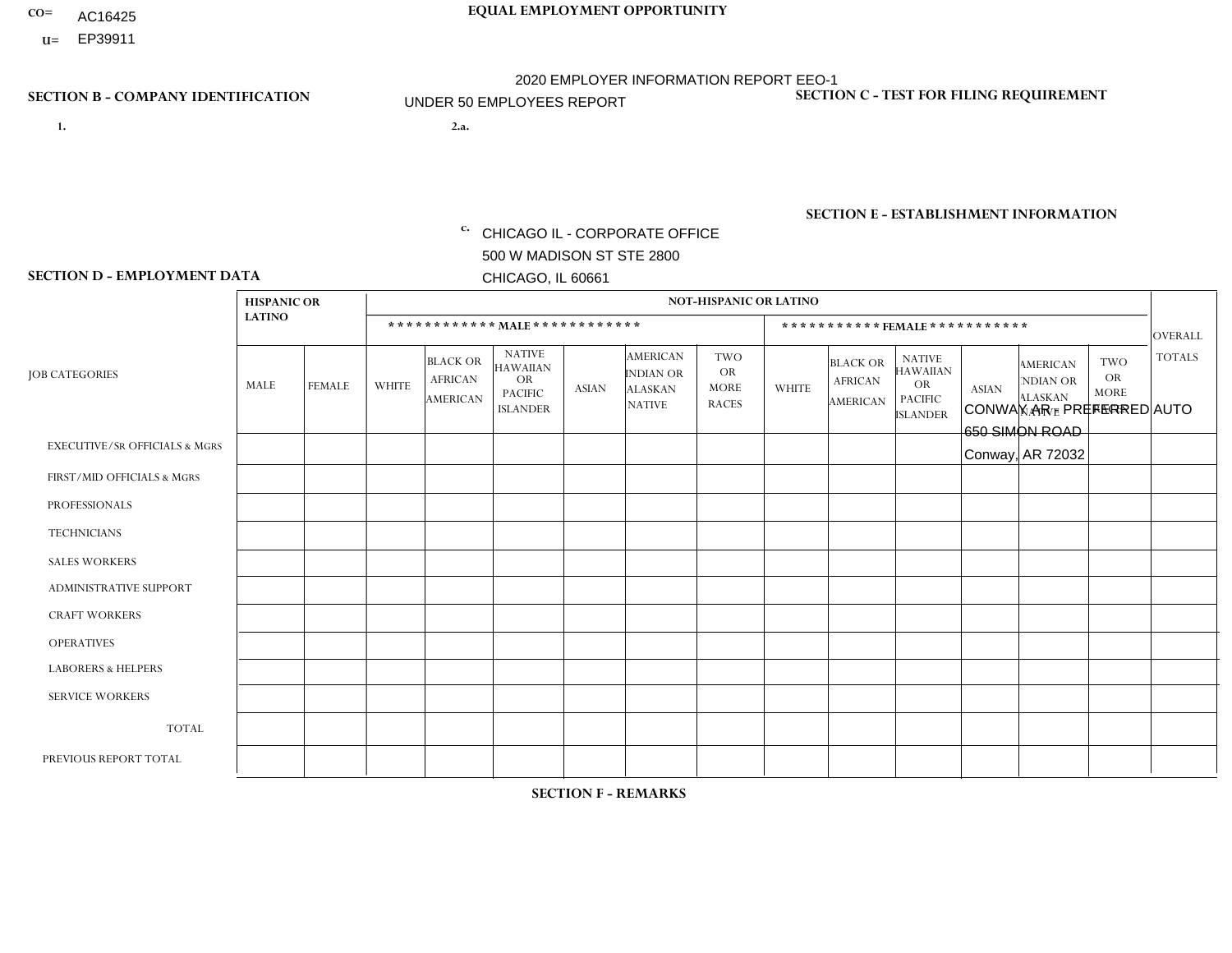- AC16425
- **U=**

**1. 2.a.** CHICAGO IL - CORPORATE OFFICE 500 W MADISON ST STE 2800 CHICAGO, IL 60661

2.a. OMAHA NE - PGW 14472 GOLD COAST RD Omaha, NE 68138

EIN= 952920557

## **SECTION B - COMPANY IDENTIFICATION SECTION C - TEST FOR FILING REQUIREMENT**

1- Y 2- Y 3- N DUNS= 000123456

**SECTION E - ESTABLISHMENT INFORMATION c.** NAICS: 811122

### **SECTION D - EMPLOYMENT DATA**

|                                          | <b>HISPANIC OR</b> |               |                |                                                      |                                                                                    |             |                                                                        | <b>NOT-HISPANIC OR LATINO</b>                          |                |                                               |                                                                             |              |                                                                       |                                                        |                |
|------------------------------------------|--------------------|---------------|----------------|------------------------------------------------------|------------------------------------------------------------------------------------|-------------|------------------------------------------------------------------------|--------------------------------------------------------|----------------|-----------------------------------------------|-----------------------------------------------------------------------------|--------------|-----------------------------------------------------------------------|--------------------------------------------------------|----------------|
|                                          | <b>LATINO</b>      |               |                | ************ MALE ************                       |                                                                                    |             |                                                                        |                                                        |                | ***********FEMALE***********                  |                                                                             |              |                                                                       |                                                        | <b>OVERALL</b> |
| <b>JOB CATEGORIES</b>                    | MALE               | <b>FEMALE</b> | <b>WHITE</b>   | <b>BLACK OR</b><br><b>AFRICAN</b><br><b>AMERICAN</b> | <b>NATIVE</b><br><b>HAWAIIAN</b><br><b>OR</b><br><b>PACIFIC</b><br><b>ISLANDER</b> | ASIAN       | <b>AMERICAN</b><br><b>INDIAN OR</b><br><b>ALASKAN</b><br><b>NATIVE</b> | <b>TWO</b><br><b>OR</b><br><b>MORE</b><br><b>RACES</b> | <b>WHITE</b>   | <b>BLACK OR</b><br><b>AFRICAN</b><br>AMERICAN | <b>NATIVE</b><br><b>HAWAIIAN</b><br>OR<br><b>PACIFIC</b><br><b>ISLANDER</b> | <b>ASIAN</b> | <b>AMERICAN</b><br><b>NDIAN OR</b><br><b>ALASKAN</b><br><b>NATIVE</b> | <b>TWO</b><br><b>OR</b><br><b>MORE</b><br><b>RACES</b> | <b>TOTALS</b>  |
| <b>EXECUTIVE/SR OFFICIALS &amp; MGRS</b> | $\Omega$           | $\Omega$      | $\Omega$       | $\mathbf 0$                                          | $\mathbf 0$                                                                        | $\Omega$    | $\Omega$                                                               | $\Omega$                                               | $\Omega$       | $\Omega$                                      | $\Omega$                                                                    | $\mathbf 0$  | $\Omega$                                                              | $\mathbf 0$                                            | $\mathbf{0}$   |
| FIRST/MID OFFICIALS & MGRS               | 0                  | 0             | $\Omega$       | $\mathbf 0$                                          | 0                                                                                  | $\Omega$    | $\Omega$                                                               | $\Omega$                                               |                | $\Omega$                                      | $\Omega$                                                                    | $\Omega$     | $\Omega$                                                              | $\mathbf 0$                                            | $\mathbf{1}$   |
| <b>PROFESSIONALS</b>                     | $\Omega$           | $\Omega$      | $\Omega$       | $\mathbf 0$                                          | $\Omega$                                                                           | $\Omega$    | $\Omega$                                                               | $\Omega$                                               | $\overline{0}$ | $\Omega$                                      | $\Omega$                                                                    | $\Omega$     | $\Omega$                                                              | $\Omega$                                               | $\mathbf 0$    |
| <b>TECHNICIANS</b>                       | 0                  | $\mathbf 0$   | $\Omega$       | $\mathbf 0$                                          | $\Omega$                                                                           | $\Omega$    | $\Omega$                                                               | $\Omega$                                               | $\Omega$       | $\Omega$                                      | $\Omega$                                                                    | $\Omega$     | $\Omega$                                                              | $\Omega$                                               | $\mathbf{0}$   |
| <b>SALES WORKERS</b>                     | $\Omega$           | $\Omega$      | $\Omega$       | $\mathbf 0$                                          | $\Omega$                                                                           | $\Omega$    | $\Omega$                                                               | $\Omega$                                               | $\overline{0}$ | $\Omega$                                      | $\Omega$                                                                    | $\Omega$     | $\Omega$                                                              | $\Omega$                                               | $\mathbf{0}$   |
| ADMINISTRATIVE SUPPORT                   | $\mathbf 0$        | 0             | $\mathbf 0$    | $\mathbf 0$                                          | 0                                                                                  | $\Omega$    | $\Omega$                                                               | $\Omega$                                               | $\Omega$       | $\Omega$                                      | $\Omega$                                                                    | $\Omega$     | $\mathbf{0}$                                                          | $\mathbf 0$                                            | $\mathbf 0$    |
| <b>CRAFT WORKERS</b>                     | 0                  | $\Omega$      | $\Omega$       | $\mathbf 0$                                          | $\Omega$                                                                           | $\Omega$    | $\Omega$                                                               | $\Omega$                                               | 0              | $\Omega$                                      | $\Omega$                                                                    | $\Omega$     | $\Omega$                                                              | $\Omega$                                               | $\Omega$       |
| <b>OPERATIVES</b>                        | 0                  | $\Omega$      | $\overline{c}$ | $\overline{1}$                                       | $\Omega$                                                                           | $\Omega$    | $\Omega$                                                               | $\Omega$                                               | $\Omega$       | $\Omega$                                      | $\Omega$                                                                    | $\Omega$     | $\Omega$                                                              | $\Omega$                                               | 3              |
| <b>LABORERS &amp; HELPERS</b>            | 0                  | $\Omega$      | $\overline{1}$ | $\mathbf 0$                                          | $\mathbf 0$                                                                        | $\Omega$    | $\Omega$                                                               | $\Omega$                                               | $\Omega$       | $\Omega$                                      | $\Omega$                                                                    | $\Omega$     | $\Omega$                                                              | $\Omega$                                               | $\mathbf{1}$   |
| <b>SERVICE WORKERS</b>                   | 0                  | $\mathbf 0$   | $\mathbf 0$    | $\mathbf 0$                                          | $\mathbf{0}$                                                                       | $\mathbf 0$ | $\Omega$                                                               | $\Omega$                                               | $\Omega$       | $\Omega$                                      | $\Omega$                                                                    | $\mathbf 0$  | $\Omega$                                                              | $\mathbf 0$                                            | $\overline{0}$ |
| <b>TOTAL</b>                             | $\Omega$           | 0             | 3              | $\mathbf{1}$                                         | 0                                                                                  | $\Omega$    | $\Omega$                                                               | $\Omega$                                               | -1             | $\Omega$                                      | $\Omega$                                                                    | $\mathbf 0$  | 0                                                                     | $\mathbf 0$                                            | 5              |
| PREVIOUS REPORT TOTAL                    | 0                  | $\mathbf{0}$  |                | $\overline{c}$                                       | $\Omega$                                                                           | $\Omega$    | $\Omega$                                                               | $\Omega$                                               |                | $\Omega$                                      | $\Omega$                                                                    | $\Omega$     | $\Omega$                                                              | $\mathbf 0$                                            | $\overline{4}$ |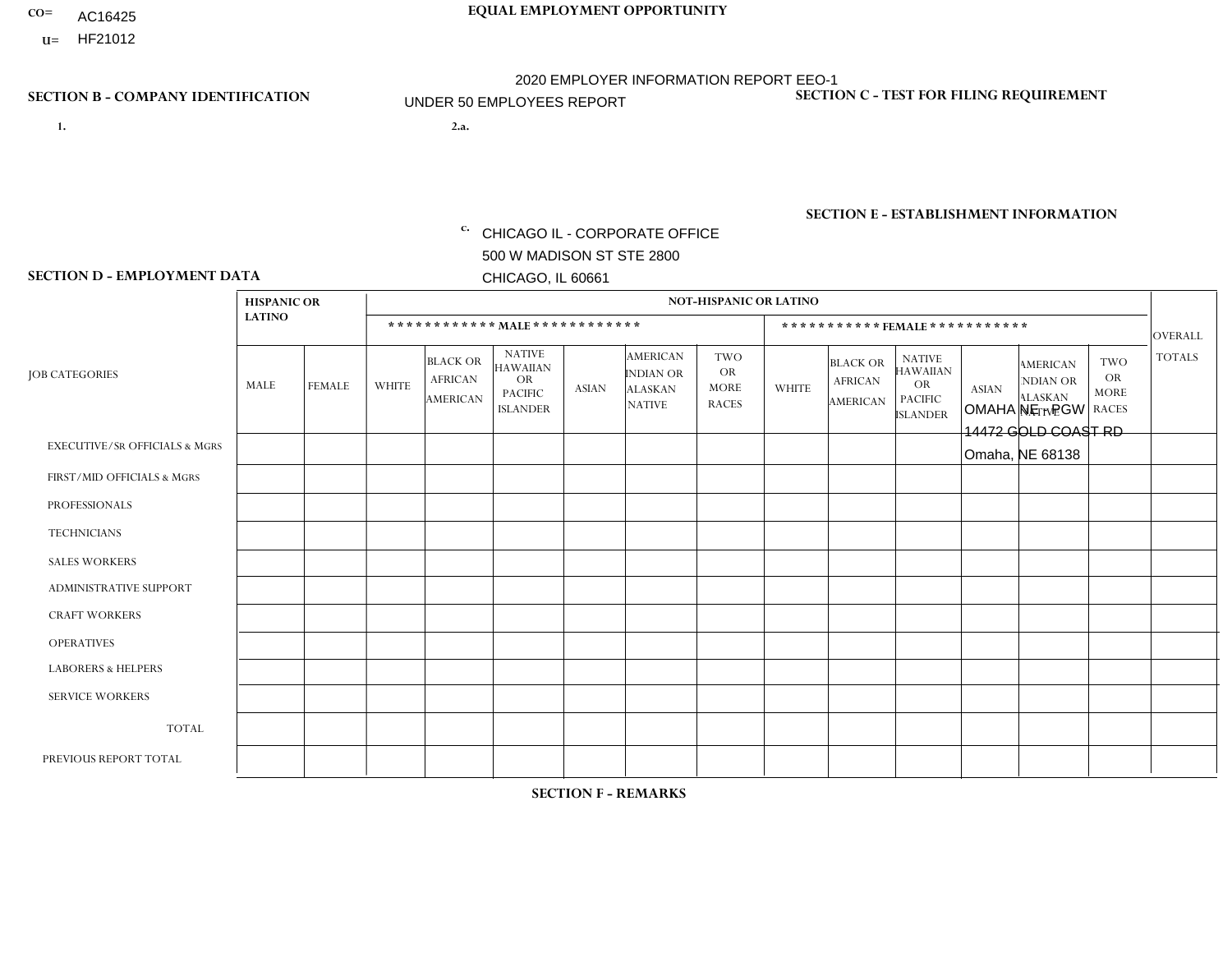- AC16425
- **U=**

- **1. 2.a.** CHICAGO IL CORPORATE OFFICE 500 W MADISON ST STE 2800 CHICAGO, IL 60661
- 2.a. ORLANDO FL PGW 3419 WD JUDGE DR BLDG 100 SUITE 120 Orlando, FL 32808
	- EIN= 952920557

## **SECTION B - COMPANY IDENTIFICATION SECTION C - TEST FOR FILING REQUIREMENT**

1- Y 2- Y 3- N DUNS= 000123456

**SECTION E - ESTABLISHMENT INFORMATION c.** NAICS: 811122

### **SECTION D - EMPLOYMENT DATA**

|                                          | <b>HISPANIC OR</b> |                |                |                                                      |                                                                                    |             |                                                                        | <b>NOT-HISPANIC OR LATINO</b>                          |                |                                               |                                                                                    |              |                                                                       |                                                        |                |
|------------------------------------------|--------------------|----------------|----------------|------------------------------------------------------|------------------------------------------------------------------------------------|-------------|------------------------------------------------------------------------|--------------------------------------------------------|----------------|-----------------------------------------------|------------------------------------------------------------------------------------|--------------|-----------------------------------------------------------------------|--------------------------------------------------------|----------------|
|                                          | <b>LATINO</b>      |                |                | ************ MALE ************                       |                                                                                    |             |                                                                        |                                                        |                | *********** FEMALE ***********                |                                                                                    |              |                                                                       |                                                        | <b>OVERALL</b> |
| <b>JOB CATEGORIES</b>                    | MALE               | <b>FEMALE</b>  | <b>WHITE</b>   | <b>BLACK OR</b><br><b>AFRICAN</b><br><b>AMERICAN</b> | <b>NATIVE</b><br><b>HAWAIIAN</b><br><b>OR</b><br><b>PACIFIC</b><br><b>ISLANDER</b> | ASIAN       | <b>AMERICAN</b><br><b>INDIAN OR</b><br><b>ALASKAN</b><br><b>NATIVE</b> | <b>TWO</b><br><b>OR</b><br><b>MORE</b><br><b>RACES</b> | <b>WHITE</b>   | <b>BLACK OR</b><br><b>AFRICAN</b><br>AMERICAN | <b>NATIVE</b><br><b>HAWAIIAN</b><br><b>OR</b><br><b>PACIFIC</b><br><b>ISLANDER</b> | <b>ASIAN</b> | <b>AMERICAN</b><br><b>NDIAN OR</b><br><b>ALASKAN</b><br><b>NATIVE</b> | <b>TWO</b><br><b>OR</b><br><b>MORE</b><br><b>RACES</b> | <b>TOTALS</b>  |
| <b>EXECUTIVE/SR OFFICIALS &amp; MGRS</b> | $\Omega$           | $\Omega$       | $\Omega$       | $\mathbf 0$                                          | 0                                                                                  | $\Omega$    | $\Omega$                                                               | $\Omega$                                               | $\Omega$       | $\Omega$                                      | $\Omega$                                                                           | $\mathbf 0$  | $\Omega$                                                              | $\mathbf 0$                                            | $\mathbf{0}$   |
| FIRST/MID OFFICIALS & MGRS               | 0                  | $\Omega$       | 1              | $\mathbf 0$                                          | $\Omega$                                                                           | $\Omega$    | $\Omega$                                                               | $\Omega$                                               | 0              | $\Omega$                                      | $\Omega$                                                                           | $\mathbf{0}$ | $\Omega$                                                              | $\mathbf{0}$                                           | $\mathbf{1}$   |
| <b>PROFESSIONALS</b>                     | 0                  | $\Omega$       | $\Omega$       | $\pmb{0}$                                            | $\Omega$                                                                           | $\Omega$    | $\Omega$                                                               | $\Omega$                                               | $\Omega$       | $\Omega$                                      | $\Omega$                                                                           | $\mathbf{0}$ | $\Omega$                                                              | $\mathbf{0}$                                           | $\mathbf{0}$   |
| <b>TECHNICIANS</b>                       | 0                  | $\Omega$       | $\mathbf 0$    | $\mathbf 0$                                          | $\Omega$                                                                           | $\Omega$    | $\Omega$                                                               | $\Omega$                                               | 0              | $\Omega$                                      | $\Omega$                                                                           | $\mathbf 0$  | $\Omega$                                                              | $\Omega$                                               | $\overline{0}$ |
| <b>SALES WORKERS</b>                     | $\Omega$           | $\overline{0}$ | $\Omega$       | $\mathbf 0$                                          | $\Omega$                                                                           | $\Omega$    | $\Omega$                                                               | $\Omega$                                               | $\Omega$       | $\Omega$                                      | $\Omega$                                                                           | $\mathbf 0$  | $\Omega$                                                              | $\mathbf 0$                                            | $\mathbf{0}$   |
| ADMINISTRATIVE SUPPORT                   | $\Omega$           | $\Omega$       | $\Omega$       | $\mathbf 0$                                          | $\Omega$                                                                           | $\Omega$    | $\Omega$                                                               | $\Omega$                                               | $\Omega$       | $\Omega$                                      | $\Omega$                                                                           | $\Omega$     | $\Omega$                                                              | $\Omega$                                               | $\mathbf 0$    |
| <b>CRAFT WORKERS</b>                     | 0                  | $\mathbf 0$    | $\mathbf 0$    | $\mathbf 0$                                          | 0                                                                                  | $\Omega$    | $\Omega$                                                               | $\Omega$                                               | $\Omega$       | $\Omega$                                      | $\Omega$                                                                           | $\mathbf{0}$ | $\mathbf{0}$                                                          | $\mathbf 0$                                            | $\mathbf 0$    |
| <b>OPERATIVES</b>                        | 1                  | 0              | -1             | 3                                                    | 0                                                                                  | $\mathbf 0$ | -1                                                                     | $\Omega$                                               | 0              | $\Omega$                                      | $\Omega$                                                                           | $\mathbf{0}$ | $\Omega$                                                              | $\mathbf 0$                                            | 6              |
| <b>LABORERS &amp; HELPERS</b>            | 0                  | $\Omega$       | $\overline{1}$ | $\mathbf 0$                                          | $\Omega$                                                                           | $\Omega$    | $\Omega$                                                               | $\Omega$                                               | $\overline{0}$ | $\Omega$                                      | $\Omega$                                                                           | $\mathbf{0}$ | $\Omega$                                                              | $\mathbf{0}$                                           | $\mathbf{1}$   |
| <b>SERVICE WORKERS</b>                   | 0                  | $\Omega$       | $\Omega$       | $\mathbf 0$                                          | $\Omega$                                                                           | $\Omega$    | $\Omega$                                                               | $\Omega$                                               | $\Omega$       | $\Omega$                                      | $\Omega$                                                                           | $\Omega$     | $\Omega$                                                              | $\Omega$                                               | 0              |
| <b>TOTAL</b>                             |                    | 0              | 3              | 3                                                    | 0                                                                                  | $\mathbf 0$ | $\overline{\phantom{a}}$                                               | $\Omega$                                               | $\Omega$       | $\Omega$                                      | $\Omega$                                                                           | $\mathbf 0$  | $\Omega$                                                              | $\Omega$                                               | 8              |
| PREVIOUS REPORT TOTAL                    | 0                  | $\mathbf 0$    | $\overline{1}$ | $\overline{2}$                                       | 0                                                                                  | $\Omega$    | $\Omega$                                                               | $\Omega$                                               | 0              | $\Omega$                                      | $\Omega$                                                                           | $\mathbf{0}$ | 0                                                                     | $\mathbf 0$                                            | $\mathbf{3}$   |
|                                          |                    |                |                |                                                      |                                                                                    |             |                                                                        |                                                        |                |                                               |                                                                                    |              |                                                                       |                                                        |                |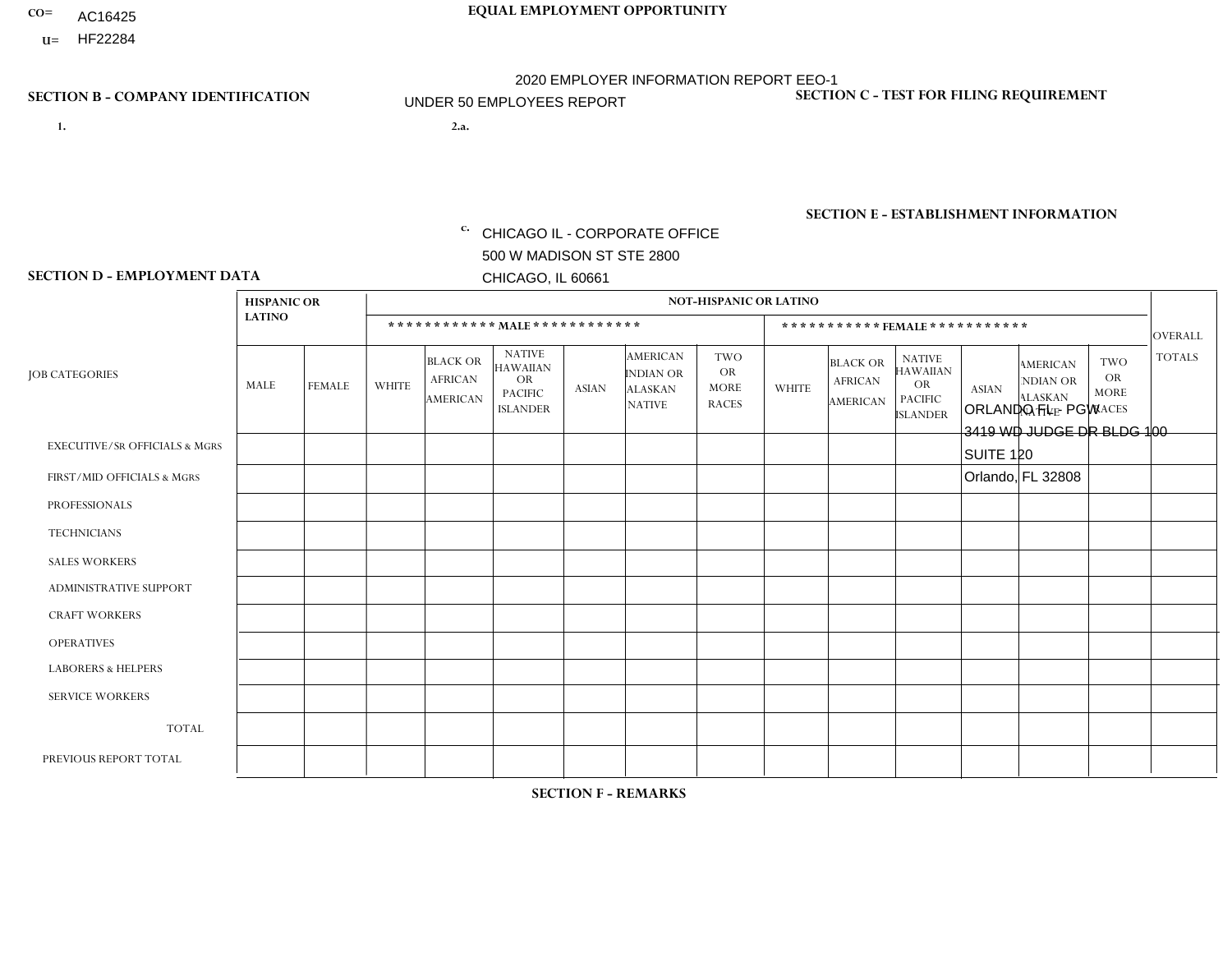- AC16425
- **U=**

- **1. 2.a.** CHICAGO IL CORPORATE OFFICE 500 W MADISON ST STE 2800 CHICAGO, IL 60661
- 2.a. SPOKANE WA KC INLAND EMPIRE 1100 NORTH HOWE STREET Spokane, WA 99212

c. EIN= 952920557

## **SECTION B - COMPANY IDENTIFICATION SECTION C - TEST FOR FILING REQUIREMENT**

1- Y 2- Y 3- N DUNS= 000123456

**SECTION E - ESTABLISHMENT INFORMATION c.** NAICS: 423140

### **SECTION D - EMPLOYMENT DATA**

|                                          | <b>HISPANIC OR</b> |             |                |                                                      |                                                                                    |              |                                                                        | <b>NOT-HISPANIC OR LATINO</b>                          |                |                                                      |                                                                                    |              |                                                                       |                                                        |                |
|------------------------------------------|--------------------|-------------|----------------|------------------------------------------------------|------------------------------------------------------------------------------------|--------------|------------------------------------------------------------------------|--------------------------------------------------------|----------------|------------------------------------------------------|------------------------------------------------------------------------------------|--------------|-----------------------------------------------------------------------|--------------------------------------------------------|----------------|
|                                          | <b>LATINO</b>      |             |                |                                                      | ************ MALE ************                                                     |              |                                                                        |                                                        |                |                                                      | *********** FEMALE ***********                                                     |              |                                                                       |                                                        | <b>OVERALL</b> |
| <b>JOB CATEGORIES</b>                    | MALE               | FEMALE      | <b>WHITE</b>   | <b>BLACK OR</b><br><b>AFRICAN</b><br><b>AMERICAN</b> | <b>NATIVE</b><br><b>HAWAIIAN</b><br><b>OR</b><br><b>PACIFIC</b><br><b>ISLANDER</b> | <b>ASIAN</b> | <b>AMERICAN</b><br><b>INDIAN OR</b><br><b>ALASKAN</b><br><b>NATIVE</b> | <b>TWO</b><br><b>OR</b><br><b>MORE</b><br><b>RACES</b> | <b>WHITE</b>   | <b>BLACK OR</b><br><b>AFRICAN</b><br><b>AMERICAN</b> | <b>NATIVE</b><br><b>HAWAIIAN</b><br><b>OR</b><br><b>PACIFIC</b><br><b>ISLANDER</b> | <b>ASIAN</b> | <b>AMERICAN</b><br><b>NDIAN OR</b><br><b>ALASKAN</b><br><b>NATIVE</b> | <b>TWO</b><br><b>OR</b><br><b>MORE</b><br><b>RACES</b> | <b>TOTALS</b>  |
| <b>EXECUTIVE/SR OFFICIALS &amp; MGRS</b> | $\Omega$           | $\Omega$    | $\mathbf 0$    | $\mathbf 0$                                          | $\mathbf{0}$                                                                       | $\Omega$     | $\Omega$                                                               | $\Omega$                                               | $\Omega$       | $\Omega$                                             | $\mathbf{0}$                                                                       | $\Omega$     | $\mathbf{0}$                                                          | $\Omega$                                               | $\Omega$       |
| FIRST/MID OFFICIALS & MGRS               | 0                  | $\mathbf 0$ | $\overline{c}$ | $\mathbf 0$                                          | $\mathbf 0$                                                                        | $\mathbf 0$  | $\Omega$                                                               | $\Omega$                                               |                | $\Omega$                                             | $\mathbf{0}$                                                                       | $\mathbf{0}$ | $\Omega$                                                              | $\Omega$                                               | 3              |
| <b>PROFESSIONALS</b>                     | 0                  | $\mathbf 0$ | $\mathbf 0$    | $\mathbf 0$                                          | $\mathbf 0$                                                                        | $\mathbf 0$  | $\Omega$                                                               | $\Omega$                                               | $\Omega$       | $\Omega$                                             | 0                                                                                  | $\mathbf 0$  | $\Omega$                                                              | $\Omega$                                               | $\overline{0}$ |
| <b>TECHNICIANS</b>                       | 0                  | $\mathbf 0$ | $\mathbf 0$    | $\mathbf 0$                                          | $\mathbf 0$                                                                        | $\mathbf 0$  | $\mathbf{0}$                                                           | $\Omega$                                               | $\mathbf 0$    | $\mathbf 0$                                          | $\mathbf 0$                                                                        | $\mathbf 0$  | $\mathbf 0$                                                           | $\mathbf 0$                                            | $\mathbf 0$    |
| <b>SALES WORKERS</b>                     | 0                  | $\mathbf 0$ | $\overline{c}$ | $\mathbf 0$                                          | $\mathbf 0$                                                                        | $\Omega$     | -1                                                                     | $\Omega$                                               | $\Omega$       | $\Omega$                                             | $\mathbf{0}$                                                                       | $\mathbf{0}$ | $\mathbf{0}$                                                          | $\Omega$                                               | 3              |
| <b>ADMINISTRATIVE SUPPORT</b>            | $\Omega$           | $\Omega$    | $\overline{1}$ | $\mathbf 0$                                          | $\mathbf 0$                                                                        | $\mathbf 0$  | $\mathbf{0}$                                                           | $\Omega$                                               | $\Omega$       | $\Omega$                                             | $\Omega$                                                                           | $\mathbf{0}$ | $\Omega$                                                              | $\Omega$                                               | $\mathbf{1}$   |
| <b>CRAFT WORKERS</b>                     | 0                  | $\Omega$    | 3              | $\mathbf 0$                                          | $\mathbf 0$                                                                        | $\Omega$     | $\mathbf{0}$                                                           | $\Omega$                                               | $\Omega$       | $\Omega$                                             | $\Omega$                                                                           | $\Omega$     | $\Omega$                                                              | $\Omega$                                               | 3              |
| <b>OPERATIVES</b>                        |                    | $\Omega$    | $\overline{1}$ | $\mathbf 0$                                          | $\mathbf 0$                                                                        | $\Omega$     | $\Omega$                                                               | $\Omega$                                               | $\Omega$       | $\Omega$                                             | $\mathbf{0}$                                                                       | $\mathbf{0}$ | $\Omega$                                                              | $\Omega$                                               | $\overline{2}$ |
| <b>LABORERS &amp; HELPERS</b>            | 0                  | $\Omega$    | $\mathbf 0$    | 0                                                    | $\Omega$                                                                           | $\Omega$     | $\Omega$                                                               | $\Omega$                                               | $\Omega$       | $\Omega$                                             | $\Omega$                                                                           | $\Omega$     | $\Omega$                                                              | $\Omega$                                               | $\mathbf 0$    |
| <b>SERVICE WORKERS</b>                   | 0                  | $\mathbf 0$ | $\mathbf 0$    | 0                                                    | 0                                                                                  | $\mathbf 0$  | $\Omega$                                                               | $\Omega$                                               | $\Omega$       | $\Omega$                                             | $\Omega$                                                                           | $\Omega$     | $\Omega$                                                              | 0                                                      | $\mathbf 0$    |
| <b>TOTAL</b>                             | 1                  | $\mathbf 0$ | 9              | 0                                                    | $\mathbf 0$                                                                        | $\mathbf 0$  |                                                                        | $\mathbf{0}$                                           |                | $\Omega$                                             | $\Omega$                                                                           | $\Omega$     | $\Omega$                                                              | $\Omega$                                               | 12             |
| PREVIOUS REPORT TOTAL                    |                    | $\Omega$    | 11             | $\Omega$                                             | $\mathbf 0$                                                                        | $\Omega$     | -1                                                                     | $\Omega$                                               | $\overline{2}$ | $\Omega$                                             | $\mathbf{0}$                                                                       | $\Omega$     | $\mathbf{0}$                                                          | $\mathbf{0}$                                           | 15             |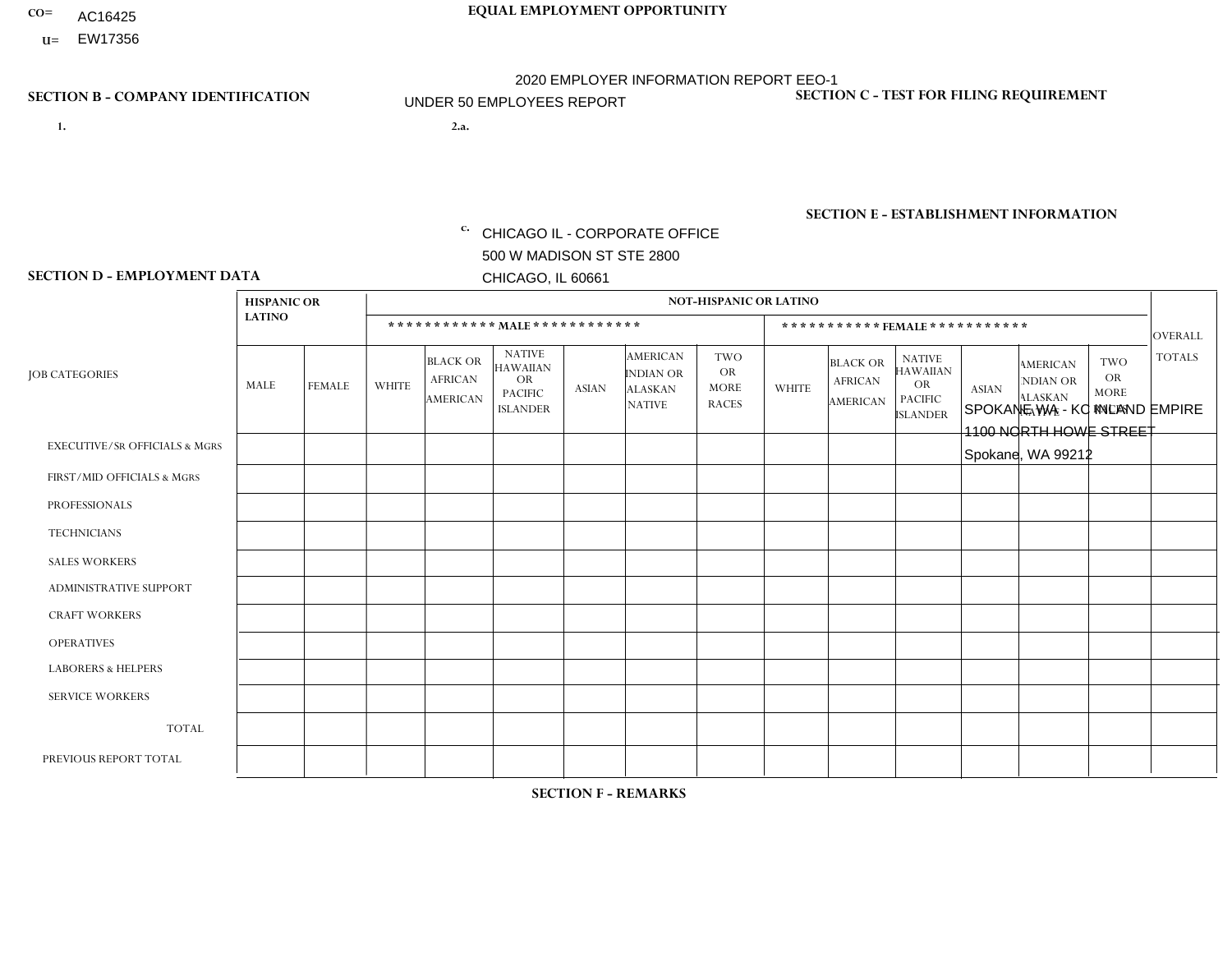- AC16425
- **U=**

**1. 2.a.** CHICAGO IL - CORPORATE OFFICE 500 W MADISON ST STE 2800 CHICAGO, IL 60661

2.a. LACROSSE WI - KAO LOGISTICS 2721 HEMSTOCK ST Lacrosse, WI 54603

EIN= 952920557

## **SECTION B - COMPANY IDENTIFICATION SECTION C - TEST FOR FILING REQUIREMENT**

1- Y 2- Y 3- N DUNS= 000123456

**SECTION E - ESTABLISHMENT INFORMATION c.** NAICS: 423140

### **SECTION D - EMPLOYMENT DATA**

|                                          | <b>HISPANIC OR</b> |               |              |                                                      |                                                                                    |              |                                                                        | <b>NOT-HISPANIC OR LATINO</b>                          |              |                                               |                                                                                    |              |                                                                |                                                        |                |
|------------------------------------------|--------------------|---------------|--------------|------------------------------------------------------|------------------------------------------------------------------------------------|--------------|------------------------------------------------------------------------|--------------------------------------------------------|--------------|-----------------------------------------------|------------------------------------------------------------------------------------|--------------|----------------------------------------------------------------|--------------------------------------------------------|----------------|
|                                          | <b>LATINO</b>      |               |              | ************ MAIE************                        |                                                                                    |              |                                                                        |                                                        |              |                                               | *********** FEMALE ***********                                                     |              |                                                                |                                                        | <b>OVERALL</b> |
| <b>JOB CATEGORIES</b>                    | MALE               | <b>FEMALE</b> | <b>WHITE</b> | <b>BLACK OR</b><br><b>AFRICAN</b><br><b>AMERICAN</b> | <b>NATIVE</b><br><b>HAWAIIAN</b><br><b>OR</b><br><b>PACIFIC</b><br><b>ISLANDER</b> | <b>ASIAN</b> | <b>AMERICAN</b><br><b>INDIAN OR</b><br><b>ALASKAN</b><br><b>NATIVE</b> | <b>TWO</b><br><b>OR</b><br><b>MORE</b><br><b>RACES</b> | <b>WHITE</b> | <b>BLACK OR</b><br><b>AFRICAN</b><br>AMERICAN | <b>NATIVE</b><br><b>HAWAIIAN</b><br><b>OR</b><br><b>PACIFIC</b><br><b>ISLANDER</b> | <b>ASIAN</b> | <b>AMERICAN</b><br>NDIAN OR<br><b>ALASKAN</b><br><b>NATIVE</b> | <b>TWO</b><br><b>OR</b><br><b>MORE</b><br><b>RACES</b> | <b>TOTALS</b>  |
| <b>EXECUTIVE/SR OFFICIALS &amp; MGRS</b> | $\Omega$           | $\Omega$      | $\Omega$     | $\Omega$                                             | $\Omega$                                                                           | $\Omega$     | $\Omega$                                                               | $\Omega$                                               | $\Omega$     | $\Omega$                                      | $\Omega$                                                                           | $\Omega$     | $\Omega$                                                       | $\Omega$                                               | $\Omega$       |
| FIRST/MID OFFICIALS & MGRS               | $\Omega$           | $\mathbf 0$   | 1            | $\mathbf 0$                                          | 0                                                                                  | $\Omega$     | $\Omega$                                                               | $\Omega$                                               | 0            | $\Omega$                                      | 0                                                                                  | $\mathbf 0$  | $\Omega$                                                       | $\mathbf 0$                                            | $\mathbf{1}$   |
| <b>PROFESSIONALS</b>                     | $\Omega$           | $\mathbf 0$   | $\mathbf 0$  | $\mathbf 0$                                          | $\Omega$                                                                           | $\Omega$     | $\Omega$                                                               | $\Omega$                                               | $\Omega$     | $\mathbf 0$                                   | 0                                                                                  | $\mathbf 0$  | $\Omega$                                                       | $\mathbf 0$                                            | $\overline{0}$ |
| <b>TECHNICIANS</b>                       | $\Omega$           | $\mathbf 0$   | $\Omega$     | $\mathbf 0$                                          | $\mathbf 0$                                                                        | $\Omega$     | $\Omega$                                                               | $\Omega$                                               | 0            | $\mathbf 0$                                   | 0                                                                                  | $\mathbf 0$  | $\Omega$                                                       | $\mathbf 0$                                            | $\mathbf{0}$   |
| <b>SALES WORKERS</b>                     | $\Omega$           | $\Omega$      | $\Omega$     | $\mathbf 0$                                          | $\mathbf 0$                                                                        | $\Omega$     | $\Omega$                                                               | $\Omega$                                               | $\Omega$     | $\Omega$                                      | $\Omega$                                                                           | $\Omega$     | $\Omega$                                                       | $\Omega$                                               | $\mathbf 0$    |
| <b>ADMINISTRATIVE SUPPORT</b>            | $\Omega$           | $\Omega$      | $\Omega$     | $\mathbf 0$                                          | $\Omega$                                                                           | $\Omega$     | $\Omega$                                                               | $\Omega$                                               | 0            | $\Omega$                                      | 0                                                                                  | $\Omega$     | $\Omega$                                                       | $\Omega$                                               | $\mathbf 0$    |
| <b>CRAFT WORKERS</b>                     | $\Omega$           | $\Omega$      | $\mathbf{0}$ | $\mathbf 0$                                          | $\Omega$                                                                           | $\Omega$     | $\Omega$                                                               | $\Omega$                                               | 0            | $\Omega$                                      | 0                                                                                  | $\Omega$     | $\Omega$                                                       | $\Omega$                                               | $\Omega$       |
| <b>OPERATIVES</b>                        | $\Omega$           | $\Omega$      | 12           | $\mathbf 0$                                          | $\Omega$                                                                           | $\Omega$     | $\Omega$                                                               | $\Omega$                                               | 0            | $\Omega$                                      | 0                                                                                  | $\Omega$     | $\Omega$                                                       | $\Omega$                                               | 12             |
| <b>LABORERS &amp; HELPERS</b>            | $\Omega$           | $\Omega$      | $\mathbf{0}$ | $\mathbf 0$                                          | 0                                                                                  | $\Omega$     | $\Omega$                                                               | $\Omega$                                               | $\Omega$     | $\Omega$                                      | 0                                                                                  | $\Omega$     | $\Omega$                                                       | $\Omega$                                               | $\mathbf{0}$   |
| <b>SERVICE WORKERS</b>                   | $\Omega$           | $\Omega$      | $\mathbf{0}$ | 0                                                    | $\mathbf 0$                                                                        | $\Omega$     | $\Omega$                                                               | $\Omega$                                               | 0            | $\Omega$                                      | $\Omega$                                                                           | $\mathbf 0$  | $\Omega$                                                       | $\Omega$                                               | $\mathbf{0}$   |
| <b>TOTAL</b>                             | $\Omega$           | 0             | 13           | $\mathbf 0$                                          | $\mathbf 0$                                                                        | 0            | $\Omega$                                                               | $\Omega$                                               | 0            | $\mathbf{0}$                                  | 0                                                                                  | 0            | $\Omega$                                                       | $\mathbf 0$                                            | 13             |
| PREVIOUS REPORT TOTAL                    | $\Omega$           | $\Omega$      | 11           | $\mathbf 0$                                          | $\Omega$                                                                           | $\Omega$     | $\Omega$                                                               | $\Omega$                                               | 1            | $\Omega$                                      | 0                                                                                  | $\mathbf 0$  | $\Omega$                                                       | $\mathbf 0$                                            | 12             |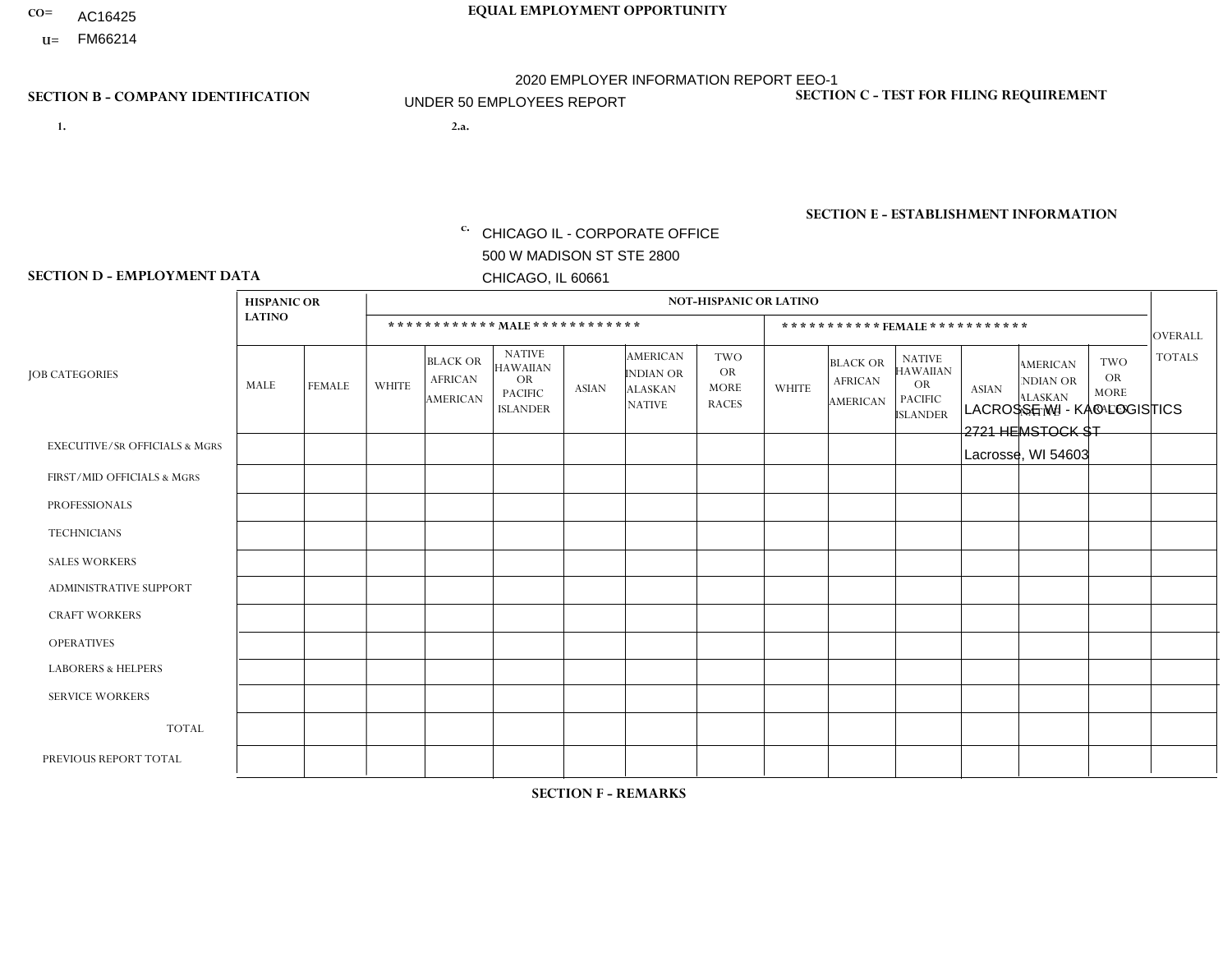- AC16425
- **U=**

- **1. 2.a.** CHICAGO IL CORPORATE OFFICE 500 W MADISON ST STE 2800 CHICAGO, IL 60661
- 2.a. LEXINGTON KY 2040 CREATIVE DRIVE SUITE 250 Lexington, KY 40505
	- c. EIN= 952920557

## **SECTION B - COMPANY IDENTIFICATION SECTION C - TEST FOR FILING REQUIREMENT**

1- Y 2- Y 3- N DUNS= 000123456

**SECTION E - ESTABLISHMENT INFORMATION c.** NAICS: 423140

### **SECTION D - EMPLOYMENT DATA**

|                                          | <b>HISPANIC OR</b> |               |                |                                               |                                                                                    |              |                                                                        | <b>NOT-HISPANIC OR LATINO</b>                   |                         |                                                      |                                                                                    |              |                                                                       |                                                        |                 |
|------------------------------------------|--------------------|---------------|----------------|-----------------------------------------------|------------------------------------------------------------------------------------|--------------|------------------------------------------------------------------------|-------------------------------------------------|-------------------------|------------------------------------------------------|------------------------------------------------------------------------------------|--------------|-----------------------------------------------------------------------|--------------------------------------------------------|-----------------|
|                                          | <b>LATINO</b>      |               |                |                                               | ************ MALE ************                                                     |              |                                                                        |                                                 |                         |                                                      | ***********FEMALE***********                                                       |              |                                                                       |                                                        | <b>OVERALL</b>  |
| <b>JOB CATEGORIES</b>                    | MALE               | <b>FEMALE</b> | <b>WHITE</b>   | <b>BLACK OR</b><br><b>AFRICAN</b><br>AMERICAN | <b>NATIVE</b><br><b>HAWAIIAN</b><br><b>OR</b><br><b>PACIFIC</b><br><b>ISLANDER</b> | <b>ASIAN</b> | <b>AMERICAN</b><br><b>INDIAN OR</b><br><b>ALASKAN</b><br><b>NATIVE</b> | TWO<br><b>OR</b><br><b>MORE</b><br><b>RACES</b> | <b>WHITE</b>            | <b>BLACK OR</b><br><b>AFRICAN</b><br><b>AMERICAN</b> | <b>NATIVE</b><br><b>HAWAIIAN</b><br><b>OR</b><br><b>PACIFIC</b><br><b>ISLANDER</b> | <b>ASIAN</b> | <b>AMERICAN</b><br><b>NDIAN OR</b><br><b>ALASKAN</b><br><b>NATIVE</b> | <b>TWO</b><br><b>OR</b><br><b>MORE</b><br><b>RACES</b> | <b>TOTALS</b>   |
| <b>EXECUTIVE/SR OFFICIALS &amp; MGRS</b> | $\Omega$           | $\Omega$      | $\mathbf 0$    | $\mathbf 0$                                   | $\Omega$                                                                           | $\Omega$     | $\Omega$                                                               | $\Omega$                                        | 0                       | $\Omega$                                             | $\Omega$                                                                           | $\mathbf 0$  | $\Omega$                                                              | $\mathbf 0$                                            | $\overline{0}$  |
| FIRST/MID OFFICIALS & MGRS               | 0                  | $\mathbf 0$   | $\overline{2}$ | $\mathbf 0$                                   | $\mathbf 0$                                                                        | $\Omega$     | $\Omega$                                                               | $\Omega$                                        | $\overline{2}$          | $\Omega$                                             | $\Omega$                                                                           | $\mathbf 0$  | $\mathbf 0$                                                           | $\mathbf 0$                                            | $\overline{4}$  |
| <b>PROFESSIONALS</b>                     | 0                  | $\Omega$      | $\Omega$       | $\Omega$                                      | $\Omega$                                                                           | $\Omega$     | $\Omega$                                                               | $\Omega$                                        | 0                       | $\Omega$                                             | $\Omega$                                                                           | $\mathbf{0}$ | $\Omega$                                                              | $\mathbf{0}$                                           | $\mathbf{0}$    |
| <b>TECHNICIANS</b>                       | 0                  | $\Omega$      | $\mathbf 0$    | 0                                             | $\Omega$                                                                           | $\Omega$     | $\Omega$                                                               | $\Omega$                                        | $\Omega$                | $\Omega$                                             | $\Omega$                                                                           | $\Omega$     | $\Omega$                                                              | $\Omega$                                               | $\mathbf 0$     |
| <b>SALES WORKERS</b>                     | 0                  | $\mathbf 0$   | $\overline{2}$ | $\mathbf 0$                                   | $\mathbf 0$                                                                        | $\Omega$     | $\Omega$                                                               | $\Omega$                                        |                         | $\mathbf 0$                                          | $\Omega$                                                                           | $\mathbf 0$  | 0                                                                     | $\mathbf 0$                                            | 3               |
| <b>ADMINISTRATIVE SUPPORT</b>            | $\Omega$           | $\Omega$      | $\Omega$       | $\mathbf 0$                                   | $\Omega$                                                                           | $\Omega$     | $\Omega$                                                               | $\Omega$                                        |                         | $\Omega$                                             | $\Omega$                                                                           | $\Omega$     | $\Omega$                                                              | $\Omega$                                               | $\mathbf{1}$    |
| <b>CRAFT WORKERS</b>                     | $\Omega$           | $\Omega$      | $\Omega$       | $\mathbf 0$                                   | $\Omega$                                                                           | $\Omega$     | $\Omega$                                                               | $\Omega$                                        | $\Omega$                | $\Omega$                                             | $\Omega$                                                                           | $\Omega$     | $\Omega$                                                              | $\Omega$                                               | $\Omega$        |
| <b>OPERATIVES</b>                        | 0                  | $\Omega$      | 10             | $\overline{2}$                                | $\Omega$                                                                           | $\Omega$     | $\Omega$                                                               | $\Omega$                                        | $\Omega$                | $\Omega$                                             | $\Omega$                                                                           | $\Omega$     | $\Omega$                                                              | $\Omega$                                               | 12 <sup>°</sup> |
| <b>LABORERS &amp; HELPERS</b>            | 0                  | $\Omega$      | 5              | $\overline{c}$                                | 0                                                                                  | $\Omega$     | $\Omega$                                                               | $\overline{\mathbf{A}}$                         | $\overline{\mathbf{A}}$ | $\Omega$                                             | $\Omega$                                                                           | $\Omega$     | $\Omega$                                                              | $\Omega$                                               | 9               |
| <b>SERVICE WORKERS</b>                   | 0                  | $\Omega$      | $\Omega$       | 0                                             | 0                                                                                  | $\Omega$     | $\Omega$                                                               | $\Omega$                                        | 0                       | $\Omega$                                             | $\Omega$                                                                           | $\Omega$     | $\Omega$                                                              | $\Omega$                                               | 0               |
| <b>TOTAL</b>                             | 0                  | $\mathbf 0$   | 19             | 4                                             | 0                                                                                  | $\mathbf 0$  | $\Omega$                                                               |                                                 | 5                       | $\Omega$                                             | $\Omega$                                                                           | $\mathbf 0$  | 0                                                                     | $\mathbf 0$                                            | 29              |
| PREVIOUS REPORT TOTAL                    |                    | $\mathbf{0}$  | 20             | $\overline{4}$                                | 0                                                                                  | $\Omega$     | $\Omega$                                                               | 3                                               | 5                       | $\Omega$                                             | $\Omega$                                                                           | $\Omega$     | $\Omega$                                                              | $\mathbf 0$                                            | 33              |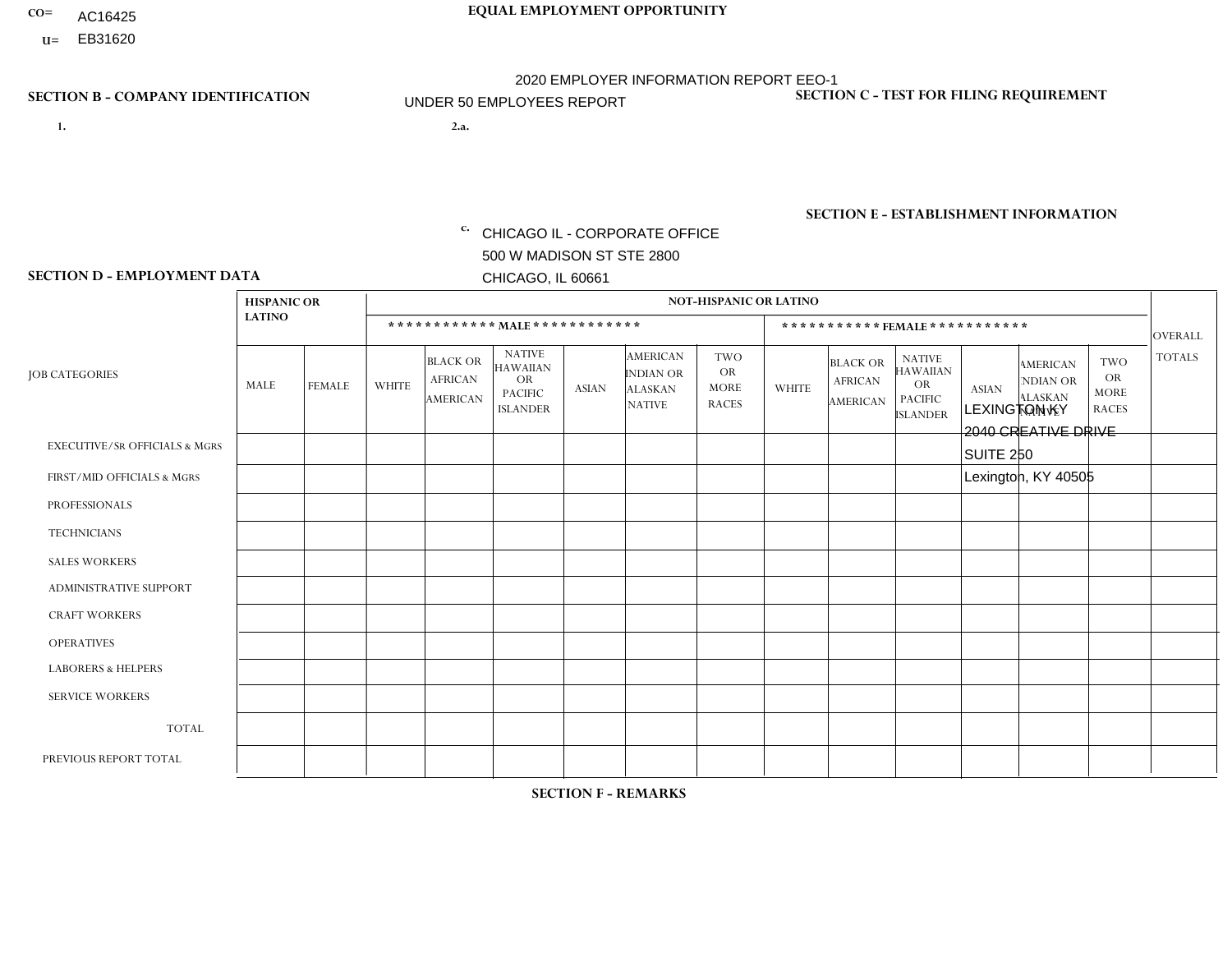- AC16425
- **U=**

- **1. 2.a.** CHICAGO IL CORPORATE OFFICE 500 W MADISON ST STE 2800 CHICAGO, IL 60661
- 2.a. ATHENS GA 1510 HIGHWAY 29 NORTH Athens, GA 30601

c. EIN= 952920557

## **SECTION B - COMPANY IDENTIFICATION SECTION C - TEST FOR FILING REQUIREMENT**

1- Y 2- Y 3- N DUNS= 000123456

**SECTION E - ESTABLISHMENT INFORMATION c.** NAICS: 423140

### **SECTION D - EMPLOYMENT DATA**

|                                          | <b>HISPANIC OR</b> |               |              |                                                      |                                                                                    |                      |                                                                        | <b>NOT-HISPANIC OR LATINO</b>                          |                |                                               |                                                                             |              |                                                                       |                                                        |                |
|------------------------------------------|--------------------|---------------|--------------|------------------------------------------------------|------------------------------------------------------------------------------------|----------------------|------------------------------------------------------------------------|--------------------------------------------------------|----------------|-----------------------------------------------|-----------------------------------------------------------------------------|--------------|-----------------------------------------------------------------------|--------------------------------------------------------|----------------|
|                                          | <b>LATINO</b>      |               |              | ************ MALE ************                       |                                                                                    |                      |                                                                        |                                                        |                |                                               | *********** FEMALE ***********                                              |              |                                                                       |                                                        | <b>OVERALL</b> |
| <b>JOB CATEGORIES</b>                    | MALE               | <b>FEMALE</b> | <b>WHITE</b> | <b>BLACK OR</b><br><b>AFRICAN</b><br><b>AMERICAN</b> | <b>NATIVE</b><br><b>HAWAIIAN</b><br><b>OR</b><br><b>PACIFIC</b><br><b>ISLANDER</b> | <b>ASIAN</b>         | <b>AMERICAN</b><br><b>INDIAN OR</b><br><b>ALASKAN</b><br><b>NATIVE</b> | <b>TWO</b><br><b>OR</b><br><b>MORE</b><br><b>RACES</b> | <b>WHITE</b>   | <b>BLACK OR</b><br><b>AFRICAN</b><br>AMERICAN | <b>NATIVE</b><br><b>HAWAIIAN</b><br>OR<br><b>PACIFIC</b><br><b>ISLANDER</b> | <b>ASIAN</b> | <b>AMERICAN</b><br><b>NDIAN OR</b><br><b>ALASKAN</b><br><b>NATIVE</b> | <b>TWO</b><br><b>OR</b><br><b>MORE</b><br><b>RACES</b> | <b>TOTALS</b>  |
| <b>EXECUTIVE/SR OFFICIALS &amp; MGRS</b> | $\Omega$           | $\Omega$      | $\Omega$     | $\mathbf 0$                                          | $\mathbf 0$                                                                        | $\Omega$             | $\Omega$                                                               | $\Omega$                                               | $\Omega$       | $\Omega$                                      | $\mathbf 0$                                                                 | $\mathbf 0$  | $\Omega$                                                              | $\Omega$                                               | $\mathbf 0$    |
| FIRST/MID OFFICIALS & MGRS               | $\Omega$           | 0             | 5            | $\mathbf 0$                                          | $\mathbf{0}$                                                                       | $\Omega$             | $\Omega$                                                               | $\Omega$                                               | 1              | $\Omega$                                      | $\Omega$                                                                    | $\mathbf 0$  | 0                                                                     | 0                                                      | 6              |
| <b>PROFESSIONALS</b>                     | $\Omega$           | $\Omega$      | 1            | $\mathbf 0$                                          | $\Omega$                                                                           | $\Omega$             | $\Omega$                                                               | $\Omega$                                               | $\Omega$       | $\Omega$                                      | $\Omega$                                                                    | $\Omega$     | $\Omega$                                                              | $\mathbf 0$                                            | $\mathbf{1}$   |
| <b>TECHNICIANS</b>                       | $\Omega$           | $\mathbf 0$   | $\Omega$     | $\mathbf 0$                                          | $\mathbf 0$                                                                        | $\Omega$             | $\Omega$                                                               | $\Omega$                                               | 0              | $\Omega$                                      | 0                                                                           | 0            | $\Omega$                                                              | $\mathbf 0$                                            | $\overline{0}$ |
| <b>SALES WORKERS</b>                     | $\Omega$           | $\Omega$      | 10           | $\mathbf 0$                                          | $\Omega$                                                                           | $\Omega$             | $\Omega$                                                               | $\Omega$                                               | $\overline{0}$ | $\Omega$                                      | $\Omega$                                                                    | $\Omega$     | $\Omega$                                                              | $\Omega$                                               | 10             |
| ADMINISTRATIVE SUPPORT                   | $\Omega$           | $\mathbf 0$   | 1            | $\mathbf 0$                                          | 0                                                                                  | $\Omega$             | $\Omega$                                                               | $\Omega$                                               | 0              | $\Omega$                                      | 0                                                                           | $\mathbf 0$  | 0                                                                     | $\mathbf 0$                                            | $\mathbf{1}$   |
| <b>CRAFT WORKERS</b>                     |                    | $\Omega$      | 3            | $\Omega$                                             | $\Omega$                                                                           | $\Omega$             | $\Omega$                                                               | $\Omega$                                               | 0              | $\Omega$                                      | 0                                                                           | $\Omega$     | $\Omega$                                                              | $\Omega$                                               | 4              |
| <b>OPERATIVES</b>                        | $\Omega$           | $\Omega$      | 1            | $\overline{1}$                                       | $\Omega$                                                                           | $\Omega$             | $\Omega$                                                               | $\Omega$                                               | $\Omega$       | $\Omega$                                      | 0                                                                           | $\Omega$     | $\Omega$                                                              | $\Omega$                                               | $\overline{2}$ |
| <b>LABORERS &amp; HELPERS</b>            | 1                  | $\Omega$      | $\Omega$     | $\mathbf 0$                                          | 0                                                                                  | $\Omega$             | $\Omega$                                                               | $\Omega$                                               | $\Omega$       | $\Omega$                                      | $\Omega$                                                                    | $\Omega$     | $\Omega$                                                              | $\Omega$                                               | $\mathbf{1}$   |
| <b>SERVICE WORKERS</b>                   | $\Omega$           | $\mathbf 0$   | $\mathbf 0$  | 0                                                    | $\mathbf 0$                                                                        | $\mathbf 0$          | $\Omega$                                                               | $\Omega$                                               | 0              | $\Omega$                                      | 0                                                                           | $\mathbf 0$  | $\Omega$                                                              | $\mathbf 0$                                            | $\mathbf{0}$   |
| <b>TOTAL</b>                             | 2                  | 0             | 21           | $\mathbf{1}$                                         | 0                                                                                  | 0                    | $\Omega$                                                               | $\Omega$                                               | $\mathbf 1$    | $\Omega$                                      | $\Omega$                                                                    | $\mathbf 0$  | $\Omega$                                                              | $\mathbf 0$                                            | 25             |
| PREVIOUS REPORT TOTAL                    | 2                  | $\Omega$      | 27           | 3                                                    | $\mathbf 0$                                                                        | $\blacktriangleleft$ | $\Omega$                                                               | $\Omega$                                               | $\overline{2}$ | $\Omega$                                      | 0                                                                           | $\mathbf 0$  | $\Omega$                                                              | 0                                                      | 35             |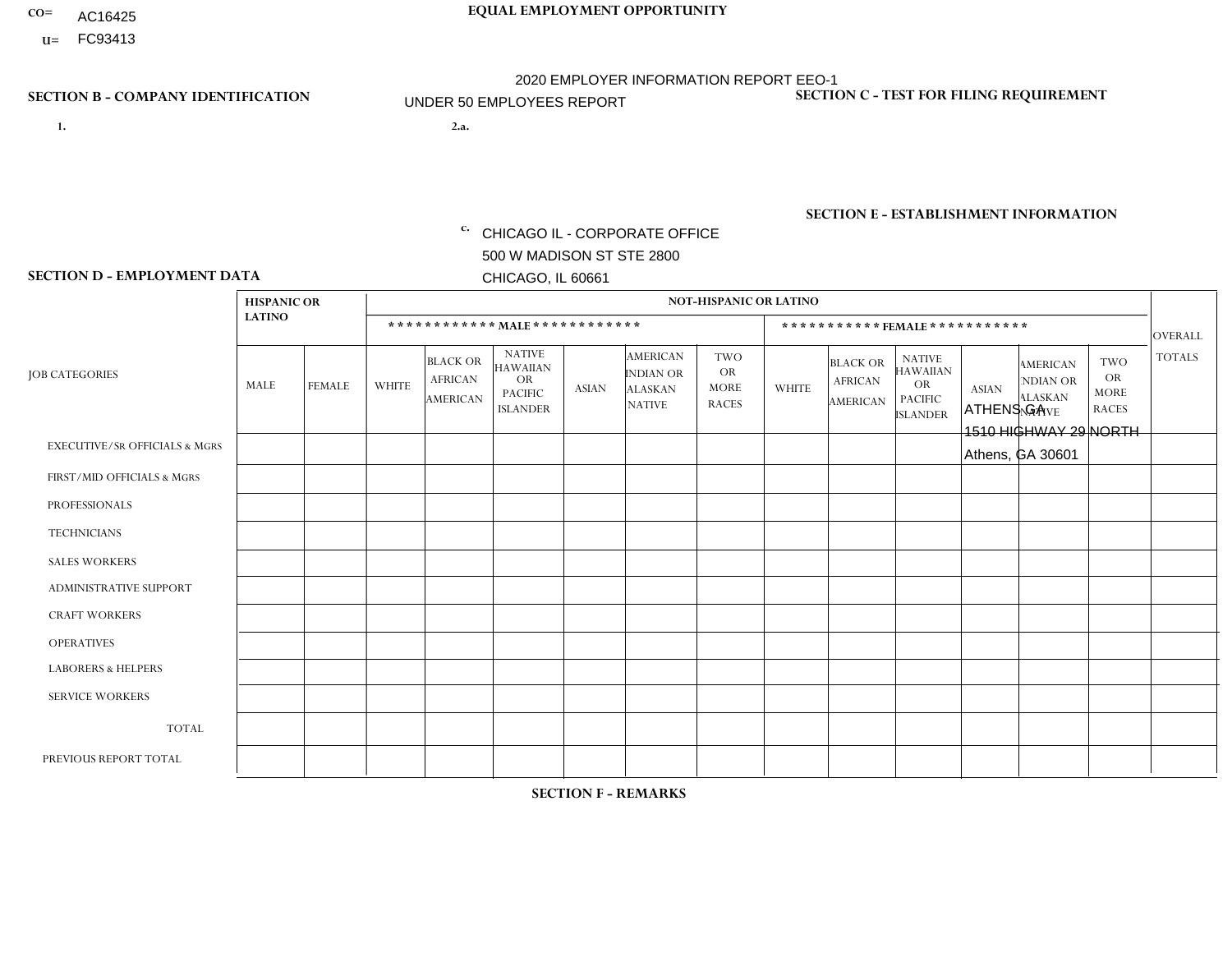- AC16425
- **U=**

- **1. 2.a.** CHICAGO IL CORPORATE OFFICE 500 W MADISON ST STE 2800 CHICAGO, IL 60661
- 2.a. ORLANDO FL 1010 GRAND STREET Orlando, FL 32805

EIN= 952920557

## **SECTION B - COMPANY IDENTIFICATION SECTION C - TEST FOR FILING REQUIREMENT**

1- Y 2- Y 3- N DUNS= 000123456

**SECTION E - ESTABLISHMENT INFORMATION c.** NAICS: 423140

### **SECTION D - EMPLOYMENT DATA**

|                                          | <b>HISPANIC OR</b> |                      |                |                                                      |                                                                                    |                |                                                                 | <b>NOT-HISPANIC OR LATINO</b>                          |              |                                                      |                                                                                    |              |                                                                       |                                                        |                |
|------------------------------------------|--------------------|----------------------|----------------|------------------------------------------------------|------------------------------------------------------------------------------------|----------------|-----------------------------------------------------------------|--------------------------------------------------------|--------------|------------------------------------------------------|------------------------------------------------------------------------------------|--------------|-----------------------------------------------------------------------|--------------------------------------------------------|----------------|
|                                          | <b>LATINO</b>      |                      |                | ************ MALE ************                       |                                                                                    |                |                                                                 |                                                        |              |                                                      | ***********FEMALE***********                                                       |              |                                                                       |                                                        | <b>OVERALL</b> |
| <b>JOB CATEGORIES</b>                    | MALE               | <b>FEMALE</b>        | <b>WHITE</b>   | <b>BLACK OR</b><br><b>AFRICAN</b><br><b>AMERICAN</b> | <b>NATIVE</b><br><b>HAWAIIAN</b><br><b>OR</b><br><b>PACIFIC</b><br><b>ISLANDER</b> | <b>ASIAN</b>   | <b>AMERICAN</b><br>INDIAN OR<br><b>ALASKAN</b><br><b>NATIVE</b> | <b>TWO</b><br><b>OR</b><br><b>MORE</b><br><b>RACES</b> | <b>WHITE</b> | <b>BLACK OR</b><br><b>AFRICAN</b><br><b>AMERICAN</b> | <b>NATIVE</b><br><b>HAWAIIAN</b><br><b>OR</b><br><b>PACIFIC</b><br><b>ISLANDER</b> | <b>ASIAN</b> | <b>AMERICAN</b><br><b>NDIAN OR</b><br><b>ALASKAN</b><br><b>NATIVE</b> | <b>TWO</b><br><b>OR</b><br><b>MORE</b><br><b>RACES</b> | <b>TOTALS</b>  |
| <b>EXECUTIVE/SR OFFICIALS &amp; MGRS</b> | $\mathbf{0}$       | $\Omega$             | $\Omega$       | $\Omega$                                             | 0                                                                                  | $\Omega$       | $\Omega$                                                        | $\Omega$                                               | $\Omega$     | $\mathbf{0}$                                         | $\Omega$                                                                           | $\Omega$     | $\Omega$                                                              | $\Omega$                                               | $\Omega$       |
| FIRST/MID OFFICIALS & MGRS               | и                  | $\Omega$             | 3              | $\mathbf 0$                                          | $\mathbf 0$                                                                        | $\Omega$       | $\Omega$                                                        | $\Omega$                                               | 1            | $\mathbf{0}$                                         | $\Omega$                                                                           | $\Omega$     | $\Omega$                                                              | $\Omega$                                               | 5              |
| <b>PROFESSIONALS</b>                     |                    | $\mathbf 0$          | $\mathbf 0$    | $\mathbf 0$                                          | $\overline{0}$                                                                     | $\Omega$       | $\Omega$                                                        | $\Omega$                                               | $\Omega$     | $\Omega$                                             | $\Omega$                                                                           | $\Omega$     | $\Omega$                                                              | $\mathbf{0}$                                           | $\mathbf{1}$   |
| <b>TECHNICIANS</b>                       | $\Omega$           | $\Omega$             | $\Omega$       | $\Omega$                                             | 0                                                                                  | $\Omega$       | $\overline{0}$                                                  | $\Omega$                                               | $\Omega$     | $\Omega$                                             | $\Omega$                                                                           | $\Omega$     | $\mathbf{0}$                                                          | $\Omega$                                               | $\mathbf 0$    |
| <b>SALES WORKERS</b>                     | 4                  | $\Omega$             | 1              | $\Omega$                                             | $\Omega$                                                                           | $\Omega$       | $\Omega$                                                        | $\Omega$                                               | $\Omega$     | $\Omega$                                             | $\Omega$                                                                           | $\Omega$     | $\Omega$                                                              | $\mathbf{0}$                                           | 5              |
| <b>ADMINISTRATIVE SUPPORT</b>            | $\Omega$           | $\blacktriangleleft$ | $\Omega$       | $\mathbf 0$                                          | $\mathbf 0$                                                                        | $\mathbf 0$    | $\Omega$                                                        | $\Omega$                                               | $\Omega$     | $\mathbf{0}$                                         | $\Omega$                                                                           | $\Omega$     | $\Omega$                                                              | $\Omega$                                               | $\mathbf{1}$   |
| <b>CRAFT WORKERS</b>                     | $\Omega$           | $\Omega$             | $\Omega$       | 0                                                    | 0                                                                                  | $\Omega$       | $\Omega$                                                        | $\Omega$                                               | $\Omega$     | $\Omega$                                             | $\Omega$                                                                           | $\Omega$     | $\Omega$                                                              | $\Omega$                                               | $\Omega$       |
| <b>OPERATIVES</b>                        | 12                 | $\mathbf 0$          | $\overline{7}$ | 5                                                    | 0                                                                                  | $\mathbf{1}$   | $\Omega$                                                        | $\Omega$                                               | $\Omega$     | $\Omega$                                             | $\Omega$                                                                           | $\Omega$     | $\Omega$                                                              | $\Omega$                                               | 25             |
| <b>LABORERS &amp; HELPERS</b>            | $\overline{2}$     | $\Omega$             | 1              | $\mathbf{1}$                                         | 0                                                                                  | $\Omega$       | $\Omega$                                                        | $\Omega$                                               | $\Omega$     | $\Omega$                                             | $\Omega$                                                                           | $\Omega$     | $\Omega$                                                              | $\mathbf{0}$                                           | 4              |
| <b>SERVICE WORKERS</b>                   | $\Omega$           | $\mathbf 0$          | $\Omega$       | $\mathbf 0$                                          | $\mathbf 0$                                                                        | $\Omega$       | $\Omega$                                                        | $\Omega$                                               | $\Omega$     | $\Omega$                                             | $\Omega$                                                                           | $\Omega$     | $\Omega$                                                              | $\Omega$                                               | 0              |
| <b>TOTAL</b>                             | 20                 | $\mathbf{1}$         | 12             | 6                                                    | 0                                                                                  | $\mathbf 1$    | $\mathbf{0}$                                                    | $\Omega$                                               | 1            | $\Omega$                                             | $\Omega$                                                                           | $\mathbf 0$  | $\Omega$                                                              | $\Omega$                                               | 41             |
| PREVIOUS REPORT TOTAL                    | 32                 | $\mathbf{1}$         | 15             | 9                                                    | $\mathbf{0}$                                                                       | $\overline{1}$ | $\Omega$                                                        | $\Omega$                                               | 2            |                                                      | $\mathbf{0}$                                                                       | $\Omega$     | $\Omega$                                                              | $\mathbf 0$                                            | 61             |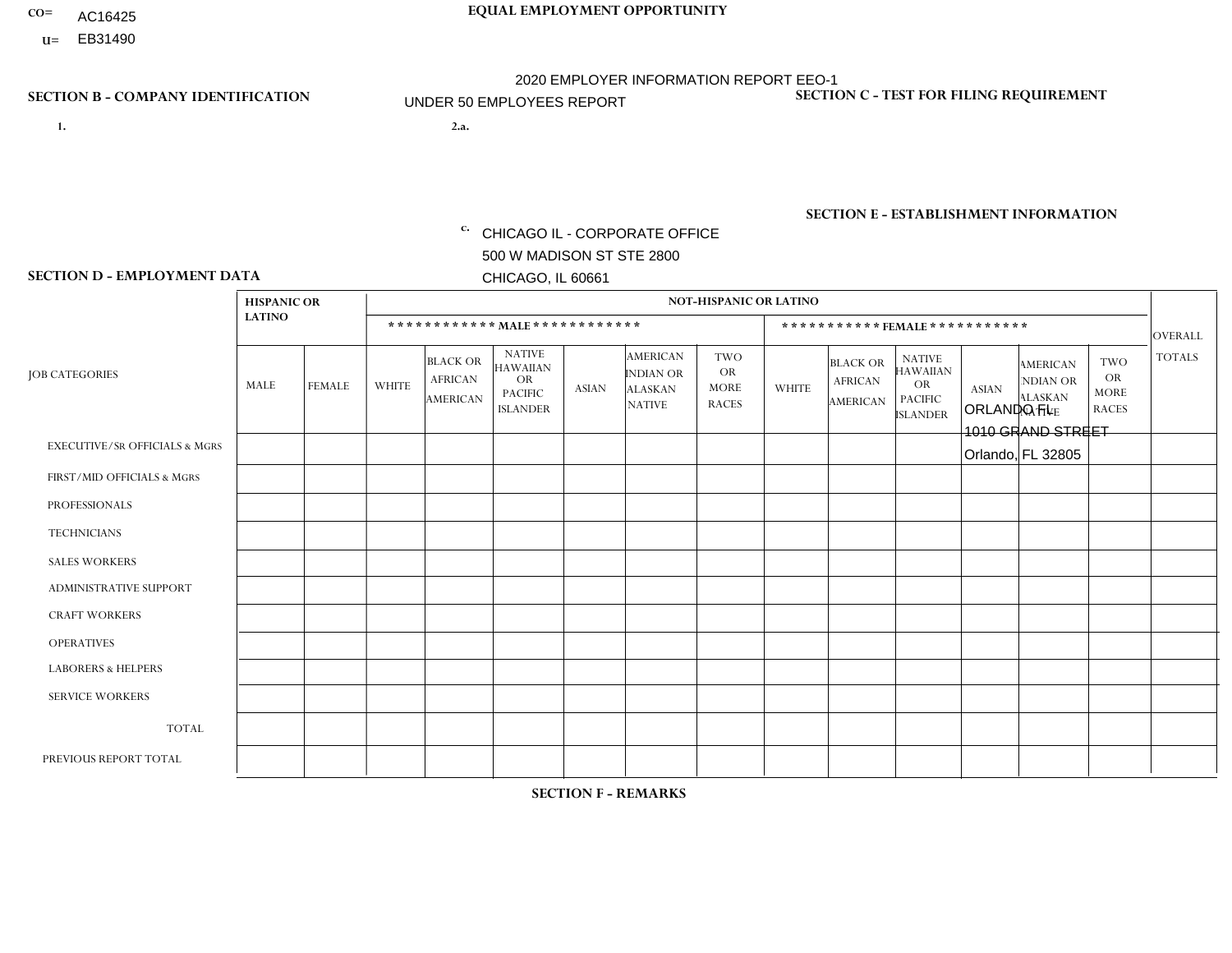- AC16425
- **U=**

- **1. 2.a.** CHICAGO IL CORPORATE OFFICE 500 W MADISON ST STE 2800 CHICAGO, IL 60661
- 2.a. OKLAHOMA CITY OK 2000 SOUTH COUNCIL ROAD SUITE 101 Oklahoma City, OK 73127
	- c. EIN= 952920557

## **SECTION B - COMPANY IDENTIFICATION SECTION C - TEST FOR FILING REQUIREMENT**

1- Y 2- Y 3- N DUNS= 000123456

**SECTION E - ESTABLISHMENT INFORMATION c.** NAICS: 423140

### **SECTION D - EMPLOYMENT DATA**

|                                          | <b>HISPANIC OR</b> |                |                         |                                                      |                                                                                    |              |                                                                 | <b>NOT-HISPANIC OR LATINO</b>                          |                |                                               |                                                                             |              |                                                                       |                                                        |                |
|------------------------------------------|--------------------|----------------|-------------------------|------------------------------------------------------|------------------------------------------------------------------------------------|--------------|-----------------------------------------------------------------|--------------------------------------------------------|----------------|-----------------------------------------------|-----------------------------------------------------------------------------|--------------|-----------------------------------------------------------------------|--------------------------------------------------------|----------------|
|                                          | <b>LATINO</b>      |                |                         | ************ MALE ************                       |                                                                                    |              |                                                                 |                                                        |                |                                               | *********** FEMALE ***********                                              |              |                                                                       |                                                        | <b>OVERALL</b> |
| <b>JOB CATEGORIES</b>                    | MALE               | <b>FEMALE</b>  | <b>WHITE</b>            | <b>BLACK OR</b><br><b>AFRICAN</b><br><b>AMERICAN</b> | <b>NATIVE</b><br><b>HAWAIIAN</b><br><b>OR</b><br><b>PACIFIC</b><br><b>ISLANDER</b> | <b>ASIAN</b> | <b>AMERICAN</b><br>INDIAN OR<br><b>ALASKAN</b><br><b>NATIVE</b> | <b>TWO</b><br><b>OR</b><br><b>MORE</b><br><b>RACES</b> | <b>WHITE</b>   | <b>BLACK OR</b><br><b>AFRICAN</b><br>AMERICAN | <b>NATIVE</b><br><b>HAWAIIAN</b><br>OR<br><b>PACIFIC</b><br><b>ISLANDER</b> | <b>ASIAN</b> | <b>AMERICAN</b><br><b>NDIAN OR</b><br><b>ALASKAN</b><br><b>NATIVE</b> | <b>TWO</b><br><b>OR</b><br><b>MORE</b><br><b>RACES</b> | <b>TOTALS</b>  |
| <b>EXECUTIVE/SR OFFICIALS &amp; MGRS</b> | $\Omega$           | $\Omega$       | $\Omega$                | $\mathbf 0$                                          | $\Omega$                                                                           | $\Omega$     | $\Omega$                                                        | $\Omega$                                               | $\Omega$       | $\Omega$                                      | $\Omega$                                                                    | $\mathbf 0$  | $\Omega$                                                              | $\Omega$                                               | $\mathbf 0$    |
| FIRST/MID OFFICIALS & MGRS               | $\overline{2}$     | $\mathbf{1}$   | $\overline{2}$          | $\mathbf 0$                                          | $\Omega$                                                                           | $\mathbf{0}$ | $\Omega$                                                        | $\Omega$                                               | 1              | $\Omega$                                      | $\Omega$                                                                    | $\Omega$     | $\Omega$                                                              | $\Omega$                                               | 6              |
| <b>PROFESSIONALS</b>                     | $\Omega$           | $\Omega$       | $\Omega$                | $\Omega$                                             | $\Omega$                                                                           | $\mathbf{0}$ | $\Omega$                                                        | $\Omega$                                               | 0              | $\Omega$                                      | 0                                                                           | $\Omega$     | $\Omega$                                                              | $\Omega$                                               | $\overline{0}$ |
| <b>TECHNICIANS</b>                       | $\Omega$           | $\Omega$       | $\Omega$                | $\mathbf 0$                                          | $\Omega$                                                                           | $\Omega$     | $\Omega$                                                        | $\Omega$                                               | $\Omega$       | $\Omega$                                      | 0                                                                           | $\mathbf 0$  | $\Omega$                                                              | $\mathbf 0$                                            | $\mathbf{0}$   |
| <b>SALES WORKERS</b>                     | 5                  | $\mathbf{1}$   | $\overline{7}$          | $\mathbf 0$                                          | $\Omega$                                                                           | $\Omega$     | $\Omega$                                                        | 3                                                      | $\overline{2}$ | $\Omega$                                      | $\overline{0}$                                                              | $\Omega$     | $\Omega$                                                              | $\overline{1}$                                         | 19             |
| ADMINISTRATIVE SUPPORT                   | $\Omega$           | $\Omega$       | $\mathbf{0}$            | $\Omega$                                             | $\Omega$                                                                           | $\Omega$     | $\Omega$                                                        | $\Omega$                                               | $\overline{2}$ | $\Omega$                                      | 0                                                                           | $\Omega$     | $\Omega$                                                              | $\Omega$                                               | $\overline{2}$ |
| <b>CRAFT WORKERS</b>                     | $\Omega$           | $\Omega$       | $\Omega$                | $\mathbf 0$                                          | $\Omega$                                                                           | $\Omega$     | $\Omega$                                                        | $\Omega$                                               | $\Omega$       | $\Omega$                                      | $\Omega$                                                                    | $\Omega$     | $\Omega$                                                              | $\Omega$                                               | $\Omega$       |
| <b>OPERATIVES</b>                        |                    | $\Omega$       | 5                       | $\Omega$                                             | $\Omega$                                                                           | $\Omega$     | $\Omega$                                                        | $\overline{2}$                                         | $\Omega$       | $\Omega$                                      | $\Omega$                                                                    | $\Omega$     | $\Omega$                                                              | $\Omega$                                               | 8              |
| <b>LABORERS &amp; HELPERS</b>            | 3                  | $\Omega$       | $\overline{\mathbf{A}}$ | 3                                                    | $\Omega$                                                                           | $\Omega$     | $\Omega$                                                        | $\mathbf{1}$                                           | $\Omega$       | $\Omega$                                      | 0                                                                           | $\Omega$     | $\Omega$                                                              | $\Omega$                                               | 8              |
| <b>SERVICE WORKERS</b>                   | $\Omega$           | $\mathbf 0$    | 0                       | $\mathbf 0$                                          | $\mathbf 0$                                                                        | $\mathbf 0$  | $\Omega$                                                        | $\Omega$                                               | $\Omega$       | $\Omega$                                      | $\mathbf 0$                                                                 | $\mathbf 0$  | $\Omega$                                                              | $\mathbf 0$                                            | $\mathbf{0}$   |
| <b>TOTAL</b>                             | 11                 | $\overline{2}$ | 15                      | 3                                                    | $\mathbf 0$                                                                        | $\Omega$     | $\Omega$                                                        | 6                                                      | 5              | $\Omega$                                      | 0                                                                           | $\mathbf 0$  | $\Omega$                                                              | $\mathbf 1$                                            | 43             |
| PREVIOUS REPORT TOTAL                    | 8                  | 3              | 20                      | 6                                                    | $\Omega$                                                                           | $\Omega$     | $\overline{2}$                                                  | $\overline{7}$                                         | 5              | $\Omega$                                      | $\Omega$                                                                    | $\Omega$     | $\Omega$                                                              |                                                        | 52             |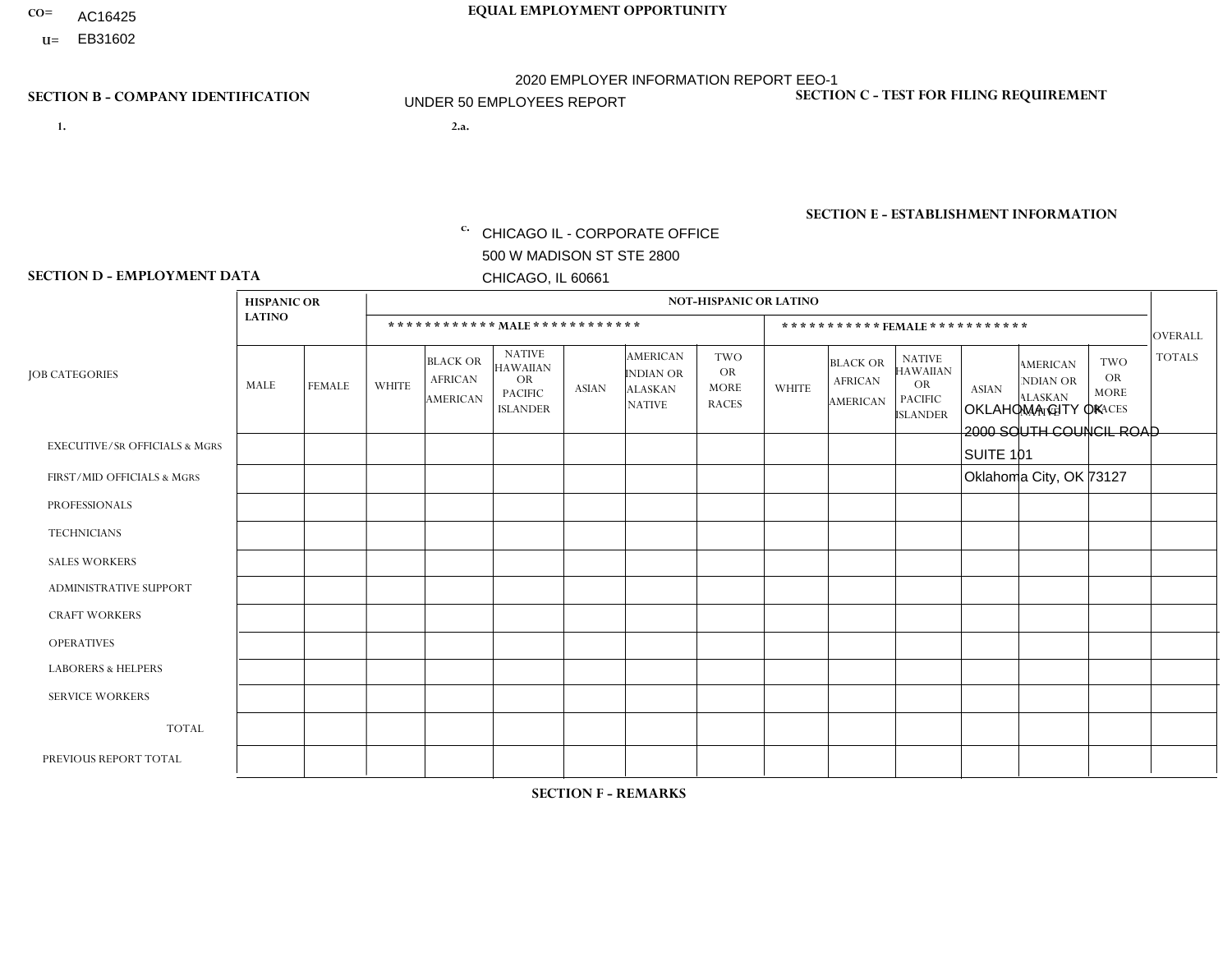- AC16425
- **U=**

**1. 2.a.** CHICAGO IL - CORPORATE OFFICE 500 W MADISON ST STE 2800 CHICAGO, IL 60661

2.a. SUN VALLEY CA - PYP-SV REPAIR 9228 TUJUNGA STREET Sun Valley, CA 91352

EIN= 953406551

## **SECTION B - COMPANY IDENTIFICATION SECTION C - TEST FOR FILING REQUIREMENT**

1- Y 2- Y 3- N DUNS= 000123456

**SECTION E - ESTABLISHMENT INFORMATION c.** NAICS: 423140

### **SECTION D - EMPLOYMENT DATA**

|                                          | <b>HISPANIC OR</b> |               |                |                                                      |                                                                                    |                      |                                                                 | <b>NOT-HISPANIC OR LATINO</b>                          |              |                                               |                                                                                    |              |                                                                       |                                                        |                |
|------------------------------------------|--------------------|---------------|----------------|------------------------------------------------------|------------------------------------------------------------------------------------|----------------------|-----------------------------------------------------------------|--------------------------------------------------------|--------------|-----------------------------------------------|------------------------------------------------------------------------------------|--------------|-----------------------------------------------------------------------|--------------------------------------------------------|----------------|
|                                          | <b>LATINO</b>      |               |                | ************ MALE ************                       |                                                                                    |                      |                                                                 |                                                        |              |                                               | ***********FEMALE***********                                                       |              |                                                                       |                                                        | <b>OVERALL</b> |
| <b>JOB CATEGORIES</b>                    | MALE               | <b>FEMALE</b> | <b>WHITE</b>   | <b>BLACK OR</b><br><b>AFRICAN</b><br><b>AMERICAN</b> | <b>NATIVE</b><br><b>HAWAIIAN</b><br><b>OR</b><br><b>PACIFIC</b><br><b>ISLANDER</b> | <b>ASIAN</b>         | <b>AMERICAN</b><br>INDIAN OR<br><b>ALASKAN</b><br><b>NATIVE</b> | <b>TWO</b><br><b>OR</b><br><b>MORE</b><br><b>RACES</b> | <b>WHITE</b> | <b>BLACK OR</b><br><b>AFRICAN</b><br>AMERICAN | <b>NATIVE</b><br><b>HAWAIIAN</b><br><b>OR</b><br><b>PACIFIC</b><br><b>ISLANDER</b> | <b>ASIAN</b> | <b>AMERICAN</b><br><b>NDIAN OR</b><br><b>ALASKAN</b><br><b>NATIVE</b> | <b>TWO</b><br><b>OR</b><br><b>MORE</b><br><b>RACES</b> | <b>TOTALS</b>  |
| <b>EXECUTIVE/SR OFFICIALS &amp; MGRS</b> | $\Omega$           | $\Omega$      | $\mathbf{0}$   | $\Omega$                                             | 0                                                                                  | $\Omega$             | $\Omega$                                                        | $\Omega$                                               | $\Omega$     | $\Omega$                                      | $\Omega$                                                                           | $\Omega$     | $\Omega$                                                              | $\Omega$                                               | $\Omega$       |
| FIRST/MID OFFICIALS & MGRS               | $\Omega$           | $\Omega$      | $\mathbf{0}$   | $\mathbf 0$                                          | $\Omega$                                                                           | $\Omega$             | $\Omega$                                                        | $\Omega$                                               | 0            | $\Omega$                                      | 0                                                                                  | $\Omega$     | $\Omega$                                                              | $\Omega$                                               | $\mathbf{0}$   |
| <b>PROFESSIONALS</b>                     | $\Omega$           | $\Omega$      | $\Omega$       | $\mathbf 0$                                          | $\Omega$                                                                           | $\Omega$             | $\Omega$                                                        | $\Omega$                                               | $\Omega$     | $\Omega$                                      | 0                                                                                  | 0            | $\Omega$                                                              | $\mathbf 0$                                            | $\mathbf{0}$   |
| <b>TECHNICIANS</b>                       | $\Omega$           | $\mathbf 0$   | $\Omega$       | $\mathbf 0$                                          | $\mathbf 0$                                                                        | $\Omega$             | $\Omega$                                                        | $\Omega$                                               | 0            | $\mathbf 0$                                   | 0                                                                                  | $\mathbf 0$  | $\Omega$                                                              | $\mathbf 0$                                            | $\mathbf{0}$   |
| <b>SALES WORKERS</b>                     | $\Omega$           | $\Omega$      | $\Omega$       | $\Omega$                                             | $\Omega$                                                                           | $\Omega$             | $\Omega$                                                        | $\Omega$                                               | $\Omega$     | $\Omega$                                      | $\Omega$                                                                           | $\Omega$     | $\Omega$                                                              | $\Omega$                                               | $\Omega$       |
| <b>ADMINISTRATIVE SUPPORT</b>            | $\Omega$           | $\Omega$      | $\mathbf{0}$   | 0                                                    | $\Omega$                                                                           | $\Omega$             | $\Omega$                                                        | $\Omega$                                               | 0            | $\overline{1}$                                | 0                                                                                  | $\Omega$     | $\Omega$                                                              | $\Omega$                                               | $\overline{1}$ |
| <b>CRAFT WORKERS</b>                     | 2                  | $\Omega$      | 1              | $\mathbf 0$                                          | -1                                                                                 | $\mathbf{1}$         | $\Omega$                                                        | $\Omega$                                               | 0            | $\Omega$                                      | $\Omega$                                                                           | $\Omega$     | $\Omega$                                                              | $\Omega$                                               | 5              |
| <b>OPERATIVES</b>                        |                    | $\Omega$      | $\Omega$       | $\mathbf 0$                                          | $\mathbf 0$                                                                        | $\Omega$             | $\Omega$                                                        | $\Omega$                                               | $\Omega$     | $\Omega$                                      | 0                                                                                  | $\mathbf 0$  | $\Omega$                                                              | $\mathbf 0$                                            | $\mathbf{1}$   |
| <b>LABORERS &amp; HELPERS</b>            | $\Omega$           | $\Omega$      | $\overline{c}$ | $\Omega$                                             | $\Omega$                                                                           | $\Omega$             | $\Omega$                                                        | $\Omega$                                               | 0            | $\Omega$                                      | 0                                                                                  | $\Omega$     | $\Omega$                                                              | $\Omega$                                               | $\overline{2}$ |
| <b>SERVICE WORKERS</b>                   | $\Omega$           | $\Omega$      | 0              | 0                                                    | $\mathbf 0$                                                                        | $\Omega$             | $\Omega$                                                        | $\Omega$                                               | 0            | $\Omega$                                      | $\Omega$                                                                           | $\mathbf 0$  | $\Omega$                                                              | $\Omega$                                               | $\mathbf 0$    |
| <b>TOTAL</b>                             | 3                  | $\mathbf 0$   | 3              | $\mathbf 0$                                          | 1                                                                                  | $\blacktriangleleft$ | $\Omega$                                                        | $\Omega$                                               | 0            | $\mathbf{1}$                                  | 0                                                                                  | $\mathbf 0$  | $\mathbf 0$                                                           | $\mathbf 0$                                            | 9              |
| PREVIOUS REPORT TOTAL                    | 3                  | $\Omega$      | 3              | $\mathbf 0$                                          |                                                                                    | -1                   | $\Omega$                                                        | $\Omega$                                               | 0            | $\mathbf{1}$                                  | 0                                                                                  | $\Omega$     | $\Omega$                                                              | $\mathbf 0$                                            | 9              |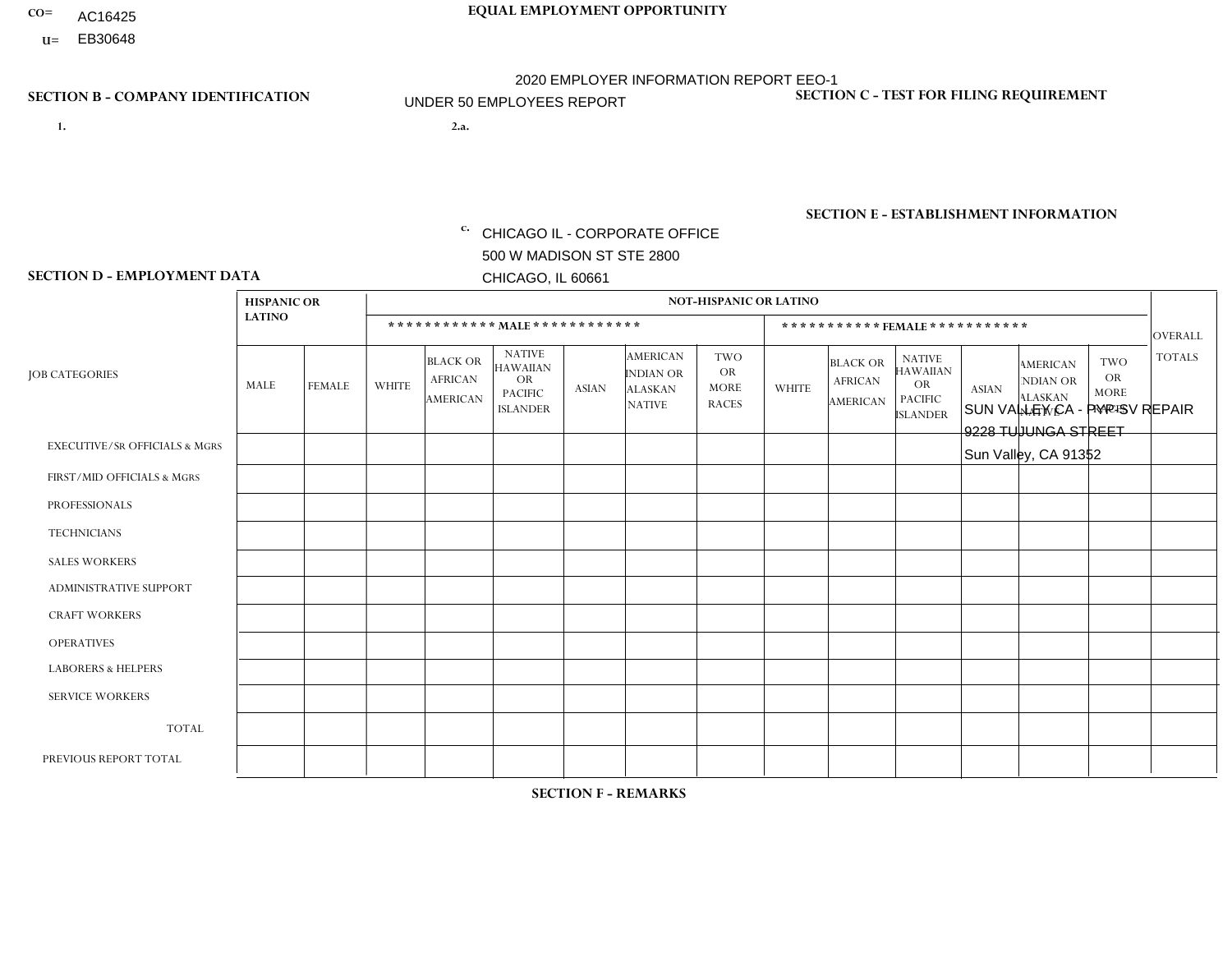- AC16425
- **U=**

**1. 2.a.** CHICAGO IL - CORPORATE OFFICE 500 W MADISON ST STE 2800 CHICAGO, IL 60661

2.a. EXETER PA 48 SLOCUM AVE Exeter, PA 18643

EIN= 952920557

## **SECTION B - COMPANY IDENTIFICATION SECTION C - TEST FOR FILING REQUIREMENT**

1- Y 2- Y 3- N DUNS= 000123456

**SECTION E - ESTABLISHMENT INFORMATION c.** NAICS: 423140

### **SECTION D - EMPLOYMENT DATA**

|                                          | <b>HISPANIC OR</b> |                |                |                                                      |                                                                                    |              |                                                                        | <b>NOT-HISPANIC OR LATINO</b>                   |                |                                                      |                                                                             |              |                                                                |                                                        |                |
|------------------------------------------|--------------------|----------------|----------------|------------------------------------------------------|------------------------------------------------------------------------------------|--------------|------------------------------------------------------------------------|-------------------------------------------------|----------------|------------------------------------------------------|-----------------------------------------------------------------------------|--------------|----------------------------------------------------------------|--------------------------------------------------------|----------------|
|                                          | <b>LATINO</b>      |                |                |                                                      | ************ MALE ************                                                     |              |                                                                        |                                                 |                | ***********FEMALE***********                         |                                                                             |              |                                                                |                                                        | <b>OVERALL</b> |
| <b>JOB CATEGORIES</b>                    | MALE               | <b>FEMALE</b>  | <b>WHITE</b>   | <b>BLACK OR</b><br><b>AFRICAN</b><br><b>AMERICAN</b> | <b>NATIVE</b><br><b>HAWAIIAN</b><br><b>OR</b><br><b>PACIFIC</b><br><b>ISLANDER</b> | <b>ASIAN</b> | <b>AMERICAN</b><br><b>INDIAN OR</b><br><b>ALASKAN</b><br><b>NATIVE</b> | TWO<br><b>OR</b><br><b>MORE</b><br><b>RACES</b> | <b>WHITE</b>   | <b>BLACK OR</b><br><b>AFRICAN</b><br><b>AMERICAN</b> | <b>NATIVE</b><br><b>HAWAIIAN</b><br>OR<br><b>PACIFIC</b><br><b>ISLANDER</b> | <b>ASIAN</b> | <b>AMERICAN</b><br>NDIAN OR<br><b>ALASKAN</b><br><b>NATIVE</b> | <b>TWO</b><br><b>OR</b><br><b>MORE</b><br><b>RACES</b> | <b>TOTALS</b>  |
| <b>EXECUTIVE/SR OFFICIALS &amp; MGRS</b> | $\Omega$           | $\Omega$       | $\Omega$       | $\mathbf 0$                                          | $\Omega$                                                                           | $\Omega$     | $\Omega$                                                               | $\Omega$                                        | $\Omega$       | $\Omega$                                             | $\Omega$                                                                    | $\mathbf{0}$ | $\Omega$                                                       | $\mathbf{0}$                                           | $\mathbf 0$    |
| FIRST/MID OFFICIALS & MGRS               |                    | $\mathbf 0$    | $\overline{1}$ | $\mathbf 0$                                          | $\Omega$                                                                           | $\Omega$     | $\Omega$                                                               | $\Omega$                                        |                | $\Omega$                                             | $\Omega$                                                                    | $\mathbf{0}$ | $\Omega$                                                       | $\mathbf 0$                                            | 3              |
| <b>PROFESSIONALS</b>                     | 0                  | $\Omega$       | $\Omega$       | $\mathbf 0$                                          | $\Omega$                                                                           | $\Omega$     | $\Omega$                                                               | $\Omega$                                        | 0              | $\Omega$                                             | $\Omega$                                                                    | $\Omega$     | $\Omega$                                                       | $\Omega$                                               | $\overline{0}$ |
| <b>TECHNICIANS</b>                       | $\Omega$           | $\Omega$       | $\Omega$       | $\mathbf 0$                                          | $\Omega$                                                                           | $\Omega$     | $\Omega$                                                               | $\Omega$                                        | $\Omega$       | $\Omega$                                             | $\Omega$                                                                    | $\mathbf{0}$ | $\Omega$                                                       | $\mathbf 0$                                            | $\mathbf 0$    |
| <b>SALES WORKERS</b>                     | $\Omega$           | $\mathbf 0$    | 3              | $\mathbf 0$                                          | $\Omega$                                                                           | $\Omega$     | $\Omega$                                                               | $\Omega$                                        | $\Omega$       | $\Omega$                                             | $\Omega$                                                                    | $\Omega$     | $\Omega$                                                       | $\mathbf{0}$                                           | 3              |
| <b>ADMINISTRATIVE SUPPORT</b>            | 0                  | $\Omega$       | $\Omega$       | $\mathbf 0$                                          | $\Omega$                                                                           | $\mathbf{0}$ | $\Omega$                                                               | $\Omega$                                        | $\overline{2}$ | $\Omega$                                             | $\Omega$                                                                    | $\Omega$     | $\Omega$                                                       | $\Omega$                                               | $\overline{2}$ |
| <b>CRAFT WORKERS</b>                     | 0                  | $\Omega$       | $\Omega$       | $\mathbf 0$                                          | $\Omega$                                                                           | $\Omega$     | $\Omega$                                                               | $\Omega$                                        | 0              | $\Omega$                                             | $\Omega$                                                                    | $\Omega$     | $\Omega$                                                       | $\Omega$                                               | $\mathbf 0$    |
| <b>OPERATIVES</b>                        |                    | $\Omega$       | $\overline{7}$ | $\mathbf{1}$                                         | $\Omega$                                                                           | $\Omega$     | $\Omega$                                                               |                                                 | $\overline{0}$ | $\Omega$                                             | $\Omega$                                                                    | $\Omega$     | $\Omega$                                                       | $\Omega$                                               | 10             |
| <b>LABORERS &amp; HELPERS</b>            | 0                  | $\Omega$       | 3              | $\Omega$                                             | $\Omega$                                                                           | $\Omega$     | $\Omega$                                                               | $\Omega$                                        | $\Omega$       | $\Omega$                                             | $\Omega$                                                                    | $\Omega$     | $\Omega$                                                       | $\Omega$                                               | 3              |
| <b>SERVICE WORKERS</b>                   | $\Omega$           | $\Omega$       | $\Omega$       | $\mathbf 0$                                          | 0                                                                                  | $\Omega$     | $\Omega$                                                               | $\Omega$                                        | $\Omega$       | $\Omega$                                             | $\Omega$                                                                    | $\Omega$     | $\Omega$                                                       | $\Omega$                                               | $\mathbf 0$    |
| <b>TOTAL</b>                             | 2                  | $\overline{0}$ | 14             | $\overline{1}$                                       | 0                                                                                  | $\mathbf 0$  | $\Omega$                                                               |                                                 | 3              | $\Omega$                                             | $\Omega$                                                                    | $\mathbf 0$  | 0                                                              | $\mathbf 0$                                            | 21             |
| PREVIOUS REPORT TOTAL                    | 3                  | $\Omega$       | 15             | $\overline{A}$                                       | $\Omega$                                                                           | $\Omega$     | $\Omega$                                                               | 3                                               | $\overline{2}$ | $\Omega$                                             | $\Omega$                                                                    | $\Omega$     | $\Omega$                                                       | $\Omega$                                               | 24             |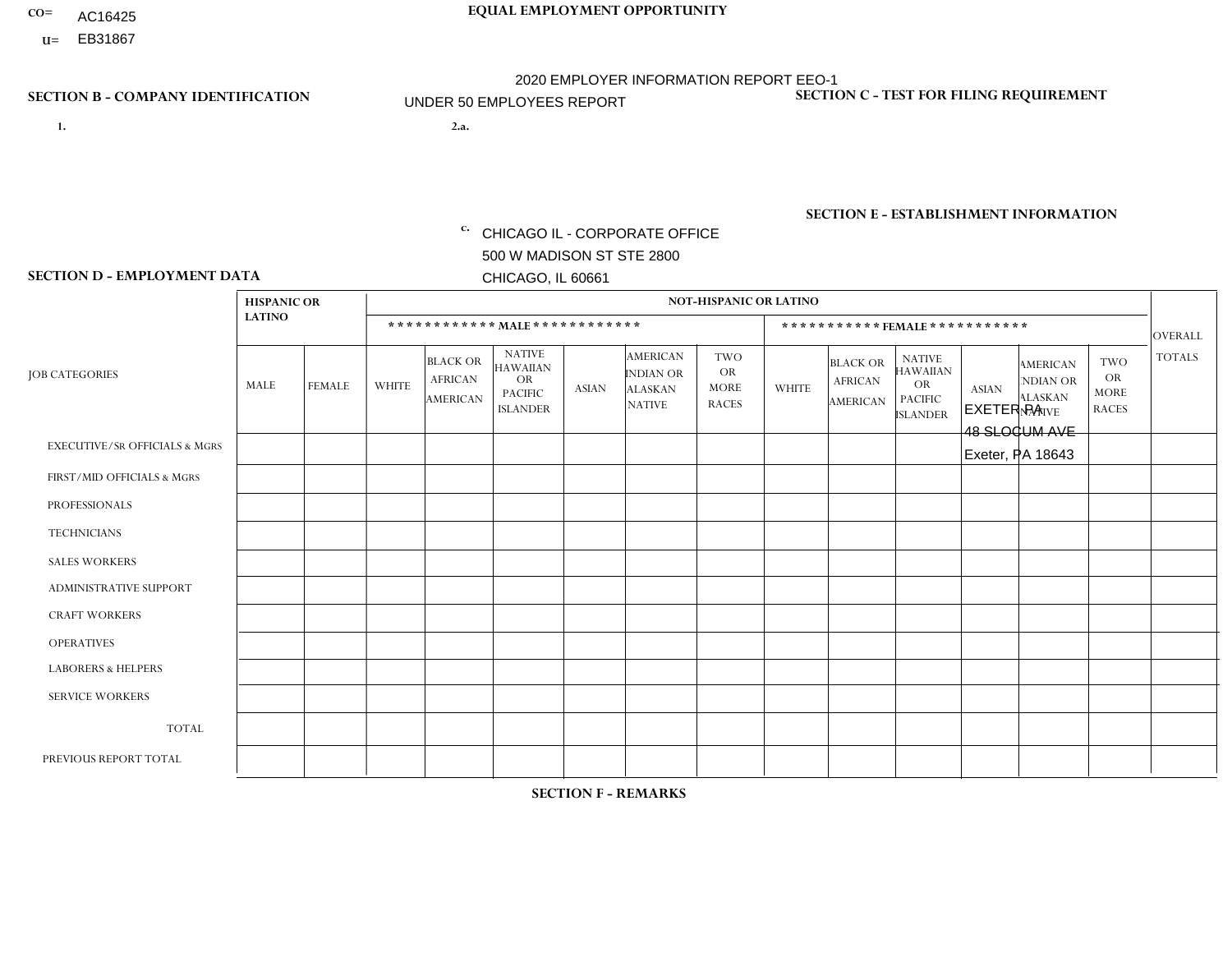- AC16425
- **U=**

**1. 2.a.** CHICAGO IL - CORPORATE OFFICE 500 W MADISON ST STE 2800 CHICAGO, IL 60661

2.a. PECKVILLE PA - KAO A&A 1537 MAIN ST Peckville, PA 18452

EIN= 952920557

## **SECTION B - COMPANY IDENTIFICATION SECTION C - TEST FOR FILING REQUIREMENT**

1- Y 2- Y 3- N DUNS= 000123456

**SECTION E - ESTABLISHMENT INFORMATION c.** NAICS: 423140

### **SECTION D - EMPLOYMENT DATA**

|                                          | <b>HISPANIC OR</b> |               |              |                                                      |                                                                                    |              |                                                                        | <b>NOT-HISPANIC OR LATINO</b>                          |              |                                               |                                                                                    |              |                                                                       |                                                        |                |
|------------------------------------------|--------------------|---------------|--------------|------------------------------------------------------|------------------------------------------------------------------------------------|--------------|------------------------------------------------------------------------|--------------------------------------------------------|--------------|-----------------------------------------------|------------------------------------------------------------------------------------|--------------|-----------------------------------------------------------------------|--------------------------------------------------------|----------------|
|                                          | <b>LATINO</b>      |               |              | ************ MALE ************                       |                                                                                    |              |                                                                        |                                                        |              |                                               | *********** FEMALE ***********                                                     |              |                                                                       |                                                        | <b>OVERALL</b> |
| <b>JOB CATEGORIES</b>                    | MALE               | <b>FEMALE</b> | <b>WHITE</b> | <b>BLACK OR</b><br><b>AFRICAN</b><br><b>AMERICAN</b> | <b>NATIVE</b><br><b>HAWAIIAN</b><br><b>OR</b><br><b>PACIFIC</b><br><b>ISLANDER</b> | <b>ASIAN</b> | <b>AMERICAN</b><br><b>INDIAN OR</b><br><b>ALASKAN</b><br><b>NATIVE</b> | <b>TWO</b><br><b>OR</b><br><b>MORE</b><br><b>RACES</b> | <b>WHITE</b> | <b>BLACK OR</b><br><b>AFRICAN</b><br>AMERICAN | <b>NATIVE</b><br><b>HAWAIIAN</b><br><b>OR</b><br><b>PACIFIC</b><br><b>ISLANDER</b> | <b>ASIAN</b> | <b>AMERICAN</b><br><b>NDIAN OR</b><br><b>ALASKAN</b><br><b>NATIVE</b> | <b>TWO</b><br><b>OR</b><br><b>MORE</b><br><b>RACES</b> | <b>TOTALS</b>  |
| <b>EXECUTIVE/SR OFFICIALS &amp; MGRS</b> | $\Omega$           | $\Omega$      | $\mathbf{0}$ | $\Omega$                                             | $\Omega$                                                                           | $\Omega$     | $\Omega$                                                               | $\Omega$                                               | 0            | $\Omega$                                      | $\Omega$                                                                           | $\Omega$     | $\Omega$                                                              | $\Omega$                                               | $\Omega$       |
| FIRST/MID OFFICIALS & MGRS               | $\Omega$           | $\Omega$      | 1            | $\mathbf{0}$                                         | $\Omega$                                                                           | $\Omega$     | $\Omega$                                                               | $\Omega$                                               | 0            | $\Omega$                                      | 0                                                                                  | $\Omega$     | $\Omega$                                                              | $\Omega$                                               | $\mathbf{1}$   |
| <b>PROFESSIONALS</b>                     | $\Omega$           | $\Omega$      | $\Omega$     | $\mathbf 0$                                          | $\Omega$                                                                           | $\Omega$     | $\Omega$                                                               | $\Omega$                                               | $\Omega$     | $\Omega$                                      | 0                                                                                  | 0            | $\Omega$                                                              | $\mathbf 0$                                            | $\mathbf{0}$   |
| <b>TECHNICIANS</b>                       | $\Omega$           | $\Omega$      | $\Omega$     | $\Omega$                                             | $\Omega$                                                                           | $\Omega$     | $\Omega$                                                               | $\Omega$                                               | $\Omega$     | $\Omega$                                      | 0                                                                                  | $\mathbf 0$  | $\Omega$                                                              | $\mathbf 0$                                            | $\Omega$       |
| <b>SALES WORKERS</b>                     | $\Omega$           | $\Omega$      | 3            | $\Omega$                                             | $\Omega$                                                                           | $\Omega$     | $\Omega$                                                               | $\Omega$                                               | $\Omega$     | $\Omega$                                      | $\Omega$                                                                           | $\Omega$     | $\Omega$                                                              | $\Omega$                                               | 3              |
| <b>ADMINISTRATIVE SUPPORT</b>            | $\Omega$           | $\Omega$      | $\Omega$     | $\mathbf 0$                                          | 0                                                                                  | $\Omega$     | $\Omega$                                                               | $\Omega$                                               | 0            | $\Omega$                                      | 0                                                                                  | $\mathbf 0$  | $\Omega$                                                              | $\mathbf 0$                                            | $\mathbf 0$    |
| <b>CRAFT WORKERS</b>                     | $\Omega$           | $\Omega$      | $\Omega$     | $\mathbf 0$                                          | $\Omega$                                                                           | $\Omega$     | $\Omega$                                                               | $\Omega$                                               | 0            | $\Omega$                                      | 0                                                                                  | $\Omega$     | $\Omega$                                                              | $\Omega$                                               | $\Omega$       |
| <b>OPERATIVES</b>                        | $\Omega$           | $\Omega$      | 1            | $\mathbf 0$                                          | $\Omega$                                                                           | $\Omega$     | $\Omega$                                                               | $\Omega$                                               | 0            | $\Omega$                                      | 0                                                                                  | $\mathbf 0$  | $\Omega$                                                              | $\Omega$                                               | $\mathbf{1}$   |
| <b>LABORERS &amp; HELPERS</b>            | $\Omega$           | $\Omega$      | $\mathbf{0}$ | $\mathbf 0$                                          | $\Omega$                                                                           | $\Omega$     | $\Omega$                                                               | $\Omega$                                               | $\Omega$     | $\Omega$                                      | $\Omega$                                                                           | $\Omega$     | $\Omega$                                                              | $\Omega$                                               | $\mathbf 0$    |
| <b>SERVICE WORKERS</b>                   | $\Omega$           | $\Omega$      | 0            | 0                                                    | $\mathbf 0$                                                                        | $\Omega$     | $\Omega$                                                               | $\Omega$                                               | 0            | $\Omega$                                      | $\Omega$                                                                           | $\mathbf 0$  | $\Omega$                                                              | $\Omega$                                               | $\mathbf 0$    |
| <b>TOTAL</b>                             | 0                  | 0             | 5            | 0                                                    | $\mathbf 0$                                                                        | 0            | $\Omega$                                                               | $\Omega$                                               | 0            | $\Omega$                                      | 0                                                                                  | $\mathbf 0$  | 0                                                                     | $\mathbf 0$                                            | 5              |
| PREVIOUS REPORT TOTAL                    | $\Omega$           | $\Omega$      | 4            | $\mathbf 0$                                          | 0                                                                                  | $\Omega$     | $\Omega$                                                               | $\Omega$                                               | 1            | $\Omega$                                      | 0                                                                                  | $\Omega$     | $\Omega$                                                              | $\mathbf 0$                                            | 5              |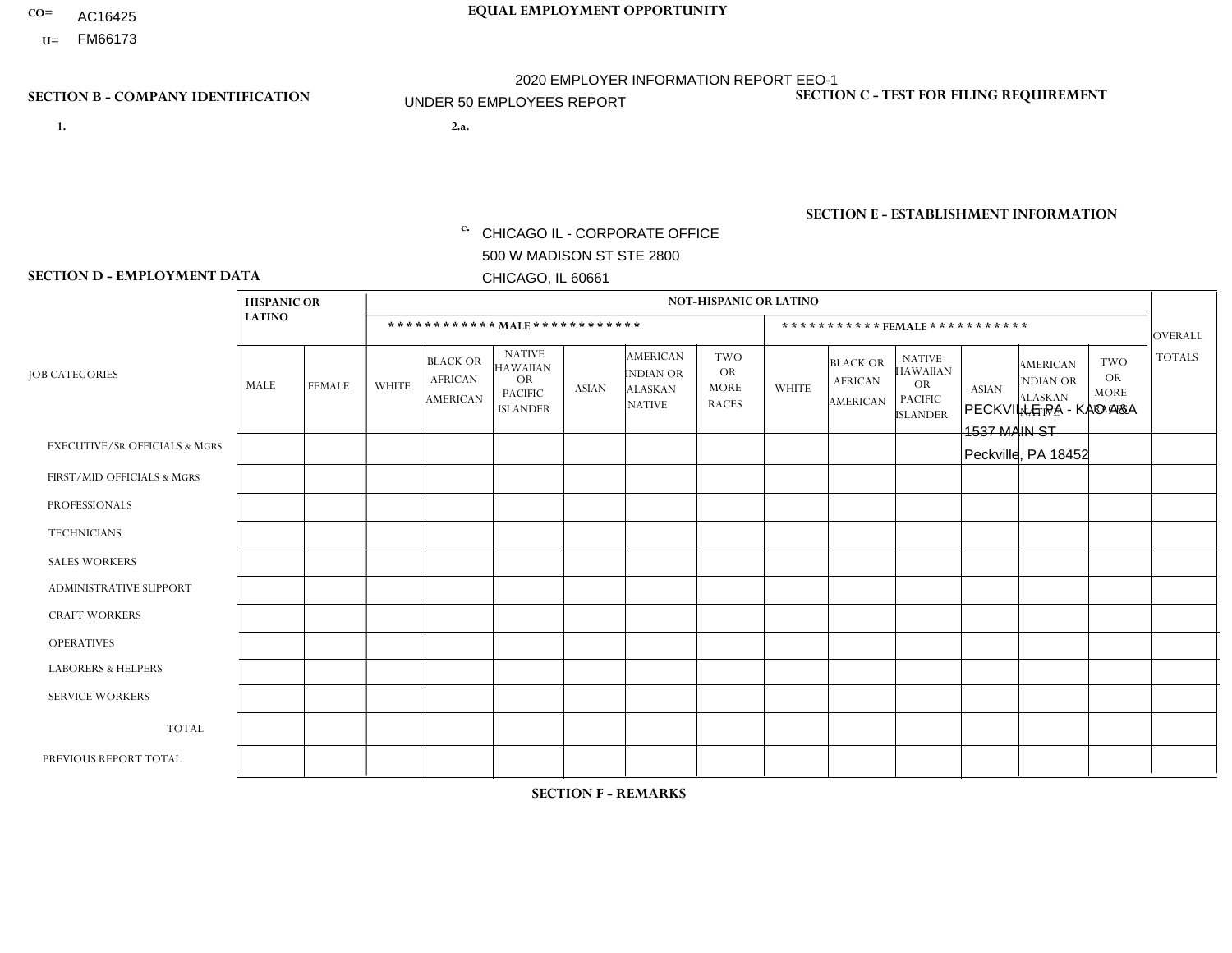- AC16425
- **U=**

**1. 2.a.** CHICAGO IL - CORPORATE OFFICE 500 W MADISON ST STE 2800 CHICAGO, IL 60661

2.a. NASHVILLE TN - PYP SS 2030 LUCAS LANE Nashville, TN 37207

EIN= 952920557

## **SECTION B - COMPANY IDENTIFICATION SECTION C - TEST FOR FILING REQUIREMENT**

1- Y 2- Y 3- N DUNS= 000123456

**SECTION E - ESTABLISHMENT INFORMATION c.** NAICS: 423140

### **SECTION D - EMPLOYMENT DATA**

|                                          | <b>HISPANIC OR</b> |               |                |                                                      |                                                                                    |              |                                                                        | <b>NOT-HISPANIC OR LATINO</b>                          |                |                                                      |                                                                             |              |                                                                       |                                                        |                 |
|------------------------------------------|--------------------|---------------|----------------|------------------------------------------------------|------------------------------------------------------------------------------------|--------------|------------------------------------------------------------------------|--------------------------------------------------------|----------------|------------------------------------------------------|-----------------------------------------------------------------------------|--------------|-----------------------------------------------------------------------|--------------------------------------------------------|-----------------|
|                                          | <b>LATINO</b>      |               |                |                                                      | ************ MALE ************                                                     |              |                                                                        |                                                        |                | ***********FEMALE***********                         |                                                                             |              |                                                                       |                                                        | <b>OVERALL</b>  |
| <b>JOB CATEGORIES</b>                    | MALE               | <b>FEMALE</b> | <b>WHITE</b>   | <b>BLACK OR</b><br><b>AFRICAN</b><br><b>AMERICAN</b> | <b>NATIVE</b><br><b>HAWAIIAN</b><br><b>OR</b><br><b>PACIFIC</b><br><b>ISLANDER</b> | <b>ASIAN</b> | <b>AMERICAN</b><br><b>INDIAN OR</b><br><b>ALASKAN</b><br><b>NATIVE</b> | <b>TWO</b><br><b>OR</b><br><b>MORE</b><br><b>RACES</b> | <b>WHITE</b>   | <b>BLACK OR</b><br><b>AFRICAN</b><br><b>AMERICAN</b> | <b>NATIVE</b><br><b>HAWAIIAN</b><br>OR<br><b>PACIFIC</b><br><b>ISLANDER</b> | <b>ASIAN</b> | <b>AMERICAN</b><br><b>NDIAN OR</b><br><b>ALASKAN</b><br><b>NATIVE</b> | <b>TWO</b><br><b>OR</b><br><b>MORE</b><br><b>RACES</b> | <b>TOTALS</b>   |
| <b>EXECUTIVE/SR OFFICIALS &amp; MGRS</b> | $\Omega$           | $\Omega$      | $\Omega$       | $\mathbf 0$                                          | $\Omega$                                                                           | $\Omega$     | $\Omega$                                                               | $\Omega$                                               | $\Omega$       | $\Omega$                                             | $\Omega$                                                                    | $\Omega$     | $\Omega$                                                              | $\mathbf{0}$                                           | $\mathbf 0$     |
| FIRST/MID OFFICIALS & MGRS               |                    | $\mathbf 0$   | $\overline{c}$ | $\mathbf 0$                                          | $\Omega$                                                                           | $\Omega$     | $\Omega$                                                               | $\Omega$                                               | 0              | $\Omega$                                             | $\Omega$                                                                    | $\mathbf{0}$ | $\Omega$                                                              | $\mathbf{0}$                                           | 3               |
| <b>PROFESSIONALS</b>                     |                    | $\Omega$      | $\Omega$       | $\mathbf 0$                                          | $\Omega$                                                                           | $\Omega$     | $\Omega$                                                               |                                                        |                | $\Omega$                                             | $\Omega$                                                                    | $\Omega$     | $\Omega$                                                              | $\Omega$                                               | 3               |
| <b>TECHNICIANS</b>                       | 0                  | $\Omega$      | $\Omega$       | $\Omega$                                             | $\Omega$                                                                           | $\Omega$     | $\Omega$                                                               | $\Omega$                                               | $\Omega$       | $\Omega$                                             | $\Omega$                                                                    | $\Omega$     | $\Omega$                                                              | $\Omega$                                               | $\Omega$        |
| <b>SALES WORKERS</b>                     | 0                  | $\Omega$      | $\Omega$       | $\overline{1}$                                       | $\Omega$                                                                           | $\Omega$     | $\Omega$                                                               | $\Omega$                                               | 0              | $\Omega$                                             | $\Omega$                                                                    | $\Omega$     | $\Omega$                                                              | $\mathbf{0}$                                           | $\mathbf{1}$    |
| ADMINISTRATIVE SUPPORT                   | 0                  | $\Omega$      | $\Omega$       | $\overline{1}$                                       | $\Omega$                                                                           | $\Omega$     | $\Omega$                                                               | $\Omega$                                               |                | 3                                                    | $\Omega$                                                                    | $\Omega$     | $\Omega$                                                              | $\Omega$                                               | $5\phantom{.0}$ |
| <b>CRAFT WORKERS</b>                     | 0                  | $\Omega$      | $\Omega$       | $\mathbf 0$                                          | $\Omega$                                                                           | $\Omega$     | $\Omega$                                                               | $\Omega$                                               | 0              | $\Omega$                                             | $\Omega$                                                                    | $\mathbf{0}$ | $\Omega$                                                              | $\mathbf{0}$                                           | $\mathbf 0$     |
| <b>OPERATIVES</b>                        | 0                  | $\Omega$      | $\overline{7}$ | $\overline{2}$                                       | $\Omega$                                                                           | $\Omega$     | $\Omega$                                                               | $\Omega$                                               | $\Omega$       | $\Omega$                                             | $\Omega$                                                                    | $\mathbf{0}$ | $\Omega$                                                              | $\mathbf{0}$                                           | 9               |
| <b>LABORERS &amp; HELPERS</b>            | 0                  | $\Omega$      | $\mathbf 0$    | $\mathbf 0$                                          | $\mathbf 0$                                                                        | $\Omega$     | $\Omega$                                                               | $\Omega$                                               | $\Omega$       | $\Omega$                                             | $\Omega$                                                                    | $\mathbf{0}$ | $\Omega$                                                              | $\Omega$                                               | $\mathbf 0$     |
| <b>SERVICE WORKERS</b>                   | 0                  | $\Omega$      | $\Omega$       | 0                                                    | $\Omega$                                                                           | $\Omega$     | $\Omega$                                                               | $\Omega$                                               | $\Omega$       | $\Omega$                                             | $\Omega$                                                                    | $\Omega$     | $\Omega$                                                              | $\Omega$                                               | 0               |
| <b>TOTAL</b>                             | $\overline{2}$     | 0             | 9              | 4                                                    | 0                                                                                  | $\Omega$     | $\Omega$                                                               |                                                        | $\overline{2}$ | 3                                                    | $\Omega$                                                                    | $\mathbf 0$  | 0                                                                     | $\Omega$                                               | 21              |
| PREVIOUS REPORT TOTAL                    |                    | $\Omega$      | 6              | 3                                                    | $\Omega$                                                                           | $\Omega$     | $\Omega$                                                               |                                                        | $\overline{2}$ | $\Omega$                                             | 1                                                                           | $\Omega$     | $\Omega$                                                              | $\mathbf 0$                                            | 14              |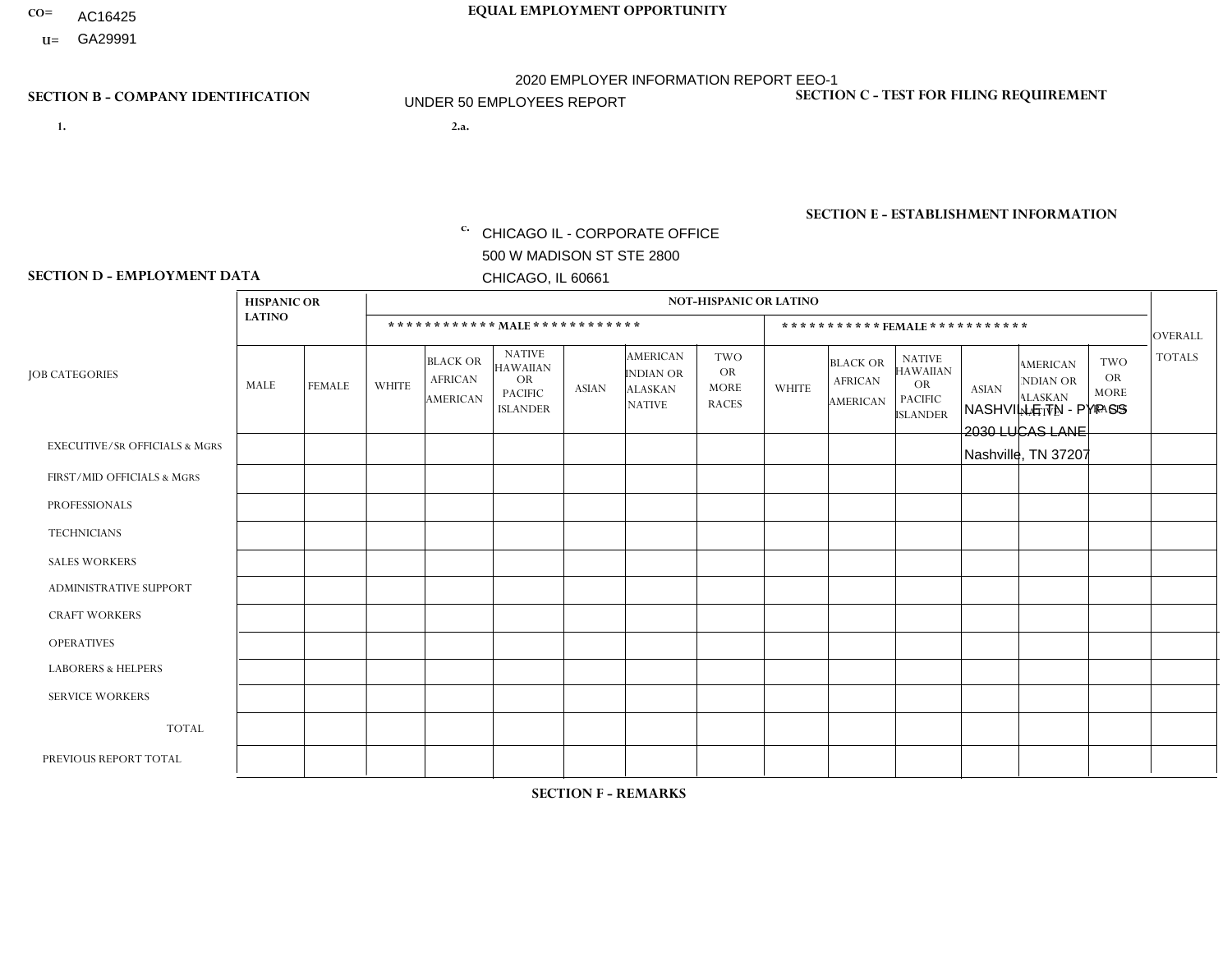- AC16425
- **U=**

**1. 2.a.** CHICAGO IL - CORPORATE OFFICE 500 W MADISON ST STE 2800 CHICAGO, IL 60661

2.a. MOBILE AL - PGW 1541 E I65 SERVICE RD S Mobile, AL 36606

EIN= 952920557

## **SECTION B - COMPANY IDENTIFICATION SECTION C - TEST FOR FILING REQUIREMENT**

1- Y 2- Y 3- N DUNS= 000123456

**SECTION E - ESTABLISHMENT INFORMATION c.** NAICS: 811122

### **SECTION D - EMPLOYMENT DATA**

|                                          | <b>HISPANIC OR</b> |                |                |                                                      |                                                                                    |              |                                                                        | <b>NOT-HISPANIC OR LATINO</b>                          |              |                                               |                                                                                    |              |                                                                |                                                        |                |
|------------------------------------------|--------------------|----------------|----------------|------------------------------------------------------|------------------------------------------------------------------------------------|--------------|------------------------------------------------------------------------|--------------------------------------------------------|--------------|-----------------------------------------------|------------------------------------------------------------------------------------|--------------|----------------------------------------------------------------|--------------------------------------------------------|----------------|
|                                          | <b>LATINO</b>      |                |                |                                                      | ************ MAIE************                                                      |              |                                                                        |                                                        |              | ***********FEMALE***********                  |                                                                                    |              |                                                                |                                                        | <b>OVERALL</b> |
| <b>JOB CATEGORIES</b>                    | MALE               | FEMALE         | <b>WHITE</b>   | <b>BLACK OR</b><br><b>AFRICAN</b><br><b>AMERICAN</b> | <b>NATIVE</b><br><b>HAWAIIAN</b><br><b>OR</b><br><b>PACIFIC</b><br><b>ISLANDER</b> | <b>ASIAN</b> | <b>AMERICAN</b><br><b>INDIAN OR</b><br><b>ALASKAN</b><br><b>NATIVE</b> | <b>TWO</b><br><b>OR</b><br><b>MORE</b><br><b>RACES</b> | <b>WHITE</b> | <b>BLACK OR</b><br><b>AFRICAN</b><br>AMERICAN | <b>NATIVE</b><br><b>HAWAIIAN</b><br><b>OR</b><br><b>PACIFIC</b><br><b>ISLANDER</b> | <b>ASIAN</b> | <b>AMERICAN</b><br>NDIAN OR<br><b>ALASKAN</b><br><b>NATIVE</b> | <b>TWO</b><br><b>OR</b><br><b>MORE</b><br><b>RACES</b> | <b>TOTALS</b>  |
| <b>EXECUTIVE/SR OFFICIALS &amp; MGRS</b> | $\Omega$           | $\Omega$       | $\Omega$       | $\mathbf 0$                                          | $\Omega$                                                                           | $\mathbf{0}$ | $\Omega$                                                               | $\Omega$                                               | $\Omega$     | $\Omega$                                      | $\Omega$                                                                           | $\Omega$     | $\Omega$                                                       | $\mathbf{0}$                                           | $\mathbf{0}$   |
| FIRST/MID OFFICIALS & MGRS               | 0                  | 0              | $\mathbf 0$    | $\overline{1}$                                       | $\Omega$                                                                           | $\Omega$     | $\Omega$                                                               | $\Omega$                                               | 0            | $\Omega$                                      | $\Omega$                                                                           | $\mathbf{0}$ | $\Omega$                                                       | $\mathbf 0$                                            | $\mathbf{1}$   |
| <b>PROFESSIONALS</b>                     | $\Omega$           | $\overline{0}$ | $\mathbf 0$    | $\mathbf 0$                                          | $\Omega$                                                                           | $\Omega$     | $\Omega$                                                               | $\Omega$                                               | 0            | $\Omega$                                      | $\Omega$                                                                           | $\mathbf 0$  | 0                                                              | $\mathbf 0$                                            | $\mathbf{0}$   |
| <b>TECHNICIANS</b>                       | 0                  | $\mathbf 0$    | $\mathbf 0$    | $\mathbf 0$                                          | $\mathbf 0$                                                                        | $\Omega$     | $\Omega$                                                               | $\Omega$                                               | $\Omega$     | $\Omega$                                      | $\Omega$                                                                           | $\mathbf 0$  | $\Omega$                                                       | $\mathbf 0$                                            | $\mathbf 0$    |
| <b>SALES WORKERS</b>                     | $\Omega$           | $\mathbf 0$    | $\Omega$       | $\mathbf 0$                                          | $\Omega$                                                                           | $\Omega$     | $\Omega$                                                               | $\Omega$                                               | 0            | $\Omega$                                      | $\Omega$                                                                           | $\Omega$     | $\Omega$                                                       | $\mathbf{0}$                                           | $\mathbf 0$    |
| <b>ADMINISTRATIVE SUPPORT</b>            | 0                  | $\Omega$       | $\Omega$       | $\mathbf 0$                                          | $\Omega$                                                                           | $\Omega$     | $\Omega$                                                               | $\Omega$                                               | $\Omega$     | $\Omega$                                      | $\Omega$                                                                           | $\mathbf{0}$ | $\mathbf{0}$                                                   | $\mathbf{0}$                                           | $\mathbf 0$    |
| <b>CRAFT WORKERS</b>                     | 0                  | $\Omega$       | $\Omega$       | $\mathbf 0$                                          | $\Omega$                                                                           | $\Omega$     | $\Omega$                                                               | $\Omega$                                               | 0            | $\Omega$                                      | $\Omega$                                                                           | $\Omega$     | $\Omega$                                                       | $\Omega$                                               | $\Omega$       |
| <b>OPERATIVES</b>                        | 0                  | $\Omega$       | $\overline{2}$ | 2                                                    | $\Omega$                                                                           | $\Omega$     | $\Omega$                                                               | $\Omega$                                               | $\Omega$     | $\Omega$                                      | $\Omega$                                                                           | $\Omega$     | $\Omega$                                                       | $\Omega$                                               | $\overline{4}$ |
| <b>LABORERS &amp; HELPERS</b>            | 0                  | $\Omega$       | $\overline{ }$ | $\mathbf 0$                                          | $\Omega$                                                                           | $\Omega$     | $\Omega$                                                               | $\Omega$                                               | 0            | $\Omega$                                      | $\Omega$                                                                           | $\Omega$     | $\Omega$                                                       | $\Omega$                                               | $\mathbf{1}$   |
| <b>SERVICE WORKERS</b>                   | 0                  | $\Omega$       | $\mathbf 0$    | 0                                                    | $\mathbf{0}$                                                                       | $\Omega$     | $\Omega$                                                               | $\Omega$                                               | $\Omega$     | $\Omega$                                      | $\Omega$                                                                           | $\Omega$     | $\Omega$                                                       | $\Omega$                                               | 0              |
| <b>TOTAL</b>                             | $\Omega$           | 0              | 3              | 3                                                    | $\mathbf{0}$                                                                       | $\mathbf{0}$ | $\Omega$                                                               | $\Omega$                                               | $\Omega$     | $\Omega$                                      | $\Omega$                                                                           | $\mathbf 0$  | 0                                                              | $\mathbf 0$                                            | 6              |
| PREVIOUS REPORT TOTAL                    | $\Omega$           | $\Omega$       | $\Omega$       | $\overline{2}$                                       | $\Omega$                                                                           | $\Omega$     | $\Omega$                                                               | $\Omega$                                               | $\Omega$     | $\Omega$                                      | $\Omega$                                                                           | $\Omega$     | $\Omega$                                                       | $\mathbf 0$                                            | $\overline{2}$ |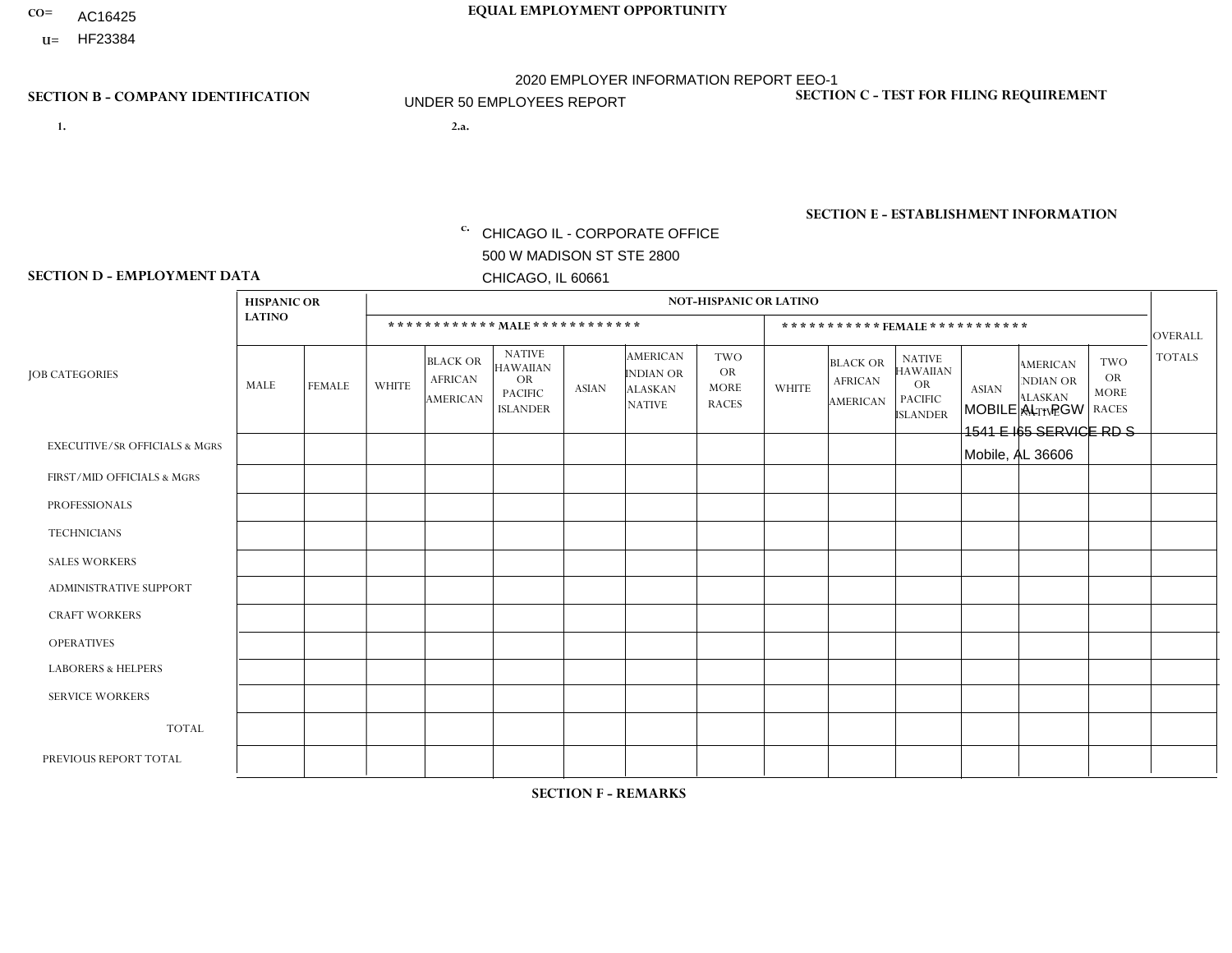- AC16425
- **U=**

**1. 2.a.** CHICAGO IL - CORPORATE OFFICE 500 W MADISON ST STE 2800 CHICAGO, IL 60661

2.a. LIVONIA MI - PGW 35546 INDUSTRIAL RD Livonia, MI 48150

EIN= 952920557

## **SECTION B - COMPANY IDENTIFICATION SECTION C - TEST FOR FILING REQUIREMENT**

1- Y 2- Y 3- N DUNS= 000123456

**SECTION E - ESTABLISHMENT INFORMATION c.** NAICS: 811122

### **SECTION D - EMPLOYMENT DATA**

|                                          | <b>HISPANIC OR</b> |                |              |                                                      |                                                                                    |              |                                                                        | <b>NOT-HISPANIC OR LATINO</b>                          |              |                                               |                                                                                    |              |                                                                       |                                                        |                |
|------------------------------------------|--------------------|----------------|--------------|------------------------------------------------------|------------------------------------------------------------------------------------|--------------|------------------------------------------------------------------------|--------------------------------------------------------|--------------|-----------------------------------------------|------------------------------------------------------------------------------------|--------------|-----------------------------------------------------------------------|--------------------------------------------------------|----------------|
|                                          | <b>LATINO</b>      |                |              | ************ MALE ************                       |                                                                                    |              |                                                                        |                                                        |              | ***********FEMALE***********                  |                                                                                    |              |                                                                       |                                                        | <b>OVERALL</b> |
| <b>JOB CATEGORIES</b>                    | MALE               | <b>FEMALE</b>  | <b>WHITE</b> | <b>BLACK OR</b><br><b>AFRICAN</b><br><b>AMERICAN</b> | <b>NATIVE</b><br><b>HAWAIIAN</b><br><b>OR</b><br><b>PACIFIC</b><br><b>ISLANDER</b> | ASIAN        | <b>AMERICAN</b><br><b>INDIAN OR</b><br><b>ALASKAN</b><br><b>NATIVE</b> | <b>TWO</b><br><b>OR</b><br><b>MORE</b><br><b>RACES</b> | <b>WHITE</b> | <b>BLACK OR</b><br><b>AFRICAN</b><br>AMERICAN | <b>NATIVE</b><br><b>HAWAIIAN</b><br><b>OR</b><br><b>PACIFIC</b><br><b>ISLANDER</b> | <b>ASIAN</b> | <b>AMERICAN</b><br><b>NDIAN OR</b><br><b>ALASKAN</b><br><b>NATIVE</b> | <b>TWO</b><br><b>OR</b><br><b>MORE</b><br><b>RACES</b> | <b>TOTALS</b>  |
| <b>EXECUTIVE/SR OFFICIALS &amp; MGRS</b> | $\Omega$           | $\Omega$       | $\Omega$     | $\mathbf 0$                                          | $\Omega$                                                                           | $\mathbf{0}$ | $\Omega$                                                               | $\Omega$                                               | 0            | $\Omega$                                      | $\Omega$                                                                           | $\Omega$     | $\Omega$                                                              | $\Omega$                                               | $\mathbf{0}$   |
| FIRST/MID OFFICIALS & MGRS               | 0                  | $\Omega$       |              | $\mathbf 0$                                          | $\Omega$                                                                           | $\Omega$     | $\Omega$                                                               | $\Omega$                                               | 0            | $\Omega$                                      | $\Omega$                                                                           | $\Omega$     | $\Omega$                                                              | $\Omega$                                               | $\mathbf{1}$   |
| <b>PROFESSIONALS</b>                     | 0                  | $\overline{0}$ | $\mathbf 0$  | $\mathbf 0$                                          | $\Omega$                                                                           | $\Omega$     | $\Omega$                                                               | $\Omega$                                               | 0            | $\Omega$                                      | $\Omega$                                                                           | $\Omega$     | $\Omega$                                                              | $\Omega$                                               | $\mathbf{0}$   |
| <b>TECHNICIANS</b>                       | 0                  | $\Omega$       | $\Omega$     | $\mathbf 0$                                          | $\Omega$                                                                           | $\Omega$     | $\Omega$                                                               | $\Omega$                                               | $\Omega$     | $\Omega$                                      | $\Omega$                                                                           | $\Omega$     | $\Omega$                                                              | $\Omega$                                               | $\mathbf{0}$   |
| <b>SALES WORKERS</b>                     | 0                  | $\Omega$       | $\Omega$     | $\Omega$                                             | $\Omega$                                                                           | $\Omega$     | $\Omega$                                                               | $\Omega$                                               | 0            | $\Omega$                                      | $\Omega$                                                                           | $\Omega$     | $\Omega$                                                              | $\Omega$                                               | $\Omega$       |
| <b>ADMINISTRATIVE SUPPORT</b>            | 0                  | 0              | $\Omega$     | $\mathbf 0$                                          | 0                                                                                  | $\Omega$     | $\Omega$                                                               | $\Omega$                                               | $\Omega$     | $\Omega$                                      | $\Omega$                                                                           | $\mathbf{0}$ | $\mathbf{0}$                                                          | $\mathbf 0$                                            | $\mathbf 0$    |
| <b>CRAFT WORKERS</b>                     | 0                  | $\Omega$       | $\Omega$     | $\mathbf 0$                                          | $\Omega$                                                                           | $\Omega$     | $\Omega$                                                               | $\Omega$                                               | 0            | $\Omega$                                      | $\Omega$                                                                           | $\Omega$     | $\Omega$                                                              | $\Omega$                                               | $\mathbf 0$    |
| <b>OPERATIVES</b>                        | 0                  | $\Omega$       | 6            | $\overline{1}$                                       | $\Omega$                                                                           | $\Omega$     | $\Omega$                                                               | $\Omega$                                               | $\Omega$     | $\Omega$                                      | $\Omega$                                                                           | $\Omega$     | $\Omega$                                                              | $\Omega$                                               | $\overline{7}$ |
| <b>LABORERS &amp; HELPERS</b>            | 0                  | $\Omega$       | -1           | $\mathbf 0$                                          | $\Omega$                                                                           | $\Omega$     | $\Omega$                                                               | $\Omega$                                               | $\Omega$     | $\Omega$                                      | $\Omega$                                                                           | $\mathbf{0}$ | $\Omega$                                                              | $\mathbf 0$                                            | $\mathbf{1}$   |
| <b>SERVICE WORKERS</b>                   | 0                  | $\Omega$       | $\mathbf 0$  | 0                                                    | 0                                                                                  | $\Omega$     | $\Omega$                                                               | $\Omega$                                               | $\Omega$     | $\Omega$                                      | $\Omega$                                                                           | $\Omega$     | $\Omega$                                                              | $\Omega$                                               | $\overline{0}$ |
| <b>TOTAL</b>                             | $\mathbf 0$        | 0              | 8            | $\overline{1}$                                       | 0                                                                                  | $\mathbf 0$  | $\Omega$                                                               | $\Omega$                                               | $\Omega$     | $\Omega$                                      | $\Omega$                                                                           | $\mathbf 0$  | 0                                                                     | $\mathbf 0$                                            | 9              |
| PREVIOUS REPORT TOTAL                    | 0                  | $\Omega$       | 3            | $\overline{1}$                                       | 0                                                                                  | $\mathbf{0}$ | $\Omega$                                                               | $\Omega$                                               | 0            | $\Omega$                                      | $\Omega$                                                                           | $\Omega$     | $\Omega$                                                              | $\mathbf 0$                                            | $\overline{4}$ |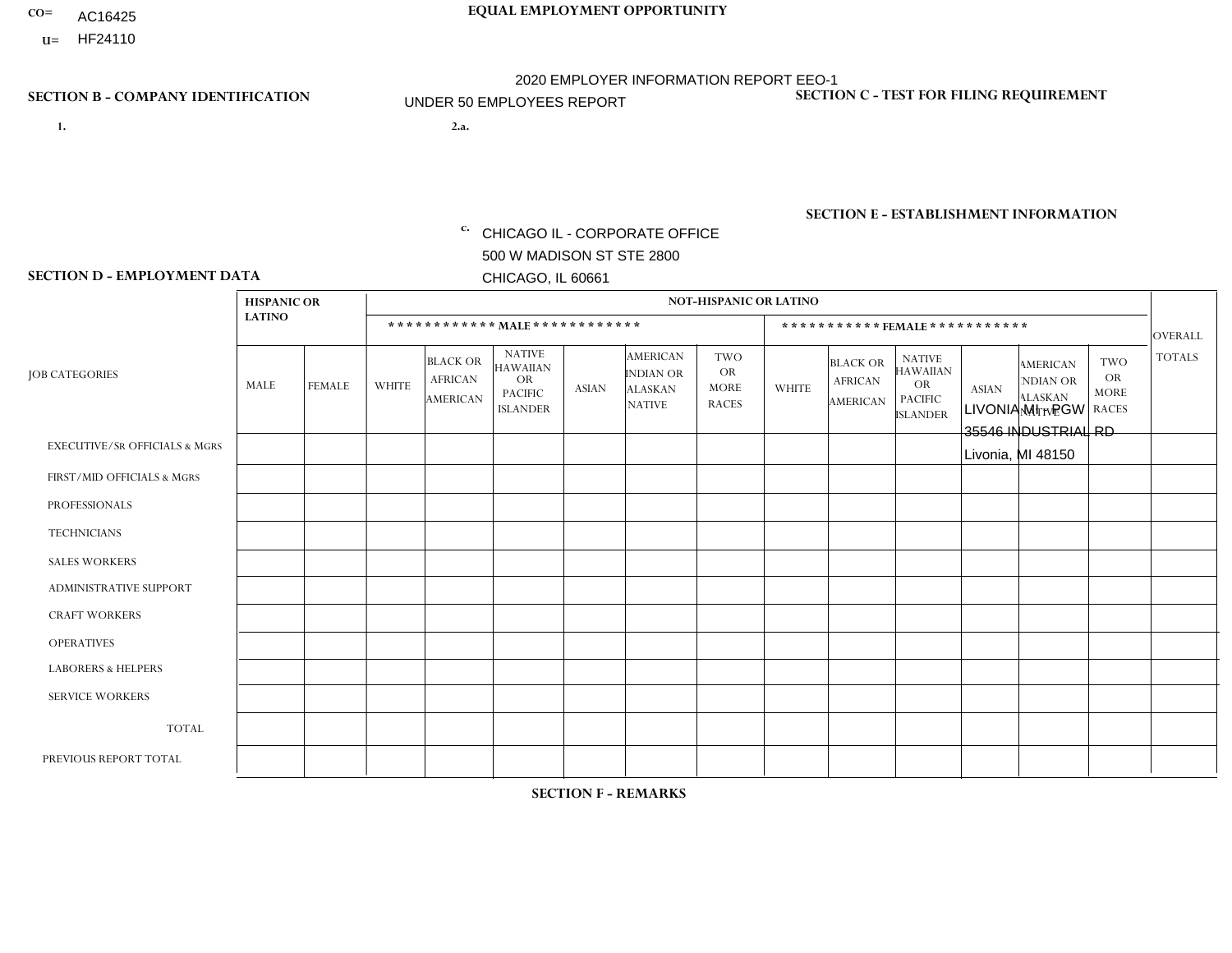- AC16425
- **U=**

**1. 2.a.** CHICAGO IL - CORPORATE OFFICE 500 W MADISON ST STE 2800 CHICAGO, IL 60661

2.a. ST PAUL MN - PGW 2077 ELLIS AVE St. Paul, MN 55114

EIN= 952920557

## **SECTION B - COMPANY IDENTIFICATION SECTION C - TEST FOR FILING REQUIREMENT**

1- Y 2- Y 3- N DUNS= 000123456

**SECTION E - ESTABLISHMENT INFORMATION c.** NAICS: 423140

### **SECTION D - EMPLOYMENT DATA**

|                                          | <b>HISPANIC OR</b> |               |                |                                                      |                                                                                    |              |                                                                        | <b>NOT-HISPANIC OR LATINO</b>                          |              |                                               |                                                                                    |              |                                                                       |                                                        |                |
|------------------------------------------|--------------------|---------------|----------------|------------------------------------------------------|------------------------------------------------------------------------------------|--------------|------------------------------------------------------------------------|--------------------------------------------------------|--------------|-----------------------------------------------|------------------------------------------------------------------------------------|--------------|-----------------------------------------------------------------------|--------------------------------------------------------|----------------|
|                                          | <b>LATINO</b>      |               |                | ************ MALE ************                       |                                                                                    |              |                                                                        |                                                        |              |                                               | ***********FEMALE ***********                                                      |              |                                                                       |                                                        | <b>OVERALL</b> |
| <b>JOB CATEGORIES</b>                    | MALE               | <b>FEMALE</b> | <b>WHITE</b>   | <b>BLACK OR</b><br><b>AFRICAN</b><br><b>AMERICAN</b> | <b>NATIVE</b><br><b>HAWAIIAN</b><br><b>OR</b><br><b>PACIFIC</b><br><b>ISLANDER</b> | <b>ASIAN</b> | <b>AMERICAN</b><br><b>INDIAN OR</b><br><b>ALASKAN</b><br><b>NATIVE</b> | <b>TWO</b><br><b>OR</b><br><b>MORE</b><br><b>RACES</b> | <b>WHITE</b> | <b>BLACK OR</b><br><b>AFRICAN</b><br>AMERICAN | <b>NATIVE</b><br><b>HAWAIIAN</b><br><b>OR</b><br><b>PACIFIC</b><br><b>ISLANDER</b> | <b>ASIAN</b> | <b>AMERICAN</b><br><b>NDIAN OR</b><br><b>ALASKAN</b><br><b>NATIVE</b> | <b>TWO</b><br><b>OR</b><br><b>MORE</b><br><b>RACES</b> | <b>TOTALS</b>  |
| <b>EXECUTIVE/SR OFFICIALS &amp; MGRS</b> | $\Omega$           | $\Omega$      | $\mathbf{0}$   | $\Omega$                                             | $\Omega$                                                                           | $\Omega$     | $\Omega$                                                               | $\Omega$                                               | 0            | $\Omega$                                      | $\Omega$                                                                           | $\Omega$     | $\Omega$                                                              | $\Omega$                                               | $\Omega$       |
| FIRST/MID OFFICIALS & MGRS               | $\Omega$           | $\Omega$      | 1              | $\mathbf{0}$                                         | $\Omega$                                                                           | $\Omega$     | $\Omega$                                                               | $\Omega$                                               | 0            | $\Omega$                                      | 0                                                                                  | $\Omega$     | $\Omega$                                                              | $\Omega$                                               | $\mathbf{1}$   |
| <b>PROFESSIONALS</b>                     | $\Omega$           | $\Omega$      | $\Omega$       | $\mathbf 0$                                          | $\Omega$                                                                           | $\Omega$     | $\Omega$                                                               | $\Omega$                                               | $\Omega$     | $\Omega$                                      | 0                                                                                  | 0            | $\Omega$                                                              | $\mathbf 0$                                            | $\mathbf{0}$   |
| <b>TECHNICIANS</b>                       | $\Omega$           | $\Omega$      | $\Omega$       | $\Omega$                                             | $\Omega$                                                                           | $\Omega$     | $\Omega$                                                               | $\Omega$                                               | $\Omega$     | $\Omega$                                      | $\Omega$                                                                           | $\mathbf 0$  | $\Omega$                                                              | $\mathbf 0$                                            | $\Omega$       |
| <b>SALES WORKERS</b>                     | $\Omega$           | $\Omega$      | $\Omega$       | $\Omega$                                             | $\Omega$                                                                           | $\Omega$     | $\Omega$                                                               | $\Omega$                                               | $\Omega$     | $\Omega$                                      | $\Omega$                                                                           | $\Omega$     | $\Omega$                                                              | $\Omega$                                               | $\Omega$       |
| <b>ADMINISTRATIVE SUPPORT</b>            | $\Omega$           | $\Omega$      | $\Omega$       | $\mathbf 0$                                          | 0                                                                                  | $\Omega$     | $\Omega$                                                               | $\Omega$                                               | 0            | $\Omega$                                      | 0                                                                                  | $\mathbf 0$  | $\Omega$                                                              | $\Omega$                                               | $\mathbf 0$    |
| <b>CRAFT WORKERS</b>                     | $\Omega$           | $\Omega$      | $\Omega$       | $\mathbf 0$                                          | $\Omega$                                                                           | $\Omega$     | $\Omega$                                                               | $\Omega$                                               | $\Omega$     | $\Omega$                                      | 0                                                                                  | $\Omega$     | $\Omega$                                                              | $\Omega$                                               | $\Omega$       |
| <b>OPERATIVES</b>                        | $\Omega$           | $\Omega$      | 5              | $\mathbf 0$                                          | $\Omega$                                                                           | $\Omega$     | $\Omega$                                                               | $\Omega$                                               | 0            | $\Omega$                                      | 0                                                                                  | $\mathbf 0$  | $\Omega$                                                              | $\Omega$                                               | 5              |
| <b>LABORERS &amp; HELPERS</b>            | $\Omega$           | $\Omega$      | -1             | $\mathbf 0$                                          | $\Omega$                                                                           | $\Omega$     | $\Omega$                                                               | $\Omega$                                               | $\Omega$     | $\Omega$                                      | $\Omega$                                                                           | $\Omega$     | $\Omega$                                                              | $\Omega$                                               | $\mathbf{1}$   |
| <b>SERVICE WORKERS</b>                   | $\Omega$           | $\Omega$      | 0              | $\mathbf 0$                                          | $\mathbf 0$                                                                        | $\Omega$     | $\Omega$                                                               | $\Omega$                                               | 0            | $\Omega$                                      | $\Omega$                                                                           | $\mathbf 0$  | $\Omega$                                                              | $\Omega$                                               | $\mathbf 0$    |
| <b>TOTAL</b>                             | 0                  | 0             | $\overline{7}$ | 0                                                    | $\mathbf 0$                                                                        | 0            | $\Omega$                                                               | $\Omega$                                               | 0            | $\mathbf 0$                                   | 0                                                                                  | $\mathbf 0$  | 0                                                                     | $\mathbf 0$                                            | $\overline{7}$ |
| PREVIOUS REPORT TOTAL                    | $\Omega$           | $\Omega$      | 6              | $\mathbf 0$                                          | 0                                                                                  | $\Omega$     | $\Omega$                                                               | $\Omega$                                               | 0            | $\Omega$                                      | 0                                                                                  | $\Omega$     | $\Omega$                                                              | $\mathbf 0$                                            | 6              |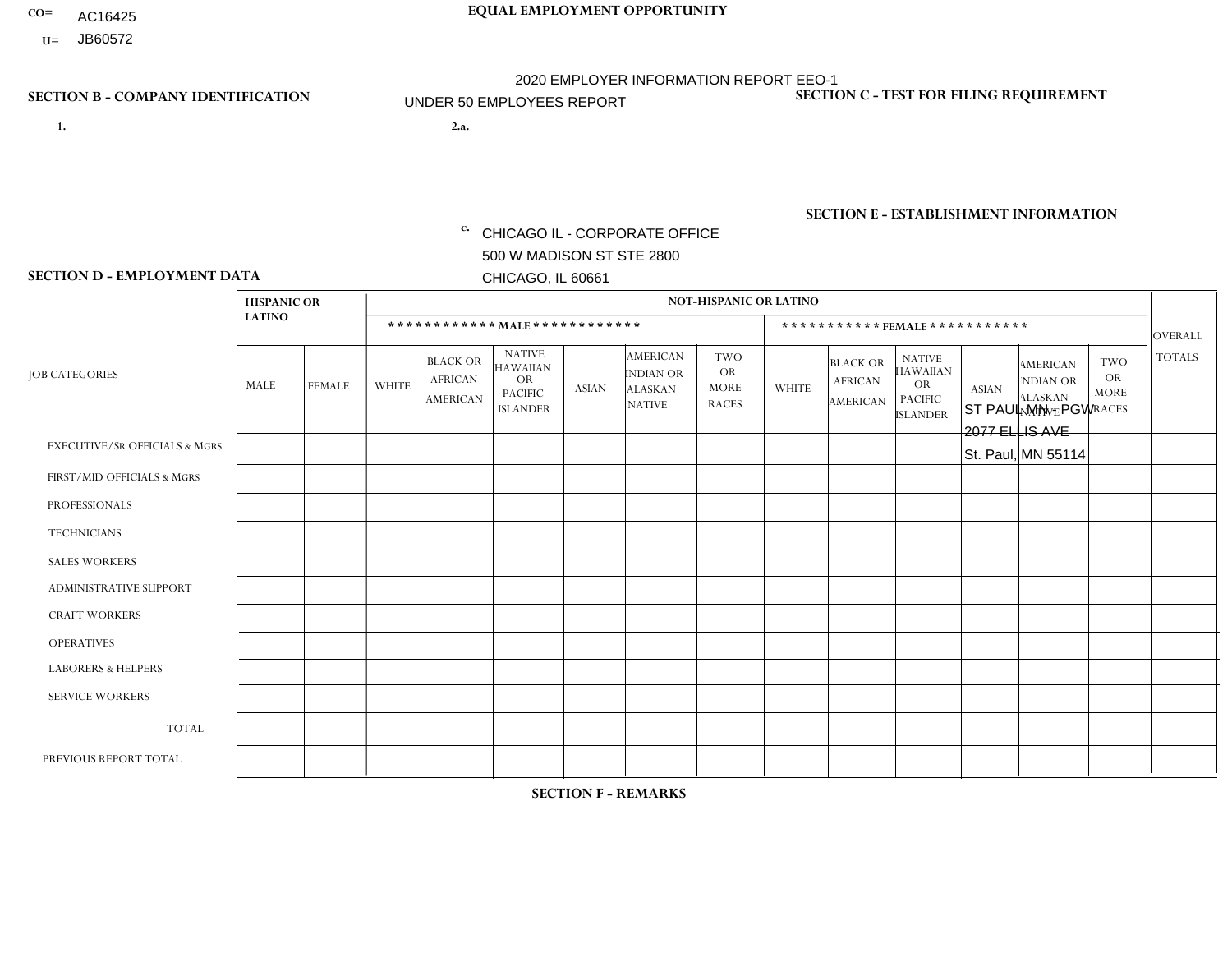- AC16425
- **U=**

- **1. 2.a.** CHICAGO IL CORPORATE OFFICE 500 W MADISON ST STE 2800 CHICAGO, IL 60661
- 2.a. UNION CITY CA 30336 WHIPPLE ROAD Union City, CA 94587

EIN= 952920557

## **SECTION B - COMPANY IDENTIFICATION SECTION C - TEST FOR FILING REQUIREMENT**

1- Y 2- Y 3- N DUNS= 000123456

**SECTION E - ESTABLISHMENT INFORMATION c.** NAICS: 423140

### **SECTION D - EMPLOYMENT DATA**

|                                          | <b>HISPANIC OR</b> |                      |                |                                                      |                                                                                    |              |                                                                 | <b>NOT-HISPANIC OR LATINO</b>                          |              |                                                      |                                                                                    |              |                                                                       |                                                        |                |
|------------------------------------------|--------------------|----------------------|----------------|------------------------------------------------------|------------------------------------------------------------------------------------|--------------|-----------------------------------------------------------------|--------------------------------------------------------|--------------|------------------------------------------------------|------------------------------------------------------------------------------------|--------------|-----------------------------------------------------------------------|--------------------------------------------------------|----------------|
|                                          | <b>LATINO</b>      |                      |                | ************ MALE ************                       |                                                                                    |              |                                                                 |                                                        |              |                                                      | ***********FEMALE***********                                                       |              |                                                                       |                                                        | <b>OVERALL</b> |
| <b>JOB CATEGORIES</b>                    | MALE               | <b>FEMALE</b>        | <b>WHITE</b>   | <b>BLACK OR</b><br><b>AFRICAN</b><br><b>AMERICAN</b> | <b>NATIVE</b><br><b>HAWAIIAN</b><br><b>OR</b><br><b>PACIFIC</b><br><b>ISLANDER</b> | <b>ASIAN</b> | <b>AMERICAN</b><br>INDIAN OR<br><b>ALASKAN</b><br><b>NATIVE</b> | <b>TWO</b><br><b>OR</b><br><b>MORE</b><br><b>RACES</b> | <b>WHITE</b> | <b>BLACK OR</b><br><b>AFRICAN</b><br><b>AMERICAN</b> | <b>NATIVE</b><br><b>HAWAIIAN</b><br><b>OR</b><br><b>PACIFIC</b><br><b>ISLANDER</b> | <b>ASIAN</b> | <b>AMERICAN</b><br><b>NDIAN OR</b><br><b>ALASKAN</b><br><b>NATIVE</b> | <b>TWO</b><br><b>OR</b><br><b>MORE</b><br><b>RACES</b> | <b>TOTALS</b>  |
| <b>EXECUTIVE/SR OFFICIALS &amp; MGRS</b> | $\Omega$           | $\Omega$             | $\Omega$       | $\mathbf 0$                                          | $\Omega$                                                                           | $\Omega$     | $\Omega$                                                        | $\Omega$                                               | $\Omega$     | $\Omega$                                             | $\mathbf{0}$                                                                       | $\Omega$     | $\Omega$                                                              | $\Omega$                                               | $\mathbf{0}$   |
| FIRST/MID OFFICIALS & MGRS               |                    | $\Omega$             | $\Omega$       | $\Omega$                                             | $\Omega$                                                                           | $\Omega$     | $\Omega$                                                        | $\Omega$                                               | $\Omega$     | $\Omega$                                             | $\Omega$                                                                           | $\Omega$     | $\Omega$                                                              | $\Omega$                                               | $\mathbf{1}$   |
| <b>PROFESSIONALS</b>                     | $\Omega$           | $\Omega$             | $\mathbf 0$    | $\mathbf 0$                                          | $\Omega$                                                                           | $\Omega$     | $\Omega$                                                        | $\Omega$                                               | $\Omega$     | $\Omega$                                             | $\Omega$                                                                           | $\Omega$     | $\Omega$                                                              | $\Omega$                                               | $\mathbf 0$    |
| <b>TECHNICIANS</b>                       | $\Omega$           | $\mathbf 0$          | $\Omega$       | $\mathbf 0$                                          | 0                                                                                  | $\Omega$     | $\overline{0}$                                                  | $\Omega$                                               | $\mathbf 0$  | $\mathbf 0$                                          | $\mathbf 0$                                                                        | $\mathbf 0$  | $\Omega$                                                              | $\Omega$                                               | $\mathbf 0$    |
| <b>SALES WORKERS</b>                     | -1                 | $\Omega$             | $\Omega$       | $\Omega$                                             | 0                                                                                  | $\Omega$     | $\Omega$                                                        | $\Omega$                                               | $\Omega$     | $\Omega$                                             | $\Omega$                                                                           | $\Omega$     | $\Omega$                                                              | $\Omega$                                               | $\mathbf{1}$   |
| <b>ADMINISTRATIVE SUPPORT</b>            | $\Omega$           | $\mathbf 0$          | $\mathbf 0$    | $\mathbf 0$                                          | $\mathbf 0$                                                                        | $\mathbf 0$  | $\Omega$                                                        | $\Omega$                                               | $\Omega$     | $\Omega$                                             | $\mathbf{0}$                                                                       |              | $\Omega$                                                              | $\Omega$                                               | $\mathbf{1}$   |
| <b>CRAFT WORKERS</b>                     | $\Omega$           | $\Omega$             | $\mathbf{0}$   | $\mathbf 0$                                          | $\Omega$                                                                           | $\Omega$     | $\Omega$                                                        | $\Omega$                                               | $\Omega$     | $\Omega$                                             | $\Omega$                                                                           | $\Omega$     | $\Omega$                                                              | $\Omega$                                               | $\Omega$       |
| <b>OPERATIVES</b>                        | 3                  | $\overline{2}$       | 1              | $\overline{2}$                                       | 0                                                                                  | $\Omega$     | $\Omega$                                                        | $\Omega$                                               | $\Omega$     | $\Omega$                                             | $\mathbf{0}$                                                                       | $\Omega$     | $\Omega$                                                              | $\Omega$                                               | 8              |
| <b>LABORERS &amp; HELPERS</b>            | $\overline{2}$     | $\blacktriangleleft$ | $\overline{c}$ | $\mathbf 0$                                          | $\overline{2}$                                                                     | $\mathbf 0$  | $\Omega$                                                        | $\Omega$                                               | $\Omega$     |                                                      | $\Omega$                                                                           | $\Omega$     | $\Omega$                                                              | $\Omega$                                               | 8              |
| <b>SERVICE WORKERS</b>                   | $\Omega$           | $\Omega$             | 0              | 0                                                    | $\Omega$                                                                           | $\Omega$     | $\Omega$                                                        | $\Omega$                                               | $\Omega$     | $\Omega$                                             | $\Omega$                                                                           | $\Omega$     | $\Omega$                                                              | $\Omega$                                               | 0              |
| <b>TOTAL</b>                             | $\overline{7}$     | 3                    | 3              | $\overline{2}$                                       | $\overline{2}$                                                                     | $\mathbf 0$  | $\Omega$                                                        | $\Omega$                                               | $\mathbf{0}$ | $\overline{1}$                                       | $\mathbf 0$                                                                        |              | 0                                                                     | $\mathbf 0$                                            | 19             |
| PREVIOUS REPORT TOTAL                    | 14                 | $\overline{2}$       | 8              | 5                                                    | $\overline{a}$                                                                     | $\mathbf{1}$ | $\Omega$                                                        |                                                        | 1            | $\overline{2}$                                       | $\Omega$                                                                           |              | 1                                                                     |                                                        | 39             |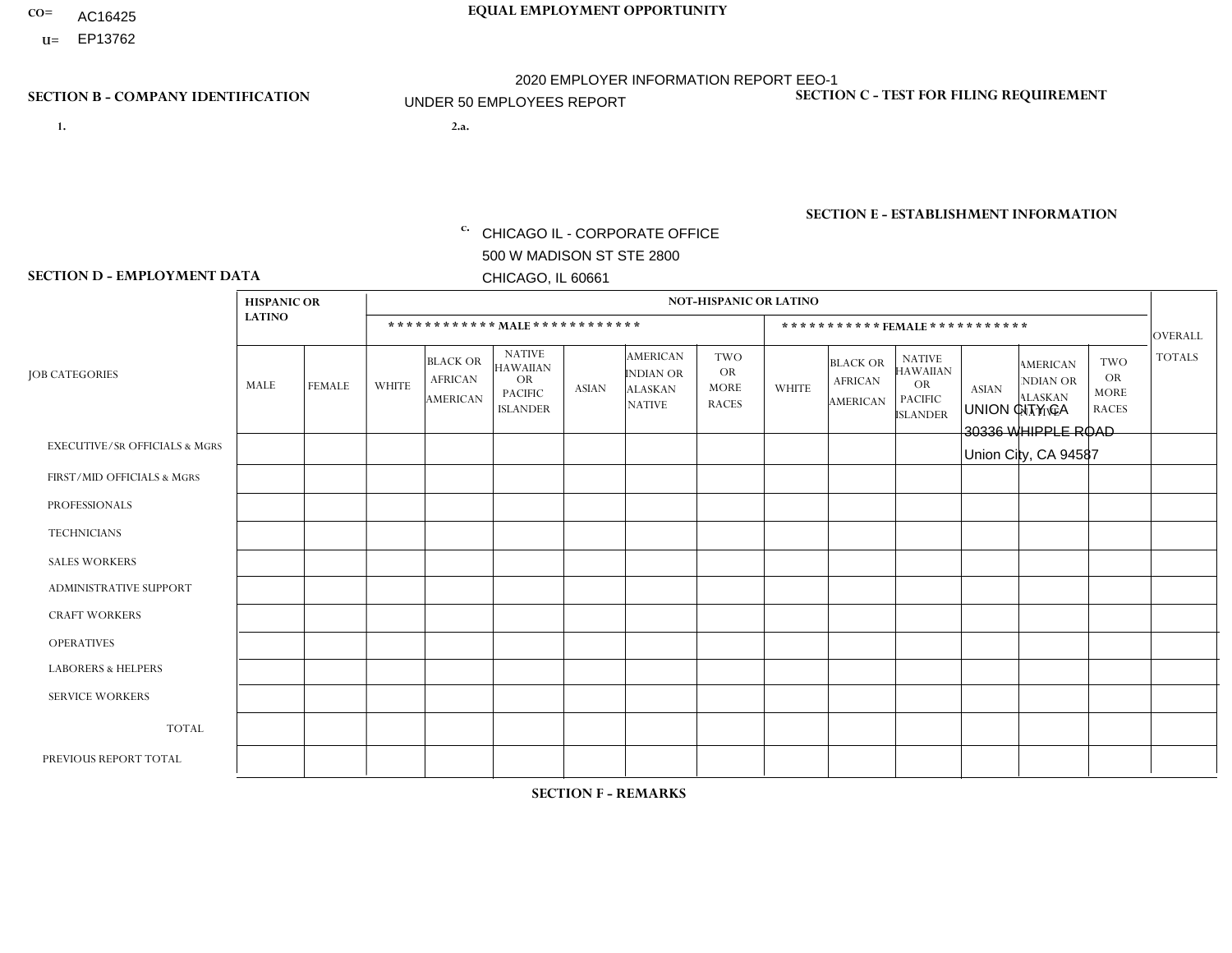- AC16425
- **U=**

**1. 2.a.** CHICAGO IL - CORPORATE OFFICE 500 W MADISON ST STE 2800 CHICAGO, IL 60661

2.a. ATLANTA GA - KNOPF - CORE 4585 FREDERICK SW Atlanta, GA 30336

c. EIN= 952920557

## **SECTION B - COMPANY IDENTIFICATION SECTION C - TEST FOR FILING REQUIREMENT**

1- Y 2- Y 3- N DUNS= 000123456

**SECTION E - ESTABLISHMENT INFORMATION c.** NAICS: 423140

### **SECTION D - EMPLOYMENT DATA**

|                                          | <b>HISPANIC OR</b> |               |                |                                                      |                                                                                    |             |                                                                        | <b>NOT-HISPANIC OR LATINO</b>                   |                |                                               |                                                                                    |              |                                                                       |                                                        |                |
|------------------------------------------|--------------------|---------------|----------------|------------------------------------------------------|------------------------------------------------------------------------------------|-------------|------------------------------------------------------------------------|-------------------------------------------------|----------------|-----------------------------------------------|------------------------------------------------------------------------------------|--------------|-----------------------------------------------------------------------|--------------------------------------------------------|----------------|
|                                          | <b>LATINO</b>      |               |                | ************ MALE ************                       |                                                                                    |             |                                                                        |                                                 |                | ***********FEMALE***********                  |                                                                                    |              |                                                                       |                                                        | <b>OVERALL</b> |
| <b>JOB CATEGORIES</b>                    | MALE               | <b>FEMALE</b> | <b>WHITE</b>   | <b>BLACK OR</b><br><b>AFRICAN</b><br><b>AMERICAN</b> | <b>NATIVE</b><br><b>HAWAIIAN</b><br><b>OR</b><br><b>PACIFIC</b><br><b>ISLANDER</b> | ASIAN       | <b>AMERICAN</b><br><b>INDIAN OR</b><br><b>ALASKAN</b><br><b>NATIVE</b> | TWO<br><b>OR</b><br><b>MORE</b><br><b>RACES</b> | <b>WHITE</b>   | <b>BLACK OR</b><br><b>AFRICAN</b><br>AMERICAN | <b>NATIVE</b><br><b>HAWAIIAN</b><br><b>OR</b><br><b>PACIFIC</b><br><b>ISLANDER</b> | <b>ASIAN</b> | <b>AMERICAN</b><br><b>NDIAN OR</b><br><b>ALASKAN</b><br><b>NATIVE</b> | <b>TWO</b><br><b>OR</b><br><b>MORE</b><br><b>RACES</b> | <b>TOTALS</b>  |
| <b>EXECUTIVE/SR OFFICIALS &amp; MGRS</b> |                    | $\mathbf 0$   | $\Omega$       | $\mathbf 0$                                          | $\mathbf 0$                                                                        | $\mathbf 0$ | $\Omega$                                                               | $\Omega$                                        | $\Omega$       | $\Omega$                                      | $\Omega$                                                                           | $\mathbf 0$  | $\mathbf 0$                                                           | $\mathbf 0$                                            | $\mathbf{1}$   |
| FIRST/MID OFFICIALS & MGRS               | 0                  | $\mathbf 0$   | -1             | $\mathbf 0$                                          | $\Omega$                                                                           | $\Omega$    | $\Omega$                                                               | $\Omega$                                        | 0              | $\Omega$                                      | $\Omega$                                                                           | $\mathbf{0}$ | $\Omega$                                                              | $\mathbf 0$                                            | $\mathbf{1}$   |
| <b>PROFESSIONALS</b>                     | 0                  | $\mathbf 0$   | $\mathbf 0$    | $\mathbf 0$                                          | $\mathbf 0$                                                                        | $\mathbf 0$ | $\Omega$                                                               | $\Omega$                                        | $\overline{0}$ | $\Omega$                                      | $\Omega$                                                                           | $\mathbf 0$  | 0                                                                     | $\mathbf 0$                                            | $\mathbf{0}$   |
| <b>TECHNICIANS</b>                       | 0                  | $\Omega$      | $\Omega$       | $\mathbf 0$                                          | $\Omega$                                                                           | $\Omega$    | $\Omega$                                                               | $\Omega$                                        | $\Omega$       | $\Omega$                                      | $\Omega$                                                                           | $\Omega$     | $\Omega$                                                              | $\Omega$                                               | $\mathbf{0}$   |
| <b>SALES WORKERS</b>                     | 0                  | $\Omega$      | $\Omega$       | $\mathbf 0$                                          | $\Omega$                                                                           | $\Omega$    | $\Omega$                                                               | $\Omega$                                        | $\Omega$       | $\Omega$                                      | $\Omega$                                                                           | $\Omega$     | $\Omega$                                                              | $\Omega$                                               | $\Omega$       |
| ADMINISTRATIVE SUPPORT                   | $\Omega$           | 3             | $\Omega$       | $\Omega$                                             | $\Omega$                                                                           | $\Omega$    | $\Omega$                                                               | $\Omega$                                        | $\Omega$       | $\Omega$                                      | $\Omega$                                                                           | $\mathbf{0}$ | $\Omega$                                                              | $\Omega$                                               | 3              |
| <b>CRAFT WORKERS</b>                     | 0                  | $\Omega$      | $\Omega$       | $\mathbf 0$                                          | $\Omega$                                                                           | $\Omega$    | $\Omega$                                                               | $\Omega$                                        | $\Omega$       | $\Omega$                                      | $\Omega$                                                                           | $\Omega$     | $\Omega$                                                              | $\mathbf{0}$                                           | $\mathbf 0$    |
| <b>OPERATIVES</b>                        | 0                  | $\Omega$      | $\Omega$       | $\mathbf 0$                                          | $\Omega$                                                                           | $\Omega$    | $\Omega$                                                               | $\Omega$                                        | $\Omega$       | $\Omega$                                      | $\Omega$                                                                           | $\Omega$     | $\Omega$                                                              | $\Omega$                                               | $\Omega$       |
| <b>LABORERS &amp; HELPERS</b>            | $\overline{7}$     | $\Omega$      | $\overline{2}$ | $\mathbf{1}$                                         | $\Omega$                                                                           | $\Omega$    | $\Omega$                                                               | $\Omega$                                        | $\Omega$       | $\Omega$                                      | $\Omega$                                                                           | $\Omega$     | $\Omega$                                                              | $\mathbf{0}$                                           | 10             |
| <b>SERVICE WORKERS</b>                   | 0                  | $\Omega$      | $\mathbf 0$    | $\overline{ }$                                       | 0                                                                                  | $\Omega$    | $\Omega$                                                               | $\Omega$                                        | $\Omega$       | $\Omega$                                      | $\Omega$                                                                           | $\Omega$     | $\Omega$                                                              | $\mathbf 0$                                            | $\mathbf{1}$   |
| <b>TOTAL</b>                             | 8                  | 3             | 3              | $\overline{2}$                                       | 0                                                                                  | $\mathbf 0$ | $\Omega$                                                               | $\Omega$                                        | $\Omega$       | $\Omega$                                      | $\Omega$                                                                           | $\mathbf 0$  | 0                                                                     | $\mathbf 0$                                            | 16             |
| PREVIOUS REPORT TOTAL                    | 9                  | 5             | 3              | $\overline{2}$                                       | 0                                                                                  | $\Omega$    | $\Omega$                                                               | $\Omega$                                        | 0              | $\Omega$                                      | $\Omega$                                                                           | $\mathbf 0$  | 0                                                                     | $\mathbf 0$                                            | 19             |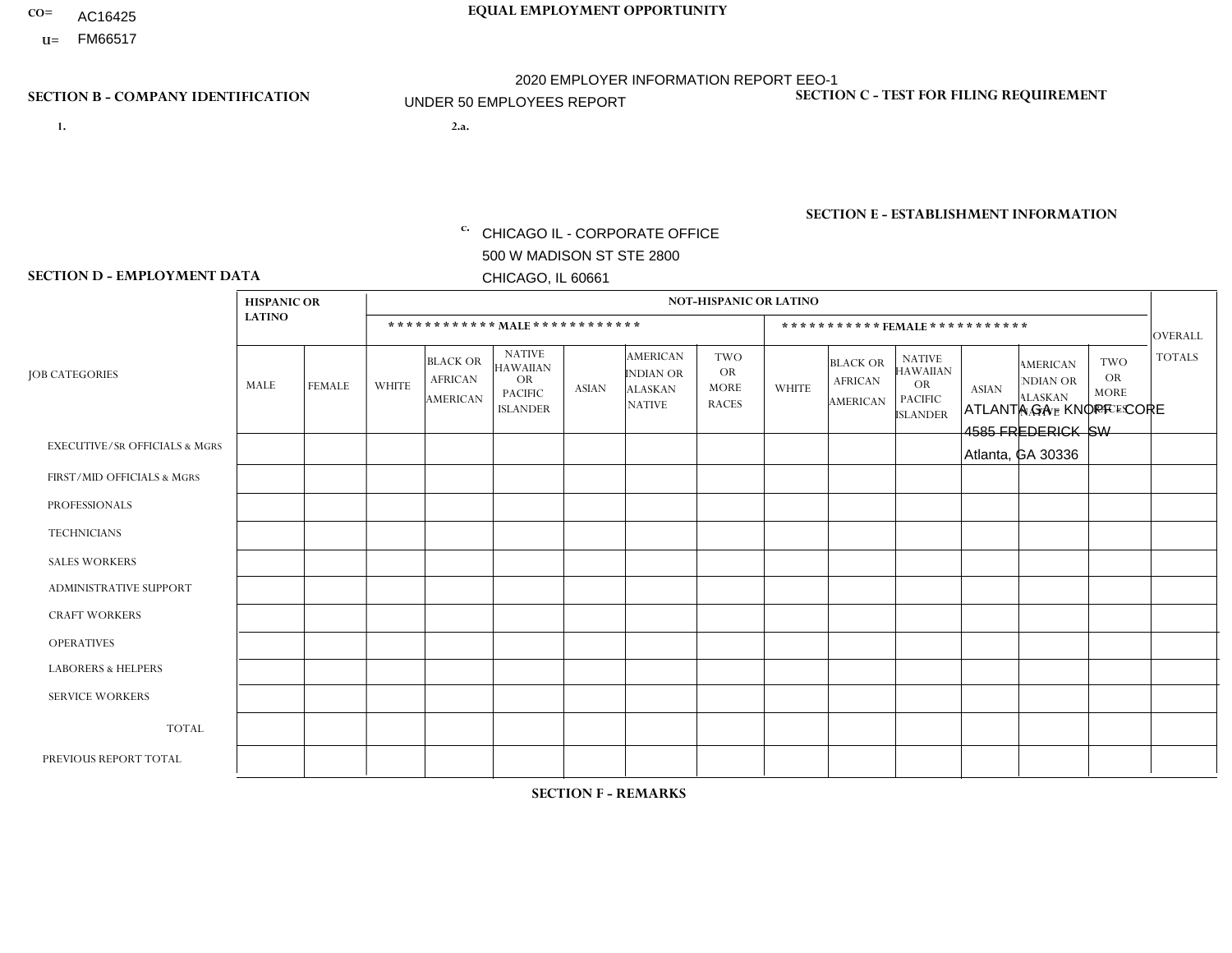- AC16425
- **U=**

**1. 2.a.** CHICAGO IL - CORPORATE OFFICE 500 W MADISON ST STE 2800 CHICAGO, IL 60661

GRAND RAPIDS MI - MDC 1120 36TH ST SE STE 540 Grand Rapids, MI 49508

EIN= 952920557

## **SECTION B - COMPANY IDENTIFICATION SECTION C - TEST FOR FILING REQUIREMENT**

1- Y 2- Y 3- N DUNS= 000123456

**SECTION E - ESTABLISHMENT INFORMATION c.** NAICS: 423140

### **SECTION D - EMPLOYMENT DATA**

|                                          | <b>HISPANIC OR</b> |               |              |                                                      |                                                                                    |             |                                                                        | <b>NOT-HISPANIC OR LATINO</b>                          |                |                                               |                                                                                    |              |                                                                       |                                                        |                |
|------------------------------------------|--------------------|---------------|--------------|------------------------------------------------------|------------------------------------------------------------------------------------|-------------|------------------------------------------------------------------------|--------------------------------------------------------|----------------|-----------------------------------------------|------------------------------------------------------------------------------------|--------------|-----------------------------------------------------------------------|--------------------------------------------------------|----------------|
|                                          | <b>LATINO</b>      |               |              | ************ MALE ************                       |                                                                                    |             |                                                                        |                                                        |                |                                               | *********** FEMALE ***********                                                     |              |                                                                       |                                                        | <b>OVERALL</b> |
| <b>JOB CATEGORIES</b>                    | MALE               | <b>FEMALE</b> | <b>WHITE</b> | <b>BLACK OR</b><br><b>AFRICAN</b><br><b>AMERICAN</b> | <b>NATIVE</b><br><b>HAWAIIAN</b><br><b>OR</b><br><b>PACIFIC</b><br><b>ISLANDER</b> | ASIAN       | <b>AMERICAN</b><br><b>INDIAN OR</b><br><b>ALASKAN</b><br><b>NATIVE</b> | <b>TWO</b><br><b>OR</b><br><b>MORE</b><br><b>RACES</b> | <b>WHITE</b>   | <b>BLACK OR</b><br><b>AFRICAN</b><br>AMERICAN | <b>NATIVE</b><br><b>HAWAIIAN</b><br><b>OR</b><br><b>PACIFIC</b><br><b>ISLANDER</b> | <b>ASIAN</b> | <b>AMERICAN</b><br><b>NDIAN OR</b><br><b>ALASKAN</b><br><b>NATIVE</b> | <b>TWO</b><br><b>OR</b><br><b>MORE</b><br><b>RACES</b> | <b>TOTALS</b>  |
| <b>EXECUTIVE/SR OFFICIALS &amp; MGRS</b> | $\Omega$           | $\Omega$      | $\Omega$     | $\mathbf 0$                                          | 0                                                                                  | $\mathbf 0$ | $\Omega$                                                               | $\Omega$                                               | $\Omega$       | $\Omega$                                      | $\Omega$                                                                           | $\mathbf 0$  | $\Omega$                                                              | $\mathbf 0$                                            | $\mathbf 0$    |
| FIRST/MID OFFICIALS & MGRS               | 0                  | $\Omega$      | 1            | $\mathbf 0$                                          | $\Omega$                                                                           | $\Omega$    | $\Omega$                                                               | $\Omega$                                               | $\overline{2}$ | $\Omega$                                      | $\Omega$                                                                           | $\Omega$     | $\Omega$                                                              | $\Omega$                                               | 3              |
| <b>PROFESSIONALS</b>                     | 0                  | $\Omega$      | $\mathbf 0$  | $\pmb{0}$                                            | $\Omega$                                                                           | $\Omega$    | $\Omega$                                                               | $\Omega$                                               | $\Omega$       | $\Omega$                                      | $\Omega$                                                                           | $\Omega$     | $\Omega$                                                              | $\Omega$                                               | $\mathbf{0}$   |
| <b>TECHNICIANS</b>                       | 0                  | $\mathbf{0}$  | $\mathbf 0$  | $\mathbf 0$                                          | $\Omega$                                                                           | $\Omega$    | $\Omega$                                                               | $\Omega$                                               | 0              | $\Omega$                                      | $\Omega$                                                                           | $\mathbf 0$  | $\Omega$                                                              | $\Omega$                                               | $\overline{0}$ |
| <b>SALES WORKERS</b>                     | $\Omega$           | $\mathbf 0$   | $\Omega$     | $\mathbf 0$                                          | $\Omega$                                                                           | $\Omega$    | $\Omega$                                                               | $\Omega$                                               | $\Omega$       | $\Omega$                                      | $\Omega$                                                                           | $\mathbf 0$  | $\Omega$                                                              | $\mathbf 0$                                            | $\mathbf{0}$   |
| ADMINISTRATIVE SUPPORT                   | $\Omega$           | $\Omega$      | $\Omega$     | $\mathbf 0$                                          | $\Omega$                                                                           | $\Omega$    | $\Omega$                                                               | $\Omega$                                               | $\Omega$       | $\Omega$                                      | $\Omega$                                                                           | $\Omega$     | $\Omega$                                                              | $\Omega$                                               | $\mathbf 0$    |
| <b>CRAFT WORKERS</b>                     | 0                  | $\mathbf 0$   | $\mathbf 0$  | $\mathbf 0$                                          | 0                                                                                  | $\Omega$    | $\Omega$                                                               | $\Omega$                                               | $\Omega$       | $\Omega$                                      | $\Omega$                                                                           | $\mathbf{0}$ | $\mathbf{0}$                                                          | $\mathbf 0$                                            | $\mathbf 0$    |
| <b>OPERATIVES</b>                        | 0                  | 0             | $\mathbf 0$  | $\mathbf 0$                                          | 0                                                                                  | $\Omega$    | $\Omega$                                                               | $\Omega$                                               | 0              | $\Omega$                                      | $\Omega$                                                                           | $\mathbf{0}$ | $\Omega$                                                              | $\mathbf 0$                                            | $\mathbf 0$    |
| <b>LABORERS &amp; HELPERS</b>            |                    | $\Omega$      | 9            | $\mathbf 0$                                          | $\Omega$                                                                           | $\Omega$    | $\Omega$                                                               | $\Omega$                                               | 6              | $\Omega$                                      | $\Omega$                                                                           | $\mathbf{0}$ | $\Omega$                                                              | $\mathbf{1}$                                           | 17             |
| <b>SERVICE WORKERS</b>                   | 0                  | $\Omega$      | $\Omega$     | 0                                                    | $\Omega$                                                                           | $\Omega$    | $\Omega$                                                               | $\Omega$                                               | $\Omega$       | $\Omega$                                      | $\Omega$                                                                           | $\Omega$     | $\Omega$                                                              | $\Omega$                                               | $\mathbf 0$    |
| <b>TOTAL</b>                             |                    | 0             | 10           | 0                                                    | 0                                                                                  | $\Omega$    | $\Omega$                                                               | $\Omega$                                               | 8              | $\Omega$                                      | $\Omega$                                                                           | $\mathbf 0$  | 0                                                                     | $\mathbf{1}$                                           | 20             |
| PREVIOUS REPORT TOTAL                    | 2                  | $\mathbf{1}$  | 33           | $\mathbf 0$                                          | $\mathbf{0}$                                                                       | $\Omega$    | $\Omega$                                                               | 2                                                      | 23             | $\Omega$                                      | $\Omega$                                                                           | $\mathbf{0}$ | 0                                                                     | 3                                                      | 64             |
|                                          |                    |               |              |                                                      |                                                                                    |             |                                                                        |                                                        |                |                                               |                                                                                    |              |                                                                       |                                                        |                |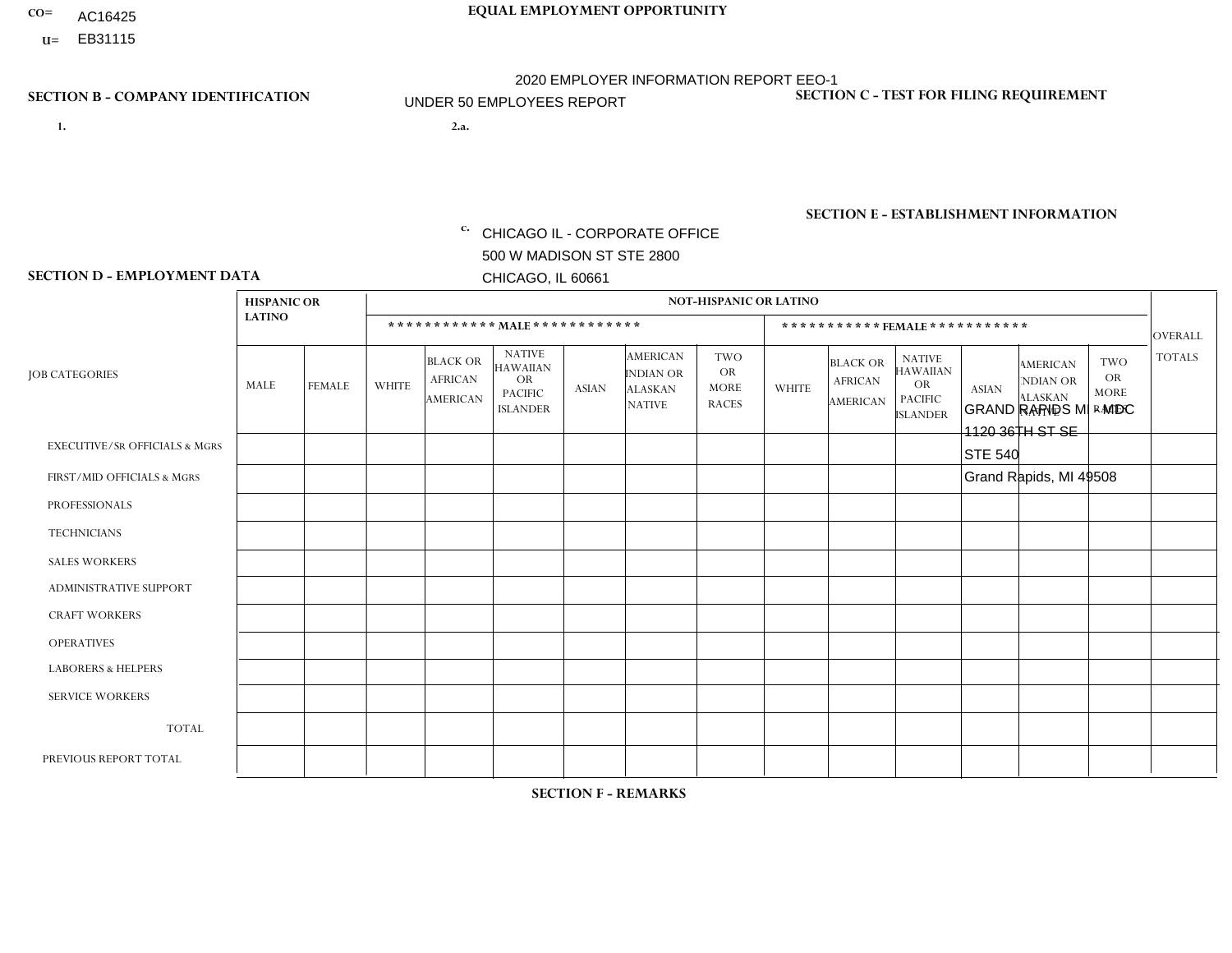- AC16425
- **U=**

**1. 2.a.** CHICAGO IL - CORPORATE OFFICE 500 W MADISON ST STE 2800 CHICAGO, IL 60661

2.a. DUNCAN SC - A&R AUTO PARTS 511 GAP CREEK ROAD Duncan, SC 29334

EIN= 952920557

## **SECTION B - COMPANY IDENTIFICATION SECTION C - TEST FOR FILING REQUIREMENT**

1- Y 2- Y 3- N DUNS= 000123456

**SECTION E - ESTABLISHMENT INFORMATION c.** NAICS: 423140

### **SECTION D - EMPLOYMENT DATA**

|                                          | <b>HISPANIC OR</b> |               |                |                                                      |                                                                                    |              |                                                                        | <b>NOT-HISPANIC OR LATINO</b>                          |                      |                                                      |                                                                                    |              |                                                                       |                                                        |                |
|------------------------------------------|--------------------|---------------|----------------|------------------------------------------------------|------------------------------------------------------------------------------------|--------------|------------------------------------------------------------------------|--------------------------------------------------------|----------------------|------------------------------------------------------|------------------------------------------------------------------------------------|--------------|-----------------------------------------------------------------------|--------------------------------------------------------|----------------|
|                                          | <b>LATINO</b>      |               |                |                                                      |                                                                                    |              |                                                                        |                                                        |                      |                                                      | *********** FEMALE ***********                                                     |              |                                                                       |                                                        | <b>OVERALL</b> |
| <b>JOB CATEGORIES</b>                    | MALE               | <b>FEMALE</b> | <b>WHITE</b>   | <b>BLACK OR</b><br><b>AFRICAN</b><br><b>AMERICAN</b> | <b>NATIVE</b><br><b>HAWAIIAN</b><br><b>OR</b><br><b>PACIFIC</b><br><b>ISLANDER</b> | <b>ASIAN</b> | <b>AMERICAN</b><br><b>INDIAN OR</b><br><b>ALASKAN</b><br><b>NATIVE</b> | <b>TWO</b><br><b>OR</b><br><b>MORE</b><br><b>RACES</b> | <b>WHITE</b>         | <b>BLACK OR</b><br><b>AFRICAN</b><br><b>AMERICAN</b> | <b>NATIVE</b><br><b>HAWAIIAN</b><br><b>OR</b><br><b>PACIFIC</b><br><b>ISLANDER</b> | <b>ASIAN</b> | <b>AMERICAN</b><br><b>NDIAN OR</b><br><b>ALASKAN</b><br><b>NATIVE</b> | <b>TWO</b><br><b>OR</b><br><b>MORE</b><br><b>RACES</b> | <b>TOTALS</b>  |
| <b>EXECUTIVE/SR OFFICIALS &amp; MGRS</b> | $\mathbf{0}$       | $\mathbf 0$   | $\Omega$       | 0                                                    | $\Omega$                                                                           | $\Omega$     | $\Omega$                                                               | 0                                                      | $\Omega$             | $\Omega$                                             | $\Omega$                                                                           | $\Omega$     | $\Omega$                                                              | $\Omega$                                               | $\Omega$       |
| FIRST/MID OFFICIALS & MGRS               | $\mathbf{0}$       | $\mathbf 0$   | 6              | 0                                                    | $\Omega$                                                                           | $\mathbf{0}$ | $\Omega$                                                               | 0                                                      | 1                    | $\mathbf{0}$                                         | $\Omega$                                                                           | $\mathbf 0$  | $\Omega$                                                              | $\Omega$                                               | $\overline{7}$ |
| <b>PROFESSIONALS</b>                     | $\mathbf 0$        | $\mathbf 0$   | $\Omega$       | 0                                                    | $\Omega$                                                                           | $\Omega$     | $\Omega$                                                               | 0                                                      | $\Omega$             | $\Omega$                                             | $\Omega$                                                                           | $\mathbf 0$  | 0                                                                     | $\Omega$                                               | $\mathbf 0$    |
| <b>TECHNICIANS</b>                       | $\mathbf{0}$       | $\mathbf{0}$  | $\Omega$       | 0                                                    | $\Omega$                                                                           | $\Omega$     | $\Omega$                                                               | 0                                                      | $\Omega$             | $\Omega$                                             | $\Omega$                                                                           | $\Omega$     | $\Omega$                                                              | $\Omega$                                               | $\Omega$       |
| <b>SALES WORKERS</b>                     | $\mathbf{0}$       | $\mathbf 0$   | $\overline{4}$ | 0                                                    | $\Omega$                                                                           | $\Omega$     | $\Omega$                                                               | 0                                                      | $\Omega$             | $\Omega$                                             | $\Omega$                                                                           | $\Omega$     | $\Omega$                                                              | $\Omega$                                               | 4              |
| <b>ADMINISTRATIVE SUPPORT</b>            | $\mathbf{0}$       | $\mathbf 0$   | $\overline{4}$ | 0                                                    | $\Omega$                                                                           | $\mathbf{0}$ | $\Omega$                                                               | 0                                                      | $\blacktriangleleft$ | $\mathbf{0}$                                         | $\Omega$                                                                           | $\Omega$     | $\Omega$                                                              | $\Omega$                                               | 5              |
| <b>CRAFT WORKERS</b>                     | 3                  | $\mathbf 0$   | 3              | 0                                                    | $\mathbf 0$                                                                        | $\Omega$     | $\Omega$                                                               | 0                                                      | $\Omega$             | $\mathbf{0}$                                         | $\Omega$                                                                           | $\mathbf 0$  | 0                                                                     | $\mathbf 0$                                            | 6              |
| <b>OPERATIVES</b>                        | 2                  | $\mathbf{0}$  | 16             | 3                                                    | $\Omega$                                                                           | $\Omega$     | $\Omega$                                                               |                                                        | $\Omega$             | $\mathbf{0}$                                         | $\Omega$                                                                           | $\mathbf 0$  | 0                                                                     | $\Omega$                                               | 22             |
| <b>LABORERS &amp; HELPERS</b>            | $\mathbf 0$        | $\mathbf{0}$  | 3              | 0                                                    | $\Omega$                                                                           | $\Omega$     | $\Omega$                                                               | $\Omega$                                               | $\Omega$             | $\Omega$                                             | $\Omega$                                                                           | $\Omega$     | $\Omega$                                                              | $\Omega$                                               | 3              |
| <b>SERVICE WORKERS</b>                   | $\mathbf 0$        | $\mathbf{0}$  | $\mathbf 0$    | 0                                                    | $\mathbf 0$                                                                        | $\Omega$     | $\Omega$                                                               | 0                                                      | $\Omega$             | $\Omega$                                             | $\Omega$                                                                           | $\mathbf 0$  | $\Omega$                                                              | $\mathbf 0$                                            | $\mathbf 0$    |
| <b>TOTAL</b>                             | 5                  | $\mathbf 0$   | 36             | 3                                                    | 0                                                                                  | $\Omega$     | $\Omega$                                                               |                                                        | $\overline{2}$       | $\Omega$                                             | $\Omega$                                                                           | 0            | 0                                                                     | $\mathbf{0}$                                           | 47             |
| PREVIOUS REPORT TOTAL                    | 6                  | $\Omega$      | 44             | 4                                                    | $\Omega$                                                                           | $\Omega$     | $\Omega$                                                               | $\overline{2}$                                         | 5                    | $\Omega$                                             | $\Omega$                                                                           | $\mathbf 0$  | $\Omega$                                                              | $\Omega$                                               | 61             |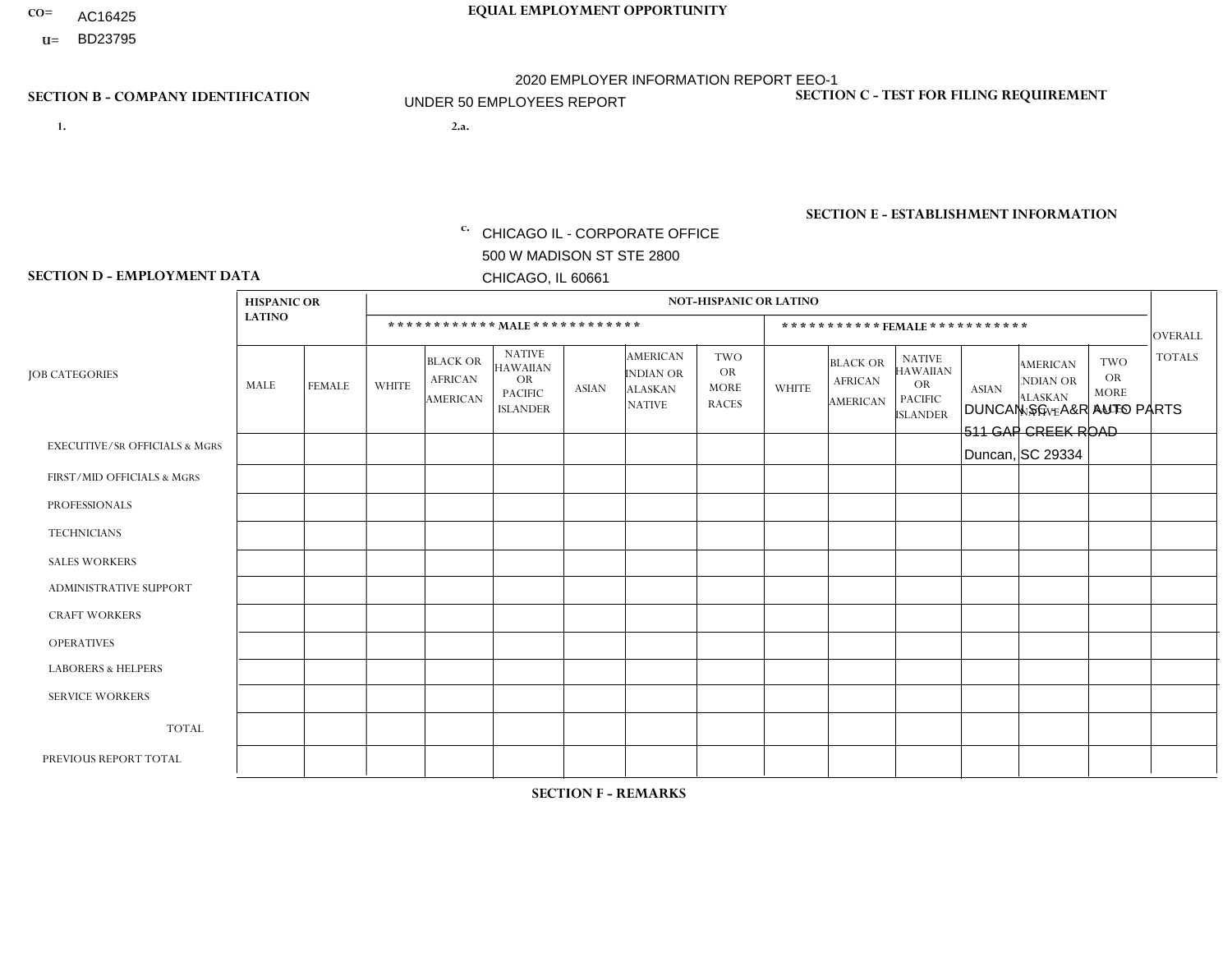- AC16425
- **U=**

- **1. 2.a.** CHICAGO IL CORPORATE OFFICE 500 W MADISON ST STE 2800 CHICAGO, IL 60661
- 2.a. JACKSONVILLE FL 4101-1 BULLS BAY HIGHWAY Jacksonville, FL 32219

EIN= 952920557

## **SECTION B - COMPANY IDENTIFICATION SECTION C - TEST FOR FILING REQUIREMENT**

1- Y 2- Y 3- N DUNS= 000123456

**SECTION E - ESTABLISHMENT INFORMATION c.** NAICS: 423140

### **SECTION D - EMPLOYMENT DATA**

|                                          | <b>HISPANIC OR</b> |               |                |                                                      |                                                                                    |              |                                                                 | <b>NOT-HISPANIC OR LATINO</b>                          |              |                                               |                                                                             |              |                                                                       |                                                        |                |
|------------------------------------------|--------------------|---------------|----------------|------------------------------------------------------|------------------------------------------------------------------------------------|--------------|-----------------------------------------------------------------|--------------------------------------------------------|--------------|-----------------------------------------------|-----------------------------------------------------------------------------|--------------|-----------------------------------------------------------------------|--------------------------------------------------------|----------------|
|                                          | <b>LATINO</b>      |               |                | ************ MALE ************                       |                                                                                    |              |                                                                 |                                                        |              |                                               | *********** FEMALE ***********                                              |              |                                                                       |                                                        | <b>OVERALL</b> |
| <b>JOB CATEGORIES</b>                    | MALE               | <b>FEMALE</b> | <b>WHITE</b>   | <b>BLACK OR</b><br><b>AFRICAN</b><br><b>AMERICAN</b> | <b>NATIVE</b><br><b>HAWAIIAN</b><br><b>OR</b><br><b>PACIFIC</b><br><b>ISLANDER</b> | <b>ASIAN</b> | <b>AMERICAN</b><br>INDIAN OR<br><b>ALASKAN</b><br><b>NATIVE</b> | <b>TWO</b><br><b>OR</b><br><b>MORE</b><br><b>RACES</b> | <b>WHITE</b> | <b>BLACK OR</b><br><b>AFRICAN</b><br>AMERICAN | <b>NATIVE</b><br><b>HAWAIIAN</b><br>OR<br><b>PACIFIC</b><br><b>ISLANDER</b> | <b>ASIAN</b> | <b>AMERICAN</b><br><b>NDIAN OR</b><br><b>ALASKAN</b><br><b>NATIVE</b> | <b>TWO</b><br><b>OR</b><br><b>MORE</b><br><b>RACES</b> | <b>TOTALS</b>  |
| <b>EXECUTIVE/SR OFFICIALS &amp; MGRS</b> | $\Omega$           | $\Omega$      | $\Omega$       | $\mathbf 0$                                          | $\Omega$                                                                           | $\Omega$     | $\Omega$                                                        | $\Omega$                                               | $\Omega$     | $\Omega$                                      | $\Omega$                                                                    | $\mathbf 0$  | $\Omega$                                                              | $\Omega$                                               | $\mathbf 0$    |
| FIRST/MID OFFICIALS & MGRS               | $\Omega$           | $\Omega$      | $\overline{c}$ | $\mathbf 0$                                          | $\Omega$                                                                           | $\Omega$     | $\Omega$                                                        | $\Omega$                                               | $\Omega$     | $\overline{1}$                                | $\Omega$                                                                    | $\Omega$     | $\Omega$                                                              | $\Omega$                                               | 3              |
| <b>PROFESSIONALS</b>                     | $\Omega$           | $\Omega$      | $\Omega$       | $\Omega$                                             | $\Omega$                                                                           | $\Omega$     | $\Omega$                                                        | $\Omega$                                               | 1            | $\Omega$                                      | 0                                                                           | $\Omega$     | $\Omega$                                                              | $\Omega$                                               | $\mathbf{1}$   |
| <b>TECHNICIANS</b>                       | $\Omega$           | $\Omega$      | $\Omega$       | $\mathbf 0$                                          | $\Omega$                                                                           | $\Omega$     | $\Omega$                                                        | $\Omega$                                               | $\Omega$     | $\Omega$                                      | 0                                                                           | 0            | $\Omega$                                                              | 0                                                      | $\mathbf{0}$   |
| <b>SALES WORKERS</b>                     | $\Omega$           | $\Omega$      | 5              | $\overline{1}$                                       | $\Omega$                                                                           | $\Omega$     | $\Omega$                                                        | $\Omega$                                               | 3            | $\Omega$                                      | $\overline{0}$                                                              | $\Omega$     | $\Omega$                                                              | $\Omega$                                               | 9              |
| ADMINISTRATIVE SUPPORT                   | $\Omega$           | $\Omega$      | $\mathbf{0}$   | $\Omega$                                             | $\Omega$                                                                           | $\Omega$     | $\Omega$                                                        | $\Omega$                                               | 1            | $\Omega$                                      | 0                                                                           | $\Omega$     | $\Omega$                                                              | $\Omega$                                               | $\mathbf{1}$   |
| <b>CRAFT WORKERS</b>                     | $\Omega$           | $\Omega$      | $\Omega$       | $\mathbf 0$                                          | $\Omega$                                                                           | $\Omega$     | $\Omega$                                                        | $\Omega$                                               | $\Omega$     | $\Omega$                                      | $\Omega$                                                                    | $\Omega$     | $\Omega$                                                              | $\Omega$                                               | $\Omega$       |
| <b>OPERATIVES</b>                        | 2                  | $\Omega$      | 12             | 5                                                    | $\Omega$                                                                           | $\Omega$     | $\Omega$                                                        | $\Omega$                                               | $\Omega$     | $\Omega$                                      | $\Omega$                                                                    | $\Omega$     | $\Omega$                                                              | $\Omega$                                               | 19             |
| <b>LABORERS &amp; HELPERS</b>            | $\Omega$           | $\Omega$      | 4              | 3                                                    | $\Omega$                                                                           | $\Omega$     | $\Omega$                                                        | $\Omega$                                               | $\Omega$     | $\Omega$                                      | 0                                                                           | $\Omega$     | $\Omega$                                                              | $\Omega$                                               | $\overline{7}$ |
| <b>SERVICE WORKERS</b>                   | $\Omega$           | $\mathbf 0$   | 0              | $\mathbf 0$                                          | $\mathbf 0$                                                                        | $\mathbf 0$  | $\Omega$                                                        | $\Omega$                                               | $\Omega$     | $\Omega$                                      | $\mathbf 0$                                                                 | $\mathbf 0$  | $\Omega$                                                              | $\mathbf 0$                                            | $\mathbf 0$    |
| <b>TOTAL</b>                             | $\overline{c}$     | 0             | 23             | 9                                                    | $\mathbf 0$                                                                        | 0            | $\Omega$                                                        | $\Omega$                                               | 5            | $\mathbf{1}$                                  | 0                                                                           | $\mathbf 0$  | $\Omega$                                                              | $\mathbf 0$                                            | 40             |
| PREVIOUS REPORT TOTAL                    | 2                  | $\Omega$      | 31             | 12                                                   | $\mathbf 0$                                                                        | $\Omega$     | $\Omega$                                                        |                                                        | 8            | $\mathbf{1}$                                  | 0                                                                           | $\Omega$     | $\Omega$                                                              | $\mathbf 0$                                            | 55             |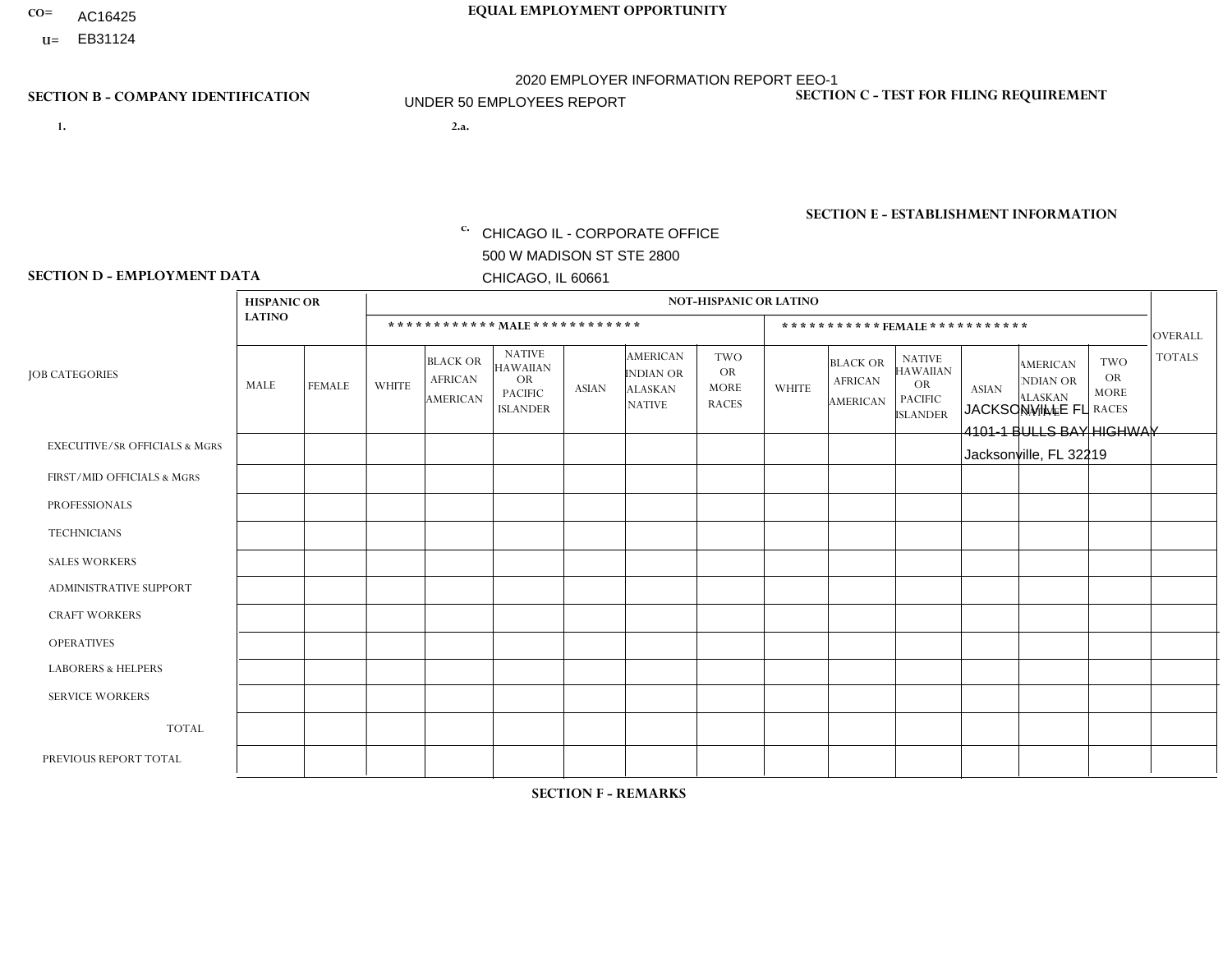- AC16425
- **U=**

**1. 2.a.** CHICAGO IL - CORPORATE OFFICE 500 W MADISON ST STE 2800 CHICAGO, IL 60661

2.a. VALLEY VIEW OH - HEATEX 16485 ROCKSIDE ROAD Maple Heights, OH 44137

EIN= 952920557

## **SECTION B - COMPANY IDENTIFICATION SECTION C - TEST FOR FILING REQUIREMENT**

1- Y 2- Y 3- N DUNS= 000123456

**SECTION E - ESTABLISHMENT INFORMATION c.** NAICS: 423140

### **SECTION D - EMPLOYMENT DATA**

|                                          | <b>HISPANIC OR</b> |                      |                |                                                      |                                                                                    |              |                                                                        | <b>NOT-HISPANIC OR LATINO</b>                          |                |                                                      |                                                                                    |              |                                                                       |                                                        |                |
|------------------------------------------|--------------------|----------------------|----------------|------------------------------------------------------|------------------------------------------------------------------------------------|--------------|------------------------------------------------------------------------|--------------------------------------------------------|----------------|------------------------------------------------------|------------------------------------------------------------------------------------|--------------|-----------------------------------------------------------------------|--------------------------------------------------------|----------------|
|                                          | <b>LATINO</b>      |                      |                | ************ MALE ************                       |                                                                                    |              |                                                                        |                                                        |                |                                                      | *********** FEMALE ***********                                                     |              |                                                                       |                                                        | <b>OVERALL</b> |
| <b>JOB CATEGORIES</b>                    | MALE               | <b>FEMALE</b>        | <b>WHITE</b>   | <b>BLACK OR</b><br><b>AFRICAN</b><br><b>AMERICAN</b> | <b>NATIVE</b><br><b>HAWAIIAN</b><br><b>OR</b><br><b>PACIFIC</b><br><b>ISLANDER</b> | <b>ASIAN</b> | <b>AMERICAN</b><br><b>INDIAN OR</b><br><b>ALASKAN</b><br><b>NATIVE</b> | <b>TWO</b><br><b>OR</b><br><b>MORE</b><br><b>RACES</b> | <b>WHITE</b>   | <b>BLACK OR</b><br><b>AFRICAN</b><br><b>AMERICAN</b> | <b>NATIVE</b><br><b>HAWAIIAN</b><br><b>OR</b><br><b>PACIFIC</b><br><b>ISLANDER</b> | <b>ASIAN</b> | <b>AMERICAN</b><br><b>NDIAN OR</b><br><b>ALASKAN</b><br><b>NATIVE</b> | <b>TWO</b><br><b>OR</b><br><b>MORE</b><br><b>RACES</b> | <b>TOTALS</b>  |
| <b>EXECUTIVE/SR OFFICIALS &amp; MGRS</b> | $\Omega$           | $\Omega$             | $\Omega$       | $\Omega$                                             | $\Omega$                                                                           | $\Omega$     | $\Omega$                                                               | 0                                                      | $\Omega$       | $\mathbf{0}$                                         | $\mathbf{0}$                                                                       | $\Omega$     | $\Omega$                                                              | $\Omega$                                               | $\Omega$       |
| FIRST/MID OFFICIALS & MGRS               | $\Omega$           | $\mathbf 0$          | 5              | $\mathbf 0$                                          | 0                                                                                  | $\mathbf 0$  | $\overline{0}$                                                         | $\Omega$                                               | $\Omega$       | $\Omega$                                             | $\mathbf{0}$                                                                       | $\mathbf 0$  | $\Omega$                                                              | $\Omega$                                               | 5              |
| <b>PROFESSIONALS</b>                     | $\Omega$           | $\Omega$             | $\Omega$       | $\mathbf 0$                                          | $\Omega$                                                                           | $\Omega$     | $\Omega$                                                               | $\Omega$                                               | $\Omega$       | $\Omega$                                             | $\Omega$                                                                           | $\Omega$     | $\Omega$                                                              | $\Omega$                                               | $\mathbf 0$    |
| <b>TECHNICIANS</b>                       | $\mathbf 0$        | $\mathbf 0$          | $\Omega$       | $\mathbf 0$                                          | 0                                                                                  | $\Omega$     | $\overline{0}$                                                         | $\Omega$                                               | $\mathbf 0$    | $\mathbf 0$                                          | $\mathbf 0$                                                                        | $\mathbf 0$  | $\Omega$                                                              | $\mathbf{0}$                                           | $\mathbf 0$    |
| <b>SALES WORKERS</b>                     | -1                 | $\mathbf 0$          | 4              | $\Omega$                                             | 0                                                                                  | $\Omega$     | $\Omega$                                                               |                                                        | $\Omega$       | $\Omega$                                             | $\Omega$                                                                           | $\Omega$     | $\Omega$                                                              | $\mathbf{0}$                                           | 6              |
| <b>ADMINISTRATIVE SUPPORT</b>            | $\Omega$           | $\Omega$             | $\Omega$       | $\mathbf 0$                                          | $\Omega$                                                                           | $\Omega$     | $\Omega$                                                               | $\Omega$                                               | 1              | $\mathbf{0}$                                         | $\mathbf{0}$                                                                       | $\Omega$     | $\Omega$                                                              | $\Omega$                                               | $\mathbf{1}$   |
| <b>CRAFT WORKERS</b>                     | $\Omega$           | 0                    | 0              | $\mathbf 0$                                          | 0                                                                                  | $\mathbf 0$  | $\Omega$                                                               | $\Omega$                                               | $\Omega$       | $\Omega$                                             | $\mathbf{0}$                                                                       | $\Omega$     | $\Omega$                                                              | $\Omega$                                               | $\mathbf 0$    |
| <b>OPERATIVES</b>                        |                    | $\Omega$             | 8              | $\overline{2}$                                       | $\Omega$                                                                           | $\Omega$     | $\overline{0}$                                                         | $\Omega$                                               | $\Omega$       | $\Omega$                                             | $\Omega$                                                                           | $\Omega$     | $\Omega$                                                              | $\Omega$                                               | 11             |
| <b>LABORERS &amp; HELPERS</b>            | $\overline{2}$     | $\blacktriangleleft$ | $\overline{7}$ | 2                                                    | $\mathbf 0$                                                                        | $\Omega$     | $\Omega$                                                               |                                                        | $\Omega$       | $\Omega$                                             | $\Omega$                                                                           | $\Omega$     | $\Omega$                                                              | $\Omega$                                               | 13             |
| <b>SERVICE WORKERS</b>                   | 0                  | $\mathbf 0$          | 0              | 0                                                    | 0                                                                                  | $\Omega$     | $\Omega$                                                               | $\Omega$                                               | $\Omega$       | $\Omega$                                             | $\Omega$                                                                           | $\Omega$     | $\Omega$                                                              | $\mathbf 0$                                            | $\mathbf 0$    |
| <b>TOTAL</b>                             | 4                  | $\overline{1}$       | 24             | $\overline{4}$                                       | 0                                                                                  | $\mathbf 0$  | 0                                                                      | 2                                                      | 1              | $\mathbf 0$                                          | $\mathbf 0$                                                                        | $\mathbf 0$  | $\Omega$                                                              | $\mathbf 0$                                            | 36             |
| PREVIOUS REPORT TOTAL                    | 9                  | $\blacktriangleleft$ | 31             | 8                                                    | 0                                                                                  | $\Omega$     | 0                                                                      | 2                                                      | $\overline{2}$ | $\mathbf{0}$                                         | $\mathbf{0}$                                                                       | $\Omega$     | $\Omega$                                                              | $\overline{2}$                                         | 55             |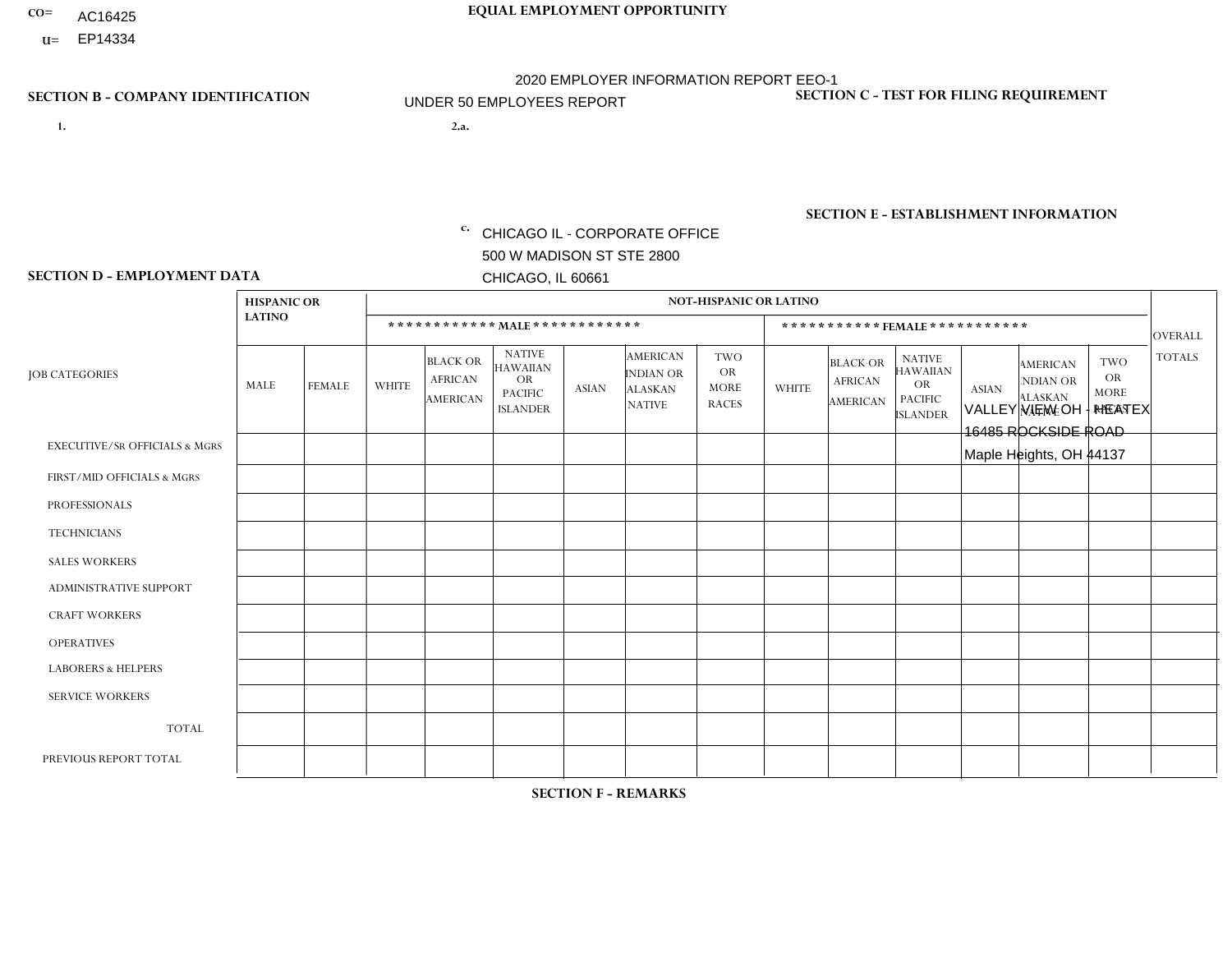- AC16425
- **U=**

- **1. 2.a.** CHICAGO IL CORPORATE OFFICE 500 W MADISON ST STE 2800 CHICAGO, IL 60661
- 2.a. CENTRAL REGION OFFICE 1701 E LAMAR ST #200 Arlington, TX 76006
	- c. EIN= 952920557

## **SECTION B - COMPANY IDENTIFICATION SECTION C - TEST FOR FILING REQUIREMENT**

1- Y 2- Y 3- N DUNS= 000123456

**SECTION E - ESTABLISHMENT INFORMATION c.** NAICS: 423140

### **SECTION D - EMPLOYMENT DATA**

|                                          | <b>HISPANIC OR</b><br><b>LATINO</b> |                | <b>NOT-HISPANIC OR LATINO</b> |                                                      |                                                                                    |              |                                                                        |                                                        |                              |                                               |                                                                                    |              |                                                                       |                                                        |                |
|------------------------------------------|-------------------------------------|----------------|-------------------------------|------------------------------------------------------|------------------------------------------------------------------------------------|--------------|------------------------------------------------------------------------|--------------------------------------------------------|------------------------------|-----------------------------------------------|------------------------------------------------------------------------------------|--------------|-----------------------------------------------------------------------|--------------------------------------------------------|----------------|
|                                          |                                     |                | ************ MAIE************ |                                                      |                                                                                    |              |                                                                        |                                                        | ***********FEMALE*********** |                                               |                                                                                    |              |                                                                       |                                                        | <b>OVERALL</b> |
| <b>JOB CATEGORIES</b>                    | MALE                                | <b>FEMALE</b>  | <b>WHITE</b>                  | <b>BLACK OR</b><br><b>AFRICAN</b><br><b>AMERICAN</b> | <b>NATIVE</b><br><b>HAWAIIAN</b><br><b>OR</b><br><b>PACIFIC</b><br><b>ISLANDER</b> | <b>ASIAN</b> | <b>AMERICAN</b><br><b>INDIAN OR</b><br><b>ALASKAN</b><br><b>NATIVE</b> | <b>TWO</b><br><b>OR</b><br><b>MORE</b><br><b>RACES</b> | <b>WHITE</b>                 | <b>BLACK OR</b><br><b>AFRICAN</b><br>AMERICAN | <b>NATIVE</b><br><b>HAWAIIAN</b><br><b>OR</b><br><b>PACIFIC</b><br><b>ISLANDER</b> | <b>ASIAN</b> | <b>AMERICAN</b><br><b>NDIAN OR</b><br><b>ALASKAN</b><br><b>NATIVE</b> | <b>TWO</b><br><b>OR</b><br><b>MORE</b><br><b>RACES</b> | <b>TOTALS</b>  |
| <b>EXECUTIVE/SR OFFICIALS &amp; MGRS</b> | $\Omega$                            | $\mathbf 0$    | 0                             | 0                                                    | 0                                                                                  | $\mathbf 0$  | $\Omega$                                                               | $\Omega$                                               | $\Omega$                     | $\mathbf{0}$                                  | $\Omega$                                                                           | $\Omega$     | $\Omega$                                                              | $\Omega$                                               | $\mathbf 0$    |
| FIRST/MID OFFICIALS & MGRS               | 0                                   | $\mathbf 0$    | $\Omega$                      | 0                                                    | 0                                                                                  | $\mathbf{0}$ | $\Omega$                                                               | $\Omega$                                               | 0                            | $\Omega$                                      | $\mathbf{0}$                                                                       | $\mathbf 0$  | $\Omega$                                                              | $\Omega$                                               | 0              |
| <b>PROFESSIONALS</b>                     | $\Omega$                            | $\Omega$       | $\Omega$                      | $\mathbf{0}$                                         | 0                                                                                  | $\Omega$     | $\Omega$                                                               | $\Omega$                                               | $\mathbf{1}$                 | $\Omega$                                      | $\mathbf{0}$                                                                       | $\Omega$     | $\Omega$                                                              | $\Omega$                                               | $\mathbf{1}$   |
| <b>TECHNICIANS</b>                       | 0                                   | $\Omega$       | $\Omega$                      | $\mathbf 0$                                          | $\mathbf{0}$                                                                       | $\Omega$     | $\overline{0}$                                                         | $\Omega$                                               | $\Omega$                     | $\Omega$                                      | $\mathbf{0}$                                                                       | $\Omega$     | $\mathbf{0}$                                                          | $\Omega$                                               | 0              |
| <b>SALES WORKERS</b>                     | $\Omega$                            | $\Omega$       | $\Omega$                      | $\mathbf 0$                                          | $\overline{0}$                                                                     | $\Omega$     | $\Omega$                                                               | $\Omega$                                               | $\Omega$                     | $\Omega$                                      | $\Omega$                                                                           | $\Omega$     | $\Omega$                                                              | $\Omega$                                               | $\mathbf 0$    |
| <b>ADMINISTRATIVE SUPPORT</b>            | $\Omega$                            | $\overline{4}$ | 1                             | $\mathbf 0$                                          | $\mathbf 0$                                                                        | $\Omega$     | $\Omega$                                                               | $\Omega$                                               | 12                           | $\Omega$                                      | $\Omega$                                                                           | $\mathbf 0$  | $\mathbf{0}$                                                          | $\Omega$                                               | 17             |
| <b>CRAFT WORKERS</b>                     | $\Omega$                            | $\Omega$       | $\Omega$                      | $\Omega$                                             | $\overline{0}$                                                                     | $\Omega$     | $\Omega$                                                               | $\Omega$                                               | $\Omega$                     | $\Omega$                                      | $\Omega$                                                                           | $\Omega$     | $\Omega$                                                              | $\mathbf{0}$                                           | $\mathbf 0$    |
| <b>OPERATIVES</b>                        | $\Omega$                            | $\Omega$       | $\mathbf{0}$                  | $\Omega$                                             | $\Omega$                                                                           | $\Omega$     | $\Omega$                                                               | $\Omega$                                               | $\Omega$                     | $\Omega$                                      | $\Omega$                                                                           | $\Omega$     | $\mathbf{0}$                                                          | $\Omega$                                               | $\mathbf 0$    |
| <b>LABORERS &amp; HELPERS</b>            | $\Omega$                            | $\Omega$       | 0                             | 0                                                    | 0                                                                                  | $\mathbf 0$  | $\Omega$                                                               | $\Omega$                                               | $\Omega$                     | $\Omega$                                      | $\Omega$                                                                           | $\Omega$     | $\Omega$                                                              | $\Omega$                                               | 0              |
| <b>SERVICE WORKERS</b>                   | 0                                   | $\mathbf 0$    | 0                             | $\mathbf 0$                                          | $\mathbf 0$                                                                        | $\mathbf 0$  | $\Omega$                                                               | $\Omega$                                               | $\Omega$                     | $\Omega$                                      | $\Omega$                                                                           | $\mathbf 0$  | $\Omega$                                                              | $\mathbf 0$                                            | 0              |
| <b>TOTAL</b>                             | $\Omega$                            | $\overline{4}$ | -1                            | $\mathbf 0$                                          | 0                                                                                  | $\Omega$     | $\Omega$                                                               | $\Omega$                                               | 13                           | $\Omega$                                      | $\Omega$                                                                           | $\Omega$     | $\Omega$                                                              | $\Omega$                                               | 18             |
| PREVIOUS REPORT TOTAL                    |                                     |                |                               |                                                      |                                                                                    |              |                                                                        |                                                        |                              |                                               |                                                                                    |              |                                                                       |                                                        |                |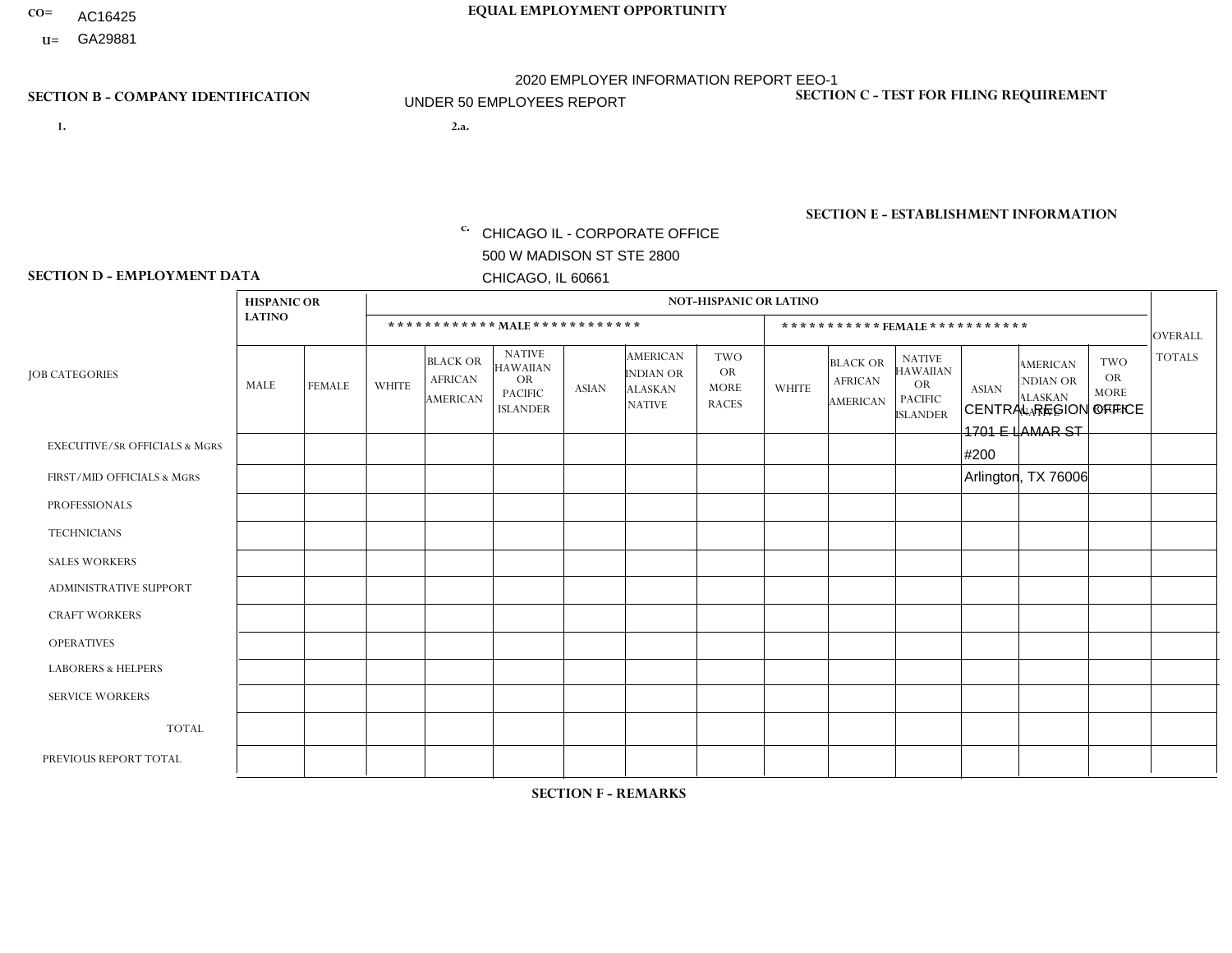- AC16425
- **U=**

- **1. 2.a.** CHICAGO IL CORPORATE OFFICE 500 W MADISON ST STE 2800 CHICAGO, IL 60661
- 2.a. STERLING VA 23750 PEBBLE RUN DR BAYS # 7 8 & 9 Sterling, VA 20166
	- EIN= 952920557

## **SECTION B - COMPANY IDENTIFICATION SECTION C - TEST FOR FILING REQUIREMENT**

1- Y 2- Y 3- N DUNS= 000123456

**SECTION E - ESTABLISHMENT INFORMATION c.** NAICS: 423140

### **SECTION D - EMPLOYMENT DATA**

|                                          | <b>HISPANIC OR</b> |               |                |                                                      |                                                                                    |                |                                                                        | <b>NOT-HISPANIC OR LATINO</b>                          |                |                                                      |                                                                             |              |                                                                       |                                                        |                |
|------------------------------------------|--------------------|---------------|----------------|------------------------------------------------------|------------------------------------------------------------------------------------|----------------|------------------------------------------------------------------------|--------------------------------------------------------|----------------|------------------------------------------------------|-----------------------------------------------------------------------------|--------------|-----------------------------------------------------------------------|--------------------------------------------------------|----------------|
|                                          | <b>LATINO</b>      |               |                |                                                      | ************ MALE ************                                                     |                |                                                                        |                                                        |                | ***********FEMALE ***********                        |                                                                             |              |                                                                       |                                                        | <b>OVERALL</b> |
| <b>JOB CATEGORIES</b>                    | MALE               | <b>FEMALE</b> | <b>WHITE</b>   | <b>BLACK OR</b><br><b>AFRICAN</b><br><b>AMERICAN</b> | <b>NATIVE</b><br><b>HAWAIIAN</b><br><b>OR</b><br><b>PACIFIC</b><br><b>ISLANDER</b> | <b>ASIAN</b>   | <b>AMERICAN</b><br><b>INDIAN OR</b><br><b>ALASKAN</b><br><b>NATIVE</b> | <b>TWO</b><br><b>OR</b><br><b>MORE</b><br><b>RACES</b> | <b>WHITE</b>   | <b>BLACK OR</b><br><b>AFRICAN</b><br><b>AMERICAN</b> | <b>NATIVE</b><br><b>HAWAIIAN</b><br>OR<br><b>PACIFIC</b><br><b>ISLANDER</b> | <b>ASIAN</b> | <b>AMERICAN</b><br><b>NDIAN OR</b><br><b>ALASKAN</b><br><b>NATIVE</b> | <b>TWO</b><br><b>OR</b><br><b>MORE</b><br><b>RACES</b> | <b>TOTALS</b>  |
| <b>EXECUTIVE/SR OFFICIALS &amp; MGRS</b> | $\mathbf 0$        | 0             | $\Omega$       | $\mathbf 0$                                          | $\Omega$                                                                           | $\mathbf{0}$   | $\Omega$                                                               | $\Omega$                                               | $\Omega$       | $\Omega$                                             | $\Omega$                                                                    | $\mathbf{0}$ | $\Omega$                                                              | $\mathbf 0$                                            | $\mathbf 0$    |
| FIRST/MID OFFICIALS & MGRS               | $\Omega$           | $\Omega$      | 1              | 0                                                    | $\Omega$                                                                           | $\mathbf{0}$   | $\Omega$                                                               | $\Omega$                                               | $\Omega$       | $\Omega$                                             | $\Omega$                                                                    | $\mathbf{0}$ | $\Omega$                                                              | $\Omega$                                               | $\mathbf{1}$   |
| <b>PROFESSIONALS</b>                     | $\mathbf 0$        | $\mathbf 0$   | $\mathbf 0$    | $\mathbf 0$                                          | $\mathbf 0$                                                                        | $\Omega$       | $\Omega$                                                               | $\Omega$                                               | $\Omega$       | $\Omega$                                             | 0                                                                           | $\mathbf 0$  | $\Omega$                                                              | $\mathbf 0$                                            | $\mathbf 0$    |
| <b>TECHNICIANS</b>                       | $\mathbf 0$        | 0             | $\mathbf 0$    | 0                                                    | $\Omega$                                                                           | $\Omega$       | $\Omega$                                                               | $\Omega$                                               | $\Omega$       | $\Omega$                                             | $\Omega$                                                                    | $\Omega$     | $\Omega$                                                              | $\mathbf 0$                                            | $\mathbf 0$    |
| <b>SALES WORKERS</b>                     | $\mathbf 0$        | $\mathbf 0$   | $\overline{c}$ | $\mathbf 0$                                          | $\Omega$                                                                           | $\Omega$       | $\Omega$                                                               | $\Omega$                                               | $\Omega$       | $\mathbf 0$                                          | $\Omega$                                                                    | $\mathbf 0$  | $\Omega$                                                              | $\mathbf 0$                                            | $\overline{2}$ |
| ADMINISTRATIVE SUPPORT                   | $\mathbf 0$        | 0             | $\Omega$       | $\Omega$                                             | $\Omega$                                                                           | $\Omega$       | $\Omega$                                                               | $\Omega$                                               | $\overline{2}$ | $\Omega$                                             | $\Omega$                                                                    | $\Omega$     | $\Omega$                                                              | $\Omega$                                               | $\overline{2}$ |
| <b>CRAFT WORKERS</b>                     | 0                  | $\mathbf 0$   | $\Omega$       | 0                                                    | $\Omega$                                                                           | $\mathbf{0}$   | $\Omega$                                                               | $\Omega$                                               | $\Omega$       | $\Omega$                                             | $\Omega$                                                                    | $\Omega$     | $\Omega$                                                              | $\Omega$                                               | $\mathbf 0$    |
| <b>OPERATIVES</b>                        | 6                  | $\Omega$      | $\overline{2}$ | 3                                                    | $\Omega$                                                                           | $\mathbf{1}$   | $\Omega$                                                               | $\Omega$                                               | $\Omega$       | $\Omega$                                             | $\Omega$                                                                    | $\mathbf{0}$ | $\Omega$                                                              | $\Omega$                                               | 12             |
| <b>LABORERS &amp; HELPERS</b>            | 0                  | 0             | $\mathbf 0$    | 3                                                    | $\Omega$                                                                           | $\overline{2}$ | $\Omega$                                                               | $\Omega$                                               | $\Omega$       | $\Omega$                                             | $\Omega$                                                                    | $\Omega$     | $\Omega$                                                              | $\Omega$                                               | 5              |
| <b>SERVICE WORKERS</b>                   | $\mathbf 0$        | $\Omega$      | $\Omega$       | $\mathbf 0$                                          | $\Omega$                                                                           | $\Omega$       | $\Omega$                                                               | $\Omega$                                               | $\Omega$       | $\Omega$                                             | $\Omega$                                                                    | $\Omega$     | $\Omega$                                                              | $\Omega$                                               | $\mathbf 0$    |
| <b>TOTAL</b>                             | 6                  | 0             | 5              | 6                                                    | $\Omega$                                                                           | 3              | $\Omega$                                                               | $\Omega$                                               | $\overline{2}$ | $\Omega$                                             | $\Omega$                                                                    | $\mathbf{0}$ | $\Omega$                                                              | $\mathbf 0$                                            | 22             |
| PREVIOUS REPORT TOTAL                    | 6                  | 0             | 10             | 9                                                    | $\mathbf 0$                                                                        | 3              | $\Omega$                                                               | $\overline{2}$                                         | 3              | $\mathbf 0$                                          | 0                                                                           | $\mathbf{0}$ | $\Omega$                                                              | 0                                                      | 33             |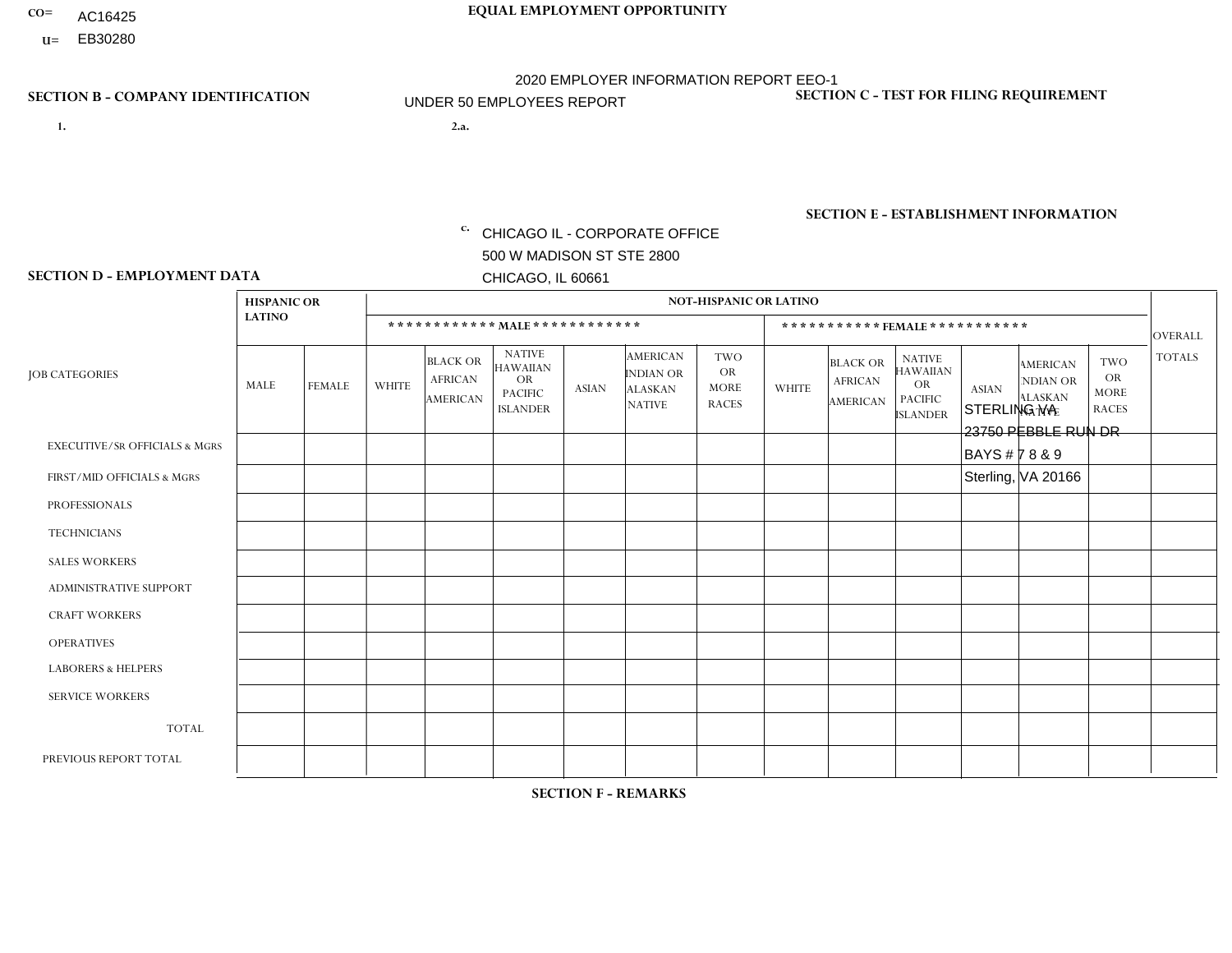- AC16425
- **U=**

- **1. 2.a.** CHICAGO IL CORPORATE OFFICE 500 W MADISON ST STE 2800 CHICAGO, IL 60661
- 2.a. LOUISVILLE KY 2701 PROGRESSIVE BLVD Sellersburg, IN 47172

EIN= 952920557

## **SECTION B - COMPANY IDENTIFICATION SECTION C - TEST FOR FILING REQUIREMENT**

1- Y 2- Y 3- N DUNS= 000123456

**SECTION E - ESTABLISHMENT INFORMATION c.** NAICS: 423140

### **SECTION D - EMPLOYMENT DATA**

|                                          | <b>HISPANIC OR</b> |                |              |                                                      |                                                                                    |              |                                                                        | <b>NOT-HISPANIC OR LATINO</b>                          |                |                                               |                                                                                    |              |                                                                       |                                                        |                |
|------------------------------------------|--------------------|----------------|--------------|------------------------------------------------------|------------------------------------------------------------------------------------|--------------|------------------------------------------------------------------------|--------------------------------------------------------|----------------|-----------------------------------------------|------------------------------------------------------------------------------------|--------------|-----------------------------------------------------------------------|--------------------------------------------------------|----------------|
|                                          | <b>LATINO</b>      |                |              |                                                      | ************ MALE ************                                                     |              |                                                                        |                                                        |                | ***********FEMALE***********                  |                                                                                    |              |                                                                       |                                                        | <b>OVERALL</b> |
| <b>JOB CATEGORIES</b>                    | MALE               | <b>FEMALE</b>  | <b>WHITE</b> | <b>BLACK OR</b><br><b>AFRICAN</b><br><b>AMERICAN</b> | <b>NATIVE</b><br><b>HAWAIIAN</b><br><b>OR</b><br><b>PACIFIC</b><br><b>ISLANDER</b> | ASIAN        | <b>AMERICAN</b><br><b>INDIAN OR</b><br><b>ALASKAN</b><br><b>NATIVE</b> | <b>TWO</b><br><b>OR</b><br><b>MORE</b><br><b>RACES</b> | <b>WHITE</b>   | <b>BLACK OR</b><br><b>AFRICAN</b><br>AMERICAN | <b>NATIVE</b><br><b>HAWAIIAN</b><br><b>OR</b><br><b>PACIFIC</b><br><b>ISLANDER</b> | <b>ASIAN</b> | <b>AMERICAN</b><br><b>NDIAN OR</b><br><b>ALASKAN</b><br><b>NATIVE</b> | <b>TWO</b><br><b>OR</b><br><b>MORE</b><br><b>RACES</b> | <b>TOTALS</b>  |
| <b>EXECUTIVE/SR OFFICIALS &amp; MGRS</b> | $\Omega$           | $\Omega$       | $\Omega$     | $\mathbf 0$                                          | $\Omega$                                                                           | $\mathbf{0}$ | $\Omega$                                                               | $\Omega$                                               | 0              | $\Omega$                                      | $\Omega$                                                                           | $\Omega$     | $\Omega$                                                              | $\Omega$                                               | $\mathbf{0}$   |
| FIRST/MID OFFICIALS & MGRS               | 0                  | $\Omega$       | 4            | $\mathbf 0$                                          | $\Omega$                                                                           | $\Omega$     | $\Omega$                                                               | $\Omega$                                               | 0              | $\Omega$                                      | $\Omega$                                                                           | $\Omega$     | $\Omega$                                                              | $\Omega$                                               | $\overline{4}$ |
| <b>PROFESSIONALS</b>                     | 0                  | $\overline{0}$ | $\mathbf 0$  | $\mathbf 0$                                          | $\Omega$                                                                           | $\Omega$     | $\Omega$                                                               | $\Omega$                                               | 0              | $\Omega$                                      | $\Omega$                                                                           | $\Omega$     | $\Omega$                                                              | $\Omega$                                               | $\mathbf{0}$   |
| <b>TECHNICIANS</b>                       | 0                  | $\Omega$       | $\Omega$     | $\Omega$                                             | $\Omega$                                                                           | $\Omega$     | $\Omega$                                                               | $\Omega$                                               | $\Omega$       | $\Omega$                                      | $\Omega$                                                                           | $\Omega$     | $\Omega$                                                              | $\Omega$                                               | $\mathbf{0}$   |
| <b>SALES WORKERS</b>                     | 0                  | $\Omega$       | 3            | $\Omega$                                             | $\Omega$                                                                           | $\Omega$     | $\Omega$                                                               | $\Omega$                                               | 0              | $\Omega$                                      | $\Omega$                                                                           | $\Omega$     | $\Omega$                                                              | $\Omega$                                               | 3              |
| <b>ADMINISTRATIVE SUPPORT</b>            | 0                  | 0              |              | $\mathbf 0$                                          | 0                                                                                  | $\Omega$     | $\Omega$                                                               | $\Omega$                                               |                | $\Omega$                                      | $\Omega$                                                                           | $\mathbf{0}$ | $\mathbf{0}$                                                          | $\mathbf 0$                                            | 2              |
| <b>CRAFT WORKERS</b>                     | 0                  | $\Omega$       | 3            | $\mathbf 0$                                          | $\Omega$                                                                           | $\Omega$     | $\Omega$                                                               | $\Omega$                                               | 0              | $\Omega$                                      | $\Omega$                                                                           | $\Omega$     | $\Omega$                                                              | $\Omega$                                               | 3              |
| <b>OPERATIVES</b>                        | 0                  | $\Omega$       | 13           | $\overline{2}$                                       | $\Omega$                                                                           | $\Omega$     | $\Omega$                                                               | $\overline{2}$                                         | $\Omega$       | $\Omega$                                      | $\Omega$                                                                           | $\Omega$     | $\Omega$                                                              | $\Omega$                                               | 17             |
| <b>LABORERS &amp; HELPERS</b>            | 0                  | $\Omega$       | 4            | $\mathbf 0$                                          | $\Omega$                                                                           | $\Omega$     | $\Omega$                                                               | $\Omega$                                               | $\Omega$       | $\Omega$                                      | $\Omega$                                                                           | $\Omega$     | $\Omega$                                                              | $\mathbf{0}$                                           | 4              |
| <b>SERVICE WORKERS</b>                   | 0                  | $\Omega$       | $\Omega$     | 0                                                    | 0                                                                                  | $\Omega$     | $\Omega$                                                               | $\Omega$                                               | $\Omega$       | $\Omega$                                      | $\Omega$                                                                           | $\Omega$     | $\Omega$                                                              | $\Omega$                                               | $\overline{0}$ |
| <b>TOTAL</b>                             | $\mathbf 0$        | 0              | 28           | $\overline{c}$                                       | 0                                                                                  | $\mathbf 0$  | $\Omega$                                                               | $\overline{2}$                                         |                | $\Omega$                                      | $\Omega$                                                                           | $\mathbf 0$  | 0                                                                     | $\mathbf 0$                                            | 33             |
| PREVIOUS REPORT TOTAL                    | 0                  | $\Omega$       | 38           | $\overline{2}$                                       | $\Omega$                                                                           | $\mathbf{0}$ | $\Omega$                                                               | $\overline{2}$                                         | $\overline{2}$ | $\Omega$                                      | $\Omega$                                                                           | $\Omega$     | $\Omega$                                                              | $\mathbf 0$                                            | 44             |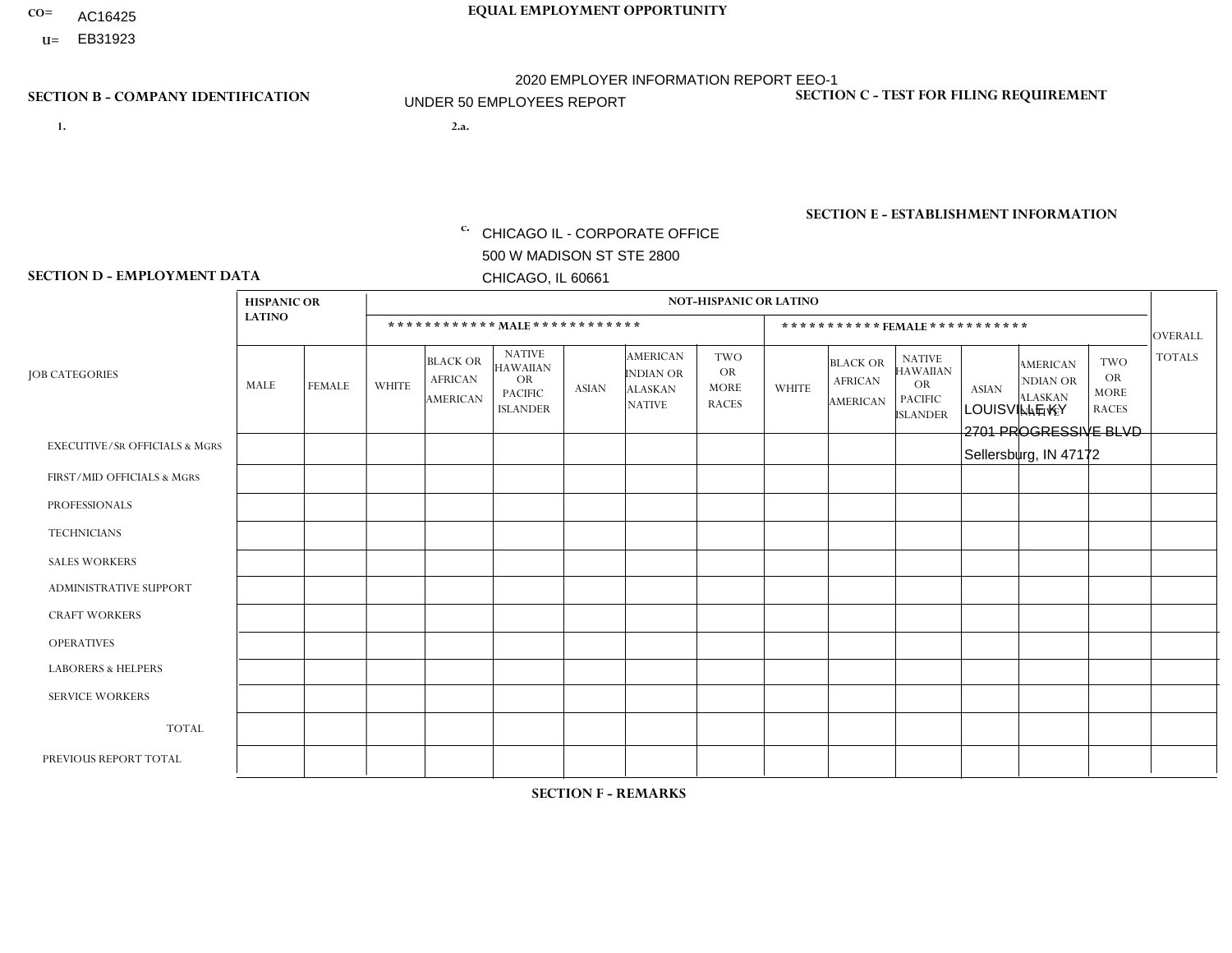- AC16425
- **U=**

**1. 2.a.** CHICAGO IL - CORPORATE OFFICE 500 W MADISON ST STE 2800 CHICAGO, IL 60661

2.a. BUCKLEY WA - FOSTERAUTO PARTS 28520 HWY 410 EAST Buckley, WA 98321

c. EIN= 952920557

## **SECTION B - COMPANY IDENTIFICATION SECTION C - TEST FOR FILING REQUIREMENT**

1- Y 2- Y 3- N DUNS= 000123456

**SECTION E - ESTABLISHMENT INFORMATION c.** NAICS: 423140

### **SECTION D - EMPLOYMENT DATA**

|                                          | <b>HISPANIC OR</b> |               |                |                                                      |                                                                                    |              |                                                                 | <b>NOT-HISPANIC OR LATINO</b>                          |                |                                               |                                                                                    |              |                                                                |                                                        |                |
|------------------------------------------|--------------------|---------------|----------------|------------------------------------------------------|------------------------------------------------------------------------------------|--------------|-----------------------------------------------------------------|--------------------------------------------------------|----------------|-----------------------------------------------|------------------------------------------------------------------------------------|--------------|----------------------------------------------------------------|--------------------------------------------------------|----------------|
|                                          | <b>LATINO</b>      |               |                | ************ MAIE************                        |                                                                                    |              |                                                                 |                                                        |                |                                               | ***********FEMALE***********                                                       |              |                                                                |                                                        | <b>OVERALL</b> |
| <b>JOB CATEGORIES</b>                    | <b>MALE</b>        | <b>FEMALE</b> | <b>WHITE</b>   | <b>BLACK OR</b><br><b>AFRICAN</b><br><b>AMERICAN</b> | <b>NATIVE</b><br><b>HAWAIIAN</b><br><b>OR</b><br><b>PACIFIC</b><br><b>ISLANDER</b> | <b>ASIAN</b> | <b>AMERICAN</b><br>INDIAN OR<br><b>ALASKAN</b><br><b>NATIVE</b> | <b>TWO</b><br><b>OR</b><br><b>MORE</b><br><b>RACES</b> | <b>WHITE</b>   | <b>BLACK OR</b><br><b>AFRICAN</b><br>AMERICAN | <b>NATIVE</b><br><b>HAWAIIAN</b><br><b>OR</b><br><b>PACIFIC</b><br><b>ISLANDER</b> | <b>ASIAN</b> | <b>AMERICAN</b><br>NDIAN OR<br><b>ALASKAN</b><br><b>NATIVE</b> | <b>TWO</b><br><b>OR</b><br><b>MORE</b><br><b>RACES</b> | <b>TOTALS</b>  |
| <b>EXECUTIVE/SR OFFICIALS &amp; MGRS</b> | $\Omega$           | $\mathbf 0$   | $\mathbf 0$    | $\mathbf 0$                                          | $\mathbf 0$                                                                        | $\mathbf 0$  | $\Omega$                                                        | $\Omega$                                               | $\mathbf 0$    | $\mathbf 0$                                   | $\mathbf 0$                                                                        | $\mathbf 0$  | $\Omega$                                                       | $\Omega$                                               | $\mathbf 0$    |
| FIRST/MID OFFICIALS & MGRS               | $\Omega$           | $\mathbf 0$   | $\mathbf 0$    | $\mathbf 0$                                          | 0                                                                                  | $\mathbf 0$  | $\Omega$                                                        | $\Omega$                                               | $\mathbf 1$    | $\Omega$                                      | $\Omega$                                                                           | $\Omega$     | $\Omega$                                                       | $\Omega$                                               | $\mathbf{1}$   |
| <b>PROFESSIONALS</b>                     | $\mathbf 0$        | $\mathbf 0$   | 1              | $\mathbf 0$                                          | $\mathbf 0$                                                                        | $\mathbf 0$  | $\overline{0}$                                                  | $\Omega$                                               | $\mathbf 0$    | $\Omega$                                      | $\mathbf{0}$                                                                       | $\mathbf 0$  | $\Omega$                                                       | $\mathbf 0$                                            | $\mathbf{1}$   |
| <b>TECHNICIANS</b>                       | $\Omega$           | $\mathbf 0$   | $\Omega$       | $\mathbf 0$                                          | $\Omega$                                                                           | $\Omega$     | $\Omega$                                                        | $\Omega$                                               | $\Omega$       | $\Omega$                                      | $\Omega$                                                                           | $\Omega$     | $\Omega$                                                       | $\mathbf{0}$                                           | $\mathbf 0$    |
| <b>SALES WORKERS</b>                     | $\Omega$           | $\Omega$      | $\Omega$       | $\mathbf 0$                                          | $\Omega$                                                                           | $\Omega$     | $\Omega$                                                        | $\Omega$                                               | $\Omega$       | $\Omega$                                      | $\Omega$                                                                           | $\Omega$     | $\Omega$                                                       | $\mathbf{0}$                                           | $\mathbf 0$    |
| ADMINISTRATIVE SUPPORT                   | $\Omega$           | $\Omega$      | $\Omega$       | $\Omega$                                             | 0                                                                                  | $\Omega$     | $\Omega$                                                        | $\Omega$                                               | $\mathbf{1}$   | $\Omega$                                      | $\Omega$                                                                           | $\Omega$     | $\Omega$                                                       | $\Omega$                                               | $\mathbf{1}$   |
| <b>CRAFT WORKERS</b>                     | $\Omega$           | $\Omega$      | $\overline{c}$ | $\mathbf{1}$                                         | $\mathbf 0$                                                                        | $\Omega$     | $\Omega$                                                        | $\Omega$                                               | $\Omega$       | $\Omega$                                      | $\mathbf{0}$                                                                       | $\Omega$     | $\Omega$                                                       | $\Omega$                                               | 3              |
| <b>OPERATIVES</b>                        | $\Omega$           | $\Omega$      | 8              | $\mathbf 0$                                          | $\mathbf{0}$                                                                       | $\Omega$     | $\Omega$                                                        | $\Omega$                                               | $\Omega$       | $\Omega$                                      | $\Omega$                                                                           | $\Omega$     | $\Omega$                                                       | $\Omega$                                               | 8              |
| <b>LABORERS &amp; HELPERS</b>            | $\Omega$           | $\Omega$      | 1              | $\mathbf 0$                                          | 0                                                                                  | $\Omega$     | $\overline{0}$                                                  | $\Omega$                                               | $\Omega$       | $\Omega$                                      | $\Omega$                                                                           | $\Omega$     | $\Omega$                                                       | $\Omega$                                               | $\mathbf{1}$   |
| <b>SERVICE WORKERS</b>                   | $\Omega$           | $\mathbf 0$   | 0              | $\mathbf 0$                                          | 0                                                                                  | $\mathbf 0$  | $\Omega$                                                        | $\Omega$                                               | $\Omega$       | $\Omega$                                      | $\Omega$                                                                           | $\Omega$     | $\Omega$                                                       | $\Omega$                                               | 0              |
| <b>TOTAL</b>                             | $\Omega$           | $\mathbf 0$   | 12             | $\mathbf{1}$                                         | 0                                                                                  | $\mathbf 0$  | $\Omega$                                                        | $\Omega$                                               | $\overline{2}$ | $\Omega$                                      | $\Omega$                                                                           | $\mathbf 0$  | $\Omega$                                                       | $\Omega$                                               | 15             |
| PREVIOUS REPORT TOTAL                    | 1                  | $\mathbf 0$   | 16             | $\mathbf{1}$                                         | $\mathbf{0}$                                                                       | $\Omega$     | $\Omega$                                                        | $\Omega$                                               | 5              | $\mathbf 0$                                   | $\mathbf{0}$                                                                       | $\Omega$     | $\Omega$                                                       | 2                                                      | 25             |
|                                          |                    |               |                |                                                      |                                                                                    |              |                                                                 |                                                        |                |                                               |                                                                                    |              |                                                                |                                                        |                |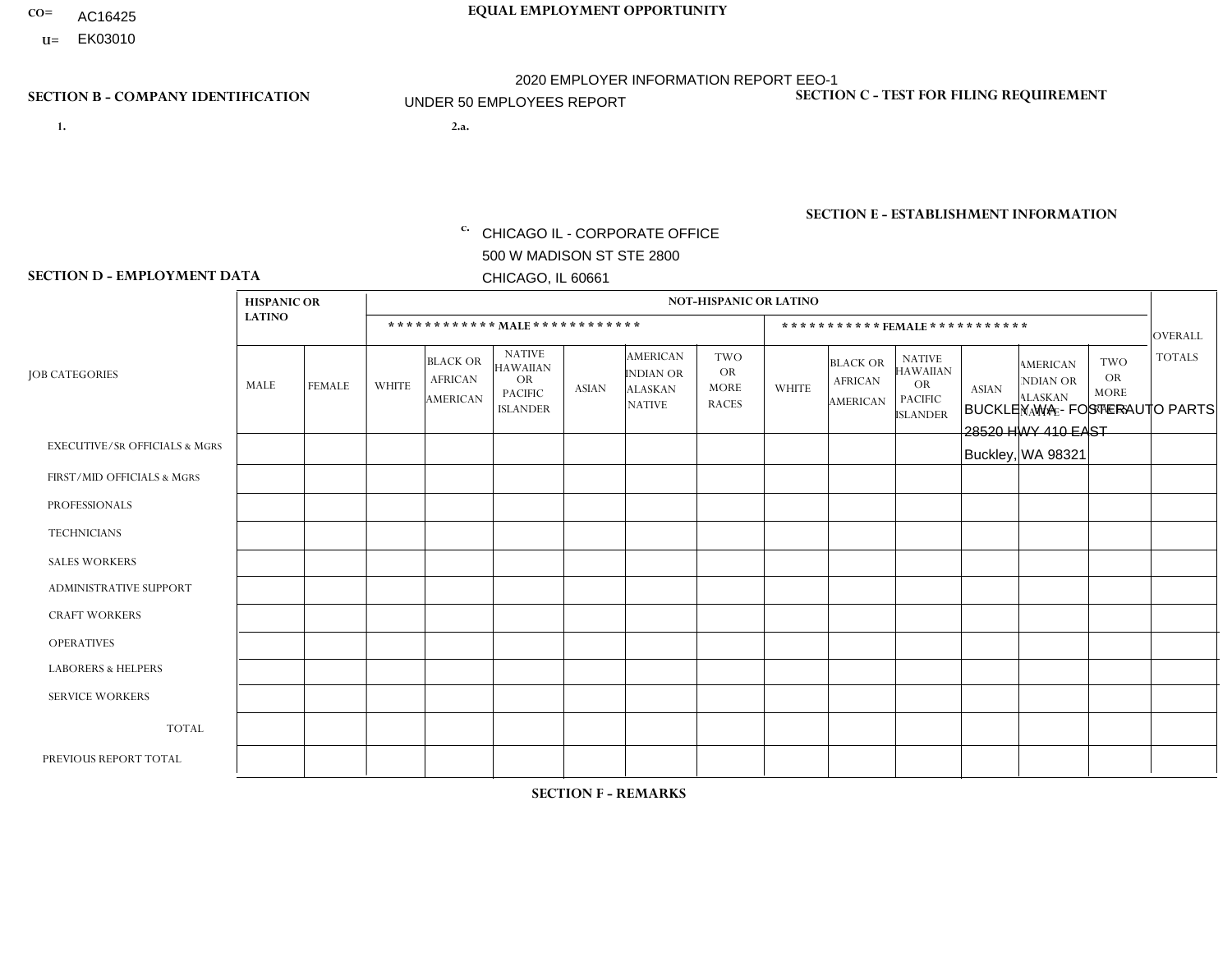- AC16425
- **U=**

- **1. 2.a.** CHICAGO IL CORPORATE OFFICE 500 W MADISON ST STE 2800 CHICAGO, IL 60661
- 2.a. JOPLIN MO 675 S BLACK CAT ROAD Joplin, MO 64801

EIN= 952920557

## **SECTION B - COMPANY IDENTIFICATION SECTION C - TEST FOR FILING REQUIREMENT**

1- Y 2- Y 3- N DUNS= 000123456

**SECTION E - ESTABLISHMENT INFORMATION c.** NAICS: 423140

### **SECTION D - EMPLOYMENT DATA**

|                                          | <b>HISPANIC OR</b> |                |                |                                               |                                                                                    |              |                                                                        | <b>NOT-HISPANIC OR LATINO</b>                          |                |                                               |                                                                             |              |                                                                       |                                                        |                |
|------------------------------------------|--------------------|----------------|----------------|-----------------------------------------------|------------------------------------------------------------------------------------|--------------|------------------------------------------------------------------------|--------------------------------------------------------|----------------|-----------------------------------------------|-----------------------------------------------------------------------------|--------------|-----------------------------------------------------------------------|--------------------------------------------------------|----------------|
|                                          | <b>LATINO</b>      |                |                | ************ MALE ************                |                                                                                    |              |                                                                        |                                                        |                | ***********FEMALE***********                  |                                                                             |              |                                                                       |                                                        | <b>OVERALL</b> |
| <b>JOB CATEGORIES</b>                    | MALE               | <b>FEMALE</b>  | <b>WHITE</b>   | <b>BLACK OR</b><br><b>AFRICAN</b><br>AMERICAN | <b>NATIVE</b><br><b>HAWAIIAN</b><br><b>OR</b><br><b>PACIFIC</b><br><b>ISLANDER</b> | <b>ASIAN</b> | <b>AMERICAN</b><br><b>INDIAN OR</b><br><b>ALASKAN</b><br><b>NATIVE</b> | <b>TWO</b><br><b>OR</b><br><b>MORE</b><br><b>RACES</b> | <b>WHITE</b>   | <b>BLACK OR</b><br><b>AFRICAN</b><br>AMERICAN | <b>NATIVE</b><br><b>HAWAIIAN</b><br>OR<br><b>PACIFIC</b><br><b>ISLANDER</b> | <b>ASIAN</b> | <b>AMERICAN</b><br><b>NDIAN OR</b><br><b>ALASKAN</b><br><b>NATIVE</b> | <b>TWO</b><br><b>OR</b><br><b>MORE</b><br><b>RACES</b> | <b>TOTALS</b>  |
| <b>EXECUTIVE/SR OFFICIALS &amp; MGRS</b> | $\Omega$           | $\Omega$       | $\Omega$       | $\mathbf 0$                                   | $\Omega$                                                                           | $\Omega$     | $\Omega$                                                               | $\Omega$                                               | $\Omega$       | $\Omega$                                      | $\Omega$                                                                    | $\Omega$     | $\Omega$                                                              | $\mathbf{0}$                                           | $\mathbf{0}$   |
| FIRST/MID OFFICIALS & MGRS               | 0                  | $\Omega$       | 3              | $\mathbf 0$                                   | $\Omega$                                                                           | $\Omega$     | $\Omega$                                                               | $\Omega$                                               | 0              | $\Omega$                                      | $\Omega$                                                                    | $\Omega$     | $\Omega$                                                              | $\Omega$                                               | 3              |
| <b>PROFESSIONALS</b>                     | 0                  | $\Omega$       | $\Omega$       | $\mathbf 0$                                   | $\Omega$                                                                           | $\Omega$     | $\Omega$                                                               | $\Omega$                                               | 0              | $\Omega$                                      | $\Omega$                                                                    | $\Omega$     | $\Omega$                                                              | $\Omega$                                               | $\mathbf{0}$   |
| <b>TECHNICIANS</b>                       | 0                  | $\mathbf 0$    | $\Omega$       | $\mathbf 0$                                   | $\mathbf 0$                                                                        | $\Omega$     | $\Omega$                                                               | $\Omega$                                               | $\Omega$       | $\Omega$                                      | $\Omega$                                                                    | $\mathbf 0$  | 0                                                                     | $\mathbf 0$                                            | $\mathbf 0$    |
| <b>SALES WORKERS</b>                     | $\Omega$           | $\Omega$       | 4              | $\Omega$                                      | $\Omega$                                                                           | $\Omega$     | $\Omega$                                                               | $\Omega$                                               | 1              | $\Omega$                                      | $\Omega$                                                                    | $\Omega$     | $\Omega$                                                              | $\Omega$                                               | 5              |
| <b>ADMINISTRATIVE SUPPORT</b>            | $\Omega$           | $\mathbf 0$    | $\overline{2}$ | $\mathbf 0$                                   | $\mathbf 0$                                                                        | $\Omega$     | $\Omega$                                                               | $\Omega$                                               |                | $\Omega$                                      | $\Omega$                                                                    | $\mathbf{0}$ | $\mathbf{0}$                                                          | $\mathbf 0$                                            | 3              |
| <b>CRAFT WORKERS</b>                     | $\Omega$           | $\Omega$       | 3              | $\Omega$                                      | $\Omega$                                                                           | $\Omega$     | $\Omega$                                                               | $\Omega$                                               | $\Omega$       | $\Omega$                                      | $\Omega$                                                                    | $\Omega$     | $\Omega$                                                              | $\Omega$                                               | 3              |
| <b>OPERATIVES</b>                        | 0                  | $\Omega$       | 8              | $\mathbf 0$                                   | $\Omega$                                                                           | $\Omega$     | $\overline{1}$                                                         | $\Omega$                                               | 0              | $\Omega$                                      | $\Omega$                                                                    | $\Omega$     | $\Omega$                                                              | $\Omega$                                               | 9              |
| <b>LABORERS &amp; HELPERS</b>            | 0                  | $\Omega$       | 3              | $\mathbf 0$                                   | $\mathbf{0}$                                                                       | $\Omega$     | $\Omega$                                                               | $\Omega$                                               | $\Omega$       | $\Omega$                                      | $\Omega$                                                                    | $\mathbf{0}$ | $\Omega$                                                              | $\mathbf{0}$                                           | 3              |
| <b>SERVICE WORKERS</b>                   | 0                  | $\Omega$       | $\Omega$       | 0                                             | $\mathbf{0}$                                                                       | $\Omega$     | $\Omega$                                                               | $\Omega$                                               | $\Omega$       | $\Omega$                                      | $\Omega$                                                                    | $\Omega$     | $\Omega$                                                              | $\Omega$                                               | 0              |
| <b>TOTAL</b>                             | 0                  | $\overline{0}$ | 23             | $\mathbf 0$                                   | $\mathbf{0}$                                                                       | $\mathbf 0$  | -1                                                                     | $\Omega$                                               | $\overline{2}$ | $\Omega$                                      | $\Omega$                                                                    | $\mathbf 0$  | 0                                                                     | $\mathbf 0$                                            | 26             |
| PREVIOUS REPORT TOTAL                    | 0                  | $\Omega$       | 28             | $\Omega$                                      | $\Omega$                                                                           | $\mathbf{0}$ | 2                                                                      | $\Omega$                                               | $\overline{2}$ | $\Omega$                                      | $\Omega$                                                                    | $\Omega$     | $\Omega$                                                              | $\Omega$                                               | 32             |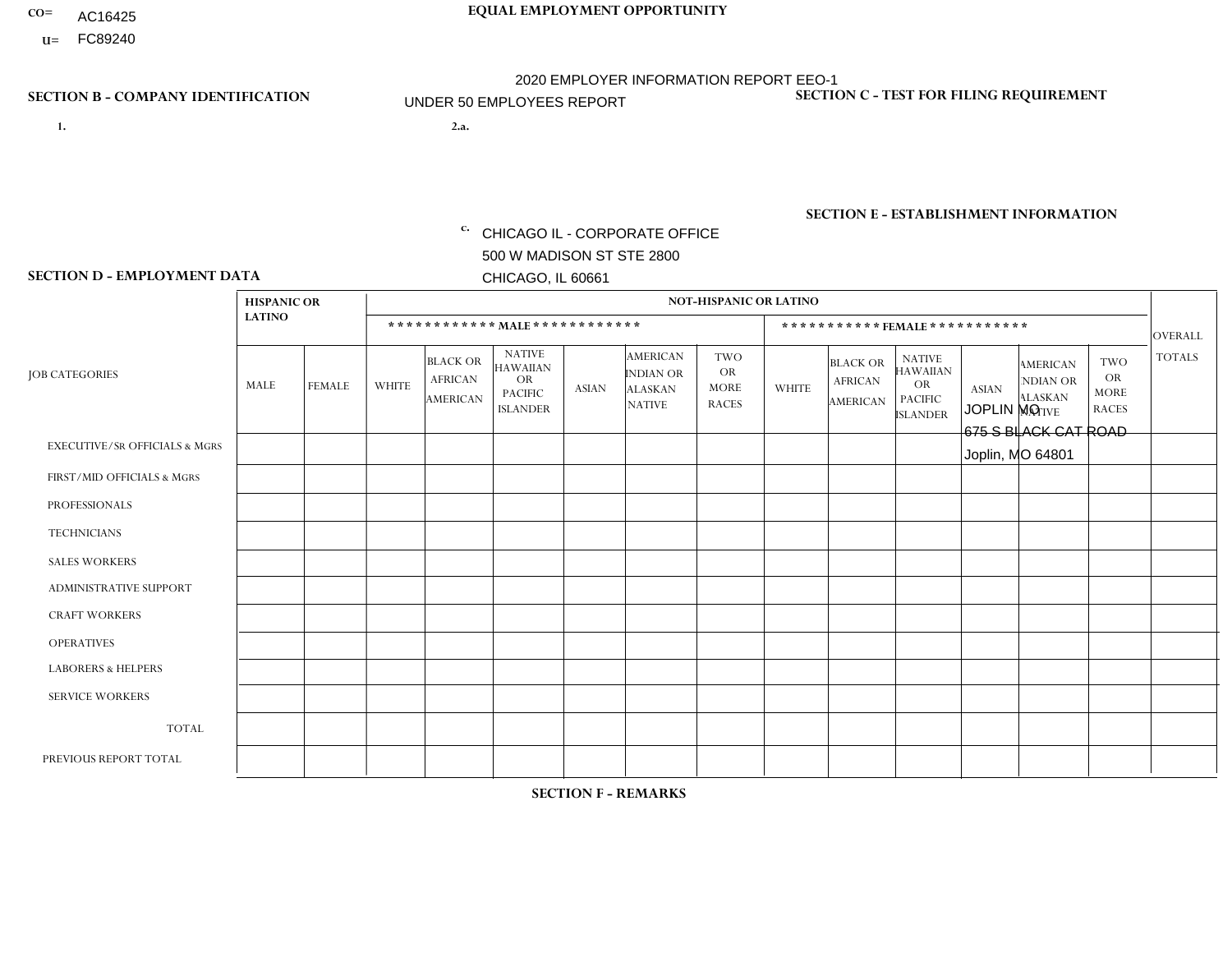- AC16425
- **U=**

**1. 2.a.** CHICAGO IL - CORPORATE OFFICE 500 W MADISON ST STE 2800 CHICAGO, IL 60661

2.a. FAIRLESS HILLS PA - KNOPF 199 CANAL ROAD SUITE 100 Fairless Hills, PA 19030

EIN= 952920557

## **SECTION B - COMPANY IDENTIFICATION SECTION C - TEST FOR FILING REQUIREMENT**

1- Y 2- Y 3- N DUNS= 000123456

**SECTION E - ESTABLISHMENT INFORMATION c.** NAICS: 423140

### **SECTION D - EMPLOYMENT DATA**

|                                          | <b>HISPANIC OR</b> |               |                |                                                      |                                                                                    |              |                                                                 | <b>NOT-HISPANIC OR LATINO</b>                          |                |                                               |                                                                                    |              |                                                                |                                                        |                      |
|------------------------------------------|--------------------|---------------|----------------|------------------------------------------------------|------------------------------------------------------------------------------------|--------------|-----------------------------------------------------------------|--------------------------------------------------------|----------------|-----------------------------------------------|------------------------------------------------------------------------------------|--------------|----------------------------------------------------------------|--------------------------------------------------------|----------------------|
|                                          | <b>LATINO</b>      |               |                | ************ MALE ************                       |                                                                                    |              |                                                                 |                                                        |                |                                               | ***********FEMALE***********                                                       |              |                                                                |                                                        | <b>OVERALL</b>       |
| <b>JOB CATEGORIES</b>                    | <b>MALE</b>        | <b>FEMALE</b> | <b>WHITE</b>   | <b>BLACK OR</b><br><b>AFRICAN</b><br><b>AMERICAN</b> | <b>NATIVE</b><br><b>HAWAIIAN</b><br><b>OR</b><br><b>PACIFIC</b><br><b>ISLANDER</b> | <b>ASIAN</b> | <b>AMERICAN</b><br>INDIAN OR<br><b>ALASKAN</b><br><b>NATIVE</b> | <b>TWO</b><br><b>OR</b><br><b>MORE</b><br><b>RACES</b> | <b>WHITE</b>   | <b>BLACK OR</b><br><b>AFRICAN</b><br>AMERICAN | <b>NATIVE</b><br><b>HAWAIIAN</b><br><b>OR</b><br><b>PACIFIC</b><br><b>ISLANDER</b> | <b>ASIAN</b> | <b>AMERICAN</b><br>NDIAN OR<br><b>ALASKAN</b><br><b>NATIVE</b> | <b>TWO</b><br><b>OR</b><br><b>MORE</b><br><b>RACES</b> | <b>TOTALS</b>        |
| <b>EXECUTIVE/SR OFFICIALS &amp; MGRS</b> | $\Omega$           | $\mathbf 0$   | $\Omega$       | $\mathbf 0$                                          | 0                                                                                  | $\mathbf 0$  | $\Omega$                                                        | $\Omega$                                               | $\Omega$       | $\Omega$                                      | 0                                                                                  | $\mathbf 0$  | $\Omega$                                                       | $\mathbf 0$                                            | $\mathbf 0$          |
| FIRST/MID OFFICIALS & MGRS               | $\Omega$           | $\Omega$      | $\overline{2}$ | $\mathbf 0$                                          | $\mathbf 0$                                                                        | $\mathbf{0}$ | $\Omega$                                                        | 1                                                      | 0              | $\Omega$                                      | 0                                                                                  | $\Omega$     | $\Omega$                                                       | $\Omega$                                               | 3                    |
| <b>PROFESSIONALS</b>                     | $\Omega$           | $\Omega$      | $\Omega$       | $\mathbf 0$                                          | $\Omega$                                                                           | $\mathbf{0}$ | $\Omega$                                                        | $\Omega$                                               | 0              | $\Omega$                                      | 0                                                                                  | $\Omega$     | $\Omega$                                                       | $\Omega$                                               | $\mathbf{0}$         |
| <b>TECHNICIANS</b>                       | $\Omega$           | $\Omega$      | $\Omega$       | $\mathbf 0$                                          | $\Omega$                                                                           | $\Omega$     | $\Omega$                                                        | $\Omega$                                               | $\Omega$       | $\Omega$                                      | 0                                                                                  | 0            | $\Omega$                                                       | $\mathbf 0$                                            | $\mathbf{0}$         |
| <b>SALES WORKERS</b>                     | $\Omega$           | $\mathbf 0$   | $\Omega$       | $\mathbf 0$                                          | $\mathbf 0$                                                                        | $\Omega$     | $\Omega$                                                        | $\Omega$                                               | $\overline{0}$ | $\Omega$                                      | 0                                                                                  | $\mathbf 0$  | $\Omega$                                                       | $\mathbf 0$                                            | $\mathbf{0}$         |
| ADMINISTRATIVE SUPPORT                   | $\Omega$           | $\Omega$      | $\Omega$       | $\mathbf 0$                                          | $\Omega$                                                                           | $\Omega$     | $\Omega$                                                        | $\Omega$                                               | $\mathbf{1}$   | $\Omega$                                      | $\Omega$                                                                           | $\Omega$     | $\Omega$                                                       | $\Omega$                                               | $\mathbf{1}$         |
| <b>CRAFT WORKERS</b>                     | $\Omega$           | $\mathbf 0$   | $\mathbf 0$    | $\mathbf 0$                                          | $\mathbf 0$                                                                        | $\mathbf 0$  | $\Omega$                                                        | $\Omega$                                               | $\Omega$       | $\Omega$                                      | $\Omega$                                                                           | $\mathbf 0$  | $\Omega$                                                       | $\mathbf 0$                                            | $\mathbf 0$          |
| <b>OPERATIVES</b>                        | -1                 | 0             | $\mathbf 0$    | $\mathbf 0$                                          | $\mathbf 0$                                                                        | $\mathbf 0$  | $\Omega$                                                        | $\Omega$                                               | $\Omega$       | $\Omega$                                      | 0                                                                                  | $\mathbf 0$  | $\Omega$                                                       | $\mathbf 0$                                            | $\blacktriangleleft$ |
| <b>LABORERS &amp; HELPERS</b>            | 2                  | $\Omega$      | $\Omega$       | $\mathbf 0$                                          | $\Omega$                                                                           | $\Omega$     | $\Omega$                                                        | $\Omega$                                               | $\Omega$       | $\Omega$                                      | $\Omega$                                                                           | $\Omega$     | $\Omega$                                                       | $\Omega$                                               | $\overline{2}$       |
| <b>SERVICE WORKERS</b>                   | $\Omega$           | $\Omega$      | $\mathbf 0$    | 0                                                    | $\Omega$                                                                           | $\Omega$     | $\Omega$                                                        | $\Omega$                                               | 0              | $\Omega$                                      | $\Omega$                                                                           | $\Omega$     | $\Omega$                                                       | $\Omega$                                               | $\mathbf 0$          |
| <b>TOTAL</b>                             | 3                  | 0             | $\overline{c}$ | 0                                                    | $\mathbf 0$                                                                        | 0            | $\Omega$                                                        | 1                                                      | 1              | $\Omega$                                      | 0                                                                                  | $\mathbf 0$  | $\Omega$                                                       | $\mathbf 0$                                            | $\overline{7}$       |
| PREVIOUS REPORT TOTAL                    | 2                  | $\mathbf 0$   | 3              | $\overline{2}$                                       | $\mathbf 0$                                                                        | $\Omega$     | $\Omega$                                                        | $\overline{2}$                                         | 1              | $\Omega$                                      | 0                                                                                  | $\mathbf 0$  | 0                                                              | $\mathbf 0$                                            | 10                   |
|                                          |                    |               |                |                                                      |                                                                                    |              |                                                                 |                                                        |                |                                               |                                                                                    |              |                                                                |                                                        |                      |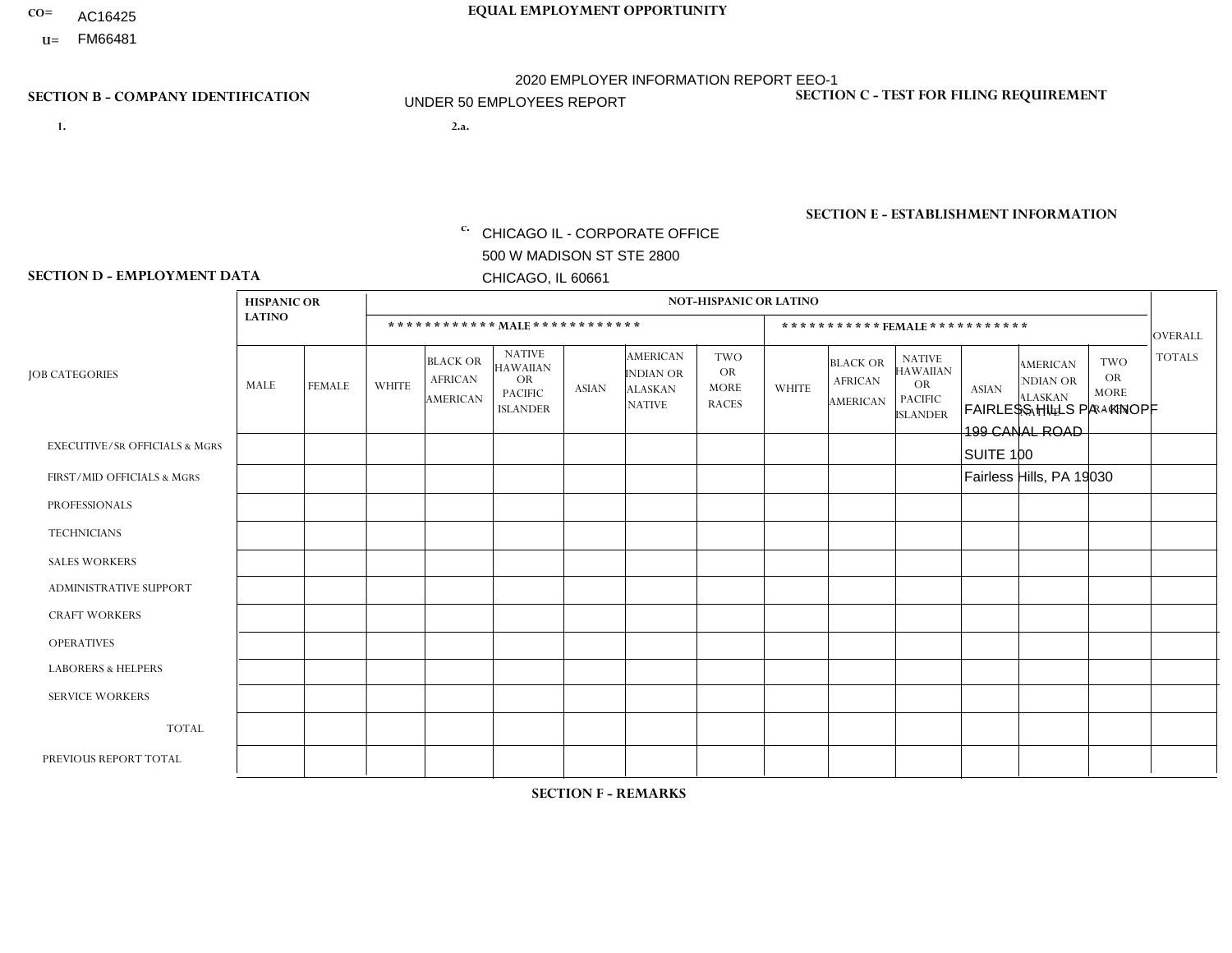- AC16425
- **U=**

**1. 2.a.** CHICAGO IL - CORPORATE OFFICE 500 W MADISON ST STE 2800 CHICAGO, IL 60661

2.a. KENNEWICK WA - TRI CITIES 501 N QUAY STREET SUITE B-106 Kennewick, WA 99336

EIN= 952920557

## **SECTION B - COMPANY IDENTIFICATION SECTION C - TEST FOR FILING REQUIREMENT**

1- Y 2- Y 3- N DUNS= 000123456

**SECTION E - ESTABLISHMENT INFORMATION c.** NAICS: 423140

### **SECTION D - EMPLOYMENT DATA**

|                                          |                                     |               | <b>NOT-HISPANIC OR LATINO</b> |                                                      |                                                                                    |             |                                                                        |                                                        |                |                                               |                                                                                    |              |                                                                       |                                                        |                |
|------------------------------------------|-------------------------------------|---------------|-------------------------------|------------------------------------------------------|------------------------------------------------------------------------------------|-------------|------------------------------------------------------------------------|--------------------------------------------------------|----------------|-----------------------------------------------|------------------------------------------------------------------------------------|--------------|-----------------------------------------------------------------------|--------------------------------------------------------|----------------|
|                                          | <b>HISPANIC OR</b><br><b>LATINO</b> |               |                               |                                                      |                                                                                    |             |                                                                        |                                                        |                |                                               |                                                                                    |              |                                                                       |                                                        |                |
|                                          |                                     |               |                               |                                                      | ************ MALE ************                                                     |             |                                                                        |                                                        |                |                                               | *********** FEMALE ***********                                                     |              |                                                                       |                                                        | <b>OVERALL</b> |
| <b>JOB CATEGORIES</b>                    | MALE                                | <b>FEMALE</b> | <b>WHITE</b>                  | <b>BLACK OR</b><br><b>AFRICAN</b><br><b>AMERICAN</b> | <b>NATIVE</b><br><b>HAWAIIAN</b><br><b>OR</b><br><b>PACIFIC</b><br><b>ISLANDER</b> | ASIAN       | <b>AMERICAN</b><br><b>INDIAN OR</b><br><b>ALASKAN</b><br><b>NATIVE</b> | <b>TWO</b><br><b>OR</b><br><b>MORE</b><br><b>RACES</b> | <b>WHITE</b>   | <b>BLACK OR</b><br><b>AFRICAN</b><br>AMERICAN | <b>NATIVE</b><br><b>HAWAIIAN</b><br><b>OR</b><br><b>PACIFIC</b><br><b>ISLANDER</b> | <b>ASIAN</b> | <b>AMERICAN</b><br><b>NDIAN OR</b><br><b>ALASKAN</b><br><b>NATIVE</b> | <b>TWO</b><br><b>OR</b><br><b>MORE</b><br><b>RACES</b> | <b>TOTALS</b>  |
| <b>EXECUTIVE/SR OFFICIALS &amp; MGRS</b> | $\Omega$                            | 0             | $\mathbf 0$                   | $\mathbf 0$                                          | 0                                                                                  | $\mathbf 0$ | $\Omega$                                                               | $\Omega$                                               | $\Omega$       | $\Omega$                                      | $\Omega$                                                                           | $\mathbf 0$  | 0                                                                     | $\mathbf 0$                                            | $\mathbf 0$    |
| FIRST/MID OFFICIALS & MGRS               | 0                                   | $\Omega$      | 1                             | $\mathbf 0$                                          | $\Omega$                                                                           | $\Omega$    | $\Omega$                                                               | $\Omega$                                               | $\Omega$       | $\Omega$                                      | $\Omega$                                                                           | $\Omega$     | $\Omega$                                                              | $\mathbf{0}$                                           | $\mathbf{1}$   |
| <b>PROFESSIONALS</b>                     | 0                                   | $\mathbf 0$   | $\mathbf 0$                   | $\mathbf 0$                                          | $\Omega$                                                                           | $\Omega$    | $\Omega$                                                               | $\Omega$                                               | 0              | $\Omega$                                      | $\Omega$                                                                           | $\mathbf{0}$ | $\Omega$                                                              | $\mathbf{0}$                                           | $\mathbf{0}$   |
| <b>TECHNICIANS</b>                       | 0                                   | $\Omega$      | $\mathbf 0$                   | $\mathbf 0$                                          | $\Omega$                                                                           | $\Omega$    | $\Omega$                                                               | $\Omega$                                               | 0              | $\Omega$                                      | $\Omega$                                                                           | $\Omega$     | $\Omega$                                                              | $\Omega$                                               | $\mathbf{0}$   |
| <b>SALES WORKERS</b>                     | $\mathbf 0$                         | $\mathbf 0$   | $\mathbf 0$                   | $\mathbf 0$                                          | $\mathbf 0$                                                                        | $\Omega$    | $\Omega$                                                               | $\Omega$                                               | $\Omega$       | $\Omega$                                      | $\Omega$                                                                           | $\Omega$     | 0                                                                     | $\Omega$                                               | $\mathbf{0}$   |
| <b>ADMINISTRATIVE SUPPORT</b>            | $\Omega$                            | $\Omega$      | $\Omega$                      | $\mathbf 0$                                          | $\mathbf 0$                                                                        | $\Omega$    | $\Omega$                                                               | $\Omega$                                               | $\overline{0}$ | $\Omega$                                      | $\Omega$                                                                           | $\Omega$     | $\Omega$                                                              | $\Omega$                                               | $\mathbf 0$    |
| <b>CRAFT WORKERS</b>                     | 0                                   | 0             | $\Omega$                      | $\mathbf 0$                                          | 0                                                                                  | $\Omega$    | $\Omega$                                                               | $\Omega$                                               | $\Omega$       | $\Omega$                                      | $\Omega$                                                                           | $\Omega$     | $\mathbf{0}$                                                          | $\Omega$                                               | $\mathbf 0$    |
| <b>OPERATIVES</b>                        | 3                                   | $\Omega$      | $\overline{2}$                | $\mathbf 0$                                          | $\Omega$                                                                           | $\Omega$    | $\Omega$                                                               | $\Omega$                                               | $\Omega$       | $\Omega$                                      | $\Omega$                                                                           | $\Omega$     | $\Omega$                                                              | $\Omega$                                               | 5              |
| <b>LABORERS &amp; HELPERS</b>            | 0                                   | 0             | $\mathbf 0$                   | $\mathbf 0$                                          | 0                                                                                  | $\mathbf 0$ | $\Omega$                                                               | $\Omega$                                               | $\Omega$       | $\Omega$                                      | $\Omega$                                                                           | $\Omega$     | $\Omega$                                                              | $\Omega$                                               | $\mathbf 0$    |
| <b>SERVICE WORKERS</b>                   | 0                                   | $\Omega$      | $\mathbf 0$                   | 0                                                    | 0                                                                                  | $\mathbf 0$ | $\Omega$                                                               | $\Omega$                                               | 0              | $\Omega$                                      | $\Omega$                                                                           | $\Omega$     | $\Omega$                                                              | $\Omega$                                               | $\mathbf 0$    |
| <b>TOTAL</b>                             | 3                                   | $\mathbf 0$   | 3                             | $\mathbf 0$                                          | 0                                                                                  | $\mathbf 0$ | $\Omega$                                                               | $\Omega$                                               | $\Omega$       | $\Omega$                                      | $\Omega$                                                                           | $\mathbf{0}$ | $\Omega$                                                              | $\mathbf 0$                                            | 6              |
| PREVIOUS REPORT TOTAL                    | 3                                   | $\mathbf{0}$  | 3                             | $\mathbf 0$                                          | 0                                                                                  | $\Omega$    | $\Omega$                                                               | $\Omega$                                               | 0              | $\Omega$                                      | $\Omega$                                                                           | $\mathbf 0$  | 0                                                                     | $\mathbf 0$                                            | 6              |
|                                          |                                     |               |                               |                                                      |                                                                                    |             |                                                                        |                                                        |                |                                               |                                                                                    |              |                                                                       |                                                        |                |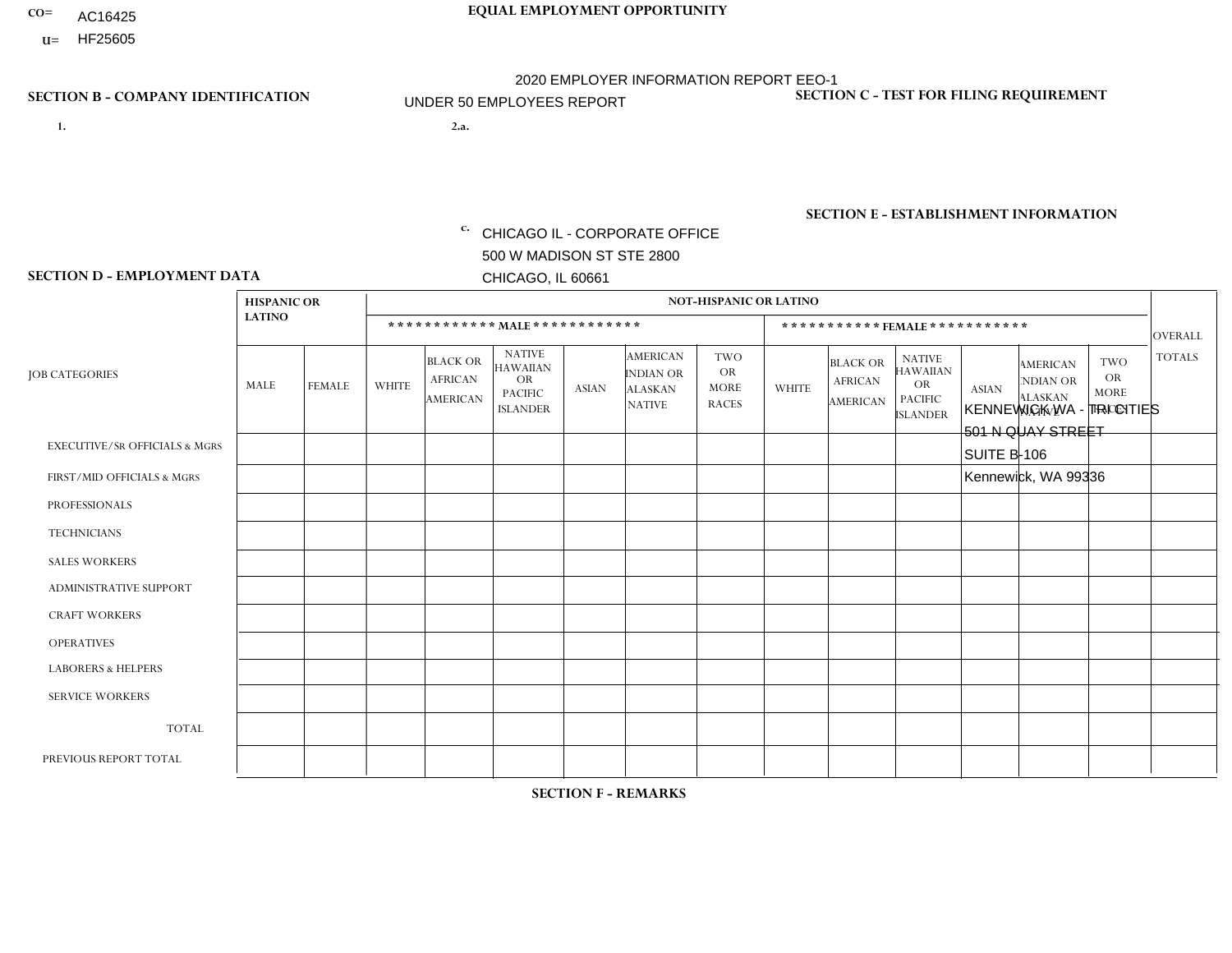- AC16425
- **U=**

**1. 2.a.** CHICAGO IL - CORPORATE OFFICE 500 W MADISON ST STE 2800 CHICAGO, IL 60661

2.a. MONTGOMERY AL - PGW 871 A PLANTATION WAY Montgomery, AL 36121

c. EIN= 952920557

## **SECTION B - COMPANY IDENTIFICATION SECTION C - TEST FOR FILING REQUIREMENT**

1- Y 2- Y 3- N DUNS= 000123456

**SECTION E - ESTABLISHMENT INFORMATION c.** NAICS: 811122

### **SECTION D - EMPLOYMENT DATA**

|                                          | <b>HISPANIC OR</b> |                |                |                                                      |                                                                                    |              |                                                                 | <b>NOT-HISPANIC OR LATINO</b>                          |                |                                               |                                                                                    |              |                                                                |                                                        |                |
|------------------------------------------|--------------------|----------------|----------------|------------------------------------------------------|------------------------------------------------------------------------------------|--------------|-----------------------------------------------------------------|--------------------------------------------------------|----------------|-----------------------------------------------|------------------------------------------------------------------------------------|--------------|----------------------------------------------------------------|--------------------------------------------------------|----------------|
|                                          | <b>LATINO</b>      |                |                | ************ MALE ************                       |                                                                                    |              |                                                                 |                                                        |                |                                               | *********** FEMALE ***********                                                     |              |                                                                |                                                        | <b>OVERALL</b> |
| <b>JOB CATEGORIES</b>                    | <b>MALE</b>        | <b>FEMALE</b>  | <b>WHITE</b>   | <b>BLACK OR</b><br><b>AFRICAN</b><br><b>AMERICAN</b> | <b>NATIVE</b><br><b>HAWAIIAN</b><br><b>OR</b><br><b>PACIFIC</b><br><b>ISLANDER</b> | <b>ASIAN</b> | <b>AMERICAN</b><br>INDIAN OR<br><b>ALASKAN</b><br><b>NATIVE</b> | <b>TWO</b><br><b>OR</b><br><b>MORE</b><br><b>RACES</b> | <b>WHITE</b>   | <b>BLACK OR</b><br><b>AFRICAN</b><br>AMERICAN | <b>NATIVE</b><br><b>HAWAIIAN</b><br><b>OR</b><br><b>PACIFIC</b><br><b>ISLANDER</b> | <b>ASIAN</b> | <b>AMERICAN</b><br>NDIAN OR<br><b>ALASKAN</b><br><b>NATIVE</b> | <b>TWO</b><br><b>OR</b><br><b>MORE</b><br><b>RACES</b> | <b>TOTALS</b>  |
| <b>EXECUTIVE/SR OFFICIALS &amp; MGRS</b> | $\Omega$           | $\Omega$       | $\Omega$       | $\mathbf 0$                                          | $\mathbf 0$                                                                        | $\mathbf 0$  | $\Omega$                                                        | $\Omega$                                               | $\Omega$       | $\Omega$                                      | $\mathbf 0$                                                                        | $\mathbf 0$  | $\Omega$                                                       | $\mathbf 0$                                            | $\mathbf 0$    |
| FIRST/MID OFFICIALS & MGRS               | $\Omega$           | $\Omega$       | $\overline{1}$ | $\Omega$                                             | $\Omega$                                                                           | $\Omega$     | $\Omega$                                                        | $\Omega$                                               | 0              | $\Omega$                                      | 0                                                                                  | $\Omega$     | $\Omega$                                                       | $\Omega$                                               | 1              |
| <b>PROFESSIONALS</b>                     | $\Omega$           | $\Omega$       | $\Omega$       | $\mathbf 0$                                          | $\Omega$                                                                           | $\Omega$     | $\Omega$                                                        | $\Omega$                                               | 0              | $\Omega$                                      | 0                                                                                  | $\Omega$     | $\Omega$                                                       | $\mathbf 0$                                            | $\mathbf{0}$   |
| <b>TECHNICIANS</b>                       | $\Omega$           | $\overline{0}$ | $\mathbf 0$    | $\mathbf 0$                                          | $\Omega$                                                                           | $\Omega$     | $\Omega$                                                        | $\Omega$                                               | 0              | $\Omega$                                      | $\mathbf{0}$                                                                       | $\mathbf 0$  | $\Omega$                                                       | $\mathbf 0$                                            | $\overline{0}$ |
| <b>SALES WORKERS</b>                     | $\Omega$           | $\Omega$       | $\Omega$       | $\Omega$                                             | $\Omega$                                                                           | $\Omega$     | $\Omega$                                                        | $\Omega$                                               | $\overline{0}$ | $\Omega$                                      | $\Omega$                                                                           | $\Omega$     | $\Omega$                                                       | $\Omega$                                               | $\Omega$       |
| ADMINISTRATIVE SUPPORT                   | $\Omega$           | $\Omega$       | $\mathbf{0}$   | $\Omega$                                             | $\Omega$                                                                           | $\Omega$     | $\Omega$                                                        | $\Omega$                                               | $\Omega$       | $\Omega$                                      | $\Omega$                                                                           | $\Omega$     | $\Omega$                                                       | $\Omega$                                               | $\mathbf 0$    |
| <b>CRAFT WORKERS</b>                     | $\Omega$           | $\Omega$       | $\mathbf 0$    | $\mathbf 0$                                          | $\Omega$                                                                           | $\Omega$     | $\Omega$                                                        | $\Omega$                                               | 0              | $\Omega$                                      | 0                                                                                  | $\Omega$     | $\Omega$                                                       | $\Omega$                                               | $\mathbf 0$    |
| <b>OPERATIVES</b>                        | $\Omega$           | $\Omega$       | $\mathbf{0}$   | 3                                                    | $\Omega$                                                                           | $\Omega$     | $\Omega$                                                        | $\Omega$                                               | $\Omega$       | $\Omega$                                      | 0                                                                                  | $\Omega$     | $\Omega$                                                       | $\Omega$                                               | 3              |
| <b>LABORERS &amp; HELPERS</b>            | $\Omega$           | $\Omega$       | -1             | $\mathbf 0$                                          | $\Omega$                                                                           | $\Omega$     | $\Omega$                                                        | $\Omega$                                               | $\Omega$       | $\Omega$                                      | 0                                                                                  | $\Omega$     | $\Omega$                                                       | $\Omega$                                               | $\mathbf 1$    |
| <b>SERVICE WORKERS</b>                   | $\Omega$           | $\Omega$       | $\mathbf 0$    | $\mathbf 0$                                          | $\mathbf 0$                                                                        | $\mathbf 0$  | $\Omega$                                                        | $\Omega$                                               | $\Omega$       | $\Omega$                                      | $\Omega$                                                                           | 0            | $\Omega$                                                       | $\mathbf 0$                                            | $\mathbf{0}$   |
| <b>TOTAL</b>                             | $\Omega$           | $\Omega$       | 2              | 3                                                    | 0                                                                                  | $\Omega$     | $\Omega$                                                        | $\Omega$                                               | 0              | $\Omega$                                      | $\Omega$                                                                           | 0            | $\Omega$                                                       | $\Omega$                                               | 5              |
| PREVIOUS REPORT TOTAL                    | $\Omega$           | $\Omega$       |                |                                                      | $\Omega$                                                                           | $\Omega$     | $\Omega$                                                        | $\Omega$                                               | 0              | $\Omega$                                      | 0                                                                                  | $\mathbf 0$  | $\Omega$                                                       | $\mathbf 0$                                            | $\overline{2}$ |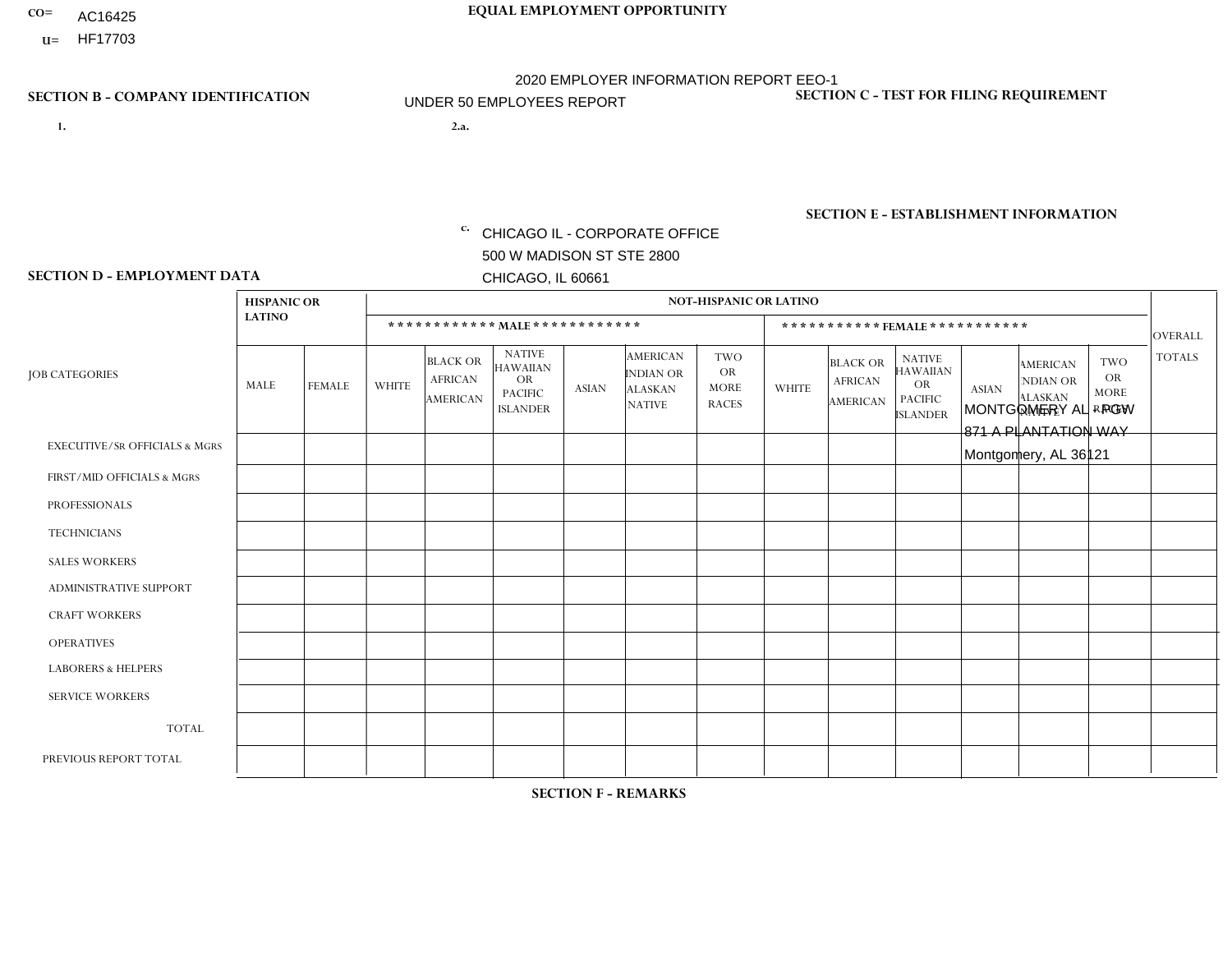- AC16425
- **U=**

**1. 2.a.** CHICAGO IL - CORPORATE OFFICE 500 W MADISON ST STE 2800 CHICAGO, IL 60661

BLUE ISLAND IL - U PULL IT SO 2247 141ST STREET Blue Island, IL 60406

EIN= 952920557

## **SECTION B - COMPANY IDENTIFICATION SECTION C - TEST FOR FILING REQUIREMENT**

1- Y 2- Y 3- N DUNS= 000123456

**SECTION E - ESTABLISHMENT INFORMATION c.** NAICS: 423140

### **SECTION D - EMPLOYMENT DATA**

|                                          | <b>HISPANIC OR</b> |               |                |                                                      |                                                                                    |              |                                                                        | <b>NOT-HISPANIC OR LATINO</b>                          |              |                                               |                                                                                    |              |                                                                       |                                                        |                |
|------------------------------------------|--------------------|---------------|----------------|------------------------------------------------------|------------------------------------------------------------------------------------|--------------|------------------------------------------------------------------------|--------------------------------------------------------|--------------|-----------------------------------------------|------------------------------------------------------------------------------------|--------------|-----------------------------------------------------------------------|--------------------------------------------------------|----------------|
|                                          | <b>LATINO</b>      |               |                | ************ MALE ************                       |                                                                                    |              |                                                                        |                                                        |              |                                               | *********** FEMALE ***********                                                     |              |                                                                       |                                                        | <b>OVERALL</b> |
| <b>JOB CATEGORIES</b>                    | <b>MALE</b>        | <b>FEMALE</b> | <b>WHITE</b>   | <b>BLACK OR</b><br><b>AFRICAN</b><br><b>AMERICAN</b> | <b>NATIVE</b><br><b>HAWAIIAN</b><br><b>OR</b><br><b>PACIFIC</b><br><b>ISLANDER</b> | <b>ASIAN</b> | <b>AMERICAN</b><br><b>INDIAN OR</b><br><b>ALASKAN</b><br><b>NATIVE</b> | <b>TWO</b><br><b>OR</b><br><b>MORE</b><br><b>RACES</b> | <b>WHITE</b> | <b>BLACK OR</b><br><b>AFRICAN</b><br>AMERICAN | <b>NATIVE</b><br><b>HAWAIIAN</b><br><b>OR</b><br><b>PACIFIC</b><br><b>ISLANDER</b> | <b>ASIAN</b> | <b>AMERICAN</b><br><b>NDIAN OR</b><br><b>ALASKAN</b><br><b>NATIVE</b> | <b>TWO</b><br><b>OR</b><br><b>MORE</b><br><b>RACES</b> | <b>TOTALS</b>  |
| <b>EXECUTIVE/SR OFFICIALS &amp; MGRS</b> | $\Omega$           | $\Omega$      | $\Omega$       | $\mathbf 0$                                          | $\Omega$                                                                           | $\Omega$     | $\Omega$                                                               | $\Omega$                                               | $\Omega$     | $\Omega$                                      | $\Omega$                                                                           | $\Omega$     | $\Omega$                                                              | $\Omega$                                               | $\mathbf 0$    |
| FIRST/MID OFFICIALS & MGRS               | $\Omega$           | $\mathbf 0$   | 1              | $\mathbf 0$                                          | $\mathbf 0$                                                                        | $\mathbf 0$  | $\Omega$                                                               | $\Omega$                                               | $\Omega$     | $\mathbf{0}$                                  | $\Omega$                                                                           | $\mathbf 0$  | $\Omega$                                                              | $\mathbf 0$                                            | $\mathbf{1}$   |
| <b>PROFESSIONALS</b>                     | $\Omega$           | $\Omega$      | $\overline{2}$ | $\mathbf 0$                                          | $\Omega$                                                                           | $\Omega$     | $\Omega$                                                               | $\Omega$                                               | $\Omega$     | $\Omega$                                      | $\Omega$                                                                           | $\Omega$     | $\Omega$                                                              | $\Omega$                                               | $\overline{2}$ |
| <b>TECHNICIANS</b>                       | $\Omega$           | $\Omega$      | $\Omega$       | $\mathbf 0$                                          | $\Omega$                                                                           | $\Omega$     | $\overline{0}$                                                         | $\Omega$                                               | $\Omega$     | $\Omega$                                      | $\Omega$                                                                           | $\Omega$     | $\Omega$                                                              | $\mathbf{0}$                                           | $\mathbf 0$    |
| <b>SALES WORKERS</b>                     | 4                  | $\mathbf{1}$  | $\Omega$       | $\mathbf{1}$                                         | 0                                                                                  | $\Omega$     | $\Omega$                                                               | $\Omega$                                               | $\Omega$     | $\Omega$                                      | $\Omega$                                                                           | $\Omega$     | $\Omega$                                                              | $\Omega$                                               | 6              |
| ADMINISTRATIVE SUPPORT                   | 1                  | $\Omega$      | 1              | $\mathbf 0$                                          | $\mathbf 0$                                                                        | $\Omega$     | $\Omega$                                                               | $\Omega$                                               | $\mathbf 1$  | $\Omega$                                      | $\Omega$                                                                           | $\Omega$     | $\Omega$                                                              | $\Omega$                                               | 3              |
| <b>CRAFT WORKERS</b>                     | $\Omega$           | $\Omega$      | $\mathbf 0$    | $\mathbf 0$                                          | $\Omega$                                                                           | $\Omega$     | $\Omega$                                                               | $\Omega$                                               | $\Omega$     | $\Omega$                                      | $\Omega$                                                                           | $\Omega$     | $\Omega$                                                              | $\mathbf{0}$                                           | $\mathbf 0$    |
| <b>OPERATIVES</b>                        | 3                  | $\Omega$      | 5              | $\mathbf 0$                                          | $\mathbf 0$                                                                        | $\Omega$     | $\overline{0}$                                                         | $\Omega$                                               | $\Omega$     | $\Omega$                                      | $\Omega$                                                                           | $\Omega$     | $\Omega$                                                              | $\Omega$                                               | 8              |
| <b>LABORERS &amp; HELPERS</b>            | 0                  | $\Omega$      | 0              | $\mathbf 0$                                          | 0                                                                                  | $\mathbf 0$  | $\Omega$                                                               | $\Omega$                                               | $\Omega$     | $\Omega$                                      | $\mathbf{0}$                                                                       | $\Omega$     | $\Omega$                                                              | $\Omega$                                               | 0              |
| <b>SERVICE WORKERS</b>                   | $\Omega$           | $\mathbf 0$   | 0              | 0                                                    | $\mathbf 0$                                                                        | $\mathbf 0$  | $\Omega$                                                               | $\Omega$                                               | $\Omega$     | $\Omega$                                      | $\Omega$                                                                           | $\Omega$     | $\Omega$                                                              | $\Omega$                                               | 0              |
| <b>TOTAL</b>                             | 8                  | $\mathbf{1}$  | 9              | 1                                                    | 0                                                                                  | $\mathbf 0$  | $\Omega$                                                               | $\Omega$                                               | $\mathbf{1}$ | $\Omega$                                      | $\Omega$                                                                           | $\mathbf 0$  | $\Omega$                                                              | $\Omega$                                               | 20             |
| PREVIOUS REPORT TOTAL                    | 6                  | $\mathbf{1}$  | 9              | 4                                                    | 0                                                                                  | $\Omega$     | $\Omega$                                                               |                                                        | $\mathbf 1$  | $\mathbf{0}$                                  | $\mathbf{0}$                                                                       | $\Omega$     | $\Omega$                                                              | $\mathbf 0$                                            | 22             |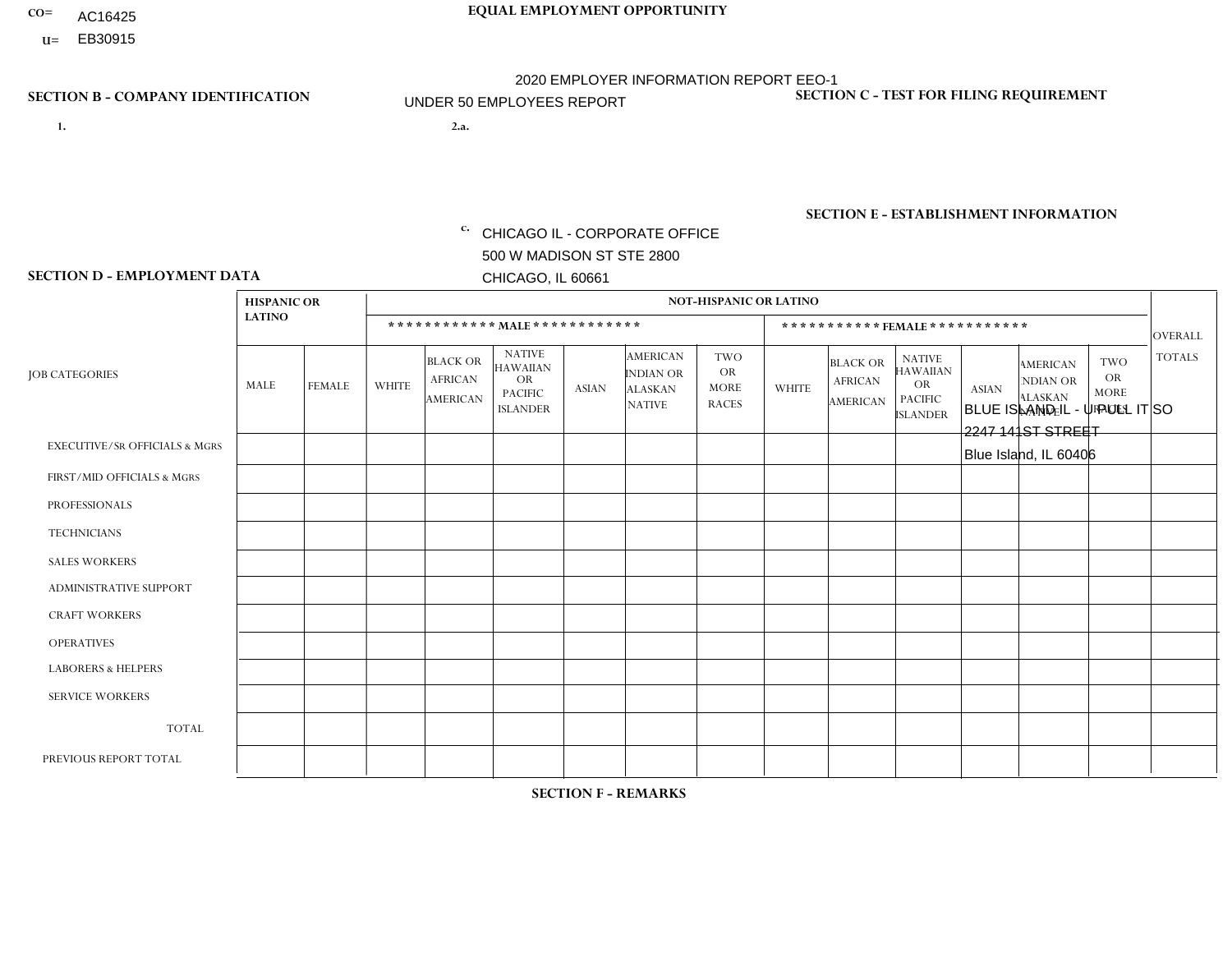- AC16425
- **U=**

- **1. 2.a.** CHICAGO IL CORPORATE OFFICE 500 W MADISON ST STE 2800 CHICAGO, IL 60661
- 2.a. RIVERSIDE CA 3760 PYRITE STREET Riverside, CA 92509

EIN= 953406551

## **SECTION B - COMPANY IDENTIFICATION SECTION C - TEST FOR FILING REQUIREMENT**

1- Y 2- Y 3- N DUNS= 000123456

**SECTION E - ESTABLISHMENT INFORMATION c.** NAICS: 423140

### **SECTION D - EMPLOYMENT DATA**

|                                          | <b>HISPANIC OR</b> |               |                |                                                      |                                                                                    |              |                                                                        | <b>NOT-HISPANIC OR LATINO</b>                          |                |                                               |                                                                                    |              |                                                                       |                                                        |                |
|------------------------------------------|--------------------|---------------|----------------|------------------------------------------------------|------------------------------------------------------------------------------------|--------------|------------------------------------------------------------------------|--------------------------------------------------------|----------------|-----------------------------------------------|------------------------------------------------------------------------------------|--------------|-----------------------------------------------------------------------|--------------------------------------------------------|----------------|
|                                          | <b>LATINO</b>      |               |                | ************ MAIE************                        |                                                                                    |              |                                                                        |                                                        |                |                                               | ***********FEMALE ***********                                                      |              |                                                                       |                                                        | <b>OVERALL</b> |
| <b>JOB CATEGORIES</b>                    | <b>MALE</b>        | <b>FEMALE</b> | <b>WHITE</b>   | <b>BLACK OR</b><br><b>AFRICAN</b><br><b>AMERICAN</b> | <b>NATIVE</b><br><b>HAWAIIAN</b><br><b>OR</b><br><b>PACIFIC</b><br><b>ISLANDER</b> | <b>ASIAN</b> | <b>AMERICAN</b><br><b>INDIAN OR</b><br><b>ALASKAN</b><br><b>NATIVE</b> | <b>TWO</b><br><b>OR</b><br><b>MORE</b><br><b>RACES</b> | <b>WHITE</b>   | <b>BLACK OR</b><br><b>AFRICAN</b><br>AMERICAN | <b>NATIVE</b><br><b>HAWAIIAN</b><br><b>OR</b><br><b>PACIFIC</b><br><b>ISLANDER</b> | <b>ASIAN</b> | <b>AMERICAN</b><br><b>NDIAN OR</b><br><b>ALASKAN</b><br><b>NATIVE</b> | <b>TWO</b><br><b>OR</b><br><b>MORE</b><br><b>RACES</b> | <b>TOTALS</b>  |
| <b>EXECUTIVE/SR OFFICIALS &amp; MGRS</b> | $\Omega$           | $\Omega$      | $\Omega$       | $\mathbf 0$                                          | $\Omega$                                                                           | $\Omega$     | $\Omega$                                                               | $\Omega$                                               | $\Omega$       | $\mathbf{0}$                                  | $\mathbf{0}$                                                                       | $\Omega$     | $\Omega$                                                              | $\Omega$                                               | $\mathbf 0$    |
| FIRST/MID OFFICIALS & MGRS               | $\Omega$           | $\Omega$      | $\overline{1}$ | $\Omega$                                             | 0                                                                                  | $\Omega$     | $\Omega$                                                               | $\Omega$                                               | 1              | $\Omega$                                      | $\Omega$                                                                           | $\Omega$     | $\Omega$                                                              | $\Omega$                                               | $\overline{2}$ |
| <b>PROFESSIONALS</b>                     |                    | $\Omega$      | $\Omega$       | $\Omega$                                             | $\Omega$                                                                           | $\Omega$     | $\Omega$                                                               | $\Omega$                                               | $\Omega$       | $\Omega$                                      | $\Omega$                                                                           | $\Omega$     | $\Omega$                                                              | $\Omega$                                               | $\mathbf{1}$   |
| <b>TECHNICIANS</b>                       | $\Omega$           | $\mathbf 0$   | $\Omega$       | $\mathbf 0$                                          | 0                                                                                  | $\Omega$     | $\Omega$                                                               | $\Omega$                                               | $\mathbf{0}$   | $\Omega$                                      | $\Omega$                                                                           | $\Omega$     | $\Omega$                                                              | $\Omega$                                               | $\mathbf 0$    |
| <b>SALES WORKERS</b>                     | 4                  | $\Omega$      | $\Omega$       | $\Omega$                                             | $\Omega$                                                                           | $\Omega$     | $\Omega$                                                               | $\Omega$                                               | $\Omega$       | $\Omega$                                      | $\Omega$                                                                           | $\Omega$     | $\Omega$                                                              | $\mathbf{0}$                                           | $\overline{4}$ |
| <b>ADMINISTRATIVE SUPPORT</b>            | 1                  | 3             | $\overline{2}$ | $\Omega$                                             | $\Omega$                                                                           | $\Omega$     | $\Omega$                                                               | $\Omega$                                               | $\overline{2}$ | $\Omega$                                      | $\Omega$                                                                           | $\Omega$     | $\Omega$                                                              | $\Omega$                                               | 8              |
| <b>CRAFT WORKERS</b>                     | 0                  | $\Omega$      | $\mathbf 0$    | $\mathbf 0$                                          | $\Omega$                                                                           | $\Omega$     | $\Omega$                                                               | $\Omega$                                               | $\Omega$       | $\Omega$                                      | $\Omega$                                                                           | $\Omega$     | $\Omega$                                                              | $\Omega$                                               | $\Omega$       |
| <b>OPERATIVES</b>                        | 14                 | $\Omega$      | 6              | $\overline{2}$                                       | 0                                                                                  | $\Omega$     | $\overline{0}$                                                         | $\Omega$                                               | $\Omega$       | $\Omega$                                      | $\mathbf{0}$                                                                       | $\Omega$     | $\Omega$                                                              | $\Omega$                                               | 22             |
| <b>LABORERS &amp; HELPERS</b>            | -1                 | $\Omega$      | $\Omega$       | $\mathbf 0$                                          | 0                                                                                  | $\Omega$     | $\Omega$                                                               | $\Omega$                                               | $\Omega$       | $\Omega$                                      | $\Omega$                                                                           | $\Omega$     | $\Omega$                                                              | $\Omega$                                               | $\mathbf{1}$   |
| <b>SERVICE WORKERS</b>                   |                    | $\mathbf 0$   | 0              | $\mathbf 0$                                          | $\mathbf 0$                                                                        | $\mathbf 0$  | $\Omega$                                                               | $\Omega$                                               | $\Omega$       | $\Omega$                                      | $\mathbf{0}$                                                                       | $\mathbf 0$  | $\Omega$                                                              | $\mathbf 0$                                            | $\mathbf{1}$   |
| <b>TOTAL</b>                             | 22                 | 3             | 9              | $\overline{2}$                                       | 0                                                                                  | $\mathbf 0$  | $\Omega$                                                               | $\Omega$                                               | 3              | $\Omega$                                      | $\Omega$                                                                           | $\Omega$     | $\Omega$                                                              | $\Omega$                                               | 39             |
| PREVIOUS REPORT TOTAL                    | 22                 | 3             | $\overline{7}$ | 5                                                    | 0                                                                                  | $\Omega$     | $\Omega$                                                               | $\Omega$                                               | 2              | $\Omega$                                      | $\mathbf{0}$                                                                       | $\Omega$     | $\mathbf{0}$                                                          | $\overline{1}$                                         | 40             |
|                                          |                    |               |                |                                                      |                                                                                    |              |                                                                        |                                                        |                |                                               |                                                                                    |              |                                                                       |                                                        |                |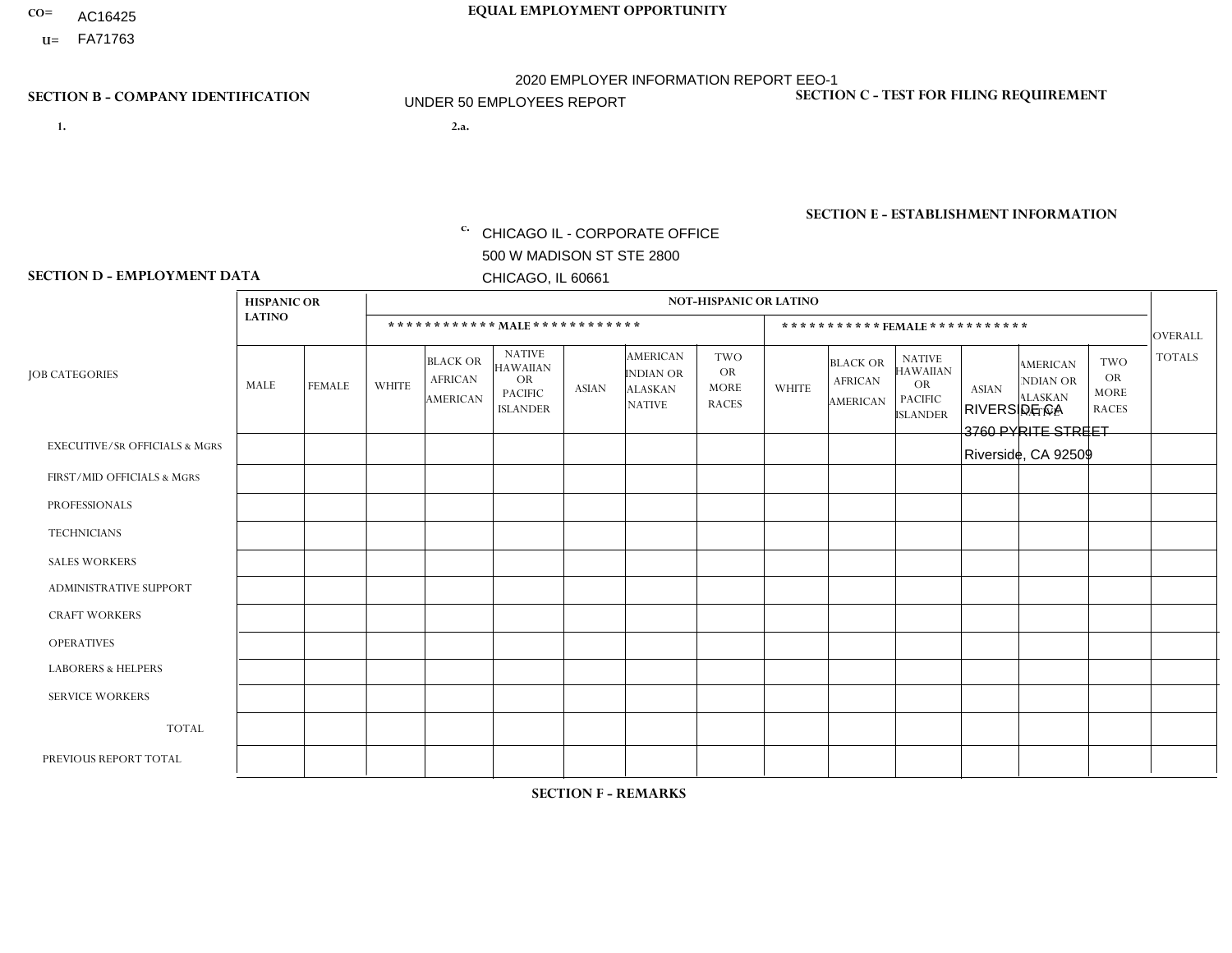- AC16425
- **U=**

**1. 2.a.** CHICAGO IL - CORPORATE OFFICE 500 W MADISON ST STE 2800 CHICAGO, IL 60661

2.a. DAVIE FL - SS 4301 S STATE RD 7 Davie, FL 33314

EIN= 952920557

## **SECTION B - COMPANY IDENTIFICATION SECTION C - TEST FOR FILING REQUIREMENT**

1- Y 2- Y 3- N DUNS= 000123456

**SECTION E - ESTABLISHMENT INFORMATION c.** NAICS: 423140

### **SECTION D - EMPLOYMENT DATA**

|                                          | <b>HISPANIC OR</b> |                |                |                                                      |                                                                                    |              |                                                                        | <b>NOT-HISPANIC OR LATINO</b>                          |                         |                                               |                                                                                    |              |                                                                |                                                        |                |
|------------------------------------------|--------------------|----------------|----------------|------------------------------------------------------|------------------------------------------------------------------------------------|--------------|------------------------------------------------------------------------|--------------------------------------------------------|-------------------------|-----------------------------------------------|------------------------------------------------------------------------------------|--------------|----------------------------------------------------------------|--------------------------------------------------------|----------------|
|                                          | <b>LATINO</b>      |                |                |                                                      | ************ MAIE************                                                      |              |                                                                        |                                                        |                         | *********** FEMALE ***********                |                                                                                    |              |                                                                |                                                        | <b>OVERALL</b> |
| <b>JOB CATEGORIES</b>                    | <b>MALE</b>        | <b>FEMALE</b>  | <b>WHITE</b>   | <b>BLACK OR</b><br><b>AFRICAN</b><br><b>AMERICAN</b> | <b>NATIVE</b><br><b>HAWAIIAN</b><br><b>OR</b><br><b>PACIFIC</b><br><b>ISLANDER</b> | <b>ASIAN</b> | <b>AMERICAN</b><br><b>INDIAN OR</b><br><b>ALASKAN</b><br><b>NATIVE</b> | <b>TWO</b><br><b>OR</b><br><b>MORE</b><br><b>RACES</b> | <b>WHITE</b>            | <b>BLACK OR</b><br><b>AFRICAN</b><br>AMERICAN | <b>NATIVE</b><br><b>HAWAIIAN</b><br><b>OR</b><br><b>PACIFIC</b><br><b>ISLANDER</b> | <b>ASIAN</b> | <b>AMERICAN</b><br>NDIAN OR<br><b>ALASKAN</b><br><b>NATIVE</b> | <b>TWO</b><br><b>OR</b><br><b>MORE</b><br><b>RACES</b> | <b>TOTALS</b>  |
| <b>EXECUTIVE/SR OFFICIALS &amp; MGRS</b> | $\Omega$           | $\Omega$       | $\Omega$       | $\Omega$                                             | $\mathbf{0}$                                                                       | $\Omega$     | $\Omega$                                                               | $\Omega$                                               | $\Omega$                | $\Omega$                                      | $\Omega$                                                                           | $\Omega$     | $\Omega$                                                       | $\Omega$                                               | $\Omega$       |
| FIRST/MID OFFICIALS & MGRS               | 1                  | $\Omega$       | $\overline{2}$ | $\Omega$                                             | $\mathbf{0}$                                                                       | $\mathbf{0}$ | $\Omega$                                                               | 0                                                      | $\Omega$                | $\Omega$                                      | $\Omega$                                                                           | $\Omega$     | $\Omega$                                                       | 0                                                      | 3              |
| <b>PROFESSIONALS</b>                     | 3                  | $\mathbf 0$    | $\mathbf 0$    | 1                                                    | $\Omega$                                                                           | $\Omega$     | $\Omega$                                                               | 0                                                      | $\Omega$                | $\Omega$                                      | $\mathbf 0$                                                                        | $\Omega$     | $\Omega$                                                       | $\mathbf 0$                                            | $\overline{4}$ |
| <b>TECHNICIANS</b>                       | 0                  | $\mathbf 0$    | $\Omega$       | $\Omega$                                             | $\Omega$                                                                           | $\Omega$     | $\Omega$                                                               | $\Omega$                                               | $\Omega$                | $\Omega$                                      | 0                                                                                  | $\mathbf 0$  | $\Omega$                                                       | $\mathbf 0$                                            | $\mathbf 0$    |
| <b>SALES WORKERS</b>                     | $\mathbf 0$        | $\Omega$       | $\mathbf 0$    | $\Omega$                                             | $\Omega$                                                                           | $\Omega$     | $\Omega$                                                               | 0                                                      | $\overline{\mathbf{A}}$ | $\Omega$                                      | $\Omega$                                                                           | $\mathbf{0}$ | $\Omega$                                                       | $\mathbf 0$                                            | $\mathbf{1}$   |
| <b>ADMINISTRATIVE SUPPORT</b>            | $\overline{7}$     | $\overline{2}$ | $\mathbf 0$    | $\overline{2}$                                       | $\mathbf{0}$                                                                       | $\Omega$     | $\Omega$                                                               | 0                                                      | 3                       | $\Omega$                                      | $\Omega$                                                                           | $\Omega$     | $\Omega$                                                       | $\mathbf 0$                                            | 14             |
| <b>CRAFT WORKERS</b>                     | 1                  | $\Omega$       | $\mathbf 0$    | $\mathbf{1}$                                         | $\Omega$                                                                           | $\mathbf{0}$ | $\Omega$                                                               | 0                                                      | $\Omega$                | $\Omega$                                      | $\Omega$                                                                           | $\Omega$     | $\Omega$                                                       | $\Omega$                                               | 2              |
| <b>OPERATIVES</b>                        | 5                  | $\Omega$       | $\Omega$       | 12                                                   | $\Omega$                                                                           | $\Omega$     | $\Omega$                                                               | 1                                                      | $\Omega$                | $\Omega$                                      | $\Omega$                                                                           | $\Omega$     | $\Omega$                                                       | $\Omega$                                               | 18             |
| <b>LABORERS &amp; HELPERS</b>            | $\Omega$           | $\Omega$       | $\Omega$       | $\Omega$                                             | $\mathbf{0}$                                                                       | $\Omega$     | $\Omega$                                                               | 0                                                      | $\Omega$                | $\Omega$                                      | $\Omega$                                                                           | $\Omega$     | $\Omega$                                                       | $\Omega$                                               | 0              |
| <b>SERVICE WORKERS</b>                   | $\Omega$           | $\mathbf 0$    | $\mathbf 0$    | $\mathbf 0$                                          | $\Omega$                                                                           | $\Omega$     | $\Omega$                                                               | 0                                                      | $\Omega$                | $\Omega$                                      | $\Omega$                                                                           | $\Omega$     | $\Omega$                                                       | $\Omega$                                               | $\mathbf 0$    |
| <b>TOTAL</b>                             | 17                 | $\overline{2}$ | 2              | 16                                                   | $\mathbf 0$                                                                        | $\mathbf{0}$ | $\Omega$                                                               | 1                                                      | 4                       | $\Omega$                                      | 0                                                                                  | 0            | $\Omega$                                                       | $\mathbf 0$                                            | 42             |
| PREVIOUS REPORT TOTAL                    | 10                 | $\overline{2}$ | 3              | 19                                                   | $\mathbf{0}$                                                                       | $\Omega$     | 0                                                                      | 1                                                      | 3                       | $\Omega$                                      | 0                                                                                  | $\Omega$     | $\Omega$                                                       | $\mathbf 0$                                            | 38             |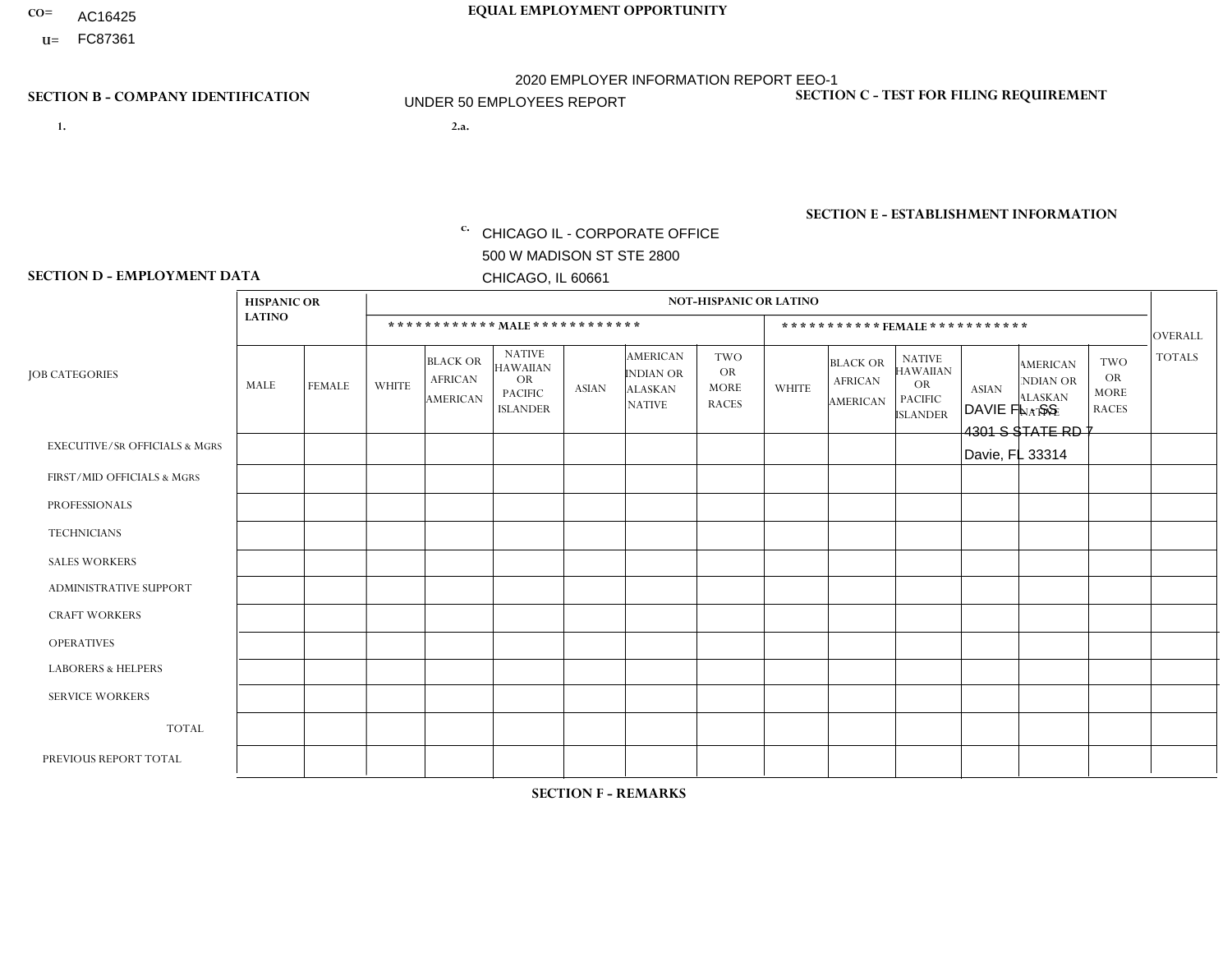- AC16425
- **U=**

- **1. 2.a.** CHICAGO IL CORPORATE OFFICE 500 W MADISON ST STE 2800 CHICAGO, IL 60661
- 2.a. MONTGOMERY AL 5112 LOWER WETUMPKA RD Montgomery, AL 36110

c. EIN= 952920557

## **SECTION B - COMPANY IDENTIFICATION SECTION C - TEST FOR FILING REQUIREMENT**

1- Y 2- Y 3- N DUNS= 000123456

**SECTION E - ESTABLISHMENT INFORMATION c.** NAICS: 423140

### **SECTION D - EMPLOYMENT DATA**

|                                          | <b>NOT-HISPANIC OR LATINO</b><br><b>HISPANIC OR</b> |                |                |                                                      |                                                                                    |              |                                                                        |                                                        |              |                                               |                                                                                    |              |                                                                       |                                                        |                |
|------------------------------------------|-----------------------------------------------------|----------------|----------------|------------------------------------------------------|------------------------------------------------------------------------------------|--------------|------------------------------------------------------------------------|--------------------------------------------------------|--------------|-----------------------------------------------|------------------------------------------------------------------------------------|--------------|-----------------------------------------------------------------------|--------------------------------------------------------|----------------|
|                                          | <b>LATINO</b>                                       |                |                |                                                      | ************ MALE************                                                      |              |                                                                        |                                                        |              |                                               | ***********FEMALE***********                                                       |              |                                                                       |                                                        | <b>OVERALL</b> |
| <b>JOB CATEGORIES</b>                    | MALE                                                | <b>FEMALE</b>  | <b>WHITE</b>   | <b>BLACK OR</b><br><b>AFRICAN</b><br><b>AMERICAN</b> | <b>NATIVE</b><br><b>HAWAIIAN</b><br><b>OR</b><br><b>PACIFIC</b><br><b>ISLANDER</b> | <b>ASIAN</b> | <b>AMERICAN</b><br><b>INDIAN OR</b><br><b>ALASKAN</b><br><b>NATIVE</b> | <b>TWO</b><br><b>OR</b><br><b>MORE</b><br><b>RACES</b> | <b>WHITE</b> | <b>BLACK OR</b><br><b>AFRICAN</b><br>AMERICAN | <b>NATIVE</b><br><b>HAWAIIAN</b><br><b>OR</b><br><b>PACIFIC</b><br><b>ISLANDER</b> | <b>ASIAN</b> | <b>AMERICAN</b><br><b>NDIAN OR</b><br><b>ALASKAN</b><br><b>NATIVE</b> | <b>TWO</b><br><b>OR</b><br><b>MORE</b><br><b>RACES</b> | <b>TOTALS</b>  |
| <b>EXECUTIVE/SR OFFICIALS &amp; MGRS</b> | $\Omega$                                            | $\Omega$       | $\Omega$       | $\mathbf 0$                                          | $\Omega$                                                                           | $\mathbf{0}$ | $\mathbf{0}$                                                           | $\Omega$                                               | 0            | $\Omega$                                      | $\Omega$                                                                           | 0            | $\Omega$                                                              | $\mathbf 0$                                            | $\mathbf 0$    |
| FIRST/MID OFFICIALS & MGRS               | 0                                                   | $\Omega$       | 1              | $\overline{1}$                                       | $\Omega$                                                                           | $\Omega$     | $\Omega$                                                               | $\Omega$                                               | 1            | $\Omega$                                      | $\Omega$                                                                           | $\Omega$     | $\Omega$                                                              | $\Omega$                                               | 3              |
| <b>PROFESSIONALS</b>                     | 0                                                   | $\Omega$       | $\Omega$       | $\mathbf 0$                                          | $\Omega$                                                                           | $\Omega$     | $\Omega$                                                               | $\Omega$                                               | 0            | $\Omega$                                      | $\Omega$                                                                           | $\Omega$     | $\Omega$                                                              | $\Omega$                                               | $\mathbf{0}$   |
| <b>TECHNICIANS</b>                       | $\Omega$                                            | $\overline{0}$ | $\mathbf 0$    | $\mathbf 0$                                          | $\overline{0}$                                                                     | $\Omega$     | $\Omega$                                                               | $\Omega$                                               | $\Omega$     | $\mathbf 0$                                   | $\Omega$                                                                           | $\mathbf 0$  | $\mathbf 0$                                                           | $\mathbf 0$                                            | $\mathbf{0}$   |
| <b>SALES WORKERS</b>                     | 0                                                   | $\Omega$       | $\overline{c}$ | $\Omega$                                             | $\Omega$                                                                           | $\Omega$     | $\Omega$                                                               | $\Omega$                                               |              | $\Omega$                                      | $\Omega$                                                                           | $\Omega$     | $\Omega$                                                              | $\Omega$                                               | 3              |
| <b>ADMINISTRATIVE SUPPORT</b>            | $\Omega$                                            | $\Omega$       | 3              | $\mathbf 0$                                          | $\Omega$                                                                           | $\Omega$     | $\Omega$                                                               | $\Omega$                                               | $\Omega$     | $\Omega$                                      | $\Omega$                                                                           | $\Omega$     | $\mathbf{0}$                                                          | $\Omega$                                               | 3              |
| <b>CRAFT WORKERS</b>                     | 0                                                   | $\Omega$       | 4              | $\mathbf 0$                                          | $\Omega$                                                                           | $\Omega$     | $\Omega$                                                               | $\Omega$                                               | 0            | $\Omega$                                      | $\Omega$                                                                           | $\Omega$     | $\Omega$                                                              | $\Omega$                                               | $\overline{4}$ |
| <b>OPERATIVES</b>                        | 0                                                   | $\Omega$       | 8              | 9                                                    | $\Omega$                                                                           | $\Omega$     | $\Omega$                                                               | $\Omega$                                               |              | $\Omega$                                      | $\Omega$                                                                           | $\Omega$     | $\Omega$                                                              | $\Omega$                                               | 18             |
| <b>LABORERS &amp; HELPERS</b>            | 0                                                   | $\Omega$       | $\Omega$       | $\mathbf 0$                                          | $\Omega$                                                                           | $\Omega$     | $\Omega$                                                               | $\Omega$                                               | 0            | $\Omega$                                      | $\Omega$                                                                           | $\Omega$     | $\Omega$                                                              | $\Omega$                                               | 0              |
| <b>SERVICE WORKERS</b>                   | 0                                                   | $\mathbf 0$    | $\mathbf 0$    | $\mathbf 0$                                          | $\mathbf 0$                                                                        | $\mathbf 0$  | $\Omega$                                                               | $\Omega$                                               | $\Omega$     | $\Omega$                                      | $\Omega$                                                                           | $\mathbf 0$  | $\Omega$                                                              | $\mathbf 0$                                            | $\mathbf 0$    |
| <b>TOTAL</b>                             | $\Omega$                                            | 0              | 18             | 10                                                   | $\mathbf{0}$                                                                       | $\mathbf 0$  | $\Omega$                                                               | $\Omega$                                               | 3            | $\Omega$                                      | $\Omega$                                                                           | $\mathbf 0$  | 0                                                                     | $\mathbf 0$                                            | 31             |
| PREVIOUS REPORT TOTAL                    | 0                                                   | $\Omega$       | 20             | 10                                                   | $\mathbf 0$                                                                        | $\Omega$     | $\Omega$                                                               | $\Omega$                                               | 4            | $\Omega$                                      | $\Omega$                                                                           | $\Omega$     | $\Omega$                                                              | $\mathbf 0$                                            | 34             |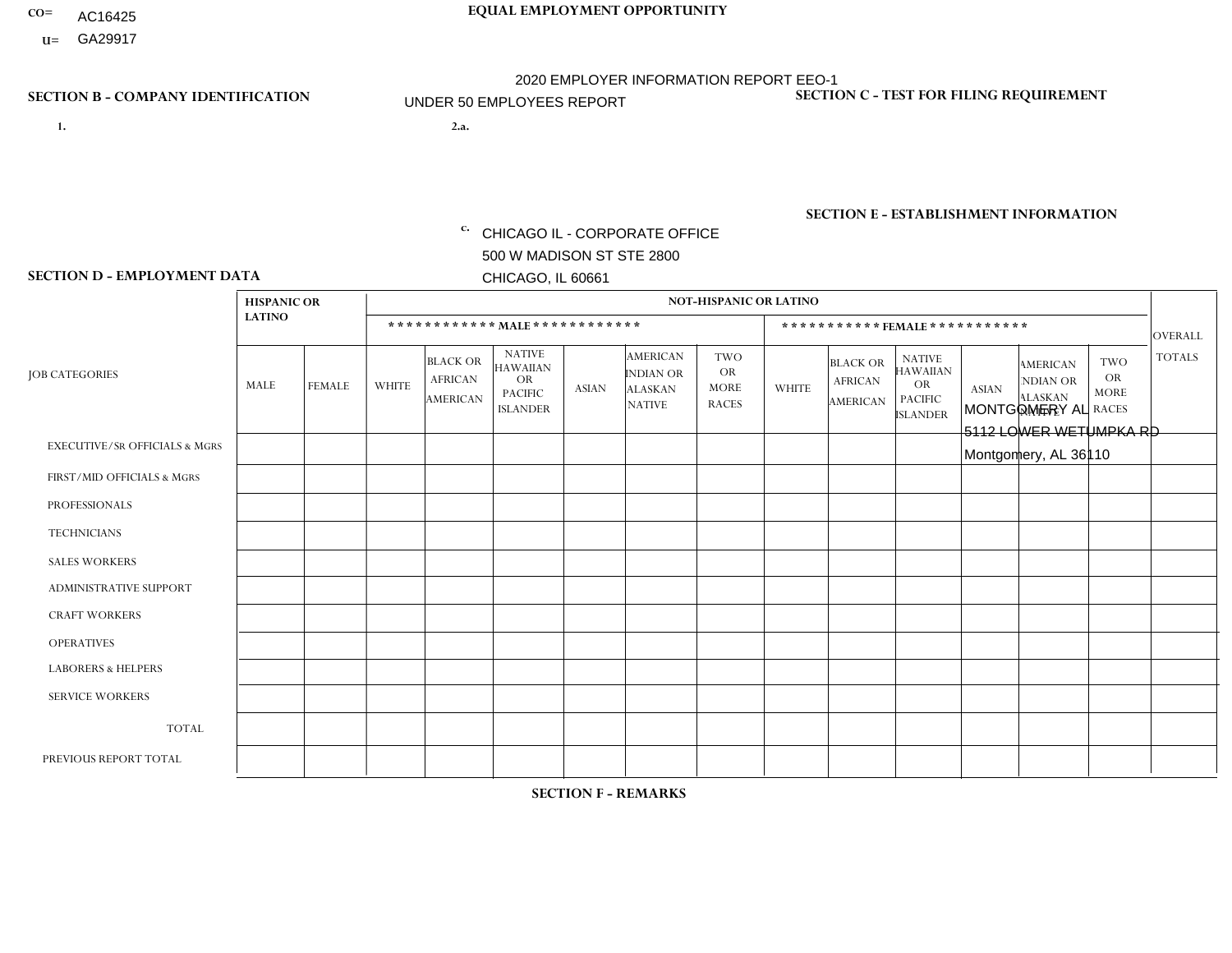- AC16425
- **U=**

- **1. 2.a.** CHICAGO IL CORPORATE OFFICE 500 W MADISON ST STE 2800 CHICAGO, IL 60661
- 2.a. FONTANA CA 15895 VALLEY BLVD SUITE 100 Fontana, CA 92335
	- EIN= 364261867

## **SECTION B - COMPANY IDENTIFICATION SECTION C - TEST FOR FILING REQUIREMENT**

1- Y 2- Y 3- N DUNS= 000123456

**SECTION E - ESTABLISHMENT INFORMATION c.** NAICS: 423140

### **SECTION D - EMPLOYMENT DATA**

|                                          | <b>HISPANIC OR</b> |               |              |                                                      |                                                                                    |              |                                                                        | <b>NOT-HISPANIC OR LATINO</b>                          |              |                                               |                                                                                    |              |                                                                       |                                                        |                |
|------------------------------------------|--------------------|---------------|--------------|------------------------------------------------------|------------------------------------------------------------------------------------|--------------|------------------------------------------------------------------------|--------------------------------------------------------|--------------|-----------------------------------------------|------------------------------------------------------------------------------------|--------------|-----------------------------------------------------------------------|--------------------------------------------------------|----------------|
|                                          | <b>LATINO</b>      |               |              |                                                      | ************ MALE ************                                                     |              |                                                                        |                                                        |              |                                               | ***********FEMALE***********                                                       |              |                                                                       |                                                        | <b>OVERALL</b> |
| <b>JOB CATEGORIES</b>                    | MALE               | <b>FEMALE</b> | <b>WHITE</b> | <b>BLACK OR</b><br><b>AFRICAN</b><br><b>AMERICAN</b> | <b>NATIVE</b><br><b>HAWAIIAN</b><br><b>OR</b><br><b>PACIFIC</b><br><b>ISLANDER</b> | <b>ASIAN</b> | <b>AMERICAN</b><br><b>INDIAN OR</b><br><b>ALASKAN</b><br><b>NATIVE</b> | <b>TWO</b><br><b>OR</b><br><b>MORE</b><br><b>RACES</b> | <b>WHITE</b> | <b>BLACK OR</b><br><b>AFRICAN</b><br>AMERICAN | <b>NATIVE</b><br><b>HAWAIIAN</b><br><b>OR</b><br><b>PACIFIC</b><br><b>ISLANDER</b> | <b>ASIAN</b> | <b>AMERICAN</b><br><b>NDIAN OR</b><br><b>ALASKAN</b><br><b>NATIVE</b> | <b>TWO</b><br><b>OR</b><br><b>MORE</b><br><b>RACES</b> | <b>TOTALS</b>  |
| <b>EXECUTIVE/SR OFFICIALS &amp; MGRS</b> | $\Omega$           | 0             | $\mathbf 0$  | $\mathbf 0$                                          | 0                                                                                  | $\mathbf{0}$ | $\Omega$                                                               | $\Omega$                                               | 0            | $\Omega$                                      | $\Omega$                                                                           | $\mathbf 0$  | 0                                                                     | $\mathbf 0$                                            | $\mathbf 0$    |
| FIRST/MID OFFICIALS & MGRS               | 0                  | $\mathbf 0$   | $\mathbf 0$  | $\mathbf 0$                                          | 0                                                                                  | $\Omega$     | $\Omega$                                                               |                                                        | $\Omega$     | 0                                             | $\Omega$                                                                           | $\mathbf 0$  | 0                                                                     | $\mathbf 0$                                            | $\mathbf{1}$   |
| <b>PROFESSIONALS</b>                     | 0                  | $\Omega$      | $\Omega$     | $\mathbf 0$                                          | $\Omega$                                                                           | $\Omega$     | $\Omega$                                                               | $\Omega$                                               | $\Omega$     | $\Omega$                                      | $\Omega$                                                                           | $\Omega$     | $\Omega$                                                              | $\mathbf{0}$                                           | $\mathbf{0}$   |
| <b>TECHNICIANS</b>                       | 0                  | $\Omega$      | $\Omega$     | $\mathbf 0$                                          | $\Omega$                                                                           | $\Omega$     | $\Omega$                                                               | $\Omega$                                               | $\Omega$     | $\Omega$                                      | $\Omega$                                                                           | $\mathbf{0}$ | $\Omega$                                                              | $\mathbf{0}$                                           | $\mathbf 0$    |
| <b>SALES WORKERS</b>                     | 0                  | $\Omega$      | $\Omega$     | $\mathbf 0$                                          | $\Omega$                                                                           | $\Omega$     | $\Omega$                                                               | $\Omega$                                               | 0            | $\Omega$                                      | $\Omega$                                                                           | $\Omega$     | $\Omega$                                                              | $\Omega$                                               | $\mathbf 0$    |
| <b>ADMINISTRATIVE SUPPORT</b>            | 0                  | $\mathbf{0}$  | $\mathbf 0$  | $\mathbf 0$                                          | $\mathbf{0}$                                                                       | $\Omega$     | $\Omega$                                                               | $\Omega$                                               | $\mathbf 0$  | $\mathbf 0$                                   | $\Omega$                                                                           | $\mathbf 0$  | $\mathbf 0$                                                           | $\mathbf 0$                                            | $\overline{0}$ |
| <b>CRAFT WORKERS</b>                     | $\Omega$           | $\Omega$      | $\Omega$     | $\mathbf 0$                                          | $\Omega$                                                                           | $\Omega$     | $\Omega$                                                               | $\Omega$                                               | $\Omega$     | $\Omega$                                      | $\Omega$                                                                           | $\Omega$     | $\Omega$                                                              | $\Omega$                                               | $\mathbf 0$    |
| <b>OPERATIVES</b>                        | $\Omega$           | $\Omega$      | $\Omega$     | $\mathbf 0$                                          | $\Omega$                                                                           | $\Omega$     | $\Omega$                                                               | $\Omega$                                               | $\Omega$     | $\Omega$                                      | $\Omega$                                                                           | $\Omega$     | $\Omega$                                                              | $\Omega$                                               | $\overline{0}$ |
| <b>LABORERS &amp; HELPERS</b>            | $\Omega$           | $\Omega$      | $\Omega$     | $\mathbf 0$                                          | $\Omega$                                                                           | $\Omega$     | $\Omega$                                                               | $\Omega$                                               | $\Omega$     | $\Omega$                                      | $\Omega$                                                                           | $\Omega$     | $\Omega$                                                              | $\Omega$                                               | $\mathbf 0$    |
| <b>SERVICE WORKERS</b>                   | $\Omega$           | 0             | $\mathbf 0$  | $\mathbf 0$                                          | $\mathbf{0}$                                                                       | $\mathbf 0$  | $\Omega$                                                               | $\Omega$                                               | $\Omega$     | $\Omega$                                      | $\Omega$                                                                           | $\Omega$     | $\Omega$                                                              | $\mathbf 0$                                            | $\mathbf 0$    |
| <b>TOTAL</b>                             | $\Omega$           | $\mathbf 0$   | $\Omega$     | $\mathbf 0$                                          | 0                                                                                  | $\Omega$     | $\Omega$                                                               |                                                        | $\Omega$     | $\Omega$                                      | $\Omega$                                                                           | $\mathbf 0$  | $\mathbf 0$                                                           | $\mathbf 0$                                            | $\mathbf{1}$   |
| PREVIOUS REPORT TOTAL                    |                    |               |              |                                                      |                                                                                    |              |                                                                        |                                                        |              |                                               |                                                                                    |              |                                                                       |                                                        |                |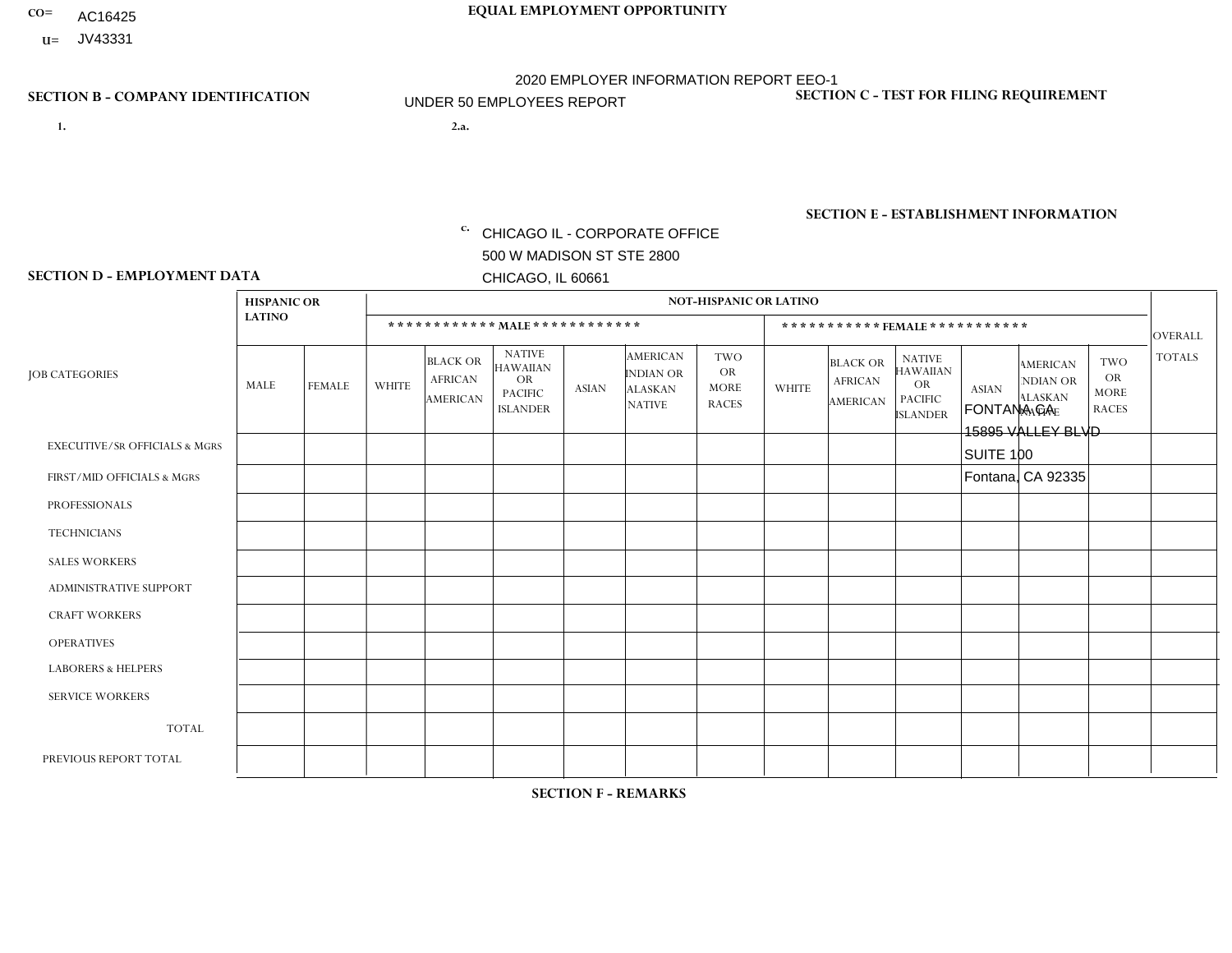- AC16425
- **U=**

**1. 2.a.** CHICAGO IL - CORPORATE OFFICE 500 W MADISON ST STE 2800 CHICAGO, IL 60661

2.a. DONNA TX 3965 S FM 493 Donna, TX 78357

EIN= 952920557

## **SECTION B - COMPANY IDENTIFICATION SECTION C - TEST FOR FILING REQUIREMENT**

1- Y 2- Y 3- N DUNS= 000123456

**SECTION E - ESTABLISHMENT INFORMATION c.** NAICS: 423140

### **SECTION D - EMPLOYMENT DATA**

|                                          | <b>HISPANIC OR</b> |               |              |                                                      |                                                                                    |              |                                                                        | <b>NOT-HISPANIC OR LATINO</b>                          |              |                                               |                                                                                    |              |                                                                       |                                                        |                |
|------------------------------------------|--------------------|---------------|--------------|------------------------------------------------------|------------------------------------------------------------------------------------|--------------|------------------------------------------------------------------------|--------------------------------------------------------|--------------|-----------------------------------------------|------------------------------------------------------------------------------------|--------------|-----------------------------------------------------------------------|--------------------------------------------------------|----------------|
|                                          | <b>LATINO</b>      |               |              | ************ MALE ************                       |                                                                                    |              |                                                                        |                                                        |              |                                               | ***********FEMALE***********                                                       |              |                                                                       |                                                        | <b>OVERALL</b> |
| <b>JOB CATEGORIES</b>                    | <b>MALE</b>        | <b>FEMALE</b> | <b>WHITE</b> | <b>BLACK OR</b><br><b>AFRICAN</b><br><b>AMERICAN</b> | <b>NATIVE</b><br><b>HAWAIIAN</b><br><b>OR</b><br><b>PACIFIC</b><br><b>ISLANDER</b> | <b>ASIAN</b> | <b>AMERICAN</b><br><b>INDIAN OR</b><br><b>ALASKAN</b><br><b>NATIVE</b> | <b>TWO</b><br><b>OR</b><br><b>MORE</b><br><b>RACES</b> | <b>WHITE</b> | <b>BLACK OR</b><br><b>AFRICAN</b><br>AMERICAN | <b>NATIVE</b><br><b>HAWAIIAN</b><br><b>OR</b><br><b>PACIFIC</b><br><b>ISLANDER</b> | <b>ASIAN</b> | <b>AMERICAN</b><br><b>NDIAN OR</b><br><b>ALASKAN</b><br><b>NATIVE</b> | <b>TWO</b><br><b>OR</b><br><b>MORE</b><br><b>RACES</b> | <b>TOTALS</b>  |
| <b>EXECUTIVE/SR OFFICIALS &amp; MGRS</b> | $\Omega$           | $\mathbf 0$   | $\mathbf 0$  | $\mathbf 0$                                          | $\mathbf 0$                                                                        | $\mathbf 0$  | $\Omega$                                                               | $\Omega$                                               | $\mathbf 0$  | $\mathbf 0$                                   | $\mathbf 0$                                                                        | $\mathbf 0$  | $\Omega$                                                              | $\mathbf 0$                                            | $\mathbf 0$    |
| FIRST/MID OFFICIALS & MGRS               | $\Omega$           | $\Omega$      | $\mathbf 0$  | $\mathbf 0$                                          | 0                                                                                  | $\Omega$     | $\Omega$                                                               | $\Omega$                                               | $\Omega$     | $\Omega$                                      | $\Omega$                                                                           | $\Omega$     | $\Omega$                                                              | $\Omega$                                               | $\mathbf 0$    |
| <b>PROFESSIONALS</b>                     | $\Omega$           | $\mathbf 0$   | $\mathbf 0$  | $\mathbf 0$                                          | $\mathbf 0$                                                                        | $\mathbf 0$  | $\Omega$                                                               | $\Omega$                                               | $\Omega$     | $\Omega$                                      | $\mathbf{0}$                                                                       | $\mathbf 0$  | $\Omega$                                                              | $\Omega$                                               | 0              |
| <b>TECHNICIANS</b>                       | $\Omega$           | $\mathbf 0$   | $\mathbf 0$  | $\mathbf 0$                                          | 0                                                                                  | $\Omega$     | $\Omega$                                                               | $\Omega$                                               | $\mathbf{0}$ | $\Omega$                                      | $\Omega$                                                                           | $\Omega$     | $\Omega$                                                              | $\Omega$                                               | $\mathbf 0$    |
| <b>SALES WORKERS</b>                     | 1                  | $\mathbf 0$   | $\Omega$     | $\mathbf 0$                                          | $\mathbf 0$                                                                        | $\Omega$     | $\overline{0}$                                                         | $\Omega$                                               | $\Omega$     | $\Omega$                                      | $\Omega$                                                                           | $\Omega$     | $\Omega$                                                              | $\mathbf{0}$                                           | $\mathbf{1}$   |
| <b>ADMINISTRATIVE SUPPORT</b>            | $\Omega$           | $\mathbf 0$   | $\mathbf 0$  | $\mathbf 0$                                          | 0                                                                                  | $\Omega$     | $\Omega$                                                               | $\Omega$                                               | $\Omega$     | $\Omega$                                      | $\Omega$                                                                           | $\Omega$     | $\Omega$                                                              | $\Omega$                                               | $\mathbf 0$    |
| <b>CRAFT WORKERS</b>                     | $\Omega$           | $\mathbf 0$   | $\mathbf 0$  | $\mathbf 0$                                          | $\mathbf 0$                                                                        | $\mathbf 0$  | $\Omega$                                                               | $\Omega$                                               | $\Omega$     | $\Omega$                                      | $\Omega$                                                                           | $\Omega$     | $\Omega$                                                              | $\Omega$                                               | $\mathbf 0$    |
| <b>OPERATIVES</b>                        | $\Omega$           | $\Omega$      | $\mathbf 0$  | $\mathbf 0$                                          | 0                                                                                  | $\Omega$     | $\Omega$                                                               | $\Omega$                                               | $\Omega$     | $\Omega$                                      | $\Omega$                                                                           | $\Omega$     | $\Omega$                                                              | $\Omega$                                               | $\mathbf 0$    |
| <b>LABORERS &amp; HELPERS</b>            | $\Omega$           | $\Omega$      | $\mathbf 0$  | $\mathbf 0$                                          | $\mathbf 0$                                                                        | $\mathbf 0$  | $\Omega$                                                               | $\Omega$                                               | $\Omega$     | $\Omega$                                      | $\Omega$                                                                           | $\Omega$     | $\Omega$                                                              | $\Omega$                                               | 0              |
| <b>SERVICE WORKERS</b>                   | 0                  | $\Omega$      | 0            | $\mathbf 0$                                          | 0                                                                                  | $\Omega$     | $\Omega$                                                               | $\Omega$                                               | $\Omega$     | $\mathbf{0}$                                  | $\mathbf{0}$                                                                       | $\Omega$     | $\Omega$                                                              | $\Omega$                                               | 0              |
| <b>TOTAL</b>                             | 1                  | $\mathbf 0$   | $\Omega$     | $\mathbf 0$                                          | $\mathbf{0}$                                                                       | $\mathbf 0$  | $\Omega$                                                               | $\Omega$                                               | $\Omega$     | $\mathbf 0$                                   | $\mathbf{0}$                                                                       | $\mathbf 0$  | $\Omega$                                                              | $\mathbf 0$                                            | $\mathbf{1}$   |
| PREVIOUS REPORT TOTAL                    |                    |               |              |                                                      |                                                                                    |              |                                                                        |                                                        |              |                                               |                                                                                    |              |                                                                       |                                                        |                |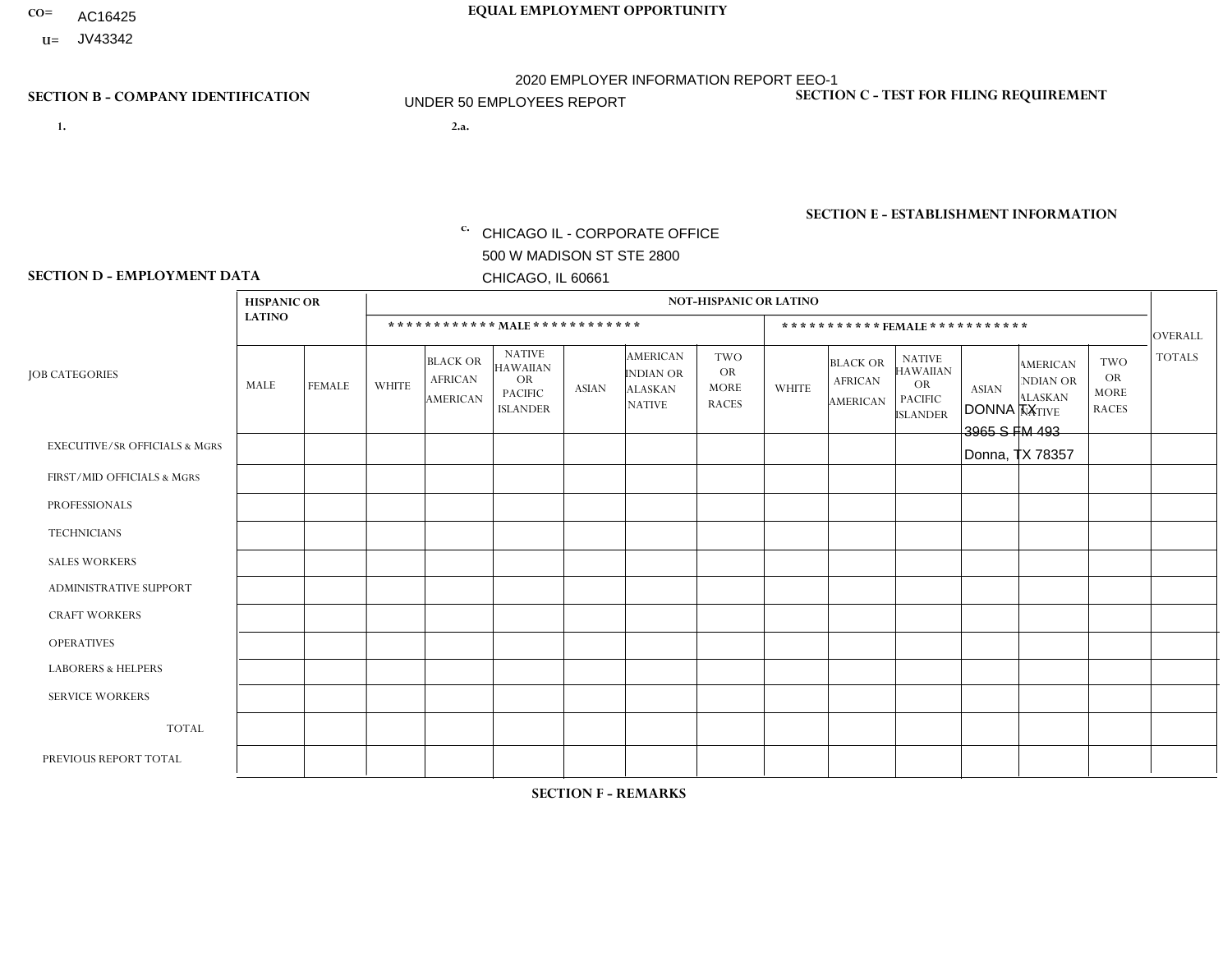- AC16425
- **U=** JV43353

- **1. 2.a.** CHICAGO IL CORPORATE OFFICE 500 W MADISON ST STE 2800 CHICAGO, IL 60661
- 2.a. CRAWFORDVILLE GA 1271 BETHANY CHURCH RD Crawfordville, GA 30631

c. EIN= 952920557

## **SECTION B - COMPANY IDENTIFICATION SECTION C - TEST FOR FILING REQUIREMENT**

1- Y 2- Y 3- N DUNS= 000123456

**SECTION E - ESTABLISHMENT INFORMATION c.** NAICS: 423140

### **SECTION D - EMPLOYMENT DATA**

|                                          | <b>HISPANIC OR</b> |               |              |                                                      |                                                                                    |                |                                                                        | <b>NOT-HISPANIC OR LATINO</b>                          |              |                                               |                                                                                    |              |                                                                       |                                                        |                |
|------------------------------------------|--------------------|---------------|--------------|------------------------------------------------------|------------------------------------------------------------------------------------|----------------|------------------------------------------------------------------------|--------------------------------------------------------|--------------|-----------------------------------------------|------------------------------------------------------------------------------------|--------------|-----------------------------------------------------------------------|--------------------------------------------------------|----------------|
|                                          | <b>LATINO</b>      |               |              | ************ MALE ************                       |                                                                                    |                |                                                                        |                                                        |              |                                               | ***********FEMALE***********                                                       |              |                                                                       |                                                        | <b>OVERALL</b> |
| <b>JOB CATEGORIES</b>                    | <b>MALE</b>        | <b>FEMALE</b> | <b>WHITE</b> | <b>BLACK OR</b><br><b>AFRICAN</b><br><b>AMERICAN</b> | <b>NATIVE</b><br><b>HAWAIIAN</b><br><b>OR</b><br><b>PACIFIC</b><br><b>ISLANDER</b> | <b>ASIAN</b>   | <b>AMERICAN</b><br><b>INDIAN OR</b><br><b>ALASKAN</b><br><b>NATIVE</b> | <b>TWO</b><br><b>OR</b><br><b>MORE</b><br><b>RACES</b> | <b>WHITE</b> | <b>BLACK OR</b><br><b>AFRICAN</b><br>AMERICAN | <b>NATIVE</b><br><b>HAWAIIAN</b><br><b>OR</b><br><b>PACIFIC</b><br><b>ISLANDER</b> | <b>ASIAN</b> | <b>AMERICAN</b><br><b>NDIAN OR</b><br><b>ALASKAN</b><br><b>NATIVE</b> | <b>TWO</b><br><b>OR</b><br><b>MORE</b><br><b>RACES</b> | <b>TOTALS</b>  |
| <b>EXECUTIVE/SR OFFICIALS &amp; MGRS</b> | $\Omega$           | $\mathbf 0$   | $\Omega$     | $\mathbf 0$                                          | $\mathbf 0$                                                                        | $\mathbf 0$    | $\Omega$                                                               | $\Omega$                                               | 0            | $\mathbf 0$                                   | $\mathbf 0$                                                                        | $\mathbf 0$  | $\Omega$                                                              | $\mathbf 0$                                            | $\mathbf 0$    |
| FIRST/MID OFFICIALS & MGRS               | $\Omega$           | $\Omega$      | 1            | $\mathbf 0$                                          | 0                                                                                  | $\Omega$       | $\Omega$                                                               | $\Omega$                                               | $\Omega$     | $\Omega$                                      | $\Omega$                                                                           | $\Omega$     | $\Omega$                                                              | $\Omega$                                               | $\mathbf{1}$   |
| <b>PROFESSIONALS</b>                     | $\Omega$           | $\mathbf 0$   | $\mathbf 0$  | $\mathbf 0$                                          | $\mathbf 0$                                                                        | $\mathbf 0$    | $\overline{0}$                                                         | $\Omega$                                               | $\Omega$     | $\Omega$                                      | $\mathbf{0}$                                                                       | $\mathbf 0$  | $\Omega$                                                              | $\mathbf 0$                                            | $\mathbf 0$    |
| <b>TECHNICIANS</b>                       | $\Omega$           | $\mathbf 0$   | $\mathbf 0$  | $\mathbf 0$                                          | $\overline{0}$                                                                     | $\mathbf 0$    | $\Omega$                                                               | $\Omega$                                               | $\Omega$     | $\Omega$                                      | $\Omega$                                                                           | $\mathbf 0$  | $\Omega$                                                              | $\Omega$                                               | $\mathbf 0$    |
| <b>SALES WORKERS</b>                     | $\Omega$           | $\mathbf 0$   | $\Omega$     | $\mathbf 0$                                          | 0                                                                                  | $\Omega$       | $\overline{0}$                                                         | $\Omega$                                               | $\mathbf 0$  | $\mathbf 0$                                   | $\Omega$                                                                           | $\mathbf 0$  | $\Omega$                                                              | $\mathbf{0}$                                           | 0              |
| ADMINISTRATIVE SUPPORT                   | $\Omega$           | $\Omega$      | $\Omega$     | $\Omega$                                             | 0                                                                                  | $\Omega$       | $\Omega$                                                               | $\Omega$                                               | $\Omega$     | $\Omega$                                      | $\Omega$                                                                           | $\Omega$     | $\Omega$                                                              | $\Omega$                                               | $\mathbf 0$    |
| <b>CRAFT WORKERS</b>                     | $\Omega$           | $\Omega$      | $\mathbf{0}$ | $\mathbf{1}$                                         | $\mathbf{0}$                                                                       | $\overline{1}$ | $\Omega$                                                               | $\Omega$                                               | $\Omega$     | $\Omega$                                      | $\Omega$                                                                           | $\Omega$     | $\Omega$                                                              | $\Omega$                                               | $\overline{2}$ |
| <b>OPERATIVES</b>                        | 0                  | $\Omega$      | $\Omega$     | $\mathbf 0$                                          | 0                                                                                  | $\Omega$       | $\Omega$                                                               | $\Omega$                                               | $\Omega$     | $\Omega$                                      | $\mathbf{0}$                                                                       | $\Omega$     | $\Omega$                                                              | $\Omega$                                               | $\mathbf{0}$   |
| <b>LABORERS &amp; HELPERS</b>            | $\Omega$           | $\Omega$      | 0            | $\mathbf 0$                                          | $\mathbf{0}$                                                                       | $\mathbf 0$    | $\Omega$                                                               | $\Omega$                                               | $\Omega$     | $\Omega$                                      | $\Omega$                                                                           | $\Omega$     | $\Omega$                                                              | $\Omega$                                               | 0              |
| <b>SERVICE WORKERS</b>                   | $\Omega$           | $\Omega$      | $\Omega$     | $\mathbf 0$                                          | 0                                                                                  | $\Omega$       | $\Omega$                                                               | $\Omega$                                               | $\Omega$     | $\Omega$                                      | $\mathbf{0}$                                                                       | $\Omega$     | $\Omega$                                                              | $\Omega$                                               | 0              |
| <b>TOTAL</b>                             | $\Omega$           | $\mathbf 0$   | -1           | $\mathbf{1}$                                         | 0                                                                                  | $\overline{1}$ | $\Omega$                                                               | $\Omega$                                               | $\Omega$     | $\mathbf 0$                                   | $\mathbf{0}$                                                                       | $\Omega$     | $\Omega$                                                              | $\mathbf 0$                                            | 3              |
| PREVIOUS REPORT TOTAL                    |                    |               |              |                                                      |                                                                                    |                |                                                                        |                                                        |              |                                               |                                                                                    |              |                                                                       |                                                        |                |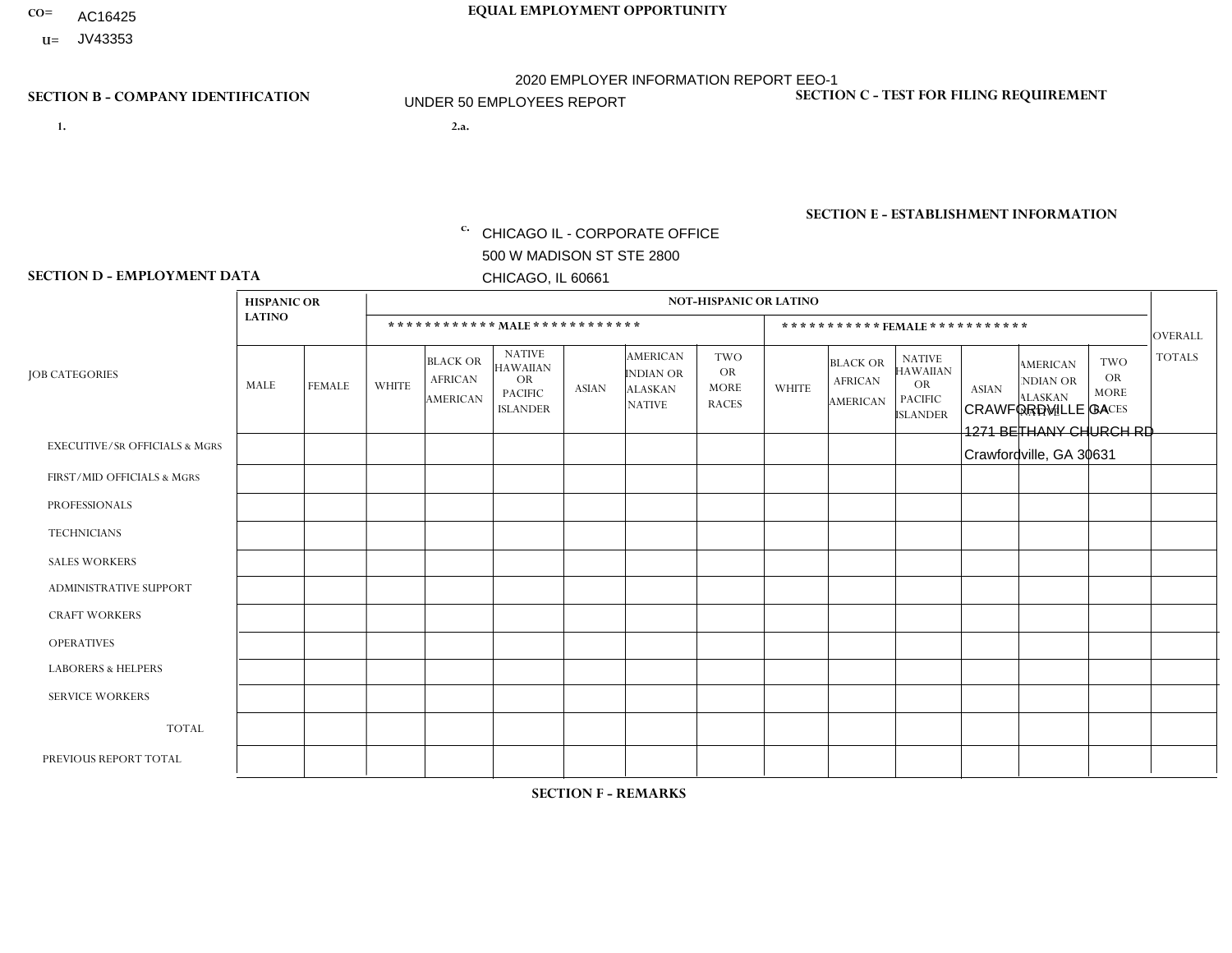- AC16425
- **U=** JV43364

- **1. 2.a.** CHICAGO IL CORPORATE OFFICE 500 W MADISON ST STE 2800 CHICAGO, IL 60661
- 2.a. HUNTINGTON IN 1870 RIVERFORK DRIVE Huntington, IN 46750

c. EIN= 952920557

## **SECTION B - COMPANY IDENTIFICATION SECTION C - TEST FOR FILING REQUIREMENT**

1- Y 2- Y 3- N DUNS= 000123456

**SECTION E - ESTABLISHMENT INFORMATION c.** NAICS: 551114

### **SECTION D - EMPLOYMENT DATA**

|                                          | <b>HISPANIC OR</b> |               |              |                                                      |                                                                                    |              |                                                                 | NOT-HISPANIC OR LATINO                                 |              |                                               |                                                                                    |              |                                                                       |                                                        |                |
|------------------------------------------|--------------------|---------------|--------------|------------------------------------------------------|------------------------------------------------------------------------------------|--------------|-----------------------------------------------------------------|--------------------------------------------------------|--------------|-----------------------------------------------|------------------------------------------------------------------------------------|--------------|-----------------------------------------------------------------------|--------------------------------------------------------|----------------|
|                                          | <b>LATINO</b>      |               |              | ************ MALE ************                       |                                                                                    |              |                                                                 |                                                        |              |                                               | ***********FEMALE***********                                                       |              |                                                                       |                                                        | <b>OVERALL</b> |
| <b>JOB CATEGORIES</b>                    | <b>MALE</b>        | <b>FEMALE</b> | <b>WHITE</b> | <b>BLACK OR</b><br><b>AFRICAN</b><br><b>AMERICAN</b> | <b>NATIVE</b><br><b>HAWAIIAN</b><br><b>OR</b><br><b>PACIFIC</b><br><b>ISLANDER</b> | <b>ASIAN</b> | <b>AMERICAN</b><br>INDIAN OR<br><b>ALASKAN</b><br><b>NATIVE</b> | <b>TWO</b><br><b>OR</b><br><b>MORE</b><br><b>RACES</b> | <b>WHITE</b> | <b>BLACK OR</b><br><b>AFRICAN</b><br>AMERICAN | <b>NATIVE</b><br><b>HAWAIIAN</b><br><b>OR</b><br><b>PACIFIC</b><br><b>ISLANDER</b> | <b>ASIAN</b> | <b>AMERICAN</b><br><b>NDIAN OR</b><br><b>ALASKAN</b><br><b>NATIVE</b> | <b>TWO</b><br><b>OR</b><br><b>MORE</b><br><b>RACES</b> | <b>TOTALS</b>  |
| <b>EXECUTIVE/SR OFFICIALS &amp; MGRS</b> | $\Omega$           | $\mathbf 0$   | $\mathbf 0$  | $\mathbf 0$                                          | $\mathbf 0$                                                                        | $\mathbf 0$  | $\Omega$                                                        | $\Omega$                                               | 0            | $\mathbf 0$                                   | $\mathbf 0$                                                                        | $\mathbf 0$  | $\Omega$                                                              | $\mathbf 0$                                            | $\mathbf 0$    |
| FIRST/MID OFFICIALS & MGRS               | $\Omega$           | $\Omega$      | 1            | $\Omega$                                             | $\Omega$                                                                           | $\Omega$     | $\Omega$                                                        | $\Omega$                                               | $\Omega$     | $\Omega$                                      | $\Omega$                                                                           | $\Omega$     | $\Omega$                                                              | $\mathbf{0}$                                           | $\mathbf{1}$   |
| <b>PROFESSIONALS</b>                     | 0                  | $\Omega$      | $\Omega$     | $\mathbf 0$                                          | $\mathbf 0$                                                                        | $\Omega$     | $\Omega$                                                        | $\Omega$                                               | $\mathbf 1$  | $\mathbf{0}$                                  | $\mathbf{0}$                                                                       | $\Omega$     | $\Omega$                                                              | $\Omega$                                               | $\mathbf{1}$   |
| <b>TECHNICIANS</b>                       | $\Omega$           | $\Omega$      | $\Omega$     | $\mathbf 0$                                          | $\Omega$                                                                           | $\Omega$     | $\Omega$                                                        | $\Omega$                                               | $\Omega$     | $\Omega$                                      | $\Omega$                                                                           | $\Omega$     | $\mathbf{0}$                                                          | $\Omega$                                               | $\mathbf 0$    |
| <b>SALES WORKERS</b>                     | $\mathbf{0}$       | $\mathbf 0$   | $\mathbf 0$  | $\mathbf 0$                                          | 0                                                                                  | $\mathbf 0$  | 0                                                               | $\mathbf 0$                                            | $\mathbf{0}$ | $\mathbf 0$                                   | $\mathbf 0$                                                                        | $\mathbf 0$  | 0                                                                     | $\Omega$                                               | $\mathbf 0$    |
| <b>ADMINISTRATIVE SUPPORT</b>            | $\Omega$           | $\mathbf 0$   | $\Omega$     | $\mathbf 0$                                          | 0                                                                                  | $\Omega$     | $\Omega$                                                        | $\Omega$                                               | $\Omega$     | $\Omega$                                      | $\Omega$                                                                           | $\mathbf 0$  | $\Omega$                                                              | $\mathbf{0}$                                           | $\mathbf 0$    |
| <b>CRAFT WORKERS</b>                     | $\Omega$           | $\Omega$      | $\Omega$     | $\Omega$                                             | $\mathbf{0}$                                                                       | $\Omega$     | $\Omega$                                                        | $\Omega$                                               | $\Omega$     | $\Omega$                                      | $\Omega$                                                                           | $\Omega$     | $\mathbf{0}$                                                          | $\Omega$                                               | $\mathbf{0}$   |
| <b>OPERATIVES</b>                        | $\Omega$           | $\mathbf 0$   | $\mathbf 0$  | $\mathbf 0$                                          | $\mathbf{0}$                                                                       | $\mathbf 0$  | $\Omega$                                                        | $\Omega$                                               | $\Omega$     | $\Omega$                                      | $\Omega$                                                                           | $\Omega$     | $\Omega$                                                              | $\Omega$                                               | $\mathbf 0$    |
| <b>LABORERS &amp; HELPERS</b>            | $\Omega$           | $\mathbf 0$   | $\mathbf 0$  | $\mathbf 0$                                          | 0                                                                                  | $\mathbf 0$  | $\Omega$                                                        | $\Omega$                                               | $\Omega$     | $\Omega$                                      | $\Omega$                                                                           | $\Omega$     | 0                                                                     | $\Omega$                                               | $\mathbf{0}$   |
| <b>SERVICE WORKERS</b>                   | $\Omega$           | $\mathbf 0$   | $\mathbf 0$  | $\mathbf 0$                                          | 0                                                                                  | $\mathbf 0$  | $\Omega$                                                        | $\Omega$                                               | $\Omega$     | $\Omega$                                      | $\Omega$                                                                           | $\Omega$     | $\Omega$                                                              | $\Omega$                                               | $\mathbf{0}$   |
| <b>TOTAL</b>                             | $\Omega$           | $\mathbf 0$   | -1           | $\mathbf 0$                                          | 0                                                                                  | $\mathbf 0$  | $\Omega$                                                        | $\Omega$                                               | $\mathbf{1}$ | $\Omega$                                      | $\Omega$                                                                           | $\Omega$     | $\Omega$                                                              | $\mathbf 0$                                            | $\overline{2}$ |
| PREVIOUS REPORT TOTAL                    |                    |               |              |                                                      |                                                                                    |              |                                                                 |                                                        |              |                                               |                                                                                    |              |                                                                       |                                                        |                |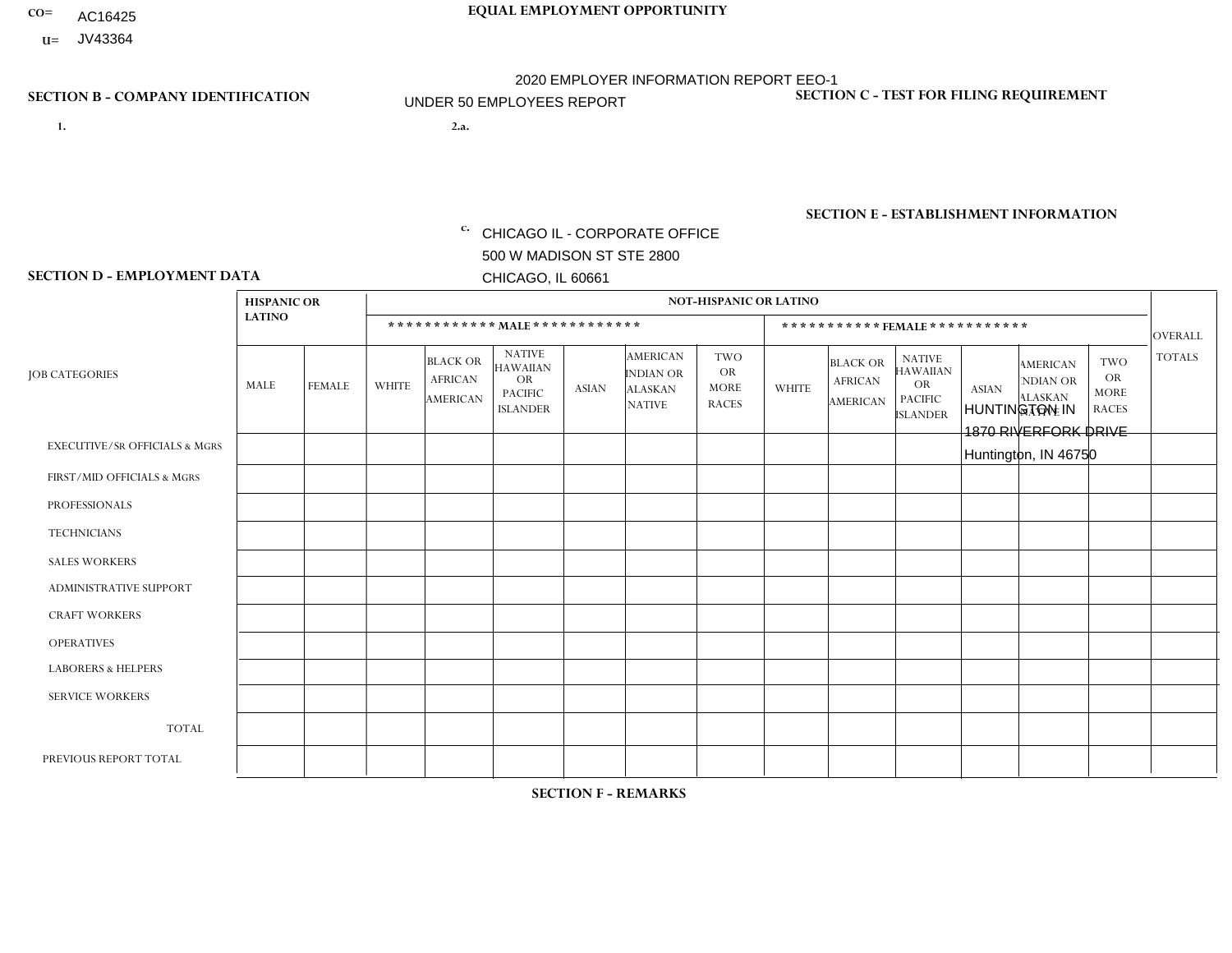- AC16425
- **U=** JV43375

- **1. 2.a.** CHICAGO IL CORPORATE OFFICE 500 W MADISON ST STE 2800 CHICAGO, IL 60661
- 2.a. DEER PARK NY LKQ SERVICES 44 WEST JEFRYN BLVD SUITE K Deer Park, NY 11729
	- EIN= 952920557

## **SECTION B - COMPANY IDENTIFICATION SECTION C - TEST FOR FILING REQUIREMENT**

1- Y 2- Y 3- N DUNS= 000123456

**SECTION E - ESTABLISHMENT INFORMATION c.** NAICS: 423140

### **SECTION D - EMPLOYMENT DATA**

|                                          | <b>HISPANIC OR</b> |                |                |                                                      |                                                                                    |              |                                                                        | <b>NOT-HISPANIC OR LATINO</b>                          |              |                                               |                                                                                    |                |                                                                       |                                                 |                |
|------------------------------------------|--------------------|----------------|----------------|------------------------------------------------------|------------------------------------------------------------------------------------|--------------|------------------------------------------------------------------------|--------------------------------------------------------|--------------|-----------------------------------------------|------------------------------------------------------------------------------------|----------------|-----------------------------------------------------------------------|-------------------------------------------------|----------------|
|                                          | <b>LATINO</b>      |                |                | ************ MAIE************                        |                                                                                    |              |                                                                        |                                                        |              |                                               | ***********FEMALE***********                                                       |                |                                                                       |                                                 | <b>OVERALL</b> |
| <b>JOB CATEGORIES</b>                    | <b>MALE</b>        | <b>FEMALE</b>  | <b>WHITE</b>   | <b>BLACK OR</b><br><b>AFRICAN</b><br><b>AMERICAN</b> | <b>NATIVE</b><br><b>HAWAIIAN</b><br><b>OR</b><br><b>PACIFIC</b><br><b>ISLANDER</b> | <b>ASIAN</b> | <b>AMERICAN</b><br><b>INDIAN OR</b><br><b>ALASKAN</b><br><b>NATIVE</b> | <b>TWO</b><br><b>OR</b><br><b>MORE</b><br><b>RACES</b> | <b>WHITE</b> | <b>BLACK OR</b><br><b>AFRICAN</b><br>AMERICAN | <b>NATIVE</b><br><b>HAWAIIAN</b><br><b>OR</b><br><b>PACIFIC</b><br><b>ISLANDER</b> | <b>ASIAN</b>   | <b>AMERICAN</b><br><b>NDIAN OR</b><br><b>ALASKAN</b><br><b>NATIVE</b> | TWO<br><b>OR</b><br><b>MORE</b><br><b>RACES</b> | <b>TOTALS</b>  |
| <b>EXECUTIVE/SR OFFICIALS &amp; MGRS</b> | $\Omega$           | $\mathbf 0$    | $\mathbf 0$    | 0                                                    | $\mathbf 0$                                                                        | $\mathbf 0$  | $\Omega$                                                               | $\Omega$                                               | $\Omega$     | $\mathbf{0}$                                  | $\Omega$                                                                           | $\Omega$       | $\Omega$                                                              | $\mathbf 0$                                     | $\mathbf 0$    |
| FIRST/MID OFFICIALS & MGRS               | $\Omega$           | $\mathbf{1}$   | 1              | 0                                                    | $\mathbf 0$                                                                        | $\mathbf 0$  | $\Omega$                                                               | $\Omega$                                               | $\Omega$     | $\Omega$                                      | $\mathbf{0}$                                                                       | $\Omega$       | $\Omega$                                                              | $\Omega$                                        | $\overline{2}$ |
| <b>PROFESSIONALS</b>                     | $\Omega$           | $\Omega$       | $\Omega$       | $\Omega$                                             | 0                                                                                  | $\Omega$     | $\Omega$                                                               | $\Omega$                                               | $\Omega$     | $\Omega$                                      | $\Omega$                                                                           | $\Omega$       | $\Omega$                                                              | $\Omega$                                        | $\mathbf 0$    |
| <b>TECHNICIANS</b>                       | 0                  | $\mathbf 0$    | $\Omega$       | $\mathbf 0$                                          | $\mathbf 0$                                                                        | $\Omega$     | $\Omega$                                                               | $\Omega$                                               | $\Omega$     | $\mathbf{0}$                                  | $\mathbf{0}$                                                                       | $\Omega$       | $\Omega$                                                              | $\Omega$                                        | $\mathbf 0$    |
| <b>SALES WORKERS</b>                     | $\Omega$           | $\mathbf 0$    | $\overline{1}$ | $\mathbf 0$                                          | 0                                                                                  | $\mathbf 0$  | $\Omega$                                                               | $\Omega$                                               | $\mathbf{0}$ | $\mathbf 0$                                   | $\Omega$                                                                           | $\Omega$       | $\mathbf{0}$                                                          | $\mathbf 0$                                     | $\mathbf{1}$   |
| <b>ADMINISTRATIVE SUPPORT</b>            | $\overline{2}$     | $\overline{2}$ | 6              | $\mathbf 0$                                          | 0                                                                                  | $\mathbf 0$  | $\overline{0}$                                                         | $\mathbf 0$                                            | 5            | $\mathbf 0$                                   | $\mathbf 0$                                                                        | $\overline{2}$ | $\mathbf{0}$                                                          | $\Omega$                                        | 17             |
| <b>CRAFT WORKERS</b>                     | $\Omega$           | $\Omega$       | $\Omega$       | $\Omega$                                             | 0                                                                                  | $\Omega$     | $\Omega$                                                               | $\Omega$                                               | $\Omega$     | $\Omega$                                      | $\Omega$                                                                           | $\Omega$       | $\Omega$                                                              | $\mathbf{0}$                                    | $\mathbf 0$    |
| <b>OPERATIVES</b>                        | $\Omega$           | $\Omega$       | $\Omega$       | $\mathbf{0}$                                         | $\mathbf 0$                                                                        | $\Omega$     | $\Omega$                                                               | $\Omega$                                               | $\Omega$     | $\Omega$                                      | $\Omega$                                                                           | $\Omega$       | $\Omega$                                                              | $\Omega$                                        | $\mathbf 0$    |
| <b>LABORERS &amp; HELPERS</b>            | $\Omega$           | $\Omega$       | 0              | 0                                                    | 0                                                                                  | $\Omega$     | $\Omega$                                                               | $\Omega$                                               | $\Omega$     | $\Omega$                                      | $\Omega$                                                                           | $\Omega$       | $\Omega$                                                              | $\Omega$                                        | 0              |
| <b>SERVICE WORKERS</b>                   | $\Omega$           | $\Omega$       | $\mathbf 0$    | $\mathbf 0$                                          | $\mathbf 0$                                                                        | $\mathbf 0$  | $\Omega$                                                               | $\Omega$                                               | $\Omega$     | $\Omega$                                      | $\Omega$                                                                           | $\Omega$       | $\Omega$                                                              | $\Omega$                                        | 0              |
| <b>TOTAL</b>                             | $\overline{2}$     | 3              | 8              | $\mathbf 0$                                          | 0                                                                                  | $\Omega$     | $\Omega$                                                               | $\Omega$                                               | 5            | $\mathbf 0$                                   | $\mathbf 0$                                                                        | $\overline{2}$ | $\Omega$                                                              | $\Omega$                                        | 20             |
| PREVIOUS REPORT TOTAL                    |                    |                |                |                                                      |                                                                                    |              |                                                                        |                                                        |              |                                               |                                                                                    |                |                                                                       |                                                 |                |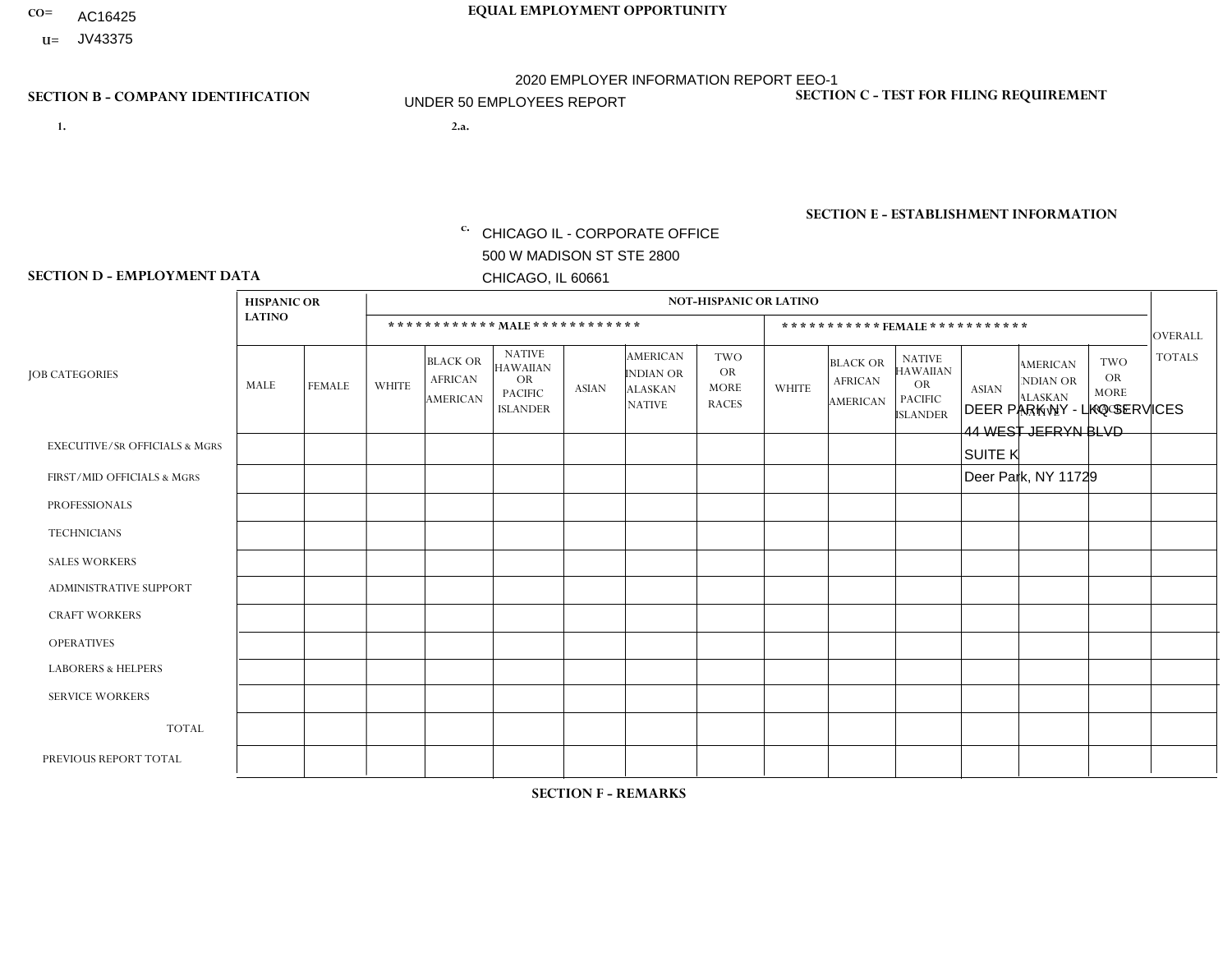- AC16425
- **U=**

- **1. 2.a.** CHICAGO IL CORPORATE OFFICE 500 W MADISON ST STE 2800 CHICAGO, IL 60661
- 2.a. PLOVER WI 3100 PATTON DRIVE Plover, WI 54467

EIN= 952920557

## **SECTION B - COMPANY IDENTIFICATION SECTION C - TEST FOR FILING REQUIREMENT**

1- Y 2- Y 3- N DUNS= 000123456

**SECTION E - ESTABLISHMENT INFORMATION c.** NAICS: 423140

### **SECTION D - EMPLOYMENT DATA**

|                                          | <b>HISPANIC OR</b> |               |              |                                                      |                                                                                    |             |                                                                        | <b>NOT-HISPANIC OR LATINO</b>                          |                |                                               |                                                                             |              |                                                                       |                                                        |                |
|------------------------------------------|--------------------|---------------|--------------|------------------------------------------------------|------------------------------------------------------------------------------------|-------------|------------------------------------------------------------------------|--------------------------------------------------------|----------------|-----------------------------------------------|-----------------------------------------------------------------------------|--------------|-----------------------------------------------------------------------|--------------------------------------------------------|----------------|
|                                          | <b>LATINO</b>      |               |              | ************ MALE ************                       |                                                                                    |             |                                                                        |                                                        |                | ***********FEMALE***********                  |                                                                             |              |                                                                       |                                                        | <b>OVERALL</b> |
| <b>JOB CATEGORIES</b>                    | MALE               | <b>FEMALE</b> | <b>WHITE</b> | <b>BLACK OR</b><br><b>AFRICAN</b><br><b>AMERICAN</b> | <b>NATIVE</b><br><b>HAWAIIAN</b><br><b>OR</b><br><b>PACIFIC</b><br><b>ISLANDER</b> | ASIAN       | <b>AMERICAN</b><br><b>INDIAN OR</b><br><b>ALASKAN</b><br><b>NATIVE</b> | <b>TWO</b><br><b>OR</b><br><b>MORE</b><br><b>RACES</b> | <b>WHITE</b>   | <b>BLACK OR</b><br><b>AFRICAN</b><br>AMERICAN | <b>NATIVE</b><br><b>HAWAIIAN</b><br>OR<br><b>PACIFIC</b><br><b>ISLANDER</b> | <b>ASIAN</b> | <b>AMERICAN</b><br><b>NDIAN OR</b><br><b>ALASKAN</b><br><b>NATIVE</b> | <b>TWO</b><br><b>OR</b><br><b>MORE</b><br><b>RACES</b> | <b>TOTALS</b>  |
| <b>EXECUTIVE/SR OFFICIALS &amp; MGRS</b> | $\Omega$           | $\Omega$      | $\Omega$     | $\mathbf 0$                                          | $\mathbf 0$                                                                        | $\Omega$    | $\Omega$                                                               | $\Omega$                                               | $\Omega$       | $\Omega$                                      | $\Omega$                                                                    | $\mathbf 0$  | $\Omega$                                                              | $\mathbf 0$                                            | $\mathbf{0}$   |
| FIRST/MID OFFICIALS & MGRS               | 0                  | 0             | $\Omega$     | $\mathbf 0$                                          | 0                                                                                  | $\Omega$    | $\Omega$                                                               | $\Omega$                                               | 0              | $\Omega$                                      | $\Omega$                                                                    | $\mathbf{0}$ | $\Omega$                                                              | $\mathbf 0$                                            | $\overline{0}$ |
| <b>PROFESSIONALS</b>                     | $\Omega$           | $\Omega$      | $\Omega$     | $\mathbf 0$                                          | $\Omega$                                                                           | $\Omega$    | $\Omega$                                                               | $\Omega$                                               | $\overline{0}$ | $\Omega$                                      | $\Omega$                                                                    | $\Omega$     | $\Omega$                                                              | $\Omega$                                               | $\mathbf 0$    |
| <b>TECHNICIANS</b>                       | 0                  | $\mathbf 0$   | $\Omega$     | $\mathbf 0$                                          | $\Omega$                                                                           | $\Omega$    | $\Omega$                                                               | $\Omega$                                               | $\Omega$       | $\Omega$                                      | $\Omega$                                                                    | $\Omega$     | $\Omega$                                                              | $\Omega$                                               | $\mathbf{0}$   |
| <b>SALES WORKERS</b>                     | $\Omega$           | $\Omega$      | $\Omega$     | $\mathbf 0$                                          | $\Omega$                                                                           | $\Omega$    | $\Omega$                                                               | $\Omega$                                               | $\overline{0}$ | $\Omega$                                      | $\Omega$                                                                    | $\Omega$     | $\Omega$                                                              | $\Omega$                                               | $\mathbf{0}$   |
| ADMINISTRATIVE SUPPORT                   | $\mathbf 0$        | 0             | $\mathbf 0$  | $\mathbf 0$                                          | 0                                                                                  | $\Omega$    | $\Omega$                                                               | $\Omega$                                               | $\Omega$       | $\Omega$                                      | $\Omega$                                                                    | $\Omega$     | $\mathbf{0}$                                                          | $\mathbf 0$                                            | $\mathbf 0$    |
| <b>CRAFT WORKERS</b>                     | 0                  | $\Omega$      | $\Omega$     | $\mathbf 0$                                          | $\Omega$                                                                           | $\Omega$    | $\Omega$                                                               | $\Omega$                                               | 0              | $\Omega$                                      | $\Omega$                                                                    | $\Omega$     | $\Omega$                                                              | $\Omega$                                               | $\Omega$       |
| <b>OPERATIVES</b>                        | 0                  | $\Omega$      | 3            | $\mathbf 0$                                          | $\Omega$                                                                           | $\Omega$    | $\Omega$                                                               | $\Omega$                                               | $\Omega$       | $\Omega$                                      | $\Omega$                                                                    | $\Omega$     | $\Omega$                                                              | $\Omega$                                               | 3              |
| <b>LABORERS &amp; HELPERS</b>            | 0                  | $\Omega$      | $\Omega$     | $\mathbf 0$                                          | $\mathbf 0$                                                                        | $\Omega$    | $\Omega$                                                               | $\Omega$                                               | $\Omega$       | $\Omega$                                      | $\Omega$                                                                    | $\Omega$     | $\Omega$                                                              | $\Omega$                                               | $\mathbf 0$    |
| <b>SERVICE WORKERS</b>                   | 0                  | $\mathbf 0$   | $\mathbf 0$  | $\mathbf 0$                                          | $\mathbf{0}$                                                                       | $\mathbf 0$ | $\Omega$                                                               | $\Omega$                                               | $\Omega$       | $\Omega$                                      | $\Omega$                                                                    | $\mathbf 0$  | $\Omega$                                                              | $\mathbf 0$                                            | $\overline{0}$ |
| <b>TOTAL</b>                             | $\Omega$           | 0             | 3            | 0                                                    | 0                                                                                  | $\Omega$    | $\Omega$                                                               | $\Omega$                                               | $\Omega$       | $\Omega$                                      | $\Omega$                                                                    | $\mathbf 0$  | 0                                                                     | $\mathbf 0$                                            | 3              |
| PREVIOUS REPORT TOTAL                    | 0                  | $\Omega$      | 6            | $\mathbf 0$                                          | $\Omega$                                                                           | $\Omega$    | $\Omega$                                                               | $\Omega$                                               | 0              | $\Omega$                                      | $\Omega$                                                                    | $\Omega$     | $\Omega$                                                              | $\mathbf 0$                                            | 6              |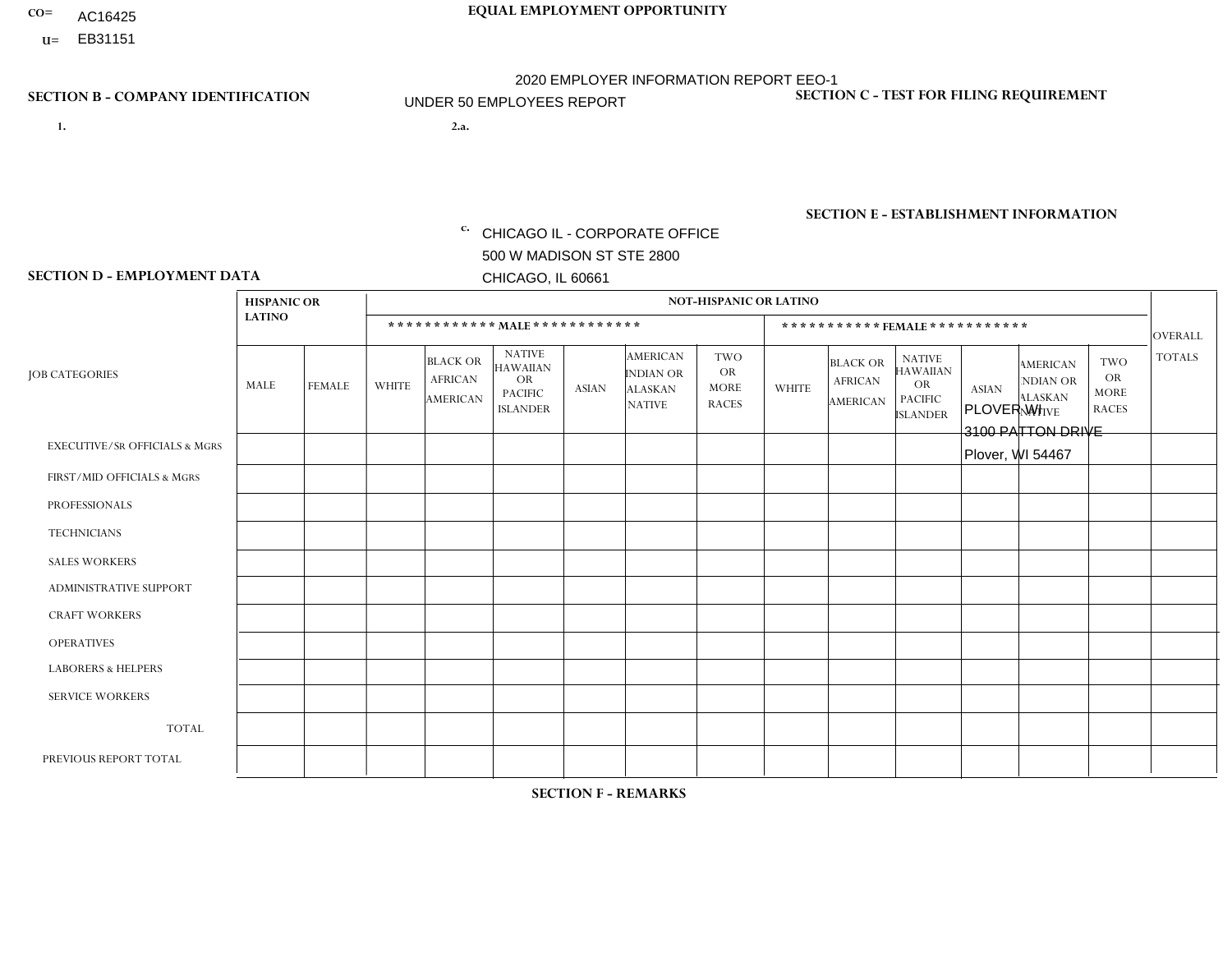- AC16425
- **U=**

**1. 2.a.** CHICAGO IL - CORPORATE OFFICE 500 W MADISON ST STE 2800 CHICAGO, IL 60661

2.a. JANESVILLE WI 2101 BELOIT AVE Janesville, WI 53546

EIN= 952920557

## **SECTION B - COMPANY IDENTIFICATION SECTION C - TEST FOR FILING REQUIREMENT**

1- Y 2- Y 3- N DUNS= 000123456

**SECTION E - ESTABLISHMENT INFORMATION c.** NAICS: 423140

### **SECTION D - EMPLOYMENT DATA**

|                                          | <b>HISPANIC OR</b> |               |                |                                                      |                                                                                    |              | <b>NOT-HISPANIC OR LATINO</b>                                   |                                                        |              |                                                      |                                                                                    |              |                                                                       |                                                        |                |
|------------------------------------------|--------------------|---------------|----------------|------------------------------------------------------|------------------------------------------------------------------------------------|--------------|-----------------------------------------------------------------|--------------------------------------------------------|--------------|------------------------------------------------------|------------------------------------------------------------------------------------|--------------|-----------------------------------------------------------------------|--------------------------------------------------------|----------------|
|                                          | <b>LATINO</b>      |               |                | ************ MALE ************                       |                                                                                    |              |                                                                 |                                                        |              |                                                      | ***********FEMALE***********                                                       |              |                                                                       |                                                        | <b>OVERALL</b> |
| <b>JOB CATEGORIES</b>                    | <b>MALE</b>        | <b>FEMALE</b> | <b>WHITE</b>   | <b>BLACK OR</b><br><b>AFRICAN</b><br><b>AMERICAN</b> | <b>NATIVE</b><br><b>HAWAIIAN</b><br><b>OR</b><br><b>PACIFIC</b><br><b>ISLANDER</b> | <b>ASIAN</b> | <b>AMERICAN</b><br>INDIAN OR<br><b>ALASKAN</b><br><b>NATIVE</b> | <b>TWO</b><br><b>OR</b><br><b>MORE</b><br><b>RACES</b> | <b>WHITE</b> | <b>BLACK OR</b><br><b>AFRICAN</b><br><b>AMERICAN</b> | <b>NATIVE</b><br><b>HAWAIIAN</b><br><b>OR</b><br><b>PACIFIC</b><br><b>ISLANDER</b> | <b>ASIAN</b> | <b>AMERICAN</b><br><b>NDIAN OR</b><br><b>ALASKAN</b><br><b>NATIVE</b> | <b>TWO</b><br><b>OR</b><br><b>MORE</b><br><b>RACES</b> | <b>TOTALS</b>  |
| <b>EXECUTIVE/SR OFFICIALS &amp; MGRS</b> | $\mathbf{0}$       | $\Omega$      | $\Omega$       | $\Omega$                                             | 0                                                                                  | $\Omega$     | $\Omega$                                                        | $\Omega$                                               | $\Omega$     | $\mathbf{0}$                                         | $\Omega$                                                                           | $\Omega$     | $\Omega$                                                              | $\Omega$                                               | $\Omega$       |
| FIRST/MID OFFICIALS & MGRS               | $\Omega$           | $\Omega$      | $\Omega$       | $\mathbf 0$                                          | $\mathbf 0$                                                                        | $\Omega$     | $\Omega$                                                        | $\Omega$                                               | $\Omega$     | $\Omega$                                             | $\Omega$                                                                           | $\Omega$     | $\Omega$                                                              | $\Omega$                                               | $\mathbf 0$    |
| <b>PROFESSIONALS</b>                     | $\Omega$           | $\Omega$      | $\mathbf 0$    | $\mathbf 0$                                          | $\overline{0}$                                                                     | $\Omega$     | $\Omega$                                                        | $\Omega$                                               | $\Omega$     | $\Omega$                                             | $\Omega$                                                                           | $\Omega$     | $\Omega$                                                              | $\mathbf{0}$                                           | $\mathbf 0$    |
| <b>TECHNICIANS</b>                       | $\Omega$           | $\Omega$      | $\Omega$       | $\Omega$                                             | 0                                                                                  | $\Omega$     | $\overline{0}$                                                  | $\Omega$                                               | $\Omega$     | $\Omega$                                             | $\Omega$                                                                           | $\Omega$     | $\mathbf{0}$                                                          | $\Omega$                                               | $\Omega$       |
| <b>SALES WORKERS</b>                     | $\Omega$           | $\Omega$      | $\overline{c}$ | $\mathbf{0}$                                         | 0                                                                                  | $\Omega$     | $\Omega$                                                        | $\Omega$                                               | $\Omega$     | $\Omega$                                             | $\Omega$                                                                           | $\Omega$     | $\Omega$                                                              | $\mathbf{0}$                                           | $\overline{2}$ |
| <b>ADMINISTRATIVE SUPPORT</b>            | $\Omega$           | $\mathbf 0$   | $\Omega$       | $\mathbf 0$                                          | $\mathbf 0$                                                                        | $\mathbf 0$  | $\Omega$                                                        | $\Omega$                                               | $\Omega$     | $\Omega$                                             | $\Omega$                                                                           | $\Omega$     | $\Omega$                                                              | $\Omega$                                               | $\mathbf 0$    |
| <b>CRAFT WORKERS</b>                     | $\Omega$           | $\Omega$      | $\Omega$       | 0                                                    | 0                                                                                  | $\Omega$     | $\Omega$                                                        | $\Omega$                                               | $\Omega$     | $\Omega$                                             | $\Omega$                                                                           | $\Omega$     | $\Omega$                                                              | $\Omega$                                               | $\Omega$       |
| <b>OPERATIVES</b>                        | $\Omega$           | $\Omega$      | $\Omega$       | $\mathbf 0$                                          | 0                                                                                  | $\Omega$     | $\Omega$                                                        | $\Omega$                                               | $\Omega$     | $\Omega$                                             | $\Omega$                                                                           | $\Omega$     | $\Omega$                                                              | $\Omega$                                               | 0              |
| <b>LABORERS &amp; HELPERS</b>            | $\Omega$           | $\Omega$      | $\Omega$       | $\mathbf 0$                                          | 0                                                                                  | $\Omega$     | $\Omega$                                                        | $\Omega$                                               | $\Omega$     | $\Omega$                                             | $\Omega$                                                                           | $\Omega$     | $\Omega$                                                              | $\Omega$                                               | $\mathbf 0$    |
| <b>SERVICE WORKERS</b>                   | $\Omega$           | $\Omega$      | $\Omega$       | 0                                                    | $\mathbf 0$                                                                        | $\Omega$     | $\Omega$                                                        | $\Omega$                                               | $\Omega$     | $\Omega$                                             | $\Omega$                                                                           | $\Omega$     | $\Omega$                                                              | $\Omega$                                               | 0              |
| <b>TOTAL</b>                             | 0                  | $\mathbf 0$   | $\overline{c}$ | 0                                                    | 0                                                                                  | $\mathbf 0$  | $\Omega$                                                        | $\Omega$                                               | 0            | $\Omega$                                             | $\Omega$                                                                           | $\mathbf 0$  | $\Omega$                                                              | $\mathbf 0$                                            | $\overline{2}$ |
| PREVIOUS REPORT TOTAL                    | $\Omega$           | $\mathbf 0$   | 3              | $\mathbf 0$                                          | 0                                                                                  | $\Omega$     | $\overline{0}$                                                  | $\Omega$                                               | $\mathbf 1$  | $\Omega$                                             | $\mathbf{0}$                                                                       | $\Omega$     | $\Omega$                                                              | $\mathbf 0$                                            | $\overline{4}$ |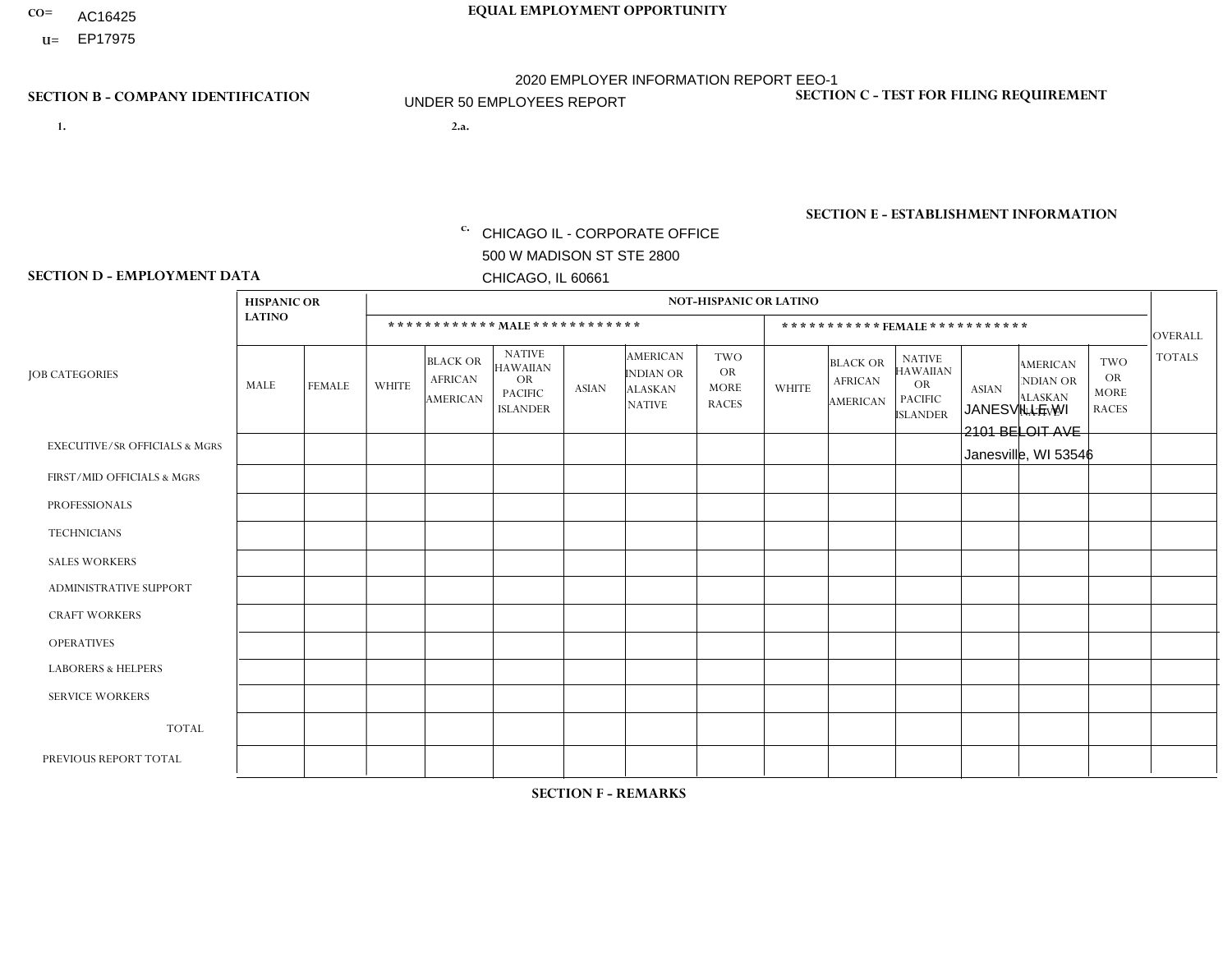- AC16425
- **U=**

- **1. 2.a.** CHICAGO IL CORPORATE OFFICE 500 W MADISON ST STE 2800 CHICAGO, IL 60661
- 2.a. FORT WAYNE IN 4820 MOELLER ROAD Fort Wayne, IN 46806

c. EIN= 952920557

## **SECTION B - COMPANY IDENTIFICATION SECTION C - TEST FOR FILING REQUIREMENT**

1- Y 2- Y 3- N DUNS= 000123456

**SECTION E - ESTABLISHMENT INFORMATION c.** NAICS: 423140

### **SECTION D - EMPLOYMENT DATA**

|                                          | <b>HISPANIC OR</b> |               |                |                                                      |                                                                                    |              |                                                                 | <b>NOT-HISPANIC OR LATINO</b>                          |                |                                                      |                                                                                    |              |                                                                       |                                                        |                |
|------------------------------------------|--------------------|---------------|----------------|------------------------------------------------------|------------------------------------------------------------------------------------|--------------|-----------------------------------------------------------------|--------------------------------------------------------|----------------|------------------------------------------------------|------------------------------------------------------------------------------------|--------------|-----------------------------------------------------------------------|--------------------------------------------------------|----------------|
|                                          | <b>LATINO</b>      |               |                | ************ MALE ************                       |                                                                                    |              |                                                                 |                                                        |                |                                                      | ***********FEMALE***********                                                       |              |                                                                       |                                                        | <b>OVERALL</b> |
| <b>JOB CATEGORIES</b>                    | <b>MALE</b>        | <b>FEMALE</b> | <b>WHITE</b>   | <b>BLACK OR</b><br><b>AFRICAN</b><br><b>AMERICAN</b> | <b>NATIVE</b><br><b>HAWAIIAN</b><br><b>OR</b><br><b>PACIFIC</b><br><b>ISLANDER</b> | <b>ASIAN</b> | <b>AMERICAN</b><br>INDIAN OR<br><b>ALASKAN</b><br><b>NATIVE</b> | <b>TWO</b><br><b>OR</b><br><b>MORE</b><br><b>RACES</b> | <b>WHITE</b>   | <b>BLACK OR</b><br><b>AFRICAN</b><br><b>AMERICAN</b> | <b>NATIVE</b><br><b>HAWAIIAN</b><br><b>OR</b><br><b>PACIFIC</b><br><b>ISLANDER</b> | <b>ASIAN</b> | <b>AMERICAN</b><br><b>NDIAN OR</b><br><b>ALASKAN</b><br><b>NATIVE</b> | <b>TWO</b><br><b>OR</b><br><b>MORE</b><br><b>RACES</b> | <b>TOTALS</b>  |
| <b>EXECUTIVE/SR OFFICIALS &amp; MGRS</b> | $\Omega$           | $\Omega$      | $\Omega$       | $\mathbf 0$                                          | $\Omega$                                                                           | $\Omega$     | $\Omega$                                                        | $\Omega$                                               | $\Omega$       | $\Omega$                                             | $\mathbf{0}$                                                                       | $\Omega$     | $\Omega$                                                              | $\Omega$                                               | $\mathbf 0$    |
| FIRST/MID OFFICIALS & MGRS               | $\Omega$           | $\Omega$      | 1              | $\Omega$                                             | $\Omega$                                                                           | $\Omega$     | $\Omega$                                                        | $\Omega$                                               | $\Omega$       | $\Omega$                                             | $\Omega$                                                                           | $\Omega$     | $\Omega$                                                              | $\Omega$                                               | $\mathbf{1}$   |
| <b>PROFESSIONALS</b>                     | $\Omega$           | $\Omega$      | $\Omega$       | $\mathbf 0$                                          | $\Omega$                                                                           | $\Omega$     | $\Omega$                                                        | $\Omega$                                               | $\Omega$       | $\Omega$                                             | $\Omega$                                                                           | $\Omega$     | $\Omega$                                                              | $\Omega$                                               | $\mathbf 0$    |
| <b>TECHNICIANS</b>                       | $\Omega$           | $\mathbf 0$   | $\Omega$       | $\mathbf 0$                                          | $\mathbf 0$                                                                        | $\Omega$     | $\overline{0}$                                                  | $\Omega$                                               | $\mathbf 0$    | $\mathbf 0$                                          | $\mathbf 0$                                                                        | $\mathbf 0$  | $\Omega$                                                              | $\mathbf{0}$                                           | $\mathbf 0$    |
| <b>SALES WORKERS</b>                     | $\Omega$           | $\Omega$      | $\Omega$       | $\mathbf{0}$                                         | 0                                                                                  | $\Omega$     | $\Omega$                                                        | $\Omega$                                               | $\mathbf{1}$   | $\Omega$                                             | $\Omega$                                                                           | $\Omega$     | $\Omega$                                                              | $\Omega$                                               | $\mathbf{1}$   |
| <b>ADMINISTRATIVE SUPPORT</b>            | $\Omega$           | $\mathbf 0$   | 1              | $\mathbf 0$                                          | $\mathbf 0$                                                                        | $\mathbf 0$  | $\Omega$                                                        | $\Omega$                                               | $\Omega$       | $\Omega$                                             | $\mathbf{0}$                                                                       | $\Omega$     | $\Omega$                                                              | $\mathbf{0}$                                           | $\mathbf{1}$   |
| <b>CRAFT WORKERS</b>                     | $\Omega$           | $\Omega$      | $\mathbf{0}$   | $\mathbf 0$                                          | $\Omega$                                                                           | $\Omega$     | $\Omega$                                                        | $\Omega$                                               | $\Omega$       | $\Omega$                                             | $\Omega$                                                                           | $\Omega$     | $\Omega$                                                              | $\Omega$                                               | $\Omega$       |
| <b>OPERATIVES</b>                        | $\overline{2}$     | $\Omega$      | 3              | $\mathbf 0$                                          | 0                                                                                  | $\Omega$     | $\overline{0}$                                                  | $\Omega$                                               | $\Omega$       | $\Omega$                                             | $\Omega$                                                                           | $\Omega$     | $\Omega$                                                              | $\Omega$                                               | 5              |
| <b>LABORERS &amp; HELPERS</b>            | $\Omega$           | $\Omega$      | 0              | $\mathbf 0$                                          | 0                                                                                  | $\mathbf 0$  | $\Omega$                                                        | $\Omega$                                               | $\Omega$       | $\Omega$                                             | $\Omega$                                                                           | $\Omega$     | $\Omega$                                                              | $\Omega$                                               | 0              |
| <b>SERVICE WORKERS</b>                   | $\Omega$           | $\Omega$      | 0              | 0                                                    | $\Omega$                                                                           | $\Omega$     | $\Omega$                                                        | $\Omega$                                               | $\Omega$       | $\Omega$                                             | $\Omega$                                                                           | $\Omega$     | $\Omega$                                                              | $\Omega$                                               | 0              |
| <b>TOTAL</b>                             | $\overline{2}$     | $\mathbf 0$   | 5              | $\mathbf 0$                                          | 0                                                                                  | $\mathbf 0$  | $\Omega$                                                        | $\Omega$                                               | $\mathbf 1$    | $\mathbf 0$                                          | $\mathbf 0$                                                                        | $\mathbf 0$  | 0                                                                     | $\mathbf 0$                                            | 8              |
| PREVIOUS REPORT TOTAL                    | $\overline{2}$     | $\mathbf{1}$  | $\overline{7}$ | $\Omega$                                             | $\Omega$                                                                           | $\Omega$     | $\Omega$                                                        | $\overline{2}$                                         | $\overline{2}$ | $\Omega$                                             | $\Omega$                                                                           | $\Omega$     | $\Omega$                                                              |                                                        | 15             |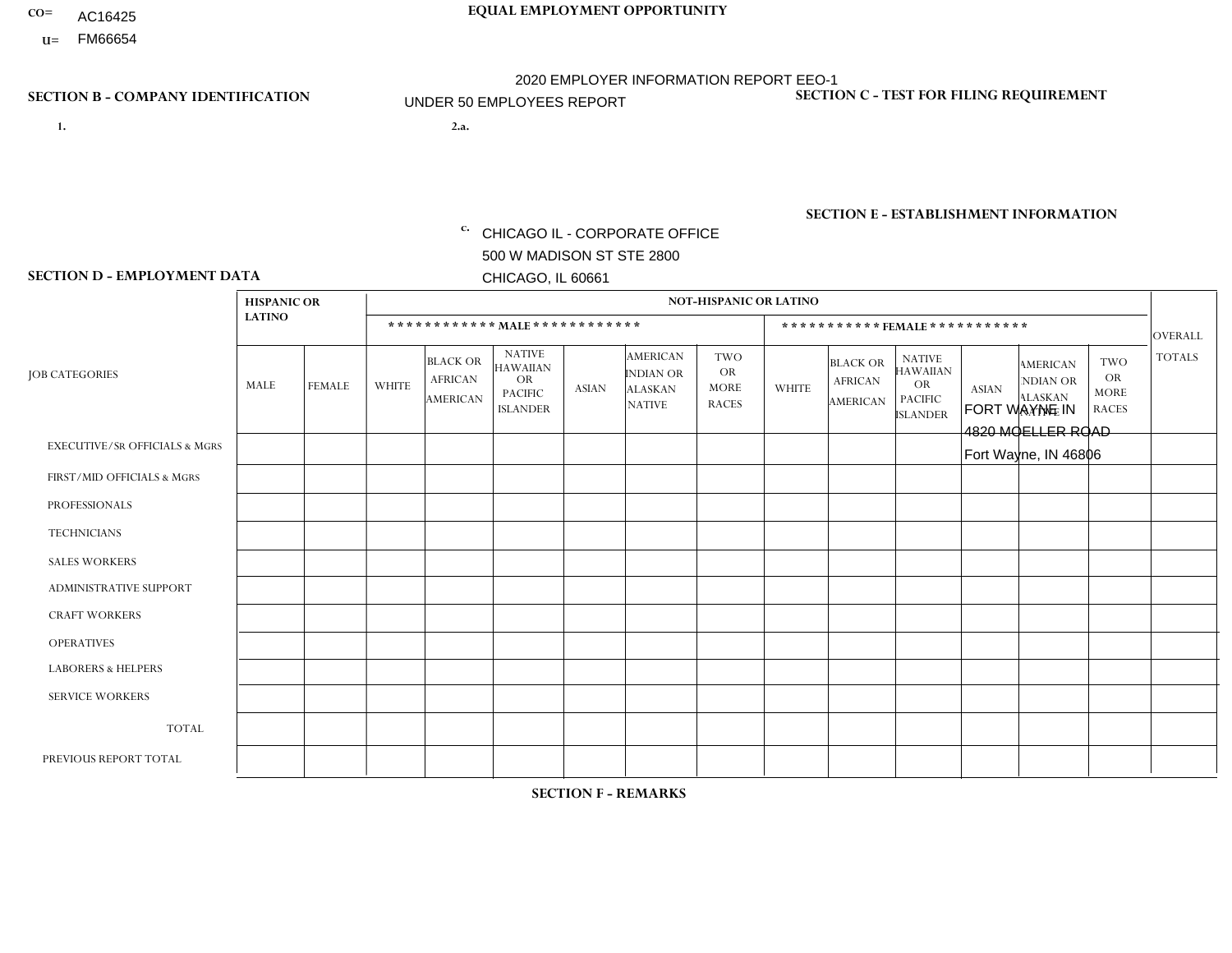- AC16425
- **U=**

**1. 2.a.** CHICAGO IL - CORPORATE OFFICE 500 W MADISON ST STE 2800 CHICAGO, IL 60661

2.a. STANTON CA - PYP 8188 KATELLA DRIVE Stanton, CA 90680

EIN= 953406551

## **SECTION B - COMPANY IDENTIFICATION SECTION C - TEST FOR FILING REQUIREMENT**

1- Y 2- Y 3- N DUNS= 000123456

**SECTION E - ESTABLISHMENT INFORMATION c.** NAICS: 423140

### **SECTION D - EMPLOYMENT DATA**

|                                          | <b>HISPANIC OR</b> |                |              |                                                      |                                                                                    |              |                                                                        | <b>NOT-HISPANIC OR LATINO</b>                          |              |                                               |                                                                                    |              |                                                                       |                                                        |                 |
|------------------------------------------|--------------------|----------------|--------------|------------------------------------------------------|------------------------------------------------------------------------------------|--------------|------------------------------------------------------------------------|--------------------------------------------------------|--------------|-----------------------------------------------|------------------------------------------------------------------------------------|--------------|-----------------------------------------------------------------------|--------------------------------------------------------|-----------------|
|                                          | <b>LATINO</b>      |                |              | ************ MALE ************                       |                                                                                    |              |                                                                        |                                                        |              |                                               | *********** FEMALE ***********                                                     |              |                                                                       |                                                        | <b>OVERALL</b>  |
| <b>JOB CATEGORIES</b>                    | <b>MALE</b>        | <b>FEMALE</b>  | <b>WHITE</b> | <b>BLACK OR</b><br><b>AFRICAN</b><br><b>AMERICAN</b> | <b>NATIVE</b><br><b>HAWAIIAN</b><br><b>OR</b><br><b>PACIFIC</b><br><b>ISLANDER</b> | <b>ASIAN</b> | <b>AMERICAN</b><br><b>INDIAN OR</b><br><b>ALASKAN</b><br><b>NATIVE</b> | <b>TWO</b><br><b>OR</b><br><b>MORE</b><br><b>RACES</b> | <b>WHITE</b> | <b>BLACK OR</b><br><b>AFRICAN</b><br>AMERICAN | <b>NATIVE</b><br><b>HAWAIIAN</b><br><b>OR</b><br><b>PACIFIC</b><br><b>ISLANDER</b> | <b>ASIAN</b> | <b>AMERICAN</b><br><b>NDIAN OR</b><br><b>ALASKAN</b><br><b>NATIVE</b> | <b>TWO</b><br><b>OR</b><br><b>MORE</b><br><b>RACES</b> | <b>TOTALS</b>   |
| <b>EXECUTIVE/SR OFFICIALS &amp; MGRS</b> | $\Omega$           | $\Omega$       | $\mathbf{0}$ | $\Omega$                                             | $\Omega$                                                                           | $\Omega$     | $\Omega$                                                               | $\Omega$                                               | 0            | $\Omega$                                      | $\Omega$                                                                           | $\Omega$     | $\Omega$                                                              | $\Omega$                                               | $\Omega$        |
| FIRST/MID OFFICIALS & MGRS               |                    | $\Omega$       | $\mathbf{0}$ | $\mathbf 0$                                          | $\Omega$                                                                           | $\Omega$     | $\Omega$                                                               | $\Omega$                                               | 1            | $\Omega$                                      | 0                                                                                  | $\Omega$     | $\Omega$                                                              | $\Omega$                                               | $\overline{2}$  |
| <b>PROFESSIONALS</b>                     | $\Omega$           | $\Omega$       | $\mathbf 0$  | $\mathbf 0$                                          | $\Omega$                                                                           | $\Omega$     | $\Omega$                                                               | $\Omega$                                               | $\Omega$     | $\Omega$                                      | 0                                                                                  | 0            | $\Omega$                                                              | $\mathbf 0$                                            | $\mathbf{0}$    |
| <b>TECHNICIANS</b>                       | $\Omega$           | $\Omega$       | $\Omega$     | $\Omega$                                             | $\Omega$                                                                           | $\Omega$     | $\Omega$                                                               | $\Omega$                                               | $\Omega$     | $\Omega$                                      | 0                                                                                  | $\mathbf 0$  | $\Omega$                                                              | $\mathbf 0$                                            | $\Omega$        |
| <b>SALES WORKERS</b>                     | 2                  | $\overline{2}$ | $\Omega$     | $\Omega$                                             | $\Omega$                                                                           | $\Omega$     | $\Omega$                                                               | $\Omega$                                               | $\Omega$     | $\Omega$                                      | $\Omega$                                                                           | $\Omega$     | $\Omega$                                                              | $\Omega$                                               | 4               |
| <b>ADMINISTRATIVE SUPPORT</b>            | 2                  | 3              | $\Omega$     | $\mathbf 0$                                          | 0                                                                                  | $\Omega$     | $\Omega$                                                               | $\Omega$                                               | 0            | $\Omega$                                      | $\Omega$                                                                           | 1            | $\Omega$                                                              | $\mathbf 0$                                            | 6               |
| <b>CRAFT WORKERS</b>                     | $\Omega$           | $\Omega$       | $\Omega$     | $\mathbf 0$                                          | $\Omega$                                                                           | $\Omega$     | $\Omega$                                                               | $\Omega$                                               | 0            | $\Omega$                                      | 0                                                                                  | $\Omega$     | $\Omega$                                                              | $\Omega$                                               | $\Omega$        |
| <b>OPERATIVES</b>                        | 10                 | $\Omega$       | $\Omega$     | $\mathbf 0$                                          | $\Omega$                                                                           | $\Omega$     | $\Omega$                                                               | $\Omega$                                               | 0            | $\Omega$                                      | 0                                                                                  | $\mathbf 0$  | $\Omega$                                                              | $\Omega$                                               | 10 <sup>°</sup> |
| <b>LABORERS &amp; HELPERS</b>            | -1                 | $\Omega$       | $\mathbf{0}$ | $\mathbf 0$                                          | $\Omega$                                                                           | $\Omega$     | $\Omega$                                                               | $\Omega$                                               | $\Omega$     | $\Omega$                                      | $\Omega$                                                                           | $\Omega$     | $\Omega$                                                              | $\Omega$                                               | $\mathbf 1$     |
| <b>SERVICE WORKERS</b>                   | $\Omega$           | $\Omega$       | 0            | 0                                                    | $\mathbf 0$                                                                        | $\Omega$     | $\Omega$                                                               | $\Omega$                                               | 0            | $\Omega$                                      | $\Omega$                                                                           | $\mathbf 0$  | $\Omega$                                                              | $\Omega$                                               | $\mathbf 0$     |
| <b>TOTAL</b>                             | 16                 | 5              | $\mathbf 0$  | 0                                                    | $\mathbf 0$                                                                        | 0            | $\Omega$                                                               | $\Omega$                                               | $\mathbf{1}$ | $\mathbf 0$                                   | 0                                                                                  | 1            | 0                                                                     | $\mathbf 0$                                            | 23              |
| PREVIOUS REPORT TOTAL                    | 19                 | $\overline{4}$ | $\Omega$     | $\mathbf 0$                                          | 0                                                                                  | $\Omega$     | $\Omega$                                                               | $\Omega$                                               | 1            | $\Omega$                                      | 0                                                                                  | 1            | $\Omega$                                                              | $\mathbf 0$                                            | 25              |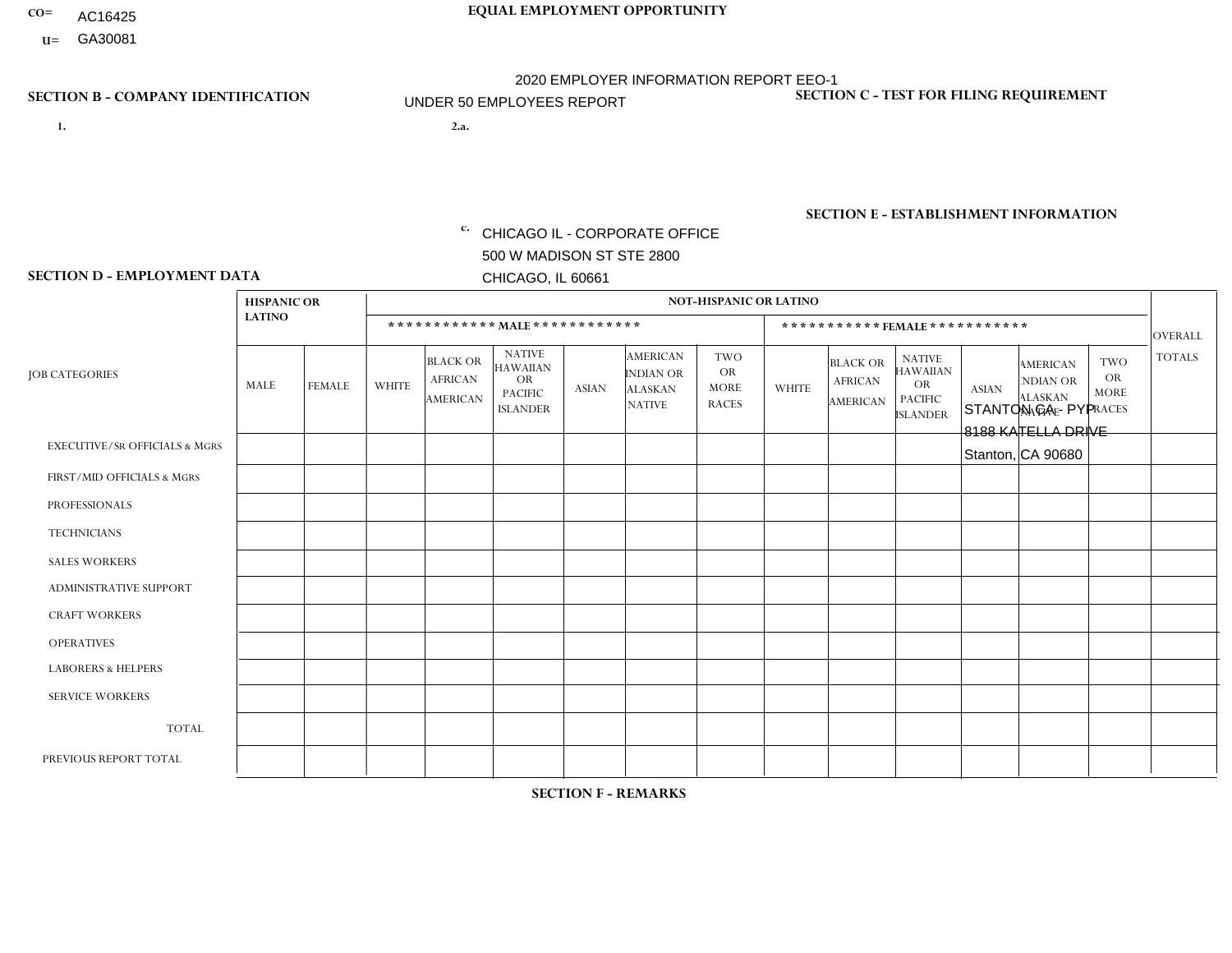- AC16425
- **U=**

- **1. 2.a.** CHICAGO IL CORPORATE OFFICE 500 W MADISON ST STE 2800 CHICAGO, IL 60661
- 2.a. ALBUQUERQUE NM PGW 2621 COMANCHE RD NE Albuquerque, NM 87107

c. EIN= 952920557

## **SECTION B - COMPANY IDENTIFICATION SECTION C - TEST FOR FILING REQUIREMENT**

1- Y 2- Y 3- N DUNS= 000123456

**SECTION E - ESTABLISHMENT INFORMATION c.** NAICS: 811122

### **SECTION D - EMPLOYMENT DATA**

|                                          | <b>HISPANIC OR</b> |               |              |                                                      |                                                                                    |             |                                                                        | <b>NOT-HISPANIC OR LATINO</b>                          |              |                                               |                                                                                    |              |                                                                       |                                                        |                |
|------------------------------------------|--------------------|---------------|--------------|------------------------------------------------------|------------------------------------------------------------------------------------|-------------|------------------------------------------------------------------------|--------------------------------------------------------|--------------|-----------------------------------------------|------------------------------------------------------------------------------------|--------------|-----------------------------------------------------------------------|--------------------------------------------------------|----------------|
|                                          | <b>LATINO</b>      |               |              | ************ MALE ************                       |                                                                                    |             |                                                                        |                                                        |              |                                               | ***********FEMALE***********                                                       |              |                                                                       |                                                        | <b>OVERALL</b> |
| <b>JOB CATEGORIES</b>                    | <b>MALE</b>        | <b>FEMALE</b> | <b>WHITE</b> | <b>BLACK OR</b><br><b>AFRICAN</b><br><b>AMERICAN</b> | <b>NATIVE</b><br><b>HAWAIIAN</b><br><b>OR</b><br><b>PACIFIC</b><br><b>ISLANDER</b> | ASIAN       | <b>AMERICAN</b><br><b>INDIAN OR</b><br><b>ALASKAN</b><br><b>NATIVE</b> | <b>TWO</b><br><b>OR</b><br><b>MORE</b><br><b>RACES</b> | <b>WHITE</b> | <b>BLACK OR</b><br><b>AFRICAN</b><br>AMERICAN | <b>NATIVE</b><br><b>HAWAIIAN</b><br><b>OR</b><br><b>PACIFIC</b><br><b>ISLANDER</b> | <b>ASIAN</b> | <b>AMERICAN</b><br><b>NDIAN OR</b><br><b>ALASKAN</b><br><b>NATIVE</b> | <b>TWO</b><br><b>OR</b><br><b>MORE</b><br><b>RACES</b> | <b>TOTALS</b>  |
| <b>EXECUTIVE/SR OFFICIALS &amp; MGRS</b> | $\Omega$           | $\mathbf 0$   | $\Omega$     | $\mathbf 0$                                          | $\mathbf 0$                                                                        | $\mathbf 0$ | $\Omega$                                                               | $\Omega$                                               | $\Omega$     | $\Omega$                                      | $\Omega$                                                                           | $\Omega$     | $\Omega$                                                              | $\Omega$                                               | $\mathbf 0$    |
| FIRST/MID OFFICIALS & MGRS               | $\Omega$           | 0             | 1            | $\mathbf 0$                                          | $\mathbf{0}$                                                                       | $\mathbf 0$ | $\Omega$                                                               | $\Omega$                                               | $\Omega$     | $\Omega$                                      | $\Omega$                                                                           | $\Omega$     | $\Omega$                                                              | $\Omega$                                               | $\mathbf{1}$   |
| <b>PROFESSIONALS</b>                     | $\Omega$           | $\Omega$      | $\Omega$     | $\mathbf 0$                                          | $\Omega$                                                                           | $\Omega$    | $\Omega$                                                               | $\Omega$                                               | $\Omega$     | $\Omega$                                      | $\Omega$                                                                           | $\Omega$     | $\Omega$                                                              | $\Omega$                                               | $\mathbf 0$    |
| <b>TECHNICIANS</b>                       | $\Omega$           | $\mathbf 0$   | $\Omega$     | $\mathbf 0$                                          | $\mathbf{0}$                                                                       | $\Omega$    | $\overline{0}$                                                         | $\Omega$                                               | $\mathbf{0}$ | $\Omega$                                      | $\Omega$                                                                           | $\Omega$     | $\Omega$                                                              | $\Omega$                                               | $\mathbf 0$    |
| <b>SALES WORKERS</b>                     | $\Omega$           | $\Omega$      | $\Omega$     | $\mathbf 0$                                          | 0                                                                                  | $\Omega$    | $\Omega$                                                               | $\Omega$                                               | $\Omega$     | $\Omega$                                      | $\Omega$                                                                           | $\Omega$     | $\Omega$                                                              | $\Omega$                                               | $\mathbf 0$    |
| <b>ADMINISTRATIVE SUPPORT</b>            | $\Omega$           | $\mathbf 0$   | 0            | $\mathbf 0$                                          | $\mathbf 0$                                                                        | $\mathbf 0$ | $\Omega$                                                               | $\Omega$                                               | 0            | $\Omega$                                      | $\Omega$                                                                           | $\Omega$     | $\Omega$                                                              | $\mathbf 0$                                            | $\mathbf 0$    |
| <b>CRAFT WORKERS</b>                     | $\Omega$           | $\Omega$      | $\Omega$     | $\mathbf 0$                                          | 0                                                                                  | $\Omega$    | $\Omega$                                                               | $\Omega$                                               | $\Omega$     | $\Omega$                                      | $\mathbf{0}$                                                                       | $\Omega$     | $\Omega$                                                              | $\Omega$                                               | $\Omega$       |
| <b>OPERATIVES</b>                        | 2                  | $\mathbf{1}$  | $\Omega$     | $\mathbf 0$                                          | $\Omega$                                                                           | $\Omega$    | $\Omega$                                                               | $\overline{1}$                                         | $\Omega$     | $\Omega$                                      | $\Omega$                                                                           | $\Omega$     | $\Omega$                                                              | $\Omega$                                               | 4              |
| <b>LABORERS &amp; HELPERS</b>            | -1                 | $\Omega$      | $\Omega$     | $\mathbf 0$                                          | 0                                                                                  | $\Omega$    | $\Omega$                                                               | $\Omega$                                               | $\Omega$     | $\Omega$                                      | $\mathbf{0}$                                                                       | $\Omega$     | $\Omega$                                                              | $\Omega$                                               | $\mathbf{1}$   |
| <b>SERVICE WORKERS</b>                   | $\Omega$           | $\mathbf 0$   | 0            | $\mathbf 0$                                          | $\mathbf 0$                                                                        | $\mathbf 0$ | $\Omega$                                                               | $\Omega$                                               | $\Omega$     | $\Omega$                                      | $\Omega$                                                                           | $\mathbf 0$  | $\Omega$                                                              | $\mathbf 0$                                            | 0              |
| <b>TOTAL</b>                             | 3                  | $\mathbf{1}$  | 1            | 0                                                    | 0                                                                                  | $\mathbf 0$ | $\Omega$                                                               |                                                        | $\Omega$     | $\Omega$                                      | $\Omega$                                                                           | $\mathbf 0$  | $\Omega$                                                              | $\Omega$                                               | 6              |
| PREVIOUS REPORT TOTAL                    | 3                  | 0             | 1            | $\mathbf 0$                                          | $\mathbf 0$                                                                        | $\Omega$    | $\Omega$                                                               |                                                        | $\Omega$     | $\Omega$                                      | $\mathbf{0}$                                                                       | $\Omega$     | $\Omega$                                                              | $\Omega$                                               | 5              |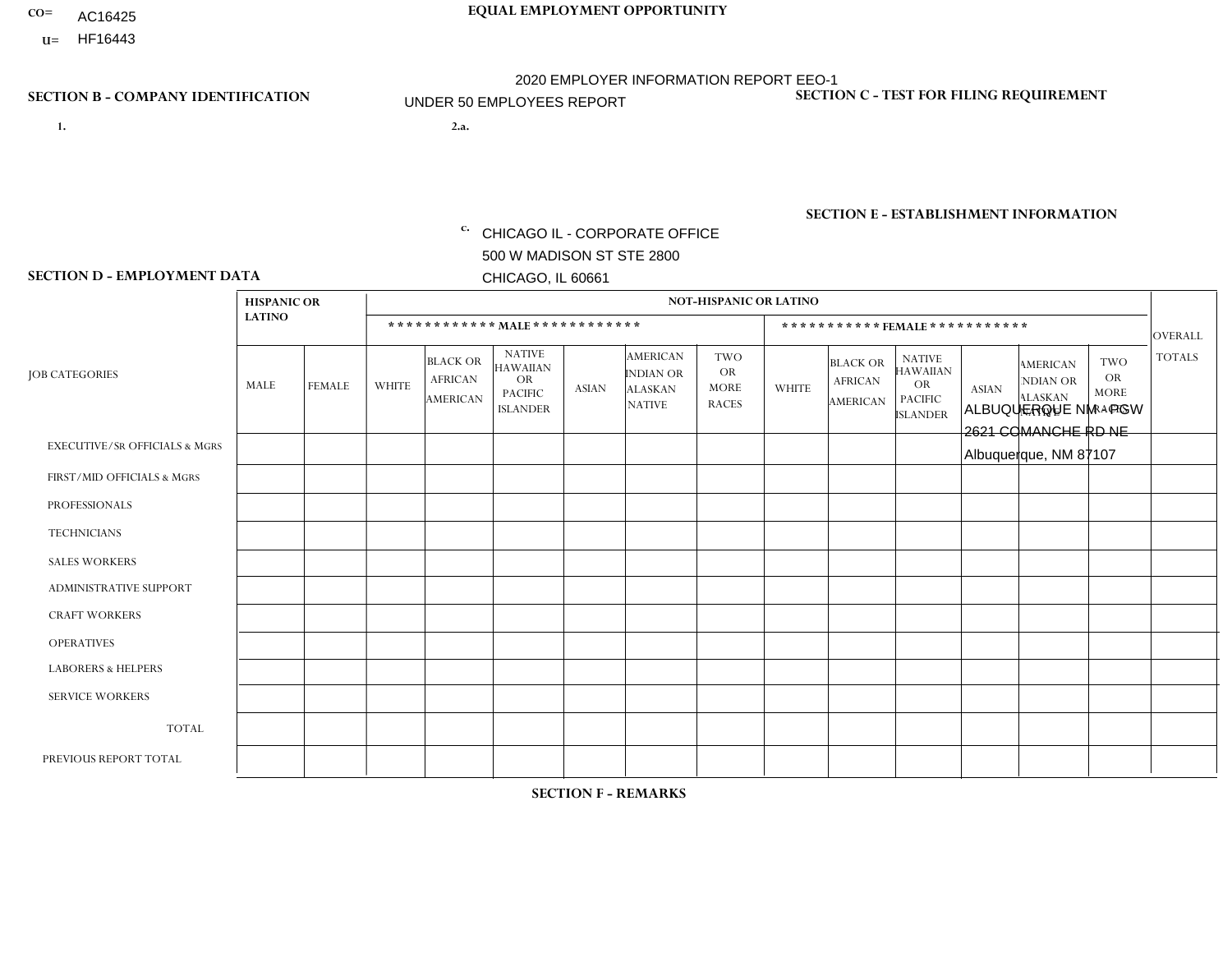- AC16425
- **U=**

- **1. 2.a.** CHICAGO IL CORPORATE OFFICE 500 W MADISON ST STE 2800 CHICAGO, IL 60661
- 2.a. CHICAGO IL SOUTH CHICAGO PYP 3130 S ST LOUIS AVE Chicago, IL 60623

c. EIN= 952920557

## **SECTION B - COMPANY IDENTIFICATION SECTION C - TEST FOR FILING REQUIREMENT**

1- Y 2- Y 3- N DUNS= 000123456

**SECTION E - ESTABLISHMENT INFORMATION c.** NAICS: 423140

### **SECTION D - EMPLOYMENT DATA**

|                                          | <b>HISPANIC OR</b> |                |                |                                                      |                                                                                    |              |                                                                        | <b>NOT-HISPANIC OR LATINO</b>                          |              |                                                      |                                                                                    |              |                                                                       |                                                  |                |
|------------------------------------------|--------------------|----------------|----------------|------------------------------------------------------|------------------------------------------------------------------------------------|--------------|------------------------------------------------------------------------|--------------------------------------------------------|--------------|------------------------------------------------------|------------------------------------------------------------------------------------|--------------|-----------------------------------------------------------------------|--------------------------------------------------|----------------|
|                                          | <b>LATINO</b>      |                |                |                                                      | ************ MAIE************                                                      |              |                                                                        |                                                        |              | ***********FEMALE***********                         |                                                                                    |              |                                                                       |                                                  | <b>OVERALL</b> |
| <b>JOB CATEGORIES</b>                    | MALE               | <b>FEMALE</b>  | <b>WHITE</b>   | <b>BLACK OR</b><br><b>AFRICAN</b><br><b>AMERICAN</b> | <b>NATIVE</b><br><b>HAWAIIAN</b><br><b>OR</b><br><b>PACIFIC</b><br><b>ISLANDER</b> | <b>ASIAN</b> | <b>AMERICAN</b><br><b>INDIAN OR</b><br><b>ALASKAN</b><br><b>NATIVE</b> | <b>TWO</b><br><b>OR</b><br><b>MORE</b><br><b>RACES</b> | <b>WHITE</b> | <b>BLACK OR</b><br><b>AFRICAN</b><br><b>AMERICAN</b> | <b>NATIVE</b><br><b>HAWAIIAN</b><br><b>OR</b><br><b>PACIFIC</b><br><b>ISLANDER</b> | <b>ASIAN</b> | <b>AMERICAN</b><br><b>NDIAN OR</b><br><b>ALASKAN</b><br><b>NATIVE</b> | <b>TWO</b><br>OR.<br><b>MORE</b><br><b>RACES</b> | <b>TOTALS</b>  |
| <b>EXECUTIVE/SR OFFICIALS &amp; MGRS</b> | $\mathbf 0$        | 0              | $\mathbf 0$    | 0                                                    | $\Omega$                                                                           | $\mathbf{0}$ | $\Omega$                                                               | $\Omega$                                               | $\Omega$     | $\Omega$                                             | $\Omega$                                                                           | $\mathbf 0$  | $\Omega$                                                              | $\mathbf 0$                                      | $\mathbf 0$    |
| FIRST/MID OFFICIALS & MGRS               | $\mathbf 0$        | 0              | $\overline{2}$ | $\mathbf 0$                                          | $\Omega$                                                                           | $\mathbf{0}$ | $\Omega$                                                               | $\Omega$                                               | 1            | $\Omega$                                             | $\Omega$                                                                           | $\mathbf{0}$ | $\Omega$                                                              | $\Omega$                                         | 3              |
| <b>PROFESSIONALS</b>                     | $\mathbf 0$        | $\mathbf 0$    | $\overline{1}$ | $\mathbf 0$                                          | $\Omega$                                                                           | $\mathbf{0}$ | $\Omega$                                                               | $\Omega$                                               | $\Omega$     | $\Omega$                                             | $\Omega$                                                                           | $\Omega$     | $\Omega$                                                              | $\mathbf 0$                                      | $\mathbf{1}$   |
| <b>TECHNICIANS</b>                       | $\mathbf 0$        | $\mathbf 0$    | $\mathbf 0$    | 0                                                    | $\Omega$                                                                           | $\Omega$     | $\Omega$                                                               | $\Omega$                                               | $\Omega$     | $\mathbf 0$                                          | $\Omega$                                                                           | $\Omega$     | $\Omega$                                                              | $\mathbf 0$                                      | $\overline{0}$ |
| <b>SALES WORKERS</b>                     | $\mathbf 0$        | $\mathbf 0$    | $\Omega$       | $\mathbf 0$                                          | $\Omega$                                                                           | $\Omega$     | $\Omega$                                                               | $\Omega$                                               | $\Omega$     | $\Omega$                                             | $\Omega$                                                                           | $\Omega$     | $\Omega$                                                              | $\Omega$                                         | $\mathbf 0$    |
| ADMINISTRATIVE SUPPORT                   | 2                  | $\overline{2}$ | $\overline{c}$ | $\mathbf 0$                                          | $\Omega$                                                                           | $\Omega$     | $\Omega$                                                               | $\Omega$                                               | $\Omega$     | 2                                                    | $\Omega$                                                                           | $\Omega$     | $\Omega$                                                              | $\Omega$                                         | 8              |
| <b>CRAFT WORKERS</b>                     | $\mathbf 0$        | 0              | $\mathbf 0$    | 0                                                    | $\Omega$                                                                           | $\mathbf{0}$ | $\Omega$                                                               | $\Omega$                                               | $\Omega$     | $\Omega$                                             | $\Omega$                                                                           | $\mathbf{0}$ | $\Omega$                                                              | $\Omega$                                         | $\mathbf 0$    |
| <b>OPERATIVES</b>                        | 12                 | $\overline{2}$ | $\Omega$       | 0                                                    | $\Omega$                                                                           | $\Omega$     | $\Omega$                                                               | $\Omega$                                               | $\Omega$     | $\Omega$                                             | $\Omega$                                                                           | $\Omega$     | $\Omega$                                                              | $\Omega$                                         | 14             |
| <b>LABORERS &amp; HELPERS</b>            | $\mathbf 0$        | $\mathbf 0$    | $\Omega$       | 0                                                    | $\Omega$                                                                           | $\Omega$     | $\Omega$                                                               | $\Omega$                                               | $\Omega$     | $\Omega$                                             | $\Omega$                                                                           | $\Omega$     | $\Omega$                                                              | $\Omega$                                         | $\mathbf 0$    |
| <b>SERVICE WORKERS</b>                   | $\mathbf 0$        | $\mathbf 0$    | $\mathbf 0$    | 0                                                    | $\Omega$                                                                           | $\Omega$     | $\Omega$                                                               | $\Omega$                                               | $\Omega$     | $\Omega$                                             | $\mathbf{0}$                                                                       | $\Omega$     | $\Omega$                                                              | $\Omega$                                         | 0              |
| <b>TOTAL</b>                             | 14                 | 4              | $\sqrt{5}$     | 0                                                    | $\mathbf 0$                                                                        | $\mathbf{0}$ | $\Omega$                                                               | $\Omega$                                               |              | 2                                                    | 0                                                                                  | $\mathbf 0$  | $\Omega$                                                              | $\mathbf 0$                                      | 26             |
| PREVIOUS REPORT TOTAL                    | 10                 | $\overline{4}$ | $\sqrt{5}$     | 0                                                    | $\Omega$                                                                           | $\Omega$     | $\Omega$                                                               | $\Omega$                                               | -1           | 2                                                    | 0                                                                                  | $\Omega$     | $\Omega$                                                              | 0                                                | 22             |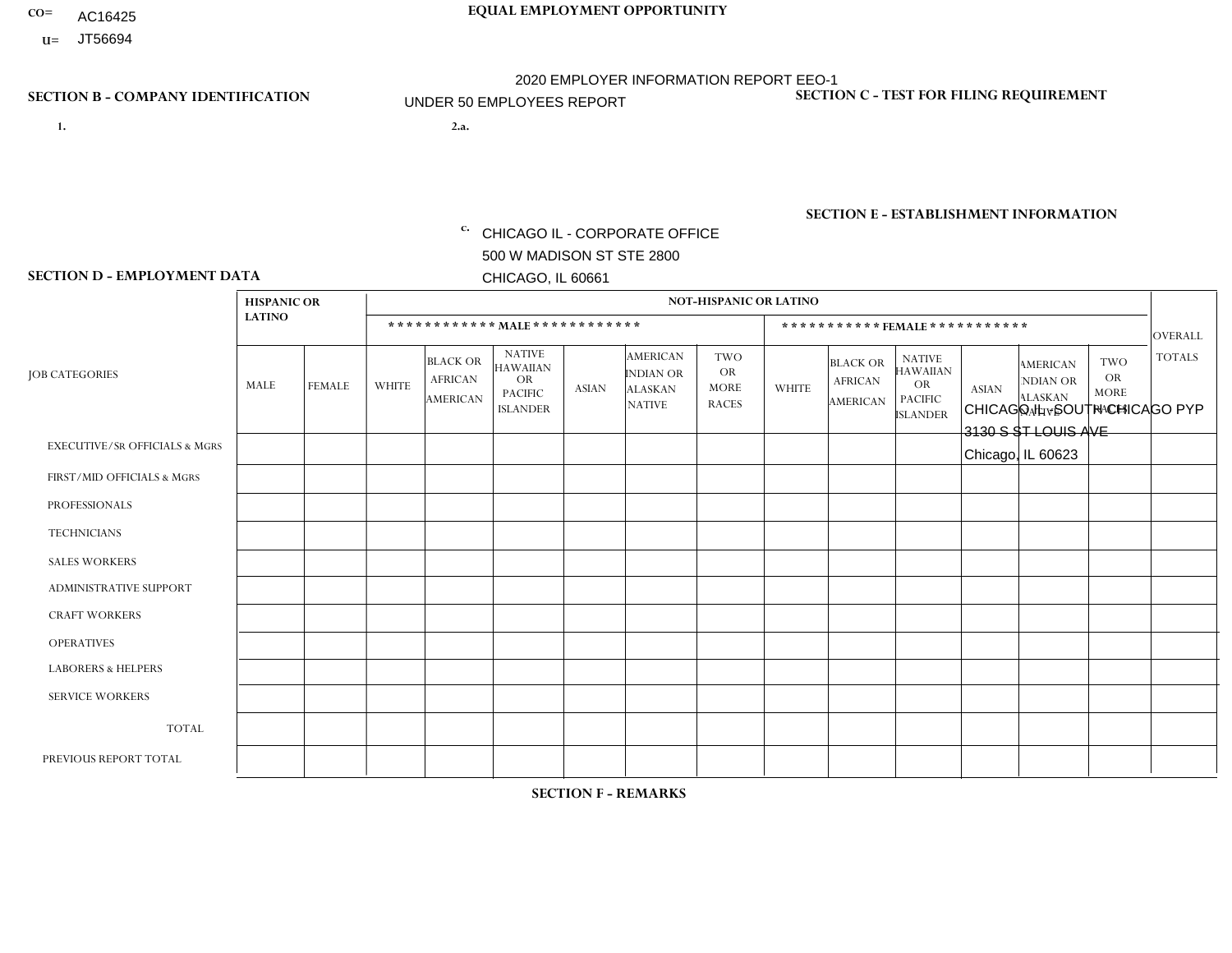- AC16425
- **U=** JV43386

- **1. 2.a.** CHICAGO IL CORPORATE OFFICE 500 W MADISON ST STE 2800 CHICAGO, IL 60661
- MESA AZ PGW 709 EAST AUTO CENTER DRIVE SUITE 114 Mesa, AZ 85204
	- EIN= 952920557

## **SECTION B - COMPANY IDENTIFICATION SECTION C - TEST FOR FILING REQUIREMENT**

1- Y 2- Y 3- N DUNS= 000123456

**SECTION E - ESTABLISHMENT INFORMATION c.** NAICS: 423140

### **SECTION D - EMPLOYMENT DATA**

|                                          | <b>HISPANIC OR</b> |               |                |                                                      |                                                                             |                |                                                                 | <b>NOT-HISPANIC OR LATINO</b>                          |              |                                                      |                                                                                    |              |                                                                       |                                                        |                |
|------------------------------------------|--------------------|---------------|----------------|------------------------------------------------------|-----------------------------------------------------------------------------|----------------|-----------------------------------------------------------------|--------------------------------------------------------|--------------|------------------------------------------------------|------------------------------------------------------------------------------------|--------------|-----------------------------------------------------------------------|--------------------------------------------------------|----------------|
|                                          | <b>LATINO</b>      |               |                |                                                      | ************ MALE ************                                              |                |                                                                 |                                                        |              |                                                      | ***********FEMALE***********                                                       |              |                                                                       |                                                        | <b>OVERALL</b> |
| <b>JOB CATEGORIES</b>                    | MALE               | <b>FEMALE</b> | <b>WHITE</b>   | <b>BLACK OR</b><br><b>AFRICAN</b><br><b>AMERICAN</b> | <b>NATIVE</b><br>HAWAIIAN<br><b>OR</b><br><b>PACIFIC</b><br><b>ISLANDER</b> | <b>ASIAN</b>   | <b>AMERICAN</b><br>INDIAN OR<br><b>ALASKAN</b><br><b>NATIVE</b> | <b>TWO</b><br><b>OR</b><br><b>MORE</b><br><b>RACES</b> | <b>WHITE</b> | <b>BLACK OR</b><br><b>AFRICAN</b><br><b>AMERICAN</b> | <b>NATIVE</b><br><b>HAWAIIAN</b><br><b>OR</b><br><b>PACIFIC</b><br><b>ISLANDER</b> | <b>ASIAN</b> | <b>AMERICAN</b><br><b>NDIAN OR</b><br><b>ALASKAN</b><br><b>NATIVE</b> | <b>TWO</b><br><b>OR</b><br><b>MORE</b><br><b>RACES</b> | <b>TOTALS</b>  |
| <b>EXECUTIVE/SR OFFICIALS &amp; MGRS</b> | $\Omega$           | 0             | $\mathbf 0$    | 0                                                    | $\mathbf{0}$                                                                | $\Omega$       | $\Omega$                                                        | $\Omega$                                               | $\Omega$     | $\Omega$                                             | $\mathbf{0}$                                                                       | $\mathbf 0$  | $\Omega$                                                              | $\mathbf 0$                                            | $\mathbf 0$    |
| FIRST/MID OFFICIALS & MGRS               | 0                  | $\mathbf 0$   | $\overline{1}$ | $\Omega$                                             | $\Omega$                                                                    | $\Omega$       | $\Omega$                                                        | 0                                                      | $\Omega$     | $\Omega$                                             | $\mathbf{0}$                                                                       | $\Omega$     | $\Omega$                                                              | $\Omega$                                               | 1              |
| <b>PROFESSIONALS</b>                     | 0                  | $\mathbf 0$   | $\mathbf 0$    | $\mathbf 0$                                          | $\Omega$                                                                    | $\Omega$       | $\Omega$                                                        | $\Omega$                                               | $\Omega$     | $\Omega$                                             | $\mathbf{0}$                                                                       | $\Omega$     | 0                                                                     | $\mathbf 0$                                            | $\mathbf 0$    |
| <b>TECHNICIANS</b>                       | $\mathbf 0$        | $\mathbf 0$   | $\mathbf 0$    | $\mathbf 0$                                          | $\mathbf 0$                                                                 | $\Omega$       | $\Omega$                                                        | $\Omega$                                               | $\Omega$     | $\Omega$                                             | $\mathbf{0}$                                                                       | $\mathbf 0$  | $\mathbf 0$                                                           | $\mathbf 0$                                            | $\mathbf 0$    |
| <b>SALES WORKERS</b>                     | 0                  | $\mathbf 0$   | $\mathbf 0$    | $\Omega$                                             | $\Omega$                                                                    | $\Omega$       | $\Omega$                                                        | $\Omega$                                               | $\Omega$     | $\Omega$                                             | $\Omega$                                                                           | 0            | 0                                                                     | $\Omega$                                               | $\mathbf 0$    |
| <b>ADMINISTRATIVE SUPPORT</b>            | 0                  | $\mathbf 0$   | $\mathbf 0$    | $\mathbf 0$                                          | $\mathbf{0}$                                                                | $\overline{0}$ | $\Omega$                                                        | $\Omega$                                               | $\Omega$     | $\Omega$                                             | $\Omega$                                                                           | 0            | $\Omega$                                                              | $\Omega$                                               | $\mathbf 0$    |
| <b>CRAFT WORKERS</b>                     | 0                  | $\mathbf 0$   | $\mathbf 0$    | $\mathbf 0$                                          | $\Omega$                                                                    | $\Omega$       | $\Omega$                                                        | $\Omega$                                               | $\Omega$     | $\Omega$                                             | $\Omega$                                                                           | $\mathbf 0$  | 0                                                                     | $\Omega$                                               | $\mathbf 0$    |
| <b>OPERATIVES</b>                        | $\Omega$           | $\mathbf 0$   | 1              | $\mathbf 0$                                          | $\Omega$                                                                    | $\Omega$       | $\Omega$                                                        | $\Omega$                                               | $\Omega$     | $\Omega$                                             | $\mathbf{0}$                                                                       | $\Omega$     | $\Omega$                                                              | $\Omega$                                               | $\overline{1}$ |
| <b>LABORERS &amp; HELPERS</b>            | $\Omega$           | 0             | 0              | 0                                                    | $\mathbf{0}$                                                                | $\Omega$       | $\Omega$                                                        | 1                                                      | $\Omega$     | $\Omega$                                             | $\Omega$                                                                           | $\Omega$     | $\Omega$                                                              | $\Omega$                                               | -1             |
| <b>SERVICE WORKERS</b>                   | $\Omega$           | 0             | $\mathbf 0$    | 0                                                    | $\mathbf{0}$                                                                | 0              | $\Omega$                                                        | $\Omega$                                               | $\Omega$     | $\Omega$                                             | $\Omega$                                                                           | $\Omega$     | $\Omega$                                                              | $\Omega$                                               | $\mathbf 0$    |
| <b>TOTAL</b>                             | $\Omega$           | $\Omega$      | $\overline{2}$ | $\Omega$                                             | $\mathbf{0}$                                                                | $\Omega$       | $\Omega$                                                        |                                                        | $\Omega$     | $\Omega$                                             | $\mathbf{0}$                                                                       | $\Omega$     | $\Omega$                                                              | $\Omega$                                               | 3              |
| PREVIOUS REPORT TOTAL                    |                    |               |                |                                                      |                                                                             |                |                                                                 |                                                        |              |                                                      |                                                                                    |              |                                                                       |                                                        |                |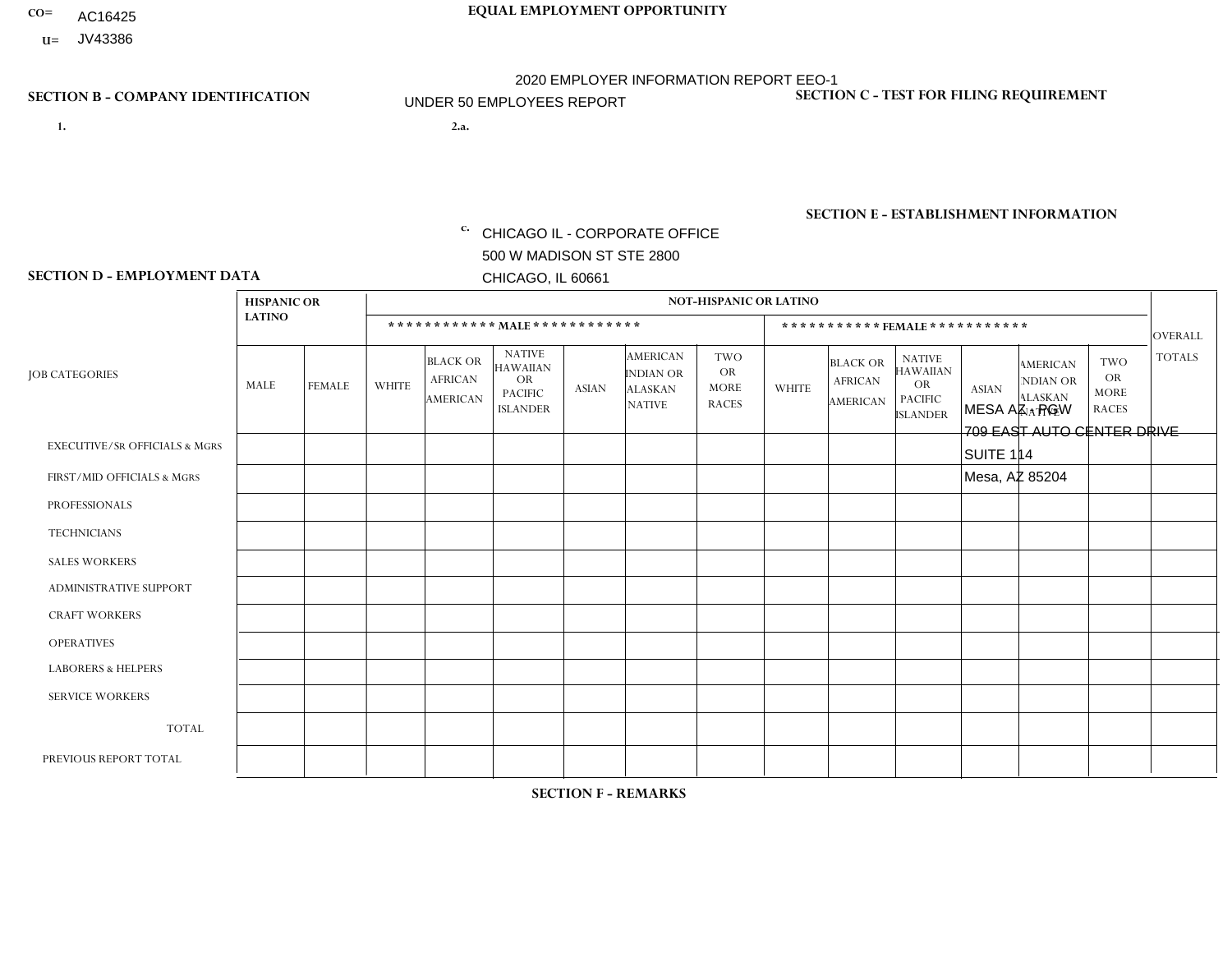- AC16425
- **U=** JV43397

**1. 2.a.** CHICAGO IL - CORPORATE OFFICE 500 W MADISON ST STE 2800 CHICAGO, IL 60661

2.a. AURORA CO - PGW DENVER NORTH 3225 HIMALAYA RD Aurora, CO 80011

c. EIN= 952920557

## **SECTION B - COMPANY IDENTIFICATION SECTION C - TEST FOR FILING REQUIREMENT**

1- Y 2- Y 3- N DUNS= 000123456

**SECTION E - ESTABLISHMENT INFORMATION c.** NAICS: 811122

### **SECTION D - EMPLOYMENT DATA**

|                                          | <b>HISPANIC OR</b> |               |              |                                                      |                                                                                    |              |                                                                        | <b>NOT-HISPANIC OR LATINO</b>                          |              |                                                      |                                                                                    |              |                                                                       |                                                 |                |
|------------------------------------------|--------------------|---------------|--------------|------------------------------------------------------|------------------------------------------------------------------------------------|--------------|------------------------------------------------------------------------|--------------------------------------------------------|--------------|------------------------------------------------------|------------------------------------------------------------------------------------|--------------|-----------------------------------------------------------------------|-------------------------------------------------|----------------|
|                                          | <b>LATINO</b>      |               |              |                                                      | ************ MALE ************                                                     |              |                                                                        |                                                        |              |                                                      | ***********FEMALE***********                                                       |              |                                                                       |                                                 | <b>OVERALL</b> |
| <b>JOB CATEGORIES</b>                    | <b>MALE</b>        | <b>FEMALE</b> | <b>WHITE</b> | <b>BLACK OR</b><br><b>AFRICAN</b><br><b>AMERICAN</b> | <b>NATIVE</b><br><b>HAWAIIAN</b><br><b>OR</b><br><b>PACIFIC</b><br><b>ISLANDER</b> | <b>ASIAN</b> | <b>AMERICAN</b><br><b>INDIAN OR</b><br><b>ALASKAN</b><br><b>NATIVE</b> | <b>TWO</b><br><b>OR</b><br><b>MORE</b><br><b>RACES</b> | <b>WHITE</b> | <b>BLACK OR</b><br><b>AFRICAN</b><br><b>AMERICAN</b> | <b>NATIVE</b><br><b>HAWAIIAN</b><br><b>OR</b><br><b>PACIFIC</b><br><b>ISLANDER</b> | <b>ASIAN</b> | <b>AMERICAN</b><br><b>NDIAN OR</b><br><b>ALASKAN</b><br><b>NATIVE</b> | TWO<br><b>OR</b><br><b>MORE</b><br><b>RACES</b> | <b>TOTALS</b>  |
| <b>EXECUTIVE/SR OFFICIALS &amp; MGRS</b> | $\mathbf 0$        | $\mathbf 0$   | $\mathbf 0$  | 0                                                    | $\Omega$                                                                           | $\Omega$     | $\Omega$                                                               | 0                                                      | $\mathbf 0$  | $\Omega$                                             | $\mathbf{0}$                                                                       | $\mathbf 0$  | $\Omega$                                                              | $\mathbf 0$                                     | $\overline{0}$ |
| FIRST/MID OFFICIALS & MGRS               | 0                  | $\Omega$      | $\Omega$     | $\Omega$                                             | $\Omega$                                                                           | $\Omega$     | $\Omega$                                                               | $\Omega$                                               | $\Omega$     | $\Omega$                                             | $\Omega$                                                                           | $\Omega$     | $\Omega$                                                              | $\Omega$                                        | $\mathbf 0$    |
| <b>PROFESSIONALS</b>                     | 0                  | $\Omega$      | $\Omega$     | $\Omega$                                             | $\Omega$                                                                           | $\Omega$     | $\Omega$                                                               | $\Omega$                                               | $\Omega$     | $\Omega$                                             | $\mathbf{0}$                                                                       | $\Omega$     | $\Omega$                                                              | $\mathbf{0}$                                    | $\mathbf 0$    |
| <b>TECHNICIANS</b>                       | $\Omega$           | $\Omega$      | $\Omega$     | $\Omega$                                             | $\mathbf{0}$                                                                       | $\Omega$     | $\Omega$                                                               | $\Omega$                                               | $\Omega$     | $\Omega$                                             | $\Omega$                                                                           | $\Omega$     | $\Omega$                                                              | $\mathbf{0}$                                    | $\mathbf 0$    |
| <b>SALES WORKERS</b>                     | 0                  | $\mathbf 0$   | $\mathbf 0$  | $\mathbf 0$                                          | $\mathbf{0}$                                                                       | $\Omega$     | $\Omega$                                                               | $\mathbf 0$                                            | $\mathbf 0$  | $\Omega$                                             | $\Omega$                                                                           | 0            | 0                                                                     | $\mathbf 0$                                     | $\mathbf 0$    |
| ADMINISTRATIVE SUPPORT                   | $\mathbf 0$        | $\mathbf 0$   | $\mathbf 0$  | $\mathbf 0$                                          | $\mathbf{0}$                                                                       | $\Omega$     | $\Omega$                                                               | $\Omega$                                               | $\mathbf 0$  | $\Omega$                                             | $\Omega$                                                                           | $\Omega$     | $\Omega$                                                              | $\Omega$                                        | $\mathbf 0$    |
| <b>CRAFT WORKERS</b>                     | $\Omega$           | $\Omega$      | $\Omega$     | $\Omega$                                             | $\Omega$                                                                           | $\mathbf{0}$ | $\Omega$                                                               | $\Omega$                                               | $\Omega$     | $\Omega$                                             | $\Omega$                                                                           | $\Omega$     | $\Omega$                                                              | $\Omega$                                        | $\Omega$       |
| <b>OPERATIVES</b>                        | $\mathbf 1$        | $\Omega$      | $\Omega$     | 1                                                    | $\Omega$                                                                           | $\Omega$     | $\mathbf{0}$                                                           | $\Omega$                                               | $\Omega$     | $\Omega$                                             | $\mathbf{0}$                                                                       | $\Omega$     | $\Omega$                                                              | $\mathbf{0}$                                    | $\overline{2}$ |
| <b>LABORERS &amp; HELPERS</b>            | 0                  | 0             | $\mathbf 0$  | 1                                                    | $\Omega$                                                                           | $\mathbf{0}$ | $\Omega$                                                               | $\Omega$                                               | $\Omega$     | $\Omega$                                             | $\mathbf{0}$                                                                       | 0            | $\Omega$                                                              | $\mathbf 0$                                     | $\mathbf 1$    |
| <b>SERVICE WORKERS</b>                   | 0                  | $\mathbf 0$   | $\mathbf 0$  | $\mathbf 0$                                          | $\mathbf{0}$                                                                       | $\Omega$     | $\Omega$                                                               | $\Omega$                                               | $\Omega$     | $\Omega$                                             | $\Omega$                                                                           | $\Omega$     | $\Omega$                                                              | $\Omega$                                        | $\mathbf 0$    |
| <b>TOTAL</b>                             | 1                  | $\mathbf 0$   | $\mathbf 0$  | $\overline{2}$                                       | $\mathbf{0}$                                                                       | $\Omega$     | $\Omega$                                                               | $\Omega$                                               | $\mathbf 0$  | $\Omega$                                             | $\Omega$                                                                           | 0            | $\Omega$                                                              | $\mathbf 0$                                     | 3              |
| PREVIOUS REPORT TOTAL                    |                    |               |              |                                                      |                                                                                    |              |                                                                        |                                                        |              |                                                      |                                                                                    |              |                                                                       |                                                 |                |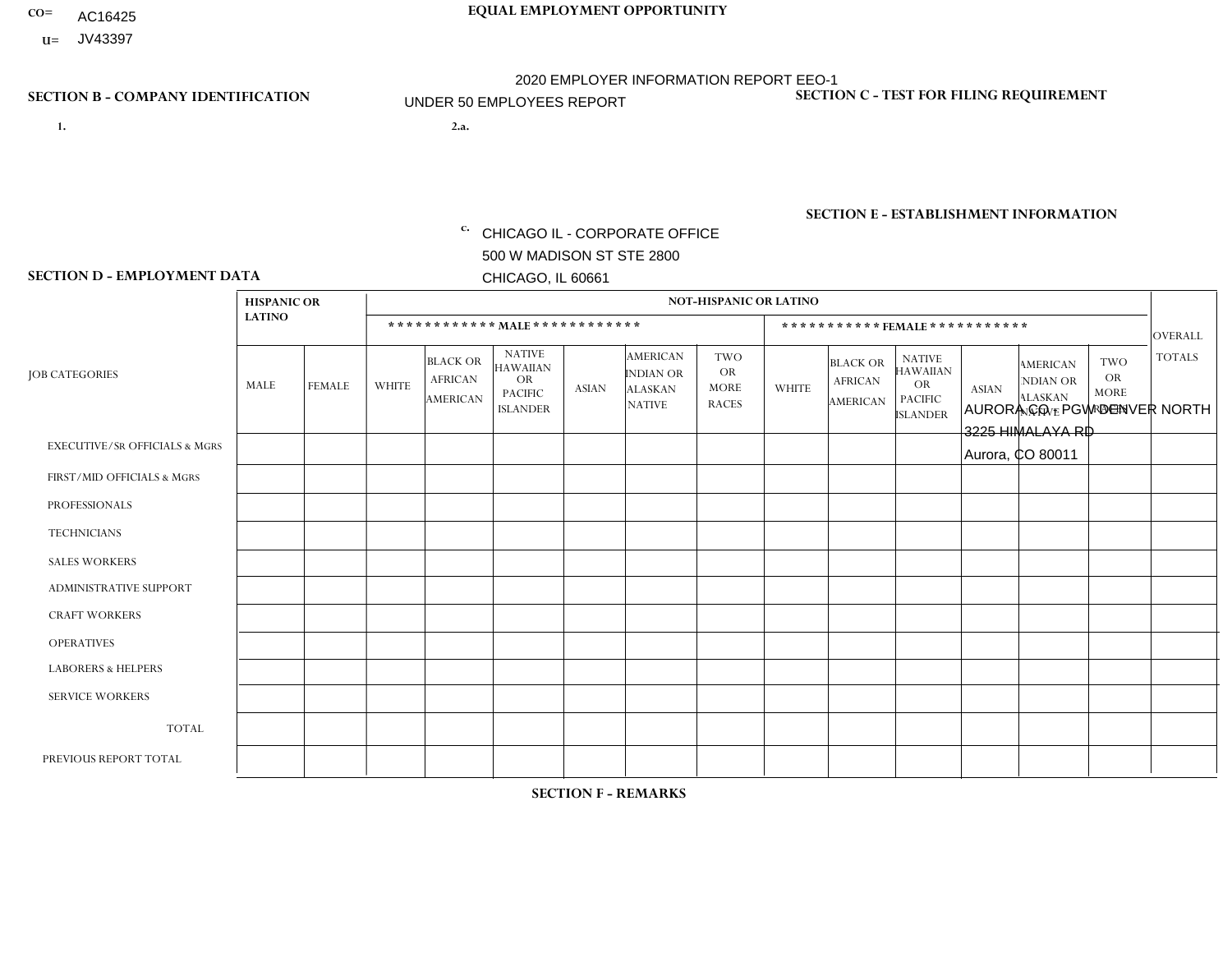- AC16425
- **U=**

- **1. 2.a.** CHICAGO IL CORPORATE OFFICE 500 W MADISON ST STE 2800 CHICAGO, IL 60661
- 2.a. GREENVILLE SC 1136 WHITE HORSE ROAD Greenville, SC 29605

c. EIN= 952920557

## **SECTION B - COMPANY IDENTIFICATION SECTION C - TEST FOR FILING REQUIREMENT**

1- Y 2- Y 3- N DUNS= 000123456

**SECTION E - ESTABLISHMENT INFORMATION c.** NAICS: 423140

### **SECTION D - EMPLOYMENT DATA**

|                                          | <b>HISPANIC OR</b> |               |                |                                                      |                                                                                    |              |                                                                        | <b>NOT-HISPANIC OR LATINO</b>                          |                |                                               |                                                                                    |              |                                                                |                                                        |                |
|------------------------------------------|--------------------|---------------|----------------|------------------------------------------------------|------------------------------------------------------------------------------------|--------------|------------------------------------------------------------------------|--------------------------------------------------------|----------------|-----------------------------------------------|------------------------------------------------------------------------------------|--------------|----------------------------------------------------------------|--------------------------------------------------------|----------------|
|                                          | <b>LATINO</b>      |               |                | ************ MAIE************                        |                                                                                    |              |                                                                        |                                                        |                |                                               | ***********FEMALE***********                                                       |              |                                                                |                                                        | <b>OVERALL</b> |
| <b>JOB CATEGORIES</b>                    | <b>MALE</b>        | <b>FEMALE</b> | <b>WHITE</b>   | <b>BLACK OR</b><br><b>AFRICAN</b><br><b>AMERICAN</b> | <b>NATIVE</b><br><b>HAWAIIAN</b><br><b>OR</b><br><b>PACIFIC</b><br><b>ISLANDER</b> | <b>ASIAN</b> | <b>AMERICAN</b><br><b>INDIAN OR</b><br><b>ALASKAN</b><br><b>NATIVE</b> | <b>TWO</b><br><b>OR</b><br><b>MORE</b><br><b>RACES</b> | <b>WHITE</b>   | <b>BLACK OR</b><br><b>AFRICAN</b><br>AMERICAN | <b>NATIVE</b><br><b>HAWAIIAN</b><br><b>OR</b><br><b>PACIFIC</b><br><b>ISLANDER</b> | <b>ASIAN</b> | <b>AMERICAN</b><br>NDIAN OR<br><b>ALASKAN</b><br><b>NATIVE</b> | <b>TWO</b><br><b>OR</b><br><b>MORE</b><br><b>RACES</b> | <b>TOTALS</b>  |
| <b>EXECUTIVE/SR OFFICIALS &amp; MGRS</b> | $\Omega$           | $\mathbf 0$   | $\mathbf 0$    | $\mathbf 0$                                          | $\mathbf 0$                                                                        | $\mathbf 0$  | $\Omega$                                                               | $\Omega$                                               | $\mathbf 0$    | $\Omega$                                      | $\Omega$                                                                           | $\mathbf 0$  | $\Omega$                                                       | $\Omega$                                               | $\mathbf 0$    |
| FIRST/MID OFFICIALS & MGRS               | $\Omega$           | $\Omega$      | 3              | $\Omega$                                             | $\Omega$                                                                           | $\Omega$     | $\Omega$                                                               | $\Omega$                                               | $\Omega$       | $\Omega$                                      | $\Omega$                                                                           | $\Omega$     | $\Omega$                                                       | $\mathbf{0}$                                           | 3              |
| <b>PROFESSIONALS</b>                     | $\Omega$           | $\mathbf 0$   | $\Omega$       | $\mathbf 0$                                          | $\Omega$                                                                           | $\Omega$     | $\Omega$                                                               | $\Omega$                                               | $\Omega$       | $\Omega$                                      | $\mathbf{0}$                                                                       | $\Omega$     | $\Omega$                                                       | $\Omega$                                               | $\mathbf{0}$   |
| <b>TECHNICIANS</b>                       | $\mathbf 0$        | $\mathbf 0$   | $\mathbf 0$    | $\mathbf 0$                                          | $\mathbf 0$                                                                        | $\mathbf 0$  | $\Omega$                                                               | $\Omega$                                               | $\mathbf 0$    | $\Omega$                                      | $\Omega$                                                                           | $\Omega$     | $\Omega$                                                       | $\mathbf{0}$                                           | $\mathbf 0$    |
| <b>SALES WORKERS</b>                     | $\Omega$           | $\Omega$      | 5              | $\Omega$                                             | $\Omega$                                                                           | $\Omega$     | $\Omega$                                                               | $\Omega$                                               | $\mathbf{1}$   | $\Omega$                                      | $\Omega$                                                                           | $\Omega$     | $\Omega$                                                       | $\mathbf{0}$                                           | 6              |
| ADMINISTRATIVE SUPPORT                   | $\Omega$           | $\Omega$      | $\Omega$       | $\mathbf 0$                                          | $\mathbf{0}$                                                                       | $\Omega$     | $\Omega$                                                               | $\Omega$                                               | $\overline{2}$ | $\Omega$                                      | $\Omega$                                                                           | $\Omega$     | $\Omega$                                                       | $\Omega$                                               | $\overline{2}$ |
| <b>CRAFT WORKERS</b>                     | $\Omega$           | $\Omega$      | $\mathbf 0$    | $\mathbf 0$                                          | 0                                                                                  | $\Omega$     | $\overline{0}$                                                         | $\Omega$                                               | $\Omega$       | $\Omega$                                      | $\mathbf{0}$                                                                       | $\Omega$     | $\Omega$                                                       | $\Omega$                                               | $\mathbf 0$    |
| <b>OPERATIVES</b>                        | $\Omega$           | $\Omega$      | $\overline{7}$ | $\mathbf{1}$                                         | $\Omega$                                                                           | $\Omega$     | $\Omega$                                                               | $\Omega$                                               | $\Omega$       | -1                                            | $\Omega$                                                                           | $\Omega$     | $\Omega$                                                       | $\Omega$                                               | 9              |
| <b>LABORERS &amp; HELPERS</b>            | 1                  | $\Omega$      | $\overline{c}$ | $\mathbf{1}$                                         | 0                                                                                  | $\Omega$     | $\Omega$                                                               | $\Omega$                                               | $\Omega$       | $\Omega$                                      | $\Omega$                                                                           | $\Omega$     | $\Omega$                                                       | $\Omega$                                               | 4              |
| <b>SERVICE WORKERS</b>                   | $\Omega$           | $\mathbf 0$   | $\mathbf 0$    | $\mathbf 0$                                          | $\mathbf 0$                                                                        | $\mathbf 0$  | $\overline{0}$                                                         | $\Omega$                                               | $\Omega$       | $\Omega$                                      | $\Omega$                                                                           | $\mathbf 0$  | $\Omega$                                                       | $\mathbf 0$                                            | 0              |
| <b>TOTAL</b>                             | 1                  | $\mathbf 0$   | 17             | $\overline{2}$                                       | 0                                                                                  | $\mathbf 0$  | $\Omega$                                                               | $\Omega$                                               | 3              | -1                                            | $\Omega$                                                                           | $\Omega$     | $\Omega$                                                       | $\Omega$                                               | 24             |
| PREVIOUS REPORT TOTAL                    | 1                  | $\mathbf 0$   | 20             | $\overline{7}$                                       | 0                                                                                  | $\Omega$     | $\overline{0}$                                                         |                                                        | 3              | $\Omega$                                      | $\mathbf{0}$                                                                       | $\Omega$     | $\Omega$                                                       | $\Omega$                                               | 32             |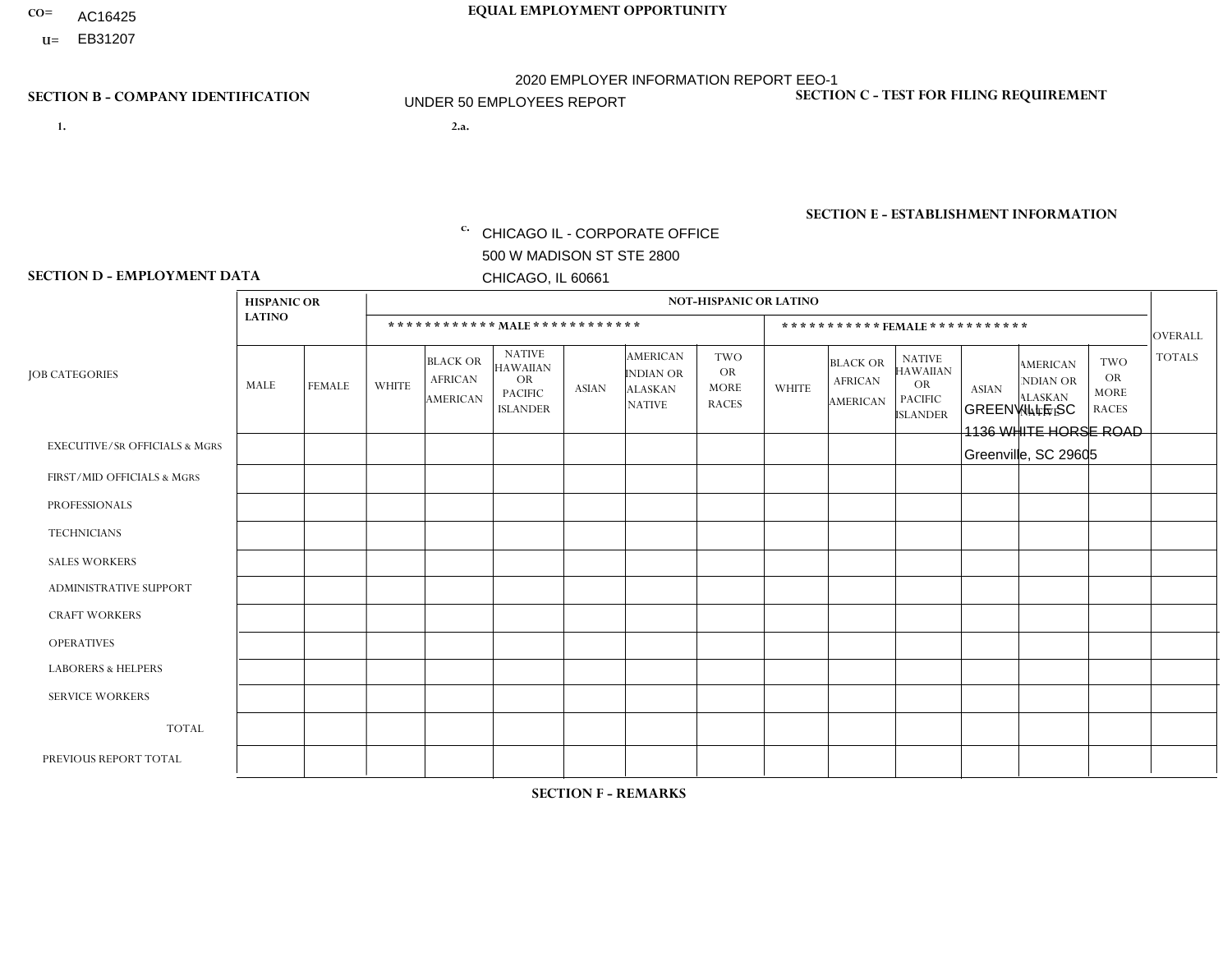- AC16425
- **U=**

**1. 2.a.** CHICAGO IL - CORPORATE OFFICE 500 W MADISON ST STE 2800 CHICAGO, IL 60661

2.a. PHILADELPHIA PA - VENICE 3350 S 61ST STREET Philadelphia, PA 19153

c. EIN= 952920557

## **SECTION B - COMPANY IDENTIFICATION SECTION C - TEST FOR FILING REQUIREMENT**

1- Y 2- Y 3- N DUNS= 000123456

**SECTION E - ESTABLISHMENT INFORMATION c.** NAICS: 423140

### **SECTION D - EMPLOYMENT DATA**

|                                          | <b>HISPANIC OR</b> |                |                |                                                      |                                                                                    |              |                                                                        | <b>NOT-HISPANIC OR LATINO</b>                          |              |                                               |                                                                                    |              |                                                                |                                                        |                                 |
|------------------------------------------|--------------------|----------------|----------------|------------------------------------------------------|------------------------------------------------------------------------------------|--------------|------------------------------------------------------------------------|--------------------------------------------------------|--------------|-----------------------------------------------|------------------------------------------------------------------------------------|--------------|----------------------------------------------------------------|--------------------------------------------------------|---------------------------------|
|                                          | <b>LATINO</b>      |                |                | ************ MALE ************                       |                                                                                    |              |                                                                        |                                                        |              |                                               | *********** FEMALE ***********                                                     |              |                                                                |                                                        |                                 |
| <b>JOB CATEGORIES</b>                    | MALE               | <b>FEMALE</b>  | <b>WHITE</b>   | <b>BLACK OR</b><br><b>AFRICAN</b><br><b>AMERICAN</b> | <b>NATIVE</b><br><b>HAWAIIAN</b><br><b>OR</b><br><b>PACIFIC</b><br><b>ISLANDER</b> | <b>ASIAN</b> | <b>AMERICAN</b><br><b>INDIAN OR</b><br><b>ALASKAN</b><br><b>NATIVE</b> | <b>TWO</b><br><b>OR</b><br><b>MORE</b><br><b>RACES</b> | <b>WHITE</b> | <b>BLACK OR</b><br><b>AFRICAN</b><br>AMERICAN | <b>NATIVE</b><br><b>HAWAIIAN</b><br><b>OR</b><br><b>PACIFIC</b><br><b>ISLANDER</b> | <b>ASIAN</b> | <b>AMERICAN</b><br>NDIAN OR<br><b>ALASKAN</b><br><b>NATIVE</b> | <b>TWO</b><br><b>OR</b><br><b>MORE</b><br><b>RACES</b> | <b>OVERALL</b><br><b>TOTALS</b> |
| <b>EXECUTIVE/SR OFFICIALS &amp; MGRS</b> | $\Omega$           | $\Omega$       | $\Omega$       | $\Omega$                                             | $\Omega$                                                                           | $\Omega$     | $\Omega$                                                               | $\Omega$                                               | $\Omega$     | $\mathbf{0}$                                  | $\mathbf{0}$                                                                       | $\Omega$     | $\Omega$                                                       | $\Omega$                                               | $\mathbf 0$                     |
| FIRST/MID OFFICIALS & MGRS               |                    | 0              | 3              | 0                                                    | $\mathbf 0$                                                                        | $\mathbf 0$  | $\Omega$                                                               |                                                        | 1            | $\mathbf{0}$                                  | $\mathbf{0}$                                                                       | $\Omega$     | $\Omega$                                                       | $\Omega$                                               | 6                               |
| <b>PROFESSIONALS</b>                     | $\Omega$           | $\mathbf 0$    | $\mathbf 0$    | $\mathbf 0$                                          | 0                                                                                  | $\mathbf 0$  | $\Omega$                                                               | $\Omega$                                               | $\mathbf{0}$ | $\Omega$                                      | $\Omega$                                                                           | $\Omega$     | $\Omega$                                                       | $\Omega$                                               | $\mathbf 0$                     |
| <b>TECHNICIANS</b>                       | $\Omega$           | $\Omega$       | $\Omega$       | $\mathbf 0$                                          | $\Omega$                                                                           | $\Omega$     | $\overline{0}$                                                         | $\Omega$                                               | $\Omega$     | $\Omega$                                      | $\Omega$                                                                           | $\Omega$     | $\Omega$                                                       | $\mathbf{0}$                                           | $\mathbf 0$                     |
| <b>SALES WORKERS</b>                     | $\Omega$           | $\mathbf{1}$   | 3              | $\Omega$                                             | $\mathbf 0$                                                                        | $\Omega$     | $\Omega$                                                               | $\Omega$                                               | $\Omega$     | $\Omega$                                      | $\Omega$                                                                           | $\Omega$     | $\Omega$                                                       | $\mathbf{0}$                                           | $\overline{4}$                  |
| <b>ADMINISTRATIVE SUPPORT</b>            | $\Omega$           | $\Omega$       | 1              | $\Omega$                                             | 0                                                                                  | $\Omega$     | $\Omega$                                                               | $\Omega$                                               | $\Omega$     |                                               | $\Omega$                                                                           | $\Omega$     | $\Omega$                                                       | $\Omega$                                               | $\overline{2}$                  |
| <b>CRAFT WORKERS</b>                     | 3                  | $\Omega$       | 3              | $\overline{2}$                                       | 0                                                                                  | $\Omega$     | $\Omega$                                                               | 2                                                      | $\Omega$     | $\Omega$                                      | $\mathbf{0}$                                                                       | $\Omega$     | $\Omega$                                                       | $\Omega$                                               | 10                              |
| <b>OPERATIVES</b>                        | 1                  | $\Omega$       | 1              | $\Omega$                                             | $\Omega$                                                                           | $\Omega$     | $\Omega$                                                               |                                                        | $\Omega$     | $\Omega$                                      | $\mathbf{0}$                                                                       | $\Omega$     | $\Omega$                                                       | $\mathbf{0}$                                           | 3                               |
| <b>LABORERS &amp; HELPERS</b>            | $\overline{2}$     | $\Omega$       | $\overline{c}$ | 4                                                    | $\Omega$                                                                           | $\Omega$     | $\Omega$                                                               | $\Omega$                                               | $\Omega$     | $\Omega$                                      | $\Omega$                                                                           | $\Omega$     | $\Omega$                                                       | $\Omega$                                               | 8                               |
| <b>SERVICE WORKERS</b>                   | $\Omega$           | $\mathbf 0$    | 0              | $\boldsymbol{0}$                                     | 0                                                                                  | $\mathbf 0$  | $\Omega$                                                               | $\Omega$                                               | $\Omega$     | $\Omega$                                      | $\Omega$                                                                           | $\mathbf 0$  | $\Omega$                                                       | $\mathbf 0$                                            | 0                               |
| <b>TOTAL</b>                             | $\overline{7}$     | $\mathbf{1}$   | 13             | 6                                                    | 0                                                                                  | $\mathbf{0}$ | $\Omega$                                                               | 4                                                      | 1            |                                               | $\Omega$                                                                           | $\Omega$     | $\Omega$                                                       | $\Omega$                                               | 33                              |
| PREVIOUS REPORT TOTAL                    | 11                 | $\overline{2}$ | 16             | 19                                                   | 0                                                                                  | $\Omega$     | 0                                                                      | 5                                                      | 1            | 2                                             | $\mathbf{0}$                                                                       | $\Omega$     | $\Omega$                                                       |                                                        | 57                              |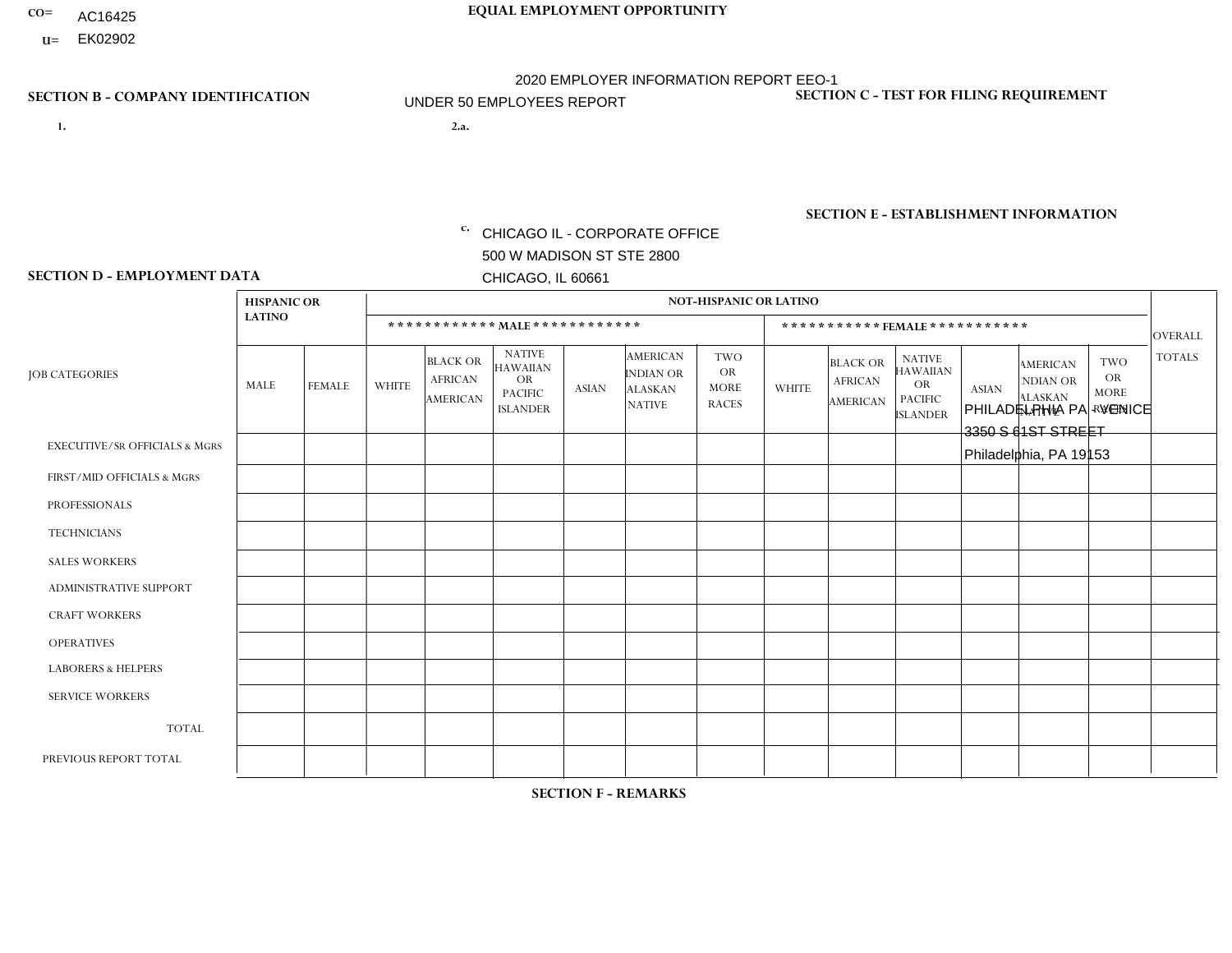- AC16425
- **U=**

**1. 2.a.** CHICAGO IL - CORPORATE OFFICE 500 W MADISON ST STE 2800 CHICAGO, IL 60661

2.a. WILMINGTON CA - PYP 1232 BLINN AVENUE Wilmington, CA 90744

EIN= 953406551

## **SECTION B - COMPANY IDENTIFICATION SECTION C - TEST FOR FILING REQUIREMENT**

1- Y 2- Y 3- N DUNS= 000123456

**SECTION E - ESTABLISHMENT INFORMATION c.** NAICS: 423140

### **SECTION D - EMPLOYMENT DATA**

|                                          | <b>HISPANIC OR</b> |                |                |                                                      |                                                                                    |              |                                                                        | <b>NOT-HISPANIC OR LATINO</b>                          |              |                                               |                                                                                    |              |                                                                |                                                        |                |
|------------------------------------------|--------------------|----------------|----------------|------------------------------------------------------|------------------------------------------------------------------------------------|--------------|------------------------------------------------------------------------|--------------------------------------------------------|--------------|-----------------------------------------------|------------------------------------------------------------------------------------|--------------|----------------------------------------------------------------|--------------------------------------------------------|----------------|
|                                          | <b>LATINO</b>      |                |                | ************ MALE ************                       |                                                                                    |              |                                                                        |                                                        |              |                                               | *********** FEMALE ***********                                                     |              |                                                                |                                                        | <b>OVERALL</b> |
| <b>JOB CATEGORIES</b>                    | <b>MALE</b>        | <b>FEMALE</b>  | <b>WHITE</b>   | <b>BLACK OR</b><br><b>AFRICAN</b><br><b>AMERICAN</b> | <b>NATIVE</b><br><b>HAWAIIAN</b><br><b>OR</b><br><b>PACIFIC</b><br><b>ISLANDER</b> | <b>ASIAN</b> | <b>AMERICAN</b><br><b>INDIAN OR</b><br><b>ALASKAN</b><br><b>NATIVE</b> | <b>TWO</b><br><b>OR</b><br><b>MORE</b><br><b>RACES</b> | <b>WHITE</b> | <b>BLACK OR</b><br><b>AFRICAN</b><br>AMERICAN | <b>NATIVE</b><br><b>HAWAIIAN</b><br><b>OR</b><br><b>PACIFIC</b><br><b>ISLANDER</b> | <b>ASIAN</b> | <b>AMERICAN</b><br>NDIAN OR<br><b>ALASKAN</b><br><b>NATIVE</b> | <b>TWO</b><br><b>OR</b><br><b>MORE</b><br><b>RACES</b> | <b>TOTALS</b>  |
| <b>EXECUTIVE/SR OFFICIALS &amp; MGRS</b> | $\Omega$           | $\Omega$       | $\mathbf{0}$   | $\Omega$                                             | $\Omega$                                                                           | $\Omega$     | $\Omega$                                                               | $\Omega$                                               | 0            | $\Omega$                                      | $\Omega$                                                                           | $\Omega$     | $\Omega$                                                       | $\Omega$                                               | $\Omega$       |
| FIRST/MID OFFICIALS & MGRS               |                    | $\Omega$       | $\mathbf{0}$   | $\mathbf 0$                                          | 1                                                                                  | $\Omega$     | $\Omega$                                                               | $\Omega$                                               | 0            | $\Omega$                                      | 0                                                                                  | $\Omega$     | $\Omega$                                                       | $\Omega$                                               | $\overline{2}$ |
| <b>PROFESSIONALS</b>                     | 2                  | $\Omega$       | $\Omega$       | $\mathbf 0$                                          | $\Omega$                                                                           | $\Omega$     | $\Omega$                                                               | $\Omega$                                               | $\Omega$     | $\Omega$                                      | 0                                                                                  | 0            | $\Omega$                                                       | $\mathbf 0$                                            | $\overline{2}$ |
| <b>TECHNICIANS</b>                       | $\Omega$           | $\Omega$       | $\Omega$       | $\Omega$                                             | $\Omega$                                                                           | $\Omega$     | $\Omega$                                                               | $\Omega$                                               | $\Omega$     | $\Omega$                                      | 0                                                                                  | $\mathbf 0$  | $\Omega$                                                       | $\mathbf 0$                                            | $\Omega$       |
| <b>SALES WORKERS</b>                     | 4                  | $\Omega$       | $\Omega$       | $\Omega$                                             | $\Omega$                                                                           | $\Omega$     | $\Omega$                                                               | $\Omega$                                               | $\Omega$     | $\Omega$                                      | $\Omega$                                                                           | $\Omega$     | $\Omega$                                                       | $\Omega$                                               | 4              |
| <b>ADMINISTRATIVE SUPPORT</b>            | 2                  | 3              | 1              | $\mathbf 0$                                          | 0                                                                                  | $\Omega$     | $\Omega$                                                               | $\Omega$                                               | 0            | $\Omega$                                      | 0                                                                                  | 3            | $\Omega$                                                       | $\Omega$                                               | 9              |
| <b>CRAFT WORKERS</b>                     | $\Omega$           | $\Omega$       | $\mathbf{0}$   | $\mathbf 0$                                          | $\Omega$                                                                           | $\Omega$     | $\Omega$                                                               | $\Omega$                                               | 0            | $\Omega$                                      | 0                                                                                  | $\Omega$     | $\Omega$                                                       | $\Omega$                                               | $\Omega$       |
| <b>OPERATIVES</b>                        | 22                 | $\Omega$       | $\Omega$       | $\mathbf 0$                                          | $\Omega$                                                                           | $\Omega$     | $\Omega$                                                               | $\Omega$                                               | 0            | $\Omega$                                      | 0                                                                                  | $\mathbf 0$  | $\Omega$                                                       | $\Omega$                                               | 22             |
| <b>LABORERS &amp; HELPERS</b>            | 6                  | $\Omega$       | -1             | $\overline{ }$                                       | $\Omega$                                                                           | $\Omega$     | $\Omega$                                                               | $\Omega$                                               | $\Omega$     | $\Omega$                                      | $\Omega$                                                                           | $\Omega$     | $\Omega$                                                       | $\Omega$                                               | 8              |
| <b>SERVICE WORKERS</b>                   | $\Omega$           | $\Omega$       | 0              | $\mathbf 0$                                          | $\mathbf 0$                                                                        | $\Omega$     | $\Omega$                                                               | $\Omega$                                               | 0            | $\Omega$                                      | $\Omega$                                                                           | $\mathbf 0$  | $\Omega$                                                       | $\Omega$                                               | $\mathbf 0$    |
| <b>TOTAL</b>                             | 37                 | 3              | $\overline{c}$ | $\overline{A}$                                       | 1                                                                                  | 0            | $\Omega$                                                               | $\Omega$                                               | 0            | $\Omega$                                      | 0                                                                                  | 3            | $\Omega$                                                       | $\mathbf 0$                                            | 47             |
| PREVIOUS REPORT TOTAL                    | 41                 | $\overline{4}$ |                | $\mathbf 0$                                          | $\overline{2}$                                                                     | $\Omega$     | $\Omega$                                                               | $\Omega$                                               | 0            | $\Omega$                                      | 0                                                                                  | 3            | $\Omega$                                                       | $\mathbf 0$                                            | 51             |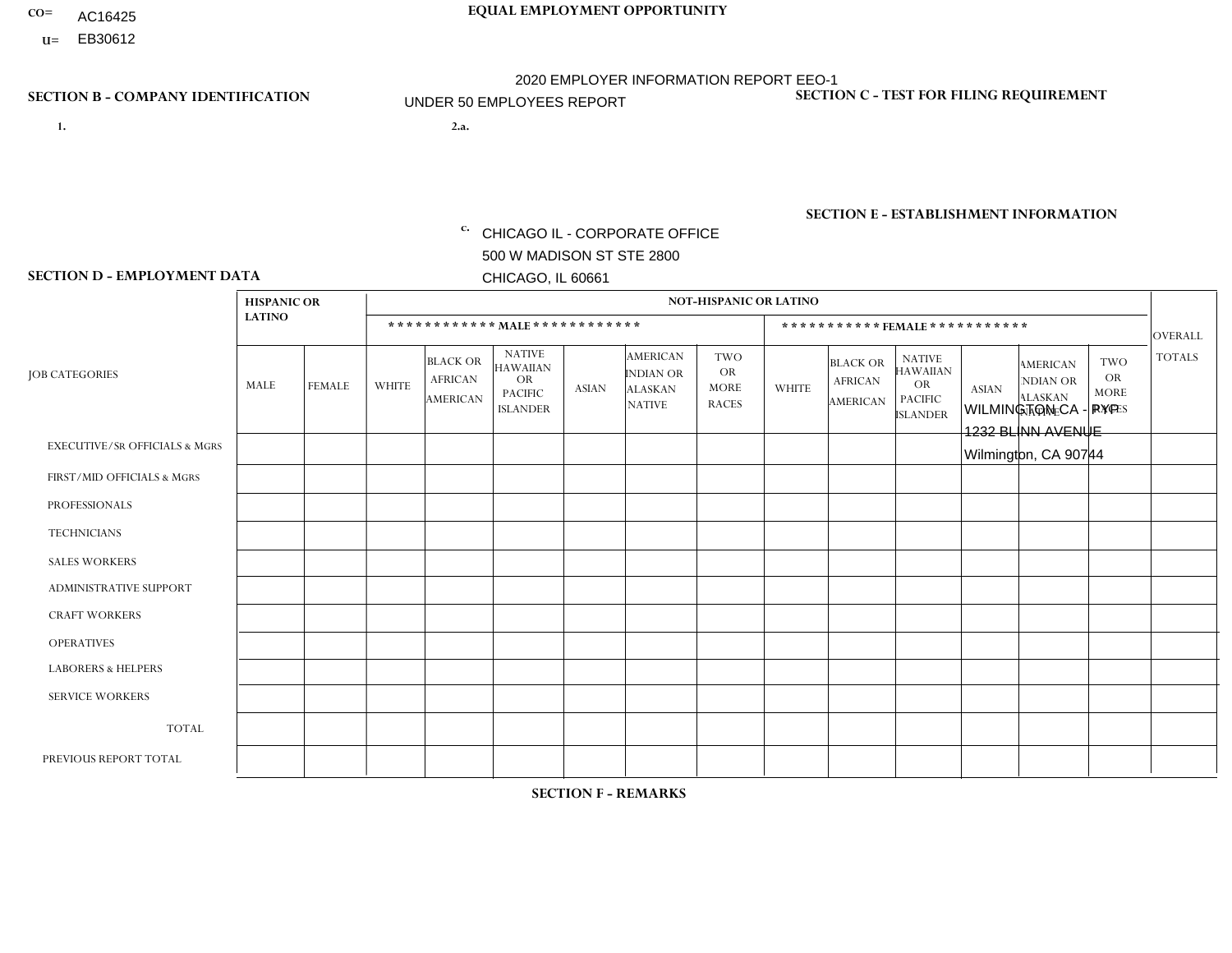- AC16425
- **U=** EV91002

**1. 2.a.** CHICAGO IL - CORPORATE OFFICE 500 W MADISON ST STE 2800 CHICAGO, IL 60661

2.a. EL PASO TX - ACE 13300 MONTANA AVENUE El Paso, TX 79938

c. EIN= 952920557

## **SECTION B - COMPANY IDENTIFICATION SECTION C - TEST FOR FILING REQUIREMENT**

1- Y 2- Y 3- N DUNS= 000123456

**SECTION E - ESTABLISHMENT INFORMATION c.** NAICS: 423140

### **SECTION D - EMPLOYMENT DATA**

|                                          | <b>HISPANIC OR</b> |                |                |                                                      |                                                                      |              |                                                                        | <b>NOT-HISPANIC OR LATINO</b>                   |              |                                               |                                                                                    |              |                                                                       |                                                        |                |
|------------------------------------------|--------------------|----------------|----------------|------------------------------------------------------|----------------------------------------------------------------------|--------------|------------------------------------------------------------------------|-------------------------------------------------|--------------|-----------------------------------------------|------------------------------------------------------------------------------------|--------------|-----------------------------------------------------------------------|--------------------------------------------------------|----------------|
|                                          | <b>LATINO</b>      |                |                |                                                      | ************ MAIE************                                        |              |                                                                        |                                                 |              | *********** FEMALE ***********                |                                                                                    |              |                                                                       |                                                        | <b>OVERALL</b> |
| <b>JOB CATEGORIES</b>                    | <b>MALE</b>        | <b>FEMALE</b>  | <b>WHITE</b>   | <b>BLACK OR</b><br><b>AFRICAN</b><br><b>AMERICAN</b> | <b>NATIVE</b><br>HAWAIIAN<br>OR<br><b>PACIFIC</b><br><b>ISLANDER</b> | <b>ASIAN</b> | <b>AMERICAN</b><br><b>INDIAN OR</b><br><b>ALASKAN</b><br><b>NATIVE</b> | TWO<br><b>OR</b><br><b>MORE</b><br><b>RACES</b> | <b>WHITE</b> | <b>BLACK OR</b><br><b>AFRICAN</b><br>AMERICAN | <b>NATIVE</b><br><b>HAWAIIAN</b><br><b>OR</b><br><b>PACIFIC</b><br><b>ISLANDER</b> | <b>ASIAN</b> | <b>AMERICAN</b><br><b>NDIAN OR</b><br><b>ALASKAN</b><br><b>NATIVE</b> | <b>TWO</b><br><b>OR</b><br><b>MORE</b><br><b>RACES</b> | <b>TOTALS</b>  |
| <b>EXECUTIVE/SR OFFICIALS &amp; MGRS</b> | $\mathbf 0$        | $\mathbf 0$    | $\mathbf 0$    | $\mathbf 0$                                          | $\mathbf{0}$                                                         | $\Omega$     | $\Omega$                                                               | $\Omega$                                        | $\Omega$     | $\Omega$                                      | $\mathbf 0$                                                                        | 0            | $\Omega$                                                              | $\mathbf 0$                                            | $\mathbf 0$    |
| FIRST/MID OFFICIALS & MGRS               | $\overline{2}$     |                | $\mathbf 0$    | 0                                                    | $\mathbf{0}$                                                         | $\Omega$     | $\Omega$                                                               | 0                                               | $\Omega$     | $\Omega$                                      | $\Omega$                                                                           | $\Omega$     | $\Omega$                                                              | 0                                                      | 3              |
| <b>PROFESSIONALS</b>                     | 0                  | $\Omega$       | $\Omega$       | $\Omega$                                             | $\Omega$                                                             | $\Omega$     | $\Omega$                                                               | 0                                               | $\Omega$     | $\Omega$                                      | $\Omega$                                                                           | $\Omega$     | $\Omega$                                                              | $\Omega$                                               | $\overline{0}$ |
| <b>TECHNICIANS</b>                       | 0                  | $\overline{0}$ | $\Omega$       | $\mathbf 0$                                          | $\Omega$                                                             | $\Omega$     | $\Omega$                                                               | 0                                               | $\Omega$     | $\Omega$                                      | $\mathbf 0$                                                                        | $\mathbf 0$  | $\Omega$                                                              | $\mathbf 0$                                            | $\mathbf 0$    |
| <b>SALES WORKERS</b>                     | $\overline{2}$     | $\Omega$       | $\overline{1}$ | $\mathbf 0$                                          | $\Omega$                                                             | $\Omega$     | $\Omega$                                                               | 1                                               | $\Omega$     | $\Omega$                                      | $\Omega$                                                                           | $\mathbf{0}$ | $\Omega$                                                              | $\Omega$                                               | $\overline{4}$ |
| ADMINISTRATIVE SUPPORT                   | 3                  | -4             | $\mathbf 0$    | $\mathbf 0$                                          | $\mathbf{0}$                                                         | $\Omega$     | $\Omega$                                                               | 0                                               | $\Omega$     | $\Omega$                                      | $\Omega$                                                                           | $\Omega$     | $\Omega$                                                              | $\mathbf 0$                                            | 4              |
| <b>CRAFT WORKERS</b>                     | 6                  | $\Omega$       | $\mathbf 0$    | $\Omega$                                             | $\mathbf{0}$                                                         | $\mathbf{0}$ | 0                                                                      | 0                                               | $\Omega$     | $\Omega$                                      | $\Omega$                                                                           | $\Omega$     | $\Omega$                                                              | $\Omega$                                               | 6              |
| <b>OPERATIVES</b>                        | 15                 | $\Omega$       | $\Omega$       | $\Omega$                                             | $\Omega$                                                             | $\Omega$     | $\Omega$                                                               | 1                                               | $\Omega$     | $\Omega$                                      | $\Omega$                                                                           | $\Omega$     | $\Omega$                                                              | $\Omega$                                               | 16             |
| <b>LABORERS &amp; HELPERS</b>            | $\overline{7}$     | $\Omega$       | $\mathbf 0$    | $\Omega$                                             | $\Omega$                                                             | $\Omega$     | $\Omega$                                                               | $\Omega$                                        | $\Omega$     | $\Omega$                                      | $\Omega$                                                                           | $\Omega$     | $\Omega$                                                              | $\Omega$                                               | $\overline{7}$ |
| <b>SERVICE WORKERS</b>                   | $\Omega$           | $\mathbf 0$    | $\mathbf 0$    | $\mathbf 0$                                          | $\Omega$                                                             | $\mathbf{0}$ | $\Omega$                                                               | 0                                               | $\Omega$     | $\Omega$                                      | $\Omega$                                                                           | $\mathbf 0$  | $\Omega$                                                              | $\mathbf 0$                                            | 0              |
| <b>TOTAL</b>                             | 35                 | $\overline{2}$ | $\mathbf 1$    | $\mathbf 0$                                          | $\Omega$                                                             | $\mathbf{0}$ | $\Omega$                                                               | $\overline{2}$                                  | $\Omega$     | $\Omega$                                      | $\mathbf 0$                                                                        | $\mathbf 0$  | $\Omega$                                                              | $\mathbf 0$                                            | 40             |
| PREVIOUS REPORT TOTAL                    | 47                 | 3              | 3              | $\mathbf{1}$                                         | $\Omega$                                                             | $\Omega$     | $\Omega$                                                               | 3                                               | $\Omega$     | $\Omega$                                      | $\Omega$                                                                           | $\Omega$     | $\Omega$                                                              | $\mathbf 0$                                            | 57             |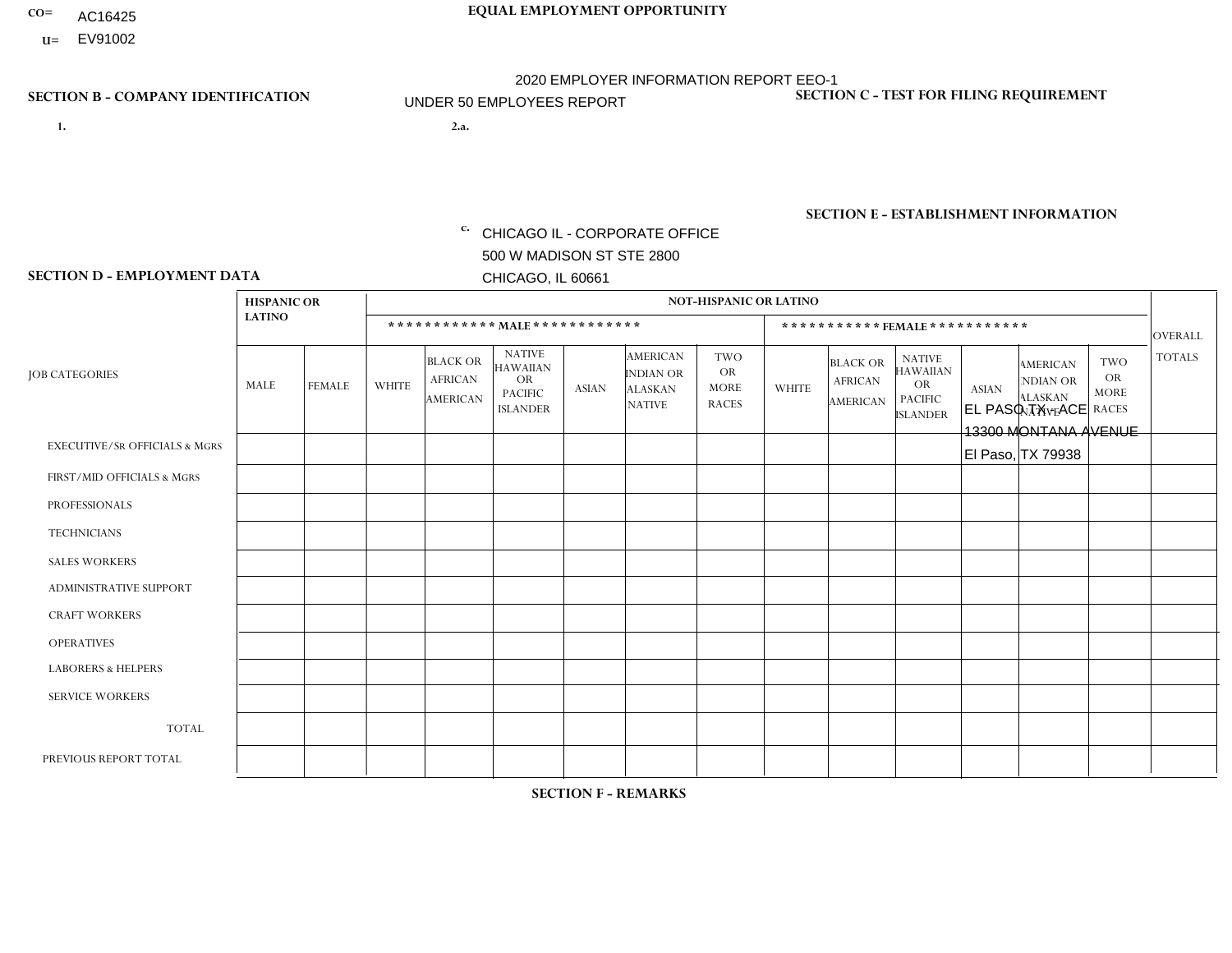- AC16425
- **U=**

**1. 2.a.** CHICAGO IL - CORPORATE OFFICE 500 W MADISON ST STE 2800 CHICAGO, IL 60661

2.a. HUTCHINS TX WHEEL PLANT 415 NORTH I45 Hutchins, TX 75141

EIN= 952920557

## **SECTION B - COMPANY IDENTIFICATION SECTION C - TEST FOR FILING REQUIREMENT**

1- Y 2- Y 3- N DUNS= 000123456

**SECTION E - ESTABLISHMENT INFORMATION c.** NAICS: 339999

### **SECTION D - EMPLOYMENT DATA**

|                                          | <b>HISPANIC OR</b> |                |                |                                                      |                                                                                    |              |                                                                 | <b>NOT-HISPANIC OR LATINO</b>                          |                |                                               |                                                                                    |              |                                                                |                                                        |                |
|------------------------------------------|--------------------|----------------|----------------|------------------------------------------------------|------------------------------------------------------------------------------------|--------------|-----------------------------------------------------------------|--------------------------------------------------------|----------------|-----------------------------------------------|------------------------------------------------------------------------------------|--------------|----------------------------------------------------------------|--------------------------------------------------------|----------------|
|                                          | <b>LATINO</b>      |                |                | ************ MALE ************                       |                                                                                    |              |                                                                 |                                                        |                | ***********FEMALE***********                  |                                                                                    |              |                                                                |                                                        | <b>OVERALL</b> |
| <b>JOB CATEGORIES</b>                    | MALE               | <b>FEMALE</b>  | <b>WHITE</b>   | <b>BLACK OR</b><br><b>AFRICAN</b><br><b>AMERICAN</b> | <b>NATIVE</b><br><b>HAWAIIAN</b><br><b>OR</b><br><b>PACIFIC</b><br><b>ISLANDER</b> | <b>ASIAN</b> | <b>AMERICAN</b><br>INDIAN OR<br><b>ALASKAN</b><br><b>NATIVE</b> | <b>TWO</b><br><b>OR</b><br><b>MORE</b><br><b>RACES</b> | <b>WHITE</b>   | <b>BLACK OR</b><br><b>AFRICAN</b><br>AMERICAN | <b>NATIVE</b><br><b>HAWAIIAN</b><br><b>OR</b><br><b>PACIFIC</b><br><b>ISLANDER</b> | <b>ASIAN</b> | <b>AMERICAN</b><br>NDIAN OR<br><b>ALASKAN</b><br><b>NATIVE</b> | <b>TWO</b><br><b>OR</b><br><b>MORE</b><br><b>RACES</b> | <b>TOTALS</b>  |
| <b>EXECUTIVE/SR OFFICIALS &amp; MGRS</b> | $\Omega$           | $\Omega$       | $\Omega$       | $\Omega$                                             | $\Omega$                                                                           | $\mathbf{0}$ | $\Omega$                                                        | $\Omega$                                               | 0              | $\Omega$                                      | $\Omega$                                                                           | $\Omega$     | $\Omega$                                                       | $\Omega$                                               | $\Omega$       |
| FIRST/MID OFFICIALS & MGRS               | 0                  | $\Omega$       | 1              | $\mathbf 0$                                          | $\Omega$                                                                           | $\mathbf{0}$ | $\mathbf{0}$                                                    | $\Omega$                                               | 0              | $\Omega$                                      | $\Omega$                                                                           | $\Omega$     | $\Omega$                                                       | $\Omega$                                               | $\mathbf{1}$   |
| <b>PROFESSIONALS</b>                     | 0                  | $\Omega$       | $\Omega$       | $\mathbf 0$                                          | $\Omega$                                                                           | $\Omega$     | $\Omega$                                                        | $\Omega$                                               | 0              | $\Omega$                                      | $\Omega$                                                                           | $\Omega$     | $\Omega$                                                       | $\Omega$                                               | $\mathbf{0}$   |
| <b>TECHNICIANS</b>                       | 0                  | $\mathbf 0$    | $\mathbf 0$    | $\mathbf 0$                                          | $\mathbf 0$                                                                        | $\Omega$     | $\Omega$                                                        | $\Omega$                                               | $\overline{0}$ | $\Omega$                                      | $\Omega$                                                                           | $\mathbf 0$  | $\mathbf 0$                                                    | $\mathbf 0$                                            | $\mathbf 0$    |
| <b>SALES WORKERS</b>                     | $\Omega$           | $\Omega$       | $\Omega$       | $\Omega$                                             | $\Omega$                                                                           | $\Omega$     | $\Omega$                                                        | $\Omega$                                               | $\overline{0}$ | $\Omega$                                      | $\Omega$                                                                           | $\Omega$     | $\Omega$                                                       | $\Omega$                                               | $\Omega$       |
| <b>ADMINISTRATIVE SUPPORT</b>            | 0                  | $\overline{1}$ | $\Omega$       | $\mathbf 0$                                          | $\Omega$                                                                           | $\mathbf{0}$ | $\mathbf{0}$                                                    | $\Omega$                                               | $\Omega$       | $\Omega$                                      | $\Omega$                                                                           | $\Omega$     | $\mathbf{0}$                                                   | $\Omega$                                               | $\mathbf{1}$   |
| <b>CRAFT WORKERS</b>                     | 0                  | $\Omega$       | $\mathbf 0$    | $\mathbf 0$                                          | $\Omega$                                                                           | $\Omega$     | $\Omega$                                                        | $\Omega$                                               | 0              | $\Omega$                                      | $\Omega$                                                                           | $\Omega$     | $\Omega$                                                       | $\Omega$                                               | $\Omega$       |
| <b>OPERATIVES</b>                        | 15                 | $\mathbf 0$    | $\Omega$       | 5                                                    | $\mathbf 0$                                                                        | $\Omega$     | $\overline{ }$                                                  | $\Omega$                                               | $\overline{0}$ | $\Omega$                                      | $\Omega$                                                                           | $\mathbf 0$  | $\mathbf 0$                                                    | $\mathbf 0$                                            | 21             |
| <b>LABORERS &amp; HELPERS</b>            | и                  | $\Omega$       | -1             | $\Omega$                                             | $\Omega$                                                                           | $\Omega$     | $\Omega$                                                        | $\Omega$                                               | 0              | $\Omega$                                      | $\Omega$                                                                           | $\Omega$     | $\Omega$                                                       | $\Omega$                                               | $\overline{2}$ |
| <b>SERVICE WORKERS</b>                   | 0                  | $\Omega$       | $\mathbf 0$    | 0                                                    | 0                                                                                  | $\Omega$     | $\mathbf{0}$                                                    | $\Omega$                                               | $\Omega$       | $\Omega$                                      | $\Omega$                                                                           | 0            | $\Omega$                                                       | $\mathbf 0$                                            | 0              |
| <b>TOTAL</b>                             | 16                 | $\mathbf{1}$   | $\overline{c}$ | 5                                                    | 0                                                                                  | $\mathbf 0$  | $\overline{\phantom{a}}$                                        | $\Omega$                                               | $\Omega$       | $\Omega$                                      | $\Omega$                                                                           | $\mathbf 0$  | 0                                                              | $\mathbf 0$                                            | 25             |
| PREVIOUS REPORT TOTAL                    | 16                 | $\mathbf{1}$   | 2              | 9                                                    | $\Omega$                                                                           | $\Omega$     | $\Omega$                                                        | $\Omega$                                               | 0              | $\Omega$                                      | $\Omega$                                                                           | $\Omega$     | $\Omega$                                                       | $\mathbf 0$                                            | 28             |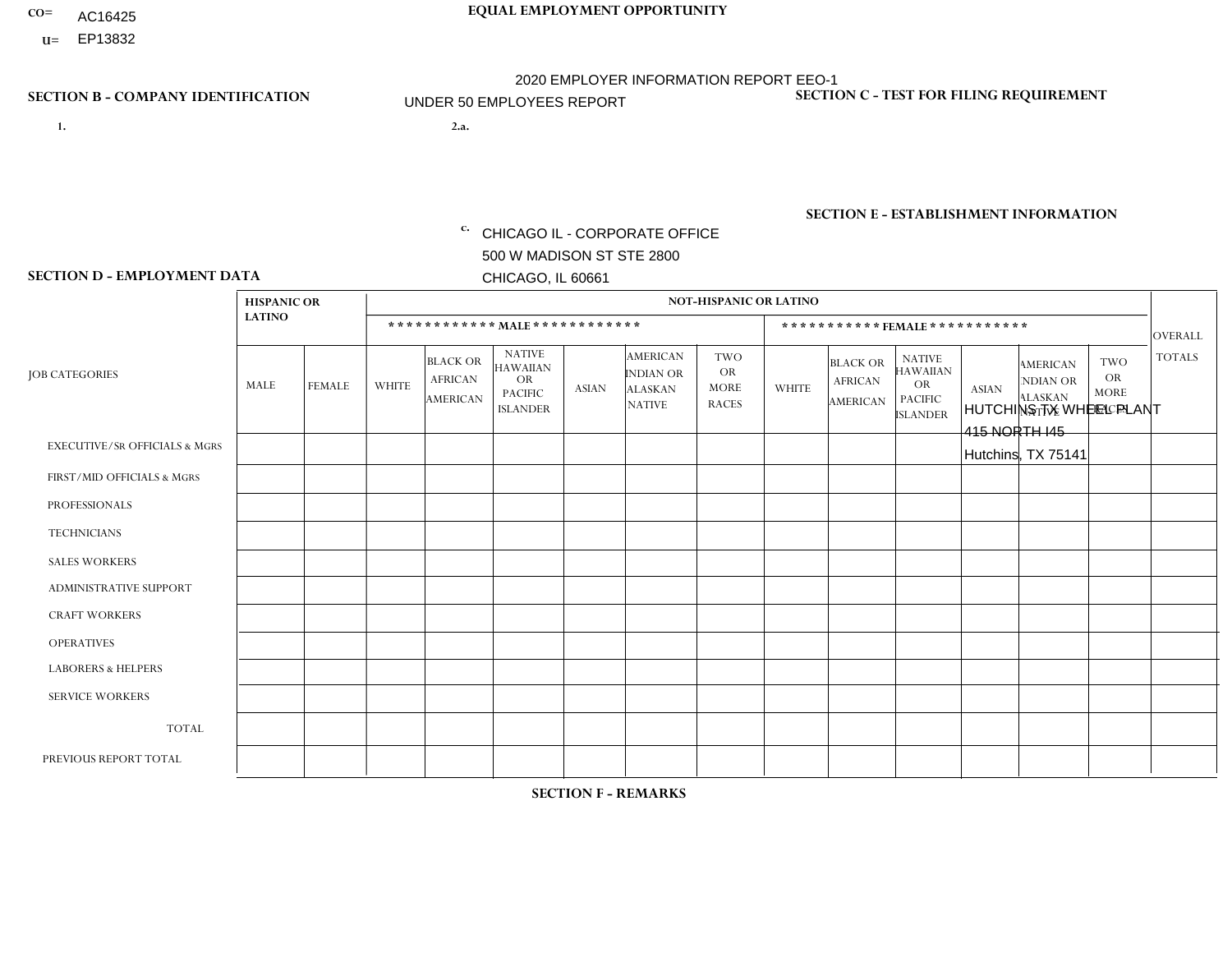- AC16425
- **U=**

- **1. 2.a.** CHICAGO IL CORPORATE OFFICE 500 W MADISON ST STE 2800 CHICAGO, IL 60661
- 2.a. MARSHFIELD MO 430 EAST JACKSON STREET Marshfield, MO 65706

EIN= 952920557

## **SECTION B - COMPANY IDENTIFICATION SECTION C - TEST FOR FILING REQUIREMENT**

1- Y 2- Y 3- N DUNS= 000123456

**SECTION E - ESTABLISHMENT INFORMATION c.** NAICS: 423140

### **SECTION D - EMPLOYMENT DATA**

|                                          | <b>HISPANIC OR</b> |                |              |                                               |                                                                                    |              |                                                                        | <b>NOT-HISPANIC OR LATINO</b>                          |                |                                               |                                                                                    |              |                                                                       |                                                        |                |
|------------------------------------------|--------------------|----------------|--------------|-----------------------------------------------|------------------------------------------------------------------------------------|--------------|------------------------------------------------------------------------|--------------------------------------------------------|----------------|-----------------------------------------------|------------------------------------------------------------------------------------|--------------|-----------------------------------------------------------------------|--------------------------------------------------------|----------------|
|                                          | <b>LATINO</b>      |                |              |                                               | ************ MALE************                                                      |              |                                                                        |                                                        |                | ***********FEMALE***********                  |                                                                                    |              |                                                                       |                                                        | <b>OVERALL</b> |
| <b>JOB CATEGORIES</b>                    | MALE               | <b>FEMALE</b>  | <b>WHITE</b> | <b>BLACK OR</b><br><b>AFRICAN</b><br>AMERICAN | <b>NATIVE</b><br><b>HAWAIIAN</b><br><b>OR</b><br><b>PACIFIC</b><br><b>ISLANDER</b> | ASIAN        | <b>AMERICAN</b><br><b>INDIAN OR</b><br><b>ALASKAN</b><br><b>NATIVE</b> | <b>TWO</b><br><b>OR</b><br><b>MORE</b><br><b>RACES</b> | <b>WHITE</b>   | <b>BLACK OR</b><br><b>AFRICAN</b><br>AMERICAN | <b>NATIVE</b><br><b>HAWAIIAN</b><br><b>OR</b><br><b>PACIFIC</b><br><b>ISLANDER</b> | <b>ASIAN</b> | <b>AMERICAN</b><br><b>NDIAN OR</b><br><b>ALASKAN</b><br><b>NATIVE</b> | <b>TWO</b><br><b>OR</b><br><b>MORE</b><br><b>RACES</b> | <b>TOTALS</b>  |
| <b>EXECUTIVE/SR OFFICIALS &amp; MGRS</b> | $\Omega$           | $\mathbf 0$    | $\Omega$     | $\mathbf 0$                                   | $\mathbf 0$                                                                        | $\Omega$     | $\Omega$                                                               | $\Omega$                                               | 0              | $\Omega$                                      | $\Omega$                                                                           | $\mathbf 0$  | $\mathbf 0$                                                           | $\mathbf 0$                                            | $\mathbf 0$    |
| FIRST/MID OFFICIALS & MGRS               | 0                  | $\Omega$       | 4            | $\Omega$                                      | $\Omega$                                                                           | $\Omega$     | $\Omega$                                                               | $\Omega$                                               |                | $\Omega$                                      | $\Omega$                                                                           | $\Omega$     | $\Omega$                                                              | $\mathbf{0}$                                           | $\overline{2}$ |
| <b>PROFESSIONALS</b>                     | 0                  | $\mathbf 0$    | $\mathbf 0$  | $\mathbf 0$                                   | $\mathbf 0$                                                                        | $\Omega$     | $\Omega$                                                               | $\Omega$                                               | 0              | $\Omega$                                      | $\Omega$                                                                           | $\mathbf{0}$ | $\Omega$                                                              | $\mathbf 0$                                            | $\mathbf{0}$   |
| <b>TECHNICIANS</b>                       | 0                  | $\mathbf{0}$   | $\Omega$     | $\mathbf 0$                                   | $\Omega$                                                                           | $\Omega$     | $\Omega$                                                               | $\Omega$                                               | $\Omega$       | $\Omega$                                      | $\Omega$                                                                           | $\Omega$     | $\Omega$                                                              | $\Omega$                                               | $\mathbf{0}$   |
| <b>SALES WORKERS</b>                     | $\Omega$           | $\Omega$       | 3            | $\Omega$                                      | $\Omega$                                                                           | $\Omega$     | $\Omega$                                                               | $\Omega$                                               | $\overline{0}$ | $\Omega$                                      | $\Omega$                                                                           | $\Omega$     | $\Omega$                                                              | $\Omega$                                               | 3              |
| <b>ADMINISTRATIVE SUPPORT</b>            | 0                  | $\Omega$       |              | $\mathbf 0$                                   | $\Omega$                                                                           | $\mathbf{0}$ | $\Omega$                                                               | $\Omega$                                               | 4              | $\Omega$                                      | $\Omega$                                                                           | $\Omega$     | $\mathbf{0}$                                                          | $\Omega$                                               | 5              |
| <b>CRAFT WORKERS</b>                     | 0                  | $\Omega$       | $\Omega$     | $\mathbf 0$                                   | $\Omega$                                                                           | $\Omega$     | $\Omega$                                                               | $\Omega$                                               | 0              | $\Omega$                                      | $\Omega$                                                                           | $\Omega$     | $\Omega$                                                              | $\Omega$                                               | $\Omega$       |
| <b>OPERATIVES</b>                        | 0                  | $\overline{0}$ | $\mathbf 0$  | $\mathbf 0$                                   | $\overline{0}$                                                                     | $\Omega$     | $\Omega$                                                               | $\Omega$                                               | $\overline{0}$ | $\Omega$                                      | $\Omega$                                                                           | $\mathbf 0$  | $\mathbf 0$                                                           | $\mathbf 0$                                            | $\mathbf 0$    |
| <b>LABORERS &amp; HELPERS</b>            | 0                  | $\Omega$       | 4            | $\Omega$                                      | $\Omega$                                                                           | $\Omega$     | $\Omega$                                                               | $\Omega$                                               | 4              | $\Omega$                                      | $\Omega$                                                                           | $\mathbf{0}$ | $\Omega$                                                              | $\Omega$                                               | 8              |
| <b>SERVICE WORKERS</b>                   | 0                  | $\mathbf 0$    | $\mathbf 0$  | $\mathbf 0$                                   | $\mathbf{0}$                                                                       | $\mathbf 0$  | $\Omega$                                                               | $\Omega$                                               | $\Omega$       | $\Omega$                                      | $\Omega$                                                                           | $\mathbf 0$  | 0                                                                     | $\mathbf 0$                                            | $\overline{0}$ |
| <b>TOTAL</b>                             | 0                  | 0              | 9            | 0                                             | $\mathbf{0}$                                                                       | $\Omega$     | $\Omega$                                                               | $\Omega$                                               | 9              | $\Omega$                                      | $\Omega$                                                                           | $\mathbf 0$  | 0                                                                     | $\mathbf 0$                                            | 18             |
| PREVIOUS REPORT TOTAL                    | 0                  | $\Omega$       | 11           | $\Omega$                                      | $\Omega$                                                                           | $\Omega$     | $\Omega$                                                               | $\Omega$                                               | 11             | $\Omega$                                      | $\Omega$                                                                           | $\Omega$     | $\Omega$                                                              | $\Omega$                                               | 22             |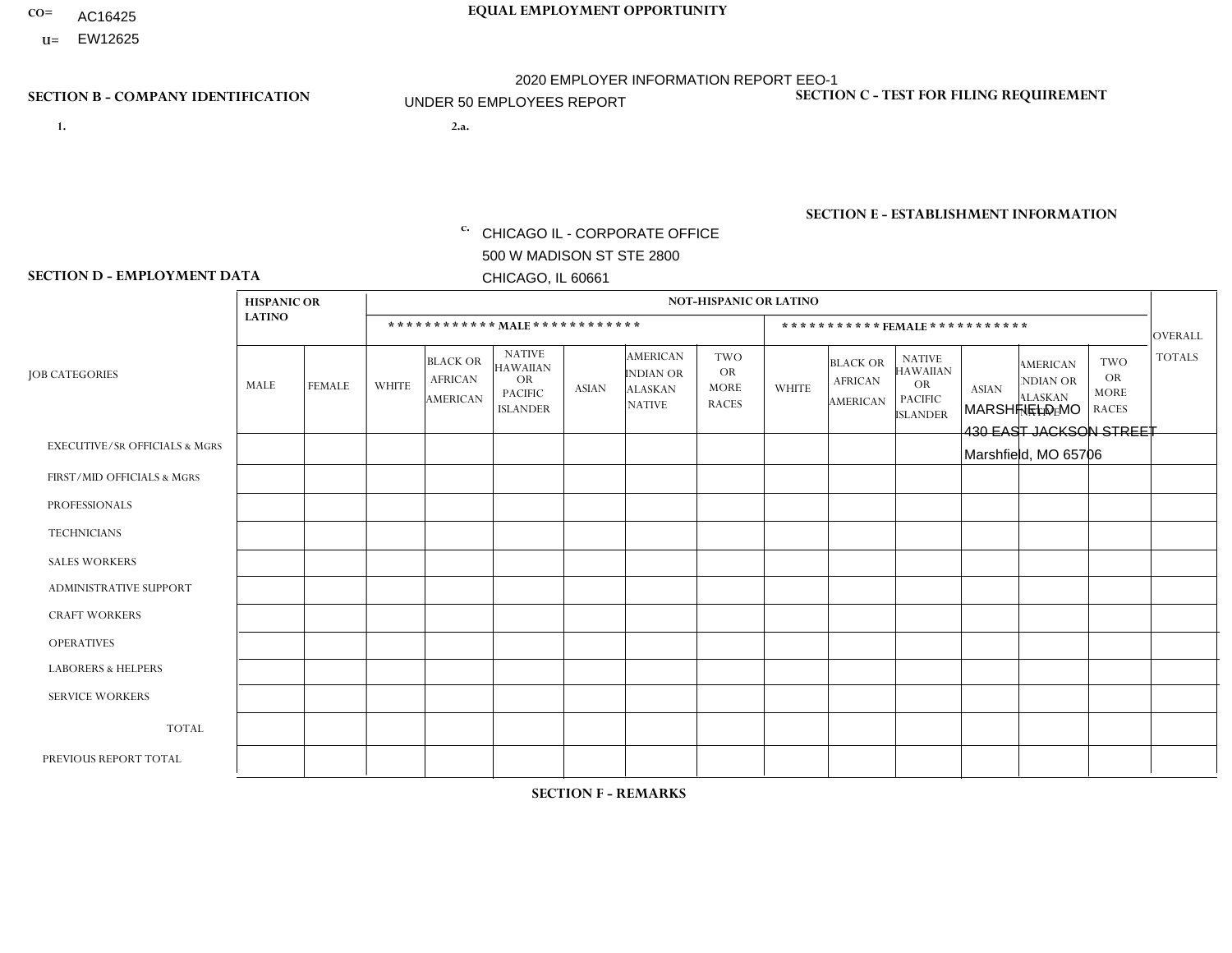- AC16425
- **U=**

**1. 2.a.** CHICAGO IL - CORPORATE OFFICE 500 W MADISON ST STE 2800 CHICAGO, IL 60661

BLOOMSBURG PA - KAO A&A 519 EAST ST Bloomsburg, PA 17815

c. EIN= 952920557

## **SECTION B - COMPANY IDENTIFICATION SECTION C - TEST FOR FILING REQUIREMENT**

1- Y 2- Y 3- N DUNS= 000123456

**SECTION E - ESTABLISHMENT INFORMATION c.** NAICS: 423140

### **SECTION D - EMPLOYMENT DATA**

|                                          | <b>HISPANIC OR</b> |               |                |                                                      |                                                                                    |              |                                                                 | <b>NOT-HISPANIC OR LATINO</b>                          |              |                                                      |                                                                                    |              |                                                                       |                                                        |                |
|------------------------------------------|--------------------|---------------|----------------|------------------------------------------------------|------------------------------------------------------------------------------------|--------------|-----------------------------------------------------------------|--------------------------------------------------------|--------------|------------------------------------------------------|------------------------------------------------------------------------------------|--------------|-----------------------------------------------------------------------|--------------------------------------------------------|----------------|
|                                          | <b>LATINO</b>      |               |                | ************ MALE ************                       |                                                                                    |              |                                                                 |                                                        |              |                                                      | ***********FEMALE***********                                                       |              |                                                                       |                                                        | <b>OVERALL</b> |
| <b>JOB CATEGORIES</b>                    | <b>MALE</b>        | <b>FEMALE</b> | <b>WHITE</b>   | <b>BLACK OR</b><br><b>AFRICAN</b><br><b>AMERICAN</b> | <b>NATIVE</b><br><b>HAWAIIAN</b><br><b>OR</b><br><b>PACIFIC</b><br><b>ISLANDER</b> | <b>ASIAN</b> | <b>AMERICAN</b><br>INDIAN OR<br><b>ALASKAN</b><br><b>NATIVE</b> | <b>TWO</b><br><b>OR</b><br><b>MORE</b><br><b>RACES</b> | <b>WHITE</b> | <b>BLACK OR</b><br><b>AFRICAN</b><br><b>AMERICAN</b> | <b>NATIVE</b><br><b>HAWAIIAN</b><br><b>OR</b><br><b>PACIFIC</b><br><b>ISLANDER</b> | <b>ASIAN</b> | <b>AMERICAN</b><br><b>NDIAN OR</b><br><b>ALASKAN</b><br><b>NATIVE</b> | <b>TWO</b><br><b>OR</b><br><b>MORE</b><br><b>RACES</b> | <b>TOTALS</b>  |
| <b>EXECUTIVE/SR OFFICIALS &amp; MGRS</b> | $\mathbf{0}$       | $\Omega$      | $\Omega$       | $\Omega$                                             | 0                                                                                  | $\Omega$     | $\Omega$                                                        | $\Omega$                                               | $\Omega$     | $\mathbf{0}$                                         | $\Omega$                                                                           | $\Omega$     | $\Omega$                                                              | $\Omega$                                               | $\Omega$       |
| FIRST/MID OFFICIALS & MGRS               | $\Omega$           | $\Omega$      | 1              | $\Omega$                                             | $\mathbf 0$                                                                        | $\Omega$     | $\Omega$                                                        | $\Omega$                                               | $\Omega$     | $\Omega$                                             | $\Omega$                                                                           | $\Omega$     | $\Omega$                                                              | $\Omega$                                               | $\mathbf{1}$   |
| <b>PROFESSIONALS</b>                     | $\Omega$           | $\Omega$      | $\mathbf 0$    | $\mathbf 0$                                          | $\overline{0}$                                                                     | $\Omega$     | $\Omega$                                                        | $\Omega$                                               | $\Omega$     | $\Omega$                                             | $\Omega$                                                                           | $\Omega$     | $\Omega$                                                              | $\Omega$                                               | $\mathbf 0$    |
| <b>TECHNICIANS</b>                       | $\Omega$           | $\Omega$      | $\Omega$       | $\Omega$                                             | 0                                                                                  | $\Omega$     | $\overline{0}$                                                  | $\Omega$                                               | $\Omega$     | $\Omega$                                             | $\Omega$                                                                           | $\Omega$     | $\mathbf{0}$                                                          | $\Omega$                                               | $\mathbf 0$    |
| <b>SALES WORKERS</b>                     | $\overline{1}$     | $\Omega$      | 3              | $\Omega$                                             | 0                                                                                  | $\Omega$     | $\Omega$                                                        | $\Omega$                                               | $\Omega$     | $\Omega$                                             | $\Omega$                                                                           | $\Omega$     | $\Omega$                                                              | $\Omega$                                               | $\overline{4}$ |
| <b>ADMINISTRATIVE SUPPORT</b>            | $\Omega$           | $\mathbf 0$   | $\Omega$       | $\mathbf 0$                                          | $\mathbf 0$                                                                        | $\mathbf 0$  | $\Omega$                                                        | $\Omega$                                               | $\Omega$     | $\Omega$                                             | $\Omega$                                                                           | $\Omega$     | $\Omega$                                                              | $\Omega$                                               | $\mathbf 0$    |
| <b>CRAFT WORKERS</b>                     | $\Omega$           | $\Omega$      | $\Omega$       | 0                                                    | 0                                                                                  | $\Omega$     | $\Omega$                                                        | $\Omega$                                               | $\Omega$     | $\Omega$                                             | $\Omega$                                                                           | $\Omega$     | $\Omega$                                                              | $\Omega$                                               | $\Omega$       |
| <b>OPERATIVES</b>                        | $\Omega$           | $\Omega$      | $\overline{c}$ | $\mathbf 0$                                          | 0                                                                                  | $\Omega$     | $\Omega$                                                        | $\Omega$                                               | $\Omega$     | $\Omega$                                             | $\Omega$                                                                           | $\Omega$     | $\Omega$                                                              | $\Omega$                                               | $\overline{2}$ |
| <b>LABORERS &amp; HELPERS</b>            | $\Omega$           | $\Omega$      | $\Omega$       | $\mathbf 0$                                          | 0                                                                                  | $\Omega$     | $\Omega$                                                        | $\Omega$                                               | $\Omega$     | $\Omega$                                             | $\Omega$                                                                           | $\Omega$     | $\Omega$                                                              | $\Omega$                                               | $\mathbf{0}$   |
| <b>SERVICE WORKERS</b>                   | $\Omega$           | $\Omega$      | $\Omega$       | 0                                                    | $\mathbf{0}$                                                                       | $\Omega$     | $\Omega$                                                        | $\Omega$                                               | $\Omega$     | $\Omega$                                             | $\Omega$                                                                           | $\Omega$     | $\Omega$                                                              | $\Omega$                                               | 0              |
| <b>TOTAL</b>                             | 1                  | $\mathbf 0$   | 6              | $\mathbf 0$                                          | 0                                                                                  | $\mathbf{0}$ | $\Omega$                                                        | $\Omega$                                               | 0            | $\Omega$                                             | $\Omega$                                                                           | $\mathbf 0$  | $\Omega$                                                              | $\mathbf 0$                                            | $\overline{7}$ |
| PREVIOUS REPORT TOTAL                    | $\Omega$           | $\Omega$      | 6              | $\mathbf 0$                                          | 0                                                                                  | $\Omega$     | $\overline{0}$                                                  | $\Omega$                                               | $\mathbf 1$  | $\Omega$                                             | $\mathbf{0}$                                                                       | $\Omega$     | $\Omega$                                                              | $\mathbf 0$                                            | $\overline{7}$ |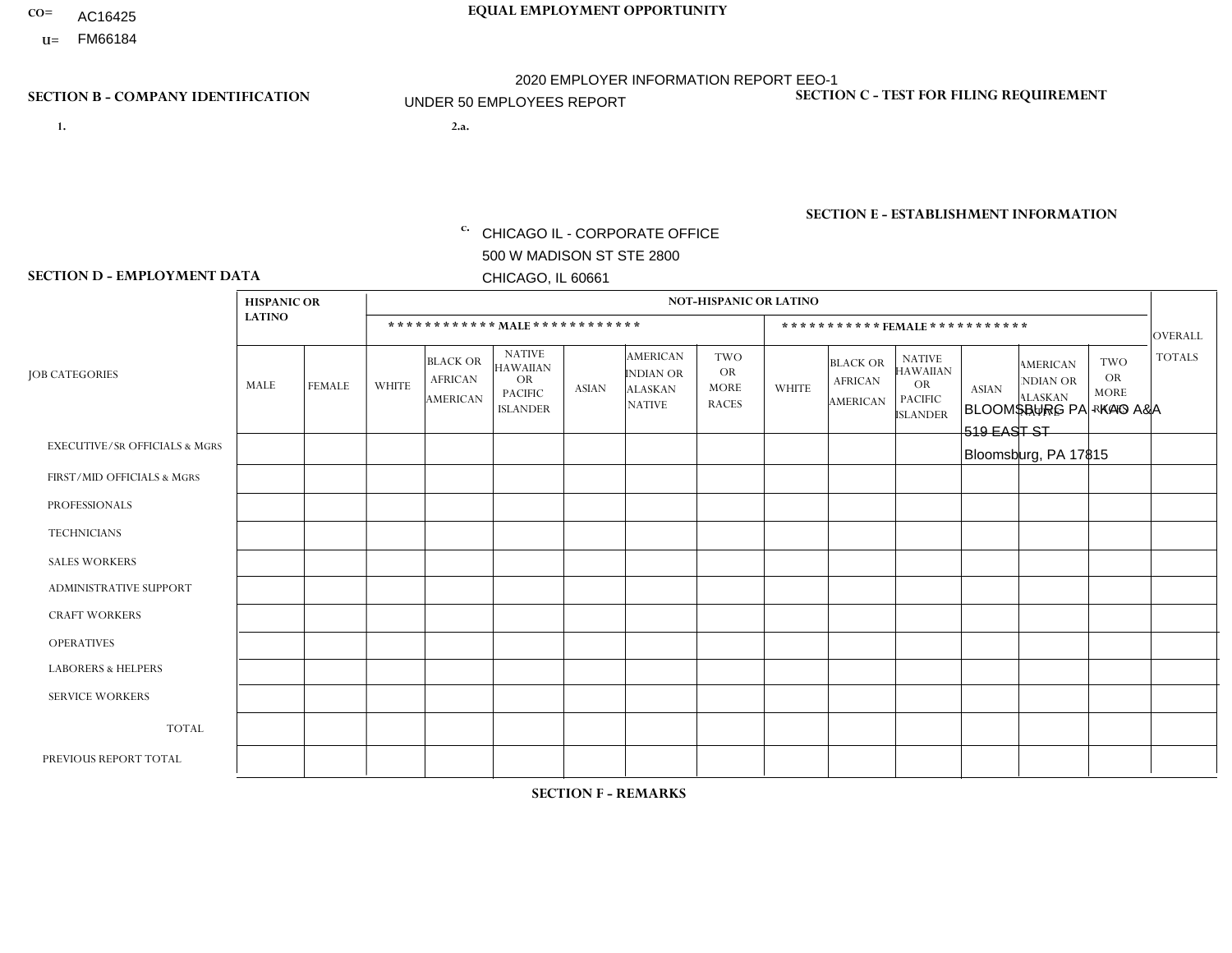- AC16425
- **U=**

**1. 2.a.** CHICAGO IL - CORPORATE OFFICE 500 W MADISON ST STE 2800 CHICAGO, IL 60661

2.a. NORTH BERGEN NJ - S&F RAD SVC 1022 TONNELLE AVENUE North Bergen, NJ 07047

c. EIN= 952920557

## **SECTION B - COMPANY IDENTIFICATION SECTION C - TEST FOR FILING REQUIREMENT**

1- Y 2- Y 3- N DUNS= 000123456

**SECTION E - ESTABLISHMENT INFORMATION c.** NAICS: 423140

### **SECTION D - EMPLOYMENT DATA**

|                                          | <b>HISPANIC OR</b> |                |              |                                                      |                                                                                    |              |                                                                 | <b>NOT-HISPANIC OR LATINO</b>                          |                |                                               |                                                                                    |              |                                                                |                                                        |                |
|------------------------------------------|--------------------|----------------|--------------|------------------------------------------------------|------------------------------------------------------------------------------------|--------------|-----------------------------------------------------------------|--------------------------------------------------------|----------------|-----------------------------------------------|------------------------------------------------------------------------------------|--------------|----------------------------------------------------------------|--------------------------------------------------------|----------------|
|                                          | <b>LATINO</b>      |                |              |                                                      | ************ MALE ************                                                     |              |                                                                 |                                                        |                | ***********FEMALE***********                  |                                                                                    |              |                                                                |                                                        | <b>OVERALL</b> |
| <b>JOB CATEGORIES</b>                    | MALE               | <b>FEMALE</b>  | <b>WHITE</b> | <b>BLACK OR</b><br><b>AFRICAN</b><br><b>AMERICAN</b> | <b>NATIVE</b><br><b>HAWAIIAN</b><br><b>OR</b><br><b>PACIFIC</b><br><b>ISLANDER</b> | <b>ASIAN</b> | <b>AMERICAN</b><br>INDIAN OR<br><b>ALASKAN</b><br><b>NATIVE</b> | <b>TWO</b><br><b>OR</b><br><b>MORE</b><br><b>RACES</b> | <b>WHITE</b>   | <b>BLACK OR</b><br><b>AFRICAN</b><br>AMERICAN | <b>NATIVE</b><br><b>HAWAIIAN</b><br><b>OR</b><br><b>PACIFIC</b><br><b>ISLANDER</b> | <b>ASIAN</b> | <b>AMERICAN</b><br>NDIAN OR<br><b>ALASKAN</b><br><b>NATIVE</b> | <b>TWO</b><br><b>OR</b><br><b>MORE</b><br><b>RACES</b> | <b>TOTALS</b>  |
| <b>EXECUTIVE/SR OFFICIALS &amp; MGRS</b> | $\Omega$           | $\Omega$       | $\Omega$     | $\Omega$                                             | $\Omega$                                                                           | $\mathbf{0}$ | $\Omega$                                                        | $\Omega$                                               | 0              | $\Omega$                                      | $\Omega$                                                                           | $\mathbf{0}$ | $\Omega$                                                       | $\Omega$                                               | $\Omega$       |
| FIRST/MID OFFICIALS & MGRS               |                    | $\mathbf{1}$   | $\Omega$     | $\mathbf 0$                                          | $\Omega$                                                                           | $\mathbf{0}$ | $\mathbf{0}$                                                    | $\Omega$                                               | 0              | $\Omega$                                      | $\Omega$                                                                           | $\Omega$     | $\Omega$                                                       | $\Omega$                                               | $\overline{2}$ |
| <b>PROFESSIONALS</b>                     | 0                  | $\Omega$       | $\Omega$     | $\mathbf 0$                                          | $\Omega$                                                                           | $\Omega$     | $\Omega$                                                        | $\Omega$                                               | 0              | $\Omega$                                      | $\Omega$                                                                           | $\Omega$     | $\Omega$                                                       | $\Omega$                                               | $\mathbf{0}$   |
| <b>TECHNICIANS</b>                       | 0                  | $\overline{0}$ | $\mathbf 0$  | $\mathbf 0$                                          | $\overline{0}$                                                                     | $\Omega$     | $\Omega$                                                        | $\Omega$                                               | $\overline{0}$ | $\Omega$                                      | $\Omega$                                                                           | $\mathbf 0$  | $\mathbf 0$                                                    | $\mathbf 0$                                            | $\mathbf 0$    |
| <b>SALES WORKERS</b>                     | $\overline{2}$     | $\Omega$       | $\Omega$     | $\Omega$                                             | $\Omega$                                                                           | $\Omega$     | $\Omega$                                                        | $\Omega$                                               | $\overline{0}$ | $\Omega$                                      | $\Omega$                                                                           | $\Omega$     | $\Omega$                                                       | $\mathbf{0}$                                           | $\overline{2}$ |
| <b>ADMINISTRATIVE SUPPORT</b>            | 0                  | $\Omega$       | $\Omega$     | $\mathbf 0$                                          | $\Omega$                                                                           | $\mathbf{0}$ | $\Omega$                                                        | $\Omega$                                               | $\Omega$       | $\Omega$                                      | $\Omega$                                                                           | $\Omega$     | $\mathbf{0}$                                                   | $\Omega$                                               | $\mathbf 0$    |
| <b>CRAFT WORKERS</b>                     | 0                  | $\Omega$       | $\mathbf 0$  | $\mathbf 0$                                          | $\Omega$                                                                           | $\Omega$     | $\Omega$                                                        | $\Omega$                                               | 0              | $\Omega$                                      | $\Omega$                                                                           | $\mathbf{0}$ | $\Omega$                                                       | $\mathbf{0}$                                           | $\mathbf 0$    |
| <b>OPERATIVES</b>                        | 4                  | $\Omega$       | $\Omega$     | $\mathbf 0$                                          | $\mathbf 0$                                                                        | $\Omega$     | $\Omega$                                                        | $\Omega$                                               | $\overline{0}$ | $\Omega$                                      | $\Omega$                                                                           | $\mathbf 0$  | $\mathbf 0$                                                    | $\mathbf 0$                                            | $\overline{4}$ |
| <b>LABORERS &amp; HELPERS</b>            | $\overline{2}$     | $\Omega$       | $\Omega$     | $\Omega$                                             | $\Omega$                                                                           | $\Omega$     | $\Omega$                                                        | $\Omega$                                               | 0              | $\Omega$                                      | $\Omega$                                                                           | $\mathbf{0}$ | $\Omega$                                                       | $\mathbf{0}$                                           | $\overline{2}$ |
| <b>SERVICE WORKERS</b>                   | 0                  | $\Omega$       | $\mathbf 0$  | 0                                                    | 0                                                                                  | $\Omega$     | $\mathbf{0}$                                                    | $\Omega$                                               | $\Omega$       | $\Omega$                                      | $\Omega$                                                                           | 0            | $\Omega$                                                       | $\mathbf 0$                                            | 0              |
| <b>TOTAL</b>                             | 9                  | $\mathbf{1}$   | $\mathbf 0$  | $\mathbf 0$                                          | 0                                                                                  | $\mathbf 0$  | $\Omega$                                                        | $\Omega$                                               | $\Omega$       | $\Omega$                                      | $\Omega$                                                                           | $\mathbf 0$  | 0                                                              | $\mathbf 0$                                            | 10             |
| PREVIOUS REPORT TOTAL                    | 12                 | 3              | $\Omega$     | $\mathbf 0$                                          | $\Omega$                                                                           | $\Omega$     | $\Omega$                                                        | $\Omega$                                               | 0              | $\Omega$                                      | $\Omega$                                                                           | $\Omega$     | $\Omega$                                                       | $\mathbf 0$                                            | 15             |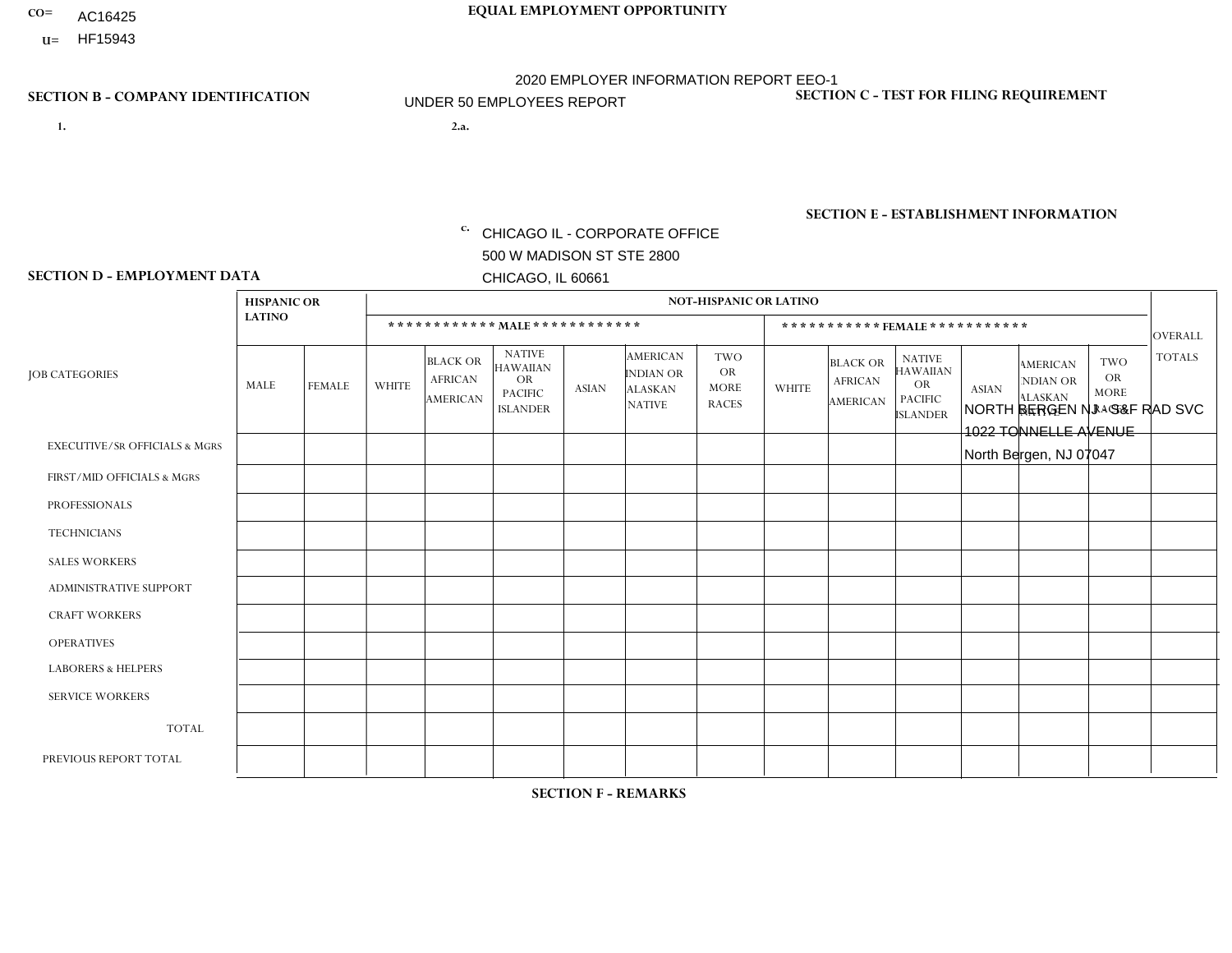- AC16425
- **U=**

- **1. 2.a.** CHICAGO IL CORPORATE OFFICE 500 W MADISON ST STE 2800 CHICAGO, IL 60661
- 2.a. MCALLEN TX 5001 TANYA AVENUE STE 100 Mcallen, TX 78503
	- EIN= 952920557

## **SECTION B - COMPANY IDENTIFICATION SECTION C - TEST FOR FILING REQUIREMENT**

1- Y 2- Y 3- N DUNS= 000123456

**SECTION E - ESTABLISHMENT INFORMATION c.** NAICS: 423140

### **SECTION D - EMPLOYMENT DATA**

|                                          | <b>HISPANIC OR</b> |                |                |                                                      |                                                                                    |          |                                                                        | <b>NOT-HISPANIC OR LATINO</b>                          |                |                                               |                                                                                    |              |                                                                       |                                                        |                |
|------------------------------------------|--------------------|----------------|----------------|------------------------------------------------------|------------------------------------------------------------------------------------|----------|------------------------------------------------------------------------|--------------------------------------------------------|----------------|-----------------------------------------------|------------------------------------------------------------------------------------|--------------|-----------------------------------------------------------------------|--------------------------------------------------------|----------------|
|                                          | <b>LATINO</b>      |                |                | ************ MALE ************                       |                                                                                    |          |                                                                        |                                                        |                | *********** FEMALE ***********                |                                                                                    |              |                                                                       |                                                        | <b>OVERALL</b> |
| <b>JOB CATEGORIES</b>                    | MALE               | <b>FEMALE</b>  | <b>WHITE</b>   | <b>BLACK OR</b><br><b>AFRICAN</b><br><b>AMERICAN</b> | <b>NATIVE</b><br><b>HAWAIIAN</b><br><b>OR</b><br><b>PACIFIC</b><br><b>ISLANDER</b> | ASIAN    | <b>AMERICAN</b><br><b>INDIAN OR</b><br><b>ALASKAN</b><br><b>NATIVE</b> | <b>TWO</b><br><b>OR</b><br><b>MORE</b><br><b>RACES</b> | <b>WHITE</b>   | <b>BLACK OR</b><br><b>AFRICAN</b><br>AMERICAN | <b>NATIVE</b><br><b>HAWAIIAN</b><br><b>OR</b><br><b>PACIFIC</b><br><b>ISLANDER</b> | <b>ASIAN</b> | <b>AMERICAN</b><br><b>NDIAN OR</b><br><b>ALASKAN</b><br><b>NATIVE</b> | <b>TWO</b><br><b>OR</b><br><b>MORE</b><br><b>RACES</b> | <b>TOTALS</b>  |
| <b>EXECUTIVE/SR OFFICIALS &amp; MGRS</b> | $\Omega$           | $\Omega$       | $\Omega$       | $\mathbf 0$                                          | 0                                                                                  | $\Omega$ | $\Omega$                                                               | $\Omega$                                               | $\Omega$       | $\Omega$                                      | $\Omega$                                                                           | $\mathbf 0$  | $\Omega$                                                              | $\mathbf 0$                                            | $\mathbf 0$    |
| FIRST/MID OFFICIALS & MGRS               | $\overline{2}$     | $\Omega$       | 1              | $\mathbf 0$                                          | $\Omega$                                                                           | $\Omega$ | $\Omega$                                                               |                                                        | 0              | $\Omega$                                      | $\Omega$                                                                           | $\mathbf{0}$ | $\Omega$                                                              | $\mathbf{0}$                                           | $\overline{4}$ |
| <b>PROFESSIONALS</b>                     | 0                  | $\Omega$       | $\Omega$       | $\pmb{0}$                                            | $\Omega$                                                                           | $\Omega$ | $\Omega$                                                               | $\Omega$                                               | 0              | $\Omega$                                      | $\Omega$                                                                           | $\mathbf{0}$ | $\Omega$                                                              | $\mathbf{0}$                                           | $\overline{0}$ |
| <b>TECHNICIANS</b>                       | 0                  | $\mathbf{0}$   | $\mathbf 0$    | $\mathbf 0$                                          | $\Omega$                                                                           | $\Omega$ | $\Omega$                                                               | $\Omega$                                               | 0              | $\Omega$                                      | $\Omega$                                                                           | $\mathbf 0$  | $\Omega$                                                              | $\Omega$                                               | $\overline{0}$ |
| <b>SALES WORKERS</b>                     | 10                 | $\mathbf 0$    | $\Omega$       | $\mathbf 0$                                          | $\Omega$                                                                           | $\Omega$ | $\Omega$                                                               |                                                        | $\Omega$       | $\Omega$                                      | $\Omega$                                                                           | $\mathbf 0$  | $\Omega$                                                              | $\Omega$                                               | 11             |
| ADMINISTRATIVE SUPPORT                   | $\Omega$           | $\overline{2}$ | $\Omega$       | $\mathbf 0$                                          | $\Omega$                                                                           | $\Omega$ | $\Omega$                                                               | $\Omega$                                               | $\Omega$       | $\Omega$                                      | $\Omega$                                                                           | $\Omega$     | $\Omega$                                                              | $\Omega$                                               | 2              |
| <b>CRAFT WORKERS</b>                     | 0                  | $\mathbf 0$    | $\mathbf 0$    | $\mathbf 0$                                          | 0                                                                                  | $\Omega$ | $\Omega$                                                               | $\Omega$                                               | $\Omega$       | $\Omega$                                      | $\Omega$                                                                           | $\Omega$     | $\mathbf{0}$                                                          | $\mathbf 0$                                            | $\mathbf 0$    |
| <b>OPERATIVES</b>                        | $\overline{2}$     | 0              | -1             | $\mathbf 0$                                          | 0                                                                                  | $\Omega$ | $\Omega$                                                               | $\Omega$                                               | 0              | $\Omega$                                      | $\Omega$                                                                           | $\Omega$     | $\Omega$                                                              | $\mathbf 0$                                            | 3              |
| <b>LABORERS &amp; HELPERS</b>            | 6                  | $\Omega$       | $\Omega$       | $\mathbf 0$                                          | $\Omega$                                                                           | $\Omega$ | $\Omega$                                                               | $\Omega$                                               | $\overline{0}$ | $\Omega$                                      | $\Omega$                                                                           | $\Omega$     | $\Omega$                                                              | $\Omega$                                               | 6              |
| <b>SERVICE WORKERS</b>                   | 0                  | $\Omega$       | $\Omega$       | $\mathbf 0$                                          | $\Omega$                                                                           | $\Omega$ | $\Omega$                                                               | $\Omega$                                               | $\Omega$       | $\Omega$                                      | $\Omega$                                                                           | $\Omega$     | $\Omega$                                                              | $\Omega$                                               | $\mathbf 0$    |
| <b>TOTAL</b>                             | 20                 | $\overline{2}$ | $\overline{c}$ | 0                                                    | 0                                                                                  | $\Omega$ | $\Omega$                                                               | $\overline{2}$                                         | $\Omega$       | $\Omega$                                      | $\Omega$                                                                           | $\mathbf 0$  | $\Omega$                                                              | $\Omega$                                               | 26             |
| PREVIOUS REPORT TOTAL                    | 25                 | $\overline{2}$ | 1              | $\mathbf 0$                                          | $\mathbf{0}$                                                                       | $\Omega$ | $\Omega$                                                               | 2                                                      | 0              | $\Omega$                                      | $\Omega$                                                                           | $\Omega$     | 0                                                                     | $\mathbf 0$                                            | 30             |
|                                          |                    |                |                |                                                      |                                                                                    |          |                                                                        |                                                        |                |                                               |                                                                                    |              |                                                                       |                                                        |                |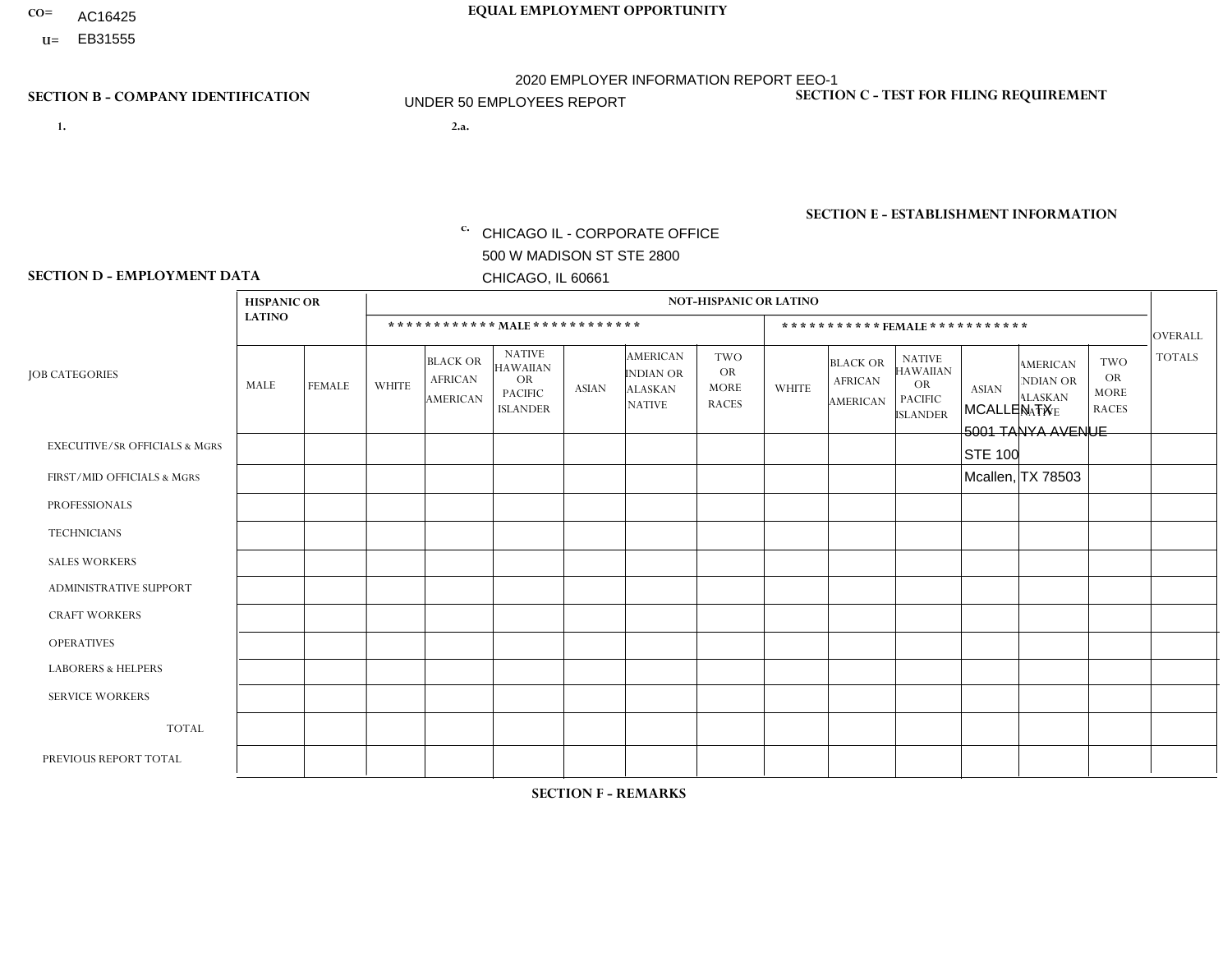- AC16425
- **U=**

**1. 2.a.** CHICAGO IL - CORPORATE OFFICE 500 W MADISON ST STE 2800 CHICAGO, IL 60661

2.a. WESTBROOK ME - PGW PORTLAND 2 KAREN DRIVE Westbrook, ME 04092

c. EIN= 952920557

## **SECTION B - COMPANY IDENTIFICATION SECTION C - TEST FOR FILING REQUIREMENT**

1- Y 2- Y 3- N DUNS= 000123456

**SECTION E - ESTABLISHMENT INFORMATION c.** NAICS: 811122

### **SECTION D - EMPLOYMENT DATA**

|                                          | <b>HISPANIC OR</b> |               |                |                                                      |                                                                                    |             |                                                                        | <b>NOT-HISPANIC OR LATINO</b>                          |                |                                               |                                                                             |              |                                                                       |                                                        |                |
|------------------------------------------|--------------------|---------------|----------------|------------------------------------------------------|------------------------------------------------------------------------------------|-------------|------------------------------------------------------------------------|--------------------------------------------------------|----------------|-----------------------------------------------|-----------------------------------------------------------------------------|--------------|-----------------------------------------------------------------------|--------------------------------------------------------|----------------|
|                                          | <b>LATINO</b>      |               |                | ************ MALE ************                       |                                                                                    |             |                                                                        |                                                        |                | ***********FEMALE***********                  |                                                                             |              |                                                                       |                                                        | <b>OVERALL</b> |
| <b>JOB CATEGORIES</b>                    | MALE               | <b>FEMALE</b> | <b>WHITE</b>   | <b>BLACK OR</b><br><b>AFRICAN</b><br><b>AMERICAN</b> | <b>NATIVE</b><br><b>HAWAIIAN</b><br><b>OR</b><br><b>PACIFIC</b><br><b>ISLANDER</b> | ASIAN       | <b>AMERICAN</b><br><b>INDIAN OR</b><br><b>ALASKAN</b><br><b>NATIVE</b> | <b>TWO</b><br><b>OR</b><br><b>MORE</b><br><b>RACES</b> | <b>WHITE</b>   | <b>BLACK OR</b><br><b>AFRICAN</b><br>AMERICAN | <b>NATIVE</b><br><b>HAWAIIAN</b><br>OR<br><b>PACIFIC</b><br><b>ISLANDER</b> | <b>ASIAN</b> | <b>AMERICAN</b><br><b>NDIAN OR</b><br><b>ALASKAN</b><br><b>NATIVE</b> | <b>TWO</b><br><b>OR</b><br><b>MORE</b><br><b>RACES</b> | <b>TOTALS</b>  |
| <b>EXECUTIVE/SR OFFICIALS &amp; MGRS</b> | $\Omega$           | $\Omega$      | $\Omega$       | $\mathbf 0$                                          | $\mathbf 0$                                                                        | $\Omega$    | $\Omega$                                                               | $\Omega$                                               | $\Omega$       | $\Omega$                                      | $\Omega$                                                                    | $\mathbf 0$  | $\Omega$                                                              | $\mathbf 0$                                            | $\mathbf{0}$   |
| FIRST/MID OFFICIALS & MGRS               | 0                  | 0             | 1              | $\mathbf 0$                                          | 0                                                                                  | $\Omega$    | $\Omega$                                                               | $\Omega$                                               | 0              | $\Omega$                                      | $\Omega$                                                                    | $\Omega$     | $\Omega$                                                              | $\mathbf 0$                                            | $\mathbf{1}$   |
| <b>PROFESSIONALS</b>                     | $\Omega$           | $\Omega$      | $\Omega$       | $\mathbf 0$                                          | $\Omega$                                                                           | $\Omega$    | $\Omega$                                                               | $\Omega$                                               | $\overline{0}$ | $\Omega$                                      | $\Omega$                                                                    | $\Omega$     | $\Omega$                                                              | $\Omega$                                               | $\mathbf 0$    |
| <b>TECHNICIANS</b>                       | 0                  | $\mathbf 0$   | $\Omega$       | $\mathbf 0$                                          | $\Omega$                                                                           | $\Omega$    | $\Omega$                                                               | $\Omega$                                               | $\Omega$       | $\Omega$                                      | $\Omega$                                                                    | $\Omega$     | $\Omega$                                                              | $\Omega$                                               | $\mathbf{0}$   |
| <b>SALES WORKERS</b>                     | $\Omega$           | $\Omega$      | $\Omega$       | $\mathbf 0$                                          | $\Omega$                                                                           | $\Omega$    | $\Omega$                                                               | $\Omega$                                               | $\overline{0}$ | $\Omega$                                      | $\Omega$                                                                    | $\Omega$     | $\Omega$                                                              | $\Omega$                                               | $\mathbf{0}$   |
| ADMINISTRATIVE SUPPORT                   | $\mathbf 0$        | 0             | $\mathbf 0$    | $\mathbf 0$                                          | 0                                                                                  | $\Omega$    | $\Omega$                                                               | $\Omega$                                               | $\Omega$       | $\Omega$                                      | $\Omega$                                                                    | $\Omega$     | $\mathbf{0}$                                                          | $\mathbf 0$                                            | $\mathbf 0$    |
| <b>CRAFT WORKERS</b>                     | 0                  | $\Omega$      | $\Omega$       | $\mathbf 0$                                          | $\Omega$                                                                           | $\Omega$    | $\Omega$                                                               | $\Omega$                                               | 0              | $\Omega$                                      | $\Omega$                                                                    | $\Omega$     | $\Omega$                                                              | $\Omega$                                               | $\Omega$       |
| <b>OPERATIVES</b>                        | $\overline{2}$     | $\Omega$      | 5              | $\mathbf 0$                                          | $\Omega$                                                                           | $\Omega$    | $\Omega$                                                               |                                                        | $\Omega$       | $\Omega$                                      | $\Omega$                                                                    | $\Omega$     | $\Omega$                                                              | $\Omega$                                               | 8              |
| <b>LABORERS &amp; HELPERS</b>            | $\Omega$           | $\Omega$      | $\overline{ }$ | $\mathbf 0$                                          | $\mathbf 0$                                                                        | $\Omega$    | $\Omega$                                                               | $\Omega$                                               | $\Omega$       | $\Omega$                                      | $\Omega$                                                                    | $\Omega$     | $\Omega$                                                              | $\Omega$                                               | $\mathbf{1}$   |
| <b>SERVICE WORKERS</b>                   | 0                  | $\mathbf 0$   | $\mathbf 0$    | $\mathbf 0$                                          | $\mathbf{0}$                                                                       | $\mathbf 0$ | $\Omega$                                                               | $\Omega$                                               | $\Omega$       | $\Omega$                                      | $\Omega$                                                                    | $\mathbf 0$  | $\Omega$                                                              | $\mathbf 0$                                            | $\overline{0}$ |
| <b>TOTAL</b>                             | $\overline{2}$     | 0             | $\overline{7}$ | 0                                                    | 0                                                                                  | $\Omega$    | $\Omega$                                                               |                                                        | $\Omega$       | $\Omega$                                      | $\Omega$                                                                    | $\mathbf 0$  | 0                                                                     | $\mathbf 0$                                            | 10             |
| PREVIOUS REPORT TOTAL                    | 0                  | $\Omega$      | 3              | $\mathbf 0$                                          | $\Omega$                                                                           | $\Omega$    | $\Omega$                                                               | $\Omega$                                               | 0              | $\Omega$                                      | $\Omega$                                                                    | $\Omega$     | $\Omega$                                                              | $\mathbf 0$                                            | 3              |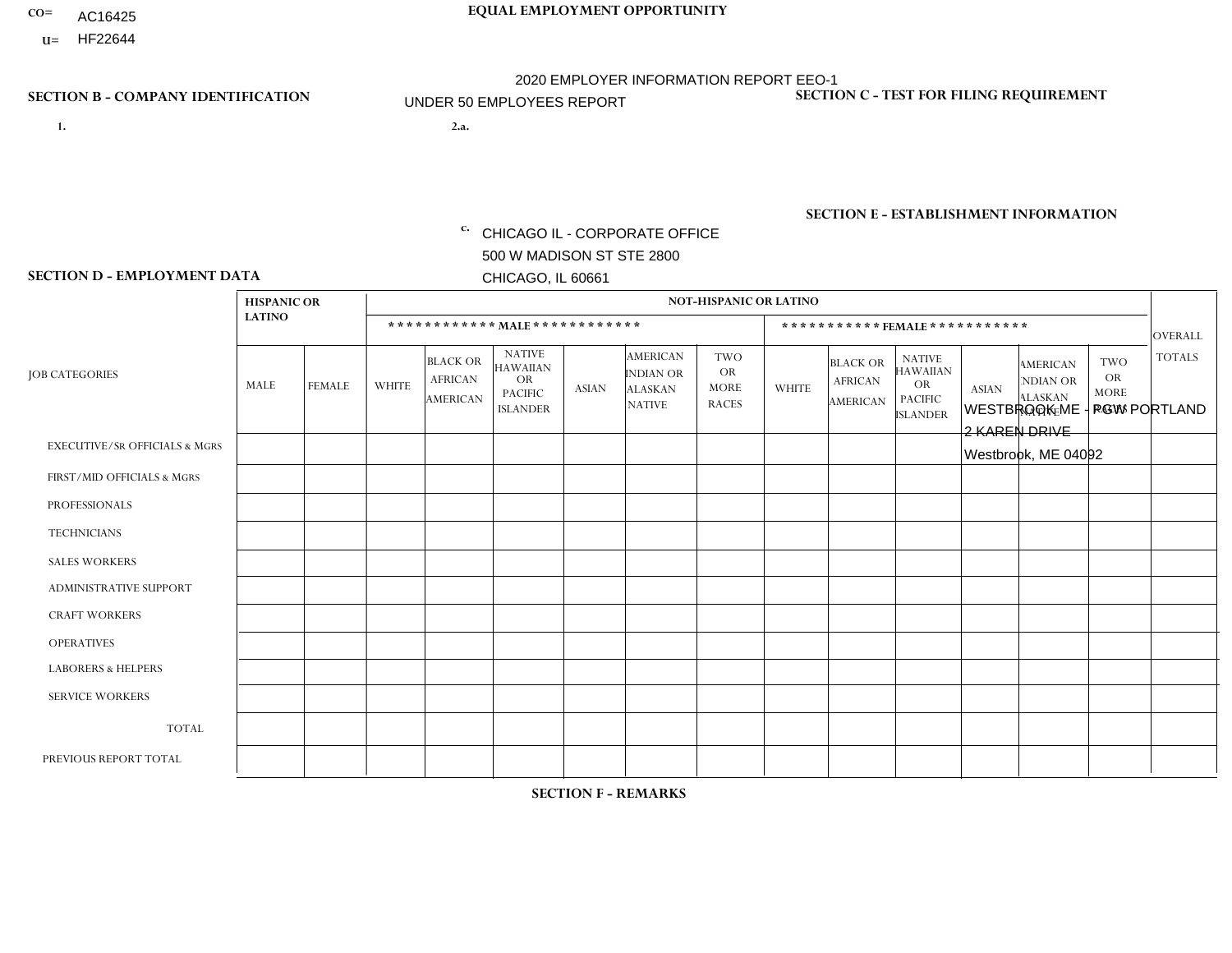- AC16425
- **U=**

- **1. 2.a.** CHICAGO IL CORPORATE OFFICE 500 W MADISON ST STE 2800 CHICAGO, IL 60661
- 2.a. CLAYTON NC APO RALEIGH 2928 US HIGHWAY 70 EAST Clayton, NC 27520

c. EIN= 952920557

## **SECTION B - COMPANY IDENTIFICATION SECTION C - TEST FOR FILING REQUIREMENT**

1- Y 2- Y 3- N DUNS= 000123456

**SECTION E - ESTABLISHMENT INFORMATION c.** NAICS: 423140

### **SECTION D - EMPLOYMENT DATA**

|                                          | <b>HISPANIC OR</b> |               |                |                                                      |                                                                             |              |                                                                        | <b>NOT-HISPANIC OR LATINO</b>                          |                         |                                               |                                                                                    |              |                                                                       |                                                        |                |
|------------------------------------------|--------------------|---------------|----------------|------------------------------------------------------|-----------------------------------------------------------------------------|--------------|------------------------------------------------------------------------|--------------------------------------------------------|-------------------------|-----------------------------------------------|------------------------------------------------------------------------------------|--------------|-----------------------------------------------------------------------|--------------------------------------------------------|----------------|
|                                          | <b>LATINO</b>      |               |                |                                                      | ************ MALE ************                                              |              |                                                                        |                                                        |                         | ***********FEMALE***********                  |                                                                                    |              |                                                                       |                                                        | <b>OVERALL</b> |
| <b>JOB CATEGORIES</b>                    | <b>MALE</b>        | <b>FEMALE</b> | <b>WHITE</b>   | <b>BLACK OR</b><br><b>AFRICAN</b><br><b>AMERICAN</b> | <b>NATIVE</b><br>HAWAIIAN<br><b>OR</b><br><b>PACIFIC</b><br><b>ISLANDER</b> | <b>ASIAN</b> | <b>AMERICAN</b><br><b>INDIAN OR</b><br><b>ALASKAN</b><br><b>NATIVE</b> | <b>TWO</b><br><b>OR</b><br><b>MORE</b><br><b>RACES</b> | <b>WHITE</b>            | <b>BLACK OR</b><br><b>AFRICAN</b><br>AMERICAN | <b>NATIVE</b><br><b>HAWAIIAN</b><br><b>OR</b><br><b>PACIFIC</b><br><b>ISLANDER</b> | <b>ASIAN</b> | <b>AMERICAN</b><br><b>NDIAN OR</b><br><b>ALASKAN</b><br><b>NATIVE</b> | <b>TWO</b><br><b>OR</b><br><b>MORE</b><br><b>RACES</b> | <b>TOTALS</b>  |
| <b>EXECUTIVE/SR OFFICIALS &amp; MGRS</b> | $\Omega$           | $\Omega$      | $\Omega$       | $\Omega$                                             | $\mathbf{0}$                                                                | $\Omega$     | $\Omega$                                                               | $\Omega$                                               | $\Omega$                | $\Omega$                                      | $\Omega$                                                                           | $\Omega$     | $\Omega$                                                              | $\Omega$                                               | $\Omega$       |
| FIRST/MID OFFICIALS & MGRS               | 0                  | $\mathbf 0$   | 1              | 0                                                    | $\Omega$                                                                    | $\mathbf{0}$ | $\Omega$                                                               | 0                                                      |                         | $\Omega$                                      | 0                                                                                  | 0            | $\Omega$                                                              | 0                                                      | $\overline{2}$ |
| <b>PROFESSIONALS</b>                     | 0                  | $\mathbf 0$   | $\mathbf 0$    | $\mathbf{1}$                                         | $\Omega$                                                                    | $\Omega$     | $\Omega$                                                               | 0                                                      | $\overline{\mathbf{A}}$ | $\Omega$                                      | 0                                                                                  | 0            | $\Omega$                                                              | $\mathbf 0$                                            | 2              |
| <b>TECHNICIANS</b>                       | 0                  | $\mathbf 0$   | $\mathbf 0$    | $\mathbf 0$                                          | $\Omega$                                                                    | $\Omega$     | $\Omega$                                                               | 0                                                      | $\Omega$                | $\Omega$                                      | $\mathbf 0$                                                                        | $\mathbf 0$  | $\Omega$                                                              | $\mathbf 0$                                            | $\mathbf 0$    |
| <b>SALES WORKERS</b>                     | $\mathbf 0$        | $\Omega$      | $\mathbf 0$    | $\Omega$                                             | $\Omega$                                                                    | $\Omega$     | $\Omega$                                                               | 0                                                      | $\Omega$                | $\Omega$                                      | $\Omega$                                                                           | $\mathbf{0}$ | $\Omega$                                                              | $\Omega$                                               | $\mathbf 0$    |
| ADMINISTRATIVE SUPPORT                   | $\Omega$           | $\Omega$      | $\overline{2}$ | $\Omega$                                             | $\mathbf{0}$                                                                | $\Omega$     | $\Omega$                                                               | 1                                                      | $\overline{2}$          | $\Omega$                                      | $\Omega$                                                                           | $\Omega$     | $\Omega$                                                              | $\Omega$                                               | 5              |
| <b>CRAFT WORKERS</b>                     | 0                  | $\Omega$      | $\mathbf 0$    | $\Omega$                                             | $\mathbf{0}$                                                                | $\Omega$     | $\Omega$                                                               | $\Omega$                                               | $\Omega$                | $\Omega$                                      | $\Omega$                                                                           | $\Omega$     | $\Omega$                                                              | $\Omega$                                               | $\Omega$       |
| <b>OPERATIVES</b>                        | 1                  | $\Omega$      | 5              | $\overline{2}$                                       | $\Omega$                                                                    | $\Omega$     | $\Omega$                                                               | 0                                                      | $\Omega$                | $\Omega$                                      | $\Omega$                                                                           | $\Omega$     | $\Omega$                                                              | $\Omega$                                               | 8              |
| <b>LABORERS &amp; HELPERS</b>            | $\Omega$           | $\Omega$      | 1              | $\mathbf{1}$                                         | $\Omega$                                                                    | $\Omega$     | $\Omega$                                                               | $\Omega$                                               | $\Omega$                | $\Omega$                                      | $\Omega$                                                                           | $\Omega$     | $\Omega$                                                              | $\Omega$                                               | $\overline{2}$ |
| <b>SERVICE WORKERS</b>                   | $\Omega$           | $\mathbf 0$   | 0              | $\mathbf 0$                                          | $\Omega$                                                                    | $\mathbf{0}$ | $\Omega$                                                               | 0                                                      | $\Omega$                | $\Omega$                                      | $\Omega$                                                                           | $\mathbf 0$  | $\Omega$                                                              | $\Omega$                                               | 0              |
| <b>TOTAL</b>                             | 1                  | $\mathbf 0$   | 9              | $\overline{4}$                                       | $\mathbf{0}$                                                                | $\mathbf{0}$ | $\Omega$                                                               | 1                                                      | 4                       | $\Omega$                                      | $\Omega$                                                                           | $\mathbf 0$  | $\Omega$                                                              | $\Omega$                                               | 19             |
| PREVIOUS REPORT TOTAL                    | 1                  | $\Omega$      | 8              | $\overline{7}$                                       | $\mathbf{0}$                                                                | $\Omega$     | $\Omega$                                                               | 1                                                      | 4                       | 1                                             | $\Omega$                                                                           | $\Omega$     | $\Omega$                                                              | $\Omega$                                               | 22             |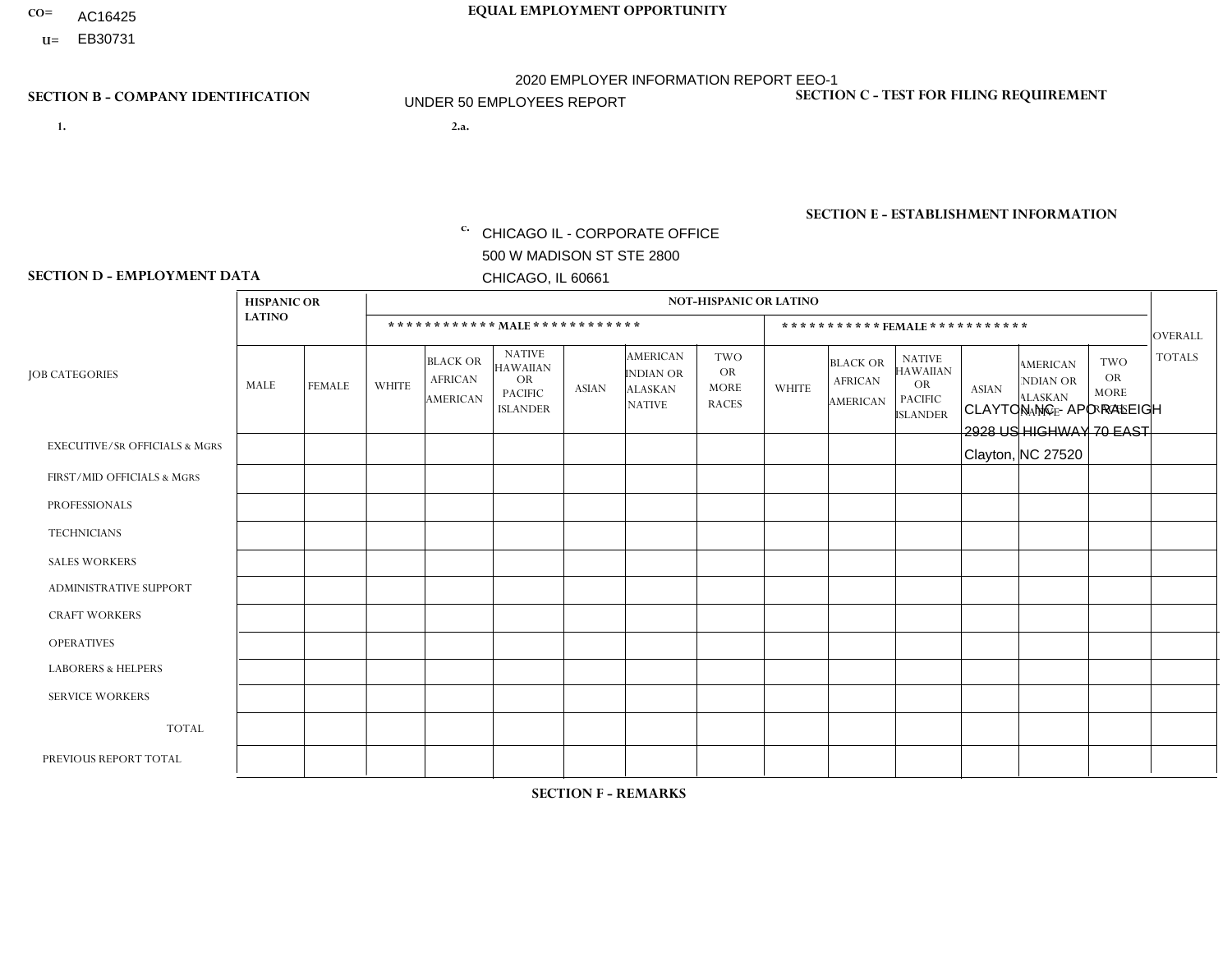- AC16425
- **U=**

**1. 2.a.** CHICAGO IL - CORPORATE OFFICE 500 W MADISON ST STE 2800 CHICAGO, IL 60661

2.a. BENSENVILLE IL - DEPOT 300 BEELINE DR Bensenville, IL 60106

EIN= 952920557

## **SECTION B - COMPANY IDENTIFICATION SECTION C - TEST FOR FILING REQUIREMENT**

1- Y 2- Y 3- N DUNS= 000123456

**SECTION E - ESTABLISHMENT INFORMATION c.** NAICS: 423140

### **SECTION D - EMPLOYMENT DATA**

|                                          | <b>HISPANIC OR</b> |               |              |                                                      |                                                                                    |              |                                                                        | <b>NOT-HISPANIC OR LATINO</b>                          |              |                                                      |                                                                                    |              |                                                                       |                                                        |                |
|------------------------------------------|--------------------|---------------|--------------|------------------------------------------------------|------------------------------------------------------------------------------------|--------------|------------------------------------------------------------------------|--------------------------------------------------------|--------------|------------------------------------------------------|------------------------------------------------------------------------------------|--------------|-----------------------------------------------------------------------|--------------------------------------------------------|----------------|
|                                          | <b>LATINO</b>      |               |              | ************ MALE ************                       |                                                                                    |              |                                                                        |                                                        |              |                                                      | *********** FEMALE ***********                                                     |              |                                                                       |                                                        | <b>OVERALL</b> |
| <b>JOB CATEGORIES</b>                    | <b>MALE</b>        | <b>FEMALE</b> | <b>WHITE</b> | <b>BLACK OR</b><br><b>AFRICAN</b><br><b>AMERICAN</b> | <b>NATIVE</b><br><b>HAWAIIAN</b><br><b>OR</b><br><b>PACIFIC</b><br><b>ISLANDER</b> | <b>ASIAN</b> | <b>AMERICAN</b><br><b>INDIAN OR</b><br><b>ALASKAN</b><br><b>NATIVE</b> | <b>TWO</b><br><b>OR</b><br><b>MORE</b><br><b>RACES</b> | <b>WHITE</b> | <b>BLACK OR</b><br><b>AFRICAN</b><br><b>AMERICAN</b> | <b>NATIVE</b><br><b>HAWAIIAN</b><br><b>OR</b><br><b>PACIFIC</b><br><b>ISLANDER</b> | <b>ASIAN</b> | <b>AMERICAN</b><br><b>NDIAN OR</b><br><b>ALASKAN</b><br><b>NATIVE</b> | <b>TWO</b><br><b>OR</b><br><b>MORE</b><br><b>RACES</b> | <b>TOTALS</b>  |
| <b>EXECUTIVE/SR OFFICIALS &amp; MGRS</b> | $\Omega$           | $\Omega$      | $\Omega$     | $\Omega$                                             | $\Omega$                                                                           | $\Omega$     | $\Omega$                                                               | $\Omega$                                               | $\Omega$     | $\mathbf{0}$                                         | $\mathbf{0}$                                                                       | $\Omega$     | $\Omega$                                                              | $\Omega$                                               | $\Omega$       |
| FIRST/MID OFFICIALS & MGRS               | $\Omega$           | $\Omega$      | $\Omega$     | $\mathbf 0$                                          | 0                                                                                  | $\Omega$     | $\Omega$                                                               | $\Omega$                                               | 1            | $\mathbf{0}$                                         | $\mathbf{0}$                                                                       | $\Omega$     | $\Omega$                                                              | $\Omega$                                               | $\mathbf{1}$   |
| <b>PROFESSIONALS</b>                     | $\Omega$           | $\Omega$      | $\mathbf 0$  | $\mathbf 0$                                          | $\overline{0}$                                                                     | $\Omega$     | $\overline{0}$                                                         | $\Omega$                                               | $\Omega$     | $\Omega$                                             | $\mathbf{0}$                                                                       | $\Omega$     | $\Omega$                                                              | $\Omega$                                               | $\mathbf 0$    |
| <b>TECHNICIANS</b>                       | $\mathbf 0$        | $\mathbf 0$   | $\Omega$     | $\mathbf 0$                                          | 0                                                                                  | $\Omega$     | $\overline{0}$                                                         | $\Omega$                                               | $\mathbf 0$  | $\mathbf 0$                                          | $\mathbf 0$                                                                        | $\mathbf 0$  | $\Omega$                                                              | $\Omega$                                               | $\mathbf 0$    |
| <b>SALES WORKERS</b>                     | $\Omega$           | $\Omega$      | $\Omega$     | $\Omega$                                             | $\Omega$                                                                           | $\Omega$     | $\Omega$                                                               | $\Omega$                                               | $\Omega$     | $\Omega$                                             | $\Omega$                                                                           | $\Omega$     | $\Omega$                                                              | $\Omega$                                               | $\mathbf 0$    |
| <b>ADMINISTRATIVE SUPPORT</b>            | $\Omega$           | $\Omega$      | $\Omega$     | 0                                                    | $\mathbf 0$                                                                        | $\Omega$     | $\Omega$                                                               | $\Omega$                                               | $\Omega$     | $\mathbf{0}$                                         | $\mathbf{0}$                                                                       | $\Omega$     | $\Omega$                                                              | $\Omega$                                               | $\mathbf 0$    |
| <b>CRAFT WORKERS</b>                     | $\Omega$           | $\Omega$      | $\mathbf 0$  | $\mathbf 0$                                          | 0                                                                                  | $\Omega$     | $\Omega$                                                               | $\Omega$                                               | $\Omega$     | $\Omega$                                             | $\Omega$                                                                           | $\Omega$     | $\Omega$                                                              | $\Omega$                                               | $\mathbf 0$    |
| <b>OPERATIVES</b>                        | 4                  | $\mathbf 0$   | 1            | $\mathbf{1}$                                         | 0                                                                                  | $\mathbf 0$  | $\overline{0}$                                                         |                                                        | $\Omega$     | $\Omega$                                             | $\Omega$                                                                           | $\Omega$     | $\Omega$                                                              | $\mathbf{0}$                                           | $\overline{7}$ |
| <b>LABORERS &amp; HELPERS</b>            | $\Omega$           | $\Omega$      | $\Omega$     | $\Omega$                                             | 0                                                                                  | $\Omega$     | $\Omega$                                                               | $\Omega$                                               | $\Omega$     | $\Omega$                                             | $\mathbf{0}$                                                                       | $\Omega$     | $\Omega$                                                              | $\Omega$                                               | 0              |
| <b>SERVICE WORKERS</b>                   | 0                  | 0             | 0            | 0                                                    | 0                                                                                  | $\mathbf 0$  | $\Omega$                                                               | $\Omega$                                               | $\Omega$     | $\Omega$                                             | $\mathbf{0}$                                                                       | $\Omega$     | $\Omega$                                                              | $\Omega$                                               | 0              |
| <b>TOTAL</b>                             | 4                  | $\mathbf 0$   | 1            | $\mathbf{1}$                                         | 0                                                                                  | $\mathbf 0$  | $\Omega$                                                               |                                                        | $\mathbf 1$  | $\mathbf{0}$                                         | $\Omega$                                                                           | $\mathbf 0$  | $\Omega$                                                              | $\mathbf 0$                                            | 8              |
| PREVIOUS REPORT TOTAL                    | 8                  | $\mathbf 0$   |              | 3                                                    | 0                                                                                  | $\Omega$     | $\overline{0}$                                                         |                                                        | $\mathbf 1$  | $\Omega$                                             | $\mathbf{0}$                                                                       | $\Omega$     | $\Omega$                                                              | $\mathbf 0$                                            | 14             |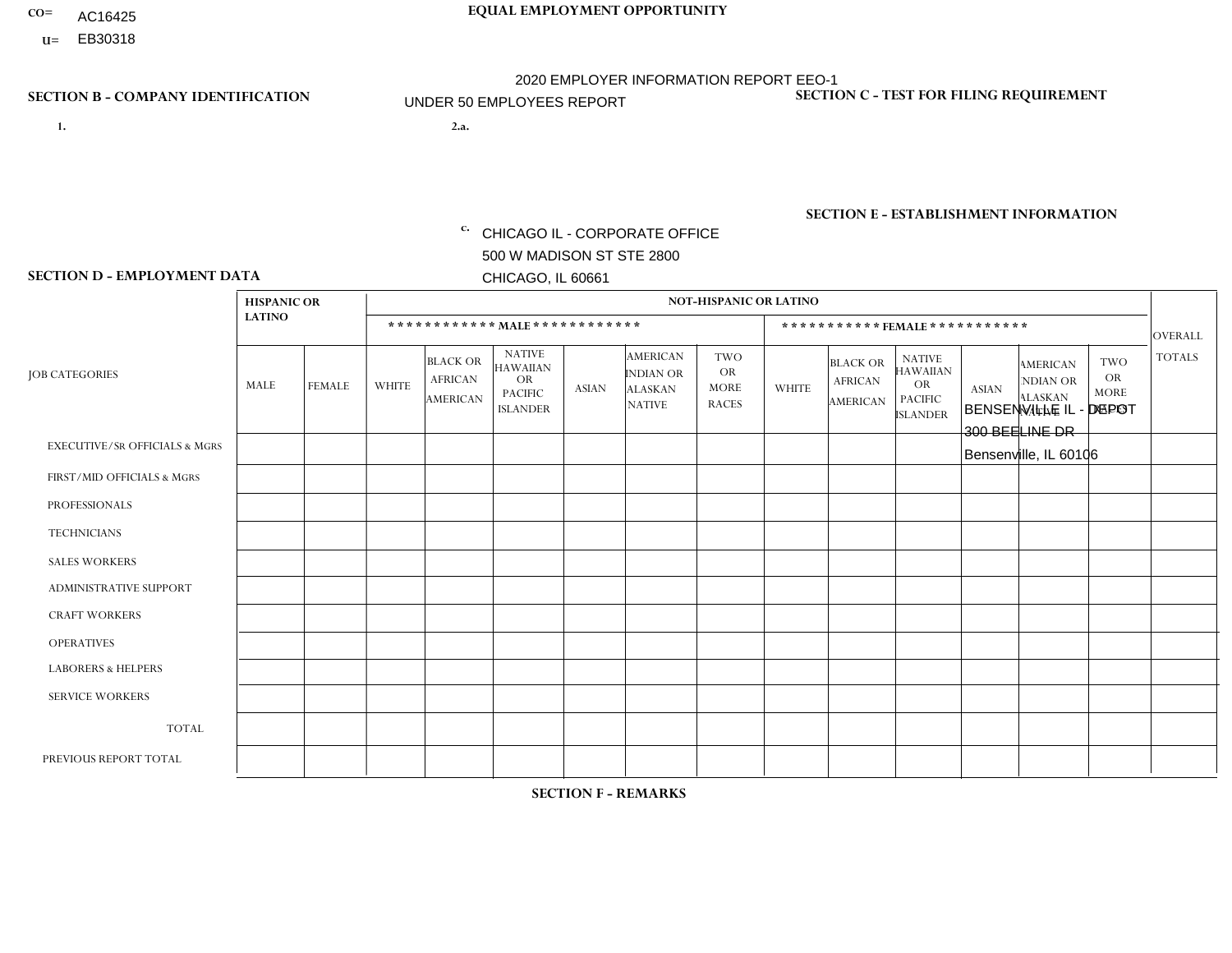- AC16425
- **U=**

- **1. 2.a.** CHICAGO IL CORPORATE OFFICE 500 W MADISON ST STE 2800 CHICAGO, IL 60661
- 2.a. ERIE PA 901 WEST 12TH STREET STE 206 Erie, PA 16501
	- EIN= 952920557

## **SECTION B - COMPANY IDENTIFICATION SECTION C - TEST FOR FILING REQUIREMENT**

1- Y 2- Y 3- N DUNS= 000123456

**SECTION E - ESTABLISHMENT INFORMATION c.** NAICS: 423140

## **SECTION D - EMPLOYMENT DATA**

|                                          | <b>HISPANIC OR</b> |                |                |                                                      |                                                                                    |              |                                                                        | <b>NOT-HISPANIC OR LATINO</b>                          |                              |                                               |                                                                                    |              |                                                                       |                                                        |                |  |
|------------------------------------------|--------------------|----------------|----------------|------------------------------------------------------|------------------------------------------------------------------------------------|--------------|------------------------------------------------------------------------|--------------------------------------------------------|------------------------------|-----------------------------------------------|------------------------------------------------------------------------------------|--------------|-----------------------------------------------------------------------|--------------------------------------------------------|----------------|--|
|                                          | <b>LATINO</b>      |                |                |                                                      | ************ MALE ************                                                     |              |                                                                        |                                                        | ***********FEMALE*********** |                                               |                                                                                    |              |                                                                       |                                                        |                |  |
| <b>JOB CATEGORIES</b>                    | MALE               | <b>FEMALE</b>  | <b>WHITE</b>   | <b>BLACK OR</b><br><b>AFRICAN</b><br><b>AMERICAN</b> | <b>NATIVE</b><br><b>HAWAIIAN</b><br><b>OR</b><br><b>PACIFIC</b><br><b>ISLANDER</b> | <b>ASIAN</b> | <b>AMERICAN</b><br><b>INDIAN OR</b><br><b>ALASKAN</b><br><b>NATIVE</b> | <b>TWO</b><br><b>OR</b><br><b>MORE</b><br><b>RACES</b> | <b>WHITE</b>                 | <b>BLACK OR</b><br><b>AFRICAN</b><br>AMERICAN | <b>NATIVE</b><br><b>HAWAIIAN</b><br><b>OR</b><br><b>PACIFIC</b><br><b>ISLANDER</b> | <b>ASIAN</b> | <b>AMERICAN</b><br><b>NDIAN OR</b><br><b>ALASKAN</b><br><b>NATIVE</b> | <b>TWO</b><br><b>OR</b><br><b>MORE</b><br><b>RACES</b> | <b>TOTALS</b>  |  |
| <b>EXECUTIVE/SR OFFICIALS &amp; MGRS</b> | $\mathbf 0$        | 0              | $\mathbf 0$    | $\mathbf 0$                                          | 0                                                                                  | $\mathbf 0$  | $\Omega$                                                               | $\Omega$                                               | $\Omega$                     | $\Omega$                                      | $\Omega$                                                                           | $\mathbf 0$  | 0                                                                     | $\mathbf 0$                                            | $\mathbf 0$    |  |
| FIRST/MID OFFICIALS & MGRS               | 0                  | $\Omega$       | $\overline{c}$ | $\Omega$                                             | $\Omega$                                                                           | $\mathbf{0}$ | $\Omega$                                                               | $\Omega$                                               | 0                            | $\Omega$                                      | $\Omega$                                                                           | $\Omega$     | $\Omega$                                                              | $\mathbf{0}$                                           | $\overline{2}$ |  |
| <b>PROFESSIONALS</b>                     | 0                  | 0              | $\Omega$       | $\pmb{0}$                                            | $\Omega$                                                                           | $\Omega$     | $\Omega$                                                               | $\Omega$                                               | 0                            | $\Omega$                                      | $\Omega$                                                                           | $\mathbf{0}$ | $\Omega$                                                              | $\mathbf{0}$                                           | $\mathbf 0$    |  |
| <b>TECHNICIANS</b>                       | $\Omega$           | $\overline{0}$ | $\mathbf 0$    | $\mathbf 0$                                          | $\Omega$                                                                           | $\Omega$     | $\Omega$                                                               | $\Omega$                                               | $\overline{0}$               | $\Omega$                                      | $\Omega$                                                                           | $\mathbf 0$  | $\Omega$                                                              | $\Omega$                                               | $\mathbf{0}$   |  |
| <b>SALES WORKERS</b>                     | $\mathbf 0$        | $\overline{0}$ | 1              | $\mathbf 0$                                          | $\overline{0}$                                                                     | $\Omega$     | $\Omega$                                                               | $\Omega$                                               | $\Omega$                     | $\Omega$                                      | $\Omega$                                                                           | $\mathbf 0$  | $\mathbf 0$                                                           | $\mathbf 0$                                            | $\mathbf{1}$   |  |
| <b>ADMINISTRATIVE SUPPORT</b>            | $\Omega$           | $\Omega$       | $\Omega$       | $\Omega$                                             | $\Omega$                                                                           | $\Omega$     | $\Omega$                                                               | $\Omega$                                               | 0                            | $\Omega$                                      | $\Omega$                                                                           | $\Omega$     | $\Omega$                                                              | $\mathbf{0}$                                           | $\Omega$       |  |
| <b>CRAFT WORKERS</b>                     | 0                  | $\Omega$       | $\Omega$       | $\mathbf 0$                                          | $\Omega$                                                                           | $\Omega$     | $\Omega$                                                               | $\Omega$                                               | $\Omega$                     | $\Omega$                                      | $\Omega$                                                                           | $\mathbf{0}$ | $\mathbf{0}$                                                          | $\mathbf 0$                                            | $\mathbf{0}$   |  |
| <b>OPERATIVES</b>                        | 0                  | $\Omega$       | 3              | $\mathbf 0$                                          | $\Omega$                                                                           | $\Omega$     | $\Omega$                                                               | $\Omega$                                               | $\Omega$                     | $\Omega$                                      | $\Omega$                                                                           | $\mathbf{0}$ | $\Omega$                                                              | $\mathbf{0}$                                           | 3              |  |
| <b>LABORERS &amp; HELPERS</b>            | 0                  | $\Omega$       | 3              | $\mathbf 0$                                          | $\mathbf 0$                                                                        | $\Omega$     | $\Omega$                                                               | $\Omega$                                               | $\Omega$                     | $\Omega$                                      | $\Omega$                                                                           | $\mathbf{0}$ | $\Omega$                                                              | $\mathbf{0}$                                           | 3              |  |
| <b>SERVICE WORKERS</b>                   | 0                  | $\Omega$       | $\mathbf 0$    | 0                                                    | $\Omega$                                                                           | $\Omega$     | $\Omega$                                                               | $\Omega$                                               | $\Omega$                     | $\Omega$                                      | $\Omega$                                                                           | $\mathbf{0}$ | $\Omega$                                                              | $\mathbf{0}$                                           | 0              |  |
| <b>TOTAL</b>                             | 0                  | 0              | 9              | 0                                                    | 0                                                                                  | $\Omega$     | $\Omega$                                                               | $\Omega$                                               | $\Omega$                     | $\Omega$                                      | $\Omega$                                                                           | $\mathbf 0$  | $\Omega$                                                              | $\mathbf 0$                                            | 9              |  |
| PREVIOUS REPORT TOTAL                    | 0                  | $\overline{0}$ | 10             | $\mathbf 0$                                          | 0                                                                                  | $\Omega$     | $\Omega$                                                               | $\Omega$                                               | 1                            | $\Omega$                                      | $\Omega$                                                                           | $\mathbf 0$  | 0                                                                     | $\mathbf 0$                                            | 11             |  |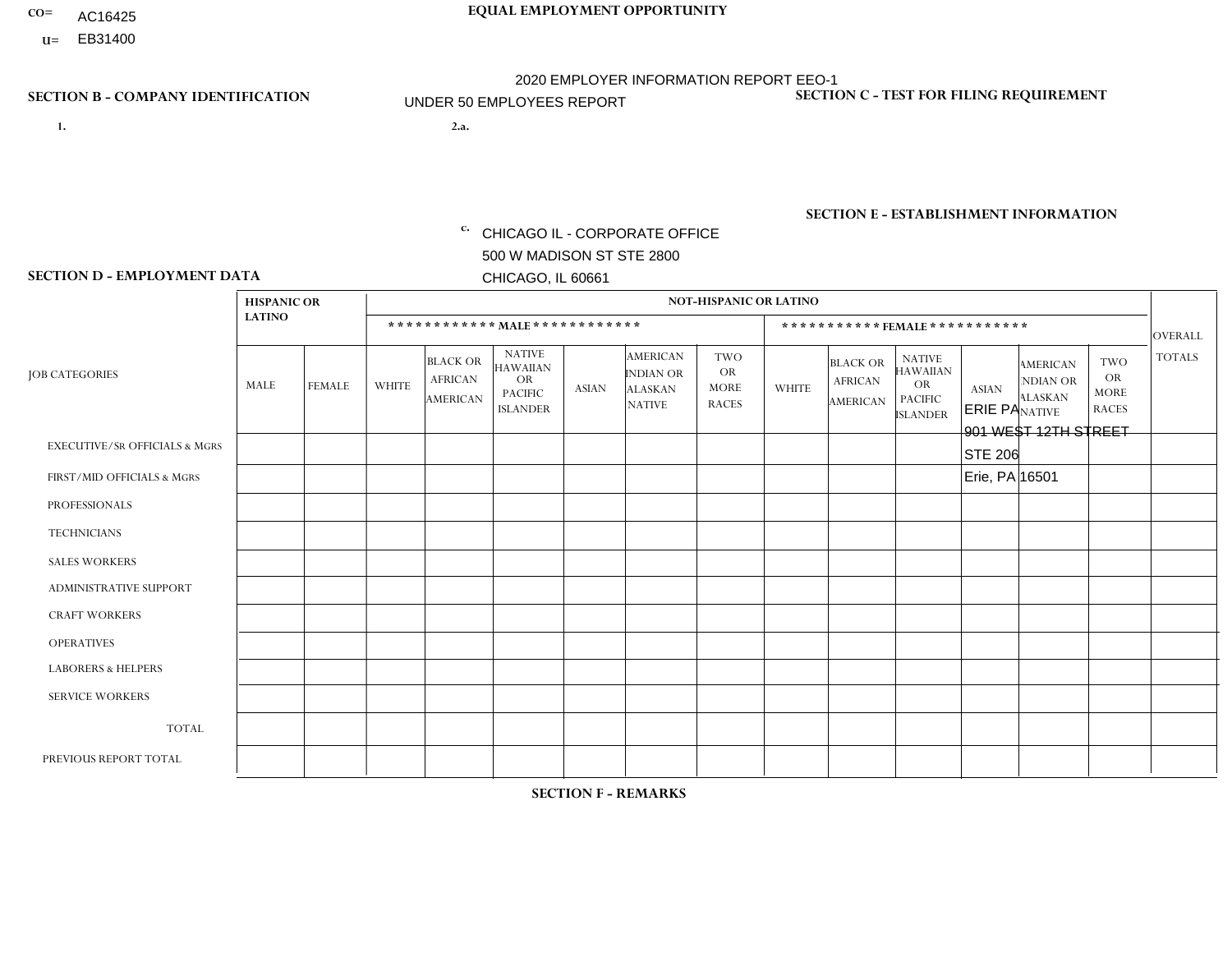- AC16425
- **U=**

**1. 2.a.** CHICAGO IL - CORPORATE OFFICE 500 W MADISON ST STE 2800 CHICAGO, IL 60661

2.a. DURHAM NC - SELF SERVICE 1301 S MIAMI BLVD Durham, NC 27703

**SECTION B - COMPANY IDENTIFICATION SECTION C - TEST FOR FILING REQUIREMENT** 

1- Y 2- Y 3- N DUNS= 000123456

|                   | <b>SECTION E - ESTABLISHMENT INFORMATION</b> |
|-------------------|----------------------------------------------|
| c. EIN= 952920557 | NAICS: 423140                                |

### **SECTION D - EMPLOYMENT DATA**

|                                          | <b>HISPANIC OR</b> |                |                |                                                      |                                                                                    |              |                                                                        | <b>NOT-HISPANIC OR LATINO</b>                          |                              |                                                      |                                                                                    |              |                                                                |                                                        |                |  |
|------------------------------------------|--------------------|----------------|----------------|------------------------------------------------------|------------------------------------------------------------------------------------|--------------|------------------------------------------------------------------------|--------------------------------------------------------|------------------------------|------------------------------------------------------|------------------------------------------------------------------------------------|--------------|----------------------------------------------------------------|--------------------------------------------------------|----------------|--|
|                                          | <b>LATINO</b>      |                |                | ************ MALE ************                       |                                                                                    |              |                                                                        |                                                        | ***********FEMALE*********** |                                                      |                                                                                    |              |                                                                |                                                        |                |  |
| <b>JOB CATEGORIES</b>                    | <b>MALE</b>        | <b>FEMALE</b>  | <b>WHITE</b>   | <b>BLACK OR</b><br><b>AFRICAN</b><br><b>AMERICAN</b> | <b>NATIVE</b><br><b>HAWAIIAN</b><br><b>OR</b><br><b>PACIFIC</b><br><b>ISLANDER</b> | <b>ASIAN</b> | <b>AMERICAN</b><br><b>INDIAN OR</b><br><b>ALASKAN</b><br><b>NATIVE</b> | <b>TWO</b><br><b>OR</b><br><b>MORE</b><br><b>RACES</b> | <b>WHITE</b>                 | <b>BLACK OR</b><br><b>AFRICAN</b><br><b>AMERICAN</b> | <b>NATIVE</b><br><b>HAWAIIAN</b><br><b>OR</b><br><b>PACIFIC</b><br><b>ISLANDER</b> | <b>ASIAN</b> | <b>AMERICAN</b><br>NDIAN OR<br><b>ALASKAN</b><br><b>NATIVE</b> | <b>TWO</b><br><b>OR</b><br><b>MORE</b><br><b>RACES</b> | <b>TOTALS</b>  |  |
| <b>EXECUTIVE/SR OFFICIALS &amp; MGRS</b> | $\Omega$           | $\Omega$       | $\Omega$       | $\Omega$                                             | $\Omega$                                                                           | $\Omega$     | $\Omega$                                                               | $\Omega$                                               | $\Omega$                     | $\Omega$                                             | $\Omega$                                                                           | $\Omega$     | $\Omega$                                                       | $\Omega$                                               | $\mathbf 0$    |  |
| FIRST/MID OFFICIALS & MGRS               | $\Omega$           | $\mathbf 0$    | 1              | $\mathbf 0$                                          | 0                                                                                  | $\mathbf 0$  | $\Omega$                                                               | $\Omega$                                               | $\Omega$                     | $\mathbf{0}$                                         | $\Omega$                                                                           | $\mathbf 0$  | $\Omega$                                                       | $\mathbf 0$                                            | $\mathbf{1}$   |  |
| <b>PROFESSIONALS</b>                     | $\Omega$           | $\overline{2}$ | $\Omega$       | $\mathbf 0$                                          | $\Omega$                                                                           | $\Omega$     | $\Omega$                                                               | $\Omega$                                               | $\mathbf{1}$                 | $\Omega$                                             | $\mathbf{0}$                                                                       | $\Omega$     | $\Omega$                                                       | $\Omega$                                               | 3              |  |
| <b>TECHNICIANS</b>                       | $\Omega$           | $\mathbf 0$    | $\Omega$       | $\mathbf 0$                                          | 0                                                                                  | $\Omega$     | $\overline{0}$                                                         | $\Omega$                                               | $\Omega$                     | $\Omega$                                             | $\Omega$                                                                           | $\Omega$     | $\Omega$                                                       | $\Omega$                                               | $\mathbf 0$    |  |
| <b>SALES WORKERS</b>                     | $\Omega$           | $\mathbf 0$    | $\Omega$       | $\mathbf 0$                                          | $\mathbf 0$                                                                        | $\Omega$     | $\Omega$                                                               | $\Omega$                                               | $\Omega$                     | $\Omega$                                             | $\Omega$                                                                           | $\Omega$     | $\Omega$                                                       | $\Omega$                                               | $\mathbf 0$    |  |
| <b>ADMINISTRATIVE SUPPORT</b>            | $\Omega$           | $\overline{2}$ | $\Omega$       | $\mathbf 0$                                          | 0                                                                                  | $\Omega$     | $\Omega$                                                               |                                                        | $\Omega$                     |                                                      | $\mathbf{0}$                                                                       | $\Omega$     | $\Omega$                                                       | $\Omega$                                               | $\overline{4}$ |  |
| <b>CRAFT WORKERS</b>                     | $\Omega$           | $\Omega$       | $\Omega$       | $\mathbf 0$                                          | 0                                                                                  | $\Omega$     | $\Omega$                                                               | $\Omega$                                               | $\Omega$                     | $\Omega$                                             | $\Omega$                                                                           | $\Omega$     | $\Omega$                                                       | $\Omega$                                               | $\mathbf{0}$   |  |
| <b>OPERATIVES</b>                        |                    | $\Omega$       | 1              | 2                                                    | 0                                                                                  | $\Omega$     | $\overline{0}$                                                         | 2                                                      | $\Omega$                     | $\Omega$                                             | $\mathbf{0}$                                                                       | $\Omega$     | $\Omega$                                                       | $\Omega$                                               | 6              |  |
| <b>LABORERS &amp; HELPERS</b>            | 4                  | $\Omega$       | 1              | $\mathbf 0$                                          | 0                                                                                  | $\Omega$     | $\Omega$                                                               | $\Omega$                                               | $\Omega$                     | $\Omega$                                             | $\Omega$                                                                           | $\Omega$     | $\Omega$                                                       | $\Omega$                                               | $\overline{2}$ |  |
| <b>SERVICE WORKERS</b>                   | $\Omega$           | $\Omega$       | 0              | 0                                                    | $\mathbf{0}$                                                                       | $\Omega$     | $\Omega$                                                               | $\Omega$                                               | $\Omega$                     | $\Omega$                                             | $\Omega$                                                                           | $\Omega$     | $\Omega$                                                       | $\Omega$                                               | 0              |  |
| <b>TOTAL</b>                             | $\overline{2}$     | $\overline{4}$ | 3              | $\overline{2}$                                       | 0                                                                                  | $\mathbf{0}$ | $\Omega$                                                               | 3                                                      | 1                            | -1                                                   | $\mathbf 0$                                                                        | $\mathbf 0$  | 0                                                              | $\mathbf 0$                                            | 16             |  |
| PREVIOUS REPORT TOTAL                    |                    | 4              | $\overline{c}$ | $\overline{2}$                                       | $\Omega$                                                                           | $\Omega$     | 0                                                                      | 3                                                      | 1                            | $\overline{2}$                                       | $\Omega$                                                                           | $\Omega$     | $\Omega$                                                       | $\mathbf{0}$                                           | 15             |  |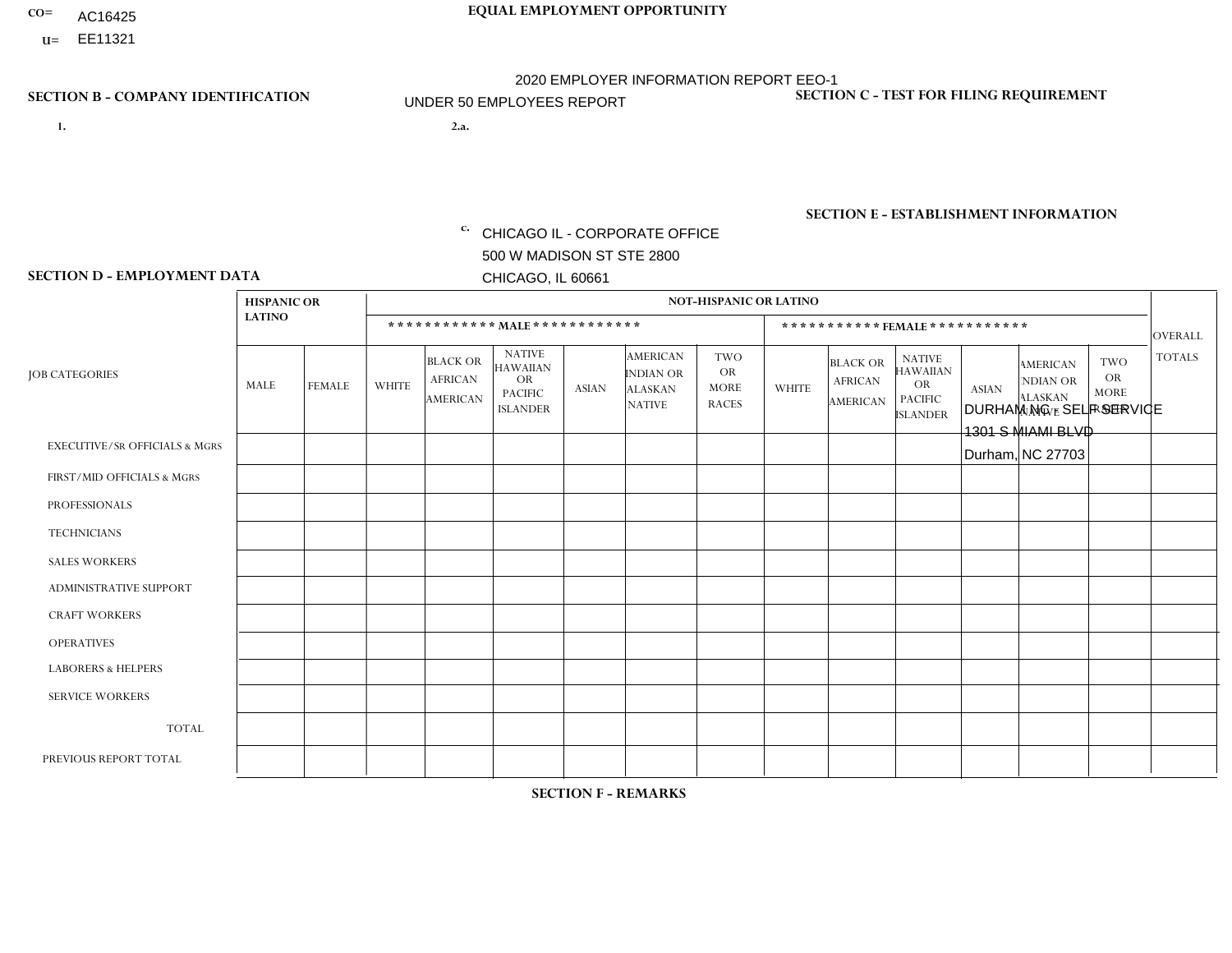- AC16425
- **U=**

**1. 2.a.** CHICAGO IL - CORPORATE OFFICE 500 W MADISON ST STE 2800 CHICAGO, IL 60661

2.a. HOUSTON TX - SS HOUSTON SW 12575 HIRAM CLARKE RD Houston, TX 77045

c. EIN= 952920557

## **SECTION B - COMPANY IDENTIFICATION SECTION C - TEST FOR FILING REQUIREMENT**

1- Y 2- Y 3- N DUNS= 000123456

**SECTION E - ESTABLISHMENT INFORMATION c.** NAICS: 423140

## **SECTION D - EMPLOYMENT DATA**

|                                          | <b>HISPANIC OR</b> |               |                |                                                      |                                                                                    |              |                                                                        | <b>NOT-HISPANIC OR LATINO</b>                          |                              |                                               |                                                                                    |              |                                                                |                                                        |                                 |  |
|------------------------------------------|--------------------|---------------|----------------|------------------------------------------------------|------------------------------------------------------------------------------------|--------------|------------------------------------------------------------------------|--------------------------------------------------------|------------------------------|-----------------------------------------------|------------------------------------------------------------------------------------|--------------|----------------------------------------------------------------|--------------------------------------------------------|---------------------------------|--|
|                                          | <b>LATINO</b>      |               |                | ************ MALE ************                       |                                                                                    |              |                                                                        |                                                        | ***********FEMALE*********** |                                               |                                                                                    |              |                                                                |                                                        |                                 |  |
| <b>JOB CATEGORIES</b>                    | <b>MALE</b>        | <b>FEMALE</b> | <b>WHITE</b>   | <b>BLACK OR</b><br><b>AFRICAN</b><br><b>AMERICAN</b> | <b>NATIVE</b><br><b>HAWAIIAN</b><br><b>OR</b><br><b>PACIFIC</b><br><b>ISLANDER</b> | <b>ASIAN</b> | <b>AMERICAN</b><br><b>INDIAN OR</b><br><b>ALASKAN</b><br><b>NATIVE</b> | <b>TWO</b><br><b>OR</b><br><b>MORE</b><br><b>RACES</b> | <b>WHITE</b>                 | <b>BLACK OR</b><br><b>AFRICAN</b><br>AMERICAN | <b>NATIVE</b><br><b>HAWAIIAN</b><br><b>OR</b><br><b>PACIFIC</b><br><b>ISLANDER</b> | <b>ASIAN</b> | <b>AMERICAN</b><br>NDIAN OR<br><b>ALASKAN</b><br><b>NATIVE</b> | <b>TWO</b><br><b>OR</b><br><b>MORE</b><br><b>RACES</b> | <b>OVERALL</b><br><b>TOTALS</b> |  |
| <b>EXECUTIVE/SR OFFICIALS &amp; MGRS</b> | $\Omega$           | $\mathbf 0$   | $\Omega$       | $\mathbf 0$                                          | 0                                                                                  | $\mathbf 0$  | $\Omega$                                                               | $\Omega$                                               | 0                            | $\mathbf 0$                                   | 0                                                                                  | $\mathbf 0$  | $\Omega$                                                       | $\mathbf 0$                                            | $\mathbf 0$                     |  |
| FIRST/MID OFFICIALS & MGRS               | $\Omega$           | $\Omega$      | -1             | $\overline{ }$                                       | $\Omega$                                                                           | $\Omega$     | $\Omega$                                                               | $\Omega$                                               | 0                            | $\Omega$                                      | 0                                                                                  | $\Omega$     | $\Omega$                                                       | $\Omega$                                               | $\overline{2}$                  |  |
| <b>PROFESSIONALS</b>                     | $\Omega$           | $\mathbf 0$   | $\mathbf 0$    | $\mathbf 0$                                          | $\mathbf 0$                                                                        | $\Omega$     | $\Omega$                                                               | $\Omega$                                               | $\Omega$                     | $\Omega$                                      | 0                                                                                  | $\mathbf 0$  | $\Omega$                                                       | $\mathbf 0$                                            | $\mathbf{0}$                    |  |
| <b>TECHNICIANS</b>                       | $\Omega$           | $\Omega$      | $\Omega$       | $\mathbf 0$                                          | $\Omega$                                                                           | $\Omega$     | $\Omega$                                                               | $\Omega$                                               | $\Omega$                     | $\Omega$                                      | $\Omega$                                                                           | $\mathbf 0$  | $\Omega$                                                       | $\Omega$                                               | $\overline{0}$                  |  |
| <b>SALES WORKERS</b>                     | 5                  | 5             | $\Omega$       | $\mathbf 0$                                          | $\Omega$                                                                           | $\Omega$     | $\Omega$                                                               | $\Omega$                                               | $\Omega$                     | $\Omega$                                      | 0                                                                                  | $\mathbf 0$  | $\Omega$                                                       | $\Omega$                                               | 10 <sup>°</sup>                 |  |
| ADMINISTRATIVE SUPPORT                   | $\Omega$           | 3             | $\Omega$       | $\mathbf 0$                                          | $\mathbf 0$                                                                        | $\Omega$     | $\Omega$                                                               | $\Omega$                                               | $\Omega$                     | $\Omega$                                      | 0                                                                                  | $\mathbf 0$  | 0                                                              | $\Omega$                                               | 3                               |  |
| <b>CRAFT WORKERS</b>                     | $\Omega$           | $\Omega$      | $\Omega$       | $\mathbf 0$                                          | $\Omega$                                                                           | $\Omega$     | $\Omega$                                                               | $\Omega$                                               | 0                            | $\Omega$                                      | 0                                                                                  | $\Omega$     | $\Omega$                                                       | $\Omega$                                               | $\mathbf 0$                     |  |
| <b>OPERATIVES</b>                        | $\overline{7}$     | $\Omega$      | $\overline{1}$ | 5                                                    | $\Omega$                                                                           | $\Omega$     | $\Omega$                                                               | $\mathbf{1}$                                           | $\Omega$                     | $\Omega$                                      | 0                                                                                  | $\Omega$     | $\Omega$                                                       | $\Omega$                                               | 14                              |  |
| <b>LABORERS &amp; HELPERS</b>            | 1                  | $\Omega$      | $\mathbf{0}$   | $\mathbf 0$                                          | $\Omega$                                                                           | $\Omega$     | $\Omega$                                                               | $\Omega$                                               | $\overline{0}$               | $\Omega$                                      | $\Omega$                                                                           | $\Omega$     | $\Omega$                                                       | $\Omega$                                               | $\mathbf{1}$                    |  |
| <b>SERVICE WORKERS</b>                   | $\Omega$           | $\Omega$      | $\mathbf 0$    | 0                                                    | $\mathbf 0$                                                                        | $\mathbf 0$  | $\Omega$                                                               | $\Omega$                                               | 0                            | $\Omega$                                      | $\Omega$                                                                           | $\mathbf 0$  | $\Omega$                                                       | $\mathbf 0$                                            | $\mathbf{0}$                    |  |
| <b>TOTAL</b>                             | 13                 | 8             | $\overline{c}$ | 6                                                    | 0                                                                                  | 0            | $\Omega$                                                               | $\mathbf{1}$                                           | 0                            | $\mathbf{0}$                                  | 0                                                                                  | 0            | 0                                                              | $\mathbf 0$                                            | 30                              |  |
| PREVIOUS REPORT TOTAL                    | 13                 | 8             | 4              | 5                                                    | $\Omega$                                                                           | $\Omega$     | $\Omega$                                                               | 1                                                      | 0                            | $\Omega$                                      | 0                                                                                  | $\mathbf 0$  | $\Omega$                                                       | 0                                                      | 31                              |  |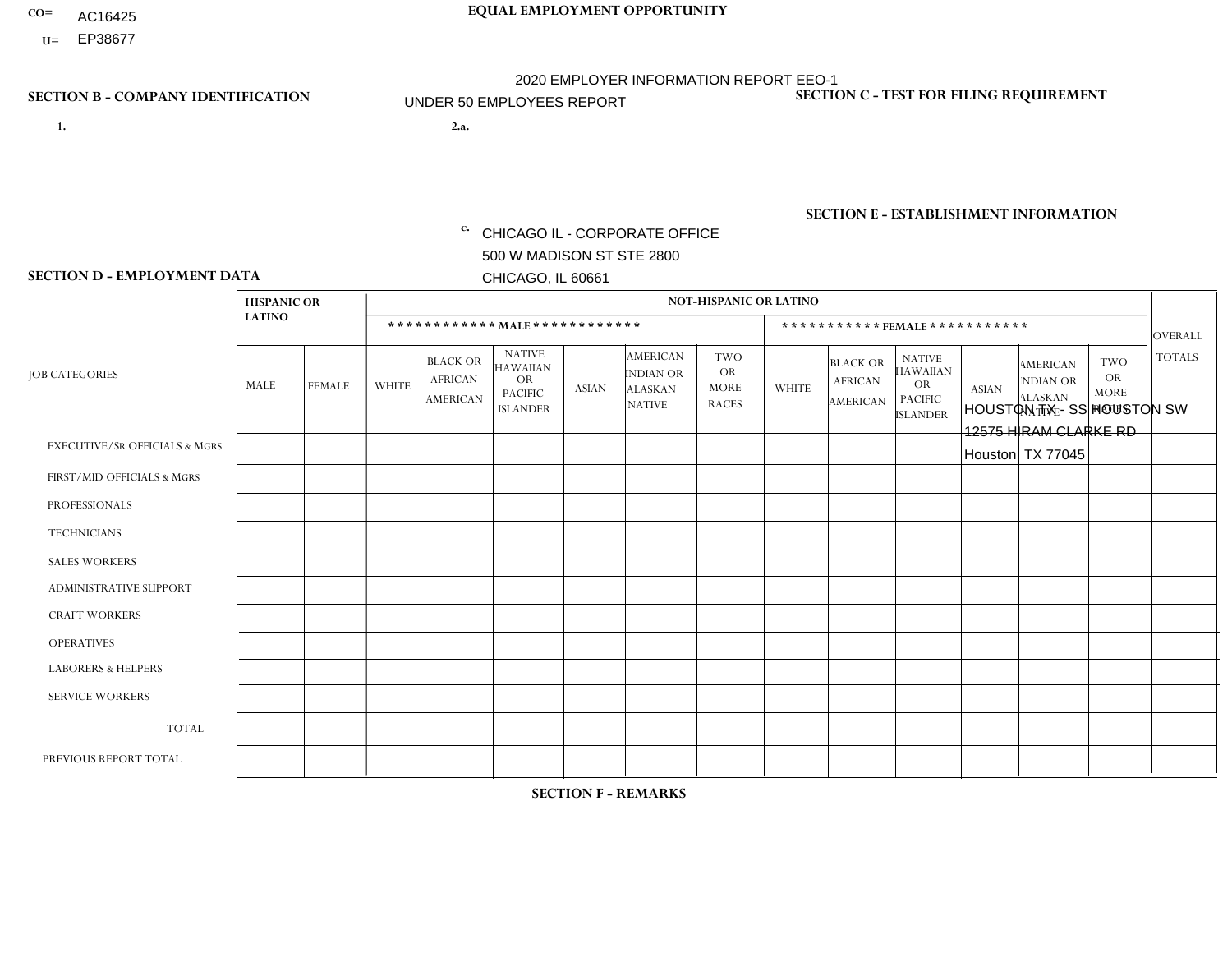- AC16425
- **U=**

- **1. 2.a.** CHICAGO IL CORPORATE OFFICE 500 W MADISON ST STE 2800 CHICAGO, IL 60661
- 2.a. ATLANTA GA GOODMARK 682 US HWY 78 NW (STATE RT 1) Monroe, GA 30655

c. EIN= 952920557

## **SECTION B - COMPANY IDENTIFICATION SECTION C - TEST FOR FILING REQUIREMENT**

1- Y 2- Y 3- N DUNS= 000123456

**SECTION E - ESTABLISHMENT INFORMATION c.** NAICS: 423140

## **SECTION D - EMPLOYMENT DATA**

|                                          | <b>HISPANIC OR</b> |               |                |                                                      |                                                                                    |             |                                                                        | <b>NOT-HISPANIC OR LATINO</b>                          |                              |                                               |                                                                             |              |                                                                       |                                                        |                |  |
|------------------------------------------|--------------------|---------------|----------------|------------------------------------------------------|------------------------------------------------------------------------------------|-------------|------------------------------------------------------------------------|--------------------------------------------------------|------------------------------|-----------------------------------------------|-----------------------------------------------------------------------------|--------------|-----------------------------------------------------------------------|--------------------------------------------------------|----------------|--|
|                                          | <b>LATINO</b>      |               |                | ************ MALE ************                       |                                                                                    |             |                                                                        |                                                        | ***********FEMALE*********** |                                               |                                                                             |              |                                                                       |                                                        |                |  |
| <b>JOB CATEGORIES</b>                    | MALE               | <b>FEMALE</b> | <b>WHITE</b>   | <b>BLACK OR</b><br><b>AFRICAN</b><br><b>AMERICAN</b> | <b>NATIVE</b><br><b>HAWAIIAN</b><br><b>OR</b><br><b>PACIFIC</b><br><b>ISLANDER</b> | ASIAN       | <b>AMERICAN</b><br><b>INDIAN OR</b><br><b>ALASKAN</b><br><b>NATIVE</b> | <b>TWO</b><br><b>OR</b><br><b>MORE</b><br><b>RACES</b> | <b>WHITE</b>                 | <b>BLACK OR</b><br><b>AFRICAN</b><br>AMERICAN | <b>NATIVE</b><br><b>HAWAIIAN</b><br>OR<br><b>PACIFIC</b><br><b>ISLANDER</b> | <b>ASIAN</b> | <b>AMERICAN</b><br><b>NDIAN OR</b><br><b>ALASKAN</b><br><b>NATIVE</b> | <b>TWO</b><br><b>OR</b><br><b>MORE</b><br><b>RACES</b> | <b>TOTALS</b>  |  |
| <b>EXECUTIVE/SR OFFICIALS &amp; MGRS</b> | $\Omega$           | $\Omega$      | $\Omega$       | $\mathbf 0$                                          | $\mathbf 0$                                                                        | $\Omega$    | $\Omega$                                                               | $\Omega$                                               | $\Omega$                     | $\Omega$                                      | $\Omega$                                                                    | $\mathbf 0$  | $\Omega$                                                              | $\mathbf 0$                                            | $\mathbf{0}$   |  |
| FIRST/MID OFFICIALS & MGRS               | 0                  | 0             | $\overline{4}$ | $\mathbf 0$                                          | 0                                                                                  | $\Omega$    | $\Omega$                                                               | $\Omega$                                               | 0                            | $\Omega$                                      | $\Omega$                                                                    | $\mathbf{0}$ | $\Omega$                                                              | $\mathbf 0$                                            | $\overline{4}$ |  |
| <b>PROFESSIONALS</b>                     | $\Omega$           | $\Omega$      | $\Omega$       | $\mathbf 0$                                          | $\Omega$                                                                           | $\Omega$    | $\Omega$                                                               | $\Omega$                                               | $\overline{0}$               | $\Omega$                                      | $\Omega$                                                                    | $\Omega$     | $\Omega$                                                              | $\Omega$                                               | $\mathbf 0$    |  |
| <b>TECHNICIANS</b>                       | 0                  | $\mathbf 0$   | $\Omega$       | $\mathbf 0$                                          | $\Omega$                                                                           | $\Omega$    | $\Omega$                                                               | $\Omega$                                               | $\Omega$                     | $\Omega$                                      | $\Omega$                                                                    | $\Omega$     | $\Omega$                                                              | $\Omega$                                               | $\mathbf{0}$   |  |
| <b>SALES WORKERS</b>                     | $\Omega$           | $\Omega$      | $\Omega$       | $\overline{1}$                                       | $\Omega$                                                                           | $\Omega$    | $\Omega$                                                               | $\Omega$                                               | $\overline{0}$               | $\Omega$                                      | $\Omega$                                                                    | $\Omega$     | $\Omega$                                                              | $\mathbf{0}$                                           | $\mathbf{1}$   |  |
| ADMINISTRATIVE SUPPORT                   |                    | 0             | $\mathbf 0$    | $\mathbf 0$                                          | 0                                                                                  | $\Omega$    | $\Omega$                                                               | $\Omega$                                               | $\overline{2}$               | $\Omega$                                      | $\Omega$                                                                    | $\Omega$     | $\mathbf{0}$                                                          | $\mathbf 0$                                            | 3              |  |
| <b>CRAFT WORKERS</b>                     | 0                  | $\Omega$      | $\Omega$       | $\overline{2}$                                       | $\Omega$                                                                           | $\Omega$    | $\Omega$                                                               | $\Omega$                                               | 0                            | $\Omega$                                      | $\Omega$                                                                    | $\Omega$     | $\Omega$                                                              | $\Omega$                                               | 2              |  |
| <b>OPERATIVES</b>                        | 0                  | $\Omega$      | 1              | 4                                                    | $\Omega$                                                                           | $\Omega$    | $\Omega$                                                               | $\Omega$                                               | $\Omega$                     | $\Omega$                                      | $\Omega$                                                                    | $\Omega$     | $\Omega$                                                              | $\Omega$                                               | 5              |  |
| <b>LABORERS &amp; HELPERS</b>            | 1                  | $\Omega$      | $\overline{ }$ | $\mathbf 0$                                          | $\mathbf 0$                                                                        | $\Omega$    | $\Omega$                                                               | $\Omega$                                               | $\Omega$                     | $\Omega$                                      | $\Omega$                                                                    | $\Omega$     | $\Omega$                                                              | $\Omega$                                               | $\overline{2}$ |  |
| <b>SERVICE WORKERS</b>                   | 0                  | $\mathbf 0$   | $\mathbf 0$    | $\mathbf 0$                                          | $\mathbf{0}$                                                                       | $\mathbf 0$ | $\Omega$                                                               | $\Omega$                                               | $\Omega$                     | $\Omega$                                      | $\Omega$                                                                    | $\mathbf 0$  | $\Omega$                                                              | $\mathbf 0$                                            | $\overline{0}$ |  |
| <b>TOTAL</b>                             | $\overline{2}$     | 0             | 6              | $\overline{7}$                                       | 0                                                                                  | $\Omega$    | $\Omega$                                                               | $\Omega$                                               | $\overline{2}$               | $\Omega$                                      | $\Omega$                                                                    | $\mathbf 0$  | $\Omega$                                                              | $\Omega$                                               | 17             |  |
| PREVIOUS REPORT TOTAL                    | 3                  | $\Omega$      | 9              | 3                                                    | $\Omega$                                                                           | $\Omega$    | $\Omega$                                                               | $\Omega$                                               | $\overline{2}$               | $\Omega$                                      | $\Omega$                                                                    | $\Omega$     | $\Omega$                                                              | $\mathbf 0$                                            | 17             |  |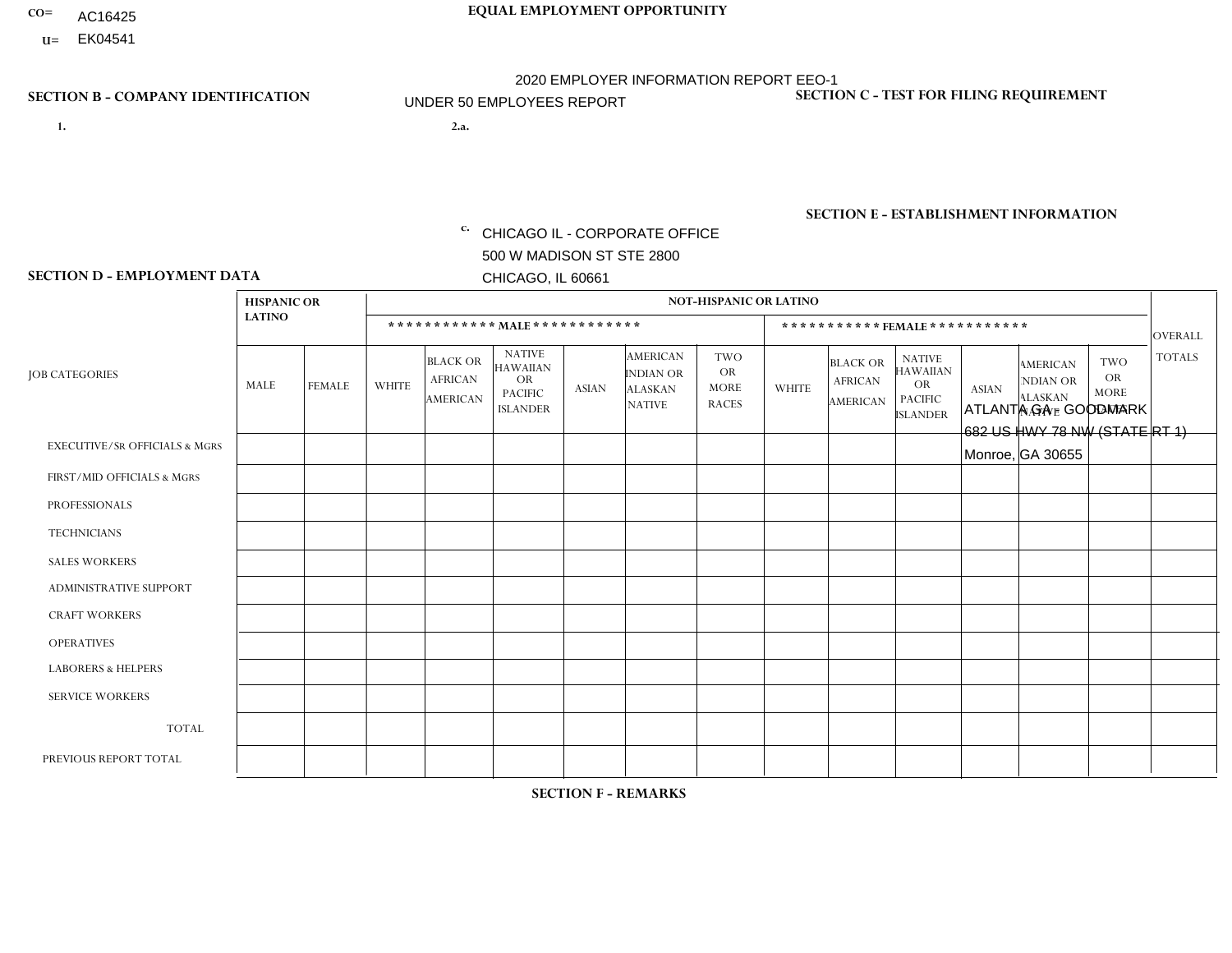- AC16425
- **U=**

- **1. 2.a.** CHICAGO IL CORPORATE OFFICE 500 W MADISON ST STE 2800 CHICAGO, IL 60661
- 2.a. TUCSON AZ 6050 SOUTH COUNTRY CLUB ROAD Tucson, AZ 85706

c. EIN= 952920557

## **SECTION B - COMPANY IDENTIFICATION SECTION C - TEST FOR FILING REQUIREMENT**

1- Y 2- Y 3- N DUNS= 000123456

**SECTION E - ESTABLISHMENT INFORMATION c.** NAICS: 423140

### **SECTION D - EMPLOYMENT DATA**

|                                          | <b>HISPANIC OR</b> |                |                |                                                      |                                                                                    |              |                                                                        | <b>NOT-HISPANIC OR LATINO</b>                          |                              |                                               |                                                                                    |              |                                                                |                                                        |                |  |
|------------------------------------------|--------------------|----------------|----------------|------------------------------------------------------|------------------------------------------------------------------------------------|--------------|------------------------------------------------------------------------|--------------------------------------------------------|------------------------------|-----------------------------------------------|------------------------------------------------------------------------------------|--------------|----------------------------------------------------------------|--------------------------------------------------------|----------------|--|
|                                          | <b>LATINO</b>      |                |                |                                                      | ************ MAIE************                                                      |              |                                                                        |                                                        | ***********FEMALE*********** |                                               |                                                                                    |              |                                                                |                                                        |                |  |
| <b>JOB CATEGORIES</b>                    | MALE               | FEMALE         | <b>WHITE</b>   | <b>BLACK OR</b><br><b>AFRICAN</b><br><b>AMERICAN</b> | <b>NATIVE</b><br><b>HAWAIIAN</b><br><b>OR</b><br><b>PACIFIC</b><br><b>ISLANDER</b> | <b>ASIAN</b> | <b>AMERICAN</b><br><b>INDIAN OR</b><br><b>ALASKAN</b><br><b>NATIVE</b> | <b>TWO</b><br><b>OR</b><br><b>MORE</b><br><b>RACES</b> | <b>WHITE</b>                 | <b>BLACK OR</b><br><b>AFRICAN</b><br>AMERICAN | <b>NATIVE</b><br><b>HAWAIIAN</b><br><b>OR</b><br><b>PACIFIC</b><br><b>ISLANDER</b> | <b>ASIAN</b> | <b>AMERICAN</b><br>NDIAN OR<br><b>ALASKAN</b><br><b>NATIVE</b> | <b>TWO</b><br><b>OR</b><br><b>MORE</b><br><b>RACES</b> | <b>TOTALS</b>  |  |
| <b>EXECUTIVE/SR OFFICIALS &amp; MGRS</b> | $\Omega$           | $\Omega$       | $\Omega$       | $\mathbf 0$                                          | $\Omega$                                                                           | $\mathbf{0}$ | $\Omega$                                                               | $\Omega$                                               | $\Omega$                     | $\Omega$                                      | $\Omega$                                                                           | $\Omega$     | $\Omega$                                                       | $\mathbf{0}$                                           | $\Omega$       |  |
| FIRST/MID OFFICIALS & MGRS               | 0                  | $\mathbf 0$    | $\overline{2}$ | $\mathbf 0$                                          | $\Omega$                                                                           | $\Omega$     | $\Omega$                                                               | $\Omega$                                               | 0                            | $\Omega$                                      | $\Omega$                                                                           | $\mathbf{0}$ | $\Omega$                                                       | $\mathbf 0$                                            | $\overline{2}$ |  |
| <b>PROFESSIONALS</b>                     | 0                  | $\overline{0}$ | $\mathbf 0$    | $\mathbf 0$                                          | $\overline{0}$                                                                     | $\Omega$     | $\Omega$                                                               | $\Omega$                                               | 0                            | $\Omega$                                      | $\Omega$                                                                           | $\mathbf 0$  | 0                                                              | $\mathbf 0$                                            | $\mathbf{0}$   |  |
| <b>TECHNICIANS</b>                       | 0                  | $\mathbf 0$    | $\mathbf 0$    | $\mathbf 0$                                          | $\mathbf 0$                                                                        | $\Omega$     | $\Omega$                                                               | $\Omega$                                               | $\Omega$                     | $\Omega$                                      | $\Omega$                                                                           | $\mathbf 0$  | $\Omega$                                                       | $\mathbf 0$                                            | $\mathbf 0$    |  |
| <b>SALES WORKERS</b>                     | 4                  | $\Omega$       | 2              | $\mathbf 0$                                          | $\Omega$                                                                           | $\Omega$     | $\Omega$                                                               | $\Omega$                                               | 0                            | $\Omega$                                      | $\Omega$                                                                           | $\Omega$     | $\Omega$                                                       | $\mathbf{0}$                                           | 6              |  |
| <b>ADMINISTRATIVE SUPPORT</b>            | 0                  | $\Omega$       | $\Omega$       | $\mathbf 0$                                          | $\Omega$                                                                           | $\Omega$     | $\Omega$                                                               | $\Omega$                                               | $\Omega$                     | $\Omega$                                      | $\Omega$                                                                           | $\mathbf{0}$ | $\mathbf{0}$                                                   | $\Omega$                                               | $\mathbf 0$    |  |
| <b>CRAFT WORKERS</b>                     | 0                  | $\Omega$       | $\Omega$       | $\mathbf 0$                                          | $\Omega$                                                                           | $\Omega$     | $\Omega$                                                               | $\Omega$                                               | 0                            | $\Omega$                                      | $\Omega$                                                                           | $\Omega$     | $\Omega$                                                       | $\Omega$                                               | $\Omega$       |  |
| <b>OPERATIVES</b>                        | 0                  | $\Omega$       | $\Omega$       | $\mathbf 0$                                          | $\Omega$                                                                           | $\Omega$     | $\Omega$                                                               | $\Omega$                                               | $\Omega$                     | $\Omega$                                      | $\Omega$                                                                           | $\Omega$     | $\Omega$                                                       | $\Omega$                                               | $\mathbf 0$    |  |
| <b>LABORERS &amp; HELPERS</b>            | $\overline{2}$     | $\Omega$       | $\Omega$       | $\mathbf 0$                                          | $\Omega$                                                                           | $\Omega$     | $\Omega$                                                               |                                                        | 0                            | $\Omega$                                      | $\Omega$                                                                           | $\Omega$     | $\Omega$                                                       | $\Omega$                                               | $\mathbf{3}$   |  |
| <b>SERVICE WORKERS</b>                   | 0                  | $\Omega$       | $\mathbf 0$    | 0                                                    | $\mathbf{0}$                                                                       | $\Omega$     | $\Omega$                                                               | $\Omega$                                               | $\Omega$                     | $\Omega$                                      | $\Omega$                                                                           | $\Omega$     | $\Omega$                                                       | $\Omega$                                               | $\overline{0}$ |  |
| <b>TOTAL</b>                             | 6                  | 0              | 4              | 0                                                    | $\mathbf{0}$                                                                       | $\mathbf 0$  | $\Omega$                                                               |                                                        | $\Omega$                     | $\Omega$                                      | $\Omega$                                                                           | $\mathbf 0$  | 0                                                              | $\mathbf 0$                                            | 11             |  |
| PREVIOUS REPORT TOTAL                    | 9                  | $\Omega$       | 5              | $\mathbf 0$                                          | $\Omega$                                                                           | $\Omega$     | $\Omega$                                                               | $\overline{2}$                                         | $\Omega$                     | $\Omega$                                      | $\Omega$                                                                           | $\Omega$     | $\Omega$                                                       | $\mathbf 0$                                            | 16             |  |